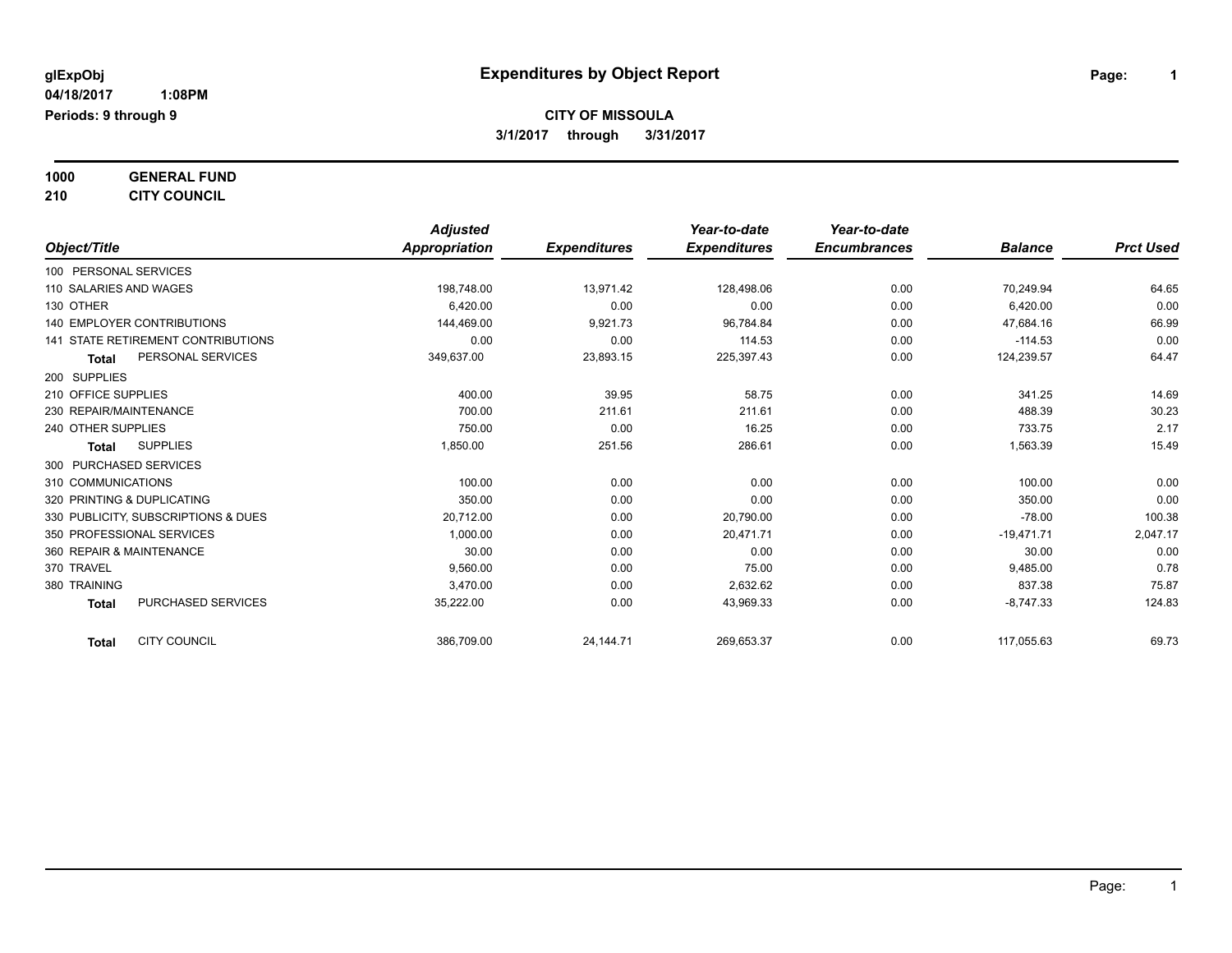**1000 GENERAL FUND**

**220 MAYOR**

|                                     | <b>Adjusted</b> |                     | Year-to-date        | Year-to-date        |                |                  |
|-------------------------------------|-----------------|---------------------|---------------------|---------------------|----------------|------------------|
| Object/Title                        | Appropriation   | <b>Expenditures</b> | <b>Expenditures</b> | <b>Encumbrances</b> | <b>Balance</b> | <b>Prct Used</b> |
| 100 PERSONAL SERVICES               |                 |                     |                     |                     |                |                  |
| 110 SALARIES AND WAGES              | 391,772.00      | 30,636.47           | 284,501.25          | 0.00                | 107,270.75     | 72.62            |
| 120 OVERTIME/TERMINATION            | 500.00          | 0.00                | 0.00                | 0.00                | 500.00         | 0.00             |
| 130 OTHER                           | 6.600.00        | 0.00                | 0.00                | 0.00                | 6,600.00       | 0.00             |
| <b>140 EMPLOYER CONTRIBUTIONS</b>   | 118.554.00      | 9,395.35            | 89.257.15           | 0.00                | 29,296.85      | 75.29            |
| 141 STATE RETIREMENT CONTRIBUTIONS  | 0.00            | 0.00                | 253.87              | 0.00                | $-253.87$      | 0.00             |
| PERSONAL SERVICES<br><b>Total</b>   | 517,426.00      | 40,031.82           | 374,012.27          | 0.00                | 143,413.73     | 72.28            |
| 200 SUPPLIES                        |                 |                     |                     |                     |                |                  |
| 210 OFFICE SUPPLIES                 | 1,004.00        | 27.24               | 630.03              | 0.00                | 373.97         | 62.75            |
| 220 OPERATING SUPPLIES              | 1,120.00        | 182.90              | 633.29              | 0.00                | 486.71         | 56.54            |
| 230 REPAIR/MAINTENANCE              | 100.00          | 0.00                | 0.00                | 0.00                | 100.00         | 0.00             |
| 231 GASOLINE                        | 107.00          | 0.00                | 33.76               | 0.00                | 73.24          | 31.55            |
| 240 OTHER SUPPLIES                  | 400.00          | 0.00                | 0.00                | 0.00                | 400.00         | 0.00             |
| <b>SUPPLIES</b><br><b>Total</b>     | 2,731.00        | 210.14              | 1,297.08            | 0.00                | 1,433.92       | 47.49            |
| 300 PURCHASED SERVICES              |                 |                     |                     |                     |                |                  |
| 310 COMMUNICATIONS                  | 890.00          | 15.20               | 443.93              | 0.00                | 446.07         | 49.88            |
| 320 PRINTING & DUPLICATING          | 3.056.00        | 0.00                | 0.00                | 0.00                | 3,056.00       | 0.00             |
| 330 PUBLICITY, SUBSCRIPTIONS & DUES | 10,196.00       | 405.00              | 11,070.07           | 0.00                | $-874.07$      | 108.57           |
| 344 TELEPHONE SERVICE               | 6,076.00        | 332.25              | 2,573.45            | 0.00                | 3,502.55       | 42.35            |
| 350 PROFESSIONAL SERVICES           | 3,307.00        | 0.00                | 738.74              | 0.00                | 2,568.26       | 22.34            |
| 360 REPAIR & MAINTENANCE            | 605.00          | 25.73               | 231.25              | 0.00                | 373.75         | 38.22            |
| 370 TRAVEL                          | 2,508.00        | 0.00                | 626.79              | 0.00                | 1,881.21       | 24.99            |
| 380 TRAINING                        | 2.320.00        | 150.00              | 1.175.00            | 0.00                | 1,145.00       | 50.65            |
| 390 OTHER PURCHASED SERVICES        | 1,250.00        | 0.00                | 362.00              | 0.00                | 888.00         | 28.96            |
| PURCHASED SERVICES<br><b>Total</b>  | 30,208.00       | 928.18              | 17,221.23           | 0.00                | 12,986.77      | 57.01            |
| <b>MAYOR</b><br>Total               | 550,365.00      | 41,170.14           | 392,530.58          | 0.00                | 157,834.42     | 71.32            |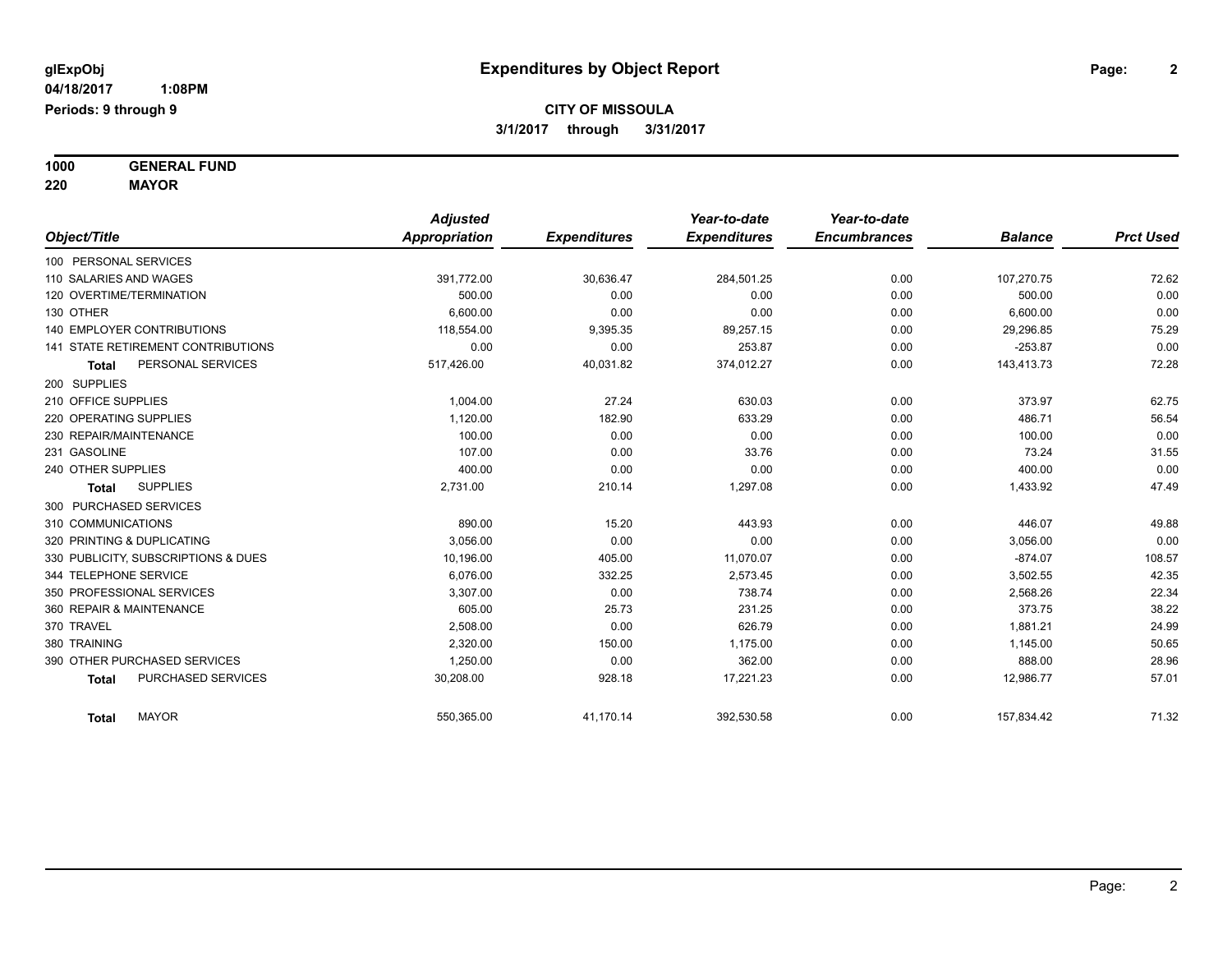# **1000 GENERAL FUND**

**221 HUMAN RESOURCES**

|                                        | <b>Adjusted</b> |                     | Year-to-date        | Year-to-date        |                |                  |
|----------------------------------------|-----------------|---------------------|---------------------|---------------------|----------------|------------------|
| Object/Title                           | Appropriation   | <b>Expenditures</b> | <b>Expenditures</b> | <b>Encumbrances</b> | <b>Balance</b> | <b>Prct Used</b> |
| 100 PERSONAL SERVICES                  |                 |                     |                     |                     |                |                  |
| 110 SALARIES AND WAGES                 | 209,238.00      | 16,096.79           | 149,854.18          | 0.00                | 59,383.82      | 71.62            |
| 140 EMPLOYER CONTRIBUTIONS             | 75,092.00       | 5,991.04            | 57,706.16           | 0.00                | 17,385.84      | 76.85            |
| 141 STATE RETIREMENT CONTRIBUTIONS     | 0.00            | 0.00                | 133.77              | 0.00                | $-133.77$      | 0.00             |
| PERSONAL SERVICES<br><b>Total</b>      | 284,330.00      | 22,087.83           | 207,694.11          | 0.00                | 76,635.89      | 73.05            |
| 200 SUPPLIES                           |                 |                     |                     |                     |                |                  |
| 210 OFFICE SUPPLIES                    | 3.115.00        | 542.82              | 1,648.57            | 0.00                | 1,466.43       | 52.92            |
| 220 OPERATING SUPPLIES                 | 0.00            | 0.00                | 0.00                | 0.00                | 0.00           | 0.00             |
| <b>SUPPLIES</b><br><b>Total</b>        | 3,115.00        | 542.82              | 1,648.57            | 0.00                | 1,466.43       | 52.92            |
| 300 PURCHASED SERVICES                 |                 |                     |                     |                     |                |                  |
| 310 COMMUNICATIONS                     | 450.00          | 38.63               | 170.52              | 0.00                | 279.48         | 37.89            |
| 320 PRINTING & DUPLICATING             | 1,632.00        | 0.00                | 747.86              | 0.00                | 884.14         | 45.82            |
| 330 PUBLICITY, SUBSCRIPTIONS & DUES    | 2.091.00        | 0.00                | 1,955.00            | 0.00                | 136.00         | 93.50            |
| 344 TELEPHONE SERVICE                  | 190.00          | 13.72               | 58.62               | 0.00                | 131.38         | 30.85            |
| 350 PROFESSIONAL SERVICES              | 11,000.00       | 179.00              | 179.00              | 0.00                | 10,821.00      | 1.63             |
| 360 REPAIR & MAINTENANCE               | 3,992.00        | 0.00                | 382.79              | 0.00                | 3,609.21       | 9.59             |
| 370 TRAVEL                             | 3,088.00        | 668.59              | 1,046.96            | 0.00                | 2,041.04       | 33.90            |
| 380 TRAINING                           | 3,050.00        | 2,004.00            | 3,807.00            | 0.00                | $-757.00$      | 124.82           |
| 390 OTHER PURCHASED SERVICES           | 17,490.00       | 0.00                | 15,318.40           | 0.00                | 2,171.60       | 87.58            |
| PURCHASED SERVICES<br><b>Total</b>     | 42,983.00       | 2,903.94            | 23,666.15           | 0.00                | 19,316.85      | 55.06            |
| 900 CAPITAL OUTLAY                     |                 |                     |                     |                     |                |                  |
| 940 MACHINERY & EQUIPMENT              | 0.00            | 0.00                | 0.00                | 0.00                | 0.00           | 0.00             |
| <b>CAPITAL OUTLAY</b><br><b>Total</b>  | 0.00            | 0.00                | 0.00                | 0.00                | 0.00           | 0.00             |
|                                        |                 |                     |                     |                     |                |                  |
| <b>HUMAN RESOURCES</b><br><b>Total</b> | 330,428.00      | 25,534.59           | 233,008.83          | 0.00                | 97,419.17      | 70.52            |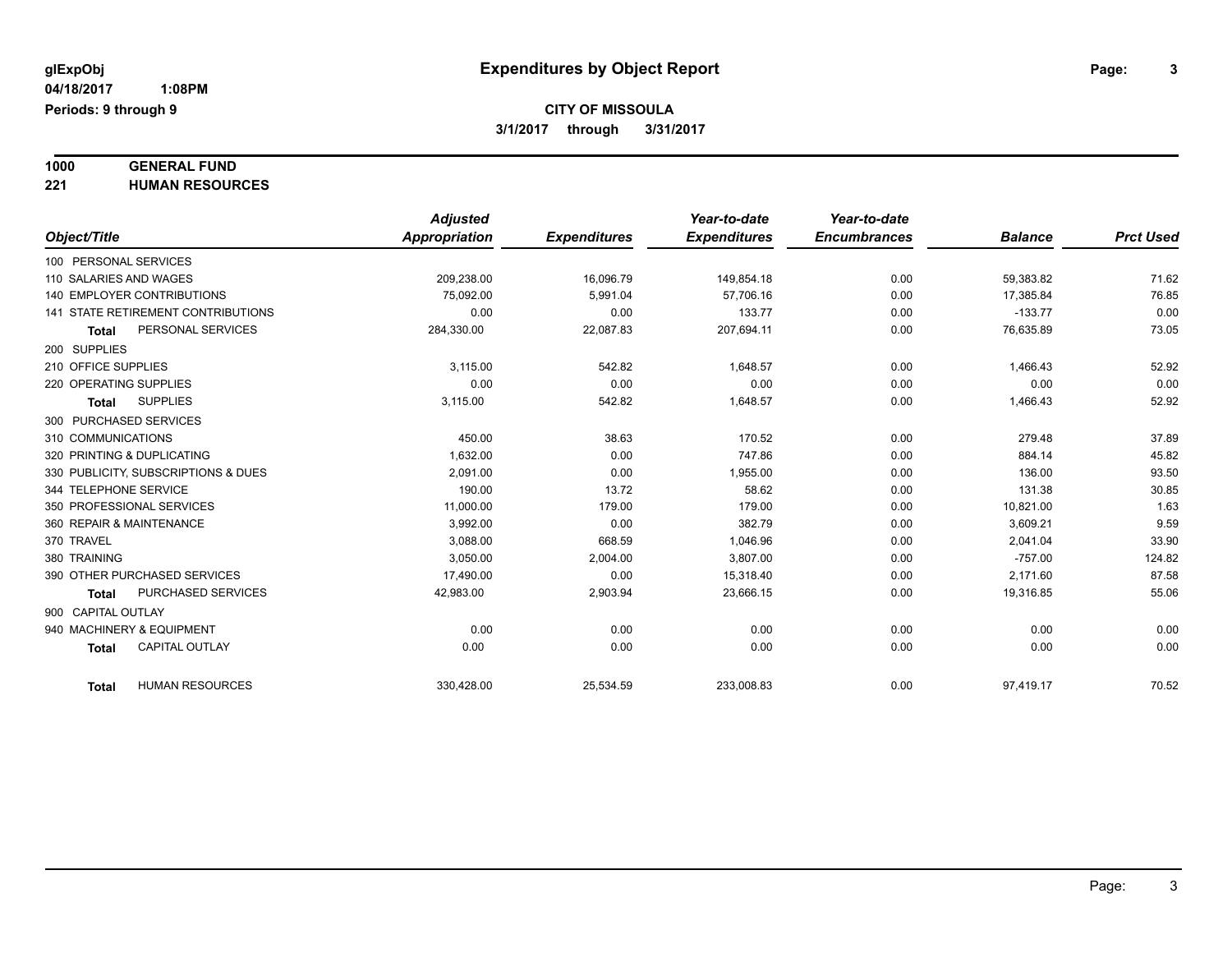**1000 GENERAL FUND**

**223 CITY CLERK**

|                                                   | <b>Adjusted</b>      |                     | Year-to-date        | Year-to-date        |                |                  |
|---------------------------------------------------|----------------------|---------------------|---------------------|---------------------|----------------|------------------|
| Object/Title                                      | <b>Appropriation</b> | <b>Expenditures</b> | <b>Expenditures</b> | <b>Encumbrances</b> | <b>Balance</b> | <b>Prct Used</b> |
| 100 PERSONAL SERVICES                             |                      |                     |                     |                     |                |                  |
| 110 SALARIES AND WAGES                            | 230,295.00           | 18,146.04           | 162,167.80          | 0.00                | 68,127.20      | 70.42            |
| 120 OVERTIME/TERMINATION                          | 0.00                 | 0.00                | $-55.39$            | 0.00                | 55.39          | 0.00             |
| 140 EMPLOYER CONTRIBUTIONS                        | 88,446.00            | 6,455.97            | 66,208.83           | 0.00                | 22,237.17      | 74.86            |
| <b>141 STATE RETIREMENT CONTRIBUTIONS</b>         | 0.00                 | 0.00                | 144.01              | 0.00                | $-144.01$      | 0.00             |
| PERSONAL SERVICES<br>Total                        | 318,741.00           | 24,602.01           | 228,465.25          | 0.00                | 90,275.75      | 71.68            |
| 200 SUPPLIES                                      |                      |                     |                     |                     |                |                  |
| 210 OFFICE SUPPLIES                               | 5,301.00             | 27.00               | 728.47              | 0.00                | 4,572.53       | 13.74            |
| 220 OPERATING SUPPLIES                            | 250.00               | 0.00                | 0.00                | 0.00                | 250.00         | 0.00             |
| 230 REPAIR/MAINTENANCE                            | 0.00                 | 0.00                | 0.00                | 0.00                | 0.00           | 0.00             |
| 231 GASOLINE                                      | 250.00               | 42.83               | 84.56               | 0.00                | 165.44         | 33.82            |
| 240 OTHER SUPPLIES                                | 225.00               | 46.95               | 46.95               | 0.00                | 178.05         | 20.87            |
| <b>SUPPLIES</b><br><b>Total</b>                   | 6,026.00             | 116.78              | 859.98              | 0.00                | 5,166.02       | 14.27            |
| 300 PURCHASED SERVICES                            |                      |                     |                     |                     |                |                  |
| 310 COMMUNICATIONS                                | 19,554.00            | 1,933.42            | 14,218.51           | 0.00                | 5,335.49       | 72.71            |
| 320 PRINTING & DUPLICATING                        | 700.00               | 0.00                | 153.14              | 0.00                | 546.86         | 21.88            |
| 330 PUBLICITY, SUBSCRIPTIONS & DUES               | 1,925.00             | 12.00               | 1,667.80            | 0.00                | 257.20         | 86.64            |
| 344 TELEPHONE SERVICE                             | 200.00               | 3.54                | 23.90               | 0.00                | 176.10         | 11.95            |
| 350 PROFESSIONAL SERVICES                         | 20,300.00            | 567.00              | 5,397.25            | 0.00                | 14,902.75      | 26.59            |
| 360 REPAIR & MAINTENANCE                          | 1,450.00             | 0.00                | 658.95              | 0.00                | 791.05         | 45.44            |
| 370 TRAVEL                                        | 5,150.00             | 0.00                | 264.38              | 0.00                | 4,885.62       | 5.13             |
| 380 TRAINING                                      | 4,620.00             | 573.00              | 1,733.32            | 0.00                | 2,886.68       | 37.52            |
| 390 OTHER PURCHASED SERVICES                      | 3,500.00             | 87.00               | 3,336.75            | 0.00                | 163.25         | 95.34            |
| PURCHASED SERVICES<br><b>Total</b>                | 57,399.00            | 3,175.96            | 27,454.00           | 0.00                | 29,945.00      | 47.83            |
| 500 FIXED CHARGES                                 |                      |                     |                     |                     |                |                  |
| 500 FIXED CHARGES                                 | 0.00                 | 0.00                | 0.00                | 0.00                | 0.00           | 0.00             |
| <b>FIXED CHARGES</b><br><b>Total</b>              | 0.00                 | 0.00                | 0.00                | 0.00                | 0.00           | 0.00             |
| 700 GRANTS & CONTRIBUTIONS                        |                      |                     |                     |                     |                |                  |
| 700 GRANTS & CONTRIBUTIONS                        | 64,580.00            | 10,244.02           | 34,650.75           | 0.00                | 29,929.25      | 53.66            |
| <b>GRANTS &amp; CONTRIBUTIONS</b><br><b>Total</b> | 64,580.00            | 10,244.02           | 34,650.75           | 0.00                | 29,929.25      | 53.66            |
| 800 OTHER OBJECTS                                 |                      |                     |                     |                     |                |                  |
| 845 CONTINGENCY                                   | 0.00                 | 0.00                | 0.00                | 0.00                | 0.00           | 0.00             |
| OTHER OBJECTS<br><b>Total</b>                     | 0.00                 | 0.00                | 0.00                | 0.00                | 0.00           | 0.00             |
|                                                   |                      |                     |                     |                     |                |                  |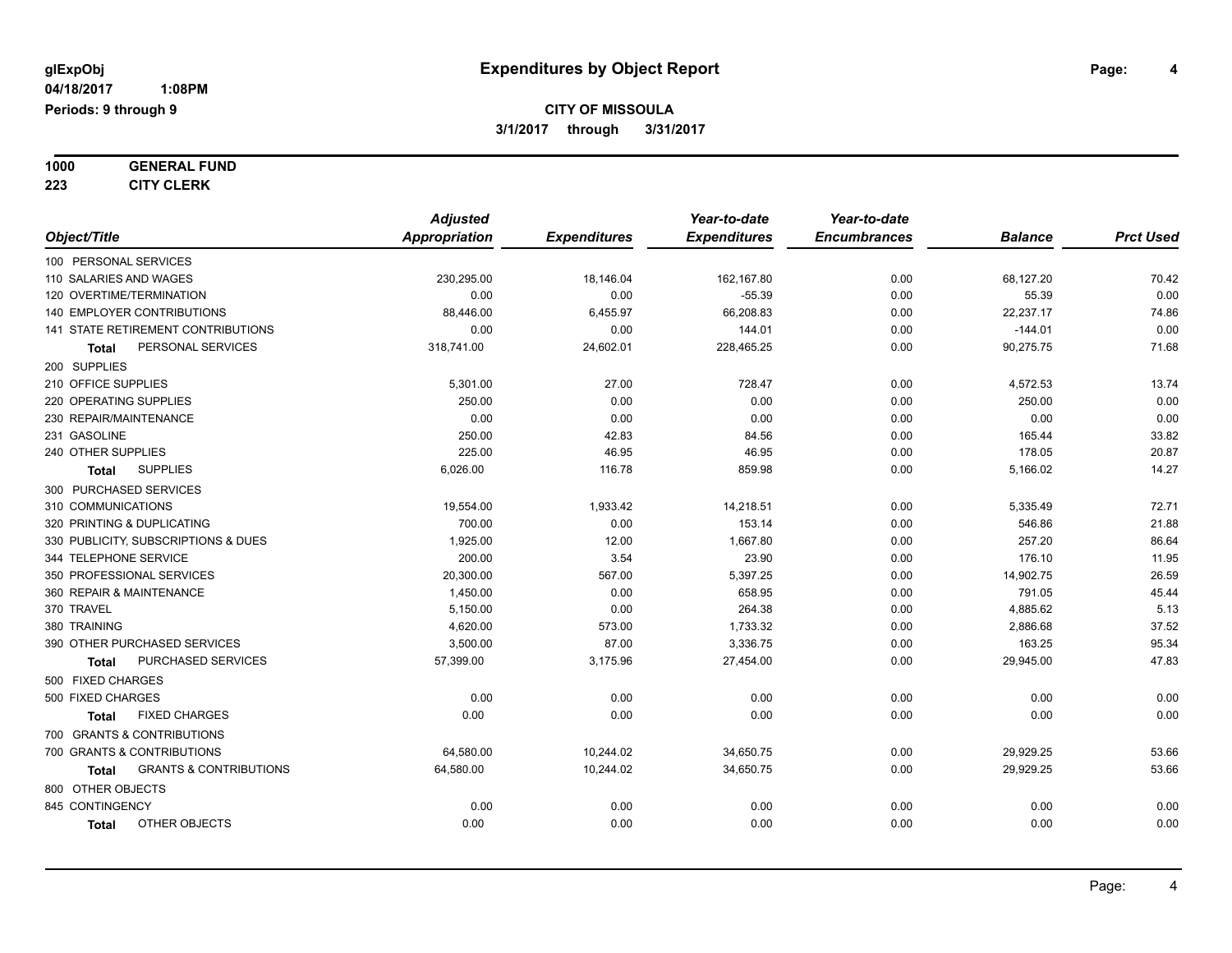#### **04/18/2017 1:08PM Periods: 9 through 9**

**CITY OF MISSOULA 3/1/2017 through 3/31/2017**

**1000 GENERAL FUND 223 CITY CLERK**

*Object/Title Adjusted Appropriation Expenditures Year-to-date Expenditures Year-to-date Encumbrances Balance Prct Used* 900 CAPITAL OUTLAY 930 IMPROVEMENTS 0.00 0.00 0.00 0.00 0.00 0.00 940 MACHINERY & EQUIPMENT 0.00 0.00 0.00 0.00 0.00 0.00 **Total** CAPITAL OUTLAY 0.00 0.00 0.00 0.00 0.00 0.00 **Total** CITY CLERK 446,746.00 38,138.77 291,429.98 0.00 155,316.02 65.23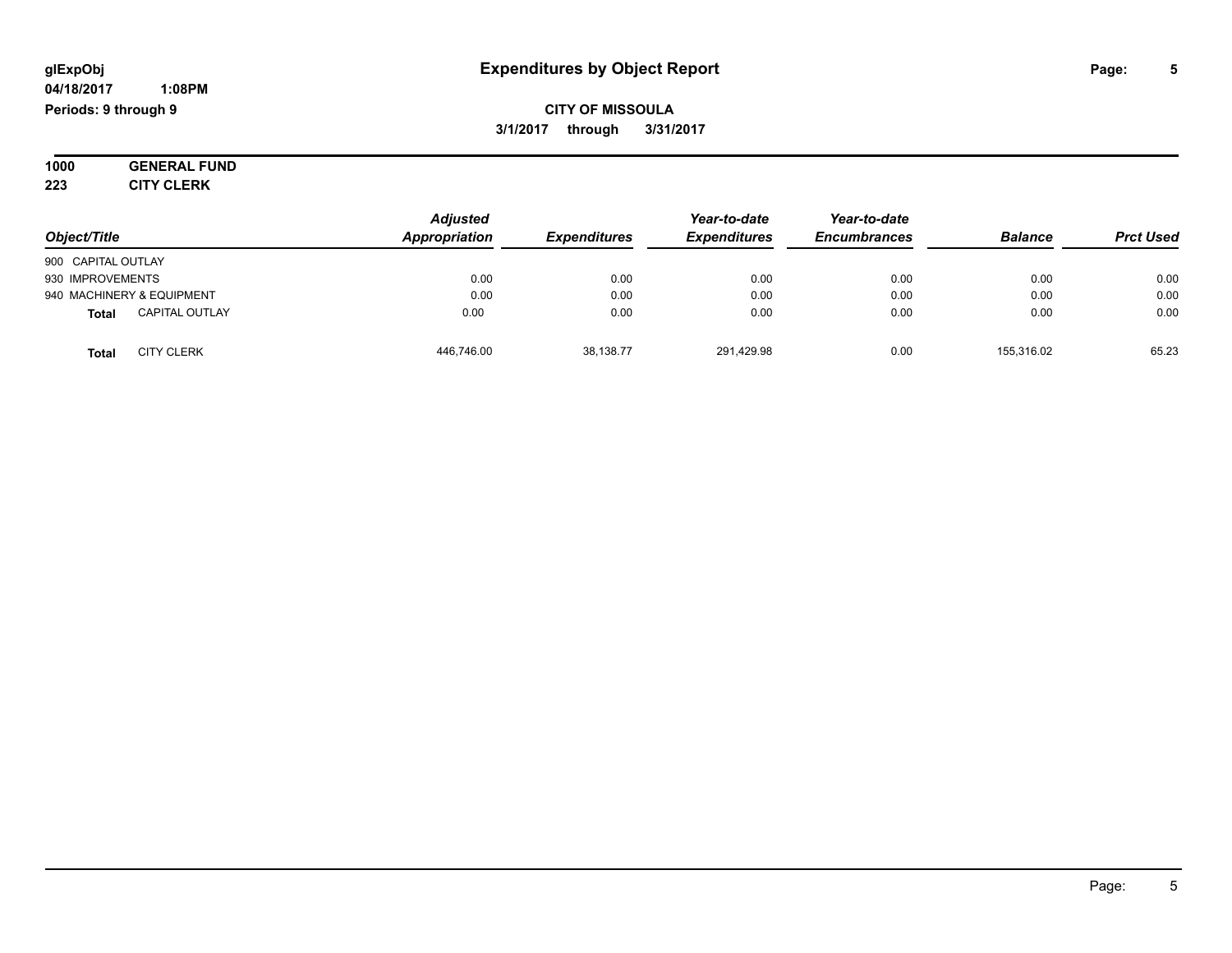# **1000 GENERAL FUND**

**224 INFORMATION SERVICES**

|                                           |                             | <b>Adjusted</b> |                     | Year-to-date        | Year-to-date        |                |                  |
|-------------------------------------------|-----------------------------|-----------------|---------------------|---------------------|---------------------|----------------|------------------|
| Object/Title                              |                             | Appropriation   | <b>Expenditures</b> | <b>Expenditures</b> | <b>Encumbrances</b> | <b>Balance</b> | <b>Prct Used</b> |
| 100 PERSONAL SERVICES                     |                             |                 |                     |                     |                     |                |                  |
| 110 SALARIES AND WAGES                    |                             | 447,450.00      | 34,754.17           | 322,209.35          | 0.00                | 125,240.65     | 72.01            |
| 120 OVERTIME/TERMINATION                  |                             | 0.00            | 0.00                | 0.00                | 0.00                | 0.00           | 0.00             |
| 130 OTHER                                 |                             | 5,400.00        | 0.00                | 0.00                | 0.00                | 5,400.00       | 0.00             |
| 140 EMPLOYER CONTRIBUTIONS                |                             | 156,408.00      | 12,518.02           | 120,209.60          | 0.00                | 36,198.40      | 76.86            |
| <b>141 STATE RETIREMENT CONTRIBUTIONS</b> |                             | 0.00            | 0.00                | 287.47              | 0.00                | $-287.47$      | 0.00             |
| Total                                     | PERSONAL SERVICES           | 609,258.00      | 47,272.19           | 442,706.42          | 0.00                | 166,551.58     | 72.66            |
| 200 SUPPLIES                              |                             |                 |                     |                     |                     |                |                  |
| 210 OFFICE SUPPLIES                       |                             | 5,235.00        | 78.61               | 3,955.38            | 0.00                | 1,279.62       | 75.56            |
| 220 OPERATING SUPPLIES                    |                             | 13,209.00       | 351.35              | 3,941.96            | 0.00                | 9,267.04       | 29.84            |
| 230 REPAIR/MAINTENANCE                    |                             | 5,140.00        | 360.00              | 1,091.51            | 0.00                | 4,048.49       | 21.24            |
| 231 GASOLINE                              |                             | 750.00          | 0.00                | 55.34               | 0.00                | 694.66         | 7.38             |
| 240 OTHER SUPPLIES                        |                             | 2,900.00        | 0.00                | 1,000.00            | 0.00                | 1,900.00       | 34.48            |
| <b>SUPPLIES</b><br>Total                  |                             | 27,234.00       | 789.96              | 10,044.19           | 0.00                | 17,189.81      | 36.88            |
| 300 PURCHASED SERVICES                    |                             |                 |                     |                     |                     |                |                  |
| 310 COMMUNICATIONS                        |                             | 100.00          | 31.00               | 31.00               | 0.00                | 69.00          | 31.00            |
| 320 PRINTING & DUPLICATING                |                             | 350.00          | 0.00                | 0.00                | 0.00                | 350.00         | 0.00             |
| 330 PUBLICITY, SUBSCRIPTIONS & DUES       |                             | 500.00          | 0.00                | 0.00                | 0.00                | 500.00         | 0.00             |
| 344 TELEPHONE SERVICE                     |                             | 131,045.00      | 15,454.20           | 99,547.28           | 0.00                | 31,497.72      | 75.96            |
| 350 PROFESSIONAL SERVICES                 |                             | 4,380.00        | 0.00                | 794.11              | 0.00                | 3,585.89       | 18.13            |
| 360 REPAIR & MAINTENANCE                  |                             | 420,449.00      | 822.08              | 363,593.03          | 0.00                | 56,855.97      | 86.48            |
| 370 TRAVEL                                |                             | 9,259.00        | 0.00                | 1,827.82            | 0.00                | 7,431.18       | 19.74            |
| 380 TRAINING                              |                             | 14,406.00       | 1,110.00            | 1,885.00            | 0.00                | 12,521.00      | 13.08            |
| 390 OTHER PURCHASED SERVICES              |                             | 3,700.00        | 0.00                | 1,550.00            | 0.00                | 2,150.00       | 41.89            |
| Total                                     | PURCHASED SERVICES          | 584,189.00      | 17,417.28           | 469,228.24          | 0.00                | 114,960.76     | 80.32            |
| 500 FIXED CHARGES                         |                             |                 |                     |                     |                     |                |                  |
| 500 FIXED CHARGES                         |                             | 0.00            | 0.00                | 0.00                | 0.00                | 0.00           | 0.00             |
| Total                                     | <b>FIXED CHARGES</b>        | 0.00            | 0.00                | 0.00                | 0.00                | 0.00           | 0.00             |
| 900 CAPITAL OUTLAY                        |                             |                 |                     |                     |                     |                |                  |
| 940 MACHINERY & EQUIPMENT                 |                             | 0.00            | 0.00                | 0.00                | 0.00                | 0.00           | 0.00             |
| <b>Total</b>                              | <b>CAPITAL OUTLAY</b>       | 0.00            | 0.00                | 0.00                | 0.00                | 0.00           | 0.00             |
| Total                                     | <b>INFORMATION SERVICES</b> | 1,220,681.00    | 65,479.43           | 921,978.85          | 0.00                | 298,702.15     | 75.53            |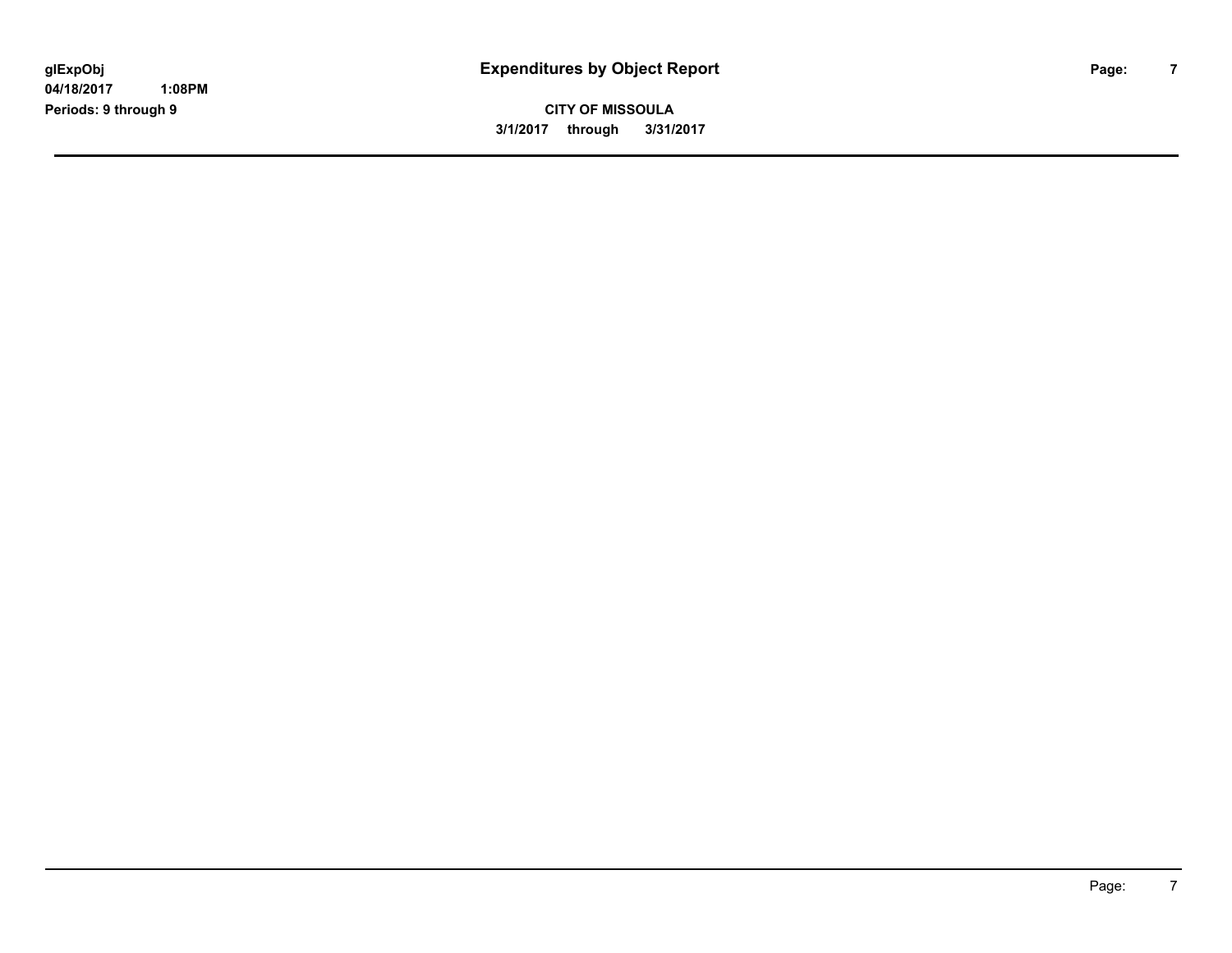**1000 GENERAL FUND**

**230 MUNICIPAL COURT**

| Object/Title<br>Appropriation<br><b>Expenditures</b><br><b>Expenditures</b><br><b>Encumbrances</b><br><b>Balance</b><br>100 PERSONAL SERVICES<br>297,172.51<br>110 SALARIES AND WAGES<br>853,094.00<br>59,846.02<br>555,921.49<br>0.00<br>120 OVERTIME/TERMINATION<br>10,000.00<br>783.49<br>6,290.83<br>0.00<br>3,709.17<br>140 EMPLOYER CONTRIBUTIONS<br>334,107.00<br>23,693.07<br>230,959.00<br>0.00<br>103,148.00<br><b>141 STATE RETIREMENT CONTRIBUTIONS</b><br>0.00<br>0.00<br>496.09<br>0.00<br>$-496.09$<br>84,322.58<br>793,667.41<br>PERSONAL SERVICES<br>1,197,201.00<br>0.00<br>403,533.59<br>Total<br>200 SUPPLIES<br>210 OFFICE SUPPLIES<br>2,337.11<br>6,181.00<br>463.84<br>3,843.89<br>0.00<br>220 OPERATING SUPPLIES<br>4,972.00<br>0.00<br>1,047.26<br>0.00<br>3,924.74<br>230 REPAIR/MAINTENANCE<br>0.00<br>0.00<br>0.00<br>0.00<br>0.00<br>240 OTHER SUPPLIES<br>6,496.00<br>10,075.57<br>13,506.44<br>$-7,010.44$<br>0.00<br><b>SUPPLIES</b><br>17,649.00<br>10,539.41<br>18,397.59<br>$-748.59$<br>0.00<br><b>Total</b><br>300 PURCHASED SERVICES<br>310 COMMUNICATIONS<br>11,911.00<br>706.12<br>9,555.27<br>0.00<br>2,355.73<br>320 PRINTING & DUPLICATING<br>1,187.00<br>0.00<br>51.28<br>1,135.72<br>0.00<br>330 PUBLICITY, SUBSCRIPTIONS & DUES<br>10,196.00<br>1,639.00<br>7,212.56<br>0.00<br>2,983.44<br>$-809.81$<br>344 TELEPHONE SERVICE<br>1,584.00<br>76.35<br>2,393.81<br>0.00<br>188,969.00<br>141,136.41<br>350 PROFESSIONAL SERVICES<br>1,954.94<br>47,832.59<br>0.00<br>360 REPAIR & MAINTENANCE<br>3,790.00<br>0.00<br>215.80<br>3,574.20<br>0.00<br>159.01<br>370 TRAVEL<br>5,174.00<br>143.61<br>8,227.10<br>0.00<br>$-3,053.10$<br>380 TRAINING<br>939.00<br>9,000.00<br>4,168.58<br>0.00<br>4,831.42<br>390 OTHER PURCHASED SERVICES<br>74,663.00<br>869.90<br>25,601.18<br>49,061.82<br>0.00<br>PURCHASED SERVICES<br>306,474.00<br>6,328.92<br>105,258.17<br>0.00<br>201,215.83<br>Total<br>500 FIXED CHARGES<br>0.00<br>500 FIXED CHARGES<br>0.00<br>29,889.40<br>0.00<br>$-29,889.40$<br><b>FIXED CHARGES</b><br>0.00<br>29,889.40<br>0.00<br>0.00<br>$-29,889.40$<br><b>Total</b><br>700 GRANTS & CONTRIBUTIONS<br>0.00<br>2,500.00<br>0.00<br>700 GRANTS & CONTRIBUTIONS<br>0.00<br>0.00<br>2,500.00<br><b>GRANTS &amp; CONTRIBUTIONS</b><br>2,500.00<br>0.00<br>0.00<br>0.00<br>2,500.00<br><b>Total</b><br>800 OTHER OBJECTS |                              | <b>Adjusted</b> |      | Year-to-date | Year-to-date |             |                  |
|--------------------------------------------------------------------------------------------------------------------------------------------------------------------------------------------------------------------------------------------------------------------------------------------------------------------------------------------------------------------------------------------------------------------------------------------------------------------------------------------------------------------------------------------------------------------------------------------------------------------------------------------------------------------------------------------------------------------------------------------------------------------------------------------------------------------------------------------------------------------------------------------------------------------------------------------------------------------------------------------------------------------------------------------------------------------------------------------------------------------------------------------------------------------------------------------------------------------------------------------------------------------------------------------------------------------------------------------------------------------------------------------------------------------------------------------------------------------------------------------------------------------------------------------------------------------------------------------------------------------------------------------------------------------------------------------------------------------------------------------------------------------------------------------------------------------------------------------------------------------------------------------------------------------------------------------------------------------------------------------------------------------------------------------------------------------------------------------------------------------------------------------------------------------------------------------------------------------------------------------------------------------------------------------------------------------------------------------------------------------------------------|------------------------------|-----------------|------|--------------|--------------|-------------|------------------|
|                                                                                                                                                                                                                                                                                                                                                                                                                                                                                                                                                                                                                                                                                                                                                                                                                                                                                                                                                                                                                                                                                                                                                                                                                                                                                                                                                                                                                                                                                                                                                                                                                                                                                                                                                                                                                                                                                                                                                                                                                                                                                                                                                                                                                                                                                                                                                                                      |                              |                 |      |              |              |             | <b>Prct Used</b> |
|                                                                                                                                                                                                                                                                                                                                                                                                                                                                                                                                                                                                                                                                                                                                                                                                                                                                                                                                                                                                                                                                                                                                                                                                                                                                                                                                                                                                                                                                                                                                                                                                                                                                                                                                                                                                                                                                                                                                                                                                                                                                                                                                                                                                                                                                                                                                                                                      |                              |                 |      |              |              |             |                  |
|                                                                                                                                                                                                                                                                                                                                                                                                                                                                                                                                                                                                                                                                                                                                                                                                                                                                                                                                                                                                                                                                                                                                                                                                                                                                                                                                                                                                                                                                                                                                                                                                                                                                                                                                                                                                                                                                                                                                                                                                                                                                                                                                                                                                                                                                                                                                                                                      |                              |                 |      |              |              |             | 65.17            |
|                                                                                                                                                                                                                                                                                                                                                                                                                                                                                                                                                                                                                                                                                                                                                                                                                                                                                                                                                                                                                                                                                                                                                                                                                                                                                                                                                                                                                                                                                                                                                                                                                                                                                                                                                                                                                                                                                                                                                                                                                                                                                                                                                                                                                                                                                                                                                                                      |                              |                 |      |              |              |             | 62.91            |
|                                                                                                                                                                                                                                                                                                                                                                                                                                                                                                                                                                                                                                                                                                                                                                                                                                                                                                                                                                                                                                                                                                                                                                                                                                                                                                                                                                                                                                                                                                                                                                                                                                                                                                                                                                                                                                                                                                                                                                                                                                                                                                                                                                                                                                                                                                                                                                                      |                              |                 |      |              |              |             | 69.13            |
|                                                                                                                                                                                                                                                                                                                                                                                                                                                                                                                                                                                                                                                                                                                                                                                                                                                                                                                                                                                                                                                                                                                                                                                                                                                                                                                                                                                                                                                                                                                                                                                                                                                                                                                                                                                                                                                                                                                                                                                                                                                                                                                                                                                                                                                                                                                                                                                      |                              |                 |      |              |              |             | 0.00             |
|                                                                                                                                                                                                                                                                                                                                                                                                                                                                                                                                                                                                                                                                                                                                                                                                                                                                                                                                                                                                                                                                                                                                                                                                                                                                                                                                                                                                                                                                                                                                                                                                                                                                                                                                                                                                                                                                                                                                                                                                                                                                                                                                                                                                                                                                                                                                                                                      |                              |                 |      |              |              |             | 66.29            |
|                                                                                                                                                                                                                                                                                                                                                                                                                                                                                                                                                                                                                                                                                                                                                                                                                                                                                                                                                                                                                                                                                                                                                                                                                                                                                                                                                                                                                                                                                                                                                                                                                                                                                                                                                                                                                                                                                                                                                                                                                                                                                                                                                                                                                                                                                                                                                                                      |                              |                 |      |              |              |             |                  |
|                                                                                                                                                                                                                                                                                                                                                                                                                                                                                                                                                                                                                                                                                                                                                                                                                                                                                                                                                                                                                                                                                                                                                                                                                                                                                                                                                                                                                                                                                                                                                                                                                                                                                                                                                                                                                                                                                                                                                                                                                                                                                                                                                                                                                                                                                                                                                                                      |                              |                 |      |              |              |             | 62.19            |
|                                                                                                                                                                                                                                                                                                                                                                                                                                                                                                                                                                                                                                                                                                                                                                                                                                                                                                                                                                                                                                                                                                                                                                                                                                                                                                                                                                                                                                                                                                                                                                                                                                                                                                                                                                                                                                                                                                                                                                                                                                                                                                                                                                                                                                                                                                                                                                                      |                              |                 |      |              |              |             | 21.06            |
|                                                                                                                                                                                                                                                                                                                                                                                                                                                                                                                                                                                                                                                                                                                                                                                                                                                                                                                                                                                                                                                                                                                                                                                                                                                                                                                                                                                                                                                                                                                                                                                                                                                                                                                                                                                                                                                                                                                                                                                                                                                                                                                                                                                                                                                                                                                                                                                      |                              |                 |      |              |              |             | 0.00             |
|                                                                                                                                                                                                                                                                                                                                                                                                                                                                                                                                                                                                                                                                                                                                                                                                                                                                                                                                                                                                                                                                                                                                                                                                                                                                                                                                                                                                                                                                                                                                                                                                                                                                                                                                                                                                                                                                                                                                                                                                                                                                                                                                                                                                                                                                                                                                                                                      |                              |                 |      |              |              |             | 207.92           |
|                                                                                                                                                                                                                                                                                                                                                                                                                                                                                                                                                                                                                                                                                                                                                                                                                                                                                                                                                                                                                                                                                                                                                                                                                                                                                                                                                                                                                                                                                                                                                                                                                                                                                                                                                                                                                                                                                                                                                                                                                                                                                                                                                                                                                                                                                                                                                                                      |                              |                 |      |              |              |             | 104.24           |
|                                                                                                                                                                                                                                                                                                                                                                                                                                                                                                                                                                                                                                                                                                                                                                                                                                                                                                                                                                                                                                                                                                                                                                                                                                                                                                                                                                                                                                                                                                                                                                                                                                                                                                                                                                                                                                                                                                                                                                                                                                                                                                                                                                                                                                                                                                                                                                                      |                              |                 |      |              |              |             |                  |
|                                                                                                                                                                                                                                                                                                                                                                                                                                                                                                                                                                                                                                                                                                                                                                                                                                                                                                                                                                                                                                                                                                                                                                                                                                                                                                                                                                                                                                                                                                                                                                                                                                                                                                                                                                                                                                                                                                                                                                                                                                                                                                                                                                                                                                                                                                                                                                                      |                              |                 |      |              |              |             | 80.22            |
|                                                                                                                                                                                                                                                                                                                                                                                                                                                                                                                                                                                                                                                                                                                                                                                                                                                                                                                                                                                                                                                                                                                                                                                                                                                                                                                                                                                                                                                                                                                                                                                                                                                                                                                                                                                                                                                                                                                                                                                                                                                                                                                                                                                                                                                                                                                                                                                      |                              |                 |      |              |              |             | 4.32             |
|                                                                                                                                                                                                                                                                                                                                                                                                                                                                                                                                                                                                                                                                                                                                                                                                                                                                                                                                                                                                                                                                                                                                                                                                                                                                                                                                                                                                                                                                                                                                                                                                                                                                                                                                                                                                                                                                                                                                                                                                                                                                                                                                                                                                                                                                                                                                                                                      |                              |                 |      |              |              |             | 70.74            |
|                                                                                                                                                                                                                                                                                                                                                                                                                                                                                                                                                                                                                                                                                                                                                                                                                                                                                                                                                                                                                                                                                                                                                                                                                                                                                                                                                                                                                                                                                                                                                                                                                                                                                                                                                                                                                                                                                                                                                                                                                                                                                                                                                                                                                                                                                                                                                                                      |                              |                 |      |              |              |             | 151.12           |
|                                                                                                                                                                                                                                                                                                                                                                                                                                                                                                                                                                                                                                                                                                                                                                                                                                                                                                                                                                                                                                                                                                                                                                                                                                                                                                                                                                                                                                                                                                                                                                                                                                                                                                                                                                                                                                                                                                                                                                                                                                                                                                                                                                                                                                                                                                                                                                                      |                              |                 |      |              |              |             | 25.31            |
|                                                                                                                                                                                                                                                                                                                                                                                                                                                                                                                                                                                                                                                                                                                                                                                                                                                                                                                                                                                                                                                                                                                                                                                                                                                                                                                                                                                                                                                                                                                                                                                                                                                                                                                                                                                                                                                                                                                                                                                                                                                                                                                                                                                                                                                                                                                                                                                      |                              |                 |      |              |              |             | 5.69             |
|                                                                                                                                                                                                                                                                                                                                                                                                                                                                                                                                                                                                                                                                                                                                                                                                                                                                                                                                                                                                                                                                                                                                                                                                                                                                                                                                                                                                                                                                                                                                                                                                                                                                                                                                                                                                                                                                                                                                                                                                                                                                                                                                                                                                                                                                                                                                                                                      |                              |                 |      |              |              |             |                  |
|                                                                                                                                                                                                                                                                                                                                                                                                                                                                                                                                                                                                                                                                                                                                                                                                                                                                                                                                                                                                                                                                                                                                                                                                                                                                                                                                                                                                                                                                                                                                                                                                                                                                                                                                                                                                                                                                                                                                                                                                                                                                                                                                                                                                                                                                                                                                                                                      |                              |                 |      |              |              |             | 46.32            |
|                                                                                                                                                                                                                                                                                                                                                                                                                                                                                                                                                                                                                                                                                                                                                                                                                                                                                                                                                                                                                                                                                                                                                                                                                                                                                                                                                                                                                                                                                                                                                                                                                                                                                                                                                                                                                                                                                                                                                                                                                                                                                                                                                                                                                                                                                                                                                                                      |                              |                 |      |              |              |             | 34.29            |
|                                                                                                                                                                                                                                                                                                                                                                                                                                                                                                                                                                                                                                                                                                                                                                                                                                                                                                                                                                                                                                                                                                                                                                                                                                                                                                                                                                                                                                                                                                                                                                                                                                                                                                                                                                                                                                                                                                                                                                                                                                                                                                                                                                                                                                                                                                                                                                                      |                              |                 |      |              |              |             | 34.34            |
|                                                                                                                                                                                                                                                                                                                                                                                                                                                                                                                                                                                                                                                                                                                                                                                                                                                                                                                                                                                                                                                                                                                                                                                                                                                                                                                                                                                                                                                                                                                                                                                                                                                                                                                                                                                                                                                                                                                                                                                                                                                                                                                                                                                                                                                                                                                                                                                      |                              |                 |      |              |              |             |                  |
|                                                                                                                                                                                                                                                                                                                                                                                                                                                                                                                                                                                                                                                                                                                                                                                                                                                                                                                                                                                                                                                                                                                                                                                                                                                                                                                                                                                                                                                                                                                                                                                                                                                                                                                                                                                                                                                                                                                                                                                                                                                                                                                                                                                                                                                                                                                                                                                      |                              |                 |      |              |              |             | 0.00             |
|                                                                                                                                                                                                                                                                                                                                                                                                                                                                                                                                                                                                                                                                                                                                                                                                                                                                                                                                                                                                                                                                                                                                                                                                                                                                                                                                                                                                                                                                                                                                                                                                                                                                                                                                                                                                                                                                                                                                                                                                                                                                                                                                                                                                                                                                                                                                                                                      |                              |                 |      |              |              |             | 0.00             |
|                                                                                                                                                                                                                                                                                                                                                                                                                                                                                                                                                                                                                                                                                                                                                                                                                                                                                                                                                                                                                                                                                                                                                                                                                                                                                                                                                                                                                                                                                                                                                                                                                                                                                                                                                                                                                                                                                                                                                                                                                                                                                                                                                                                                                                                                                                                                                                                      |                              |                 |      |              |              |             |                  |
|                                                                                                                                                                                                                                                                                                                                                                                                                                                                                                                                                                                                                                                                                                                                                                                                                                                                                                                                                                                                                                                                                                                                                                                                                                                                                                                                                                                                                                                                                                                                                                                                                                                                                                                                                                                                                                                                                                                                                                                                                                                                                                                                                                                                                                                                                                                                                                                      |                              |                 |      |              |              |             |                  |
|                                                                                                                                                                                                                                                                                                                                                                                                                                                                                                                                                                                                                                                                                                                                                                                                                                                                                                                                                                                                                                                                                                                                                                                                                                                                                                                                                                                                                                                                                                                                                                                                                                                                                                                                                                                                                                                                                                                                                                                                                                                                                                                                                                                                                                                                                                                                                                                      |                              |                 |      |              |              |             | 0.00             |
|                                                                                                                                                                                                                                                                                                                                                                                                                                                                                                                                                                                                                                                                                                                                                                                                                                                                                                                                                                                                                                                                                                                                                                                                                                                                                                                                                                                                                                                                                                                                                                                                                                                                                                                                                                                                                                                                                                                                                                                                                                                                                                                                                                                                                                                                                                                                                                                      |                              |                 |      |              |              |             |                  |
|                                                                                                                                                                                                                                                                                                                                                                                                                                                                                                                                                                                                                                                                                                                                                                                                                                                                                                                                                                                                                                                                                                                                                                                                                                                                                                                                                                                                                                                                                                                                                                                                                                                                                                                                                                                                                                                                                                                                                                                                                                                                                                                                                                                                                                                                                                                                                                                      | 820 TRANSFERS TO OTHER FUNDS | 0.00            | 0.00 | 1,250.00     | 0.00         | $-1,250.00$ | 0.00             |
| OTHER OBJECTS<br>0.00<br>0.00<br>1,250.00<br>0.00<br>$-1,250.00$<br>Total                                                                                                                                                                                                                                                                                                                                                                                                                                                                                                                                                                                                                                                                                                                                                                                                                                                                                                                                                                                                                                                                                                                                                                                                                                                                                                                                                                                                                                                                                                                                                                                                                                                                                                                                                                                                                                                                                                                                                                                                                                                                                                                                                                                                                                                                                                            |                              |                 |      |              |              |             | 0.00             |
| 900 CAPITAL OUTLAY                                                                                                                                                                                                                                                                                                                                                                                                                                                                                                                                                                                                                                                                                                                                                                                                                                                                                                                                                                                                                                                                                                                                                                                                                                                                                                                                                                                                                                                                                                                                                                                                                                                                                                                                                                                                                                                                                                                                                                                                                                                                                                                                                                                                                                                                                                                                                                   |                              |                 |      |              |              |             |                  |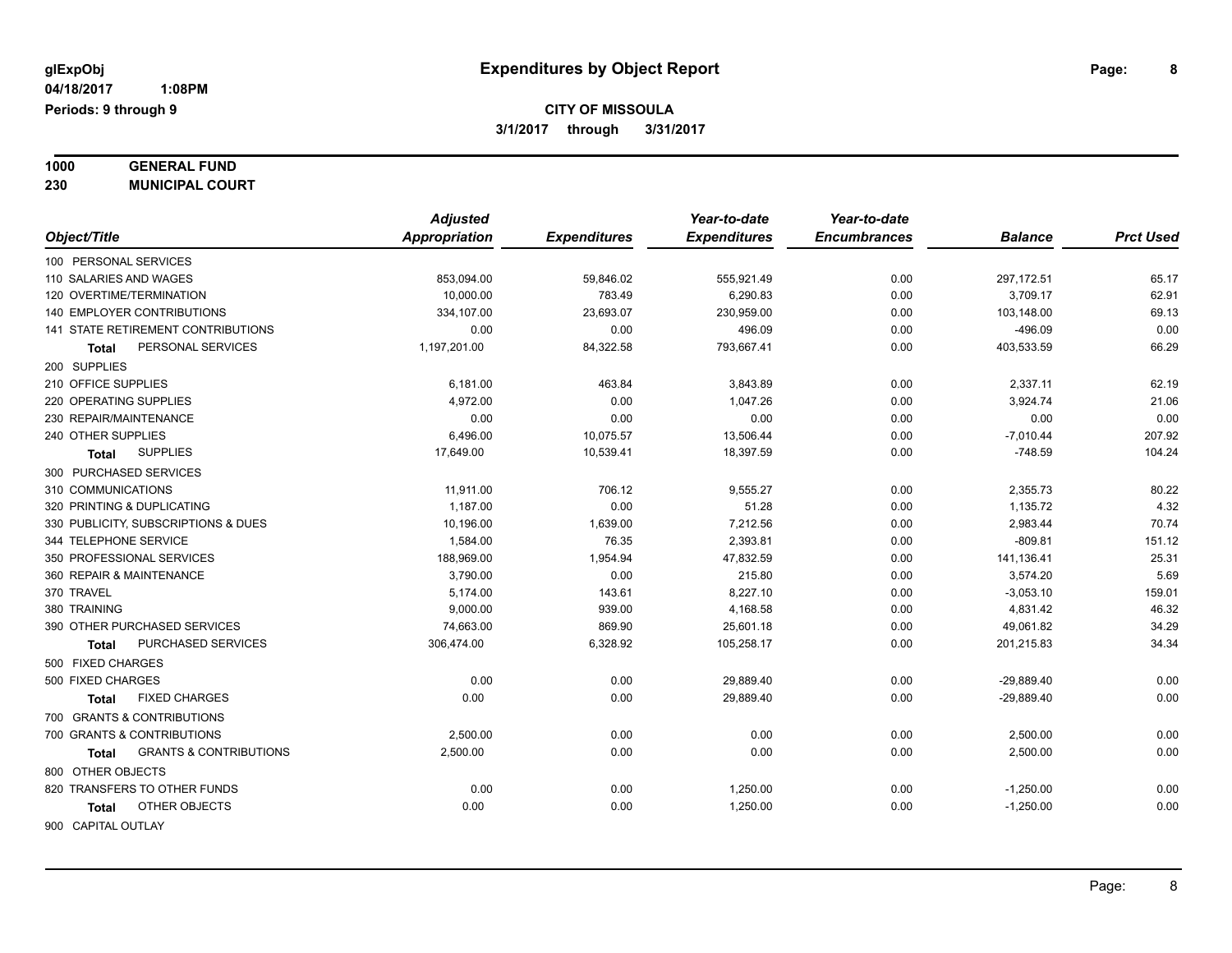#### **04/18/2017 1:08PM Periods: 9 through 9**

**CITY OF MISSOULA 3/1/2017 through 3/31/2017**

**1000 GENERAL FUND 230 MUNICIPAL COURT**

| Object/Title |                           | <b>Adjusted</b> | Year-to-date        | Year-to-date        |                     |                |                  |
|--------------|---------------------------|-----------------|---------------------|---------------------|---------------------|----------------|------------------|
|              |                           | Appropriation   | <b>Expenditures</b> | <b>Expenditures</b> | <b>Encumbrances</b> | <b>Balance</b> | <b>Prct Used</b> |
|              | 940 MACHINERY & EQUIPMENT | 0.00            | 0.00                | 0.00                | 0.00                | 0.00           | 0.00             |
| <b>Total</b> | <b>CAPITAL OUTLAY</b>     | 0.00            | 0.00                | 0.00                | 0.00                | 0.00           | 0.00             |
| <b>Total</b> | MUNICIPAL COURT           | 523,824.00      | 101,190.91          | 948.462.57          | 0.00                | 575,361.43     | 62.24            |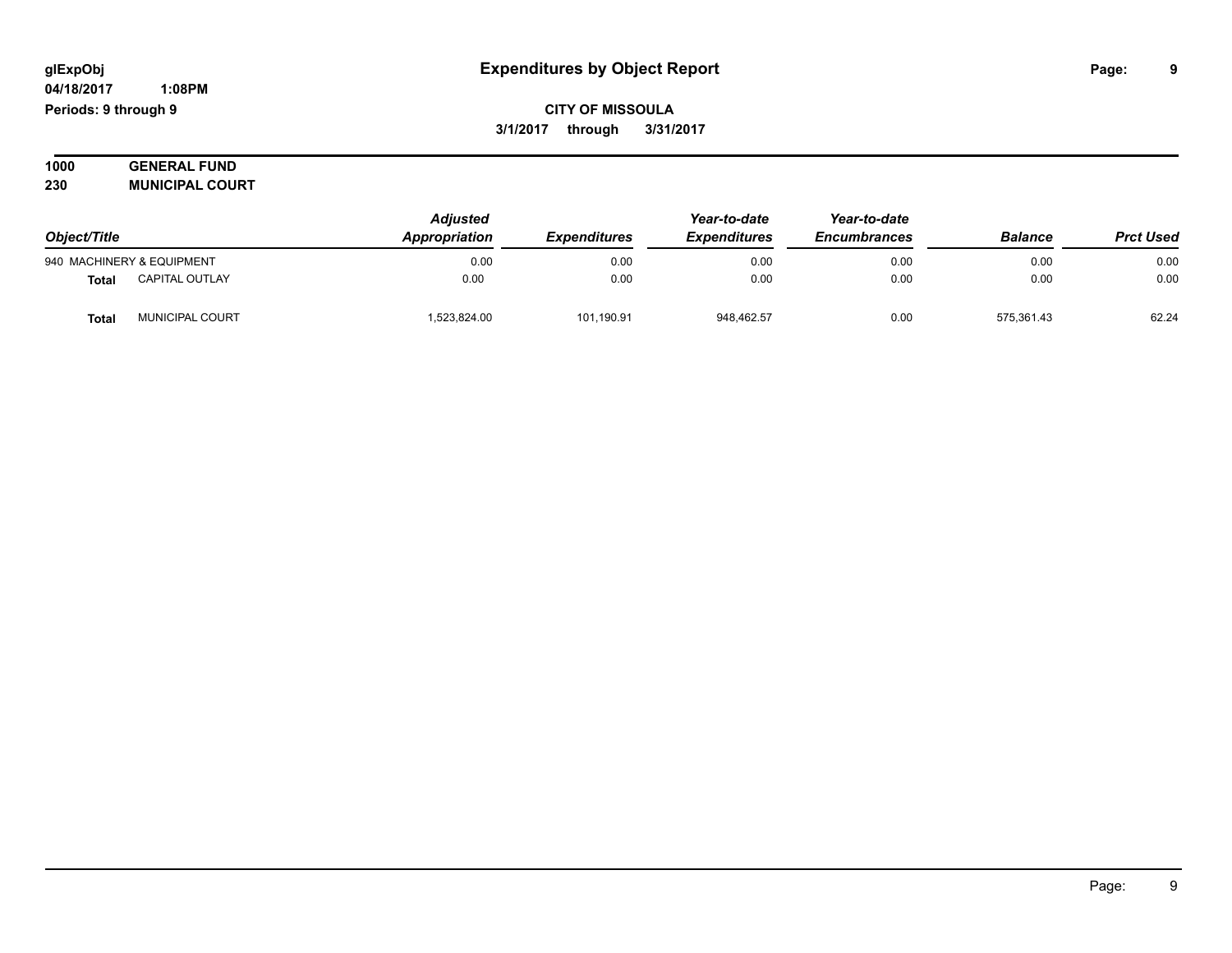**1000 GENERAL FUND 240 FINANCE**

|                            |                                     | <b>Adjusted</b>      |                     | Year-to-date        | Year-to-date        |                |                  |
|----------------------------|-------------------------------------|----------------------|---------------------|---------------------|---------------------|----------------|------------------|
| Object/Title               |                                     | <b>Appropriation</b> | <b>Expenditures</b> | <b>Expenditures</b> | <b>Encumbrances</b> | <b>Balance</b> | <b>Prct Used</b> |
| 100 PERSONAL SERVICES      |                                     |                      |                     |                     |                     |                |                  |
| 110 SALARIES AND WAGES     |                                     | 742,096.00           | 52,919.81           | 496,366.74          | 0.00                | 245,729.26     | 66.89            |
| 120 OVERTIME/TERMINATION   |                                     | 1,000.00             | 0.00                | 0.00                | 0.00                | 1,000.00       | 0.00             |
|                            | <b>140 EMPLOYER CONTRIBUTIONS</b>   | 279,894.00           | 20,239.58           | 193,652.95          | 0.00                | 86,241.05      | 69.19            |
|                            | 141 STATE RETIREMENT CONTRIBUTIONS  | 0.00                 | 0.00                | 443.44              | 0.00                | $-443.44$      | 0.00             |
| Total                      | PERSONAL SERVICES                   | 1,022,990.00         | 73,159.39           | 690,463.13          | 0.00                | 332,526.87     | 67.49            |
| 200 SUPPLIES               |                                     |                      |                     |                     |                     |                |                  |
| 210 OFFICE SUPPLIES        |                                     | 4,065.00             | 364.73              | 4,481.03            | 0.00                | $-416.03$      | 110.23           |
| 220 OPERATING SUPPLIES     |                                     | 3,042.00             | 8.94                | 3,371.84            | 0.00                | $-329.84$      | 110.84           |
| 230 REPAIR/MAINTENANCE     |                                     | 300.00               | 0.00                | 0.00                | 0.00                | 300.00         | 0.00             |
| 231 GASOLINE               |                                     | 92.00                | 0.00                | 94.06               | 0.00                | $-2.06$        | 102.24           |
| 240 OTHER SUPPLIES         |                                     | 500.00               | 0.00                | 0.00                | 0.00                | 500.00         | 0.00             |
| Total                      | <b>SUPPLIES</b>                     | 7,999.00             | 373.67              | 7,946.93            | 0.00                | 52.07          | 99.35            |
| 300 PURCHASED SERVICES     |                                     |                      |                     |                     |                     |                |                  |
| 310 COMMUNICATIONS         |                                     | 42,109.00            | 586.17              | 37,398.40           | 0.00                | 4,710.60       | 88.81            |
| 320 PRINTING & DUPLICATING |                                     | 5,480.00             | 613.92              | 1,895.04            | 0.00                | 3,584.96       | 34.58            |
|                            | 330 PUBLICITY, SUBSCRIPTIONS & DUES | 3,410.00             | 24.00               | 6,787.84            | 0.00                | $-3,377.84$    | 199.06           |
| 344 TELEPHONE SERVICE      |                                     | 1,225.00             | 14.73               | 66.95               | 0.00                | 1,158.05       | 5.47             |
|                            | 350 PROFESSIONAL SERVICES           | 315,995.00           | 3,618.00            | 150,845.97          | 0.00                | 165,149.03     | 47.74            |
| 360 REPAIR & MAINTENANCE   |                                     | 700.00               | 0.00                | 0.00                | 0.00                | 700.00         | 0.00             |
| 370 TRAVEL                 |                                     | 8,245.00             | 0.00                | 0.00                | 0.00                | 8,245.00       | 0.00             |
| 380 TRAINING               |                                     | 7,330.00             | 567.00              | 2,053.60            | 0.00                | 5,276.40       | 28.02            |
|                            | 390 OTHER PURCHASED SERVICES        | 0.00                 | 0.00                | 1,202.44            | 0.00                | $-1,202.44$    | 0.00             |
| Total                      | PURCHASED SERVICES                  | 384,494.00           | 5,423.82            | 200,250.24          | 0.00                | 184,243.76     | 52.08            |
| 500 FIXED CHARGES          |                                     |                      |                     |                     |                     |                |                  |
| 500 FIXED CHARGES          |                                     | 500.00               | 0.00                | 0.00                | 0.00                | 500.00         | 0.00             |
| <b>Total</b>               | <b>FIXED CHARGES</b>                | 500.00               | 0.00                | 0.00                | 0.00                | 500.00         | 0.00             |
| 900 CAPITAL OUTLAY         |                                     |                      |                     |                     |                     |                |                  |
|                            | 940 MACHINERY & EQUIPMENT           | 0.00                 | 0.00                | 0.00                | 0.00                | 0.00           | 0.00             |
| <b>Total</b>               | <b>CAPITAL OUTLAY</b>               | 0.00                 | 0.00                | 0.00                | 0.00                | 0.00           | 0.00             |
| <b>Total</b>               | <b>FINANCE</b>                      | 1,415,983.00         | 78,956.88           | 898,660.30          | 0.00                | 517,322.70     | 63.47            |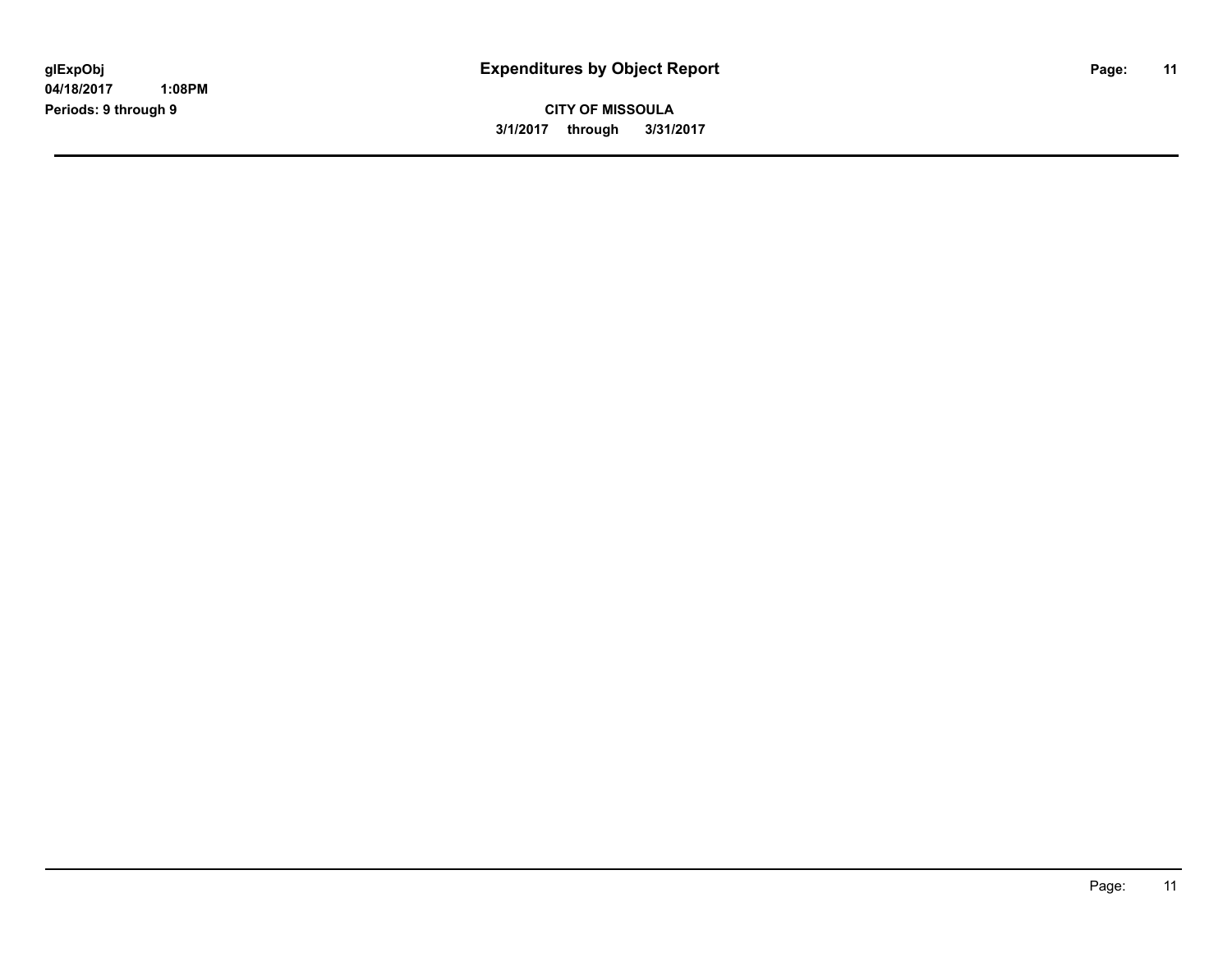# **1000 GENERAL FUND**

**245 CENTRALIZED SERVICES**

|                                                   | <b>Adjusted</b> |                     | Year-to-date        | Year-to-date        |                |                  |
|---------------------------------------------------|-----------------|---------------------|---------------------|---------------------|----------------|------------------|
| Object/Title                                      | Appropriation   | <b>Expenditures</b> | <b>Expenditures</b> | <b>Encumbrances</b> | <b>Balance</b> | <b>Prct Used</b> |
| 100 PERSONAL SERVICES                             |                 |                     |                     |                     |                |                  |
| 110 SALARIES AND WAGES                            | 242.541.00      | 13,506.66           | 210,494.84          | 0.00                | 32,046.16      | 86.79            |
| <b>140 EMPLOYER CONTRIBUTIONS</b>                 | 78,399.00       | 4,348.14            | 63.465.11           | 0.00                | 14,933.89      | 80.95            |
| 141 STATE RETIREMENT CONTRIBUTIONS                | 0.00            | 0.00                | 196.99              | 0.00                | $-196.99$      | 0.00             |
| PERSONAL SERVICES<br><b>Total</b>                 | 320,940.00      | 17,854.80           | 274,156.94          | 0.00                | 46,783.06      | 85.42            |
| 200 SUPPLIES                                      |                 |                     |                     |                     |                |                  |
| 210 OFFICE SUPPLIES                               | 1,200.00        | 0.00                | 248.29              | 0.00                | 951.71         | 20.69            |
| 220 OPERATING SUPPLIES                            | 1,000.00        | 0.00                | 0.00                | 0.00                | 1,000.00       | 0.00             |
| 231 GASOLINE                                      | 522.00          | 0.00                | 14.59               | 0.00                | 507.41         | 2.80             |
| <b>SUPPLIES</b><br><b>Total</b>                   | 2,722.00        | 0.00                | 262.88              | 0.00                | 2,459.12       | 9.66             |
| 300 PURCHASED SERVICES                            |                 |                     |                     |                     |                |                  |
| 310 COMMUNICATIONS                                | 400.00          | 0.00                | 0.00                | 0.00                | 400.00         | 0.00             |
| 320 PRINTING & DUPLICATING                        | 550.00          | 4.01                | 74.17               | 0.00                | 475.83         | 13.49            |
| 330 PUBLICITY, SUBSCRIPTIONS & DUES               | 550.00          | 0.00                | 1,188.34            | 0.00                | $-638.34$      | 216.06           |
| 344 TELEPHONE SERVICE                             | 845.00          | 25.44               | 414.35              | 0.00                | 430.65         | 49.04            |
| 350 PROFESSIONAL SERVICES                         | 51,500.00       | 0.00                | 11,500.00           | 0.00                | 40,000.00      | 22.33            |
| 370 TRAVEL                                        | 2,000.00        | 0.00                | 375.64              | 0.00                | 1,624.36       | 18.78            |
| 380 TRAINING                                      | 3,000.00        | 0.00                | 0.00                | 0.00                | 3,000.00       | 0.00             |
| 390 OTHER PURCHASED SERVICES                      | 0.00            | 0.00                | 0.00                | 0.00                | 0.00           | 0.00             |
| <b>PURCHASED SERVICES</b><br><b>Total</b>         | 58,845.00       | 29.45               | 13,552.50           | 0.00                | 45,292.50      | 23.03            |
| 700 GRANTS & CONTRIBUTIONS                        |                 |                     |                     |                     |                |                  |
| 700 GRANTS & CONTRIBUTIONS                        | 5,000.00        | 0.00                | 0.00                | 0.00                | 5,000.00       | 0.00             |
| <b>GRANTS &amp; CONTRIBUTIONS</b><br><b>Total</b> | 5,000.00        | 0.00                | 0.00                | 0.00                | 5,000.00       | 0.00             |
| <b>CENTRALIZED SERVICES</b><br><b>Total</b>       | 387,507.00      | 17,884.25           | 287,972.32          | 0.00                | 99,534.68      | 74.31            |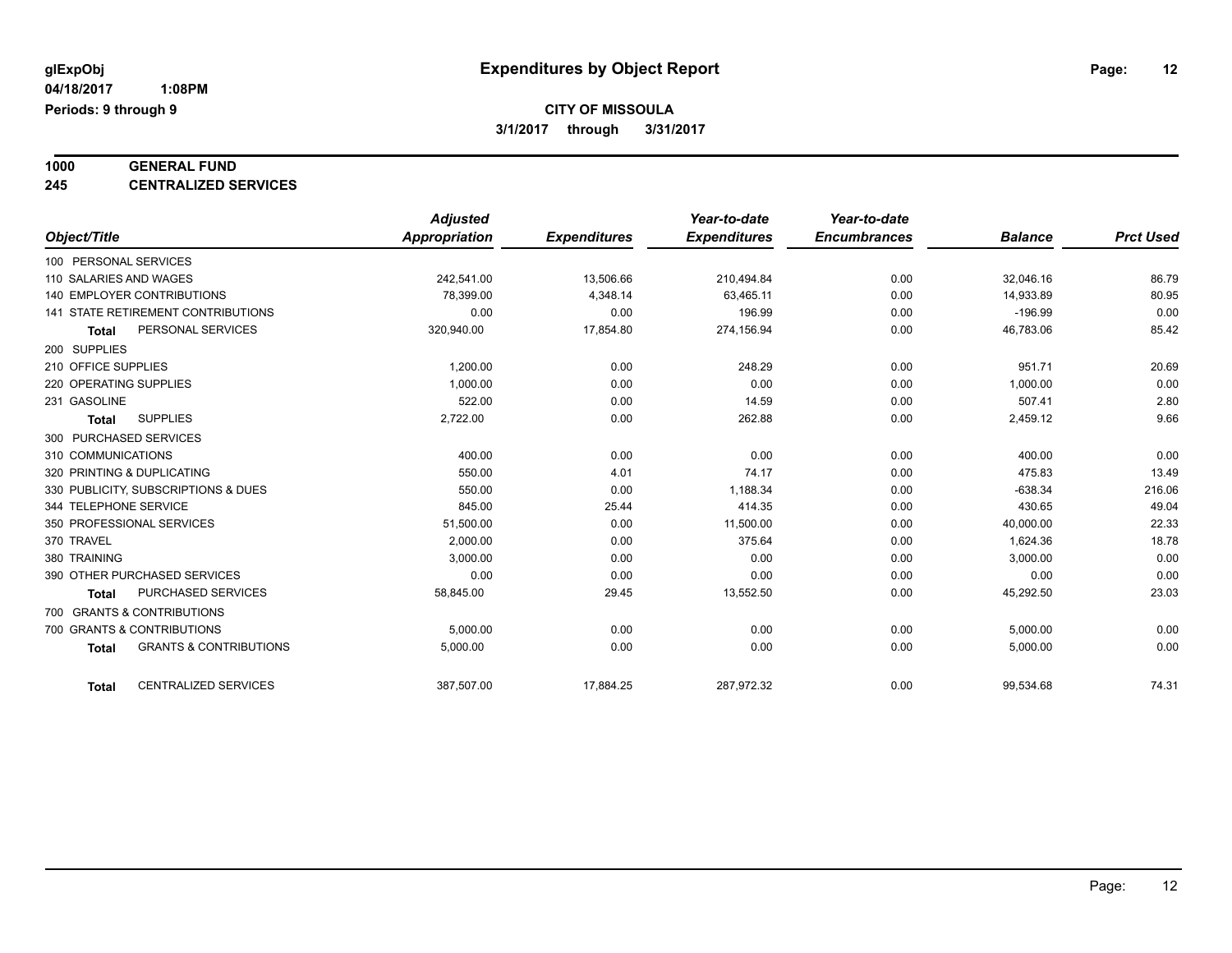# **1000 GENERAL FUND**

**250 DEVELOPMENT SERVICES**

|                                            | <b>Adjusted</b> |                     | Year-to-date        | Year-to-date        |                |                  |
|--------------------------------------------|-----------------|---------------------|---------------------|---------------------|----------------|------------------|
| Object/Title                               | Appropriation   | <b>Expenditures</b> | <b>Expenditures</b> | <b>Encumbrances</b> | <b>Balance</b> | <b>Prct Used</b> |
| 100 PERSONAL SERVICES                      |                 |                     |                     |                     |                |                  |
| 110 SALARIES AND WAGES                     | 1,271,247.00    | 110,224.50          | 913,637.14          | 0.00                | 357,609.86     | 71.87            |
| 120 OVERTIME/TERMINATION                   | 4,276.00        | 0.00                | 89.58               | 0.00                | 4,186.42       | 2.09             |
| 130 OTHER                                  | 0.00            | 0.00                | 0.00                | 0.00                | 0.00           | 0.00             |
| <b>140 EMPLOYER CONTRIBUTIONS</b>          | 431,218.00      | 40,987.17           | 351,411.02          | 0.00                | 79,806.98      | 81.49            |
| 141 STATE RETIREMENT CONTRIBUTIONS         | 0.00            | 0.00                | 889.78              | 0.00                | $-889.78$      | 0.00             |
| PERSONAL SERVICES<br>Total                 | 1,706,741.00    | 151,211.67          | 1,266,027.52        | 0.00                | 440,713.48     | 74.18            |
| 200 SUPPLIES                               |                 |                     |                     |                     |                |                  |
| 210 OFFICE SUPPLIES                        | 13,521.00       | 2,225.77            | 13,279.39           | 0.00                | 241.61         | 98.21            |
| 220 OPERATING SUPPLIES                     | 1,406.00        | 0.00                | 949.07              | 0.00                | 456.93         | 67.50            |
| 230 REPAIR/MAINTENANCE                     | 3,000.00        | 91.64               | 1,971.38            | 0.00                | 1,028.62       | 65.71            |
| 231 GASOLINE                               | 14,325.00       | 342.06              | 4,056.26            | 0.00                | 10,268.74      | 28.32            |
| 240 OTHER SUPPLIES                         | 1,255.00        | 0.00                | 330.37              | 0.00                | 924.63         | 26.32            |
| <b>SUPPLIES</b><br><b>Total</b>            | 33,507.00       | 2,659.47            | 20,586.47           | 0.00                | 12,920.53      | 61.44            |
| 300 PURCHASED SERVICES                     |                 |                     |                     |                     |                |                  |
| 310 COMMUNICATIONS                         | 15,488.00       | 2,189.89            | 5,685.38            | 0.00                | 9,802.62       | 36.71            |
| 320 PRINTING & DUPLICATING                 | 7,324.00        | 561.80              | 2,738.85            | 0.00                | 4,585.15       | 37.40            |
| 330 PUBLICITY, SUBSCRIPTIONS & DUES        | 11.375.00       | 560.00              | 26,882.30           | 0.00                | $-15,507.30$   | 236.33           |
| 341 ELECTRICITY & NATURAL GAS              | 0.00            | 0.00                | 0.00                | 0.00                | 0.00           | 0.00             |
| 344 TELEPHONE SERVICE                      | 11,470.00       | 1,009.24            | 9,808.42            | 0.00                | 1,661.58       | 85.51            |
| 350 PROFESSIONAL SERVICES                  | 198,936.00      | 1,411.70            | 107,196.33          | 0.00                | 91,739.67      | 53.88            |
| 360 REPAIR & MAINTENANCE                   | 23,605.00       | 0.00                | 18.99               | 0.00                | 23,586.01      | 0.08             |
| 370 TRAVEL                                 | 13,723.00       | 410.60              | 1,217.19            | 0.00                | 12,505.81      | 8.87             |
| 380 TRAINING                               | 12,239.00       | 1,335.50            | 2,929.30            | 0.00                | 9,309.70       | 23.93            |
| 390 OTHER PURCHASED SERVICES               | 170,259.00      | 18,459.81           | 89,553.64           | 0.00                | 80,705.36      | 52.60            |
| PURCHASED SERVICES<br><b>Total</b>         | 464,419.00      | 25,938.54           | 246,030.40          | 0.00                | 218,388.60     | 52.98            |
| 500 FIXED CHARGES                          |                 |                     |                     |                     |                |                  |
| 500 FIXED CHARGES                          | 0.00            | 0.00                | 0.00                | 0.00                | 0.00           | 0.00             |
| 550 MERCHANT SERVICE FEES                  | 0.00            | 0.00                | 0.00                | 0.00                | 0.00           | 0.00             |
| <b>FIXED CHARGES</b><br>Total              | 0.00            | 0.00                | 0.00                | 0.00                | 0.00           | 0.00             |
| 700 GRANTS & CONTRIBUTIONS                 |                 |                     |                     |                     |                |                  |
| 700 GRANTS & CONTRIBUTIONS                 | 110,780.00      | 0.00                | 110,780.00          | 0.00                | 0.00           | 100.00           |
| <b>GRANTS &amp; CONTRIBUTIONS</b><br>Total | 110,780.00      | 0.00                | 110,780.00          | 0.00                | 0.00           | 100.00           |
|                                            |                 |                     |                     |                     |                |                  |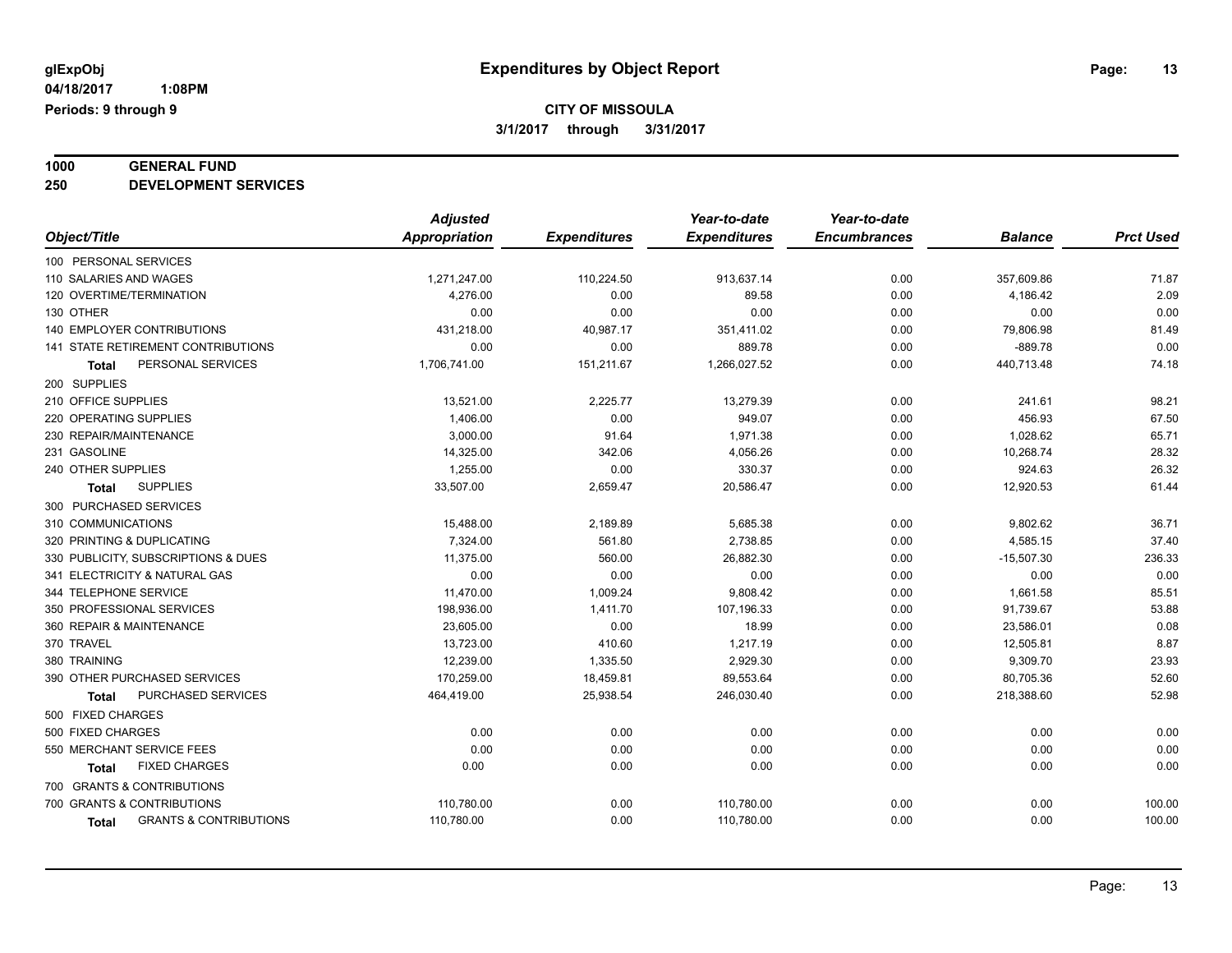#### **1000 GENERAL FUND 250 DEVELOPMENT SERVICES**

|                                       | <b>Adjusted</b>      |                     | Year-to-date        | Year-to-date        |                |                  |
|---------------------------------------|----------------------|---------------------|---------------------|---------------------|----------------|------------------|
| Object/Title                          | <b>Appropriation</b> | <b>Expenditures</b> | <b>Expenditures</b> | <b>Encumbrances</b> | <b>Balance</b> | <b>Prct Used</b> |
| 800 OTHER OBJECTS                     |                      |                     |                     |                     |                |                  |
| 820 TRANSFERS TO OTHER FUNDS          | 175.720.00           | 0.00                | 92,810.00           | 0.00                | 82.910.00      | 52.82            |
| OTHER OBJECTS<br><b>Total</b>         | 175.720.00           | 0.00                | 92.810.00           | 0.00                | 82.910.00      | 52.82            |
| 900 CAPITAL OUTLAY                    |                      |                     |                     |                     |                |                  |
| 940 MACHINERY & EQUIPMENT             | 0.00                 | 0.00                | 0.00                | 0.00                | 0.00           | 0.00             |
| <b>CAPITAL OUTLAY</b><br><b>Total</b> | 0.00                 | 0.00                | 0.00                | 0.00                | 0.00           | 0.00             |
| DEVELOPMENT SERVICES<br><b>Total</b>  | 2.491.167.00         | 179.809.68          | 1.736.234.39        | 0.00                | 754.932.61     | 69.70            |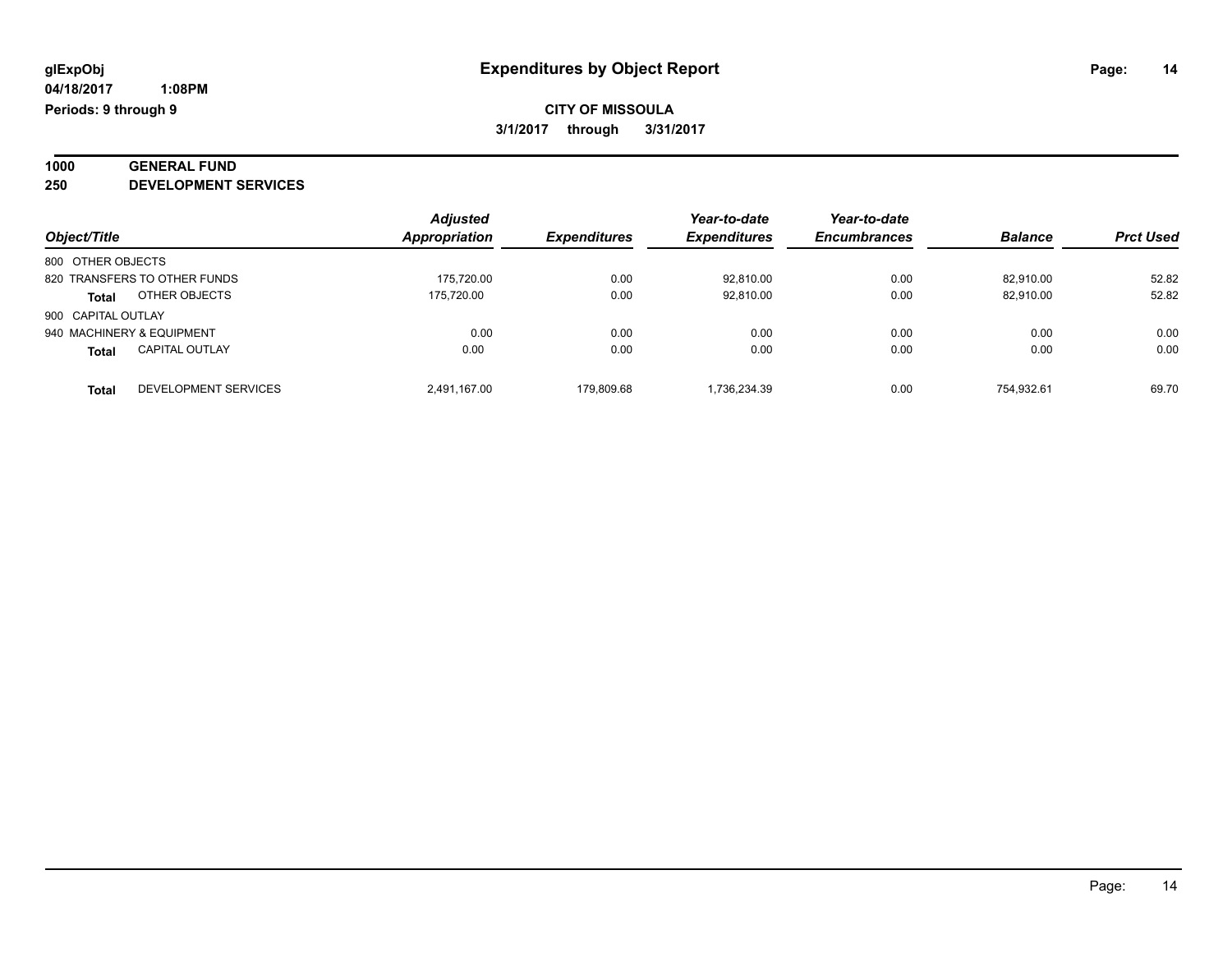**1000 GENERAL FUND 255 HOUSING & COMMUNITY DEVELOPMENT**

|                                            | <b>Adjusted</b> |                     | Year-to-date        | Year-to-date        |                |                  |
|--------------------------------------------|-----------------|---------------------|---------------------|---------------------|----------------|------------------|
| Object/Title                               | Appropriation   | <b>Expenditures</b> | <b>Expenditures</b> | <b>Encumbrances</b> | <b>Balance</b> | <b>Prct Used</b> |
| 100 PERSONAL SERVICES                      |                 |                     |                     |                     |                |                  |
| 110 SALARIES AND WAGES                     | 151,749.00      | 10,074.44           | 67,909.56           | 0.00                | 83,839.44      | 44.75            |
| 120 OVERTIME/TERMINATION                   | 0.00            | 0.00                | 0.00                | 0.00                | 0.00           | 0.00             |
| 140 EMPLOYER CONTRIBUTIONS                 | 56,154.00       | 3,207.70            | 18,071.37           | 0.00                | 38,082.63      | 32.18            |
| 141 STATE RETIREMENT CONTRIBUTIONS         | 152.00          | 0.00                | 57.83               | 0.00                | 94.17          | 38.05            |
| PERSONAL SERVICES<br><b>Total</b>          | 208,055.00      | 13,282.14           | 86,038.76           | 0.00                | 122,016.24     | 41.35            |
| 200 SUPPLIES                               |                 |                     |                     |                     |                |                  |
| 210 OFFICE SUPPLIES                        | 3,466.00        | 15.58               | 7,513.23            | 0.00                | $-4,047.23$    | 216.77           |
| 220 OPERATING SUPPLIES                     | 200.00          | 0.00                | 0.00                | 0.00                | 200.00         | 0.00             |
| 230 REPAIR/MAINTENANCE                     | 0.00            | 0.00                | 225.00              | 0.00                | $-225.00$      | 0.00             |
| 231 GASOLINE                               | 0.00            | 0.00                | 0.00                | 0.00                | 0.00           | 0.00             |
| 240 OTHER SUPPLIES                         | 0.00            | 0.00                | 0.00                | 0.00                | 0.00           | 0.00             |
| <b>SUPPLIES</b><br><b>Total</b>            | 3,666.00        | 15.58               | 7,738.23            | 0.00                | $-4,072.23$    | 211.08           |
| 300 PURCHASED SERVICES                     |                 |                     |                     |                     |                |                  |
| 310 COMMUNICATIONS                         | 320.00          | 116.73              | 582.51              | 0.00                | $-262.51$      | 182.03           |
| 320 PRINTING & DUPLICATING                 | 4,535.00        | 0.00                | 257.49              | 0.00                | 4,277.51       | 5.68             |
| 330 PUBLICITY, SUBSCRIPTIONS & DUES        | 1,700.00        | 55.00               | 303.74              | 0.00                | 1,396.26       | 17.87            |
| 344 TELEPHONE SERVICE                      | 2,150.00        | 1.89                | 347.63              | 0.00                | 1,802.37       | 16.17            |
| 350 PROFESSIONAL SERVICES                  | 110,652.00      | 228.60              | 1,520.76            | 0.00                | 109,131.24     | 1.37             |
| 360 REPAIR & MAINTENANCE                   | 2,350.00        | 0.00                | 0.00                | 0.00                | 2,350.00       | 0.00             |
| 370 TRAVEL                                 | 8.077.00        | 1.355.84            | 4,096.19            | 0.00                | 3,980.81       | 50.71            |
| 380 TRAINING                               | 1,250.00        | 0.00                | 1,862.50            | 0.00                | $-612.50$      | 149.00           |
| 390 OTHER PURCHASED SERVICES               | 2,822.00        | 0.00                | 2,035.20            | 0.00                | 786.80         | 72.12            |
| PURCHASED SERVICES<br><b>Total</b>         | 133,856.00      | 1,758.06            | 11,006.02           | 0.00                | 122,849.98     | 8.22             |
| 500 FIXED CHARGES                          |                 |                     |                     |                     |                |                  |
| 500 FIXED CHARGES                          | 13,500.00       | 1,675.00            | 10,385.54           | 0.00                | 3,114.46       | 76.93            |
| <b>FIXED CHARGES</b><br><b>Total</b>       | 13,500.00       | 1,675.00            | 10,385.54           | 0.00                | 3,114.46       | 76.93            |
| 700 GRANTS & CONTRIBUTIONS                 |                 |                     |                     |                     |                |                  |
| 700 GRANTS & CONTRIBUTIONS                 | 305,532.00      | 0.00                | 265,900.00          | 0.00                | 39,632.00      | 87.03            |
| <b>GRANTS &amp; CONTRIBUTIONS</b><br>Total | 305,532.00      | 0.00                | 265,900.00          | 0.00                | 39,632.00      | 87.03            |
| 900 CAPITAL OUTLAY                         |                 |                     |                     |                     |                |                  |
| 940 MACHINERY & EQUIPMENT                  | 8,500.00        | 0.00                | 0.00                | 0.00                | 8,500.00       | 0.00             |
| <b>CAPITAL OUTLAY</b><br><b>Total</b>      | 8,500.00        | 0.00                | 0.00                | 0.00                | 8,500.00       | 0.00             |
|                                            |                 |                     |                     |                     |                |                  |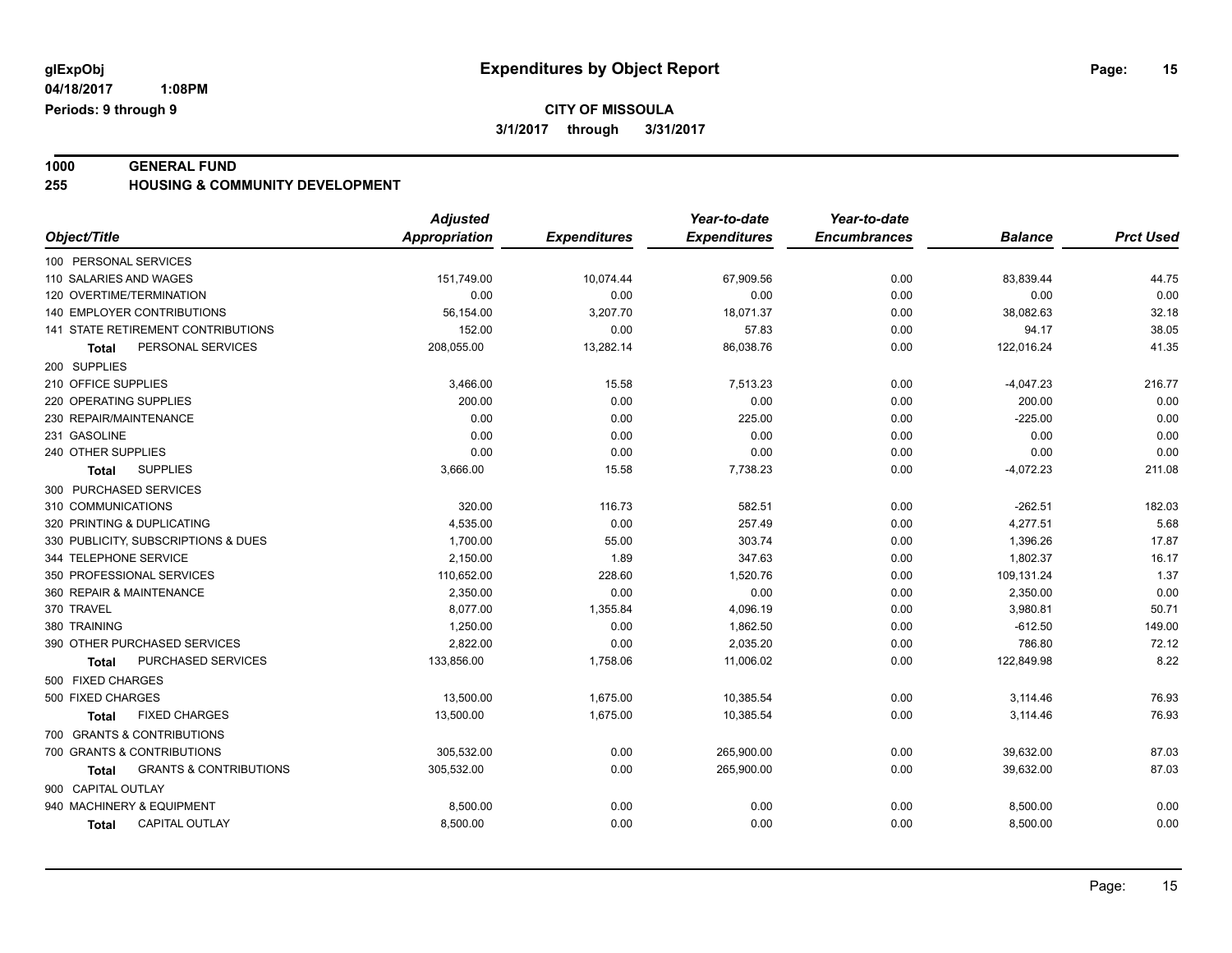| glExpObj<br>04/18/2017<br>1:08PM |              |                                           | <b>Expenditures by Object Report</b>                        |           |            |      |            |  | 16    |
|----------------------------------|--------------|-------------------------------------------|-------------------------------------------------------------|-----------|------------|------|------------|--|-------|
| Periods: 9 through 9             |              |                                           | <b>CITY OF MISSOULA</b><br>3/1/2017<br>3/31/2017<br>through |           |            |      |            |  |       |
| 1000                             |              | <b>GENERAL FUND</b>                       |                                                             |           |            |      |            |  |       |
|                                  | <b>Total</b> | <b>HOUSING &amp; COMMUNITY DEVELOPMEN</b> | 673.109.00                                                  | 16.730.78 | 381.068.55 | 0.00 | 292.040.45 |  | 56.61 |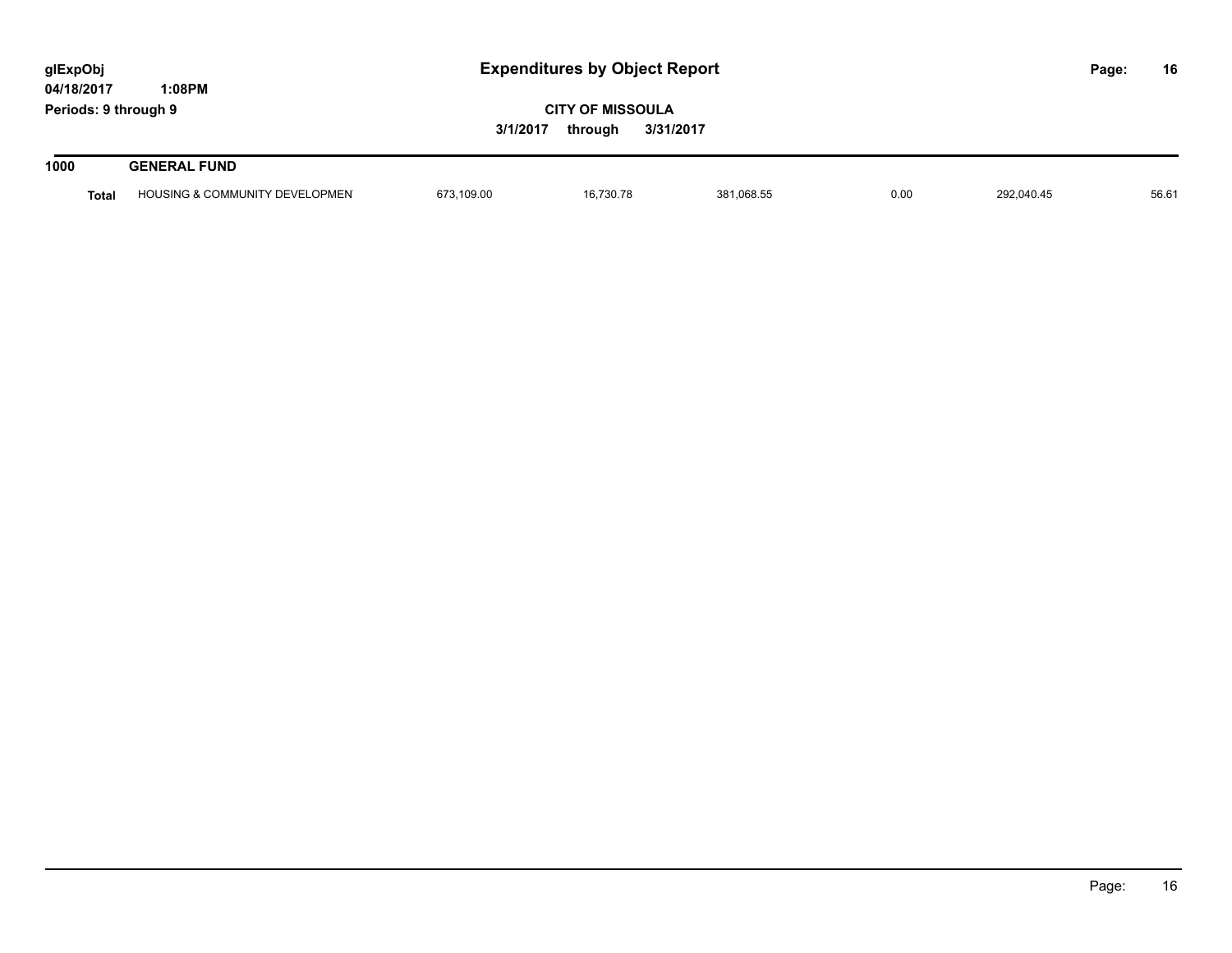| 1000 | <b>GENERAL FUND</b>  |
|------|----------------------|
| 270  | <b>CITY ATTORNEY</b> |

|                                            | <b>Adjusted</b>      |                     | Year-to-date        | Year-to-date        |                |                  |
|--------------------------------------------|----------------------|---------------------|---------------------|---------------------|----------------|------------------|
| Object/Title                               | <b>Appropriation</b> | <b>Expenditures</b> | <b>Expenditures</b> | <b>Encumbrances</b> | <b>Balance</b> | <b>Prct Used</b> |
| 100 PERSONAL SERVICES                      |                      |                     |                     |                     |                |                  |
| 110 SALARIES AND WAGES                     | 967,266.00           | 74,080.98           | 680,304.05          | 0.00                | 286,961.95     | 70.33            |
| 120 OVERTIME/TERMINATION                   | 5,000.00             | 78.24               | 4,984.45            | 0.00                | 15.55          | 99.69            |
| 140 EMPLOYER CONTRIBUTIONS                 | 318,282.00           | 25,354.02           | 236,299.86          | 0.00                | 81,982.14      | 74.24            |
| 141 STATE RETIREMENT CONTRIBUTIONS         | 0.00                 | 0.00                | 1,500.59            | 0.00                | $-1,500.59$    | 0.00             |
| PERSONAL SERVICES<br><b>Total</b>          | 1,290,548.00         | 99,513.24           | 923,088.95          | 0.00                | 367,459.05     | 71.53            |
| 200 SUPPLIES                               |                      |                     |                     |                     |                |                  |
| 210 OFFICE SUPPLIES                        | 6,118.00             | $-11.15$            | 3,818.02            | 0.00                | 2,299.98       | 62.41            |
| 220 OPERATING SUPPLIES                     | 1,250.00             | 0.00                | 1,073.68            | 0.00                | 176.32         | 85.89            |
| 231 GASOLINE                               | 263.00               | 325.52              | 382.36              | 0.00                | $-119.36$      | 145.38           |
| <b>SUPPLIES</b><br>Total                   | 7,631.00             | 314.37              | 5,274.06            | 0.00                | 2,356.94       | 69.11            |
| 300 PURCHASED SERVICES                     |                      |                     |                     |                     |                |                  |
| 310 COMMUNICATIONS                         | 1,350.00             | 178.91              | 1,012.86            | 0.00                | 337.14         | 75.03            |
| 320 PRINTING & DUPLICATING                 | 550.00               | 238.00              | 538.30              | 0.00                | 11.70          | 97.87            |
| 330 PUBLICITY, SUBSCRIPTIONS & DUES        | 13,000.00            | 3,172.00            | 7,145.92            | 0.00                | 5,854.08       | 54.97            |
| 344 TELEPHONE SERVICE                      | 264.00               | 33.24               | 122.03              | 0.00                | 141.97         | 46.22            |
| 350 PROFESSIONAL SERVICES                  | 3,250.00             | 45.20               | 549.02              | 0.00                | 2,700.98       | 16.89            |
| 360 REPAIR & MAINTENANCE                   | 19,447.00            | 67.88               | 18,449.92           | 0.00                | 997.08         | 94.87            |
| 370 TRAVEL                                 | 6,000.00             | 476.00              | 916.50              | 0.00                | 5,083.50       | 15.28            |
| 380 TRAINING                               | 9,000.00             | 2,072.00            | 5,889.00            | 0.00                | 3,111.00       | 65.43            |
| 390 OTHER PURCHASED SERVICES               | 0.00                 | 0.00                | 0.00                | 0.00                | 0.00           | 0.00             |
| PURCHASED SERVICES<br>Total                | 52,861.00            | 6,283.23            | 34,623.55           | 0.00                | 18,237.45      | 65.50            |
| 500 FIXED CHARGES                          |                      |                     |                     |                     |                |                  |
| 500 FIXED CHARGES                          | 0.00                 | 0.00                | 0.00                | 0.00                | 0.00           | 0.00             |
| <b>FIXED CHARGES</b><br><b>Total</b>       | 0.00                 | 0.00                | 0.00                | 0.00                | 0.00           | 0.00             |
| 700 GRANTS & CONTRIBUTIONS                 |                      |                     |                     |                     |                |                  |
| 700 GRANTS & CONTRIBUTIONS                 | 167,818.00           | 0.00                | 80,309.00           | 0.00                | 87,509.00      | 47.85            |
| <b>GRANTS &amp; CONTRIBUTIONS</b><br>Total | 167,818.00           | 0.00                | 80,309.00           | 0.00                | 87,509.00      | 47.85            |
| 800 OTHER OBJECTS                          |                      |                     |                     |                     |                |                  |
| 845 CONTINGENCY                            | 0.00                 | 0.00                | 0.00                | 0.00                | 0.00           | 0.00             |
| OTHER OBJECTS<br>Total                     | 0.00                 | 0.00                | 0.00                | 0.00                | 0.00           | 0.00             |
| 900 CAPITAL OUTLAY                         |                      |                     |                     |                     |                |                  |
| 920 BUILDINGS                              | 0.00                 | 0.00                | 0.00                | 0.00                | 0.00           | 0.00             |
|                                            |                      |                     |                     |                     |                |                  |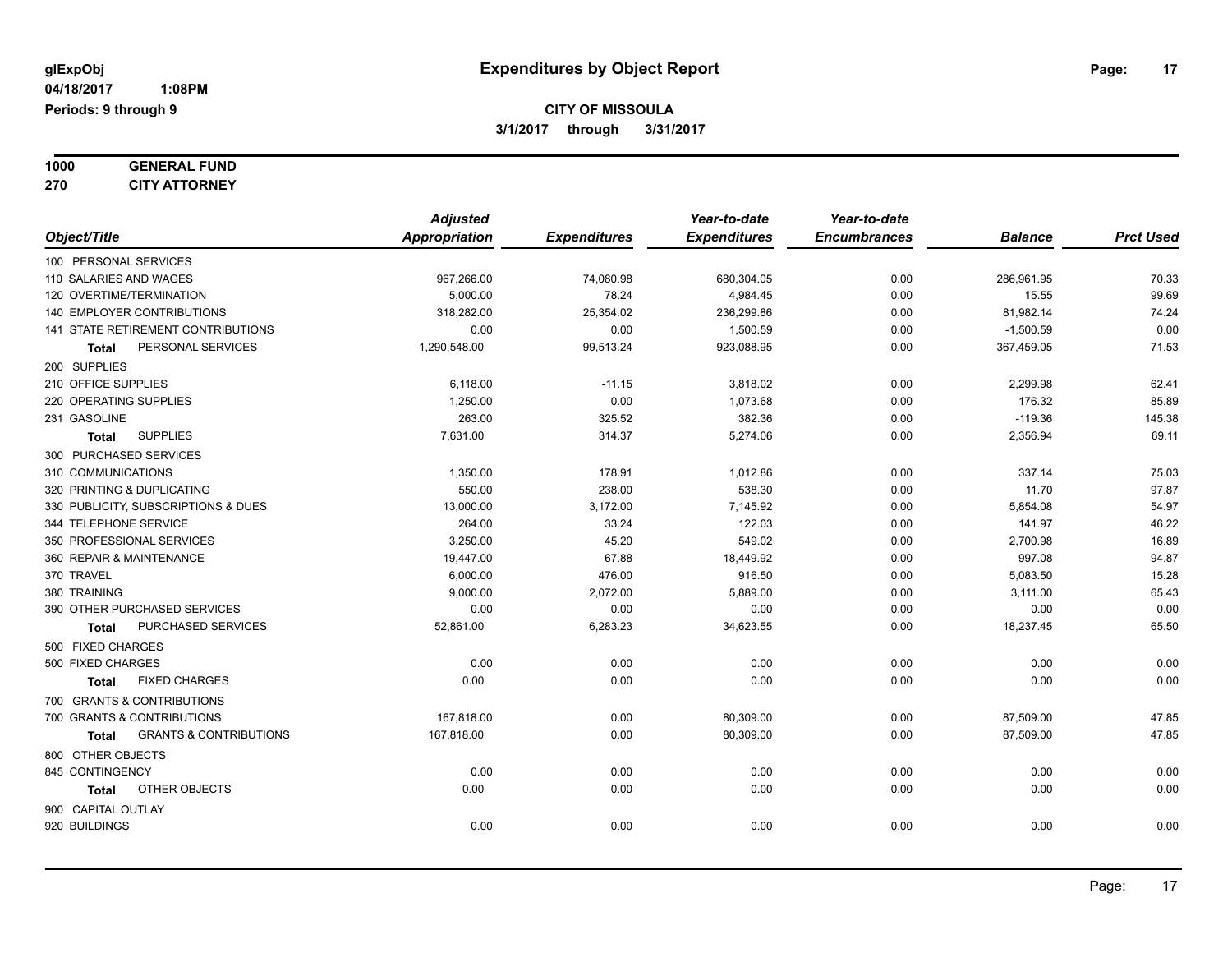#### **04/18/2017 1:08PM Periods: 9 through 9**

**CITY OF MISSOULA 3/1/2017 through 3/31/2017**

**1000 GENERAL FUND 270 CITY ATTORNEY**

| Object/Title                          | <b>Adjusted</b><br>Appropriation | <b>Expenditures</b> | Year-to-date<br><b>Expenditures</b> | Year-to-date<br><b>Encumbrances</b> | <b>Balance</b> | <b>Prct Used</b> |
|---------------------------------------|----------------------------------|---------------------|-------------------------------------|-------------------------------------|----------------|------------------|
| 940 MACHINERY & EQUIPMENT             | 0.00                             | 0.00                | 0.00                                | 0.00                                | 0.00           | 0.00             |
| <b>CAPITAL OUTLAY</b><br><b>Total</b> | 0.00                             | 0.00                | 0.00                                | 0.00                                | 0.00           | 0.00             |
| <b>CITY ATTORNEY</b><br>Total         | 1,518,858.00                     | 106,110.84          | 1,043,295.56                        | 0.00                                | 475.562.44     | 68.69            |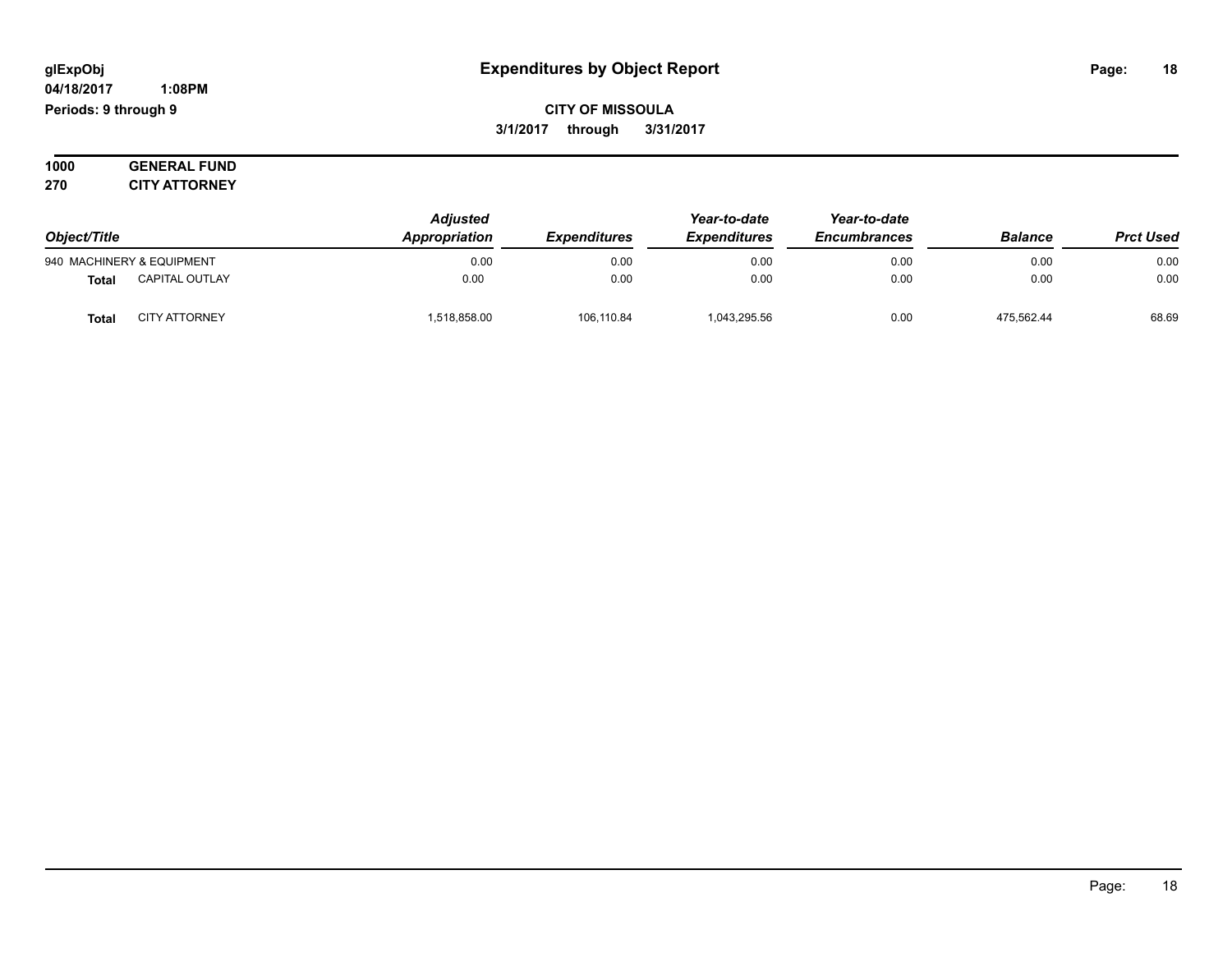# **1000 GENERAL FUND**

**280 PUBLIC WORKS OPERATIONS**

| <b>Expenditures</b><br>Object/Title<br><b>Appropriation</b><br><b>Expenditures</b><br><b>Encumbrances</b><br><b>Balance</b><br>100 PERSONAL SERVICES<br>110 SALARIES AND WAGES<br>508,546.00<br>38,311.00<br>393,606.99<br>0.00<br>114,939.01<br>120 OVERTIME/TERMINATION<br>3,668.00<br>1,727.13<br>0.00<br>0.00<br>1,940.87<br>130 OTHER<br>15,236.00<br>17.50<br>388.50<br>0.00<br>14,847.50<br>140 EMPLOYER CONTRIBUTIONS<br>232,013.00<br>14,751.82<br>165,287.85<br>0.00<br>66,725.15<br><b>141 STATE RETIREMENT CONTRIBUTIONS</b> | <b>Prct Used</b><br>77.40<br>47.09<br>2.55<br>71.24<br>0.00<br>73.92<br>59.80 |
|------------------------------------------------------------------------------------------------------------------------------------------------------------------------------------------------------------------------------------------------------------------------------------------------------------------------------------------------------------------------------------------------------------------------------------------------------------------------------------------------------------------------------------------|-------------------------------------------------------------------------------|
|                                                                                                                                                                                                                                                                                                                                                                                                                                                                                                                                          |                                                                               |
|                                                                                                                                                                                                                                                                                                                                                                                                                                                                                                                                          |                                                                               |
|                                                                                                                                                                                                                                                                                                                                                                                                                                                                                                                                          |                                                                               |
|                                                                                                                                                                                                                                                                                                                                                                                                                                                                                                                                          |                                                                               |
|                                                                                                                                                                                                                                                                                                                                                                                                                                                                                                                                          |                                                                               |
|                                                                                                                                                                                                                                                                                                                                                                                                                                                                                                                                          |                                                                               |
| 0.00<br>0.00<br>355.29<br>0.00<br>$-355.29$                                                                                                                                                                                                                                                                                                                                                                                                                                                                                              |                                                                               |
| 198,097.24<br>PERSONAL SERVICES<br>759,463.00<br>53,080.32<br>561,365.76<br>0.00<br>Total                                                                                                                                                                                                                                                                                                                                                                                                                                                |                                                                               |
| 200 SUPPLIES                                                                                                                                                                                                                                                                                                                                                                                                                                                                                                                             |                                                                               |
| 210 OFFICE SUPPLIES<br>1,150.00<br>24.76<br>687.65<br>0.00<br>462.35                                                                                                                                                                                                                                                                                                                                                                                                                                                                     |                                                                               |
| 1,935.00<br>0.00<br>6,797.18<br>0.00<br>$-4,862.18$<br>220 OPERATING SUPPLIES                                                                                                                                                                                                                                                                                                                                                                                                                                                            | 351.28                                                                        |
| 59,860.00<br>0.00<br>49,386.77<br>230 REPAIR/MAINTENANCE<br>1,114.83<br>10,473.23                                                                                                                                                                                                                                                                                                                                                                                                                                                        | 17.50                                                                         |
| 231 GASOLINE<br>9,280.00<br>525.53<br>3,856.31<br>5,423.69<br>0.00                                                                                                                                                                                                                                                                                                                                                                                                                                                                       | 41.56                                                                         |
| 240 OTHER SUPPLIES<br>31,090.00<br>1,024.00<br>23,228.91<br>0.00<br>7,861.09                                                                                                                                                                                                                                                                                                                                                                                                                                                             | 74.72                                                                         |
| <b>SUPPLIES</b><br>103,315.00<br>2,689.12<br>45,043.28<br>0.00<br>58,271.72<br>Total                                                                                                                                                                                                                                                                                                                                                                                                                                                     | 43.60                                                                         |
| 300 PURCHASED SERVICES                                                                                                                                                                                                                                                                                                                                                                                                                                                                                                                   |                                                                               |
| 310 COMMUNICATIONS<br>300.00<br>1.79<br>76.31<br>0.00<br>223.69                                                                                                                                                                                                                                                                                                                                                                                                                                                                          | 25.44                                                                         |
| 200.00<br>0.00<br>320 PRINTING & DUPLICATING<br>0.00<br>0.00<br>200.00                                                                                                                                                                                                                                                                                                                                                                                                                                                                   | 0.00                                                                          |
| 330 PUBLICITY, SUBSCRIPTIONS & DUES<br>1,100.00<br>527.00<br>945.00<br>0.00<br>155.00                                                                                                                                                                                                                                                                                                                                                                                                                                                    | 85.91                                                                         |
| 341 ELECTRICITY & NATURAL GAS<br>141,209.00<br>13,093.86<br>96,502.62<br>0.00<br>44,706.38                                                                                                                                                                                                                                                                                                                                                                                                                                               | 68.34                                                                         |
| 344 TELEPHONE SERVICE<br>1,804.00<br>1,148.55<br>2,938.13<br>0.00<br>$-1,134.13$                                                                                                                                                                                                                                                                                                                                                                                                                                                         | 162.87                                                                        |
| 475.00<br>15.60<br>140.40<br>345 GARBAGE<br>0.00<br>334.60                                                                                                                                                                                                                                                                                                                                                                                                                                                                               | 29.56                                                                         |
| 350 PROFESSIONAL SERVICES<br>757.00<br>0.00<br>230.00<br>0.00<br>527.00                                                                                                                                                                                                                                                                                                                                                                                                                                                                  | 30.38                                                                         |
| 15,900.00<br>360 REPAIR & MAINTENANCE<br>2,883.26<br>18,306.06<br>0.00<br>$-2,406.06$                                                                                                                                                                                                                                                                                                                                                                                                                                                    | 115.13                                                                        |
| 370 TRAVEL<br>1,550.00<br>0.00<br>140.40<br>0.00<br>1,409.60                                                                                                                                                                                                                                                                                                                                                                                                                                                                             | 9.06                                                                          |
| 2,200.00<br>0.00<br>380 TRAINING<br>480.90<br>0.00<br>1,719.10                                                                                                                                                                                                                                                                                                                                                                                                                                                                           | 21.86                                                                         |
| PURCHASED SERVICES<br>165,495.00<br>17,670.06<br>119,759.82<br>0.00<br>45,735.18<br><b>Total</b>                                                                                                                                                                                                                                                                                                                                                                                                                                         | 72.36                                                                         |
| 500 FIXED CHARGES                                                                                                                                                                                                                                                                                                                                                                                                                                                                                                                        |                                                                               |
| 0.00<br>0.00<br>0.00<br>500 FIXED CHARGES<br>0.00<br>0.00                                                                                                                                                                                                                                                                                                                                                                                                                                                                                | 0.00                                                                          |
| 0.00<br><b>FIXED CHARGES</b><br>0.00<br>0.00<br>0.00<br>0.00<br>Total                                                                                                                                                                                                                                                                                                                                                                                                                                                                    | 0.00                                                                          |
| 800 OTHER OBJECTS                                                                                                                                                                                                                                                                                                                                                                                                                                                                                                                        |                                                                               |
| 850 SALARY SAVINGS<br>0.00<br>0.00<br>0.00<br>0.00<br>0.00                                                                                                                                                                                                                                                                                                                                                                                                                                                                               | 0.00                                                                          |
| OTHER OBJECTS<br>0.00<br>0.00<br>0.00<br>0.00<br>0.00<br>Total                                                                                                                                                                                                                                                                                                                                                                                                                                                                           | 0.00                                                                          |
| 900 CAPITAL OUTLAY                                                                                                                                                                                                                                                                                                                                                                                                                                                                                                                       |                                                                               |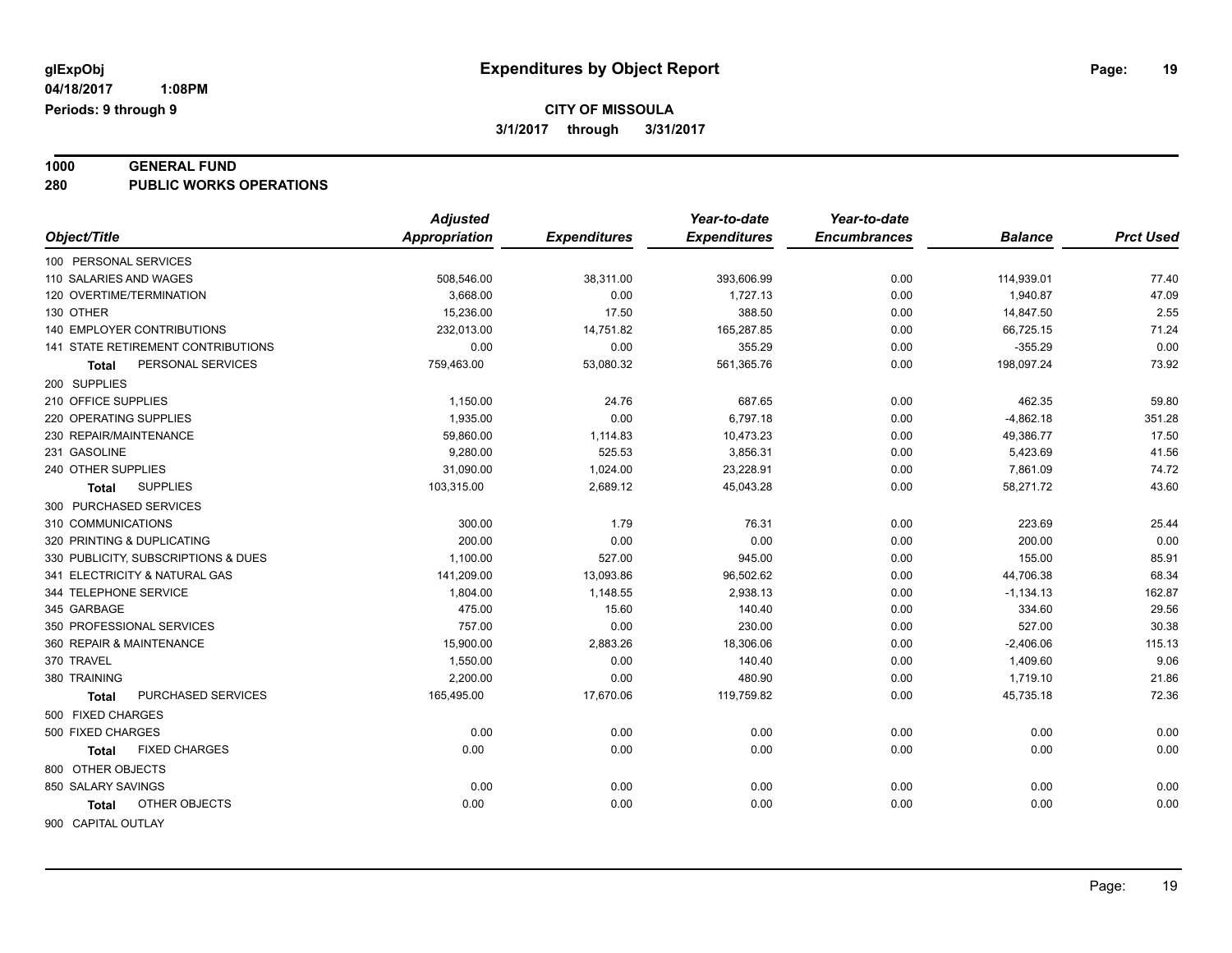**04/18/2017 1:08PM Periods: 9 through 9**

### **CITY OF MISSOULA 3/1/2017 through 3/31/2017**

#### **1000 GENERAL FUND 280 PUBLIC WORKS OPERATIONS**

| Object/Title |                           | <b>Adjusted</b><br>Appropriation<br><b>Expenditures</b> | Year-to-date<br><b>Expenditures</b> | Year-to-date<br><b>Encumbrances</b> | <b>Balance</b> | <b>Prct Used</b> |       |
|--------------|---------------------------|---------------------------------------------------------|-------------------------------------|-------------------------------------|----------------|------------------|-------|
|              | 940 MACHINERY & EQUIPMENT | 0.00                                                    | 0.00                                | 0.00                                | 0.00           | 0.00             | 0.00  |
| <b>Total</b> | <b>CAPITAL OUTLAY</b>     | 0.00                                                    | 0.00                                | 0.00                                | 0.00           | 0.00             | 0.00  |
| <b>Tota</b>  | PUBLIC WORKS OPERATIONS   | 028,273.00                                              | 73.439.50                           | 726.168.86                          | 0.00           | 302.104.14       | 70.62 |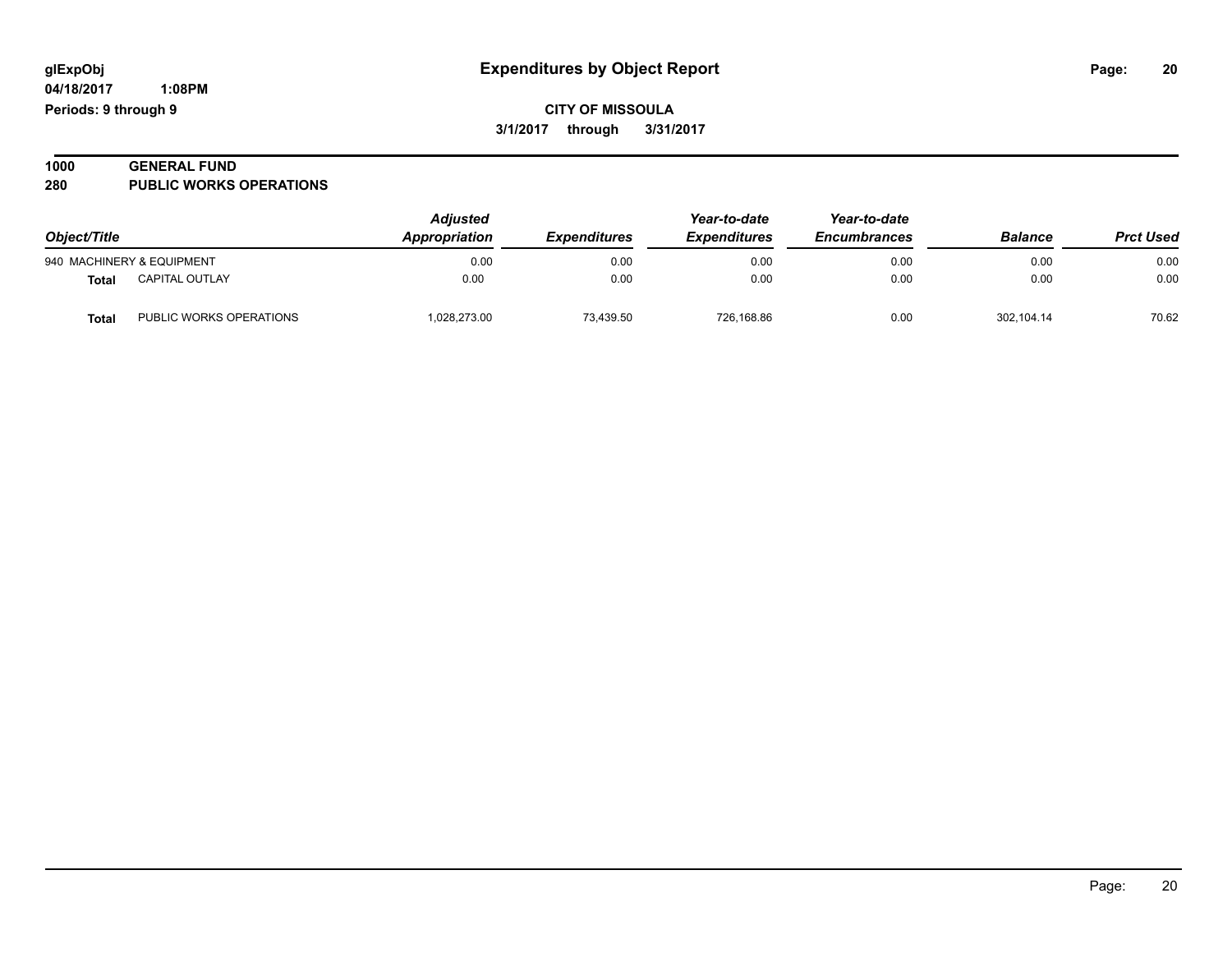**1000 GENERAL FUND 290 POLICE**

|                                       | <b>Adjusted</b> |                     | Year-to-date        | Year-to-date        |                 |                  |
|---------------------------------------|-----------------|---------------------|---------------------|---------------------|-----------------|------------------|
| Object/Title                          | Appropriation   | <b>Expenditures</b> | <b>Expenditures</b> | <b>Encumbrances</b> | <b>Balance</b>  | <b>Prct Used</b> |
| 100 PERSONAL SERVICES                 |                 |                     |                     |                     |                 |                  |
| 110 SALARIES AND WAGES                | 8,587,025.00    | 640,888.52          | 5,916,927.14        | 0.00                | 2,670,097.86    | 68.91            |
| 115 SALARIES/HEALTH INSURANCE BENEFIT | 0.00            | 71,604.00           | 590,662.80          | 0.00                | -590,662.80     | 0.00             |
| 120 OVERTIME/TERMINATION              | 269,683.00      | 25,808.94           | 262,127.54          | 0.00                | 7,555.46        | 97.20            |
| 121 OUTSIDE HIRE OVERTIME             | 75,000.00       | 3,090.90            | 75,628.96           | 0.00                | $-628.96$       | 100.84           |
| 122 COURT & CELL PHONE OT             | 23,342.00       | 3,073.68            | 25,443.51           | 0.00                | $-2,101.51$     | 109.00           |
| 123 CELL PHONE OVERTIME               | 60,690.00       | 1,288.37            | 8,839.83            | 0.00                | 51,850.17       | 14.57            |
| 130 OTHER                             | 74,199.00       | 0.00                | 68,326.75           | 0.00                | 5,872.25        | 92.09            |
| 133 EDUCATION COMPENSATION            | 0.00            | 1,380.00            | 12,577.00           | 0.00                | $-12,577.00$    | 0.00             |
| 140 EMPLOYER CONTRIBUTIONS            | 5,693,221.00    | 174,245.53          | 1,630,287.67        | 0.00                | 4,062,933.33    | 28.64            |
| 141 STATE RETIREMENT CONTRIBUTIONS    | 0.00            | 0.00                | 1,454,811.08        | 0.00                | $-1,454,811.08$ | 0.00             |
| PERSONAL SERVICES<br>Total            | 14,783,160.00   | 921,379.94          | 10,045,632.28       | 0.00                | 4,737,527.72    | 67.95            |
| 200 SUPPLIES                          |                 |                     |                     |                     |                 |                  |
| 210 OFFICE SUPPLIES                   | 20,924.00       | 254.71              | 6,092.75            | 0.00                | 14,831.25       | 29.12            |
| 220 OPERATING SUPPLIES                | 113,887.00      | 4,460.12            | 100,256.33          | 0.00                | 13,630.67       | 88.03            |
| 230 REPAIR/MAINTENANCE                | 47,235.00       | 3,402.51            | 27,887.65           | 0.00                | 19,347.35       | 59.04            |
| 231 GASOLINE                          | 177,121.00      | 13,245.93           | 101,954.98          | 0.00                | 75,166.02       | 57.56            |
| <b>SUPPLIES</b><br>Total              | 359,167.00      | 21,363.27           | 236, 191.71         | 0.00                | 122,975.29      | 65.76            |
| 300 PURCHASED SERVICES                |                 |                     |                     |                     |                 |                  |
| 310 COMMUNICATIONS                    | 21,896.00       | 434.03              | 20,439.39           | 0.00                | 1,456.61        | 93.35            |
| 320 PRINTING & DUPLICATING            | 11,364.00       | 0.00                | 3,104.12            | 0.00                | 8,259.88        | 27.32            |
| 330 PUBLICITY, SUBSCRIPTIONS & DUES   | 14,938.00       | 811.02              | 12,707.52           | 0.00                | 2,230.48        | 85.07            |
| 344 TELEPHONE SERVICE                 | 48,372.00       | 4,142.44            | 34,512.83           | 0.00                | 13,859.17       | 71.35            |
| 350 PROFESSIONAL SERVICES             | 71,155.00       | 3,918.15            | 35,244.04           | 0.00                | 35,910.96       | 49.53            |
| 360 REPAIR & MAINTENANCE              | 90,845.00       | 13,851.21           | 115,127.93          | 0.00                | $-24,282.93$    | 126.73           |
| 370 TRAVEL                            | 29,500.00       | 1,263.31            | 17,911.76           | 0.00                | 11,588.24       | 60.72            |
| 380 TRAINING                          | 35,200.00       | 4,382.60            | 30,811.60           | 0.00                | 4,388.40        | 87.53            |
| 390 OTHER PURCHASED SERVICES          | 25,000.00       | 1,822.43            | 5,822.10            | 0.00                | 19,177.90       | 23.29            |
| 392 DONATIONS AND SALES               | 0.00            | 0.00                | 1,749.48            | 0.00                | $-1,749.48$     | 0.00             |
| PURCHASED SERVICES<br>Total           | 348,270.00      | 30,625.19           | 277,430.77          | 0.00                | 70,839.23       | 79.66            |
| 500 FIXED CHARGES                     |                 |                     |                     |                     |                 |                  |
| 500 FIXED CHARGES                     | 71,864.00       | 5,904.97            | 59,873.70           | 0.00                | 11,990.30       | 83.32            |
| <b>FIXED CHARGES</b><br><b>Total</b>  | 71,864.00       | 5,904.97            | 59,873.70           | 0.00                | 11,990.30       | 83.32            |
|                                       |                 |                     |                     |                     |                 |                  |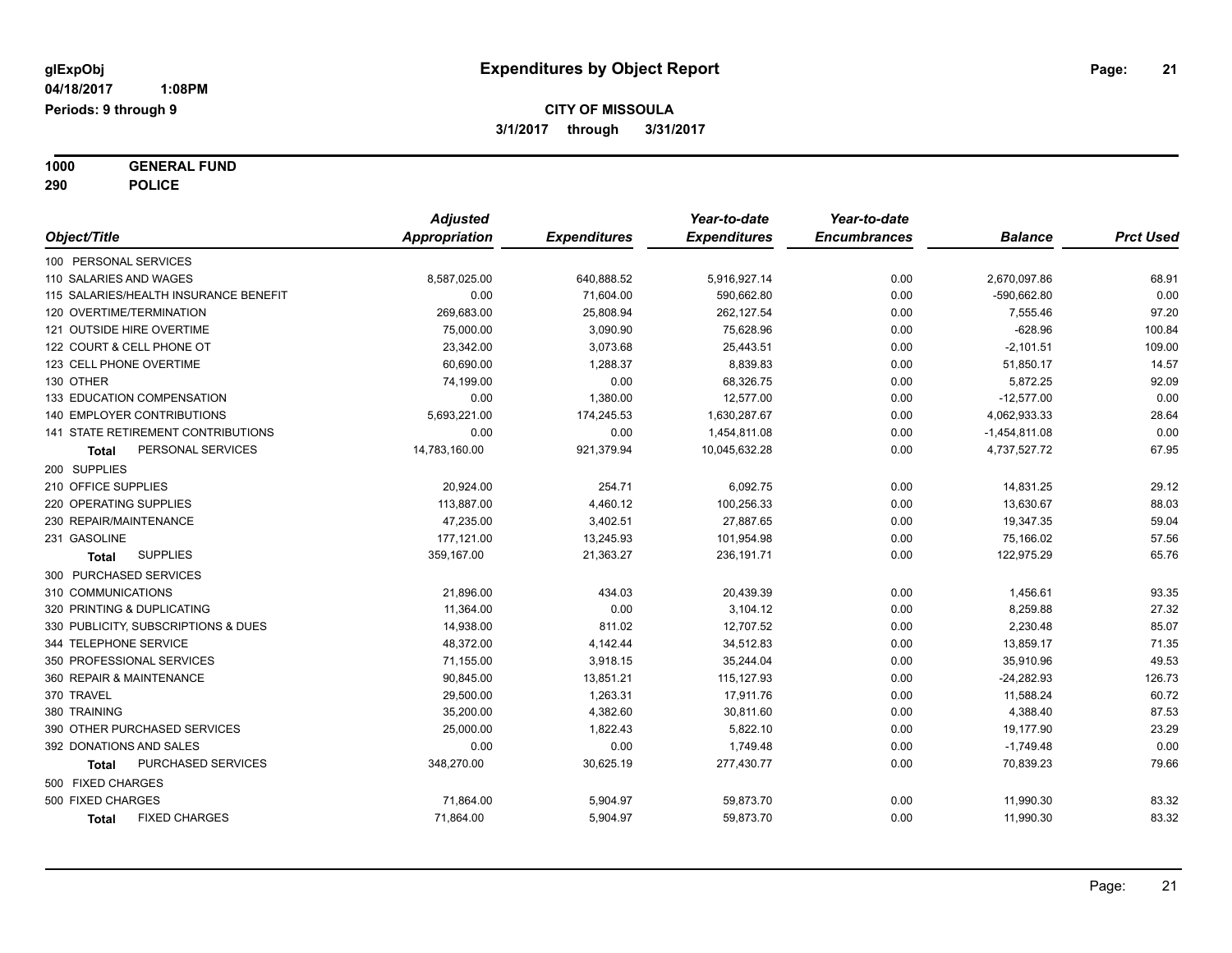**1000 GENERAL FUND 290 POLICE**

|                                       |                                   | <b>Adjusted</b>      |                     | Year-to-date        | Year-to-date        |                |                  |
|---------------------------------------|-----------------------------------|----------------------|---------------------|---------------------|---------------------|----------------|------------------|
| Object/Title                          |                                   | <b>Appropriation</b> | <b>Expenditures</b> | <b>Expenditures</b> | <b>Encumbrances</b> | <b>Balance</b> | <b>Prct Used</b> |
| 700 GRANTS & CONTRIBUTIONS            |                                   |                      |                     |                     |                     |                |                  |
| 700 GRANTS & CONTRIBUTIONS            |                                   | 4,000.00             | 0.00                | 0.00                | 0.00                | 4,000.00       | 0.00             |
| <b>Total</b>                          | <b>GRANTS &amp; CONTRIBUTIONS</b> | 4,000.00             | 0.00                | 0.00                | 0.00                | 4,000.00       | 0.00             |
| 800 OTHER OBJECTS                     |                                   |                      |                     |                     |                     |                |                  |
| 820 TRANSFERS TO OTHER FUNDS          |                                   | 6,000.00             | 0.00                | 6,000.00            | 0.00                | 0.00           | 100.00           |
| 850 SALARY SAVINGS                    |                                   | 0.00                 | 0.00                | 0.00                | 0.00                | 0.00           | 0.00             |
| OTHER OBJECTS<br><b>Total</b>         |                                   | 6,000.00             | 0.00                | 6,000.00            | 0.00                | 0.00           | 100.00           |
| 900 CAPITAL OUTLAY                    |                                   |                      |                     |                     |                     |                |                  |
| 940 MACHINERY & EQUIPMENT             |                                   | 0.00                 | 0.00                | 0.00                | 0.00                | 0.00           | 0.00             |
| <b>CAPITAL OUTLAY</b><br><b>Total</b> |                                   | 0.00                 | 0.00                | 0.00                | 0.00                | 0.00           | 0.00             |
| <b>POLICE</b><br><b>Total</b>         |                                   | 15,572,461.00        | 979,273.37          | 10,625,128.46       | 0.00                | 4,947,332.54   | 68.23            |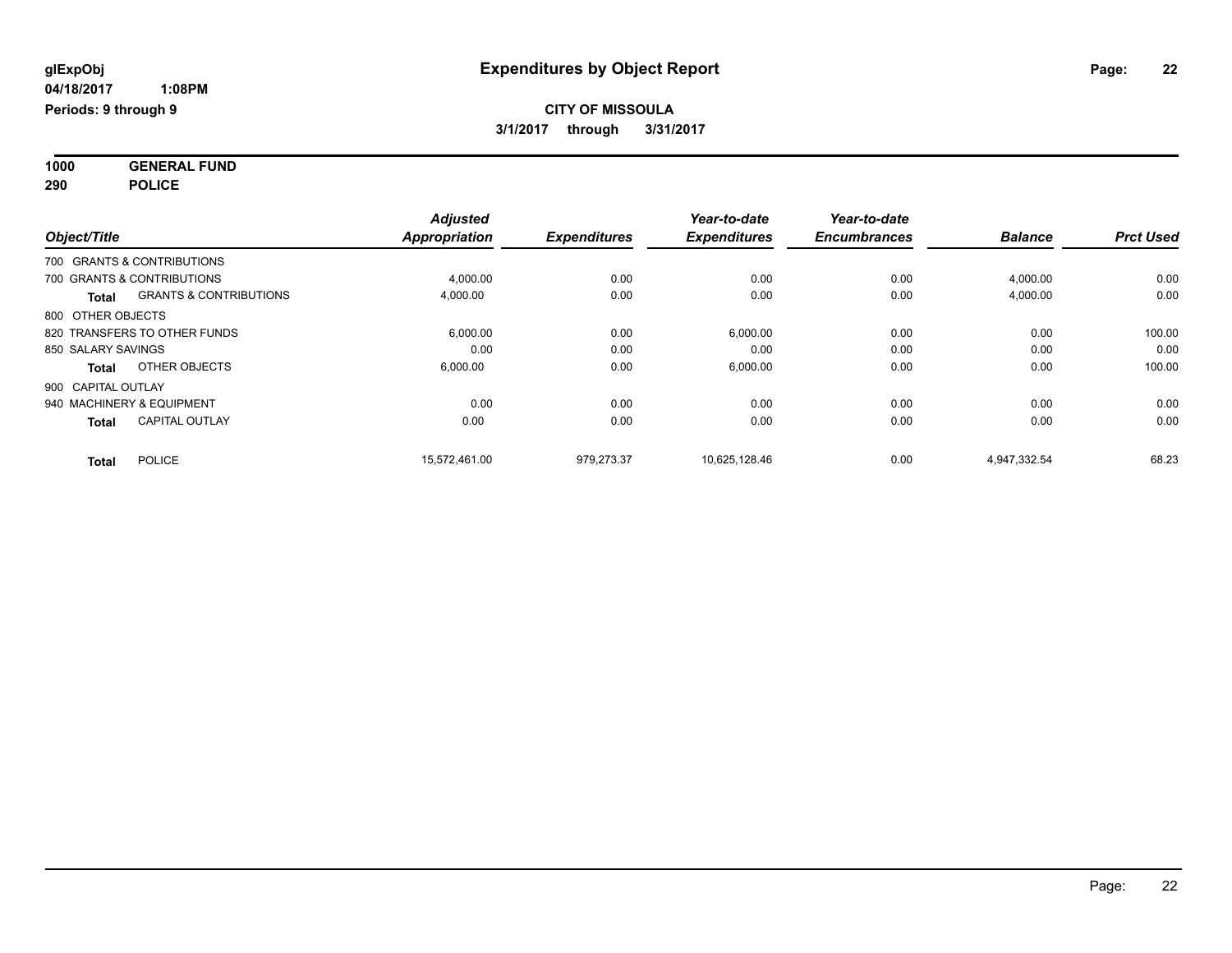**1000 GENERAL FUND 300 FIRE**

|                                       | <b>Adjusted</b> |                     | Year-to-date        | Year-to-date        |                |                  |
|---------------------------------------|-----------------|---------------------|---------------------|---------------------|----------------|------------------|
| Object/Title                          | Appropriation   | <b>Expenditures</b> | <b>Expenditures</b> | <b>Encumbrances</b> | <b>Balance</b> | <b>Prct Used</b> |
| 100 PERSONAL SERVICES                 |                 |                     |                     |                     |                |                  |
| 110 SALARIES AND WAGES                | 6,855,260.00    | 553,582.38          | 4,876,186.81        | 0.00                | 1,979,073.19   | 71.13            |
| 115 SALARIES/HEALTH INSURANCE BENEFIT | 775,431.00      | 61,776.00           | 538,363.80          | 0.00                | 237,067.20     | 69.43            |
| 120 OVERTIME/TERMINATION              | 830,972.00      | 25,137.37           | 611,153.92          | 0.00                | 219,818.08     | 73.55            |
| 130 OTHER                             | 57,500.00       | 0.00                | 56,875.00           | 0.00                | 625.00         | 98.91            |
| <b>140 EMPLOYER CONTRIBUTIONS</b>     | 1,687,063.00    | 131,549.03          | 1,183,968.87        | 0.00                | 503,094.13     | 70.18            |
| 141 STATE RETIREMENT CONTRIBUTIONS    | 2,439,433.00    | 0.00                | 1,467,362.62        | 0.00                | 972,070.38     | 60.15            |
| PERSONAL SERVICES<br>Total            | 12,645,659.00   | 772,044.78          | 8,733,911.02        | 0.00                | 3,911,747.98   | 69.07            |
| 200 SUPPLIES                          |                 |                     |                     |                     |                |                  |
| 210 OFFICE SUPPLIES                   | 16,004.00       | 135.28              | 6,305.69            | 0.00                | 9,698.31       | 39.40            |
| 220 OPERATING SUPPLIES                | 216,944.00      | 2,408.02            | 94,323.05           | 0.00                | 122,620.95     | 43.48            |
| 230 REPAIR/MAINTENANCE                | 61,500.00       | 3,001.03            | 39,085.20           | 0.00                | 22,414.80      | 63.55            |
| 231 GASOLINE                          | 61,827.00       | 2,681.02            | 27,717.56           | 0.00                | 34,109.44      | 44.83            |
| 240 OTHER SUPPLIES                    | 593.00          | 74.95               | 74.95               | 0.00                | 518.05         | 12.64            |
| <b>SUPPLIES</b><br>Total              | 356,868.00      | 8,300.30            | 167,506.45          | 0.00                | 189,361.55     | 46.94            |
| 300 PURCHASED SERVICES                |                 |                     |                     |                     |                |                  |
| 310 COMMUNICATIONS                    | 577.00          | 40.42               | 408.22              | 0.00                | 168.78         | 70.75            |
| 320 PRINTING & DUPLICATING            | 1,488.00        | 258.55              | 845.92              | 0.00                | 642.08         | 56.85            |
| 330 PUBLICITY, SUBSCRIPTIONS & DUES   | 10,863.00       | 2,264.00            | 6,572.00            | 0.00                | 4,291.00       | 60.50            |
| 340 SEWER                             | 1,429.00        | 0.00                | 1,186.72            | 0.00                | 242.28         | 83.05            |
| 341 ELECTRICITY & NATURAL GAS         | 69,567.00       | 8,821.86            | 53,557.68           | 0.00                | 16,009.32      | 76.99            |
| 343 WATER CHARGES                     | 14,677.00       | 576.84              | 8,068.46            | 0.00                | 6,608.54       | 54.97            |
| 344 TELEPHONE SERVICE                 | 19,484.00       | 1,440.87            | 11,973.08           | 0.00                | 7,510.92       | 61.45            |
| 345 GARBAGE                           | 5,680.00        | 454.55              | 4,090.95            | 0.00                | 1,589.05       | 72.02            |
| 350 PROFESSIONAL SERVICES             | 24,272.00       | 620.00              | 21,897.00           | 0.00                | 2,375.00       | 90.22            |
| 360 REPAIR & MAINTENANCE              | 67,035.00       | 4,942.78            | 54,248.98           | 0.00                | 12,786.02      | 80.93            |
| 370 TRAVEL                            | 20,017.00       | 2,094.35            | 5,390.50            | 0.00                | 14,626.50      | 26.93            |
| 380 TRAINING                          | 14,016.00       | 1,895.75            | 3,316.89            | 0.00                | 10,699.11      | 23.67            |
| 390 OTHER PURCHASED SERVICES          | 11,580.00       | 0.00                | 931.38              | 0.00                | 10,648.62      | 8.04             |
| PURCHASED SERVICES<br>Total           | 260,685.00      | 23,409.97           | 172,487.78          | 0.00                | 88,197.22      | 66.17            |
| 500 FIXED CHARGES                     |                 |                     |                     |                     |                |                  |
| 500 FIXED CHARGES                     | 226.00          | 0.00                | 0.00                | 0.00                | 226.00         | 0.00             |
| 530 EQUIPMENT RENTAL                  | 0.00            | 77.00               | 77.00               | 0.00                | $-77.00$       | 0.00             |
|                                       |                 |                     |                     |                     |                |                  |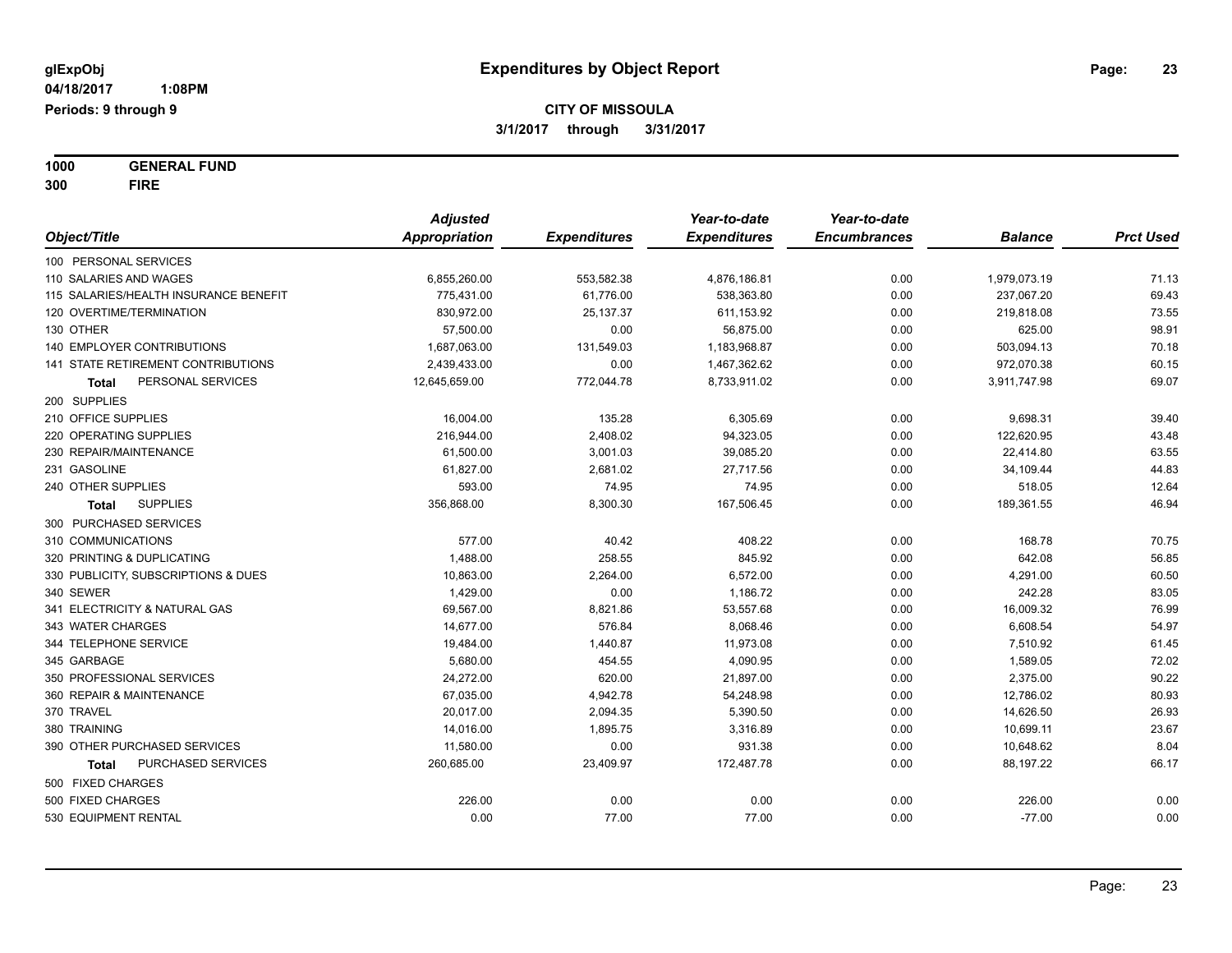**1000 GENERAL FUND 300 FIRE**

| Object/Title                               | <b>Adjusted</b><br><b>Appropriation</b> | <b>Expenditures</b> | Year-to-date<br><b>Expenditures</b> | Year-to-date<br><b>Encumbrances</b> | <b>Balance</b>  | <b>Prct Used</b> |
|--------------------------------------------|-----------------------------------------|---------------------|-------------------------------------|-------------------------------------|-----------------|------------------|
| <b>FIXED CHARGES</b><br><b>Total</b>       | 226.00                                  | 77.00               | 77.00                               | 0.00                                | 149.00          | 34.07            |
| 700 GRANTS & CONTRIBUTIONS                 |                                         |                     |                                     |                                     |                 |                  |
| 700 GRANTS & CONTRIBUTIONS                 | 2,700.00                                | 0.00                | 0.00                                | 0.00                                | 2,700.00        | 0.00             |
| <b>GRANTS &amp; CONTRIBUTIONS</b><br>Total | 2,700.00                                | 0.00                | 0.00                                | 0.00                                | 2,700.00        | 0.00             |
| 800 OTHER OBJECTS                          |                                         |                     |                                     |                                     |                 |                  |
| 820 TRANSFERS TO OTHER FUNDS               | 0.00                                    | 0.00                | 0.00                                | 0.00                                | 0.00            | 0.00             |
| 850 SALARY SAVINGS                         | 0.00                                    | 0.00                | 0.00                                | 0.00                                | 0.00            | 0.00             |
| OTHER OBJECTS<br><b>Total</b>              | 0.00                                    | 0.00                | 0.00                                | 0.00                                | 0.00            | 0.00             |
| 900 CAPITAL OUTLAY                         |                                         |                     |                                     |                                     |                 |                  |
| 940 MACHINERY & EQUIPMENT                  | 0.00                                    | 0.00                | 0.00                                | 0.00                                | 0.00            | 0.00             |
| <b>CAPITAL OUTLAY</b><br><b>Total</b>      | 0.00                                    | 0.00                | 0.00                                | 0.00                                | 0.00            | 0.00             |
| <b>FIRE</b><br><b>Total</b>                | 13,266,138.00                           | 803,832.05          | 9,073,982.25                        | 0.00                                | 4, 192, 155. 75 | 68.40            |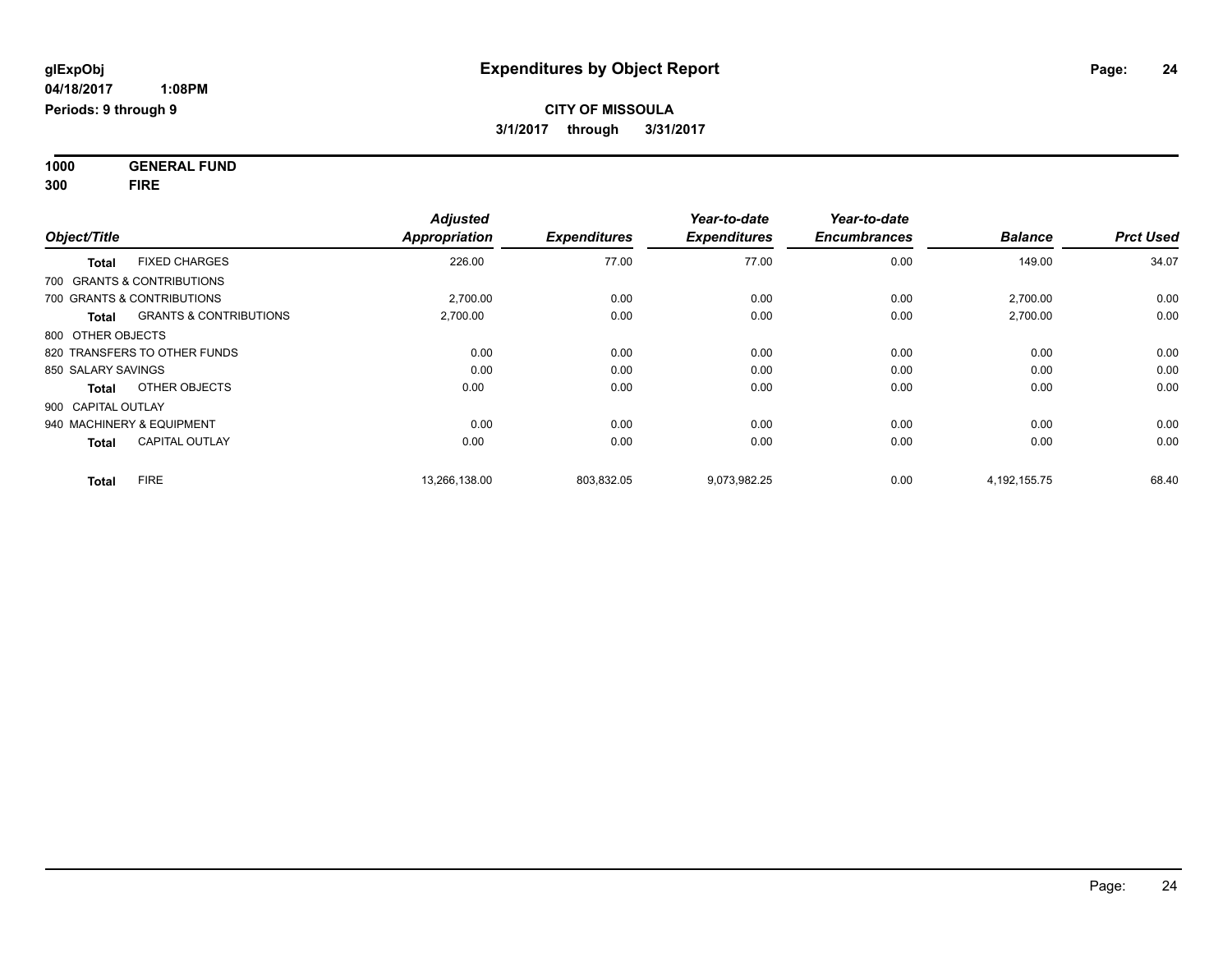# **1000 GENERAL FUND**

**320 STREET MAINTENANCE**

|                                     | <b>Adjusted</b> |                     | Year-to-date        | Year-to-date        |                |                  |
|-------------------------------------|-----------------|---------------------|---------------------|---------------------|----------------|------------------|
| Object/Title                        | Appropriation   | <b>Expenditures</b> | <b>Expenditures</b> | <b>Encumbrances</b> | <b>Balance</b> | <b>Prct Used</b> |
| 100 PERSONAL SERVICES               |                 |                     |                     |                     |                |                  |
| 110 SALARIES AND WAGES              | 1,434,541.00    | 106,604.20          | 994,129.71          | 0.00                | 440,411.29     | 69.30            |
| 120 OVERTIME/TERMINATION            | 15,000.00       | 2,665.13            | 28,484.14           | 0.00                | $-13,484.14$   | 189.89           |
| 130 OTHER                           | 6,000.00        | 437.50              | 3,860.24            | 0.00                | 2,139.76       | 64.34            |
| <b>140 EMPLOYER CONTRIBUTIONS</b>   | 805,036.00      | 61,994.95           | 589,859.62          | 0.00                | 215,176.38     | 73.27            |
| 141 STATE RETIREMENT CONTRIBUTIONS  | 0.00            | 0.00                | 887.52              | 0.00                | $-887.52$      | 0.00             |
| PERSONAL SERVICES<br>Total          | 2,260,577.00    | 171,701.78          | 1,617,221.23        | 0.00                | 643,355.77     | 71.54            |
| 200 SUPPLIES                        |                 |                     |                     |                     |                |                  |
| 210 OFFICE SUPPLIES                 | 1,600.00        | 0.00                | 0.00                | 0.00                | 1,600.00       | 0.00             |
| 220 OPERATING SUPPLIES              | 170,318.00      | 121,047.34          | 308,135.60          | 0.00                | $-137,817.60$  | 180.92           |
| 230 REPAIR/MAINTENANCE              | 84,215.00       | 22,608.89           | 53,064.15           | 0.00                | 31,150.85      | 63.01            |
| 231 GASOLINE                        | 218,603.00      | 20,289.91           | 110,281.27          | 0.00                | 108,321.73     | 50.45            |
| 240 OTHER SUPPLIES                  | 0.00            | 0.00                | 0.00                | 0.00                | 0.00           | 0.00             |
| 250 SUPPLIES FOR RESALE             | 0.00            | 0.00                | 0.00                | 0.00                | 0.00           | 0.00             |
| <b>SUPPLIES</b><br><b>Total</b>     | 474,736.00      | 163,946.14          | 471,481.02          | 0.00                | 3,254.98       | 99.31            |
| 300 PURCHASED SERVICES              |                 |                     |                     |                     |                |                  |
| 310 COMMUNICATIONS                  | 0.00            | 0.00                | 5.87                | 0.00                | $-5.87$        | 0.00             |
| 320 PRINTING & DUPLICATING          | 7,000.00        | 0.00                | 4,148.71            | 0.00                | 2,851.29       | 59.27            |
| 330 PUBLICITY, SUBSCRIPTIONS & DUES | 3,000.00        | 0.00                | 1,305.68            | 0.00                | 1,694.32       | 43.52            |
| 341 ELECTRICITY & NATURAL GAS       | 0.00            | 0.00                | 0.00                | 0.00                | 0.00           | 0.00             |
| 343 WATER CHARGES                   | 0.00            | 0.00                | 6,647.16            | 0.00                | $-6,647.16$    | 0.00             |
| 344 TELEPHONE SERVICE               | 7,000.00        | 184.07              | 1,227.02            | 0.00                | 5,772.98       | 17.53            |
| 345 GARBAGE                         | 9,392.00        | 0.00                | 189.25              | 0.00                | 9,202.75       | 2.02             |
| 350 PROFESSIONAL SERVICES           | 3,500.00        | 220.00              | 3,642.46            | 0.00                | $-142.46$      | 104.07           |
| 360 REPAIR & MAINTENANCE            | 22,650.00       | 5,834.62            | 6,829.55            | 0.00                | 15,820.45      | 30.15            |
| 370 TRAVEL                          | 2,300.00        | 0.00                | 935.09              | 0.00                | 1,364.91       | 40.66            |
| 380 TRAINING                        | 1,500.00        | 1,470.00            | 1,960.00            | 0.00                | $-460.00$      | 130.67           |
| PURCHASED SERVICES<br><b>Total</b>  | 56,342.00       | 7,708.69            | 26,890.79           | 0.00                | 29,451.21      | 47.73            |
| 400 BUILDING MATERIALS              |                 |                     |                     |                     |                |                  |
| <b>400 BUILDING MATERIALS</b>       | 62,263.00       | 0.00                | 33,370.86           | 0.00                | 28,892.14      | 53.60            |
| <b>BUILDING MATERIALS</b><br>Total  | 62,263.00       | 0.00                | 33,370.86           | 0.00                | 28,892.14      | 53.60            |
| 500 FIXED CHARGES                   |                 |                     |                     |                     |                |                  |
| 500 FIXED CHARGES                   | 30,500.00       | 0.00                | 11,633.65           | 0.00                | 18,866.35      | 38.14            |
|                                     |                 |                     |                     |                     |                |                  |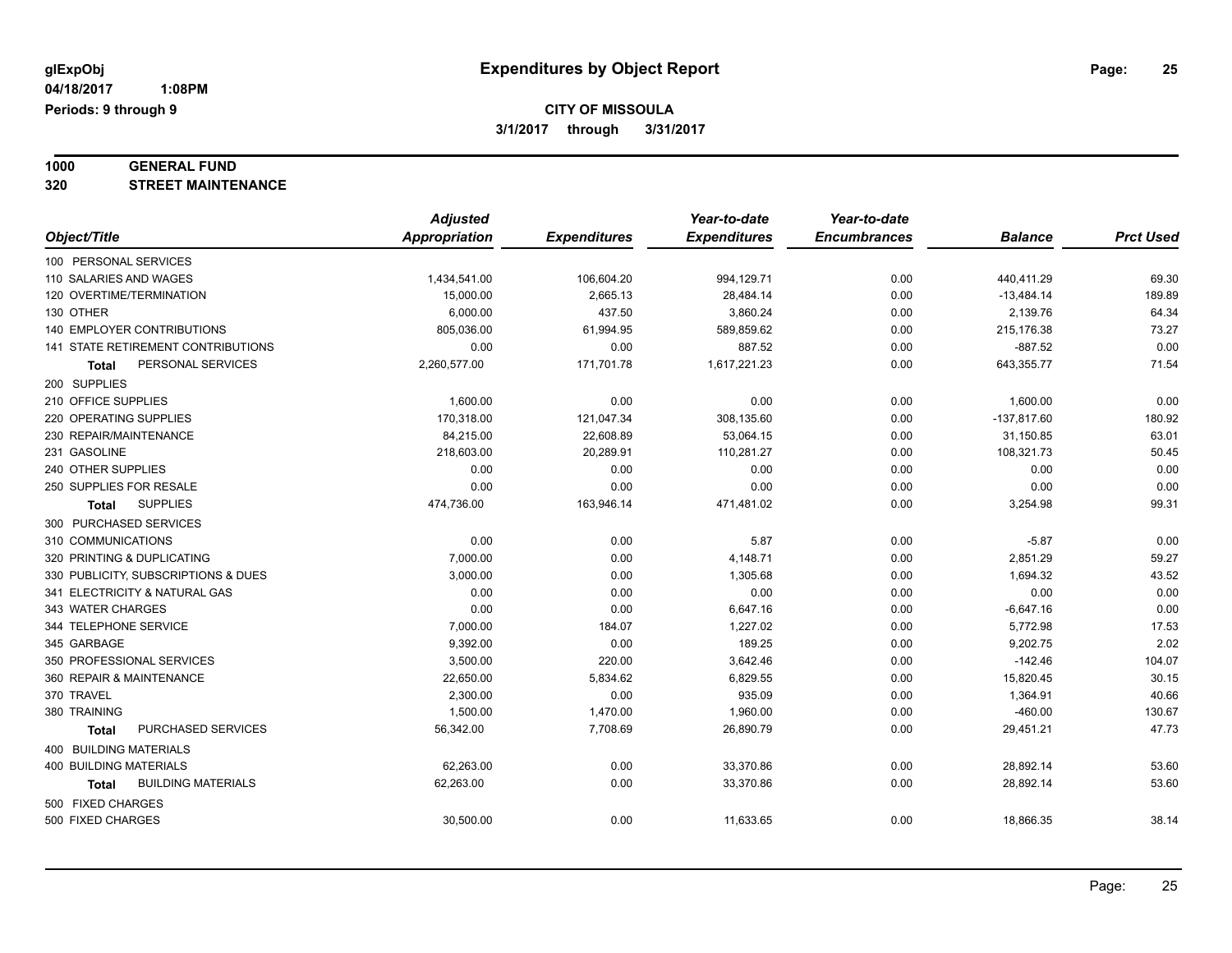#### **1000 GENERAL FUND 320 STREET MAINTENANCE**

|                    |                             | <b>Adjusted</b>      |                     | Year-to-date        | Year-to-date        |                |                  |
|--------------------|-----------------------------|----------------------|---------------------|---------------------|---------------------|----------------|------------------|
| Object/Title       |                             | <b>Appropriation</b> | <b>Expenditures</b> | <b>Expenditures</b> | <b>Encumbrances</b> | <b>Balance</b> | <b>Prct Used</b> |
| <b>Total</b>       | <b>FIXED CHARGES</b>        | 30,500.00            | 0.00                | 11,633.65           | 0.00                | 18,866.35      | 38.14            |
| 600 DEBT SERVICE   |                             |                      |                     |                     |                     |                |                  |
| 610 PRINCIPAL      |                             | 0.00                 | 0.00                | 0.00                | 0.00                | 0.00           | 0.00             |
|                    | 620 INTEREST / SERVICE FEES | 0.00                 | 0.00                | 0.00                | 0.00                | 0.00           | 0.00             |
| Total              | <b>DEBT SERVICE</b>         | 0.00                 | 0.00                | 0.00                | 0.00                | 0.00           | 0.00             |
| 900 CAPITAL OUTLAY |                             |                      |                     |                     |                     |                |                  |
| 930 IMPROVEMENTS   |                             | 104.814.00           | 0.00                | 42.755.71           | 0.00                | 62.058.29      | 40.79            |
|                    | 940 MACHINERY & EQUIPMENT   | 0.00                 | 0.00                | 0.00                | 0.00                | 0.00           | 0.00             |
| <b>Total</b>       | <b>CAPITAL OUTLAY</b>       | 104.814.00           | 0.00                | 42.755.71           | 0.00                | 62,058.29      | 40.79            |
| <b>Total</b>       | <b>STREET MAINTENANCE</b>   | 2,989,232.00         | 343,356.61          | 2,203,353.26        | 0.00                | 785.878.74     | 73.71            |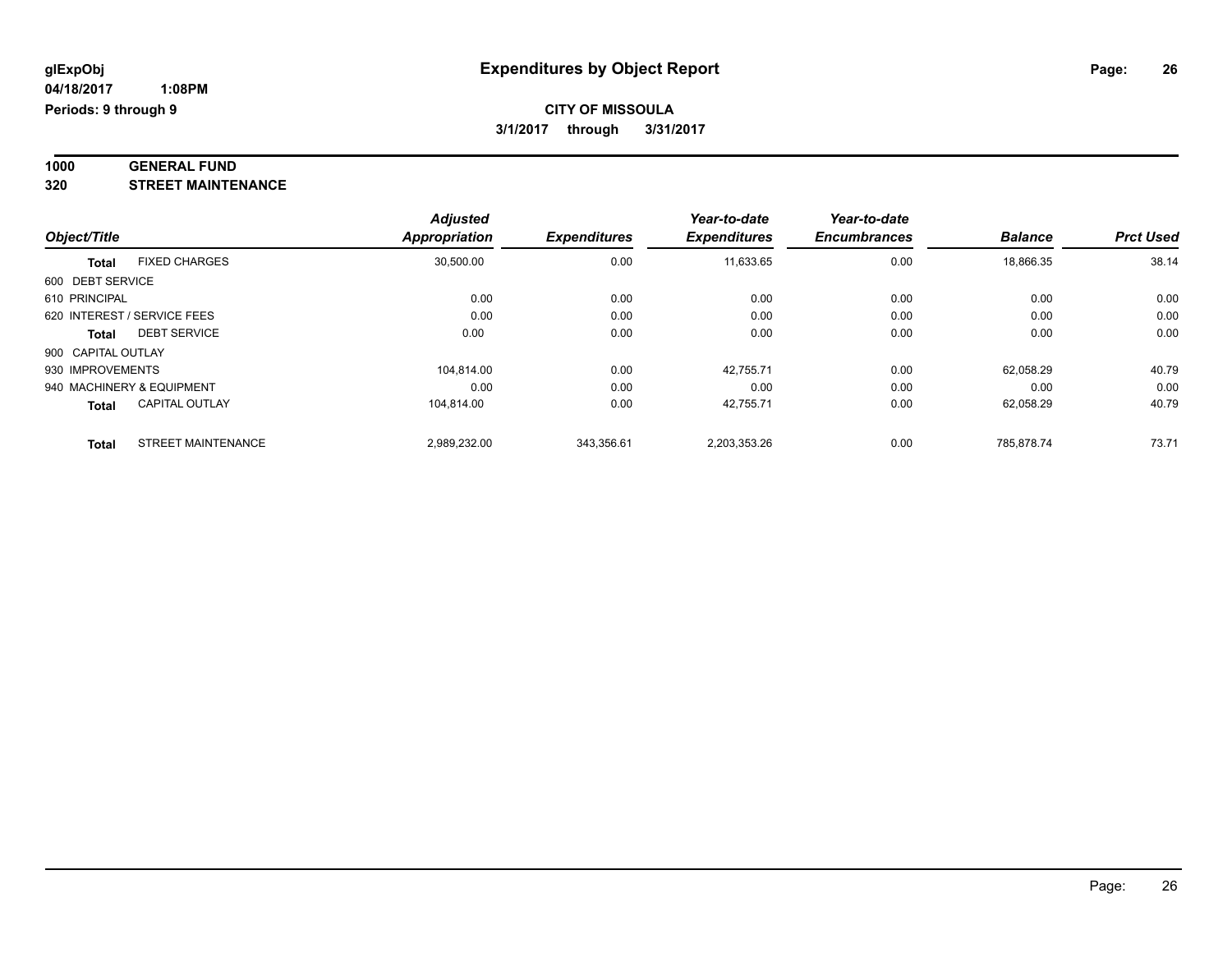# **1000 GENERAL FUND**

**321 FACIITIES MAINTENANCE**

|                                                   | <b>Adjusted</b>      |                     | Year-to-date        | Year-to-date        |                |                  |
|---------------------------------------------------|----------------------|---------------------|---------------------|---------------------|----------------|------------------|
| Object/Title                                      | <b>Appropriation</b> | <b>Expenditures</b> | <b>Expenditures</b> | <b>Encumbrances</b> | <b>Balance</b> | <b>Prct Used</b> |
| 100 PERSONAL SERVICES                             |                      |                     |                     |                     |                |                  |
| 110 SALARIES AND WAGES                            | 650,701.00           | 42,806.43           | 457,588.25          | 0.00                | 193,112.75     | 70.32            |
| 120 OVERTIME/TERMINATION                          | 2,000.00             | 0.00                | 1,102.85            | 0.00                | 897.15         | 55.14            |
| 130 OTHER                                         | 2,480.00             | 122.50              | 1,029.00            | 0.00                | 1,451.00       | 41.49            |
| 140 EMPLOYER CONTRIBUTIONS                        | 290,779.00           | 19,189.90           | 201,313.96          | 0.00                | 89,465.04      | 69.23            |
| 141 STATE RETIREMENT CONTRIBUTIONS                | 0.00                 | 0.00                | 414.80              | 0.00                | $-414.80$      | 0.00             |
| PERSONAL SERVICES<br>Total                        | 945,960.00           | 62,118.83           | 661,448.86          | 0.00                | 284,511.14     | 69.92            |
| 200 SUPPLIES                                      |                      |                     |                     |                     |                |                  |
| 210 OFFICE SUPPLIES                               | 1,000.00             | 18.06               | 982.06              | 0.00                | 17.94          | 98.21            |
| 220 OPERATING SUPPLIES                            | 34,892.00            | 960.09              | 19,520.07           | 0.00                | 15,371.93      | 55.94            |
| 230 REPAIR/MAINTENANCE                            | 39,399.00            | 1,965.24            | 24,855.29           | 0.00                | 14,543.71      | 63.09            |
| 231 GASOLINE                                      | 3,202.00             | 253.13              | 2,244.04            | 0.00                | 957.96         | 70.08            |
| 240 OTHER SUPPLIES                                | 11,010.00            | 54.64               | 1,211.94            | 0.00                | 9,798.06       | 11.01            |
| <b>SUPPLIES</b><br><b>Total</b>                   | 89,503.00            | 3,251.16            | 48,813.40           | 0.00                | 40,689.60      | 54.54            |
| 300 PURCHASED SERVICES                            |                      |                     |                     |                     |                |                  |
| 310 COMMUNICATIONS                                | 150.00               | 0.00                | 0.00                | 0.00                | 150.00         | 0.00             |
| 320 PRINTING & DUPLICATING                        | 350.00               | 0.00                | 79.90               | 0.00                | 270.10         | 22.83            |
| 330 PUBLICITY, SUBSCRIPTIONS & DUES               | 230.00               | 170.00              | 451.74              | 0.00                | $-221.74$      | 196.41           |
| 340 SEWER                                         | 2,803.00             | 0.00                | 1,499.97            | 0.00                | 1,303.03       | 53.51            |
| 341 ELECTRICITY & NATURAL GAS                     | 209,433.00           | 16,929.83           | 118,932.90          | 0.00                | 90,500.10      | 56.79            |
| 343 WATER CHARGES                                 | 12,356.00            | 441.09              | 4,154.90            | 0.00                | 8,201.10       | 33.63            |
| 344 TELEPHONE SERVICE                             | 2,590.00             | 117.65              | 1,505.43            | 0.00                | 1,084.57       | 58.12            |
| 345 GARBAGE                                       | 13,253.00            | 1,032.86            | 6,438.54            | 0.00                | 6,814.46       | 48.58            |
| 350 PROFESSIONAL SERVICES                         | 14,644.00            | 2,185.00            | 7.667.47            | 0.00                | 6,976.53       | 52.36            |
| 360 REPAIR & MAINTENANCE                          | 269,346.00           | 20,199.15           | 137,591.41          | 0.00                | 131,754.59     | 51.08            |
| 370 TRAVEL                                        | 1,050.00             | 0.00                | 0.00                | 0.00                | 1,050.00       | 0.00             |
| 380 TRAINING                                      | 850.00               | 0.00                | 0.00                | 0.00                | 850.00         | 0.00             |
| PURCHASED SERVICES<br><b>Total</b>                | 527,055.00           | 41,075.58           | 278,322.26          | 0.00                | 248,732.74     | 52.81            |
| 700 GRANTS & CONTRIBUTIONS                        |                      |                     |                     |                     |                |                  |
| 700 GRANTS & CONTRIBUTIONS                        | 0.00                 | 0.00                | 31,009.57           | 0.00                | $-31,009.57$   | 0.00             |
| <b>GRANTS &amp; CONTRIBUTIONS</b><br><b>Total</b> | 0.00                 | 0.00                | 31,009.57           | 0.00                | $-31,009.57$   | 0.00             |
| 800 OTHER OBJECTS                                 |                      |                     |                     |                     |                |                  |
| 845 CONTINGENCY                                   | 0.00                 | 0.00                | 0.00                | 0.00                | 0.00           | 0.00             |
|                                                   |                      |                     |                     |                     |                |                  |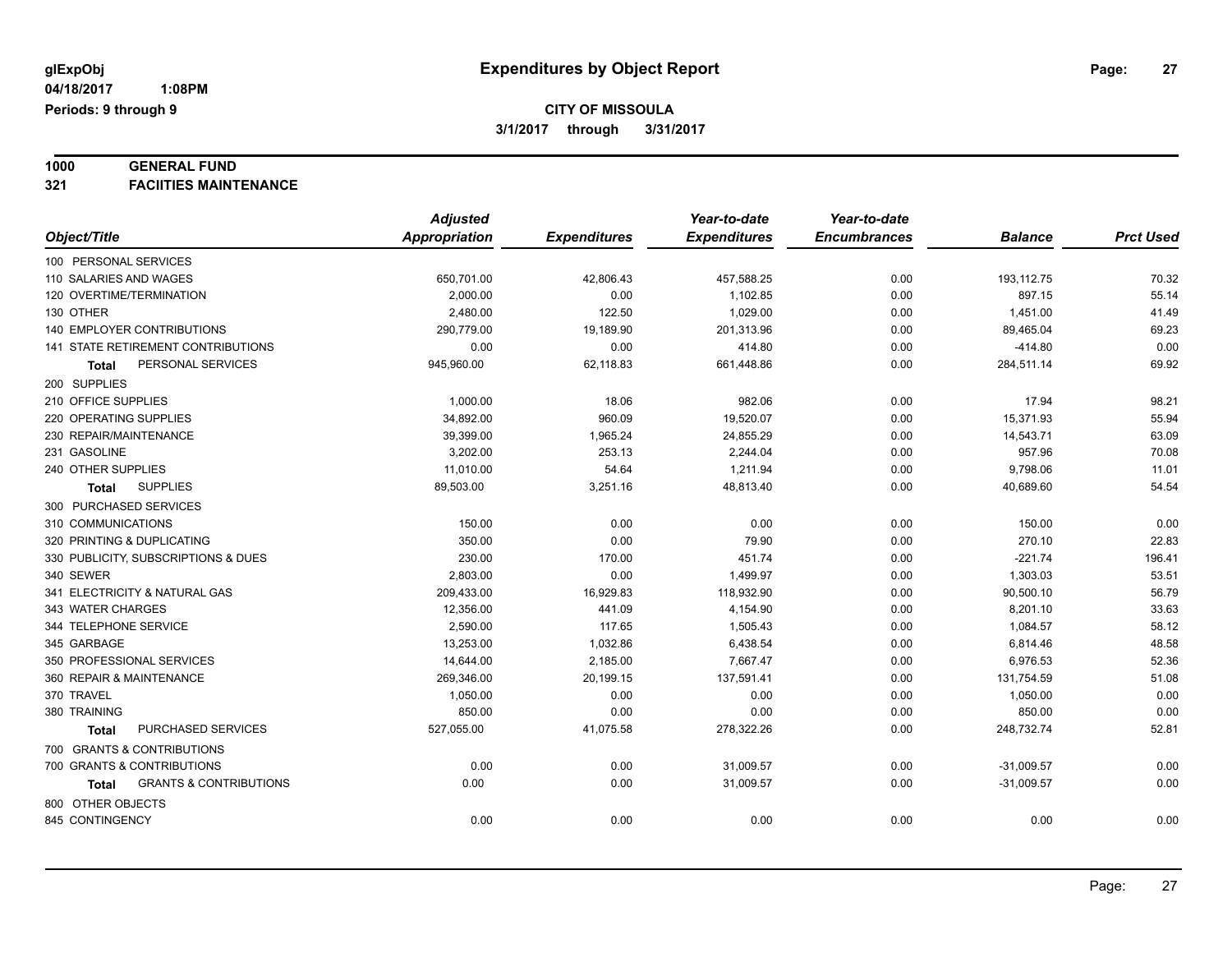#### **1000 GENERAL FUND 321 FACIITIES MAINTENANCE**

| Object/Title       |                              | <b>Adjusted</b> |                     | Year-to-date<br><b>Expenditures</b> | Year-to-date<br><b>Encumbrances</b> | <b>Balance</b> | <b>Prct Used</b> |
|--------------------|------------------------------|-----------------|---------------------|-------------------------------------|-------------------------------------|----------------|------------------|
|                    |                              | Appropriation   | <b>Expenditures</b> |                                     |                                     |                |                  |
| <b>Total</b>       | OTHER OBJECTS                | 0.00            | 0.00                | 0.00                                | 0.00                                | 0.00           | 0.00             |
| 900 CAPITAL OUTLAY |                              |                 |                     |                                     |                                     |                |                  |
|                    | 940 MACHINERY & EQUIPMENT    | 0.00            | 0.00                | 0.00                                | 0.00                                | 0.00           | 0.00             |
| <b>Total</b>       | <b>CAPITAL OUTLAY</b>        | 0.00            | 0.00                | 0.00                                | 0.00                                | 0.00           | 0.00             |
| <b>Total</b>       | <b>FACIITIES MAINTENANCE</b> | 1,562,518.00    | 106.445.57          | 1,019,594.09                        | 0.00                                | 542.923.91     | 65.25            |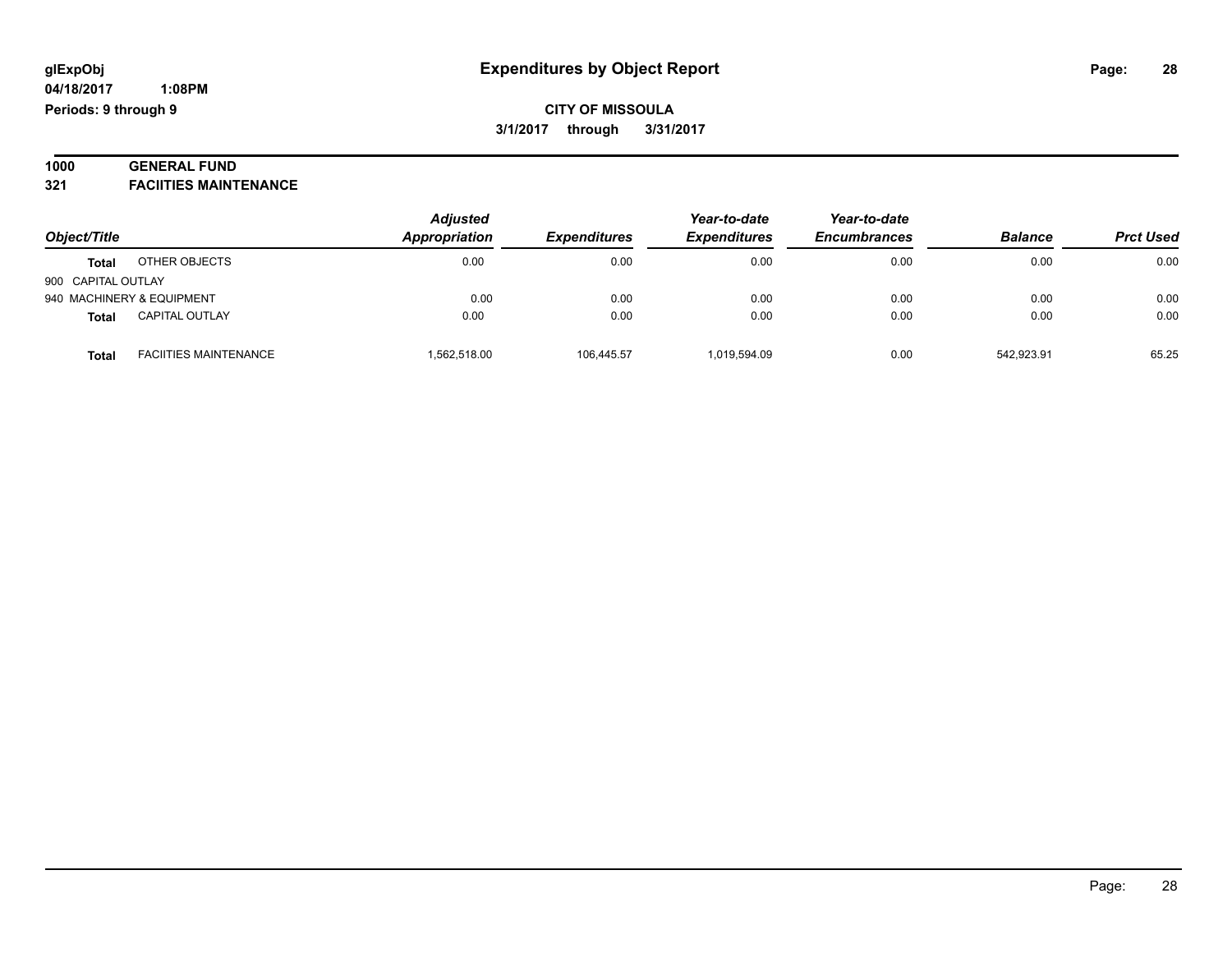# **1000 GENERAL FUND**

**340 CEMETERY**

|                                     | <b>Adjusted</b>      |                     | Year-to-date        | Year-to-date        |                |                  |
|-------------------------------------|----------------------|---------------------|---------------------|---------------------|----------------|------------------|
| Object/Title                        | <b>Appropriation</b> | <b>Expenditures</b> | <b>Expenditures</b> | <b>Encumbrances</b> | <b>Balance</b> | <b>Prct Used</b> |
| 100 PERSONAL SERVICES               |                      |                     |                     |                     |                |                  |
| 110 SALARIES AND WAGES              | 368,304.00           | 27,760.52           | 253,834.05          | 0.00                | 114,469.95     | 68.92            |
| 120 OVERTIME/TERMINATION            | 5,000.00             | 0.00                | 4,866.18            | 0.00                | 133.82         | 97.32            |
| 140 EMPLOYER CONTRIBUTIONS          | 158,619.00           | 12,690.26           | 122,008.42          | 0.00                | 36,610.58      | 76.92            |
| 141 STATE RETIREMENT CONTRIBUTIONS  | 0.00                 | 0.00                | 226.07              | 0.00                | $-226.07$      | 0.00             |
| PERSONAL SERVICES<br>Total          | 531,923.00           | 40,450.78           | 380,934.72          | 0.00                | 150,988.28     | 71.61            |
| 200 SUPPLIES                        |                      |                     |                     |                     |                |                  |
| 210 OFFICE SUPPLIES                 | 2,770.00             | 0.00                | 1,814.58            | 0.00                | 955.42         | 65.51            |
| 220 OPERATING SUPPLIES              | 35,802.00            | 4,796.81            | 19,073.74           | 0.00                | 16,728.26      | 53.28            |
| 230 REPAIR/MAINTENANCE              | 20,120.00            | 686.61              | 10,730.43           | 0.00                | 9,389.57       | 53.33            |
| 231 GASOLINE                        | 14,398.00            | 229.79              | 6,246.94            | 0.00                | 8,151.06       | 43.39            |
| 240 OTHER SUPPLIES                  | 0.00                 | 0.00                | 0.00                | 0.00                | 0.00           | 0.00             |
| 250 SUPPLIES FOR RESALE             | 0.00                 | 0.00                | 0.00                | 0.00                | 0.00           | 0.00             |
| <b>SUPPLIES</b><br><b>Total</b>     | 73,090.00            | 5,713.21            | 37,865.69           | 0.00                | 35,224.31      | 51.81            |
| 300 PURCHASED SERVICES              |                      |                     |                     |                     |                |                  |
| 310 COMMUNICATIONS                  | 1,933.00             | 310.92              | 1,639.83            | 0.00                | 293.17         | 84.83            |
| 320 PRINTING & DUPLICATING          | 775.00               | 0.00                | 202.26              | 0.00                | 572.74         | 26.10            |
| 330 PUBLICITY, SUBSCRIPTIONS & DUES | 813.00               | 0.00                | 248.74              | 0.00                | 564.26         | 30.60            |
| 341 ELECTRICITY & NATURAL GAS       | 18,580.00            | 814.93              | 10,253.49           | 0.00                | 8,326.51       | 55.19            |
| 343 WATER CHARGES                   | 1,082.00             | 59.49               | 491.60              | 0.00                | 590.40         | 45.43            |
| 344 TELEPHONE SERVICE               | 2,400.00             | 80.48               | 1,617.42            | 0.00                | 782.58         | 67.39            |
| 345 GARBAGE                         | 1,286.00             | 81.15               | 800.35              | 0.00                | 485.65         | 62.24            |
| 350 PROFESSIONAL SERVICES           | 1,000.00             | 0.00                | 0.00                | 0.00                | 1,000.00       | 0.00             |
| 360 REPAIR & MAINTENANCE            | 3,700.00             | 230.70              | 1,626.95            | 0.00                | 2,073.05       | 43.97            |
| 370 TRAVEL                          | 500.00               | 0.00                | 2,301.60            | 0.00                | $-1,801.60$    | 460.32           |
| 380 TRAINING                        | 6,006.00             | 0.00                | 4,810.00            | 0.00                | 1,196.00       | 80.09            |
| 390 OTHER PURCHASED SERVICES        | 3,342.00             | 183.75              | 2,190.83            | 0.00                | 1,151.17       | 65.55            |
| PURCHASED SERVICES<br>Total         | 41,417.00            | 1,761.42            | 26,183.07           | 0.00                | 15,233.93      | 63.22            |
| 400 BUILDING MATERIALS              |                      |                     |                     |                     |                |                  |
| <b>400 BUILDING MATERIALS</b>       | 0.00                 | 0.00                | 0.00                | 0.00                | 0.00           | 0.00             |
| <b>BUILDING MATERIALS</b><br>Total  | 0.00                 | 0.00                | 0.00                | 0.00                | 0.00           | 0.00             |
| 500 FIXED CHARGES                   |                      |                     |                     |                     |                |                  |
| 500 FIXED CHARGES                   | 0.00                 | 0.00                | 0.00                | 0.00                | 0.00           | 0.00             |
|                                     |                      |                     |                     |                     |                |                  |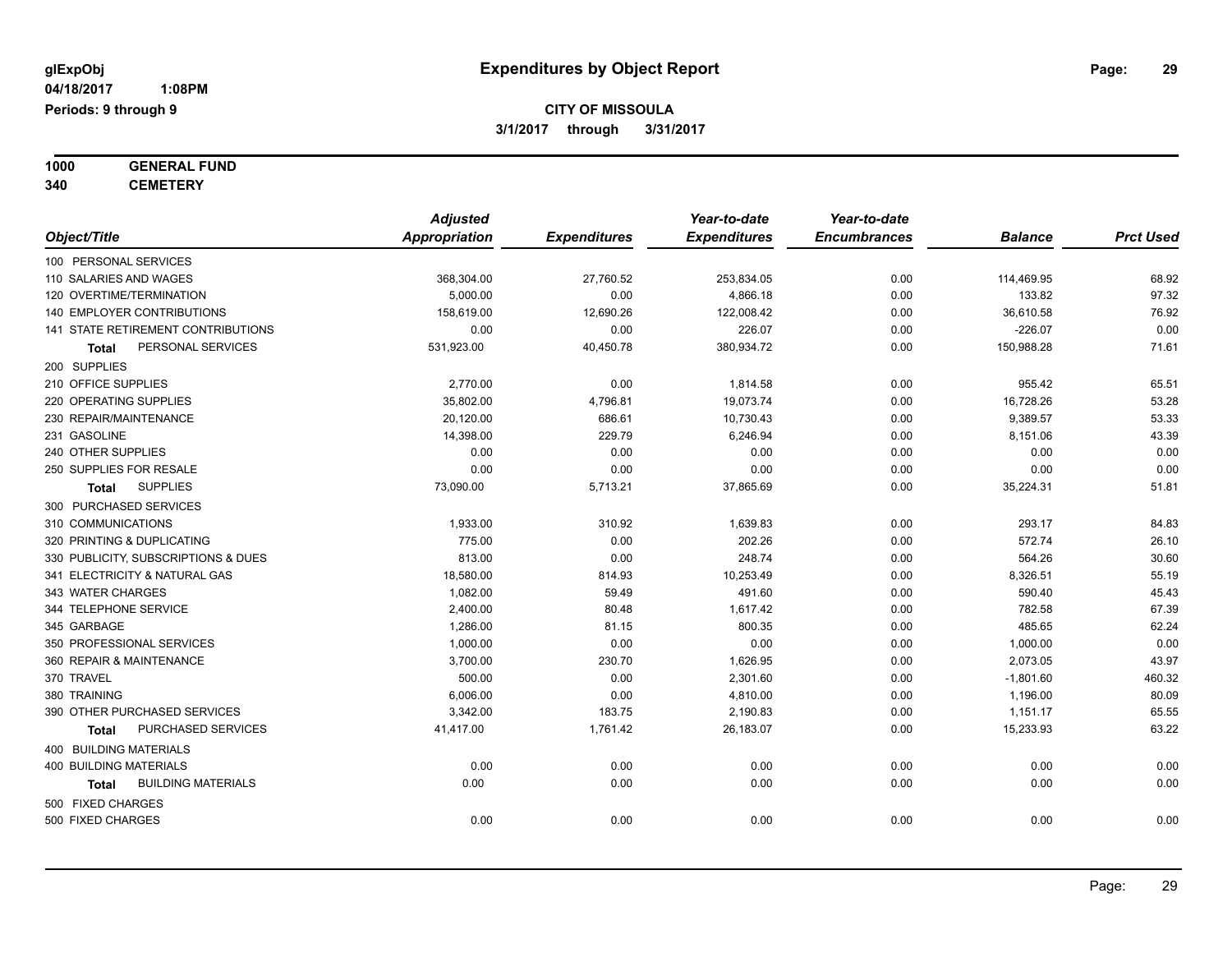**1000 GENERAL FUND 340 CEMETERY**

*Object/Title Adjusted Appropriation Expenditures Year-to-date Expenditures Year-to-date Encumbrances Balance Prct Used*  $530 \text{ EQUIPMENT RENTIAL} \quad 500.00 \quad 500.00 \quad 10.50 \quad 319.00 \quad 0.00 \quad 181.00 \quad 63.80 \quad 53.80 \quad 541.00 \quad 551.00 \quad 563.00 \quad 571.00 \quad 583.00 \quad 593.00 \quad 594.00 \quad 595.00 \quad 595.00 \quad 596.00 \quad 597.00 \quad 597.00 \quad 598.00 \quad 599.00 \quad 599.00 \quad 599$ **Total** FIXED CHARGES 500.00 10.50 319.00 0.00 181.00 63.80 800 OTHER OBJECTS 845 CONTINGENCY 8,185.00 480.00 6,200.00 0.00 1,985.00 75.75 850 SALARY SAVINGS 0.00 0.00 0.00 0.00 0.00 0.00 **Total** OTHER OBJECTS 8,185.00 480.00 6,200.00 0.00 1,985.00 75.75 900 CAPITAL OUTLAY 920 BUILDINGS 0.00 0.00 0.00 0.00 0.00 0.00 930 IMPROVEMENTS 0.00 0.00 0.00 0.00 0.00 0.00 940 MACHINERY & EQUIPMENT 0.00 0.00 0.00 0.00 0.00 0.00 **Total** CAPITAL OUTLAY 0.00 0.00 0.00 0.00 0.00 0.00 **Total** CEMETERY 655,115.00 48,415.91 451,502.48 0.00 203,612.52 68.92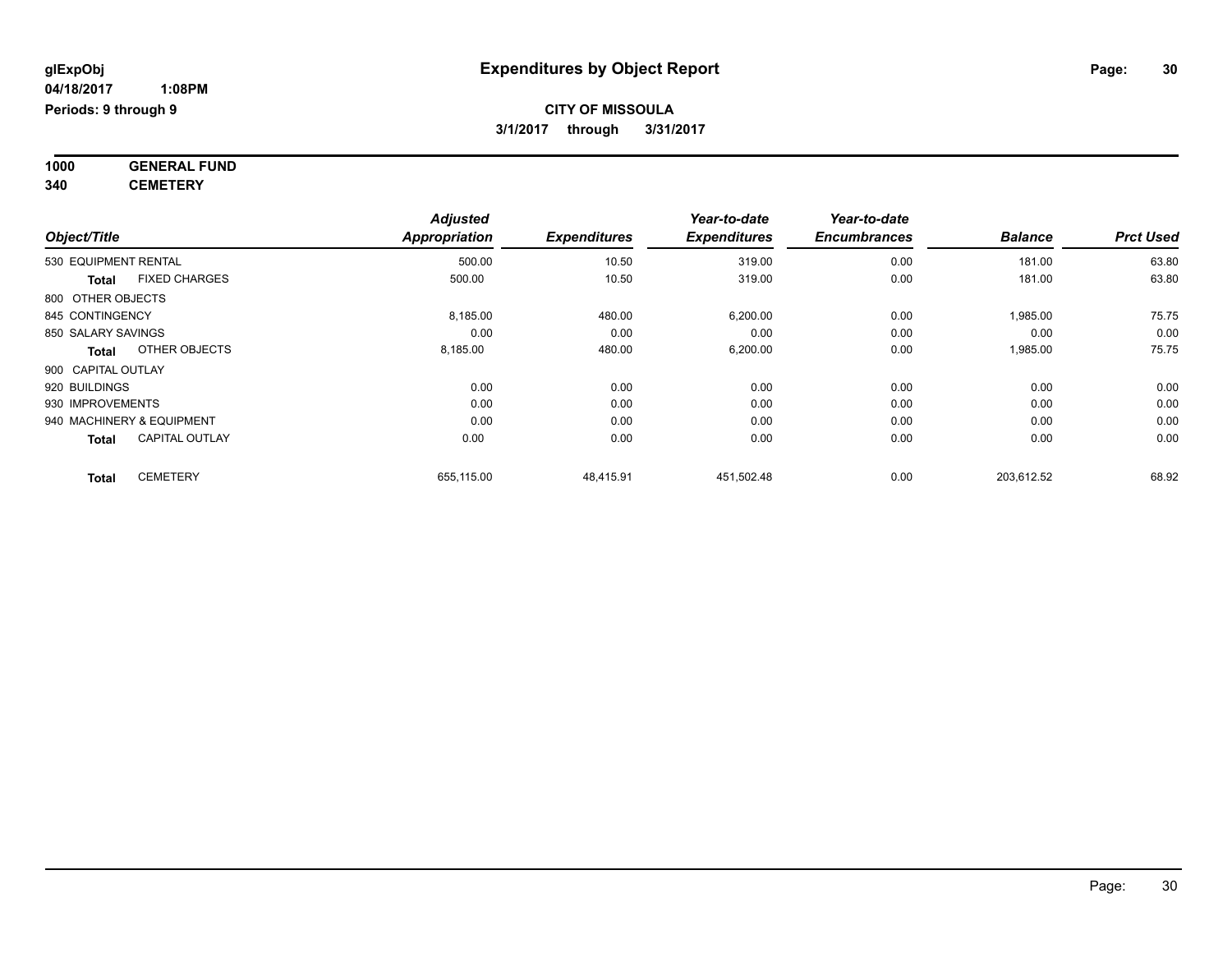# **1000 GENERAL FUND**

**370 PARKS & RECREATION**

|                                     | <b>Adjusted</b>      |                     | Year-to-date        | Year-to-date        |                |                  |
|-------------------------------------|----------------------|---------------------|---------------------|---------------------|----------------|------------------|
| Object/Title                        | <b>Appropriation</b> | <b>Expenditures</b> | <b>Expenditures</b> | <b>Encumbrances</b> | <b>Balance</b> | <b>Prct Used</b> |
| 100 PERSONAL SERVICES               |                      |                     |                     |                     |                |                  |
| 110 SALARIES AND WAGES              | 2,247,515.00         | 135,040.24          | 1,500,326.13        | 0.00                | 747,188.87     | 66.75            |
| 120 OVERTIME/TERMINATION            | 7,000.00             | 124.49              | 2,452.92            | 0.00                | 4,547.08       | 35.04            |
| 130 OTHER                           | 12,760.00            | 0.00                | 0.00                | 0.00                | 12,760.00      | 0.00             |
| <b>140 EMPLOYER CONTRIBUTIONS</b>   | 785,671.00           | 55,302.38           | 581,443.25          | 0.00                | 204,227.75     | 74.01            |
| 141 STATE RETIREMENT CONTRIBUTIONS  | 0.00                 | 0.00                | 1,375.03            | 0.00                | $-1,375.03$    | 0.00             |
| PERSONAL SERVICES<br><b>Total</b>   | 3,052,946.00         | 190,467.11          | 2,085,597.33        | 0.00                | 967,348.67     | 68.31            |
| 200 SUPPLIES                        |                      |                     |                     |                     |                |                  |
| 210 OFFICE SUPPLIES                 | 5,465.00             | 301.43              | 2,865.20            | 0.00                | 2,599.80       | 52.43            |
| 220 OPERATING SUPPLIES              | 102,601.00           | 20,921.93           | 90,147.70           | 0.00                | 12,453.30      | 87.86            |
| 230 REPAIR/MAINTENANCE              | 68,649.00            | 1,831.69            | 34,378.28           | 0.00                | 34,270.72      | 50.08            |
| 231 GASOLINE                        | 79,836.00            | 3,012.67            | 35,621.32           | 0.00                | 44,214.68      | 44.62            |
| 240 OTHER SUPPLIES                  | 0.00                 | 0.00                | 0.00                | 0.00                | 0.00           | 0.00             |
| <b>SUPPLIES</b><br>Total            | 256,551.00           | 26,067.72           | 163,012.50          | 0.00                | 93,538.50      | 63.54            |
| 300 PURCHASED SERVICES              |                      |                     |                     |                     |                |                  |
| 310 COMMUNICATIONS                  | 4,368.00             | 474.58              | 2,704.04            | 0.00                | 1,663.96       | 61.91            |
| 320 PRINTING & DUPLICATING          | 8,700.00             | 31.00               | 1,664.26            | 0.00                | 7,035.74       | 19.13            |
| 330 PUBLICITY, SUBSCRIPTIONS & DUES | 9,140.00             | 2,192.95            | 6,551.07            | 0.00                | 2,588.93       | 71.67            |
| 340 SEWER                           | 2,208.00             | 0.00                | 2,157.04            | 0.00                | 50.96          | 97.69            |
| 341 ELECTRICITY & NATURAL GAS       | 109,632.00           | 8,915.22            | 44,795.36           | 0.00                | 64,836.64      | 40.86            |
| 343 WATER CHARGES                   | 156,800.00           | 47.99               | 131, 111.61         | 0.00                | 25,688.39      | 83.62            |
| 344 TELEPHONE SERVICE               | 20,021.00            | 1,123.94            | 10,786.62           | 0.00                | 9,234.38       | 53.88            |
| 345 GARBAGE                         | 29,414.00            | 810.35              | 19,174.71           | 0.00                | 10,239.29      | 65.19            |
| 350 PROFESSIONAL SERVICES           | 60,750.00            | 392.12              | 14,403.84           | 0.00                | 46,346.16      | 23.71            |
| 360 REPAIR & MAINTENANCE            | 47,756.00            | 1,126.26            | 11,293.12           | 0.00                | 36,462.88      | 23.65            |
| 370 TRAVEL                          | 6,194.00             | 368.60              | 1,707.01            | 0.00                | 4,486.99       | 27.56            |
| 380 TRAINING                        | 5,236.00             | 1,011.70            | 6,171.14            | 0.00                | $-935.14$      | 117.86           |
| 390 OTHER PURCHASED SERVICES        | 43,371.00            | 1,476.05            | 25,694.20           | 0.00                | 17,676.80      | 59.24            |
| PURCHASED SERVICES<br>Total         | 503,590.00           | 17,970.76           | 278,214.02          | 0.00                | 225,375.98     | 55.25            |
| 800 OTHER OBJECTS                   |                      |                     |                     |                     |                |                  |
| 820 TRANSFERS TO OTHER FUNDS        | 17,810.00            | 0.00                | 17,810.00           | 0.00                | 0.00           | 100.00           |
| OTHER OBJECTS<br>Total              | 17,810.00            | 0.00                | 17,810.00           | 0.00                | 0.00           | 100.00           |
| 900 CAPITAL OUTLAY                  |                      |                     |                     |                     |                |                  |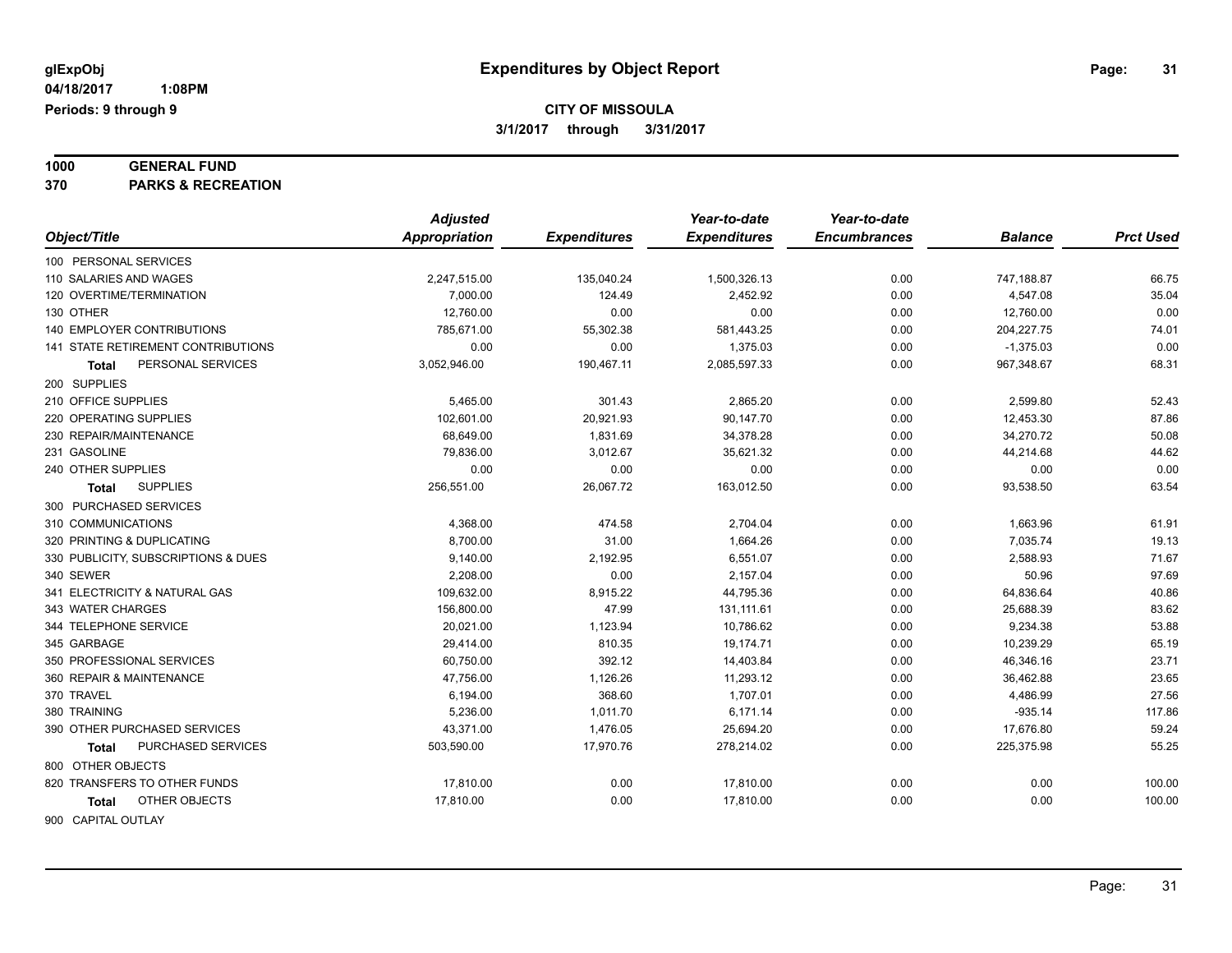#### **1000 GENERAL FUND 370 PARKS & RECREATION**

| Object/Title     |                           | <b>Adjusted</b><br>Appropriation | <b>Expenditures</b> | Year-to-date<br><b>Expenditures</b> | Year-to-date<br><b>Encumbrances</b> | <b>Balance</b> | <b>Prct Used</b> |
|------------------|---------------------------|----------------------------------|---------------------|-------------------------------------|-------------------------------------|----------------|------------------|
| 930 IMPROVEMENTS |                           | 0.00                             | 0.00                | 0.00                                | 0.00                                | 0.00           | 0.00             |
|                  | 940 MACHINERY & EQUIPMENT | 0.00                             | 0.00                | 0.00                                | 0.00                                | 0.00           | 0.00             |
| <b>Total</b>     | <b>CAPITAL OUTLAY</b>     | 0.00                             | 0.00                | 0.00                                | 0.00                                | 0.00           | 0.00             |
| Total            | PARKS & RECREATION        | 3,830,897.00                     | 234,505.59          | 2,544,633.85                        | 0.00                                | 1.286.263.15   | 66.42            |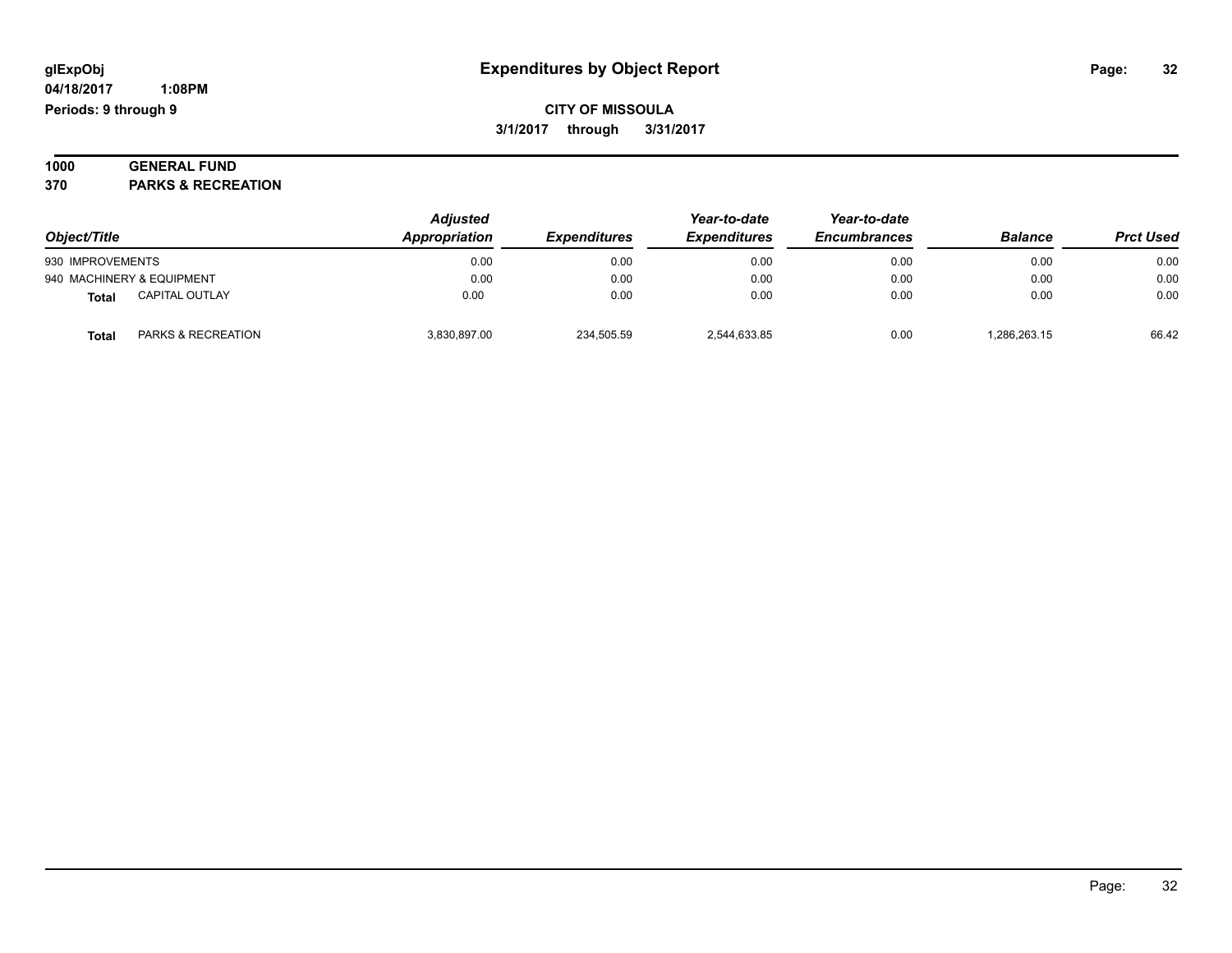# **1000 GENERAL FUND**

**390 NON-DEPARTMENTAL**

|                                            | <b>Adjusted</b> |                     | Year-to-date        | Year-to-date        |                |                  |
|--------------------------------------------|-----------------|---------------------|---------------------|---------------------|----------------|------------------|
| Object/Title                               | Appropriation   | <b>Expenditures</b> | <b>Expenditures</b> | <b>Encumbrances</b> | <b>Balance</b> | <b>Prct Used</b> |
| 100 PERSONAL SERVICES                      |                 |                     |                     |                     |                |                  |
| 110 SALARIES AND WAGES                     | 223,805.00      | 0.00                | 0.00                | 0.00                | 223,805.00     | 0.00             |
| 120 OVERTIME/TERMINATION                   | 22,270.00       | 0.00                | 0.00                | 0.00                | 22,270.00      | 0.00             |
| 130 OTHER                                  | 0.00            | 0.00                | 0.00                | 0.00                | 0.00           | 0.00             |
| <b>140 EMPLOYER CONTRIBUTIONS</b>          | $-46,092.00$    | $-532.34$           | $-1,047.34$         | 0.00                | $-45,044.66$   | 2.27             |
| PERSONAL SERVICES<br>Total                 | 199,983.00      | $-532.34$           | $-1,047.34$         | 0.00                | 201,030.34     | $-0.52$          |
| 200 SUPPLIES                               |                 |                     |                     |                     |                |                  |
| 220 OPERATING SUPPLIES                     | 0.00            | 0.00                | 0.00                | 0.00                | 0.00           | 0.00             |
| 230 REPAIR/MAINTENANCE                     | 50,000.00       | 0.00                | 0.00                | 0.00                | 50,000.00      | 0.00             |
| 240 OTHER SUPPLIES                         | 65,000.00       | 0.00                | 0.00                | 0.00                | 65,000.00      | 0.00             |
| <b>SUPPLIES</b><br>Total                   | 115,000.00      | 0.00                | 0.00                | 0.00                | 115,000.00     | 0.00             |
| 300 PURCHASED SERVICES                     |                 |                     |                     |                     |                |                  |
| 341 ELECTRICITY & NATURAL GAS              | 0.00            | 0.00                | 885.50              | 0.00                | $-885.50$      | 0.00             |
| 342 STORM WATER                            | 22,023.00       | 0.00                | 0.00                | 0.00                | 22,023.00      | 0.00             |
| 350 PROFESSIONAL SERVICES                  | 33,000.00       | 7,824.00            | 17,822.00           | 0.00                | 15,178.00      | 54.01            |
| 360 REPAIR & MAINTENANCE                   | 0.00            | 0.00                | 1,762.00            | 0.00                | $-1,762.00$    | 0.00             |
| 390 OTHER PURCHASED SERVICES               | 0.00            | 0.00                | 0.00                | 0.00                | 0.00           | 0.00             |
| PURCHASED SERVICES<br>Total                | 55,023.00       | 7,824.00            | 20,469.50           | 0.00                | 34,553.50      | 37.20            |
| 500 FIXED CHARGES                          |                 |                     |                     |                     |                |                  |
| 500 FIXED CHARGES                          | 1,029,863.00    | 0.00                | 503,693.71          | 0.00                | 526,169.29     | 48.91            |
| 550 MERCHANT SERVICE FEES                  | 29,700.00       | 0.00                | 0.00                | 0.00                | 29,700.00      | 0.00             |
| <b>FIXED CHARGES</b><br>Total              | 1,059,563.00    | 0.00                | 503,693.71          | 0.00                | 555,869.29     | 47.54            |
| 600 DEBT SERVICE                           |                 |                     |                     |                     |                |                  |
| 610 PRINCIPAL                              | 575,801.00      | 0.00                | 532,059.29          | 0.00                | 43,741.71      | 92.40            |
| 620 INTEREST / SERVICE FEES                | 14,524.00       | 529.01              | 13,178.87           | 0.00                | 1,345.13       | 90.74            |
| <b>DEBT SERVICE</b><br><b>Total</b>        | 590,325.00      | 529.01              | 545,238.16          | 0.00                | 45,086.84      | 92.36            |
| 700 GRANTS & CONTRIBUTIONS                 |                 |                     |                     |                     |                |                  |
| 700 GRANTS & CONTRIBUTIONS                 | 1,929,519.00    | 0.00                | 873,001.50          | 0.00                | 1,056,517.50   | 45.24            |
| <b>GRANTS &amp; CONTRIBUTIONS</b><br>Total | 1,929,519.00    | 0.00                | 873,001.50          | 0.00                | 1,056,517.50   | 45.24            |
| 800 OTHER OBJECTS                          |                 |                     |                     |                     |                |                  |
| 820 TRANSFERS TO OTHER FUNDS               | 1,973,341.00    | 6,240.96            | 1,295,332.56        | 0.00                | 678,008.44     | 65.64            |
| 845 CONTINGENCY                            | 128,496.00      | 6,000.00            | 17,358.04           | 0.00                | 111,137.96     | 13.51            |
| 850 SALARY SAVINGS                         | $-135,000.00$   | 0.00                | 0.00                | 0.00                | $-135,000.00$  | 0.00             |
|                                            |                 |                     |                     |                     |                |                  |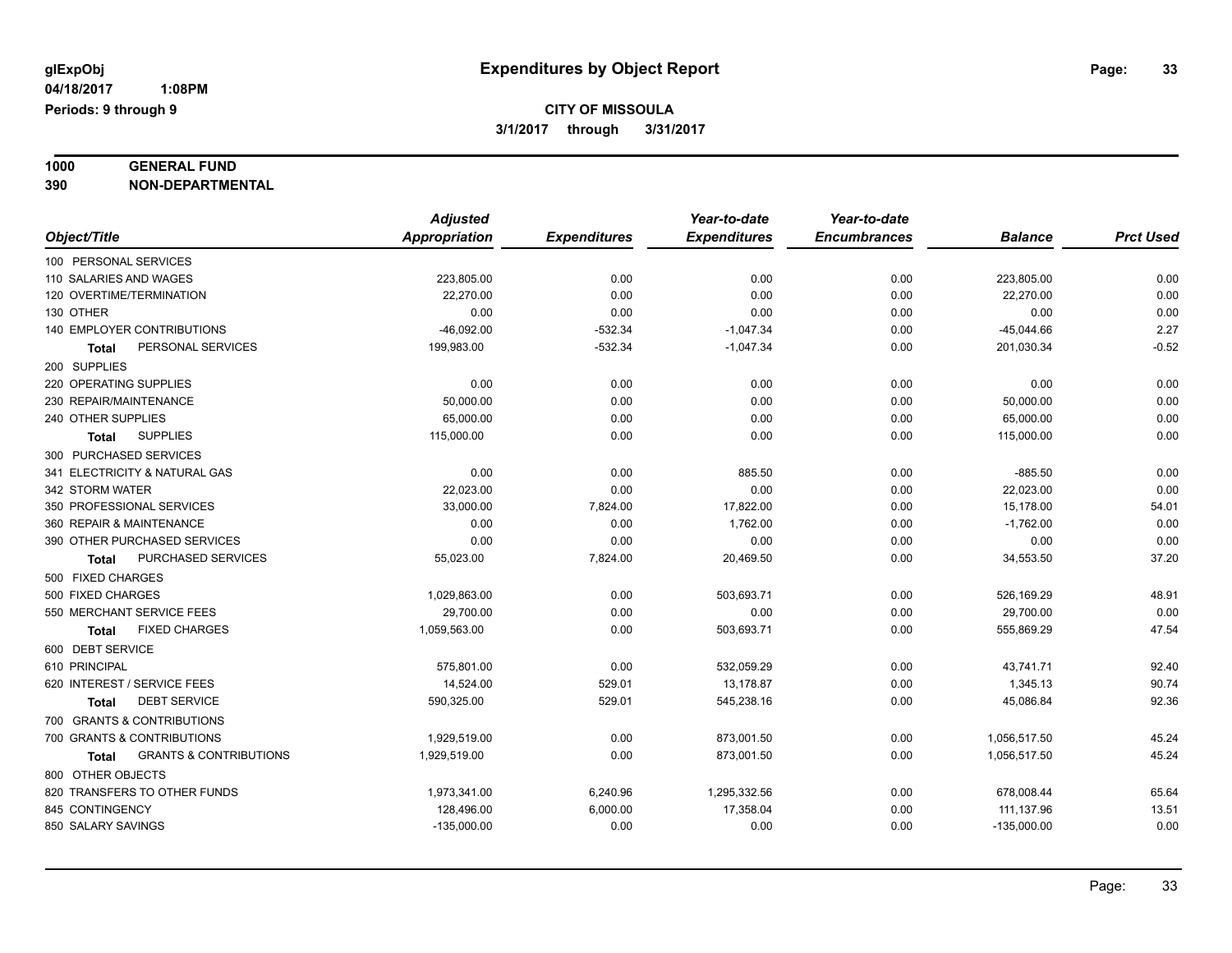| 1000 | <b>GENERAL FUND</b>     |
|------|-------------------------|
| 390  | <b>NON-DEPARTMENTAL</b> |

| Object/Title       |                           | <b>Adjusted</b><br>Appropriation | <b>Expenditures</b> | Year-to-date<br><b>Expenditures</b> | Year-to-date<br><b>Encumbrances</b> | <b>Balance</b> | <b>Prct Used</b> |
|--------------------|---------------------------|----------------------------------|---------------------|-------------------------------------|-------------------------------------|----------------|------------------|
| <b>Total</b>       | OTHER OBJECTS             | 1,966,837.00                     | 12.240.96           | 1.312.690.60                        | 0.00                                | 654.146.40     | 66.74            |
| 900 CAPITAL OUTLAY |                           |                                  |                     |                                     |                                     |                |                  |
|                    | 940 MACHINERY & EQUIPMENT | 0.00                             | 0.00                | 0.00                                | 0.00                                | 0.00           | 0.00             |
| <b>Total</b>       | <b>CAPITAL OUTLAY</b>     | 0.00                             | 0.00                | 0.00                                | 0.00                                | 0.00           | 0.00             |
| <b>Total</b>       | NON-DEPARTMENTAL          | 5,916,250.00                     | 20,061.63           | 3,254,046.13                        | 0.00                                | 2,662,203.87   | 55.00            |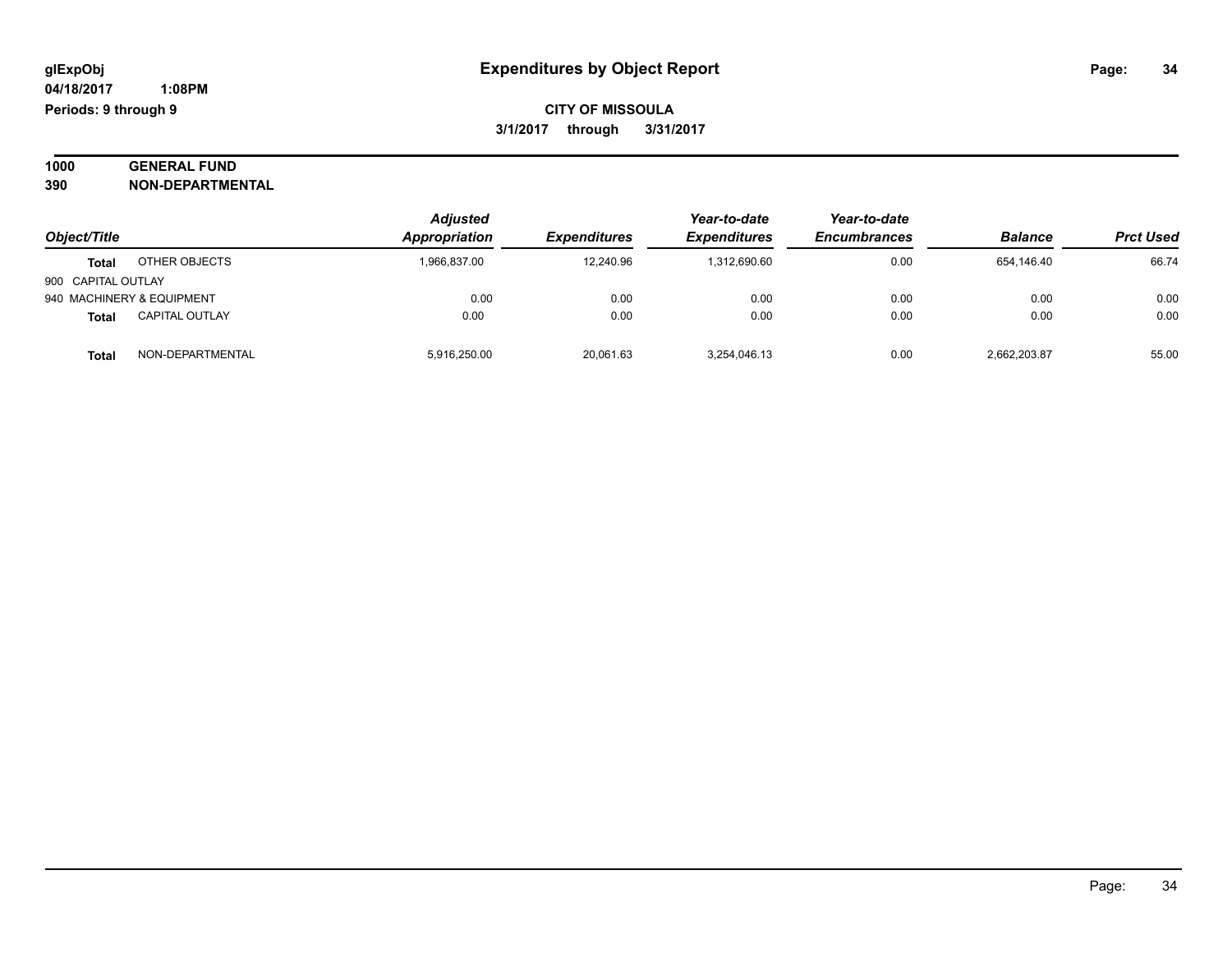**1000 GENERAL FUND**

|                                       | <b>Adjusted</b> |                     | Year-to-date        | Year-to-date        |                |                  |
|---------------------------------------|-----------------|---------------------|---------------------|---------------------|----------------|------------------|
| Object/Title                          | Appropriation   | <b>Expenditures</b> | <b>Expenditures</b> | <b>Encumbrances</b> | <b>Balance</b> | <b>Prct Used</b> |
| 100 PERSONAL SERVICES                 |                 |                     |                     |                     |                |                  |
| 110 SALARIES AND WAGES                | 26,581,193.00   | 1,979,250.59        | 18,364,463.54       | 0.00                | 8,216,729.46   | 69.09            |
| 115 SALARIES/HEALTH INSURANCE BENEFIT | 775,431.00      | 133,380.00          | 1,129,026.60        | 0.00                | -353,595.60    | 145.60           |
| 120 OVERTIME/TERMINATION              | 1,176,369.00    | 54,597.66           | 923,224.15          | 0.00                | 253,144.85     | 78.48            |
| 121 OUTSIDE HIRE OVERTIME             | 75,000.00       | 3,090.90            | 75,628.96           | 0.00                | $-628.96$      | 100.84           |
| 122 COURT & CELL PHONE OT             | 23,342.00       | 3,073.68            | 25,443.51           | 0.00                | $-2,101.51$    | 109.00           |
| 123 CELL PHONE OVERTIME               | 60,690.00       | 1,288.37            | 8,839.83            | 0.00                | 51,850.17      | 14.57            |
| 130 OTHER                             | 186,595.00      | 577.50              | 130,479.49          | 0.00                | 56,115.51      | 69.93            |
| 133 EDUCATION COMPENSATION            | 0.00            | 1,380.00            | 12,577.00           | 0.00                | $-12,577.00$   | 0.00             |
| 140 EMPLOYER CONTRIBUTIONS            | 11,687,333.00   | 631,303.32          | 5,997,148.19        | 0.00                | 5,690,184.81   | 51.31            |
| 141 STATE RETIREMENT CONTRIBUTIONS    | 2,439,585.00    | 0.00                | 2,929,950.78        | 0.00                | -490,365.78    | 120.10           |
| PERSONAL SERVICES<br>Total            | 43,005,538.00   | 2,807,942.02        | 29,596,782.05       | 0.00                | 13,408,755.95  | 68.82            |
| 200 SUPPLIES                          |                 |                     |                     |                     |                |                  |
| 210 OFFICE SUPPLIES                   | 98,519.00       | 4,508.63            | 58,952.98           | 0.00                | 39,566.02      | 59.84            |
| 220 OPERATING SUPPLIES                | 702,828.00      | 155,137.50          | 649,270.77          | 0.00                | 53,557.23      | 92.38            |
| 230 REPAIR/MAINTENANCE                | 440,218.00      | 35,274.05           | 203,973.73          | 0.00                | 236,244.27     | 46.33            |
| 231 GASOLINE                          | 580,576.00      | 40,948.39           | 292,643.35          | 0.00                | 287,932.65     | 50.41            |
| 240 OTHER SUPPLIES                    | 120,219.00      | 11,276.11           | 39,415.81           | 0.00                | 80,803.19      | 32.79            |
| 250 SUPPLIES FOR RESALE               | 0.00            | 0.00                | 0.00                | 0.00                | 0.00           | 0.00             |
| <b>SUPPLIES</b><br>Total              | 1,942,360.00    | 247,144.68          | 1,244,256.64        | 0.00                | 698,103.36     | 64.06            |
| 300 PURCHASED SERVICES                |                 |                     |                     |                     |                |                  |
| 310 COMMUNICATIONS                    | 121,896.00      | 7,057.81            | 94,372.04           | 0.00                | 27,523.96      | 77.42            |
| 320 PRINTING & DUPLICATING            | 55,591.00       | 1,707.28            | 16,501.30           | 0.00                | 39,089.70      | 29.68            |
| 330 PUBLICITY, SUBSCRIPTIONS & DUES   | 115,739.00      | 11,831.97           | 113,785.32          | 0.00                | 1,953.68       | 98.31            |
| 340 SEWER                             | 6,440.00        | 0.00                | 4,843.73            | 0.00                | 1,596.27       | 75.21            |
| 341 ELECTRICITY & NATURAL GAS         | 548,421.00      | 48,575.70           | 324,927.55          | 0.00                | 223,493.45     | 59.25            |
| 342 STORM WATER                       | 22,023.00       | 0.00                | 0.00                | 0.00                | 22,023.00      | 0.00             |
| 343 WATER CHARGES                     | 184,915.00      | 1,125.41            | 150,473.73          | 0.00                | 34,441.27      | 81.37            |
| 344 TELEPHONE SERVICE                 | 256,720.00      | 25,202.60           | 179,916.97          | 0.00                | 76,803.03      | 70.08            |
| 345 GARBAGE                           | 59,500.00       | 2,394.51            | 30,834.20           | 0.00                | 28,665.80      | 51.82            |
| 350 PROFESSIONAL SERVICES             | 1,118,367.00    | 23,163.71           | 447,932.29          | 0.00                | 670,434.71     | 40.05            |
| 360 REPAIR & MAINTENANCE              | 993,650.00      | 49,983.67           | 730,336.73          | 0.00                | 263,313.27     | 73.50            |
| 370 TRAVEL                            | 133,895.00      | 6,780.90            | 47,059.93           | 0.00                | 86,835.07      | 35.15            |
| 380 TRAINING                          | 134,693.00      | 17,510.55           | 75,686.45           | 0.00                | 59,006.55      | 56.19            |
| 390 OTHER PURCHASED SERVICES          | 356,977.00      | 22,898.94           | 173,598.12          | 0.00                | 183,378.88     | 48.63            |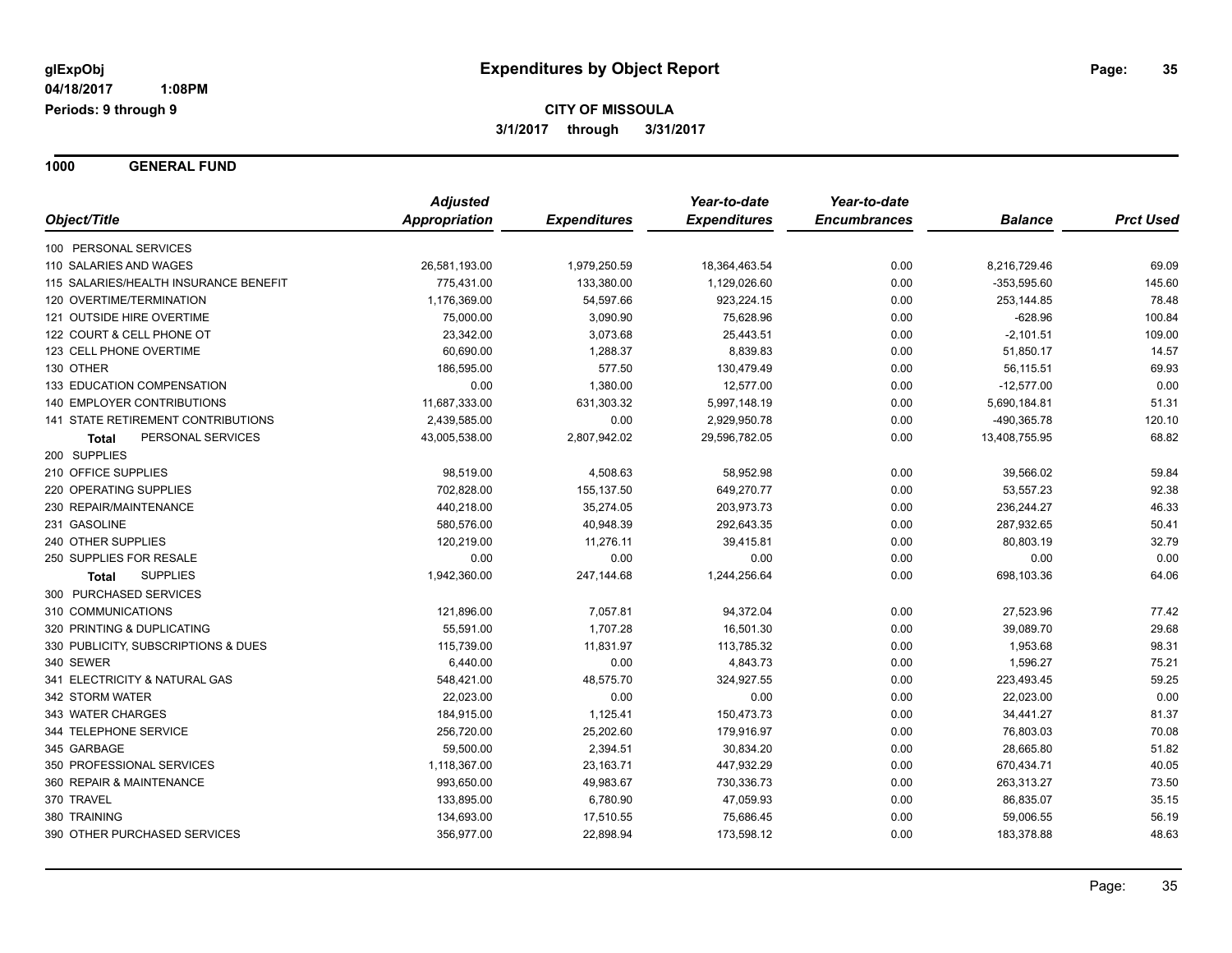**1000 GENERAL FUND**

| Object/Title                                      | <b>Adjusted</b><br><b>Appropriation</b> | <b>Expenditures</b> | Year-to-date<br><b>Expenditures</b> | Year-to-date<br><b>Encumbrances</b> | <b>Balance</b> | <b>Prct Used</b> |
|---------------------------------------------------|-----------------------------------------|---------------------|-------------------------------------|-------------------------------------|----------------|------------------|
|                                                   |                                         |                     |                                     |                                     |                |                  |
| 392 DONATIONS AND SALES                           | 0.00                                    | 0.00                | 1,749.48                            | 0.00                                | $-1,749.48$    | 0.00             |
| PURCHASED SERVICES<br><b>Total</b>                | 4,108,827.00                            | 218,233.05          | 2,392,017.84                        | 0.00                                | 1,716,809.16   | 58.22            |
| <b>400 BUILDING MATERIALS</b>                     |                                         |                     |                                     |                                     |                |                  |
| <b>400 BUILDING MATERIALS</b>                     | 62,263.00                               | 0.00                | 33,370.86                           | 0.00                                | 28,892.14      | 53.60            |
| <b>BUILDING MATERIALS</b><br><b>Total</b>         | 62,263.00                               | 0.00                | 33,370.86                           | 0.00                                | 28,892.14      | 53.60            |
| 500 FIXED CHARGES                                 |                                         |                     |                                     |                                     |                |                  |
| 500 FIXED CHARGES                                 | 1,146,453.00                            | 7,579.97            | 615,476.00                          | 0.00                                | 530,977.00     | 53.69            |
| 530 EQUIPMENT RENTAL                              | 500.00                                  | 87.50               | 396.00                              | 0.00                                | 104.00         | 79.20            |
| 550 MERCHANT SERVICE FEES                         | 29,700.00                               | 0.00                | 0.00                                | 0.00                                | 29,700.00      | 0.00             |
| <b>FIXED CHARGES</b><br><b>Total</b>              | 1,176,653.00                            | 7,667.47            | 615,872.00                          | 0.00                                | 560,781.00     | 52.34            |
| 600 DEBT SERVICE                                  |                                         |                     |                                     |                                     |                |                  |
| 610 PRINCIPAL                                     | 575,801.00                              | 0.00                | 532,059.29                          | 0.00                                | 43,741.71      | 92.40            |
| 620 INTEREST / SERVICE FEES                       | 14.524.00                               | 529.01              | 13.178.87                           | 0.00                                | 1,345.13       | 90.74            |
| <b>DEBT SERVICE</b><br><b>Total</b>               | 590,325.00                              | 529.01              | 545,238.16                          | 0.00                                | 45,086.84      | 92.36            |
| 700 GRANTS & CONTRIBUTIONS                        |                                         |                     |                                     |                                     |                |                  |
| 700 GRANTS & CONTRIBUTIONS                        | 2,592,429.00                            | 10,244.02           | 1,395,650.82                        | 0.00                                | 1,196,778.18   | 53.84            |
| <b>GRANTS &amp; CONTRIBUTIONS</b><br><b>Total</b> | 2,592,429.00                            | 10,244.02           | 1,395,650.82                        | 0.00                                | 1,196,778.18   | 53.84            |
| 800 OTHER OBJECTS                                 |                                         |                     |                                     |                                     |                |                  |
| 820 TRANSFERS TO OTHER FUNDS                      | 2,172,871.00                            | 6,240.96            | 1,413,202.56                        | 0.00                                | 759,668.44     | 65.04            |
| 845 CONTINGENCY                                   | 136.681.00                              | 6,480.00            | 23,558.04                           | 0.00                                | 113,122.96     | 17.24            |
| 850 SALARY SAVINGS                                | $-135,000.00$                           | 0.00                | 0.00                                | 0.00                                | $-135,000.00$  | 0.00             |
| <b>OTHER OBJECTS</b><br><b>Total</b>              | 2,174,552.00                            | 12,720.96           | 1,436,760.60                        | 0.00                                | 737,791.40     | 66.07            |
| 900 CAPITAL OUTLAY                                |                                         |                     |                                     |                                     |                |                  |
| 920 BUILDINGS                                     | 0.00                                    | 0.00                | 0.00                                | 0.00                                | 0.00           | 0.00             |
| 930 IMPROVEMENTS                                  | 104,814.00                              | 0.00                | 42,755.71                           | 0.00                                | 62,058.29      | 40.79            |
| 940 MACHINERY & EQUIPMENT                         | 8,500.00                                | 0.00                | 0.00                                | 0.00                                | 8,500.00       | 0.00             |
| <b>CAPITAL OUTLAY</b><br><b>Total</b>             | 113,314.00                              | 0.00                | 42,755.71                           | 0.00                                | 70,558.29      | 37.73            |
| <b>GENERAL FUND</b><br><b>Total</b>               | 55,766,261.00                           | 3,304,481.21        | 37,302,704.68                       | 0.00                                | 18,463,556.32  | 66.89            |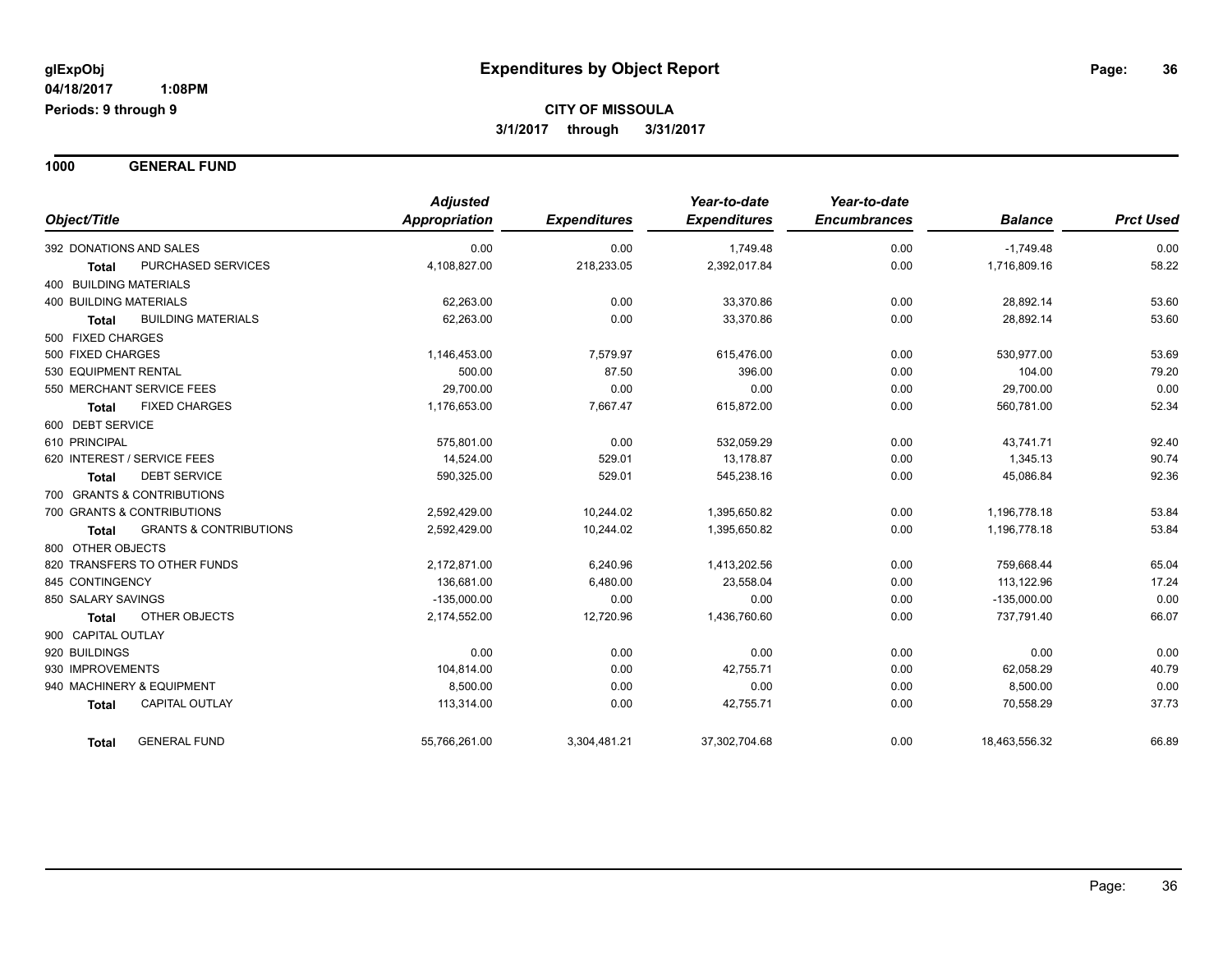**1211 PARK ACQUISITION & DEVELOPMENT**

**370 PARKS & RECREATION**

|                        |                              | <b>Adjusted</b>      |                     | Year-to-date        | Year-to-date        |                |                  |
|------------------------|------------------------------|----------------------|---------------------|---------------------|---------------------|----------------|------------------|
| Object/Title           |                              | <b>Appropriation</b> | <b>Expenditures</b> | <b>Expenditures</b> | <b>Encumbrances</b> | <b>Balance</b> | <b>Prct Used</b> |
| 200 SUPPLIES           |                              |                      |                     |                     |                     |                |                  |
| 220 OPERATING SUPPLIES |                              | 10,000.00            | 0.00                | 0.00                | 0.00                | 10,000.00      | 0.00             |
| Total                  | <b>SUPPLIES</b>              | 10,000.00            | 0.00                | 0.00                | 0.00                | 10,000.00      | 0.00             |
|                        | 300 PURCHASED SERVICES       |                      |                     |                     |                     |                |                  |
|                        | 350 PROFESSIONAL SERVICES    | 25,000.00            | 0.00                | 0.00                | 0.00                | 25,000.00      | 0.00             |
|                        | 360 REPAIR & MAINTENANCE     | 0.00                 | 0.00                | 0.00                | 0.00                | 0.00           | 0.00             |
|                        | 390 OTHER PURCHASED SERVICES | 10,000.00            | 0.00                | 0.00                | 0.00                | 10,000.00      | 0.00             |
| <b>Total</b>           | PURCHASED SERVICES           | 35,000.00            | 0.00                | 0.00                | 0.00                | 35,000.00      | 0.00             |
| 500 FIXED CHARGES      |                              |                      |                     |                     |                     |                |                  |
|                        | 550 MERCHANT SERVICE FEES    | 0.00                 | 0.00                | 0.00                | 0.00                | 0.00           | 0.00             |
| <b>Total</b>           | <b>FIXED CHARGES</b>         | 0.00                 | 0.00                | 0.00                | 0.00                | 0.00           | 0.00             |
| 800 OTHER OBJECTS      |                              |                      |                     |                     |                     |                |                  |
|                        | 820 TRANSFERS TO OTHER FUNDS | 0.00                 | 0.00                | 0.00                | 0.00                | 0.00           | 0.00             |
| Total                  | OTHER OBJECTS                | 0.00                 | 0.00                | 0.00                | 0.00                | 0.00           | 0.00             |
| 900 CAPITAL OUTLAY     |                              |                      |                     |                     |                     |                |                  |
| 930 IMPROVEMENTS       |                              | 168,578.00           | 0.00                | 0.00                | 0.00                | 168,578.00     | 0.00             |
|                        | 940 MACHINERY & EQUIPMENT    | 29,650.00            | 0.00                | 0.00                | 0.00                | 29,650.00      | 0.00             |
| <b>Total</b>           | CAPITAL OUTLAY               | 198,228.00           | 0.00                | 0.00                | 0.00                | 198,228.00     | 0.00             |
| Total                  | PARKS & RECREATION           | 243,228.00           | 0.00                | 0.00                | 0.00                | 243,228.00     | 0.00             |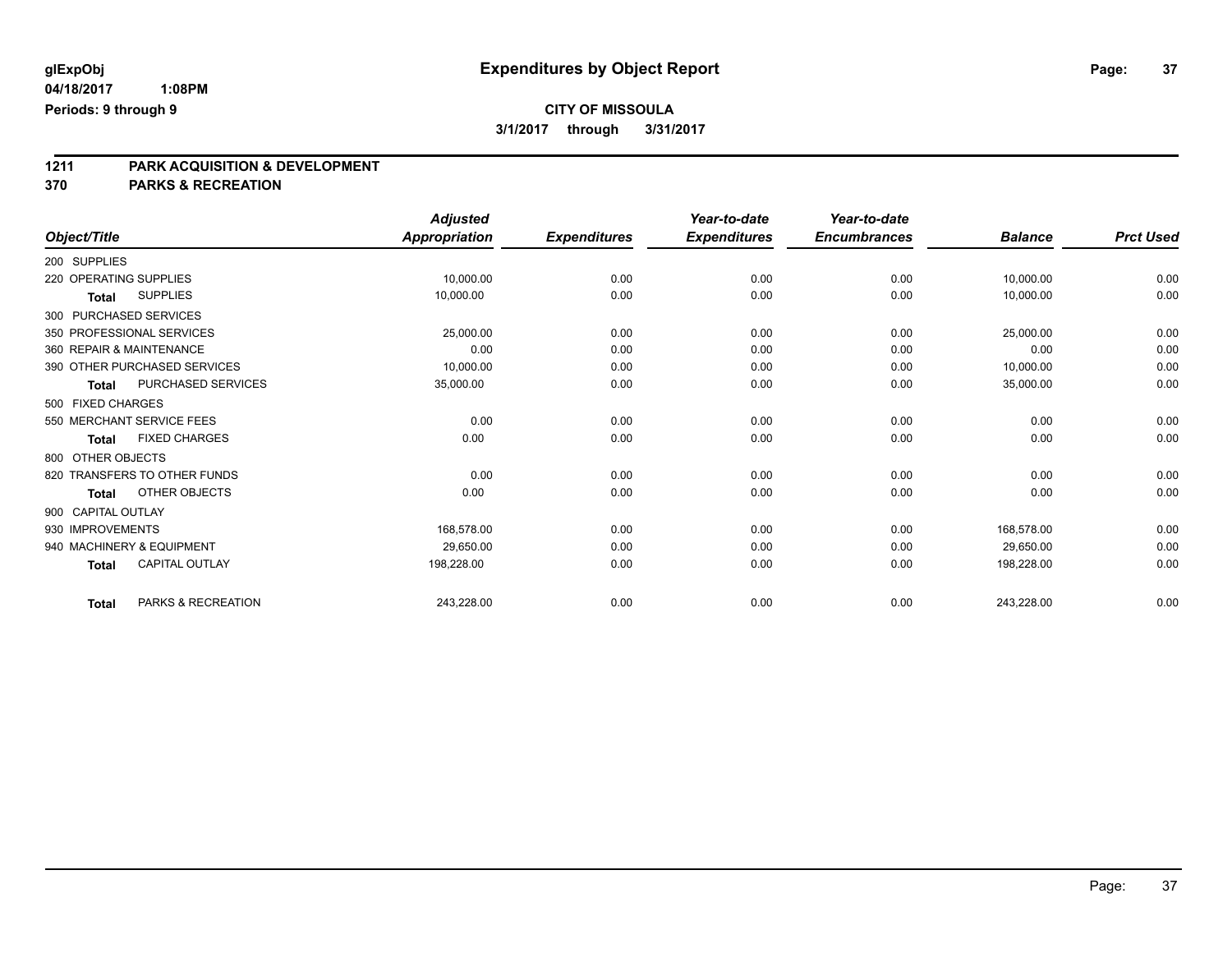# **CITY OF MISSOULA 3/1/2017 through 3/31/2017**

### **1211 PARK ACQUISITION & DEVELOPMENT**

|                        |                                | <b>Adjusted</b>      |                     | Year-to-date        | Year-to-date        |                |                  |
|------------------------|--------------------------------|----------------------|---------------------|---------------------|---------------------|----------------|------------------|
| Object/Title           |                                | <b>Appropriation</b> | <b>Expenditures</b> | <b>Expenditures</b> | <b>Encumbrances</b> | <b>Balance</b> | <b>Prct Used</b> |
| 200 SUPPLIES           |                                |                      |                     |                     |                     |                |                  |
| 220 OPERATING SUPPLIES |                                | 10,000.00            | 0.00                | 0.00                | 0.00                | 10,000.00      | 0.00             |
| <b>Total</b>           | <b>SUPPLIES</b>                | 10,000.00            | 0.00                | 0.00                | 0.00                | 10,000.00      | 0.00             |
|                        | 300 PURCHASED SERVICES         |                      |                     |                     |                     |                |                  |
|                        | 350 PROFESSIONAL SERVICES      | 25,000.00            | 0.00                | 0.00                | 0.00                | 25,000.00      | 0.00             |
|                        | 360 REPAIR & MAINTENANCE       | 0.00                 | 0.00                | 0.00                | 0.00                | 0.00           | 0.00             |
|                        | 390 OTHER PURCHASED SERVICES   | 10,000.00            | 0.00                | 0.00                | 0.00                | 10,000.00      | 0.00             |
| <b>Total</b>           | PURCHASED SERVICES             | 35,000.00            | 0.00                | 0.00                | 0.00                | 35,000.00      | 0.00             |
| 500 FIXED CHARGES      |                                |                      |                     |                     |                     |                |                  |
|                        | 550 MERCHANT SERVICE FEES      | 0.00                 | 0.00                | 0.00                | 0.00                | 0.00           | 0.00             |
| Total                  | <b>FIXED CHARGES</b>           | 0.00                 | 0.00                | 0.00                | 0.00                | 0.00           | 0.00             |
| 800 OTHER OBJECTS      |                                |                      |                     |                     |                     |                |                  |
|                        | 820 TRANSFERS TO OTHER FUNDS   | 0.00                 | 0.00                | 0.00                | 0.00                | 0.00           | 0.00             |
| Total                  | OTHER OBJECTS                  | 0.00                 | 0.00                | 0.00                | 0.00                | 0.00           | 0.00             |
| 900 CAPITAL OUTLAY     |                                |                      |                     |                     |                     |                |                  |
| 930 IMPROVEMENTS       |                                | 168,578.00           | 0.00                | 0.00                | 0.00                | 168,578.00     | 0.00             |
|                        | 940 MACHINERY & EQUIPMENT      | 29,650.00            | 0.00                | 0.00                | 0.00                | 29,650.00      | 0.00             |
| <b>Total</b>           | <b>CAPITAL OUTLAY</b>          | 198,228.00           | 0.00                | 0.00                | 0.00                | 198,228.00     | 0.00             |
| <b>Total</b>           | PARK ACQUISITION & DEVELOPMENT | 243,228.00           | 0.00                | 0.00                | 0.00                | 243,228.00     | 0.00             |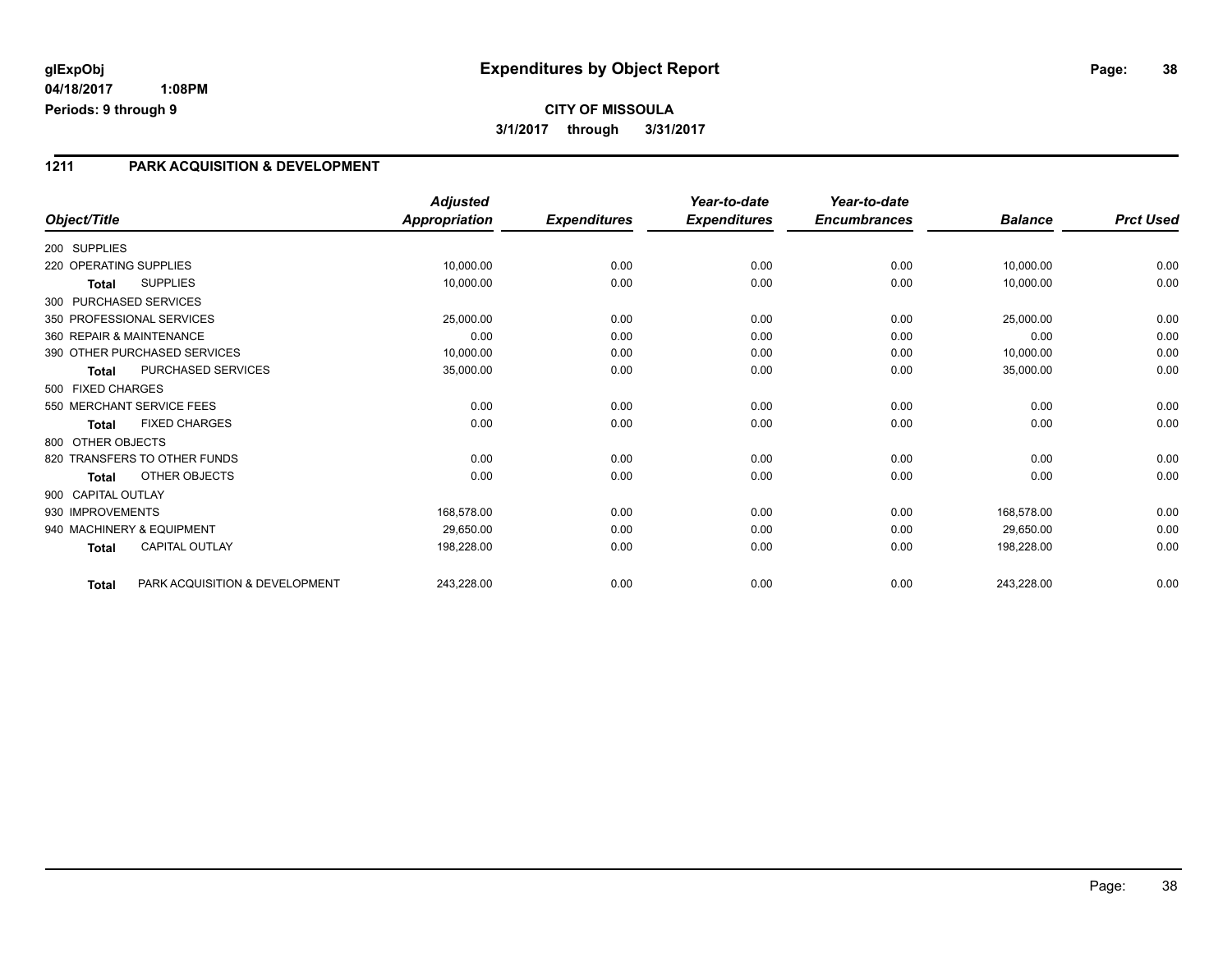**1212 PARK ENTERPRISE FUND**

**370 PARKS & RECREATION**

|                          |                              | <b>Adjusted</b> |                     | Year-to-date        | Year-to-date        |                |                  |
|--------------------------|------------------------------|-----------------|---------------------|---------------------|---------------------|----------------|------------------|
| Object/Title             |                              | Appropriation   | <b>Expenditures</b> | <b>Expenditures</b> | <b>Encumbrances</b> | <b>Balance</b> | <b>Prct Used</b> |
| 200 SUPPLIES             |                              |                 |                     |                     |                     |                |                  |
| 210 OFFICE SUPPLIES      |                              | 0.00            | 0.00                | 0.00                | 0.00                | 0.00           | 0.00             |
| 220 OPERATING SUPPLIES   |                              | 20,000.00       | 3,383.88            | 7,669.98            | 0.00                | 12.330.02      | 38.35            |
| 230 REPAIR/MAINTENANCE   |                              | 15,000.00       | 0.00                | 0.00                | 0.00                | 15,000.00      | 0.00             |
| 240 OTHER SUPPLIES       |                              | 0.00            | 0.00                | 0.00                | 0.00                | 0.00           | 0.00             |
| Total                    | <b>SUPPLIES</b>              | 35,000.00       | 3,383.88            | 7,669.98            | 0.00                | 27,330.02      | 21.91            |
| 300 PURCHASED SERVICES   |                              |                 |                     |                     |                     |                |                  |
|                          | 350 PROFESSIONAL SERVICES    | 10,000.00       | 0.00                | 140.40              | 0.00                | 9,859.60       | 1.40             |
| 360 REPAIR & MAINTENANCE |                              | 0.00            | 0.00                | 0.00                | 0.00                | 0.00           | 0.00             |
|                          | 390 OTHER PURCHASED SERVICES | 20,000.00       | 0.00                | 4,162.00            | 0.00                | 15,838.00      | 20.81            |
| <b>Total</b>             | PURCHASED SERVICES           | 30,000.00       | 0.00                | 4,302.40            | 0.00                | 25,697.60      | 14.34            |
| 500 FIXED CHARGES        |                              |                 |                     |                     |                     |                |                  |
|                          | 550 MERCHANT SERVICE FEES    | 0.00            | 0.00                | 0.00                | 0.00                | 0.00           | 0.00             |
| Total                    | <b>FIXED CHARGES</b>         | 0.00            | 0.00                | 0.00                | 0.00                | 0.00           | 0.00             |
| 800 OTHER OBJECTS        |                              |                 |                     |                     |                     |                |                  |
|                          | 820 TRANSFERS TO OTHER FUNDS | 0.00            | 0.00                | 0.00                | 0.00                | 0.00           | 0.00             |
| <b>Total</b>             | OTHER OBJECTS                | 0.00            | 0.00                | 0.00                | 0.00                | 0.00           | 0.00             |
| 900 CAPITAL OUTLAY       |                              |                 |                     |                     |                     |                |                  |
| 930 IMPROVEMENTS         |                              | 180,150.00      | 0.00                | 0.00                | 0.00                | 180,150.00     | 0.00             |
|                          | 940 MACHINERY & EQUIPMENT    | 85,415.00       | 0.00                | 0.00                | 0.00                | 85,415.00      | 0.00             |
| <b>Total</b>             | <b>CAPITAL OUTLAY</b>        | 265,565.00      | 0.00                | 0.00                | 0.00                | 265,565.00     | 0.00             |
| <b>Total</b>             | PARKS & RECREATION           | 330,565.00      | 3,383.88            | 11,972.38           | 0.00                | 318,592.62     | 3.62             |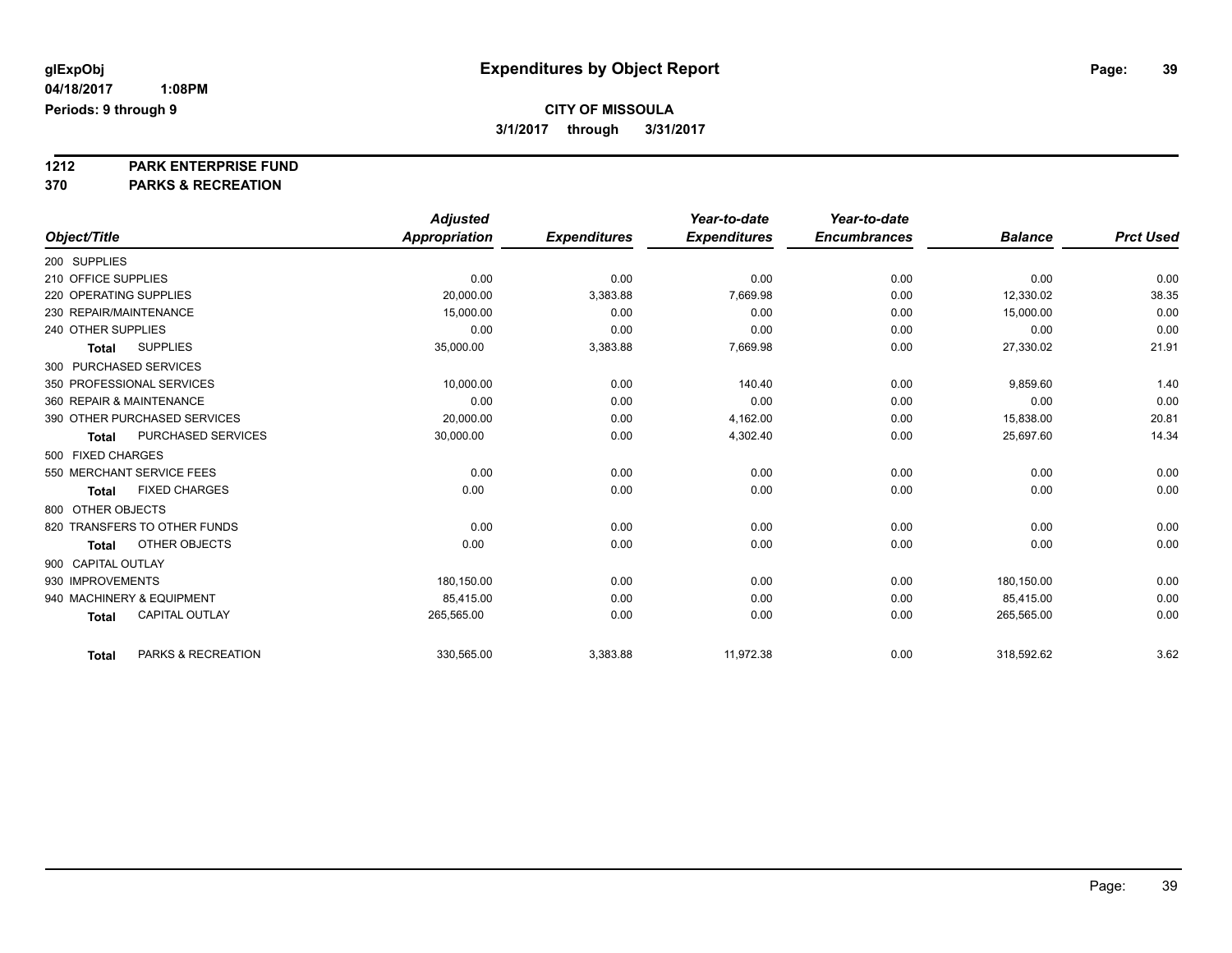#### **1212 PARK ENTERPRISE FUND**

|                                           | <b>Adjusted</b>      |                     | Year-to-date        | Year-to-date        |                |                  |
|-------------------------------------------|----------------------|---------------------|---------------------|---------------------|----------------|------------------|
| Object/Title                              | <b>Appropriation</b> | <b>Expenditures</b> | <b>Expenditures</b> | <b>Encumbrances</b> | <b>Balance</b> | <b>Prct Used</b> |
| 200 SUPPLIES                              |                      |                     |                     |                     |                |                  |
| 210 OFFICE SUPPLIES                       | 0.00                 | 0.00                | 0.00                | 0.00                | 0.00           | 0.00             |
| 220 OPERATING SUPPLIES                    | 20,000.00            | 3,383.88            | 7,669.98            | 0.00                | 12,330.02      | 38.35            |
| 230 REPAIR/MAINTENANCE                    | 15,000.00            | 0.00                | 0.00                | 0.00                | 15,000.00      | 0.00             |
| 240 OTHER SUPPLIES                        | 0.00                 | 0.00                | 0.00                | 0.00                | 0.00           | 0.00             |
| <b>SUPPLIES</b><br><b>Total</b>           | 35,000.00            | 3,383.88            | 7,669.98            | 0.00                | 27,330.02      | 21.91            |
| 300 PURCHASED SERVICES                    |                      |                     |                     |                     |                |                  |
| 350 PROFESSIONAL SERVICES                 | 10.000.00            | 0.00                | 140.40              | 0.00                | 9,859.60       | 1.40             |
| 360 REPAIR & MAINTENANCE                  | 0.00                 | 0.00                | 0.00                | 0.00                | 0.00           | 0.00             |
| 390 OTHER PURCHASED SERVICES              | 20,000.00            | 0.00                | 4,162.00            | 0.00                | 15,838.00      | 20.81            |
| <b>PURCHASED SERVICES</b><br><b>Total</b> | 30,000.00            | 0.00                | 4,302.40            | 0.00                | 25,697.60      | 14.34            |
| 500 FIXED CHARGES                         |                      |                     |                     |                     |                |                  |
| 550 MERCHANT SERVICE FEES                 | 0.00                 | 0.00                | 0.00                | 0.00                | 0.00           | 0.00             |
| <b>FIXED CHARGES</b><br><b>Total</b>      | 0.00                 | 0.00                | 0.00                | 0.00                | 0.00           | 0.00             |
| 800 OTHER OBJECTS                         |                      |                     |                     |                     |                |                  |
| 820 TRANSFERS TO OTHER FUNDS              | 0.00                 | 0.00                | 0.00                | 0.00                | 0.00           | 0.00             |
| <b>OTHER OBJECTS</b><br><b>Total</b>      | 0.00                 | 0.00                | 0.00                | 0.00                | 0.00           | 0.00             |
| 900 CAPITAL OUTLAY                        |                      |                     |                     |                     |                |                  |
| 930 IMPROVEMENTS                          | 180,150.00           | 0.00                | 0.00                | 0.00                | 180,150.00     | 0.00             |
| 940 MACHINERY & EQUIPMENT                 | 85.415.00            | 0.00                | 0.00                | 0.00                | 85,415.00      | 0.00             |
| <b>CAPITAL OUTLAY</b><br><b>Total</b>     | 265,565.00           | 0.00                | 0.00                | 0.00                | 265,565.00     | 0.00             |
| PARK ENTERPRISE FUND<br>Total             | 330,565.00           | 3,383.88            | 11,972.38           | 0.00                | 318,592.62     | 3.62             |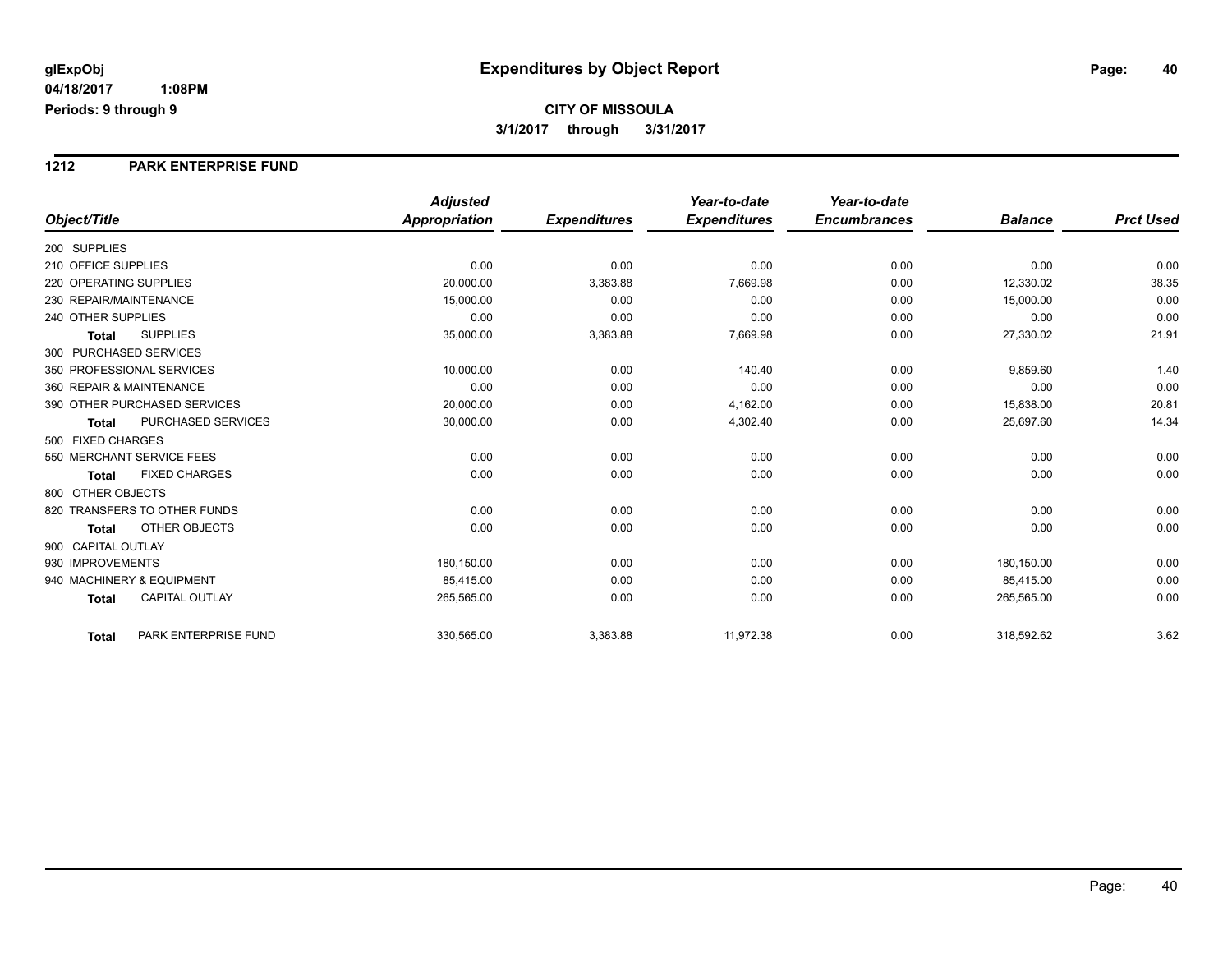**1216 PARKS & REC TRAILS, DEV 370 PARKS & RECREATION**

|                                            | <b>Adjusted</b>      |                     | Year-to-date        | Year-to-date        |                |                  |
|--------------------------------------------|----------------------|---------------------|---------------------|---------------------|----------------|------------------|
| Object/Title                               | <b>Appropriation</b> | <b>Expenditures</b> | <b>Expenditures</b> | <b>Encumbrances</b> | <b>Balance</b> | <b>Prct Used</b> |
| 100 PERSONAL SERVICES                      |                      |                     |                     |                     |                |                  |
| 110 SALARIES AND WAGES                     | 11,291.00            | 0.00                | 5,568.48            | 0.00                | 5,722.52       | 49.32            |
| 120 OVERTIME/TERMINATION                   | 0.00                 | 0.00                | 0.00                | 0.00                | 0.00           | 0.00             |
| 130 OTHER                                  | 0.00                 | 0.00                | 0.00                | 0.00                | 0.00           | 0.00             |
| <b>140 EMPLOYER CONTRIBUTIONS</b>          | 1,909.00             | 0.00                | 784.76              | 0.00                | 1,124.24       | 41.11            |
| 141 STATE RETIREMENT CONTRIBUTIONS         | 0.00                 | 0.00                | 5.57                | 0.00                | $-5.57$        | 0.00             |
| PERSONAL SERVICES<br>Total                 | 13,200.00            | 0.00                | 6,358.81            | 0.00                | 6,841.19       | 48.17            |
| 200 SUPPLIES                               |                      |                     |                     |                     |                |                  |
| 210 OFFICE SUPPLIES                        | 0.00                 | 0.00                | 0.00                | 0.00                | 0.00           | 0.00             |
| 220 OPERATING SUPPLIES                     | 72,000.00            | 755.73              | 44,840.20           | 0.00                | 27,159.80      | 62.28            |
| 230 REPAIR/MAINTENANCE                     | 35,000.00            | 0.00                | 10,000.00           | 0.00                | 25,000.00      | 28.57            |
| 240 OTHER SUPPLIES                         | 1,100.00             | 0.00                | 0.00                | 0.00                | 1,100.00       | 0.00             |
| <b>SUPPLIES</b><br>Total                   | 108,100.00           | 755.73              | 54,840.20           | 0.00                | 53,259.80      | 50.73            |
| 300 PURCHASED SERVICES                     |                      |                     |                     |                     |                |                  |
| 330 PUBLICITY, SUBSCRIPTIONS & DUES        | 0.00                 | 0.00                | 0.00                | 0.00                | 0.00           | 0.00             |
| 341 ELECTRICITY & NATURAL GAS              | 0.00                 | 0.00                | 0.00                | 0.00                | 0.00           | 0.00             |
| 350 PROFESSIONAL SERVICES                  | 154,700.00           | 0.00                | 2,160.32            | 0.00                | 152,539.68     | 1.40             |
| 360 REPAIR & MAINTENANCE                   | 10,000.00            | 0.00                | 0.00                | 0.00                | 10,000.00      | 0.00             |
| 370 TRAVEL                                 | 150.00               | 0.00                | 0.00                | 0.00                | 150.00         | 0.00             |
| 380 TRAINING                               | 150.00               | 0.00                | 0.00                | 0.00                | 150.00         | 0.00             |
| 390 OTHER PURCHASED SERVICES               | 100,000.00           | 0.00                | 19.00               | 0.00                | 99,981.00      | 0.02             |
| PURCHASED SERVICES<br>Total                | 265,000.00           | 0.00                | 2,179.32            | 0.00                | 262,820.68     | 0.82             |
| 500 FIXED CHARGES                          |                      |                     |                     |                     |                |                  |
| 550 MERCHANT SERVICE FEES                  | 0.00                 | 0.00                | 0.00                | 0.00                | 0.00           | 0.00             |
| <b>FIXED CHARGES</b><br>Total              | 0.00                 | 0.00                | 0.00                | 0.00                | 0.00           | 0.00             |
| 700 GRANTS & CONTRIBUTIONS                 |                      |                     |                     |                     |                |                  |
| 700 GRANTS & CONTRIBUTIONS                 | 0.00                 | 0.00                | 0.00                | 0.00                | 0.00           | 0.00             |
| 751 RECREATION SCHOLARSHIPS                | 0.00                 | 0.00                | 0.00                | 0.00                | 0.00           | 0.00             |
| <b>GRANTS &amp; CONTRIBUTIONS</b><br>Total | 0.00                 | 0.00                | 0.00                | 0.00                | 0.00           | 0.00             |
| 800 OTHER OBJECTS                          |                      |                     |                     |                     |                |                  |
| 820 TRANSFERS TO OTHER FUNDS               | 0.00                 | 0.00                | 0.00                | 0.00                | 0.00           | 0.00             |
| 845 CONTINGENCY                            | 25,000.00            | 0.00                | 0.00                | 0.00                | 25,000.00      | 0.00             |
| OTHER OBJECTS<br>Total                     | 25,000.00            | 0.00                | 0.00                | 0.00                | 25,000.00      | 0.00             |
|                                            |                      |                     |                     |                     |                |                  |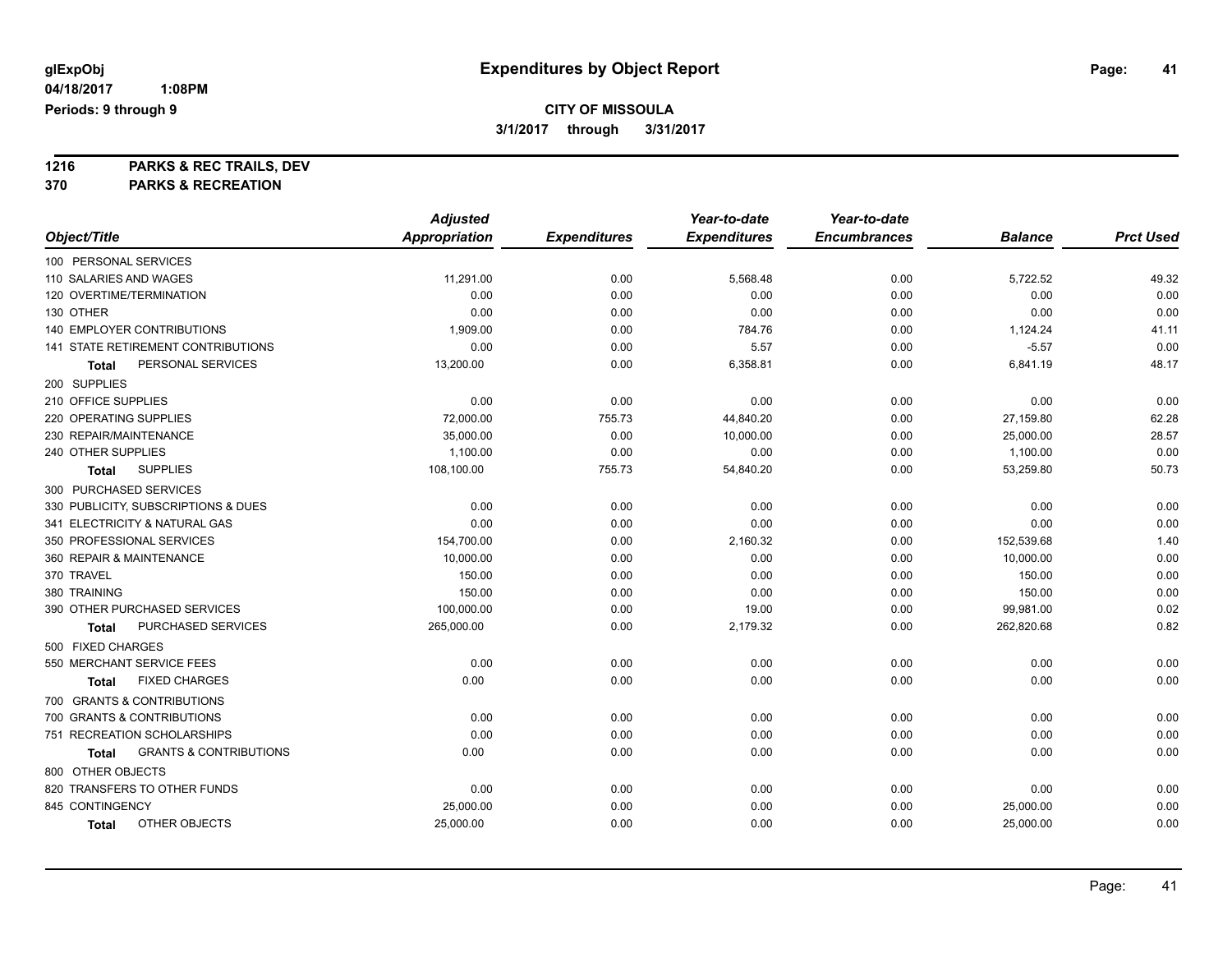**1216 PARKS & REC TRAILS, DEV 370 PARKS & RECREATION**

|                    |                           | <b>Adjusted</b> |                     | Year-to-date        | Year-to-date        |                |                  |
|--------------------|---------------------------|-----------------|---------------------|---------------------|---------------------|----------------|------------------|
| Object/Title       |                           | Appropriation   | <b>Expenditures</b> | <b>Expenditures</b> | <b>Encumbrances</b> | <b>Balance</b> | <b>Prct Used</b> |
| 900 CAPITAL OUTLAY |                           |                 |                     |                     |                     |                |                  |
| 920 BUILDINGS      |                           | 100,000.00      | 0.00                | 0.00                | 0.00                | 100,000.00     | 0.00             |
| 930 IMPROVEMENTS   |                           | 324,700.00      | 0.00                | 170,596.05          | 0.00                | 154.103.95     | 52.54            |
|                    | 940 MACHINERY & EQUIPMENT | 0.00            | 0.00                | 9.150.00            | 0.00                | $-9.150.00$    | 0.00             |
| <b>Total</b>       | <b>CAPITAL OUTLAY</b>     | 424.700.00      | 0.00                | 179.746.05          | 0.00                | 244.953.95     | 42.32            |
| <b>Total</b>       | PARKS & RECREATION        | 836,000.00      | 755.73              | 243.124.38          | 0.00                | 592,875.62     | 29.08            |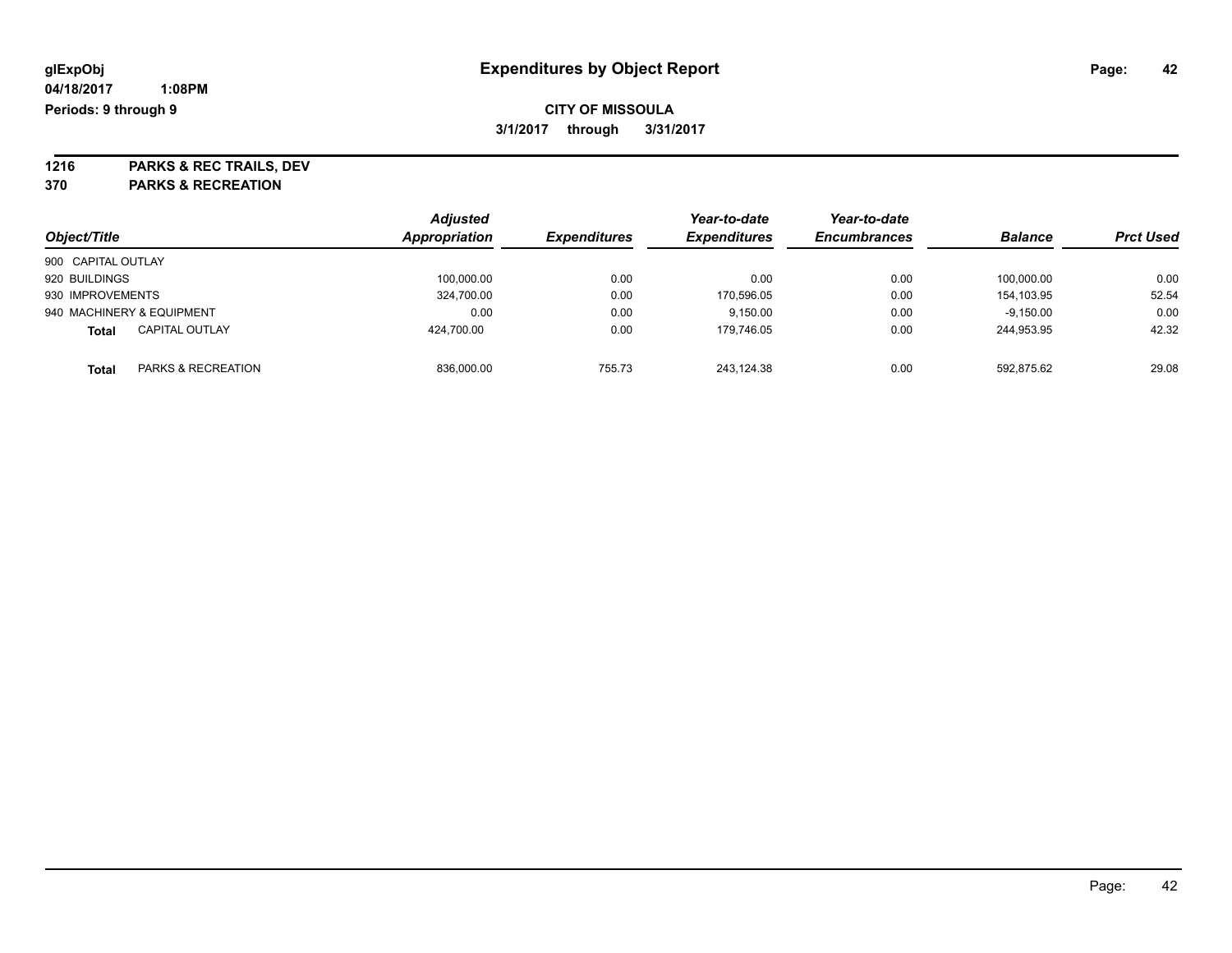### **1216 PARKS & REC TRAILS, DEV**

|                                                   | <b>Adjusted</b> |                     | Year-to-date        | Year-to-date        |                |                  |
|---------------------------------------------------|-----------------|---------------------|---------------------|---------------------|----------------|------------------|
| Object/Title                                      | Appropriation   | <b>Expenditures</b> | <b>Expenditures</b> | <b>Encumbrances</b> | <b>Balance</b> | <b>Prct Used</b> |
| 100 PERSONAL SERVICES                             |                 |                     |                     |                     |                |                  |
| 110 SALARIES AND WAGES                            | 11,291.00       | 0.00                | 5,568.48            | 0.00                | 5,722.52       | 49.32            |
| 120 OVERTIME/TERMINATION                          | 0.00            | 0.00                | 0.00                | 0.00                | 0.00           | 0.00             |
| 130 OTHER                                         | 0.00            | 0.00                | 0.00                | 0.00                | 0.00           | 0.00             |
| <b>140 EMPLOYER CONTRIBUTIONS</b>                 | 1,909.00        | 0.00                | 784.76              | 0.00                | 1,124.24       | 41.11            |
| <b>141 STATE RETIREMENT CONTRIBUTIONS</b>         | 0.00            | 0.00                | 5.57                | 0.00                | $-5.57$        | 0.00             |
| PERSONAL SERVICES<br><b>Total</b>                 | 13,200.00       | 0.00                | 6,358.81            | 0.00                | 6,841.19       | 48.17            |
| 200 SUPPLIES                                      |                 |                     |                     |                     |                |                  |
| 210 OFFICE SUPPLIES                               | 0.00            | 0.00                | 0.00                | 0.00                | 0.00           | 0.00             |
| 220 OPERATING SUPPLIES                            | 72,000.00       | 755.73              | 44,840.20           | 0.00                | 27,159.80      | 62.28            |
| 230 REPAIR/MAINTENANCE                            | 35,000.00       | 0.00                | 10,000.00           | 0.00                | 25,000.00      | 28.57            |
| 240 OTHER SUPPLIES                                | 1,100.00        | 0.00                | 0.00                | 0.00                | 1,100.00       | 0.00             |
| <b>SUPPLIES</b><br>Total                          | 108,100.00      | 755.73              | 54,840.20           | 0.00                | 53,259.80      | 50.73            |
| 300 PURCHASED SERVICES                            |                 |                     |                     |                     |                |                  |
| 330 PUBLICITY, SUBSCRIPTIONS & DUES               | 0.00            | 0.00                | 0.00                | 0.00                | 0.00           | 0.00             |
| 341 ELECTRICITY & NATURAL GAS                     | 0.00            | 0.00                | 0.00                | 0.00                | 0.00           | 0.00             |
| 350 PROFESSIONAL SERVICES                         | 154,700.00      | 0.00                | 2,160.32            | 0.00                | 152,539.68     | 1.40             |
| 360 REPAIR & MAINTENANCE                          | 10,000.00       | 0.00                | 0.00                | 0.00                | 10,000.00      | 0.00             |
| 370 TRAVEL                                        | 150.00          | 0.00                | 0.00                | 0.00                | 150.00         | 0.00             |
| 380 TRAINING                                      | 150.00          | 0.00                | 0.00                | 0.00                | 150.00         | 0.00             |
| 390 OTHER PURCHASED SERVICES                      | 100,000.00      | 0.00                | 19.00               | 0.00                | 99,981.00      | 0.02             |
| PURCHASED SERVICES<br>Total                       | 265,000.00      | 0.00                | 2,179.32            | 0.00                | 262,820.68     | 0.82             |
| 500 FIXED CHARGES                                 |                 |                     |                     |                     |                |                  |
| 550 MERCHANT SERVICE FEES                         | 0.00            | 0.00                | 0.00                | 0.00                | 0.00           | 0.00             |
| <b>FIXED CHARGES</b><br><b>Total</b>              | 0.00            | 0.00                | 0.00                | 0.00                | 0.00           | 0.00             |
| 700 GRANTS & CONTRIBUTIONS                        |                 |                     |                     |                     |                |                  |
| 700 GRANTS & CONTRIBUTIONS                        | 0.00            | 0.00                | 0.00                | 0.00                | 0.00           | 0.00             |
| 751 RECREATION SCHOLARSHIPS                       | 0.00            | 0.00                | 0.00                | 0.00                | 0.00           | 0.00             |
| <b>GRANTS &amp; CONTRIBUTIONS</b><br><b>Total</b> | 0.00            | 0.00                | 0.00                | 0.00                | 0.00           | 0.00             |
| 800 OTHER OBJECTS                                 |                 |                     |                     |                     |                |                  |
| 820 TRANSFERS TO OTHER FUNDS                      | 0.00            | 0.00                | 0.00                | 0.00                | 0.00           | 0.00             |
| 845 CONTINGENCY                                   | 25,000.00       | 0.00                | 0.00                | 0.00                | 25,000.00      | 0.00             |
| OTHER OBJECTS<br><b>Total</b>                     | 25,000.00       | 0.00                | 0.00                | 0.00                | 25,000.00      | 0.00             |
| 900 CAPITAL OUTLAY                                |                 |                     |                     |                     |                |                  |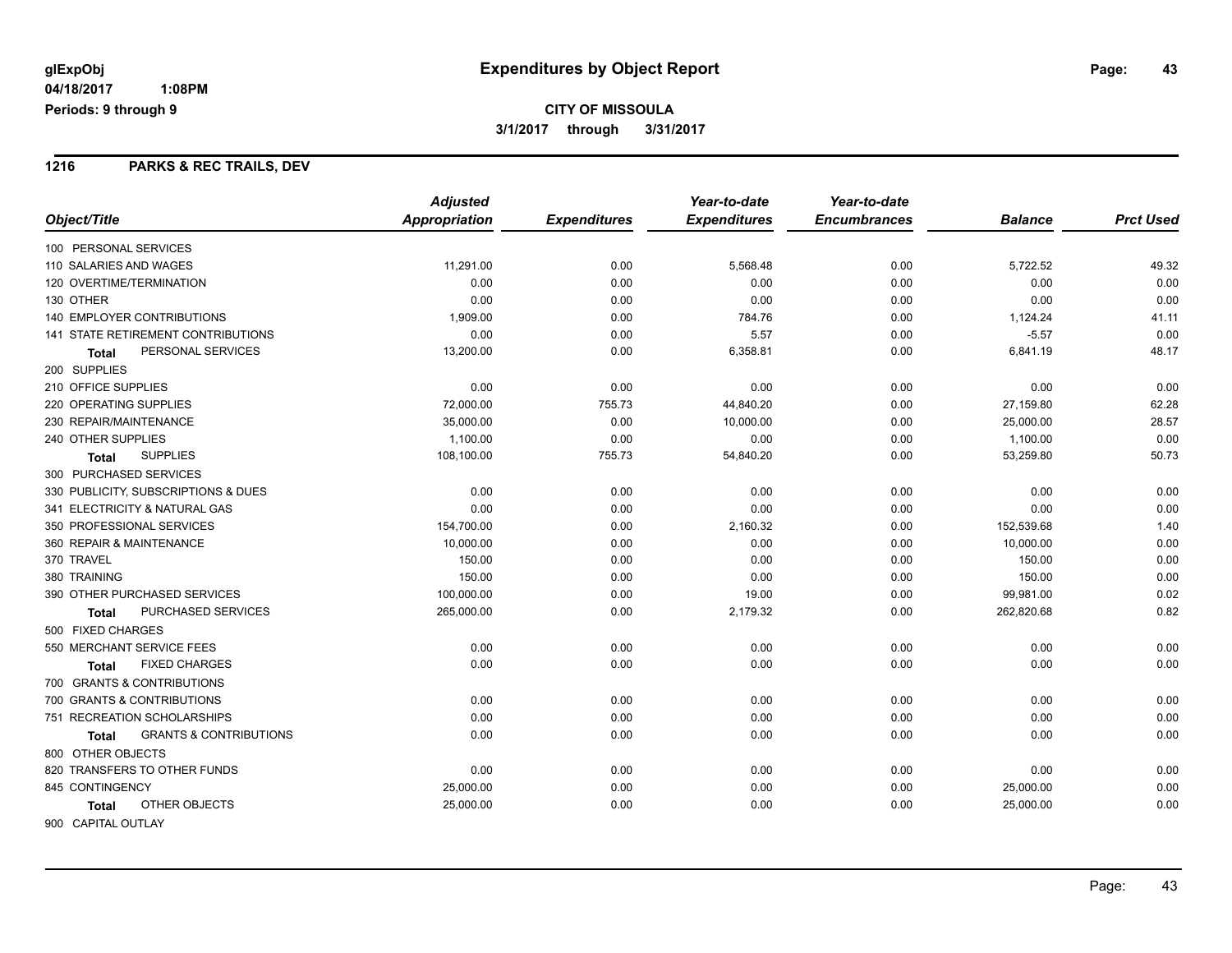**CITY OF MISSOULA 3/1/2017 through 3/31/2017**

## **1216 PARKS & REC TRAILS, DEV**

| Object/Title                          | <b>Adjusted</b><br><b>Appropriation</b> | <i><b>Expenditures</b></i> | Year-to-date<br><b>Expenditures</b> | Year-to-date<br><b>Encumbrances</b> | <b>Balance</b> | <b>Prct Used</b> |
|---------------------------------------|-----------------------------------------|----------------------------|-------------------------------------|-------------------------------------|----------------|------------------|
| 920 BUILDINGS                         | 100.000.00                              | 0.00                       | 0.00                                | 0.00                                | 100.000.00     | 0.00             |
| 930 IMPROVEMENTS                      | 324,700.00                              | 0.00                       | 170.596.05                          | 0.00                                | 154.103.95     | 52.54            |
| 940 MACHINERY & EQUIPMENT             | 0.00                                    | 0.00                       | 9.150.00                            | 0.00                                | $-9.150.00$    | 0.00             |
| <b>CAPITAL OUTLAY</b><br><b>Total</b> | 424.700.00                              | 0.00                       | 179.746.05                          | 0.00                                | 244.953.95     | 42.32            |
| PARKS & REC TRAILS, DEV<br>Total      | 836,000.00                              | 755.73                     | 243,124.38                          | 0.00                                | 592.875.62     | 29.08            |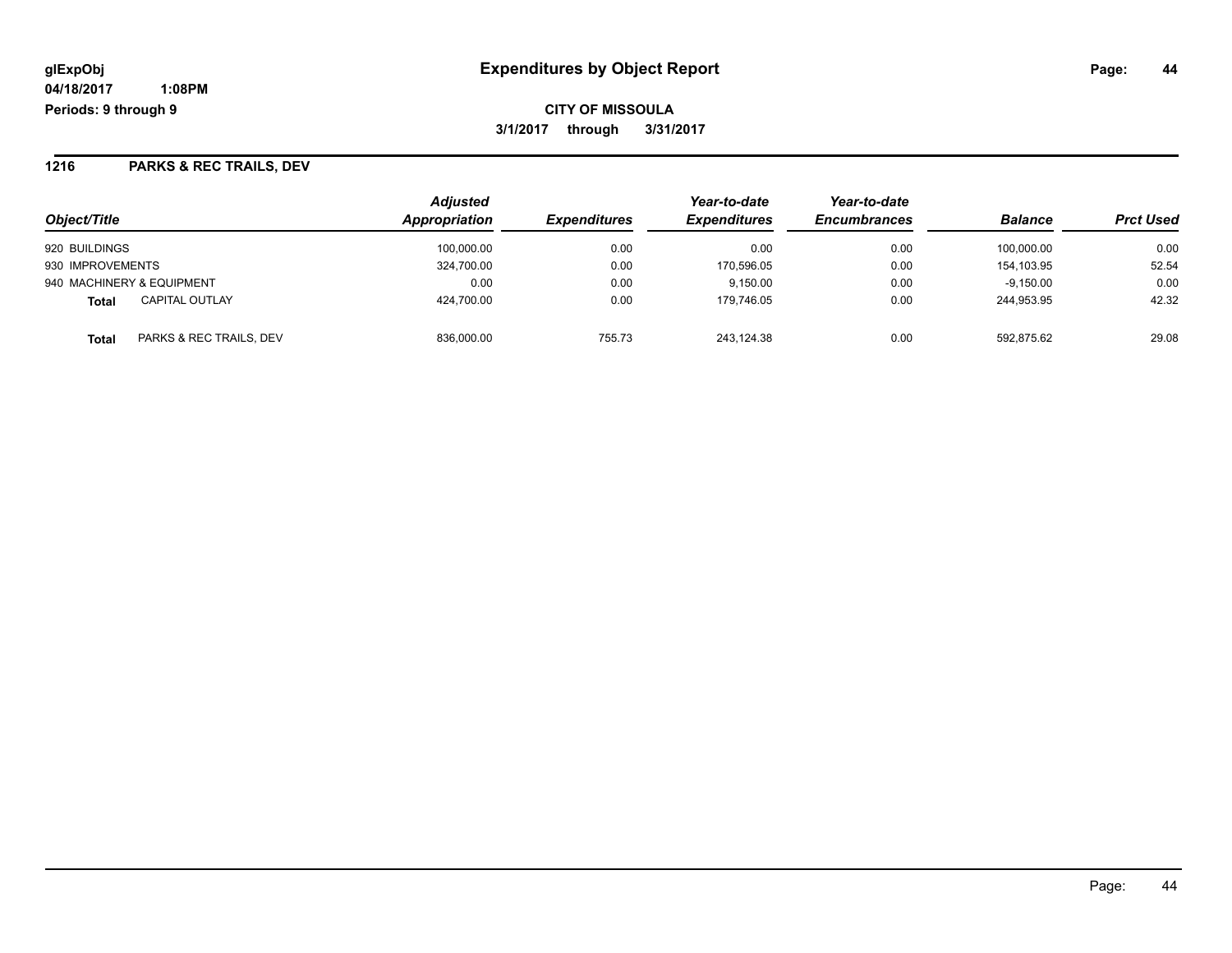**1217 PARKS CITY LIFE GYM LEASE**

**370 PARKS & RECREATION**

|                                       | <b>Adjusted</b> |                     | Year-to-date        | Year-to-date        |                |                  |
|---------------------------------------|-----------------|---------------------|---------------------|---------------------|----------------|------------------|
| Object/Title                          | Appropriation   | <b>Expenditures</b> | <b>Expenditures</b> | <b>Encumbrances</b> | <b>Balance</b> | <b>Prct Used</b> |
| 100 PERSONAL SERVICES                 |                 |                     |                     |                     |                |                  |
| 110 SALARIES AND WAGES                | 12,000.00       | 0.00                | 0.00                | 0.00                | 12,000.00      | 0.00             |
| 120 OVERTIME/TERMINATION              | 0.00            | 0.00                | 0.00                | 0.00                | 0.00           | 0.00             |
| <b>140 EMPLOYER CONTRIBUTIONS</b>     | 0.00            | 0.00                | 0.00                | 0.00                | 0.00           | 0.00             |
| 141 STATE RETIREMENT CONTRIBUTIONS    | 0.00            | 0.00                | 0.00                | 0.00                | 0.00           | 0.00             |
| PERSONAL SERVICES<br>Total            | 12,000.00       | 0.00                | 0.00                | 0.00                | 12,000.00      | 0.00             |
| 200 SUPPLIES                          |                 |                     |                     |                     |                |                  |
| 210 OFFICE SUPPLIES                   | 0.00            | 0.00                | 0.00                | 0.00                | 0.00           | 0.00             |
| 220 OPERATING SUPPLIES                | 2.500.00        | 43.38               | 799.54              | 0.00                | 1,700.46       | 31.98            |
| 230 REPAIR/MAINTENANCE                | 3,500.00        | 0.00                | 0.00                | 0.00                | 3,500.00       | 0.00             |
| <b>SUPPLIES</b><br>Total              | 6,000.00        | 43.38               | 799.54              | 0.00                | 5,200.46       | 13.33            |
| 300 PURCHASED SERVICES                |                 |                     |                     |                     |                |                  |
| 320 PRINTING & DUPLICATING            | 1,000.00        | 0.00                | 0.00                | 0.00                | 1,000.00       | 0.00             |
| 330 PUBLICITY, SUBSCRIPTIONS & DUES   | 1,000.00        | 0.00                | 0.00                | 0.00                | 1,000.00       | 0.00             |
| 390 OTHER PURCHASED SERVICES          | 4,992.00        | 0.00                | 0.00                | 0.00                | 4,992.00       | 0.00             |
| PURCHASED SERVICES<br>Total           | 6,992.00        | 0.00                | 0.00                | 0.00                | 6,992.00       | 0.00             |
| 500 FIXED CHARGES                     |                 |                     |                     |                     |                |                  |
| 500 FIXED CHARGES                     | 24,000.00       | 2,000.00            | 18,000.00           | 0.00                | 6,000.00       | 75.00            |
| 550 MERCHANT SERVICE FEES             | 0.00            | 0.00                | 0.00                | 0.00                | 0.00           | 0.00             |
| <b>FIXED CHARGES</b><br>Total         | 24,000.00       | 2,000.00            | 18,000.00           | 0.00                | 6,000.00       | 75.00            |
| 900 CAPITAL OUTLAY                    |                 |                     |                     |                     |                |                  |
| 930 IMPROVEMENTS                      | 0.00            | 0.00                | 4,992.00            | 0.00                | $-4,992.00$    | 0.00             |
| <b>CAPITAL OUTLAY</b><br><b>Total</b> | 0.00            | 0.00                | 4,992.00            | 0.00                | $-4,992.00$    | 0.00             |
| PARKS & RECREATION<br><b>Total</b>    | 48,992.00       | 2,043.38            | 23,791.54           | 0.00                | 25,200.46      | 48.56            |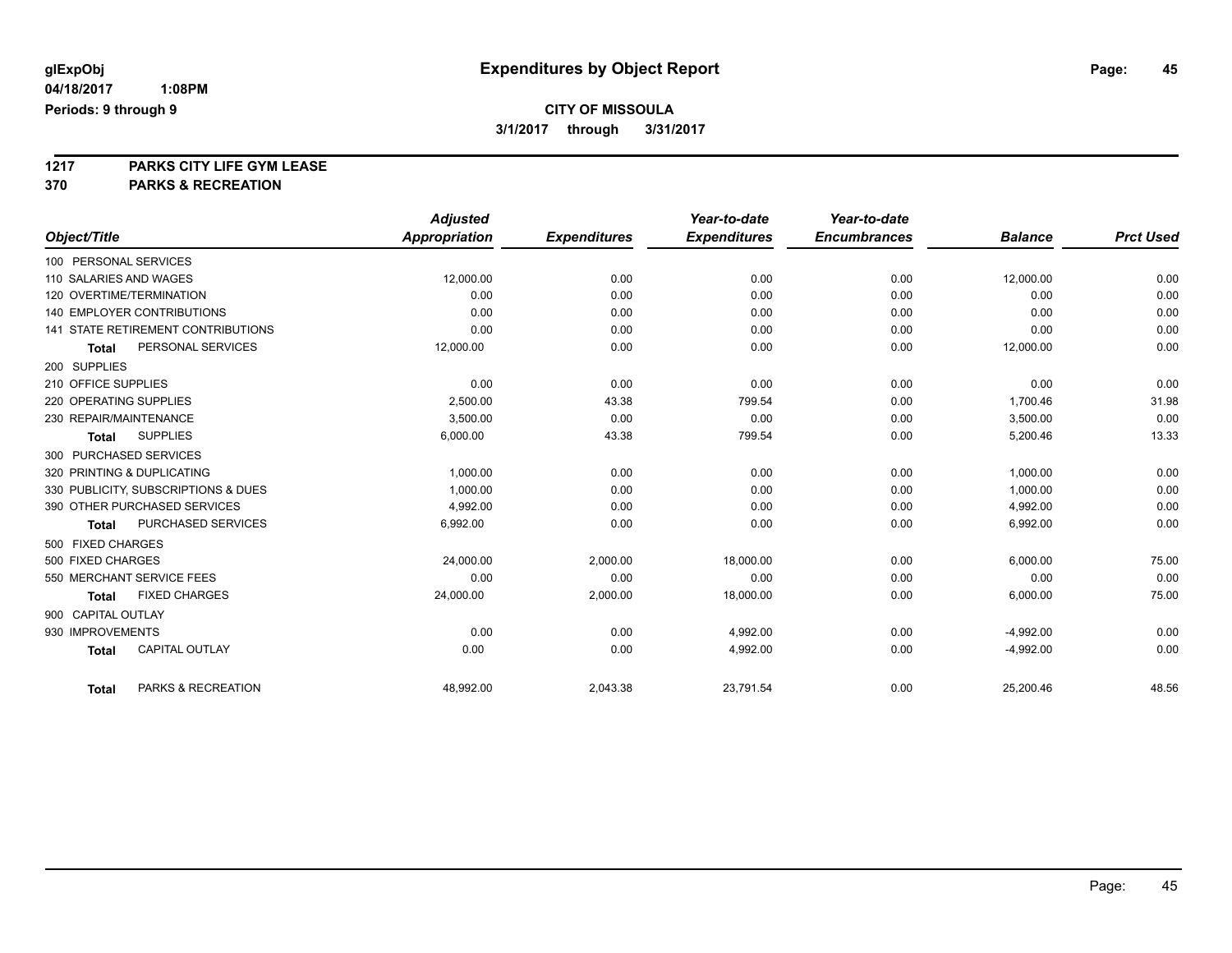# **CITY OF MISSOULA 3/1/2017 through 3/31/2017**

### **1217 PARKS CITY LIFE GYM LEASE**

|                                           | <b>Adjusted</b>      |                     | Year-to-date        | Year-to-date        |                |                  |
|-------------------------------------------|----------------------|---------------------|---------------------|---------------------|----------------|------------------|
| Object/Title                              | <b>Appropriation</b> | <b>Expenditures</b> | <b>Expenditures</b> | <b>Encumbrances</b> | <b>Balance</b> | <b>Prct Used</b> |
| 100 PERSONAL SERVICES                     |                      |                     |                     |                     |                |                  |
| 110 SALARIES AND WAGES                    | 12,000.00            | 0.00                | 0.00                | 0.00                | 12,000.00      | 0.00             |
| 120 OVERTIME/TERMINATION                  | 0.00                 | 0.00                | 0.00                | 0.00                | 0.00           | 0.00             |
| <b>140 EMPLOYER CONTRIBUTIONS</b>         | 0.00                 | 0.00                | 0.00                | 0.00                | 0.00           | 0.00             |
| <b>141 STATE RETIREMENT CONTRIBUTIONS</b> | 0.00                 | 0.00                | 0.00                | 0.00                | 0.00           | 0.00             |
| PERSONAL SERVICES<br><b>Total</b>         | 12,000.00            | 0.00                | 0.00                | 0.00                | 12,000.00      | 0.00             |
| 200 SUPPLIES                              |                      |                     |                     |                     |                |                  |
| 210 OFFICE SUPPLIES                       | 0.00                 | 0.00                | 0.00                | 0.00                | 0.00           | 0.00             |
| 220 OPERATING SUPPLIES                    | 2,500.00             | 43.38               | 799.54              | 0.00                | 1,700.46       | 31.98            |
| 230 REPAIR/MAINTENANCE                    | 3,500.00             | 0.00                | 0.00                | 0.00                | 3,500.00       | 0.00             |
| <b>SUPPLIES</b><br><b>Total</b>           | 6,000.00             | 43.38               | 799.54              | 0.00                | 5,200.46       | 13.33            |
| 300 PURCHASED SERVICES                    |                      |                     |                     |                     |                |                  |
| 320 PRINTING & DUPLICATING                | 1.000.00             | 0.00                | 0.00                | 0.00                | 1,000.00       | 0.00             |
| 330 PUBLICITY, SUBSCRIPTIONS & DUES       | 1,000.00             | 0.00                | 0.00                | 0.00                | 1,000.00       | 0.00             |
| 390 OTHER PURCHASED SERVICES              | 4,992.00             | 0.00                | 0.00                | 0.00                | 4,992.00       | 0.00             |
| <b>PURCHASED SERVICES</b><br>Total        | 6,992.00             | 0.00                | 0.00                | 0.00                | 6,992.00       | 0.00             |
| 500 FIXED CHARGES                         |                      |                     |                     |                     |                |                  |
| 500 FIXED CHARGES                         | 24,000.00            | 2,000.00            | 18,000.00           | 0.00                | 6,000.00       | 75.00            |
| 550 MERCHANT SERVICE FEES                 | 0.00                 | 0.00                | 0.00                | 0.00                | 0.00           | 0.00             |
| <b>FIXED CHARGES</b><br><b>Total</b>      | 24,000.00            | 2,000.00            | 18,000.00           | 0.00                | 6,000.00       | 75.00            |
| 900 CAPITAL OUTLAY                        |                      |                     |                     |                     |                |                  |
| 930 IMPROVEMENTS                          | 0.00                 | 0.00                | 4,992.00            | 0.00                | $-4,992.00$    | 0.00             |
| <b>CAPITAL OUTLAY</b><br><b>Total</b>     | 0.00                 | 0.00                | 4,992.00            | 0.00                | $-4,992.00$    | 0.00             |
| PARKS CITY LIFE GYM LEASE<br><b>Total</b> | 48,992.00            | 2,043.38            | 23,791.54           | 0.00                | 25,200.46      | 48.56            |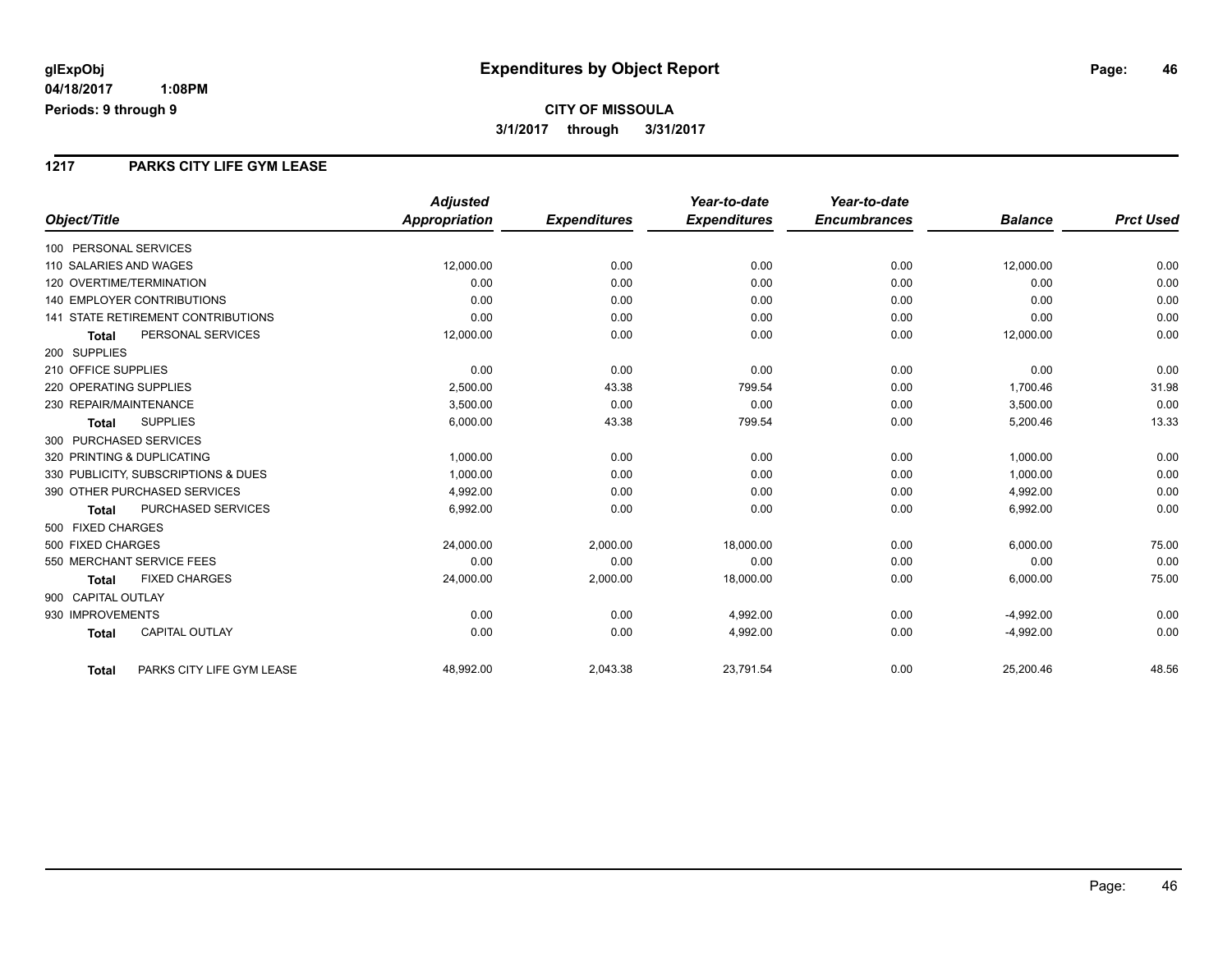**1218 ALL ABILITIES PLAYGROUND**

**370 PARKS & RECREATION**

|                    |                               | <b>Adjusted</b>      |                     | Year-to-date        | Year-to-date        |                |                  |
|--------------------|-------------------------------|----------------------|---------------------|---------------------|---------------------|----------------|------------------|
| Object/Title       |                               | <b>Appropriation</b> | <b>Expenditures</b> | <b>Expenditures</b> | <b>Encumbrances</b> | <b>Balance</b> | <b>Prct Used</b> |
|                    | 300 PURCHASED SERVICES        |                      |                     |                     |                     |                |                  |
|                    | 350 PROFESSIONAL SERVICES     | 0.00                 | 0.00                | 0.00                | 0.00                | 0.00           | 0.00             |
|                    | 360 REPAIR & MAINTENANCE      | 0.00                 | 0.00                | 0.00                | 0.00                | 0.00           | 0.00             |
| Total              | PURCHASED SERVICES            | 0.00                 | 0.00                | 0.00                | 0.00                | 0.00           | 0.00             |
| 500 FIXED CHARGES  |                               |                      |                     |                     |                     |                |                  |
|                    | 550 MERCHANT SERVICE FEES     | 0.00                 | 0.00                | 0.00                | 0.00                | 0.00           | 0.00             |
| <b>Total</b>       | <b>FIXED CHARGES</b>          | 0.00                 | 0.00                | 0.00                | 0.00                | 0.00           | 0.00             |
| 900 CAPITAL OUTLAY |                               |                      |                     |                     |                     |                |                  |
| 930 IMPROVEMENTS   |                               | 0.00                 | 0.00                | 0.00                | 0.00                | 0.00           | 0.00             |
| <b>Total</b>       | <b>CAPITAL OUTLAY</b>         | 0.00                 | 0.00                | 0.00                | 0.00                | 0.00           | 0.00             |
| <b>Total</b>       | <b>PARKS &amp; RECREATION</b> | 0.00                 | 0.00                | 0.00                | 0.00                | 0.00           | 0.00             |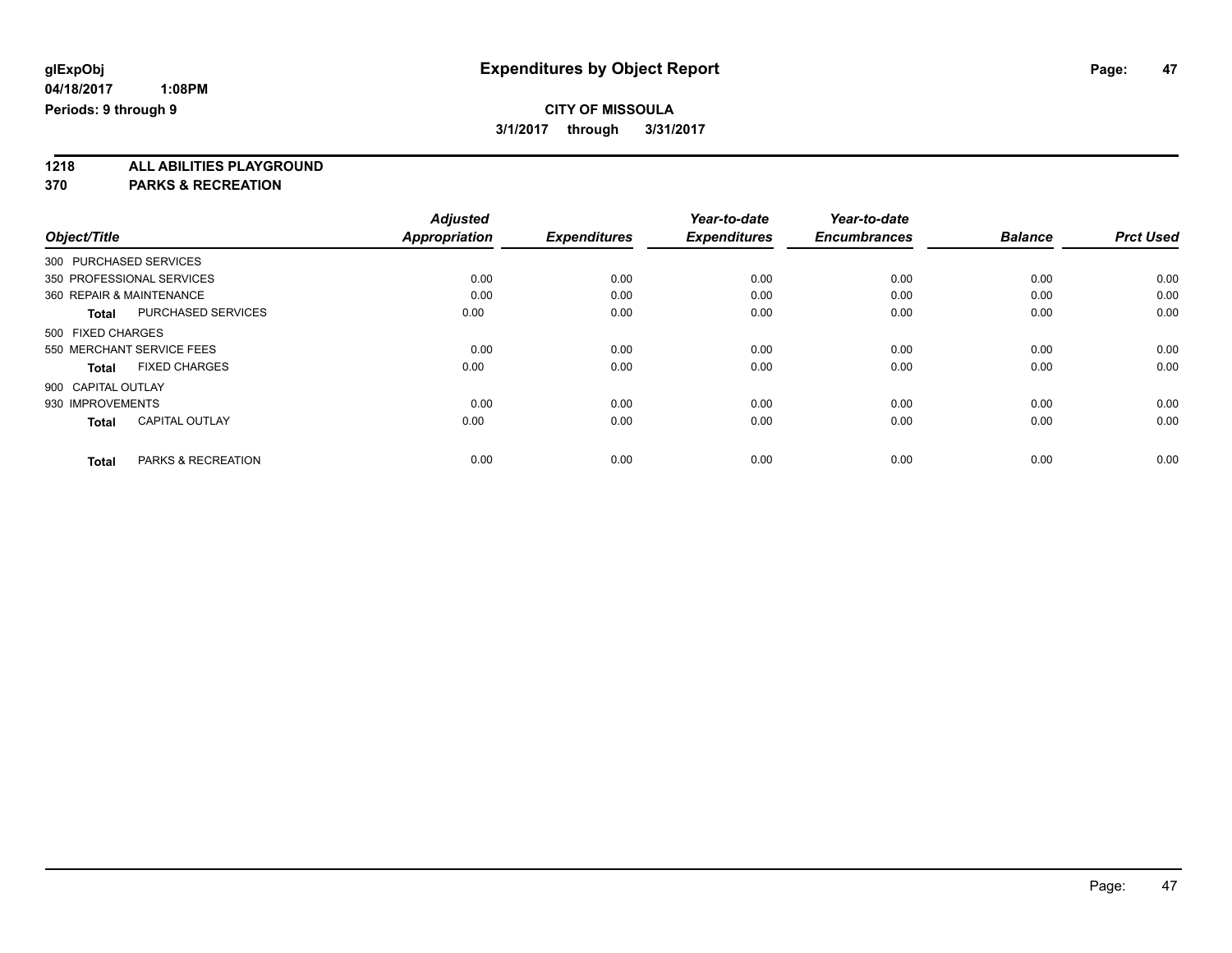# **CITY OF MISSOULA 3/1/2017 through 3/31/2017**

### **1218 ALL ABILITIES PLAYGROUND**

| Object/Title                             | <b>Adjusted</b><br>Appropriation | <b>Expenditures</b> | Year-to-date<br><b>Expenditures</b> | Year-to-date<br><b>Encumbrances</b> | <b>Balance</b> | <b>Prct Used</b> |
|------------------------------------------|----------------------------------|---------------------|-------------------------------------|-------------------------------------|----------------|------------------|
| 300 PURCHASED SERVICES                   |                                  |                     |                                     |                                     |                |                  |
| 350 PROFESSIONAL SERVICES                | 0.00                             | 0.00                | 0.00                                | 0.00                                | 0.00           | 0.00             |
| 360 REPAIR & MAINTENANCE                 | 0.00                             | 0.00                | 0.00                                | 0.00                                | 0.00           | 0.00             |
| PURCHASED SERVICES<br>Total              | 0.00                             | 0.00                | 0.00                                | 0.00                                | 0.00           | 0.00             |
| 500 FIXED CHARGES                        |                                  |                     |                                     |                                     |                |                  |
| 550 MERCHANT SERVICE FEES                | 0.00                             | 0.00                | 0.00                                | 0.00                                | 0.00           | 0.00             |
| <b>FIXED CHARGES</b><br><b>Total</b>     | 0.00                             | 0.00                | 0.00                                | 0.00                                | 0.00           | 0.00             |
| 900 CAPITAL OUTLAY                       |                                  |                     |                                     |                                     |                |                  |
| 930 IMPROVEMENTS                         | 0.00                             | 0.00                | 0.00                                | 0.00                                | 0.00           | 0.00             |
| <b>CAPITAL OUTLAY</b><br><b>Total</b>    | 0.00                             | 0.00                | 0.00                                | 0.00                                | 0.00           | 0.00             |
| ALL ABILITIES PLAYGROUND<br><b>Total</b> | 0.00                             | 0.00                | 0.00                                | 0.00                                | 0.00           | 0.00             |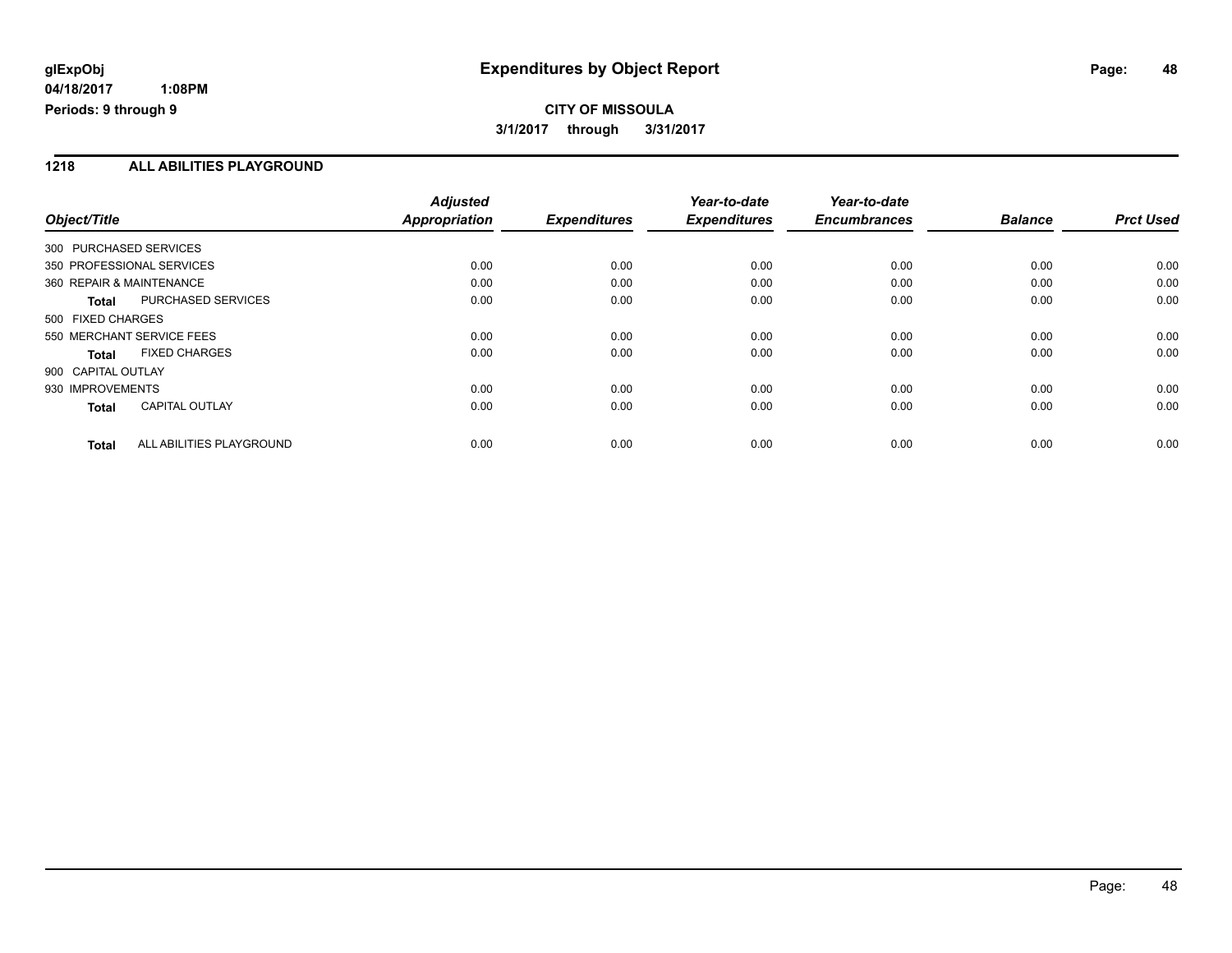# **1219 FT MISSOULA REGIONAL PARK**

# **370 PARKS & RECREATION**

|                                     | <b>Adjusted</b> |                     | Year-to-date        | Year-to-date        |                |                  |
|-------------------------------------|-----------------|---------------------|---------------------|---------------------|----------------|------------------|
| Object/Title                        | Appropriation   | <b>Expenditures</b> | <b>Expenditures</b> | <b>Encumbrances</b> | <b>Balance</b> | <b>Prct Used</b> |
| 100 PERSONAL SERVICES               |                 |                     |                     |                     |                |                  |
| 110 SALARIES AND WAGES              | 156,904.00      | 7,456.01            | 68,398.84           | 0.00                | 88,505.16      | 43.59            |
| 120 OVERTIME/TERMINATION            | 0.00            | 50.51               | 50.51               | 0.00                | $-50.51$       | 0.00             |
| 140 EMPLOYER CONTRIBUTIONS          | 60,926.00       | 4,658.72            | 24,825.81           | 0.00                | 36,100.19      | 40.75            |
| 141 STATE RETIREMENT CONTRIBUTIONS  | 0.00            | 0.00                | 54.01               | 0.00                | $-54.01$       | 0.00             |
| PERSONAL SERVICES<br><b>Total</b>   | 217,830.00      | 12,165.24           | 93,329.17           | 0.00                | 124,500.83     | 42.84            |
| 200 SUPPLIES                        |                 |                     |                     |                     |                |                  |
| 220 OPERATING SUPPLIES              | 67,250.00       | 383.92              | 2,200.79            | 0.00                | 65,049.21      | 3.27             |
| 230 REPAIR/MAINTENANCE              | 11,373.00       | 0.00                | 0.00                | 0.00                | 11,373.00      | 0.00             |
| 231 GASOLINE                        | 1,012.00        | 0.00                | 0.00                | 0.00                | 1,012.00       | 0.00             |
| 240 OTHER SUPPLIES                  | 0.00            | 0.00                | 0.00                | 0.00                | 0.00           | 0.00             |
| 250 SUPPLIES FOR RESALE             | 0.00            | 0.00                | 0.00                | 0.00                | 0.00           | 0.00             |
| <b>SUPPLIES</b><br><b>Total</b>     | 79,635.00       | 383.92              | 2,200.79            | 0.00                | 77,434.21      | 2.76             |
| 300 PURCHASED SERVICES              |                 |                     |                     |                     |                |                  |
| 310 COMMUNICATIONS                  | 2,000.00        | 0.00                | 0.00                | 0.00                | 2,000.00       | 0.00             |
| 320 PRINTING & DUPLICATING          | 2,000.00        | 0.00                | 0.00                | 0.00                | 2,000.00       | 0.00             |
| 330 PUBLICITY, SUBSCRIPTIONS & DUES | 5,000.00        | 360.00              | 360.00              | 0.00                | 4,640.00       | 7.20             |
| 340 SEWER                           | 500.00          | 0.00                | 0.00                | 0.00                | 500.00         | 0.00             |
| 341 ELECTRICITY & NATURAL GAS       | 26,431.00       | 0.00                | 0.00                | 0.00                | 26,431.00      | 0.00             |
| 342 STORM WATER                     | 0.00            | 0.00                | 0.00                | 0.00                | 0.00           | 0.00             |
| 343 WATER CHARGES                   | 1,350.00        | 0.00                | 0.00                | 0.00                | 1,350.00       | 0.00             |
| 344 TELEPHONE SERVICE               | 1,400.00        | 53.43               | 414.49              | 0.00                | 985.51         | 29.61            |
| 345 GARBAGE                         | 0.00            | 0.00                | 0.00                | 0.00                | 0.00           | 0.00             |
| 350 PROFESSIONAL SERVICES           | 20,558.00       | 0.00                | 0.00                | 0.00                | 20,558.00      | 0.00             |
| 360 REPAIR & MAINTENANCE            | 0.00            | 0.00                | 0.00                | 0.00                | 0.00           | 0.00             |
| 370 TRAVEL                          | 1,000.00        | 0.00                | 0.00                | 0.00                | 1,000.00       | 0.00             |
| 380 TRAINING                        | 1,500.00        | 0.00                | 0.00                | 0.00                | 1,500.00       | 0.00             |
| PURCHASED SERVICES<br><b>Total</b>  | 61,739.00       | 413.43              | 774.49              | 0.00                | 60,964.51      | 1.25             |
| 500 FIXED CHARGES                   |                 |                     |                     |                     |                |                  |
| 550 MERCHANT SERVICE FEES           | 0.00            | 0.00                | 0.00                | 0.00                | 0.00           | 0.00             |
| <b>FIXED CHARGES</b><br>Total       | 0.00            | 0.00                | 0.00                | 0.00                | 0.00           | 0.00             |
| 900 CAPITAL OUTLAY                  |                 |                     |                     |                     |                |                  |
| 930 IMPROVEMENTS                    | 0.00            | 23,157.36           | 308,941.10          | 0.00                | $-308,941.10$  | 0.00             |
|                                     |                 |                     |                     |                     |                |                  |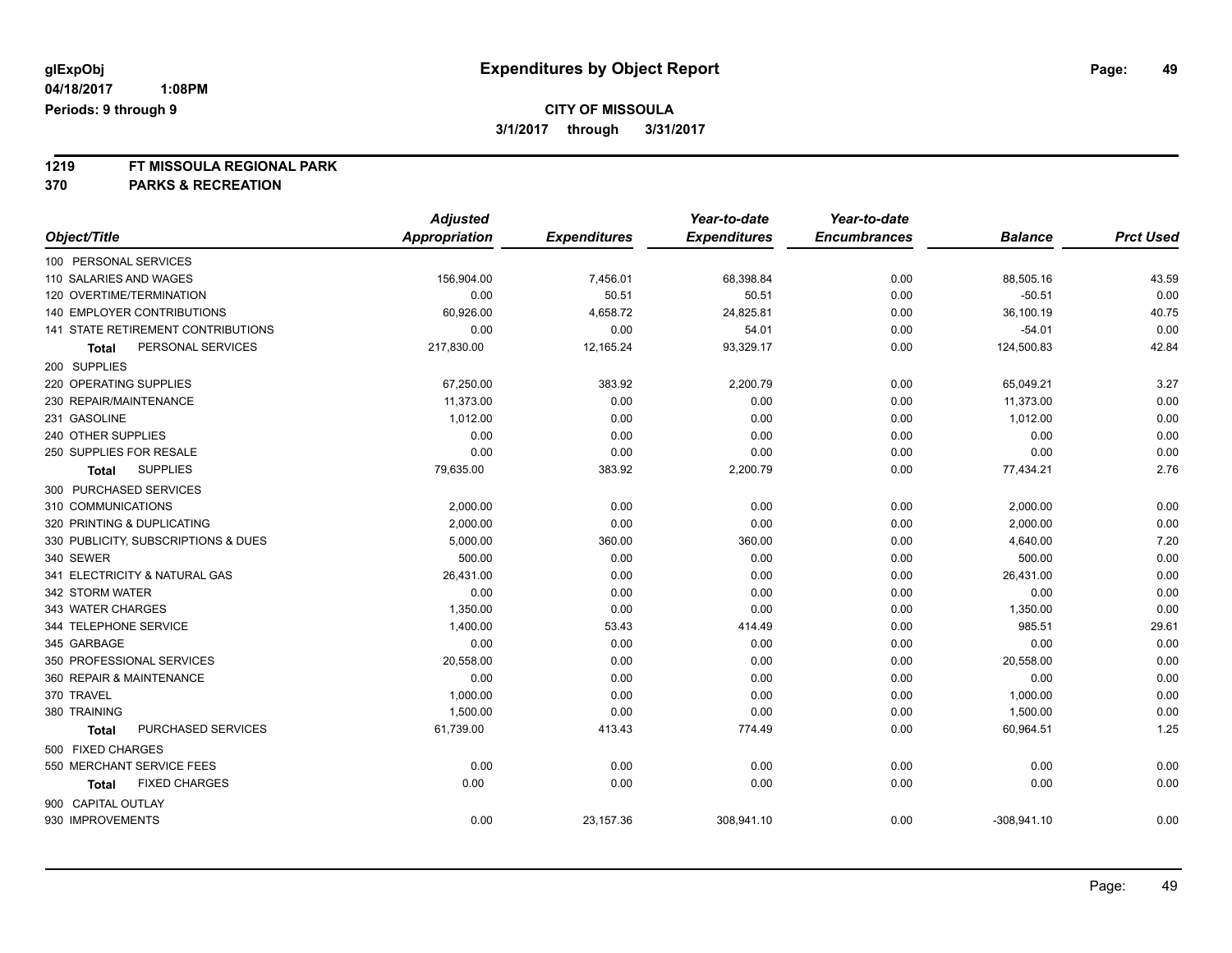# **CITY OF MISSOULA 3/1/2017 through 3/31/2017**

# **1219 FT MISSOULA REGIONAL PARK**

**370 PARKS & RECREATION**

| Object/Title |                           | <b>Adjusted</b><br>Appropriation | <b>Expenditures</b> | Year-to-date<br><i><b>Expenditures</b></i> | Year-to-date<br><b>Encumbrances</b> | <b>Balance</b> | <b>Prct Used</b> |
|--------------|---------------------------|----------------------------------|---------------------|--------------------------------------------|-------------------------------------|----------------|------------------|
|              | 940 MACHINERY & EQUIPMENT | 0.00                             | 58.479.20           | 204.164.20                                 | 0.00                                | $-204.164.20$  | 0.00             |
| Total        | <b>CAPITAL OUTLAY</b>     | 0.00                             | 81,636.56           | 513.105.30                                 | 0.00                                | $-513.105.30$  | 0.00             |
| <b>Total</b> | PARKS & RECREATION        | 359.204.00                       | 94,599.15           | 609,409.75                                 | 0.00                                | $-250.205.75$  | 169.66           |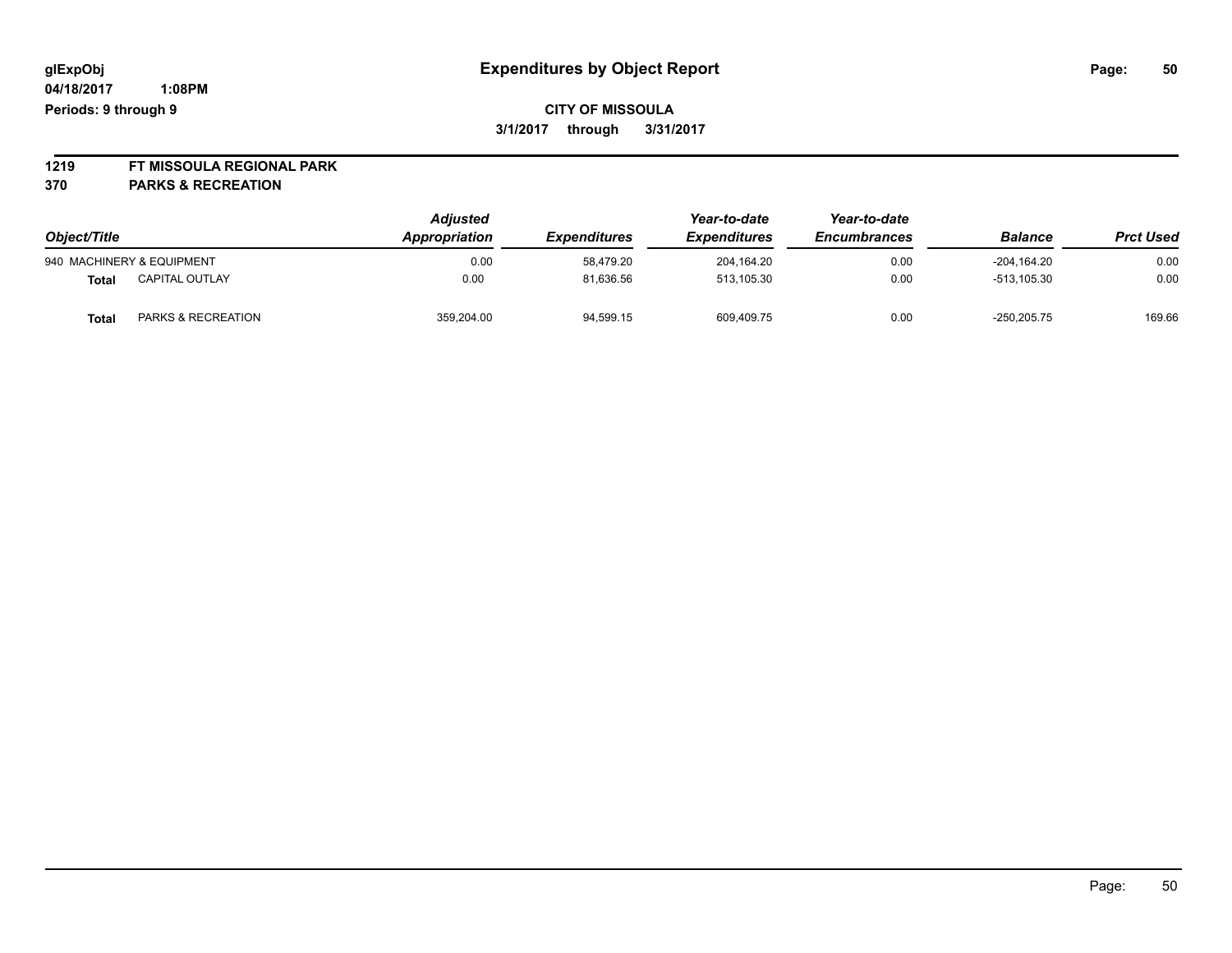# **CITY OF MISSOULA 3/1/2017 through 3/31/2017**

### **1219 FT MISSOULA REGIONAL PARK**

|                                           |                      | <b>Adjusted</b>      |                     | Year-to-date        | Year-to-date        |                |                  |
|-------------------------------------------|----------------------|----------------------|---------------------|---------------------|---------------------|----------------|------------------|
| Object/Title                              |                      | <b>Appropriation</b> | <b>Expenditures</b> | <b>Expenditures</b> | <b>Encumbrances</b> | <b>Balance</b> | <b>Prct Used</b> |
| 100 PERSONAL SERVICES                     |                      |                      |                     |                     |                     |                |                  |
| 110 SALARIES AND WAGES                    |                      | 156,904.00           | 7,456.01            | 68,398.84           | 0.00                | 88,505.16      | 43.59            |
| <b>120 OVERTIME/TERMINATION</b>           |                      | 0.00                 | 50.51               | 50.51               | 0.00                | $-50.51$       | 0.00             |
| <b>140 EMPLOYER CONTRIBUTIONS</b>         |                      | 60,926.00            | 4,658.72            | 24,825.81           | 0.00                | 36,100.19      | 40.75            |
| <b>141 STATE RETIREMENT CONTRIBUTIONS</b> |                      | 0.00                 | 0.00                | 54.01               | 0.00                | $-54.01$       | 0.00             |
| Total                                     | PERSONAL SERVICES    | 217,830.00           | 12,165.24           | 93,329.17           | 0.00                | 124,500.83     | 42.84            |
| 200 SUPPLIES                              |                      |                      |                     |                     |                     |                |                  |
| 220 OPERATING SUPPLIES                    |                      | 67,250.00            | 383.92              | 2,200.79            | 0.00                | 65,049.21      | 3.27             |
| 230 REPAIR/MAINTENANCE                    |                      | 11,373.00            | 0.00                | 0.00                | 0.00                | 11,373.00      | 0.00             |
| 231 GASOLINE                              |                      | 1,012.00             | 0.00                | 0.00                | 0.00                | 1,012.00       | 0.00             |
| 240 OTHER SUPPLIES                        |                      | 0.00                 | 0.00                | 0.00                | 0.00                | 0.00           | 0.00             |
| 250 SUPPLIES FOR RESALE                   |                      | 0.00                 | 0.00                | 0.00                | 0.00                | 0.00           | 0.00             |
| <b>SUPPLIES</b><br><b>Total</b>           |                      | 79,635.00            | 383.92              | 2,200.79            | 0.00                | 77,434.21      | 2.76             |
| 300 PURCHASED SERVICES                    |                      |                      |                     |                     |                     |                |                  |
| 310 COMMUNICATIONS                        |                      | 2,000.00             | 0.00                | 0.00                | 0.00                | 2,000.00       | 0.00             |
| 320 PRINTING & DUPLICATING                |                      | 2,000.00             | 0.00                | 0.00                | 0.00                | 2,000.00       | 0.00             |
| 330 PUBLICITY, SUBSCRIPTIONS & DUES       |                      | 5,000.00             | 360.00              | 360.00              | 0.00                | 4,640.00       | 7.20             |
| 340 SEWER                                 |                      | 500.00               | 0.00                | 0.00                | 0.00                | 500.00         | 0.00             |
| 341 ELECTRICITY & NATURAL GAS             |                      | 26,431.00            | 0.00                | 0.00                | 0.00                | 26,431.00      | 0.00             |
| 342 STORM WATER                           |                      | 0.00                 | 0.00                | 0.00                | 0.00                | 0.00           | 0.00             |
| 343 WATER CHARGES                         |                      | 1,350.00             | 0.00                | 0.00                | 0.00                | 1,350.00       | 0.00             |
| 344 TELEPHONE SERVICE                     |                      | 1,400.00             | 53.43               | 414.49              | 0.00                | 985.51         | 29.61            |
| 345 GARBAGE                               |                      | 0.00                 | 0.00                | 0.00                | 0.00                | 0.00           | 0.00             |
| 350 PROFESSIONAL SERVICES                 |                      | 20,558.00            | 0.00                | 0.00                | 0.00                | 20,558.00      | 0.00             |
| 360 REPAIR & MAINTENANCE                  |                      | 0.00                 | 0.00                | 0.00                | 0.00                | 0.00           | 0.00             |
| 370 TRAVEL                                |                      | 1,000.00             | 0.00                | 0.00                | 0.00                | 1,000.00       | 0.00             |
| 380 TRAINING                              |                      | 1,500.00             | 0.00                | 0.00                | 0.00                | 1,500.00       | 0.00             |
| <b>Total</b>                              | PURCHASED SERVICES   | 61,739.00            | 413.43              | 774.49              | 0.00                | 60,964.51      | 1.25             |
| 500 FIXED CHARGES                         |                      |                      |                     |                     |                     |                |                  |
| 550 MERCHANT SERVICE FEES                 |                      | 0.00                 | 0.00                | 0.00                | 0.00                | 0.00           | 0.00             |
| Total                                     | <b>FIXED CHARGES</b> | 0.00                 | 0.00                | 0.00                | 0.00                | 0.00           | 0.00             |
| 900 CAPITAL OUTLAY                        |                      |                      |                     |                     |                     |                |                  |
| 930 IMPROVEMENTS                          |                      | 0.00                 | 23,157.36           | 308,941.10          | 0.00                | $-308,941.10$  | 0.00             |
| 940 MACHINERY & EQUIPMENT                 |                      | 0.00                 | 58,479.20           | 204,164.20          | 0.00                | $-204, 164.20$ | 0.00             |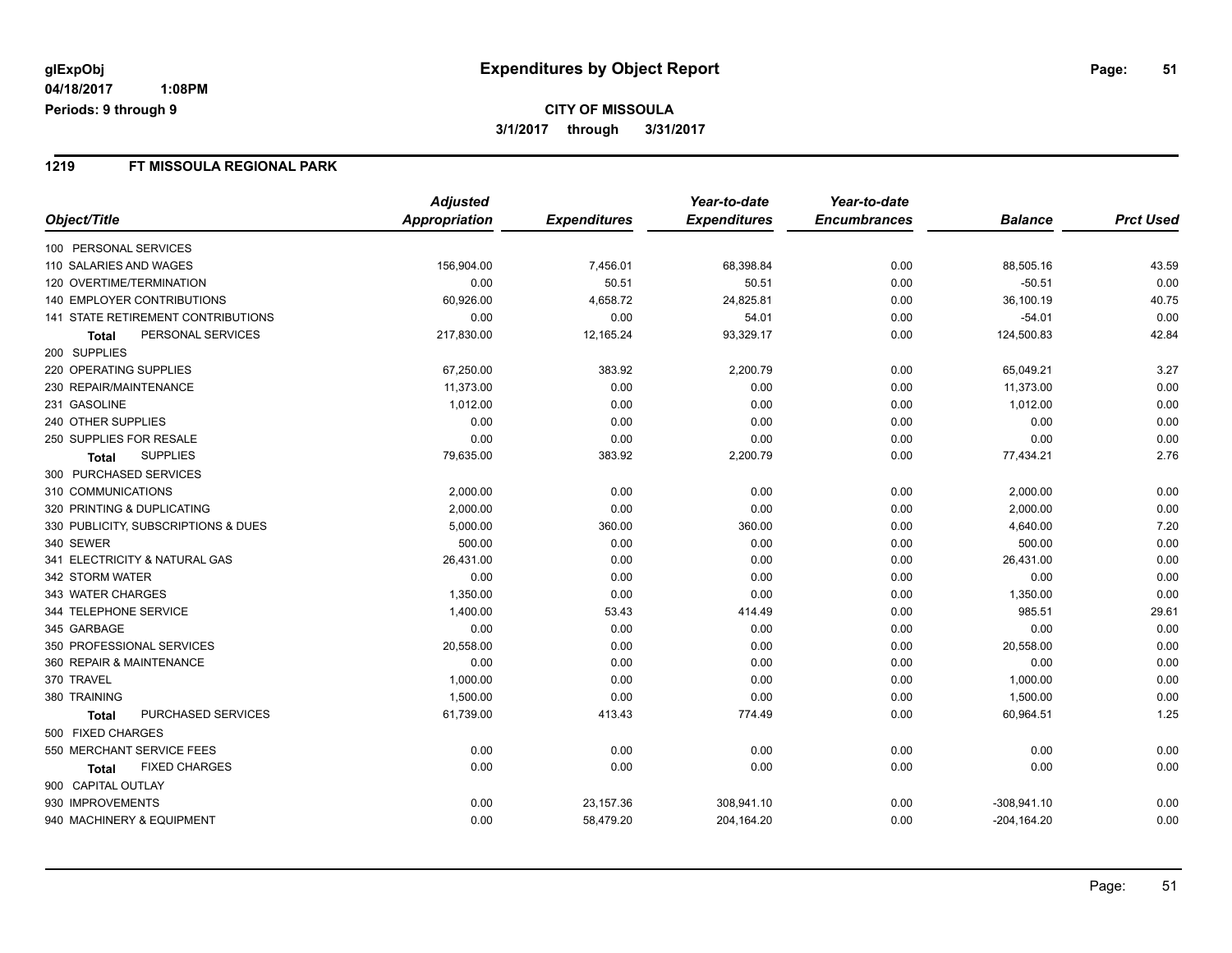# **glExpObj Expenditures by Object Report Page: 52**

**04/18/2017 1:08PM Periods: 9 through 9**

**CITY OF MISSOULA 3/1/2017 through 3/31/2017**

#### **1219 FT MISSOULA REGIONAL PARK**

| Object/Title |                          | <b>Adjusted</b><br><b>Appropriation</b> | <i><b>Expenditures</b></i> | Year-to-date<br><b>Expenditures</b> | Year-to-date<br><b>Encumbrances</b> | <b>Balance</b> | <b>Prct Used</b> |
|--------------|--------------------------|-----------------------------------------|----------------------------|-------------------------------------|-------------------------------------|----------------|------------------|
| Tota         | <b>CAPITAL OUTLAY</b>    | 0.00                                    | 81,636.56                  | 513,105.30                          | 0.00                                | $-513.105.30$  | 0.00             |
| Tota         | T MISSOULA REGIONAL PARK | 359,204.00                              | 94,599.15                  | 609,409.75                          | 0.00                                | $-250, 205.75$ | 169.66           |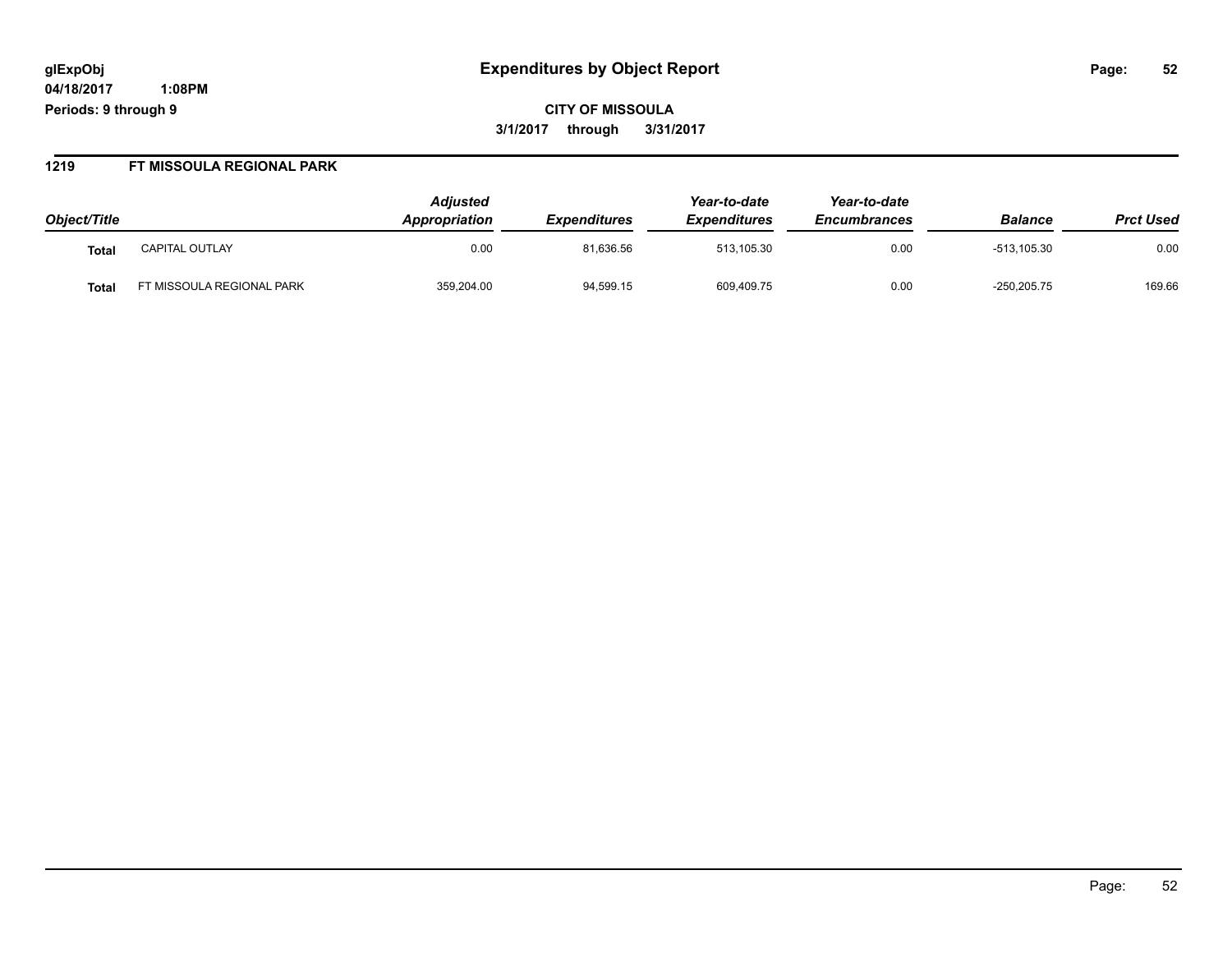## **CITY OF MISSOULA 3/1/2017 through 3/31/2017**

# **1241 CREMAIN WALL & CEMETERY DONATIONS FUND**

**340 CEMETERY**

| Object/Title                          | <b>Adjusted</b><br><b>Appropriation</b> | <b>Expenditures</b> | Year-to-date<br><b>Expenditures</b> | Year-to-date<br><b>Encumbrances</b> | <b>Balance</b> | <b>Prct Used</b> |
|---------------------------------------|-----------------------------------------|---------------------|-------------------------------------|-------------------------------------|----------------|------------------|
| 500 FIXED CHARGES                     |                                         |                     |                                     |                                     |                |                  |
| 550 MERCHANT SERVICE FEES             |                                         | 0.00<br>0.00        | 0.00                                | 0.00                                | 0.00           | 0.00             |
| <b>FIXED CHARGES</b><br><b>Total</b>  | 0.00                                    | 0.00                | 0.00                                | 0.00                                | 0.00           | 0.00             |
| 900 CAPITAL OUTLAY                    |                                         |                     |                                     |                                     |                |                  |
| 930 IMPROVEMENTS                      | 2.500.00                                | 0.00                | 1,161.00                            | 0.00                                | 1,339.00       | 46.44            |
| <b>CAPITAL OUTLAY</b><br><b>Total</b> | 2,500.00                                | 0.00                | 1,161.00                            | 0.00                                | 1,339.00       | 46.44            |
| <b>CEMETERY</b><br><b>Total</b>       | 2,500.00                                | 0.00                | 1,161.00                            | 0.00                                | 1,339.00       | 46.44            |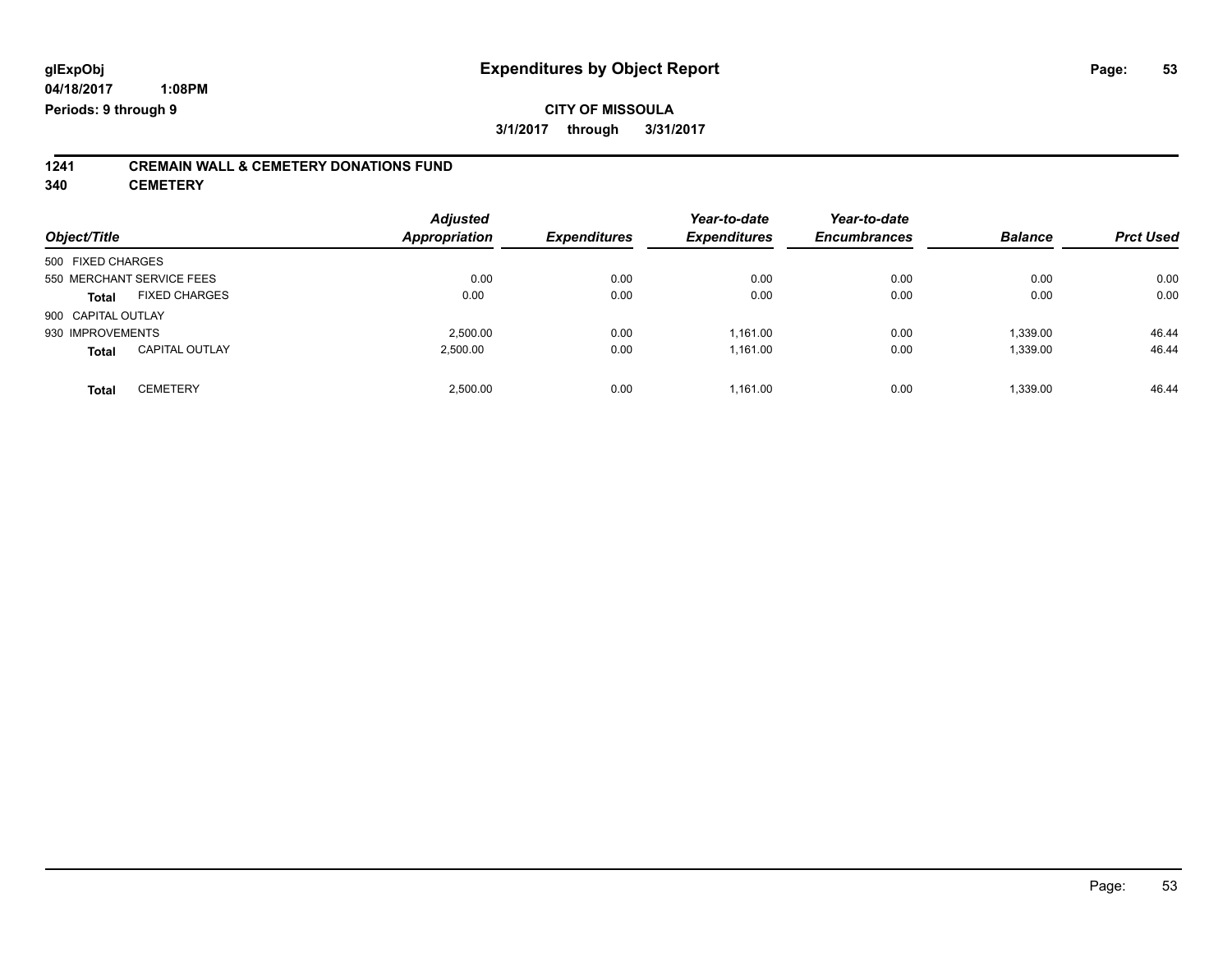# **glExpObj Expenditures by Object Report Page: 54**

**04/18/2017 1:08PM Periods: 9 through 9**

### **1241 CREMAIN WALL & CEMETERY DONATIONS FUND**

| Object/Title       |                                             | <b>Adjusted</b><br><b>Appropriation</b> | <b>Expenditures</b> | Year-to-date<br><b>Expenditures</b> | Year-to-date<br><b>Encumbrances</b> | <b>Balance</b> | <b>Prct Used</b> |
|--------------------|---------------------------------------------|-----------------------------------------|---------------------|-------------------------------------|-------------------------------------|----------------|------------------|
| 500 FIXED CHARGES  |                                             |                                         |                     |                                     |                                     |                |                  |
|                    | 550 MERCHANT SERVICE FEES                   | 0.00                                    | 0.00                | 0.00                                | 0.00                                | 0.00           | 0.00             |
| <b>Total</b>       | <b>FIXED CHARGES</b>                        | 0.00                                    | 0.00                | 0.00                                | 0.00                                | 0.00           | 0.00             |
| 900 CAPITAL OUTLAY |                                             |                                         |                     |                                     |                                     |                |                  |
| 930 IMPROVEMENTS   |                                             | 2,500.00                                | 0.00                | 1.161.00                            | 0.00                                | 1.339.00       | 46.44            |
| <b>Total</b>       | <b>CAPITAL OUTLAY</b>                       | 2.500.00                                | 0.00                | 1.161.00                            | 0.00                                | 1.339.00       | 46.44            |
| <b>Total</b>       | <b>CREMAIN WALL &amp; CEMETERY DONATION</b> | 2,500.00                                | 0.00                | 1.161.00                            | 0.00                                | 1.339.00       | 46.44            |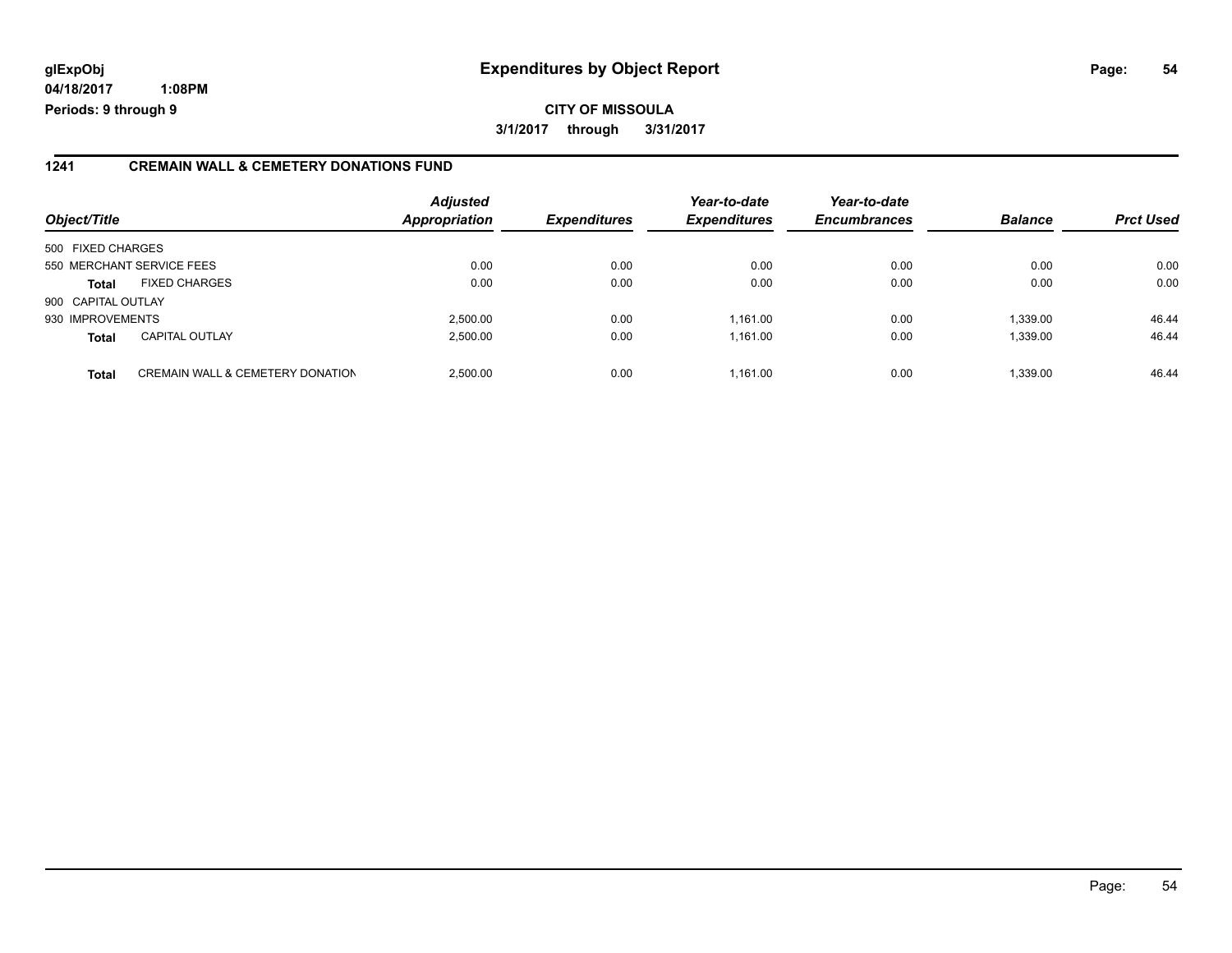**1242 CEMETERY CARE FUND**

**340 CEMETERY**

|                              |                       | <b>Adjusted</b>      |                     | Year-to-date        | Year-to-date        |                |                  |
|------------------------------|-----------------------|----------------------|---------------------|---------------------|---------------------|----------------|------------------|
| Object/Title                 |                       | <b>Appropriation</b> | <b>Expenditures</b> | <b>Expenditures</b> | <b>Encumbrances</b> | <b>Balance</b> | <b>Prct Used</b> |
| 300 PURCHASED SERVICES       |                       |                      |                     |                     |                     |                |                  |
| 370 TRAVEL                   |                       | 0.00                 | 551.07              | 1,756.47            | 0.00                | $-1,756.47$    | 0.00             |
| 380 TRAINING                 |                       | 0.00                 | 0.00                | 940.00              | 0.00                | $-940.00$      | 0.00             |
| <b>Total</b>                 | PURCHASED SERVICES    | 0.00                 | 551.07              | 2,696.47            | 0.00                | $-2,696.47$    | 0.00             |
| 500 FIXED CHARGES            |                       |                      |                     |                     |                     |                |                  |
| 550 MERCHANT SERVICE FEES    |                       | 0.00                 | 0.00                | 0.00                | 0.00                | 0.00           | 0.00             |
| <b>Total</b>                 | <b>FIXED CHARGES</b>  | 0.00                 | 0.00                | 0.00                | 0.00                | 0.00           | 0.00             |
| 800 OTHER OBJECTS            |                       |                      |                     |                     |                     |                |                  |
| 820 TRANSFERS TO OTHER FUNDS |                       | 0.00                 | 0.00                | 0.00                | 0.00                | 0.00           | 0.00             |
| 845 CONTINGENCY              |                       | 10,000.00            | 0.00                | 0.00                | 0.00                | 10,000.00      | 0.00             |
| <b>Total</b>                 | OTHER OBJECTS         | 10,000.00            | 0.00                | 0.00                | 0.00                | 10,000.00      | 0.00             |
| 900 CAPITAL OUTLAY           |                       |                      |                     |                     |                     |                |                  |
| 930 IMPROVEMENTS             |                       | 0.00                 | 0.00                | 16,091.40           | 0.00                | $-16,091.40$   | 0.00             |
| 940 MACHINERY & EQUIPMENT    |                       | 60,000.00            | 0.00                | 0.00                | 0.00                | 60,000.00      | 0.00             |
| <b>Total</b>                 | <b>CAPITAL OUTLAY</b> | 60,000.00            | 0.00                | 16,091.40           | 0.00                | 43,908.60      | 26.82            |
| <b>Total</b>                 | <b>CEMETERY</b>       | 70,000.00            | 551.07              | 18,787.87           | 0.00                | 51,212.13      | 26.84            |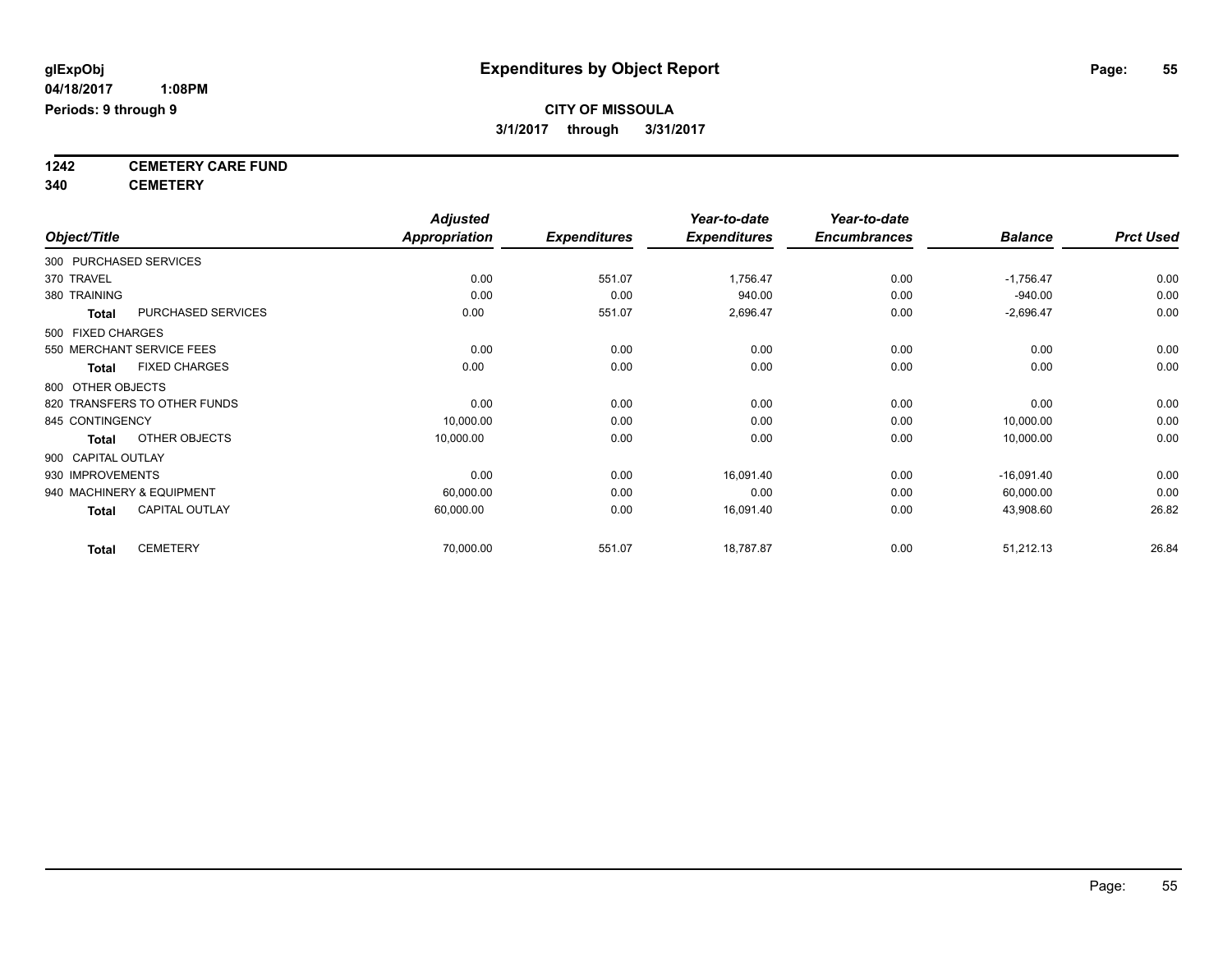### **1242 CEMETERY CARE FUND**

|                        |                              | <b>Adjusted</b>      |                     | Year-to-date        | Year-to-date        |                |                  |
|------------------------|------------------------------|----------------------|---------------------|---------------------|---------------------|----------------|------------------|
| Object/Title           |                              | <b>Appropriation</b> | <b>Expenditures</b> | <b>Expenditures</b> | <b>Encumbrances</b> | <b>Balance</b> | <b>Prct Used</b> |
| 300 PURCHASED SERVICES |                              |                      |                     |                     |                     |                |                  |
| 370 TRAVEL             |                              | 0.00                 | 551.07              | 1,756.47            | 0.00                | $-1,756.47$    | 0.00             |
| 380 TRAINING           |                              | 0.00                 | 0.00                | 940.00              | 0.00                | $-940.00$      | 0.00             |
| Total                  | PURCHASED SERVICES           | 0.00                 | 551.07              | 2,696.47            | 0.00                | $-2,696.47$    | 0.00             |
| 500 FIXED CHARGES      |                              |                      |                     |                     |                     |                |                  |
|                        | 550 MERCHANT SERVICE FEES    | 0.00                 | 0.00                | 0.00                | 0.00                | 0.00           | 0.00             |
| <b>Total</b>           | <b>FIXED CHARGES</b>         | 0.00                 | 0.00                | 0.00                | 0.00                | 0.00           | 0.00             |
| 800 OTHER OBJECTS      |                              |                      |                     |                     |                     |                |                  |
|                        | 820 TRANSFERS TO OTHER FUNDS | 0.00                 | 0.00                | 0.00                | 0.00                | 0.00           | 0.00             |
| 845 CONTINGENCY        |                              | 10,000.00            | 0.00                | 0.00                | 0.00                | 10,000.00      | 0.00             |
| <b>Total</b>           | OTHER OBJECTS                | 10,000.00            | 0.00                | 0.00                | 0.00                | 10,000.00      | 0.00             |
| 900 CAPITAL OUTLAY     |                              |                      |                     |                     |                     |                |                  |
| 930 IMPROVEMENTS       |                              | 0.00                 | 0.00                | 16,091.40           | 0.00                | $-16,091.40$   | 0.00             |
|                        | 940 MACHINERY & EQUIPMENT    | 60,000.00            | 0.00                | 0.00                | 0.00                | 60,000.00      | 0.00             |
| Total                  | <b>CAPITAL OUTLAY</b>        | 60,000.00            | 0.00                | 16,091.40           | 0.00                | 43,908.60      | 26.82            |
| <b>Total</b>           | <b>CEMETERY CARE FUND</b>    | 70,000.00            | 551.07              | 18,787.87           | 0.00                | 51,212.13      | 26.84            |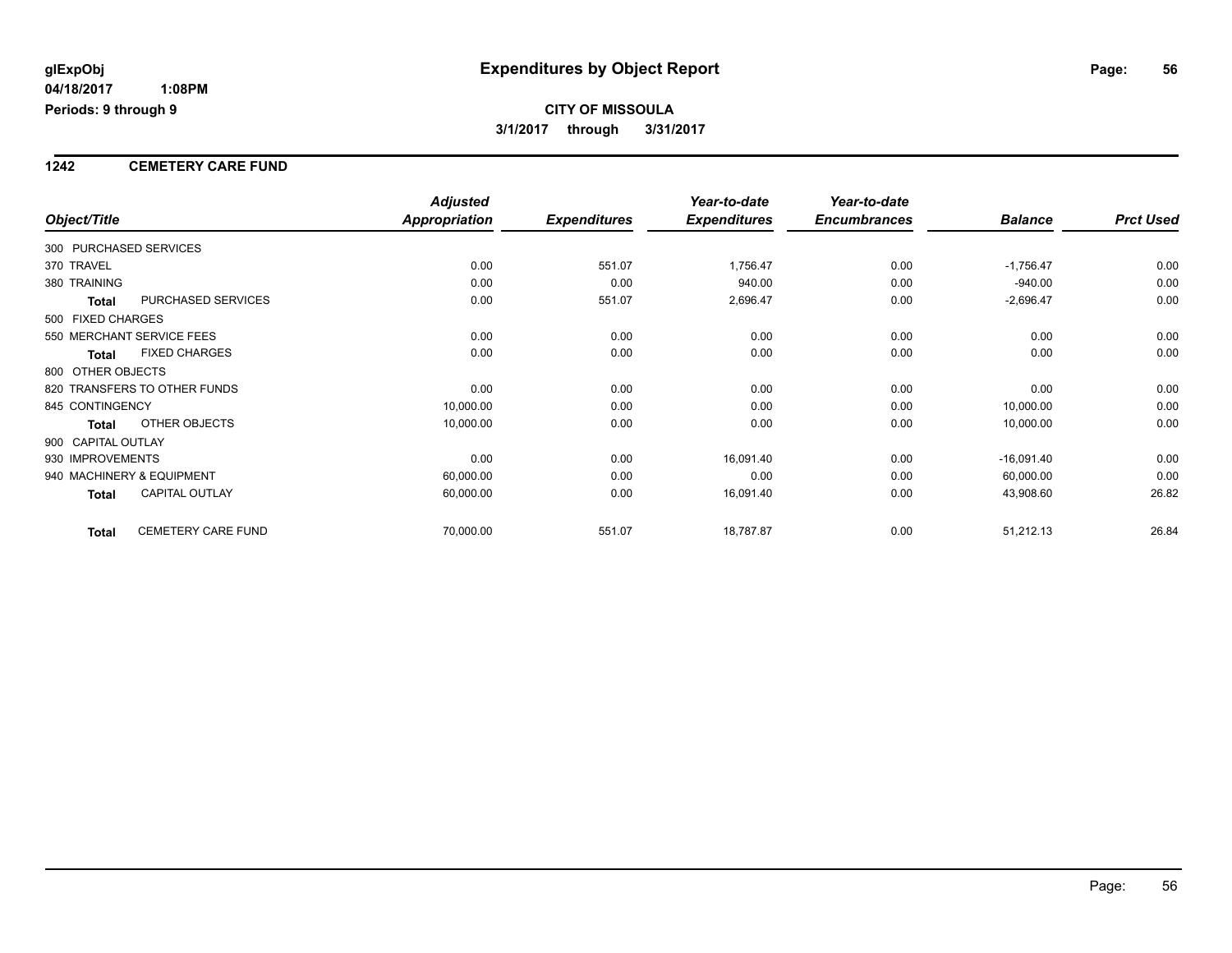**1243 CEMETERY MEMORIAL FUND**

**340 CEMETERY**

| Object/Title                          | <b>Adjusted</b><br><b>Appropriation</b> | <b>Expenditures</b> | Year-to-date<br><b>Expenditures</b> | Year-to-date<br><b>Encumbrances</b> | <b>Balance</b> | <b>Prct Used</b> |
|---------------------------------------|-----------------------------------------|---------------------|-------------------------------------|-------------------------------------|----------------|------------------|
| 500 FIXED CHARGES                     |                                         |                     |                                     |                                     |                |                  |
| 550 MERCHANT SERVICE FEES             | 0.00                                    | 0.00                | 0.00                                | 0.00                                | 0.00           | 0.00             |
| <b>FIXED CHARGES</b><br><b>Total</b>  | 0.00                                    | 0.00                | 0.00                                | 0.00                                | 0.00           | 0.00             |
| 900 CAPITAL OUTLAY                    |                                         |                     |                                     |                                     |                |                  |
| 930 IMPROVEMENTS                      | 500.00                                  | 0.00                | 163.63                              | 0.00                                | 336.37         | 32.73            |
| <b>CAPITAL OUTLAY</b><br><b>Total</b> | 500.00                                  | 0.00                | 163.63                              | 0.00                                | 336.37         | 32.73            |
| <b>CEMETERY</b><br>Total              | 500.00                                  | 0.00                | 163.63                              | 0.00                                | 336.37         | 32.73            |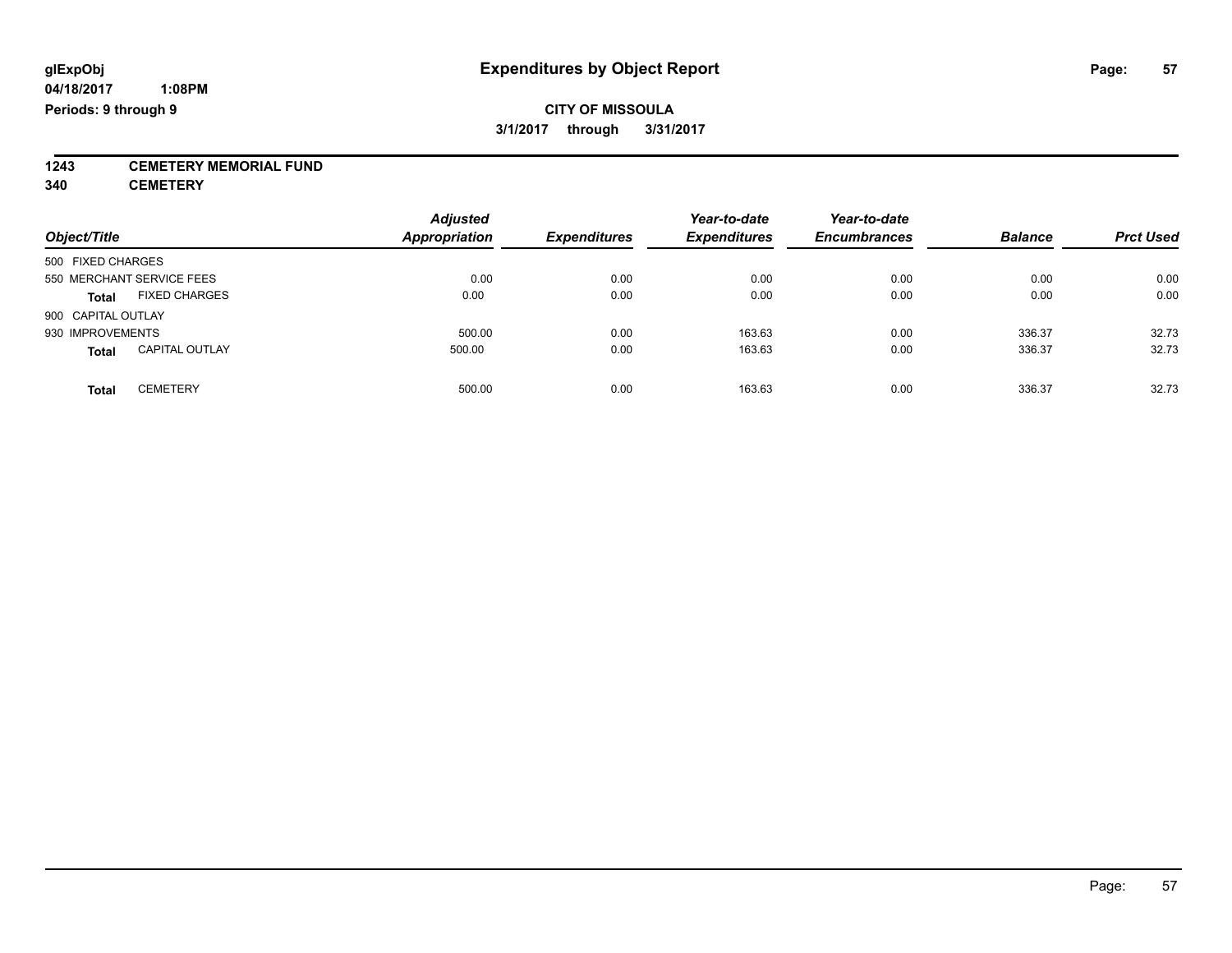**CITY OF MISSOULA 3/1/2017 through 3/31/2017**

### **1243 CEMETERY MEMORIAL FUND**

| Object/Title                                  | <b>Adjusted</b><br><b>Appropriation</b> | <b>Expenditures</b> | Year-to-date<br><b>Expenditures</b> | Year-to-date<br><b>Encumbrances</b> | <b>Balance</b> | <b>Prct Used</b> |
|-----------------------------------------------|-----------------------------------------|---------------------|-------------------------------------|-------------------------------------|----------------|------------------|
| 500 FIXED CHARGES                             |                                         |                     |                                     |                                     |                |                  |
| 550 MERCHANT SERVICE FEES                     | 0.00                                    | 0.00                | 0.00                                | 0.00                                | 0.00           | 0.00             |
| <b>FIXED CHARGES</b><br>Total                 | 0.00                                    | 0.00                | 0.00                                | 0.00                                | 0.00           | 0.00             |
| 900 CAPITAL OUTLAY                            |                                         |                     |                                     |                                     |                |                  |
| 930 IMPROVEMENTS                              | 500.00                                  | 0.00                | 163.63                              | 0.00                                | 336.37         | 32.73            |
| <b>CAPITAL OUTLAY</b><br><b>Total</b>         | 500.00                                  | 0.00                | 163.63                              | 0.00                                | 336.37         | 32.73            |
| <b>CEMETERY MEMORIAL FUND</b><br><b>Total</b> | 500.00                                  | 0.00                | 163.63                              | 0.00                                | 336.37         | 32.73            |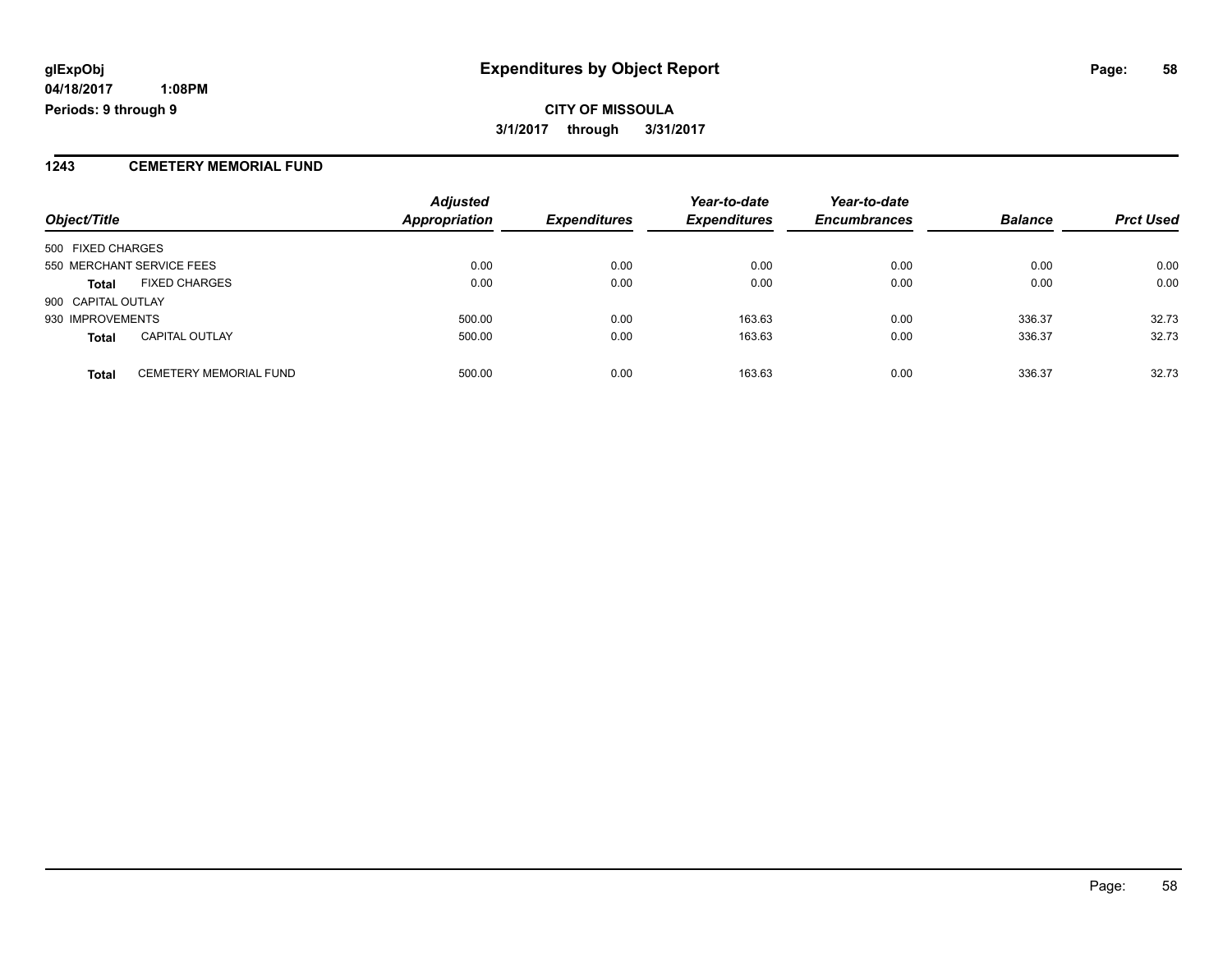**1265 TITLE 1 PROJECTS FUND**

**240 FINANCE**

|                   |                                   | <b>Adjusted</b>      |                     | Year-to-date        | Year-to-date        |                |                  |
|-------------------|-----------------------------------|----------------------|---------------------|---------------------|---------------------|----------------|------------------|
| Object/Title      |                                   | <b>Appropriation</b> | <b>Expenditures</b> | <b>Expenditures</b> | <b>Encumbrances</b> | <b>Balance</b> | <b>Prct Used</b> |
| 500 FIXED CHARGES |                                   |                      |                     |                     |                     |                |                  |
| 500 FIXED CHARGES |                                   | 0.00                 | 0.00                | 0.00                | 0.00                | 0.00           | 0.00             |
|                   | 550 MERCHANT SERVICE FEES         | 0.00                 | 0.00                | 0.00                | 0.00                | 0.00           | 0.00             |
| <b>Total</b>      | <b>FIXED CHARGES</b>              | 0.00                 | 0.00                | 0.00                | 0.00                | 0.00           | 0.00             |
|                   | 700 GRANTS & CONTRIBUTIONS        |                      |                     |                     |                     |                |                  |
|                   | 700 GRANTS & CONTRIBUTIONS        | 146,924.00           | 0.00                | 0.00                | 0.00                | 146,924.00     | 0.00             |
| <b>Total</b>      | <b>GRANTS &amp; CONTRIBUTIONS</b> | 146.924.00           | 0.00                | 0.00                | 0.00                | 146.924.00     | 0.00             |
| 800 OTHER OBJECTS |                                   |                      |                     |                     |                     |                |                  |
|                   | 820 TRANSFERS TO OTHER FUNDS      | 0.00                 | 0.00                | 0.00                | 0.00                | 0.00           | 0.00             |
| 845 CONTINGENCY   |                                   | 0.00                 | 0.00                | 0.00                | 0.00                | 0.00           | 0.00             |
| <b>Total</b>      | OTHER OBJECTS                     | 0.00                 | 0.00                | 0.00                | 0.00                | 0.00           | 0.00             |
| <b>Total</b>      | <b>FINANCE</b>                    | 146,924.00           | 0.00                | 0.00                | 0.00                | 146.924.00     | 0.00             |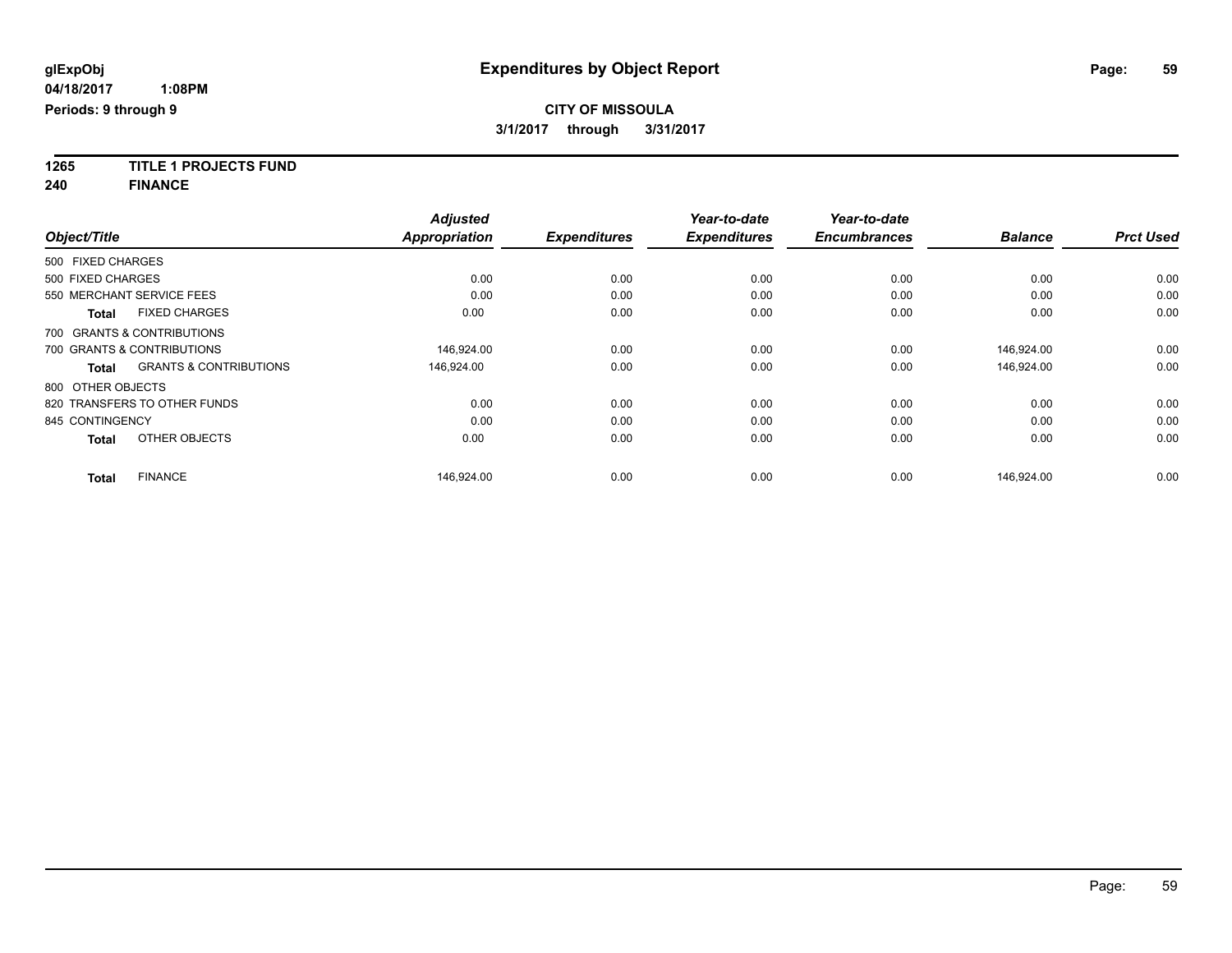### **1265 TITLE 1 PROJECTS FUND**

|                           |                                   | <b>Adjusted</b>      |                     | Year-to-date        | Year-to-date        |                |                  |
|---------------------------|-----------------------------------|----------------------|---------------------|---------------------|---------------------|----------------|------------------|
| Object/Title              |                                   | <b>Appropriation</b> | <b>Expenditures</b> | <b>Expenditures</b> | <b>Encumbrances</b> | <b>Balance</b> | <b>Prct Used</b> |
| 500 FIXED CHARGES         |                                   |                      |                     |                     |                     |                |                  |
| 500 FIXED CHARGES         |                                   | 0.00                 | 0.00                | 0.00                | 0.00                | 0.00           | 0.00             |
| 550 MERCHANT SERVICE FEES |                                   | 0.00                 | 0.00                | 0.00                | 0.00                | 0.00           | 0.00             |
| <b>Total</b>              | <b>FIXED CHARGES</b>              | 0.00                 | 0.00                | 0.00                | 0.00                | 0.00           | 0.00             |
|                           | 700 GRANTS & CONTRIBUTIONS        |                      |                     |                     |                     |                |                  |
|                           | 700 GRANTS & CONTRIBUTIONS        | 146,924.00           | 0.00                | 0.00                | 0.00                | 146,924.00     | 0.00             |
| Total                     | <b>GRANTS &amp; CONTRIBUTIONS</b> | 146,924.00           | 0.00                | 0.00                | 0.00                | 146,924.00     | 0.00             |
| 800 OTHER OBJECTS         |                                   |                      |                     |                     |                     |                |                  |
|                           | 820 TRANSFERS TO OTHER FUNDS      | 0.00                 | 0.00                | 0.00                | 0.00                | 0.00           | 0.00             |
| 845 CONTINGENCY           |                                   | 0.00                 | 0.00                | 0.00                | 0.00                | 0.00           | 0.00             |
| Total                     | OTHER OBJECTS                     | 0.00                 | 0.00                | 0.00                | 0.00                | 0.00           | 0.00             |
| <b>Total</b>              | <b>TITLE 1 PROJECTS FUND</b>      | 146,924.00           | 0.00                | 0.00                | 0.00                | 146,924.00     | 0.00             |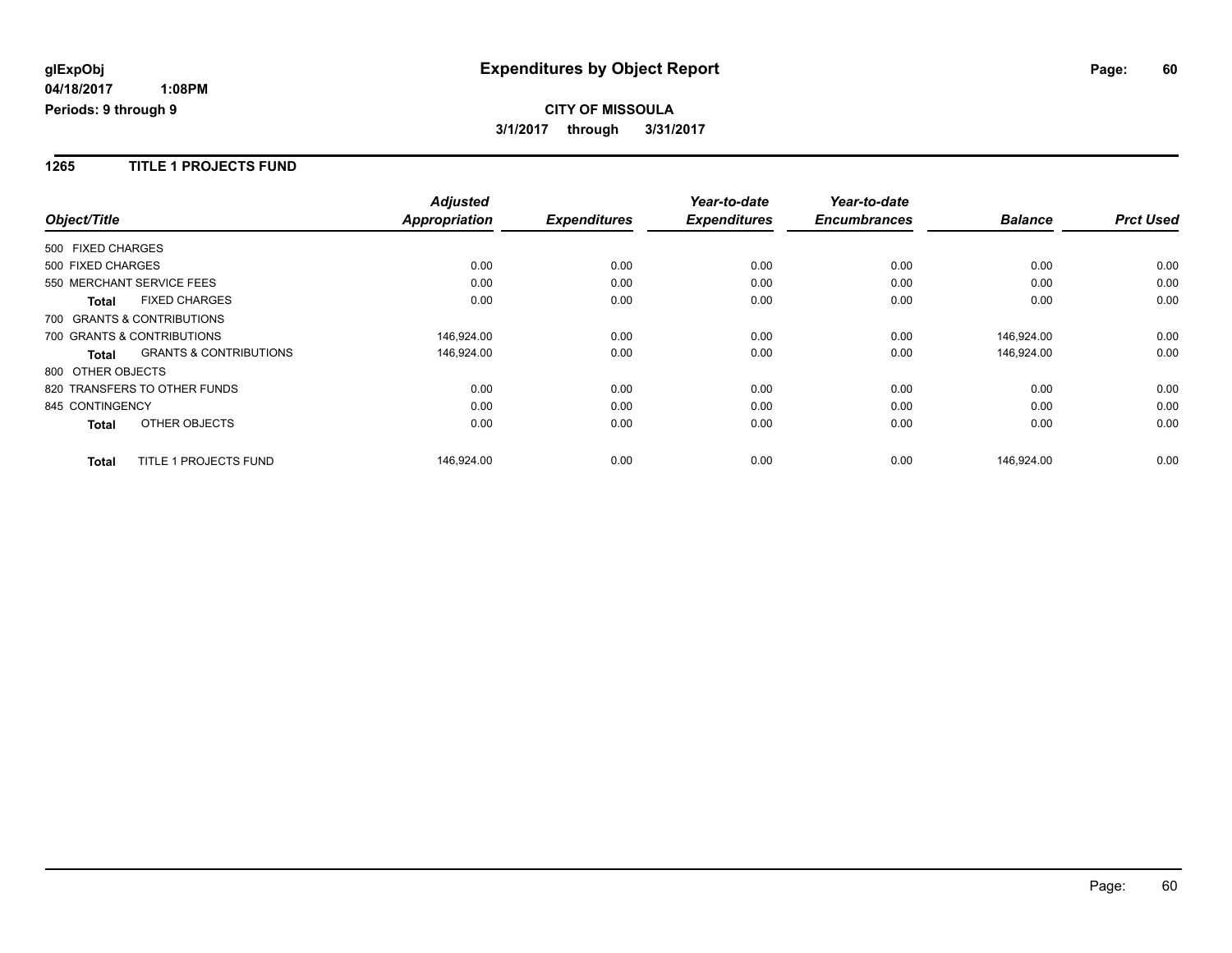# **1396 PROGRAM INCOME REVOLVING LOAN PROGRAM**

**390 NON-DEPARTMENTAL**

| Object/Title      |                                   | <b>Adjusted</b><br><b>Appropriation</b> | <b>Expenditures</b> | Year-to-date<br><b>Expenditures</b> | Year-to-date<br><b>Encumbrances</b> | <b>Balance</b> | <b>Prct Used</b> |
|-------------------|-----------------------------------|-----------------------------------------|---------------------|-------------------------------------|-------------------------------------|----------------|------------------|
|                   | 300 PURCHASED SERVICES            |                                         |                     |                                     |                                     |                |                  |
|                   | 350 PROFESSIONAL SERVICES         | 0.00                                    | 0.00                | 0.00                                | 0.00                                | 0.00           | 0.00             |
| <b>Total</b>      | <b>PURCHASED SERVICES</b>         | 0.00                                    | 0.00                | 0.00                                | 0.00                                | 0.00           | 0.00             |
| 500 FIXED CHARGES |                                   |                                         |                     |                                     |                                     |                |                  |
|                   | 550 MERCHANT SERVICE FEES         | 0.00                                    | 0.00                | 0.00                                | 0.00                                | 0.00           | 0.00             |
| <b>Total</b>      | <b>FIXED CHARGES</b>              | 0.00                                    | 0.00                | 0.00                                | 0.00                                | 0.00           | 0.00             |
|                   | 700 GRANTS & CONTRIBUTIONS        |                                         |                     |                                     |                                     |                |                  |
|                   | 700 GRANTS & CONTRIBUTIONS        | 62.439.00                               | 0.00                | 0.00                                | 0.00                                | 62.439.00      | 0.00             |
| <b>Total</b>      | <b>GRANTS &amp; CONTRIBUTIONS</b> | 62,439.00                               | 0.00                | 0.00                                | 0.00                                | 62.439.00      | 0.00             |
| Total             | NON-DEPARTMENTAL                  | 62.439.00                               | 0.00                | 0.00                                | 0.00                                | 62.439.00      | 0.00             |

Page: 61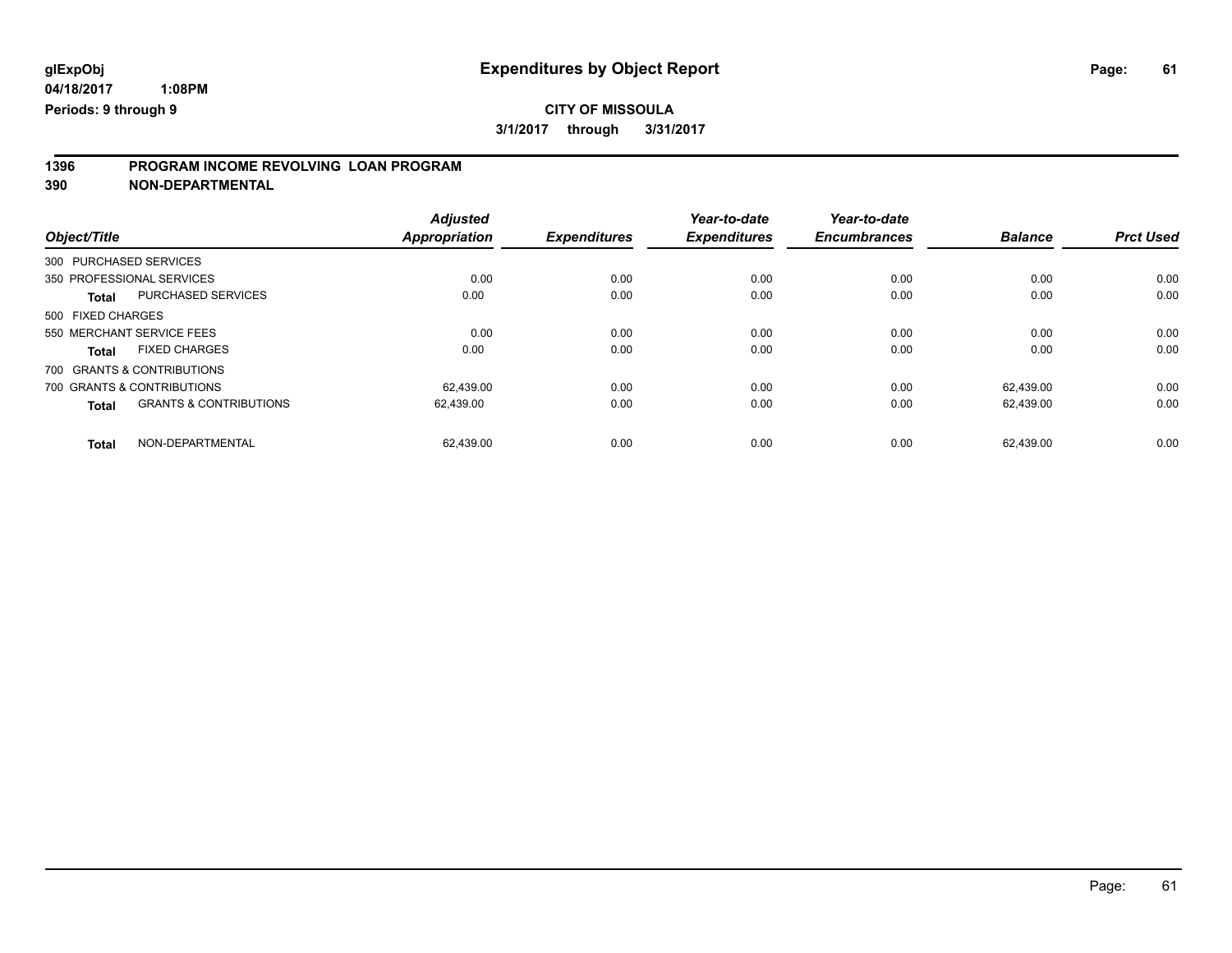### **1396 PROGRAM INCOME REVOLVING LOAN PROGRAM**

| Object/Title           |                                   | <b>Adjusted</b><br>Appropriation | <b>Expenditures</b> | Year-to-date<br><b>Expenditures</b> | Year-to-date<br><b>Encumbrances</b> | <b>Balance</b> | <b>Prct Used</b> |
|------------------------|-----------------------------------|----------------------------------|---------------------|-------------------------------------|-------------------------------------|----------------|------------------|
| 300 PURCHASED SERVICES |                                   |                                  |                     |                                     |                                     |                |                  |
|                        | 350 PROFESSIONAL SERVICES         | 0.00                             | 0.00                | 0.00                                | 0.00                                | 0.00           | 0.00             |
| <b>Total</b>           | <b>PURCHASED SERVICES</b>         | 0.00                             | 0.00                | 0.00                                | 0.00                                | 0.00           | 0.00             |
| 500 FIXED CHARGES      |                                   |                                  |                     |                                     |                                     |                |                  |
|                        | 550 MERCHANT SERVICE FEES         | 0.00                             | 0.00                | 0.00                                | 0.00                                | 0.00           | 0.00             |
| Total                  | <b>FIXED CHARGES</b>              | 0.00                             | 0.00                | 0.00                                | 0.00                                | 0.00           | 0.00             |
|                        | 700 GRANTS & CONTRIBUTIONS        |                                  |                     |                                     |                                     |                |                  |
|                        | 700 GRANTS & CONTRIBUTIONS        | 62.439.00                        | 0.00                | 0.00                                | 0.00                                | 62.439.00      | 0.00             |
| <b>Total</b>           | <b>GRANTS &amp; CONTRIBUTIONS</b> | 62,439.00                        | 0.00                | 0.00                                | 0.00                                | 62,439.00      | 0.00             |
| <b>Total</b>           | PROGRAM INCOME REVOLVING LOAN P   | 62.439.00                        | 0.00                | 0.00                                | 0.00                                | 62.439.00      | 0.00             |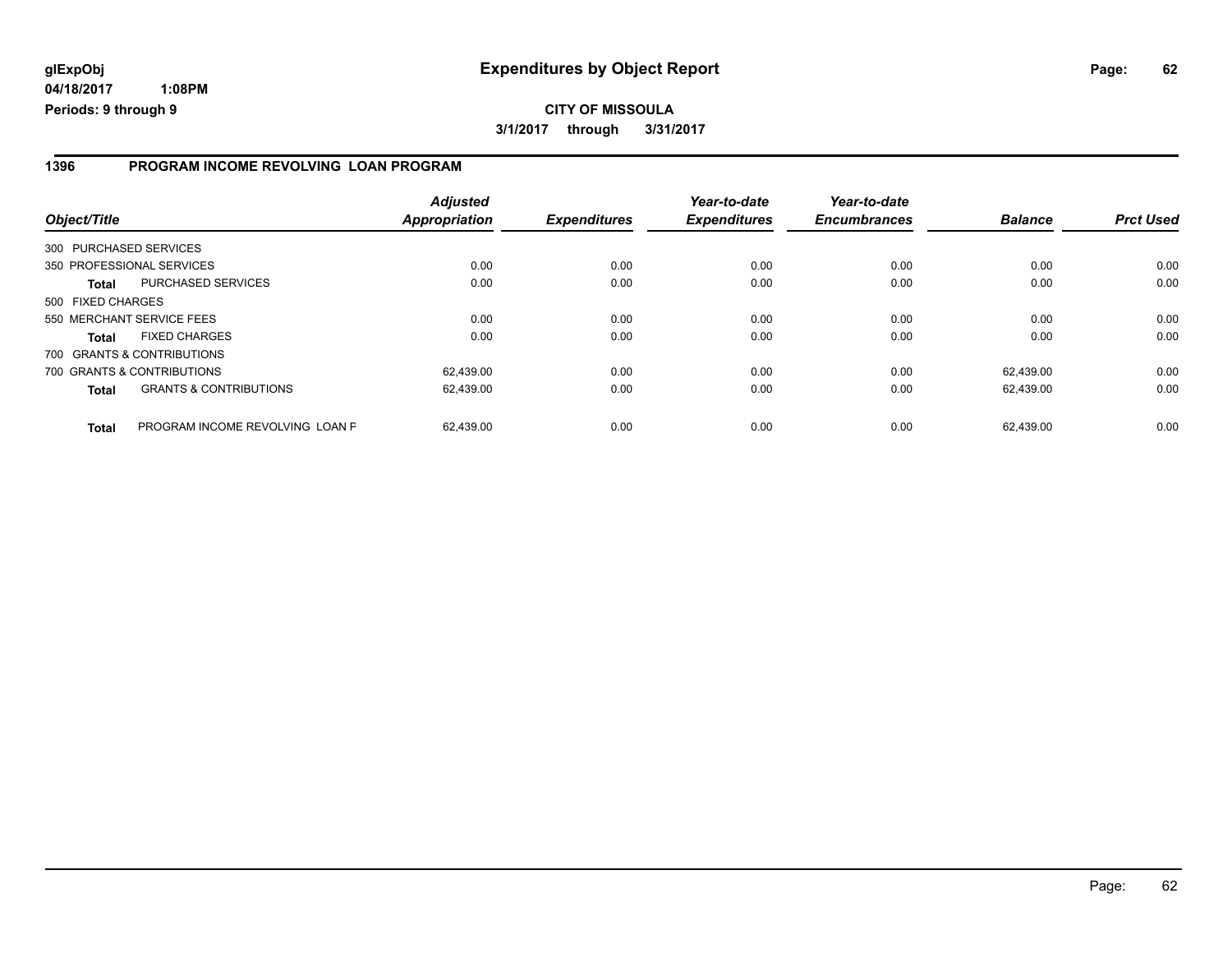**1397 STATE HOME PROGRAM INCOME**

**390 NON-DEPARTMENTAL**

|                   |                                   | <b>Adjusted</b> |                     | Year-to-date        | Year-to-date        |                |                  |
|-------------------|-----------------------------------|-----------------|---------------------|---------------------|---------------------|----------------|------------------|
| Object/Title      |                                   | Appropriation   | <b>Expenditures</b> | <b>Expenditures</b> | <b>Encumbrances</b> | <b>Balance</b> | <b>Prct Used</b> |
|                   | 300 PURCHASED SERVICES            |                 |                     |                     |                     |                |                  |
|                   | 350 PROFESSIONAL SERVICES         | 600.000.00      | 0.00                | 0.00                | 0.00                | 600.000.00     | 0.00             |
| <b>Total</b>      | <b>PURCHASED SERVICES</b>         | 600,000.00      | 0.00                | 0.00                | 0.00                | 600,000.00     | 0.00             |
| 500 FIXED CHARGES |                                   |                 |                     |                     |                     |                |                  |
|                   | 550 MERCHANT SERVICE FEES         | 0.00            | 0.00                | 0.00                | 0.00                | 0.00           | 0.00             |
| <b>Total</b>      | <b>FIXED CHARGES</b>              | 0.00            | 0.00                | 0.00                | 0.00                | 0.00           | 0.00             |
|                   | 700 GRANTS & CONTRIBUTIONS        |                 |                     |                     |                     |                |                  |
|                   | 700 GRANTS & CONTRIBUTIONS        | 0.00            | 0.00                | 151.732.37          | 0.00                | $-151.732.37$  | 0.00             |
| <b>Total</b>      | <b>GRANTS &amp; CONTRIBUTIONS</b> | 0.00            | 0.00                | 151,732.37          | 0.00                | $-151,732.37$  | 0.00             |
| <b>Total</b>      | NON-DEPARTMENTAL                  | 600.000.00      | 0.00                | 151.732.37          | 0.00                | 448.267.63     | 25.29            |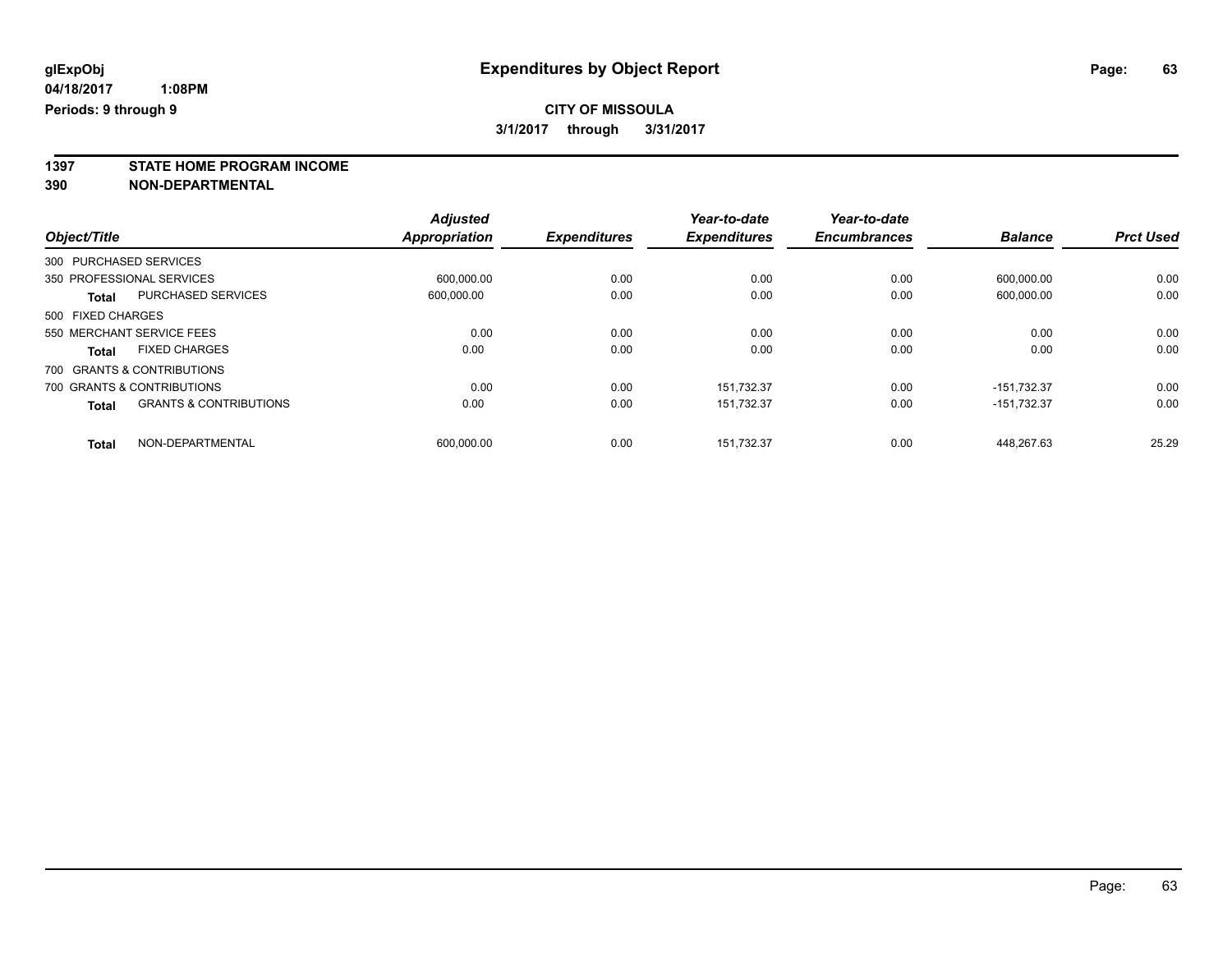### **1397 STATE HOME PROGRAM INCOME**

|                                                   | <b>Adjusted</b>      |                     | Year-to-date        | Year-to-date        |                |                  |
|---------------------------------------------------|----------------------|---------------------|---------------------|---------------------|----------------|------------------|
| Object/Title                                      | <b>Appropriation</b> | <b>Expenditures</b> | <b>Expenditures</b> | <b>Encumbrances</b> | <b>Balance</b> | <b>Prct Used</b> |
| 300 PURCHASED SERVICES                            |                      |                     |                     |                     |                |                  |
| 350 PROFESSIONAL SERVICES                         | 600.000.00           | 0.00                | 0.00                | 0.00                | 600.000.00     | 0.00             |
| <b>PURCHASED SERVICES</b><br>Total                | 600.000.00           | 0.00                | 0.00                | 0.00                | 600.000.00     | 0.00             |
| 500 FIXED CHARGES                                 |                      |                     |                     |                     |                |                  |
| 550 MERCHANT SERVICE FEES                         | 0.00                 | 0.00                | 0.00                | 0.00                | 0.00           | 0.00             |
| <b>FIXED CHARGES</b><br><b>Total</b>              | 0.00                 | 0.00                | 0.00                | 0.00                | 0.00           | 0.00             |
| 700 GRANTS & CONTRIBUTIONS                        |                      |                     |                     |                     |                |                  |
| 700 GRANTS & CONTRIBUTIONS                        | 0.00                 | 0.00                | 151.732.37          | 0.00                | $-151.732.37$  | 0.00             |
| <b>GRANTS &amp; CONTRIBUTIONS</b><br><b>Total</b> | 0.00                 | 0.00                | 151,732.37          | 0.00                | $-151,732.37$  | 0.00             |
| STATE HOME PROGRAM INCOME<br><b>Total</b>         | 600.000.00           | 0.00                | 151.732.37          | 0.00                | 448.267.63     | 25.29            |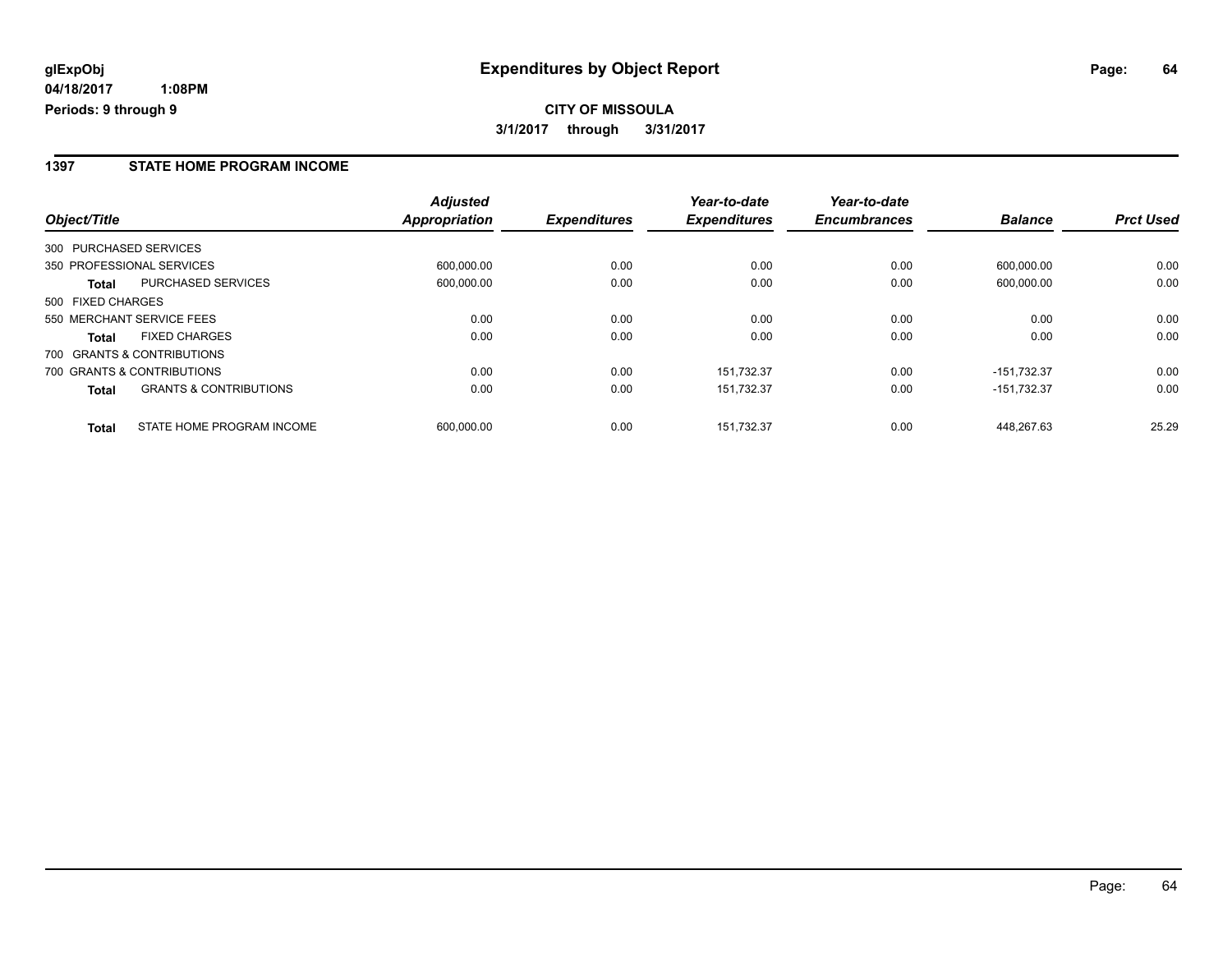# **2250 PLANNING FUND**

**250 DEVELOPMENT SERVICES**

|                                     | <b>Adjusted</b>      |                     | Year-to-date        | Year-to-date        |                |                  |
|-------------------------------------|----------------------|---------------------|---------------------|---------------------|----------------|------------------|
| Object/Title                        | <b>Appropriation</b> | <b>Expenditures</b> | <b>Expenditures</b> | <b>Encumbrances</b> | <b>Balance</b> | <b>Prct Used</b> |
| 100 PERSONAL SERVICES               |                      |                     |                     |                     |                |                  |
| 110 SALARIES AND WAGES              | 259,417.00           | 19,949.40           | 186,615.93          | 0.00                | 72,801.07      | 71.94            |
| 140 EMPLOYER CONTRIBUTIONS          | 86,108.00            | 7,433.10            | 71,776.84           | 0.00                | 14,331.16      | 83.36            |
| 141 STATE RETIREMENT CONTRIBUTIONS  | 0.00                 | 0.00                | 166.59              | 0.00                | $-166.59$      | 0.00             |
| PERSONAL SERVICES<br><b>Total</b>   | 345,525.00           | 27,382.50           | 258,559.36          | 0.00                | 86,965.64      | 74.83            |
| 200 SUPPLIES                        |                      |                     |                     |                     |                |                  |
| 210 OFFICE SUPPLIES                 | 2,050.00             | 17.10               | 1,840.16            | 0.00                | 209.84         | 89.76            |
| 220 OPERATING SUPPLIES              | 900.00               | 0.00                | 260.80              | 0.00                | 639.20         | 28.98            |
| 231 GASOLINE                        | 100.00               | 0.00                | 79.63               | 0.00                | 20.37          | 79.63            |
| 240 OTHER SUPPLIES                  | 800.00               | 0.00                | 0.00                | 0.00                | 800.00         | 0.00             |
| <b>SUPPLIES</b><br><b>Total</b>     | 3,850.00             | 17.10               | 2,180.59            | 0.00                | 1,669.41       | 56.64            |
| 300 PURCHASED SERVICES              |                      |                     |                     |                     |                |                  |
| 310 COMMUNICATIONS                  | 1,000.00             | 29.62               | 438.13              | 0.00                | 561.87         | 43.81            |
| 320 PRINTING & DUPLICATING          | 5,500.00             | 94.68               | 856.43              | 0.00                | 4,643.57       | 15.57            |
| 330 PUBLICITY, SUBSCRIPTIONS & DUES | 4,100.00             | 0.00                | 1,653.75            | 0.00                | 2,446.25       | 40.34            |
| 344 TELEPHONE SERVICE               | 125.00               | 2.23                | 18.53               | 0.00                | 106.47         | 14.82            |
| 350 PROFESSIONAL SERVICES           | 50,000.00            | 225.44              | 397.71              | 0.00                | 49,602.29      | 0.80             |
| 360 REPAIR & MAINTENANCE            | 1,200.00             | 0.00                | 0.00                | 0.00                | 1,200.00       | 0.00             |
| 370 TRAVEL                          | 5,185.00             | 0.00                | 888.19              | 0.00                | 4,296.81       | 17.13            |
| 380 TRAINING                        | 5,200.00             | 0.00                | 605.00              | 0.00                | 4,595.00       | 11.63            |
| 390 OTHER PURCHASED SERVICES        | 8,000.00             | 0.00                | 0.00                | 0.00                | 8,000.00       | 0.00             |
| PURCHASED SERVICES<br>Total         | 80,310.00            | 351.97              | 4,857.74            | 0.00                | 75,452.26      | 6.05             |
| 500 FIXED CHARGES                   |                      |                     |                     |                     |                |                  |
| 500 FIXED CHARGES                   | 24,000.00            | 0.00                | 12,731.00           | 0.00                | 11,269.00      | 53.05            |
| 550 MERCHANT SERVICE FEES           | 0.00                 | 0.00                | 0.00                | 0.00                | 0.00           | 0.00             |
| <b>FIXED CHARGES</b><br>Total       | 24,000.00            | 0.00                | 12,731.00           | 0.00                | 11,269.00      | 53.05            |
| 800 OTHER OBJECTS                   |                      |                     |                     |                     |                |                  |
| 820 TRANSFERS TO OTHER FUNDS        | 0.00                 | 0.00                | 0.00                | 0.00                | 0.00           | 0.00             |
| 845 CONTINGENCY                     | 0.00                 | 0.00                | 0.00                | 0.00                | 0.00           | 0.00             |
| OTHER OBJECTS<br><b>Total</b>       | 0.00                 | 0.00                | 0.00                | 0.00                | 0.00           | 0.00             |
| DEVELOPMENT SERVICES<br>Total       | 453,685.00           | 27,751.57           | 278,328.69          | 0.00                | 175,356.31     | 61.35            |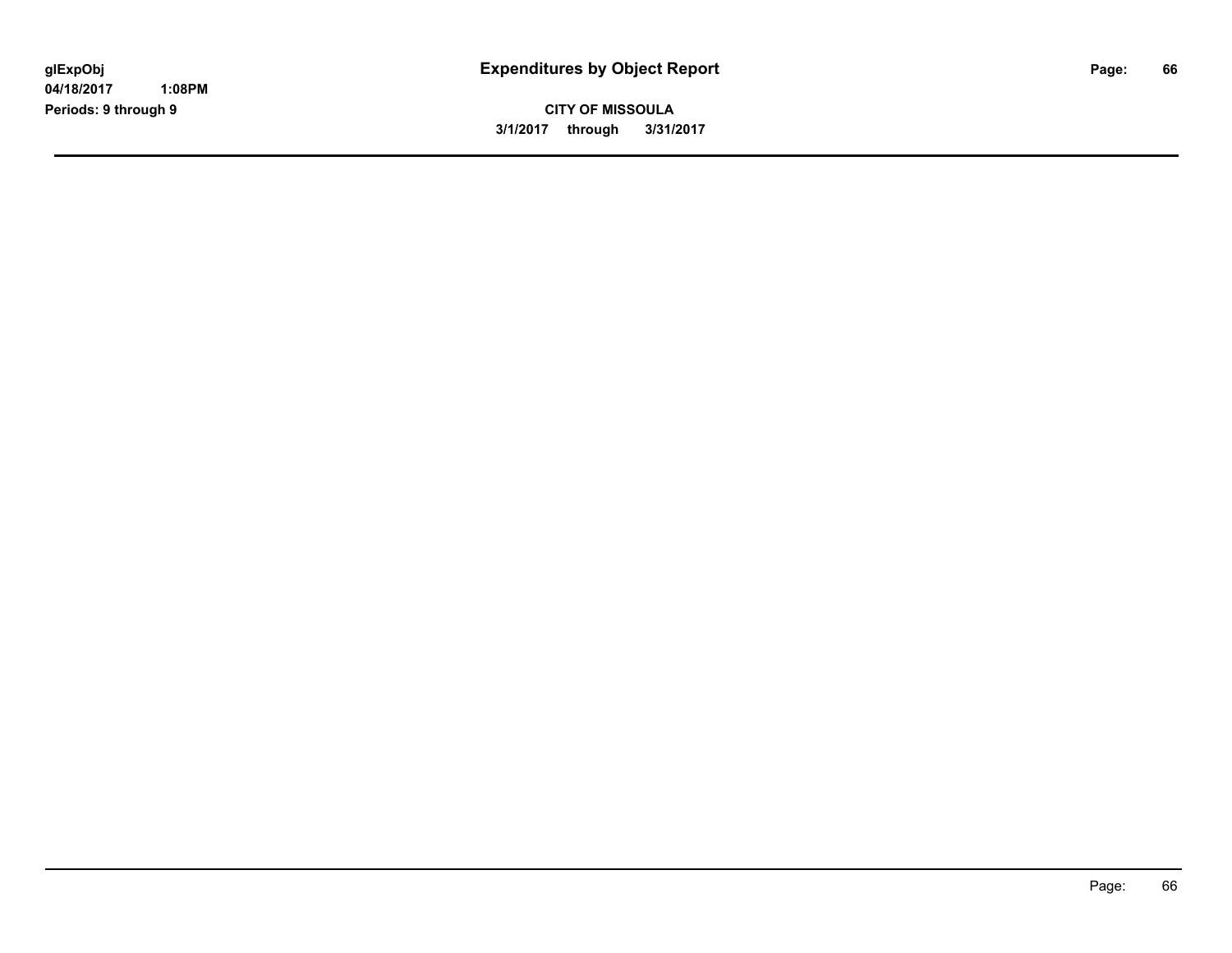**2250 PLANNING FUND**

|                                      | <b>Adjusted</b>      |                     | Year-to-date        | Year-to-date        |                |                  |
|--------------------------------------|----------------------|---------------------|---------------------|---------------------|----------------|------------------|
| Object/Title                         | <b>Appropriation</b> | <b>Expenditures</b> | <b>Expenditures</b> | <b>Encumbrances</b> | <b>Balance</b> | <b>Prct Used</b> |
| 100 PERSONAL SERVICES                |                      |                     |                     |                     |                |                  |
| 110 SALARIES AND WAGES               | 259,417.00           | 19,949.40           | 186,615.93          | 0.00                | 72,801.07      | 71.94            |
| 140 EMPLOYER CONTRIBUTIONS           | 86,108.00            | 7,433.10            | 71,776.84           | 0.00                | 14,331.16      | 83.36            |
| 141 STATE RETIREMENT CONTRIBUTIONS   | 0.00                 | 0.00                | 166.59              | 0.00                | $-166.59$      | 0.00             |
| PERSONAL SERVICES<br>Total           | 345,525.00           | 27,382.50           | 258,559.36          | 0.00                | 86,965.64      | 74.83            |
| 200 SUPPLIES                         |                      |                     |                     |                     |                |                  |
| 210 OFFICE SUPPLIES                  | 2,050.00             | 17.10               | 1,840.16            | 0.00                | 209.84         | 89.76            |
| 220 OPERATING SUPPLIES               | 900.00               | 0.00                | 260.80              | 0.00                | 639.20         | 28.98            |
| 231 GASOLINE                         | 100.00               | 0.00                | 79.63               | 0.00                | 20.37          | 79.63            |
| 240 OTHER SUPPLIES                   | 800.00               | 0.00                | 0.00                | 0.00                | 800.00         | 0.00             |
| <b>SUPPLIES</b><br><b>Total</b>      | 3,850.00             | 17.10               | 2,180.59            | 0.00                | 1,669.41       | 56.64            |
| 300 PURCHASED SERVICES               |                      |                     |                     |                     |                |                  |
| 310 COMMUNICATIONS                   | 1,000.00             | 29.62               | 438.13              | 0.00                | 561.87         | 43.81            |
| 320 PRINTING & DUPLICATING           | 5,500.00             | 94.68               | 856.43              | 0.00                | 4,643.57       | 15.57            |
| 330 PUBLICITY, SUBSCRIPTIONS & DUES  | 4,100.00             | 0.00                | 1,653.75            | 0.00                | 2,446.25       | 40.34            |
| 344 TELEPHONE SERVICE                | 125.00               | 2.23                | 18.53               | 0.00                | 106.47         | 14.82            |
| 350 PROFESSIONAL SERVICES            | 50,000.00            | 225.44              | 397.71              | 0.00                | 49,602.29      | 0.80             |
| 360 REPAIR & MAINTENANCE             | 1,200.00             | 0.00                | 0.00                | 0.00                | 1,200.00       | 0.00             |
| 370 TRAVEL                           | 5,185.00             | 0.00                | 888.19              | 0.00                | 4,296.81       | 17.13            |
| 380 TRAINING                         | 5,200.00             | 0.00                | 605.00              | 0.00                | 4,595.00       | 11.63            |
| 390 OTHER PURCHASED SERVICES         | 8,000.00             | 0.00                | 0.00                | 0.00                | 8,000.00       | 0.00             |
| PURCHASED SERVICES<br>Total          | 80,310.00            | 351.97              | 4,857.74            | 0.00                | 75,452.26      | 6.05             |
| 500 FIXED CHARGES                    |                      |                     |                     |                     |                |                  |
| 500 FIXED CHARGES                    | 24,000.00            | 0.00                | 12,731.00           | 0.00                | 11,269.00      | 53.05            |
| 550 MERCHANT SERVICE FEES            | 0.00                 | 0.00                | 0.00                | 0.00                | 0.00           | 0.00             |
| <b>FIXED CHARGES</b><br><b>Total</b> | 24,000.00            | 0.00                | 12,731.00           | 0.00                | 11,269.00      | 53.05            |
| 800 OTHER OBJECTS                    |                      |                     |                     |                     |                |                  |
| 820 TRANSFERS TO OTHER FUNDS         | 0.00                 | 0.00                | 0.00                | 0.00                | 0.00           | 0.00             |
| 845 CONTINGENCY                      | 0.00                 | 0.00                | 0.00                | 0.00                | 0.00           | 0.00             |
| OTHER OBJECTS<br><b>Total</b>        | 0.00                 | 0.00                | 0.00                | 0.00                | 0.00           | 0.00             |
| <b>PLANNING FUND</b><br><b>Total</b> | 453,685.00           | 27,751.57           | 278,328.69          | 0.00                | 175,356.31     | 61.35            |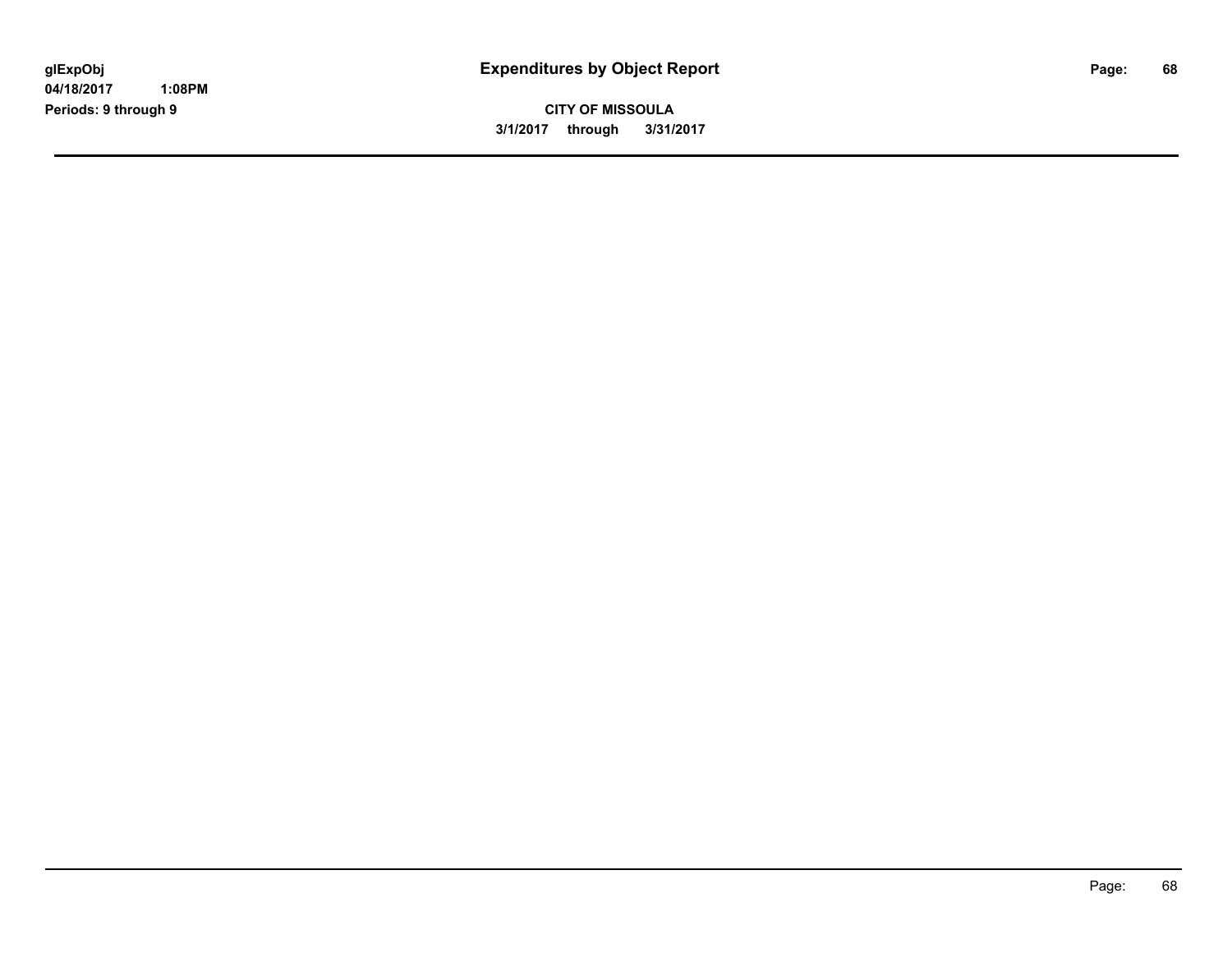# **2310 PUBLIC SAFETY INFORMATION SYSTEMS**

**310 BUILDING INSPECTION**

|                     |                            | <b>Adjusted</b> |                     | Year-to-date        | Year-to-date        |                |                  |
|---------------------|----------------------------|-----------------|---------------------|---------------------|---------------------|----------------|------------------|
| Object/Title        |                            | Appropriation   | <b>Expenditures</b> | <b>Expenditures</b> | <b>Encumbrances</b> | <b>Balance</b> | <b>Prct Used</b> |
| 200 SUPPLIES        |                            |                 |                     |                     |                     |                |                  |
| 210 OFFICE SUPPLIES |                            | 0.00            | 0.00                | 0.00                | 0.00                | 0.00           | 0.00             |
|                     | 220 OPERATING SUPPLIES     | 0.00            | 0.00                | 0.00                | 0.00                | 0.00           | 0.00             |
| <b>Total</b>        | <b>SUPPLIES</b>            | 0.00            | 0.00                | 0.00                | 0.00                | 0.00           | 0.00             |
| 500 FIXED CHARGES   |                            |                 |                     |                     |                     |                |                  |
|                     | 550 MERCHANT SERVICE FEES  | 0.00            | 0.00                | 0.00                | 0.00                | 0.00           | 0.00             |
| <b>Total</b>        | <b>FIXED CHARGES</b>       | 0.00            | 0.00                | 0.00                | 0.00                | 0.00           | 0.00             |
| 800 OTHER OBJECTS   |                            |                 |                     |                     |                     |                |                  |
| 845 CONTINGENCY     |                            | 0.00            | 0.00                | 0.00                | 0.00                | 0.00           | 0.00             |
| <b>Total</b>        | OTHER OBJECTS              | 0.00            | 0.00                | 0.00                | 0.00                | 0.00           | 0.00             |
| 900 CAPITAL OUTLAY  |                            |                 |                     |                     |                     |                |                  |
|                     | 940 MACHINERY & EQUIPMENT  | 0.00            | 0.00                | 0.00                | 0.00                | 0.00           | 0.00             |
| <b>Total</b>        | <b>CAPITAL OUTLAY</b>      | 0.00            | 0.00                | 0.00                | 0.00                | 0.00           | 0.00             |
| <b>Total</b>        | <b>BUILDING INSPECTION</b> | 0.00            | 0.00                | 0.00                | 0.00                | 0.00           | 0.00             |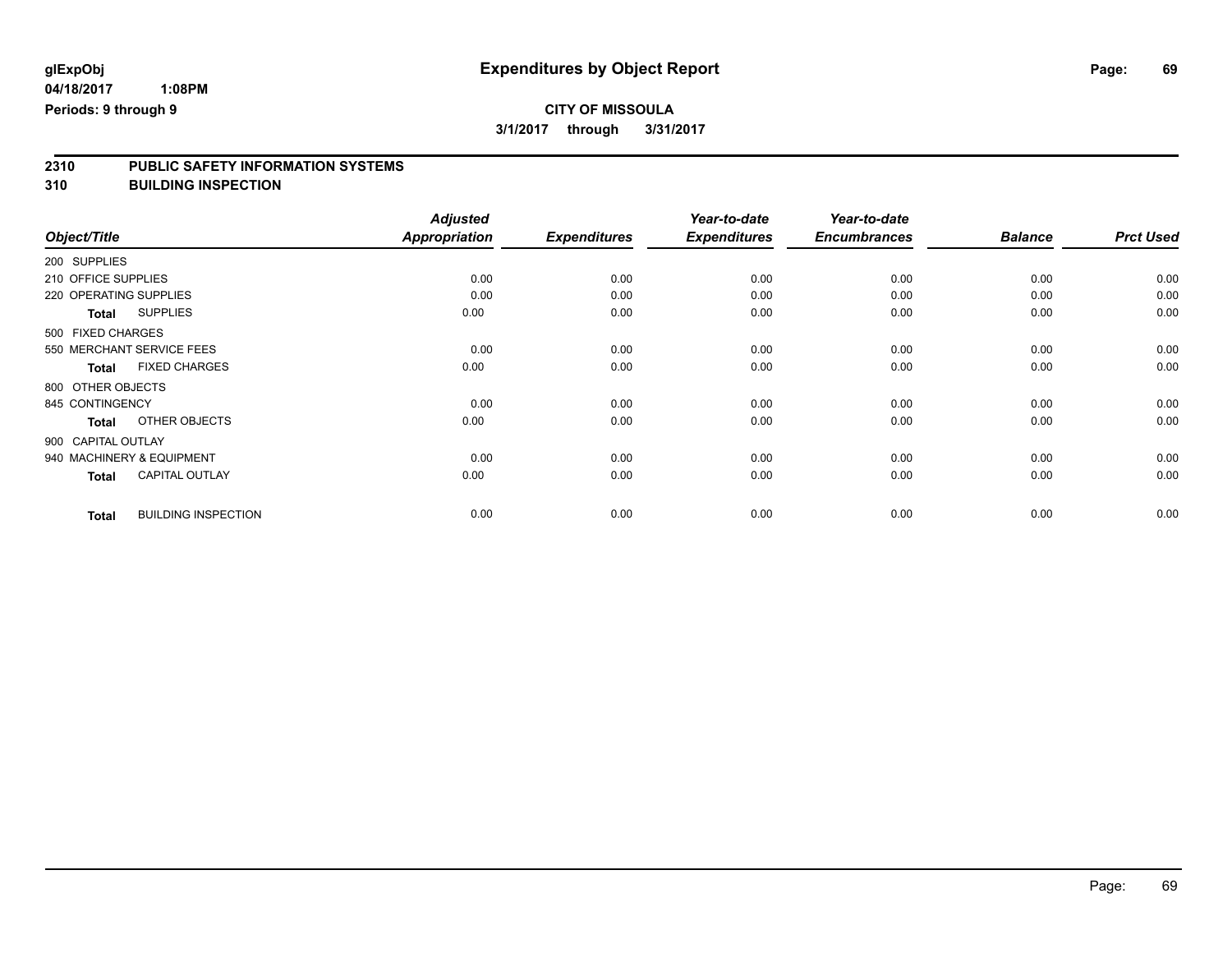# **glExpObj Expenditures by Object Report Page: 70**

**04/18/2017 1:08PM Periods: 9 through 9**

### **2310 PUBLIC SAFETY INFORMATION SYSTEMS**

| Object/Title                                      | <b>Adjusted</b><br><b>Appropriation</b> | <b>Expenditures</b> | Year-to-date<br><b>Expenditures</b> | Year-to-date<br><b>Encumbrances</b> | <b>Balance</b> | <b>Prct Used</b> |
|---------------------------------------------------|-----------------------------------------|---------------------|-------------------------------------|-------------------------------------|----------------|------------------|
|                                                   |                                         |                     |                                     |                                     |                |                  |
| 200 SUPPLIES                                      |                                         |                     |                                     |                                     |                |                  |
| 210 OFFICE SUPPLIES                               | 0.00                                    | 0.00                | 0.00                                | 0.00                                | 0.00           | 0.00             |
| 220 OPERATING SUPPLIES                            | 0.00                                    | 0.00                | 0.00                                | 0.00                                | 0.00           | 0.00             |
| <b>SUPPLIES</b><br>Total                          | 0.00                                    | 0.00                | 0.00                                | 0.00                                | 0.00           | 0.00             |
| 500 FIXED CHARGES                                 |                                         |                     |                                     |                                     |                |                  |
| 550 MERCHANT SERVICE FEES                         | 0.00                                    | 0.00                | 0.00                                | 0.00                                | 0.00           | 0.00             |
| <b>FIXED CHARGES</b><br><b>Total</b>              | 0.00                                    | 0.00                | 0.00                                | 0.00                                | 0.00           | 0.00             |
| 800 OTHER OBJECTS                                 |                                         |                     |                                     |                                     |                |                  |
| 845 CONTINGENCY                                   | 0.00                                    | 0.00                | 0.00                                | 0.00                                | 0.00           | 0.00             |
| OTHER OBJECTS<br><b>Total</b>                     | 0.00                                    | 0.00                | 0.00                                | 0.00                                | 0.00           | 0.00             |
| 900 CAPITAL OUTLAY                                |                                         |                     |                                     |                                     |                |                  |
| 940 MACHINERY & EQUIPMENT                         | 0.00                                    | 0.00                | 0.00                                | 0.00                                | 0.00           | 0.00             |
| <b>CAPITAL OUTLAY</b><br>Total                    | 0.00                                    | 0.00                | 0.00                                | 0.00                                | 0.00           | 0.00             |
|                                                   |                                         |                     |                                     |                                     |                |                  |
| PUBLIC SAFETY INFORMATION SYSTEM!<br><b>Total</b> | 0.00                                    | 0.00                | 0.00                                | 0.00                                | 0.00           | 0.00             |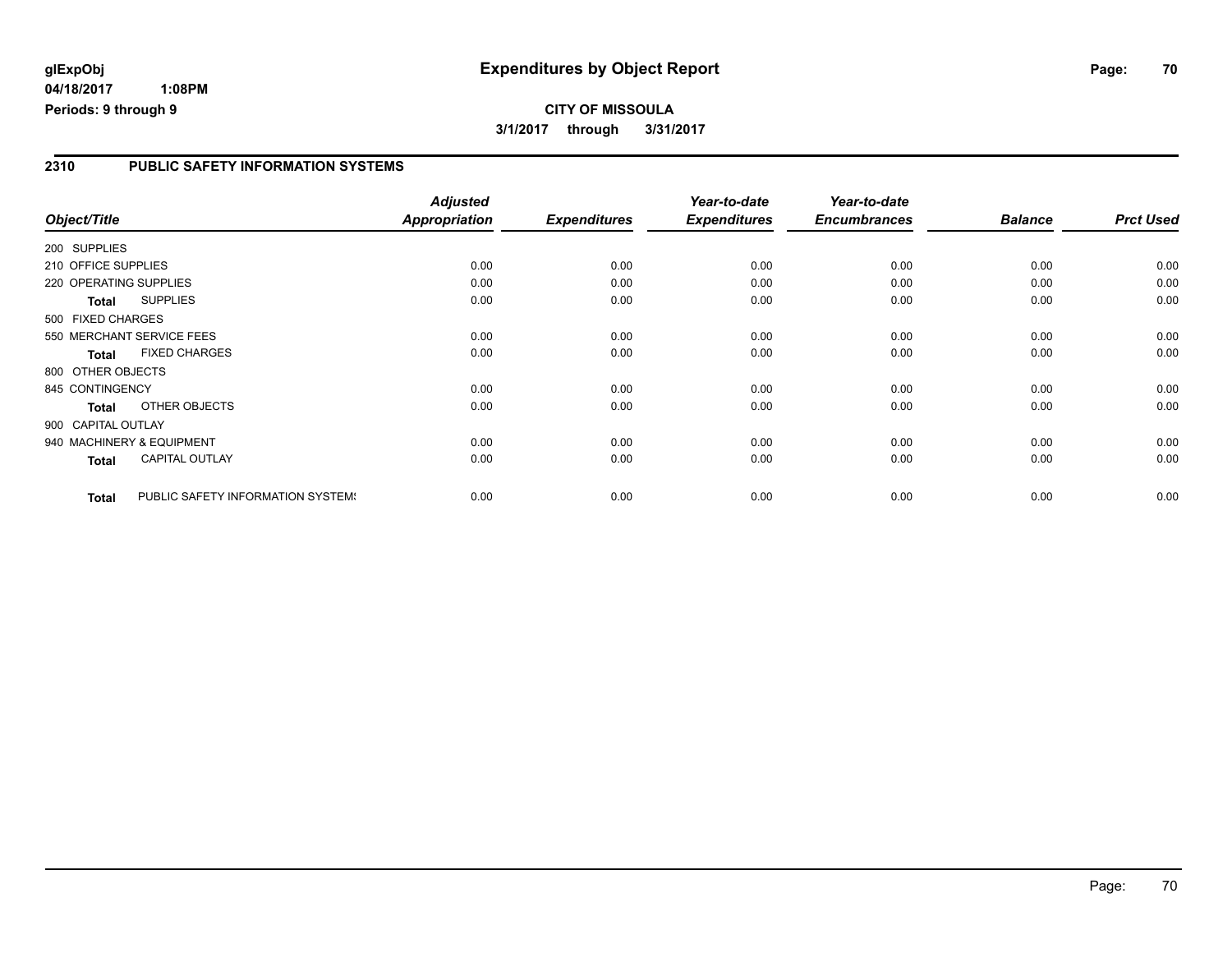# **2321 IMPACT FEE FUND**

**390 NON-DEPARTMENTAL**

|                                           | <b>Adjusted</b>      |                     | Year-to-date        | Year-to-date        |                |                  |
|-------------------------------------------|----------------------|---------------------|---------------------|---------------------|----------------|------------------|
| Object/Title                              | <b>Appropriation</b> | <b>Expenditures</b> | <b>Expenditures</b> | <b>Encumbrances</b> | <b>Balance</b> | <b>Prct Used</b> |
| 100 PERSONAL SERVICES                     |                      |                     |                     |                     |                |                  |
| 110 SALARIES AND WAGES                    | 0.00                 | 0.00                | 0.00                | 0.00                | 0.00           | 0.00             |
| <b>140 EMPLOYER CONTRIBUTIONS</b>         | 0.00                 | 0.00                | 0.00                | 0.00                | 0.00           | 0.00             |
| PERSONAL SERVICES<br>Total                | 0.00                 | 0.00                | 0.00                | 0.00                | 0.00           | 0.00             |
| 300 PURCHASED SERVICES                    |                      |                     |                     |                     |                |                  |
| 350 PROFESSIONAL SERVICES                 | 0.00                 | 0.00                | 5,526.25            | 0.00                | $-5,526.25$    | 0.00             |
| 390 OTHER PURCHASED SERVICES              | 0.00                 | 0.00                | 0.00                | 0.00                | 0.00           | 0.00             |
| <b>PURCHASED SERVICES</b><br><b>Total</b> | 0.00                 | 0.00                | 5,526.25            | 0.00                | $-5,526.25$    | 0.00             |
| 500 FIXED CHARGES                         |                      |                     |                     |                     |                |                  |
| 550 MERCHANT SERVICE FEES                 | 0.00                 | 0.00                | 0.00                | 0.00                | 0.00           | 0.00             |
| <b>FIXED CHARGES</b><br>Total             | 0.00                 | 0.00                | 0.00                | 0.00                | 0.00           | 0.00             |
| 800 OTHER OBJECTS                         |                      |                     |                     |                     |                |                  |
| 820 TRANSFERS TO OTHER FUNDS              | 76,265.00            | 0.00                | 39,265.00           | 0.00                | 37,000.00      | 51.48            |
| OTHER OBJECTS<br>Total                    | 76,265.00            | 0.00                | 39,265.00           | 0.00                | 37,000.00      | 51.48            |
| 900 CAPITAL OUTLAY                        |                      |                     |                     |                     |                |                  |
| 930 IMPROVEMENTS                          | 2,326,000.00         | 18,024.37           | 541,247.43          | 0.00                | 1,784,752.57   | 23.27            |
| CAPITAL OUTLAY<br><b>Total</b>            | 2,326,000.00         | 18,024.37           | 541,247.43          | 0.00                | 1,784,752.57   | 23.27            |
| NON-DEPARTMENTAL<br><b>Total</b>          | 2,402,265.00         | 18,024.37           | 586,038.68          | 0.00                | 1,816,226.32   | 24.40            |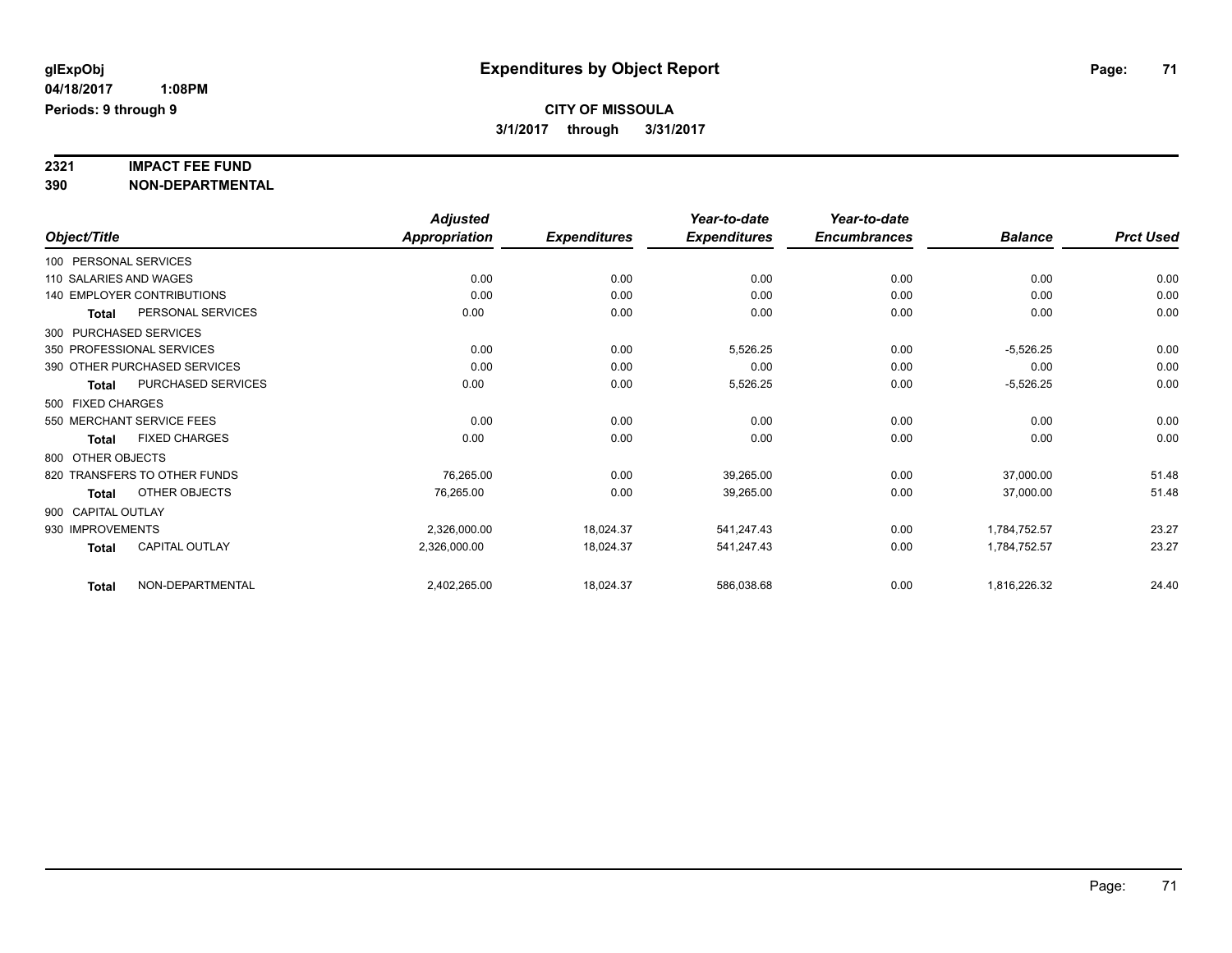#### **2321 IMPACT FEE FUND**

|                                        | <b>Adjusted</b> |                     | Year-to-date        | Year-to-date        |                |                  |
|----------------------------------------|-----------------|---------------------|---------------------|---------------------|----------------|------------------|
| Object/Title                           | Appropriation   | <b>Expenditures</b> | <b>Expenditures</b> | <b>Encumbrances</b> | <b>Balance</b> | <b>Prct Used</b> |
| 100 PERSONAL SERVICES                  |                 |                     |                     |                     |                |                  |
| 110 SALARIES AND WAGES                 | 0.00            | 0.00                | 0.00                | 0.00                | 0.00           | 0.00             |
| <b>140 EMPLOYER CONTRIBUTIONS</b>      | 0.00            | 0.00                | 0.00                | 0.00                | 0.00           | 0.00             |
| PERSONAL SERVICES<br>Total             | 0.00            | 0.00                | 0.00                | 0.00                | 0.00           | 0.00             |
| 300 PURCHASED SERVICES                 |                 |                     |                     |                     |                |                  |
| 350 PROFESSIONAL SERVICES              | 0.00            | 0.00                | 5,526.25            | 0.00                | $-5,526.25$    | 0.00             |
| 390 OTHER PURCHASED SERVICES           | 0.00            | 0.00                | 0.00                | 0.00                | 0.00           | 0.00             |
| PURCHASED SERVICES<br><b>Total</b>     | 0.00            | 0.00                | 5,526.25            | 0.00                | $-5,526.25$    | 0.00             |
| 500 FIXED CHARGES                      |                 |                     |                     |                     |                |                  |
| 550 MERCHANT SERVICE FEES              | 0.00            | 0.00                | 0.00                | 0.00                | 0.00           | 0.00             |
| <b>FIXED CHARGES</b><br>Total          | 0.00            | 0.00                | 0.00                | 0.00                | 0.00           | 0.00             |
| 800 OTHER OBJECTS                      |                 |                     |                     |                     |                |                  |
| 820 TRANSFERS TO OTHER FUNDS           | 76,265.00       | 0.00                | 39,265.00           | 0.00                | 37,000.00      | 51.48            |
| OTHER OBJECTS<br><b>Total</b>          | 76,265.00       | 0.00                | 39,265.00           | 0.00                | 37,000.00      | 51.48            |
| 900 CAPITAL OUTLAY                     |                 |                     |                     |                     |                |                  |
| 930 IMPROVEMENTS                       | 2,326,000.00    | 18,024.37           | 541,247.43          | 0.00                | 1,784,752.57   | 23.27            |
| CAPITAL OUTLAY<br><b>Total</b>         | 2,326,000.00    | 18,024.37           | 541,247.43          | 0.00                | 1,784,752.57   | 23.27            |
| <b>IMPACT FEE FUND</b><br><b>Total</b> | 2,402,265.00    | 18,024.37           | 586,038.68          | 0.00                | 1,816,226.32   | 24.40            |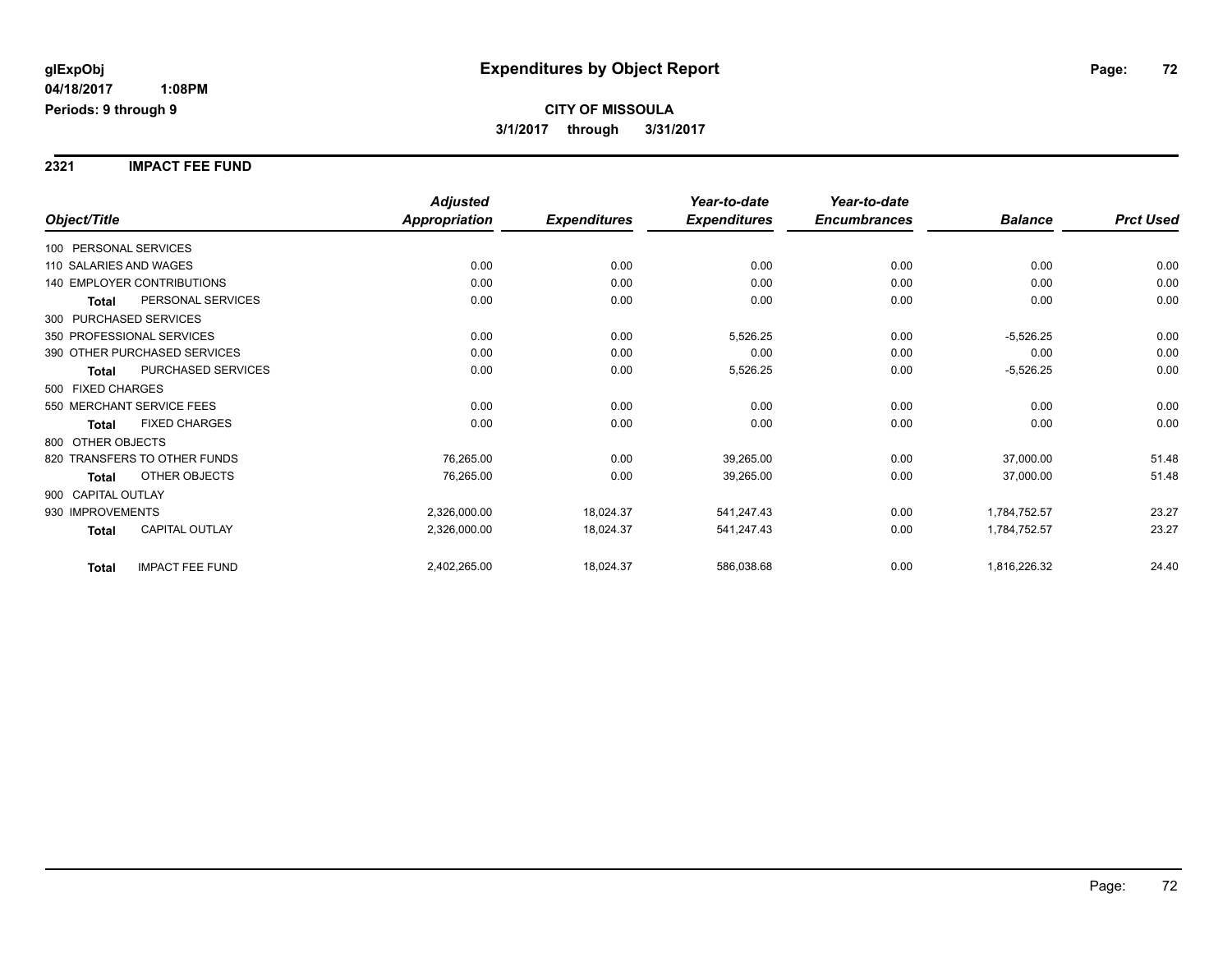**2322 GEORGE ELMER/CATTLE DR INTERSECTION**

**390 NON-DEPARTMENTAL**

| Object/Title     |                              | <b>Adjusted</b><br><b>Appropriation</b> | <b>Expenditures</b> | Year-to-date<br><b>Expenditures</b> | Year-to-date<br><b>Encumbrances</b> | <b>Balance</b> | <b>Prct Used</b> |
|------------------|------------------------------|-----------------------------------------|---------------------|-------------------------------------|-------------------------------------|----------------|------------------|
|                  |                              |                                         |                     |                                     |                                     |                |                  |
|                  | 300 PURCHASED SERVICES       |                                         |                     |                                     |                                     |                |                  |
|                  | 350 PROFESSIONAL SERVICES    | 15,000.00                               | 0.00                | 0.00                                | 0.00                                | 15,000.00      | 0.00             |
| <b>Total</b>     | <b>PURCHASED SERVICES</b>    | 15,000.00                               | 0.00                | 0.00                                | 0.00                                | 15,000.00      | 0.00             |
|                  | 500 FIXED CHARGES            |                                         |                     |                                     |                                     |                |                  |
|                  | 550 MERCHANT SERVICE FEES    | 0.00                                    | 0.00                | 0.00                                | 0.00                                | 0.00           | 0.00             |
| <b>Total</b>     | <b>FIXED CHARGES</b>         | 0.00                                    | 0.00                | 0.00                                | 0.00                                | 0.00           | 0.00             |
|                  | 800 OTHER OBJECTS            |                                         |                     |                                     |                                     |                |                  |
|                  | 820 TRANSFERS TO OTHER FUNDS | 0.00                                    | 0.00                | 0.00                                | 0.00                                | 0.00           | 0.00             |
| <b>Total</b>     | OTHER OBJECTS                | 0.00                                    | 0.00                | 0.00                                | 0.00                                | 0.00           | 0.00             |
|                  | 900 CAPITAL OUTLAY           |                                         |                     |                                     |                                     |                |                  |
| 930 IMPROVEMENTS |                              | 0.00                                    | 0.00                | 0.00                                | 0.00                                | 0.00           | 0.00             |
| <b>Total</b>     | <b>CAPITAL OUTLAY</b>        | 0.00                                    | 0.00                | 0.00                                | 0.00                                | 0.00           | 0.00             |
| <b>Total</b>     | NON-DEPARTMENTAL             | 15,000.00                               | 0.00                | 0.00                                | 0.00                                | 15,000.00      | 0.00             |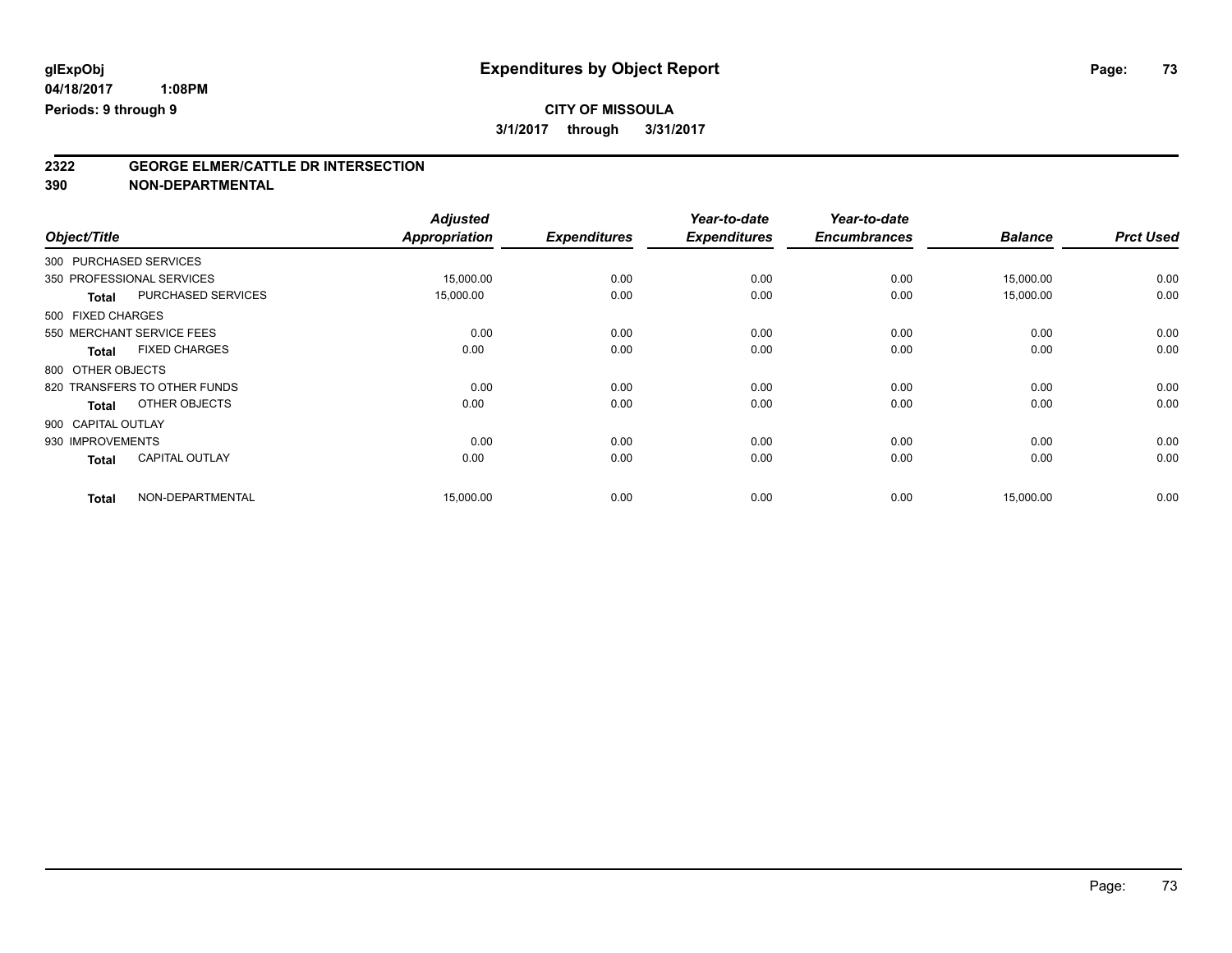# **CITY OF MISSOULA 3/1/2017 through 3/31/2017**

### **2322 GEORGE ELMER/CATTLE DR INTERSECTION**

| Object/Title           |                                         | <b>Adjusted</b><br>Appropriation | <b>Expenditures</b> | Year-to-date<br><b>Expenditures</b> | Year-to-date<br><b>Encumbrances</b> | <b>Balance</b> | <b>Prct Used</b> |
|------------------------|-----------------------------------------|----------------------------------|---------------------|-------------------------------------|-------------------------------------|----------------|------------------|
| 300 PURCHASED SERVICES |                                         |                                  |                     |                                     |                                     |                |                  |
|                        | 350 PROFESSIONAL SERVICES               | 15,000.00                        | 0.00                | 0.00                                | 0.00                                | 15,000.00      | 0.00             |
| <b>Total</b>           | PURCHASED SERVICES                      | 15,000.00                        | 0.00                | 0.00                                | 0.00                                | 15,000.00      | 0.00             |
| 500 FIXED CHARGES      |                                         |                                  |                     |                                     |                                     |                |                  |
|                        | 550 MERCHANT SERVICE FEES               | 0.00                             | 0.00                | 0.00                                | 0.00                                | 0.00           | 0.00             |
| <b>Total</b>           | <b>FIXED CHARGES</b>                    | 0.00                             | 0.00                | 0.00                                | 0.00                                | 0.00           | 0.00             |
| 800 OTHER OBJECTS      |                                         |                                  |                     |                                     |                                     |                |                  |
|                        | 820 TRANSFERS TO OTHER FUNDS            | 0.00                             | 0.00                | 0.00                                | 0.00                                | 0.00           | 0.00             |
| Total                  | OTHER OBJECTS                           | 0.00                             | 0.00                | 0.00                                | 0.00                                | 0.00           | 0.00             |
| 900 CAPITAL OUTLAY     |                                         |                                  |                     |                                     |                                     |                |                  |
| 930 IMPROVEMENTS       |                                         | 0.00                             | 0.00                | 0.00                                | 0.00                                | 0.00           | 0.00             |
| <b>Total</b>           | <b>CAPITAL OUTLAY</b>                   | 0.00                             | 0.00                | 0.00                                | 0.00                                | 0.00           | 0.00             |
| <b>Total</b>           | <b>GEORGE ELMER/CATTLE DR INTERSECT</b> | 15,000.00                        | 0.00                | 0.00                                | 0.00                                | 15,000.00      | 0.00             |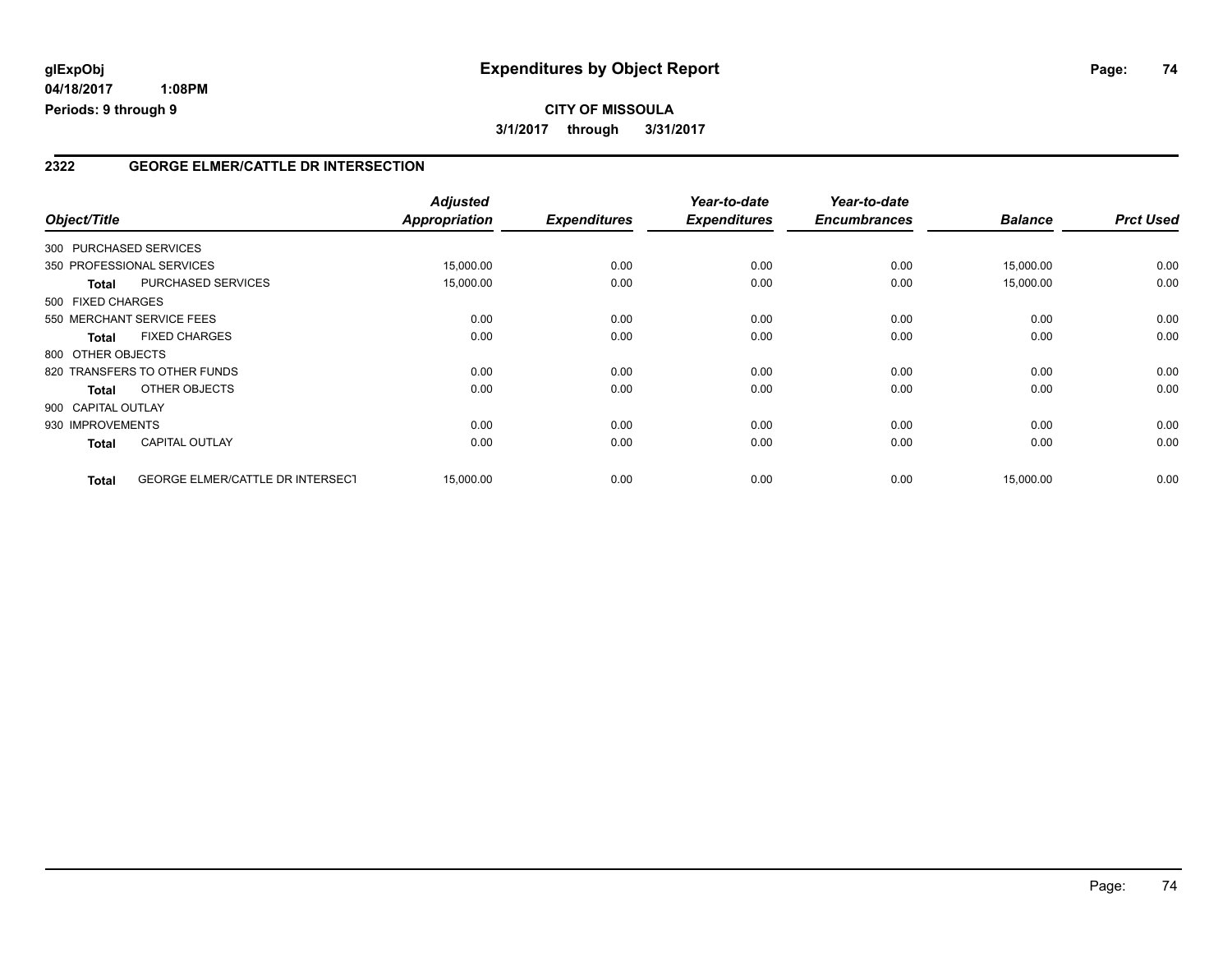**2365 PUBLIC ART FUND 220 MAYOR**

|                    |                              | <b>Adjusted</b>      |                     | Year-to-date        | Year-to-date        |                |                  |
|--------------------|------------------------------|----------------------|---------------------|---------------------|---------------------|----------------|------------------|
| Object/Title       |                              | <b>Appropriation</b> | <b>Expenditures</b> | <b>Expenditures</b> | <b>Encumbrances</b> | <b>Balance</b> | <b>Prct Used</b> |
|                    | 300 PURCHASED SERVICES       |                      |                     |                     |                     |                |                  |
|                    | 320 PRINTING & DUPLICATING   | 3,000.00             | 0.00                | 0.00                | 0.00                | 3,000.00       | 0.00             |
|                    | 350 PROFESSIONAL SERVICES    | 0.00                 | 0.00                | 267.17              | 0.00                | $-267.17$      | 0.00             |
|                    | 390 OTHER PURCHASED SERVICES | 23,320.00            | 0.00                | 0.00                | 0.00                | 23,320.00      | 0.00             |
| Total              | <b>PURCHASED SERVICES</b>    | 26,320.00            | 0.00                | 267.17              | 0.00                | 26,052.83      | 1.02             |
| 500 FIXED CHARGES  |                              |                      |                     |                     |                     |                |                  |
|                    | 550 MERCHANT SERVICE FEES    | 0.00                 | 0.00                | 0.00                | 0.00                | 0.00           | 0.00             |
| Total              | <b>FIXED CHARGES</b>         | 0.00                 | 0.00                | 0.00                | 0.00                | 0.00           | 0.00             |
| 800 OTHER OBJECTS  |                              |                      |                     |                     |                     |                |                  |
| 845 CONTINGENCY    |                              | 0.00                 | 0.00                | 0.00                | 0.00                | 0.00           | 0.00             |
| <b>Total</b>       | OTHER OBJECTS                | 0.00                 | 0.00                | 0.00                | 0.00                | 0.00           | 0.00             |
| 900 CAPITAL OUTLAY |                              |                      |                     |                     |                     |                |                  |
| 930 IMPROVEMENTS   |                              | 0.00                 | 0.00                | 5,000.00            | 0.00                | $-5,000.00$    | 0.00             |
| <b>Total</b>       | <b>CAPITAL OUTLAY</b>        | 0.00                 | 0.00                | 5,000.00            | 0.00                | $-5,000.00$    | 0.00             |
| <b>Total</b>       | <b>MAYOR</b>                 | 26,320.00            | 0.00                | 5,267.17            | 0.00                | 21,052.83      | 20.01            |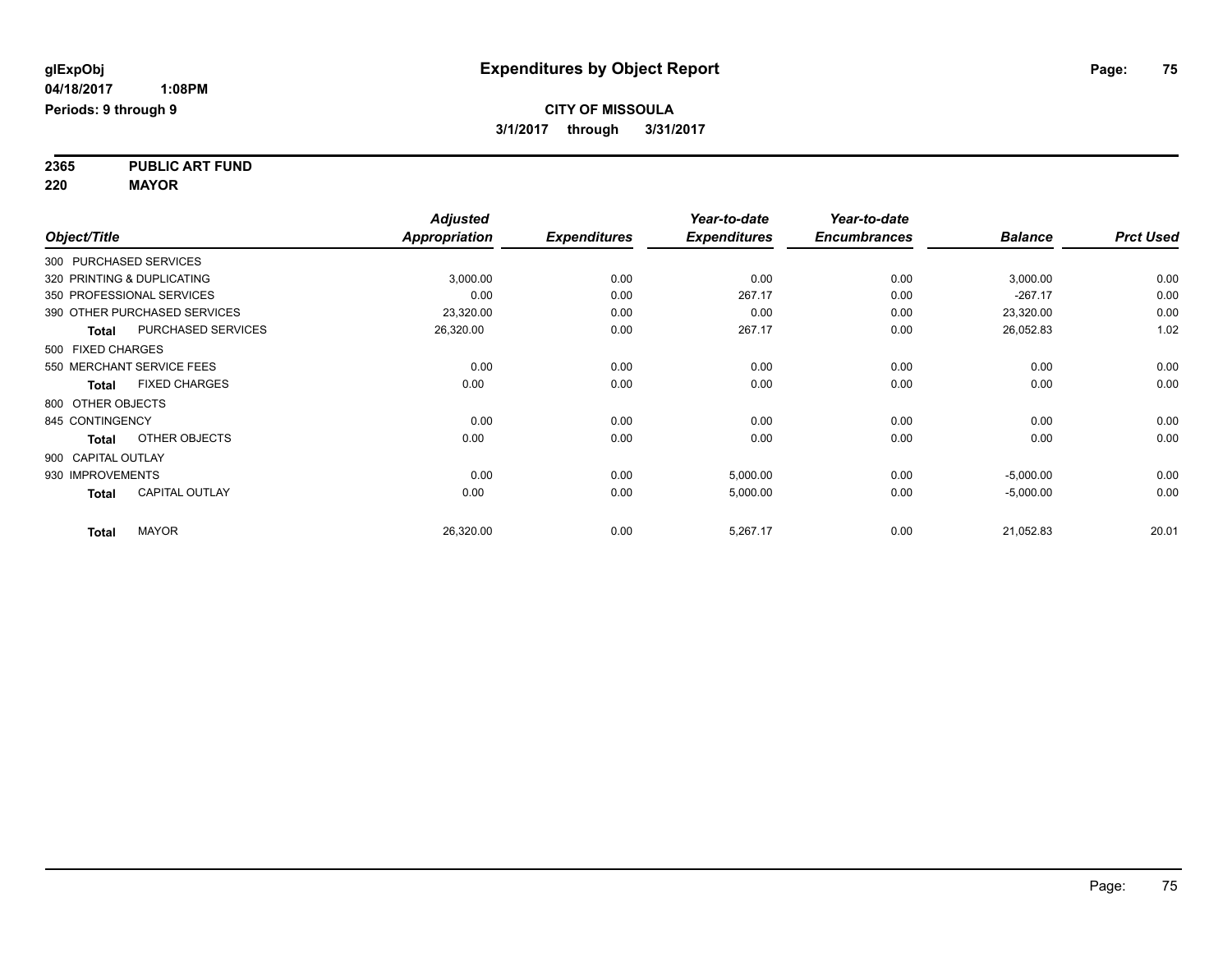#### **2365 PUBLIC ART FUND**

|                    |                              | <b>Adjusted</b>      |                     | Year-to-date        | Year-to-date        |                |                  |
|--------------------|------------------------------|----------------------|---------------------|---------------------|---------------------|----------------|------------------|
| Object/Title       |                              | <b>Appropriation</b> | <b>Expenditures</b> | <b>Expenditures</b> | <b>Encumbrances</b> | <b>Balance</b> | <b>Prct Used</b> |
|                    | 300 PURCHASED SERVICES       |                      |                     |                     |                     |                |                  |
|                    | 320 PRINTING & DUPLICATING   | 3,000.00             | 0.00                | 0.00                | 0.00                | 3,000.00       | 0.00             |
|                    | 350 PROFESSIONAL SERVICES    | 0.00                 | 0.00                | 267.17              | 0.00                | $-267.17$      | 0.00             |
|                    | 390 OTHER PURCHASED SERVICES | 23,320.00            | 0.00                | 0.00                | 0.00                | 23,320.00      | 0.00             |
| Total              | PURCHASED SERVICES           | 26,320.00            | 0.00                | 267.17              | 0.00                | 26,052.83      | 1.02             |
| 500 FIXED CHARGES  |                              |                      |                     |                     |                     |                |                  |
|                    | 550 MERCHANT SERVICE FEES    | 0.00                 | 0.00                | 0.00                | 0.00                | 0.00           | 0.00             |
| <b>Total</b>       | <b>FIXED CHARGES</b>         | 0.00                 | 0.00                | 0.00                | 0.00                | 0.00           | 0.00             |
| 800 OTHER OBJECTS  |                              |                      |                     |                     |                     |                |                  |
| 845 CONTINGENCY    |                              | 0.00                 | 0.00                | 0.00                | 0.00                | 0.00           | 0.00             |
| Total              | OTHER OBJECTS                | 0.00                 | 0.00                | 0.00                | 0.00                | 0.00           | 0.00             |
| 900 CAPITAL OUTLAY |                              |                      |                     |                     |                     |                |                  |
| 930 IMPROVEMENTS   |                              | 0.00                 | 0.00                | 5,000.00            | 0.00                | $-5,000.00$    | 0.00             |
| Total              | <b>CAPITAL OUTLAY</b>        | 0.00                 | 0.00                | 5,000.00            | 0.00                | $-5,000.00$    | 0.00             |
| <b>Total</b>       | PUBLIC ART FUND              | 26,320.00            | 0.00                | 5,267.17            | 0.00                | 21,052.83      | 20.01            |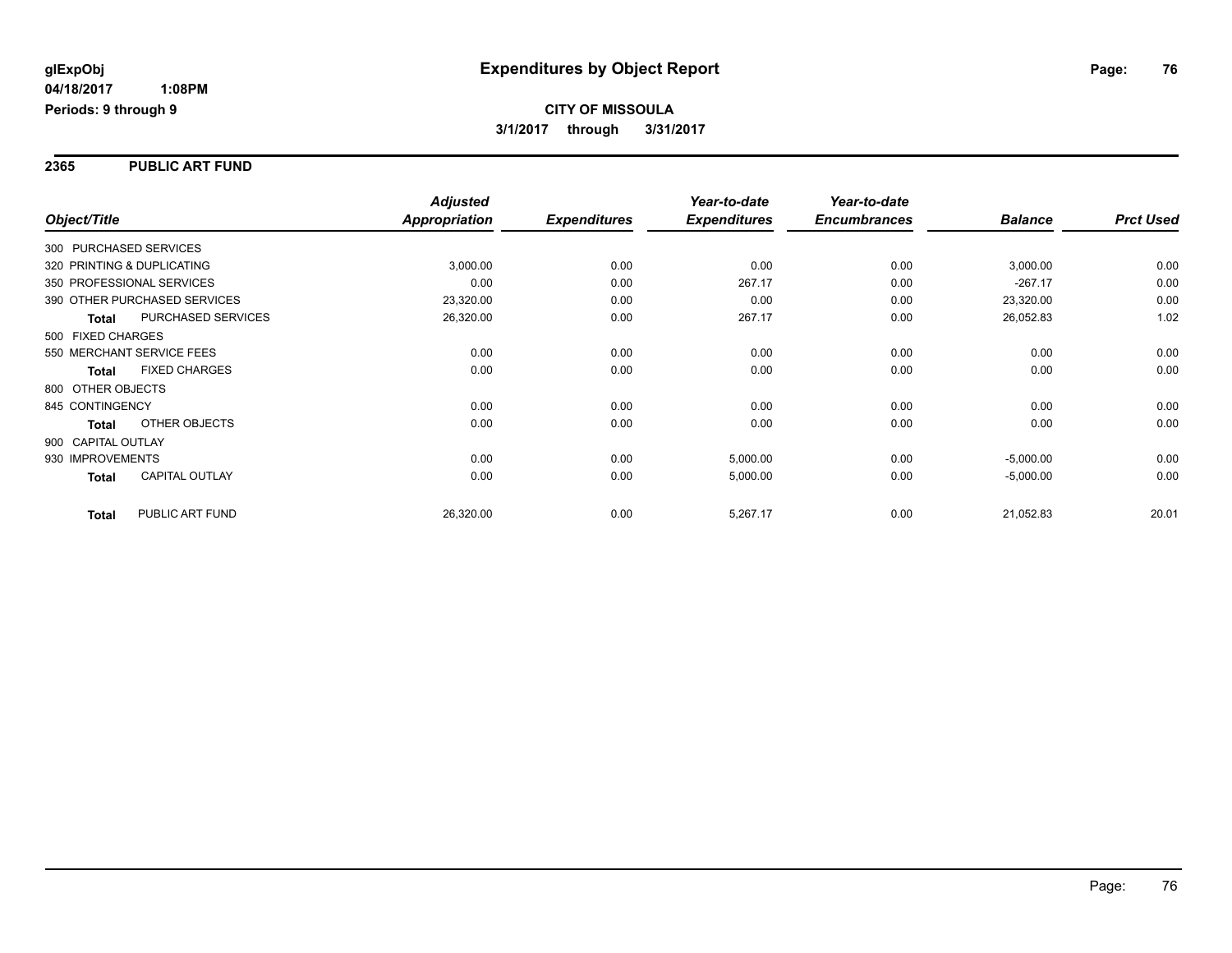# **2371 EMPLOYEE HEALTH INSURANCE LEVY FUND**

**390 NON-DEPARTMENTAL**

| Object/Title                         | <b>Adjusted</b><br><b>Appropriation</b> | <b>Expenditures</b> | Year-to-date<br><b>Expenditures</b> | Year-to-date<br><b>Encumbrances</b> | <b>Balance</b> | <b>Prct Used</b> |
|--------------------------------------|-----------------------------------------|---------------------|-------------------------------------|-------------------------------------|----------------|------------------|
| 500 FIXED CHARGES                    |                                         |                     |                                     |                                     |                |                  |
| 550 MERCHANT SERVICE FEES            | 0.00                                    | 0.00                | 0.00                                | 0.00                                | 0.00           | 0.00             |
| <b>FIXED CHARGES</b><br><b>Total</b> | 0.00                                    | 0.00                | 0.00                                | 0.00                                | 0.00           | 0.00             |
| 800 OTHER OBJECTS                    |                                         |                     |                                     |                                     |                |                  |
| 820 TRANSFERS TO OTHER FUNDS         | 4.525.00                                | 0.00                | 2.263.00                            | 0.00                                | 2.262.00       | 50.01            |
| OTHER OBJECTS<br><b>Total</b>        | 4.525.00                                | 0.00                | 2,263.00                            | 0.00                                | 2,262.00       | 50.01            |
| NON-DEPARTMENTAL<br><b>Total</b>     | 4.525.00                                | 0.00                | 2.263.00                            | 0.00                                | 2.262.00       | 50.01            |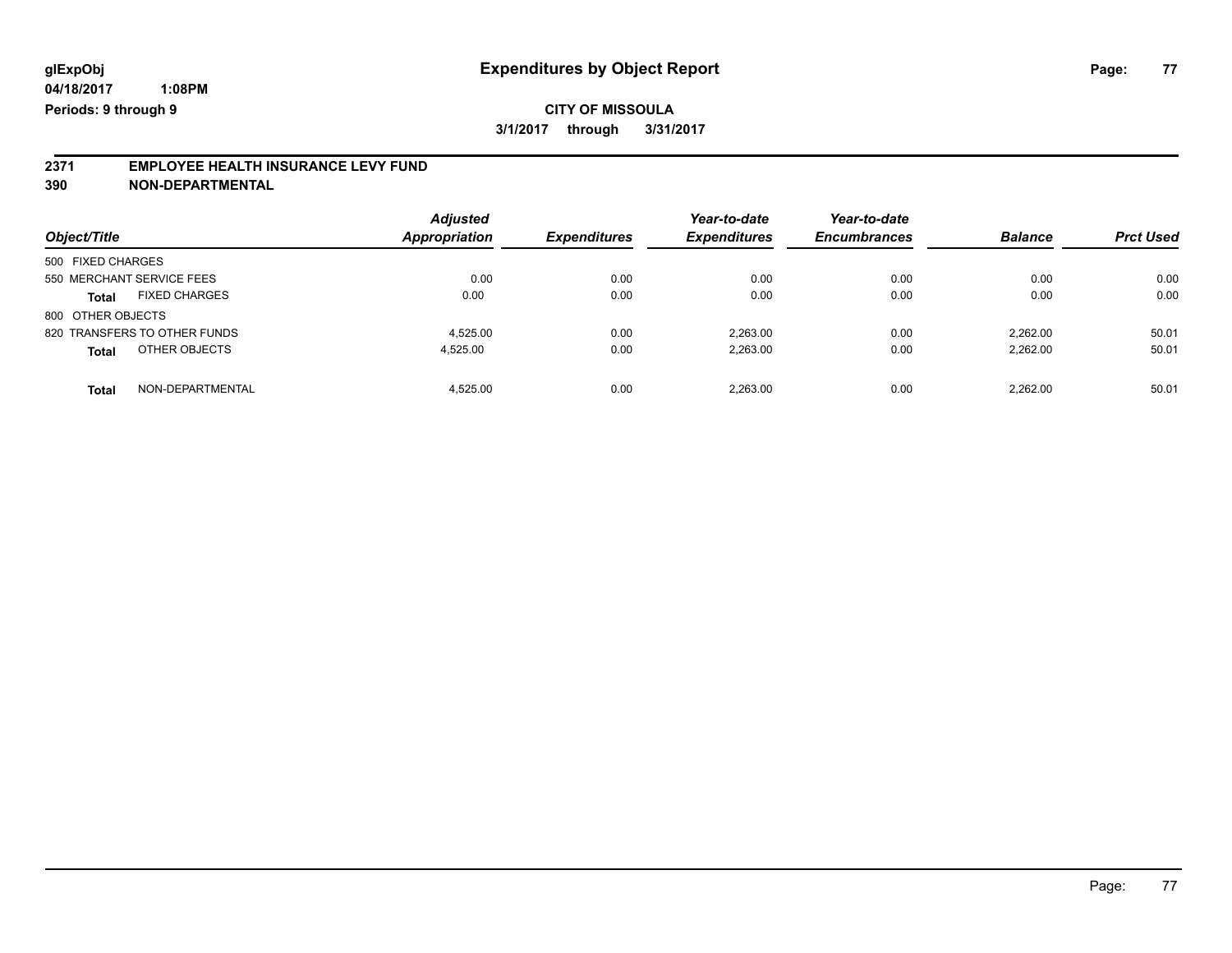# **glExpObj Expenditures by Object Report Page: 78**

**04/18/2017 1:08PM Periods: 9 through 9**

### **2371 EMPLOYEE HEALTH INSURANCE LEVY FUND**

| Object/Title              |                                  | <b>Adjusted</b><br>Appropriation | <b>Expenditures</b> | Year-to-date<br><b>Expenditures</b> | Year-to-date<br><b>Encumbrances</b> | <b>Balance</b> | <b>Prct Used</b> |
|---------------------------|----------------------------------|----------------------------------|---------------------|-------------------------------------|-------------------------------------|----------------|------------------|
| 500 FIXED CHARGES         |                                  |                                  |                     |                                     |                                     |                |                  |
| 550 MERCHANT SERVICE FEES |                                  | 0.00                             | 0.00                | 0.00                                | 0.00                                | 0.00           | 0.00             |
| <b>Total</b>              | <b>FIXED CHARGES</b>             | 0.00                             | 0.00                | 0.00                                | 0.00                                | 0.00           | 0.00             |
| 800 OTHER OBJECTS         |                                  |                                  |                     |                                     |                                     |                |                  |
|                           | 820 TRANSFERS TO OTHER FUNDS     | 4.525.00                         | 0.00                | 2.263.00                            | 0.00                                | 2.262.00       | 50.01            |
| <b>Total</b>              | OTHER OBJECTS                    | 4.525.00                         | 0.00                | 2.263.00                            | 0.00                                | 2.262.00       | 50.01            |
| <b>Total</b>              | EMPLOYEE HEALTH INSURANCE LEVY F | 4.525.00                         | 0.00                | 2.263.00                            | 0.00                                | 2.262.00       | 50.01            |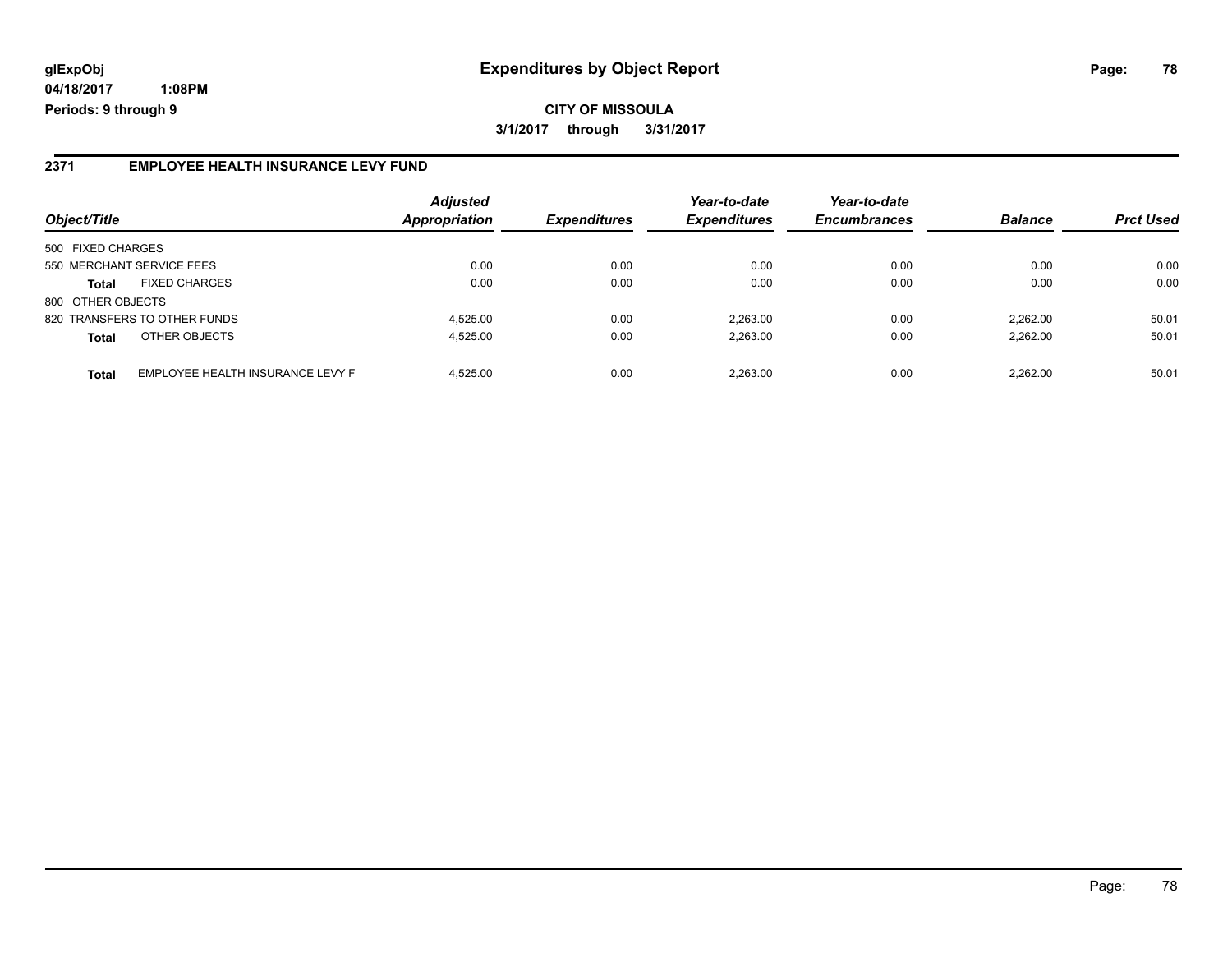**2372 PERMISSIVE MEDICAL LEVY**

**390 NON-DEPARTMENTAL**

| Object/Title                         | <b>Adjusted</b><br>Appropriation | <b>Expenditures</b> | Year-to-date<br><b>Expenditures</b> | Year-to-date<br><b>Encumbrances</b> | <b>Balance</b> | <b>Prct Used</b> |
|--------------------------------------|----------------------------------|---------------------|-------------------------------------|-------------------------------------|----------------|------------------|
| 500 FIXED CHARGES                    |                                  |                     |                                     |                                     |                |                  |
| 550 MERCHANT SERVICE FEES            | 0.00                             | 0.00                | 0.00                                | 0.00                                | 0.00           | 0.00             |
| <b>FIXED CHARGES</b><br><b>Total</b> | 0.00                             | 0.00                | 0.00                                | 0.00                                | 0.00           | 0.00             |
| 800 OTHER OBJECTS                    |                                  |                     |                                     |                                     |                |                  |
| 820 TRANSFERS TO OTHER FUNDS         | 4.774.150.00                     | 0.00                | 2,387,075.00                        | 0.00                                | 2.387.075.00   | 50.00            |
| OTHER OBJECTS<br><b>Total</b>        | 4,774,150.00                     | 0.00                | 2,387,075.00                        | 0.00                                | 2,387,075.00   | 50.00            |
| NON-DEPARTMENTAL<br><b>Total</b>     | 4,774,150.00                     | 0.00                | 2,387,075.00                        | 0.00                                | 2,387,075.00   | 50.00            |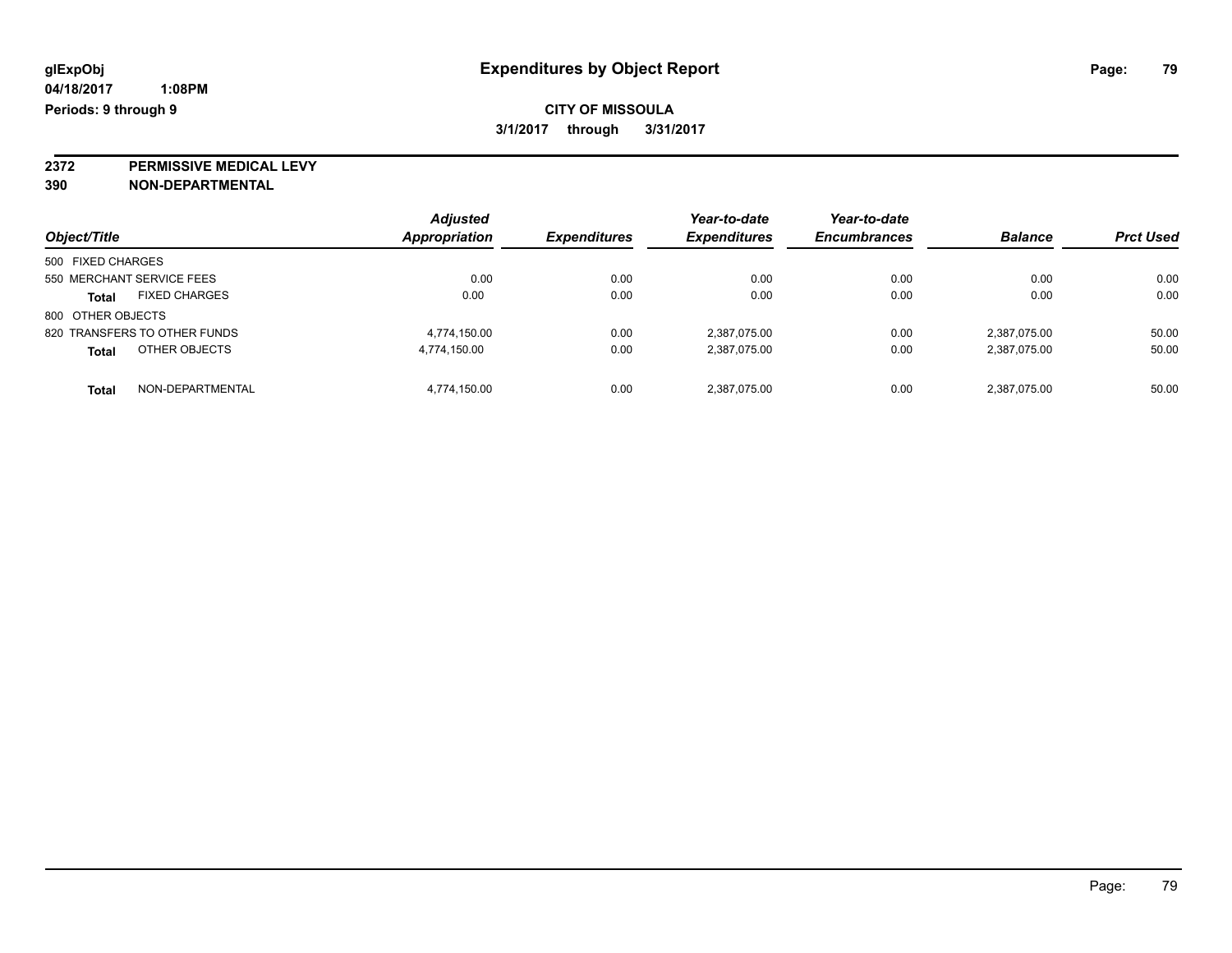**CITY OF MISSOULA 3/1/2017 through 3/31/2017**

## **2372 PERMISSIVE MEDICAL LEVY**

| Object/Title                            | <b>Adjusted</b><br>Appropriation | <b>Expenditures</b> | Year-to-date<br><b>Expenditures</b> | Year-to-date<br><b>Encumbrances</b> | <b>Balance</b> | <b>Prct Used</b> |
|-----------------------------------------|----------------------------------|---------------------|-------------------------------------|-------------------------------------|----------------|------------------|
| 500 FIXED CHARGES                       |                                  |                     |                                     |                                     |                |                  |
| 550 MERCHANT SERVICE FEES               | 0.00                             | 0.00                | 0.00                                | 0.00                                | 0.00           | 0.00             |
| <b>FIXED CHARGES</b><br><b>Total</b>    | 0.00                             | 0.00                | 0.00                                | 0.00                                | 0.00           | 0.00             |
| 800 OTHER OBJECTS                       |                                  |                     |                                     |                                     |                |                  |
| 820 TRANSFERS TO OTHER FUNDS            | 4,774,150.00                     | 0.00                | 2,387,075.00                        | 0.00                                | 2,387,075.00   | 50.00            |
| OTHER OBJECTS<br><b>Total</b>           | 4,774,150.00                     | 0.00                | 2,387,075.00                        | 0.00                                | 2,387,075.00   | 50.00            |
| PERMISSIVE MEDICAL LEVY<br><b>Total</b> | 4,774,150.00                     | 0.00                | 2,387,075.00                        | 0.00                                | 2,387,075.00   | 50.00            |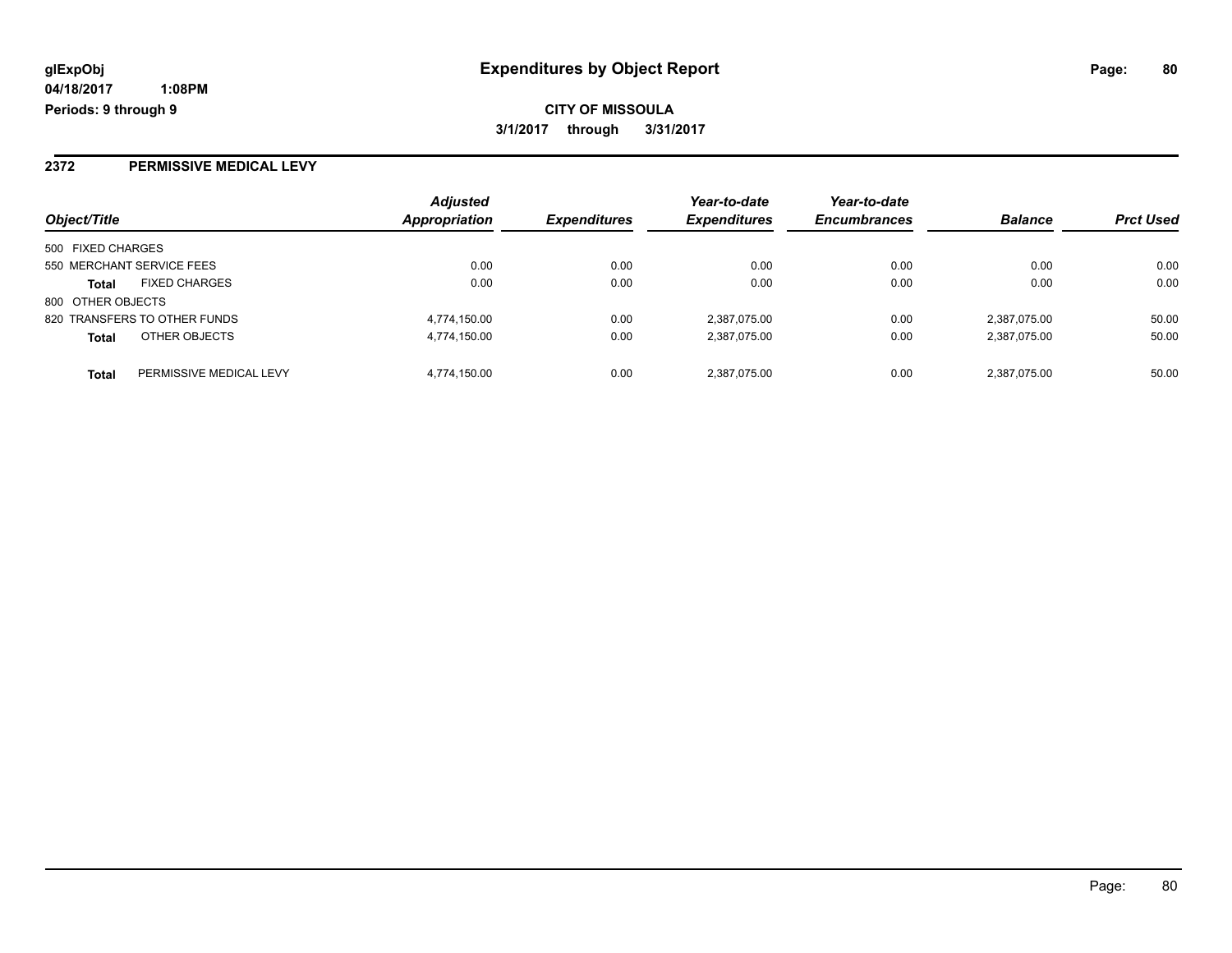# **2389 CABLE TELEVISION FRANCHISE FUND**

**390 NON-DEPARTMENTAL**

|                    |                                     | <b>Adjusted</b> |                     | Year-to-date        | Year-to-date        |                |                  |
|--------------------|-------------------------------------|-----------------|---------------------|---------------------|---------------------|----------------|------------------|
| Object/Title       |                                     | Appropriation   | <b>Expenditures</b> | <b>Expenditures</b> | <b>Encumbrances</b> | <b>Balance</b> | <b>Prct Used</b> |
|                    | 300 PURCHASED SERVICES              |                 |                     |                     |                     |                |                  |
|                    | 330 PUBLICITY, SUBSCRIPTIONS & DUES | 0.00            | 0.00                | 0.00                | 0.00                | 0.00           | 0.00             |
|                    | 350 PROFESSIONAL SERVICES           | 20.288.00       | 0.00                | 12,900.00           | 0.00                | 7,388.00       | 63.58            |
|                    | 360 REPAIR & MAINTENANCE            | 0.00            | 0.00                | 0.00                | 0.00                | 0.00           | 0.00             |
| 370 TRAVEL         |                                     | 1,000.00        | 0.00                | 0.00                | 0.00                | 1,000.00       | 0.00             |
| 380 TRAINING       |                                     | 1,000.00        | 0.00                | 0.00                | 0.00                | 1,000.00       | 0.00             |
| <b>Total</b>       | PURCHASED SERVICES                  | 22,288.00       | 0.00                | 12,900.00           | 0.00                | 9,388.00       | 57.88            |
| 500 FIXED CHARGES  |                                     |                 |                     |                     |                     |                |                  |
|                    | 550 MERCHANT SERVICE FEES           | 0.00            | 0.00                | 0.00                | 0.00                | 0.00           | 0.00             |
| <b>Total</b>       | <b>FIXED CHARGES</b>                | 0.00            | 0.00                | 0.00                | 0.00                | 0.00           | 0.00             |
|                    | 700 GRANTS & CONTRIBUTIONS          |                 |                     |                     |                     |                |                  |
|                    | 700 GRANTS & CONTRIBUTIONS          | 390.000.00      | 0.00                | 240.000.00          | 0.00                | 150.000.00     | 61.54            |
| <b>Total</b>       | <b>GRANTS &amp; CONTRIBUTIONS</b>   | 390,000.00      | 0.00                | 240,000.00          | 0.00                | 150,000.00     | 61.54            |
| 800 OTHER OBJECTS  |                                     |                 |                     |                     |                     |                |                  |
|                    | 820 TRANSFERS TO OTHER FUNDS        | 301.433.00      | 0.00                | 150.717.00          | 0.00                | 150.716.00     | 50.00            |
| 845 CONTINGENCY    |                                     | 0.00            | 0.00                | 0.00                | 0.00                | 0.00           | 0.00             |
| <b>Total</b>       | OTHER OBJECTS                       | 301,433.00      | 0.00                | 150,717.00          | 0.00                | 150,716.00     | 50.00            |
| 900 CAPITAL OUTLAY |                                     |                 |                     |                     |                     |                |                  |
|                    | 940 MACHINERY & EQUIPMENT           | 37,567.00       | 2,419.00            | 14,120.76           | 0.00                | 23,446.24      | 37.59            |
| <b>Total</b>       | <b>CAPITAL OUTLAY</b>               | 37,567.00       | 2,419.00            | 14,120.76           | 0.00                | 23,446.24      | 37.59            |
| <b>Total</b>       | NON-DEPARTMENTAL                    | 751,288.00      | 2,419.00            | 417,737.76          | 0.00                | 333,550.24     | 55.60            |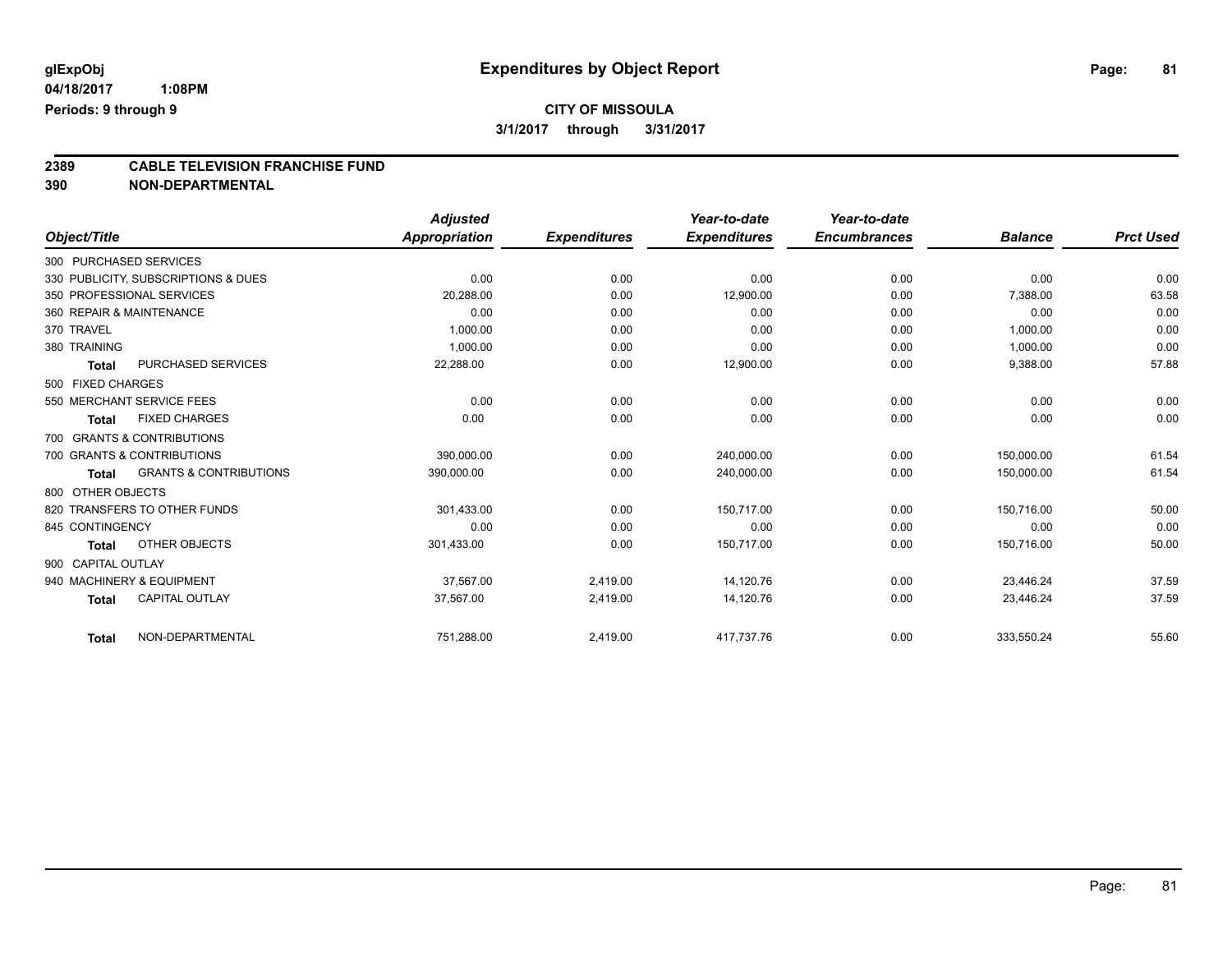# **CITY OF MISSOULA 3/1/2017 through 3/31/2017**

### **2389 CABLE TELEVISION FRANCHISE FUND**

|                          |                                     | <b>Adjusted</b> |                     | Year-to-date        | Year-to-date        |                |                  |
|--------------------------|-------------------------------------|-----------------|---------------------|---------------------|---------------------|----------------|------------------|
| Object/Title             |                                     | Appropriation   | <b>Expenditures</b> | <b>Expenditures</b> | <b>Encumbrances</b> | <b>Balance</b> | <b>Prct Used</b> |
| 300 PURCHASED SERVICES   |                                     |                 |                     |                     |                     |                |                  |
|                          | 330 PUBLICITY, SUBSCRIPTIONS & DUES | 0.00            | 0.00                | 0.00                | 0.00                | 0.00           | 0.00             |
|                          | 350 PROFESSIONAL SERVICES           | 20,288.00       | 0.00                | 12,900.00           | 0.00                | 7,388.00       | 63.58            |
| 360 REPAIR & MAINTENANCE |                                     | 0.00            | 0.00                | 0.00                | 0.00                | 0.00           | 0.00             |
| 370 TRAVEL               |                                     | 1,000.00        | 0.00                | 0.00                | 0.00                | 1,000.00       | 0.00             |
| 380 TRAINING             |                                     | 1,000.00        | 0.00                | 0.00                | 0.00                | 1,000.00       | 0.00             |
| <b>Total</b>             | <b>PURCHASED SERVICES</b>           | 22,288.00       | 0.00                | 12,900.00           | 0.00                | 9,388.00       | 57.88            |
| 500 FIXED CHARGES        |                                     |                 |                     |                     |                     |                |                  |
|                          | 550 MERCHANT SERVICE FEES           | 0.00            | 0.00                | 0.00                | 0.00                | 0.00           | 0.00             |
| <b>Total</b>             | <b>FIXED CHARGES</b>                | 0.00            | 0.00                | 0.00                | 0.00                | 0.00           | 0.00             |
|                          | 700 GRANTS & CONTRIBUTIONS          |                 |                     |                     |                     |                |                  |
|                          | 700 GRANTS & CONTRIBUTIONS          | 390,000.00      | 0.00                | 240,000.00          | 0.00                | 150,000.00     | 61.54            |
| <b>Total</b>             | <b>GRANTS &amp; CONTRIBUTIONS</b>   | 390,000.00      | 0.00                | 240,000.00          | 0.00                | 150,000.00     | 61.54            |
| 800 OTHER OBJECTS        |                                     |                 |                     |                     |                     |                |                  |
|                          | 820 TRANSFERS TO OTHER FUNDS        | 301,433.00      | 0.00                | 150,717.00          | 0.00                | 150,716.00     | 50.00            |
| 845 CONTINGENCY          |                                     | 0.00            | 0.00                | 0.00                | 0.00                | 0.00           | 0.00             |
| <b>Total</b>             | OTHER OBJECTS                       | 301,433.00      | 0.00                | 150,717.00          | 0.00                | 150,716.00     | 50.00            |
| 900 CAPITAL OUTLAY       |                                     |                 |                     |                     |                     |                |                  |
|                          | 940 MACHINERY & EQUIPMENT           | 37,567.00       | 2,419.00            | 14,120.76           | 0.00                | 23,446.24      | 37.59            |
| <b>Total</b>             | <b>CAPITAL OUTLAY</b>               | 37,567.00       | 2,419.00            | 14,120.76           | 0.00                | 23,446.24      | 37.59            |
| <b>Total</b>             | CABLE TELEVISION FRANCHISE FUND     | 751,288.00      | 2,419.00            | 417,737.76          | 0.00                | 333,550.24     | 55.60            |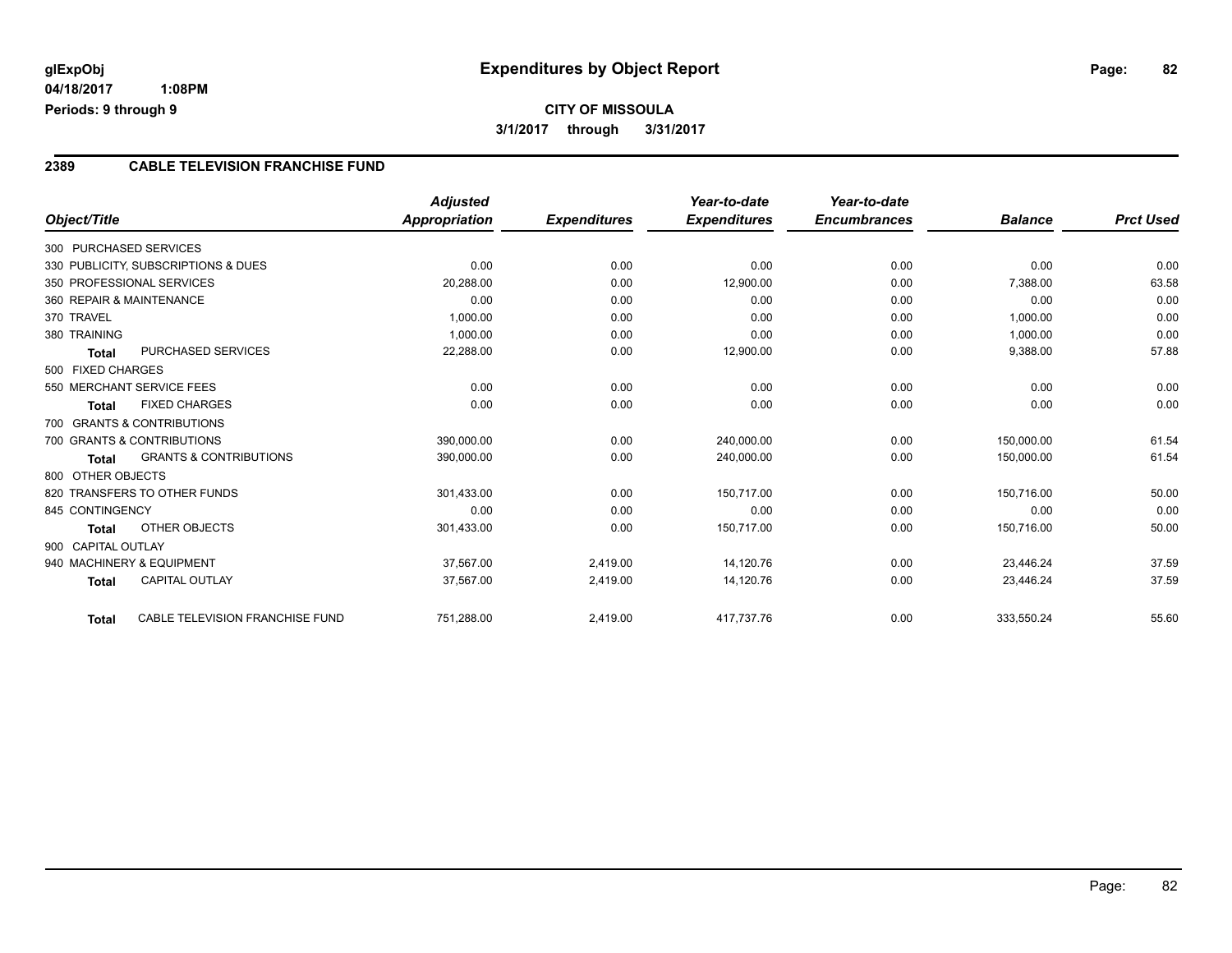**2390 DRUG FORFEITURE FUND**

**290 POLICE**

|                                                   | <b>Adjusted</b>      |                     | Year-to-date        | Year-to-date        |                |                  |
|---------------------------------------------------|----------------------|---------------------|---------------------|---------------------|----------------|------------------|
| Object/Title                                      | <b>Appropriation</b> | <b>Expenditures</b> | <b>Expenditures</b> | <b>Encumbrances</b> | <b>Balance</b> | <b>Prct Used</b> |
| 100 PERSONAL SERVICES                             |                      |                     |                     |                     |                |                  |
| 110 SALARIES AND WAGES                            | 0.00                 | 0.00                | 0.00                | 0.00                | 0.00           | 0.00             |
| 120 OVERTIME/TERMINATION                          | 0.00                 | 0.00                | 0.00                | 0.00                | 0.00           | 0.00             |
| 140 EMPLOYER CONTRIBUTIONS                        | 0.00                 | 0.00                | 0.00                | 0.00                | 0.00           | 0.00             |
| PERSONAL SERVICES<br>Total                        | 0.00                 | 0.00                | 0.00                | 0.00                | 0.00           | 0.00             |
| 200 SUPPLIES                                      |                      |                     |                     |                     |                |                  |
| 210 OFFICE SUPPLIES                               | 0.00                 | 0.00                | 0.00                | 0.00                | 0.00           | 0.00             |
| 220 OPERATING SUPPLIES                            | 3,000.00             | 0.00                | 2,957.53            | 0.00                | 42.47          | 98.58            |
| 230 REPAIR/MAINTENANCE                            | 3,000.00             | 0.00                | 0.00                | 0.00                | 3,000.00       | 0.00             |
| 231 GASOLINE                                      | 500.00               | 0.00                | 0.00                | 0.00                | 500.00         | 0.00             |
| 240 OTHER SUPPLIES                                | 0.00                 | 0.00                | 0.00                | 0.00                | 0.00           | 0.00             |
| <b>SUPPLIES</b><br>Total                          | 6,500.00             | 0.00                | 2,957.53            | 0.00                | 3,542.47       | 45.50            |
| 300 PURCHASED SERVICES                            |                      |                     |                     |                     |                |                  |
| 310 COMMUNICATIONS                                | 500.00               | 0.00                | 0.00                | 0.00                | 500.00         | 0.00             |
| 320 PRINTING & DUPLICATING                        | 300.00               | 0.00                | 0.00                | 0.00                | 300.00         | 0.00             |
| 330 PUBLICITY, SUBSCRIPTIONS & DUES               | 0.00                 | 0.00                | 0.00                | 0.00                | 0.00           | 0.00             |
| 344 TELEPHONE SERVICE                             | 0.00                 | 0.00                | 0.00                | 0.00                | 0.00           | 0.00             |
| 350 PROFESSIONAL SERVICES                         | 0.00                 | 2,748.70            | 2,748.70            | 0.00                | $-2,748.70$    | 0.00             |
| 360 REPAIR & MAINTENANCE                          | 500.00               | 0.00                | 0.00                | 0.00                | 500.00         | 0.00             |
| 370 TRAVEL                                        | 2,000.00             | 0.00                | 1,500.00            | 0.00                | 500.00         | 75.00            |
| 380 TRAINING                                      | 1,500.00             | 0.00                | 0.00                | 0.00                | 1,500.00       | 0.00             |
| 390 OTHER PURCHASED SERVICES                      | 500.00               | 0.00                | 0.00                | 0.00                | 500.00         | 0.00             |
| PURCHASED SERVICES<br><b>Total</b>                | 5,300.00             | 2,748.70            | 4,248.70            | 0.00                | 1,051.30       | 80.16            |
| 500 FIXED CHARGES                                 |                      |                     |                     |                     |                |                  |
| 500 FIXED CHARGES                                 | 1,000.00             | 0.00                | 0.00                | 0.00                | 1,000.00       | 0.00             |
| 550 MERCHANT SERVICE FEES                         | 0.00                 | 0.00                | 0.00                | 0.00                | 0.00           | 0.00             |
| <b>FIXED CHARGES</b><br>Total                     | 1,000.00             | 0.00                | 0.00                | 0.00                | 1,000.00       | 0.00             |
| 700 GRANTS & CONTRIBUTIONS                        |                      |                     |                     |                     |                |                  |
| 700 GRANTS & CONTRIBUTIONS                        | 0.00                 | 0.00                | 0.00                | 0.00                | 0.00           | 0.00             |
| <b>GRANTS &amp; CONTRIBUTIONS</b><br><b>Total</b> | 0.00                 | 0.00                | 0.00                | 0.00                | 0.00           | 0.00             |
| 800 OTHER OBJECTS                                 |                      |                     |                     |                     |                |                  |
| 820 TRANSFERS TO OTHER FUNDS                      | 0.00                 | 0.00                | 0.00                | 0.00                | 0.00           | 0.00             |
| 845 CONTINGENCY                                   | 0.00                 | 0.00                | 0.00                | 0.00                | 0.00           | 0.00             |
|                                                   |                      |                     |                     |                     |                |                  |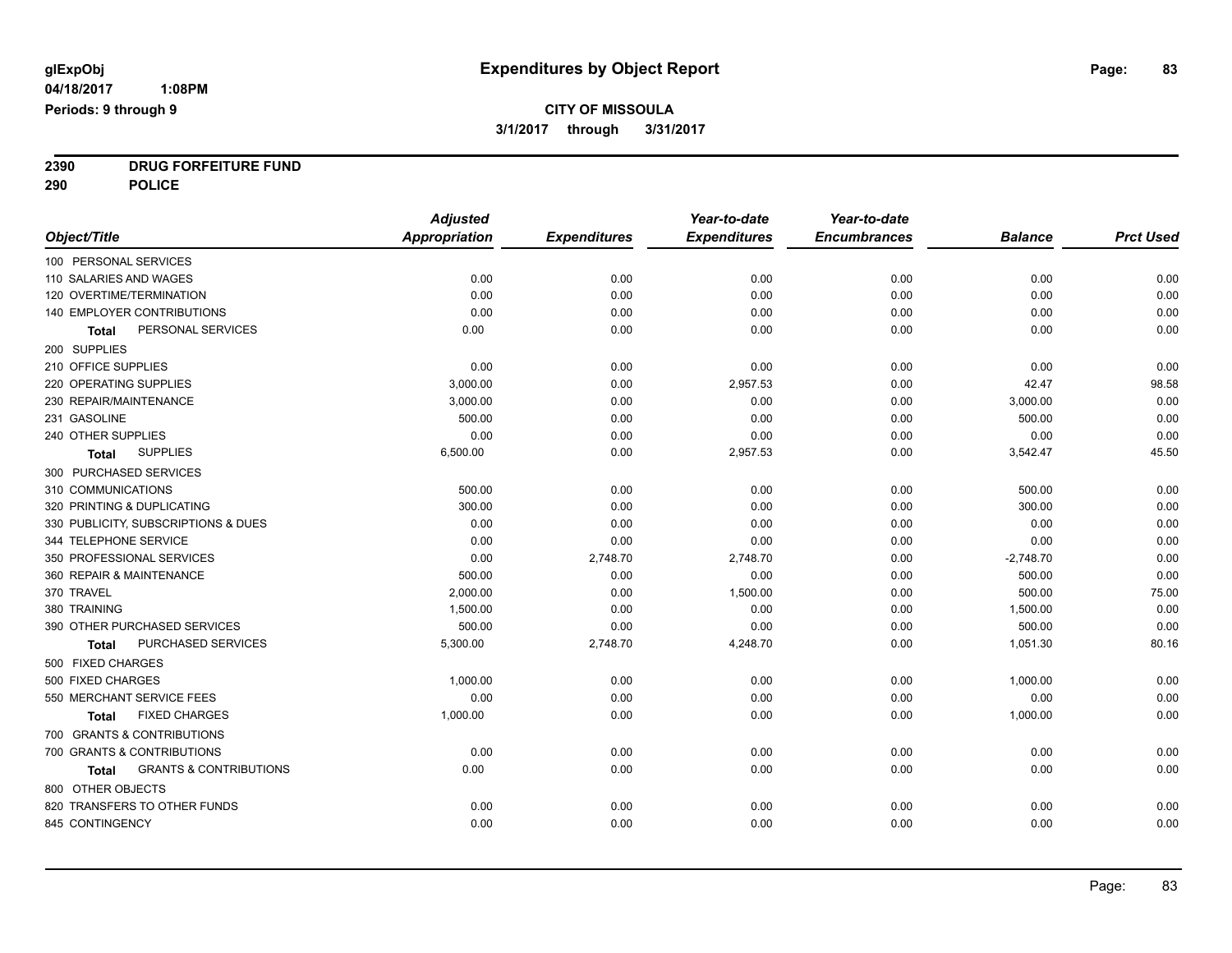# **CITY OF MISSOULA 3/1/2017 through 3/31/2017**

**2390 DRUG FORFEITURE FUND**

**290 POLICE**

|                    |                           | <b>Adjusted</b>      |                     | Year-to-date        | Year-to-date        |                |                  |
|--------------------|---------------------------|----------------------|---------------------|---------------------|---------------------|----------------|------------------|
| Object/Title       |                           | <b>Appropriation</b> | <b>Expenditures</b> | <b>Expenditures</b> | <b>Encumbrances</b> | <b>Balance</b> | <b>Prct Used</b> |
| <b>Total</b>       | OTHER OBJECTS             | 0.00                 | 0.00                | 0.00                | 0.00                | 0.00           | 0.00             |
| 900 CAPITAL OUTLAY |                           |                      |                     |                     |                     |                |                  |
| 930 IMPROVEMENTS   |                           | 0.00                 | 0.00                | 0.00                | 0.00                | 0.00           | 0.00             |
|                    | 940 MACHINERY & EQUIPMENT | 5,000.00             | 0.00                | 0.00                | 0.00                | 5,000.00       | 0.00             |
| <b>Total</b>       | <b>CAPITAL OUTLAY</b>     | 5,000.00             | 0.00                | 0.00                | 0.00                | 5,000.00       | 0.00             |
| <b>Total</b>       | <b>POLICE</b>             | 17,800.00            | 2.748.70            | 7,206.23            | 0.00                | 10,593.77      | 40.48            |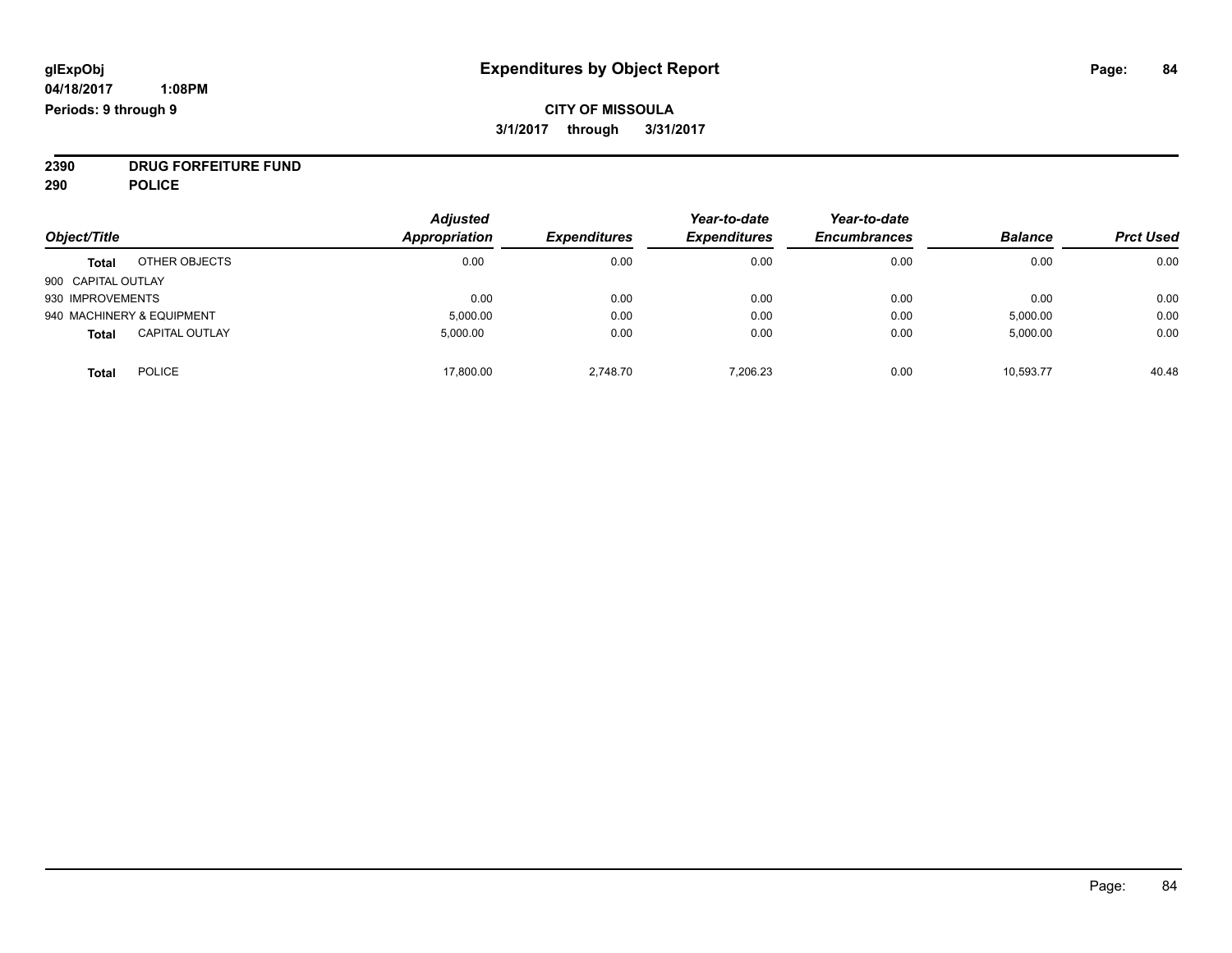# **CITY OF MISSOULA 3/1/2017 through 3/31/2017**

#### **2390 DRUG FORFEITURE FUND**

|                                            | <b>Adjusted</b>      |                     | Year-to-date        | Year-to-date        |                |                  |
|--------------------------------------------|----------------------|---------------------|---------------------|---------------------|----------------|------------------|
| Object/Title                               | <b>Appropriation</b> | <b>Expenditures</b> | <b>Expenditures</b> | <b>Encumbrances</b> | <b>Balance</b> | <b>Prct Used</b> |
| 100 PERSONAL SERVICES                      |                      |                     |                     |                     |                |                  |
| 110 SALARIES AND WAGES                     | 0.00                 | 0.00                | 0.00                | 0.00                | 0.00           | 0.00             |
| 120 OVERTIME/TERMINATION                   | 0.00                 | 0.00                | 0.00                | 0.00                | 0.00           | 0.00             |
| <b>140 EMPLOYER CONTRIBUTIONS</b>          | 0.00                 | 0.00                | 0.00                | 0.00                | 0.00           | 0.00             |
| PERSONAL SERVICES<br><b>Total</b>          | 0.00                 | 0.00                | 0.00                | 0.00                | 0.00           | 0.00             |
| 200 SUPPLIES                               |                      |                     |                     |                     |                |                  |
| 210 OFFICE SUPPLIES                        | 0.00                 | 0.00                | 0.00                | 0.00                | 0.00           | 0.00             |
| 220 OPERATING SUPPLIES                     | 3,000.00             | 0.00                | 2,957.53            | 0.00                | 42.47          | 98.58            |
| 230 REPAIR/MAINTENANCE                     | 3,000.00             | 0.00                | 0.00                | 0.00                | 3,000.00       | 0.00             |
| 231 GASOLINE                               | 500.00               | 0.00                | 0.00                | 0.00                | 500.00         | 0.00             |
| 240 OTHER SUPPLIES                         | 0.00                 | 0.00                | 0.00                | 0.00                | 0.00           | 0.00             |
| <b>SUPPLIES</b><br><b>Total</b>            | 6,500.00             | 0.00                | 2,957.53            | 0.00                | 3,542.47       | 45.50            |
| 300 PURCHASED SERVICES                     |                      |                     |                     |                     |                |                  |
| 310 COMMUNICATIONS                         | 500.00               | 0.00                | 0.00                | 0.00                | 500.00         | 0.00             |
| 320 PRINTING & DUPLICATING                 | 300.00               | 0.00                | 0.00                | 0.00                | 300.00         | 0.00             |
| 330 PUBLICITY, SUBSCRIPTIONS & DUES        | 0.00                 | 0.00                | 0.00                | 0.00                | 0.00           | 0.00             |
| 344 TELEPHONE SERVICE                      | 0.00                 | 0.00                | 0.00                | 0.00                | 0.00           | 0.00             |
| 350 PROFESSIONAL SERVICES                  | 0.00                 | 2,748.70            | 2,748.70            | 0.00                | $-2,748.70$    | 0.00             |
| 360 REPAIR & MAINTENANCE                   | 500.00               | 0.00                | 0.00                | 0.00                | 500.00         | 0.00             |
| 370 TRAVEL                                 | 2,000.00             | 0.00                | 1,500.00            | 0.00                | 500.00         | 75.00            |
| 380 TRAINING                               | 1,500.00             | 0.00                | 0.00                | 0.00                | 1,500.00       | 0.00             |
| 390 OTHER PURCHASED SERVICES               | 500.00               | 0.00                | 0.00                | 0.00                | 500.00         | 0.00             |
| PURCHASED SERVICES<br>Total                | 5,300.00             | 2,748.70            | 4,248.70            | 0.00                | 1,051.30       | 80.16            |
| 500 FIXED CHARGES                          |                      |                     |                     |                     |                |                  |
| 500 FIXED CHARGES                          | 1,000.00             | 0.00                | 0.00                | 0.00                | 1,000.00       | 0.00             |
| 550 MERCHANT SERVICE FEES                  | 0.00                 | 0.00                | 0.00                | 0.00                | 0.00           | 0.00             |
| <b>FIXED CHARGES</b><br><b>Total</b>       | 1,000.00             | 0.00                | 0.00                | 0.00                | 1,000.00       | 0.00             |
| 700 GRANTS & CONTRIBUTIONS                 |                      |                     |                     |                     |                |                  |
| 700 GRANTS & CONTRIBUTIONS                 | 0.00                 | 0.00                | 0.00                | 0.00                | 0.00           | 0.00             |
| <b>GRANTS &amp; CONTRIBUTIONS</b><br>Total | 0.00                 | 0.00                | 0.00                | 0.00                | 0.00           | 0.00             |
| 800 OTHER OBJECTS                          |                      |                     |                     |                     |                |                  |
| 820 TRANSFERS TO OTHER FUNDS               | 0.00                 | 0.00                | 0.00                | 0.00                | 0.00           | 0.00             |
| 845 CONTINGENCY                            | 0.00                 | 0.00                | 0.00                | 0.00                | 0.00           | 0.00             |
| OTHER OBJECTS<br>Total                     | 0.00                 | 0.00                | 0.00                | 0.00                | 0.00           | 0.00             |

Page: 85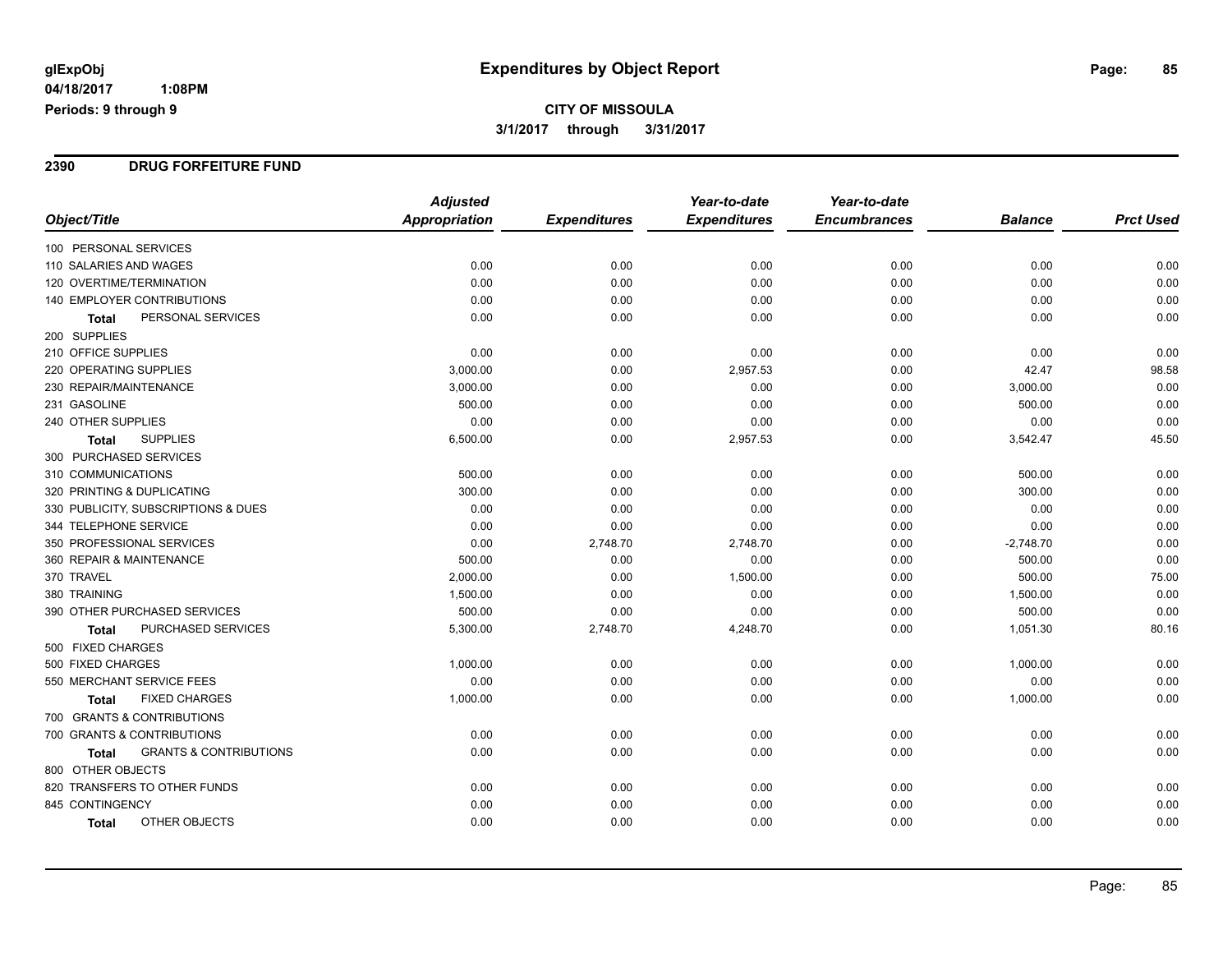#### **2390 DRUG FORFEITURE FUND**

| Object/Title              |                       | <b>Adjusted</b><br>Appropriation | <b>Expenditures</b> | Year-to-date<br><b>Expenditures</b> | Year-to-date<br><b>Encumbrances</b> | <b>Balance</b> | <b>Prct Used</b> |
|---------------------------|-----------------------|----------------------------------|---------------------|-------------------------------------|-------------------------------------|----------------|------------------|
| 900 CAPITAL OUTLAY        |                       |                                  |                     |                                     |                                     |                |                  |
| 930 IMPROVEMENTS          |                       | 0.00                             | 0.00                | 0.00                                | 0.00                                | 0.00           | 0.00             |
| 940 MACHINERY & EQUIPMENT |                       | 5,000.00                         | 0.00                | 0.00                                | 0.00                                | 5,000.00       | 0.00             |
| Total                     | <b>CAPITAL OUTLAY</b> | 5.000.00                         | 0.00                | 0.00                                | 0.00                                | 5,000.00       | 0.00             |
| <b>Total</b>              | DRUG FORFEITURE FUND  | 17.800.00                        | 2.748.70            | 7.206.23                            | 0.00                                | 10.593.77      | 40.48            |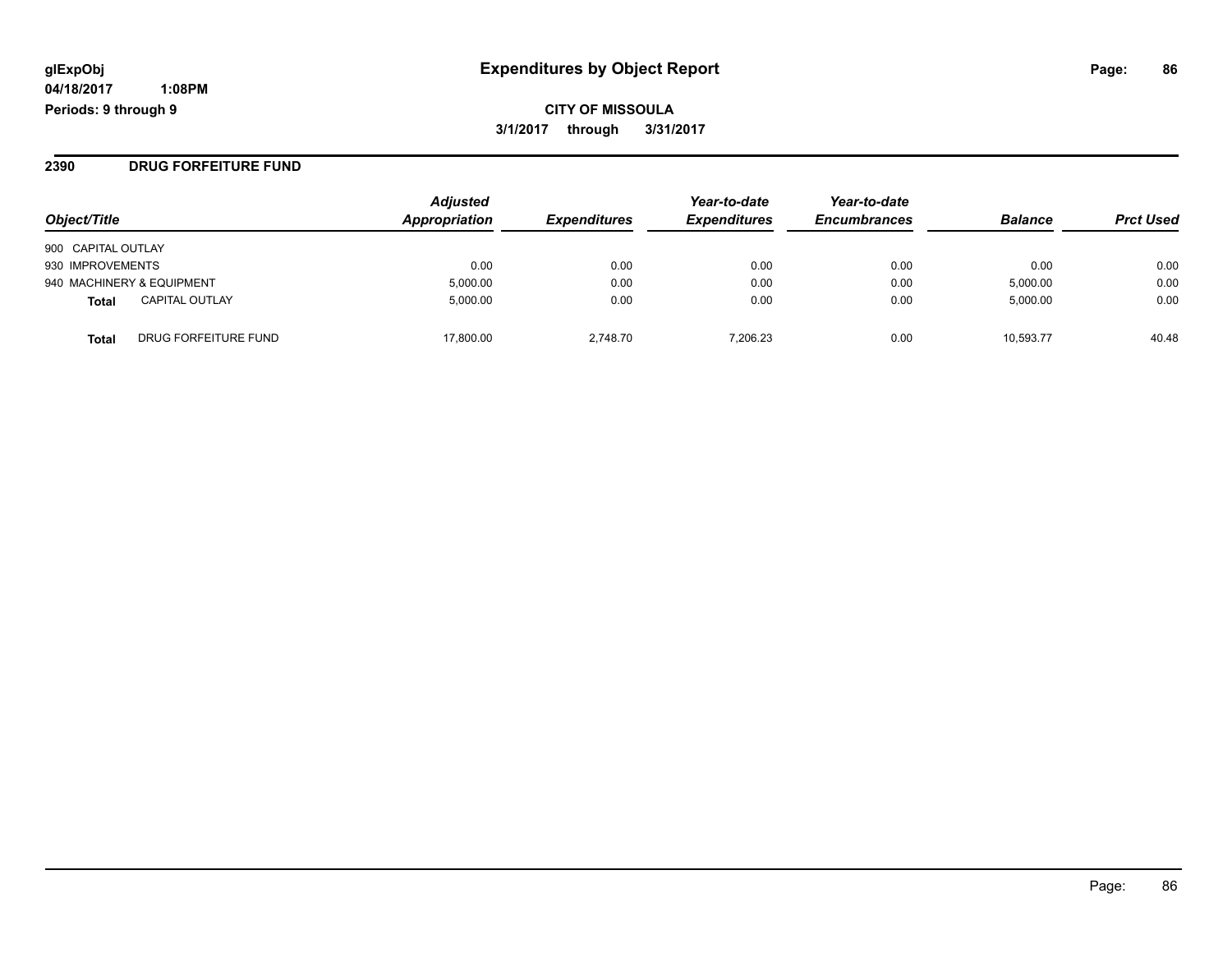**2394 BUILDING INSPECTION FUND**

**310 BUILDING INSPECTION**

|                                       | <b>Adjusted</b> |                     | Year-to-date        | Year-to-date        |                |                  |
|---------------------------------------|-----------------|---------------------|---------------------|---------------------|----------------|------------------|
| Object/Title                          | Appropriation   | <b>Expenditures</b> | <b>Expenditures</b> | <b>Encumbrances</b> | <b>Balance</b> | <b>Prct Used</b> |
| 100 PERSONAL SERVICES                 |                 |                     |                     |                     |                |                  |
| 110 SALARIES AND WAGES                | 722,398.00      | 41,745.79           | 472,710.84          | 0.00                | 249,687.16     | 65.44            |
| 115 SALARIES/HEALTH INSURANCE BENEFIT | 0.00            | 0.00                | 0.00                | 0.00                | 0.00           | 0.00             |
| 120 OVERTIME/TERMINATION              | 500.00          | 0.00                | 0.00                | 0.00                | 500.00         | 0.00             |
| 130 OTHER                             | 19,912.00       | 0.00                | 0.00                | 0.00                | 19,912.00      | 0.00             |
| <b>140 EMPLOYER CONTRIBUTIONS</b>     | 248,405.00      | 15,668.95           | 177,825.72          | 0.00                | 70,579.28      | 71.59            |
| 141 STATE RETIREMENT CONTRIBUTIONS    | 0.00            | 0.00                | 344.61              | 0.00                | $-344.61$      | 0.00             |
| PERSONAL SERVICES<br>Total            | 991,215.00      | 57,414.74           | 650,881.17          | 0.00                | 340,333.83     | 65.66            |
| 200 SUPPLIES                          |                 |                     |                     |                     |                |                  |
| 210 OFFICE SUPPLIES                   | 7,700.00        | 24.27               | 8,969.38            | 0.00                | $-1,269.38$    | 116.49           |
| 220 OPERATING SUPPLIES                | 0.00            | 399.36              | 3,638.36            | 0.00                | $-3,638.36$    | 0.00             |
| 230 REPAIR/MAINTENANCE                | 3,000.00        | 5.50                | 2,309.67            | 0.00                | 690.33         | 76.99            |
| 231 GASOLINE                          | 11,475.00       | 1,062.07            | 3,829.86            | 0.00                | 7,645.14       | 33.38            |
| 250 SUPPLIES FOR RESALE               | 500.00          | 0.00                | 0.00                | 0.00                | 500.00         | 0.00             |
| <b>SUPPLIES</b><br>Total              | 22,675.00       | 1,491.20            | 18,747.27           | 0.00                | 3,927.73       | 82.68            |
| 300 PURCHASED SERVICES                |                 |                     |                     |                     |                |                  |
| 310 COMMUNICATIONS                    | 1,000.00        | 4.56                | 419.34              | 0.00                | 580.66         | 41.93            |
| 320 PRINTING & DUPLICATING            | 7,600.00        | 0.00                | 68.80               | 0.00                | 7,531.20       | 0.91             |
| 330 PUBLICITY, SUBSCRIPTIONS & DUES   | 2,100.00        | 394.00              | 13,469.36           | 0.00                | $-11,369.36$   | 641.40           |
| 344 TELEPHONE SERVICE                 | 13,548.00       | 664.08              | 10,633.13           | 0.00                | 2,914.87       | 78.48            |
| 350 PROFESSIONAL SERVICES             | 14,600.00       | 7,770.09            | 29,259.83           | 0.00                | $-14,659.83$   | 200.41           |
| 360 REPAIR & MAINTENANCE              | 44,378.00       | 0.00                | 756.59              | 0.00                | 43,621.41      | 1.70             |
| 370 TRAVEL                            | 5,025.00        | 304.74              | 1,885.86            | 0.00                | 3,139.14       | 37.53            |
| 380 TRAINING                          | 6,500.00        | 229.00              | 839.00              | 0.00                | 5,661.00       | 12.91            |
| PURCHASED SERVICES<br><b>Total</b>    | 94,751.00       | 9,366.47            | 57,331.91           | 0.00                | 37,419.09      | 60.51            |
| 500 FIXED CHARGES                     |                 |                     |                     |                     |                |                  |
| 500 FIXED CHARGES                     | 363,860.00      | 0.00                | 185,588.52          | 0.00                | 178,271.48     | 51.01            |
| 550 MERCHANT SERVICE FEES             | 15,400.00       | 0.00                | 0.00                | 0.00                | 15,400.00      | 0.00             |
| <b>FIXED CHARGES</b><br><b>Total</b>  | 379,260.00      | 0.00                | 185,588.52          | 0.00                | 193,671.48     | 48.93            |
| 600 DEBT SERVICE                      |                 |                     |                     |                     |                |                  |
| 620 INTEREST / SERVICE FEES           | 0.00            | 0.00                | 0.00                | 0.00                | 0.00           | 0.00             |
| <b>DEBT SERVICE</b><br>Total          | 0.00            | 0.00                | 0.00                | 0.00                | 0.00           | 0.00             |
| 900 CAPITAL OUTLAY                    |                 |                     |                     |                     |                |                  |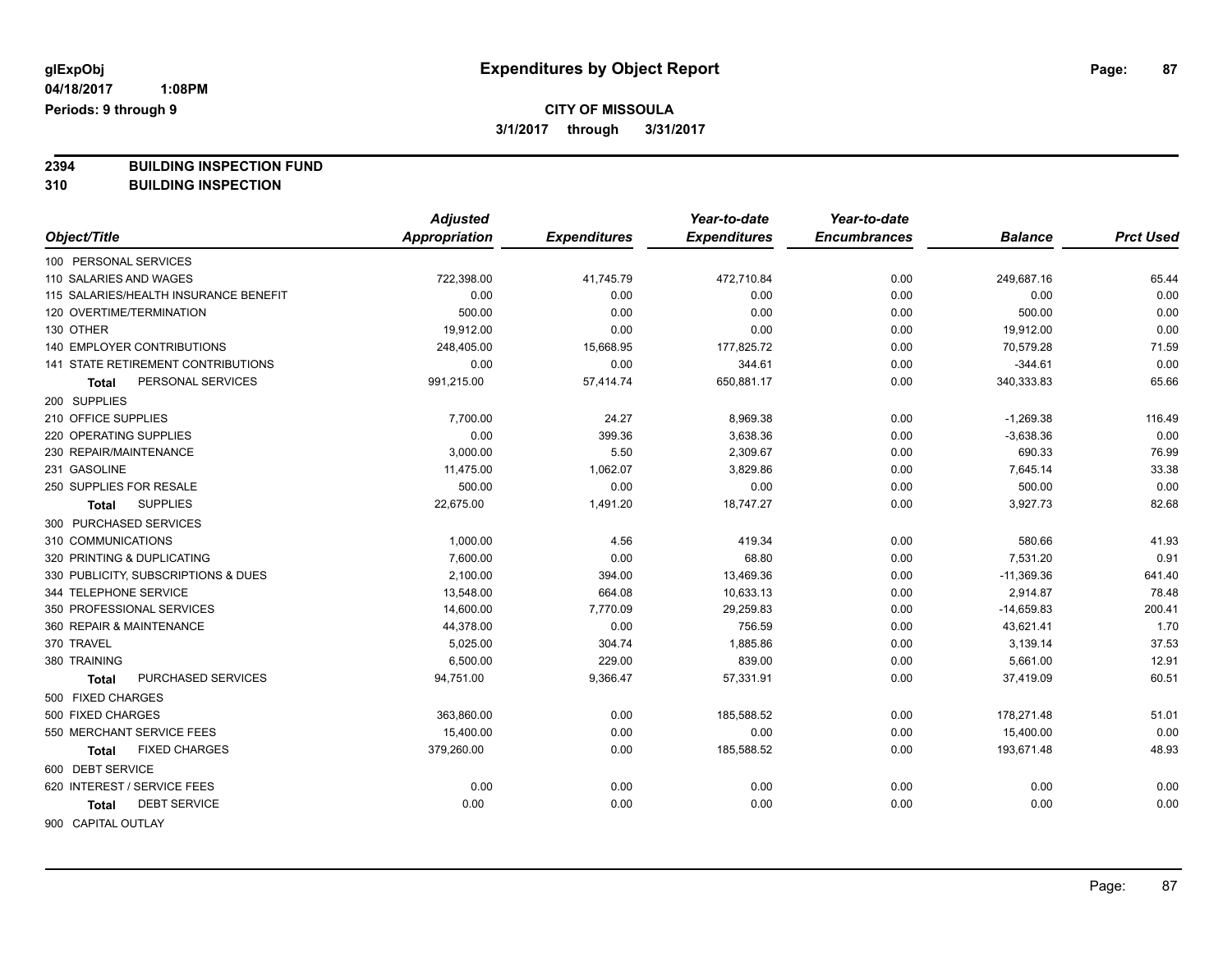**2394 BUILDING INSPECTION FUND**

**310 BUILDING INSPECTION**

| Object/Title |                            | <b>Adjusted</b><br>Appropriation | <b>Expenditures</b> | Year-to-date<br><b>Expenditures</b> | Year-to-date<br><b>Encumbrances</b> | <b>Balance</b> | <b>Prct Used</b> |
|--------------|----------------------------|----------------------------------|---------------------|-------------------------------------|-------------------------------------|----------------|------------------|
|              | 940 MACHINERY & EQUIPMENT  | 0.00                             | 0.00                | 0.00                                | 0.00                                | 0.00           | 0.00             |
| <b>Total</b> | <b>CAPITAL OUTLAY</b>      | 0.00                             | 0.00                | 0.00                                | 0.00                                | 0.00           | 0.00             |
| <b>Total</b> | <b>BUILDING INSPECTION</b> | 1,487,901.00                     | 68,272.41           | 912,548.87                          | 0.00                                | 575.352.13     | 61.33            |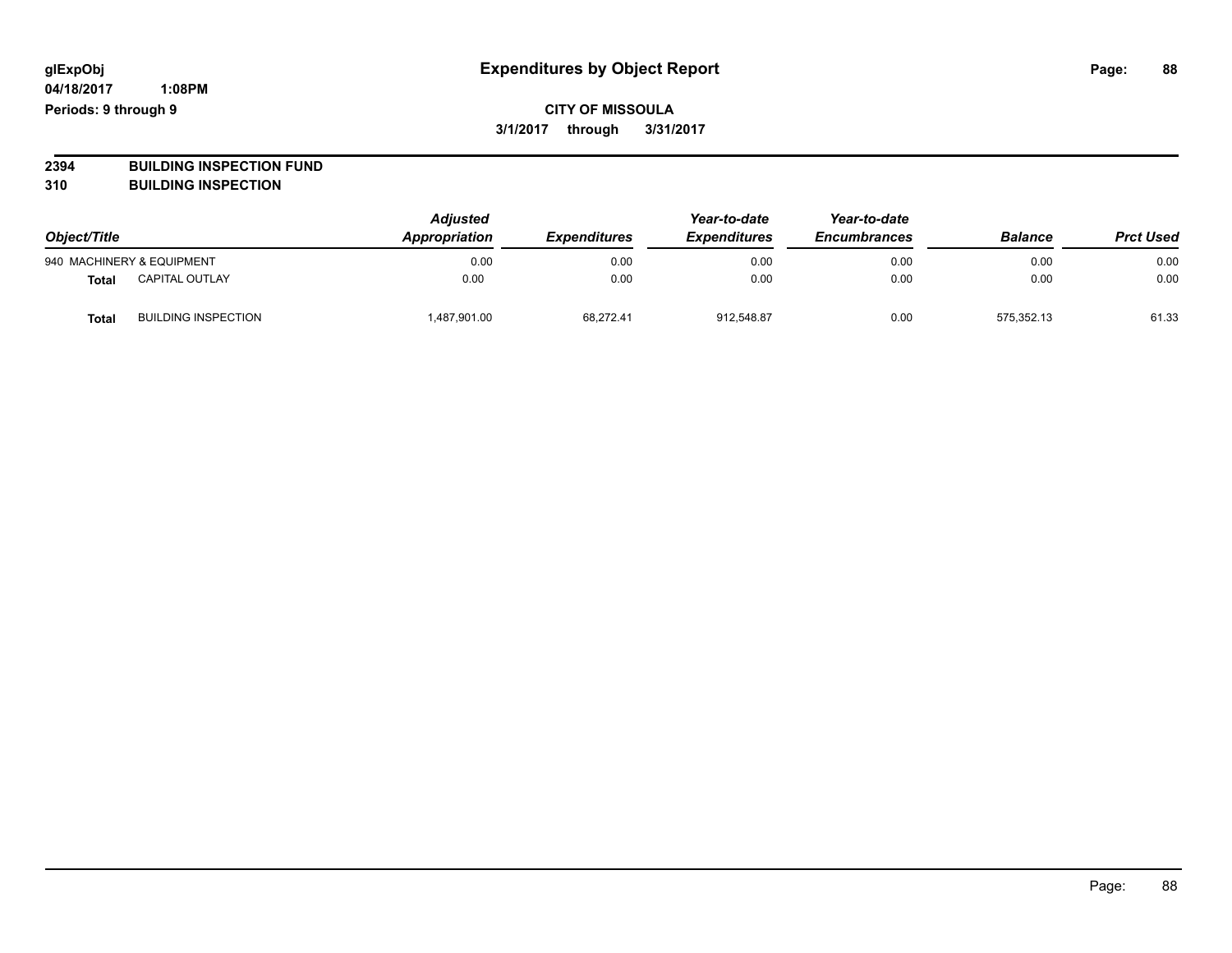# **CITY OF MISSOULA 3/1/2017 through 3/31/2017**

#### **2394 BUILDING INSPECTION FUND**

|                                           | <b>Adjusted</b>      |                     | Year-to-date        | Year-to-date        |                |                  |
|-------------------------------------------|----------------------|---------------------|---------------------|---------------------|----------------|------------------|
| Object/Title                              | <b>Appropriation</b> | <b>Expenditures</b> | <b>Expenditures</b> | <b>Encumbrances</b> | <b>Balance</b> | <b>Prct Used</b> |
| 100 PERSONAL SERVICES                     |                      |                     |                     |                     |                |                  |
| 110 SALARIES AND WAGES                    | 722,398.00           | 41,745.79           | 472,710.84          | 0.00                | 249,687.16     | 65.44            |
| 115 SALARIES/HEALTH INSURANCE BENEFIT     | 0.00                 | 0.00                | 0.00                | 0.00                | 0.00           | 0.00             |
| 120 OVERTIME/TERMINATION                  | 500.00               | 0.00                | 0.00                | 0.00                | 500.00         | 0.00             |
| 130 OTHER                                 | 19,912.00            | 0.00                | 0.00                | 0.00                | 19,912.00      | 0.00             |
| <b>140 EMPLOYER CONTRIBUTIONS</b>         | 248,405.00           | 15,668.95           | 177,825.72          | 0.00                | 70,579.28      | 71.59            |
| <b>141 STATE RETIREMENT CONTRIBUTIONS</b> | 0.00                 | 0.00                | 344.61              | 0.00                | $-344.61$      | 0.00             |
| PERSONAL SERVICES<br><b>Total</b>         | 991,215.00           | 57,414.74           | 650,881.17          | 0.00                | 340,333.83     | 65.66            |
| 200 SUPPLIES                              |                      |                     |                     |                     |                |                  |
| 210 OFFICE SUPPLIES                       | 7,700.00             | 24.27               | 8,969.38            | 0.00                | $-1,269.38$    | 116.49           |
| 220 OPERATING SUPPLIES                    | 0.00                 | 399.36              | 3,638.36            | 0.00                | $-3,638.36$    | 0.00             |
| 230 REPAIR/MAINTENANCE                    | 3,000.00             | 5.50                | 2,309.67            | 0.00                | 690.33         | 76.99            |
| 231 GASOLINE                              | 11,475.00            | 1,062.07            | 3,829.86            | 0.00                | 7,645.14       | 33.38            |
| 250 SUPPLIES FOR RESALE                   | 500.00               | 0.00                | 0.00                | 0.00                | 500.00         | 0.00             |
| <b>SUPPLIES</b><br><b>Total</b>           | 22,675.00            | 1,491.20            | 18,747.27           | 0.00                | 3,927.73       | 82.68            |
| 300 PURCHASED SERVICES                    |                      |                     |                     |                     |                |                  |
| 310 COMMUNICATIONS                        | 1,000.00             | 4.56                | 419.34              | 0.00                | 580.66         | 41.93            |
| 320 PRINTING & DUPLICATING                | 7,600.00             | 0.00                | 68.80               | 0.00                | 7,531.20       | 0.91             |
| 330 PUBLICITY, SUBSCRIPTIONS & DUES       | 2,100.00             | 394.00              | 13,469.36           | 0.00                | $-11,369.36$   | 641.40           |
| 344 TELEPHONE SERVICE                     | 13,548.00            | 664.08              | 10,633.13           | 0.00                | 2,914.87       | 78.48            |
| 350 PROFESSIONAL SERVICES                 | 14,600.00            | 7,770.09            | 29,259.83           | 0.00                | $-14,659.83$   | 200.41           |
| 360 REPAIR & MAINTENANCE                  | 44,378.00            | 0.00                | 756.59              | 0.00                | 43,621.41      | 1.70             |
| 370 TRAVEL                                | 5,025.00             | 304.74              | 1,885.86            | 0.00                | 3,139.14       | 37.53            |
| 380 TRAINING                              | 6,500.00             | 229.00              | 839.00              | 0.00                | 5,661.00       | 12.91            |
| PURCHASED SERVICES<br><b>Total</b>        | 94,751.00            | 9,366.47            | 57,331.91           | 0.00                | 37,419.09      | 60.51            |
| 500 FIXED CHARGES                         |                      |                     |                     |                     |                |                  |
| 500 FIXED CHARGES                         | 363,860.00           | 0.00                | 185,588.52          | 0.00                | 178,271.48     | 51.01            |
| 550 MERCHANT SERVICE FEES                 | 15,400.00            | 0.00                | 0.00                | 0.00                | 15,400.00      | 0.00             |
| <b>FIXED CHARGES</b><br>Total             | 379,260.00           | 0.00                | 185,588.52          | 0.00                | 193,671.48     | 48.93            |
| 600 DEBT SERVICE                          |                      |                     |                     |                     |                |                  |
| 620 INTEREST / SERVICE FEES               | 0.00                 | 0.00                | 0.00                | 0.00                | 0.00           | 0.00             |
| <b>DEBT SERVICE</b><br>Total              | 0.00                 | 0.00                | 0.00                | 0.00                | 0.00           | 0.00             |
| 900 CAPITAL OUTLAY                        |                      |                     |                     |                     |                |                  |
| 940 MACHINERY & EQUIPMENT                 | 0.00                 | 0.00                | 0.00                | 0.00                | 0.00           | 0.00             |
|                                           |                      |                     |                     |                     |                |                  |

Page: 89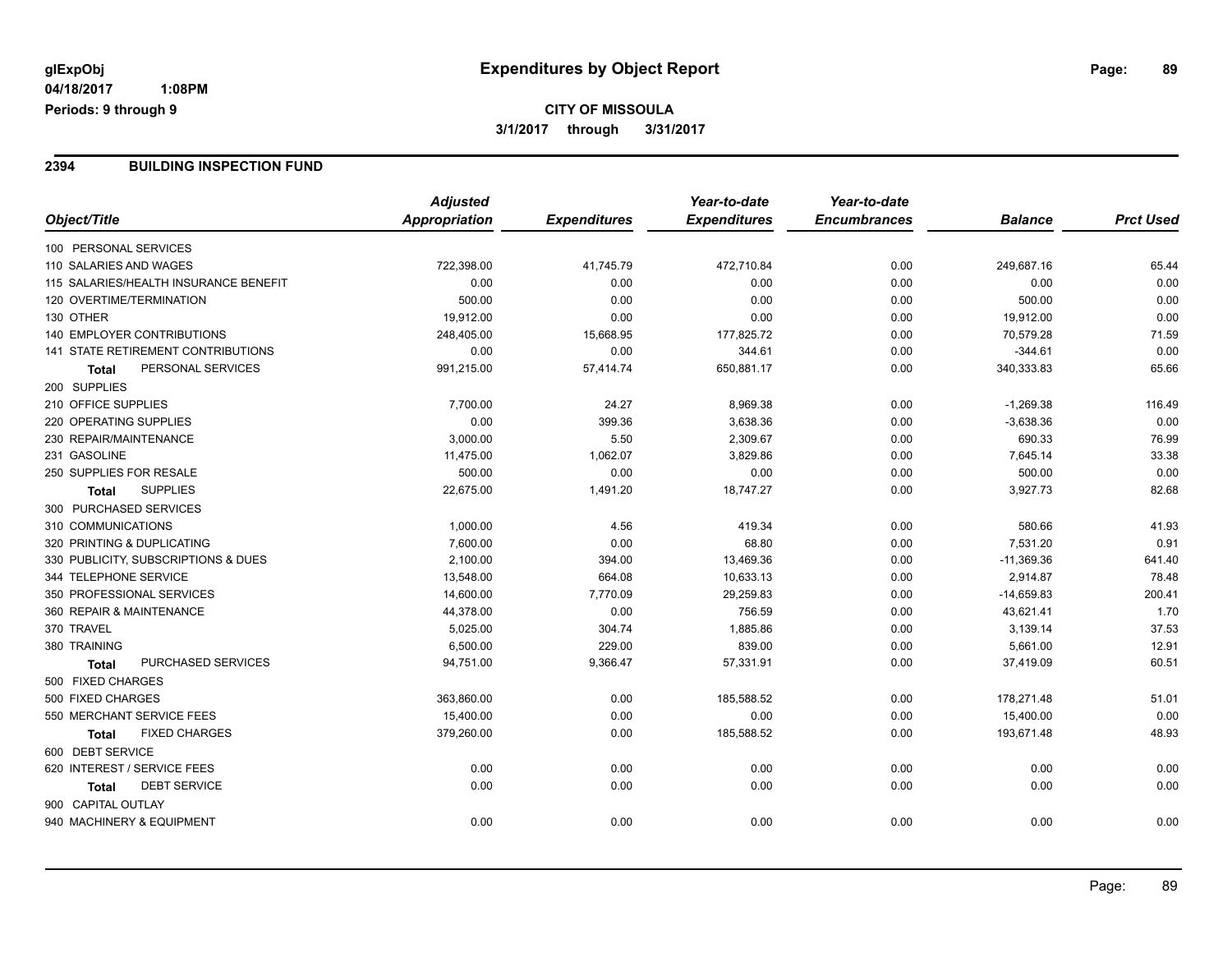**CITY OF MISSOULA 3/1/2017 through 3/31/2017**

#### **2394 BUILDING INSPECTION FUND**

| Object/Title |                                 | <b>Adjusted</b><br>Appropriation | <b>Expenditures</b> | Year-to-date<br><b>Expenditures</b> | Year-to-date<br><b>Encumbrances</b> | <b>Balance</b> | <b>Prct Used</b> |
|--------------|---------------------------------|----------------------------------|---------------------|-------------------------------------|-------------------------------------|----------------|------------------|
| <b>Total</b> | <b>CAPITAL OUTLAY</b>           | 0.00                             | 0.00                | 0.00                                | 0.00                                | 0.00           | 0.00             |
| Tota.        | <b>BUILDING INSPECTION FUND</b> | 487,901.00                       | 68,272.41           | 912,548.87                          | 0.00                                | 575,352.13     | 61.33            |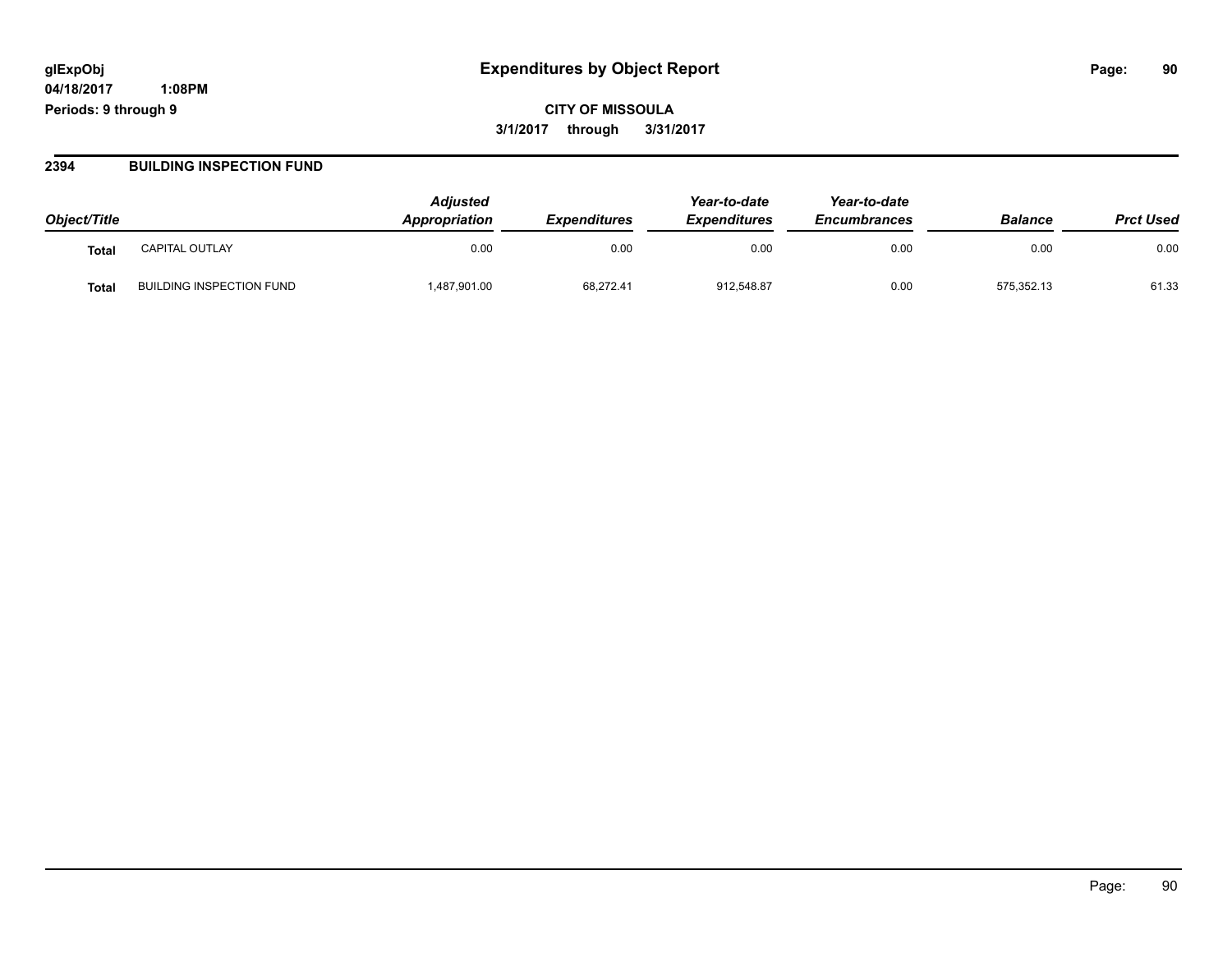**2395 CITY GRANTS & PROGRAM INCOME FUND**

**390 NON-DEPARTMENTAL**

| Object/Title               |                                   | <b>Adjusted</b><br>Appropriation | <b>Expenditures</b> | Year-to-date<br><b>Expenditures</b> | Year-to-date<br><b>Encumbrances</b> | <b>Balance</b> | <b>Prct Used</b> |
|----------------------------|-----------------------------------|----------------------------------|---------------------|-------------------------------------|-------------------------------------|----------------|------------------|
| 300 PURCHASED SERVICES     |                                   |                                  |                     |                                     |                                     |                |                  |
| 350 PROFESSIONAL SERVICES  |                                   | 2,105.00                         | 0.00                | 0.00                                | 0.00                                | 2,105.00       | 0.00             |
| <b>Total</b>               | PURCHASED SERVICES                | 2,105.00                         | 0.00                | 0.00                                | 0.00                                | 2,105.00       | 0.00             |
| 500 FIXED CHARGES          |                                   |                                  |                     |                                     |                                     |                |                  |
| 550 MERCHANT SERVICE FEES  |                                   | 0.00                             | 0.00                | 0.00                                | 0.00                                | 0.00           | 0.00             |
| <b>Total</b>               | <b>FIXED CHARGES</b>              | 0.00                             | 0.00                | 0.00                                | 0.00                                | 0.00           | 0.00             |
| 700 GRANTS & CONTRIBUTIONS |                                   |                                  |                     |                                     |                                     |                |                  |
| 700 GRANTS & CONTRIBUTIONS |                                   | 0.00                             | 0.00                | 0.00                                | 0.00                                | 0.00           | 0.00             |
| <b>Total</b>               | <b>GRANTS &amp; CONTRIBUTIONS</b> | 0.00                             | 0.00                | 0.00                                | 0.00                                | 0.00           | 0.00             |
| 800 OTHER OBJECTS          |                                   |                                  |                     |                                     |                                     |                |                  |
|                            | 820 TRANSFERS TO OTHER FUNDS      | 0.00                             | 0.00                | 0.00                                | 0.00                                | 0.00           | 0.00             |
| 845 CONTINGENCY            |                                   | 0.00                             | 0.00                | 0.00                                | 0.00                                | 0.00           | 0.00             |
| <b>Total</b>               | OTHER OBJECTS                     | 0.00                             | 0.00                | 0.00                                | 0.00                                | 0.00           | 0.00             |
| <b>Total</b>               | NON-DEPARTMENTAL                  | 2,105.00                         | 0.00                | 0.00                                | 0.00                                | 2,105.00       | 0.00             |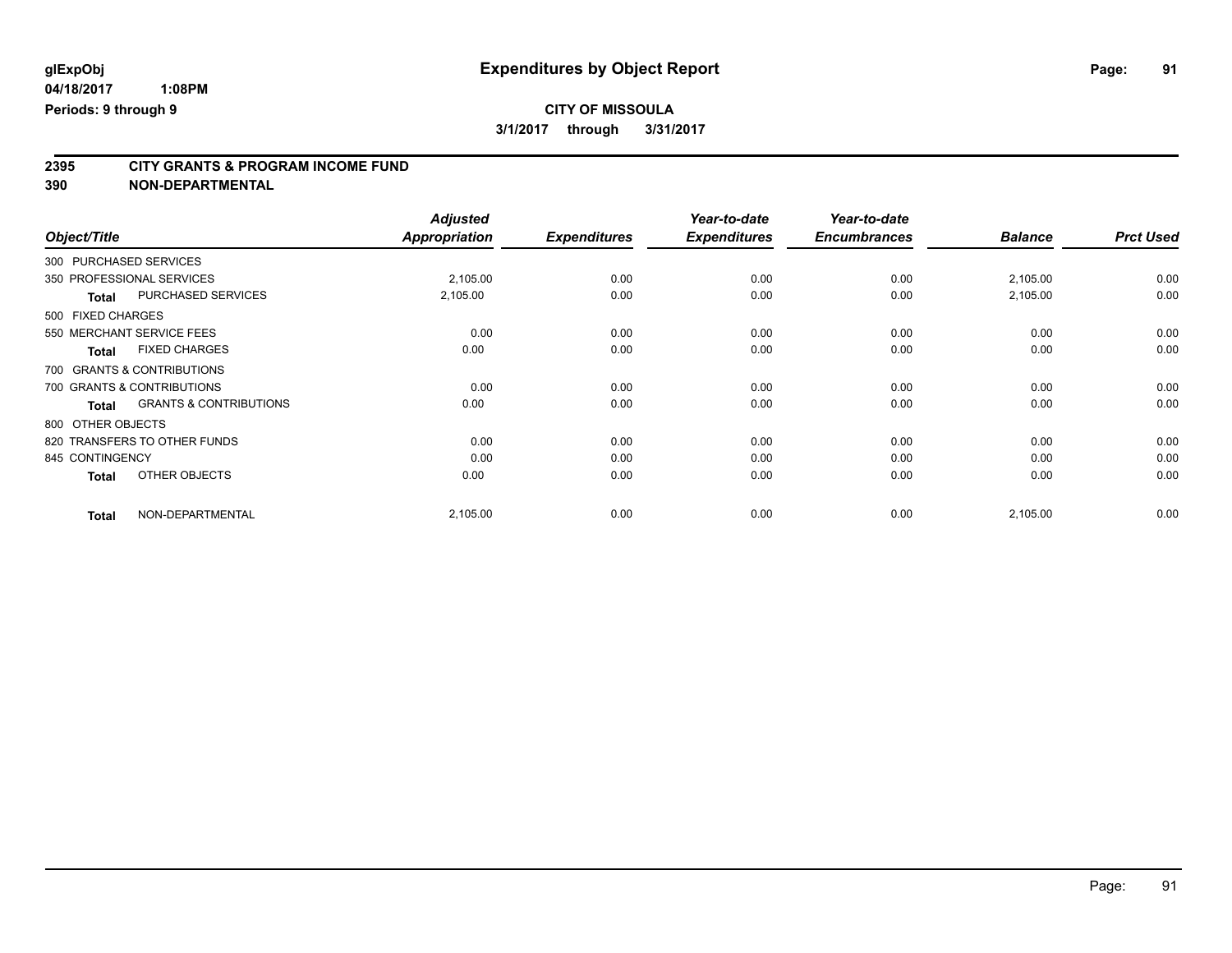# **CITY OF MISSOULA 3/1/2017 through 3/31/2017**

### **2395 CITY GRANTS & PROGRAM INCOME FUND**

| Object/Title      |                                   | <b>Adjusted</b><br>Appropriation | <b>Expenditures</b> | Year-to-date<br><b>Expenditures</b> | Year-to-date<br><b>Encumbrances</b> | <b>Balance</b> | <b>Prct Used</b> |
|-------------------|-----------------------------------|----------------------------------|---------------------|-------------------------------------|-------------------------------------|----------------|------------------|
|                   | 300 PURCHASED SERVICES            |                                  |                     |                                     |                                     |                |                  |
|                   | 350 PROFESSIONAL SERVICES         | 2,105.00                         | 0.00                | 0.00                                | 0.00                                | 2,105.00       | 0.00             |
| <b>Total</b>      | PURCHASED SERVICES                | 2,105.00                         | 0.00                | 0.00                                | 0.00                                | 2,105.00       | 0.00             |
| 500 FIXED CHARGES |                                   |                                  |                     |                                     |                                     |                |                  |
|                   | 550 MERCHANT SERVICE FEES         | 0.00                             | 0.00                | 0.00                                | 0.00                                | 0.00           | 0.00             |
| Total             | <b>FIXED CHARGES</b>              | 0.00                             | 0.00                | 0.00                                | 0.00                                | 0.00           | 0.00             |
|                   | 700 GRANTS & CONTRIBUTIONS        |                                  |                     |                                     |                                     |                |                  |
|                   | 700 GRANTS & CONTRIBUTIONS        | 0.00                             | 0.00                | 0.00                                | 0.00                                | 0.00           | 0.00             |
| <b>Total</b>      | <b>GRANTS &amp; CONTRIBUTIONS</b> | 0.00                             | 0.00                | 0.00                                | 0.00                                | 0.00           | 0.00             |
| 800 OTHER OBJECTS |                                   |                                  |                     |                                     |                                     |                |                  |
|                   | 820 TRANSFERS TO OTHER FUNDS      | 0.00                             | 0.00                | 0.00                                | 0.00                                | 0.00           | 0.00             |
| 845 CONTINGENCY   |                                   | 0.00                             | 0.00                | 0.00                                | 0.00                                | 0.00           | 0.00             |
| <b>Total</b>      | OTHER OBJECTS                     | 0.00                             | 0.00                | 0.00                                | 0.00                                | 0.00           | 0.00             |
| <b>Total</b>      | CITY GRANTS & PROGRAM INCOME FUN  | 2,105.00                         | 0.00                | 0.00                                | 0.00                                | 2,105.00       | 0.00             |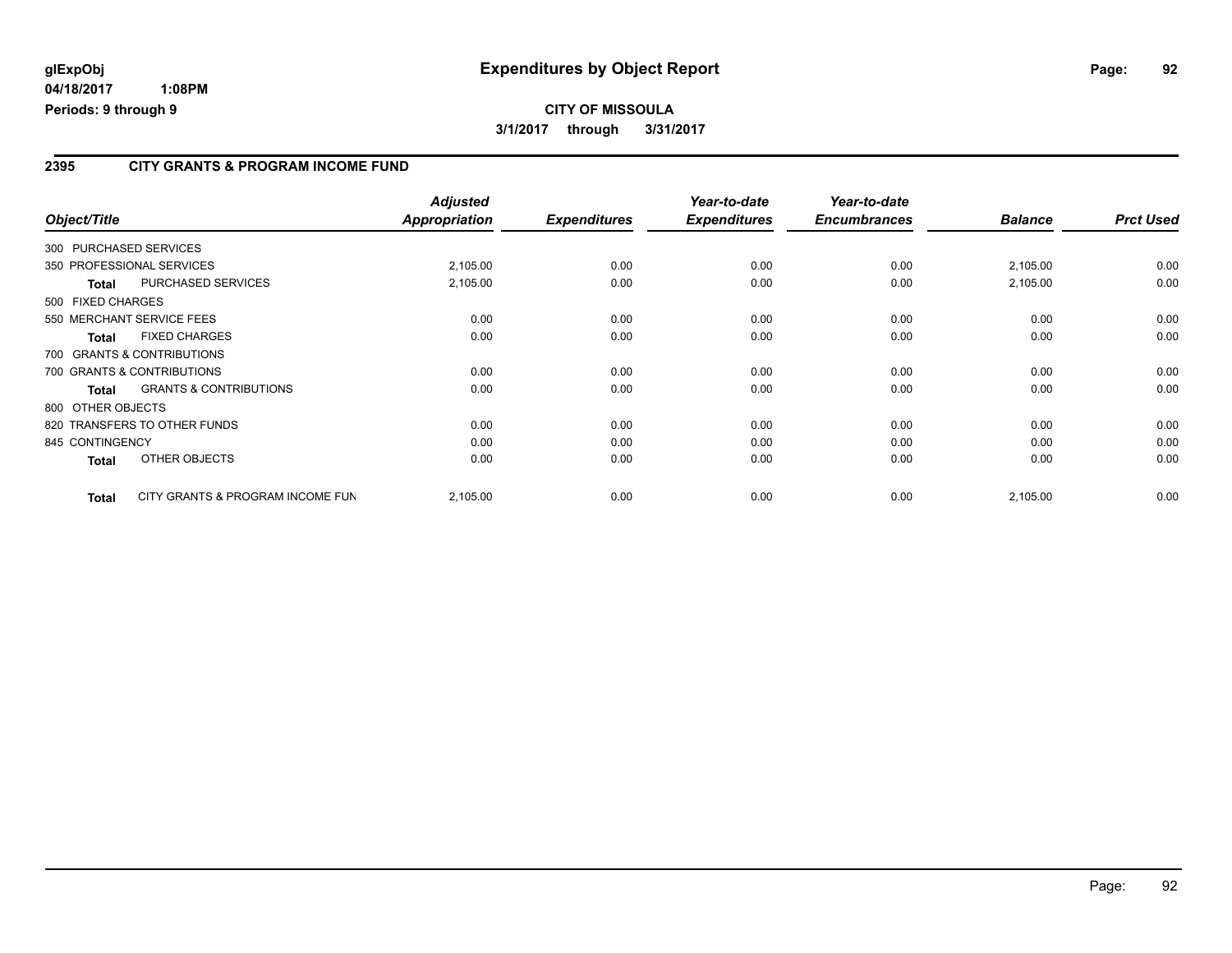#### **2396 ENERGY EFFICIENCY REVOLVING LOAN FUND 390 NON-DEPARTMENTAL**

| Object/Title |                                   | <b>Adjusted</b><br>Appropriation | <b>Expenditures</b> | Year-to-date<br><b>Expenditures</b> | Year-to-date<br><b>Encumbrances</b> | <b>Balance</b> | <b>Prct Used</b> |
|--------------|-----------------------------------|----------------------------------|---------------------|-------------------------------------|-------------------------------------|----------------|------------------|
|              | 700 GRANTS & CONTRIBUTIONS        |                                  |                     |                                     |                                     |                |                  |
|              | 700 GRANTS & CONTRIBUTIONS        | 0.00                             | 0.00                | 0.00                                | 0.00                                | 0.00           | 0.00             |
| <b>Total</b> | <b>GRANTS &amp; CONTRIBUTIONS</b> | 0.00                             | 0.00                | 0.00                                | 0.00                                | 0.00           | 0.00             |
| Tota         | NON-DEPARTMENTAL                  | 0.00                             | 0.00                | 0.00                                | 0.00                                | 0.00           | 0.00             |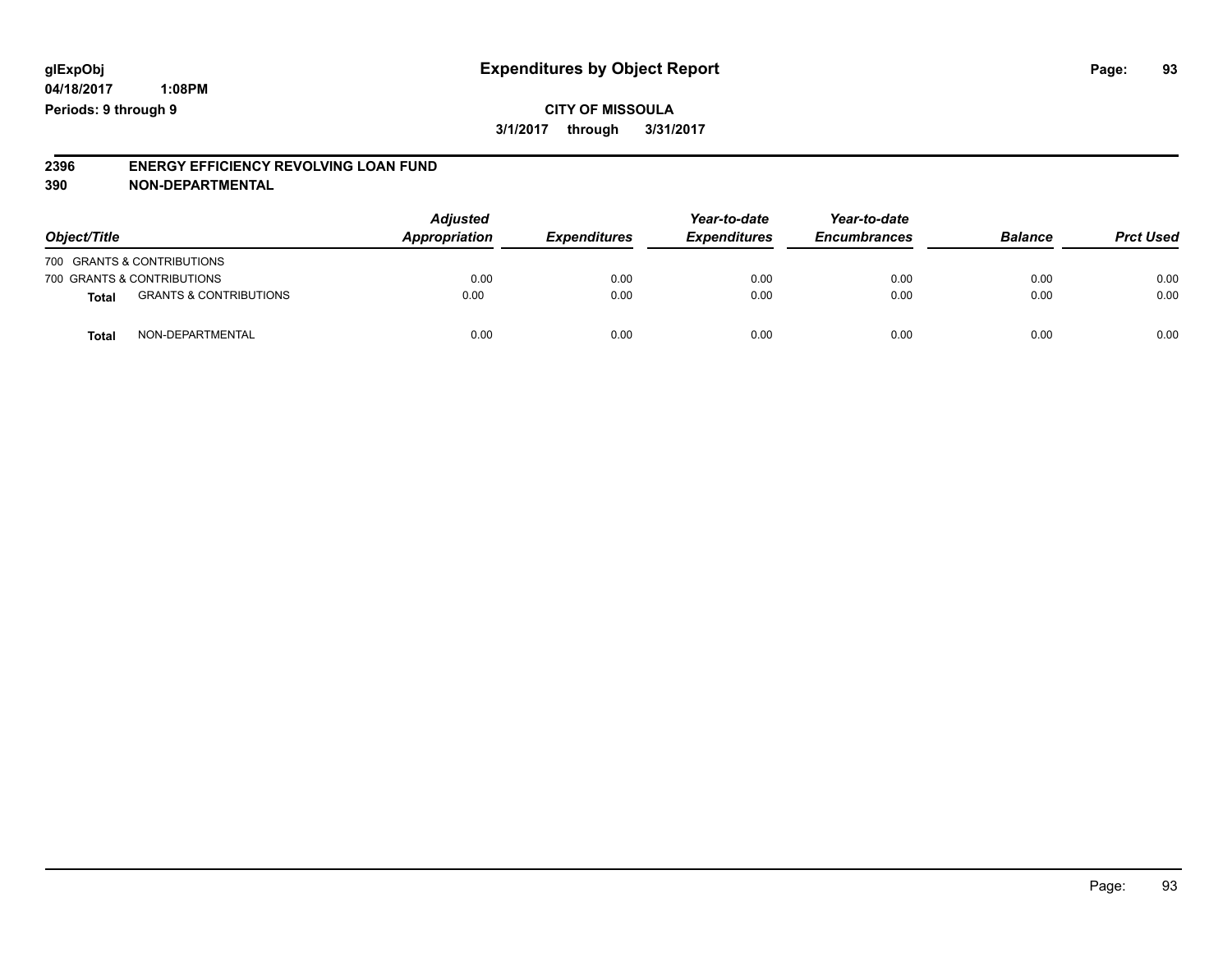# **glExpObj Expenditures by Object Report Page: 94**

**04/18/2017 1:08PM Periods: 9 through 9**

#### **2396 ENERGY EFFICIENCY REVOLVING LOAN FUND**

| Object/Title                                     | <b>Adjusted</b><br><b>Appropriation</b> | <i><b>Expenditures</b></i> | Year-to-date<br><b>Expenditures</b> | Year-to-date<br><b>Encumbrances</b> | <b>Balance</b> | <b>Prct Used</b> |
|--------------------------------------------------|-----------------------------------------|----------------------------|-------------------------------------|-------------------------------------|----------------|------------------|
| 700 GRANTS & CONTRIBUTIONS                       |                                         |                            |                                     |                                     |                |                  |
| 700 GRANTS & CONTRIBUTIONS                       | 0.00                                    | 0.00                       | 0.00                                | 0.00                                | 0.00           | 0.00             |
| <b>GRANTS &amp; CONTRIBUTIONS</b><br>Total       | 0.00                                    | 0.00                       | 0.00                                | 0.00                                | 0.00           | 0.00             |
| ENERGY EFFICIENCY REVOLVING LOAN<br><b>Total</b> | 0.00                                    | 0.00                       | 0.00                                | 0.00                                | 0.00           | 0.00             |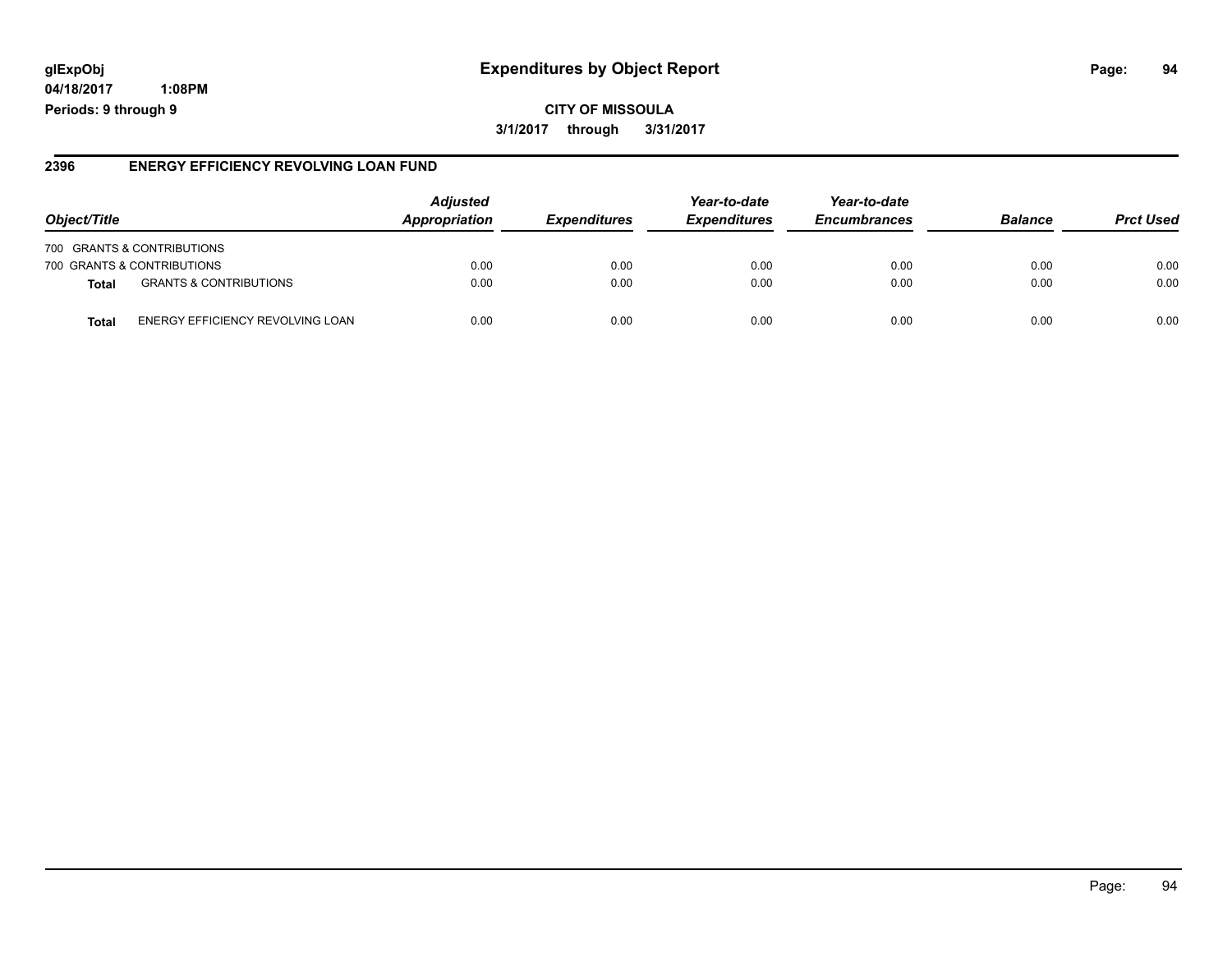# **2399 DANGEROUS BUILDING DEMOLITION & REPAIR F**

**310 BUILDING INSPECTION**

| Object/Title              |                            | <b>Adjusted</b><br><b>Appropriation</b> | <b>Expenditures</b> | Year-to-date<br><b>Expenditures</b> | Year-to-date<br><b>Encumbrances</b> | <b>Balance</b> | <b>Prct Used</b> |
|---------------------------|----------------------------|-----------------------------------------|---------------------|-------------------------------------|-------------------------------------|----------------|------------------|
| 500 FIXED CHARGES         |                            |                                         |                     |                                     |                                     |                |                  |
| 550 MERCHANT SERVICE FEES |                            | 0.00                                    | 0.00                | 0.00                                | 0.00                                | 0.00           | 0.00             |
| Total                     | <b>FIXED CHARGES</b>       | 0.00                                    | 0.00                | 0.00                                | 0.00                                | 0.00           | 0.00             |
| 800 OTHER OBJECTS         |                            |                                         |                     |                                     |                                     |                |                  |
| 845 CONTINGENCY           |                            | 15.000.00                               | 0.00                | 0.00                                | 0.00                                | 15.000.00      | 0.00             |
| <b>Total</b>              | OTHER OBJECTS              | 15.000.00                               | 0.00                | 0.00                                | 0.00                                | 15,000.00      | 0.00             |
| <b>Total</b>              | <b>BUILDING INSPECTION</b> | 15,000.00                               | 0.00                | 0.00                                | 0.00                                | 15.000.00      | 0.00             |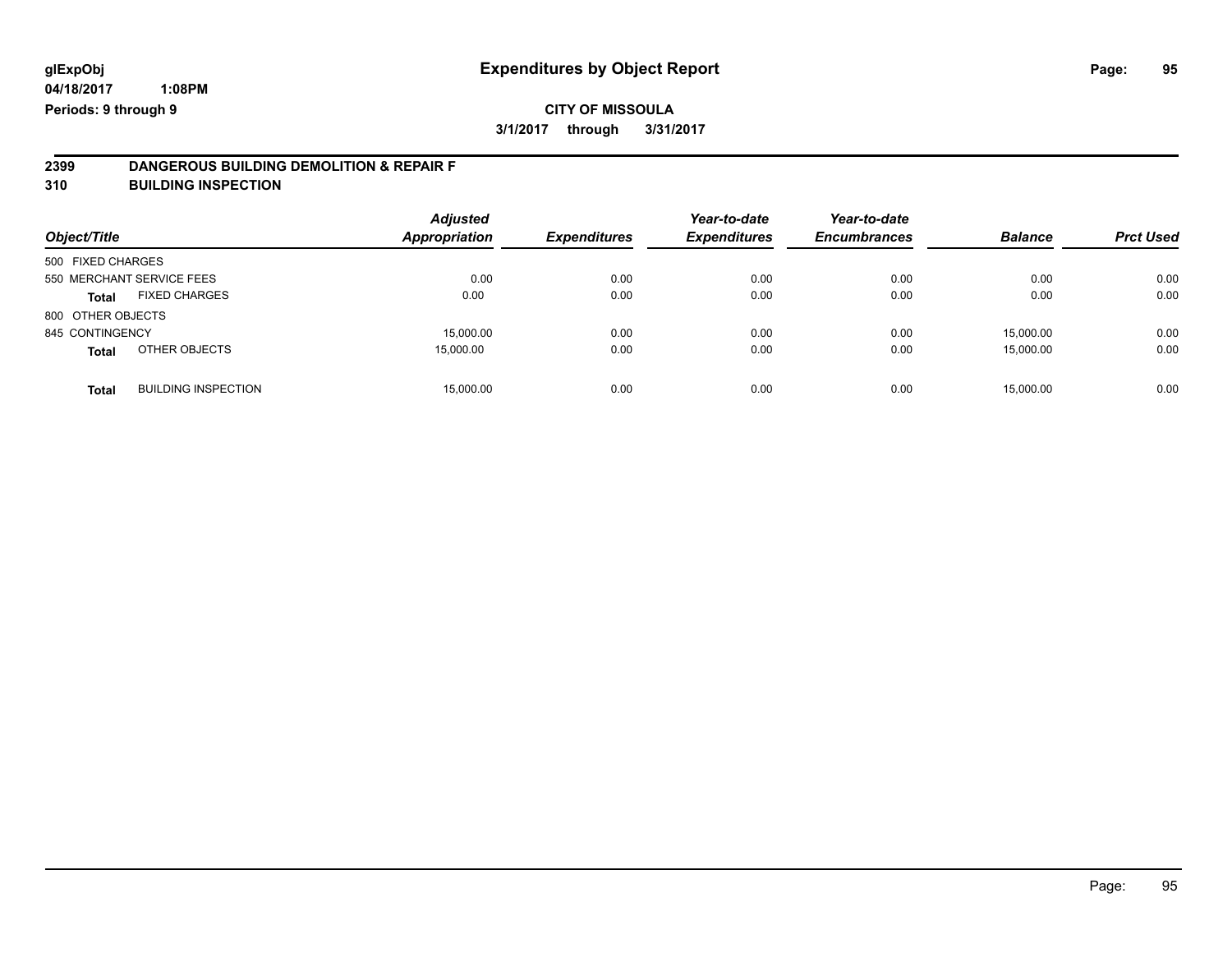# **glExpObj Expenditures by Object Report Page: 96**

**04/18/2017 1:08PM Periods: 9 through 9**

#### **2399 DANGEROUS BUILDING DEMOLITION & REPAIR F**

| Object/Title      |                                   | <b>Adjusted</b><br><b>Appropriation</b> | <b>Expenditures</b> | Year-to-date<br><b>Expenditures</b> | Year-to-date<br><b>Encumbrances</b> | <b>Balance</b> | <b>Prct Used</b> |
|-------------------|-----------------------------------|-----------------------------------------|---------------------|-------------------------------------|-------------------------------------|----------------|------------------|
| 500 FIXED CHARGES |                                   |                                         |                     |                                     |                                     |                |                  |
|                   | 550 MERCHANT SERVICE FEES         | 0.00                                    | 0.00                | 0.00                                | 0.00                                | 0.00           | 0.00             |
| <b>Total</b>      | <b>FIXED CHARGES</b>              | 0.00                                    | 0.00                | 0.00                                | 0.00                                | 0.00           | 0.00             |
| 800 OTHER OBJECTS |                                   |                                         |                     |                                     |                                     |                |                  |
| 845 CONTINGENCY   |                                   | 15,000.00                               | 0.00                | 0.00                                | 0.00                                | 15.000.00      | 0.00             |
| <b>Total</b>      | OTHER OBJECTS                     | 15,000.00                               | 0.00                | 0.00                                | 0.00                                | 15,000.00      | 0.00             |
| <b>Total</b>      | DANGEROUS BUILDING DEMOLITION & F | 15,000.00                               | 0.00                | 0.00                                | 0.00                                | 15,000.00      | 0.00             |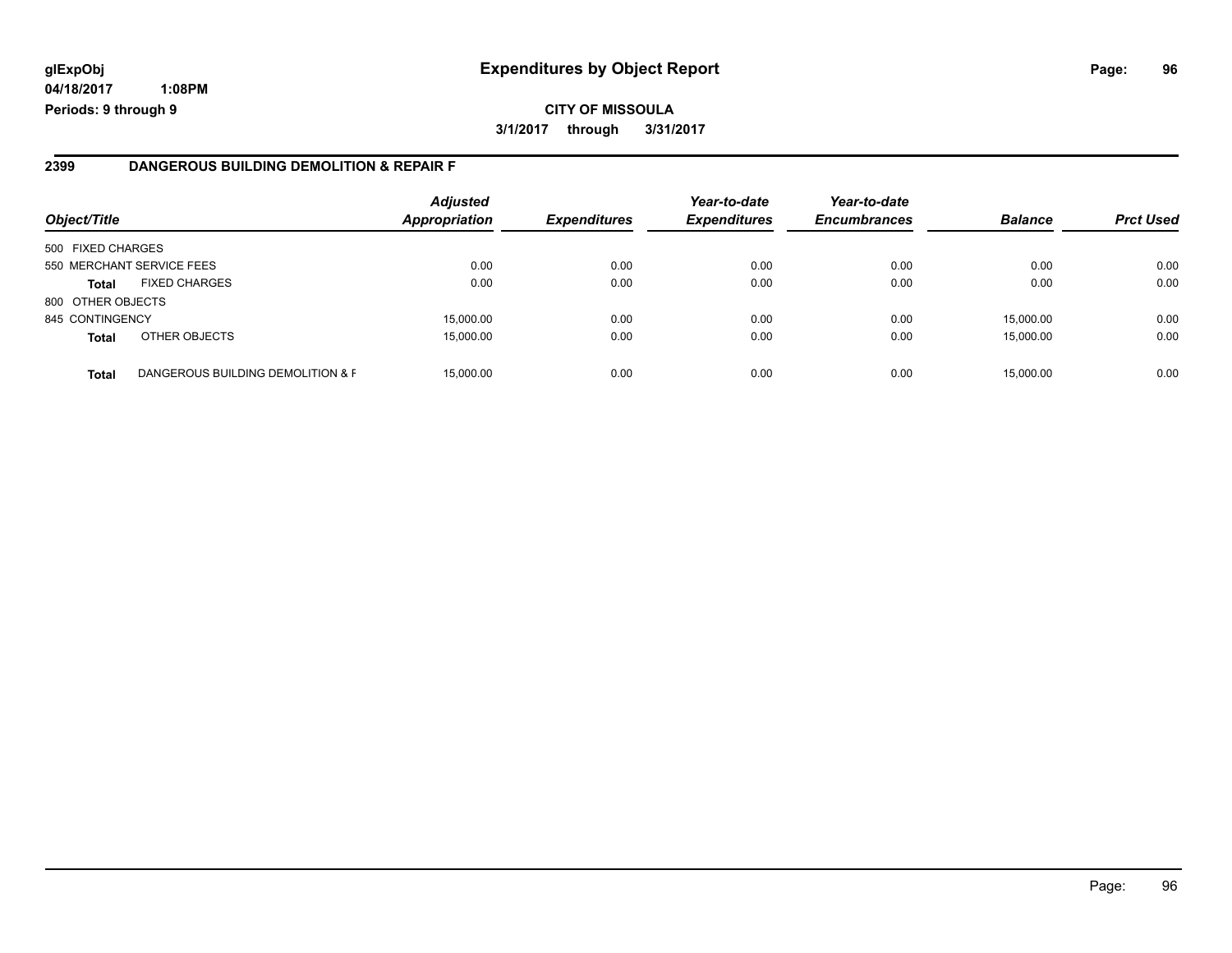# **CITY OF MISSOULA**

**3/1/2017 through 3/31/2017**

# **2400 STREET LIGHTING ASSESSMENTS FUND**

#### **280 PUBLIC WORKS OPERATIONS**

|                          |                               | <b>Adjusted</b> |                     | Year-to-date        | Year-to-date        |                |                  |
|--------------------------|-------------------------------|-----------------|---------------------|---------------------|---------------------|----------------|------------------|
| Object/Title             |                               | Appropriation   | <b>Expenditures</b> | <b>Expenditures</b> | <b>Encumbrances</b> | <b>Balance</b> | <b>Prct Used</b> |
| 300 PURCHASED SERVICES   |                               |                 |                     |                     |                     |                |                  |
|                          | 341 ELECTRICITY & NATURAL GAS | 307.084.00      | 28.956.25           | 222.413.08          | 0.00                | 84.670.92      | 72.43            |
|                          | 350 PROFESSIONAL SERVICES     | 10.193.00       | 0.00                | 7,958.00            | 0.00                | 2,235.00       | 78.07            |
| 360 REPAIR & MAINTENANCE |                               | 0.00            | 0.00                | 0.00                | 0.00                | 0.00           | 0.00             |
| Total                    | <b>PURCHASED SERVICES</b>     | 317.277.00      | 28.956.25           | 230.371.08          | 0.00                | 86.905.92      | 72.61            |
| 500 FIXED CHARGES        |                               |                 |                     |                     |                     |                |                  |
|                          | 550 MERCHANT SERVICE FEES     | 0.00            | 0.00                | 0.00                | 0.00                | 0.00           | 0.00             |
| <b>Total</b>             | <b>FIXED CHARGES</b>          | 0.00            | 0.00                | 0.00                | 0.00                | 0.00           | 0.00             |
| <b>Total</b>             | PUBLIC WORKS OPERATIONS       | 317.277.00      | 28.956.25           | 230.371.08          | 0.00                | 86.905.92      | 72.61            |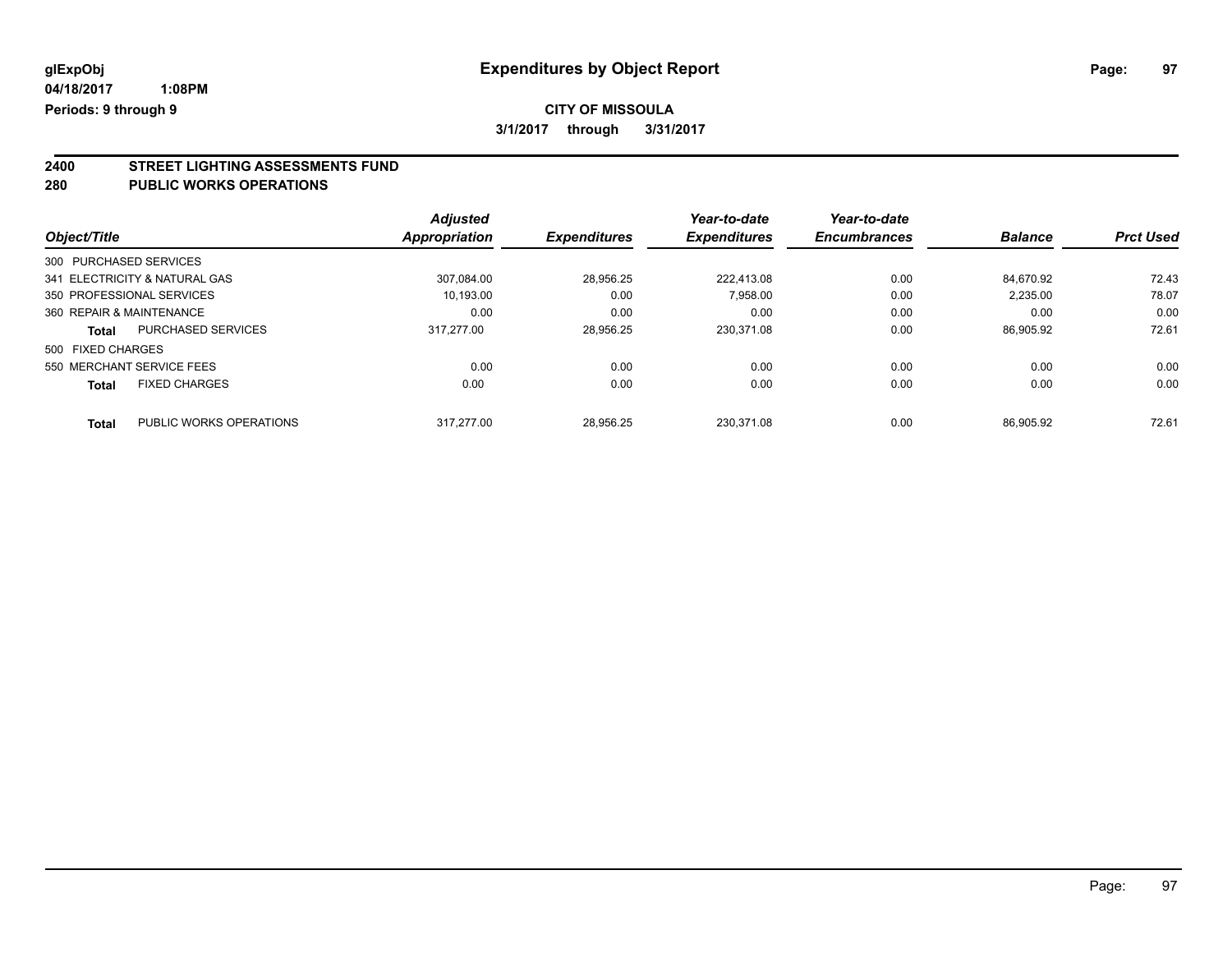#### **2400 STREET LIGHTING ASSESSMENTS FUND**

| Object/Title           |                                  | <b>Adjusted</b><br>Appropriation | <b>Expenditures</b> | Year-to-date<br><b>Expenditures</b> | Year-to-date<br><b>Encumbrances</b> | <b>Balance</b> | <b>Prct Used</b> |
|------------------------|----------------------------------|----------------------------------|---------------------|-------------------------------------|-------------------------------------|----------------|------------------|
| 300 PURCHASED SERVICES |                                  |                                  |                     |                                     |                                     |                |                  |
|                        | 341 ELECTRICITY & NATURAL GAS    | 307.084.00                       | 28.956.25           | 222.413.08                          | 0.00                                | 84.670.92      | 72.43            |
|                        | 350 PROFESSIONAL SERVICES        | 10.193.00                        | 0.00                | 7,958.00                            | 0.00                                | 2,235.00       | 78.07            |
|                        | 360 REPAIR & MAINTENANCE         | 0.00                             | 0.00                | 0.00                                | 0.00                                | 0.00           | 0.00             |
| <b>Total</b>           | <b>PURCHASED SERVICES</b>        | 317.277.00                       | 28,956.25           | 230.371.08                          | 0.00                                | 86.905.92      | 72.61            |
| 500 FIXED CHARGES      |                                  |                                  |                     |                                     |                                     |                |                  |
|                        | 550 MERCHANT SERVICE FEES        | 0.00                             | 0.00                | 0.00                                | 0.00                                | 0.00           | 0.00             |
| <b>Total</b>           | <b>FIXED CHARGES</b>             | 0.00                             | 0.00                | 0.00                                | 0.00                                | 0.00           | 0.00             |
| <b>Total</b>           | STREET LIGHTING ASSESSMENTS FUND | 317.277.00                       | 28.956.25           | 230.371.08                          | 0.00                                | 86.905.92      | 72.61            |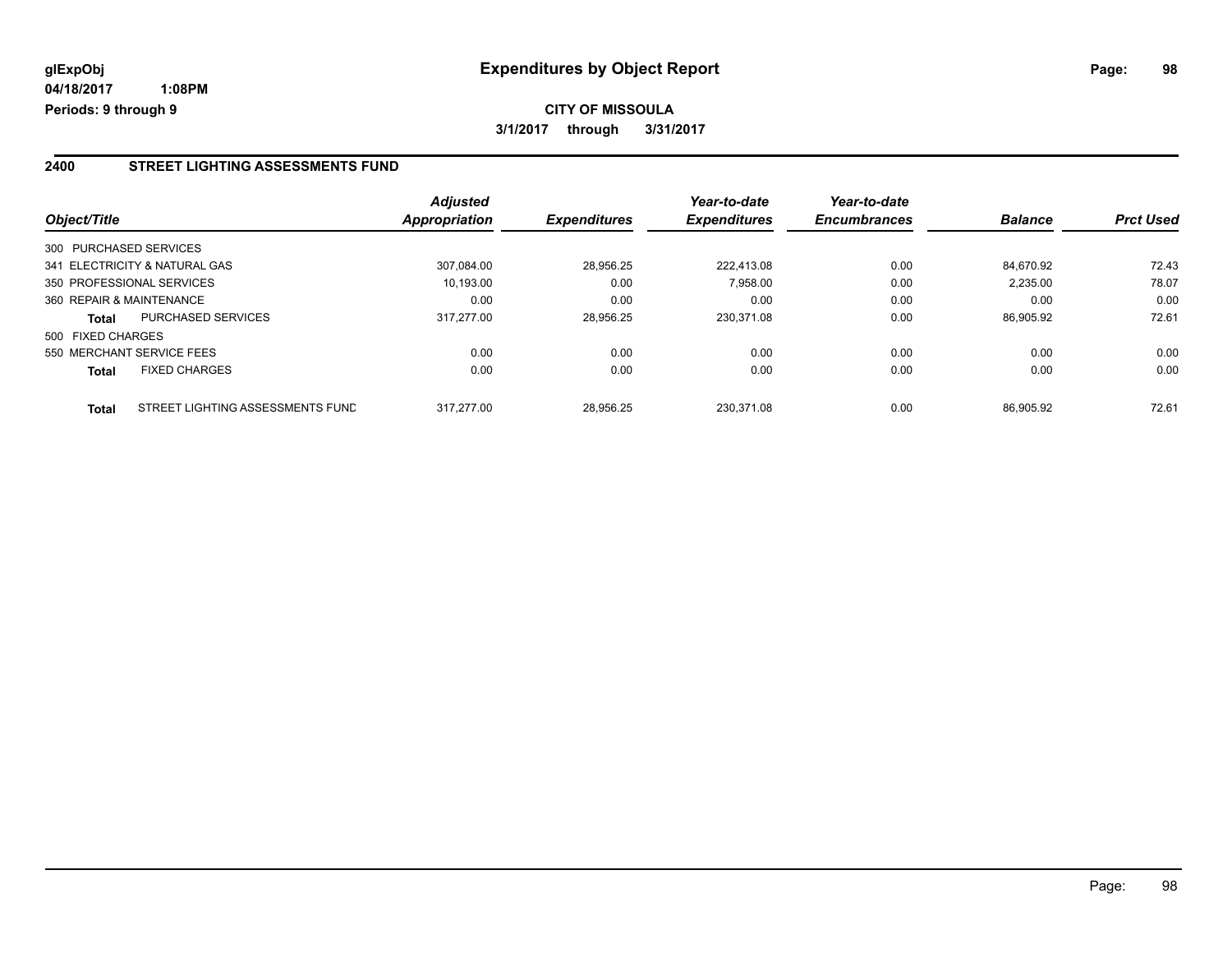**2500 STREET MAINTENANCE ASSESSMENT FUND**

**390 NON-DEPARTMENTAL**

|                        |                              | <b>Adjusted</b>      |                     | Year-to-date        | Year-to-date        |                |                  |
|------------------------|------------------------------|----------------------|---------------------|---------------------|---------------------|----------------|------------------|
| Object/Title           |                              | <b>Appropriation</b> | <b>Expenditures</b> | <b>Expenditures</b> | <b>Encumbrances</b> | <b>Balance</b> | <b>Prct Used</b> |
| 300 PURCHASED SERVICES |                              |                      |                     |                     |                     |                |                  |
| 345 GARBAGE            |                              | 21.580.00            | 1.332.59            | 14.710.03           | 0.00                | 6.869.97       | 68.17            |
| Total                  | PURCHASED SERVICES           | 21.580.00            | 1,332.59            | 14.710.03           | 0.00                | 6,869.97       | 68.17            |
| 500 FIXED CHARGES      |                              |                      |                     |                     |                     |                |                  |
|                        | 550 MERCHANT SERVICE FEES    | 0.00                 | 0.00                | 0.00                | 0.00                | 0.00           | 0.00             |
| Total                  | <b>FIXED CHARGES</b>         | 0.00                 | 0.00                | 0.00                | 0.00                | 0.00           | 0.00             |
| 800 OTHER OBJECTS      |                              |                      |                     |                     |                     |                |                  |
|                        | 820 TRANSFERS TO OTHER FUNDS | 41.200.00            | 0.00                | 20.600.00           | 0.00                | 20.600.00      | 50.00            |
| <b>Total</b>           | OTHER OBJECTS                | 41.200.00            | 0.00                | 20.600.00           | 0.00                | 20.600.00      | 50.00            |
| <b>Total</b>           | NON-DEPARTMENTAL             | 62.780.00            | 1.332.59            | 35.310.03           | 0.00                | 27.469.97      | 56.24            |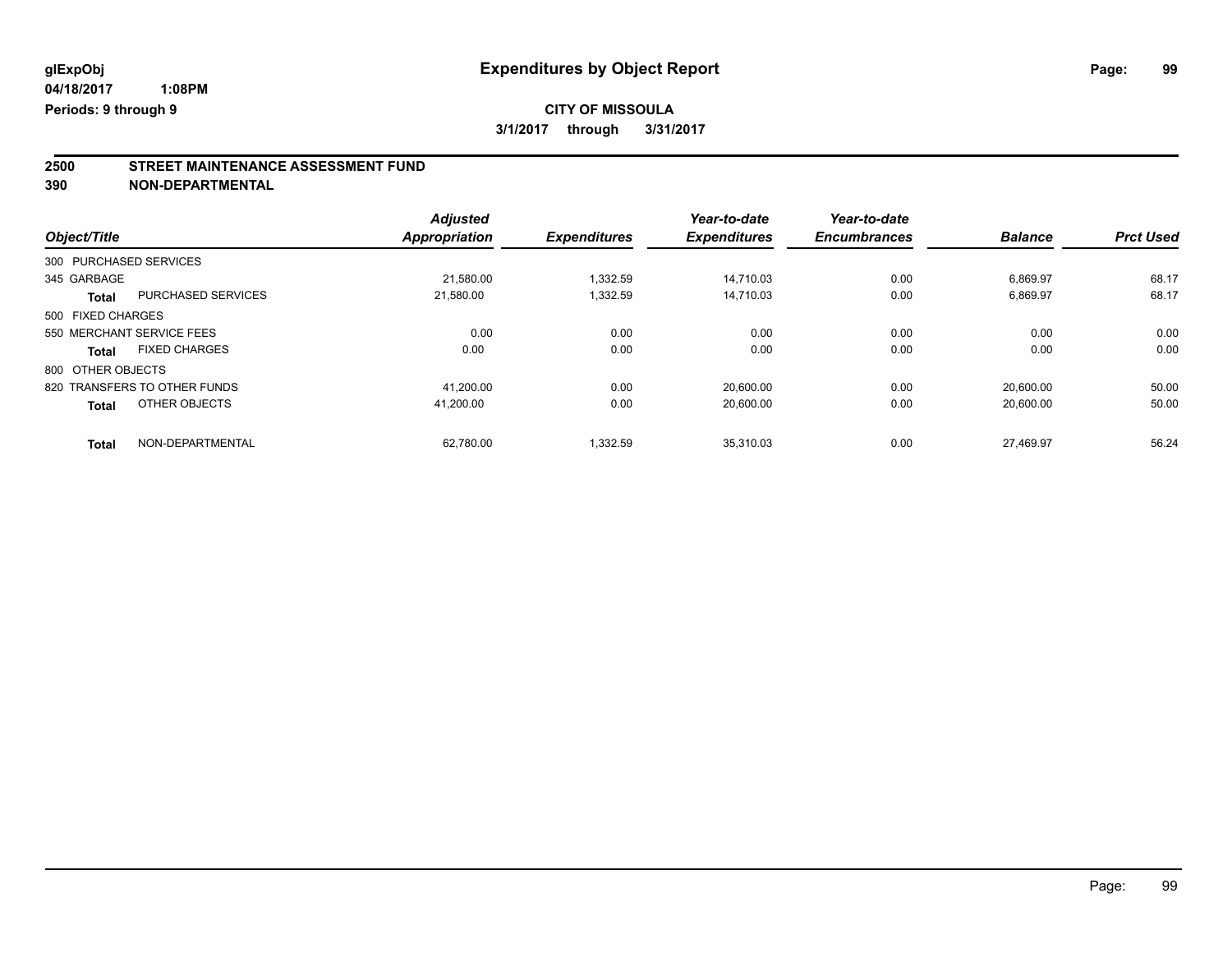#### **2500 STREET MAINTENANCE ASSESSMENT FUND**

| Object/Title           |                                  | <b>Adjusted</b><br>Appropriation | <b>Expenditures</b> | Year-to-date<br><b>Expenditures</b> | Year-to-date<br><b>Encumbrances</b> | <b>Balance</b> | <b>Prct Used</b> |
|------------------------|----------------------------------|----------------------------------|---------------------|-------------------------------------|-------------------------------------|----------------|------------------|
| 300 PURCHASED SERVICES |                                  |                                  |                     |                                     |                                     |                |                  |
| 345 GARBAGE            |                                  | 21,580.00                        | 1.332.59            | 14.710.03                           | 0.00                                | 6.869.97       | 68.17            |
| <b>Total</b>           | <b>PURCHASED SERVICES</b>        | 21,580.00                        | 1,332.59            | 14.710.03                           | 0.00                                | 6,869.97       | 68.17            |
| 500 FIXED CHARGES      |                                  |                                  |                     |                                     |                                     |                |                  |
|                        | 550 MERCHANT SERVICE FEES        | 0.00                             | 0.00                | 0.00                                | 0.00                                | 0.00           | 0.00             |
| <b>Total</b>           | <b>FIXED CHARGES</b>             | 0.00                             | 0.00                | 0.00                                | 0.00                                | 0.00           | 0.00             |
| 800 OTHER OBJECTS      |                                  |                                  |                     |                                     |                                     |                |                  |
|                        | 820 TRANSFERS TO OTHER FUNDS     | 41.200.00                        | 0.00                | 20.600.00                           | 0.00                                | 20.600.00      | 50.00            |
| <b>Total</b>           | OTHER OBJECTS                    | 41,200.00                        | 0.00                | 20,600.00                           | 0.00                                | 20.600.00      | 50.00            |
| <b>Total</b>           | STREET MAINTENANCE ASSESSMENT FI | 62.780.00                        | 1,332.59            | 35.310.03                           | 0.00                                | 27.469.97      | 56.24            |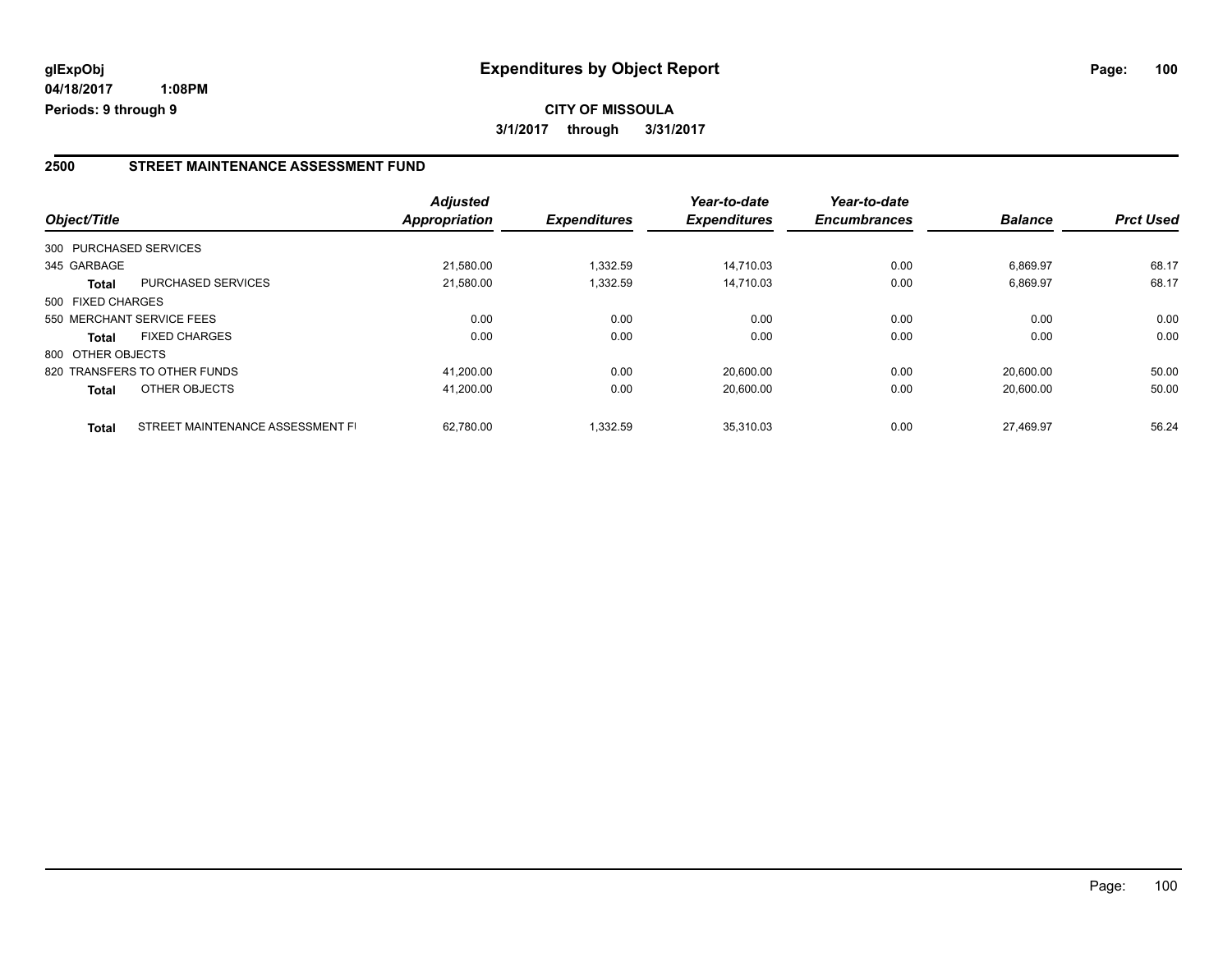# **2512 ROAD DISTRICT #1**

### **320 STREET MAINTENANCE**

|                                           | <b>Adjusted</b> |                     | Year-to-date        | Year-to-date        |                |                  |
|-------------------------------------------|-----------------|---------------------|---------------------|---------------------|----------------|------------------|
| Object/Title                              | Appropriation   | <b>Expenditures</b> | <b>Expenditures</b> | <b>Encumbrances</b> | <b>Balance</b> | <b>Prct Used</b> |
| 100 PERSONAL SERVICES                     |                 |                     |                     |                     |                |                  |
| 110 SALARIES AND WAGES                    | 116,733.00      | 1,284.91            | 11,818.39           | 0.00                | 104,914.61     | 10.12            |
| 130 OTHER                                 | 17,790.00       | 0.00                | 0.00                | 0.00                | 17,790.00      | 0.00             |
| 140 EMPLOYER CONTRIBUTIONS                | 45,364.00       | 226.56              | 2,083.94            | 0.00                | 43,280.06      | 4.59             |
| 141 STATE RETIREMENT CONTRIBUTIONS        | 0.00            | 0.00                | 10.53               | 0.00                | $-10.53$       | 0.00             |
| <b>150 STATE RETIREMENT</b>               | 0.00            | 0.00                | 0.00                | 0.00                | 0.00           | 0.00             |
| PERSONAL SERVICES<br>Total                | 179,887.00      | 1,511.47            | 13,912.86           | 0.00                | 165,974.14     | 7.73             |
| 200 SUPPLIES                              |                 |                     |                     |                     |                |                  |
| 210 OFFICE SUPPLIES                       | 6,185.00        | 389.28              | 2,253.16            | 0.00                | 3,931.84       | 36.43            |
| 220 OPERATING SUPPLIES                    | 91,014.00       | 0.00                | 89,958.63           | 0.00                | 1,055.37       | 98.84            |
| 230 REPAIR/MAINTENANCE                    | 94,978.00       | $-645.00$           | 86,875.39           | 0.00                | 8,102.61       | 91.47            |
| 231 GASOLINE                              | 1,135.00        | 0.00                | 0.00                | 0.00                | 1,135.00       | 0.00             |
| 240 OTHER SUPPLIES                        | 549.00          | 0.00                | 549.00              | 0.00                | 0.00           | 100.00           |
| <b>SUPPLIES</b><br><b>Total</b>           | 193,861.00      | $-255.72$           | 179,636.18          | 0.00                | 14,224.82      | 92.66            |
| 300 PURCHASED SERVICES                    |                 |                     |                     |                     |                |                  |
| 310 COMMUNICATIONS                        | 0.00            | 0.00                | 0.00                | 0.00                | 0.00           | 0.00             |
| 330 PUBLICITY, SUBSCRIPTIONS & DUES       | 0.00            | 0.00                | 0.00                | 0.00                | 0.00           | 0.00             |
| 343 WATER CHARGES                         | 0.00            | 0.00                | 0.00                | 0.00                | 0.00           | 0.00             |
| 350 PROFESSIONAL SERVICES                 | 39,500.00       | 0.00                | 11,422.00           | 0.00                | 28,078.00      | 28.92            |
| 370 TRAVEL                                | 1,450.00        | 0.00                | 1,403.48            | 0.00                | 46.52          | 96.79            |
| 380 TRAINING                              | 350.00          | 0.00                | 100.00              | 0.00                | 250.00         | 28.57            |
| PURCHASED SERVICES<br>Total               | 41,300.00       | 0.00                | 12,925.48           | 0.00                | 28,374.52      | 31.30            |
| 400 BUILDING MATERIALS                    |                 |                     |                     |                     |                |                  |
| 400 BUILDING MATERIALS                    | 275,201.00      | 2,598.75            | 239,465.74          | 0.00                | 35,735.26      | 87.01            |
| <b>BUILDING MATERIALS</b><br><b>Total</b> | 275,201.00      | 2,598.75            | 239,465.74          | 0.00                | 35,735.26      | 87.01            |
| 500 FIXED CHARGES                         |                 |                     |                     |                     |                |                  |
| 500 FIXED CHARGES                         | 207,148.00      | 0.00                | 0.00                | 0.00                | 207,148.00     | 0.00             |
| 550 MERCHANT SERVICE FEES                 | 0.00            | 0.00                | 0.00                | 0.00                | 0.00           | 0.00             |
| <b>FIXED CHARGES</b><br><b>Total</b>      | 207,148.00      | 0.00                | 0.00                | 0.00                | 207,148.00     | 0.00             |
| 600 DEBT SERVICE                          |                 |                     |                     |                     |                |                  |
| 610 PRINCIPAL                             | 568,153.00      | 0.00                | 304,272.64          | 0.00                | 263,880.36     | 53.55            |
| 620 INTEREST / SERVICE FEES               | 51,053.00       | 2,409.89            | 42,599.15           | 0.00                | 8,453.85       | 83.44            |
| <b>DEBT SERVICE</b><br><b>Total</b>       | 619,206.00      | 2,409.89            | 346,871.79          | 0.00                | 272,334.21     | 56.02            |
|                                           |                 |                     |                     |                     |                |                  |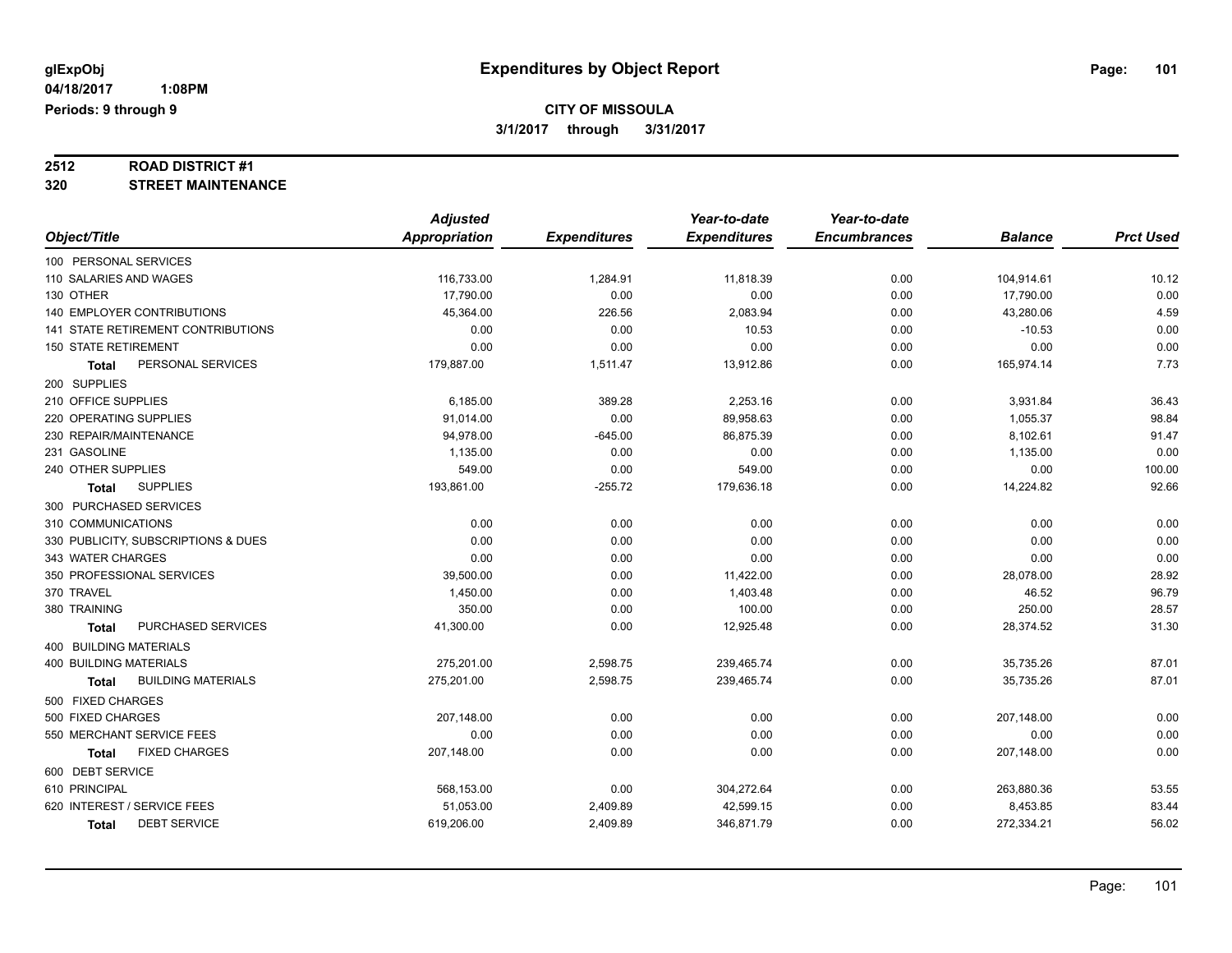# **2512 ROAD DISTRICT #1**

**320 STREET MAINTENANCE**

|                    |                                   | <b>Adjusted</b>      |                     | Year-to-date        | Year-to-date        |                |                  |
|--------------------|-----------------------------------|----------------------|---------------------|---------------------|---------------------|----------------|------------------|
| Object/Title       |                                   | <b>Appropriation</b> | <b>Expenditures</b> | <b>Expenditures</b> | <b>Encumbrances</b> | <b>Balance</b> | <b>Prct Used</b> |
|                    | 700 GRANTS & CONTRIBUTIONS        |                      |                     |                     |                     |                |                  |
|                    | 700 GRANTS & CONTRIBUTIONS        | 20.907.00            | 0.00                | 0.00                | 0.00                | 20,907.00      | 0.00             |
| <b>Total</b>       | <b>GRANTS &amp; CONTRIBUTIONS</b> | 20,907.00            | 0.00                | 0.00                | 0.00                | 20.907.00      | 0.00             |
| 800 OTHER OBJECTS  |                                   |                      |                     |                     |                     |                |                  |
|                    | 820 TRANSFERS TO OTHER FUNDS      | 0.00                 | 0.00                | 0.00                | 0.00                | 0.00           | 0.00             |
| 845 CONTINGENCY    |                                   | 0.00                 | 0.00                | 9,507.97            | 0.00                | $-9,507.97$    | 0.00             |
| <b>Total</b>       | OTHER OBJECTS                     | 0.00                 | 0.00                | 9,507.97            | 0.00                | $-9,507.97$    | 0.00             |
| 900 CAPITAL OUTLAY |                                   |                      |                     |                     |                     |                |                  |
| 930 IMPROVEMENTS   |                                   | 555,480.00           | 0.00                | 97,861.78           | 0.00                | 457,618.22     | 17.62            |
| <b>Total</b>       | <b>CAPITAL OUTLAY</b>             | 555.480.00           | 0.00                | 97,861.78           | 0.00                | 457.618.22     | 17.62            |
| <b>Total</b>       | <b>STREET MAINTENANCE</b>         | 2,092,990.00         | 6,264.39            | 900,181.80          | 0.00                | 1,192,808.20   | 43.01            |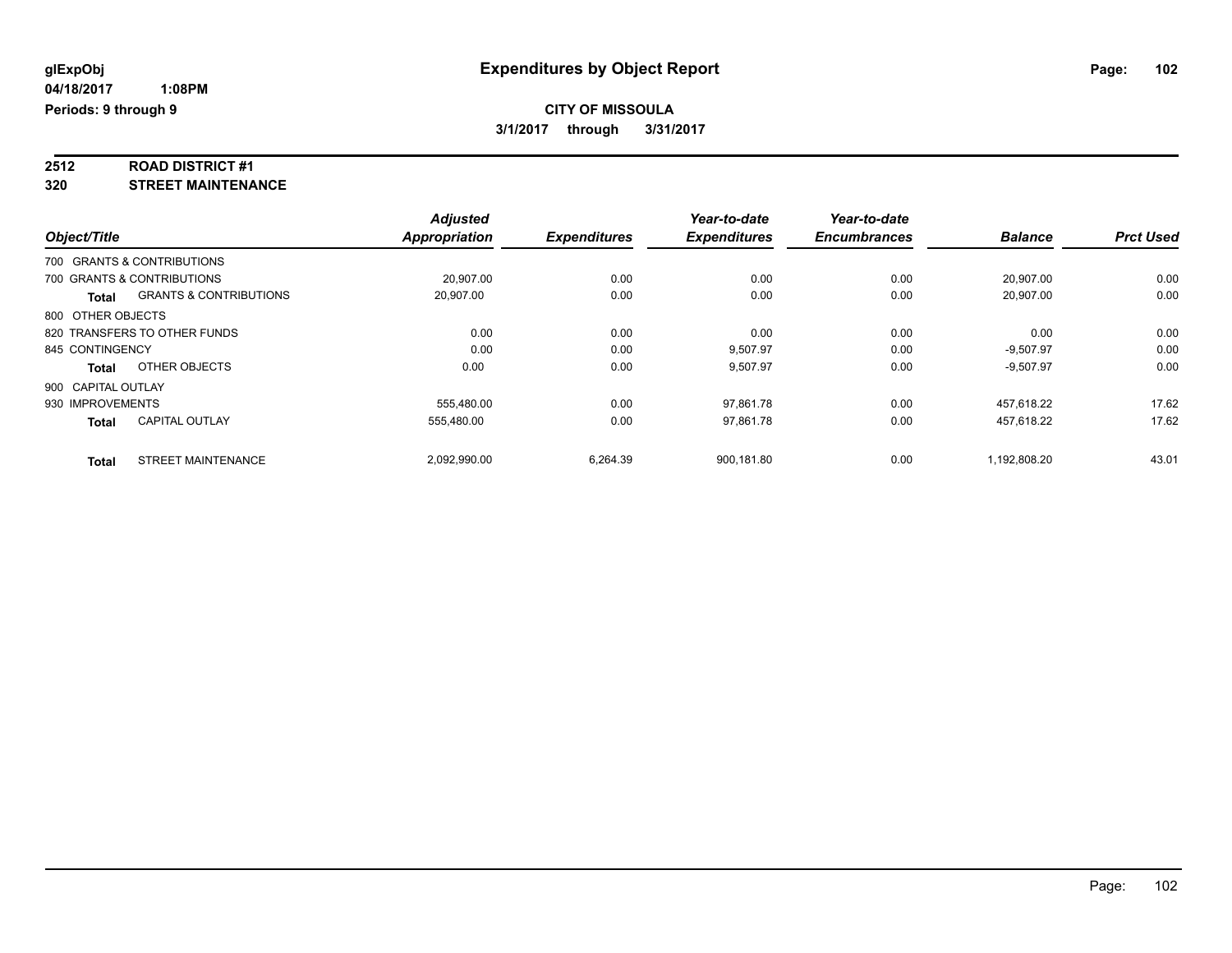**CITY OF MISSOULA 3/1/2017 through 3/31/2017**

# **2512 ROAD DISTRICT #1**

**390 NON-DEPARTMENTAL**

| Object/Title      |                      | <b>Adjusted</b><br>Appropriation | <b>Expenditures</b> | Year-to-date<br><b>Expenditures</b> | Year-to-date<br><b>Encumbrances</b> | <b>Balance</b> | <b>Prct Used</b> |
|-------------------|----------------------|----------------------------------|---------------------|-------------------------------------|-------------------------------------|----------------|------------------|
| 500 FIXED CHARGES |                      |                                  |                     |                                     |                                     |                |                  |
| 500 FIXED CHARGES |                      | 0.00                             | 0.00                | 0.00                                | 0.00                                | 0.00           | 0.00             |
| <b>Total</b>      | <b>FIXED CHARGES</b> | 0.00                             | 0.00                | 0.00                                | 0.00                                | 0.00           | 0.00             |
| Total             | NON-DEPARTMENTAL     | 0.00                             | 0.00                | 0.00                                | 0.00                                | 0.00           | 0.00             |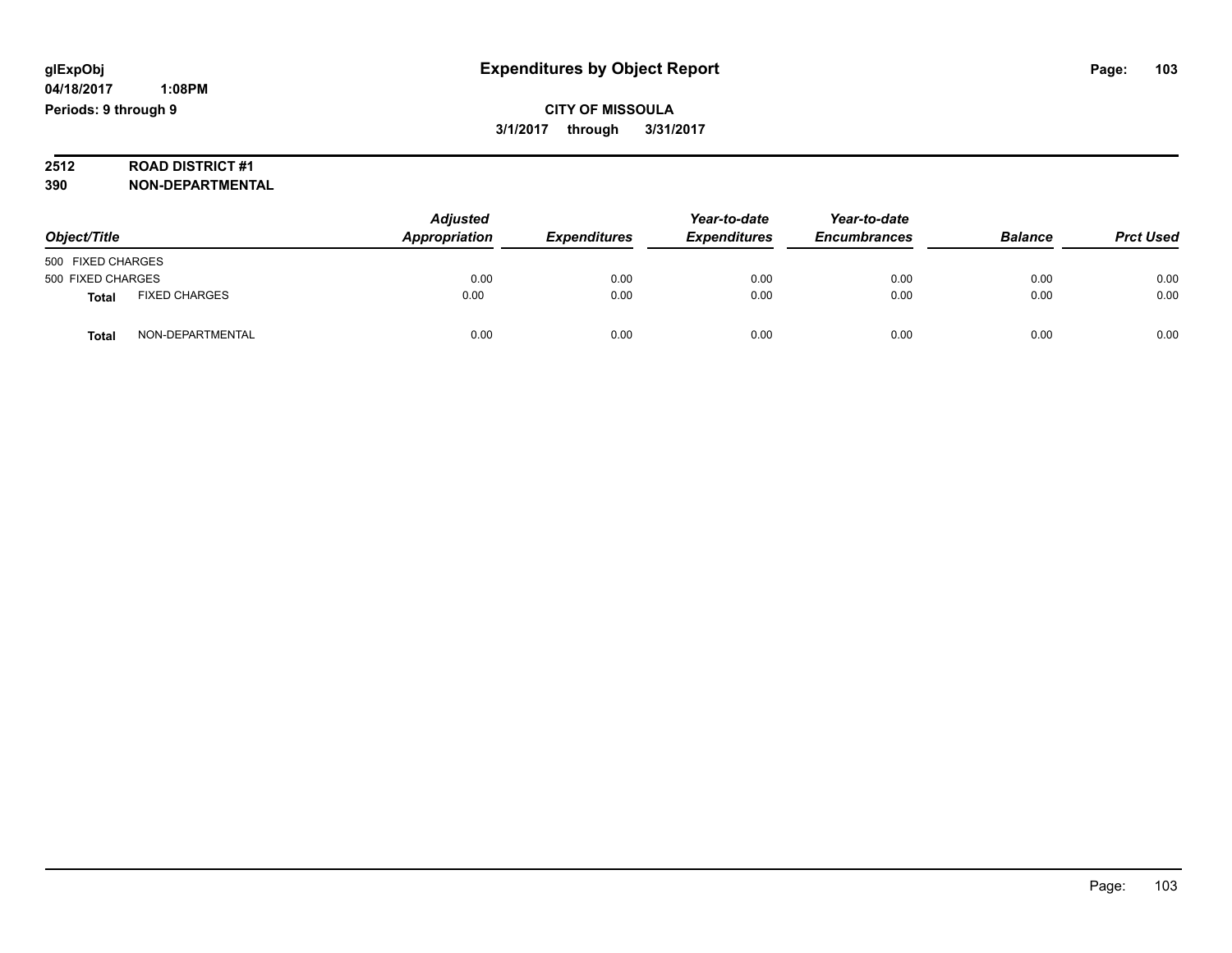#### **2512 ROAD DISTRICT #1**

|                                     | <b>Adjusted</b> |                     | Year-to-date        | Year-to-date        |                |                  |
|-------------------------------------|-----------------|---------------------|---------------------|---------------------|----------------|------------------|
| Object/Title                        | Appropriation   | <b>Expenditures</b> | <b>Expenditures</b> | <b>Encumbrances</b> | <b>Balance</b> | <b>Prct Used</b> |
| 100 PERSONAL SERVICES               |                 |                     |                     |                     |                |                  |
| 110 SALARIES AND WAGES              | 116,733.00      | 1,284.91            | 11,818.39           | 0.00                | 104,914.61     | 10.12            |
| 130 OTHER                           | 17,790.00       | 0.00                | 0.00                | 0.00                | 17,790.00      | 0.00             |
| <b>140 EMPLOYER CONTRIBUTIONS</b>   | 45,364.00       | 226.56              | 2,083.94            | 0.00                | 43,280.06      | 4.59             |
| 141 STATE RETIREMENT CONTRIBUTIONS  | 0.00            | 0.00                | 10.53               | 0.00                | $-10.53$       | 0.00             |
| 150 STATE RETIREMENT                | 0.00            | 0.00                | 0.00                | 0.00                | 0.00           | 0.00             |
| PERSONAL SERVICES<br><b>Total</b>   | 179,887.00      | 1,511.47            | 13,912.86           | 0.00                | 165,974.14     | 7.73             |
| 200 SUPPLIES                        |                 |                     |                     |                     |                |                  |
| 210 OFFICE SUPPLIES                 | 6,185.00        | 389.28              | 2,253.16            | 0.00                | 3,931.84       | 36.43            |
| 220 OPERATING SUPPLIES              | 91,014.00       | 0.00                | 89,958.63           | 0.00                | 1,055.37       | 98.84            |
| 230 REPAIR/MAINTENANCE              | 94,978.00       | $-645.00$           | 86,875.39           | 0.00                | 8,102.61       | 91.47            |
| 231 GASOLINE                        | 1,135.00        | 0.00                | 0.00                | 0.00                | 1,135.00       | 0.00             |
| 240 OTHER SUPPLIES                  | 549.00          | 0.00                | 549.00              | 0.00                | 0.00           | 100.00           |
| <b>SUPPLIES</b><br><b>Total</b>     | 193,861.00      | $-255.72$           | 179,636.18          | 0.00                | 14,224.82      | 92.66            |
| 300 PURCHASED SERVICES              |                 |                     |                     |                     |                |                  |
| 310 COMMUNICATIONS                  | 0.00            | 0.00                | 0.00                | 0.00                | 0.00           | 0.00             |
| 330 PUBLICITY, SUBSCRIPTIONS & DUES | 0.00            | 0.00                | 0.00                | 0.00                | 0.00           | 0.00             |
| 343 WATER CHARGES                   | 0.00            | 0.00                | 0.00                | 0.00                | 0.00           | 0.00             |
| 350 PROFESSIONAL SERVICES           | 39,500.00       | 0.00                | 11,422.00           | 0.00                | 28,078.00      | 28.92            |
| 370 TRAVEL                          | 1,450.00        | 0.00                | 1,403.48            | 0.00                | 46.52          | 96.79            |
| 380 TRAINING                        | 350.00          | 0.00                | 100.00              | 0.00                | 250.00         | 28.57            |
| PURCHASED SERVICES<br><b>Total</b>  | 41,300.00       | 0.00                | 12,925.48           | 0.00                | 28,374.52      | 31.30            |
| 400 BUILDING MATERIALS              |                 |                     |                     |                     |                |                  |
| <b>400 BUILDING MATERIALS</b>       | 275,201.00      | 2,598.75            | 239,465.74          | 0.00                | 35,735.26      | 87.01            |
| <b>BUILDING MATERIALS</b><br>Total  | 275,201.00      | 2,598.75            | 239,465.74          | 0.00                | 35,735.26      | 87.01            |
| 500 FIXED CHARGES                   |                 |                     |                     |                     |                |                  |
| 500 FIXED CHARGES                   | 207,148.00      | 0.00                | 0.00                | 0.00                | 207,148.00     | 0.00             |
| 550 MERCHANT SERVICE FEES           | 0.00            | 0.00                | 0.00                | 0.00                | 0.00           | 0.00             |
| <b>FIXED CHARGES</b><br>Total       | 207,148.00      | 0.00                | 0.00                | 0.00                | 207,148.00     | 0.00             |
| 600 DEBT SERVICE                    |                 |                     |                     |                     |                |                  |
| 610 PRINCIPAL                       | 568,153.00      | 0.00                | 304,272.64          | 0.00                | 263,880.36     | 53.55            |
| 620 INTEREST / SERVICE FEES         | 51,053.00       | 2,409.89            | 42,599.15           | 0.00                | 8,453.85       | 83.44            |
| <b>DEBT SERVICE</b><br><b>Total</b> | 619,206.00      | 2,409.89            | 346,871.79          | 0.00                | 272,334.21     | 56.02            |
| 700 GRANTS & CONTRIBUTIONS          |                 |                     |                     |                     |                |                  |

Page: 104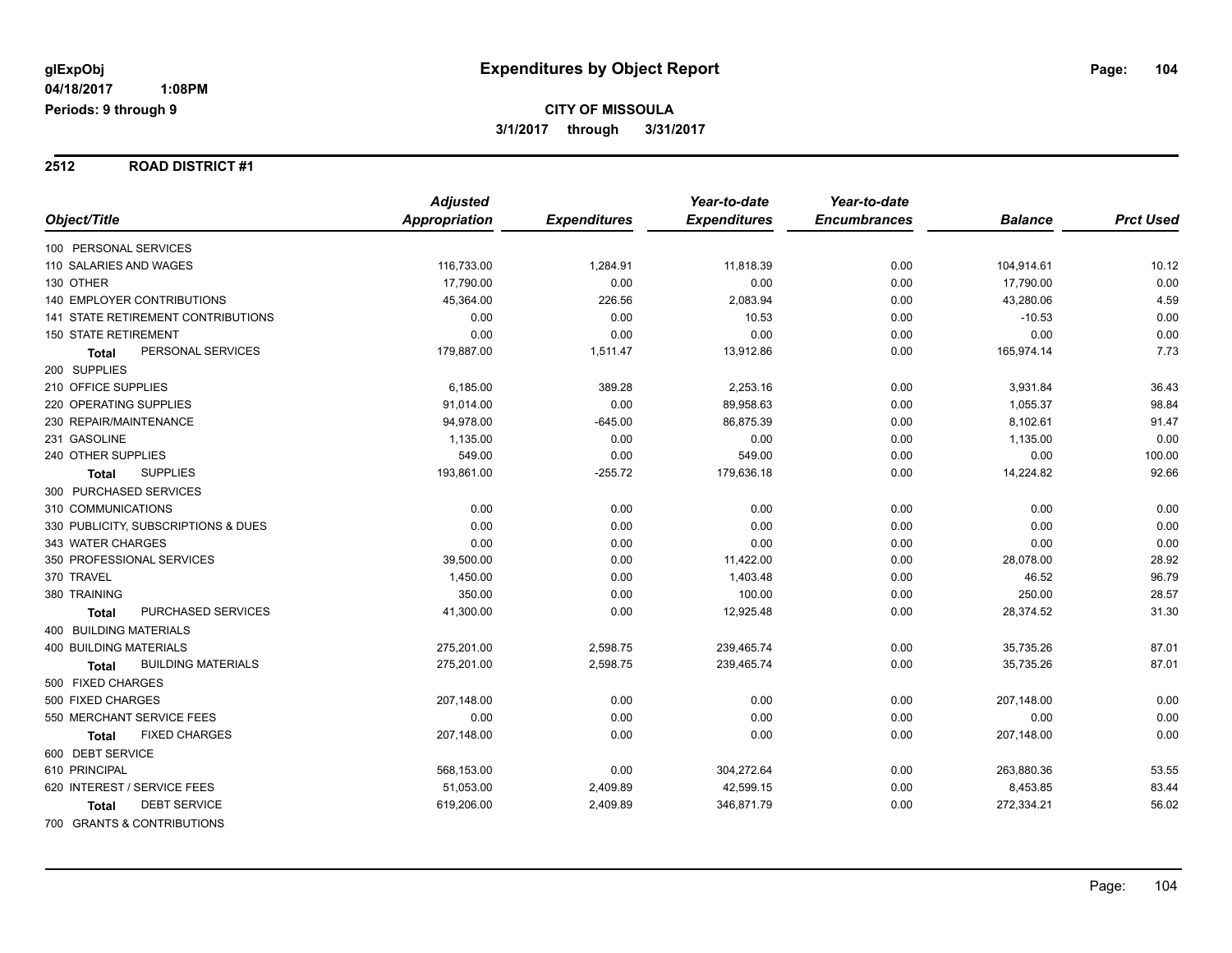#### **2512 ROAD DISTRICT #1**

| Object/Title                                      | <b>Adjusted</b><br><b>Appropriation</b> | <b>Expenditures</b> | Year-to-date<br><b>Expenditures</b> | Year-to-date<br><b>Encumbrances</b> | <b>Balance</b> | <b>Prct Used</b> |
|---------------------------------------------------|-----------------------------------------|---------------------|-------------------------------------|-------------------------------------|----------------|------------------|
| 700 GRANTS & CONTRIBUTIONS                        | 20.907.00                               | 0.00                | 0.00                                | 0.00                                | 20.907.00      | 0.00             |
| <b>GRANTS &amp; CONTRIBUTIONS</b><br><b>Total</b> | 20.907.00                               | 0.00                | 0.00                                | 0.00                                | 20.907.00      | 0.00             |
| 800 OTHER OBJECTS                                 |                                         |                     |                                     |                                     |                |                  |
| 820 TRANSFERS TO OTHER FUNDS                      | 0.00                                    | 0.00                | 0.00                                | 0.00                                | 0.00           | 0.00             |
| 845 CONTINGENCY                                   | 0.00                                    | 0.00                | 9,507.97                            | 0.00                                | $-9.507.97$    | 0.00             |
| OTHER OBJECTS<br><b>Total</b>                     | 0.00                                    | 0.00                | 9,507.97                            | 0.00                                | $-9,507.97$    | 0.00             |
| 900 CAPITAL OUTLAY                                |                                         |                     |                                     |                                     |                |                  |
| 930 IMPROVEMENTS                                  | 555.480.00                              | 0.00                | 97,861.78                           | 0.00                                | 457.618.22     | 17.62            |
| <b>CAPITAL OUTLAY</b><br><b>Total</b>             | 555.480.00                              | 0.00                | 97,861.78                           | 0.00                                | 457,618.22     | 17.62            |
| <b>ROAD DISTRICT#1</b><br><b>Total</b>            | 2,092,990.00                            | 6.264.39            | 900.181.80                          | 0.00                                | 1,192,808.20   | 43.01            |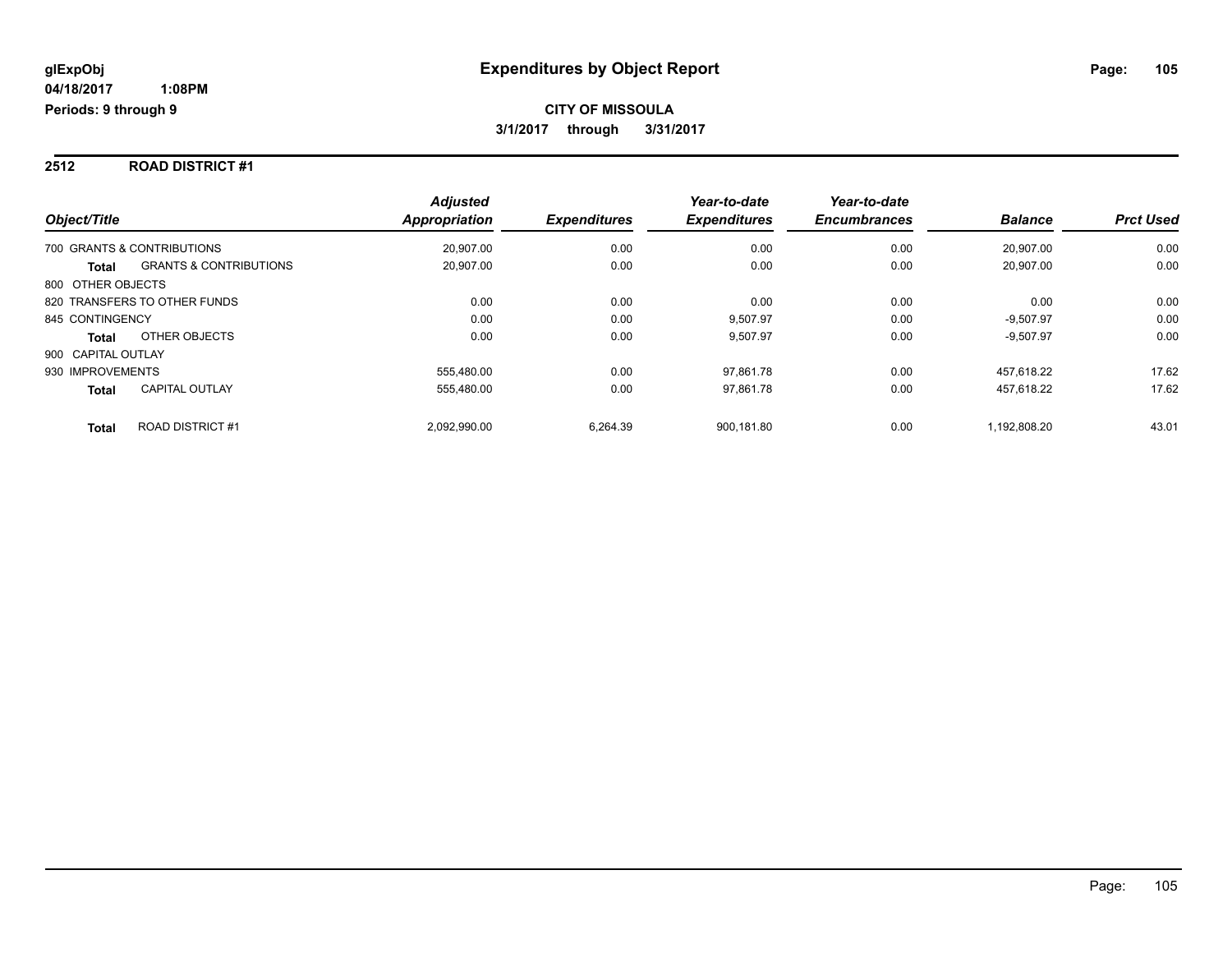# **2513 PARK DISTRICT #1**

**370 PARKS & RECREATION**

|                                                   | <b>Adjusted</b>      |                     | Year-to-date        | Year-to-date        |                |                  |
|---------------------------------------------------|----------------------|---------------------|---------------------|---------------------|----------------|------------------|
| Object/Title                                      | <b>Appropriation</b> | <b>Expenditures</b> | <b>Expenditures</b> | <b>Encumbrances</b> | <b>Balance</b> | <b>Prct Used</b> |
| 100 PERSONAL SERVICES                             |                      |                     |                     |                     |                |                  |
| 110 SALARIES AND WAGES                            | 228,776.00           | 13,568.26           | 131,079.10          | 0.00                | 97,696.90      | 57.30            |
| 120 OVERTIME/TERMINATION                          | 0.00                 | 0.00                | 20.10               | 0.00                | $-20.10$       | 0.00             |
| <b>140 EMPLOYER CONTRIBUTIONS</b>                 | 88,063.00            | 7,197.05            | 61,486.23           | 0.00                | 26,576.77      | 69.82            |
| 141 STATE RETIREMENT CONTRIBUTIONS                | 0.00                 | 0.00                | 114.69              | 0.00                | $-114.69$      | 0.00             |
| PERSONAL SERVICES<br>Total                        | 316,839.00           | 20,765.31           | 192,700.12          | 0.00                | 124,138.88     | 60.82            |
| 200 SUPPLIES                                      |                      |                     |                     |                     |                |                  |
| 220 OPERATING SUPPLIES                            | 78,956.00            | 7,413.81            | 85,627.67           | 0.00                | $-6,671.67$    | 108.45           |
| 230 REPAIR/MAINTENANCE                            | 98.885.00            | 371.87              | 36,055.66           | 0.00                | 62,829.34      | 36.46            |
| 231 GASOLINE                                      | 10,144.00            | 0.00                | 8,611.69            | 0.00                | 1,532.31       | 84.89            |
| <b>SUPPLIES</b><br>Total                          | 187,985.00           | 7,785.68            | 130,295.02          | 0.00                | 57,689.98      | 69.31            |
| 300 PURCHASED SERVICES                            |                      |                     |                     |                     |                |                  |
| 320 PRINTING & DUPLICATING                        | 0.00                 | 0.00                | 0.00                | 0.00                | 0.00           | 0.00             |
| 330 PUBLICITY, SUBSCRIPTIONS & DUES               | 3,000.00             | 90.00               | $-2,284.75$         | 0.00                | 5,284.75       | $-76.16$         |
| 341 ELECTRICITY & NATURAL GAS                     | 43,766.00            | 5,435.70            | 36,846.46           | 0.00                | 6,919.54       | 84.19            |
| 343 WATER CHARGES                                 | 7,685.00             | 0.00                | 7,644.51            | 0.00                | 40.49          | 99.47            |
| 344 TELEPHONE SERVICE                             | 660.00               | 0.00                | 0.00                | 0.00                | 660.00         | 0.00             |
| 345 GARBAGE                                       | 3,213.00             | 21.10               | 2,631.14            | 0.00                | 581.86         | 81.89            |
| 350 PROFESSIONAL SERVICES                         | 77,344.00            | 891.54              | 36,254.49           | 0.00                | 41,089.51      | 46.87            |
| 360 REPAIR & MAINTENANCE                          | 130,965.00           | 2,295.50            | 79,564.26           | 0.00                | 51,400.74      | 60.75            |
| 370 TRAVEL                                        | 500.00               | 0.00                | 0.00                | 0.00                | 500.00         | 0.00             |
| 380 TRAINING                                      | 983.00               | 183.88              | 435.01              | 0.00                | 547.99         | 44.25            |
| PURCHASED SERVICES<br><b>Total</b>                | 268,116.00           | 8,917.72            | 161,091.12          | 0.00                | 107,024.88     | 60.08            |
| 500 FIXED CHARGES                                 |                      |                     |                     |                     |                |                  |
| 550 MERCHANT SERVICE FEES                         | 0.00                 | 0.00                | 0.00                | 0.00                | 0.00           | 0.00             |
| <b>FIXED CHARGES</b><br><b>Total</b>              | 0.00                 | 0.00                | 0.00                | 0.00                | 0.00           | 0.00             |
| 600 DEBT SERVICE                                  |                      |                     |                     |                     |                |                  |
| 610 PRINCIPAL                                     | 294,977.00           | 0.00                | 263,281.72          | 0.00                | 31,695.28      | 89.25            |
| 620 INTEREST / SERVICE FEES                       | 6,569.00             | 244.16              | 7,392.64            | 0.00                | $-823.64$      | 112.54           |
| <b>DEBT SERVICE</b><br><b>Total</b>               | 301,546.00           | 244.16              | 270,674.36          | 0.00                | 30,871.64      | 89.76            |
| 700 GRANTS & CONTRIBUTIONS                        |                      |                     |                     |                     |                |                  |
| 700 GRANTS & CONTRIBUTIONS                        | 5,000.00             | 0.00                | 0.00                | 0.00                | 5,000.00       | 0.00             |
| <b>GRANTS &amp; CONTRIBUTIONS</b><br><b>Total</b> | 5,000.00             | 0.00                | 0.00                | 0.00                | 5,000.00       | 0.00             |
|                                                   |                      |                     |                     |                     |                |                  |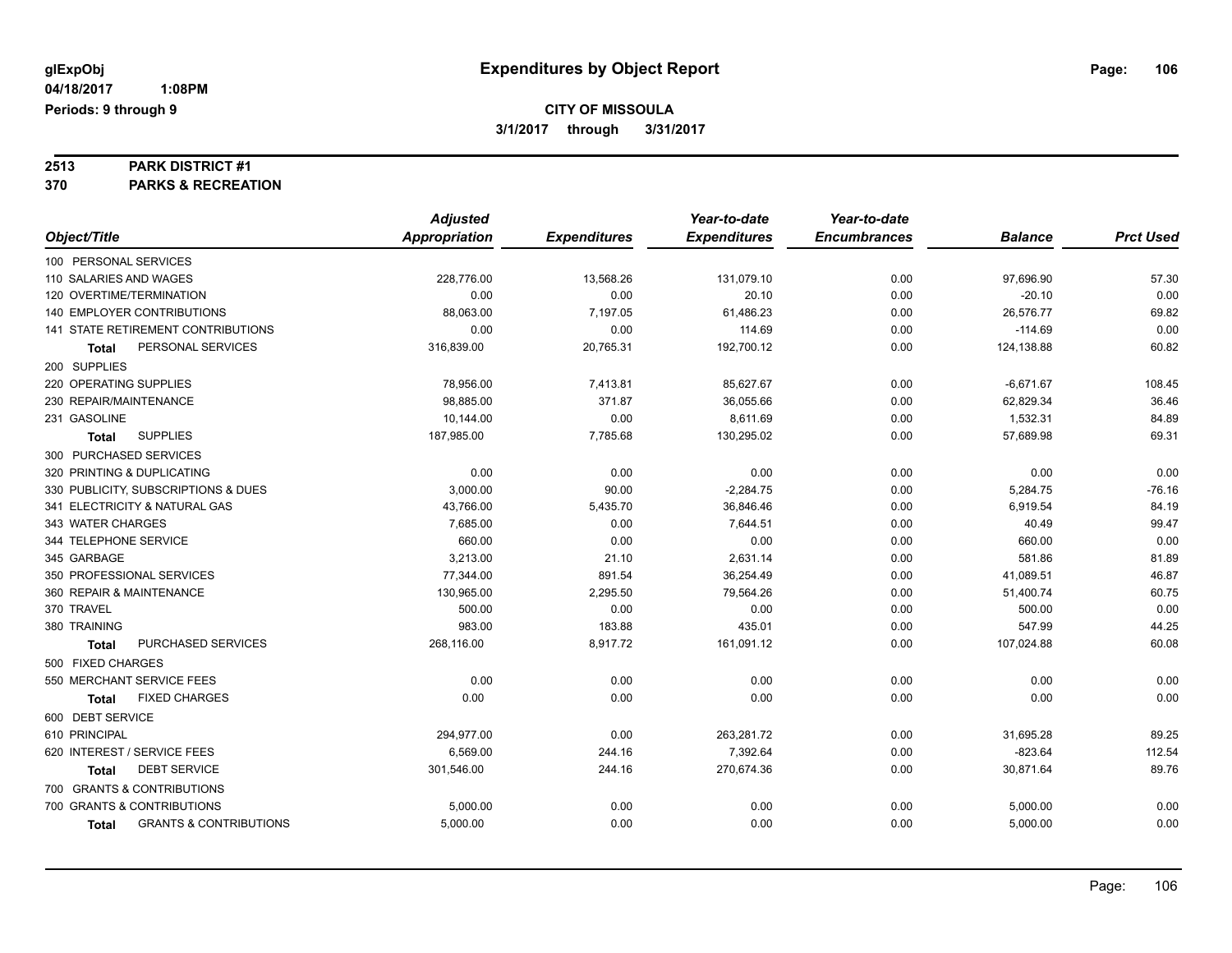# **2513 PARK DISTRICT #1**

**370 PARKS & RECREATION**

|                              |                               | <b>Adjusted</b> |                     | Year-to-date        | Year-to-date        |                |                  |
|------------------------------|-------------------------------|-----------------|---------------------|---------------------|---------------------|----------------|------------------|
| Object/Title                 |                               | Appropriation   | <b>Expenditures</b> | <b>Expenditures</b> | <b>Encumbrances</b> | <b>Balance</b> | <b>Prct Used</b> |
| 800 OTHER OBJECTS            |                               |                 |                     |                     |                     |                |                  |
| 820 TRANSFERS TO OTHER FUNDS |                               | 163.214.00      | 0.00                | 0.00                | 0.00                | 163.214.00     | 0.00             |
| <b>Total</b>                 | OTHER OBJECTS                 | 163.214.00      | 0.00                | 0.00                | 0.00                | 163.214.00     | 0.00             |
| 900 CAPITAL OUTLAY           |                               |                 |                     |                     |                     |                |                  |
| 930 IMPROVEMENTS             |                               | 30.000.00       | 0.00                | 44,330.69           | 0.00                | $-14.330.69$   | 147.77           |
| 940 MACHINERY & EQUIPMENT    |                               | 40.000.00       | 0.00                | 0.00                | 0.00                | 40.000.00      | 0.00             |
| <b>Total</b>                 | <b>CAPITAL OUTLAY</b>         | 70.000.00       | 0.00                | 44.330.69           | 0.00                | 25.669.31      | 63.33            |
| <b>Total</b>                 | <b>PARKS &amp; RECREATION</b> | 1.312.700.00    | 37.712.87           | 799.091.31          | 0.00                | 513.608.69     | 60.87            |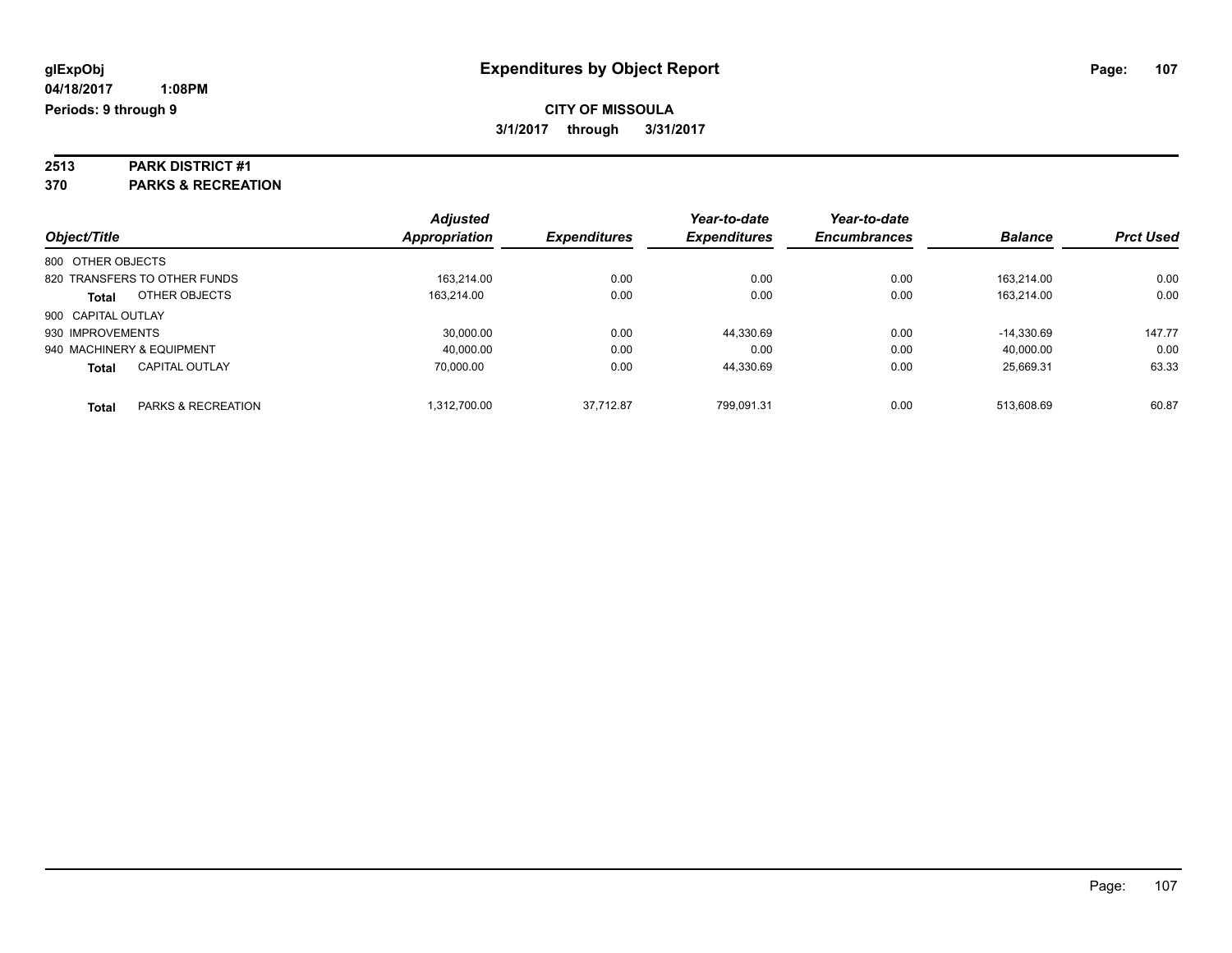#### **2513 PARK DISTRICT #1**

|                                                   | <b>Adjusted</b> |                     | Year-to-date        | Year-to-date        |                |                  |
|---------------------------------------------------|-----------------|---------------------|---------------------|---------------------|----------------|------------------|
| Object/Title                                      | Appropriation   | <b>Expenditures</b> | <b>Expenditures</b> | <b>Encumbrances</b> | <b>Balance</b> | <b>Prct Used</b> |
| 100 PERSONAL SERVICES                             |                 |                     |                     |                     |                |                  |
| 110 SALARIES AND WAGES                            | 228,776.00      | 13,568.26           | 131,079.10          | 0.00                | 97,696.90      | 57.30            |
| 120 OVERTIME/TERMINATION                          | 0.00            | 0.00                | 20.10               | 0.00                | $-20.10$       | 0.00             |
| <b>140 EMPLOYER CONTRIBUTIONS</b>                 | 88,063.00       | 7,197.05            | 61,486.23           | 0.00                | 26,576.77      | 69.82            |
| <b>141 STATE RETIREMENT CONTRIBUTIONS</b>         | 0.00            | 0.00                | 114.69              | 0.00                | $-114.69$      | 0.00             |
| PERSONAL SERVICES<br>Total                        | 316,839.00      | 20,765.31           | 192,700.12          | 0.00                | 124,138.88     | 60.82            |
| 200 SUPPLIES                                      |                 |                     |                     |                     |                |                  |
| 220 OPERATING SUPPLIES                            | 78,956.00       | 7,413.81            | 85,627.67           | 0.00                | $-6,671.67$    | 108.45           |
| 230 REPAIR/MAINTENANCE                            | 98,885.00       | 371.87              | 36,055.66           | 0.00                | 62,829.34      | 36.46            |
| 231 GASOLINE                                      | 10,144.00       | 0.00                | 8,611.69            | 0.00                | 1,532.31       | 84.89            |
| <b>SUPPLIES</b><br><b>Total</b>                   | 187,985.00      | 7,785.68            | 130,295.02          | 0.00                | 57,689.98      | 69.31            |
| 300 PURCHASED SERVICES                            |                 |                     |                     |                     |                |                  |
| 320 PRINTING & DUPLICATING                        | 0.00            | 0.00                | 0.00                | 0.00                | 0.00           | 0.00             |
| 330 PUBLICITY, SUBSCRIPTIONS & DUES               | 3,000.00        | 90.00               | $-2,284.75$         | 0.00                | 5,284.75       | $-76.16$         |
| 341 ELECTRICITY & NATURAL GAS                     | 43,766.00       | 5,435.70            | 36,846.46           | 0.00                | 6,919.54       | 84.19            |
| 343 WATER CHARGES                                 | 7,685.00        | 0.00                | 7,644.51            | 0.00                | 40.49          | 99.47            |
| 344 TELEPHONE SERVICE                             | 660.00          | 0.00                | 0.00                | 0.00                | 660.00         | 0.00             |
| 345 GARBAGE                                       | 3,213.00        | 21.10               | 2,631.14            | 0.00                | 581.86         | 81.89            |
| 350 PROFESSIONAL SERVICES                         | 77,344.00       | 891.54              | 36,254.49           | 0.00                | 41,089.51      | 46.87            |
| 360 REPAIR & MAINTENANCE                          | 130,965.00      | 2,295.50            | 79,564.26           | 0.00                | 51,400.74      | 60.75            |
| 370 TRAVEL                                        | 500.00          | 0.00                | 0.00                | 0.00                | 500.00         | 0.00             |
| 380 TRAINING                                      | 983.00          | 183.88              | 435.01              | 0.00                | 547.99         | 44.25            |
| PURCHASED SERVICES<br><b>Total</b>                | 268,116.00      | 8,917.72            | 161,091.12          | 0.00                | 107,024.88     | 60.08            |
| 500 FIXED CHARGES                                 |                 |                     |                     |                     |                |                  |
| 550 MERCHANT SERVICE FEES                         | 0.00            | 0.00                | 0.00                | 0.00                | 0.00           | 0.00             |
| <b>FIXED CHARGES</b><br>Total                     | 0.00            | 0.00                | 0.00                | 0.00                | 0.00           | 0.00             |
| 600 DEBT SERVICE                                  |                 |                     |                     |                     |                |                  |
| 610 PRINCIPAL                                     | 294,977.00      | 0.00                | 263,281.72          | 0.00                | 31,695.28      | 89.25            |
| 620 INTEREST / SERVICE FEES                       | 6,569.00        | 244.16              | 7,392.64            | 0.00                | $-823.64$      | 112.54           |
| <b>DEBT SERVICE</b><br>Total                      | 301,546.00      | 244.16              | 270,674.36          | 0.00                | 30,871.64      | 89.76            |
| 700 GRANTS & CONTRIBUTIONS                        |                 |                     |                     |                     |                |                  |
| 700 GRANTS & CONTRIBUTIONS                        | 5,000.00        | 0.00                | 0.00                | 0.00                | 5,000.00       | 0.00             |
| <b>GRANTS &amp; CONTRIBUTIONS</b><br><b>Total</b> | 5,000.00        | 0.00                | 0.00                | 0.00                | 5,000.00       | 0.00             |
| 800 OTHER OBJECTS                                 |                 |                     |                     |                     |                |                  |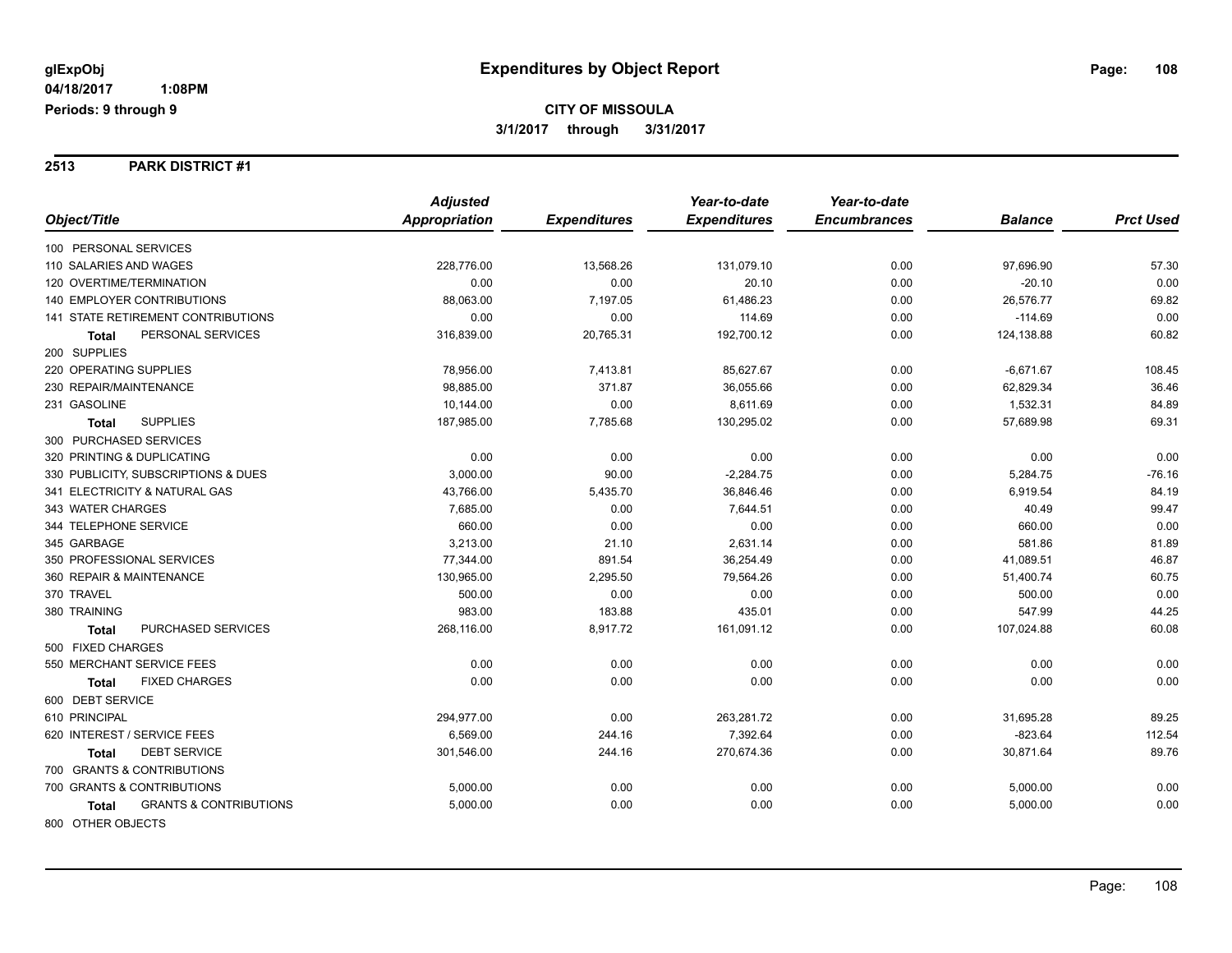#### **2513 PARK DISTRICT #1**

| Object/Title                          | <b>Adjusted</b><br>Appropriation | <b>Expenditures</b> | Year-to-date<br><b>Expenditures</b> | Year-to-date<br><b>Encumbrances</b> | <b>Balance</b> | <b>Prct Used</b> |
|---------------------------------------|----------------------------------|---------------------|-------------------------------------|-------------------------------------|----------------|------------------|
| 820 TRANSFERS TO OTHER FUNDS          | 163.214.00                       | 0.00                | 0.00                                | 0.00                                | 163.214.00     | 0.00             |
| OTHER OBJECTS<br><b>Total</b>         | 163,214.00                       | 0.00                | 0.00                                | 0.00                                | 163.214.00     | 0.00             |
| 900 CAPITAL OUTLAY                    |                                  |                     |                                     |                                     |                |                  |
| 930 IMPROVEMENTS                      | 30,000.00                        | 0.00                | 44,330.69                           | 0.00                                | $-14.330.69$   | 147.77           |
| 940 MACHINERY & EQUIPMENT             | 40,000.00                        | 0.00                | 0.00                                | 0.00                                | 40,000.00      | 0.00             |
| <b>CAPITAL OUTLAY</b><br><b>Total</b> | 70,000.00                        | 0.00                | 44.330.69                           | 0.00                                | 25.669.31      | 63.33            |
| PARK DISTRICT #1<br><b>Total</b>      | 1,312,700.00                     | 37.712.87           | 799.091.31                          | 0.00                                | 513.608.69     | 60.87            |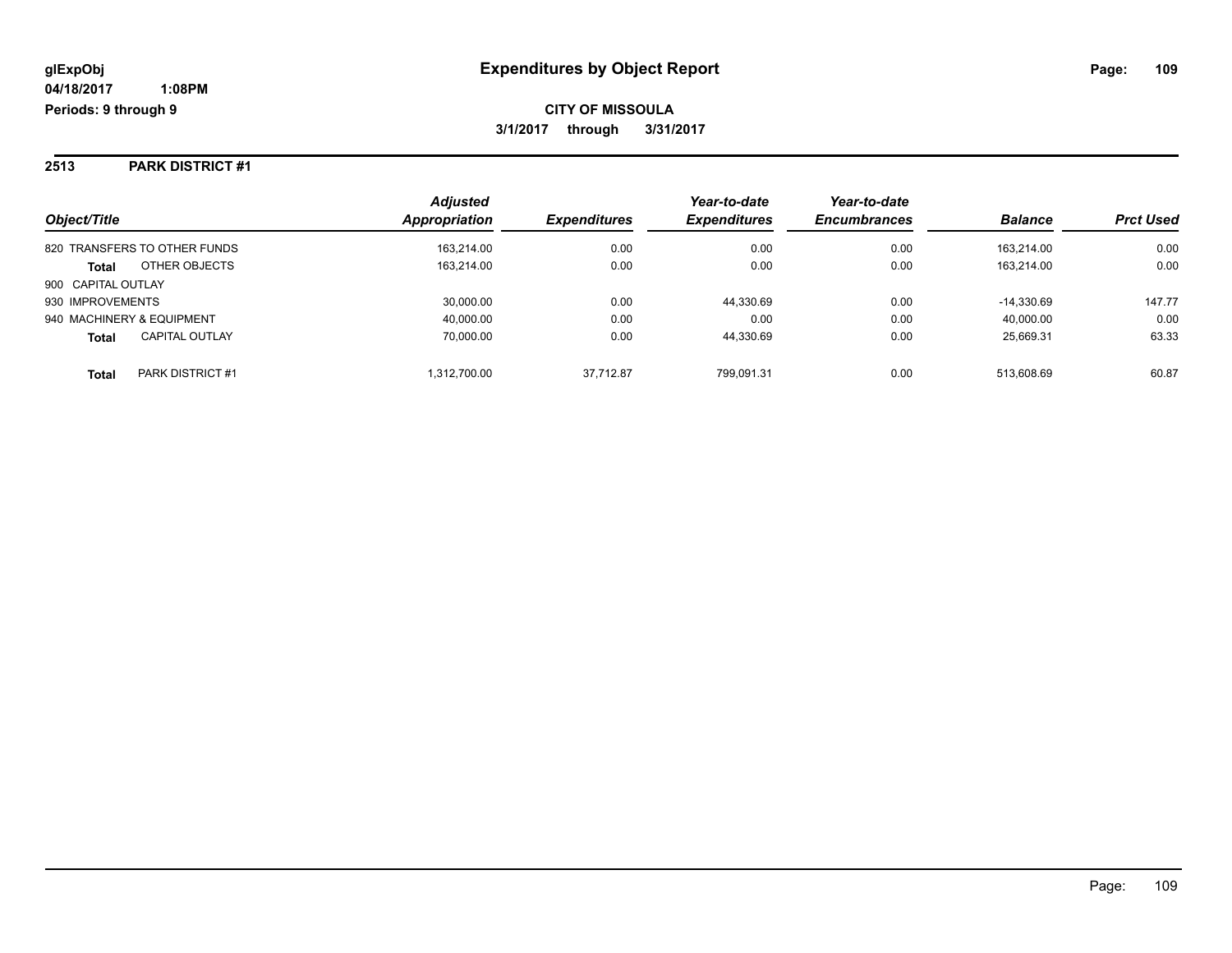# **2820 STATE GAS TAX FUND**

**280 PUBLIC WORKS OPERATIONS**

|                    |                              | <b>Adjusted</b>      |                     | Year-to-date        | Year-to-date        |                |                  |
|--------------------|------------------------------|----------------------|---------------------|---------------------|---------------------|----------------|------------------|
| Object/Title       |                              | <b>Appropriation</b> | <b>Expenditures</b> | <b>Expenditures</b> | <b>Encumbrances</b> | <b>Balance</b> | <b>Prct Used</b> |
|                    | 300 PURCHASED SERVICES       |                      |                     |                     |                     |                |                  |
|                    | 350 PROFESSIONAL SERVICES    | 0.00                 | 0.00                | 0.00                | 0.00                | 0.00           | 0.00             |
| <b>Total</b>       | PURCHASED SERVICES           | 0.00                 | 0.00                | 0.00                | 0.00                | 0.00           | 0.00             |
| 500 FIXED CHARGES  |                              |                      |                     |                     |                     |                |                  |
| 500 FIXED CHARGES  |                              | 0.00                 | 0.00                | 0.00                | 0.00                | 0.00           | 0.00             |
|                    | 550 MERCHANT SERVICE FEES    | 0.00                 | 0.00                | 0.00                | 0.00                | 0.00           | 0.00             |
| <b>Total</b>       | <b>FIXED CHARGES</b>         | 0.00                 | 0.00                | 0.00                | 0.00                | 0.00           | 0.00             |
| 800 OTHER OBJECTS  |                              |                      |                     |                     |                     |                |                  |
|                    | 820 TRANSFERS TO OTHER FUNDS | 564.000.00           | 0.00                | 282,000.00          | 0.00                | 282.000.00     | 50.00            |
| <b>Total</b>       | OTHER OBJECTS                | 564,000.00           | 0.00                | 282,000.00          | 0.00                | 282,000.00     | 50.00            |
| 900 CAPITAL OUTLAY |                              |                      |                     |                     |                     |                |                  |
| 930 IMPROVEMENTS   |                              | 391,200.00           | 0.00                | 133,258.67          | 0.00                | 257,941.33     | 34.06            |
| <b>Total</b>       | <b>CAPITAL OUTLAY</b>        | 391,200.00           | 0.00                | 133,258.67          | 0.00                | 257,941.33     | 34.06            |
| <b>Total</b>       | PUBLIC WORKS OPERATIONS      | 955,200.00           | 0.00                | 415,258.67          | 0.00                | 539,941.33     | 43.47            |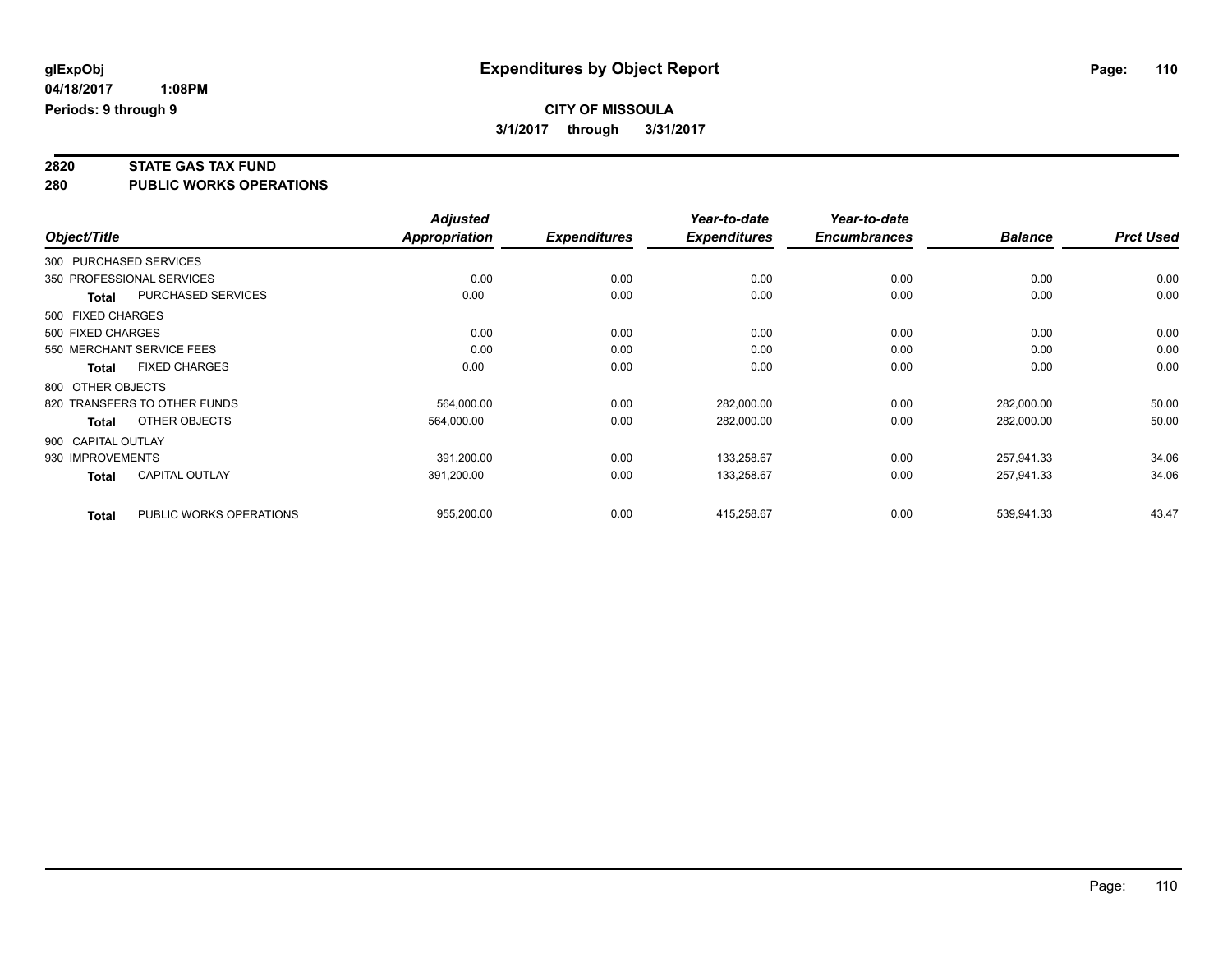#### **2820 STATE GAS TAX FUND**

|                        |                              | <b>Adjusted</b>      |                     | Year-to-date        | Year-to-date        |                |                  |
|------------------------|------------------------------|----------------------|---------------------|---------------------|---------------------|----------------|------------------|
| Object/Title           |                              | <b>Appropriation</b> | <b>Expenditures</b> | <b>Expenditures</b> | <b>Encumbrances</b> | <b>Balance</b> | <b>Prct Used</b> |
| 300 PURCHASED SERVICES |                              |                      |                     |                     |                     |                |                  |
|                        | 350 PROFESSIONAL SERVICES    | 0.00                 | 0.00                | 0.00                | 0.00                | 0.00           | 0.00             |
| Total                  | <b>PURCHASED SERVICES</b>    | 0.00                 | 0.00                | 0.00                | 0.00                | 0.00           | 0.00             |
| 500 FIXED CHARGES      |                              |                      |                     |                     |                     |                |                  |
| 500 FIXED CHARGES      |                              | 0.00                 | 0.00                | 0.00                | 0.00                | 0.00           | 0.00             |
|                        | 550 MERCHANT SERVICE FEES    | 0.00                 | 0.00                | 0.00                | 0.00                | 0.00           | 0.00             |
| <b>Total</b>           | <b>FIXED CHARGES</b>         | 0.00                 | 0.00                | 0.00                | 0.00                | 0.00           | 0.00             |
| 800 OTHER OBJECTS      |                              |                      |                     |                     |                     |                |                  |
|                        | 820 TRANSFERS TO OTHER FUNDS | 564,000.00           | 0.00                | 282,000.00          | 0.00                | 282,000.00     | 50.00            |
| <b>Total</b>           | OTHER OBJECTS                | 564,000.00           | 0.00                | 282,000.00          | 0.00                | 282,000.00     | 50.00            |
| 900 CAPITAL OUTLAY     |                              |                      |                     |                     |                     |                |                  |
| 930 IMPROVEMENTS       |                              | 391,200.00           | 0.00                | 133,258.67          | 0.00                | 257,941.33     | 34.06            |
| <b>Total</b>           | <b>CAPITAL OUTLAY</b>        | 391,200.00           | 0.00                | 133,258.67          | 0.00                | 257,941.33     | 34.06            |
| <b>Total</b>           | <b>STATE GAS TAX FUND</b>    | 955,200.00           | 0.00                | 415,258.67          | 0.00                | 539,941.33     | 43.47            |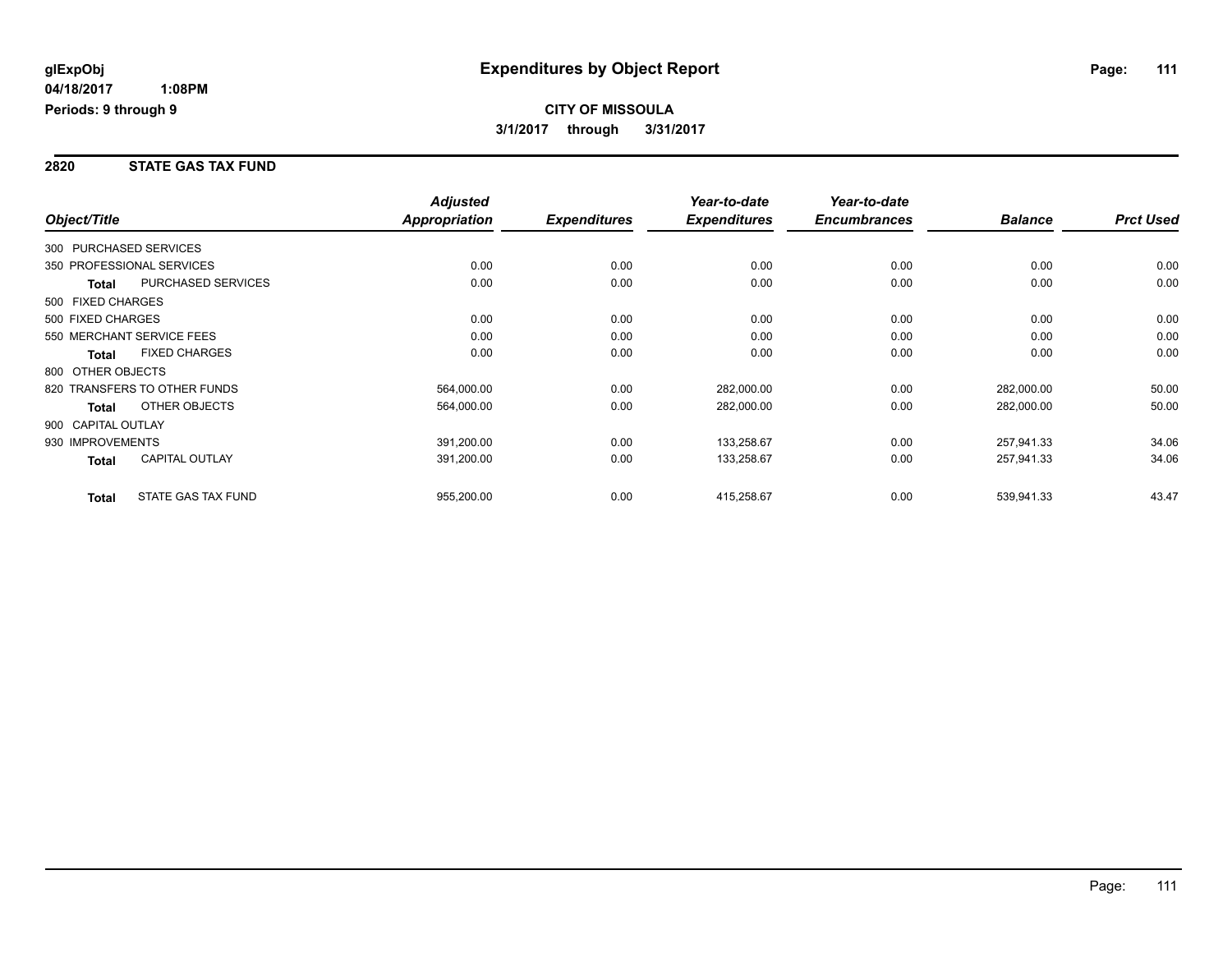### **CITY OF MISSOULA 3/1/2017 through 3/31/2017**

**2917 CRIME VICTIM SURCHARGE**

**390 NON-DEPARTMENTAL**

| Object/Title                         |  | <b>Adjusted</b><br>Appropriation<br><b>Expenditures</b> |      | Year-to-date<br><b>Expenditures</b> | Year-to-date<br><b>Encumbrances</b> | <b>Balance</b> | <b>Prct Used</b> |
|--------------------------------------|--|---------------------------------------------------------|------|-------------------------------------|-------------------------------------|----------------|------------------|
| 500 FIXED CHARGES                    |  |                                                         |      |                                     |                                     |                |                  |
| 550 MERCHANT SERVICE FEES            |  | 0.00                                                    | 0.00 | 0.00                                | 0.00                                | 0.00           | 0.00             |
| <b>FIXED CHARGES</b><br><b>Total</b> |  | 0.00                                                    | 0.00 | 0.00                                | 0.00                                | 0.00           | 0.00             |
| NON-DEPARTMENTAL<br><b>Total</b>     |  | 0.00                                                    | 0.00 | 0.00                                | 0.00                                | 0.00           | 0.00             |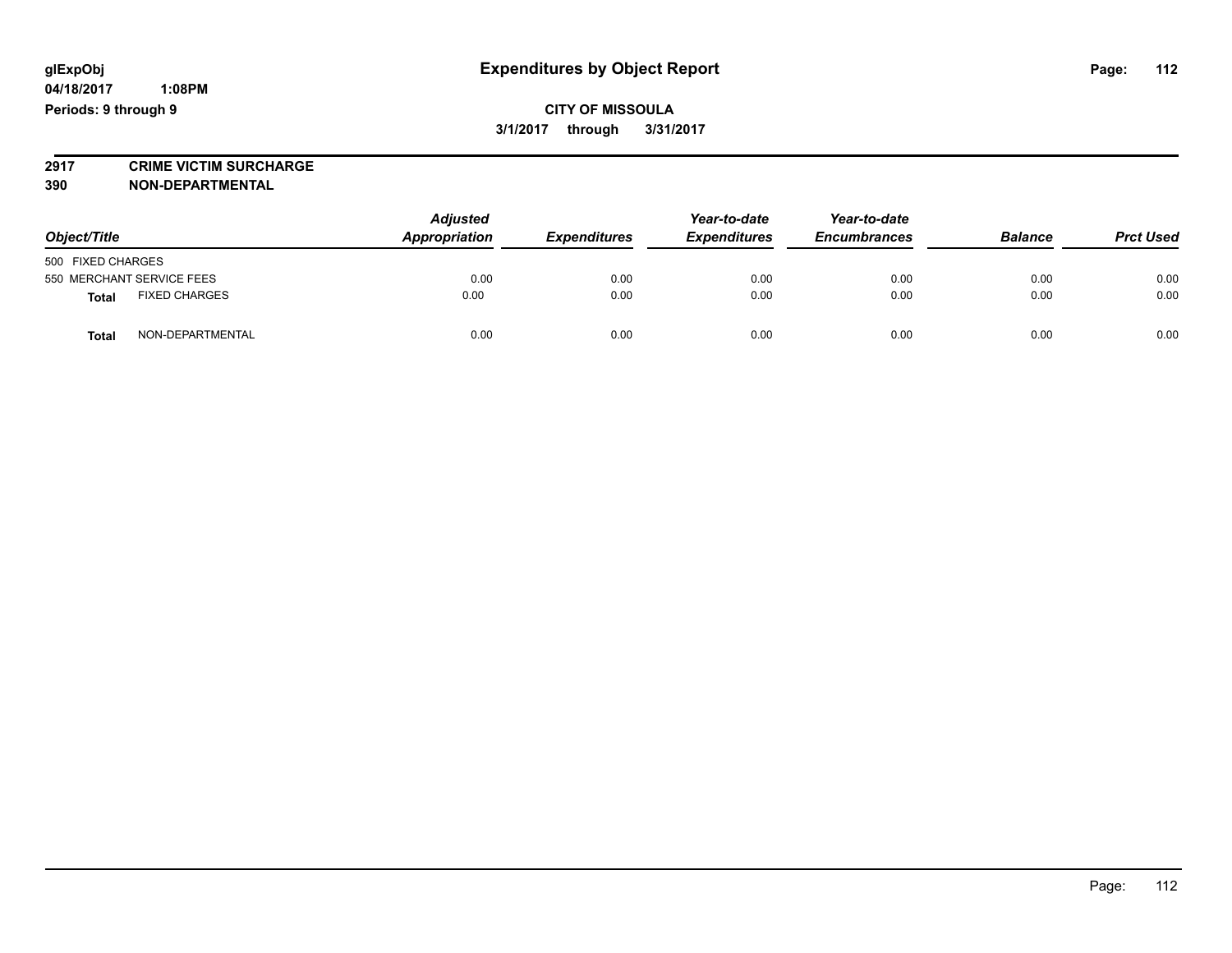## **glExpObj Expenditures by Object Report Page: 113**

**04/18/2017 1:08PM Periods: 9 through 9**

#### **2917 CRIME VICTIM SURCHARGE**

| Object/Title                           | <b>Adjusted</b><br>Appropriation | <i><b>Expenditures</b></i> | Year-to-date<br><b>Expenditures</b> | Year-to-date<br><b>Encumbrances</b> | <b>Balance</b> | <b>Prct Used</b> |
|----------------------------------------|----------------------------------|----------------------------|-------------------------------------|-------------------------------------|----------------|------------------|
| 500 FIXED CHARGES                      |                                  |                            |                                     |                                     |                |                  |
| 550 MERCHANT SERVICE FEES              | 0.00                             | 0.00                       | 0.00                                | 0.00                                | 0.00           | 0.00             |
| <b>FIXED CHARGES</b><br>Total          | 0.00                             | 0.00                       | 0.00                                | 0.00                                | 0.00           | 0.00             |
| <b>CRIME VICTIM SURCHARGE</b><br>Total | 0.00                             | 0.00                       | 0.00                                | 0.00                                | 0.00           | 0.00             |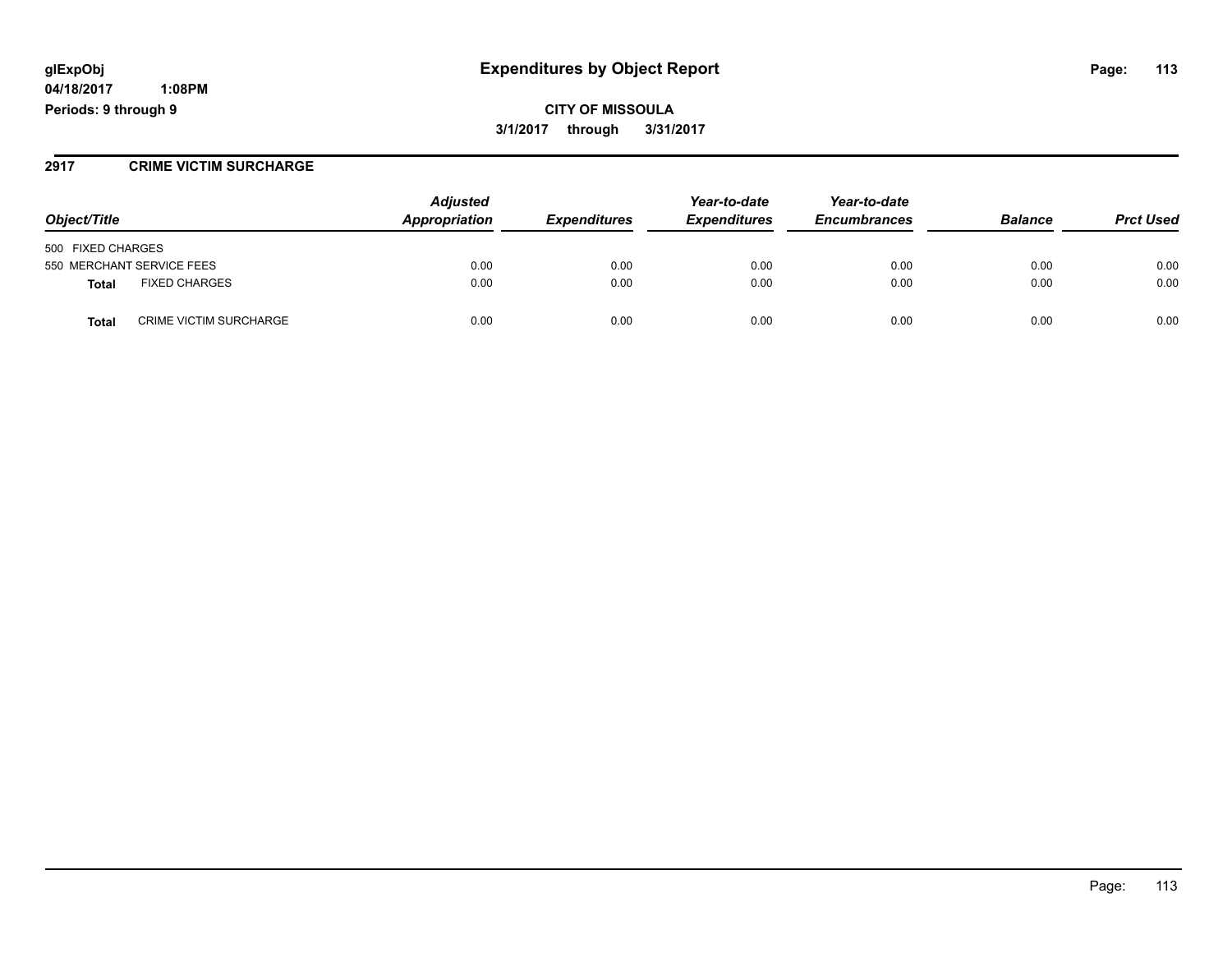# **2918 LAW ENFORCEMENT BLOCK GRANT FUND**

**290 POLICE**

|                                                   | <b>Adjusted</b>      |                     | Year-to-date        | Year-to-date        |                |                  |
|---------------------------------------------------|----------------------|---------------------|---------------------|---------------------|----------------|------------------|
| Object/Title                                      | <b>Appropriation</b> | <b>Expenditures</b> | <b>Expenditures</b> | <b>Encumbrances</b> | <b>Balance</b> | <b>Prct Used</b> |
| 100 PERSONAL SERVICES                             |                      |                     |                     |                     |                |                  |
| 110 SALARIES AND WAGES                            | 29,390.00            | 0.00                | 0.00                | 0.00                | 29,390.00      | 0.00             |
| 115 SALARIES/HEALTH INSURANCE BENEFIT             | 0.00                 | 0.00                | 0.00                | 0.00                | 0.00           | 0.00             |
| 120 OVERTIME/TERMINATION                          | 0.00                 | 0.00                | 0.00                | 0.00                | 0.00           | 0.00             |
| 140 EMPLOYER CONTRIBUTIONS                        | 10,610.00            | 0.00                | 0.00                | 0.00                | 10,610.00      | 0.00             |
| 141 STATE RETIREMENT CONTRIBUTIONS                | 0.00                 | 0.00                | 0.00                | 0.00                | 0.00           | 0.00             |
| PERSONAL SERVICES<br><b>Total</b>                 | 40,000.00            | 0.00                | 0.00                | 0.00                | 40,000.00      | 0.00             |
| 200 SUPPLIES                                      |                      |                     |                     |                     |                |                  |
| 210 OFFICE SUPPLIES                               | 0.00                 | 0.00                | 0.00                | 0.00                | 0.00           | 0.00             |
| 220 OPERATING SUPPLIES                            | 43,124.00            | 0.00                | 43,124.00           | 0.00                | 0.00           | 100.00           |
| <b>SUPPLIES</b><br><b>Total</b>                   | 43,124.00            | 0.00                | 43,124.00           | 0.00                | 0.00           | 100.00           |
| 300 PURCHASED SERVICES                            |                      |                     |                     |                     |                |                  |
| 320 PRINTING & DUPLICATING                        | 0.00                 | 0.00                | 0.00                | 0.00                | 0.00           | 0.00             |
| 344 TELEPHONE SERVICE                             | 0.00                 | 0.00                | 0.00                | 0.00                | 0.00           | 0.00             |
| 350 PROFESSIONAL SERVICES                         | 0.00                 | 0.00                | 0.00                | 0.00                | 0.00           | 0.00             |
| 370 TRAVEL                                        | 0.00                 | 0.00                | 0.00                | 0.00                | 0.00           | 0.00             |
| 380 TRAINING                                      | 0.00                 | 0.00                | 0.00                | 0.00                | 0.00           | 0.00             |
| PURCHASED SERVICES<br><b>Total</b>                | 0.00                 | 0.00                | 0.00                | 0.00                | 0.00           | 0.00             |
| 500 FIXED CHARGES                                 |                      |                     |                     |                     |                |                  |
| 550 MERCHANT SERVICE FEES                         | 0.00                 | 0.00                | 0.00                | 0.00                | 0.00           | 0.00             |
| <b>FIXED CHARGES</b><br><b>Total</b>              | 0.00                 | 0.00                | 0.00                | 0.00                | 0.00           | 0.00             |
| 700 GRANTS & CONTRIBUTIONS                        |                      |                     |                     |                     |                |                  |
| 700 GRANTS & CONTRIBUTIONS                        | 17,249.00            | 0.00                | 17,249.00           | 0.00                | 0.00           | 100.00           |
| <b>GRANTS &amp; CONTRIBUTIONS</b><br><b>Total</b> | 17,249.00            | 0.00                | 17,249.00           | 0.00                | 0.00           | 100.00           |
| 900 CAPITAL OUTLAY                                |                      |                     |                     |                     |                |                  |
| 940 MACHINERY & EQUIPMENT                         | 0.00                 | 0.00                | 0.00                | 0.00                | 0.00           | 0.00             |
| <b>CAPITAL OUTLAY</b><br><b>Total</b>             | 0.00                 | 0.00                | 0.00                | 0.00                | 0.00           | 0.00             |
|                                                   |                      |                     |                     |                     |                |                  |
| <b>POLICE</b><br><b>Total</b>                     | 100,373.00           | 0.00                | 60,373.00           | 0.00                | 40,000.00      | 60.15            |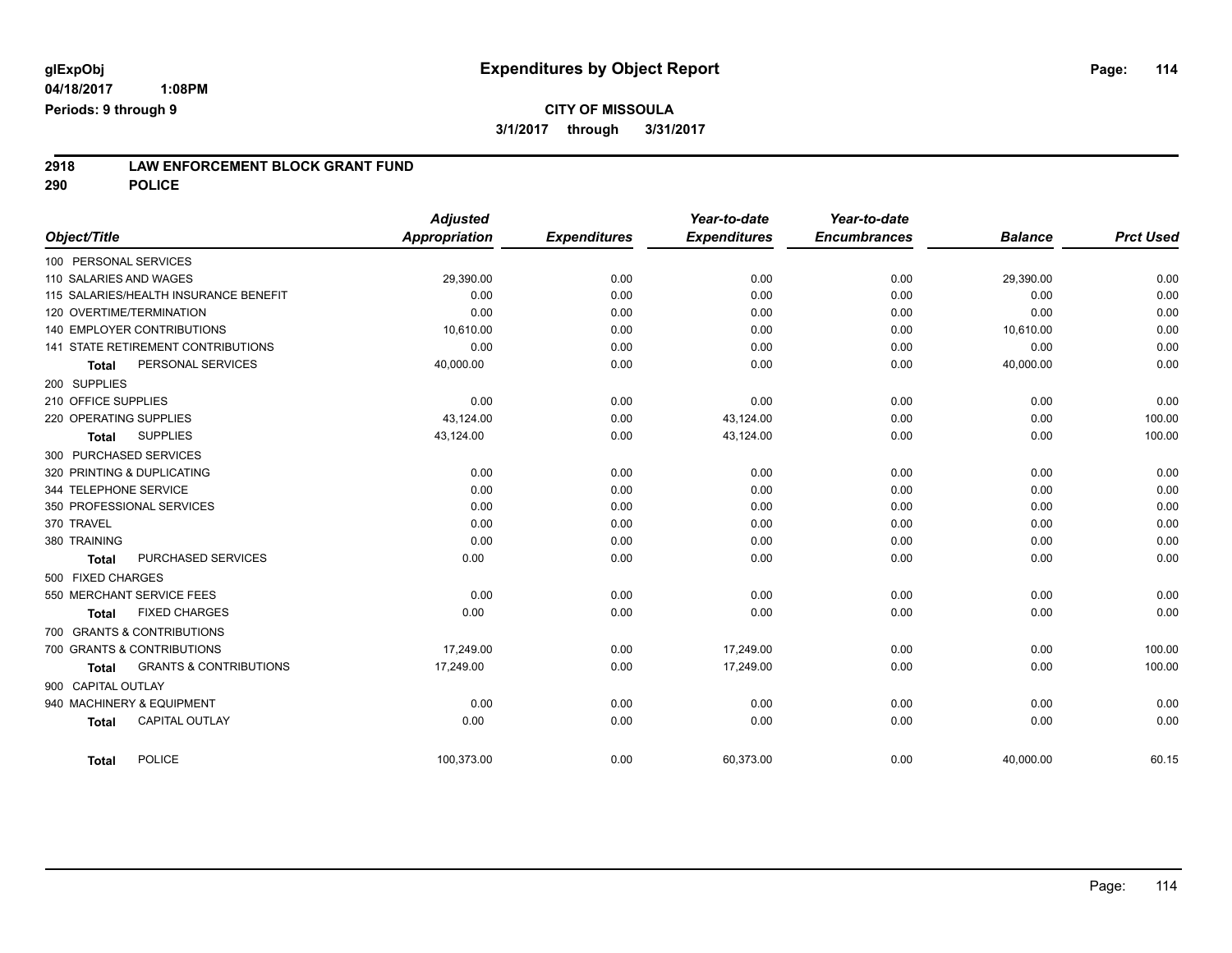# **2918 LAW ENFORCEMENT BLOCK GRANT FUND**

**390 NON-DEPARTMENTAL**

|                                           | <b>Adjusted</b> |                     | Year-to-date        | Year-to-date        |                |                  |
|-------------------------------------------|-----------------|---------------------|---------------------|---------------------|----------------|------------------|
| Object/Title                              | Appropriation   | <b>Expenditures</b> | <b>Expenditures</b> | <b>Encumbrances</b> | <b>Balance</b> | <b>Prct Used</b> |
| 300 PURCHASED SERVICES                    |                 |                     |                     |                     |                |                  |
| 350 PROFESSIONAL SERVICES                 | 0.00            | 0.00                | 0.00                | 0.00                | 0.00           | 0.00             |
| <b>PURCHASED SERVICES</b><br><b>Total</b> | 0.00            | 0.00                | 0.00                | 0.00                | 0.00           | 0.00             |
| 500 FIXED CHARGES                         |                 |                     |                     |                     |                |                  |
| 500 FIXED CHARGES                         | 0.00            | 0.00                | 0.00                | 0.00                | 0.00           | 0.00             |
| 550 MERCHANT SERVICE FEES                 | 0.00            | 0.00                | 0.00                | 0.00                | 0.00           | 0.00             |
| <b>FIXED CHARGES</b><br><b>Total</b>      | 0.00            | 0.00                | 0.00                | 0.00                | 0.00           | 0.00             |
| NON-DEPARTMENTAL<br><b>Total</b>          | 0.00            | 0.00                | 0.00                | 0.00                | 0.00           | 0.00             |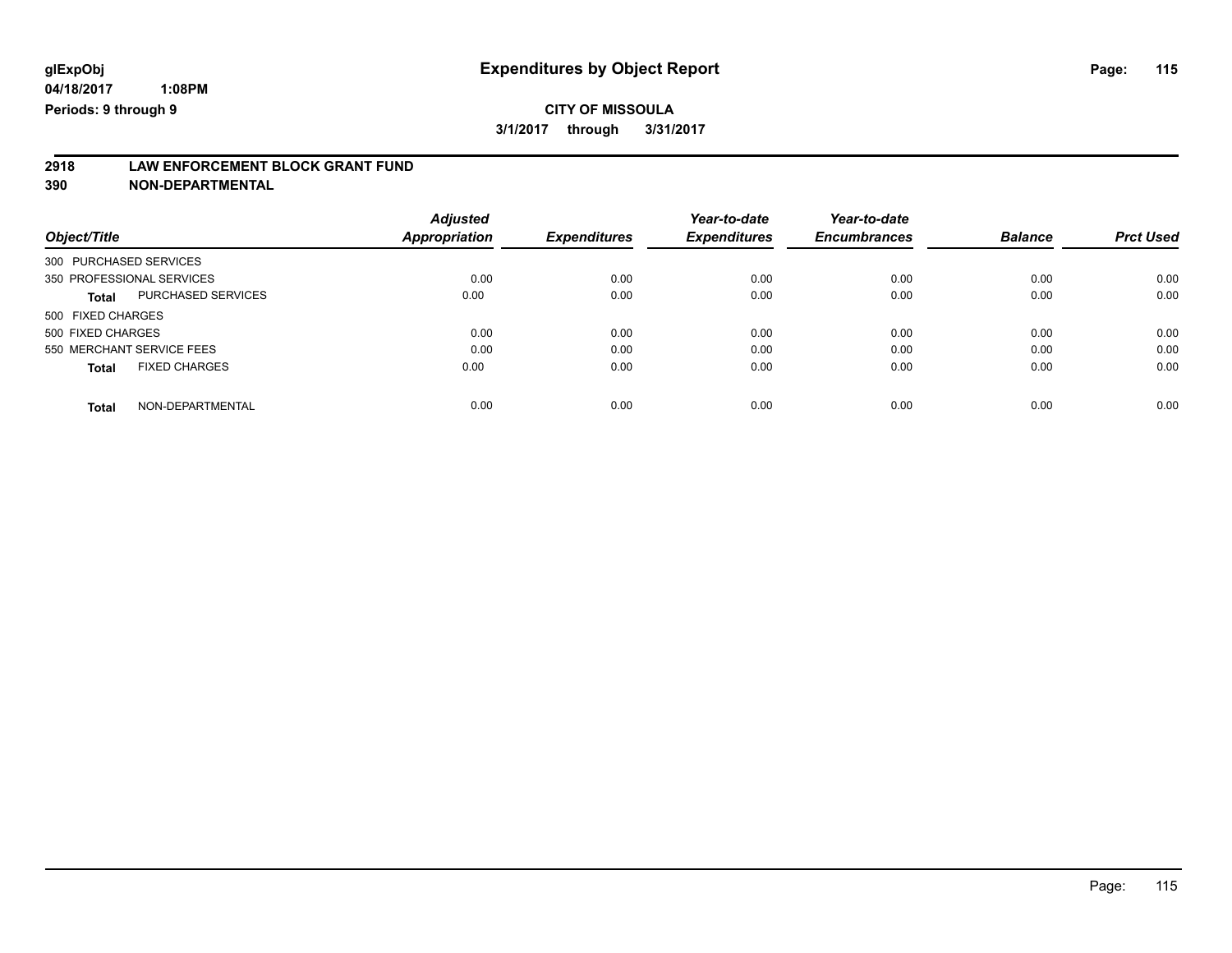## **CITY OF MISSOULA 3/1/2017 through 3/31/2017**

#### **2918 LAW ENFORCEMENT BLOCK GRANT FUND**

| Object/Title           |                                           | <b>Adjusted</b><br><b>Appropriation</b> | <b>Expenditures</b> | Year-to-date<br><b>Expenditures</b> | Year-to-date<br><b>Encumbrances</b> | <b>Balance</b> | <b>Prct Used</b> |
|------------------------|-------------------------------------------|-----------------------------------------|---------------------|-------------------------------------|-------------------------------------|----------------|------------------|
|                        |                                           |                                         |                     |                                     |                                     |                |                  |
| 100 PERSONAL SERVICES  |                                           |                                         |                     |                                     |                                     |                |                  |
| 110 SALARIES AND WAGES |                                           | 29,390.00                               | 0.00                | 0.00                                | 0.00                                | 29,390.00      | 0.00             |
|                        | 115 SALARIES/HEALTH INSURANCE BENEFIT     | 0.00                                    | 0.00                | 0.00                                | 0.00                                | 0.00           | 0.00             |
|                        | 120 OVERTIME/TERMINATION                  | 0.00                                    | 0.00                | 0.00                                | 0.00                                | 0.00           | 0.00             |
|                        | <b>140 EMPLOYER CONTRIBUTIONS</b>         | 10,610.00                               | 0.00                | 0.00                                | 0.00                                | 10,610.00      | 0.00             |
|                        | <b>141 STATE RETIREMENT CONTRIBUTIONS</b> | 0.00                                    | 0.00                | 0.00                                | 0.00                                | 0.00           | 0.00             |
| <b>Total</b>           | PERSONAL SERVICES                         | 40,000.00                               | 0.00                | 0.00                                | 0.00                                | 40,000.00      | 0.00             |
| 200 SUPPLIES           |                                           |                                         |                     |                                     |                                     |                |                  |
| 210 OFFICE SUPPLIES    |                                           | 0.00                                    | 0.00                | 0.00                                | 0.00                                | 0.00           | 0.00             |
| 220 OPERATING SUPPLIES |                                           | 43,124.00                               | 0.00                | 43,124.00                           | 0.00                                | 0.00           | 100.00           |
| <b>Total</b>           | <b>SUPPLIES</b>                           | 43,124.00                               | 0.00                | 43,124.00                           | 0.00                                | 0.00           | 100.00           |
| 300 PURCHASED SERVICES |                                           |                                         |                     |                                     |                                     |                |                  |
|                        | 320 PRINTING & DUPLICATING                | 0.00                                    | 0.00                | 0.00                                | 0.00                                | 0.00           | 0.00             |
| 344 TELEPHONE SERVICE  |                                           | 0.00                                    | 0.00                | 0.00                                | 0.00                                | 0.00           | 0.00             |
|                        | 350 PROFESSIONAL SERVICES                 | 0.00                                    | 0.00                | 0.00                                | 0.00                                | 0.00           | 0.00             |
| 370 TRAVEL             |                                           | 0.00                                    | 0.00                | 0.00                                | 0.00                                | 0.00           | 0.00             |
| 380 TRAINING           |                                           | 0.00                                    | 0.00                | 0.00                                | 0.00                                | 0.00           | 0.00             |
| <b>Total</b>           | <b>PURCHASED SERVICES</b>                 | 0.00                                    | 0.00                | 0.00                                | 0.00                                | 0.00           | 0.00             |
| 500 FIXED CHARGES      |                                           |                                         |                     |                                     |                                     |                |                  |
| 500 FIXED CHARGES      |                                           | 0.00                                    | 0.00                | 0.00                                | 0.00                                | 0.00           | 0.00             |
|                        | 550 MERCHANT SERVICE FEES                 | 0.00                                    | 0.00                | 0.00                                | 0.00                                | 0.00           | 0.00             |
| <b>Total</b>           | <b>FIXED CHARGES</b>                      | 0.00                                    | 0.00                | 0.00                                | 0.00                                | 0.00           | 0.00             |
|                        | 700 GRANTS & CONTRIBUTIONS                |                                         |                     |                                     |                                     |                |                  |
|                        | 700 GRANTS & CONTRIBUTIONS                | 17,249.00                               | 0.00                | 17,249.00                           | 0.00                                | 0.00           | 100.00           |
| <b>Total</b>           | <b>GRANTS &amp; CONTRIBUTIONS</b>         | 17,249.00                               | 0.00                | 17,249.00                           | 0.00                                | 0.00           | 100.00           |
| 900 CAPITAL OUTLAY     |                                           |                                         |                     |                                     |                                     |                |                  |
|                        | 940 MACHINERY & EQUIPMENT                 | 0.00                                    | 0.00                | 0.00                                | 0.00                                | 0.00           | 0.00             |
| <b>Total</b>           | <b>CAPITAL OUTLAY</b>                     | 0.00                                    | 0.00                | 0.00                                | 0.00                                | 0.00           | 0.00             |
| <b>Total</b>           | LAW ENFORCEMENT BLOCK GRANT FUN           | 100,373.00                              | 0.00                | 60,373.00                           | 0.00                                | 40,000.00      | 60.15            |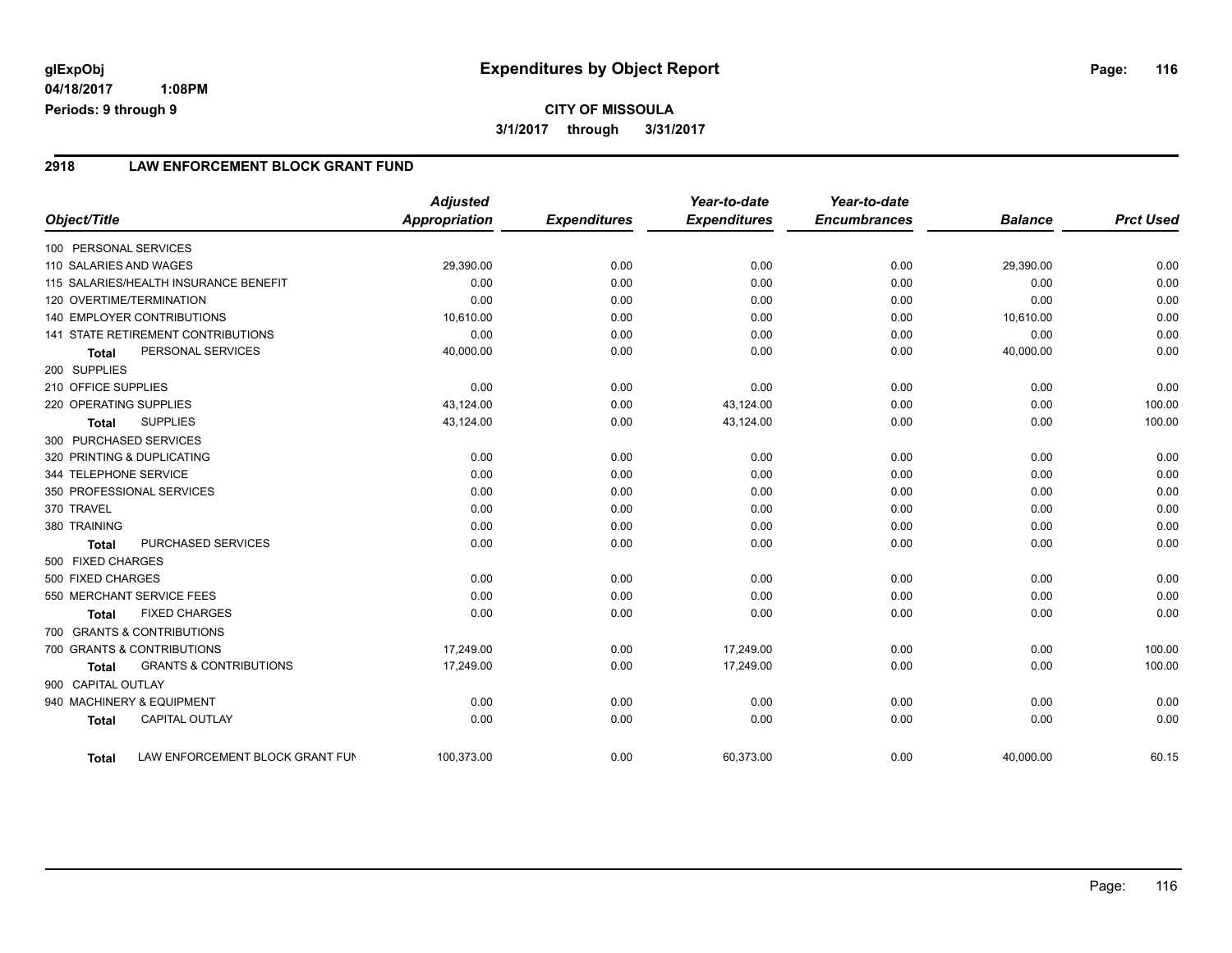# **2919 HIDTA FUND**

**290 POLICE**

|                                            | <b>Adjusted</b>      |                     | Year-to-date        | Year-to-date        |                |                  |
|--------------------------------------------|----------------------|---------------------|---------------------|---------------------|----------------|------------------|
| Object/Title                               | <b>Appropriation</b> | <b>Expenditures</b> | <b>Expenditures</b> | <b>Encumbrances</b> | <b>Balance</b> | <b>Prct Used</b> |
| 100 PERSONAL SERVICES                      |                      |                     |                     |                     |                |                  |
| 120 OVERTIME/TERMINATION                   | 15,000.00            | 0.00                | 0.00                | 0.00                | 15,000.00      | 0.00             |
| 140 EMPLOYER CONTRIBUTIONS                 | 1,350.00             | 0.00                | 0.00                | 0.00                | 1,350.00       | 0.00             |
| 141 STATE RETIREMENT CONTRIBUTIONS         | 0.00                 | 0.00                | 0.00                | 0.00                | 0.00           | 0.00             |
| PERSONAL SERVICES<br>Total                 | 16,350.00            | 0.00                | 0.00                | 0.00                | 16,350.00      | 0.00             |
| 200 SUPPLIES                               |                      |                     |                     |                     |                |                  |
| 210 OFFICE SUPPLIES                        | 500.00               | 0.00                | 0.00                | 0.00                | 500.00         | 0.00             |
| 220 OPERATING SUPPLIES                     | 500.00               | 1,200.00            | 4,518.75            | 0.00                | $-4,018.75$    | 903.75           |
| <b>SUPPLIES</b><br><b>Total</b>            | 1,000.00             | 1,200.00            | 4,518.75            | 0.00                | $-3,518.75$    | 451.88           |
| 300 PURCHASED SERVICES                     |                      |                     |                     |                     |                |                  |
| 341 ELECTRICITY & NATURAL GAS              | 4,600.00             | 0.00                | 0.00                | 0.00                | 4,600.00       | 0.00             |
| 344 TELEPHONE SERVICE                      | 250.00               | 0.00                | 0.00                | 0.00                | 250.00         | 0.00             |
| 350 PROFESSIONAL SERVICES                  | 4,000.00             | 1,204.40            | 12,107.99           | 0.00                | $-8,107.99$    | 302.70           |
| 360 REPAIR & MAINTENANCE                   | 1,200.00             | 0.00                | 0.00                | 0.00                | 1,200.00       | 0.00             |
| 370 TRAVEL                                 | 1,500.00             | 0.00                | 1,612.18            | 0.00                | $-112.18$      | 107.48           |
| 380 TRAINING                               | 1,500.00             | 0.00                | 410.00              | 0.00                | 1,090.00       | 27.33            |
| 390 OTHER PURCHASED SERVICES               | 200.00               | 0.00                | 0.00                | 0.00                | 200.00         | 0.00             |
| PURCHASED SERVICES<br>Total                | 13,250.00            | 1,204.40            | 14,130.17           | 0.00                | $-880.17$      | 106.64           |
| 500 FIXED CHARGES                          |                      |                     |                     |                     |                |                  |
| 500 FIXED CHARGES                          | 45,000.00            | 1,719.87            | 17,198.70           | 0.00                | 27,801.30      | 38.22            |
| 550 MERCHANT SERVICE FEES                  | 0.00                 | 0.00                | 0.00                | 0.00                | 0.00           | 0.00             |
| <b>FIXED CHARGES</b><br><b>Total</b>       | 45,000.00            | 1,719.87            | 17,198.70           | 0.00                | 27,801.30      | 38.22            |
| 700 GRANTS & CONTRIBUTIONS                 |                      |                     |                     |                     |                |                  |
| 700 GRANTS & CONTRIBUTIONS                 | 65,000.00            | 0.00                | 15,826.74           | 0.00                | 49,173.26      | 24.35            |
| <b>GRANTS &amp; CONTRIBUTIONS</b><br>Total | 65,000.00            | 0.00                | 15,826.74           | 0.00                | 49,173.26      | 24.35            |
| 900 CAPITAL OUTLAY                         |                      |                     |                     |                     |                |                  |
| 920 BUILDINGS                              | 0.00                 | 0.00                | 0.00                | 0.00                | 0.00           | 0.00             |
| 940 MACHINERY & EQUIPMENT                  | 0.00                 | 0.00                | 14,240.00           | 0.00                | $-14,240.00$   | 0.00             |
| <b>CAPITAL OUTLAY</b><br><b>Total</b>      | 0.00                 | 0.00                | 14,240.00           | 0.00                | $-14,240.00$   | 0.00             |
| <b>POLICE</b><br><b>Total</b>              | 140,600.00           | 4,124.27            | 65,914.36           | 0.00                | 74,685.64      | 46.88            |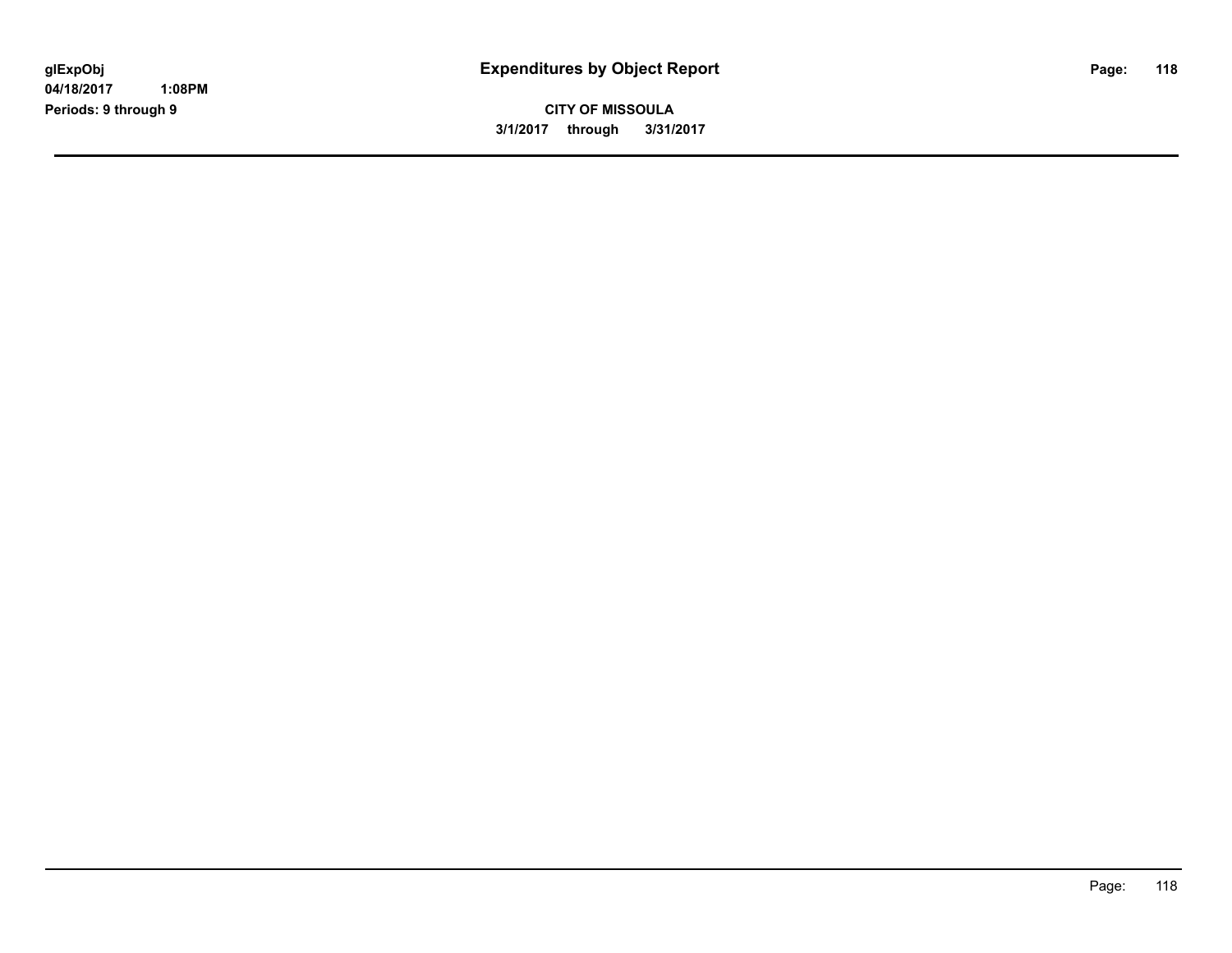**2919 HIDTA FUND**

|                                                   | <b>Adjusted</b>      |                     | Year-to-date        | Year-to-date        |                |                  |
|---------------------------------------------------|----------------------|---------------------|---------------------|---------------------|----------------|------------------|
| Object/Title                                      | <b>Appropriation</b> | <b>Expenditures</b> | <b>Expenditures</b> | <b>Encumbrances</b> | <b>Balance</b> | <b>Prct Used</b> |
| 100 PERSONAL SERVICES                             |                      |                     |                     |                     |                |                  |
| 120 OVERTIME/TERMINATION                          | 15,000.00            | 0.00                | 0.00                | 0.00                | 15,000.00      | 0.00             |
| 140 EMPLOYER CONTRIBUTIONS                        | 1,350.00             | 0.00                | 0.00                | 0.00                | 1,350.00       | 0.00             |
| 141 STATE RETIREMENT CONTRIBUTIONS                | 0.00                 | 0.00                | 0.00                | 0.00                | 0.00           | 0.00             |
| PERSONAL SERVICES<br><b>Total</b>                 | 16,350.00            | 0.00                | 0.00                | 0.00                | 16,350.00      | 0.00             |
| 200 SUPPLIES                                      |                      |                     |                     |                     |                |                  |
| 210 OFFICE SUPPLIES                               | 500.00               | 0.00                | 0.00                | 0.00                | 500.00         | 0.00             |
| 220 OPERATING SUPPLIES                            | 500.00               | 1,200.00            | 4,518.75            | 0.00                | $-4,018.75$    | 903.75           |
| <b>SUPPLIES</b><br><b>Total</b>                   | 1,000.00             | 1,200.00            | 4,518.75            | 0.00                | $-3,518.75$    | 451.88           |
| 300 PURCHASED SERVICES                            |                      |                     |                     |                     |                |                  |
| 341 ELECTRICITY & NATURAL GAS                     | 4,600.00             | 0.00                | 0.00                | 0.00                | 4,600.00       | 0.00             |
| 344 TELEPHONE SERVICE                             | 250.00               | 0.00                | 0.00                | 0.00                | 250.00         | 0.00             |
| 350 PROFESSIONAL SERVICES                         | 4,000.00             | 1,204.40            | 12,107.99           | 0.00                | $-8,107.99$    | 302.70           |
| 360 REPAIR & MAINTENANCE                          | 1,200.00             | 0.00                | 0.00                | 0.00                | 1,200.00       | 0.00             |
| 370 TRAVEL                                        | 1,500.00             | 0.00                | 1,612.18            | 0.00                | $-112.18$      | 107.48           |
| 380 TRAINING                                      | 1,500.00             | 0.00                | 410.00              | 0.00                | 1,090.00       | 27.33            |
| 390 OTHER PURCHASED SERVICES                      | 200.00               | 0.00                | 0.00                | 0.00                | 200.00         | 0.00             |
| PURCHASED SERVICES<br><b>Total</b>                | 13,250.00            | 1,204.40            | 14,130.17           | 0.00                | $-880.17$      | 106.64           |
| 500 FIXED CHARGES                                 |                      |                     |                     |                     |                |                  |
| 500 FIXED CHARGES                                 | 45,000.00            | 1,719.87            | 17,198.70           | 0.00                | 27,801.30      | 38.22            |
| 550 MERCHANT SERVICE FEES                         | 0.00                 | 0.00                | 0.00                | 0.00                | 0.00           | 0.00             |
| <b>FIXED CHARGES</b><br>Total                     | 45,000.00            | 1,719.87            | 17,198.70           | 0.00                | 27,801.30      | 38.22            |
| 700 GRANTS & CONTRIBUTIONS                        |                      |                     |                     |                     |                |                  |
| 700 GRANTS & CONTRIBUTIONS                        | 65,000.00            | 0.00                | 15,826.74           | 0.00                | 49,173.26      | 24.35            |
| <b>GRANTS &amp; CONTRIBUTIONS</b><br><b>Total</b> | 65,000.00            | 0.00                | 15,826.74           | 0.00                | 49,173.26      | 24.35            |
| 900 CAPITAL OUTLAY                                |                      |                     |                     |                     |                |                  |
| 920 BUILDINGS                                     | 0.00                 | 0.00                | 0.00                | 0.00                | 0.00           | 0.00             |
| 940 MACHINERY & EQUIPMENT                         | 0.00                 | 0.00                | 14,240.00           | 0.00                | $-14,240.00$   | 0.00             |
| CAPITAL OUTLAY<br><b>Total</b>                    | 0.00                 | 0.00                | 14,240.00           | 0.00                | $-14,240.00$   | 0.00             |
| <b>HIDTA FUND</b><br><b>Total</b>                 | 140,600.00           | 4,124.27            | 65,914.36           | 0.00                | 74,685.64      | 46.88            |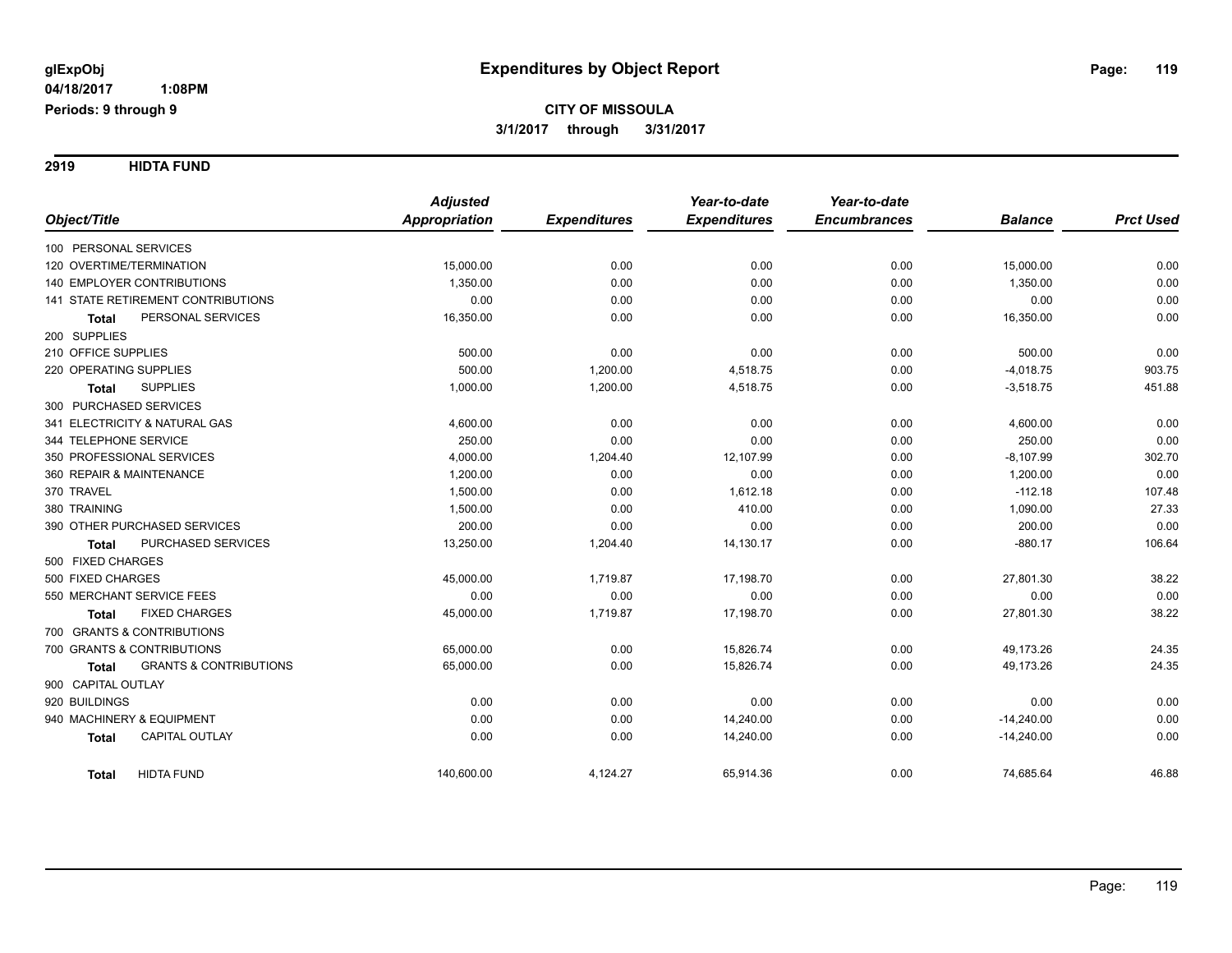# **2939 CDBG PROGRAM INCOME ACCOUNT**

**400 ENTITLEMENT GRANTS**

|                                           | <b>Adjusted</b>      |                     | Year-to-date        | Year-to-date        |                |                  |
|-------------------------------------------|----------------------|---------------------|---------------------|---------------------|----------------|------------------|
| Object/Title                              | <b>Appropriation</b> | <b>Expenditures</b> | <b>Expenditures</b> | <b>Encumbrances</b> | <b>Balance</b> | <b>Prct Used</b> |
| 300 PURCHASED SERVICES                    |                      |                     |                     |                     |                |                  |
| 350 PROFESSIONAL SERVICES                 | 14,383.00            | 0.00                | 0.00                | 0.00                | 14,383.00      | 0.00             |
| PURCHASED SERVICES<br><b>Total</b>        | 14,383.00            | 0.00                | 0.00                | 0.00                | 14,383.00      | 0.00             |
| 500 FIXED CHARGES                         |                      |                     |                     |                     |                |                  |
| 550 MERCHANT SERVICE FEES                 | 0.00                 | 0.00                | 0.00                | 0.00                | 0.00           | 0.00             |
| <b>FIXED CHARGES</b><br><b>Total</b>      | 0.00                 | 0.00                | 0.00                | 0.00                | 0.00           | 0.00             |
| 800 OTHER OBJECTS                         |                      |                     |                     |                     |                |                  |
| 820 TRANSFERS TO OTHER FUNDS              | 0.00                 | 0.00                | 0.00                | 0.00                | 0.00           | 0.00             |
| OTHER OBJECTS<br><b>Total</b>             | 0.00                 | 0.00                | 0.00                | 0.00                | 0.00           | 0.00             |
| <b>ENTITLEMENT GRANTS</b><br><b>Total</b> | 14.383.00            | 0.00                | 0.00                | 0.00                | 14.383.00      | 0.00             |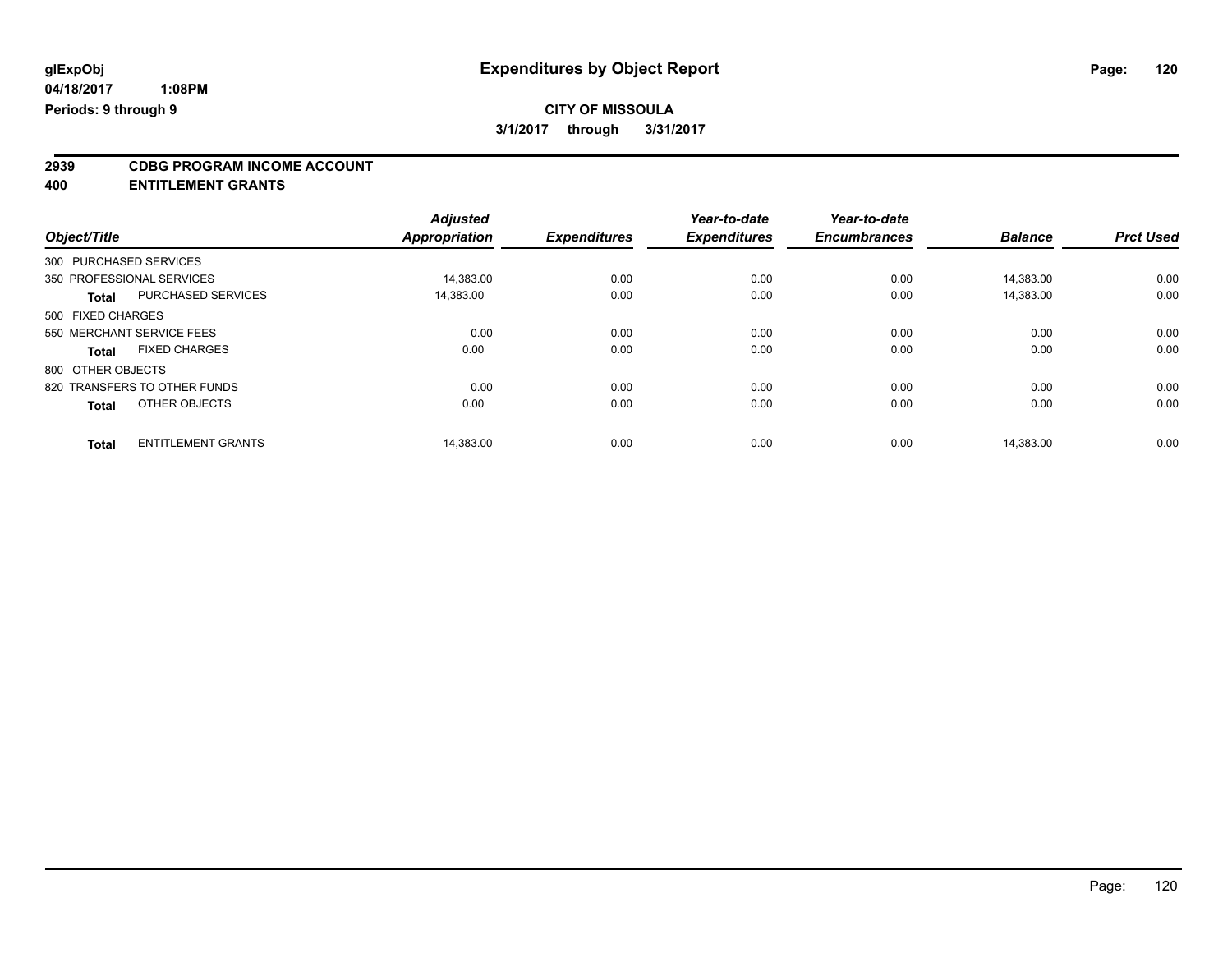#### **2939 CDBG PROGRAM INCOME ACCOUNT**

| Object/Title                                | <b>Adjusted</b><br><b>Appropriation</b> | <b>Expenditures</b> | Year-to-date<br><b>Expenditures</b> | Year-to-date<br><b>Encumbrances</b> | <b>Balance</b> | <b>Prct Used</b> |
|---------------------------------------------|-----------------------------------------|---------------------|-------------------------------------|-------------------------------------|----------------|------------------|
| 300 PURCHASED SERVICES                      |                                         |                     |                                     |                                     |                |                  |
| 350 PROFESSIONAL SERVICES                   | 14.383.00                               | 0.00                | 0.00                                | 0.00                                | 14.383.00      | 0.00             |
| <b>PURCHASED SERVICES</b><br><b>Total</b>   | 14,383.00                               | 0.00                | 0.00                                | 0.00                                | 14,383.00      | 0.00             |
| 500 FIXED CHARGES                           |                                         |                     |                                     |                                     |                |                  |
| 550 MERCHANT SERVICE FEES                   | 0.00                                    | 0.00                | 0.00                                | 0.00                                | 0.00           | 0.00             |
| <b>FIXED CHARGES</b><br><b>Total</b>        | 0.00                                    | 0.00                | 0.00                                | 0.00                                | 0.00           | 0.00             |
| 800 OTHER OBJECTS                           |                                         |                     |                                     |                                     |                |                  |
| 820 TRANSFERS TO OTHER FUNDS                | 0.00                                    | 0.00                | 0.00                                | 0.00                                | 0.00           | 0.00             |
| OTHER OBJECTS<br><b>Total</b>               | 0.00                                    | 0.00                | 0.00                                | 0.00                                | 0.00           | 0.00             |
| CDBG PROGRAM INCOME ACCOUNT<br><b>Total</b> | 14.383.00                               | 0.00                | 0.00                                | 0.00                                | 14.383.00      | 0.00             |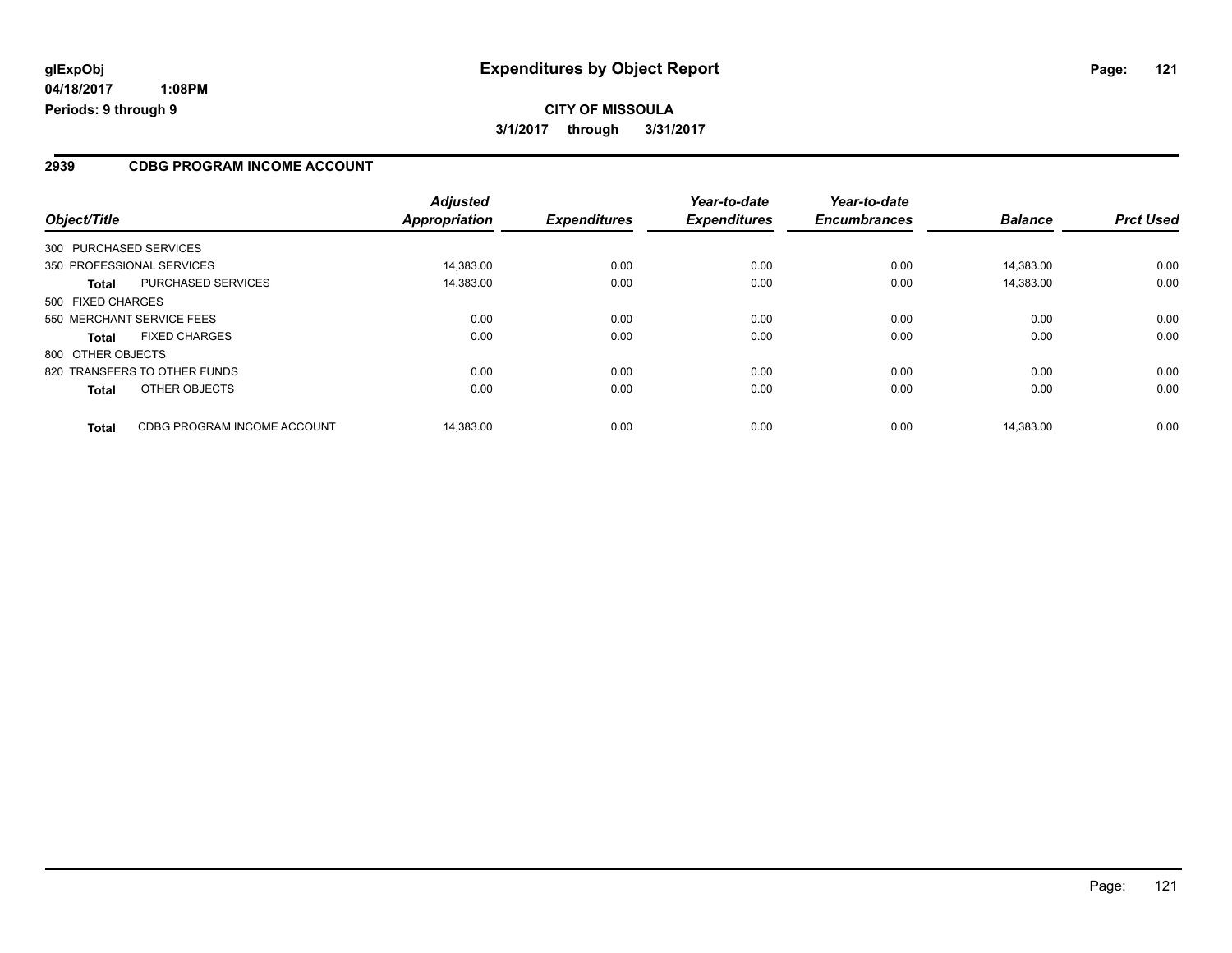| 2940 | <b>CDBG FUND</b>        |  |  |
|------|-------------------------|--|--|
| 390  | <b>NON-DEPARTMENTAL</b> |  |  |

| Object/Title           |                           | <b>Adjusted</b><br>Appropriation | <b>Expenditures</b> | Year-to-date<br><b>Expenditures</b> | Year-to-date<br><b>Encumbrances</b> | <b>Balance</b> | <b>Prct Used</b> |
|------------------------|---------------------------|----------------------------------|---------------------|-------------------------------------|-------------------------------------|----------------|------------------|
| 300 PURCHASED SERVICES |                           |                                  |                     |                                     |                                     |                |                  |
|                        | 350 PROFESSIONAL SERVICES | 0.00                             | 0.00                | 157.80                              | 0.00                                | $-157.80$      | 0.00             |
| <b>Total</b>           | <b>PURCHASED SERVICES</b> | 0.00                             | 0.00                | 157.80                              | 0.00                                | $-157.80$      | 0.00             |
| Tota                   | NON-DEPARTMENTAL          | 0.00                             | 0.00                | 157.80                              | 0.00                                | $-157.80$      | 0.00             |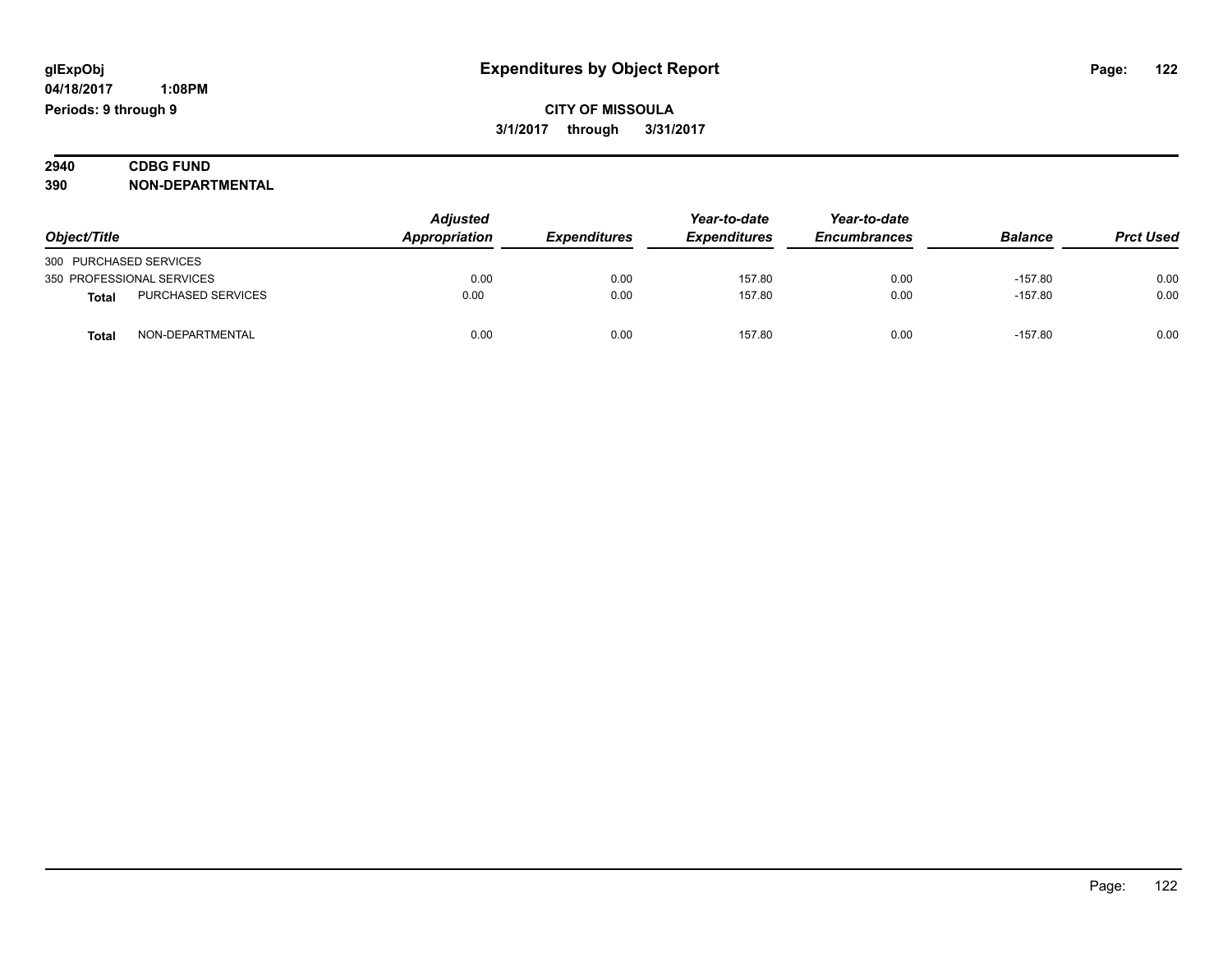#### **2940 CDBG FUND 400 ENTITLEMENT GRANTS**

|              |                                                   | <b>Adjusted</b>      |                     | Year-to-date        | Year-to-date        |                |                  |
|--------------|---------------------------------------------------|----------------------|---------------------|---------------------|---------------------|----------------|------------------|
| Object/Title |                                                   | <b>Appropriation</b> | <b>Expenditures</b> | <b>Expenditures</b> | <b>Encumbrances</b> | <b>Balance</b> | <b>Prct Used</b> |
|              | 300 PURCHASED SERVICES                            |                      |                     |                     |                     |                |                  |
|              | 350 PROFESSIONAL SERVICES                         | 0.00                 | 542.92              | 542.92              | 0.00                | $-542.92$      | 0.00             |
|              | <b>PURCHASED SERVICES</b><br><b>Total</b>         | 0.00                 | 542.92              | 542.92              | 0.00                | $-542.92$      | 0.00             |
|              | 500 FIXED CHARGES                                 |                      |                     |                     |                     |                |                  |
|              | 550 MERCHANT SERVICE FEES                         | 0.00                 | 0.00                | 0.00                | 0.00                | 0.00           | 0.00             |
|              | <b>FIXED CHARGES</b><br><b>Total</b>              | 0.00                 | 0.00                | 0.00                | 0.00                | 0.00           | 0.00             |
|              | 700 GRANTS & CONTRIBUTIONS                        |                      |                     |                     |                     |                |                  |
|              | 700 GRANTS & CONTRIBUTIONS                        | 690.143.00           | 9,672.18            | 150.873.92          | 0.00                | 539.269.08     | 21.86            |
|              | <b>GRANTS &amp; CONTRIBUTIONS</b><br><b>Total</b> | 690,143.00           | 9,672.18            | 150,873.92          | 0.00                | 539,269.08     | 21.86            |
|              | 800 OTHER OBJECTS                                 |                      |                     |                     |                     |                |                  |
|              | 820 TRANSFERS TO OTHER FUNDS                      | 0.00                 | 0.00                | 90,303.40           | 0.00                | $-90,303.40$   | 0.00             |
|              | OTHER OBJECTS<br><b>Total</b>                     | 0.00                 | 0.00                | 90,303.40           | 0.00                | $-90,303.40$   | 0.00             |
|              | <b>ENTITLEMENT GRANTS</b><br><b>Total</b>         | 690.143.00           | 10.215.10           | 241.720.24          | 0.00                | 448.422.76     | 35.02            |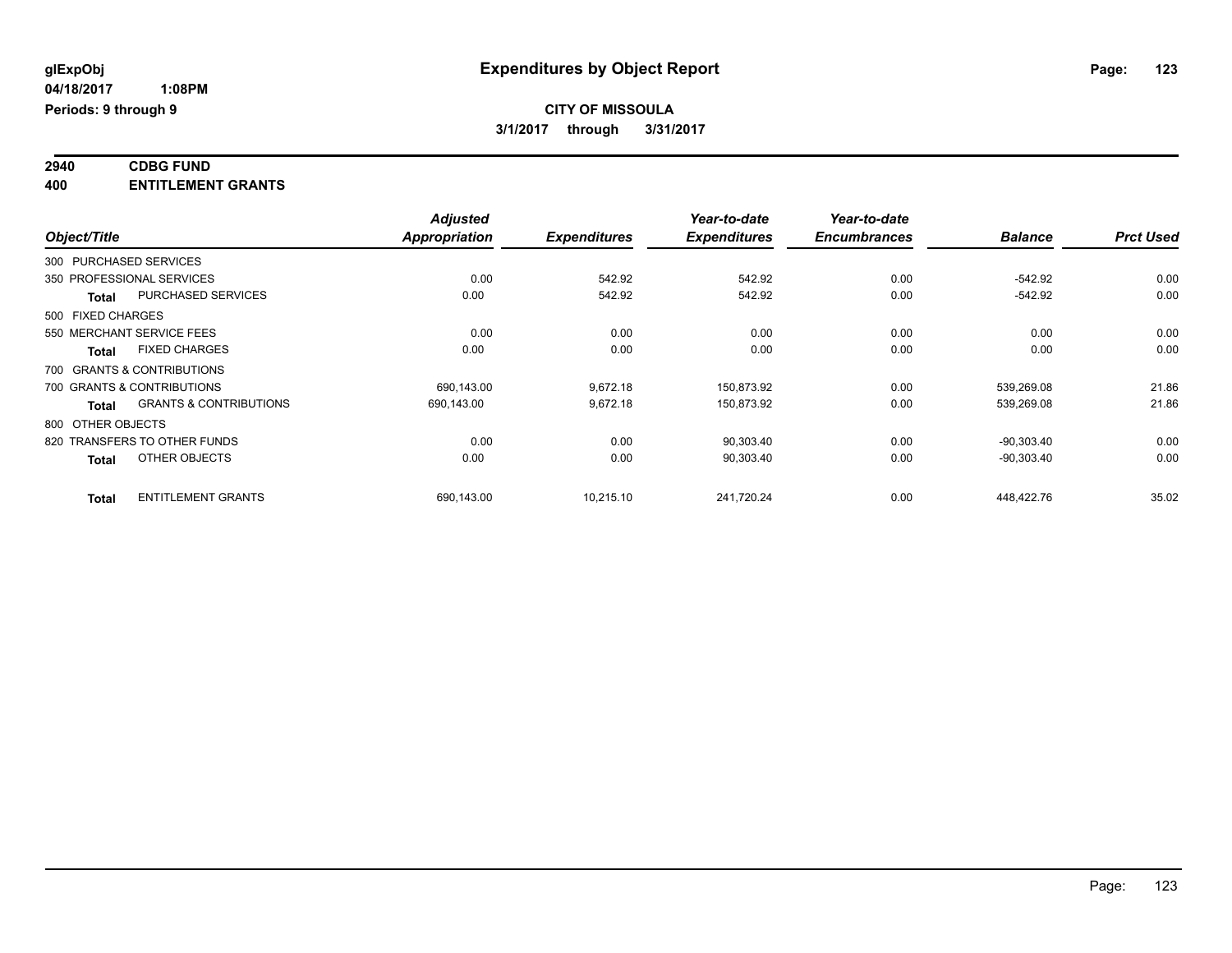**2940 CDBG FUND**

| Object/Title           |                                   | <b>Adjusted</b><br><b>Appropriation</b> | <b>Expenditures</b> | Year-to-date<br><b>Expenditures</b> | Year-to-date<br><b>Encumbrances</b> | <b>Balance</b> | <b>Prct Used</b> |
|------------------------|-----------------------------------|-----------------------------------------|---------------------|-------------------------------------|-------------------------------------|----------------|------------------|
| 300 PURCHASED SERVICES |                                   |                                         |                     |                                     |                                     |                |                  |
|                        | 350 PROFESSIONAL SERVICES         | 0.00                                    | 542.92              | 700.72                              | 0.00                                | $-700.72$      | 0.00             |
| <b>Total</b>           | PURCHASED SERVICES                | 0.00                                    | 542.92              | 700.72                              | 0.00                                | $-700.72$      | 0.00             |
| 500 FIXED CHARGES      |                                   |                                         |                     |                                     |                                     |                |                  |
|                        | 550 MERCHANT SERVICE FEES         | 0.00                                    | 0.00                | 0.00                                | 0.00                                | 0.00           | 0.00             |
| <b>Total</b>           | <b>FIXED CHARGES</b>              | 0.00                                    | 0.00                | 0.00                                | 0.00                                | 0.00           | 0.00             |
|                        | 700 GRANTS & CONTRIBUTIONS        |                                         |                     |                                     |                                     |                |                  |
|                        | 700 GRANTS & CONTRIBUTIONS        | 690,143.00                              | 9,672.18            | 150,873.92                          | 0.00                                | 539,269.08     | 21.86            |
| Total                  | <b>GRANTS &amp; CONTRIBUTIONS</b> | 690,143.00                              | 9,672.18            | 150,873.92                          | 0.00                                | 539,269.08     | 21.86            |
| 800 OTHER OBJECTS      |                                   |                                         |                     |                                     |                                     |                |                  |
|                        | 820 TRANSFERS TO OTHER FUNDS      | 0.00                                    | 0.00                | 90,303.40                           | 0.00                                | $-90.303.40$   | 0.00             |
| <b>Total</b>           | OTHER OBJECTS                     | 0.00                                    | 0.00                | 90,303.40                           | 0.00                                | $-90,303.40$   | 0.00             |
| <b>Total</b>           | <b>CDBG FUND</b>                  | 690,143.00                              | 10,215.10           | 241,878.04                          | 0.00                                | 448,264.96     | 35.05            |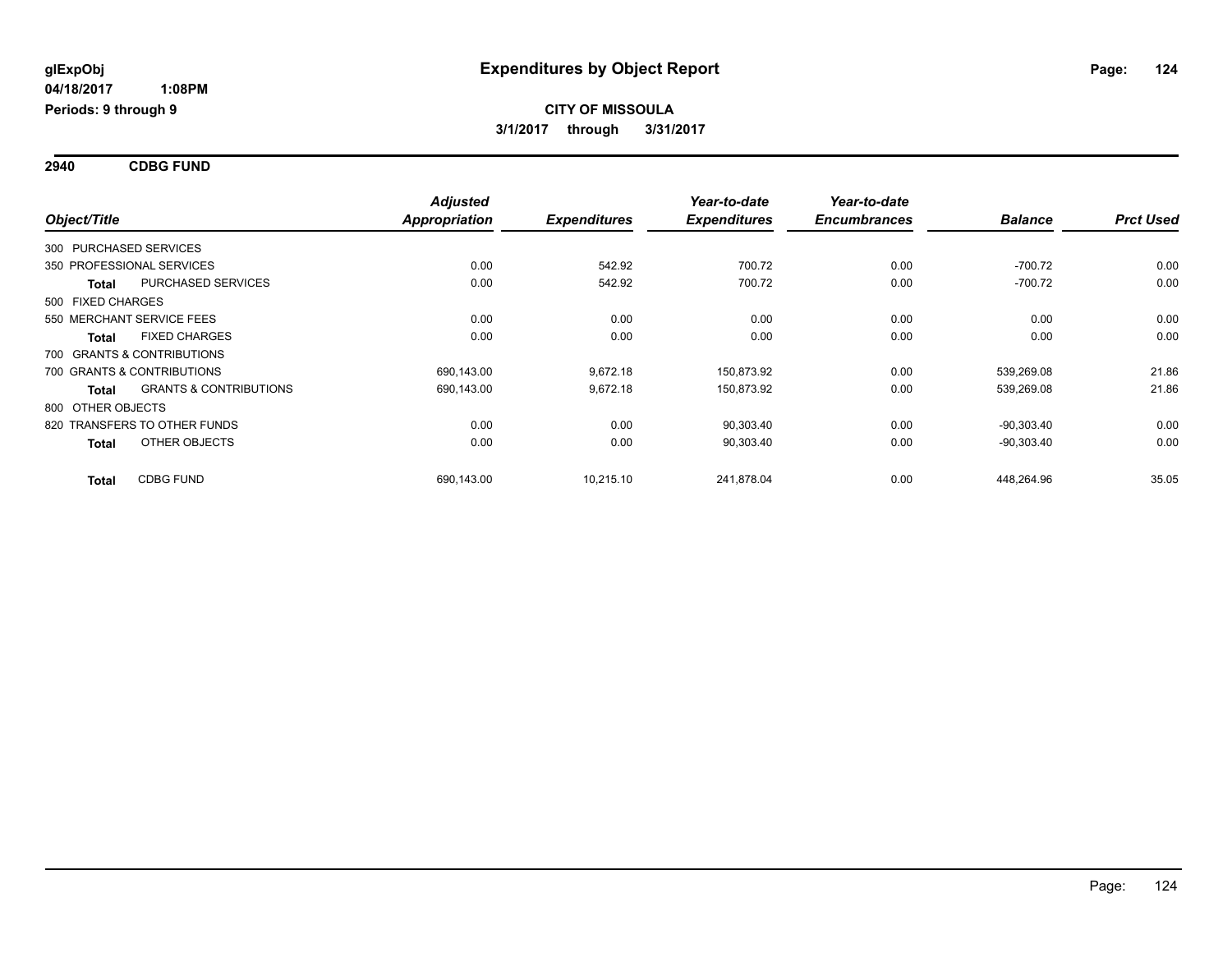# **2941 HOME FUND<br>390 NON-DEPART**

**390 NON-DEPARTMENTAL**

|                                    | Adjusted      |                     | Year-to-date        | Year-to-date        |                |                  |
|------------------------------------|---------------|---------------------|---------------------|---------------------|----------------|------------------|
| Object/Title                       | Appropriation | <b>Expenditures</b> | <b>Expenditures</b> | <b>Encumbrances</b> | <b>Balance</b> | <b>Prct Used</b> |
| 300 PURCHASED SERVICES             |               |                     |                     |                     |                |                  |
| 350 PROFESSIONAL SERVICES          | 0.00          | 0.00                | 15.00               | 0.00                | $-15.00$       | 0.00             |
| PURCHASED SERVICES<br><b>Total</b> | 0.00          | 0.00                | 15.00               | 0.00                | $-15.00$       | 0.00             |
| NON-DEPARTMENTAL<br><b>Total</b>   | 0.00          | 0.00                | 15.00               | 0.00                | $-15.00$       | 0.00             |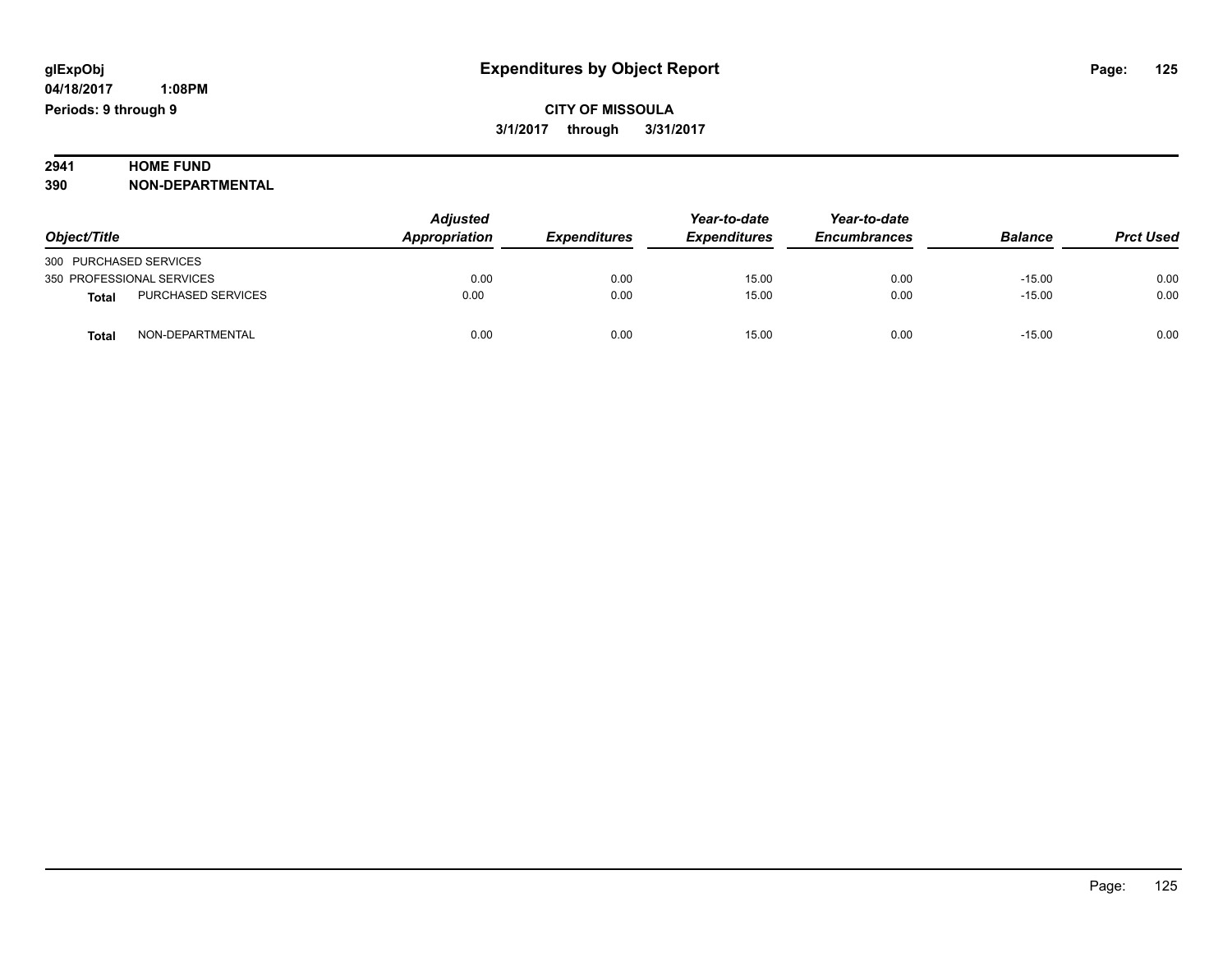# **2941 HOME FUND**

**400 ENTITLEMENT GRANTS**

|                   |                                   | <b>Adjusted</b>      |                     | Year-to-date        | Year-to-date        |                |                  |
|-------------------|-----------------------------------|----------------------|---------------------|---------------------|---------------------|----------------|------------------|
| Object/Title      |                                   | <b>Appropriation</b> | <b>Expenditures</b> | <b>Expenditures</b> | <b>Encumbrances</b> | <b>Balance</b> | <b>Prct Used</b> |
|                   | 300 PURCHASED SERVICES            |                      |                     |                     |                     |                |                  |
|                   | 350 PROFESSIONAL SERVICES         | 0.00                 | 55.22               | 55.22               | 0.00                | $-55.22$       | 0.00             |
| <b>Total</b>      | <b>PURCHASED SERVICES</b>         | 0.00                 | 55.22               | 55.22               | 0.00                | $-55.22$       | 0.00             |
| 500 FIXED CHARGES |                                   |                      |                     |                     |                     |                |                  |
|                   | 550 MERCHANT SERVICE FEES         | 0.00                 | 0.00                | 0.00                | 0.00                | 0.00           | 0.00             |
| <b>Total</b>      | <b>FIXED CHARGES</b>              | 0.00                 | 0.00                | 0.00                | 0.00                | 0.00           | 0.00             |
|                   | 700 GRANTS & CONTRIBUTIONS        |                      |                     |                     |                     |                |                  |
|                   | 700 GRANTS & CONTRIBUTIONS        | 495,248.00           | 3,270.40            | 126,313.20          | 0.00                | 368,934.80     | 25.51            |
| <b>Total</b>      | <b>GRANTS &amp; CONTRIBUTIONS</b> | 495,248.00           | 3,270.40            | 126,313.20          | 0.00                | 368,934.80     | 25.51            |
| 800 OTHER OBJECTS |                                   |                      |                     |                     |                     |                |                  |
|                   | 820 TRANSFERS TO OTHER FUNDS      | 0.00                 | 0.00                | 0.00                | 0.00                | 0.00           | 0.00             |
| 845 CONTINGENCY   |                                   | 0.00                 | 0.00                | 0.00                | 0.00                | 0.00           | 0.00             |
| <b>Total</b>      | OTHER OBJECTS                     | 0.00                 | 0.00                | 0.00                | 0.00                | 0.00           | 0.00             |
| <b>Total</b>      | <b>ENTITLEMENT GRANTS</b>         | 495,248.00           | 3,325.62            | 126,368.42          | 0.00                | 368.879.58     | 25.52            |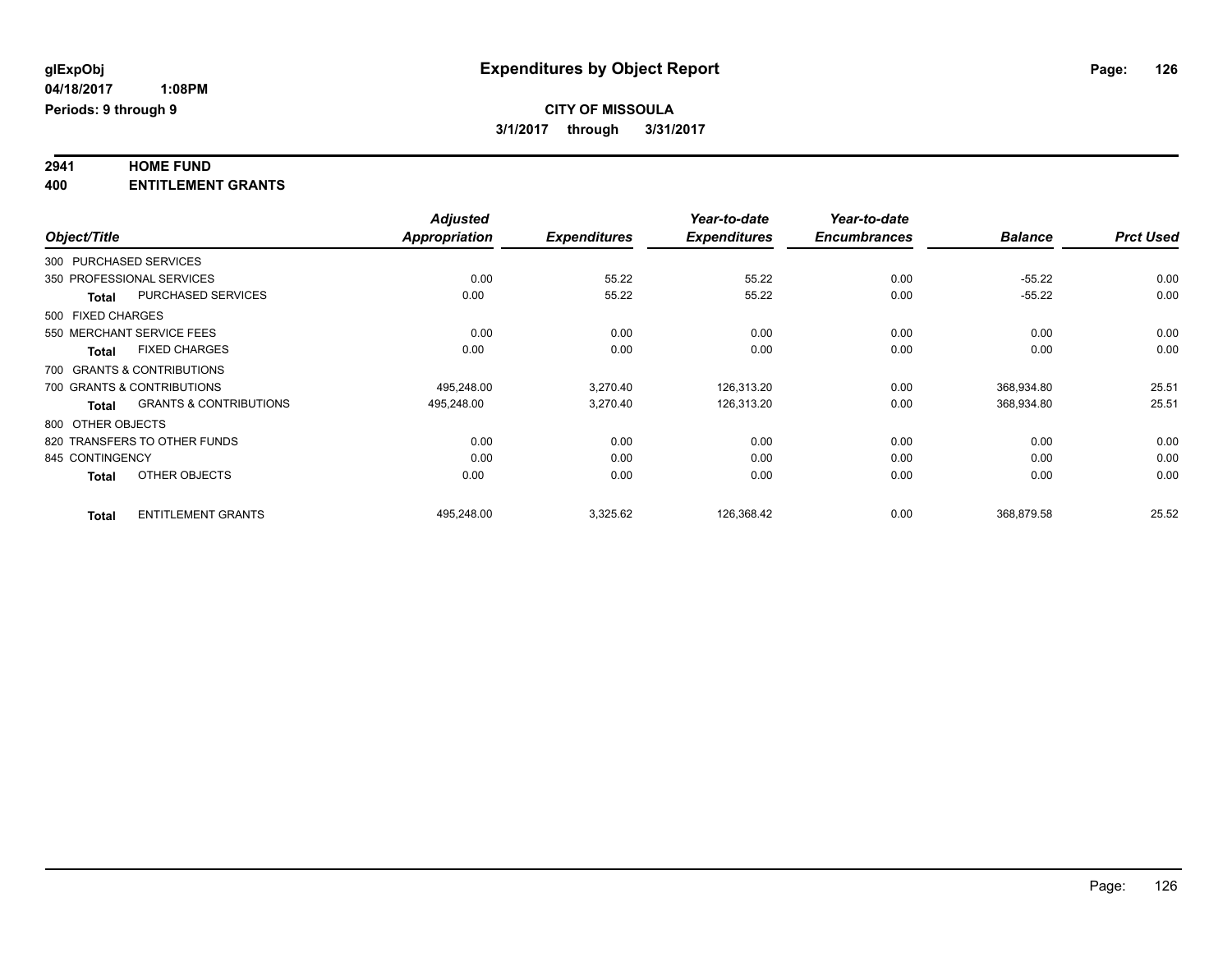**2941 HOME FUND**

|                        |                                   | <b>Adjusted</b> |                     | Year-to-date        | Year-to-date        |                |                  |
|------------------------|-----------------------------------|-----------------|---------------------|---------------------|---------------------|----------------|------------------|
| Object/Title           |                                   | Appropriation   | <b>Expenditures</b> | <b>Expenditures</b> | <b>Encumbrances</b> | <b>Balance</b> | <b>Prct Used</b> |
| 300 PURCHASED SERVICES |                                   |                 |                     |                     |                     |                |                  |
|                        | 350 PROFESSIONAL SERVICES         | 0.00            | 55.22               | 70.22               | 0.00                | $-70.22$       | 0.00             |
| <b>Total</b>           | <b>PURCHASED SERVICES</b>         | 0.00            | 55.22               | 70.22               | 0.00                | $-70.22$       | 0.00             |
| 500 FIXED CHARGES      |                                   |                 |                     |                     |                     |                |                  |
|                        | 550 MERCHANT SERVICE FEES         | 0.00            | 0.00                | 0.00                | 0.00                | 0.00           | 0.00             |
| <b>Total</b>           | <b>FIXED CHARGES</b>              | 0.00            | 0.00                | 0.00                | 0.00                | 0.00           | 0.00             |
|                        | 700 GRANTS & CONTRIBUTIONS        |                 |                     |                     |                     |                |                  |
|                        | 700 GRANTS & CONTRIBUTIONS        | 495,248.00      | 3,270.40            | 126,313.20          | 0.00                | 368,934.80     | 25.51            |
| <b>Total</b>           | <b>GRANTS &amp; CONTRIBUTIONS</b> | 495,248.00      | 3,270.40            | 126,313.20          | 0.00                | 368,934.80     | 25.51            |
| 800 OTHER OBJECTS      |                                   |                 |                     |                     |                     |                |                  |
|                        | 820 TRANSFERS TO OTHER FUNDS      | 0.00            | 0.00                | 0.00                | 0.00                | 0.00           | 0.00             |
| 845 CONTINGENCY        |                                   | 0.00            | 0.00                | 0.00                | 0.00                | 0.00           | 0.00             |
| <b>Total</b>           | <b>OTHER OBJECTS</b>              | 0.00            | 0.00                | 0.00                | 0.00                | 0.00           | 0.00             |
| <b>Total</b>           | <b>HOME FUND</b>                  | 495,248.00      | 3,325.62            | 126,383.42          | 0.00                | 368,864.58     | 25.52            |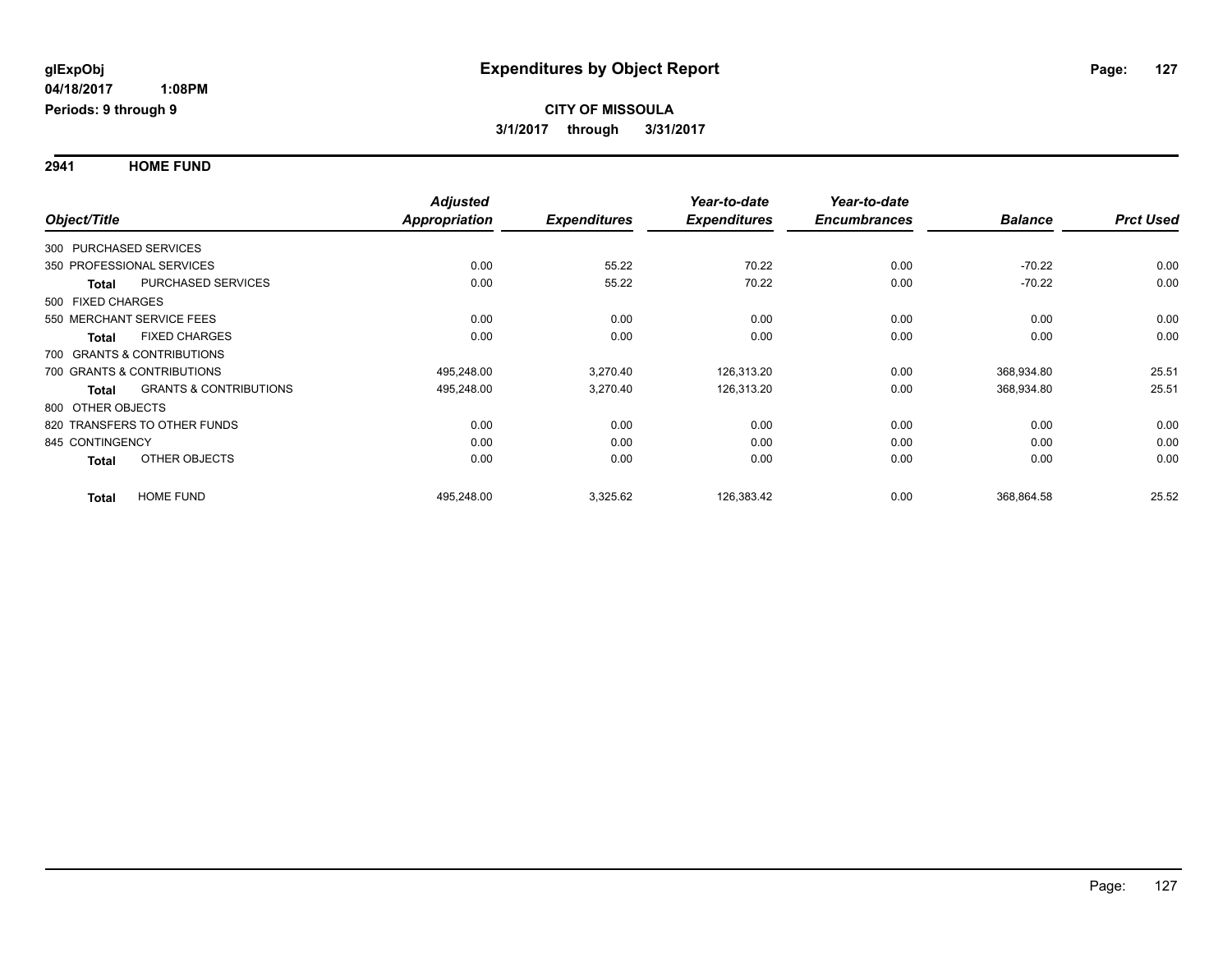**2943 CITY HOME PROGRAM INCOME**

**400 ENTITLEMENT GRANTS**

| Object/Title           |                                   | <b>Adjusted</b><br><b>Appropriation</b> | <b>Expenditures</b> | Year-to-date<br><b>Expenditures</b> | Year-to-date<br><b>Encumbrances</b> | <b>Balance</b> | <b>Prct Used</b> |
|------------------------|-----------------------------------|-----------------------------------------|---------------------|-------------------------------------|-------------------------------------|----------------|------------------|
| 300 PURCHASED SERVICES |                                   |                                         |                     |                                     |                                     |                |                  |
|                        | 350 PROFESSIONAL SERVICES         | 25.000.00                               | 0.00                | 0.00                                | 0.00                                | 25.000.00      | 0.00             |
| <b>Total</b>           | PURCHASED SERVICES                | 25,000.00                               | 0.00                | 0.00                                | 0.00                                | 25,000.00      | 0.00             |
|                        | 700 GRANTS & CONTRIBUTIONS        |                                         |                     |                                     |                                     |                |                  |
|                        | 700 GRANTS & CONTRIBUTIONS        | 0.00                                    | 181.50              | 181.50                              | 0.00                                | $-181.50$      | 0.00             |
| <b>Total</b>           | <b>GRANTS &amp; CONTRIBUTIONS</b> | 0.00                                    | 181.50              | 181.50                              | 0.00                                | $-181.50$      | 0.00             |
| <b>Total</b>           | <b>ENTITLEMENT GRANTS</b>         | 25,000.00                               | 181.50              | 181.50                              | 0.00                                | 24.818.50      | 0.73             |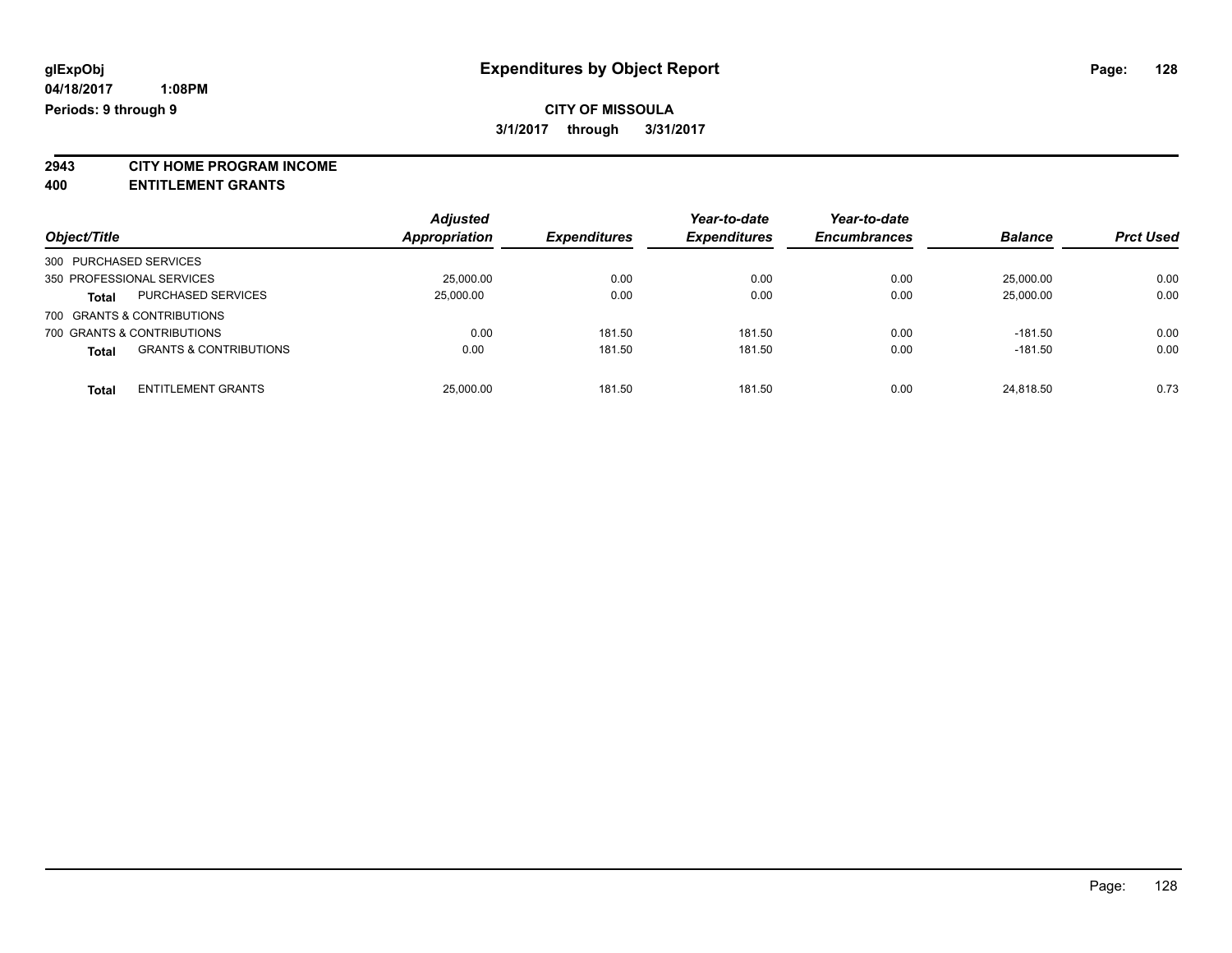**CITY OF MISSOULA 3/1/2017 through 3/31/2017**

#### **2943 CITY HOME PROGRAM INCOME**

| Object/Title                                      | <b>Adjusted</b><br><b>Appropriation</b> | <b>Expenditures</b> | Year-to-date<br><b>Expenditures</b> | Year-to-date<br><b>Encumbrances</b> | <b>Balance</b> | <b>Prct Used</b> |
|---------------------------------------------------|-----------------------------------------|---------------------|-------------------------------------|-------------------------------------|----------------|------------------|
| 300 PURCHASED SERVICES                            |                                         |                     |                                     |                                     |                |                  |
| 350 PROFESSIONAL SERVICES                         | 25,000.00                               | 0.00                | 0.00                                | 0.00                                | 25,000.00      | 0.00             |
| PURCHASED SERVICES<br><b>Total</b>                | 25,000.00                               | 0.00                | 0.00                                | 0.00                                | 25,000.00      | 0.00             |
| 700 GRANTS & CONTRIBUTIONS                        |                                         |                     |                                     |                                     |                |                  |
| 700 GRANTS & CONTRIBUTIONS                        | 0.00                                    | 181.50              | 181.50                              | 0.00                                | $-181.50$      | 0.00             |
| <b>GRANTS &amp; CONTRIBUTIONS</b><br><b>Total</b> | 0.00                                    | 181.50              | 181.50                              | 0.00                                | $-181.50$      | 0.00             |
| CITY HOME PROGRAM INCOME<br><b>Total</b>          | 25,000.00                               | 181.50              | 181.50                              | 0.00                                | 24,818.50      | 0.73             |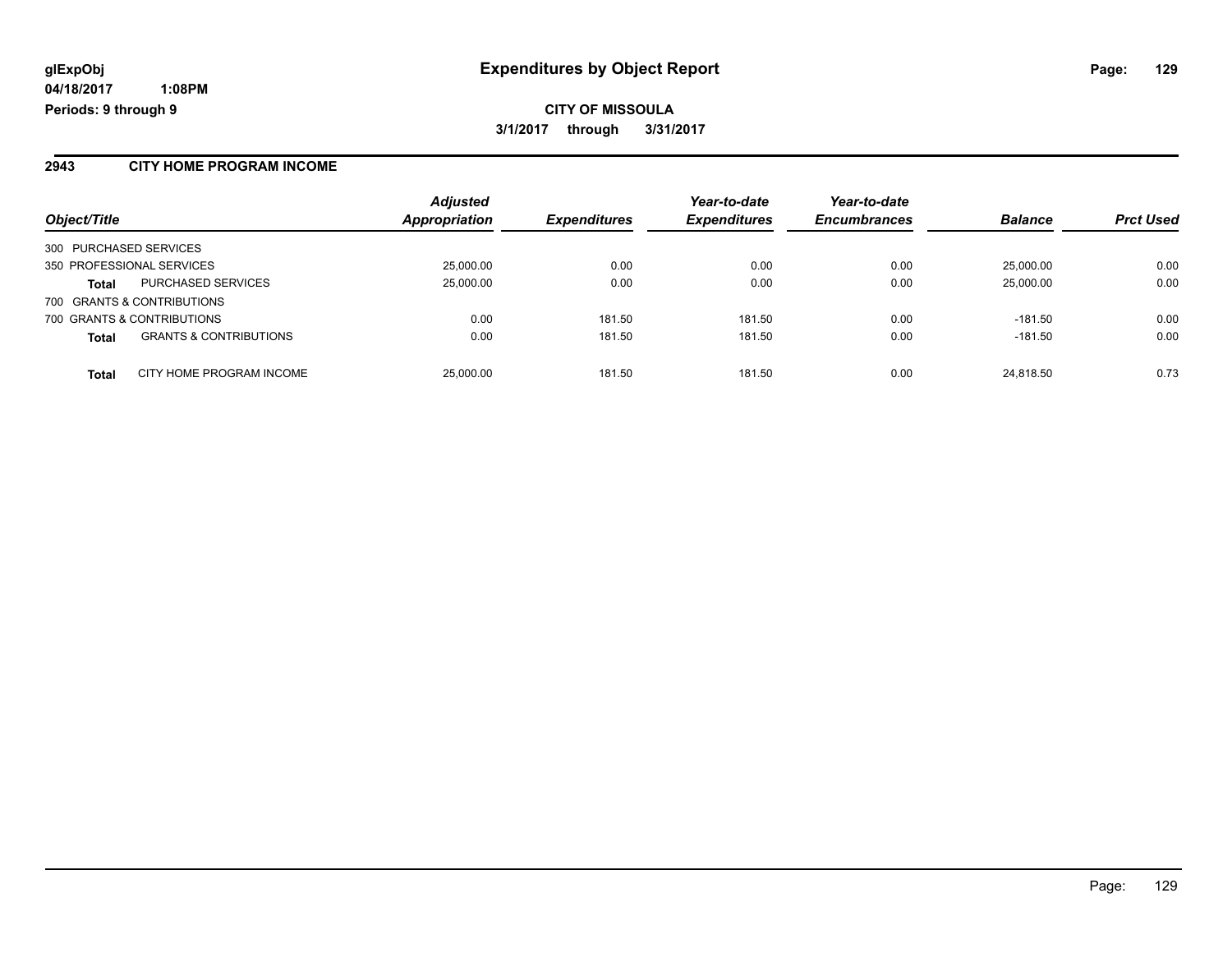# **2955 TRANSPORTATION**

**250 DEVELOPMENT SERVICES**

|                                                   | <b>Adjusted</b>      |                     | Year-to-date        | Year-to-date        |                |                  |
|---------------------------------------------------|----------------------|---------------------|---------------------|---------------------|----------------|------------------|
| Object/Title                                      | <b>Appropriation</b> | <b>Expenditures</b> | <b>Expenditures</b> | <b>Encumbrances</b> | <b>Balance</b> | <b>Prct Used</b> |
| 100 PERSONAL SERVICES                             |                      |                     |                     |                     |                |                  |
| 110 SALARIES AND WAGES                            | 460,993.00           | 28,754.31           | 288,816.16          | 0.00                | 172,176.84     | 62.65            |
| 120 OVERTIME/TERMINATION                          | 0.00                 | 0.00                | 969.58              | 0.00                | $-969.58$      | 0.00             |
| 140 EMPLOYER CONTRIBUTIONS                        | 165,390.00           | 10,536.79           | 109,473.09          | 0.00                | 55,916.91      | 66.19            |
| 141 STATE RETIREMENT CONTRIBUTIONS                | 0.00                 | 0.00                | 260.06              | 0.00                | $-260.06$      | 0.00             |
| PERSONAL SERVICES<br><b>Total</b>                 | 626,383.00           | 39,291.10           | 399,518.89          | 0.00                | 226,864.11     | 63.78            |
| 200 SUPPLIES                                      |                      |                     |                     |                     |                |                  |
| 210 OFFICE SUPPLIES                               | 8,000.00             | 27.81               | 1,772.71            | 0.00                | 6,227.29       | 22.16            |
| 220 OPERATING SUPPLIES                            | 36,300.00            | 723.53              | 20,817.10           | 0.00                | 15,482.90      | 57.35            |
| 230 REPAIR/MAINTENANCE                            | 0.00                 | 0.00                | 0.00                | 0.00                | 0.00           | 0.00             |
| 231 GASOLINE                                      | 0.00                 | 0.00                | 0.00                | 0.00                | 0.00           | 0.00             |
| 240 OTHER SUPPLIES                                | 360.00               | 0.00                | 0.00                | 0.00                | 360.00         | 0.00             |
| <b>SUPPLIES</b><br>Total                          | 44,660.00            | 751.34              | 22,589.81           | 0.00                | 22,070.19      | 50.58            |
| 300 PURCHASED SERVICES                            |                      |                     |                     |                     |                |                  |
| 310 COMMUNICATIONS                                | 1,700.00             | 215.06              | 1,600.32            | 0.00                | 99.68          | 94.14            |
| 320 PRINTING & DUPLICATING                        | 10,125.00            | 141.20              | 4,177.87            | 0.00                | 5,947.13       | 41.26            |
| 330 PUBLICITY, SUBSCRIPTIONS & DUES               | 28,395.00            | 557.40              | 22,408.71           | 0.00                | 5,986.29       | 78.92            |
| 344 TELEPHONE SERVICE                             | 579.00               | 35.65               | 154.34              | 0.00                | 424.66         | 26.66            |
| 350 PROFESSIONAL SERVICES                         | 68,211.00            | 1,688.52            | 27,010.40           | 0.00                | 41,200.60      | 39.60            |
| 360 REPAIR & MAINTENANCE                          | 8.900.00             | 111.48              | 1,995.45            | 0.00                | 6,904.55       | 22.42            |
| 370 TRAVEL                                        | 13,200.00            | 0.00                | 3,361.93            | 0.00                | 9,838.07       | 25.47            |
| 380 TRAINING                                      | 11,300.00            | 0.00                | 3,649.82            | 0.00                | 7,650.18       | 32.30            |
| 390 OTHER PURCHASED SERVICES                      | 24,500.00            | 9,407.79            | 25,018.69           | 0.00                | $-518.69$      | 102.12           |
| PURCHASED SERVICES<br>Total                       | 166,910.00           | 12,157.10           | 89,377.53           | 0.00                | 77,532.47      | 53.55            |
| 500 FIXED CHARGES                                 |                      |                     |                     |                     |                |                  |
| 500 FIXED CHARGES                                 | 38,592.00            | 1,035.62            | 14,444.95           | 0.00                | 24, 147.05     | 37.43            |
| 550 MERCHANT SERVICE FEES                         | 0.00                 | 0.00                | 0.00                | 0.00                | 0.00           | 0.00             |
| <b>FIXED CHARGES</b><br><b>Total</b>              | 38,592.00            | 1,035.62            | 14,444.95           | 0.00                | 24, 147.05     | 37.43            |
| 700 GRANTS & CONTRIBUTIONS                        |                      |                     |                     |                     |                |                  |
| 700 GRANTS & CONTRIBUTIONS                        | 146,728.00           | 0.00                | 32,495.00           | 0.00                | 114,233.00     | 22.15            |
| <b>GRANTS &amp; CONTRIBUTIONS</b><br><b>Total</b> | 146,728.00           | 0.00                | 32,495.00           | 0.00                | 114,233.00     | 22.15            |
| 800 OTHER OBJECTS                                 |                      |                     |                     |                     |                |                  |
| 820 TRANSFERS TO OTHER FUNDS                      | 0.00                 | 0.00                | 0.00                | 0.00                | 0.00           | 0.00             |
|                                                   |                      |                     |                     |                     |                |                  |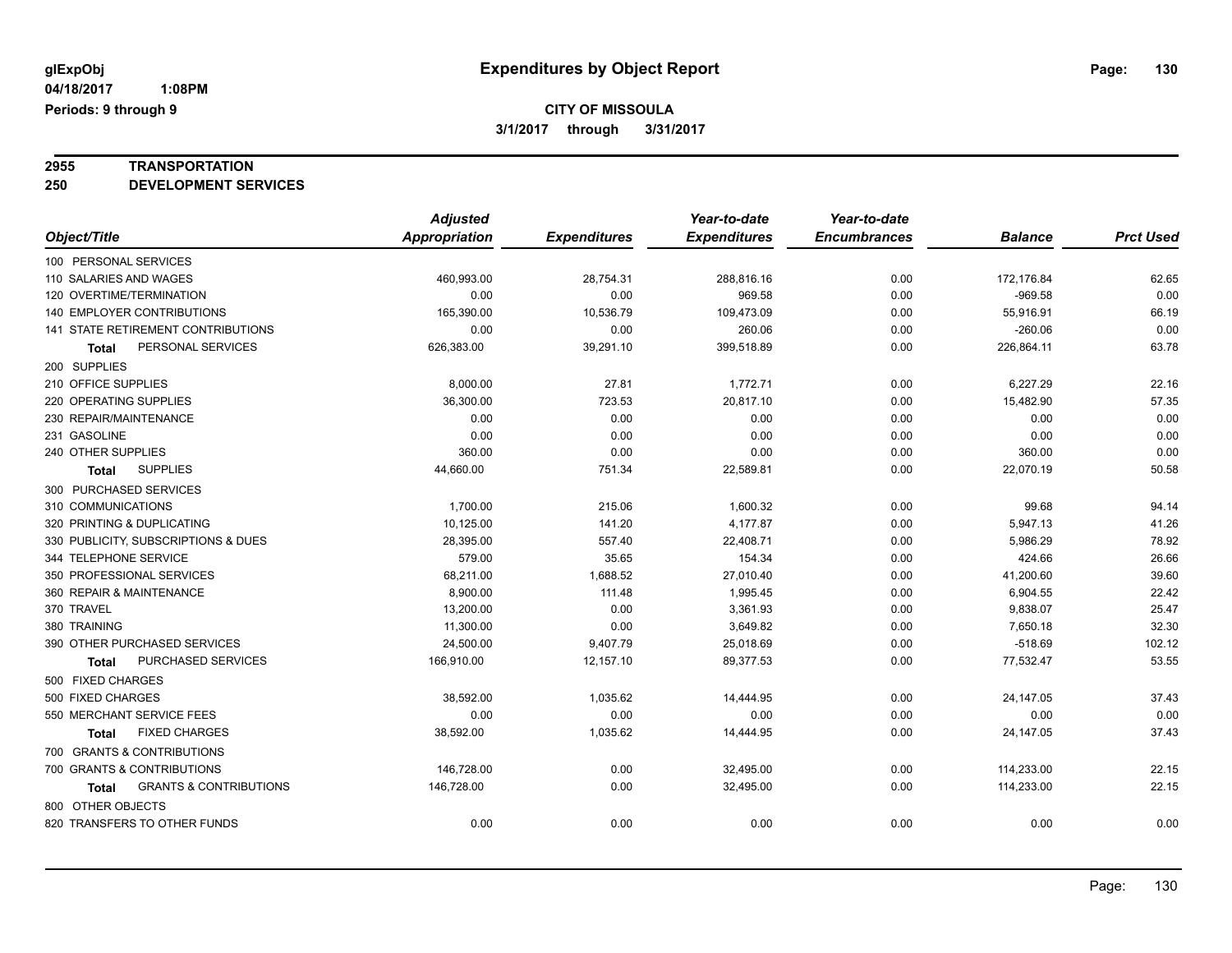# **2955 TRANSPORTATION**

**250 DEVELOPMENT SERVICES**

|                    |                           | <b>Adjusted</b> |                     | Year-to-date        | Year-to-date        |                |                  |
|--------------------|---------------------------|-----------------|---------------------|---------------------|---------------------|----------------|------------------|
| Object/Title       |                           | Appropriation   | <b>Expenditures</b> | <b>Expenditures</b> | <b>Encumbrances</b> | <b>Balance</b> | <b>Prct Used</b> |
| 845 CONTINGENCY    |                           | 207,937.00      | 0.00                | 0.00                | 0.00                | 207.937.00     | 0.00             |
| <b>Total</b>       | OTHER OBJECTS             | 207.937.00      | 0.00                | 0.00                | 0.00                | 207.937.00     | 0.00             |
| 900 CAPITAL OUTLAY |                           |                 |                     |                     |                     |                |                  |
|                    | 940 MACHINERY & EQUIPMENT | 0.00            | 0.00                | 0.00                | 0.00                | 0.00           | 0.00             |
| <b>Total</b>       | <b>CAPITAL OUTLAY</b>     | 0.00            | 0.00                | 0.00                | 0.00                | 0.00           | 0.00             |
| <b>Total</b>       | DEVELOPMENT SERVICES      | 1.231.210.00    | 53.235.16           | 558.426.18          | 0.00                | 672.783.82     | 45.36            |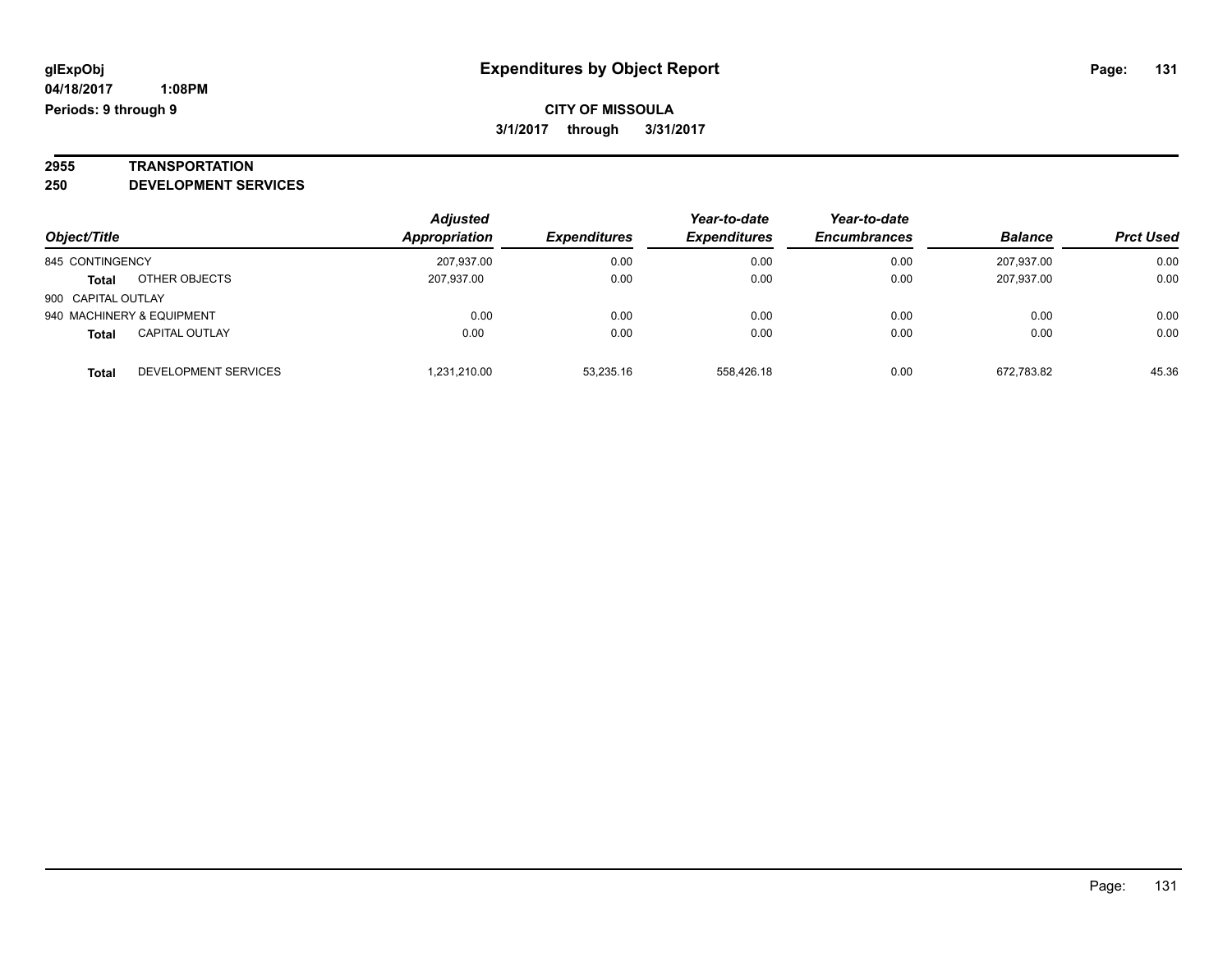#### **2955 TRANSPORTATION**

| <b>Prct Used</b><br>Object/Title<br>Appropriation<br><b>Expenditures</b><br><b>Expenditures</b><br><b>Encumbrances</b><br><b>Balance</b><br>100 PERSONAL SERVICES<br>110 SALARIES AND WAGES<br>460,993.00<br>28,754.31<br>288,816.16<br>0.00<br>172,176.84<br>62.65<br>0.00<br>120 OVERTIME/TERMINATION<br>0.00<br>0.00<br>969.58<br>0.00<br>$-969.58$<br>66.19<br><b>140 EMPLOYER CONTRIBUTIONS</b><br>165,390.00<br>10,536.79<br>109,473.09<br>0.00<br>55,916.91<br>0.00<br><b>141 STATE RETIREMENT CONTRIBUTIONS</b><br>0.00<br>0.00<br>260.06<br>0.00<br>$-260.06$<br>63.78<br>PERSONAL SERVICES<br>626,383.00<br>39,291.10<br>399,518.89<br>0.00<br>226,864.11<br>Total<br>200 SUPPLIES<br>210 OFFICE SUPPLIES<br>27.81<br>1,772.71<br>22.16<br>8,000.00<br>0.00<br>6,227.29<br>57.35<br>220 OPERATING SUPPLIES<br>36,300.00<br>723.53<br>20,817.10<br>15,482.90<br>0.00<br>0.00<br>230 REPAIR/MAINTENANCE<br>0.00<br>0.00<br>0.00<br>0.00<br>0.00<br>0.00<br>231 GASOLINE<br>0.00<br>0.00<br>0.00<br>0.00<br>0.00<br>0.00<br>240 OTHER SUPPLIES<br>360.00<br>0.00<br>360.00<br>0.00<br>0.00<br>50.58<br><b>SUPPLIES</b><br>751.34<br>44,660.00<br>22,589.81<br>0.00<br>22,070.19<br><b>Total</b><br>300 PURCHASED SERVICES<br>310 COMMUNICATIONS<br>215.06<br>99.68<br>94.14<br>1,700.00<br>1,600.32<br>0.00<br>320 PRINTING & DUPLICATING<br>141.20<br>4,177.87<br>41.26<br>10,125.00<br>0.00<br>5,947.13<br>78.92<br>557.40<br>330 PUBLICITY, SUBSCRIPTIONS & DUES<br>28,395.00<br>22,408.71<br>0.00<br>5,986.29<br>26.66<br>344 TELEPHONE SERVICE<br>579.00<br>35.65<br>154.34<br>424.66<br>0.00<br>39.60<br>350 PROFESSIONAL SERVICES<br>68,211.00<br>1,688.52<br>27,010.40<br>0.00<br>41,200.60<br>8,900.00<br>22.42<br>360 REPAIR & MAINTENANCE<br>111.48<br>1,995.45<br>0.00<br>6,904.55<br>370 TRAVEL<br>13,200.00<br>0.00<br>25.47<br>3,361.93<br>0.00<br>9,838.07<br>32.30<br>380 TRAINING<br>11,300.00<br>0.00<br>3,649.82<br>7,650.18<br>0.00<br>390 OTHER PURCHASED SERVICES<br>102.12<br>24,500.00<br>9,407.79<br>25,018.69<br>0.00<br>$-518.69$<br>53.55<br>PURCHASED SERVICES<br>166,910.00<br>12,157.10<br>89,377.53<br>0.00<br>77,532.47<br><b>Total</b><br>500 FIXED CHARGES<br>500 FIXED CHARGES<br>1,035.62<br>0.00<br>37.43<br>38,592.00<br>14,444.95<br>24,147.05<br>0.00<br>550 MERCHANT SERVICE FEES<br>0.00<br>0.00<br>0.00<br>0.00<br>0.00<br><b>FIXED CHARGES</b><br>37.43<br>38,592.00<br>1,035.62<br>14,444.95<br>0.00<br>24,147.05<br><b>Total</b><br>700 GRANTS & CONTRIBUTIONS<br>700 GRANTS & CONTRIBUTIONS<br>0.00<br>0.00<br>114,233.00<br>22.15<br>146,728.00<br>32,495.00<br>0.00<br>0.00<br>22.15<br><b>GRANTS &amp; CONTRIBUTIONS</b><br>146,728.00<br>32,495.00<br>114,233.00<br><b>Total</b><br>800 OTHER OBJECTS<br>0.00<br>820 TRANSFERS TO OTHER FUNDS<br>0.00<br>0.00<br>0.00<br>0.00<br>0.00<br>845 CONTINGENCY<br>207,937.00<br>0.00<br>0.00<br>0.00<br>207,937.00<br>0.00 | <b>Adjusted</b> | Year-to-date | Year-to-date |  |
|----------------------------------------------------------------------------------------------------------------------------------------------------------------------------------------------------------------------------------------------------------------------------------------------------------------------------------------------------------------------------------------------------------------------------------------------------------------------------------------------------------------------------------------------------------------------------------------------------------------------------------------------------------------------------------------------------------------------------------------------------------------------------------------------------------------------------------------------------------------------------------------------------------------------------------------------------------------------------------------------------------------------------------------------------------------------------------------------------------------------------------------------------------------------------------------------------------------------------------------------------------------------------------------------------------------------------------------------------------------------------------------------------------------------------------------------------------------------------------------------------------------------------------------------------------------------------------------------------------------------------------------------------------------------------------------------------------------------------------------------------------------------------------------------------------------------------------------------------------------------------------------------------------------------------------------------------------------------------------------------------------------------------------------------------------------------------------------------------------------------------------------------------------------------------------------------------------------------------------------------------------------------------------------------------------------------------------------------------------------------------------------------------------------------------------------------------------------------------------------------------------------------------------------------------------------------------------------------------------------------------------------------------------------------------------------------------------------------------------------------------------------------------------------------------------------------------------------------------------------------------------------------------------------------------------|-----------------|--------------|--------------|--|
|                                                                                                                                                                                                                                                                                                                                                                                                                                                                                                                                                                                                                                                                                                                                                                                                                                                                                                                                                                                                                                                                                                                                                                                                                                                                                                                                                                                                                                                                                                                                                                                                                                                                                                                                                                                                                                                                                                                                                                                                                                                                                                                                                                                                                                                                                                                                                                                                                                                                                                                                                                                                                                                                                                                                                                                                                                                                                                                                  |                 |              |              |  |
|                                                                                                                                                                                                                                                                                                                                                                                                                                                                                                                                                                                                                                                                                                                                                                                                                                                                                                                                                                                                                                                                                                                                                                                                                                                                                                                                                                                                                                                                                                                                                                                                                                                                                                                                                                                                                                                                                                                                                                                                                                                                                                                                                                                                                                                                                                                                                                                                                                                                                                                                                                                                                                                                                                                                                                                                                                                                                                                                  |                 |              |              |  |
|                                                                                                                                                                                                                                                                                                                                                                                                                                                                                                                                                                                                                                                                                                                                                                                                                                                                                                                                                                                                                                                                                                                                                                                                                                                                                                                                                                                                                                                                                                                                                                                                                                                                                                                                                                                                                                                                                                                                                                                                                                                                                                                                                                                                                                                                                                                                                                                                                                                                                                                                                                                                                                                                                                                                                                                                                                                                                                                                  |                 |              |              |  |
|                                                                                                                                                                                                                                                                                                                                                                                                                                                                                                                                                                                                                                                                                                                                                                                                                                                                                                                                                                                                                                                                                                                                                                                                                                                                                                                                                                                                                                                                                                                                                                                                                                                                                                                                                                                                                                                                                                                                                                                                                                                                                                                                                                                                                                                                                                                                                                                                                                                                                                                                                                                                                                                                                                                                                                                                                                                                                                                                  |                 |              |              |  |
|                                                                                                                                                                                                                                                                                                                                                                                                                                                                                                                                                                                                                                                                                                                                                                                                                                                                                                                                                                                                                                                                                                                                                                                                                                                                                                                                                                                                                                                                                                                                                                                                                                                                                                                                                                                                                                                                                                                                                                                                                                                                                                                                                                                                                                                                                                                                                                                                                                                                                                                                                                                                                                                                                                                                                                                                                                                                                                                                  |                 |              |              |  |
|                                                                                                                                                                                                                                                                                                                                                                                                                                                                                                                                                                                                                                                                                                                                                                                                                                                                                                                                                                                                                                                                                                                                                                                                                                                                                                                                                                                                                                                                                                                                                                                                                                                                                                                                                                                                                                                                                                                                                                                                                                                                                                                                                                                                                                                                                                                                                                                                                                                                                                                                                                                                                                                                                                                                                                                                                                                                                                                                  |                 |              |              |  |
|                                                                                                                                                                                                                                                                                                                                                                                                                                                                                                                                                                                                                                                                                                                                                                                                                                                                                                                                                                                                                                                                                                                                                                                                                                                                                                                                                                                                                                                                                                                                                                                                                                                                                                                                                                                                                                                                                                                                                                                                                                                                                                                                                                                                                                                                                                                                                                                                                                                                                                                                                                                                                                                                                                                                                                                                                                                                                                                                  |                 |              |              |  |
|                                                                                                                                                                                                                                                                                                                                                                                                                                                                                                                                                                                                                                                                                                                                                                                                                                                                                                                                                                                                                                                                                                                                                                                                                                                                                                                                                                                                                                                                                                                                                                                                                                                                                                                                                                                                                                                                                                                                                                                                                                                                                                                                                                                                                                                                                                                                                                                                                                                                                                                                                                                                                                                                                                                                                                                                                                                                                                                                  |                 |              |              |  |
|                                                                                                                                                                                                                                                                                                                                                                                                                                                                                                                                                                                                                                                                                                                                                                                                                                                                                                                                                                                                                                                                                                                                                                                                                                                                                                                                                                                                                                                                                                                                                                                                                                                                                                                                                                                                                                                                                                                                                                                                                                                                                                                                                                                                                                                                                                                                                                                                                                                                                                                                                                                                                                                                                                                                                                                                                                                                                                                                  |                 |              |              |  |
|                                                                                                                                                                                                                                                                                                                                                                                                                                                                                                                                                                                                                                                                                                                                                                                                                                                                                                                                                                                                                                                                                                                                                                                                                                                                                                                                                                                                                                                                                                                                                                                                                                                                                                                                                                                                                                                                                                                                                                                                                                                                                                                                                                                                                                                                                                                                                                                                                                                                                                                                                                                                                                                                                                                                                                                                                                                                                                                                  |                 |              |              |  |
|                                                                                                                                                                                                                                                                                                                                                                                                                                                                                                                                                                                                                                                                                                                                                                                                                                                                                                                                                                                                                                                                                                                                                                                                                                                                                                                                                                                                                                                                                                                                                                                                                                                                                                                                                                                                                                                                                                                                                                                                                                                                                                                                                                                                                                                                                                                                                                                                                                                                                                                                                                                                                                                                                                                                                                                                                                                                                                                                  |                 |              |              |  |
|                                                                                                                                                                                                                                                                                                                                                                                                                                                                                                                                                                                                                                                                                                                                                                                                                                                                                                                                                                                                                                                                                                                                                                                                                                                                                                                                                                                                                                                                                                                                                                                                                                                                                                                                                                                                                                                                                                                                                                                                                                                                                                                                                                                                                                                                                                                                                                                                                                                                                                                                                                                                                                                                                                                                                                                                                                                                                                                                  |                 |              |              |  |
|                                                                                                                                                                                                                                                                                                                                                                                                                                                                                                                                                                                                                                                                                                                                                                                                                                                                                                                                                                                                                                                                                                                                                                                                                                                                                                                                                                                                                                                                                                                                                                                                                                                                                                                                                                                                                                                                                                                                                                                                                                                                                                                                                                                                                                                                                                                                                                                                                                                                                                                                                                                                                                                                                                                                                                                                                                                                                                                                  |                 |              |              |  |
|                                                                                                                                                                                                                                                                                                                                                                                                                                                                                                                                                                                                                                                                                                                                                                                                                                                                                                                                                                                                                                                                                                                                                                                                                                                                                                                                                                                                                                                                                                                                                                                                                                                                                                                                                                                                                                                                                                                                                                                                                                                                                                                                                                                                                                                                                                                                                                                                                                                                                                                                                                                                                                                                                                                                                                                                                                                                                                                                  |                 |              |              |  |
|                                                                                                                                                                                                                                                                                                                                                                                                                                                                                                                                                                                                                                                                                                                                                                                                                                                                                                                                                                                                                                                                                                                                                                                                                                                                                                                                                                                                                                                                                                                                                                                                                                                                                                                                                                                                                                                                                                                                                                                                                                                                                                                                                                                                                                                                                                                                                                                                                                                                                                                                                                                                                                                                                                                                                                                                                                                                                                                                  |                 |              |              |  |
|                                                                                                                                                                                                                                                                                                                                                                                                                                                                                                                                                                                                                                                                                                                                                                                                                                                                                                                                                                                                                                                                                                                                                                                                                                                                                                                                                                                                                                                                                                                                                                                                                                                                                                                                                                                                                                                                                                                                                                                                                                                                                                                                                                                                                                                                                                                                                                                                                                                                                                                                                                                                                                                                                                                                                                                                                                                                                                                                  |                 |              |              |  |
|                                                                                                                                                                                                                                                                                                                                                                                                                                                                                                                                                                                                                                                                                                                                                                                                                                                                                                                                                                                                                                                                                                                                                                                                                                                                                                                                                                                                                                                                                                                                                                                                                                                                                                                                                                                                                                                                                                                                                                                                                                                                                                                                                                                                                                                                                                                                                                                                                                                                                                                                                                                                                                                                                                                                                                                                                                                                                                                                  |                 |              |              |  |
|                                                                                                                                                                                                                                                                                                                                                                                                                                                                                                                                                                                                                                                                                                                                                                                                                                                                                                                                                                                                                                                                                                                                                                                                                                                                                                                                                                                                                                                                                                                                                                                                                                                                                                                                                                                                                                                                                                                                                                                                                                                                                                                                                                                                                                                                                                                                                                                                                                                                                                                                                                                                                                                                                                                                                                                                                                                                                                                                  |                 |              |              |  |
|                                                                                                                                                                                                                                                                                                                                                                                                                                                                                                                                                                                                                                                                                                                                                                                                                                                                                                                                                                                                                                                                                                                                                                                                                                                                                                                                                                                                                                                                                                                                                                                                                                                                                                                                                                                                                                                                                                                                                                                                                                                                                                                                                                                                                                                                                                                                                                                                                                                                                                                                                                                                                                                                                                                                                                                                                                                                                                                                  |                 |              |              |  |
|                                                                                                                                                                                                                                                                                                                                                                                                                                                                                                                                                                                                                                                                                                                                                                                                                                                                                                                                                                                                                                                                                                                                                                                                                                                                                                                                                                                                                                                                                                                                                                                                                                                                                                                                                                                                                                                                                                                                                                                                                                                                                                                                                                                                                                                                                                                                                                                                                                                                                                                                                                                                                                                                                                                                                                                                                                                                                                                                  |                 |              |              |  |
|                                                                                                                                                                                                                                                                                                                                                                                                                                                                                                                                                                                                                                                                                                                                                                                                                                                                                                                                                                                                                                                                                                                                                                                                                                                                                                                                                                                                                                                                                                                                                                                                                                                                                                                                                                                                                                                                                                                                                                                                                                                                                                                                                                                                                                                                                                                                                                                                                                                                                                                                                                                                                                                                                                                                                                                                                                                                                                                                  |                 |              |              |  |
|                                                                                                                                                                                                                                                                                                                                                                                                                                                                                                                                                                                                                                                                                                                                                                                                                                                                                                                                                                                                                                                                                                                                                                                                                                                                                                                                                                                                                                                                                                                                                                                                                                                                                                                                                                                                                                                                                                                                                                                                                                                                                                                                                                                                                                                                                                                                                                                                                                                                                                                                                                                                                                                                                                                                                                                                                                                                                                                                  |                 |              |              |  |
|                                                                                                                                                                                                                                                                                                                                                                                                                                                                                                                                                                                                                                                                                                                                                                                                                                                                                                                                                                                                                                                                                                                                                                                                                                                                                                                                                                                                                                                                                                                                                                                                                                                                                                                                                                                                                                                                                                                                                                                                                                                                                                                                                                                                                                                                                                                                                                                                                                                                                                                                                                                                                                                                                                                                                                                                                                                                                                                                  |                 |              |              |  |
|                                                                                                                                                                                                                                                                                                                                                                                                                                                                                                                                                                                                                                                                                                                                                                                                                                                                                                                                                                                                                                                                                                                                                                                                                                                                                                                                                                                                                                                                                                                                                                                                                                                                                                                                                                                                                                                                                                                                                                                                                                                                                                                                                                                                                                                                                                                                                                                                                                                                                                                                                                                                                                                                                                                                                                                                                                                                                                                                  |                 |              |              |  |
|                                                                                                                                                                                                                                                                                                                                                                                                                                                                                                                                                                                                                                                                                                                                                                                                                                                                                                                                                                                                                                                                                                                                                                                                                                                                                                                                                                                                                                                                                                                                                                                                                                                                                                                                                                                                                                                                                                                                                                                                                                                                                                                                                                                                                                                                                                                                                                                                                                                                                                                                                                                                                                                                                                                                                                                                                                                                                                                                  |                 |              |              |  |
|                                                                                                                                                                                                                                                                                                                                                                                                                                                                                                                                                                                                                                                                                                                                                                                                                                                                                                                                                                                                                                                                                                                                                                                                                                                                                                                                                                                                                                                                                                                                                                                                                                                                                                                                                                                                                                                                                                                                                                                                                                                                                                                                                                                                                                                                                                                                                                                                                                                                                                                                                                                                                                                                                                                                                                                                                                                                                                                                  |                 |              |              |  |
|                                                                                                                                                                                                                                                                                                                                                                                                                                                                                                                                                                                                                                                                                                                                                                                                                                                                                                                                                                                                                                                                                                                                                                                                                                                                                                                                                                                                                                                                                                                                                                                                                                                                                                                                                                                                                                                                                                                                                                                                                                                                                                                                                                                                                                                                                                                                                                                                                                                                                                                                                                                                                                                                                                                                                                                                                                                                                                                                  |                 |              |              |  |
|                                                                                                                                                                                                                                                                                                                                                                                                                                                                                                                                                                                                                                                                                                                                                                                                                                                                                                                                                                                                                                                                                                                                                                                                                                                                                                                                                                                                                                                                                                                                                                                                                                                                                                                                                                                                                                                                                                                                                                                                                                                                                                                                                                                                                                                                                                                                                                                                                                                                                                                                                                                                                                                                                                                                                                                                                                                                                                                                  |                 |              |              |  |
|                                                                                                                                                                                                                                                                                                                                                                                                                                                                                                                                                                                                                                                                                                                                                                                                                                                                                                                                                                                                                                                                                                                                                                                                                                                                                                                                                                                                                                                                                                                                                                                                                                                                                                                                                                                                                                                                                                                                                                                                                                                                                                                                                                                                                                                                                                                                                                                                                                                                                                                                                                                                                                                                                                                                                                                                                                                                                                                                  |                 |              |              |  |
|                                                                                                                                                                                                                                                                                                                                                                                                                                                                                                                                                                                                                                                                                                                                                                                                                                                                                                                                                                                                                                                                                                                                                                                                                                                                                                                                                                                                                                                                                                                                                                                                                                                                                                                                                                                                                                                                                                                                                                                                                                                                                                                                                                                                                                                                                                                                                                                                                                                                                                                                                                                                                                                                                                                                                                                                                                                                                                                                  |                 |              |              |  |
|                                                                                                                                                                                                                                                                                                                                                                                                                                                                                                                                                                                                                                                                                                                                                                                                                                                                                                                                                                                                                                                                                                                                                                                                                                                                                                                                                                                                                                                                                                                                                                                                                                                                                                                                                                                                                                                                                                                                                                                                                                                                                                                                                                                                                                                                                                                                                                                                                                                                                                                                                                                                                                                                                                                                                                                                                                                                                                                                  |                 |              |              |  |
|                                                                                                                                                                                                                                                                                                                                                                                                                                                                                                                                                                                                                                                                                                                                                                                                                                                                                                                                                                                                                                                                                                                                                                                                                                                                                                                                                                                                                                                                                                                                                                                                                                                                                                                                                                                                                                                                                                                                                                                                                                                                                                                                                                                                                                                                                                                                                                                                                                                                                                                                                                                                                                                                                                                                                                                                                                                                                                                                  |                 |              |              |  |
|                                                                                                                                                                                                                                                                                                                                                                                                                                                                                                                                                                                                                                                                                                                                                                                                                                                                                                                                                                                                                                                                                                                                                                                                                                                                                                                                                                                                                                                                                                                                                                                                                                                                                                                                                                                                                                                                                                                                                                                                                                                                                                                                                                                                                                                                                                                                                                                                                                                                                                                                                                                                                                                                                                                                                                                                                                                                                                                                  |                 |              |              |  |
|                                                                                                                                                                                                                                                                                                                                                                                                                                                                                                                                                                                                                                                                                                                                                                                                                                                                                                                                                                                                                                                                                                                                                                                                                                                                                                                                                                                                                                                                                                                                                                                                                                                                                                                                                                                                                                                                                                                                                                                                                                                                                                                                                                                                                                                                                                                                                                                                                                                                                                                                                                                                                                                                                                                                                                                                                                                                                                                                  |                 |              |              |  |
|                                                                                                                                                                                                                                                                                                                                                                                                                                                                                                                                                                                                                                                                                                                                                                                                                                                                                                                                                                                                                                                                                                                                                                                                                                                                                                                                                                                                                                                                                                                                                                                                                                                                                                                                                                                                                                                                                                                                                                                                                                                                                                                                                                                                                                                                                                                                                                                                                                                                                                                                                                                                                                                                                                                                                                                                                                                                                                                                  |                 |              |              |  |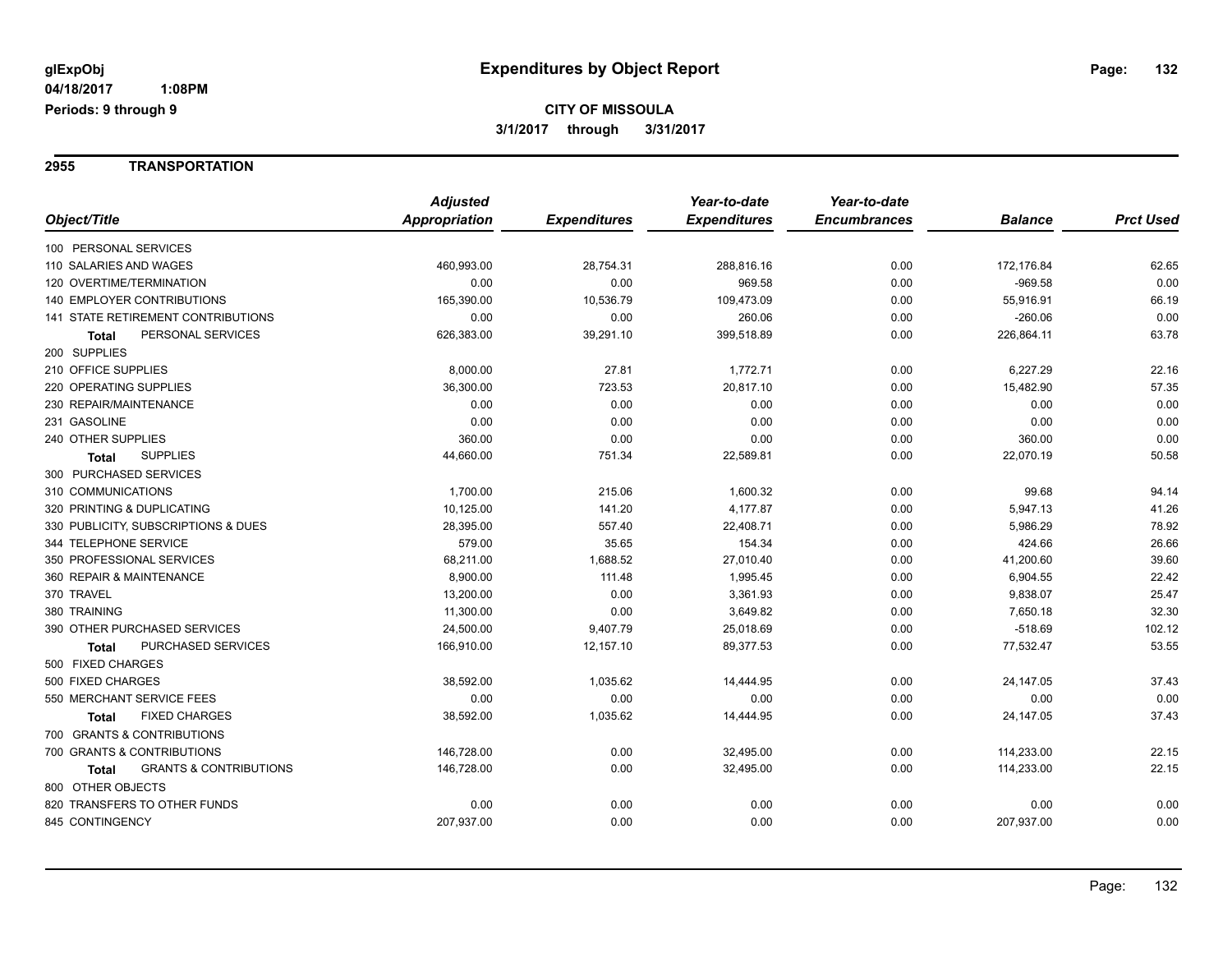#### **2955 TRANSPORTATION**

| Object/Title                          | <b>Adjusted</b><br>Appropriation | <b>Expenditures</b> | Year-to-date<br><b>Expenditures</b> | Year-to-date<br><b>Encumbrances</b> | <b>Balance</b> | <b>Prct Used</b> |
|---------------------------------------|----------------------------------|---------------------|-------------------------------------|-------------------------------------|----------------|------------------|
| OTHER OBJECTS<br><b>Total</b>         | 207,937.00                       | 0.00                | 0.00                                | 0.00                                | 207.937.00     | 0.00             |
| 900 CAPITAL OUTLAY                    |                                  |                     |                                     |                                     |                |                  |
| 940 MACHINERY & EQUIPMENT             | 0.00                             | 0.00                | 0.00                                | 0.00                                | 0.00           | 0.00             |
| <b>CAPITAL OUTLAY</b><br><b>Total</b> | 0.00                             | 0.00                | 0.00                                | 0.00                                | 0.00           | 0.00             |
| <b>TRANSPORTATION</b><br>Total        | 1.231.210.00                     | 53.235.16           | 558.426.18                          | 0.00                                | 672.783.82     | 45.36            |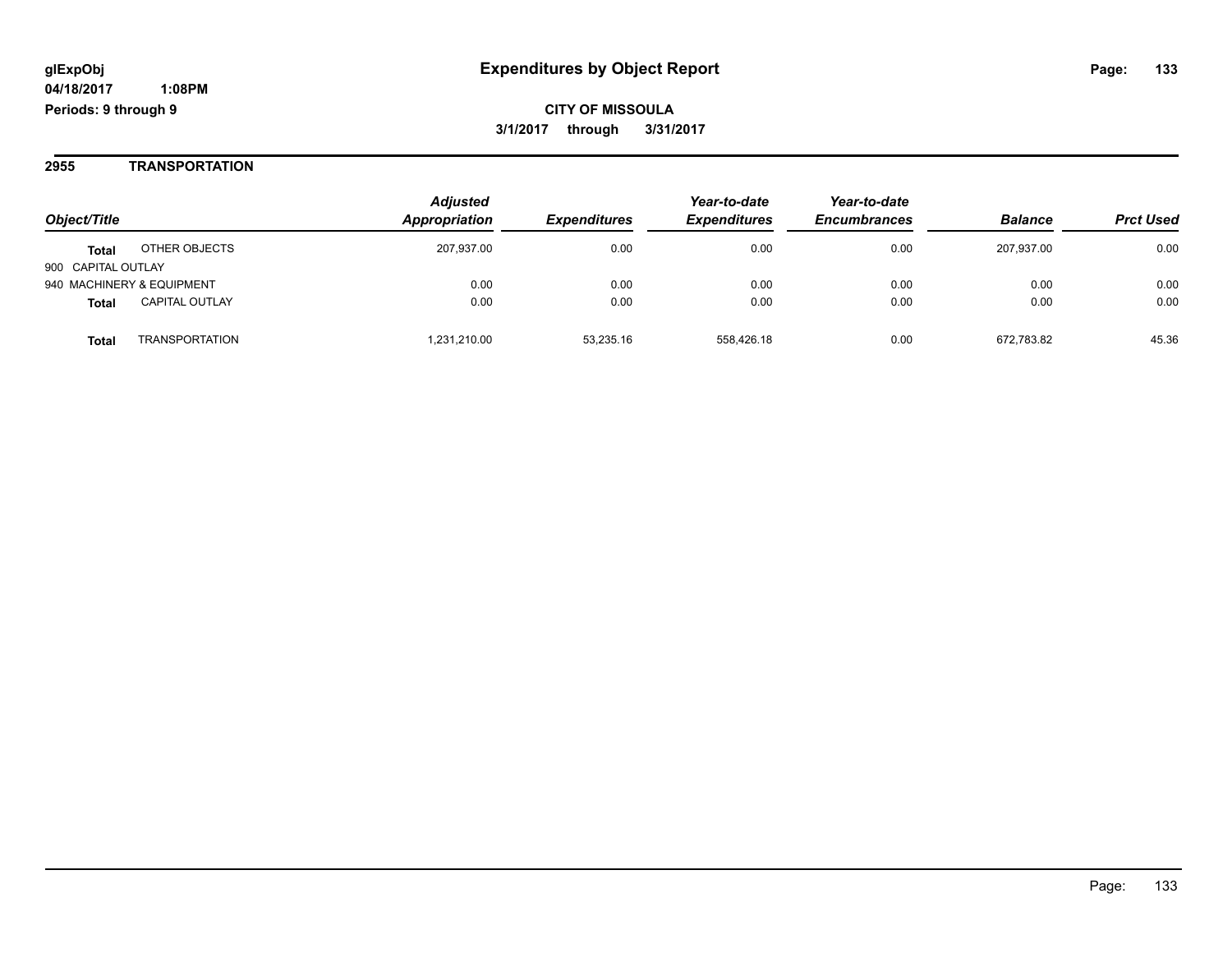# **2987 FEDERAL TRANSPORTATION FUND**

**370 PARKS & RECREATION**

|                                      | <b>Adjusted</b> |                     | Year-to-date        | Year-to-date        |                | <b>Prct Used</b> |
|--------------------------------------|-----------------|---------------------|---------------------|---------------------|----------------|------------------|
| Object/Title                         | Appropriation   | <b>Expenditures</b> | <b>Expenditures</b> | <b>Encumbrances</b> | <b>Balance</b> |                  |
| 100 PERSONAL SERVICES                |                 |                     |                     |                     |                |                  |
| 110 SALARIES AND WAGES               | 0.00            | 0.00                | 0.00                | 0.00                | 0.00           | 0.00             |
| 140 EMPLOYER CONTRIBUTIONS           | 0.00            | 0.00                | 0.48                | 0.00                | $-0.48$        | 0.00             |
| PERSONAL SERVICES<br><b>Total</b>    | 0.00            | 0.00                | 0.48                | 0.00                | $-0.48$        | 0.00             |
| 500 FIXED CHARGES                    |                 |                     |                     |                     |                |                  |
| 550 MERCHANT SERVICE FEES            | 0.00            | 0.00                | 0.00                | 0.00                | 0.00           | 0.00             |
| <b>FIXED CHARGES</b><br><b>Total</b> | 0.00            | 0.00                | 0.00                | 0.00                | 0.00           | 0.00             |
| PARKS & RECREATION<br><b>Total</b>   | 0.00            | 0.00                | 0.48                | 0.00                | $-0.48$        | 0.00             |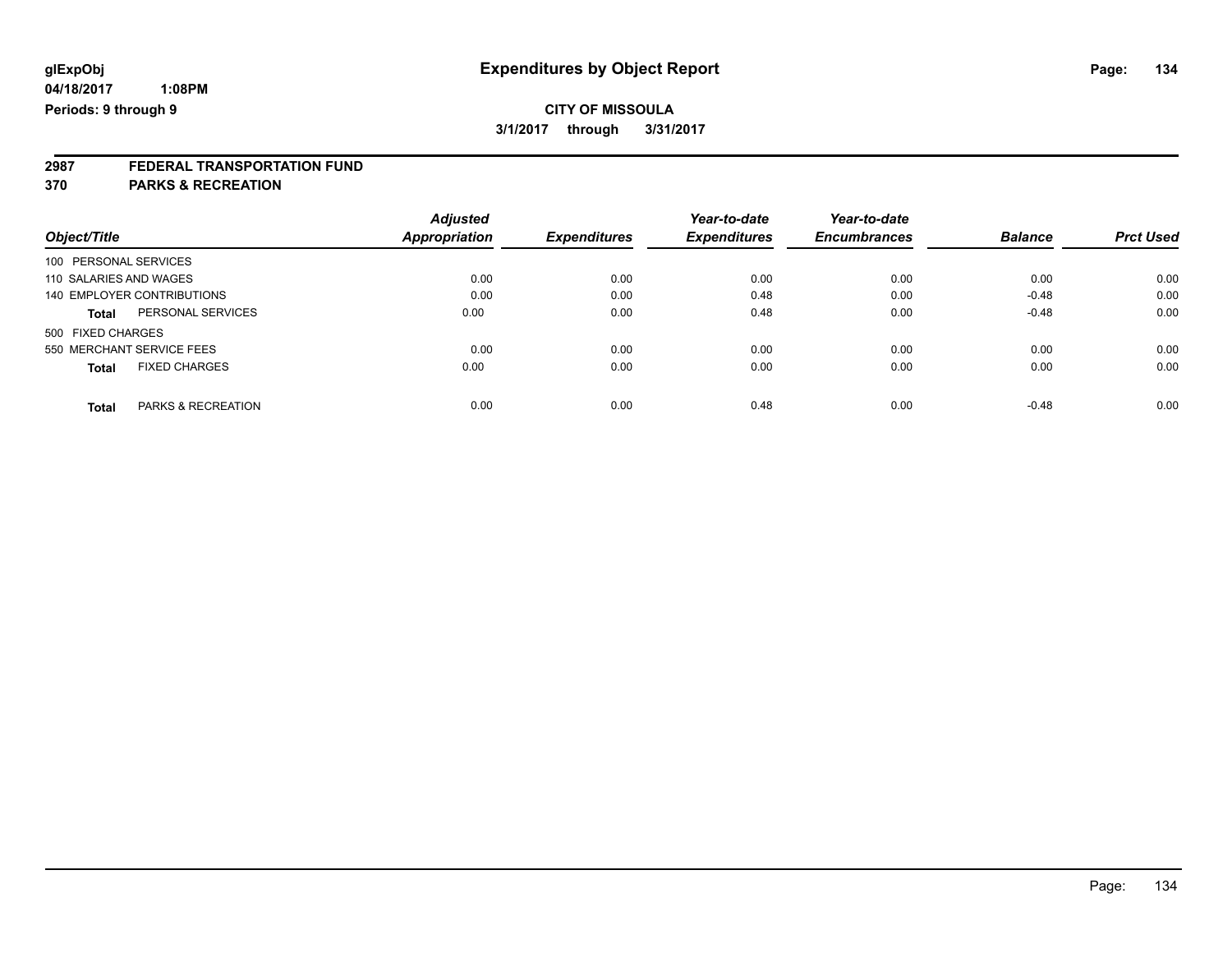# **2987 FEDERAL TRANSPORTATION FUND**

**390 NON-DEPARTMENTAL**

|                           |                                   | <b>Adjusted</b>      |                     | Year-to-date        | Year-to-date        |                |                  |
|---------------------------|-----------------------------------|----------------------|---------------------|---------------------|---------------------|----------------|------------------|
| Object/Title              |                                   | <b>Appropriation</b> | <b>Expenditures</b> | <b>Expenditures</b> | <b>Encumbrances</b> | <b>Balance</b> | <b>Prct Used</b> |
| 100 PERSONAL SERVICES     |                                   |                      |                     |                     |                     |                |                  |
| 110 SALARIES AND WAGES    |                                   | 0.00                 | 0.00                | 0.00                | 0.00                | 0.00           | 0.00             |
| 120 OVERTIME/TERMINATION  |                                   | 0.00                 | 0.00                | 0.00                | 0.00                | 0.00           | 0.00             |
|                           | <b>140 EMPLOYER CONTRIBUTIONS</b> | 0.00                 | 0.00                | 0.00                | 0.00                | 0.00           | 0.00             |
| Total                     | PERSONAL SERVICES                 | 0.00                 | 0.00                | 0.00                | 0.00                | 0.00           | 0.00             |
| 500 FIXED CHARGES         |                                   |                      |                     |                     |                     |                |                  |
| 550 MERCHANT SERVICE FEES |                                   | 0.00                 | 0.00                | 0.00                | 0.00                | 0.00           | 0.00             |
| <b>Total</b>              | <b>FIXED CHARGES</b>              | 0.00                 | 0.00                | 0.00                | 0.00                | 0.00           | 0.00             |
| 800 OTHER OBJECTS         |                                   |                      |                     |                     |                     |                |                  |
|                           | 820 TRANSFERS TO OTHER FUNDS      | 0.00                 | 0.00                | 0.00                | 0.00                | 0.00           | 0.00             |
| <b>Total</b>              | OTHER OBJECTS                     | 0.00                 | 0.00                | 0.00                | 0.00                | 0.00           | 0.00             |
| 900 CAPITAL OUTLAY        |                                   |                      |                     |                     |                     |                |                  |
| 930 IMPROVEMENTS          |                                   | 371,738.00           | 0.00                | 97,360.54           | 0.00                | 274,377.46     | 26.19            |
| <b>Total</b>              | <b>CAPITAL OUTLAY</b>             | 371,738.00           | 0.00                | 97,360.54           | 0.00                | 274,377.46     | 26.19            |
| <b>Total</b>              | NON-DEPARTMENTAL                  | 371,738.00           | 0.00                | 97,360.54           | 0.00                | 274,377.46     | 26.19            |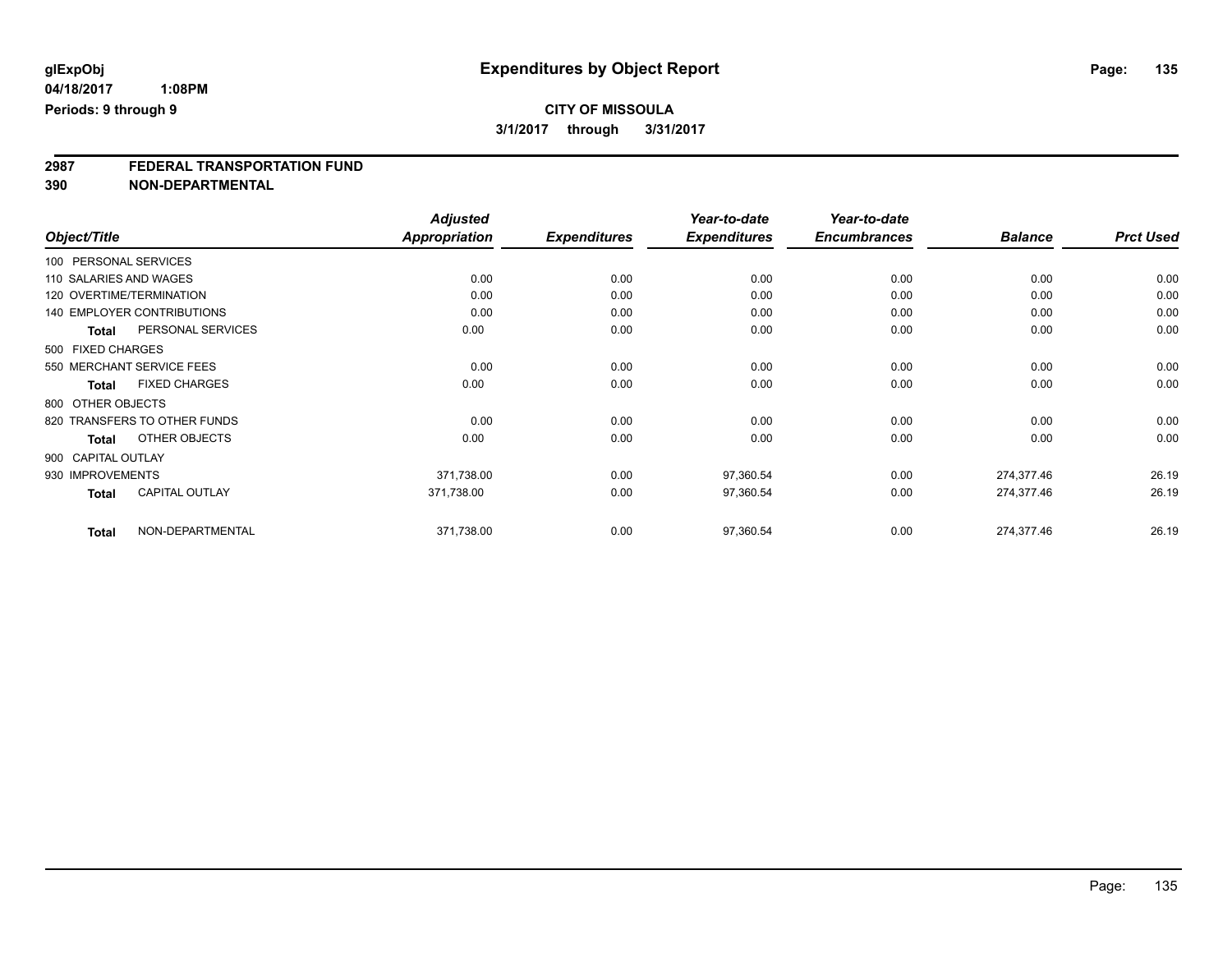## **CITY OF MISSOULA 3/1/2017 through 3/31/2017**

#### **2987 FEDERAL TRANSPORTATION FUND**

|                  |                                   | <b>Adjusted</b>      |                     | Year-to-date        | Year-to-date        |                |                  |
|------------------|-----------------------------------|----------------------|---------------------|---------------------|---------------------|----------------|------------------|
| Object/Title     |                                   | <b>Appropriation</b> | <b>Expenditures</b> | <b>Expenditures</b> | <b>Encumbrances</b> | <b>Balance</b> | <b>Prct Used</b> |
|                  | 100 PERSONAL SERVICES             |                      |                     |                     |                     |                |                  |
|                  | 110 SALARIES AND WAGES            | 0.00                 | 0.00                | 0.00                | 0.00                | 0.00           | 0.00             |
|                  | 120 OVERTIME/TERMINATION          | 0.00                 | 0.00                | 0.00                | 0.00                | 0.00           | 0.00             |
|                  | <b>140 EMPLOYER CONTRIBUTIONS</b> | 0.00                 | 0.00                | 0.48                | 0.00                | $-0.48$        | 0.00             |
| <b>Total</b>     | PERSONAL SERVICES                 | 0.00                 | 0.00                | 0.48                | 0.00                | $-0.48$        | 0.00             |
|                  | 500 FIXED CHARGES                 |                      |                     |                     |                     |                |                  |
|                  | 550 MERCHANT SERVICE FEES         | 0.00                 | 0.00                | 0.00                | 0.00                | 0.00           | 0.00             |
| <b>Total</b>     | <b>FIXED CHARGES</b>              | 0.00                 | 0.00                | 0.00                | 0.00                | 0.00           | 0.00             |
|                  | 800 OTHER OBJECTS                 |                      |                     |                     |                     |                |                  |
|                  | 820 TRANSFERS TO OTHER FUNDS      | 0.00                 | 0.00                | 0.00                | 0.00                | 0.00           | 0.00             |
| Total            | <b>OTHER OBJECTS</b>              | 0.00                 | 0.00                | 0.00                | 0.00                | 0.00           | 0.00             |
|                  | 900 CAPITAL OUTLAY                |                      |                     |                     |                     |                |                  |
| 930 IMPROVEMENTS |                                   | 371,738.00           | 0.00                | 97,360.54           | 0.00                | 274,377.46     | 26.19            |
| Total            | <b>CAPITAL OUTLAY</b>             | 371,738.00           | 0.00                | 97,360.54           | 0.00                | 274,377.46     | 26.19            |
|                  | FEDERAL TRANSPORTATION FUND       | 371,738.00           | 0.00                | 97,361.02           | 0.00                | 274,376.98     | 26.19            |
| <b>Total</b>     |                                   |                      |                     |                     |                     |                |                  |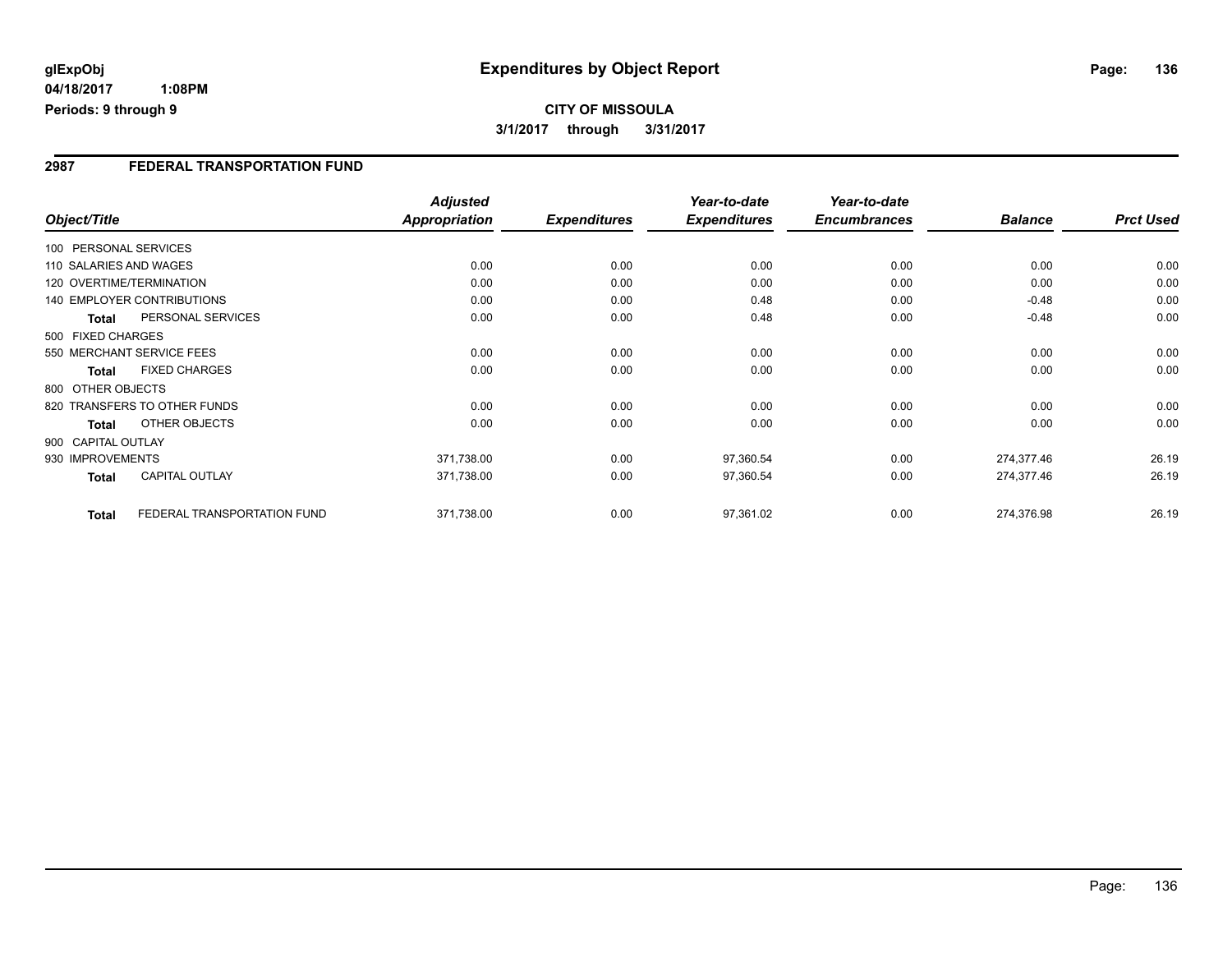### **CITY OF MISSOULA 3/1/2017 through 3/31/2017**

# **2988 GRANTS & DONATIONS FUND**

**223 CITY CLERK**

| Object/Title                         | <b>Adjusted</b><br><b>Appropriation</b> | <b>Expenditures</b> | Year-to-date<br><b>Expenditures</b> | Year-to-date<br><b>Encumbrances</b> | <b>Balance</b> | <b>Prct Used</b> |
|--------------------------------------|-----------------------------------------|---------------------|-------------------------------------|-------------------------------------|----------------|------------------|
| 200 SUPPLIES                         |                                         |                     |                                     |                                     |                |                  |
| 210 OFFICE SUPPLIES                  | 0.00                                    | 0.00                | 0.00                                | 0.00                                | 0.00           | 0.00             |
| <b>SUPPLIES</b><br><b>Total</b>      | 0.00                                    | 0.00                | 0.00                                | 0.00                                | 0.00           | 0.00             |
| 500 FIXED CHARGES                    |                                         |                     |                                     |                                     |                |                  |
| 550 MERCHANT SERVICE FEES            | 0.00                                    | 0.00                | 0.00                                | 0.00                                | 0.00           | 0.00             |
| <b>FIXED CHARGES</b><br><b>Total</b> | 0.00                                    | 0.00                | 0.00                                | 0.00                                | 0.00           | 0.00             |
| <b>CITY CLERK</b><br>Total           | 0.00                                    | 0.00                | 0.00                                | 0.00                                | 0.00           | 0.00             |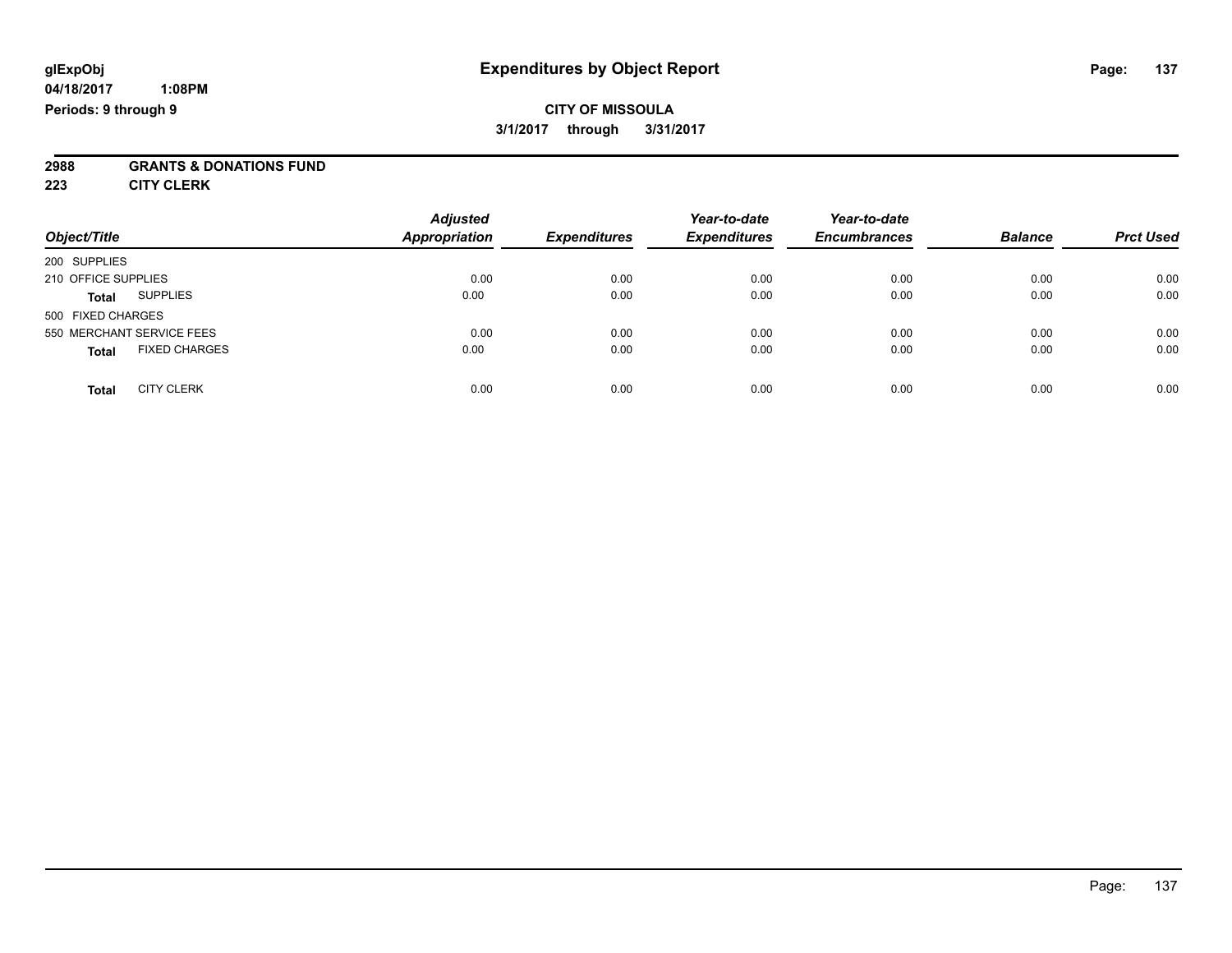**2988 GRANTS & DONATIONS FUND**

**270 CITY ATTORNEY**

|                                           | <b>Adjusted</b> |                     | Year-to-date        | Year-to-date        |                |                  |
|-------------------------------------------|-----------------|---------------------|---------------------|---------------------|----------------|------------------|
| Object/Title                              | Appropriation   | <b>Expenditures</b> | <b>Expenditures</b> | <b>Encumbrances</b> | <b>Balance</b> | <b>Prct Used</b> |
| 100 PERSONAL SERVICES                     |                 |                     |                     |                     |                |                  |
| 110 SALARIES AND WAGES                    | 0.00            | 0.00                | 0.00                | 0.00                | 0.00           | 0.00             |
| 140 EMPLOYER CONTRIBUTIONS                | 0.00            | 0.00                | 0.00                | 0.00                | 0.00           | 0.00             |
| 141 STATE RETIREMENT CONTRIBUTIONS        | 0.00            | 0.00                | 0.00                | 0.00                | 0.00           | 0.00             |
| PERSONAL SERVICES<br><b>Total</b>         | 0.00            | 0.00                | 0.00                | 0.00                | 0.00           | 0.00             |
| 300 PURCHASED SERVICES                    |                 |                     |                     |                     |                |                  |
| 390 OTHER PURCHASED SERVICES              | 0.00            | 0.00                | 0.00                | 0.00                | 0.00           | 0.00             |
| <b>PURCHASED SERVICES</b><br><b>Total</b> | 0.00            | 0.00                | 0.00                | 0.00                | 0.00           | 0.00             |
| <b>CITY ATTORNEY</b><br><b>Total</b>      | 0.00            | 0.00                | 0.00                | 0.00                | 0.00           | 0.00             |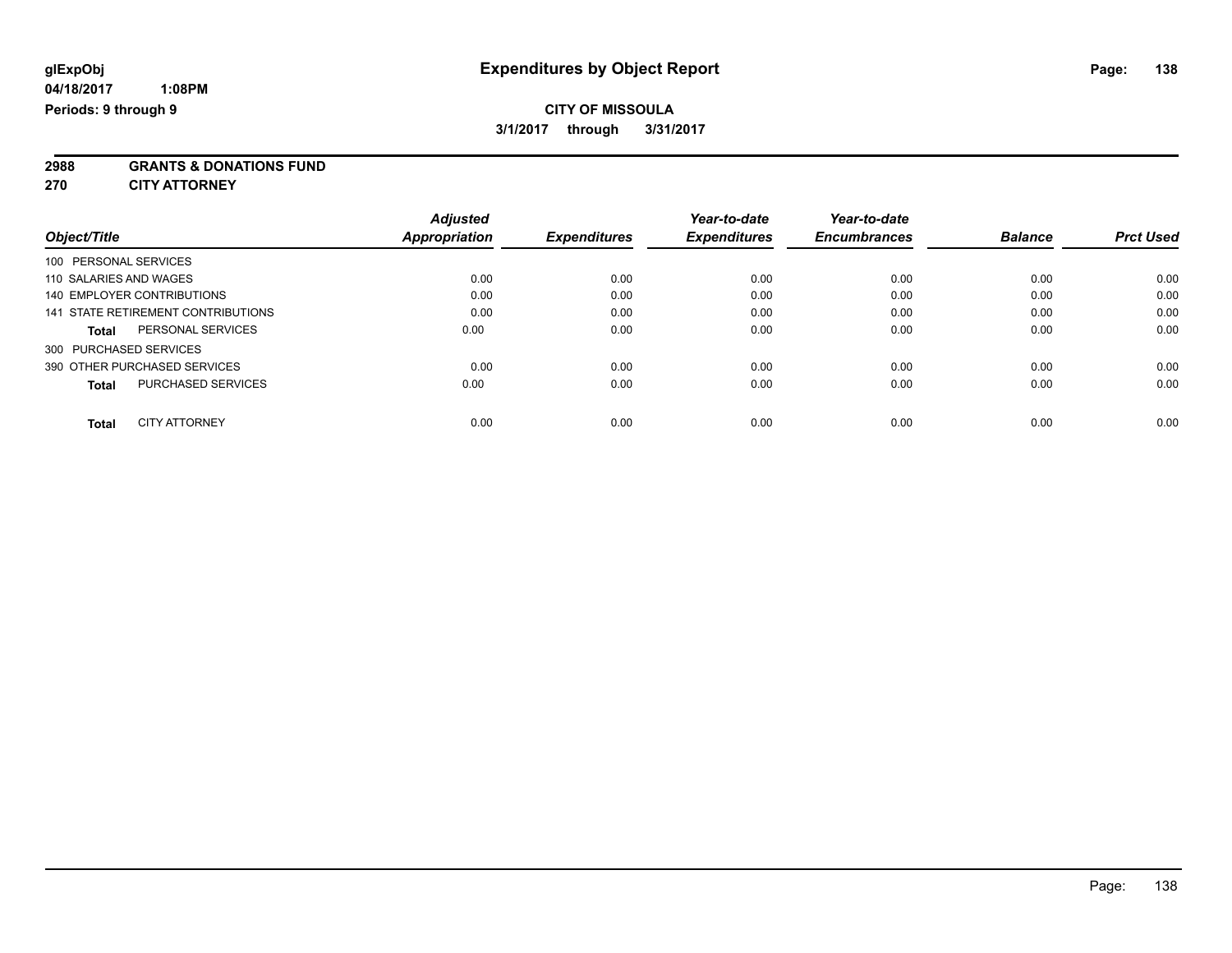**2988 GRANTS & DONATIONS FUND**

**290 POLICE**

|                          |                                   | <b>Adjusted</b>      |                     | Year-to-date        | Year-to-date        |                |                  |
|--------------------------|-----------------------------------|----------------------|---------------------|---------------------|---------------------|----------------|------------------|
| Object/Title             |                                   | <b>Appropriation</b> | <b>Expenditures</b> | <b>Expenditures</b> | <b>Encumbrances</b> | <b>Balance</b> | <b>Prct Used</b> |
| 100 PERSONAL SERVICES    |                                   |                      |                     |                     |                     |                |                  |
| 120 OVERTIME/TERMINATION |                                   | 0.00                 | 0.00                | 0.00                | 0.00                | 0.00           | 0.00             |
|                          | <b>140 EMPLOYER CONTRIBUTIONS</b> | 0.00                 | 0.00                | 0.00                | 0.00                | 0.00           | 0.00             |
| <b>Total</b>             | PERSONAL SERVICES                 | 0.00                 | 0.00                | 0.00                | 0.00                | 0.00           | 0.00             |
| 200 SUPPLIES             |                                   |                      |                     |                     |                     |                |                  |
| 210 OFFICE SUPPLIES      |                                   | 0.00                 | 0.00                | 0.00                | 0.00                | 0.00           | 0.00             |
| Total                    | <b>SUPPLIES</b>                   | 0.00                 | 0.00                | 0.00                | 0.00                | 0.00           | 0.00             |
| 300 PURCHASED SERVICES   |                                   |                      |                     |                     |                     |                |                  |
|                          | 350 PROFESSIONAL SERVICES         | 0.00                 | 0.00                | 0.00                | 0.00                | 0.00           | 0.00             |
| <b>Total</b>             | PURCHASED SERVICES                | 0.00                 | 0.00                | 0.00                | 0.00                | 0.00           | 0.00             |
| 900 CAPITAL OUTLAY       |                                   |                      |                     |                     |                     |                |                  |
|                          | 940 MACHINERY & EQUIPMENT         | 0.00                 | 0.00                | 0.00                | 0.00                | 0.00           | 0.00             |
| <b>Total</b>             | <b>CAPITAL OUTLAY</b>             | 0.00                 | 0.00                | 0.00                | 0.00                | 0.00           | 0.00             |
| <b>Total</b>             | <b>POLICE</b>                     | 0.00                 | 0.00                | 0.00                | 0.00                | 0.00           | 0.00             |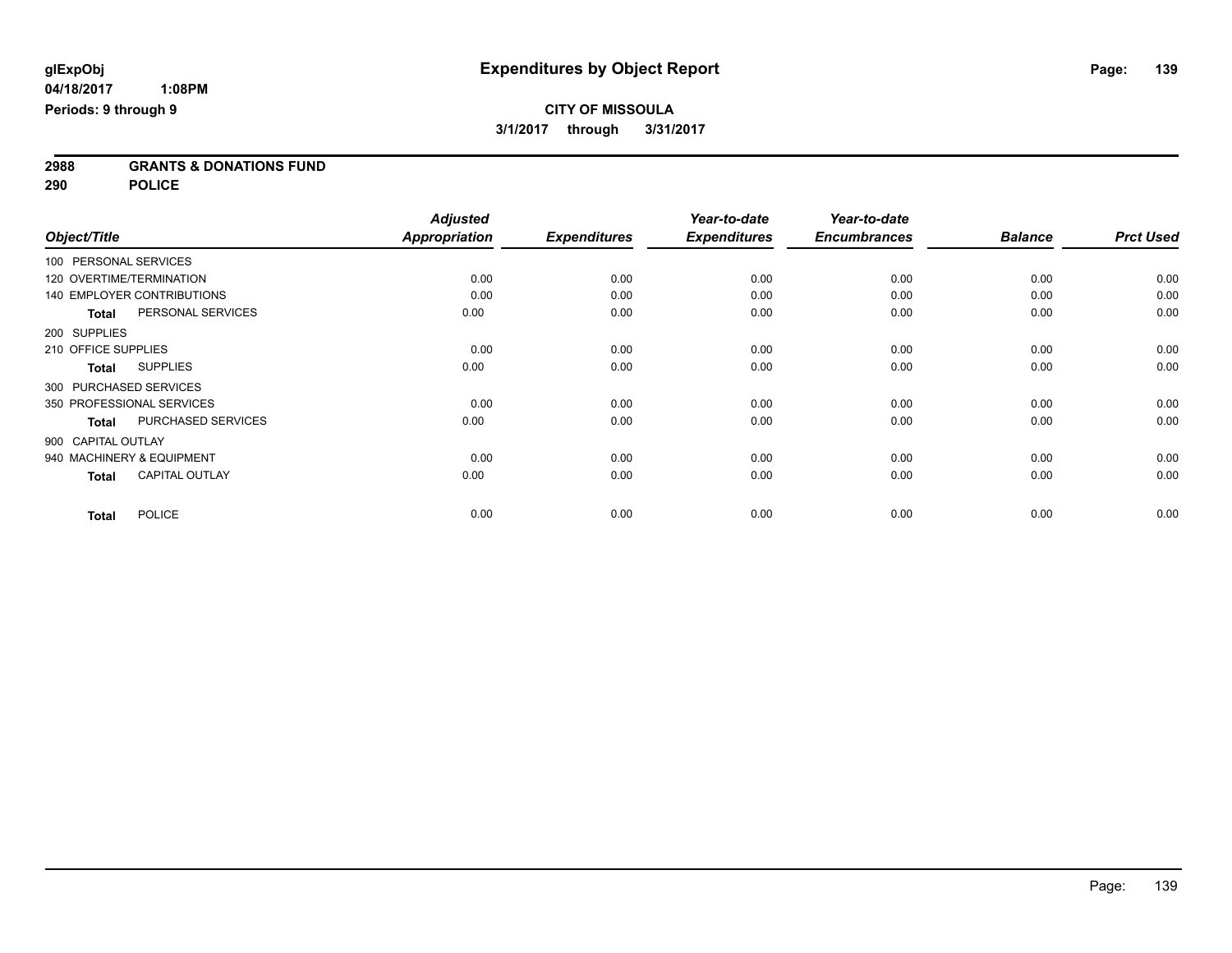# **2988 GRANTS & DONATIONS FUND**

**300 FIRE**

| Object/Title                   | <b>Adjusted</b><br>Appropriation | <i><b>Expenditures</b></i> | Year-to-date<br><b>Expenditures</b> | Year-to-date<br><b>Encumbrances</b> | <b>Balance</b> | <b>Prct Used</b> |
|--------------------------------|----------------------------------|----------------------------|-------------------------------------|-------------------------------------|----------------|------------------|
|                                |                                  |                            |                                     |                                     |                |                  |
| 900 CAPITAL OUTLAY             |                                  |                            |                                     |                                     |                |                  |
| 940 MACHINERY & EQUIPMENT      | 60,000.00                        | 1,845.81                   | 62,390.03                           | 0.00                                | $-2,390.03$    | 103.98           |
| <b>CAPITAL OUTLAY</b><br>Total | 60.000.00                        | 1,845.81                   | 62,390.03                           | 0.00                                | $-2,390.03$    | 103.98           |
| <b>FIRE</b><br>Total           | 60,000.00                        | 1,845.81                   | 62,390.03                           | 0.00                                | $-2,390.03$    | 103.98           |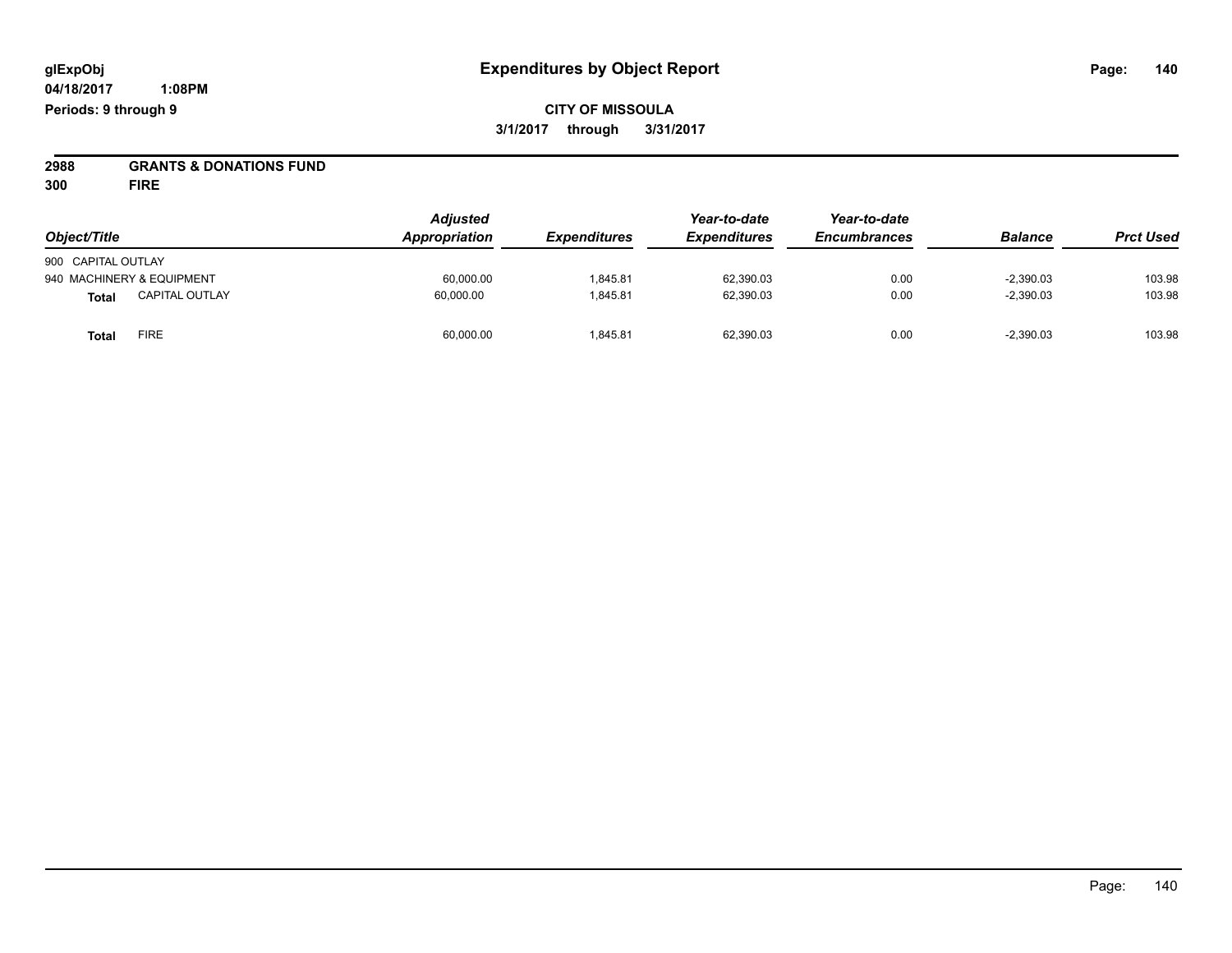**2988 GRANTS & DONATIONS FUND**

**390 NON-DEPARTMENTAL**

|                                           | <b>Adjusted</b>      |                     | Year-to-date        | Year-to-date        |                |                  |
|-------------------------------------------|----------------------|---------------------|---------------------|---------------------|----------------|------------------|
| Object/Title                              | <b>Appropriation</b> | <b>Expenditures</b> | <b>Expenditures</b> | <b>Encumbrances</b> | <b>Balance</b> | <b>Prct Used</b> |
| 100 PERSONAL SERVICES                     |                      |                     |                     |                     |                |                  |
| 110 SALARIES AND WAGES                    | 0.00                 | 0.00                | 4,260.60            | 0.00                | $-4,260.60$    | 0.00             |
| 115 SALARIES/HEALTH INSURANCE BENEFIT     | 0.00                 | 0.00                | 210.60              | 0.00                | $-210.60$      | 0.00             |
| 120 OVERTIME/TERMINATION                  | 0.00                 | 0.00                | 675.82              | 0.00                | $-675.82$      | 0.00             |
| 130 OTHER                                 | 0.00                 | 0.00                | 0.00                | 0.00                | 0.00           | 0.00             |
| 133 EDUCATION COMPENSATION                | 0.00                 | 0.00                | 0.00                | 0.00                | 0.00           | 0.00             |
| <b>140 EMPLOYER CONTRIBUTIONS</b>         | 0.00                 | 0.00                | 1,200.61            | 0.00                | $-1,200.61$    | 0.00             |
| 141 STATE RETIREMENT CONTRIBUTIONS        | 0.00                 | 0.00                | 4.26                | 0.00                | $-4.26$        | 0.00             |
| PERSONAL SERVICES<br>Total                | 0.00                 | 0.00                | 6,351.89            | 0.00                | $-6,351.89$    | 0.00             |
| 200 SUPPLIES                              |                      |                     |                     |                     |                |                  |
| 210 OFFICE SUPPLIES                       | 0.00                 | 0.00                | 0.00                | 0.00                | 0.00           | 0.00             |
| 220 OPERATING SUPPLIES                    | 0.00                 | 0.00                | 0.00                | 0.00                | 0.00           | 0.00             |
| 230 REPAIR/MAINTENANCE                    | 0.00                 | 0.00                | 0.00                | 0.00                | 0.00           | 0.00             |
| 231 GASOLINE                              | 0.00                 | 0.00                | 0.00                | 0.00                | 0.00           | 0.00             |
| <b>SUPPLIES</b><br><b>Total</b>           | 0.00                 | 0.00                | 0.00                | 0.00                | 0.00           | 0.00             |
| 300 PURCHASED SERVICES                    |                      |                     |                     |                     |                |                  |
| 310 COMMUNICATIONS                        | 0.00                 | 0.00                | 0.00                | 0.00                | 0.00           | 0.00             |
| 341 ELECTRICITY & NATURAL GAS             | 0.00                 | 0.00                | 0.00                | 0.00                | 0.00           | 0.00             |
| 344 TELEPHONE SERVICE                     | 0.00                 | 0.00                | 0.00                | 0.00                | 0.00           | 0.00             |
| 350 PROFESSIONAL SERVICES                 | 0.00                 | 960.40              | 27,134.15           | 0.00                | $-27,134.15$   | 0.00             |
| 360 REPAIR & MAINTENANCE                  | 0.00                 | 0.00                | 0.00                | 0.00                | 0.00           | 0.00             |
| 370 TRAVEL                                | 0.00                 | 0.00                | 0.00                | 0.00                | 0.00           | 0.00             |
| 380 TRAINING                              | 0.00                 | 0.00                | 0.00                | 0.00                | 0.00           | 0.00             |
| 390 OTHER PURCHASED SERVICES              | 0.00                 | 0.00                | 0.00                | 0.00                | 0.00           | 0.00             |
| PURCHASED SERVICES<br><b>Total</b>        | 0.00                 | 960.40              | 27,134.15           | 0.00                | $-27,134.15$   | 0.00             |
| 400 BUILDING MATERIALS                    |                      |                     |                     |                     |                |                  |
| 400 BUILDING MATERIALS                    | 0.00                 | 0.00                | 0.00                | 0.00                | 0.00           | 0.00             |
| <b>BUILDING MATERIALS</b><br><b>Total</b> | 0.00                 | 0.00                | 0.00                | 0.00                | 0.00           | 0.00             |
| 500 FIXED CHARGES                         |                      |                     |                     |                     |                |                  |
| 500 FIXED CHARGES                         | 0.00                 | 0.00                | 0.00                | 0.00                | 0.00           | 0.00             |
| <b>FIXED CHARGES</b><br><b>Total</b>      | 0.00                 | 0.00                | 0.00                | 0.00                | 0.00           | 0.00             |
| 700 GRANTS & CONTRIBUTIONS                |                      |                     |                     |                     |                |                  |
| 700 GRANTS & CONTRIBUTIONS                | 909,588.00           | 14,469.60           | 83,183.44           | 0.00                | 826,404.56     | 9.15             |
|                                           |                      |                     |                     |                     |                |                  |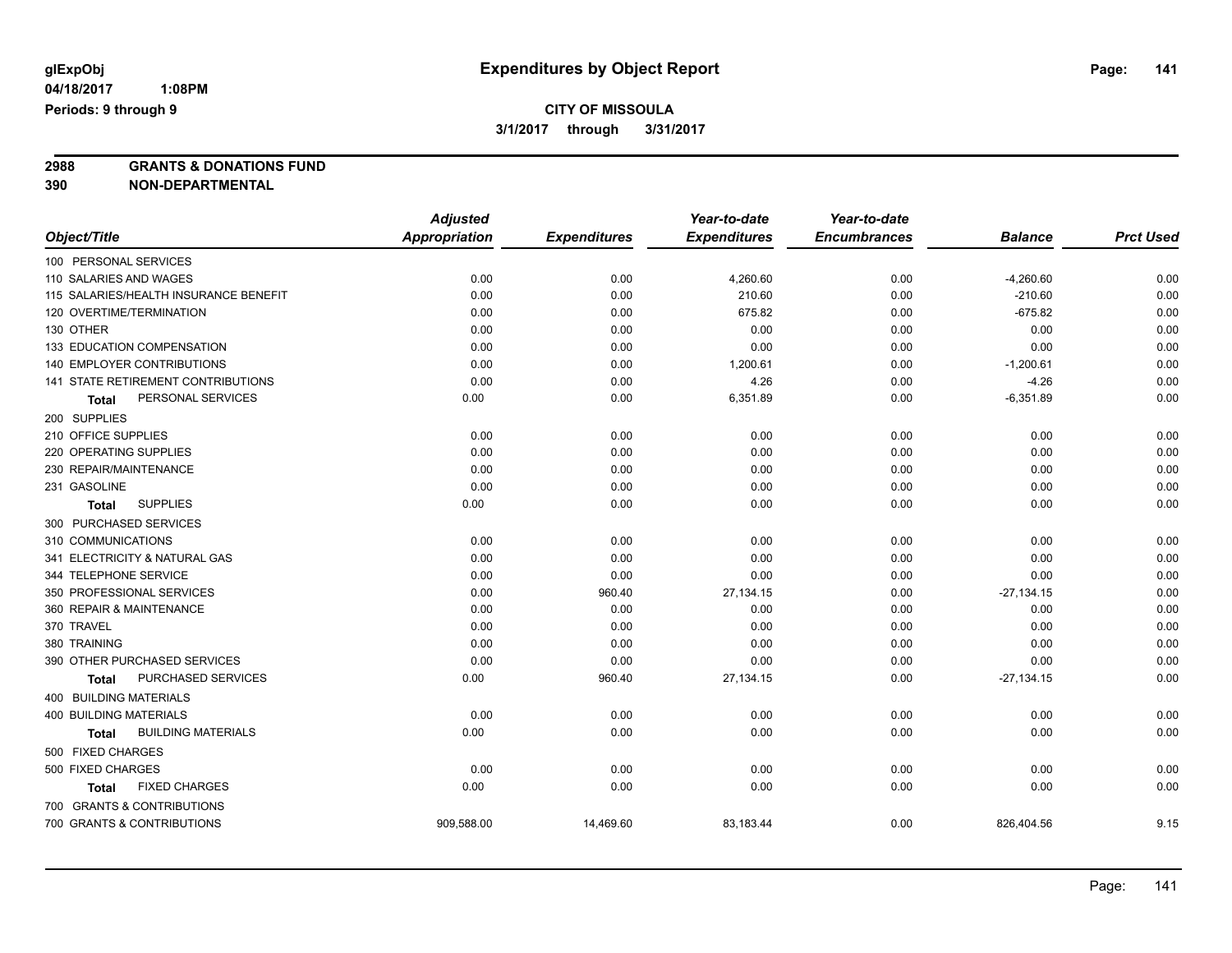**2988 GRANTS & DONATIONS FUND**

**390 NON-DEPARTMENTAL**

|                    |                                   | <b>Adjusted</b>      |                     | Year-to-date        | Year-to-date<br><b>Encumbrances</b> | <b>Balance</b> | <b>Prct Used</b> |
|--------------------|-----------------------------------|----------------------|---------------------|---------------------|-------------------------------------|----------------|------------------|
| Object/Title       |                                   | <b>Appropriation</b> | <b>Expenditures</b> | <b>Expenditures</b> |                                     |                |                  |
| <b>Total</b>       | <b>GRANTS &amp; CONTRIBUTIONS</b> | 909,588.00           | 14,469.60           | 83,183.44           | 0.00                                | 826.404.56     | 9.15             |
| 800 OTHER OBJECTS  |                                   |                      |                     |                     |                                     |                |                  |
|                    | 820 TRANSFERS TO OTHER FUNDS      | 0.00                 | 0.00                | 0.00                | 0.00                                | 0.00           | 0.00             |
| 845 CONTINGENCY    |                                   | 0.00                 | 0.00                | 0.00                | 0.00                                | 0.00           | 0.00             |
| <b>Total</b>       | OTHER OBJECTS                     | 0.00                 | 0.00                | 0.00                | 0.00                                | 0.00           | 0.00             |
| 900 CAPITAL OUTLAY |                                   |                      |                     |                     |                                     |                |                  |
| 930 IMPROVEMENTS   |                                   | 24.822.00            | 0.00                | 0.00                | 0.00                                | 24.822.00      | 0.00             |
|                    | 940 MACHINERY & EQUIPMENT         | 0.00                 | 0.00                | 0.00                | 0.00                                | 0.00           | 0.00             |
| <b>Total</b>       | <b>CAPITAL OUTLAY</b>             | 24,822.00            | 0.00                | 0.00                | 0.00                                | 24.822.00      | 0.00             |
| <b>Total</b>       | NON-DEPARTMENTAL                  | 934.410.00           | 15.430.00           | 116.669.48          | 0.00                                | 817.740.52     | 12.49            |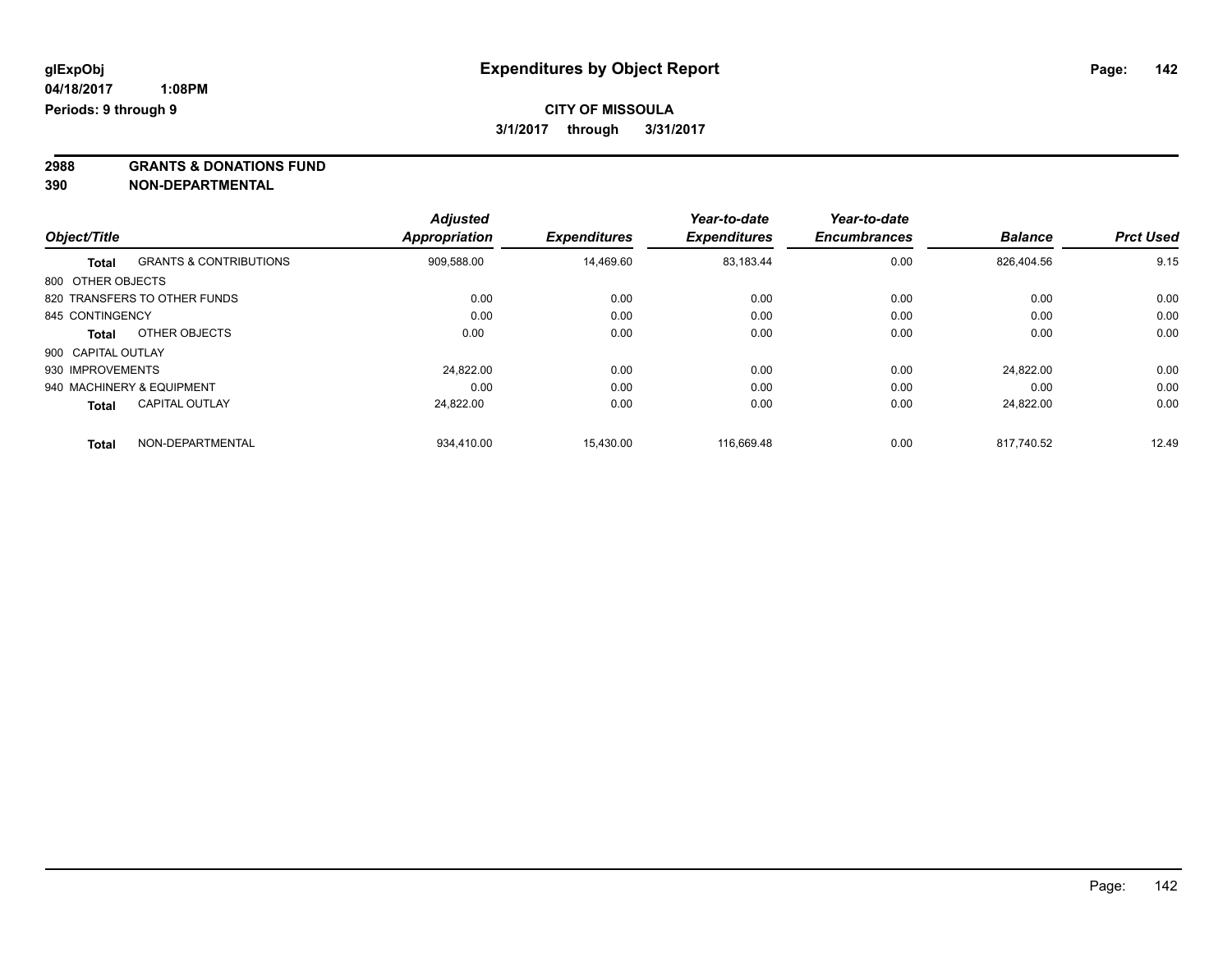**2988 GRANTS & DONATIONS FUND**

**400 ENTITLEMENT GRANTS**

| Object/Title |                                   | <b>Adjusted</b><br>Appropriation | <b>Expenditures</b> | Year-to-date<br><b>Expenditures</b> | Year-to-date<br><b>Encumbrances</b> | <b>Balance</b> | <b>Prct Used</b> |
|--------------|-----------------------------------|----------------------------------|---------------------|-------------------------------------|-------------------------------------|----------------|------------------|
|              | 700 GRANTS & CONTRIBUTIONS        |                                  |                     |                                     |                                     |                |                  |
|              | 700 GRANTS & CONTRIBUTIONS        | 0.00                             | 0.00                | 0.00                                | 0.00                                | 0.00           | 0.00             |
| Total        | <b>GRANTS &amp; CONTRIBUTIONS</b> | 0.00                             | 0.00                | 0.00                                | 0.00                                | 0.00           | 0.00             |
| Total        | <b>ENTITLEMENT GRANTS</b>         | 0.00                             | 0.00                | 0.00                                | 0.00                                | 0.00           | 0.00             |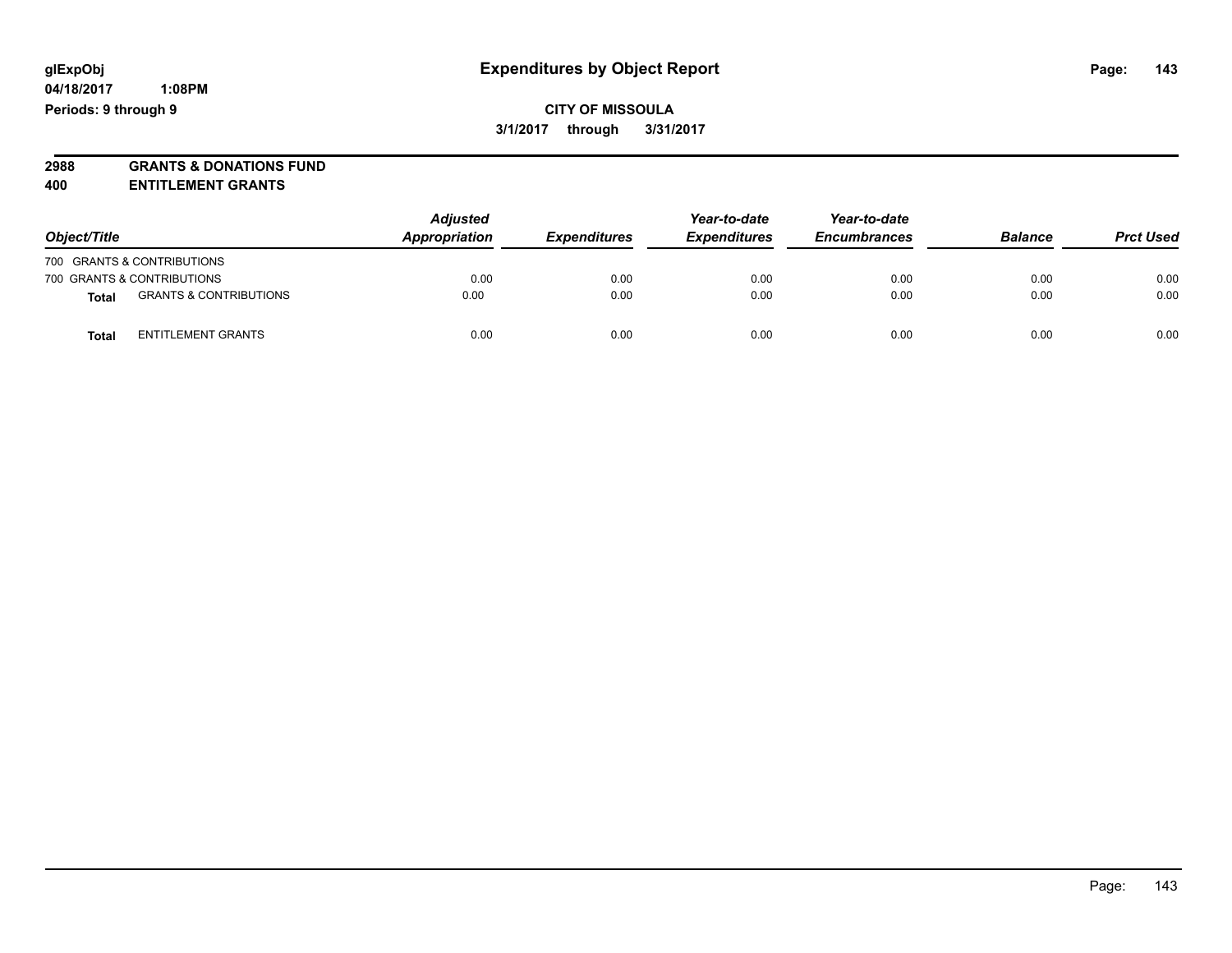## **CITY OF MISSOULA 3/1/2017 through 3/31/2017**

#### **2988 GRANTS & DONATIONS FUND**

|                                           | <b>Adjusted</b>      |                     | Year-to-date        | Year-to-date        |                |                  |
|-------------------------------------------|----------------------|---------------------|---------------------|---------------------|----------------|------------------|
| Object/Title                              | <b>Appropriation</b> | <b>Expenditures</b> | <b>Expenditures</b> | <b>Encumbrances</b> | <b>Balance</b> | <b>Prct Used</b> |
| 100 PERSONAL SERVICES                     |                      |                     |                     |                     |                |                  |
| 110 SALARIES AND WAGES                    | 0.00                 | 0.00                | 4,260.60            | 0.00                | $-4,260.60$    | 0.00             |
| 115 SALARIES/HEALTH INSURANCE BENEFIT     | 0.00                 | 0.00                | 210.60              | 0.00                | $-210.60$      | 0.00             |
| 120 OVERTIME/TERMINATION                  | 0.00                 | 0.00                | 675.82              | 0.00                | $-675.82$      | 0.00             |
| 130 OTHER                                 | 0.00                 | 0.00                | 0.00                | 0.00                | 0.00           | 0.00             |
| 133 EDUCATION COMPENSATION                | 0.00                 | 0.00                | 0.00                | 0.00                | 0.00           | 0.00             |
| 140 EMPLOYER CONTRIBUTIONS                | 0.00                 | 0.00                | 1,200.61            | 0.00                | $-1,200.61$    | 0.00             |
| 141 STATE RETIREMENT CONTRIBUTIONS        | 0.00                 | 0.00                | 4.26                | 0.00                | $-4.26$        | 0.00             |
| PERSONAL SERVICES<br>Total                | 0.00                 | 0.00                | 6,351.89            | 0.00                | $-6,351.89$    | 0.00             |
| 200 SUPPLIES                              |                      |                     |                     |                     |                |                  |
| 210 OFFICE SUPPLIES                       | 0.00                 | 0.00                | 0.00                | 0.00                | 0.00           | 0.00             |
| 220 OPERATING SUPPLIES                    | 0.00                 | 0.00                | 0.00                | 0.00                | 0.00           | 0.00             |
| 230 REPAIR/MAINTENANCE                    | 0.00                 | 0.00                | 0.00                | 0.00                | 0.00           | 0.00             |
| 231 GASOLINE                              | 0.00                 | 0.00                | 0.00                | 0.00                | 0.00           | 0.00             |
| <b>SUPPLIES</b><br><b>Total</b>           | 0.00                 | 0.00                | 0.00                | 0.00                | 0.00           | 0.00             |
| 300 PURCHASED SERVICES                    |                      |                     |                     |                     |                |                  |
| 310 COMMUNICATIONS                        | 0.00                 | 0.00                | 0.00                | 0.00                | 0.00           | 0.00             |
| 341 ELECTRICITY & NATURAL GAS             | 0.00                 | 0.00                | 0.00                | 0.00                | 0.00           | 0.00             |
| 344 TELEPHONE SERVICE                     | 0.00                 | 0.00                | 0.00                | 0.00                | 0.00           | 0.00             |
| 350 PROFESSIONAL SERVICES                 | 0.00                 | 960.40              | 27,134.15           | 0.00                | $-27,134.15$   | 0.00             |
| 360 REPAIR & MAINTENANCE                  | 0.00                 | 0.00                | 0.00                | 0.00                | 0.00           | 0.00             |
| 370 TRAVEL                                | 0.00                 | 0.00                | 0.00                | 0.00                | 0.00           | 0.00             |
| 380 TRAINING                              | 0.00                 | 0.00                | 0.00                | 0.00                | 0.00           | 0.00             |
| 390 OTHER PURCHASED SERVICES              | 0.00                 | 0.00                | 0.00                | 0.00                | 0.00           | 0.00             |
| PURCHASED SERVICES<br><b>Total</b>        | 0.00                 | 960.40              | 27,134.15           | 0.00                | $-27,134.15$   | 0.00             |
| <b>400 BUILDING MATERIALS</b>             |                      |                     |                     |                     |                |                  |
| <b>400 BUILDING MATERIALS</b>             | 0.00                 | 0.00                | 0.00                | 0.00                | 0.00           | 0.00             |
| <b>BUILDING MATERIALS</b><br><b>Total</b> | 0.00                 | 0.00                | 0.00                | 0.00                | 0.00           | 0.00             |
| 500 FIXED CHARGES                         |                      |                     |                     |                     |                |                  |
| 500 FIXED CHARGES                         | 0.00                 | 0.00                | 0.00                | 0.00                | 0.00           | 0.00             |
| 550 MERCHANT SERVICE FEES                 | 0.00                 | 0.00                | 0.00                | 0.00                | 0.00           | 0.00             |
| <b>FIXED CHARGES</b><br>Total             | 0.00                 | 0.00                | 0.00                | 0.00                | 0.00           | 0.00             |
| 700 GRANTS & CONTRIBUTIONS                |                      |                     |                     |                     |                |                  |
| 700 GRANTS & CONTRIBUTIONS                | 909,588.00           | 14,469.60           | 83,183.44           | 0.00                | 826,404.56     | 9.15             |
|                                           |                      |                     |                     |                     |                |                  |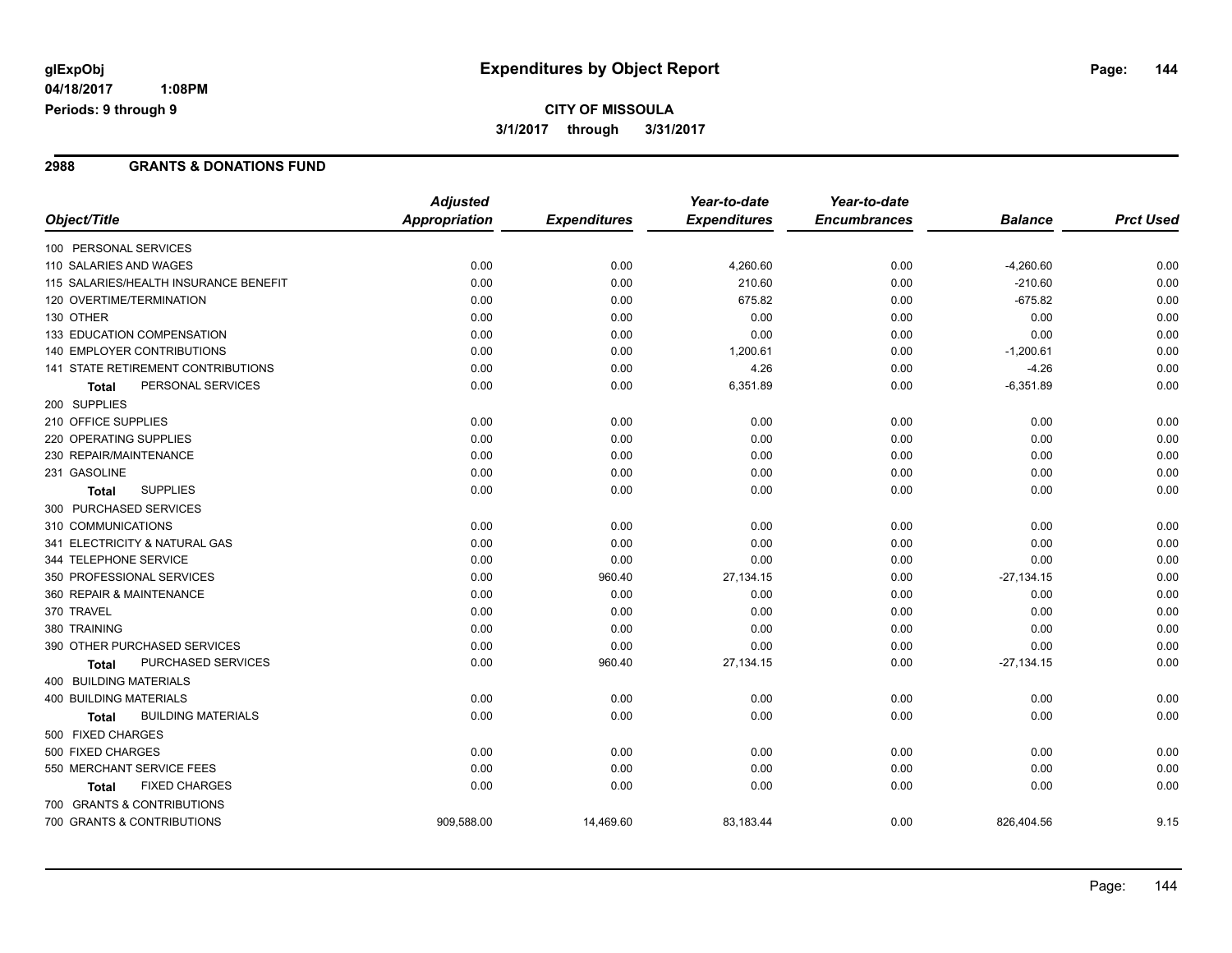#### **2988 GRANTS & DONATIONS FUND**

|                    |                                    | <b>Adjusted</b> |                     | Year-to-date        | Year-to-date        |                |                  |
|--------------------|------------------------------------|-----------------|---------------------|---------------------|---------------------|----------------|------------------|
| Object/Title       |                                    | Appropriation   | <b>Expenditures</b> | <b>Expenditures</b> | <b>Encumbrances</b> | <b>Balance</b> | <b>Prct Used</b> |
| Total              | <b>GRANTS &amp; CONTRIBUTIONS</b>  | 909,588.00      | 14,469.60           | 83,183.44           | 0.00                | 826.404.56     | 9.15             |
| 800 OTHER OBJECTS  |                                    |                 |                     |                     |                     |                |                  |
|                    | 820 TRANSFERS TO OTHER FUNDS       | 0.00            | 0.00                | 0.00                | 0.00                | 0.00           | 0.00             |
| 845 CONTINGENCY    |                                    | 0.00            | 0.00                | 0.00                | 0.00                | 0.00           | 0.00             |
| <b>Total</b>       | OTHER OBJECTS                      | 0.00            | 0.00                | 0.00                | 0.00                | 0.00           | 0.00             |
| 900 CAPITAL OUTLAY |                                    |                 |                     |                     |                     |                |                  |
| 930 IMPROVEMENTS   |                                    | 24.822.00       | 0.00                | 0.00                | 0.00                | 24.822.00      | 0.00             |
|                    | 940 MACHINERY & EQUIPMENT          | 60.000.00       | 1.845.81            | 62,390.03           | 0.00                | $-2,390.03$    | 103.98           |
| Total              | <b>CAPITAL OUTLAY</b>              | 84.822.00       | 1,845.81            | 62,390.03           | 0.00                | 22.431.97      | 73.55            |
| <b>Total</b>       | <b>GRANTS &amp; DONATIONS FUND</b> | 994.410.00      | 17.275.81           | 179.059.51          | 0.00                | 815.350.49     | 18.01            |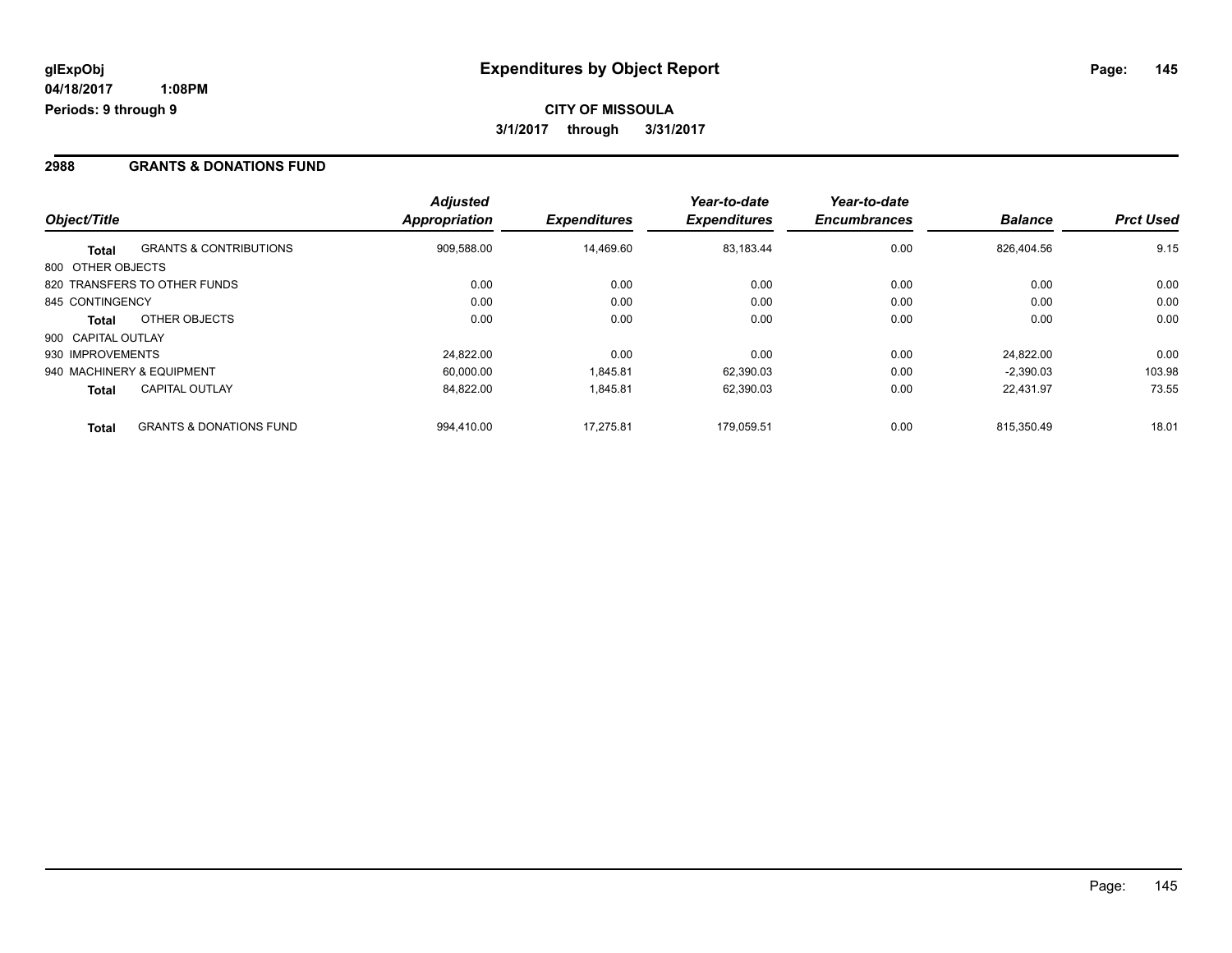# **2989 POLICE GRANTS & DONATIONS**

**290 POLICE**

|                        |                                       | <b>Adjusted</b> |                     | Year-to-date        | Year-to-date        |                |                  |
|------------------------|---------------------------------------|-----------------|---------------------|---------------------|---------------------|----------------|------------------|
| Object/Title           |                                       | Appropriation   | <b>Expenditures</b> | <b>Expenditures</b> | <b>Encumbrances</b> | <b>Balance</b> | <b>Prct Used</b> |
| 100 PERSONAL SERVICES  |                                       |                 |                     |                     |                     |                |                  |
| 110 SALARIES AND WAGES |                                       | 87,418.00       | 5,439.22            | 49,450.95           | 0.00                | 37,967.05      | 56.57            |
|                        | 115 SALARIES/HEALTH INSURANCE BENEFIT | 0.00            | 702.00              | 5,616.00            | 0.00                | $-5,616.00$    | 0.00             |
|                        | 120 OVERTIME/TERMINATION              | 107,700.00      | 3,046.39            | 41,499.49           | 0.00                | 66,200.51      | 38.53            |
| 130 OTHER              |                                       | 0.00            | 0.00                | 700.00              | 0.00                | $-700.00$      | 0.00             |
|                        | 133 EDUCATION COMPENSATION            | 0.00            | 20.00               | 170.00              | 0.00                | $-170.00$      | 0.00             |
|                        | <b>140 EMPLOYER CONTRIBUTIONS</b>     | 17,853.00       | 1,574.21            | 14,292.40           | 0.00                | 3,560.60       | 80.06            |
| <b>Total</b>           | PERSONAL SERVICES                     | 212,971.00      | 10,781.82           | 111,728.84          | 0.00                | 101,242.16     | 52.46            |
| 200 SUPPLIES           |                                       |                 |                     |                     |                     |                |                  |
| 210 OFFICE SUPPLIES    |                                       | 6.376.00        | 183.74              | 1,093.98            | 0.00                | 5,282.02       | 17.16            |
| 220 OPERATING SUPPLIES |                                       | 101,650.00      | 741.22              | 15,387.80           | 0.00                | 86,262.20      | 15.14            |
| <b>Total</b>           | <b>SUPPLIES</b>                       | 108,026.00      | 924.96              | 16,481.78           | 0.00                | 91,544.22      | 15.26            |
|                        | 300 PURCHASED SERVICES                |                 |                     |                     |                     |                |                  |
| 344 TELEPHONE SERVICE  |                                       | 10.012.00       | 271.04              | 3.461.19            | 0.00                | 6,550.81       | 34.57            |
|                        | 350 PROFESSIONAL SERVICES             | 89,643.00       | 136.99              | 46,192.41           | 0.00                | 43,450.59      | 51.53            |
|                        | 360 REPAIR & MAINTENANCE              | 3,000.00        | 3,098.99            | 4,567.09            | 0.00                | $-1,567.09$    | 152.24           |
| 370 TRAVEL             |                                       | 7,286.00        | 3,310.56            | 7,587.55            | 0.00                | $-301.55$      | 104.14           |
| <b>Total</b>           | PURCHASED SERVICES                    | 109,941.00      | 6.817.58            | 61,808.24           | 0.00                | 48,132.76      | 56.22            |
| 500 FIXED CHARGES      |                                       |                 |                     |                     |                     |                |                  |
| 500 FIXED CHARGES      |                                       | 82.818.00       | 6,200.70            | 58,230.00           | 0.00                | 24,588.00      | 70.31            |
| <b>Total</b>           | <b>FIXED CHARGES</b>                  | 82,818.00       | 6,200.70            | 58,230.00           | 0.00                | 24,588.00      | 70.31            |
|                        | 700 GRANTS & CONTRIBUTIONS            |                 |                     |                     |                     |                |                  |
|                        | 700 GRANTS & CONTRIBUTIONS            | 20,000.00       | 0.00                | 0.00                | 0.00                | 20,000.00      | 0.00             |
| <b>Total</b>           | <b>GRANTS &amp; CONTRIBUTIONS</b>     | 20.000.00       | 0.00                | 0.00                | 0.00                | 20,000.00      | 0.00             |
| <b>Total</b>           | <b>POLICE</b>                         | 533.756.00      | 24,725.06           | 248.248.86          | 0.00                | 285,507.14     | 46.51            |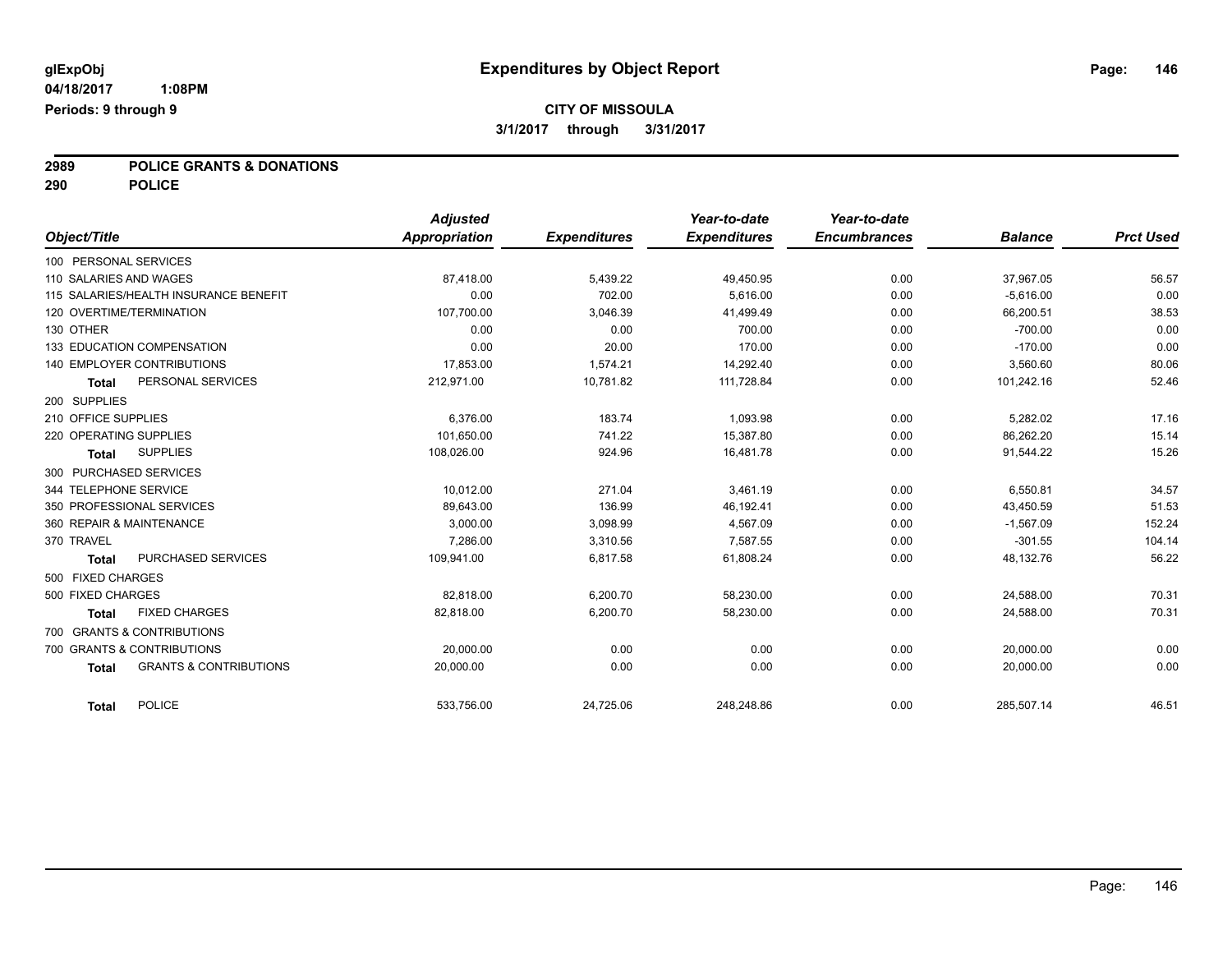# **CITY OF MISSOULA 3/1/2017 through 3/31/2017**

### **2989 POLICE GRANTS & DONATIONS**

| Object/Title           |                                       | <b>Adjusted</b><br>Appropriation | <b>Expenditures</b> | Year-to-date<br><b>Expenditures</b> | Year-to-date<br><b>Encumbrances</b> | <b>Balance</b> | <b>Prct Used</b> |
|------------------------|---------------------------------------|----------------------------------|---------------------|-------------------------------------|-------------------------------------|----------------|------------------|
| 100 PERSONAL SERVICES  |                                       |                                  |                     |                                     |                                     |                |                  |
| 110 SALARIES AND WAGES |                                       | 87,418.00                        | 5,439.22            | 49,450.95                           | 0.00                                | 37,967.05      | 56.57            |
|                        | 115 SALARIES/HEALTH INSURANCE BENEFIT | 0.00                             | 702.00              | 5,616.00                            | 0.00                                | $-5,616.00$    | 0.00             |
|                        | 120 OVERTIME/TERMINATION              | 107,700.00                       | 3,046.39            | 41,499.49                           | 0.00                                | 66,200.51      | 38.53            |
| 130 OTHER              |                                       | 0.00                             | 0.00                | 700.00                              | 0.00                                | $-700.00$      | 0.00             |
|                        | 133 EDUCATION COMPENSATION            | 0.00                             | 20.00               | 170.00                              | 0.00                                | $-170.00$      | 0.00             |
|                        | <b>140 EMPLOYER CONTRIBUTIONS</b>     | 17,853.00                        | 1,574.21            | 14,292.40                           | 0.00                                | 3,560.60       | 80.06            |
| <b>Total</b>           | PERSONAL SERVICES                     | 212,971.00                       | 10,781.82           | 111,728.84                          | 0.00                                | 101,242.16     | 52.46            |
| 200 SUPPLIES           |                                       |                                  |                     |                                     |                                     |                |                  |
| 210 OFFICE SUPPLIES    |                                       | 6.376.00                         | 183.74              | 1.093.98                            | 0.00                                | 5,282.02       | 17.16            |
| 220 OPERATING SUPPLIES |                                       | 101,650.00                       | 741.22              | 15,387.80                           | 0.00                                | 86,262.20      | 15.14            |
| <b>Total</b>           | <b>SUPPLIES</b>                       | 108,026.00                       | 924.96              | 16,481.78                           | 0.00                                | 91,544.22      | 15.26            |
|                        | 300 PURCHASED SERVICES                |                                  |                     |                                     |                                     |                |                  |
| 344 TELEPHONE SERVICE  |                                       | 10,012.00                        | 271.04              | 3,461.19                            | 0.00                                | 6,550.81       | 34.57            |
|                        | 350 PROFESSIONAL SERVICES             | 89.643.00                        | 136.99              | 46.192.41                           | 0.00                                | 43,450.59      | 51.53            |
|                        | 360 REPAIR & MAINTENANCE              | 3.000.00                         | 3,098.99            | 4,567.09                            | 0.00                                | $-1.567.09$    | 152.24           |
| 370 TRAVEL             |                                       | 7,286.00                         | 3,310.56            | 7,587.55                            | 0.00                                | $-301.55$      | 104.14           |
| <b>Total</b>           | PURCHASED SERVICES                    | 109,941.00                       | 6,817.58            | 61,808.24                           | 0.00                                | 48,132.76      | 56.22            |
| 500 FIXED CHARGES      |                                       |                                  |                     |                                     |                                     |                |                  |
| 500 FIXED CHARGES      |                                       | 82,818.00                        | 6,200.70            | 58,230.00                           | 0.00                                | 24,588.00      | 70.31            |
| <b>Total</b>           | <b>FIXED CHARGES</b>                  | 82,818.00                        | 6,200.70            | 58,230.00                           | 0.00                                | 24,588.00      | 70.31            |
|                        | 700 GRANTS & CONTRIBUTIONS            |                                  |                     |                                     |                                     |                |                  |
|                        | 700 GRANTS & CONTRIBUTIONS            | 20,000.00                        | 0.00                | 0.00                                | 0.00                                | 20,000.00      | 0.00             |
| <b>Total</b>           | <b>GRANTS &amp; CONTRIBUTIONS</b>     | 20,000.00                        | 0.00                | 0.00                                | 0.00                                | 20,000.00      | 0.00             |
| <b>Total</b>           | POLICE GRANTS & DONATIONS             | 533,756.00                       | 24,725.06           | 248.248.86                          | 0.00                                | 285,507.14     | 46.51            |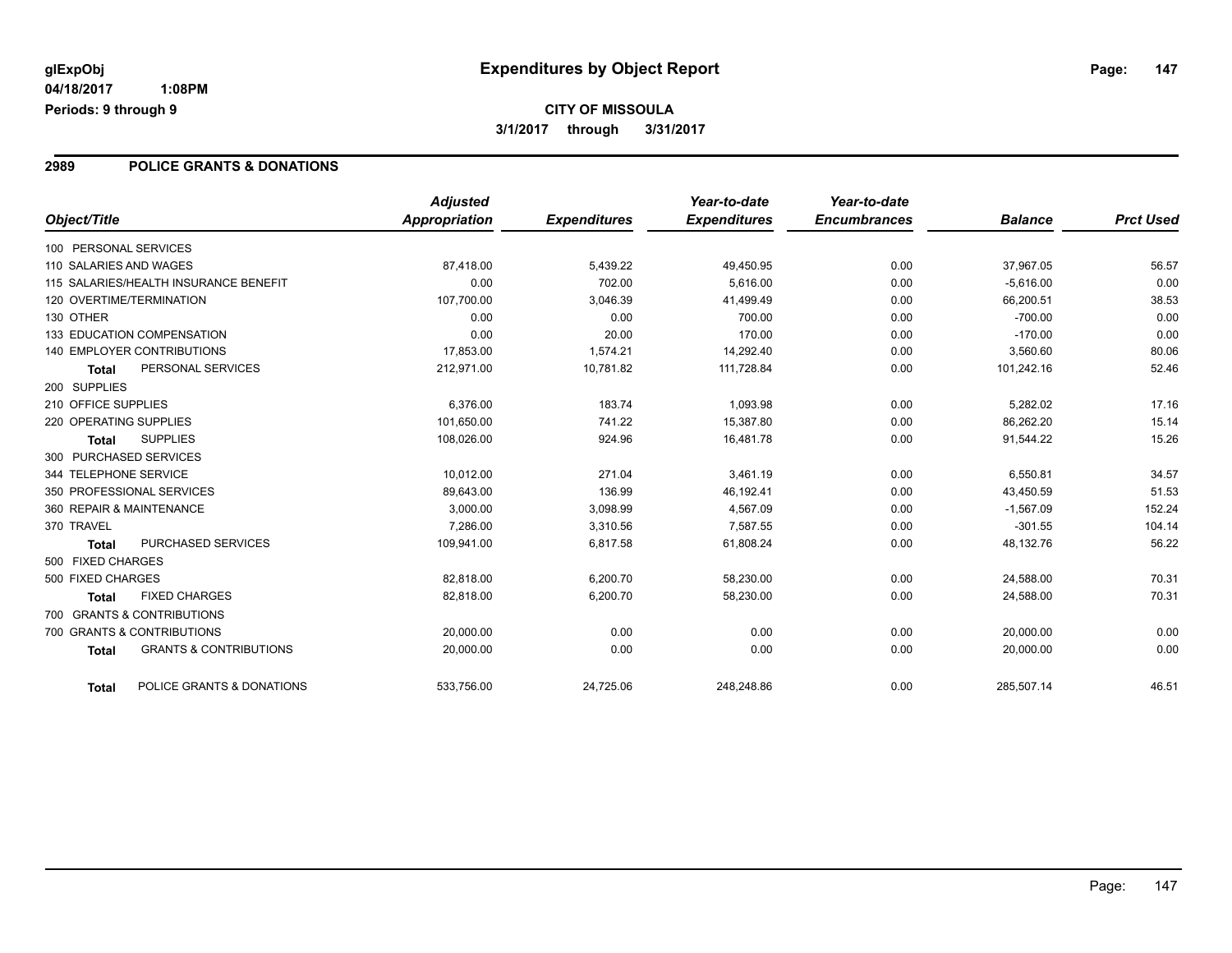# **3000 SID REVOLVING FUND**

|                                      | <b>Adjusted</b>      |                     | Year-to-date        | Year-to-date        |                |                  |
|--------------------------------------|----------------------|---------------------|---------------------|---------------------|----------------|------------------|
| Object/Title                         | <b>Appropriation</b> | <b>Expenditures</b> | <b>Expenditures</b> | <b>Encumbrances</b> | <b>Balance</b> | <b>Prct Used</b> |
| 500 FIXED CHARGES                    |                      |                     |                     |                     |                |                  |
| 550 MERCHANT SERVICE FEES            | 0.00                 | 0.00                | 0.00                | 0.00                | 0.00           | 0.00             |
| <b>FIXED CHARGES</b><br><b>Total</b> | 0.00                 | 0.00                | 0.00                | 0.00                | 0.00           | 0.00             |
| 800 OTHER OBJECTS                    |                      |                     |                     |                     |                |                  |
| 820 TRANSFERS TO OTHER FUNDS         | 100,000.00           | 0.00                | 0.00                | 0.00                | 100.000.00     | 0.00             |
| OTHER OBJECTS<br><b>Total</b>        | 100.000.00           | 0.00                | 0.00                | 0.00                | 100.000.00     | 0.00             |
| NON-DEPARTMENTAL<br>Total            | 100,000.00           | 0.00                | 0.00                | 0.00                | 100.000.00     | 0.00             |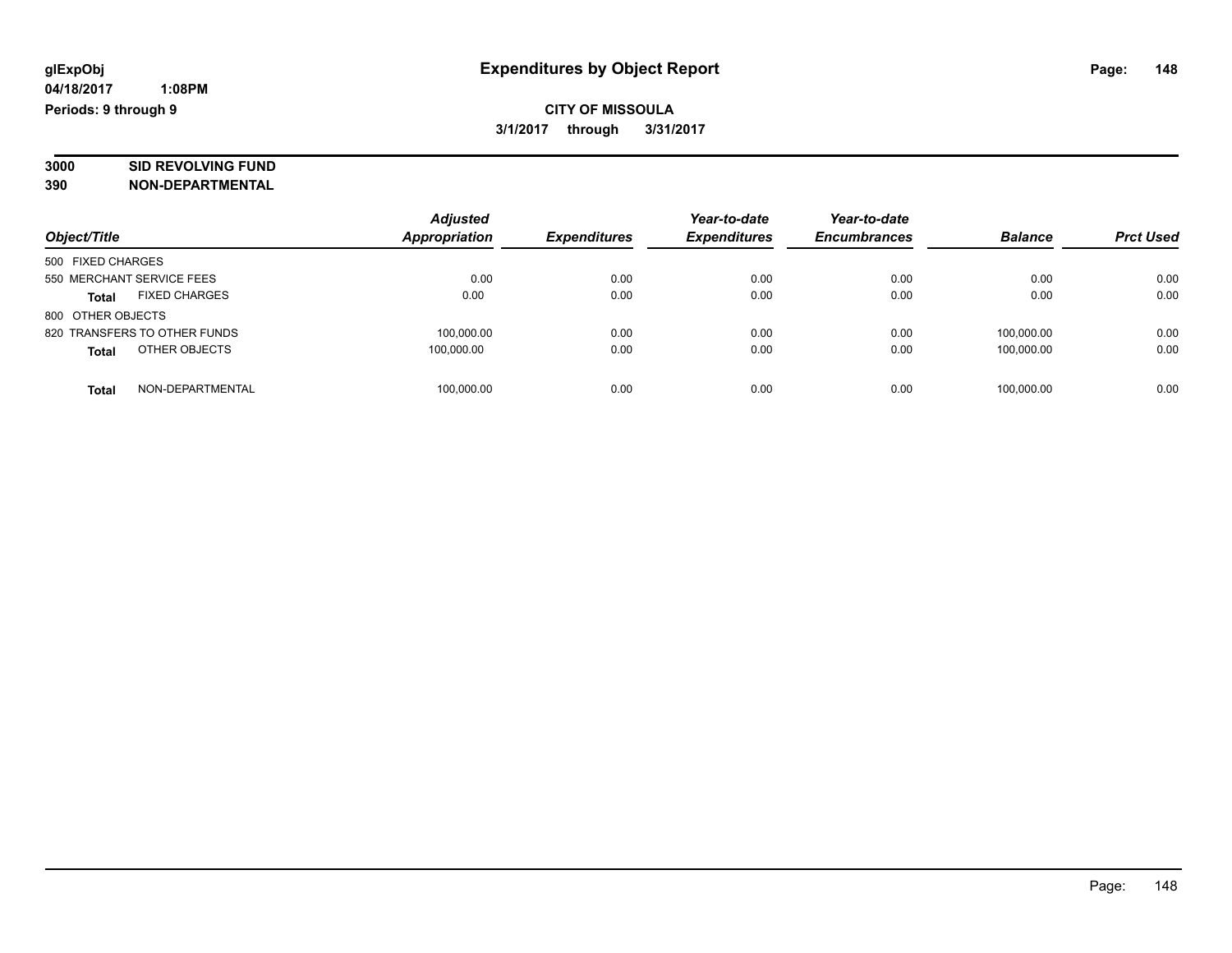**3000 SID REVOLVING FUND**

| Object/Title                       | <b>Adjusted</b><br>Appropriation | <b>Expenditures</b> | Year-to-date<br><b>Expenditures</b> | Year-to-date<br><b>Encumbrances</b> | <b>Balance</b> | <b>Prct Used</b> |
|------------------------------------|----------------------------------|---------------------|-------------------------------------|-------------------------------------|----------------|------------------|
| 500 FIXED CHARGES                  |                                  |                     |                                     |                                     |                |                  |
| 550 MERCHANT SERVICE FEES          | 0.00                             | 0.00                | 0.00                                | 0.00                                | 0.00           | 0.00             |
| <b>FIXED CHARGES</b><br>Total      | 0.00                             | 0.00                | 0.00                                | 0.00                                | 0.00           | 0.00             |
| 800 OTHER OBJECTS                  |                                  |                     |                                     |                                     |                |                  |
| 820 TRANSFERS TO OTHER FUNDS       | 100,000.00                       | 0.00                | 0.00                                | 0.00                                | 100.000.00     | 0.00             |
| OTHER OBJECTS<br><b>Total</b>      | 100,000.00                       | 0.00                | 0.00                                | 0.00                                | 100.000.00     | 0.00             |
| SID REVOLVING FUND<br><b>Total</b> | 100,000.00                       | 0.00                | 0.00                                | 0.00                                | 100,000.00     | 0.00             |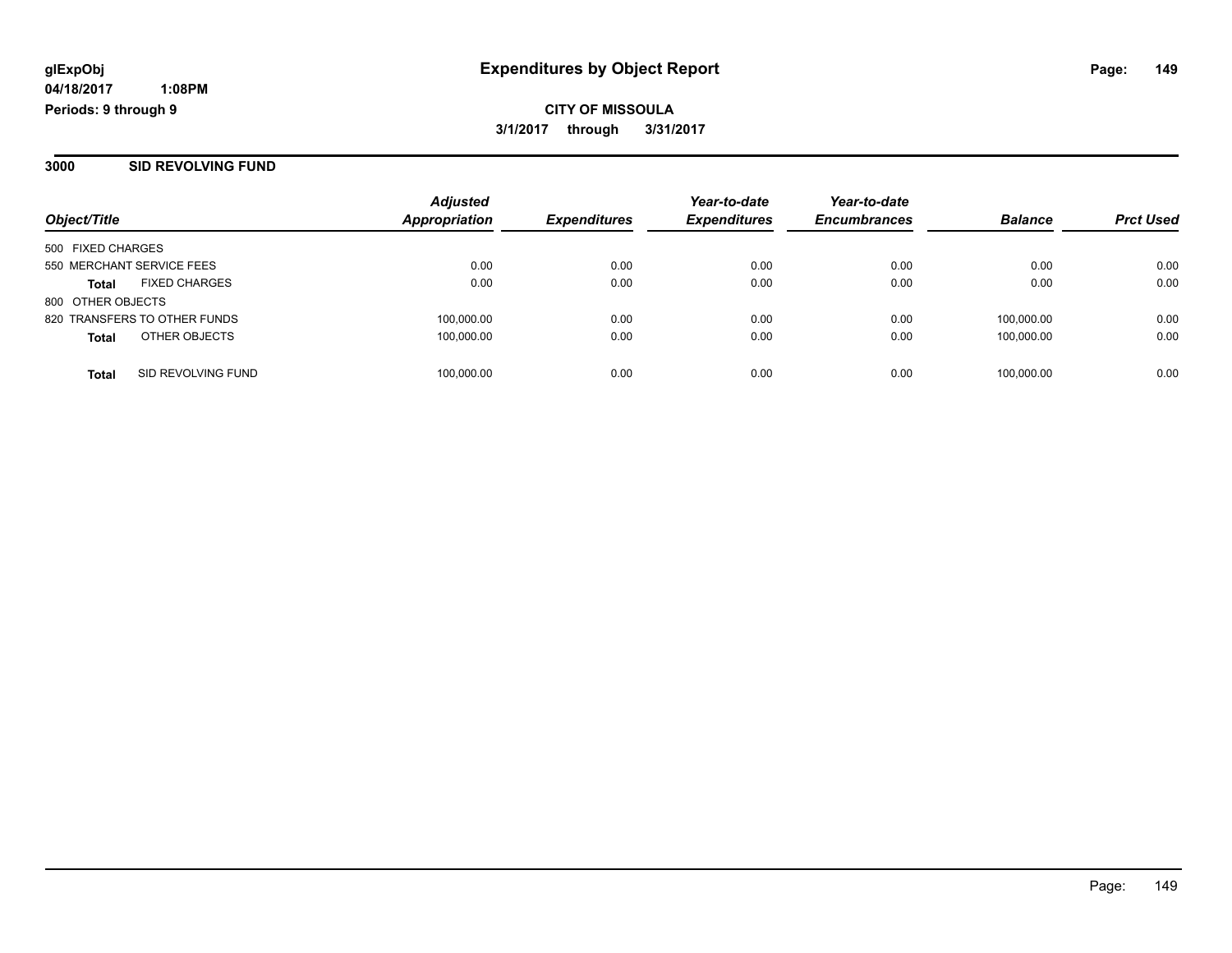#### **3005 SID REBATES 390 NON-DEPARTMENTAL**

| Object/Title      |                           | <b>Adjusted</b><br>Appropriation | <b>Expenditures</b> | Year-to-date<br><b>Expenditures</b> | Year-to-date<br><b>Encumbrances</b> | <b>Balance</b> | <b>Prct Used</b> |
|-------------------|---------------------------|----------------------------------|---------------------|-------------------------------------|-------------------------------------|----------------|------------------|
| 500 FIXED CHARGES |                           |                                  |                     |                                     |                                     |                |                  |
|                   | 550 MERCHANT SERVICE FEES | 0.00                             | 0.00                | 0.00                                | 0.00                                | 0.00           | 0.00             |
| <b>Total</b>      | <b>FIXED CHARGES</b>      | 0.00                             | 0.00                | 0.00                                | 0.00                                | 0.00           | 0.00             |
| <b>Total</b>      | NON-DEPARTMENTAL          | 0.00                             | 0.00                | 0.00                                | 0.00                                | 0.00           | 0.00             |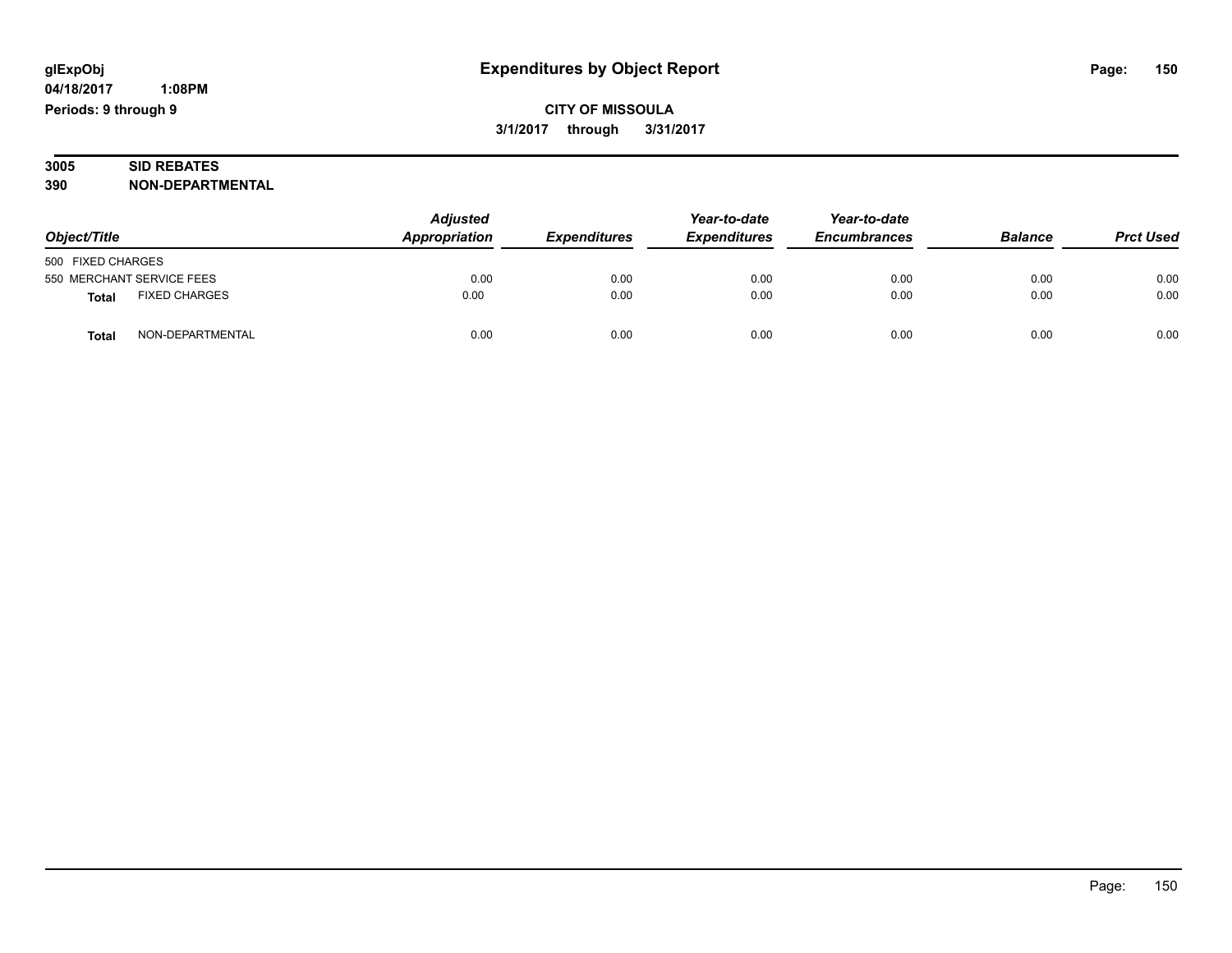**CITY OF MISSOULA 3/1/2017 through 3/31/2017**

**3005 SID REBATES**

| Object/Title                         | <b>Adjusted</b><br>Appropriation | <i><b>Expenditures</b></i> | Year-to-date<br><b>Expenditures</b> | Year-to-date<br><b>Encumbrances</b> | <b>Balance</b> | <b>Prct Used</b> |
|--------------------------------------|----------------------------------|----------------------------|-------------------------------------|-------------------------------------|----------------|------------------|
| 500 FIXED CHARGES                    |                                  |                            |                                     |                                     |                |                  |
| 550 MERCHANT SERVICE FEES            | 0.00                             | 0.00                       | 0.00                                | 0.00                                | 0.00           | 0.00             |
| <b>FIXED CHARGES</b><br><b>Total</b> | 0.00                             | 0.00                       | 0.00                                | 0.00                                | 0.00           | 0.00             |
| SID REBATES<br>Tota                  | 0.00                             | 0.00                       | 0.00                                | 0.00                                | 0.00           | 0.00             |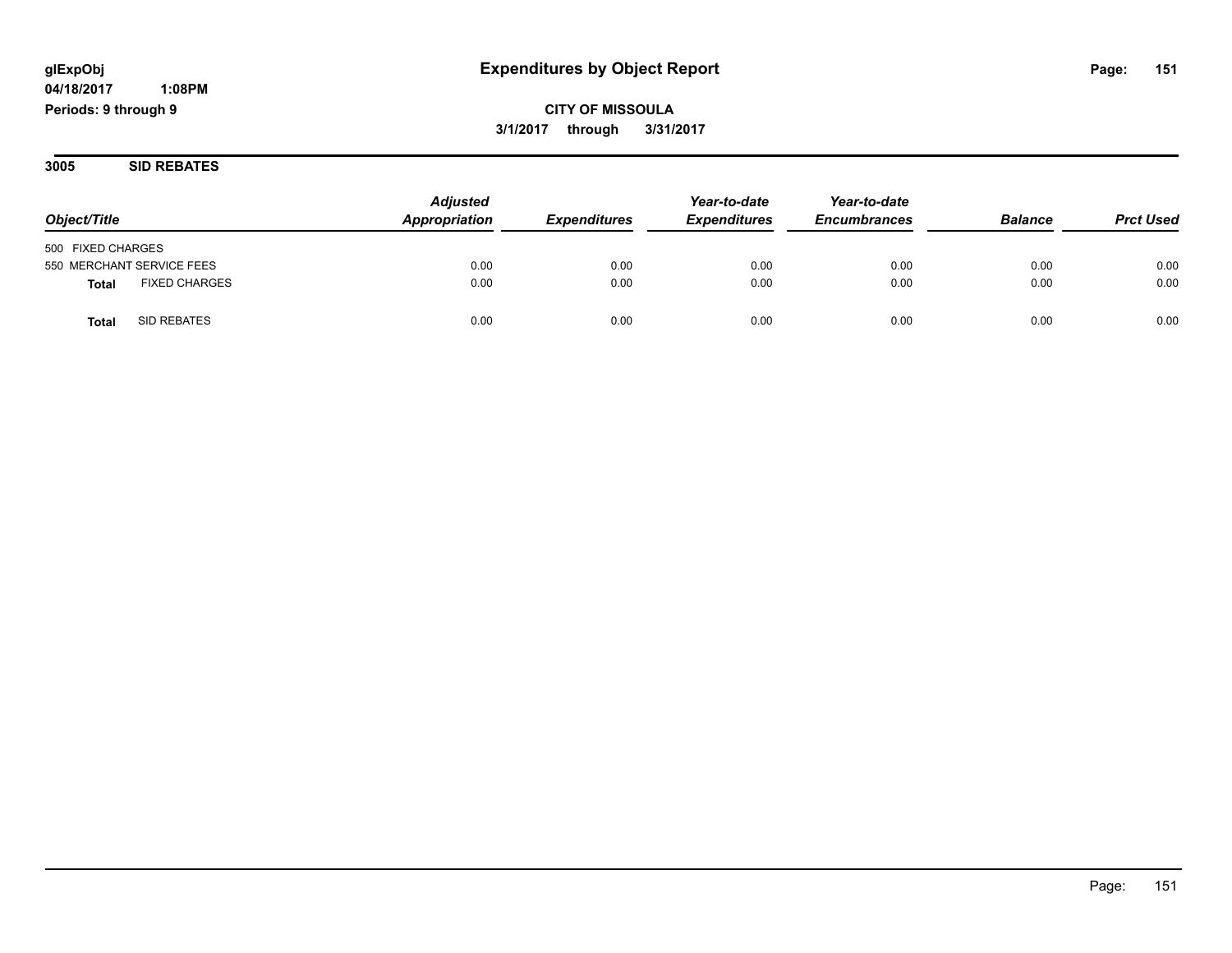**04/18/2017 1:08PM Periods: 9 through 9**

#### **3065 1998 PUBLIC SAFETY G O BONDS FUND**

**000 \*\*\* Title Not Found \*\*\***

| Object/Title                     | <b>Adjusted</b><br>Appropriation | <b>Expenditures</b> | Year-to-date<br><b>Expenditures</b> | Year-to-date<br><b>Encumbrances</b> | <b>Balance</b> | <b>Prct Used</b> |
|----------------------------------|----------------------------------|---------------------|-------------------------------------|-------------------------------------|----------------|------------------|
| 800 OTHER OBJECTS                |                                  |                     |                                     |                                     |                |                  |
| 820 TRANSFERS TO OTHER FUNDS     | 0.00                             | 0.00                | 0.00                                | 0.00                                | 0.00           | 0.00             |
| OTHER OBJECTS<br><b>Total</b>    | 0.00                             | 0.00                | 0.00                                | 0.00                                | 0.00           | 0.00             |
| *** Title Not Found ***<br>Total | 0.00                             | 0.00                | 0.00                                | 0.00                                | 0.00           | 0.00             |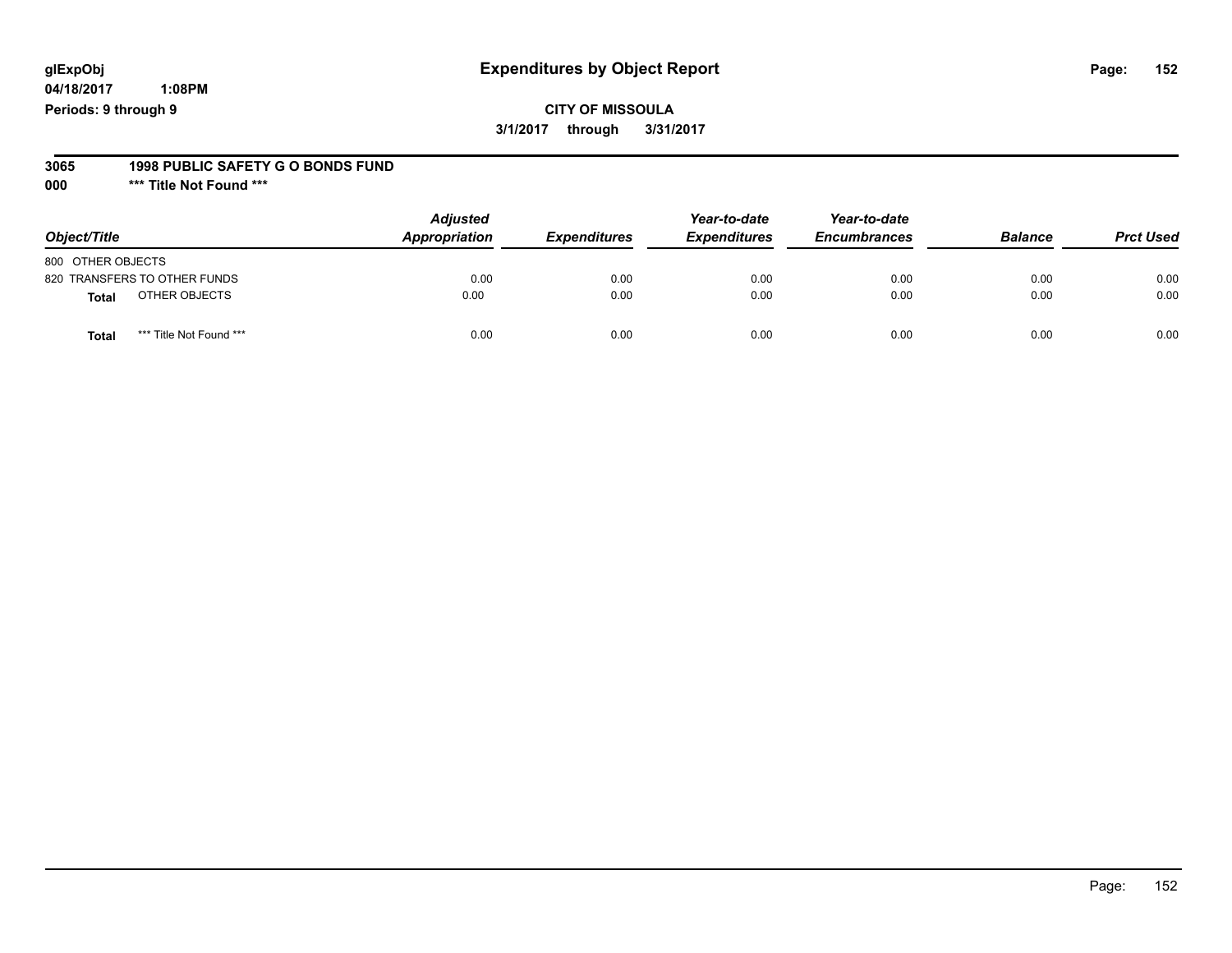### **CITY OF MISSOULA 3/1/2017 through 3/31/2017**

# **3065 1998 PUBLIC SAFETY G O BONDS FUND**

| Object/Title      |                           | <b>Adjusted</b><br>Appropriation | <b>Expenditures</b> | Year-to-date<br><b>Expenditures</b> | Year-to-date<br><b>Encumbrances</b> | <b>Balance</b> | <b>Prct Used</b> |
|-------------------|---------------------------|----------------------------------|---------------------|-------------------------------------|-------------------------------------|----------------|------------------|
| 500 FIXED CHARGES |                           |                                  |                     |                                     |                                     |                |                  |
|                   | 550 MERCHANT SERVICE FEES | 0.00                             | 0.00                | 0.00                                | 0.00                                | 0.00           | 0.00             |
| <b>Total</b>      | <b>FIXED CHARGES</b>      | 0.00                             | 0.00                | 0.00                                | 0.00                                | 0.00           | 0.00             |
| <b>Total</b>      | NON-DEPARTMENTAL          | 0.00                             | 0.00                | 0.00                                | 0.00                                | 0.00           | 0.00             |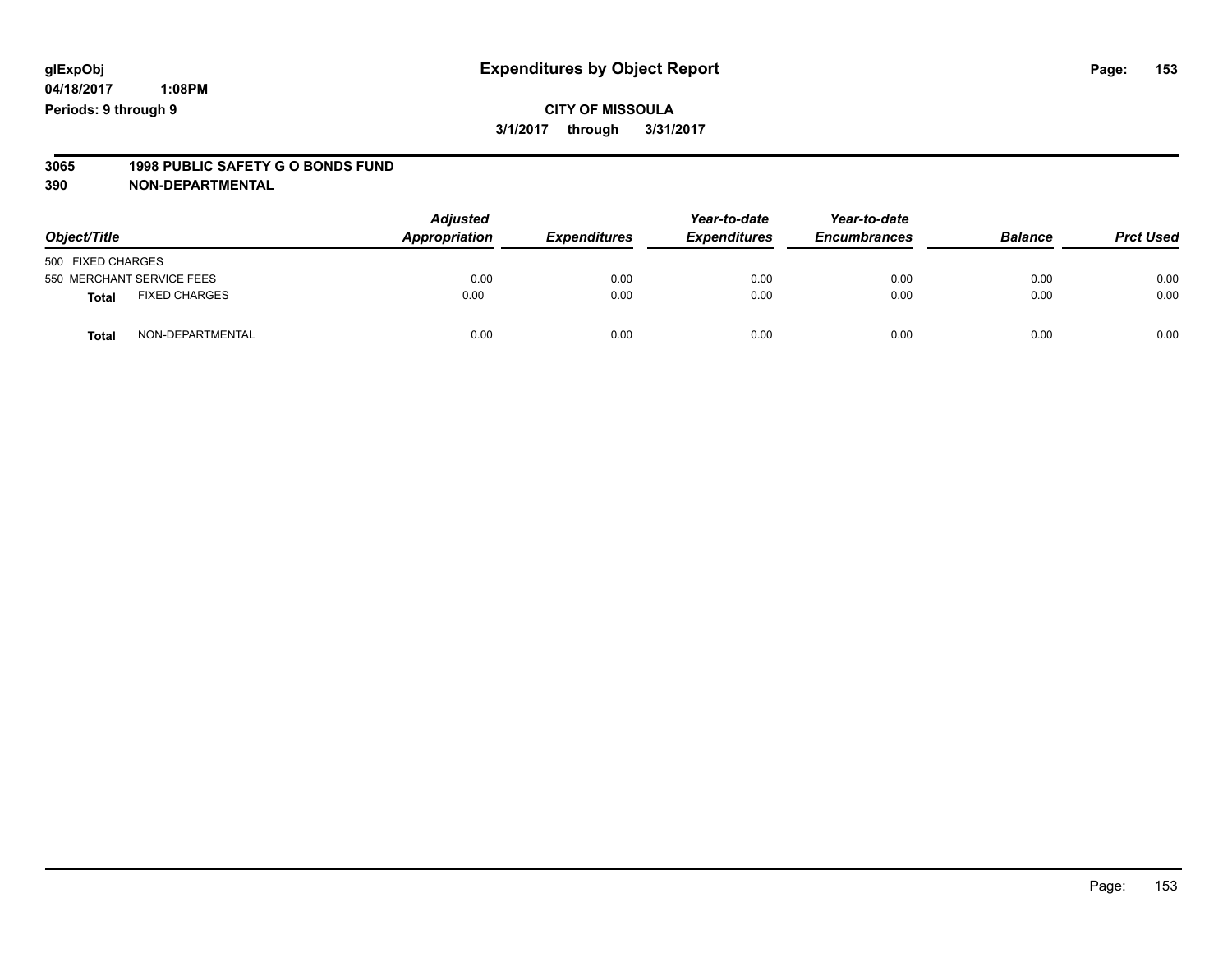**04/18/2017 1:08PM Periods: 9 through 9**

#### **3065 1998 PUBLIC SAFETY G O BONDS FUND**

| Object/Title              |                                   | <b>Adjusted</b><br>Appropriation | <b>Expenditures</b> | Year-to-date<br><b>Expenditures</b> | Year-to-date<br><b>Encumbrances</b> | <b>Balance</b> | <b>Prct Used</b> |
|---------------------------|-----------------------------------|----------------------------------|---------------------|-------------------------------------|-------------------------------------|----------------|------------------|
| 500 FIXED CHARGES         |                                   |                                  |                     |                                     |                                     |                |                  |
| 550 MERCHANT SERVICE FEES |                                   | 0.00                             | 0.00                | 0.00                                | 0.00                                | 0.00           | 0.00             |
| <b>Total</b>              | <b>FIXED CHARGES</b>              | 0.00                             | 0.00                | 0.00                                | 0.00                                | 0.00           | 0.00             |
| 800 OTHER OBJECTS         |                                   |                                  |                     |                                     |                                     |                |                  |
|                           | 820 TRANSFERS TO OTHER FUNDS      | 0.00                             | 0.00                | 0.00                                | 0.00                                | 0.00           | 0.00             |
| <b>Total</b>              | OTHER OBJECTS                     | 0.00                             | 0.00                | 0.00                                | 0.00                                | 0.00           | 0.00             |
| <b>Total</b>              | 1998 PUBLIC SAFETY G O BONDS FUND | 0.00                             | 0.00                | 0.00                                | 0.00                                | 0.00           | 0.00             |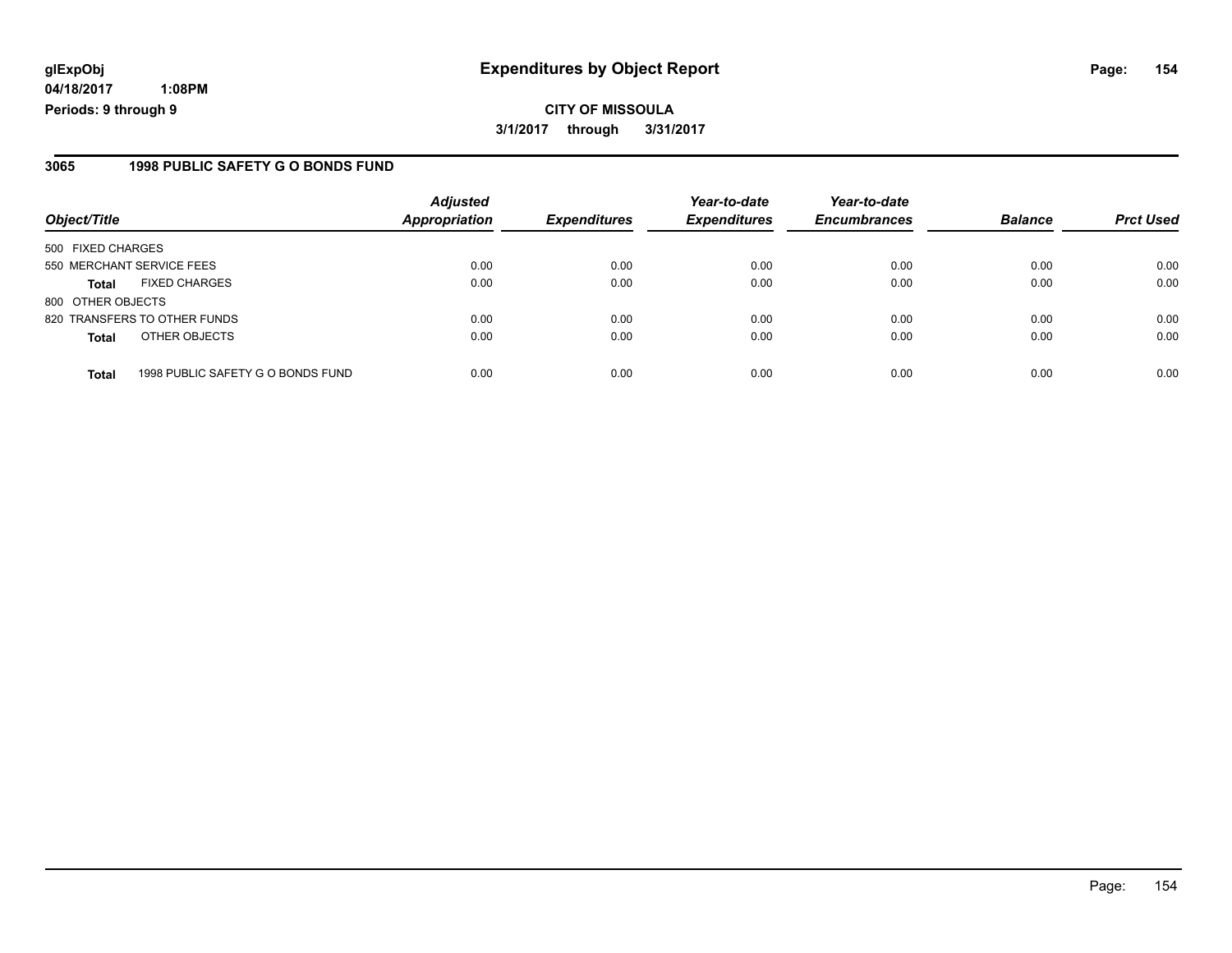**3070 1996 OPEN SPACE GO BONDS**

| Object/Title                         | <b>Adjusted</b><br><b>Appropriation</b> | <b>Expenditures</b> | Year-to-date<br><b>Expenditures</b> | Year-to-date<br><b>Encumbrances</b> | <b>Balance</b> | <b>Prct Used</b> |
|--------------------------------------|-----------------------------------------|---------------------|-------------------------------------|-------------------------------------|----------------|------------------|
| 500 FIXED CHARGES                    |                                         |                     |                                     |                                     |                |                  |
| 550 MERCHANT SERVICE FEES            | 0.00                                    | 0.00                | 0.00                                | 0.00                                | 0.00           | 0.00             |
| <b>FIXED CHARGES</b><br><b>Total</b> | 0.00                                    | 0.00                | 0.00                                | 0.00                                | 0.00           | 0.00             |
| 800 OTHER OBJECTS                    |                                         |                     |                                     |                                     |                |                  |
| 820 TRANSFERS TO OTHER FUNDS         | 0.00                                    | 0.00                | 0.00                                | 0.00                                | 0.00           | 0.00             |
| OTHER OBJECTS<br><b>Total</b>        | 0.00                                    | 0.00                | 0.00                                | 0.00                                | 0.00           | 0.00             |
| NON-DEPARTMENTAL<br>Total            | 0.00                                    | 0.00                | 0.00                                | 0.00                                | 0.00           | 0.00             |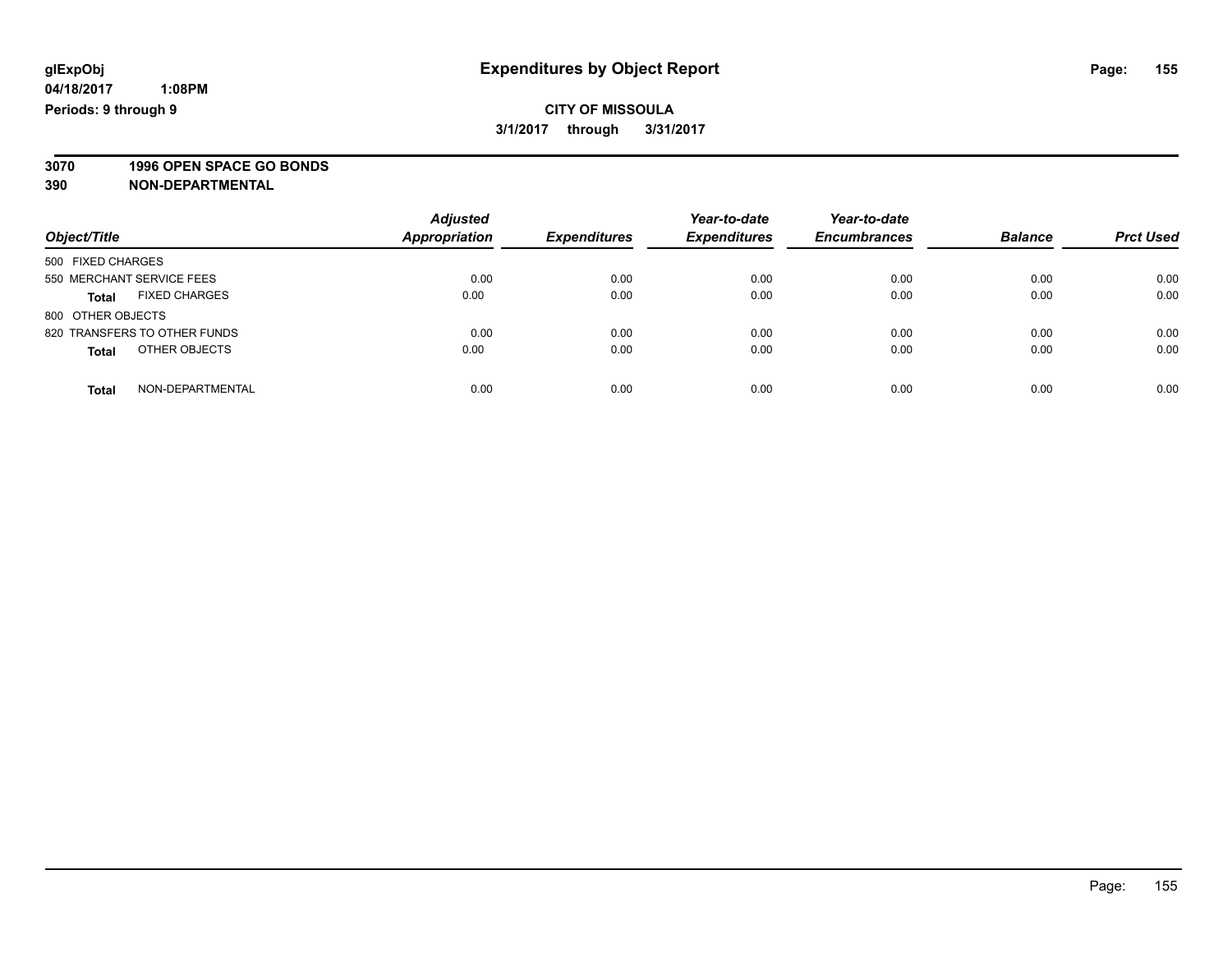**CITY OF MISSOULA 3/1/2017 through 3/31/2017**

#### **3070 1996 OPEN SPACE GO BONDS**

| Object/Title                             | <b>Adjusted</b><br><b>Appropriation</b> | <b>Expenditures</b> | Year-to-date<br><b>Expenditures</b> | Year-to-date<br><b>Encumbrances</b> | <b>Balance</b> | <b>Prct Used</b> |
|------------------------------------------|-----------------------------------------|---------------------|-------------------------------------|-------------------------------------|----------------|------------------|
| 500 FIXED CHARGES                        |                                         |                     |                                     |                                     |                |                  |
| 550 MERCHANT SERVICE FEES                | 0.00                                    | 0.00                | 0.00                                | 0.00                                | 0.00           | 0.00             |
| <b>FIXED CHARGES</b><br><b>Total</b>     | 0.00                                    | 0.00                | 0.00                                | 0.00                                | 0.00           | 0.00             |
| 800 OTHER OBJECTS                        |                                         |                     |                                     |                                     |                |                  |
| 820 TRANSFERS TO OTHER FUNDS             | 0.00                                    | 0.00                | 0.00                                | 0.00                                | 0.00           | 0.00             |
| OTHER OBJECTS<br><b>Total</b>            | 0.00                                    | 0.00                | 0.00                                | 0.00                                | 0.00           | 0.00             |
| 1996 OPEN SPACE GO BONDS<br><b>Total</b> | 0.00                                    | 0.00                | 0.00                                | 0.00                                | 0.00           | 0.00             |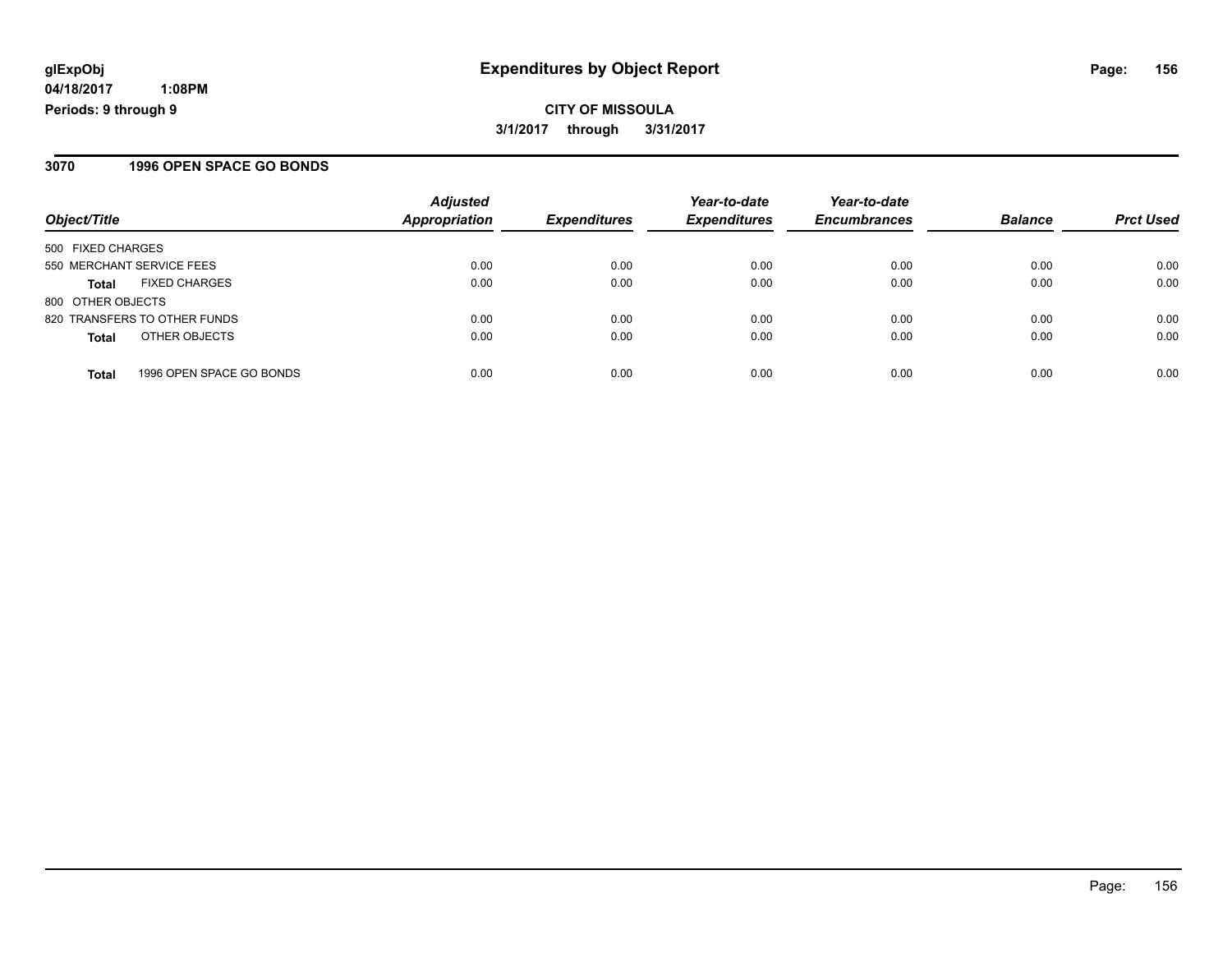### **CITY OF MISSOULA 3/1/2017 through 3/31/2017**

# **3075 1997 OPEN SPACE G O BOND FUND**

|                                      | <b>Adjusted</b>      |                     | Year-to-date        | Year-to-date        |                |                  |
|--------------------------------------|----------------------|---------------------|---------------------|---------------------|----------------|------------------|
| Object/Title                         | <b>Appropriation</b> | <b>Expenditures</b> | <b>Expenditures</b> | <b>Encumbrances</b> | <b>Balance</b> | <b>Prct Used</b> |
| 500 FIXED CHARGES                    |                      |                     |                     |                     |                |                  |
| 550 MERCHANT SERVICE FEES            | 0.00                 | 0.00                | 0.00                | 0.00                | 0.00           | 0.00             |
| <b>FIXED CHARGES</b><br><b>Total</b> | 0.00                 | 0.00                | 0.00                | 0.00                | 0.00           | 0.00             |
| 800 OTHER OBJECTS                    |                      |                     |                     |                     |                |                  |
| 820 TRANSFERS TO OTHER FUNDS         | 0.00                 | 0.00                | 0.00                | 0.00                | 0.00           | 0.00             |
| OTHER OBJECTS<br><b>Total</b>        | 0.00                 | 0.00                | 0.00                | 0.00                | 0.00           | 0.00             |
| NON-DEPARTMENTAL<br><b>Total</b>     | 0.00                 | 0.00                | 0.00                | 0.00                | 0.00           | 0.00             |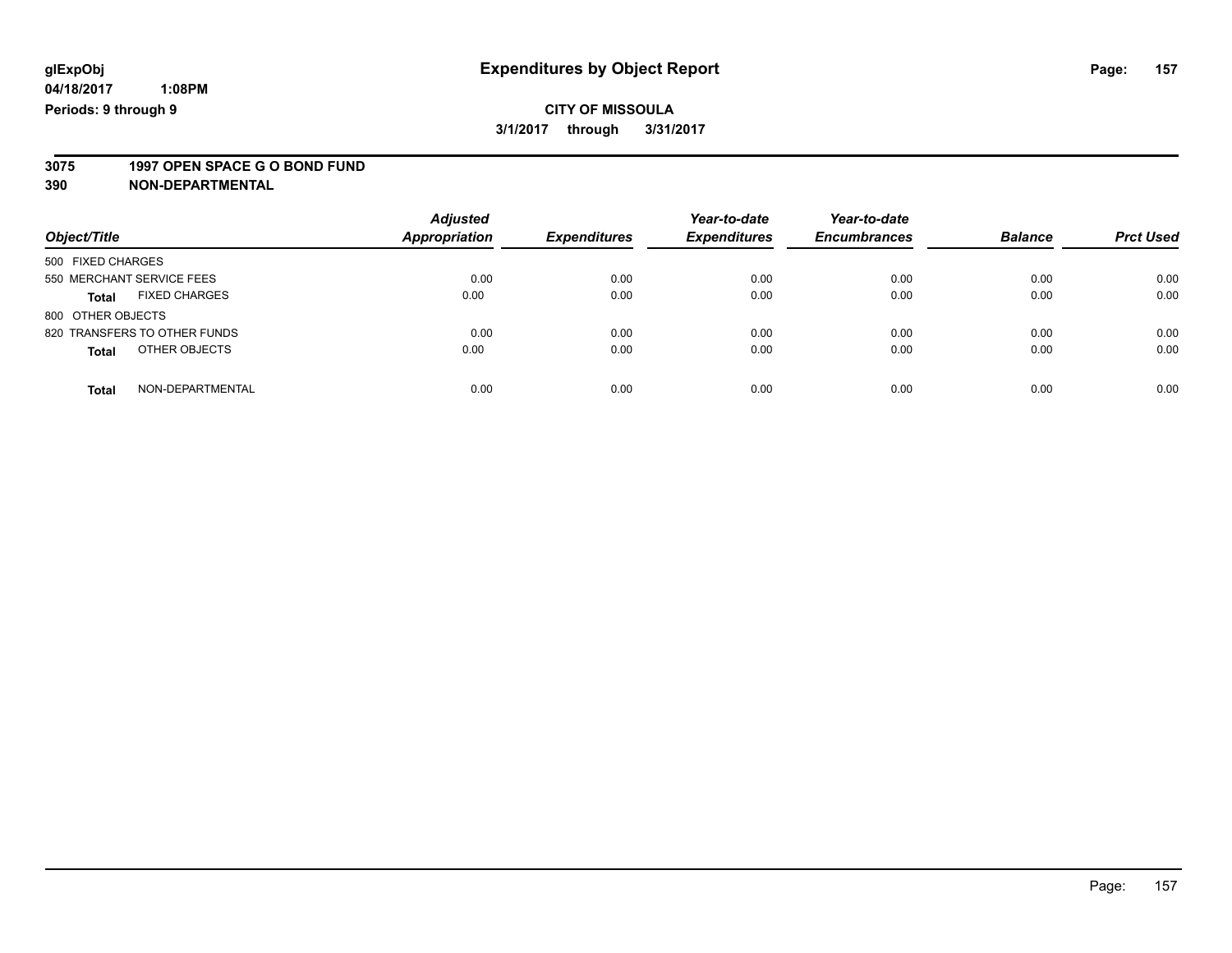**04/18/2017 1:08PM Periods: 9 through 9**

#### **3075 1997 OPEN SPACE G O BOND FUND**

| Object/Title                                  | <b>Adjusted</b><br>Appropriation | <b>Expenditures</b> | Year-to-date<br><b>Expenditures</b> | Year-to-date<br><b>Encumbrances</b> | <b>Balance</b> | <b>Prct Used</b> |
|-----------------------------------------------|----------------------------------|---------------------|-------------------------------------|-------------------------------------|----------------|------------------|
| 500 FIXED CHARGES                             |                                  |                     |                                     |                                     |                |                  |
| 550 MERCHANT SERVICE FEES                     | 0.00                             | 0.00                | 0.00                                | 0.00                                | 0.00           | 0.00             |
| <b>FIXED CHARGES</b><br><b>Total</b>          | 0.00                             | 0.00                | 0.00                                | 0.00                                | 0.00           | 0.00             |
| 800 OTHER OBJECTS                             |                                  |                     |                                     |                                     |                |                  |
| 820 TRANSFERS TO OTHER FUNDS                  | 0.00                             | 0.00                | 0.00                                | 0.00                                | 0.00           | 0.00             |
| OTHER OBJECTS<br><b>Total</b>                 | 0.00                             | 0.00                | 0.00                                | 0.00                                | 0.00           | 0.00             |
| 1997 OPEN SPACE G O BOND FUND<br><b>Total</b> | 0.00                             | 0.00                | 0.00                                | 0.00                                | 0.00           | 0.00             |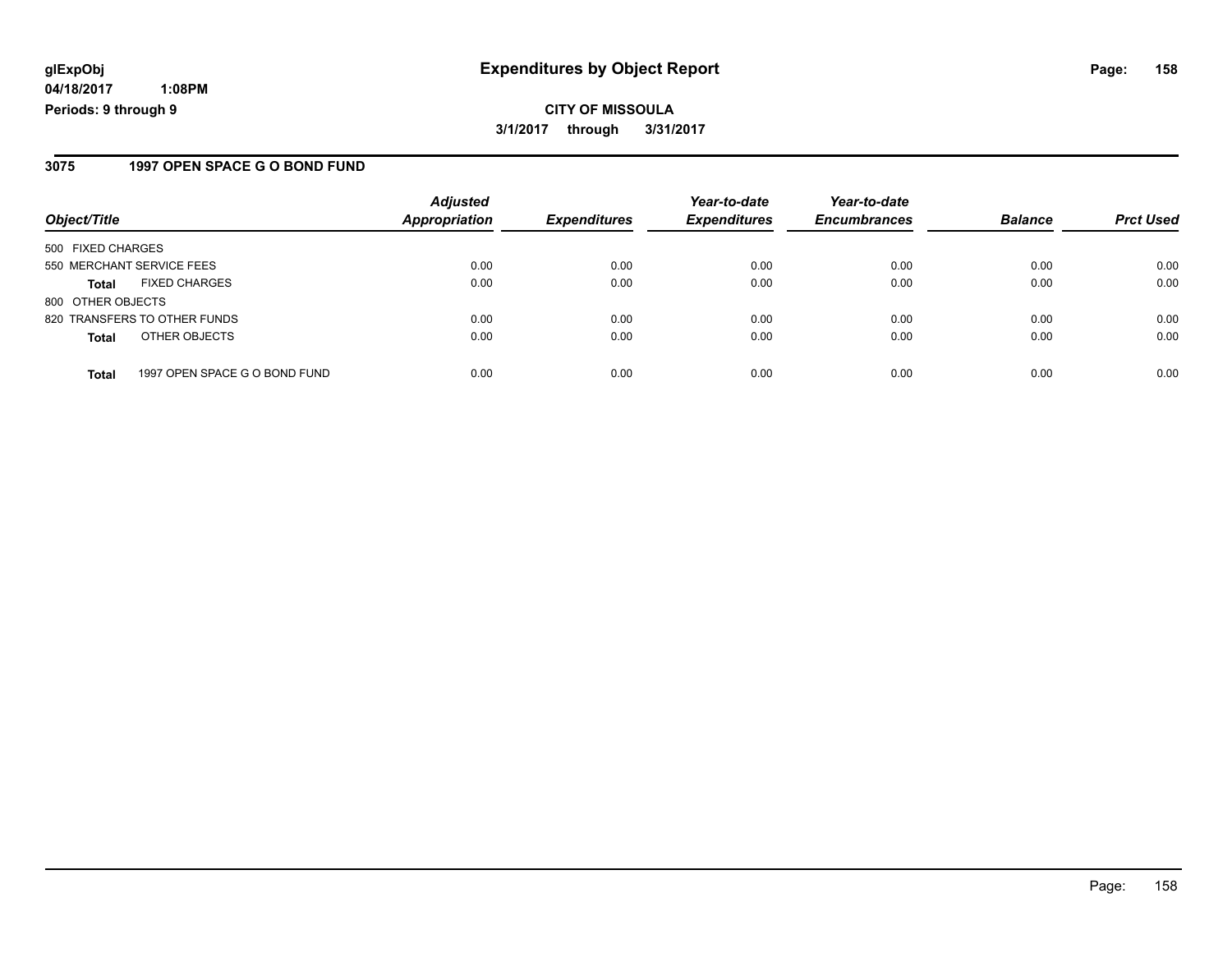# **3080 1994 FIRE EQUIP/CITY HALLS REFUND BOND F**

| Object/Title                         | <b>Adjusted</b><br><b>Appropriation</b> | <b>Expenditures</b> | Year-to-date<br><b>Expenditures</b> | Year-to-date<br><b>Encumbrances</b> | <b>Balance</b> | <b>Prct Used</b> |
|--------------------------------------|-----------------------------------------|---------------------|-------------------------------------|-------------------------------------|----------------|------------------|
| 500 FIXED CHARGES                    |                                         |                     |                                     |                                     |                |                  |
|                                      |                                         |                     |                                     |                                     |                |                  |
| 550 MERCHANT SERVICE FEES            | 0.00                                    | 0.00                | 0.00                                | 0.00                                | 0.00           | 0.00             |
| <b>FIXED CHARGES</b><br><b>Total</b> | 0.00                                    | 0.00                | 0.00                                | 0.00                                | 0.00           | 0.00             |
| 600 DEBT SERVICE                     |                                         |                     |                                     |                                     |                |                  |
| 620 INTEREST / SERVICE FEES          | 0.00                                    | 0.00                | 0.00                                | 0.00                                | 0.00           | 0.00             |
| <b>DEBT SERVICE</b><br>Total         | 0.00                                    | 0.00                | 0.00                                | 0.00                                | 0.00           | 0.00             |
| 800 OTHER OBJECTS                    |                                         |                     |                                     |                                     |                |                  |
| 820 TRANSFERS TO OTHER FUNDS         | 0.00                                    | 0.00                | 0.00                                | 0.00                                | 0.00           | 0.00             |
| OTHER OBJECTS<br><b>Total</b>        | 0.00                                    | 0.00                | 0.00                                | 0.00                                | 0.00           | 0.00             |
|                                      |                                         |                     |                                     |                                     |                |                  |
| NON-DEPARTMENTAL<br><b>Total</b>     | 0.00                                    | 0.00                | 0.00                                | 0.00                                | 0.00           | 0.00             |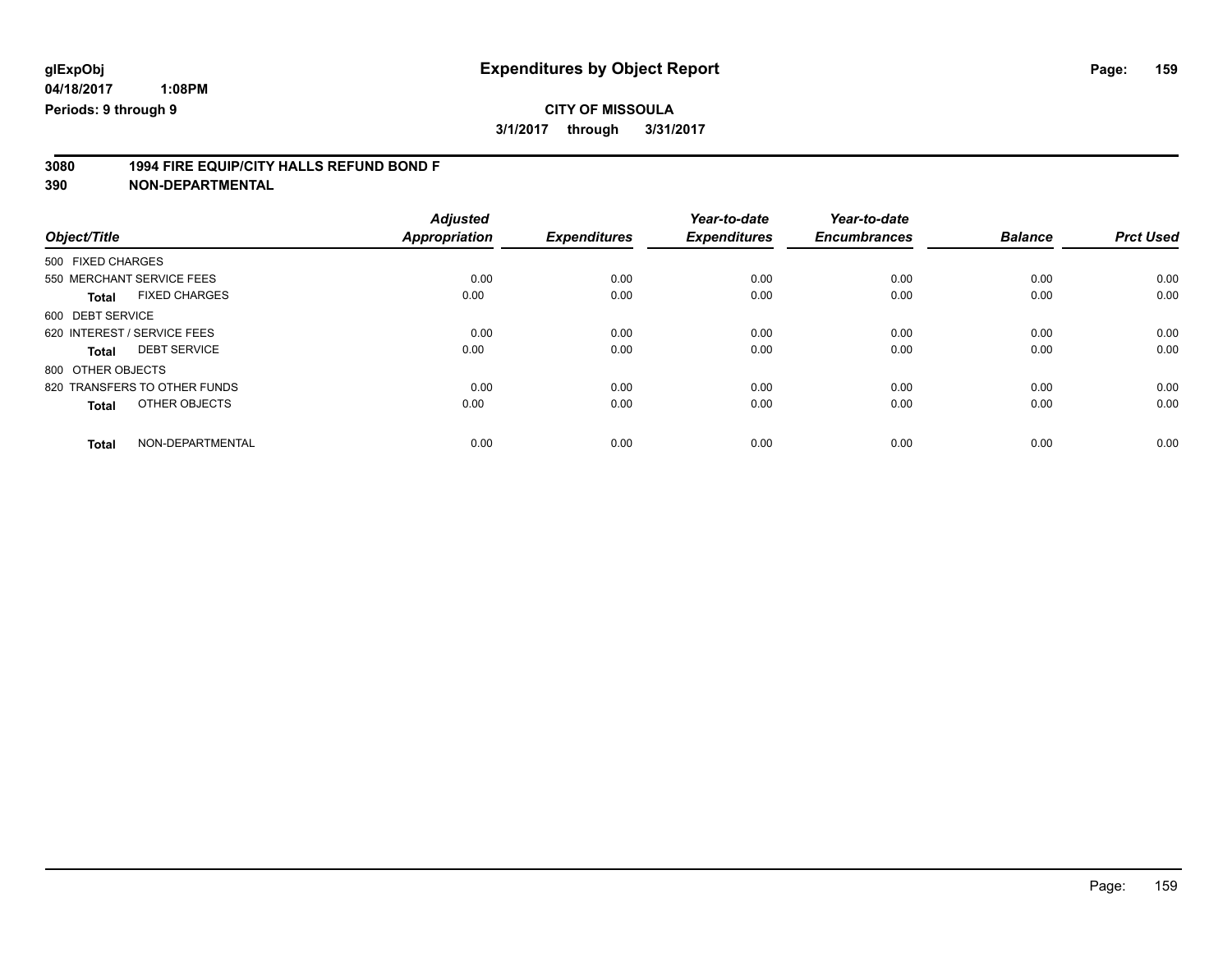**04/18/2017 1:08PM Periods: 9 through 9**

#### **3080 1994 FIRE EQUIP/CITY HALLS REFUND BOND F**

| Object/Title      |                                     | <b>Adjusted</b><br>Appropriation | <b>Expenditures</b> | Year-to-date<br><b>Expenditures</b> | Year-to-date<br><b>Encumbrances</b> | <b>Balance</b> | <b>Prct Used</b> |
|-------------------|-------------------------------------|----------------------------------|---------------------|-------------------------------------|-------------------------------------|----------------|------------------|
| 500 FIXED CHARGES |                                     |                                  |                     |                                     |                                     |                |                  |
|                   | 550 MERCHANT SERVICE FEES           | 0.00                             | 0.00                | 0.00                                | 0.00                                | 0.00           | 0.00             |
| <b>Total</b>      | <b>FIXED CHARGES</b>                | 0.00                             | 0.00                | 0.00                                | 0.00                                | 0.00           | 0.00             |
| 600 DEBT SERVICE  |                                     |                                  |                     |                                     |                                     |                |                  |
|                   | 620 INTEREST / SERVICE FEES         | 0.00                             | 0.00                | 0.00                                | 0.00                                | 0.00           | 0.00             |
| <b>Total</b>      | <b>DEBT SERVICE</b>                 | 0.00                             | 0.00                | 0.00                                | 0.00                                | 0.00           | 0.00             |
| 800 OTHER OBJECTS |                                     |                                  |                     |                                     |                                     |                |                  |
|                   | 820 TRANSFERS TO OTHER FUNDS        | 0.00                             | 0.00                | 0.00                                | 0.00                                | 0.00           | 0.00             |
| <b>Total</b>      | OTHER OBJECTS                       | 0.00                             | 0.00                | 0.00                                | 0.00                                | 0.00           | 0.00             |
| <b>Total</b>      | 1994 FIRE EQUIP/CITY HALLS REFUND B | 0.00                             | 0.00                | 0.00                                | 0.00                                | 0.00           | 0.00             |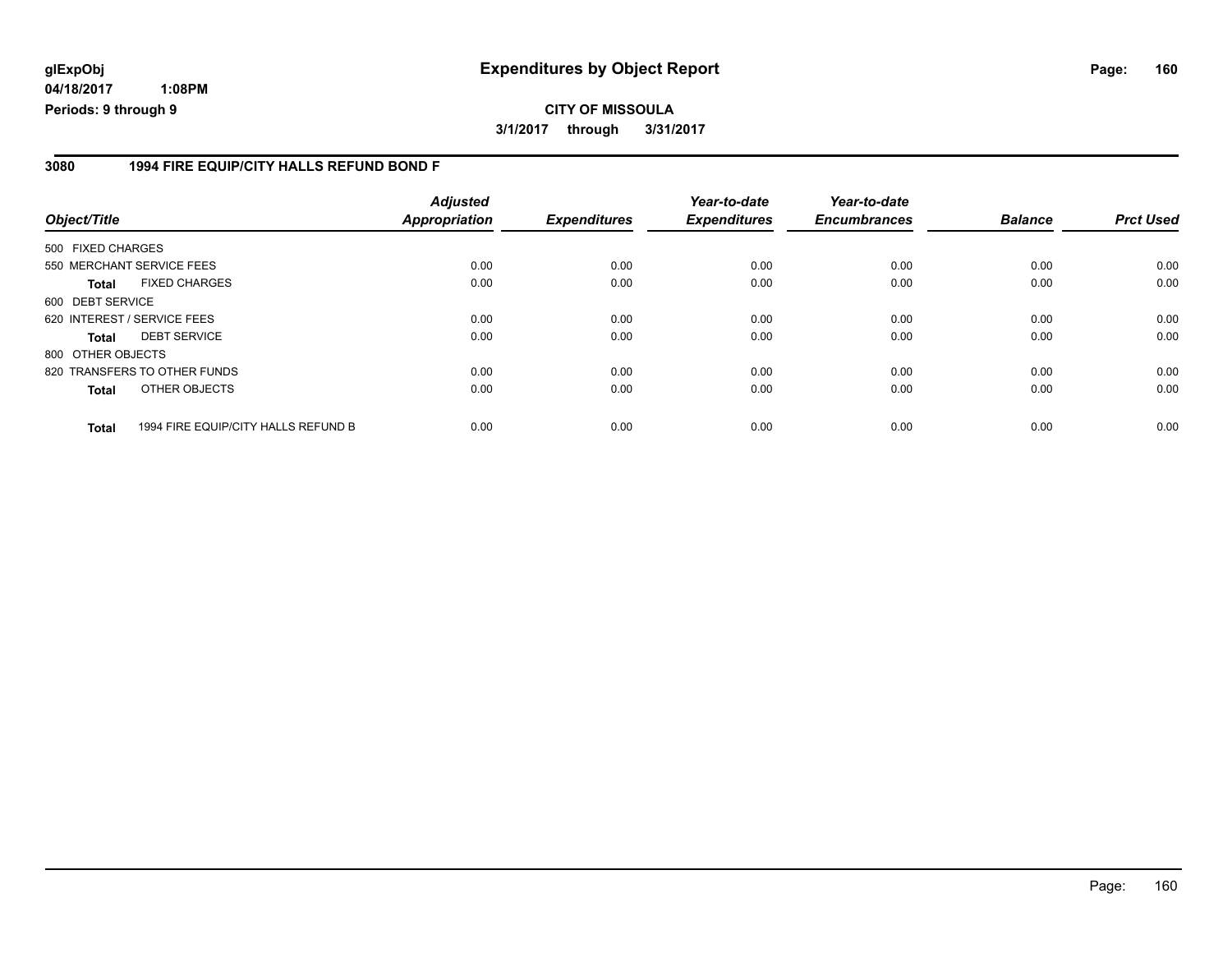**3085 1993 FIRE STATION G O BOND FUND**

| Object/Title                         | <b>Adjusted</b><br><b>Appropriation</b> | <b>Expenditures</b> | Year-to-date<br><b>Expenditures</b> | Year-to-date<br><b>Encumbrances</b> | <b>Balance</b> | <b>Prct Used</b> |
|--------------------------------------|-----------------------------------------|---------------------|-------------------------------------|-------------------------------------|----------------|------------------|
| 500 FIXED CHARGES                    |                                         |                     |                                     |                                     |                |                  |
| 550 MERCHANT SERVICE FEES            | 0.00                                    | 0.00                | 0.00                                | 0.00                                | 0.00           | 0.00             |
| <b>FIXED CHARGES</b><br><b>Total</b> | 0.00                                    | 0.00                | 0.00                                | 0.00                                | 0.00           | 0.00             |
| 800 OTHER OBJECTS                    |                                         |                     |                                     |                                     |                |                  |
| 820 TRANSFERS TO OTHER FUNDS         | 0.00                                    | 0.00                | 0.00                                | 0.00                                | 0.00           | 0.00             |
| OTHER OBJECTS<br><b>Total</b>        | 0.00                                    | 0.00                | 0.00                                | 0.00                                | 0.00           | 0.00             |
| NON-DEPARTMENTAL<br>Total            | 0.00                                    | 0.00                | 0.00                                | 0.00                                | 0.00           | 0.00             |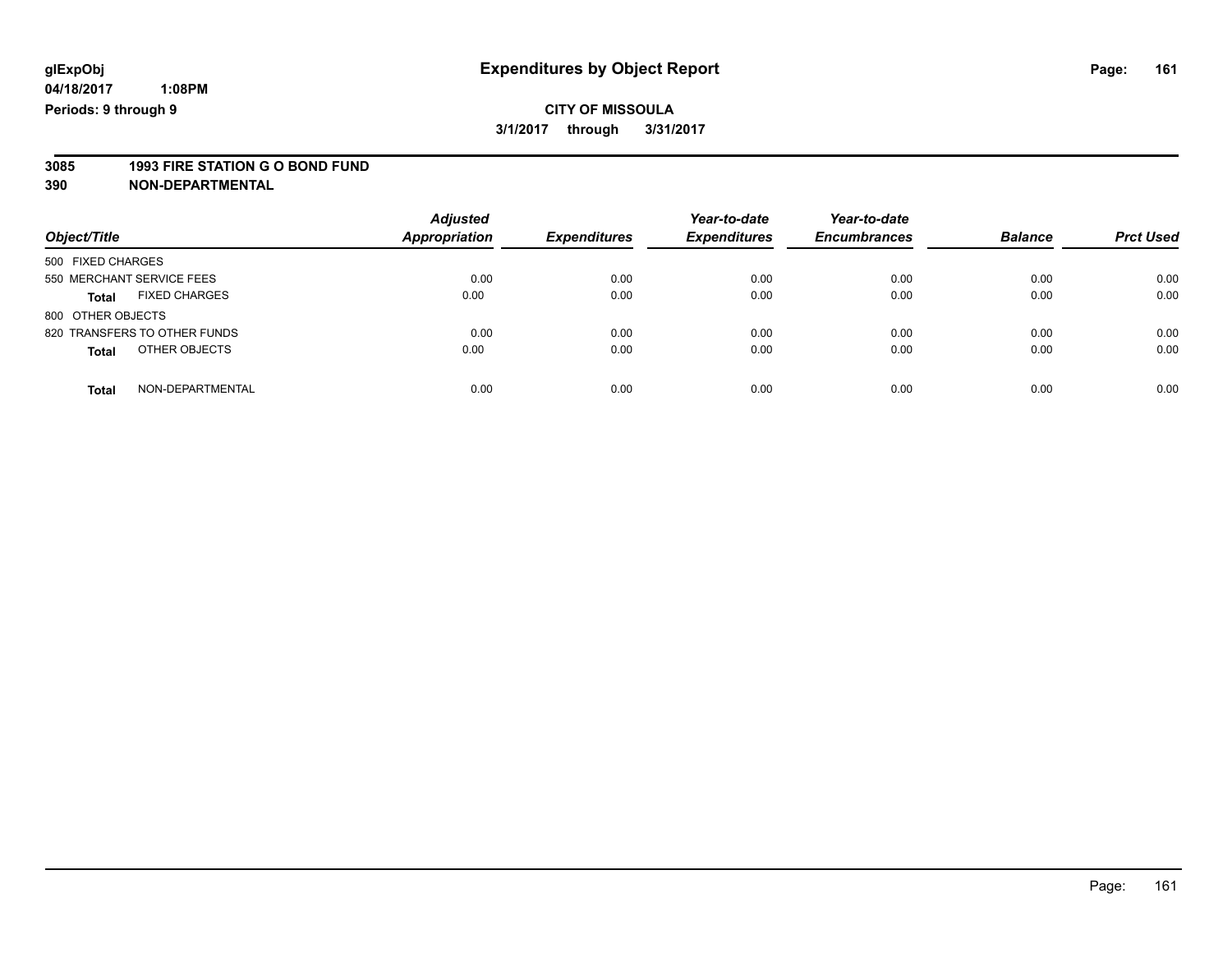**04/18/2017 1:08PM Periods: 9 through 9**

#### **3085 1993 FIRE STATION G O BOND FUND**

| Object/Title                                    | <b>Adjusted</b><br>Appropriation | <b>Expenditures</b> | Year-to-date<br><b>Expenditures</b> | Year-to-date<br><b>Encumbrances</b> | <b>Balance</b> | <b>Prct Used</b> |
|-------------------------------------------------|----------------------------------|---------------------|-------------------------------------|-------------------------------------|----------------|------------------|
| 500 FIXED CHARGES                               |                                  |                     |                                     |                                     |                |                  |
| 550 MERCHANT SERVICE FEES                       | 0.00                             | 0.00                | 0.00                                | 0.00                                | 0.00           | 0.00             |
| <b>FIXED CHARGES</b><br><b>Total</b>            | 0.00                             | 0.00                | 0.00                                | 0.00                                | 0.00           | 0.00             |
| 800 OTHER OBJECTS                               |                                  |                     |                                     |                                     |                |                  |
| 820 TRANSFERS TO OTHER FUNDS                    | 0.00                             | 0.00                | 0.00                                | 0.00                                | 0.00           | 0.00             |
| OTHER OBJECTS<br><b>Total</b>                   | 0.00                             | 0.00                | 0.00                                | 0.00                                | 0.00           | 0.00             |
| 1993 FIRE STATION G O BOND FUND<br><b>Total</b> | 0.00                             | 0.00                | 0.00                                | 0.00                                | 0.00           | 0.00             |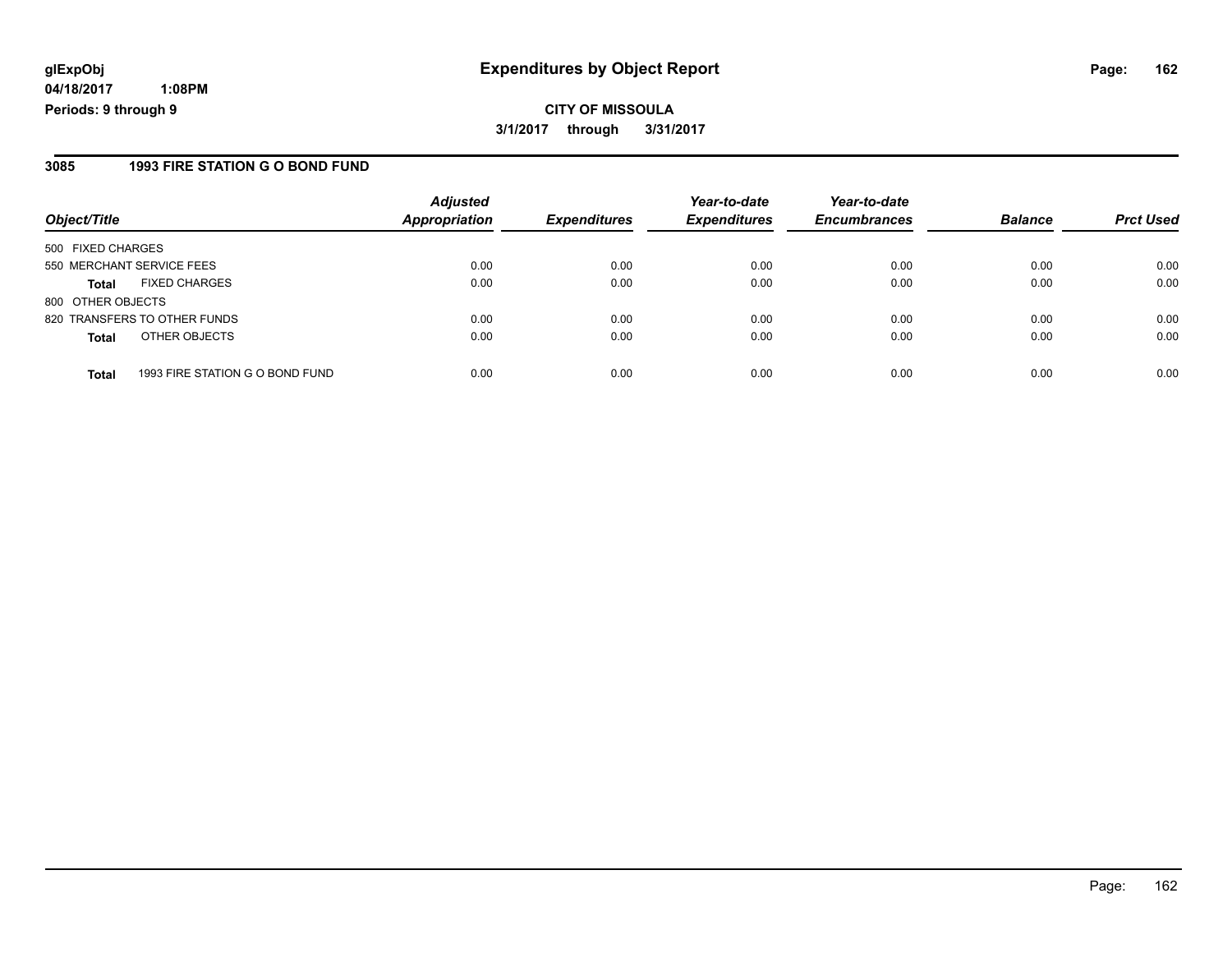# **3090 2004 AQUATICS BOND**

|                                      | <b>Adjusted</b>      |                     | Year-to-date        | Year-to-date        |                |                  |
|--------------------------------------|----------------------|---------------------|---------------------|---------------------|----------------|------------------|
| Object/Title                         | <b>Appropriation</b> | <b>Expenditures</b> | <b>Expenditures</b> | <b>Encumbrances</b> | <b>Balance</b> | <b>Prct Used</b> |
| 500 FIXED CHARGES                    |                      |                     |                     |                     |                |                  |
| 550 MERCHANT SERVICE FEES            | 0.00                 | 0.00                | 0.00                | 0.00                | 0.00           | 0.00             |
| <b>FIXED CHARGES</b><br><b>Total</b> | 0.00                 | 0.00                | 0.00                | 0.00                | 0.00           | 0.00             |
| 600 DEBT SERVICE                     |                      |                     |                     |                     |                |                  |
| 610 PRINCIPAL                        | 0.00                 | 0.00                | 0.00                | 0.00                | 0.00           | 0.00             |
| 620 INTEREST / SERVICE FEES          | 0.00                 | 0.00                | 0.00                | 0.00                | 0.00           | 0.00             |
| <b>DEBT SERVICE</b><br><b>Total</b>  | 0.00                 | 0.00                | 0.00                | 0.00                | 0.00           | 0.00             |
| 800 OTHER OBJECTS                    |                      |                     |                     |                     |                |                  |
| 820 TRANSFERS TO OTHER FUNDS         | 0.00                 | 0.00                | 0.00                | 0.00                | 0.00           | 0.00             |
| OTHER OBJECTS<br><b>Total</b>        | 0.00                 | 0.00                | 0.00                | 0.00                | 0.00           | 0.00             |
|                                      |                      |                     |                     |                     |                |                  |
| NON-DEPARTMENTAL<br><b>Total</b>     | 0.00                 | 0.00                | 0.00                | 0.00                | 0.00           | 0.00             |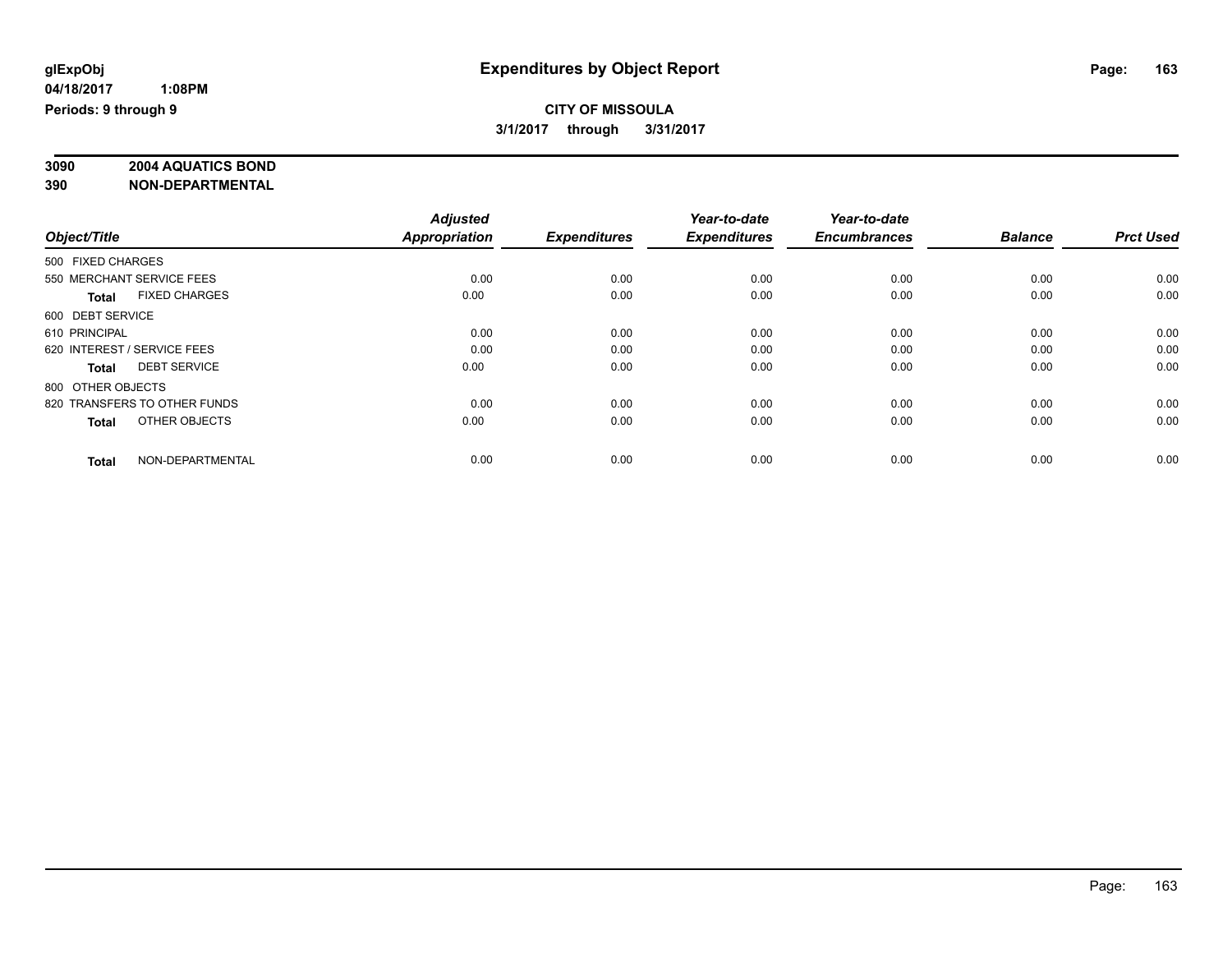# **CITY OF MISSOULA 3/1/2017 through 3/31/2017**

### **3090 2004 AQUATICS BOND**

|                               | <b>Adjusted</b>      |                     | Year-to-date        | Year-to-date        |                |                  |
|-------------------------------|----------------------|---------------------|---------------------|---------------------|----------------|------------------|
| Object/Title                  | <b>Appropriation</b> | <b>Expenditures</b> | <b>Expenditures</b> | <b>Encumbrances</b> | <b>Balance</b> | <b>Prct Used</b> |
| 500 FIXED CHARGES             |                      |                     |                     |                     |                |                  |
| 550 MERCHANT SERVICE FEES     | 0.00                 | 0.00                | 0.00                | 0.00                | 0.00           | 0.00             |
| <b>FIXED CHARGES</b><br>Total | 0.00                 | 0.00                | 0.00                | 0.00                | 0.00           | 0.00             |
| 600 DEBT SERVICE              |                      |                     |                     |                     |                |                  |
| 610 PRINCIPAL                 | 0.00                 | 0.00                | 0.00                | 0.00                | 0.00           | 0.00             |
| 620 INTEREST / SERVICE FEES   | 0.00                 | 0.00                | 0.00                | 0.00                | 0.00           | 0.00             |
| <b>DEBT SERVICE</b><br>Total  | 0.00                 | 0.00                | 0.00                | 0.00                | 0.00           | 0.00             |
| 800 OTHER OBJECTS             |                      |                     |                     |                     |                |                  |
| 820 TRANSFERS TO OTHER FUNDS  | 0.00                 | 0.00                | 0.00                | 0.00                | 0.00           | 0.00             |
| OTHER OBJECTS<br>Total        | 0.00                 | 0.00                | 0.00                | 0.00                | 0.00           | 0.00             |
| 2004 AQUATICS BOND<br>Total   | 0.00                 | 0.00                | 0.00                | 0.00                | 0.00           | 0.00             |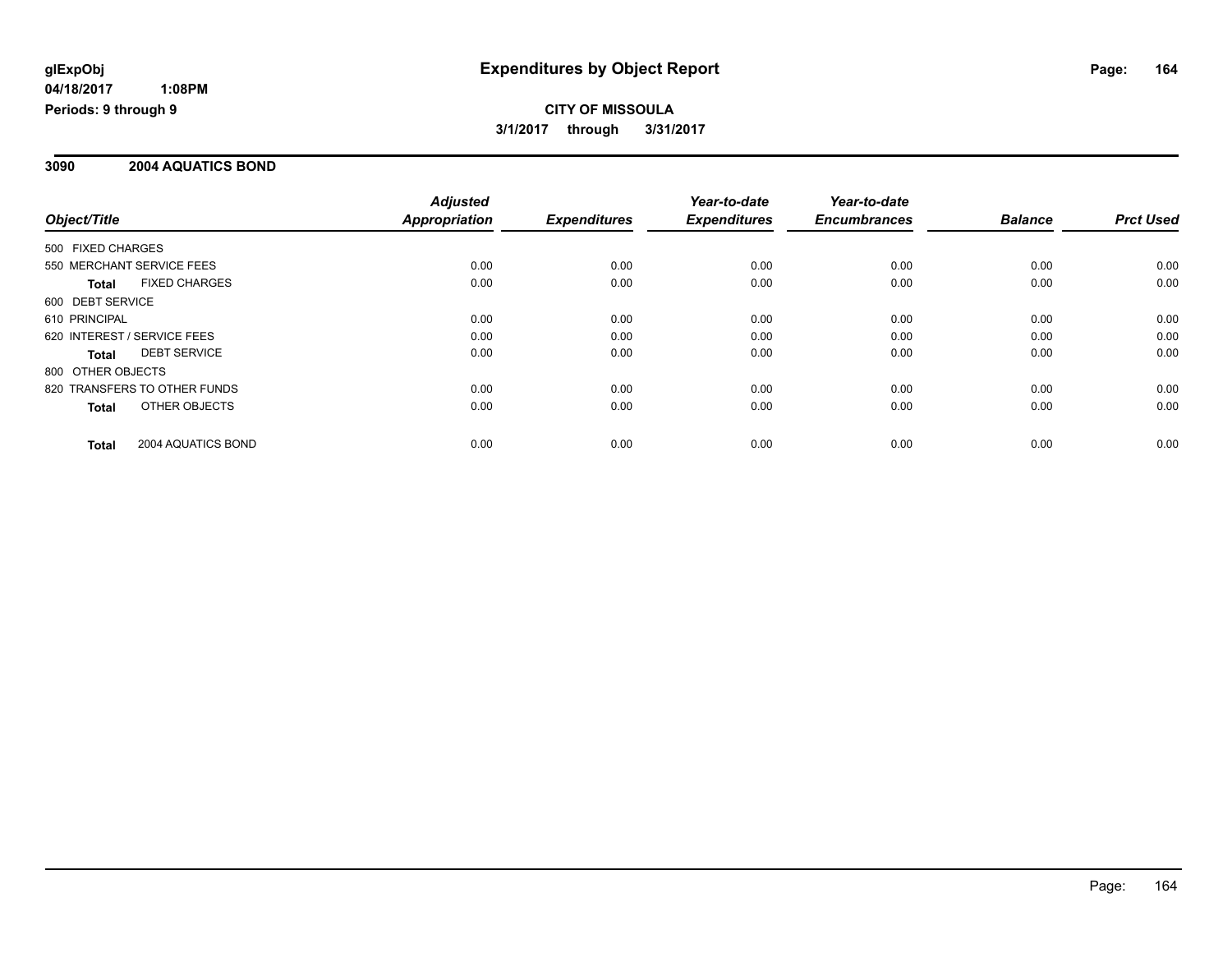# **3091 SERIES 2012A AQUATICS REFUNDING BOND**

|                                      | <b>Adjusted</b> |                     | Year-to-date        | Year-to-date        |                |                  |
|--------------------------------------|-----------------|---------------------|---------------------|---------------------|----------------|------------------|
| Object/Title                         | Appropriation   | <b>Expenditures</b> | <b>Expenditures</b> | <b>Encumbrances</b> | <b>Balance</b> | <b>Prct Used</b> |
| 500 FIXED CHARGES                    |                 |                     |                     |                     |                |                  |
| 550 MERCHANT SERVICE FEES            | 350.00          | 0.00                | 0.00                | 0.00                | 350.00         | 0.00             |
| <b>FIXED CHARGES</b><br><b>Total</b> | 350.00          | 0.00                | 0.00                | 0.00                | 350.00         | 0.00             |
| 600 DEBT SERVICE                     |                 |                     |                     |                     |                |                  |
| 610 PRINCIPAL                        | 515,000.00      | 0.00                | 0.00                | 0.00                | 515,000.00     | 0.00             |
| 620 INTEREST / SERVICE FEES          | 78.435.00       | 0.00                | 39.567.50           | 0.00                | 38.867.50      | 50.45            |
| <b>DEBT SERVICE</b><br><b>Total</b>  | 593,435.00      | 0.00                | 39,567.50           | 0.00                | 553,867.50     | 6.67             |
| 800 OTHER OBJECTS                    |                 |                     |                     |                     |                |                  |
| 820 TRANSFERS TO OTHER FUNDS         | 0.00            | 0.00                | 0.00                | 0.00                | 0.00           | 0.00             |
| OTHER OBJECTS<br><b>Total</b>        | 0.00            | 0.00                | 0.00                | 0.00                | 0.00           | 0.00             |
| NON-DEPARTMENTAL<br><b>Total</b>     | 593,785.00      | 0.00                | 39.567.50           | 0.00                | 554.217.50     | 6.66             |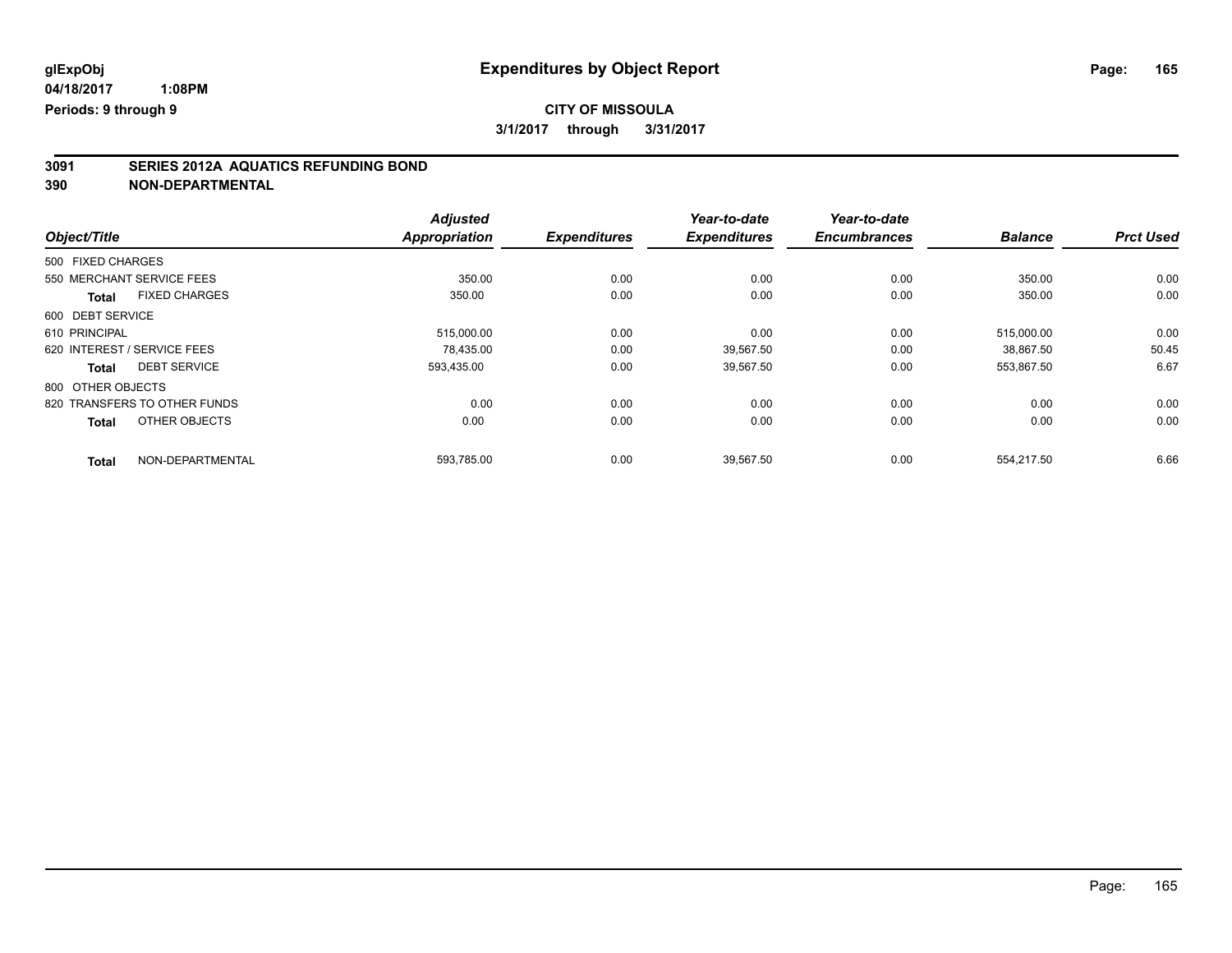#### **3091 SERIES 2012A AQUATICS REFUNDING BOND**

| Object/Title                         |                                   | <b>Adjusted</b><br>Appropriation | <b>Expenditures</b> | Year-to-date<br><b>Expenditures</b> | Year-to-date<br><b>Encumbrances</b> | <b>Balance</b> | <b>Prct Used</b> |
|--------------------------------------|-----------------------------------|----------------------------------|---------------------|-------------------------------------|-------------------------------------|----------------|------------------|
|                                      |                                   |                                  |                     |                                     |                                     |                |                  |
| 500 FIXED CHARGES                    |                                   |                                  |                     |                                     |                                     |                |                  |
| 550 MERCHANT SERVICE FEES            |                                   | 350.00                           | 0.00                | 0.00                                | 0.00                                | 350.00         | 0.00             |
| <b>FIXED CHARGES</b><br><b>Total</b> |                                   | 350.00                           | 0.00                | 0.00                                | 0.00                                | 350.00         | 0.00             |
| 600 DEBT SERVICE                     |                                   |                                  |                     |                                     |                                     |                |                  |
| 610 PRINCIPAL                        |                                   | 515,000.00                       | 0.00                | 0.00                                | 0.00                                | 515.000.00     | 0.00             |
| 620 INTEREST / SERVICE FEES          |                                   | 78.435.00                        | 0.00                | 39.567.50                           | 0.00                                | 38.867.50      | 50.45            |
| <b>DEBT SERVICE</b><br>Total         |                                   | 593,435.00                       | 0.00                | 39,567.50                           | 0.00                                | 553,867.50     | 6.67             |
| 800 OTHER OBJECTS                    |                                   |                                  |                     |                                     |                                     |                |                  |
| 820 TRANSFERS TO OTHER FUNDS         |                                   | 0.00                             | 0.00                | 0.00                                | 0.00                                | 0.00           | 0.00             |
| OTHER OBJECTS<br>Total               |                                   | 0.00                             | 0.00                | 0.00                                | 0.00                                | 0.00           | 0.00             |
| <b>Total</b>                         | SERIES 2012A AQUATICS REFUNDING B | 593,785.00                       | 0.00                | 39,567.50                           | 0.00                                | 554,217.50     | 6.66             |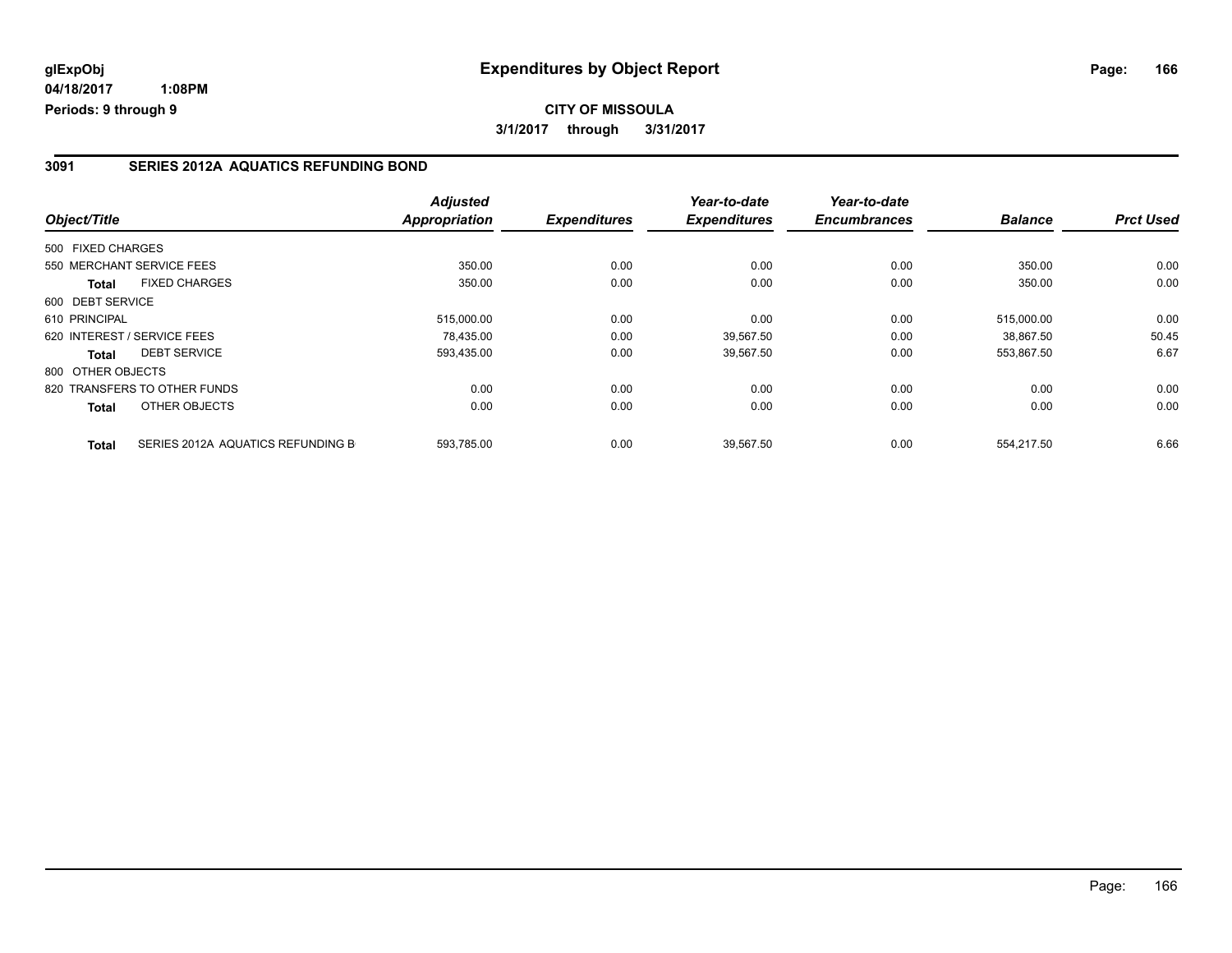# **3092 Series 2013A GO REFUNDING BONDS**

|                              |                      | <b>Adjusted</b>      |                     | Year-to-date        | Year-to-date        |                |                  |
|------------------------------|----------------------|----------------------|---------------------|---------------------|---------------------|----------------|------------------|
| Object/Title                 |                      | <b>Appropriation</b> | <b>Expenditures</b> | <b>Expenditures</b> | <b>Encumbrances</b> | <b>Balance</b> | <b>Prct Used</b> |
| 500 FIXED CHARGES            |                      |                      |                     |                     |                     |                |                  |
| 550 MERCHANT SERVICE FEES    |                      | 350.00               | 0.00                | 0.00                | 0.00                | 350.00         | 0.00             |
| <b>Total</b>                 | <b>FIXED CHARGES</b> | 350.00               | 0.00                | 0.00                | 0.00                | 350.00         | 0.00             |
| 600 DEBT SERVICE             |                      |                      |                     |                     |                     |                |                  |
| 610 PRINCIPAL                |                      | 575,000.00           | 0.00                | 0.00                | 0.00                | 575,000.00     | 0.00             |
| 620 INTEREST / SERVICE FEES  |                      | 95.120.00            | 0.00                | 47.910.00           | 0.00                | 47.210.00      | 50.37            |
| <b>Total</b>                 | <b>DEBT SERVICE</b>  | 670.120.00           | 0.00                | 47,910.00           | 0.00                | 622,210.00     | 7.15             |
| 800 OTHER OBJECTS            |                      |                      |                     |                     |                     |                |                  |
| 820 TRANSFERS TO OTHER FUNDS |                      | 0.00                 | 0.00                | 0.00                | 0.00                | 0.00           | 0.00             |
| <b>Total</b>                 | OTHER OBJECTS        | 0.00                 | 0.00                | 0.00                | 0.00                | 0.00           | 0.00             |
| <b>Total</b>                 | NON-DEPARTMENTAL     | 670.470.00           | 0.00                | 47.910.00           | 0.00                | 622.560.00     | 7.15             |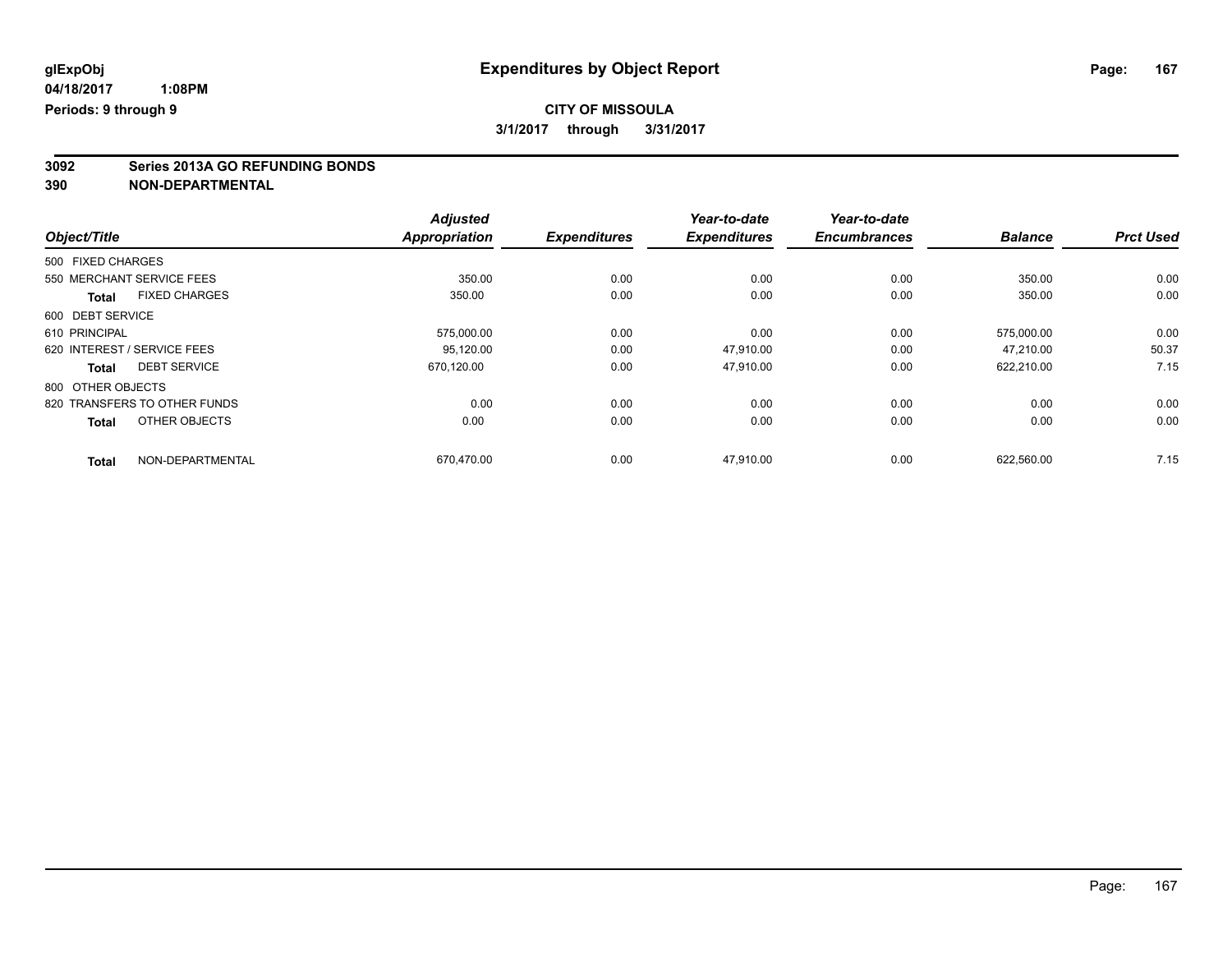# **CITY OF MISSOULA 3/1/2017 through 3/31/2017**

### **3092 Series 2013A GO REFUNDING BONDS**

|                   |                                 | <b>Adjusted</b>      |                     | Year-to-date        | Year-to-date        |                |                  |
|-------------------|---------------------------------|----------------------|---------------------|---------------------|---------------------|----------------|------------------|
| Object/Title      |                                 | <b>Appropriation</b> | <b>Expenditures</b> | <b>Expenditures</b> | <b>Encumbrances</b> | <b>Balance</b> | <b>Prct Used</b> |
| 500 FIXED CHARGES |                                 |                      |                     |                     |                     |                |                  |
|                   | 550 MERCHANT SERVICE FEES       | 350.00               | 0.00                | 0.00                | 0.00                | 350.00         | 0.00             |
| <b>Total</b>      | <b>FIXED CHARGES</b>            | 350.00               | 0.00                | 0.00                | 0.00                | 350.00         | 0.00             |
| 600 DEBT SERVICE  |                                 |                      |                     |                     |                     |                |                  |
| 610 PRINCIPAL     |                                 | 575,000.00           | 0.00                | 0.00                | 0.00                | 575.000.00     | 0.00             |
|                   | 620 INTEREST / SERVICE FEES     | 95.120.00            | 0.00                | 47,910.00           | 0.00                | 47.210.00      | 50.37            |
| Total             | <b>DEBT SERVICE</b>             | 670,120.00           | 0.00                | 47,910.00           | 0.00                | 622,210.00     | 7.15             |
| 800 OTHER OBJECTS |                                 |                      |                     |                     |                     |                |                  |
|                   | 820 TRANSFERS TO OTHER FUNDS    | 0.00                 | 0.00                | 0.00                | 0.00                | 0.00           | 0.00             |
| Total             | OTHER OBJECTS                   | 0.00                 | 0.00                | 0.00                | 0.00                | 0.00           | 0.00             |
| <b>Total</b>      | Series 2013A GO REFUNDING BONDS | 670.470.00           | 0.00                | 47.910.00           | 0.00                | 622.560.00     | 7.15             |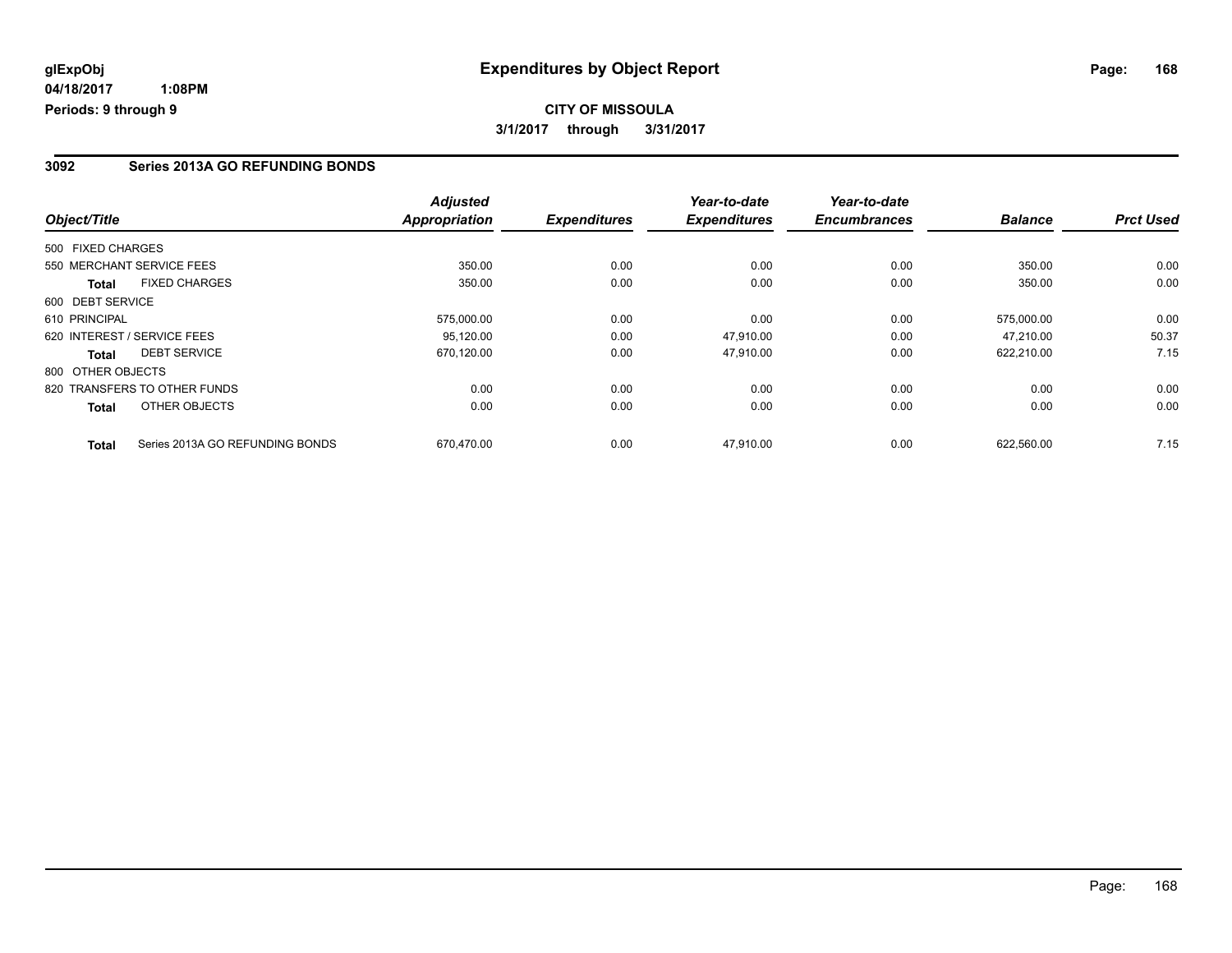# **3095 2004 REFUNDING BONDS DEBT SERVICE**

|                                      | <b>Adjusted</b>      |                     | Year-to-date        | Year-to-date        |                |                  |
|--------------------------------------|----------------------|---------------------|---------------------|---------------------|----------------|------------------|
| Object/Title                         | <b>Appropriation</b> | <b>Expenditures</b> | <b>Expenditures</b> | <b>Encumbrances</b> | <b>Balance</b> | <b>Prct Used</b> |
| 500 FIXED CHARGES                    |                      |                     |                     |                     |                |                  |
| 550 MERCHANT SERVICE FEES            | 0.00                 | 0.00                | 0.00                | 0.00                | 0.00           | 0.00             |
| <b>FIXED CHARGES</b><br><b>Total</b> | 0.00                 | 0.00                | 0.00                | 0.00                | 0.00           | 0.00             |
| 600 DEBT SERVICE                     |                      |                     |                     |                     |                |                  |
| 610 PRINCIPAL                        | 0.00                 | 0.00                | 0.00                | 0.00                | 0.00           | 0.00             |
| 620 INTEREST / SERVICE FEES          | 0.00                 | 0.00                | 0.00                | 0.00                | 0.00           | 0.00             |
| <b>DEBT SERVICE</b><br><b>Total</b>  | 0.00                 | 0.00                | 0.00                | 0.00                | 0.00           | 0.00             |
| NON-DEPARTMENTAL<br><b>Total</b>     | 0.00                 | 0.00                | 0.00                | 0.00                | 0.00           | 0.00             |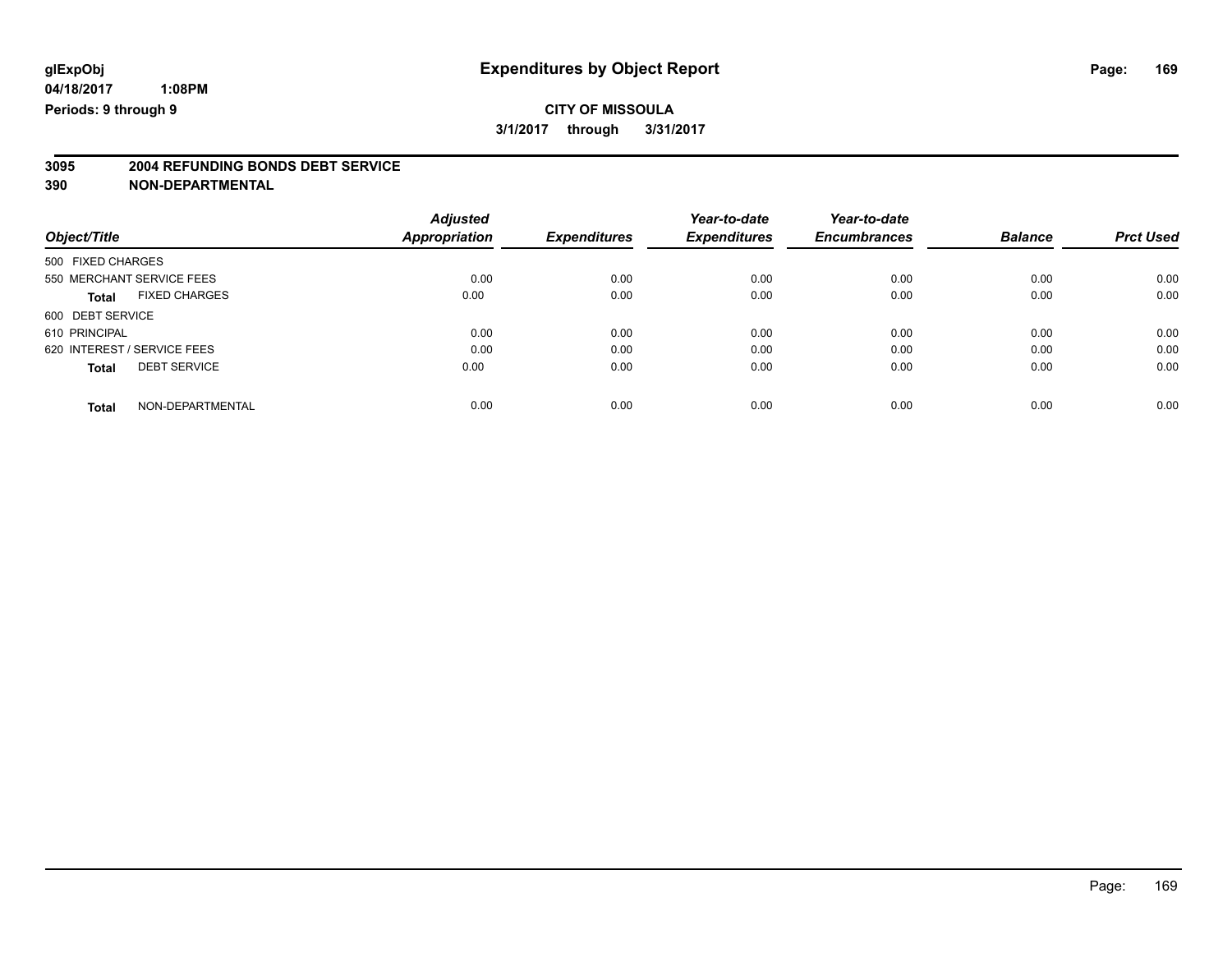**04/18/2017 1:08PM Periods: 9 through 9**

#### **3095 2004 REFUNDING BONDS DEBT SERVICE**

| Object/Title                |                                   | <b>Adjusted</b><br><b>Appropriation</b> | <b>Expenditures</b> | Year-to-date<br><b>Expenditures</b> | Year-to-date<br><b>Encumbrances</b> | <b>Balance</b> | <b>Prct Used</b> |
|-----------------------------|-----------------------------------|-----------------------------------------|---------------------|-------------------------------------|-------------------------------------|----------------|------------------|
| 500 FIXED CHARGES           |                                   |                                         |                     |                                     |                                     |                |                  |
| 550 MERCHANT SERVICE FEES   |                                   | 0.00                                    | 0.00                | 0.00                                | 0.00                                | 0.00           | 0.00             |
| Total                       | <b>FIXED CHARGES</b>              | 0.00                                    | 0.00                | 0.00                                | 0.00                                | 0.00           | 0.00             |
| 600 DEBT SERVICE            |                                   |                                         |                     |                                     |                                     |                |                  |
| 610 PRINCIPAL               |                                   | 0.00                                    | 0.00                | 0.00                                | 0.00                                | 0.00           | 0.00             |
| 620 INTEREST / SERVICE FEES |                                   | 0.00                                    | 0.00                | 0.00                                | 0.00                                | 0.00           | 0.00             |
| Total                       | <b>DEBT SERVICE</b>               | 0.00                                    | 0.00                | 0.00                                | 0.00                                | 0.00           | 0.00             |
| <b>Total</b>                | 2004 REFUNDING BONDS DEBT SERVICE | 0.00                                    | 0.00                | 0.00                                | 0.00                                | 0.00           | 0.00             |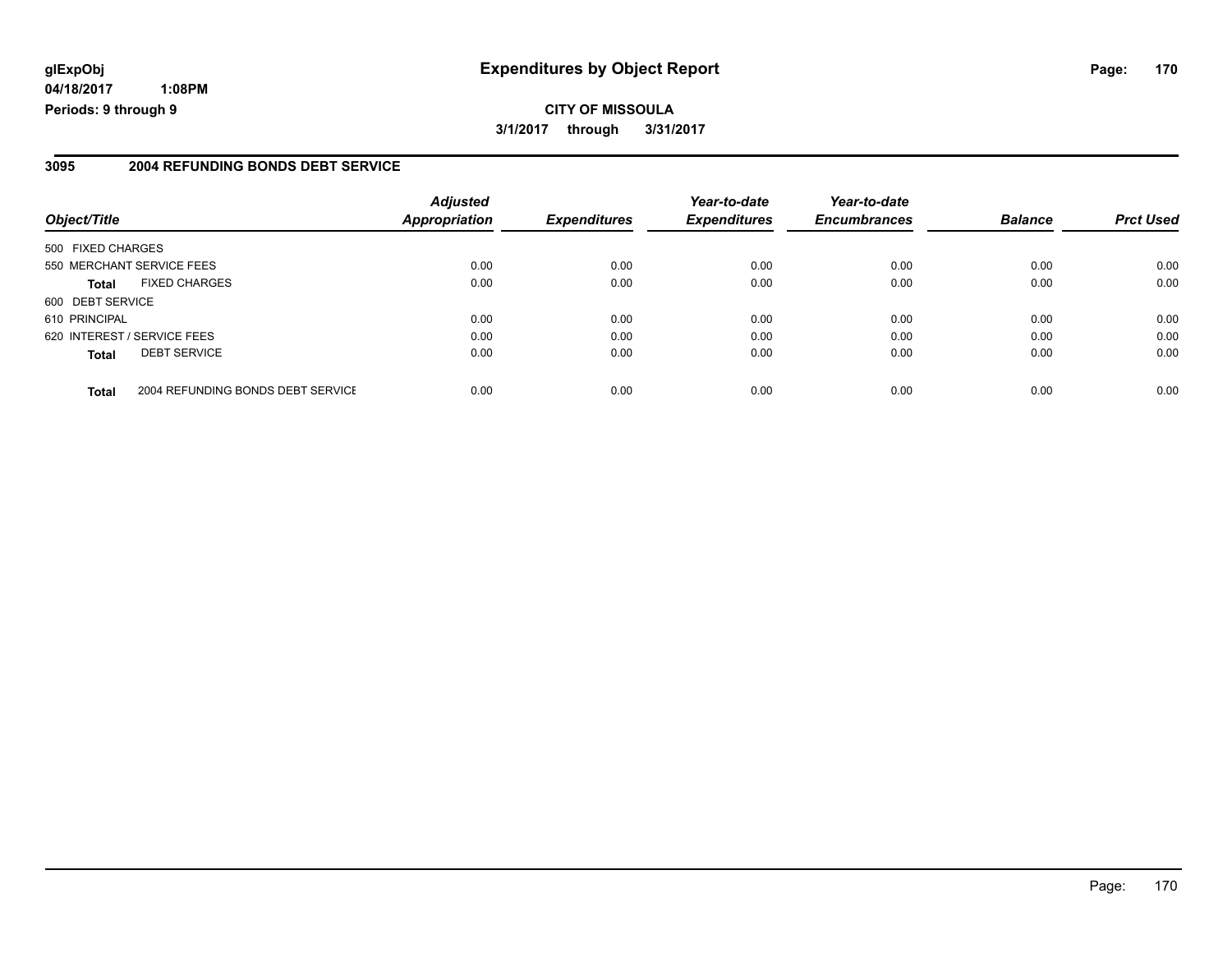### **CITY OF MISSOULA 3/1/2017 through 3/31/2017**

**3096 NEW FIRE STATION GO BOND**

|                                     |                      | <b>Adjusted</b>      |                     | Year-to-date        | Year-to-date        |                |                  |
|-------------------------------------|----------------------|----------------------|---------------------|---------------------|---------------------|----------------|------------------|
| Object/Title                        |                      | <b>Appropriation</b> | <b>Expenditures</b> | <b>Expenditures</b> | <b>Encumbrances</b> | <b>Balance</b> | <b>Prct Used</b> |
| 500 FIXED CHARGES                   |                      |                      |                     |                     |                     |                |                  |
| 550 MERCHANT SERVICE FEES           |                      | 0.00                 | 0.00                | 0.00                | 0.00                | 0.00           | 0.00             |
| <b>Total</b>                        | <b>FIXED CHARGES</b> | 0.00                 | 0.00                | 0.00                | 0.00                | 0.00           | 0.00             |
| 600 DEBT SERVICE                    |                      |                      |                     |                     |                     |                |                  |
| 610 PRINCIPAL                       |                      | 0.00                 | 0.00                | 0.00                | 0.00                | 0.00           | 0.00             |
| 620 INTEREST / SERVICE FEES         |                      | 0.00                 | 0.00                | 350.00              | 0.00                | $-350.00$      | 0.00             |
| <b>DEBT SERVICE</b><br><b>Total</b> |                      | 0.00                 | 0.00                | 350.00              | 0.00                | $-350.00$      | 0.00             |
| 800 OTHER OBJECTS                   |                      |                      |                     |                     |                     |                |                  |
| 820 TRANSFERS TO OTHER FUNDS        |                      | 0.00                 | 0.00                | 0.00                | 0.00                | 0.00           | 0.00             |
| <b>Total</b>                        | OTHER OBJECTS        | 0.00                 | 0.00                | 0.00                | 0.00                | 0.00           | 0.00             |
| <b>Total</b>                        | NON-DEPARTMENTAL     | 0.00                 | 0.00                | 350.00              | 0.00                | $-350.00$      | 0.00             |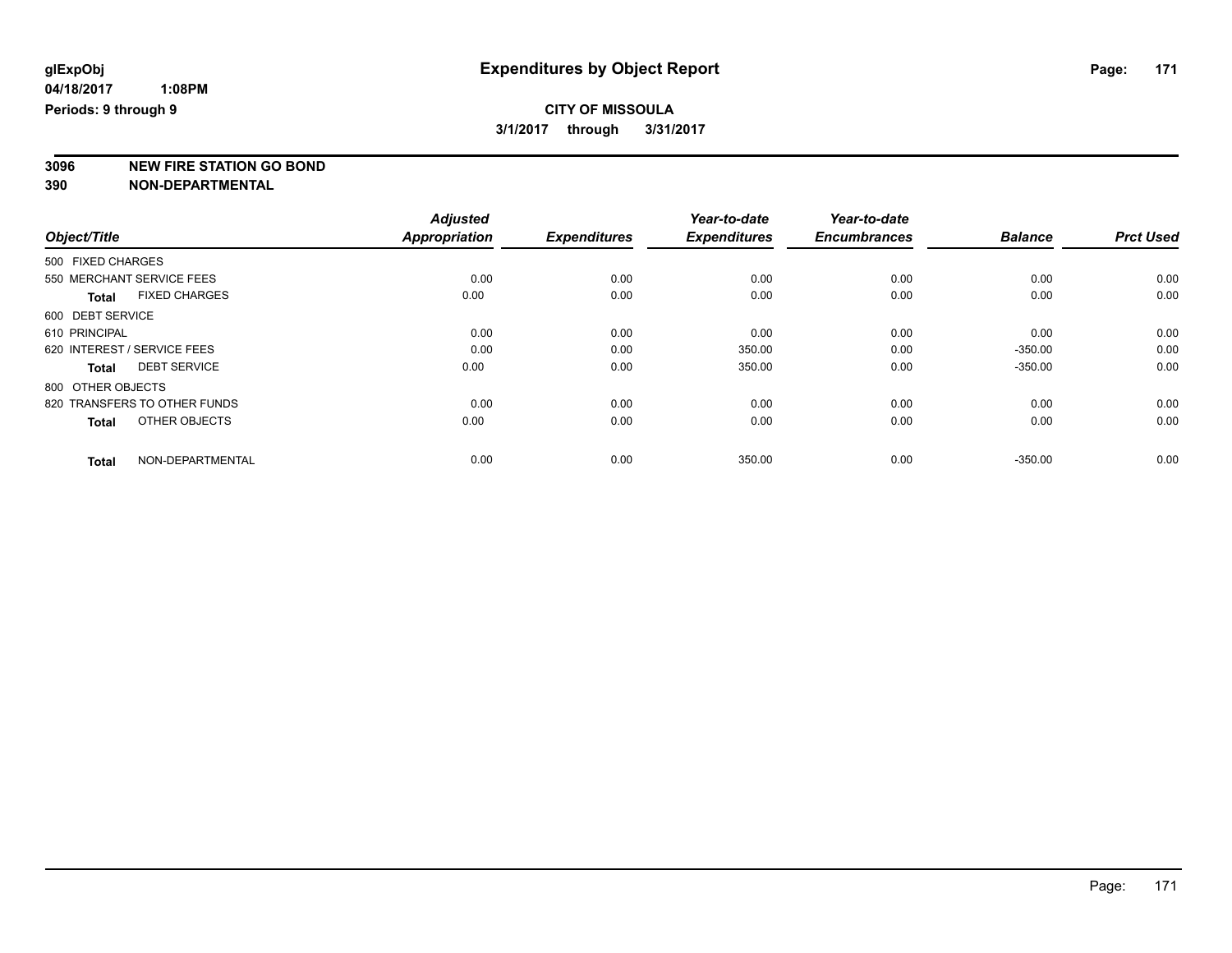# **CITY OF MISSOULA 3/1/2017 through 3/31/2017**

### **3096 NEW FIRE STATION GO BOND**

| Object/Title                |                              | <b>Adjusted</b><br><b>Appropriation</b> | <b>Expenditures</b> | Year-to-date<br><b>Expenditures</b> | Year-to-date<br><b>Encumbrances</b> | <b>Balance</b> | <b>Prct Used</b> |
|-----------------------------|------------------------------|-----------------------------------------|---------------------|-------------------------------------|-------------------------------------|----------------|------------------|
|                             |                              |                                         |                     |                                     |                                     |                |                  |
| 500 FIXED CHARGES           |                              |                                         |                     |                                     |                                     |                |                  |
| 550 MERCHANT SERVICE FEES   |                              | 0.00                                    | 0.00                | 0.00                                | 0.00                                | 0.00           | 0.00             |
| <b>Total</b>                | <b>FIXED CHARGES</b>         | 0.00                                    | 0.00                | 0.00                                | 0.00                                | 0.00           | 0.00             |
| 600 DEBT SERVICE            |                              |                                         |                     |                                     |                                     |                |                  |
| 610 PRINCIPAL               |                              | 0.00                                    | 0.00                | 0.00                                | 0.00                                | 0.00           | 0.00             |
| 620 INTEREST / SERVICE FEES |                              | 0.00                                    | 0.00                | 350.00                              | 0.00                                | $-350.00$      | 0.00             |
| Total                       | <b>DEBT SERVICE</b>          | 0.00                                    | 0.00                | 350.00                              | 0.00                                | $-350.00$      | 0.00             |
| 800 OTHER OBJECTS           |                              |                                         |                     |                                     |                                     |                |                  |
|                             | 820 TRANSFERS TO OTHER FUNDS | 0.00                                    | 0.00                | 0.00                                | 0.00                                | 0.00           | 0.00             |
| <b>Total</b>                | OTHER OBJECTS                | 0.00                                    | 0.00                | 0.00                                | 0.00                                | 0.00           | 0.00             |
| <b>Total</b>                | NEW FIRE STATION GO BOND     | 0.00                                    | 0.00                | 350.00                              | 0.00                                | $-350.00$      | 0.00             |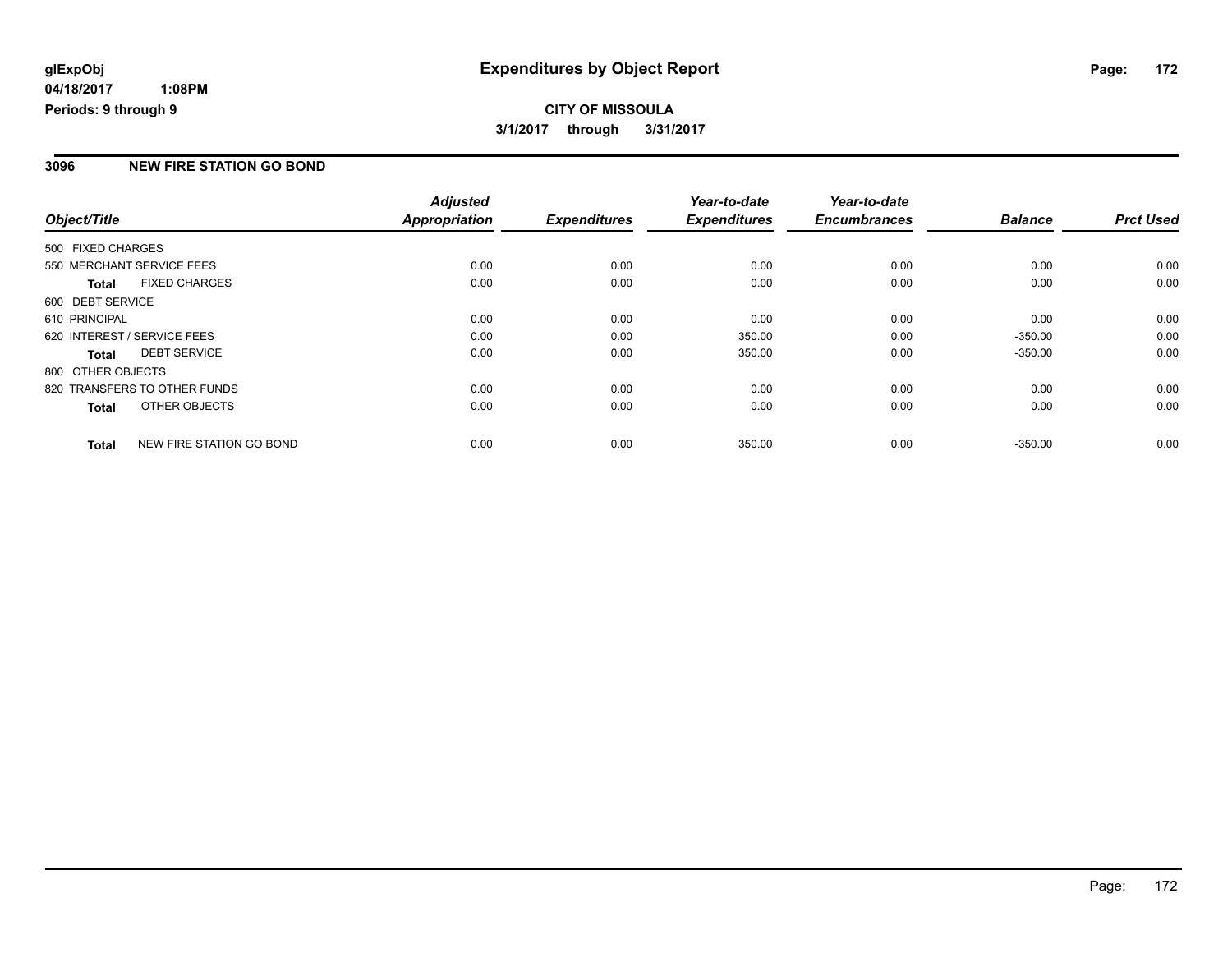**3097 2007 REFUNDING BONDS**

| Object/Title                         | <b>Adjusted</b><br><b>Appropriation</b> | <b>Expenditures</b> | Year-to-date<br><b>Expenditures</b> | Year-to-date<br><b>Encumbrances</b> | <b>Balance</b> | <b>Prct Used</b> |
|--------------------------------------|-----------------------------------------|---------------------|-------------------------------------|-------------------------------------|----------------|------------------|
| 500 FIXED CHARGES                    |                                         |                     |                                     |                                     |                |                  |
| 500 FIXED CHARGES                    | 0.00                                    | 0.00                | 0.00                                | 0.00                                | 0.00           | 0.00             |
| 550 MERCHANT SERVICE FEES            | 0.00                                    | 0.00                | 0.00                                | 0.00                                | 0.00           | 0.00             |
| <b>FIXED CHARGES</b><br><b>Total</b> | 0.00                                    | 0.00                | 0.00                                | 0.00                                | 0.00           | 0.00             |
| 600 DEBT SERVICE                     |                                         |                     |                                     |                                     |                |                  |
| 610 PRINCIPAL                        | 0.00                                    | 0.00                | 0.00                                | 0.00                                | 0.00           | 0.00             |
| 620 INTEREST / SERVICE FEES          | 0.00                                    | 0.00                | 0.00                                | 0.00                                | 0.00           | 0.00             |
| <b>DEBT SERVICE</b><br><b>Total</b>  | 0.00                                    | 0.00                | 0.00                                | 0.00                                | 0.00           | 0.00             |
| NON-DEPARTMENTAL<br><b>Total</b>     | 0.00                                    | 0.00                | 0.00                                | 0.00                                | 0.00           | 0.00             |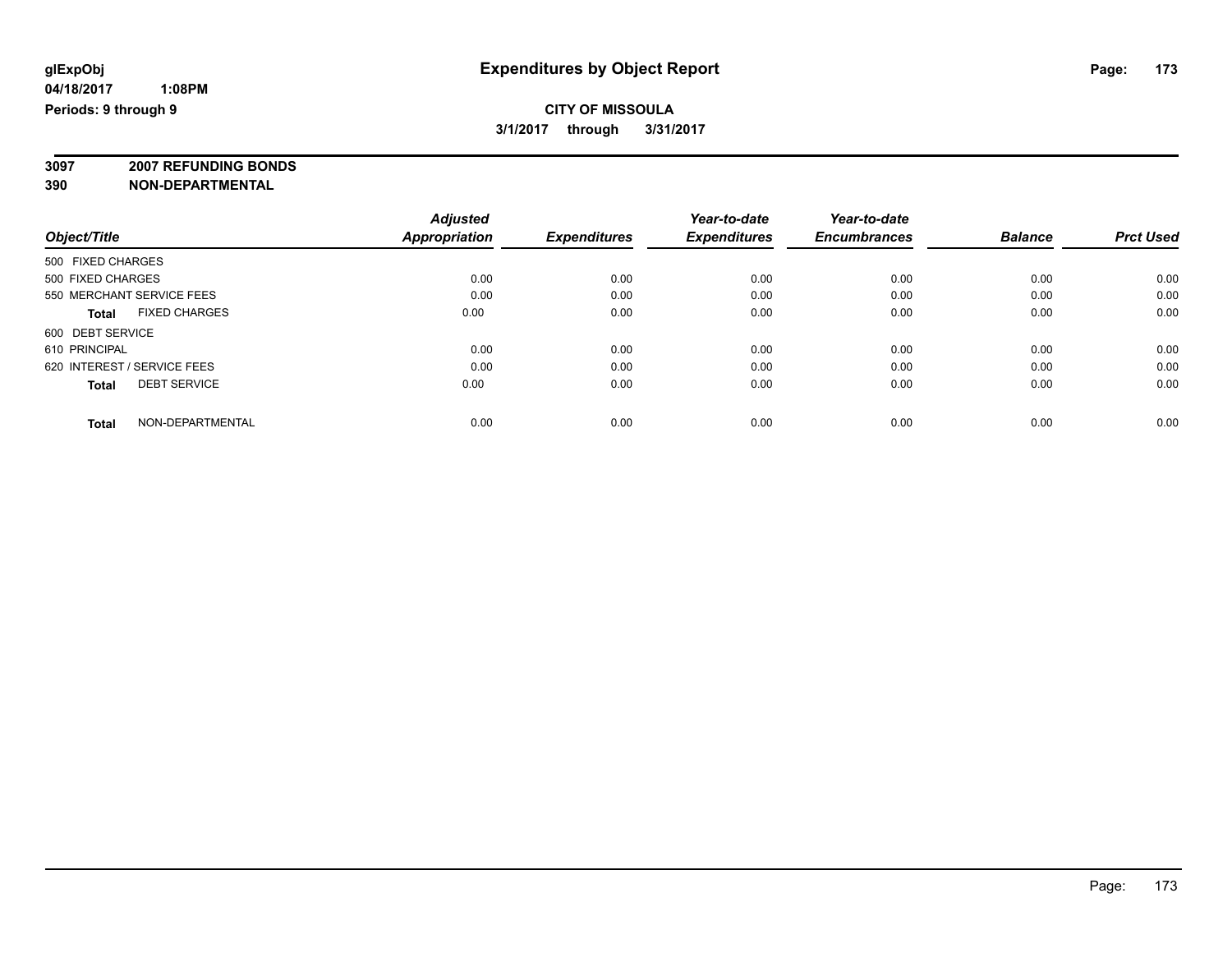#### **3097 2007 REFUNDING BONDS**

| Object/Title                         | <b>Adjusted</b><br>Appropriation | <b>Expenditures</b> | Year-to-date<br><b>Expenditures</b> | Year-to-date<br><b>Encumbrances</b> | <b>Balance</b> | <b>Prct Used</b> |
|--------------------------------------|----------------------------------|---------------------|-------------------------------------|-------------------------------------|----------------|------------------|
| 500 FIXED CHARGES                    |                                  |                     |                                     |                                     |                |                  |
| 500 FIXED CHARGES                    | 0.00                             | 0.00                | 0.00                                | 0.00                                | 0.00           | 0.00             |
| 550 MERCHANT SERVICE FEES            | 0.00                             | 0.00                | 0.00                                | 0.00                                | 0.00           | 0.00             |
| <b>FIXED CHARGES</b><br><b>Total</b> | 0.00                             | 0.00                | 0.00                                | 0.00                                | 0.00           | 0.00             |
| 600 DEBT SERVICE                     |                                  |                     |                                     |                                     |                |                  |
| 610 PRINCIPAL                        | 0.00                             | 0.00                | 0.00                                | 0.00                                | 0.00           | 0.00             |
| 620 INTEREST / SERVICE FEES          | 0.00                             | 0.00                | 0.00                                | 0.00                                | 0.00           | 0.00             |
| <b>DEBT SERVICE</b><br><b>Total</b>  | 0.00                             | 0.00                | 0.00                                | 0.00                                | 0.00           | 0.00             |
| 2007 REFUNDING BONDS<br><b>Total</b> | 0.00                             | 0.00                | 0.00                                | 0.00                                | 0.00           | 0.00             |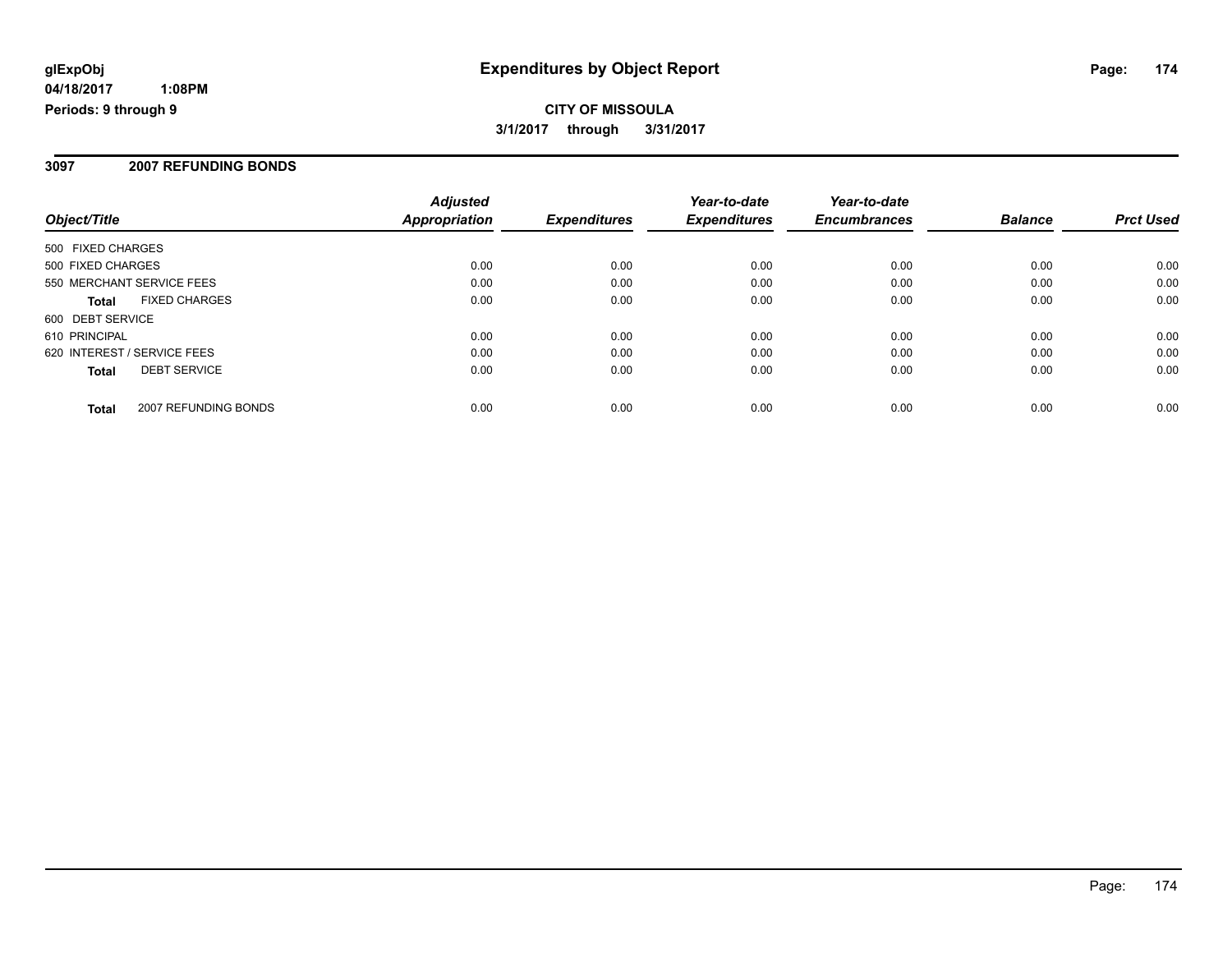# **3100 SIDEWALK & CURB WARRANTS FUND**

|                                      | <b>Adjusted</b>      | <b>Expenditures</b> | Year-to-date<br><b>Expenditures</b> | Year-to-date<br><b>Encumbrances</b> | <b>Balance</b> | <b>Prct Used</b> |
|--------------------------------------|----------------------|---------------------|-------------------------------------|-------------------------------------|----------------|------------------|
| Object/Title                         | <b>Appropriation</b> |                     |                                     |                                     |                |                  |
| 500 FIXED CHARGES                    |                      |                     |                                     |                                     |                |                  |
| 550 MERCHANT SERVICE FEES            | 0.00                 | 0.00                | 0.00                                | 0.00                                | 0.00           | 0.00             |
| <b>FIXED CHARGES</b><br><b>Total</b> | 0.00                 | 0.00                | 0.00                                | 0.00                                | 0.00           | 0.00             |
| 600 DEBT SERVICE                     |                      |                     |                                     |                                     |                |                  |
| 610 PRINCIPAL                        | 0.00                 | 0.00                | 0.00                                | 0.00                                | 0.00           | 0.00             |
| 620 INTEREST / SERVICE FEES          | 0.00                 | 0.00                | 0.00                                | 0.00                                | 0.00           | 0.00             |
| <b>DEBT SERVICE</b><br><b>Total</b>  | 0.00                 | 0.00                | 0.00                                | 0.00                                | 0.00           | 0.00             |
| 800 OTHER OBJECTS                    |                      |                     |                                     |                                     |                |                  |
| 820 TRANSFERS TO OTHER FUNDS         | 0.00                 | 0.00                | 0.00                                | 0.00                                | 0.00           | 0.00             |
| OTHER OBJECTS<br><b>Total</b>        | 0.00                 | 0.00                | 0.00                                | 0.00                                | 0.00           | 0.00             |
| NON-DEPARTMENTAL<br><b>Total</b>     | 0.00                 | 0.00                | 0.00                                | 0.00                                | 0.00           | 0.00             |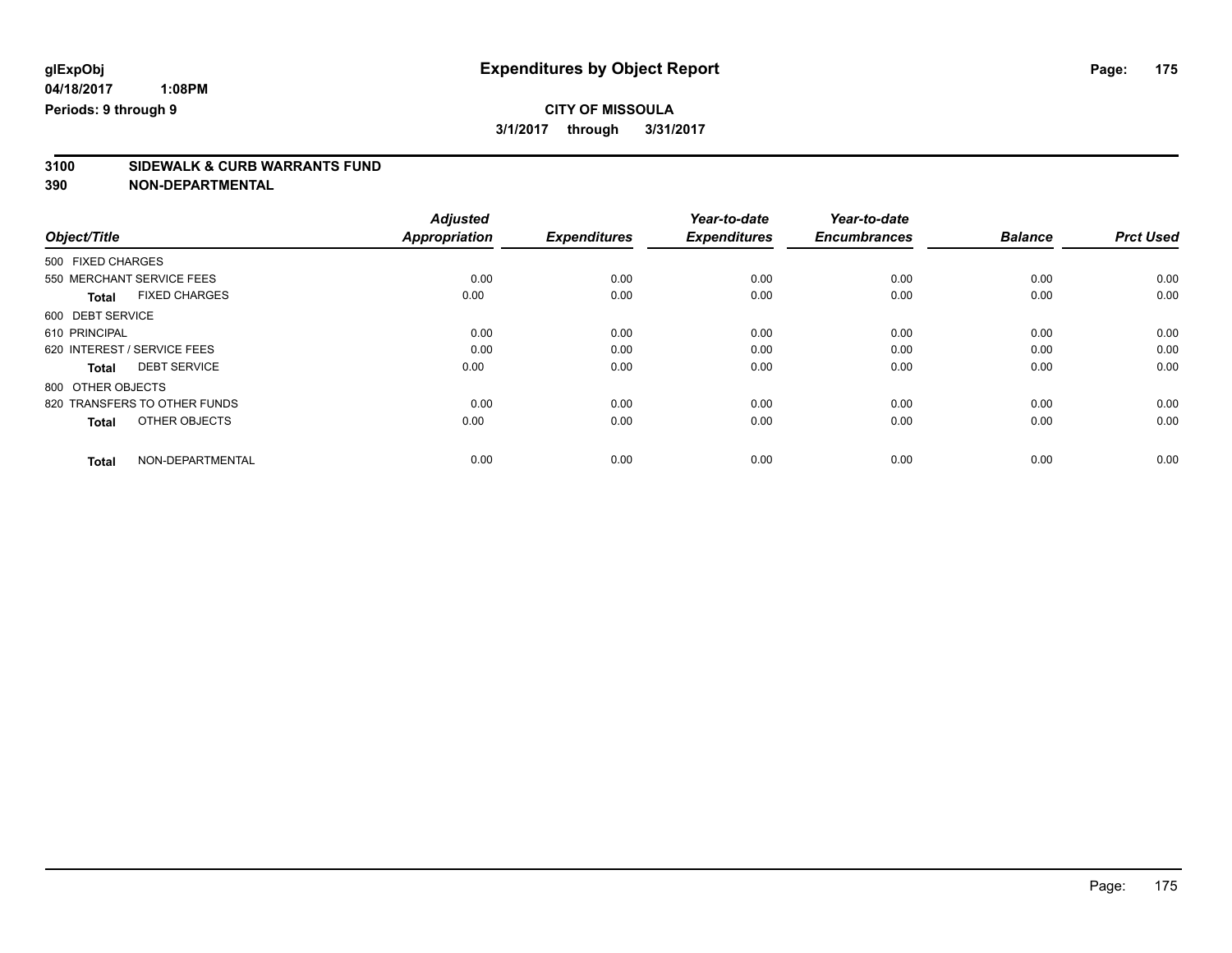**04/18/2017 1:08PM Periods: 9 through 9**

### **3100 SIDEWALK & CURB WARRANTS FUND**

| Object/Title      |                               | <b>Adjusted</b><br>Appropriation | <b>Expenditures</b> | Year-to-date<br><b>Expenditures</b> | Year-to-date<br><b>Encumbrances</b> | <b>Balance</b> | <b>Prct Used</b> |
|-------------------|-------------------------------|----------------------------------|---------------------|-------------------------------------|-------------------------------------|----------------|------------------|
|                   |                               |                                  |                     |                                     |                                     |                |                  |
| 500 FIXED CHARGES |                               |                                  |                     |                                     |                                     |                |                  |
|                   | 550 MERCHANT SERVICE FEES     | 0.00                             | 0.00                | 0.00                                | 0.00                                | 0.00           | 0.00             |
| <b>Total</b>      | <b>FIXED CHARGES</b>          | 0.00                             | 0.00                | 0.00                                | 0.00                                | 0.00           | 0.00             |
| 600 DEBT SERVICE  |                               |                                  |                     |                                     |                                     |                |                  |
| 610 PRINCIPAL     |                               | 0.00                             | 0.00                | 0.00                                | 0.00                                | 0.00           | 0.00             |
|                   | 620 INTEREST / SERVICE FEES   | 0.00                             | 0.00                | 0.00                                | 0.00                                | 0.00           | 0.00             |
| Total             | <b>DEBT SERVICE</b>           | 0.00                             | 0.00                | 0.00                                | 0.00                                | 0.00           | 0.00             |
| 800 OTHER OBJECTS |                               |                                  |                     |                                     |                                     |                |                  |
|                   | 820 TRANSFERS TO OTHER FUNDS  | 0.00                             | 0.00                | 0.00                                | 0.00                                | 0.00           | 0.00             |
| <b>Total</b>      | OTHER OBJECTS                 | 0.00                             | 0.00                | 0.00                                | 0.00                                | 0.00           | 0.00             |
| Total             | SIDEWALK & CURB WARRANTS FUND | 0.00                             | 0.00                | 0.00                                | 0.00                                | 0.00           | 0.00             |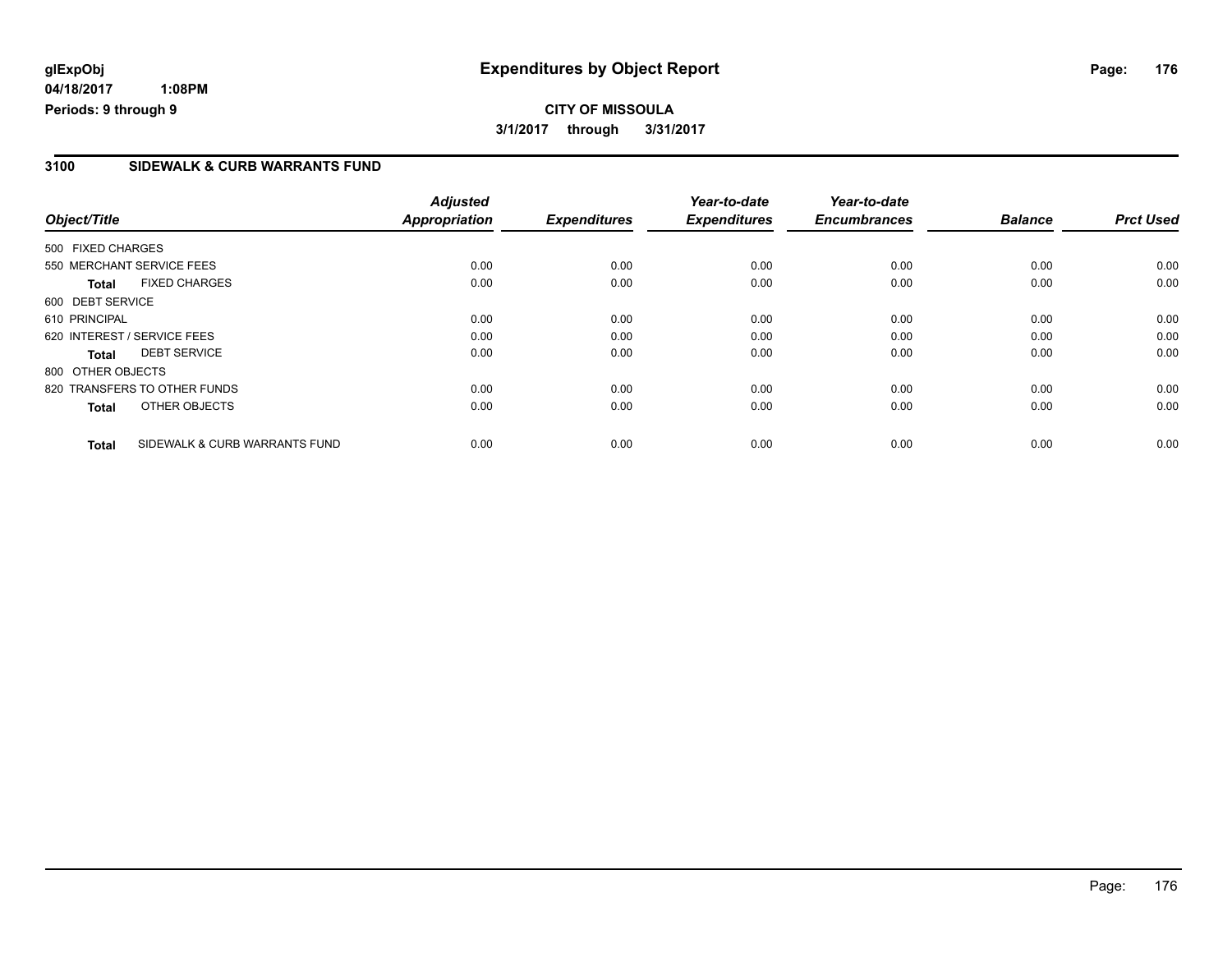# **3200 FY99 SIDEWALK & CURB DEBT SERVICE FUND**

|                                      | <b>Adjusted</b>      | <b>Expenditures</b> | Year-to-date<br><b>Expenditures</b> | Year-to-date<br><b>Encumbrances</b> | <b>Balance</b> | <b>Prct Used</b> |
|--------------------------------------|----------------------|---------------------|-------------------------------------|-------------------------------------|----------------|------------------|
| Object/Title                         | <b>Appropriation</b> |                     |                                     |                                     |                |                  |
| 500 FIXED CHARGES                    |                      |                     |                                     |                                     |                |                  |
| 550 MERCHANT SERVICE FEES            | 0.00                 | 0.00                | 0.00                                | 0.00                                | 0.00           | 0.00             |
| <b>FIXED CHARGES</b><br><b>Total</b> | 0.00                 | 0.00                | 0.00                                | 0.00                                | 0.00           | 0.00             |
| 600 DEBT SERVICE                     |                      |                     |                                     |                                     |                |                  |
| 610 PRINCIPAL                        | 0.00                 | 0.00                | 0.00                                | 0.00                                | 0.00           | 0.00             |
| 620 INTEREST / SERVICE FEES          | 0.00                 | 0.00                | 0.00                                | 0.00                                | 0.00           | 0.00             |
| <b>DEBT SERVICE</b><br><b>Total</b>  | 0.00                 | 0.00                | 0.00                                | 0.00                                | 0.00           | 0.00             |
| 800 OTHER OBJECTS                    |                      |                     |                                     |                                     |                |                  |
| 820 TRANSFERS TO OTHER FUNDS         | 0.00                 | 0.00                | 0.00                                | 0.00                                | 0.00           | 0.00             |
| OTHER OBJECTS<br><b>Total</b>        | 0.00                 | 0.00                | 0.00                                | 0.00                                | 0.00           | 0.00             |
| NON-DEPARTMENTAL<br><b>Total</b>     | 0.00                 | 0.00                | 0.00                                | 0.00                                | 0.00           | 0.00             |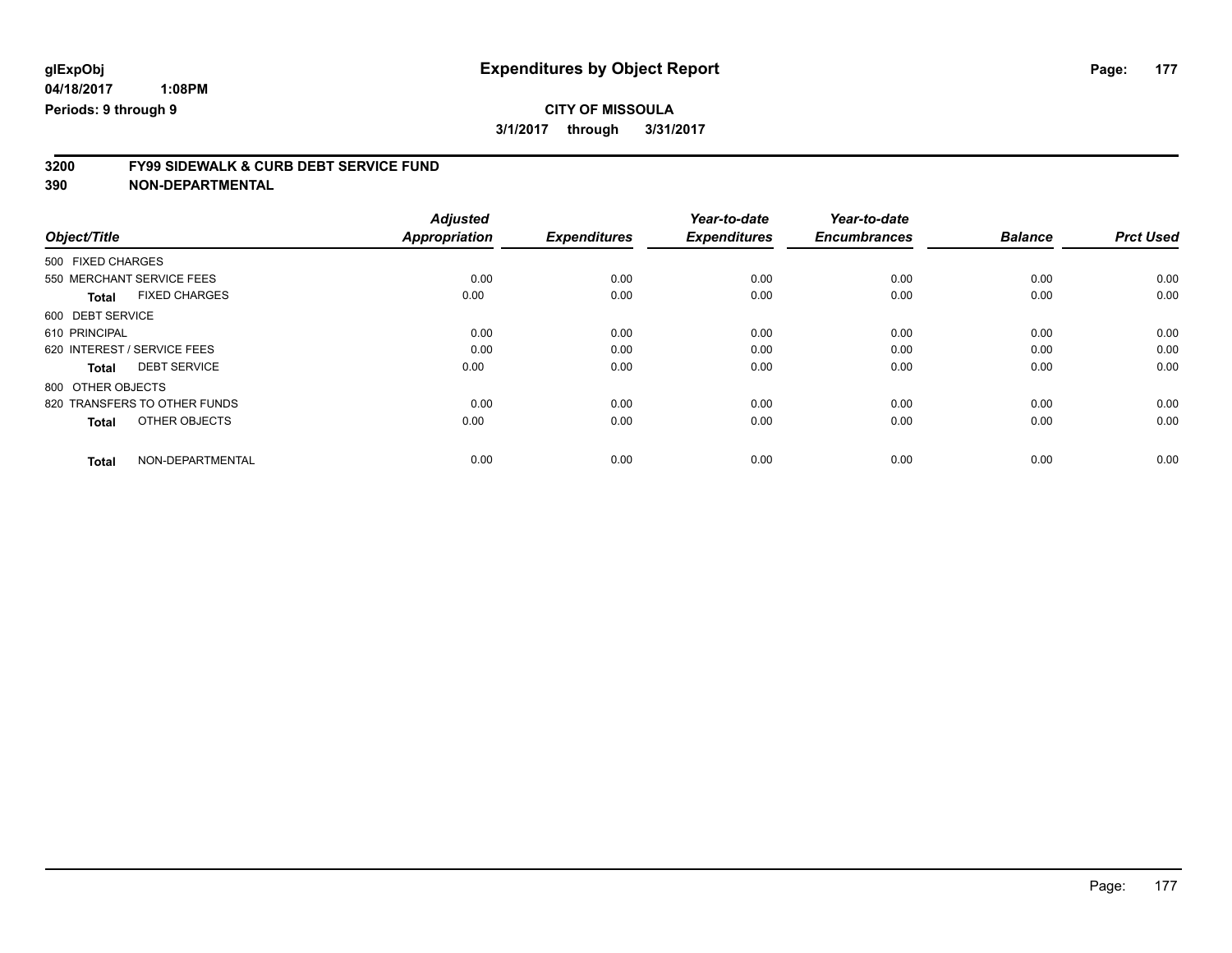**04/18/2017 1:08PM Periods: 9 through 9**

#### **3200 FY99 SIDEWALK & CURB DEBT SERVICE FUND**

| Object/Title      |                                              | <b>Adjusted</b><br><b>Appropriation</b> | <b>Expenditures</b> | Year-to-date<br><b>Expenditures</b> | Year-to-date<br><b>Encumbrances</b> | <b>Balance</b> | <b>Prct Used</b> |
|-------------------|----------------------------------------------|-----------------------------------------|---------------------|-------------------------------------|-------------------------------------|----------------|------------------|
| 500 FIXED CHARGES |                                              |                                         |                     |                                     |                                     |                |                  |
|                   | 550 MERCHANT SERVICE FEES                    | 0.00                                    | 0.00                | 0.00                                | 0.00                                | 0.00           | 0.00             |
| <b>Total</b>      | <b>FIXED CHARGES</b>                         | 0.00                                    | 0.00                | 0.00                                | 0.00                                | 0.00           | 0.00             |
| 600 DEBT SERVICE  |                                              |                                         |                     |                                     |                                     |                |                  |
| 610 PRINCIPAL     |                                              | 0.00                                    | 0.00                | 0.00                                | 0.00                                | 0.00           | 0.00             |
|                   | 620 INTEREST / SERVICE FEES                  | 0.00                                    | 0.00                | 0.00                                | 0.00                                | 0.00           | 0.00             |
| <b>Total</b>      | <b>DEBT SERVICE</b>                          | 0.00                                    | 0.00                | 0.00                                | 0.00                                | 0.00           | 0.00             |
| 800 OTHER OBJECTS |                                              |                                         |                     |                                     |                                     |                |                  |
|                   | 820 TRANSFERS TO OTHER FUNDS                 | 0.00                                    | 0.00                | 0.00                                | 0.00                                | 0.00           | 0.00             |
| <b>Total</b>      | OTHER OBJECTS                                | 0.00                                    | 0.00                | 0.00                                | 0.00                                | 0.00           | 0.00             |
| Total             | <b>FY99 SIDEWALK &amp; CURB DEBT SERVICE</b> | 0.00                                    | 0.00                | 0.00                                | 0.00                                | 0.00           | 0.00             |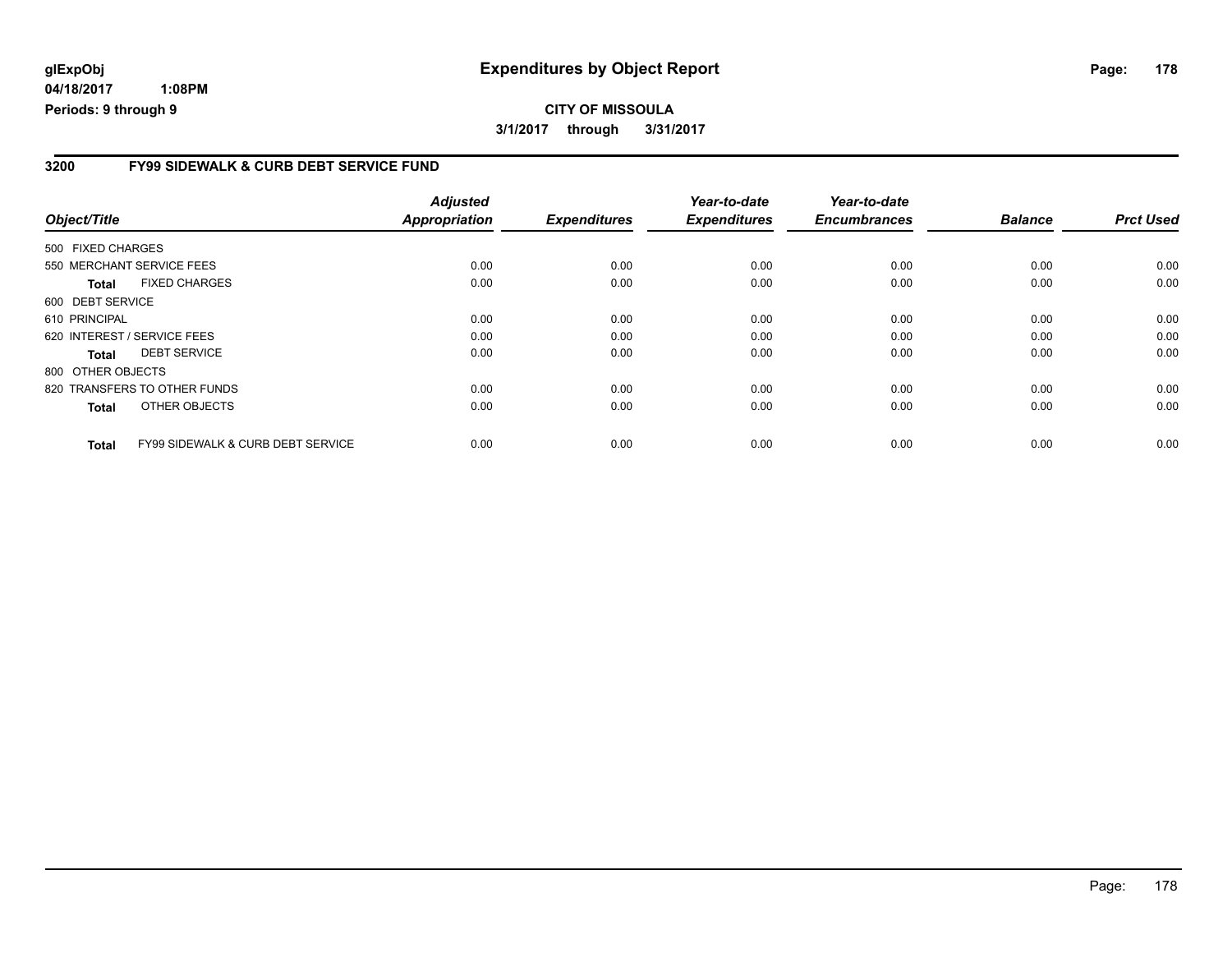# **3300 FY00 SIDEWALK & CURB DEBT SERVICE FUND**

**390 NON-DEPARTMENTAL**

| Object/Title                         | <b>Adjusted</b><br>Appropriation | <b>Expenditures</b> | Year-to-date<br><b>Expenditures</b> | Year-to-date<br><b>Encumbrances</b> | <b>Balance</b> | <b>Prct Used</b> |
|--------------------------------------|----------------------------------|---------------------|-------------------------------------|-------------------------------------|----------------|------------------|
| 500 FIXED CHARGES                    |                                  |                     |                                     |                                     |                |                  |
| 550 MERCHANT SERVICE FEES            | 0.00                             | 0.00                | 0.00                                | 0.00                                | 0.00           | 0.00             |
| <b>FIXED CHARGES</b><br><b>Total</b> | 0.00                             | 0.00                | 0.00                                | 0.00                                | 0.00           | 0.00             |
| 600 DEBT SERVICE                     |                                  |                     |                                     |                                     |                |                  |
| 610 PRINCIPAL                        | 0.00                             | 0.00                | 0.00                                | 0.00                                | 0.00           | 0.00             |
| 620 INTEREST / SERVICE FEES          | 0.00                             | 0.00                | 0.00                                | 0.00                                | 0.00           | 0.00             |
| <b>DEBT SERVICE</b><br><b>Total</b>  | 0.00                             | 0.00                | 0.00                                | 0.00                                | 0.00           | 0.00             |
| NON-DEPARTMENTAL<br><b>Total</b>     | 0.00                             | 0.00                | 0.00                                | 0.00                                | 0.00           | 0.00             |

**3/1/2017 through 3/31/2017**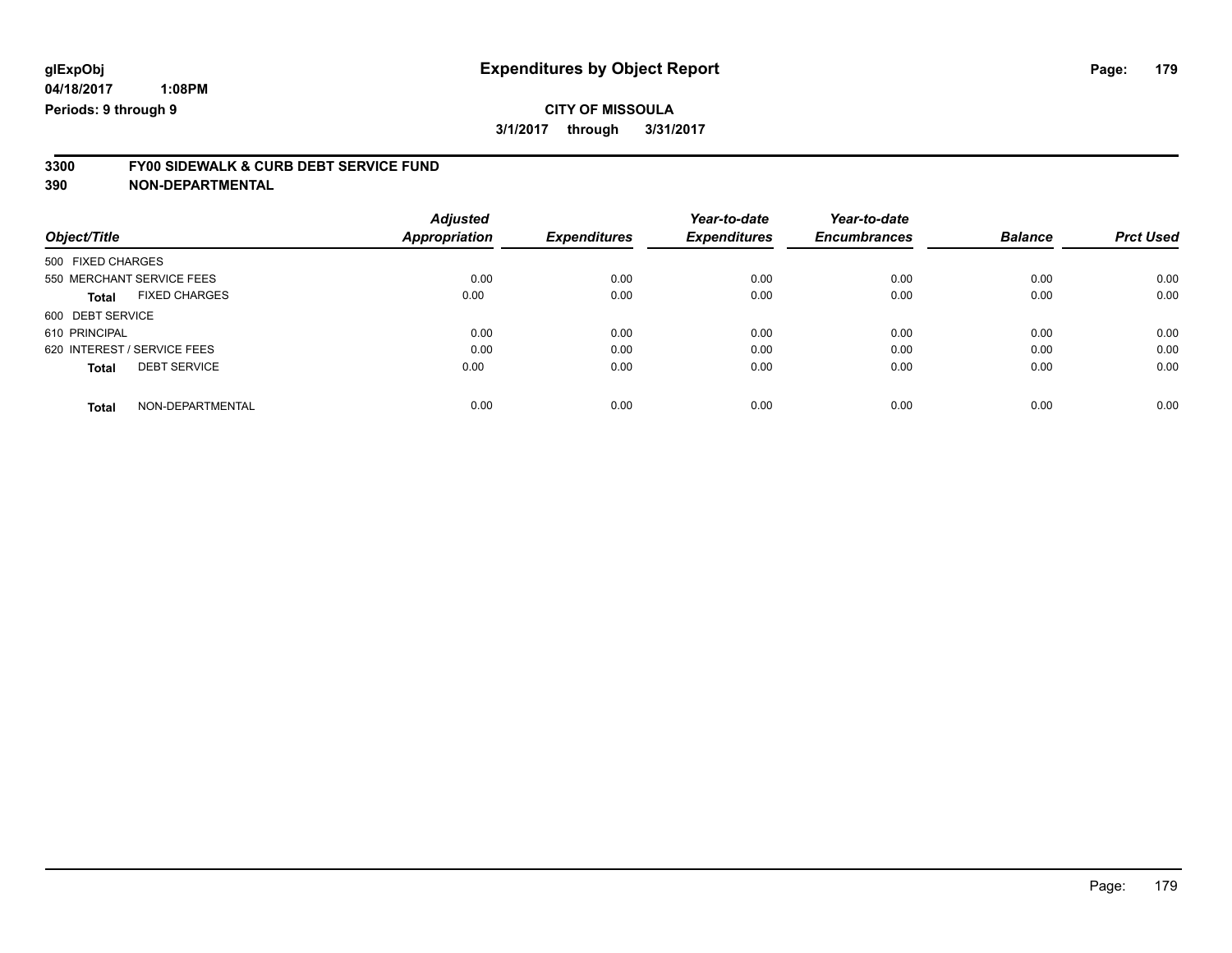**04/18/2017 1:08PM Periods: 9 through 9**

#### **3300 FY00 SIDEWALK & CURB DEBT SERVICE FUND**

| Object/Title                |                                   | <b>Adjusted</b><br><b>Appropriation</b> | <b>Expenditures</b> | Year-to-date<br><b>Expenditures</b> | Year-to-date<br><b>Encumbrances</b> | <b>Balance</b> | <b>Prct Used</b> |
|-----------------------------|-----------------------------------|-----------------------------------------|---------------------|-------------------------------------|-------------------------------------|----------------|------------------|
| 500 FIXED CHARGES           |                                   |                                         |                     |                                     |                                     |                |                  |
| 550 MERCHANT SERVICE FEES   |                                   | 0.00                                    | 0.00                | 0.00                                | 0.00                                | 0.00           | 0.00             |
| Total                       | <b>FIXED CHARGES</b>              | 0.00                                    | 0.00                | 0.00                                | 0.00                                | 0.00           | 0.00             |
| 600 DEBT SERVICE            |                                   |                                         |                     |                                     |                                     |                |                  |
| 610 PRINCIPAL               |                                   | 0.00                                    | 0.00                | 0.00                                | 0.00                                | 0.00           | 0.00             |
| 620 INTEREST / SERVICE FEES |                                   | 0.00                                    | 0.00                | 0.00                                | 0.00                                | 0.00           | 0.00             |
| Total                       | <b>DEBT SERVICE</b>               | 0.00                                    | 0.00                | 0.00                                | 0.00                                | 0.00           | 0.00             |
| <b>Total</b>                | FY00 SIDEWALK & CURB DEBT SERVICE | 0.00                                    | 0.00                | 0.00                                | 0.00                                | 0.00           | 0.00             |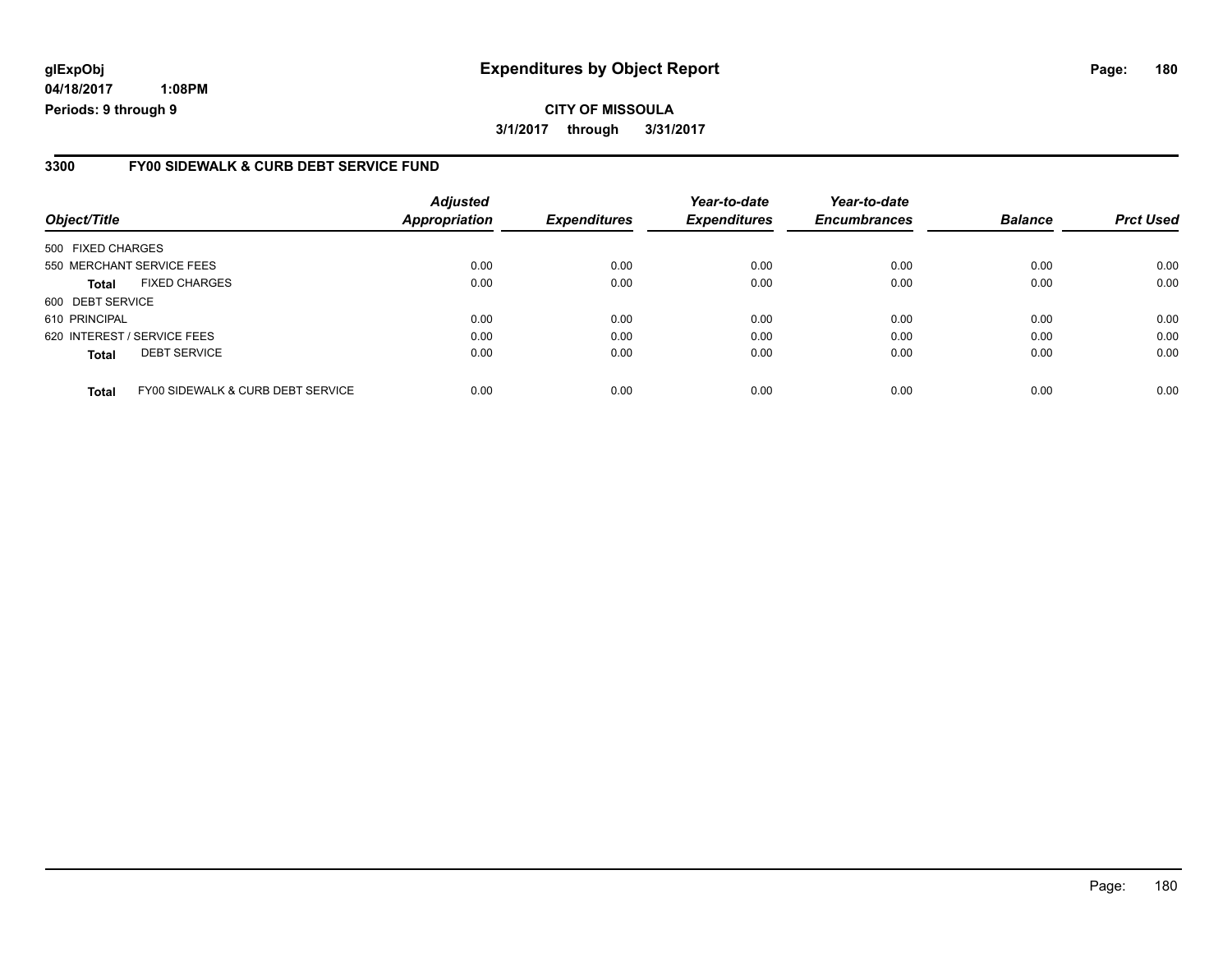#### **3305 JUDGMENT LEVIES 390 NON-DEPARTMENTAL**

|                                     | <b>Adjusted</b>      |                     | Year-to-date        |                     |                |                  |
|-------------------------------------|----------------------|---------------------|---------------------|---------------------|----------------|------------------|
| Object/Title                        | <b>Appropriation</b> | <b>Expenditures</b> | <b>Expenditures</b> | <b>Encumbrances</b> | <b>Balance</b> | <b>Prct Used</b> |
| 600 DEBT SERVICE                    |                      |                     |                     |                     |                |                  |
| 615 JUDGMENT LEVY DEBT PAYMENT      | 0.00                 | 0.00                | 0.00                | 0.00                | 0.00           | 0.00             |
| <b>DEBT SERVICE</b><br><b>Total</b> | 0.00                 | 0.00                | 0.00                | 0.00                | 0.00           | 0.00             |
| 800 OTHER OBJECTS                   |                      |                     |                     |                     |                |                  |
| 820 TRANSFERS TO OTHER FUNDS        | 0.00                 | 0.00                | 0.00                | 0.00                | 0.00           | 0.00             |
| OTHER OBJECTS<br><b>Total</b>       | 0.00                 | 0.00                | 0.00                | 0.00                | 0.00           | 0.00             |
| NON-DEPARTMENTAL<br><b>Total</b>    | 0.00                 | 0.00                | 0.00                | 0.00                | 0.00           | 0.00             |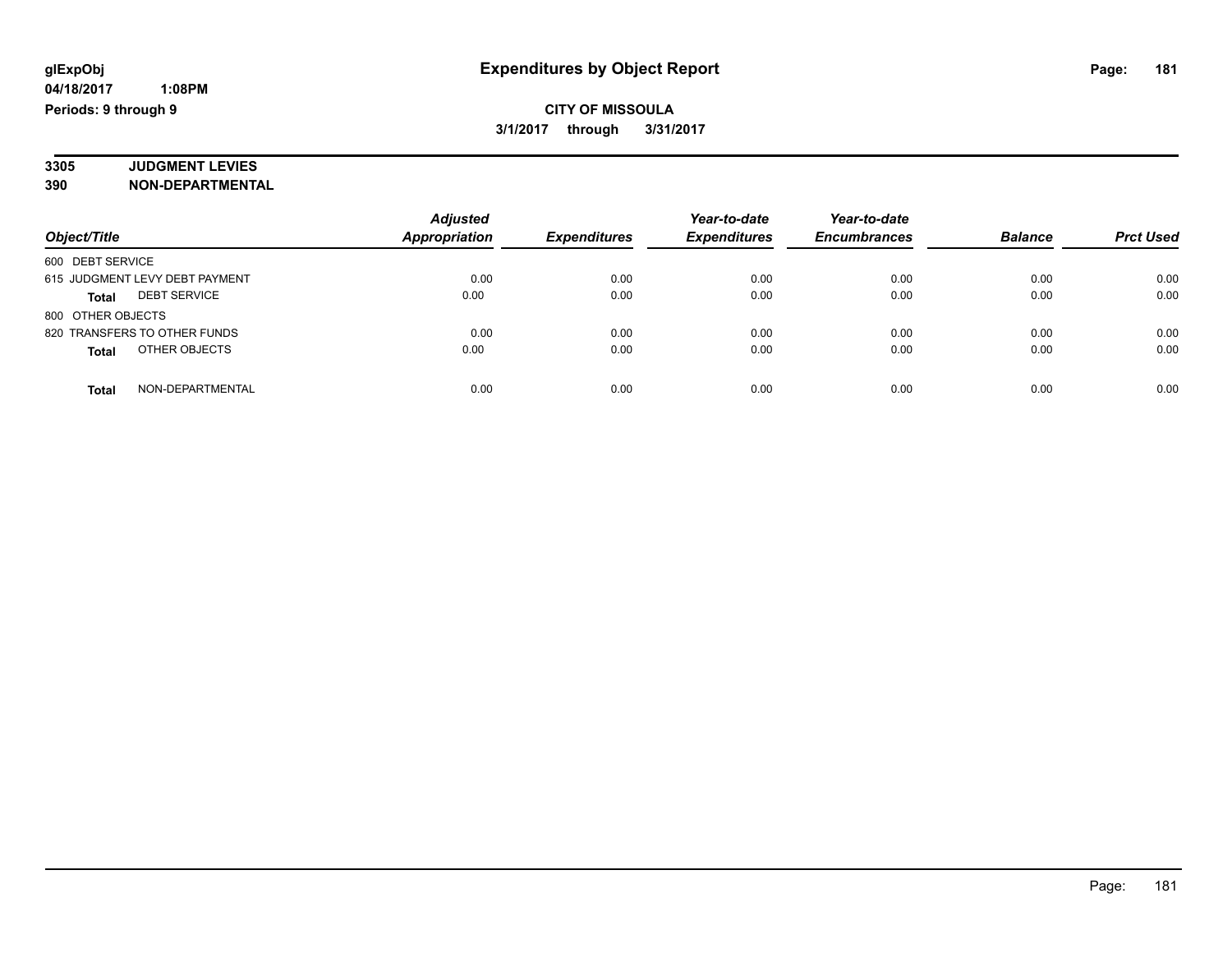**3305 JUDGMENT LEVIES**

| Object/Title                        | <b>Adjusted</b><br><b>Appropriation</b> | <b>Expenditures</b> | Year-to-date<br><b>Expenditures</b> | Year-to-date<br><b>Encumbrances</b> | <b>Balance</b> | <b>Prct Used</b> |
|-------------------------------------|-----------------------------------------|---------------------|-------------------------------------|-------------------------------------|----------------|------------------|
| 600 DEBT SERVICE                    |                                         |                     |                                     |                                     |                |                  |
| 615 JUDGMENT LEVY DEBT PAYMENT      | 0.00                                    | 0.00                | 0.00                                | 0.00                                | 0.00           | 0.00             |
| <b>DEBT SERVICE</b><br><b>Total</b> | 0.00                                    | 0.00                | 0.00                                | 0.00                                | 0.00           | 0.00             |
| 800 OTHER OBJECTS                   |                                         |                     |                                     |                                     |                |                  |
| 820 TRANSFERS TO OTHER FUNDS        | 0.00                                    | 0.00                | 0.00                                | 0.00                                | 0.00           | 0.00             |
| OTHER OBJECTS<br><b>Total</b>       | 0.00                                    | 0.00                | 0.00                                | 0.00                                | 0.00           | 0.00             |
|                                     |                                         |                     |                                     |                                     |                |                  |
| <b>JUDGMENT LEVIES</b><br>Total     | 0.00                                    | 0.00                | 0.00                                | 0.00                                | 0.00           | 0.00             |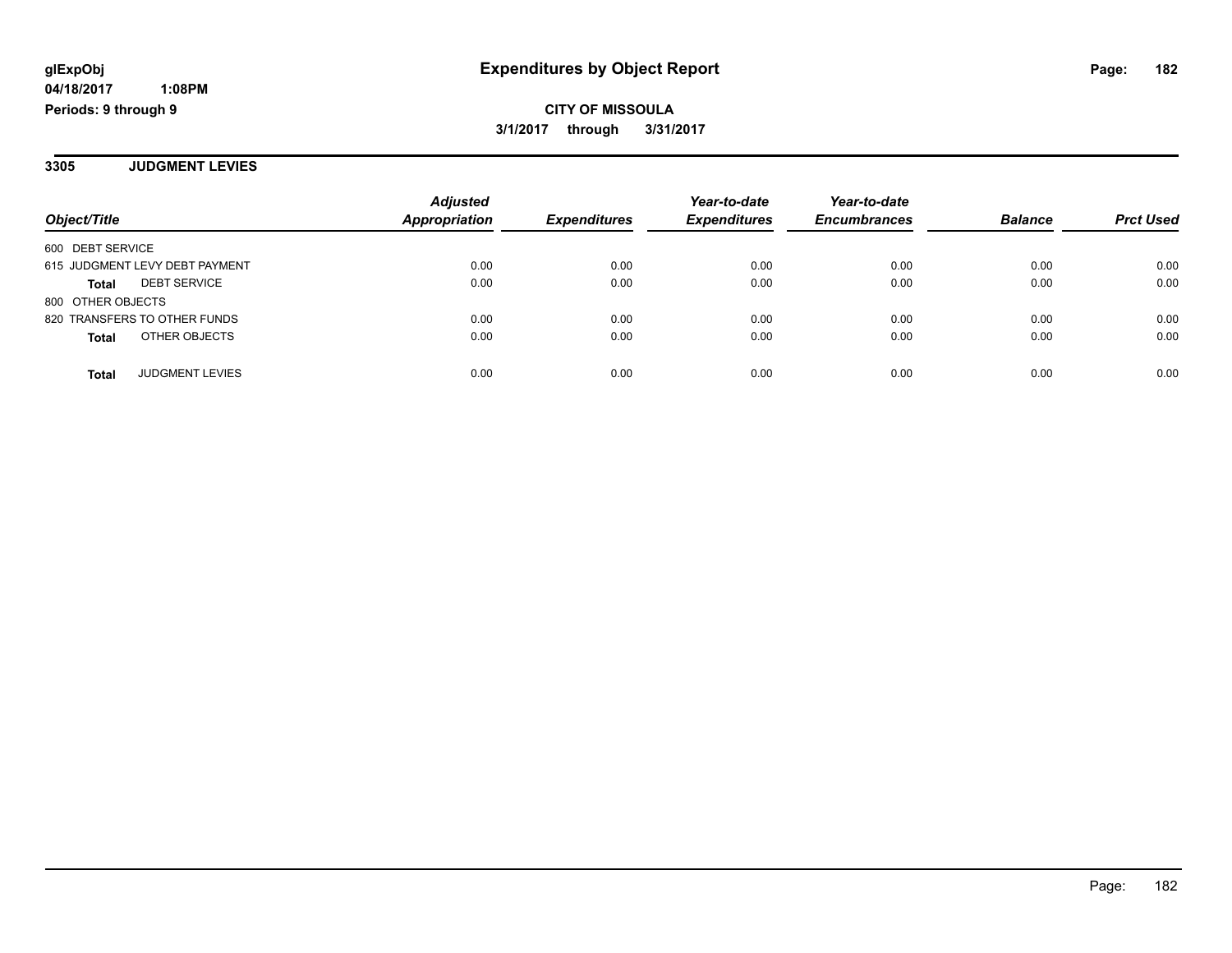**04/18/2017 1:08PM Periods: 9 through 9**

#### **3400 FY01 SIDEWALK & CURB DEBT SERVICE FUND**

**000 \*\*\* Title Not Found \*\*\***

| Object/Title                            | <b>Adjusted</b><br>Appropriation | <b>Expenditures</b> | Year-to-date<br><b>Expenditures</b> | Year-to-date<br><b>Encumbrances</b> | <b>Balance</b> | <b>Prct Used</b> |
|-----------------------------------------|----------------------------------|---------------------|-------------------------------------|-------------------------------------|----------------|------------------|
| 800 OTHER OBJECTS                       |                                  |                     |                                     |                                     |                |                  |
| 820 TRANSFERS TO OTHER FUNDS            | 0.00                             | 0.00                | 0.00                                | 0.00                                | 0.00           | 0.00             |
| OTHER OBJECTS<br><b>Total</b>           | 0.00                             | 0.00                | 0.00                                | 0.00                                | 0.00           | 0.00             |
| *** Title Not Found ***<br><b>Total</b> | 0.00                             | 0.00                | 0.00                                | 0.00                                | 0.00           | 0.00             |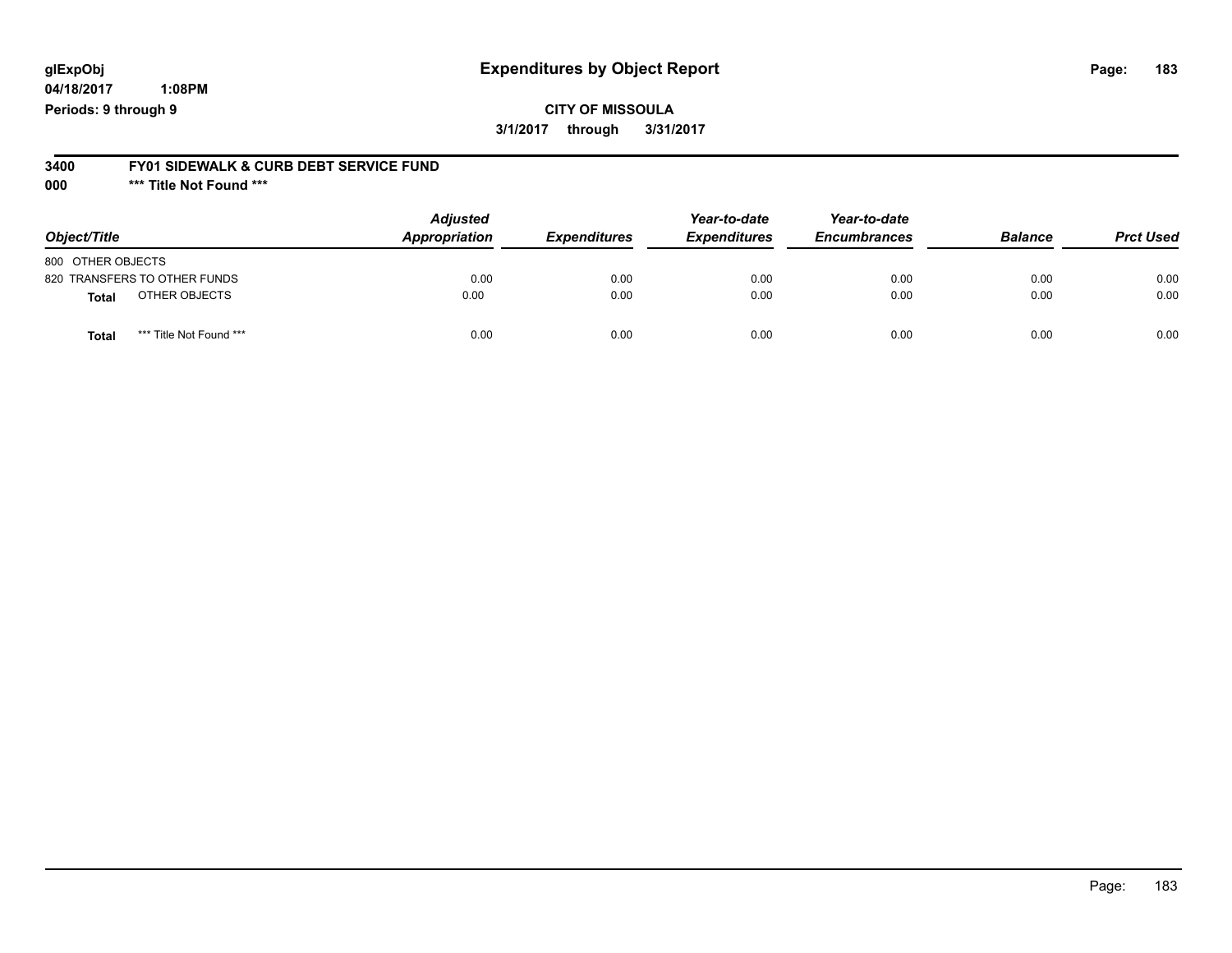# **3400 FY01 SIDEWALK & CURB DEBT SERVICE FUND**

| Object/Title                         | <b>Adjusted</b><br><b>Appropriation</b> | <b>Expenditures</b> | Year-to-date<br><b>Expenditures</b> | Year-to-date<br><b>Encumbrances</b> | <b>Balance</b> | <b>Prct Used</b> |
|--------------------------------------|-----------------------------------------|---------------------|-------------------------------------|-------------------------------------|----------------|------------------|
|                                      |                                         |                     |                                     |                                     |                |                  |
| 500 FIXED CHARGES                    |                                         |                     |                                     |                                     |                |                  |
| 550 MERCHANT SERVICE FEES            | 0.00                                    | 0.00                | 0.00                                | 0.00                                | 0.00           | 0.00             |
| <b>FIXED CHARGES</b><br><b>Total</b> | 0.00                                    | 0.00                | 0.00                                | 0.00                                | 0.00           | 0.00             |
| 600 DEBT SERVICE                     |                                         |                     |                                     |                                     |                |                  |
| 610 PRINCIPAL                        | 0.00                                    | 0.00                | 0.00                                | 0.00                                | 0.00           | 0.00             |
| 620 INTEREST / SERVICE FEES          | 0.00                                    | 0.00                | 0.00                                | 0.00                                | 0.00           | 0.00             |
| <b>DEBT SERVICE</b><br><b>Total</b>  | 0.00                                    | 0.00                | 0.00                                | 0.00                                | 0.00           | 0.00             |
| 800 OTHER OBJECTS                    |                                         |                     |                                     |                                     |                |                  |
| 820 TRANSFERS TO OTHER FUNDS         | 0.00                                    | 0.00                | 0.00                                | 0.00                                | 0.00           | 0.00             |
| OTHER OBJECTS<br><b>Total</b>        | 0.00                                    | 0.00                | 0.00                                | 0.00                                | 0.00           | 0.00             |
| NON-DEPARTMENTAL<br><b>Total</b>     | 0.00                                    | 0.00                | 0.00                                | 0.00                                | 0.00           | 0.00             |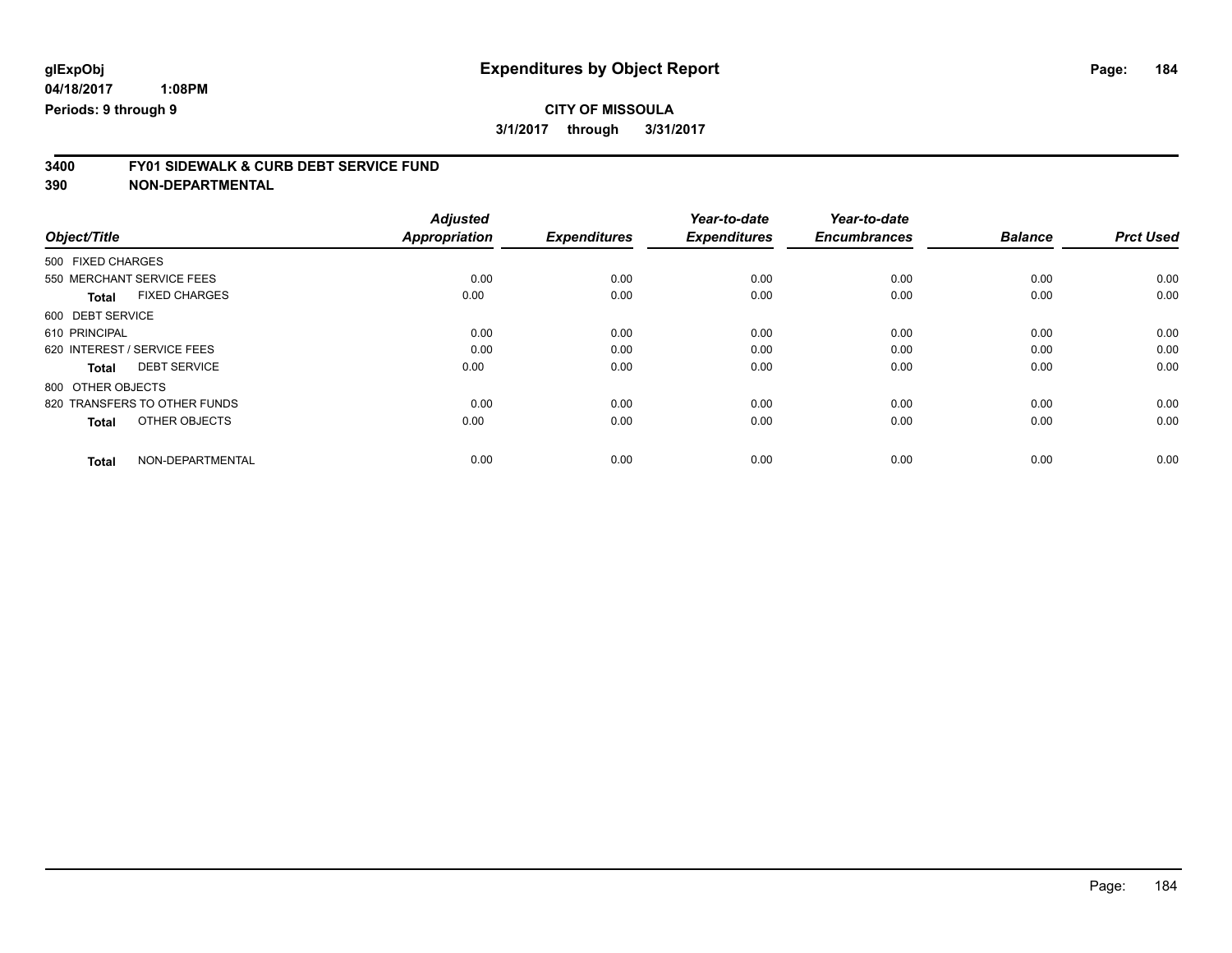**04/18/2017 1:08PM Periods: 9 through 9**

#### **3400 FY01 SIDEWALK & CURB DEBT SERVICE FUND**

| Object/Title      |                                              | <b>Adjusted</b><br><b>Appropriation</b> | <b>Expenditures</b> | Year-to-date<br><b>Expenditures</b> | Year-to-date<br><b>Encumbrances</b> | <b>Balance</b> | <b>Prct Used</b> |
|-------------------|----------------------------------------------|-----------------------------------------|---------------------|-------------------------------------|-------------------------------------|----------------|------------------|
| 500 FIXED CHARGES |                                              |                                         |                     |                                     |                                     |                |                  |
|                   | 550 MERCHANT SERVICE FEES                    | 0.00                                    | 0.00                | 0.00                                | 0.00                                | 0.00           | 0.00             |
| <b>Total</b>      | <b>FIXED CHARGES</b>                         | 0.00                                    | 0.00                | 0.00                                | 0.00                                | 0.00           | 0.00             |
| 600 DEBT SERVICE  |                                              |                                         |                     |                                     |                                     |                |                  |
| 610 PRINCIPAL     |                                              | 0.00                                    | 0.00                | 0.00                                | 0.00                                | 0.00           | 0.00             |
|                   | 620 INTEREST / SERVICE FEES                  | 0.00                                    | 0.00                | 0.00                                | 0.00                                | 0.00           | 0.00             |
| <b>Total</b>      | <b>DEBT SERVICE</b>                          | 0.00                                    | 0.00                | 0.00                                | 0.00                                | 0.00           | 0.00             |
| 800 OTHER OBJECTS |                                              |                                         |                     |                                     |                                     |                |                  |
|                   | 820 TRANSFERS TO OTHER FUNDS                 | 0.00                                    | 0.00                | 0.00                                | 0.00                                | 0.00           | 0.00             |
| <b>Total</b>      | OTHER OBJECTS                                | 0.00                                    | 0.00                | 0.00                                | 0.00                                | 0.00           | 0.00             |
| Total             | <b>FY01 SIDEWALK &amp; CURB DEBT SERVICE</b> | 0.00                                    | 0.00                | 0.00                                | 0.00                                | 0.00           | 0.00             |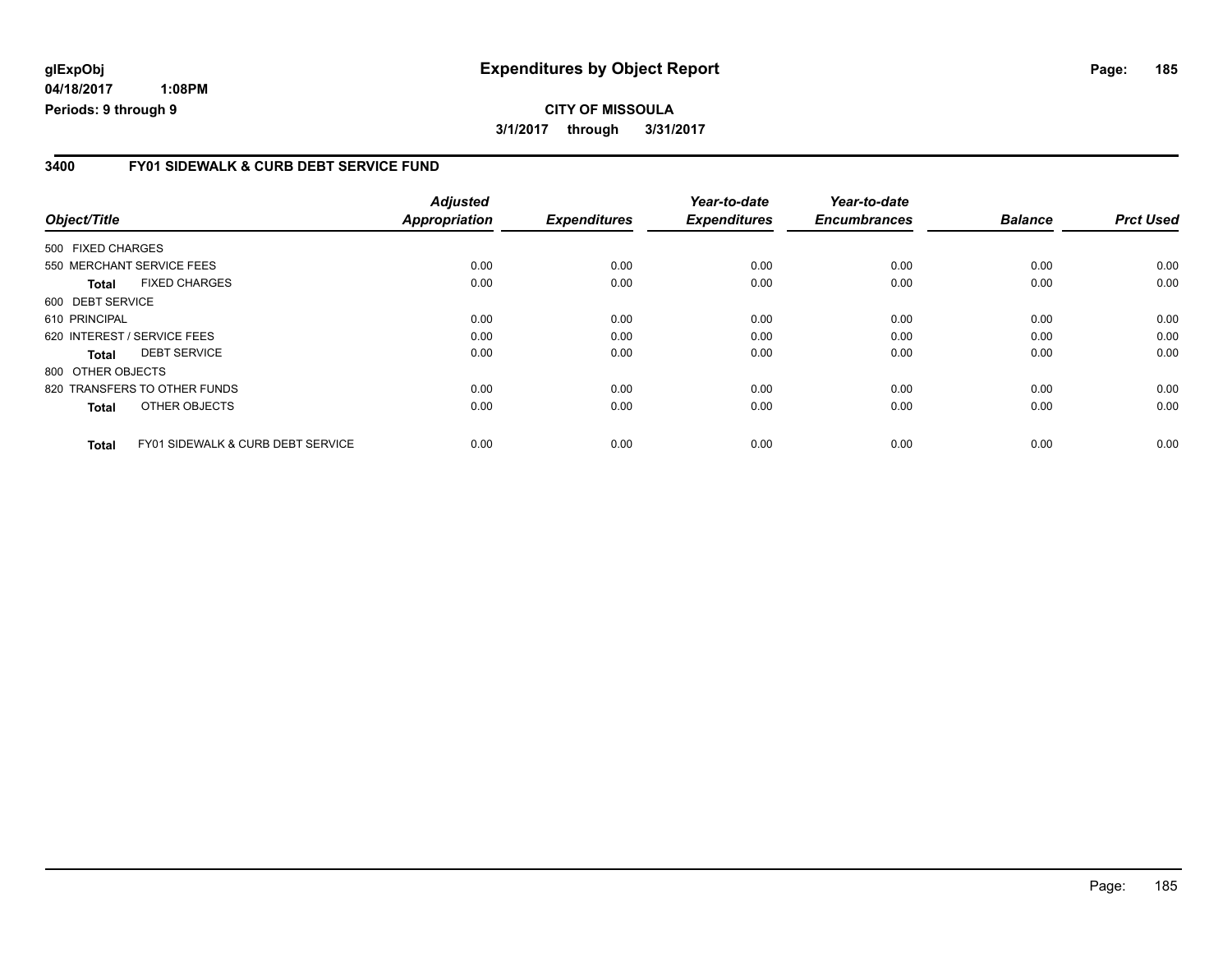**04/18/2017 1:08PM Periods: 9 through 9**

# **3410 FY02 SIDEWALK & CURB DEBT SERVICE FUND**

**000 \*\*\* Title Not Found \*\*\***

| Object/Title                            | <b>Adjusted</b><br>Appropriation | <b>Expenditures</b> | Year-to-date<br><b>Expenditures</b> | Year-to-date<br><b>Encumbrances</b> | <b>Balance</b> | <b>Prct Used</b> |
|-----------------------------------------|----------------------------------|---------------------|-------------------------------------|-------------------------------------|----------------|------------------|
| 800 OTHER OBJECTS                       |                                  |                     |                                     |                                     |                |                  |
| 820 TRANSFERS TO OTHER FUNDS            | 0.00                             | 0.00                | 0.00                                | 0.00                                | 0.00           | 0.00             |
| OTHER OBJECTS<br><b>Total</b>           | 0.00                             | 0.00                | 0.00                                | 0.00                                | 0.00           | 0.00             |
| *** Title Not Found ***<br><b>Total</b> | 0.00                             | 0.00                | 0.00                                | 0.00                                | 0.00           | 0.00             |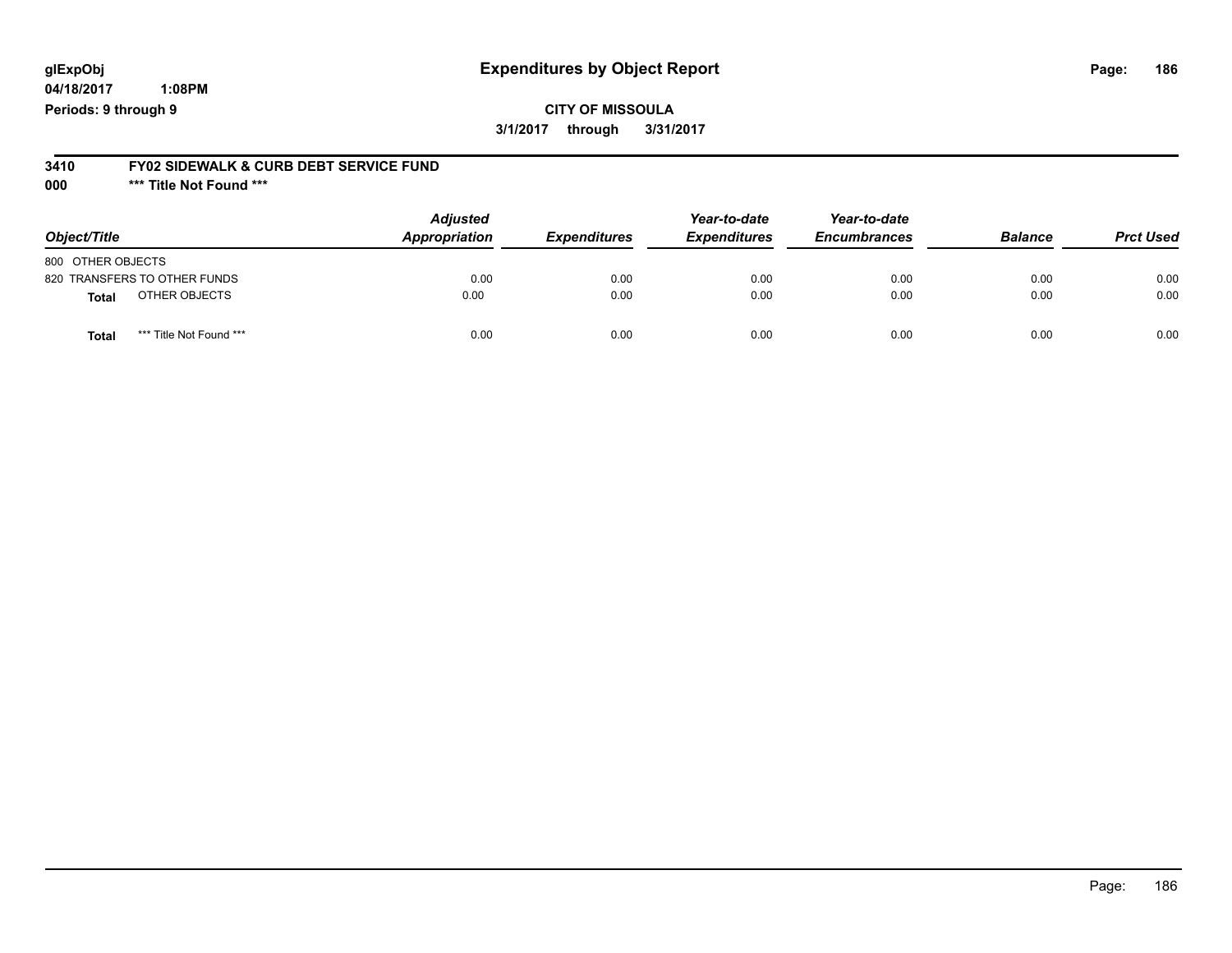### **CITY OF MISSOULA 3/1/2017 through 3/31/2017**

# **3410 FY02 SIDEWALK & CURB DEBT SERVICE FUND**

|                                      | <b>Adjusted</b> |                     | Year-to-date        | Year-to-date        |                |                  |
|--------------------------------------|-----------------|---------------------|---------------------|---------------------|----------------|------------------|
| Object/Title                         | Appropriation   | <b>Expenditures</b> | <b>Expenditures</b> | <b>Encumbrances</b> | <b>Balance</b> | <b>Prct Used</b> |
| 500 FIXED CHARGES                    |                 |                     |                     |                     |                |                  |
| 550 MERCHANT SERVICE FEES            | 0.00            | 0.00                | 0.00                | 0.00                | 0.00           | 0.00             |
| <b>FIXED CHARGES</b><br><b>Total</b> | 0.00            | 0.00                | 0.00                | 0.00                | 0.00           | 0.00             |
| 600 DEBT SERVICE                     |                 |                     |                     |                     |                |                  |
| 610 PRINCIPAL                        | 0.00            | 0.00                | 0.00                | 0.00                | 0.00           | 0.00             |
| 620 INTEREST / SERVICE FEES          | 0.00            | 0.00                | 0.00                | 0.00                | 0.00           | 0.00             |
| <b>DEBT SERVICE</b><br><b>Total</b>  | 0.00            | 0.00                | 0.00                | 0.00                | 0.00           | 0.00             |
| NON-DEPARTMENTAL<br>Total            | 0.00            | 0.00                | 0.00                | 0.00                | 0.00           | 0.00             |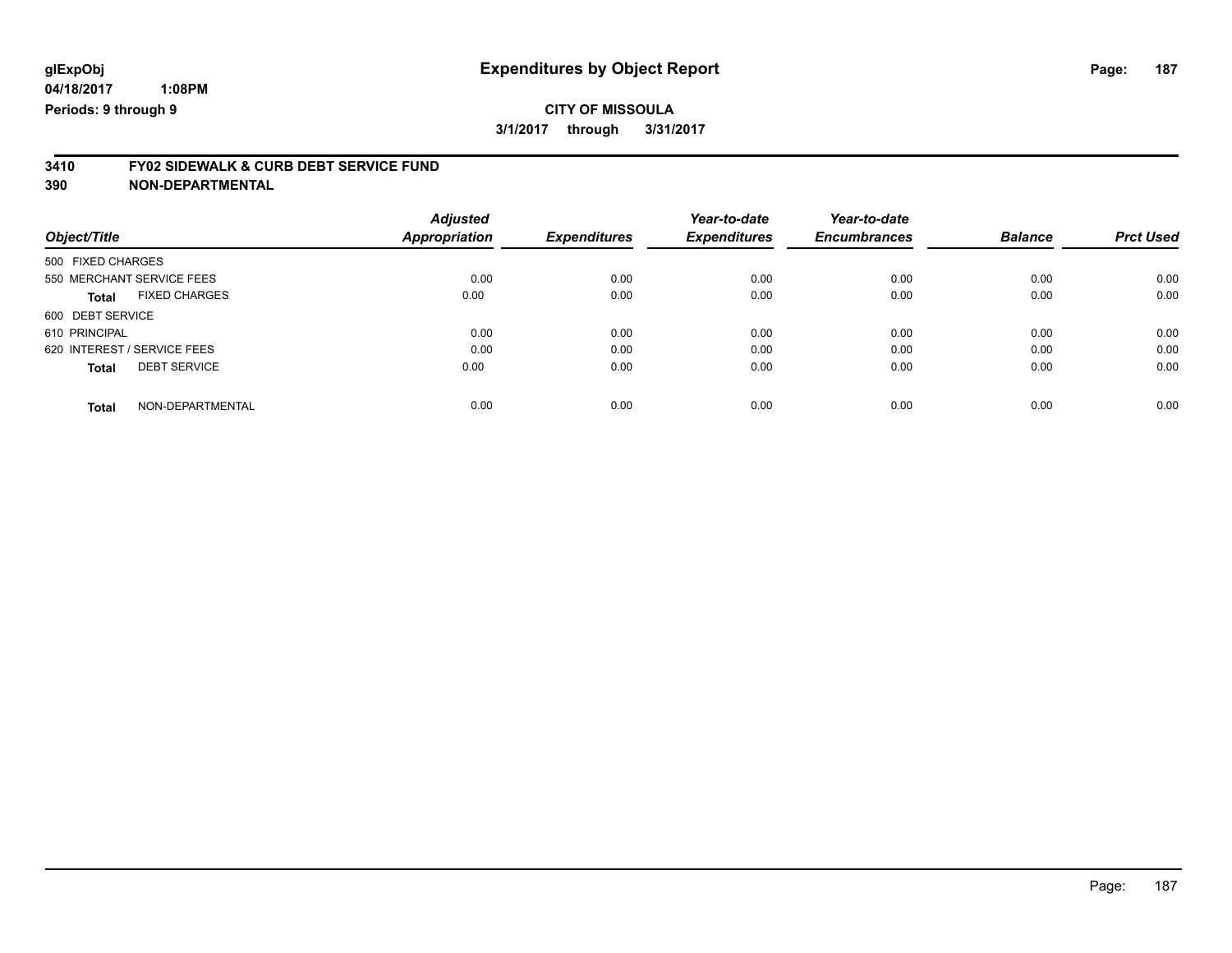**04/18/2017 1:08PM Periods: 9 through 9**

#### **3410 FY02 SIDEWALK & CURB DEBT SERVICE FUND**

| Object/Title                                                 | <b>Adjusted</b><br><b>Appropriation</b> | <b>Expenditures</b> | Year-to-date<br><b>Expenditures</b> | Year-to-date<br><b>Encumbrances</b> | <b>Balance</b> | <b>Prct Used</b> |
|--------------------------------------------------------------|-----------------------------------------|---------------------|-------------------------------------|-------------------------------------|----------------|------------------|
| 500 FIXED CHARGES                                            |                                         |                     |                                     |                                     |                |                  |
| 550 MERCHANT SERVICE FEES                                    | 0.00                                    | 0.00                | 0.00                                | 0.00                                | 0.00           | 0.00             |
| <b>FIXED CHARGES</b><br>Total                                | 0.00                                    | 0.00                | 0.00                                | 0.00                                | 0.00           | 0.00             |
| 600 DEBT SERVICE                                             |                                         |                     |                                     |                                     |                |                  |
| 610 PRINCIPAL                                                | 0.00                                    | 0.00                | 0.00                                | 0.00                                | 0.00           | 0.00             |
| 620 INTEREST / SERVICE FEES                                  | 0.00                                    | 0.00                | 0.00                                | 0.00                                | 0.00           | 0.00             |
| <b>DEBT SERVICE</b><br><b>Total</b>                          | 0.00                                    | 0.00                | 0.00                                | 0.00                                | 0.00           | 0.00             |
| 800 OTHER OBJECTS                                            |                                         |                     |                                     |                                     |                |                  |
| 820 TRANSFERS TO OTHER FUNDS                                 | 0.00                                    | 0.00                | 0.00                                | 0.00                                | 0.00           | 0.00             |
| OTHER OBJECTS<br><b>Total</b>                                | 0.00                                    | 0.00                | 0.00                                | 0.00                                | 0.00           | 0.00             |
| <b>FY02 SIDEWALK &amp; CURB DEBT SERVICE</b><br><b>Total</b> | 0.00                                    | 0.00                | 0.00                                | 0.00                                | 0.00           | 0.00             |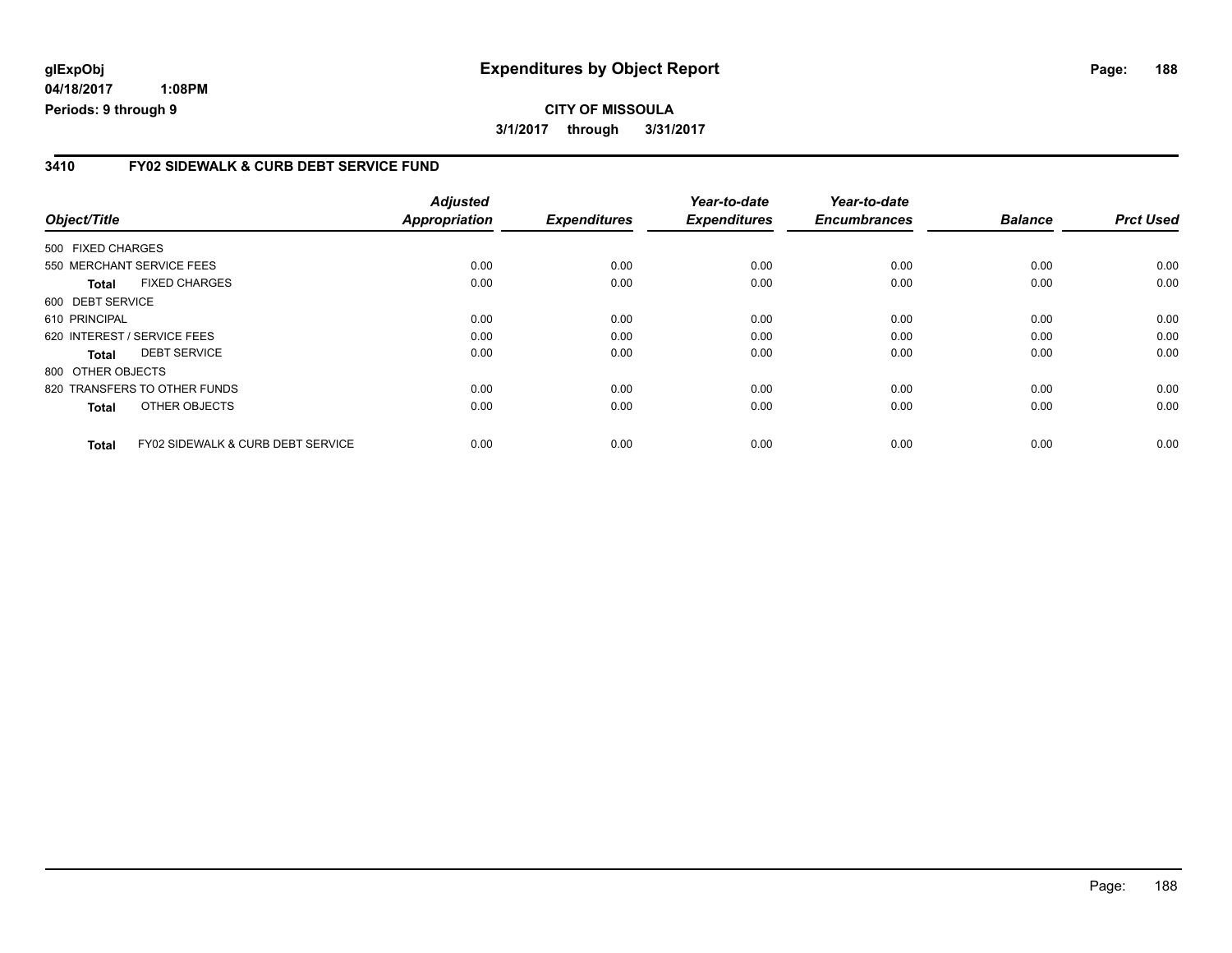# **3420 FY03 SIDEWALK & CURB DEBT SERVICE**

|                                      | <b>Adjusted</b>      |                     | Year-to-date        | Year-to-date        |                |                  |
|--------------------------------------|----------------------|---------------------|---------------------|---------------------|----------------|------------------|
| Object/Title                         | <b>Appropriation</b> | <b>Expenditures</b> | <b>Expenditures</b> | <b>Encumbrances</b> | <b>Balance</b> | <b>Prct Used</b> |
| 500 FIXED CHARGES                    |                      |                     |                     |                     |                |                  |
| 550 MERCHANT SERVICE FEES            | 0.00                 | 0.00                | 0.00                | 0.00                | 0.00           | 0.00             |
| <b>FIXED CHARGES</b><br><b>Total</b> | 0.00                 | 0.00                | 0.00                | 0.00                | 0.00           | 0.00             |
| 600 DEBT SERVICE                     |                      |                     |                     |                     |                |                  |
| 610 PRINCIPAL                        | 0.00                 | 0.00                | 0.00                | 0.00                | 0.00           | 0.00             |
| 620 INTEREST / SERVICE FEES          | 0.00                 | 0.00                | 350.00              | 0.00                | $-350.00$      | 0.00             |
| <b>DEBT SERVICE</b><br><b>Total</b>  | 0.00                 | 0.00                | 350.00              | 0.00                | $-350.00$      | 0.00             |
| NON-DEPARTMENTAL<br><b>Total</b>     | 0.00                 | 0.00                | 350.00              | 0.00                | $-350.00$      | 0.00             |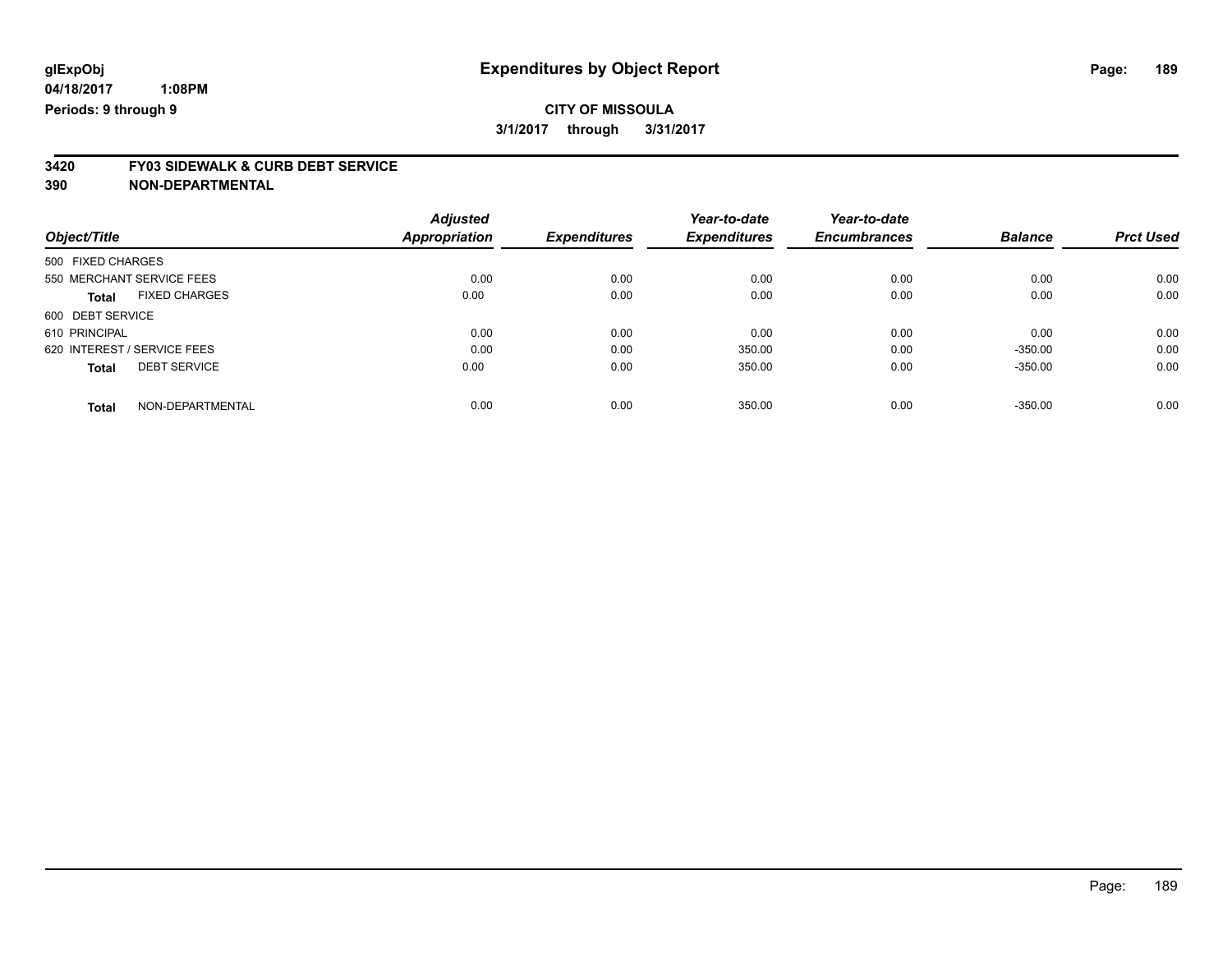**04/18/2017 1:08PM Periods: 9 through 9**

#### **3420 FY03 SIDEWALK & CURB DEBT SERVICE**

| Object/Title                                      | <b>Adjusted</b><br>Appropriation | <b>Expenditures</b> | Year-to-date<br><b>Expenditures</b> | Year-to-date<br><b>Encumbrances</b> | <b>Balance</b> | <b>Prct Used</b> |
|---------------------------------------------------|----------------------------------|---------------------|-------------------------------------|-------------------------------------|----------------|------------------|
| 500 FIXED CHARGES                                 |                                  |                     |                                     |                                     |                |                  |
| 550 MERCHANT SERVICE FEES                         | 0.00                             | 0.00                | 0.00                                | 0.00                                | 0.00           | 0.00             |
| <b>FIXED CHARGES</b><br><b>Total</b>              | 0.00                             | 0.00                | 0.00                                | 0.00                                | 0.00           | 0.00             |
| 600 DEBT SERVICE                                  |                                  |                     |                                     |                                     |                |                  |
| 610 PRINCIPAL                                     | 0.00                             | 0.00                | 0.00                                | 0.00                                | 0.00           | 0.00             |
| 620 INTEREST / SERVICE FEES                       | 0.00                             | 0.00                | 350.00                              | 0.00                                | $-350.00$      | 0.00             |
| <b>DEBT SERVICE</b><br><b>Total</b>               | 0.00                             | 0.00                | 350.00                              | 0.00                                | $-350.00$      | 0.00             |
| FY03 SIDEWALK & CURB DEBT SERVICE<br><b>Total</b> | 0.00                             | 0.00                | 350.00                              | 0.00                                | $-350.00$      | 0.00             |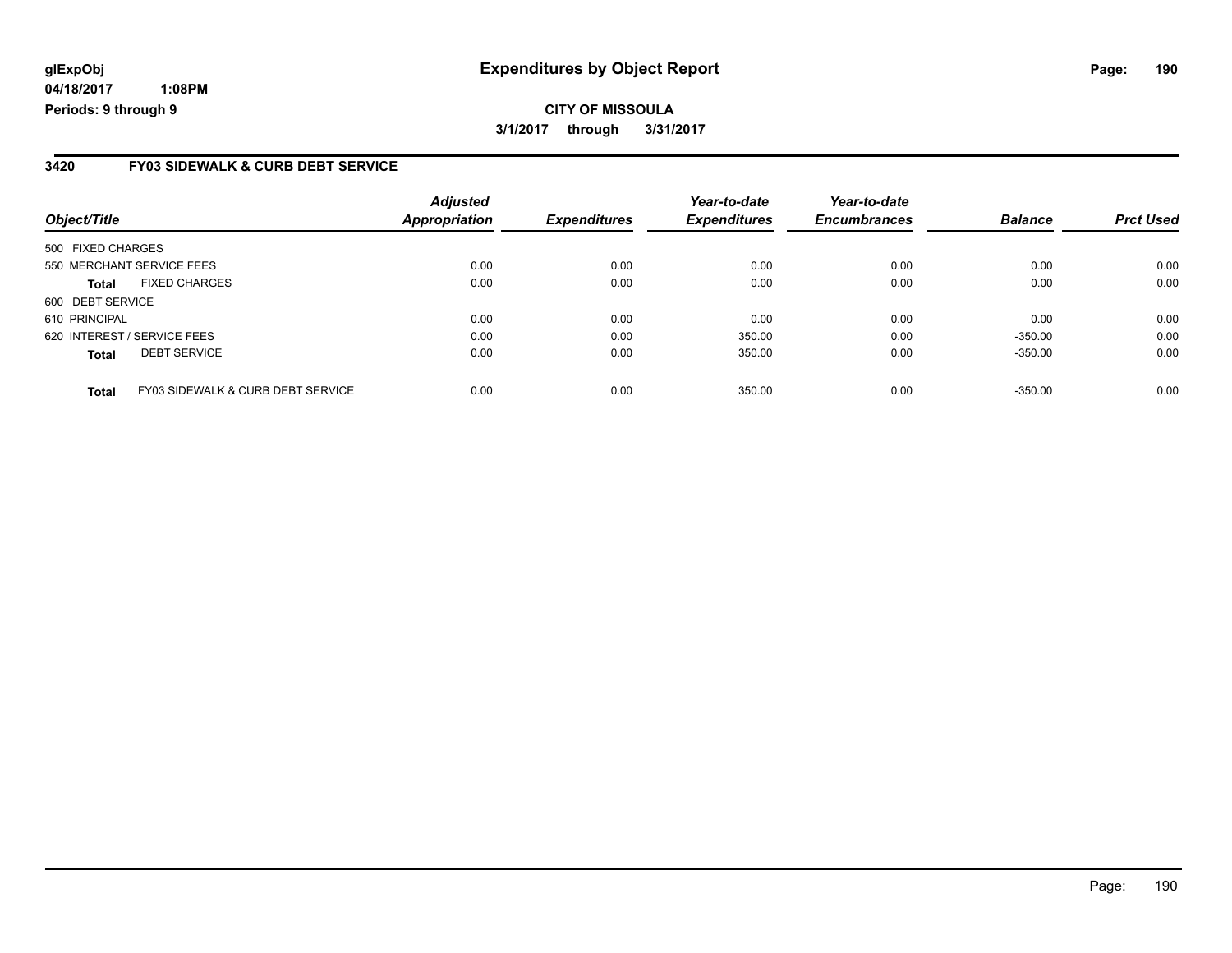### **CITY OF MISSOULA 3/1/2017 through 3/31/2017**

# **3430 FY04 SIDEWALK CURB DEBT SERVICE**

|                                      | <b>Adjusted</b>      |                     | Year-to-date        | Year-to-date        |                |                  |
|--------------------------------------|----------------------|---------------------|---------------------|---------------------|----------------|------------------|
| Object/Title                         | <b>Appropriation</b> | <b>Expenditures</b> | <b>Expenditures</b> | <b>Encumbrances</b> | <b>Balance</b> | <b>Prct Used</b> |
| 500 FIXED CHARGES                    |                      |                     |                     |                     |                |                  |
| 550 MERCHANT SERVICE FEES            | 0.00                 | 0.00                | 0.00                | 0.00                | 0.00           | 0.00             |
| <b>FIXED CHARGES</b><br><b>Total</b> | 0.00                 | 0.00                | 0.00                | 0.00                | 0.00           | 0.00             |
| 600 DEBT SERVICE                     |                      |                     |                     |                     |                |                  |
| 610 PRINCIPAL                        | 0.00                 | 0.00                | 0.00                | 0.00                | 0.00           | 0.00             |
| 620 INTEREST / SERVICE FEES          | 0.00                 | 0.00                | 350.00              | 0.00                | $-350.00$      | 0.00             |
| <b>DEBT SERVICE</b><br><b>Total</b>  | 0.00                 | 0.00                | 350.00              | 0.00                | $-350.00$      | 0.00             |
| NON-DEPARTMENTAL<br>Total            | 0.00                 | 0.00                | 350.00              | 0.00                | $-350.00$      | 0.00             |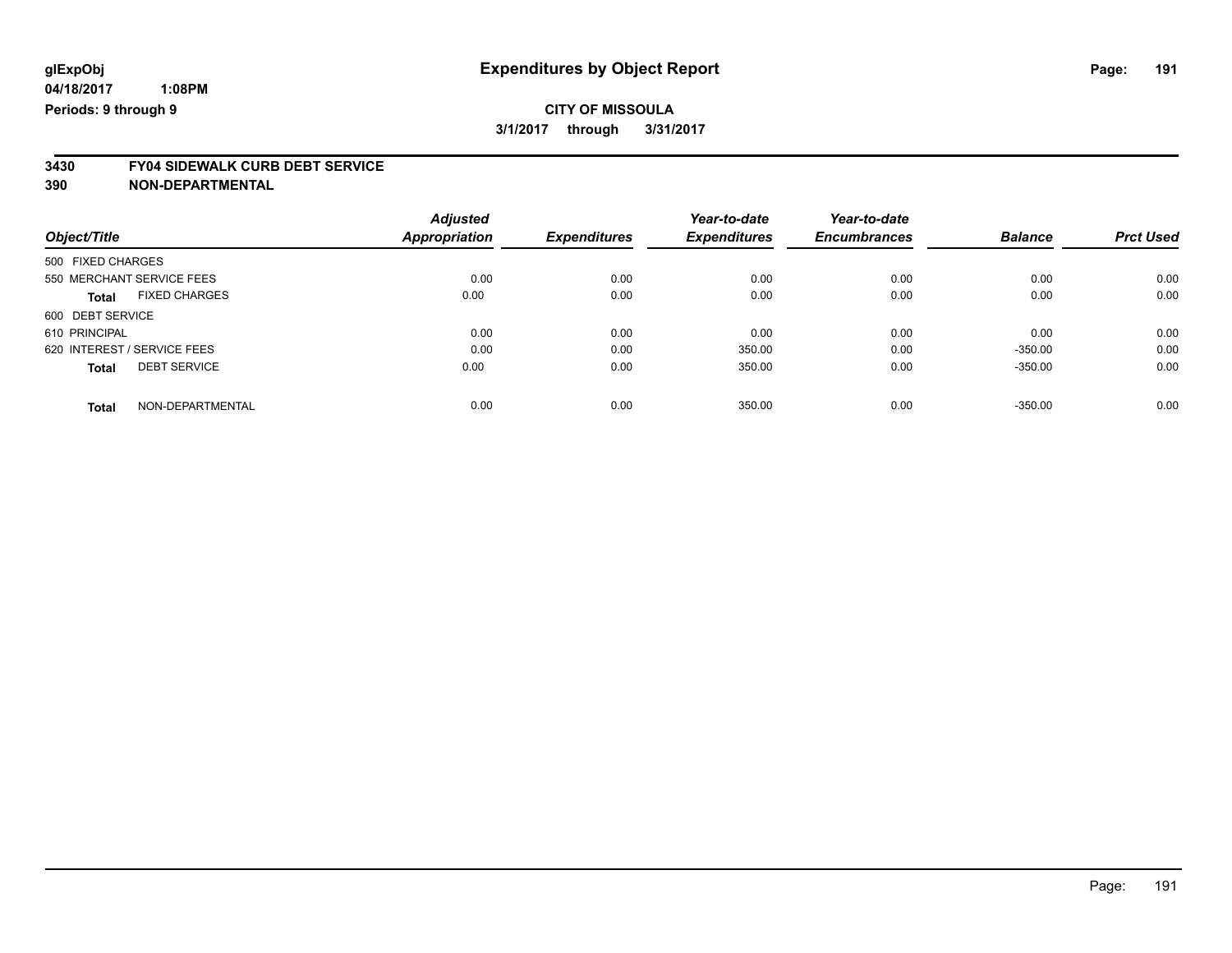**04/18/2017 1:08PM Periods: 9 through 9**

#### **3430 FY04 SIDEWALK CURB DEBT SERVICE**

| Object/Title                                           | <b>Adjusted</b><br>Appropriation | <b>Expenditures</b> | Year-to-date<br><b>Expenditures</b> | Year-to-date<br><b>Encumbrances</b> | <b>Balance</b> | <b>Prct Used</b> |
|--------------------------------------------------------|----------------------------------|---------------------|-------------------------------------|-------------------------------------|----------------|------------------|
| 500 FIXED CHARGES                                      |                                  |                     |                                     |                                     |                |                  |
| 550 MERCHANT SERVICE FEES                              | 0.00                             | 0.00                | 0.00                                | 0.00                                | 0.00           | 0.00             |
| <b>FIXED CHARGES</b><br><b>Total</b>                   | 0.00                             | 0.00                | 0.00                                | 0.00                                | 0.00           | 0.00             |
| 600 DEBT SERVICE                                       |                                  |                     |                                     |                                     |                |                  |
| 610 PRINCIPAL                                          | 0.00                             | 0.00                | 0.00                                | 0.00                                | 0.00           | 0.00             |
| 620 INTEREST / SERVICE FEES                            | 0.00                             | 0.00                | 350.00                              | 0.00                                | $-350.00$      | 0.00             |
| <b>DEBT SERVICE</b><br><b>Total</b>                    | 0.00                             | 0.00                | 350.00                              | 0.00                                | $-350.00$      | 0.00             |
| <b>FY04 SIDEWALK CURB DEBT SERVICE</b><br><b>Total</b> | 0.00                             | 0.00                | 350.00                              | 0.00                                | $-350.00$      | 0.00             |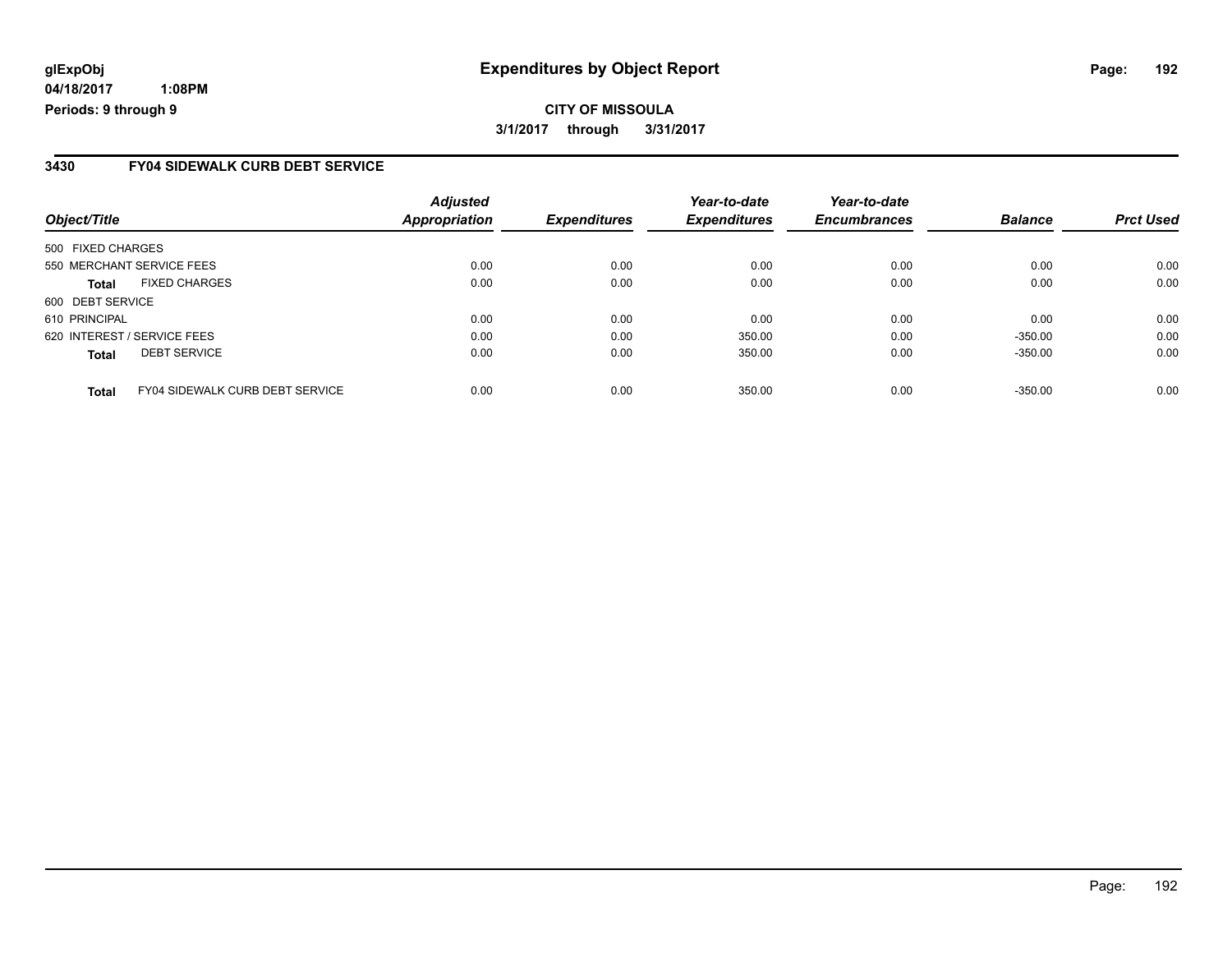**3440 FY05 SIDEWALK AND CURB**

|                                      | <b>Adjusted</b>      | <b>Expenditures</b> | Year-to-date<br><b>Expenditures</b> | Year-to-date        | <b>Balance</b> | <b>Prct Used</b> |
|--------------------------------------|----------------------|---------------------|-------------------------------------|---------------------|----------------|------------------|
| Object/Title                         | <b>Appropriation</b> |                     |                                     | <b>Encumbrances</b> |                |                  |
| 500 FIXED CHARGES                    |                      |                     |                                     |                     |                |                  |
| 550 MERCHANT SERVICE FEES            | 0.00                 | 0.00                | 0.00                                | 0.00                | 0.00           | 0.00             |
| <b>FIXED CHARGES</b><br><b>Total</b> | 0.00                 | 0.00                | 0.00                                | 0.00                | 0.00           | 0.00             |
| 600 DEBT SERVICE                     |                      |                     |                                     |                     |                |                  |
| 610 PRINCIPAL                        | 35,000.00            | 0.00                | 0.00                                | 0.00                | 35,000.00      | 0.00             |
| 620 INTEREST / SERVICE FEES          | 1.628.00             | 0.00                | 1,163.75                            | 0.00                | 464.25         | 71.48            |
| <b>DEBT SERVICE</b><br><b>Total</b>  | 36,628.00            | 0.00                | 1.163.75                            | 0.00                | 35.464.25      | 3.18             |
| NON-DEPARTMENTAL<br><b>Total</b>     | 36.628.00            | 0.00                | 1.163.75                            | 0.00                | 35.464.25      | 3.18             |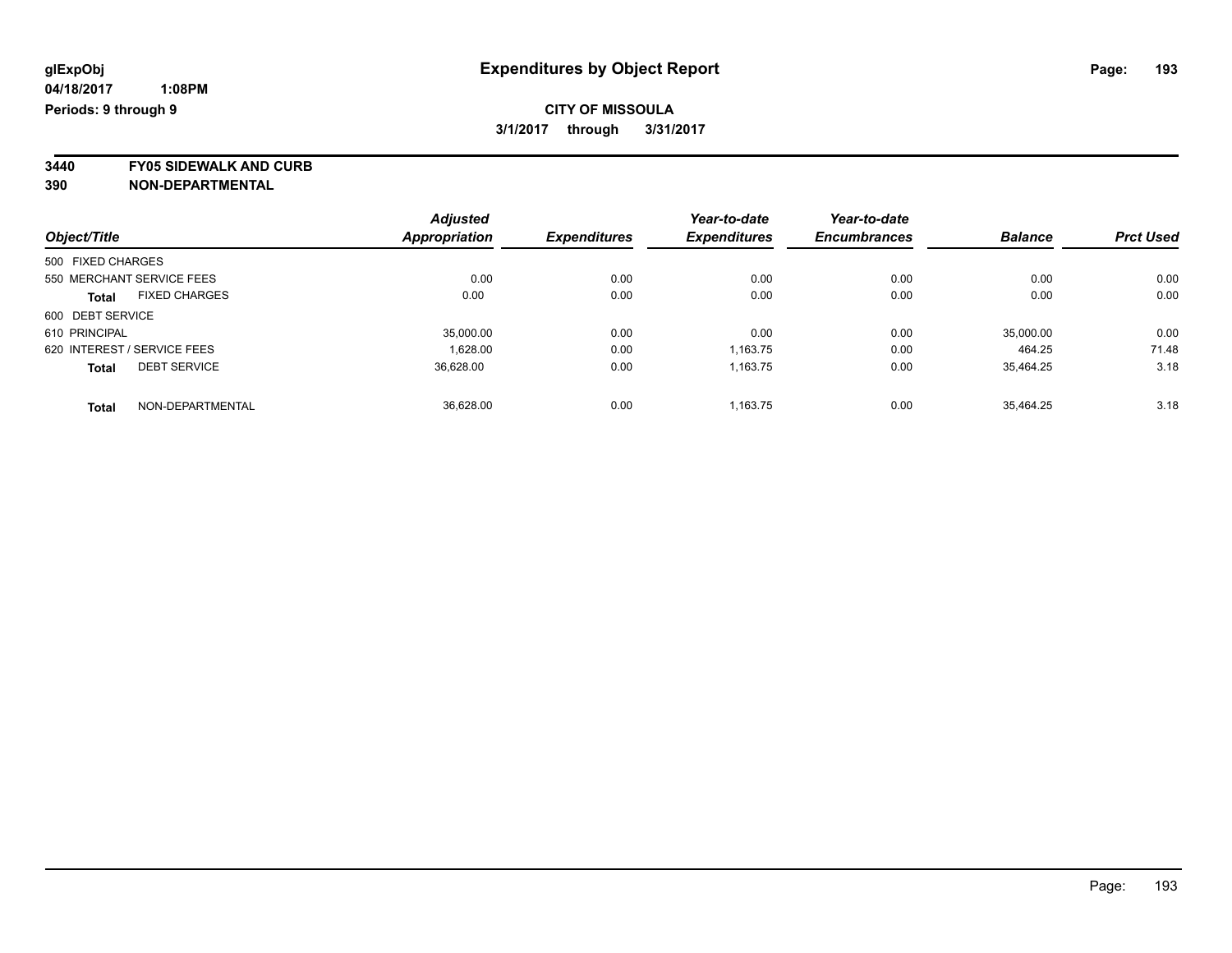**CITY OF MISSOULA 3/1/2017 through 3/31/2017**

#### **3440 FY05 SIDEWALK AND CURB**

| Object/Title                                  | <b>Adjusted</b><br>Appropriation | <b>Expenditures</b> | Year-to-date<br><b>Expenditures</b> | Year-to-date<br><b>Encumbrances</b> | <b>Balance</b> | <b>Prct Used</b> |
|-----------------------------------------------|----------------------------------|---------------------|-------------------------------------|-------------------------------------|----------------|------------------|
| 500 FIXED CHARGES                             |                                  |                     |                                     |                                     |                |                  |
| 550 MERCHANT SERVICE FEES                     | 0.00                             | 0.00                | 0.00                                | 0.00                                | 0.00           | 0.00             |
| <b>FIXED CHARGES</b><br><b>Total</b>          | 0.00                             | 0.00                | 0.00                                | 0.00                                | 0.00           | 0.00             |
| 600 DEBT SERVICE                              |                                  |                     |                                     |                                     |                |                  |
| 610 PRINCIPAL                                 | 35,000.00                        | 0.00                | 0.00                                | 0.00                                | 35,000.00      | 0.00             |
| 620 INTEREST / SERVICE FEES                   | 1.628.00                         | 0.00                | 1,163.75                            | 0.00                                | 464.25         | 71.48            |
| <b>DEBT SERVICE</b><br><b>Total</b>           | 36.628.00                        | 0.00                | 1.163.75                            | 0.00                                | 35.464.25      | 3.18             |
| <b>FY05 SIDEWALK AND CURB</b><br><b>Total</b> | 36.628.00                        | 0.00                | 1.163.75                            | 0.00                                | 35.464.25      | 3.18             |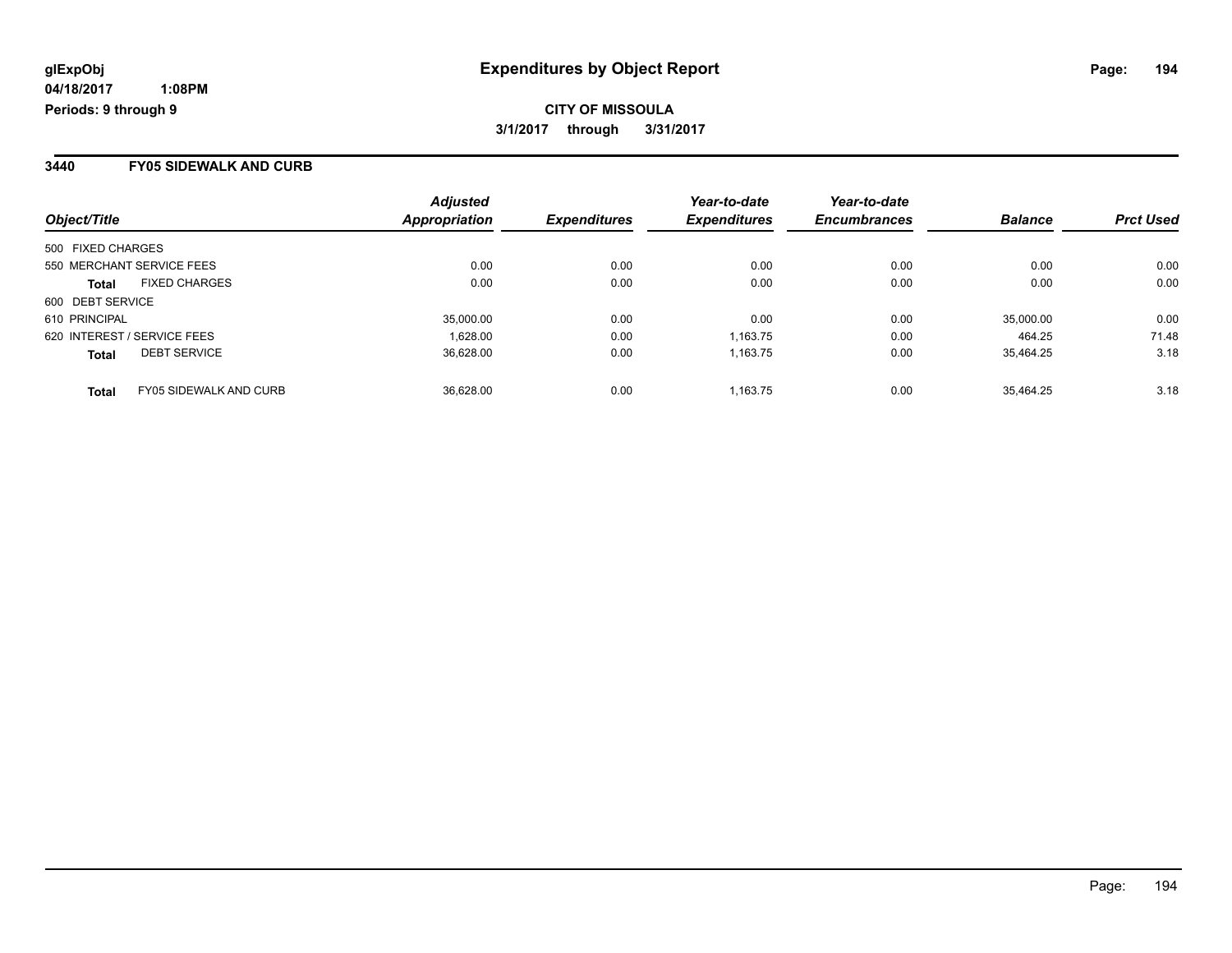**3450 FY06 SIDEWALK AND CURB**

|                                      | <b>Adjusted</b>      | <b>Expenditures</b> | Year-to-date<br><b>Expenditures</b> | Year-to-date        | <b>Balance</b> | <b>Prct Used</b> |
|--------------------------------------|----------------------|---------------------|-------------------------------------|---------------------|----------------|------------------|
| Object/Title                         | <b>Appropriation</b> |                     |                                     | <b>Encumbrances</b> |                |                  |
| 500 FIXED CHARGES                    |                      |                     |                                     |                     |                |                  |
| 550 MERCHANT SERVICE FEES            | 350.00               | 0.00                | 0.00                                | 0.00                | 350.00         | 0.00             |
| <b>FIXED CHARGES</b><br><b>Total</b> | 350.00               | 0.00                | 0.00                                | 0.00                | 350.00         | 0.00             |
| 600 DEBT SERVICE                     |                      |                     |                                     |                     |                |                  |
| 610 PRINCIPAL                        | 25,000.00            | 0.00                | 0.00                                | 0.00                | 25,000.00      | 0.00             |
| 620 INTEREST / SERVICE FEES          | 2.125.00             | 0.00                | 1.062.50                            | 0.00                | 1.062.50       | 50.00            |
| <b>DEBT SERVICE</b><br><b>Total</b>  | 27.125.00            | 0.00                | 1,062.50                            | 0.00                | 26,062.50      | 3.92             |
| NON-DEPARTMENTAL<br><b>Total</b>     | 27.475.00            | 0.00                | 1.062.50                            | 0.00                | 26.412.50      | 3.87             |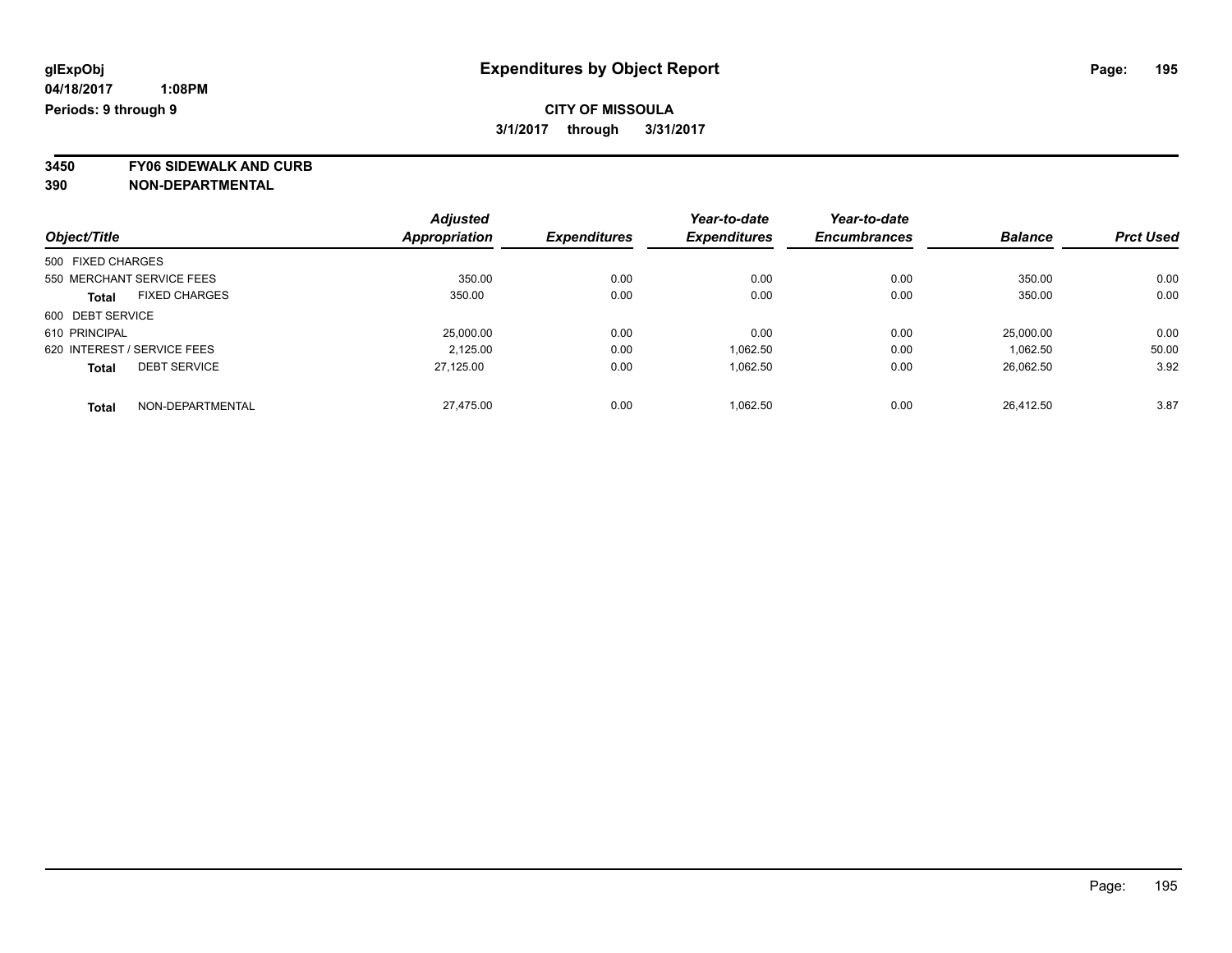### **CITY OF MISSOULA 3/1/2017 through 3/31/2017**

#### **3450 FY06 SIDEWALK AND CURB**

| Object/Title                                  | <b>Adjusted</b><br>Appropriation | <b>Expenditures</b> | Year-to-date<br><b>Expenditures</b> | Year-to-date<br><b>Encumbrances</b> | <b>Balance</b> | <b>Prct Used</b> |
|-----------------------------------------------|----------------------------------|---------------------|-------------------------------------|-------------------------------------|----------------|------------------|
| 500 FIXED CHARGES                             |                                  |                     |                                     |                                     |                |                  |
| 550 MERCHANT SERVICE FEES                     | 350.00                           | 0.00                | 0.00                                | 0.00                                | 350.00         | 0.00             |
| <b>FIXED CHARGES</b><br><b>Total</b>          | 350.00                           | 0.00                | 0.00                                | 0.00                                | 350.00         | 0.00             |
| 600 DEBT SERVICE                              |                                  |                     |                                     |                                     |                |                  |
| 610 PRINCIPAL                                 | 25,000.00                        | 0.00                | 0.00                                | 0.00                                | 25,000.00      | 0.00             |
| 620 INTEREST / SERVICE FEES                   | 2.125.00                         | 0.00                | 1,062.50                            | 0.00                                | 1.062.50       | 50.00            |
| <b>DEBT SERVICE</b><br><b>Total</b>           | 27.125.00                        | 0.00                | 1.062.50                            | 0.00                                | 26.062.50      | 3.92             |
| <b>FY06 SIDEWALK AND CURB</b><br><b>Total</b> | 27.475.00                        | 0.00                | 1.062.50                            | 0.00                                | 26.412.50      | 3.87             |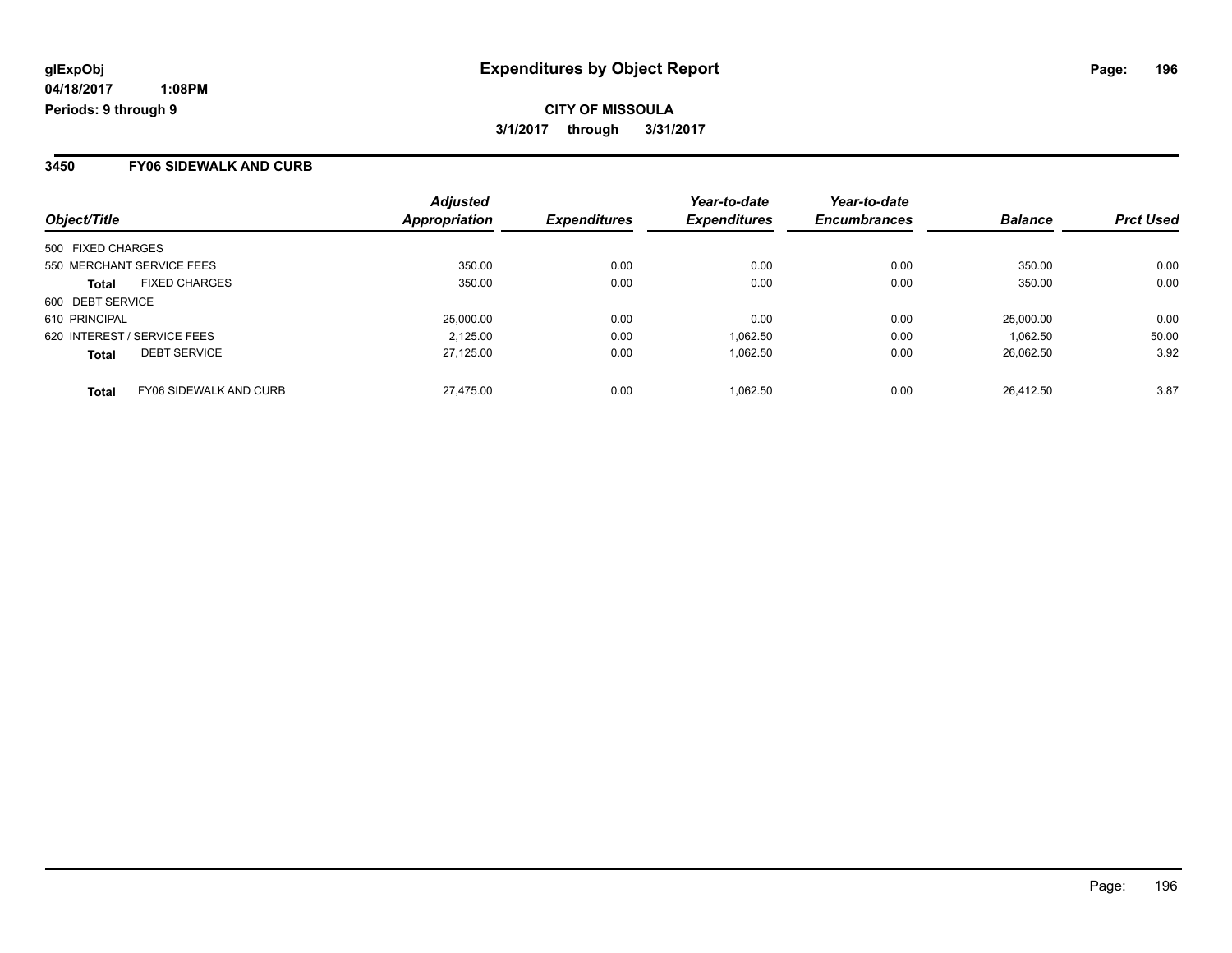**3460 FY07 SIDEWALK AND CURB DEBT**

|                                      | <b>Adjusted</b>      |                     | Year-to-date        | Year-to-date        | <b>Balance</b> | <b>Prct Used</b> |
|--------------------------------------|----------------------|---------------------|---------------------|---------------------|----------------|------------------|
| Object/Title                         | <b>Appropriation</b> | <b>Expenditures</b> | <b>Expenditures</b> | <b>Encumbrances</b> |                |                  |
| 500 FIXED CHARGES                    |                      |                     |                     |                     |                |                  |
| 550 MERCHANT SERVICE FEES            | 350.00               | 0.00                | 0.00                | 0.00                | 350.00         | 0.00             |
| <b>FIXED CHARGES</b><br><b>Total</b> | 350.00               | 0.00                | 0.00                | 0.00                | 350.00         | 0.00             |
| 600 DEBT SERVICE                     |                      |                     |                     |                     |                |                  |
| 610 PRINCIPAL                        | 45,000.00            | 0.00                | 0.00                | 0.00                | 45.000.00      | 0.00             |
| 620 INTEREST / SERVICE FEES          | 11.480.00            | 0.00                | 6,090.00            | 0.00                | 5,390.00       | 53.05            |
| <b>DEBT SERVICE</b><br><b>Total</b>  | 56.480.00            | 0.00                | 6,090.00            | 0.00                | 50.390.00      | 10.78            |
| NON-DEPARTMENTAL<br>Total            | 56.830.00            | 0.00                | 6,090.00            | 0.00                | 50.740.00      | 10.72            |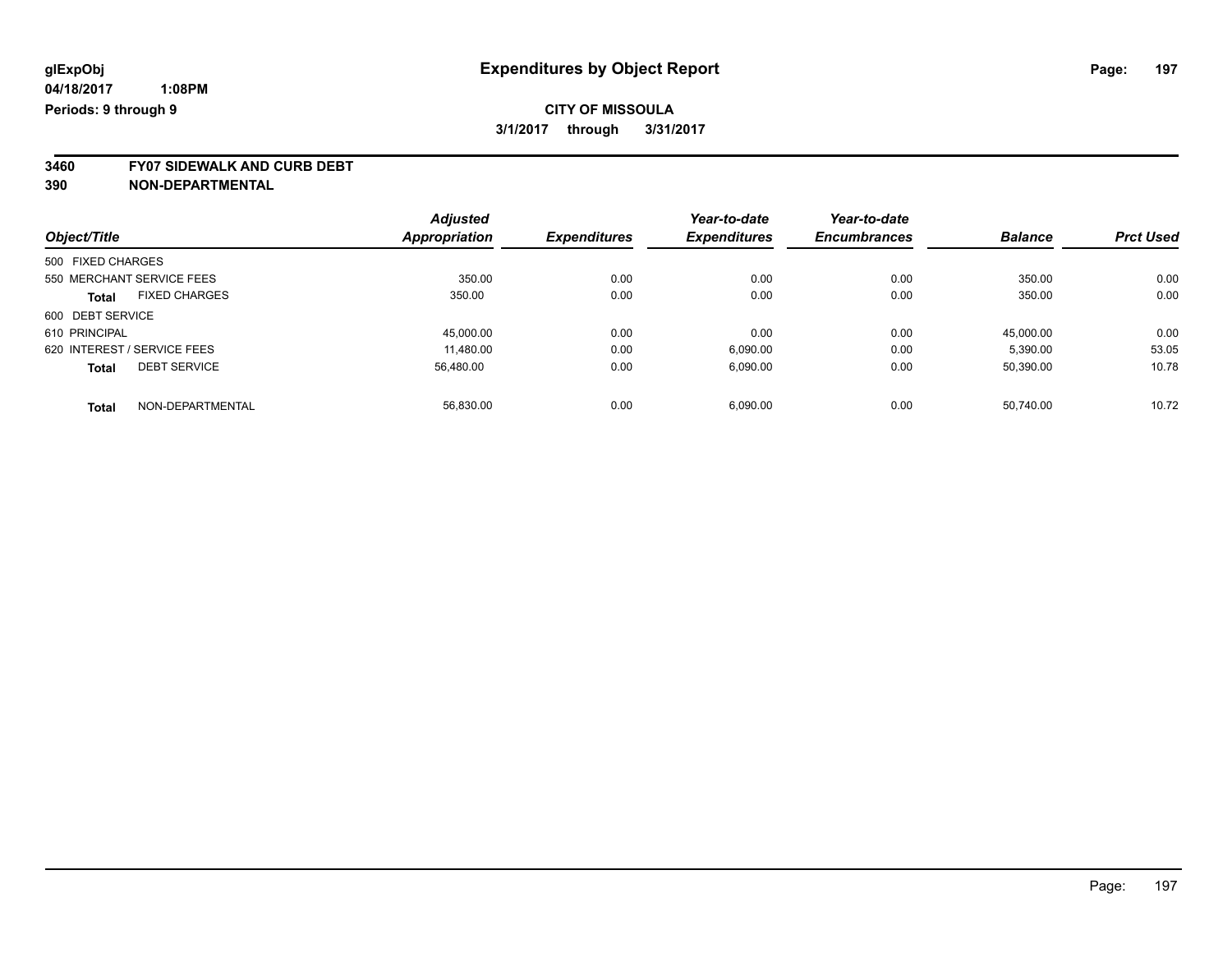#### **3460 FY07 SIDEWALK AND CURB DEBT**

| Object/Title                                       | <b>Adjusted</b><br>Appropriation | <b>Expenditures</b> | Year-to-date<br><b>Expenditures</b> | Year-to-date<br><b>Encumbrances</b> | <b>Balance</b> | <b>Prct Used</b> |
|----------------------------------------------------|----------------------------------|---------------------|-------------------------------------|-------------------------------------|----------------|------------------|
| 500 FIXED CHARGES                                  |                                  |                     |                                     |                                     |                |                  |
| 550 MERCHANT SERVICE FEES                          | 350.00                           | 0.00                | 0.00                                | 0.00                                | 350.00         | 0.00             |
| <b>FIXED CHARGES</b><br><b>Total</b>               | 350.00                           | 0.00                | 0.00                                | 0.00                                | 350.00         | 0.00             |
| 600 DEBT SERVICE                                   |                                  |                     |                                     |                                     |                |                  |
| 610 PRINCIPAL                                      | 45,000.00                        | 0.00                | 0.00                                | 0.00                                | 45.000.00      | 0.00             |
| 620 INTEREST / SERVICE FEES                        | 11,480.00                        | 0.00                | 6,090.00                            | 0.00                                | 5,390.00       | 53.05            |
| <b>DEBT SERVICE</b><br><b>Total</b>                | 56.480.00                        | 0.00                | 6.090.00                            | 0.00                                | 50.390.00      | 10.78            |
| <b>FY07 SIDEWALK AND CURB DEBT</b><br><b>Total</b> | 56.830.00                        | 0.00                | 6.090.00                            | 0.00                                | 50.740.00      | 10.72            |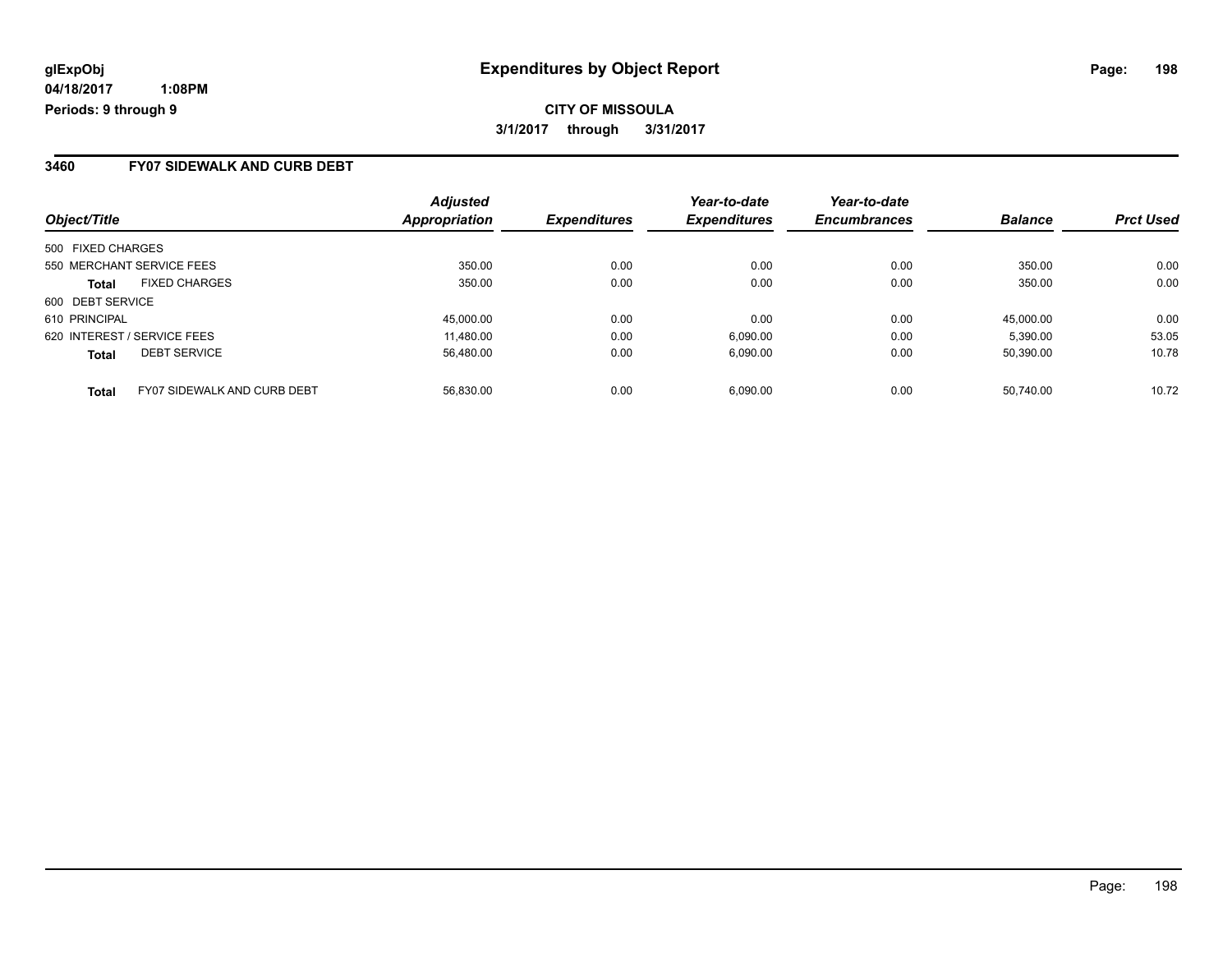# **3461 SERIES 2008A SIDEWALK AND CURB**

#### **280 PUBLIC WORKS OPERATIONS**

| Object/Title                            | <b>Adjusted</b><br>Appropriation | <b>Expenditures</b> | Year-to-date<br><b>Expenditures</b> | Year-to-date<br><b>Encumbrances</b> | <b>Balance</b> | <b>Prct Used</b> |
|-----------------------------------------|----------------------------------|---------------------|-------------------------------------|-------------------------------------|----------------|------------------|
| 500 FIXED CHARGES                       |                                  |                     |                                     |                                     |                |                  |
| 550 MERCHANT SERVICE FEES               | 0.00                             | 0.00                | 0.00                                | 0.00                                | 0.00           | 0.00             |
| <b>FIXED CHARGES</b><br><b>Total</b>    | 0.00                             | 0.00                | 0.00                                | 0.00                                | 0.00           | 0.00             |
| 800 OTHER OBJECTS                       |                                  |                     |                                     |                                     |                |                  |
| 820 TRANSFERS TO OTHER FUNDS            | 0.00                             | 0.00                | 0.00                                | 0.00                                | 0.00           | 0.00             |
| OTHER OBJECTS<br><b>Total</b>           | 0.00                             | 0.00                | 0.00                                | 0.00                                | 0.00           | 0.00             |
| PUBLIC WORKS OPERATIONS<br><b>Total</b> | 0.00                             | 0.00                | 0.00                                | 0.00                                | 0.00           | 0.00             |

Page: 199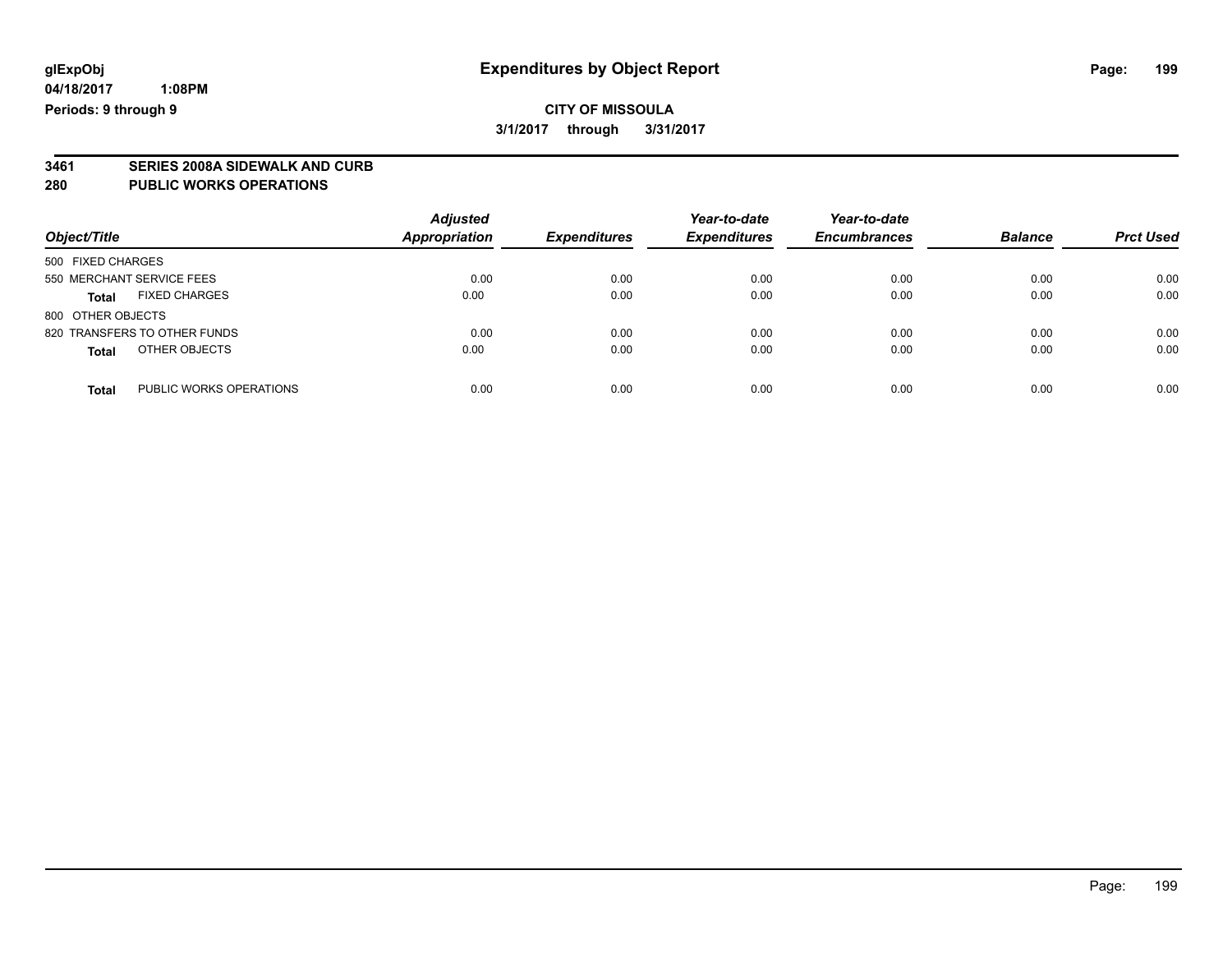# **3461 SERIES 2008A SIDEWALK AND CURB**

|                                      | <b>Adjusted</b>      |                     | Year-to-date        | Year-to-date        |                |                  |
|--------------------------------------|----------------------|---------------------|---------------------|---------------------|----------------|------------------|
| Object/Title                         | <b>Appropriation</b> | <b>Expenditures</b> | <b>Expenditures</b> | <b>Encumbrances</b> | <b>Balance</b> | <b>Prct Used</b> |
| 500 FIXED CHARGES                    |                      |                     |                     |                     |                |                  |
| 550 MERCHANT SERVICE FEES            | 350.00               | 0.00                | 0.00                | 0.00                | 350.00         | 0.00             |
| <b>FIXED CHARGES</b><br><b>Total</b> | 350.00               | 0.00                | 0.00                | 0.00                | 350.00         | 0.00             |
| 600 DEBT SERVICE                     |                      |                     |                     |                     |                |                  |
| 610 PRINCIPAL                        | 20,000.00            | 0.00                | 0.00                | 0.00                | 20,000.00      | 0.00             |
| 620 INTEREST / SERVICE FEES          | 7.488.00             | 0.00                | 3.743.75            | 0.00                | 3.744.25       | 50.00            |
| <b>DEBT SERVICE</b><br><b>Total</b>  | 27.488.00            | 0.00                | 3,743.75            | 0.00                | 23.744.25      | 13.62            |
| 800 OTHER OBJECTS                    |                      |                     |                     |                     |                |                  |
| 820 TRANSFERS TO OTHER FUNDS         | 0.00                 | 0.00                | 0.00                | 0.00                | 0.00           | 0.00             |
| OTHER OBJECTS<br><b>Total</b>        | 0.00                 | 0.00                | 0.00                | 0.00                | 0.00           | 0.00             |
| NON-DEPARTMENTAL<br><b>Total</b>     | 27,838.00            | 0.00                | 3,743.75            | 0.00                | 24.094.25      | 13.45            |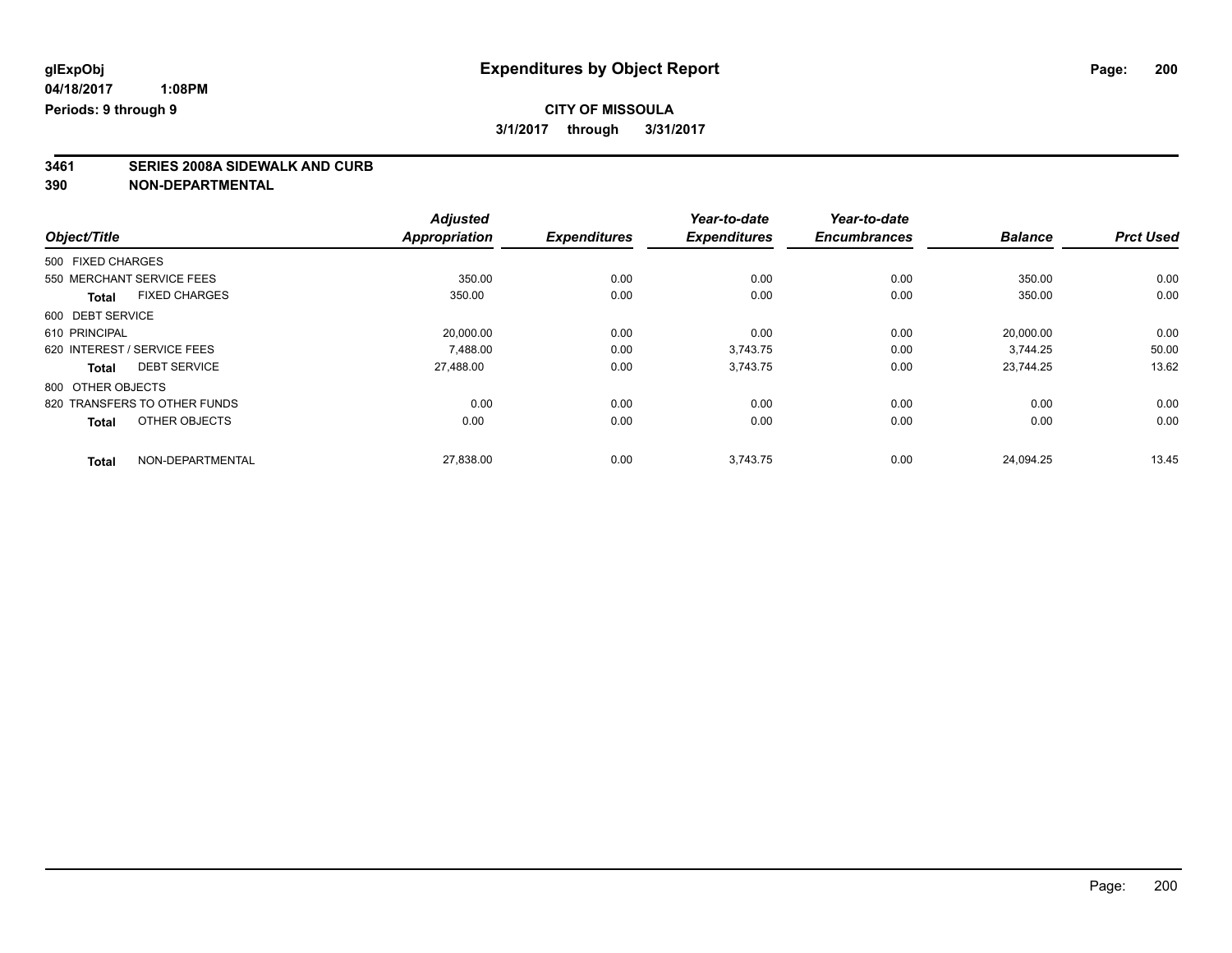#### **3461 SERIES 2008A SIDEWALK AND CURB**

|                                                | <b>Adjusted</b>      |                     | Year-to-date<br><b>Expenditures</b> | Year-to-date<br><b>Encumbrances</b> | <b>Balance</b> | <b>Prct Used</b> |
|------------------------------------------------|----------------------|---------------------|-------------------------------------|-------------------------------------|----------------|------------------|
| Object/Title                                   | <b>Appropriation</b> | <b>Expenditures</b> |                                     |                                     |                |                  |
| 500 FIXED CHARGES                              |                      |                     |                                     |                                     |                |                  |
| 550 MERCHANT SERVICE FEES                      | 350.00               | 0.00                | 0.00                                | 0.00                                | 350.00         | 0.00             |
| <b>FIXED CHARGES</b><br>Total                  | 350.00               | 0.00                | 0.00                                | 0.00                                | 350.00         | 0.00             |
| 600 DEBT SERVICE                               |                      |                     |                                     |                                     |                |                  |
| 610 PRINCIPAL                                  | 20,000.00            | 0.00                | 0.00                                | 0.00                                | 20.000.00      | 0.00             |
| 620 INTEREST / SERVICE FEES                    | 7.488.00             | 0.00                | 3,743.75                            | 0.00                                | 3.744.25       | 50.00            |
| <b>DEBT SERVICE</b><br>Total                   | 27,488.00            | 0.00                | 3,743.75                            | 0.00                                | 23.744.25      | 13.62            |
| 800 OTHER OBJECTS                              |                      |                     |                                     |                                     |                |                  |
| 820 TRANSFERS TO OTHER FUNDS                   | 0.00                 | 0.00                | 0.00                                | 0.00                                | 0.00           | 0.00             |
| OTHER OBJECTS<br>Total                         | 0.00                 | 0.00                | 0.00                                | 0.00                                | 0.00           | 0.00             |
| SERIES 2008A SIDEWALK AND CURB<br><b>Total</b> | 27,838.00            | 0.00                | 3.743.75                            | 0.00                                | 24.094.25      | 13.45            |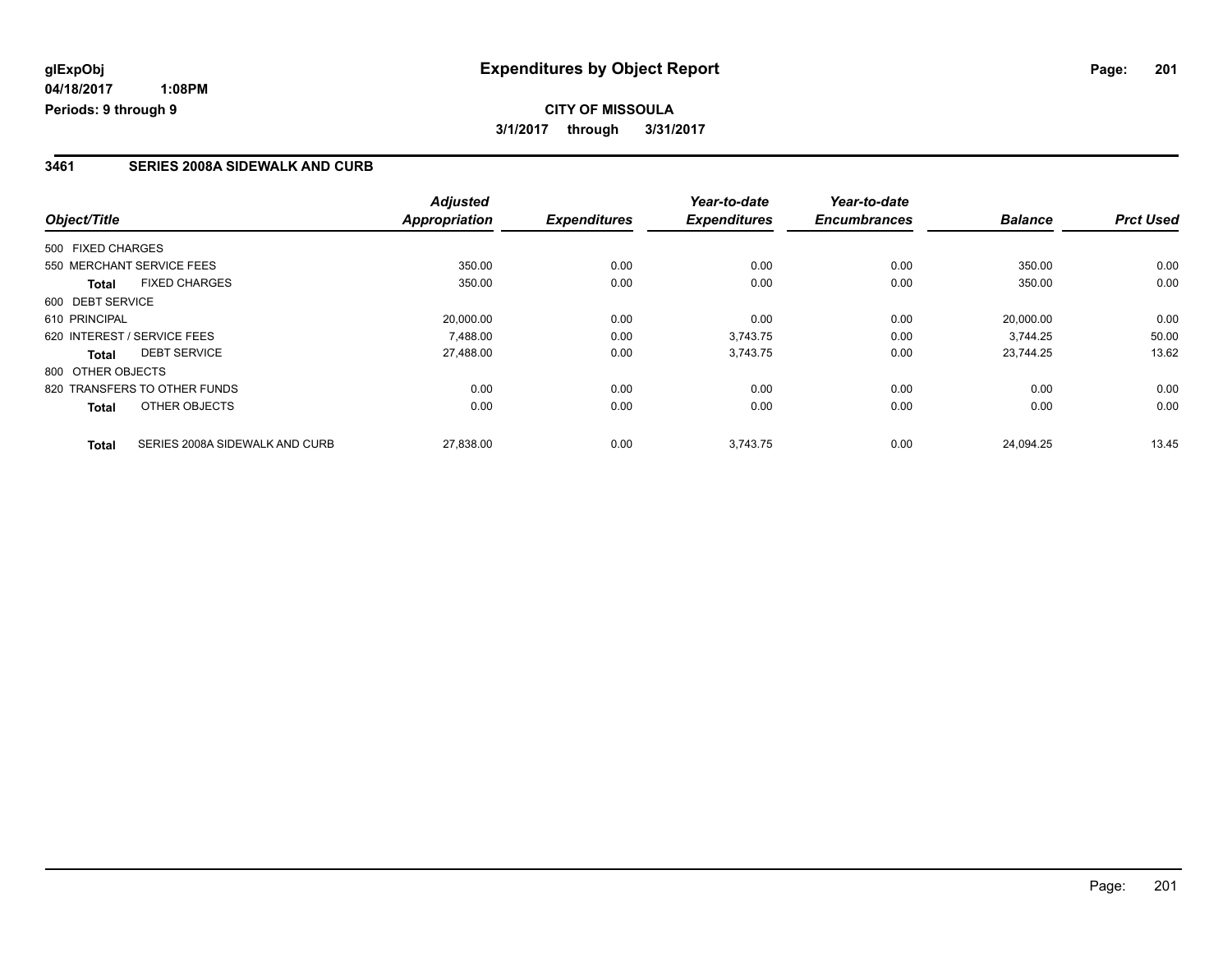# **3462 SERIES 2009 SIDEWALK AND CURB**

|                                      | <b>Adjusted</b>      |                     | Year-to-date<br><b>Expenditures</b> | Year-to-date<br><b>Encumbrances</b> | <b>Balance</b> | <b>Prct Used</b> |
|--------------------------------------|----------------------|---------------------|-------------------------------------|-------------------------------------|----------------|------------------|
| Object/Title                         | <b>Appropriation</b> | <b>Expenditures</b> |                                     |                                     |                |                  |
| 500 FIXED CHARGES                    |                      |                     |                                     |                                     |                |                  |
| 550 MERCHANT SERVICE FEES            | 300.00               | 0.00                | 0.00                                | 0.00                                | 300.00         | 0.00             |
| <b>FIXED CHARGES</b><br><b>Total</b> | 300.00               | 0.00                | 0.00                                | 0.00                                | 300.00         | 0.00             |
| 600 DEBT SERVICE                     |                      |                     |                                     |                                     |                |                  |
| 610 PRINCIPAL                        | 50,000.00            | 0.00                | 0.00                                | 0.00                                | 50,000.00      | 0.00             |
| 620 INTEREST / SERVICE FEES          | 13,068.00            | 0.00                | 6,833.75                            | 0.00                                | 6,234.25       | 52.29            |
| <b>DEBT SERVICE</b><br><b>Total</b>  | 63,068.00            | 0.00                | 6,833.75                            | 0.00                                | 56,234.25      | 10.84            |
| 800 OTHER OBJECTS                    |                      |                     |                                     |                                     |                |                  |
| 820 TRANSFERS TO OTHER FUNDS         | 0.00                 | 0.00                | 0.00                                | 0.00                                | 0.00           | 0.00             |
| OTHER OBJECTS<br><b>Total</b>        | 0.00                 | 0.00                | 0.00                                | 0.00                                | 0.00           | 0.00             |
| NON-DEPARTMENTAL                     | 63,368.00            | 0.00                | 6,833.75                            | 0.00                                | 56,534.25      | 10.78            |
| <b>Total</b>                         |                      |                     |                                     |                                     |                |                  |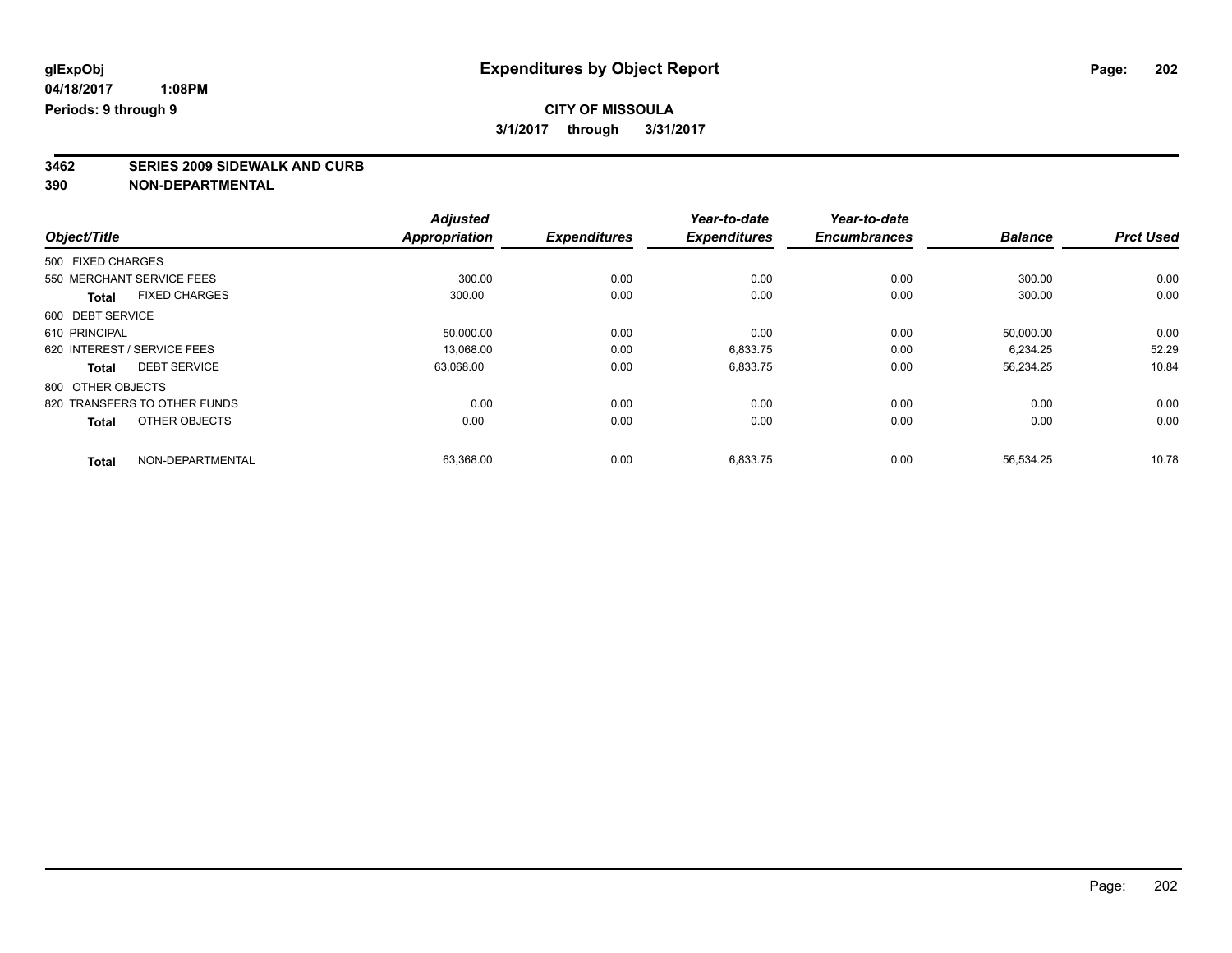## **CITY OF MISSOULA 3/1/2017 through 3/31/2017**

#### **3462 SERIES 2009 SIDEWALK AND CURB**

| Object/Title                                  | <b>Adjusted</b><br><b>Appropriation</b> | <b>Expenditures</b> | Year-to-date<br><b>Expenditures</b> | Year-to-date<br><b>Encumbrances</b> | <b>Balance</b> | <b>Prct Used</b> |
|-----------------------------------------------|-----------------------------------------|---------------------|-------------------------------------|-------------------------------------|----------------|------------------|
|                                               |                                         |                     |                                     |                                     |                |                  |
| 500 FIXED CHARGES                             |                                         |                     |                                     |                                     |                |                  |
| 550 MERCHANT SERVICE FEES                     | 300.00                                  | 0.00                | 0.00                                | 0.00                                | 300.00         | 0.00             |
| <b>FIXED CHARGES</b><br><b>Total</b>          | 300.00                                  | 0.00                | 0.00                                | 0.00                                | 300.00         | 0.00             |
| 600 DEBT SERVICE                              |                                         |                     |                                     |                                     |                |                  |
| 610 PRINCIPAL                                 | 50,000.00                               | 0.00                | 0.00                                | 0.00                                | 50,000.00      | 0.00             |
| 620 INTEREST / SERVICE FEES                   | 13.068.00                               | 0.00                | 6,833.75                            | 0.00                                | 6.234.25       | 52.29            |
| <b>DEBT SERVICE</b><br>Total                  | 63,068.00                               | 0.00                | 6,833.75                            | 0.00                                | 56,234.25      | 10.84            |
| 800 OTHER OBJECTS                             |                                         |                     |                                     |                                     |                |                  |
| 820 TRANSFERS TO OTHER FUNDS                  | 0.00                                    | 0.00                | 0.00                                | 0.00                                | 0.00           | 0.00             |
| OTHER OBJECTS<br>Total                        | 0.00                                    | 0.00                | 0.00                                | 0.00                                | 0.00           | 0.00             |
| SERIES 2009 SIDEWALK AND CURB<br><b>Total</b> | 63,368.00                               | 0.00                | 6,833.75                            | 0.00                                | 56,534.25      | 10.78            |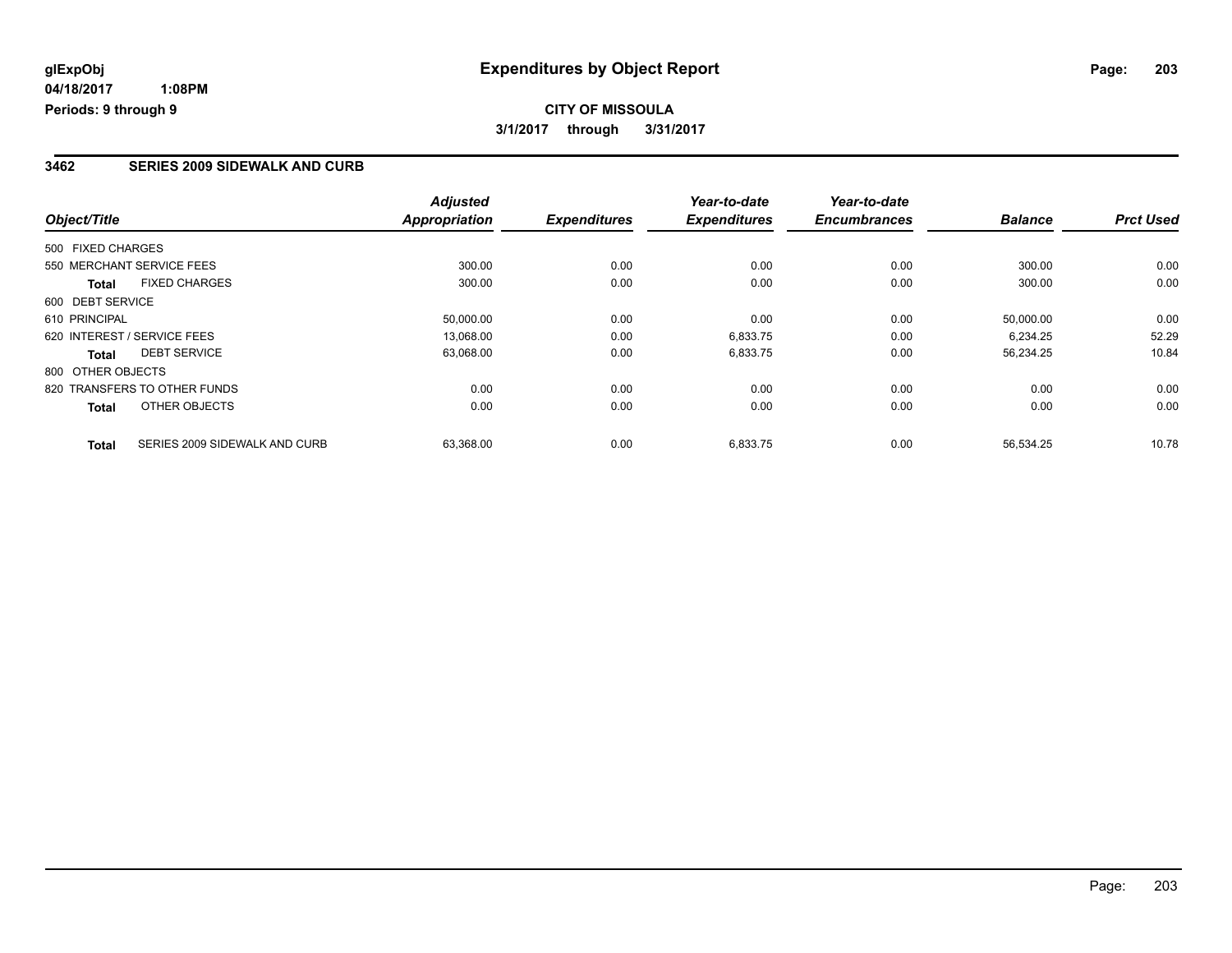### **CITY OF MISSOULA 3/1/2017 through 3/31/2017**

# **3463 SERIES 2010 SIDEWALK AND CURB**

|                                      | <b>Adjusted</b> |                     | Year-to-date        | Year-to-date        |                |                  |
|--------------------------------------|-----------------|---------------------|---------------------|---------------------|----------------|------------------|
| Object/Title                         | Appropriation   | <b>Expenditures</b> | <b>Expenditures</b> | <b>Encumbrances</b> | <b>Balance</b> | <b>Prct Used</b> |
| 500 FIXED CHARGES                    |                 |                     |                     |                     |                |                  |
| 550 MERCHANT SERVICE FEES            | 350.00          | 0.00                | 0.00                | 0.00                | 350.00         | 0.00             |
| <b>FIXED CHARGES</b><br><b>Total</b> | 350.00          | 0.00                | 0.00                | 0.00                | 350.00         | 0.00             |
| 600 DEBT SERVICE                     |                 |                     |                     |                     |                |                  |
| 610 PRINCIPAL                        | 75.000.00       | 0.00                | 0.00                | 0.00                | 75.000.00      | 0.00             |
| 620 INTEREST / SERVICE FEES          | 21.500.00       | 0.00                | 11.100.00           | 0.00                | 10.400.00      | 51.63            |
| <b>DEBT SERVICE</b><br><b>Total</b>  | 96,500.00       | 0.00                | 11.100.00           | 0.00                | 85.400.00      | 11.50            |
| NON-DEPARTMENTAL<br><b>Total</b>     | 96,850.00       | 0.00                | 11.100.00           | 0.00                | 85.750.00      | 11.46            |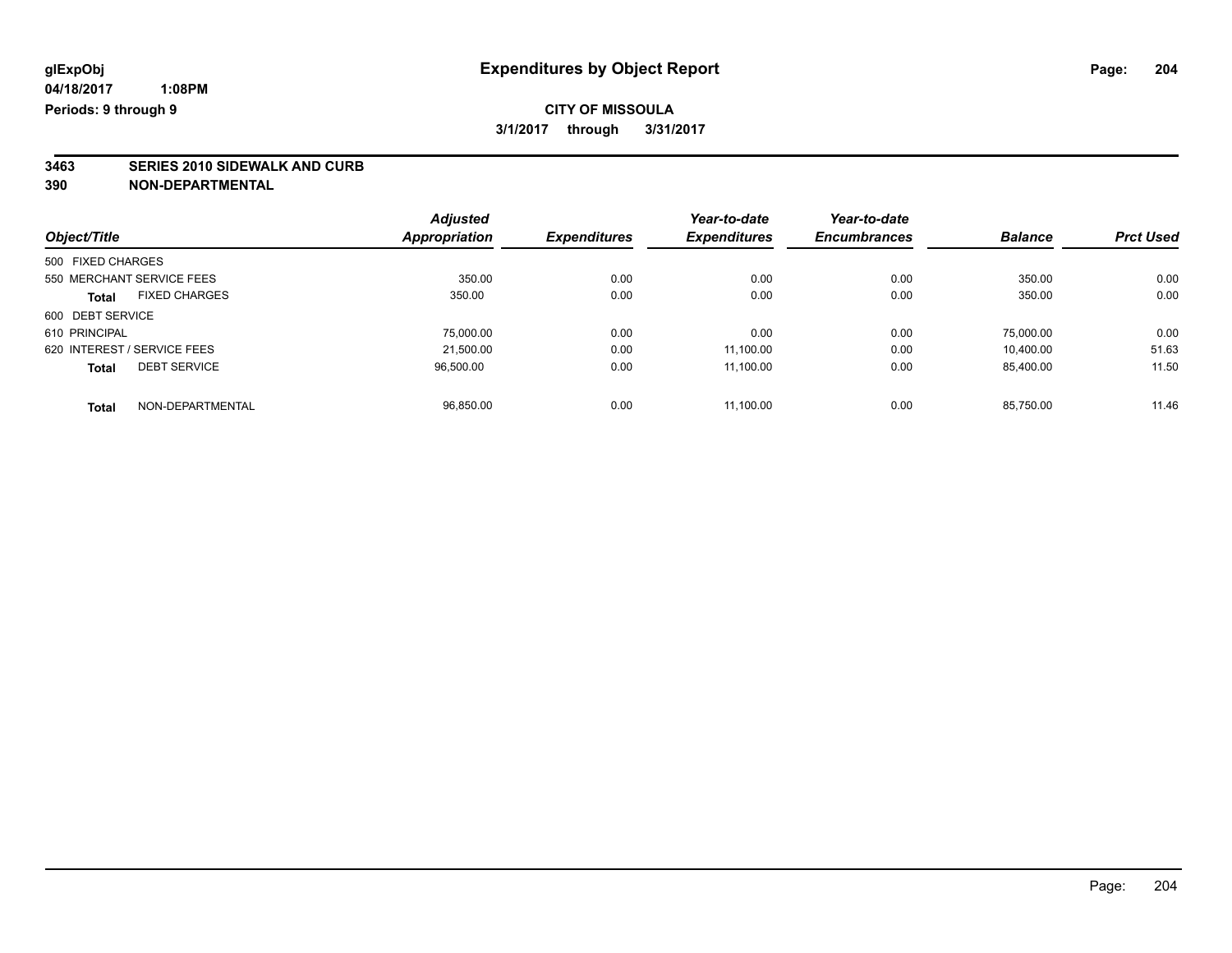#### **3463 SERIES 2010 SIDEWALK AND CURB**

| Object/Title                                  | <b>Adjusted</b><br>Appropriation | <b>Expenditures</b> | Year-to-date<br><b>Expenditures</b> | Year-to-date<br><b>Encumbrances</b> | <b>Balance</b> | <b>Prct Used</b> |
|-----------------------------------------------|----------------------------------|---------------------|-------------------------------------|-------------------------------------|----------------|------------------|
| 500 FIXED CHARGES                             |                                  |                     |                                     |                                     |                |                  |
| 550 MERCHANT SERVICE FEES                     | 350.00                           | 0.00                | 0.00                                | 0.00                                | 350.00         | 0.00             |
| <b>FIXED CHARGES</b><br><b>Total</b>          | 350.00                           | 0.00                | 0.00                                | 0.00                                | 350.00         | 0.00             |
| 600 DEBT SERVICE                              |                                  |                     |                                     |                                     |                |                  |
| 610 PRINCIPAL                                 | 75,000.00                        | 0.00                | 0.00                                | 0.00                                | 75.000.00      | 0.00             |
| 620 INTEREST / SERVICE FEES                   | 21,500.00                        | 0.00                | 11.100.00                           | 0.00                                | 10.400.00      | 51.63            |
| <b>DEBT SERVICE</b><br><b>Total</b>           | 96.500.00                        | 0.00                | 11.100.00                           | 0.00                                | 85.400.00      | 11.50            |
| SERIES 2010 SIDEWALK AND CURB<br><b>Total</b> | 96.850.00                        | 0.00                | 11.100.00                           | 0.00                                | 85.750.00      | 11.46            |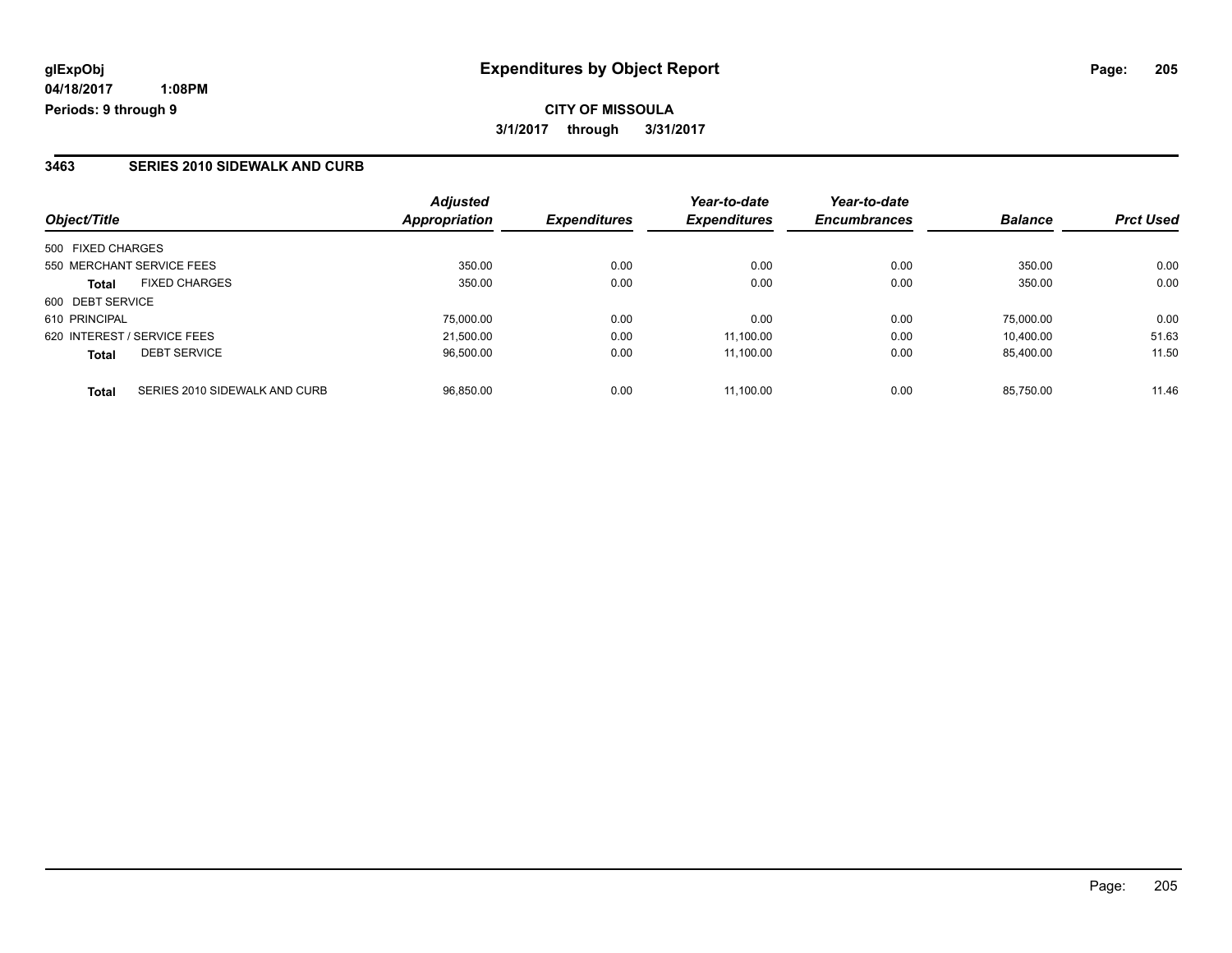**3464 FY12 S/C DEBT SERVICE**

|                             |                      | <b>Adjusted</b> |                     | Year-to-date        | Year-to-date        |                |                  |
|-----------------------------|----------------------|-----------------|---------------------|---------------------|---------------------|----------------|------------------|
| Object/Title                |                      | Appropriation   | <b>Expenditures</b> | <b>Expenditures</b> | <b>Encumbrances</b> | <b>Balance</b> | <b>Prct Used</b> |
| 500 FIXED CHARGES           |                      |                 |                     |                     |                     |                |                  |
| 550 MERCHANT SERVICE FEES   |                      | 350.00          | 0.00                | 0.00                | 0.00                | 350.00         | 0.00             |
| <b>Total</b>                | <b>FIXED CHARGES</b> | 350.00          | 0.00                | 0.00                | 0.00                | 350.00         | 0.00             |
| 600 DEBT SERVICE            |                      |                 |                     |                     |                     |                |                  |
| 610 PRINCIPAL               |                      | 50.000.00       | 0.00                | 0.00                | 0.00                | 50.000.00      | 0.00             |
| 620 INTEREST / SERVICE FEES |                      | 20.560.00       | 0.00                | 10,630.00           | 0.00                | 9,930.00       | 51.70            |
| <b>Total</b>                | <b>DEBT SERVICE</b>  | 70.560.00       | 0.00                | 10.630.00           | 0.00                | 59.930.00      | 15.07            |
| <b>Total</b>                | NON-DEPARTMENTAL     | 70.910.00       | 0.00                | 10.630.00           | 0.00                | 60.280.00      | 14.99            |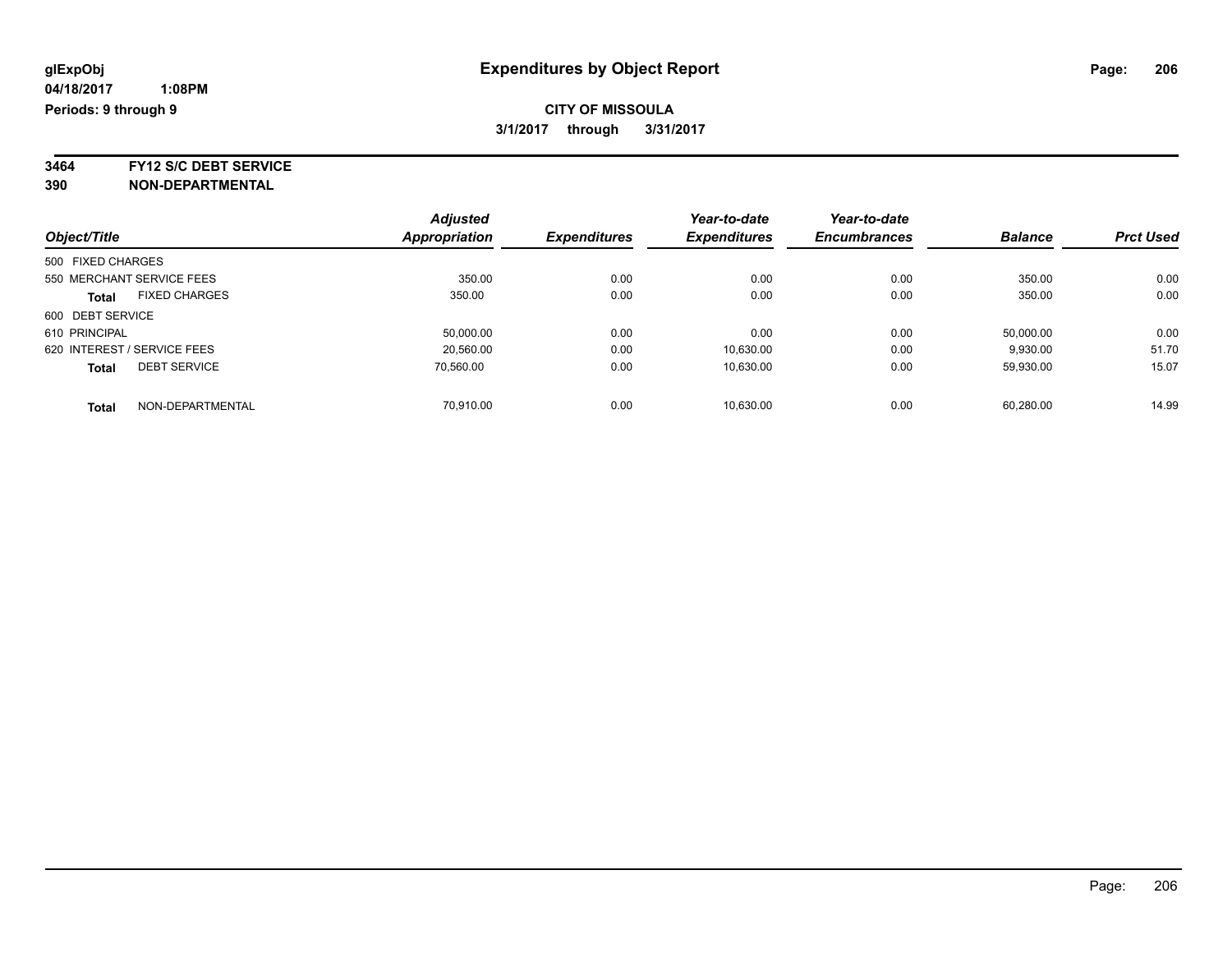**3464 FY12 S/C DEBT SERVICE**

| Object/Title                          | <b>Adjusted</b><br>Appropriation | <b>Expenditures</b> | Year-to-date<br><b>Expenditures</b> | Year-to-date<br><b>Encumbrances</b> | <b>Balance</b> | <b>Prct Used</b> |
|---------------------------------------|----------------------------------|---------------------|-------------------------------------|-------------------------------------|----------------|------------------|
| 500 FIXED CHARGES                     |                                  |                     |                                     |                                     |                |                  |
| 550 MERCHANT SERVICE FEES             | 350.00                           | 0.00                | 0.00                                | 0.00                                | 350.00         | 0.00             |
| <b>FIXED CHARGES</b><br><b>Total</b>  | 350.00                           | 0.00                | 0.00                                | 0.00                                | 350.00         | 0.00             |
| 600 DEBT SERVICE                      |                                  |                     |                                     |                                     |                |                  |
| 610 PRINCIPAL                         | 50.000.00                        | 0.00                | 0.00                                | 0.00                                | 50,000.00      | 0.00             |
| 620 INTEREST / SERVICE FEES           | 20,560.00                        | 0.00                | 10.630.00                           | 0.00                                | 9,930.00       | 51.70            |
| <b>DEBT SERVICE</b><br><b>Total</b>   | 70.560.00                        | 0.00                | 10.630.00                           | 0.00                                | 59.930.00      | 15.07            |
| FY12 S/C DEBT SERVICE<br><b>Total</b> | 70.910.00                        | 0.00                | 10.630.00                           | 0.00                                | 60.280.00      | 14.99            |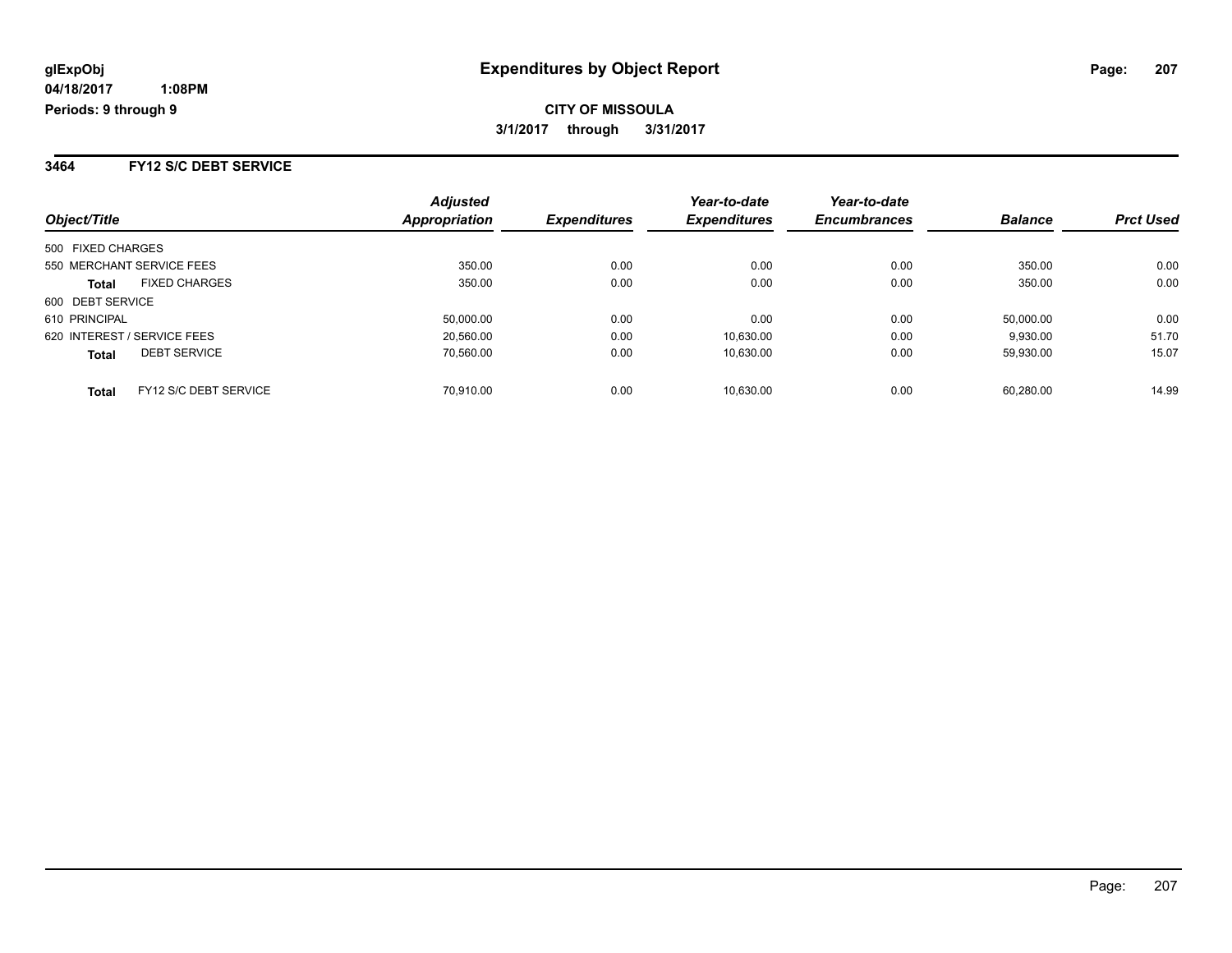# **3465 FY13 SIDEWALK/CURB DEBT SERVICE**

|                                      | <b>Adjusted</b> |                     | Year-to-date        | Year-to-date        |                |                  |
|--------------------------------------|-----------------|---------------------|---------------------|---------------------|----------------|------------------|
| Object/Title                         | Appropriation   | <b>Expenditures</b> | <b>Expenditures</b> | <b>Encumbrances</b> | <b>Balance</b> | <b>Prct Used</b> |
| 500 FIXED CHARGES                    |                 |                     |                     |                     |                |                  |
| 550 MERCHANT SERVICE FEES            | 0.00            | 0.00                | 0.00                | 0.00                | 0.00           | 0.00             |
| <b>FIXED CHARGES</b><br><b>Total</b> | 0.00            | 0.00                | 0.00                | 0.00                | 0.00           | 0.00             |
| 600 DEBT SERVICE                     |                 |                     |                     |                     |                |                  |
| 610 PRINCIPAL                        | 29,000.00       | 0.00                | 0.00                | 0.00                | 29,000.00      | 0.00             |
| 620 INTEREST / SERVICE FEES          | 10.067.00       | 0.00                | 5,059.83            | 0.00                | 5.007.17       | 50.26            |
| <b>DEBT SERVICE</b><br><b>Total</b>  | 39,067.00       | 0.00                | 5,059.83            | 0.00                | 34,007.17      | 12.95            |
| NON-DEPARTMENTAL<br><b>Total</b>     | 39.067.00       | 0.00                | 5.059.83            | 0.00                | 34.007.17      | 12.95            |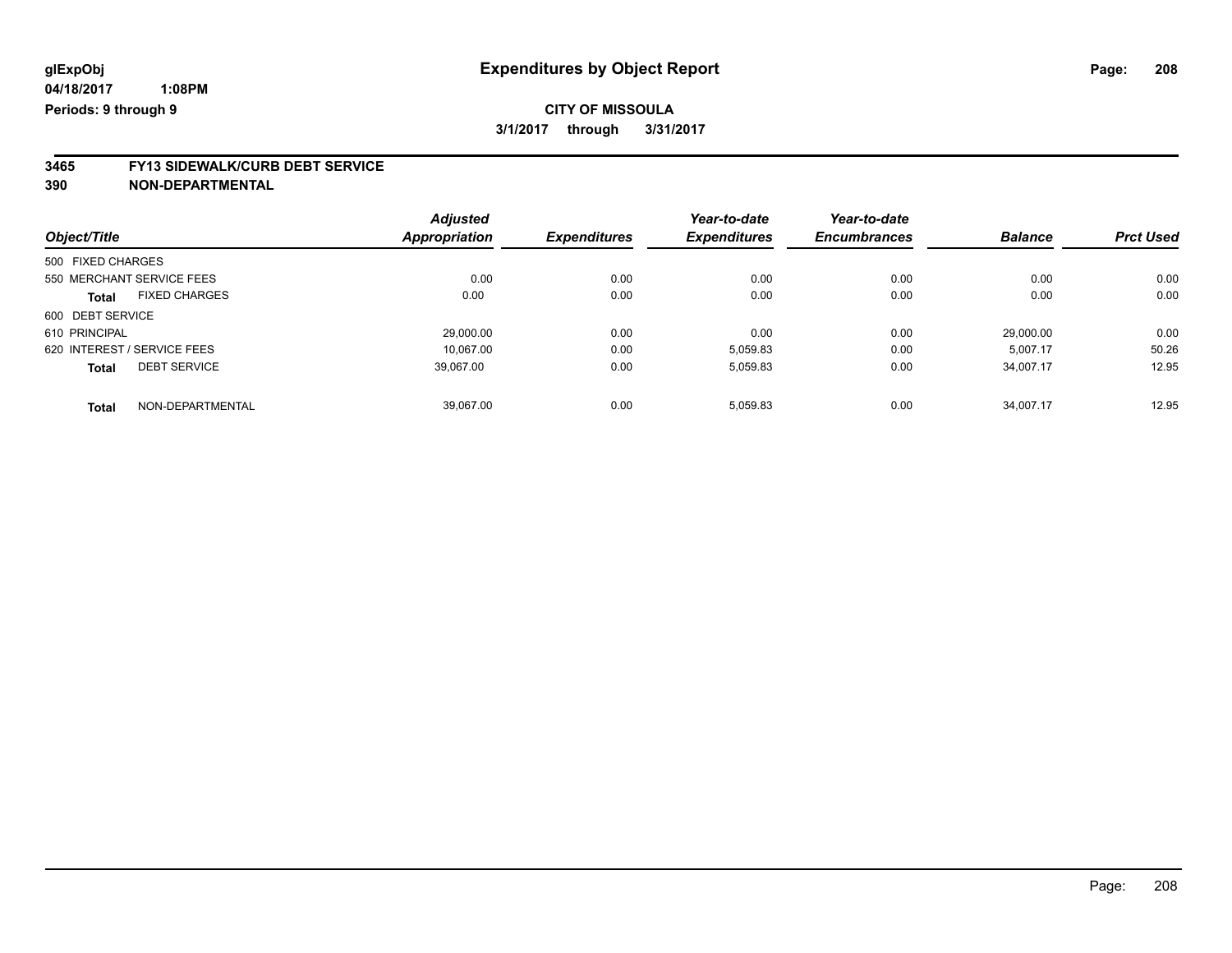#### **3465 FY13 SIDEWALK/CURB DEBT SERVICE**

| Object/Title                |                                 | <b>Adjusted</b><br><b>Appropriation</b> | <b>Expenditures</b> | Year-to-date<br><b>Expenditures</b> | Year-to-date<br><b>Encumbrances</b> | <b>Balance</b> | <b>Prct Used</b> |
|-----------------------------|---------------------------------|-----------------------------------------|---------------------|-------------------------------------|-------------------------------------|----------------|------------------|
| 500 FIXED CHARGES           |                                 |                                         |                     |                                     |                                     |                |                  |
| 550 MERCHANT SERVICE FEES   |                                 | 0.00                                    | 0.00                | 0.00                                | 0.00                                | 0.00           | 0.00             |
| <b>Total</b>                | <b>FIXED CHARGES</b>            | 0.00                                    | 0.00                | 0.00                                | 0.00                                | 0.00           | 0.00             |
| 600 DEBT SERVICE            |                                 |                                         |                     |                                     |                                     |                |                  |
| 610 PRINCIPAL               |                                 | 29.000.00                               | 0.00                | 0.00                                | 0.00                                | 29.000.00      | 0.00             |
| 620 INTEREST / SERVICE FEES |                                 | 10.067.00                               | 0.00                | 5,059.83                            | 0.00                                | 5.007.17       | 50.26            |
| <b>Total</b>                | <b>DEBT SERVICE</b>             | 39.067.00                               | 0.00                | 5,059.83                            | 0.00                                | 34.007.17      | 12.95            |
| <b>Total</b>                | FY13 SIDEWALK/CURB DEBT SERVICE | 39.067.00                               | 0.00                | 5.059.83                            | 0.00                                | 34.007.17      | 12.95            |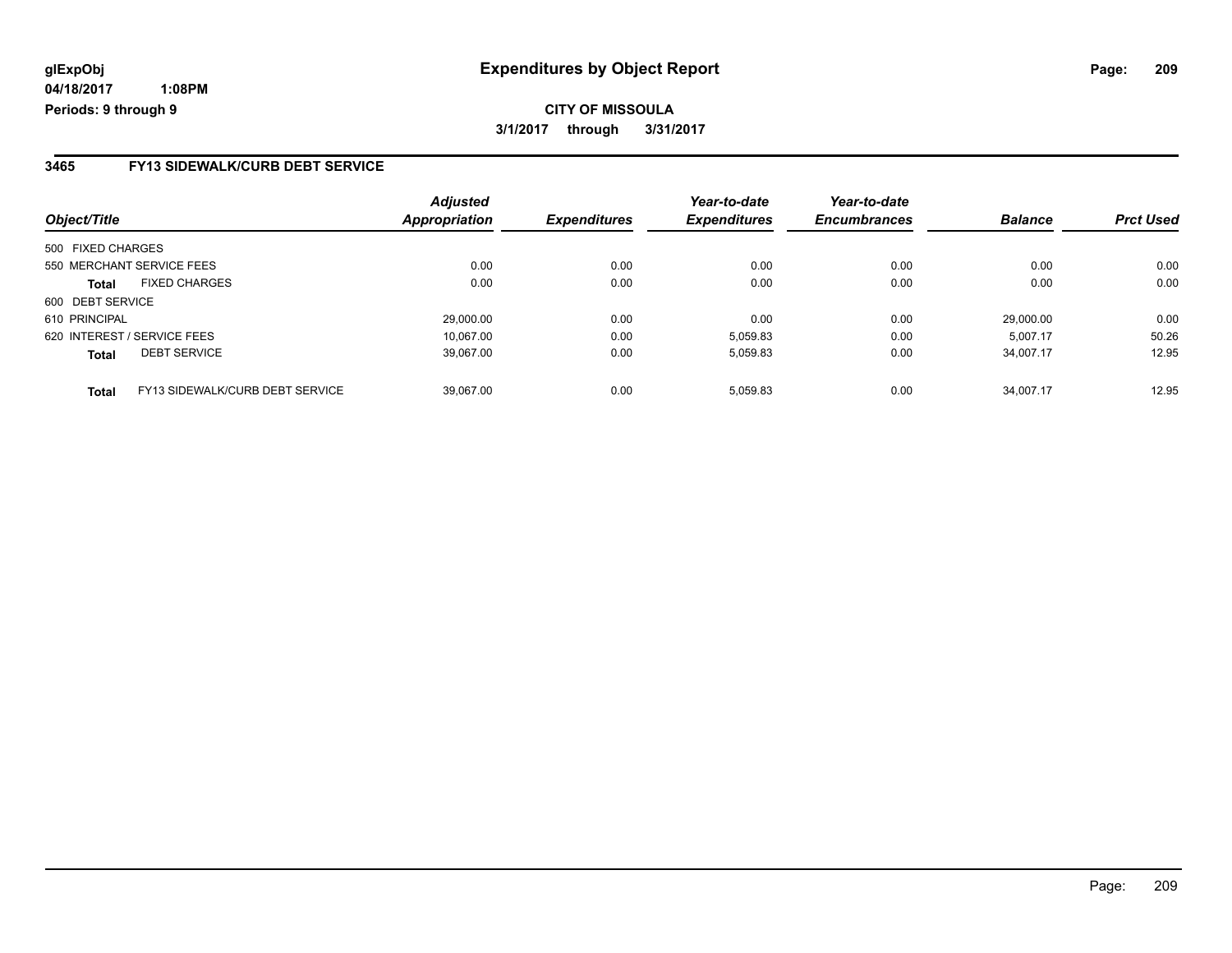# **3466 FY15 SIDEWALK/CURB DEBT SERVICE**

|                             |                      | <b>Adjusted</b>      |                     | Year-to-date        | Year-to-date        |                |                  |
|-----------------------------|----------------------|----------------------|---------------------|---------------------|---------------------|----------------|------------------|
| Object/Title                |                      | <b>Appropriation</b> | <b>Expenditures</b> | <b>Expenditures</b> | <b>Encumbrances</b> | <b>Balance</b> | <b>Prct Used</b> |
| 300 PURCHASED SERVICES      |                      |                      |                     |                     |                     |                |                  |
| 350 PROFESSIONAL SERVICES   |                      | 0.00                 | 0.00                | 0.00                | 0.00                | 0.00           | 0.00             |
| <b>Total</b>                | PURCHASED SERVICES   | 0.00                 | 0.00                | 0.00                | 0.00                | 0.00           | 0.00             |
| 500 FIXED CHARGES           |                      |                      |                     |                     |                     |                |                  |
| 550 MERCHANT SERVICE FEES   |                      | 0.00                 | 0.00                | 0.00                | 0.00                | 0.00           | 0.00             |
| <b>Total</b>                | <b>FIXED CHARGES</b> | 0.00                 | 0.00                | 0.00                | 0.00                | 0.00           | 0.00             |
| 600 DEBT SERVICE            |                      |                      |                     |                     |                     |                |                  |
| 610 PRINCIPAL               |                      | 33,000.00            | 0.00                | 0.00                | 0.00                | 33,000.00      | 0.00             |
| 620 INTEREST / SERVICE FEES |                      | 24,525.00            | 0.00                | 16,859.22           | 0.00                | 7,665.78       | 68.74            |
| <b>Total</b>                | <b>DEBT SERVICE</b>  | 57,525.00            | 0.00                | 16,859.22           | 0.00                | 40,665.78      | 29.31            |
| <b>Total</b>                | NON-DEPARTMENTAL     | 57,525.00            | 0.00                | 16,859.22           | 0.00                | 40,665.78      | 29.31            |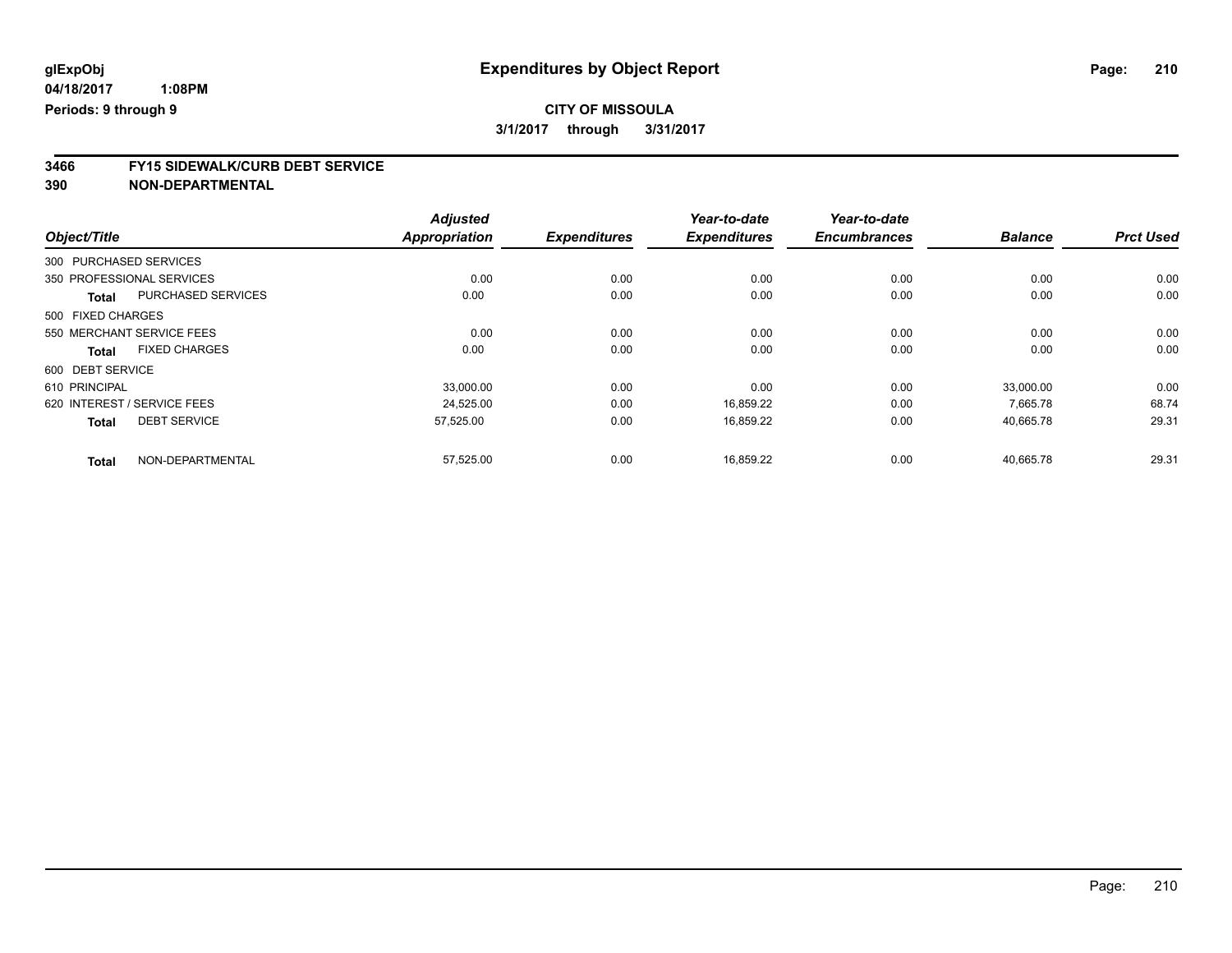## **CITY OF MISSOULA 3/1/2017 through 3/31/2017**

#### **3466 FY15 SIDEWALK/CURB DEBT SERVICE**

| Object/Title      |                                 | <b>Adjusted</b><br><b>Appropriation</b> | <b>Expenditures</b> | Year-to-date<br><b>Expenditures</b> | Year-to-date<br><b>Encumbrances</b> | <b>Balance</b> | <b>Prct Used</b> |
|-------------------|---------------------------------|-----------------------------------------|---------------------|-------------------------------------|-------------------------------------|----------------|------------------|
|                   |                                 |                                         |                     |                                     |                                     |                |                  |
|                   | 300 PURCHASED SERVICES          |                                         |                     |                                     |                                     |                |                  |
|                   | 350 PROFESSIONAL SERVICES       | 0.00                                    | 0.00                | 0.00                                | 0.00                                | 0.00           | 0.00             |
| Total             | <b>PURCHASED SERVICES</b>       | 0.00                                    | 0.00                | 0.00                                | 0.00                                | 0.00           | 0.00             |
| 500 FIXED CHARGES |                                 |                                         |                     |                                     |                                     |                |                  |
|                   | 550 MERCHANT SERVICE FEES       | 0.00                                    | 0.00                | 0.00                                | 0.00                                | 0.00           | 0.00             |
| Total             | <b>FIXED CHARGES</b>            | 0.00                                    | 0.00                | 0.00                                | 0.00                                | 0.00           | 0.00             |
| 600 DEBT SERVICE  |                                 |                                         |                     |                                     |                                     |                |                  |
| 610 PRINCIPAL     |                                 | 33,000.00                               | 0.00                | 0.00                                | 0.00                                | 33,000.00      | 0.00             |
|                   | 620 INTEREST / SERVICE FEES     | 24,525.00                               | 0.00                | 16,859.22                           | 0.00                                | 7.665.78       | 68.74            |
| <b>Total</b>      | <b>DEBT SERVICE</b>             | 57,525.00                               | 0.00                | 16,859.22                           | 0.00                                | 40,665.78      | 29.31            |
| <b>Total</b>      | FY15 SIDEWALK/CURB DEBT SERVICE | 57,525.00                               | 0.00                | 16.859.22                           | 0.00                                | 40.665.78      | 29.31            |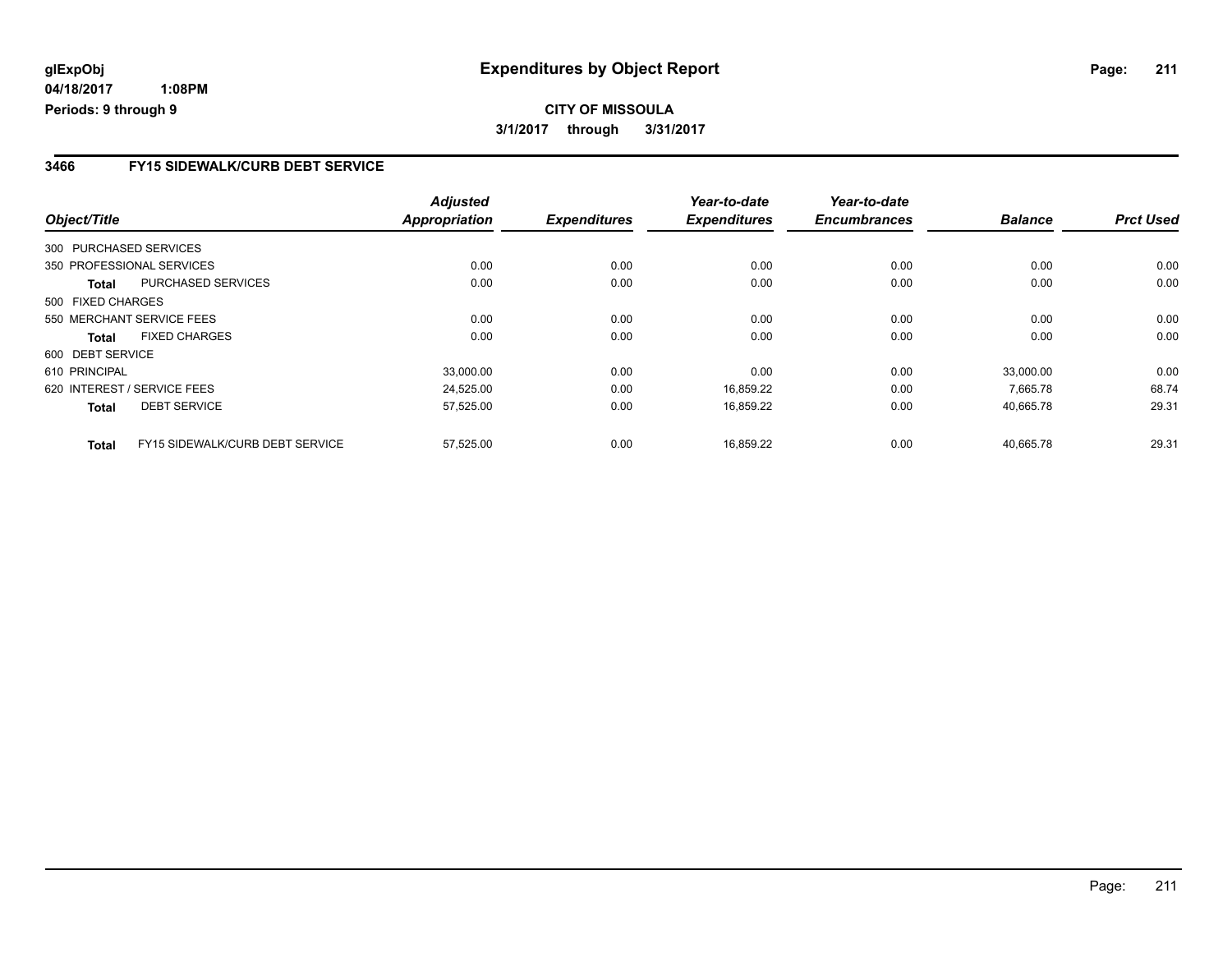# **3467 FY16 SIDEWALK/CURB DEBT SERVICE**

|                                      | <b>Adjusted</b>      |                     | Year-to-date        | Year-to-date        |                |                  |
|--------------------------------------|----------------------|---------------------|---------------------|---------------------|----------------|------------------|
| Object/Title                         | <b>Appropriation</b> | <b>Expenditures</b> | <b>Expenditures</b> | <b>Encumbrances</b> | <b>Balance</b> | <b>Prct Used</b> |
| 300 PURCHASED SERVICES               |                      |                     |                     |                     |                |                  |
| 350 PROFESSIONAL SERVICES            | 0.00                 | 0.00                | 0.00                | 0.00                | 0.00           | 0.00             |
| PURCHASED SERVICES<br><b>Total</b>   | 0.00                 | 0.00                | 0.00                | 0.00                | 0.00           | 0.00             |
| 500 FIXED CHARGES                    |                      |                     |                     |                     |                |                  |
| 550 MERCHANT SERVICE FEES            | 0.00                 | 0.00                | 0.00                | 0.00                | 0.00           | 0.00             |
| <b>FIXED CHARGES</b><br><b>Total</b> | 0.00                 | 0.00                | 0.00                | 0.00                | 0.00           | 0.00             |
| 600 DEBT SERVICE                     |                      |                     |                     |                     |                |                  |
| 610 PRINCIPAL                        | 21,858.00            | 0.00                | 0.00                | 0.00                | 21,858.00      | 0.00             |
| 620 INTEREST / SERVICE FEES          | 10.236.28            | 0.00                | 11.450.00           | 0.00                | $-1,213.72$    | 111.86           |
| <b>DEBT SERVICE</b><br><b>Total</b>  | 32.094.28            | 0.00                | 11.450.00           | 0.00                | 20.644.28      | 35.68            |
| NON-DEPARTMENTAL<br><b>Total</b>     | 32,094.28            | 0.00                | 11,450.00           | 0.00                | 20.644.28      | 35.68            |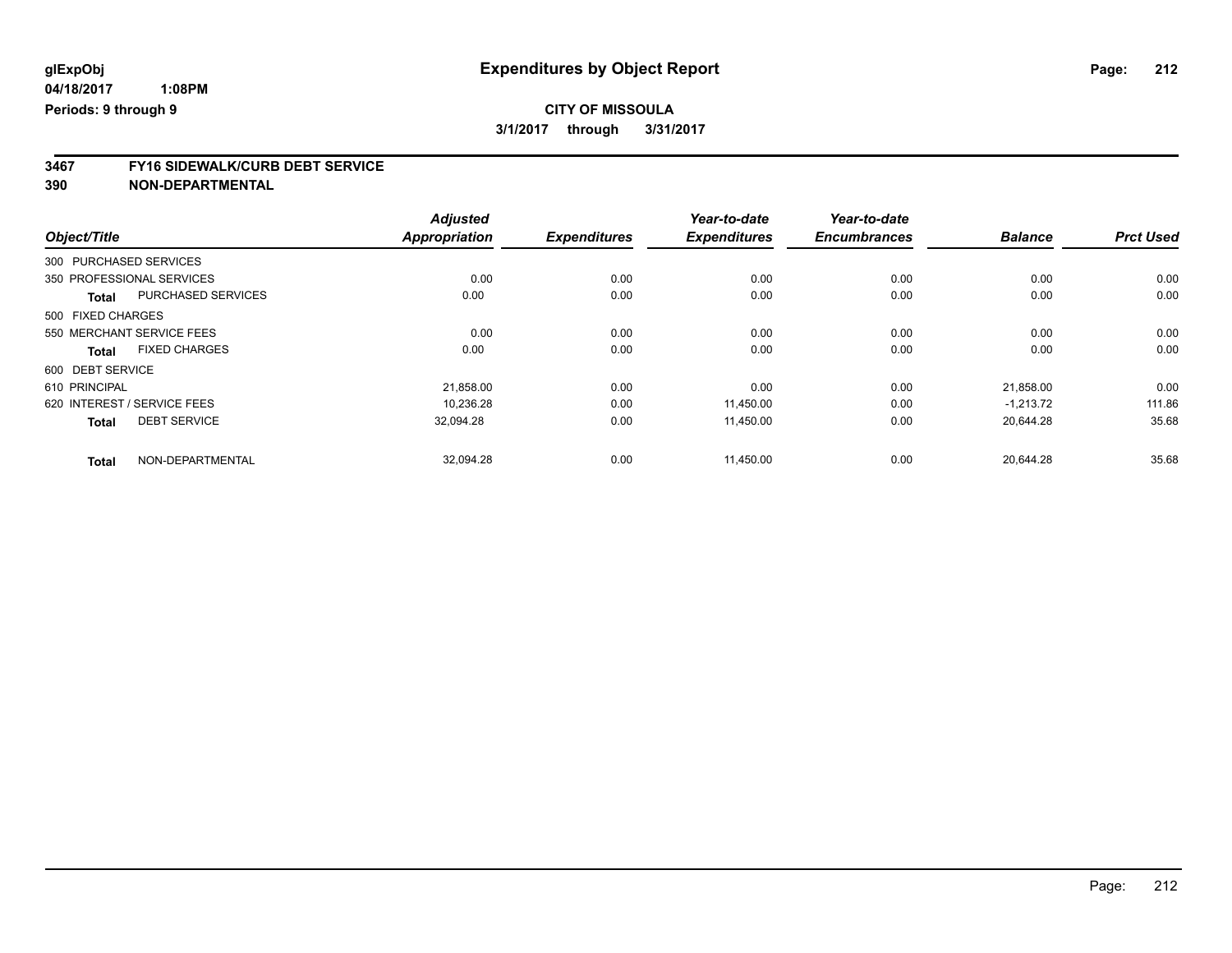## **CITY OF MISSOULA 3/1/2017 through 3/31/2017**

#### **3467 FY16 SIDEWALK/CURB DEBT SERVICE**

| Object/Title           |                                 | <b>Adjusted</b><br><b>Appropriation</b> | <b>Expenditures</b> | Year-to-date<br><b>Expenditures</b> | Year-to-date<br><b>Encumbrances</b> | <b>Balance</b> | <b>Prct Used</b> |
|------------------------|---------------------------------|-----------------------------------------|---------------------|-------------------------------------|-------------------------------------|----------------|------------------|
|                        |                                 |                                         |                     |                                     |                                     |                |                  |
| 300 PURCHASED SERVICES |                                 |                                         |                     |                                     |                                     |                |                  |
|                        | 350 PROFESSIONAL SERVICES       | 0.00                                    | 0.00                | 0.00                                | 0.00                                | 0.00           | 0.00             |
| Total                  | PURCHASED SERVICES              | 0.00                                    | 0.00                | 0.00                                | 0.00                                | 0.00           | 0.00             |
| 500 FIXED CHARGES      |                                 |                                         |                     |                                     |                                     |                |                  |
|                        | 550 MERCHANT SERVICE FEES       | 0.00                                    | 0.00                | 0.00                                | 0.00                                | 0.00           | 0.00             |
| Total                  | <b>FIXED CHARGES</b>            | 0.00                                    | 0.00                | 0.00                                | 0.00                                | 0.00           | 0.00             |
| 600 DEBT SERVICE       |                                 |                                         |                     |                                     |                                     |                |                  |
| 610 PRINCIPAL          |                                 | 21,858.00                               | 0.00                | 0.00                                | 0.00                                | 21,858.00      | 0.00             |
|                        | 620 INTEREST / SERVICE FEES     | 10,236.28                               | 0.00                | 11,450.00                           | 0.00                                | $-1.213.72$    | 111.86           |
| <b>Total</b>           | <b>DEBT SERVICE</b>             | 32,094.28                               | 0.00                | 11,450.00                           | 0.00                                | 20.644.28      | 35.68            |
| <b>Total</b>           | FY16 SIDEWALK/CURB DEBT SERVICE | 32.094.28                               | 0.00                | 11.450.00                           | 0.00                                | 20.644.28      | 35.68            |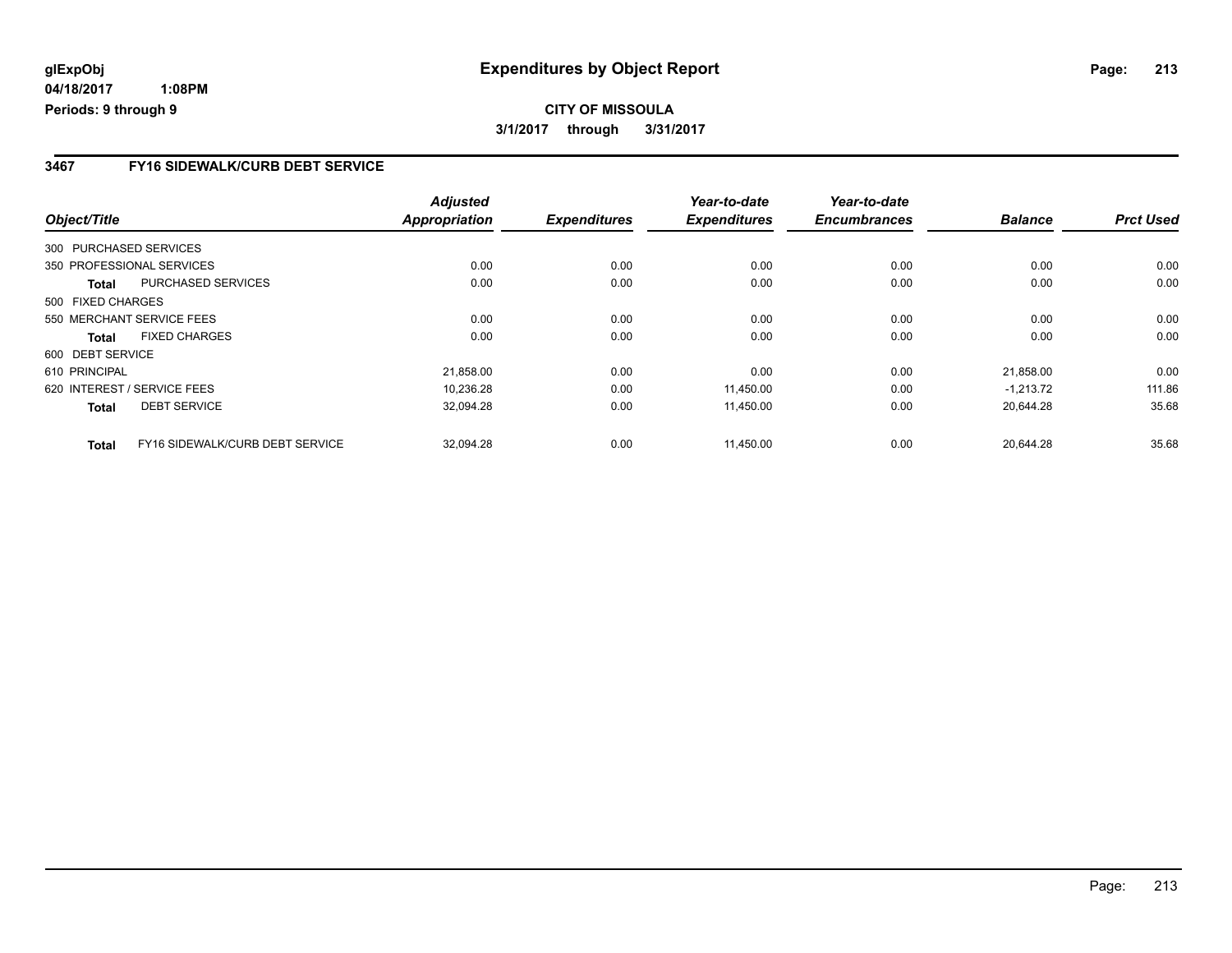### **CITY OF MISSOULA 3/1/2017 through 3/31/2017**

# **3491 SID 491 DEBT SERVICE FUND**

| Object/Title                        | <b>Adjusted</b><br>Appropriation | <b>Expenditures</b> | Year-to-date<br><b>Expenditures</b> | Year-to-date<br><b>Encumbrances</b> | <b>Balance</b> | <b>Prct Used</b> |
|-------------------------------------|----------------------------------|---------------------|-------------------------------------|-------------------------------------|----------------|------------------|
| 600 DEBT SERVICE                    |                                  |                     |                                     |                                     |                |                  |
| 620 INTEREST / SERVICE FEES         | 0.00                             | 0.00                | 0.00                                | 0.00                                | 0.00           | 0.00             |
| <b>DEBT SERVICE</b><br><b>Total</b> | 0.00                             | 0.00                | 0.00                                | 0.00                                | 0.00           | 0.00             |
| NON-DEPARTMENTAL<br><b>Total</b>    | 0.00                             | 0.00                | 0.00                                | 0.00                                | 0.00           | 0.00             |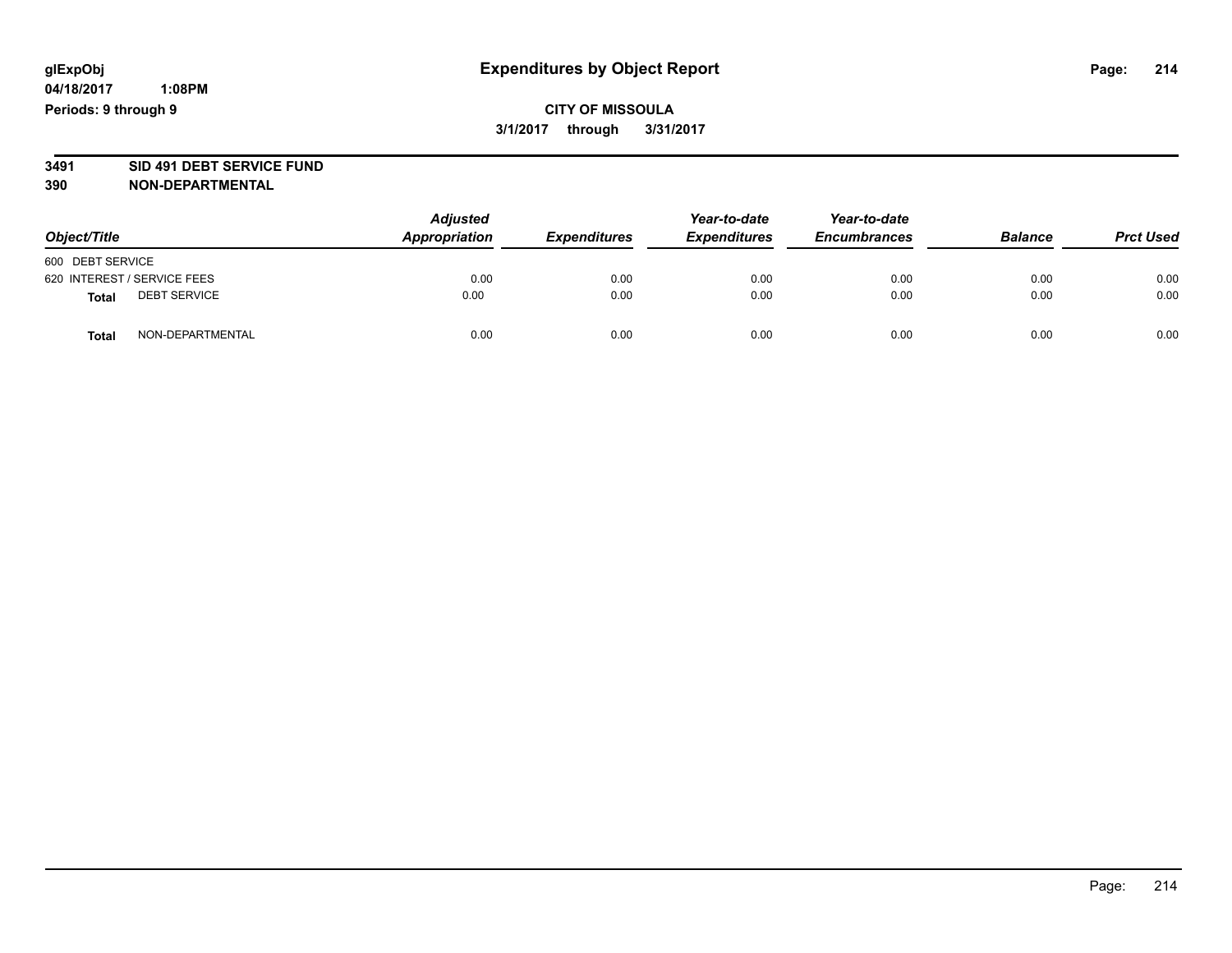**04/18/2017 1:08PM Periods: 9 through 9**

**CITY OF MISSOULA 3/1/2017 through 3/31/2017**

#### **3491 SID 491 DEBT SERVICE FUND**

| Object/Title                              | <b>Adjusted</b><br>Appropriation | <b>Expenditures</b> | Year-to-date<br><b>Expenditures</b> | Year-to-date<br><b>Encumbrances</b> | <b>Balance</b> | <b>Prct Used</b> |
|-------------------------------------------|----------------------------------|---------------------|-------------------------------------|-------------------------------------|----------------|------------------|
| 600 DEBT SERVICE                          |                                  |                     |                                     |                                     |                |                  |
| 620 INTEREST / SERVICE FEES               | 0.00                             | 0.00                | 0.00                                | 0.00                                | 0.00           | 0.00             |
| <b>DEBT SERVICE</b><br>Total              | 0.00                             | 0.00                | 0.00                                | 0.00                                | 0.00           | 0.00             |
| SID 491 DEBT SERVICE FUND<br><b>Total</b> | 0.00                             | 0.00                | 0.00                                | 0.00                                | 0.00           | 0.00             |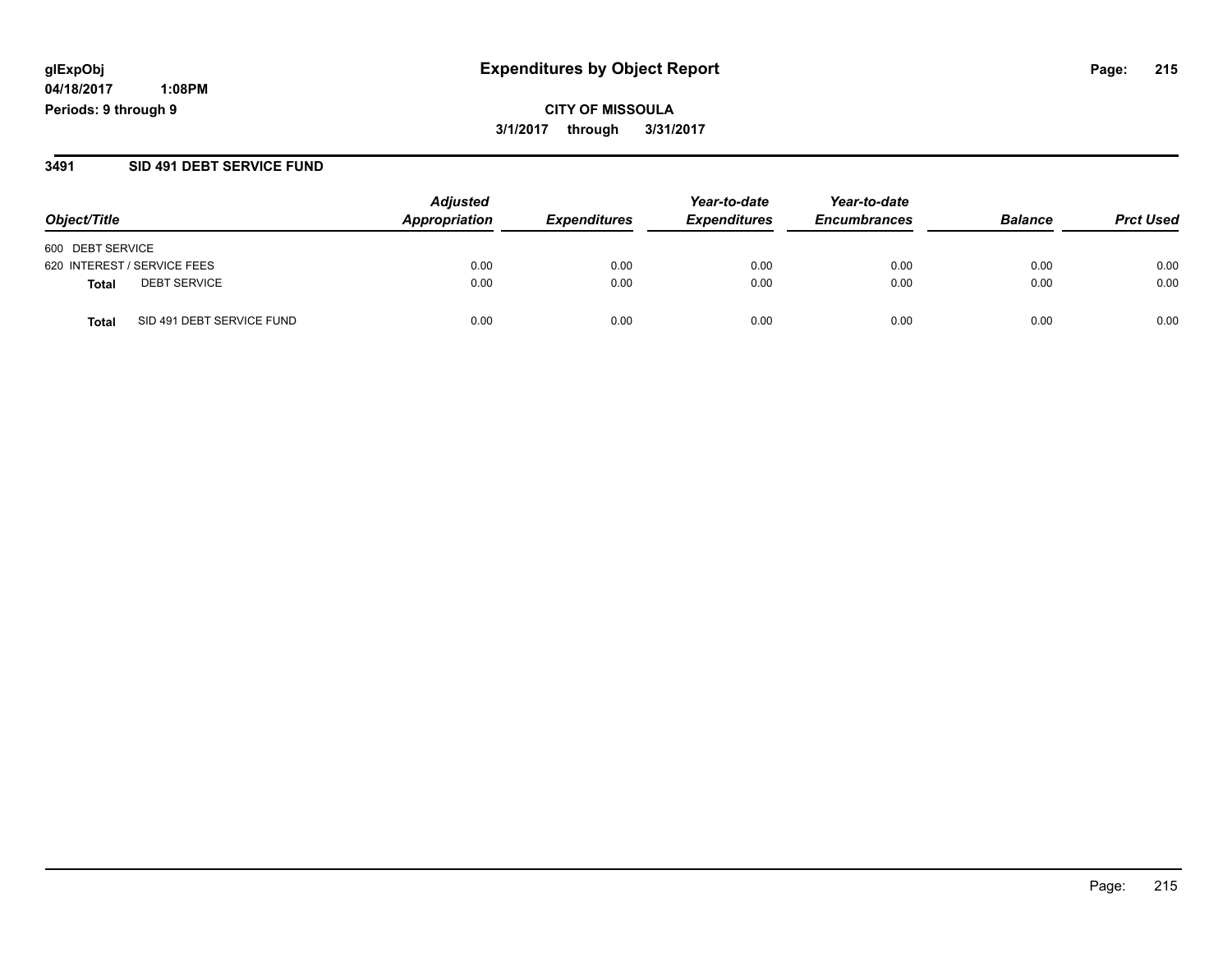**04/18/2017 1:08PM Periods: 9 through 9**

**CITY OF MISSOULA 3/1/2017 through 3/31/2017**

**3495 SID 495 DEBT SERVICE FUND**

**000 \*\*\* Title Not Found \*\*\***

| Object/Title      |                              | <b>Adjusted</b><br>Appropriation | <b>Expenditures</b> | Year-to-date<br><b>Expenditures</b> | Year-to-date<br><b>Encumbrances</b> | <b>Balance</b> | <b>Prct Used</b> |
|-------------------|------------------------------|----------------------------------|---------------------|-------------------------------------|-------------------------------------|----------------|------------------|
| 800 OTHER OBJECTS |                              |                                  |                     |                                     |                                     |                |                  |
|                   | 820 TRANSFERS TO OTHER FUNDS | 0.00                             | 0.00                | 0.00                                | 0.00                                | 0.00           | 0.00             |
| <b>Total</b>      | OTHER OBJECTS                | 0.00                             | 0.00                | 0.00                                | 0.00                                | 0.00           | 0.00             |
| <b>Total</b>      | *** Title Not Found ***      | 0.00                             | 0.00                | 0.00                                | 0.00                                | 0.00           | 0.00             |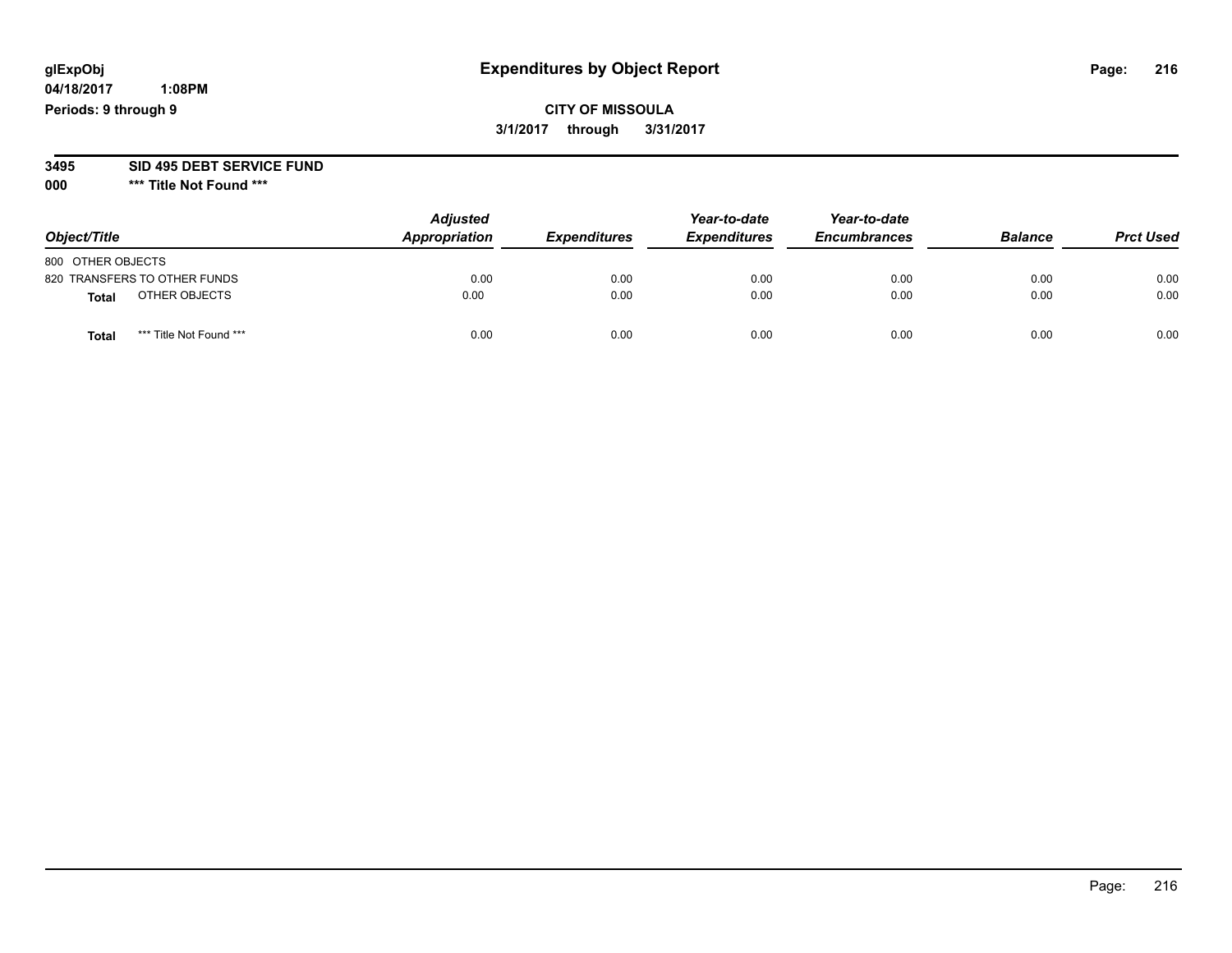# **CITY OF MISSOULA 3/1/2017 through 3/31/2017**

**3495 SID 495 DEBT SERVICE FUND**

|                                      | <b>Adjusted</b>      |                     | Year-to-date        | Year-to-date        |                |                  |
|--------------------------------------|----------------------|---------------------|---------------------|---------------------|----------------|------------------|
| Object/Title                         | <b>Appropriation</b> | <b>Expenditures</b> | <b>Expenditures</b> | <b>Encumbrances</b> | <b>Balance</b> | <b>Prct Used</b> |
| 500 FIXED CHARGES                    |                      |                     |                     |                     |                |                  |
| 550 MERCHANT SERVICE FEES            | 0.00                 | 0.00                | 0.00                | 0.00                | 0.00           | 0.00             |
| <b>FIXED CHARGES</b><br><b>Total</b> | 0.00                 | 0.00                | 0.00                | 0.00                | 0.00           | 0.00             |
| 800 OTHER OBJECTS                    |                      |                     |                     |                     |                |                  |
| 820 TRANSFERS TO OTHER FUNDS         | 0.00                 | 0.00                | 0.00                | 0.00                | 0.00           | 0.00             |
| OTHER OBJECTS<br><b>Total</b>        | 0.00                 | 0.00                | 0.00                | 0.00                | 0.00           | 0.00             |
| NON-DEPARTMENTAL<br>Total            | 0.00                 | 0.00                | 0.00                | 0.00                | 0.00           | 0.00             |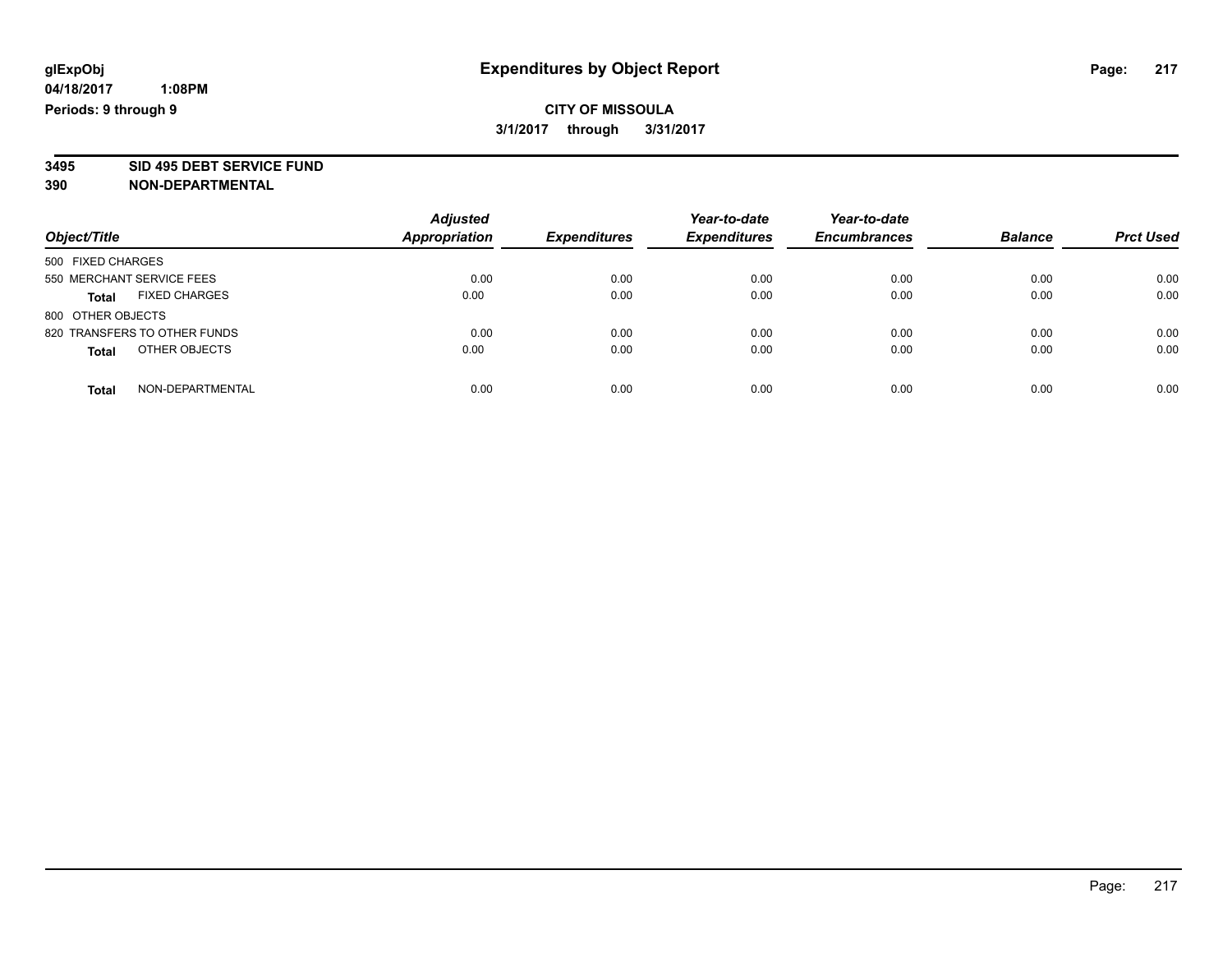**CITY OF MISSOULA 3/1/2017 through 3/31/2017**

#### **3495 SID 495 DEBT SERVICE FUND**

| Object/Title                              | <b>Adjusted</b><br>Appropriation | <b>Expenditures</b> | Year-to-date<br><b>Expenditures</b> | Year-to-date<br><b>Encumbrances</b> | <b>Balance</b> | <b>Prct Used</b> |
|-------------------------------------------|----------------------------------|---------------------|-------------------------------------|-------------------------------------|----------------|------------------|
| 500 FIXED CHARGES                         |                                  |                     |                                     |                                     |                |                  |
| 550 MERCHANT SERVICE FEES                 | 0.00                             | 0.00                | 0.00                                | 0.00                                | 0.00           | 0.00             |
| <b>FIXED CHARGES</b><br><b>Total</b>      | 0.00                             | 0.00                | 0.00                                | 0.00                                | 0.00           | 0.00             |
| 800 OTHER OBJECTS                         |                                  |                     |                                     |                                     |                |                  |
| 820 TRANSFERS TO OTHER FUNDS              | 0.00                             | 0.00                | 0.00                                | 0.00                                | 0.00           | 0.00             |
| OTHER OBJECTS<br><b>Total</b>             | 0.00                             | 0.00                | 0.00                                | 0.00                                | 0.00           | 0.00             |
| SID 495 DEBT SERVICE FUND<br><b>Total</b> | 0.00                             | 0.00                | 0.00                                | 0.00                                | 0.00           | 0.00             |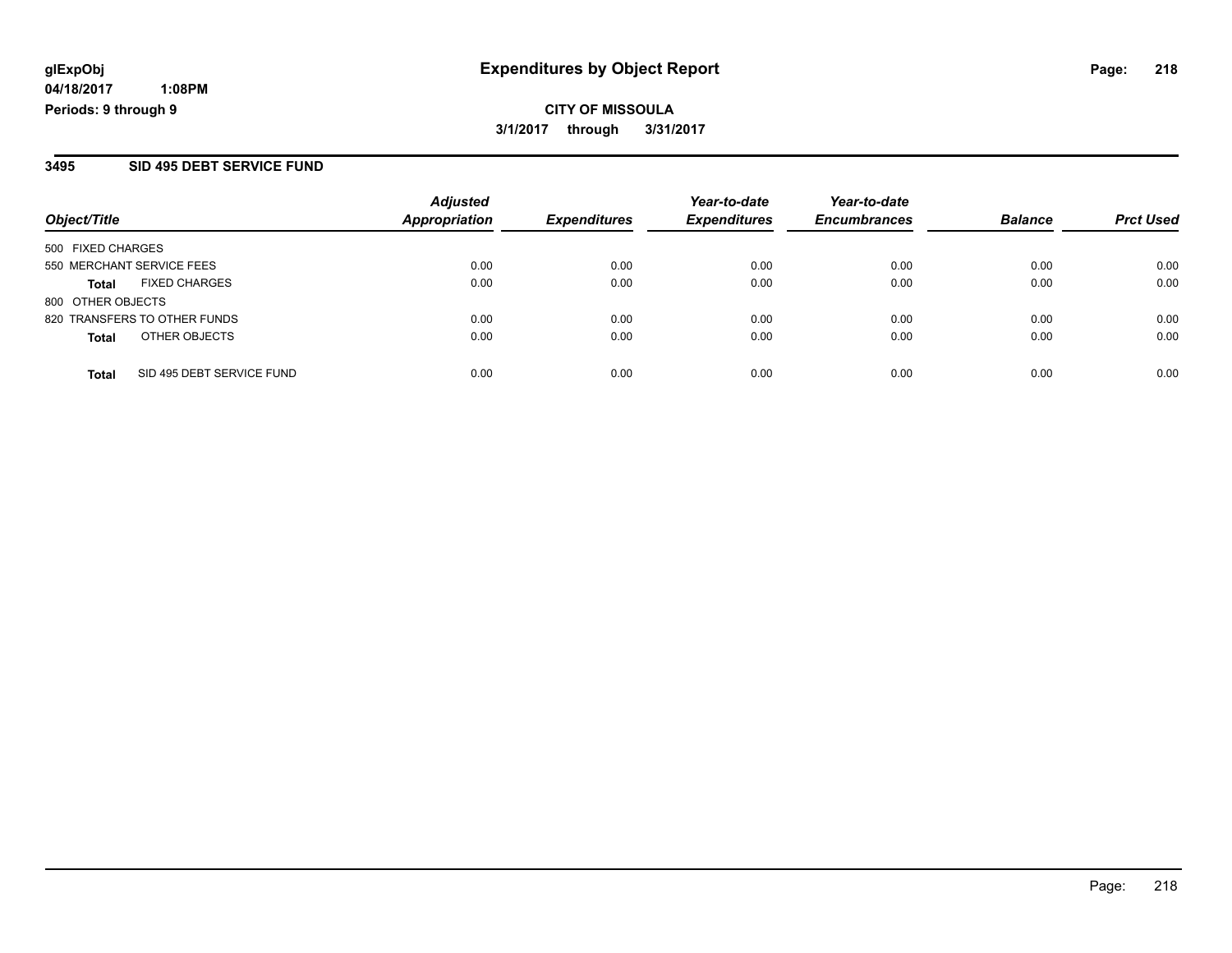**04/18/2017 1:08PM Periods: 9 through 9**

**CITY OF MISSOULA 3/1/2017 through 3/31/2017**

**3497 SID 497 DEBT SERVICE FUND**

| Object/Title      |                              | <b>Adjusted</b><br>Appropriation | <b>Expenditures</b> | Year-to-date<br><b>Expenditures</b> | Year-to-date<br><b>Encumbrances</b> | <b>Balance</b> | <b>Prct Used</b> |
|-------------------|------------------------------|----------------------------------|---------------------|-------------------------------------|-------------------------------------|----------------|------------------|
| 800 OTHER OBJECTS |                              |                                  |                     |                                     |                                     |                |                  |
|                   | 820 TRANSFERS TO OTHER FUNDS | 0.00                             | 0.00                | 0.00                                | 0.00                                | 0.00           | 0.00             |
| <b>Total</b>      | OTHER OBJECTS                | 0.00                             | 0.00                | 0.00                                | 0.00                                | 0.00           | 0.00             |
| <b>Total</b>      | *** Title Not Found ***      | 0.00                             | 0.00                | 0.00                                | 0.00                                | 0.00           | 0.00             |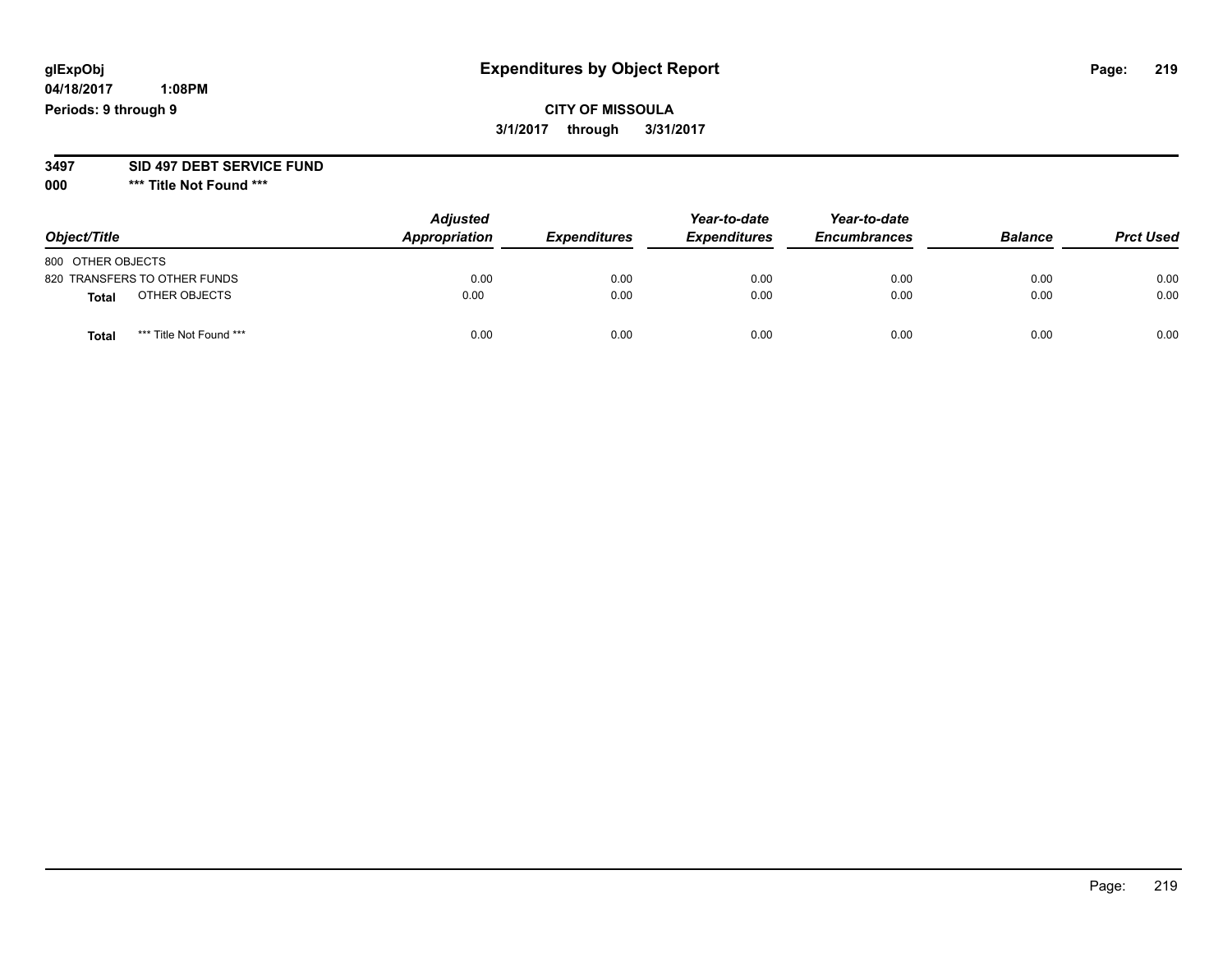# **CITY OF MISSOULA 3/1/2017 through 3/31/2017**

**3497 SID 497 DEBT SERVICE FUND**

|                                      | <b>Adjusted</b>      |                     | Year-to-date        | Year-to-date        |                |                  |
|--------------------------------------|----------------------|---------------------|---------------------|---------------------|----------------|------------------|
| Object/Title                         | <b>Appropriation</b> | <b>Expenditures</b> | <b>Expenditures</b> | <b>Encumbrances</b> | <b>Balance</b> | <b>Prct Used</b> |
| 500 FIXED CHARGES                    |                      |                     |                     |                     |                |                  |
| 550 MERCHANT SERVICE FEES            | 0.00                 | 0.00                | 0.00                | 0.00                | 0.00           | 0.00             |
| <b>FIXED CHARGES</b><br><b>Total</b> | 0.00                 | 0.00                | 0.00                | 0.00                | 0.00           | 0.00             |
| 600 DEBT SERVICE                     |                      |                     |                     |                     |                |                  |
| 620 INTEREST / SERVICE FEES          | 0.00                 | 0.00                | 0.00                | 0.00                | 0.00           | 0.00             |
| <b>DEBT SERVICE</b><br><b>Total</b>  | 0.00                 | 0.00                | 0.00                | 0.00                | 0.00           | 0.00             |
| 800 OTHER OBJECTS                    |                      |                     |                     |                     |                |                  |
| 800 OTHER OBJECTS                    | 0.00                 | 0.00                | 0.00                | 0.00                | 0.00           | 0.00             |
| 820 TRANSFERS TO OTHER FUNDS         | 0.00                 | 0.00                | 0.00                | 0.00                | 0.00           | 0.00             |
| OTHER OBJECTS<br><b>Total</b>        | 0.00                 | 0.00                | 0.00                | 0.00                | 0.00           | 0.00             |
|                                      |                      |                     |                     |                     |                |                  |
| NON-DEPARTMENTAL<br><b>Total</b>     | 0.00                 | 0.00                | 0.00                | 0.00                | 0.00           | 0.00             |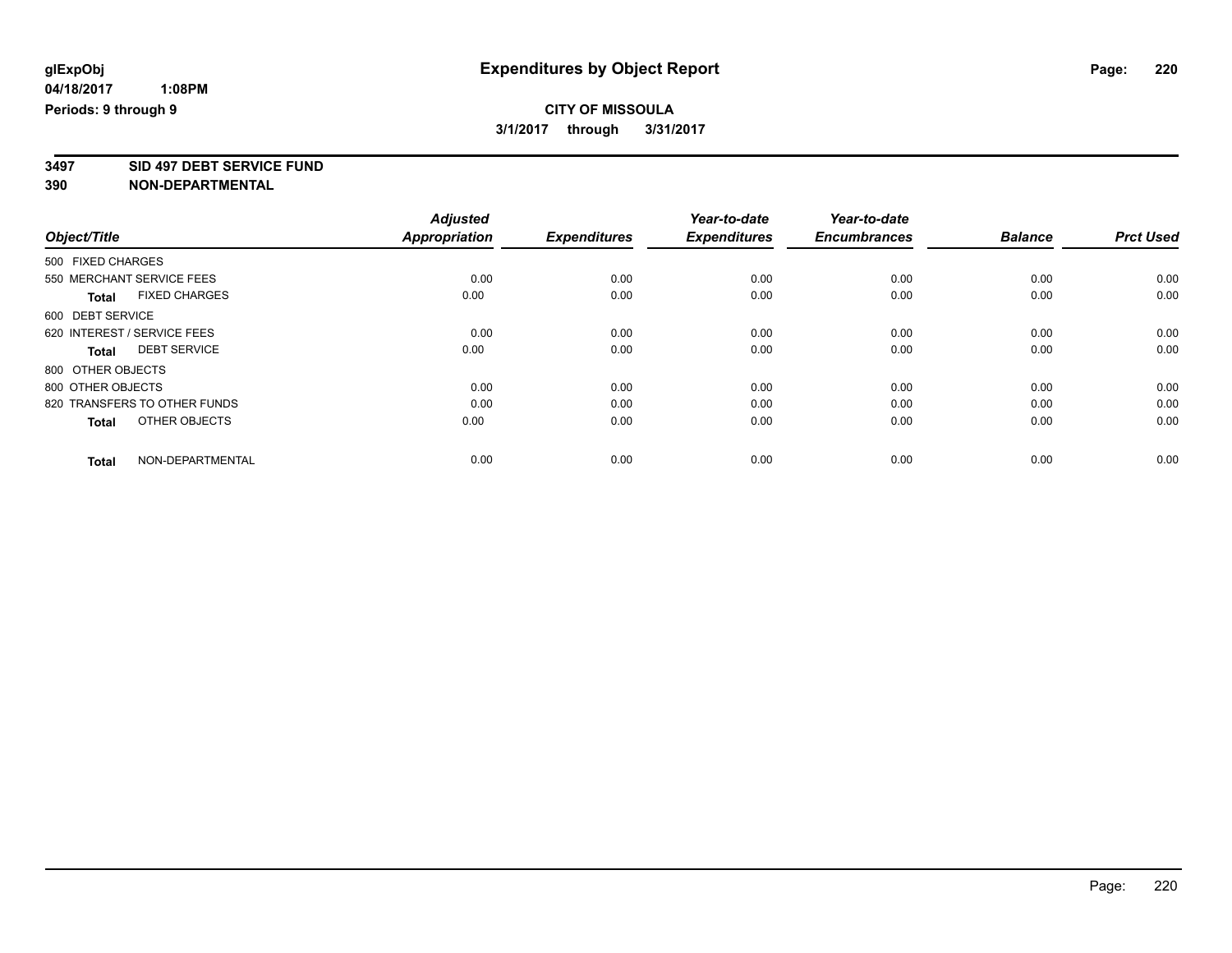# **CITY OF MISSOULA 3/1/2017 through 3/31/2017**

### **3497 SID 497 DEBT SERVICE FUND**

|                   |                              | <b>Adjusted</b>      |                     | Year-to-date        | Year-to-date        |                |                  |
|-------------------|------------------------------|----------------------|---------------------|---------------------|---------------------|----------------|------------------|
| Object/Title      |                              | <b>Appropriation</b> | <b>Expenditures</b> | <b>Expenditures</b> | <b>Encumbrances</b> | <b>Balance</b> | <b>Prct Used</b> |
| 500 FIXED CHARGES |                              |                      |                     |                     |                     |                |                  |
|                   | 550 MERCHANT SERVICE FEES    | 0.00                 | 0.00                | 0.00                | 0.00                | 0.00           | 0.00             |
| <b>Total</b>      | <b>FIXED CHARGES</b>         | 0.00                 | 0.00                | 0.00                | 0.00                | 0.00           | 0.00             |
| 600 DEBT SERVICE  |                              |                      |                     |                     |                     |                |                  |
|                   | 620 INTEREST / SERVICE FEES  | 0.00                 | 0.00                | 0.00                | 0.00                | 0.00           | 0.00             |
| <b>Total</b>      | <b>DEBT SERVICE</b>          | 0.00                 | 0.00                | 0.00                | 0.00                | 0.00           | 0.00             |
| 800 OTHER OBJECTS |                              |                      |                     |                     |                     |                |                  |
| 800 OTHER OBJECTS |                              | 0.00                 | 0.00                | 0.00                | 0.00                | 0.00           | 0.00             |
|                   | 820 TRANSFERS TO OTHER FUNDS | 0.00                 | 0.00                | 0.00                | 0.00                | 0.00           | 0.00             |
| <b>Total</b>      | OTHER OBJECTS                | 0.00                 | 0.00                | 0.00                | 0.00                | 0.00           | 0.00             |
| Total             | SID 497 DEBT SERVICE FUND    | 0.00                 | 0.00                | 0.00                | 0.00                | 0.00           | 0.00             |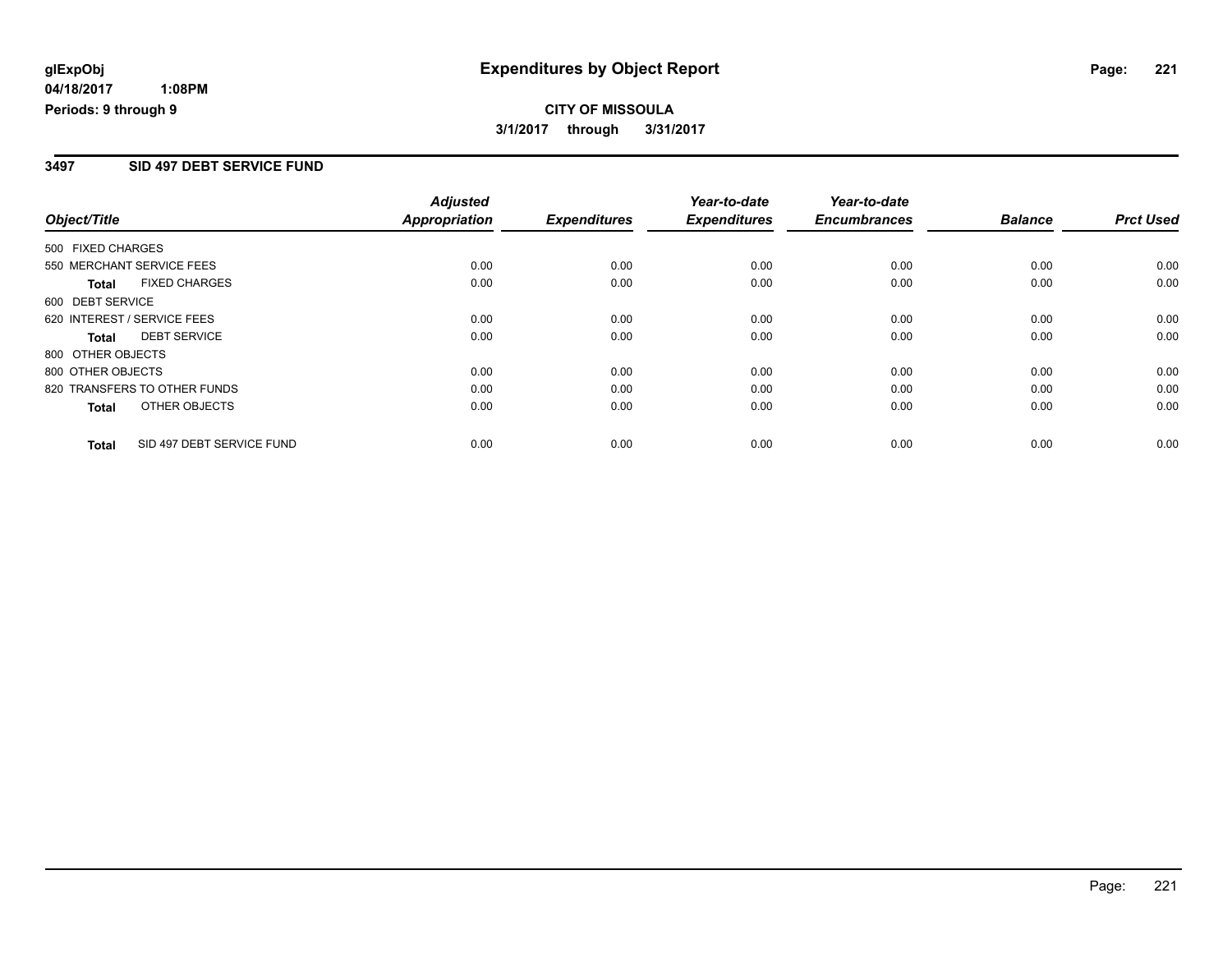**04/18/2017 1:08PM Periods: 9 through 9**

**CITY OF MISSOULA 3/1/2017 through 3/31/2017**

**3498 SID 498 DEBT SERVICE FUND**

| Object/Title      |                              | <b>Adjusted</b><br>Appropriation | <b>Expenditures</b> | Year-to-date<br><b>Expenditures</b> | Year-to-date<br><b>Encumbrances</b> | <b>Balance</b> | <b>Prct Used</b> |
|-------------------|------------------------------|----------------------------------|---------------------|-------------------------------------|-------------------------------------|----------------|------------------|
| 800 OTHER OBJECTS |                              |                                  |                     |                                     |                                     |                |                  |
|                   | 820 TRANSFERS TO OTHER FUNDS | 0.00                             | 0.00                | 0.00                                | 0.00                                | 0.00           | 0.00             |
| <b>Total</b>      | OTHER OBJECTS                | 0.00                             | 0.00                | 0.00                                | 0.00                                | 0.00           | 0.00             |
| <b>Total</b>      | *** Title Not Found ***      | 0.00                             | 0.00                | 0.00                                | 0.00                                | 0.00           | 0.00             |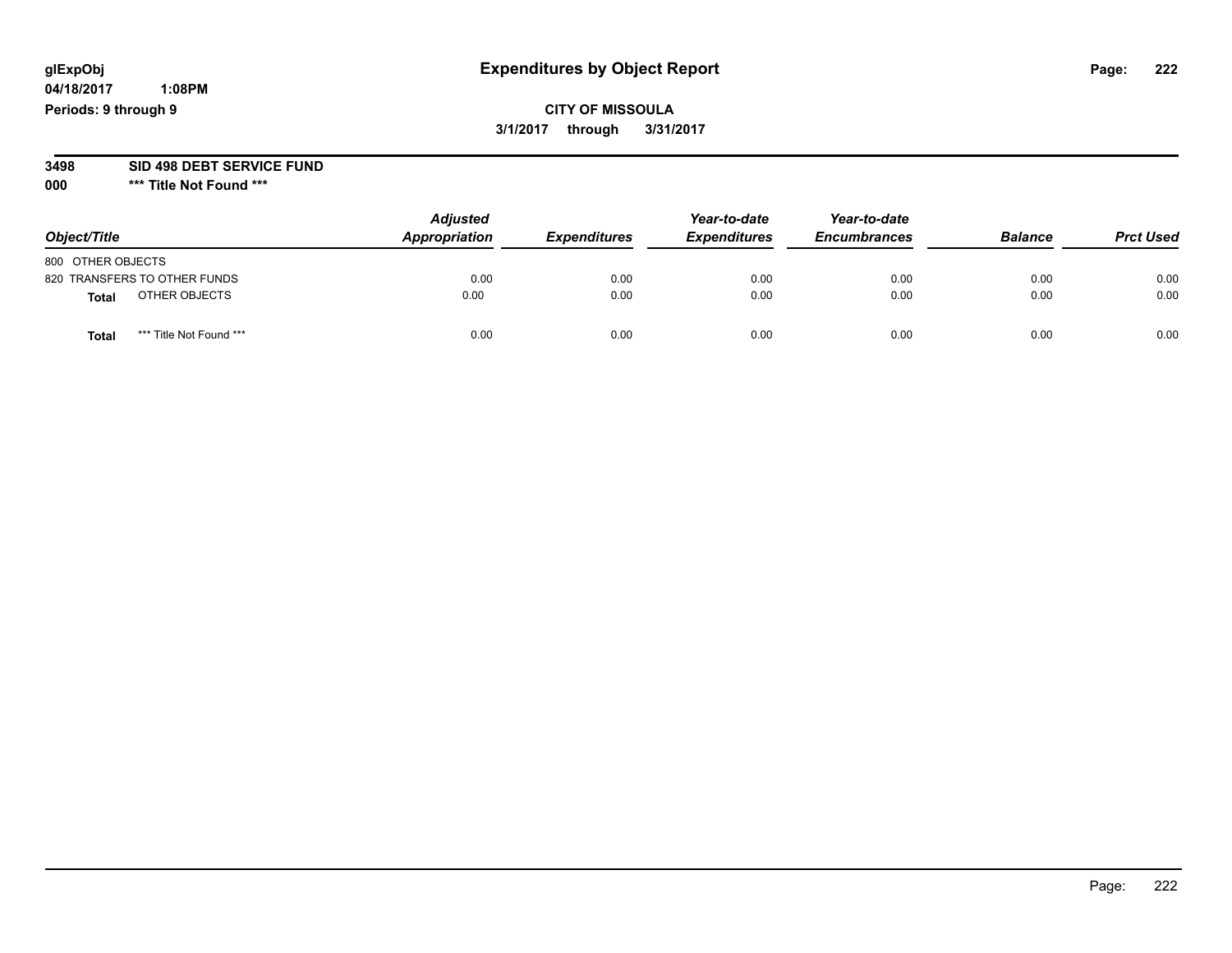# **CITY OF MISSOULA 3/1/2017 through 3/31/2017**

**3498 SID 498 DEBT SERVICE FUND**

|                                      | <b>Adjusted</b> | <b>Expenditures</b> | Year-to-date<br><b>Expenditures</b> | Year-to-date        | <b>Balance</b> | <b>Prct Used</b> |
|--------------------------------------|-----------------|---------------------|-------------------------------------|---------------------|----------------|------------------|
| Object/Title                         | Appropriation   |                     |                                     | <b>Encumbrances</b> |                |                  |
| 500 FIXED CHARGES                    |                 |                     |                                     |                     |                |                  |
| 550 MERCHANT SERVICE FEES            | 0.00            | 0.00                | 0.00                                | 0.00                | 0.00           | 0.00             |
| <b>FIXED CHARGES</b><br><b>Total</b> | 0.00            | 0.00                | 0.00                                | 0.00                | 0.00           | 0.00             |
| 600 DEBT SERVICE                     |                 |                     |                                     |                     |                |                  |
| 610 PRINCIPAL                        | 0.00            | 0.00                | 0.00                                | 0.00                | 0.00           | 0.00             |
| 620 INTEREST / SERVICE FEES          | 0.00            | 0.00                | 0.00                                | 0.00                | 0.00           | 0.00             |
| <b>DEBT SERVICE</b><br><b>Total</b>  | 0.00            | 0.00                | 0.00                                | 0.00                | 0.00           | 0.00             |
| NON-DEPARTMENTAL<br><b>Total</b>     | 0.00            | 0.00                | 0.00                                | 0.00                | 0.00           | 0.00             |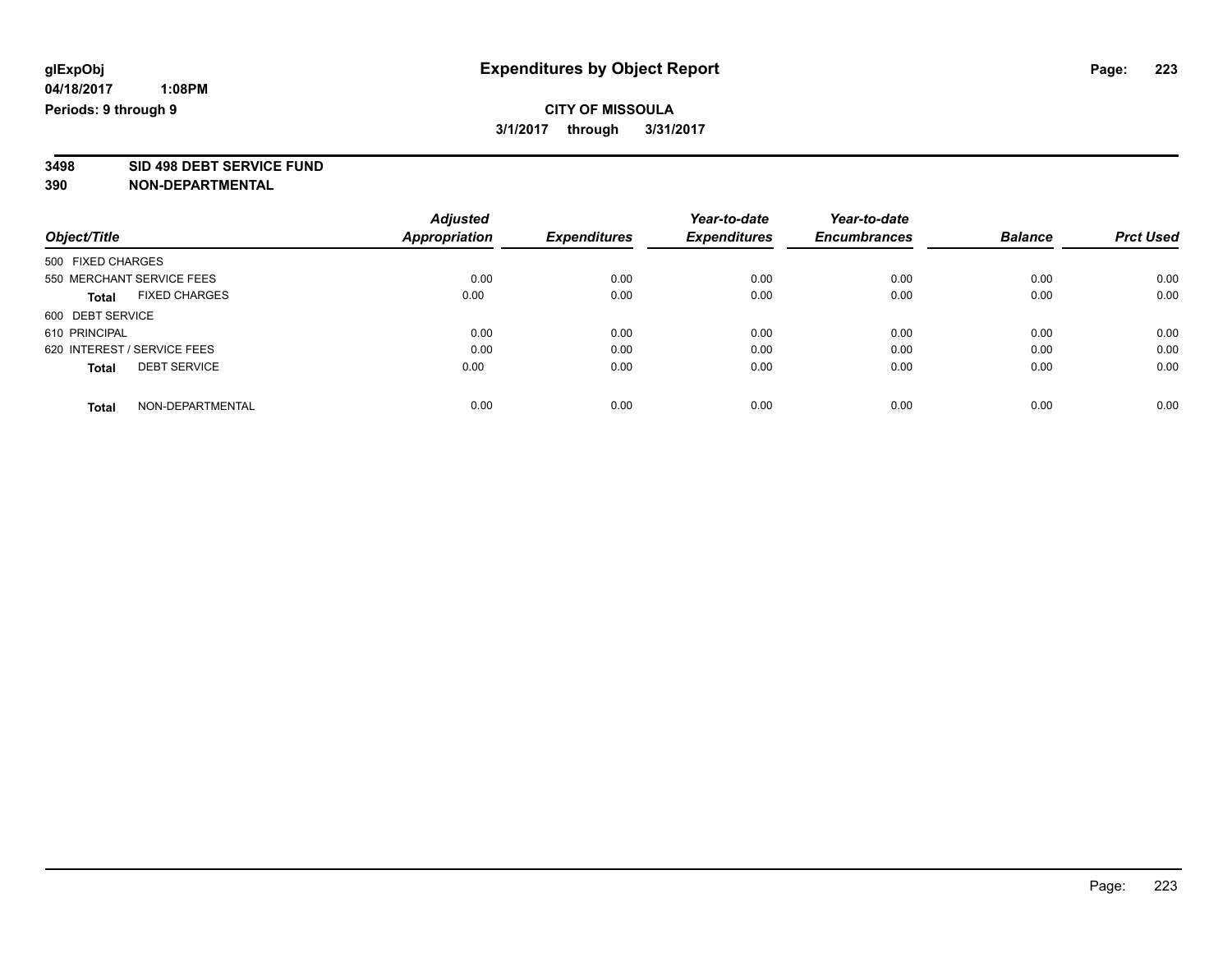# **CITY OF MISSOULA 3/1/2017 through 3/31/2017**

#### **3498 SID 498 DEBT SERVICE FUND**

| Object/Title      |                              | <b>Adjusted</b><br><b>Appropriation</b> | <b>Expenditures</b> | Year-to-date<br><b>Expenditures</b> | Year-to-date<br><b>Encumbrances</b> | <b>Balance</b> | <b>Prct Used</b> |
|-------------------|------------------------------|-----------------------------------------|---------------------|-------------------------------------|-------------------------------------|----------------|------------------|
|                   |                              |                                         |                     |                                     |                                     |                |                  |
| 500 FIXED CHARGES |                              |                                         |                     |                                     |                                     |                |                  |
|                   | 550 MERCHANT SERVICE FEES    | 0.00                                    | 0.00                | 0.00                                | 0.00                                | 0.00           | 0.00             |
| <b>Total</b>      | <b>FIXED CHARGES</b>         | 0.00                                    | 0.00                | 0.00                                | 0.00                                | 0.00           | 0.00             |
| 600 DEBT SERVICE  |                              |                                         |                     |                                     |                                     |                |                  |
| 610 PRINCIPAL     |                              | 0.00                                    | 0.00                | 0.00                                | 0.00                                | 0.00           | 0.00             |
|                   | 620 INTEREST / SERVICE FEES  | 0.00                                    | 0.00                | 0.00                                | 0.00                                | 0.00           | 0.00             |
| Total             | <b>DEBT SERVICE</b>          | 0.00                                    | 0.00                | 0.00                                | 0.00                                | 0.00           | 0.00             |
| 800 OTHER OBJECTS |                              |                                         |                     |                                     |                                     |                |                  |
|                   | 820 TRANSFERS TO OTHER FUNDS | 0.00                                    | 0.00                | 0.00                                | 0.00                                | 0.00           | 0.00             |
| <b>Total</b>      | OTHER OBJECTS                | 0.00                                    | 0.00                | 0.00                                | 0.00                                | 0.00           | 0.00             |
| <b>Total</b>      | SID 498 DEBT SERVICE FUND    | 0.00                                    | 0.00                | 0.00                                | 0.00                                | 0.00           | 0.00             |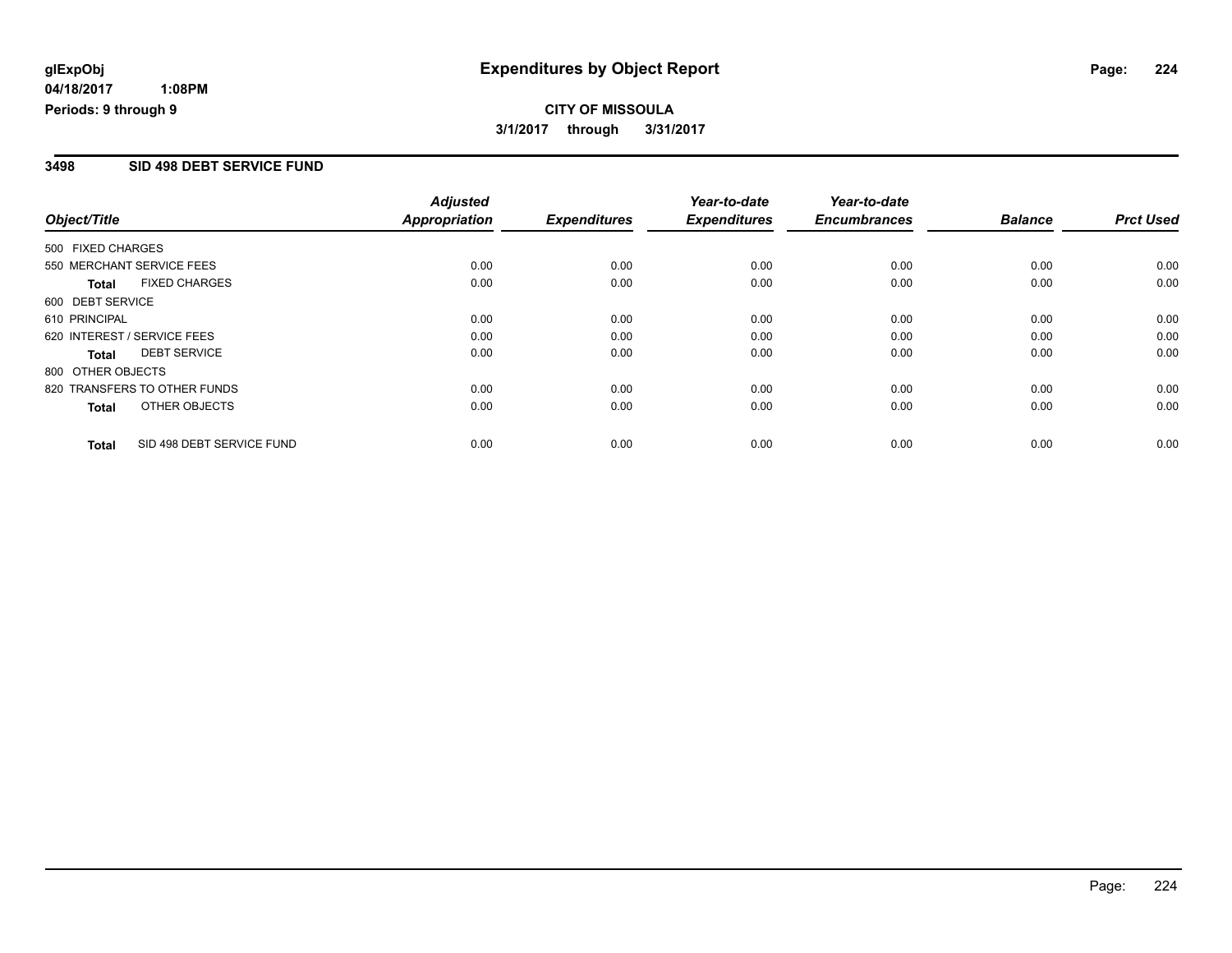# **CITY OF MISSOULA 3/1/2017 through 3/31/2017**

**3500 SID 500 DEBT SERVICE FUND**

| Object/Title                        | <b>Adjusted</b><br><b>Appropriation</b> | <b>Expenditures</b> | Year-to-date<br><b>Expenditures</b> | Year-to-date<br><b>Encumbrances</b> | <b>Balance</b> | <b>Prct Used</b> |
|-------------------------------------|-----------------------------------------|---------------------|-------------------------------------|-------------------------------------|----------------|------------------|
|                                     |                                         |                     |                                     |                                     |                |                  |
| 600 DEBT SERVICE                    |                                         |                     |                                     |                                     |                |                  |
| 620 INTEREST / SERVICE FEES         | 0.00                                    | 0.00                | 0.00                                | 0.00                                | 0.00           | 0.00             |
| <b>DEBT SERVICE</b><br><b>Total</b> | 0.00                                    | 0.00                | 0.00                                | 0.00                                | 0.00           | 0.00             |
| 800 OTHER OBJECTS                   |                                         |                     |                                     |                                     |                |                  |
| 820 TRANSFERS TO OTHER FUNDS        | 0.00                                    | 0.00                | 0.00                                | 0.00                                | 0.00           | 0.00             |
| OTHER OBJECTS<br><b>Total</b>       | 0.00                                    | 0.00                | 0.00                                | 0.00                                | 0.00           | 0.00             |
| NON-DEPARTMENTAL<br>Total           | 0.00                                    | 0.00                | 0.00                                | 0.00                                | 0.00           | 0.00             |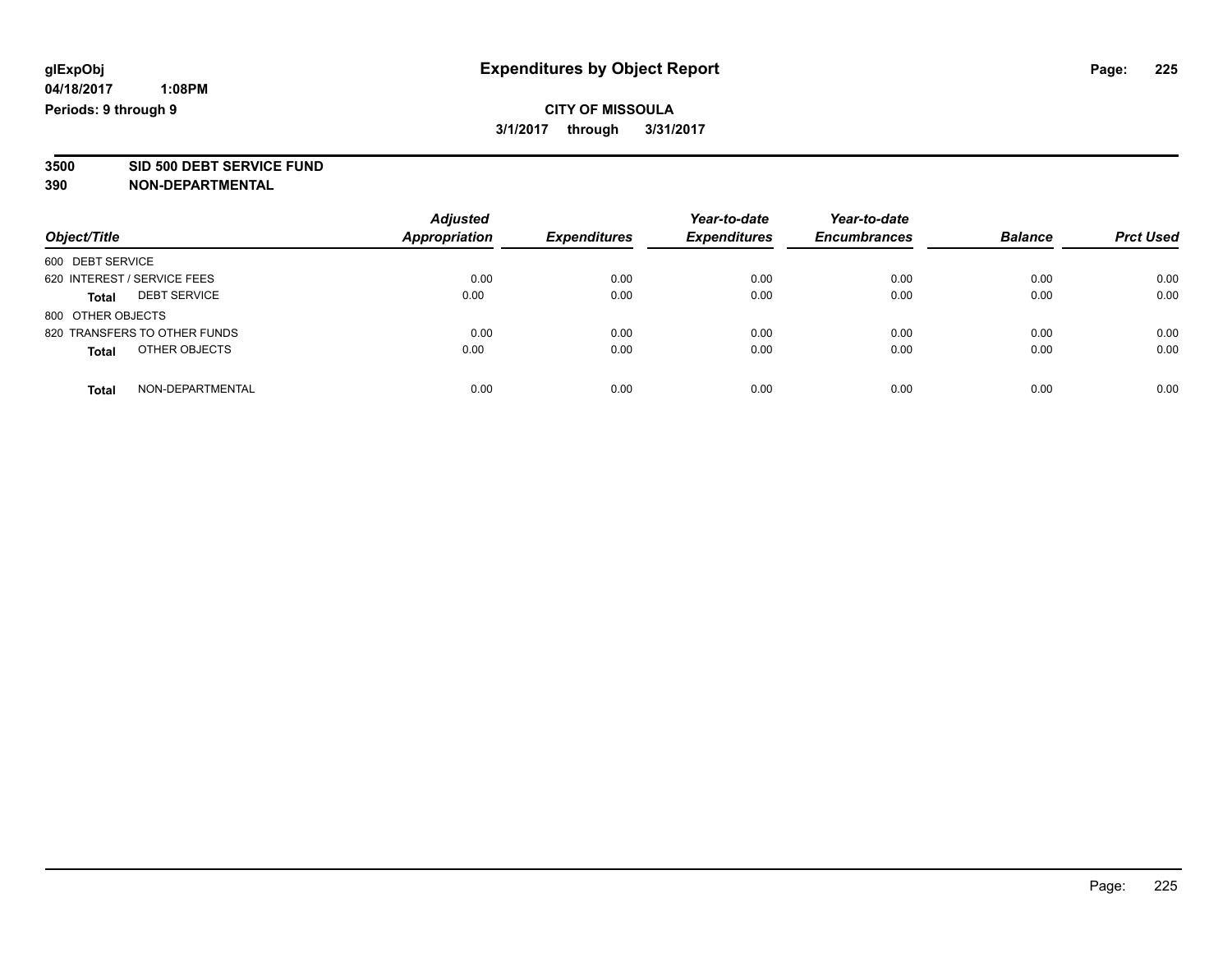**CITY OF MISSOULA 3/1/2017 through 3/31/2017**

#### **3500 SID 500 DEBT SERVICE FUND**

| Object/Title                              | <b>Adjusted</b><br><b>Appropriation</b> | <b>Expenditures</b> | Year-to-date<br><b>Expenditures</b> | Year-to-date<br><b>Encumbrances</b> | <b>Balance</b> | <b>Prct Used</b> |
|-------------------------------------------|-----------------------------------------|---------------------|-------------------------------------|-------------------------------------|----------------|------------------|
| 600 DEBT SERVICE                          |                                         |                     |                                     |                                     |                |                  |
| 620 INTEREST / SERVICE FEES               | 0.00                                    | 0.00                | 0.00                                | 0.00                                | 0.00           | 0.00             |
| <b>DEBT SERVICE</b><br><b>Total</b>       | 0.00                                    | 0.00                | 0.00                                | 0.00                                | 0.00           | 0.00             |
| 800 OTHER OBJECTS                         |                                         |                     |                                     |                                     |                |                  |
| 820 TRANSFERS TO OTHER FUNDS              | 0.00                                    | 0.00                | 0.00                                | 0.00                                | 0.00           | 0.00             |
| OTHER OBJECTS<br><b>Total</b>             | 0.00                                    | 0.00                | 0.00                                | 0.00                                | 0.00           | 0.00             |
| SID 500 DEBT SERVICE FUND<br><b>Total</b> | 0.00                                    | 0.00                | 0.00                                | 0.00                                | 0.00           | 0.00             |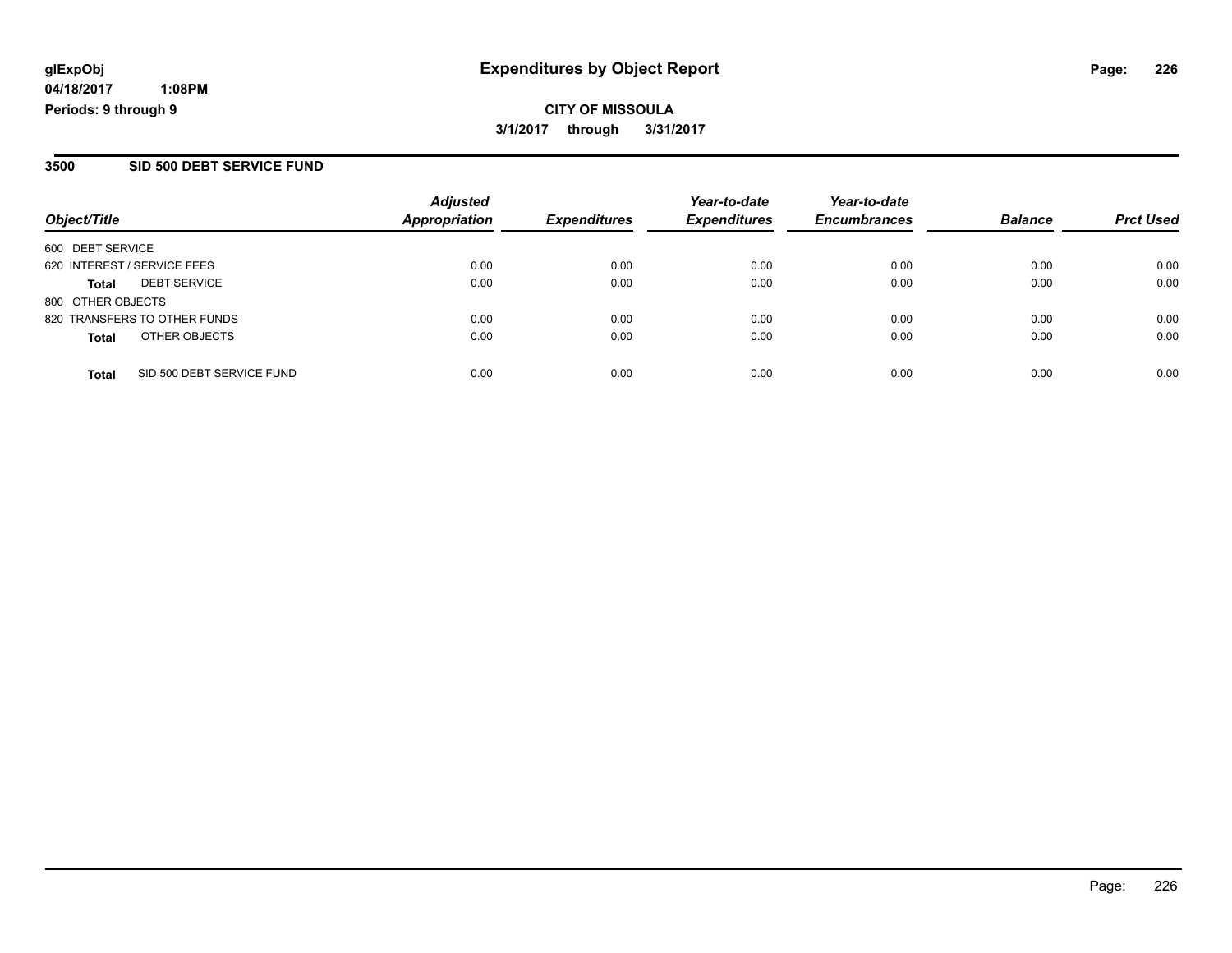**04/18/2017 1:08PM Periods: 9 through 9**

# **CITY OF MISSOULA 3/1/2017 through 3/31/2017**

#### **3501 SID 501 DEBT SERVICE FUND**

| Object/Title      |                              | <b>Adjusted</b><br>Appropriation | <b>Expenditures</b> | Year-to-date<br><b>Expenditures</b> | Year-to-date<br><b>Encumbrances</b> | <b>Balance</b> | <b>Prct Used</b> |
|-------------------|------------------------------|----------------------------------|---------------------|-------------------------------------|-------------------------------------|----------------|------------------|
| 800 OTHER OBJECTS |                              |                                  |                     |                                     |                                     |                |                  |
|                   | 820 TRANSFERS TO OTHER FUNDS | 0.00                             | 0.00                | 0.00                                | 0.00                                | 0.00           | 0.00             |
| <b>Total</b>      | OTHER OBJECTS                | 0.00                             | 0.00                | 0.00                                | 0.00                                | 0.00           | 0.00             |
| <b>Total</b>      | *** Title Not Found ***      | 0.00                             | 0.00                | 0.00                                | 0.00                                | 0.00           | 0.00             |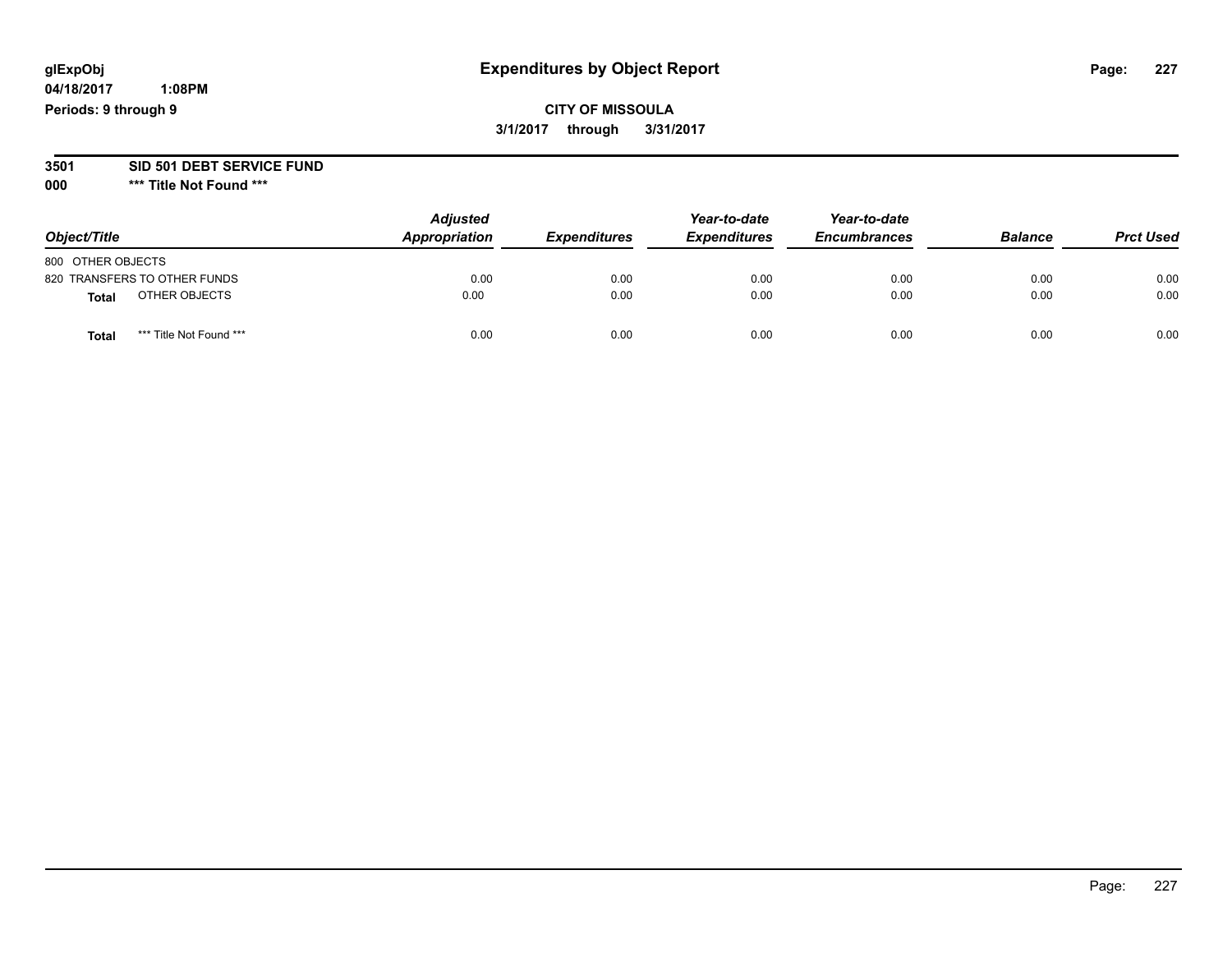# **CITY OF MISSOULA 3/1/2017 through 3/31/2017**

**3501 SID 501 DEBT SERVICE FUND**

| Object/Title                        | <b>Adjusted</b>      | <b>Expenditures</b> | Year-to-date<br><b>Expenditures</b> | Year-to-date<br><b>Encumbrances</b> | <b>Balance</b> | <b>Prct Used</b> |
|-------------------------------------|----------------------|---------------------|-------------------------------------|-------------------------------------|----------------|------------------|
|                                     | <b>Appropriation</b> |                     |                                     |                                     |                |                  |
| 500 FIXED CHARGES                   |                      |                     |                                     |                                     |                |                  |
| 550 MERCHANT SERVICE FEES           | 0.00                 | 0.00                | 0.00                                | 0.00                                | 0.00           | 0.00             |
| <b>FIXED CHARGES</b><br>Total       | 0.00                 | 0.00                | 0.00                                | 0.00                                | 0.00           | 0.00             |
| 600 DEBT SERVICE                    |                      |                     |                                     |                                     |                |                  |
| 610 PRINCIPAL                       | 0.00                 | 0.00                | 0.00                                | 0.00                                | 0.00           | 0.00             |
| 620 INTEREST / SERVICE FEES         | 0.00                 | 0.00                | 0.00                                | 0.00                                | 0.00           | 0.00             |
| <b>DEBT SERVICE</b><br><b>Total</b> | 0.00                 | 0.00                | 0.00                                | 0.00                                | 0.00           | 0.00             |
| NON-DEPARTMENTAL<br><b>Total</b>    | 0.00                 | 0.00                | 0.00                                | 0.00                                | 0.00           | 0.00             |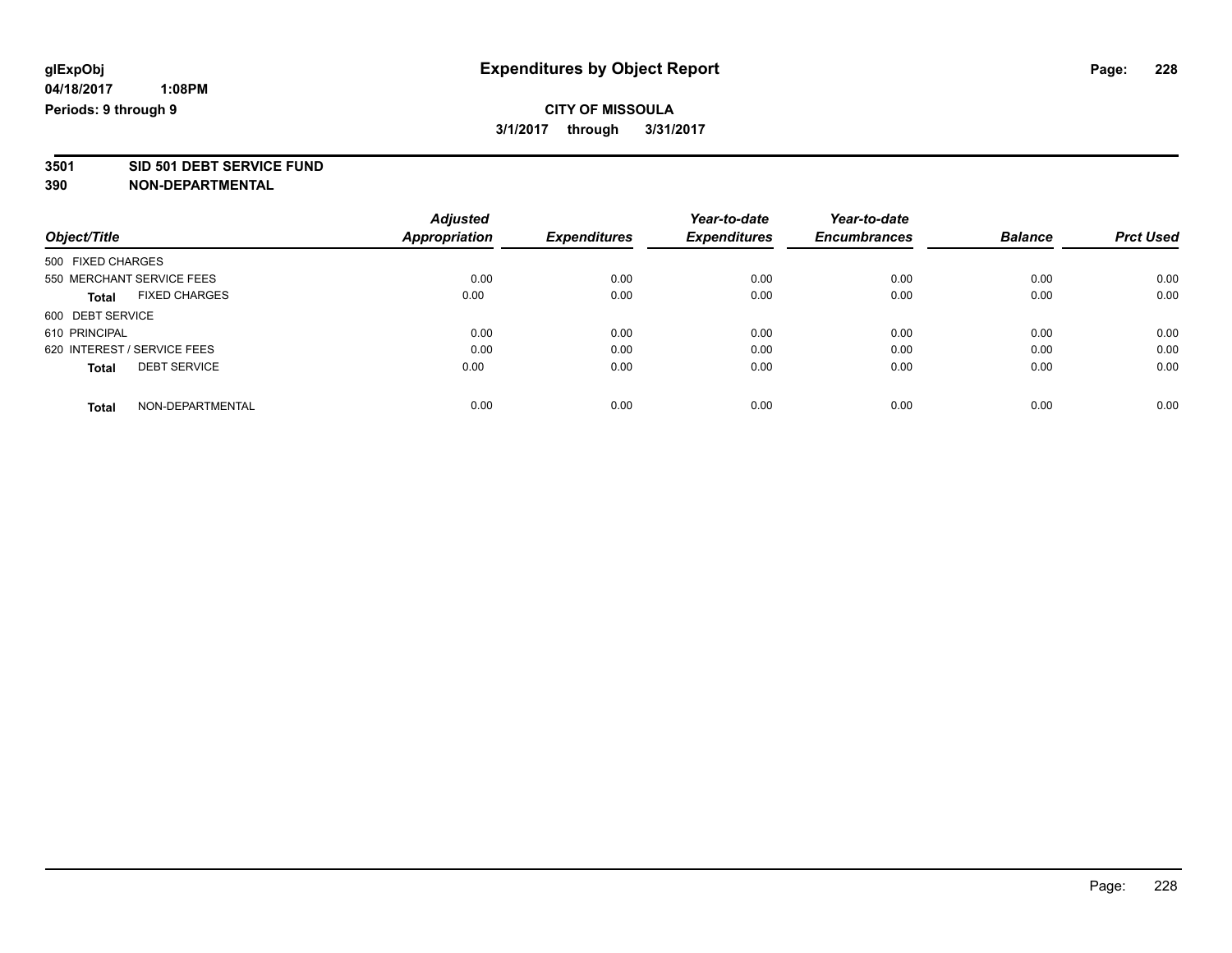**CITY OF MISSOULA 3/1/2017 through 3/31/2017**

### **3501 SID 501 DEBT SERVICE FUND**

|                   |                              | <b>Adjusted</b>      |                     | Year-to-date        | Year-to-date        |                |                  |
|-------------------|------------------------------|----------------------|---------------------|---------------------|---------------------|----------------|------------------|
| Object/Title      |                              | <b>Appropriation</b> | <b>Expenditures</b> | <b>Expenditures</b> | <b>Encumbrances</b> | <b>Balance</b> | <b>Prct Used</b> |
| 500 FIXED CHARGES |                              |                      |                     |                     |                     |                |                  |
|                   | 550 MERCHANT SERVICE FEES    | 0.00                 | 0.00                | 0.00                | 0.00                | 0.00           | 0.00             |
| <b>Total</b>      | <b>FIXED CHARGES</b>         | 0.00                 | 0.00                | 0.00                | 0.00                | 0.00           | 0.00             |
| 600 DEBT SERVICE  |                              |                      |                     |                     |                     |                |                  |
| 610 PRINCIPAL     |                              | 0.00                 | 0.00                | 0.00                | 0.00                | 0.00           | 0.00             |
|                   | 620 INTEREST / SERVICE FEES  | 0.00                 | 0.00                | 0.00                | 0.00                | 0.00           | 0.00             |
| <b>Total</b>      | <b>DEBT SERVICE</b>          | 0.00                 | 0.00                | 0.00                | 0.00                | 0.00           | 0.00             |
| 800 OTHER OBJECTS |                              |                      |                     |                     |                     |                |                  |
|                   | 820 TRANSFERS TO OTHER FUNDS | 0.00                 | 0.00                | 0.00                | 0.00                | 0.00           | 0.00             |
| Total             | OTHER OBJECTS                | 0.00                 | 0.00                | 0.00                | 0.00                | 0.00           | 0.00             |
| <b>Total</b>      | SID 501 DEBT SERVICE FUND    | 0.00                 | 0.00                | 0.00                | 0.00                | 0.00           | 0.00             |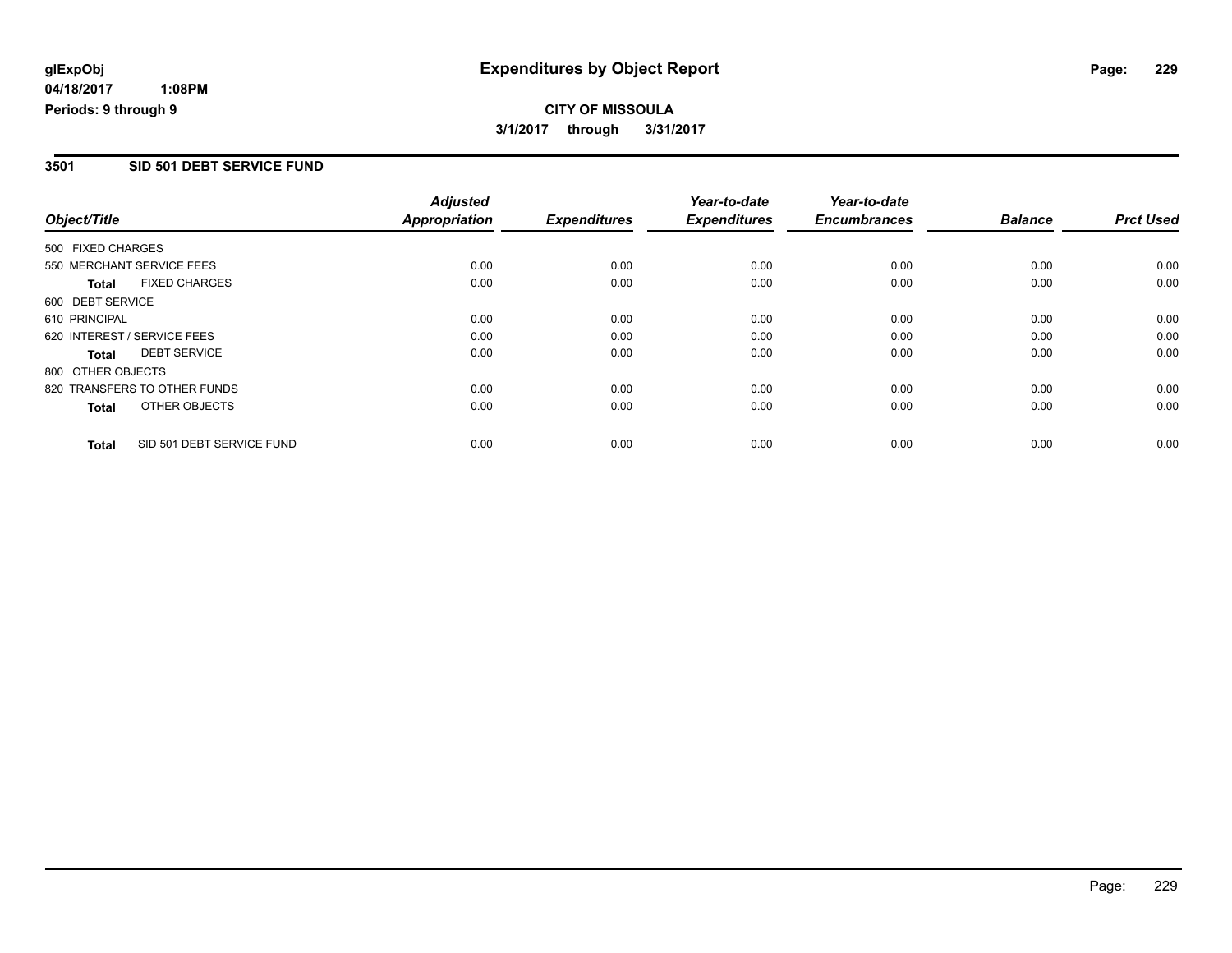**04/18/2017 1:08PM Periods: 9 through 9**

**CITY OF MISSOULA 3/1/2017 through 3/31/2017**

**3503 SID 503 DEBT SERVICE FUND**

| Object/Title                    | <b>Adjusted</b><br>Appropriation | <b>Expenditures</b> | Year-to-date<br><b>Expenditures</b> | Year-to-date<br><b>Encumbrances</b> | <b>Balance</b> | <b>Prct Used</b> |
|---------------------------------|----------------------------------|---------------------|-------------------------------------|-------------------------------------|----------------|------------------|
| 800 OTHER OBJECTS               |                                  |                     |                                     |                                     |                |                  |
| 820 TRANSFERS TO OTHER FUNDS    | 0.00                             | 0.00                | 0.00                                | 0.00                                | 0.00           | 0.00             |
| OTHER OBJECTS<br><b>Total</b>   | 0.00                             | 0.00                | 0.00                                | 0.00                                | 0.00           | 0.00             |
| *** Title Not Found ***<br>Tota | 0.00                             | 0.00                | 0.00                                | 0.00                                | 0.00           | 0.00             |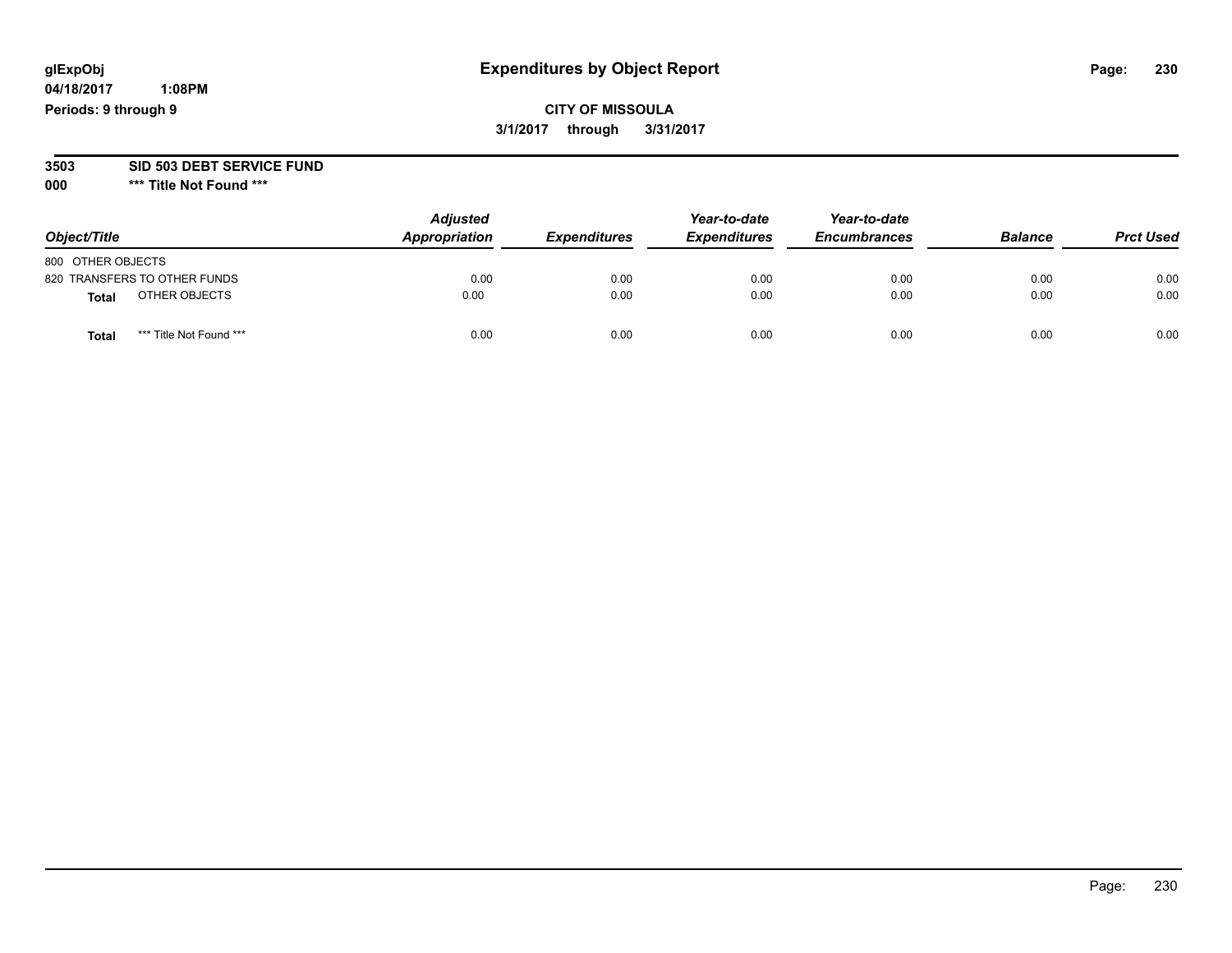# **CITY OF MISSOULA 3/1/2017 through 3/31/2017**

**3503 SID 503 DEBT SERVICE FUND**

|                             |                      | <b>Adjusted</b> |                     | Year-to-date        | Year-to-date        |                |                  |
|-----------------------------|----------------------|-----------------|---------------------|---------------------|---------------------|----------------|------------------|
| Object/Title                |                      | Appropriation   | <b>Expenditures</b> | <b>Expenditures</b> | <b>Encumbrances</b> | <b>Balance</b> | <b>Prct Used</b> |
| 500 FIXED CHARGES           |                      |                 |                     |                     |                     |                |                  |
| 550 MERCHANT SERVICE FEES   |                      | 0.00            | 0.00                | 0.00                | 0.00                | 0.00           | 0.00             |
| <b>Total</b>                | <b>FIXED CHARGES</b> | 0.00            | 0.00                | 0.00                | 0.00                | 0.00           | 0.00             |
| 600 DEBT SERVICE            |                      |                 |                     |                     |                     |                |                  |
| 610 PRINCIPAL               |                      | 0.00            | 0.00                | 0.00                | 0.00                | 0.00           | 0.00             |
| 620 INTEREST / SERVICE FEES |                      | 0.00            | 0.00                | 0.00                | 0.00                | 0.00           | 0.00             |
| <b>Total</b>                | <b>DEBT SERVICE</b>  | 0.00            | 0.00                | 0.00                | 0.00                | 0.00           | 0.00             |
| <b>Total</b>                | NON-DEPARTMENTAL     | 0.00            | 0.00                | 0.00                | 0.00                | 0.00           | 0.00             |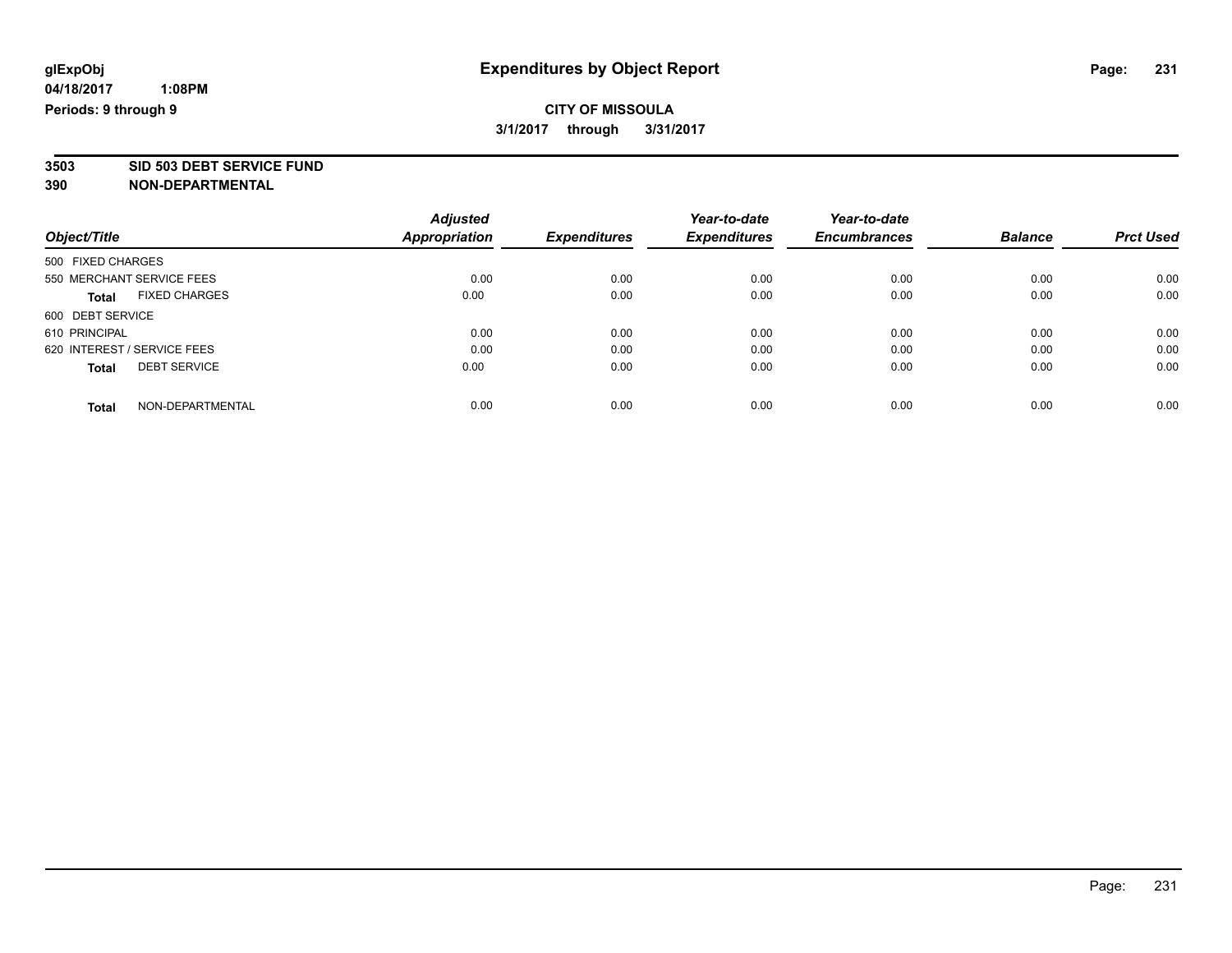**CITY OF MISSOULA 3/1/2017 through 3/31/2017**

### **3503 SID 503 DEBT SERVICE FUND**

|                   |                              | <b>Adjusted</b>      |                     | Year-to-date        | Year-to-date        |                |                  |
|-------------------|------------------------------|----------------------|---------------------|---------------------|---------------------|----------------|------------------|
| Object/Title      |                              | <b>Appropriation</b> | <b>Expenditures</b> | <b>Expenditures</b> | <b>Encumbrances</b> | <b>Balance</b> | <b>Prct Used</b> |
| 500 FIXED CHARGES |                              |                      |                     |                     |                     |                |                  |
|                   | 550 MERCHANT SERVICE FEES    | 0.00                 | 0.00                | 0.00                | 0.00                | 0.00           | 0.00             |
| <b>Total</b>      | <b>FIXED CHARGES</b>         | 0.00                 | 0.00                | 0.00                | 0.00                | 0.00           | 0.00             |
| 600 DEBT SERVICE  |                              |                      |                     |                     |                     |                |                  |
| 610 PRINCIPAL     |                              | 0.00                 | 0.00                | 0.00                | 0.00                | 0.00           | 0.00             |
|                   | 620 INTEREST / SERVICE FEES  | 0.00                 | 0.00                | 0.00                | 0.00                | 0.00           | 0.00             |
| <b>Total</b>      | <b>DEBT SERVICE</b>          | 0.00                 | 0.00                | 0.00                | 0.00                | 0.00           | 0.00             |
| 800 OTHER OBJECTS |                              |                      |                     |                     |                     |                |                  |
|                   | 820 TRANSFERS TO OTHER FUNDS | 0.00                 | 0.00                | 0.00                | 0.00                | 0.00           | 0.00             |
| Total             | OTHER OBJECTS                | 0.00                 | 0.00                | 0.00                | 0.00                | 0.00           | 0.00             |
| <b>Total</b>      | SID 503 DEBT SERVICE FUND    | 0.00                 | 0.00                | 0.00                | 0.00                | 0.00           | 0.00             |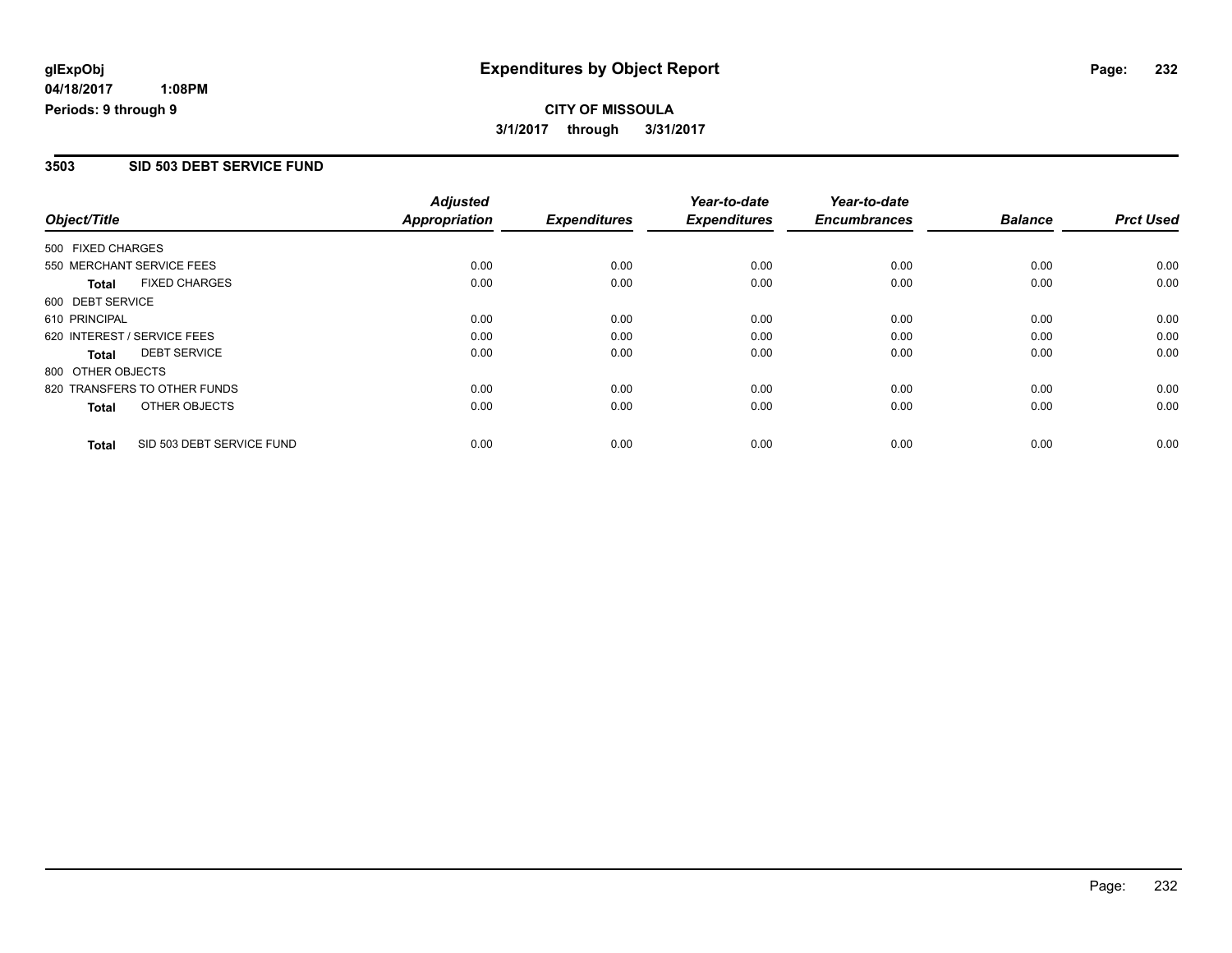**04/18/2017 1:08PM Periods: 9 through 9**

# **CITY OF MISSOULA 3/1/2017 through 3/31/2017**

#### **3505 SID 505 DEBT SERVICE FUND**

| Object/Title      |                              | <b>Adjusted</b><br>Appropriation | <b>Expenditures</b> | Year-to-date<br><b>Expenditures</b> | Year-to-date<br><b>Encumbrances</b> | <b>Balance</b> | <b>Prct Used</b> |
|-------------------|------------------------------|----------------------------------|---------------------|-------------------------------------|-------------------------------------|----------------|------------------|
| 800 OTHER OBJECTS |                              |                                  |                     |                                     |                                     |                |                  |
|                   | 820 TRANSFERS TO OTHER FUNDS | 0.00                             | 0.00                | 0.00                                | 0.00                                | 0.00           | 0.00             |
| <b>Total</b>      | OTHER OBJECTS                | 0.00                             | 0.00                | 0.00                                | 0.00                                | 0.00           | 0.00             |
| <b>Total</b>      | *** Title Not Found ***      | 0.00                             | 0.00                | 0.00                                | 0.00                                | 0.00           | 0.00             |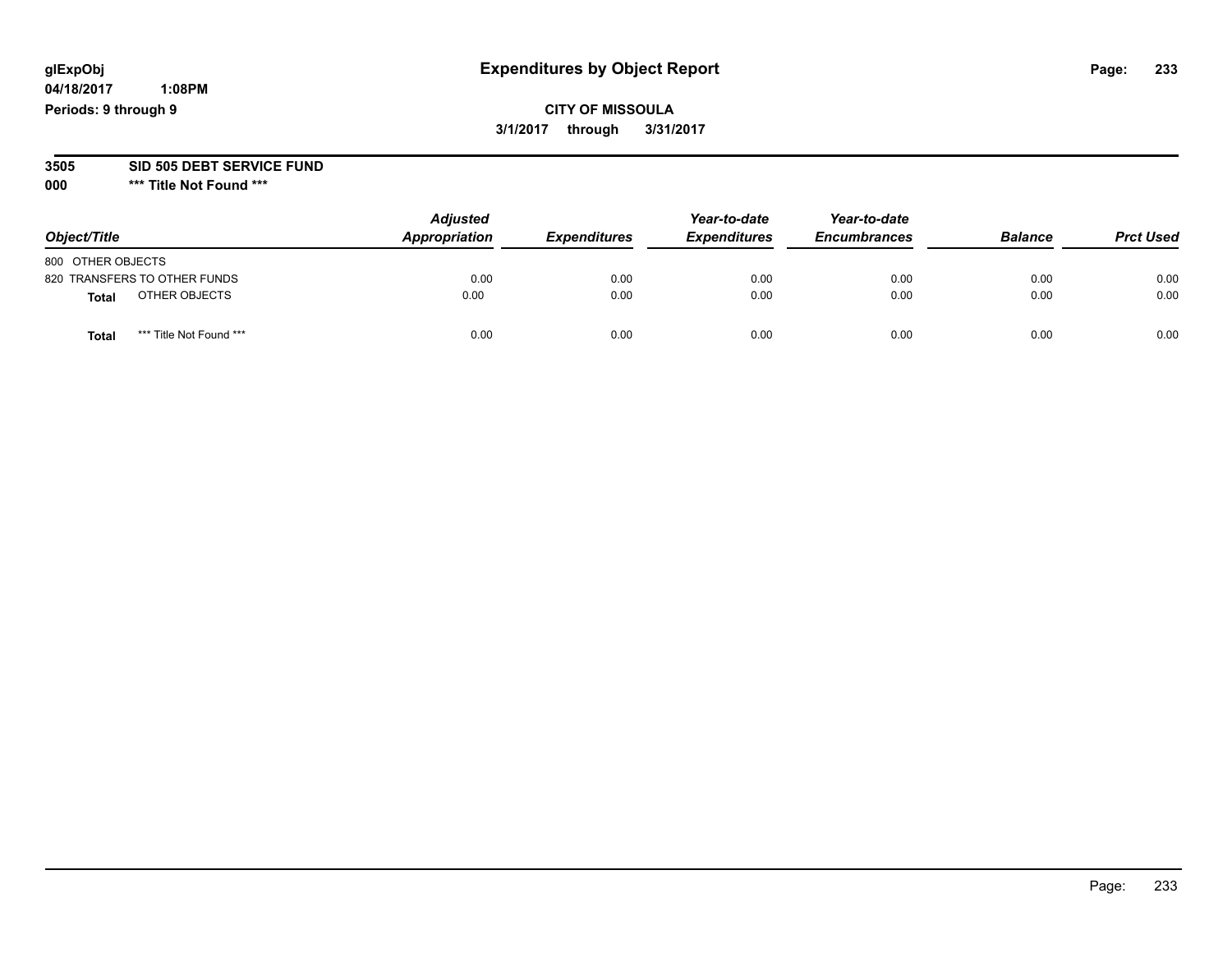# **CITY OF MISSOULA 3/1/2017 through 3/31/2017**

**3505 SID 505 DEBT SERVICE FUND**

|                             |                      | <b>Adjusted</b> |                     | Year-to-date        | Year-to-date        |                |                  |
|-----------------------------|----------------------|-----------------|---------------------|---------------------|---------------------|----------------|------------------|
| Object/Title                |                      | Appropriation   | <b>Expenditures</b> | <b>Expenditures</b> | <b>Encumbrances</b> | <b>Balance</b> | <b>Prct Used</b> |
| 500 FIXED CHARGES           |                      |                 |                     |                     |                     |                |                  |
| 550 MERCHANT SERVICE FEES   |                      | 0.00            | 0.00                | 0.00                | 0.00                | 0.00           | 0.00             |
| <b>Total</b>                | <b>FIXED CHARGES</b> | 0.00            | 0.00                | 0.00                | 0.00                | 0.00           | 0.00             |
| 600 DEBT SERVICE            |                      |                 |                     |                     |                     |                |                  |
| 610 PRINCIPAL               |                      | 0.00            | 0.00                | 0.00                | 0.00                | 0.00           | 0.00             |
| 620 INTEREST / SERVICE FEES |                      | 0.00            | 0.00                | 0.00                | 0.00                | 0.00           | 0.00             |
| <b>Total</b>                | <b>DEBT SERVICE</b>  | 0.00            | 0.00                | 0.00                | 0.00                | 0.00           | 0.00             |
| <b>Total</b>                | NON-DEPARTMENTAL     | 0.00            | 0.00                | 0.00                | 0.00                | 0.00           | 0.00             |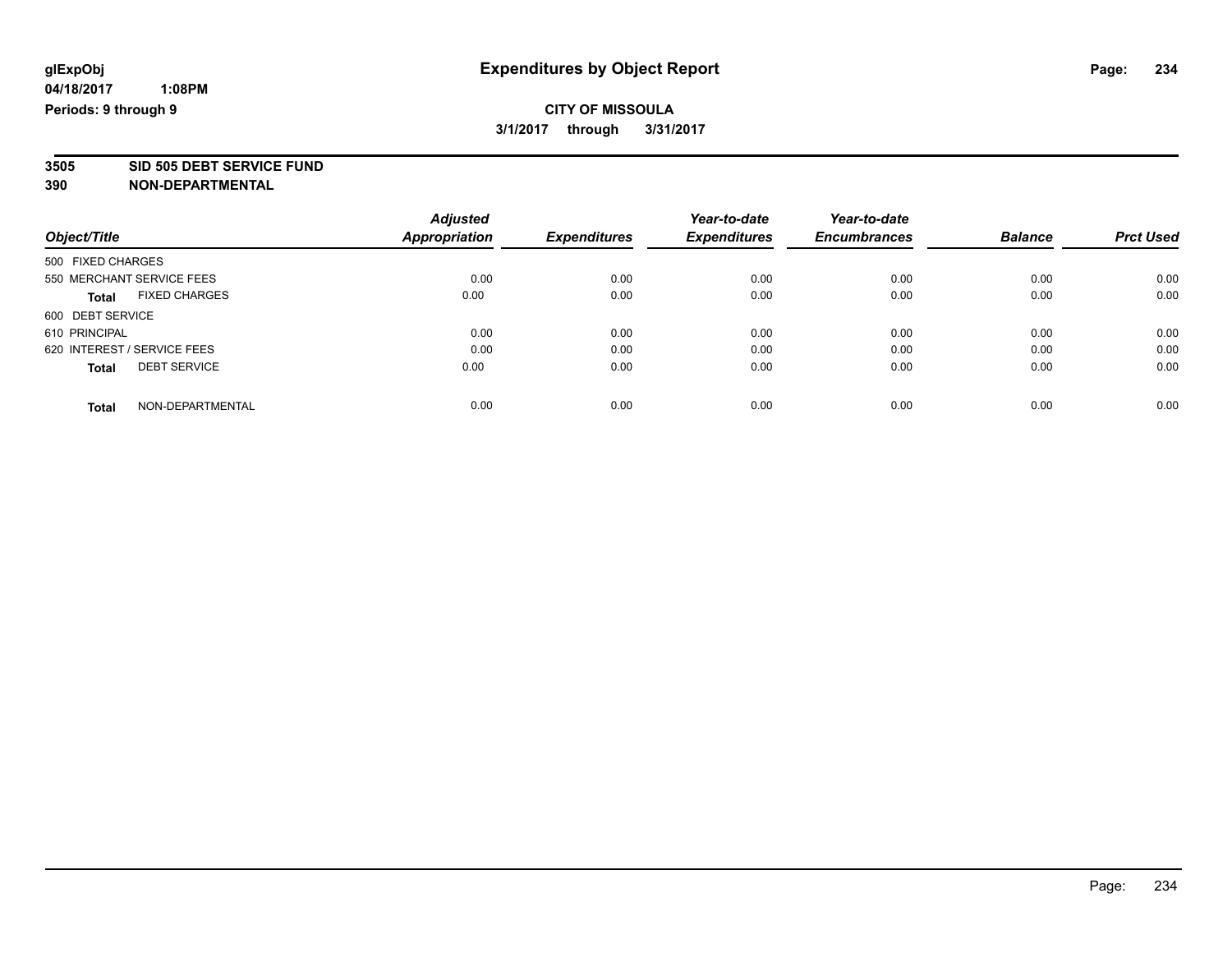# **CITY OF MISSOULA**

**3/1/2017 through 3/31/2017**

#### **3505 SID 505 DEBT SERVICE FUND**

|                              | <b>Adjusted</b>           |                       | Year-to-date                | Year-to-date                |                             | <b>Prct Used</b>       |
|------------------------------|---------------------------|-----------------------|-----------------------------|-----------------------------|-----------------------------|------------------------|
|                              |                           |                       |                             |                             |                             |                        |
| 500 FIXED CHARGES            |                           |                       |                             |                             |                             |                        |
| 550 MERCHANT SERVICE FEES    | 0.00                      | 0.00                  | 0.00                        | 0.00                        | 0.00                        | 0.00                   |
| <b>FIXED CHARGES</b>         | 0.00                      | 0.00                  | 0.00                        | 0.00                        | 0.00                        | 0.00                   |
| 600 DEBT SERVICE             |                           |                       |                             |                             |                             |                        |
| 610 PRINCIPAL                | 0.00                      | 0.00                  | 0.00                        | 0.00                        | 0.00                        | 0.00                   |
| 620 INTEREST / SERVICE FEES  | 0.00                      | 0.00                  | 0.00                        | 0.00                        | 0.00                        | 0.00                   |
| <b>DEBT SERVICE</b>          | 0.00                      | 0.00                  | 0.00                        | 0.00                        | 0.00                        | 0.00                   |
| 800 OTHER OBJECTS            |                           |                       |                             |                             |                             |                        |
| 820 TRANSFERS TO OTHER FUNDS | 0.00                      | 0.00                  | 0.00                        | 0.00                        | 0.00                        | 0.00                   |
| OTHER OBJECTS                | 0.00                      | 0.00                  | 0.00                        | 0.00                        | 0.00                        | 0.00                   |
|                              |                           |                       |                             |                             |                             | 0.00                   |
|                              | SID 505 DEBT SERVICE FUND | Appropriation<br>0.00 | <b>Expenditures</b><br>0.00 | <b>Expenditures</b><br>0.00 | <b>Encumbrances</b><br>0.00 | <b>Balance</b><br>0.00 |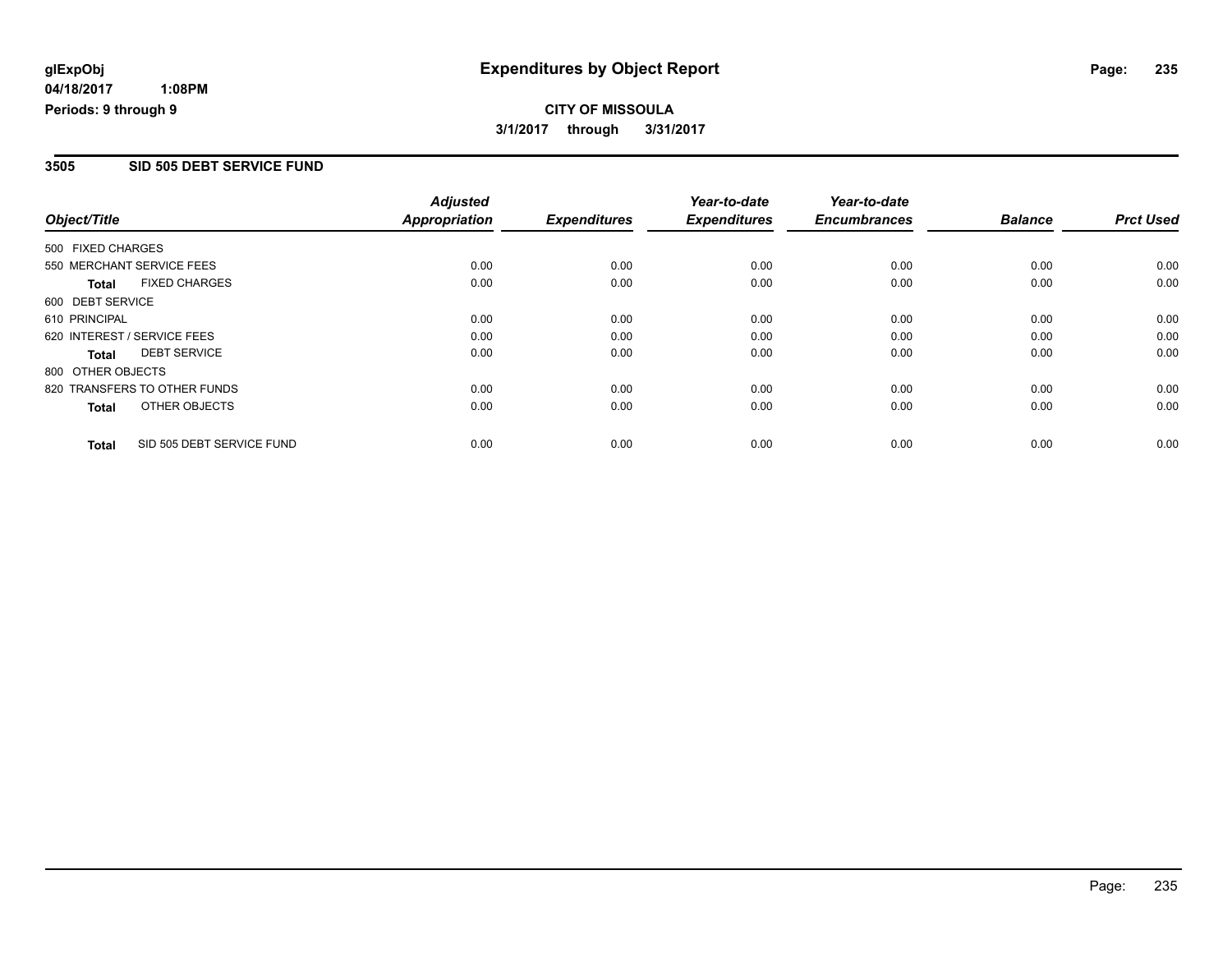**04/18/2017 1:08PM Periods: 9 through 9**

# **CITY OF MISSOULA 3/1/2017 through 3/31/2017**

#### **3506 SID 506 DEBT SERVICE FUND**

| Object/Title      |                              | <b>Adjusted</b><br>Appropriation | <b>Expenditures</b> | Year-to-date<br><b>Expenditures</b> | Year-to-date<br><b>Encumbrances</b> | <b>Balance</b> | <b>Prct Used</b> |
|-------------------|------------------------------|----------------------------------|---------------------|-------------------------------------|-------------------------------------|----------------|------------------|
| 800 OTHER OBJECTS |                              |                                  |                     |                                     |                                     |                |                  |
|                   | 820 TRANSFERS TO OTHER FUNDS | 0.00                             | 0.00                | 0.00                                | 0.00                                | 0.00           | 0.00             |
| <b>Total</b>      | OTHER OBJECTS                | 0.00                             | 0.00                | 0.00                                | 0.00                                | 0.00           | 0.00             |
| <b>Total</b>      | *** Title Not Found ***      | 0.00                             | 0.00                | 0.00                                | 0.00                                | 0.00           | 0.00             |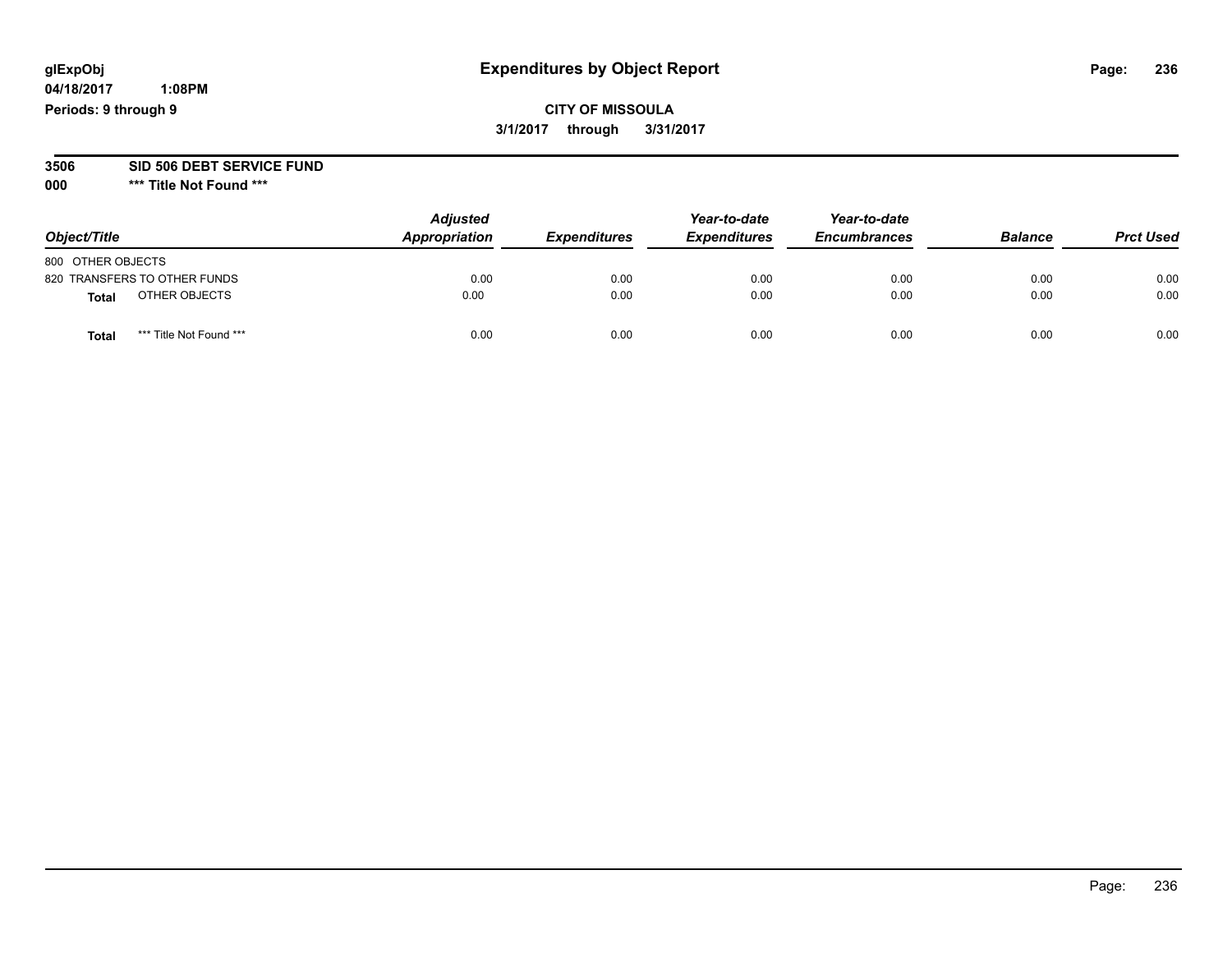# **CITY OF MISSOULA 3/1/2017 through 3/31/2017**

**3506 SID 506 DEBT SERVICE FUND**

|                                      | <b>Adjusted</b> |                     | Year-to-date        | Year-to-date        |                |                  |
|--------------------------------------|-----------------|---------------------|---------------------|---------------------|----------------|------------------|
| Object/Title                         | Appropriation   | <b>Expenditures</b> | <b>Expenditures</b> | <b>Encumbrances</b> | <b>Balance</b> | <b>Prct Used</b> |
| 500 FIXED CHARGES                    |                 |                     |                     |                     |                |                  |
| 550 MERCHANT SERVICE FEES            | 0.00            | 0.00                | 0.00                | 0.00                | 0.00           | 0.00             |
| <b>FIXED CHARGES</b><br><b>Total</b> | 0.00            | 0.00                | 0.00                | 0.00                | 0.00           | 0.00             |
| 600 DEBT SERVICE                     |                 |                     |                     |                     |                |                  |
| 610 PRINCIPAL                        | 0.00            | 0.00                | 0.00                | 0.00                | 0.00           | 0.00             |
| 620 INTEREST / SERVICE FEES          | 0.00            | 0.00                | 0.00                | 0.00                | 0.00           | 0.00             |
| <b>DEBT SERVICE</b><br><b>Total</b>  | 0.00            | 0.00                | 0.00                | 0.00                | 0.00           | 0.00             |
| NON-DEPARTMENTAL<br><b>Total</b>     | 0.00            | 0.00                | 0.00                | 0.00                | 0.00           | 0.00             |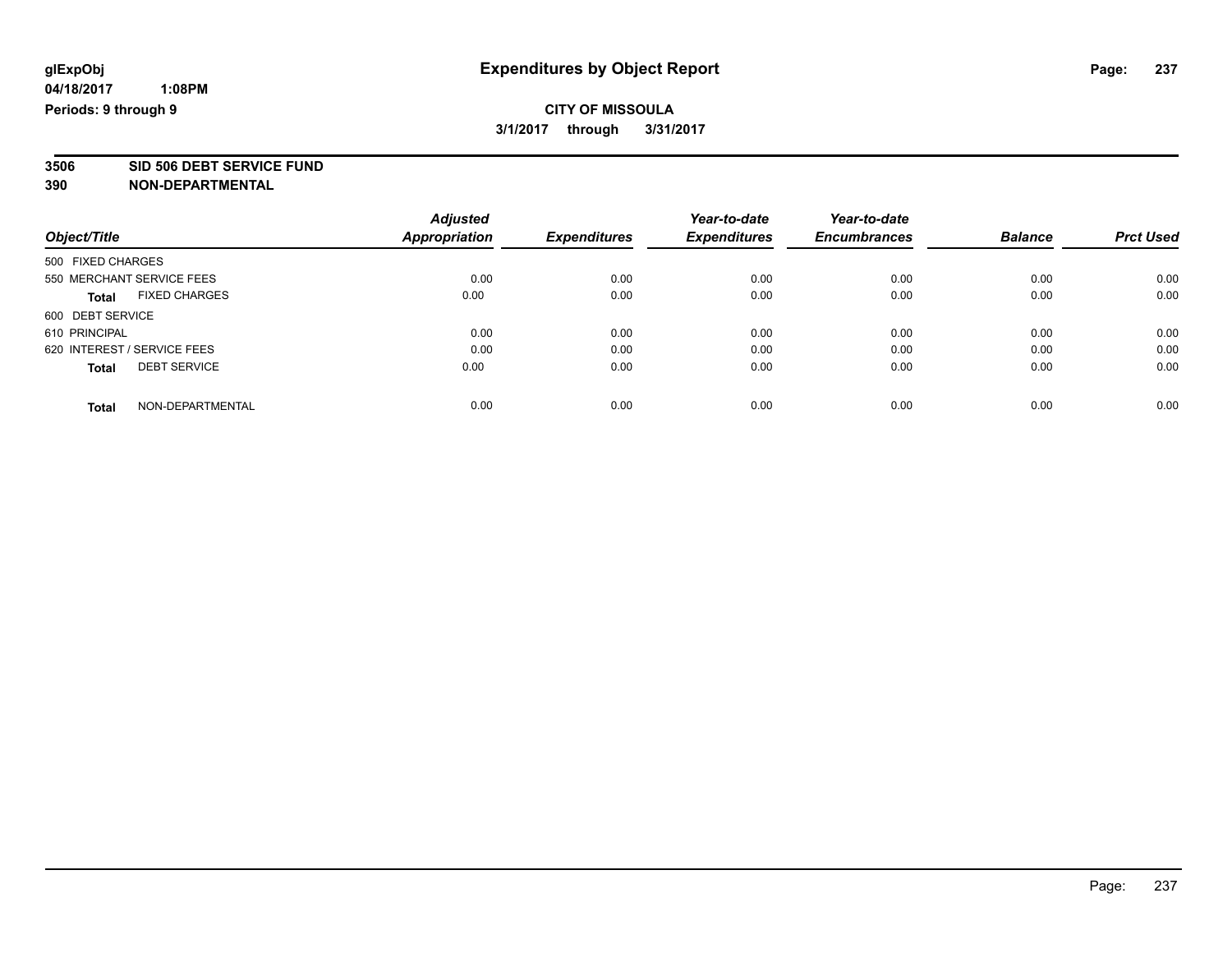# **CITY OF MISSOULA 3/1/2017 through 3/31/2017**

#### **3506 SID 506 DEBT SERVICE FUND**

| Object/Title                              | <b>Adjusted</b><br><b>Appropriation</b> | <b>Expenditures</b> | Year-to-date<br><b>Expenditures</b> | Year-to-date<br><b>Encumbrances</b> | <b>Balance</b> | <b>Prct Used</b> |
|-------------------------------------------|-----------------------------------------|---------------------|-------------------------------------|-------------------------------------|----------------|------------------|
|                                           |                                         |                     |                                     |                                     |                |                  |
| 500 FIXED CHARGES                         |                                         |                     |                                     |                                     |                |                  |
| 550 MERCHANT SERVICE FEES                 | 0.00                                    | 0.00                | 0.00                                | 0.00                                | 0.00           | 0.00             |
| <b>FIXED CHARGES</b><br><b>Total</b>      | 0.00                                    | 0.00                | 0.00                                | 0.00                                | 0.00           | 0.00             |
| 600 DEBT SERVICE                          |                                         |                     |                                     |                                     |                |                  |
| 610 PRINCIPAL                             | 0.00                                    | 0.00                | 0.00                                | 0.00                                | 0.00           | 0.00             |
| 620 INTEREST / SERVICE FEES               | 0.00                                    | 0.00                | 0.00                                | 0.00                                | 0.00           | 0.00             |
| <b>DEBT SERVICE</b><br>Total              | 0.00                                    | 0.00                | 0.00                                | 0.00                                | 0.00           | 0.00             |
| 800 OTHER OBJECTS                         |                                         |                     |                                     |                                     |                |                  |
| 820 TRANSFERS TO OTHER FUNDS              | 0.00                                    | 0.00                | 0.00                                | 0.00                                | 0.00           | 0.00             |
| OTHER OBJECTS<br><b>Total</b>             | 0.00                                    | 0.00                | 0.00                                | 0.00                                | 0.00           | 0.00             |
|                                           |                                         |                     |                                     |                                     |                |                  |
| SID 506 DEBT SERVICE FUND<br><b>Total</b> | 0.00                                    | 0.00                | 0.00                                | 0.00                                | 0.00           | 0.00             |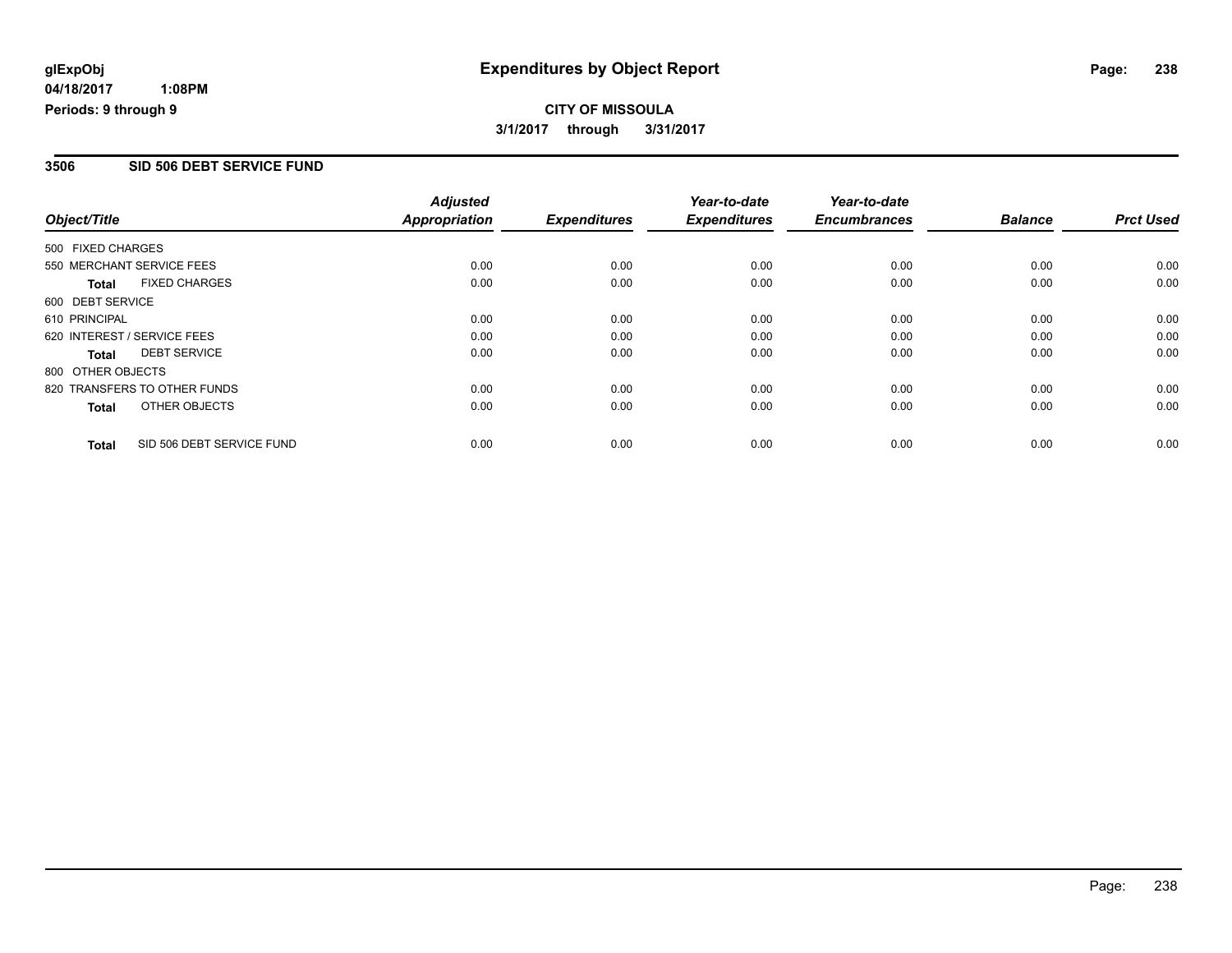**04/18/2017 1:08PM Periods: 9 through 9**

**CITY OF MISSOULA 3/1/2017 through 3/31/2017**

**3507 SID 507 DEBT SERVICE FUND**

| Object/Title      |                              | <b>Adjusted</b><br>Appropriation | <b>Expenditures</b> | Year-to-date<br><b>Expenditures</b> | Year-to-date<br><b>Encumbrances</b> | <b>Balance</b> | <b>Prct Used</b> |
|-------------------|------------------------------|----------------------------------|---------------------|-------------------------------------|-------------------------------------|----------------|------------------|
| 800 OTHER OBJECTS |                              |                                  |                     |                                     |                                     |                |                  |
|                   | 820 TRANSFERS TO OTHER FUNDS | 0.00                             | 0.00                | 0.00                                | 0.00                                | 0.00           | 0.00             |
| <b>Total</b>      | OTHER OBJECTS                | 0.00                             | 0.00                | 0.00                                | 0.00                                | 0.00           | 0.00             |
| <b>Total</b>      | *** Title Not Found ***      | 0.00                             | 0.00                | 0.00                                | 0.00                                | 0.00           | 0.00             |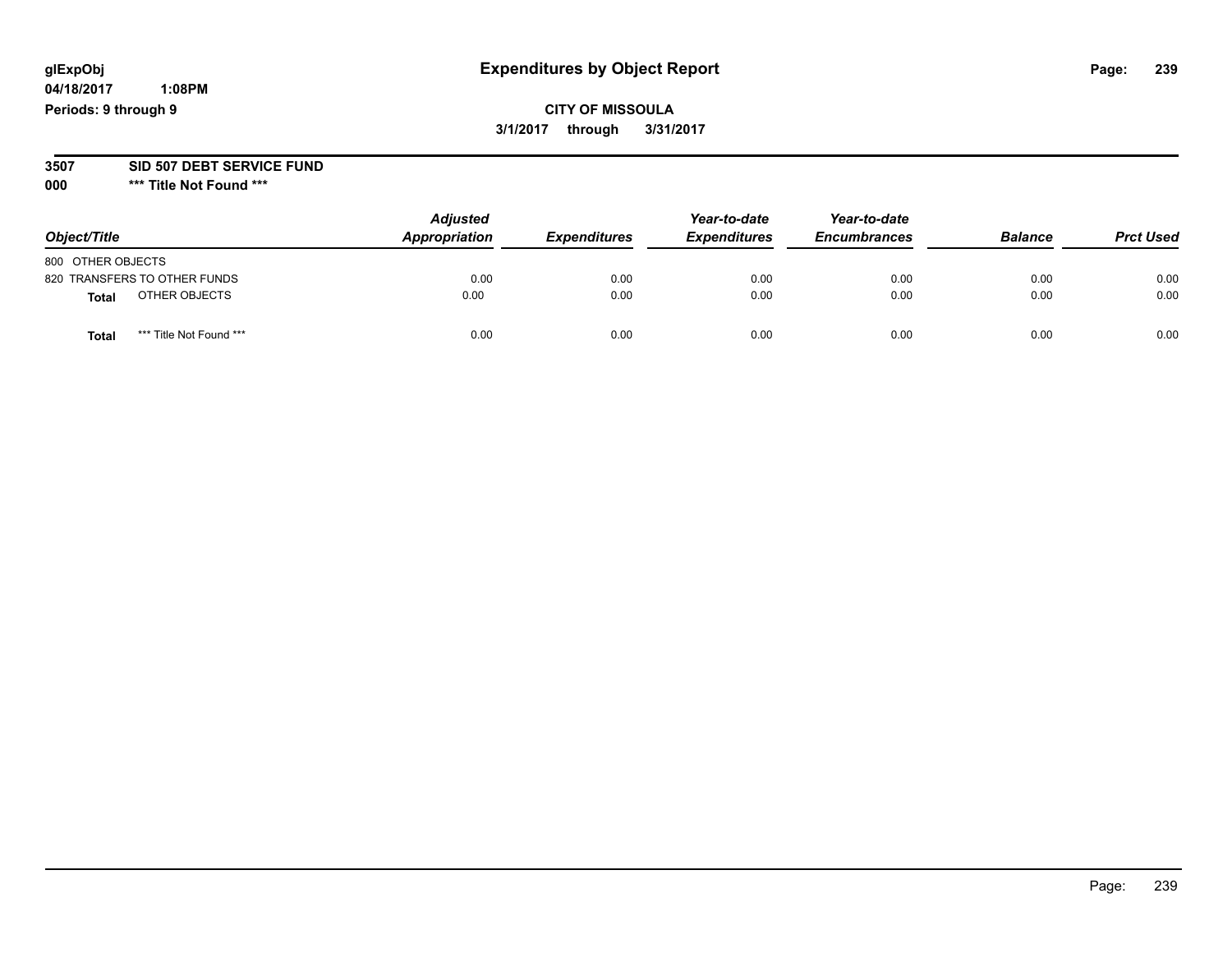# **CITY OF MISSOULA 3/1/2017 through 3/31/2017**

# **3507 SID 507 DEBT SERVICE FUND**

| Object/Title                         | <b>Adjusted</b><br>Appropriation | <b>Expenditures</b> | Year-to-date<br><b>Expenditures</b> | Year-to-date<br><b>Encumbrances</b> | <b>Balance</b> | <b>Prct Used</b> |
|--------------------------------------|----------------------------------|---------------------|-------------------------------------|-------------------------------------|----------------|------------------|
| 500 FIXED CHARGES                    |                                  |                     |                                     |                                     |                |                  |
| 550 MERCHANT SERVICE FEES            | 0.00                             | 0.00                | 0.00                                | 0.00                                | 0.00           | 0.00             |
| <b>FIXED CHARGES</b><br><b>Total</b> | 0.00                             | 0.00                | 0.00                                | 0.00                                | 0.00           | 0.00             |
| NON-DEPARTMENTAL<br>Total            | 0.00                             | 0.00                | 0.00                                | 0.00                                | 0.00           | 0.00             |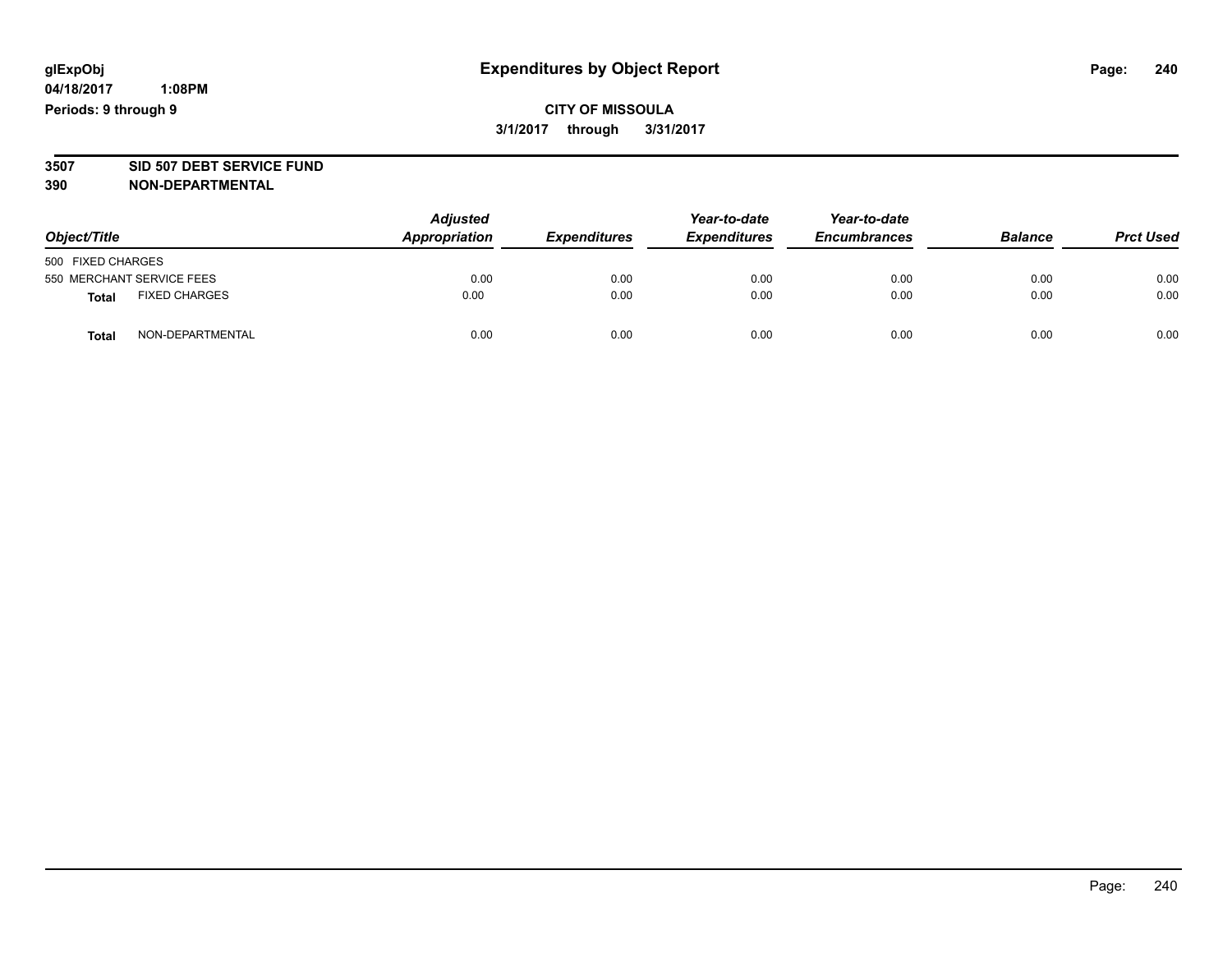**CITY OF MISSOULA 3/1/2017 through 3/31/2017**

### **3507 SID 507 DEBT SERVICE FUND**

| Object/Title                              | <b>Adjusted</b><br>Appropriation | <b>Expenditures</b> | Year-to-date<br><b>Expenditures</b> | Year-to-date<br><b>Encumbrances</b> | <b>Balance</b> | <b>Prct Used</b> |
|-------------------------------------------|----------------------------------|---------------------|-------------------------------------|-------------------------------------|----------------|------------------|
| 500 FIXED CHARGES                         |                                  |                     |                                     |                                     |                |                  |
| 550 MERCHANT SERVICE FEES                 | 0.00                             | 0.00                | 0.00                                | 0.00                                | 0.00           | 0.00             |
| <b>FIXED CHARGES</b><br><b>Total</b>      | 0.00                             | 0.00                | 0.00                                | 0.00                                | 0.00           | 0.00             |
| 800 OTHER OBJECTS                         |                                  |                     |                                     |                                     |                |                  |
| 820 TRANSFERS TO OTHER FUNDS              | 0.00                             | 0.00                | 0.00                                | 0.00                                | 0.00           | 0.00             |
| OTHER OBJECTS<br><b>Total</b>             | 0.00                             | 0.00                | 0.00                                | 0.00                                | 0.00           | 0.00             |
| SID 507 DEBT SERVICE FUND<br><b>Total</b> | 0.00                             | 0.00                | 0.00                                | 0.00                                | 0.00           | 0.00             |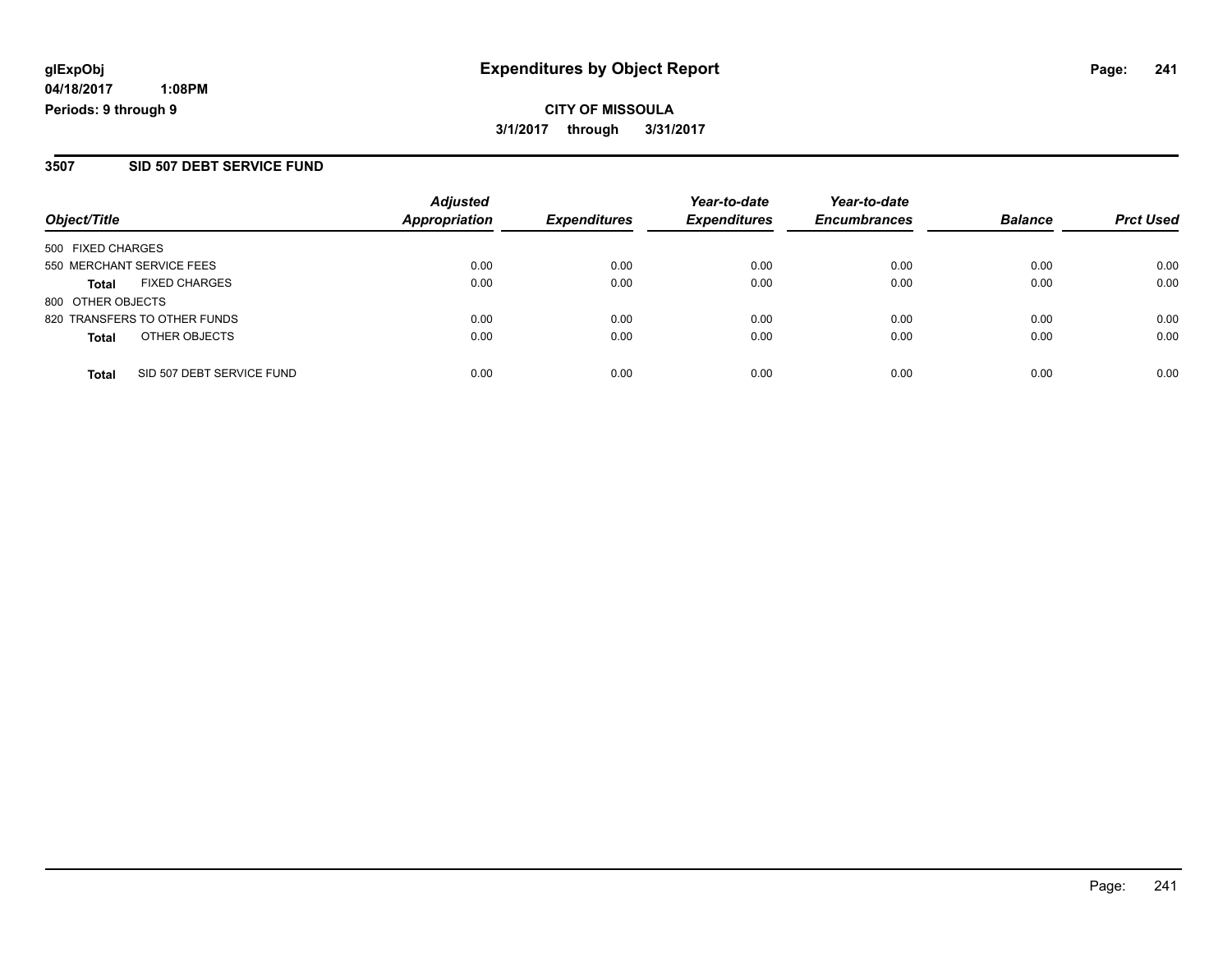**04/18/2017 1:08PM Periods: 9 through 9**

# **CITY OF MISSOULA 3/1/2017 through 3/31/2017**

#### **3508 SID 508 DEBT SERVICE FUND**

| Object/Title                            | <b>Adjusted</b><br>Appropriation | <b>Expenditures</b> | Year-to-date<br><b>Expenditures</b> | Year-to-date<br><b>Encumbrances</b> | <b>Balance</b> | <b>Prct Used</b> |
|-----------------------------------------|----------------------------------|---------------------|-------------------------------------|-------------------------------------|----------------|------------------|
| 800 OTHER OBJECTS                       |                                  |                     |                                     |                                     |                |                  |
| 820 TRANSFERS TO OTHER FUNDS            | 0.00                             | 0.00                | 0.00                                | 0.00                                | 0.00           | 0.00             |
| OTHER OBJECTS<br>Total                  | 0.00                             | 0.00                | 0.00                                | 0.00                                | 0.00           | 0.00             |
| *** Title Not Found ***<br><b>Total</b> | 0.00                             | 0.00                | 0.00                                | 0.00                                | 0.00           | 0.00             |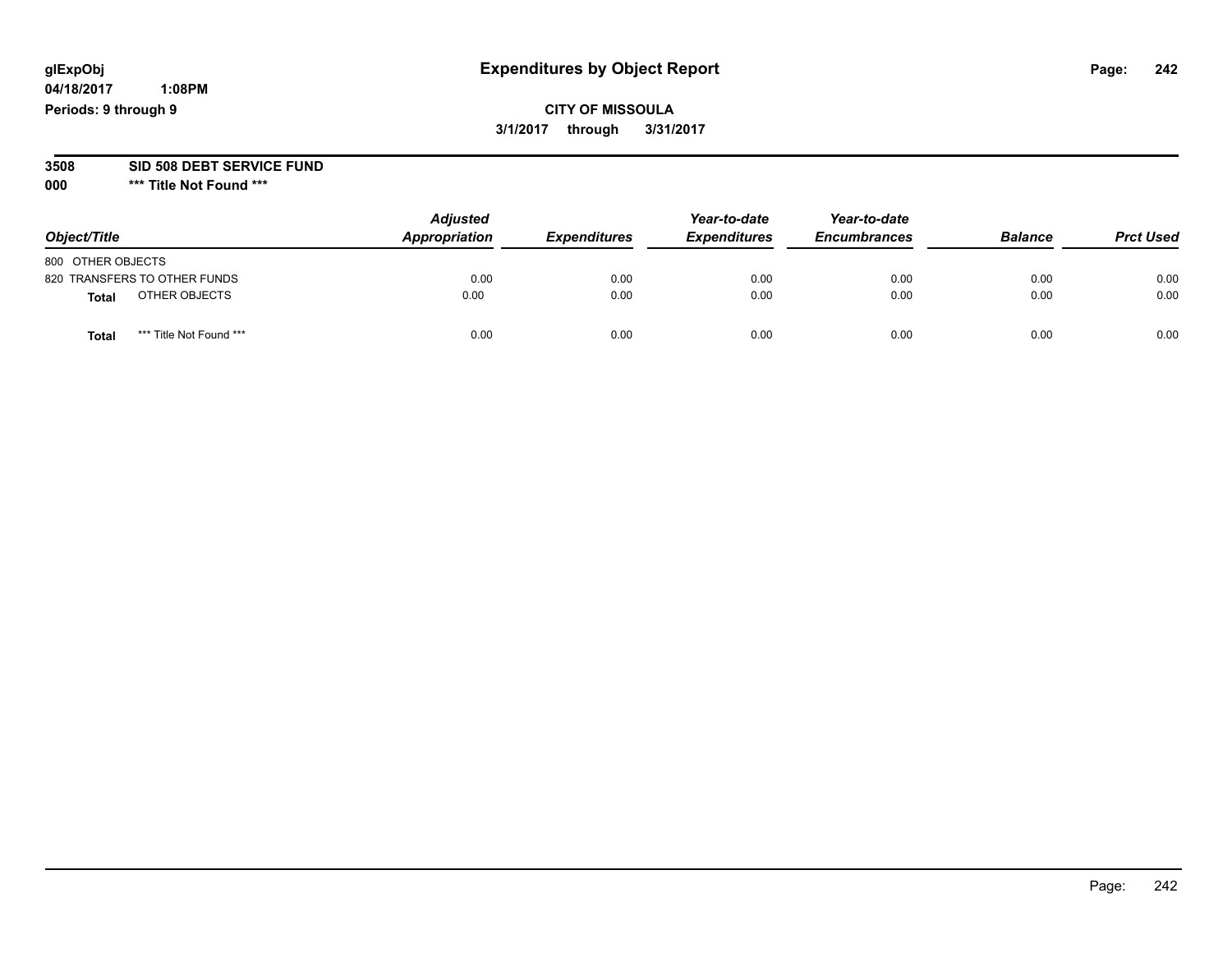# **CITY OF MISSOULA 3/1/2017 through 3/31/2017**

# **3508 SID 508 DEBT SERVICE FUND**

| Object/Title                         | <b>Adjusted</b><br>Appropriation | <b>Expenditures</b> | Year-to-date<br><b>Expenditures</b> | Year-to-date<br><b>Encumbrances</b> | <b>Balance</b> | <b>Prct Used</b> |
|--------------------------------------|----------------------------------|---------------------|-------------------------------------|-------------------------------------|----------------|------------------|
| 500 FIXED CHARGES                    |                                  |                     |                                     |                                     |                |                  |
| 550 MERCHANT SERVICE FEES            | 0.00                             | 0.00                | 0.00                                | 0.00                                | 0.00           | 0.00             |
| <b>FIXED CHARGES</b><br><b>Total</b> | 0.00                             | 0.00                | 0.00                                | 0.00                                | 0.00           | 0.00             |
| NON-DEPARTMENTAL<br><b>Total</b>     | 0.00                             | 0.00                | 0.00                                | 0.00                                | 0.00           | 0.00             |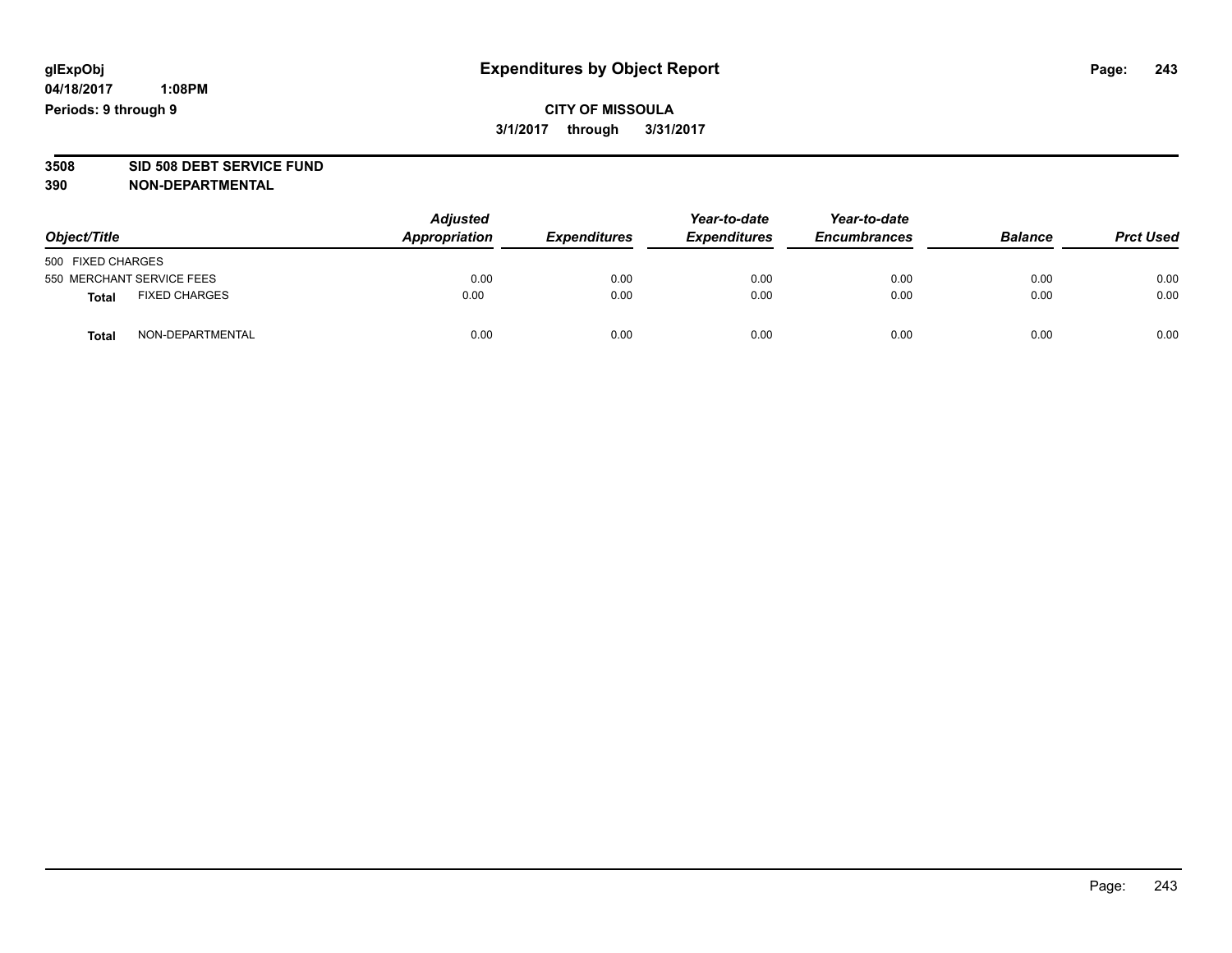**CITY OF MISSOULA 3/1/2017 through 3/31/2017**

#### **3508 SID 508 DEBT SERVICE FUND**

| Object/Title                              | <b>Adjusted</b><br>Appropriation | <b>Expenditures</b> | Year-to-date<br><b>Expenditures</b> | Year-to-date<br><b>Encumbrances</b> | <b>Balance</b> | <b>Prct Used</b> |
|-------------------------------------------|----------------------------------|---------------------|-------------------------------------|-------------------------------------|----------------|------------------|
| 500 FIXED CHARGES                         |                                  |                     |                                     |                                     |                |                  |
| 550 MERCHANT SERVICE FEES                 | 0.00                             | 0.00                | 0.00                                | 0.00                                | 0.00           | 0.00             |
| <b>FIXED CHARGES</b><br>Total             | 0.00                             | 0.00                | 0.00                                | 0.00                                | 0.00           | 0.00             |
| 800 OTHER OBJECTS                         |                                  |                     |                                     |                                     |                |                  |
| 820 TRANSFERS TO OTHER FUNDS              | 0.00                             | 0.00                | 0.00                                | 0.00                                | 0.00           | 0.00             |
| OTHER OBJECTS<br><b>Total</b>             | 0.00                             | 0.00                | 0.00                                | 0.00                                | 0.00           | 0.00             |
| SID 508 DEBT SERVICE FUND<br><b>Total</b> | 0.00                             | 0.00                | 0.00                                | 0.00                                | 0.00           | 0.00             |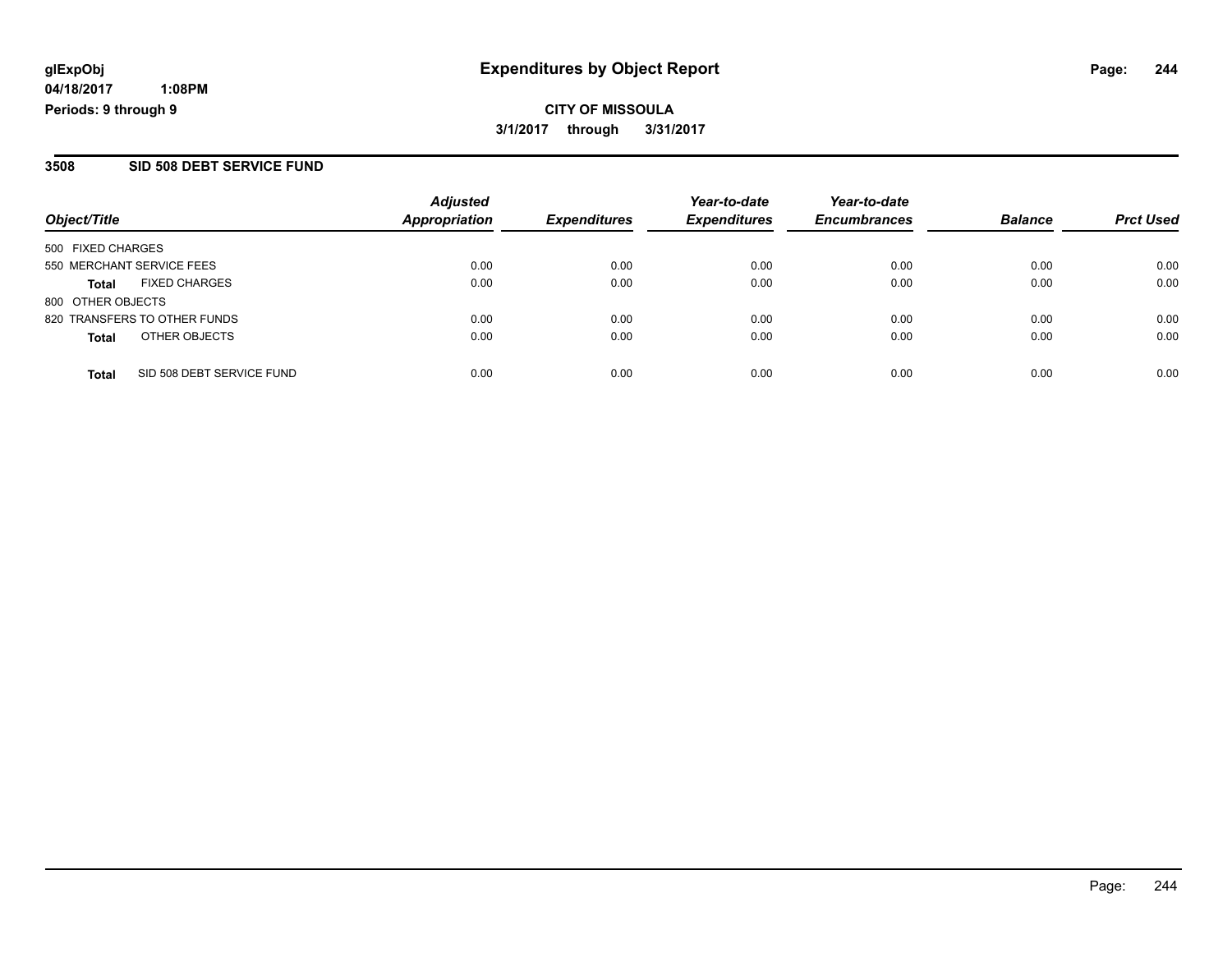**04/18/2017 1:08PM Periods: 9 through 9**

# **CITY OF MISSOULA 3/1/2017 through 3/31/2017**

# **3510 SID 510 DEBT SERVICE FUND**

| Object/Title                     | <b>Adjusted</b><br>Appropriation | <b>Expenditures</b> | Year-to-date<br><b>Expenditures</b> | Year-to-date<br><b>Encumbrances</b> | <b>Balance</b> | <b>Prct Used</b> |
|----------------------------------|----------------------------------|---------------------|-------------------------------------|-------------------------------------|----------------|------------------|
| 800 OTHER OBJECTS                |                                  |                     |                                     |                                     |                |                  |
| 820 TRANSFERS TO OTHER FUNDS     | 0.00                             | 0.00                | 0.00                                | 0.00                                | 0.00           | 0.00             |
| OTHER OBJECTS<br><b>Total</b>    | 0.00                             | 0.00                | 0.00                                | 0.00                                | 0.00           | 0.00             |
| *** Title Not Found ***<br>Total | 0.00                             | 0.00                | 0.00                                | 0.00                                | 0.00           | 0.00             |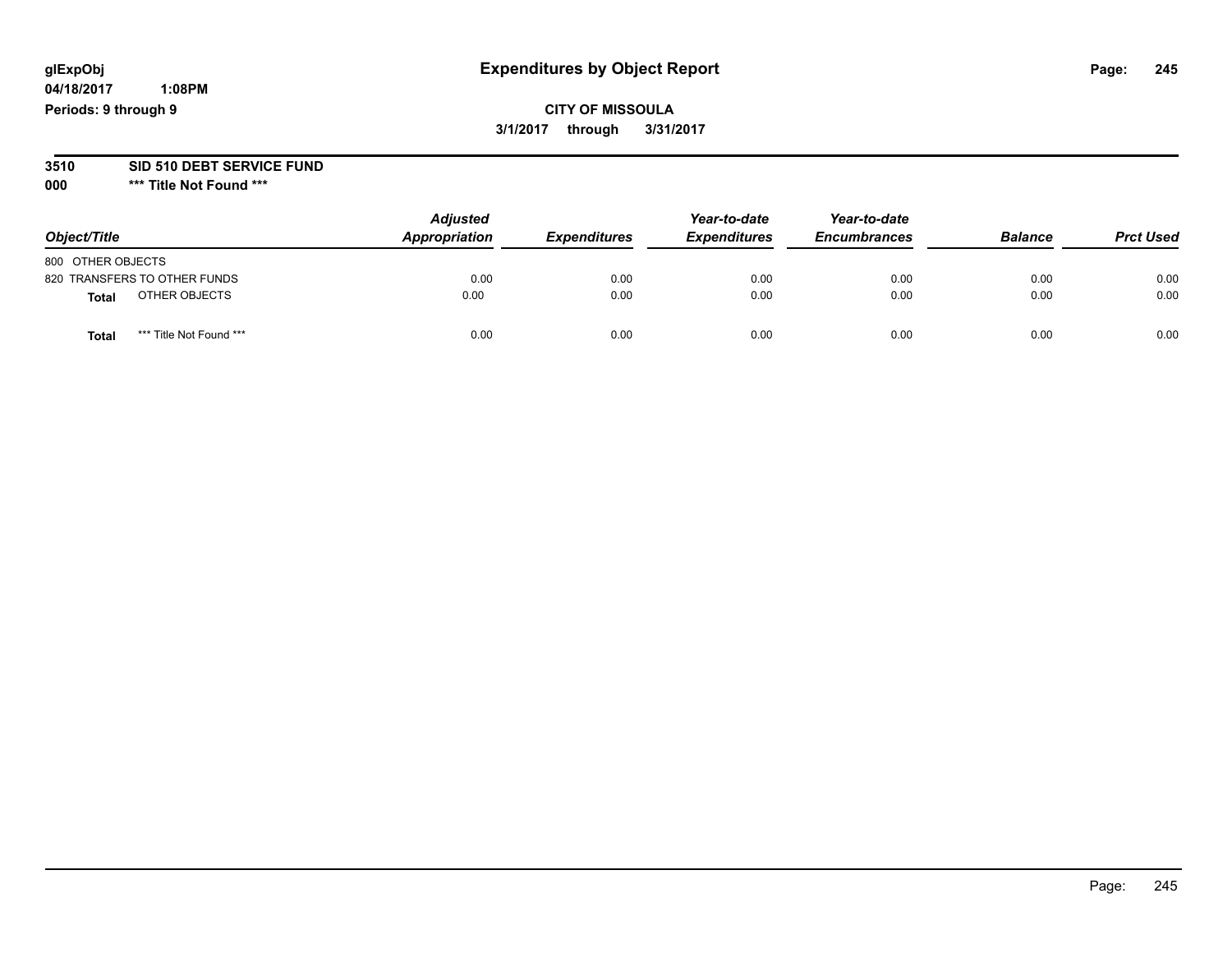# **CITY OF MISSOULA 3/1/2017 through 3/31/2017**

**3510 SID 510 DEBT SERVICE FUND**

| Object/Title                        | <b>Adjusted</b>      | <b>Expenditures</b> | Year-to-date<br><b>Expenditures</b> | Year-to-date<br><b>Encumbrances</b> | <b>Balance</b> | <b>Prct Used</b> |
|-------------------------------------|----------------------|---------------------|-------------------------------------|-------------------------------------|----------------|------------------|
|                                     | <b>Appropriation</b> |                     |                                     |                                     |                |                  |
| 500 FIXED CHARGES                   |                      |                     |                                     |                                     |                |                  |
| 550 MERCHANT SERVICE FEES           | 0.00                 | 0.00                | 0.00                                | 0.00                                | 0.00           | 0.00             |
| <b>FIXED CHARGES</b><br>Total       | 0.00                 | 0.00                | 0.00                                | 0.00                                | 0.00           | 0.00             |
| 600 DEBT SERVICE                    |                      |                     |                                     |                                     |                |                  |
| 610 PRINCIPAL                       | 0.00                 | 0.00                | 0.00                                | 0.00                                | 0.00           | 0.00             |
| 620 INTEREST / SERVICE FEES         | 0.00                 | 0.00                | 0.00                                | 0.00                                | 0.00           | 0.00             |
| <b>DEBT SERVICE</b><br><b>Total</b> | 0.00                 | 0.00                | 0.00                                | 0.00                                | 0.00           | 0.00             |
| NON-DEPARTMENTAL<br><b>Total</b>    | 0.00                 | 0.00                | 0.00                                | 0.00                                | 0.00           | 0.00             |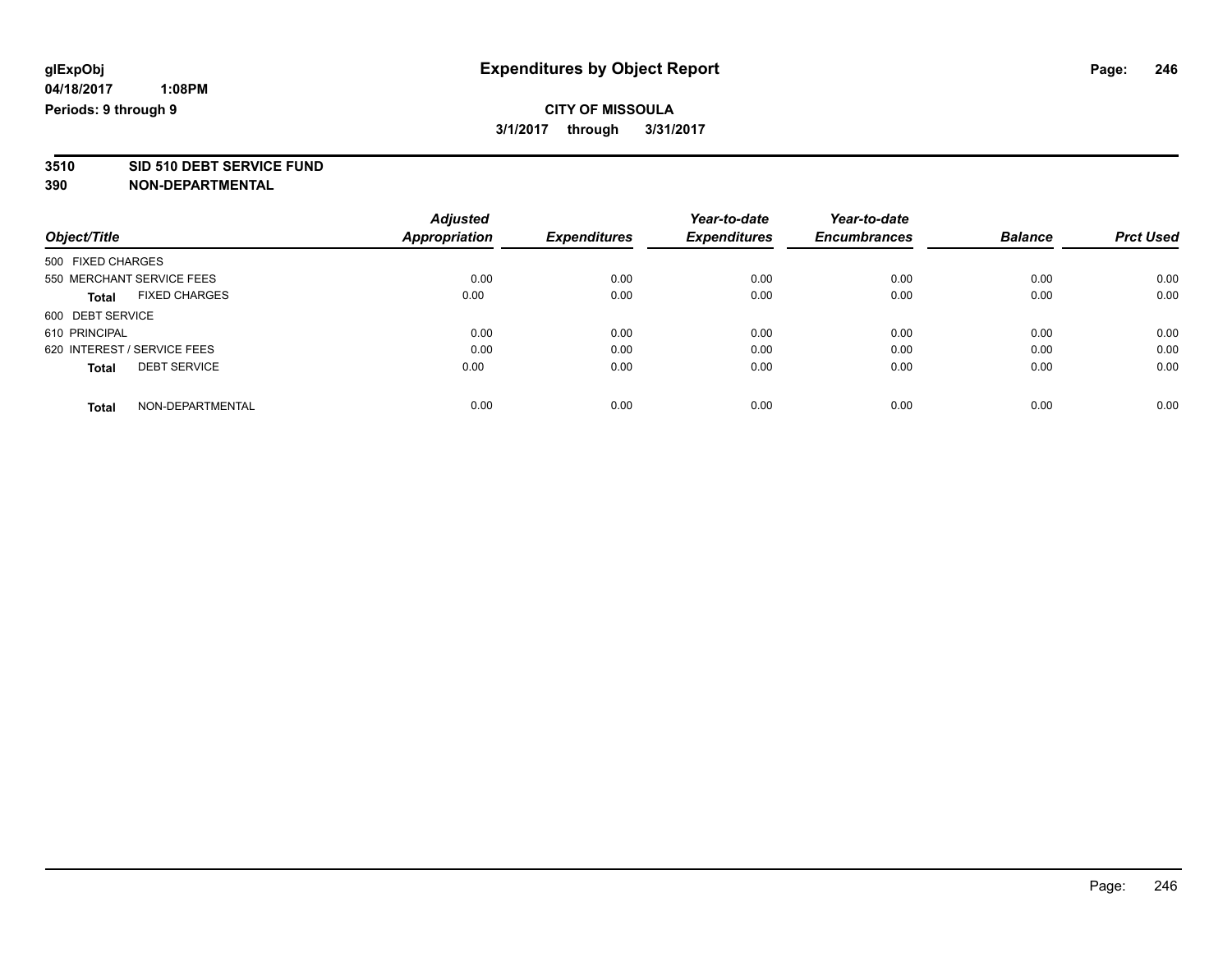**CITY OF MISSOULA 3/1/2017 through 3/31/2017**

#### **3510 SID 510 DEBT SERVICE FUND**

|                   |                              | <b>Adjusted</b>      |                     | Year-to-date        | Year-to-date        |                |                  |
|-------------------|------------------------------|----------------------|---------------------|---------------------|---------------------|----------------|------------------|
| Object/Title      |                              | <b>Appropriation</b> | <b>Expenditures</b> | <b>Expenditures</b> | <b>Encumbrances</b> | <b>Balance</b> | <b>Prct Used</b> |
| 500 FIXED CHARGES |                              |                      |                     |                     |                     |                |                  |
|                   | 550 MERCHANT SERVICE FEES    | 0.00                 | 0.00                | 0.00                | 0.00                | 0.00           | 0.00             |
| <b>Total</b>      | <b>FIXED CHARGES</b>         | 0.00                 | 0.00                | 0.00                | 0.00                | 0.00           | 0.00             |
| 600 DEBT SERVICE  |                              |                      |                     |                     |                     |                |                  |
| 610 PRINCIPAL     |                              | 0.00                 | 0.00                | 0.00                | 0.00                | 0.00           | 0.00             |
|                   | 620 INTEREST / SERVICE FEES  | 0.00                 | 0.00                | 0.00                | 0.00                | 0.00           | 0.00             |
| <b>Total</b>      | <b>DEBT SERVICE</b>          | 0.00                 | 0.00                | 0.00                | 0.00                | 0.00           | 0.00             |
| 800 OTHER OBJECTS |                              |                      |                     |                     |                     |                |                  |
|                   | 820 TRANSFERS TO OTHER FUNDS | 0.00                 | 0.00                | 0.00                | 0.00                | 0.00           | 0.00             |
| <b>Total</b>      | OTHER OBJECTS                | 0.00                 | 0.00                | 0.00                | 0.00                | 0.00           | 0.00             |
| <b>Total</b>      | SID 510 DEBT SERVICE FUND    | 0.00                 | 0.00                | 0.00                | 0.00                | 0.00           | 0.00             |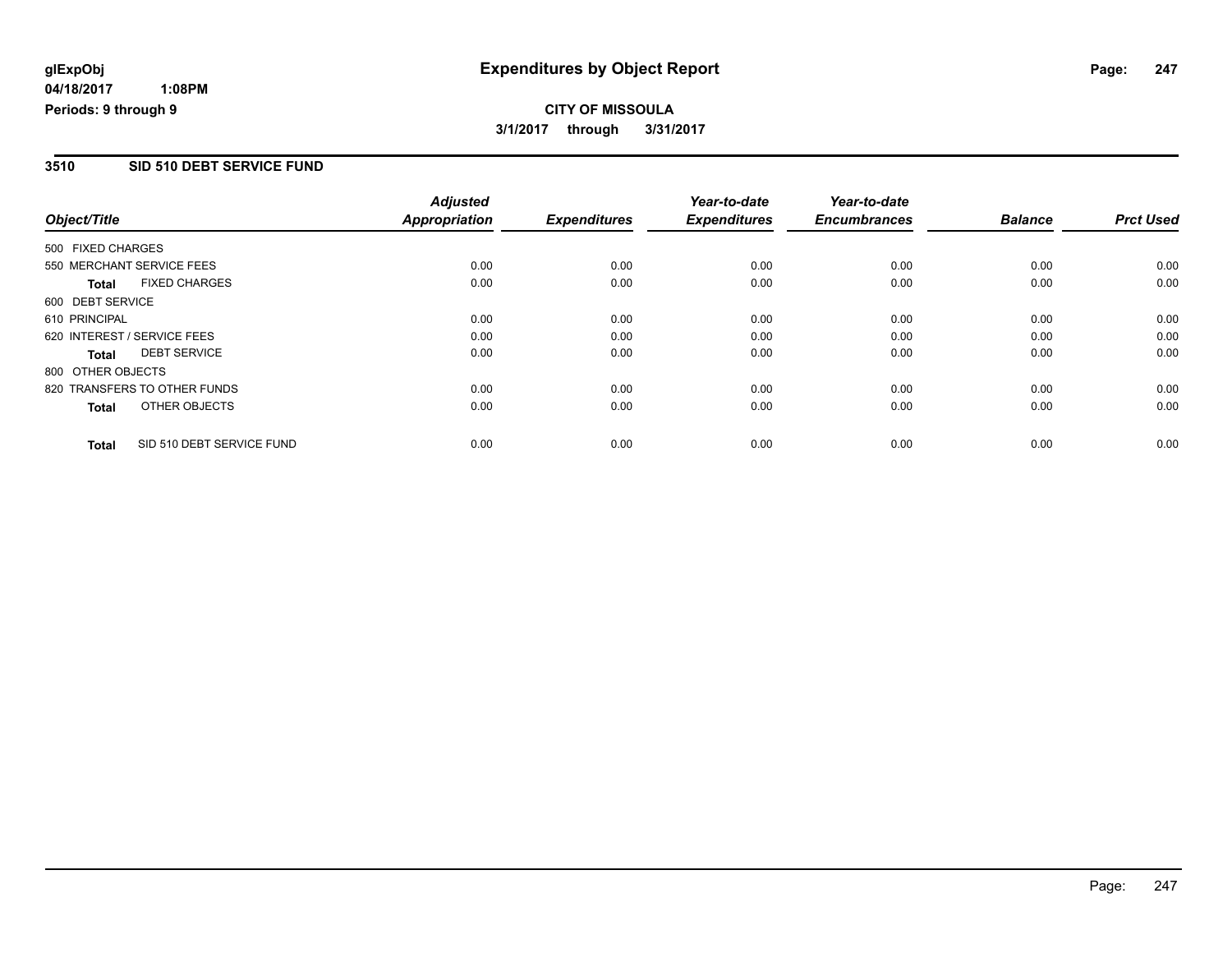**04/18/2017 1:08PM Periods: 9 through 9**

**CITY OF MISSOULA 3/1/2017 through 3/31/2017**

# **3511 SID 511 DEBT SERVICE FUND**

| Object/Title                    | <b>Adjusted</b><br>Appropriation | <b>Expenditures</b> | Year-to-date<br><b>Expenditures</b> | Year-to-date<br><b>Encumbrances</b> | <b>Balance</b> | <b>Prct Used</b> |
|---------------------------------|----------------------------------|---------------------|-------------------------------------|-------------------------------------|----------------|------------------|
| 800 OTHER OBJECTS               |                                  |                     |                                     |                                     |                |                  |
| 820 TRANSFERS TO OTHER FUNDS    | 0.00                             | 0.00                | 0.00                                | 0.00                                | 0.00           | 0.00             |
| OTHER OBJECTS<br><b>Total</b>   | 0.00                             | 0.00                | 0.00                                | 0.00                                | 0.00           | 0.00             |
| *** Title Not Found ***<br>Tota | 0.00                             | 0.00                | 0.00                                | 0.00                                | 0.00           | 0.00             |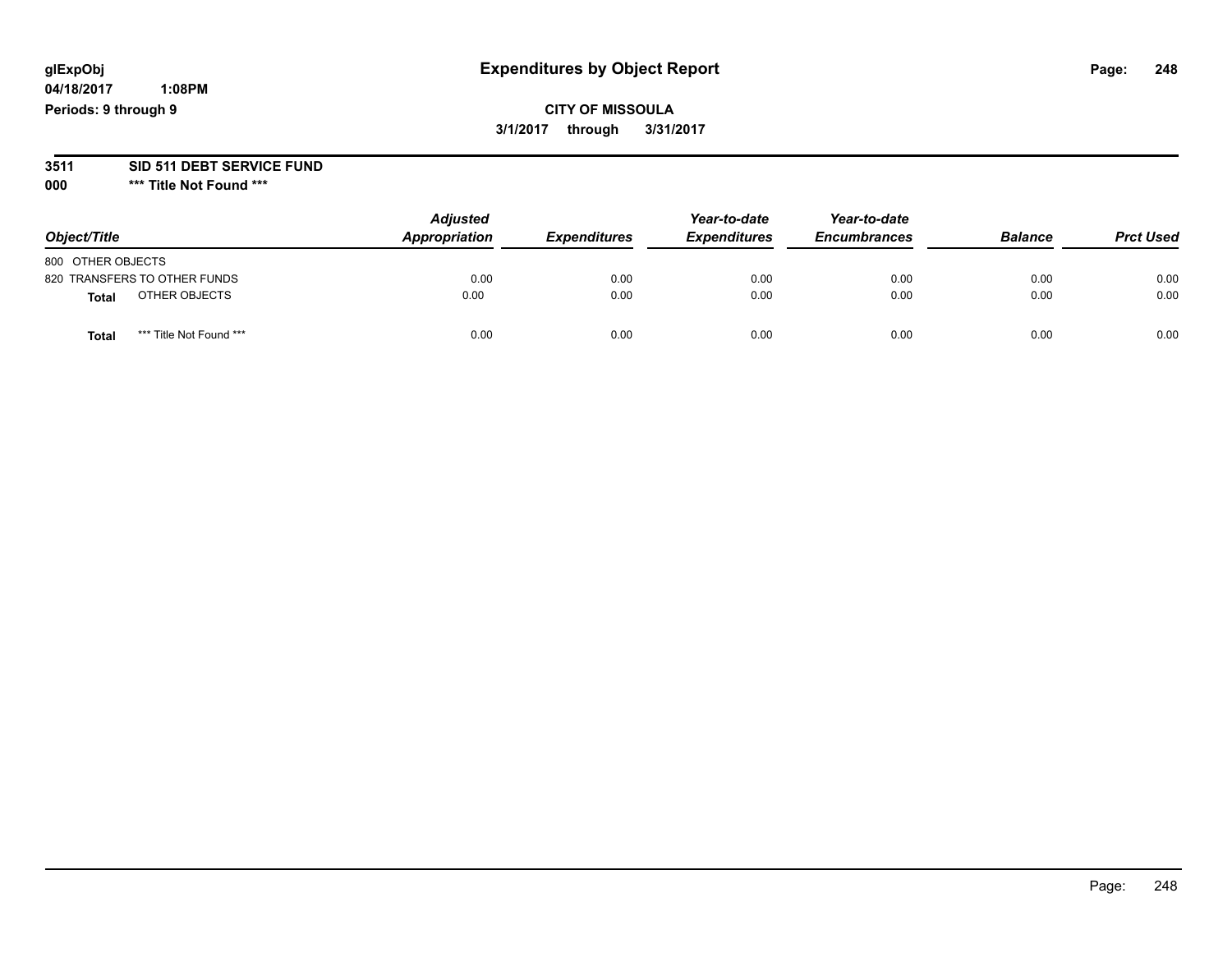# **CITY OF MISSOULA 3/1/2017 through 3/31/2017**

**3511 SID 511 DEBT SERVICE FUND**

|                             |                      | <b>Adjusted</b> |                     | Year-to-date        | Year-to-date        |                |                  |
|-----------------------------|----------------------|-----------------|---------------------|---------------------|---------------------|----------------|------------------|
| Object/Title                |                      | Appropriation   | <b>Expenditures</b> | <b>Expenditures</b> | <b>Encumbrances</b> | <b>Balance</b> | <b>Prct Used</b> |
| 500 FIXED CHARGES           |                      |                 |                     |                     |                     |                |                  |
| 550 MERCHANT SERVICE FEES   |                      | 0.00            | 0.00                | 0.00                | 0.00                | 0.00           | 0.00             |
| <b>Total</b>                | <b>FIXED CHARGES</b> | 0.00            | 0.00                | 0.00                | 0.00                | 0.00           | 0.00             |
| 600 DEBT SERVICE            |                      |                 |                     |                     |                     |                |                  |
| 610 PRINCIPAL               |                      | 0.00            | 0.00                | 0.00                | 0.00                | 0.00           | 0.00             |
| 620 INTEREST / SERVICE FEES |                      | 0.00            | 0.00                | 0.00                | 0.00                | 0.00           | 0.00             |
| <b>Total</b>                | <b>DEBT SERVICE</b>  | 0.00            | 0.00                | 0.00                | 0.00                | 0.00           | 0.00             |
| <b>Total</b>                | NON-DEPARTMENTAL     | 0.00            | 0.00                | 0.00                | 0.00                | 0.00           | 0.00             |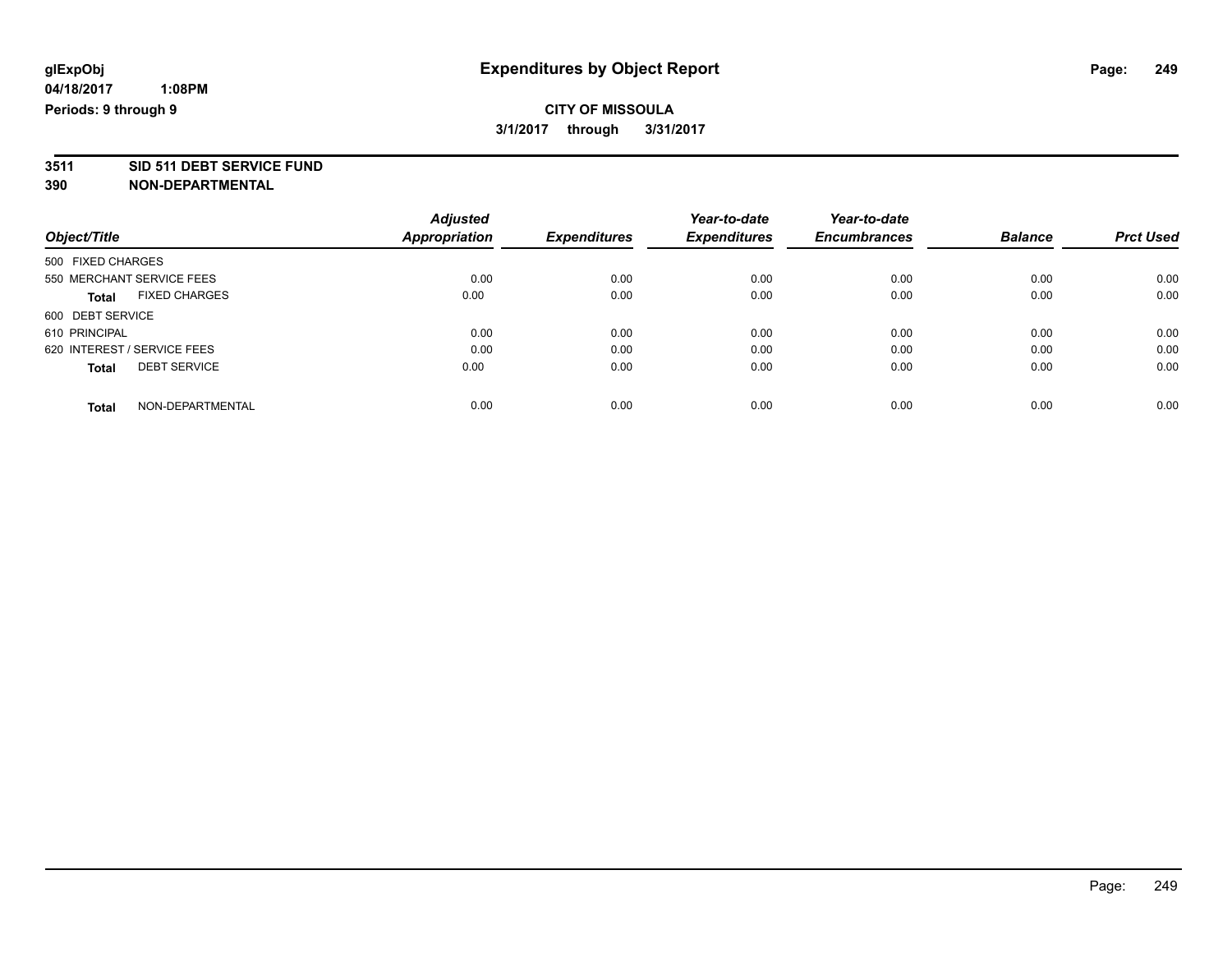# **CITY OF MISSOULA 3/1/2017 through 3/31/2017**

### **3511 SID 511 DEBT SERVICE FUND**

| Object/Title                |                              | <b>Adjusted</b><br><b>Appropriation</b> | <b>Expenditures</b> | Year-to-date<br><b>Expenditures</b> | Year-to-date<br><b>Encumbrances</b> | <b>Balance</b> | <b>Prct Used</b> |
|-----------------------------|------------------------------|-----------------------------------------|---------------------|-------------------------------------|-------------------------------------|----------------|------------------|
|                             |                              |                                         |                     |                                     |                                     |                |                  |
| 500 FIXED CHARGES           |                              |                                         |                     |                                     |                                     |                |                  |
| 550 MERCHANT SERVICE FEES   |                              | 0.00                                    | 0.00                | 0.00                                | 0.00                                | 0.00           | 0.00             |
| <b>Total</b>                | <b>FIXED CHARGES</b>         | 0.00                                    | 0.00                | 0.00                                | 0.00                                | 0.00           | 0.00             |
| 600 DEBT SERVICE            |                              |                                         |                     |                                     |                                     |                |                  |
| 610 PRINCIPAL               |                              | 0.00                                    | 0.00                | 0.00                                | 0.00                                | 0.00           | 0.00             |
| 620 INTEREST / SERVICE FEES |                              | 0.00                                    | 0.00                | 0.00                                | 0.00                                | 0.00           | 0.00             |
| Total                       | <b>DEBT SERVICE</b>          | 0.00                                    | 0.00                | 0.00                                | 0.00                                | 0.00           | 0.00             |
| 800 OTHER OBJECTS           |                              |                                         |                     |                                     |                                     |                |                  |
|                             | 820 TRANSFERS TO OTHER FUNDS | 0.00                                    | 0.00                | 0.00                                | 0.00                                | 0.00           | 0.00             |
| <b>Total</b>                | OTHER OBJECTS                | 0.00                                    | 0.00                | 0.00                                | 0.00                                | 0.00           | 0.00             |
| <b>Total</b>                | SID 511 DEBT SERVICE FUND    | 0.00                                    | 0.00                | 0.00                                | 0.00                                | 0.00           | 0.00             |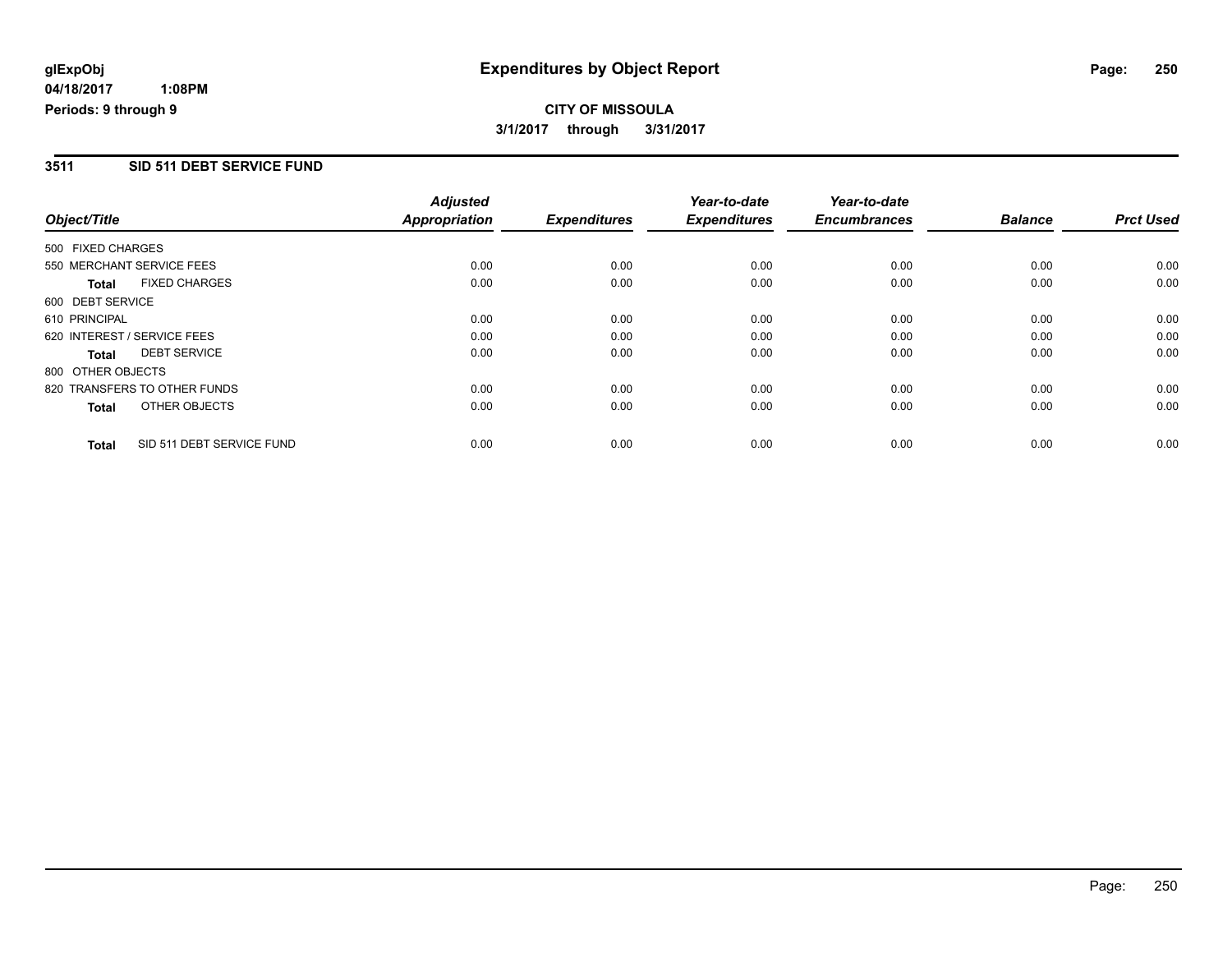# **CITY OF MISSOULA 3/1/2017 through 3/31/2017**

**3512 SID 512 DEBT SERVICE FUND**

|                             |                      | <b>Adjusted</b> |                     | Year-to-date        | Year-to-date        |                |                  |
|-----------------------------|----------------------|-----------------|---------------------|---------------------|---------------------|----------------|------------------|
| Object/Title                |                      | Appropriation   | <b>Expenditures</b> | <b>Expenditures</b> | <b>Encumbrances</b> | <b>Balance</b> | <b>Prct Used</b> |
| 500 FIXED CHARGES           |                      |                 |                     |                     |                     |                |                  |
| 550 MERCHANT SERVICE FEES   |                      | 350.00          | 0.00                | 0.00                | 0.00                | 350.00         | 0.00             |
| Total                       | <b>FIXED CHARGES</b> | 350.00          | 0.00                | 0.00                | 0.00                | 350.00         | 0.00             |
| 600 DEBT SERVICE            |                      |                 |                     |                     |                     |                |                  |
| 610 PRINCIPAL               |                      | 19,780.00       | 0.00                | 0.00                | 0.00                | 19,780.00      | 0.00             |
| 620 INTEREST / SERVICE FEES |                      | 1.807.00        | 0.00                | 1.253.70            | 0.00                | 553.30         | 69.38            |
| <b>Total</b>                | <b>DEBT SERVICE</b>  | 21,587.00       | 0.00                | 1,253.70            | 0.00                | 20,333.30      | 5.81             |
| <b>Total</b>                | NON-DEPARTMENTAL     | 21.937.00       | 0.00                | 1.253.70            | 0.00                | 20.683.30      | 5.72             |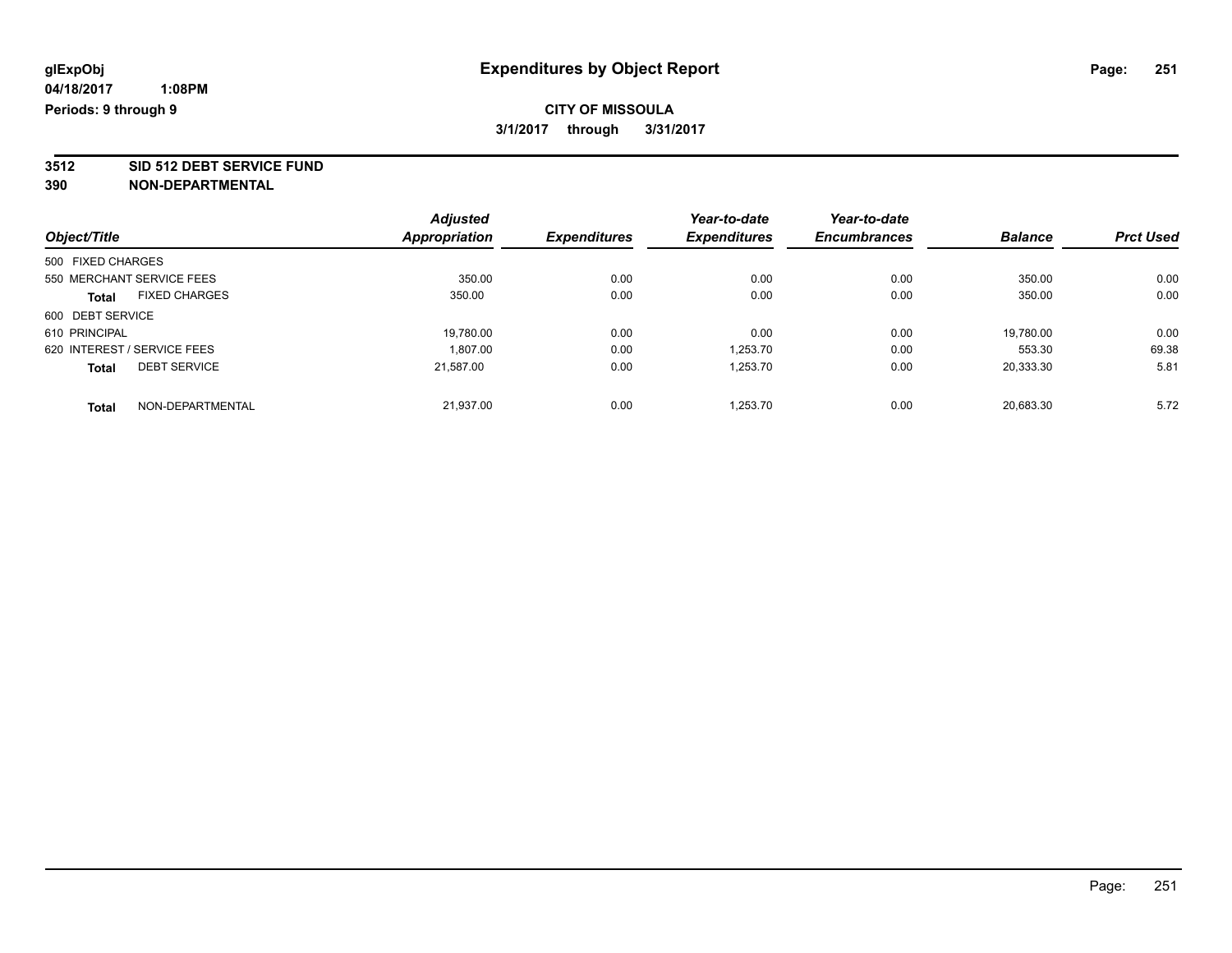### **3512 SID 512 DEBT SERVICE FUND**

| Object/Title                              | <b>Adjusted</b><br>Appropriation | <i><b>Expenditures</b></i> | Year-to-date<br><b>Expenditures</b> | Year-to-date<br><b>Encumbrances</b> | <b>Balance</b> | <b>Prct Used</b> |
|-------------------------------------------|----------------------------------|----------------------------|-------------------------------------|-------------------------------------|----------------|------------------|
| 500 FIXED CHARGES                         |                                  |                            |                                     |                                     |                |                  |
| 550 MERCHANT SERVICE FEES                 | 350.00                           | 0.00                       | 0.00                                | 0.00                                | 350.00         | 0.00             |
| <b>FIXED CHARGES</b><br><b>Total</b>      | 350.00                           | 0.00                       | 0.00                                | 0.00                                | 350.00         | 0.00             |
| 600 DEBT SERVICE                          |                                  |                            |                                     |                                     |                |                  |
| 610 PRINCIPAL                             | 19,780.00                        | 0.00                       | 0.00                                | 0.00                                | 19,780.00      | 0.00             |
| 620 INTEREST / SERVICE FEES               | 1.807.00                         | 0.00                       | 1.253.70                            | 0.00                                | 553.30         | 69.38            |
| <b>DEBT SERVICE</b><br><b>Total</b>       | 21.587.00                        | 0.00                       | 1.253.70                            | 0.00                                | 20.333.30      | 5.81             |
| SID 512 DEBT SERVICE FUND<br><b>Total</b> | 21.937.00                        | 0.00                       | 1.253.70                            | 0.00                                | 20.683.30      | 5.72             |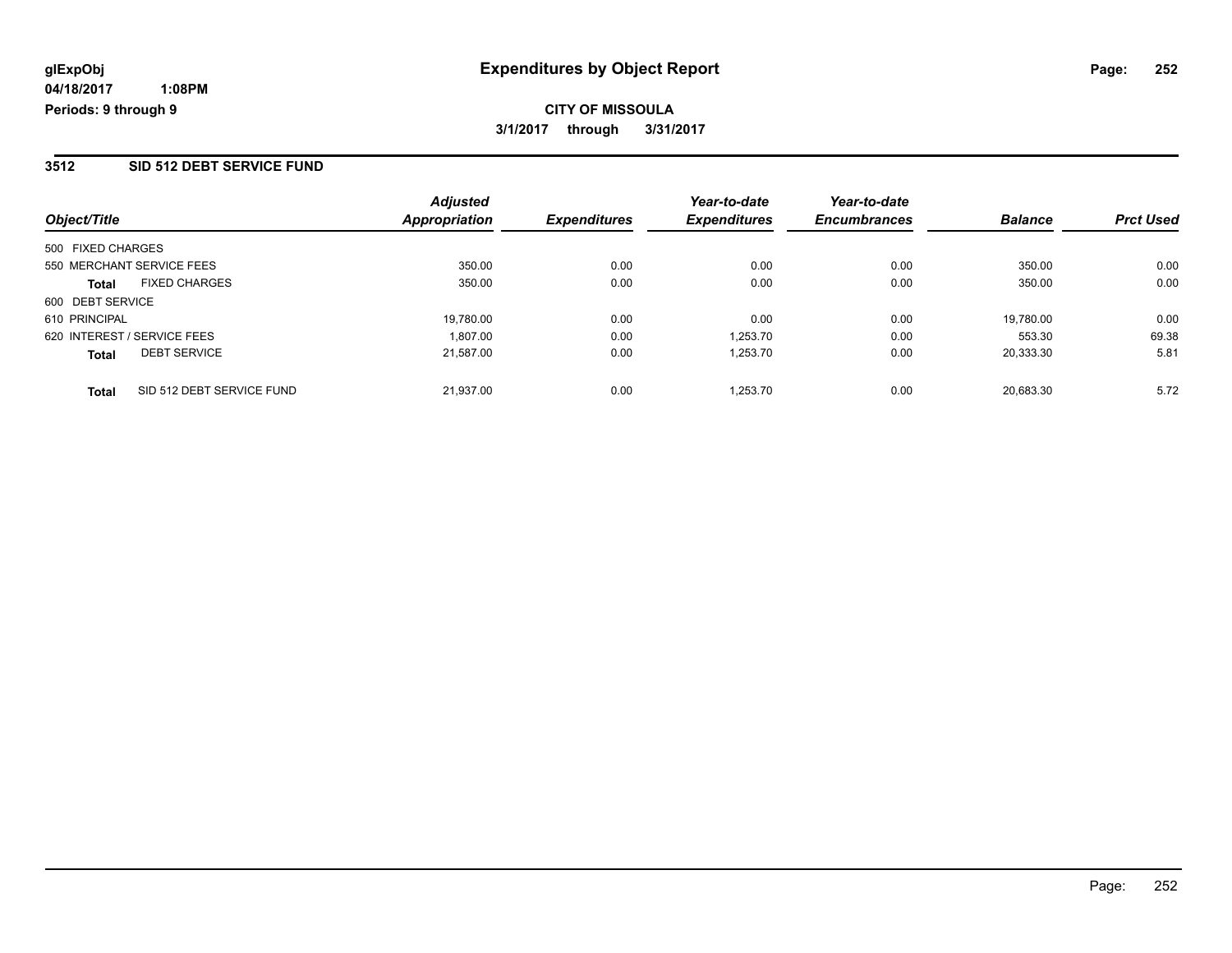### **CITY OF MISSOULA 3/1/2017 through 3/31/2017**

# **3513 SID 513 DEBT SERVICE FUND**

### **280 PUBLIC WORKS OPERATIONS**

| Object/Title                            | <b>Adjusted</b><br>Appropriation | <b>Expenditures</b> | Year-to-date<br><b>Expenditures</b> | Year-to-date<br><b>Encumbrances</b> | <b>Balance</b> | <b>Prct Used</b> |
|-----------------------------------------|----------------------------------|---------------------|-------------------------------------|-------------------------------------|----------------|------------------|
| 500 FIXED CHARGES                       |                                  |                     |                                     |                                     |                |                  |
| 550 MERCHANT SERVICE FEES               | 0.00                             | 0.00                | 0.00                                | 0.00                                | 0.00           | 0.00             |
| <b>FIXED CHARGES</b><br><b>Total</b>    | 0.00                             | 0.00                | 0.00                                | 0.00                                | 0.00           | 0.00             |
| 800 OTHER OBJECTS                       |                                  |                     |                                     |                                     |                |                  |
| 820 TRANSFERS TO OTHER FUNDS            | 0.00                             | 0.00                | 0.00                                | 0.00                                | 0.00           | 0.00             |
| OTHER OBJECTS<br><b>Total</b>           | 0.00                             | 0.00                | 0.00                                | 0.00                                | 0.00           | 0.00             |
| PUBLIC WORKS OPERATIONS<br><b>Total</b> | 0.00                             | 0.00                | 0.00                                | 0.00                                | 0.00           | 0.00             |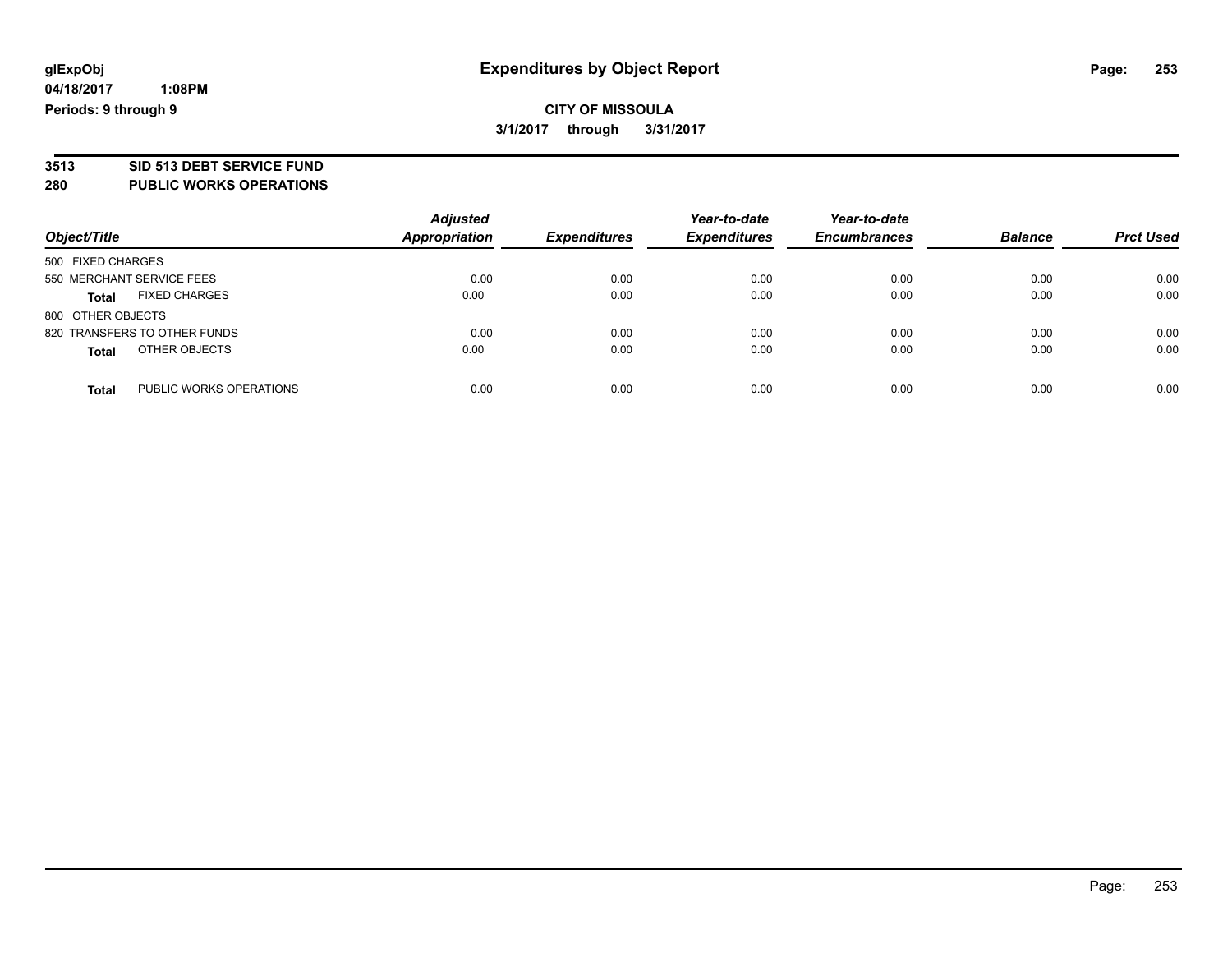### **CITY OF MISSOULA 3/1/2017 through 3/31/2017**

**3513 SID 513 DEBT SERVICE FUND**

|                                      | <b>Adjusted</b>      |                     | Year-to-date        | Year-to-date        |                |                  |
|--------------------------------------|----------------------|---------------------|---------------------|---------------------|----------------|------------------|
| Object/Title                         | <b>Appropriation</b> | <b>Expenditures</b> | <b>Expenditures</b> | <b>Encumbrances</b> | <b>Balance</b> | <b>Prct Used</b> |
| 500 FIXED CHARGES                    |                      |                     |                     |                     |                |                  |
| 550 MERCHANT SERVICE FEES            | 0.00                 | 0.00                | 0.00                | 0.00                | 0.00           | 0.00             |
| <b>FIXED CHARGES</b><br><b>Total</b> | 0.00                 | 0.00                | 0.00                | 0.00                | 0.00           | 0.00             |
| 600 DEBT SERVICE                     |                      |                     |                     |                     |                |                  |
| 610 PRINCIPAL                        | 0.00                 | 0.00                | 0.00                | 0.00                | 0.00           | 0.00             |
| 620 INTEREST / SERVICE FEES          | 0.00                 | 0.00                | 0.00                | 0.00                | 0.00           | 0.00             |
| <b>DEBT SERVICE</b><br>Total         | 0.00                 | 0.00                | 0.00                | 0.00                | 0.00           | 0.00             |
| 800 OTHER OBJECTS                    |                      |                     |                     |                     |                |                  |
| 820 TRANSFERS TO OTHER FUNDS         | 0.00                 | 0.00                | 0.00                | 0.00                | 0.00           | 0.00             |
| OTHER OBJECTS<br><b>Total</b>        | 0.00                 | 0.00                | 0.00                | 0.00                | 0.00           | 0.00             |
|                                      |                      |                     |                     |                     |                |                  |
| NON-DEPARTMENTAL<br><b>Total</b>     | 0.00                 | 0.00                | 0.00                | 0.00                | 0.00           | 0.00             |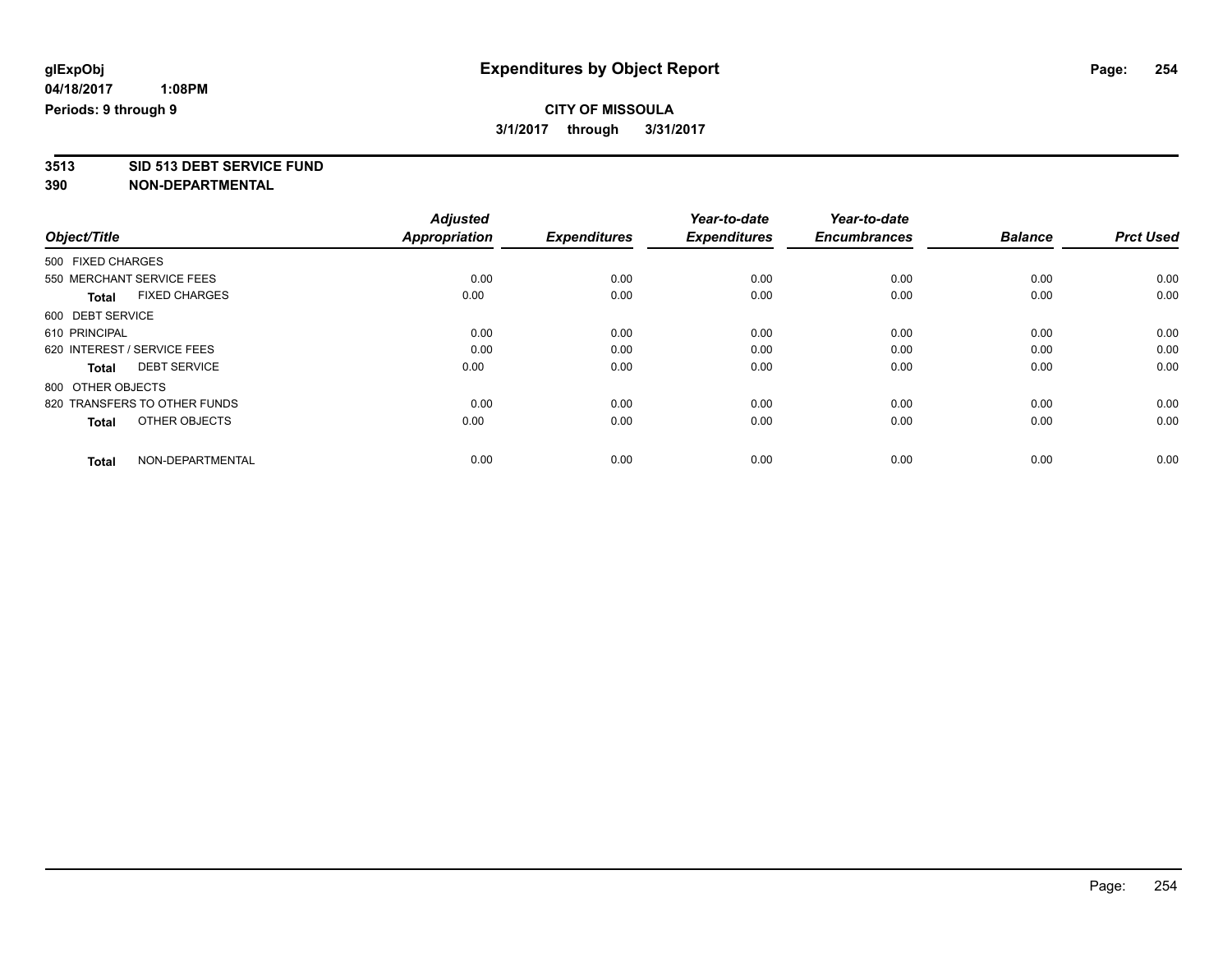**CITY OF MISSOULA 3/1/2017 through 3/31/2017**

#### **3513 SID 513 DEBT SERVICE FUND**

|                   |                              | <b>Adjusted</b>      |                     | Year-to-date        | Year-to-date        |                |                  |
|-------------------|------------------------------|----------------------|---------------------|---------------------|---------------------|----------------|------------------|
| Object/Title      |                              | <b>Appropriation</b> | <b>Expenditures</b> | <b>Expenditures</b> | <b>Encumbrances</b> | <b>Balance</b> | <b>Prct Used</b> |
| 500 FIXED CHARGES |                              |                      |                     |                     |                     |                |                  |
|                   | 550 MERCHANT SERVICE FEES    | 0.00                 | 0.00                | 0.00                | 0.00                | 0.00           | 0.00             |
| <b>Total</b>      | <b>FIXED CHARGES</b>         | 0.00                 | 0.00                | 0.00                | 0.00                | 0.00           | 0.00             |
| 600 DEBT SERVICE  |                              |                      |                     |                     |                     |                |                  |
| 610 PRINCIPAL     |                              | 0.00                 | 0.00                | 0.00                | 0.00                | 0.00           | 0.00             |
|                   | 620 INTEREST / SERVICE FEES  | 0.00                 | 0.00                | 0.00                | 0.00                | 0.00           | 0.00             |
| <b>Total</b>      | <b>DEBT SERVICE</b>          | 0.00                 | 0.00                | 0.00                | 0.00                | 0.00           | 0.00             |
| 800 OTHER OBJECTS |                              |                      |                     |                     |                     |                |                  |
|                   | 820 TRANSFERS TO OTHER FUNDS | 0.00                 | 0.00                | 0.00                | 0.00                | 0.00           | 0.00             |
| <b>Total</b>      | OTHER OBJECTS                | 0.00                 | 0.00                | 0.00                | 0.00                | 0.00           | 0.00             |
| <b>Total</b>      | SID 513 DEBT SERVICE FUND    | 0.00                 | 0.00                | 0.00                | 0.00                | 0.00           | 0.00             |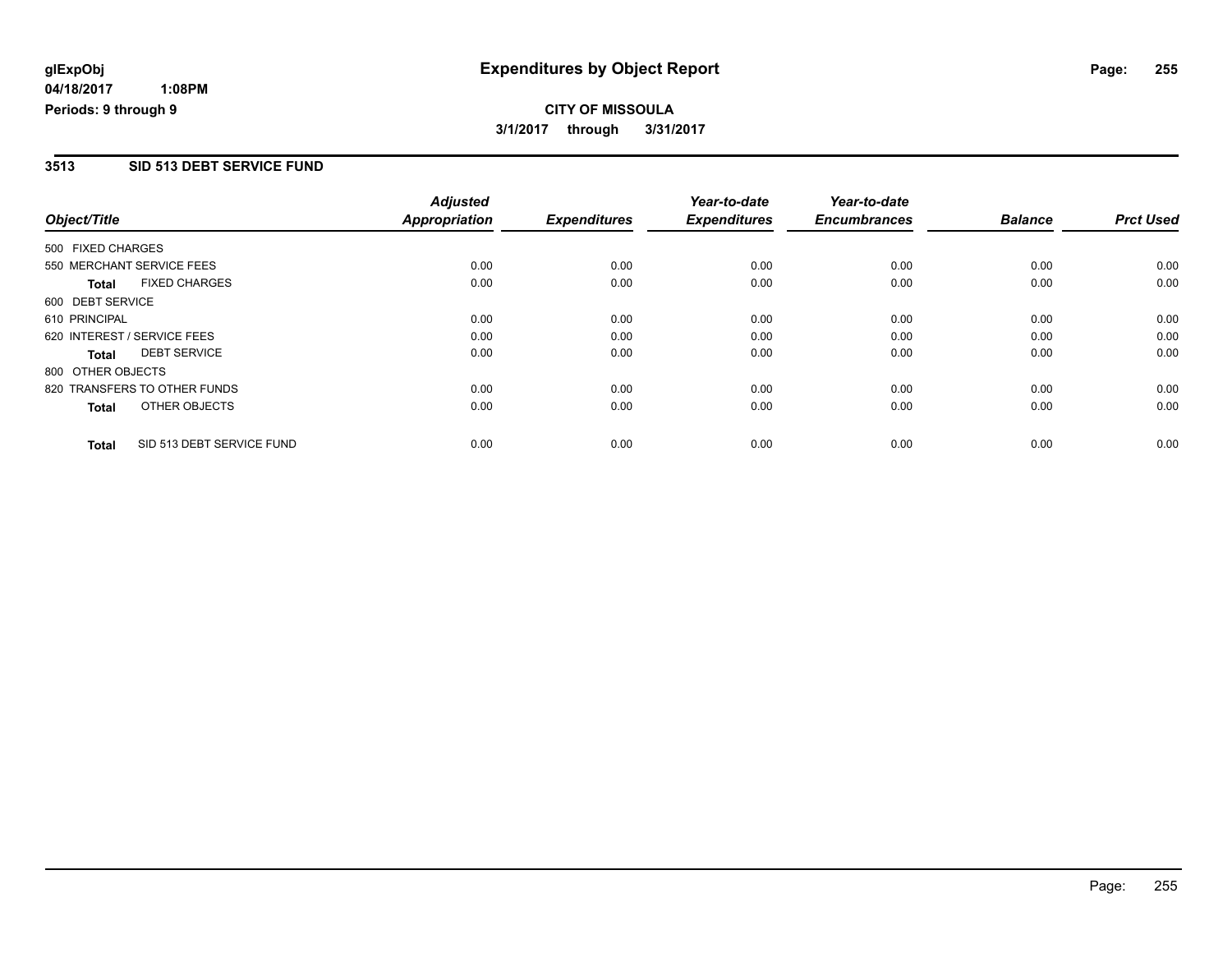# **glExpObj Expenditures by Object Report Page: 256**

**04/18/2017 1:08PM Periods: 9 through 9**

### **CITY OF MISSOULA 3/1/2017 through 3/31/2017**

#### **3514 SID 514 DEBT SERVICE FUND**

**000 \*\*\* Title Not Found \*\*\***

| Object/Title      |                              | <b>Adjusted</b><br>Appropriation | <b>Expenditures</b> | Year-to-date<br><b>Expenditures</b> | Year-to-date<br><b>Encumbrances</b> | <b>Balance</b> | <b>Prct Used</b> |
|-------------------|------------------------------|----------------------------------|---------------------|-------------------------------------|-------------------------------------|----------------|------------------|
| 800 OTHER OBJECTS |                              |                                  |                     |                                     |                                     |                |                  |
|                   | 820 TRANSFERS TO OTHER FUNDS | 0.00                             | 0.00                | 0.00                                | 0.00                                | 0.00           | 0.00             |
| <b>Total</b>      | OTHER OBJECTS                | 0.00                             | 0.00                | 0.00                                | 0.00                                | 0.00           | 0.00             |
| <b>Total</b>      | *** Title Not Found ***      | 0.00                             | 0.00                | 0.00                                | 0.00                                | 0.00           | 0.00             |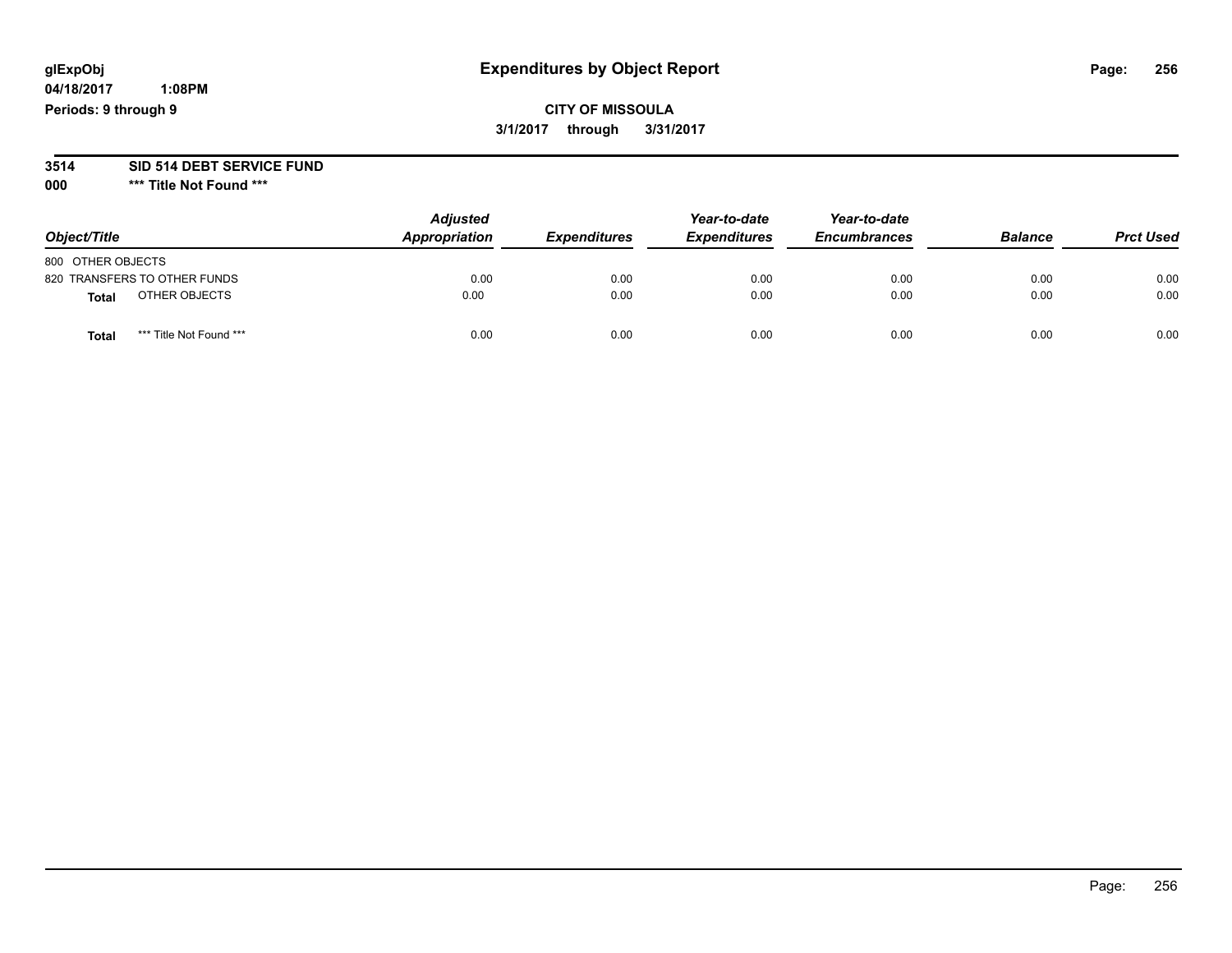### **CITY OF MISSOULA 3/1/2017 through 3/31/2017**

# **3514 SID 514 DEBT SERVICE FUND**

|                                      | <b>Adjusted</b> |                     | Year-to-date        | Year-to-date        |                |                  |
|--------------------------------------|-----------------|---------------------|---------------------|---------------------|----------------|------------------|
| Object/Title                         | Appropriation   | <b>Expenditures</b> | <b>Expenditures</b> | <b>Encumbrances</b> | <b>Balance</b> | <b>Prct Used</b> |
| 500 FIXED CHARGES                    |                 |                     |                     |                     |                |                  |
| 550 MERCHANT SERVICE FEES            | 0.00            | 0.00                | 0.00                | 0.00                | 0.00           | 0.00             |
| <b>FIXED CHARGES</b><br><b>Total</b> | 0.00            | 0.00                | 0.00                | 0.00                | 0.00           | 0.00             |
| 600 DEBT SERVICE                     |                 |                     |                     |                     |                |                  |
| 610 PRINCIPAL                        | 0.00            | 0.00                | 0.00                | 0.00                | 0.00           | 0.00             |
| 620 INTEREST / SERVICE FEES          | 0.00            | 0.00                | 0.00                | 0.00                | 0.00           | 0.00             |
| <b>DEBT SERVICE</b><br><b>Total</b>  | 0.00            | 0.00                | 0.00                | 0.00                | 0.00           | 0.00             |
| NON-DEPARTMENTAL<br><b>Total</b>     | 0.00            | 0.00                | 0.00                | 0.00                | 0.00           | 0.00             |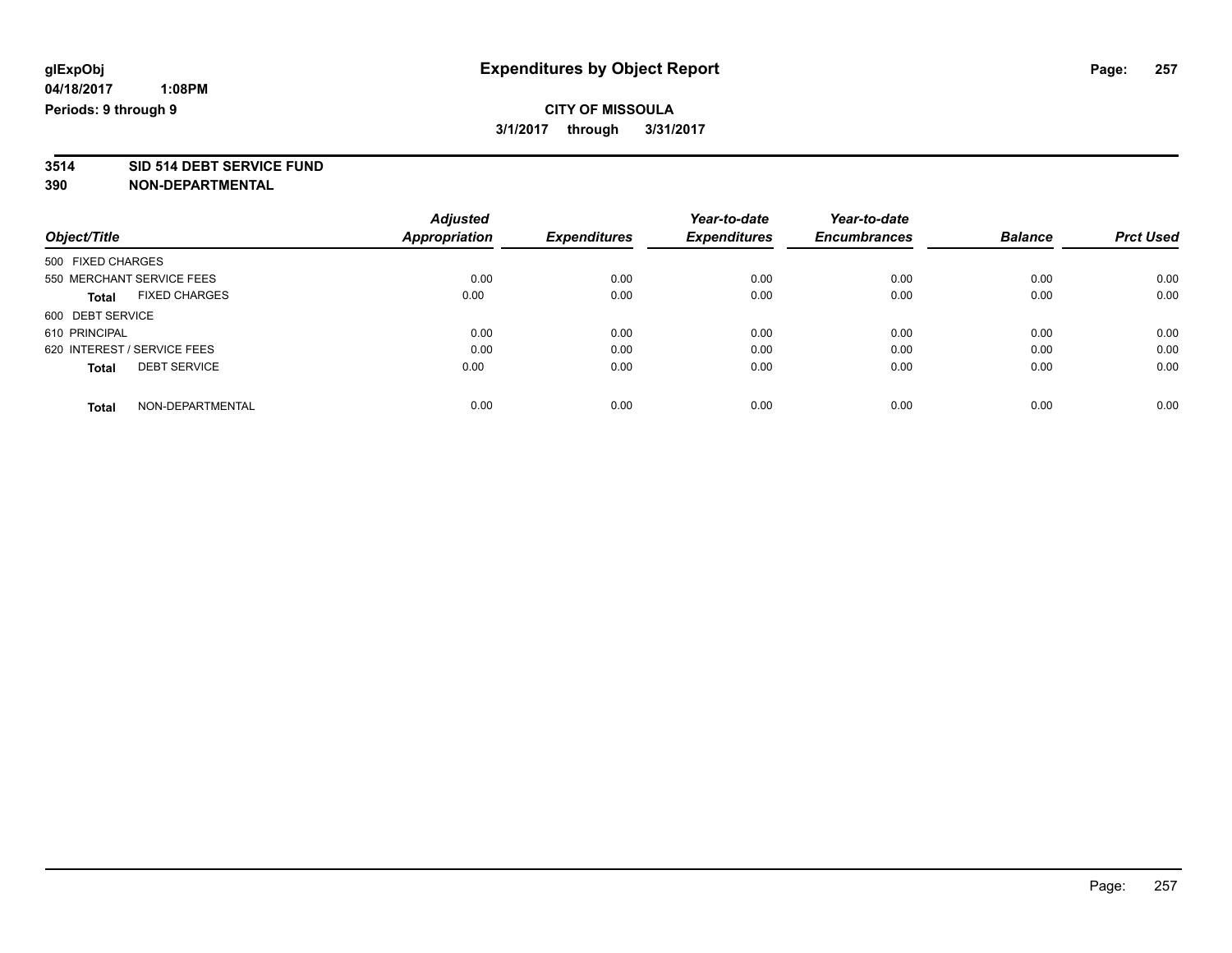**CITY OF MISSOULA 3/1/2017 through 3/31/2017**

#### **3514 SID 514 DEBT SERVICE FUND**

|                   |                              | <b>Adjusted</b>      |                     | Year-to-date        | Year-to-date        |                |                  |
|-------------------|------------------------------|----------------------|---------------------|---------------------|---------------------|----------------|------------------|
| Object/Title      |                              | <b>Appropriation</b> | <b>Expenditures</b> | <b>Expenditures</b> | <b>Encumbrances</b> | <b>Balance</b> | <b>Prct Used</b> |
| 500 FIXED CHARGES |                              |                      |                     |                     |                     |                |                  |
|                   | 550 MERCHANT SERVICE FEES    | 0.00                 | 0.00                | 0.00                | 0.00                | 0.00           | 0.00             |
| <b>Total</b>      | <b>FIXED CHARGES</b>         | 0.00                 | 0.00                | 0.00                | 0.00                | 0.00           | 0.00             |
| 600 DEBT SERVICE  |                              |                      |                     |                     |                     |                |                  |
| 610 PRINCIPAL     |                              | 0.00                 | 0.00                | 0.00                | 0.00                | 0.00           | 0.00             |
|                   | 620 INTEREST / SERVICE FEES  | 0.00                 | 0.00                | 0.00                | 0.00                | 0.00           | 0.00             |
| <b>Total</b>      | <b>DEBT SERVICE</b>          | 0.00                 | 0.00                | 0.00                | 0.00                | 0.00           | 0.00             |
| 800 OTHER OBJECTS |                              |                      |                     |                     |                     |                |                  |
|                   | 820 TRANSFERS TO OTHER FUNDS | 0.00                 | 0.00                | 0.00                | 0.00                | 0.00           | 0.00             |
| <b>Total</b>      | OTHER OBJECTS                | 0.00                 | 0.00                | 0.00                | 0.00                | 0.00           | 0.00             |
| <b>Total</b>      | SID 514 DEBT SERVICE FUND    | 0.00                 | 0.00                | 0.00                | 0.00                | 0.00           | 0.00             |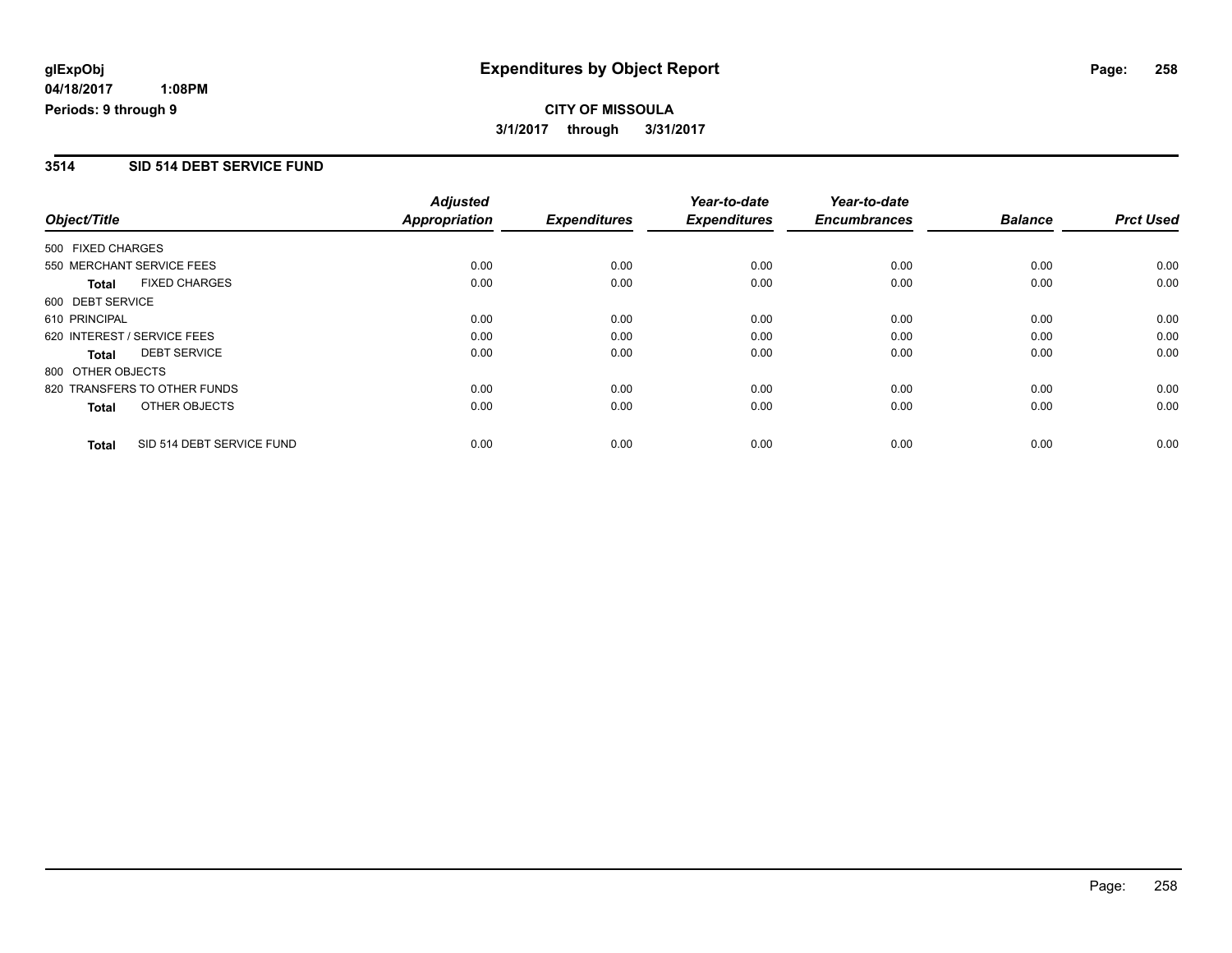### **CITY OF MISSOULA 3/1/2017 through 3/31/2017**

**3515 SID 515 DEBT SERVICE FUND**

|                                      | <b>Adjusted</b>      |                     | Year-to-date        | Year-to-date        |                |                  |
|--------------------------------------|----------------------|---------------------|---------------------|---------------------|----------------|------------------|
| Object/Title                         | <b>Appropriation</b> | <b>Expenditures</b> | <b>Expenditures</b> | <b>Encumbrances</b> | <b>Balance</b> | <b>Prct Used</b> |
| 500 FIXED CHARGES                    |                      |                     |                     |                     |                |                  |
| 550 MERCHANT SERVICE FEES            | 0.00                 | 0.00                | 0.00                | 0.00                | 0.00           | 0.00             |
| <b>FIXED CHARGES</b><br><b>Total</b> | 0.00                 | 0.00                | 0.00                | 0.00                | 0.00           | 0.00             |
| 600 DEBT SERVICE                     |                      |                     |                     |                     |                |                  |
| 610 PRINCIPAL                        | 0.00                 | 0.00                | 0.00                | 0.00                | 0.00           | 0.00             |
| 620 INTEREST / SERVICE FEES          | 0.00                 | 0.00                | 0.00                | 0.00                | 0.00           | 0.00             |
| <b>DEBT SERVICE</b><br>Total         | 0.00                 | 0.00                | 0.00                | 0.00                | 0.00           | 0.00             |
| 800 OTHER OBJECTS                    |                      |                     |                     |                     |                |                  |
| 820 TRANSFERS TO OTHER FUNDS         | 0.00                 | 0.00                | 0.00                | 0.00                | 0.00           | 0.00             |
| OTHER OBJECTS<br><b>Total</b>        | 0.00                 | 0.00                | 0.00                | 0.00                | 0.00           | 0.00             |
|                                      |                      |                     |                     |                     |                |                  |
| NON-DEPARTMENTAL<br><b>Total</b>     | 0.00                 | 0.00                | 0.00                | 0.00                | 0.00           | 0.00             |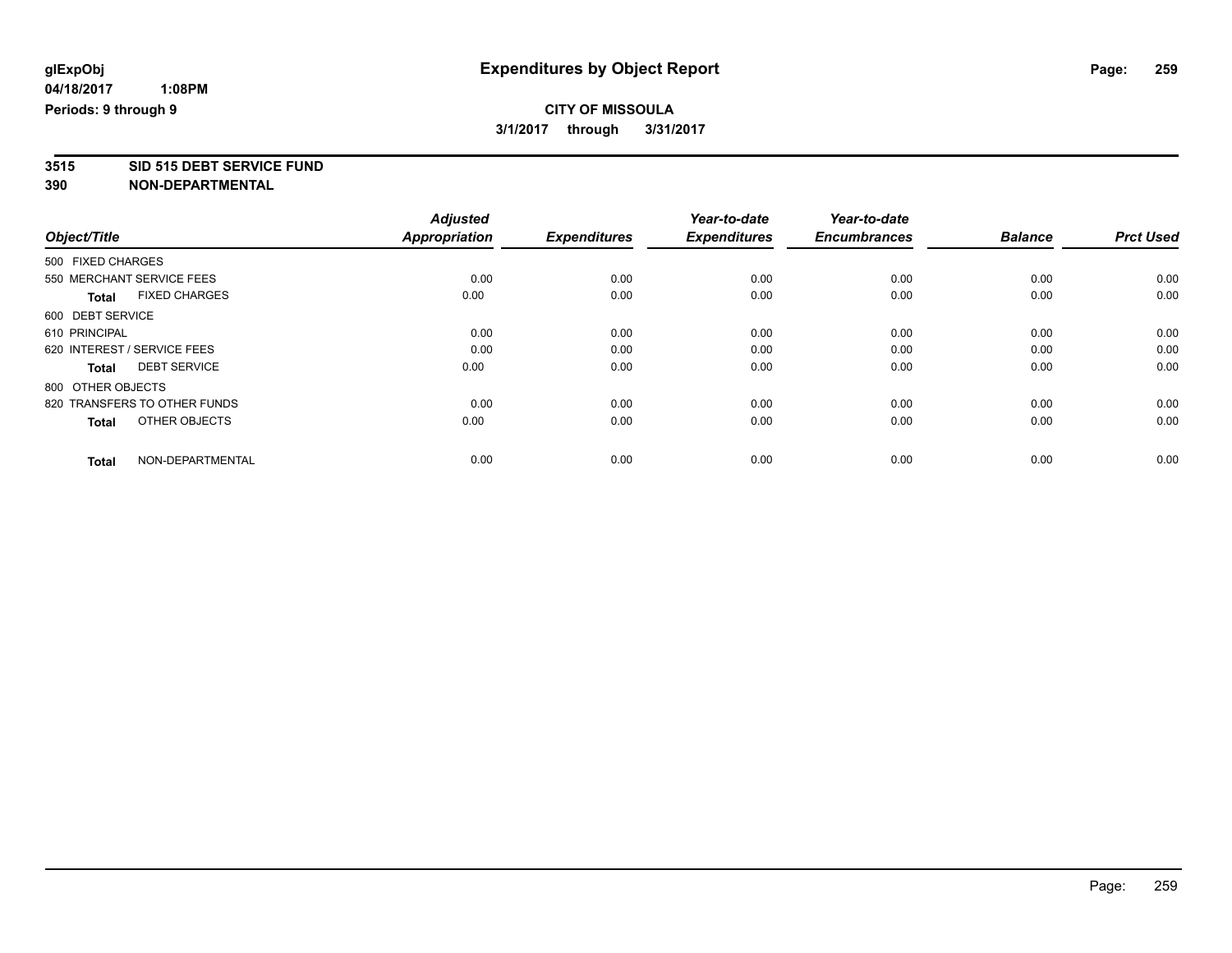**CITY OF MISSOULA 3/1/2017 through 3/31/2017**

#### **3515 SID 515 DEBT SERVICE FUND**

|                   |                              | <b>Adjusted</b>      |                     | Year-to-date        | Year-to-date        |                |                  |
|-------------------|------------------------------|----------------------|---------------------|---------------------|---------------------|----------------|------------------|
| Object/Title      |                              | <b>Appropriation</b> | <b>Expenditures</b> | <b>Expenditures</b> | <b>Encumbrances</b> | <b>Balance</b> | <b>Prct Used</b> |
| 500 FIXED CHARGES |                              |                      |                     |                     |                     |                |                  |
|                   | 550 MERCHANT SERVICE FEES    | 0.00                 | 0.00                | 0.00                | 0.00                | 0.00           | 0.00             |
| <b>Total</b>      | <b>FIXED CHARGES</b>         | 0.00                 | 0.00                | 0.00                | 0.00                | 0.00           | 0.00             |
| 600 DEBT SERVICE  |                              |                      |                     |                     |                     |                |                  |
| 610 PRINCIPAL     |                              | 0.00                 | 0.00                | 0.00                | 0.00                | 0.00           | 0.00             |
|                   | 620 INTEREST / SERVICE FEES  | 0.00                 | 0.00                | 0.00                | 0.00                | 0.00           | 0.00             |
| <b>Total</b>      | <b>DEBT SERVICE</b>          | 0.00                 | 0.00                | 0.00                | 0.00                | 0.00           | 0.00             |
| 800 OTHER OBJECTS |                              |                      |                     |                     |                     |                |                  |
|                   | 820 TRANSFERS TO OTHER FUNDS | 0.00                 | 0.00                | 0.00                | 0.00                | 0.00           | 0.00             |
| <b>Total</b>      | OTHER OBJECTS                | 0.00                 | 0.00                | 0.00                | 0.00                | 0.00           | 0.00             |
| <b>Total</b>      | SID 515 DEBT SERVICE FUND    | 0.00                 | 0.00                | 0.00                | 0.00                | 0.00           | 0.00             |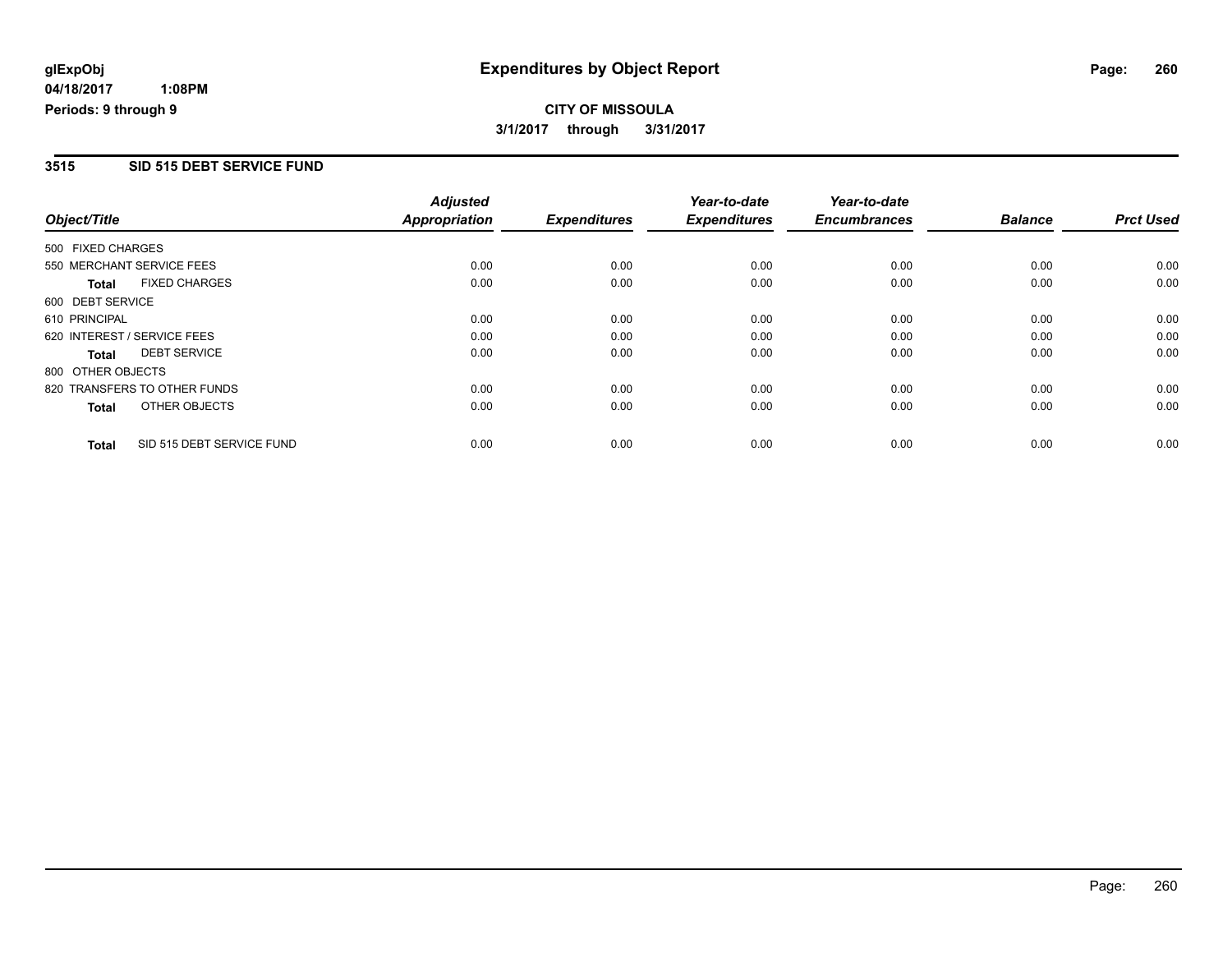# **glExpObj Expenditures by Object Report Page: 261**

**04/18/2017 1:08PM Periods: 9 through 9**

### **CITY OF MISSOULA 3/1/2017 through 3/31/2017**

#### **3517 SID 517 DEBT SERVICE FUND**

**000 \*\*\* Title Not Found \*\*\***

| Object/Title                     | <b>Adjusted</b><br>Appropriation | <b>Expenditures</b> | Year-to-date<br><b>Expenditures</b> | Year-to-date<br><b>Encumbrances</b> | <b>Balance</b> | <b>Prct Used</b> |
|----------------------------------|----------------------------------|---------------------|-------------------------------------|-------------------------------------|----------------|------------------|
| 800 OTHER OBJECTS                |                                  |                     |                                     |                                     |                |                  |
| 820 TRANSFERS TO OTHER FUNDS     | 0.00                             | 0.00                | 0.00                                | 0.00                                | 0.00           | 0.00             |
| OTHER OBJECTS<br><b>Total</b>    | 0.00                             | 0.00                | 0.00                                | 0.00                                | 0.00           | 0.00             |
| *** Title Not Found ***<br>Total | 0.00                             | 0.00                | 0.00                                | 0.00                                | 0.00           | 0.00             |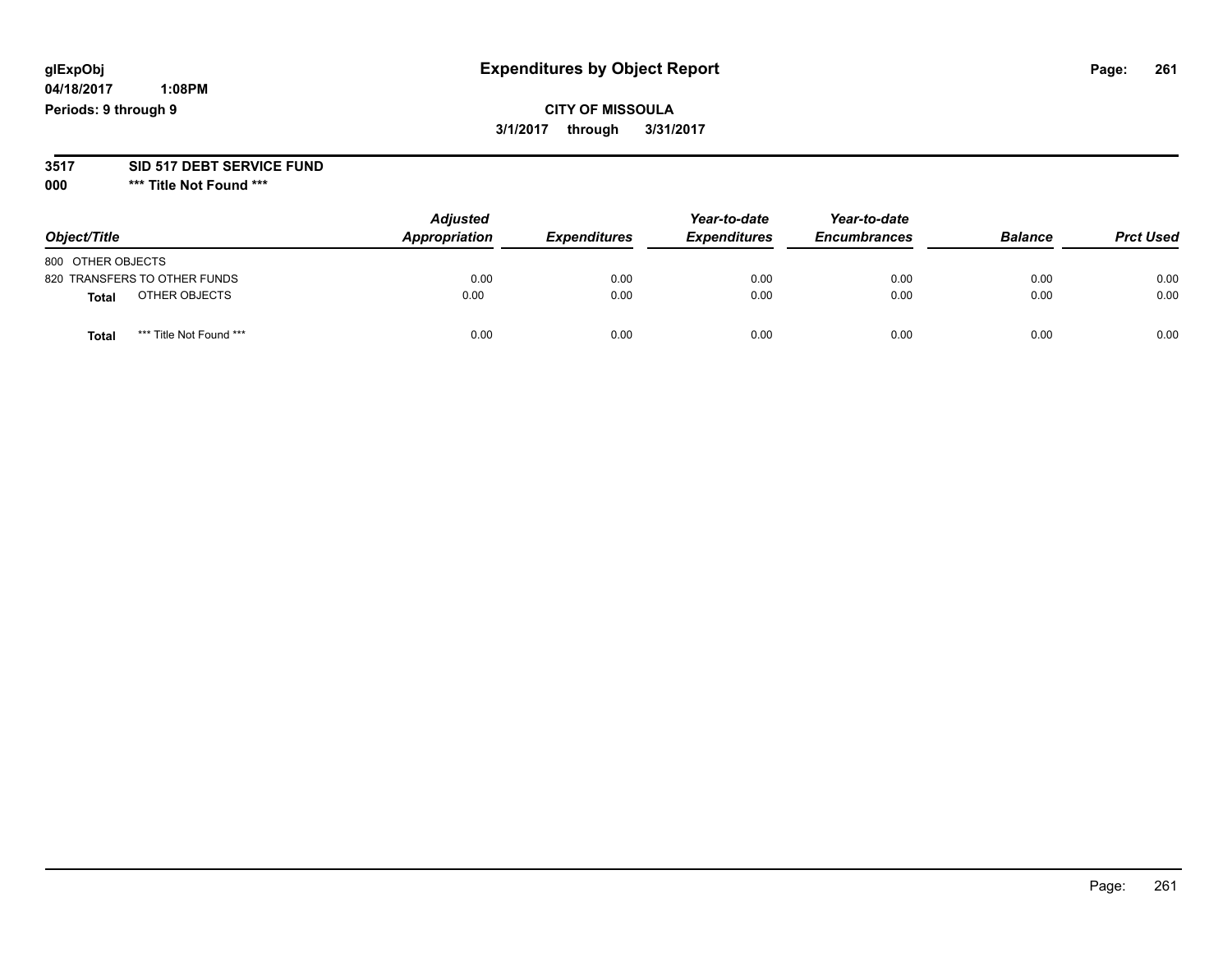### **CITY OF MISSOULA 3/1/2017 through 3/31/2017**

# **3517 SID 517 DEBT SERVICE FUND**

|                                      | <b>Adjusted</b> |                     | Year-to-date        | Year-to-date        |                |                  |
|--------------------------------------|-----------------|---------------------|---------------------|---------------------|----------------|------------------|
| Object/Title                         | Appropriation   | <b>Expenditures</b> | <b>Expenditures</b> | <b>Encumbrances</b> | <b>Balance</b> | <b>Prct Used</b> |
| 500 FIXED CHARGES                    |                 |                     |                     |                     |                |                  |
| 550 MERCHANT SERVICE FEES            | 0.00            | 0.00                | 0.00                | 0.00                | 0.00           | 0.00             |
| <b>FIXED CHARGES</b><br><b>Total</b> | 0.00            | 0.00                | 0.00                | 0.00                | 0.00           | 0.00             |
| 600 DEBT SERVICE                     |                 |                     |                     |                     |                |                  |
| 610 PRINCIPAL                        | 0.00            | 0.00                | 0.00                | 0.00                | 0.00           | 0.00             |
| 620 INTEREST / SERVICE FEES          | 0.00            | 0.00                | 0.00                | 0.00                | 0.00           | 0.00             |
| <b>DEBT SERVICE</b><br><b>Total</b>  | 0.00            | 0.00                | 0.00                | 0.00                | 0.00           | 0.00             |
| NON-DEPARTMENTAL<br><b>Total</b>     | 0.00            | 0.00                | 0.00                | 0.00                | 0.00           | 0.00             |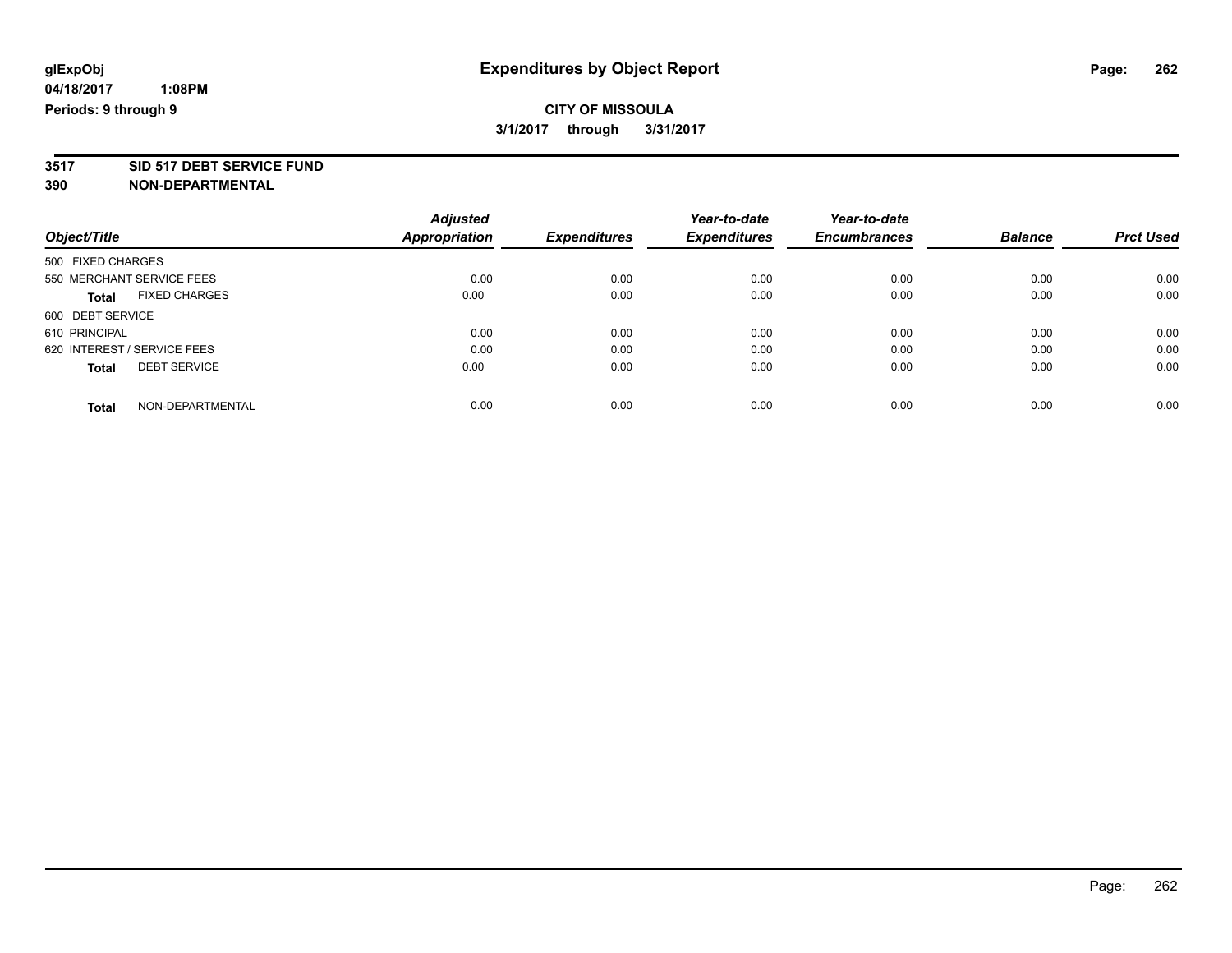**CITY OF MISSOULA 3/1/2017 through 3/31/2017**

#### **3517 SID 517 DEBT SERVICE FUND**

|                   |                              | <b>Adjusted</b>      |                     | Year-to-date        | Year-to-date        |                |                  |
|-------------------|------------------------------|----------------------|---------------------|---------------------|---------------------|----------------|------------------|
| Object/Title      |                              | <b>Appropriation</b> | <b>Expenditures</b> | <b>Expenditures</b> | <b>Encumbrances</b> | <b>Balance</b> | <b>Prct Used</b> |
| 500 FIXED CHARGES |                              |                      |                     |                     |                     |                |                  |
|                   | 550 MERCHANT SERVICE FEES    | 0.00                 | 0.00                | 0.00                | 0.00                | 0.00           | 0.00             |
| <b>Total</b>      | <b>FIXED CHARGES</b>         | 0.00                 | 0.00                | 0.00                | 0.00                | 0.00           | 0.00             |
| 600 DEBT SERVICE  |                              |                      |                     |                     |                     |                |                  |
| 610 PRINCIPAL     |                              | 0.00                 | 0.00                | 0.00                | 0.00                | 0.00           | 0.00             |
|                   | 620 INTEREST / SERVICE FEES  | 0.00                 | 0.00                | 0.00                | 0.00                | 0.00           | 0.00             |
| <b>Total</b>      | <b>DEBT SERVICE</b>          | 0.00                 | 0.00                | 0.00                | 0.00                | 0.00           | 0.00             |
| 800 OTHER OBJECTS |                              |                      |                     |                     |                     |                |                  |
|                   | 820 TRANSFERS TO OTHER FUNDS | 0.00                 | 0.00                | 0.00                | 0.00                | 0.00           | 0.00             |
| <b>Total</b>      | OTHER OBJECTS                | 0.00                 | 0.00                | 0.00                | 0.00                | 0.00           | 0.00             |
| <b>Total</b>      | SID 517 DEBT SERVICE FUND    | 0.00                 | 0.00                | 0.00                | 0.00                | 0.00           | 0.00             |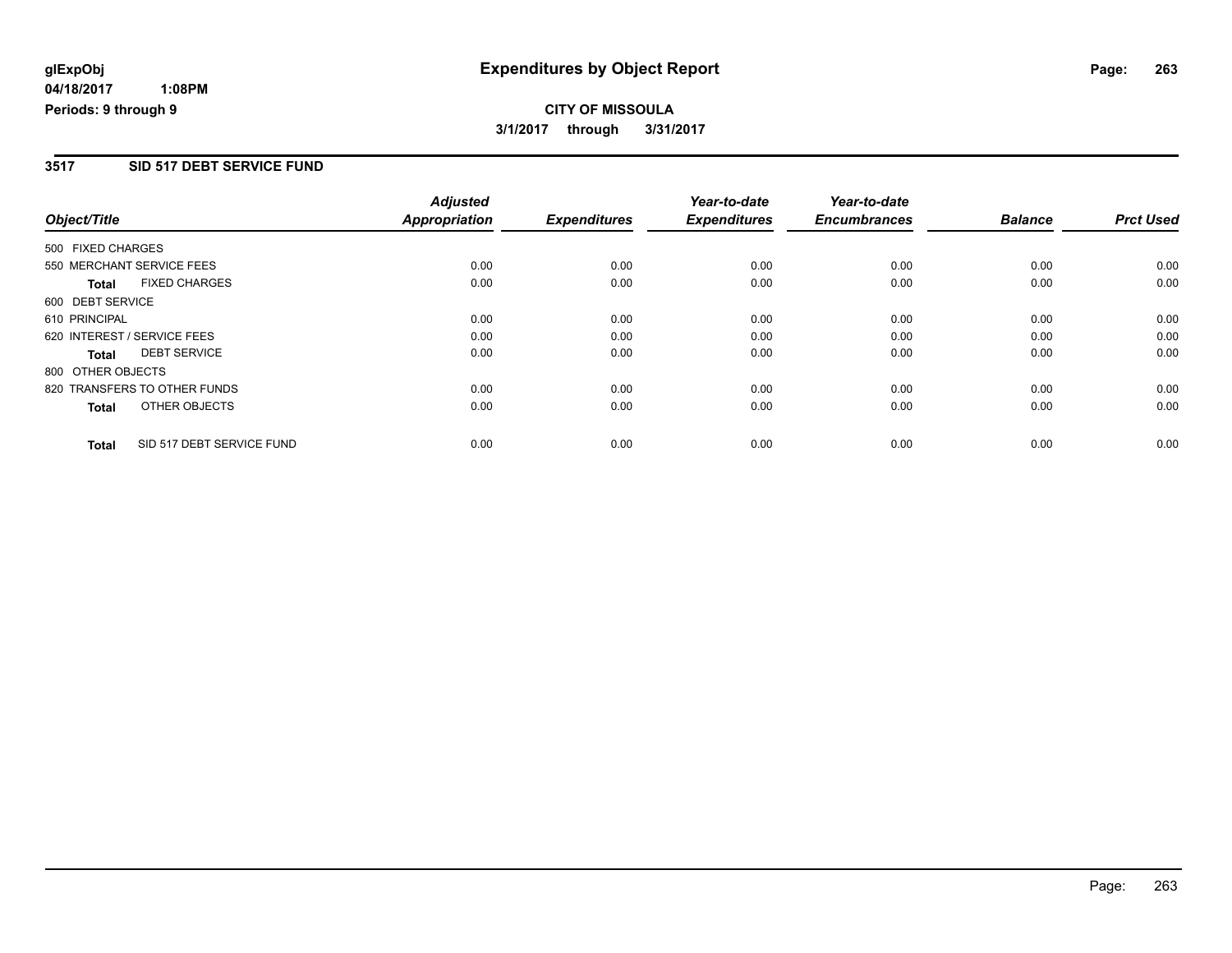# **glExpObj Expenditures by Object Report Page: 264**

**04/18/2017 1:08PM Periods: 9 through 9**

### **CITY OF MISSOULA 3/1/2017 through 3/31/2017**

# **3518 SID 518 DEBT SERVICE FUND**

**000 \*\*\* Title Not Found \*\*\***

|                   |                              | <b>Adjusted</b> |                     | Year-to-date        | Year-to-date        |                |                  |
|-------------------|------------------------------|-----------------|---------------------|---------------------|---------------------|----------------|------------------|
| Object/Title      |                              | Appropriation   | <b>Expenditures</b> | <b>Expenditures</b> | <b>Encumbrances</b> | <b>Balance</b> | <b>Prct Used</b> |
| 800 OTHER OBJECTS |                              |                 |                     |                     |                     |                |                  |
|                   | 820 TRANSFERS TO OTHER FUNDS | 0.00            | 0.00                | 0.00                | 0.00                | 0.00           | 0.00             |
| <b>Total</b>      | OTHER OBJECTS                | 0.00            | 0.00                | 0.00                | 0.00                | 0.00           | 0.00             |
| <b>Total</b>      | *** Title Not Found ***      | 0.00            | 0.00                | 0.00                | 0.00                | 0.00           | 0.00             |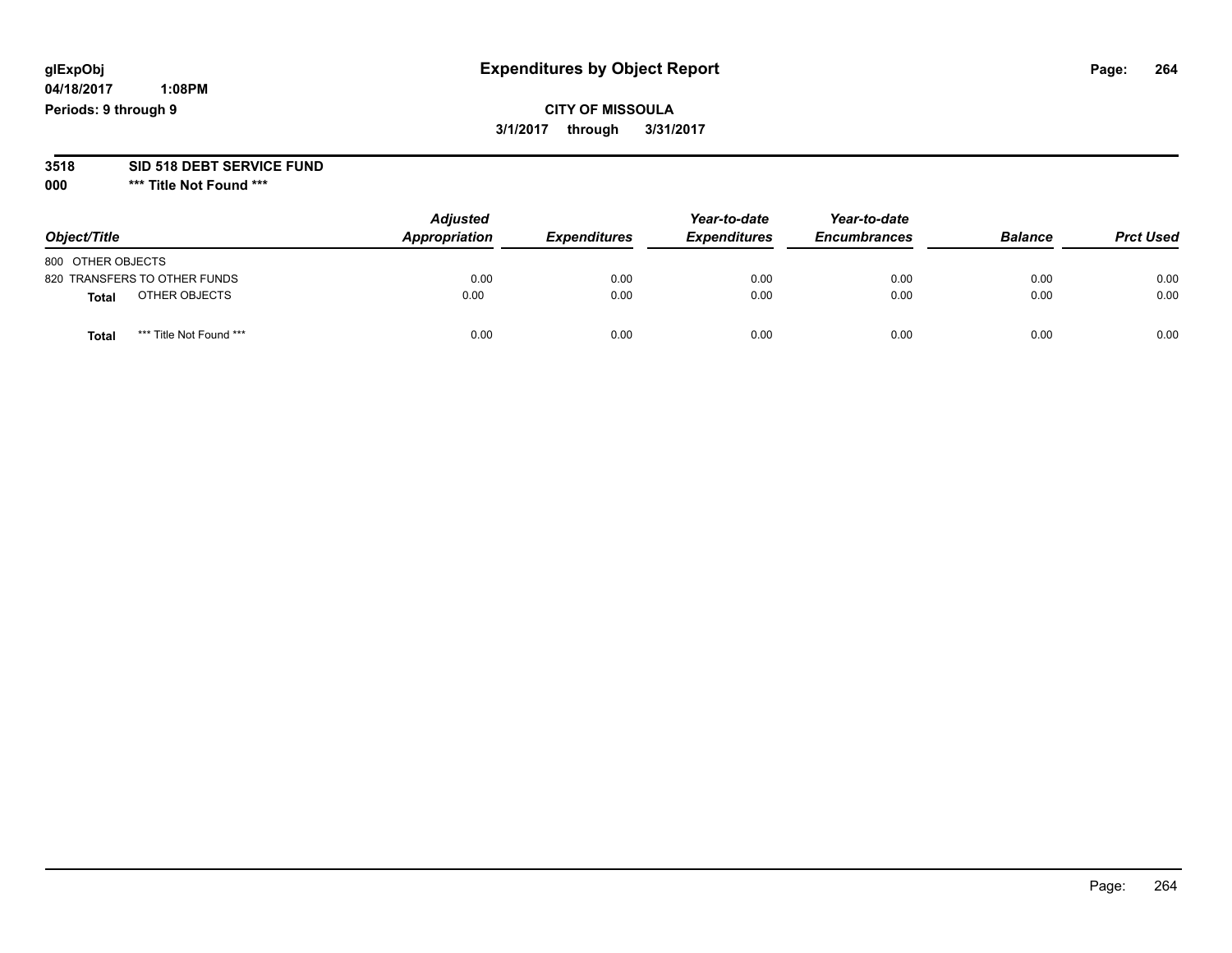### **CITY OF MISSOULA 3/1/2017 through 3/31/2017**

**3518 SID 518 DEBT SERVICE FUND**

|                                      | <b>Adjusted</b>      |                     | Year-to-date        | Year-to-date        |                |                  |
|--------------------------------------|----------------------|---------------------|---------------------|---------------------|----------------|------------------|
| Object/Title                         | <b>Appropriation</b> | <b>Expenditures</b> | <b>Expenditures</b> | <b>Encumbrances</b> | <b>Balance</b> | <b>Prct Used</b> |
| 500 FIXED CHARGES                    |                      |                     |                     |                     |                |                  |
| 550 MERCHANT SERVICE FEES            | 0.00                 | 0.00                | 0.00                | 0.00                | 0.00           | 0.00             |
| <b>FIXED CHARGES</b><br><b>Total</b> | 0.00                 | 0.00                | 0.00                | 0.00                | 0.00           | 0.00             |
| 600 DEBT SERVICE                     |                      |                     |                     |                     |                |                  |
| 610 PRINCIPAL                        | 0.00                 | 0.00                | 0.00                | 0.00                | 0.00           | 0.00             |
| 620 INTEREST / SERVICE FEES          | 0.00                 | 0.00                | 0.00                | 0.00                | 0.00           | 0.00             |
| <b>DEBT SERVICE</b><br>Total         | 0.00                 | 0.00                | 0.00                | 0.00                | 0.00           | 0.00             |
| 800 OTHER OBJECTS                    |                      |                     |                     |                     |                |                  |
| 820 TRANSFERS TO OTHER FUNDS         | 0.00                 | 0.00                | 0.00                | 0.00                | 0.00           | 0.00             |
| OTHER OBJECTS<br><b>Total</b>        | 0.00                 | 0.00                | 0.00                | 0.00                | 0.00           | 0.00             |
|                                      |                      |                     |                     |                     |                |                  |
| NON-DEPARTMENTAL<br><b>Total</b>     | 0.00                 | 0.00                | 0.00                | 0.00                | 0.00           | 0.00             |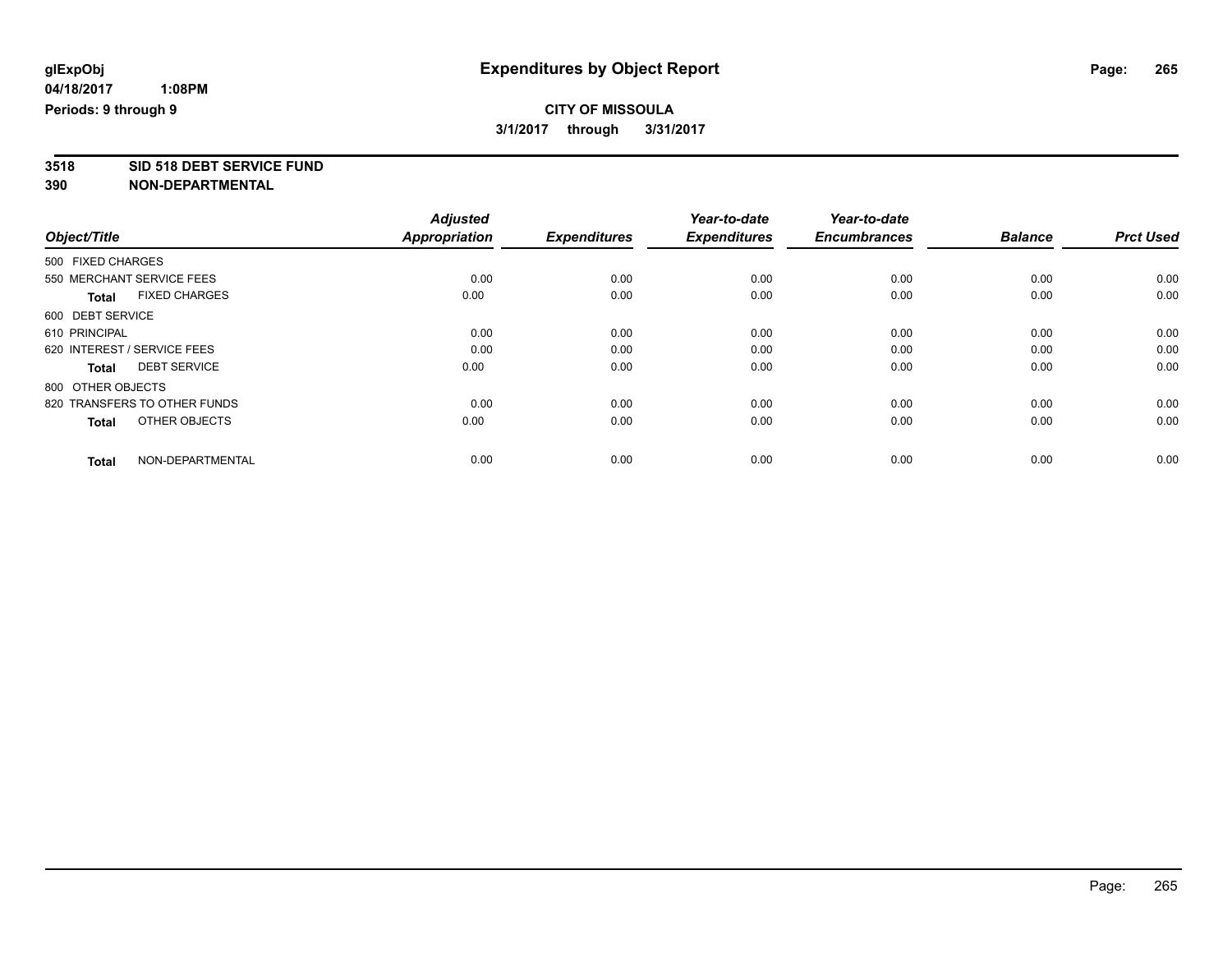**CITY OF MISSOULA 3/1/2017 through 3/31/2017**

#### **3518 SID 518 DEBT SERVICE FUND**

|                   |                              | <b>Adjusted</b>      |                     | Year-to-date        | Year-to-date        |                |                  |
|-------------------|------------------------------|----------------------|---------------------|---------------------|---------------------|----------------|------------------|
| Object/Title      |                              | <b>Appropriation</b> | <b>Expenditures</b> | <b>Expenditures</b> | <b>Encumbrances</b> | <b>Balance</b> | <b>Prct Used</b> |
| 500 FIXED CHARGES |                              |                      |                     |                     |                     |                |                  |
|                   | 550 MERCHANT SERVICE FEES    | 0.00                 | 0.00                | 0.00                | 0.00                | 0.00           | 0.00             |
| <b>Total</b>      | <b>FIXED CHARGES</b>         | 0.00                 | 0.00                | 0.00                | 0.00                | 0.00           | 0.00             |
| 600 DEBT SERVICE  |                              |                      |                     |                     |                     |                |                  |
| 610 PRINCIPAL     |                              | 0.00                 | 0.00                | 0.00                | 0.00                | 0.00           | 0.00             |
|                   | 620 INTEREST / SERVICE FEES  | 0.00                 | 0.00                | 0.00                | 0.00                | 0.00           | 0.00             |
| <b>Total</b>      | <b>DEBT SERVICE</b>          | 0.00                 | 0.00                | 0.00                | 0.00                | 0.00           | 0.00             |
| 800 OTHER OBJECTS |                              |                      |                     |                     |                     |                |                  |
|                   | 820 TRANSFERS TO OTHER FUNDS | 0.00                 | 0.00                | 0.00                | 0.00                | 0.00           | 0.00             |
| <b>Total</b>      | OTHER OBJECTS                | 0.00                 | 0.00                | 0.00                | 0.00                | 0.00           | 0.00             |
| <b>Total</b>      | SID 518 DEBT SERVICE FUND    | 0.00                 | 0.00                | 0.00                | 0.00                | 0.00           | 0.00             |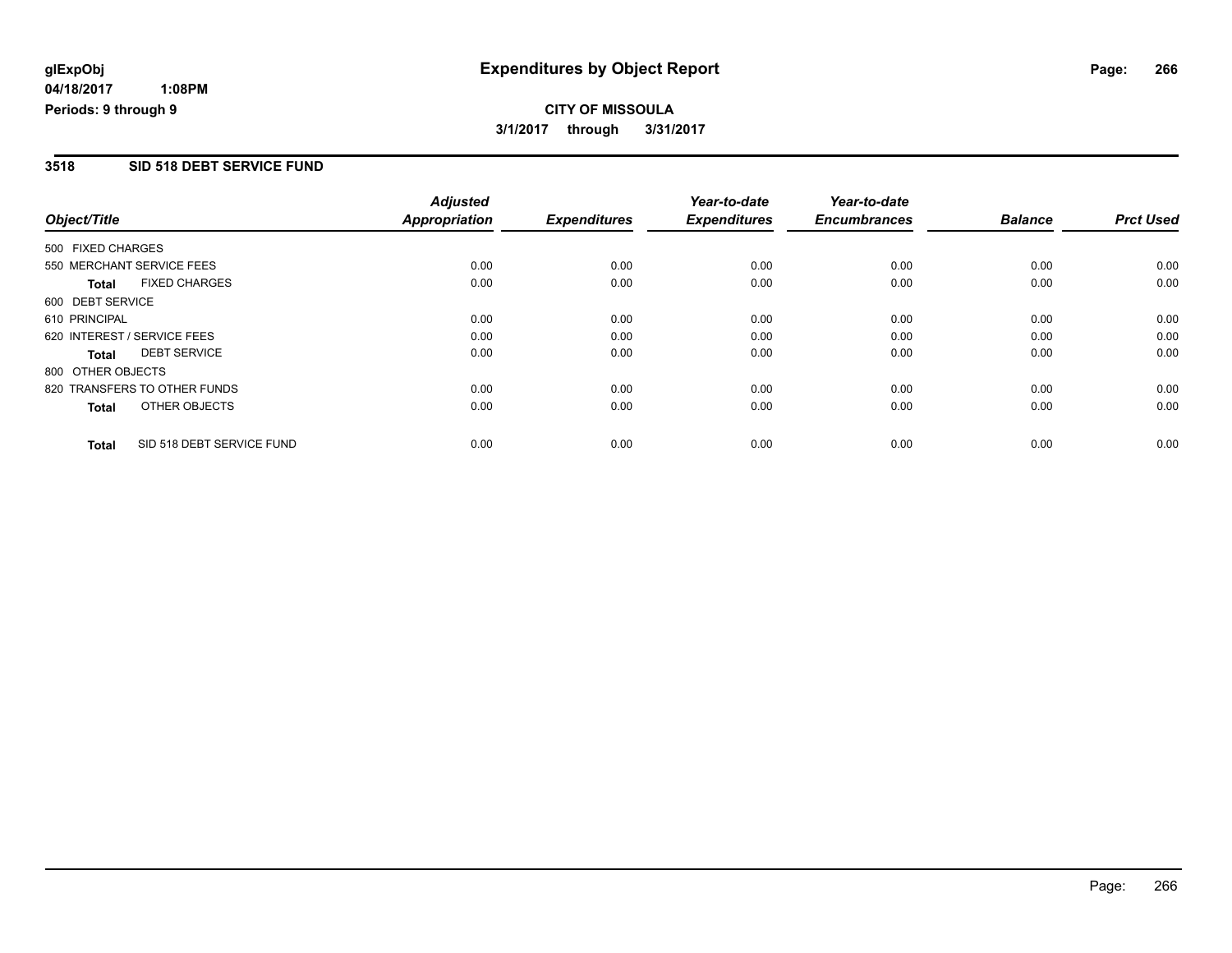### **CITY OF MISSOULA 3/1/2017 through 3/31/2017**

**3519 SID 519 DEBT SERVICE FUND**

|                                      | <b>Adjusted</b>      |                     | Year-to-date        | Year-to-date        |                |                  |
|--------------------------------------|----------------------|---------------------|---------------------|---------------------|----------------|------------------|
| Object/Title                         | <b>Appropriation</b> | <b>Expenditures</b> | <b>Expenditures</b> | <b>Encumbrances</b> | <b>Balance</b> | <b>Prct Used</b> |
| 500 FIXED CHARGES                    |                      |                     |                     |                     |                |                  |
| 550 MERCHANT SERVICE FEES            | 0.00                 | 0.00                | 0.00                | 0.00                | 0.00           | 0.00             |
| <b>FIXED CHARGES</b><br><b>Total</b> | 0.00                 | 0.00                | 0.00                | 0.00                | 0.00           | 0.00             |
| 600 DEBT SERVICE                     |                      |                     |                     |                     |                |                  |
| 610 PRINCIPAL                        | 0.00                 | 0.00                | 0.00                | 0.00                | 0.00           | 0.00             |
| 620 INTEREST / SERVICE FEES          | 0.00                 | 0.00                | 0.00                | 0.00                | 0.00           | 0.00             |
| <b>DEBT SERVICE</b><br>Total         | 0.00                 | 0.00                | 0.00                | 0.00                | 0.00           | 0.00             |
| 800 OTHER OBJECTS                    |                      |                     |                     |                     |                |                  |
| 820 TRANSFERS TO OTHER FUNDS         | 0.00                 | 0.00                | 0.00                | 0.00                | 0.00           | 0.00             |
| OTHER OBJECTS<br><b>Total</b>        | 0.00                 | 0.00                | 0.00                | 0.00                | 0.00           | 0.00             |
|                                      |                      |                     |                     |                     |                |                  |
| NON-DEPARTMENTAL<br><b>Total</b>     | 0.00                 | 0.00                | 0.00                | 0.00                | 0.00           | 0.00             |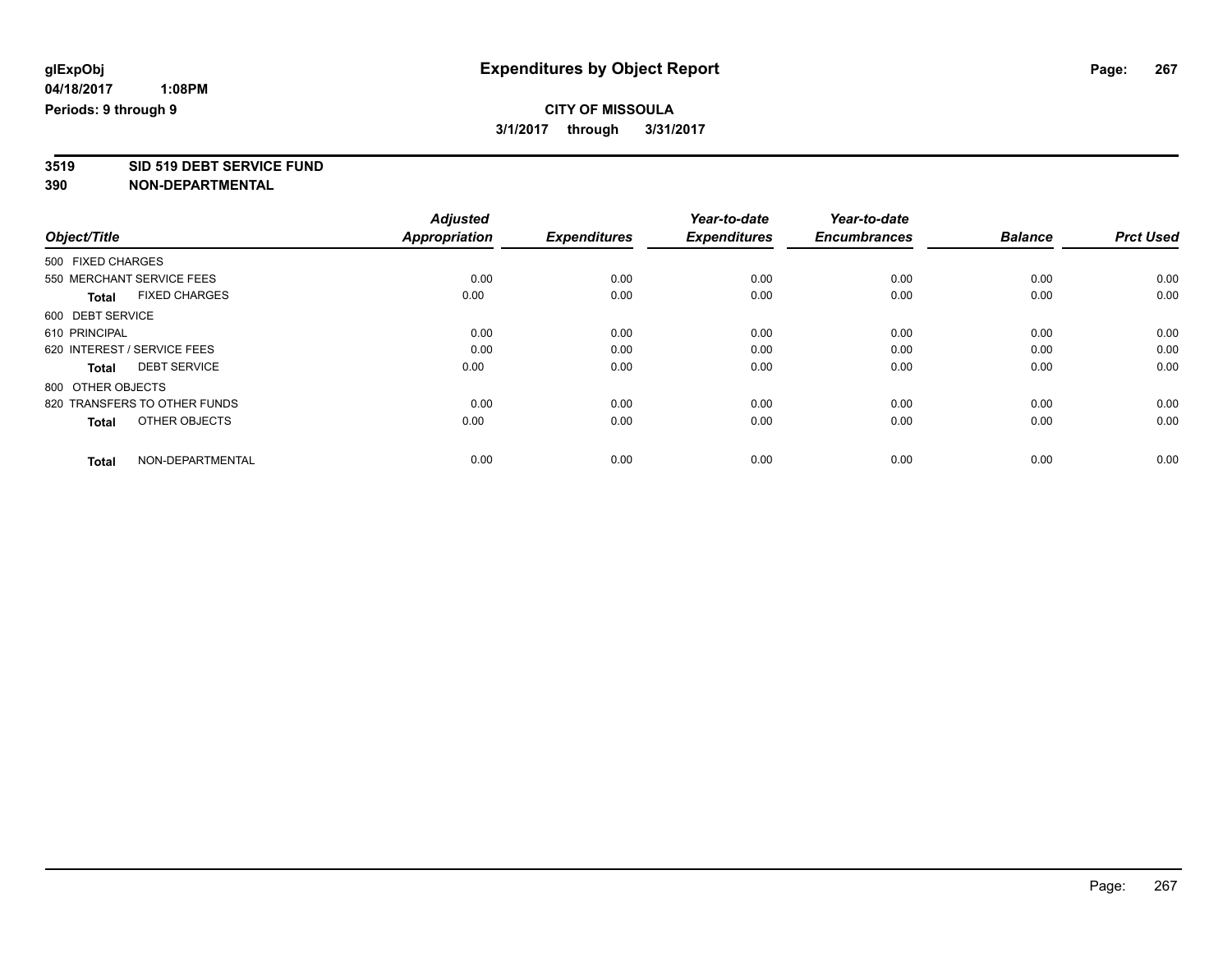**CITY OF MISSOULA 3/1/2017 through 3/31/2017**

#### **3519 SID 519 DEBT SERVICE FUND**

|                   |                              | <b>Adjusted</b>      |                     | Year-to-date        | Year-to-date        |                |                  |
|-------------------|------------------------------|----------------------|---------------------|---------------------|---------------------|----------------|------------------|
| Object/Title      |                              | <b>Appropriation</b> | <b>Expenditures</b> | <b>Expenditures</b> | <b>Encumbrances</b> | <b>Balance</b> | <b>Prct Used</b> |
| 500 FIXED CHARGES |                              |                      |                     |                     |                     |                |                  |
|                   | 550 MERCHANT SERVICE FEES    | 0.00                 | 0.00                | 0.00                | 0.00                | 0.00           | 0.00             |
| <b>Total</b>      | <b>FIXED CHARGES</b>         | 0.00                 | 0.00                | 0.00                | 0.00                | 0.00           | 0.00             |
| 600 DEBT SERVICE  |                              |                      |                     |                     |                     |                |                  |
| 610 PRINCIPAL     |                              | 0.00                 | 0.00                | 0.00                | 0.00                | 0.00           | 0.00             |
|                   | 620 INTEREST / SERVICE FEES  | 0.00                 | 0.00                | 0.00                | 0.00                | 0.00           | 0.00             |
| <b>Total</b>      | <b>DEBT SERVICE</b>          | 0.00                 | 0.00                | 0.00                | 0.00                | 0.00           | 0.00             |
| 800 OTHER OBJECTS |                              |                      |                     |                     |                     |                |                  |
|                   | 820 TRANSFERS TO OTHER FUNDS | 0.00                 | 0.00                | 0.00                | 0.00                | 0.00           | 0.00             |
| <b>Total</b>      | OTHER OBJECTS                | 0.00                 | 0.00                | 0.00                | 0.00                | 0.00           | 0.00             |
| <b>Total</b>      | SID 519 DEBT SERVICE FUND    | 0.00                 | 0.00                | 0.00                | 0.00                | 0.00           | 0.00             |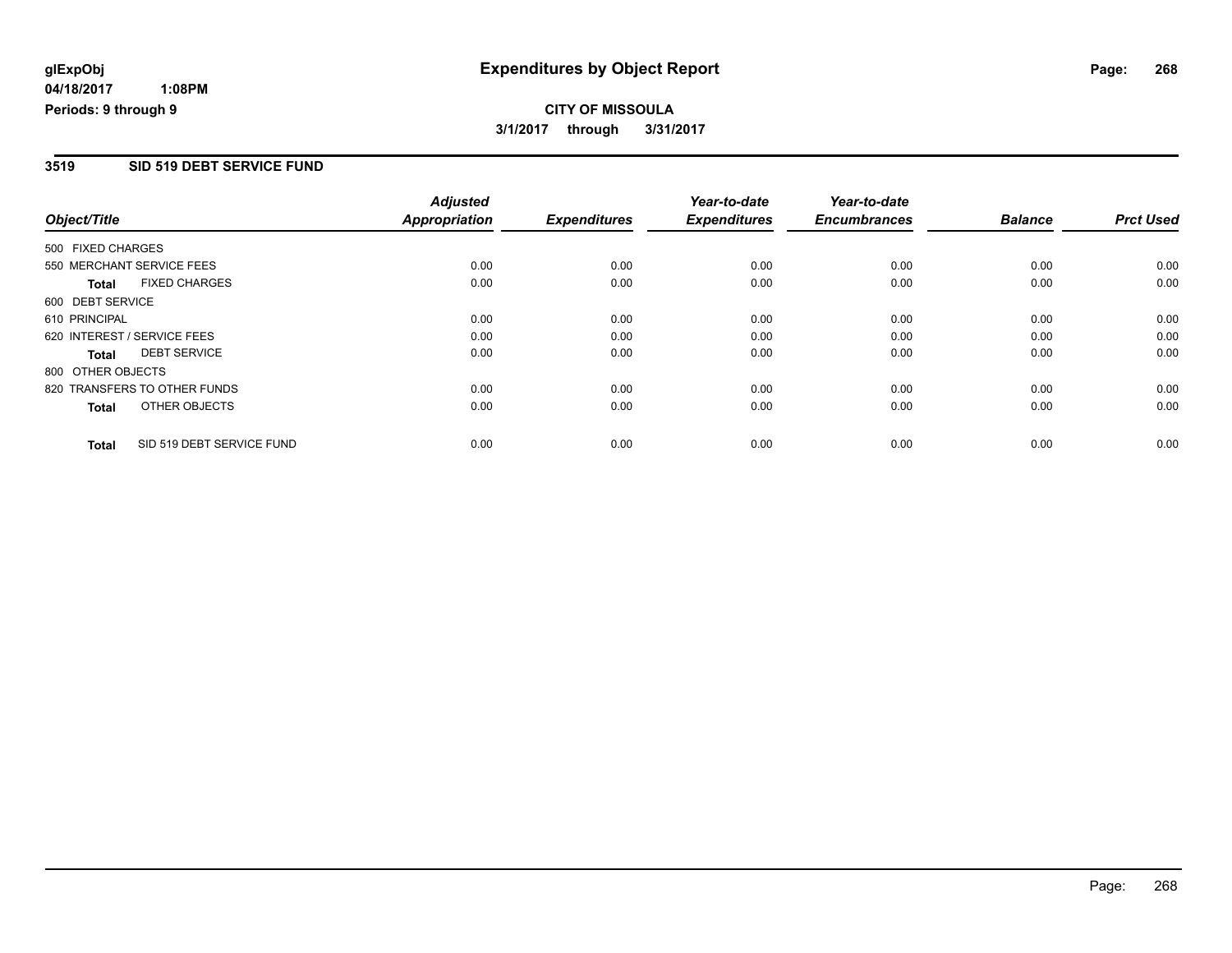### **CITY OF MISSOULA 3/1/2017 through 3/31/2017**

**3520 SID 520 DEBT SERVICE FUND**

|                                      | <b>Adjusted</b>      |                     | Year-to-date        | Year-to-date        |                |                  |
|--------------------------------------|----------------------|---------------------|---------------------|---------------------|----------------|------------------|
| Object/Title                         | <b>Appropriation</b> | <b>Expenditures</b> | <b>Expenditures</b> | <b>Encumbrances</b> | <b>Balance</b> | <b>Prct Used</b> |
| 500 FIXED CHARGES                    |                      |                     |                     |                     |                |                  |
| 550 MERCHANT SERVICE FEES            | 0.00                 | 0.00                | 0.00                | 0.00                | 0.00           | 0.00             |
| <b>FIXED CHARGES</b><br><b>Total</b> | 0.00                 | 0.00                | 0.00                | 0.00                | 0.00           | 0.00             |
| 600 DEBT SERVICE                     |                      |                     |                     |                     |                |                  |
| 610 PRINCIPAL                        | 143.000.00           | 0.00                | 71,000.00           | 0.00                | 72,000.00      | 49.65            |
| 620 INTEREST / SERVICE FEES          | 16.340.00            | 0.00                | 8,880.00            | 0.00                | 7.460.00       | 54.35            |
| <b>DEBT SERVICE</b><br><b>Total</b>  | 159.340.00           | 0.00                | 79,880.00           | 0.00                | 79.460.00      | 50.13            |
| NON-DEPARTMENTAL<br>Total            | 159.340.00           | 0.00                | 79.880.00           | 0.00                | 79.460.00      | 50.13            |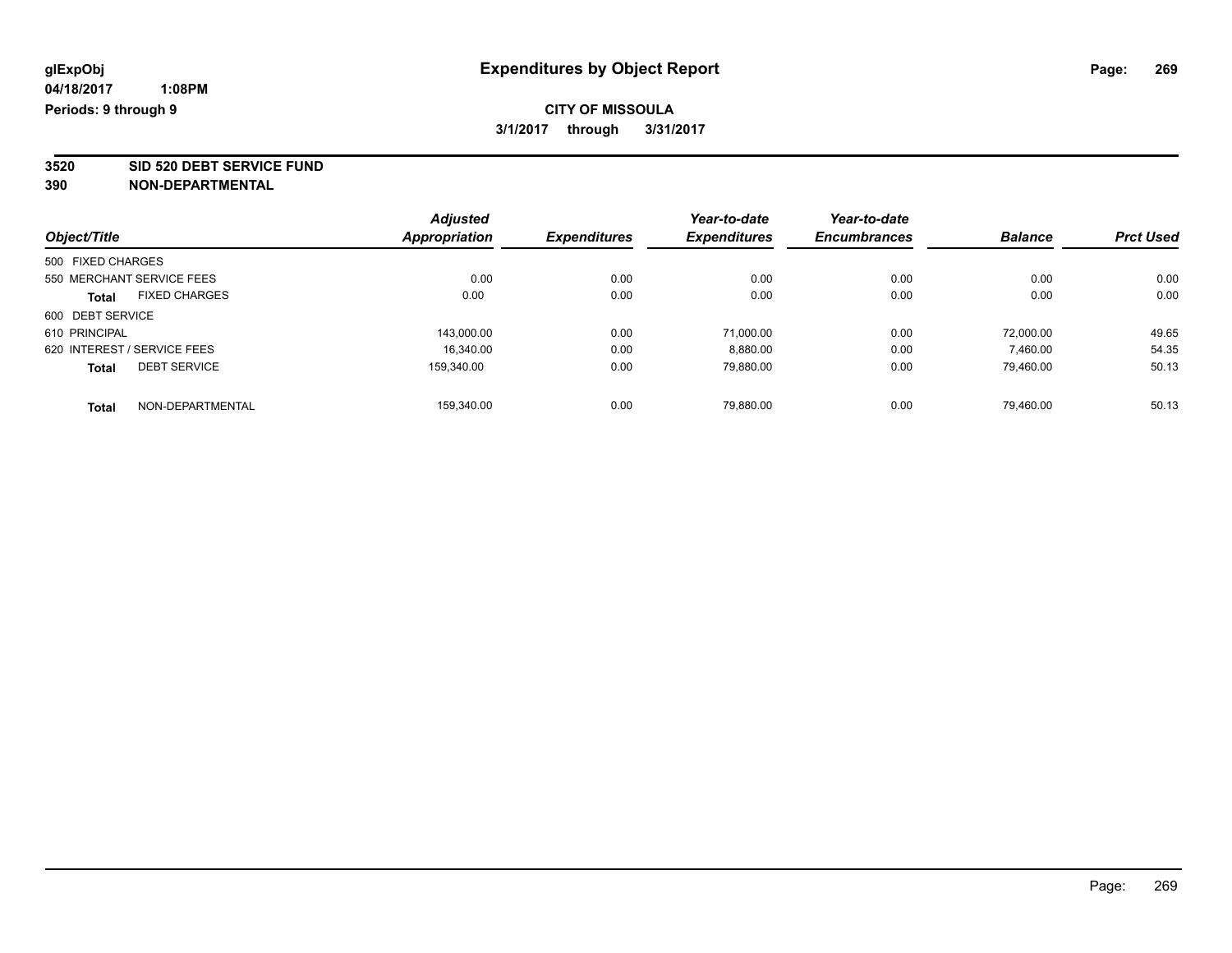## **CITY OF MISSOULA 3/1/2017 through 3/31/2017**

#### **3520 SID 520 DEBT SERVICE FUND**

| Object/Title                              | <b>Adjusted</b><br><b>Appropriation</b> | <i><b>Expenditures</b></i> | Year-to-date<br><b>Expenditures</b> | Year-to-date<br><b>Encumbrances</b> | <b>Balance</b> | <b>Prct Used</b> |
|-------------------------------------------|-----------------------------------------|----------------------------|-------------------------------------|-------------------------------------|----------------|------------------|
| 500 FIXED CHARGES                         |                                         |                            |                                     |                                     |                |                  |
| 550 MERCHANT SERVICE FEES                 | 0.00                                    | 0.00                       | 0.00                                | 0.00                                | 0.00           | 0.00             |
| <b>FIXED CHARGES</b><br><b>Total</b>      | 0.00                                    | 0.00                       | 0.00                                | 0.00                                | 0.00           | 0.00             |
| 600 DEBT SERVICE                          |                                         |                            |                                     |                                     |                |                  |
| 610 PRINCIPAL                             | 143.000.00                              | 0.00                       | 71.000.00                           | 0.00                                | 72.000.00      | 49.65            |
| 620 INTEREST / SERVICE FEES               | 16.340.00                               | 0.00                       | 8,880.00                            | 0.00                                | 7.460.00       | 54.35            |
| <b>DEBT SERVICE</b><br><b>Total</b>       | 159.340.00                              | 0.00                       | 79.880.00                           | 0.00                                | 79.460.00      | 50.13            |
| SID 520 DEBT SERVICE FUND<br><b>Total</b> | 159.340.00                              | 0.00                       | 79.880.00                           | 0.00                                | 79.460.00      | 50.13            |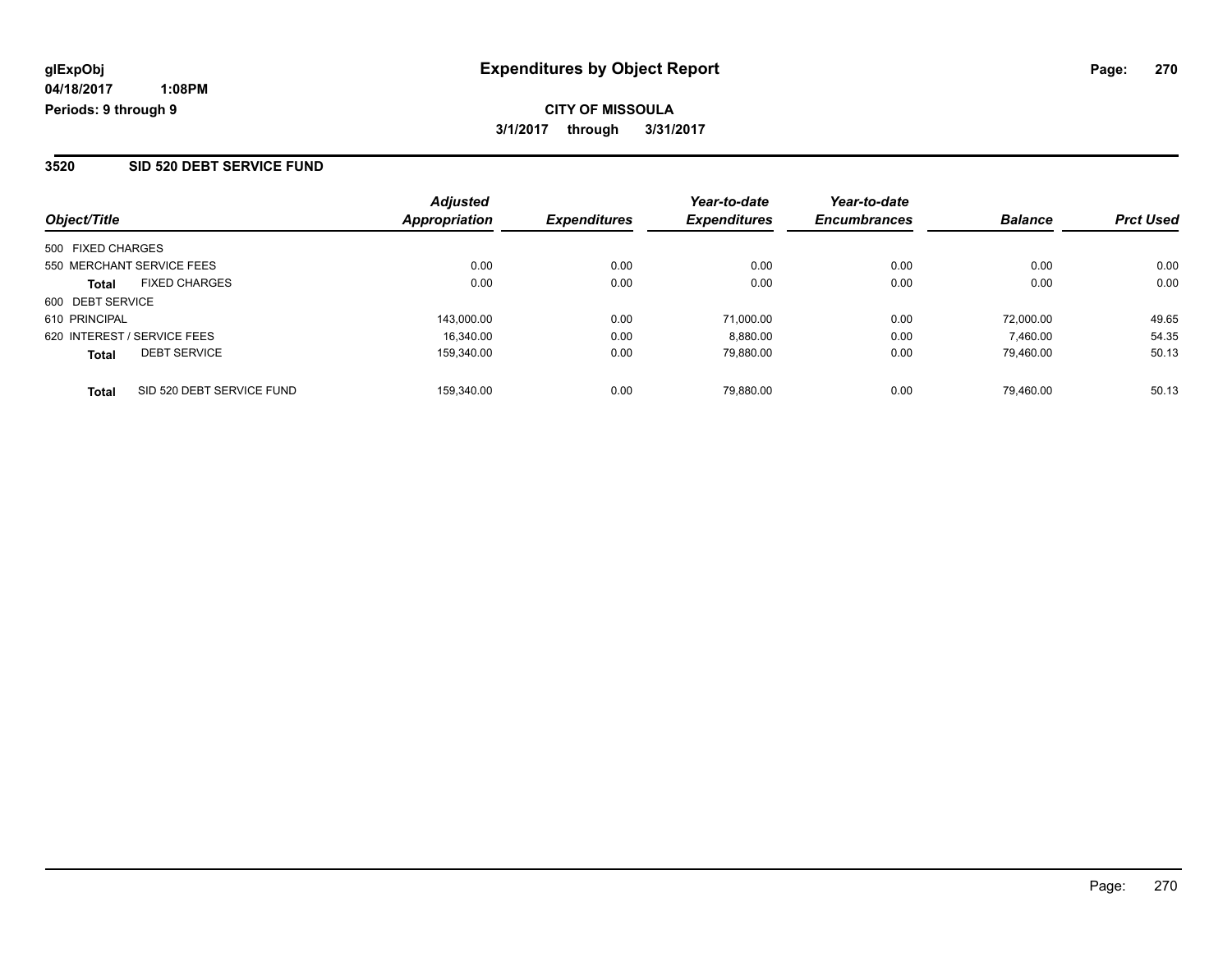### **CITY OF MISSOULA 3/1/2017 through 3/31/2017**

**3521 SID 521 DEBT SERVICE FUND**

|                                      | <b>Adjusted</b> |                     | Year-to-date        | Year-to-date        |                |                  |
|--------------------------------------|-----------------|---------------------|---------------------|---------------------|----------------|------------------|
| Object/Title                         | Appropriation   | <b>Expenditures</b> | <b>Expenditures</b> | <b>Encumbrances</b> | <b>Balance</b> | <b>Prct Used</b> |
| 500 FIXED CHARGES                    |                 |                     |                     |                     |                |                  |
| 550 MERCHANT SERVICE FEES            | 0.00            | 0.00                | 0.00                | 0.00                | 0.00           | 0.00             |
| <b>FIXED CHARGES</b><br><b>Total</b> | 0.00            | 0.00                | 0.00                | 0.00                | 0.00           | 0.00             |
| 600 DEBT SERVICE                     |                 |                     |                     |                     |                |                  |
| 610 PRINCIPAL                        | 90.00           | 0.00                | 0.00                | 0.00                | 90.00          | 0.00             |
| 620 INTEREST / SERVICE FEES          | 8.00            | 0.00                | 4.11                | 0.00                | 3.89           | 51.38            |
| <b>DEBT SERVICE</b><br><b>Total</b>  | 98.00           | 0.00                | 4.11                | 0.00                | 93.89          | 4.19             |
| NON-DEPARTMENTAL<br>Total            | 98.00           | 0.00                | 4.11                | 0.00                | 93.89          | 4.19             |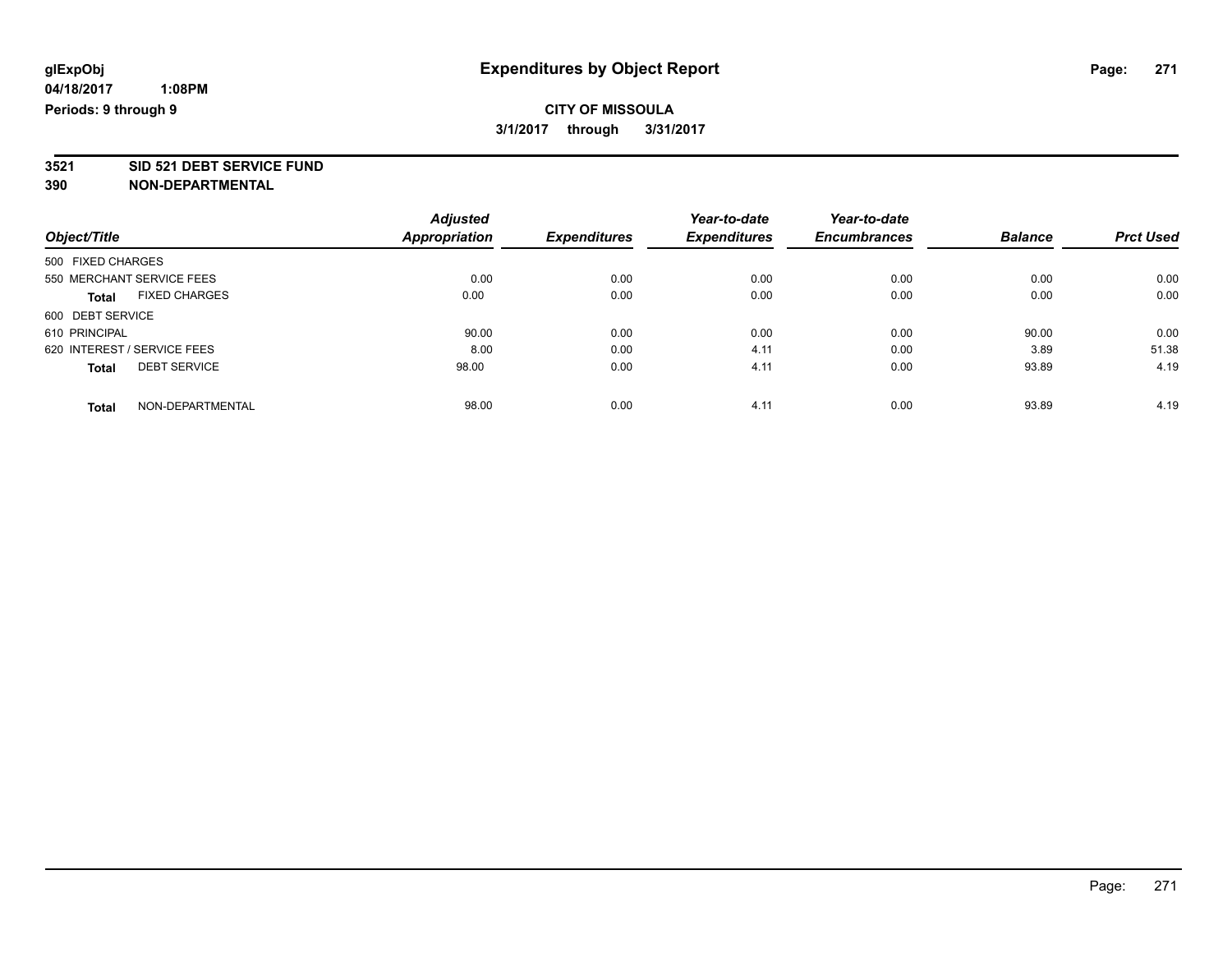## **CITY OF MISSOULA 3/1/2017 through 3/31/2017**

#### **3521 SID 521 DEBT SERVICE FUND**

| Object/Title                              | <b>Adjusted</b><br>Appropriation | <b>Expenditures</b> | Year-to-date<br><b>Expenditures</b> | Year-to-date<br><b>Encumbrances</b> | <b>Balance</b> | <b>Prct Used</b> |
|-------------------------------------------|----------------------------------|---------------------|-------------------------------------|-------------------------------------|----------------|------------------|
| 500 FIXED CHARGES                         |                                  |                     |                                     |                                     |                |                  |
| 550 MERCHANT SERVICE FEES                 | 0.00                             | 0.00                | 0.00                                | 0.00                                | 0.00           | 0.00             |
| <b>FIXED CHARGES</b><br><b>Total</b>      | 0.00                             | 0.00                | 0.00                                | 0.00                                | 0.00           | 0.00             |
| 600 DEBT SERVICE                          |                                  |                     |                                     |                                     |                |                  |
| 610 PRINCIPAL                             | 90.00                            | 0.00                | 0.00                                | 0.00                                | 90.00          | 0.00             |
| 620 INTEREST / SERVICE FEES               | 8.00                             | 0.00                | 4.11                                | 0.00                                | 3.89           | 51.38            |
| <b>DEBT SERVICE</b><br><b>Total</b>       | 98.00                            | 0.00                | 4.11                                | 0.00                                | 93.89          | 4.19             |
| SID 521 DEBT SERVICE FUND<br><b>Total</b> | 98.00                            | 0.00                | 4.11                                | 0.00                                | 93.89          | 4.19             |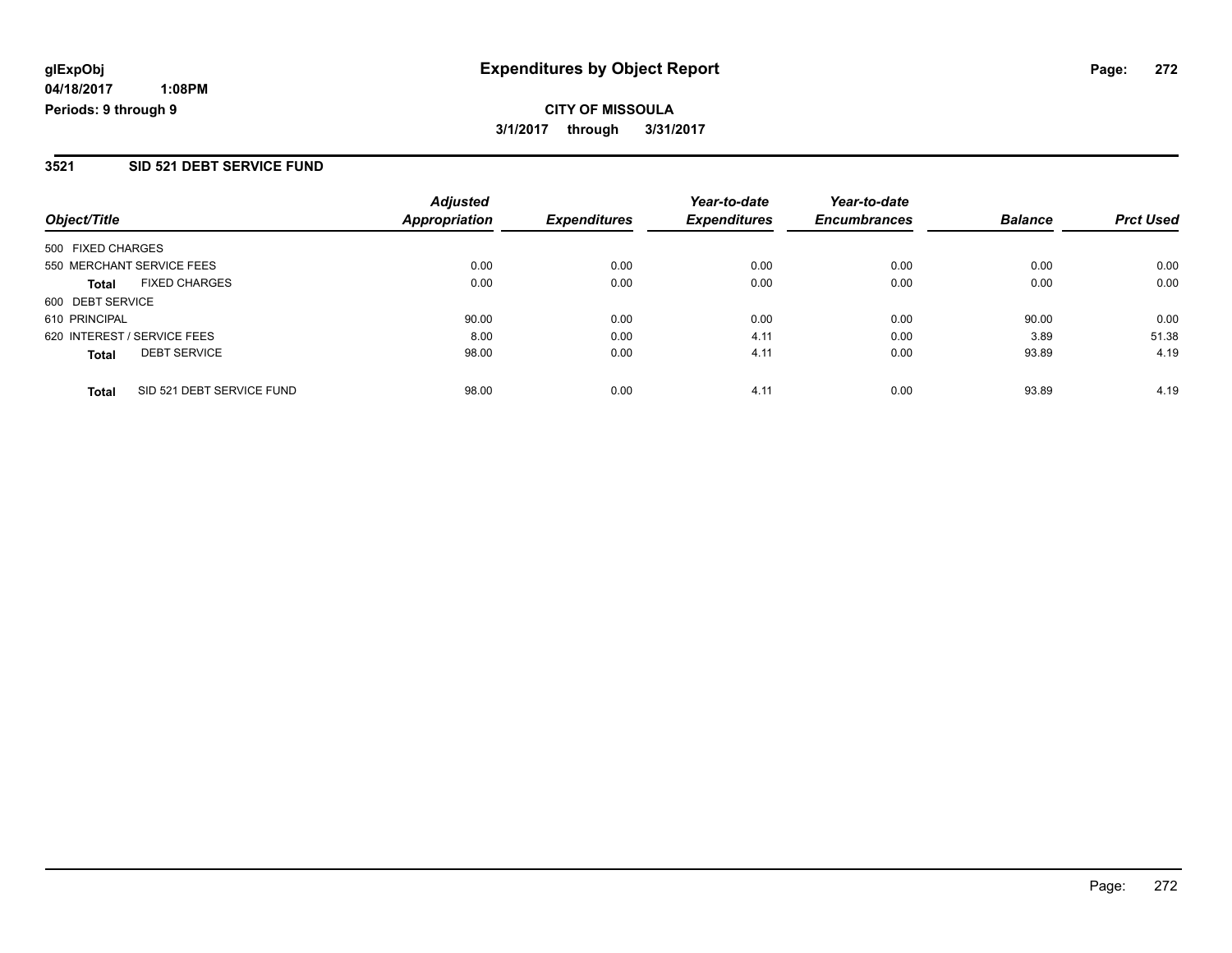### **CITY OF MISSOULA 3/1/2017 through 3/31/2017**

**3522 SID 522 DEBT SERVICE FUND**

|                                      | <b>Adjusted</b>      |                     | Year-to-date        | Year-to-date        |                |                  |
|--------------------------------------|----------------------|---------------------|---------------------|---------------------|----------------|------------------|
| Object/Title                         | <b>Appropriation</b> | <b>Expenditures</b> | <b>Expenditures</b> | <b>Encumbrances</b> | <b>Balance</b> | <b>Prct Used</b> |
| 500 FIXED CHARGES                    |                      |                     |                     |                     |                |                  |
| 550 MERCHANT SERVICE FEES            | 0.00                 | 0.00                | 0.00                | 0.00                | 0.00           | 0.00             |
| <b>FIXED CHARGES</b><br><b>Total</b> | 0.00                 | 0.00                | 0.00                | 0.00                | 0.00           | 0.00             |
| 600 DEBT SERVICE                     |                      |                     |                     |                     |                |                  |
| 610 PRINCIPAL                        | 130.00               | 0.00                | 0.00                | 0.00                | 130.00         | 0.00             |
| 620 INTEREST / SERVICE FEES          | 12.00                | 0.00                | 5.94                | 0.00                | 6.06           | 49.50            |
| <b>DEBT SERVICE</b><br><b>Total</b>  | 142.00               | 0.00                | 5.94                | 0.00                | 136.06         | 4.18             |
| NON-DEPARTMENTAL<br><b>Total</b>     | 142.00               | 0.00                | 5.94                | 0.00                | 136.06         | 4.18             |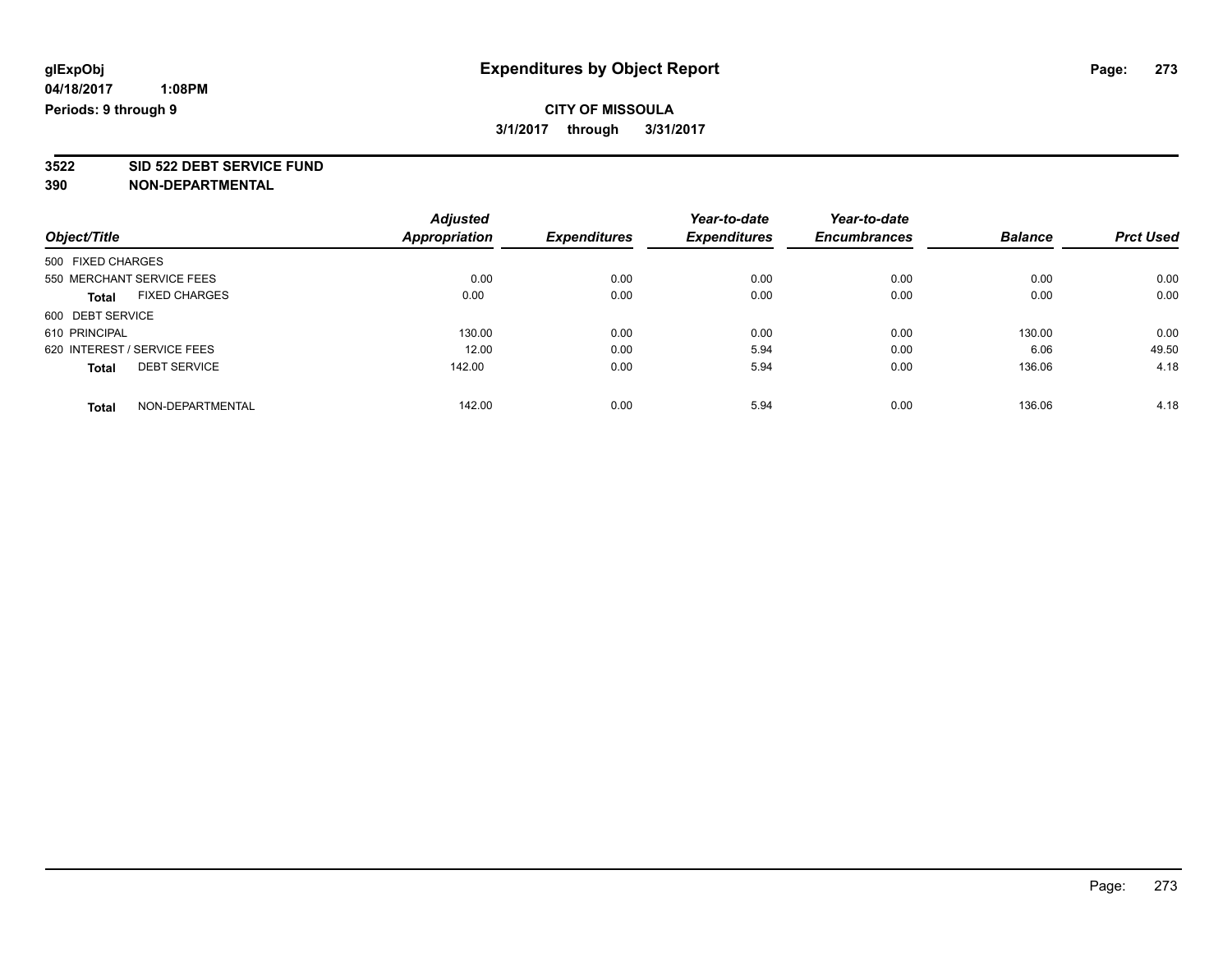## **CITY OF MISSOULA 3/1/2017 through 3/31/2017**

#### **3522 SID 522 DEBT SERVICE FUND**

| Object/Title                              | <b>Adjusted</b><br>Appropriation | <i><b>Expenditures</b></i> | Year-to-date<br><b>Expenditures</b> | Year-to-date<br><b>Encumbrances</b> | <b>Balance</b> | <b>Prct Used</b> |
|-------------------------------------------|----------------------------------|----------------------------|-------------------------------------|-------------------------------------|----------------|------------------|
| 500 FIXED CHARGES                         |                                  |                            |                                     |                                     |                |                  |
| 550 MERCHANT SERVICE FEES                 | 0.00                             | 0.00                       | 0.00                                | 0.00                                | 0.00           | 0.00             |
| <b>FIXED CHARGES</b><br><b>Total</b>      | 0.00                             | 0.00                       | 0.00                                | 0.00                                | 0.00           | 0.00             |
| 600 DEBT SERVICE                          |                                  |                            |                                     |                                     |                |                  |
| 610 PRINCIPAL                             | 130.00                           | 0.00                       | 0.00                                | 0.00                                | 130.00         | 0.00             |
| 620 INTEREST / SERVICE FEES               | 12.00                            | 0.00                       | 5.94                                | 0.00                                | 6.06           | 49.50            |
| <b>DEBT SERVICE</b><br><b>Total</b>       | 142.00                           | 0.00                       | 5.94                                | 0.00                                | 136.06         | 4.18             |
| SID 522 DEBT SERVICE FUND<br><b>Total</b> | 142.00                           | 0.00                       | 5.94                                | 0.00                                | 136.06         | 4.18             |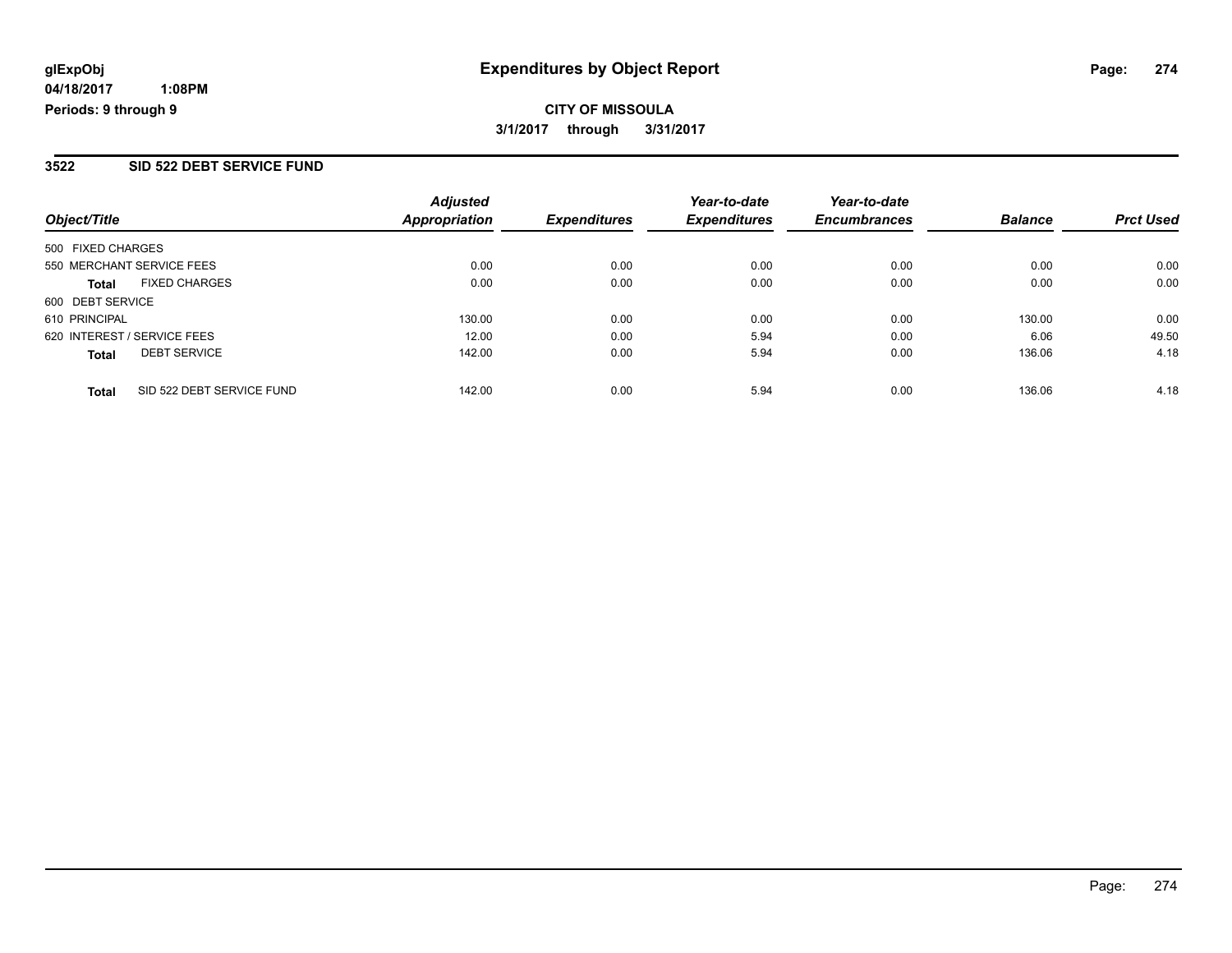### **CITY OF MISSOULA 3/1/2017 through 3/31/2017**

**3524 SID 524 DEBT SERVICE FUND**

|                                      | <b>Adjusted</b>      |                     | Year-to-date        | Year-to-date        |                |                  |
|--------------------------------------|----------------------|---------------------|---------------------|---------------------|----------------|------------------|
| Object/Title                         | <b>Appropriation</b> | <b>Expenditures</b> | <b>Expenditures</b> | <b>Encumbrances</b> | <b>Balance</b> | <b>Prct Used</b> |
| 500 FIXED CHARGES                    |                      |                     |                     |                     |                |                  |
| 550 MERCHANT SERVICE FEES            | 0.00                 | 0.00                | 0.00                | 0.00                | 0.00           | 0.00             |
| <b>FIXED CHARGES</b><br><b>Total</b> | 0.00                 | 0.00                | 0.00                | 0.00                | 0.00           | 0.00             |
| 600 DEBT SERVICE                     |                      |                     |                     |                     |                |                  |
| 610 PRINCIPAL                        | 234,000.00           | 0.00                | 116,000.00          | 0.00                | 118,000.00     | 49.57            |
| 620 INTEREST / SERVICE FEES          | 71.600.00            | 0.00                | 36,960.00           | 0.00                | 34.640.00      | 51.62            |
| <b>DEBT SERVICE</b><br><b>Total</b>  | 305.600.00           | 0.00                | 152.960.00          | 0.00                | 152.640.00     | 50.05            |
| NON-DEPARTMENTAL<br>Total            | 305.600.00           | 0.00                | 152.960.00          | 0.00                | 152.640.00     | 50.05            |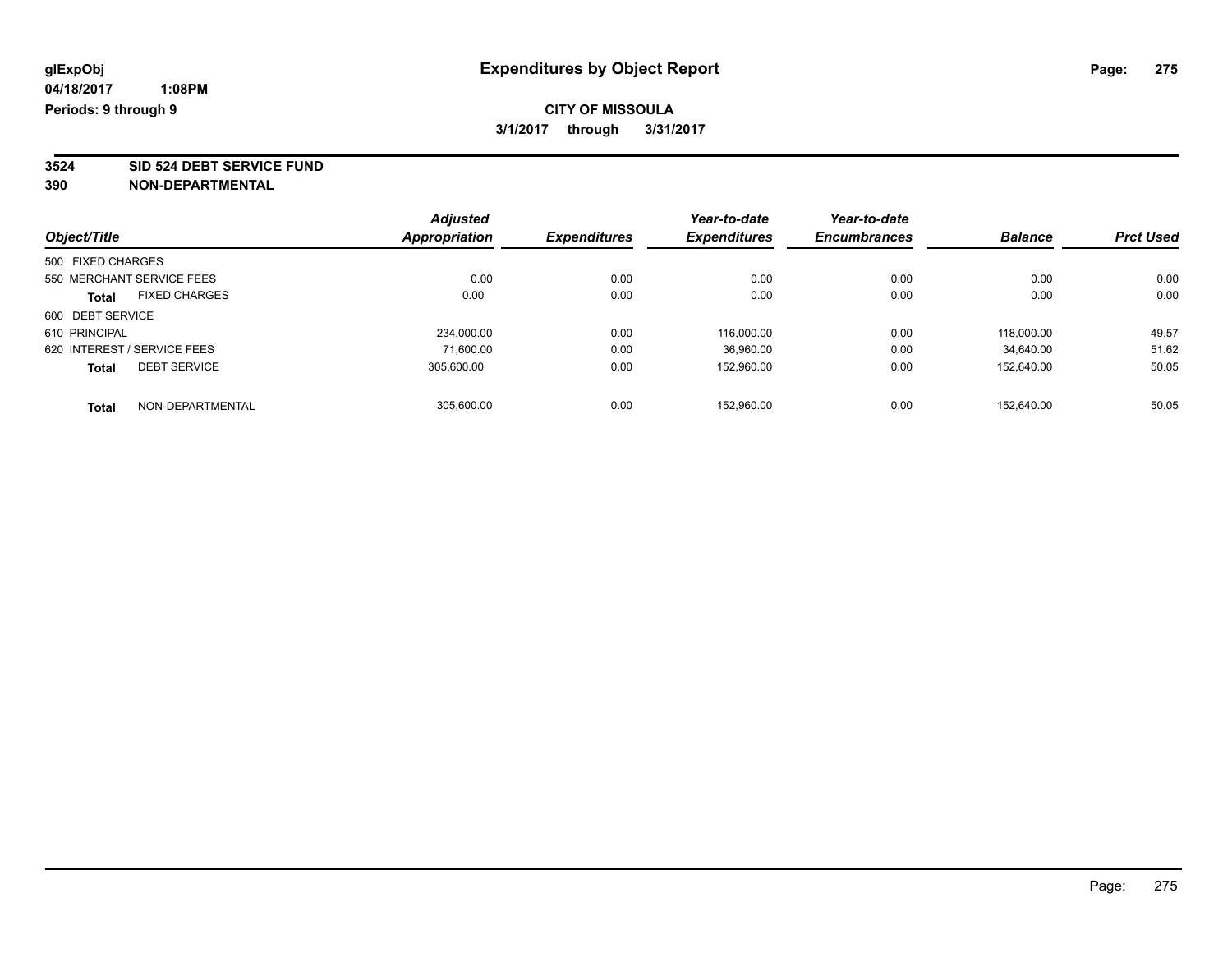**CITY OF MISSOULA 3/1/2017 through 3/31/2017**

#### **3524 SID 524 DEBT SERVICE FUND**

| Object/Title                         | <b>Adjusted</b><br>Appropriation | <b>Expenditures</b> | Year-to-date<br><b>Expenditures</b> | Year-to-date<br><b>Encumbrances</b> | <b>Balance</b> | <b>Prct Used</b> |
|--------------------------------------|----------------------------------|---------------------|-------------------------------------|-------------------------------------|----------------|------------------|
| 500 FIXED CHARGES                    |                                  |                     |                                     |                                     |                |                  |
| 550 MERCHANT SERVICE FEES            | 0.00                             | 0.00                | 0.00                                | 0.00                                | 0.00           | 0.00             |
| <b>FIXED CHARGES</b><br><b>Total</b> | 0.00                             | 0.00                | 0.00                                | 0.00                                | 0.00           | 0.00             |
| 600 DEBT SERVICE                     |                                  |                     |                                     |                                     |                |                  |
| 610 PRINCIPAL                        | 234.000.00                       | 0.00                | 116.000.00                          | 0.00                                | 118,000.00     | 49.57            |
| 620 INTEREST / SERVICE FEES          | 71.600.00                        | 0.00                | 36,960.00                           | 0.00                                | 34.640.00      | 51.62            |
| <b>DEBT SERVICE</b><br><b>Total</b>  | 305.600.00                       | 0.00                | 152,960.00                          | 0.00                                | 152.640.00     | 50.05            |
| SID 524 DEBT SERVICE FUND<br>Total   | 305.600.00                       | 0.00                | 152.960.00                          | 0.00                                | 152.640.00     | 50.05            |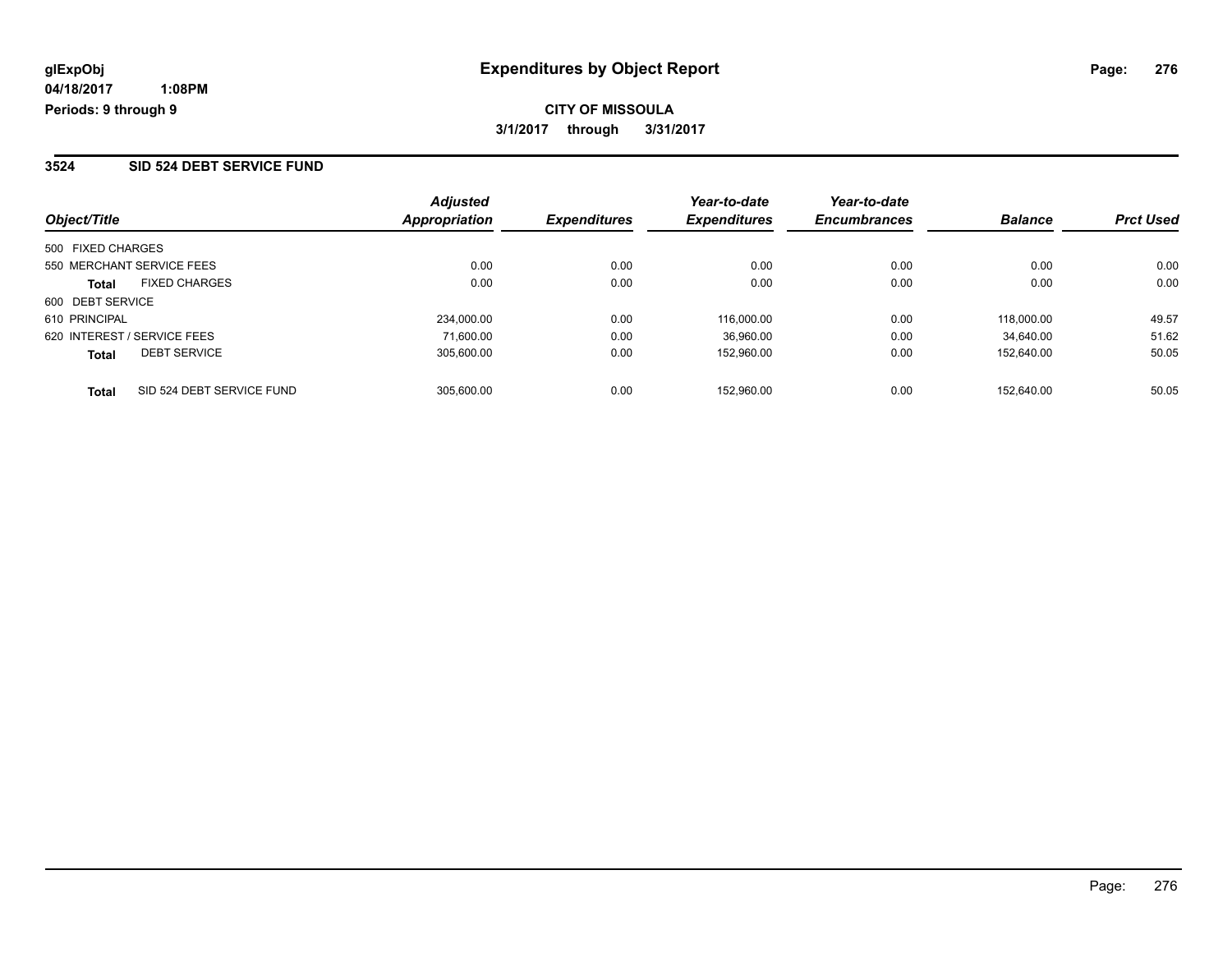### **CITY OF MISSOULA 3/1/2017 through 3/31/2017**

**3525 SID 525 DEBT SERVICE FUND**

|                                      | <b>Adjusted</b>      |                     | Year-to-date        | Year-to-date        |                |                  |
|--------------------------------------|----------------------|---------------------|---------------------|---------------------|----------------|------------------|
| Object/Title                         | <b>Appropriation</b> | <b>Expenditures</b> | <b>Expenditures</b> | <b>Encumbrances</b> | <b>Balance</b> | <b>Prct Used</b> |
| 500 FIXED CHARGES                    |                      |                     |                     |                     |                |                  |
| 550 MERCHANT SERVICE FEES            | 0.00                 | 0.00                | 0.00                | 0.00                | 0.00           | 0.00             |
| <b>FIXED CHARGES</b><br><b>Total</b> | 0.00                 | 0.00                | 0.00                | 0.00                | 0.00           | 0.00             |
| 600 DEBT SERVICE                     |                      |                     |                     |                     |                |                  |
| 610 PRINCIPAL                        | 28,000.00            | 0.00                | 14,000.00           | 0.00                | 14.000.00      | 50.00            |
| 620 INTEREST / SERVICE FEES          | 4.440.00             | 0.00                | 19,700.00           | 0.00                | $-15.260.00$   | 443.69           |
| <b>DEBT SERVICE</b><br><b>Total</b>  | 32,440.00            | 0.00                | 33.700.00           | 0.00                | $-1.260.00$    | 103.88           |
| NON-DEPARTMENTAL<br><b>Total</b>     | 32.440.00            | 0.00                | 33.700.00           | 0.00                | $-1.260.00$    | 103.88           |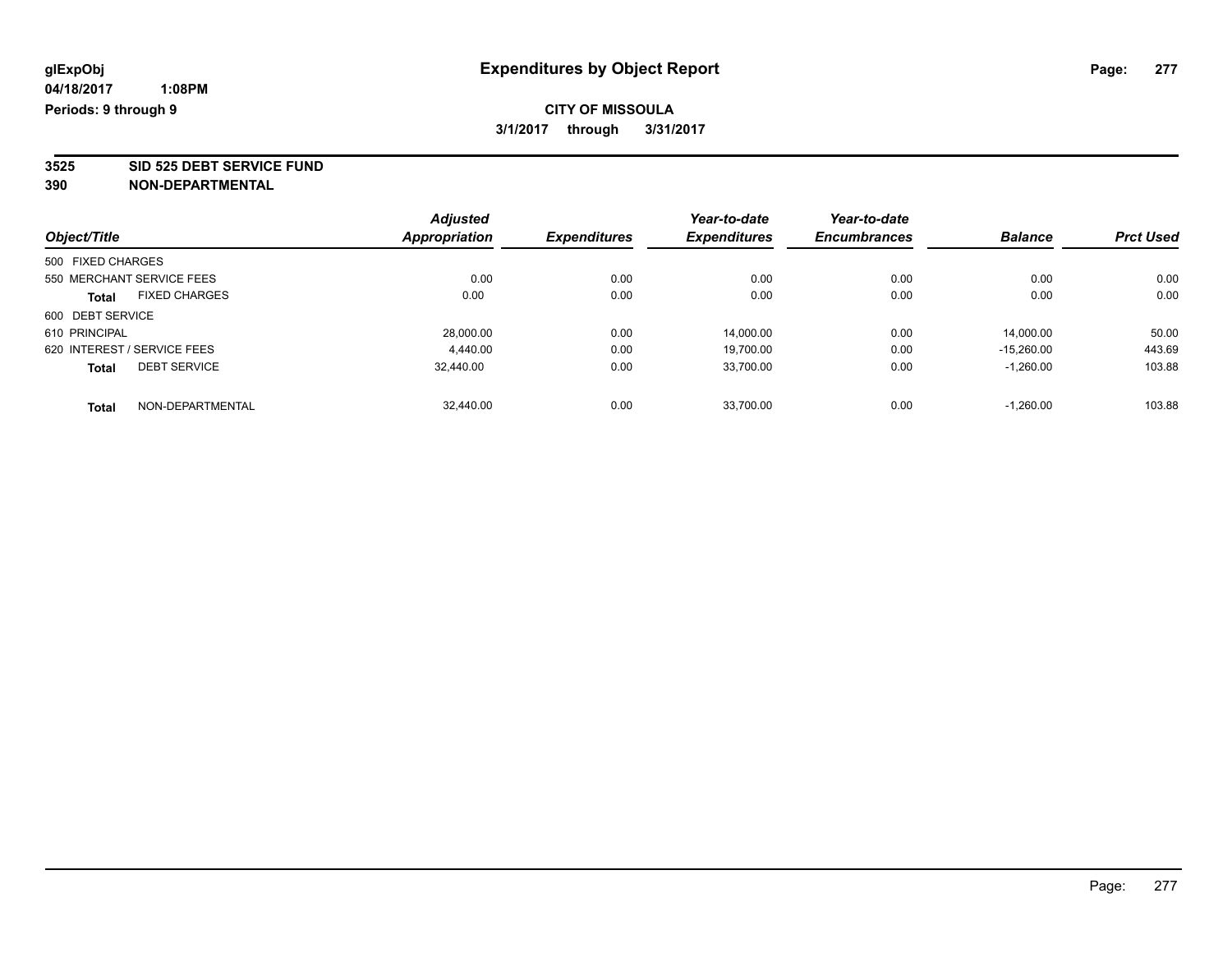#### **3525 SID 525 DEBT SERVICE FUND**

| Object/Title                              | <b>Adjusted</b><br>Appropriation | <i><b>Expenditures</b></i> | Year-to-date<br><b>Expenditures</b> | Year-to-date<br><b>Encumbrances</b> | <b>Balance</b> | <b>Prct Used</b> |
|-------------------------------------------|----------------------------------|----------------------------|-------------------------------------|-------------------------------------|----------------|------------------|
| 500 FIXED CHARGES                         |                                  |                            |                                     |                                     |                |                  |
| 550 MERCHANT SERVICE FEES                 | 0.00                             | 0.00                       | 0.00                                | 0.00                                | 0.00           | 0.00             |
| <b>FIXED CHARGES</b><br><b>Total</b>      | 0.00                             | 0.00                       | 0.00                                | 0.00                                | 0.00           | 0.00             |
| 600 DEBT SERVICE                          |                                  |                            |                                     |                                     |                |                  |
| 610 PRINCIPAL                             | 28,000.00                        | 0.00                       | 14.000.00                           | 0.00                                | 14.000.00      | 50.00            |
| 620 INTEREST / SERVICE FEES               | 4.440.00                         | 0.00                       | 19.700.00                           | 0.00                                | $-15.260.00$   | 443.69           |
| <b>DEBT SERVICE</b><br><b>Total</b>       | 32.440.00                        | 0.00                       | 33.700.00                           | 0.00                                | $-1.260.00$    | 103.88           |
| SID 525 DEBT SERVICE FUND<br><b>Total</b> | 32,440.00                        | 0.00                       | 33.700.00                           | 0.00                                | $-1.260.00$    | 103.88           |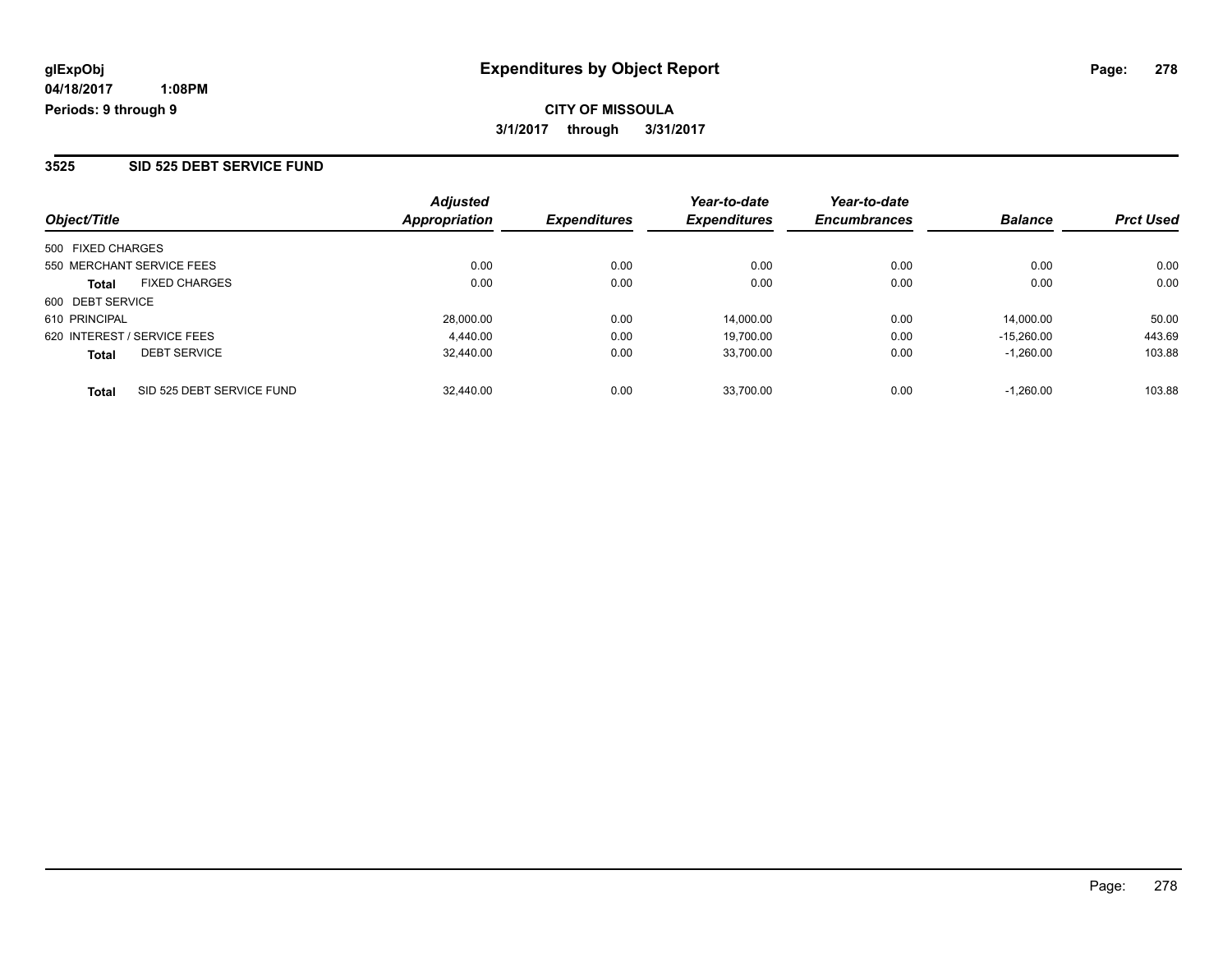### **CITY OF MISSOULA 3/1/2017 through 3/31/2017**

**3526 SID 526 DEBT SERVICE FUND**

|                             |                      | <b>Adjusted</b> |                     | Year-to-date        | Year-to-date        |                |                  |
|-----------------------------|----------------------|-----------------|---------------------|---------------------|---------------------|----------------|------------------|
| Object/Title                |                      | Appropriation   | <b>Expenditures</b> | <b>Expenditures</b> | <b>Encumbrances</b> | <b>Balance</b> | <b>Prct Used</b> |
| 500 FIXED CHARGES           |                      |                 |                     |                     |                     |                |                  |
| 550 MERCHANT SERVICE FEES   |                      | 0.00            | 0.00                | 0.00                | 0.00                | 0.00           | 0.00             |
| <b>Total</b>                | <b>FIXED CHARGES</b> | 0.00            | 0.00                | 0.00                | 0.00                | 0.00           | 0.00             |
| 600 DEBT SERVICE            |                      |                 |                     |                     |                     |                |                  |
| 610 PRINCIPAL               |                      | 160,000.00      | 0.00                | 79,000.00           | 0.00                | 81,000.00      | 49.38            |
| 620 INTEREST / SERVICE FEES |                      | 33.100.00       | 0.00                | 0.00                | 0.00                | 33.100.00      | 0.00             |
| <b>Total</b>                | <b>DEBT SERVICE</b>  | 193,100.00      | 0.00                | 79.000.00           | 0.00                | 114.100.00     | 40.91            |
| <b>Total</b>                | NON-DEPARTMENTAL     | 193.100.00      | 0.00                | 79.000.00           | 0.00                | 114.100.00     | 40.91            |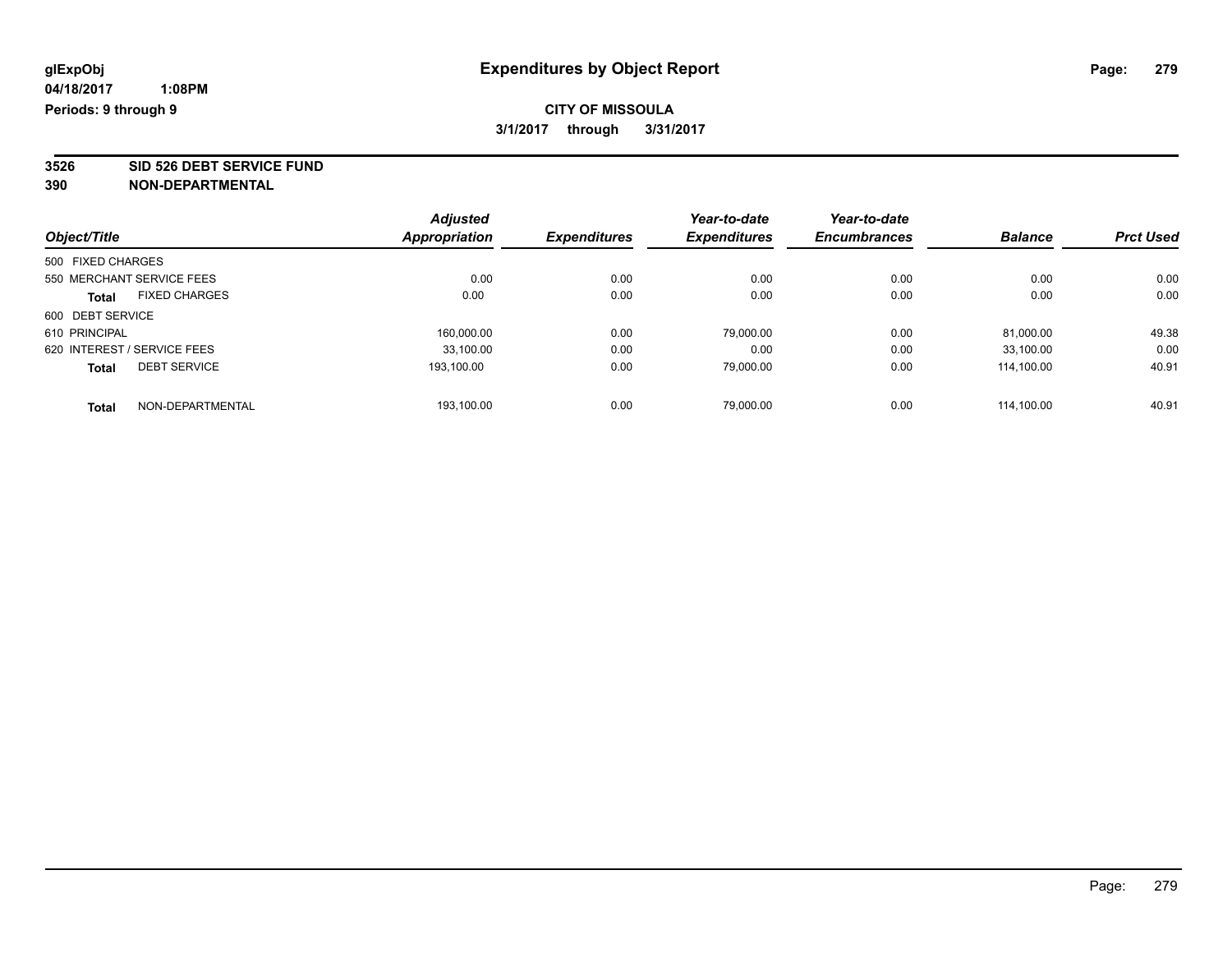## **CITY OF MISSOULA 3/1/2017 through 3/31/2017**

#### **3526 SID 526 DEBT SERVICE FUND**

| Object/Title                              | <b>Adjusted</b><br><b>Appropriation</b> | <i><b>Expenditures</b></i> | Year-to-date<br><b>Expenditures</b> | Year-to-date<br><b>Encumbrances</b> | <b>Balance</b> | <b>Prct Used</b> |
|-------------------------------------------|-----------------------------------------|----------------------------|-------------------------------------|-------------------------------------|----------------|------------------|
| 500 FIXED CHARGES                         |                                         |                            |                                     |                                     |                |                  |
| 550 MERCHANT SERVICE FEES                 | 0.00                                    | 0.00                       | 0.00                                | 0.00                                | 0.00           | 0.00             |
| <b>FIXED CHARGES</b><br><b>Total</b>      | 0.00                                    | 0.00                       | 0.00                                | 0.00                                | 0.00           | 0.00             |
| 600 DEBT SERVICE                          |                                         |                            |                                     |                                     |                |                  |
| 610 PRINCIPAL                             | 160.000.00                              | 0.00                       | 79.000.00                           | 0.00                                | 81.000.00      | 49.38            |
| 620 INTEREST / SERVICE FEES               | 33.100.00                               | 0.00                       | 0.00                                | 0.00                                | 33.100.00      | 0.00             |
| <b>DEBT SERVICE</b><br><b>Total</b>       | 193.100.00                              | 0.00                       | 79.000.00                           | 0.00                                | 114.100.00     | 40.91            |
| SID 526 DEBT SERVICE FUND<br><b>Total</b> | 193.100.00                              | 0.00                       | 79.000.00                           | 0.00                                | 114.100.00     | 40.91            |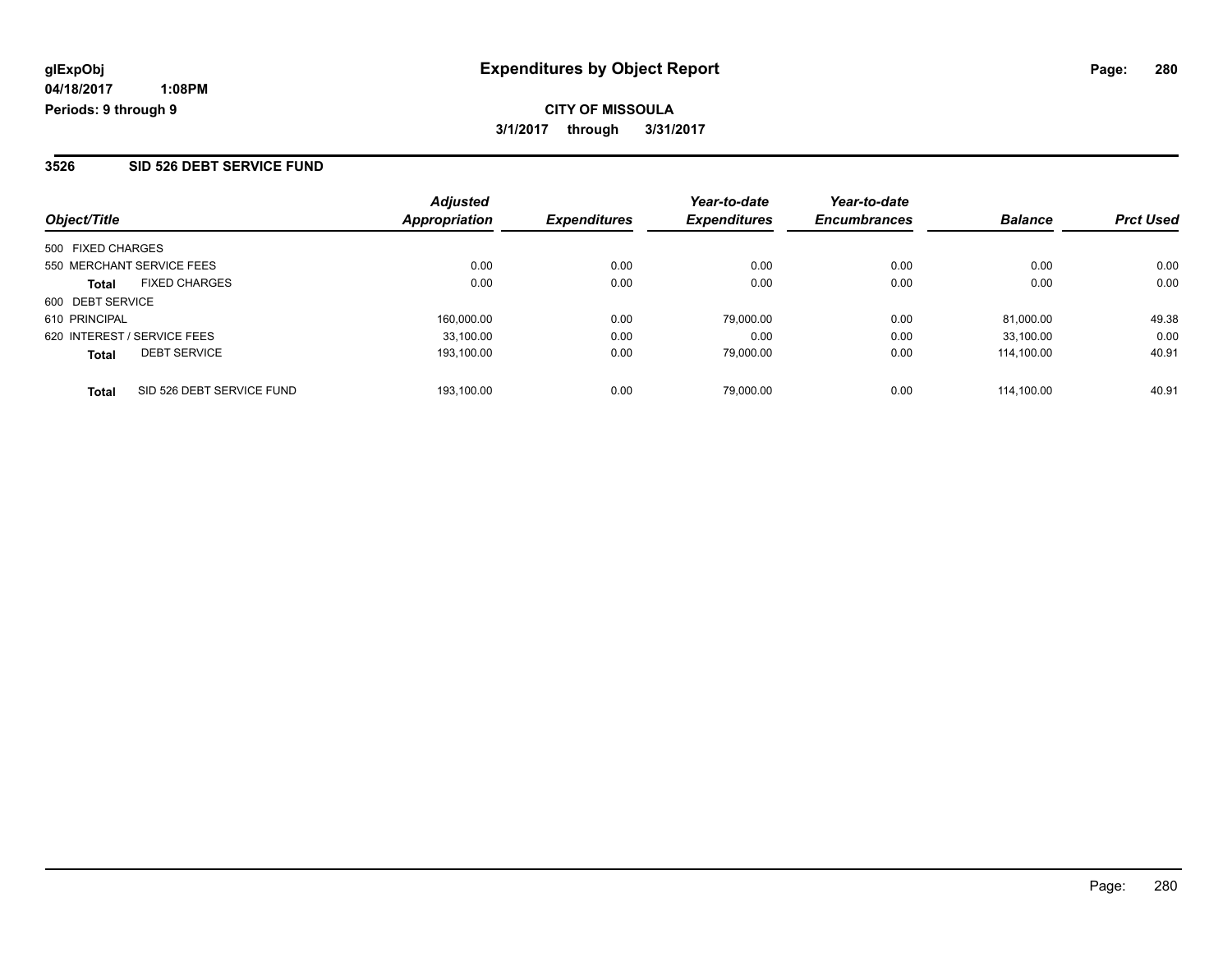# **glExpObj Expenditures by Object Report Page: 281**

**04/18/2017 1:08PM Periods: 9 through 9**

**CITY OF MISSOULA 3/1/2017 through 3/31/2017**

**3527 SID 527 DEBT SERVICE FUND**

**000 \*\*\* Title Not Found \*\*\***

| Object/Title      |                              | <b>Adjusted</b><br>Appropriation | <b>Expenditures</b> | Year-to-date<br><b>Expenditures</b> | Year-to-date<br><b>Encumbrances</b> | <b>Balance</b> | <b>Prct Used</b> |
|-------------------|------------------------------|----------------------------------|---------------------|-------------------------------------|-------------------------------------|----------------|------------------|
| 800 OTHER OBJECTS |                              |                                  |                     |                                     |                                     |                |                  |
|                   | 820 TRANSFERS TO OTHER FUNDS | 0.00                             | 0.00                | 0.00                                | 0.00                                | 0.00           | 0.00             |
| <b>Total</b>      | OTHER OBJECTS                | 0.00                             | 0.00                | 0.00                                | 0.00                                | 0.00           | 0.00             |
| <b>Total</b>      | *** Title Not Found ***      | 0.00                             | 0.00                | 0.00                                | 0.00                                | 0.00           | 0.00             |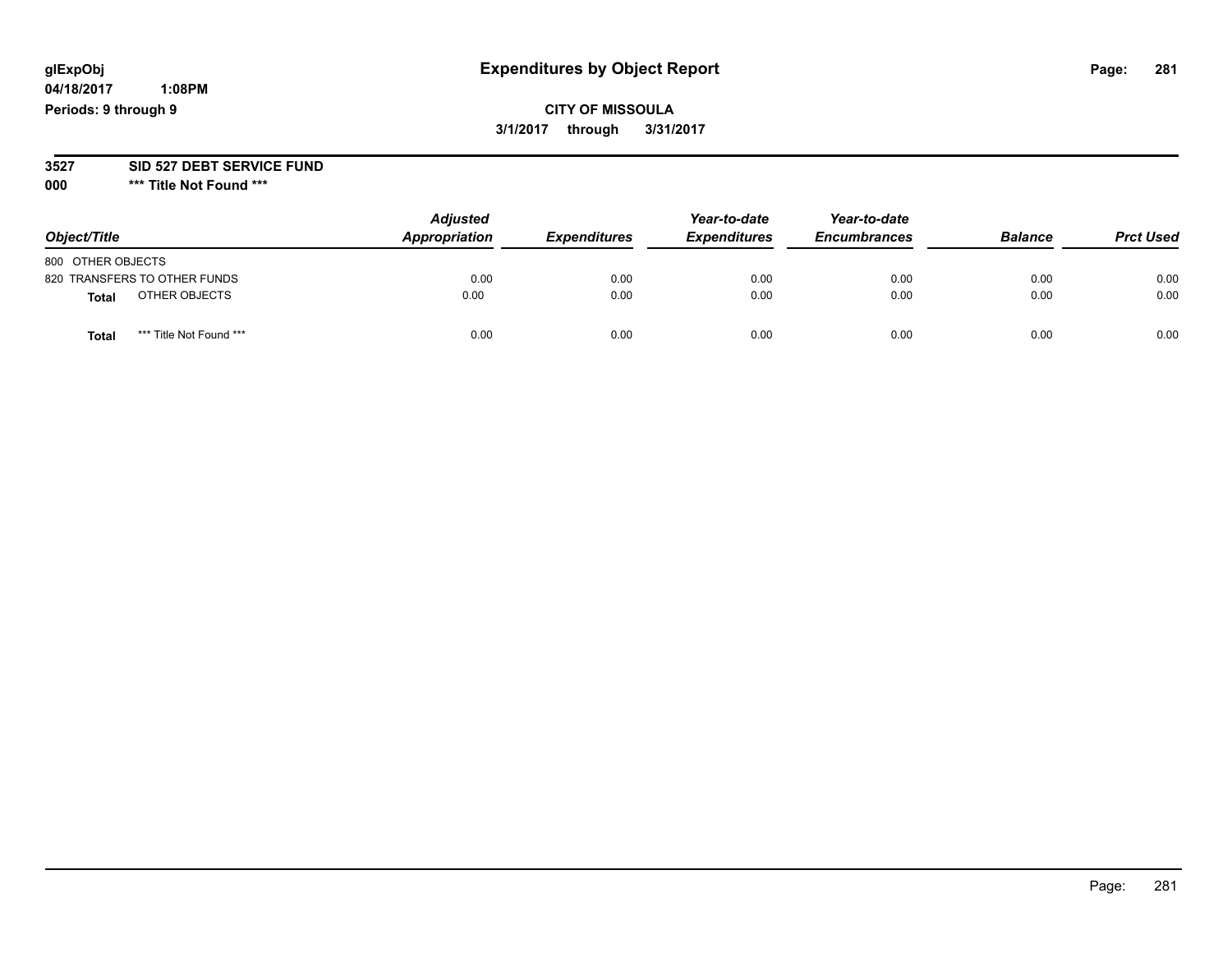### **CITY OF MISSOULA 3/1/2017 through 3/31/2017**

**3527 SID 527 DEBT SERVICE FUND**

| Object/Title                        | <b>Adjusted</b>      | <b>Expenditures</b> | Year-to-date<br><b>Expenditures</b> | Year-to-date<br><b>Encumbrances</b> | <b>Balance</b> | <b>Prct Used</b> |
|-------------------------------------|----------------------|---------------------|-------------------------------------|-------------------------------------|----------------|------------------|
|                                     | <b>Appropriation</b> |                     |                                     |                                     |                |                  |
| 500 FIXED CHARGES                   |                      |                     |                                     |                                     |                |                  |
| 550 MERCHANT SERVICE FEES           | 0.00                 | 0.00                | 0.00                                | 0.00                                | 0.00           | 0.00             |
| <b>FIXED CHARGES</b><br>Total       | 0.00                 | 0.00                | 0.00                                | 0.00                                | 0.00           | 0.00             |
| 600 DEBT SERVICE                    |                      |                     |                                     |                                     |                |                  |
| 610 PRINCIPAL                       | 0.00                 | 0.00                | 0.00                                | 0.00                                | 0.00           | 0.00             |
| 620 INTEREST / SERVICE FEES         | 0.00                 | 0.00                | 0.00                                | 0.00                                | 0.00           | 0.00             |
| <b>DEBT SERVICE</b><br><b>Total</b> | 0.00                 | 0.00                | 0.00                                | 0.00                                | 0.00           | 0.00             |
| NON-DEPARTMENTAL<br><b>Total</b>    | 0.00                 | 0.00                | 0.00                                | 0.00                                | 0.00           | 0.00             |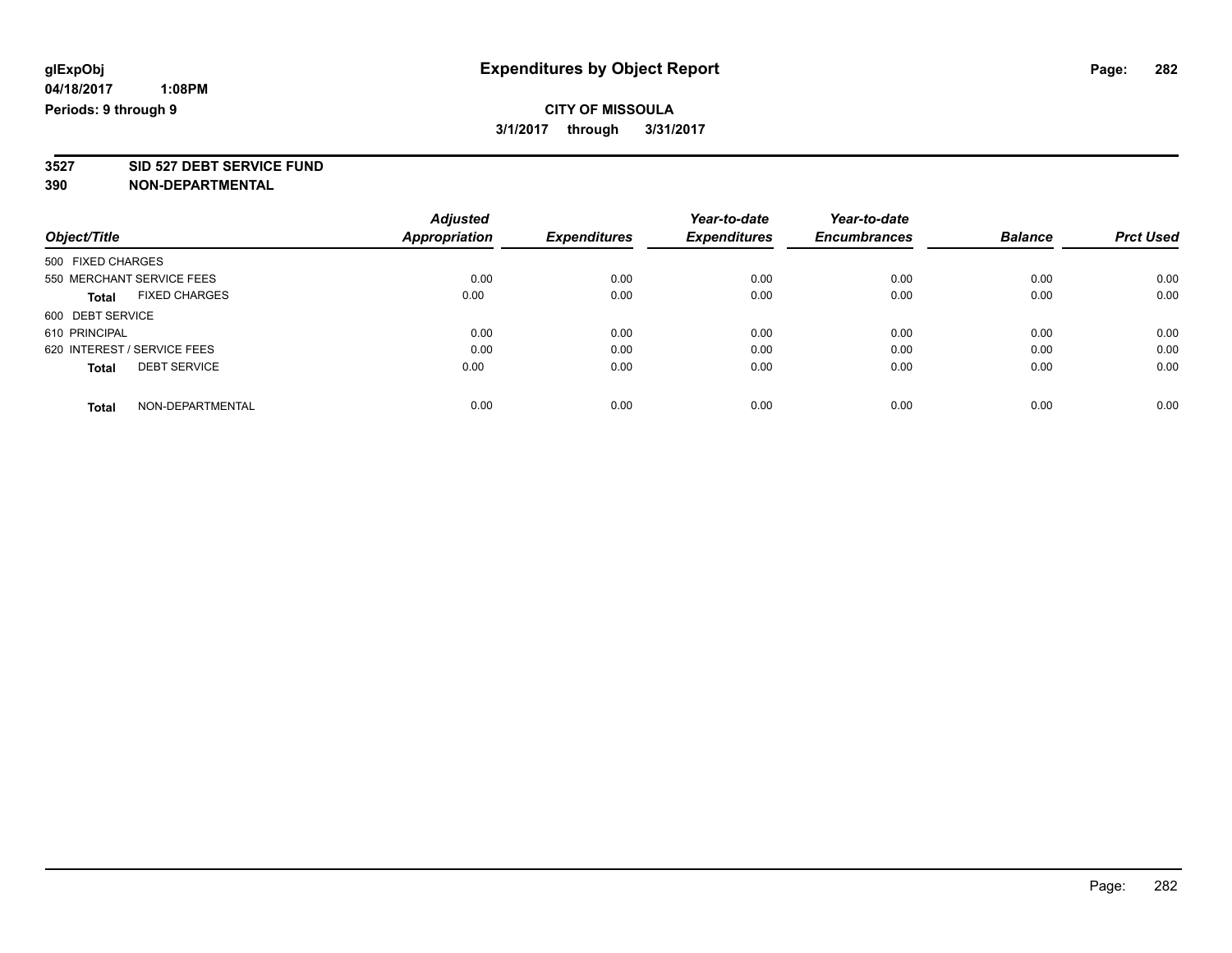## **CITY OF MISSOULA 3/1/2017 through 3/31/2017**

#### **3527 SID 527 DEBT SERVICE FUND**

| Object/Title      |                              | <b>Adjusted</b><br><b>Appropriation</b> | <b>Expenditures</b> | Year-to-date<br><b>Expenditures</b> | Year-to-date<br><b>Encumbrances</b> | <b>Balance</b> | <b>Prct Used</b> |
|-------------------|------------------------------|-----------------------------------------|---------------------|-------------------------------------|-------------------------------------|----------------|------------------|
|                   |                              |                                         |                     |                                     |                                     |                |                  |
| 500 FIXED CHARGES |                              |                                         |                     |                                     |                                     |                |                  |
|                   | 550 MERCHANT SERVICE FEES    | 0.00                                    | 0.00                | 0.00                                | 0.00                                | 0.00           | 0.00             |
| <b>Total</b>      | <b>FIXED CHARGES</b>         | 0.00                                    | 0.00                | 0.00                                | 0.00                                | 0.00           | 0.00             |
| 600 DEBT SERVICE  |                              |                                         |                     |                                     |                                     |                |                  |
| 610 PRINCIPAL     |                              | 0.00                                    | 0.00                | 0.00                                | 0.00                                | 0.00           | 0.00             |
|                   | 620 INTEREST / SERVICE FEES  | 0.00                                    | 0.00                | 0.00                                | 0.00                                | 0.00           | 0.00             |
| <b>Total</b>      | <b>DEBT SERVICE</b>          | 0.00                                    | 0.00                | 0.00                                | 0.00                                | 0.00           | 0.00             |
| 800 OTHER OBJECTS |                              |                                         |                     |                                     |                                     |                |                  |
|                   | 820 TRANSFERS TO OTHER FUNDS | 0.00                                    | 0.00                | 0.00                                | 0.00                                | 0.00           | 0.00             |
| <b>Total</b>      | OTHER OBJECTS                | 0.00                                    | 0.00                | 0.00                                | 0.00                                | 0.00           | 0.00             |
| <b>Total</b>      | SID 527 DEBT SERVICE FUND    | 0.00                                    | 0.00                | 0.00                                | 0.00                                | 0.00           | 0.00             |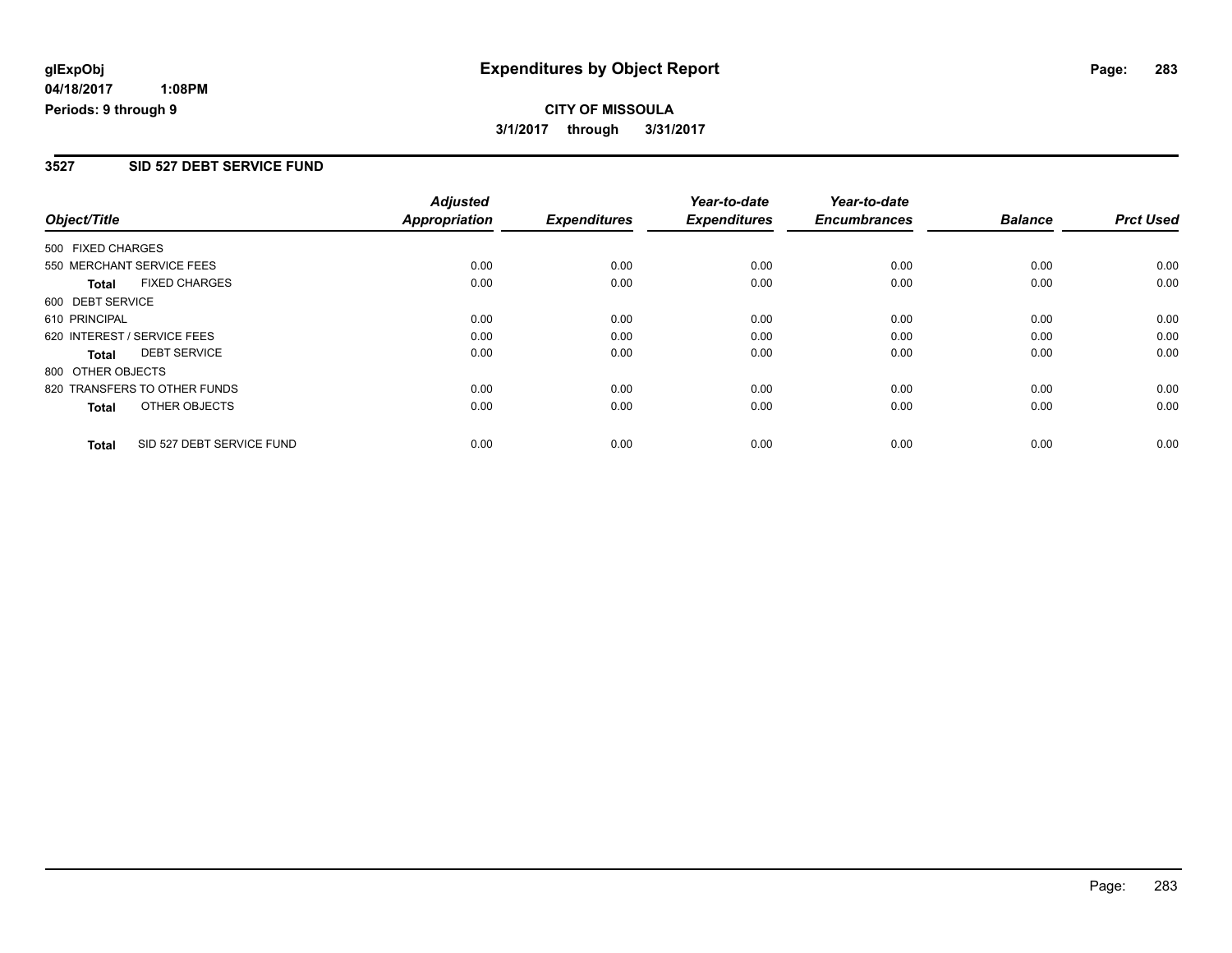### **CITY OF MISSOULA 3/1/2017 through 3/31/2017**

**3530 SID 530 DEBT SERVICE FUND**

|                                      | <b>Adjusted</b>      |                     | Year-to-date        | Year-to-date        |                |                  |
|--------------------------------------|----------------------|---------------------|---------------------|---------------------|----------------|------------------|
| Object/Title                         | <b>Appropriation</b> | <b>Expenditures</b> | <b>Expenditures</b> | <b>Encumbrances</b> | <b>Balance</b> | <b>Prct Used</b> |
| 500 FIXED CHARGES                    |                      |                     |                     |                     |                |                  |
| 550 MERCHANT SERVICE FEES            | 0.00                 | 0.00                | 0.00                | 0.00                | 0.00           | 0.00             |
| <b>FIXED CHARGES</b><br><b>Total</b> | 0.00                 | 0.00                | 0.00                | 0.00                | 0.00           | 0.00             |
| 600 DEBT SERVICE                     |                      |                     |                     |                     |                |                  |
| 610 PRINCIPAL                        | 0.00                 | 0.00                | 0.00                | 0.00                | 0.00           | 0.00             |
| 620 INTEREST / SERVICE FEES          | 0.00                 | 0.00                | 0.00                | 0.00                | 0.00           | 0.00             |
| <b>DEBT SERVICE</b><br><b>Total</b>  | 0.00                 | 0.00                | 0.00                | 0.00                | 0.00           | 0.00             |
| 800 OTHER OBJECTS                    |                      |                     |                     |                     |                |                  |
| 820 TRANSFERS TO OTHER FUNDS         | 0.00                 | 0.00                | 0.00                | 0.00                | 0.00           | 0.00             |
| OTHER OBJECTS<br><b>Total</b>        | 0.00                 | 0.00                | 0.00                | 0.00                | 0.00           | 0.00             |
|                                      |                      |                     |                     |                     |                |                  |
| NON-DEPARTMENTAL<br><b>Total</b>     | 0.00                 | 0.00                | 0.00                | 0.00                | 0.00           | 0.00             |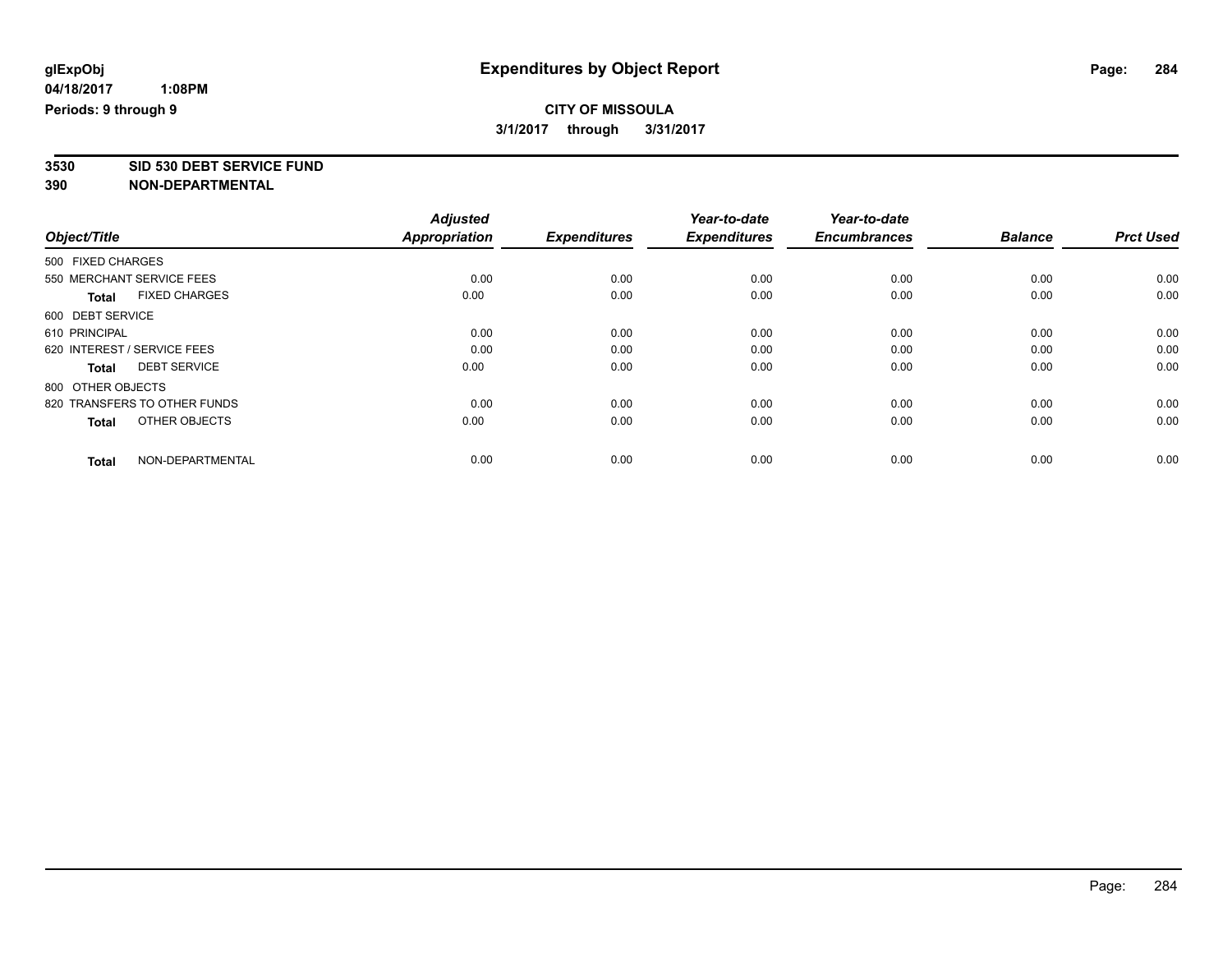# **CITY OF MISSOULA**

**3/1/2017 through 3/31/2017**

#### **3530 SID 530 DEBT SERVICE FUND**

| Object/Title                |                              | <b>Adjusted</b><br>Appropriation | <b>Expenditures</b> | Year-to-date<br><b>Expenditures</b> | Year-to-date<br><b>Encumbrances</b> | <b>Balance</b> | <b>Prct Used</b> |
|-----------------------------|------------------------------|----------------------------------|---------------------|-------------------------------------|-------------------------------------|----------------|------------------|
|                             |                              |                                  |                     |                                     |                                     |                |                  |
| 500 FIXED CHARGES           |                              |                                  |                     |                                     |                                     |                |                  |
|                             | 550 MERCHANT SERVICE FEES    | 0.00                             | 0.00                | 0.00                                | 0.00                                | 0.00           | 0.00             |
| <b>Total</b>                | <b>FIXED CHARGES</b>         | 0.00                             | 0.00                | 0.00                                | 0.00                                | 0.00           | 0.00             |
| 600 DEBT SERVICE            |                              |                                  |                     |                                     |                                     |                |                  |
| 610 PRINCIPAL               |                              | 0.00                             | 0.00                | 0.00                                | 0.00                                | 0.00           | 0.00             |
| 620 INTEREST / SERVICE FEES |                              | 0.00                             | 0.00                | 0.00                                | 0.00                                | 0.00           | 0.00             |
| <b>Total</b>                | <b>DEBT SERVICE</b>          | 0.00                             | 0.00                | 0.00                                | 0.00                                | 0.00           | 0.00             |
| 800 OTHER OBJECTS           |                              |                                  |                     |                                     |                                     |                |                  |
|                             | 820 TRANSFERS TO OTHER FUNDS | 0.00                             | 0.00                | 0.00                                | 0.00                                | 0.00           | 0.00             |
| <b>Total</b>                | OTHER OBJECTS                | 0.00                             | 0.00                | 0.00                                | 0.00                                | 0.00           | 0.00             |
| <b>Total</b>                | SID 530 DEBT SERVICE FUND    | 0.00                             | 0.00                | 0.00                                | 0.00                                | 0.00           | 0.00             |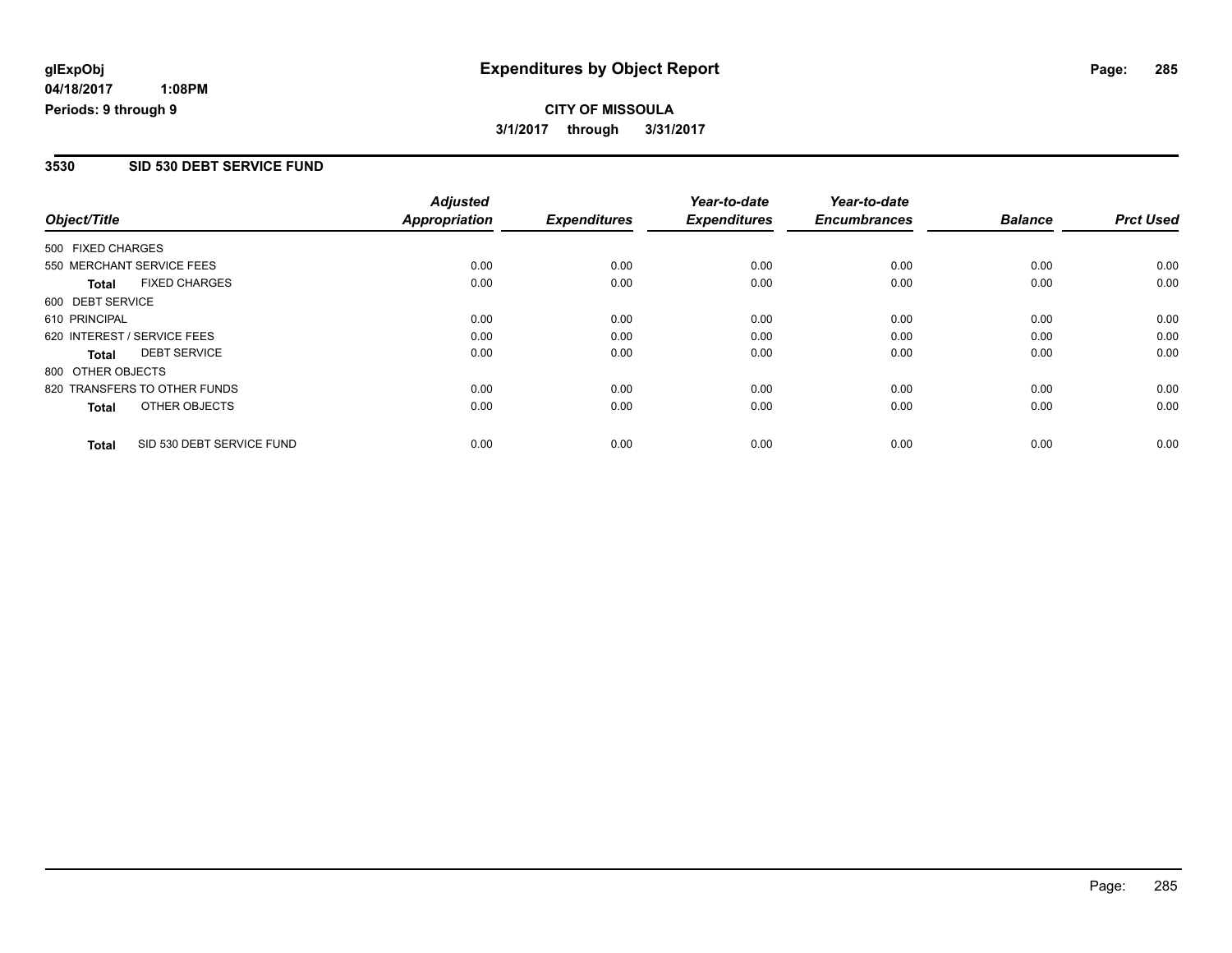### **CITY OF MISSOULA 3/1/2017 through 3/31/2017**

# **3531 SID 531 HICKORY ST CALMING**

| Object/Title                         | <b>Adjusted</b><br><b>Appropriation</b> | <b>Expenditures</b> | Year-to-date<br><b>Expenditures</b> | Year-to-date<br><b>Encumbrances</b> | <b>Balance</b> | <b>Prct Used</b> |
|--------------------------------------|-----------------------------------------|---------------------|-------------------------------------|-------------------------------------|----------------|------------------|
| 500 FIXED CHARGES                    |                                         |                     |                                     |                                     |                |                  |
| 550 MERCHANT SERVICE FEES            | 0.00                                    | 0.00                | 0.00                                | 0.00                                | 0.00           | 0.00             |
| <b>FIXED CHARGES</b><br><b>Total</b> | 0.00                                    | 0.00                | 0.00                                | 0.00                                | 0.00           | 0.00             |
| 800 OTHER OBJECTS                    |                                         |                     |                                     |                                     |                |                  |
| 820 TRANSFERS TO OTHER FUNDS         | 0.00                                    | 0.00                | 0.00                                | 0.00                                | 0.00           | 0.00             |
| OTHER OBJECTS<br><b>Total</b>        | 0.00                                    | 0.00                | 0.00                                | 0.00                                | 0.00           | 0.00             |
| NON-DEPARTMENTAL<br>Total            | 0.00                                    | 0.00                | 0.00                                | 0.00                                | 0.00           | 0.00             |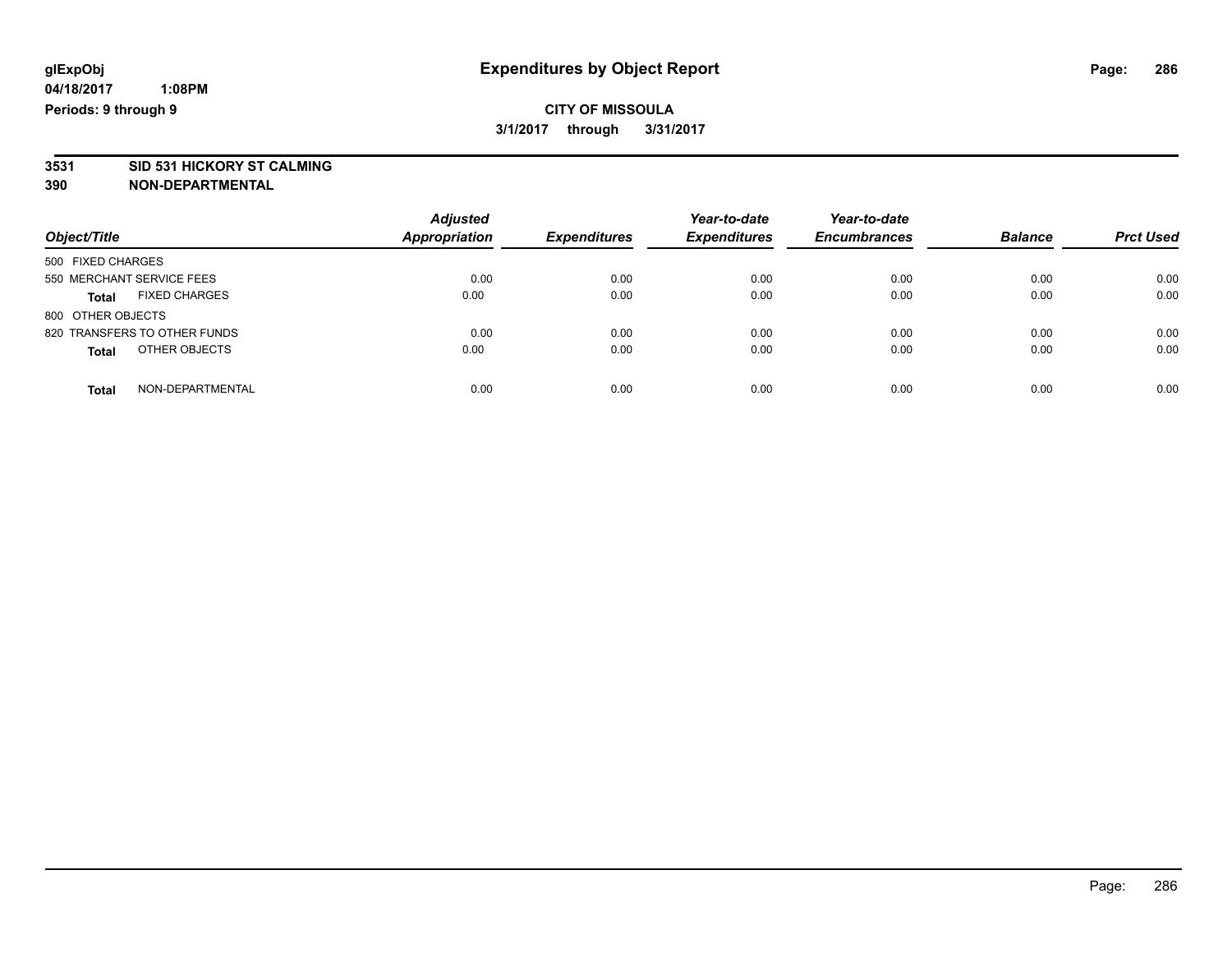**CITY OF MISSOULA 3/1/2017 through 3/31/2017**

#### **3531 SID 531 HICKORY ST CALMING**

| Object/Title      |                              | <b>Adjusted</b><br><b>Appropriation</b> | <b>Expenditures</b> | Year-to-date<br><b>Expenditures</b> | Year-to-date<br><b>Encumbrances</b> | <b>Balance</b> | <b>Prct Used</b> |
|-------------------|------------------------------|-----------------------------------------|---------------------|-------------------------------------|-------------------------------------|----------------|------------------|
| 500 FIXED CHARGES |                              |                                         |                     |                                     |                                     |                |                  |
|                   | 550 MERCHANT SERVICE FEES    | 0.00                                    | 0.00                | 0.00                                | 0.00                                | 0.00           | 0.00             |
| <b>Total</b>      | <b>FIXED CHARGES</b>         | 0.00                                    | 0.00                | 0.00                                | 0.00                                | 0.00           | 0.00             |
| 800 OTHER OBJECTS |                              |                                         |                     |                                     |                                     |                |                  |
|                   | 820 TRANSFERS TO OTHER FUNDS | 0.00                                    | 0.00                | 0.00                                | 0.00                                | 0.00           | 0.00             |
| <b>Total</b>      | OTHER OBJECTS                | 0.00                                    | 0.00                | 0.00                                | 0.00                                | 0.00           | 0.00             |
| <b>Total</b>      | SID 531 HICKORY ST CALMING   | 0.00                                    | 0.00                | 0.00                                | 0.00                                | 0.00           | 0.00             |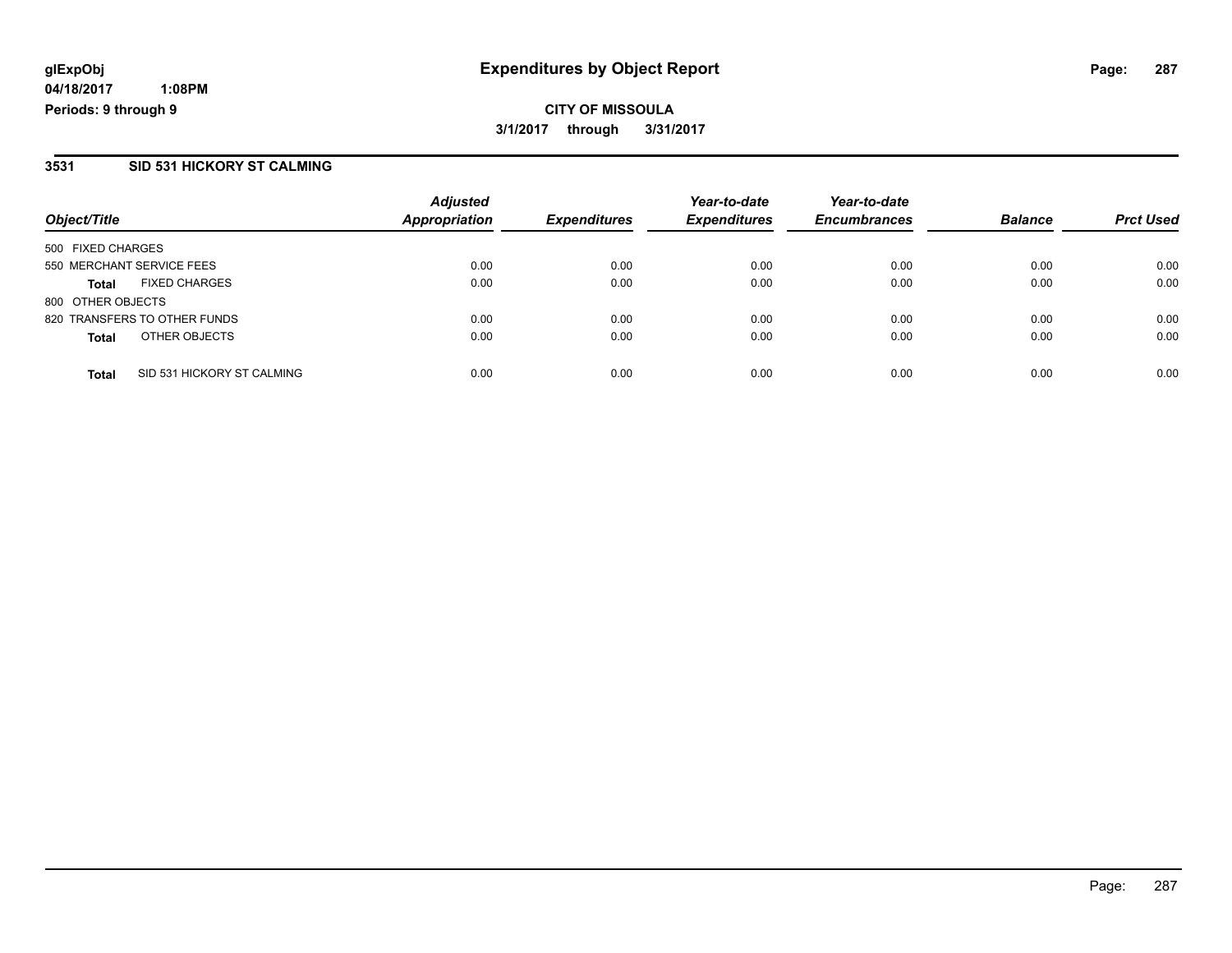### **CITY OF MISSOULA 3/1/2017 through 3/31/2017**

**3532 SID 532 DEBT SERVICE FUND**

|                             |                           | <b>Adjusted</b>      |                     | Year-to-date        | Year-to-date        |                |                  |
|-----------------------------|---------------------------|----------------------|---------------------|---------------------|---------------------|----------------|------------------|
| Object/Title                |                           | <b>Appropriation</b> | <b>Expenditures</b> | <b>Expenditures</b> | <b>Encumbrances</b> | <b>Balance</b> | <b>Prct Used</b> |
| 500 FIXED CHARGES           |                           |                      |                     |                     |                     |                |                  |
|                             | 550 MERCHANT SERVICE FEES | 0.00                 | 0.00                | 0.00                | 0.00                | 0.00           | 0.00             |
| <b>Total</b>                | <b>FIXED CHARGES</b>      | 0.00                 | 0.00                | 0.00                | 0.00                | 0.00           | 0.00             |
| 600 DEBT SERVICE            |                           |                      |                     |                     |                     |                |                  |
| 610 PRINCIPAL               |                           | 30.000.00            | 0.00                | 0.00                | 0.00                | 30.000.00      | 0.00             |
| 620 INTEREST / SERVICE FEES |                           | 10.633.00            | 0.00                | 5,666.25            | 0.00                | 4,966.75       | 53.29            |
| <b>Total</b>                | <b>DEBT SERVICE</b>       | 40.633.00            | 0.00                | 5,666.25            | 0.00                | 34,966.75      | 13.94            |
| <b>Total</b>                | NON-DEPARTMENTAL          | 40.633.00            | 0.00                | 5,666.25            | 0.00                | 34.966.75      | 13.94            |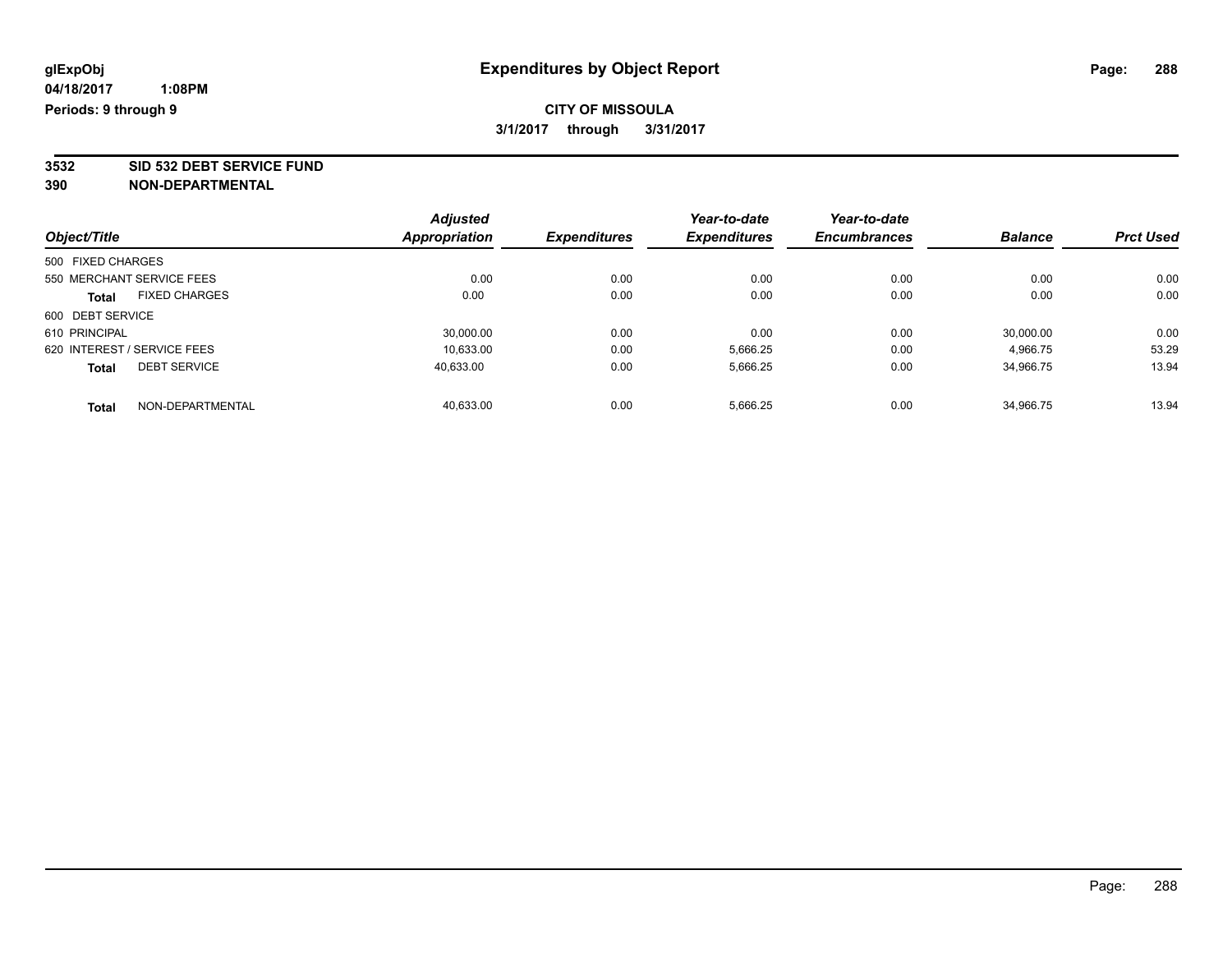## **CITY OF MISSOULA 3/1/2017 through 3/31/2017**

### **3532 SID 532 DEBT SERVICE FUND**

| Object/Title                              | <b>Adjusted</b><br><b>Appropriation</b> | <b>Expenditures</b> | Year-to-date<br><b>Expenditures</b> | Year-to-date<br><b>Encumbrances</b> | <b>Balance</b> | <b>Prct Used</b> |
|-------------------------------------------|-----------------------------------------|---------------------|-------------------------------------|-------------------------------------|----------------|------------------|
| 500 FIXED CHARGES                         |                                         |                     |                                     |                                     |                |                  |
| 550 MERCHANT SERVICE FEES                 | 0.00                                    | 0.00                | 0.00                                | 0.00                                | 0.00           | 0.00             |
| <b>FIXED CHARGES</b><br><b>Total</b>      | 0.00                                    | 0.00                | 0.00                                | 0.00                                | 0.00           | 0.00             |
| 600 DEBT SERVICE                          |                                         |                     |                                     |                                     |                |                  |
| 610 PRINCIPAL                             | 30.000.00                               | 0.00                | 0.00                                | 0.00                                | 30.000.00      | 0.00             |
| 620 INTEREST / SERVICE FEES               | 10.633.00                               | 0.00                | 5,666.25                            | 0.00                                | 4.966.75       | 53.29            |
| <b>DEBT SERVICE</b><br><b>Total</b>       | 40.633.00                               | 0.00                | 5,666.25                            | 0.00                                | 34.966.75      | 13.94            |
| SID 532 DEBT SERVICE FUND<br><b>Total</b> | 40.633.00                               | 0.00                | 5.666.25                            | 0.00                                | 34.966.75      | 13.94            |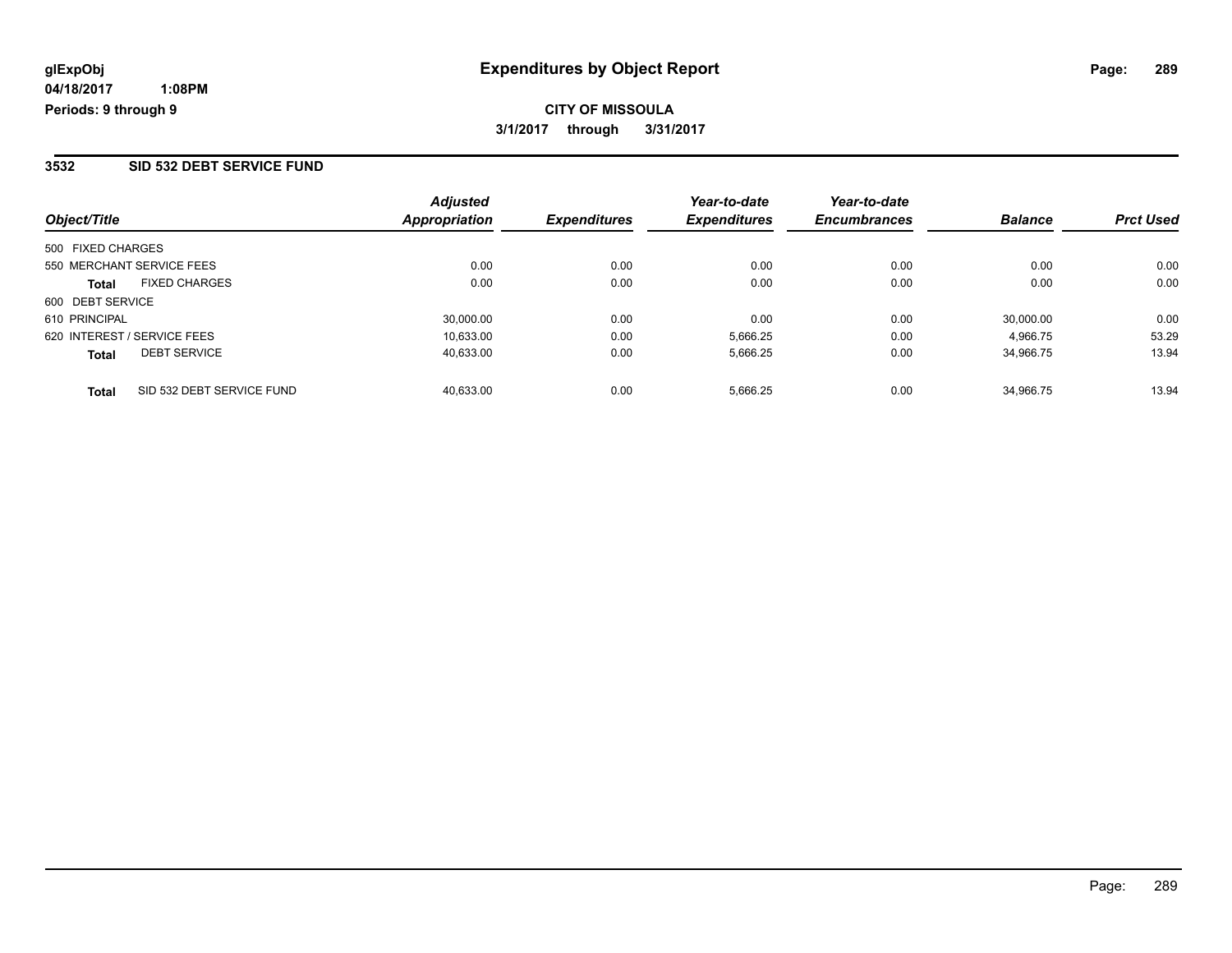## **CITY OF MISSOULA 3/1/2017 through 3/31/2017**

# **3533 GILBERT ST SEWER SID DEBT FUND**

**330 WASTEWATER**

| Object/Title                         | <b>Adjusted</b><br>Appropriation | <b>Expenditures</b> | Year-to-date<br><b>Expenditures</b> | Year-to-date<br><b>Encumbrances</b> | <b>Balance</b> | <b>Prct Used</b> |
|--------------------------------------|----------------------------------|---------------------|-------------------------------------|-------------------------------------|----------------|------------------|
| 500 FIXED CHARGES                    |                                  |                     |                                     |                                     |                |                  |
| 550 MERCHANT SERVICE FEES            | 0.00                             | 0.00                | 0.00                                | 0.00                                | 0.00           | 0.00             |
| <b>FIXED CHARGES</b><br><b>Total</b> | 0.00                             | 0.00                | 0.00                                | 0.00                                | 0.00           | 0.00             |
| <b>WASTEWATER</b><br>Total           | 0.00                             | 0.00                | 0.00                                | 0.00                                | 0.00           | 0.00             |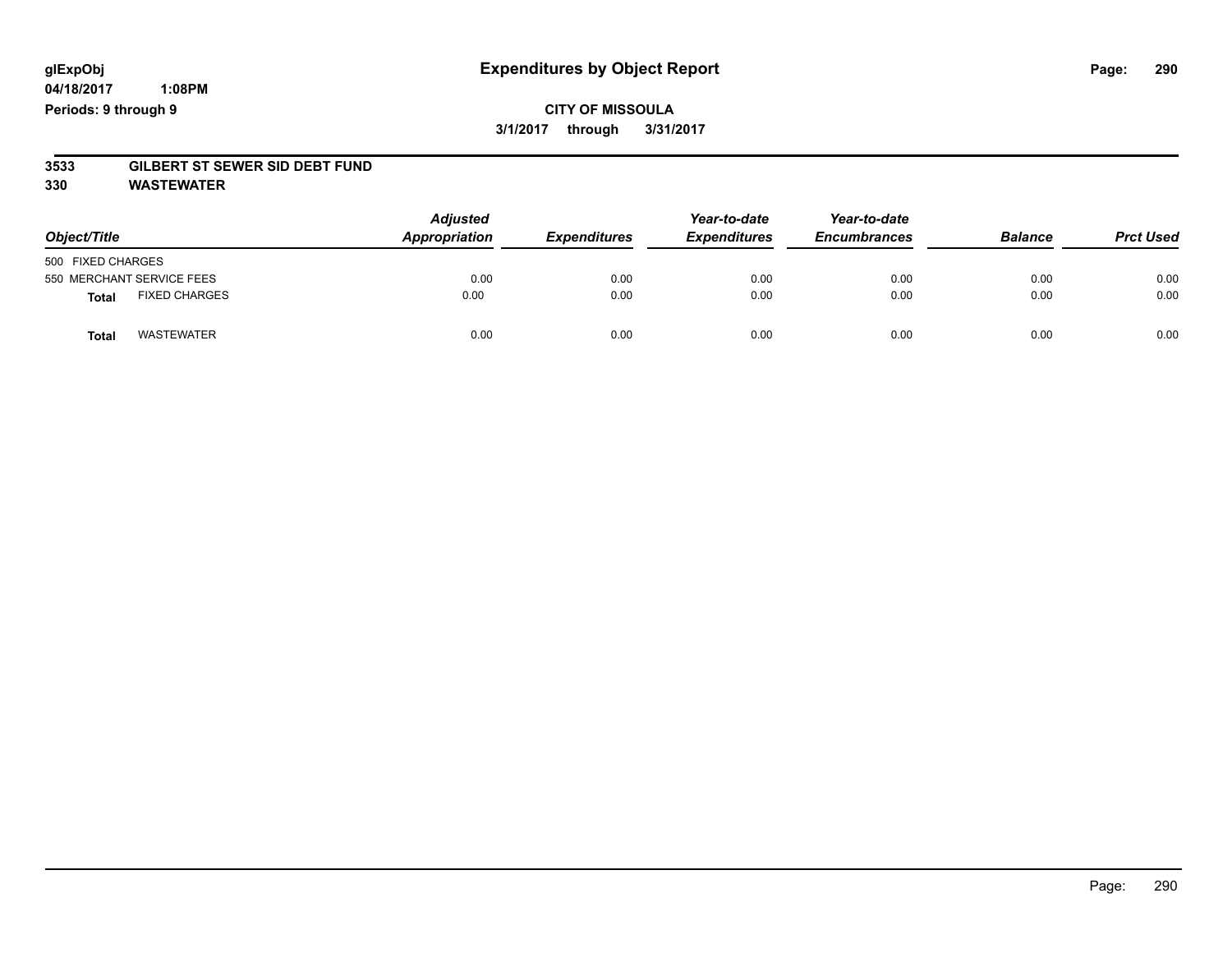**3/1/2017 through 3/31/2017**

# **3533 GILBERT ST SEWER SID DEBT FUND**

**390 NON-DEPARTMENTAL**

|                                      | <b>Adjusted</b>      |                     | Year-to-date        | Year-to-date        |                |                  |
|--------------------------------------|----------------------|---------------------|---------------------|---------------------|----------------|------------------|
| Object/Title                         | <b>Appropriation</b> | <b>Expenditures</b> | <b>Expenditures</b> | <b>Encumbrances</b> | <b>Balance</b> | <b>Prct Used</b> |
| 500 FIXED CHARGES                    |                      |                     |                     |                     |                |                  |
| 500 FIXED CHARGES                    | 0.00                 | 0.00                | 0.00                | 0.00                | 0.00           | 0.00             |
| 550 MERCHANT SERVICE FEES            | 0.00                 | 0.00                | 0.00                | 0.00                | 0.00           | 0.00             |
| <b>FIXED CHARGES</b><br><b>Total</b> | 0.00                 | 0.00                | 0.00                | 0.00                | 0.00           | 0.00             |
| 600 DEBT SERVICE                     |                      |                     |                     |                     |                |                  |
| 610 PRINCIPAL                        | 12,000.00            | 0.00                | 6,000.00            | 0.00                | 6,000.00       | 50.00            |
| 620 INTEREST / SERVICE FEES          | 4,875.00             | 0.00                | 2,493.75            | 0.00                | 2,381.25       | 51.15            |
| <b>DEBT SERVICE</b><br>Total         | 16,875.00            | 0.00                | 8,493.75            | 0.00                | 8,381.25       | 50.33            |
| 800 OTHER OBJECTS                    |                      |                     |                     |                     |                |                  |
| 820 TRANSFERS TO OTHER FUNDS         | 0.00                 | 0.00                | 0.00                | 0.00                | 0.00           | 0.00             |
| OTHER OBJECTS<br><b>Total</b>        | 0.00                 | 0.00                | 0.00                | 0.00                | 0.00           | 0.00             |
| NON-DEPARTMENTAL<br><b>Total</b>     | 16,875.00            | 0.00                | 8,493.75            | 0.00                | 8,381.25       | 50.33            |

Page: 291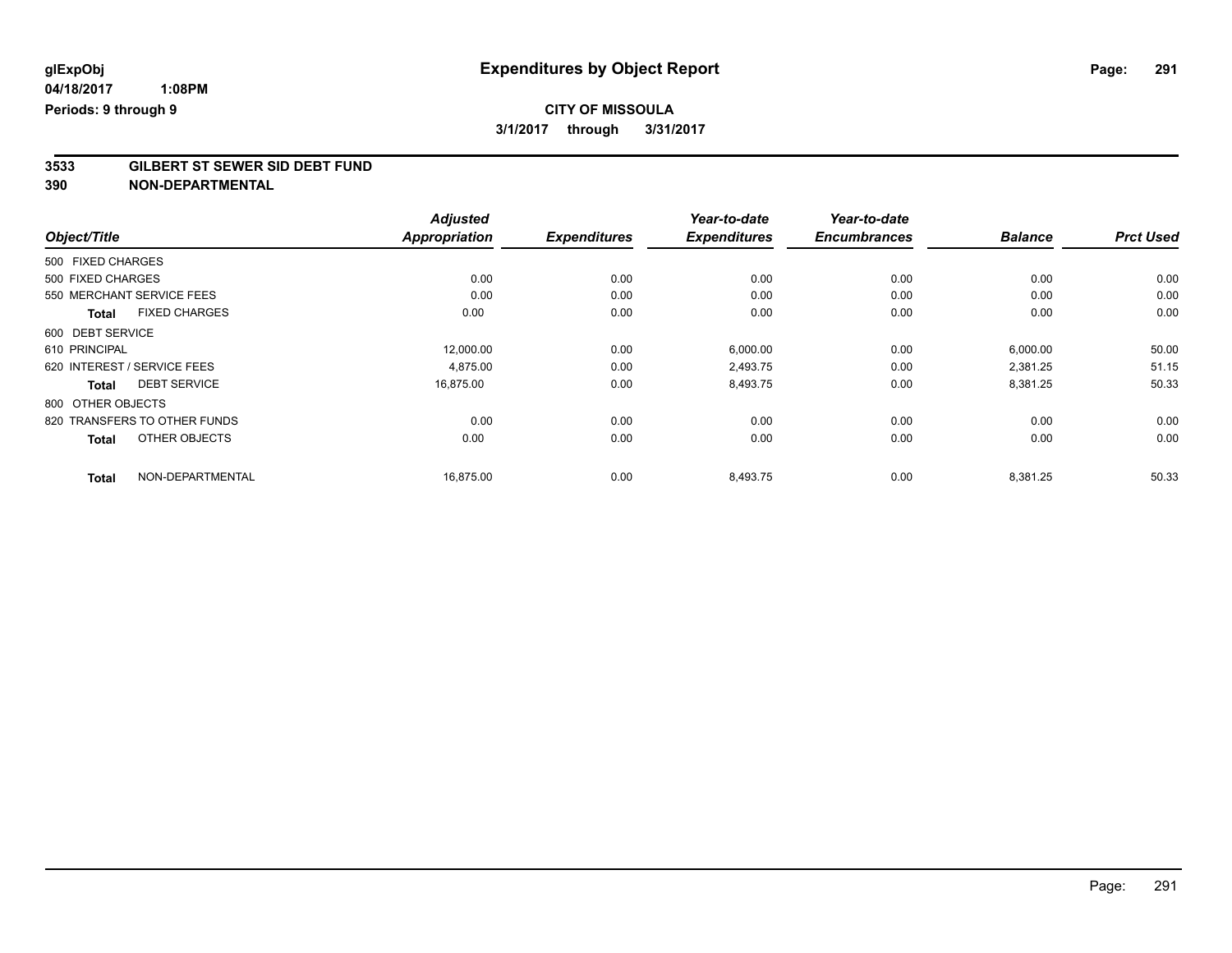## **CITY OF MISSOULA 3/1/2017 through 3/31/2017**

### **3533 GILBERT ST SEWER SID DEBT FUND**

|                   |                                | <b>Adjusted</b> |                     | Year-to-date        | Year-to-date        |                |                  |
|-------------------|--------------------------------|-----------------|---------------------|---------------------|---------------------|----------------|------------------|
| Object/Title      |                                | Appropriation   | <b>Expenditures</b> | <b>Expenditures</b> | <b>Encumbrances</b> | <b>Balance</b> | <b>Prct Used</b> |
| 500 FIXED CHARGES |                                |                 |                     |                     |                     |                |                  |
| 500 FIXED CHARGES |                                | 0.00            | 0.00                | 0.00                | 0.00                | 0.00           | 0.00             |
|                   | 550 MERCHANT SERVICE FEES      | 0.00            | 0.00                | 0.00                | 0.00                | 0.00           | 0.00             |
| <b>Total</b>      | <b>FIXED CHARGES</b>           | 0.00            | 0.00                | 0.00                | 0.00                | 0.00           | 0.00             |
| 600 DEBT SERVICE  |                                |                 |                     |                     |                     |                |                  |
| 610 PRINCIPAL     |                                | 12,000.00       | 0.00                | 6,000.00            | 0.00                | 6,000.00       | 50.00            |
|                   | 620 INTEREST / SERVICE FEES    | 4,875.00        | 0.00                | 2,493.75            | 0.00                | 2,381.25       | 51.15            |
| <b>Total</b>      | <b>DEBT SERVICE</b>            | 16,875.00       | 0.00                | 8,493.75            | 0.00                | 8,381.25       | 50.33            |
| 800 OTHER OBJECTS |                                |                 |                     |                     |                     |                |                  |
|                   | 820 TRANSFERS TO OTHER FUNDS   | 0.00            | 0.00                | 0.00                | 0.00                | 0.00           | 0.00             |
| <b>Total</b>      | OTHER OBJECTS                  | 0.00            | 0.00                | 0.00                | 0.00                | 0.00           | 0.00             |
| <b>Total</b>      | GILBERT ST SEWER SID DEBT FUND | 16,875.00       | 0.00                | 8,493.75            | 0.00                | 8,381.25       | 50.33            |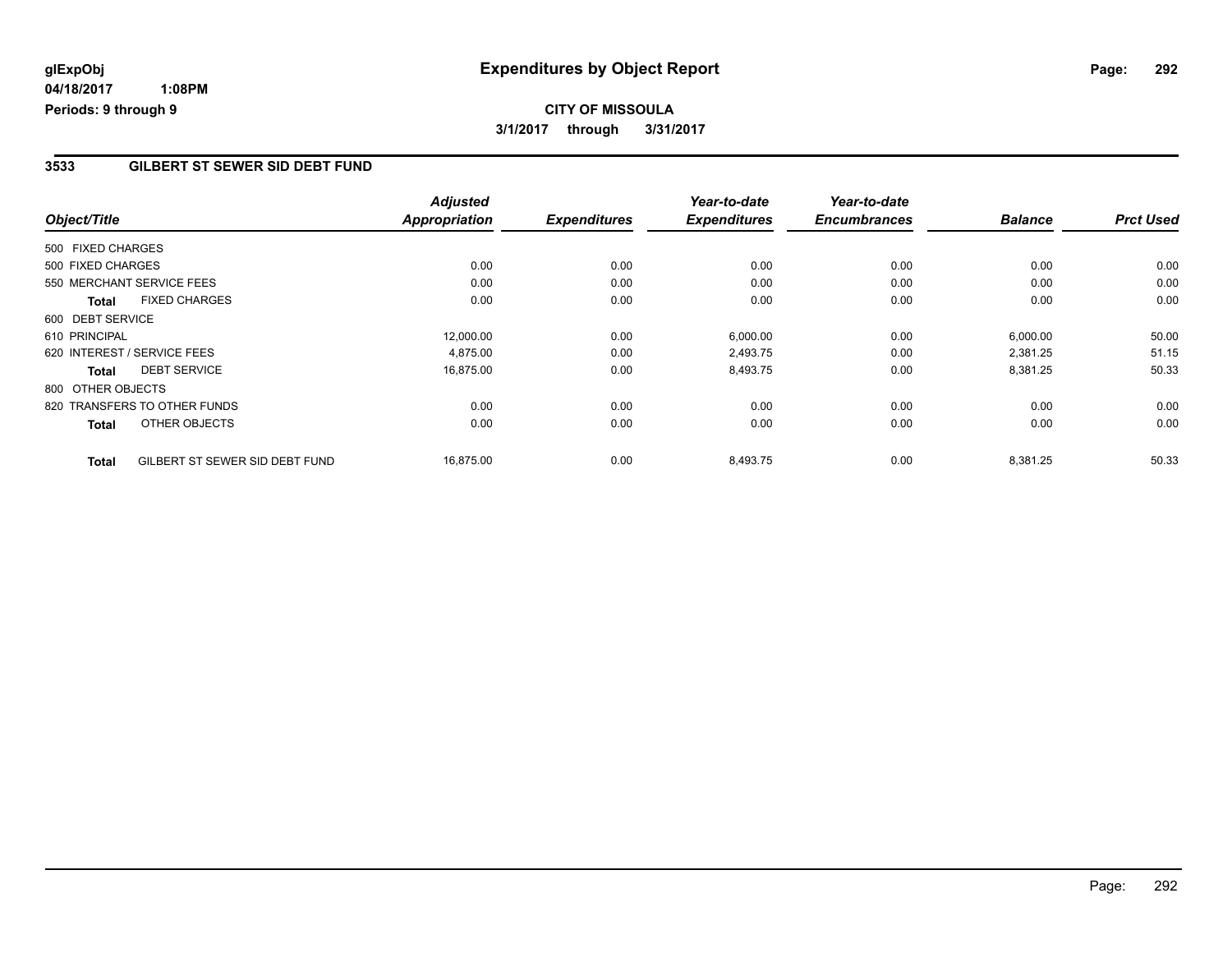**3534 LINCOLNWOOD SEWER PHASE I**

|                                      | <b>Adjusted</b><br><b>Appropriation</b> |                     | Year-to-date<br><b>Expenditures</b> | Year-to-date<br><b>Encumbrances</b> | <b>Balance</b> | <b>Prct Used</b> |
|--------------------------------------|-----------------------------------------|---------------------|-------------------------------------|-------------------------------------|----------------|------------------|
| Object/Title                         |                                         | <b>Expenditures</b> |                                     |                                     |                |                  |
| 500 FIXED CHARGES                    |                                         |                     |                                     |                                     |                |                  |
| 550 MERCHANT SERVICE FEES            | 0.00                                    | 0.00                | 0.00                                | 0.00                                | 0.00           | 0.00             |
| <b>FIXED CHARGES</b><br><b>Total</b> | 0.00                                    | 0.00                | 0.00                                | 0.00                                | 0.00           | 0.00             |
| 600 DEBT SERVICE                     |                                         |                     |                                     |                                     |                |                  |
| 610 PRINCIPAL                        | 12.000.00                               | 0.00                | 6,000.00                            | 0.00                                | 6,000.00       | 50.00            |
| 620 INTEREST / SERVICE FEES          | 5.513.00                                | 0.00                | 2,812.50                            | 0.00                                | 2,700.50       | 51.02            |
| <b>DEBT SERVICE</b><br><b>Total</b>  | 17.513.00                               | 0.00                | 8,812.50                            | 0.00                                | 8,700.50       | 50.32            |
| NON-DEPARTMENTAL<br>Total            | 17.513.00                               | 0.00                | 8.812.50                            | 0.00                                | 8.700.50       | 50.32            |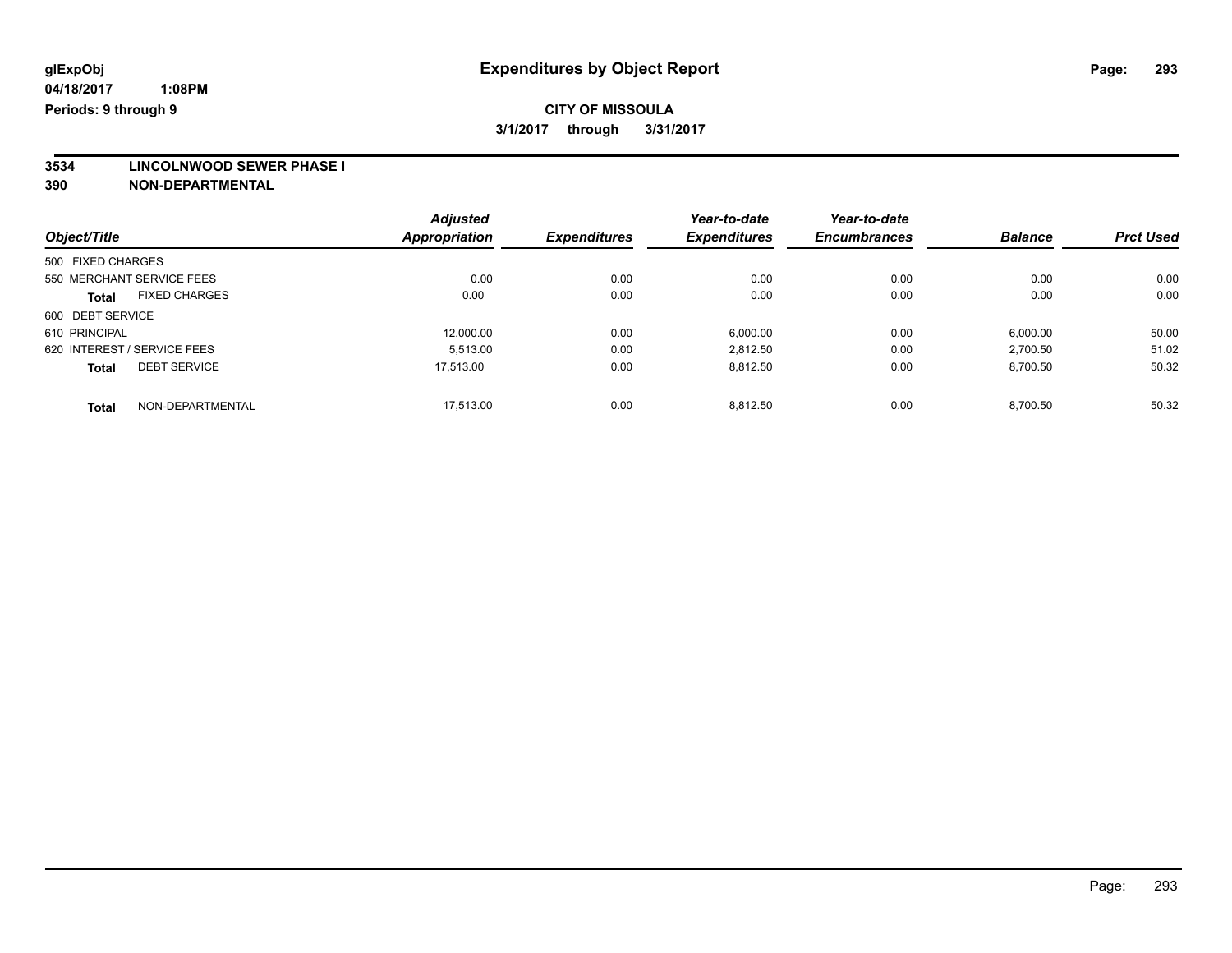### **3534 LINCOLNWOOD SEWER PHASE I**

| Object/Title                              | <b>Adjusted</b><br>Appropriation | <b>Expenditures</b> | Year-to-date<br><b>Expenditures</b> | Year-to-date<br><b>Encumbrances</b> | <b>Balance</b> | <b>Prct Used</b> |
|-------------------------------------------|----------------------------------|---------------------|-------------------------------------|-------------------------------------|----------------|------------------|
| 500 FIXED CHARGES                         |                                  |                     |                                     |                                     |                |                  |
| 550 MERCHANT SERVICE FEES                 | 0.00                             | 0.00                | 0.00                                | 0.00                                | 0.00           | 0.00             |
| <b>FIXED CHARGES</b><br><b>Total</b>      | 0.00                             | 0.00                | 0.00                                | 0.00                                | 0.00           | 0.00             |
| 600 DEBT SERVICE                          |                                  |                     |                                     |                                     |                |                  |
| 610 PRINCIPAL                             | 12,000.00                        | 0.00                | 6,000.00                            | 0.00                                | 6,000.00       | 50.00            |
| 620 INTEREST / SERVICE FEES               | 5.513.00                         | 0.00                | 2.812.50                            | 0.00                                | 2.700.50       | 51.02            |
| <b>DEBT SERVICE</b><br><b>Total</b>       | 17.513.00                        | 0.00                | 8.812.50                            | 0.00                                | 8,700.50       | 50.32            |
| LINCOLNWOOD SEWER PHASE I<br><b>Total</b> | 17.513.00                        | 0.00                | 8.812.50                            | 0.00                                | 8.700.50       | 50.32            |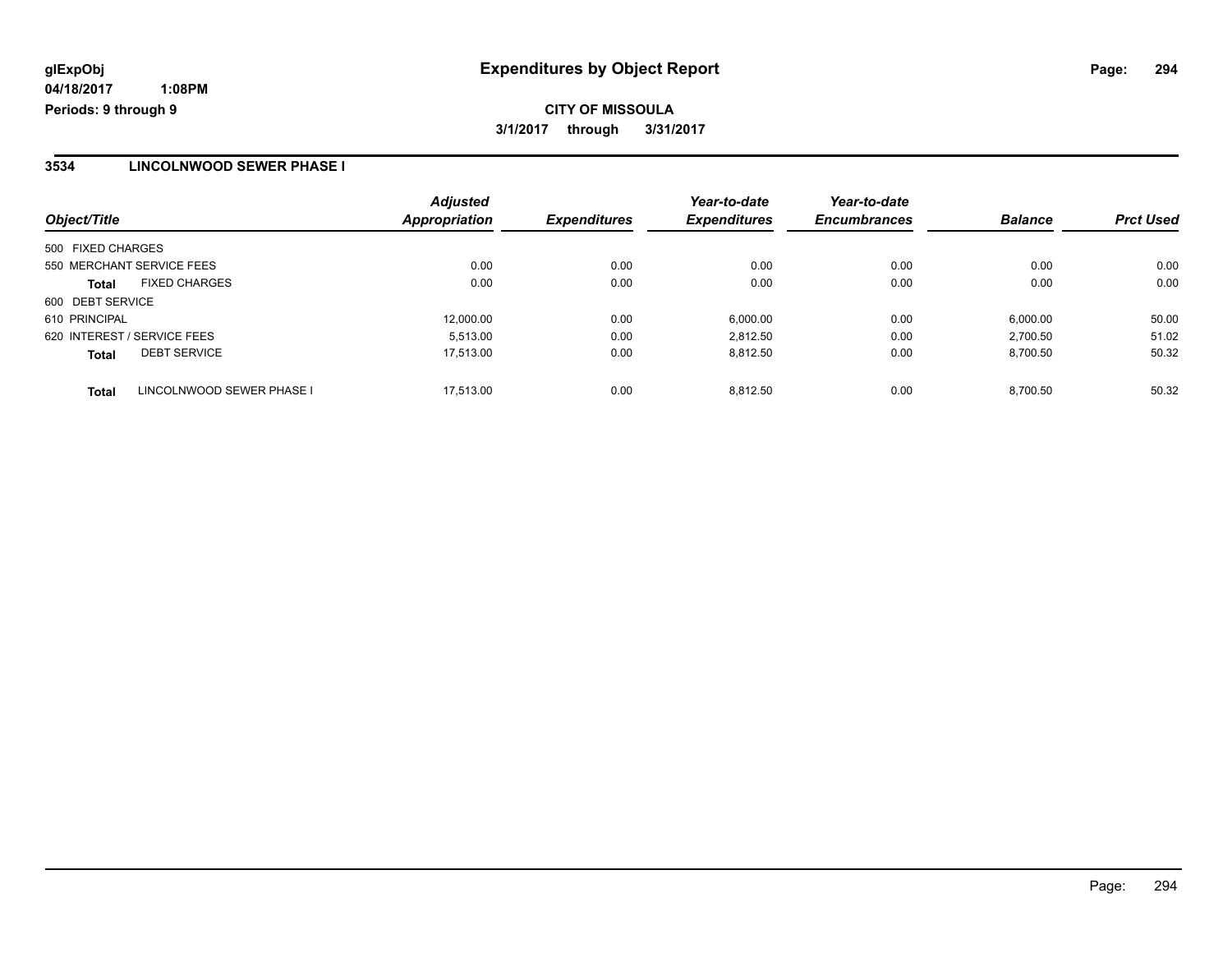## **CITY OF MISSOULA 3/1/2017 through 3/31/2017**

# **3535 SLANT STREET TRAFFIC CALMING**

| Object/Title                         | <b>Adjusted</b><br><b>Appropriation</b> | <b>Expenditures</b> | Year-to-date<br><b>Expenditures</b> | Year-to-date<br><b>Encumbrances</b> | <b>Balance</b> | <b>Prct Used</b> |
|--------------------------------------|-----------------------------------------|---------------------|-------------------------------------|-------------------------------------|----------------|------------------|
| 500 FIXED CHARGES                    |                                         |                     |                                     |                                     |                |                  |
| 550 MERCHANT SERVICE FEES            | 0.00                                    | 0.00                | 0.00                                | 0.00                                | 0.00           | 0.00             |
| <b>FIXED CHARGES</b><br><b>Total</b> | 0.00                                    | 0.00                | 0.00                                | 0.00                                | 0.00           | 0.00             |
| 800 OTHER OBJECTS                    |                                         |                     |                                     |                                     |                |                  |
| 820 TRANSFERS TO OTHER FUNDS         | 0.00                                    | 0.00                | 0.00                                | 0.00                                | 0.00           | 0.00             |
| OTHER OBJECTS<br><b>Total</b>        | 0.00                                    | 0.00                | 0.00                                | 0.00                                | 0.00           | 0.00             |
| NON-DEPARTMENTAL<br>Total            | 0.00                                    | 0.00                | 0.00                                | 0.00                                | 0.00           | 0.00             |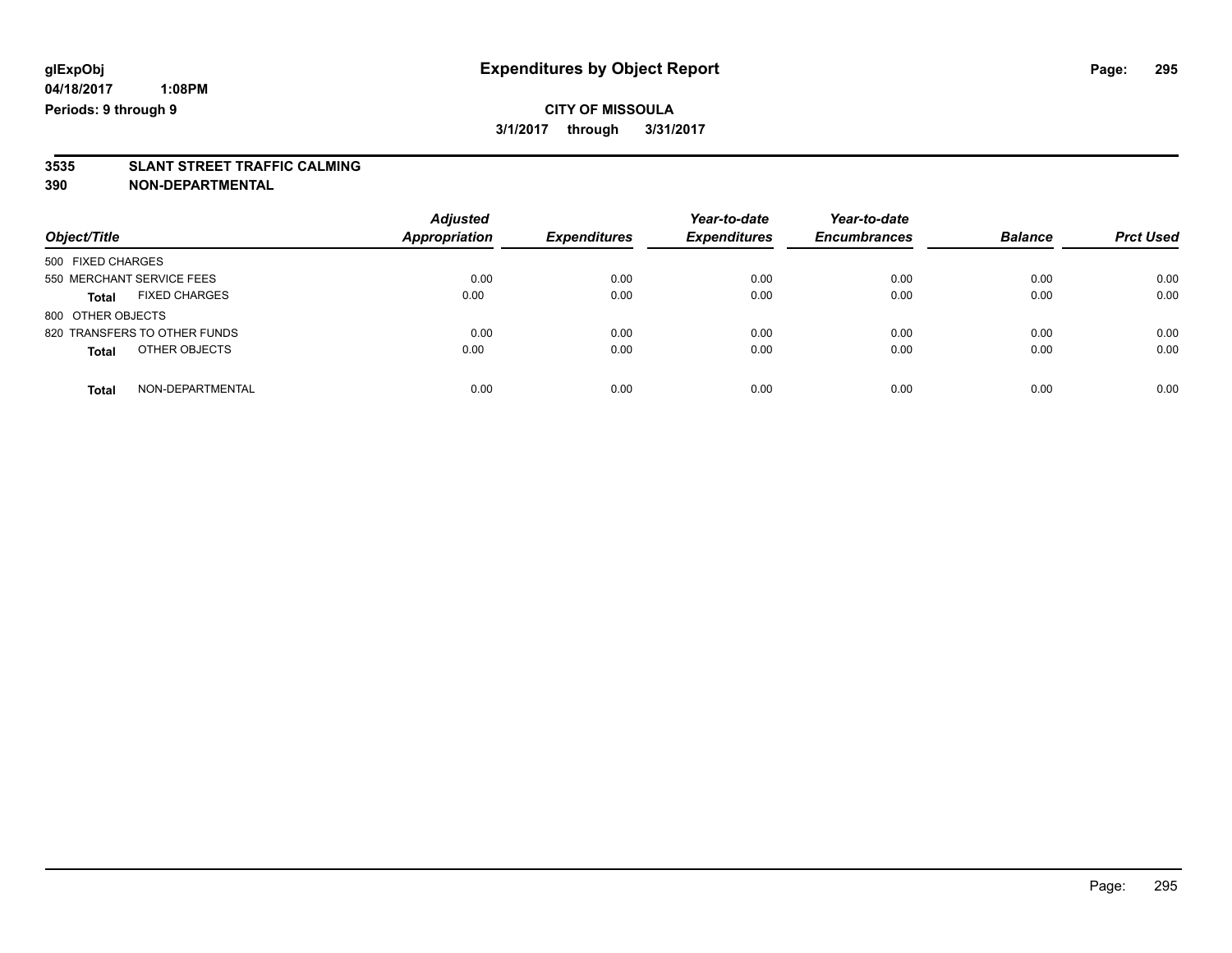### **3535 SLANT STREET TRAFFIC CALMING**

| Object/Title      |                                     | <b>Adjusted</b><br>Appropriation | <b>Expenditures</b> | Year-to-date<br><b>Expenditures</b> | Year-to-date<br><b>Encumbrances</b> | <b>Balance</b> | <b>Prct Used</b> |
|-------------------|-------------------------------------|----------------------------------|---------------------|-------------------------------------|-------------------------------------|----------------|------------------|
| 500 FIXED CHARGES |                                     |                                  |                     |                                     |                                     |                |                  |
|                   | 550 MERCHANT SERVICE FEES           | 0.00                             | 0.00                | 0.00                                | 0.00                                | 0.00           | 0.00             |
| <b>Total</b>      | <b>FIXED CHARGES</b>                | 0.00                             | 0.00                | 0.00                                | 0.00                                | 0.00           | 0.00             |
| 800 OTHER OBJECTS |                                     |                                  |                     |                                     |                                     |                |                  |
|                   | 820 TRANSFERS TO OTHER FUNDS        | 0.00                             | 0.00                | 0.00                                | 0.00                                | 0.00           | 0.00             |
| <b>Total</b>      | OTHER OBJECTS                       | 0.00                             | 0.00                | 0.00                                | 0.00                                | 0.00           | 0.00             |
| <b>Total</b>      | <b>SLANT STREET TRAFFIC CALMING</b> | 0.00                             | 0.00                | 0.00                                | 0.00                                | 0.00           | 0.00             |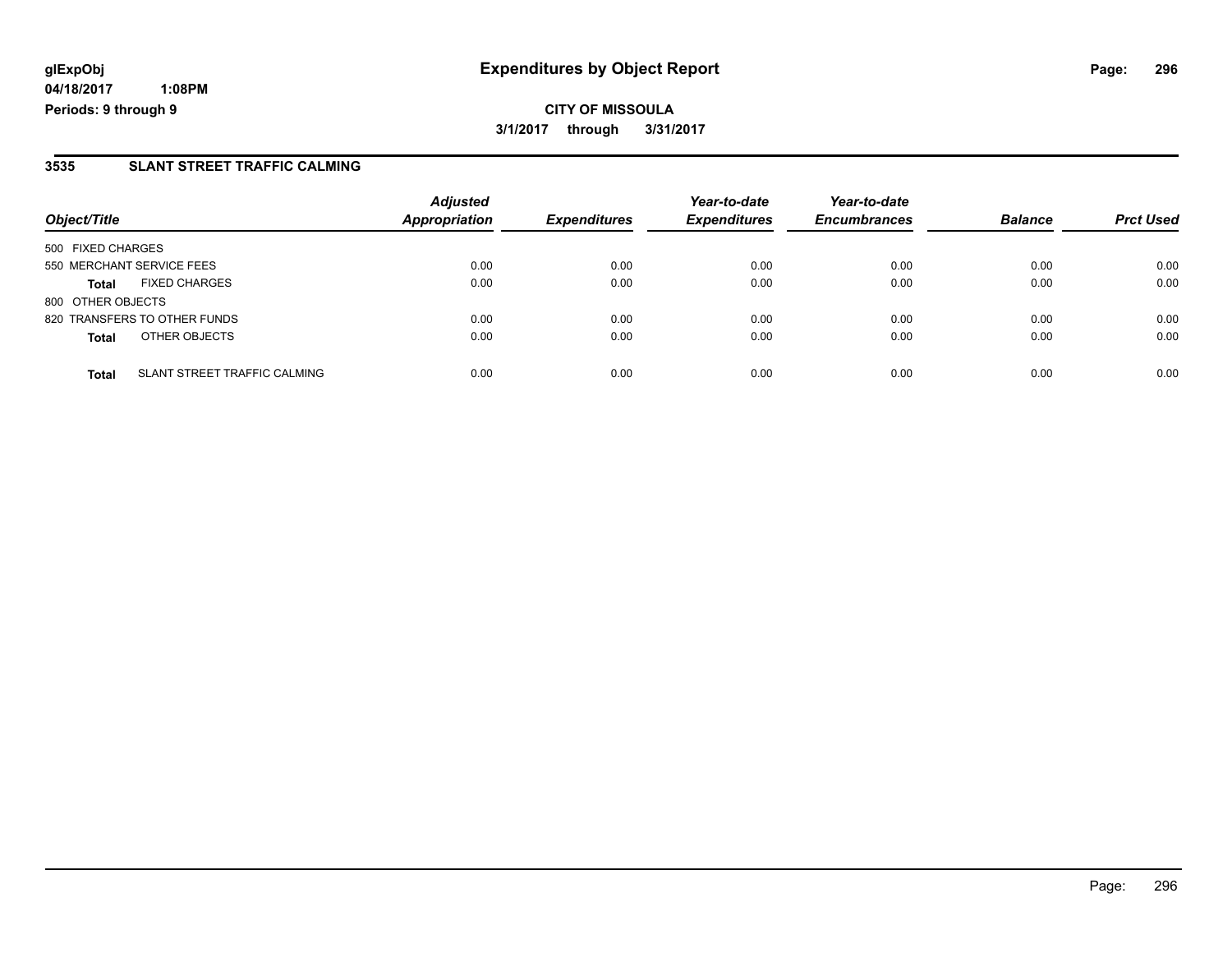**3536 LINCOLNWOOD SEWER PHASE II**

|                                      | <b>Adjusted</b>      |                     | Year-to-date        | Year-to-date<br><b>Encumbrances</b> |                |                  |
|--------------------------------------|----------------------|---------------------|---------------------|-------------------------------------|----------------|------------------|
| Object/Title                         | <b>Appropriation</b> | <b>Expenditures</b> | <b>Expenditures</b> |                                     | <b>Balance</b> | <b>Prct Used</b> |
| 500 FIXED CHARGES                    |                      |                     |                     |                                     |                |                  |
| 550 MERCHANT SERVICE FEES            | 0.00                 | 0.00                | 0.00                | 0.00                                | 0.00           | 0.00             |
| <b>FIXED CHARGES</b><br><b>Total</b> | 0.00                 | 0.00                | 0.00                | 0.00                                | 0.00           | 0.00             |
| 600 DEBT SERVICE                     |                      |                     |                     |                                     |                |                  |
| 610 PRINCIPAL                        | 22,000.00            | 0.00                | 11.000.00           | 0.00                                | 11.000.00      | 50.00            |
| 620 INTEREST / SERVICE FEES          | 9.544.00             | 0.00                | 4,875.00            | 0.00                                | 4,669.00       | 51.08            |
| <b>DEBT SERVICE</b><br><b>Total</b>  | 31,544.00            | 0.00                | 15,875.00           | 0.00                                | 15,669.00      | 50.33            |
| NON-DEPARTMENTAL<br>Total            | 31.544.00            | 0.00                | 15.875.00           | 0.00                                | 15.669.00      | 50.33            |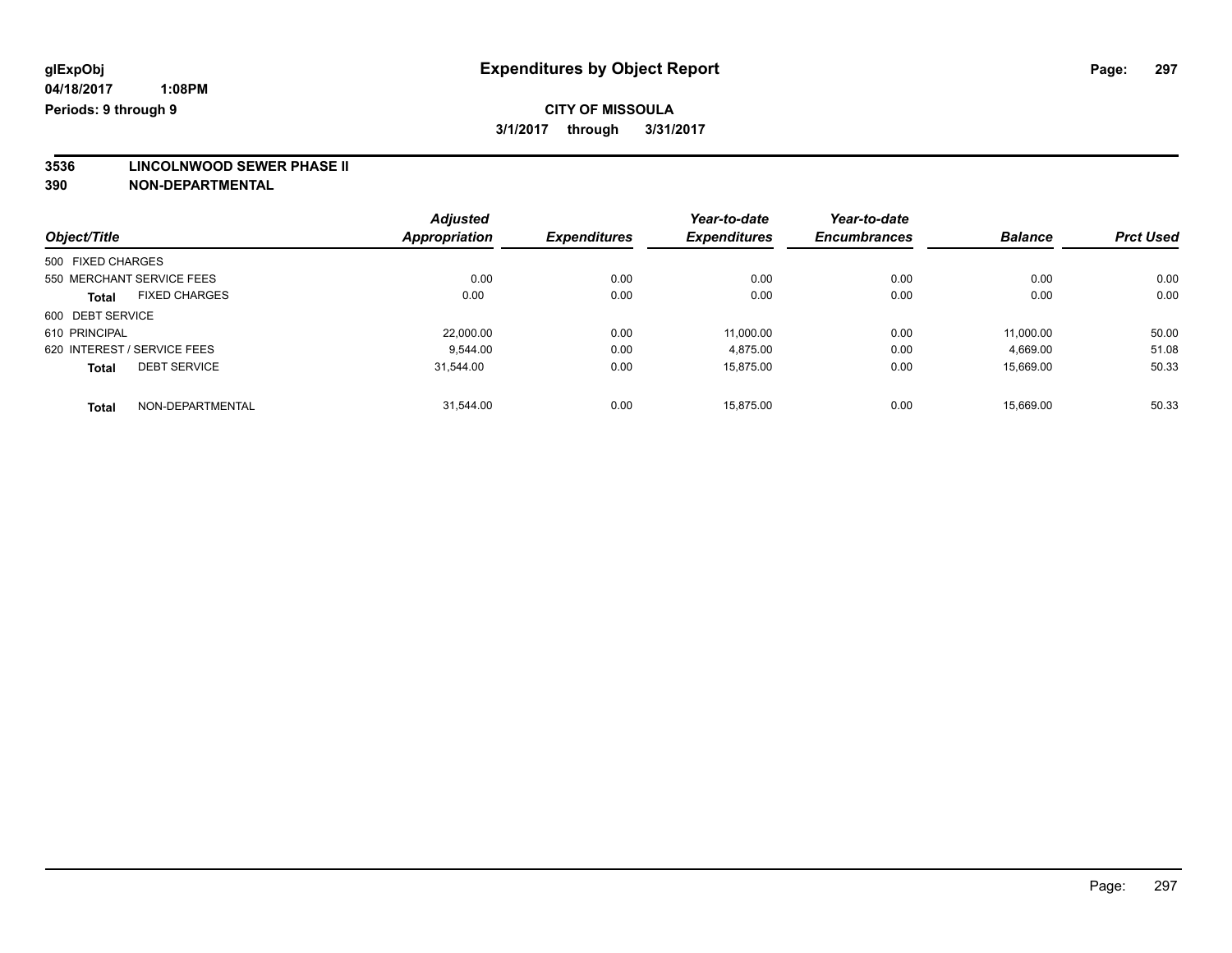### **3536 LINCOLNWOOD SEWER PHASE II**

| Object/Title                               | <b>Adjusted</b><br>Appropriation | <b>Expenditures</b> | Year-to-date<br><b>Expenditures</b> | Year-to-date<br><b>Encumbrances</b> | <b>Balance</b> | <b>Prct Used</b> |
|--------------------------------------------|----------------------------------|---------------------|-------------------------------------|-------------------------------------|----------------|------------------|
| 500 FIXED CHARGES                          |                                  |                     |                                     |                                     |                |                  |
| 550 MERCHANT SERVICE FEES                  | 0.00                             | 0.00                | 0.00                                | 0.00                                | 0.00           | 0.00             |
| <b>FIXED CHARGES</b><br><b>Total</b>       | 0.00                             | 0.00                | 0.00                                | 0.00                                | 0.00           | 0.00             |
| 600 DEBT SERVICE                           |                                  |                     |                                     |                                     |                |                  |
| 610 PRINCIPAL                              | 22,000.00                        | 0.00                | 11.000.00                           | 0.00                                | 11.000.00      | 50.00            |
| 620 INTEREST / SERVICE FEES                | 9.544.00                         | 0.00                | 4.875.00                            | 0.00                                | 4,669.00       | 51.08            |
| <b>DEBT SERVICE</b><br><b>Total</b>        | 31.544.00                        | 0.00                | 15.875.00                           | 0.00                                | 15.669.00      | 50.33            |
| LINCOLNWOOD SEWER PHASE II<br><b>Total</b> | 31.544.00                        | 0.00                | 15.875.00                           | 0.00                                | 15.669.00      | 50.33            |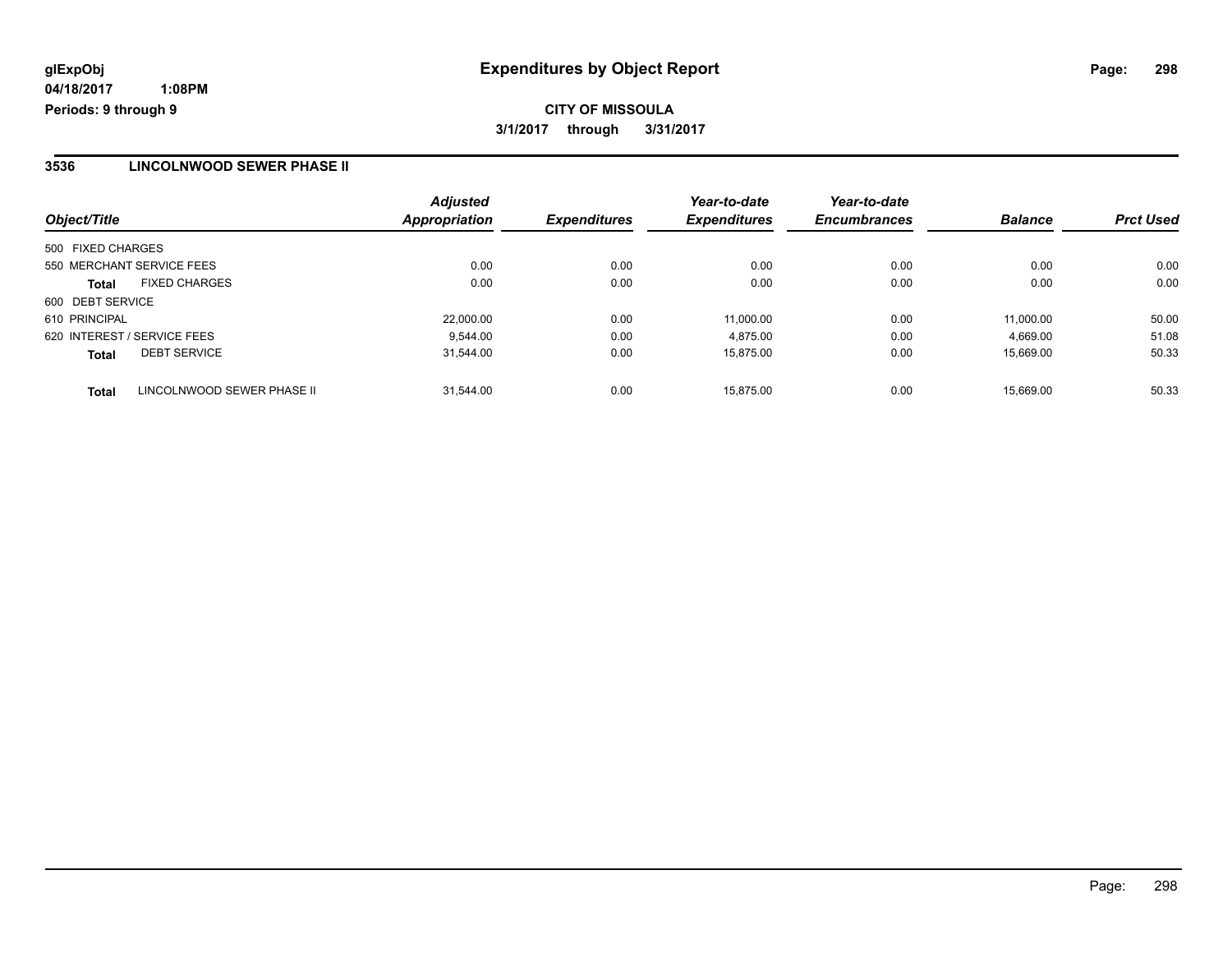## **CITY OF MISSOULA 3/1/2017 through 3/31/2017**

# **3539 SOUTH 4TH STREET W TRAFFIC**

| Object/Title                         | <b>Adjusted</b><br>Appropriation | <b>Expenditures</b> | Year-to-date<br><b>Expenditures</b> | Year-to-date<br><b>Encumbrances</b> | <b>Balance</b> | <b>Prct Used</b> |
|--------------------------------------|----------------------------------|---------------------|-------------------------------------|-------------------------------------|----------------|------------------|
| 500 FIXED CHARGES                    |                                  |                     |                                     |                                     |                |                  |
| 550 MERCHANT SERVICE FEES            | 0.00                             | 0.00                | 0.00                                | 0.00                                | 0.00           | 0.00             |
| <b>FIXED CHARGES</b><br><b>Total</b> | 0.00                             | 0.00                | 0.00                                | 0.00                                | 0.00           | 0.00             |
| 800 OTHER OBJECTS                    |                                  |                     |                                     |                                     |                |                  |
| 820 TRANSFERS TO OTHER FUNDS         | 0.00                             | 0.00                | 0.00                                | 0.00                                | 0.00           | 0.00             |
| OTHER OBJECTS<br><b>Total</b>        | 0.00                             | 0.00                | 0.00                                | 0.00                                | 0.00           | 0.00             |
| NON-DEPARTMENTAL<br><b>Total</b>     | 0.00                             | 0.00                | 0.00                                | 0.00                                | 0.00           | 0.00             |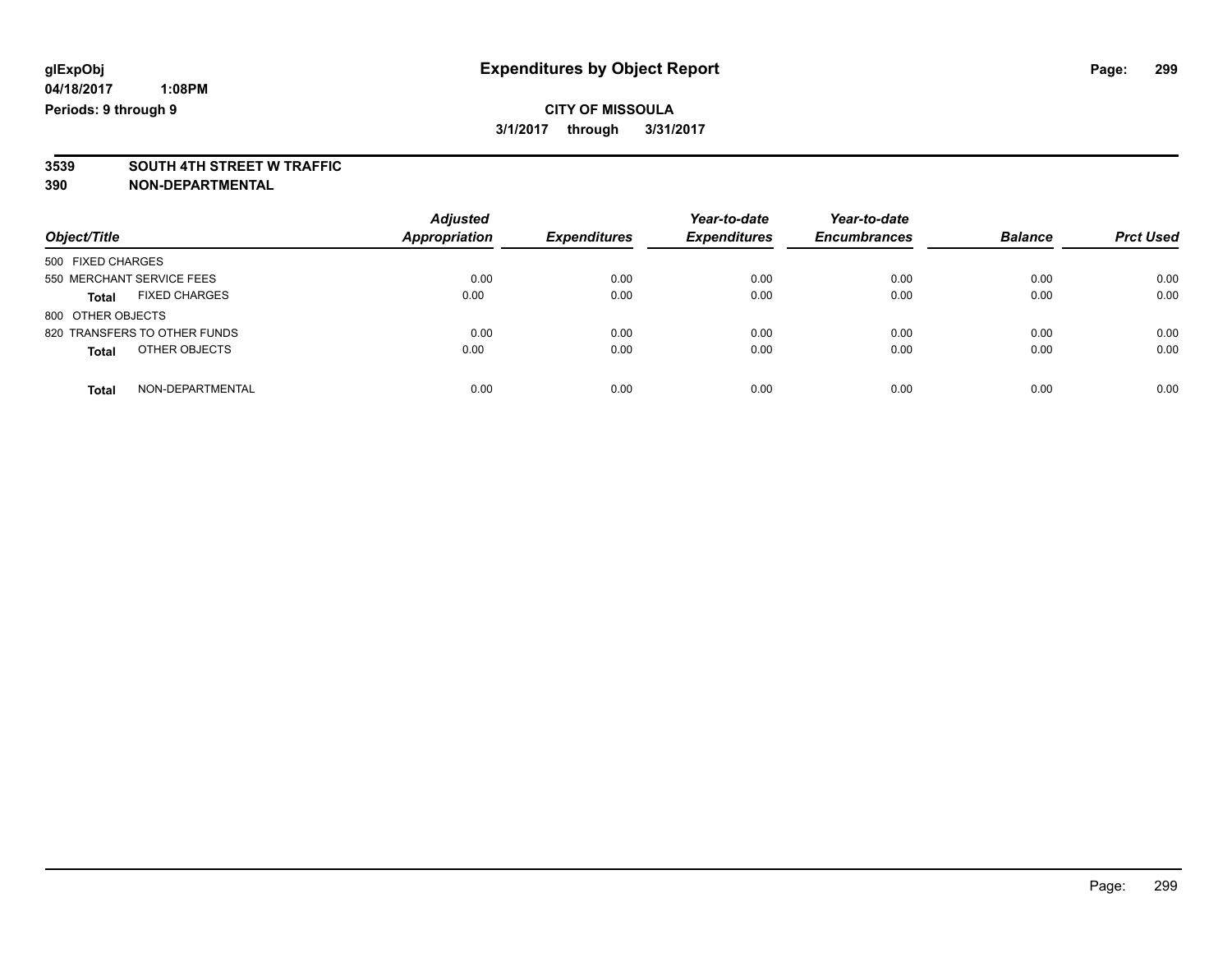**CITY OF MISSOULA 3/1/2017 through 3/31/2017**

### **3539 SOUTH 4TH STREET W TRAFFIC**

| Object/Title                 |                            | <b>Adjusted</b><br>Appropriation | <b>Expenditures</b> | Year-to-date<br><b>Expenditures</b> | Year-to-date<br><b>Encumbrances</b> | <b>Balance</b> | <b>Prct Used</b> |
|------------------------------|----------------------------|----------------------------------|---------------------|-------------------------------------|-------------------------------------|----------------|------------------|
| 500 FIXED CHARGES            |                            |                                  |                     |                                     |                                     |                |                  |
| 550 MERCHANT SERVICE FEES    |                            | 0.00                             | 0.00                | 0.00                                | 0.00                                | 0.00           | 0.00             |
| <b>Total</b>                 | <b>FIXED CHARGES</b>       | 0.00                             | 0.00                | 0.00                                | 0.00                                | 0.00           | 0.00             |
| 800 OTHER OBJECTS            |                            |                                  |                     |                                     |                                     |                |                  |
| 820 TRANSFERS TO OTHER FUNDS |                            | 0.00                             | 0.00                | 0.00                                | 0.00                                | 0.00           | 0.00             |
| <b>Total</b>                 | OTHER OBJECTS              | 0.00                             | 0.00                | 0.00                                | 0.00                                | 0.00           | 0.00             |
| <b>Total</b>                 | SOUTH 4TH STREET W TRAFFIC | 0.00                             | 0.00                | 0.00                                | 0.00                                | 0.00           | 0.00             |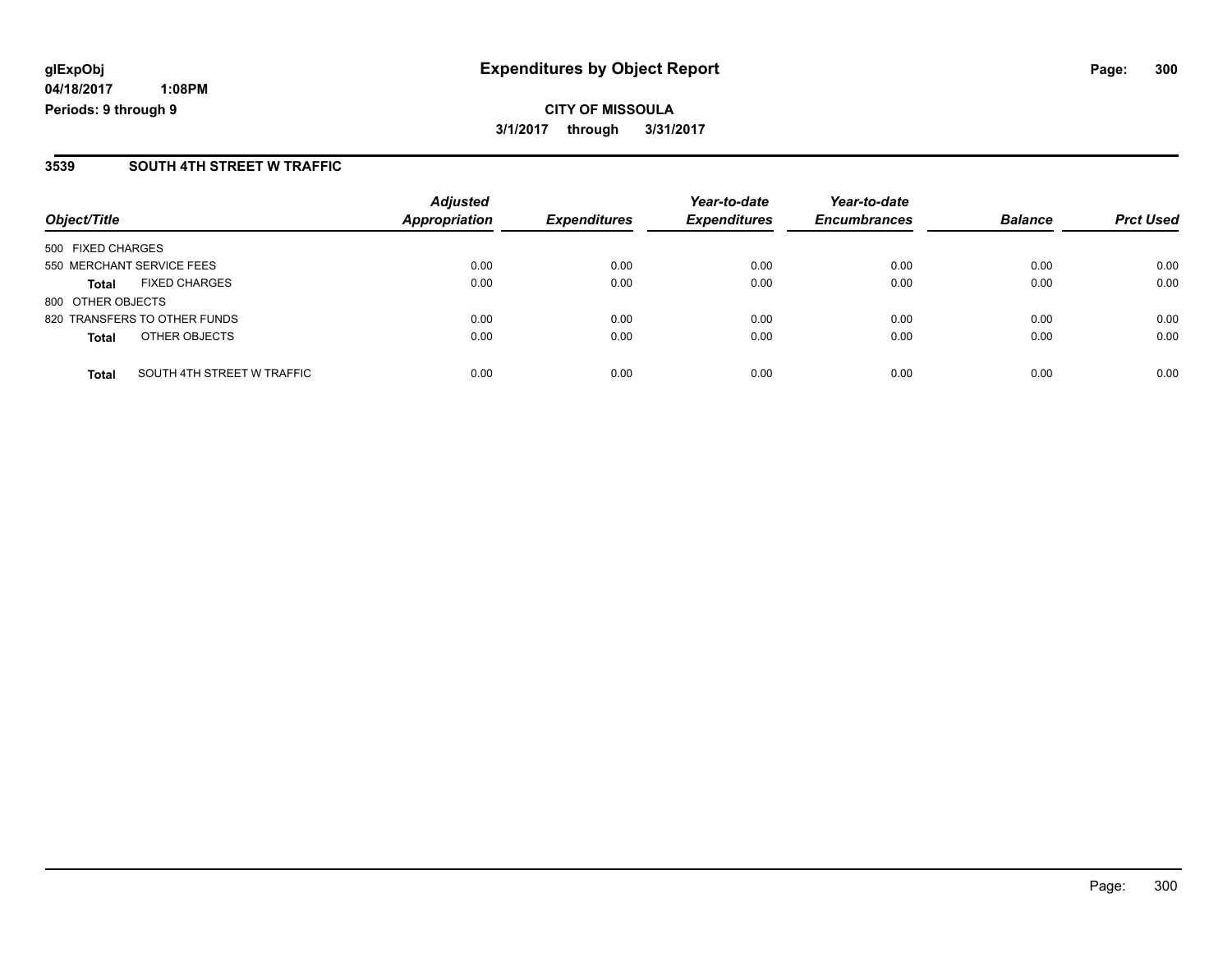**3540 SID 540 DEBT SERVICE FUND**

|                             |                           | <b>Adjusted</b>      |                     | Year-to-date        | Year-to-date        |                |                  |
|-----------------------------|---------------------------|----------------------|---------------------|---------------------|---------------------|----------------|------------------|
| Object/Title                |                           | <b>Appropriation</b> | <b>Expenditures</b> | <b>Expenditures</b> | <b>Encumbrances</b> | <b>Balance</b> | <b>Prct Used</b> |
| 300 PURCHASED SERVICES      |                           |                      |                     |                     |                     |                |                  |
| 350 PROFESSIONAL SERVICES   |                           | 0.00                 | 0.00                | 350.00              | 0.00                | $-350.00$      | 0.00             |
| <b>Total</b>                | <b>PURCHASED SERVICES</b> | 0.00                 | 0.00                | 350.00              | 0.00                | $-350.00$      | 0.00             |
| 500 FIXED CHARGES           |                           |                      |                     |                     |                     |                |                  |
| 550 MERCHANT SERVICE FEES   |                           | 350.00               | 0.00                | 0.00                | 0.00                | 350.00         | 0.00             |
| <b>Total</b>                | <b>FIXED CHARGES</b>      | 350.00               | 0.00                | 0.00                | 0.00                | 350.00         | 0.00             |
| 600 DEBT SERVICE            |                           |                      |                     |                     |                     |                |                  |
| 610 PRINCIPAL               |                           | 75,000.00            | 0.00                | 0.00                | 0.00                | 75,000.00      | 0.00             |
| 620 INTEREST / SERVICE FEES |                           | 45,903.00            | 0.00                | 22,951.25           | 0.00                | 22,951.75      | 50.00            |
| <b>Total</b>                | <b>DEBT SERVICE</b>       | 120.903.00           | 0.00                | 22,951.25           | 0.00                | 97.951.75      | 18.98            |
| <b>Total</b>                | NON-DEPARTMENTAL          | 121,253.00           | 0.00                | 23,301.25           | 0.00                | 97,951.75      | 19.22            |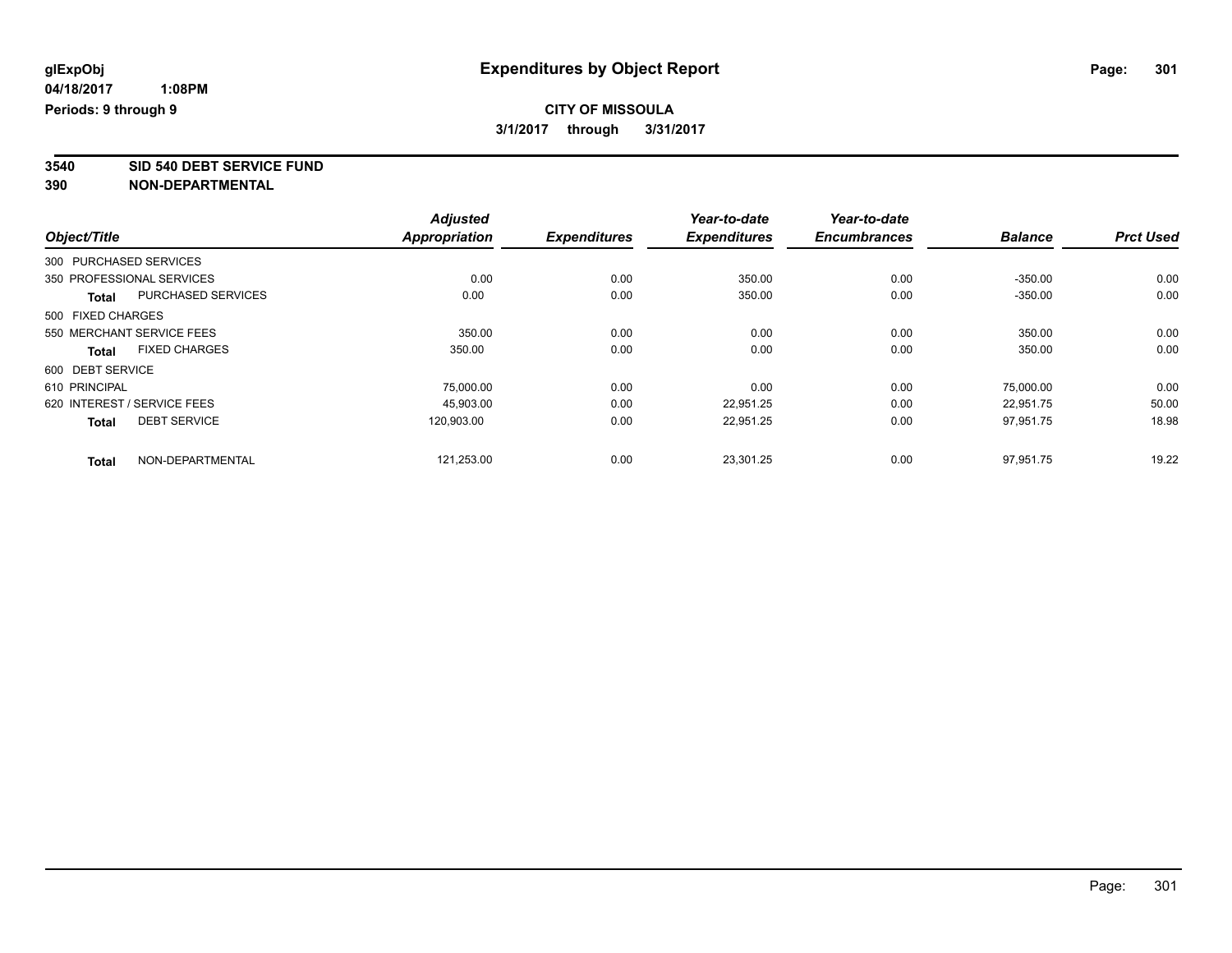#### **3540 SID 540 DEBT SERVICE FUND**

|                        |                             | <b>Adjusted</b>      |                     | Year-to-date        | Year-to-date        |                |                  |
|------------------------|-----------------------------|----------------------|---------------------|---------------------|---------------------|----------------|------------------|
| Object/Title           |                             | <b>Appropriation</b> | <b>Expenditures</b> | <b>Expenditures</b> | <b>Encumbrances</b> | <b>Balance</b> | <b>Prct Used</b> |
| 300 PURCHASED SERVICES |                             |                      |                     |                     |                     |                |                  |
|                        | 350 PROFESSIONAL SERVICES   | 0.00                 | 0.00                | 350.00              | 0.00                | $-350.00$      | 0.00             |
| <b>Total</b>           | PURCHASED SERVICES          | 0.00                 | 0.00                | 350.00              | 0.00                | $-350.00$      | 0.00             |
| 500 FIXED CHARGES      |                             |                      |                     |                     |                     |                |                  |
|                        | 550 MERCHANT SERVICE FEES   | 350.00               | 0.00                | 0.00                | 0.00                | 350.00         | 0.00             |
| Total                  | <b>FIXED CHARGES</b>        | 350.00               | 0.00                | 0.00                | 0.00                | 350.00         | 0.00             |
| 600 DEBT SERVICE       |                             |                      |                     |                     |                     |                |                  |
| 610 PRINCIPAL          |                             | 75,000.00            | 0.00                | 0.00                | 0.00                | 75.000.00      | 0.00             |
|                        | 620 INTEREST / SERVICE FEES | 45.903.00            | 0.00                | 22.951.25           | 0.00                | 22.951.75      | 50.00            |
| <b>Total</b>           | <b>DEBT SERVICE</b>         | 120,903.00           | 0.00                | 22,951.25           | 0.00                | 97,951.75      | 18.98            |
| <b>Total</b>           | SID 540 DEBT SERVICE FUND   | 121,253.00           | 0.00                | 23.301.25           | 0.00                | 97.951.75      | 19.22            |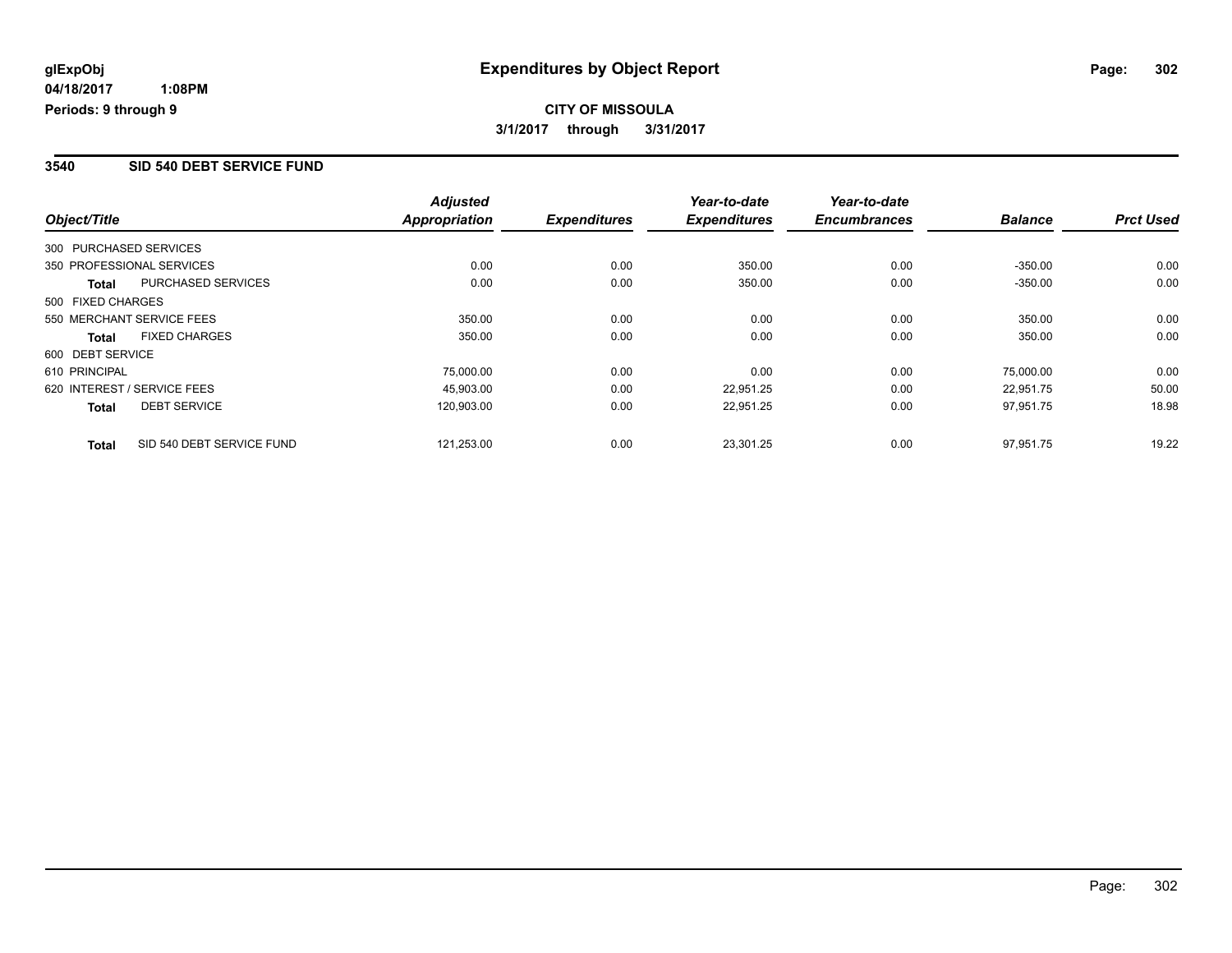# **3541 SID 541 DEBT SERVICE**

| Object/Title                |                      | <b>Adjusted</b> | <b>Expenditures</b> | Year-to-date<br><b>Expenditures</b> | Year-to-date<br><b>Encumbrances</b> | <b>Balance</b> | <b>Prct Used</b> |
|-----------------------------|----------------------|-----------------|---------------------|-------------------------------------|-------------------------------------|----------------|------------------|
|                             |                      | Appropriation   |                     |                                     |                                     |                |                  |
| 500 FIXED CHARGES           |                      |                 |                     |                                     |                                     |                |                  |
| 550 MERCHANT SERVICE FEES   |                      | 300.00          | 0.00                | 0.00                                | 0.00                                | 300.00         | 0.00             |
| <b>Total</b>                | <b>FIXED CHARGES</b> | 300.00          | 0.00                | 0.00                                | 0.00                                | 300.00         | 0.00             |
| 600 DEBT SERVICE            |                      |                 |                     |                                     |                                     |                |                  |
| 610 PRINCIPAL               |                      | 30,000.00       | 0.00                | 0.00                                | 0.00                                | 30,000.00      | 0.00             |
| 620 INTEREST / SERVICE FEES |                      | 27,798.00       | 0.00                | 14,198.75                           | 0.00                                | 13,599.25      | 51.08            |
| <b>Total</b>                | <b>DEBT SERVICE</b>  | 57.798.00       | 0.00                | 14.198.75                           | 0.00                                | 43.599.25      | 24.57            |
| <b>Total</b>                | NON-DEPARTMENTAL     | 58.098.00       | 0.00                | 14.198.75                           | 0.00                                | 43.899.25      | 24.44            |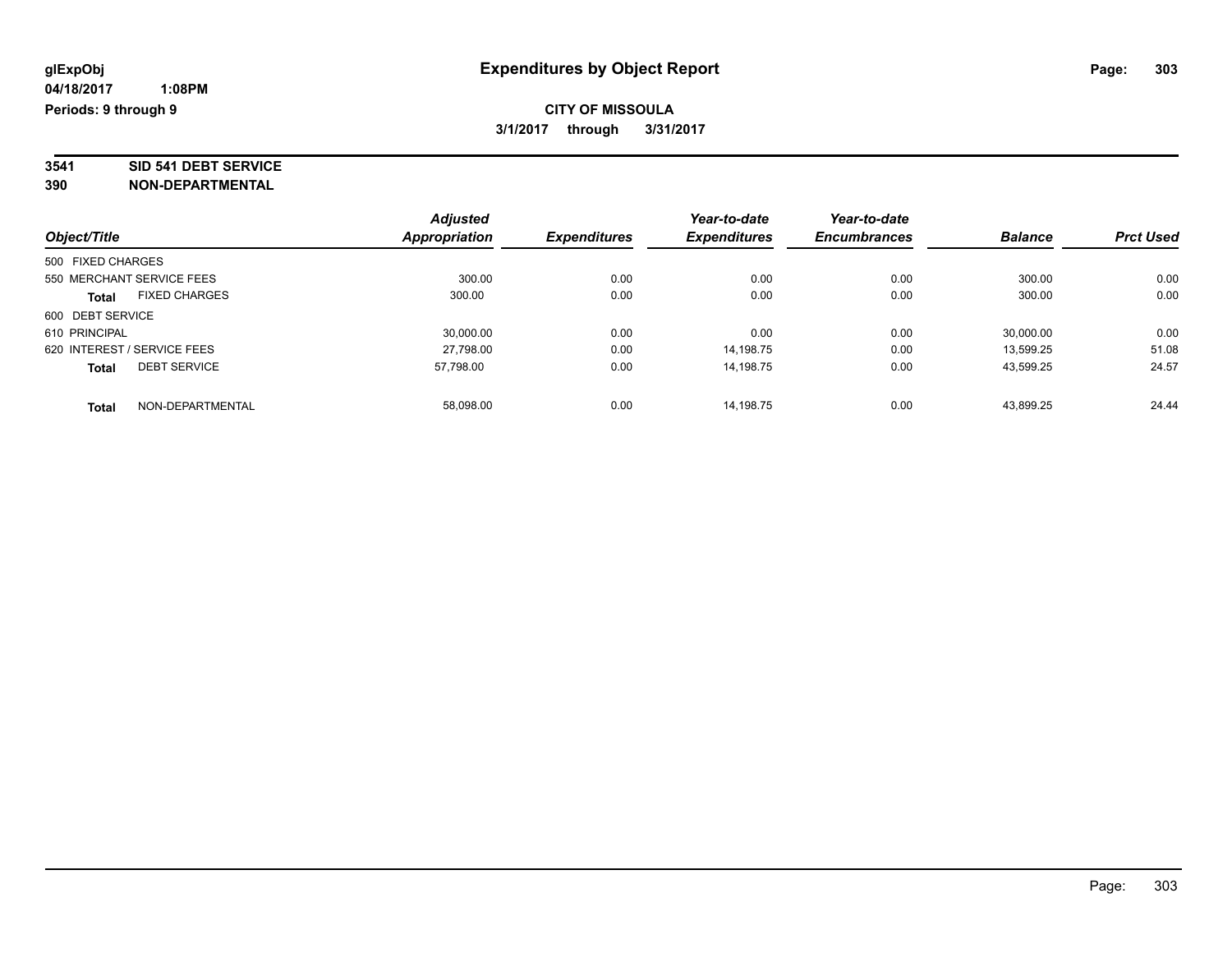#### **3541 SID 541 DEBT SERVICE**

| Object/Title                         | <b>Adjusted</b><br>Appropriation | <b>Expenditures</b> | Year-to-date<br><b>Expenditures</b> | Year-to-date<br><b>Encumbrances</b> | <b>Balance</b> | <b>Prct Used</b> |
|--------------------------------------|----------------------------------|---------------------|-------------------------------------|-------------------------------------|----------------|------------------|
| 500 FIXED CHARGES                    |                                  |                     |                                     |                                     |                |                  |
| 550 MERCHANT SERVICE FEES            | 300.00                           | 0.00                | 0.00                                | 0.00                                | 300.00         | 0.00             |
| <b>FIXED CHARGES</b><br><b>Total</b> | 300.00                           | 0.00                | 0.00                                | 0.00                                | 300.00         | 0.00             |
| 600 DEBT SERVICE                     |                                  |                     |                                     |                                     |                |                  |
| 610 PRINCIPAL                        | 30.000.00                        | 0.00                | 0.00                                | 0.00                                | 30,000.00      | 0.00             |
| 620 INTEREST / SERVICE FEES          | 27,798.00                        | 0.00                | 14.198.75                           | 0.00                                | 13.599.25      | 51.08            |
| <b>DEBT SERVICE</b><br><b>Total</b>  | 57,798.00                        | 0.00                | 14.198.75                           | 0.00                                | 43.599.25      | 24.57            |
| SID 541 DEBT SERVICE<br><b>Total</b> | 58.098.00                        | 0.00                | 14.198.75                           | 0.00                                | 43.899.25      | 24.44            |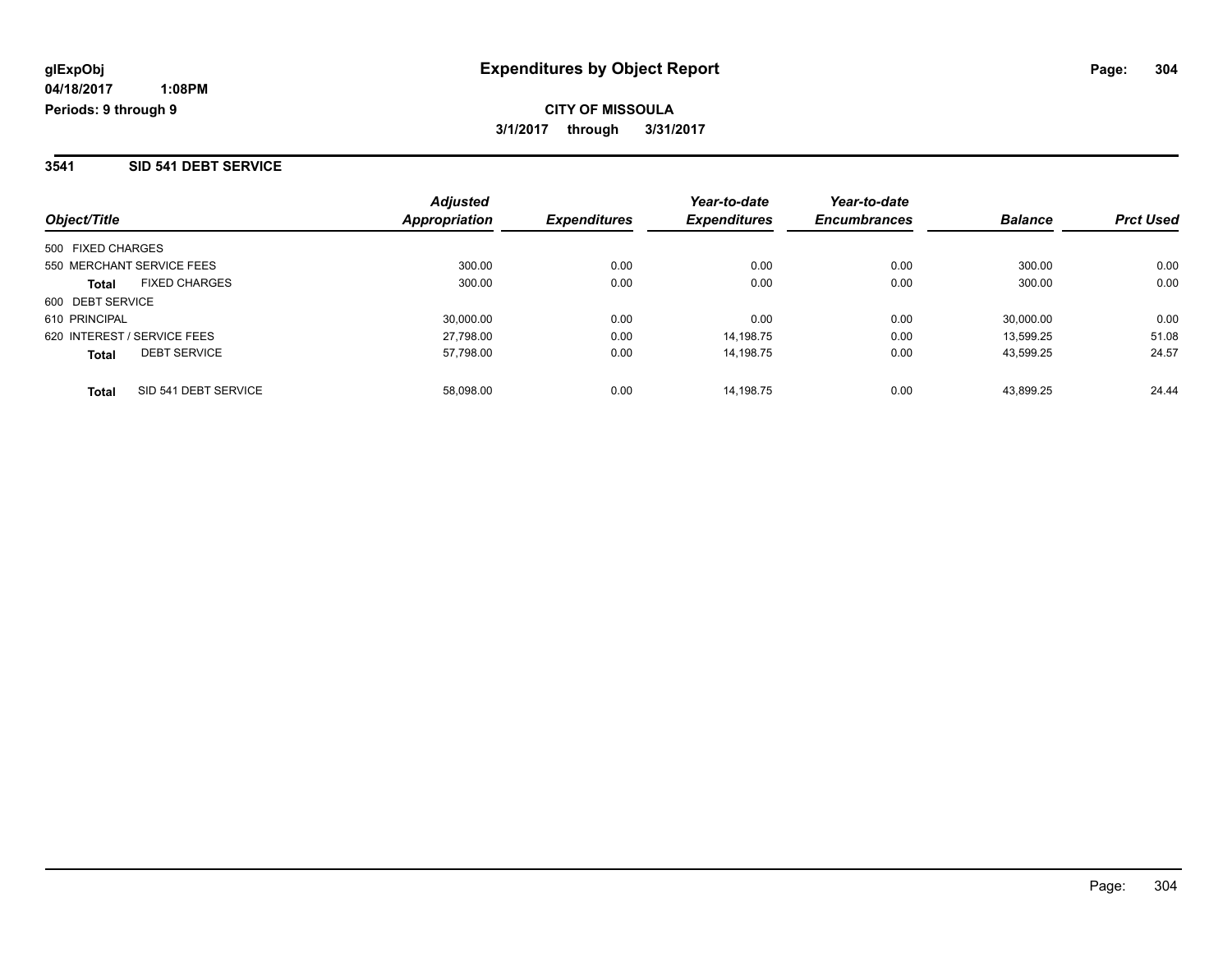# **3543 SID 543 DEBT SERVICE**

|                                      | <b>Adjusted</b>      |                     | Year-to-date        | Year-to-date        |                |                  |
|--------------------------------------|----------------------|---------------------|---------------------|---------------------|----------------|------------------|
| Object/Title                         | <b>Appropriation</b> | <b>Expenditures</b> | <b>Expenditures</b> | <b>Encumbrances</b> | <b>Balance</b> | <b>Prct Used</b> |
| 500 FIXED CHARGES                    |                      |                     |                     |                     |                |                  |
| 550 MERCHANT SERVICE FEES            | 0.00                 | 0.00                | 0.00                | 0.00                | 0.00           | 0.00             |
| <b>FIXED CHARGES</b><br><b>Total</b> | 0.00                 | 0.00                | 0.00                | 0.00                | 0.00           | 0.00             |
| 600 DEBT SERVICE                     |                      |                     |                     |                     |                |                  |
| 610 PRINCIPAL                        | 0.00                 | 0.00                | 0.00                | 0.00                | 0.00           | 0.00             |
| 620 INTEREST / SERVICE FEES          | 0.00                 | 0.00                | 0.00                | 0.00                | 0.00           | 0.00             |
| <b>DEBT SERVICE</b><br><b>Total</b>  | 0.00                 | 0.00                | 0.00                | 0.00                | 0.00           | 0.00             |
| 800 OTHER OBJECTS                    |                      |                     |                     |                     |                |                  |
| 820 TRANSFERS TO OTHER FUNDS         | 0.00                 | 0.00                | 0.00                | 0.00                | 0.00           | 0.00             |
| OTHER OBJECTS<br><b>Total</b>        | 0.00                 | 0.00                | 0.00                | 0.00                | 0.00           | 0.00             |
|                                      |                      |                     |                     |                     |                |                  |
| NON-DEPARTMENTAL<br>Total            | 0.00                 | 0.00                | 0.00                | 0.00                | 0.00           | 0.00             |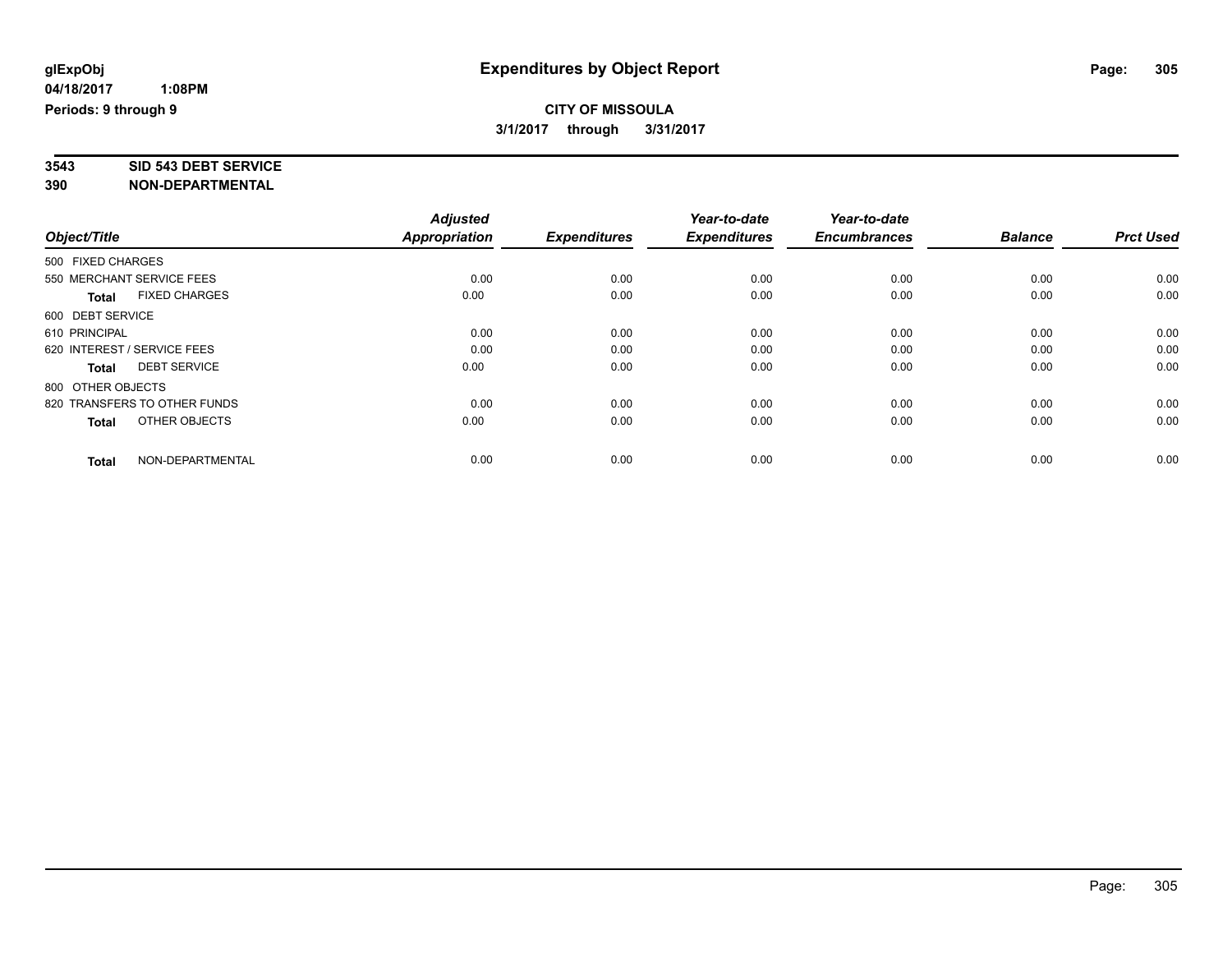### **3543 SID 543 DEBT SERVICE**

|                             |                              | <b>Adjusted</b>      |                     | Year-to-date        | Year-to-date        |                |                  |
|-----------------------------|------------------------------|----------------------|---------------------|---------------------|---------------------|----------------|------------------|
| Object/Title                |                              | <b>Appropriation</b> | <b>Expenditures</b> | <b>Expenditures</b> | <b>Encumbrances</b> | <b>Balance</b> | <b>Prct Used</b> |
| 500 FIXED CHARGES           |                              |                      |                     |                     |                     |                |                  |
| 550 MERCHANT SERVICE FEES   |                              | 0.00                 | 0.00                | 0.00                | 0.00                | 0.00           | 0.00             |
| <b>Total</b>                | <b>FIXED CHARGES</b>         | 0.00                 | 0.00                | 0.00                | 0.00                | 0.00           | 0.00             |
| 600 DEBT SERVICE            |                              |                      |                     |                     |                     |                |                  |
| 610 PRINCIPAL               |                              | 0.00                 | 0.00                | 0.00                | 0.00                | 0.00           | 0.00             |
| 620 INTEREST / SERVICE FEES |                              | 0.00                 | 0.00                | 0.00                | 0.00                | 0.00           | 0.00             |
| Total                       | <b>DEBT SERVICE</b>          | 0.00                 | 0.00                | 0.00                | 0.00                | 0.00           | 0.00             |
| 800 OTHER OBJECTS           |                              |                      |                     |                     |                     |                |                  |
|                             | 820 TRANSFERS TO OTHER FUNDS | 0.00                 | 0.00                | 0.00                | 0.00                | 0.00           | 0.00             |
| Total                       | OTHER OBJECTS                | 0.00                 | 0.00                | 0.00                | 0.00                | 0.00           | 0.00             |
| <b>Total</b>                | SID 543 DEBT SERVICE         | 0.00                 | 0.00                | 0.00                | 0.00                | 0.00           | 0.00             |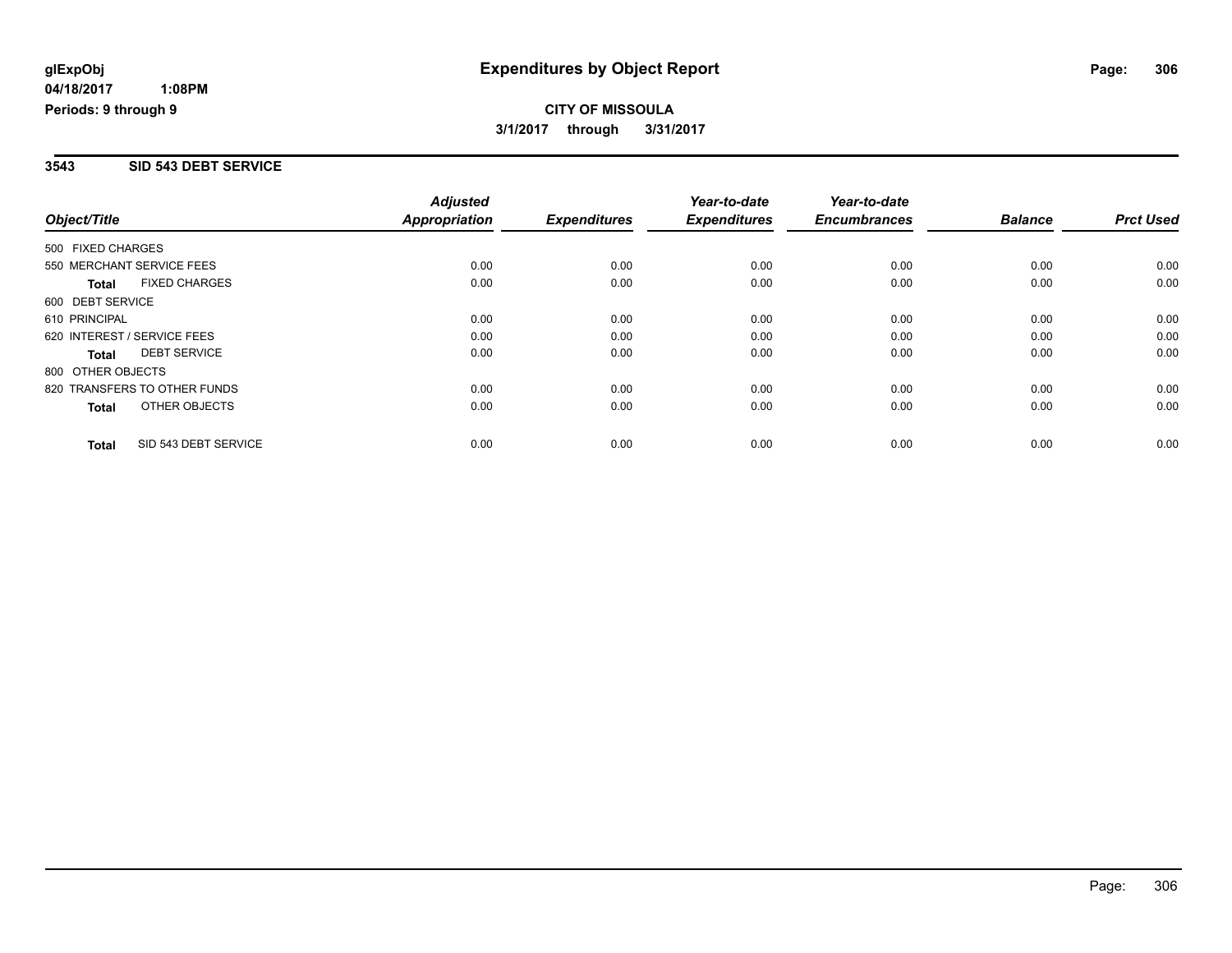## **CITY OF MISSOULA 3/1/2017 through 3/31/2017**

# **3544 SID 544 RATTLESNAKE DEBT SERVICE**

|                                     | <b>Adjusted</b> |                     | Year-to-date        | Year-to-date        | <b>Balance</b> |                  |
|-------------------------------------|-----------------|---------------------|---------------------|---------------------|----------------|------------------|
| Object/Title                        | Appropriation   | <b>Expenditures</b> | <b>Expenditures</b> | <b>Encumbrances</b> |                | <b>Prct Used</b> |
| 600 DEBT SERVICE                    |                 |                     |                     |                     |                |                  |
| 610 PRINCIPAL                       | 87,500.00       | 0.00                | 35,000.00           | 0.00                | 52,500.00      | 40.00            |
| 620 INTEREST / SERVICE FEES         | 51,996.00       | 0.00                | 26.743.75           | 0.00                | 25.252.25      | 51.43            |
| <b>DEBT SERVICE</b><br><b>Total</b> | 139.496.00      | 0.00                | 61.743.75           | 0.00                | 77.752.25      | 44.26            |
| NON-DEPARTMENTAL<br><b>Total</b>    | 139,496.00      | 0.00                | 61,743.75           | 0.00                | 77.752.25      | 44.26            |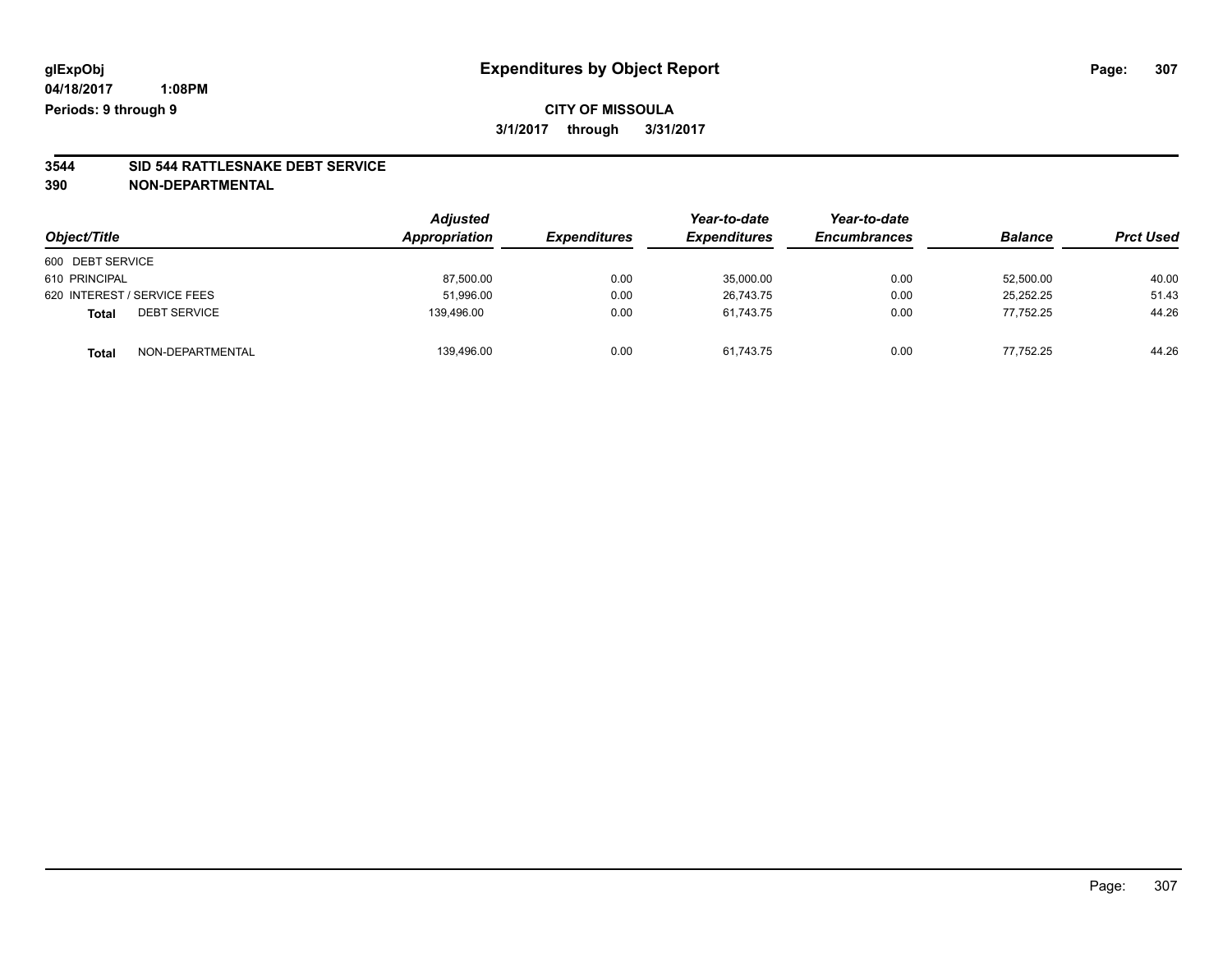## **CITY OF MISSOULA 3/1/2017 through 3/31/2017**

#### **3544 SID 544 RATTLESNAKE DEBT SERVICE**

**550 SID 544 PROJECT**

| Object/Title                        | <b>Adjusted</b><br>Appropriation | <b>Expenditures</b> | Year-to-date<br><b>Expenditures</b> | Year-to-date<br><b>Encumbrances</b> | <b>Balance</b> | <b>Prct Used</b> |
|-------------------------------------|----------------------------------|---------------------|-------------------------------------|-------------------------------------|----------------|------------------|
| 600 DEBT SERVICE                    |                                  |                     |                                     |                                     |                |                  |
| 610 PRINCIPAL                       | 0.00                             | 0.00                | 8,000.00                            | 0.00                                | $-8,000.00$    | 0.00             |
| 620 INTEREST / SERVICE FEES         | 0.00                             | 0.00                | 2,310.00                            | 0.00                                | $-2,310.00$    | 0.00             |
| <b>DEBT SERVICE</b><br><b>Total</b> | 0.00                             | 0.00                | 10,310.00                           | 0.00                                | $-10,310.00$   | 0.00             |
| SID 544 PROJECT<br><b>Total</b>     | 0.00                             | 0.00                | 10,310.00                           | 0.00                                | $-10.310.00$   | 0.00             |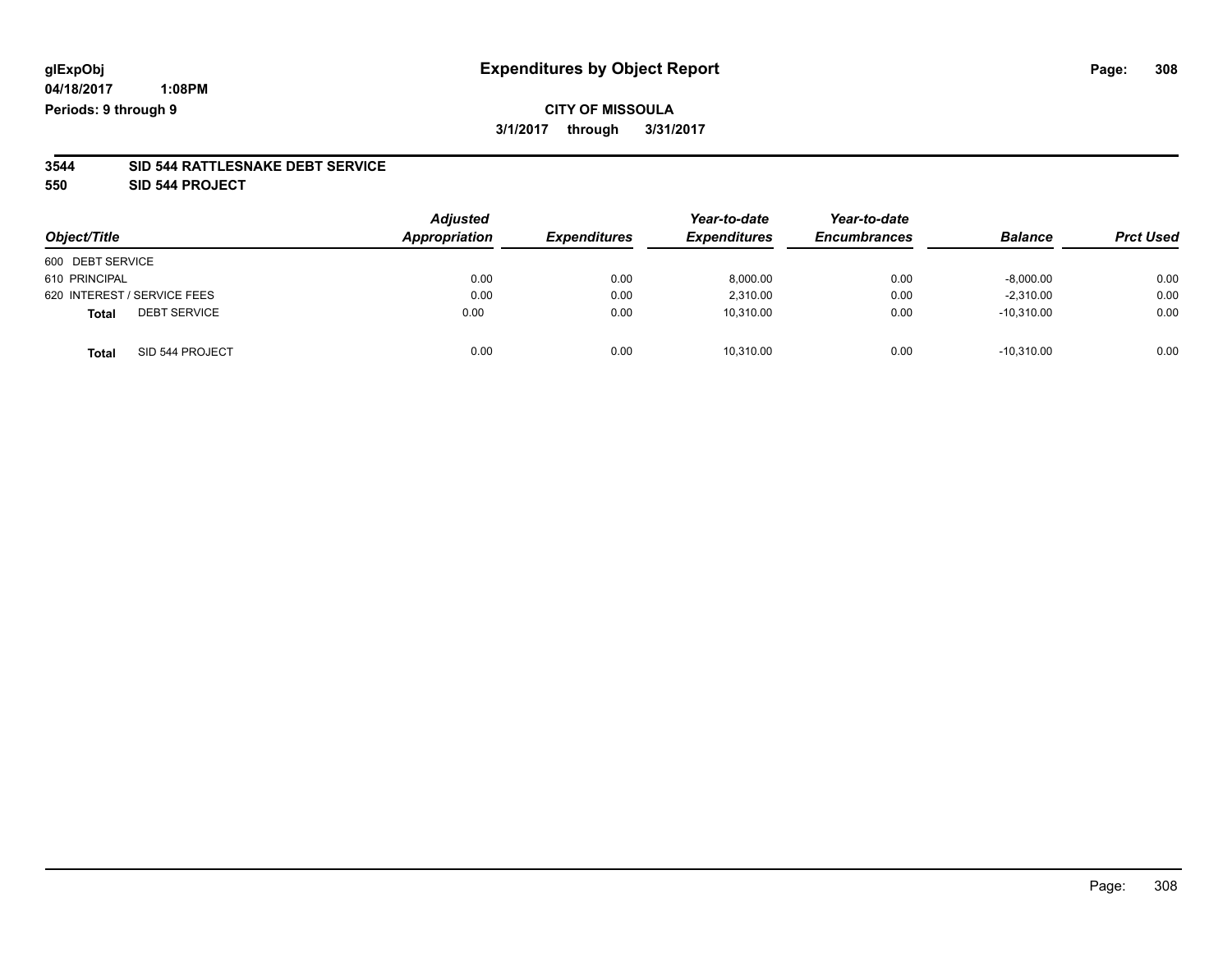## **CITY OF MISSOULA 3/1/2017 through 3/31/2017**

# **3544 SID 544 RATTLESNAKE DEBT SERVICE**

**555 LOLO STREET PROJECT**

|                                      | <b>Adjusted</b>      |                     | Year-to-date        | Year-to-date        |                |                  |
|--------------------------------------|----------------------|---------------------|---------------------|---------------------|----------------|------------------|
| Object/Title                         | <b>Appropriation</b> | <b>Expenditures</b> | <b>Expenditures</b> | <b>Encumbrances</b> | <b>Balance</b> | <b>Prct Used</b> |
| 500 FIXED CHARGES                    |                      |                     |                     |                     |                |                  |
| 550 MERCHANT SERVICE FEES            | 0.00                 | 0.00                | 0.00                | 0.00                | 0.00           | 0.00             |
| <b>FIXED CHARGES</b><br><b>Total</b> | 0.00                 | 0.00                | 0.00                | 0.00                | 0.00           | 0.00             |
| 600 DEBT SERVICE                     |                      |                     |                     |                     |                |                  |
| 610 PRINCIPAL                        | 0.00                 | 0.00                | 750.00              | 0.00                | $-750.00$      | 0.00             |
| 620 INTEREST / SERVICE FEES          | 0.00                 | 0.00                | 162.50              | 0.00                | $-162.50$      | 0.00             |
| <b>DEBT SERVICE</b><br><b>Total</b>  | 0.00                 | 0.00                | 912.50              | 0.00                | $-912.50$      | 0.00             |
| <b>LOLO STREET PROJECT</b><br>Total  | 0.00                 | 0.00                | 912.50              | 0.00                | $-912.50$      | 0.00             |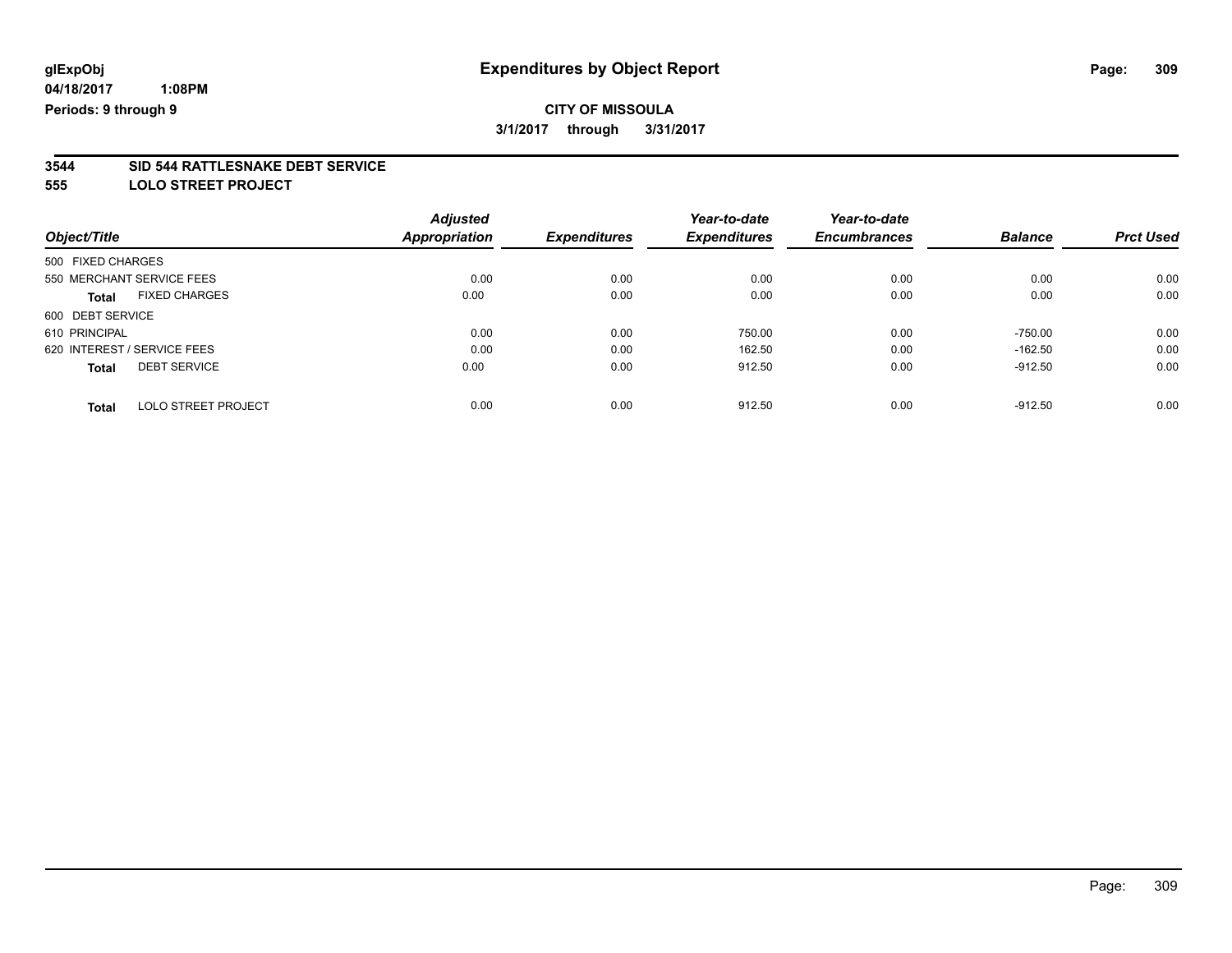## **CITY OF MISSOULA 3/1/2017 through 3/31/2017**

### **3544 SID 544 RATTLESNAKE DEBT SERVICE**

| Object/Title                                     | <b>Adjusted</b><br>Appropriation | <b>Expenditures</b> | Year-to-date<br><b>Expenditures</b> | Year-to-date<br><b>Encumbrances</b> | <b>Balance</b> | <b>Prct Used</b> |
|--------------------------------------------------|----------------------------------|---------------------|-------------------------------------|-------------------------------------|----------------|------------------|
| 500 FIXED CHARGES                                |                                  |                     |                                     |                                     |                |                  |
| 550 MERCHANT SERVICE FEES                        | 0.00                             | 0.00                | 0.00                                | 0.00                                | 0.00           | 0.00             |
| <b>FIXED CHARGES</b><br><b>Total</b>             | 0.00                             | 0.00                | 0.00                                | 0.00                                | 0.00           | 0.00             |
| 600 DEBT SERVICE                                 |                                  |                     |                                     |                                     |                |                  |
| 610 PRINCIPAL                                    | 87.500.00                        | 0.00                | 43.750.00                           | 0.00                                | 43.750.00      | 50.00            |
| 620 INTEREST / SERVICE FEES                      | 51.996.00                        | 0.00                | 29.216.25                           | 0.00                                | 22,779.75      | 56.19            |
| <b>DEBT SERVICE</b><br><b>Total</b>              | 139.496.00                       | 0.00                | 72,966.25                           | 0.00                                | 66.529.75      | 52.31            |
| SID 544 RATTLESNAKE DEBT SERVICE<br><b>Total</b> | 139.496.00                       | 0.00                | 72.966.25                           | 0.00                                | 66.529.75      | 52.31            |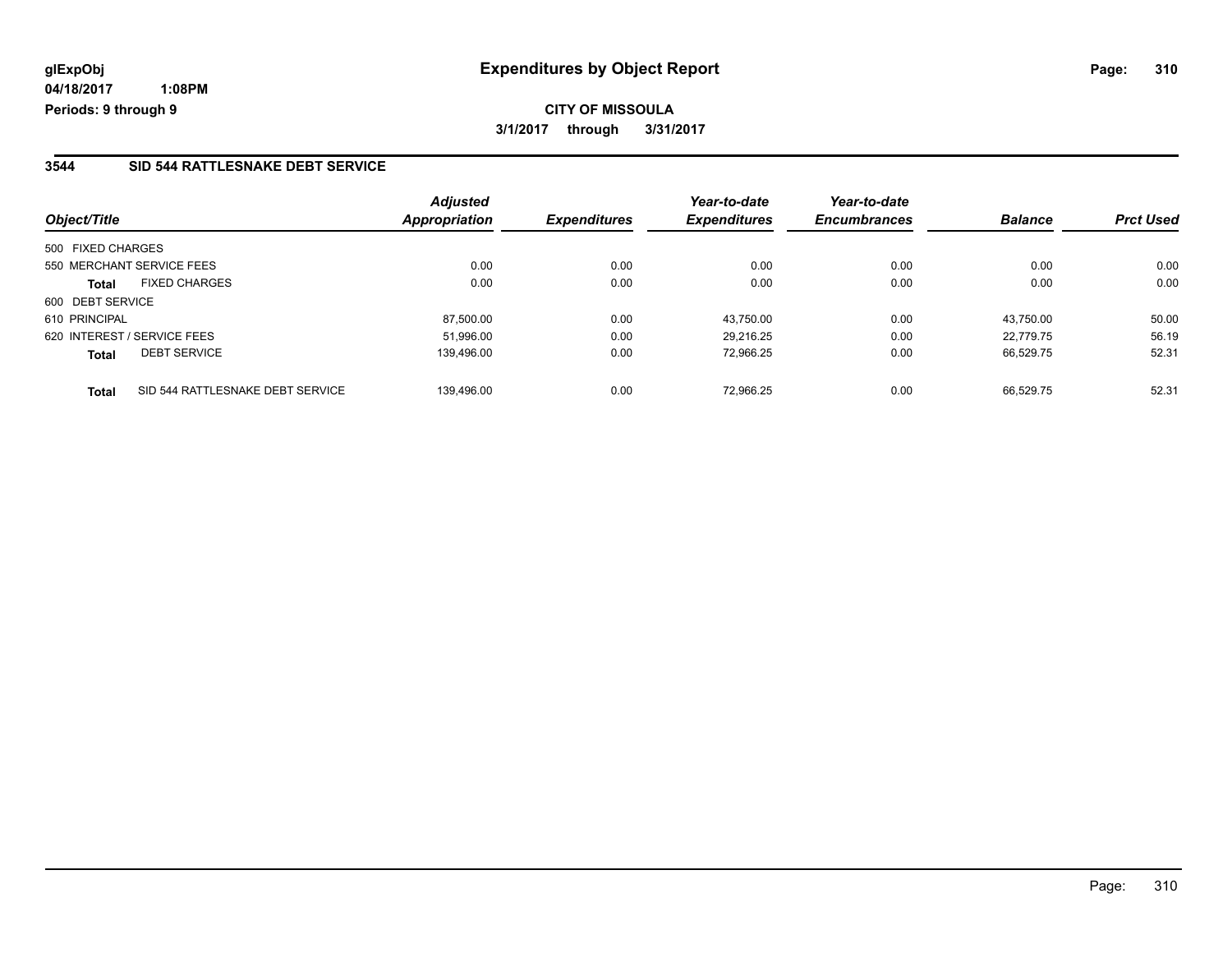# **3545 SID 545 DEBT SERVICE**

|                                      | <b>Adjusted</b> |                     | Year-to-date        | Year-to-date        |                |                  |
|--------------------------------------|-----------------|---------------------|---------------------|---------------------|----------------|------------------|
| Object/Title                         | Appropriation   | <b>Expenditures</b> | <b>Expenditures</b> | <b>Encumbrances</b> | <b>Balance</b> | <b>Prct Used</b> |
| 500 FIXED CHARGES                    |                 |                     |                     |                     |                |                  |
| 550 MERCHANT SERVICE FEES            | 0.00            | 0.00                | 0.00                | 0.00                | 0.00           | 0.00             |
| <b>FIXED CHARGES</b><br><b>Total</b> | 0.00            | 0.00                | 0.00                | 0.00                | 0.00           | 0.00             |
| 600 DEBT SERVICE                     |                 |                     |                     |                     |                |                  |
| 610 PRINCIPAL                        | 0.00            | 0.00                | 0.00                | 0.00                | 0.00           | 0.00             |
| 620 INTEREST / SERVICE FEES          | 0.00            | 0.00                | 0.00                | 0.00                | 0.00           | 0.00             |
| <b>DEBT SERVICE</b><br><b>Total</b>  | 0.00            | 0.00                | 0.00                | 0.00                | 0.00           | 0.00             |
| 800 OTHER OBJECTS                    |                 |                     |                     |                     |                |                  |
| 820 TRANSFERS TO OTHER FUNDS         | 0.00            | 0.00                | 0.00                | 0.00                | 0.00           | 0.00             |
| OTHER OBJECTS<br>Total               | 0.00            | 0.00                | 0.00                | 0.00                | 0.00           | 0.00             |
|                                      |                 |                     |                     |                     |                |                  |
| NON-DEPARTMENTAL<br><b>Total</b>     | 0.00            | 0.00                | 0.00                | 0.00                | 0.00           | 0.00             |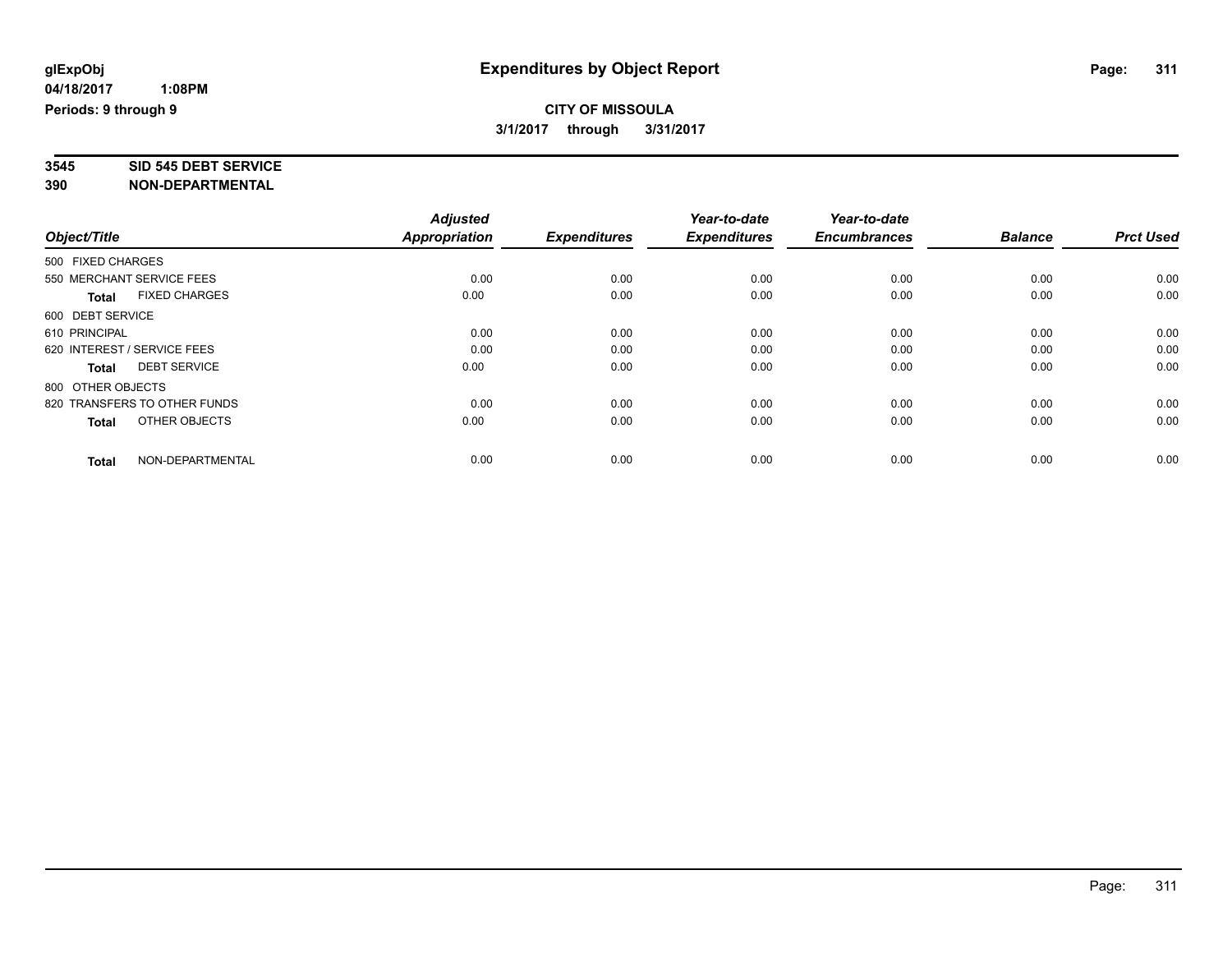### **3545 SID 545 DEBT SERVICE**

|                             |                              | <b>Adjusted</b>      |                     | Year-to-date        | Year-to-date        |                |                  |
|-----------------------------|------------------------------|----------------------|---------------------|---------------------|---------------------|----------------|------------------|
| Object/Title                |                              | <b>Appropriation</b> | <b>Expenditures</b> | <b>Expenditures</b> | <b>Encumbrances</b> | <b>Balance</b> | <b>Prct Used</b> |
| 500 FIXED CHARGES           |                              |                      |                     |                     |                     |                |                  |
| 550 MERCHANT SERVICE FEES   |                              | 0.00                 | 0.00                | 0.00                | 0.00                | 0.00           | 0.00             |
| <b>Total</b>                | <b>FIXED CHARGES</b>         | 0.00                 | 0.00                | 0.00                | 0.00                | 0.00           | 0.00             |
| 600 DEBT SERVICE            |                              |                      |                     |                     |                     |                |                  |
| 610 PRINCIPAL               |                              | 0.00                 | 0.00                | 0.00                | 0.00                | 0.00           | 0.00             |
| 620 INTEREST / SERVICE FEES |                              | 0.00                 | 0.00                | 0.00                | 0.00                | 0.00           | 0.00             |
| Total                       | <b>DEBT SERVICE</b>          | 0.00                 | 0.00                | 0.00                | 0.00                | 0.00           | 0.00             |
| 800 OTHER OBJECTS           |                              |                      |                     |                     |                     |                |                  |
|                             | 820 TRANSFERS TO OTHER FUNDS | 0.00                 | 0.00                | 0.00                | 0.00                | 0.00           | 0.00             |
| Total                       | OTHER OBJECTS                | 0.00                 | 0.00                | 0.00                | 0.00                | 0.00           | 0.00             |
| <b>Total</b>                | SID 545 DEBT SERVICE         | 0.00                 | 0.00                | 0.00                | 0.00                | 0.00           | 0.00             |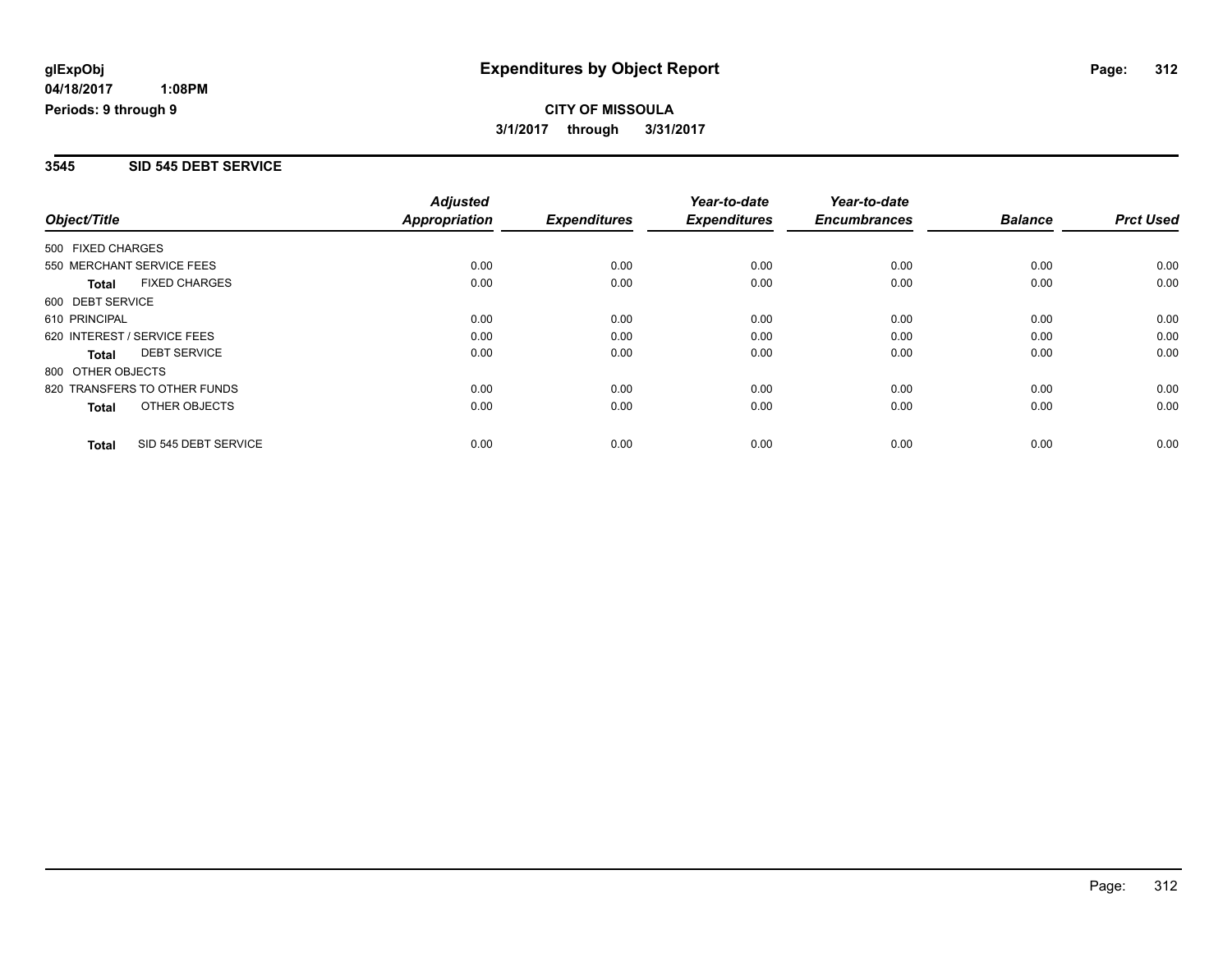# **3546 SID 546 DEBT SERVICE**

|                                      | <b>Adjusted</b> |                     | Year-to-date        | Year-to-date        |                |                  |
|--------------------------------------|-----------------|---------------------|---------------------|---------------------|----------------|------------------|
| Object/Title                         | Appropriation   | <b>Expenditures</b> | <b>Expenditures</b> | <b>Encumbrances</b> | <b>Balance</b> | <b>Prct Used</b> |
| 500 FIXED CHARGES                    |                 |                     |                     |                     |                |                  |
| 550 MERCHANT SERVICE FEES            | 0.00            | 0.00                | 0.00                | 0.00                | 0.00           | 0.00             |
| <b>FIXED CHARGES</b><br><b>Total</b> | 0.00            | 0.00                | 0.00                | 0.00                | 0.00           | 0.00             |
| 600 DEBT SERVICE                     |                 |                     |                     |                     |                |                  |
| 610 PRINCIPAL                        | 0.00            | 0.00                | 0.00                | 0.00                | 0.00           | 0.00             |
| 620 INTEREST / SERVICE FEES          | 0.00            | 0.00                | 0.00                | 0.00                | 0.00           | 0.00             |
| <b>DEBT SERVICE</b><br><b>Total</b>  | 0.00            | 0.00                | 0.00                | 0.00                | 0.00           | 0.00             |
| 800 OTHER OBJECTS                    |                 |                     |                     |                     |                |                  |
| 820 TRANSFERS TO OTHER FUNDS         | 0.00            | 0.00                | 0.00                | 0.00                | 0.00           | 0.00             |
| OTHER OBJECTS<br><b>Total</b>        | 0.00            | 0.00                | 0.00                | 0.00                | 0.00           | 0.00             |
|                                      |                 |                     |                     |                     |                |                  |
| NON-DEPARTMENTAL<br>Total            | 0.00            | 0.00                | 0.00                | 0.00                | 0.00           | 0.00             |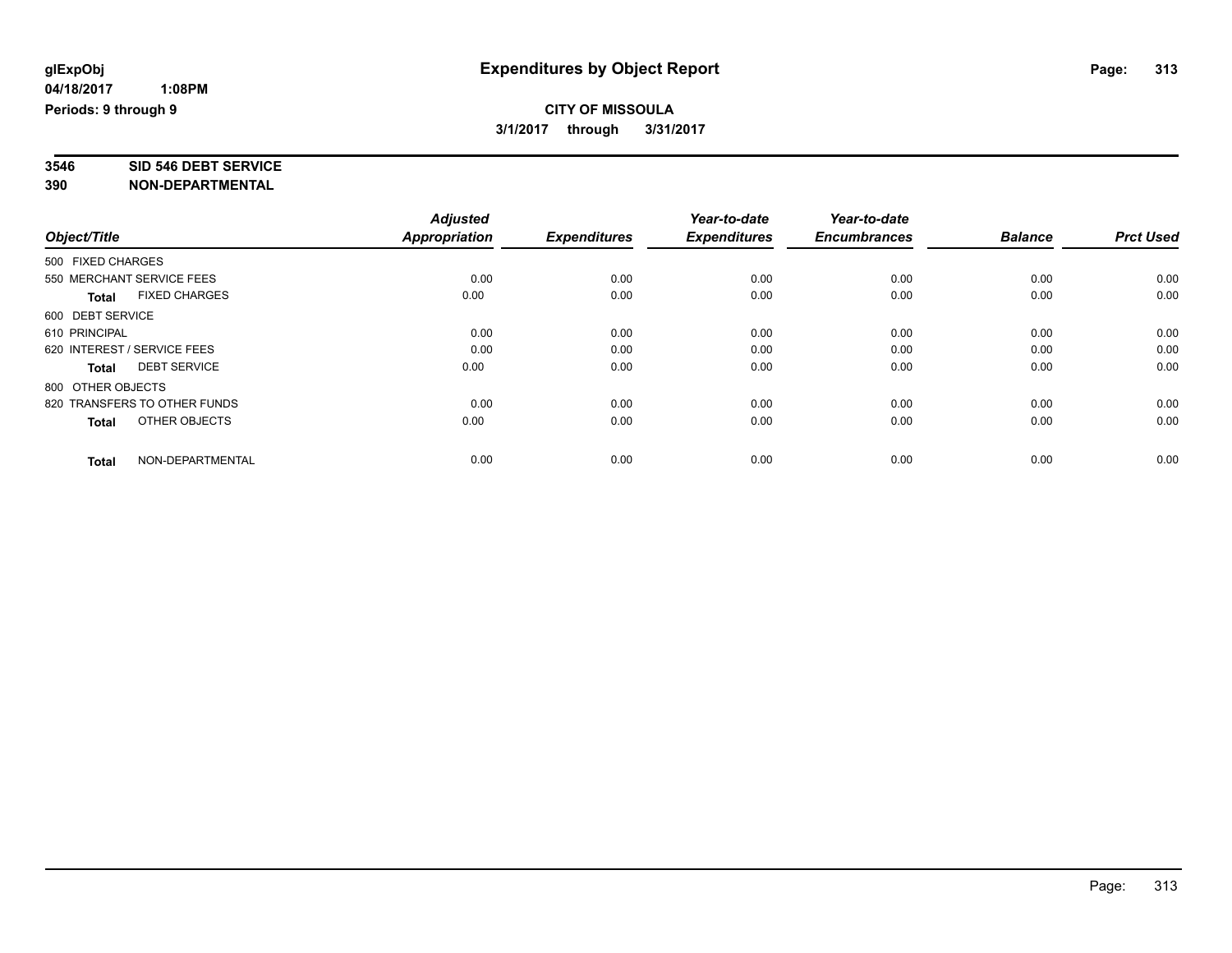### **3546 SID 546 DEBT SERVICE**

|                             |                              | <b>Adjusted</b>      |                     | Year-to-date        | Year-to-date        |                |                  |
|-----------------------------|------------------------------|----------------------|---------------------|---------------------|---------------------|----------------|------------------|
| Object/Title                |                              | <b>Appropriation</b> | <b>Expenditures</b> | <b>Expenditures</b> | <b>Encumbrances</b> | <b>Balance</b> | <b>Prct Used</b> |
| 500 FIXED CHARGES           |                              |                      |                     |                     |                     |                |                  |
| 550 MERCHANT SERVICE FEES   |                              | 0.00                 | 0.00                | 0.00                | 0.00                | 0.00           | 0.00             |
| <b>Total</b>                | <b>FIXED CHARGES</b>         | 0.00                 | 0.00                | 0.00                | 0.00                | 0.00           | 0.00             |
| 600 DEBT SERVICE            |                              |                      |                     |                     |                     |                |                  |
| 610 PRINCIPAL               |                              | 0.00                 | 0.00                | 0.00                | 0.00                | 0.00           | 0.00             |
| 620 INTEREST / SERVICE FEES |                              | 0.00                 | 0.00                | 0.00                | 0.00                | 0.00           | 0.00             |
| Total                       | <b>DEBT SERVICE</b>          | 0.00                 | 0.00                | 0.00                | 0.00                | 0.00           | 0.00             |
| 800 OTHER OBJECTS           |                              |                      |                     |                     |                     |                |                  |
|                             | 820 TRANSFERS TO OTHER FUNDS | 0.00                 | 0.00                | 0.00                | 0.00                | 0.00           | 0.00             |
| Total                       | OTHER OBJECTS                | 0.00                 | 0.00                | 0.00                | 0.00                | 0.00           | 0.00             |
| <b>Total</b>                | SID 546 DEBT SERVICE         | 0.00                 | 0.00                | 0.00                | 0.00                | 0.00           | 0.00             |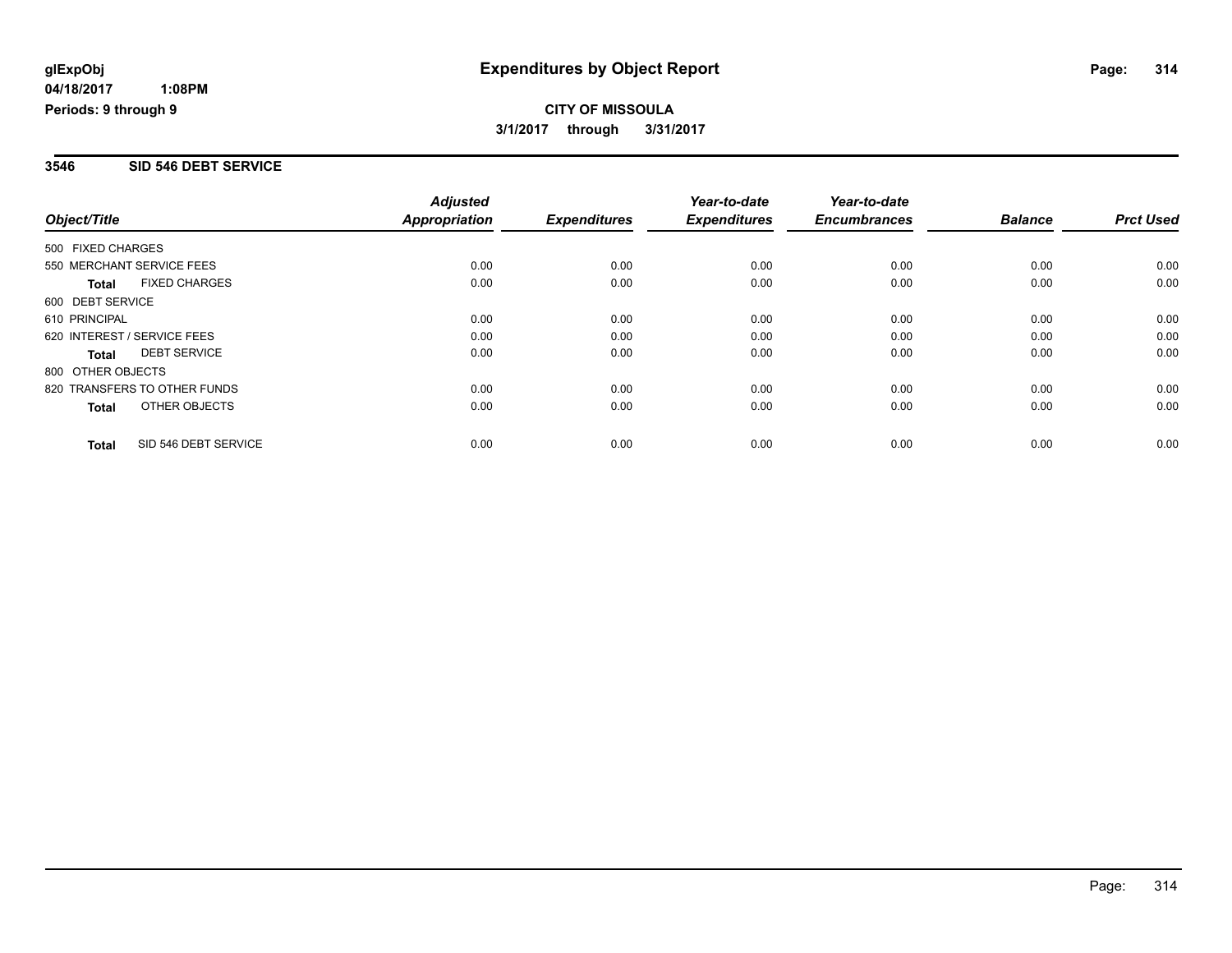**3548 SID 548-5TH, 6TH & ARTHUR**

|                                      | <b>Adjusted</b> |                     | Year-to-date        | Year-to-date        |                |                  |
|--------------------------------------|-----------------|---------------------|---------------------|---------------------|----------------|------------------|
| Object/Title                         | Appropriation   | <b>Expenditures</b> | <b>Expenditures</b> | <b>Encumbrances</b> | <b>Balance</b> | <b>Prct Used</b> |
| 500 FIXED CHARGES                    |                 |                     |                     |                     |                |                  |
| 550 MERCHANT SERVICE FEES            | 350.00          | 0.00                | 0.00                | 0.00                | 350.00         | 0.00             |
| <b>FIXED CHARGES</b><br><b>Total</b> | 350.00          | 0.00                | 0.00                | 0.00                | 350.00         | 0.00             |
| 600 DEBT SERVICE                     |                 |                     |                     |                     |                |                  |
| 610 PRINCIPAL                        | 65,000.00       | 0.00                | 0.00                | 0.00                | 65,000.00      | 0.00             |
| 620 INTEREST / SERVICE FEES          | 44.225.00       | 0.00                | 22.462.50           | 0.00                | 21.762.50      | 50.79            |
| <b>DEBT SERVICE</b><br><b>Total</b>  | 109.225.00      | 0.00                | 22.462.50           | 0.00                | 86.762.50      | 20.57            |
| NON-DEPARTMENTAL<br><b>Total</b>     | 109.575.00      | 0.00                | 22.462.50           | 0.00                | 87.112.50      | 20.50            |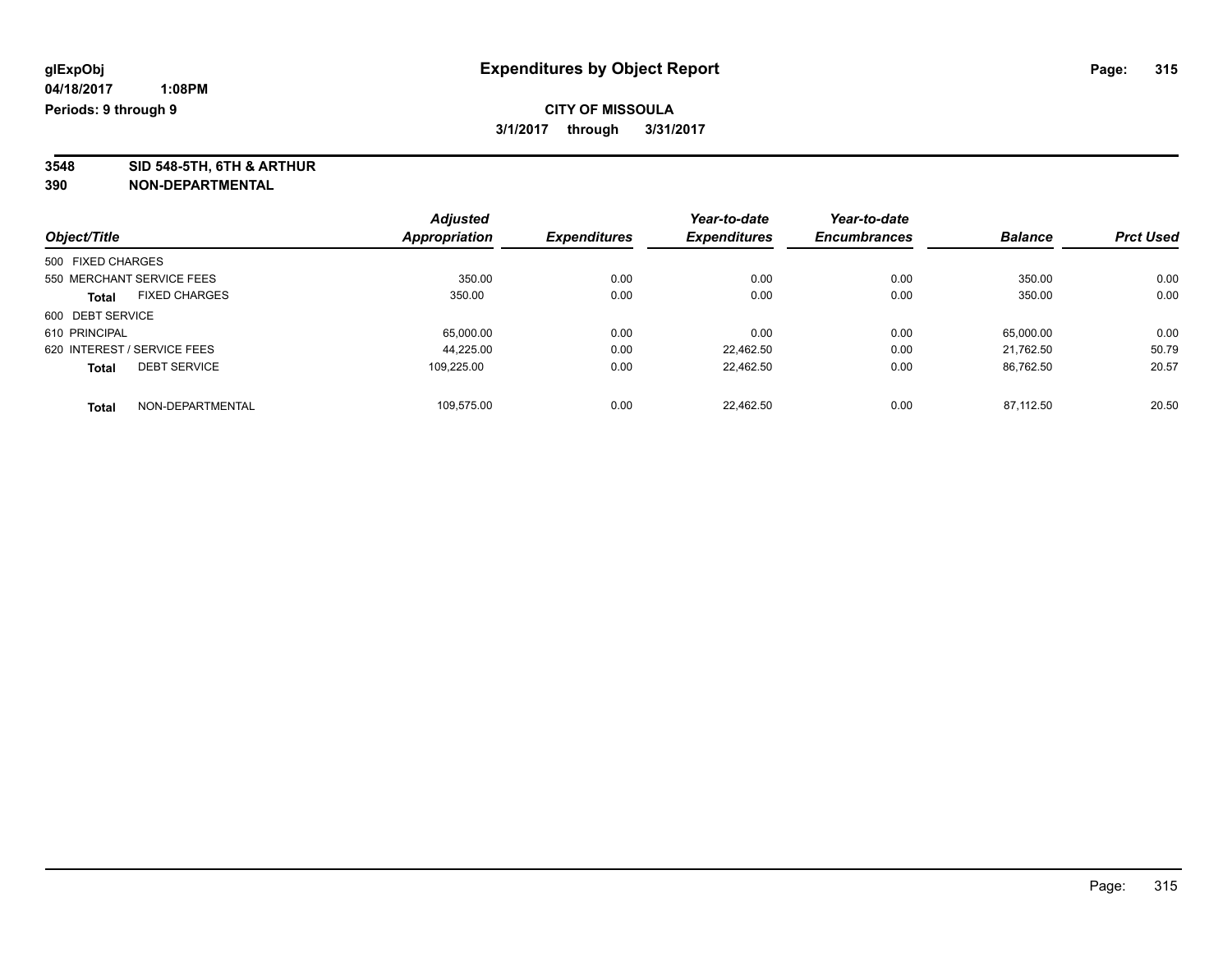## **3548 SID 548-5TH, 6TH & ARTHUR**

| Object/Title                |                           | <b>Adjusted</b><br><b>Appropriation</b> | <i><b>Expenditures</b></i> | Year-to-date<br><b>Expenditures</b> | Year-to-date<br><b>Encumbrances</b> | <b>Balance</b> | <b>Prct Used</b> |
|-----------------------------|---------------------------|-----------------------------------------|----------------------------|-------------------------------------|-------------------------------------|----------------|------------------|
| 500 FIXED CHARGES           |                           |                                         |                            |                                     |                                     |                |                  |
| 550 MERCHANT SERVICE FEES   |                           | 350.00                                  | 0.00                       | 0.00                                | 0.00                                | 350.00         | 0.00             |
| <b>Total</b>                | <b>FIXED CHARGES</b>      | 350.00                                  | 0.00                       | 0.00                                | 0.00                                | 350.00         | 0.00             |
| 600 DEBT SERVICE            |                           |                                         |                            |                                     |                                     |                |                  |
| 610 PRINCIPAL               |                           | 65,000.00                               | 0.00                       | 0.00                                | 0.00                                | 65.000.00      | 0.00             |
| 620 INTEREST / SERVICE FEES |                           | 44.225.00                               | 0.00                       | 22.462.50                           | 0.00                                | 21.762.50      | 50.79            |
| <b>Total</b>                | <b>DEBT SERVICE</b>       | 109.225.00                              | 0.00                       | 22.462.50                           | 0.00                                | 86.762.50      | 20.57            |
| <b>Total</b>                | SID 548-5TH, 6TH & ARTHUR | 109.575.00                              | 0.00                       | 22.462.50                           | 0.00                                | 87.112.50      | 20.50            |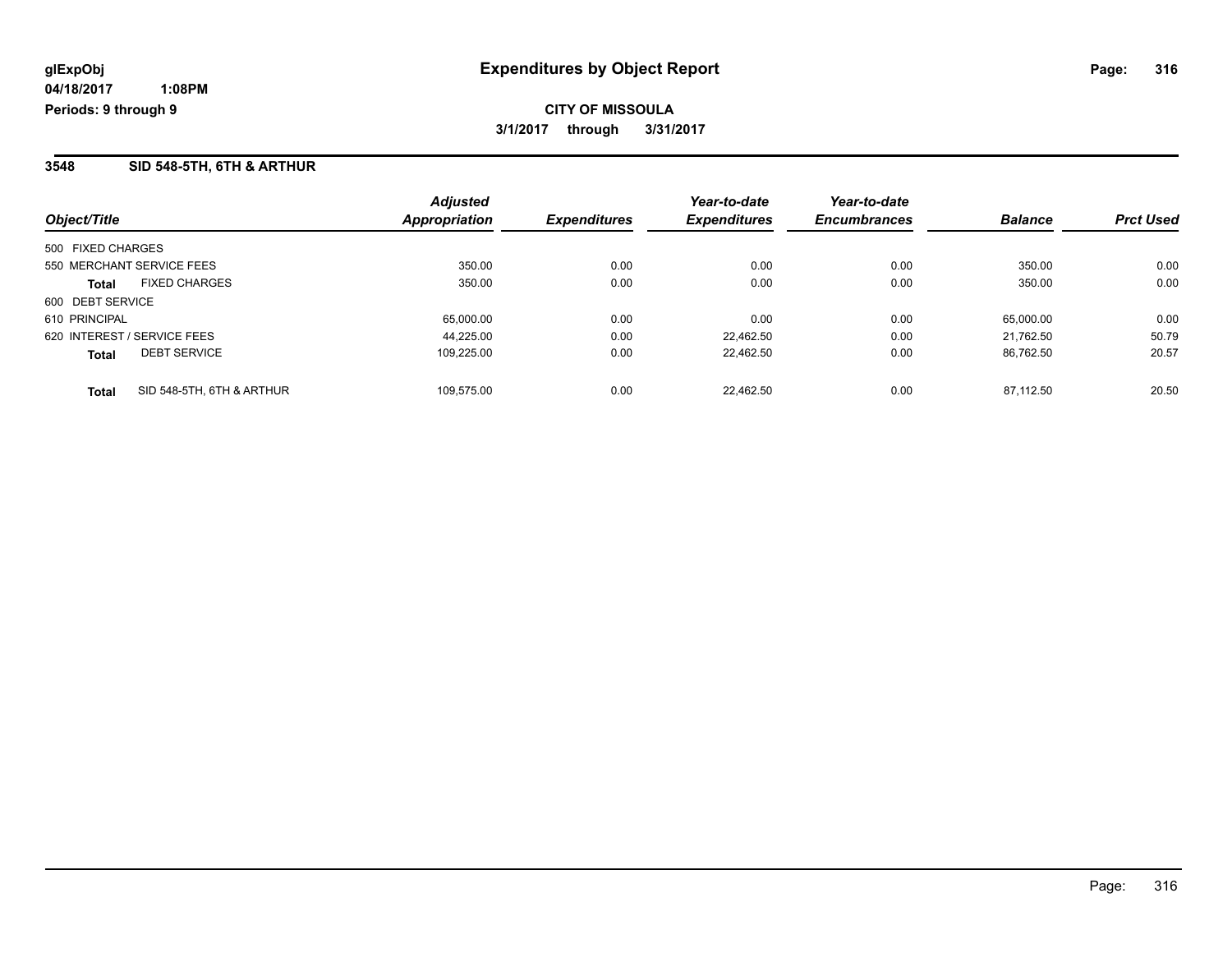# **3549 SID 549 HILLVIEW WAY**

| Object/Title                        | <b>Adjusted</b><br>Appropriation | <b>Expenditures</b> | Year-to-date<br><b>Expenditures</b> | Year-to-date<br><b>Encumbrances</b> | <b>Balance</b> | <b>Prct Used</b> |
|-------------------------------------|----------------------------------|---------------------|-------------------------------------|-------------------------------------|----------------|------------------|
| 600 DEBT SERVICE                    |                                  |                     |                                     |                                     |                |                  |
| 610 PRINCIPAL                       | 0.00                             | 0.00                | 0.00                                | 0.00                                | 0.00           | 0.00             |
| 620 INTEREST / SERVICE FEES         | 0.00                             | 0.00                | 26.014.34                           | 0.00                                | $-26.014.34$   | 0.00             |
| <b>DEBT SERVICE</b><br><b>Total</b> | 0.00                             | 0.00                | 26.014.34                           | 0.00                                | $-26.014.34$   | 0.00             |
| NON-DEPARTMENTAL<br><b>Total</b>    | 0.00                             | 0.00                | 26,014.34                           | 0.00                                | $-26,014.34$   | 0.00             |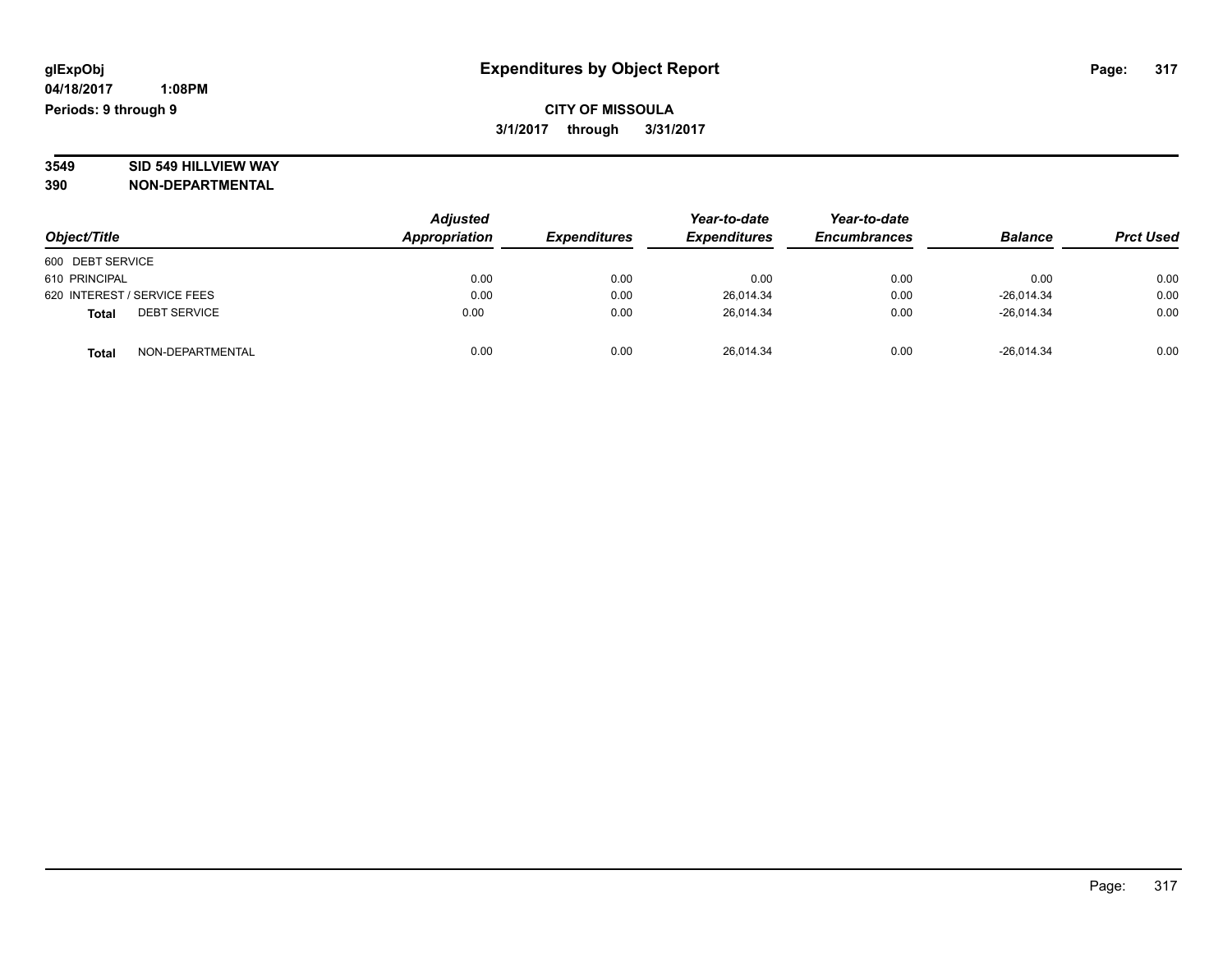**CITY OF MISSOULA 3/1/2017 through 3/31/2017**

**3549 SID 549 HILLVIEW WAY**

| Object/Title                         | <b>Adjusted</b><br>Appropriation | <b>Expenditures</b> | Year-to-date<br><b>Expenditures</b> | Year-to-date<br><b>Encumbrances</b> | <b>Balance</b> | <b>Prct Used</b> |
|--------------------------------------|----------------------------------|---------------------|-------------------------------------|-------------------------------------|----------------|------------------|
| 600 DEBT SERVICE                     |                                  |                     |                                     |                                     |                |                  |
| 610 PRINCIPAL                        | 0.00                             | 0.00                | 0.00                                | 0.00                                | 0.00           | 0.00             |
| 620 INTEREST / SERVICE FEES          | 0.00                             | 0.00                | 26,014.34                           | 0.00                                | $-26,014.34$   | 0.00             |
| <b>DEBT SERVICE</b><br>Total         | 0.00                             | 0.00                | 26.014.34                           | 0.00                                | $-26.014.34$   | 0.00             |
| SID 549 HILLVIEW WAY<br><b>Total</b> | 0.00                             | 0.00                | 26.014.34                           | 0.00                                | $-26.014.34$   | 0.00             |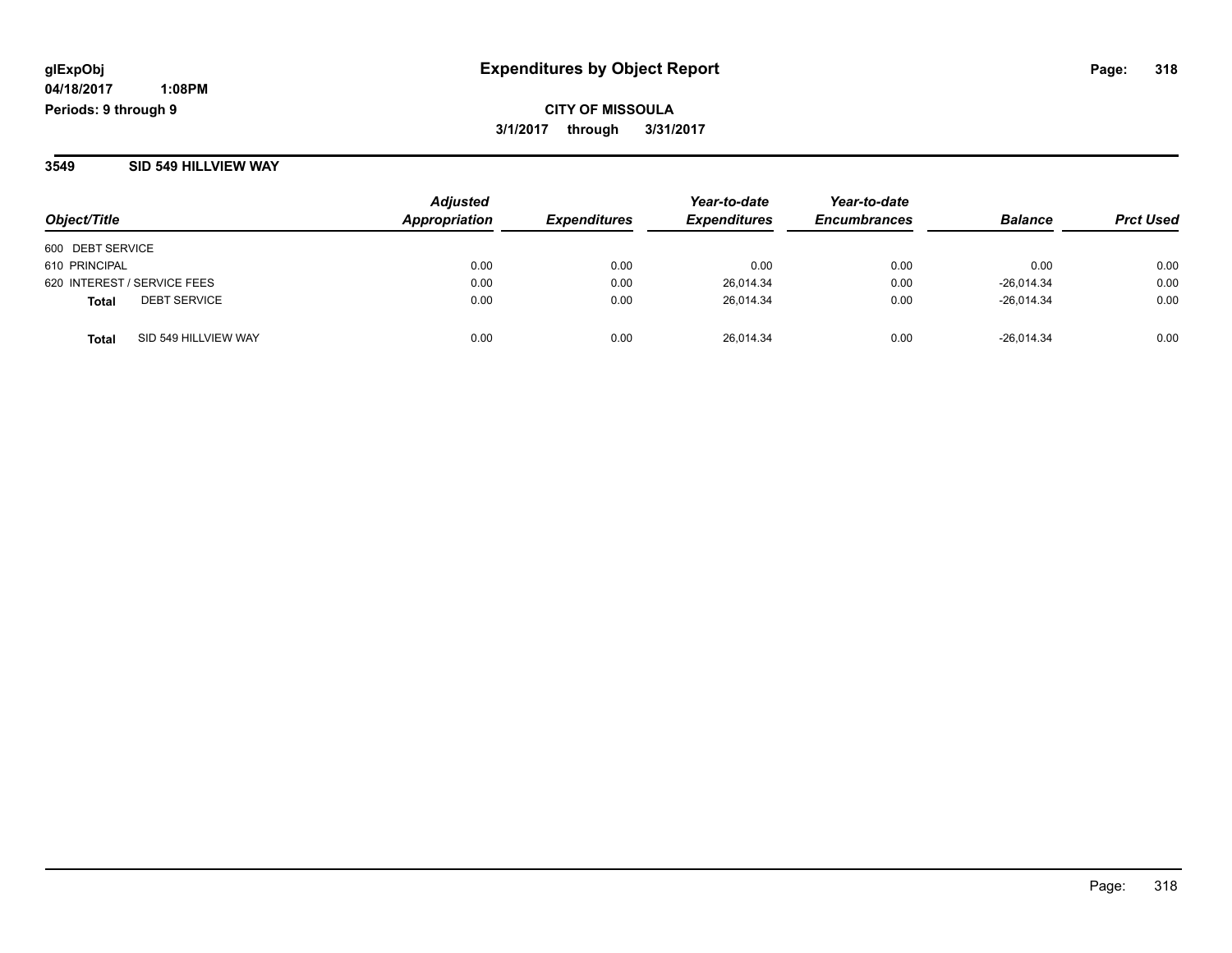## **4060 CAPITAL IMPROVEMENT PROGRAM FUND**

| Object/Title              |                                   | <b>Adjusted</b><br>Appropriation | <b>Expenditures</b> | Year-to-date<br><b>Expenditures</b> | Year-to-date<br><b>Encumbrances</b> | <b>Balance</b>  | <b>Prct Used</b> |
|---------------------------|-----------------------------------|----------------------------------|---------------------|-------------------------------------|-------------------------------------|-----------------|------------------|
| 100 PERSONAL SERVICES     |                                   |                                  |                     |                                     |                                     |                 |                  |
|                           |                                   | 0.00                             |                     |                                     |                                     | 0.00            | 0.00             |
| 110 SALARIES AND WAGES    |                                   |                                  | 0.00                | 0.00                                | 0.00                                |                 |                  |
|                           | <b>140 EMPLOYER CONTRIBUTIONS</b> | 0.00                             | 0.00                | 0.00                                | 0.00                                | 0.00            | 0.00             |
| <b>Total</b>              | PERSONAL SERVICES                 | 0.00                             | 0.00                | 0.00                                | 0.00                                | 0.00            | 0.00             |
| 300 PURCHASED SERVICES    |                                   |                                  |                     |                                     |                                     |                 |                  |
|                           | 350 PROFESSIONAL SERVICES         | 0.00                             | 2,800.00            | 42,223.83                           | 0.00                                | $-42,223.83$    | 0.00             |
| 380 TRAINING              |                                   | 0.00                             | 0.00                | 787.50                              | 0.00                                | $-787.50$       | 0.00             |
| <b>Total</b>              | PURCHASED SERVICES                | 0.00                             | 2,800.00            | 43,011.33                           | 0.00                                | $-43,011.33$    | 0.00             |
| 500 FIXED CHARGES         |                                   |                                  |                     |                                     |                                     |                 |                  |
|                           | 550 MERCHANT SERVICE FEES         | 0.00                             | 0.00                | 0.00                                | 0.00                                | 0.00            | 0.00             |
| <b>Total</b>              | <b>FIXED CHARGES</b>              | 0.00                             | 0.00                | 0.00                                | 0.00                                | 0.00            | 0.00             |
| 600 DEBT SERVICE          |                                   |                                  |                     |                                     |                                     |                 |                  |
| 610 PRINCIPAL             |                                   | 1,943,270.00                     | 0.00                | 258,430.55                          | 0.00                                | 1,684,839.45    | 13.30            |
|                           | 620 INTEREST / SERVICE FEES       | 272.571.00                       | 0.00                | 146,602.35                          | 0.00                                | 125,968.65      | 53.79            |
| <b>Total</b>              | <b>DEBT SERVICE</b>               | 2,215,841.00                     | 0.00                | 405,032.90                          | 0.00                                | 1,810,808.10    | 18.28            |
| 800 OTHER OBJECTS         |                                   |                                  |                     |                                     |                                     |                 |                  |
|                           | 820 TRANSFERS TO OTHER FUNDS      | 316,129.00                       | 0.00                | 0.00                                | 0.00                                | 316,129.00      | 0.00             |
| <b>Total</b>              | OTHER OBJECTS                     | 316,129.00                       | 0.00                | 0.00                                | 0.00                                | 316,129.00      | 0.00             |
| 900 CAPITAL OUTLAY        |                                   |                                  |                     |                                     |                                     |                 |                  |
| 910 LAND                  |                                   | 0.00                             | 0.00                | 10,000.00                           | 0.00                                | $-10,000.00$    | 0.00             |
| 920 BUILDINGS             |                                   | 0.00                             | 1,348,053.18        | 1,350,390.83                        | 0.00                                | $-1,350,390.83$ | 0.00             |
| 930 IMPROVEMENTS          |                                   | 0.00                             | 4.533.15            | 1,209,409.43                        | 0.00                                | $-1,209,409.43$ | 0.00             |
|                           | 940 MACHINERY & EQUIPMENT         | 0.00                             | 99,047.70           | 2,087,505.16                        | 0.00                                | $-2,087,505.16$ | 0.00             |
| 941 DUI DIGITAL EQUIPMENT |                                   | 0.00                             | 0.00                | 0.00                                | 0.00                                | 0.00            | 0.00             |
| <b>Total</b>              | <b>CAPITAL OUTLAY</b>             | 0.00                             | 1,451,634.03        | 4,657,305.42                        | 0.00                                | $-4,657,305.42$ | 0.00             |
| <b>Total</b>              | NON-DEPARTMENTAL                  | 2,531,970.00                     | 1,454,434.03        | 5,105,349.65                        | 0.00                                | $-2,573,379.65$ | 201.64           |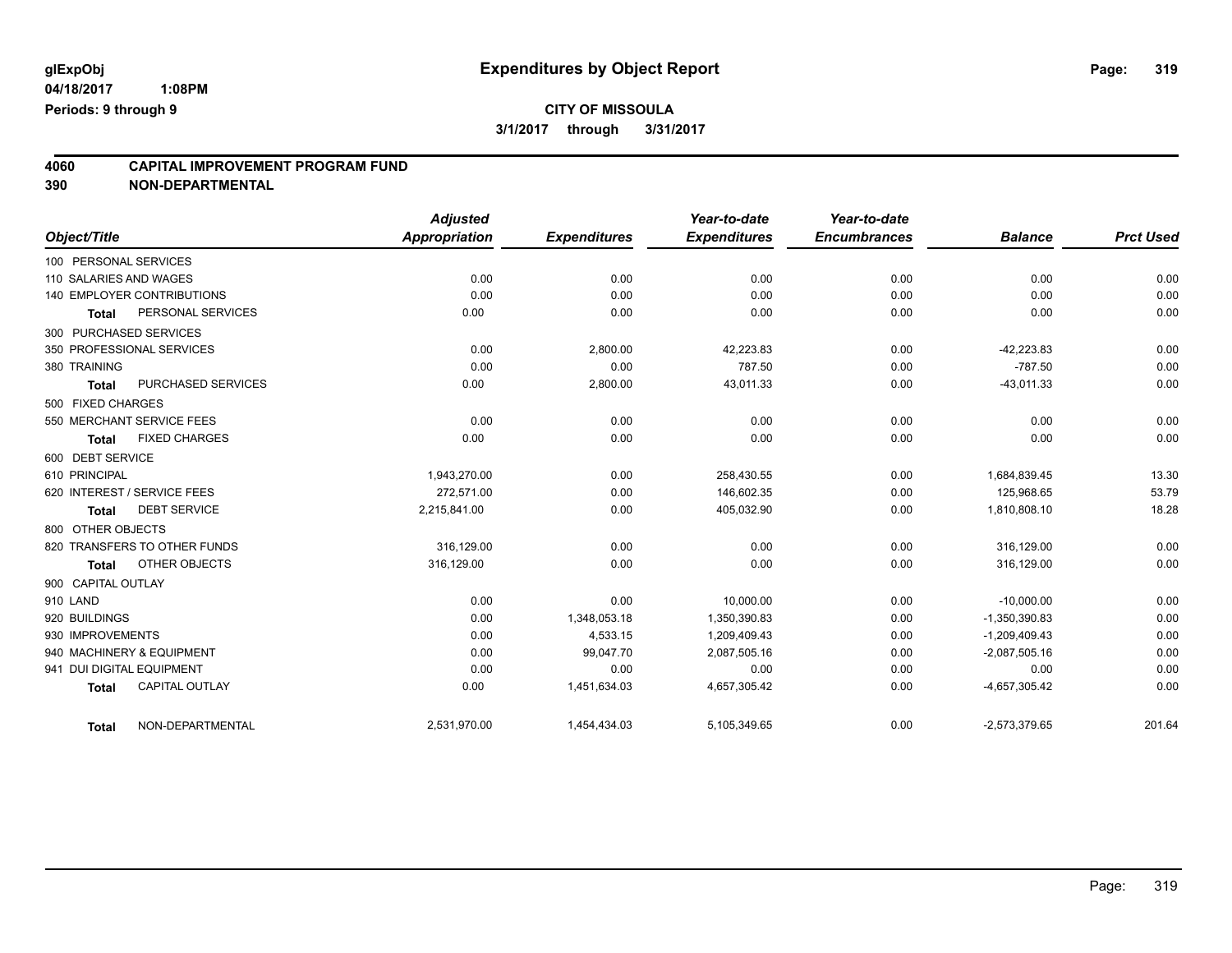## **CITY OF MISSOULA 3/1/2017 through 3/31/2017**

#### **4060 CAPITAL IMPROVEMENT PROGRAM FUND**

| Object/Title           |                                 | <b>Adjusted</b><br>Appropriation | <b>Expenditures</b> | Year-to-date<br><b>Expenditures</b> | Year-to-date<br><b>Encumbrances</b> | <b>Balance</b>  | <b>Prct Used</b> |
|------------------------|---------------------------------|----------------------------------|---------------------|-------------------------------------|-------------------------------------|-----------------|------------------|
| 100 PERSONAL SERVICES  |                                 |                                  |                     |                                     |                                     |                 |                  |
| 110 SALARIES AND WAGES |                                 | 0.00                             | 0.00                | 0.00                                | 0.00                                | 0.00            | 0.00             |
|                        | 140 EMPLOYER CONTRIBUTIONS      | 0.00                             | 0.00                | 0.00                                | 0.00                                | 0.00            | 0.00             |
| <b>Total</b>           | PERSONAL SERVICES               | 0.00                             | 0.00                | 0.00                                | 0.00                                | 0.00            | 0.00             |
| 300 PURCHASED SERVICES |                                 |                                  |                     |                                     |                                     |                 |                  |
|                        | 350 PROFESSIONAL SERVICES       | 0.00                             | 2,800.00            | 42,223.83                           | 0.00                                | $-42,223.83$    | 0.00             |
| 380 TRAINING           |                                 | 0.00                             | 0.00                | 787.50                              | 0.00                                | $-787.50$       | 0.00             |
| <b>Total</b>           | PURCHASED SERVICES              | 0.00                             | 2,800.00            | 43,011.33                           | 0.00                                | $-43,011.33$    | 0.00             |
| 500 FIXED CHARGES      |                                 |                                  |                     |                                     |                                     |                 |                  |
|                        | 550 MERCHANT SERVICE FEES       | 0.00                             | 0.00                | 0.00                                | 0.00                                | 0.00            | 0.00             |
| <b>Total</b>           | <b>FIXED CHARGES</b>            | 0.00                             | 0.00                | 0.00                                | 0.00                                | 0.00            | 0.00             |
| 600 DEBT SERVICE       |                                 |                                  |                     |                                     |                                     |                 |                  |
| 610 PRINCIPAL          |                                 | 1,943,270.00                     | 0.00                | 258,430.55                          | 0.00                                | 1,684,839.45    | 13.30            |
|                        | 620 INTEREST / SERVICE FEES     | 272.571.00                       | 0.00                | 146,602.35                          | 0.00                                | 125,968.65      | 53.79            |
| <b>Total</b>           | <b>DEBT SERVICE</b>             | 2,215,841.00                     | 0.00                | 405,032.90                          | 0.00                                | 1,810,808.10    | 18.28            |
| 800 OTHER OBJECTS      |                                 |                                  |                     |                                     |                                     |                 |                  |
|                        | 820 TRANSFERS TO OTHER FUNDS    | 316,129.00                       | 0.00                | 0.00                                | 0.00                                | 316,129.00      | 0.00             |
| <b>Total</b>           | <b>OTHER OBJECTS</b>            | 316,129.00                       | 0.00                | 0.00                                | 0.00                                | 316,129.00      | 0.00             |
| 900 CAPITAL OUTLAY     |                                 |                                  |                     |                                     |                                     |                 |                  |
| 910 LAND               |                                 | 0.00                             | 0.00                | 10,000.00                           | 0.00                                | $-10,000.00$    | 0.00             |
| 920 BUILDINGS          |                                 | 0.00                             | 1,348,053.18        | 1,350,390.83                        | 0.00                                | $-1,350,390.83$ | 0.00             |
| 930 IMPROVEMENTS       |                                 | 0.00                             | 4,533.15            | 1,209,409.43                        | 0.00                                | $-1,209,409.43$ | 0.00             |
|                        | 940 MACHINERY & EQUIPMENT       | 0.00                             | 99,047.70           | 2,087,505.16                        | 0.00                                | $-2,087,505.16$ | 0.00             |
|                        | 941 DUI DIGITAL EQUIPMENT       | 0.00                             | 0.00                | 0.00                                | 0.00                                | 0.00            | 0.00             |
| <b>Total</b>           | <b>CAPITAL OUTLAY</b>           | 0.00                             | 1,451,634.03        | 4,657,305.42                        | 0.00                                | $-4,657,305.42$ | 0.00             |
| <b>Total</b>           | CAPITAL IMPROVEMENT PROGRAM FUN | 2,531,970.00                     | 1,454,434.03        | 5,105,349.65                        | 0.00                                | $-2,573,379.65$ | 201.64           |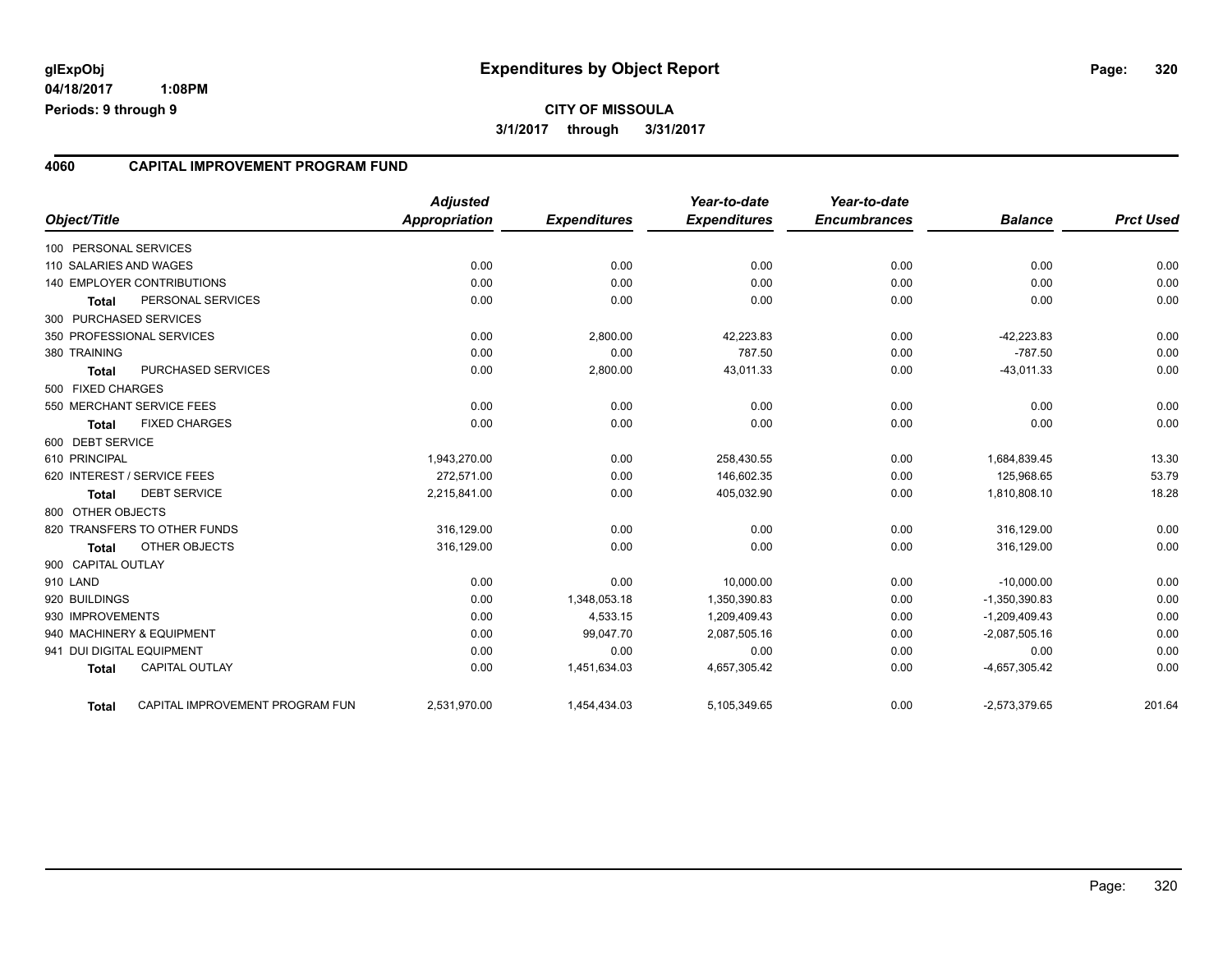# **4130 1997 G O BOND OPEN SPACE PURCHASE FUND**

|                                       | <b>Adjusted</b>      |                     | Year-to-date        | Year-to-date        |                |                  |
|---------------------------------------|----------------------|---------------------|---------------------|---------------------|----------------|------------------|
| Object/Title                          | <b>Appropriation</b> | <b>Expenditures</b> | <b>Expenditures</b> | <b>Encumbrances</b> | <b>Balance</b> | <b>Prct Used</b> |
| 500 FIXED CHARGES                     |                      |                     |                     |                     |                |                  |
| 550 MERCHANT SERVICE FEES             | 0.00                 | 0.00                | 0.00                | 0.00                | 0.00           | 0.00             |
| <b>FIXED CHARGES</b><br><b>Total</b>  | 0.00                 | 0.00                | 0.00                | 0.00                | 0.00           | 0.00             |
| 800 OTHER OBJECTS                     |                      |                     |                     |                     |                |                  |
| 820 TRANSFERS TO OTHER FUNDS          | 0.00                 | 0.00                | 0.00                | 0.00                | 0.00           | 0.00             |
| OTHER OBJECTS<br>Total                | 0.00                 | 0.00                | 0.00                | 0.00                | 0.00           | 0.00             |
| 900 CAPITAL OUTLAY                    |                      |                     |                     |                     |                |                  |
| 930 IMPROVEMENTS                      | 389,534.00           | 0.00                | 0.00                | 0.00                | 389,534.00     | 0.00             |
| <b>CAPITAL OUTLAY</b><br><b>Total</b> | 389.534.00           | 0.00                | 0.00                | 0.00                | 389,534.00     | 0.00             |
| NON-DEPARTMENTAL<br><b>Total</b>      | 389.534.00           | 0.00                | 0.00                | 0.00                | 389.534.00     | 0.00             |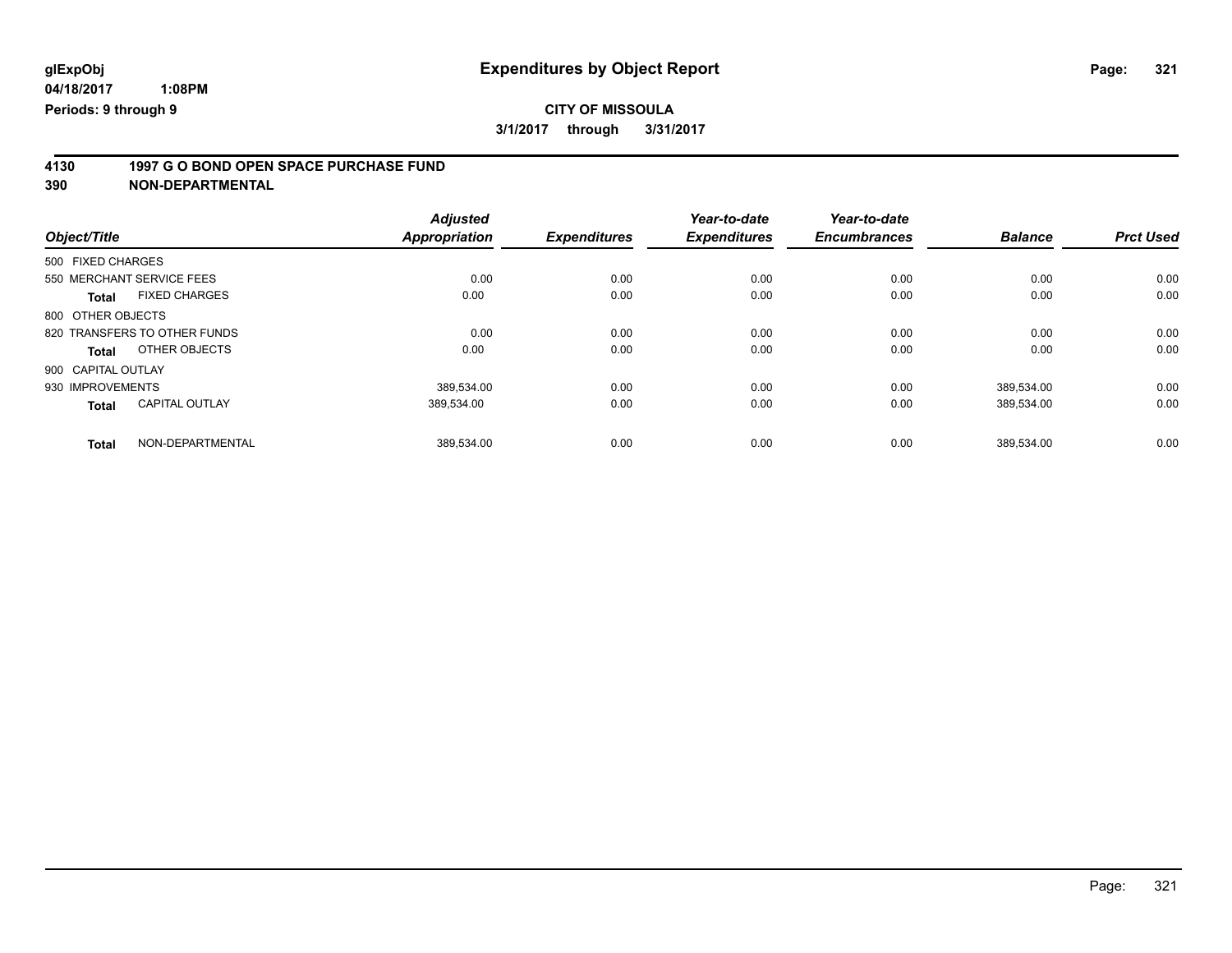### **4130 1997 G O BOND OPEN SPACE PURCHASE FUND**

| Object/Title       |                                   | <b>Adjusted</b><br><b>Appropriation</b> | <b>Expenditures</b> | Year-to-date<br><b>Expenditures</b> | Year-to-date<br><b>Encumbrances</b> | <b>Balance</b> | <b>Prct Used</b> |
|--------------------|-----------------------------------|-----------------------------------------|---------------------|-------------------------------------|-------------------------------------|----------------|------------------|
| 500 FIXED CHARGES  |                                   |                                         |                     |                                     |                                     |                |                  |
|                    | 550 MERCHANT SERVICE FEES         | 0.00                                    | 0.00                | 0.00                                | 0.00                                | 0.00           | 0.00             |
| <b>Total</b>       | <b>FIXED CHARGES</b>              | 0.00                                    | 0.00                | 0.00                                | 0.00                                | 0.00           | 0.00             |
| 800 OTHER OBJECTS  |                                   |                                         |                     |                                     |                                     |                |                  |
|                    | 820 TRANSFERS TO OTHER FUNDS      | 0.00                                    | 0.00                | 0.00                                | 0.00                                | 0.00           | 0.00             |
| <b>Total</b>       | OTHER OBJECTS                     | 0.00                                    | 0.00                | 0.00                                | 0.00                                | 0.00           | 0.00             |
| 900 CAPITAL OUTLAY |                                   |                                         |                     |                                     |                                     |                |                  |
| 930 IMPROVEMENTS   |                                   | 389.534.00                              | 0.00                | 0.00                                | 0.00                                | 389.534.00     | 0.00             |
| <b>Total</b>       | <b>CAPITAL OUTLAY</b>             | 389,534.00                              | 0.00                | 0.00                                | 0.00                                | 389,534.00     | 0.00             |
| <b>Total</b>       | 1997 G O BOND OPEN SPACE PURCHASI | 389.534.00                              | 0.00                | 0.00                                | 0.00                                | 389,534.00     | 0.00             |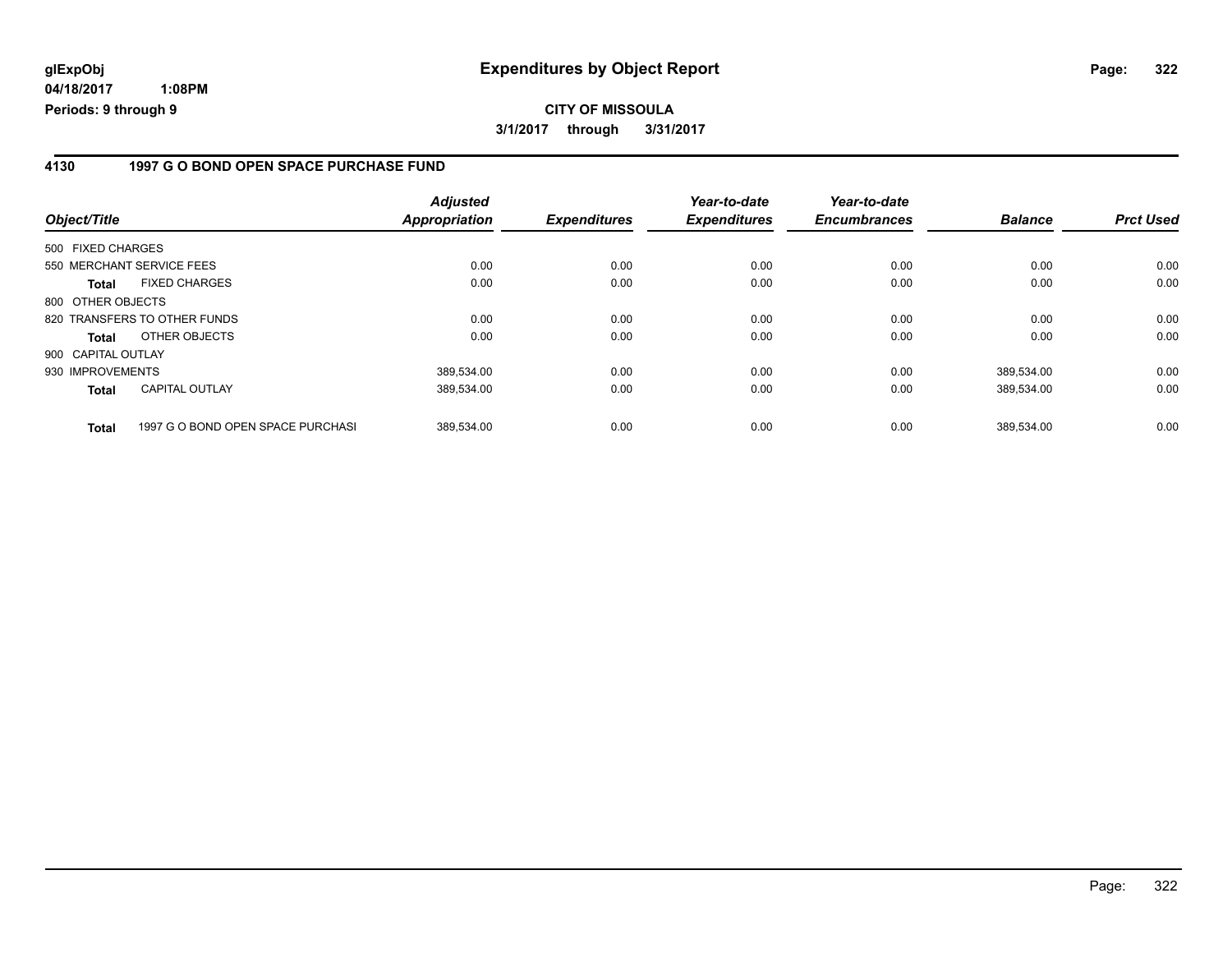# **4196 NEW FIRE STATION GO BOND**

**300 FIRE**

|                           |                              | <b>Adjusted</b>      |                     | Year-to-date        | Year-to-date        |                |                  |
|---------------------------|------------------------------|----------------------|---------------------|---------------------|---------------------|----------------|------------------|
| Object/Title              |                              | <b>Appropriation</b> | <b>Expenditures</b> | <b>Expenditures</b> | <b>Encumbrances</b> | <b>Balance</b> | <b>Prct Used</b> |
| 500 FIXED CHARGES         |                              |                      |                     |                     |                     |                |                  |
| 550 MERCHANT SERVICE FEES |                              | 0.00                 | 0.00                | 0.00                | 0.00                | 0.00           | 0.00             |
| Total                     | <b>FIXED CHARGES</b>         | 0.00                 | 0.00                | 0.00                | 0.00                | 0.00           | 0.00             |
| 800 OTHER OBJECTS         |                              |                      |                     |                     |                     |                |                  |
|                           | 820 TRANSFERS TO OTHER FUNDS | 0.00                 | 0.00                | 0.00                | 0.00                | 0.00           | 0.00             |
| Total                     | OTHER OBJECTS                | 0.00                 | 0.00                | 0.00                | 0.00                | 0.00           | 0.00             |
| 900 CAPITAL OUTLAY        |                              |                      |                     |                     |                     |                |                  |
| 920 BUILDINGS             |                              | 0.00                 | 0.00                | 0.00                | 0.00                | 0.00           | 0.00             |
| 930 IMPROVEMENTS          |                              | 0.00                 | 0.00                | 0.00                | 0.00                | 0.00           | 0.00             |
| 940 MACHINERY & EQUIPMENT |                              | 0.00                 | 0.00                | 0.00                | 0.00                | 0.00           | 0.00             |
| <b>Total</b>              | <b>CAPITAL OUTLAY</b>        | 0.00                 | 0.00                | 0.00                | 0.00                | 0.00           | 0.00             |
| <b>Total</b>              | <b>FIRE</b>                  | 0.00                 | 0.00                | 0.00                | 0.00                | 0.00           | 0.00             |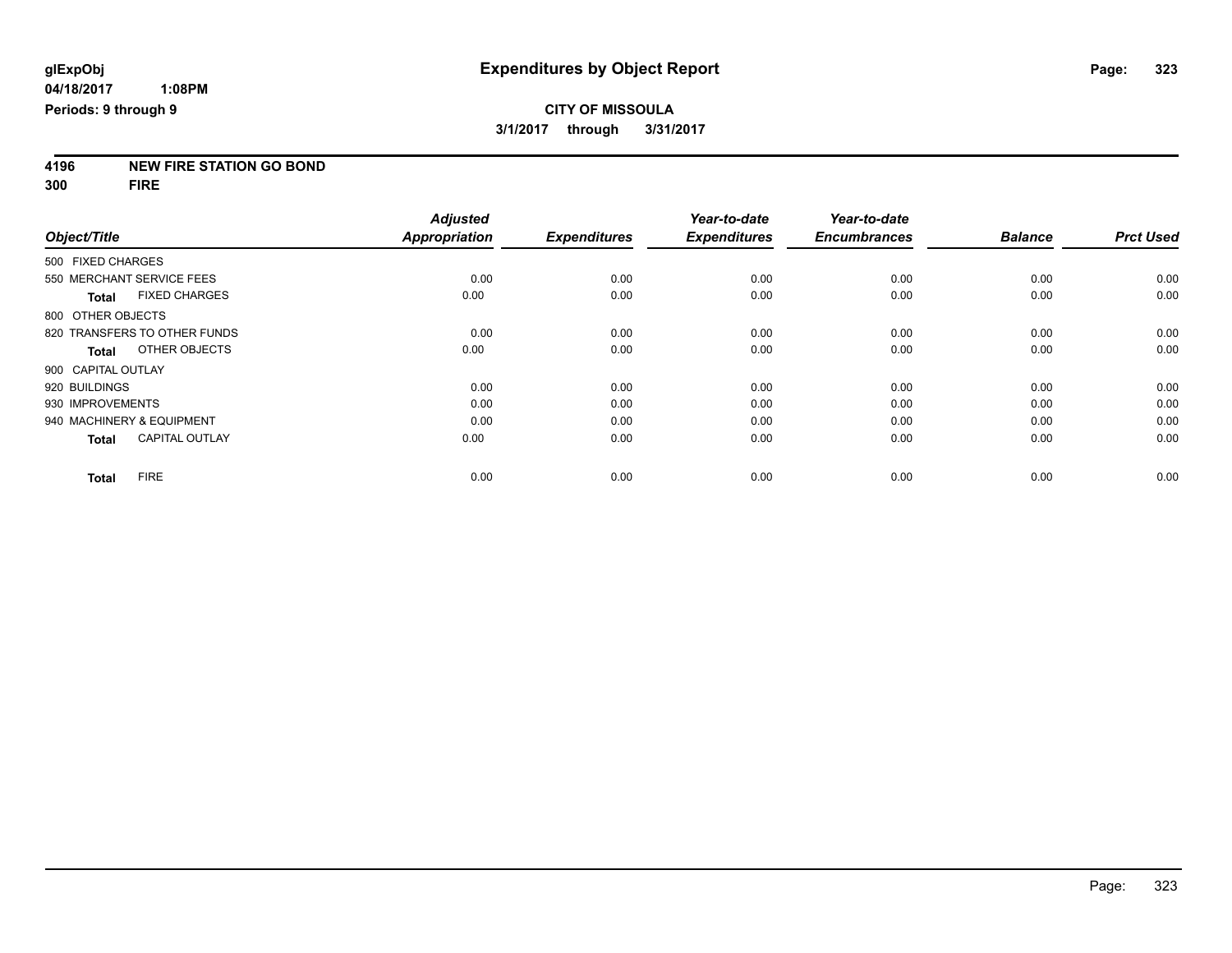## **CITY OF MISSOULA 3/1/2017 through 3/31/2017**

### **4196 NEW FIRE STATION GO BOND**

|                           |                              | <b>Adjusted</b>      |                     | Year-to-date        | Year-to-date        |                |                  |
|---------------------------|------------------------------|----------------------|---------------------|---------------------|---------------------|----------------|------------------|
| Object/Title              |                              | <b>Appropriation</b> | <b>Expenditures</b> | <b>Expenditures</b> | <b>Encumbrances</b> | <b>Balance</b> | <b>Prct Used</b> |
| 500 FIXED CHARGES         |                              |                      |                     |                     |                     |                |                  |
| 550 MERCHANT SERVICE FEES |                              | 0.00                 | 0.00                | 0.00                | 0.00                | 0.00           | 0.00             |
| <b>Total</b>              | <b>FIXED CHARGES</b>         | 0.00                 | 0.00                | 0.00                | 0.00                | 0.00           | 0.00             |
| 800 OTHER OBJECTS         |                              |                      |                     |                     |                     |                |                  |
|                           | 820 TRANSFERS TO OTHER FUNDS | 0.00                 | 0.00                | 0.00                | 0.00                | 0.00           | 0.00             |
| <b>Total</b>              | OTHER OBJECTS                | 0.00                 | 0.00                | 0.00                | 0.00                | 0.00           | 0.00             |
| 900 CAPITAL OUTLAY        |                              |                      |                     |                     |                     |                |                  |
| 920 BUILDINGS             |                              | 0.00                 | 0.00                | 0.00                | 0.00                | 0.00           | 0.00             |
| 930 IMPROVEMENTS          |                              | 0.00                 | 0.00                | 0.00                | 0.00                | 0.00           | 0.00             |
| 940 MACHINERY & EQUIPMENT |                              | 0.00                 | 0.00                | 0.00                | 0.00                | 0.00           | 0.00             |
| <b>Total</b>              | <b>CAPITAL OUTLAY</b>        | 0.00                 | 0.00                | 0.00                | 0.00                | 0.00           | 0.00             |
| <b>Total</b>              | NEW FIRE STATION GO BOND     | 0.00                 | 0.00                | 0.00                | 0.00                | 0.00           | 0.00             |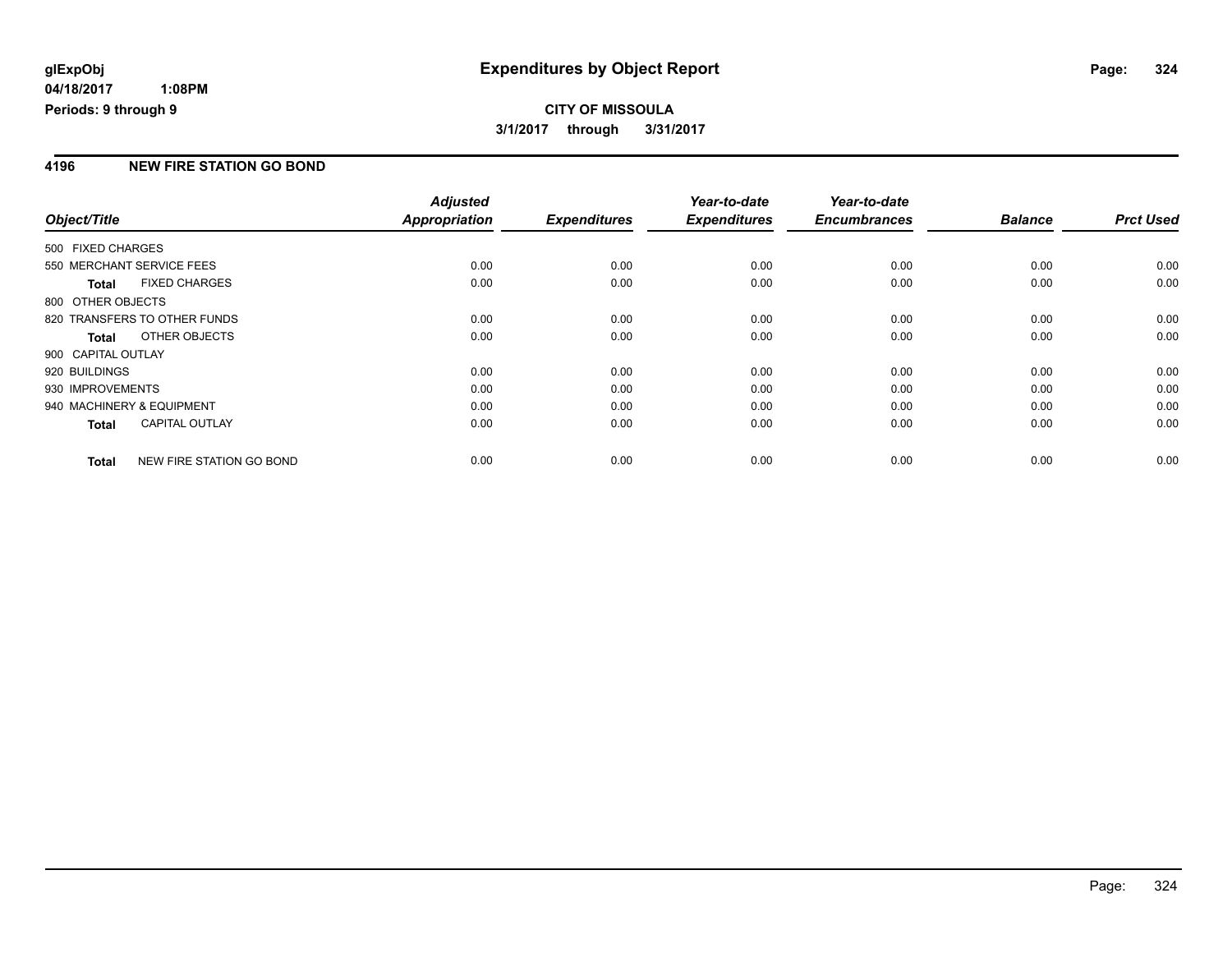# **4450 S/C CONSTRUCTION FUND FOR FY06**

| Object/Title                            | <b>Adjusted</b><br><b>Appropriation</b> | <b>Expenditures</b> | Year-to-date<br><b>Expenditures</b> | Year-to-date<br><b>Encumbrances</b> | <b>Balance</b> | <b>Prct Used</b> |
|-----------------------------------------|-----------------------------------------|---------------------|-------------------------------------|-------------------------------------|----------------|------------------|
| 500 FIXED CHARGES                       |                                         |                     |                                     |                                     |                |                  |
| 550 MERCHANT SERVICE FEES               | 0.00                                    | 0.00                | 0.00                                | 0.00                                | 0.00           | 0.00             |
| <b>FIXED CHARGES</b><br><b>Total</b>    | 0.00                                    | 0.00                | 0.00                                | 0.00                                | 0.00           | 0.00             |
| 800 OTHER OBJECTS                       |                                         |                     |                                     |                                     |                |                  |
| 820 TRANSFERS TO OTHER FUNDS            | 0.00                                    | 0.00                | 0.00                                | 0.00                                | 0.00           | 0.00             |
| OTHER OBJECTS<br><b>Total</b>           | 0.00                                    | 0.00                | 0.00                                | 0.00                                | 0.00           | 0.00             |
| PUBLIC WORKS OPERATIONS<br><b>Total</b> | 0.00                                    | 0.00                | 0.00                                | 0.00                                | 0.00           | 0.00             |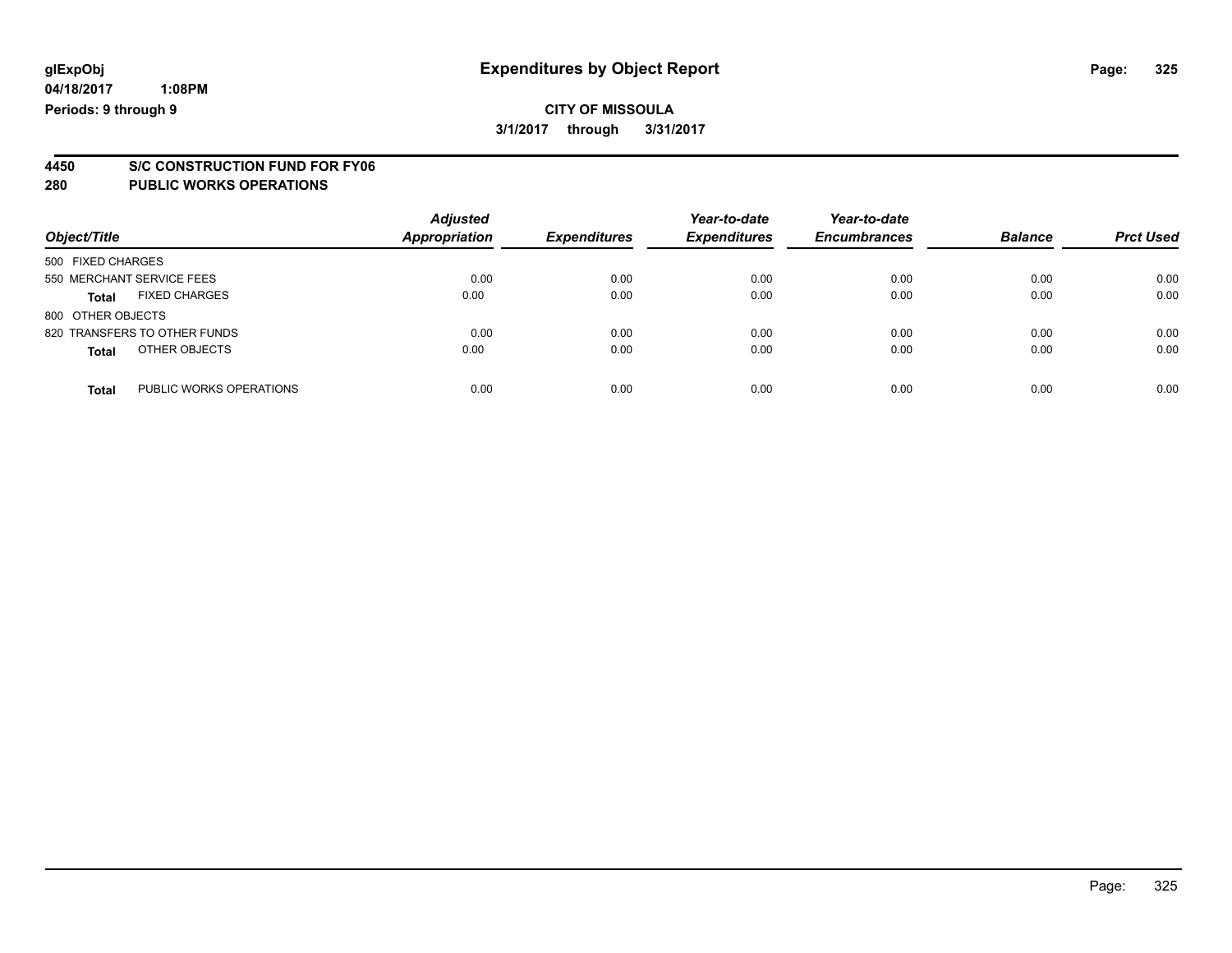**04/18/2017 1:08PM Periods: 9 through 9**

### **4450 S/C CONSTRUCTION FUND FOR FY06**

| Object/Title              |                                | <b>Adjusted</b><br><b>Appropriation</b> | <b>Expenditures</b> | Year-to-date<br><b>Expenditures</b> | Year-to-date<br><b>Encumbrances</b> | <b>Balance</b> | <b>Prct Used</b> |
|---------------------------|--------------------------------|-----------------------------------------|---------------------|-------------------------------------|-------------------------------------|----------------|------------------|
| 500 FIXED CHARGES         |                                |                                         |                     |                                     |                                     |                |                  |
| 550 MERCHANT SERVICE FEES |                                | 0.00                                    | 0.00                | 0.00                                | 0.00                                | 0.00           | 0.00             |
| <b>Total</b>              | <b>FIXED CHARGES</b>           | 0.00                                    | 0.00                | 0.00                                | 0.00                                | 0.00           | 0.00             |
| 800 OTHER OBJECTS         |                                |                                         |                     |                                     |                                     |                |                  |
|                           | 820 TRANSFERS TO OTHER FUNDS   | 0.00                                    | 0.00                | 0.00                                | 0.00                                | 0.00           | 0.00             |
| <b>Total</b>              | OTHER OBJECTS                  | 0.00                                    | 0.00                | 0.00                                | 0.00                                | 0.00           | 0.00             |
| <b>Total</b>              | S/C CONSTRUCTION FUND FOR FY06 | 0.00                                    | 0.00                | 0.00                                | 0.00                                | 0.00           | 0.00             |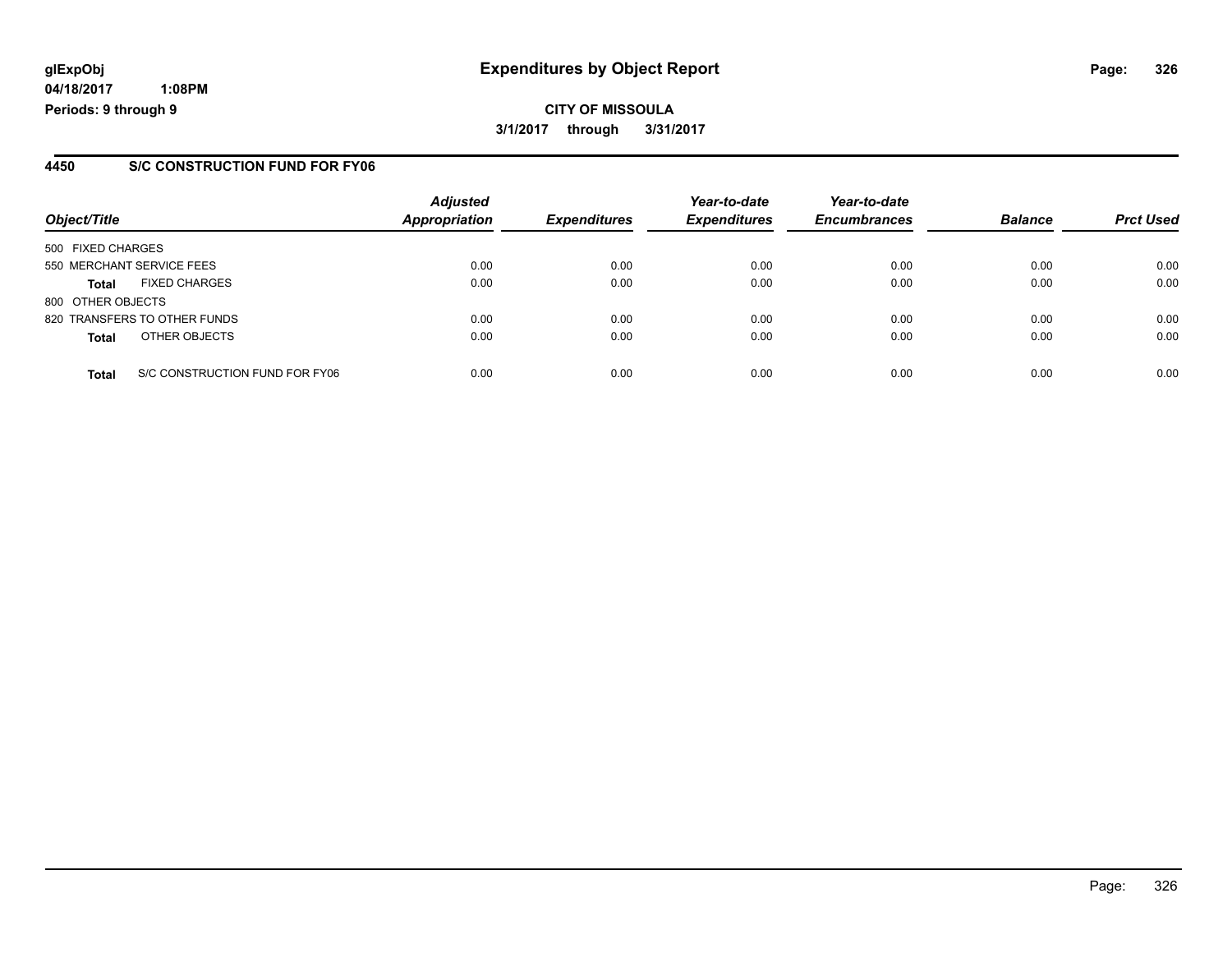# **CITY OF MISSOULA 3/1/2017 through 3/31/2017**

# **4451 FY07 S/C BOND FUND**

| Object/Title                         | <b>Adjusted</b><br>Appropriation | <b>Expenditures</b> | Year-to-date<br><b>Expenditures</b> | Year-to-date<br><b>Encumbrances</b> | <b>Balance</b> | <b>Prct Used</b> |
|--------------------------------------|----------------------------------|---------------------|-------------------------------------|-------------------------------------|----------------|------------------|
| 500 FIXED CHARGES                    |                                  |                     |                                     |                                     |                |                  |
| 550 MERCHANT SERVICE FEES            | 0.00                             | 0.00                | 0.00                                | 0.00                                | 0.00           | 0.00             |
| <b>FIXED CHARGES</b><br><b>Total</b> | 0.00                             | 0.00                | 0.00                                | 0.00                                | 0.00           | 0.00             |
| 800 OTHER OBJECTS                    |                                  |                     |                                     |                                     |                |                  |
| 820 TRANSFERS TO OTHER FUNDS         | 0.00                             | 0.00                | 0.00                                | 0.00                                | 0.00           | 0.00             |
| OTHER OBJECTS<br><b>Total</b>        | 0.00                             | 0.00                | 0.00                                | 0.00                                | 0.00           | 0.00             |
| PUBLIC WORKS OPERATIONS<br>Total     | 0.00                             | 0.00                | 0.00                                | 0.00                                | 0.00           | 0.00             |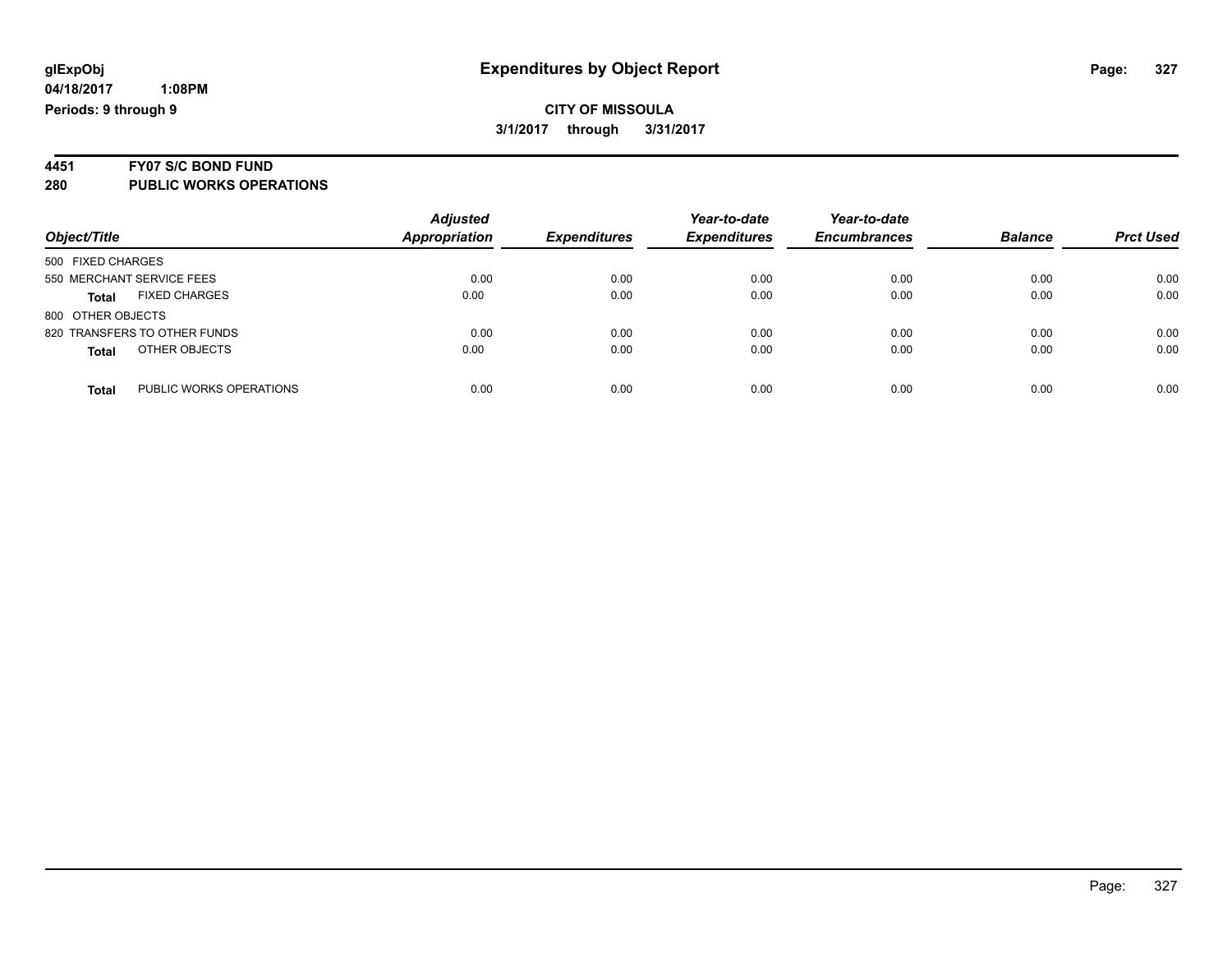**CITY OF MISSOULA 3/1/2017 through 3/31/2017**

#### **4451 FY07 S/C BOND FUND**

| Object/Title                         | <b>Adjusted</b><br>Appropriation | <b>Expenditures</b> | Year-to-date<br><b>Expenditures</b> | Year-to-date<br><b>Encumbrances</b> | <b>Balance</b> | <b>Prct Used</b> |
|--------------------------------------|----------------------------------|---------------------|-------------------------------------|-------------------------------------|----------------|------------------|
| 500 FIXED CHARGES                    |                                  |                     |                                     |                                     |                |                  |
| 550 MERCHANT SERVICE FEES            | 0.00                             | 0.00                | 0.00                                | 0.00                                | 0.00           | 0.00             |
| <b>FIXED CHARGES</b><br><b>Total</b> | 0.00                             | 0.00                | 0.00                                | 0.00                                | 0.00           | 0.00             |
| 800 OTHER OBJECTS                    |                                  |                     |                                     |                                     |                |                  |
| 820 TRANSFERS TO OTHER FUNDS         | 0.00                             | 0.00                | 0.00                                | 0.00                                | 0.00           | 0.00             |
| OTHER OBJECTS<br><b>Total</b>        | 0.00                             | 0.00                | 0.00                                | 0.00                                | 0.00           | 0.00             |
| FY07 S/C BOND FUND<br><b>Total</b>   | 0.00                             | 0.00                | 0.00                                | 0.00                                | 0.00           | 0.00             |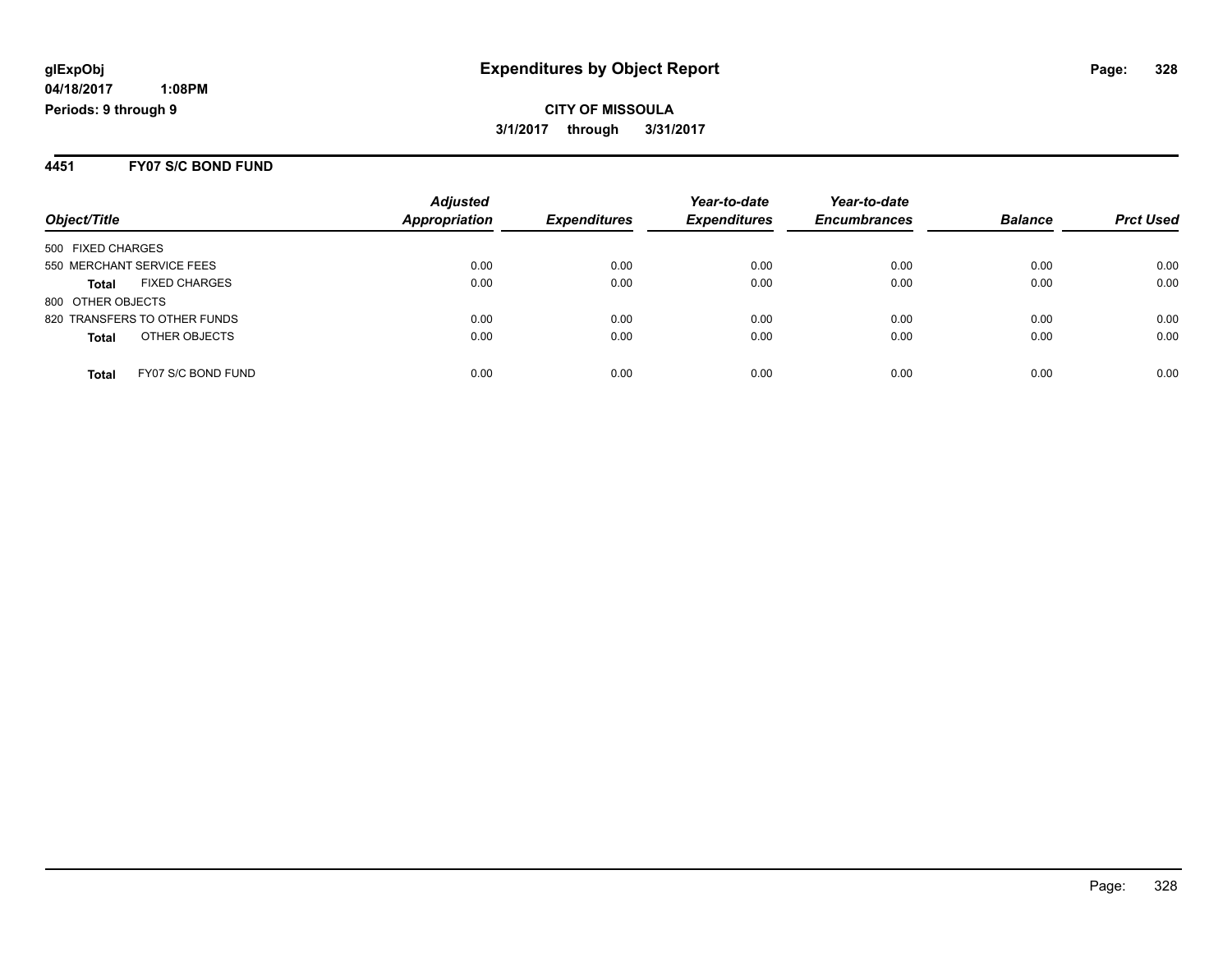# **CITY OF MISSOULA 3/1/2017 through 3/31/2017**

# **4452 S/C CONSTRUCTION FUND FOR FY 08 BOND SAL**

| Object/Title                            | <b>Adjusted</b><br><b>Appropriation</b> | <b>Expenditures</b> | Year-to-date<br><b>Expenditures</b> | Year-to-date<br><b>Encumbrances</b> | <b>Balance</b> | <b>Prct Used</b> |
|-----------------------------------------|-----------------------------------------|---------------------|-------------------------------------|-------------------------------------|----------------|------------------|
| 500 FIXED CHARGES                       |                                         |                     |                                     |                                     |                |                  |
| 550 MERCHANT SERVICE FEES               | 0.00                                    | 0.00                | 0.00                                | 0.00                                | 0.00           | 0.00             |
| <b>FIXED CHARGES</b><br><b>Total</b>    | 0.00                                    | 0.00                | 0.00                                | 0.00                                | 0.00           | 0.00             |
| 900 CAPITAL OUTLAY                      |                                         |                     |                                     |                                     |                |                  |
| 930 IMPROVEMENTS                        | 0.00                                    | 0.00                | 0.00                                | 0.00                                | 0.00           | 0.00             |
| <b>CAPITAL OUTLAY</b><br><b>Total</b>   | 0.00                                    | 0.00                | 0.00                                | 0.00                                | 0.00           | 0.00             |
| PUBLIC WORKS OPERATIONS<br><b>Total</b> | 0.00                                    | 0.00                | 0.00                                | 0.00                                | 0.00           | 0.00             |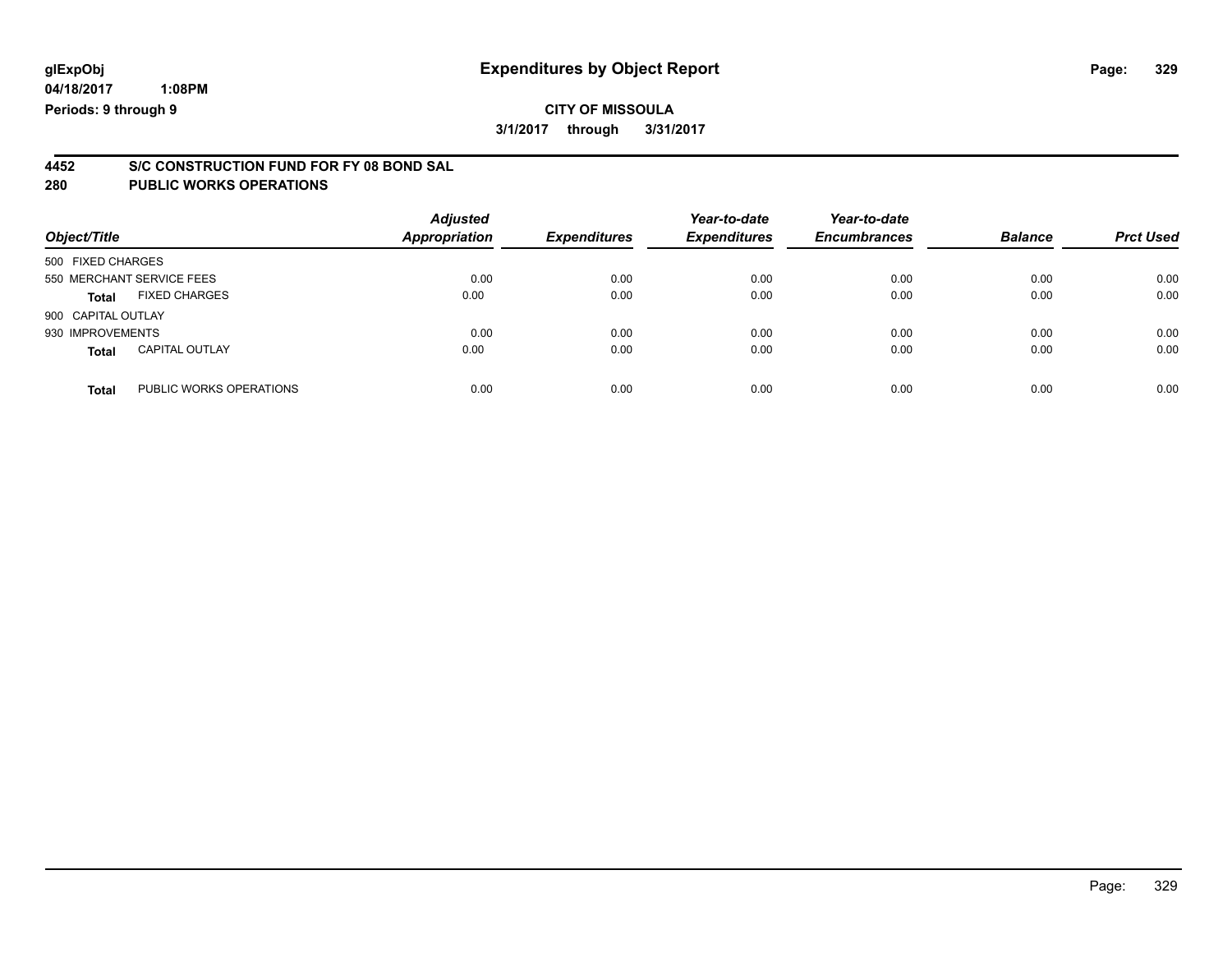**04/18/2017 1:08PM Periods: 9 through 9**

### **4452 S/C CONSTRUCTION FUND FOR FY 08 BOND SAL**

| Object/Title              |                                    | <b>Adjusted</b><br><b>Appropriation</b> | <b>Expenditures</b> | Year-to-date<br><b>Expenditures</b> | Year-to-date<br><b>Encumbrances</b> | <b>Balance</b> | <b>Prct Used</b> |
|---------------------------|------------------------------------|-----------------------------------------|---------------------|-------------------------------------|-------------------------------------|----------------|------------------|
| 500 FIXED CHARGES         |                                    |                                         |                     |                                     |                                     |                |                  |
| 550 MERCHANT SERVICE FEES |                                    | 0.00                                    | 0.00                | 0.00                                | 0.00                                | 0.00           | 0.00             |
| <b>Total</b>              | <b>FIXED CHARGES</b>               | 0.00                                    | 0.00                | 0.00                                | 0.00                                | 0.00           | 0.00             |
| 900 CAPITAL OUTLAY        |                                    |                                         |                     |                                     |                                     |                |                  |
| 930 IMPROVEMENTS          |                                    | 0.00                                    | 0.00                | 0.00                                | 0.00                                | 0.00           | 0.00             |
| <b>Total</b>              | <b>CAPITAL OUTLAY</b>              | 0.00                                    | 0.00                | 0.00                                | 0.00                                | 0.00           | 0.00             |
| <b>Total</b>              | S/C CONSTRUCTION FUND FOR FY 08 BO | 0.00                                    | 0.00                | 0.00                                | 0.00                                | 0.00           | 0.00             |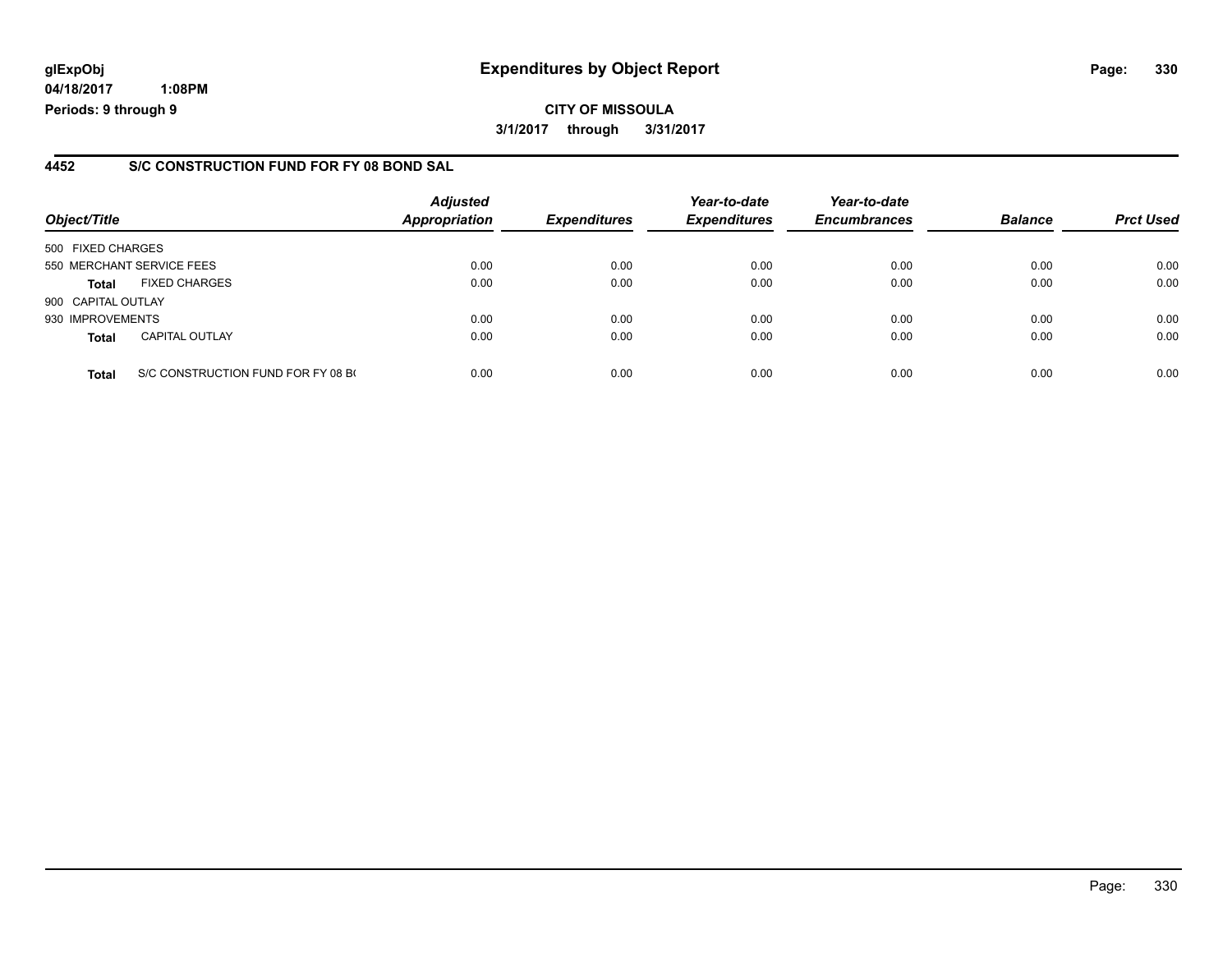**3/1/2017 through 3/31/2017**

# **4453 S/C CONSTRUCTION FUND FY09 BOND**

| Object/Title       |                              | <b>Adjusted</b><br><b>Appropriation</b> | <b>Expenditures</b> | Year-to-date<br><b>Expenditures</b> | Year-to-date<br><b>Encumbrances</b> | <b>Balance</b> | <b>Prct Used</b> |
|--------------------|------------------------------|-----------------------------------------|---------------------|-------------------------------------|-------------------------------------|----------------|------------------|
| 500 FIXED CHARGES  |                              |                                         |                     |                                     |                                     |                |                  |
|                    | 550 MERCHANT SERVICE FEES    | 0.00                                    | 0.00                | 0.00                                | 0.00                                | 0.00           | 0.00             |
| <b>Total</b>       | <b>FIXED CHARGES</b>         | 0.00                                    | 0.00                | 0.00                                | 0.00                                | 0.00           | 0.00             |
| 800 OTHER OBJECTS  |                              |                                         |                     |                                     |                                     |                |                  |
|                    | 820 TRANSFERS TO OTHER FUNDS | 0.00                                    | 0.00                | 0.00                                | 0.00                                | 0.00           | 0.00             |
| Total              | OTHER OBJECTS                | 0.00                                    | 0.00                | 0.00                                | 0.00                                | 0.00           | 0.00             |
| 900 CAPITAL OUTLAY |                              |                                         |                     |                                     |                                     |                |                  |
| 930 IMPROVEMENTS   |                              | 0.00                                    | 0.00                | 0.00                                | 0.00                                | 0.00           | 0.00             |
| <b>Total</b>       | <b>CAPITAL OUTLAY</b>        | 0.00                                    | 0.00                | 0.00                                | 0.00                                | 0.00           | 0.00             |
|                    |                              |                                         |                     |                                     |                                     |                |                  |
| <b>Total</b>       | PUBLIC WORKS OPERATIONS      | 0.00                                    | 0.00                | 0.00                                | 0.00                                | 0.00           | 0.00             |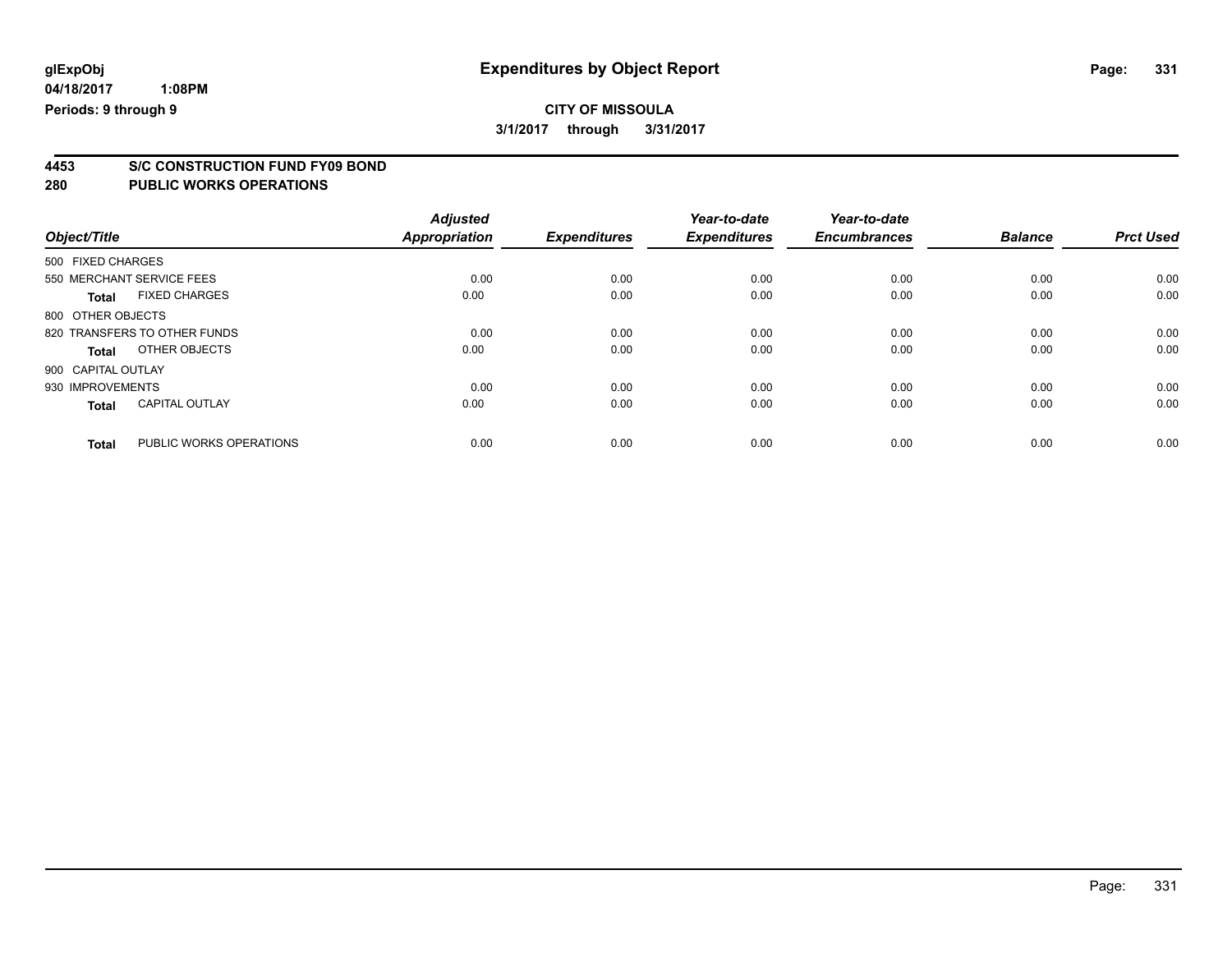# **CITY OF MISSOULA 3/1/2017 through 3/31/2017**

# **4453 S/C CONSTRUCTION FUND FY09 BOND**

**390 NON-DEPARTMENTAL**

| Object/Title                         | <b>Adjusted</b><br><b>Appropriation</b> | <b>Expenditures</b> | Year-to-date<br><b>Expenditures</b> | Year-to-date<br><b>Encumbrances</b> | <b>Balance</b> | <b>Prct Used</b> |
|--------------------------------------|-----------------------------------------|---------------------|-------------------------------------|-------------------------------------|----------------|------------------|
| 500 FIXED CHARGES                    |                                         |                     |                                     |                                     |                |                  |
| 500 FIXED CHARGES                    | 0.00                                    | 0.00                | 0.00                                | 0.00                                | 0.00           | 0.00             |
| 550 MERCHANT SERVICE FEES            | 0.00                                    | 0.00                | 0.00                                | 0.00                                | 0.00           | 0.00             |
| <b>FIXED CHARGES</b><br><b>Total</b> | 0.00                                    | 0.00                | 0.00                                | 0.00                                | 0.00           | 0.00             |
| NON-DEPARTMENTAL<br><b>Total</b>     | 0.00                                    | 0.00                | 0.00                                | 0.00                                | 0.00           | 0.00             |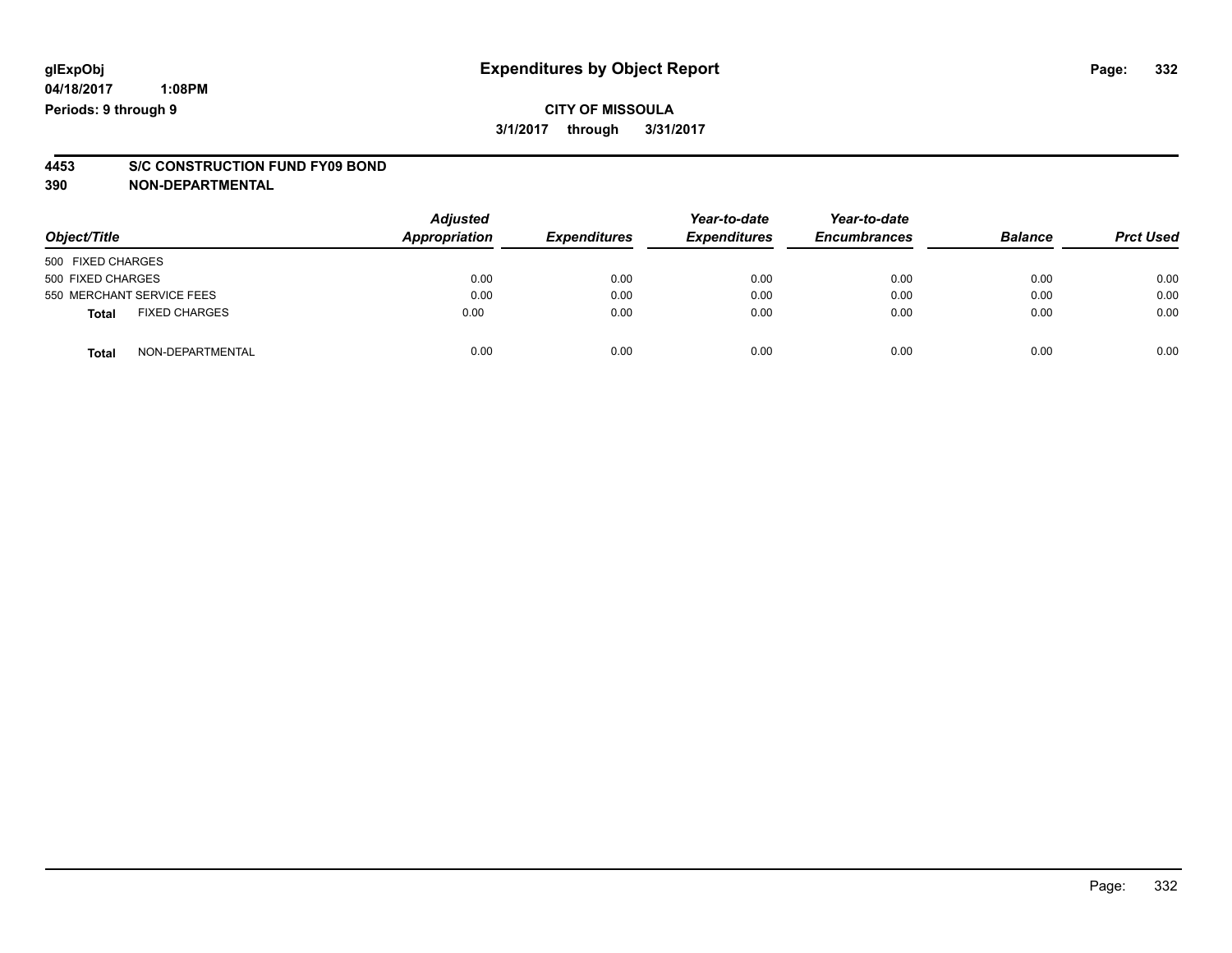**04/18/2017 1:08PM Periods: 9 through 9**

### **4453 S/C CONSTRUCTION FUND FY09 BOND**

| Object/Title                                    | <b>Adjusted</b><br><b>Appropriation</b> | <b>Expenditures</b> | Year-to-date<br><b>Expenditures</b> | Year-to-date<br><b>Encumbrances</b> | <b>Balance</b> | <b>Prct Used</b> |
|-------------------------------------------------|-----------------------------------------|---------------------|-------------------------------------|-------------------------------------|----------------|------------------|
|                                                 |                                         |                     |                                     |                                     |                |                  |
| 500 FIXED CHARGES                               |                                         |                     |                                     |                                     |                |                  |
| 500 FIXED CHARGES                               | 0.00                                    | 0.00                | 0.00                                | 0.00                                | 0.00           | 0.00             |
| 550 MERCHANT SERVICE FEES                       | 0.00                                    | 0.00                | 0.00                                | 0.00                                | 0.00           | 0.00             |
| <b>FIXED CHARGES</b><br><b>Total</b>            | 0.00                                    | 0.00                | 0.00                                | 0.00                                | 0.00           | 0.00             |
| 800 OTHER OBJECTS                               |                                         |                     |                                     |                                     |                |                  |
| 820 TRANSFERS TO OTHER FUNDS                    | 0.00                                    | 0.00                | 0.00                                | 0.00                                | 0.00           | 0.00             |
| OTHER OBJECTS<br>Total                          | 0.00                                    | 0.00                | 0.00                                | 0.00                                | 0.00           | 0.00             |
| 900 CAPITAL OUTLAY                              |                                         |                     |                                     |                                     |                |                  |
| 930 IMPROVEMENTS                                | 0.00                                    | 0.00                | 0.00                                | 0.00                                | 0.00           | 0.00             |
| <b>CAPITAL OUTLAY</b><br><b>Total</b>           | 0.00                                    | 0.00                | 0.00                                | 0.00                                | 0.00           | 0.00             |
| S/C CONSTRUCTION FUND FY09 BOND<br><b>Total</b> | 0.00                                    | 0.00                | 0.00                                | 0.00                                | 0.00           | 0.00             |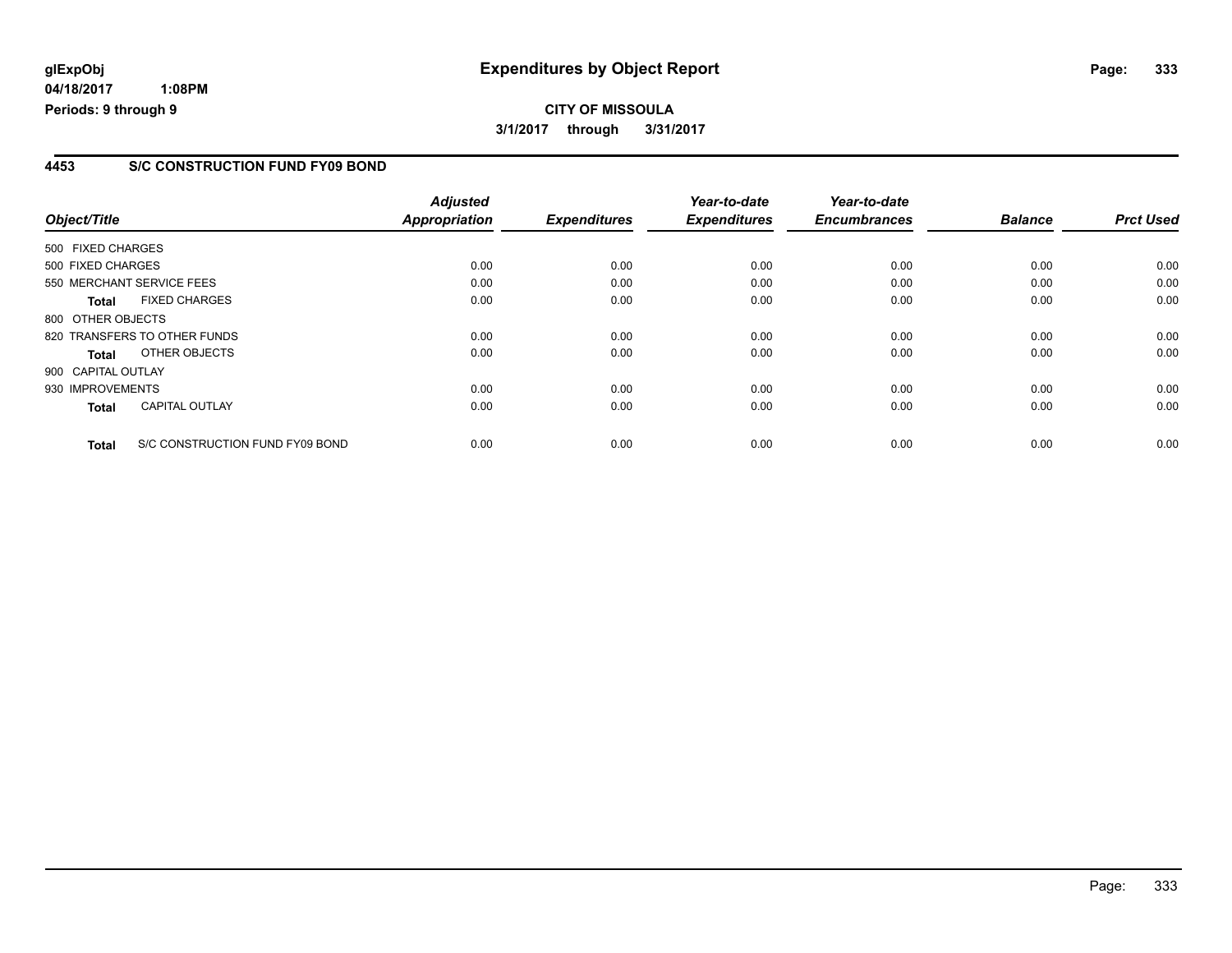# **4454 S/C CONSTRUCTION FUND FOR FY10**

| Object/Title       |                           | <b>Adjusted</b><br><b>Appropriation</b> | <b>Expenditures</b> | Year-to-date<br><b>Expenditures</b> | Year-to-date<br><b>Encumbrances</b> | <b>Balance</b> | <b>Prct Used</b> |
|--------------------|---------------------------|-----------------------------------------|---------------------|-------------------------------------|-------------------------------------|----------------|------------------|
| 500 FIXED CHARGES  |                           |                                         |                     |                                     |                                     |                |                  |
|                    | 550 MERCHANT SERVICE FEES | 0.00                                    | 0.00                | 0.00                                | 0.00                                | 0.00           | 0.00             |
| <b>Total</b>       | <b>FIXED CHARGES</b>      | 0.00                                    | 0.00                | 0.00                                | 0.00                                | 0.00           | 0.00             |
| 900 CAPITAL OUTLAY |                           |                                         |                     |                                     |                                     |                |                  |
| 930 IMPROVEMENTS   |                           | 0.00                                    | 0.00                | 0.00                                | 0.00                                | 0.00           | 0.00             |
| <b>Total</b>       | <b>CAPITAL OUTLAY</b>     | 0.00                                    | 0.00                | 0.00                                | 0.00                                | 0.00           | 0.00             |
| <b>Total</b>       | PUBLIC WORKS OPERATIONS   | 0.00                                    | 0.00                | 0.00                                | 0.00                                | 0.00           | 0.00             |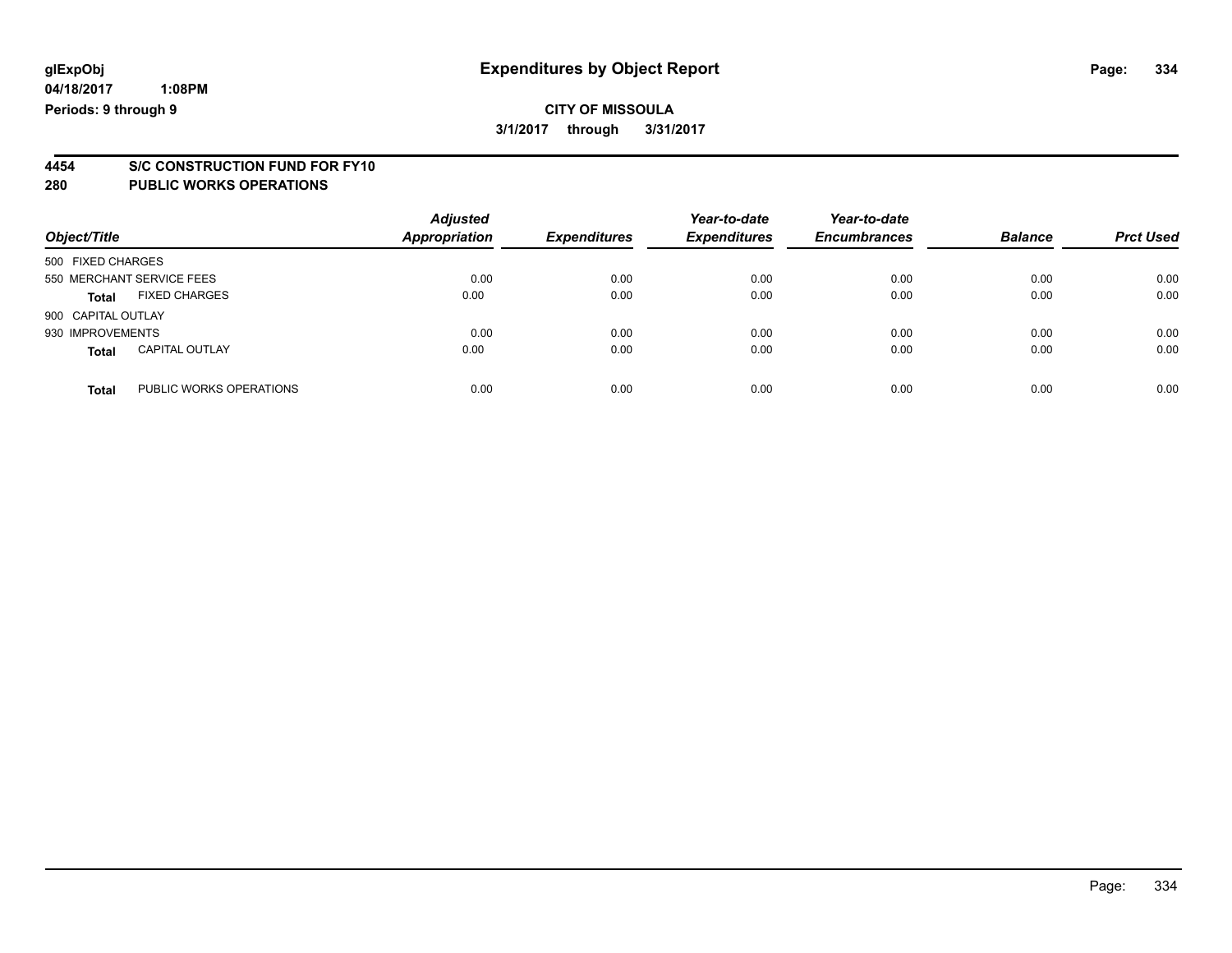**04/18/2017 1:08PM Periods: 9 through 9**

### **4454 S/C CONSTRUCTION FUND FOR FY10**

| Object/Title       |                                | <b>Adjusted</b><br><b>Appropriation</b> | <b>Expenditures</b> | Year-to-date<br><b>Expenditures</b> | Year-to-date<br><b>Encumbrances</b> | <b>Balance</b> | <b>Prct Used</b> |
|--------------------|--------------------------------|-----------------------------------------|---------------------|-------------------------------------|-------------------------------------|----------------|------------------|
| 500 FIXED CHARGES  |                                |                                         |                     |                                     |                                     |                |                  |
|                    | 550 MERCHANT SERVICE FEES      | 0.00                                    | 0.00                | 0.00                                | 0.00                                | 0.00           | 0.00             |
| <b>Total</b>       | <b>FIXED CHARGES</b>           | 0.00                                    | 0.00                | 0.00                                | 0.00                                | 0.00           | 0.00             |
| 900 CAPITAL OUTLAY |                                |                                         |                     |                                     |                                     |                |                  |
| 930 IMPROVEMENTS   |                                | 0.00                                    | 0.00                | 0.00                                | 0.00                                | 0.00           | 0.00             |
| <b>Total</b>       | <b>CAPITAL OUTLAY</b>          | 0.00                                    | 0.00                | 0.00                                | 0.00                                | 0.00           | 0.00             |
| <b>Total</b>       | S/C CONSTRUCTION FUND FOR FY10 | 0.00                                    | 0.00                | 0.00                                | 0.00                                | 0.00           | 0.00             |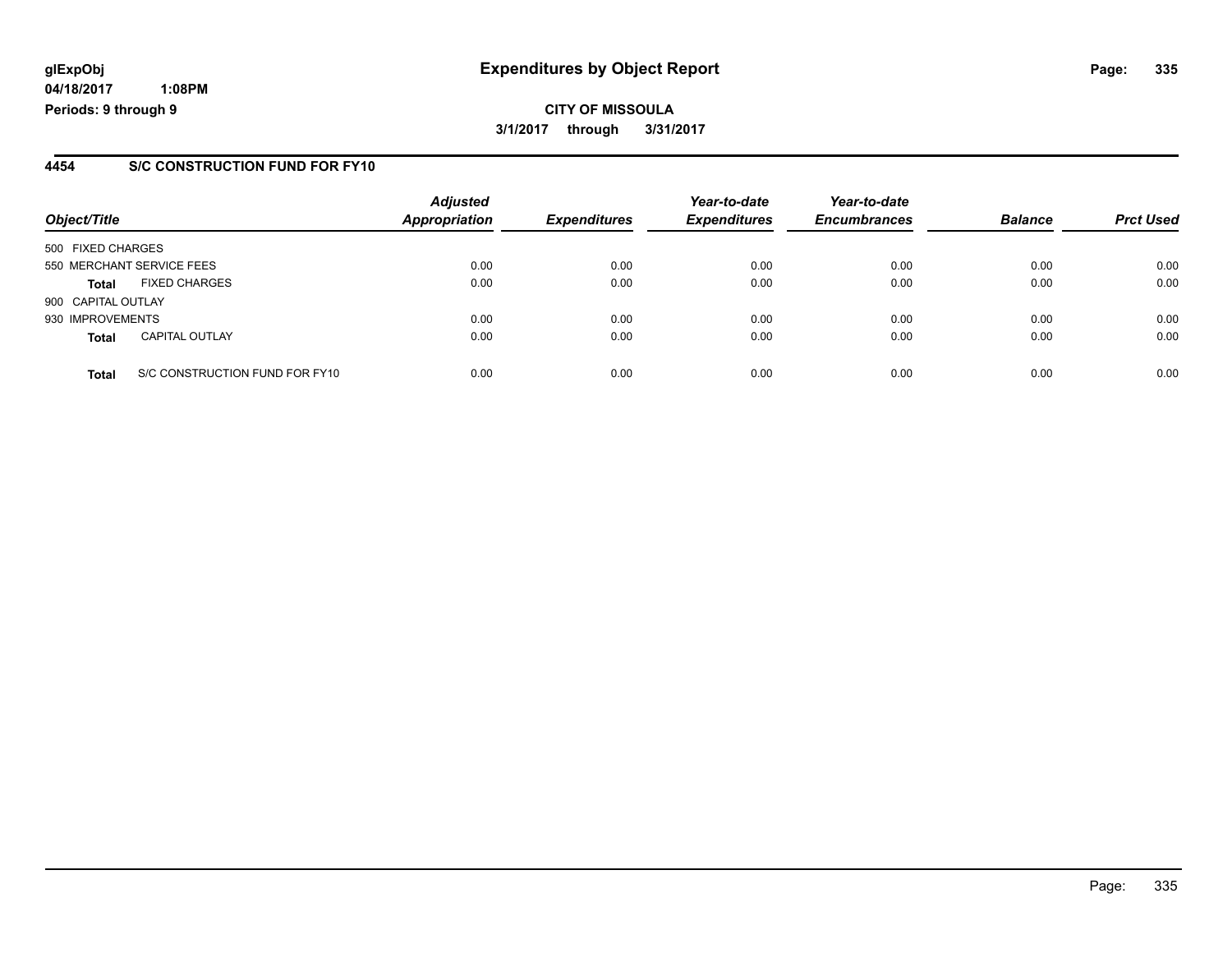# **CITY OF MISSOULA 3/1/2017 through 3/31/2017**

**4455 FY11 S/C CONSTRUCTION FUND 280 PUBLIC WORKS OPERATIONS**

| Object/Title                            | <b>Adjusted</b><br><b>Appropriation</b> | <b>Expenditures</b> | Year-to-date<br><b>Expenditures</b> | Year-to-date<br><b>Encumbrances</b> | <b>Balance</b> | <b>Prct Used</b> |
|-----------------------------------------|-----------------------------------------|---------------------|-------------------------------------|-------------------------------------|----------------|------------------|
| 500 FIXED CHARGES                       |                                         |                     |                                     |                                     |                |                  |
| 550 MERCHANT SERVICE FEES               | 0.00                                    | 0.00                | 0.00                                | 0.00                                | 0.00           | 0.00             |
| <b>FIXED CHARGES</b><br><b>Total</b>    | 0.00                                    | 0.00                | 0.00                                | 0.00                                | 0.00           | 0.00             |
| 900 CAPITAL OUTLAY                      |                                         |                     |                                     |                                     |                |                  |
| 930 IMPROVEMENTS                        | 0.00                                    | 0.00                | 0.00                                | 0.00                                | 0.00           | 0.00             |
| <b>CAPITAL OUTLAY</b><br><b>Total</b>   | 0.00                                    | 0.00                | 0.00                                | 0.00                                | 0.00           | 0.00             |
| PUBLIC WORKS OPERATIONS<br><b>Total</b> | 0.00                                    | 0.00                | 0.00                                | 0.00                                | 0.00           | 0.00             |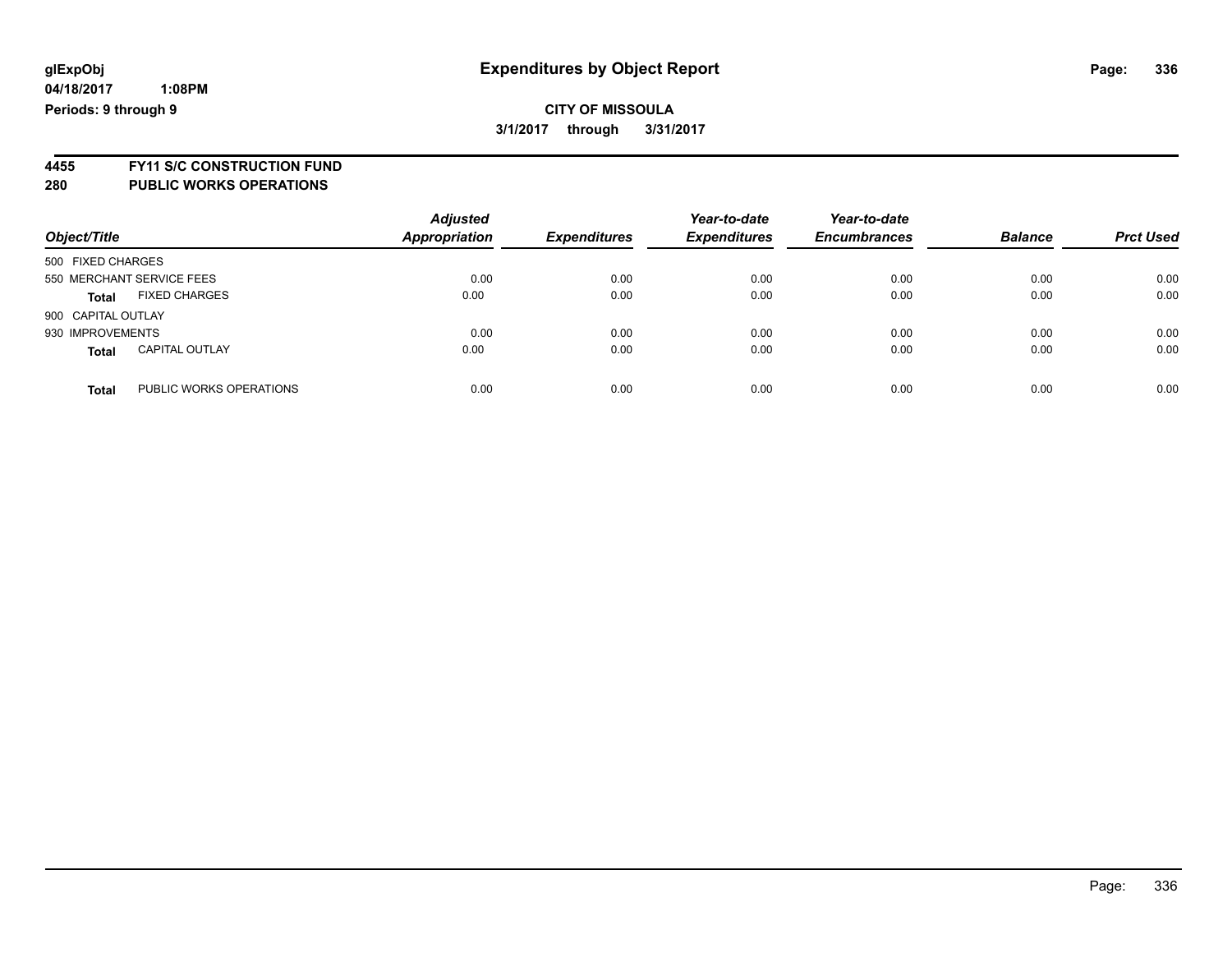**04/18/2017 1:08PM Periods: 9 through 9**

### **4455 FY11 S/C CONSTRUCTION FUND**

| Object/Title       |                                   | <b>Adjusted</b><br>Appropriation | <b>Expenditures</b> | Year-to-date<br><b>Expenditures</b> | Year-to-date<br><b>Encumbrances</b> | <b>Balance</b> | <b>Prct Used</b> |
|--------------------|-----------------------------------|----------------------------------|---------------------|-------------------------------------|-------------------------------------|----------------|------------------|
| 500 FIXED CHARGES  |                                   |                                  |                     |                                     |                                     |                |                  |
|                    | 550 MERCHANT SERVICE FEES         | 0.00                             | 0.00                | 0.00                                | 0.00                                | 0.00           | 0.00             |
| <b>Total</b>       | <b>FIXED CHARGES</b>              | 0.00                             | 0.00                | 0.00                                | 0.00                                | 0.00           | 0.00             |
| 900 CAPITAL OUTLAY |                                   |                                  |                     |                                     |                                     |                |                  |
| 930 IMPROVEMENTS   |                                   | 0.00                             | 0.00                | 0.00                                | 0.00                                | 0.00           | 0.00             |
| <b>Total</b>       | <b>CAPITAL OUTLAY</b>             | 0.00                             | 0.00                | 0.00                                | 0.00                                | 0.00           | 0.00             |
| <b>Total</b>       | <b>FY11 S/C CONSTRUCTION FUND</b> | 0.00                             | 0.00                | 0.00                                | 0.00                                | 0.00           | 0.00             |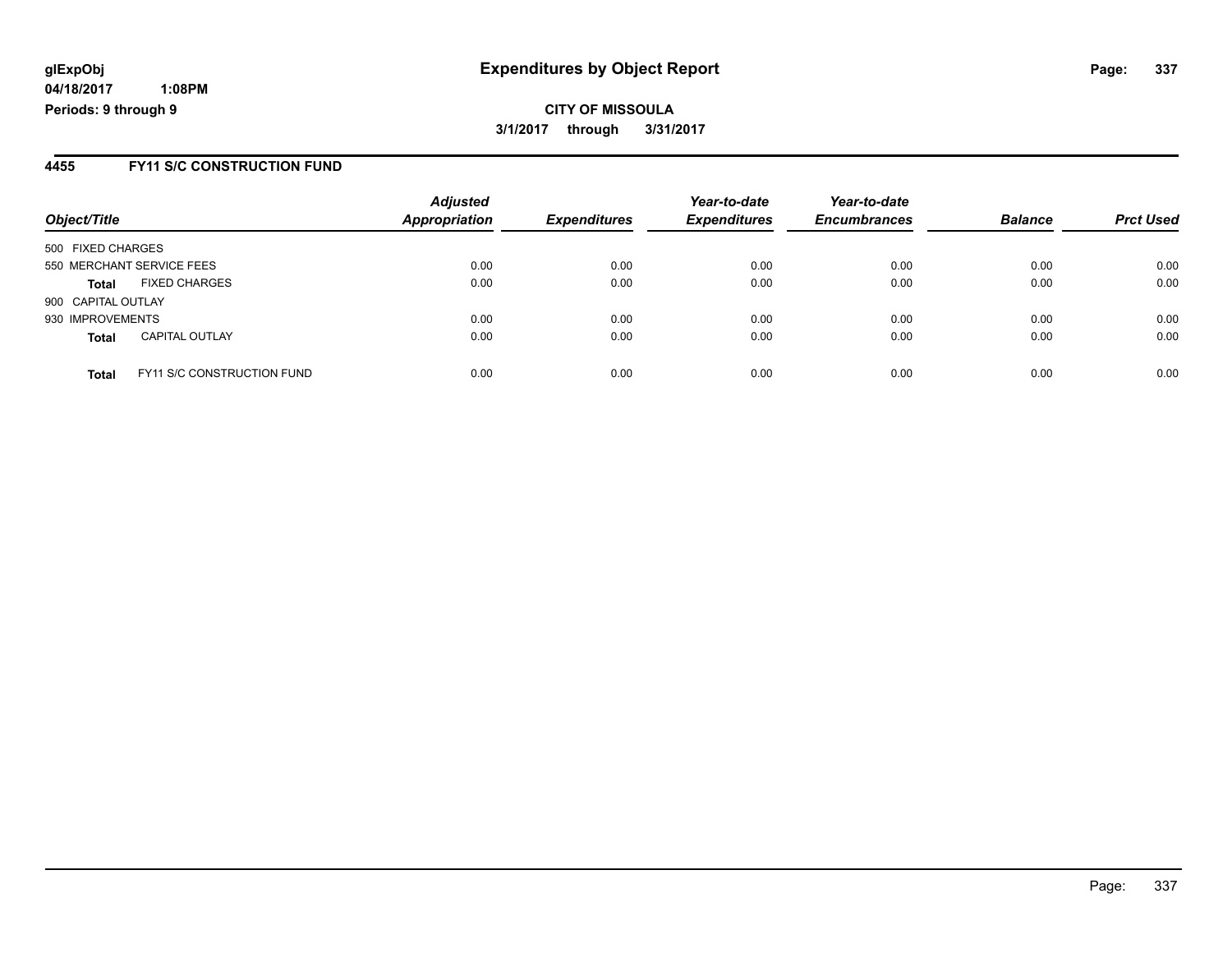**4456 FY12 S/C CONSTRUCTION FUND**

| Object/Title       |                              | <b>Adjusted</b><br><b>Appropriation</b> | <b>Expenditures</b> | Year-to-date<br><b>Expenditures</b> | Year-to-date<br><b>Encumbrances</b> | <b>Balance</b> | <b>Prct Used</b> |
|--------------------|------------------------------|-----------------------------------------|---------------------|-------------------------------------|-------------------------------------|----------------|------------------|
| 500 FIXED CHARGES  |                              |                                         |                     |                                     |                                     |                |                  |
|                    |                              |                                         |                     |                                     |                                     |                |                  |
|                    | 550 MERCHANT SERVICE FEES    | 0.00                                    | 0.00                | 0.00                                | 0.00                                | 0.00           | 0.00             |
| <b>Total</b>       | <b>FIXED CHARGES</b>         | 0.00                                    | 0.00                | 0.00                                | 0.00                                | 0.00           | 0.00             |
| 800 OTHER OBJECTS  |                              |                                         |                     |                                     |                                     |                |                  |
|                    | 820 TRANSFERS TO OTHER FUNDS | 0.00                                    | 0.00                | 0.00                                | 0.00                                | 0.00           | 0.00             |
| Total              | OTHER OBJECTS                | 0.00                                    | 0.00                | 0.00                                | 0.00                                | 0.00           | 0.00             |
| 900 CAPITAL OUTLAY |                              |                                         |                     |                                     |                                     |                |                  |
| 930 IMPROVEMENTS   |                              | 0.00                                    | 0.00                | 0.00                                | 0.00                                | 0.00           | 0.00             |
| <b>Total</b>       | <b>CAPITAL OUTLAY</b>        | 0.00                                    | 0.00                | 0.00                                | 0.00                                | 0.00           | 0.00             |
|                    |                              |                                         |                     |                                     |                                     |                |                  |
| <b>Total</b>       | PUBLIC WORKS OPERATIONS      | 0.00                                    | 0.00                | 0.00                                | 0.00                                | 0.00           | 0.00             |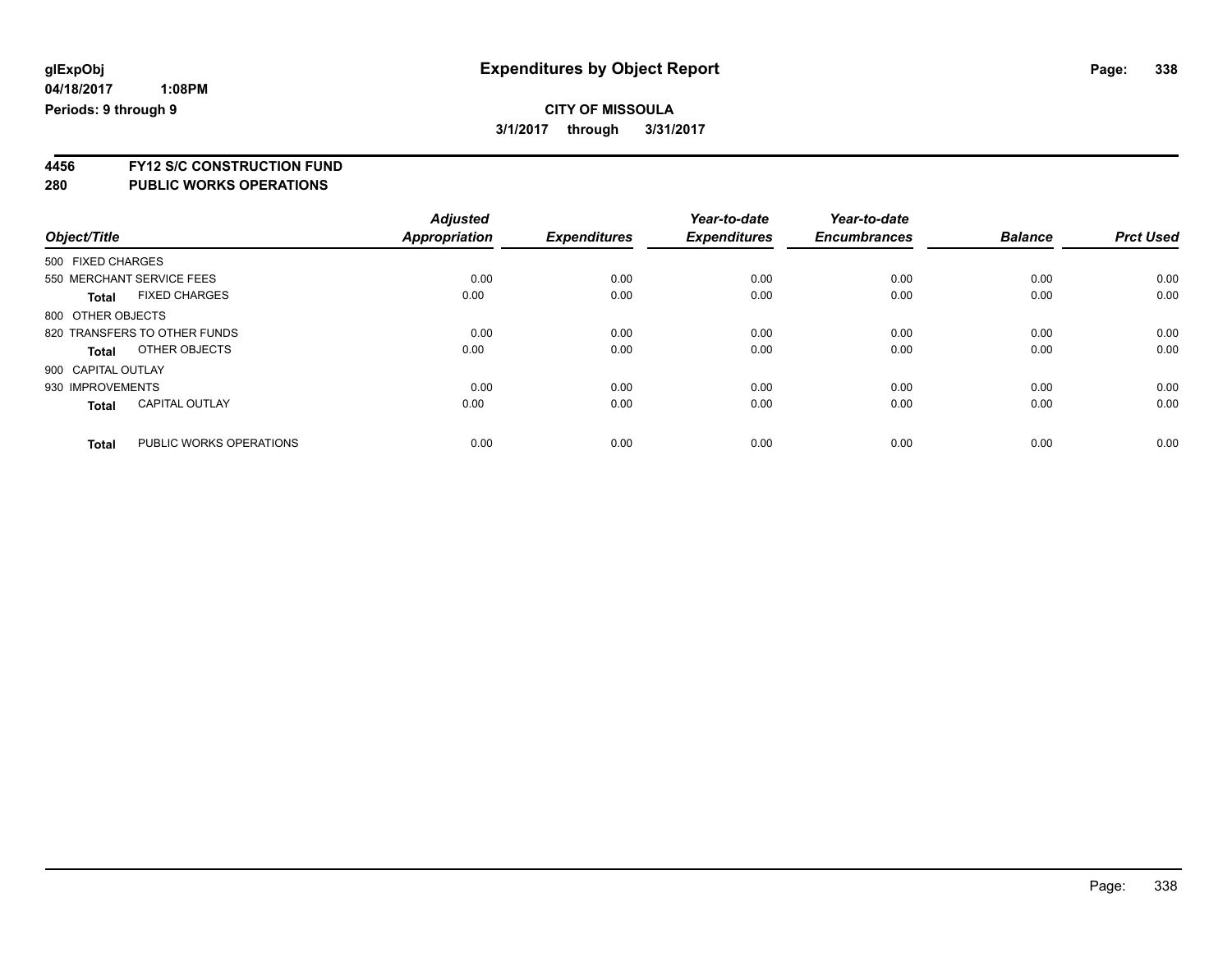# **CITY OF MISSOULA 3/1/2017 through 3/31/2017**

### **4456 FY12 S/C CONSTRUCTION FUND**

| Object/Title       |                                   | <b>Adjusted</b><br><b>Appropriation</b> | <b>Expenditures</b> | Year-to-date<br><b>Expenditures</b> | Year-to-date<br><b>Encumbrances</b> | <b>Balance</b> | <b>Prct Used</b> |
|--------------------|-----------------------------------|-----------------------------------------|---------------------|-------------------------------------|-------------------------------------|----------------|------------------|
| 500 FIXED CHARGES  |                                   |                                         |                     |                                     |                                     |                |                  |
|                    | 550 MERCHANT SERVICE FEES         | 0.00                                    | 0.00                | 0.00                                | 0.00                                | 0.00           | 0.00             |
| Total              | <b>FIXED CHARGES</b>              | 0.00                                    | 0.00                | 0.00                                | 0.00                                | 0.00           | 0.00             |
| 800 OTHER OBJECTS  |                                   |                                         |                     |                                     |                                     |                |                  |
|                    | 820 TRANSFERS TO OTHER FUNDS      | 0.00                                    | 0.00                | 0.00                                | 0.00                                | 0.00           | 0.00             |
| <b>Total</b>       | OTHER OBJECTS                     | 0.00                                    | 0.00                | 0.00                                | 0.00                                | 0.00           | 0.00             |
| 900 CAPITAL OUTLAY |                                   |                                         |                     |                                     |                                     |                |                  |
| 930 IMPROVEMENTS   |                                   | 0.00                                    | 0.00                | 0.00                                | 0.00                                | 0.00           | 0.00             |
| <b>Total</b>       | <b>CAPITAL OUTLAY</b>             | 0.00                                    | 0.00                | 0.00                                | 0.00                                | 0.00           | 0.00             |
| <b>Total</b>       | <b>FY12 S/C CONSTRUCTION FUND</b> | 0.00                                    | 0.00                | 0.00                                | 0.00                                | 0.00           | 0.00             |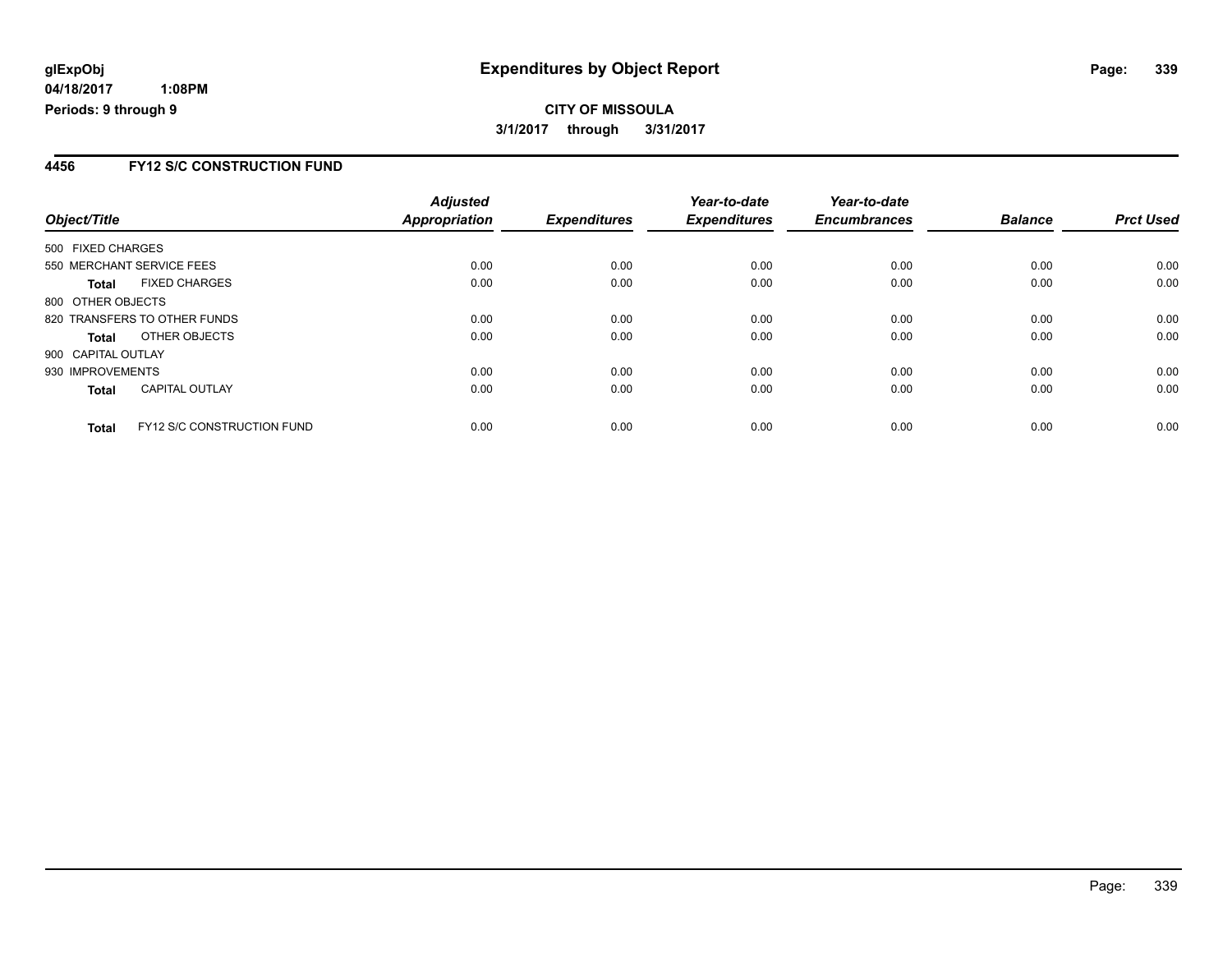**3/1/2017 through 3/31/2017**

# **4457 FY13 SIDEWALK/CURB CONSTRUCTION**

|                        |                              | <b>Adjusted</b>      |                     | Year-to-date        | Year-to-date        |                |                  |
|------------------------|------------------------------|----------------------|---------------------|---------------------|---------------------|----------------|------------------|
| Object/Title           |                              | <b>Appropriation</b> | <b>Expenditures</b> | <b>Expenditures</b> | <b>Encumbrances</b> | <b>Balance</b> | <b>Prct Used</b> |
| 300 PURCHASED SERVICES |                              |                      |                     |                     |                     |                |                  |
|                        | 350 PROFESSIONAL SERVICES    | 0.00                 | 0.00                | 0.00                | 0.00                | 0.00           | 0.00             |
| <b>Total</b>           | <b>PURCHASED SERVICES</b>    | 0.00                 | 0.00                | 0.00                | 0.00                | 0.00           | 0.00             |
| 500 FIXED CHARGES      |                              |                      |                     |                     |                     |                |                  |
|                        | 550 MERCHANT SERVICE FEES    | 0.00                 | 0.00                | 0.00                | 0.00                | 0.00           | 0.00             |
| <b>Total</b>           | <b>FIXED CHARGES</b>         | 0.00                 | 0.00                | 0.00                | 0.00                | 0.00           | 0.00             |
| 800 OTHER OBJECTS      |                              |                      |                     |                     |                     |                |                  |
|                        | 820 TRANSFERS TO OTHER FUNDS | 0.00                 | 0.00                | 0.00                | 0.00                | 0.00           | 0.00             |
| <b>Total</b>           | OTHER OBJECTS                | 0.00                 | 0.00                | 0.00                | 0.00                | 0.00           | 0.00             |
| 900 CAPITAL OUTLAY     |                              |                      |                     |                     |                     |                |                  |
| 930 IMPROVEMENTS       |                              | 0.00                 | 0.00                | 0.00                | 0.00                | 0.00           | 0.00             |
| <b>Total</b>           | <b>CAPITAL OUTLAY</b>        | 0.00                 | 0.00                | 0.00                | 0.00                | 0.00           | 0.00             |
| <b>Total</b>           | PUBLIC WORKS OPERATIONS      | 0.00                 | 0.00                | 0.00                | 0.00                | 0.00           | 0.00             |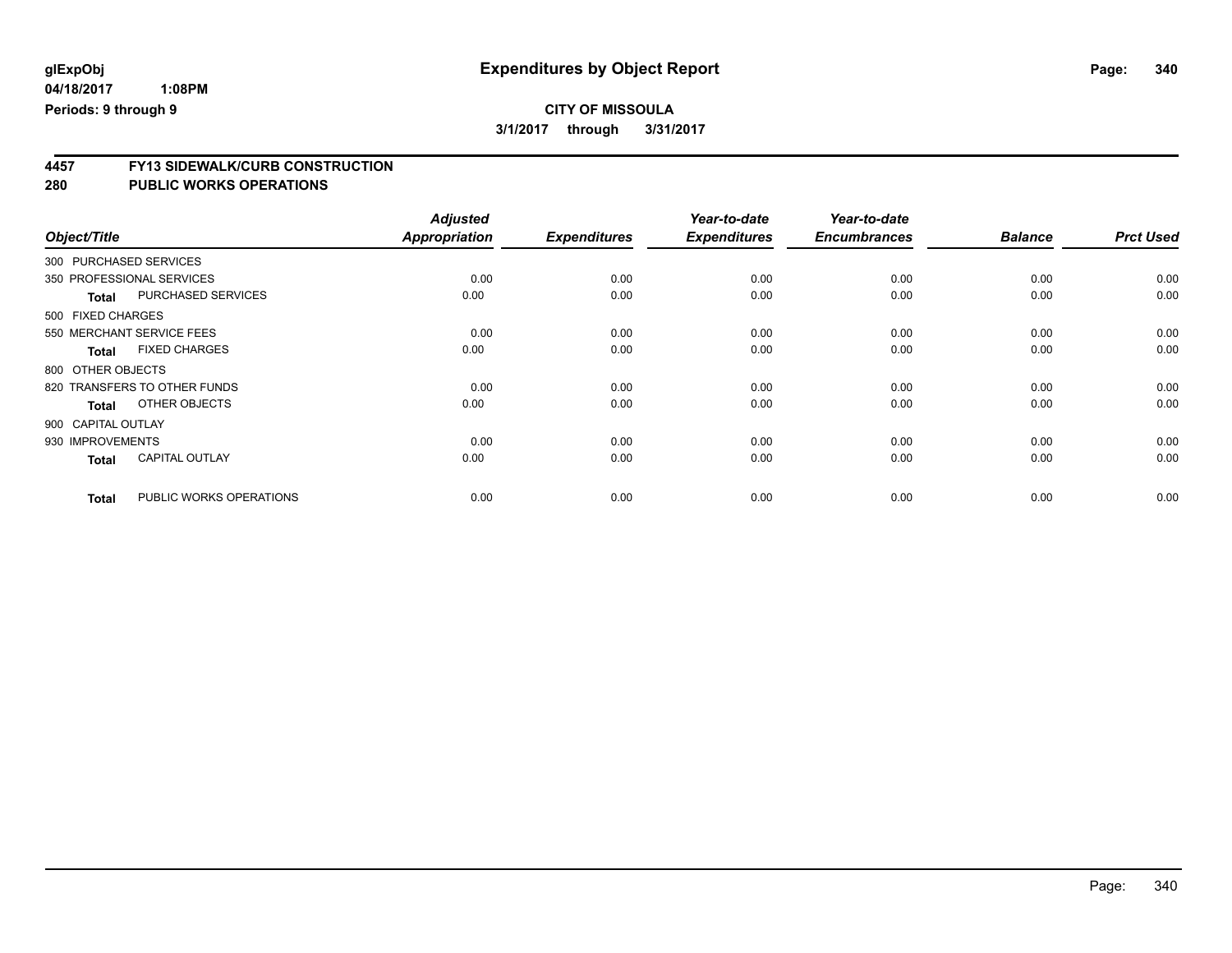**04/18/2017 1:08PM Periods: 9 through 9**

# **CITY OF MISSOULA 3/1/2017 through 3/31/2017**

### **4457 FY13 SIDEWALK/CURB CONSTRUCTION**

| Object/Title           |                                 | <b>Adjusted</b><br><b>Appropriation</b> | <b>Expenditures</b> | Year-to-date<br><b>Expenditures</b> | Year-to-date<br><b>Encumbrances</b> | <b>Balance</b> | <b>Prct Used</b> |
|------------------------|---------------------------------|-----------------------------------------|---------------------|-------------------------------------|-------------------------------------|----------------|------------------|
| 300 PURCHASED SERVICES |                                 |                                         |                     |                                     |                                     |                |                  |
|                        | 350 PROFESSIONAL SERVICES       | 0.00                                    | 0.00                | 0.00                                | 0.00                                | 0.00           | 0.00             |
| <b>Total</b>           | PURCHASED SERVICES              | 0.00                                    | 0.00                | 0.00                                | 0.00                                | 0.00           | 0.00             |
| 500 FIXED CHARGES      |                                 |                                         |                     |                                     |                                     |                |                  |
|                        | 550 MERCHANT SERVICE FEES       | 0.00                                    | 0.00                | 0.00                                | 0.00                                | 0.00           | 0.00             |
| <b>Total</b>           | <b>FIXED CHARGES</b>            | 0.00                                    | 0.00                | 0.00                                | 0.00                                | 0.00           | 0.00             |
| 800 OTHER OBJECTS      |                                 |                                         |                     |                                     |                                     |                |                  |
|                        | 820 TRANSFERS TO OTHER FUNDS    | 0.00                                    | 0.00                | 0.00                                | 0.00                                | 0.00           | 0.00             |
| <b>Total</b>           | OTHER OBJECTS                   | 0.00                                    | 0.00                | 0.00                                | 0.00                                | 0.00           | 0.00             |
| 900 CAPITAL OUTLAY     |                                 |                                         |                     |                                     |                                     |                |                  |
| 930 IMPROVEMENTS       |                                 | 0.00                                    | 0.00                | 0.00                                | 0.00                                | 0.00           | 0.00             |
| <b>Total</b>           | <b>CAPITAL OUTLAY</b>           | 0.00                                    | 0.00                | 0.00                                | 0.00                                | 0.00           | 0.00             |
| <b>Total</b>           | FY13 SIDEWALK/CURB CONSTRUCTION | 0.00                                    | 0.00                | 0.00                                | 0.00                                | 0.00           | 0.00             |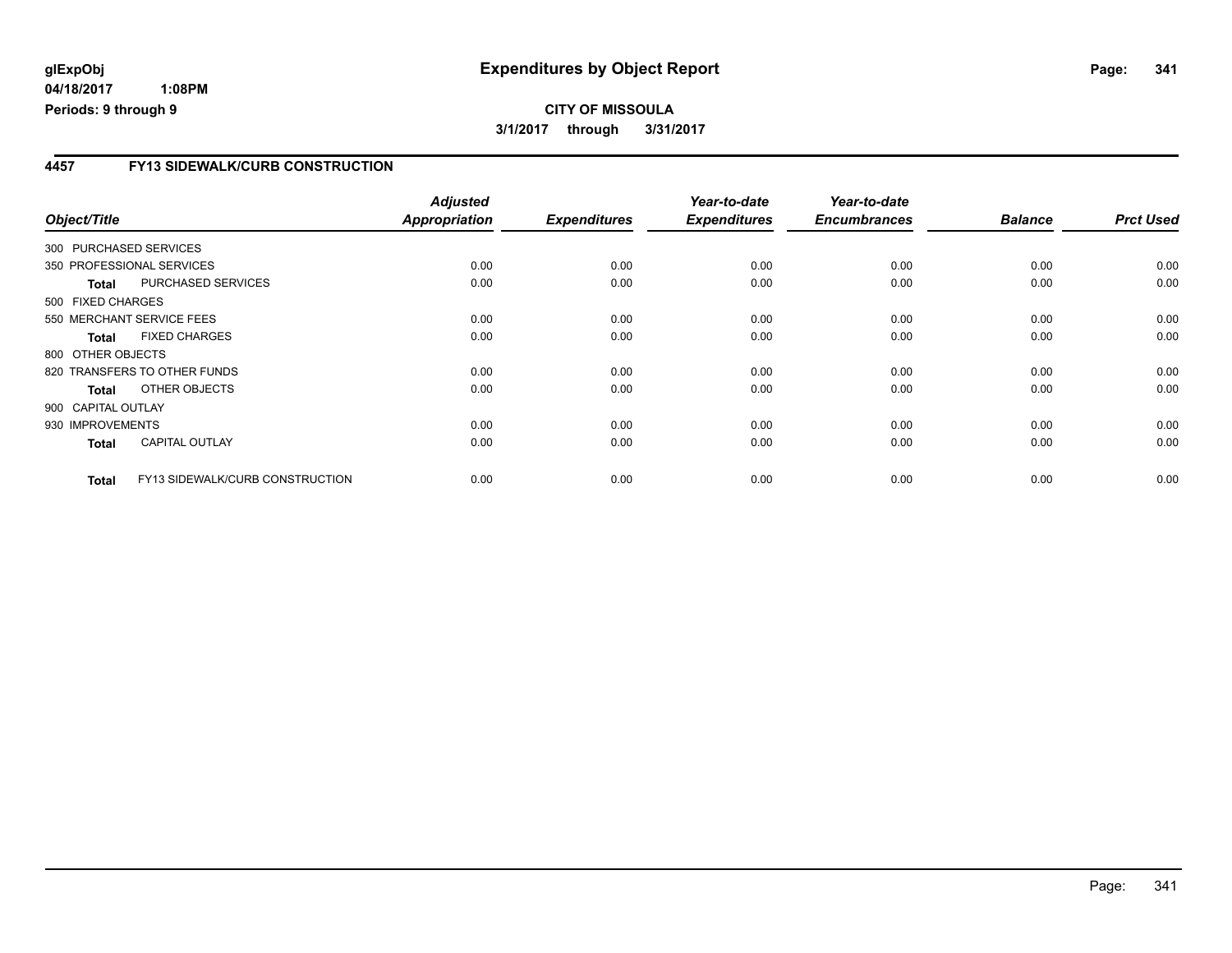**3/1/2017 through 3/31/2017**

# **4458 FY14 SIDEWALK & CURB CONSTRUCTION**

| Object/Title       |                              | <b>Adjusted</b><br><b>Appropriation</b> | <b>Expenditures</b> | Year-to-date<br><b>Expenditures</b> | Year-to-date<br><b>Encumbrances</b> | <b>Balance</b> | <b>Prct Used</b> |
|--------------------|------------------------------|-----------------------------------------|---------------------|-------------------------------------|-------------------------------------|----------------|------------------|
| 500 FIXED CHARGES  |                              |                                         |                     |                                     |                                     |                |                  |
|                    | 550 MERCHANT SERVICE FEES    | 0.00                                    | 0.00                | 0.00                                | 0.00                                | 0.00           | 0.00             |
| <b>Total</b>       | <b>FIXED CHARGES</b>         | 0.00                                    | 0.00                | 0.00                                | 0.00                                | 0.00           | 0.00             |
| 800 OTHER OBJECTS  |                              |                                         |                     |                                     |                                     |                |                  |
|                    | 820 TRANSFERS TO OTHER FUNDS | 0.00                                    | 0.00                | 0.00                                | 0.00                                | 0.00           | 0.00             |
| <b>Total</b>       | OTHER OBJECTS                | 0.00                                    | 0.00                | 0.00                                | 0.00                                | 0.00           | 0.00             |
| 900 CAPITAL OUTLAY |                              |                                         |                     |                                     |                                     |                |                  |
| 930 IMPROVEMENTS   |                              | 0.00                                    | 0.00                | 0.00                                | 0.00                                | 0.00           | 0.00             |
| <b>Total</b>       | <b>CAPITAL OUTLAY</b>        | 0.00                                    | 0.00                | 0.00                                | 0.00                                | 0.00           | 0.00             |
| <b>Total</b>       | PUBLIC WORKS OPERATIONS      | 0.00                                    | 0.00                | 0.00                                | 0.00                                | 0.00           | 0.00             |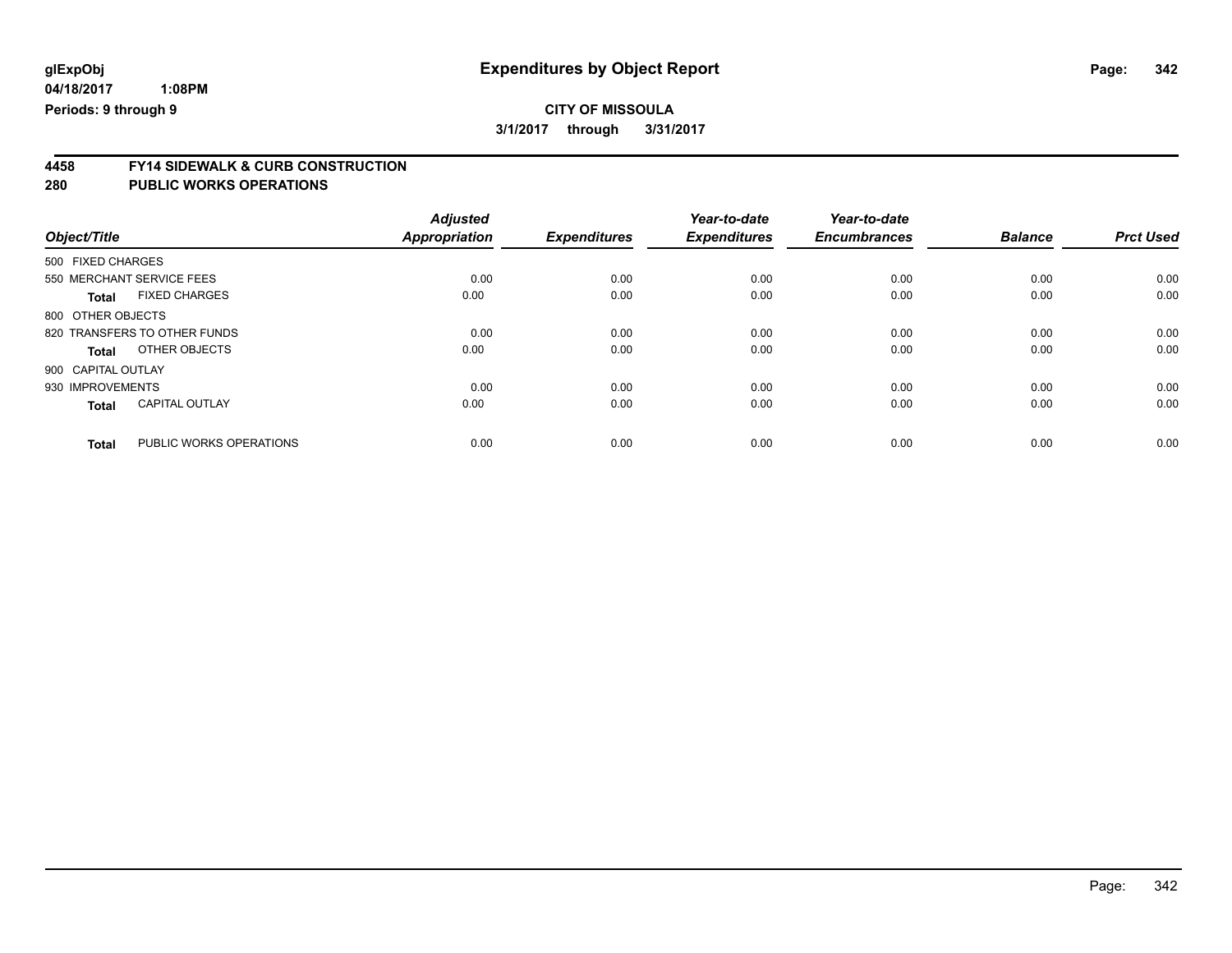**04/18/2017 1:08PM Periods: 9 through 9**

### **4458 FY14 SIDEWALK & CURB CONSTRUCTION**

| Object/Title       |                                              | <b>Adjusted</b><br><b>Appropriation</b> | <b>Expenditures</b> | Year-to-date<br><b>Expenditures</b> | Year-to-date<br><b>Encumbrances</b> | <b>Balance</b> | <b>Prct Used</b> |
|--------------------|----------------------------------------------|-----------------------------------------|---------------------|-------------------------------------|-------------------------------------|----------------|------------------|
| 500 FIXED CHARGES  |                                              |                                         |                     |                                     |                                     |                |                  |
|                    | 550 MERCHANT SERVICE FEES                    | 0.00                                    | 0.00                | 0.00                                | 0.00                                | 0.00           | 0.00             |
| Total              | <b>FIXED CHARGES</b>                         | 0.00                                    | 0.00                | 0.00                                | 0.00                                | 0.00           | 0.00             |
| 800 OTHER OBJECTS  |                                              |                                         |                     |                                     |                                     |                |                  |
|                    | 820 TRANSFERS TO OTHER FUNDS                 | 0.00                                    | 0.00                | 0.00                                | 0.00                                | 0.00           | 0.00             |
| Total              | OTHER OBJECTS                                | 0.00                                    | 0.00                | 0.00                                | 0.00                                | 0.00           | 0.00             |
| 900 CAPITAL OUTLAY |                                              |                                         |                     |                                     |                                     |                |                  |
| 930 IMPROVEMENTS   |                                              | 0.00                                    | 0.00                | 0.00                                | 0.00                                | 0.00           | 0.00             |
| <b>Total</b>       | <b>CAPITAL OUTLAY</b>                        | 0.00                                    | 0.00                | 0.00                                | 0.00                                | 0.00           | 0.00             |
| <b>Total</b>       | <b>FY14 SIDEWALK &amp; CURB CONSTRUCTIOL</b> | 0.00                                    | 0.00                | 0.00                                | 0.00                                | 0.00           | 0.00             |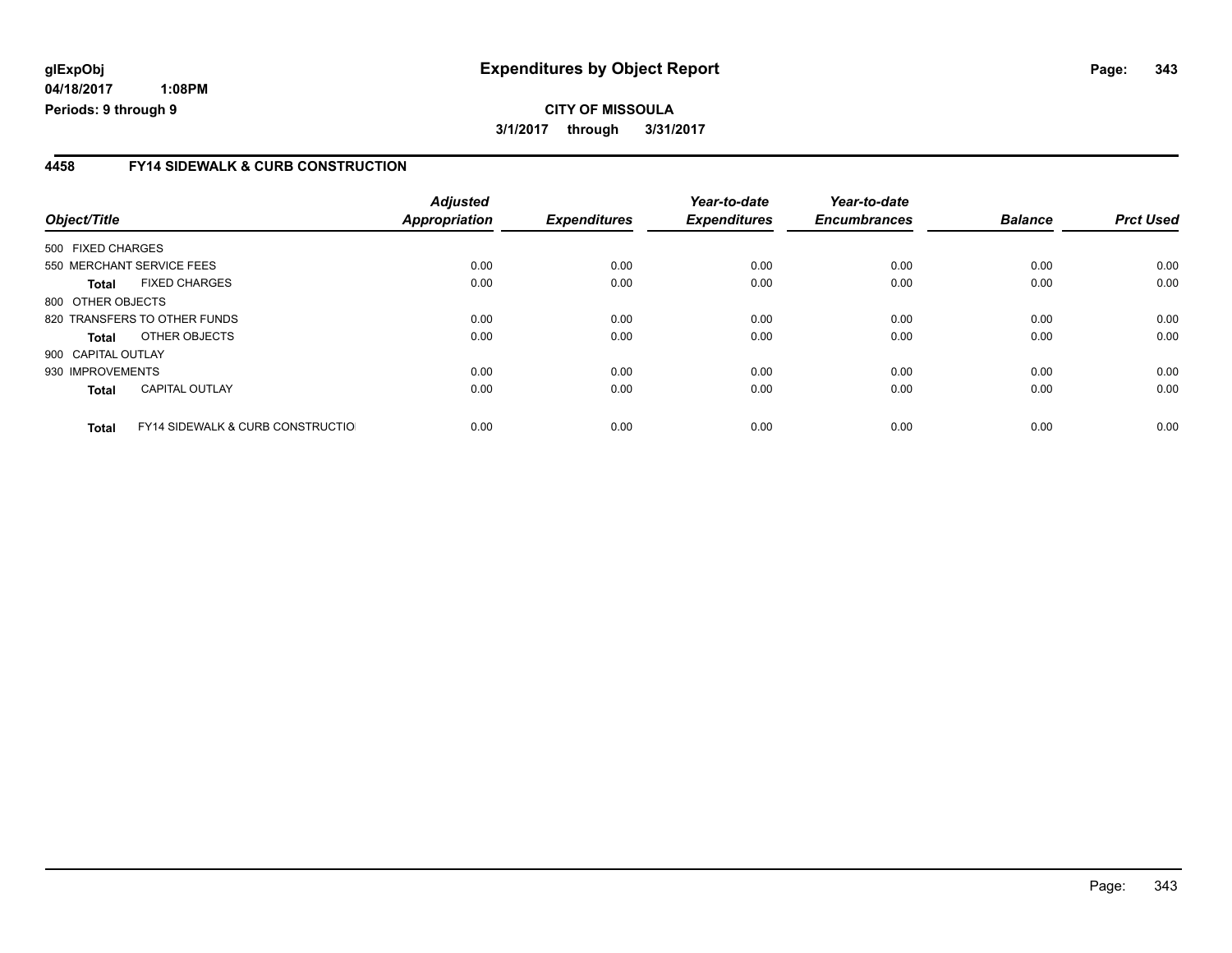**4459 FY15 SIDEWALK/CURB CONSTRUCTION**

|                    |                              | <b>Adjusted</b>      |                     | Year-to-date        | Year-to-date        |                |                  |
|--------------------|------------------------------|----------------------|---------------------|---------------------|---------------------|----------------|------------------|
| Object/Title       |                              | <b>Appropriation</b> | <b>Expenditures</b> | <b>Expenditures</b> | <b>Encumbrances</b> | <b>Balance</b> | <b>Prct Used</b> |
| 500 FIXED CHARGES  |                              |                      |                     |                     |                     |                |                  |
|                    | 550 MERCHANT SERVICE FEES    | 0.00                 | 0.00                | 0.00                | 0.00                | 0.00           | 0.00             |
| <b>Total</b>       | <b>FIXED CHARGES</b>         | 0.00                 | 0.00                | 0.00                | 0.00                | 0.00           | 0.00             |
| 800 OTHER OBJECTS  |                              |                      |                     |                     |                     |                |                  |
|                    | 820 TRANSFERS TO OTHER FUNDS | 0.00                 | 0.00                | 0.00                | 0.00                | 0.00           | 0.00             |
| <b>Total</b>       | OTHER OBJECTS                | 0.00                 | 0.00                | 0.00                | 0.00                | 0.00           | 0.00             |
| 900 CAPITAL OUTLAY |                              |                      |                     |                     |                     |                |                  |
| 930 IMPROVEMENTS   |                              | 0.00                 | 0.00                | 0.00                | 0.00                | 0.00           | 0.00             |
| <b>Total</b>       | <b>CAPITAL OUTLAY</b>        | 0.00                 | 0.00                | 0.00                | 0.00                | 0.00           | 0.00             |
| <b>Total</b>       | PUBLIC WORKS OPERATIONS      | 0.00                 | 0.00                | 0.00                | 0.00                | 0.00           | 0.00             |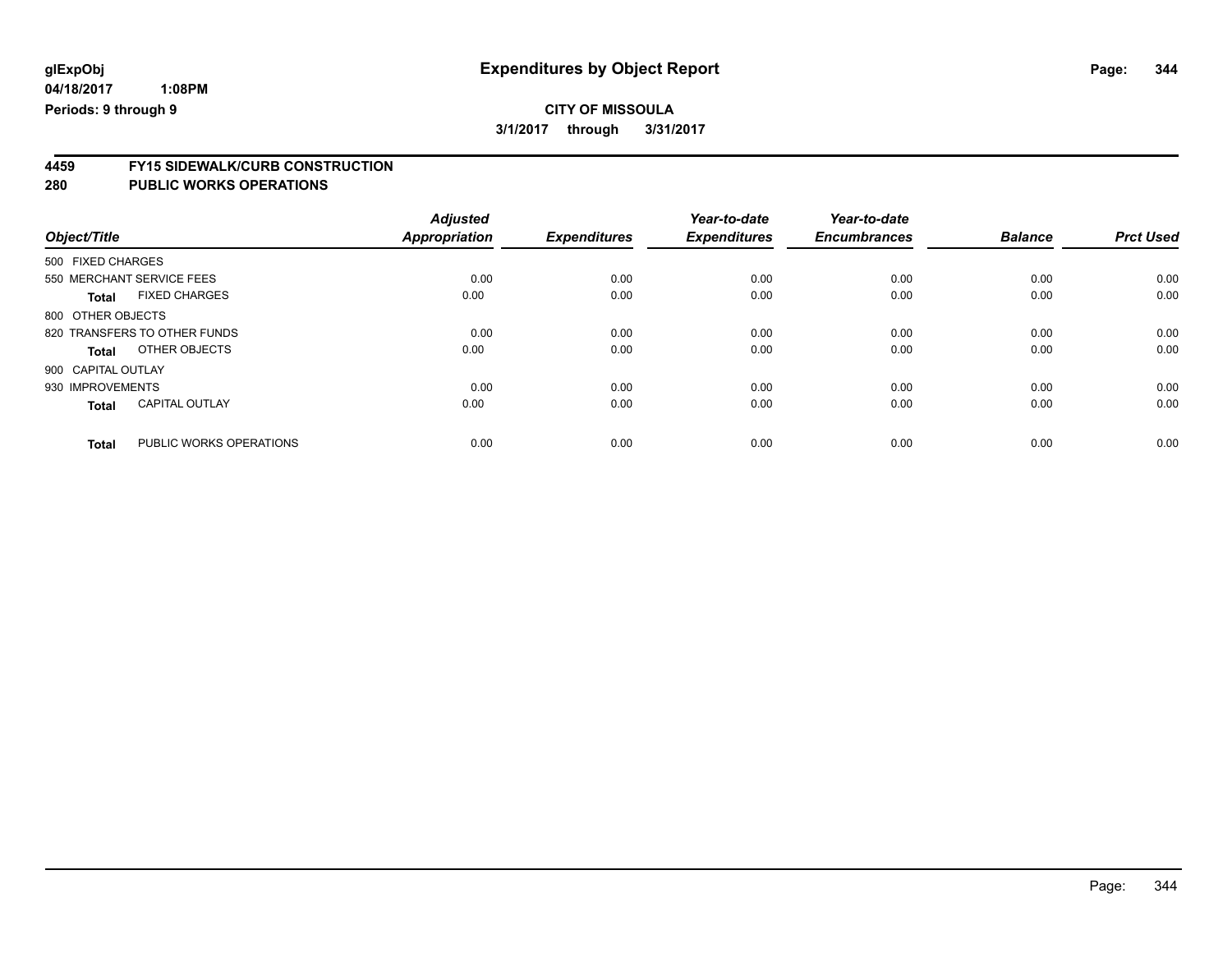**04/18/2017 1:08PM Periods: 9 through 9**

### **4459 FY15 SIDEWALK/CURB CONSTRUCTION**

| Object/Title       |                                        | <b>Adjusted</b><br><b>Appropriation</b> | <b>Expenditures</b> | Year-to-date<br><b>Expenditures</b> | Year-to-date<br><b>Encumbrances</b> | <b>Balance</b> | <b>Prct Used</b> |
|--------------------|----------------------------------------|-----------------------------------------|---------------------|-------------------------------------|-------------------------------------|----------------|------------------|
| 500 FIXED CHARGES  |                                        |                                         |                     |                                     |                                     |                |                  |
|                    | 550 MERCHANT SERVICE FEES              | 0.00                                    | 0.00                | 0.00                                | 0.00                                | 0.00           | 0.00             |
| Total              | <b>FIXED CHARGES</b>                   | 0.00                                    | 0.00                | 0.00                                | 0.00                                | 0.00           | 0.00             |
| 800 OTHER OBJECTS  |                                        |                                         |                     |                                     |                                     |                |                  |
|                    | 820 TRANSFERS TO OTHER FUNDS           | 0.00                                    | 0.00                | 0.00                                | 0.00                                | 0.00           | 0.00             |
| <b>Total</b>       | OTHER OBJECTS                          | 0.00                                    | 0.00                | 0.00                                | 0.00                                | 0.00           | 0.00             |
| 900 CAPITAL OUTLAY |                                        |                                         |                     |                                     |                                     |                |                  |
| 930 IMPROVEMENTS   |                                        | 0.00                                    | 0.00                | 0.00                                | 0.00                                | 0.00           | 0.00             |
| <b>Total</b>       | <b>CAPITAL OUTLAY</b>                  | 0.00                                    | 0.00                | 0.00                                | 0.00                                | 0.00           | 0.00             |
| <b>Total</b>       | <b>FY15 SIDEWALK/CURB CONSTRUCTION</b> | 0.00                                    | 0.00                | 0.00                                | 0.00                                | 0.00           | 0.00             |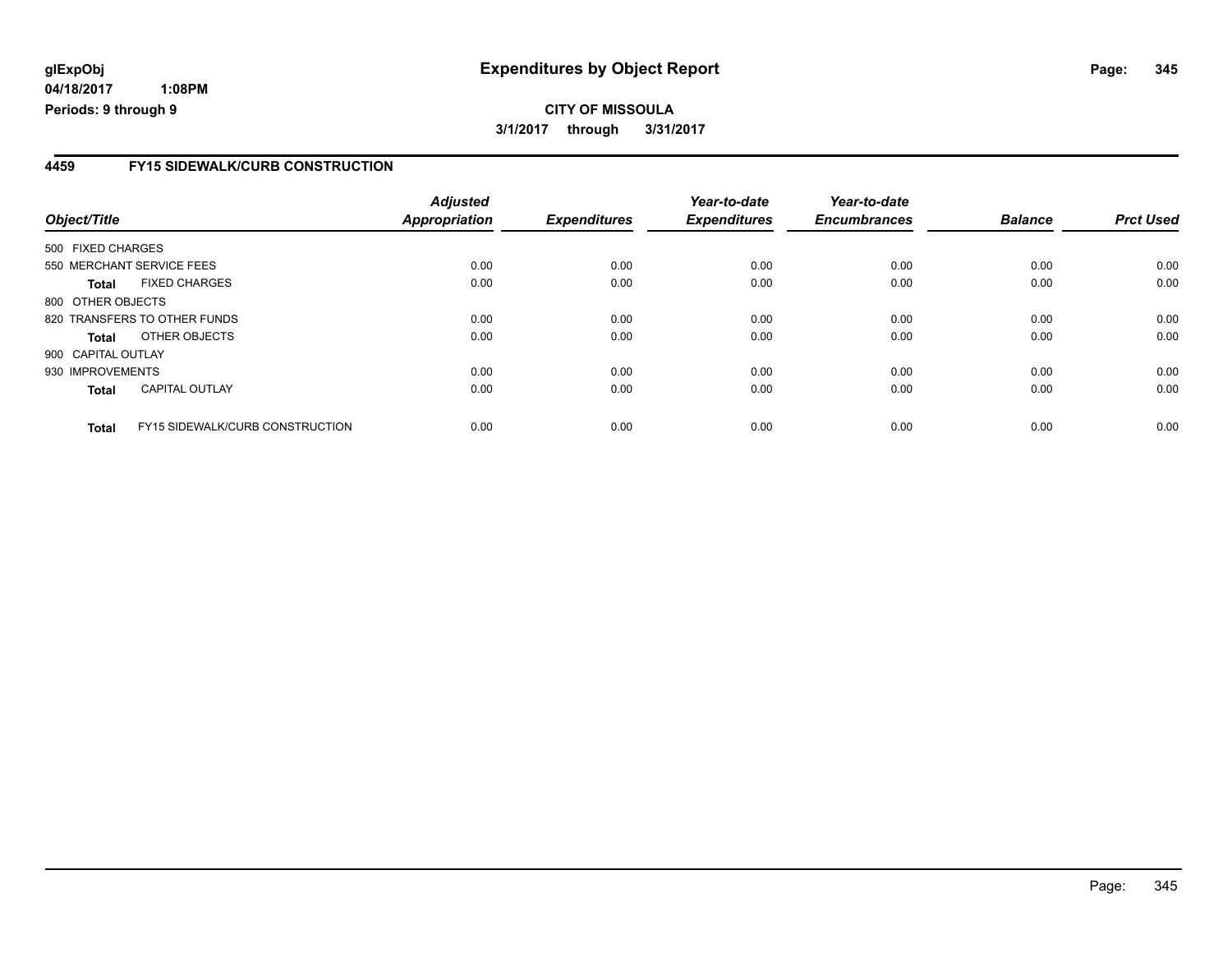**4460 FY16 SIDEWALK/CURB CONSTRUCTION**

| Object/Title       |                              | <b>Adjusted</b><br>Appropriation | <b>Expenditures</b> | Year-to-date<br><b>Expenditures</b> | Year-to-date<br><b>Encumbrances</b> | <b>Balance</b> | <b>Prct Used</b> |
|--------------------|------------------------------|----------------------------------|---------------------|-------------------------------------|-------------------------------------|----------------|------------------|
| 500 FIXED CHARGES  |                              |                                  |                     |                                     |                                     |                |                  |
|                    | 550 MERCHANT SERVICE FEES    | 0.00                             | 0.00                | 0.00                                | 0.00                                | 0.00           | 0.00             |
| <b>Total</b>       | <b>FIXED CHARGES</b>         | 0.00                             | 0.00                | 0.00                                | 0.00                                | 0.00           | 0.00             |
| 800 OTHER OBJECTS  |                              |                                  |                     |                                     |                                     |                |                  |
|                    | 820 TRANSFERS TO OTHER FUNDS | 0.00                             | 0.00                | 17.134.25                           | 0.00                                | $-17.134.25$   | 0.00             |
| <b>Total</b>       | OTHER OBJECTS                | 0.00                             | 0.00                | 17,134.25                           | 0.00                                | $-17.134.25$   | 0.00             |
| 900 CAPITAL OUTLAY |                              |                                  |                     |                                     |                                     |                |                  |
| 930 IMPROVEMENTS   |                              | 342,685.00                       | 0.00                | 17,200.00                           | 0.00                                | 325.485.00     | 5.02             |
| <b>Total</b>       | <b>CAPITAL OUTLAY</b>        | 342,685.00                       | 0.00                | 17,200.00                           | 0.00                                | 325.485.00     | 5.02             |
| <b>Total</b>       | PUBLIC WORKS OPERATIONS      | 342.685.00                       | 0.00                | 34.334.25                           | 0.00                                | 308.350.75     | 10.02            |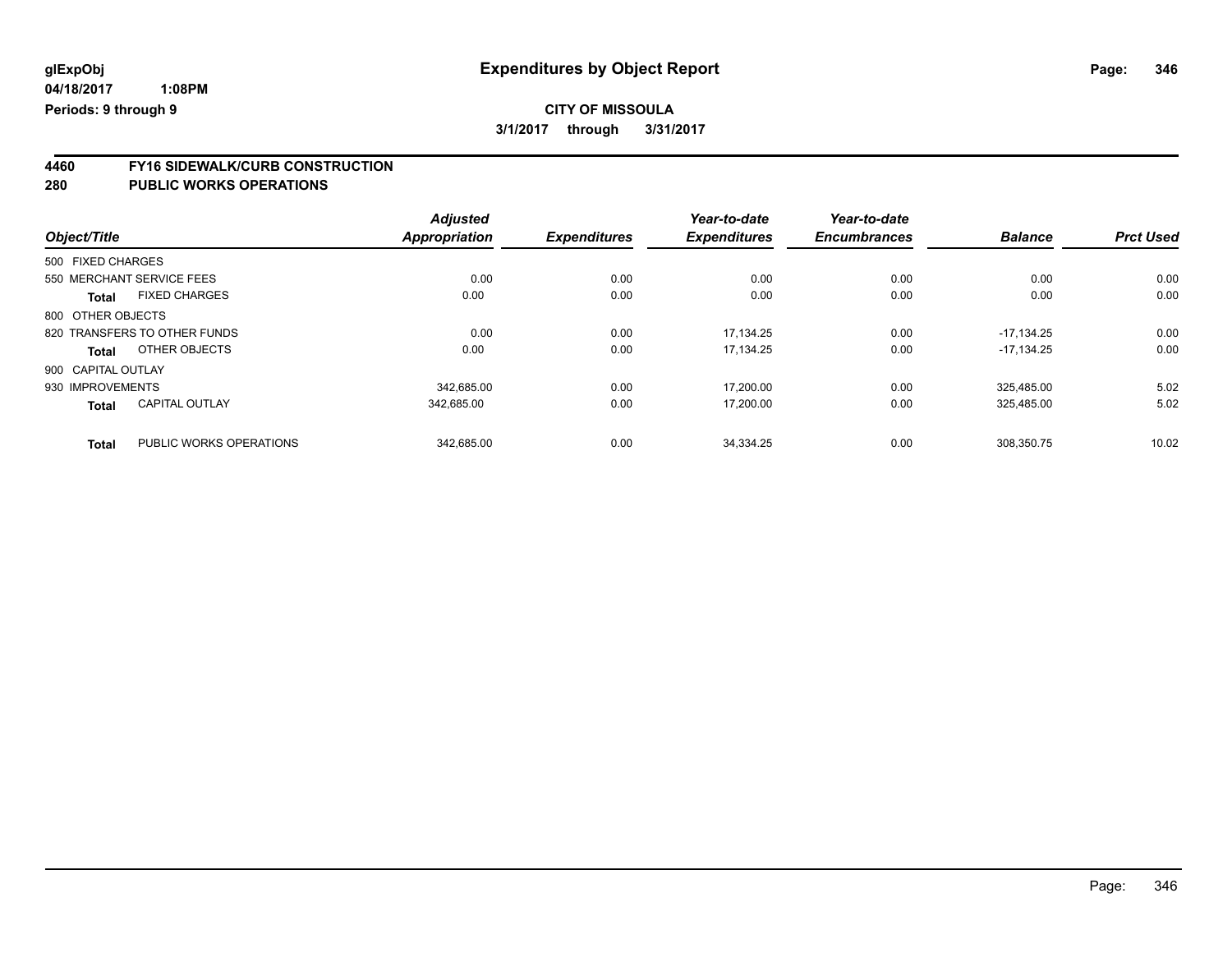### **4460 FY16 SIDEWALK/CURB CONSTRUCTION**

| Object/Title       |                                 | <b>Adjusted</b><br>Appropriation | <b>Expenditures</b> | Year-to-date<br><b>Expenditures</b> | Year-to-date<br><b>Encumbrances</b> | <b>Balance</b> | <b>Prct Used</b> |
|--------------------|---------------------------------|----------------------------------|---------------------|-------------------------------------|-------------------------------------|----------------|------------------|
| 500 FIXED CHARGES  |                                 |                                  |                     |                                     |                                     |                |                  |
|                    | 550 MERCHANT SERVICE FEES       | 0.00                             | 0.00                | 0.00                                | 0.00                                | 0.00           | 0.00             |
| <b>Total</b>       | <b>FIXED CHARGES</b>            | 0.00                             | 0.00                | 0.00                                | 0.00                                | 0.00           | 0.00             |
| 800 OTHER OBJECTS  |                                 |                                  |                     |                                     |                                     |                |                  |
|                    | 820 TRANSFERS TO OTHER FUNDS    | 0.00                             | 0.00                | 17.134.25                           | 0.00                                | $-17.134.25$   | 0.00             |
| Total              | OTHER OBJECTS                   | 0.00                             | 0.00                | 17.134.25                           | 0.00                                | $-17.134.25$   | 0.00             |
| 900 CAPITAL OUTLAY |                                 |                                  |                     |                                     |                                     |                |                  |
| 930 IMPROVEMENTS   |                                 | 342,685.00                       | 0.00                | 17,200.00                           | 0.00                                | 325.485.00     | 5.02             |
| <b>Total</b>       | <b>CAPITAL OUTLAY</b>           | 342,685.00                       | 0.00                | 17,200.00                           | 0.00                                | 325,485.00     | 5.02             |
| <b>Total</b>       | FY16 SIDEWALK/CURB CONSTRUCTION | 342.685.00                       | 0.00                | 34.334.25                           | 0.00                                | 308.350.75     | 10.02            |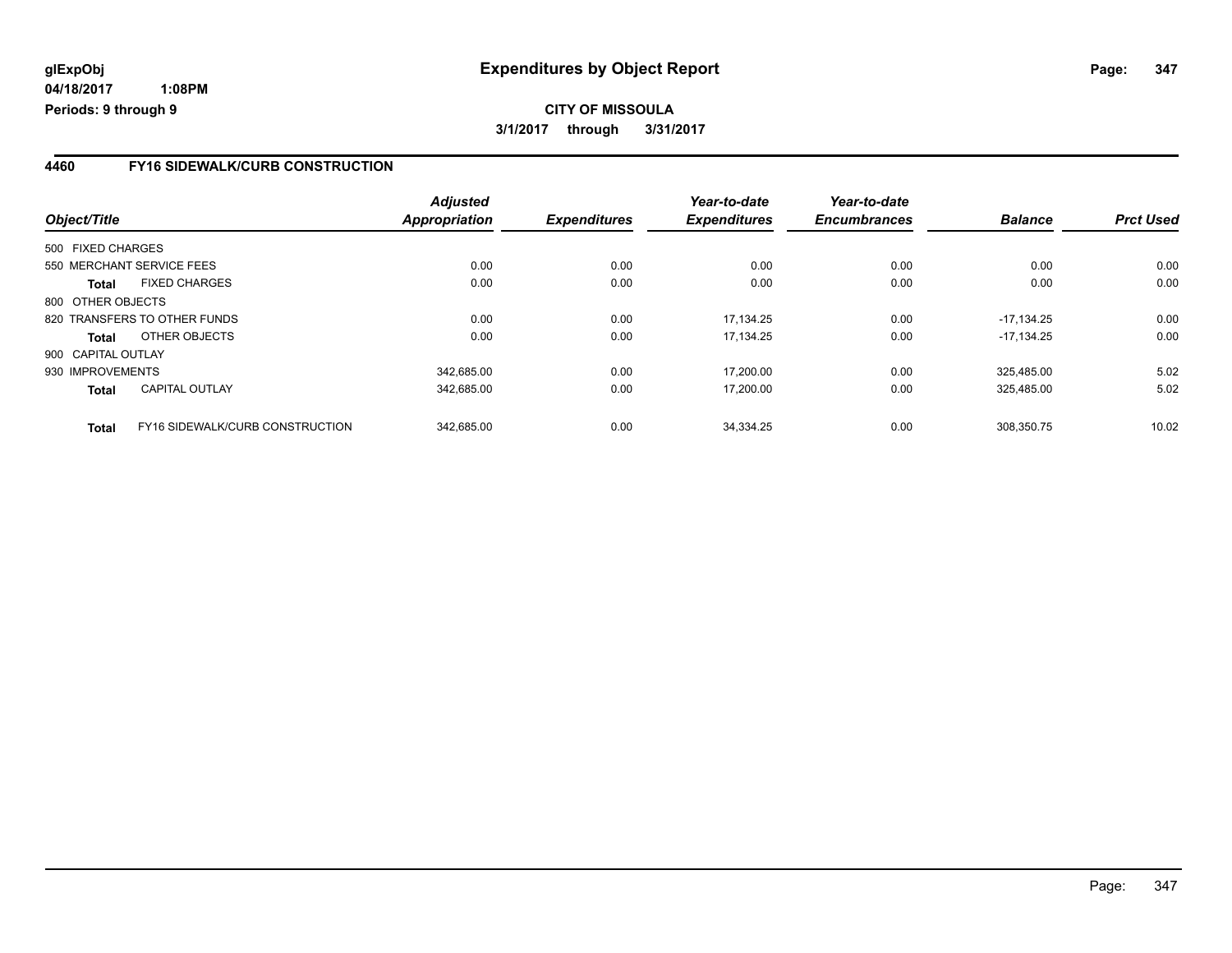# **4461 FY17 SIDEWALK/CURB CONSTRUCTION**

| Object/Title       |                           | <b>Adjusted</b><br><b>Appropriation</b> | <b>Expenditures</b> | Year-to-date<br><b>Expenditures</b> | Year-to-date<br><b>Encumbrances</b> | <b>Balance</b> | <b>Prct Used</b> |
|--------------------|---------------------------|-----------------------------------------|---------------------|-------------------------------------|-------------------------------------|----------------|------------------|
| 500 FIXED CHARGES  |                           |                                         |                     |                                     |                                     |                |                  |
|                    | 550 MERCHANT SERVICE FEES | 0.00                                    | 0.00                | 0.00                                | 0.00                                | 0.00           | 0.00             |
| <b>Total</b>       | <b>FIXED CHARGES</b>      | 0.00                                    | 0.00                | 0.00                                | 0.00                                | 0.00           | 0.00             |
| 900 CAPITAL OUTLAY |                           |                                         |                     |                                     |                                     |                |                  |
| 930 IMPROVEMENTS   |                           | 0.00                                    | 0.00                | 863.743.80                          | 0.00                                | -863.743.80    | 0.00             |
| <b>Total</b>       | <b>CAPITAL OUTLAY</b>     | 0.00                                    | 0.00                | 863.743.80                          | 0.00                                | -863.743.80    | 0.00             |
| <b>Total</b>       | PUBLIC WORKS OPERATIONS   | 0.00                                    | 0.00                | 863.743.80                          | 0.00                                | -863.743.80    | 0.00             |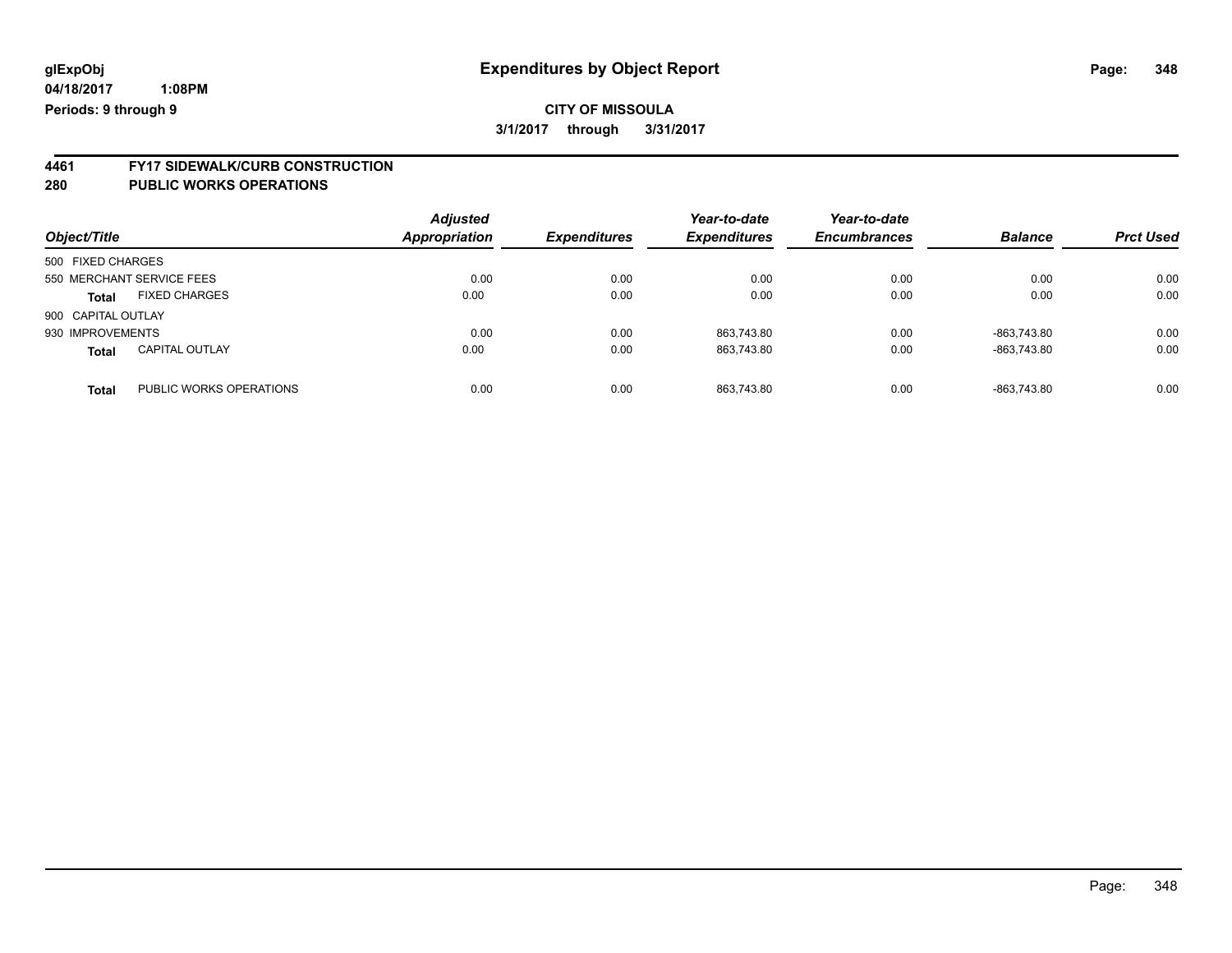**04/18/2017 1:08PM Periods: 9 through 9**

### **4461 FY17 SIDEWALK/CURB CONSTRUCTION**

| Object/Title       |                                        | <b>Adjusted</b><br>Appropriation | <b>Expenditures</b> | Year-to-date<br><b>Expenditures</b> | Year-to-date<br><b>Encumbrances</b> | <b>Balance</b> | <b>Prct Used</b> |
|--------------------|----------------------------------------|----------------------------------|---------------------|-------------------------------------|-------------------------------------|----------------|------------------|
| 500 FIXED CHARGES  |                                        |                                  |                     |                                     |                                     |                |                  |
|                    | 550 MERCHANT SERVICE FEES              | 0.00                             | 0.00                | 0.00                                | 0.00                                | 0.00           | 0.00             |
| <b>Total</b>       | <b>FIXED CHARGES</b>                   | 0.00                             | 0.00                | 0.00                                | 0.00                                | 0.00           | 0.00             |
| 900 CAPITAL OUTLAY |                                        |                                  |                     |                                     |                                     |                |                  |
| 930 IMPROVEMENTS   |                                        | 0.00                             | 0.00                | 863,743.80                          | 0.00                                | -863,743.80    | 0.00             |
| <b>Total</b>       | <b>CAPITAL OUTLAY</b>                  | 0.00                             | 0.00                | 863.743.80                          | 0.00                                | -863.743.80    | 0.00             |
| <b>Total</b>       | <b>FY17 SIDEWALK/CURB CONSTRUCTION</b> | 0.00                             | 0.00                | 863.743.80                          | 0.00                                | -863.743.80    | 0.00             |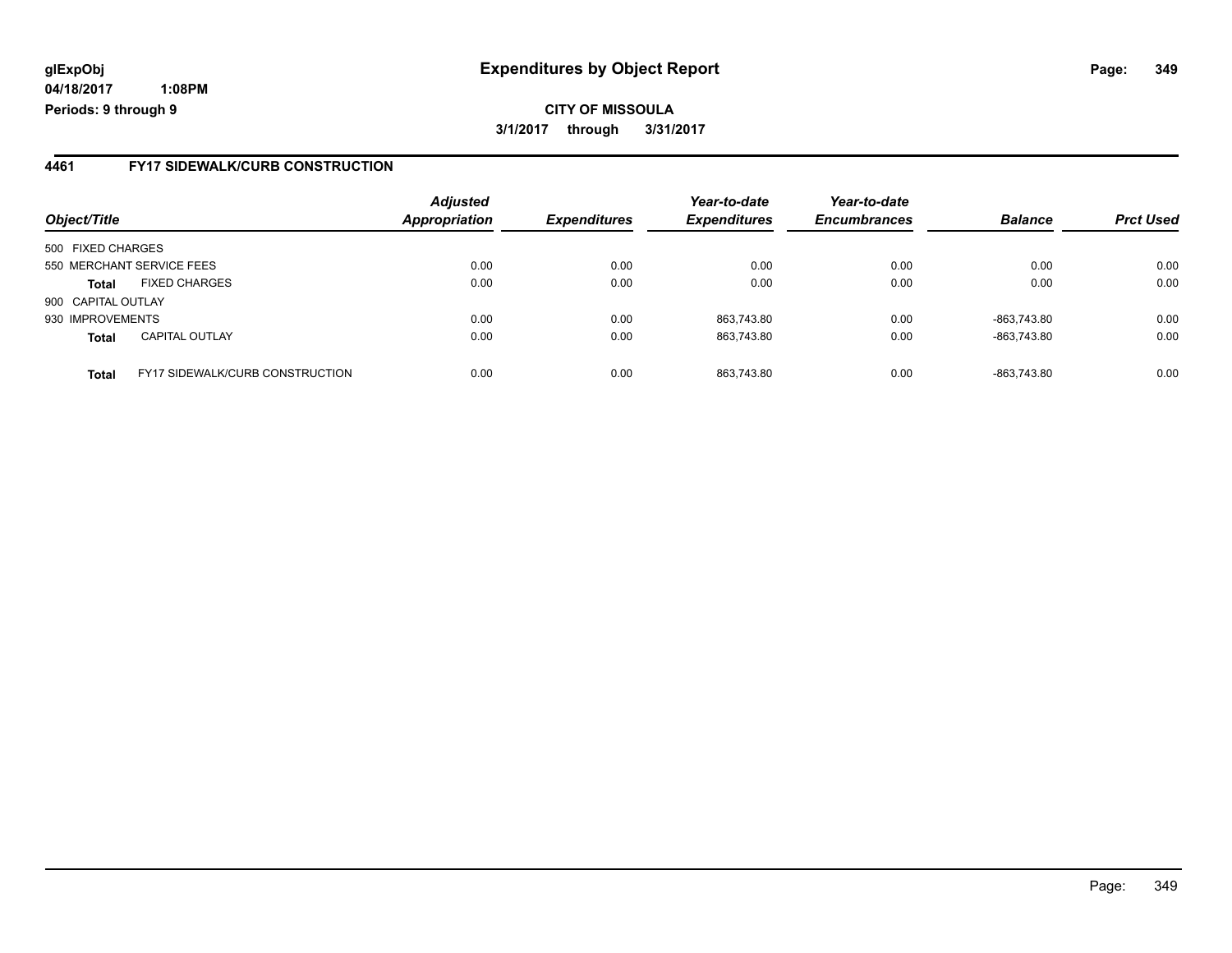# **CITY OF MISSOULA 3/1/2017 through 3/31/2017**

**4531 SID 531 TRAFFIC CALMING**

**000 \*\*\* Title Not Found \*\*\***

| Object/Title                            | <b>Adjusted</b><br><b>Appropriation</b> | <b>Expenditures</b> | Year-to-date<br><b>Expenditures</b> | Year-to-date<br><b>Encumbrances</b> | <b>Balance</b> | <b>Prct Used</b> |
|-----------------------------------------|-----------------------------------------|---------------------|-------------------------------------|-------------------------------------|----------------|------------------|
| 500 FIXED CHARGES                       |                                         |                     |                                     |                                     |                |                  |
| 550 MERCHANT SERVICE FEES               | 0.00                                    | 0.00                | 0.00                                | 0.00                                | 0.00           | 0.00             |
| <b>FIXED CHARGES</b><br><b>Total</b>    | 0.00                                    | 0.00                | 0.00                                | 0.00                                | 0.00           | 0.00             |
| 600 DEBT SERVICE                        |                                         |                     |                                     |                                     |                |                  |
| 620 INTEREST / SERVICE FEES             | 0.00                                    | 0.00                | 0.00                                | 0.00                                | 0.00           | 0.00             |
| <b>DEBT SERVICE</b><br><b>Total</b>     | 0.00                                    | 0.00                | 0.00                                | 0.00                                | 0.00           | 0.00             |
| *** Title Not Found ***<br><b>Total</b> | 0.00                                    | 0.00                | 0.00                                | 0.00                                | 0.00           | 0.00             |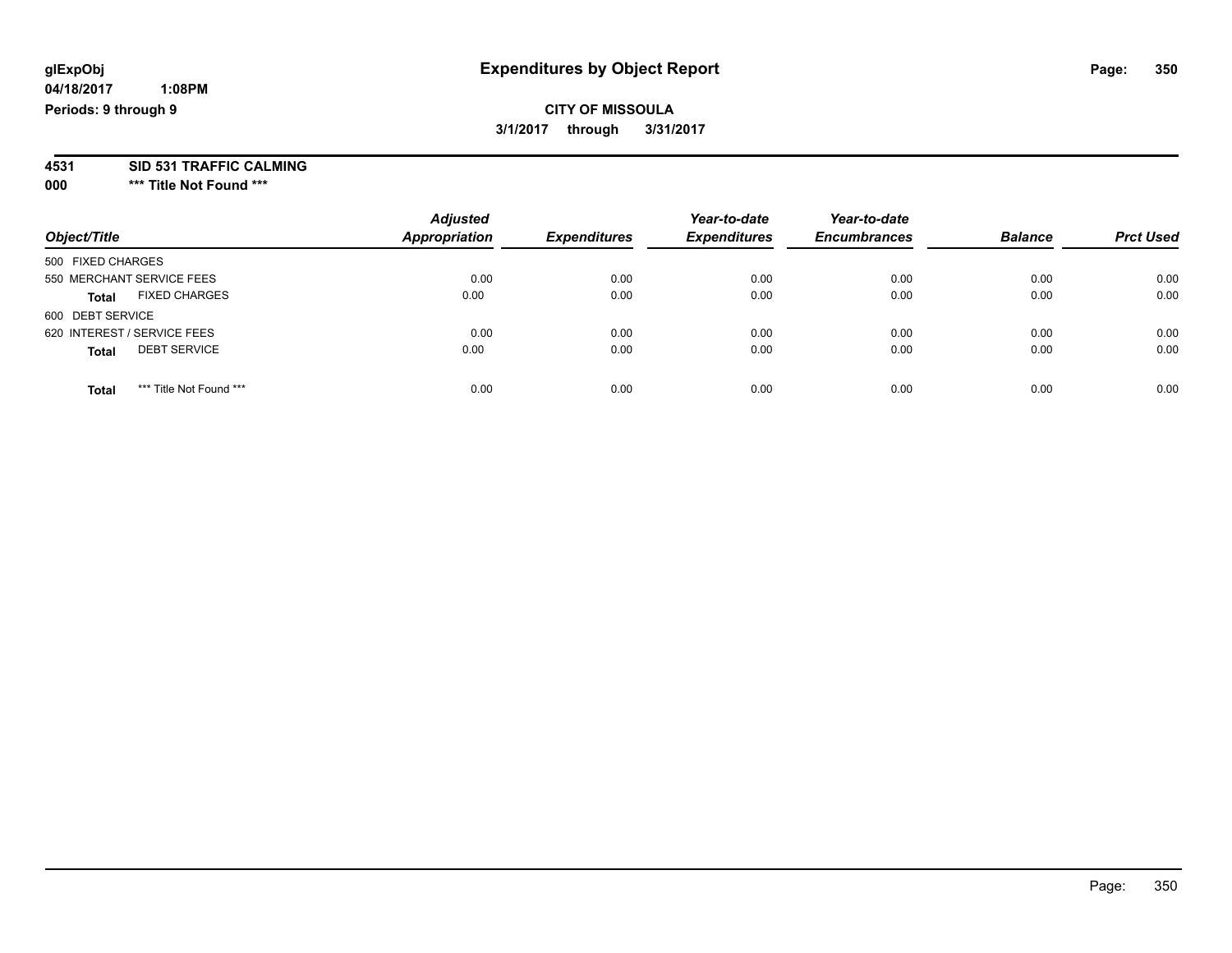# **CITY OF MISSOULA 3/1/2017 through 3/31/2017**

**4531 SID 531 TRAFFIC CALMING 390 NON-DEPARTMENTAL**

| Object/Title                          | <b>Adjusted</b><br><b>Appropriation</b> | <b>Expenditures</b> | Year-to-date<br><b>Expenditures</b> | Year-to-date<br><b>Encumbrances</b> | <b>Balance</b> | <b>Prct Used</b> |
|---------------------------------------|-----------------------------------------|---------------------|-------------------------------------|-------------------------------------|----------------|------------------|
| 500 FIXED CHARGES                     |                                         |                     |                                     |                                     |                |                  |
| 550 MERCHANT SERVICE FEES             | 0.00                                    | 0.00                | 0.00                                | 0.00                                | 0.00           | 0.00             |
| <b>FIXED CHARGES</b><br><b>Total</b>  | 0.00                                    | 0.00                | 0.00                                | 0.00                                | 0.00           | 0.00             |
| 900 CAPITAL OUTLAY                    |                                         |                     |                                     |                                     |                |                  |
| 930 IMPROVEMENTS                      | 0.00                                    | 0.00                | 0.00                                | 0.00                                | 0.00           | 0.00             |
| <b>CAPITAL OUTLAY</b><br><b>Total</b> | 0.00                                    | 0.00                | 0.00                                | 0.00                                | 0.00           | 0.00             |
| NON-DEPARTMENTAL<br>Total             | 0.00                                    | 0.00                | 0.00                                | 0.00                                | 0.00           | 0.00             |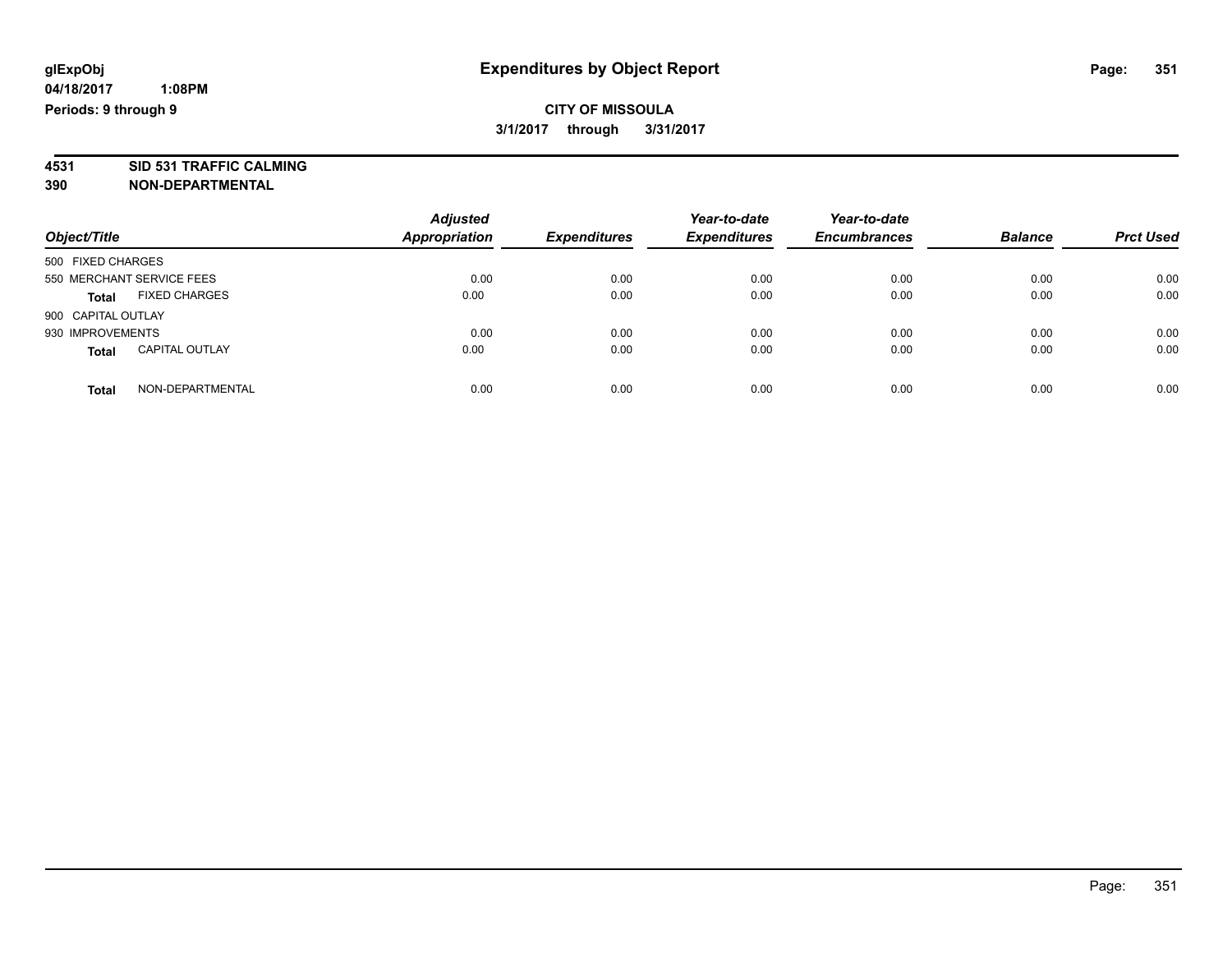# **CITY OF MISSOULA 3/1/2017 through 3/31/2017**

### **4531 SID 531 TRAFFIC CALMING**

| Object/Title       |                             | <b>Adjusted</b><br><b>Appropriation</b> | <b>Expenditures</b> | Year-to-date<br><b>Expenditures</b> | Year-to-date<br><b>Encumbrances</b> | <b>Balance</b> | <b>Prct Used</b> |
|--------------------|-----------------------------|-----------------------------------------|---------------------|-------------------------------------|-------------------------------------|----------------|------------------|
| 500 FIXED CHARGES  |                             |                                         |                     |                                     |                                     |                |                  |
|                    | 550 MERCHANT SERVICE FEES   | 0.00                                    | 0.00                | 0.00                                | 0.00                                | 0.00           | 0.00             |
| Total              | <b>FIXED CHARGES</b>        | 0.00                                    | 0.00                | 0.00                                | 0.00                                | 0.00           | 0.00             |
| 600 DEBT SERVICE   |                             |                                         |                     |                                     |                                     |                |                  |
|                    | 620 INTEREST / SERVICE FEES | 0.00                                    | 0.00                | 0.00                                | 0.00                                | 0.00           | 0.00             |
| <b>Total</b>       | <b>DEBT SERVICE</b>         | 0.00                                    | 0.00                | 0.00                                | 0.00                                | 0.00           | 0.00             |
| 900 CAPITAL OUTLAY |                             |                                         |                     |                                     |                                     |                |                  |
| 930 IMPROVEMENTS   |                             | 0.00                                    | 0.00                | 0.00                                | 0.00                                | 0.00           | 0.00             |
| <b>Total</b>       | <b>CAPITAL OUTLAY</b>       | 0.00                                    | 0.00                | 0.00                                | 0.00                                | 0.00           | 0.00             |
| <b>Total</b>       | SID 531 TRAFFIC CALMING     | 0.00                                    | 0.00                | 0.00                                | 0.00                                | 0.00           | 0.00             |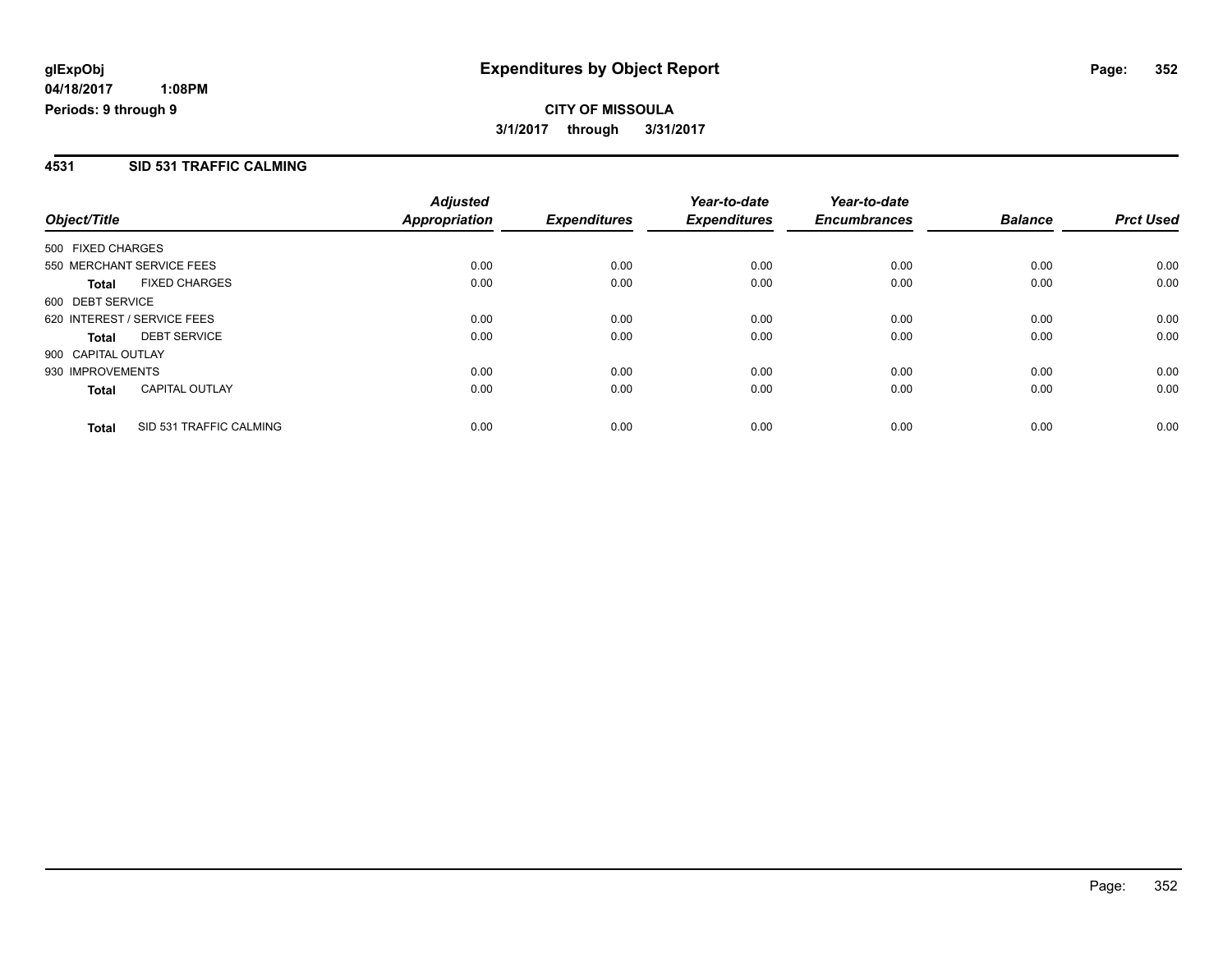# **CITY OF MISSOULA 3/1/2017 through 3/31/2017**

# **4532 MALONEY RANCH SID**

**390 NON-DEPARTMENTAL**

|                                       | <b>Adjusted</b>      |                     | Year-to-date        | Year-to-date        |                |                  |
|---------------------------------------|----------------------|---------------------|---------------------|---------------------|----------------|------------------|
| Object/Title                          | <b>Appropriation</b> | <b>Expenditures</b> | <b>Expenditures</b> | <b>Encumbrances</b> | <b>Balance</b> | <b>Prct Used</b> |
| 500 FIXED CHARGES                     |                      |                     |                     |                     |                |                  |
| 550 MERCHANT SERVICE FEES             | 0.00                 | 0.00                | 0.00                | 0.00                | 0.00           | 0.00             |
| <b>FIXED CHARGES</b><br><b>Total</b>  | 0.00                 | 0.00                | 0.00                | 0.00                | 0.00           | 0.00             |
| 900 CAPITAL OUTLAY                    |                      |                     |                     |                     |                |                  |
| 930 IMPROVEMENTS                      | 0.00                 | 0.00                | 0.00                | 0.00                | 0.00           | 0.00             |
| <b>CAPITAL OUTLAY</b><br><b>Total</b> | 0.00                 | 0.00                | 0.00                | 0.00                | 0.00           | 0.00             |
| NON-DEPARTMENTAL<br>Total             | 0.00                 | 0.00                | 0.00                | 0.00                | 0.00           | 0.00             |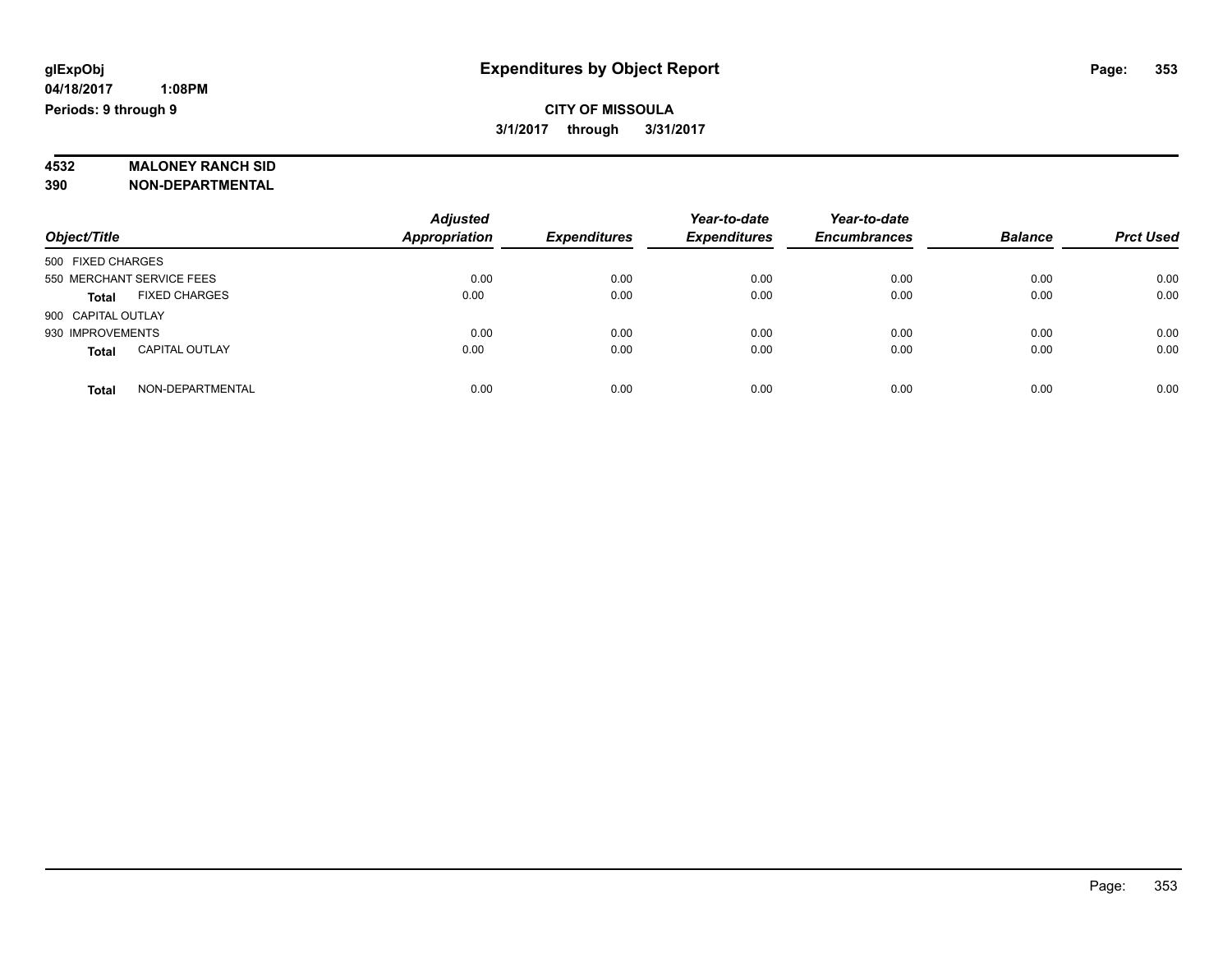**CITY OF MISSOULA 3/1/2017 through 3/31/2017**

#### **4532 MALONEY RANCH SID**

| Object/Title                             | <b>Adjusted</b><br><b>Appropriation</b> | <b>Expenditures</b> | Year-to-date<br><b>Expenditures</b> | Year-to-date<br><b>Encumbrances</b> | <b>Balance</b> | <b>Prct Used</b> |
|------------------------------------------|-----------------------------------------|---------------------|-------------------------------------|-------------------------------------|----------------|------------------|
| 500 FIXED CHARGES                        |                                         |                     |                                     |                                     |                |                  |
| 550 MERCHANT SERVICE FEES                | 0.00                                    | 0.00                | 0.00                                | 0.00                                | 0.00           | 0.00             |
| <b>FIXED CHARGES</b><br><b>Total</b>     | 0.00                                    | 0.00                | 0.00                                | 0.00                                | 0.00           | 0.00             |
| 900 CAPITAL OUTLAY                       |                                         |                     |                                     |                                     |                |                  |
| 930 IMPROVEMENTS                         | 0.00                                    | 0.00                | 0.00                                | 0.00                                | 0.00           | 0.00             |
| <b>CAPITAL OUTLAY</b><br><b>Total</b>    | 0.00                                    | 0.00                | 0.00                                | 0.00                                | 0.00           | 0.00             |
| <b>MALONEY RANCH SID</b><br><b>Total</b> | 0.00                                    | 0.00                | 0.00                                | 0.00                                | 0.00           | 0.00             |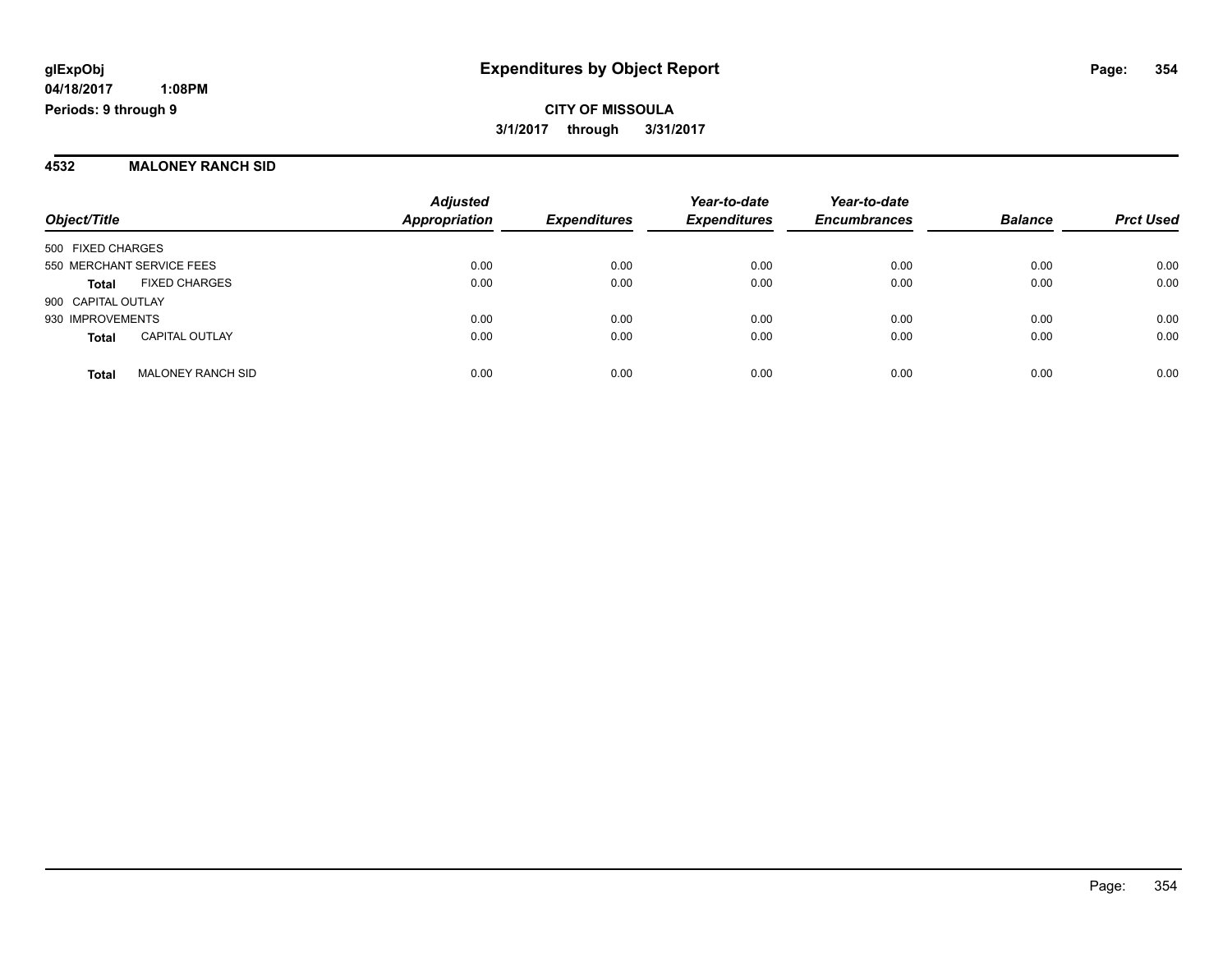**CITY OF MISSOULA 3/1/2017 through 3/31/2017**

**4533 RATTLESNAKE SEWER SID 390 NON-DEPARTMENTAL**

| Object/Title                         | <b>Adjusted</b><br>Appropriation<br><b>Expenditures</b> | Year-to-date<br><b>Expenditures</b> | Year-to-date<br><b>Encumbrances</b> | <b>Balance</b> | <b>Prct Used</b> |      |
|--------------------------------------|---------------------------------------------------------|-------------------------------------|-------------------------------------|----------------|------------------|------|
| 500 FIXED CHARGES                    |                                                         |                                     |                                     |                |                  |      |
| 550 MERCHANT SERVICE FEES            | 0.00                                                    | 0.00                                | 0.00                                | 0.00           | 0.00             | 0.00 |
| <b>FIXED CHARGES</b><br><b>Total</b> | 0.00                                                    | 0.00                                | 0.00                                | 0.00           | 0.00             | 0.00 |
| NON-DEPARTMENTAL<br><b>Total</b>     | 0.00                                                    | 0.00                                | 0.00                                | 0.00           | 0.00             | 0.00 |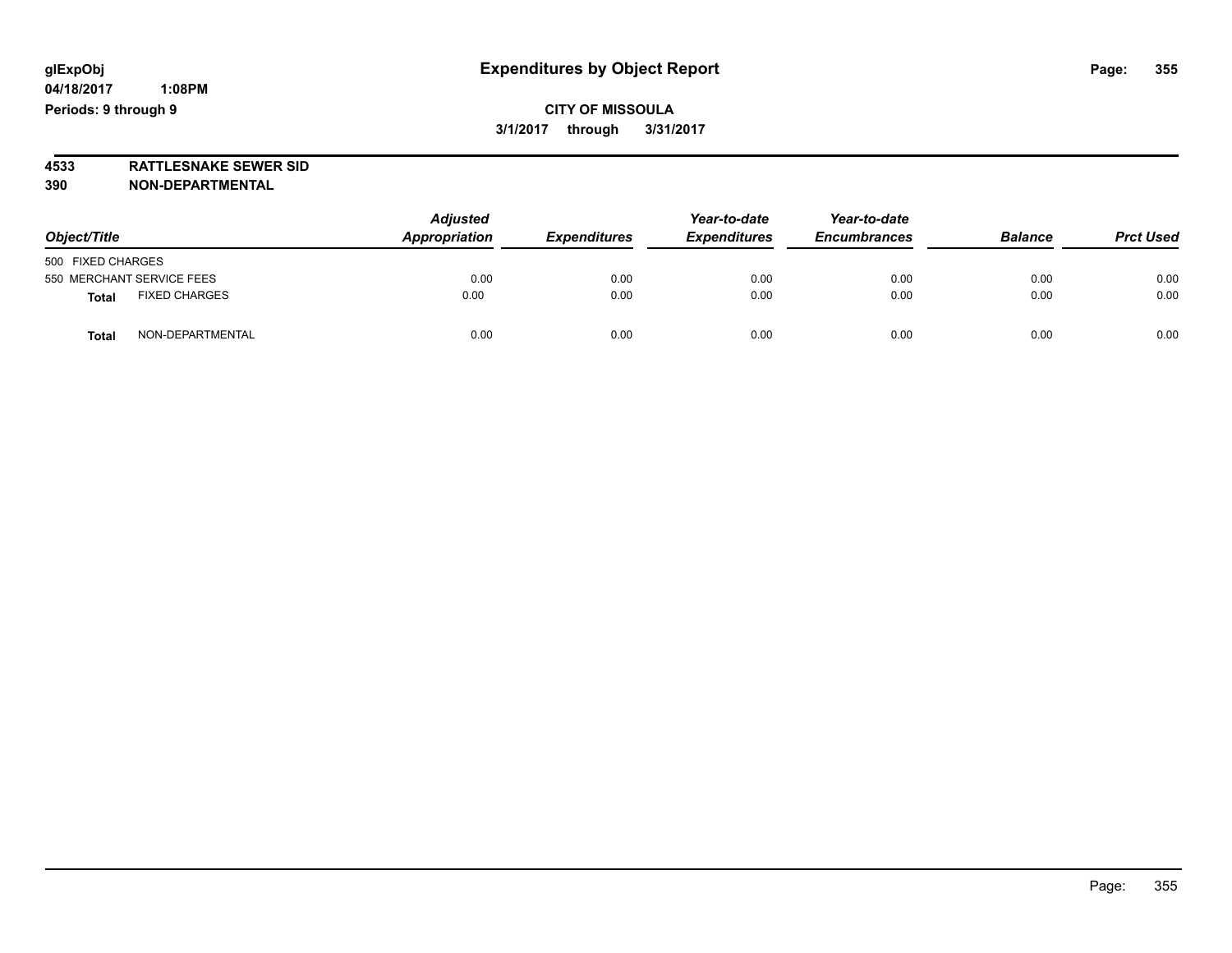**04/18/2017 1:08PM Periods: 9 through 9**

### **4533 RATTLESNAKE SEWER SID**

| Object/Title                   | <b>Adjusted</b><br>Appropriation | <b>Expenditures</b> | Year-to-date<br><b>Expenditures</b> | Year-to-date<br><b>Encumbrances</b> | <b>Balance</b> | <b>Prct Used</b> |
|--------------------------------|----------------------------------|---------------------|-------------------------------------|-------------------------------------|----------------|------------------|
| 500 FIXED CHARGES              |                                  |                     |                                     |                                     |                |                  |
| 550 MERCHANT SERVICE FEES      | 0.00                             | 0.00                | 0.00                                | 0.00                                | 0.00           | 0.00             |
| <b>FIXED CHARGES</b><br>Total  | 0.00                             | 0.00                | 0.00                                | 0.00                                | 0.00           | 0.00             |
| RATTLESNAKE SEWER SID<br>Total | 0.00                             | 0.00                | 0.00                                | 0.00                                | 0.00           | 0.00             |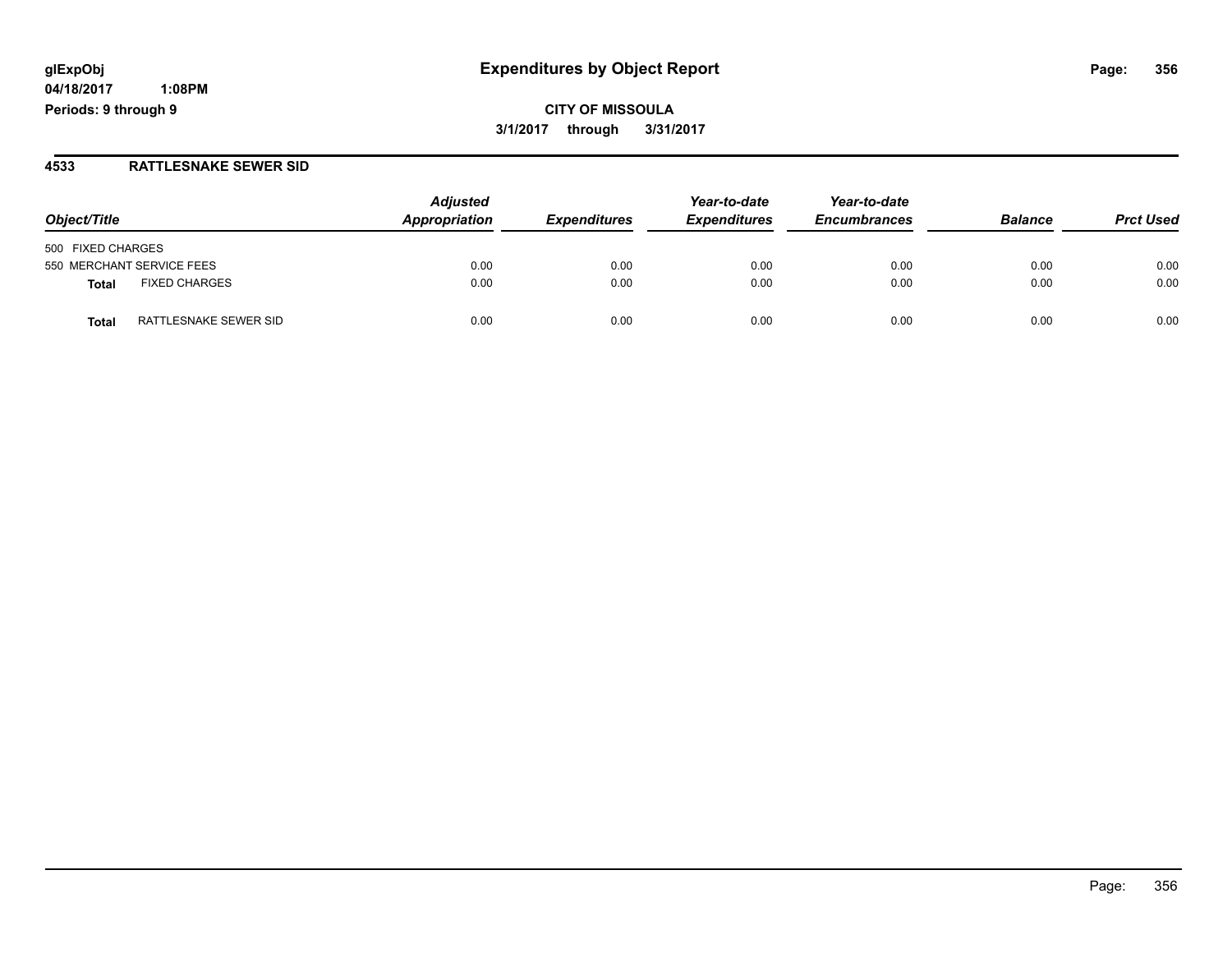# **CITY OF MISSOULA 3/1/2017 through 3/31/2017**

# **4534 SID 534 LINCOLNWOOD**

**390 NON-DEPARTMENTAL**

| Object/Title                         | <b>Adjusted</b><br>Appropriation | <b>Expenditures</b> | Year-to-date<br><b>Expenditures</b> | Year-to-date<br><b>Encumbrances</b> | <b>Balance</b> | <b>Prct Used</b> |
|--------------------------------------|----------------------------------|---------------------|-------------------------------------|-------------------------------------|----------------|------------------|
| 500 FIXED CHARGES                    |                                  |                     |                                     |                                     |                |                  |
| 550 MERCHANT SERVICE FEES            | 0.00                             | 0.00                | 0.00                                | 0.00                                | 0.00           | 0.00             |
| <b>FIXED CHARGES</b><br><b>Total</b> | 0.00                             | 0.00                | 0.00                                | 0.00                                | 0.00           | 0.00             |
| 800 OTHER OBJECTS                    |                                  |                     |                                     |                                     |                |                  |
| 820 TRANSFERS TO OTHER FUNDS         | 0.00                             | 0.00                | 0.00                                | 0.00                                | 0.00           | 0.00             |
| OTHER OBJECTS<br><b>Total</b>        | 0.00                             | 0.00                | 0.00                                | 0.00                                | 0.00           | 0.00             |
| NON-DEPARTMENTAL<br>Total            | 0.00                             | 0.00                | 0.00                                | 0.00                                | 0.00           | 0.00             |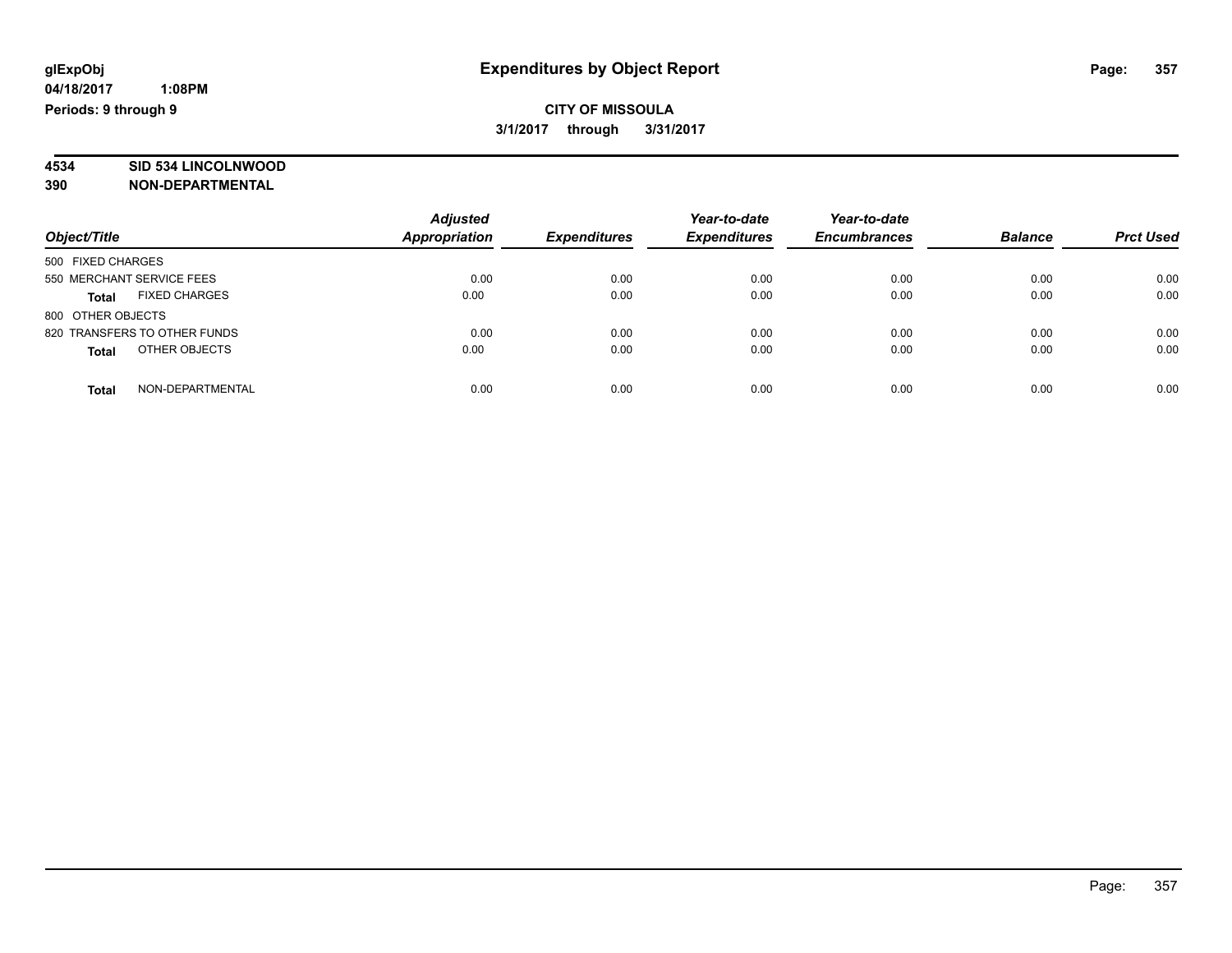### **4534 SID 534 LINCOLNWOOD**

| Object/Title                         | <b>Adjusted</b><br>Appropriation | <b>Expenditures</b> | Year-to-date<br><b>Expenditures</b> | Year-to-date<br><b>Encumbrances</b> | <b>Balance</b> | <b>Prct Used</b> |
|--------------------------------------|----------------------------------|---------------------|-------------------------------------|-------------------------------------|----------------|------------------|
| 500 FIXED CHARGES                    |                                  |                     |                                     |                                     |                |                  |
| 550 MERCHANT SERVICE FEES            | 0.00                             | 0.00                | 0.00                                | 0.00                                | 0.00           | 0.00             |
| <b>FIXED CHARGES</b><br><b>Total</b> | 0.00                             | 0.00                | 0.00                                | 0.00                                | 0.00           | 0.00             |
| 800 OTHER OBJECTS                    |                                  |                     |                                     |                                     |                |                  |
| 820 TRANSFERS TO OTHER FUNDS         | 0.00                             | 0.00                | 0.00                                | 0.00                                | 0.00           | 0.00             |
| OTHER OBJECTS<br><b>Total</b>        | 0.00                             | 0.00                | 0.00                                | 0.00                                | 0.00           | 0.00             |
| SID 534 LINCOLNWOOD<br><b>Total</b>  | 0.00                             | 0.00                | 0.00                                | 0.00                                | 0.00           | 0.00             |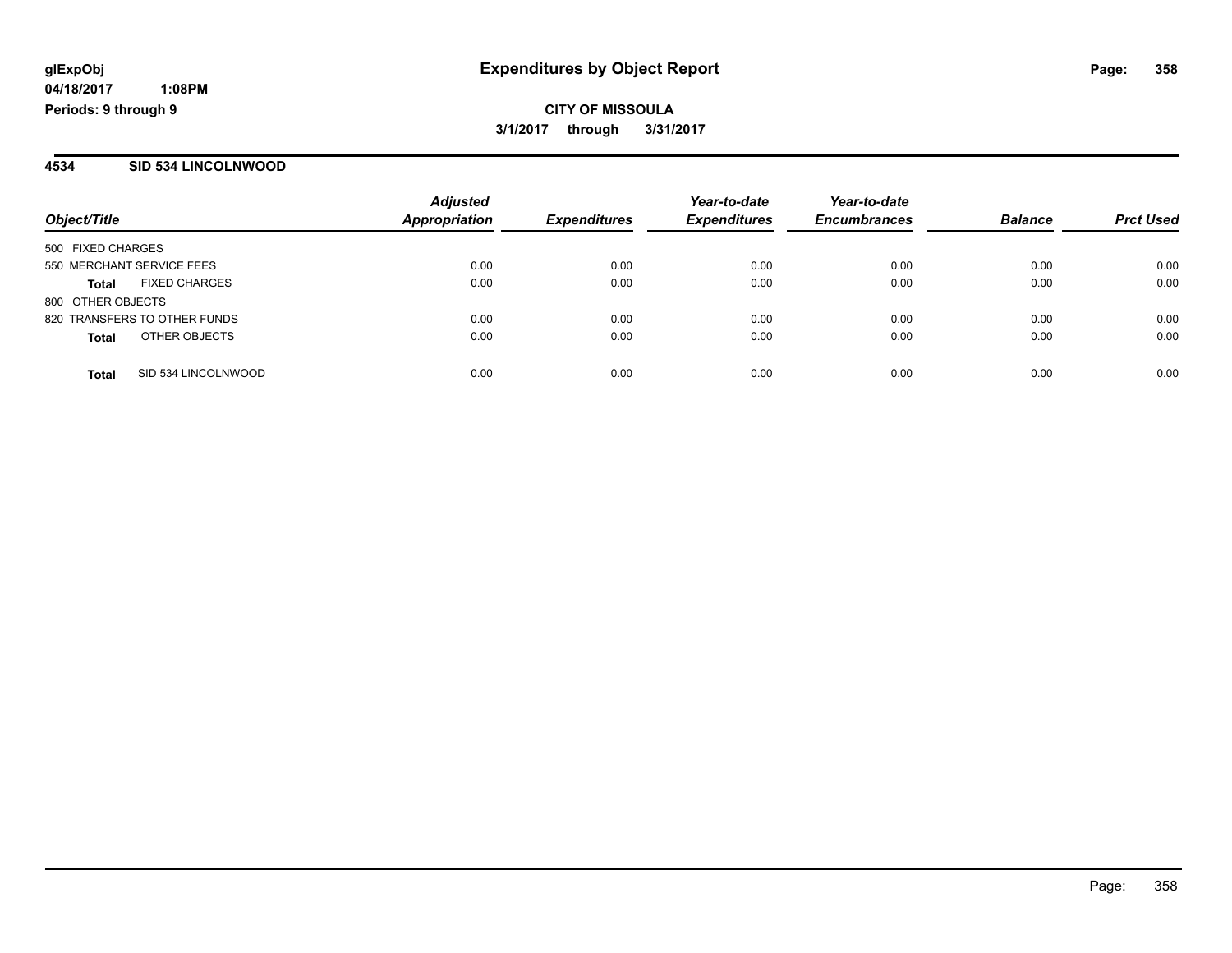**04/18/2017 1:08PM Periods: 9 through 9**

# **4535 SLANT STREET TRAFFIC CALMING**

**000 \*\*\* Title Not Found \*\*\***

| Object/Title                            | <b>Adjusted</b><br><b>Appropriation</b> | <b>Expenditures</b> | Year-to-date<br><b>Expenditures</b> | Year-to-date<br><b>Encumbrances</b> | <b>Balance</b> | <b>Prct Used</b> |
|-----------------------------------------|-----------------------------------------|---------------------|-------------------------------------|-------------------------------------|----------------|------------------|
| 500 FIXED CHARGES                       |                                         |                     |                                     |                                     |                |                  |
| 550 MERCHANT SERVICE FEES               | 0.00                                    | 0.00                | 0.00                                | 0.00                                | 0.00           | 0.00             |
| <b>FIXED CHARGES</b><br><b>Total</b>    | 0.00                                    | 0.00                | 0.00                                | 0.00                                | 0.00           | 0.00             |
| 600 DEBT SERVICE                        |                                         |                     |                                     |                                     |                |                  |
| 620 INTEREST / SERVICE FEES             | 0.00                                    | 0.00                | 0.00                                | 0.00                                | 0.00           | 0.00             |
| <b>DEBT SERVICE</b><br><b>Total</b>     | 0.00                                    | 0.00                | 0.00                                | 0.00                                | 0.00           | 0.00             |
| *** Title Not Found ***<br><b>Total</b> | 0.00                                    | 0.00                | 0.00                                | 0.00                                | 0.00           | 0.00             |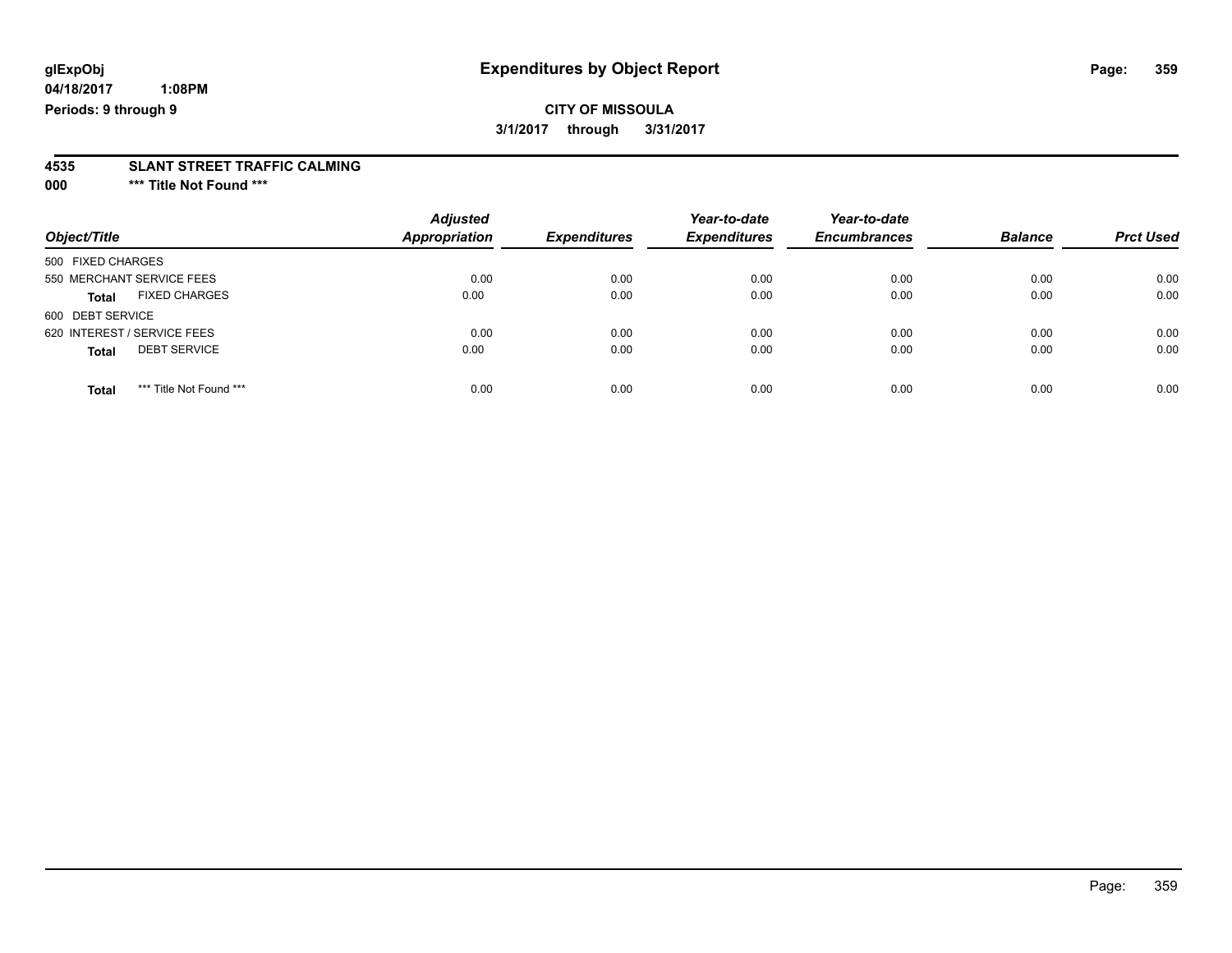### **4535 SLANT STREET TRAFFIC CALMING**

| Object/Title                                 | <b>Adjusted</b><br><b>Appropriation</b> | <b>Expenditures</b> | Year-to-date<br><b>Expenditures</b> | Year-to-date<br><b>Encumbrances</b> | <b>Balance</b> | <b>Prct Used</b> |
|----------------------------------------------|-----------------------------------------|---------------------|-------------------------------------|-------------------------------------|----------------|------------------|
| 500 FIXED CHARGES                            |                                         |                     |                                     |                                     |                |                  |
| 550 MERCHANT SERVICE FEES                    | 0.00                                    | 0.00                | 0.00                                | 0.00                                | 0.00           | 0.00             |
| <b>FIXED CHARGES</b><br><b>Total</b>         | 0.00                                    | 0.00                | 0.00                                | 0.00                                | 0.00           | 0.00             |
| 600 DEBT SERVICE                             |                                         |                     |                                     |                                     |                |                  |
| 620 INTEREST / SERVICE FEES                  | 0.00                                    | 0.00                | 0.00                                | 0.00                                | 0.00           | 0.00             |
| <b>DEBT SERVICE</b><br><b>Total</b>          | 0.00                                    | 0.00                | 0.00                                | 0.00                                | 0.00           | 0.00             |
| SLANT STREET TRAFFIC CALMING<br><b>Total</b> | 0.00                                    | 0.00                | 0.00                                | 0.00                                | 0.00           | 0.00             |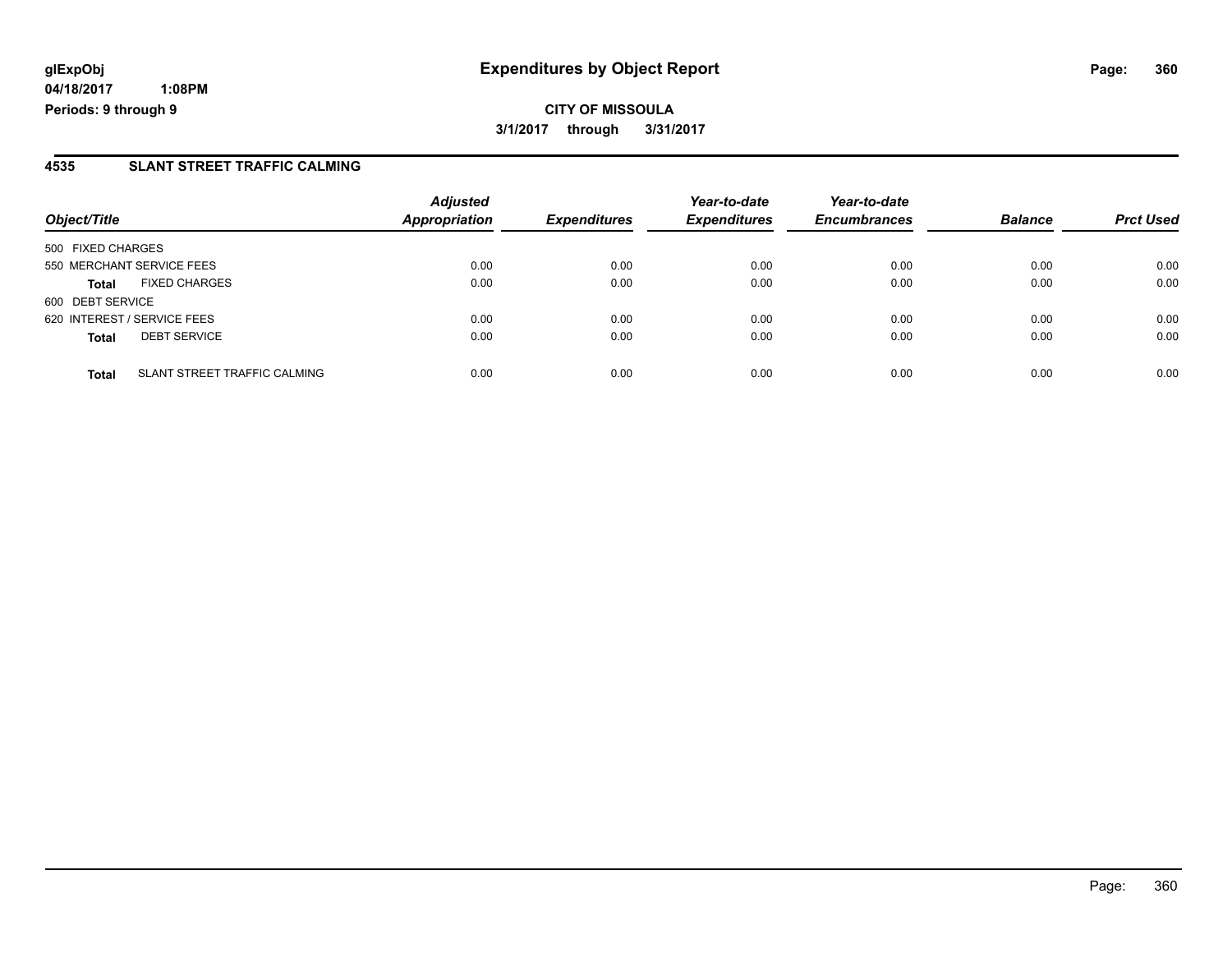## **CITY OF MISSOULA 3/1/2017 through 3/31/2017**

# **4536 SID536 LINCOLNWOOD SWR PH2**

| Object/Title              |                      | <b>Adjusted</b><br>Appropriation | <b>Expenditures</b> | Year-to-date<br><b>Expenditures</b> | Year-to-date<br><b>Encumbrances</b> | <b>Balance</b> | <b>Prct Used</b> |
|---------------------------|----------------------|----------------------------------|---------------------|-------------------------------------|-------------------------------------|----------------|------------------|
| 500 FIXED CHARGES         |                      |                                  |                     |                                     |                                     |                |                  |
| 550 MERCHANT SERVICE FEES |                      | 0.00                             | 0.00                | 0.00                                | 0.00                                | 0.00           | 0.00             |
| <b>Total</b>              | <b>FIXED CHARGES</b> | 0.00                             | 0.00                | 0.00                                | 0.00                                | 0.00           | 0.00             |
| <b>Total</b>              | NON-DEPARTMENTAL     | 0.00                             | 0.00                | 0.00                                | 0.00                                | 0.00           | 0.00             |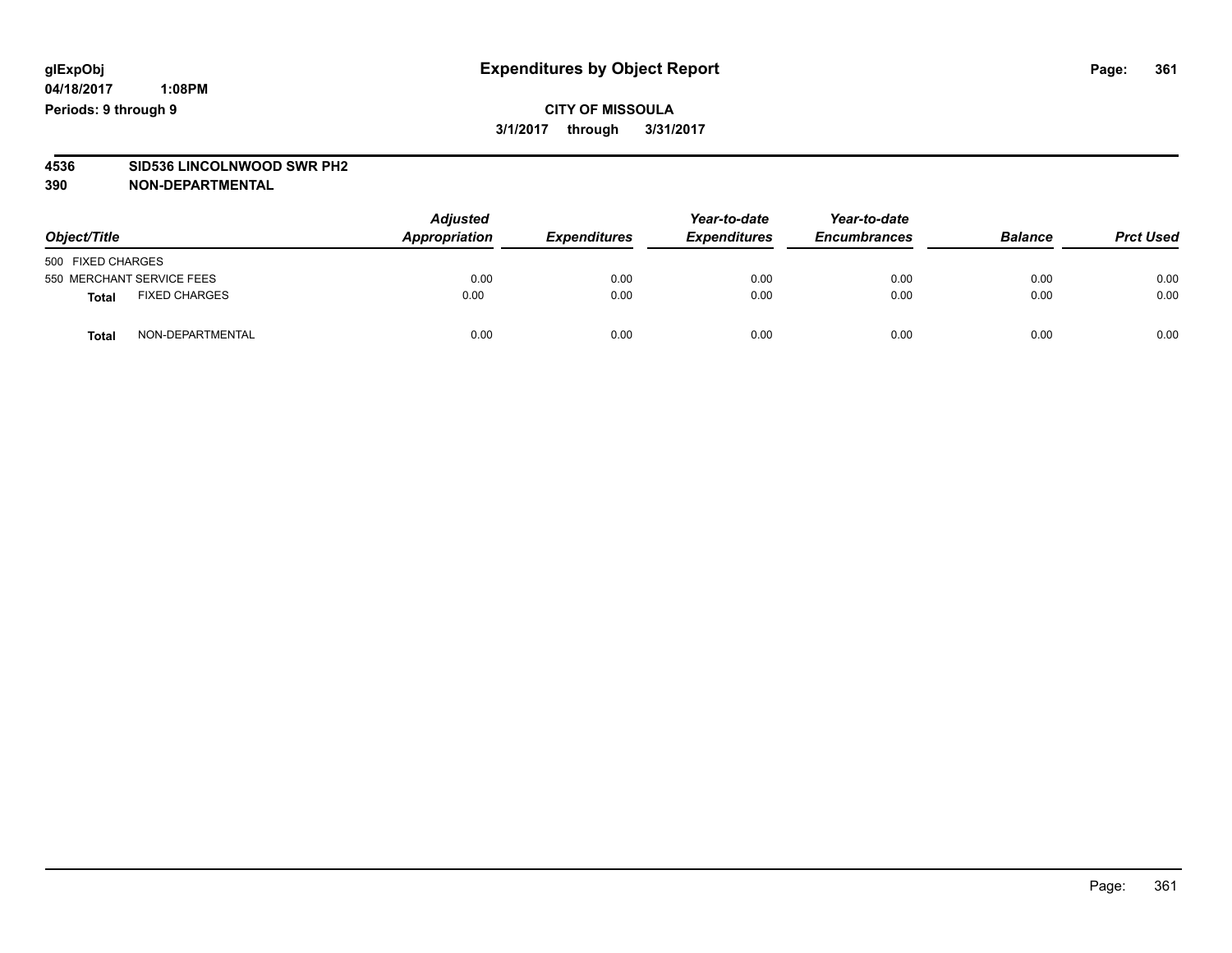**04/18/2017 1:08PM Periods: 9 through 9**

### **4536 SID536 LINCOLNWOOD SWR PH2**

| Object/Title                               | <b>Adjusted</b><br>Appropriation | <b>Expenditures</b> | Year-to-date<br><b>Expenditures</b> | Year-to-date<br><b>Encumbrances</b> | <b>Balance</b> | <b>Prct Used</b> |
|--------------------------------------------|----------------------------------|---------------------|-------------------------------------|-------------------------------------|----------------|------------------|
| 500 FIXED CHARGES                          |                                  |                     |                                     |                                     |                |                  |
| 550 MERCHANT SERVICE FEES                  | 0.00                             | 0.00                | 0.00                                | 0.00                                | 0.00           | 0.00             |
| <b>FIXED CHARGES</b><br>Total              | 0.00                             | 0.00                | 0.00                                | 0.00                                | 0.00           | 0.00             |
| SID536 LINCOLNWOOD SWR PH2<br><b>Total</b> | 0.00                             | 0.00                | 0.00                                | 0.00                                | 0.00           | 0.00             |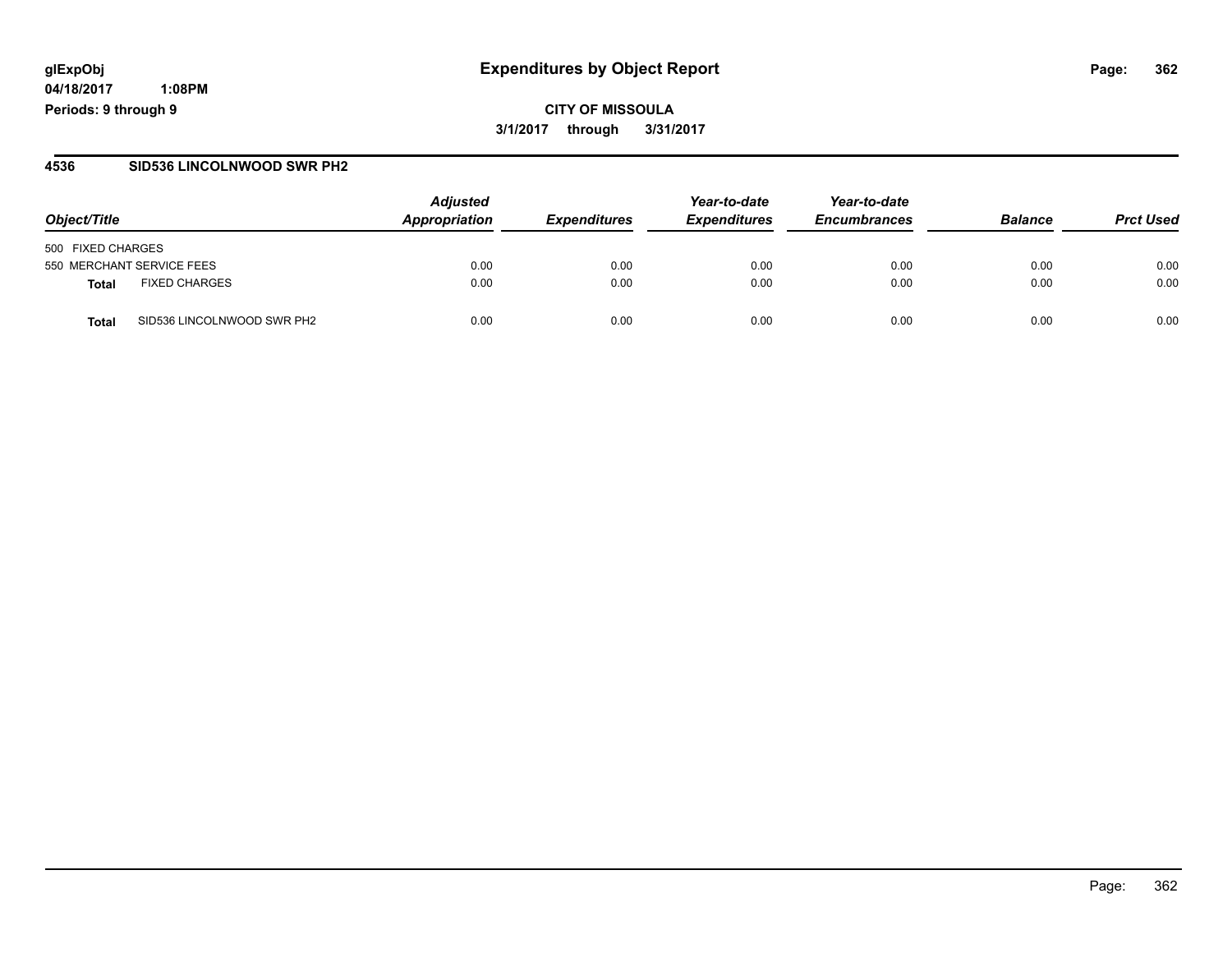## **CITY OF MISSOULA 3/1/2017 through 3/31/2017**

| 4539 | SID 539 4th STREET |  |
|------|--------------------|--|
|------|--------------------|--|

**000 \*\*\* Title Not Found \*\*\***

| Object/Title                            | <b>Adjusted</b><br>Appropriation | <b>Expenditures</b> | Year-to-date<br><b>Expenditures</b> | Year-to-date<br><b>Encumbrances</b> | <b>Balance</b> | <b>Prct Used</b> |
|-----------------------------------------|----------------------------------|---------------------|-------------------------------------|-------------------------------------|----------------|------------------|
| 500 FIXED CHARGES                       |                                  |                     |                                     |                                     |                |                  |
| 550 MERCHANT SERVICE FEES               | 0.00                             | 0.00                | 0.00                                | 0.00                                | 0.00           | 0.00             |
| <b>FIXED CHARGES</b><br><b>Total</b>    | 0.00                             | 0.00                | 0.00                                | 0.00                                | 0.00           | 0.00             |
| 600 DEBT SERVICE                        |                                  |                     |                                     |                                     |                |                  |
| 620 INTEREST / SERVICE FEES             | 0.00                             | 0.00                | 0.00                                | 0.00                                | 0.00           | 0.00             |
| <b>DEBT SERVICE</b><br><b>Total</b>     | 0.00                             | 0.00                | 0.00                                | 0.00                                | 0.00           | 0.00             |
| *** Title Not Found ***<br><b>Total</b> | 0.00                             | 0.00                | 0.00                                | 0.00                                | 0.00           | 0.00             |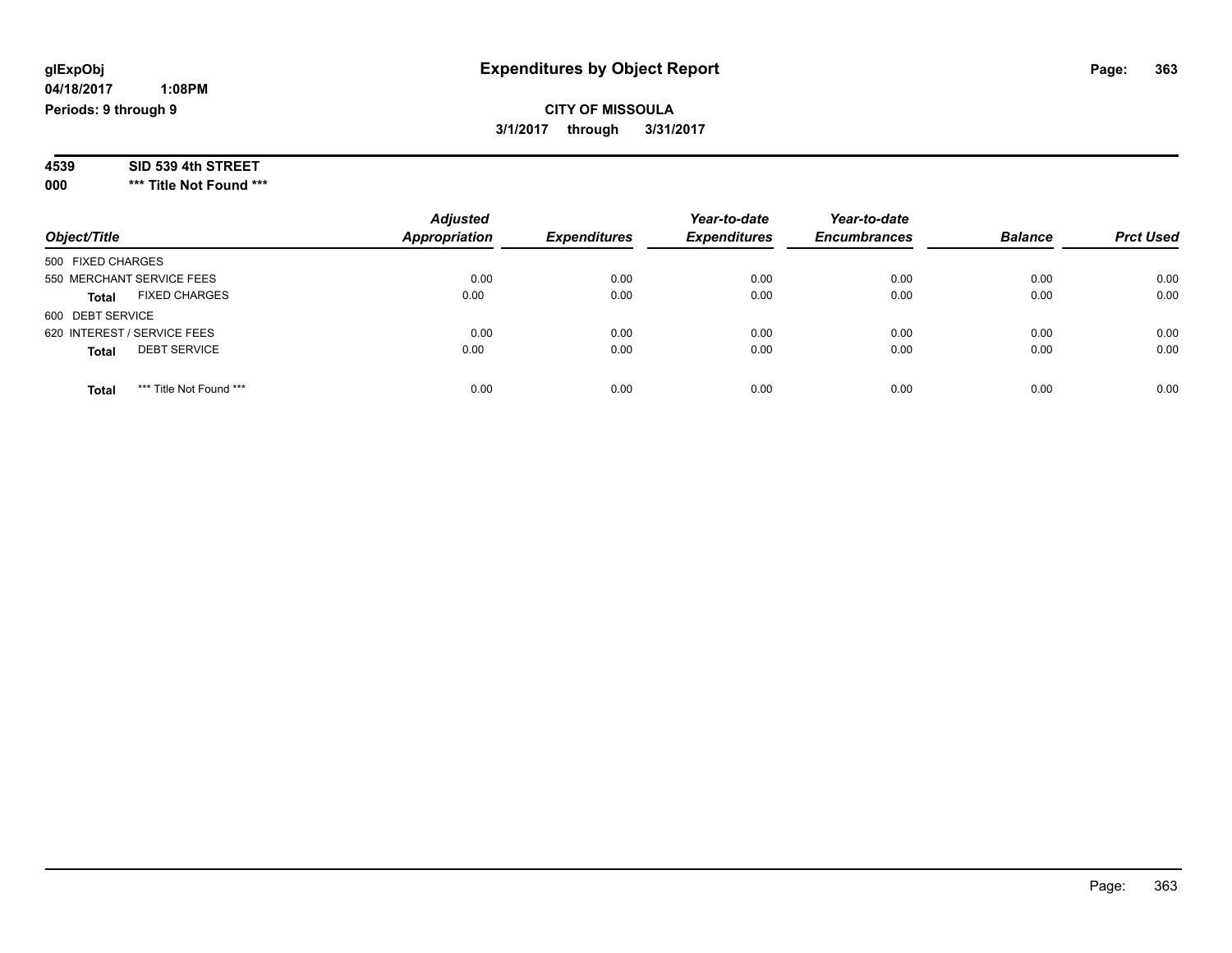# **CITY OF MISSOULA 3/1/2017 through 3/31/2017**

#### **4539 SID 539 4th STREET**

| Object/Title                         | <b>Adjusted</b><br>Appropriation | <b>Expenditures</b> | Year-to-date<br><b>Expenditures</b> | Year-to-date<br><b>Encumbrances</b> | <b>Balance</b> | <b>Prct Used</b> |
|--------------------------------------|----------------------------------|---------------------|-------------------------------------|-------------------------------------|----------------|------------------|
|                                      |                                  |                     |                                     |                                     |                |                  |
| 500 FIXED CHARGES                    |                                  |                     |                                     |                                     |                |                  |
| 550 MERCHANT SERVICE FEES            | 0.00                             | 0.00                | 0.00                                | 0.00                                | 0.00           | 0.00             |
| <b>FIXED CHARGES</b><br><b>Total</b> | 0.00                             | 0.00                | 0.00                                | 0.00                                | 0.00           | 0.00             |
| 600 DEBT SERVICE                     |                                  |                     |                                     |                                     |                |                  |
| 620 INTEREST / SERVICE FEES          | 0.00                             | 0.00                | 0.00                                | 0.00                                | 0.00           | 0.00             |
| <b>DEBT SERVICE</b><br><b>Total</b>  | 0.00                             | 0.00                | 0.00                                | 0.00                                | 0.00           | 0.00             |
|                                      |                                  |                     |                                     |                                     |                |                  |
| SID 539 4th STREET<br><b>Total</b>   | 0.00                             | 0.00                | 0.00                                | 0.00                                | 0.00           | 0.00             |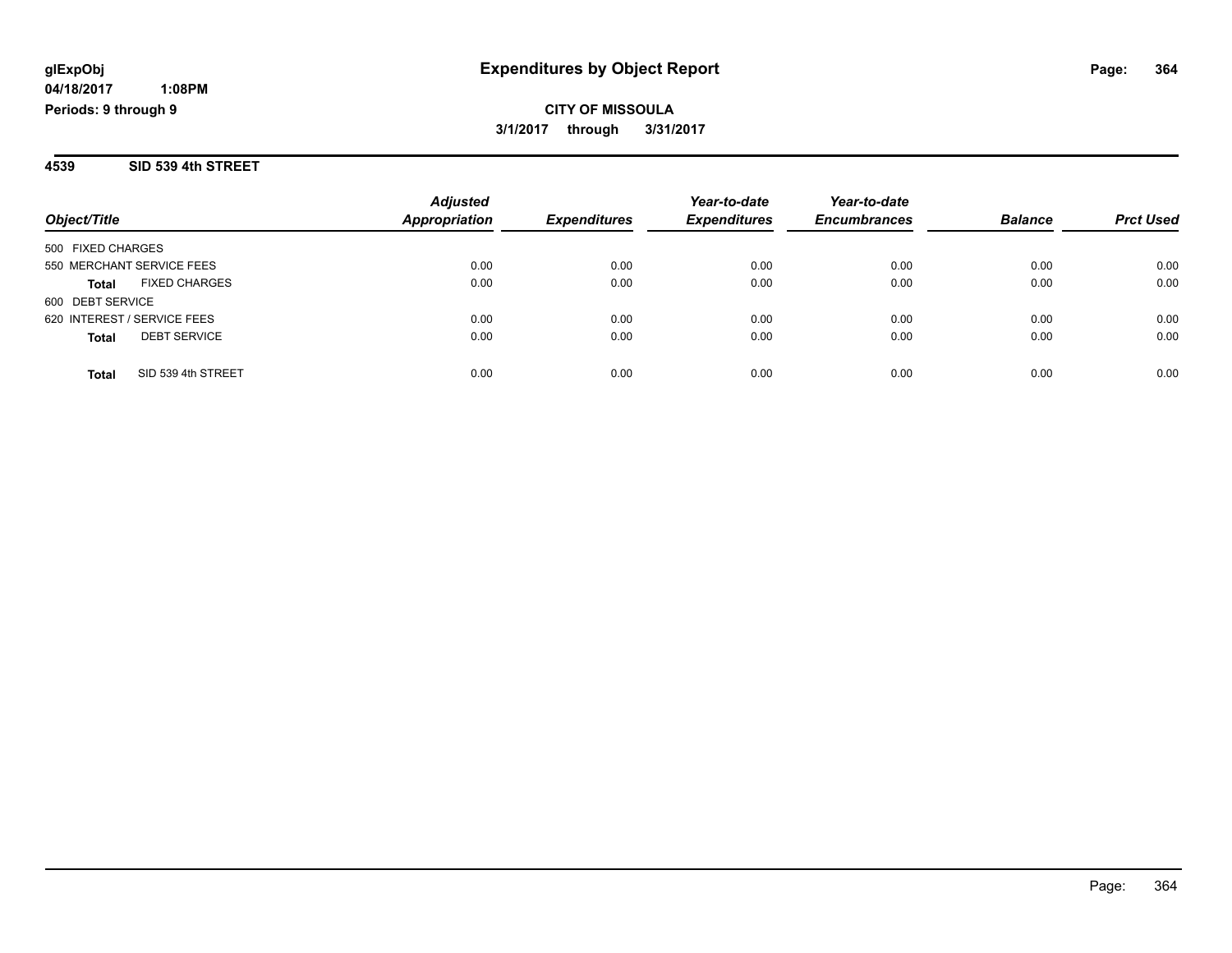**4540 SID 540 ENGLAND BLVD**

| Object/Title           |                              | <b>Adjusted</b> |                     | Year-to-date        | Year-to-date        |                |                  |
|------------------------|------------------------------|-----------------|---------------------|---------------------|---------------------|----------------|------------------|
|                        |                              | Appropriation   | <b>Expenditures</b> | <b>Expenditures</b> | <b>Encumbrances</b> | <b>Balance</b> | <b>Prct Used</b> |
| 300 PURCHASED SERVICES |                              |                 |                     |                     |                     |                |                  |
|                        | 350 PROFESSIONAL SERVICES    | 0.00            | 3,155.00            | 7,020.00            | 0.00                | $-7,020.00$    | 0.00             |
| <b>Total</b>           | <b>PURCHASED SERVICES</b>    | 0.00            | 3,155.00            | 7,020.00            | 0.00                | $-7,020.00$    | 0.00             |
| 500 FIXED CHARGES      |                              |                 |                     |                     |                     |                |                  |
|                        | 550 MERCHANT SERVICE FEES    | 0.00            | 0.00                | 0.00                | 0.00                | 0.00           | 0.00             |
| <b>Total</b>           | <b>FIXED CHARGES</b>         | 0.00            | 0.00                | 0.00                | 0.00                | 0.00           | 0.00             |
| 800 OTHER OBJECTS      |                              |                 |                     |                     |                     |                |                  |
|                        | 820 TRANSFERS TO OTHER FUNDS | 0.00            | 0.00                | 0.00                | 0.00                | 0.00           | 0.00             |
| <b>Total</b>           | OTHER OBJECTS                | 0.00            | 0.00                | 0.00                | 0.00                | 0.00           | 0.00             |
| 900 CAPITAL OUTLAY     |                              |                 |                     |                     |                     |                |                  |
| 930 IMPROVEMENTS       |                              | 0.00            | 0.00                | 0.00                | 0.00                | 0.00           | 0.00             |
| <b>Total</b>           | <b>CAPITAL OUTLAY</b>        | 0.00            | 0.00                | 0.00                | 0.00                | 0.00           | 0.00             |
| <b>Total</b>           | NON-DEPARTMENTAL             | 0.00            | 3,155.00            | 7,020.00            | 0.00                | $-7,020.00$    | 0.00             |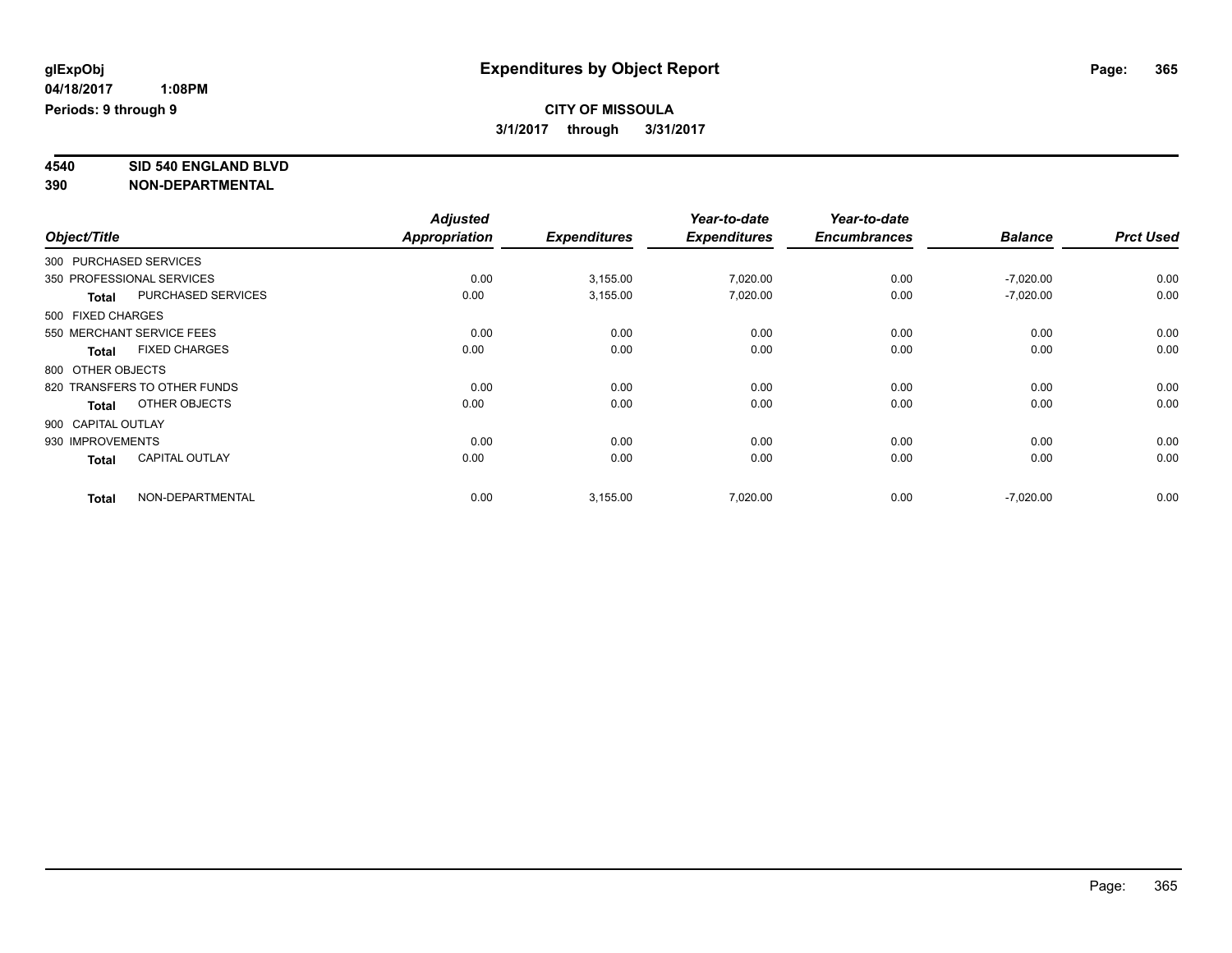### **4540 SID 540 ENGLAND BLVD**

|                        |                              | <b>Adjusted</b>      |                     | Year-to-date        | Year-to-date        |                |                  |
|------------------------|------------------------------|----------------------|---------------------|---------------------|---------------------|----------------|------------------|
| Object/Title           |                              | <b>Appropriation</b> | <b>Expenditures</b> | <b>Expenditures</b> | <b>Encumbrances</b> | <b>Balance</b> | <b>Prct Used</b> |
| 300 PURCHASED SERVICES |                              |                      |                     |                     |                     |                |                  |
|                        | 350 PROFESSIONAL SERVICES    | 0.00                 | 3,155.00            | 7,020.00            | 0.00                | $-7,020.00$    | 0.00             |
| <b>Total</b>           | <b>PURCHASED SERVICES</b>    | 0.00                 | 3,155.00            | 7,020.00            | 0.00                | $-7,020.00$    | 0.00             |
| 500 FIXED CHARGES      |                              |                      |                     |                     |                     |                |                  |
|                        | 550 MERCHANT SERVICE FEES    | 0.00                 | 0.00                | 0.00                | 0.00                | 0.00           | 0.00             |
| <b>Total</b>           | <b>FIXED CHARGES</b>         | 0.00                 | 0.00                | 0.00                | 0.00                | 0.00           | 0.00             |
| 800 OTHER OBJECTS      |                              |                      |                     |                     |                     |                |                  |
|                        | 820 TRANSFERS TO OTHER FUNDS | 0.00                 | 0.00                | 0.00                | 0.00                | 0.00           | 0.00             |
| <b>Total</b>           | OTHER OBJECTS                | 0.00                 | 0.00                | 0.00                | 0.00                | 0.00           | 0.00             |
| 900 CAPITAL OUTLAY     |                              |                      |                     |                     |                     |                |                  |
| 930 IMPROVEMENTS       |                              | 0.00                 | 0.00                | 0.00                | 0.00                | 0.00           | 0.00             |
| <b>Total</b>           | <b>CAPITAL OUTLAY</b>        | 0.00                 | 0.00                | 0.00                | 0.00                | 0.00           | 0.00             |
| <b>Total</b>           | SID 540 ENGLAND BLVD         | 0.00                 | 3,155.00            | 7,020.00            | 0.00                | $-7,020.00$    | 0.00             |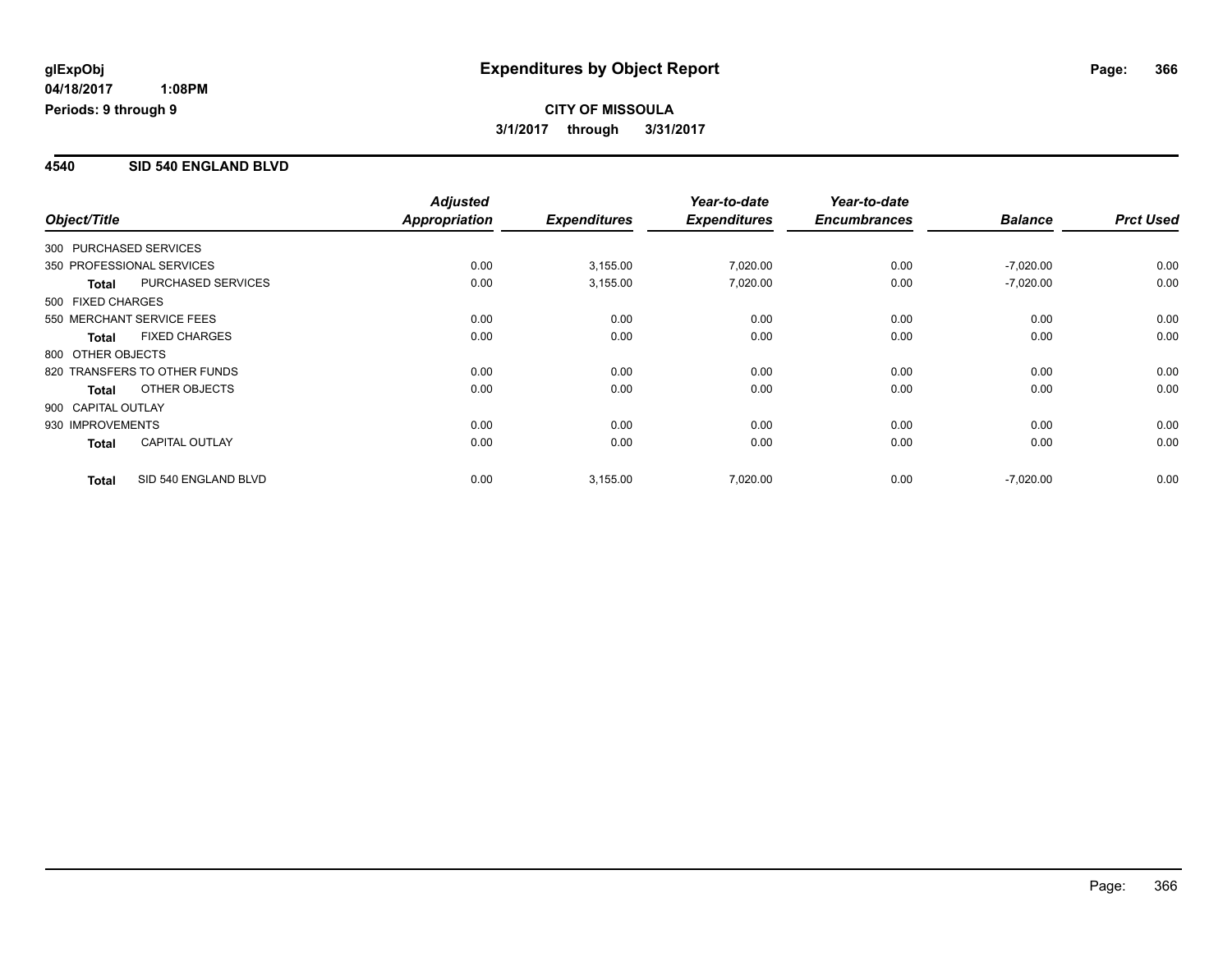# **4541 SID 541 PINEVIEW PARK**

|                                       | <b>Adjusted</b> | <b>Expenditures</b> | Year-to-date<br><b>Expenditures</b> | Year-to-date<br><b>Encumbrances</b> | <b>Balance</b> | <b>Prct Used</b> |
|---------------------------------------|-----------------|---------------------|-------------------------------------|-------------------------------------|----------------|------------------|
| Object/Title                          | Appropriation   |                     |                                     |                                     |                |                  |
| 500 FIXED CHARGES                     |                 |                     |                                     |                                     |                |                  |
| 500 FIXED CHARGES                     | 0.00            | 0.00                | 0.00                                | 0.00                                | 0.00           | 0.00             |
| 550 MERCHANT SERVICE FEES             | 0.00            | 0.00                | 0.00                                | 0.00                                | 0.00           | 0.00             |
| <b>FIXED CHARGES</b><br><b>Total</b>  | 0.00            | 0.00                | 0.00                                | 0.00                                | 0.00           | 0.00             |
| 900 CAPITAL OUTLAY                    |                 |                     |                                     |                                     |                |                  |
| 930 IMPROVEMENTS                      | 0.00            | 0.00                | 0.00                                | 0.00                                | 0.00           | 0.00             |
| <b>CAPITAL OUTLAY</b><br><b>Total</b> | 0.00            | 0.00                | 0.00                                | 0.00                                | 0.00           | 0.00             |
| NON-DEPARTMENTAL<br><b>Total</b>      | 0.00            | 0.00                | 0.00                                | 0.00                                | 0.00           | 0.00             |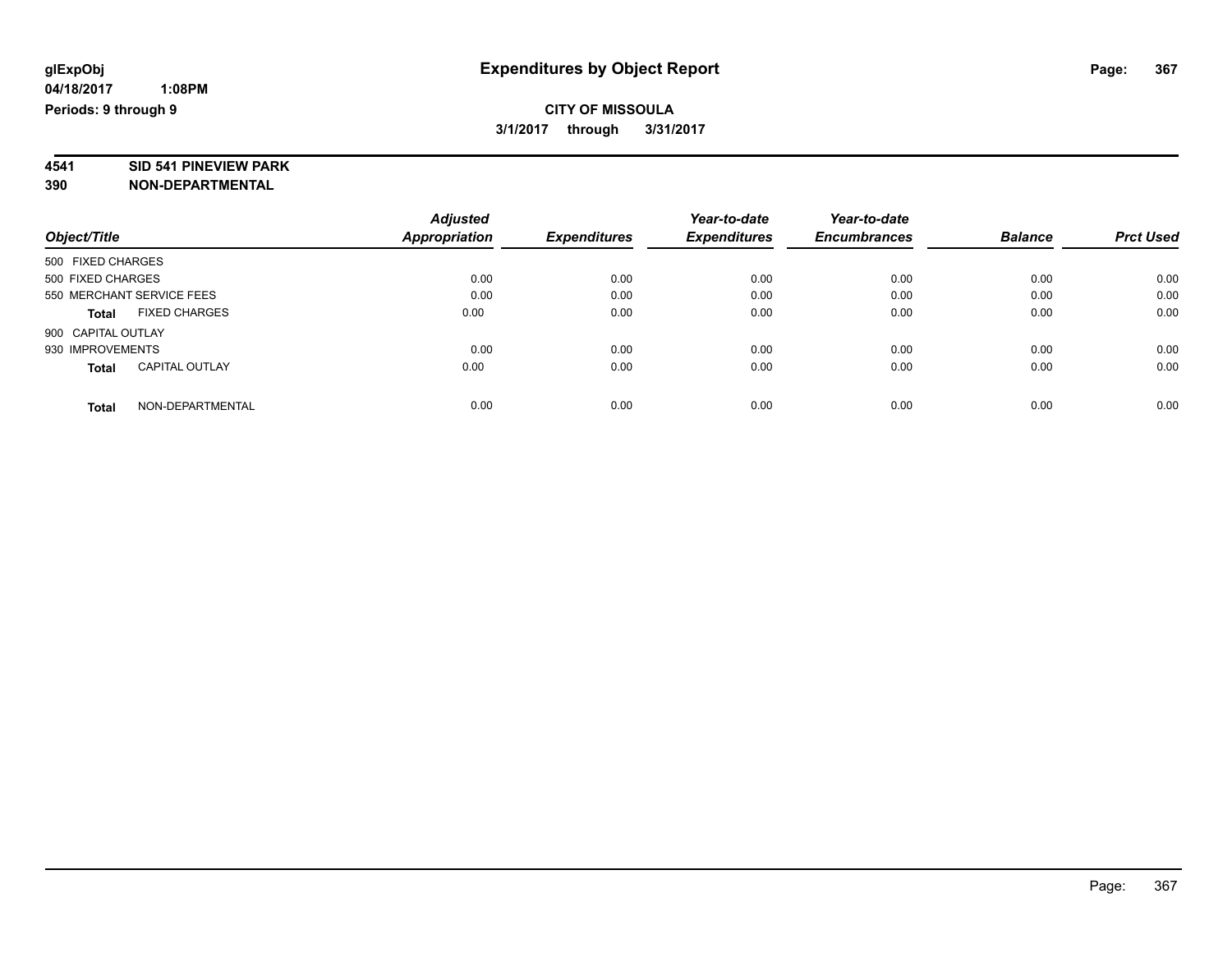**CITY OF MISSOULA 3/1/2017 through 3/31/2017**

#### **4541 SID 541 PINEVIEW PARK**

| Object/Title                          | <b>Adjusted</b><br>Appropriation | <b>Expenditures</b> | Year-to-date<br><b>Expenditures</b> | Year-to-date<br><b>Encumbrances</b> | <b>Balance</b> | <b>Prct Used</b> |
|---------------------------------------|----------------------------------|---------------------|-------------------------------------|-------------------------------------|----------------|------------------|
| 500 FIXED CHARGES                     |                                  |                     |                                     |                                     |                |                  |
| 500 FIXED CHARGES                     | 0.00                             | 0.00                | 0.00                                | 0.00                                | 0.00           | 0.00             |
| 550 MERCHANT SERVICE FEES             | 0.00                             | 0.00                | 0.00                                | 0.00                                | 0.00           | 0.00             |
| <b>FIXED CHARGES</b><br><b>Total</b>  | 0.00                             | 0.00                | 0.00                                | 0.00                                | 0.00           | 0.00             |
| 900 CAPITAL OUTLAY                    |                                  |                     |                                     |                                     |                |                  |
| 930 IMPROVEMENTS                      | 0.00                             | 0.00                | 0.00                                | 0.00                                | 0.00           | 0.00             |
| <b>CAPITAL OUTLAY</b><br><b>Total</b> | 0.00                             | 0.00                | 0.00                                | 0.00                                | 0.00           | 0.00             |
| SID 541 PINEVIEW PARK<br>Total        | 0.00                             | 0.00                | 0.00                                | 0.00                                | 0.00           | 0.00             |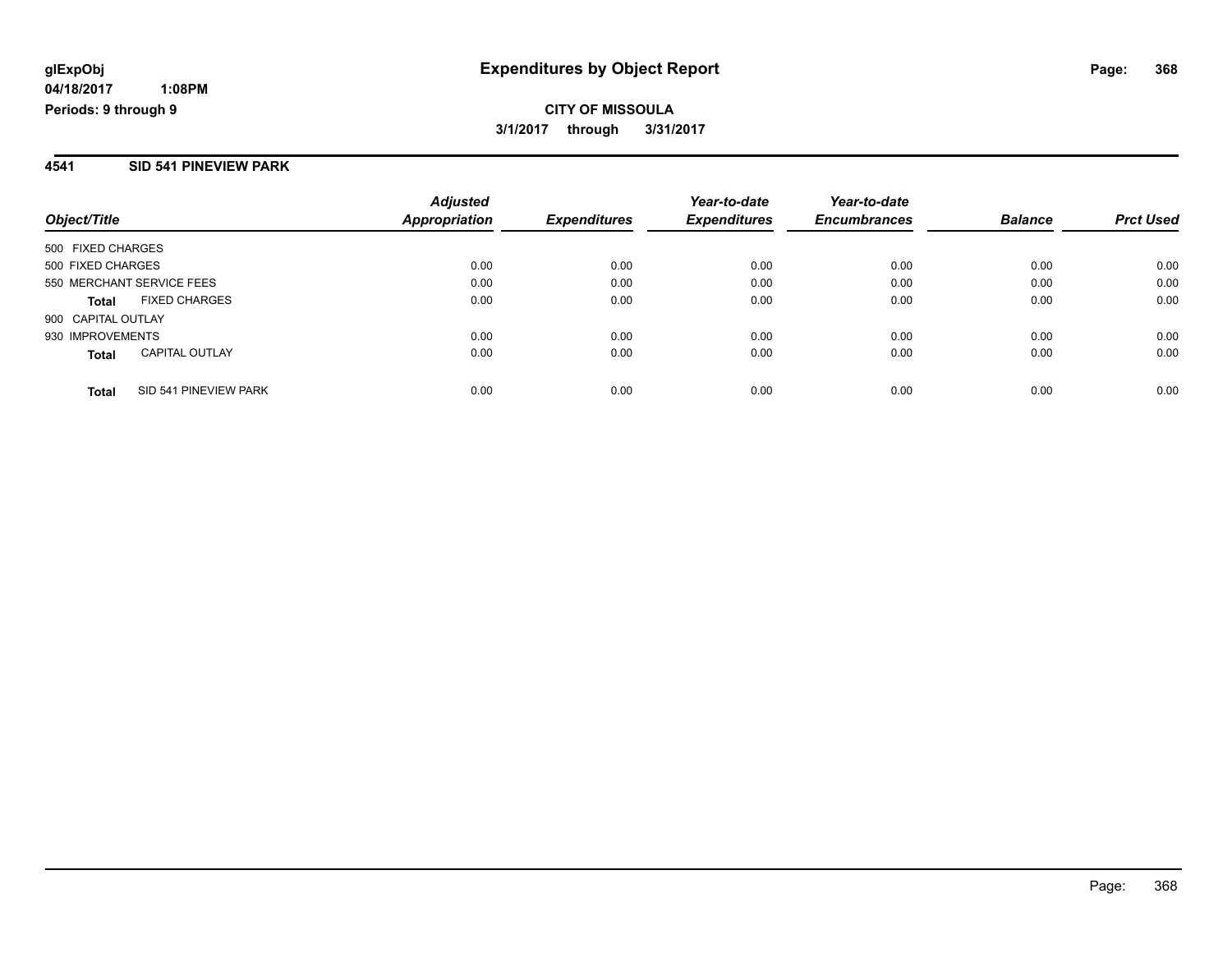# **4542 SID 542 HILLVIEW WAY**

|                                      | <b>Adjusted</b>      |                     | Year-to-date        | Year-to-date        |                |                  |
|--------------------------------------|----------------------|---------------------|---------------------|---------------------|----------------|------------------|
| Object/Title                         | <b>Appropriation</b> | <b>Expenditures</b> | <b>Expenditures</b> | <b>Encumbrances</b> | <b>Balance</b> | <b>Prct Used</b> |
| 300 PURCHASED SERVICES               |                      |                     |                     |                     |                |                  |
| 350 PROFESSIONAL SERVICES            | 0.00                 | 0.00                | 0.00                | 0.00                | 0.00           | 0.00             |
| PURCHASED SERVICES<br><b>Total</b>   | 0.00                 | 0.00                | 0.00                | 0.00                | 0.00           | 0.00             |
| 500 FIXED CHARGES                    |                      |                     |                     |                     |                |                  |
| 550 MERCHANT SERVICE FEES            | 0.00                 | 0.00                | 0.00                | 0.00                | 0.00           | 0.00             |
| <b>FIXED CHARGES</b><br><b>Total</b> | 0.00                 | 0.00                | 0.00                | 0.00                | 0.00           | 0.00             |
| NON-DEPARTMENTAL<br><b>Total</b>     | 0.00                 | 0.00                | 0.00                | 0.00                | 0.00           | 0.00             |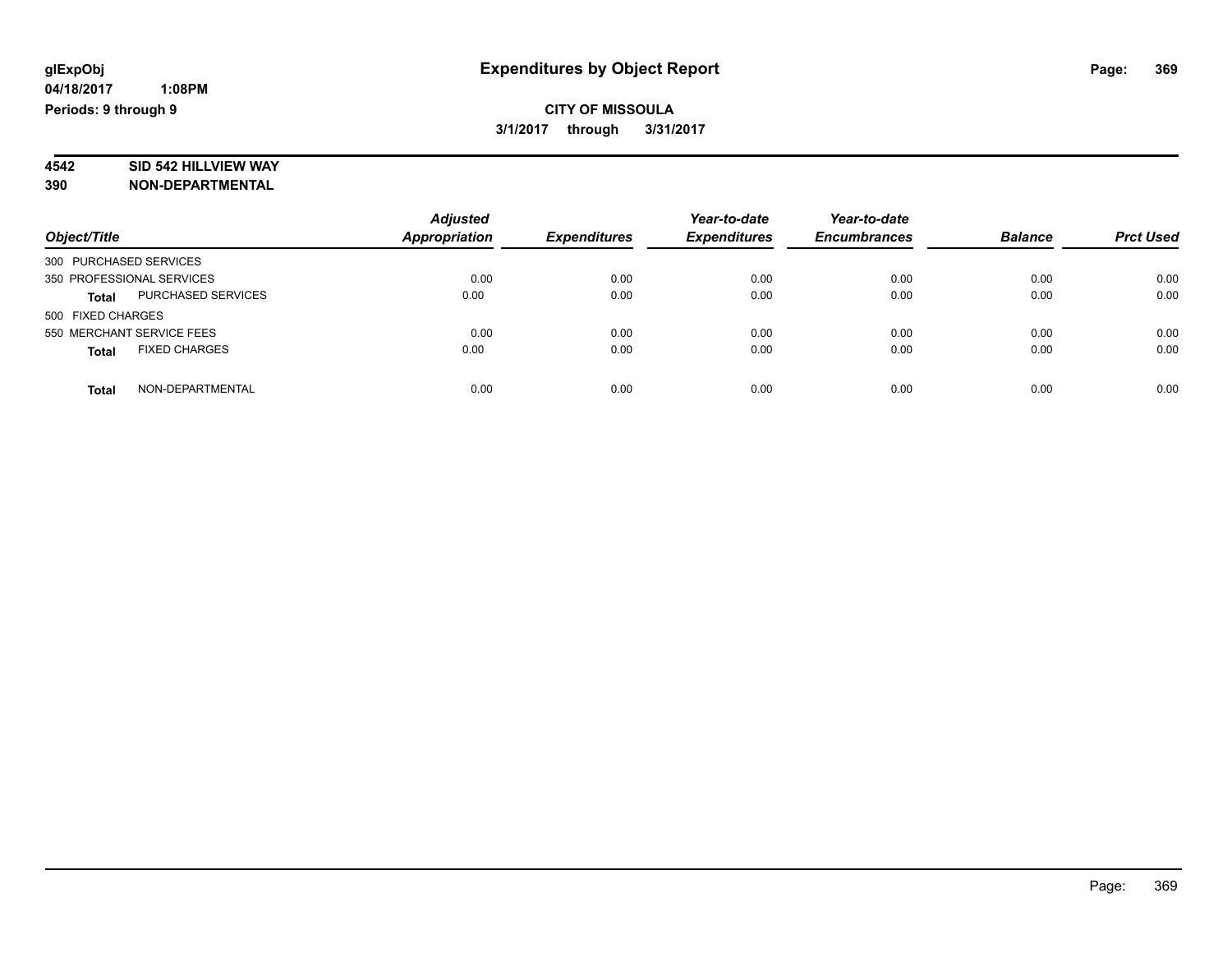#### **4542 SID 542 HILLVIEW WAY**

| Object/Title                         | <b>Adjusted</b><br><b>Appropriation</b> | <b>Expenditures</b> | Year-to-date<br><b>Expenditures</b> | Year-to-date<br><b>Encumbrances</b> | <b>Balance</b> | <b>Prct Used</b> |
|--------------------------------------|-----------------------------------------|---------------------|-------------------------------------|-------------------------------------|----------------|------------------|
| 300 PURCHASED SERVICES               |                                         |                     |                                     |                                     |                |                  |
| 350 PROFESSIONAL SERVICES            | 0.00                                    | 0.00                | 0.00                                | 0.00                                | 0.00           | 0.00             |
| PURCHASED SERVICES<br>Total          | 0.00                                    | 0.00                | 0.00                                | 0.00                                | 0.00           | 0.00             |
| 500 FIXED CHARGES                    |                                         |                     |                                     |                                     |                |                  |
| 550 MERCHANT SERVICE FEES            | 0.00                                    | 0.00                | 0.00                                | 0.00                                | 0.00           | 0.00             |
| <b>FIXED CHARGES</b><br><b>Total</b> | 0.00                                    | 0.00                | 0.00                                | 0.00                                | 0.00           | 0.00             |
| SID 542 HILLVIEW WAY<br><b>Total</b> | 0.00                                    | 0.00                | 0.00                                | 0.00                                | 0.00           | 0.00             |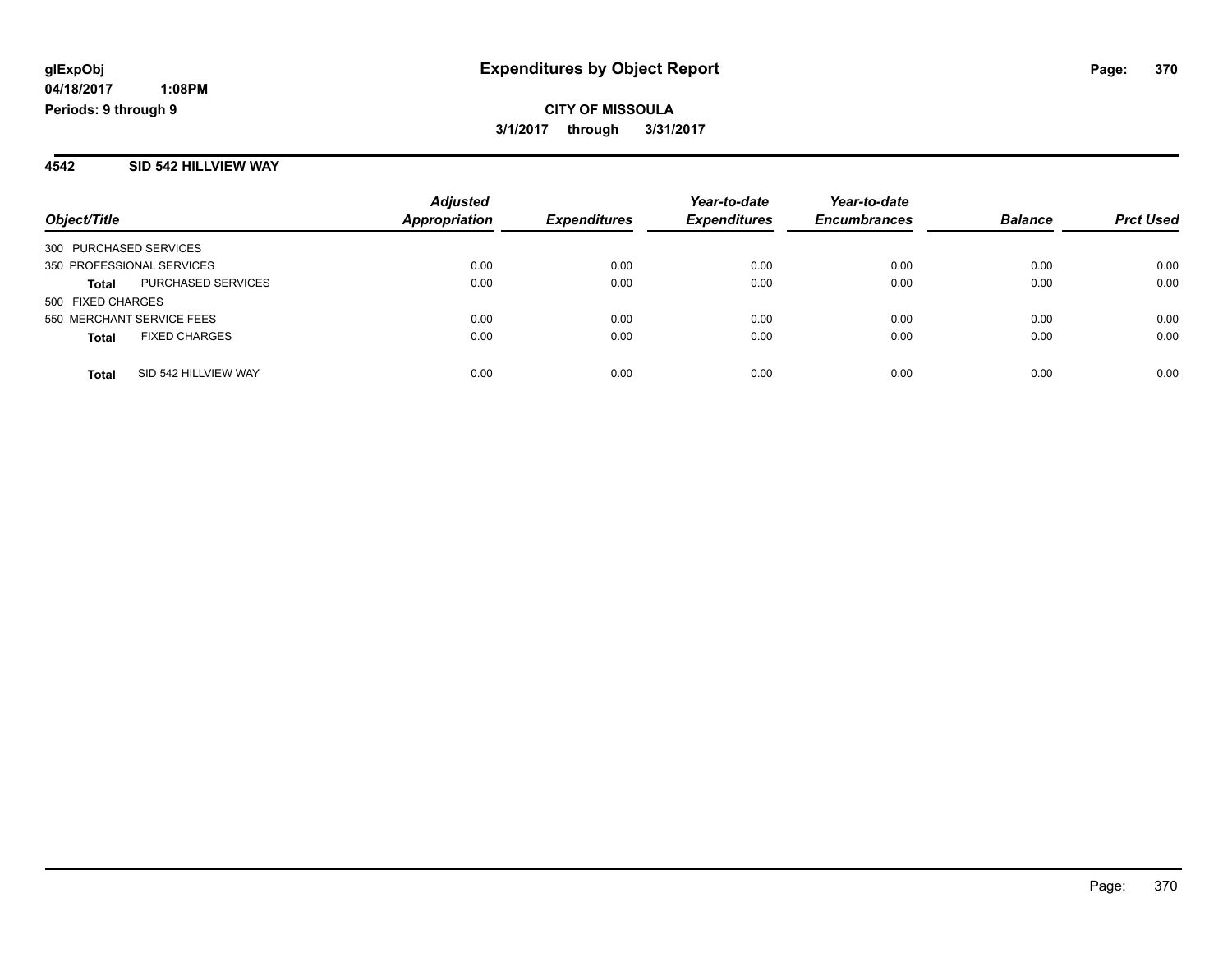## **CITY OF MISSOULA 3/1/2017 through 3/31/2017**

**4543 SID 543 TRAFFIC CALMING**

**000 \*\*\* Title Not Found \*\*\***

| Object/Title                            | <b>Adjusted</b><br><b>Appropriation</b> | <b>Expenditures</b> | Year-to-date<br><b>Expenditures</b> | Year-to-date<br><b>Encumbrances</b> | <b>Balance</b> | <b>Prct Used</b> |
|-----------------------------------------|-----------------------------------------|---------------------|-------------------------------------|-------------------------------------|----------------|------------------|
| 500 FIXED CHARGES                       |                                         |                     |                                     |                                     |                |                  |
| 550 MERCHANT SERVICE FEES               | 0.00                                    | 0.00                | 0.00                                | 0.00                                | 0.00           | 0.00             |
| <b>FIXED CHARGES</b><br><b>Total</b>    | 0.00                                    | 0.00                | 0.00                                | 0.00                                | 0.00           | 0.00             |
| 600 DEBT SERVICE                        |                                         |                     |                                     |                                     |                |                  |
| 620 INTEREST / SERVICE FEES             | 0.00                                    | 0.00                | 0.00                                | 0.00                                | 0.00           | 0.00             |
| <b>DEBT SERVICE</b><br><b>Total</b>     | 0.00                                    | 0.00                | 0.00                                | 0.00                                | 0.00           | 0.00             |
| *** Title Not Found ***<br><b>Total</b> | 0.00                                    | 0.00                | 0.00                                | 0.00                                | 0.00           | 0.00             |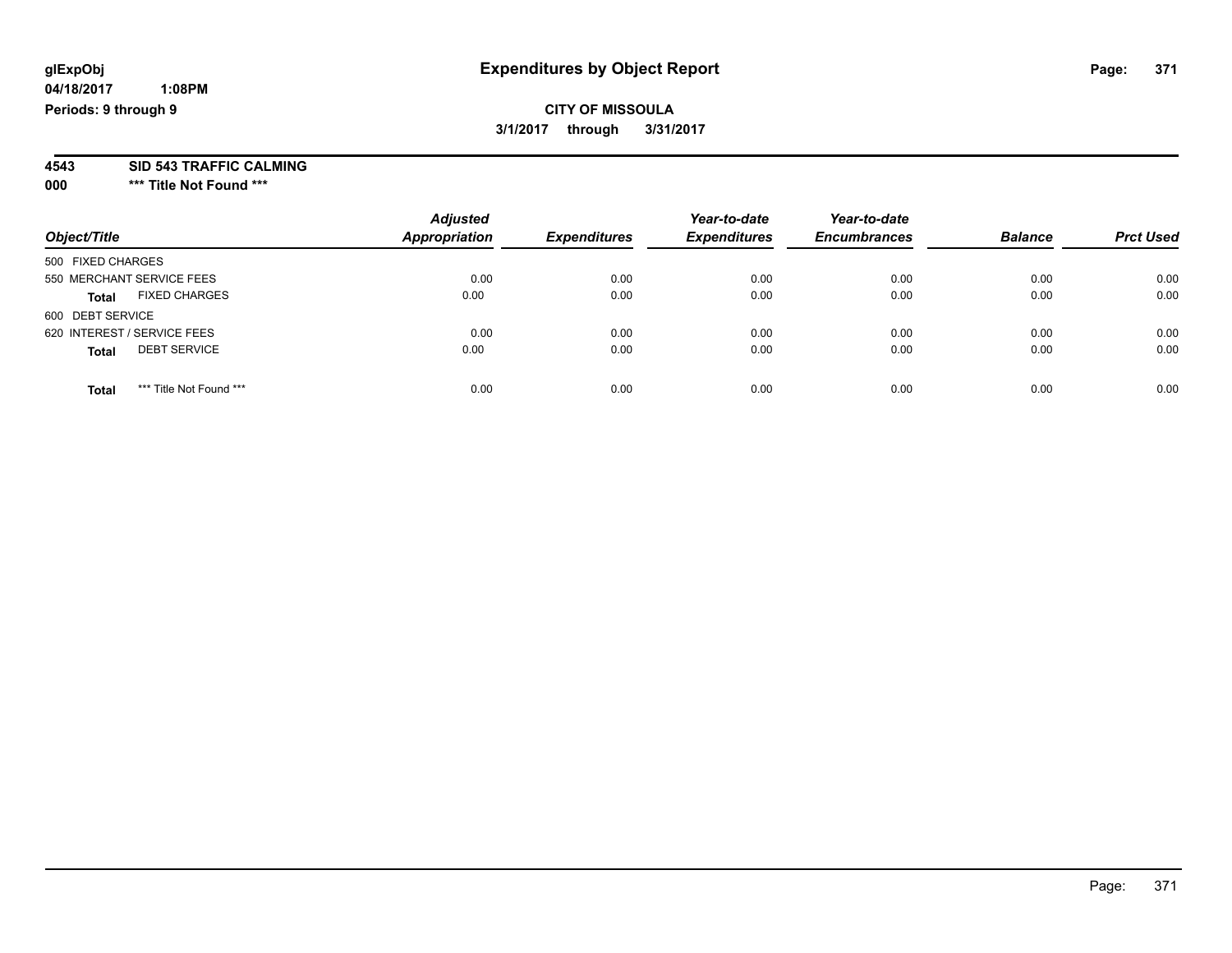**4543 SID 543 TRAFFIC CALMING**

| Object/Title       |                           | <b>Adjusted</b><br><b>Appropriation</b> | <b>Expenditures</b> | Year-to-date<br><b>Expenditures</b> | Year-to-date<br><b>Encumbrances</b> | <b>Balance</b> | <b>Prct Used</b> |
|--------------------|---------------------------|-----------------------------------------|---------------------|-------------------------------------|-------------------------------------|----------------|------------------|
|                    |                           |                                         |                     |                                     |                                     |                |                  |
|                    | 350 PROFESSIONAL SERVICES | 0.00                                    | 0.00                | 0.00                                | 0.00                                | 0.00           | 0.00             |
| <b>Total</b>       | <b>PURCHASED SERVICES</b> | 0.00                                    | 0.00                | 0.00                                | 0.00                                | 0.00           | 0.00             |
| 500 FIXED CHARGES  |                           |                                         |                     |                                     |                                     |                |                  |
|                    | 550 MERCHANT SERVICE FEES | 0.00                                    | 0.00                | 0.00                                | 0.00                                | 0.00           | 0.00             |
| <b>Total</b>       | <b>FIXED CHARGES</b>      | 0.00                                    | 0.00                | 0.00                                | 0.00                                | 0.00           | 0.00             |
| 900 CAPITAL OUTLAY |                           |                                         |                     |                                     |                                     |                |                  |
| 930 IMPROVEMENTS   |                           | 0.00                                    | 0.00                | 0.00                                | 0.00                                | 0.00           | 0.00             |
| <b>Total</b>       | <b>CAPITAL OUTLAY</b>     | 0.00                                    | 0.00                | 0.00                                | 0.00                                | 0.00           | 0.00             |
| <b>Total</b>       | NON-DEPARTMENTAL          | 0.00                                    | 0.00                | 0.00                                | 0.00                                | 0.00           | 0.00             |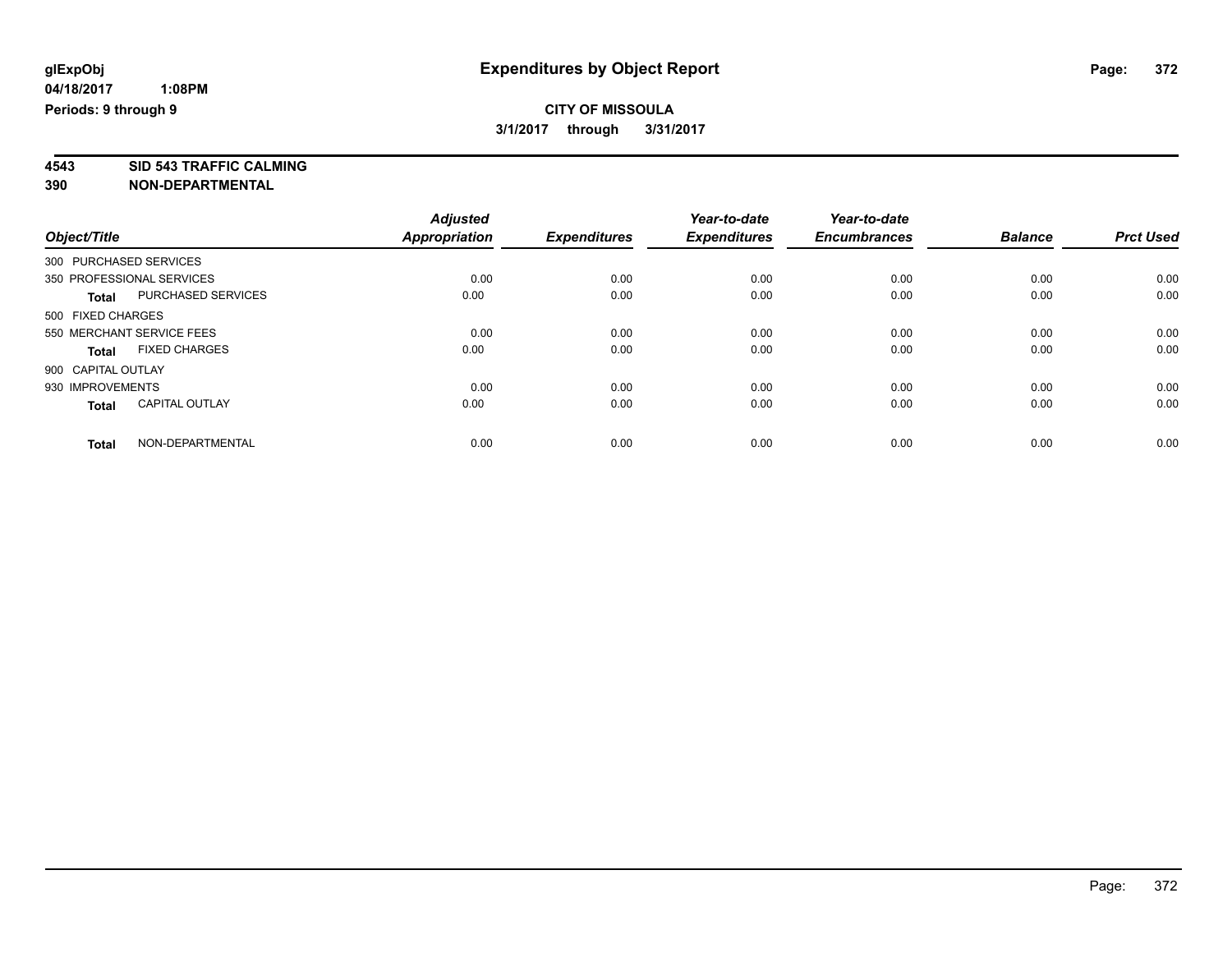### **4543 SID 543 TRAFFIC CALMING**

| Object/Title       |                             | <b>Adjusted</b><br><b>Appropriation</b> | <b>Expenditures</b> | Year-to-date<br><b>Expenditures</b> | Year-to-date<br><b>Encumbrances</b> | <b>Balance</b> | <b>Prct Used</b> |
|--------------------|-----------------------------|-----------------------------------------|---------------------|-------------------------------------|-------------------------------------|----------------|------------------|
|                    | 300 PURCHASED SERVICES      |                                         |                     |                                     |                                     |                |                  |
|                    | 350 PROFESSIONAL SERVICES   | 0.00                                    | 0.00                | 0.00                                | 0.00                                | 0.00           | 0.00             |
| <b>Total</b>       | <b>PURCHASED SERVICES</b>   | 0.00                                    | 0.00                | 0.00                                | 0.00                                | 0.00           | 0.00             |
| 500 FIXED CHARGES  |                             |                                         |                     |                                     |                                     |                |                  |
|                    | 550 MERCHANT SERVICE FEES   | 0.00                                    | 0.00                | 0.00                                | 0.00                                | 0.00           | 0.00             |
| <b>Total</b>       | <b>FIXED CHARGES</b>        | 0.00                                    | 0.00                | 0.00                                | 0.00                                | 0.00           | 0.00             |
| 600 DEBT SERVICE   |                             |                                         |                     |                                     |                                     |                |                  |
|                    | 620 INTEREST / SERVICE FEES | 0.00                                    | 0.00                | 0.00                                | 0.00                                | 0.00           | 0.00             |
| Total              | <b>DEBT SERVICE</b>         | 0.00                                    | 0.00                | 0.00                                | 0.00                                | 0.00           | 0.00             |
| 900 CAPITAL OUTLAY |                             |                                         |                     |                                     |                                     |                |                  |
| 930 IMPROVEMENTS   |                             | 0.00                                    | 0.00                | 0.00                                | 0.00                                | 0.00           | 0.00             |
| <b>Total</b>       | <b>CAPITAL OUTLAY</b>       | 0.00                                    | 0.00                | 0.00                                | 0.00                                | 0.00           | 0.00             |
| <b>Total</b>       | SID 543 TRAFFIC CALMING     | 0.00                                    | 0.00                | 0.00                                | 0.00                                | 0.00           | 0.00             |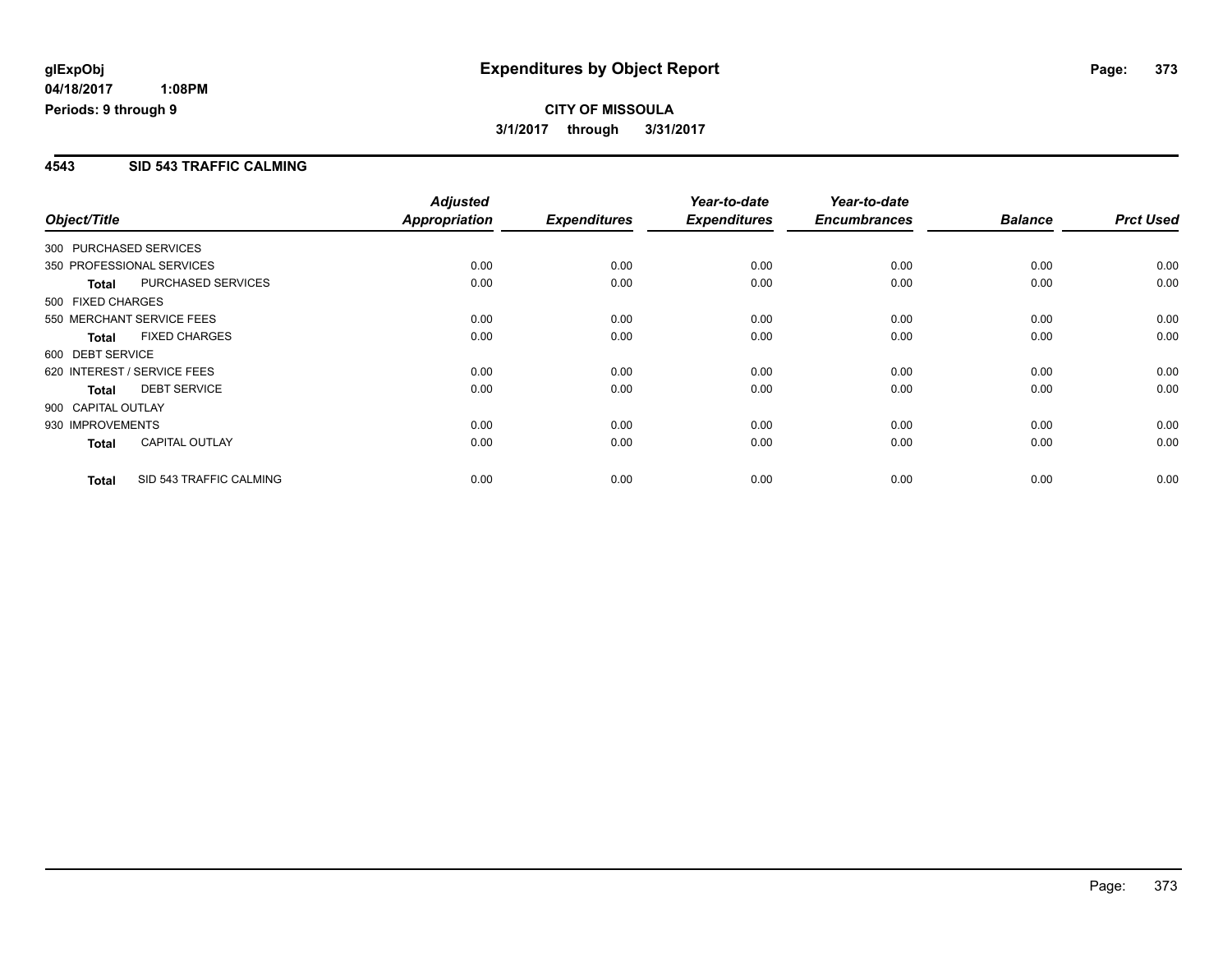## **CITY OF MISSOULA 3/1/2017 through 3/31/2017**

# **4544 MILLER CREEK MITIGATION FUND**

| Object/Title                          | <b>Adjusted</b><br><b>Appropriation</b> | <b>Expenditures</b> | Year-to-date<br><b>Expenditures</b> | Year-to-date<br><b>Encumbrances</b> | <b>Balance</b> | <b>Prct Used</b> |
|---------------------------------------|-----------------------------------------|---------------------|-------------------------------------|-------------------------------------|----------------|------------------|
| 500 FIXED CHARGES                     |                                         |                     |                                     |                                     |                |                  |
| 550 MERCHANT SERVICE FEES             | 0.00                                    | 0.00                | 0.00                                | 0.00                                | 0.00           | 0.00             |
| <b>FIXED CHARGES</b><br><b>Total</b>  | 0.00                                    | 0.00                | 0.00                                | 0.00                                | 0.00           | 0.00             |
| 900 CAPITAL OUTLAY                    |                                         |                     |                                     |                                     |                |                  |
| 930 IMPROVEMENTS                      | 0.00                                    | 0.00                | 0.00                                | 0.00                                | 0.00           | 0.00             |
| <b>CAPITAL OUTLAY</b><br><b>Total</b> | 0.00                                    | 0.00                | 0.00                                | 0.00                                | 0.00           | 0.00             |
| NON-DEPARTMENTAL<br>Total             | 0.00                                    | 0.00                | 0.00                                | 0.00                                | 0.00           | 0.00             |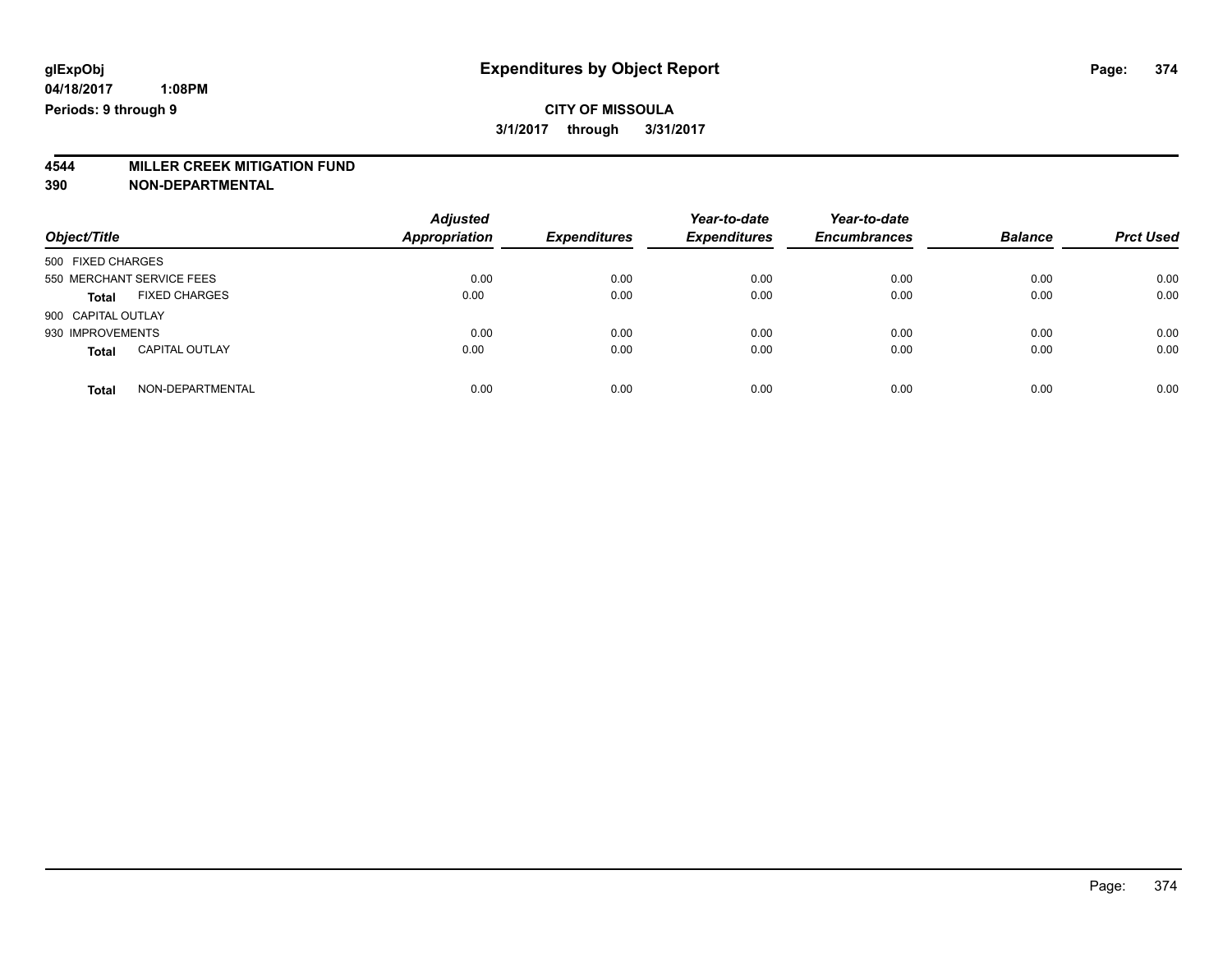**04/18/2017 1:08PM Periods: 9 through 9**

### **4544 MILLER CREEK MITIGATION FUND**

| Object/Title                                 | <b>Adjusted</b><br><b>Appropriation</b> | <b>Expenditures</b> | Year-to-date<br><b>Expenditures</b> | Year-to-date<br><b>Encumbrances</b> | <b>Balance</b> | <b>Prct Used</b> |
|----------------------------------------------|-----------------------------------------|---------------------|-------------------------------------|-------------------------------------|----------------|------------------|
| 500 FIXED CHARGES                            |                                         |                     |                                     |                                     |                |                  |
| 550 MERCHANT SERVICE FEES                    | 0.00                                    | 0.00                | 0.00                                | 0.00                                | 0.00           | 0.00             |
| <b>FIXED CHARGES</b><br><b>Total</b>         | 0.00                                    | 0.00                | 0.00                                | 0.00                                | 0.00           | 0.00             |
| 900 CAPITAL OUTLAY                           |                                         |                     |                                     |                                     |                |                  |
| 930 IMPROVEMENTS                             | 0.00                                    | 0.00                | 0.00                                | 0.00                                | 0.00           | 0.00             |
| <b>CAPITAL OUTLAY</b><br><b>Total</b>        | 0.00                                    | 0.00                | 0.00                                | 0.00                                | 0.00           | 0.00             |
| MILLER CREEK MITIGATION FUND<br><b>Total</b> | 0.00                                    | 0.00                | 0.00                                | 0.00                                | 0.00           | 0.00             |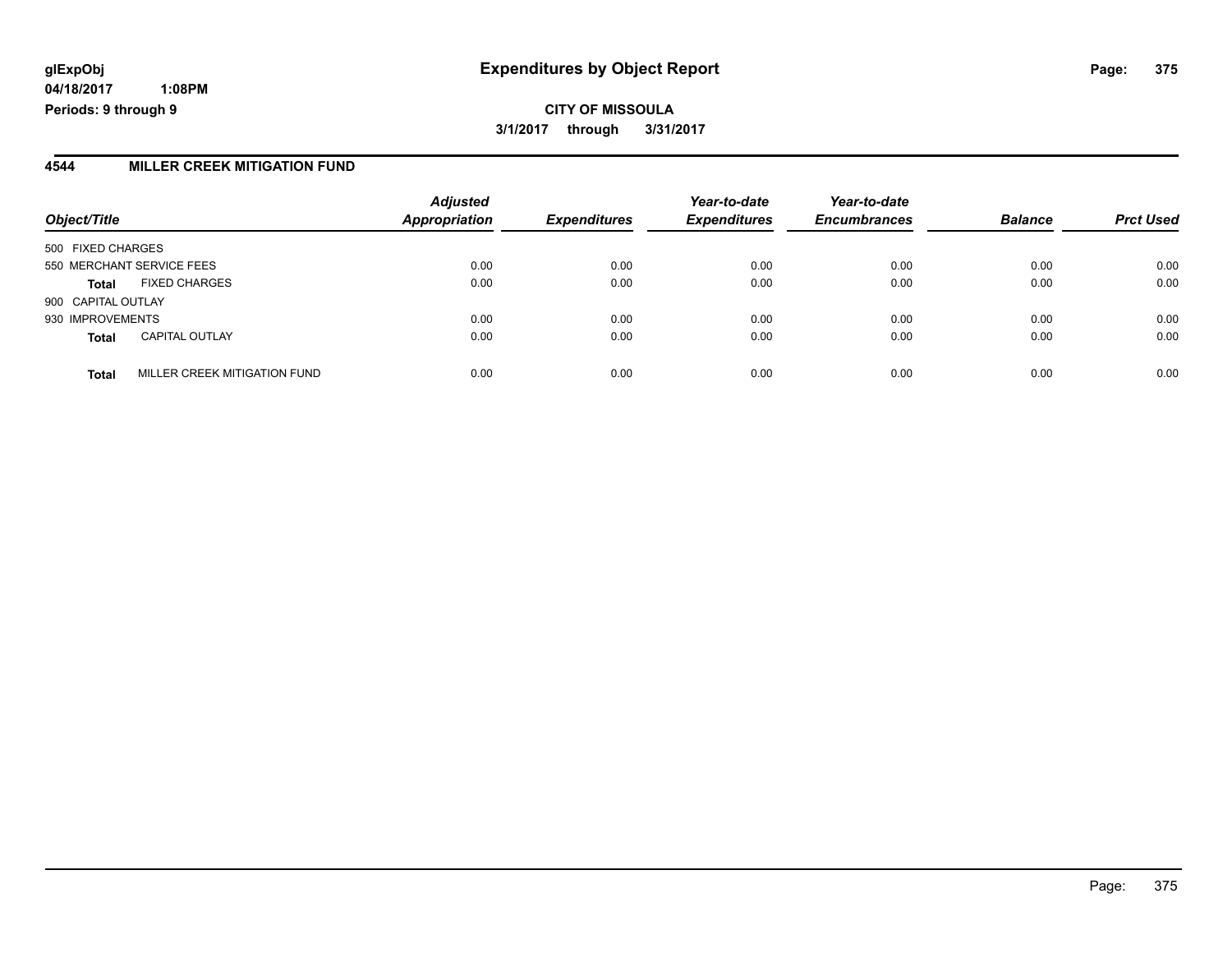# **4545 MILLER CREEK TWITE CONSTRUCTION**

|                                       | <b>Adjusted</b>      |                     | Year-to-date        | Year-to-date        |                |                  |
|---------------------------------------|----------------------|---------------------|---------------------|---------------------|----------------|------------------|
| Object/Title                          | <b>Appropriation</b> | <b>Expenditures</b> | <b>Expenditures</b> | <b>Encumbrances</b> | <b>Balance</b> | <b>Prct Used</b> |
| 300 PURCHASED SERVICES                |                      |                     |                     |                     |                |                  |
| 350 PROFESSIONAL SERVICES             | 0.00                 | 0.00                | 0.00                | 0.00                | 0.00           | 0.00             |
| PURCHASED SERVICES<br><b>Total</b>    | 0.00                 | 0.00                | 0.00                | 0.00                | 0.00           | 0.00             |
| 500 FIXED CHARGES                     |                      |                     |                     |                     |                |                  |
| 550 MERCHANT SERVICE FEES             | 0.00                 | 0.00                | 0.00                | 0.00                | 0.00           | 0.00             |
| <b>FIXED CHARGES</b><br><b>Total</b>  | 0.00                 | 0.00                | 0.00                | 0.00                | 0.00           | 0.00             |
| 900 CAPITAL OUTLAY                    |                      |                     |                     |                     |                |                  |
| 930 IMPROVEMENTS                      | 0.00                 | 0.00                | 0.00                | 0.00                | 0.00           | 0.00             |
| <b>CAPITAL OUTLAY</b><br><b>Total</b> | 0.00                 | 0.00                | 0.00                | 0.00                | 0.00           | 0.00             |
| NON-DEPARTMENTAL<br><b>Total</b>      | 0.00                 | 0.00                | 0.00                | 0.00                | 0.00           | 0.00             |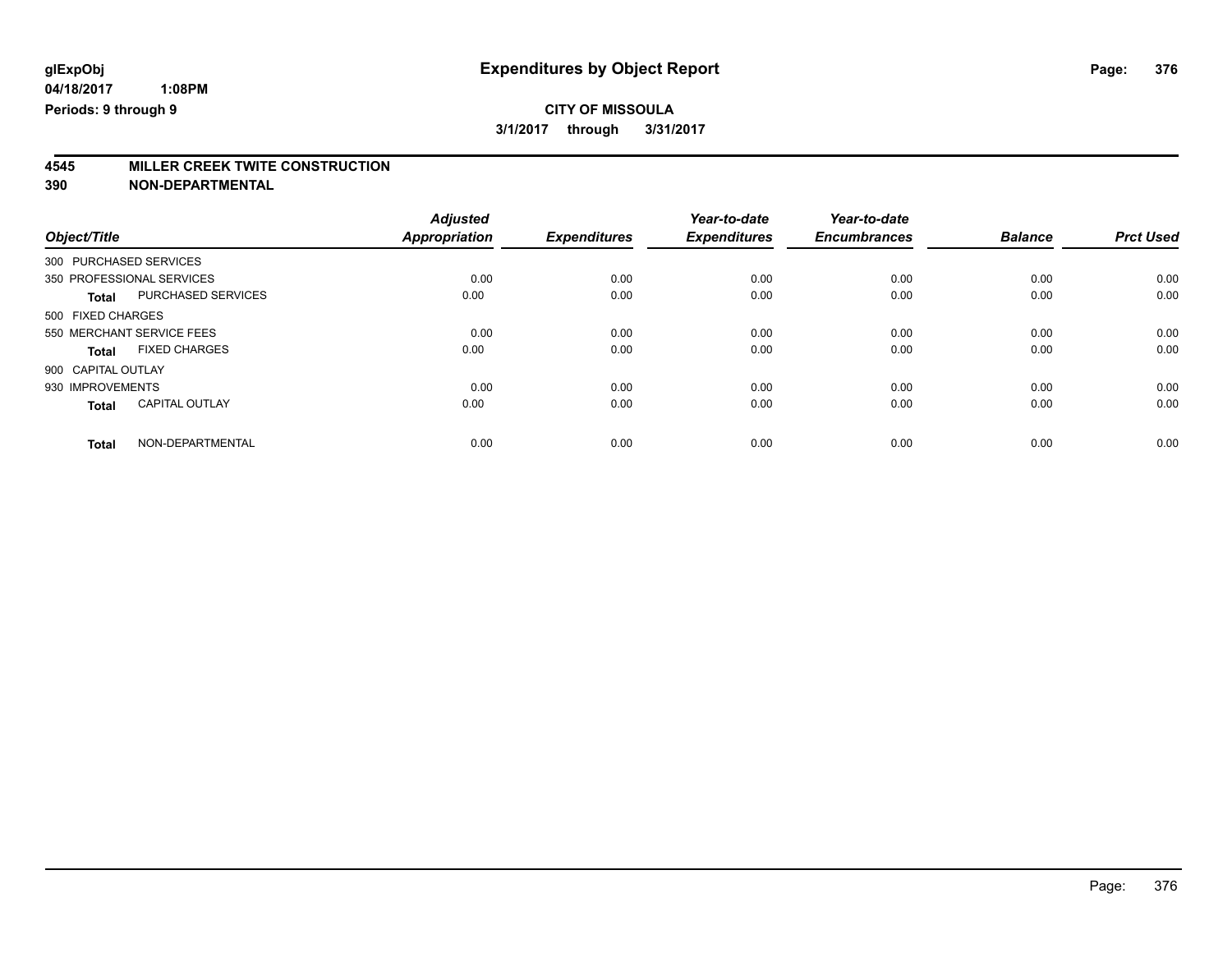**04/18/2017 1:08PM Periods: 9 through 9**

### **4545 MILLER CREEK TWITE CONSTRUCTION**

| Object/Title       |                                 | <b>Adjusted</b><br>Appropriation | <b>Expenditures</b> | Year-to-date<br><b>Expenditures</b> | Year-to-date<br><b>Encumbrances</b> | <b>Balance</b> | <b>Prct Used</b> |
|--------------------|---------------------------------|----------------------------------|---------------------|-------------------------------------|-------------------------------------|----------------|------------------|
|                    | 300 PURCHASED SERVICES          |                                  |                     |                                     |                                     |                |                  |
|                    | 350 PROFESSIONAL SERVICES       | 0.00                             | 0.00                | 0.00                                | 0.00                                | 0.00           | 0.00             |
| <b>Total</b>       | PURCHASED SERVICES              | 0.00                             | 0.00                | 0.00                                | 0.00                                | 0.00           | 0.00             |
| 500 FIXED CHARGES  |                                 |                                  |                     |                                     |                                     |                |                  |
|                    | 550 MERCHANT SERVICE FEES       | 0.00                             | 0.00                | 0.00                                | 0.00                                | 0.00           | 0.00             |
| Total              | <b>FIXED CHARGES</b>            | 0.00                             | 0.00                | 0.00                                | 0.00                                | 0.00           | 0.00             |
| 900 CAPITAL OUTLAY |                                 |                                  |                     |                                     |                                     |                |                  |
| 930 IMPROVEMENTS   |                                 | 0.00                             | 0.00                | 0.00                                | 0.00                                | 0.00           | 0.00             |
| <b>Total</b>       | <b>CAPITAL OUTLAY</b>           | 0.00                             | 0.00                | 0.00                                | 0.00                                | 0.00           | 0.00             |
| <b>Total</b>       | MILLER CREEK TWITE CONSTRUCTION | 0.00                             | 0.00                | 0.00                                | 0.00                                | 0.00           | 0.00             |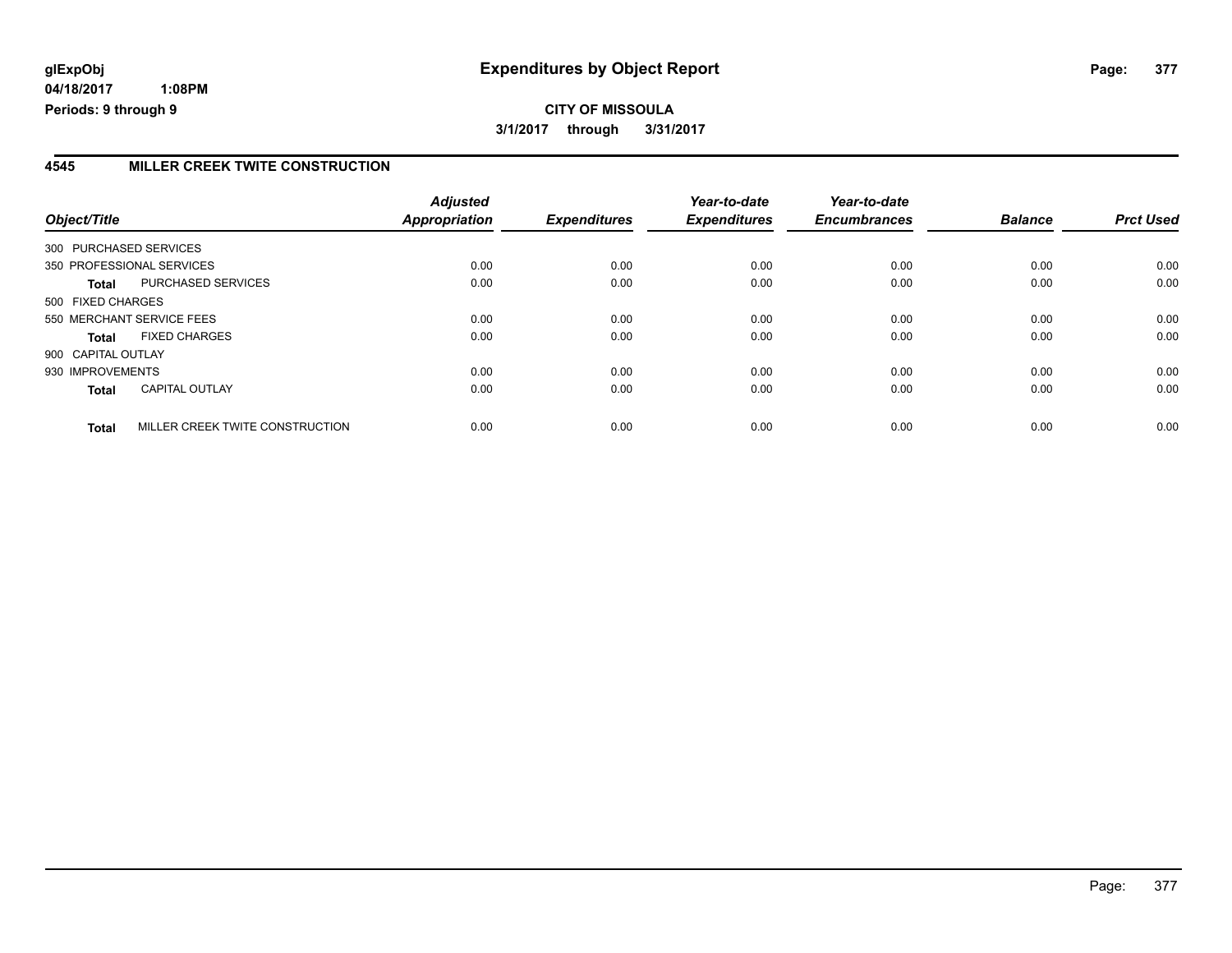|                                       | <b>Adjusted</b>      |                     | Year-to-date        | Year-to-date        |                |                  |
|---------------------------------------|----------------------|---------------------|---------------------|---------------------|----------------|------------------|
| Object/Title                          | <b>Appropriation</b> | <b>Expenditures</b> | <b>Expenditures</b> | <b>Encumbrances</b> | <b>Balance</b> | <b>Prct Used</b> |
| 300 PURCHASED SERVICES                |                      |                     |                     |                     |                |                  |
| 350 PROFESSIONAL SERVICES             | 0.00                 | 0.00                | 0.00                | 0.00                | 0.00           | 0.00             |
| PURCHASED SERVICES<br><b>Total</b>    | 0.00                 | 0.00                | 0.00                | 0.00                | 0.00           | 0.00             |
| 500 FIXED CHARGES                     |                      |                     |                     |                     |                |                  |
| 550 MERCHANT SERVICE FEES             | 0.00                 | 0.00                | 0.00                | 0.00                | 0.00           | 0.00             |
| <b>FIXED CHARGES</b><br>Total         | 0.00                 | 0.00                | 0.00                | 0.00                | 0.00           | 0.00             |
| 900 CAPITAL OUTLAY                    |                      |                     |                     |                     |                |                  |
| 930 IMPROVEMENTS                      | 0.00                 | 0.00                | 0.00                | 0.00                | 0.00           | 0.00             |
| <b>CAPITAL OUTLAY</b><br><b>Total</b> | 0.00                 | 0.00                | 0.00                | 0.00                | 0.00           | 0.00             |
| NON-DEPARTMENTAL<br><b>Total</b>      | 0.00                 | 0.00                | 0.00                | 0.00                | 0.00           | 0.00             |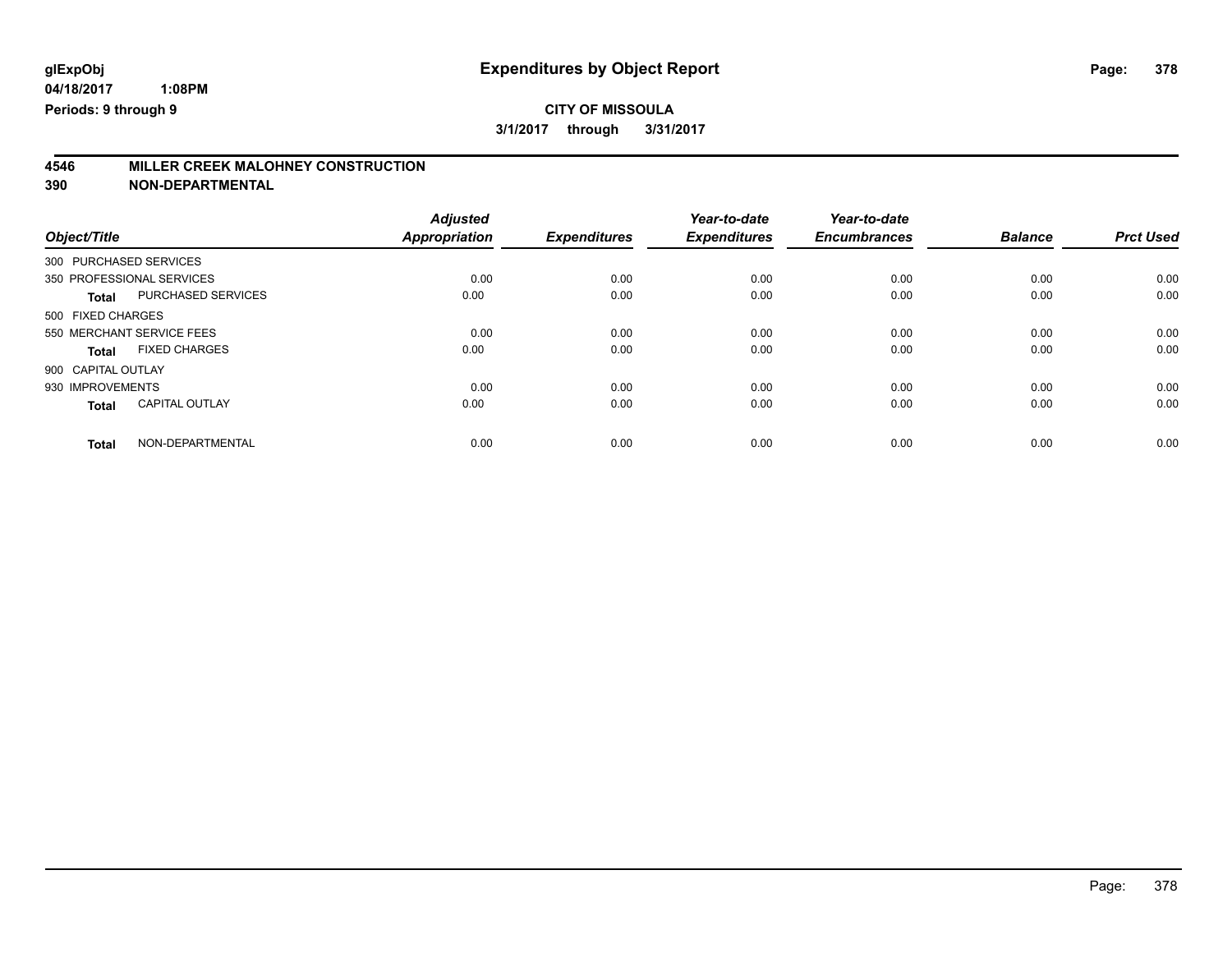**04/18/2017 1:08PM Periods: 9 through 9**

## **4546 MILLER CREEK MALOHNEY CONSTRUCTION**

| Object/Title       |                                 | <b>Adjusted</b><br>Appropriation | <b>Expenditures</b> | Year-to-date<br><b>Expenditures</b> | Year-to-date<br><b>Encumbrances</b> | <b>Balance</b> | <b>Prct Used</b> |
|--------------------|---------------------------------|----------------------------------|---------------------|-------------------------------------|-------------------------------------|----------------|------------------|
|                    | 300 PURCHASED SERVICES          |                                  |                     |                                     |                                     |                |                  |
|                    | 350 PROFESSIONAL SERVICES       | 0.00                             | 0.00                | 0.00                                | 0.00                                | 0.00           | 0.00             |
| <b>Total</b>       | <b>PURCHASED SERVICES</b>       | 0.00                             | 0.00                | 0.00                                | 0.00                                | 0.00           | 0.00             |
| 500 FIXED CHARGES  |                                 |                                  |                     |                                     |                                     |                |                  |
|                    | 550 MERCHANT SERVICE FEES       | 0.00                             | 0.00                | 0.00                                | 0.00                                | 0.00           | 0.00             |
| Total              | <b>FIXED CHARGES</b>            | 0.00                             | 0.00                | 0.00                                | 0.00                                | 0.00           | 0.00             |
| 900 CAPITAL OUTLAY |                                 |                                  |                     |                                     |                                     |                |                  |
| 930 IMPROVEMENTS   |                                 | 0.00                             | 0.00                | 0.00                                | 0.00                                | 0.00           | 0.00             |
| <b>Total</b>       | <b>CAPITAL OUTLAY</b>           | 0.00                             | 0.00                | 0.00                                | 0.00                                | 0.00           | 0.00             |
| <b>Total</b>       | MILLER CREEK MALOHNEY CONSTRUCT | 0.00                             | 0.00                | 0.00                                | 0.00                                | 0.00           | 0.00             |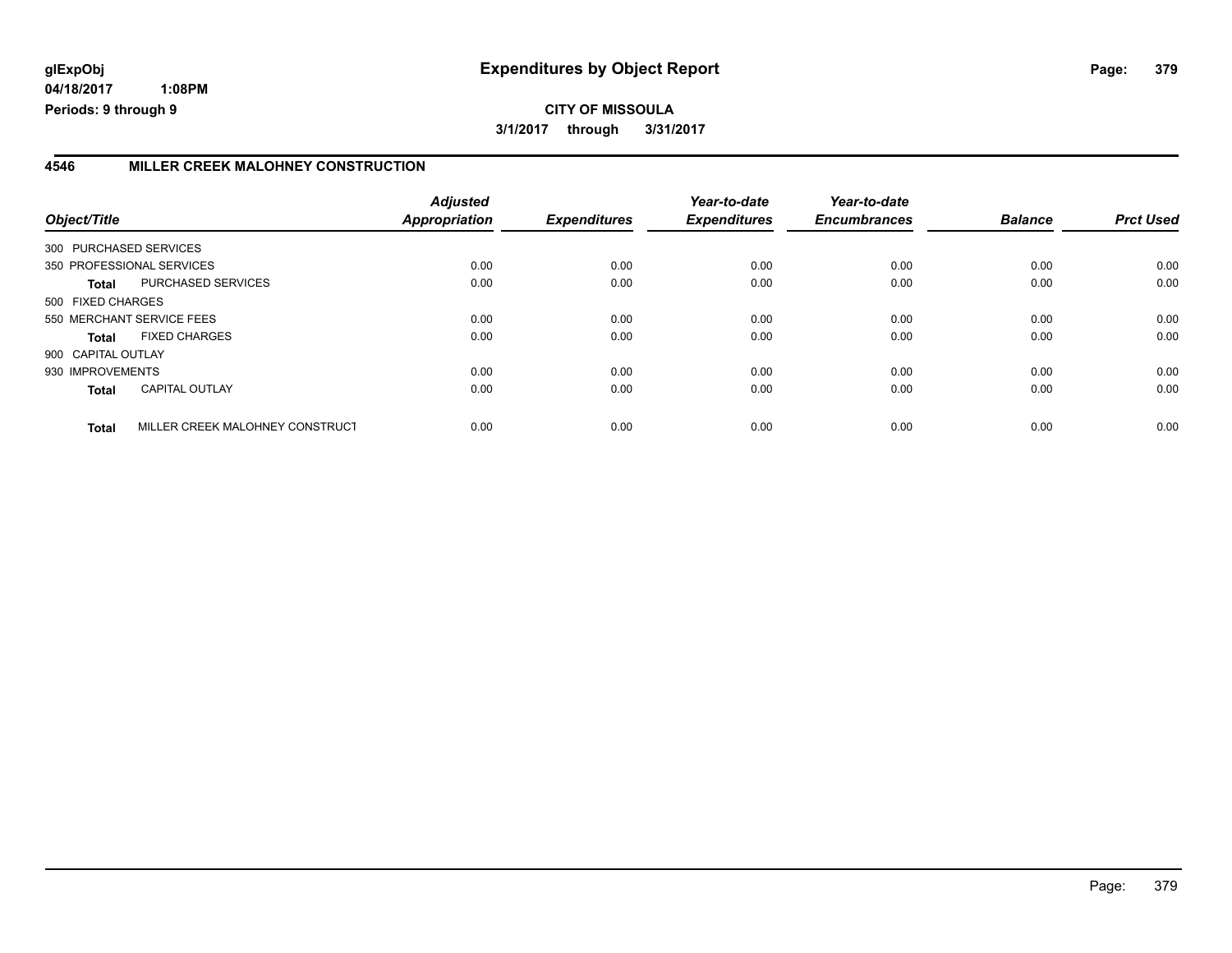|                                           | <b>Adjusted</b>      |                     | Year-to-date        | Year-to-date        |                |                  |
|-------------------------------------------|----------------------|---------------------|---------------------|---------------------|----------------|------------------|
| Object/Title                              | <b>Appropriation</b> | <b>Expenditures</b> | <b>Expenditures</b> | <b>Encumbrances</b> | <b>Balance</b> | <b>Prct Used</b> |
| 300 PURCHASED SERVICES                    |                      |                     |                     |                     |                |                  |
| 350 PROFESSIONAL SERVICES                 | 0.00                 | 0.00                | 0.00                | 0.00                | 0.00           | 0.00             |
| <b>PURCHASED SERVICES</b><br><b>Total</b> | 0.00                 | 0.00                | 0.00                | 0.00                | 0.00           | 0.00             |
| 500 FIXED CHARGES                         |                      |                     |                     |                     |                |                  |
| 550 MERCHANT SERVICE FEES                 | 0.00                 | 0.00                | 0.00                | 0.00                | 0.00           | 0.00             |
| <b>FIXED CHARGES</b><br><b>Total</b>      | 0.00                 | 0.00                | 0.00                | 0.00                | 0.00           | 0.00             |
| 900 CAPITAL OUTLAY                        |                      |                     |                     |                     |                |                  |
| 930 IMPROVEMENTS                          | 0.00                 | 0.00                | 0.00                | 0.00                | 0.00           | 0.00             |
| <b>CAPITAL OUTLAY</b><br><b>Total</b>     | 0.00                 | 0.00                | 0.00                | 0.00                | 0.00           | 0.00             |
| NON-DEPARTMENTAL<br><b>Total</b>          | 0.00                 | 0.00                | 0.00                | 0.00                | 0.00           | 0.00             |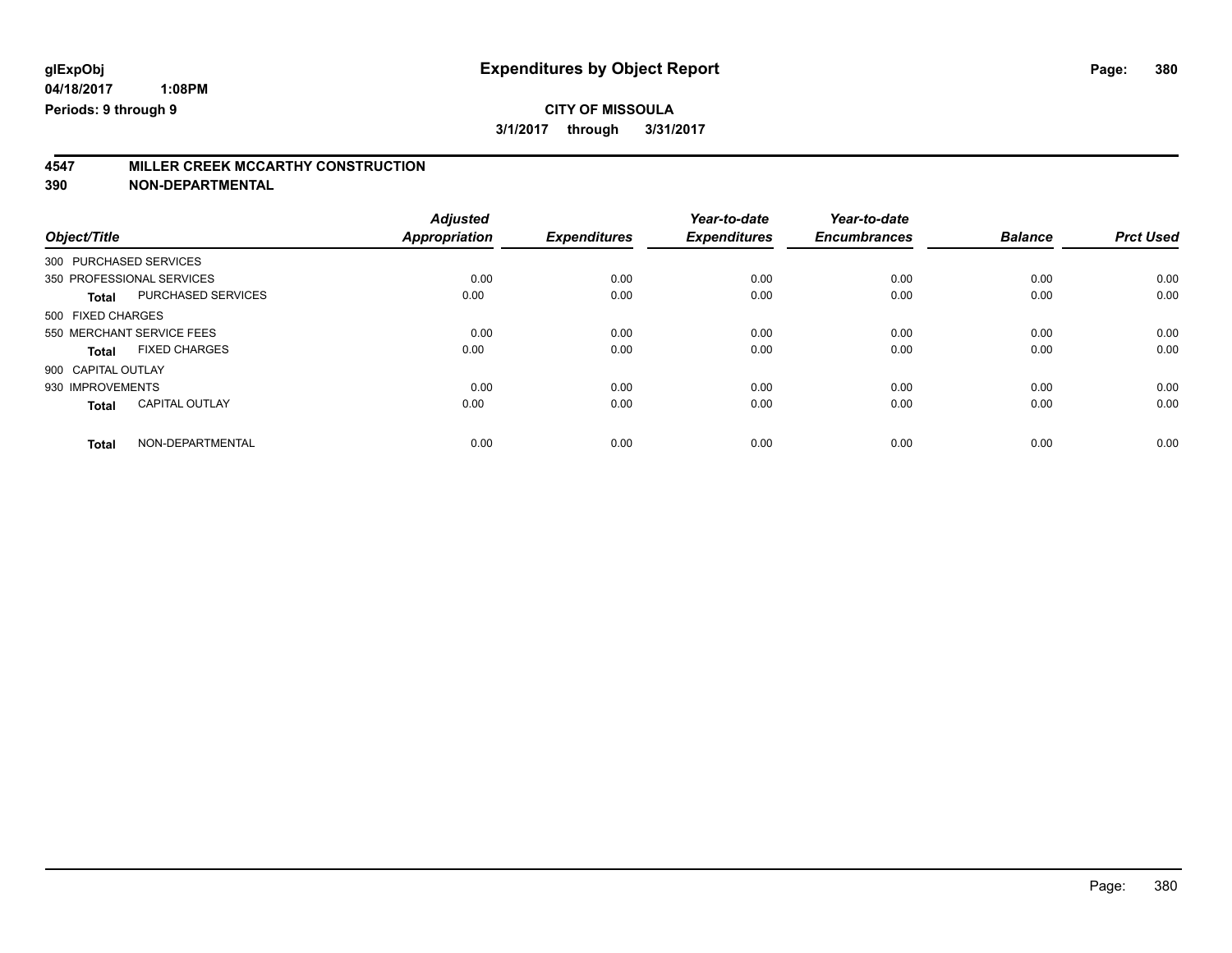**04/18/2017 1:08PM Periods: 9 through 9**

## **4547 MILLER CREEK MCCARTHY CONSTRUCTION**

| Object/Title       |                                 | <b>Adjusted</b><br>Appropriation | <b>Expenditures</b> | Year-to-date<br><b>Expenditures</b> | Year-to-date<br><b>Encumbrances</b> | <b>Balance</b> | <b>Prct Used</b> |
|--------------------|---------------------------------|----------------------------------|---------------------|-------------------------------------|-------------------------------------|----------------|------------------|
|                    | 300 PURCHASED SERVICES          |                                  |                     |                                     |                                     |                |                  |
|                    | 350 PROFESSIONAL SERVICES       | 0.00                             | 0.00                | 0.00                                | 0.00                                | 0.00           | 0.00             |
| Total              | PURCHASED SERVICES              | 0.00                             | 0.00                | 0.00                                | 0.00                                | 0.00           | 0.00             |
| 500 FIXED CHARGES  |                                 |                                  |                     |                                     |                                     |                |                  |
|                    | 550 MERCHANT SERVICE FEES       | 0.00                             | 0.00                | 0.00                                | 0.00                                | 0.00           | 0.00             |
| Total              | <b>FIXED CHARGES</b>            | 0.00                             | 0.00                | 0.00                                | 0.00                                | 0.00           | 0.00             |
| 900 CAPITAL OUTLAY |                                 |                                  |                     |                                     |                                     |                |                  |
| 930 IMPROVEMENTS   |                                 | 0.00                             | 0.00                | 0.00                                | 0.00                                | 0.00           | 0.00             |
| <b>Total</b>       | <b>CAPITAL OUTLAY</b>           | 0.00                             | 0.00                | 0.00                                | 0.00                                | 0.00           | 0.00             |
| <b>Total</b>       | MILLER CREEK MCCARTHY CONSTRUCT | 0.00                             | 0.00                | 0.00                                | 0.00                                | 0.00           | 0.00             |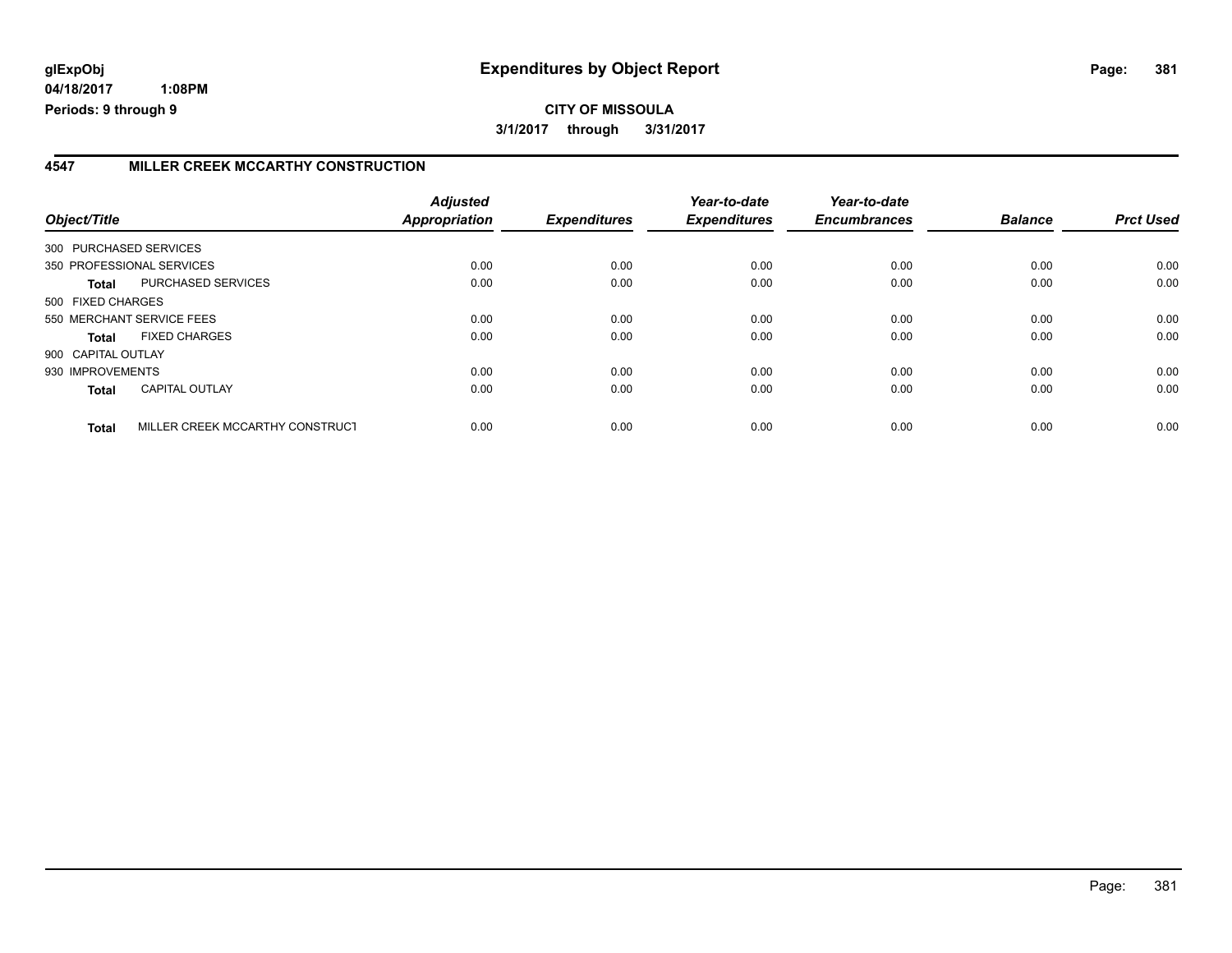# **4548 5TH,6TH & ARTHUR ROAD IMPROVEMENTS**

| Object/Title                          | <b>Adjusted</b><br><b>Appropriation</b> | <b>Expenditures</b> | Year-to-date<br><b>Expenditures</b> | Year-to-date<br><b>Encumbrances</b> | <b>Balance</b> | <b>Prct Used</b> |
|---------------------------------------|-----------------------------------------|---------------------|-------------------------------------|-------------------------------------|----------------|------------------|
|                                       |                                         |                     |                                     |                                     |                |                  |
| 300 PURCHASED SERVICES                |                                         |                     |                                     |                                     |                |                  |
| 350 PROFESSIONAL SERVICES             | 0.00                                    | 0.00                | 0.00                                | 0.00                                | 0.00           | 0.00             |
| PURCHASED SERVICES<br><b>Total</b>    | 0.00                                    | 0.00                | 0.00                                | 0.00                                | 0.00           | 0.00             |
| 500 FIXED CHARGES                     |                                         |                     |                                     |                                     |                |                  |
| 550 MERCHANT SERVICE FEES             | 0.00                                    | 0.00                | 0.00                                | 0.00                                | 0.00           | 0.00             |
| <b>FIXED CHARGES</b><br>Total         | 0.00                                    | 0.00                | 0.00                                | 0.00                                | 0.00           | 0.00             |
| 800 OTHER OBJECTS                     |                                         |                     |                                     |                                     |                |                  |
| 820 TRANSFERS TO OTHER FUNDS          | 0.00                                    | 0.00                | 0.00                                | 0.00                                | 0.00           | 0.00             |
| OTHER OBJECTS<br>Total                | 0.00                                    | 0.00                | 0.00                                | 0.00                                | 0.00           | 0.00             |
| 900 CAPITAL OUTLAY                    |                                         |                     |                                     |                                     |                |                  |
| 930 IMPROVEMENTS                      | 0.00                                    | 0.00                | 4,400.00                            | 0.00                                | $-4,400.00$    | 0.00             |
| <b>CAPITAL OUTLAY</b><br><b>Total</b> | 0.00                                    | 0.00                | 4,400.00                            | 0.00                                | $-4,400.00$    | 0.00             |
| NON-DEPARTMENTAL<br><b>Total</b>      | 0.00                                    | 0.00                | 4,400.00                            | 0.00                                | $-4,400.00$    | 0.00             |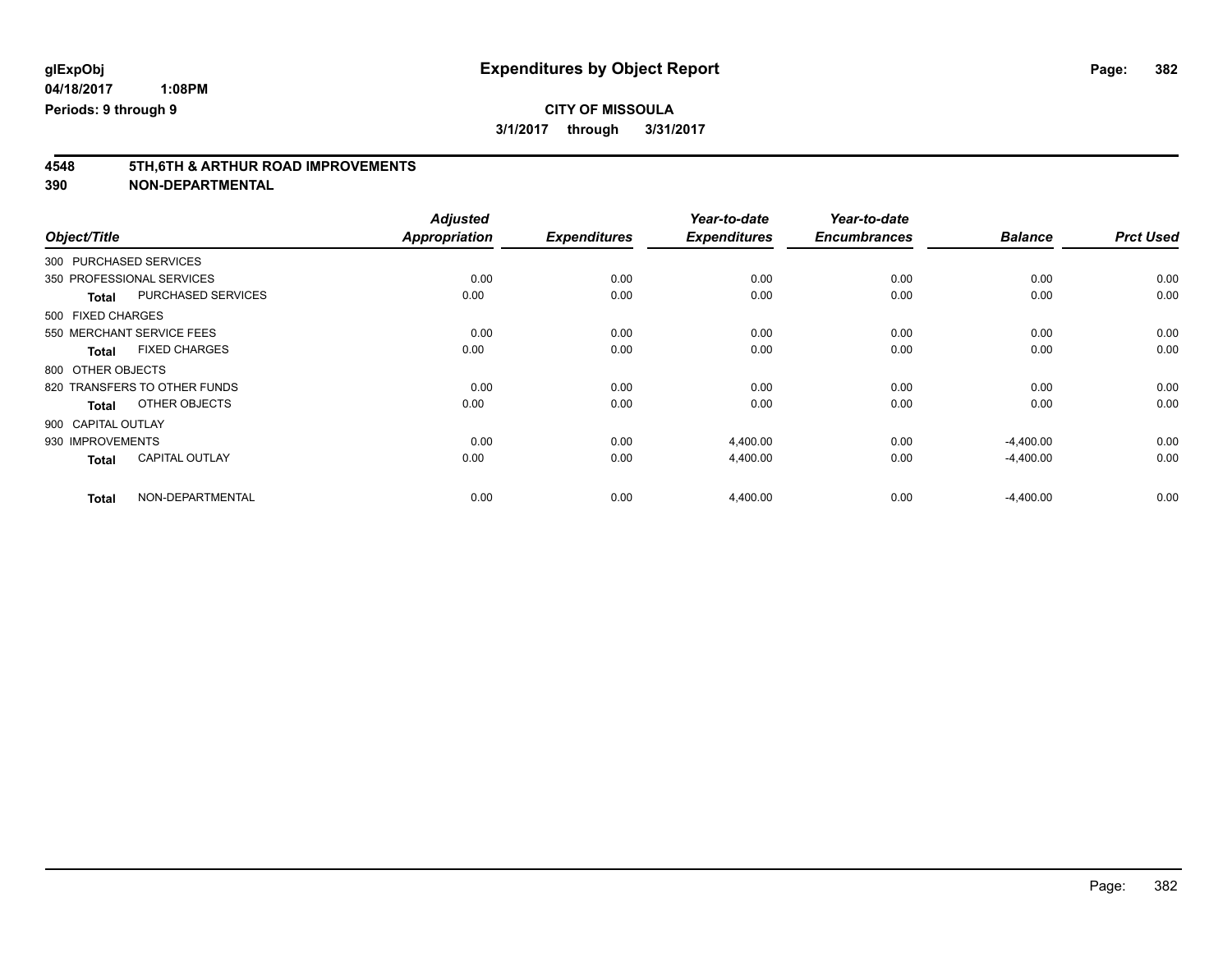### **4548 5TH,6TH & ARTHUR ROAD IMPROVEMENTS**

| Object/Title |                                   | <b>Adjusted</b><br><b>Appropriation</b> | <b>Expenditures</b> | Year-to-date<br><b>Expenditures</b> | Year-to-date<br><b>Encumbrances</b> | <b>Balance</b> | <b>Prct Used</b> |
|--------------|-----------------------------------|-----------------------------------------|---------------------|-------------------------------------|-------------------------------------|----------------|------------------|
|              | 300 PURCHASED SERVICES            |                                         |                     |                                     |                                     |                |                  |
|              | 350 PROFESSIONAL SERVICES         | 0.00                                    | 0.00                | 0.00                                | 0.00                                | 0.00           | 0.00             |
| <b>Total</b> | <b>PURCHASED SERVICES</b>         | 0.00                                    | 0.00                | 0.00                                | 0.00                                | 0.00           | 0.00             |
|              | 500 FIXED CHARGES                 |                                         |                     |                                     |                                     |                |                  |
|              | 550 MERCHANT SERVICE FEES         | 0.00                                    | 0.00                | 0.00                                | 0.00                                | 0.00           | 0.00             |
| <b>Total</b> | <b>FIXED CHARGES</b>              | 0.00                                    | 0.00                | 0.00                                | 0.00                                | 0.00           | 0.00             |
|              | 800 OTHER OBJECTS                 |                                         |                     |                                     |                                     |                |                  |
|              | 820 TRANSFERS TO OTHER FUNDS      | 0.00                                    | 0.00                | 0.00                                | 0.00                                | 0.00           | 0.00             |
| <b>Total</b> | OTHER OBJECTS                     | 0.00                                    | 0.00                | 0.00                                | 0.00                                | 0.00           | 0.00             |
|              | 900 CAPITAL OUTLAY                |                                         |                     |                                     |                                     |                |                  |
|              | 930 IMPROVEMENTS                  | 0.00                                    | 0.00                | 4,400.00                            | 0.00                                | $-4,400.00$    | 0.00             |
| <b>Total</b> | <b>CAPITAL OUTLAY</b>             | 0.00                                    | 0.00                | 4,400.00                            | 0.00                                | $-4,400.00$    | 0.00             |
| <b>Total</b> | 5TH, 6TH & ARTHUR ROAD IMPROVEMEN | 0.00                                    | 0.00                | 4,400.00                            | 0.00                                | $-4,400.00$    | 0.00             |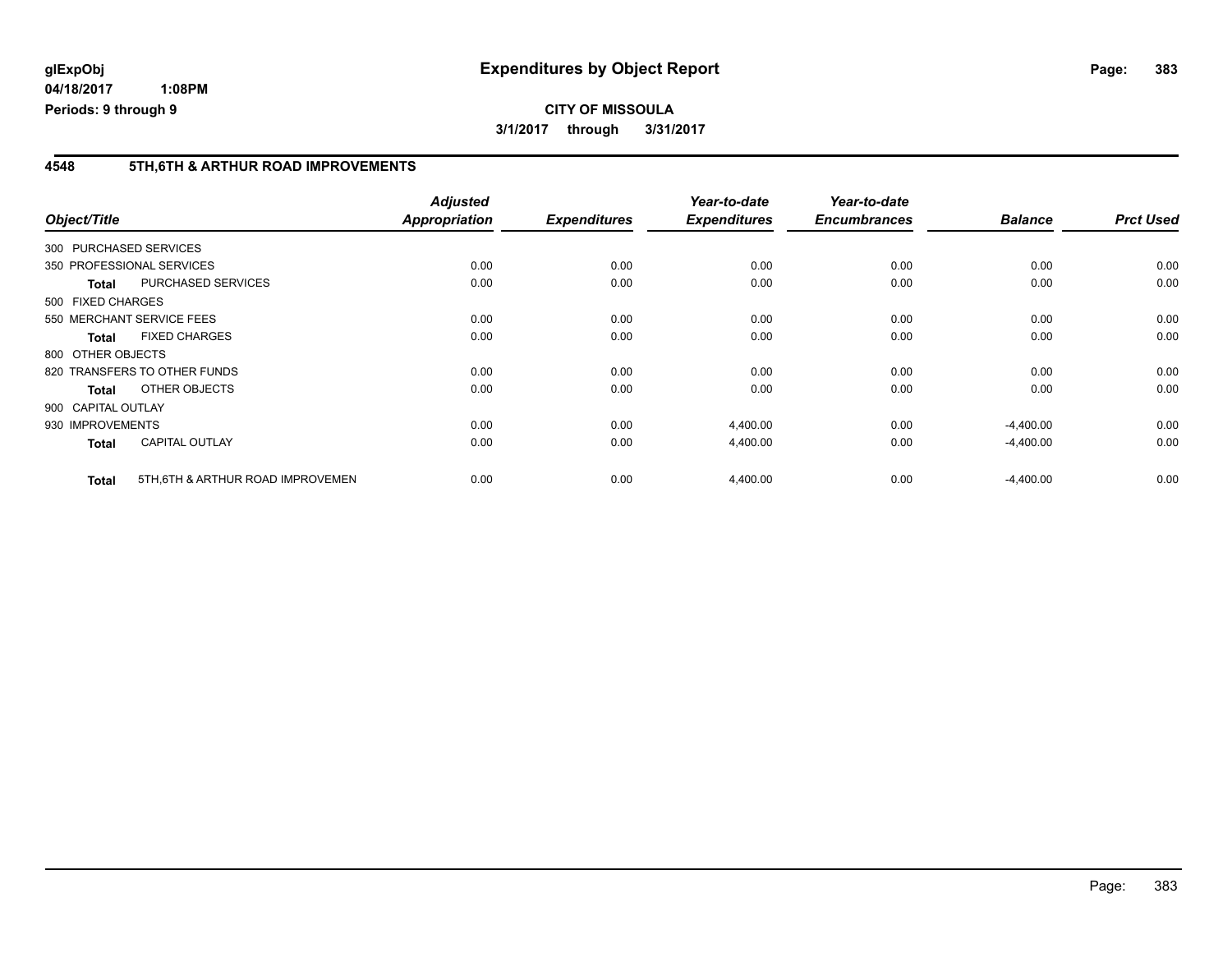# **4549 SID 549 HILLVIEW WAY**

|                    |                              | <b>Adjusted</b> |                     | Year-to-date        | Year-to-date        |                |                  |
|--------------------|------------------------------|-----------------|---------------------|---------------------|---------------------|----------------|------------------|
| Object/Title       |                              | Appropriation   | <b>Expenditures</b> | <b>Expenditures</b> | <b>Encumbrances</b> | <b>Balance</b> | <b>Prct Used</b> |
|                    | 300 PURCHASED SERVICES       |                 |                     |                     |                     |                |                  |
|                    | 350 PROFESSIONAL SERVICES    | 0.00            | 0.00                | 0.00                | 0.00                | 0.00           | 0.00             |
| <b>Total</b>       | PURCHASED SERVICES           | 0.00            | 0.00                | 0.00                | 0.00                | 0.00           | 0.00             |
| 500 FIXED CHARGES  |                              |                 |                     |                     |                     |                |                  |
|                    | 550 MERCHANT SERVICE FEES    | 0.00            | 0.00                | 0.00                | 0.00                | 0.00           | 0.00             |
| <b>Total</b>       | <b>FIXED CHARGES</b>         | 0.00            | 0.00                | 0.00                | 0.00                | 0.00           | 0.00             |
| 600 DEBT SERVICE   |                              |                 |                     |                     |                     |                |                  |
| 610 PRINCIPAL      |                              | 110,000.00      | 0.00                | 0.00                | 0.00                | 110,000.00     | 0.00             |
|                    | 620 INTEREST / SERVICE FEES  | 59,574.33       | 0.00                | 0.00                | 0.00                | 59,574.33      | 0.00             |
| <b>Total</b>       | <b>DEBT SERVICE</b>          | 169,574.33      | 0.00                | 0.00                | 0.00                | 169,574.33     | 0.00             |
| 800 OTHER OBJECTS  |                              |                 |                     |                     |                     |                |                  |
|                    | 820 TRANSFERS TO OTHER FUNDS | 0.00            | 0.00                | 0.00                | 0.00                | 0.00           | 0.00             |
| <b>Total</b>       | OTHER OBJECTS                | 0.00            | 0.00                | 0.00                | 0.00                | 0.00           | 0.00             |
| 900 CAPITAL OUTLAY |                              |                 |                     |                     |                     |                |                  |
| 930 IMPROVEMENTS   |                              | 0.00            | 0.00                | 0.00                | 0.00                | 0.00           | 0.00             |
| <b>Total</b>       | CAPITAL OUTLAY               | 0.00            | 0.00                | 0.00                | 0.00                | 0.00           | 0.00             |
| <b>Total</b>       | NON-DEPARTMENTAL             | 169,574.33      | 0.00                | 0.00                | 0.00                | 169,574.33     | 0.00             |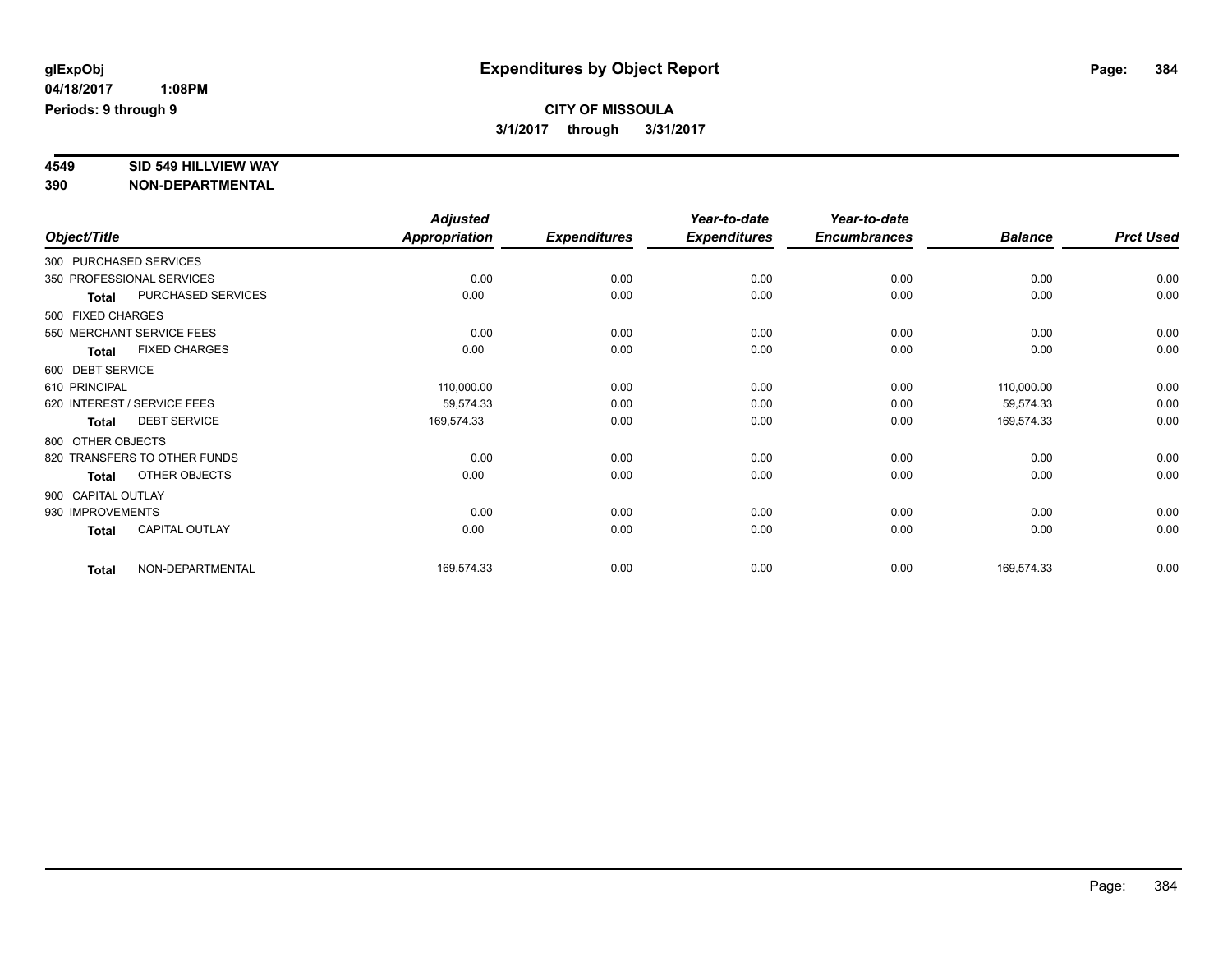### **4549 SID 549 HILLVIEW WAY**

|                        |                              | <b>Adjusted</b>      |                     | Year-to-date        | Year-to-date        |                |                  |
|------------------------|------------------------------|----------------------|---------------------|---------------------|---------------------|----------------|------------------|
| Object/Title           |                              | <b>Appropriation</b> | <b>Expenditures</b> | <b>Expenditures</b> | <b>Encumbrances</b> | <b>Balance</b> | <b>Prct Used</b> |
| 300 PURCHASED SERVICES |                              |                      |                     |                     |                     |                |                  |
|                        | 350 PROFESSIONAL SERVICES    | 0.00                 | 0.00                | 0.00                | 0.00                | 0.00           | 0.00             |
| <b>Total</b>           | PURCHASED SERVICES           | 0.00                 | 0.00                | 0.00                | 0.00                | 0.00           | 0.00             |
| 500 FIXED CHARGES      |                              |                      |                     |                     |                     |                |                  |
|                        | 550 MERCHANT SERVICE FEES    | 0.00                 | 0.00                | 0.00                | 0.00                | 0.00           | 0.00             |
| Total                  | <b>FIXED CHARGES</b>         | 0.00                 | 0.00                | 0.00                | 0.00                | 0.00           | 0.00             |
| 600 DEBT SERVICE       |                              |                      |                     |                     |                     |                |                  |
| 610 PRINCIPAL          |                              | 110,000.00           | 0.00                | 0.00                | 0.00                | 110,000.00     | 0.00             |
|                        | 620 INTEREST / SERVICE FEES  | 59,574.33            | 0.00                | 0.00                | 0.00                | 59,574.33      | 0.00             |
| <b>Total</b>           | <b>DEBT SERVICE</b>          | 169,574.33           | 0.00                | 0.00                | 0.00                | 169,574.33     | 0.00             |
| 800 OTHER OBJECTS      |                              |                      |                     |                     |                     |                |                  |
|                        | 820 TRANSFERS TO OTHER FUNDS | 0.00                 | 0.00                | 0.00                | 0.00                | 0.00           | 0.00             |
| <b>Total</b>           | <b>OTHER OBJECTS</b>         | 0.00                 | 0.00                | 0.00                | 0.00                | 0.00           | 0.00             |
| 900 CAPITAL OUTLAY     |                              |                      |                     |                     |                     |                |                  |
| 930 IMPROVEMENTS       |                              | 0.00                 | 0.00                | 0.00                | 0.00                | 0.00           | 0.00             |
| <b>Total</b>           | <b>CAPITAL OUTLAY</b>        | 0.00                 | 0.00                | 0.00                | 0.00                | 0.00           | 0.00             |
| <b>Total</b>           | SID 549 HILLVIEW WAY         | 169,574.33           | 0.00                | 0.00                | 0.00                | 169,574.33     | 0.00             |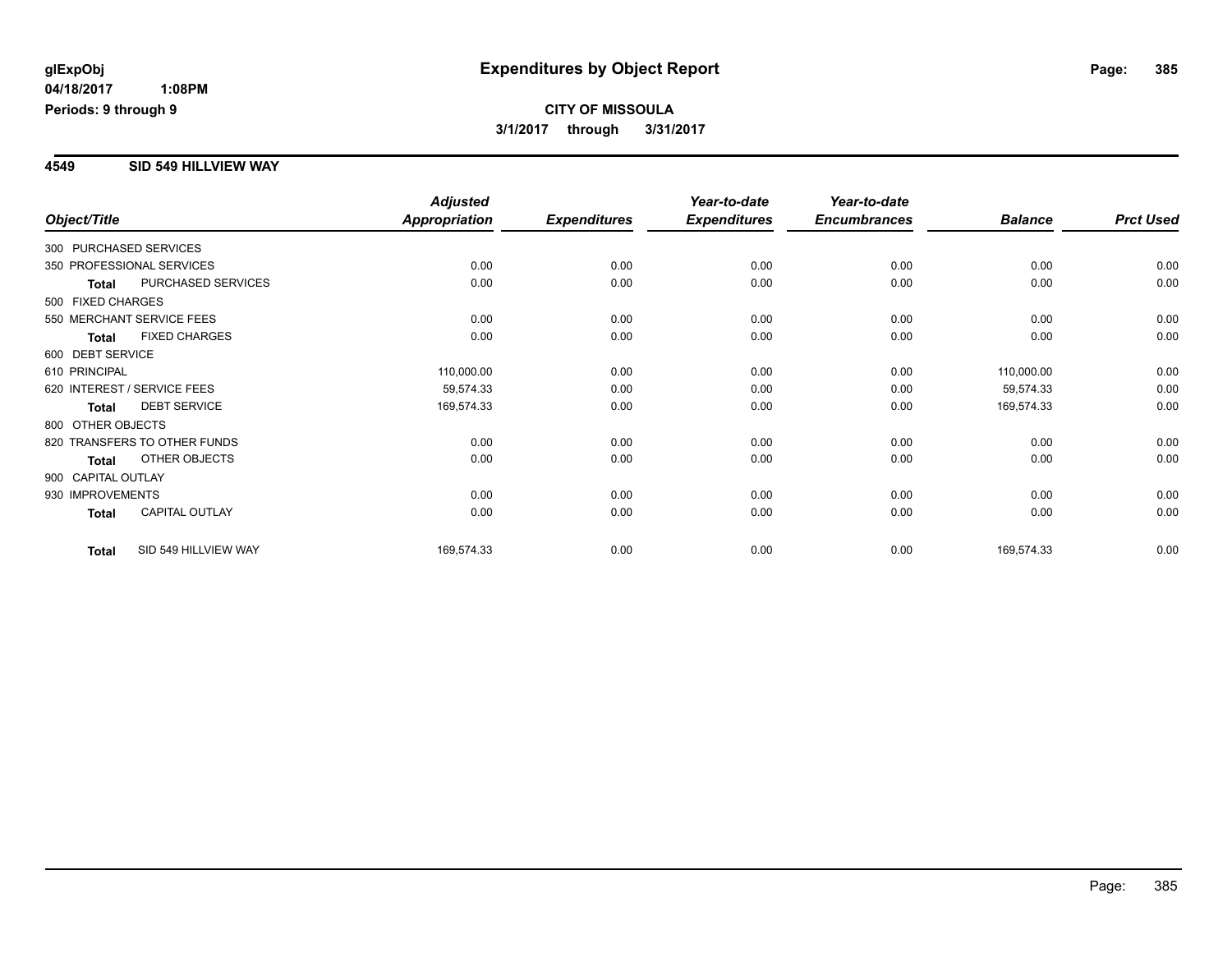**4745 MALONEY/TWITE MILLER CR \$1.2M CONTRIB 390 NON-DEPARTMENTAL**

| Object/Title                          | <b>Adjusted</b><br><b>Appropriation</b> | <b>Expenditures</b> | Year-to-date<br><b>Expenditures</b> | Year-to-date<br><b>Encumbrances</b> | <b>Balance</b> | <b>Prct Used</b> |
|---------------------------------------|-----------------------------------------|---------------------|-------------------------------------|-------------------------------------|----------------|------------------|
| 300 PURCHASED SERVICES                |                                         |                     |                                     |                                     |                |                  |
| 350 PROFESSIONAL SERVICES             | 0.00                                    | 0.00                | 0.00                                | 0.00                                | 0.00           | 0.00             |
| PURCHASED SERVICES<br><b>Total</b>    | 0.00                                    | 0.00                | 0.00                                | 0.00                                | 0.00           | 0.00             |
| 500 FIXED CHARGES                     |                                         |                     |                                     |                                     |                |                  |
| 550 MERCHANT SERVICE FEES             | 0.00                                    | 0.00                | 0.00                                | 0.00                                | 0.00           | 0.00             |
| <b>FIXED CHARGES</b><br><b>Total</b>  | 0.00                                    | 0.00                | 0.00                                | 0.00                                | 0.00           | 0.00             |
| 800 OTHER OBJECTS                     |                                         |                     |                                     |                                     |                |                  |
| 820 TRANSFERS TO OTHER FUNDS          | 0.00                                    | 0.00                | 0.00                                | 0.00                                | 0.00           | 0.00             |
| OTHER OBJECTS<br><b>Total</b>         | 0.00                                    | 0.00                | 0.00                                | 0.00                                | 0.00           | 0.00             |
| 900 CAPITAL OUTLAY                    |                                         |                     |                                     |                                     |                |                  |
| 930 IMPROVEMENTS                      | 0.00                                    | 0.00                | 0.00                                | 0.00                                | 0.00           | 0.00             |
| <b>CAPITAL OUTLAY</b><br><b>Total</b> | 0.00                                    | 0.00                | 0.00                                | 0.00                                | 0.00           | 0.00             |
| NON-DEPARTMENTAL<br><b>Total</b>      | 0.00                                    | 0.00                | 0.00                                | 0.00                                | 0.00           | 0.00             |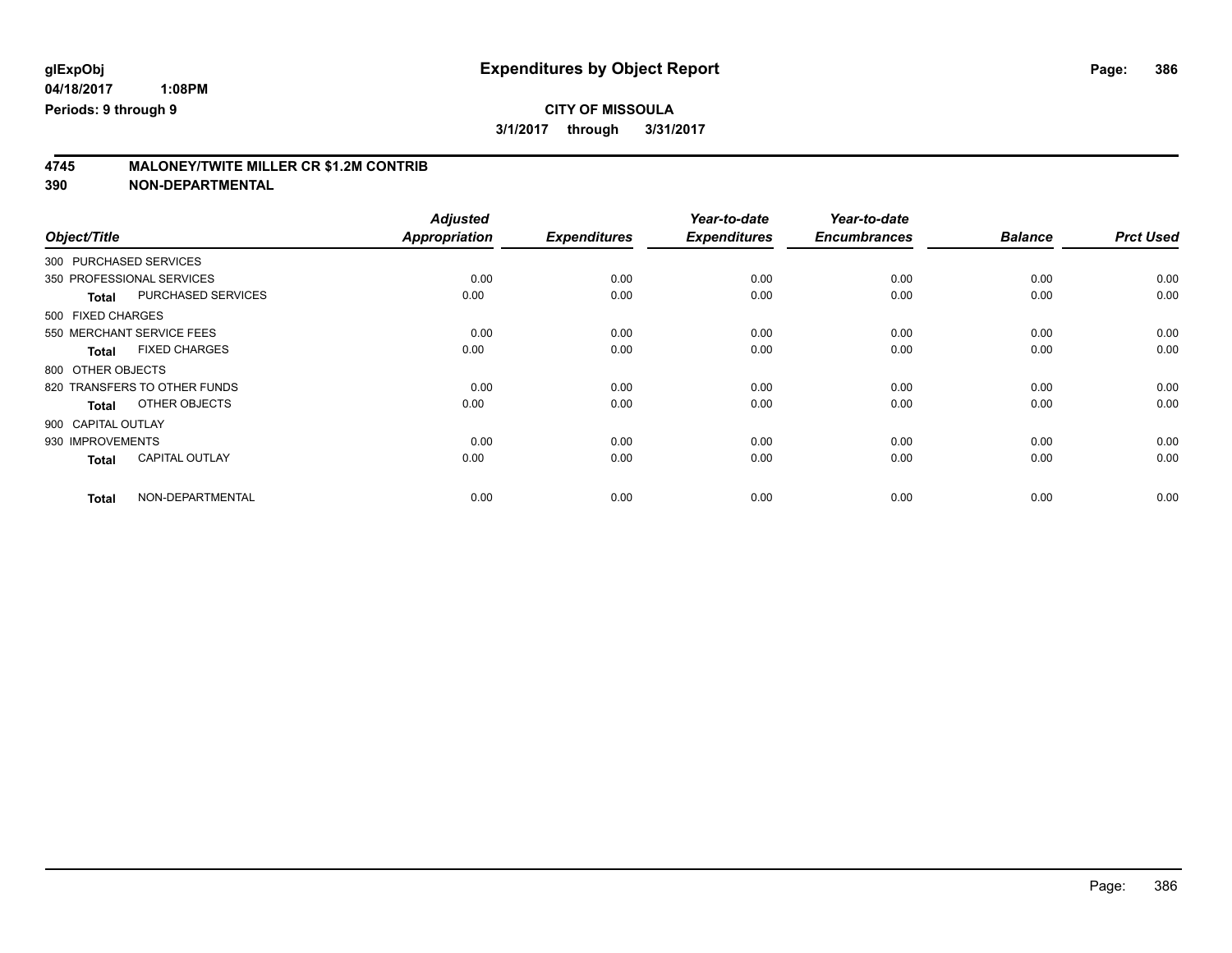**04/18/2017 1:08PM Periods: 9 through 9**

### **4745 MALONEY/TWITE MILLER CR \$1.2M CONTRIB**

| Object/Title       |                                     | <b>Adjusted</b><br><b>Appropriation</b> | <b>Expenditures</b> | Year-to-date<br><b>Expenditures</b> | Year-to-date<br><b>Encumbrances</b> | <b>Balance</b> | <b>Prct Used</b> |
|--------------------|-------------------------------------|-----------------------------------------|---------------------|-------------------------------------|-------------------------------------|----------------|------------------|
|                    | 300 PURCHASED SERVICES              |                                         |                     |                                     |                                     |                |                  |
|                    | 350 PROFESSIONAL SERVICES           | 0.00                                    | 0.00                | 0.00                                | 0.00                                | 0.00           | 0.00             |
| <b>Total</b>       | PURCHASED SERVICES                  | 0.00                                    | 0.00                | 0.00                                | 0.00                                | 0.00           | 0.00             |
| 500 FIXED CHARGES  |                                     |                                         |                     |                                     |                                     |                |                  |
|                    | 550 MERCHANT SERVICE FEES           | 0.00                                    | 0.00                | 0.00                                | 0.00                                | 0.00           | 0.00             |
| <b>Total</b>       | <b>FIXED CHARGES</b>                | 0.00                                    | 0.00                | 0.00                                | 0.00                                | 0.00           | 0.00             |
| 800 OTHER OBJECTS  |                                     |                                         |                     |                                     |                                     |                |                  |
|                    | 820 TRANSFERS TO OTHER FUNDS        | 0.00                                    | 0.00                | 0.00                                | 0.00                                | 0.00           | 0.00             |
| <b>Total</b>       | OTHER OBJECTS                       | 0.00                                    | 0.00                | 0.00                                | 0.00                                | 0.00           | 0.00             |
| 900 CAPITAL OUTLAY |                                     |                                         |                     |                                     |                                     |                |                  |
| 930 IMPROVEMENTS   |                                     | 0.00                                    | 0.00                | 0.00                                | 0.00                                | 0.00           | 0.00             |
| <b>Total</b>       | <b>CAPITAL OUTLAY</b>               | 0.00                                    | 0.00                | 0.00                                | 0.00                                | 0.00           | 0.00             |
| <b>Total</b>       | MALONEY/TWITE MILLER CR \$1.2M CON' | 0.00                                    | 0.00                | 0.00                                | 0.00                                | 0.00           | 0.00             |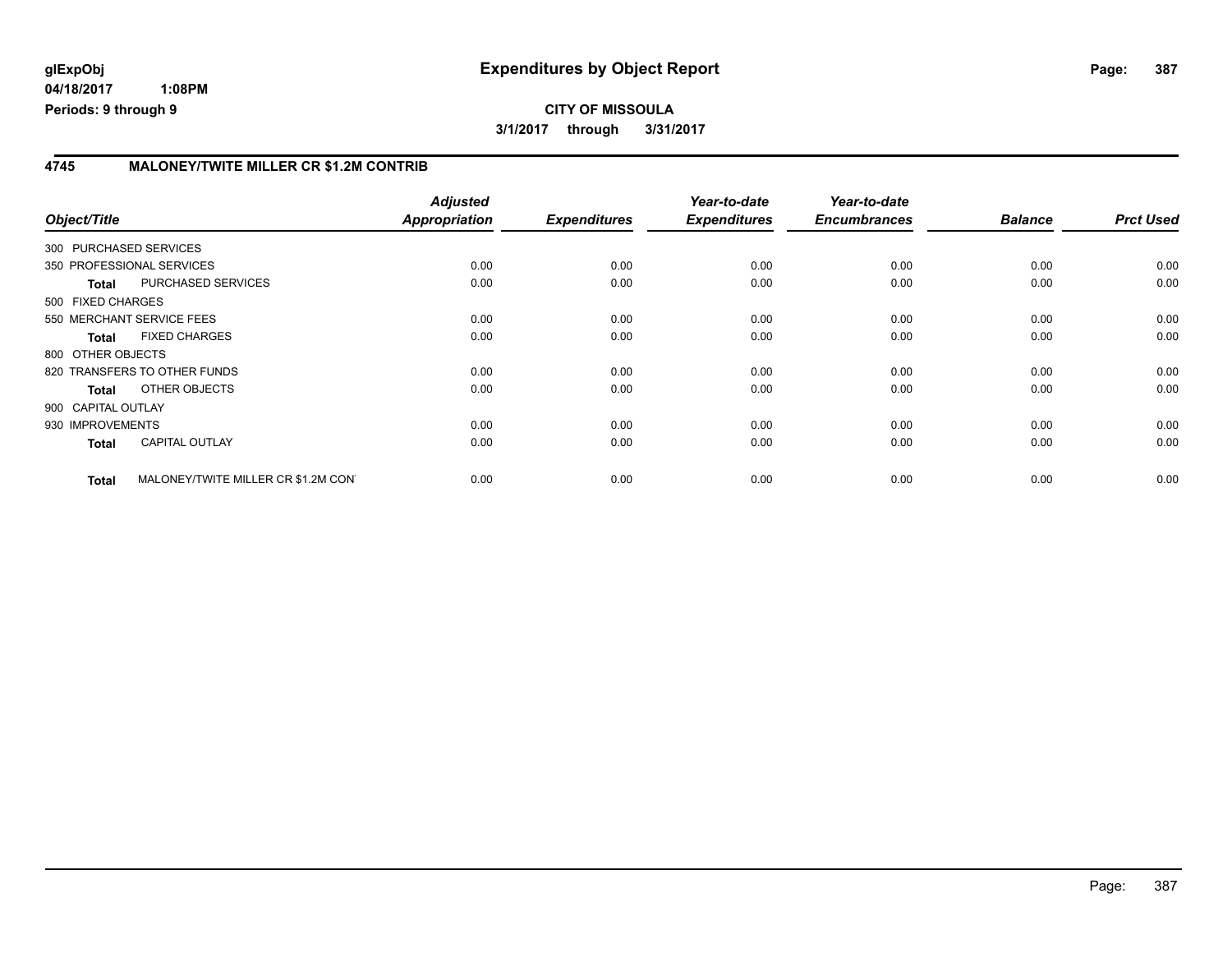**4941 HILLVIEW WAY CONSTRUCTION**

# **280 PUBLIC WORKS OPERATIONS**

|                                         | <b>Adjusted</b>      |                     | Year-to-date        | Year-to-date        |                |                  |
|-----------------------------------------|----------------------|---------------------|---------------------|---------------------|----------------|------------------|
| Object/Title                            | <b>Appropriation</b> | <b>Expenditures</b> | <b>Expenditures</b> | <b>Encumbrances</b> | <b>Balance</b> | <b>Prct Used</b> |
| 200 SUPPLIES                            |                      |                     |                     |                     |                |                  |
| 210 OFFICE SUPPLIES                     | 0.00                 | 0.00                | 0.00                | 0.00                | 0.00           | 0.00             |
| <b>SUPPLIES</b><br><b>Total</b>         | 0.00                 | 0.00                | 0.00                | 0.00                | 0.00           | 0.00             |
| 300 PURCHASED SERVICES                  |                      |                     |                     |                     |                |                  |
| 310 COMMUNICATIONS                      | 0.00                 | 0.00                | 0.00                | 0.00                | 0.00           | 0.00             |
| 320 PRINTING & DUPLICATING              | 0.00                 | 0.00                | 0.00                | 0.00                | 0.00           | 0.00             |
| 350 PROFESSIONAL SERVICES               | 0.00                 | 0.00                | 163,318.34          | 0.00                | $-163,318.34$  | 0.00             |
| PURCHASED SERVICES<br><b>Total</b>      | 0.00                 | 0.00                | 163,318.34          | 0.00                | $-163,318.34$  | 0.00             |
| 500 FIXED CHARGES                       |                      |                     |                     |                     |                |                  |
| 550 MERCHANT SERVICE FEES               | 0.00                 | 0.00                | 0.00                | 0.00                | 0.00           | 0.00             |
| <b>FIXED CHARGES</b><br><b>Total</b>    | 0.00                 | 0.00                | 0.00                | 0.00                | 0.00           | 0.00             |
| 800 OTHER OBJECTS                       |                      |                     |                     |                     |                |                  |
| 820 TRANSFERS TO OTHER FUNDS            | 0.00                 | 0.00                | 127,500.00          | 0.00                | $-127,500.00$  | 0.00             |
| OTHER OBJECTS<br><b>Total</b>           | 0.00                 | 0.00                | 127,500.00          | 0.00                | $-127,500.00$  | 0.00             |
| 900 CAPITAL OUTLAY                      |                      |                     |                     |                     |                |                  |
| 930 IMPROVEMENTS                        | 2,550,000.00         | 125,312.97          | 2,331,873.13        | 0.00                | 218,126.87     | 91.45            |
| <b>CAPITAL OUTLAY</b><br><b>Total</b>   | 2,550,000.00         | 125,312.97          | 2,331,873.13        | 0.00                | 218,126.87     | 91.45            |
| PUBLIC WORKS OPERATIONS<br><b>Total</b> | 2,550,000.00         | 125,312.97          | 2,622,691.47        | 0.00                | $-72,691.47$   | 102.85           |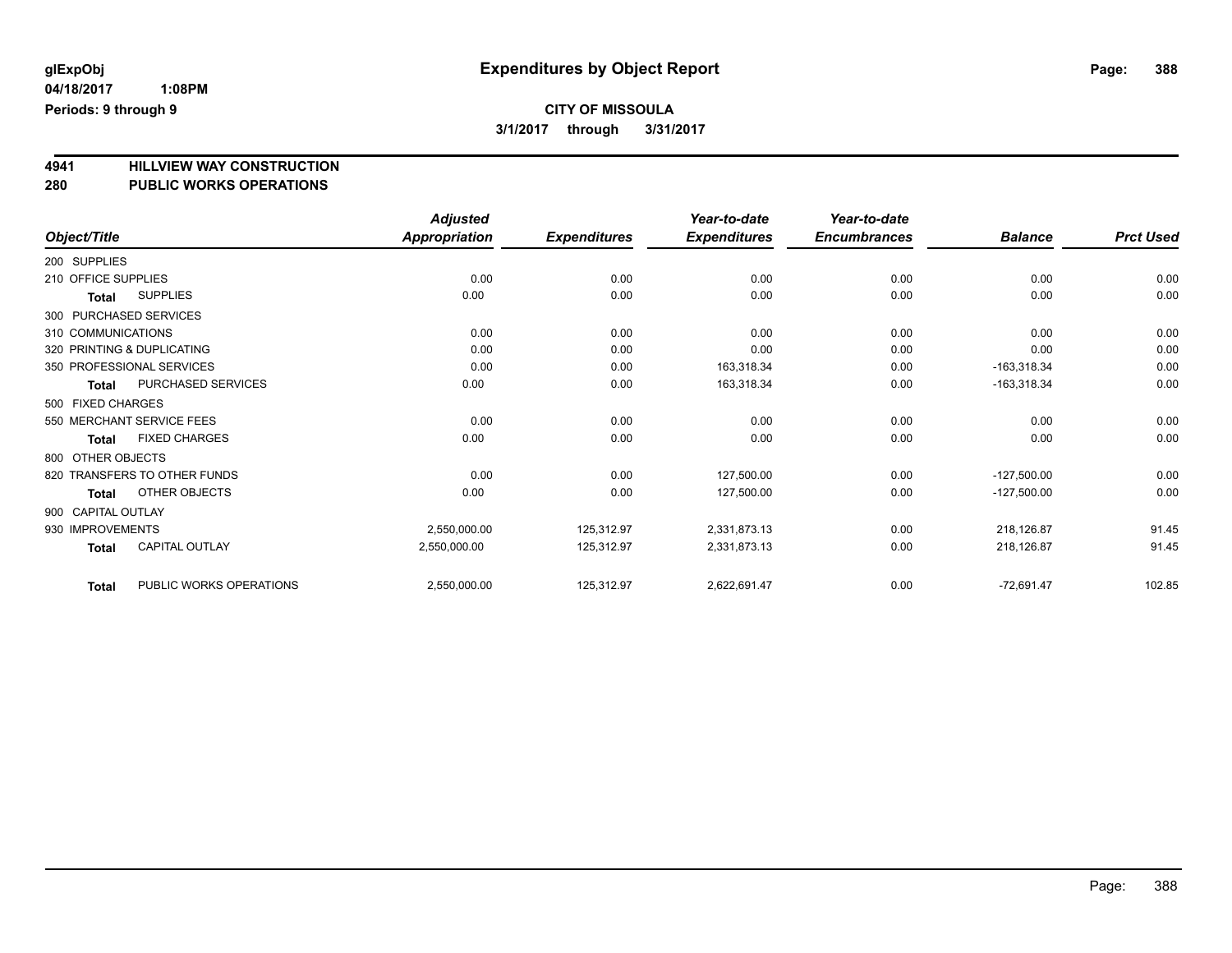# **CITY OF MISSOULA 3/1/2017 through 3/31/2017**

## **4941 HILLVIEW WAY CONSTRUCTION**

|                     |                              | <b>Adjusted</b>      |                     | Year-to-date        | Year-to-date        |                |                  |
|---------------------|------------------------------|----------------------|---------------------|---------------------|---------------------|----------------|------------------|
| Object/Title        |                              | <b>Appropriation</b> | <b>Expenditures</b> | <b>Expenditures</b> | <b>Encumbrances</b> | <b>Balance</b> | <b>Prct Used</b> |
| 200 SUPPLIES        |                              |                      |                     |                     |                     |                |                  |
| 210 OFFICE SUPPLIES |                              | 0.00                 | 0.00                | 0.00                | 0.00                | 0.00           | 0.00             |
| Total               | <b>SUPPLIES</b>              | 0.00                 | 0.00                | 0.00                | 0.00                | 0.00           | 0.00             |
|                     | 300 PURCHASED SERVICES       |                      |                     |                     |                     |                |                  |
| 310 COMMUNICATIONS  |                              | 0.00                 | 0.00                | 0.00                | 0.00                | 0.00           | 0.00             |
|                     | 320 PRINTING & DUPLICATING   | 0.00                 | 0.00                | 0.00                | 0.00                | 0.00           | 0.00             |
|                     | 350 PROFESSIONAL SERVICES    | 0.00                 | 0.00                | 163,318.34          | 0.00                | $-163,318.34$  | 0.00             |
| Total               | PURCHASED SERVICES           | 0.00                 | 0.00                | 163,318.34          | 0.00                | $-163,318.34$  | 0.00             |
| 500 FIXED CHARGES   |                              |                      |                     |                     |                     |                |                  |
|                     | 550 MERCHANT SERVICE FEES    | 0.00                 | 0.00                | 0.00                | 0.00                | 0.00           | 0.00             |
| Total               | <b>FIXED CHARGES</b>         | 0.00                 | 0.00                | 0.00                | 0.00                | 0.00           | 0.00             |
| 800 OTHER OBJECTS   |                              |                      |                     |                     |                     |                |                  |
|                     | 820 TRANSFERS TO OTHER FUNDS | 0.00                 | 0.00                | 127,500.00          | 0.00                | $-127,500.00$  | 0.00             |
| Total               | <b>OTHER OBJECTS</b>         | 0.00                 | 0.00                | 127,500.00          | 0.00                | $-127,500.00$  | 0.00             |
| 900 CAPITAL OUTLAY  |                              |                      |                     |                     |                     |                |                  |
| 930 IMPROVEMENTS    |                              | 2,550,000.00         | 125,312.97          | 2,331,873.13        | 0.00                | 218,126.87     | 91.45            |
| <b>Total</b>        | CAPITAL OUTLAY               | 2,550,000.00         | 125,312.97          | 2,331,873.13        | 0.00                | 218,126.87     | 91.45            |
| <b>Total</b>        | HILLVIEW WAY CONSTRUCTION    | 2,550,000.00         | 125,312.97          | 2,622,691.47        | 0.00                | $-72,691.47$   | 102.85           |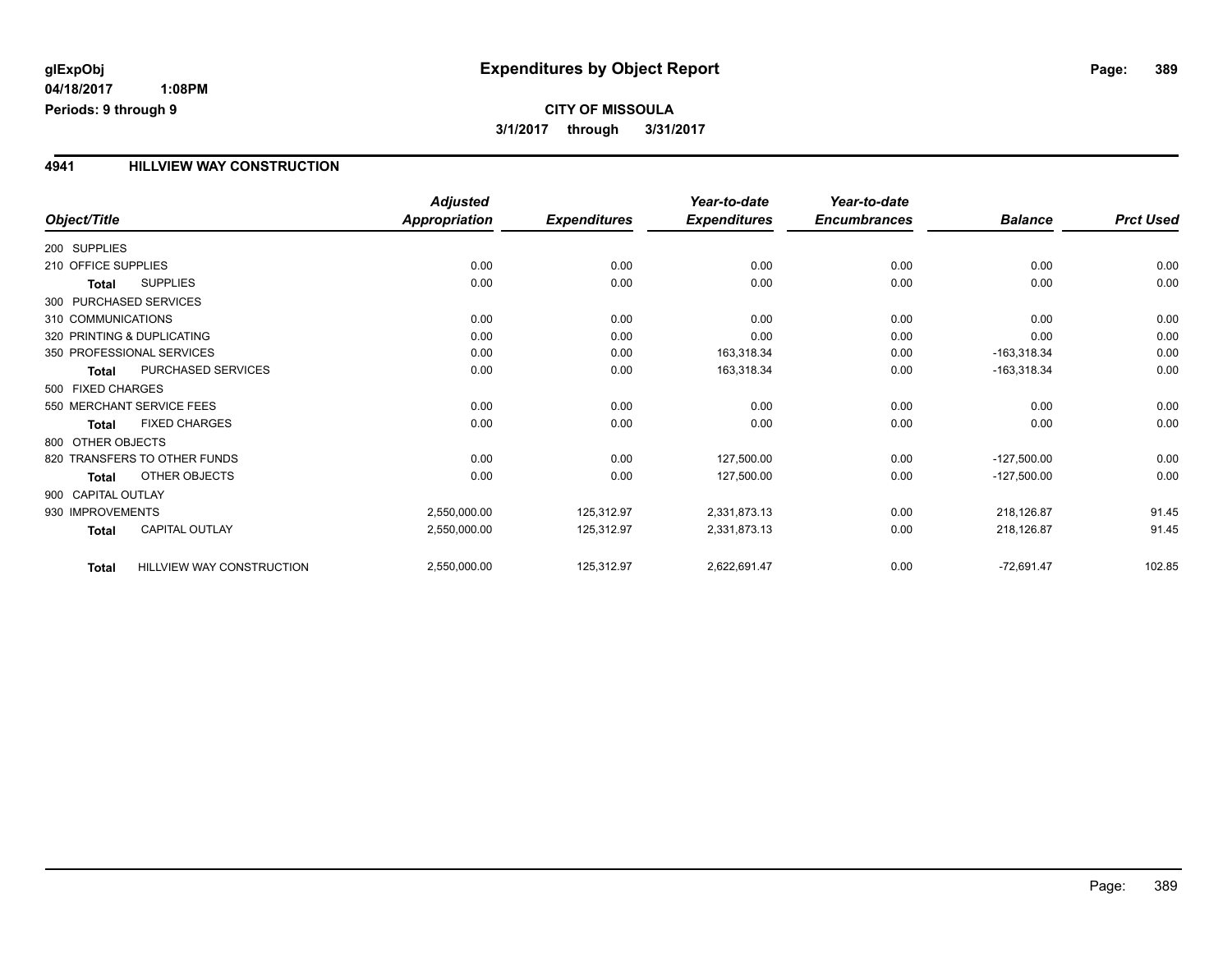**04/18/2017 1:08PM Periods: 9 through 9**

**CITY OF MISSOULA 3/1/2017 through 3/31/2017**

#### **4944 RATTLESNAKE SEWER COLLECTION (544)**

**000 \*\*\* Title Not Found \*\*\***

| Object/Title      |                           | <b>Adjusted</b><br>Appropriation | <b>Expenditures</b> | Year-to-date<br><b>Expenditures</b> | Year-to-date<br><b>Encumbrances</b> | <b>Balance</b> | <b>Prct Used</b> |
|-------------------|---------------------------|----------------------------------|---------------------|-------------------------------------|-------------------------------------|----------------|------------------|
| 500 FIXED CHARGES |                           |                                  |                     |                                     |                                     |                |                  |
|                   | 550 MERCHANT SERVICE FEES | 0.00                             | 0.00                | 0.00                                | 0.00                                | 0.00           | 0.00             |
| <b>Total</b>      | <b>FIXED CHARGES</b>      | 0.00                             | 0.00                | 0.00                                | 0.00                                | 0.00           | 0.00             |
| <b>Total</b>      | *** Title Not Found ***   | 0.00                             | 0.00                | 0.00                                | 0.00                                | 0.00           | 0.00             |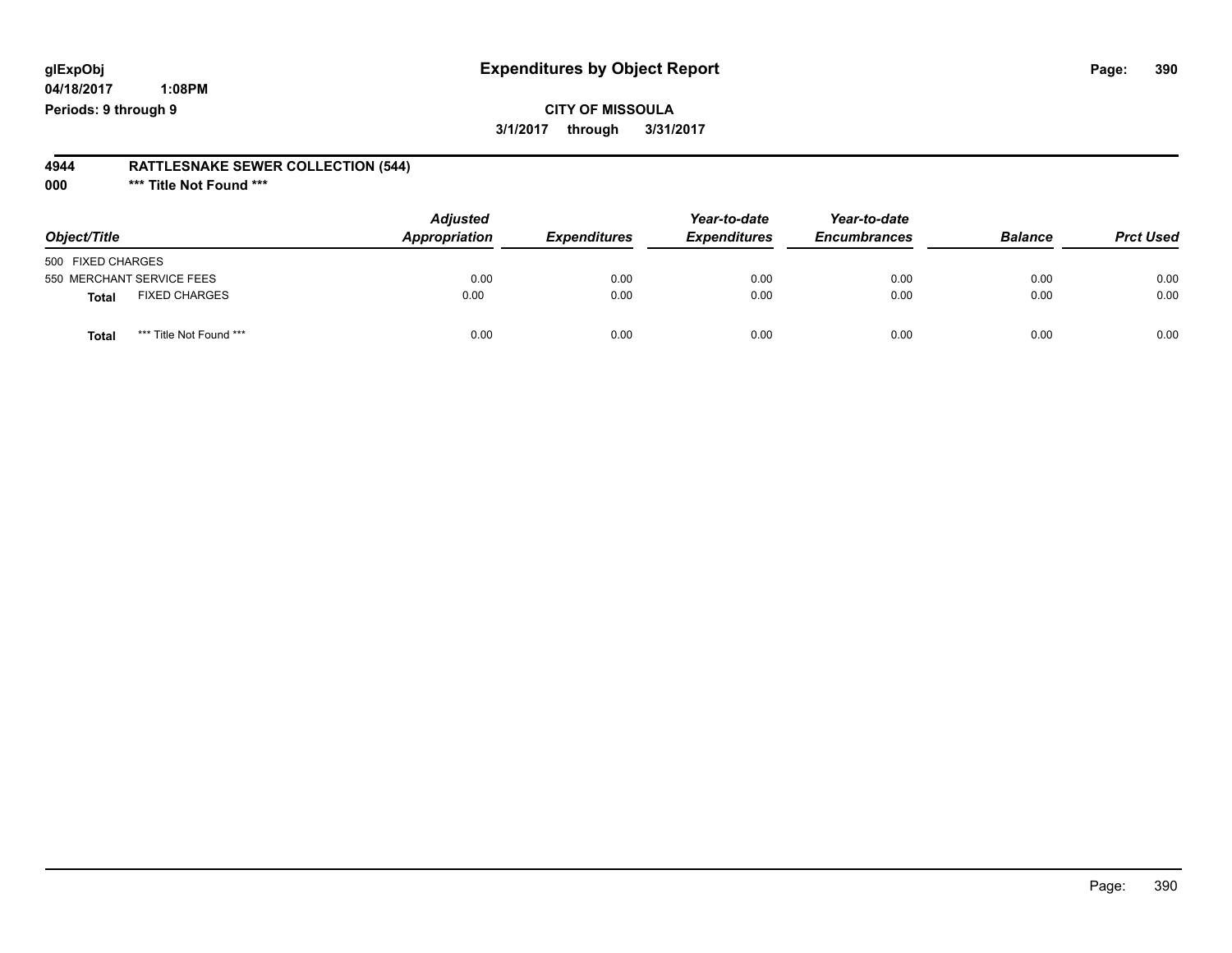# **4944 RATTLESNAKE SEWER COLLECTION (544)**

| Object/Title           |                           | <b>Adjusted</b><br><b>Appropriation</b> | <b>Expenditures</b> | Year-to-date<br><b>Expenditures</b> | Year-to-date<br><b>Encumbrances</b> | <b>Balance</b> | <b>Prct Used</b> |
|------------------------|---------------------------|-----------------------------------------|---------------------|-------------------------------------|-------------------------------------|----------------|------------------|
|                        |                           |                                         |                     |                                     |                                     |                |                  |
| 300 PURCHASED SERVICES |                           |                                         |                     |                                     |                                     |                |                  |
|                        | 350 PROFESSIONAL SERVICES | 0.00                                    | 0.00                | 0.00                                | 0.00                                | 0.00           | 0.00             |
| Total                  | PURCHASED SERVICES        | 0.00                                    | 0.00                | 0.00                                | 0.00                                | 0.00           | 0.00             |
| 500 FIXED CHARGES      |                           |                                         |                     |                                     |                                     |                |                  |
|                        | 550 MERCHANT SERVICE FEES | 0.00                                    | 0.00                | 0.00                                | 0.00                                | 0.00           | 0.00             |
| <b>Total</b>           | <b>FIXED CHARGES</b>      | 0.00                                    | 0.00                | 0.00                                | 0.00                                | 0.00           | 0.00             |
| 600 DEBT SERVICE       |                           |                                         |                     |                                     |                                     |                |                  |
| 610 PRINCIPAL          |                           | 0.00                                    | 0.00                | 0.00                                | 0.00                                | 0.00           | 0.00             |
| <b>Total</b>           | <b>DEBT SERVICE</b>       | 0.00                                    | 0.00                | 0.00                                | 0.00                                | 0.00           | 0.00             |
| 900 CAPITAL OUTLAY     |                           |                                         |                     |                                     |                                     |                |                  |
| 930 IMPROVEMENTS       |                           | 0.00                                    | 0.00                | 0.00                                | 0.00                                | 0.00           | 0.00             |
| <b>Total</b>           | <b>CAPITAL OUTLAY</b>     | 0.00                                    | 0.00                | 0.00                                | 0.00                                | 0.00           | 0.00             |
| <b>Total</b>           | NON-DEPARTMENTAL          | 0.00                                    | 0.00                | 0.00                                | 0.00                                | 0.00           | 0.00             |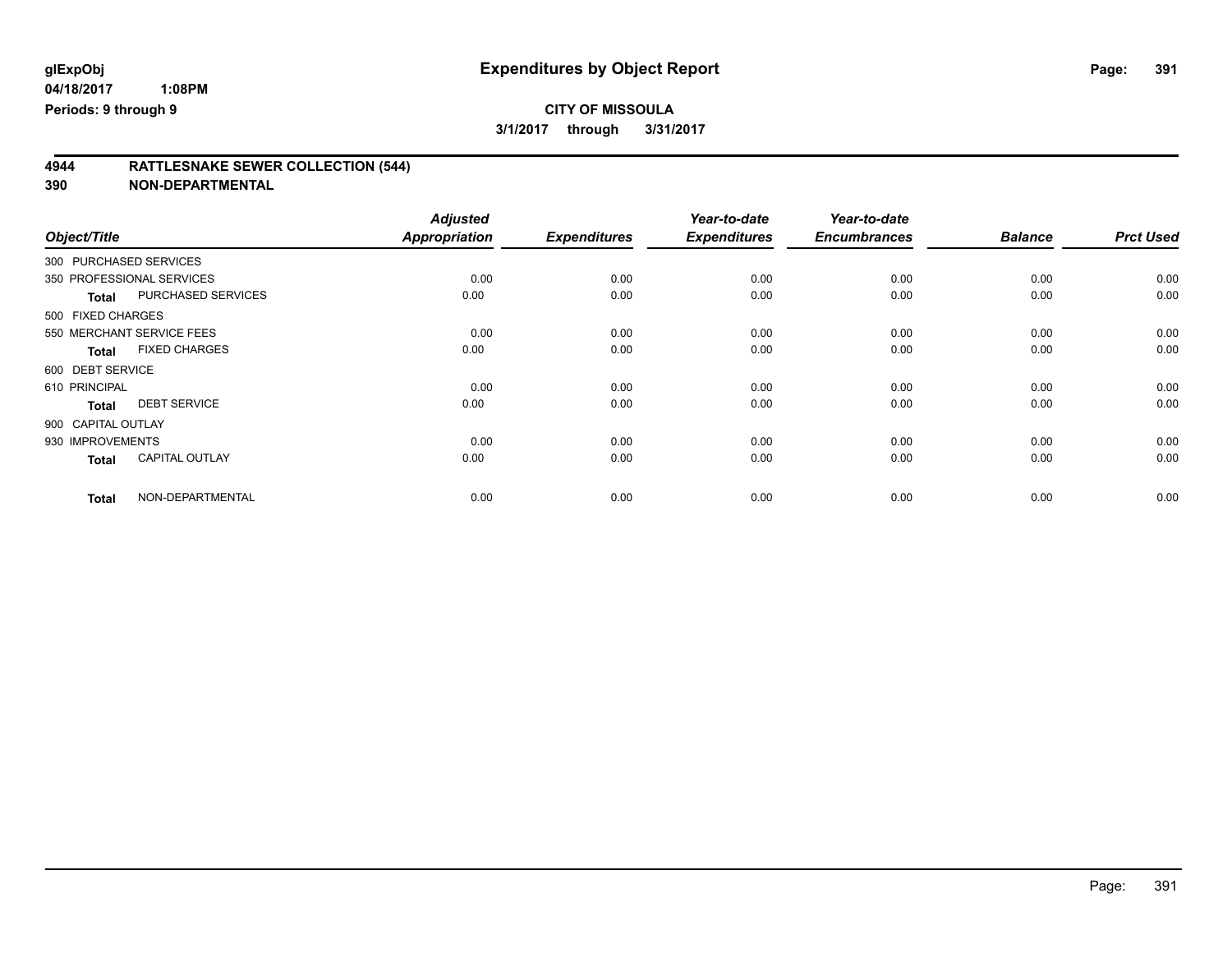**3/1/2017 through 3/31/2017**

| <b>RATTLESNAKE SEWER COLLECTION (544)</b><br>4944 |
|---------------------------------------------------|
|---------------------------------------------------|

**550 SID 544 PROJECT**

| Object/Title                          | <b>Adjusted</b><br>Appropriation | <b>Expenditures</b> | Year-to-date<br><b>Expenditures</b> | Year-to-date<br><b>Encumbrances</b> | <b>Balance</b> | <b>Prct Used</b> |
|---------------------------------------|----------------------------------|---------------------|-------------------------------------|-------------------------------------|----------------|------------------|
|                                       |                                  |                     |                                     |                                     |                |                  |
| 300 PURCHASED SERVICES                |                                  |                     |                                     |                                     |                |                  |
| 350 PROFESSIONAL SERVICES             | 0.00                             | 0.00                | 0.00                                | 0.00                                | 0.00           | 0.00             |
| PURCHASED SERVICES<br>Total           | 0.00                             | 0.00                | 0.00                                | 0.00                                | 0.00           | 0.00             |
| 500 FIXED CHARGES                     |                                  |                     |                                     |                                     |                |                  |
| 550 MERCHANT SERVICE FEES             | 0.00                             | 0.00                | 0.00                                | 0.00                                | 0.00           | 0.00             |
| <b>FIXED CHARGES</b><br><b>Total</b>  | 0.00                             | 0.00                | 0.00                                | 0.00                                | 0.00           | 0.00             |
| 900 CAPITAL OUTLAY                    |                                  |                     |                                     |                                     |                |                  |
| 915 EASEMENTS                         | 0.00                             | 0.00                | 0.00                                | 0.00                                | 0.00           | 0.00             |
| 930 IMPROVEMENTS                      | 0.00                             | 0.00                | 0.00                                | 0.00                                | 0.00           | 0.00             |
| 960 CAPITAL CONTINGENCY               | 0.00                             | 0.00                | 0.00                                | 0.00                                | 0.00           | 0.00             |
| <b>CAPITAL OUTLAY</b><br><b>Total</b> | 0.00                             | 0.00                | 0.00                                | 0.00                                | 0.00           | 0.00             |
| SID 544 PROJECT<br><b>Total</b>       | 0.00                             | 0.00                | 0.00                                | 0.00                                | 0.00           | 0.00             |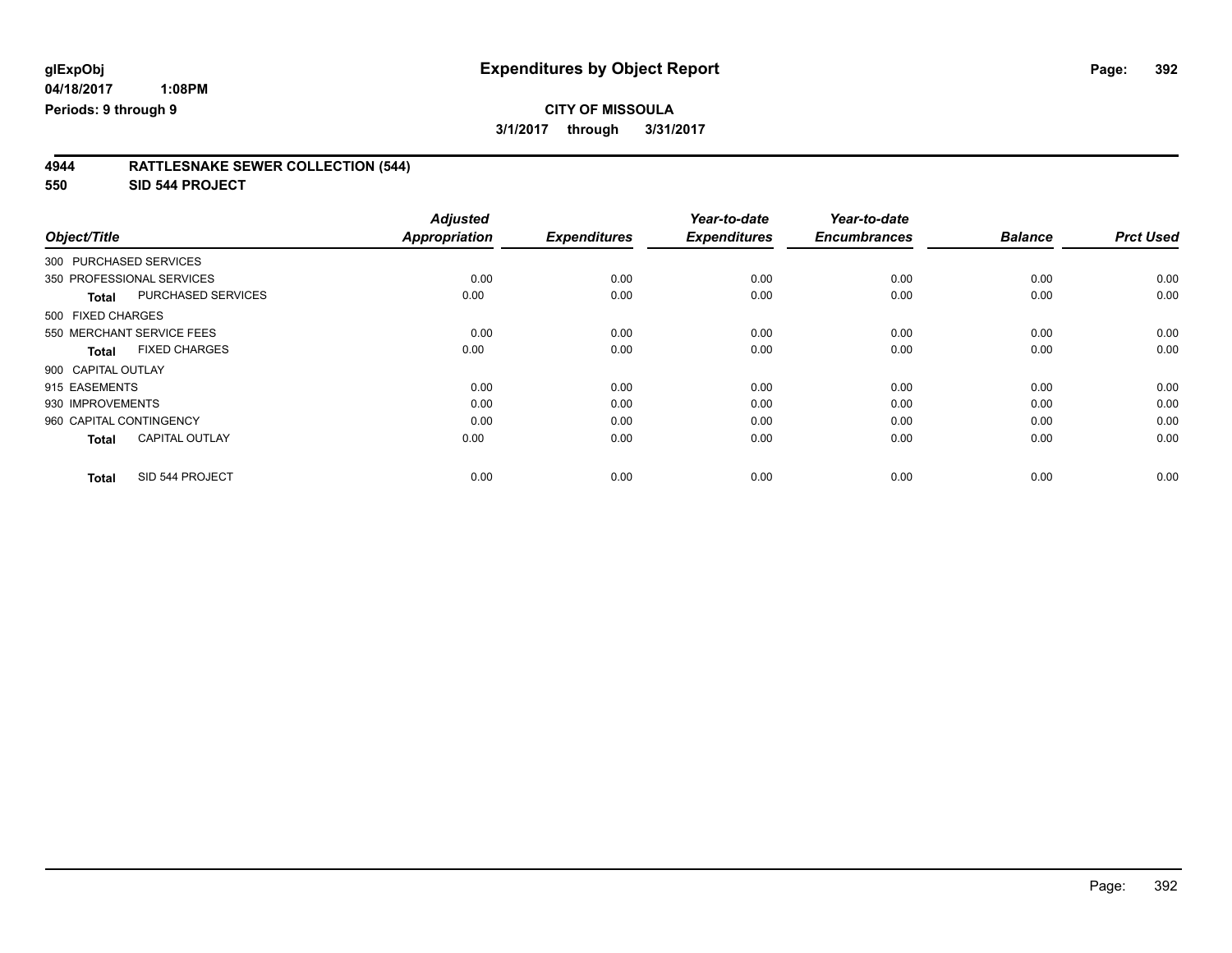#### **4944 RATTLESNAKE SEWER COLLECTION (544)**

**555 LOLO STREET PROJECT**

|                                            | <b>Adjusted</b>      |                     | Year-to-date        | Year-to-date        |                |                  |
|--------------------------------------------|----------------------|---------------------|---------------------|---------------------|----------------|------------------|
| Object/Title                               | <b>Appropriation</b> | <b>Expenditures</b> | <b>Expenditures</b> | <b>Encumbrances</b> | <b>Balance</b> | <b>Prct Used</b> |
| 500 FIXED CHARGES                          |                      |                     |                     |                     |                |                  |
| 550 MERCHANT SERVICE FEES                  | 0.00                 | 0.00                | 0.00                | 0.00                | 0.00           | 0.00             |
| <b>FIXED CHARGES</b><br><b>Total</b>       | 0.00                 | 0.00                | 0.00                | 0.00                | 0.00           | 0.00             |
| 900 CAPITAL OUTLAY                         |                      |                     |                     |                     |                |                  |
| 930 IMPROVEMENTS                           | 0.00                 | 0.00                | 0.00                | 0.00                | 0.00           | 0.00             |
| 960 CAPITAL CONTINGENCY                    | 0.00                 | 0.00                | 0.00                | 0.00                | 0.00           | 0.00             |
| <b>CAPITAL OUTLAY</b><br><b>Total</b>      | 0.00                 | 0.00                | 0.00                | 0.00                | 0.00           | 0.00             |
| <b>LOLO STREET PROJECT</b><br><b>Total</b> | 0.00                 | 0.00                | 0.00                | 0.00                | 0.00           | 0.00             |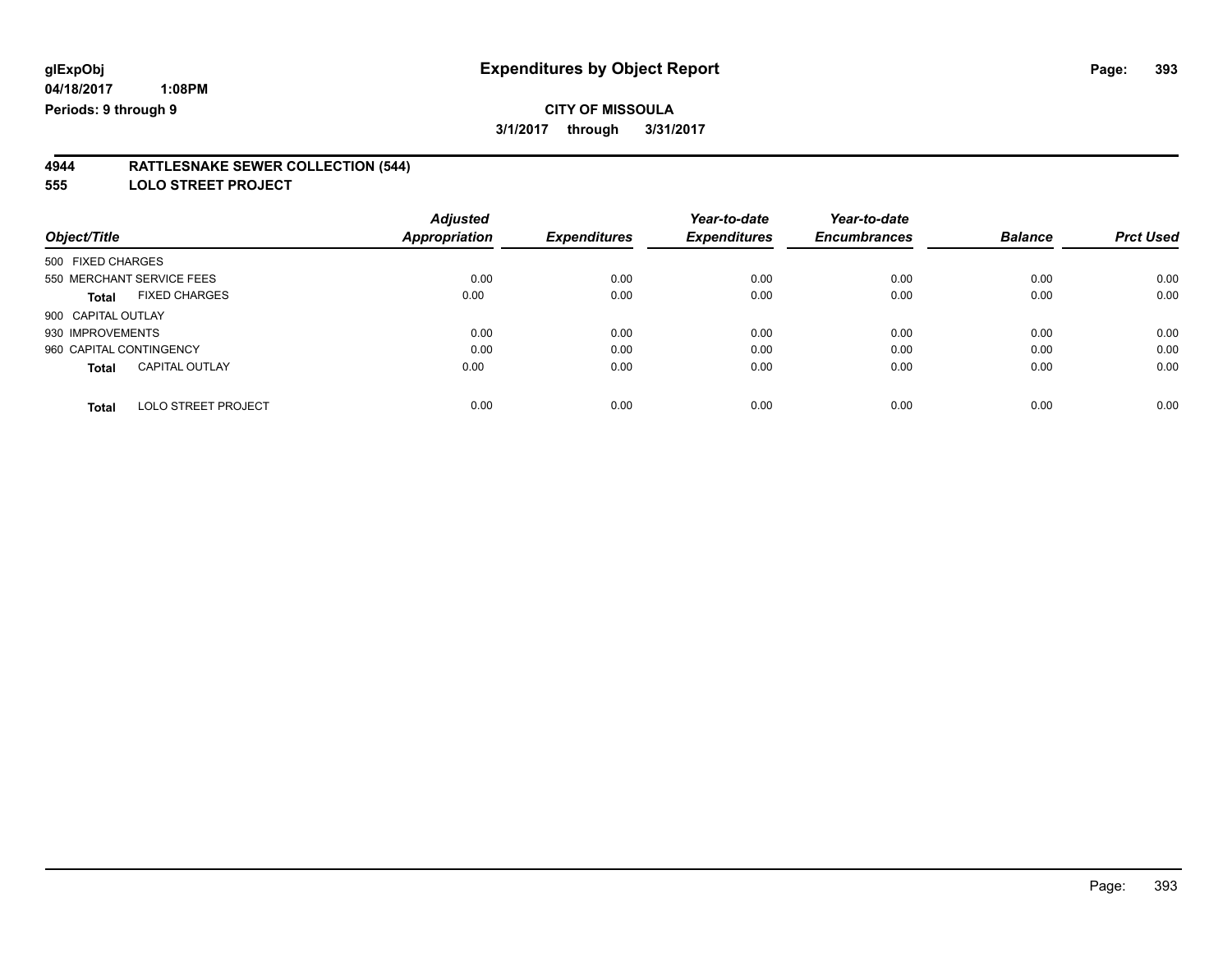# **CITY OF MISSOULA 3/1/2017 through 3/31/2017**

## **4944 RATTLESNAKE SEWER COLLECTION (544)**

| Object/Title            |                                   | <b>Adjusted</b><br><b>Appropriation</b> | <b>Expenditures</b> | Year-to-date<br><b>Expenditures</b> | Year-to-date<br><b>Encumbrances</b> | <b>Balance</b> | <b>Prct Used</b> |
|-------------------------|-----------------------------------|-----------------------------------------|---------------------|-------------------------------------|-------------------------------------|----------------|------------------|
| 300 PURCHASED SERVICES  |                                   |                                         |                     |                                     |                                     |                |                  |
|                         | 350 PROFESSIONAL SERVICES         | 0.00                                    | 0.00                | 0.00                                | 0.00                                | 0.00           | 0.00             |
| <b>Total</b>            | PURCHASED SERVICES                | 0.00                                    | 0.00                | 0.00                                | 0.00                                | 0.00           | 0.00             |
| 500 FIXED CHARGES       |                                   |                                         |                     |                                     |                                     |                |                  |
|                         | 550 MERCHANT SERVICE FEES         | 0.00                                    | 0.00                | 0.00                                | 0.00                                | 0.00           | 0.00             |
| <b>Total</b>            | <b>FIXED CHARGES</b>              | 0.00                                    | 0.00                | 0.00                                | 0.00                                | 0.00           | 0.00             |
| 600 DEBT SERVICE        |                                   |                                         |                     |                                     |                                     |                |                  |
| 610 PRINCIPAL           |                                   | 0.00                                    | 0.00                | 0.00                                | 0.00                                | 0.00           | 0.00             |
| <b>Total</b>            | <b>DEBT SERVICE</b>               | 0.00                                    | 0.00                | 0.00                                | 0.00                                | 0.00           | 0.00             |
| 900 CAPITAL OUTLAY      |                                   |                                         |                     |                                     |                                     |                |                  |
| 915 EASEMENTS           |                                   | 0.00                                    | 0.00                | 0.00                                | 0.00                                | 0.00           | 0.00             |
| 930 IMPROVEMENTS        |                                   | 0.00                                    | 0.00                | 0.00                                | 0.00                                | 0.00           | 0.00             |
| 960 CAPITAL CONTINGENCY |                                   | 0.00                                    | 0.00                | 0.00                                | 0.00                                | 0.00           | 0.00             |
| <b>Total</b>            | <b>CAPITAL OUTLAY</b>             | 0.00                                    | 0.00                | 0.00                                | 0.00                                | 0.00           | 0.00             |
| <b>Total</b>            | RATTLESNAKE SEWER COLLECTION (54- | 0.00                                    | 0.00                | 0.00                                | 0.00                                | 0.00           | 0.00             |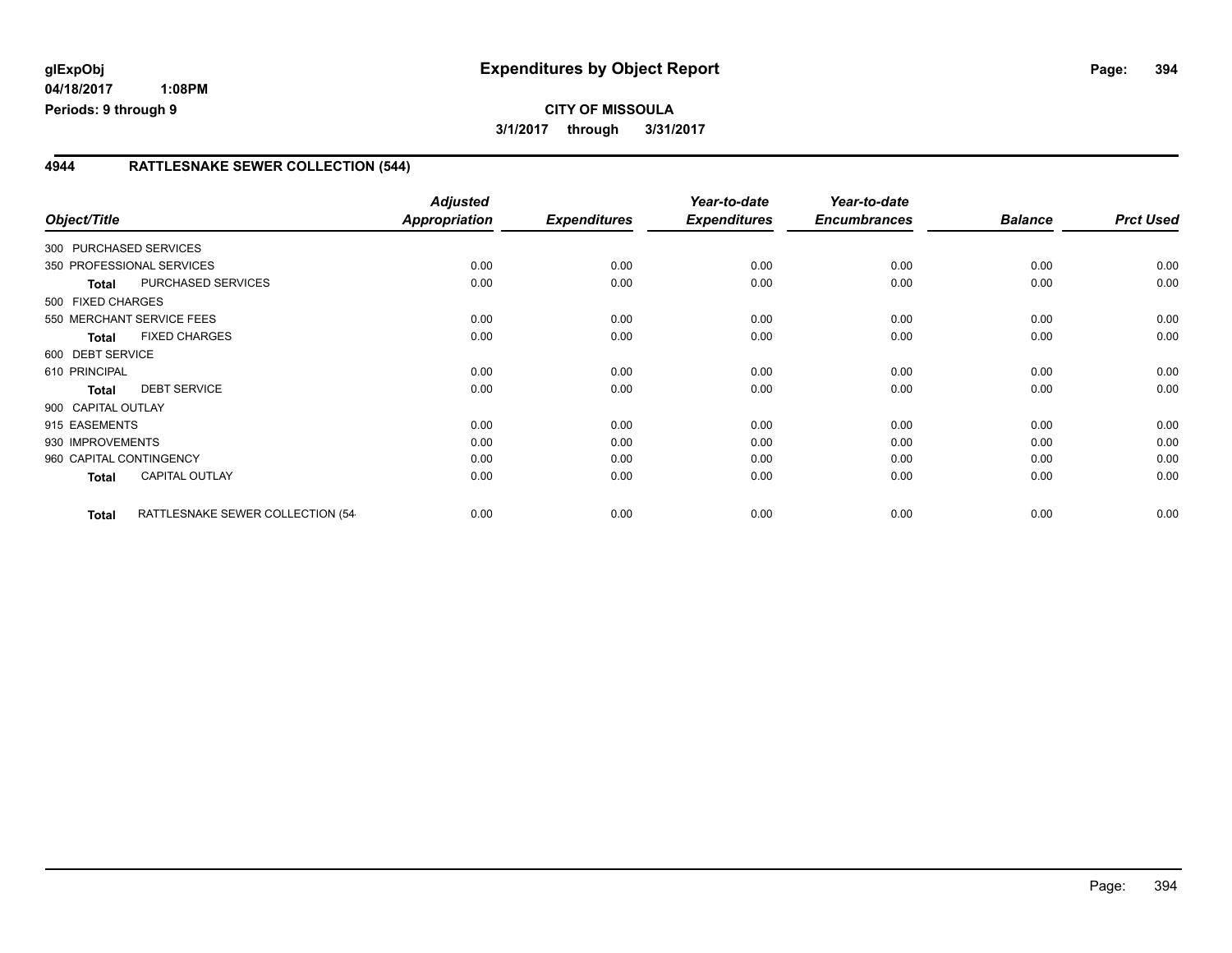**04/18/2017 1:08PM Periods: 9 through 9**

**3/1/2017 through 3/31/2017**

#### **4945 PHILLIPS ST TRAFFIC CALMING**

**000 \*\*\* Title Not Found \*\*\***

| Object/Title                            | <b>Adjusted</b><br><b>Appropriation</b> | <b>Expenditures</b> | Year-to-date<br><b>Expenditures</b> | Year-to-date<br><b>Encumbrances</b> | <b>Balance</b> | <b>Prct Used</b> |
|-----------------------------------------|-----------------------------------------|---------------------|-------------------------------------|-------------------------------------|----------------|------------------|
| 500 FIXED CHARGES                       |                                         |                     |                                     |                                     |                |                  |
| 550 MERCHANT SERVICE FEES               | 0.00                                    | 0.00                | 0.00                                | 0.00                                | 0.00           | 0.00             |
| <b>FIXED CHARGES</b><br><b>Total</b>    | 0.00                                    | 0.00                | 0.00                                | 0.00                                | 0.00           | 0.00             |
| 600 DEBT SERVICE                        |                                         |                     |                                     |                                     |                |                  |
| 620 INTEREST / SERVICE FEES             | 0.00                                    | 0.00                | 0.00                                | 0.00                                | 0.00           | 0.00             |
| <b>DEBT SERVICE</b><br><b>Total</b>     | 0.00                                    | 0.00                | 0.00                                | 0.00                                | 0.00           | 0.00             |
| *** Title Not Found ***<br><b>Total</b> | 0.00                                    | 0.00                | 0.00                                | 0.00                                | 0.00           | 0.00             |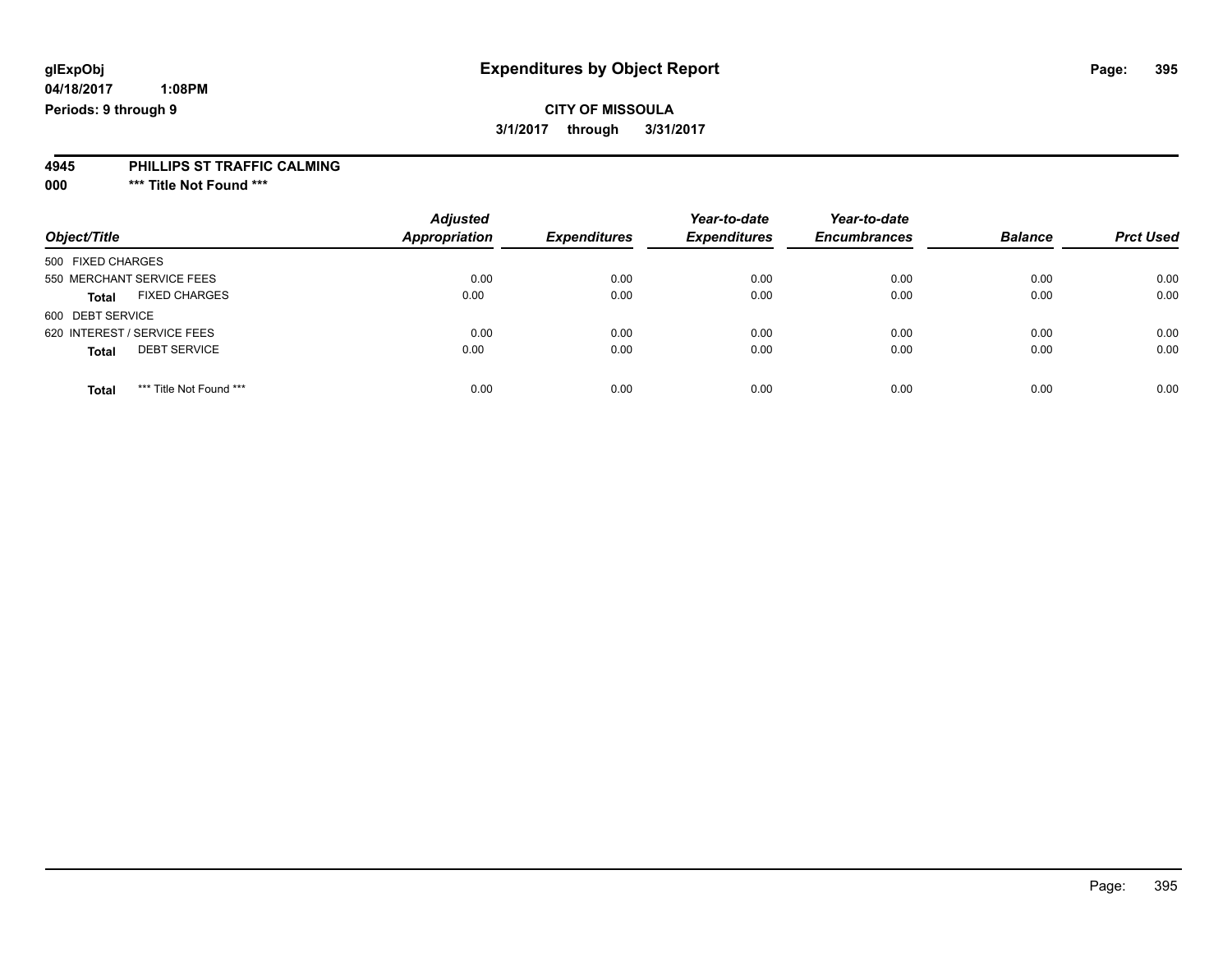**CITY OF MISSOULA 3/1/2017 through 3/31/2017**

### **4945 PHILLIPS ST TRAFFIC CALMING**

| Object/Title                                | <b>Adjusted</b><br><b>Appropriation</b> | <b>Expenditures</b> | Year-to-date<br><b>Expenditures</b> | Year-to-date<br><b>Encumbrances</b> | <b>Balance</b> | <b>Prct Used</b> |
|---------------------------------------------|-----------------------------------------|---------------------|-------------------------------------|-------------------------------------|----------------|------------------|
| 500 FIXED CHARGES                           |                                         |                     |                                     |                                     |                |                  |
| 550 MERCHANT SERVICE FEES                   | 0.00                                    | 0.00                | 0.00                                | 0.00                                | 0.00           | 0.00             |
| <b>FIXED CHARGES</b><br><b>Total</b>        | 0.00                                    | 0.00                | 0.00                                | 0.00                                | 0.00           | 0.00             |
| 600 DEBT SERVICE                            |                                         |                     |                                     |                                     |                |                  |
| 620 INTEREST / SERVICE FEES                 | 0.00                                    | 0.00                | 0.00                                | 0.00                                | 0.00           | 0.00             |
| <b>DEBT SERVICE</b><br><b>Total</b>         | 0.00                                    | 0.00                | 0.00                                | 0.00                                | 0.00           | 0.00             |
| PHILLIPS ST TRAFFIC CALMING<br><b>Total</b> | 0.00                                    | 0.00                | 0.00                                | 0.00                                | 0.00           | 0.00             |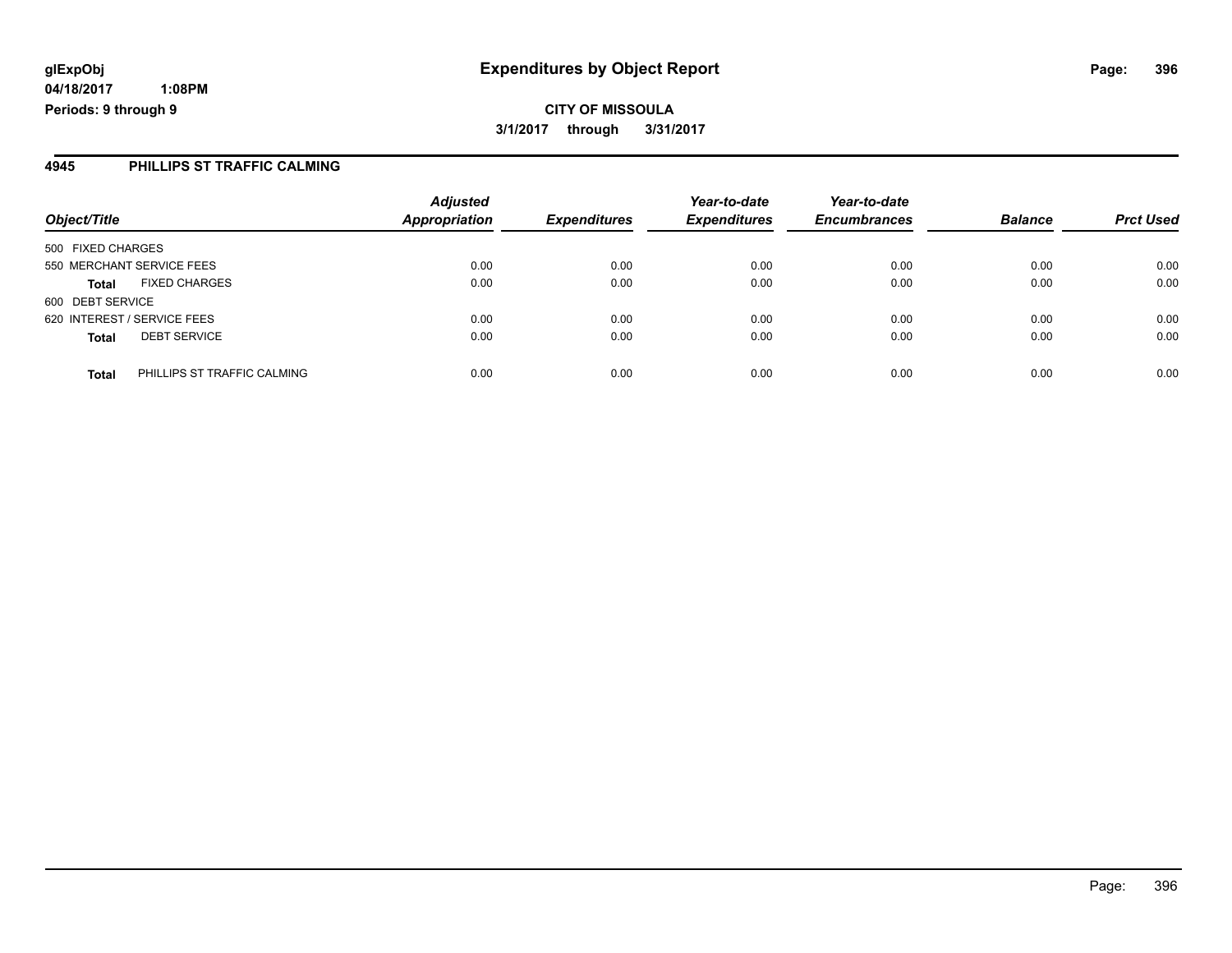# **glExpObj Expenditures by Object Report Page: 397**

**04/18/2017 1:08PM Periods: 9 through 9**

#### **4946 PATTEE CREEK DR. TRAFFIC CALMING**

**000 \*\*\* Title Not Found \*\*\***

| Object/Title                            | <b>Adjusted</b><br><b>Appropriation</b> | <b>Expenditures</b> | Year-to-date<br><b>Expenditures</b> | Year-to-date<br><b>Encumbrances</b> | <b>Balance</b> | <b>Prct Used</b> |
|-----------------------------------------|-----------------------------------------|---------------------|-------------------------------------|-------------------------------------|----------------|------------------|
| 500 FIXED CHARGES                       |                                         |                     |                                     |                                     |                |                  |
| 550 MERCHANT SERVICE FEES               | 0.00                                    | 0.00                | 0.00                                | 0.00                                | 0.00           | 0.00             |
| <b>FIXED CHARGES</b><br><b>Total</b>    | 0.00                                    | 0.00                | 0.00                                | 0.00                                | 0.00           | 0.00             |
| 600 DEBT SERVICE                        |                                         |                     |                                     |                                     |                |                  |
| 620 INTEREST / SERVICE FEES             | 0.00                                    | 0.00                | 0.00                                | 0.00                                | 0.00           | 0.00             |
| <b>DEBT SERVICE</b><br><b>Total</b>     | 0.00                                    | 0.00                | 0.00                                | 0.00                                | 0.00           | 0.00             |
| *** Title Not Found ***<br><b>Total</b> | 0.00                                    | 0.00                | 0.00                                | 0.00                                | 0.00           | 0.00             |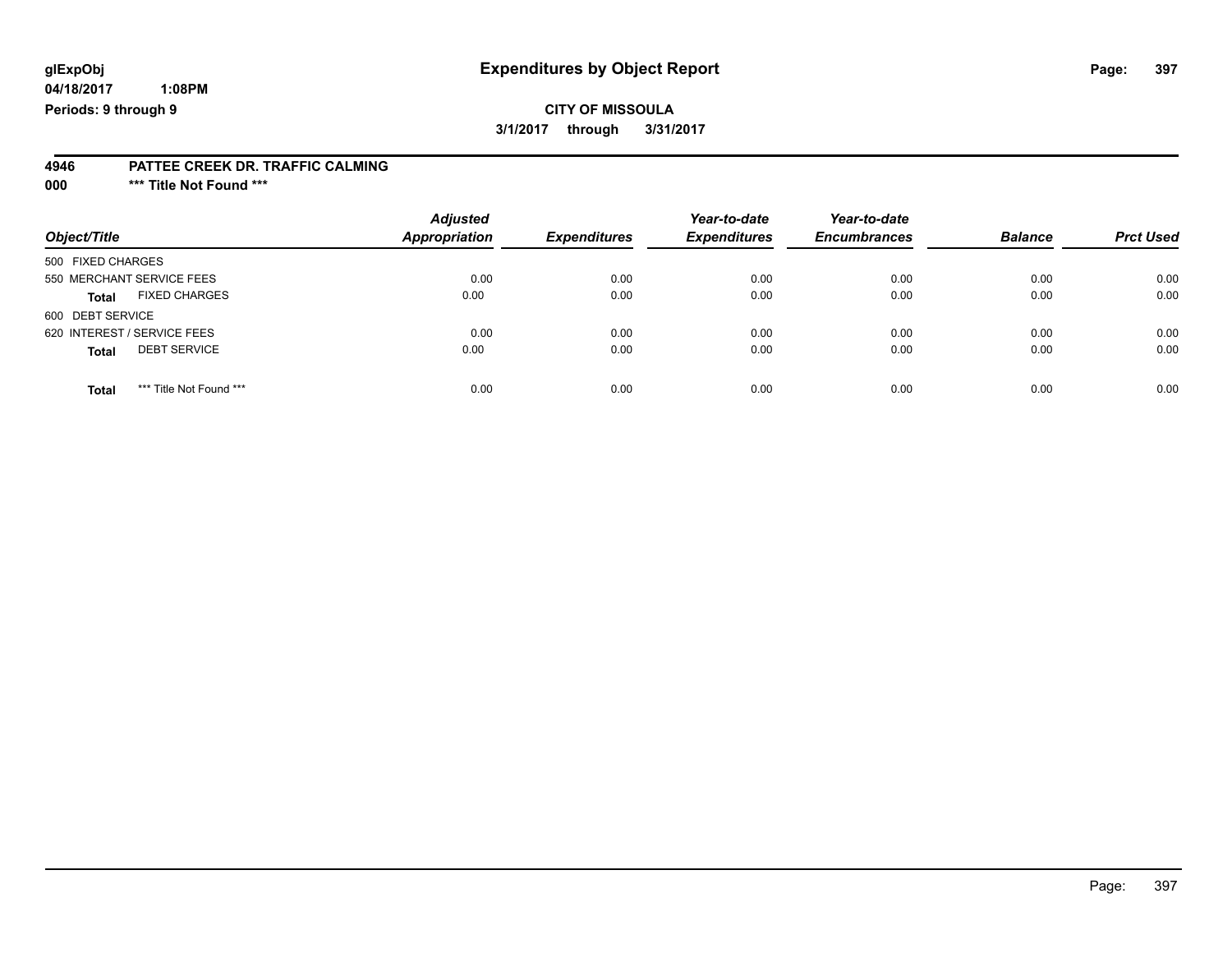# **4946 PATTEE CREEK DR. TRAFFIC CALMING**

**390 NON-DEPARTMENTAL**

|                        |                           | <b>Adjusted</b>      |                     | Year-to-date        | Year-to-date        |                |                  |
|------------------------|---------------------------|----------------------|---------------------|---------------------|---------------------|----------------|------------------|
| Object/Title           |                           | <b>Appropriation</b> | <b>Expenditures</b> | <b>Expenditures</b> | <b>Encumbrances</b> | <b>Balance</b> | <b>Prct Used</b> |
| 300 PURCHASED SERVICES |                           |                      |                     |                     |                     |                |                  |
|                        | 350 PROFESSIONAL SERVICES | 0.00                 | 0.00                | 0.00                | 0.00                | 0.00           | 0.00             |
| <b>Total</b>           | PURCHASED SERVICES        | 0.00                 | 0.00                | 0.00                | 0.00                | 0.00           | 0.00             |
| 500 FIXED CHARGES      |                           |                      |                     |                     |                     |                |                  |
|                        | 550 MERCHANT SERVICE FEES | 0.00                 | 0.00                | 0.00                | 0.00                | 0.00           | 0.00             |
| <b>Total</b>           | <b>FIXED CHARGES</b>      | 0.00                 | 0.00                | 0.00                | 0.00                | 0.00           | 0.00             |
| 900 CAPITAL OUTLAY     |                           |                      |                     |                     |                     |                |                  |
| 930 IMPROVEMENTS       |                           | 0.00                 | 0.00                | 0.00                | 0.00                | 0.00           | 0.00             |
| <b>Total</b>           | <b>CAPITAL OUTLAY</b>     | 0.00                 | 0.00                | 0.00                | 0.00                | 0.00           | 0.00             |
| <b>Total</b>           | NON-DEPARTMENTAL          | 0.00                 | 0.00                | 0.00                | 0.00                | 0.00           | 0.00             |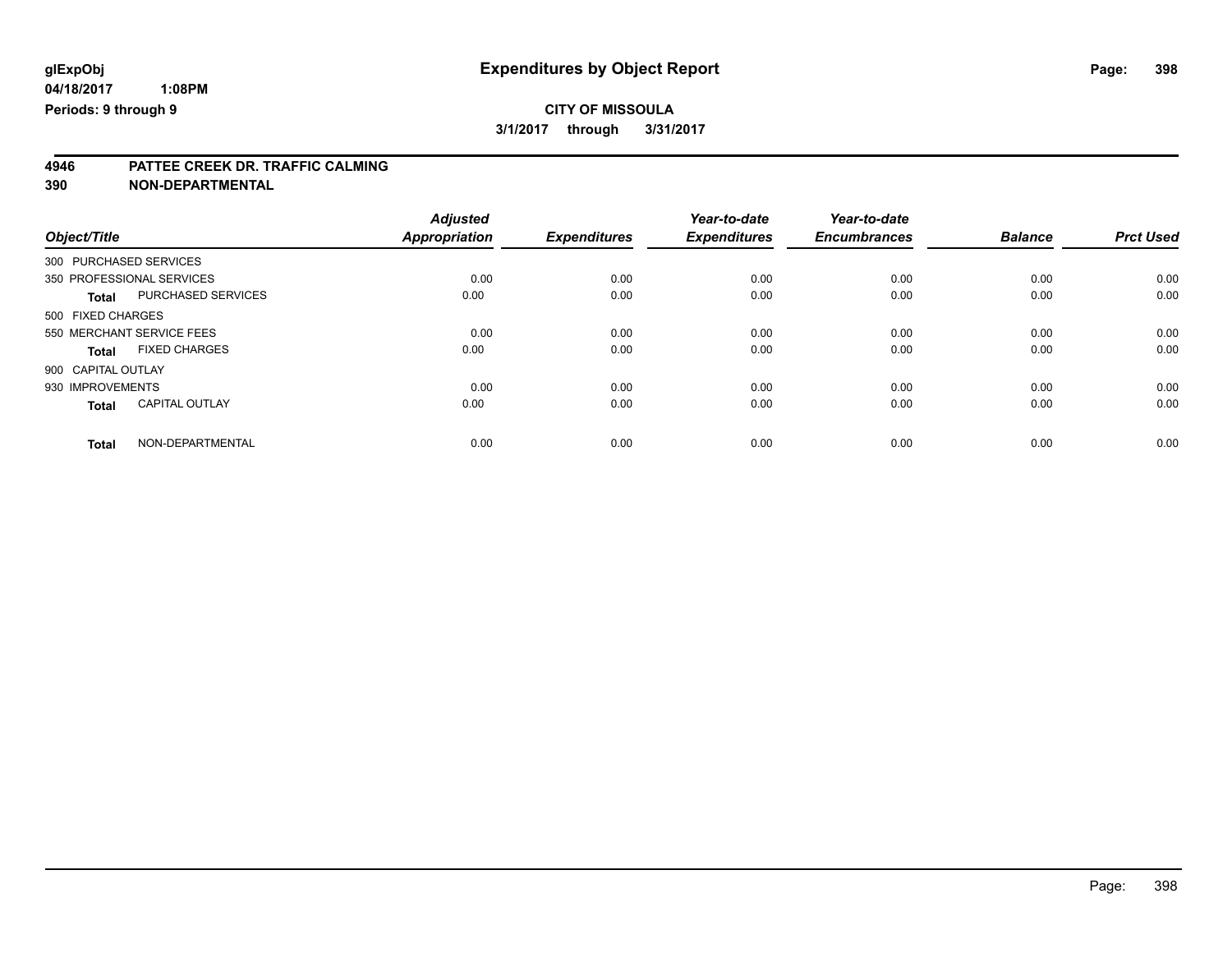# **CITY OF MISSOULA 3/1/2017 through 3/31/2017**

#### **4946 PATTEE CREEK DR. TRAFFIC CALMING**

| Object/Title       |                                  | <b>Adjusted</b><br>Appropriation | <b>Expenditures</b> | Year-to-date<br><b>Expenditures</b> | Year-to-date<br><b>Encumbrances</b> | <b>Balance</b> | <b>Prct Used</b> |
|--------------------|----------------------------------|----------------------------------|---------------------|-------------------------------------|-------------------------------------|----------------|------------------|
|                    | 300 PURCHASED SERVICES           |                                  |                     |                                     |                                     |                |                  |
|                    | 350 PROFESSIONAL SERVICES        | 0.00                             | 0.00                | 0.00                                | 0.00                                | 0.00           | 0.00             |
| <b>Total</b>       | PURCHASED SERVICES               | 0.00                             | 0.00                | 0.00                                | 0.00                                | 0.00           | 0.00             |
| 500 FIXED CHARGES  |                                  |                                  |                     |                                     |                                     |                |                  |
|                    | 550 MERCHANT SERVICE FEES        | 0.00                             | 0.00                | 0.00                                | 0.00                                | 0.00           | 0.00             |
| <b>Total</b>       | <b>FIXED CHARGES</b>             | 0.00                             | 0.00                | 0.00                                | 0.00                                | 0.00           | 0.00             |
| 600 DEBT SERVICE   |                                  |                                  |                     |                                     |                                     |                |                  |
|                    | 620 INTEREST / SERVICE FEES      | 0.00                             | 0.00                | 0.00                                | 0.00                                | 0.00           | 0.00             |
| <b>Total</b>       | <b>DEBT SERVICE</b>              | 0.00                             | 0.00                | 0.00                                | 0.00                                | 0.00           | 0.00             |
| 900 CAPITAL OUTLAY |                                  |                                  |                     |                                     |                                     |                |                  |
| 930 IMPROVEMENTS   |                                  | 0.00                             | 0.00                | 0.00                                | 0.00                                | 0.00           | 0.00             |
| <b>Total</b>       | <b>CAPITAL OUTLAY</b>            | 0.00                             | 0.00                | 0.00                                | 0.00                                | 0.00           | 0.00             |
| <b>Total</b>       | PATTEE CREEK DR. TRAFFIC CALMING | 0.00                             | 0.00                | 0.00                                | 0.00                                | 0.00           | 0.00             |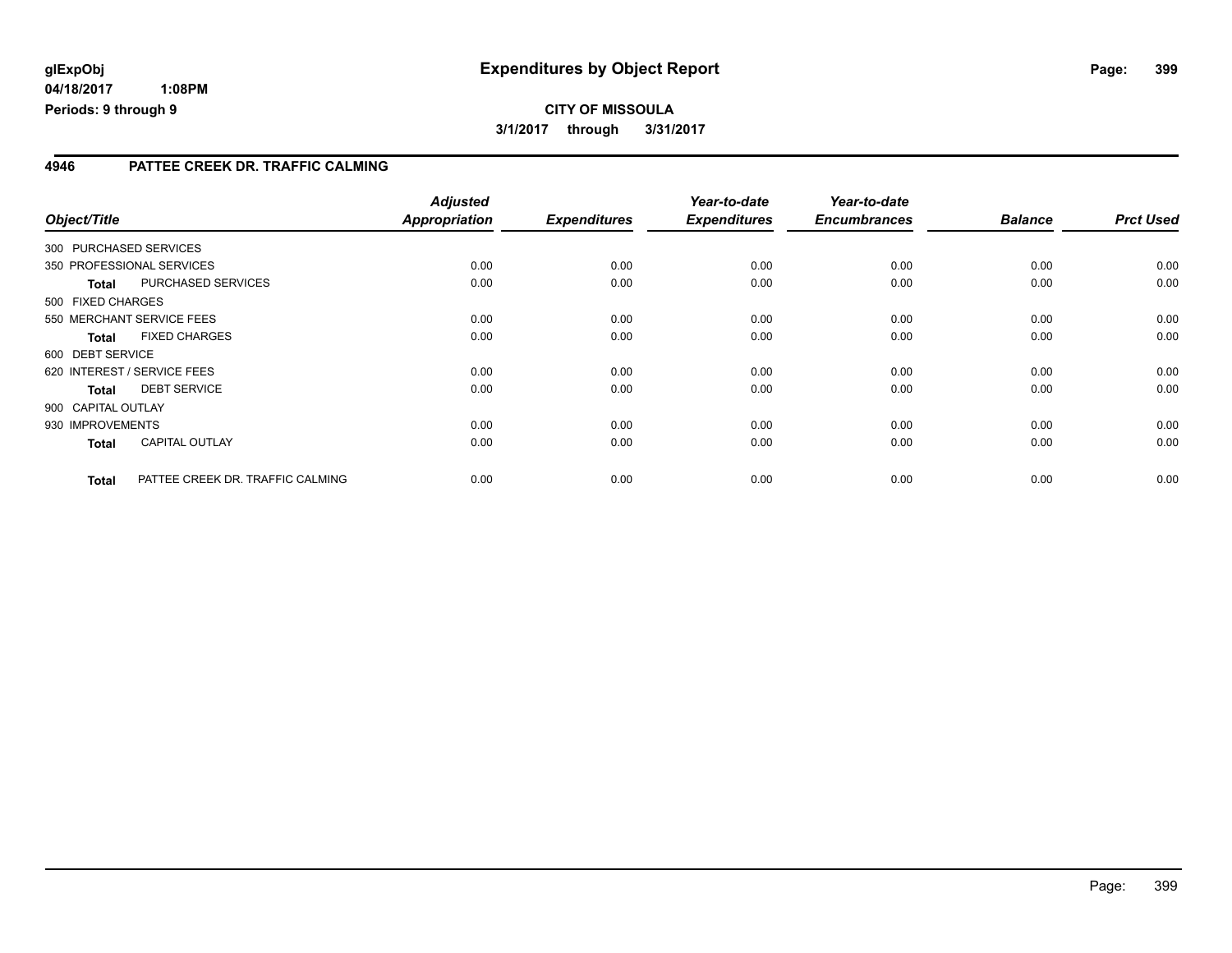# **4948 STORMWATER OUTFALL RETROFITS**

**390 NON-DEPARTMENTAL**

|                                           | <b>Adjusted</b>      |                     | Year-to-date        | Year-to-date        |                |                  |
|-------------------------------------------|----------------------|---------------------|---------------------|---------------------|----------------|------------------|
| Object/Title                              | <b>Appropriation</b> | <b>Expenditures</b> | <b>Expenditures</b> | <b>Encumbrances</b> | <b>Balance</b> | <b>Prct Used</b> |
| 300 PURCHASED SERVICES                    |                      |                     |                     |                     |                |                  |
| 350 PROFESSIONAL SERVICES                 | 0.00                 | 2.395.49            | 25.665.94           | 0.00                | $-25.665.94$   | 0.00             |
| <b>PURCHASED SERVICES</b><br><b>Total</b> | 0.00                 | 2,395.49            | 25,665.94           | 0.00                | $-25,665.94$   | 0.00             |
| 500 FIXED CHARGES                         |                      |                     |                     |                     |                |                  |
| 550 MERCHANT SERVICE FEES                 | 0.00                 | 0.00                | 0.00                | 0.00                | 0.00           | 0.00             |
| <b>FIXED CHARGES</b><br><b>Total</b>      | 0.00                 | 0.00                | 0.00                | 0.00                | 0.00           | 0.00             |
| 900 CAPITAL OUTLAY                        |                      |                     |                     |                     |                |                  |
| 930 IMPROVEMENTS                          | 0.00                 | 0.00                | 2.532.04            | 0.00                | $-2.532.04$    | 0.00             |
| <b>CAPITAL OUTLAY</b><br><b>Total</b>     | 0.00                 | 0.00                | 2.532.04            | 0.00                | $-2.532.04$    | 0.00             |
| NON-DEPARTMENTAL<br><b>Total</b>          | 0.00                 | 2.395.49            | 28.197.98           | 0.00                | $-28.197.98$   | 0.00             |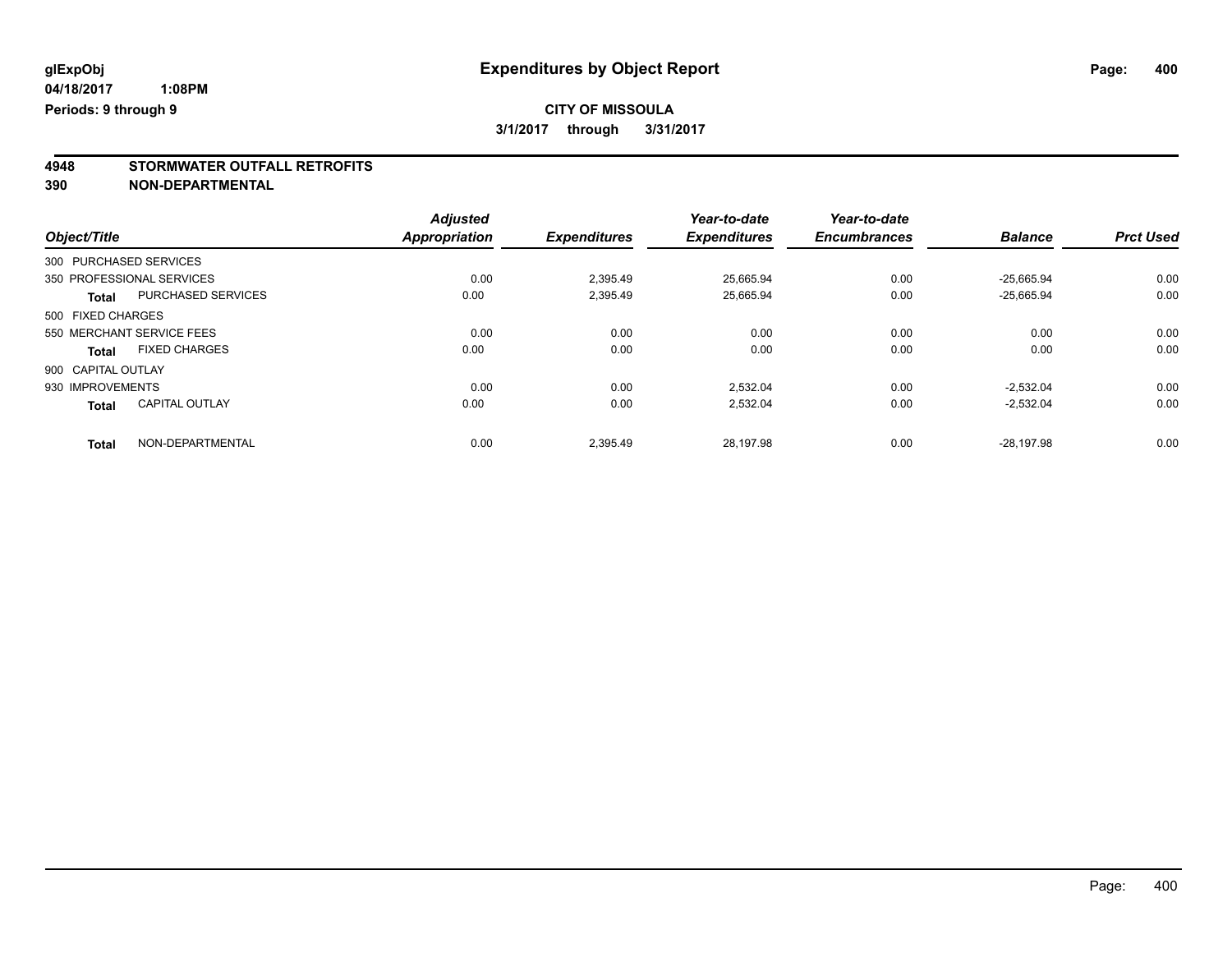#### **4948 STORMWATER OUTFALL RETROFITS**

| Object/Title           |                              | <b>Adjusted</b><br>Appropriation | <b>Expenditures</b> | Year-to-date<br><b>Expenditures</b> | Year-to-date<br><b>Encumbrances</b> | <b>Balance</b> | <b>Prct Used</b> |
|------------------------|------------------------------|----------------------------------|---------------------|-------------------------------------|-------------------------------------|----------------|------------------|
| 300 PURCHASED SERVICES |                              |                                  |                     |                                     |                                     |                |                  |
|                        | 350 PROFESSIONAL SERVICES    | 0.00                             | 2,395.49            | 25.665.94                           | 0.00                                | $-25.665.94$   | 0.00             |
| <b>Total</b>           | PURCHASED SERVICES           | 0.00                             | 2,395.49            | 25,665.94                           | 0.00                                | $-25,665.94$   | 0.00             |
| 500 FIXED CHARGES      |                              |                                  |                     |                                     |                                     |                |                  |
|                        | 550 MERCHANT SERVICE FEES    | 0.00                             | 0.00                | 0.00                                | 0.00                                | 0.00           | 0.00             |
| <b>Total</b>           | <b>FIXED CHARGES</b>         | 0.00                             | 0.00                | 0.00                                | 0.00                                | 0.00           | 0.00             |
| 900 CAPITAL OUTLAY     |                              |                                  |                     |                                     |                                     |                |                  |
| 930 IMPROVEMENTS       |                              | 0.00                             | 0.00                | 2,532.04                            | 0.00                                | $-2.532.04$    | 0.00             |
| <b>Total</b>           | CAPITAL OUTLAY               | 0.00                             | 0.00                | 2,532.04                            | 0.00                                | $-2,532.04$    | 0.00             |
| <b>Total</b>           | STORMWATER OUTFALL RETROFITS | 0.00                             | 2.395.49            | 28.197.98                           | 0.00                                | $-28.197.98$   | 0.00             |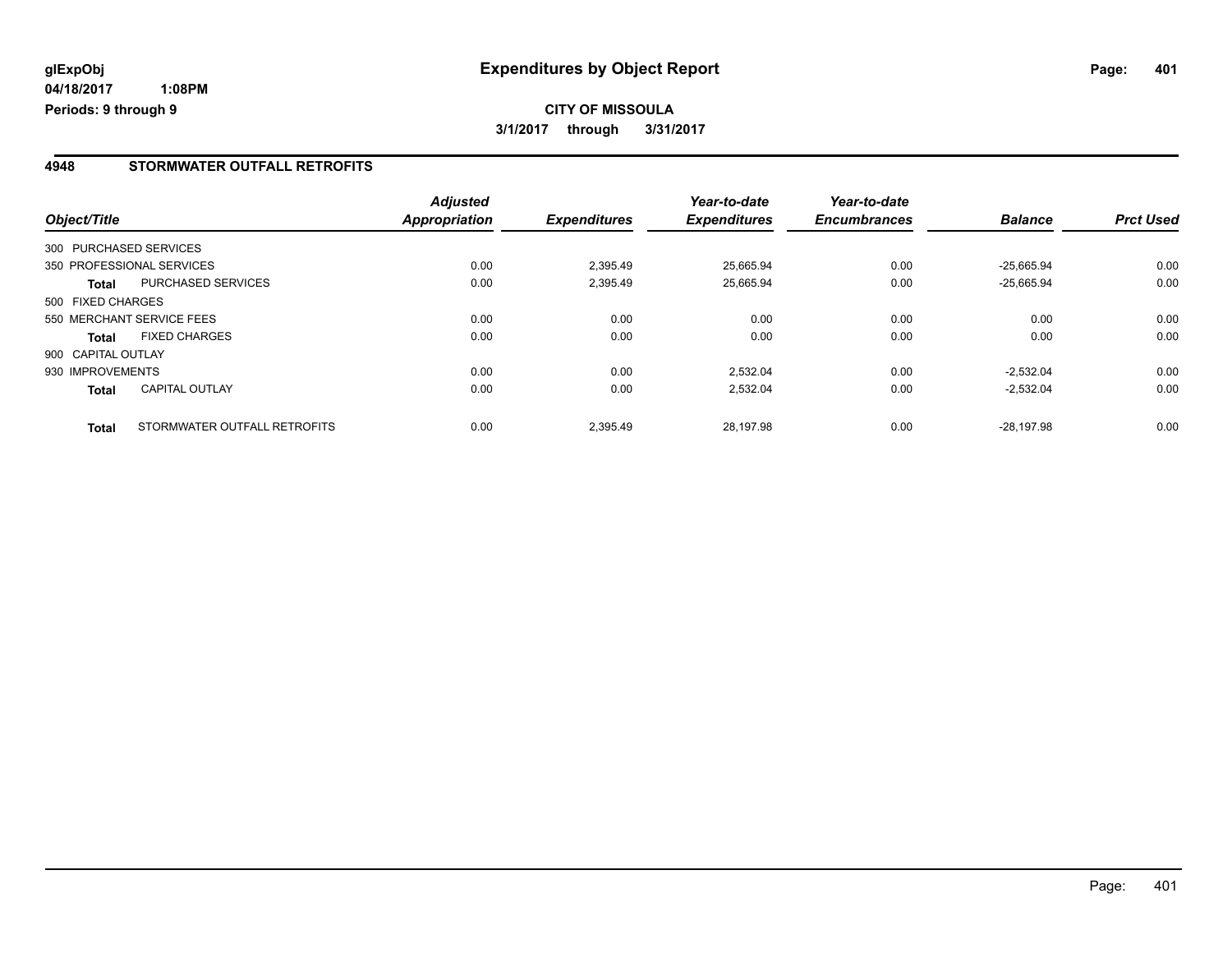# **4949 WAYFINDING PROJECT**

**390 NON-DEPARTMENTAL**

|                    |                                   | <b>Adjusted</b>      |                     | Year-to-date        | Year-to-date        |                |                  |
|--------------------|-----------------------------------|----------------------|---------------------|---------------------|---------------------|----------------|------------------|
| Object/Title       |                                   | <b>Appropriation</b> | <b>Expenditures</b> | <b>Expenditures</b> | <b>Encumbrances</b> | <b>Balance</b> | <b>Prct Used</b> |
|                    | 100 PERSONAL SERVICES             |                      |                     |                     |                     |                |                  |
|                    | 110 SALARIES AND WAGES            | 0.00                 | 0.00                | 0.00                | 0.00                | 0.00           | 0.00             |
|                    | <b>140 EMPLOYER CONTRIBUTIONS</b> | 0.00                 | 0.00                | 0.00                | 0.00                | 0.00           | 0.00             |
| <b>Total</b>       | PERSONAL SERVICES                 | 0.00                 | 0.00                | 0.00                | 0.00                | 0.00           | 0.00             |
| 200 SUPPLIES       |                                   |                      |                     |                     |                     |                |                  |
|                    | 210 OFFICE SUPPLIES               | 0.00                 | 0.00                | 0.00                | 0.00                | 0.00           | 0.00             |
| <b>Total</b>       | <b>SUPPLIES</b>                   | 0.00                 | 0.00                | 0.00                | 0.00                | 0.00           | 0.00             |
|                    | 300 PURCHASED SERVICES            |                      |                     |                     |                     |                |                  |
|                    | 350 PROFESSIONAL SERVICES         | 0.00                 | $-300.00$           | 90,395.50           | 0.00                | $-90,395.50$   | 0.00             |
|                    | 360 REPAIR & MAINTENANCE          | 0.00                 | 0.00                | 0.00                | 0.00                | 0.00           | 0.00             |
| <b>Total</b>       | PURCHASED SERVICES                | 0.00                 | $-300.00$           | 90,395.50           | 0.00                | $-90,395.50$   | 0.00             |
| 500 FIXED CHARGES  |                                   |                      |                     |                     |                     |                |                  |
|                    | 550 MERCHANT SERVICE FEES         | 0.00                 | 0.00                | 0.00                | 0.00                | 0.00           | 0.00             |
| <b>Total</b>       | <b>FIXED CHARGES</b>              | 0.00                 | 0.00                | 0.00                | 0.00                | 0.00           | 0.00             |
| 900 CAPITAL OUTLAY |                                   |                      |                     |                     |                     |                |                  |
| 930 IMPROVEMENTS   |                                   | 0.00                 | 0.00                | 0.00                | 0.00                | 0.00           | 0.00             |
|                    | 940 MACHINERY & EQUIPMENT         | 0.00                 | 0.00                | 0.00                | 0.00                | 0.00           | 0.00             |
| <b>Total</b>       | <b>CAPITAL OUTLAY</b>             | 0.00                 | 0.00                | 0.00                | 0.00                | 0.00           | 0.00             |
| <b>Total</b>       | NON-DEPARTMENTAL                  | 0.00                 | $-300.00$           | 90,395.50           | 0.00                | $-90,395.50$   | 0.00             |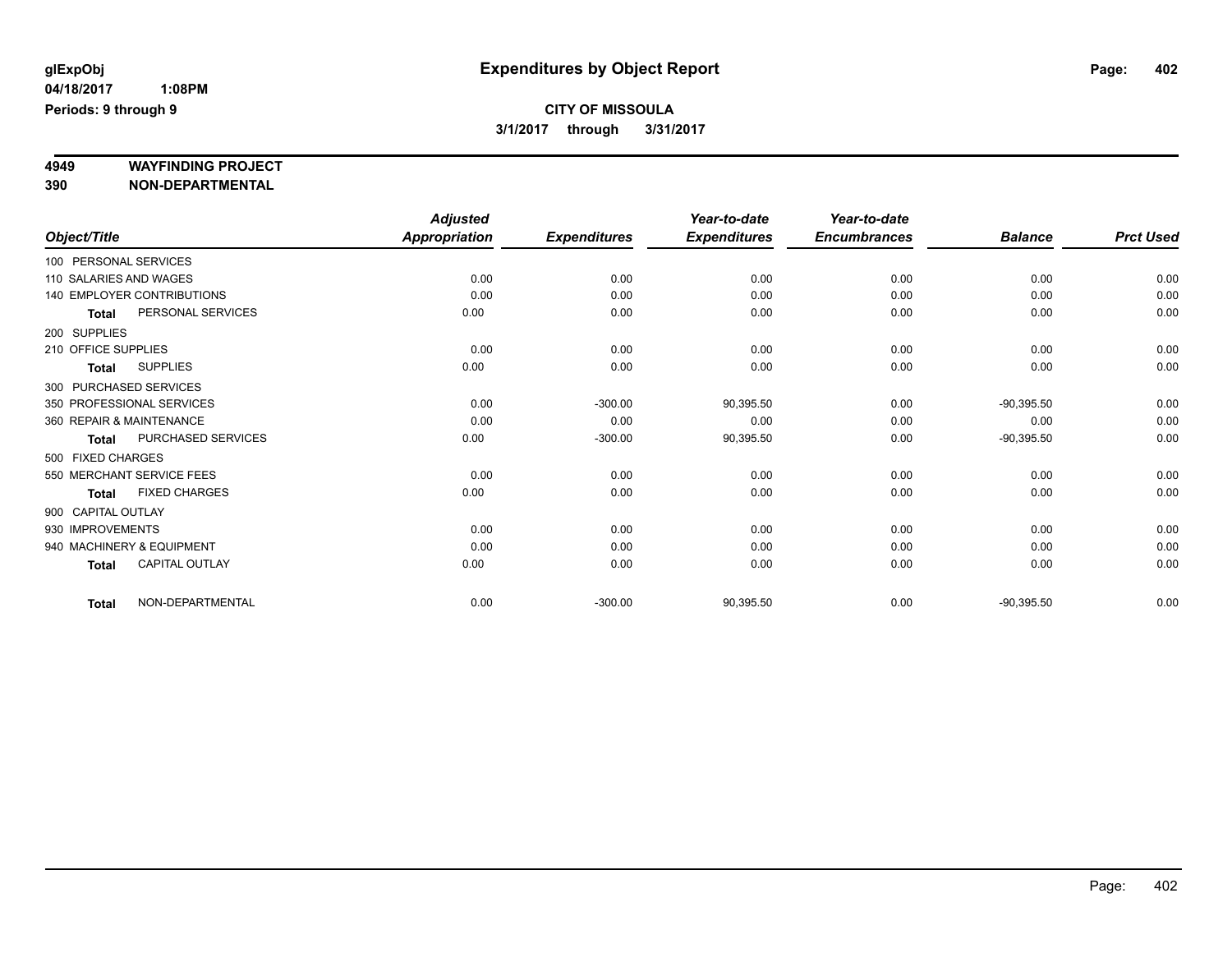#### **4949 WAYFINDING PROJECT**

|                                           | <b>Adjusted</b>      |                     | Year-to-date        | Year-to-date        |                |                  |
|-------------------------------------------|----------------------|---------------------|---------------------|---------------------|----------------|------------------|
| Object/Title                              | <b>Appropriation</b> | <b>Expenditures</b> | <b>Expenditures</b> | <b>Encumbrances</b> | <b>Balance</b> | <b>Prct Used</b> |
| 100 PERSONAL SERVICES                     |                      |                     |                     |                     |                |                  |
| 110 SALARIES AND WAGES                    | 0.00                 | 0.00                | 0.00                | 0.00                | 0.00           | 0.00             |
| 140 EMPLOYER CONTRIBUTIONS                | 0.00                 | 0.00                | 0.00                | 0.00                | 0.00           | 0.00             |
| PERSONAL SERVICES<br><b>Total</b>         | 0.00                 | 0.00                | 0.00                | 0.00                | 0.00           | 0.00             |
| 200 SUPPLIES                              |                      |                     |                     |                     |                |                  |
| 210 OFFICE SUPPLIES                       | 0.00                 | 0.00                | 0.00                | 0.00                | 0.00           | 0.00             |
| <b>SUPPLIES</b><br><b>Total</b>           | 0.00                 | 0.00                | 0.00                | 0.00                | 0.00           | 0.00             |
| 300 PURCHASED SERVICES                    |                      |                     |                     |                     |                |                  |
| 350 PROFESSIONAL SERVICES                 | 0.00                 | $-300.00$           | 90,395.50           | 0.00                | $-90,395.50$   | 0.00             |
| 360 REPAIR & MAINTENANCE                  | 0.00                 | 0.00                | 0.00                | 0.00                | 0.00           | 0.00             |
| PURCHASED SERVICES<br><b>Total</b>        | 0.00                 | $-300.00$           | 90,395.50           | 0.00                | $-90,395.50$   | 0.00             |
| 500 FIXED CHARGES                         |                      |                     |                     |                     |                |                  |
| 550 MERCHANT SERVICE FEES                 | 0.00                 | 0.00                | 0.00                | 0.00                | 0.00           | 0.00             |
| <b>FIXED CHARGES</b><br><b>Total</b>      | 0.00                 | 0.00                | 0.00                | 0.00                | 0.00           | 0.00             |
| 900 CAPITAL OUTLAY                        |                      |                     |                     |                     |                |                  |
| 930 IMPROVEMENTS                          | 0.00                 | 0.00                | 0.00                | 0.00                | 0.00           | 0.00             |
| 940 MACHINERY & EQUIPMENT                 | 0.00                 | 0.00                | 0.00                | 0.00                | 0.00           | 0.00             |
| CAPITAL OUTLAY<br><b>Total</b>            | 0.00                 | 0.00                | 0.00                | 0.00                | 0.00           | 0.00             |
| <b>WAYFINDING PROJECT</b><br><b>Total</b> | 0.00                 | $-300.00$           | 90,395.50           | 0.00                | $-90,395.50$   | 0.00             |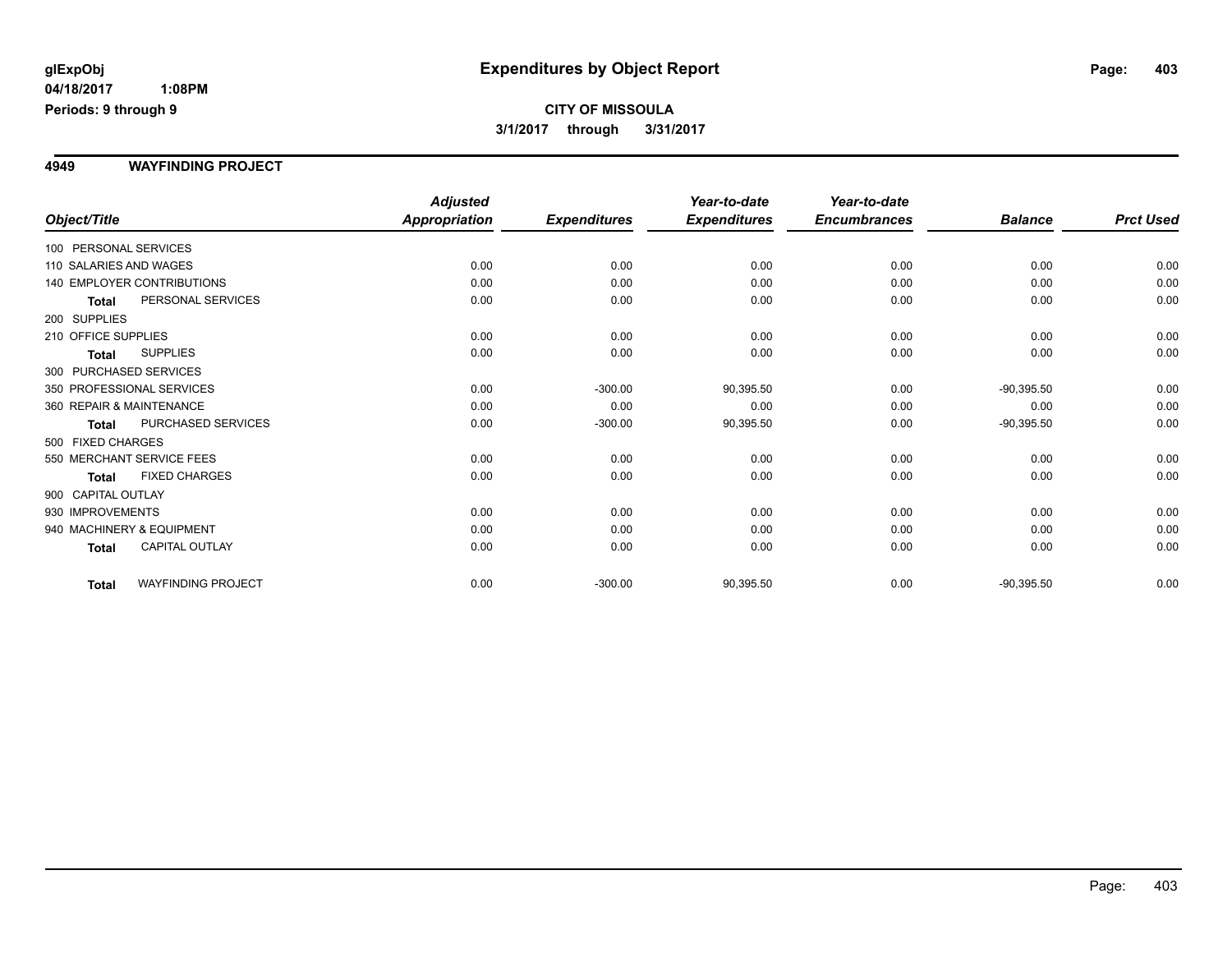# **4990 ARRA ENHANCEMENTS**

**500 N HIGGINS STREETSCAPE**

| Object/Title       |                           | <b>Adjusted</b><br><b>Appropriation</b> | <b>Expenditures</b> | Year-to-date<br><b>Expenditures</b> | Year-to-date<br><b>Encumbrances</b> | <b>Balance</b> | <b>Prct Used</b> |
|--------------------|---------------------------|-----------------------------------------|---------------------|-------------------------------------|-------------------------------------|----------------|------------------|
| 500 FIXED CHARGES  |                           |                                         |                     |                                     |                                     |                |                  |
|                    |                           |                                         |                     |                                     |                                     |                |                  |
|                    | 550 MERCHANT SERVICE FEES | 0.00                                    | 0.00                | 0.00                                | 0.00                                | 0.00           | 0.00             |
| <b>Total</b>       | <b>FIXED CHARGES</b>      | 0.00                                    | 0.00                | 0.00                                | 0.00                                | 0.00           | 0.00             |
| 900 CAPITAL OUTLAY |                           |                                         |                     |                                     |                                     |                |                  |
| 930 IMPROVEMENTS   |                           | 0.00                                    | 0.00                | 0.00                                | 0.00                                | 0.00           | 0.00             |
| <b>Total</b>       | <b>CAPITAL OUTLAY</b>     | 0.00                                    | 0.00                | 0.00                                | 0.00                                | 0.00           | 0.00             |
| <b>Total</b>       | N HIGGINS STREETSCAPE     | 0.00                                    | 0.00                | 0.00                                | 0.00                                | 0.00           | 0.00             |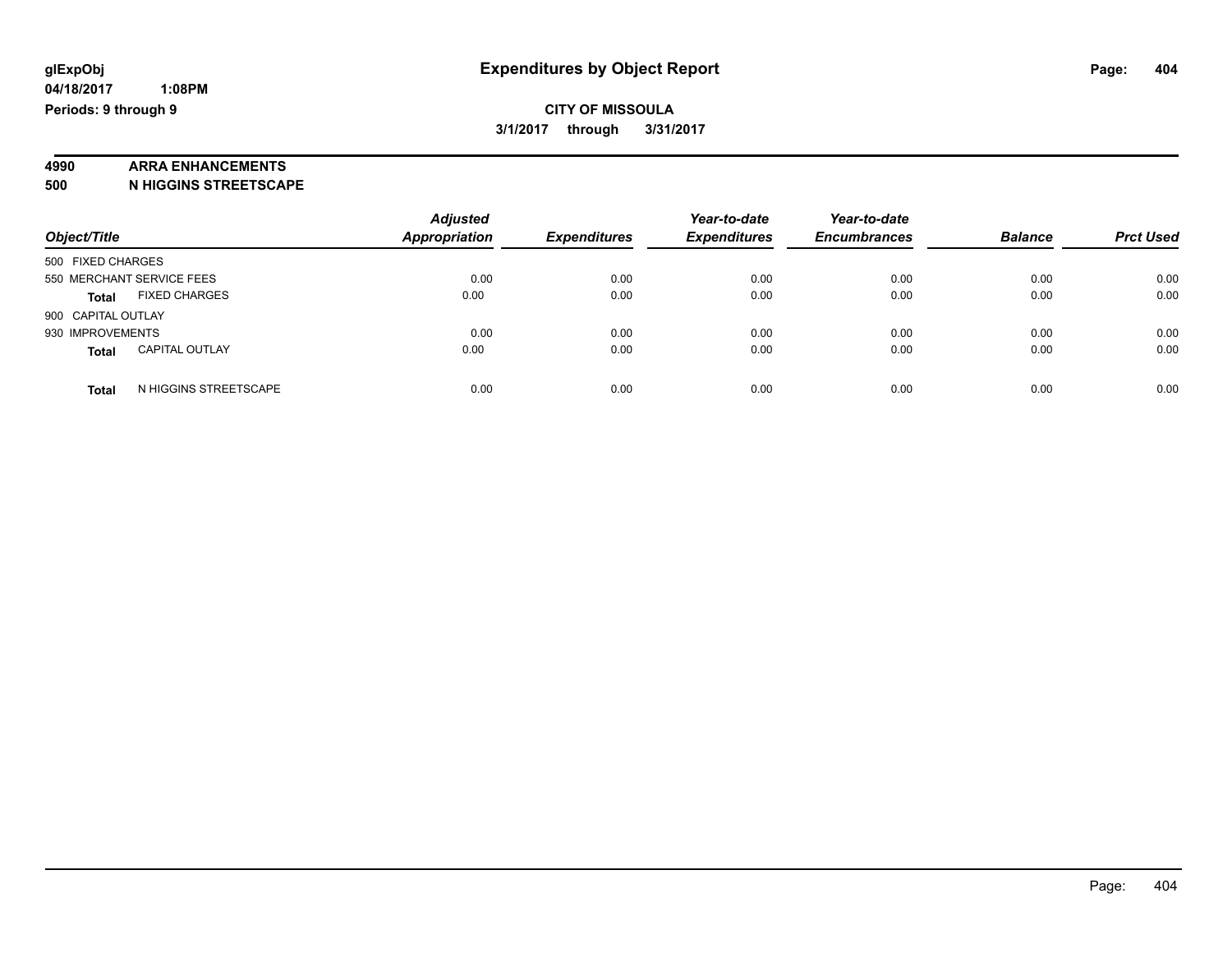**4990 ARRA ENHANCEMENTS 510 CURB RAMPS**

|                                       | <b>Adjusted</b>      |                     | Year-to-date        | Year-to-date        |                |                  |
|---------------------------------------|----------------------|---------------------|---------------------|---------------------|----------------|------------------|
| Object/Title                          | <b>Appropriation</b> | <b>Expenditures</b> | <b>Expenditures</b> | <b>Encumbrances</b> | <b>Balance</b> | <b>Prct Used</b> |
| 500 FIXED CHARGES                     |                      |                     |                     |                     |                |                  |
| 550 MERCHANT SERVICE FEES             | 0.00                 | 0.00                | 0.00                | 0.00                | 0.00           | 0.00             |
| <b>FIXED CHARGES</b><br><b>Total</b>  | 0.00                 | 0.00                | 0.00                | 0.00                | 0.00           | 0.00             |
| 900 CAPITAL OUTLAY                    |                      |                     |                     |                     |                |                  |
| 930 IMPROVEMENTS                      | 0.00                 | 0.00                | 0.00                | 0.00                | 0.00           | 0.00             |
| <b>CAPITAL OUTLAY</b><br><b>Total</b> | 0.00                 | 0.00                | 0.00                | 0.00                | 0.00           | 0.00             |
| <b>CURB RAMPS</b><br><b>Total</b>     | 0.00                 | 0.00                | 0.00                | 0.00                | 0.00           | 0.00             |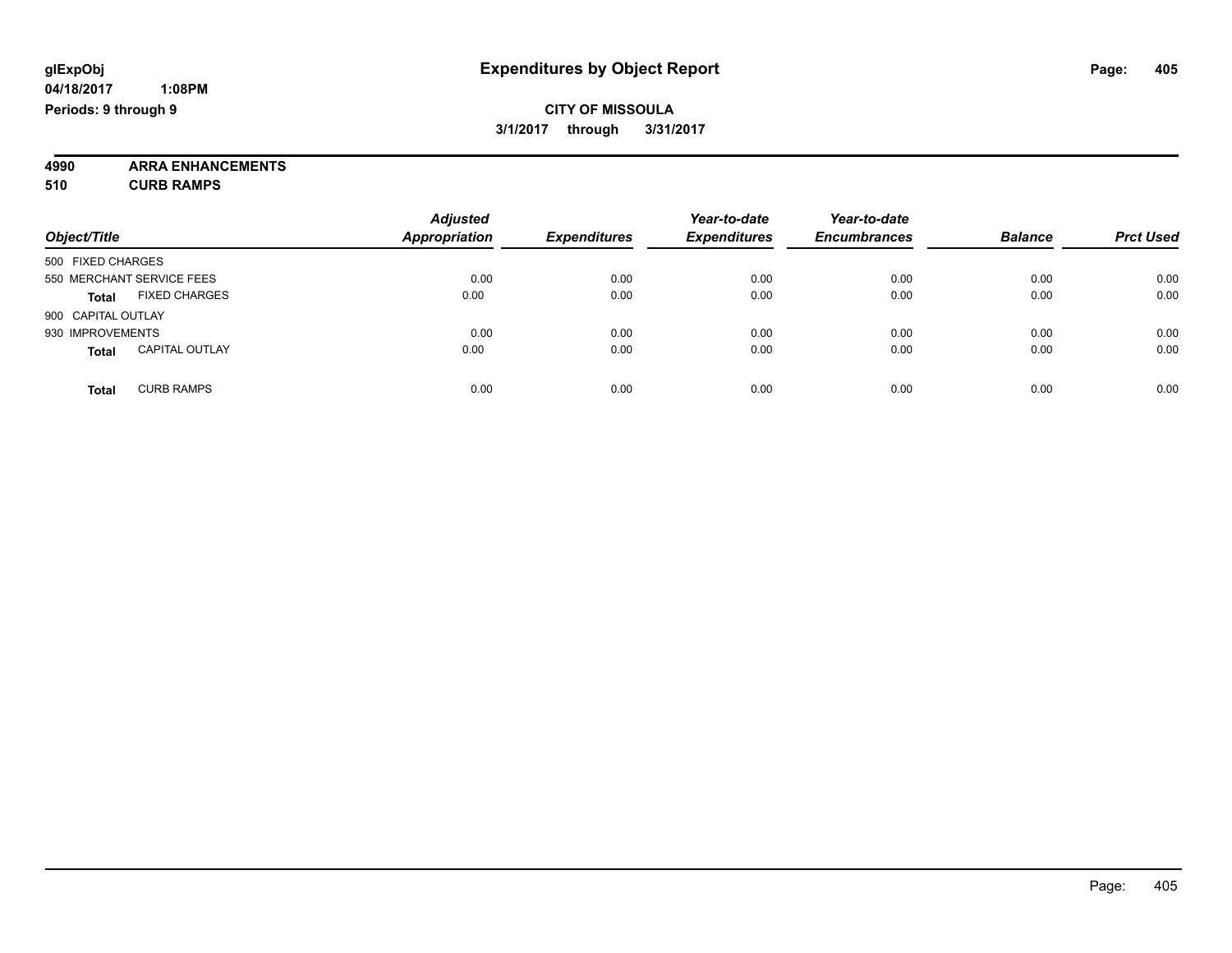# **4990 ARRA ENHANCEMENTS**

**515 RSNAKE GATEWAY GREENOUGH DRIVE**

| Object/Title                          |                                | <b>Adjusted</b><br><b>Appropriation</b> | <b>Expenditures</b> | Year-to-date<br><b>Expenditures</b> | Year-to-date<br><b>Encumbrances</b> | <b>Balance</b> | <b>Prct Used</b> |
|---------------------------------------|--------------------------------|-----------------------------------------|---------------------|-------------------------------------|-------------------------------------|----------------|------------------|
| 500 FIXED CHARGES                     |                                |                                         |                     |                                     |                                     |                |                  |
| 550 MERCHANT SERVICE FEES             |                                | 0.00                                    | 0.00                | 0.00                                | 0.00                                | 0.00           | 0.00             |
| <b>FIXED CHARGES</b><br><b>Total</b>  |                                | 0.00                                    | 0.00                | 0.00                                | 0.00                                | 0.00           | 0.00             |
| 900 CAPITAL OUTLAY                    |                                |                                         |                     |                                     |                                     |                |                  |
| 930 IMPROVEMENTS                      |                                | 0.00                                    | 0.00                | 0.00                                | 0.00                                | 0.00           | 0.00             |
| <b>CAPITAL OUTLAY</b><br><b>Total</b> |                                | 0.00                                    | 0.00                | 0.00                                | 0.00                                | 0.00           | 0.00             |
| <b>Total</b>                          | RSNAKE GATEWAY GREENOUGH DRIVE | 0.00                                    | 0.00                | 0.00                                | 0.00                                | 0.00           | 0.00             |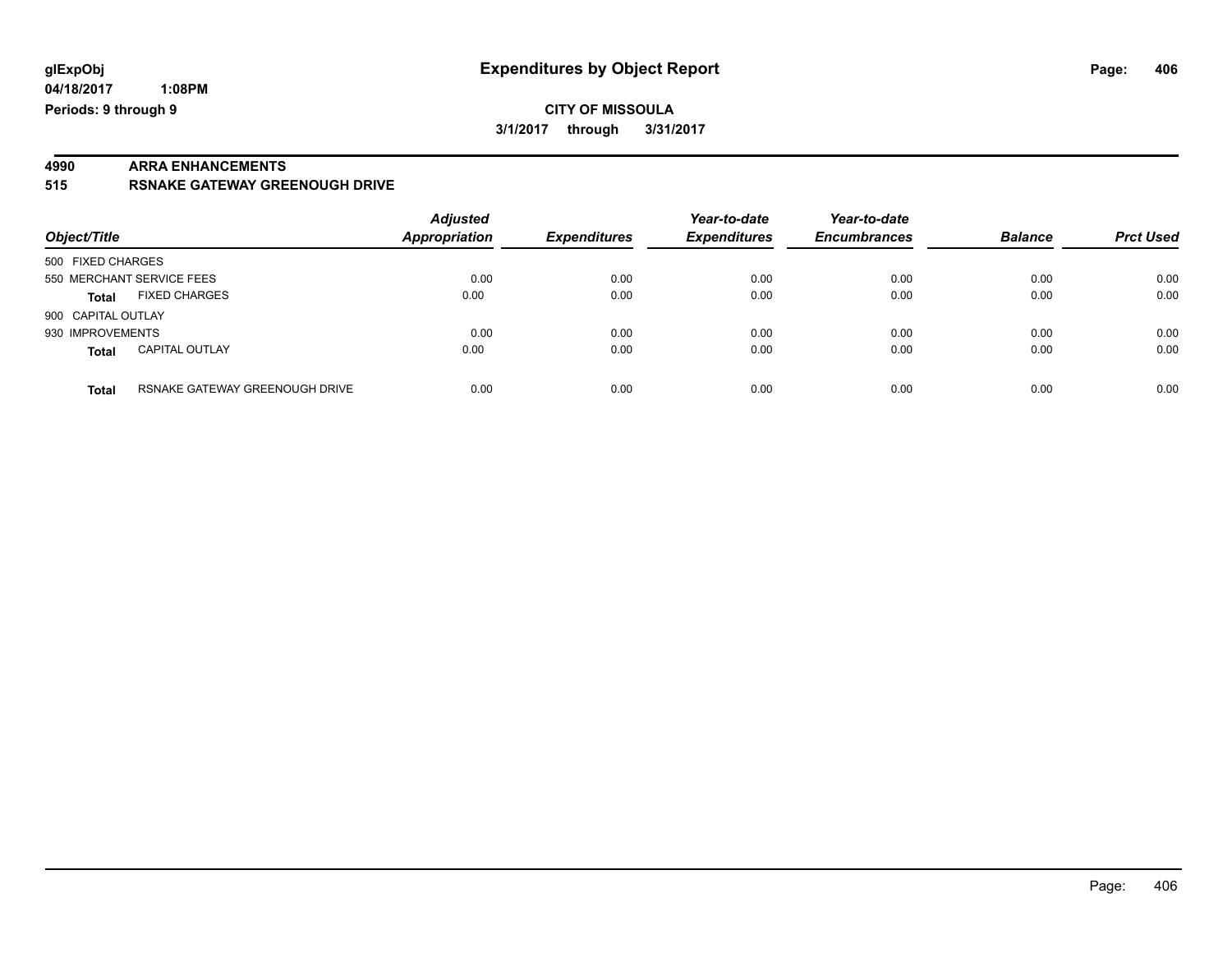**CITY OF MISSOULA 3/1/2017 through 3/31/2017**

#### **4990 ARRA ENHANCEMENTS**

| Object/Title                          | <b>Adjusted</b><br><b>Appropriation</b> | <b>Expenditures</b> | Year-to-date<br><b>Expenditures</b> | Year-to-date<br><b>Encumbrances</b> | <b>Balance</b> | <b>Prct Used</b> |
|---------------------------------------|-----------------------------------------|---------------------|-------------------------------------|-------------------------------------|----------------|------------------|
| 500 FIXED CHARGES                     |                                         |                     |                                     |                                     |                |                  |
| 550 MERCHANT SERVICE FEES             | 0.00                                    | 0.00                | 0.00                                | 0.00                                | 0.00           | 0.00             |
| <b>FIXED CHARGES</b><br><b>Total</b>  | 0.00                                    | 0.00                | 0.00                                | 0.00                                | 0.00           | 0.00             |
| 900 CAPITAL OUTLAY                    |                                         |                     |                                     |                                     |                |                  |
| 930 IMPROVEMENTS                      | 0.00                                    | 0.00                | 0.00                                | 0.00                                | 0.00           | 0.00             |
| <b>CAPITAL OUTLAY</b><br><b>Total</b> | 0.00                                    | 0.00                | 0.00                                | 0.00                                | 0.00           | 0.00             |
| ARRA ENHANCEMENTS<br><b>Total</b>     | 0.00                                    | 0.00                | 0.00                                | 0.00                                | 0.00           | 0.00             |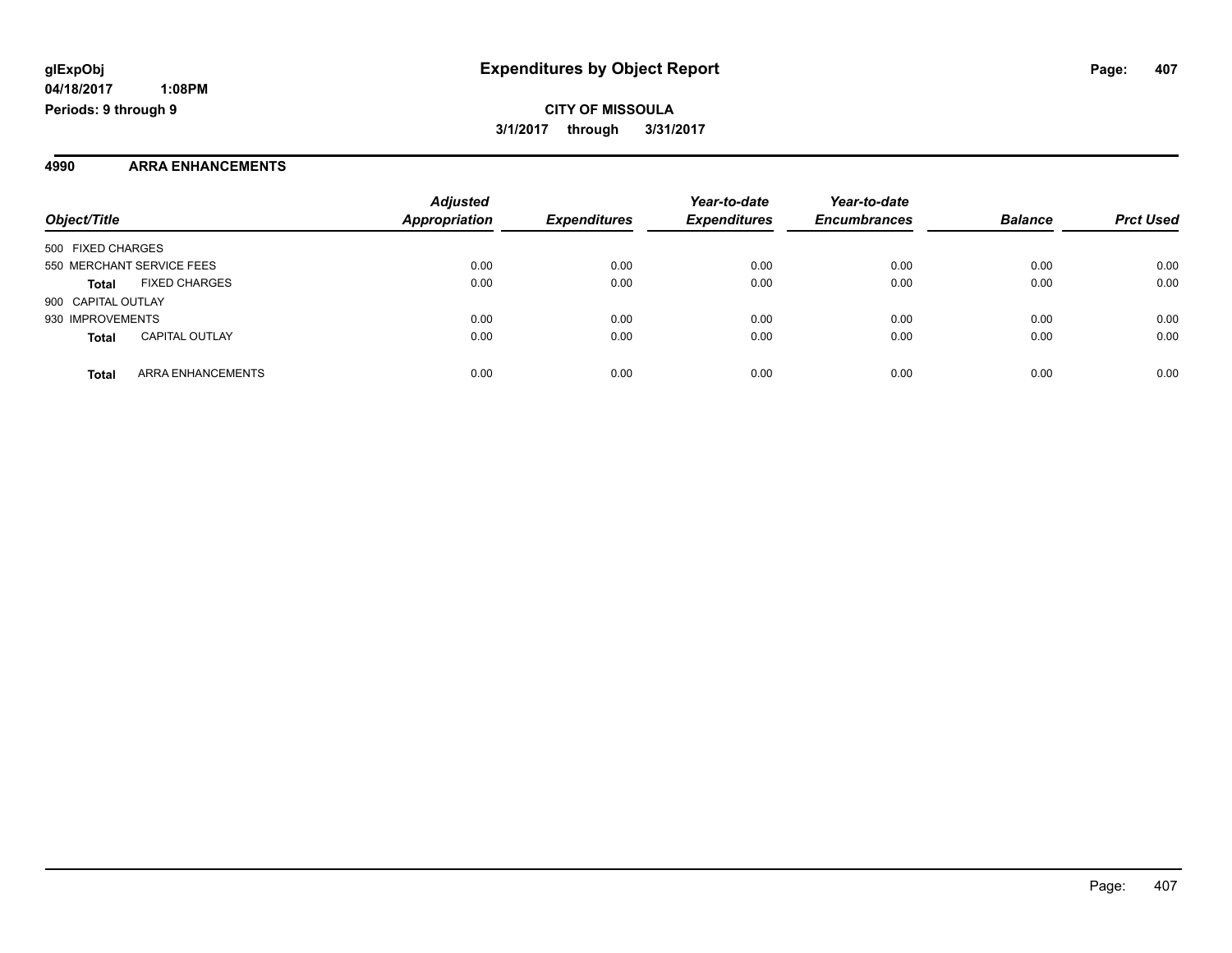# **4991 ARRA HB645**

**500 N HIGGINS STREETSCAPE**

| Object/Title                          | <b>Adjusted</b><br><b>Appropriation</b> | <b>Expenditures</b> | Year-to-date<br><b>Expenditures</b> | Year-to-date<br><b>Encumbrances</b> | <b>Balance</b> | <b>Prct Used</b> |
|---------------------------------------|-----------------------------------------|---------------------|-------------------------------------|-------------------------------------|----------------|------------------|
|                                       |                                         |                     |                                     |                                     |                |                  |
| 500 FIXED CHARGES                     |                                         |                     |                                     |                                     |                |                  |
| 550 MERCHANT SERVICE FEES             | 0.00                                    | 0.00                | 0.00                                | 0.00                                | 0.00           | 0.00             |
| <b>FIXED CHARGES</b><br><b>Total</b>  | 0.00                                    | 0.00                | 0.00                                | 0.00                                | 0.00           | 0.00             |
| 900 CAPITAL OUTLAY                    |                                         |                     |                                     |                                     |                |                  |
| 930 IMPROVEMENTS                      | 0.00                                    | 0.00                | 0.00                                | 0.00                                | 0.00           | 0.00             |
| <b>CAPITAL OUTLAY</b><br><b>Total</b> | 0.00                                    | 0.00                | 0.00                                | 0.00                                | 0.00           | 0.00             |
| N HIGGINS STREETSCAPE<br><b>Total</b> | 0.00                                    | 0.00                | 0.00                                | 0.00                                | 0.00           | 0.00             |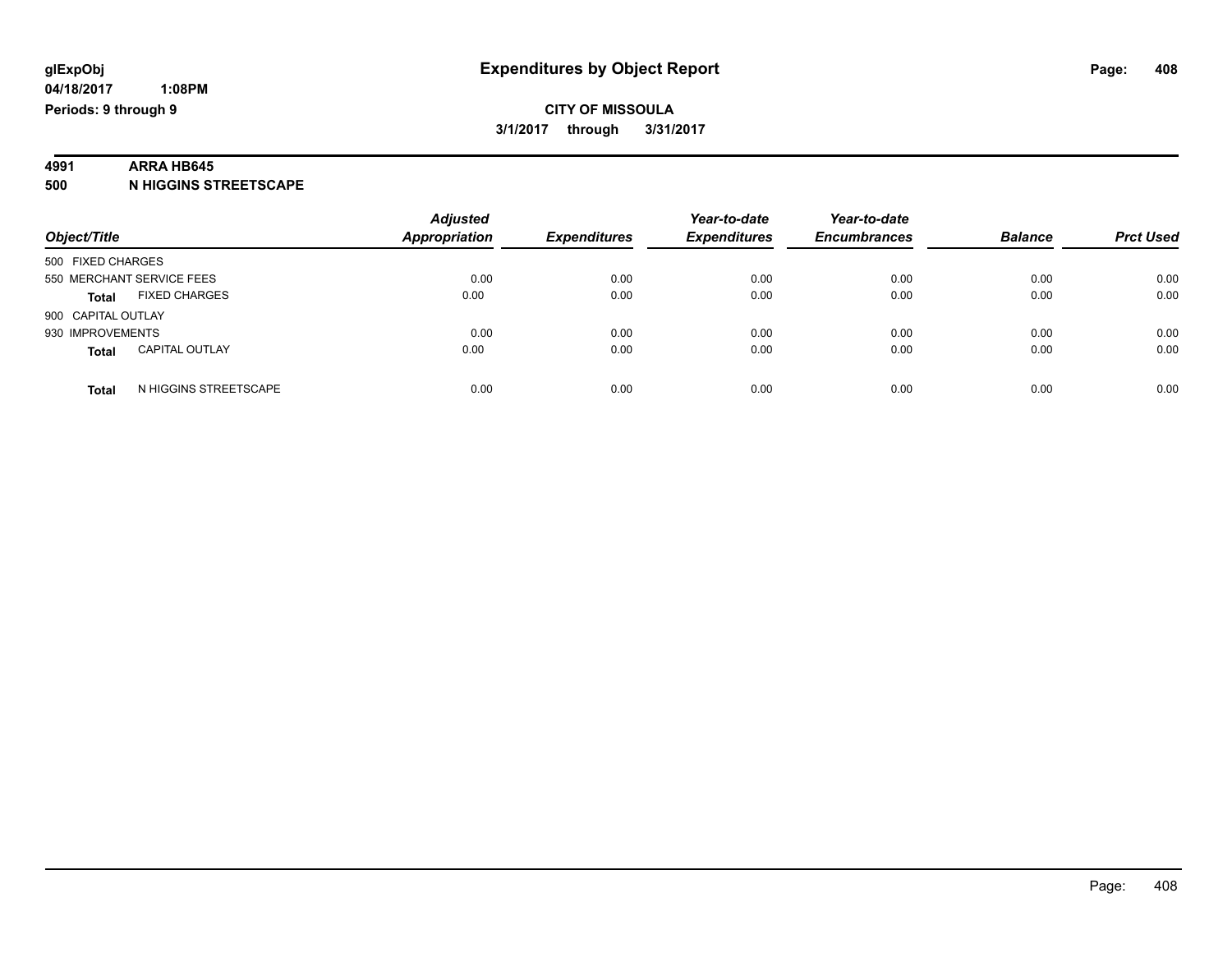# **4991 ARRA HB645**

**520 N HIGGINS PAVING**

| Object/Title                          | <b>Adjusted</b><br>Appropriation | <b>Expenditures</b> | Year-to-date<br><b>Expenditures</b> | Year-to-date<br><b>Encumbrances</b> | <b>Balance</b> | <b>Prct Used</b> |
|---------------------------------------|----------------------------------|---------------------|-------------------------------------|-------------------------------------|----------------|------------------|
| 500 FIXED CHARGES                     |                                  |                     |                                     |                                     |                |                  |
| 550 MERCHANT SERVICE FEES             | 0.00                             | 0.00                | 0.00                                | 0.00                                | 0.00           | 0.00             |
| <b>FIXED CHARGES</b><br><b>Total</b>  | 0.00                             | 0.00                | 0.00                                | 0.00                                | 0.00           | 0.00             |
| 900 CAPITAL OUTLAY                    |                                  |                     |                                     |                                     |                |                  |
| 930 IMPROVEMENTS                      | 0.00                             | 0.00                | 0.00                                | 0.00                                | 0.00           | 0.00             |
| <b>CAPITAL OUTLAY</b><br><b>Total</b> | 0.00                             | 0.00                | 0.00                                | 0.00                                | 0.00           | 0.00             |
| N HIGGINS PAVING<br><b>Total</b>      | 0.00                             | 0.00                | 0.00                                | 0.00                                | 0.00           | 0.00             |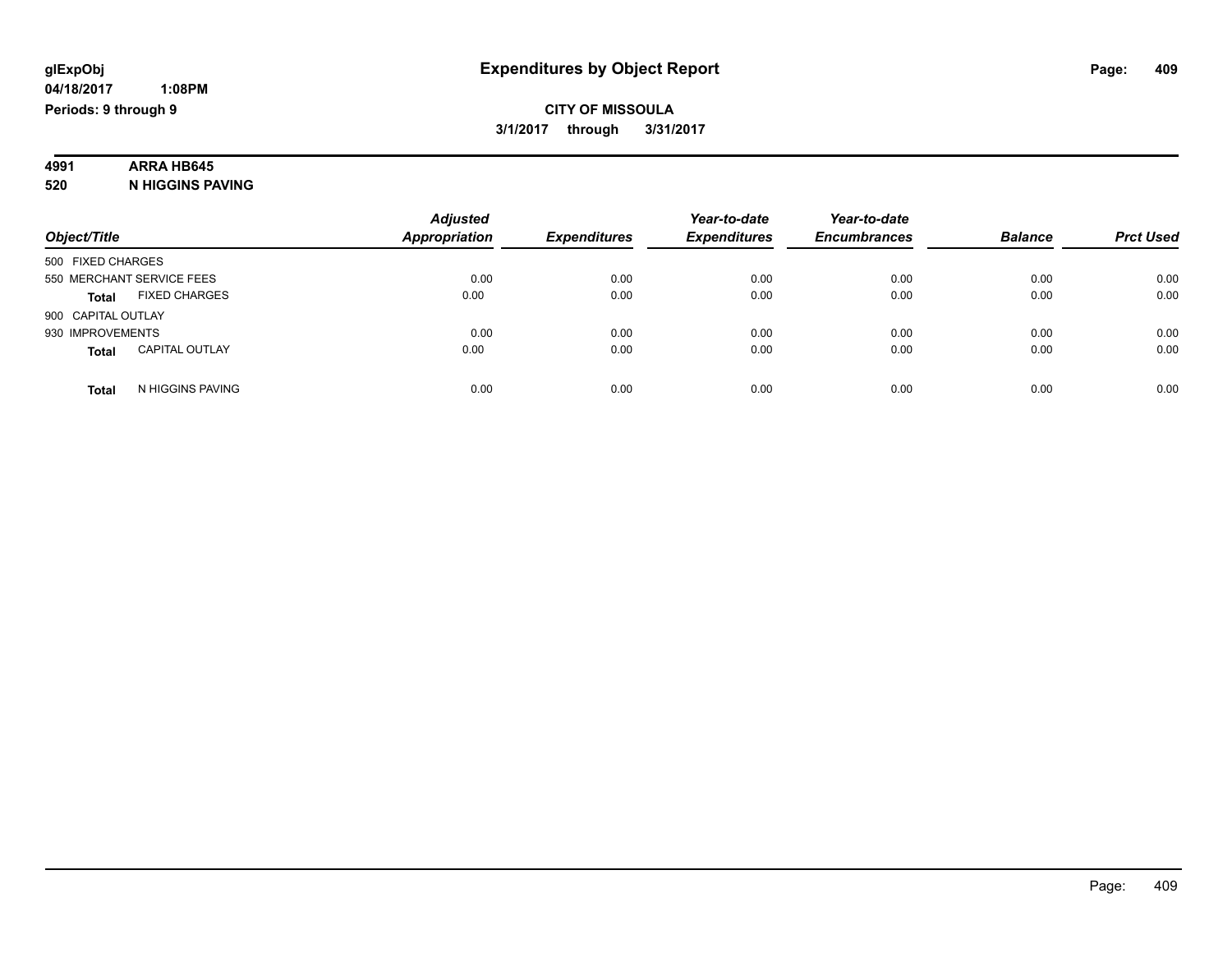### **CITY OF MISSOULA 3/1/2017 through 3/31/2017**

**4991 ARRA HB645 525 BROOKS ST CURB & SW IMPROVEMENTS**

| Object/Title              |                                 | <b>Adjusted</b><br><b>Appropriation</b> | <b>Expenditures</b> | Year-to-date<br><b>Expenditures</b> | Year-to-date<br><b>Encumbrances</b> | <b>Balance</b> | <b>Prct Used</b> |
|---------------------------|---------------------------------|-----------------------------------------|---------------------|-------------------------------------|-------------------------------------|----------------|------------------|
| 500 FIXED CHARGES         |                                 |                                         |                     |                                     |                                     |                |                  |
| 550 MERCHANT SERVICE FEES |                                 | 0.00                                    | 0.00                | 0.00                                | 0.00                                | 0.00           | 0.00             |
| <b>Total</b>              | <b>FIXED CHARGES</b>            | 0.00                                    | 0.00                | 0.00                                | 0.00                                | 0.00           | 0.00             |
| 900 CAPITAL OUTLAY        |                                 |                                         |                     |                                     |                                     |                |                  |
| 930 IMPROVEMENTS          |                                 | 0.00                                    | 0.00                | 0.00                                | 0.00                                | 0.00           | 0.00             |
| <b>Total</b>              | <b>CAPITAL OUTLAY</b>           | 0.00                                    | 0.00                | 0.00                                | 0.00                                | 0.00           | 0.00             |
| <b>Total</b>              | BROOKS ST CURB & SW IMPROVEMENT | 0.00                                    | 0.00                | 0.00                                | 0.00                                | 0.00           | 0.00             |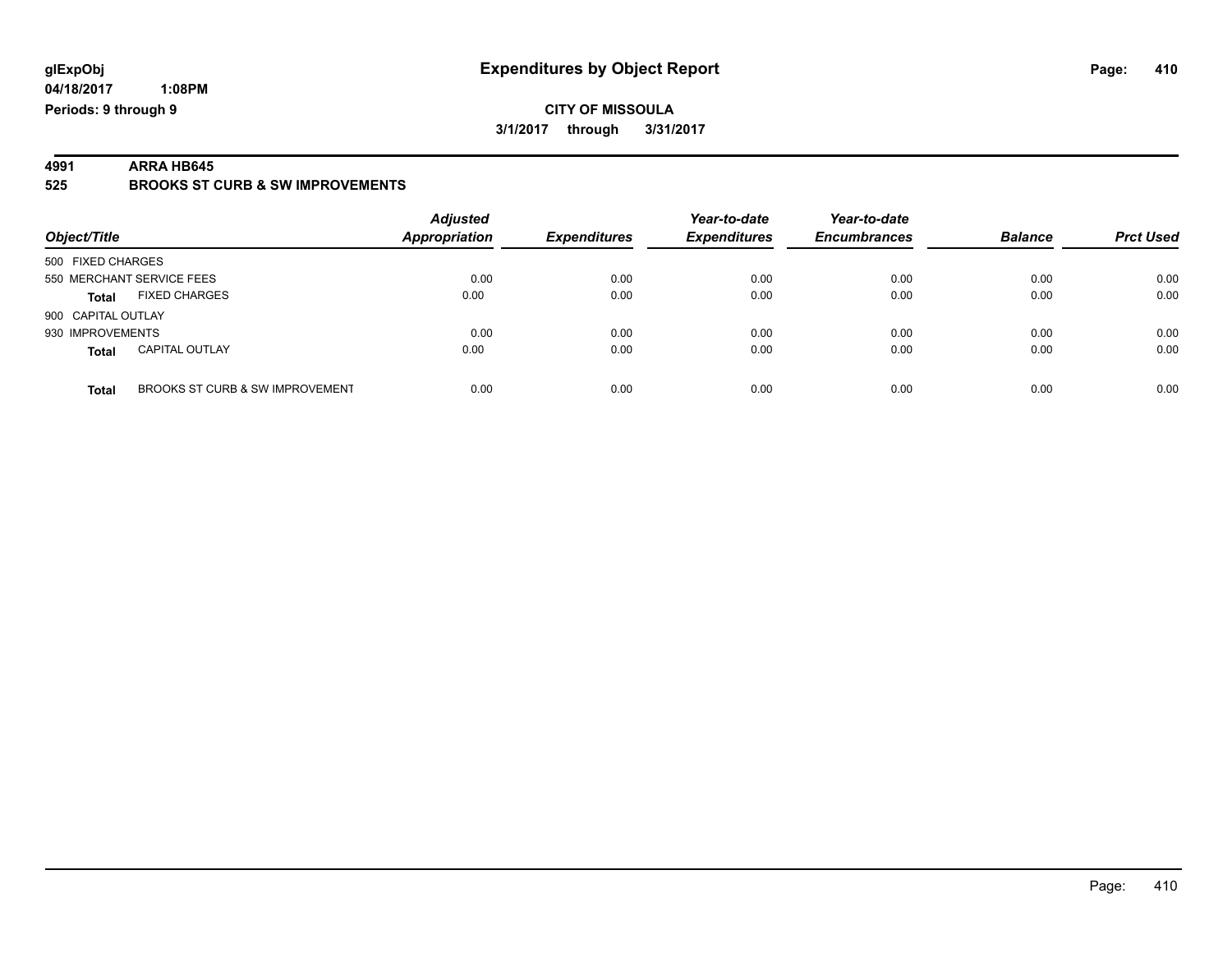#### **4991 ARRA HB645 530 CURB RAMPS**

|              |                                       | <b>Adjusted</b>      |                     | Year-to-date        | Year-to-date        |                |                  |
|--------------|---------------------------------------|----------------------|---------------------|---------------------|---------------------|----------------|------------------|
| Object/Title |                                       | <b>Appropriation</b> | <b>Expenditures</b> | <b>Expenditures</b> | <b>Encumbrances</b> | <b>Balance</b> | <b>Prct Used</b> |
|              | 100 PERSONAL SERVICES                 |                      |                     |                     |                     |                |                  |
|              | 140 EMPLOYER CONTRIBUTIONS            | 0.00                 | 0.00                | 0.00                | 0.00                | 0.00           | 0.00             |
|              | PERSONAL SERVICES<br><b>Total</b>     | 0.00                 | 0.00                | 0.00                | 0.00                | 0.00           | 0.00             |
|              | 500 FIXED CHARGES                     |                      |                     |                     |                     |                |                  |
|              | 550 MERCHANT SERVICE FEES             | 0.00                 | 0.00                | 0.00                | 0.00                | 0.00           | 0.00             |
|              | <b>FIXED CHARGES</b><br><b>Total</b>  | 0.00                 | 0.00                | 0.00                | 0.00                | 0.00           | 0.00             |
|              | 900 CAPITAL OUTLAY                    |                      |                     |                     |                     |                |                  |
|              | 930 IMPROVEMENTS                      | 0.00                 | 0.00                | 0.00                | 0.00                | 0.00           | 0.00             |
|              | <b>CAPITAL OUTLAY</b><br><b>Total</b> | 0.00                 | 0.00                | 0.00                | 0.00                | 0.00           | 0.00             |
|              | <b>CURB RAMPS</b><br><b>Total</b>     | 0.00                 | 0.00                | 0.00                | 0.00                | 0.00           | 0.00             |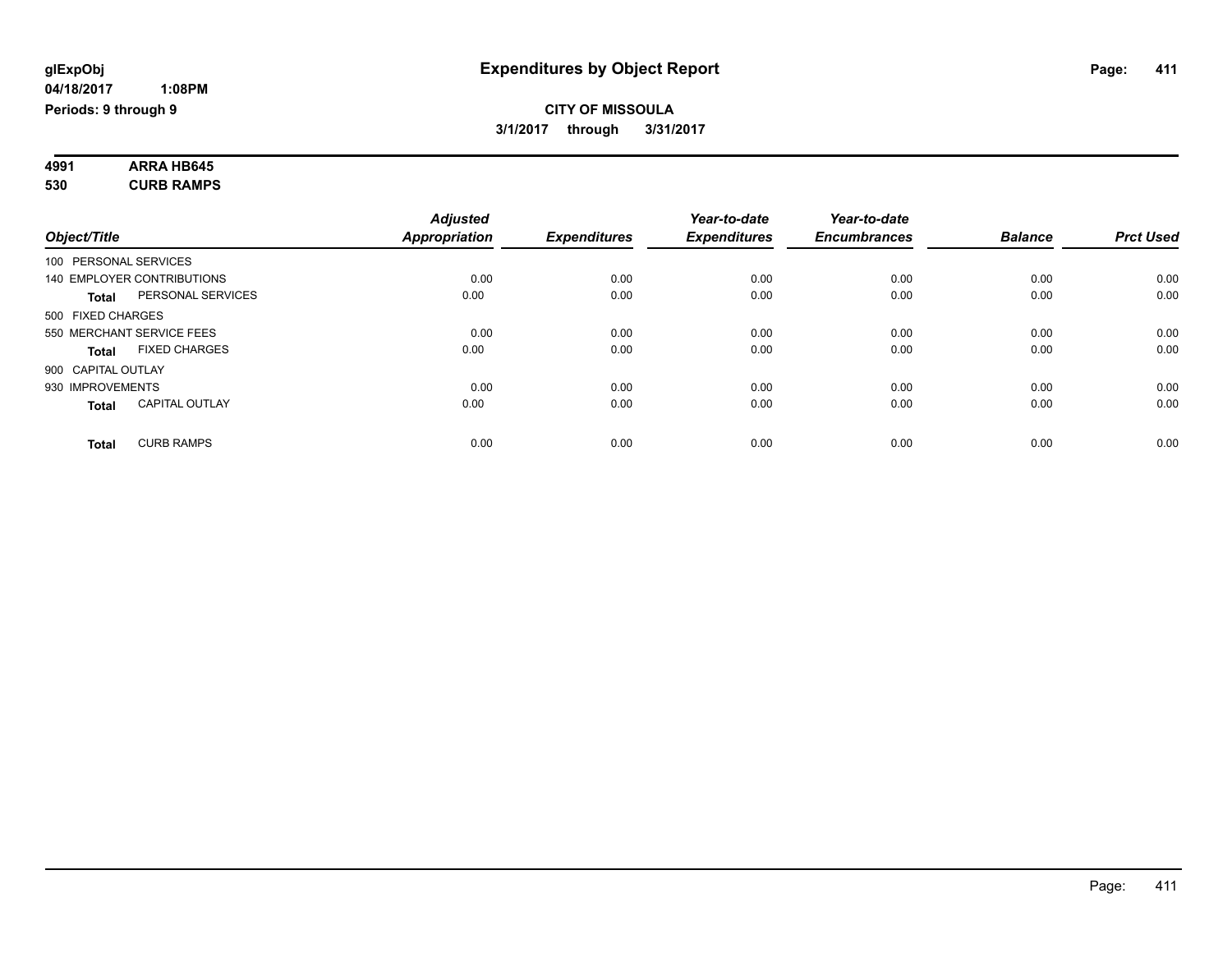**4991 ARRA HB645 535 PARKS PLAYGROUND INSTALLS**

|                                           | <b>Adjusted</b>      |                     | Year-to-date        | Year-to-date        |                |                  |
|-------------------------------------------|----------------------|---------------------|---------------------|---------------------|----------------|------------------|
| Object/Title                              | <b>Appropriation</b> | <b>Expenditures</b> | <b>Expenditures</b> | <b>Encumbrances</b> | <b>Balance</b> | <b>Prct Used</b> |
| 100 PERSONAL SERVICES                     |                      |                     |                     |                     |                |                  |
| 110 SALARIES AND WAGES                    | 0.00                 | 0.00                | 0.00                | 0.00                | 0.00           | 0.00             |
| 120 OVERTIME/TERMINATION                  | 0.00                 | 0.00                | 0.00                | 0.00                | 0.00           | 0.00             |
| 140 EMPLOYER CONTRIBUTIONS                | 0.00                 | 0.00                | 0.00                | 0.00                | 0.00           | 0.00             |
| PERSONAL SERVICES<br>Total                | 0.00                 | 0.00                | 0.00                | 0.00                | 0.00           | 0.00             |
| 500 FIXED CHARGES                         |                      |                     |                     |                     |                |                  |
| 550 MERCHANT SERVICE FEES                 | 0.00                 | 0.00                | 0.00                | 0.00                | 0.00           | 0.00             |
| <b>FIXED CHARGES</b><br><b>Total</b>      | 0.00                 | 0.00                | 0.00                | 0.00                | 0.00           | 0.00             |
| 900 CAPITAL OUTLAY                        |                      |                     |                     |                     |                |                  |
| 930 IMPROVEMENTS                          | 0.00                 | 0.00                | 0.00                | 0.00                | 0.00           | 0.00             |
| <b>CAPITAL OUTLAY</b><br><b>Total</b>     | 0.00                 | 0.00                | 0.00                | 0.00                | 0.00           | 0.00             |
| PARKS PLAYGROUND INSTALLS<br><b>Total</b> | 0.00                 | 0.00                | 0.00                | 0.00                | 0.00           | 0.00             |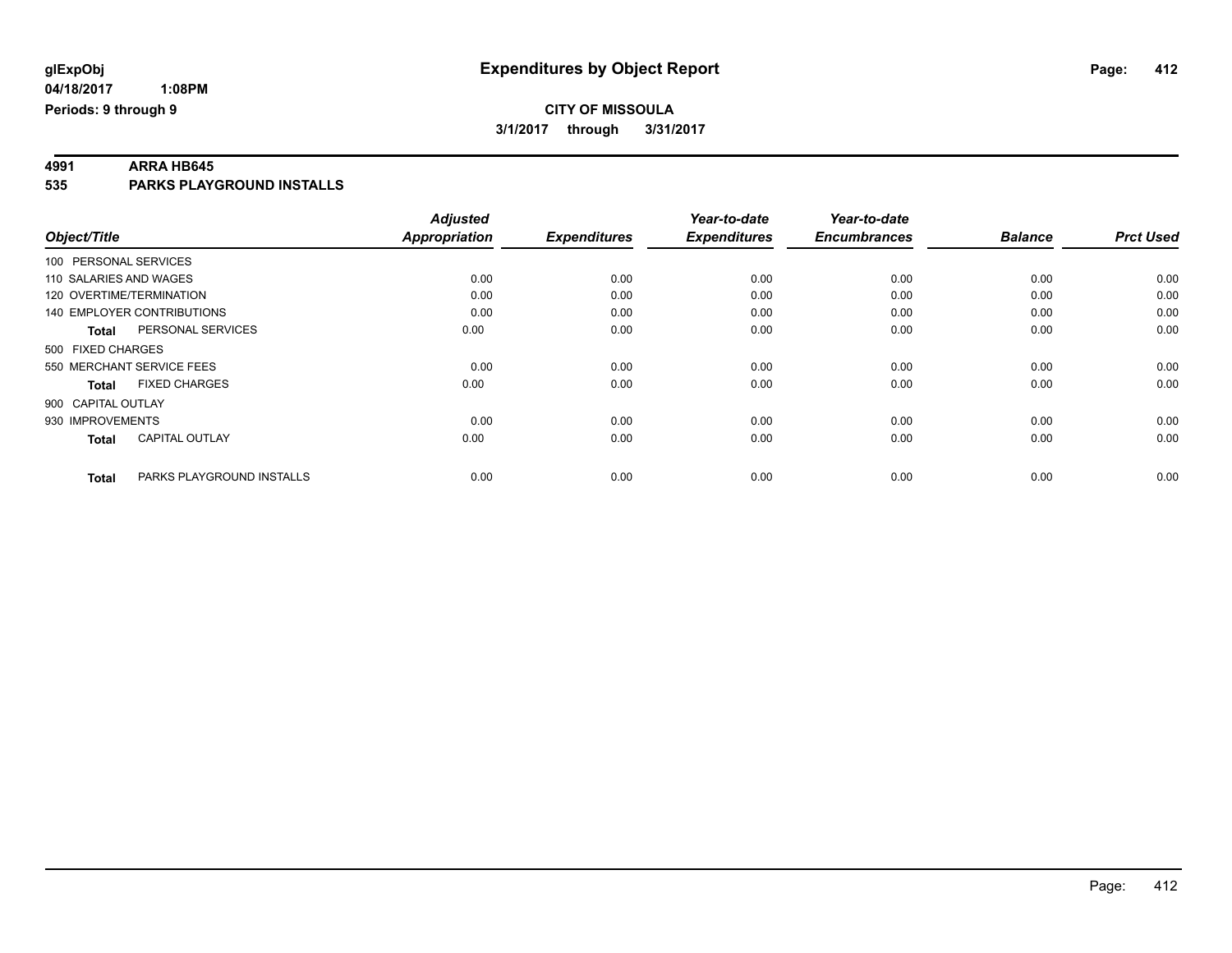**4991 ARRA HB645 540 GREENOUGH PARK BRIDGE**

|                            |                              | <b>Adjusted</b>      |                     | Year-to-date        | Year-to-date        |                |                  |
|----------------------------|------------------------------|----------------------|---------------------|---------------------|---------------------|----------------|------------------|
| Object/Title               |                              | <b>Appropriation</b> | <b>Expenditures</b> | <b>Expenditures</b> | <b>Encumbrances</b> | <b>Balance</b> | <b>Prct Used</b> |
| 100 PERSONAL SERVICES      |                              |                      |                     |                     |                     |                |                  |
| 120 OVERTIME/TERMINATION   |                              | 0.00                 | 0.00                | 0.00                | 0.00                | 0.00           | 0.00             |
| 140 EMPLOYER CONTRIBUTIONS |                              | 0.00                 | 0.00                | 0.00                | 0.00                | 0.00           | 0.00             |
| Total                      | PERSONAL SERVICES            | 0.00                 | 0.00                | 0.00                | 0.00                | 0.00           | 0.00             |
| 500 FIXED CHARGES          |                              |                      |                     |                     |                     |                |                  |
| 550 MERCHANT SERVICE FEES  |                              | 0.00                 | 0.00                | 0.00                | 0.00                | 0.00           | 0.00             |
| Total                      | <b>FIXED CHARGES</b>         | 0.00                 | 0.00                | 0.00                | 0.00                | 0.00           | 0.00             |
| 900 CAPITAL OUTLAY         |                              |                      |                     |                     |                     |                |                  |
| 930 IMPROVEMENTS           |                              | 0.00                 | 0.00                | 0.00                | 0.00                | 0.00           | 0.00             |
| <b>Total</b>               | <b>CAPITAL OUTLAY</b>        | 0.00                 | 0.00                | 0.00                | 0.00                | 0.00           | 0.00             |
|                            |                              |                      |                     |                     |                     |                |                  |
| <b>Total</b>               | <b>GREENOUGH PARK BRIDGE</b> | 0.00                 | 0.00                | 0.00                | 0.00                | 0.00           | 0.00             |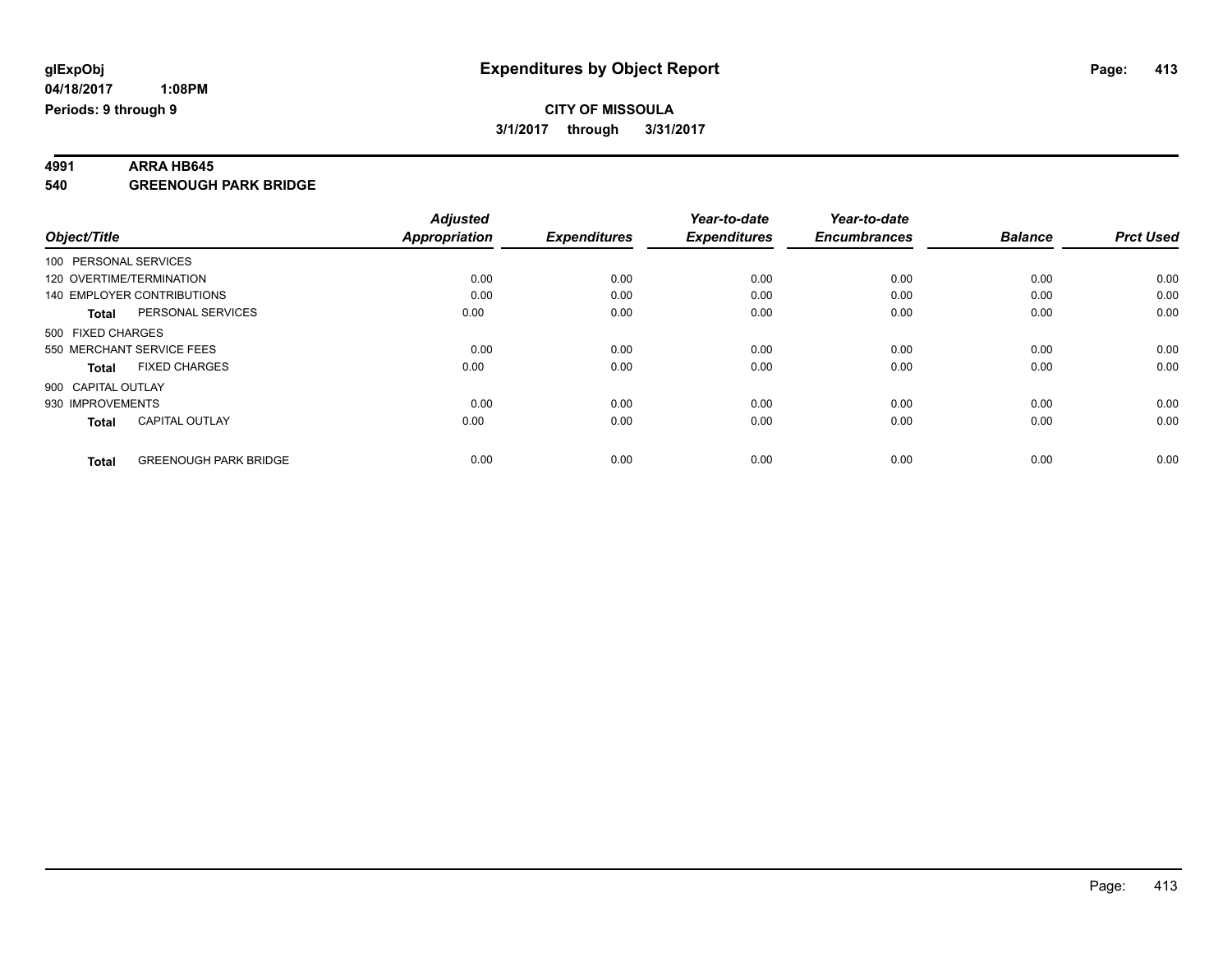**4991 ARRA HB645**

|                                       | <b>Adjusted</b>      |                     | Year-to-date        | Year-to-date        |                |                  |
|---------------------------------------|----------------------|---------------------|---------------------|---------------------|----------------|------------------|
| Object/Title                          | <b>Appropriation</b> | <b>Expenditures</b> | <b>Expenditures</b> | <b>Encumbrances</b> | <b>Balance</b> | <b>Prct Used</b> |
| 100 PERSONAL SERVICES                 |                      |                     |                     |                     |                |                  |
| 110 SALARIES AND WAGES                | 0.00                 | 0.00                | 0.00                | 0.00                | 0.00           | 0.00             |
| 120 OVERTIME/TERMINATION              | 0.00                 | 0.00                | 0.00                | 0.00                | 0.00           | 0.00             |
| <b>140 EMPLOYER CONTRIBUTIONS</b>     | 0.00                 | 0.00                | 0.00                | 0.00                | 0.00           | 0.00             |
| PERSONAL SERVICES<br><b>Total</b>     | 0.00                 | 0.00                | 0.00                | 0.00                | 0.00           | 0.00             |
| 500 FIXED CHARGES                     |                      |                     |                     |                     |                |                  |
| 550 MERCHANT SERVICE FEES             | 0.00                 | 0.00                | 0.00                | 0.00                | 0.00           | 0.00             |
| <b>FIXED CHARGES</b><br><b>Total</b>  | 0.00                 | 0.00                | 0.00                | 0.00                | 0.00           | 0.00             |
| 900 CAPITAL OUTLAY                    |                      |                     |                     |                     |                |                  |
| 930 IMPROVEMENTS                      | 0.00                 | 0.00                | 0.00                | 0.00                | 0.00           | 0.00             |
| <b>CAPITAL OUTLAY</b><br><b>Total</b> | 0.00                 | 0.00                | 0.00                | 0.00                | 0.00           | 0.00             |
| ARRA HB645<br><b>Total</b>            | 0.00                 | 0.00                | 0.00                | 0.00                | 0.00           | 0.00             |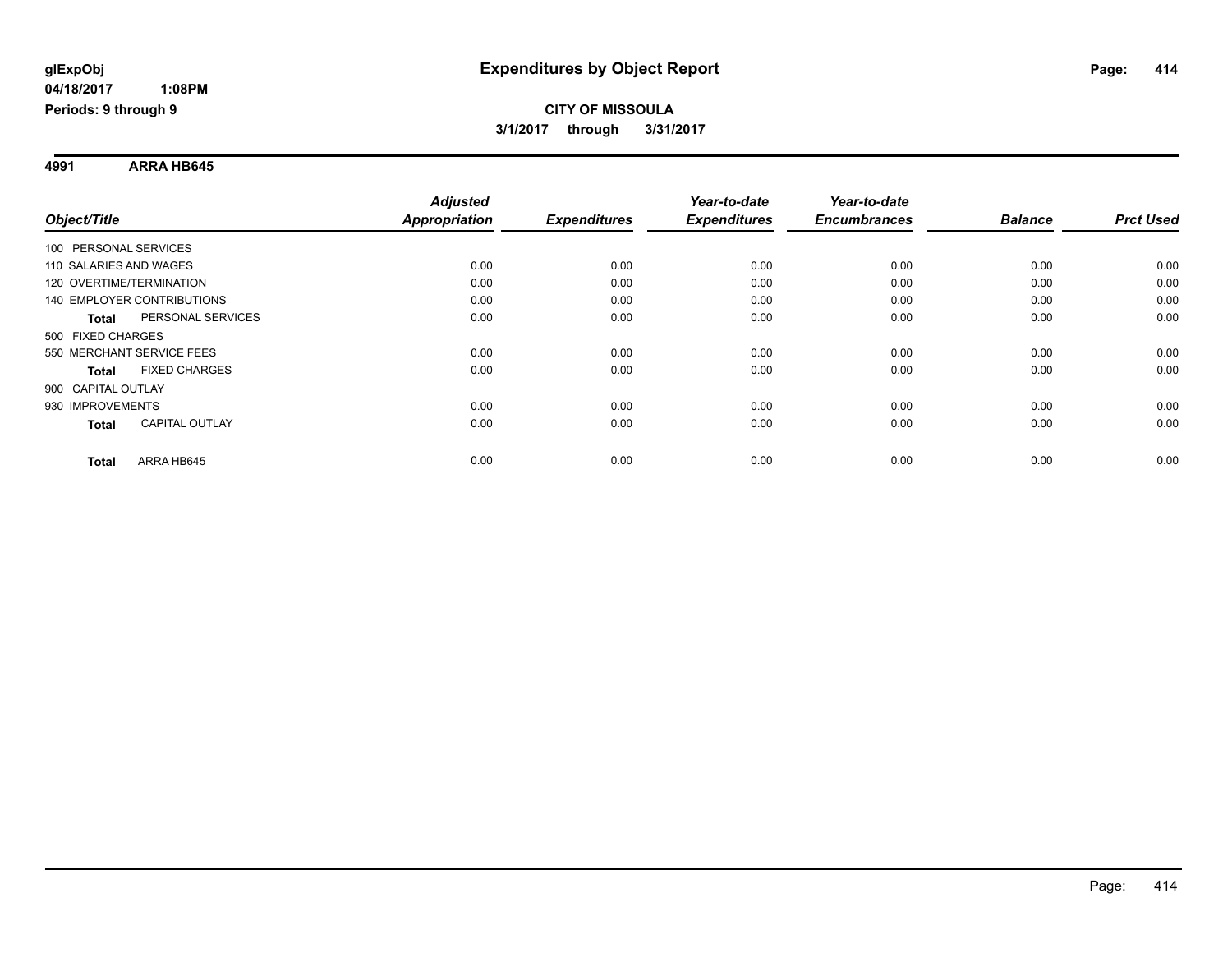### **CITY OF MISSOULA 3/1/2017 through 3/31/2017**

**4992 WFL MILLER CREEK ROAD 390 NON-DEPARTMENTAL**

| Object/Title                          | <b>Adjusted</b><br><b>Appropriation</b> | <b>Expenditures</b> | Year-to-date<br><b>Expenditures</b> | Year-to-date<br><b>Encumbrances</b> | <b>Balance</b> | <b>Prct Used</b> |
|---------------------------------------|-----------------------------------------|---------------------|-------------------------------------|-------------------------------------|----------------|------------------|
| 500 FIXED CHARGES                     |                                         |                     |                                     |                                     |                |                  |
| 550 MERCHANT SERVICE FEES             | 0.00                                    | 0.00                | 0.00                                | 0.00                                | 0.00           | 0.00             |
| <b>FIXED CHARGES</b><br><b>Total</b>  | 0.00                                    | 0.00                | 0.00                                | 0.00                                | 0.00           | 0.00             |
| 900 CAPITAL OUTLAY                    |                                         |                     |                                     |                                     |                |                  |
| 930 IMPROVEMENTS                      | 0.00                                    | 0.00                | 0.00                                | 0.00                                | 0.00           | 0.00             |
| <b>CAPITAL OUTLAY</b><br><b>Total</b> | 0.00                                    | 0.00                | 0.00                                | 0.00                                | 0.00           | 0.00             |
| NON-DEPARTMENTAL<br><b>Total</b>      | 0.00                                    | 0.00                | 0.00                                | 0.00                                | 0.00           | 0.00             |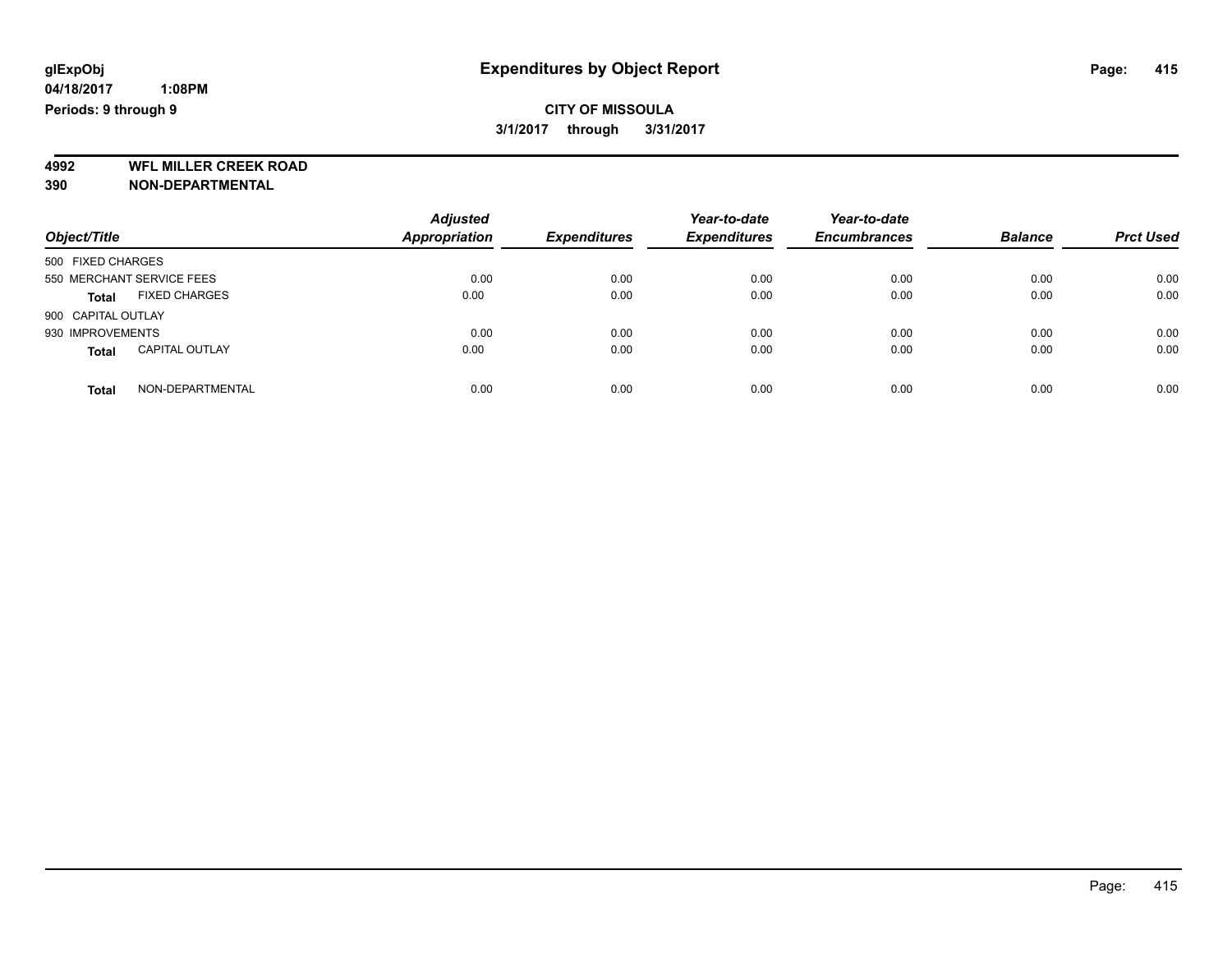**CITY OF MISSOULA 3/1/2017 through 3/31/2017**

#### **4992 WFL MILLER CREEK ROAD**

| Object/Title                          | <b>Adjusted</b><br>Appropriation | <b>Expenditures</b> | Year-to-date<br><b>Expenditures</b> | Year-to-date<br><b>Encumbrances</b> | <b>Balance</b> | <b>Prct Used</b> |
|---------------------------------------|----------------------------------|---------------------|-------------------------------------|-------------------------------------|----------------|------------------|
| 500 FIXED CHARGES                     |                                  |                     |                                     |                                     |                |                  |
| 550 MERCHANT SERVICE FEES             | 0.00                             | 0.00                | 0.00                                | 0.00                                | 0.00           | 0.00             |
| <b>FIXED CHARGES</b><br><b>Total</b>  | 0.00                             | 0.00                | 0.00                                | 0.00                                | 0.00           | 0.00             |
| 900 CAPITAL OUTLAY                    |                                  |                     |                                     |                                     |                |                  |
| 930 IMPROVEMENTS                      | 0.00                             | 0.00                | 0.00                                | 0.00                                | 0.00           | 0.00             |
| <b>CAPITAL OUTLAY</b><br><b>Total</b> | 0.00                             | 0.00                | 0.00                                | 0.00                                | 0.00           | 0.00             |
| WFL MILLER CREEK ROAD<br><b>Total</b> | 0.00                             | 0.00                | 0.00                                | 0.00                                | 0.00           | 0.00             |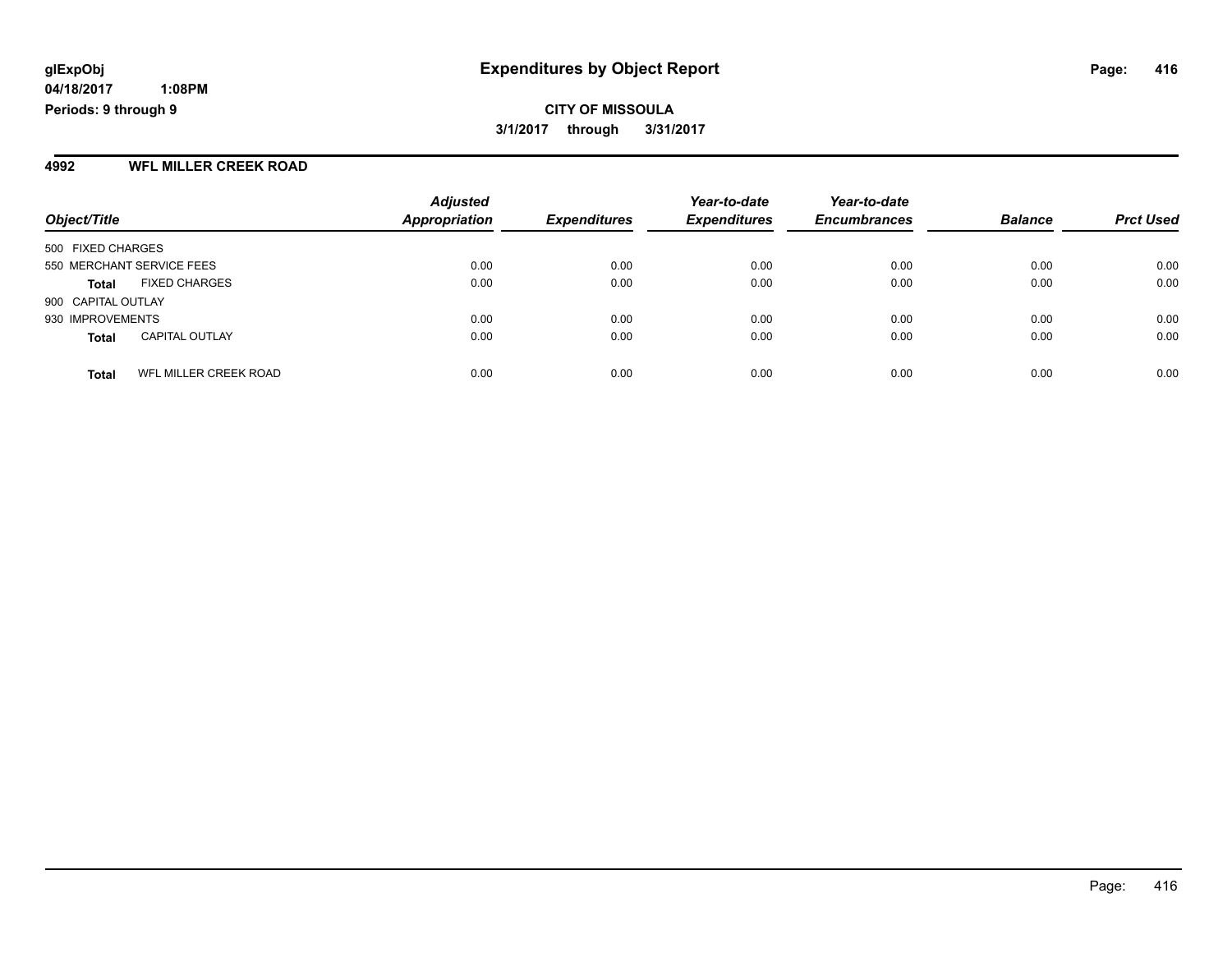**4993 WESTERN FEDERAL LANDS**

**280 PUBLIC WORKS OPERATIONS**

|                        |                                   | <b>Adjusted</b> |                     | Year-to-date        | Year-to-date        |                |                  |
|------------------------|-----------------------------------|-----------------|---------------------|---------------------|---------------------|----------------|------------------|
| Object/Title           |                                   | Appropriation   | <b>Expenditures</b> | <b>Expenditures</b> | <b>Encumbrances</b> | <b>Balance</b> | <b>Prct Used</b> |
| 100 PERSONAL SERVICES  |                                   |                 |                     |                     |                     |                |                  |
| 110 SALARIES AND WAGES |                                   | 0.00            | 0.00                | 0.00                | 0.00                | 0.00           | 0.00             |
|                        | <b>140 EMPLOYER CONTRIBUTIONS</b> | 0.00            | 0.00                | 0.00                | 0.00                | 0.00           | 0.00             |
| <b>Total</b>           | PERSONAL SERVICES                 | 0.00            | 0.00                | 0.00                | 0.00                | 0.00           | 0.00             |
| 300 PURCHASED SERVICES |                                   |                 |                     |                     |                     |                |                  |
|                        | 350 PROFESSIONAL SERVICES         | 0.00            | 0.00                | 0.00                | 0.00                | 0.00           | 0.00             |
| Total                  | <b>PURCHASED SERVICES</b>         | 0.00            | 0.00                | 0.00                | 0.00                | 0.00           | 0.00             |
| 500 FIXED CHARGES      |                                   |                 |                     |                     |                     |                |                  |
|                        | 550 MERCHANT SERVICE FEES         | 0.00            | 0.00                | 0.00                | 0.00                | 0.00           | 0.00             |
| <b>Total</b>           | <b>FIXED CHARGES</b>              | 0.00            | 0.00                | 0.00                | 0.00                | 0.00           | 0.00             |
| 900 CAPITAL OUTLAY     |                                   |                 |                     |                     |                     |                |                  |
| 930 IMPROVEMENTS       |                                   | 0.00            | 0.00                | 0.00                | 0.00                | 0.00           | 0.00             |
| <b>Total</b>           | <b>CAPITAL OUTLAY</b>             | 0.00            | 0.00                | 0.00                | 0.00                | 0.00           | 0.00             |
| <b>Total</b>           | PUBLIC WORKS OPERATIONS           | 0.00            | 0.00                | 0.00                | 0.00                | 0.00           | 0.00             |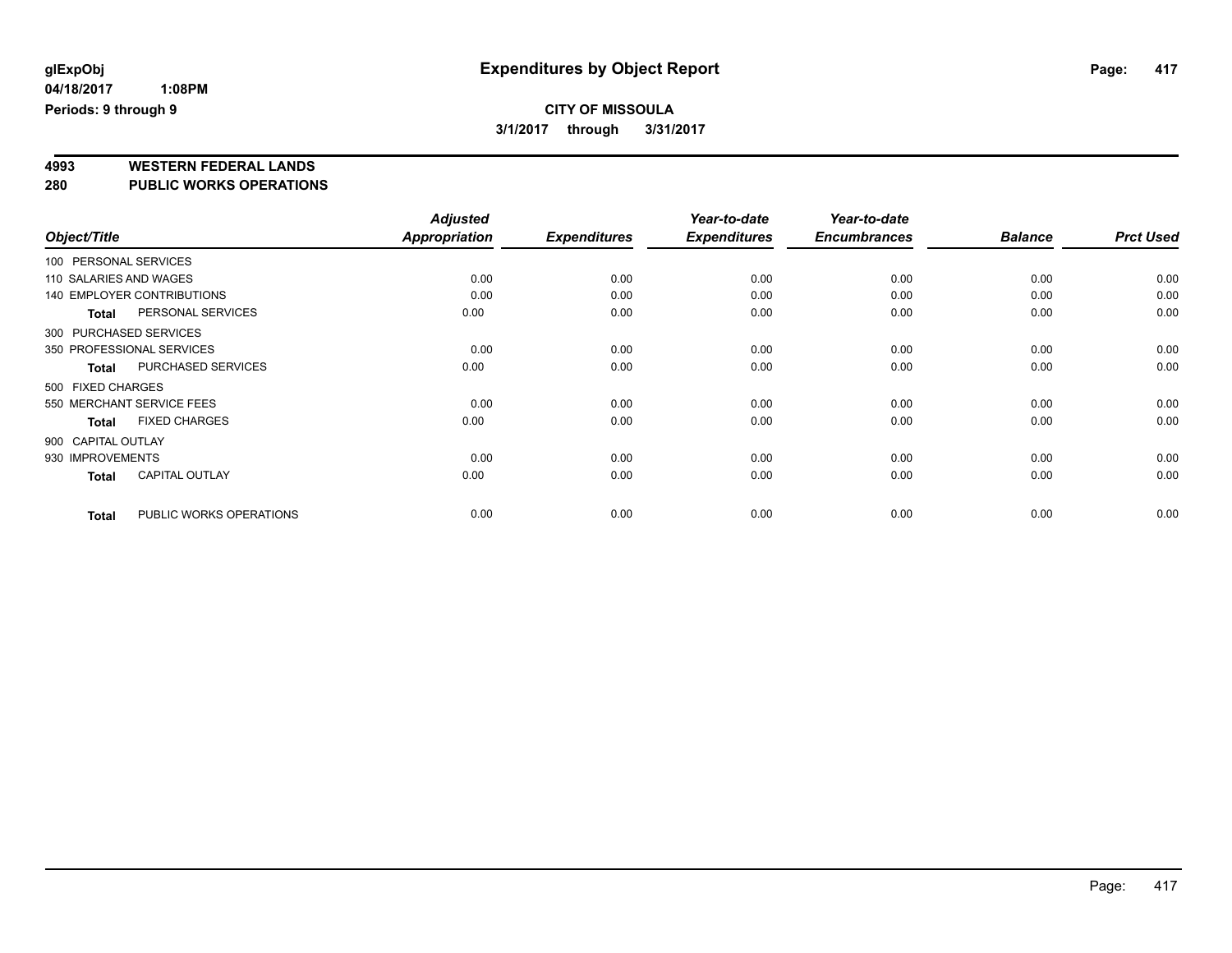# **CITY OF MISSOULA 3/1/2017 through 3/31/2017**

#### **4993 WESTERN FEDERAL LANDS**

| Object/Title           |                                   | <b>Adjusted</b><br>Appropriation | <b>Expenditures</b> | Year-to-date<br><b>Expenditures</b> | Year-to-date<br><b>Encumbrances</b> | <b>Balance</b> | <b>Prct Used</b> |
|------------------------|-----------------------------------|----------------------------------|---------------------|-------------------------------------|-------------------------------------|----------------|------------------|
| 100 PERSONAL SERVICES  |                                   |                                  |                     |                                     |                                     |                |                  |
| 110 SALARIES AND WAGES |                                   | 0.00                             | 0.00                | 0.00                                | 0.00                                | 0.00           | 0.00             |
|                        | <b>140 EMPLOYER CONTRIBUTIONS</b> | 0.00                             | 0.00                | 0.00                                | 0.00                                | 0.00           | 0.00             |
| <b>Total</b>           | PERSONAL SERVICES                 | 0.00                             | 0.00                | 0.00                                | 0.00                                | 0.00           | 0.00             |
| 300 PURCHASED SERVICES |                                   |                                  |                     |                                     |                                     |                |                  |
|                        | 350 PROFESSIONAL SERVICES         | 0.00                             | 0.00                | 0.00                                | 0.00                                | 0.00           | 0.00             |
| <b>Total</b>           | PURCHASED SERVICES                | 0.00                             | 0.00                | 0.00                                | 0.00                                | 0.00           | 0.00             |
| 500 FIXED CHARGES      |                                   |                                  |                     |                                     |                                     |                |                  |
|                        | 550 MERCHANT SERVICE FEES         | 0.00                             | 0.00                | 0.00                                | 0.00                                | 0.00           | 0.00             |
| <b>Total</b>           | <b>FIXED CHARGES</b>              | 0.00                             | 0.00                | 0.00                                | 0.00                                | 0.00           | 0.00             |
| 900 CAPITAL OUTLAY     |                                   |                                  |                     |                                     |                                     |                |                  |
| 930 IMPROVEMENTS       |                                   | 0.00                             | 0.00                | 0.00                                | 0.00                                | 0.00           | 0.00             |
| Total                  | <b>CAPITAL OUTLAY</b>             | 0.00                             | 0.00                | 0.00                                | 0.00                                | 0.00           | 0.00             |
| <b>Total</b>           | <b>WESTERN FEDERAL LANDS</b>      | 0.00                             | 0.00                | 0.00                                | 0.00                                | 0.00           | 0.00             |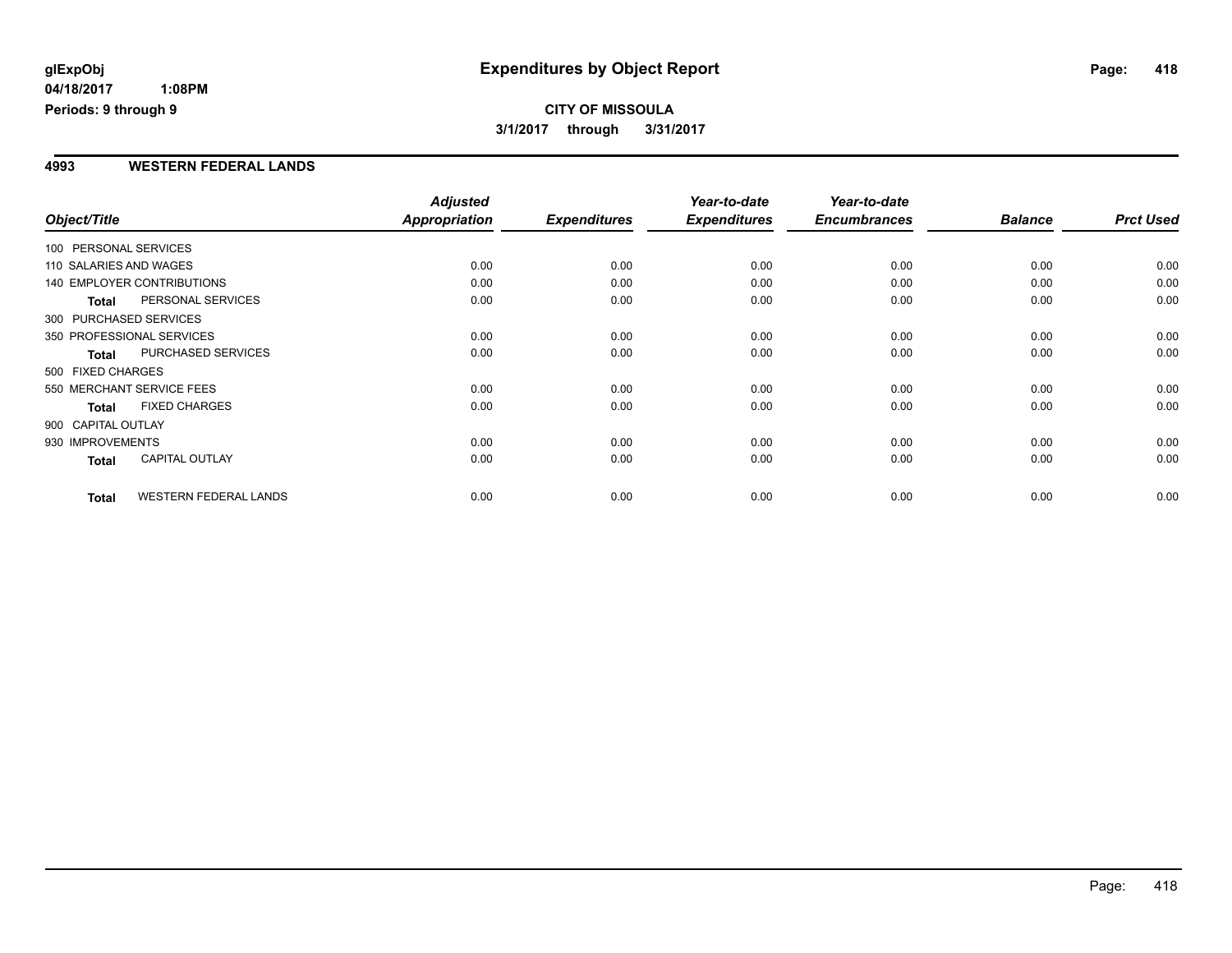#### **5020 CIVIC STADIUM 395 PARKING COMMISSION**

|                             |                      | <b>Adjusted</b>      |                     | Year-to-date        | Year-to-date        |                |                  |
|-----------------------------|----------------------|----------------------|---------------------|---------------------|---------------------|----------------|------------------|
| Object/Title                |                      | <b>Appropriation</b> | <b>Expenditures</b> | <b>Expenditures</b> | <b>Encumbrances</b> | <b>Balance</b> | <b>Prct Used</b> |
| 500 FIXED CHARGES           |                      |                      |                     |                     |                     |                |                  |
| 500 FIXED CHARGES           |                      | 3,000.00             | 0.00                | 0.00                | 0.00                | 3,000.00       | 0.00             |
| 550 MERCHANT SERVICE FEES   |                      | 0.00                 | 0.00                | 0.00                | 0.00                | 0.00           | 0.00             |
| Total                       | <b>FIXED CHARGES</b> | 3,000.00             | 0.00                | 0.00                | 0.00                | 3,000.00       | 0.00             |
| 600 DEBT SERVICE            |                      |                      |                     |                     |                     |                |                  |
| 610 PRINCIPAL               |                      | 39,116.00            | 0.00                | 0.00                | 0.00                | 39,116.00      | 0.00             |
| 620 INTEREST / SERVICE FEES |                      | 76,607.00            | 550.00              | 550.00              | 0.00                | 76,057.00      | 0.72             |
| <b>Total</b>                | <b>DEBT SERVICE</b>  | 115,723.00           | 550.00              | 550.00              | 0.00                | 115.173.00     | 0.48             |
| 800 OTHER OBJECTS           |                      |                      |                     |                     |                     |                |                  |
| 830 DEPRECIATION            |                      | 0.00                 | 0.00                | 0.00                | 0.00                | 0.00           | 0.00             |
| <b>Total</b>                | OTHER OBJECTS        | 0.00                 | 0.00                | 0.00                | 0.00                | 0.00           | 0.00             |
| <b>Total</b>                | PARKING COMMISSION   | 118,723.00           | 550.00              | 550.00              | 0.00                | 118,173.00     | 0.46             |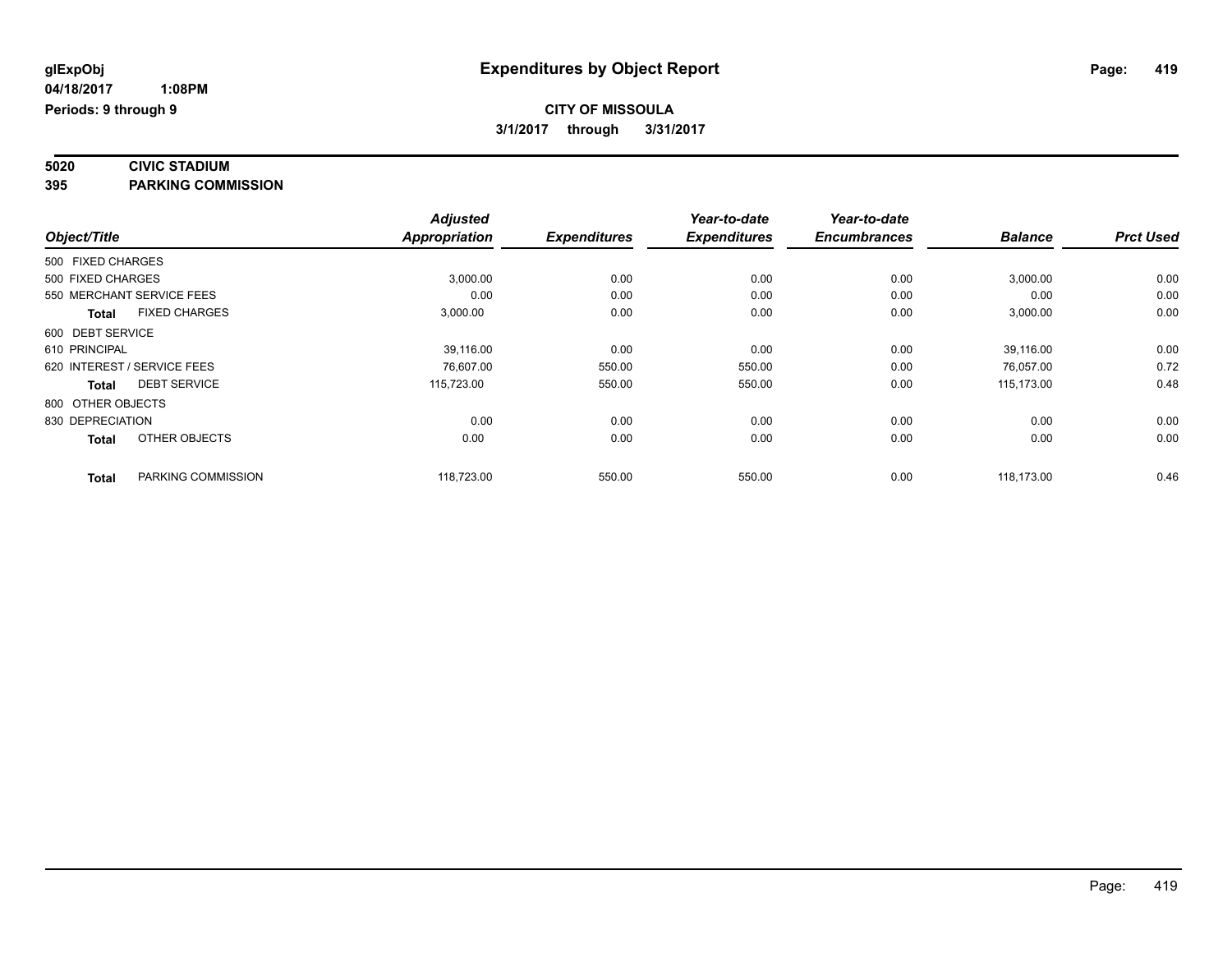**5020 CIVIC STADIUM**

|                   |                             | <b>Adjusted</b>      |                     | Year-to-date        | Year-to-date        |                |                  |
|-------------------|-----------------------------|----------------------|---------------------|---------------------|---------------------|----------------|------------------|
| Object/Title      |                             | <b>Appropriation</b> | <b>Expenditures</b> | <b>Expenditures</b> | <b>Encumbrances</b> | <b>Balance</b> | <b>Prct Used</b> |
| 500 FIXED CHARGES |                             |                      |                     |                     |                     |                |                  |
| 500 FIXED CHARGES |                             | 3,000.00             | 0.00                | 0.00                | 0.00                | 3,000.00       | 0.00             |
|                   | 550 MERCHANT SERVICE FEES   | 0.00                 | 0.00                | 0.00                | 0.00                | 0.00           | 0.00             |
| <b>Total</b>      | <b>FIXED CHARGES</b>        | 3,000.00             | 0.00                | 0.00                | 0.00                | 3,000.00       | 0.00             |
| 600 DEBT SERVICE  |                             |                      |                     |                     |                     |                |                  |
| 610 PRINCIPAL     |                             | 39.116.00            | 0.00                | 0.00                | 0.00                | 39.116.00      | 0.00             |
|                   | 620 INTEREST / SERVICE FEES | 76,607.00            | 550.00              | 550.00              | 0.00                | 76,057.00      | 0.72             |
| <b>Total</b>      | <b>DEBT SERVICE</b>         | 115,723.00           | 550.00              | 550.00              | 0.00                | 115,173.00     | 0.48             |
| 800 OTHER OBJECTS |                             |                      |                     |                     |                     |                |                  |
| 830 DEPRECIATION  |                             | 0.00                 | 0.00                | 0.00                | 0.00                | 0.00           | 0.00             |
| <b>Total</b>      | OTHER OBJECTS               | 0.00                 | 0.00                | 0.00                | 0.00                | 0.00           | 0.00             |
| <b>Total</b>      | <b>CIVIC STADIUM</b>        | 118,723.00           | 550.00              | 550.00              | 0.00                | 118.173.00     | 0.46             |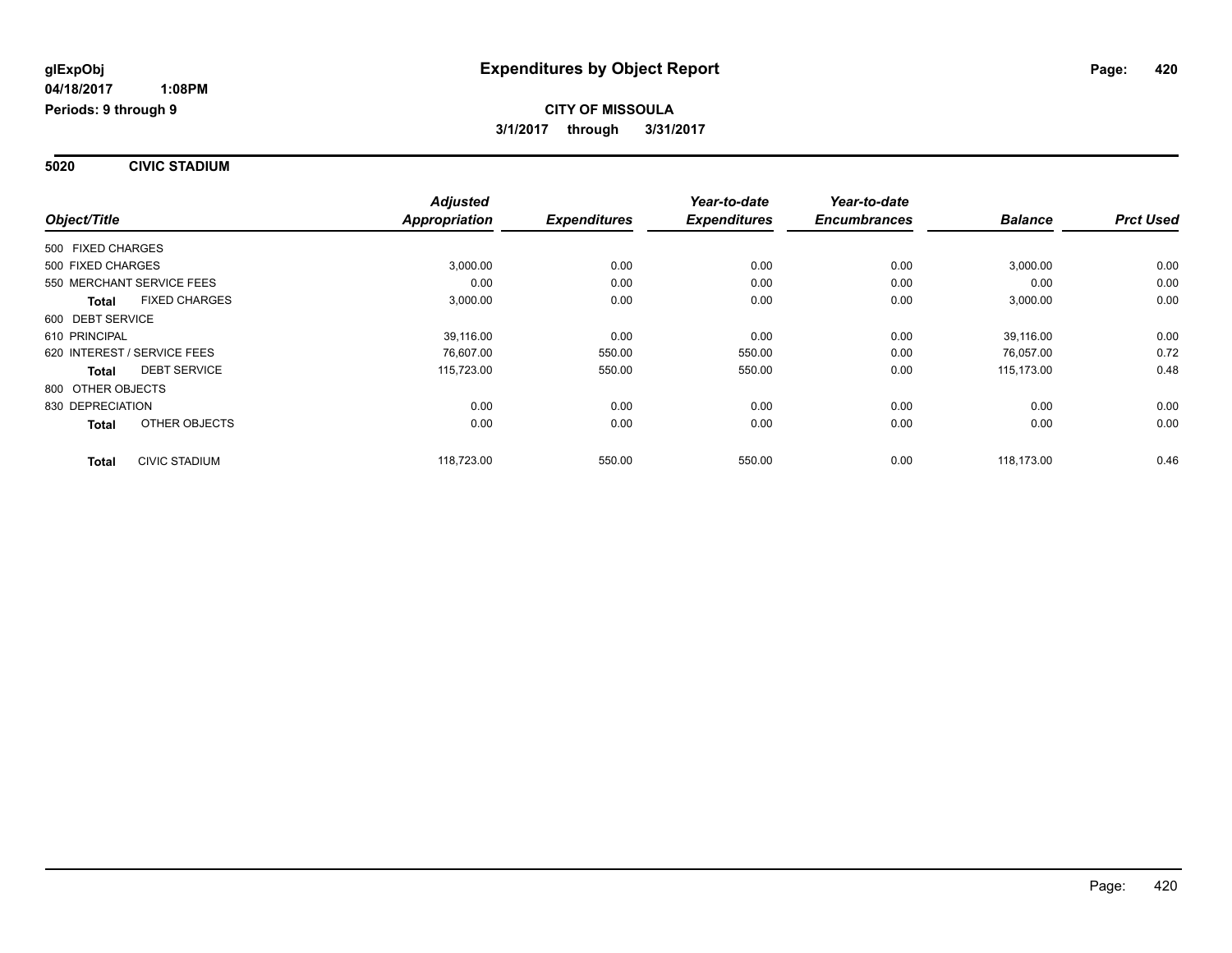**5210 WATER 335 WATER**

| კაა | <b>WAICK</b> |  |
|-----|--------------|--|
|     |              |  |

|                                      | <b>Adjusted</b> |                     | Year-to-date        | Year-to-date        |                |                  |
|--------------------------------------|-----------------|---------------------|---------------------|---------------------|----------------|------------------|
| Object/Title                         | Appropriation   | <b>Expenditures</b> | <b>Expenditures</b> | <b>Encumbrances</b> | <b>Balance</b> | <b>Prct Used</b> |
| 100 PERSONAL SERVICES                |                 |                     |                     |                     |                |                  |
| 110 SALARIES AND WAGES               | 0.00            | 12,940.82           | 17,898.18           | 0.00                | $-17,898.18$   | 0.00             |
| 120 OVERTIME/TERMINATION             | 0.00            | 0.00                | 0.00                | 0.00                | 0.00           | 0.00             |
| 140 EMPLOYER CONTRIBUTIONS           | 0.00            | 4,650.32            | 5,488.16            | 0.00                | $-5,488.16$    | 0.00             |
| 141 STATE RETIREMENT CONTRIBUTIONS   | 0.00            | 0.00                | 5.57                | 0.00                | $-5.57$        | 0.00             |
| PERSONAL SERVICES<br>Total           | 0.00            | 17,591.14           | 23,391.91           | 0.00                | $-23,391.91$   | 0.00             |
| 200 SUPPLIES                         |                 |                     |                     |                     |                |                  |
| 210 OFFICE SUPPLIES                  | 0.00            | 0.00                | 0.00                | 0.00                | 0.00           | 0.00             |
| 220 OPERATING SUPPLIES               | 0.00            | 0.00                | 224.99              | 0.00                | $-224.99$      | 0.00             |
| 230 REPAIR/MAINTENANCE               | 0.00            | 0.00                | 0.00                | 0.00                | 0.00           | 0.00             |
| <b>SUPPLIES</b><br><b>Total</b>      | 0.00            | 0.00                | 224.99              | 0.00                | $-224.99$      | 0.00             |
| 300 PURCHASED SERVICES               |                 |                     |                     |                     |                |                  |
| 310 COMMUNICATIONS                   | 0.00            | 0.00                | 0.00                | 0.00                | 0.00           | 0.00             |
| 320 PRINTING & DUPLICATING           | 0.00            | 0.00                | 0.00                | 0.00                | 0.00           | 0.00             |
| 340 SEWER                            | 0.00            | 0.00                | 0.00                | 0.00                | 0.00           | 0.00             |
| 341 ELECTRICITY & NATURAL GAS        | 0.00            | 0.00                | 0.00                | 0.00                | 0.00           | 0.00             |
| 342 STORM WATER                      | 0.00            | 0.00                | 0.00                | 0.00                | 0.00           | 0.00             |
| 344 TELEPHONE SERVICE                | 0.00            | 0.00                | 0.00                | 0.00                | 0.00           | 0.00             |
| 345 GARBAGE                          | 0.00            | 0.00                | 0.00                | 0.00                | 0.00           | 0.00             |
| 350 PROFESSIONAL SERVICES            | 0.00            | 36,686.78           | 581,242.38          | 0.00                | $-581,242.38$  | 0.00             |
| 360 REPAIR & MAINTENANCE             | 0.00            | 0.00                | 0.00                | 0.00                | 0.00           | 0.00             |
| 370 TRAVEL                           | 0.00            | 0.00                | 0.00                | 0.00                | 0.00           | 0.00             |
| 380 TRAINING                         | 0.00            | 0.00                | 0.00                | 0.00                | 0.00           | 0.00             |
| 390 OTHER PURCHASED SERVICES         | 0.00            | 0.00                | 23.76               | 0.00                | $-23.76$       | 0.00             |
| PURCHASED SERVICES<br>Total          | 0.00            | 36,686.78           | 581,266.14          | 0.00                | $-581,266.14$  | 0.00             |
| 500 FIXED CHARGES                    |                 |                     |                     |                     |                |                  |
| 500 FIXED CHARGES                    | 0.00            | 0.00                | 0.00                | 0.00                | 0.00           | 0.00             |
| 550 MERCHANT SERVICE FEES            | 0.00            | 0.00                | 0.00                | 0.00                | 0.00           | 0.00             |
| <b>FIXED CHARGES</b><br><b>Total</b> | 0.00            | 0.00                | 0.00                | 0.00                | 0.00           | 0.00             |
| 900 CAPITAL OUTLAY                   |                 |                     |                     |                     |                |                  |
| 910 LAND                             | 0.00            | 0.00                | 0.00                | 0.00                | 0.00           | 0.00             |
| 920 BUILDINGS                        | 0.00            | 0.00                | 0.00                | 0.00                | 0.00           | 0.00             |
| 930 IMPROVEMENTS                     | 0.00            | 0.00                | 0.00                | 0.00                | 0.00           | 0.00             |
|                                      |                 |                     |                     |                     |                |                  |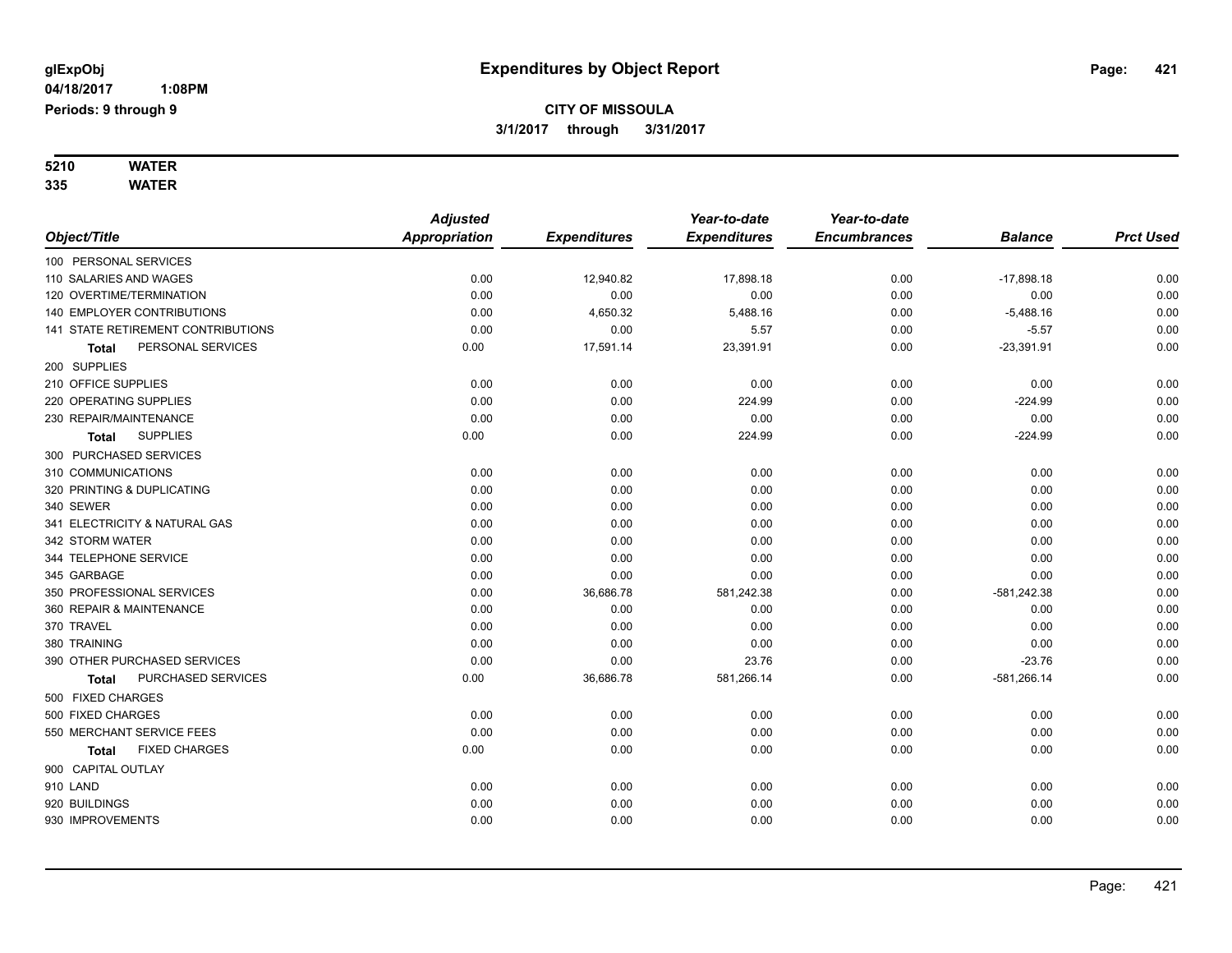## **CITY OF MISSOULA 3/1/2017 through 3/31/2017**

#### **5210 WATER 335 WATER**

| Object/Title |                           | <b>Adjusted</b><br>Appropriation<br><i><b>Expenditures</b></i> | Year-to-date<br><b>Expenditures</b> | Year-to-date<br><b>Encumbrances</b> | <b>Balance</b> | <b>Prct Used</b> |      |
|--------------|---------------------------|----------------------------------------------------------------|-------------------------------------|-------------------------------------|----------------|------------------|------|
|              | 940 MACHINERY & EQUIPMENT | 0.00                                                           | 36,482.53                           | 36,482.53                           | 0.00           | $-36,482.53$     | 0.00 |
| <b>Total</b> | <b>CAPITAL OUTLAY</b>     | 0.00                                                           | 36.482.53                           | 36.482.53                           | 0.00           | $-36.482.53$     | 0.00 |
| Total        | <b>WATER</b>              | 0.00                                                           | 90,760.45                           | 641,365.57                          | 0.00           | $-641,365.57$    | 0.00 |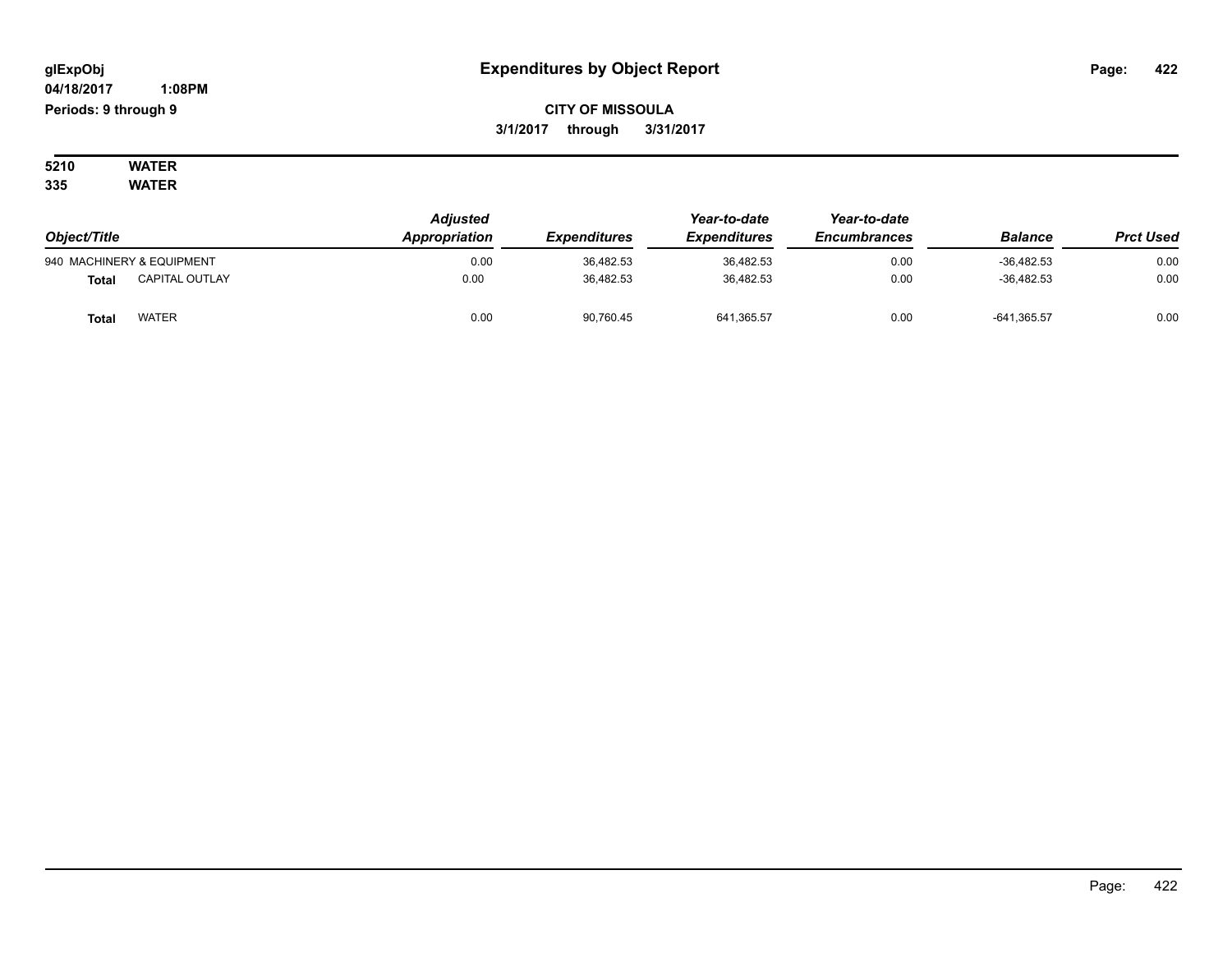**5210 WATER**

**Periods: 9 through 9**

|                                           | <b>Adjusted</b>      |                     | Year-to-date        | Year-to-date        |                |                  |
|-------------------------------------------|----------------------|---------------------|---------------------|---------------------|----------------|------------------|
| Object/Title                              | <b>Appropriation</b> | <b>Expenditures</b> | <b>Expenditures</b> | <b>Encumbrances</b> | <b>Balance</b> | <b>Prct Used</b> |
| 100 PERSONAL SERVICES                     |                      |                     |                     |                     |                |                  |
| 110 SALARIES AND WAGES                    | 0.00                 | 12,940.82           | 17,898.18           | 0.00                | $-17,898.18$   | 0.00             |
| 120 OVERTIME/TERMINATION                  | 0.00                 | 0.00                | 0.00                | 0.00                | 0.00           | 0.00             |
| <b>140 EMPLOYER CONTRIBUTIONS</b>         | 0.00                 | 4,650.32            | 5,488.16            | 0.00                | $-5,488.16$    | 0.00             |
| <b>141 STATE RETIREMENT CONTRIBUTIONS</b> | 0.00                 | 0.00                | 5.57                | 0.00                | $-5.57$        | 0.00             |
| PERSONAL SERVICES<br><b>Total</b>         | 0.00                 | 17,591.14           | 23,391.91           | 0.00                | $-23,391.91$   | 0.00             |
| 200 SUPPLIES                              |                      |                     |                     |                     |                |                  |
| 210 OFFICE SUPPLIES                       | 0.00                 | 0.00                | 0.00                | 0.00                | 0.00           | 0.00             |
| 220 OPERATING SUPPLIES                    | 0.00                 | 0.00                | 224.99              | 0.00                | $-224.99$      | 0.00             |
| 230 REPAIR/MAINTENANCE                    | 0.00                 | 0.00                | 0.00                | 0.00                | 0.00           | 0.00             |
| <b>SUPPLIES</b><br>Total                  | 0.00                 | 0.00                | 224.99              | 0.00                | $-224.99$      | 0.00             |
| 300 PURCHASED SERVICES                    |                      |                     |                     |                     |                |                  |
| 310 COMMUNICATIONS                        | 0.00                 | 0.00                | 0.00                | 0.00                | 0.00           | 0.00             |
| 320 PRINTING & DUPLICATING                | 0.00                 | 0.00                | 0.00                | 0.00                | 0.00           | 0.00             |
| 340 SEWER                                 | 0.00                 | 0.00                | 0.00                | 0.00                | 0.00           | 0.00             |
| 341 ELECTRICITY & NATURAL GAS             | 0.00                 | 0.00                | 0.00                | 0.00                | 0.00           | 0.00             |
| 342 STORM WATER                           | 0.00                 | 0.00                | 0.00                | 0.00                | 0.00           | 0.00             |
| 344 TELEPHONE SERVICE                     | 0.00                 | 0.00                | 0.00                | 0.00                | 0.00           | 0.00             |
| 345 GARBAGE                               | 0.00                 | 0.00                | 0.00                | 0.00                | 0.00           | 0.00             |
| 350 PROFESSIONAL SERVICES                 | 0.00                 | 36,686.78           | 581,242.38          | 0.00                | $-581,242.38$  | 0.00             |
| 360 REPAIR & MAINTENANCE                  | 0.00                 | 0.00                | 0.00                | 0.00                | 0.00           | 0.00             |
| 370 TRAVEL                                | 0.00                 | 0.00                | 0.00                | 0.00                | 0.00           | 0.00             |
| 380 TRAINING                              | 0.00                 | 0.00                | 0.00                | 0.00                | 0.00           | 0.00             |
| 390 OTHER PURCHASED SERVICES              | 0.00                 | 0.00                | 23.76               | 0.00                | $-23.76$       | 0.00             |
| PURCHASED SERVICES<br><b>Total</b>        | 0.00                 | 36,686.78           | 581,266.14          | 0.00                | $-581,266.14$  | 0.00             |
| 500 FIXED CHARGES                         |                      |                     |                     |                     |                |                  |
| 500 FIXED CHARGES                         | 0.00                 | 0.00                | 0.00                | 0.00                | 0.00           | 0.00             |
| 550 MERCHANT SERVICE FEES                 | 0.00                 | 0.00                | 0.00                | 0.00                | 0.00           | 0.00             |
| <b>FIXED CHARGES</b><br>Total             | 0.00                 | 0.00                | 0.00                | 0.00                | 0.00           | 0.00             |
| 900 CAPITAL OUTLAY                        |                      |                     |                     |                     |                |                  |
| 910 LAND                                  | 0.00                 | 0.00                | 0.00                | 0.00                | 0.00           | 0.00             |
| 920 BUILDINGS                             | 0.00                 | 0.00                | 0.00                | 0.00                | 0.00           | 0.00             |
| 930 IMPROVEMENTS                          | 0.00                 | 0.00                | 0.00                | 0.00                | 0.00           | 0.00             |
| 940 MACHINERY & EQUIPMENT                 | 0.00                 | 36,482.53           | 36,482.53           | 0.00                | $-36,482.53$   | 0.00             |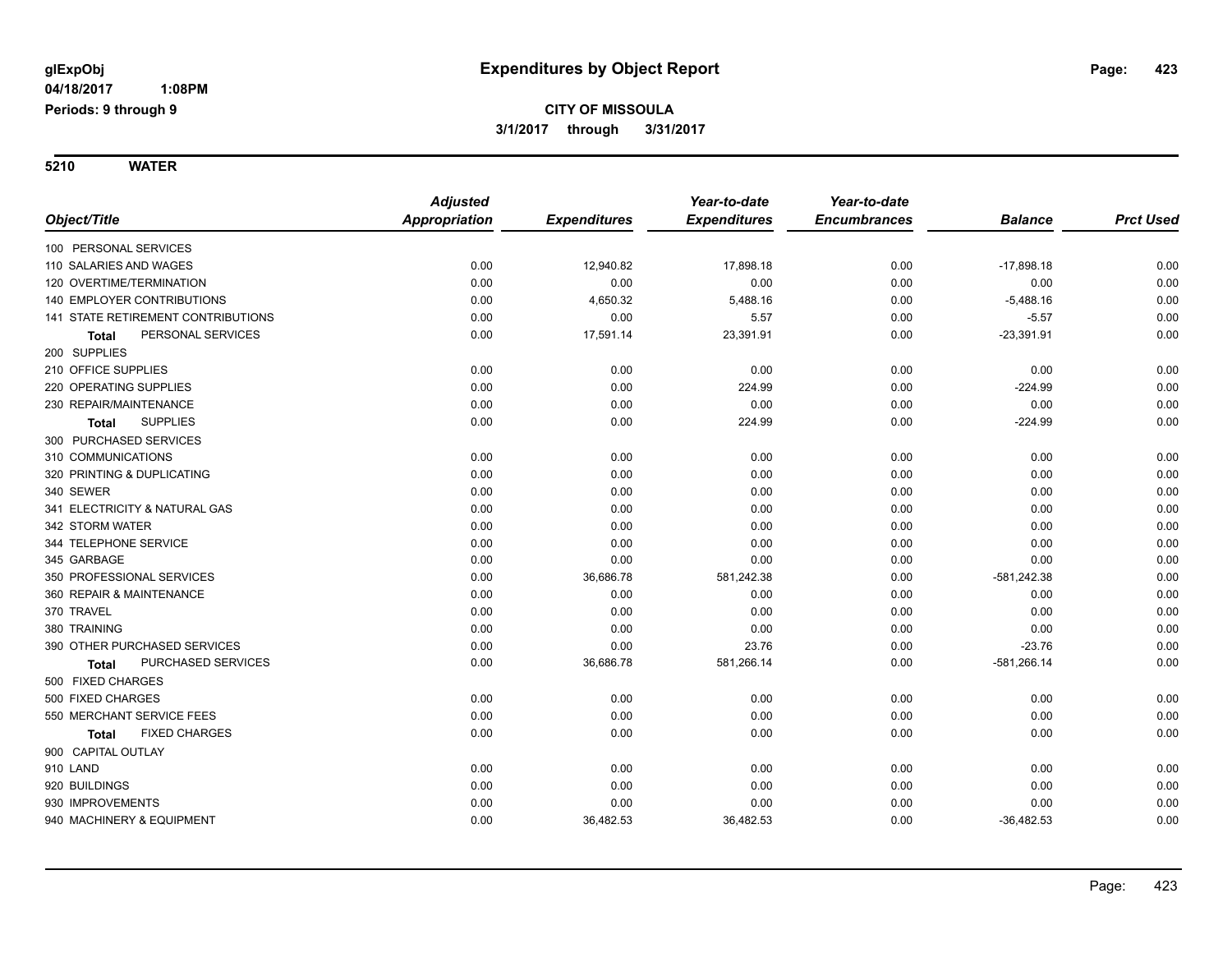**CITY OF MISSOULA 3/1/2017 through 3/31/2017**

**5210 WATER**

| Object/Title |                | <b>Adjusted</b><br>Appropriation | <b>Expenditures</b> | Year-to-date<br><b>Expenditures</b> | Year-to-date<br><b>Encumbrances</b> | <b>Balance</b> | <b>Prct Used</b> |
|--------------|----------------|----------------------------------|---------------------|-------------------------------------|-------------------------------------|----------------|------------------|
| <b>Total</b> | CAPITAL OUTLAY | 0.00                             | 36.482.53           | 36,482.53                           | 0.00                                | $-36.482.53$   | 0.00             |
| Tota.        | <b>WATER</b>   | 0.00                             | 90,760.45           | 641,365.57                          | 0.00                                | $-641,365.57$  | 0.00             |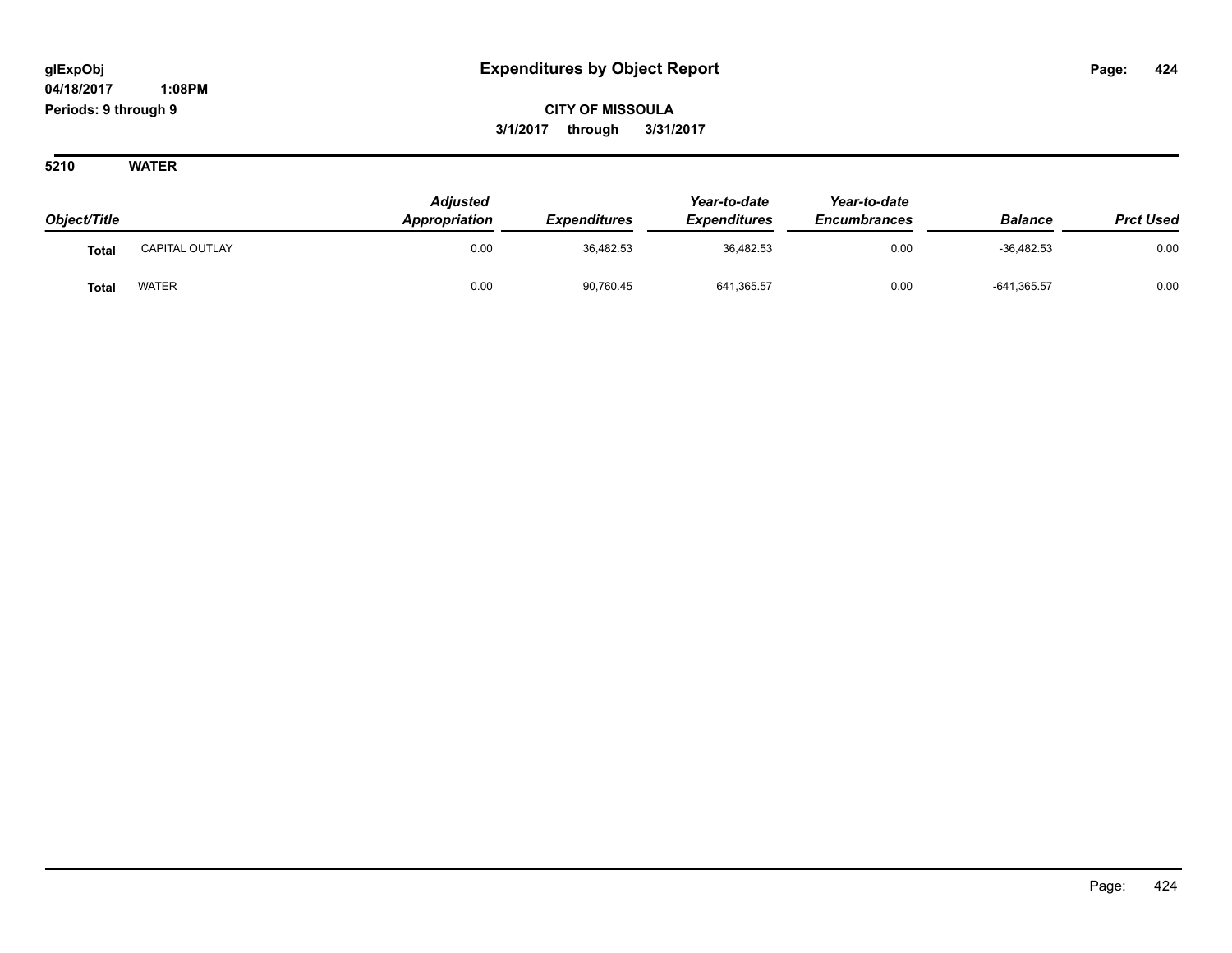# **5211 WATER REVENUE COLLECTION & CLEARING**

**335 WATER**

|                                      | <b>Adjusted</b>      |                     | Year-to-date        | Year-to-date        |                |                  |
|--------------------------------------|----------------------|---------------------|---------------------|---------------------|----------------|------------------|
| Object/Title                         | <b>Appropriation</b> | <b>Expenditures</b> | <b>Expenditures</b> | <b>Encumbrances</b> | <b>Balance</b> | <b>Prct Used</b> |
| 500 FIXED CHARGES                    |                      |                     |                     |                     |                |                  |
| 500 FIXED CHARGES                    | 0.00                 | 0.00                | 0.00                | 0.00                | 0.00           | 0.00             |
| 550 MERCHANT SERVICE FEES            | 0.00                 | 0.00                | 0.00                | 0.00                | 0.00           | 0.00             |
| <b>FIXED CHARGES</b><br><b>Total</b> | 0.00                 | 0.00                | 0.00                | 0.00                | 0.00           | 0.00             |
| 800 OTHER OBJECTS                    |                      |                     |                     |                     |                |                  |
| 820 TRANSFERS TO OTHER FUNDS         | 0.00                 | 0.00                | 0.00                | 0.00                | 0.00           | 0.00             |
| OTHER OBJECTS<br><b>Total</b>        | 0.00                 | 0.00                | 0.00                | 0.00                | 0.00           | 0.00             |
| <b>WATER</b><br>Total                | 0.00                 | 0.00                | 0.00                | 0.00                | 0.00           | 0.00             |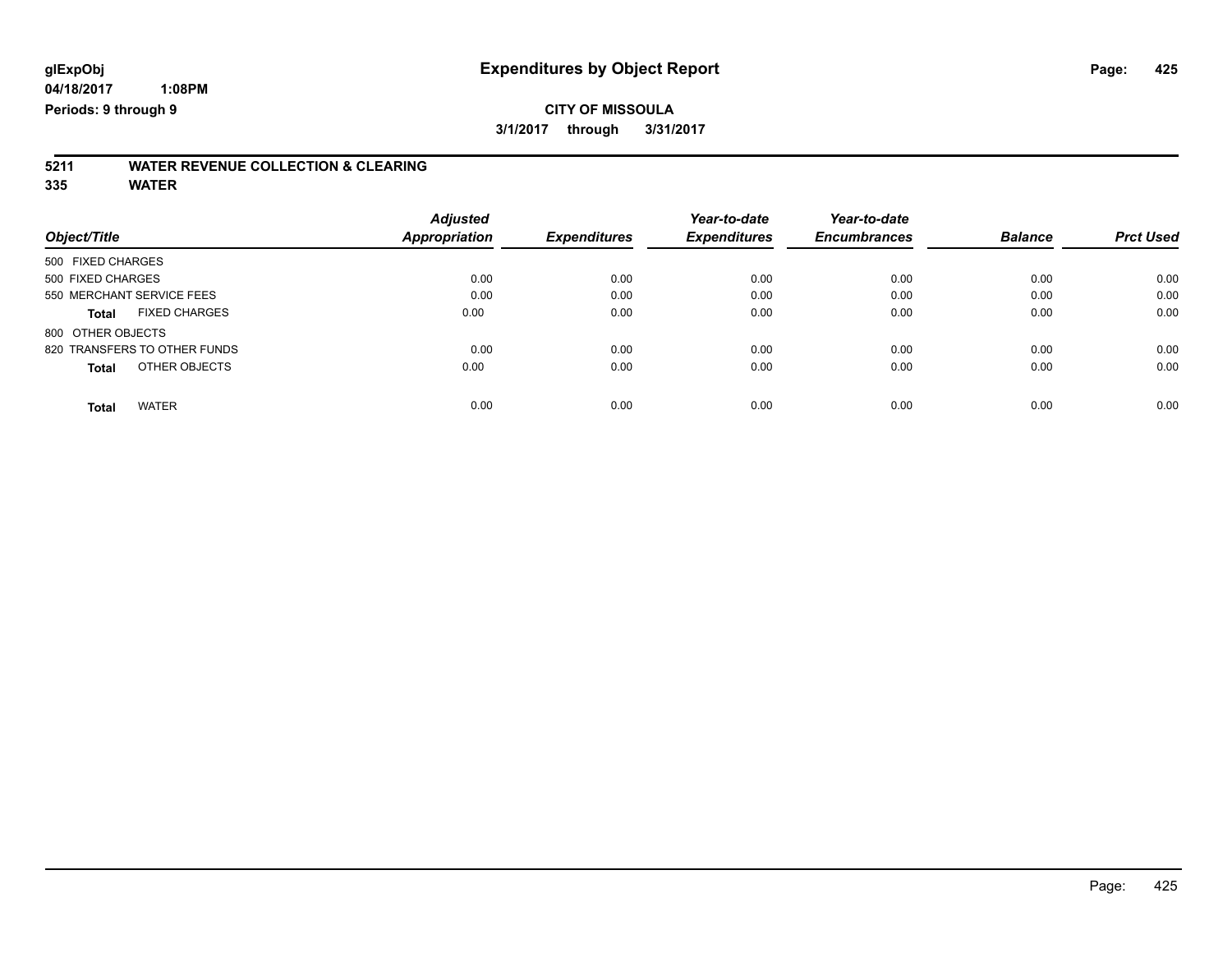# **glExpObj Expenditures by Object Report Page: 426**

**04/18/2017 1:08PM Periods: 9 through 9**

#### **5211 WATER REVENUE COLLECTION & CLEARING**

| Object/Title      |                                  | <b>Adjusted</b><br>Appropriation | <b>Expenditures</b> | Year-to-date<br><b>Expenditures</b> | Year-to-date<br><b>Encumbrances</b> | <b>Balance</b> | <b>Prct Used</b> |
|-------------------|----------------------------------|----------------------------------|---------------------|-------------------------------------|-------------------------------------|----------------|------------------|
| 500 FIXED CHARGES |                                  |                                  |                     |                                     |                                     |                |                  |
| 500 FIXED CHARGES |                                  | 0.00                             | 0.00                | 0.00                                | 0.00                                | 0.00           | 0.00             |
|                   | 550 MERCHANT SERVICE FEES        | 0.00                             | 0.00                | 0.00                                | 0.00                                | 0.00           | 0.00             |
| <b>Total</b>      | <b>FIXED CHARGES</b>             | 0.00                             | 0.00                | 0.00                                | 0.00                                | 0.00           | 0.00             |
| 800 OTHER OBJECTS |                                  |                                  |                     |                                     |                                     |                |                  |
|                   | 820 TRANSFERS TO OTHER FUNDS     | 0.00                             | 0.00                | 0.00                                | 0.00                                | 0.00           | 0.00             |
| Total             | OTHER OBJECTS                    | 0.00                             | 0.00                | 0.00                                | 0.00                                | 0.00           | 0.00             |
| <b>Total</b>      | WATER REVENUE COLLECTION & CLEAF | 0.00                             | 0.00                | 0.00                                | 0.00                                | 0.00           | 0.00             |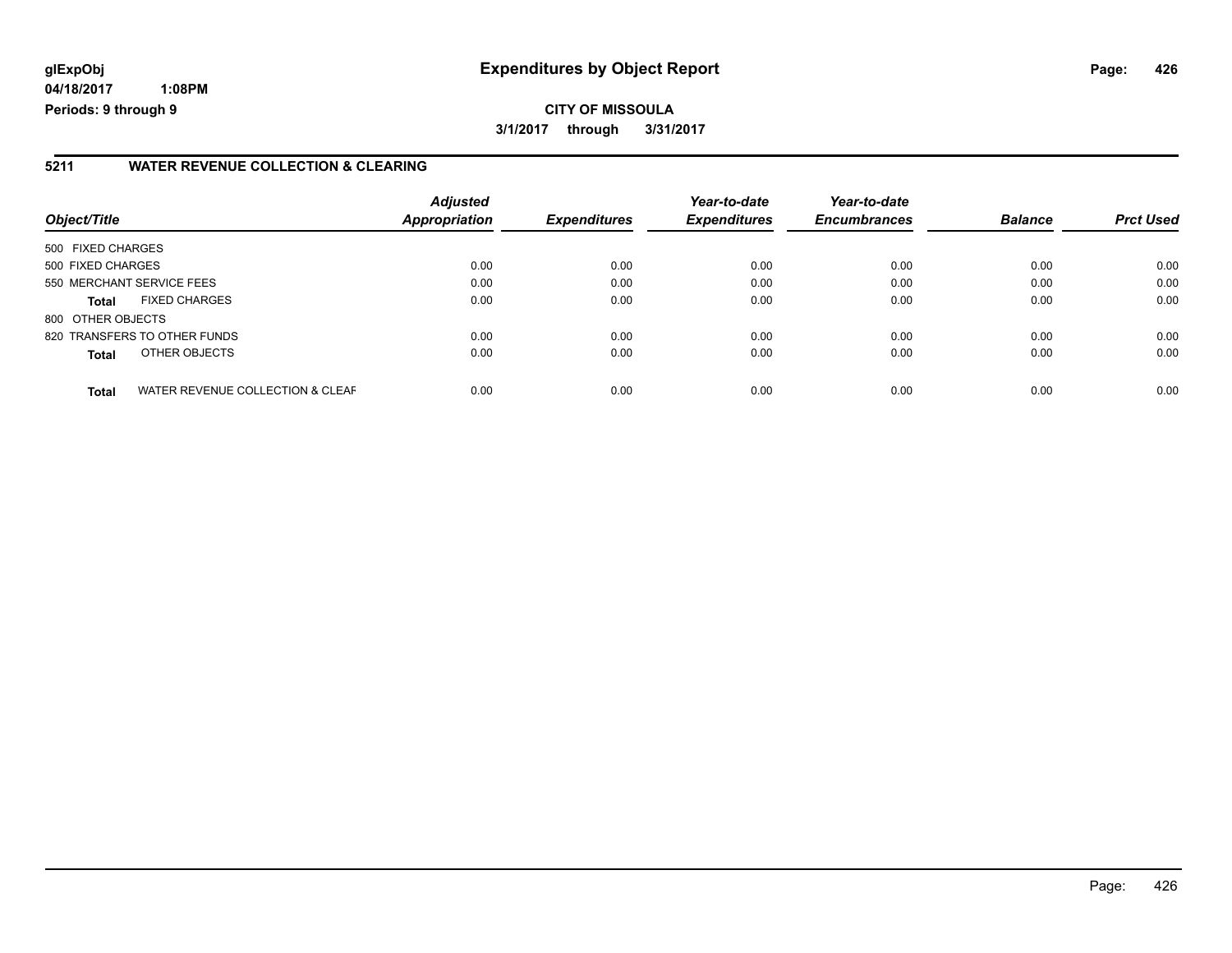#### **5215 WATER LOAN FUND 335 WATER**

| Object/Title                         | <b>Adjusted</b><br><b>Appropriation</b> | <b>Expenditures</b> | Year-to-date<br><b>Expenditures</b> | Year-to-date<br><b>Encumbrances</b> | <b>Balance</b> | <b>Prct Used</b> |
|--------------------------------------|-----------------------------------------|---------------------|-------------------------------------|-------------------------------------|----------------|------------------|
| 500 FIXED CHARGES                    |                                         |                     |                                     |                                     |                |                  |
| 550 MERCHANT SERVICE FEES            | 0.00                                    | 0.00                | 0.00                                | 0.00                                | 0.00           | 0.00             |
| <b>FIXED CHARGES</b><br><b>Total</b> | 0.00                                    | 0.00                | 0.00                                | 0.00                                | 0.00           | 0.00             |
| 800 OTHER OBJECTS                    |                                         |                     |                                     |                                     |                |                  |
| 820 TRANSFERS TO OTHER FUNDS         | 0.00                                    | 0.00                | 0.00                                | 0.00                                | 0.00           | 0.00             |
| OTHER OBJECTS<br><b>Total</b>        | 0.00                                    | 0.00                | 0.00                                | 0.00                                | 0.00           | 0.00             |
| <b>WATER</b><br>Total                | 0.00                                    | 0.00                | 0.00                                | 0.00                                | 0.00           | 0.00             |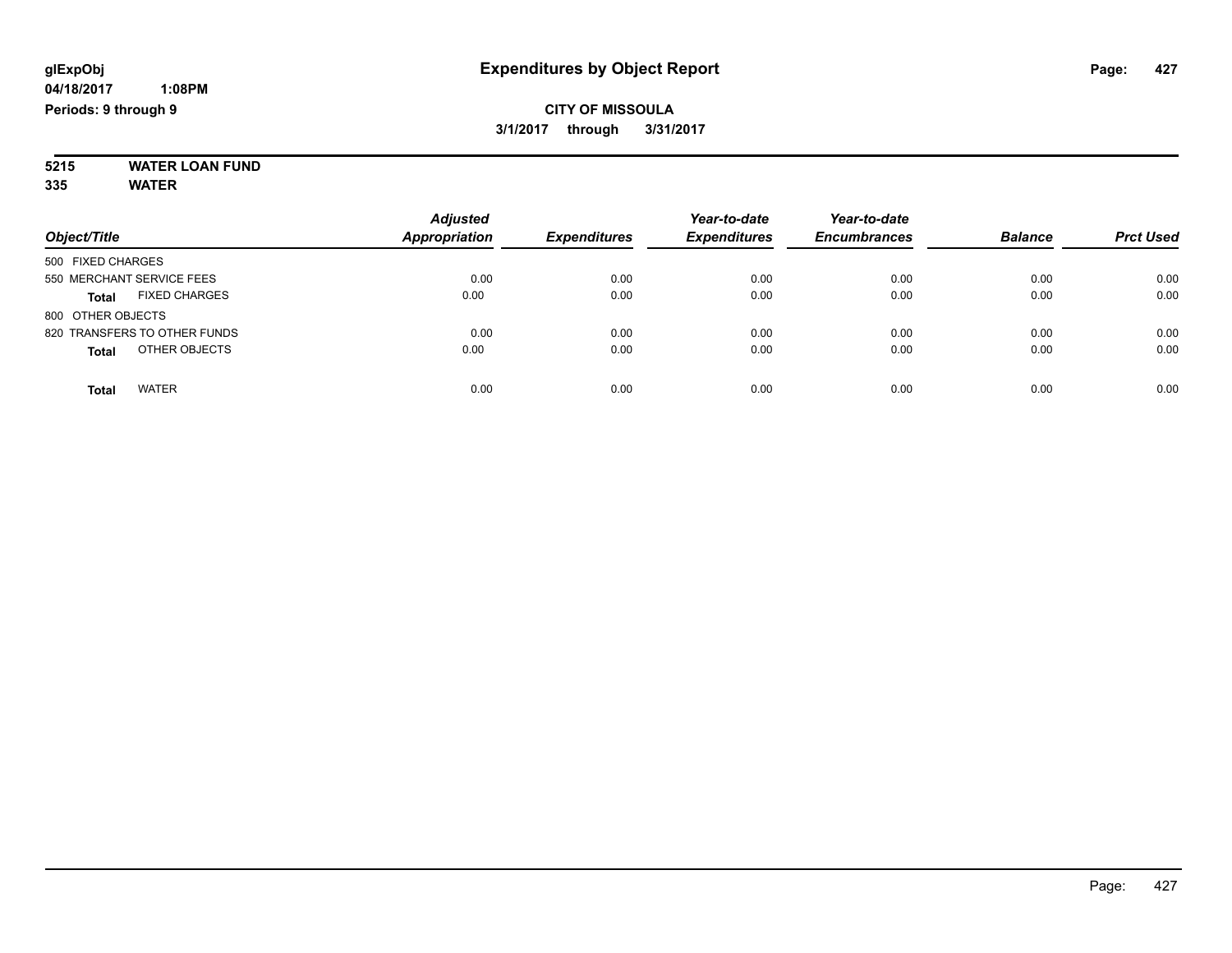#### **5215 WATER LOAN FUND**

| Object/Title                         | <b>Adjusted</b><br>Appropriation | <b>Expenditures</b> | Year-to-date<br><b>Expenditures</b> | Year-to-date<br><b>Encumbrances</b> | <b>Balance</b> | <b>Prct Used</b> |
|--------------------------------------|----------------------------------|---------------------|-------------------------------------|-------------------------------------|----------------|------------------|
| 500 FIXED CHARGES                    |                                  |                     |                                     |                                     |                |                  |
| 550 MERCHANT SERVICE FEES            | 0.00                             | 0.00                | 0.00                                | 0.00                                | 0.00           | 0.00             |
| <b>FIXED CHARGES</b><br><b>Total</b> | 0.00                             | 0.00                | 0.00                                | 0.00                                | 0.00           | 0.00             |
| 800 OTHER OBJECTS                    |                                  |                     |                                     |                                     |                |                  |
| 820 TRANSFERS TO OTHER FUNDS         | 0.00                             | 0.00                | 0.00                                | 0.00                                | 0.00           | 0.00             |
| OTHER OBJECTS<br><b>Total</b>        | 0.00                             | 0.00                | 0.00                                | 0.00                                | 0.00           | 0.00             |
| WATER LOAN FUND<br><b>Total</b>      | 0.00                             | 0.00                | 0.00                                | 0.00                                | 0.00           | 0.00             |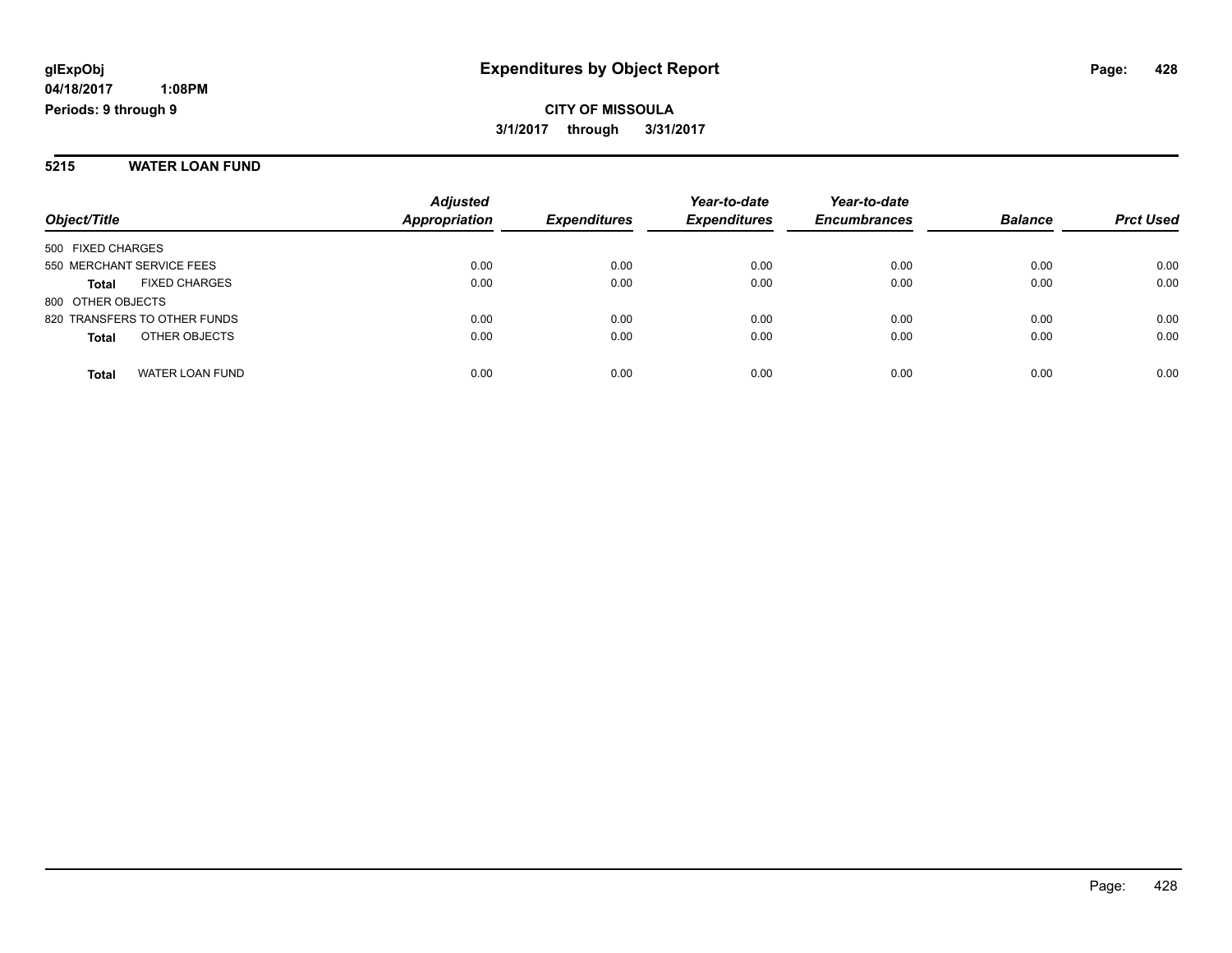**5220 WATER R&D FUND 335 WATER**

|                     |                              | <b>Adjusted</b> |                     | Year-to-date        | Year-to-date        |                |                  |
|---------------------|------------------------------|-----------------|---------------------|---------------------|---------------------|----------------|------------------|
| Object/Title        |                              | Appropriation   | <b>Expenditures</b> | <b>Expenditures</b> | <b>Encumbrances</b> | <b>Balance</b> | <b>Prct Used</b> |
| 200 SUPPLIES        |                              |                 |                     |                     |                     |                |                  |
| 210 OFFICE SUPPLIES |                              | 0.00            | 0.00                | 0.00                | 0.00                | 0.00           | 0.00             |
| <b>Total</b>        | <b>SUPPLIES</b>              | 0.00            | 0.00                | 0.00                | 0.00                | 0.00           | 0.00             |
| 500 FIXED CHARGES   |                              |                 |                     |                     |                     |                |                  |
|                     | 550 MERCHANT SERVICE FEES    | 0.00            | 0.00                | 0.00                | 0.00                | 0.00           | 0.00             |
| <b>Total</b>        | <b>FIXED CHARGES</b>         | 0.00            | 0.00                | 0.00                | 0.00                | 0.00           | 0.00             |
| 600 DEBT SERVICE    |                              |                 |                     |                     |                     |                |                  |
| 610 PRINCIPAL       |                              | 0.00            | 0.00                | 0.00                | 0.00                | 0.00           | 0.00             |
|                     | 620 INTEREST / SERVICE FEES  | 0.00            | 0.00                | 0.00                | 0.00                | 0.00           | 0.00             |
| <b>Total</b>        | <b>DEBT SERVICE</b>          | 0.00            | 0.00                | 0.00                | 0.00                | 0.00           | 0.00             |
| 800 OTHER OBJECTS   |                              |                 |                     |                     |                     |                |                  |
|                     | 820 TRANSFERS TO OTHER FUNDS | 0.00            | 0.00                | 0.00                | 0.00                | 0.00           | 0.00             |
| <b>Total</b>        | OTHER OBJECTS                | 0.00            | 0.00                | 0.00                | 0.00                | 0.00           | 0.00             |
| <b>Total</b>        | <b>WATER</b>                 | 0.00            | 0.00                | 0.00                | 0.00                | 0.00           | 0.00             |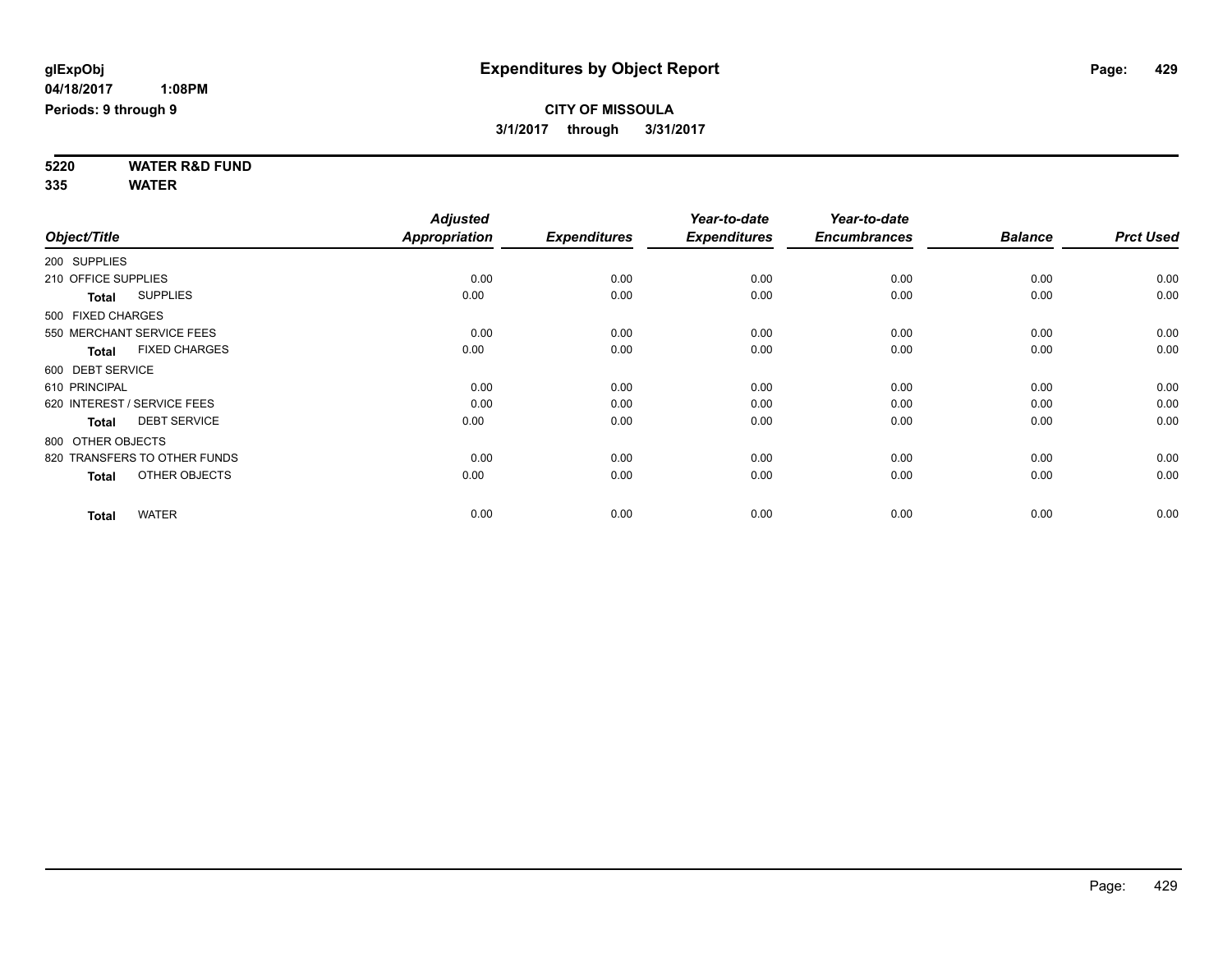#### **5220 WATER R&D FUND**

|                     |                              | <b>Adjusted</b>      |                     | Year-to-date        | Year-to-date        |                |                  |
|---------------------|------------------------------|----------------------|---------------------|---------------------|---------------------|----------------|------------------|
| Object/Title        |                              | <b>Appropriation</b> | <b>Expenditures</b> | <b>Expenditures</b> | <b>Encumbrances</b> | <b>Balance</b> | <b>Prct Used</b> |
| 200 SUPPLIES        |                              |                      |                     |                     |                     |                |                  |
| 210 OFFICE SUPPLIES |                              | 0.00                 | 0.00                | 0.00                | 0.00                | 0.00           | 0.00             |
| <b>Total</b>        | <b>SUPPLIES</b>              | 0.00                 | 0.00                | 0.00                | 0.00                | 0.00           | 0.00             |
| 500 FIXED CHARGES   |                              |                      |                     |                     |                     |                |                  |
|                     | 550 MERCHANT SERVICE FEES    | 0.00                 | 0.00                | 0.00                | 0.00                | 0.00           | 0.00             |
| <b>Total</b>        | <b>FIXED CHARGES</b>         | 0.00                 | 0.00                | 0.00                | 0.00                | 0.00           | 0.00             |
| 600 DEBT SERVICE    |                              |                      |                     |                     |                     |                |                  |
| 610 PRINCIPAL       |                              | 0.00                 | 0.00                | 0.00                | 0.00                | 0.00           | 0.00             |
|                     | 620 INTEREST / SERVICE FEES  | 0.00                 | 0.00                | 0.00                | 0.00                | 0.00           | 0.00             |
| <b>Total</b>        | <b>DEBT SERVICE</b>          | 0.00                 | 0.00                | 0.00                | 0.00                | 0.00           | 0.00             |
| 800 OTHER OBJECTS   |                              |                      |                     |                     |                     |                |                  |
|                     | 820 TRANSFERS TO OTHER FUNDS | 0.00                 | 0.00                | 0.00                | 0.00                | 0.00           | 0.00             |
| <b>Total</b>        | OTHER OBJECTS                | 0.00                 | 0.00                | 0.00                | 0.00                | 0.00           | 0.00             |
| <b>Total</b>        | <b>WATER R&amp;D FUND</b>    | 0.00                 | 0.00                | 0.00                | 0.00                | 0.00           | 0.00             |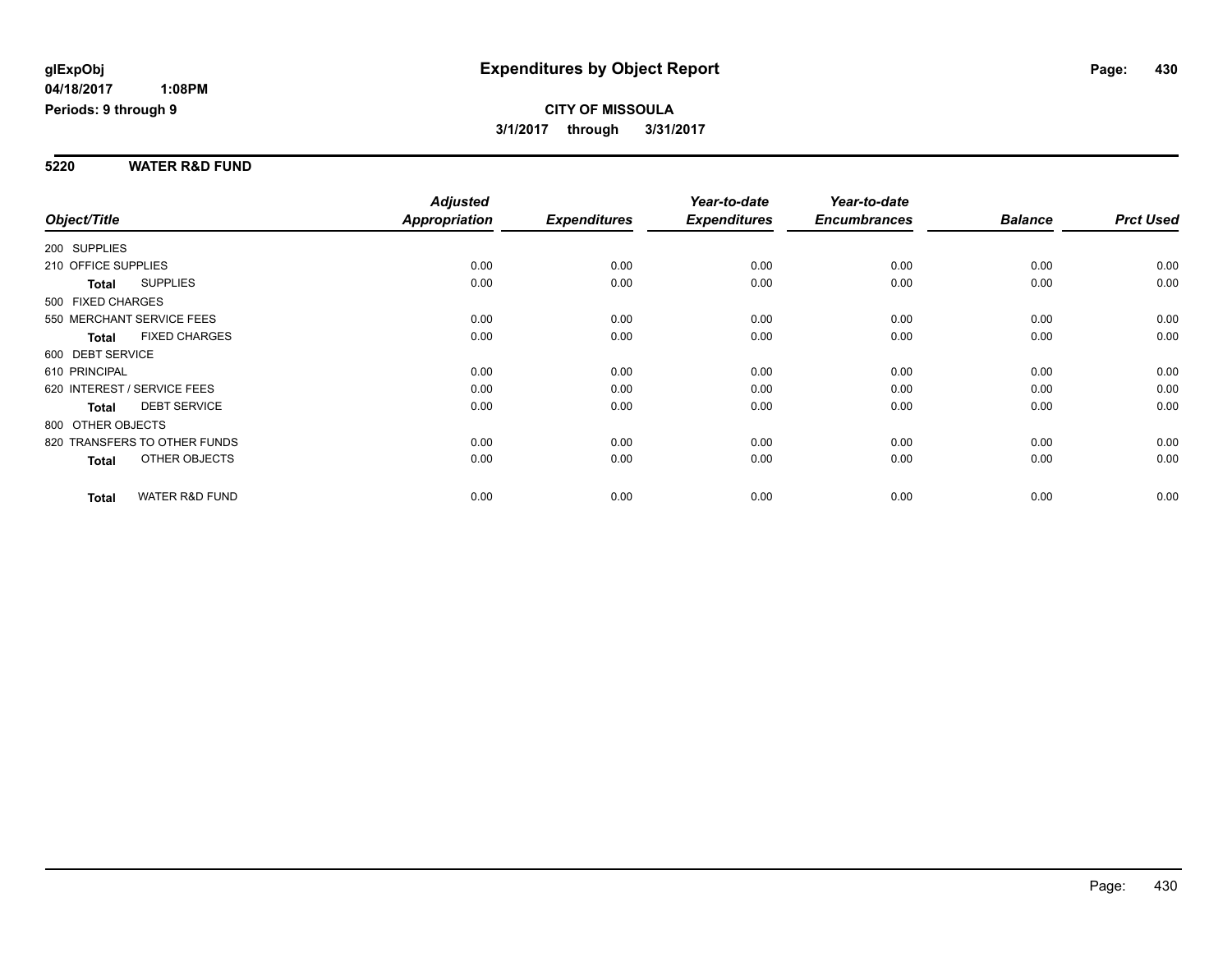## **CITY OF MISSOULA 3/1/2017 through 3/31/2017**

# **5240 WATER CONSTRUCTION FUND**

**335 WATER**

| Object/Title                         | <b>Adjusted</b><br>Appropriation | <b>Expenditures</b> | Year-to-date<br><b>Expenditures</b> | Year-to-date<br><b>Encumbrances</b> | <b>Balance</b> | <b>Prct Used</b> |
|--------------------------------------|----------------------------------|---------------------|-------------------------------------|-------------------------------------|----------------|------------------|
| 500 FIXED CHARGES                    |                                  |                     |                                     |                                     |                |                  |
| 550 MERCHANT SERVICE FEES            | 0.00                             | 0.00                | 0.00                                | 0.00                                | 0.00           | 0.00             |
| <b>FIXED CHARGES</b><br><b>Total</b> | 0.00                             | 0.00                | 0.00                                | 0.00                                | 0.00           | 0.00             |
| <b>WATER</b><br><b>Total</b>         | 0.00                             | 0.00                | 0.00                                | 0.00                                | 0.00           | 0.00             |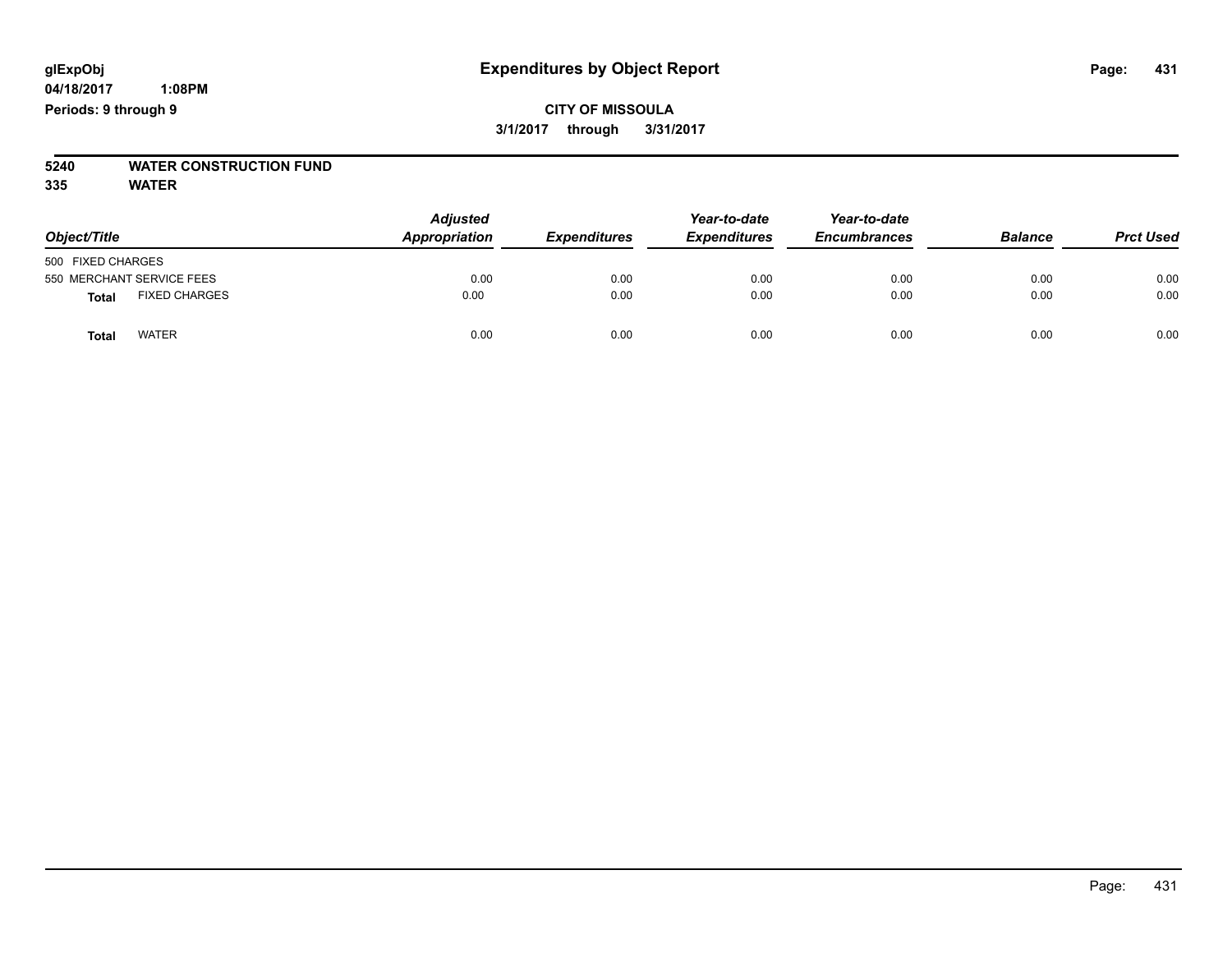# **glExpObj Expenditures by Object Report Page: 432**

**04/18/2017 1:08PM Periods: 9 through 9**

#### **5240 WATER CONSTRUCTION FUND**

| Object/Title                    | <b>Adjusted</b><br>Appropriation | <i><b>Expenditures</b></i> | Year-to-date<br><b>Expenditures</b> | Year-to-date<br><b>Encumbrances</b> | <b>Balance</b> | <b>Prct Used</b> |
|---------------------------------|----------------------------------|----------------------------|-------------------------------------|-------------------------------------|----------------|------------------|
| 500 FIXED CHARGES               |                                  |                            |                                     |                                     |                |                  |
| 550 MERCHANT SERVICE FEES       | 0.00                             | 0.00                       | 0.00                                | 0.00                                | 0.00           | 0.00             |
| <b>FIXED CHARGES</b><br>Total   | 0.00                             | 0.00                       | 0.00                                | 0.00                                | 0.00           | 0.00             |
| WATER CONSTRUCTION FUND<br>Tota | 0.00                             | 0.00                       | 0.00                                | 0.00                                | 0.00           | 0.00             |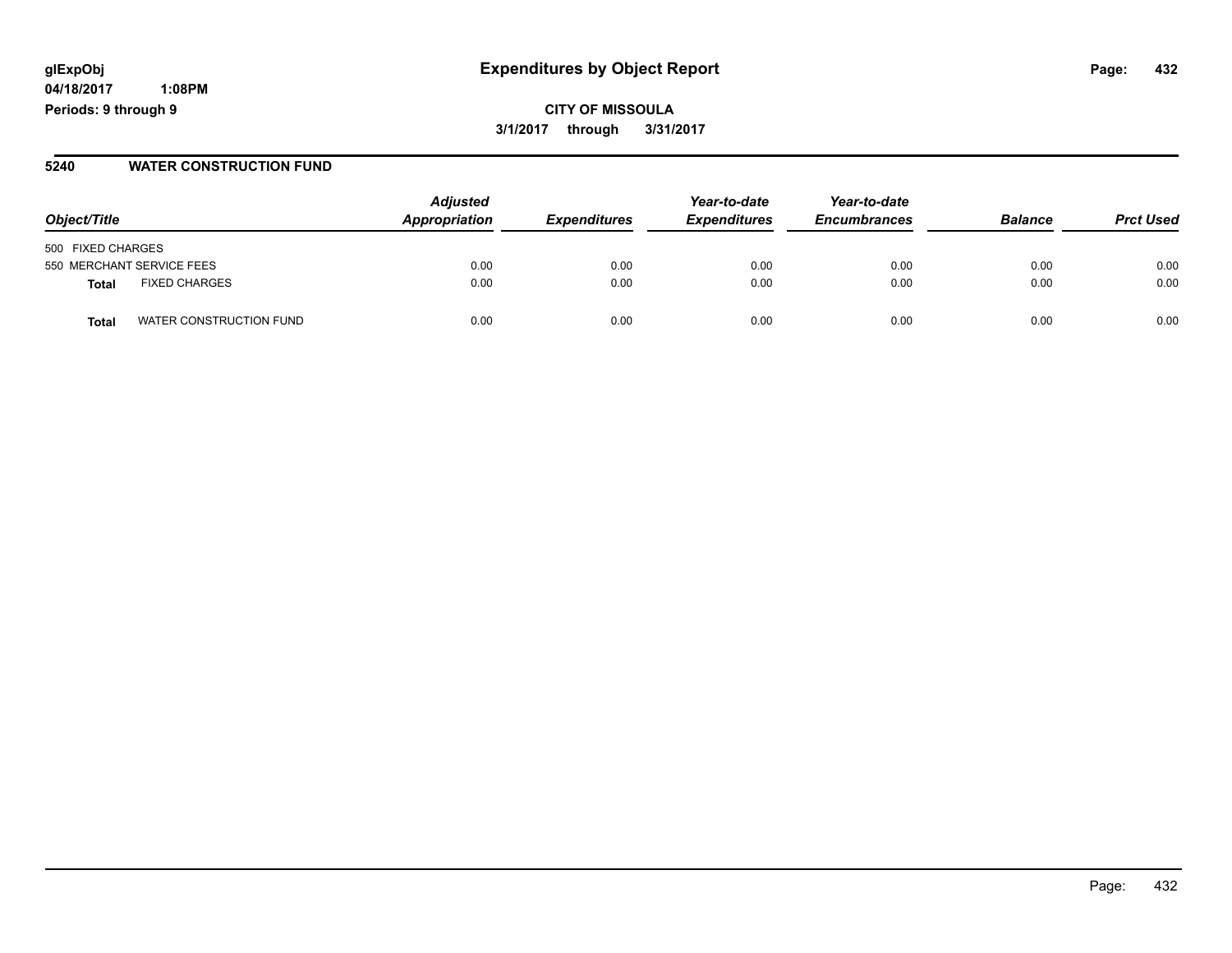**5250 WATER PURCHASE LOAN**

|                                      | <b>Adjusted</b> | <b>Expenditures</b> | Year-to-date<br><b>Expenditures</b> | Year-to-date        | <b>Balance</b> | <b>Prct Used</b> |
|--------------------------------------|-----------------|---------------------|-------------------------------------|---------------------|----------------|------------------|
| Object/Title                         | Appropriation   |                     |                                     | <b>Encumbrances</b> |                |                  |
| 500 FIXED CHARGES                    |                 |                     |                                     |                     |                |                  |
| 550 MERCHANT SERVICE FEES            | 0.00            | 0.00                | 0.00                                | 0.00                | 0.00           | 0.00             |
| <b>FIXED CHARGES</b><br><b>Total</b> | 0.00            | 0.00                | 0.00                                | 0.00                | 0.00           | 0.00             |
| 600 DEBT SERVICE                     |                 |                     |                                     |                     |                |                  |
| 610 PRINCIPAL                        | 0.00            | 0.00                | 0.00                                | 0.00                | 0.00           | 0.00             |
| 620 INTEREST / SERVICE FEES          | 0.00            | 0.00                | 0.00                                | 0.00                | 0.00           | 0.00             |
| <b>DEBT SERVICE</b><br><b>Total</b>  | 0.00            | 0.00                | 0.00                                | 0.00                | 0.00           | 0.00             |
| <b>WASTEWATER</b><br><b>Total</b>    | 0.00            | 0.00                | 0.00                                | 0.00                | 0.00           | 0.00             |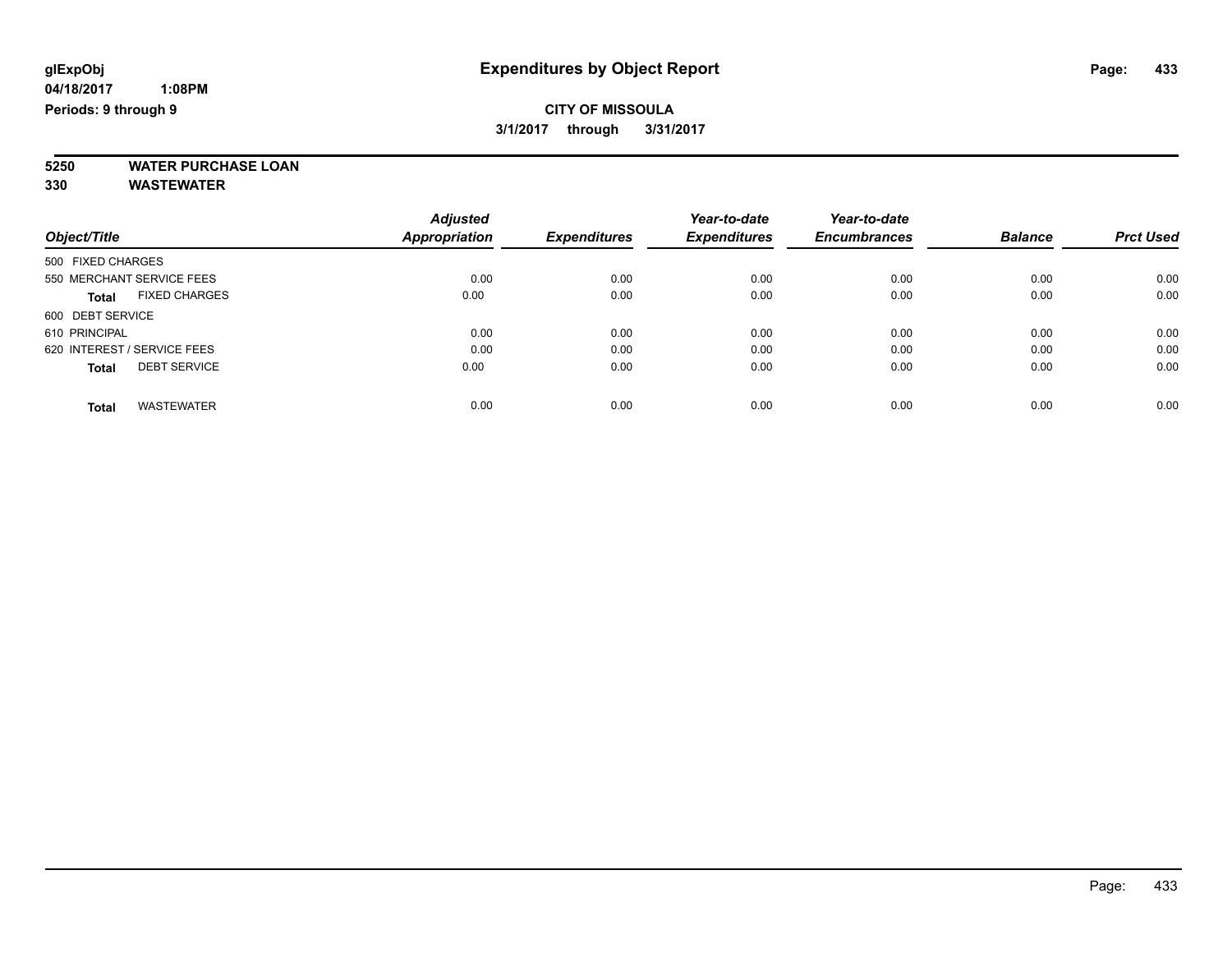**CITY OF MISSOULA 3/1/2017 through 3/31/2017**

#### **5250 WATER PURCHASE LOAN**

| Object/Title                               | <b>Adjusted</b><br><b>Appropriation</b> | <b>Expenditures</b> | Year-to-date<br><b>Expenditures</b> | Year-to-date<br><b>Encumbrances</b> | <b>Balance</b> | <b>Prct Used</b> |
|--------------------------------------------|-----------------------------------------|---------------------|-------------------------------------|-------------------------------------|----------------|------------------|
| 500 FIXED CHARGES                          |                                         |                     |                                     |                                     |                |                  |
| 550 MERCHANT SERVICE FEES                  | 0.00                                    | 0.00                | 0.00                                | 0.00                                | 0.00           | 0.00             |
| <b>FIXED CHARGES</b><br><b>Total</b>       | 0.00                                    | 0.00                | 0.00                                | 0.00                                | 0.00           | 0.00             |
| 600 DEBT SERVICE                           |                                         |                     |                                     |                                     |                |                  |
| 610 PRINCIPAL                              | 0.00                                    | 0.00                | 0.00                                | 0.00                                | 0.00           | 0.00             |
| 620 INTEREST / SERVICE FEES                | 0.00                                    | 0.00                | 0.00                                | 0.00                                | 0.00           | 0.00             |
| <b>DEBT SERVICE</b><br><b>Total</b>        | 0.00                                    | 0.00                | 0.00                                | 0.00                                | 0.00           | 0.00             |
| <b>WATER PURCHASE LOAN</b><br><b>Total</b> | 0.00                                    | 0.00                | 0.00                                | 0.00                                | 0.00           | 0.00             |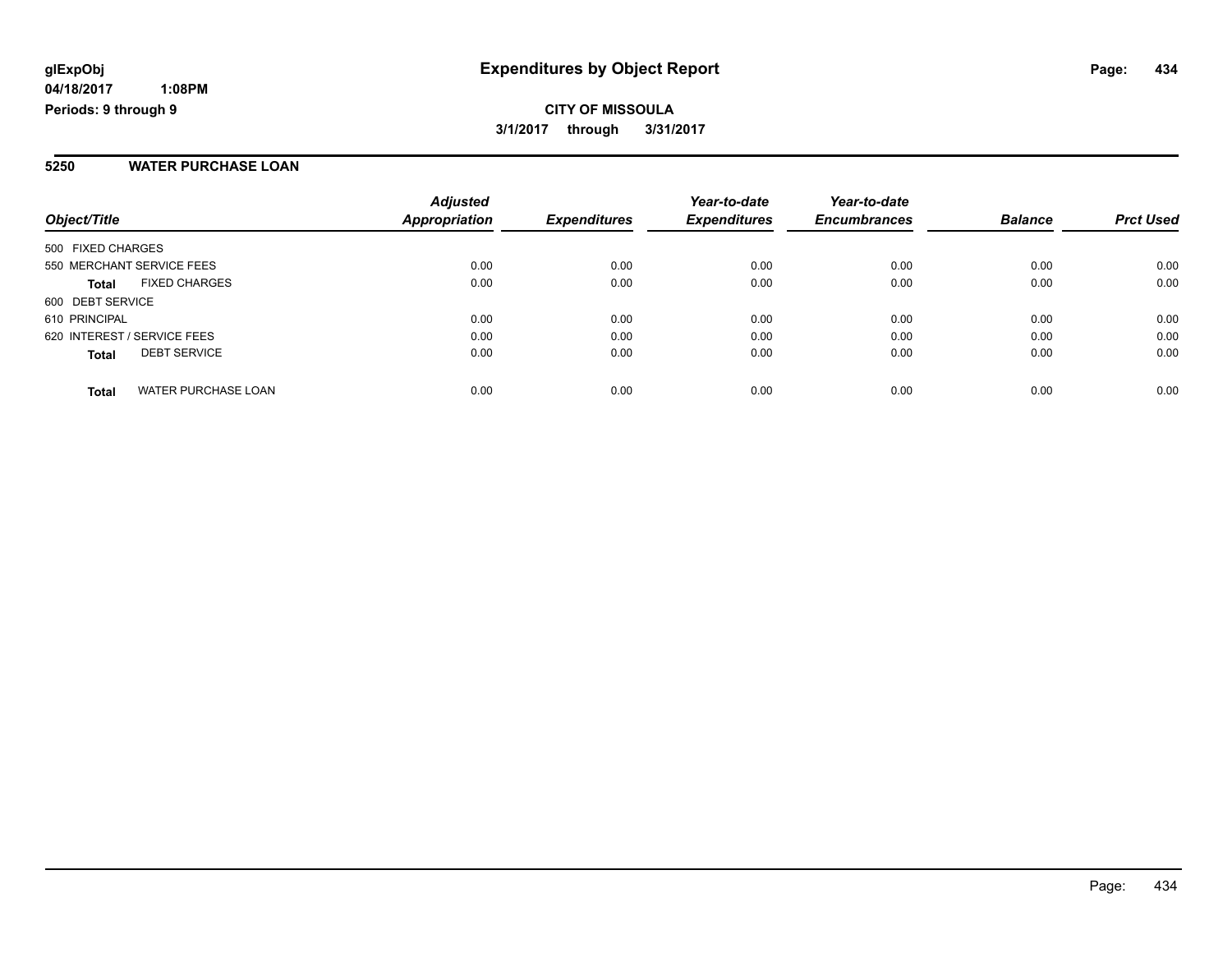# **5310 SEWER OPERATING BUDGET FUND**

|                                       | <b>Adjusted</b>      |                     | Year-to-date        | Year-to-date        |                |                  |
|---------------------------------------|----------------------|---------------------|---------------------|---------------------|----------------|------------------|
| Object/Title                          | <b>Appropriation</b> | <b>Expenditures</b> | <b>Expenditures</b> | <b>Encumbrances</b> | <b>Balance</b> | <b>Prct Used</b> |
| 100 PERSONAL SERVICES                 |                      |                     |                     |                     |                |                  |
| 110 SALARIES AND WAGES                | 1,254,449.00         | 114,680.34          | 981,461.72          | 0.00                | 272,987.28     | 78.24            |
| 115 SALARIES/HEALTH INSURANCE BENEFIT | 0.00                 | 0.00                | 0.00                | 0.00                | 0.00           | 0.00             |
| 120 OVERTIME/TERMINATION              | 19,000.00            | 4,878.75            | 24,116.89           | 0.00                | $-5,116.89$    | 126.93           |
| 130 OTHER                             | 51,957.00            | 0.00                | 0.00                | 0.00                | 51,957.00      | 0.00             |
| 135 OPEB EXPENSE                      | 0.00                 | 0.00                | 0.00                | 0.00                | 0.00           | 0.00             |
| 140 EMPLOYER CONTRIBUTIONS            | 561,995.00           | 48,021.70           | 414,474.06          | 0.00                | 147,520.94     | 73.75            |
| 141 STATE RETIREMENT CONTRIBUTIONS    | 501.00               | 0.00                | 866.80              | 0.00                | $-365.80$      | 173.01           |
| 145 OPEB CONTRIBUTION                 | 175.00               | 0.00                | 0.00                | 0.00                | 175.00         | 0.00             |
| <b>150 STATE RETIREMENT</b>           | 0.00                 | 0.00                | 0.00                | 0.00                | 0.00           | 0.00             |
| 190 PENSION EXPENSE                   | 635.00               | 0.00                | 0.00                | 0.00                | 635.00         | 0.00             |
| PERSONAL SERVICES<br><b>Total</b>     | 1,888,712.00         | 167,580.79          | 1,420,919.47        | 0.00                | 467,792.53     | 75.23            |
| 200 SUPPLIES                          |                      |                     |                     |                     |                |                  |
| 210 OFFICE SUPPLIES                   | 270,170.00           | 494.47              | 1,659.12            | 0.00                | 268,510.88     | 0.61             |
| 220 OPERATING SUPPLIES                | 146,400.00           | 27,721.77           | 199,593.16          | 0.00                | $-53, 193.16$  | 136.33           |
| 230 REPAIR/MAINTENANCE                | 154,000.00           | 18,069.56           | 176,995.40          | 0.00                | $-22,995.40$   | 114.93           |
| 231 GASOLINE                          | 60,000.00            | 2,433.77            | 24,792.93           | 0.00                | 35,207.07      | 41.32            |
| 240 OTHER SUPPLIES                    | 4,000.00             | 0.00                | 4,200.43            | 0.00                | $-200.43$      | 105.01           |
| 250 SUPPLIES FOR RESALE               | 0.00                 | 0.00                | 0.00                | 0.00                | 0.00           | 0.00             |
| <b>SUPPLIES</b><br>Total              | 634,570.00           | 48,719.57           | 407,241.04          | 0.00                | 227,328.96     | 64.18            |
| 300 PURCHASED SERVICES                |                      |                     |                     |                     |                |                  |
| 310 COMMUNICATIONS                    | 3,570.00             | 350.27              | 4,948.69            | 0.00                | $-1,378.69$    | 138.62           |
| 320 PRINTING & DUPLICATING            | 8,000.00             | 172.38              | 4,754.56            | 0.00                | 3,245.44       | 59.43            |
| 330 PUBLICITY, SUBSCRIPTIONS & DUES   | 3,000.00             | 1,504.62            | 6,354.54            | 0.00                | $-3,354.54$    | 211.82           |
| 341 ELECTRICITY & NATURAL GAS         | 617,779.00           | 10,937.80           | 433,490.20          | 0.00                | 184,288.80     | 70.17            |
| 343 WATER CHARGES                     | 10,248.00            | 585.14              | 5,119.66            | 0.00                | 5,128.34       | 49.96            |
| 344 TELEPHONE SERVICE                 | 19,604.00            | 1,454.86            | 14,961.85           | 0.00                | 4,642.15       | 76.32            |
| 345 GARBAGE                           | 21,636.00            | 2,270.80            | 18,456.31           | 0.00                | 3,179.69       | 85.30            |
| 350 PROFESSIONAL SERVICES             | 78,700.00            | 6,364.41            | 81,047.81           | 0.00                | $-2,347.81$    | 102.98           |
| 360 REPAIR & MAINTENANCE              | 340,312.00           | 18,849.80           | 254,625.86          | 0.00                | 85,686.14      | 74.82            |
| 370 TRAVEL                            | 12,500.00            | 583.48              | 3,409.29            | 0.00                | 9,090.71       | 27.27            |
| 380 TRAINING                          | 10,600.00            | 566.47              | 3,888.36            | 0.00                | 6,711.64       | 36.68            |
| 390 OTHER PURCHASED SERVICES          | 445,887.00           | 0.00                | 131,197.90          | 0.00                | 314,689.10     | 29.42            |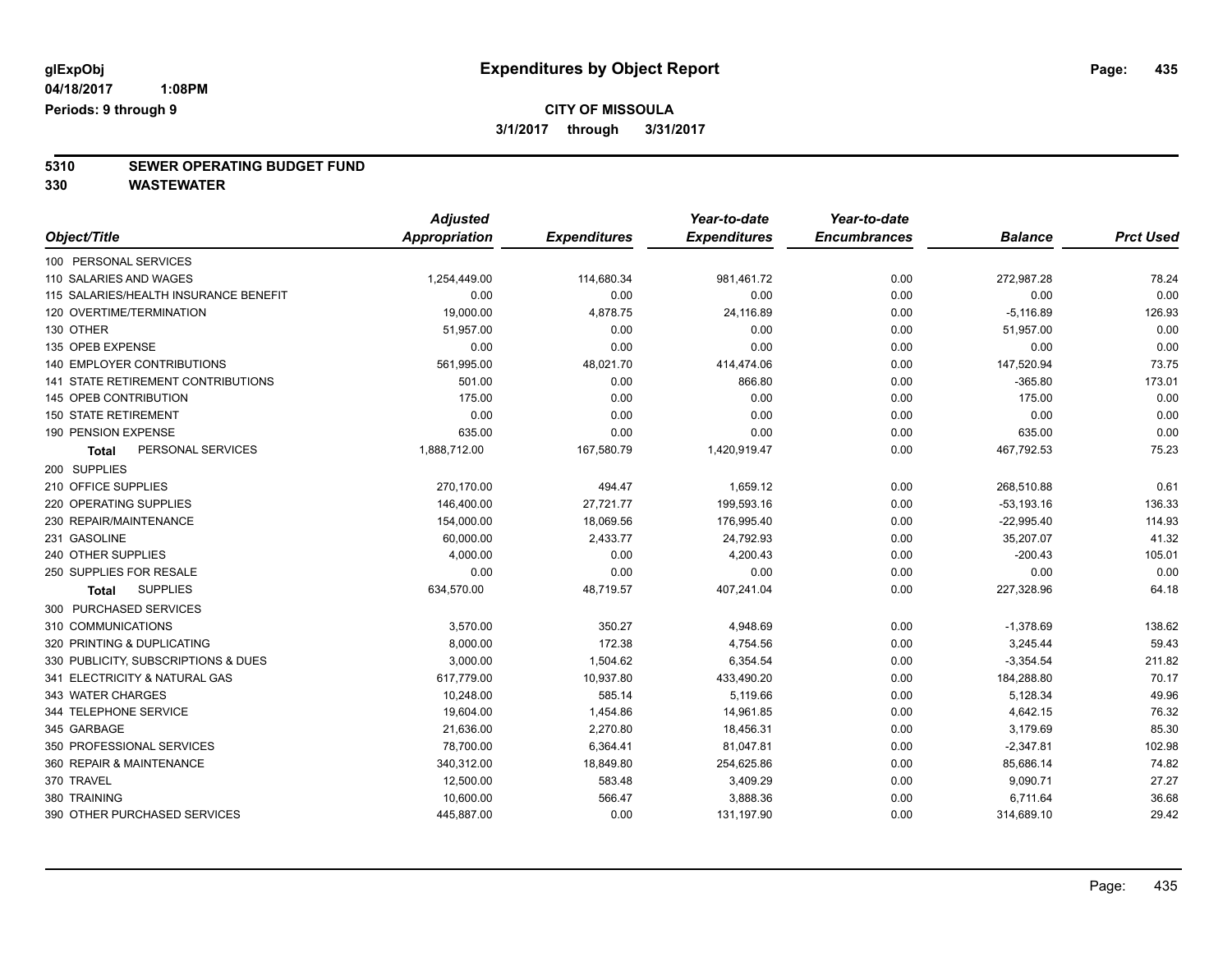# **5310 SEWER OPERATING BUDGET FUND**

|                    |                                   | <b>Adjusted</b> |                     | Year-to-date        | Year-to-date        |                |                  |
|--------------------|-----------------------------------|-----------------|---------------------|---------------------|---------------------|----------------|------------------|
| Object/Title       |                                   | Appropriation   | <b>Expenditures</b> | <b>Expenditures</b> | <b>Encumbrances</b> | <b>Balance</b> | <b>Prct Used</b> |
| <b>Total</b>       | PURCHASED SERVICES                | 1,571,836.00    | 43,640.03           | 962,255.03          | 0.00                | 609,580.97     | 61.22            |
| 500 FIXED CHARGES  |                                   |                 |                     |                     |                     |                |                  |
| 500 FIXED CHARGES  |                                   | 1,455,838.00    | 18,252.50           | 694,466.05          | 0.00                | 761,371.95     | 47.70            |
| <b>Total</b>       | <b>FIXED CHARGES</b>              | 1,455,838.00    | 18,252.50           | 694,466.05          | 0.00                | 761,371.95     | 47.70            |
| 600 DEBT SERVICE   |                                   |                 |                     |                     |                     |                |                  |
| 610 PRINCIPAL      |                                   | 0.00            | 0.00                | 0.00                | 0.00                | 0.00           | 0.00             |
|                    | 620 INTEREST / SERVICE FEES       | 0.00            | 0.00                | 0.00                | 0.00                | 0.00           | 0.00             |
| <b>Total</b>       | <b>DEBT SERVICE</b>               | 0.00            | 0.00                | 0.00                | 0.00                | 0.00           | 0.00             |
|                    | 700 GRANTS & CONTRIBUTIONS        |                 |                     |                     |                     |                |                  |
|                    | 700 GRANTS & CONTRIBUTIONS        | 1,500.00        | 0.00                | 0.00                | 0.00                | 1,500.00       | 0.00             |
| <b>Total</b>       | <b>GRANTS &amp; CONTRIBUTIONS</b> | 1,500.00        | 0.00                | 0.00                | 0.00                | 1,500.00       | 0.00             |
| 800 OTHER OBJECTS  |                                   |                 |                     |                     |                     |                |                  |
|                    | 820 TRANSFERS TO OTHER FUNDS      | 0.00            | 0.00                | 0.00                | 0.00                | 0.00           | 0.00             |
| 830 DEPRECIATION   |                                   | 0.00            | 0.00                | 0.00                | 0.00                | 0.00           | 0.00             |
| <b>Total</b>       | OTHER OBJECTS                     | 0.00            | 0.00                | 0.00                | 0.00                | 0.00           | 0.00             |
| 900 CAPITAL OUTLAY |                                   |                 |                     |                     |                     |                |                  |
| 910 LAND           |                                   | 0.00            | 0.00                | 436,900.91          | 0.00                | -436,900.91    | 0.00             |
| 920 BUILDINGS      |                                   | 0.00            | 16,800.82           | 114,493.98          | 0.00                | $-114,493.98$  | 0.00             |
|                    | 940 MACHINERY & EQUIPMENT         | 0.00            | 5,585.00            | 13,498.00           | 0.00                | $-13,498.00$   | 0.00             |
| <b>Total</b>       | <b>CAPITAL OUTLAY</b>             | 0.00            | 22,385.82           | 564,892.89          | 0.00                | $-564,892.89$  | 0.00             |
| <b>Total</b>       | <b>WASTEWATER</b>                 | 5,552,456.00    | 300,578.71          | 4,049,774.48        | 0.00                | 1,502,681.52   | 72.94            |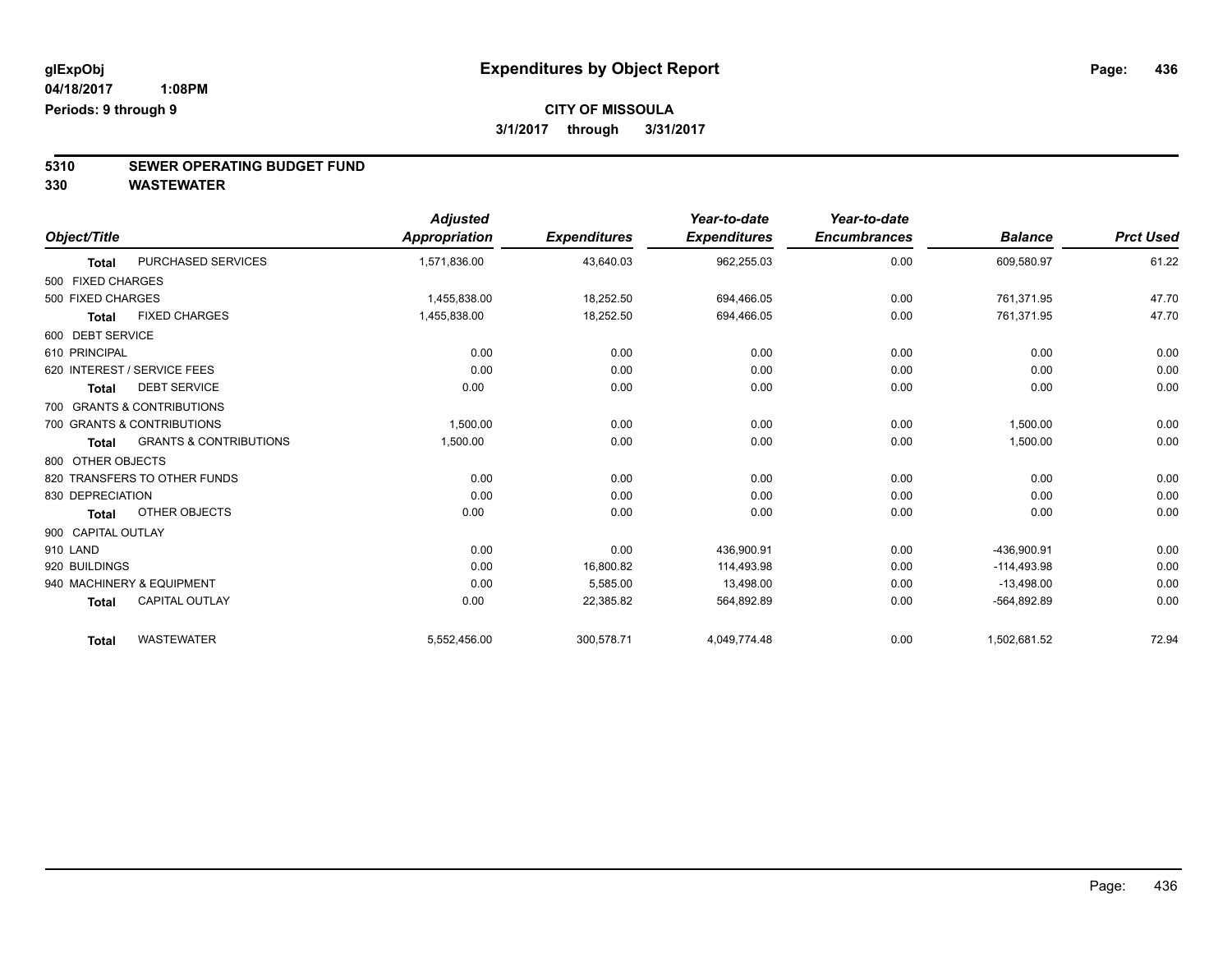### **CITY OF MISSOULA 3/1/2017 through 3/31/2017**

# **5310 SEWER OPERATING BUDGET FUND**

**335 WATER**

| Object/Title                        | <b>Adjusted</b><br>Appropriation | <b>Expenditures</b> | Year-to-date<br><b>Expenditures</b> | Year-to-date<br><b>Encumbrances</b> | <b>Balance</b> | <b>Prct Used</b> |
|-------------------------------------|----------------------------------|---------------------|-------------------------------------|-------------------------------------|----------------|------------------|
| 300 PURCHASED SERVICES              |                                  |                     |                                     |                                     |                |                  |
| 330 PUBLICITY, SUBSCRIPTIONS & DUES | 0.00                             | 0.00                | 0.00                                | 0.00                                | 0.00           | 0.00             |
| PURCHASED SERVICES<br><b>Total</b>  | 0.00                             | 0.00                | 0.00                                | 0.00                                | 0.00           | 0.00             |
| <b>WATER</b><br>Total               | 0.00                             | 0.00                | 0.00                                | 0.00                                | 0.00           | 0.00             |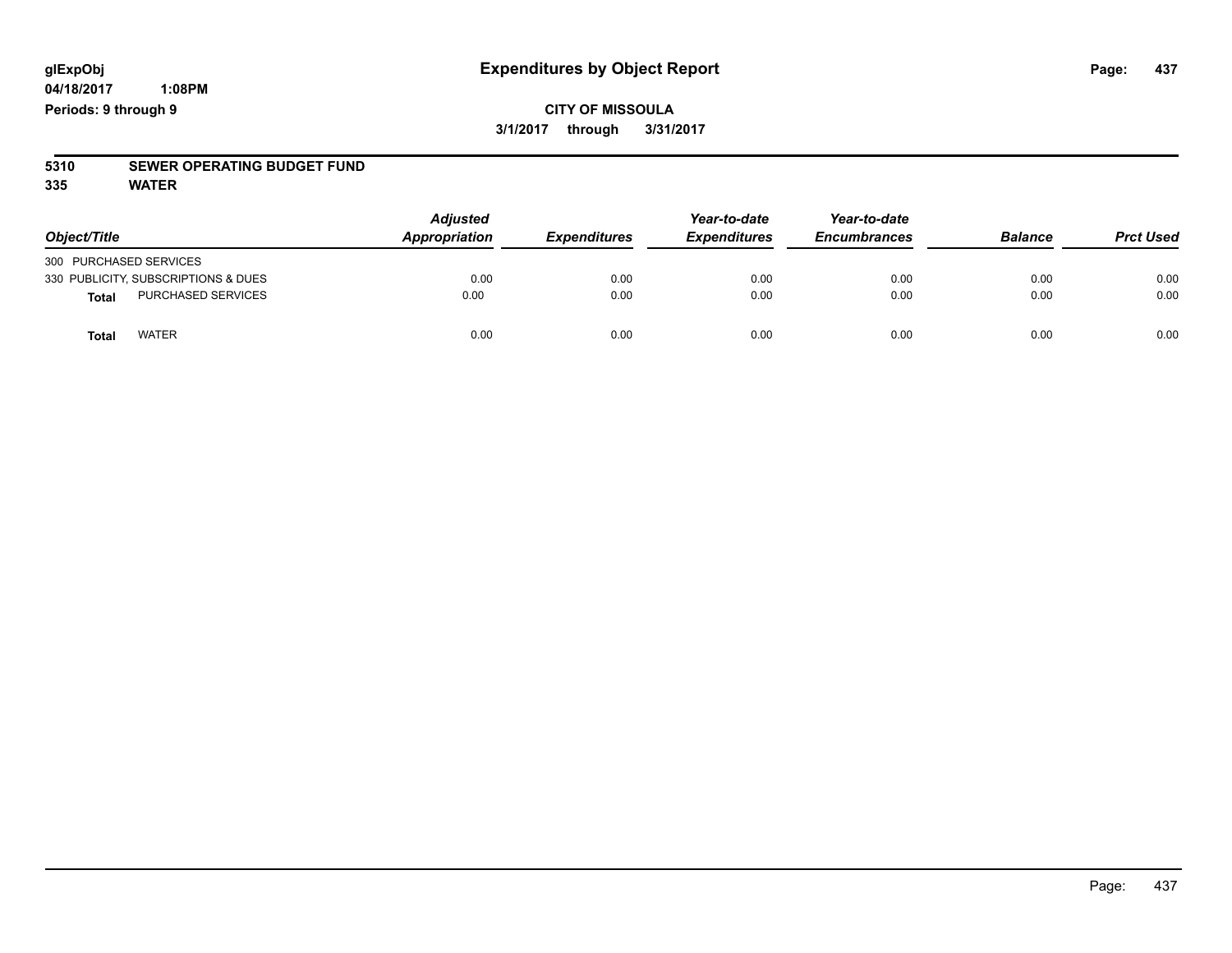### **CITY OF MISSOULA 3/1/2017 through 3/31/2017**

#### **5310 SEWER OPERATING BUDGET FUND**

|                                       | <b>Adjusted</b>      |                     | Year-to-date        | Year-to-date        |                |                  |
|---------------------------------------|----------------------|---------------------|---------------------|---------------------|----------------|------------------|
| Object/Title                          | <b>Appropriation</b> | <b>Expenditures</b> | <b>Expenditures</b> | <b>Encumbrances</b> | <b>Balance</b> | <b>Prct Used</b> |
| 100 PERSONAL SERVICES                 |                      |                     |                     |                     |                |                  |
| 110 SALARIES AND WAGES                | 1,254,449.00         | 114,680.34          | 981,461.72          | 0.00                | 272,987.28     | 78.24            |
| 115 SALARIES/HEALTH INSURANCE BENEFIT | 0.00                 | 0.00                | 0.00                | 0.00                | 0.00           | 0.00             |
| 120 OVERTIME/TERMINATION              | 19,000.00            | 4,878.75            | 24,116.89           | 0.00                | $-5,116.89$    | 126.93           |
| 130 OTHER                             | 51,957.00            | 0.00                | 0.00                | 0.00                | 51,957.00      | 0.00             |
| 135 OPEB EXPENSE                      | 0.00                 | 0.00                | 0.00                | 0.00                | 0.00           | 0.00             |
| 140 EMPLOYER CONTRIBUTIONS            | 561,995.00           | 48,021.70           | 414,474.06          | 0.00                | 147,520.94     | 73.75            |
| 141 STATE RETIREMENT CONTRIBUTIONS    | 501.00               | 0.00                | 866.80              | 0.00                | $-365.80$      | 173.01           |
| 145 OPEB CONTRIBUTION                 | 175.00               | 0.00                | 0.00                | 0.00                | 175.00         | 0.00             |
| <b>150 STATE RETIREMENT</b>           | 0.00                 | 0.00                | 0.00                | 0.00                | 0.00           | 0.00             |
| 190 PENSION EXPENSE                   | 635.00               | 0.00                | 0.00                | 0.00                | 635.00         | 0.00             |
| PERSONAL SERVICES<br>Total            | 1,888,712.00         | 167,580.79          | 1,420,919.47        | 0.00                | 467,792.53     | 75.23            |
| 200 SUPPLIES                          |                      |                     |                     |                     |                |                  |
| 210 OFFICE SUPPLIES                   | 270,170.00           | 494.47              | 1,659.12            | 0.00                | 268,510.88     | 0.61             |
| 220 OPERATING SUPPLIES                | 146,400.00           | 27,721.77           | 199,593.16          | 0.00                | $-53, 193.16$  | 136.33           |
| 230 REPAIR/MAINTENANCE                | 154,000.00           | 18,069.56           | 176,995.40          | 0.00                | $-22,995.40$   | 114.93           |
| 231 GASOLINE                          | 60,000.00            | 2,433.77            | 24,792.93           | 0.00                | 35,207.07      | 41.32            |
| 240 OTHER SUPPLIES                    | 4,000.00             | 0.00                | 4,200.43            | 0.00                | $-200.43$      | 105.01           |
| 250 SUPPLIES FOR RESALE               | 0.00                 | 0.00                | 0.00                | 0.00                | 0.00           | 0.00             |
| <b>SUPPLIES</b><br><b>Total</b>       | 634,570.00           | 48,719.57           | 407,241.04          | 0.00                | 227,328.96     | 64.18            |
| 300 PURCHASED SERVICES                |                      |                     |                     |                     |                |                  |
| 310 COMMUNICATIONS                    | 3,570.00             | 350.27              | 4,948.69            | 0.00                | $-1,378.69$    | 138.62           |
| 320 PRINTING & DUPLICATING            | 8,000.00             | 172.38              | 4,754.56            | 0.00                | 3,245.44       | 59.43            |
| 330 PUBLICITY, SUBSCRIPTIONS & DUES   | 3,000.00             | 1,504.62            | 6,354.54            | 0.00                | $-3,354.54$    | 211.82           |
| 341 ELECTRICITY & NATURAL GAS         | 617,779.00           | 10,937.80           | 433,490.20          | 0.00                | 184,288.80     | 70.17            |
| 343 WATER CHARGES                     | 10,248.00            | 585.14              | 5,119.66            | 0.00                | 5,128.34       | 49.96            |
| 344 TELEPHONE SERVICE                 | 19,604.00            | 1,454.86            | 14,961.85           | 0.00                | 4,642.15       | 76.32            |
| 345 GARBAGE                           | 21,636.00            | 2,270.80            | 18,456.31           | 0.00                | 3,179.69       | 85.30            |
| 350 PROFESSIONAL SERVICES             | 78,700.00            | 6,364.41            | 81,047.81           | 0.00                | $-2,347.81$    | 102.98           |
| 360 REPAIR & MAINTENANCE              | 340,312.00           | 18,849.80           | 254,625.86          | 0.00                | 85,686.14      | 74.82            |
| 370 TRAVEL                            | 12,500.00            | 583.48              | 3,409.29            | 0.00                | 9,090.71       | 27.27            |
| 380 TRAINING                          | 10,600.00            | 566.47              | 3,888.36            | 0.00                | 6,711.64       | 36.68            |
| 390 OTHER PURCHASED SERVICES          | 445,887.00           | 0.00                | 131,197.90          | 0.00                | 314,689.10     | 29.42            |
| PURCHASED SERVICES<br><b>Total</b>    | 1,571,836.00         | 43,640.03           | 962,255.03          | 0.00                | 609,580.97     | 61.22            |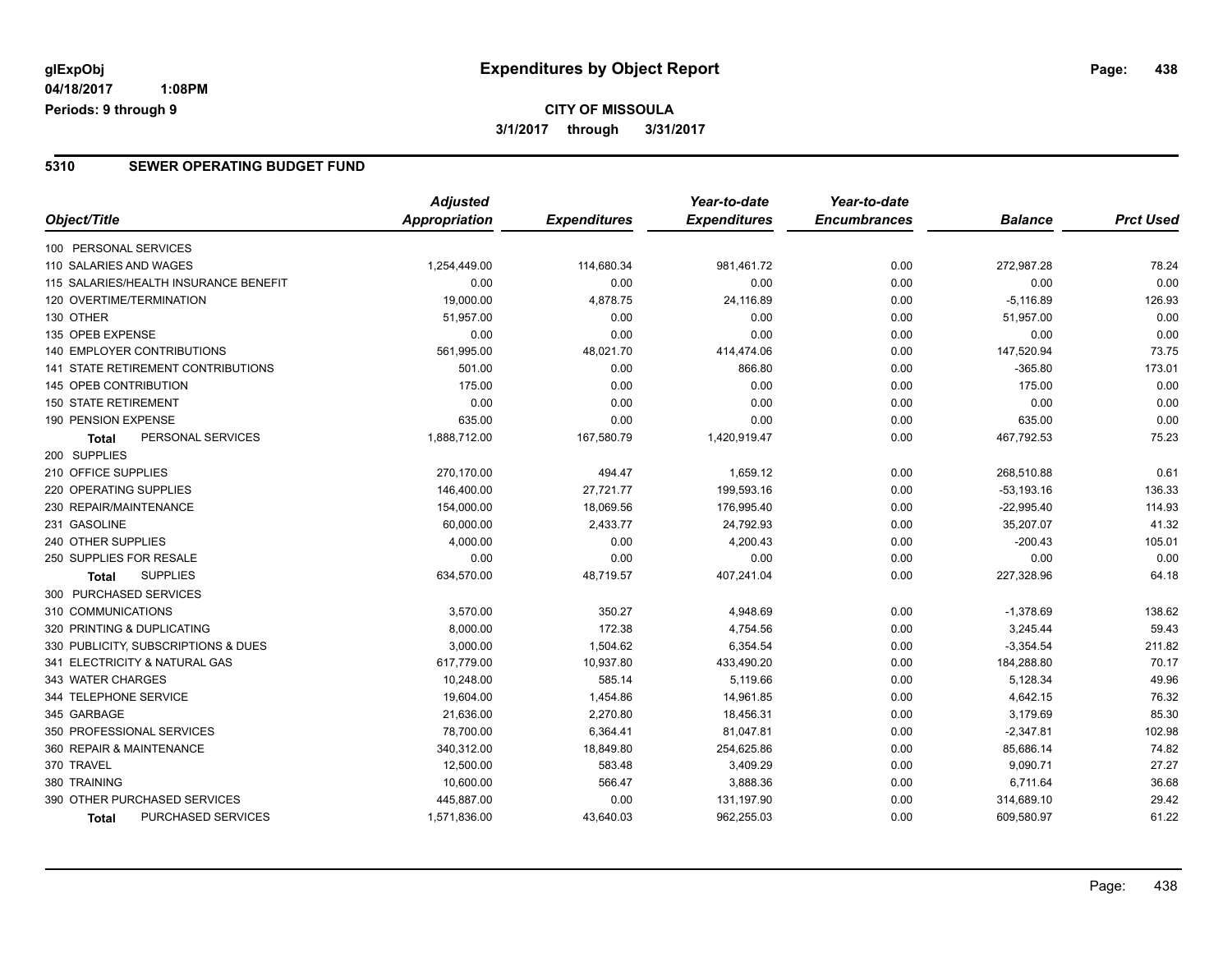### **CITY OF MISSOULA 3/1/2017 through 3/31/2017**

#### **5310 SEWER OPERATING BUDGET FUND**

|                    |                                   | <b>Adjusted</b>      |                     | Year-to-date        | Year-to-date        |                |                  |
|--------------------|-----------------------------------|----------------------|---------------------|---------------------|---------------------|----------------|------------------|
| Object/Title       |                                   | <b>Appropriation</b> | <b>Expenditures</b> | <b>Expenditures</b> | <b>Encumbrances</b> | <b>Balance</b> | <b>Prct Used</b> |
| 500 FIXED CHARGES  |                                   |                      |                     |                     |                     |                |                  |
| 500 FIXED CHARGES  |                                   | 1,455,838.00         | 18,252.50           | 694,466.05          | 0.00                | 761.371.95     | 47.70            |
| <b>Total</b>       | <b>FIXED CHARGES</b>              | 1,455,838.00         | 18,252.50           | 694,466.05          | 0.00                | 761,371.95     | 47.70            |
| 600 DEBT SERVICE   |                                   |                      |                     |                     |                     |                |                  |
| 610 PRINCIPAL      |                                   | 0.00                 | 0.00                | 0.00                | 0.00                | 0.00           | 0.00             |
|                    | 620 INTEREST / SERVICE FEES       | 0.00                 | 0.00                | 0.00                | 0.00                | 0.00           | 0.00             |
| <b>Total</b>       | <b>DEBT SERVICE</b>               | 0.00                 | 0.00                | 0.00                | 0.00                | 0.00           | 0.00             |
|                    | 700 GRANTS & CONTRIBUTIONS        |                      |                     |                     |                     |                |                  |
|                    | 700 GRANTS & CONTRIBUTIONS        | 1,500.00             | 0.00                | 0.00                | 0.00                | 1,500.00       | 0.00             |
| Total              | <b>GRANTS &amp; CONTRIBUTIONS</b> | 1,500.00             | 0.00                | 0.00                | 0.00                | 1,500.00       | 0.00             |
| 800 OTHER OBJECTS  |                                   |                      |                     |                     |                     |                |                  |
|                    | 820 TRANSFERS TO OTHER FUNDS      | 0.00                 | 0.00                | 0.00                | 0.00                | 0.00           | 0.00             |
| 830 DEPRECIATION   |                                   | 0.00                 | 0.00                | 0.00                | 0.00                | 0.00           | 0.00             |
| <b>Total</b>       | OTHER OBJECTS                     | 0.00                 | 0.00                | 0.00                | 0.00                | 0.00           | 0.00             |
| 900 CAPITAL OUTLAY |                                   |                      |                     |                     |                     |                |                  |
| 910 LAND           |                                   | 0.00                 | 0.00                | 436,900.91          | 0.00                | -436,900.91    | 0.00             |
| 920 BUILDINGS      |                                   | 0.00                 | 16,800.82           | 114.493.98          | 0.00                | $-114.493.98$  | 0.00             |
|                    | 940 MACHINERY & EQUIPMENT         | 0.00                 | 5,585.00            | 13,498.00           | 0.00                | $-13,498.00$   | 0.00             |
| <b>Total</b>       | <b>CAPITAL OUTLAY</b>             | 0.00                 | 22,385.82           | 564,892.89          | 0.00                | -564,892.89    | 0.00             |
| <b>Total</b>       | SEWER OPERATING BUDGET FUND       | 5,552,456.00         | 300,578.71          | 4,049,774.48        | 0.00                | 1,502,681.52   | 72.94            |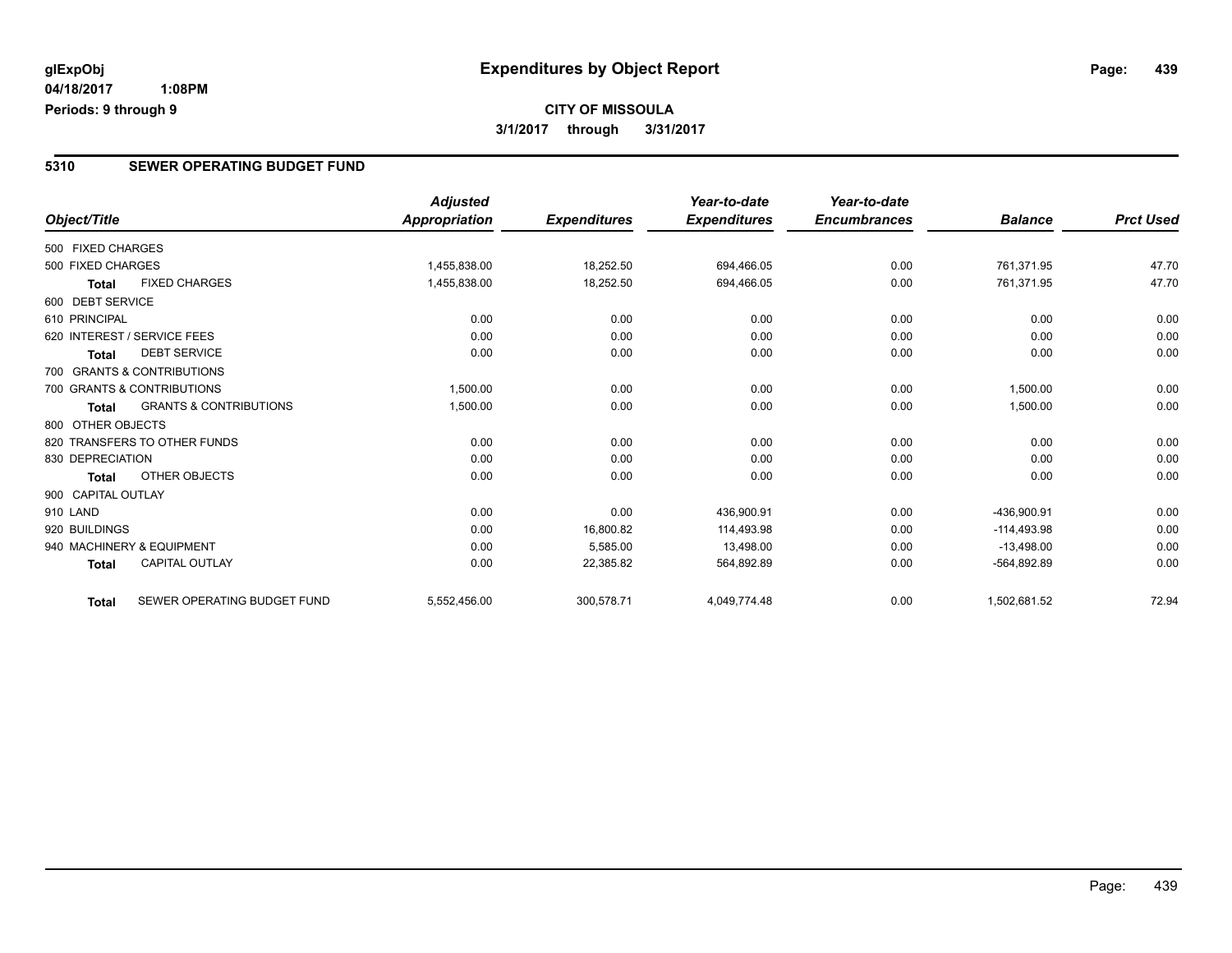# **5311 SEWER REVENUE COLLECTION & CLEARING FUND**

| Object/Title                         | <b>Adjusted</b><br><b>Appropriation</b> | <b>Expenditures</b> | Year-to-date<br><b>Expenditures</b> | Year-to-date<br><b>Encumbrances</b> | <b>Balance</b> | <b>Prct Used</b> |
|--------------------------------------|-----------------------------------------|---------------------|-------------------------------------|-------------------------------------|----------------|------------------|
| 500 FIXED CHARGES                    |                                         |                     |                                     |                                     |                |                  |
| 500 FIXED CHARGES                    | 0.00                                    | 0.00                | 0.00                                | 0.00                                | 0.00           | 0.00             |
| 550 MERCHANT SERVICE FEES            | 0.00                                    | 0.00                | 0.00                                | 0.00                                | 0.00           | 0.00             |
| <b>FIXED CHARGES</b><br><b>Total</b> | 0.00                                    | 0.00                | 0.00                                | 0.00                                | 0.00           | 0.00             |
| 800 OTHER OBJECTS                    |                                         |                     |                                     |                                     |                |                  |
| 800 OTHER OBJECTS                    | 0.00                                    | 0.00                | 0.00                                | 0.00                                | 0.00           | 0.00             |
| 820 TRANSFERS TO OTHER FUNDS         | 7,963,568.00                            | 0.00                | 0.00                                | 0.00                                | 7,963,568.00   | 0.00             |
| OTHER OBJECTS<br><b>Total</b>        | 7.963.568.00                            | 0.00                | 0.00                                | 0.00                                | 7,963,568.00   | 0.00             |
| <b>WASTEWATER</b><br><b>Total</b>    | 7.963.568.00                            | 0.00                | 0.00                                | 0.00                                | 7.963.568.00   | 0.00             |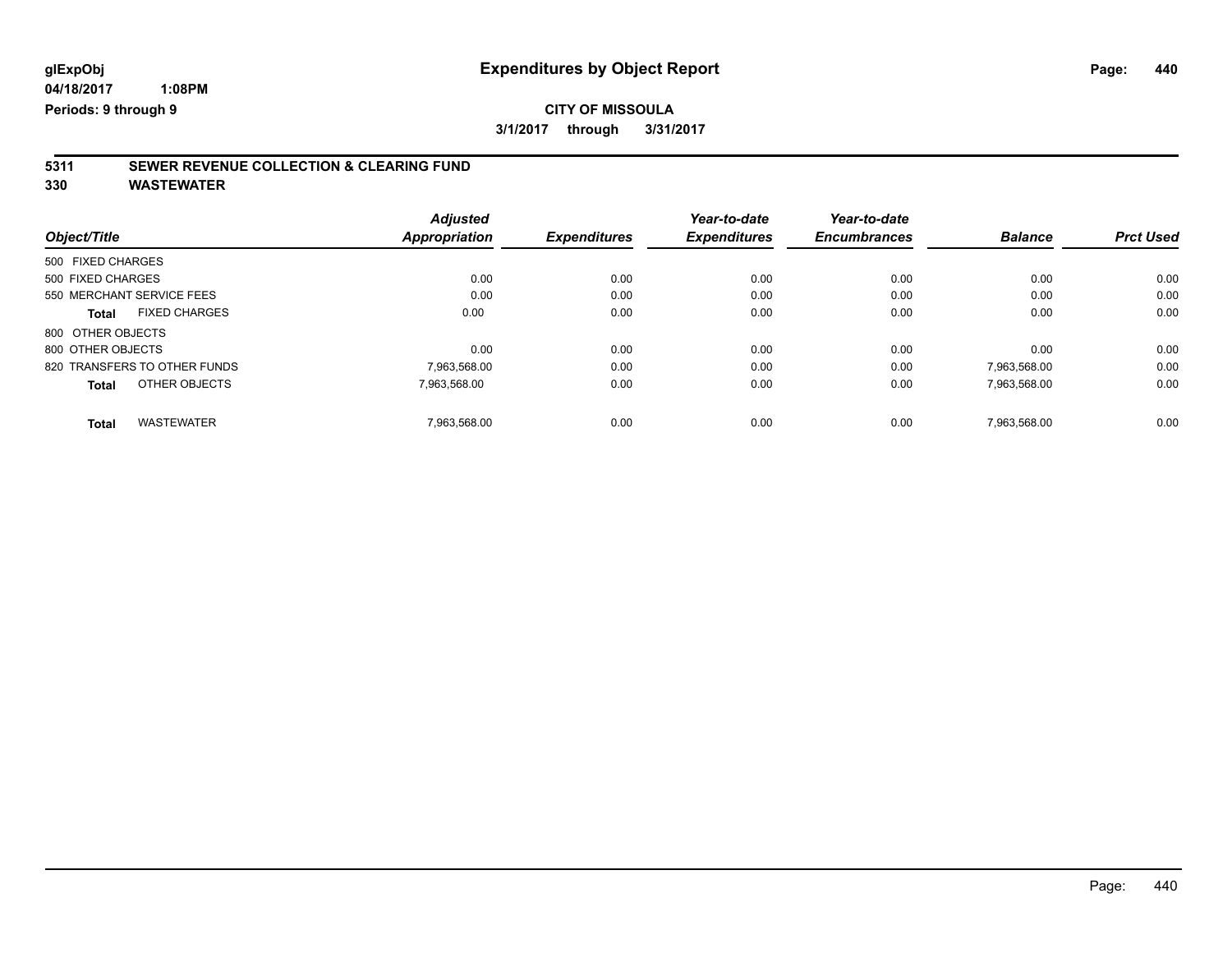**04/18/2017 1:08PM Periods: 9 through 9**

#### **5311 SEWER REVENUE COLLECTION & CLEARING FUND**

| Object/Title              |                                  | <b>Adjusted</b><br>Appropriation | <b>Expenditures</b> | Year-to-date<br><b>Expenditures</b> | Year-to-date<br><b>Encumbrances</b> | <b>Balance</b> | <b>Prct Used</b> |
|---------------------------|----------------------------------|----------------------------------|---------------------|-------------------------------------|-------------------------------------|----------------|------------------|
| 500 FIXED CHARGES         |                                  |                                  |                     |                                     |                                     |                |                  |
| 500 FIXED CHARGES         |                                  | 0.00                             | 0.00                | 0.00                                | 0.00                                | 0.00           | 0.00             |
| 550 MERCHANT SERVICE FEES |                                  | 0.00                             | 0.00                | 0.00                                | 0.00                                | 0.00           | 0.00             |
| <b>Total</b>              | <b>FIXED CHARGES</b>             | 0.00                             | 0.00                | 0.00                                | 0.00                                | 0.00           | 0.00             |
| 800 OTHER OBJECTS         |                                  |                                  |                     |                                     |                                     |                |                  |
| 800 OTHER OBJECTS         |                                  | 0.00                             | 0.00                | 0.00                                | 0.00                                | 0.00           | 0.00             |
|                           | 820 TRANSFERS TO OTHER FUNDS     | 7,963,568.00                     | 0.00                | 0.00                                | 0.00                                | 7,963,568.00   | 0.00             |
| <b>Total</b>              | OTHER OBJECTS                    | 7,963,568.00                     | 0.00                | 0.00                                | 0.00                                | 7,963,568.00   | 0.00             |
| <b>Total</b>              | SEWER REVENUE COLLECTION & CLEAF | 7.963.568.00                     | 0.00                | 0.00                                | 0.00                                | 7.963.568.00   | 0.00             |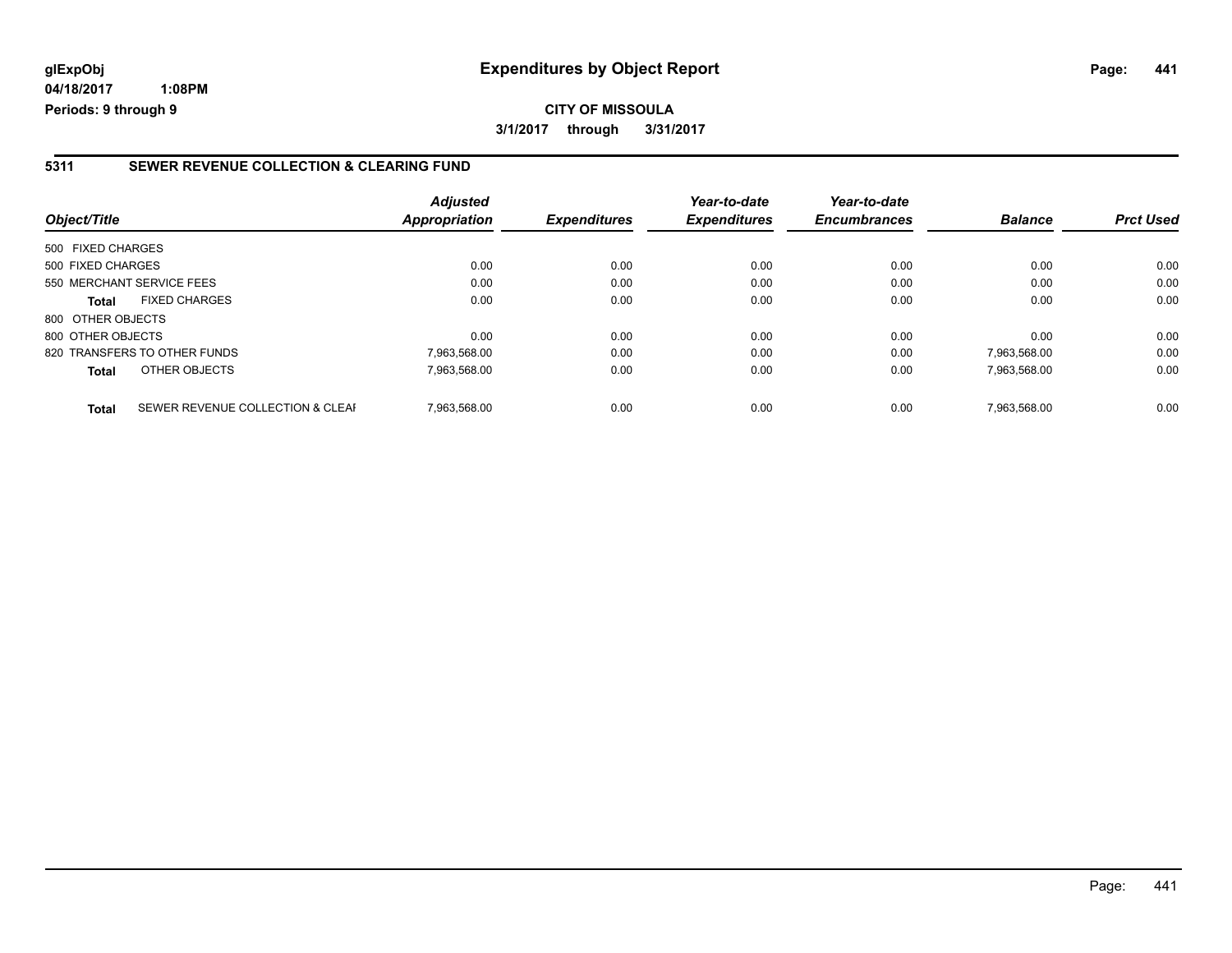**5315 SEWER LOAN FUND 330 WASTEWATER**

|                                           | <b>Adjusted</b> |                     | Year-to-date        | Year-to-date        |                |                  |
|-------------------------------------------|-----------------|---------------------|---------------------|---------------------|----------------|------------------|
| Object/Title                              | Appropriation   | <b>Expenditures</b> | <b>Expenditures</b> | <b>Encumbrances</b> | <b>Balance</b> | <b>Prct Used</b> |
| 300 PURCHASED SERVICES                    |                 |                     |                     |                     |                |                  |
| 390 OTHER PURCHASED SERVICES              | 0.00            | 0.00                | 0.00                | 0.00                | 0.00           | 0.00             |
| <b>PURCHASED SERVICES</b><br><b>Total</b> | 0.00            | 0.00                | 0.00                | 0.00                | 0.00           | 0.00             |
| 800 OTHER OBJECTS                         |                 |                     |                     |                     |                |                  |
| 820 TRANSFERS TO OTHER FUNDS              | 20,000.00       | 0.00                | 0.00                | 0.00                | 20.000.00      | 0.00             |
| 845 CONTINGENCY                           | 0.00            | 0.00                | 0.00                | 0.00                | 0.00           | 0.00             |
| OTHER OBJECTS<br><b>Total</b>             | 20,000.00       | 0.00                | 0.00                | 0.00                | 20.000.00      | 0.00             |
| <b>WASTEWATER</b><br>Total                | 20,000.00       | 0.00                | 0.00                | 0.00                | 20.000.00      | 0.00             |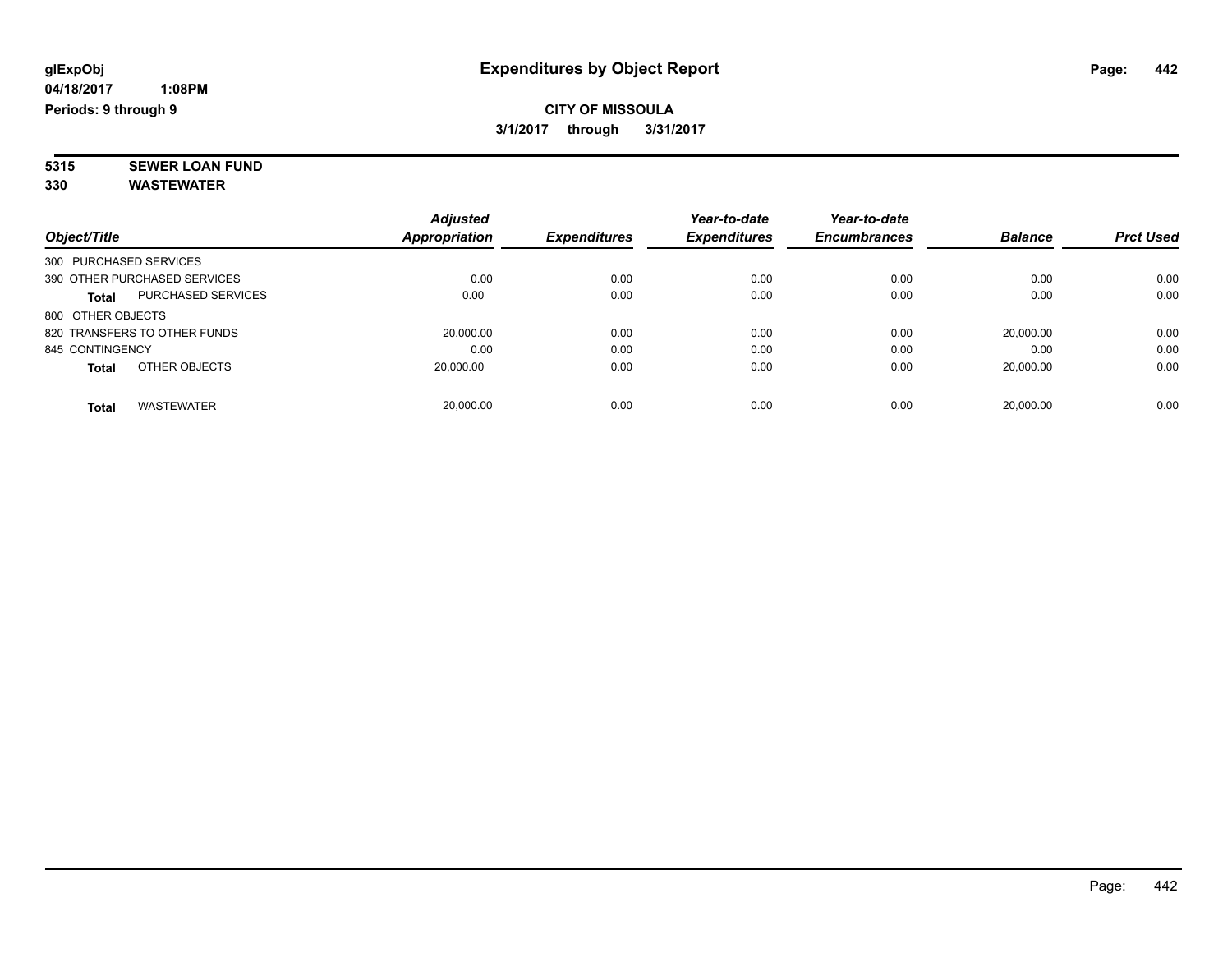#### **5315 SEWER LOAN FUND**

| Object/Title                           |                           | <b>Adjusted</b><br>Appropriation | <b>Expenditures</b> | Year-to-date<br><b>Expenditures</b> | Year-to-date<br><b>Encumbrances</b> | <b>Balance</b> | <b>Prct Used</b> |
|----------------------------------------|---------------------------|----------------------------------|---------------------|-------------------------------------|-------------------------------------|----------------|------------------|
| 300 PURCHASED SERVICES                 |                           |                                  |                     |                                     |                                     |                |                  |
| 390 OTHER PURCHASED SERVICES           |                           | 0.00                             | 0.00                | 0.00                                | 0.00                                | 0.00           | 0.00             |
| <b>Total</b>                           | <b>PURCHASED SERVICES</b> | 0.00                             | 0.00                | 0.00                                | 0.00                                | 0.00           | 0.00             |
| 800 OTHER OBJECTS                      |                           |                                  |                     |                                     |                                     |                |                  |
| 820 TRANSFERS TO OTHER FUNDS           |                           | 20,000.00                        | 0.00                | 0.00                                | 0.00                                | 20.000.00      | 0.00             |
| 845 CONTINGENCY                        |                           | 0.00                             | 0.00                | 0.00                                | 0.00                                | 0.00           | 0.00             |
| OTHER OBJECTS<br><b>Total</b>          |                           | 20,000.00                        | 0.00                | 0.00                                | 0.00                                | 20,000.00      | 0.00             |
| <b>SEWER LOAN FUND</b><br><b>Total</b> |                           | 20.000.00                        | 0.00                | 0.00                                | 0.00                                | 20.000.00      | 0.00             |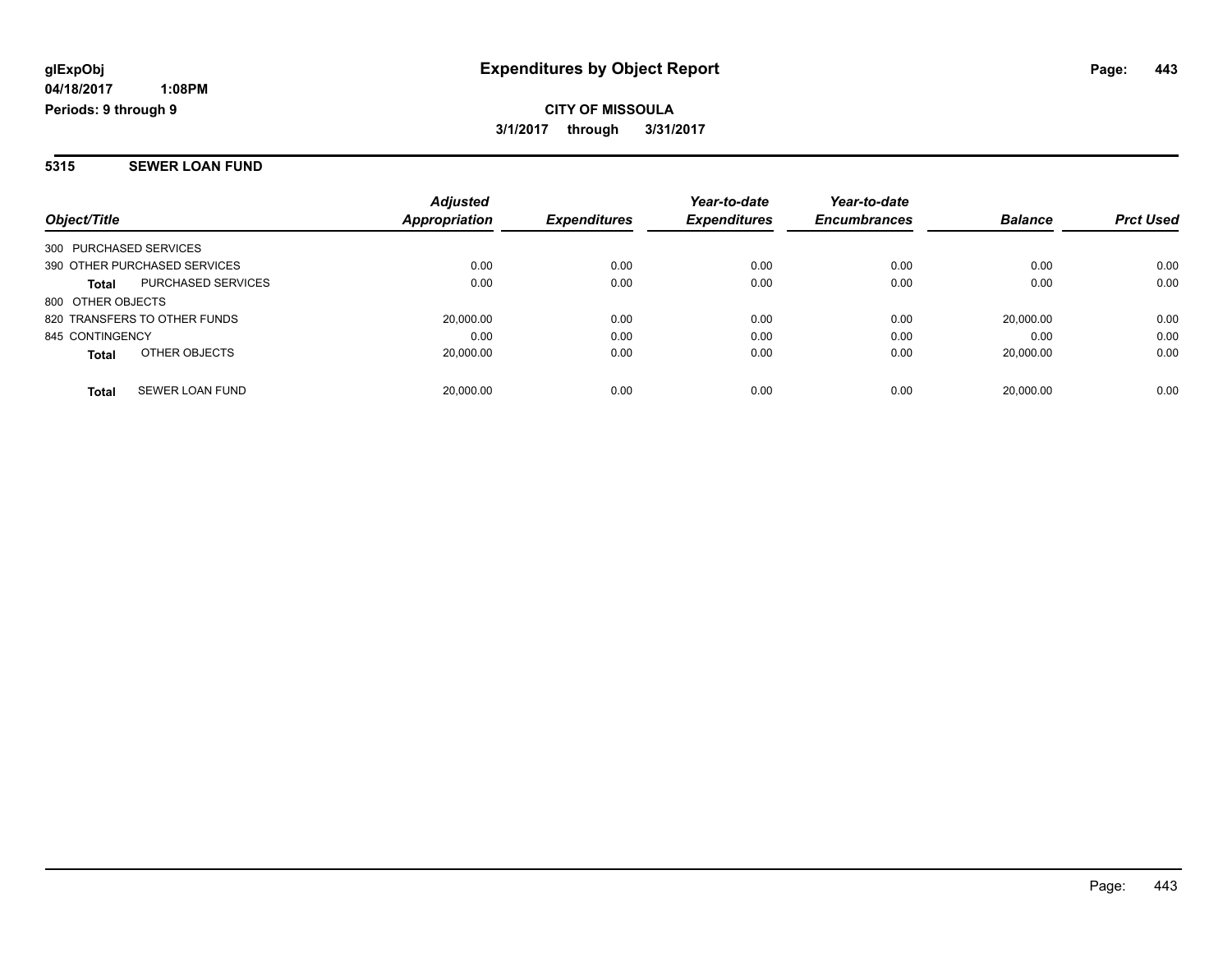# **CITY OF MISSOULA**

**3/1/2017 through 3/31/2017**

# **5320 SEWER REPLACEMENT & DEPRECIATION FUND**

|                          |                              | <b>Adjusted</b>      |                     | Year-to-date        | Year-to-date        |                |                  |
|--------------------------|------------------------------|----------------------|---------------------|---------------------|---------------------|----------------|------------------|
| Object/Title             |                              | <b>Appropriation</b> | <b>Expenditures</b> | <b>Expenditures</b> | <b>Encumbrances</b> | <b>Balance</b> | <b>Prct Used</b> |
| 300 PURCHASED SERVICES   |                              |                      |                     |                     |                     |                |                  |
|                          | 350 PROFESSIONAL SERVICES    | 0.00                 | 2,898.50            | 9,486.50            | 0.00                | $-9,486.50$    | 0.00             |
| 360 REPAIR & MAINTENANCE |                              | 441,500.00           | 3,795.03            | 206,106.11          | 0.00                | 235,393.89     | 46.68            |
| <b>Total</b>             | PURCHASED SERVICES           | 441,500.00           | 6,693.53            | 215,592.61          | 0.00                | 225,907.39     | 48.83            |
| 600 DEBT SERVICE         |                              |                      |                     |                     |                     |                |                  |
| 610 PRINCIPAL            |                              | 92,749.00            | 0.00                | 54,932.29           | 0.00                | 37,816.71      | 59.23            |
|                          | 620 INTEREST / SERVICE FEES  | 2,459.00             | 0.00                | 2,671.58            | 0.00                | $-212.58$      | 108.64           |
| <b>Total</b>             | <b>DEBT SERVICE</b>          | 95,208.00            | 0.00                | 57,603.87           | 0.00                | 37,604.13      | 60.50            |
| 800 OTHER OBJECTS        |                              |                      |                     |                     |                     |                |                  |
|                          | 820 TRANSFERS TO OTHER FUNDS | 0.00                 | 0.00                | 0.00                | 0.00                | 0.00           | 0.00             |
| 830 DEPRECIATION         |                              | 0.00                 | 0.00                | 0.00                | 0.00                | 0.00           | 0.00             |
| <b>Total</b>             | OTHER OBJECTS                | 0.00                 | 0.00                | 0.00                | 0.00                | 0.00           | 0.00             |
| 900 CAPITAL OUTLAY       |                              |                      |                     |                     |                     |                |                  |
| 910 LAND                 |                              | 0.00                 | 0.00                | 0.00                | 0.00                | 0.00           | 0.00             |
| 920 BUILDINGS            |                              | 1,300,000.00         | 0.00                | 0.00                | 0.00                | 1,300,000.00   | 0.00             |
| 930 IMPROVEMENTS         |                              | 0.00                 | 0.00                | 0.00                | 0.00                | 0.00           | 0.00             |
|                          | 940 MACHINERY & EQUIPMENT    | 0.00                 | 0.00                | 0.00                | 0.00                | 0.00           | 0.00             |
| <b>Total</b>             | <b>CAPITAL OUTLAY</b>        | 1,300,000.00         | 0.00                | 0.00                | 0.00                | 1,300,000.00   | 0.00             |
| <b>Total</b>             | <b>WASTEWATER</b>            | 1,836,708.00         | 6,693.53            | 273,196.48          | 0.00                | 1,563,511.52   | 14.87            |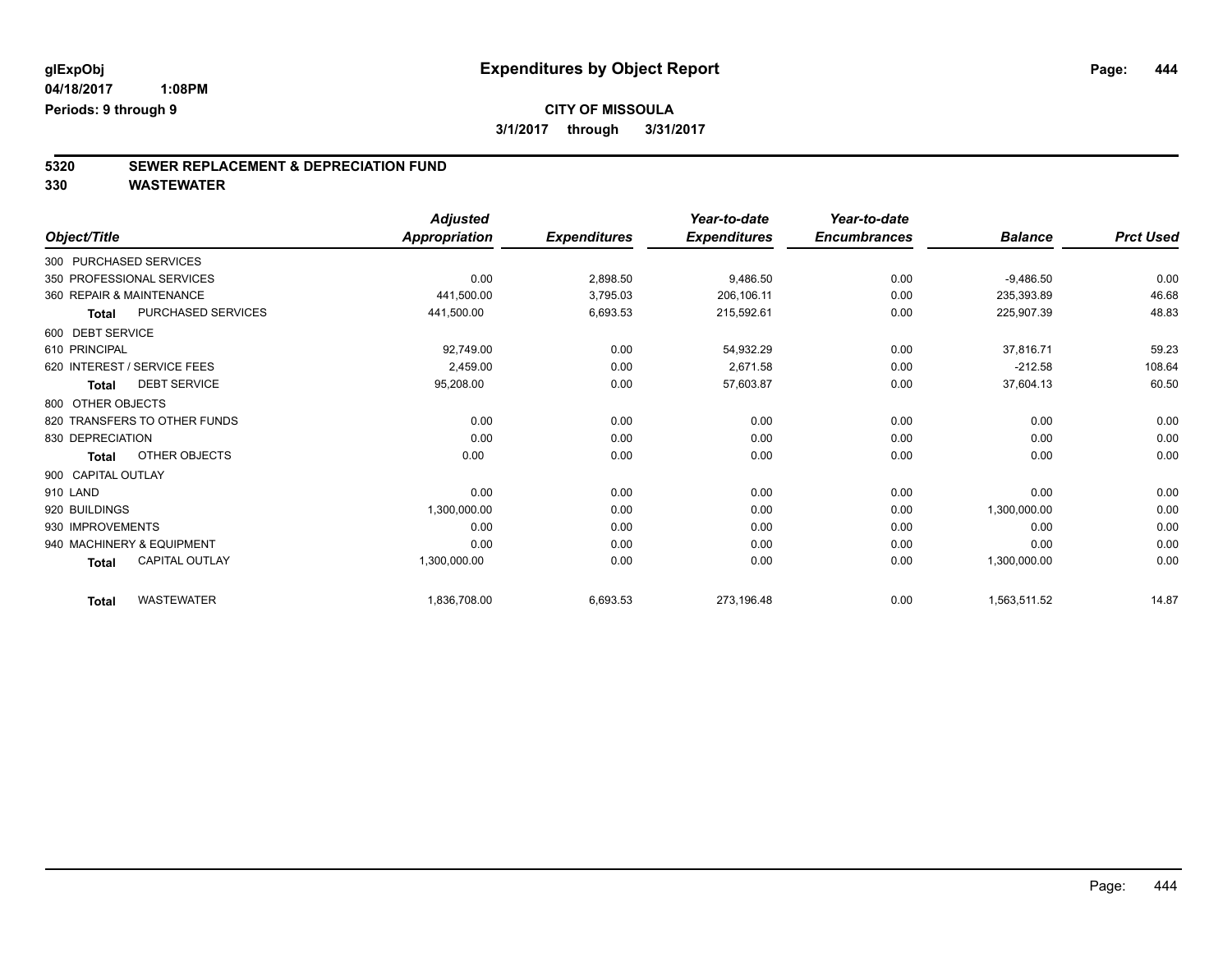#### **5320 SEWER REPLACEMENT & DEPRECIATION FUND**

|                        |                                  | <b>Adjusted</b>      |                     | Year-to-date        | Year-to-date        |                |                  |
|------------------------|----------------------------------|----------------------|---------------------|---------------------|---------------------|----------------|------------------|
| Object/Title           |                                  | <b>Appropriation</b> | <b>Expenditures</b> | <b>Expenditures</b> | <b>Encumbrances</b> | <b>Balance</b> | <b>Prct Used</b> |
| 300 PURCHASED SERVICES |                                  |                      |                     |                     |                     |                |                  |
|                        | 350 PROFESSIONAL SERVICES        | 0.00                 | 2,898.50            | 9,486.50            | 0.00                | $-9,486.50$    | 0.00             |
|                        | 360 REPAIR & MAINTENANCE         | 441,500.00           | 3,795.03            | 206,106.11          | 0.00                | 235,393.89     | 46.68            |
| <b>Total</b>           | PURCHASED SERVICES               | 441,500.00           | 6,693.53            | 215,592.61          | 0.00                | 225,907.39     | 48.83            |
| 600 DEBT SERVICE       |                                  |                      |                     |                     |                     |                |                  |
| 610 PRINCIPAL          |                                  | 92,749.00            | 0.00                | 54,932.29           | 0.00                | 37,816.71      | 59.23            |
|                        | 620 INTEREST / SERVICE FEES      | 2,459.00             | 0.00                | 2,671.58            | 0.00                | $-212.58$      | 108.64           |
| Total                  | <b>DEBT SERVICE</b>              | 95,208.00            | 0.00                | 57,603.87           | 0.00                | 37,604.13      | 60.50            |
| 800 OTHER OBJECTS      |                                  |                      |                     |                     |                     |                |                  |
|                        | 820 TRANSFERS TO OTHER FUNDS     | 0.00                 | 0.00                | 0.00                | 0.00                | 0.00           | 0.00             |
| 830 DEPRECIATION       |                                  | 0.00                 | 0.00                | 0.00                | 0.00                | 0.00           | 0.00             |
| <b>Total</b>           | <b>OTHER OBJECTS</b>             | 0.00                 | 0.00                | 0.00                | 0.00                | 0.00           | 0.00             |
| 900 CAPITAL OUTLAY     |                                  |                      |                     |                     |                     |                |                  |
| 910 LAND               |                                  | 0.00                 | 0.00                | 0.00                | 0.00                | 0.00           | 0.00             |
| 920 BUILDINGS          |                                  | 1,300,000.00         | 0.00                | 0.00                | 0.00                | 1,300,000.00   | 0.00             |
| 930 IMPROVEMENTS       |                                  | 0.00                 | 0.00                | 0.00                | 0.00                | 0.00           | 0.00             |
|                        | 940 MACHINERY & EQUIPMENT        | 0.00                 | 0.00                | 0.00                | 0.00                | 0.00           | 0.00             |
| <b>Total</b>           | <b>CAPITAL OUTLAY</b>            | 1,300,000.00         | 0.00                | 0.00                | 0.00                | 1,300,000.00   | 0.00             |
| <b>Total</b>           | SEWER REPLACEMENT & DEPRECIATION | 1,836,708.00         | 6,693.53            | 273,196.48          | 0.00                | 1,563,511.52   | 14.87            |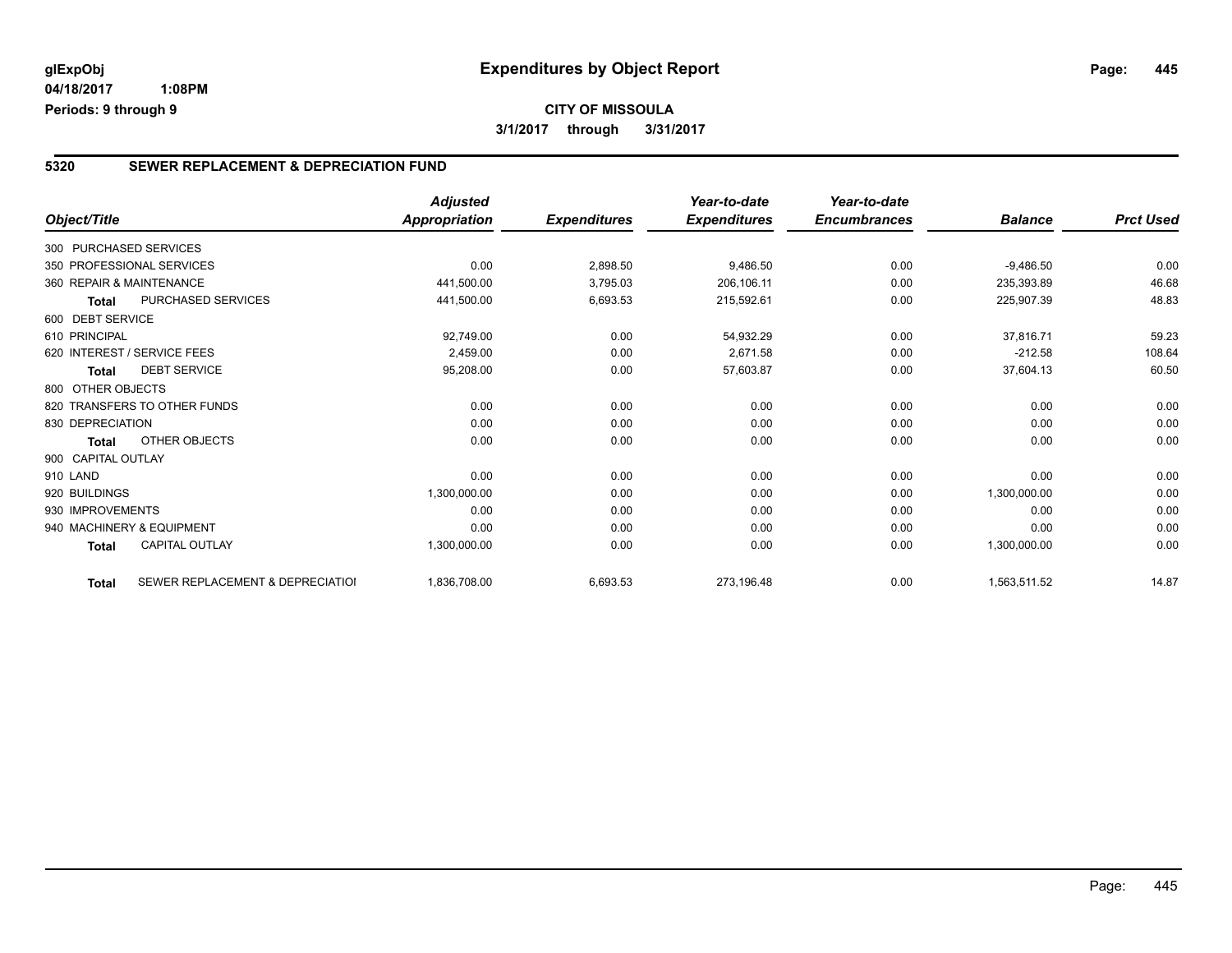# **5325 SEWER DEVELOPMENT FEE FUND**

|                    |                              | <b>Adjusted</b> |                     | Year-to-date        | Year-to-date        |                |                  |
|--------------------|------------------------------|-----------------|---------------------|---------------------|---------------------|----------------|------------------|
| Object/Title       |                              | Appropriation   | <b>Expenditures</b> | <b>Expenditures</b> | <b>Encumbrances</b> | <b>Balance</b> | <b>Prct Used</b> |
|                    | 300 PURCHASED SERVICES       |                 |                     |                     |                     |                |                  |
|                    | 350 PROFESSIONAL SERVICES    | 0.00            | 0.00                | 35,064.88           | 0.00                | $-35,064.88$   | 0.00             |
|                    | 360 REPAIR & MAINTENANCE     | 0.00            | 0.00                | 0.00                | 0.00                | 0.00           | 0.00             |
| Total              | PURCHASED SERVICES           | 0.00            | 0.00                | 35,064.88           | 0.00                | $-35,064.88$   | 0.00             |
| 500 FIXED CHARGES  |                              |                 |                     |                     |                     |                |                  |
|                    | 550 MERCHANT SERVICE FEES    | 0.00            | 0.00                | 0.00                | 0.00                | 0.00           | 0.00             |
| Total              | <b>FIXED CHARGES</b>         | 0.00            | 0.00                | 0.00                | 0.00                | 0.00           | 0.00             |
| 600 DEBT SERVICE   |                              |                 |                     |                     |                     |                |                  |
| 610 PRINCIPAL      |                              | 0.00            | 0.00                | 0.00                | 0.00                | 0.00           | 0.00             |
|                    | 620 INTEREST / SERVICE FEES  | 0.00            | 0.00                | 0.00                | 0.00                | 0.00           | 0.00             |
| <b>Total</b>       | <b>DEBT SERVICE</b>          | 0.00            | 0.00                | 0.00                | 0.00                | 0.00           | 0.00             |
| 800 OTHER OBJECTS  |                              |                 |                     |                     |                     |                |                  |
|                    | 820 TRANSFERS TO OTHER FUNDS | 0.00            | 0.00                | 0.00                | 0.00                | 0.00           | 0.00             |
| <b>Total</b>       | <b>OTHER OBJECTS</b>         | 0.00            | 0.00                | 0.00                | 0.00                | 0.00           | 0.00             |
| 900 CAPITAL OUTLAY |                              |                 |                     |                     |                     |                |                  |
| 900 CAPITAL OUTLAY |                              | 0.00            | 0.00                | 14.082.50           | 0.00                | $-14.082.50$   | 0.00             |
| 910 LAND           |                              | 0.00            | 0.00                | 0.00                | 0.00                | 0.00           | 0.00             |
| 920 BUILDINGS      |                              | 0.00            | 0.00                | 0.00                | 0.00                | 0.00           | 0.00             |
| 930 IMPROVEMENTS   |                              | 1,118,994.00    | 4,056.50            | 853,380.80          | 0.00                | 265.613.20     | 76.26            |
| <b>Total</b>       | <b>CAPITAL OUTLAY</b>        | 1,118,994.00    | 4,056.50            | 867,463.30          | 0.00                | 251,530.70     | 77.52            |
| <b>Total</b>       | <b>WASTEWATER</b>            | 1,118,994.00    | 4,056.50            | 902,528.18          | 0.00                | 216,465.82     | 80.66            |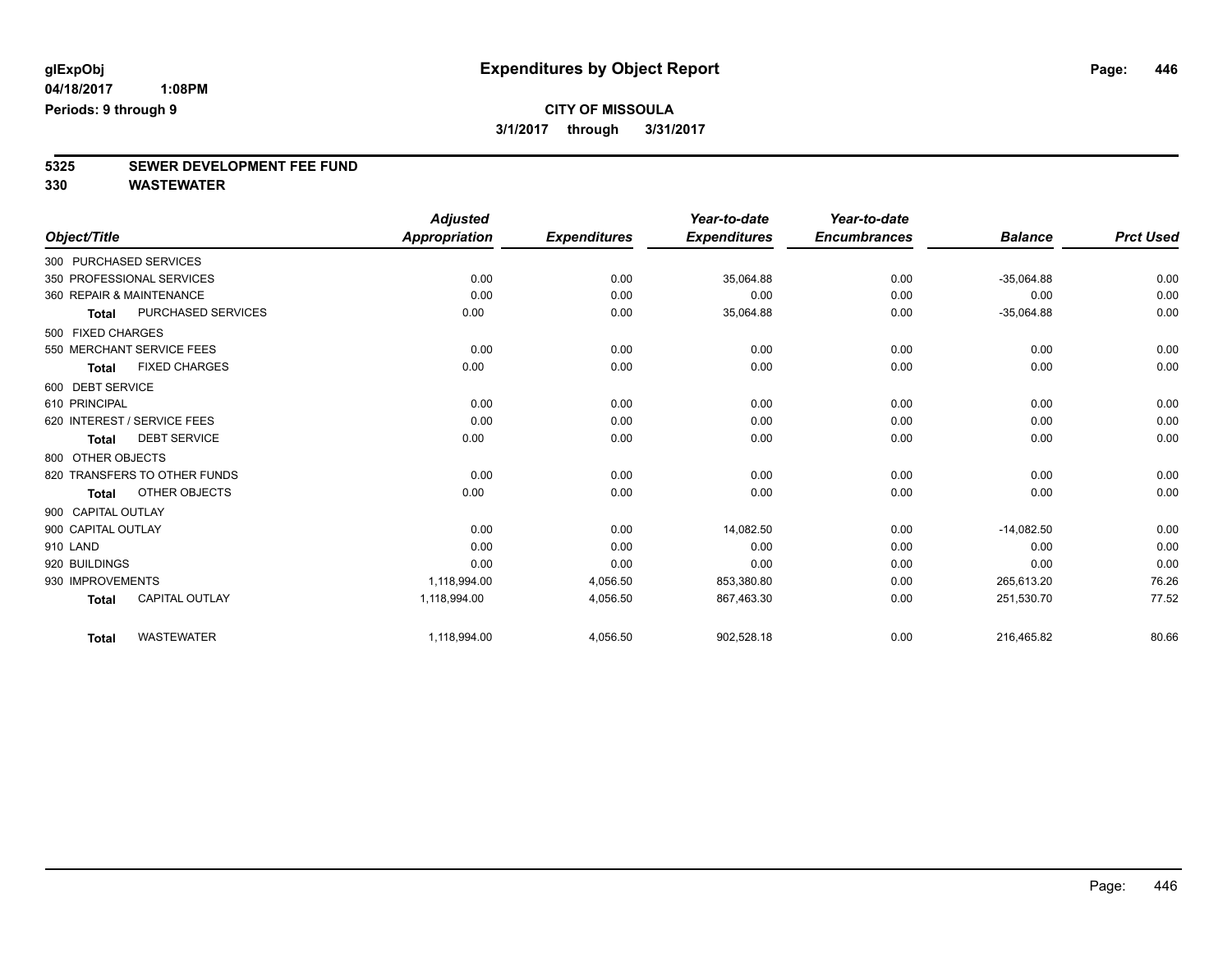### **CITY OF MISSOULA 3/1/2017 through 3/31/2017**

#### **5325 SEWER DEVELOPMENT FEE FUND**

|                        |                              | <b>Adjusted</b>      |                     | Year-to-date        | Year-to-date        |                |                  |
|------------------------|------------------------------|----------------------|---------------------|---------------------|---------------------|----------------|------------------|
| Object/Title           |                              | <b>Appropriation</b> | <b>Expenditures</b> | <b>Expenditures</b> | <b>Encumbrances</b> | <b>Balance</b> | <b>Prct Used</b> |
| 300 PURCHASED SERVICES |                              |                      |                     |                     |                     |                |                  |
|                        | 350 PROFESSIONAL SERVICES    | 0.00                 | 0.00                | 35,064.88           | 0.00                | $-35,064.88$   | 0.00             |
|                        | 360 REPAIR & MAINTENANCE     | 0.00                 | 0.00                | 0.00                | 0.00                | 0.00           | 0.00             |
| <b>Total</b>           | <b>PURCHASED SERVICES</b>    | 0.00                 | 0.00                | 35,064.88           | 0.00                | $-35,064.88$   | 0.00             |
| 500 FIXED CHARGES      |                              |                      |                     |                     |                     |                |                  |
|                        | 550 MERCHANT SERVICE FEES    | 0.00                 | 0.00                | 0.00                | 0.00                | 0.00           | 0.00             |
| <b>Total</b>           | <b>FIXED CHARGES</b>         | 0.00                 | 0.00                | 0.00                | 0.00                | 0.00           | 0.00             |
| 600 DEBT SERVICE       |                              |                      |                     |                     |                     |                |                  |
| 610 PRINCIPAL          |                              | 0.00                 | 0.00                | 0.00                | 0.00                | 0.00           | 0.00             |
|                        | 620 INTEREST / SERVICE FEES  | 0.00                 | 0.00                | 0.00                | 0.00                | 0.00           | 0.00             |
| <b>Total</b>           | <b>DEBT SERVICE</b>          | 0.00                 | 0.00                | 0.00                | 0.00                | 0.00           | 0.00             |
| 800 OTHER OBJECTS      |                              |                      |                     |                     |                     |                |                  |
|                        | 820 TRANSFERS TO OTHER FUNDS | 0.00                 | 0.00                | 0.00                | 0.00                | 0.00           | 0.00             |
| Total                  | <b>OTHER OBJECTS</b>         | 0.00                 | 0.00                | 0.00                | 0.00                | 0.00           | 0.00             |
| 900 CAPITAL OUTLAY     |                              |                      |                     |                     |                     |                |                  |
| 900 CAPITAL OUTLAY     |                              | 0.00                 | 0.00                | 14,082.50           | 0.00                | $-14,082.50$   | 0.00             |
| 910 LAND               |                              | 0.00                 | 0.00                | 0.00                | 0.00                | 0.00           | 0.00             |
| 920 BUILDINGS          |                              | 0.00                 | 0.00                | 0.00                | 0.00                | 0.00           | 0.00             |
| 930 IMPROVEMENTS       |                              | 1,118,994.00         | 4,056.50            | 853,380.80          | 0.00                | 265,613.20     | 76.26            |
| <b>Total</b>           | <b>CAPITAL OUTLAY</b>        | 1,118,994.00         | 4,056.50            | 867,463.30          | 0.00                | 251,530.70     | 77.52            |
| <b>Total</b>           | SEWER DEVELOPMENT FEE FUND   | 1,118,994.00         | 4,056.50            | 902,528.18          | 0.00                | 216,465.82     | 80.66            |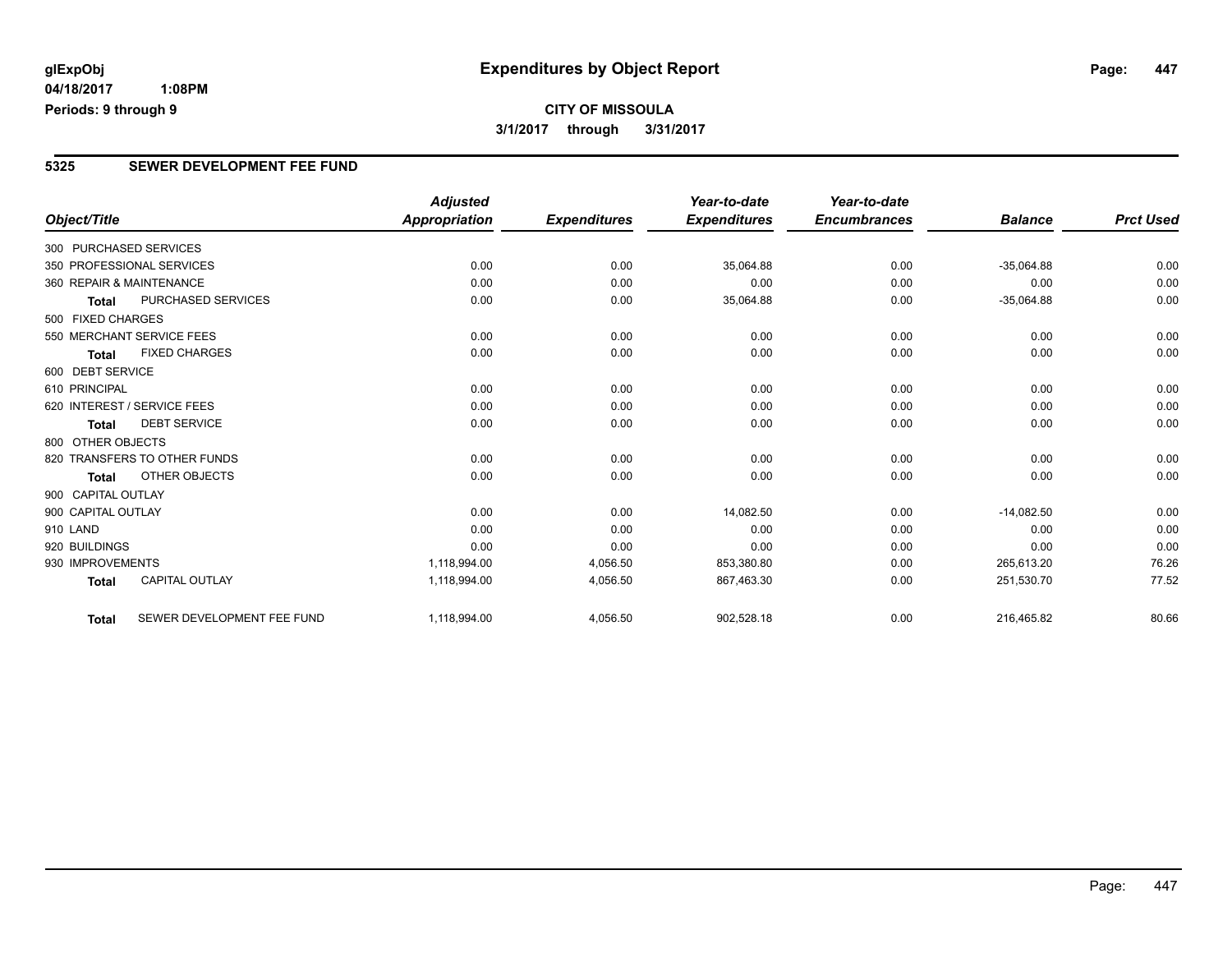**5340 SEWER CONSTRUCTION FUND**

|                    |                              | <b>Adjusted</b>      |                     | Year-to-date        | Year-to-date        |                |                  |
|--------------------|------------------------------|----------------------|---------------------|---------------------|---------------------|----------------|------------------|
| Object/Title       |                              | <b>Appropriation</b> | <b>Expenditures</b> | <b>Expenditures</b> | <b>Encumbrances</b> | <b>Balance</b> | <b>Prct Used</b> |
|                    | 300 PURCHASED SERVICES       |                      |                     |                     |                     |                |                  |
|                    | 350 PROFESSIONAL SERVICES    | 0.00                 | 0.00                | 0.00                | 0.00                | 0.00           | 0.00             |
|                    | 360 REPAIR & MAINTENANCE     | 0.00                 | 0.00                | 0.00                | 0.00                | 0.00           | 0.00             |
| <b>Total</b>       | <b>PURCHASED SERVICES</b>    | 0.00                 | 0.00                | 0.00                | 0.00                | 0.00           | 0.00             |
| 500 FIXED CHARGES  |                              |                      |                     |                     |                     |                |                  |
|                    | 550 MERCHANT SERVICE FEES    | 0.00                 | 0.00                | 0.00                | 0.00                | 0.00           | 0.00             |
| Total              | <b>FIXED CHARGES</b>         | 0.00                 | 0.00                | 0.00                | 0.00                | 0.00           | 0.00             |
| 800 OTHER OBJECTS  |                              |                      |                     |                     |                     |                |                  |
|                    | 820 TRANSFERS TO OTHER FUNDS | 0.00                 | 0.00                | 0.00                | 0.00                | 0.00           | 0.00             |
| <b>Total</b>       | OTHER OBJECTS                | 0.00                 | 0.00                | 0.00                | 0.00                | 0.00           | 0.00             |
| 900 CAPITAL OUTLAY |                              |                      |                     |                     |                     |                |                  |
| 930 IMPROVEMENTS   |                              | 2,517,966.00         | 9,415.65            | 572,214.00          | 0.00                | 1,945,752.00   | 22.73            |
|                    | 940 MACHINERY & EQUIPMENT    | 0.00                 | 0.00                | 0.00                | 0.00                | 0.00           | 0.00             |
| <b>Total</b>       | <b>CAPITAL OUTLAY</b>        | 2,517,966.00         | 9,415.65            | 572,214.00          | 0.00                | 1,945,752.00   | 22.73            |
| <b>Total</b>       | <b>WASTEWATER</b>            | 2,517,966.00         | 9,415.65            | 572,214.00          | 0.00                | 1,945,752.00   | 22.73            |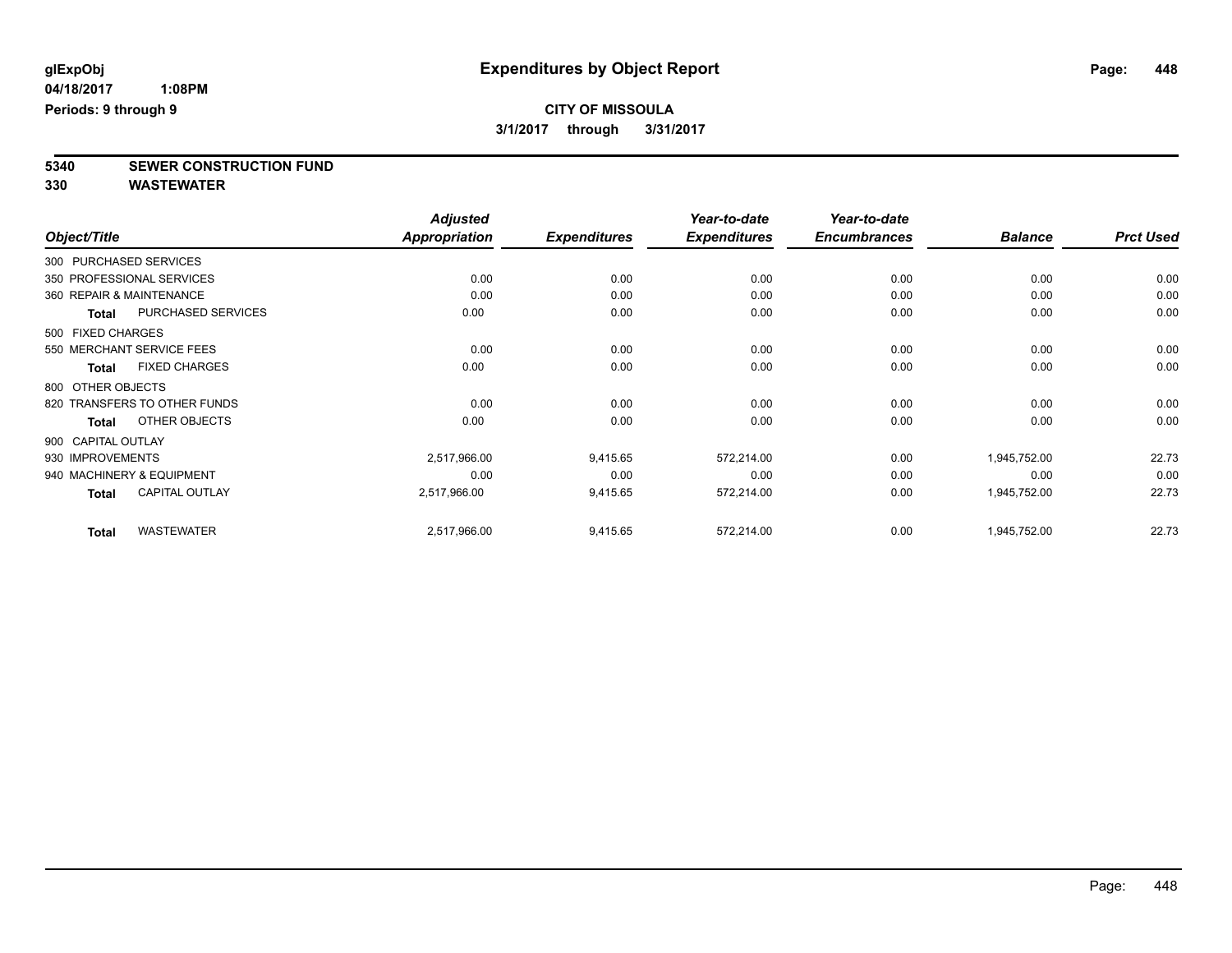# **5340 SEWER CONSTRUCTION FUND**

**334 STORM WATER**

|                        |                                   | <b>Adjusted</b>      |                     | Year-to-date        | Year-to-date        |                |                  |
|------------------------|-----------------------------------|----------------------|---------------------|---------------------|---------------------|----------------|------------------|
| Object/Title           |                                   | <b>Appropriation</b> | <b>Expenditures</b> | <b>Expenditures</b> | <b>Encumbrances</b> | <b>Balance</b> | <b>Prct Used</b> |
| 100 PERSONAL SERVICES  |                                   |                      |                     |                     |                     |                |                  |
| 130 OTHER              |                                   | 0.00                 | 0.00                | 0.00                | 0.00                | 0.00           | 0.00             |
|                        | <b>140 EMPLOYER CONTRIBUTIONS</b> | 0.00                 | 0.00                | 0.00                | 0.00                | 0.00           | 0.00             |
| <b>Total</b>           | PERSONAL SERVICES                 | 0.00                 | 0.00                | 0.00                | 0.00                | 0.00           | 0.00             |
| 200 SUPPLIES           |                                   |                      |                     |                     |                     |                |                  |
| 210 OFFICE SUPPLIES    |                                   | 0.00                 | 0.00                | 0.00                | 0.00                | 0.00           | 0.00             |
| 231 GASOLINE           |                                   | 0.00                 | 0.00                | 0.00                | 0.00                | 0.00           | 0.00             |
| <b>Total</b>           | <b>SUPPLIES</b>                   | 0.00                 | 0.00                | 0.00                | 0.00                | 0.00           | 0.00             |
| 300 PURCHASED SERVICES |                                   |                      |                     |                     |                     |                |                  |
| 344 TELEPHONE SERVICE  |                                   | 0.00                 | 0.00                | 0.00                | 0.00                | 0.00           | 0.00             |
| 370 TRAVEL             |                                   | 0.00                 | 0.00                | 0.00                | 0.00                | 0.00           | 0.00             |
| 380 TRAINING           |                                   | 0.00                 | 0.00                | 0.00                | 0.00                | 0.00           | 0.00             |
| <b>Total</b>           | <b>PURCHASED SERVICES</b>         | 0.00                 | 0.00                | 0.00                | 0.00                | 0.00           | 0.00             |
| <b>Total</b>           | <b>STORM WATER</b>                | 0.00                 | 0.00                | 0.00                | 0.00                | 0.00           | 0.00             |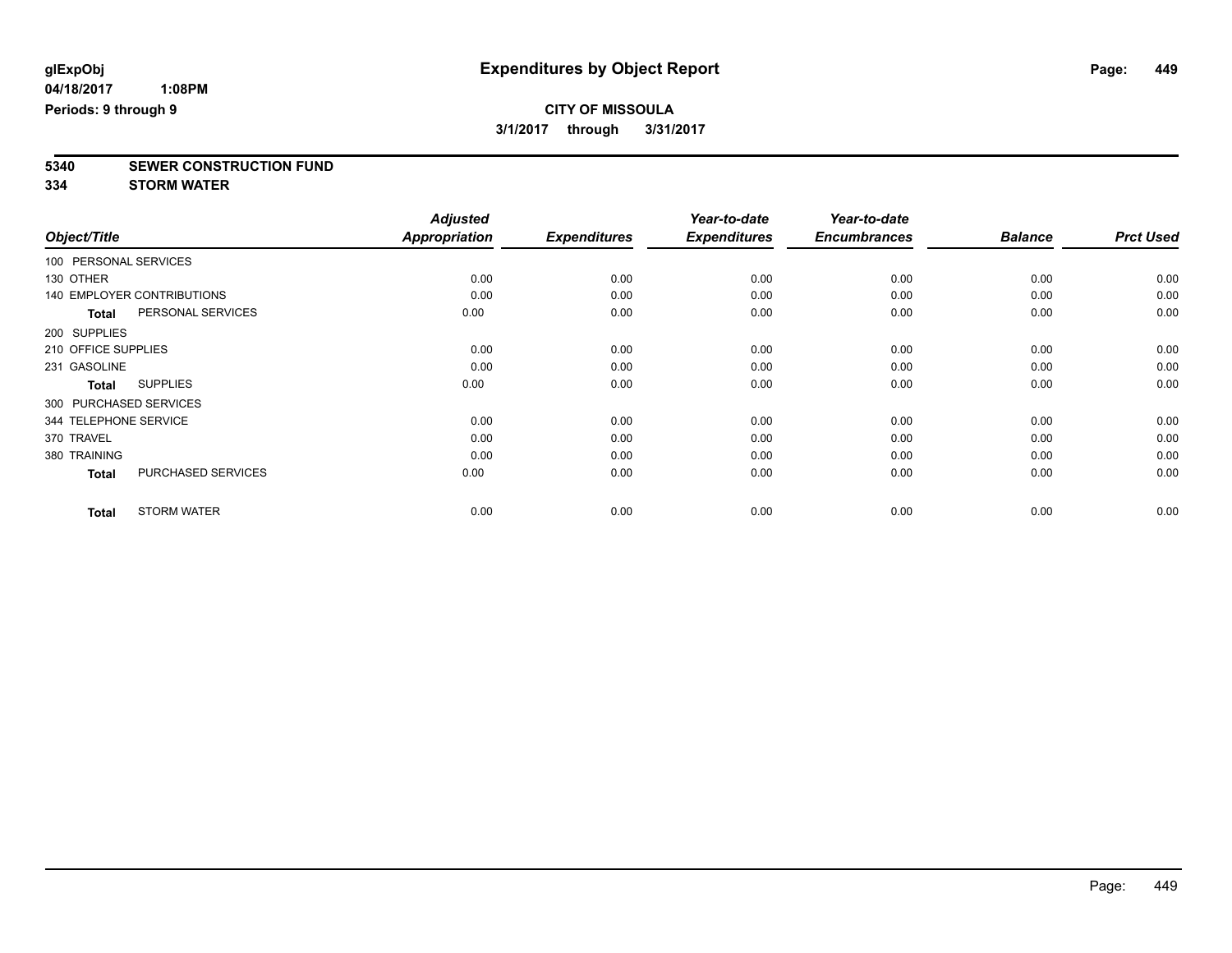**CITY OF MISSOULA 3/1/2017 through 3/31/2017**

**5340 SEWER CONSTRUCTION FUND**

**390 NON-DEPARTMENTAL**

| Object/Title       |                       | <b>Adjusted</b><br>Appropriation | <b>Expenditures</b> | Year-to-date<br><b>Expenditures</b> | Year-to-date<br><b>Encumbrances</b> | <b>Balance</b> | <b>Prct Used</b> |
|--------------------|-----------------------|----------------------------------|---------------------|-------------------------------------|-------------------------------------|----------------|------------------|
| 900 CAPITAL OUTLAY |                       |                                  |                     |                                     |                                     |                |                  |
| 930 IMPROVEMENTS   |                       | 0.00                             | 11,272.35           | 46,475.27                           | 0.00                                | $-46,475.27$   | 0.00             |
| Total              | <b>CAPITAL OUTLAY</b> | 0.00                             | 11,272.35           | 46,475.27                           | 0.00                                | $-46.475.27$   | 0.00             |
| <b>Total</b>       | NON-DEPARTMENTAL      | 0.00                             | 11.272.35           | 46.475.27                           | 0.00                                | $-46.475.27$   | 0.00             |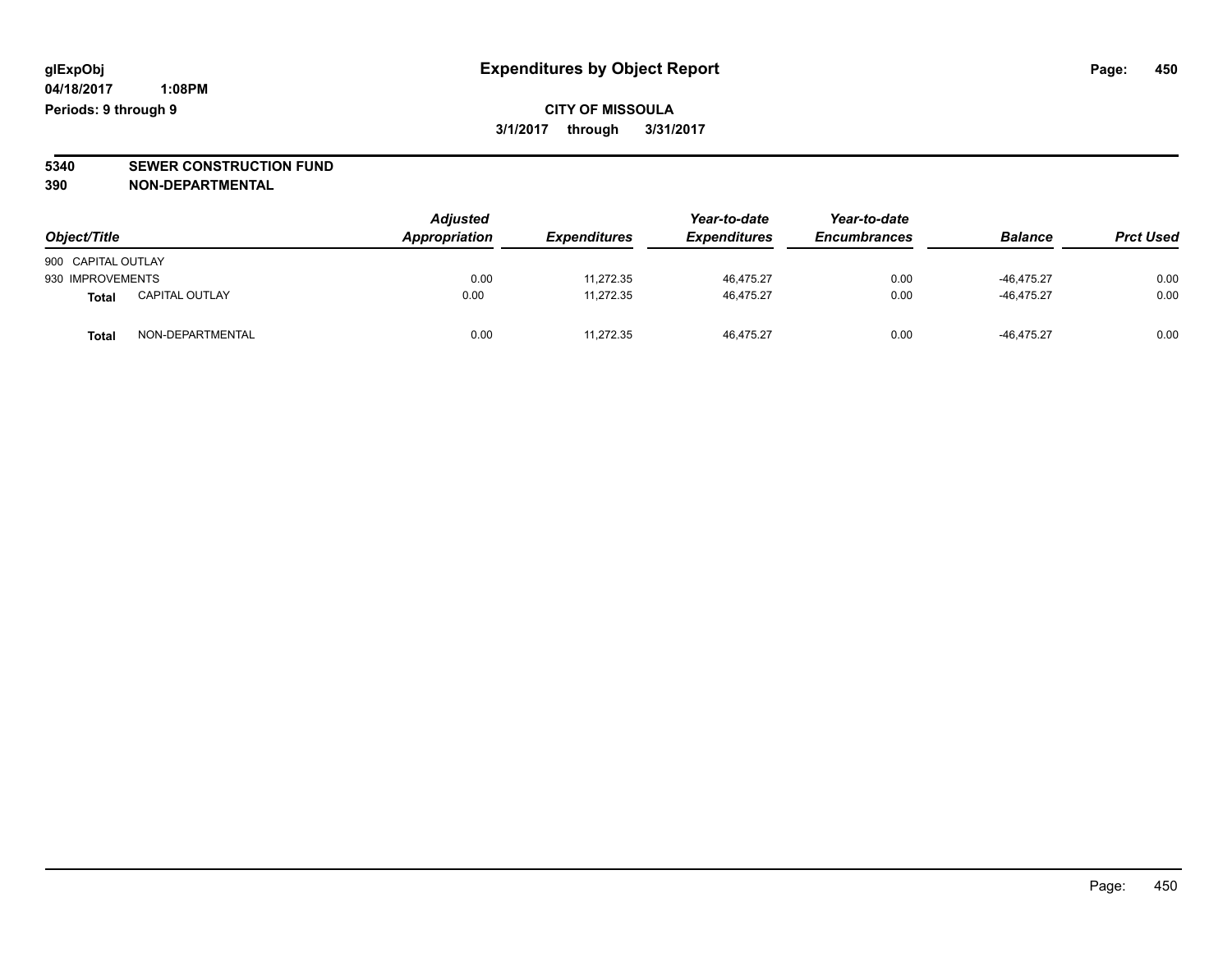**04/18/2017 1:08PM Periods: 9 through 9**

### **CITY OF MISSOULA 3/1/2017 through 3/31/2017**

#### **5340 SEWER CONSTRUCTION FUND**

| Object/Title           |                                   | <b>Adjusted</b><br><b>Appropriation</b> | <b>Expenditures</b> | Year-to-date<br><b>Expenditures</b> | Year-to-date<br><b>Encumbrances</b> | <b>Balance</b> | <b>Prct Used</b> |
|------------------------|-----------------------------------|-----------------------------------------|---------------------|-------------------------------------|-------------------------------------|----------------|------------------|
| 100 PERSONAL SERVICES  |                                   |                                         |                     |                                     |                                     |                |                  |
| 130 OTHER              |                                   | 0.00                                    | 0.00                | 0.00                                | 0.00                                | 0.00           | 0.00             |
|                        | <b>140 EMPLOYER CONTRIBUTIONS</b> | 0.00                                    | 0.00                | 0.00                                | 0.00                                | 0.00           | 0.00             |
| <b>Total</b>           | PERSONAL SERVICES                 | 0.00                                    | 0.00                | 0.00                                | 0.00                                | 0.00           | 0.00             |
| 200 SUPPLIES           |                                   |                                         |                     |                                     |                                     |                |                  |
| 210 OFFICE SUPPLIES    |                                   | 0.00                                    | 0.00                | 0.00                                | 0.00                                | 0.00           | 0.00             |
| 231 GASOLINE           |                                   | 0.00                                    | 0.00                | 0.00                                | 0.00                                | 0.00           | 0.00             |
| <b>Total</b>           | <b>SUPPLIES</b>                   | 0.00                                    | 0.00                | 0.00                                | 0.00                                | 0.00           | 0.00             |
| 300 PURCHASED SERVICES |                                   |                                         |                     |                                     |                                     |                |                  |
| 344 TELEPHONE SERVICE  |                                   | 0.00                                    | 0.00                | 0.00                                | 0.00                                | 0.00           | 0.00             |
|                        | 350 PROFESSIONAL SERVICES         | 0.00                                    | 0.00                | 0.00                                | 0.00                                | 0.00           | 0.00             |
|                        | 360 REPAIR & MAINTENANCE          | 0.00                                    | 0.00                | 0.00                                | 0.00                                | 0.00           | 0.00             |
| 370 TRAVEL             |                                   | 0.00                                    | 0.00                | 0.00                                | 0.00                                | 0.00           | 0.00             |
| 380 TRAINING           |                                   | 0.00                                    | 0.00                | 0.00                                | 0.00                                | 0.00           | 0.00             |
| <b>Total</b>           | PURCHASED SERVICES                | 0.00                                    | 0.00                | 0.00                                | 0.00                                | 0.00           | 0.00             |
| 500 FIXED CHARGES      |                                   |                                         |                     |                                     |                                     |                |                  |
|                        | 550 MERCHANT SERVICE FEES         | 0.00                                    | 0.00                | 0.00                                | 0.00                                | 0.00           | 0.00             |
| <b>Total</b>           | <b>FIXED CHARGES</b>              | 0.00                                    | 0.00                | 0.00                                | 0.00                                | 0.00           | 0.00             |
| 800 OTHER OBJECTS      |                                   |                                         |                     |                                     |                                     |                |                  |
|                        | 820 TRANSFERS TO OTHER FUNDS      | 0.00                                    | 0.00                | 0.00                                | 0.00                                | 0.00           | 0.00             |
| <b>Total</b>           | OTHER OBJECTS                     | 0.00                                    | 0.00                | 0.00                                | 0.00                                | 0.00           | 0.00             |
| 900 CAPITAL OUTLAY     |                                   |                                         |                     |                                     |                                     |                |                  |
| 930 IMPROVEMENTS       |                                   | 2,517,966.00                            | 20,688.00           | 618,689.27                          | 0.00                                | 1,899,276.73   | 24.57            |
|                        | 940 MACHINERY & EQUIPMENT         | 0.00                                    | 0.00                | 0.00                                | 0.00                                | 0.00           | 0.00             |
| <b>Total</b>           | <b>CAPITAL OUTLAY</b>             | 2,517,966.00                            | 20,688.00           | 618,689.27                          | 0.00                                | 1,899,276.73   | 24.57            |
| Total                  | SEWER CONSTRUCTION FUND           | 2,517,966.00                            | 20,688.00           | 618,689.27                          | 0.00                                | 1,899,276.73   | 24.57            |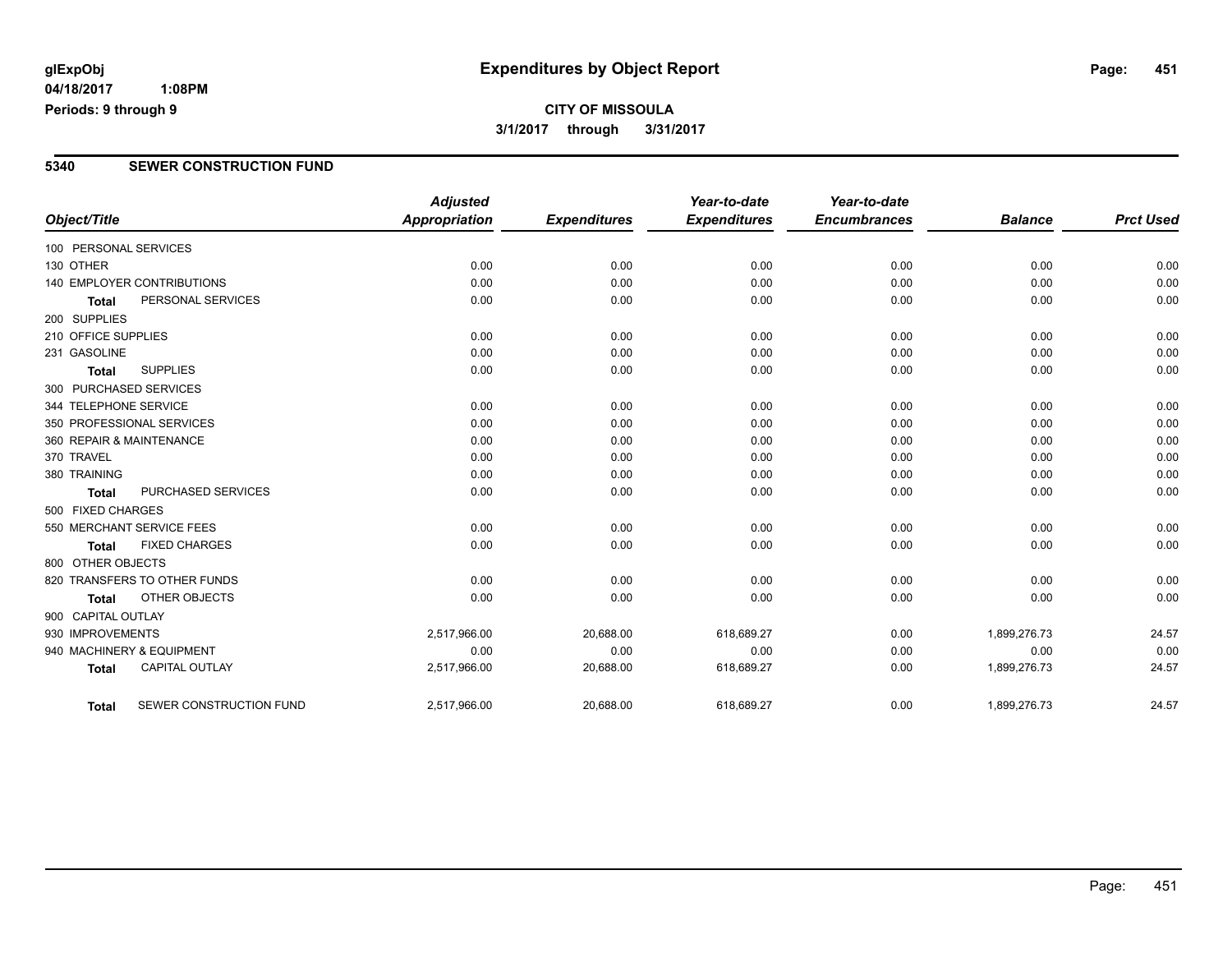### **CITY OF MISSOULA 3/1/2017 through 3/31/2017**

# **5360 UNASSIGNED WASTEWATER DEBT SERVICE**

| Object/Title                        | <b>Adjusted</b><br>Appropriation | <b>Expenditures</b> | Year-to-date<br><b>Expenditures</b> | Year-to-date<br><b>Encumbrances</b> | <b>Balance</b> | <b>Prct Used</b> |
|-------------------------------------|----------------------------------|---------------------|-------------------------------------|-------------------------------------|----------------|------------------|
| 600 DEBT SERVICE                    |                                  |                     |                                     |                                     |                |                  |
| 610 PRINCIPAL                       | 133,325.00                       | 0.00                | 0.00                                | 0.00                                | 133.325.00     | 0.00             |
| 620 INTEREST / SERVICE FEES         | 36,913.00                        | 0.00                | 0.00                                | 0.00                                | 36.913.00      | 0.00             |
| <b>DEBT SERVICE</b><br><b>Total</b> | 170,238.00                       | 0.00                | 0.00                                | 0.00                                | 170.238.00     | 0.00             |
| <b>WASTEWATER</b><br>Total          | 170,238.00                       | 0.00                | 0.00                                | 0.00                                | 170,238.00     | 0.00             |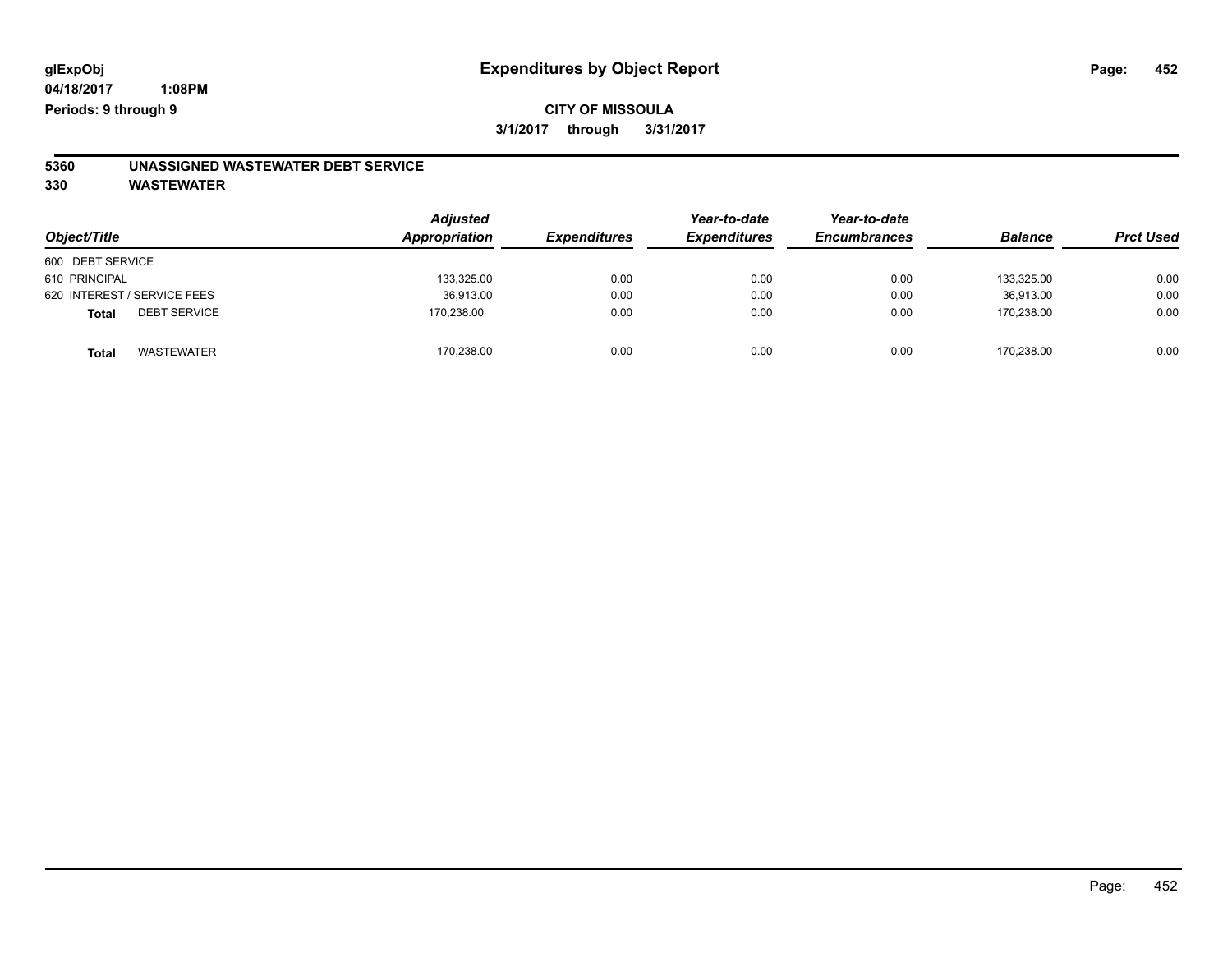**04/18/2017 1:08PM Periods: 9 through 9**

#### **5360 UNASSIGNED WASTEWATER DEBT SERVICE**

| Object/Title                                    | <b>Adjusted</b><br>Appropriation | <b>Expenditures</b> | Year-to-date<br><b>Expenditures</b> | Year-to-date<br><b>Encumbrances</b> | <b>Balance</b> | <b>Prct Used</b> |
|-------------------------------------------------|----------------------------------|---------------------|-------------------------------------|-------------------------------------|----------------|------------------|
| 600 DEBT SERVICE                                |                                  |                     |                                     |                                     |                |                  |
| 610 PRINCIPAL                                   | 133,325.00                       | 0.00                | 0.00                                | 0.00                                | 133.325.00     | 0.00             |
| 620 INTEREST / SERVICE FEES                     | 36,913.00                        | 0.00                | 0.00                                | 0.00                                | 36,913.00      | 0.00             |
| <b>DEBT SERVICE</b><br><b>Total</b>             | 170.238.00                       | 0.00                | 0.00                                | 0.00                                | 170.238.00     | 0.00             |
| UNASSIGNED WASTEWATER DEBT SERV<br><b>Total</b> | 170.238.00                       | 0.00                | 0.00                                | 0.00                                | 170.238.00     | 0.00             |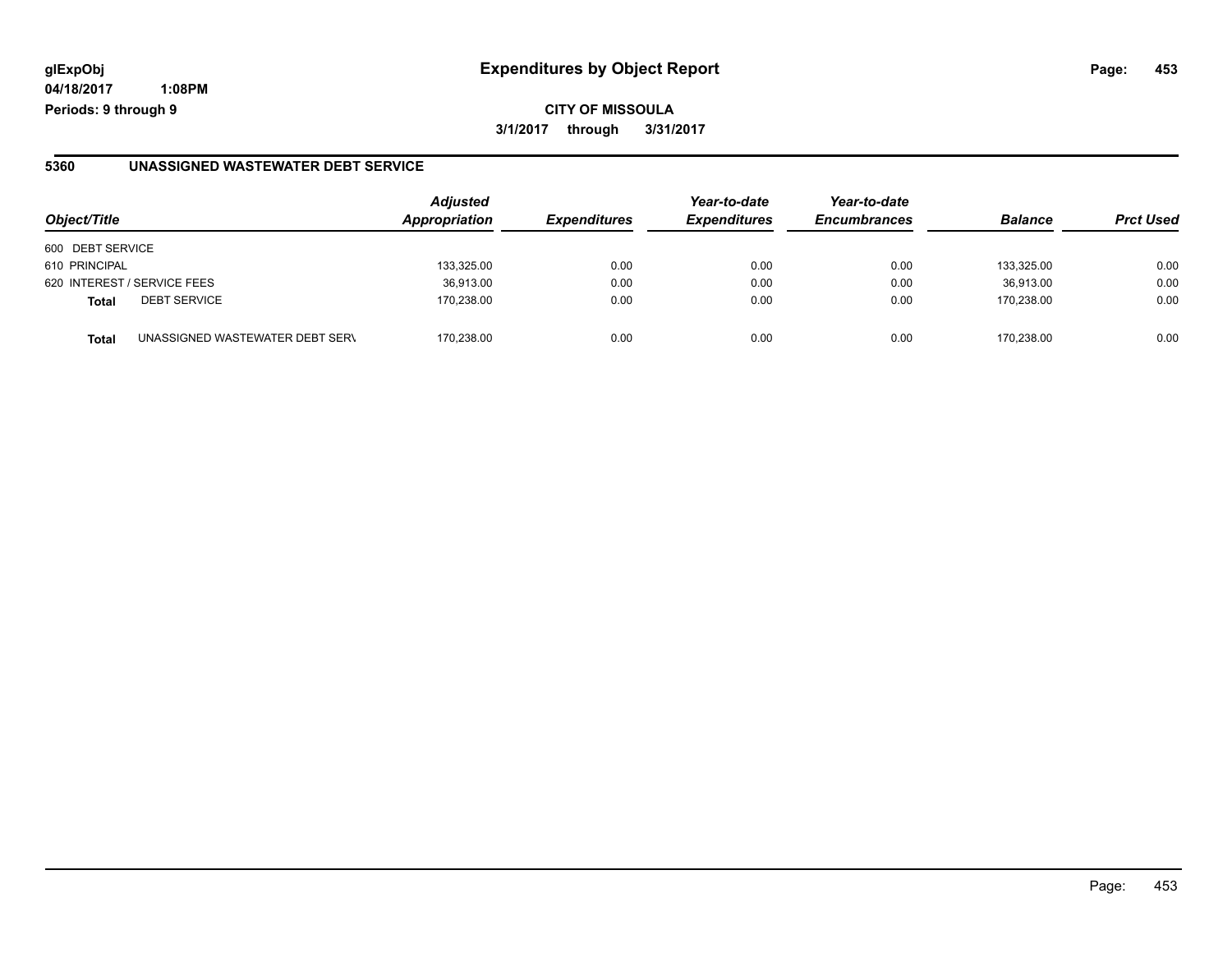# **5361 2001 SEWER REVENUE BONDS-DEBT SERVICE**

| <b>Adjusted</b>      |                     | Year-to-date        | Year-to-date        |                |                  |
|----------------------|---------------------|---------------------|---------------------|----------------|------------------|
| <b>Appropriation</b> | <b>Expenditures</b> | <b>Expenditures</b> | <b>Encumbrances</b> | <b>Balance</b> | <b>Prct Used</b> |
|                      |                     |                     |                     |                |                  |
| 0.00                 | 0.00                | 0.00                | 0.00                | 0.00           | 0.00             |
| 0.00                 | 0.00                | 0.00                | 0.00                | 0.00           | 0.00             |
|                      |                     |                     |                     |                |                  |
| 28,000.00            | 0.00                | 14.000.00           | 0.00                | 14.000.00      | 50.00            |
| 2,480.00             | 0.00                | 1,310.00            | 0.00                | 1,170.00       | 52.82            |
| 30.480.00            | 0.00                | 15.310.00           | 0.00                | 15.170.00      | 50.23            |
| 30,480.00            | 0.00                | 15.310.00           | 0.00                | 15.170.00      | 50.23            |
|                      |                     |                     |                     |                |                  |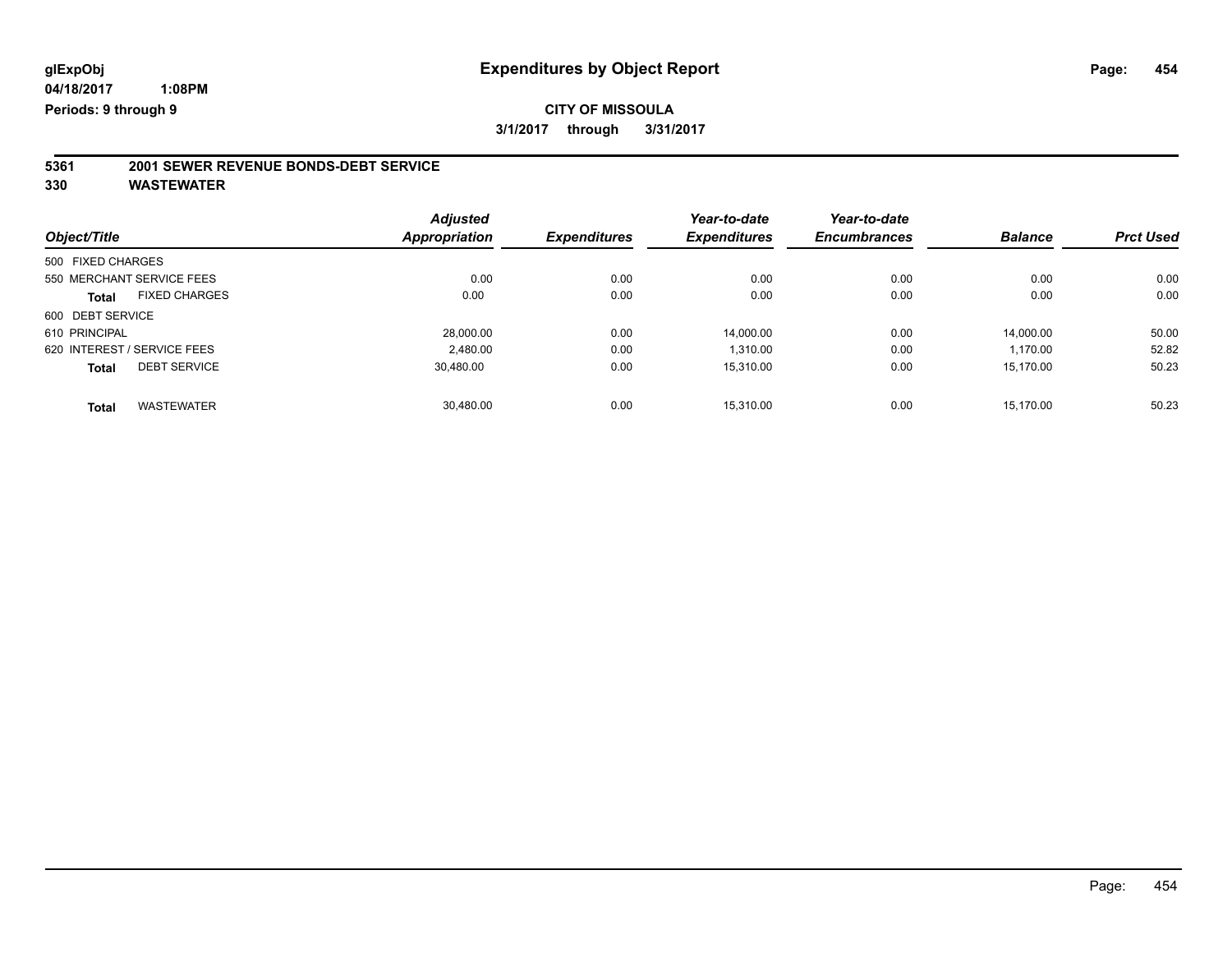**04/18/2017 1:08PM Periods: 9 through 9**

#### **5361 2001 SEWER REVENUE BONDS-DEBT SERVICE**

| Object/Title      |                                  | <b>Adjusted</b><br>Appropriation | <b>Expenditures</b> | Year-to-date<br><b>Expenditures</b> | Year-to-date<br><b>Encumbrances</b> | <b>Balance</b> | <b>Prct Used</b> |
|-------------------|----------------------------------|----------------------------------|---------------------|-------------------------------------|-------------------------------------|----------------|------------------|
| 500 FIXED CHARGES |                                  |                                  |                     |                                     |                                     |                |                  |
|                   | 550 MERCHANT SERVICE FEES        | 0.00                             | 0.00                | 0.00                                | 0.00                                | 0.00           | 0.00             |
| <b>Total</b>      | <b>FIXED CHARGES</b>             | 0.00                             | 0.00                | 0.00                                | 0.00                                | 0.00           | 0.00             |
| 600 DEBT SERVICE  |                                  |                                  |                     |                                     |                                     |                |                  |
| 610 PRINCIPAL     |                                  | 28,000.00                        | 0.00                | 14.000.00                           | 0.00                                | 14.000.00      | 50.00            |
|                   | 620 INTEREST / SERVICE FEES      | 2.480.00                         | 0.00                | 1.310.00                            | 0.00                                | 1.170.00       | 52.82            |
| <b>Total</b>      | <b>DEBT SERVICE</b>              | 30.480.00                        | 0.00                | 15,310.00                           | 0.00                                | 15.170.00      | 50.23            |
| <b>Total</b>      | 2001 SEWER REVENUE BONDS-DEBT SE | 30.480.00                        | 0.00                | 15.310.00                           | 0.00                                | 15.170.00      | 50.23            |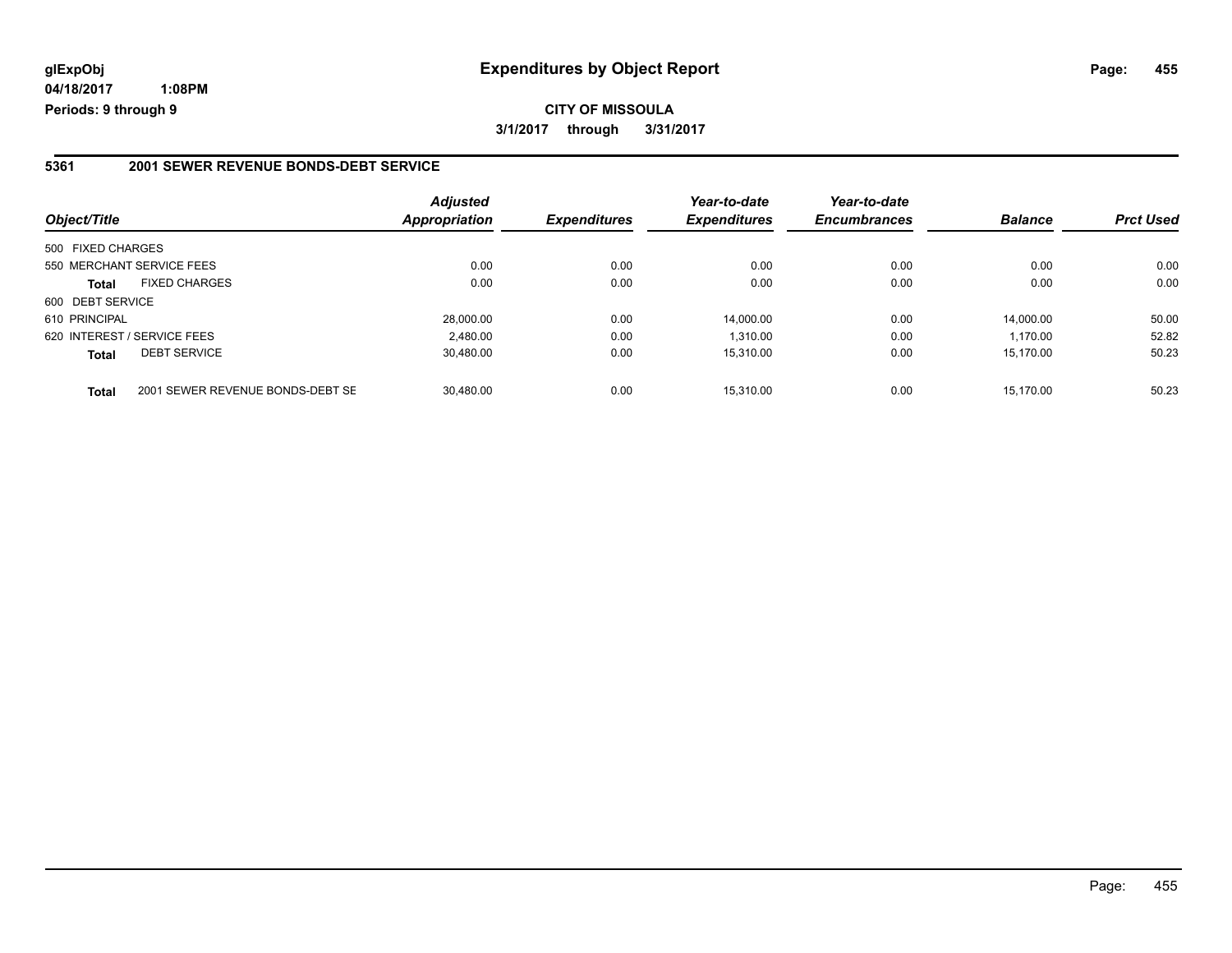# **5362 00 SEWER REVENUE BOND - SERIES B DEBT SE**

|                                      | <b>Adjusted</b>      |                     | Year-to-date        | Year-to-date        |                |                  |
|--------------------------------------|----------------------|---------------------|---------------------|---------------------|----------------|------------------|
| Object/Title                         | <b>Appropriation</b> | <b>Expenditures</b> | <b>Expenditures</b> | <b>Encumbrances</b> | <b>Balance</b> | <b>Prct Used</b> |
| 500 FIXED CHARGES                    |                      |                     |                     |                     |                |                  |
| 550 MERCHANT SERVICE FEES            | 0.00                 | 0.00                | 0.00                | 0.00                | 0.00           | 0.00             |
| <b>FIXED CHARGES</b><br><b>Total</b> | 0.00                 | 0.00                | 0.00                | 0.00                | 0.00           | 0.00             |
| 600 DEBT SERVICE                     |                      |                     |                     |                     |                |                  |
| 610 PRINCIPAL                        | 45,000.00            | 0.00                | 22,000.00           | 0.00                | 23.000.00      | 48.89            |
| 620 INTEREST / SERVICE FEES          | 3.480.00             | 0.00                | 1.850.00            | 0.00                | 1,630.00       | 53.16            |
| <b>DEBT SERVICE</b><br><b>Total</b>  | 48,480.00            | 0.00                | 23,850.00           | 0.00                | 24,630.00      | 49.20            |
| 800 OTHER OBJECTS                    |                      |                     |                     |                     |                |                  |
| 820 TRANSFERS TO OTHER FUNDS         | 0.00                 | 0.00                | 0.00                | 0.00                | 0.00           | 0.00             |
| OTHER OBJECTS<br><b>Total</b>        | 0.00                 | 0.00                | 0.00                | 0.00                | 0.00           | 0.00             |
| <b>WASTEWATER</b><br><b>Total</b>    | 48,480.00            | 0.00                | 23,850.00           | 0.00                | 24,630.00      | 49.20            |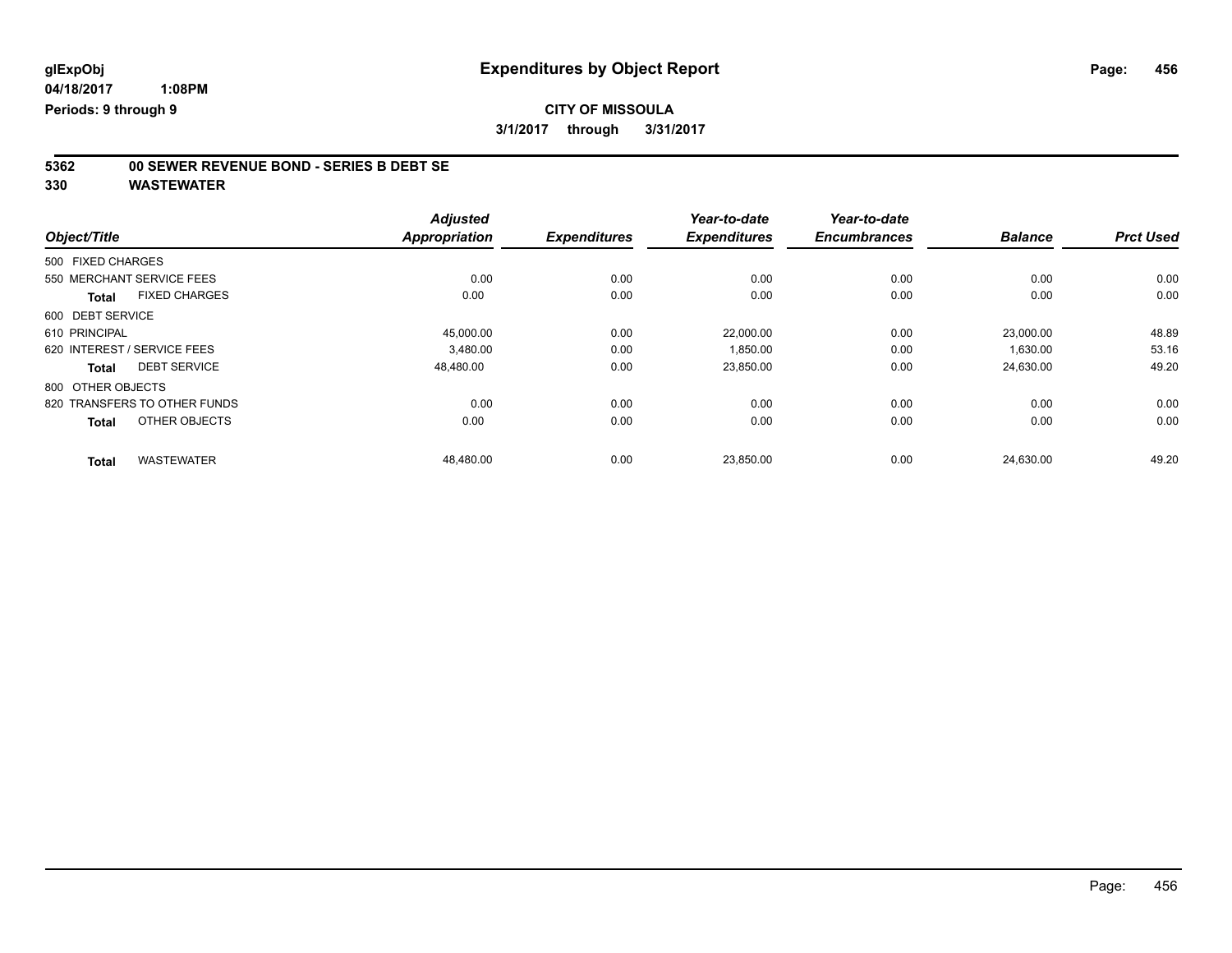**04/18/2017 1:08PM Periods: 9 through 9**

#### **5362 00 SEWER REVENUE BOND - SERIES B DEBT SE**

| Object/Title                         |                                    | <b>Adjusted</b><br><b>Appropriation</b> | <b>Expenditures</b> | Year-to-date<br><b>Expenditures</b> | Year-to-date<br><b>Encumbrances</b> | <b>Balance</b> | <b>Prct Used</b> |
|--------------------------------------|------------------------------------|-----------------------------------------|---------------------|-------------------------------------|-------------------------------------|----------------|------------------|
| 500 FIXED CHARGES                    |                                    |                                         |                     |                                     |                                     |                |                  |
| 550 MERCHANT SERVICE FEES            |                                    | 0.00                                    | 0.00                | 0.00                                | 0.00                                | 0.00           | 0.00             |
| <b>FIXED CHARGES</b><br><b>Total</b> |                                    | 0.00                                    | 0.00                | 0.00                                | 0.00                                | 0.00           | 0.00             |
| 600 DEBT SERVICE                     |                                    |                                         |                     |                                     |                                     |                |                  |
| 610 PRINCIPAL                        |                                    | 45,000.00                               | 0.00                | 22,000.00                           | 0.00                                | 23.000.00      | 48.89            |
| 620 INTEREST / SERVICE FEES          |                                    | 3.480.00                                | 0.00                | 1,850.00                            | 0.00                                | 1,630.00       | 53.16            |
| <b>DEBT SERVICE</b><br>Total         |                                    | 48,480.00                               | 0.00                | 23,850.00                           | 0.00                                | 24,630.00      | 49.20            |
| 800 OTHER OBJECTS                    |                                    |                                         |                     |                                     |                                     |                |                  |
| 820 TRANSFERS TO OTHER FUNDS         |                                    | 0.00                                    | 0.00                | 0.00                                | 0.00                                | 0.00           | 0.00             |
| OTHER OBJECTS<br>Total               |                                    | 0.00                                    | 0.00                | 0.00                                | 0.00                                | 0.00           | 0.00             |
| <b>Total</b>                         | 00 SEWER REVENUE BOND - SERIES B D | 48,480.00                               | 0.00                | 23,850.00                           | 0.00                                | 24,630.00      | 49.20            |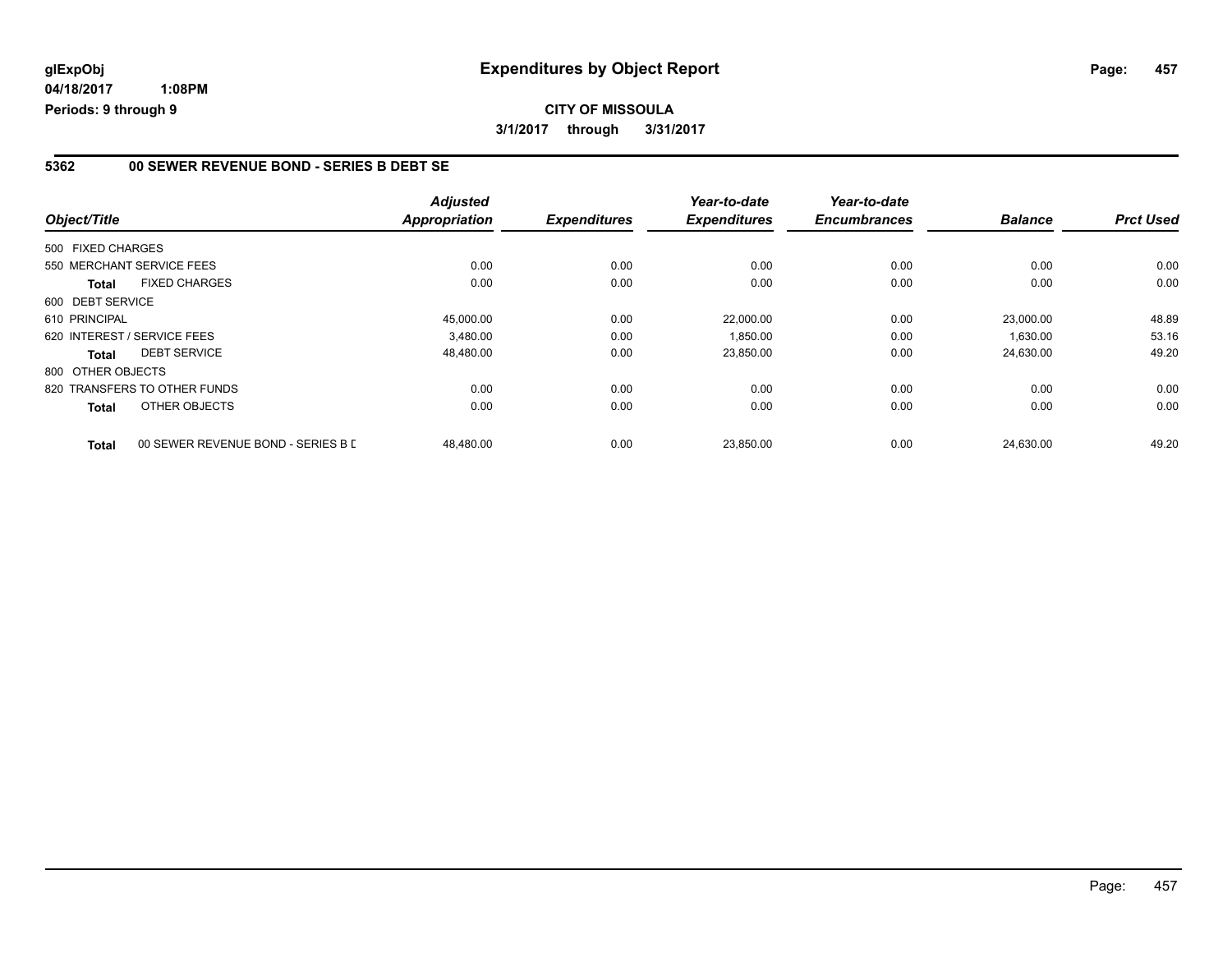### **CITY OF MISSOULA 3/1/2017 through 3/31/2017**

# **5363 92 SEWER REVENUE BOND SERIES A DEBT SERV**

|                                      | <b>Adjusted</b> |                     | Year-to-date        | Year-to-date        |                |                  |
|--------------------------------------|-----------------|---------------------|---------------------|---------------------|----------------|------------------|
| Object/Title                         | Appropriation   | <b>Expenditures</b> | <b>Expenditures</b> | <b>Encumbrances</b> | <b>Balance</b> | <b>Prct Used</b> |
| 500 FIXED CHARGES                    |                 |                     |                     |                     |                |                  |
| 550 MERCHANT SERVICE FEES            | 0.00            | 0.00                | 0.00                | 0.00                | 0.00           | 0.00             |
| <b>FIXED CHARGES</b><br><b>Total</b> | 0.00            | 0.00                | 0.00                | 0.00                | 0.00           | 0.00             |
| 600 DEBT SERVICE                     |                 |                     |                     |                     |                |                  |
| 610 PRINCIPAL                        | 0.00            | 0.00                | 0.00                | 0.00                | 0.00           | 0.00             |
| 620 INTEREST / SERVICE FEES          | 0.00            | 0.00                | 0.00                | 0.00                | 0.00           | 0.00             |
| <b>DEBT SERVICE</b><br><b>Total</b>  | 0.00            | 0.00                | 0.00                | 0.00                | 0.00           | 0.00             |
| <b>WASTEWATER</b><br><b>Total</b>    | 0.00            | 0.00                | 0.00                | 0.00                | 0.00           | 0.00             |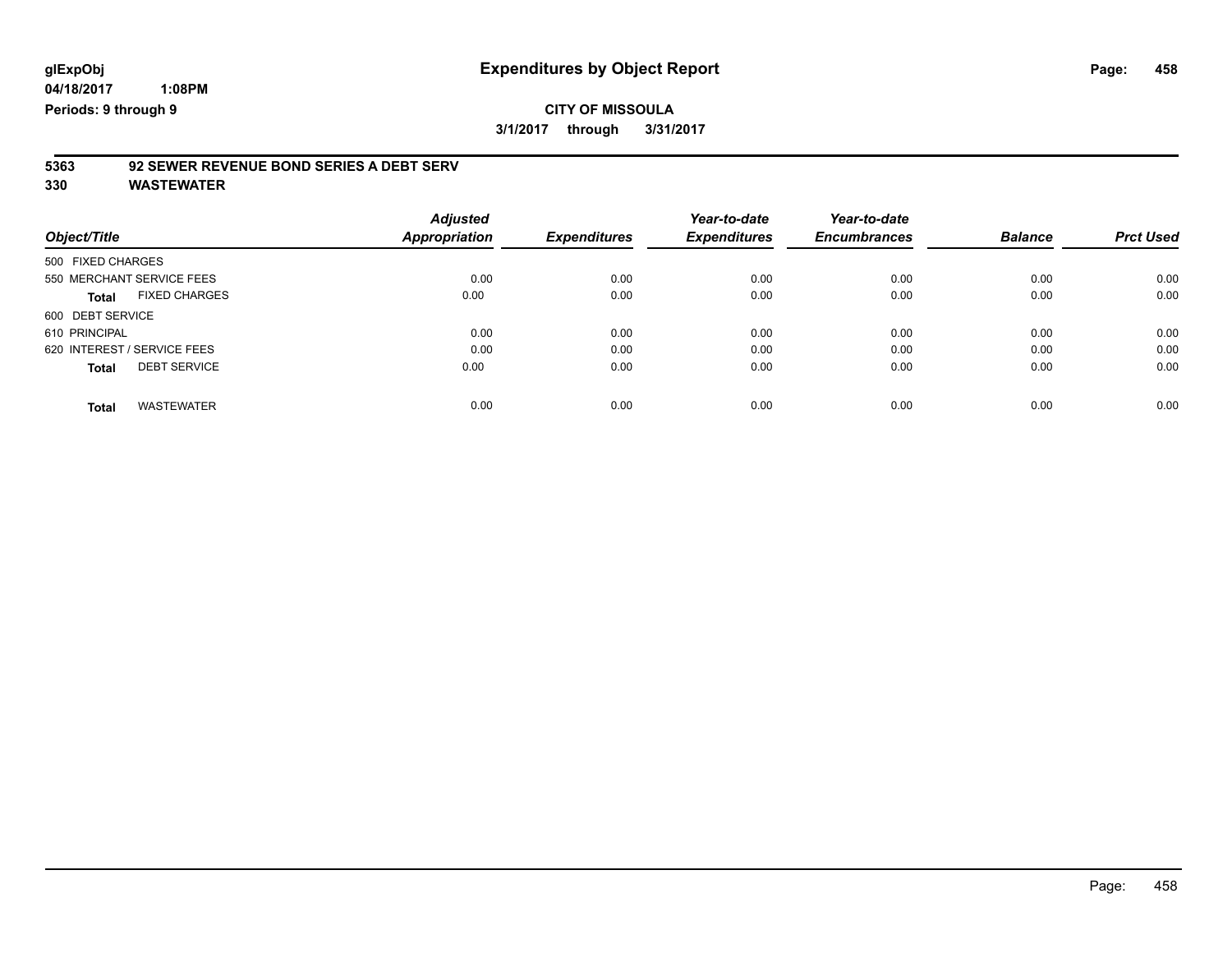**04/18/2017 1:08PM Periods: 9 through 9**

#### **5363 92 SEWER REVENUE BOND SERIES A DEBT SERV**

| Object/Title                |                                   | <b>Adjusted</b><br><b>Appropriation</b> | <b>Expenditures</b> | Year-to-date<br><b>Expenditures</b> | Year-to-date<br><b>Encumbrances</b> | <b>Balance</b> | <b>Prct Used</b> |
|-----------------------------|-----------------------------------|-----------------------------------------|---------------------|-------------------------------------|-------------------------------------|----------------|------------------|
| 500 FIXED CHARGES           |                                   |                                         |                     |                                     |                                     |                |                  |
| 550 MERCHANT SERVICE FEES   |                                   | 0.00                                    | 0.00                | 0.00                                | 0.00                                | 0.00           | 0.00             |
| <b>Total</b>                | <b>FIXED CHARGES</b>              | 0.00                                    | 0.00                | 0.00                                | 0.00                                | 0.00           | 0.00             |
| 600 DEBT SERVICE            |                                   |                                         |                     |                                     |                                     |                |                  |
| 610 PRINCIPAL               |                                   | 0.00                                    | 0.00                | 0.00                                | 0.00                                | 0.00           | 0.00             |
| 620 INTEREST / SERVICE FEES |                                   | 0.00                                    | 0.00                | 0.00                                | 0.00                                | 0.00           | 0.00             |
| Total                       | <b>DEBT SERVICE</b>               | 0.00                                    | 0.00                | 0.00                                | 0.00                                | 0.00           | 0.00             |
| <b>Total</b>                | 92 SEWER REVENUE BOND SERIES A DE | 0.00                                    | 0.00                | 0.00                                | 0.00                                | 0.00           | 0.00             |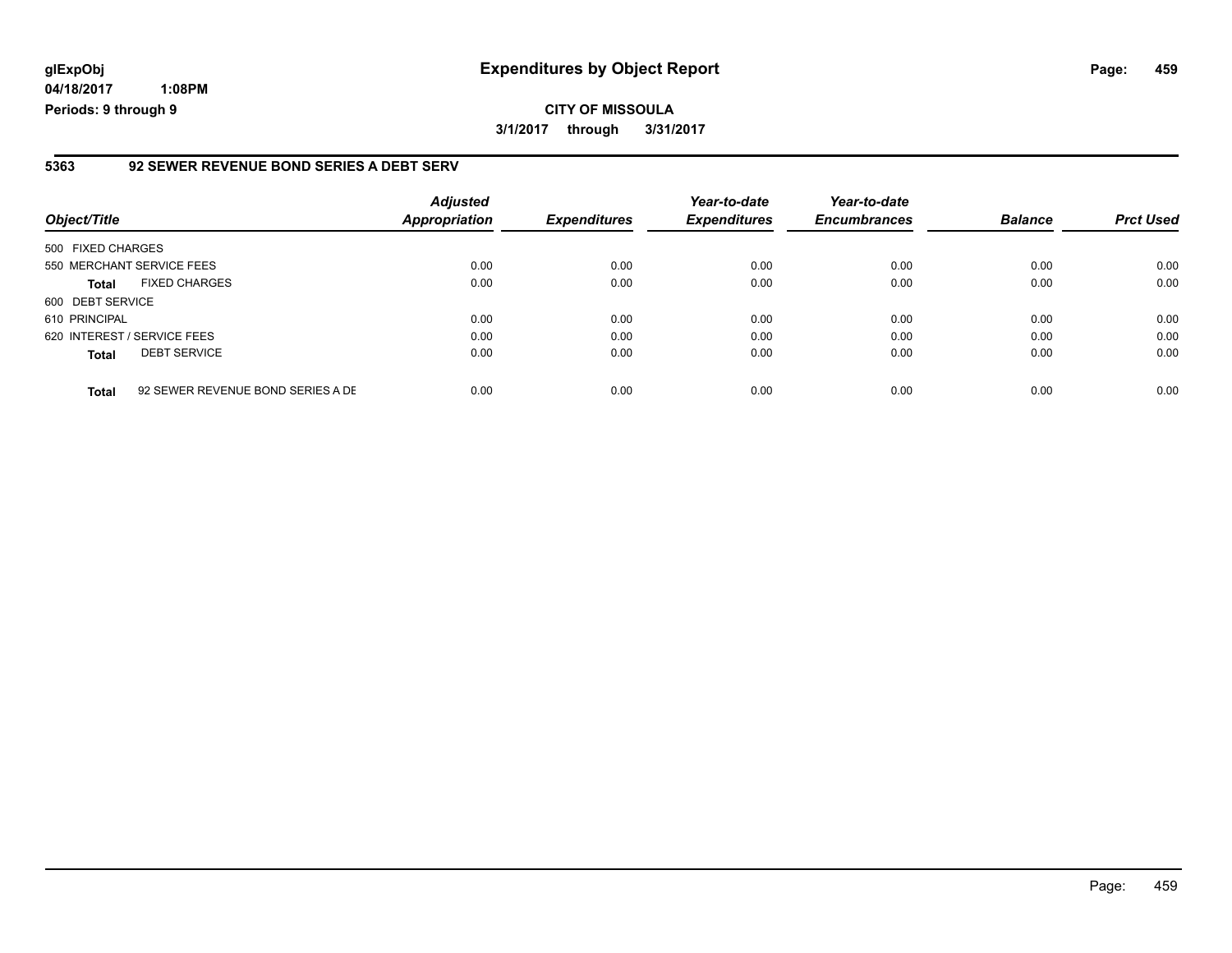### **CITY OF MISSOULA 3/1/2017 through 3/31/2017**

# **5364 92 SEWER REVENUE BOND - SERIES B DEBT S**

| Object/Title                         | <b>Adjusted</b><br>Appropriation | <b>Expenditures</b> | Year-to-date<br><b>Expenditures</b> | Year-to-date<br><b>Encumbrances</b> | <b>Balance</b> | <b>Prct Used</b> |
|--------------------------------------|----------------------------------|---------------------|-------------------------------------|-------------------------------------|----------------|------------------|
|                                      |                                  |                     |                                     |                                     |                |                  |
| 500 FIXED CHARGES                    |                                  |                     |                                     |                                     |                |                  |
| 550 MERCHANT SERVICE FEES            | 0.00                             | 0.00                | 0.00                                | 0.00                                | 0.00           | 0.00             |
| <b>FIXED CHARGES</b><br><b>Total</b> | 0.00                             | 0.00                | 0.00                                | 0.00                                | 0.00           | 0.00             |
| 600 DEBT SERVICE                     |                                  |                     |                                     |                                     |                |                  |
| 610 PRINCIPAL                        | 0.00                             | 0.00                | 0.00                                | 0.00                                | 0.00           | 0.00             |
| 620 INTEREST / SERVICE FEES          | 0.00                             | 0.00                | 0.00                                | 0.00                                | 0.00           | 0.00             |
| <b>DEBT SERVICE</b><br><b>Total</b>  | 0.00                             | 0.00                | 0.00                                | 0.00                                | 0.00           | 0.00             |
| <b>WASTEWATER</b><br>Total           | 0.00                             | 0.00                | 0.00                                | 0.00                                | 0.00           | 0.00             |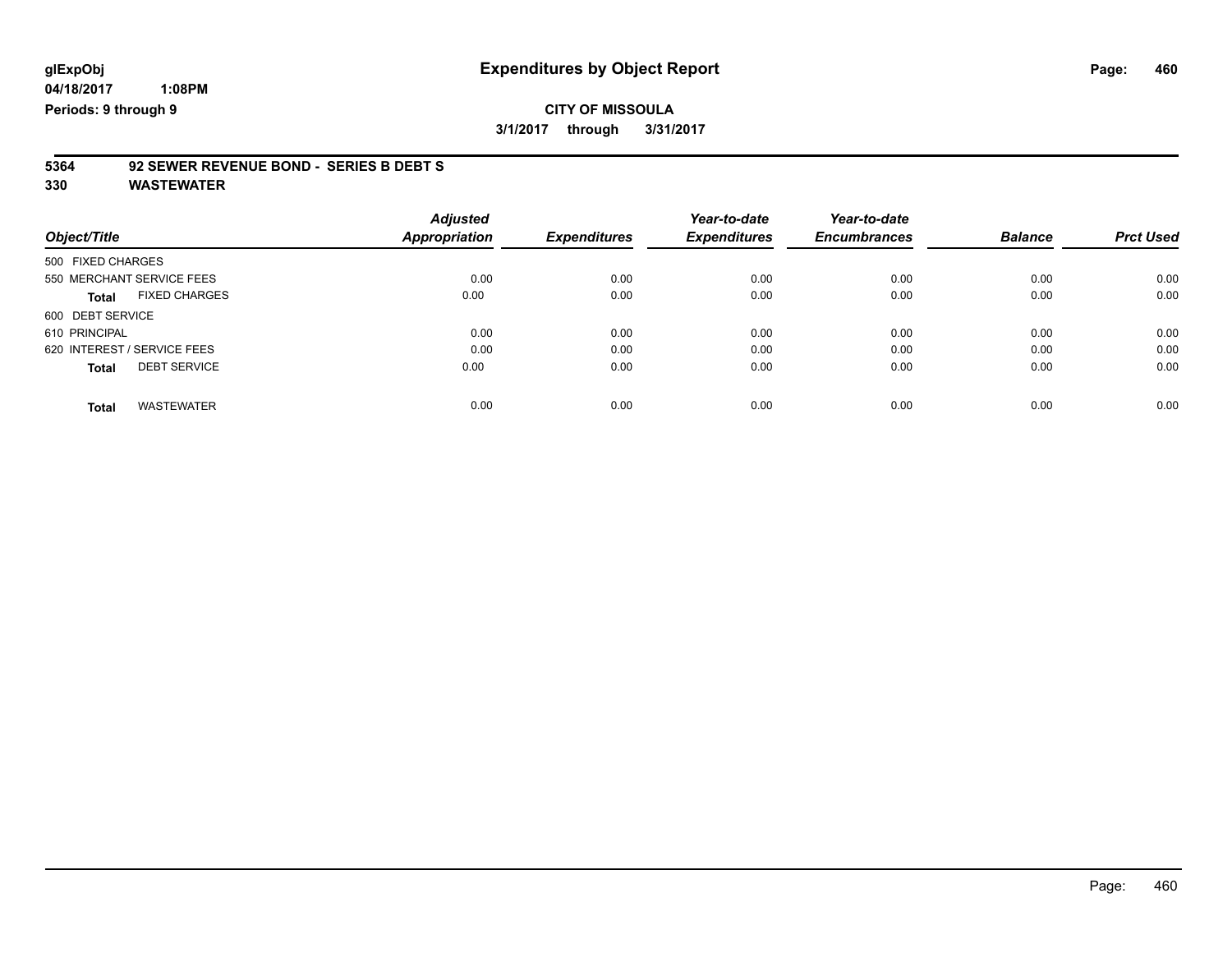**04/18/2017 1:08PM Periods: 9 through 9**

#### **5364 92 SEWER REVENUE BOND - SERIES B DEBT S**

| Object/Title                |                                    | <b>Adjusted</b><br><b>Appropriation</b> | <b>Expenditures</b> | Year-to-date<br><b>Expenditures</b> | Year-to-date<br><b>Encumbrances</b> | <b>Balance</b> | <b>Prct Used</b> |
|-----------------------------|------------------------------------|-----------------------------------------|---------------------|-------------------------------------|-------------------------------------|----------------|------------------|
| 500 FIXED CHARGES           |                                    |                                         |                     |                                     |                                     |                |                  |
|                             | 550 MERCHANT SERVICE FEES          | 0.00                                    | 0.00                | 0.00                                | 0.00                                | 0.00           | 0.00             |
| <b>Total</b>                | <b>FIXED CHARGES</b>               | 0.00                                    | 0.00                | 0.00                                | 0.00                                | 0.00           | 0.00             |
| 600 DEBT SERVICE            |                                    |                                         |                     |                                     |                                     |                |                  |
| 610 PRINCIPAL               |                                    | 0.00                                    | 0.00                | 0.00                                | 0.00                                | 0.00           | 0.00             |
| 620 INTEREST / SERVICE FEES |                                    | 0.00                                    | 0.00                | 0.00                                | 0.00                                | 0.00           | 0.00             |
| <b>Total</b>                | <b>DEBT SERVICE</b>                | 0.00                                    | 0.00                | 0.00                                | 0.00                                | 0.00           | 0.00             |
| <b>Total</b>                | 92 SEWER REVENUE BOND - SERIES B I | 0.00                                    | 0.00                | 0.00                                | 0.00                                | 0.00           | 0.00             |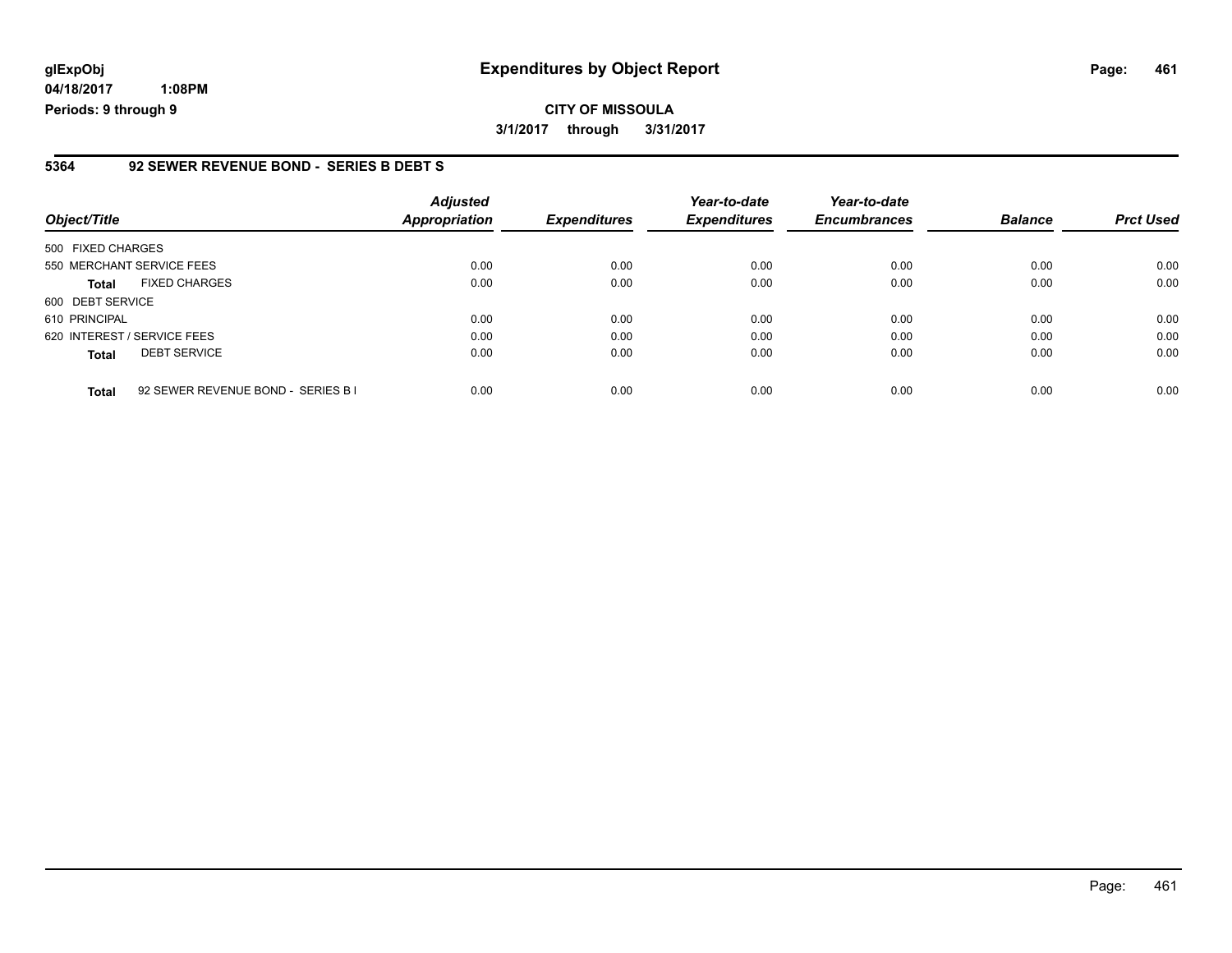# **5365 99 SEWER REVENUE BONDS DEBT SERVICE FUND**

|                                      | <b>Adjusted</b>      |                     | Year-to-date        | Year-to-date        |                |                  |
|--------------------------------------|----------------------|---------------------|---------------------|---------------------|----------------|------------------|
| Object/Title                         | <b>Appropriation</b> | <b>Expenditures</b> | <b>Expenditures</b> | <b>Encumbrances</b> | <b>Balance</b> | <b>Prct Used</b> |
| 500 FIXED CHARGES                    |                      |                     |                     |                     |                |                  |
| 550 MERCHANT SERVICE FEES            | 0.00                 | 0.00                | 0.00                | 0.00                | 0.00           | 0.00             |
| <b>FIXED CHARGES</b><br><b>Total</b> | 0.00                 | 0.00                | 0.00                | 0.00                | 0.00           | 0.00             |
| 600 DEBT SERVICE                     |                      |                     |                     |                     |                |                  |
| 610 PRINCIPAL                        | 117.000.00           | 0.00                | 58.000.00           | 0.00                | 59.000.00      | 49.57            |
| 620 INTEREST / SERVICE FEES          | 6.600.00             | 0.00                | 3,590.00            | 0.00                | 3,010.00       | 54.39            |
| <b>DEBT SERVICE</b><br><b>Total</b>  | 123.600.00           | 0.00                | 61,590.00           | 0.00                | 62.010.00      | 49.83            |
| <b>WASTEWATER</b><br><b>Total</b>    | 123.600.00           | 0.00                | 61.590.00           | 0.00                | 62.010.00      | 49.83            |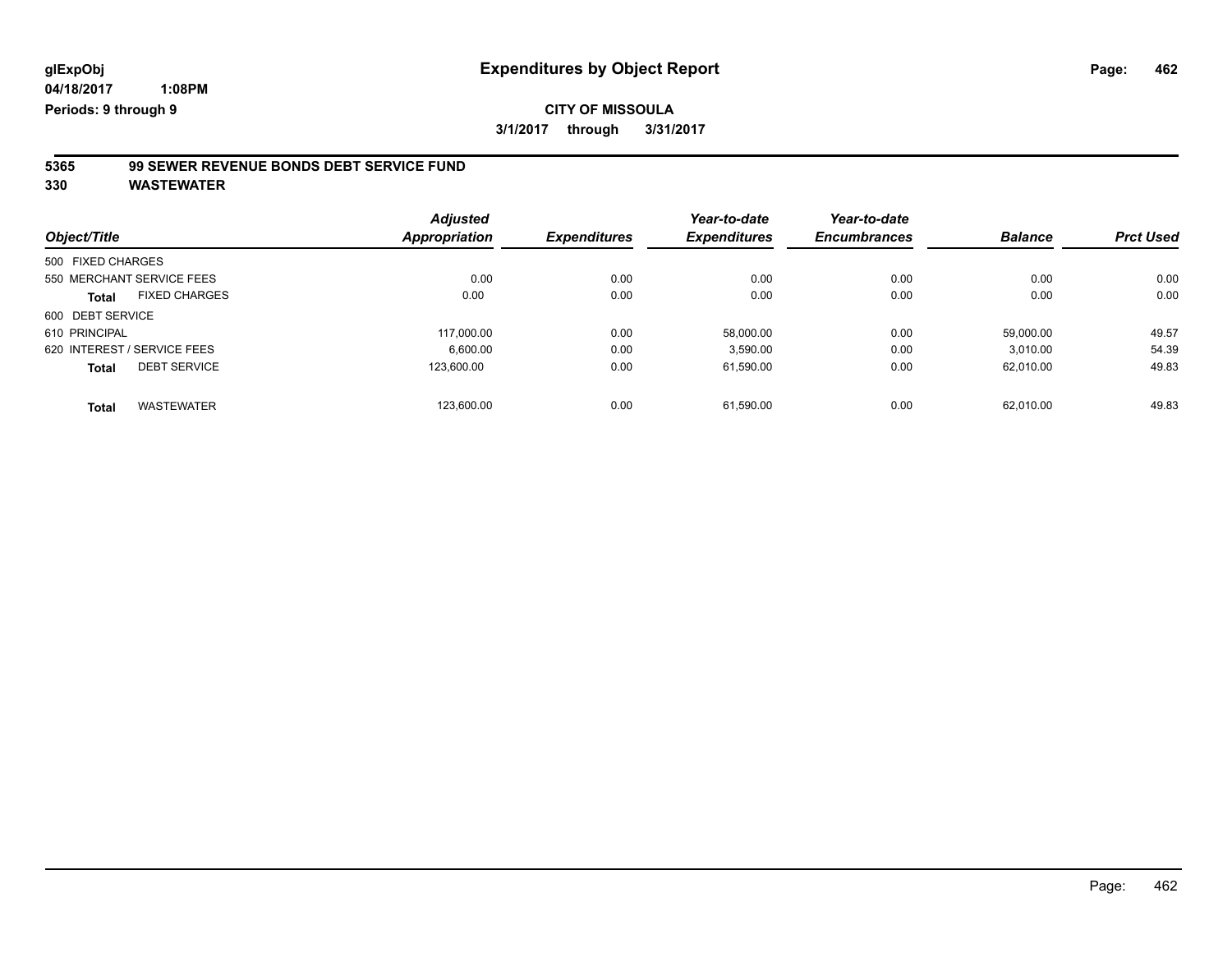**04/18/2017 1:08PM Periods: 9 through 9**

#### **5365 99 SEWER REVENUE BONDS DEBT SERVICE FUND**

| Object/Title      |                                  | <b>Adjusted</b><br>Appropriation | <b>Expenditures</b> | Year-to-date<br><b>Expenditures</b> | Year-to-date<br><b>Encumbrances</b> | <b>Balance</b> | <b>Prct Used</b> |
|-------------------|----------------------------------|----------------------------------|---------------------|-------------------------------------|-------------------------------------|----------------|------------------|
| 500 FIXED CHARGES |                                  |                                  |                     |                                     |                                     |                |                  |
|                   | 550 MERCHANT SERVICE FEES        | 0.00                             | 0.00                | 0.00                                | 0.00                                | 0.00           | 0.00             |
| <b>Total</b>      | <b>FIXED CHARGES</b>             | 0.00                             | 0.00                | 0.00                                | 0.00                                | 0.00           | 0.00             |
| 600 DEBT SERVICE  |                                  |                                  |                     |                                     |                                     |                |                  |
| 610 PRINCIPAL     |                                  | 117.000.00                       | 0.00                | 58.000.00                           | 0.00                                | 59.000.00      | 49.57            |
|                   | 620 INTEREST / SERVICE FEES      | 6.600.00                         | 0.00                | 3.590.00                            | 0.00                                | 3.010.00       | 54.39            |
| <b>Total</b>      | <b>DEBT SERVICE</b>              | 123.600.00                       | 0.00                | 61,590.00                           | 0.00                                | 62.010.00      | 49.83            |
| <b>Total</b>      | 99 SEWER REVENUE BONDS DEBT SERV | 123.600.00                       | 0.00                | 61.590.00                           | 0.00                                | 62.010.00      | 49.83            |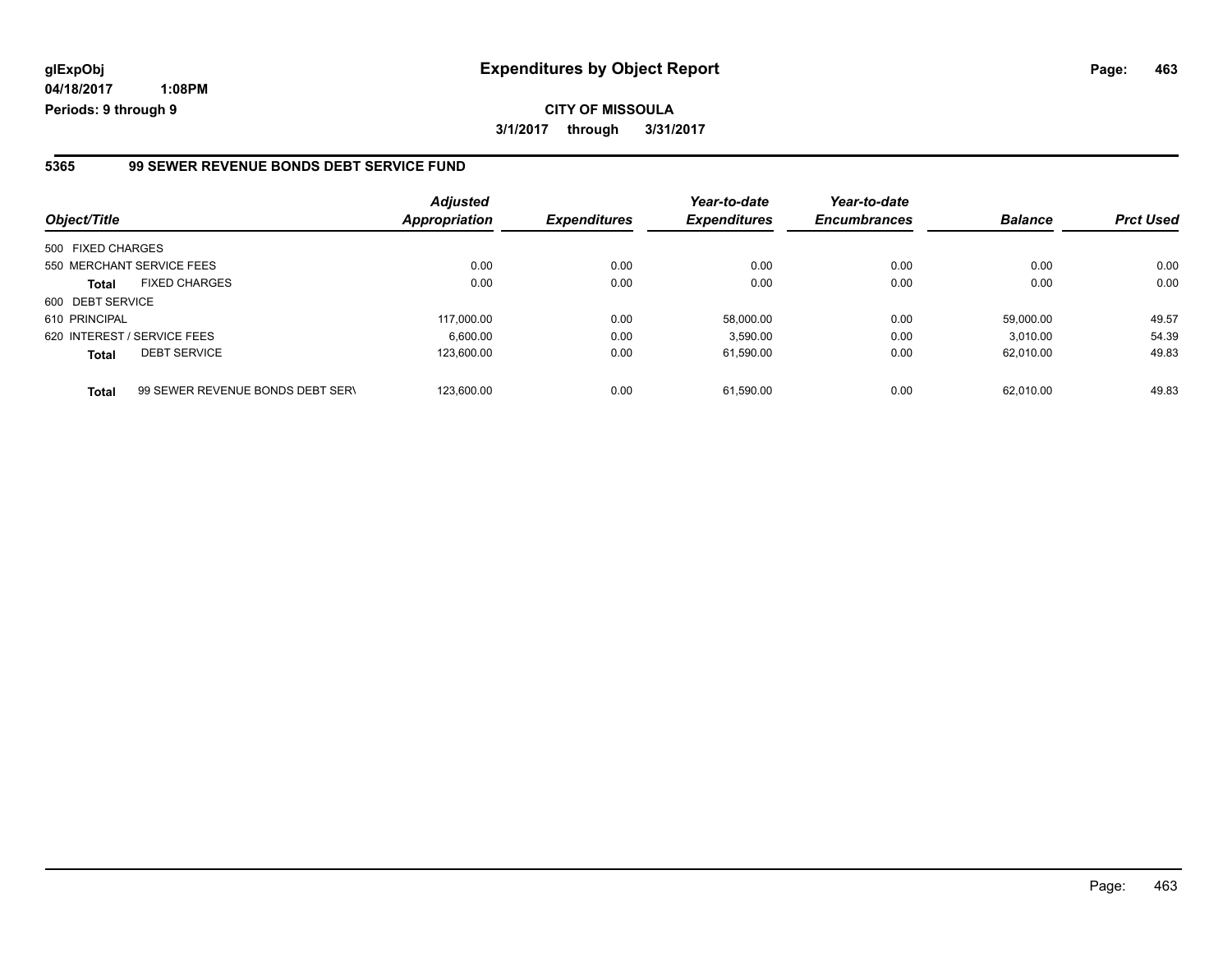**04/18/2017**

 **1:08PM Periods: 9 through 9**

### **CITY OF MISSOULA 3/1/2017 through 3/31/2017**

# **5366 92 SEWER REVENUE BOND - SERIES A BOND RE**

| Object/Title                      | <b>Adjusted</b><br><b>Appropriation</b> | <b>Expenditures</b> | Year-to-date<br><b>Expenditures</b> | Year-to-date<br><b>Encumbrances</b> | <b>Balance</b> | <b>Prct Used</b> |
|-----------------------------------|-----------------------------------------|---------------------|-------------------------------------|-------------------------------------|----------------|------------------|
| 500 FIXED CHARGES                 |                                         |                     |                                     |                                     |                |                  |
| 550 MERCHANT SERVICE FEES         | 0.00                                    | 0.00                | 0.00                                | 0.00                                | 0.00           | 0.00             |
| <b>FIXED CHARGES</b><br>Total     | 0.00                                    | 0.00                | 0.00                                | 0.00                                | 0.00           | 0.00             |
| 800 OTHER OBJECTS                 |                                         |                     |                                     |                                     |                |                  |
| 820 TRANSFERS TO OTHER FUNDS      | 0.00                                    | 0.00                | 0.00                                | 0.00                                | 0.00           | 0.00             |
| OTHER OBJECTS<br><b>Total</b>     | 0.00                                    | 0.00                | 0.00                                | 0.00                                | 0.00           | 0.00             |
| <b>WASTEWATER</b><br><b>Total</b> | 0.00                                    | 0.00                | 0.00                                | 0.00                                | 0.00           | 0.00             |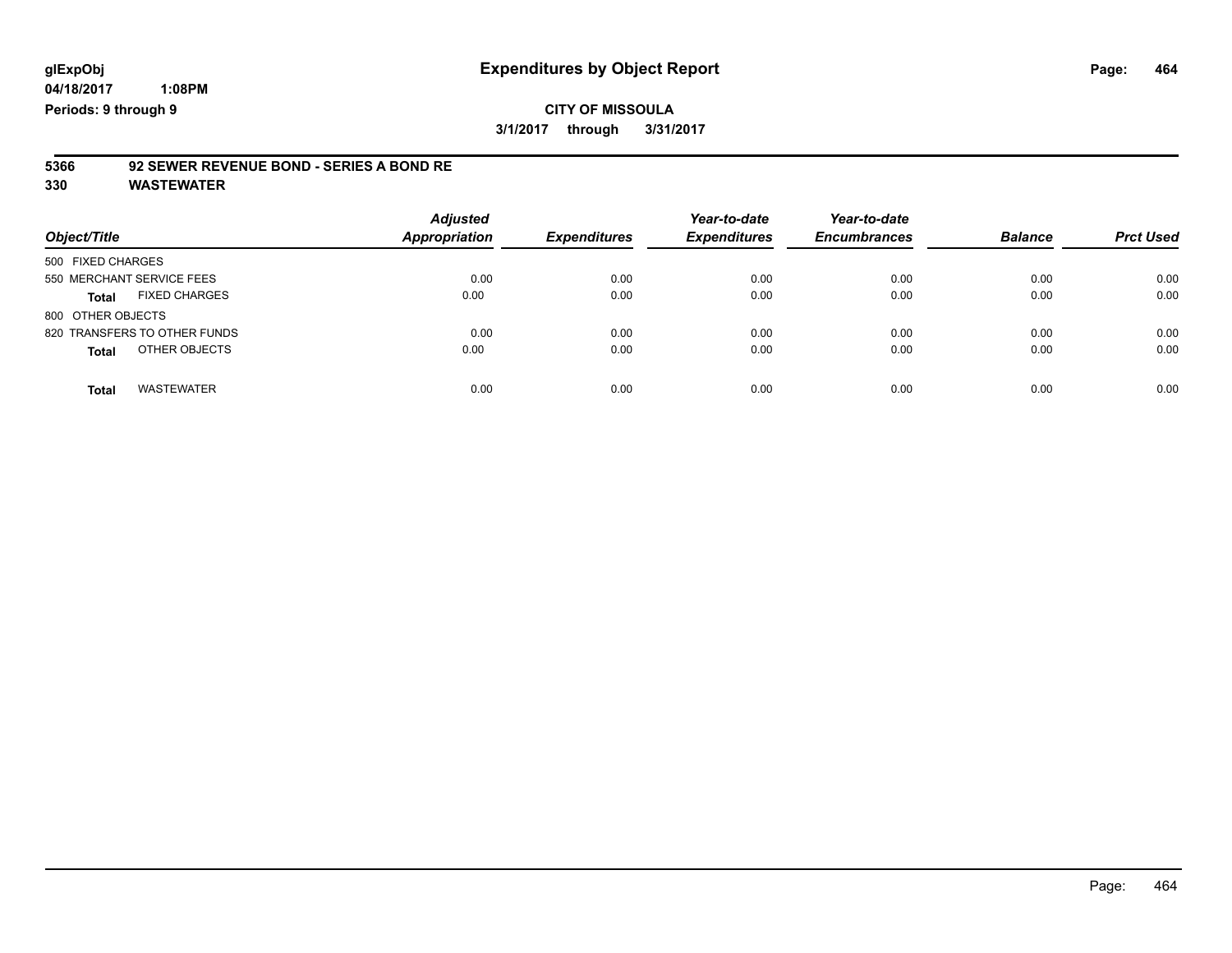**04/18/2017 1:08PM Periods: 9 through 9**

#### **5366 92 SEWER REVENUE BOND - SERIES A BOND RE**

| Object/Title              |                                    | <b>Adjusted</b><br><b>Appropriation</b> | <b>Expenditures</b> | Year-to-date<br><b>Expenditures</b> | Year-to-date<br><b>Encumbrances</b> | <b>Balance</b> | <b>Prct Used</b> |
|---------------------------|------------------------------------|-----------------------------------------|---------------------|-------------------------------------|-------------------------------------|----------------|------------------|
| 500 FIXED CHARGES         |                                    |                                         |                     |                                     |                                     |                |                  |
| 550 MERCHANT SERVICE FEES |                                    | 0.00                                    | 0.00                | 0.00                                | 0.00                                | 0.00           | 0.00             |
| <b>Total</b>              | <b>FIXED CHARGES</b>               | 0.00                                    | 0.00                | 0.00                                | 0.00                                | 0.00           | 0.00             |
| 800 OTHER OBJECTS         |                                    |                                         |                     |                                     |                                     |                |                  |
|                           | 820 TRANSFERS TO OTHER FUNDS       | 0.00                                    | 0.00                | 0.00                                | 0.00                                | 0.00           | 0.00             |
| <b>Total</b>              | OTHER OBJECTS                      | 0.00                                    | 0.00                | 0.00                                | 0.00                                | 0.00           | 0.00             |
| <b>Total</b>              | 92 SEWER REVENUE BOND - SERIES A B | 0.00                                    | 0.00                | 0.00                                | 0.00                                | 0.00           | 0.00             |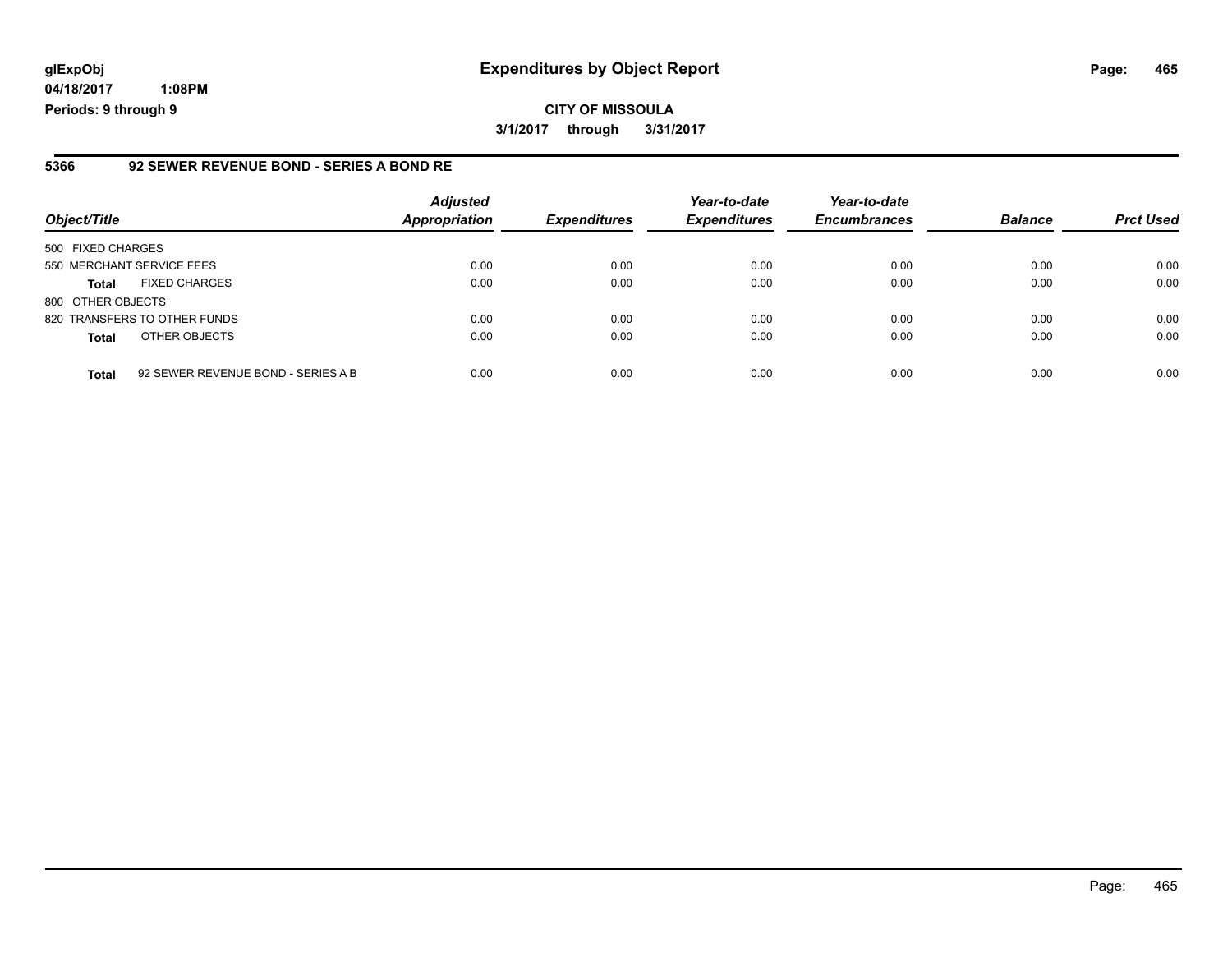### **CITY OF MISSOULA 3/1/2017 through 3/31/2017**

# **5367 92 SEWER REVENUE BOND - SERIES B BOND RE**

| Object/Title                  | <b>Adjusted</b><br><b>Appropriation</b> | <b>Expenditures</b> | Year-to-date<br><b>Expenditures</b> | Year-to-date<br><b>Encumbrances</b> | <b>Balance</b> | <b>Prct Used</b> |
|-------------------------------|-----------------------------------------|---------------------|-------------------------------------|-------------------------------------|----------------|------------------|
| 500 FIXED CHARGES             |                                         |                     |                                     |                                     |                |                  |
| 550 MERCHANT SERVICE FEES     | 0.00                                    | 0.00                | 0.00                                | 0.00                                | 0.00           | 0.00             |
| <b>FIXED CHARGES</b><br>Total | 0.00                                    | 0.00                | 0.00                                | 0.00                                | 0.00           | 0.00             |
| 800 OTHER OBJECTS             |                                         |                     |                                     |                                     |                |                  |
| 820 TRANSFERS TO OTHER FUNDS  | 0.00                                    | 0.00                | 0.00                                | 0.00                                | 0.00           | 0.00             |
| OTHER OBJECTS<br><b>Total</b> | 0.00                                    | 0.00                | 0.00                                | 0.00                                | 0.00           | 0.00             |
| <b>WASTEWATER</b><br>Total    | 0.00                                    | 0.00                | 0.00                                | 0.00                                | 0.00           | 0.00             |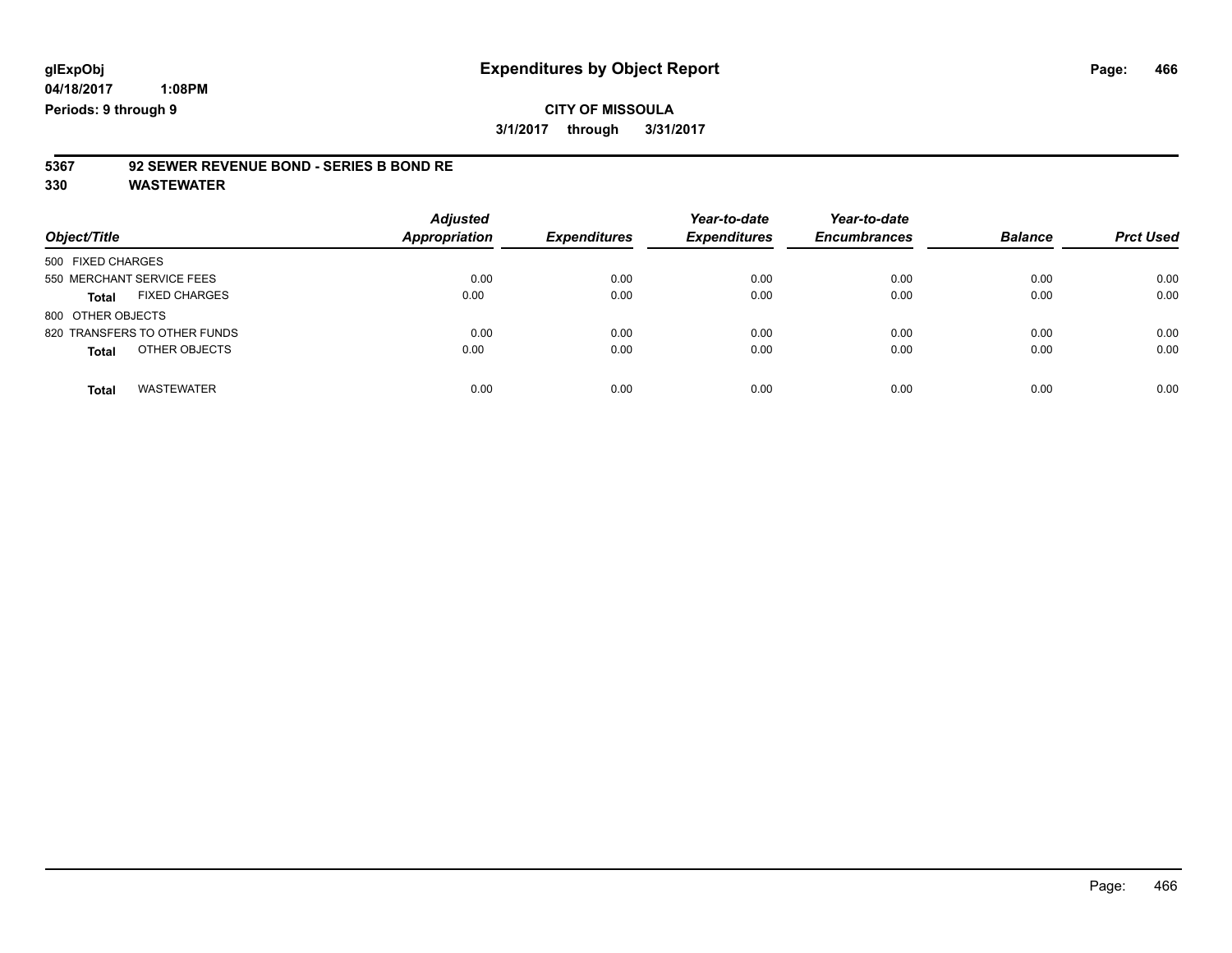**04/18/2017 1:08PM Periods: 9 through 9**

#### **5367 92 SEWER REVENUE BOND - SERIES B BOND RE**

| Object/Title              |                                    | <b>Adjusted</b><br>Appropriation | <b>Expenditures</b> | Year-to-date<br><b>Expenditures</b> | Year-to-date<br><b>Encumbrances</b> | <b>Balance</b> | <b>Prct Used</b> |
|---------------------------|------------------------------------|----------------------------------|---------------------|-------------------------------------|-------------------------------------|----------------|------------------|
| 500 FIXED CHARGES         |                                    |                                  |                     |                                     |                                     |                |                  |
| 550 MERCHANT SERVICE FEES |                                    | 0.00                             | 0.00                | 0.00                                | 0.00                                | 0.00           | 0.00             |
| <b>Total</b>              | <b>FIXED CHARGES</b>               | 0.00                             | 0.00                | 0.00                                | 0.00                                | 0.00           | 0.00             |
| 800 OTHER OBJECTS         |                                    |                                  |                     |                                     |                                     |                |                  |
|                           | 820 TRANSFERS TO OTHER FUNDS       | 0.00                             | 0.00                | 0.00                                | 0.00                                | 0.00           | 0.00             |
| <b>Total</b>              | OTHER OBJECTS                      | 0.00                             | 0.00                | 0.00                                | 0.00                                | 0.00           | 0.00             |
| <b>Total</b>              | 92 SEWER REVENUE BOND - SERIES B E | 0.00                             | 0.00                | 0.00                                | 0.00                                | 0.00           | 0.00             |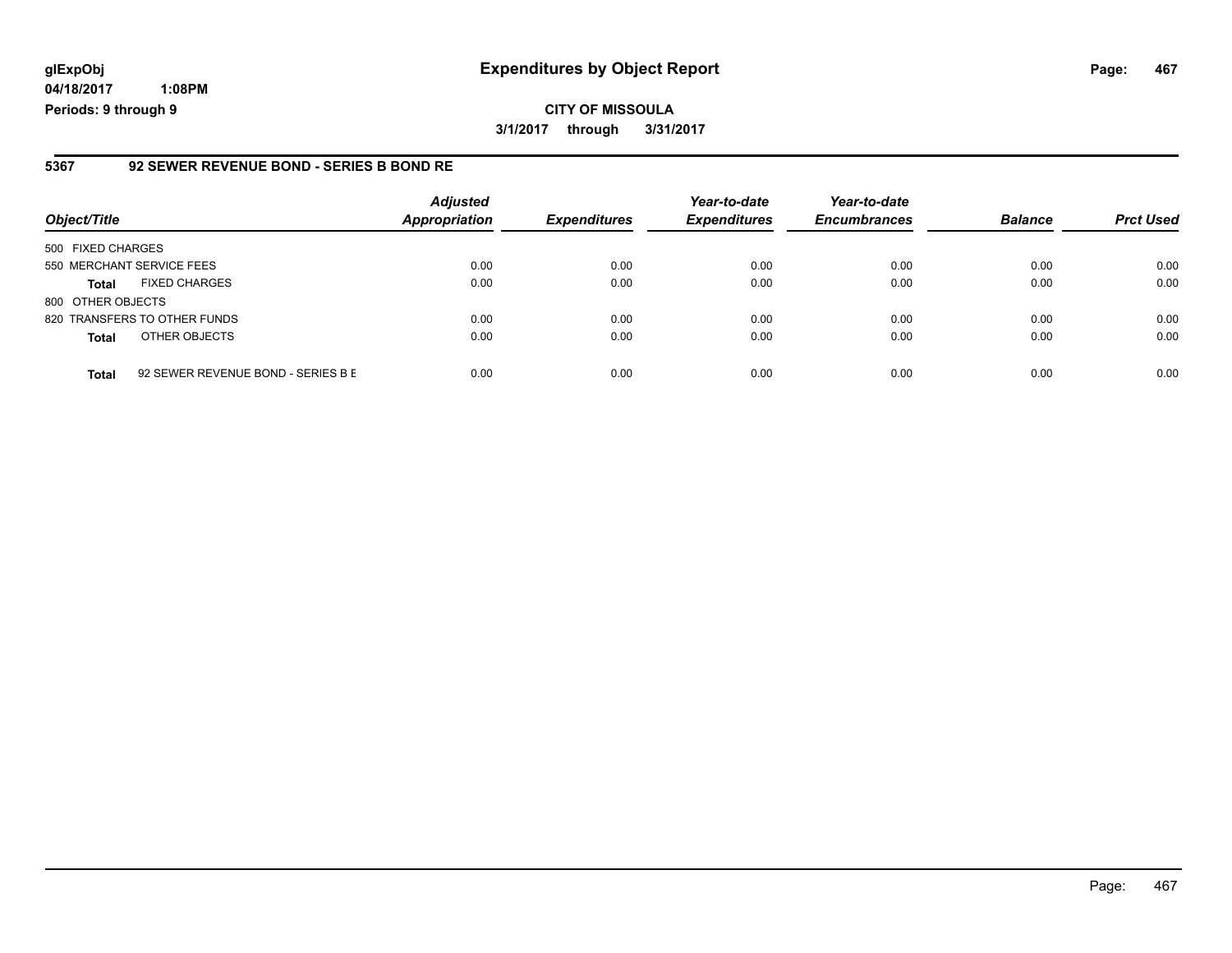# **5368 00 SEWER REVENUE BOND RESERVE FUND**

| Object/Title                         | <b>Adjusted</b><br><b>Appropriation</b> | <b>Expenditures</b> | Year-to-date<br><b>Expenditures</b> | Year-to-date<br><b>Encumbrances</b> | <b>Balance</b> | <b>Prct Used</b> |
|--------------------------------------|-----------------------------------------|---------------------|-------------------------------------|-------------------------------------|----------------|------------------|
| 500 FIXED CHARGES                    |                                         |                     |                                     |                                     |                |                  |
| 550 MERCHANT SERVICE FEES            | 0.00                                    | 0.00                | 0.00                                | 0.00                                | 0.00           | 0.00             |
| <b>FIXED CHARGES</b><br><b>Total</b> | 0.00                                    | 0.00                | 0.00                                | 0.00                                | 0.00           | 0.00             |
| 800 OTHER OBJECTS                    |                                         |                     |                                     |                                     |                |                  |
| 820 TRANSFERS TO OTHER FUNDS         | 0.00                                    | 0.00                | 0.00                                | 0.00                                | 0.00           | 0.00             |
| OTHER OBJECTS<br><b>Total</b>        | 0.00                                    | 0.00                | 0.00                                | 0.00                                | 0.00           | 0.00             |
| <b>WASTEWATER</b><br><b>Total</b>    | 0.00                                    | 0.00                | 0.00                                | 0.00                                | 0.00           | 0.00             |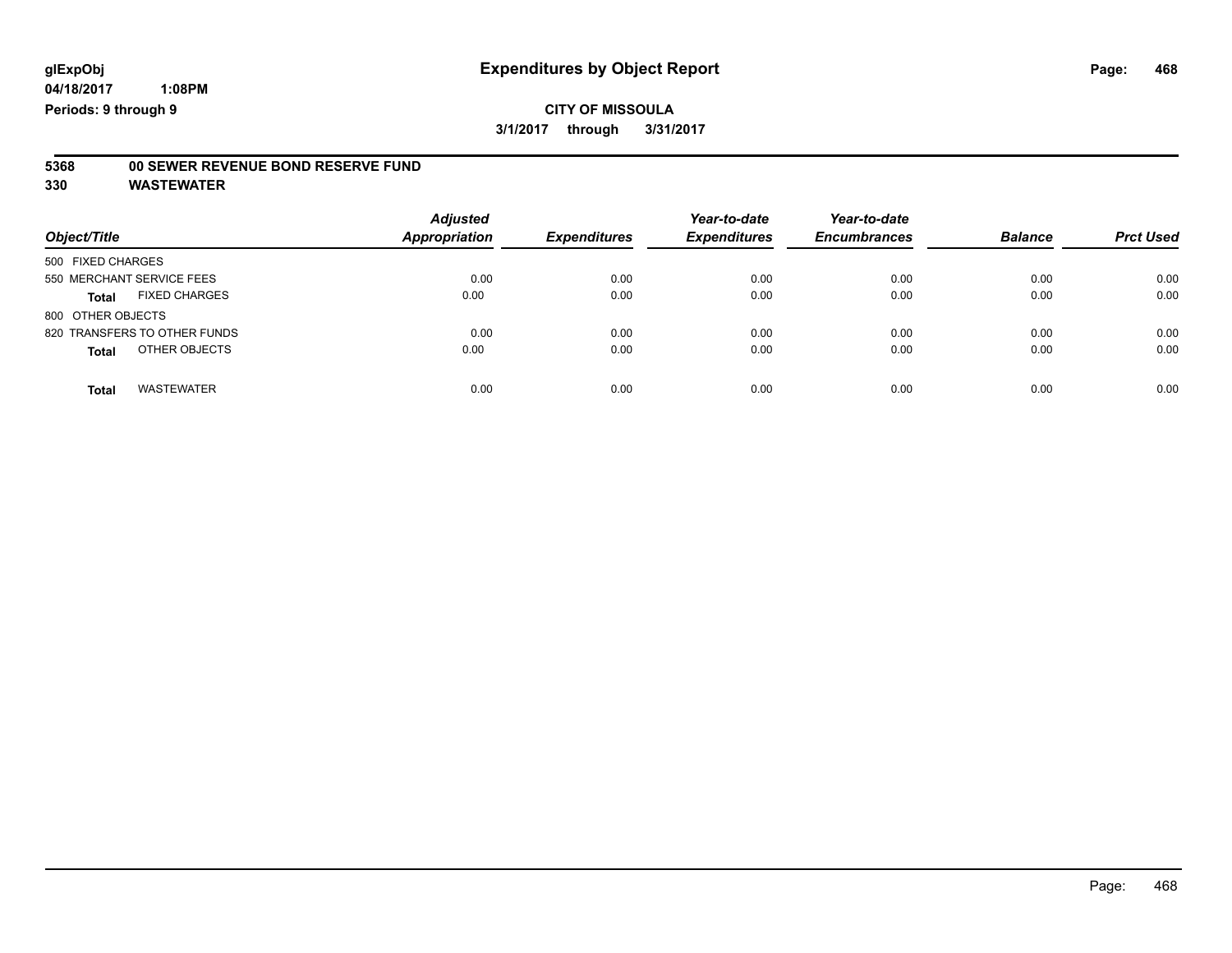# **glExpObj Expenditures by Object Report Page: 469**

**04/18/2017 1:08PM Periods: 9 through 9**

#### **5368 00 SEWER REVENUE BOND RESERVE FUND**

| Object/Title              |                                  | <b>Adjusted</b><br><b>Appropriation</b> | <b>Expenditures</b> | Year-to-date<br><b>Expenditures</b> | Year-to-date<br><b>Encumbrances</b> | <b>Balance</b> | <b>Prct Used</b> |
|---------------------------|----------------------------------|-----------------------------------------|---------------------|-------------------------------------|-------------------------------------|----------------|------------------|
| 500 FIXED CHARGES         |                                  |                                         |                     |                                     |                                     |                |                  |
| 550 MERCHANT SERVICE FEES |                                  | 0.00                                    | 0.00                | 0.00                                | 0.00                                | 0.00           | 0.00             |
| <b>Total</b>              | <b>FIXED CHARGES</b>             | 0.00                                    | 0.00                | 0.00                                | 0.00                                | 0.00           | 0.00             |
| 800 OTHER OBJECTS         |                                  |                                         |                     |                                     |                                     |                |                  |
|                           | 820 TRANSFERS TO OTHER FUNDS     | 0.00                                    | 0.00                | 0.00                                | 0.00                                | 0.00           | 0.00             |
| <b>Total</b>              | OTHER OBJECTS                    | 0.00                                    | 0.00                | 0.00                                | 0.00                                | 0.00           | 0.00             |
| <b>Total</b>              | 00 SEWER REVENUE BOND RESERVE FL | 0.00                                    | 0.00                | 0.00                                | 0.00                                | 0.00           | 0.00             |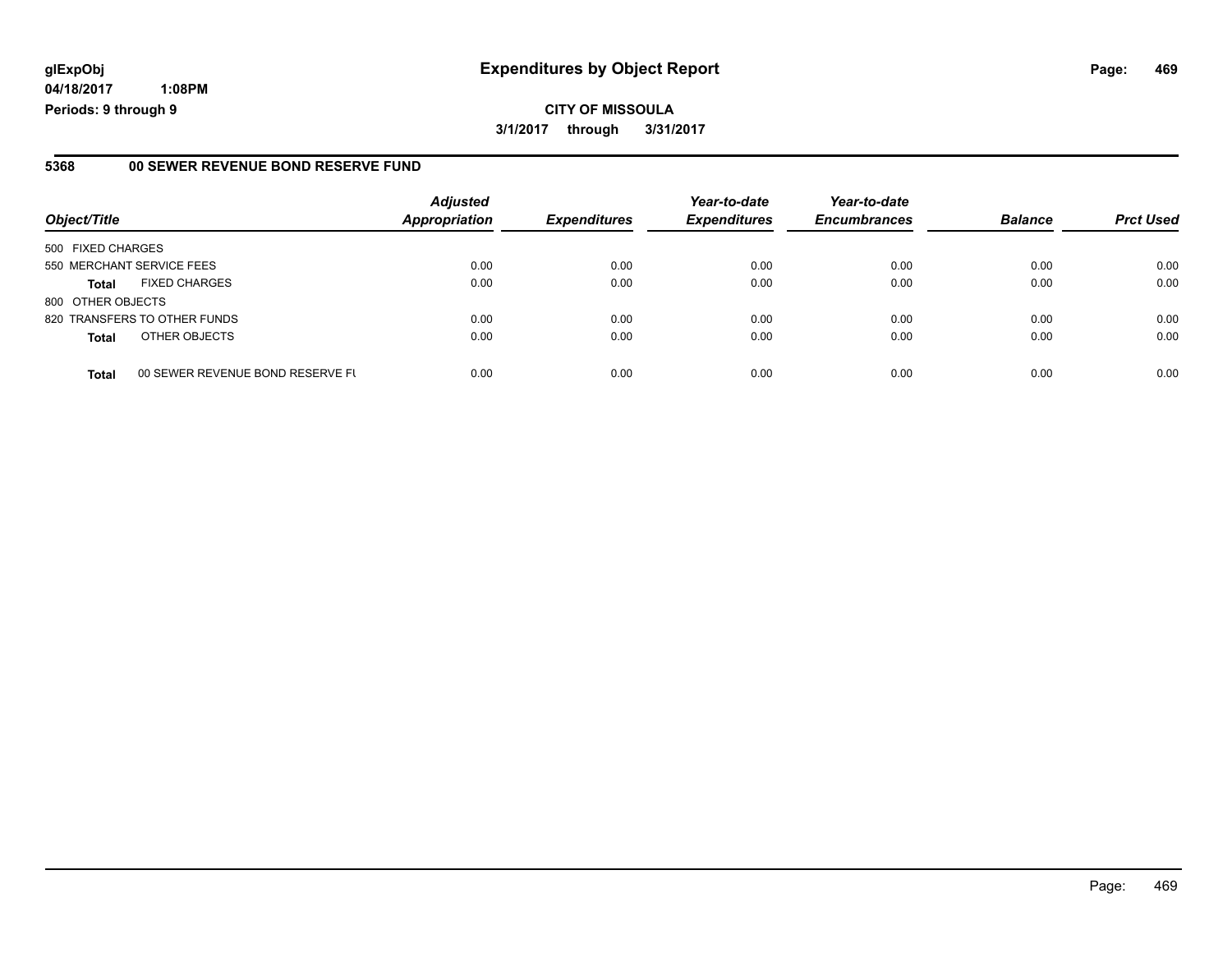**5369 2001 SEWER REVENUE BOND**

| Object/Title                         | <b>Adjusted</b><br><b>Appropriation</b> | <b>Expenditures</b> | Year-to-date<br><b>Expenditures</b> | Year-to-date<br><b>Encumbrances</b> | <b>Balance</b> | <b>Prct Used</b> |
|--------------------------------------|-----------------------------------------|---------------------|-------------------------------------|-------------------------------------|----------------|------------------|
| 500 FIXED CHARGES                    |                                         |                     |                                     |                                     |                |                  |
| 550 MERCHANT SERVICE FEES            | 0.00                                    | 0.00                | 0.00                                | 0.00                                | 0.00           | 0.00             |
| <b>FIXED CHARGES</b><br><b>Total</b> | 0.00                                    | 0.00                | 0.00                                | 0.00                                | 0.00           | 0.00             |
| 800 OTHER OBJECTS                    |                                         |                     |                                     |                                     |                |                  |
| 820 TRANSFERS TO OTHER FUNDS         | 270.00                                  | 0.00                | 0.00                                | 0.00                                | 270.00         | 0.00             |
| OTHER OBJECTS<br><b>Total</b>        | 270.00                                  | 0.00                | 0.00                                | 0.00                                | 270.00         | 0.00             |
| <b>WASTEWATER</b><br>Total           | 270.00                                  | 0.00                | 0.00                                | 0.00                                | 270.00         | 0.00             |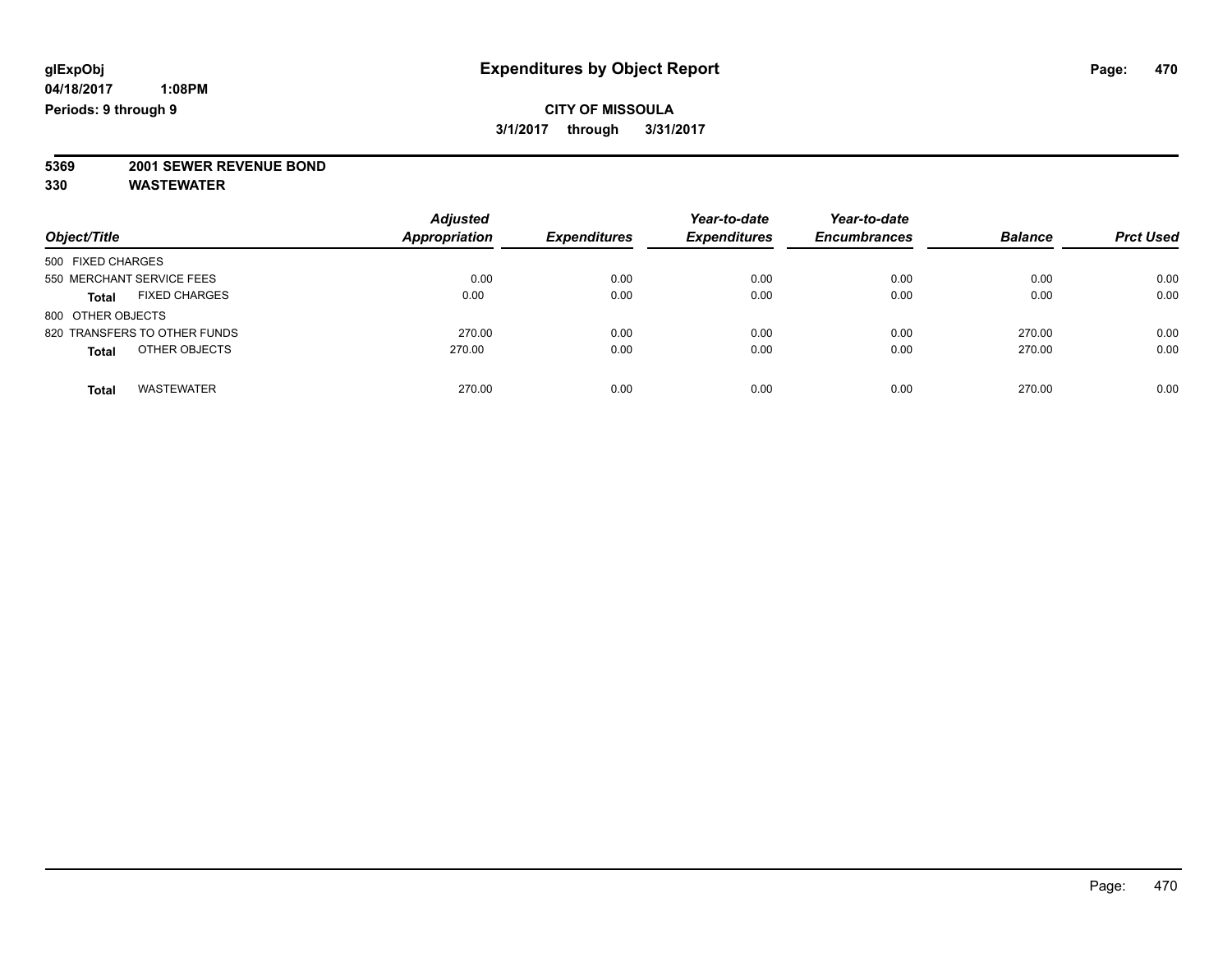### **5369 2001 SEWER REVENUE BOND**

| Object/Title                            | <b>Adjusted</b><br><b>Appropriation</b> | <b>Expenditures</b> | Year-to-date<br><b>Expenditures</b> | Year-to-date<br><b>Encumbrances</b> | <b>Balance</b> | <b>Prct Used</b> |
|-----------------------------------------|-----------------------------------------|---------------------|-------------------------------------|-------------------------------------|----------------|------------------|
| 500 FIXED CHARGES                       |                                         |                     |                                     |                                     |                |                  |
| 550 MERCHANT SERVICE FEES               | 0.00                                    | 0.00                | 0.00                                | 0.00                                | 0.00           | 0.00             |
| <b>FIXED CHARGES</b><br><b>Total</b>    | 0.00                                    | 0.00                | 0.00                                | 0.00                                | 0.00           | 0.00             |
| 800 OTHER OBJECTS                       |                                         |                     |                                     |                                     |                |                  |
| 820 TRANSFERS TO OTHER FUNDS            | 270.00                                  | 0.00                | 0.00                                | 0.00                                | 270.00         | 0.00             |
| OTHER OBJECTS<br><b>Total</b>           | 270.00                                  | 0.00                | 0.00                                | 0.00                                | 270.00         | 0.00             |
| 2001 SEWER REVENUE BOND<br><b>Total</b> | 270.00                                  | 0.00                | 0.00                                | 0.00                                | 270.00         | 0.00             |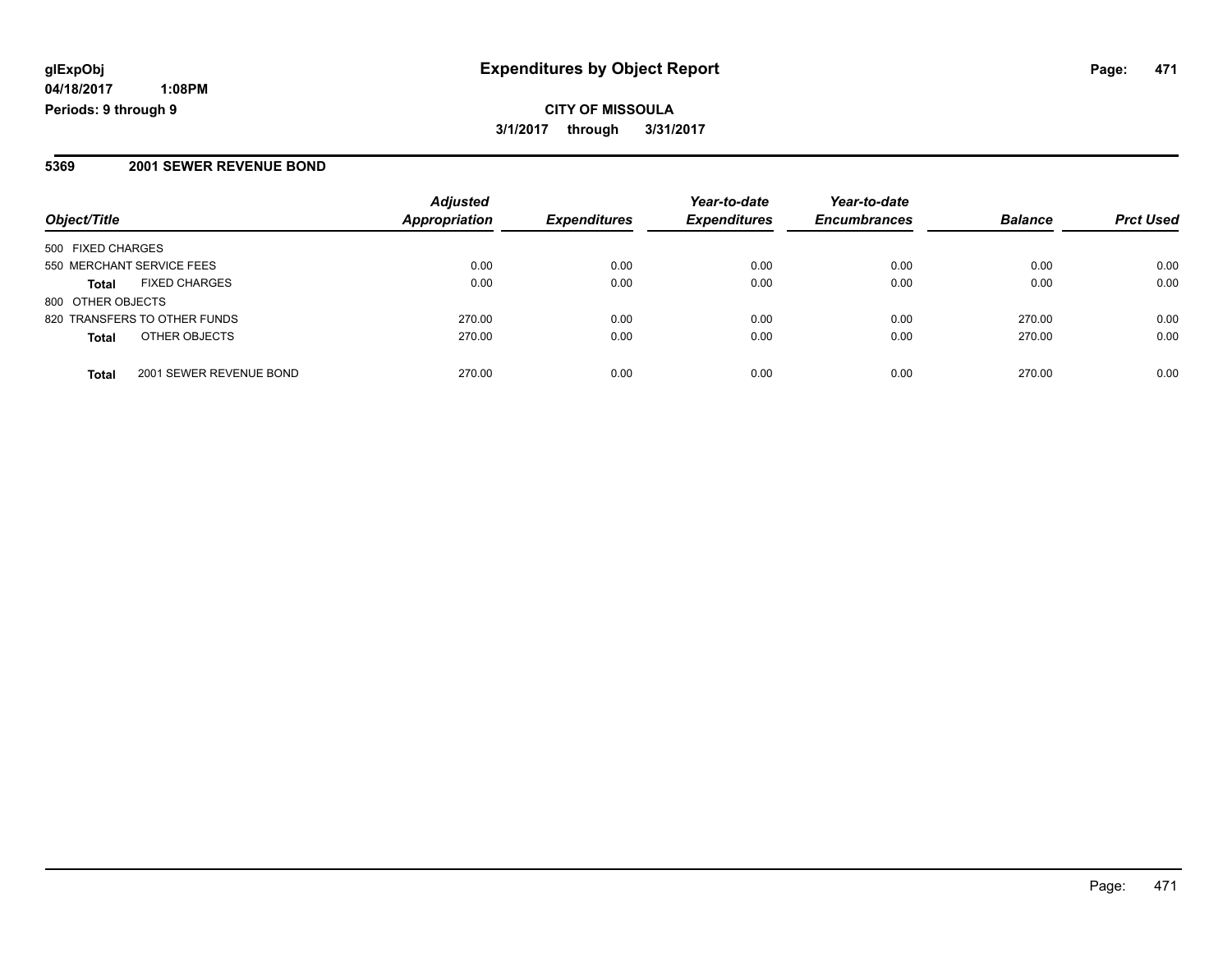# **5370 99 SEWER REVENUE BOND RESERVE FUND**

| Object/Title                         | <b>Adjusted</b><br><b>Appropriation</b> | <b>Expenditures</b> | Year-to-date<br><b>Expenditures</b> | Year-to-date<br><b>Encumbrances</b> | <b>Balance</b> | <b>Prct Used</b> |
|--------------------------------------|-----------------------------------------|---------------------|-------------------------------------|-------------------------------------|----------------|------------------|
| 500 FIXED CHARGES                    |                                         |                     |                                     |                                     |                |                  |
| 550 MERCHANT SERVICE FEES            | 0.00                                    | 0.00                | 0.00                                | 0.00                                | 0.00           | 0.00             |
| <b>FIXED CHARGES</b><br><b>Total</b> | 0.00                                    | 0.00                | 0.00                                | 0.00                                | 0.00           | 0.00             |
| 800 OTHER OBJECTS                    |                                         |                     |                                     |                                     |                |                  |
| 820 TRANSFERS TO OTHER FUNDS         | 0.00                                    | 0.00                | 0.00                                | 0.00                                | 0.00           | 0.00             |
| OTHER OBJECTS<br><b>Total</b>        | 0.00                                    | 0.00                | 0.00                                | 0.00                                | 0.00           | 0.00             |
| <b>WASTEWATER</b><br><b>Total</b>    | 0.00                                    | 0.00                | 0.00                                | 0.00                                | 0.00           | 0.00             |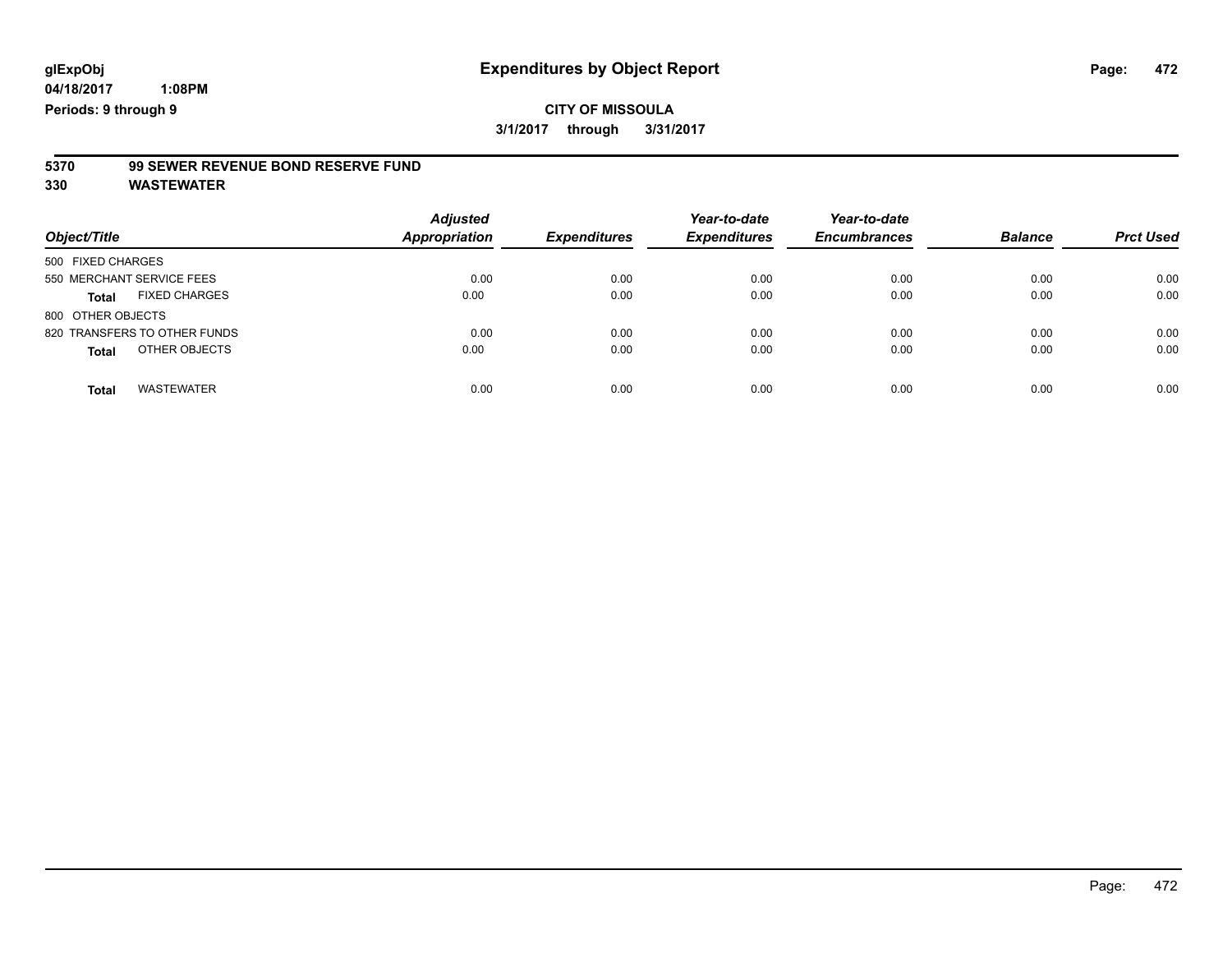# **glExpObj Expenditures by Object Report Page: 473**

**04/18/2017 1:08PM Periods: 9 through 9**

#### **5370 99 SEWER REVENUE BOND RESERVE FUND**

| Object/Title              |                                  | <b>Adjusted</b><br><b>Appropriation</b> | <b>Expenditures</b> | Year-to-date<br><b>Expenditures</b> | Year-to-date<br><b>Encumbrances</b> | <b>Balance</b> | <b>Prct Used</b> |
|---------------------------|----------------------------------|-----------------------------------------|---------------------|-------------------------------------|-------------------------------------|----------------|------------------|
| 500 FIXED CHARGES         |                                  |                                         |                     |                                     |                                     |                |                  |
| 550 MERCHANT SERVICE FEES |                                  | 0.00                                    | 0.00                | 0.00                                | 0.00                                | 0.00           | 0.00             |
| <b>Total</b>              | <b>FIXED CHARGES</b>             | 0.00                                    | 0.00                | 0.00                                | 0.00                                | 0.00           | 0.00             |
| 800 OTHER OBJECTS         |                                  |                                         |                     |                                     |                                     |                |                  |
|                           | 820 TRANSFERS TO OTHER FUNDS     | 0.00                                    | 0.00                | 0.00                                | 0.00                                | 0.00           | 0.00             |
| <b>Total</b>              | OTHER OBJECTS                    | 0.00                                    | 0.00                | 0.00                                | 0.00                                | 0.00           | 0.00             |
| <b>Total</b>              | 99 SEWER REVENUE BOND RESERVE FL | 0.00                                    | 0.00                | 0.00                                | 0.00                                | 0.00           | 0.00             |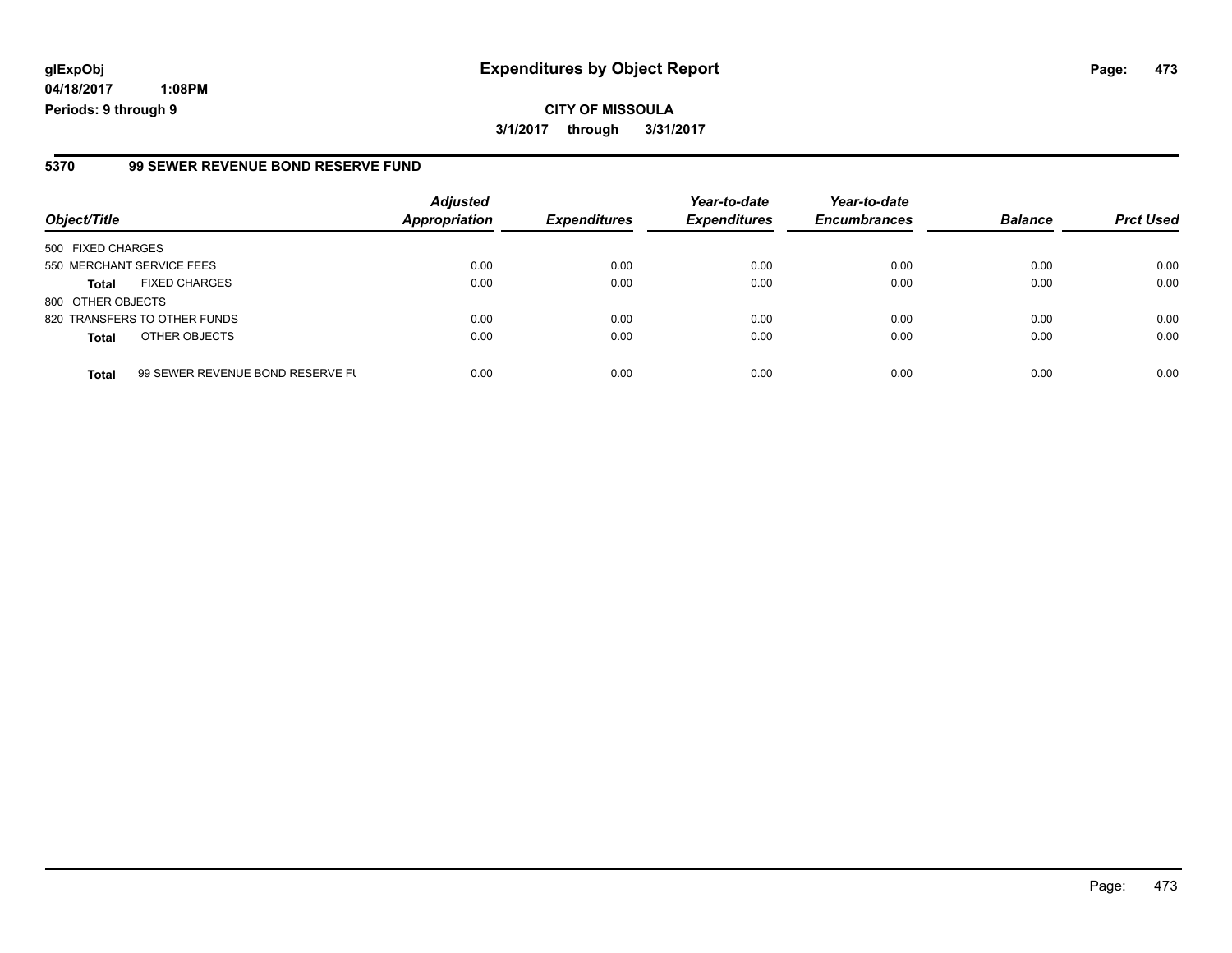**5371 2002 SEWER BONDS 330 WASTEWATER**

|                   |                             | <b>Adjusted</b>      |                     | Year-to-date        | Year-to-date        |                |                  |
|-------------------|-----------------------------|----------------------|---------------------|---------------------|---------------------|----------------|------------------|
| Object/Title      |                             | <b>Appropriation</b> | <b>Expenditures</b> | <b>Expenditures</b> | <b>Encumbrances</b> | <b>Balance</b> | <b>Prct Used</b> |
| 500 FIXED CHARGES |                             |                      |                     |                     |                     |                |                  |
|                   | 550 MERCHANT SERVICE FEES   | 0.00                 | 0.00                | 0.00                | 0.00                | 0.00           | 0.00             |
| Total             | <b>FIXED CHARGES</b>        | 0.00                 | 0.00                | 0.00                | 0.00                | 0.00           | 0.00             |
| 600 DEBT SERVICE  |                             |                      |                     |                     |                     |                |                  |
| 610 PRINCIPAL     |                             | 76.000.00            | 0.00                | 38,000.00           | 0.00                | 38,000.00      | 50.00            |
|                   | 620 INTEREST / SERVICE FEES | 8.420.00             | 0.00                | 4.400.00            | 0.00                | 4.020.00       | 52.26            |
| <b>Total</b>      | <b>DEBT SERVICE</b>         | 84.420.00            | 0.00                | 42.400.00           | 0.00                | 42,020.00      | 50.23            |
| Total             | <b>WASTEWATER</b>           | 84.420.00            | 0.00                | 42.400.00           | 0.00                | 42.020.00      | 50.23            |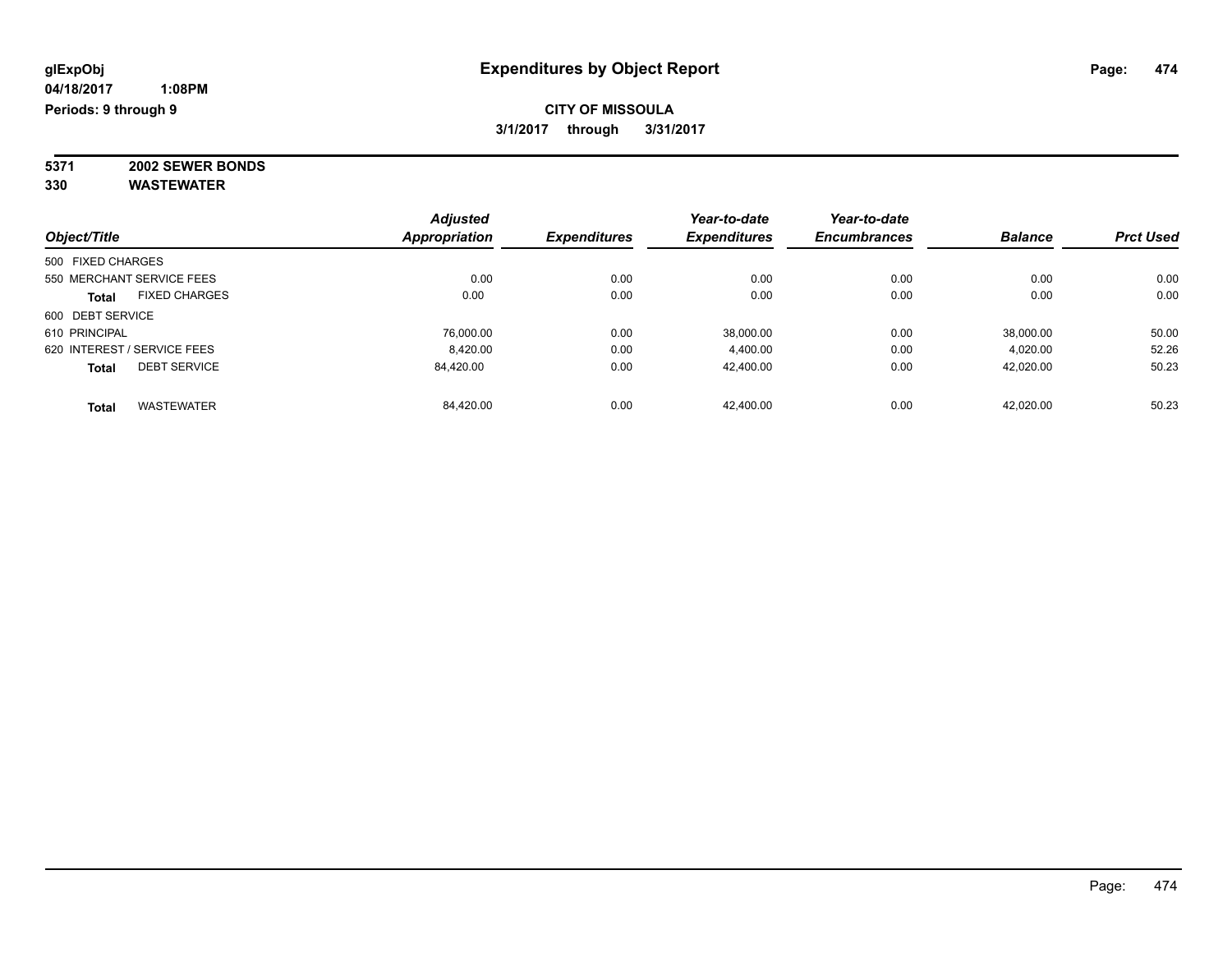**CITY OF MISSOULA 3/1/2017 through 3/31/2017**

### **5371 2002 SEWER BONDS**

| Object/Title                         | <b>Adjusted</b><br>Appropriation | <b>Expenditures</b> | Year-to-date<br><b>Expenditures</b> | Year-to-date<br><b>Encumbrances</b> | <b>Balance</b> | <b>Prct Used</b> |
|--------------------------------------|----------------------------------|---------------------|-------------------------------------|-------------------------------------|----------------|------------------|
| 500 FIXED CHARGES                    |                                  |                     |                                     |                                     |                |                  |
| 550 MERCHANT SERVICE FEES            | 0.00                             | 0.00                | 0.00                                | 0.00                                | 0.00           | 0.00             |
| <b>FIXED CHARGES</b><br><b>Total</b> | 0.00                             | 0.00                | 0.00                                | 0.00                                | 0.00           | 0.00             |
| 600 DEBT SERVICE                     |                                  |                     |                                     |                                     |                |                  |
| 610 PRINCIPAL                        | 76,000.00                        | 0.00                | 38.000.00                           | 0.00                                | 38.000.00      | 50.00            |
| 620 INTEREST / SERVICE FEES          | 8.420.00                         | 0.00                | 4,400.00                            | 0.00                                | 4.020.00       | 52.26            |
| <b>DEBT SERVICE</b><br><b>Total</b>  | 84.420.00                        | 0.00                | 42.400.00                           | 0.00                                | 42.020.00      | 50.23            |
| 2002 SEWER BONDS<br><b>Total</b>     | 84.420.00                        | 0.00                | 42.400.00                           | 0.00                                | 42.020.00      | 50.23            |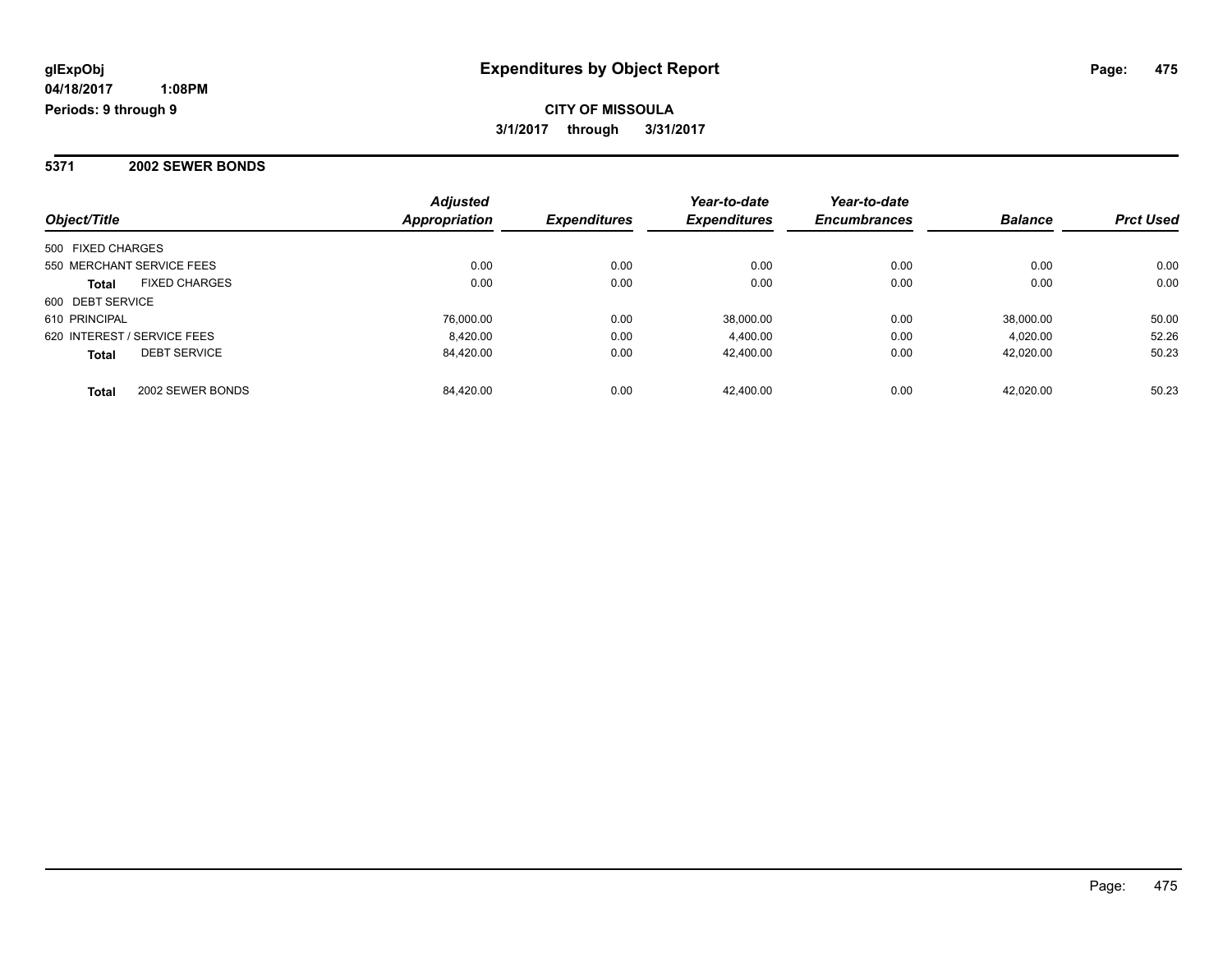# **5372 2002 SEWER REVENUE BOND**

| Object/Title                         | <b>Adjusted</b><br><b>Appropriation</b> | <b>Expenditures</b> | Year-to-date<br><b>Expenditures</b> | Year-to-date<br><b>Encumbrances</b> | <b>Balance</b> | <b>Prct Used</b> |
|--------------------------------------|-----------------------------------------|---------------------|-------------------------------------|-------------------------------------|----------------|------------------|
| 500 FIXED CHARGES                    |                                         |                     |                                     |                                     |                |                  |
| 550 MERCHANT SERVICE FEES            | 0.00                                    | 0.00                | 0.00                                | 0.00                                | 0.00           | 0.00             |
| <b>FIXED CHARGES</b><br><b>Total</b> | 0.00                                    | 0.00                | 0.00                                | 0.00                                | 0.00           | 0.00             |
| 800 OTHER OBJECTS                    |                                         |                     |                                     |                                     |                |                  |
| 820 TRANSFERS TO OTHER FUNDS         | 0.00                                    | 0.00                | 0.00                                | 0.00                                | 0.00           | 0.00             |
| OTHER OBJECTS<br><b>Total</b>        | 0.00                                    | 0.00                | 0.00                                | 0.00                                | 0.00           | 0.00             |
| <b>WASTEWATER</b><br>Total           | 0.00                                    | 0.00                | 0.00                                | 0.00                                | 0.00           | 0.00             |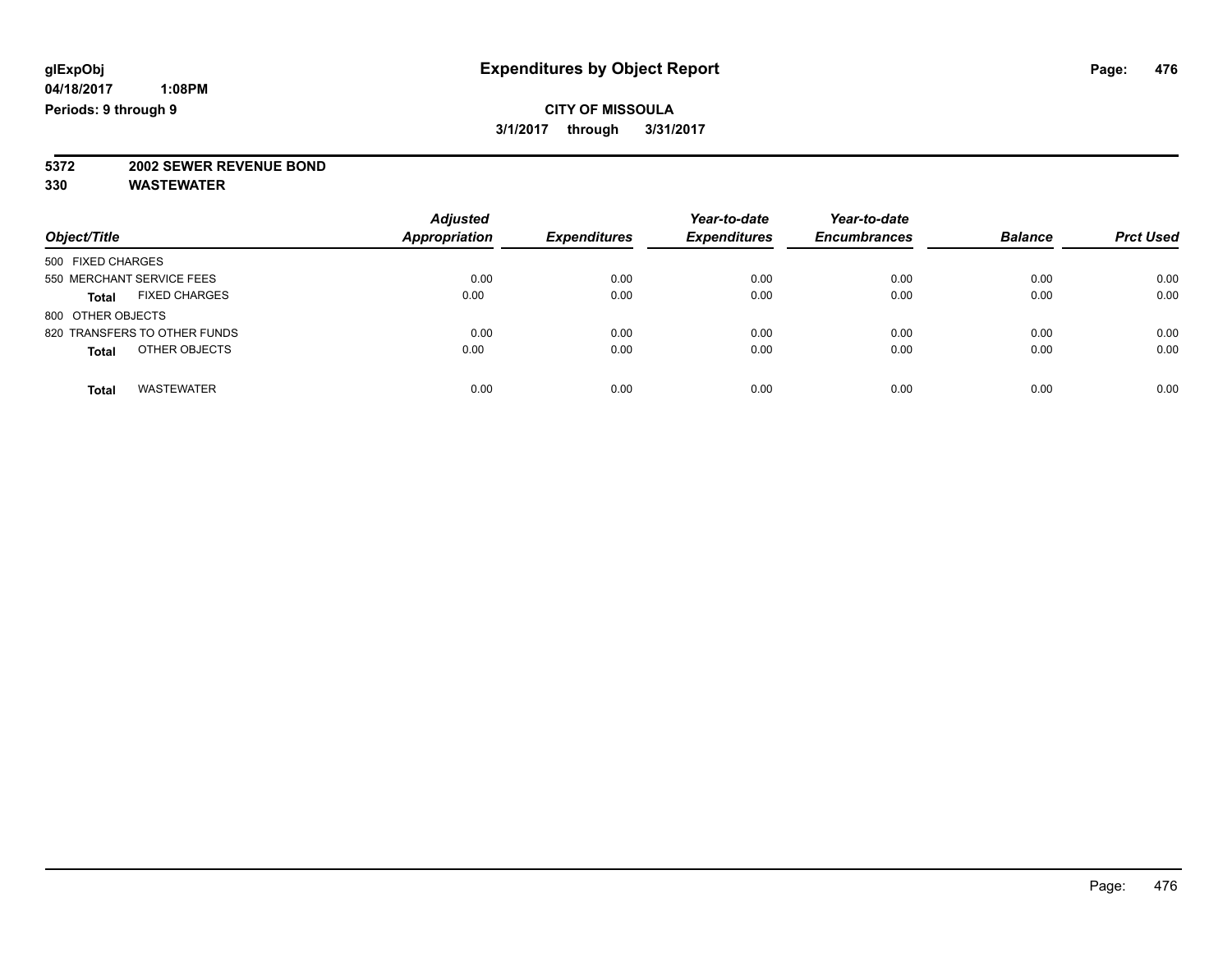## **CITY OF MISSOULA 3/1/2017 through 3/31/2017**

### **5372 2002 SEWER REVENUE BOND**

| Object/Title                            | <b>Adjusted</b><br><b>Appropriation</b> | <b>Expenditures</b> | Year-to-date<br><b>Expenditures</b> | Year-to-date<br><b>Encumbrances</b> | <b>Balance</b> | <b>Prct Used</b> |
|-----------------------------------------|-----------------------------------------|---------------------|-------------------------------------|-------------------------------------|----------------|------------------|
| 500 FIXED CHARGES                       |                                         |                     |                                     |                                     |                |                  |
| 550 MERCHANT SERVICE FEES               | 0.00                                    | 0.00                | 0.00                                | 0.00                                | 0.00           | 0.00             |
| <b>FIXED CHARGES</b><br><b>Total</b>    | 0.00                                    | 0.00                | 0.00                                | 0.00                                | 0.00           | 0.00             |
| 800 OTHER OBJECTS                       |                                         |                     |                                     |                                     |                |                  |
| 820 TRANSFERS TO OTHER FUNDS            | 0.00                                    | 0.00                | 0.00                                | 0.00                                | 0.00           | 0.00             |
| OTHER OBJECTS<br><b>Total</b>           | 0.00                                    | 0.00                | 0.00                                | 0.00                                | 0.00           | 0.00             |
| 2002 SEWER REVENUE BOND<br><b>Total</b> | 0.00                                    | 0.00                | 0.00                                | 0.00                                | 0.00           | 0.00             |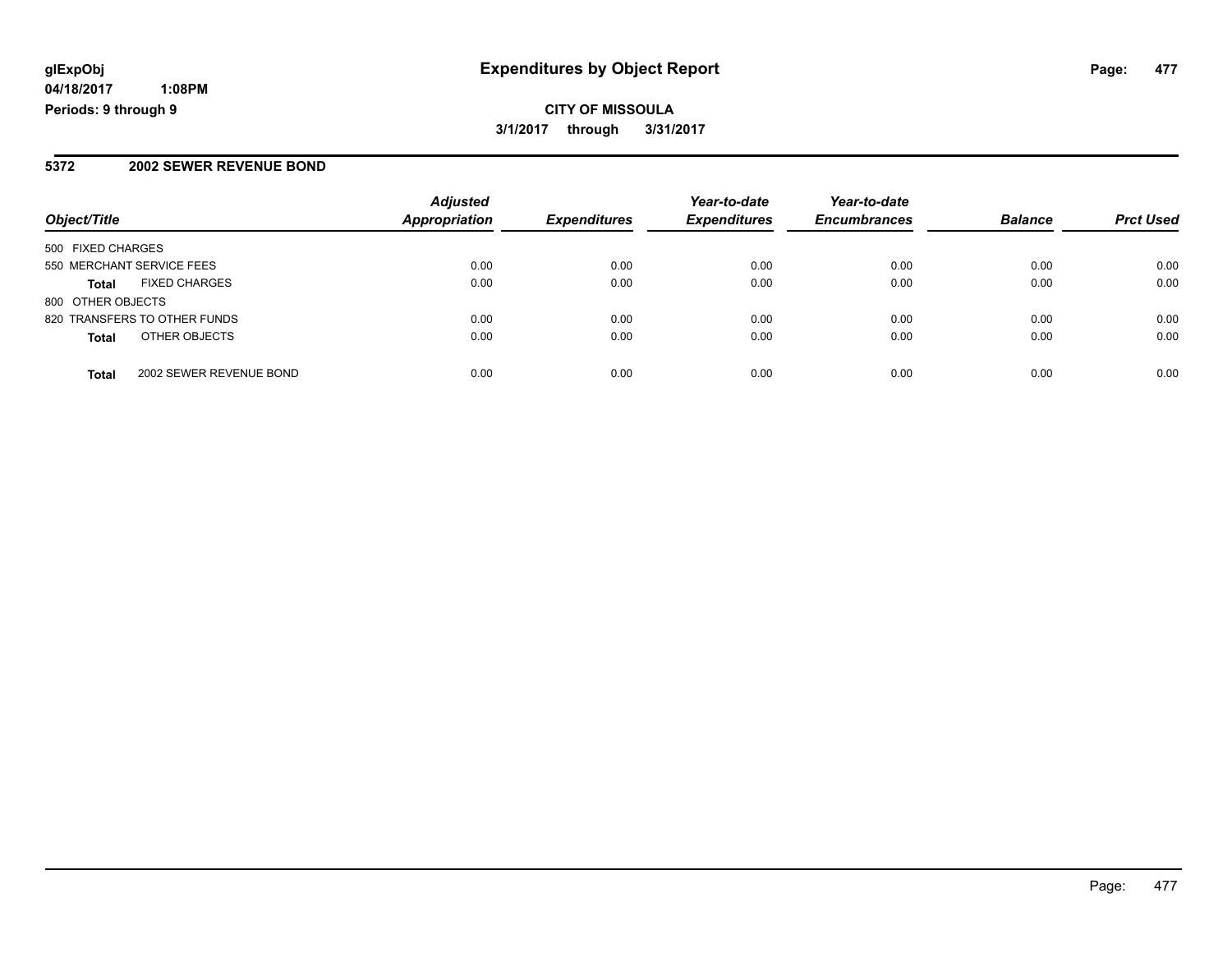# **5373 2002 WWTP UPGRADE REVENUE BOND**

|                             |                           | <b>Adjusted</b>      |                     | Year-to-date        | Year-to-date        |                |                  |
|-----------------------------|---------------------------|----------------------|---------------------|---------------------|---------------------|----------------|------------------|
| Object/Title                |                           | <b>Appropriation</b> | <b>Expenditures</b> | <b>Expenditures</b> | <b>Encumbrances</b> | <b>Balance</b> | <b>Prct Used</b> |
| 500 FIXED CHARGES           |                           |                      |                     |                     |                     |                |                  |
|                             | 550 MERCHANT SERVICE FEES | 0.00                 | 0.00                | 0.00                | 0.00                | 0.00           | 0.00             |
| <b>Total</b>                | <b>FIXED CHARGES</b>      | 0.00                 | 0.00                | 0.00                | 0.00                | 0.00           | 0.00             |
| 600 DEBT SERVICE            |                           |                      |                     |                     |                     |                |                  |
| 610 PRINCIPAL               |                           | 295.000.00           | 0.00                | 147.000.00          | 0.00                | 148.000.00     | 49.83            |
| 620 INTEREST / SERVICE FEES |                           | 35.810.00            | 0.00                | 18.640.00           | 0.00                | 17.170.00      | 52.05            |
| <b>Total</b>                | <b>DEBT SERVICE</b>       | 330.810.00           | 0.00                | 165,640.00          | 0.00                | 165.170.00     | 50.07            |
| <b>Total</b>                | <b>WASTEWATER</b>         | 330.810.00           | 0.00                | 165.640.00          | 0.00                | 165.170.00     | 50.07            |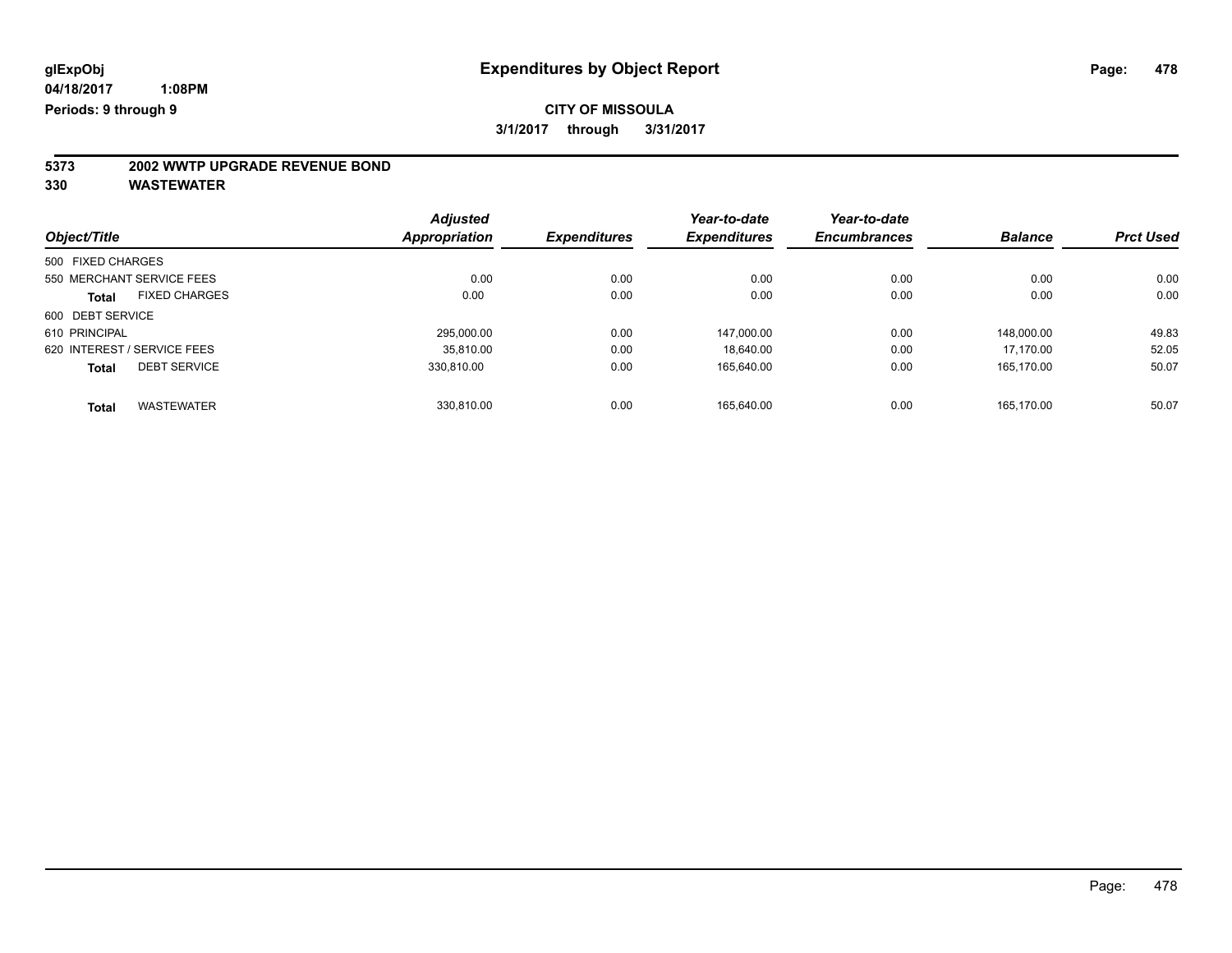### **5373 2002 WWTP UPGRADE REVENUE BOND**

| Object/Title                |                                | <b>Adjusted</b><br><b>Appropriation</b> | <i><b>Expenditures</b></i> | Year-to-date<br><b>Expenditures</b> | Year-to-date<br><b>Encumbrances</b> | <b>Balance</b> | <b>Prct Used</b> |
|-----------------------------|--------------------------------|-----------------------------------------|----------------------------|-------------------------------------|-------------------------------------|----------------|------------------|
| 500 FIXED CHARGES           |                                |                                         |                            |                                     |                                     |                |                  |
| 550 MERCHANT SERVICE FEES   |                                | 0.00                                    | 0.00                       | 0.00                                | 0.00                                | 0.00           | 0.00             |
| <b>Total</b>                | <b>FIXED CHARGES</b>           | 0.00                                    | 0.00                       | 0.00                                | 0.00                                | 0.00           | 0.00             |
| 600 DEBT SERVICE            |                                |                                         |                            |                                     |                                     |                |                  |
| 610 PRINCIPAL               |                                | 295.000.00                              | 0.00                       | 147.000.00                          | 0.00                                | 148.000.00     | 49.83            |
| 620 INTEREST / SERVICE FEES |                                | 35.810.00                               | 0.00                       | 18.640.00                           | 0.00                                | 17.170.00      | 52.05            |
| <b>Total</b>                | <b>DEBT SERVICE</b>            | 330.810.00                              | 0.00                       | 165.640.00                          | 0.00                                | 165.170.00     | 50.07            |
| <b>Total</b>                | 2002 WWTP UPGRADE REVENUE BOND | 330.810.00                              | 0.00                       | 165.640.00                          | 0.00                                | 165.170.00     | 50.07            |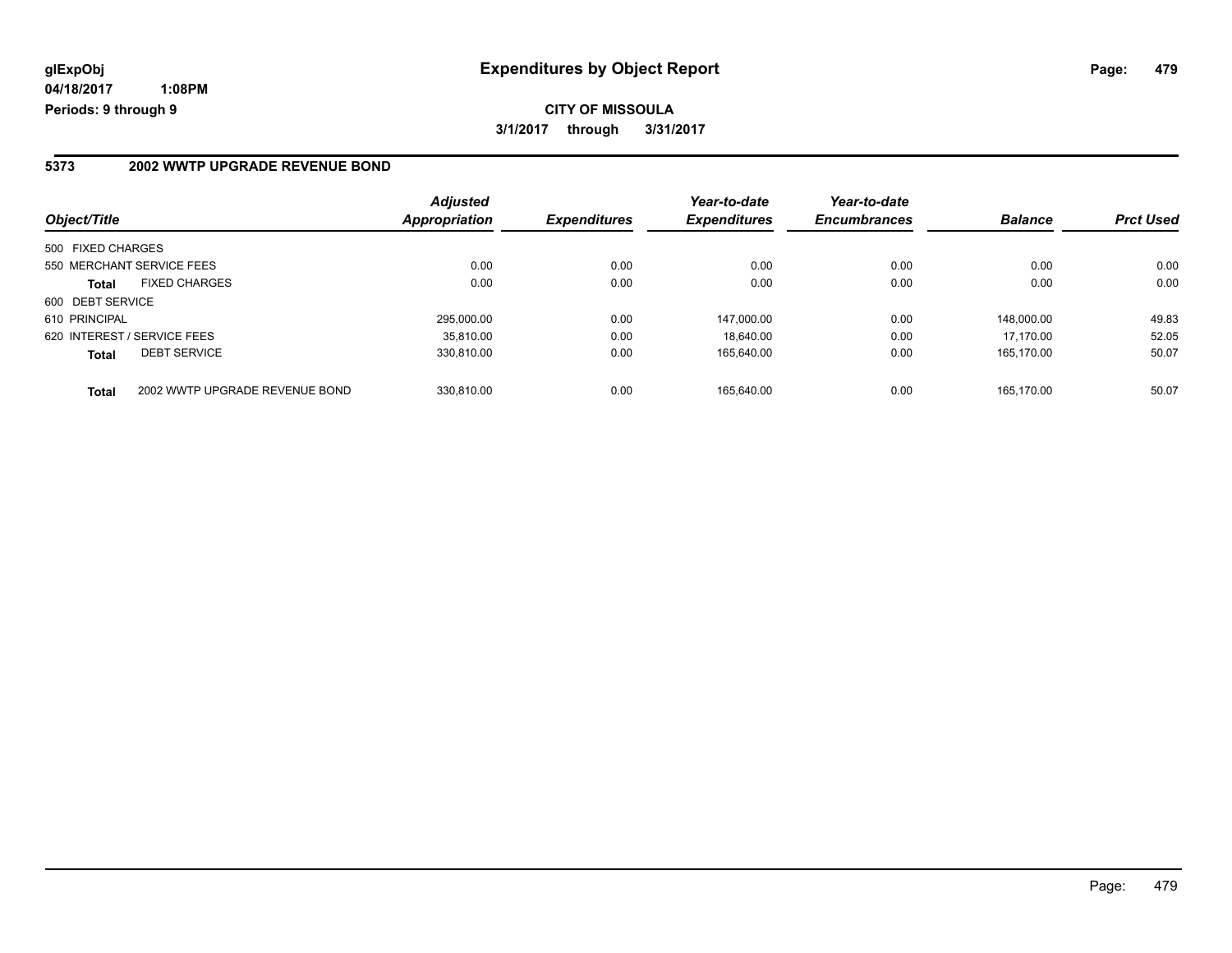# **5374 2002 WWTP UPGRADE RESERVE**

|                                      | <b>Adjusted</b>      |                     | Year-to-date        | Year-to-date        |                |                  |
|--------------------------------------|----------------------|---------------------|---------------------|---------------------|----------------|------------------|
| Object/Title                         | <b>Appropriation</b> | <b>Expenditures</b> | <b>Expenditures</b> | <b>Encumbrances</b> | <b>Balance</b> | <b>Prct Used</b> |
| 500 FIXED CHARGES                    |                      |                     |                     |                     |                |                  |
| 550 MERCHANT SERVICE FEES            | 0.00                 | 0.00                | 0.00                | 0.00                | 0.00           | 0.00             |
| <b>FIXED CHARGES</b><br><b>Total</b> | 0.00                 | 0.00                | 0.00                | 0.00                | 0.00           | 0.00             |
| 600 DEBT SERVICE                     |                      |                     |                     |                     |                |                  |
| 610 PRINCIPAL                        | 0.00                 | 0.00                | 0.00                | 0.00                | 0.00           | 0.00             |
| 620 INTEREST / SERVICE FEES          | 0.00                 | 0.00                | 0.00                | 0.00                | 0.00           | 0.00             |
| <b>DEBT SERVICE</b><br><b>Total</b>  | 0.00                 | 0.00                | 0.00                | 0.00                | 0.00           | 0.00             |
| 800 OTHER OBJECTS                    |                      |                     |                     |                     |                |                  |
| 820 TRANSFERS TO OTHER FUNDS         | 0.00                 | 0.00                | 0.00                | 0.00                | 0.00           | 0.00             |
| OTHER OBJECTS<br><b>Total</b>        | 0.00                 | 0.00                | 0.00                | 0.00                | 0.00           | 0.00             |
|                                      |                      |                     |                     |                     |                |                  |
| <b>WASTEWATER</b><br><b>Total</b>    | 0.00                 | 0.00                | 0.00                | 0.00                | 0.00           | 0.00             |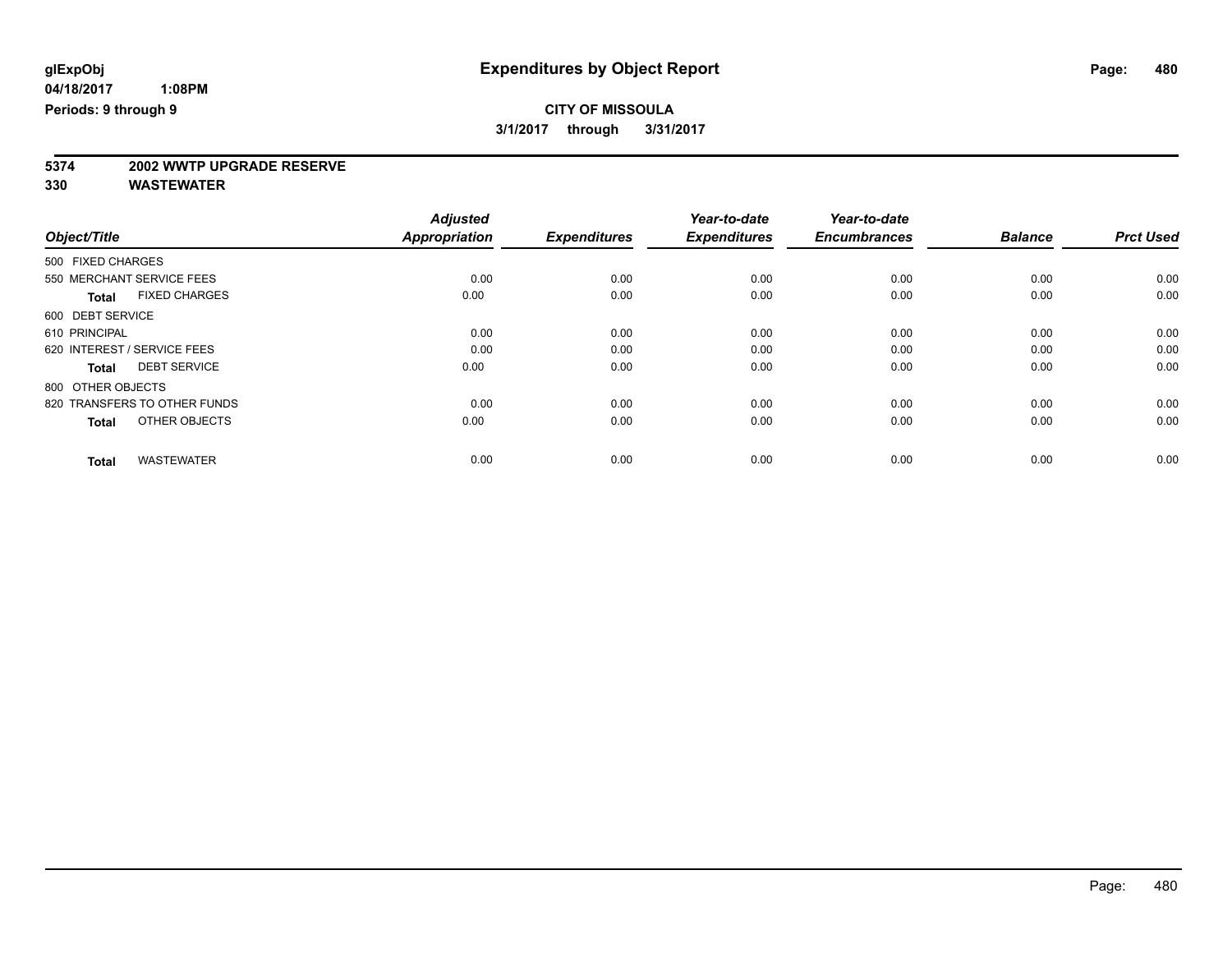## **CITY OF MISSOULA 3/1/2017 through 3/31/2017**

#### **5374 2002 WWTP UPGRADE RESERVE**

| Object/Title                              | <b>Adjusted</b><br>Appropriation | <b>Expenditures</b> | Year-to-date<br><b>Expenditures</b> | Year-to-date<br><b>Encumbrances</b> | <b>Balance</b> | <b>Prct Used</b> |
|-------------------------------------------|----------------------------------|---------------------|-------------------------------------|-------------------------------------|----------------|------------------|
|                                           |                                  |                     |                                     |                                     |                |                  |
| 500 FIXED CHARGES                         |                                  |                     |                                     |                                     |                |                  |
| 550 MERCHANT SERVICE FEES                 | 0.00                             | 0.00                | 0.00                                | 0.00                                | 0.00           | 0.00             |
| <b>FIXED CHARGES</b><br><b>Total</b>      | 0.00                             | 0.00                | 0.00                                | 0.00                                | 0.00           | 0.00             |
| 600 DEBT SERVICE                          |                                  |                     |                                     |                                     |                |                  |
| 610 PRINCIPAL                             | 0.00                             | 0.00                | 0.00                                | 0.00                                | 0.00           | 0.00             |
| 620 INTEREST / SERVICE FEES               | 0.00                             | 0.00                | 0.00                                | 0.00                                | 0.00           | 0.00             |
| <b>DEBT SERVICE</b><br><b>Total</b>       | 0.00                             | 0.00                | 0.00                                | 0.00                                | 0.00           | 0.00             |
| 800 OTHER OBJECTS                         |                                  |                     |                                     |                                     |                |                  |
| 820 TRANSFERS TO OTHER FUNDS              | 0.00                             | 0.00                | 0.00                                | 0.00                                | 0.00           | 0.00             |
| OTHER OBJECTS<br>Total                    | 0.00                             | 0.00                | 0.00                                | 0.00                                | 0.00           | 0.00             |
| 2002 WWTP UPGRADE RESERVE<br><b>Total</b> | 0.00                             | 0.00                | 0.00                                | 0.00                                | 0.00           | 0.00             |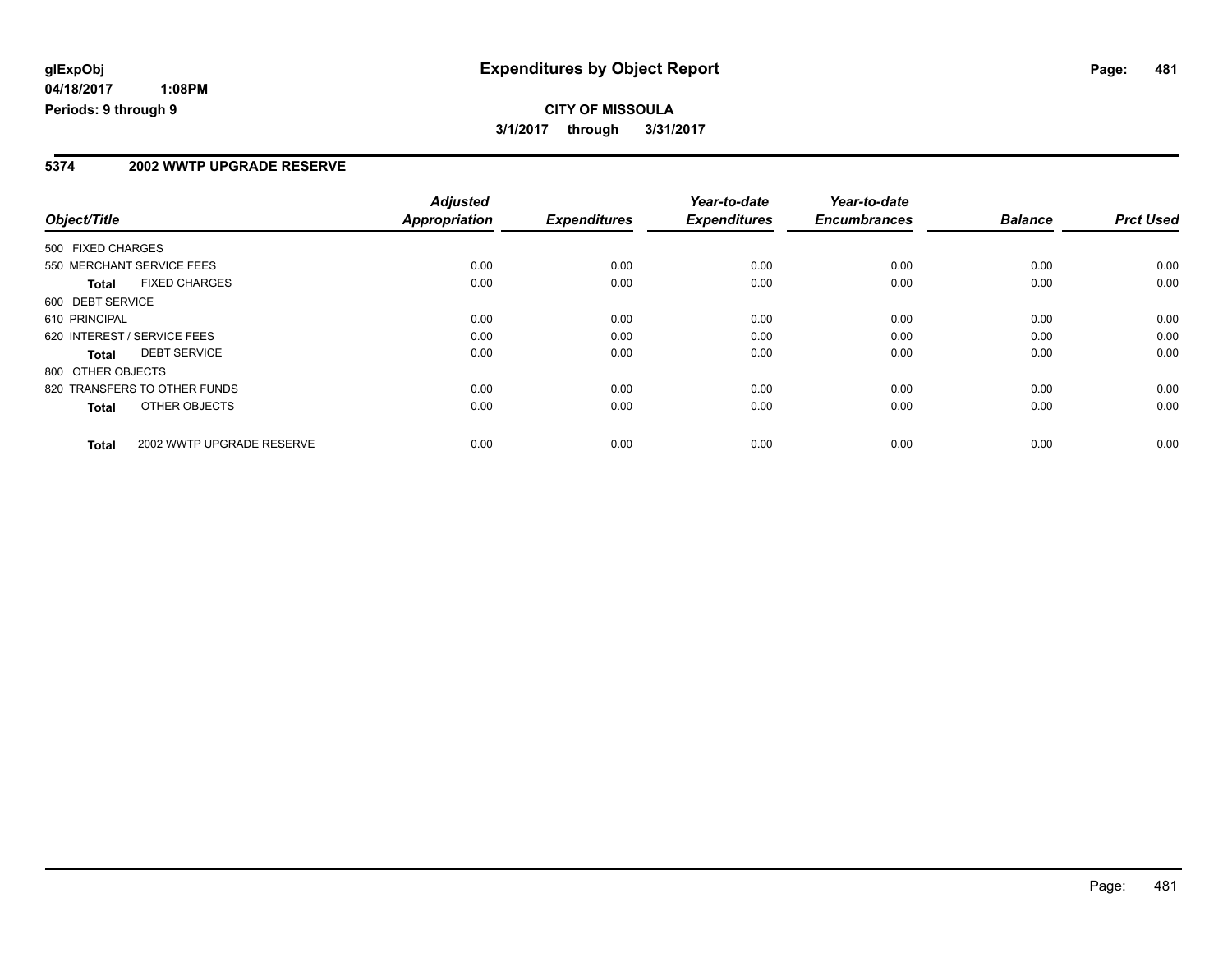**5375 2003 WWTP SRF \$3.8M EPA DEBT**

|                                     |                      | <b>Adjusted</b>     |                     | Year-to-date        | Year-to-date   |                  |       |
|-------------------------------------|----------------------|---------------------|---------------------|---------------------|----------------|------------------|-------|
| Object/Title                        | <b>Appropriation</b> | <b>Expenditures</b> | <b>Expenditures</b> | <b>Encumbrances</b> | <b>Balance</b> | <b>Prct Used</b> |       |
| 500 FIXED CHARGES                   |                      |                     |                     |                     |                |                  |       |
| 550 MERCHANT SERVICE FEES           |                      | 0.00                | 0.00                | 0.00                | 0.00           | 0.00             | 0.00  |
| <b>Total</b>                        | <b>FIXED CHARGES</b> | 0.00                | 0.00                | 0.00                | 0.00           | 0.00             | 0.00  |
| 600 DEBT SERVICE                    |                      |                     |                     |                     |                |                  |       |
| 610 PRINCIPAL                       |                      | 215,000.00          | 0.00                | 107.000.00          | 0.00           | 108.000.00       | 49.77 |
| 620 INTEREST / SERVICE FEES         |                      | 35,156.00           | 0.00                | 18,180.00           | 0.00           | 16.976.00        | 51.71 |
| <b>DEBT SERVICE</b><br><b>Total</b> |                      | 250.156.00          | 0.00                | 125,180.00          | 0.00           | 124,976.00       | 50.04 |
| <b>WASTEWATER</b><br><b>Total</b>   |                      | 250.156.00          | 0.00                | 125.180.00          | 0.00           | 124.976.00       | 50.04 |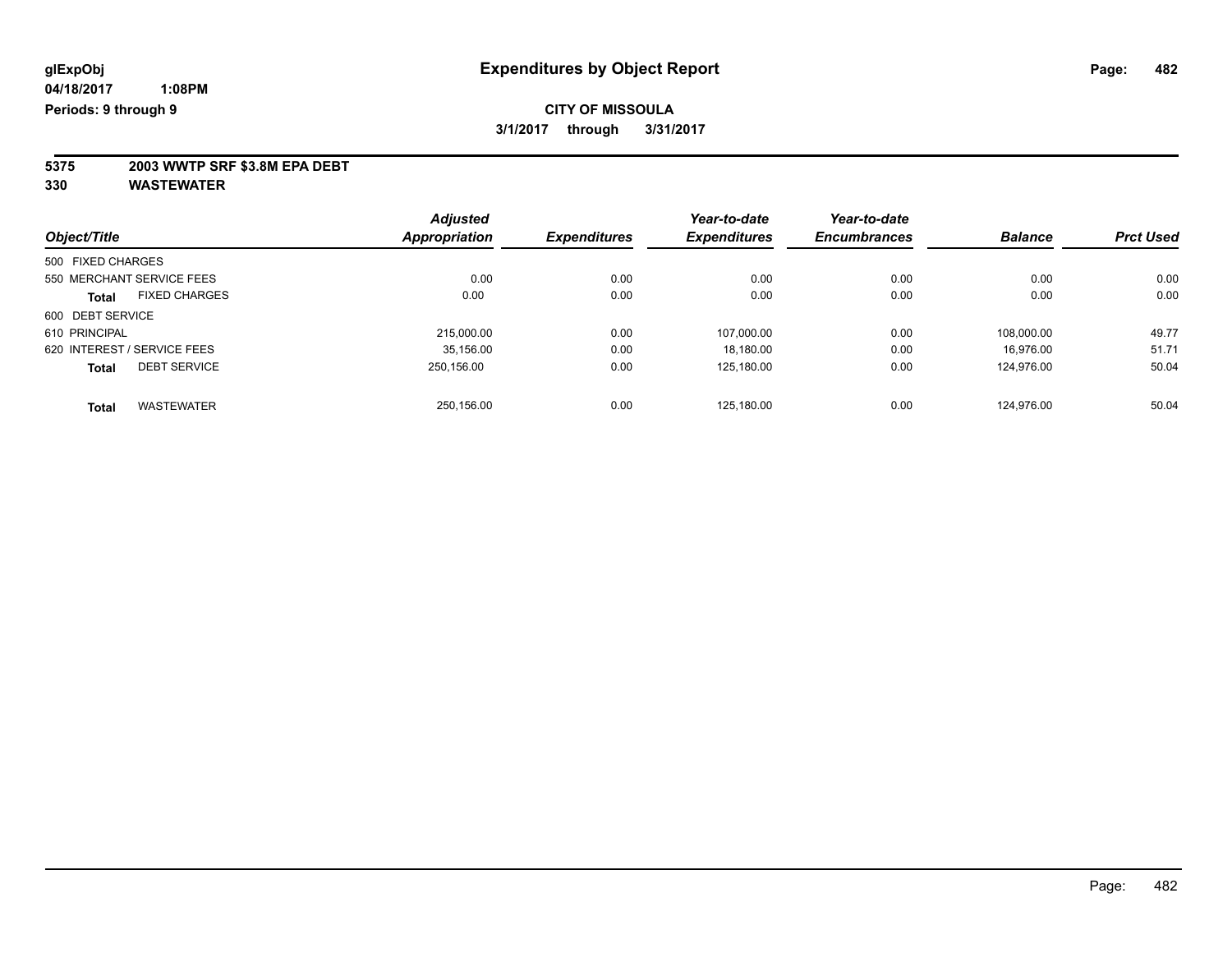#### **5375 2003 WWTP SRF \$3.8M EPA DEBT**

| Object/Title                                  | <b>Adjusted</b><br>Appropriation | <b>Expenditures</b> | Year-to-date<br><b>Expenditures</b> | Year-to-date<br><b>Encumbrances</b> | <b>Balance</b> | <b>Prct Used</b> |
|-----------------------------------------------|----------------------------------|---------------------|-------------------------------------|-------------------------------------|----------------|------------------|
| 500 FIXED CHARGES                             |                                  |                     |                                     |                                     |                |                  |
| 550 MERCHANT SERVICE FEES                     | 0.00                             | 0.00                | 0.00                                | 0.00                                | 0.00           | 0.00             |
| <b>FIXED CHARGES</b><br><b>Total</b>          | 0.00                             | 0.00                | 0.00                                | 0.00                                | 0.00           | 0.00             |
| 600 DEBT SERVICE                              |                                  |                     |                                     |                                     |                |                  |
| 610 PRINCIPAL                                 | 215,000.00                       | 0.00                | 107,000.00                          | 0.00                                | 108.000.00     | 49.77            |
| 620 INTEREST / SERVICE FEES                   | 35.156.00                        | 0.00                | 18.180.00                           | 0.00                                | 16.976.00      | 51.71            |
| <b>DEBT SERVICE</b><br><b>Total</b>           | 250.156.00                       | 0.00                | 125.180.00                          | 0.00                                | 124.976.00     | 50.04            |
| 2003 WWTP SRF \$3.8M EPA DEBT<br><b>Total</b> | 250.156.00                       | 0.00                | 125.180.00                          | 0.00                                | 124.976.00     | 50.04            |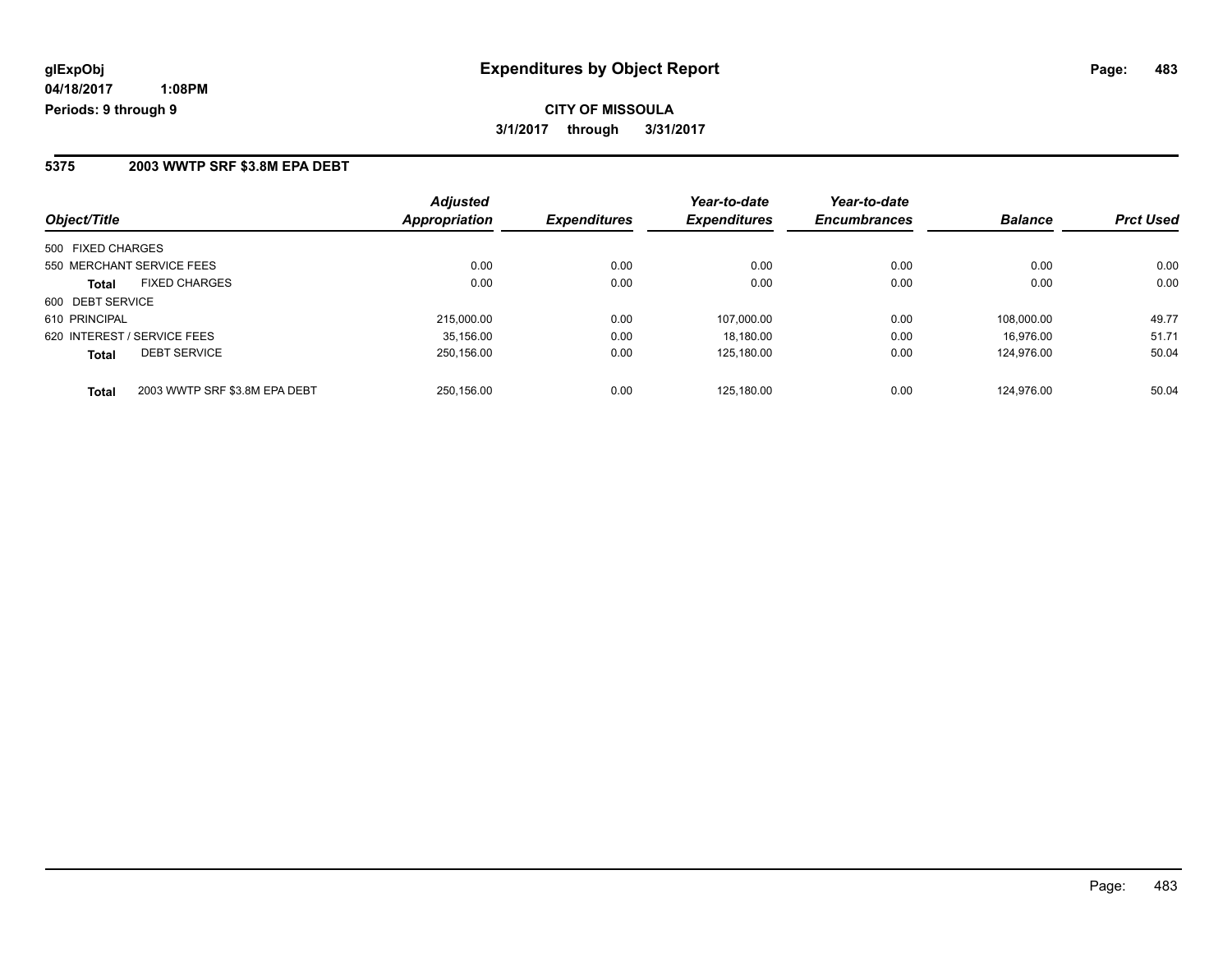# **5376 2003 WWTP SRF \$3.8M EPA RESERVE**

| Object/Title                         | <b>Adjusted</b><br><b>Appropriation</b> | <b>Expenditures</b> | Year-to-date<br><b>Expenditures</b> | Year-to-date<br><b>Encumbrances</b> | <b>Balance</b> | <b>Prct Used</b> |
|--------------------------------------|-----------------------------------------|---------------------|-------------------------------------|-------------------------------------|----------------|------------------|
| 500 FIXED CHARGES                    |                                         |                     |                                     |                                     |                |                  |
| 550 MERCHANT SERVICE FEES            | 0.00                                    | 0.00                | 0.00                                | 0.00                                | 0.00           | 0.00             |
| <b>FIXED CHARGES</b><br><b>Total</b> | 0.00                                    | 0.00                | 0.00                                | 0.00                                | 0.00           | 0.00             |
| 800 OTHER OBJECTS                    |                                         |                     |                                     |                                     |                |                  |
| 820 TRANSFERS TO OTHER FUNDS         | 0.00                                    | 0.00                | 0.00                                | 0.00                                | 0.00           | 0.00             |
| OTHER OBJECTS<br><b>Total</b>        | 0.00                                    | 0.00                | 0.00                                | 0.00                                | 0.00           | 0.00             |
| <b>WASTEWATER</b><br><b>Total</b>    | 0.00                                    | 0.00                | 0.00                                | 0.00                                | 0.00           | 0.00             |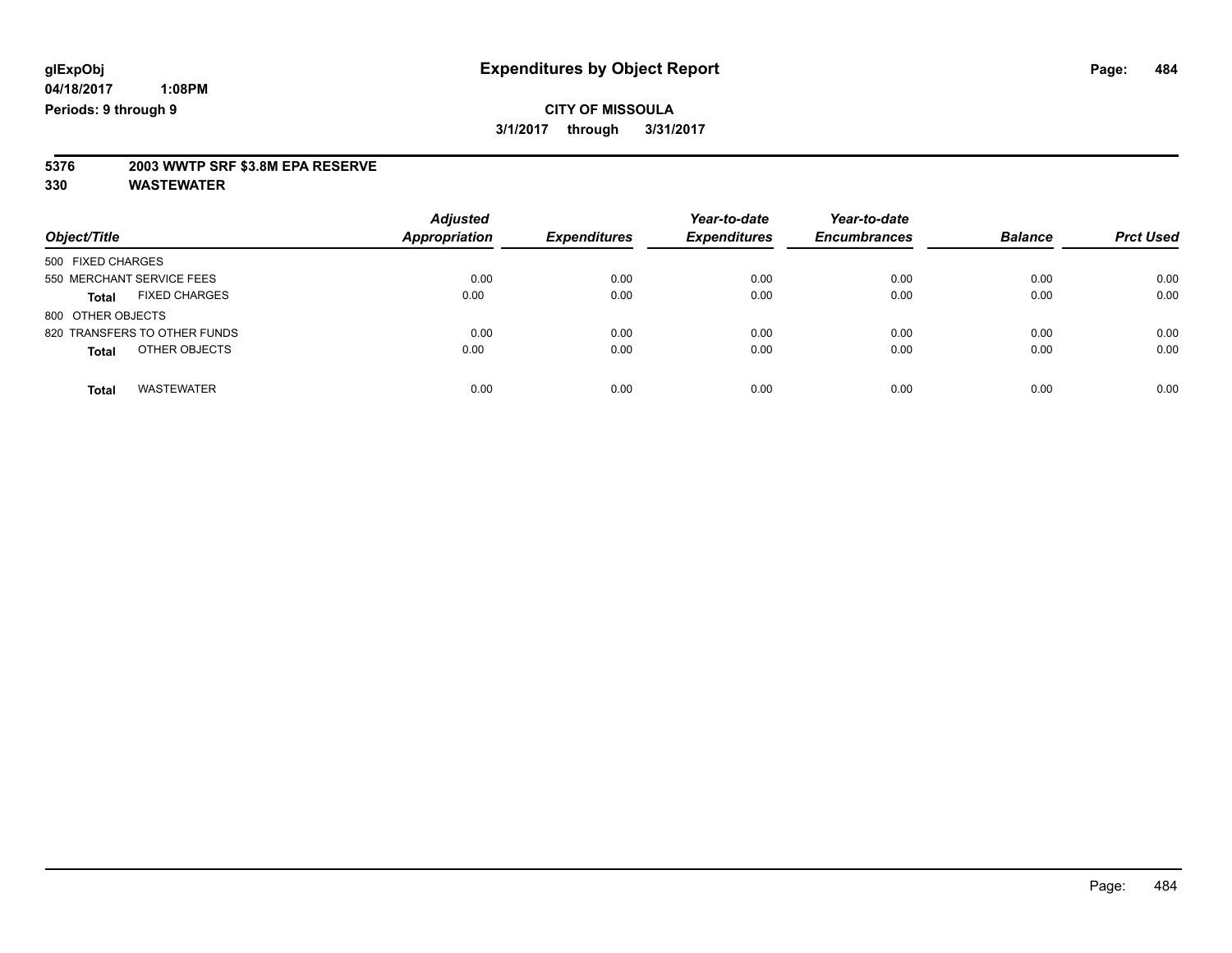# **glExpObj Expenditures by Object Report Page: 485**

**04/18/2017 1:08PM Periods: 9 through 9**

#### **5376 2003 WWTP SRF \$3.8M EPA RESERVE**

| Object/Title                                     | <b>Adjusted</b><br><b>Appropriation</b> | <b>Expenditures</b> | Year-to-date<br><b>Expenditures</b> | Year-to-date<br><b>Encumbrances</b> | <b>Balance</b> | <b>Prct Used</b> |
|--------------------------------------------------|-----------------------------------------|---------------------|-------------------------------------|-------------------------------------|----------------|------------------|
| 500 FIXED CHARGES                                |                                         |                     |                                     |                                     |                |                  |
| 550 MERCHANT SERVICE FEES                        | 0.00                                    | 0.00                | 0.00                                | 0.00                                | 0.00           | 0.00             |
| <b>FIXED CHARGES</b><br><b>Total</b>             | 0.00                                    | 0.00                | 0.00                                | 0.00                                | 0.00           | 0.00             |
| 800 OTHER OBJECTS                                |                                         |                     |                                     |                                     |                |                  |
| 820 TRANSFERS TO OTHER FUNDS                     | 0.00                                    | 0.00                | 0.00                                | 0.00                                | 0.00           | 0.00             |
| OTHER OBJECTS<br><b>Total</b>                    | 0.00                                    | 0.00                | 0.00                                | 0.00                                | 0.00           | 0.00             |
| 2003 WWTP SRF \$3.8M EPA RESERVE<br><b>Total</b> | 0.00                                    | 0.00                | 0.00                                | 0.00                                | 0.00           | 0.00             |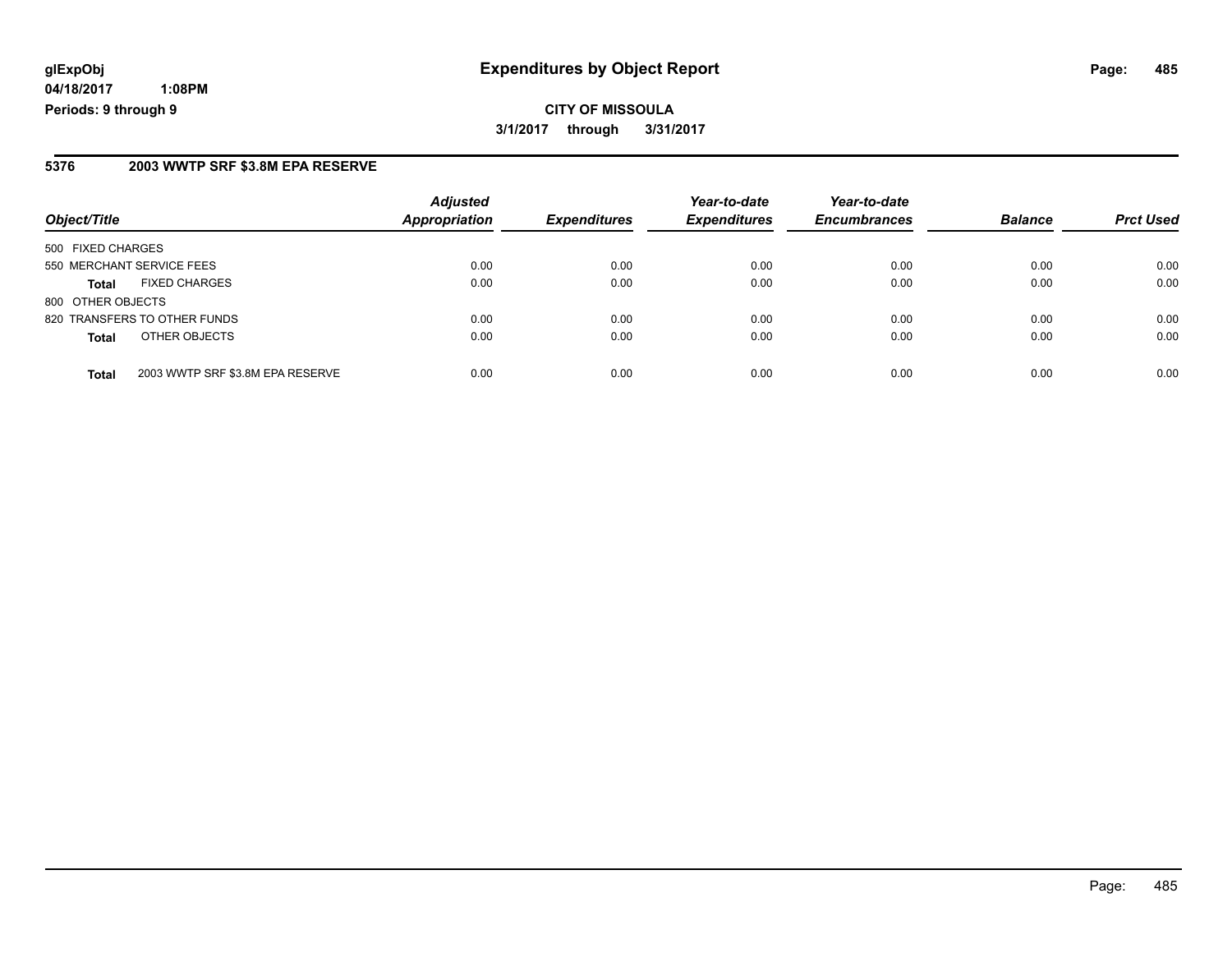# **5377 2004 WWTP \$3.023 LOAN DEBT SERVICE**

|                             |                      | <b>Adjusted</b>     |                     | Year-to-date        | Year-to-date   |                  |       |
|-----------------------------|----------------------|---------------------|---------------------|---------------------|----------------|------------------|-------|
| Object/Title                | <b>Appropriation</b> | <b>Expenditures</b> | <b>Expenditures</b> | <b>Encumbrances</b> | <b>Balance</b> | <b>Prct Used</b> |       |
| 500 FIXED CHARGES           |                      |                     |                     |                     |                |                  |       |
| 550 MERCHANT SERVICE FEES   |                      | 0.00                | 0.00                | 0.00                | 0.00           | 0.00             | 0.00  |
| <b>Total</b>                | <b>FIXED CHARGES</b> | 0.00                | 0.00                | 0.00                | 0.00           | 0.00             | 0.00  |
| 600 DEBT SERVICE            |                      |                     |                     |                     |                |                  |       |
| 610 PRINCIPAL               |                      | 207.000.00          | 0.00                | 103.000.00          | 0.00           | 104.000.00       | 49.76 |
| 620 INTEREST / SERVICE FEES |                      | 36.416.00           | 0.00                | 18.787.50           | 0.00           | 17.628.50        | 51.59 |
| <b>Total</b>                | <b>DEBT SERVICE</b>  | 243.416.00          | 0.00                | 121,787.50          | 0.00           | 121.628.50       | 50.03 |
| <b>Total</b>                | <b>WASTEWATER</b>    | 243.416.00          | 0.00                | 121.787.50          | 0.00           | 121.628.50       | 50.03 |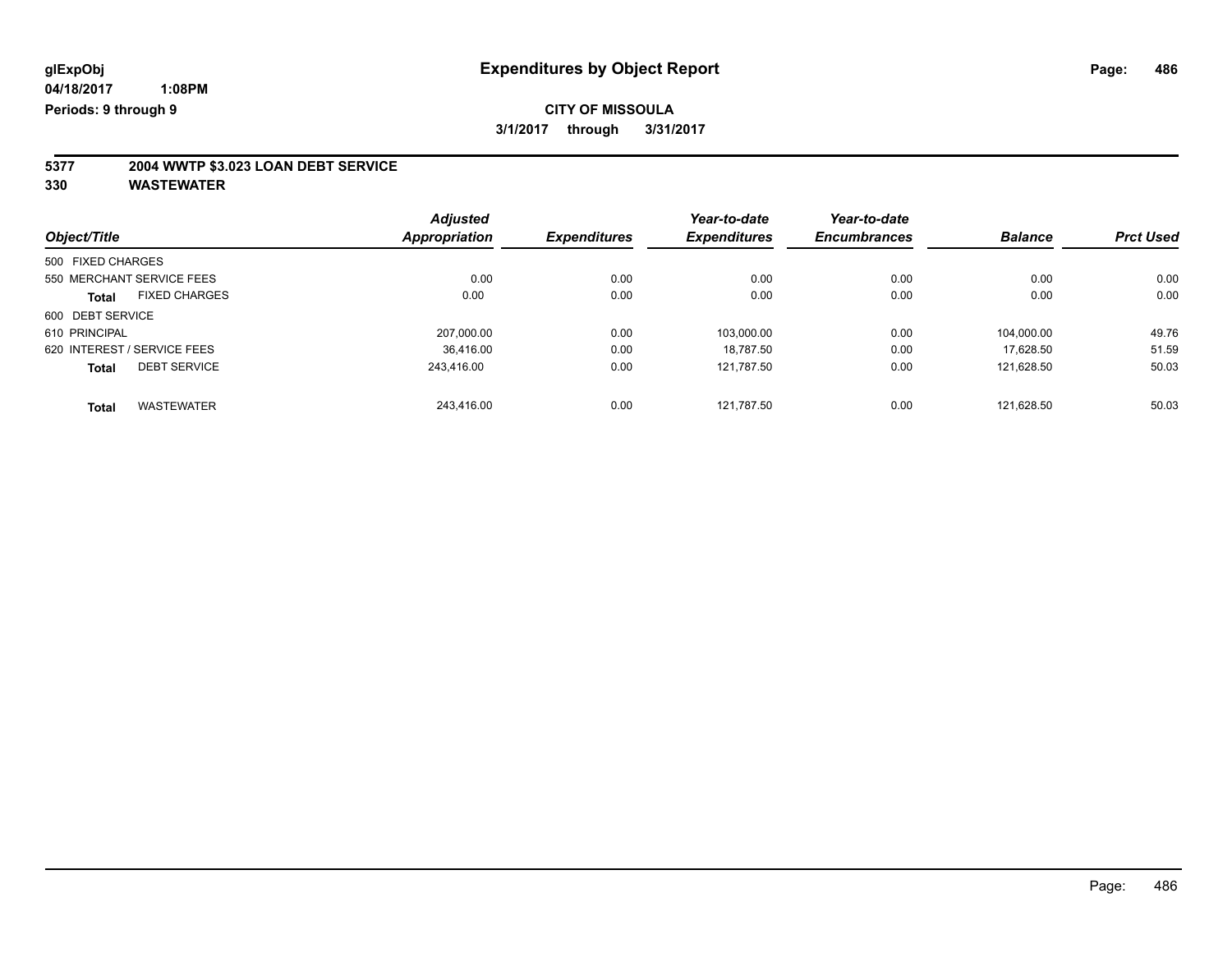### **5377 2004 WWTP \$3.023 LOAN DEBT SERVICE**

| Object/Title                                        | <b>Adjusted</b><br>Appropriation | <b>Expenditures</b> | Year-to-date<br><b>Expenditures</b> | Year-to-date<br><b>Encumbrances</b> | <b>Balance</b> | <b>Prct Used</b> |
|-----------------------------------------------------|----------------------------------|---------------------|-------------------------------------|-------------------------------------|----------------|------------------|
| 500 FIXED CHARGES                                   |                                  |                     |                                     |                                     |                |                  |
| 550 MERCHANT SERVICE FEES                           | 0.00                             | 0.00                | 0.00                                | 0.00                                | 0.00           | 0.00             |
| <b>FIXED CHARGES</b><br><b>Total</b>                | 0.00                             | 0.00                | 0.00                                | 0.00                                | 0.00           | 0.00             |
| 600 DEBT SERVICE                                    |                                  |                     |                                     |                                     |                |                  |
| 610 PRINCIPAL                                       | 207.000.00                       | 0.00                | 103.000.00                          | 0.00                                | 104.000.00     | 49.76            |
| 620 INTEREST / SERVICE FEES                         | 36.416.00                        | 0.00                | 18.787.50                           | 0.00                                | 17.628.50      | 51.59            |
| <b>DEBT SERVICE</b><br><b>Total</b>                 | 243.416.00                       | 0.00                | 121,787.50                          | 0.00                                | 121.628.50     | 50.03            |
| 2004 WWTP \$3.023 LOAN DEBT SERVICE<br><b>Total</b> | 243.416.00                       | 0.00                | 121.787.50                          | 0.00                                | 121.628.50     | 50.03            |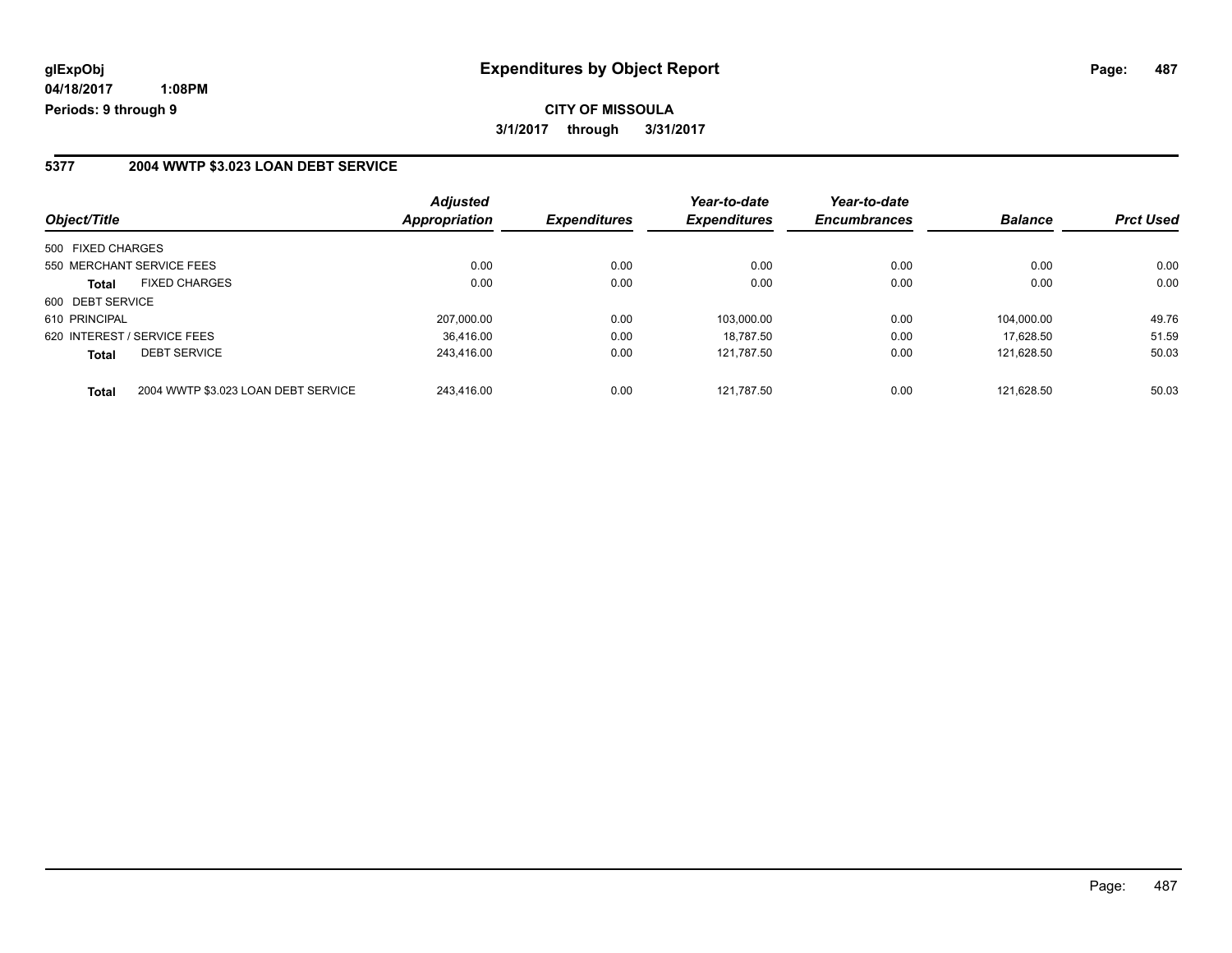# **5378 2004 WWTP \$3.023 LOAN RESERVE**

| Object/Title                         | <b>Adjusted</b><br><b>Appropriation</b> | <b>Expenditures</b> | Year-to-date<br><b>Expenditures</b> | Year-to-date<br><b>Encumbrances</b> | <b>Balance</b> | <b>Prct Used</b> |
|--------------------------------------|-----------------------------------------|---------------------|-------------------------------------|-------------------------------------|----------------|------------------|
| 500 FIXED CHARGES                    |                                         |                     |                                     |                                     |                |                  |
| 550 MERCHANT SERVICE FEES            | 0.00                                    | 0.00                | 0.00                                | 0.00                                | 0.00           | 0.00             |
| <b>FIXED CHARGES</b><br><b>Total</b> | 0.00                                    | 0.00                | 0.00                                | 0.00                                | 0.00           | 0.00             |
| 800 OTHER OBJECTS                    |                                         |                     |                                     |                                     |                |                  |
| 820 TRANSFERS TO OTHER FUNDS         | 0.00                                    | 0.00                | 0.00                                | 0.00                                | 0.00           | 0.00             |
| OTHER OBJECTS<br><b>Total</b>        | 0.00                                    | 0.00                | 0.00                                | 0.00                                | 0.00           | 0.00             |
| <b>WASTEWATER</b><br>Total           | 0.00                                    | 0.00                | 0.00                                | 0.00                                | 0.00           | 0.00             |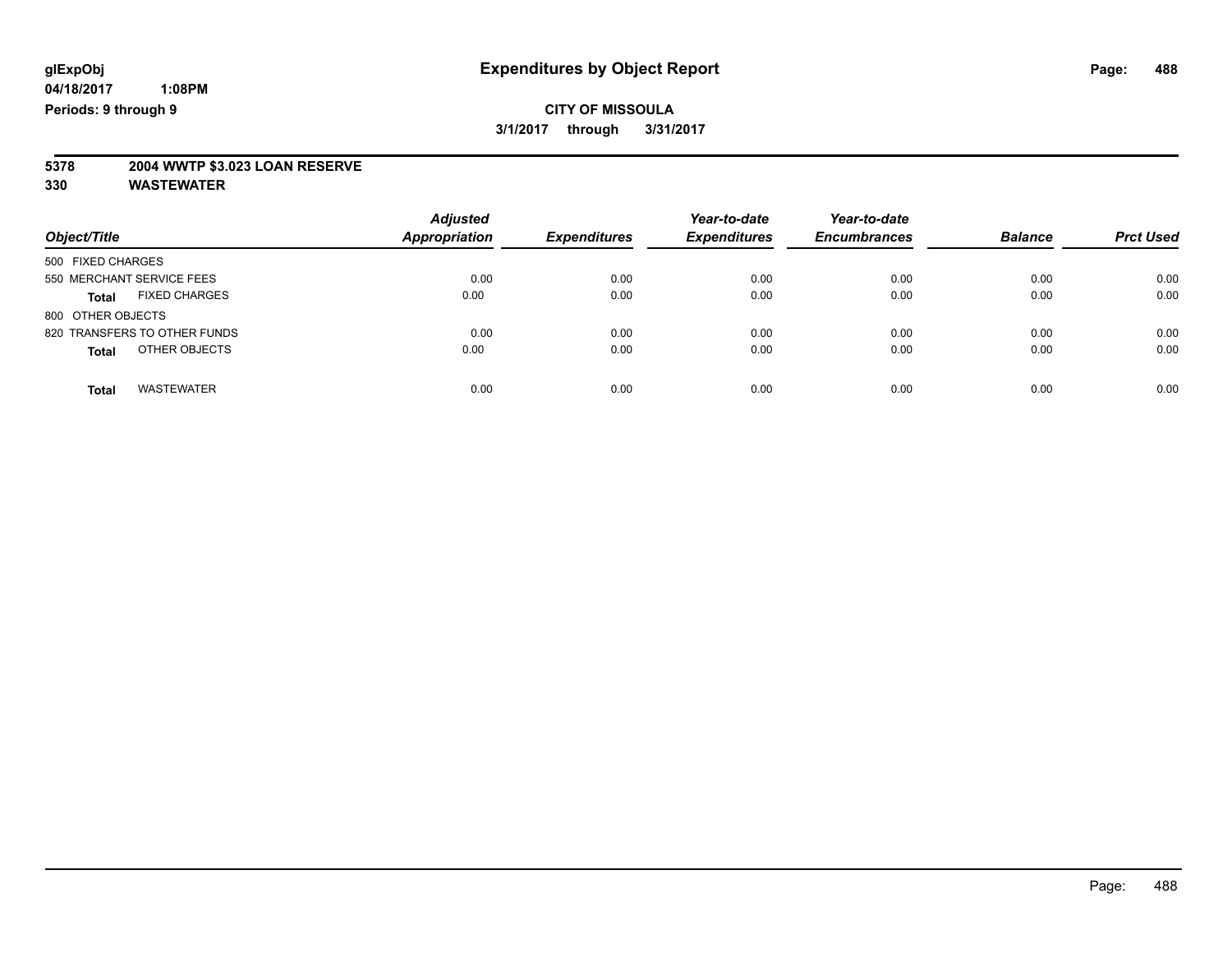### **5378 2004 WWTP \$3.023 LOAN RESERVE**

| Object/Title                                   | <b>Adjusted</b><br>Appropriation | <b>Expenditures</b> | Year-to-date<br><b>Expenditures</b> | Year-to-date<br><b>Encumbrances</b> | <b>Balance</b> | <b>Prct Used</b> |
|------------------------------------------------|----------------------------------|---------------------|-------------------------------------|-------------------------------------|----------------|------------------|
| 500 FIXED CHARGES                              |                                  |                     |                                     |                                     |                |                  |
| 550 MERCHANT SERVICE FEES                      | 0.00                             | 0.00                | 0.00                                | 0.00                                | 0.00           | 0.00             |
| <b>FIXED CHARGES</b><br><b>Total</b>           | 0.00                             | 0.00                | 0.00                                | 0.00                                | 0.00           | 0.00             |
| 800 OTHER OBJECTS                              |                                  |                     |                                     |                                     |                |                  |
| 820 TRANSFERS TO OTHER FUNDS                   | 0.00                             | 0.00                | 0.00                                | 0.00                                | 0.00           | 0.00             |
| OTHER OBJECTS<br><b>Total</b>                  | 0.00                             | 0.00                | 0.00                                | 0.00                                | 0.00           | 0.00             |
| 2004 WWTP \$3.023 LOAN RESERVE<br><b>Total</b> | 0.00                             | 0.00                | 0.00                                | 0.00                                | 0.00           | 0.00             |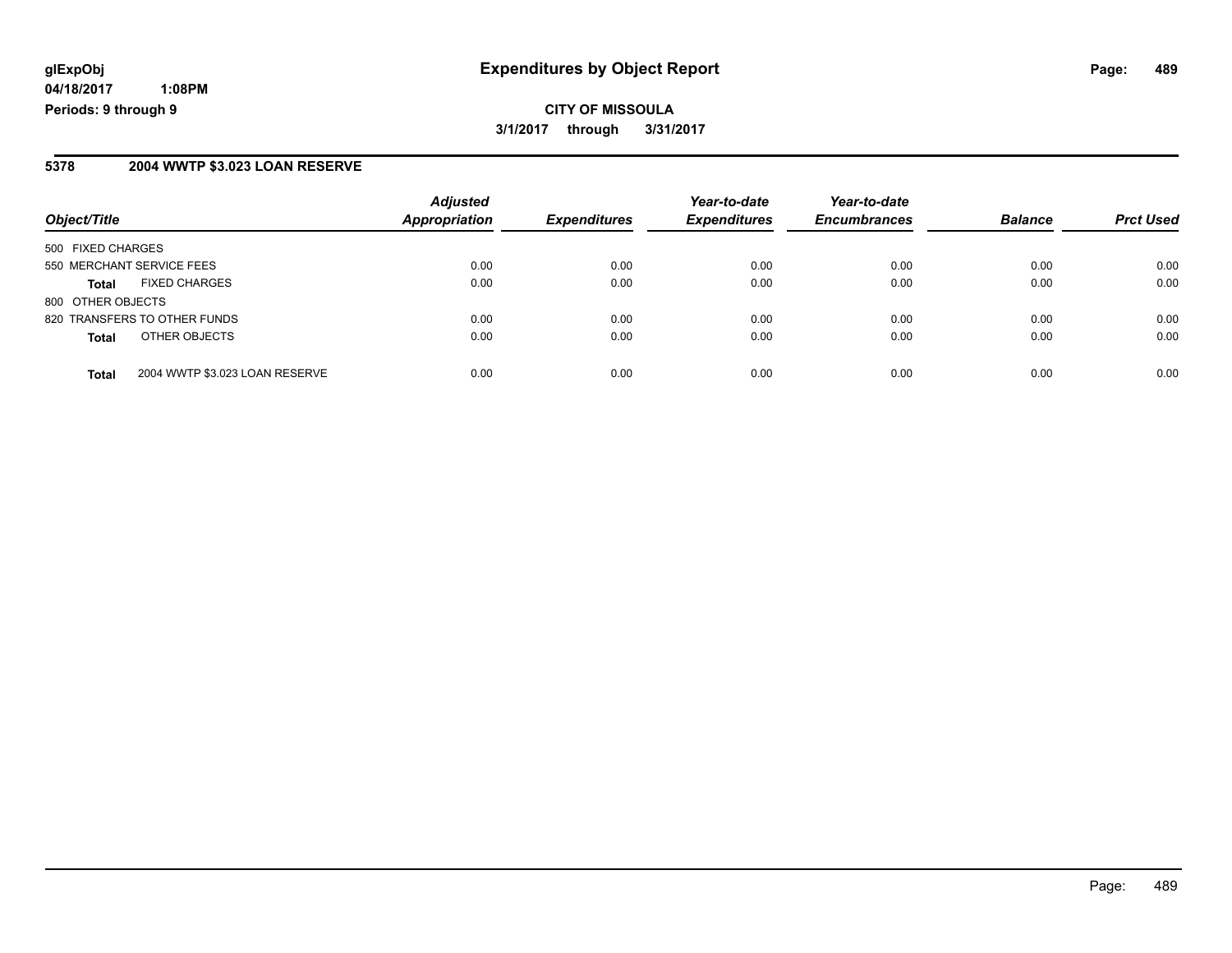# **5379 2005 BRICH/BRDY/LIN/GIL SRF DEBT**

|                                      | <b>Adjusted</b>      |                     | Year-to-date        | Year-to-date        |                |                  |
|--------------------------------------|----------------------|---------------------|---------------------|---------------------|----------------|------------------|
| Object/Title                         | <b>Appropriation</b> | <b>Expenditures</b> | <b>Expenditures</b> | <b>Encumbrances</b> | <b>Balance</b> | <b>Prct Used</b> |
| 500 FIXED CHARGES                    |                      |                     |                     |                     |                |                  |
| 550 MERCHANT SERVICE FEES            | 0.00                 | 0.00                | 0.00                | 0.00                | 0.00           | 0.00             |
| <b>FIXED CHARGES</b><br><b>Total</b> | 0.00                 | 0.00                | 0.00                | 0.00                | 0.00           | 0.00             |
| 600 DEBT SERVICE                     |                      |                     |                     |                     |                |                  |
| 610 PRINCIPAL                        | 90,000.00            | 0.00                | 45,000.00           | 0.00                | 45,000.00      | 50.00            |
| 620 INTEREST / SERVICE FEES          | 19,451.00            | 0.00                | 9,978.75            | 0.00                | 9,472.25       | 51.30            |
| <b>DEBT SERVICE</b><br><b>Total</b>  | 109,451.00           | 0.00                | 54,978.75           | 0.00                | 54,472.25      | 50.23            |
| 800 OTHER OBJECTS                    |                      |                     |                     |                     |                |                  |
| 820 TRANSFERS TO OTHER FUNDS         | 0.00                 | 0.00                | 0.00                | 0.00                | 0.00           | 0.00             |
| OTHER OBJECTS<br><b>Total</b>        | 0.00                 | 0.00                | 0.00                | 0.00                | 0.00           | 0.00             |
| <b>WASTEWATER</b><br><b>Total</b>    | 109,451.00           | 0.00                | 54,978.75           | 0.00                | 54,472.25      | 50.23            |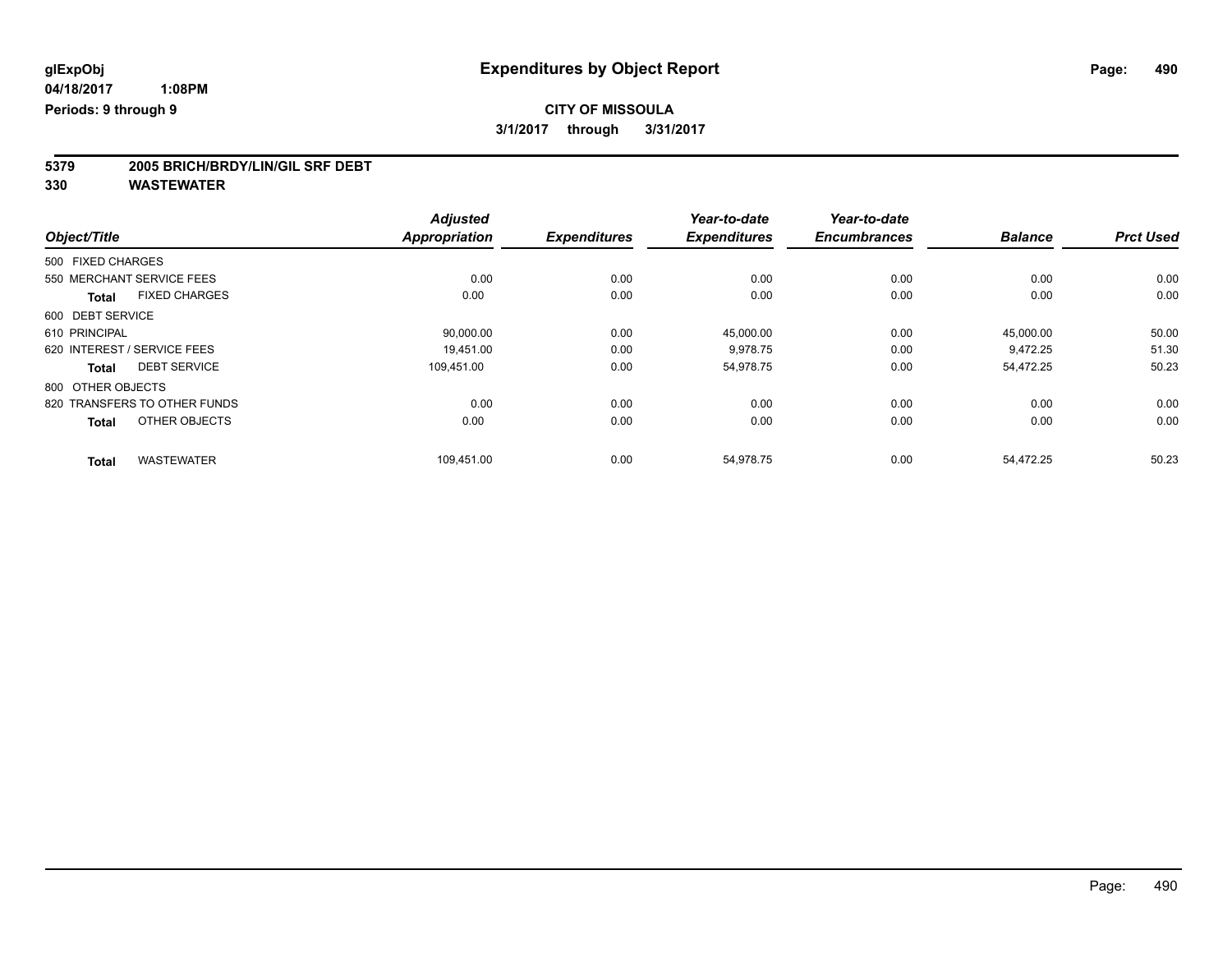## **CITY OF MISSOULA 3/1/2017 through 3/31/2017**

### **5379 2005 BRICH/BRDY/LIN/GIL SRF DEBT**

| Object/Title                                     | <b>Adjusted</b><br><b>Appropriation</b> | <b>Expenditures</b> | Year-to-date<br><b>Expenditures</b> | Year-to-date<br><b>Encumbrances</b> | <b>Balance</b> | <b>Prct Used</b> |
|--------------------------------------------------|-----------------------------------------|---------------------|-------------------------------------|-------------------------------------|----------------|------------------|
|                                                  |                                         |                     |                                     |                                     |                |                  |
| 500 FIXED CHARGES                                |                                         |                     |                                     |                                     |                |                  |
| 550 MERCHANT SERVICE FEES                        | 0.00                                    | 0.00                | 0.00                                | 0.00                                | 0.00           | 0.00             |
| <b>FIXED CHARGES</b><br><b>Total</b>             | 0.00                                    | 0.00                | 0.00                                | 0.00                                | 0.00           | 0.00             |
| 600 DEBT SERVICE                                 |                                         |                     |                                     |                                     |                |                  |
| 610 PRINCIPAL                                    | 90,000.00                               | 0.00                | 45,000.00                           | 0.00                                | 45.000.00      | 50.00            |
| 620 INTEREST / SERVICE FEES                      | 19.451.00                               | 0.00                | 9.978.75                            | 0.00                                | 9.472.25       | 51.30            |
| <b>DEBT SERVICE</b><br>Total                     | 109,451.00                              | 0.00                | 54,978.75                           | 0.00                                | 54,472.25      | 50.23            |
| 800 OTHER OBJECTS                                |                                         |                     |                                     |                                     |                |                  |
| 820 TRANSFERS TO OTHER FUNDS                     | 0.00                                    | 0.00                | 0.00                                | 0.00                                | 0.00           | 0.00             |
| OTHER OBJECTS<br>Total                           | 0.00                                    | 0.00                | 0.00                                | 0.00                                | 0.00           | 0.00             |
| 2005 BRICH/BRDY/LIN/GIL SRF DEBT<br><b>Total</b> | 109,451.00                              | 0.00                | 54,978.75                           | 0.00                                | 54.472.25      | 50.23            |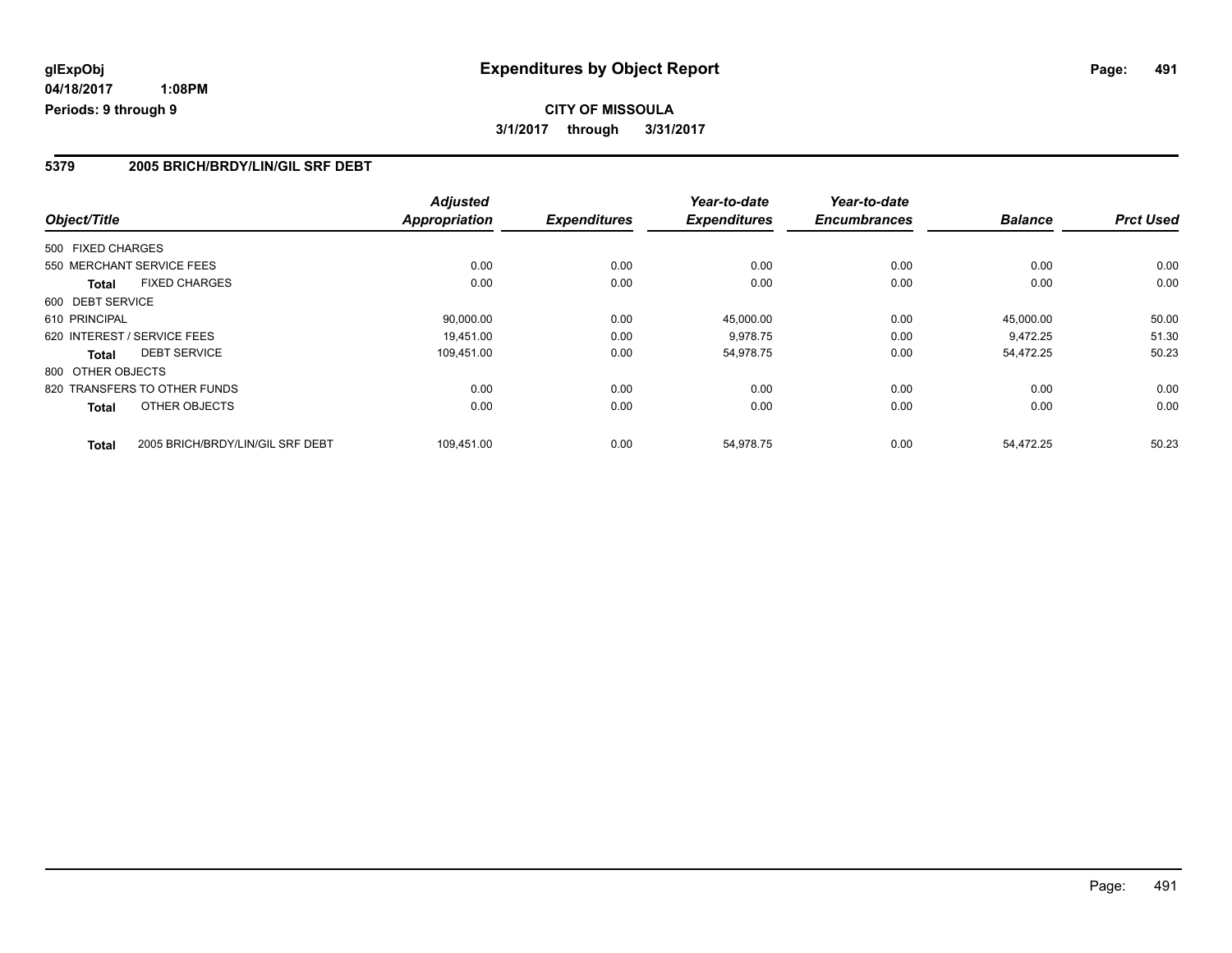# **5380 BRDWY/BIRCH/GILBERT/LINCOLNWOOD**

|                                      | <b>Adjusted</b><br><b>Appropriation</b> | <b>Expenditures</b> | Year-to-date<br><b>Expenditures</b> | Year-to-date<br><b>Encumbrances</b> | <b>Balance</b> | <b>Prct Used</b> |
|--------------------------------------|-----------------------------------------|---------------------|-------------------------------------|-------------------------------------|----------------|------------------|
| Object/Title                         |                                         |                     |                                     |                                     |                |                  |
| 500 FIXED CHARGES                    |                                         |                     |                                     |                                     |                |                  |
| 550 MERCHANT SERVICE FEES            | 0.00                                    | 0.00                | 0.00                                | 0.00                                | 0.00           | 0.00             |
| <b>FIXED CHARGES</b><br><b>Total</b> | 0.00                                    | 0.00                | 0.00                                | 0.00                                | 0.00           | 0.00             |
| 600 DEBT SERVICE                     |                                         |                     |                                     |                                     |                |                  |
| 610 PRINCIPAL                        | 0.00                                    | 0.00                | 0.00                                | 0.00                                | 0.00           | 0.00             |
| 620 INTEREST / SERVICE FEES          | 0.00                                    | 0.00                | 0.00                                | 0.00                                | 0.00           | 0.00             |
| <b>DEBT SERVICE</b><br><b>Total</b>  | 0.00                                    | 0.00                | 0.00                                | 0.00                                | 0.00           | 0.00             |
| 800 OTHER OBJECTS                    |                                         |                     |                                     |                                     |                |                  |
| 820 TRANSFERS TO OTHER FUNDS         | 0.00                                    | 0.00                | 0.00                                | 0.00                                | 0.00           | 0.00             |
| OTHER OBJECTS<br><b>Total</b>        | 0.00                                    | 0.00                | 0.00                                | 0.00                                | 0.00           | 0.00             |
|                                      |                                         |                     |                                     |                                     |                |                  |
| <b>WASTEWATER</b><br><b>Total</b>    | 0.00                                    | 0.00                | 0.00                                | 0.00                                | 0.00           | 0.00             |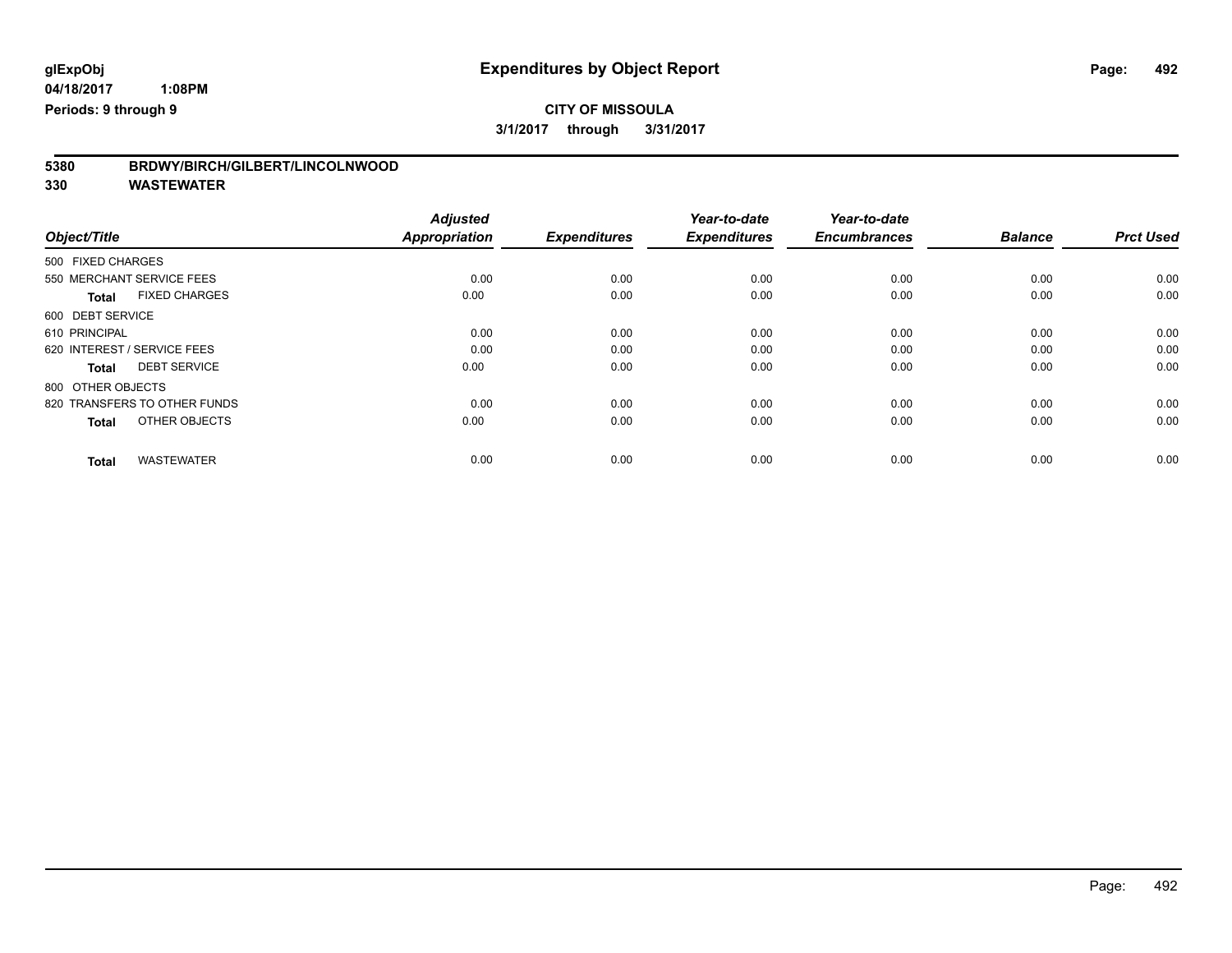# **glExpObj Expenditures by Object Report Page: 493**

**04/18/2017 1:08PM Periods: 9 through 9**

#### **5380 BRDWY/BIRCH/GILBERT/LINCOLNWOOD**

| Object/Title      |                                 | <b>Adjusted</b><br><b>Appropriation</b> | <b>Expenditures</b> | Year-to-date<br><b>Expenditures</b> | Year-to-date<br><b>Encumbrances</b> | <b>Balance</b> | <b>Prct Used</b> |
|-------------------|---------------------------------|-----------------------------------------|---------------------|-------------------------------------|-------------------------------------|----------------|------------------|
|                   |                                 |                                         |                     |                                     |                                     |                |                  |
| 500 FIXED CHARGES |                                 |                                         |                     |                                     |                                     |                |                  |
|                   | 550 MERCHANT SERVICE FEES       | 0.00                                    | 0.00                | 0.00                                | 0.00                                | 0.00           | 0.00             |
| <b>Total</b>      | <b>FIXED CHARGES</b>            | 0.00                                    | 0.00                | 0.00                                | 0.00                                | 0.00           | 0.00             |
| 600 DEBT SERVICE  |                                 |                                         |                     |                                     |                                     |                |                  |
| 610 PRINCIPAL     |                                 | 0.00                                    | 0.00                | 0.00                                | 0.00                                | 0.00           | 0.00             |
|                   | 620 INTEREST / SERVICE FEES     | 0.00                                    | 0.00                | 0.00                                | 0.00                                | 0.00           | 0.00             |
| <b>Total</b>      | <b>DEBT SERVICE</b>             | 0.00                                    | 0.00                | 0.00                                | 0.00                                | 0.00           | 0.00             |
| 800 OTHER OBJECTS |                                 |                                         |                     |                                     |                                     |                |                  |
|                   | 820 TRANSFERS TO OTHER FUNDS    | 0.00                                    | 0.00                | 0.00                                | 0.00                                | 0.00           | 0.00             |
| <b>Total</b>      | OTHER OBJECTS                   | 0.00                                    | 0.00                | 0.00                                | 0.00                                | 0.00           | 0.00             |
| <b>Total</b>      | BRDWY/BIRCH/GILBERT/LINCOLNWOOD | 0.00                                    | 0.00                | 0.00                                | 0.00                                | 0.00           | 0.00             |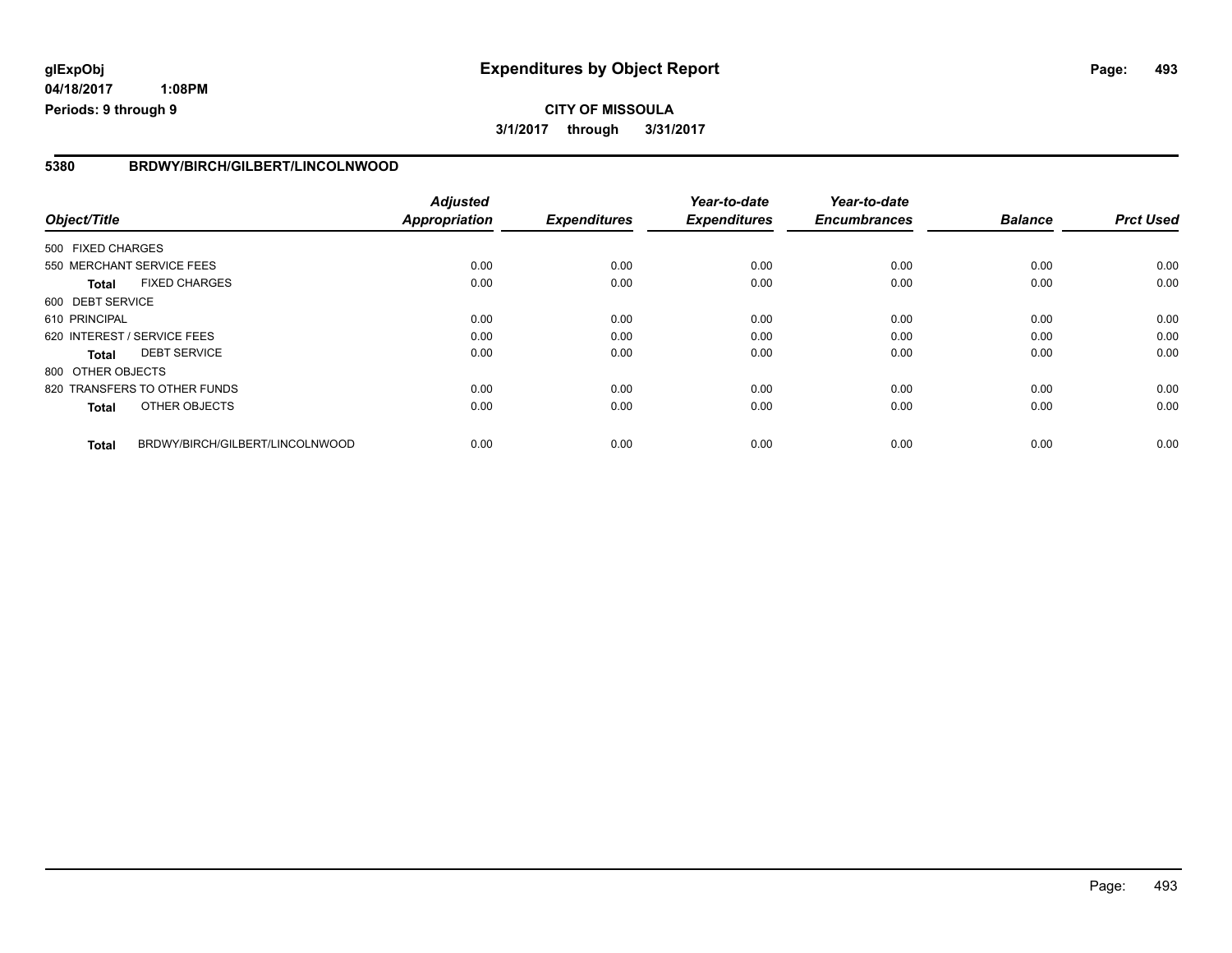# **5381 LINCOLNWOOD PH2 DEBT SERVICE**

|                                      | <b>Adjusted</b>      |                     | Year-to-date        | Year-to-date<br><b>Encumbrances</b> | <b>Balance</b> | <b>Prct Used</b> |
|--------------------------------------|----------------------|---------------------|---------------------|-------------------------------------|----------------|------------------|
| Object/Title                         | <b>Appropriation</b> | <b>Expenditures</b> | <b>Expenditures</b> |                                     |                |                  |
| 500 FIXED CHARGES                    |                      |                     |                     |                                     |                |                  |
| 550 MERCHANT SERVICE FEES            | 0.00                 | 0.00                | 0.00                | 0.00                                | 0.00           | 0.00             |
| <b>FIXED CHARGES</b><br><b>Total</b> | 0.00                 | 0.00                | 0.00                | 0.00                                | 0.00           | 0.00             |
| 600 DEBT SERVICE                     |                      |                     |                     |                                     |                |                  |
| 610 PRINCIPAL                        | 0.00                 | 0.00                | 0.00                | 0.00                                | 0.00           | 0.00             |
| 620 INTEREST / SERVICE FEES          | 0.00                 | 0.00                | 0.00                | 0.00                                | 0.00           | 0.00             |
| <b>DEBT SERVICE</b><br><b>Total</b>  | 0.00                 | 0.00                | 0.00                | 0.00                                | 0.00           | 0.00             |
| 800 OTHER OBJECTS                    |                      |                     |                     |                                     |                |                  |
| 820 TRANSFERS TO OTHER FUNDS         | 0.00                 | 0.00                | 0.00                | 0.00                                | 0.00           | 0.00             |
| OTHER OBJECTS<br><b>Total</b>        | 0.00                 | 0.00                | 0.00                | 0.00                                | 0.00           | 0.00             |
|                                      |                      |                     |                     |                                     |                |                  |
| <b>WASTEWATER</b><br><b>Total</b>    | 0.00                 | 0.00                | 0.00                | 0.00                                | 0.00           | 0.00             |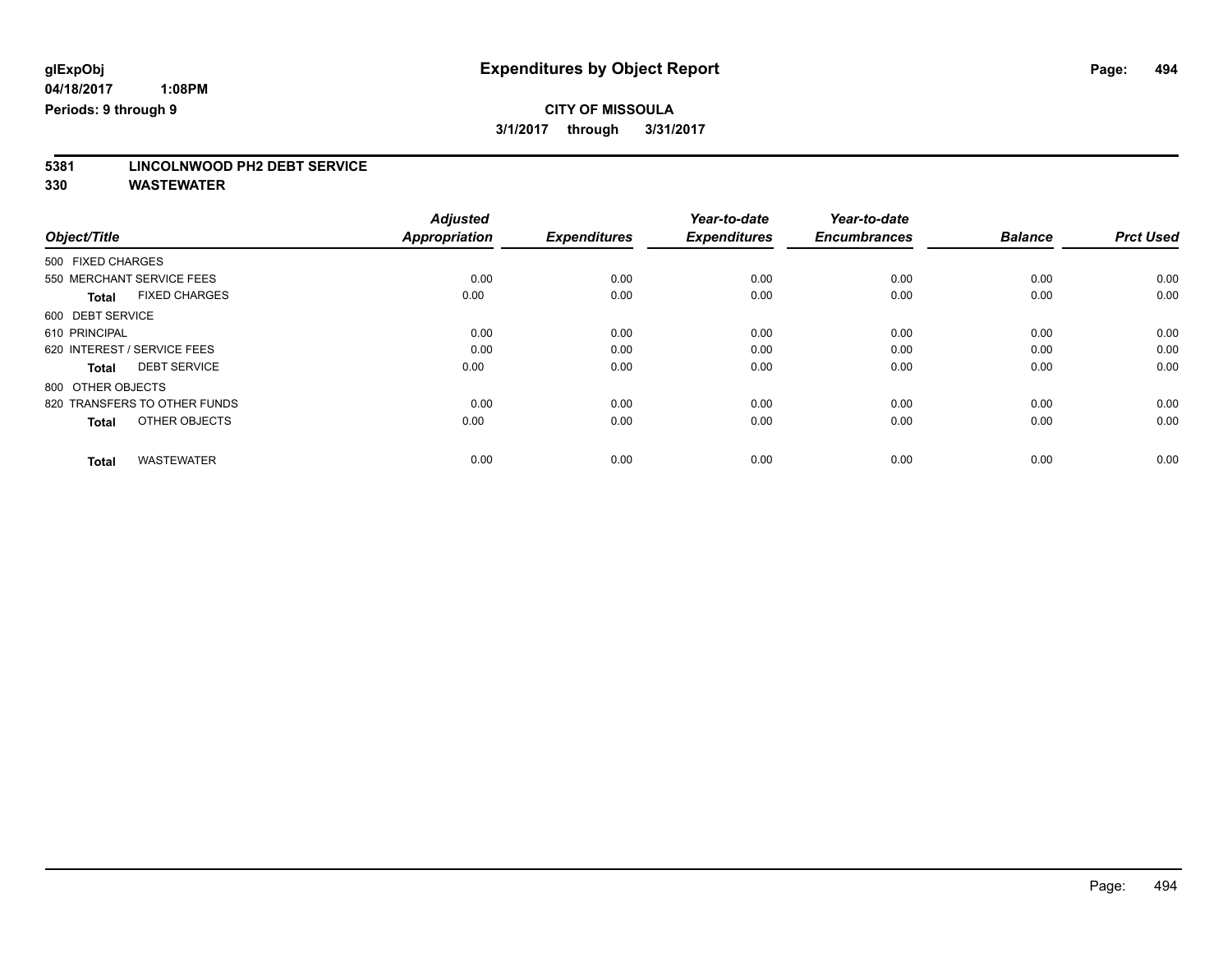# **glExpObj Expenditures by Object Report Page: 495**

**04/18/2017 1:08PM Periods: 9 through 9**

#### **5381 LINCOLNWOOD PH2 DEBT SERVICE**

| Object/Title                |                              | <b>Adjusted</b><br>Appropriation | <b>Expenditures</b> | Year-to-date<br><b>Expenditures</b> | Year-to-date<br><b>Encumbrances</b> | <b>Balance</b> | <b>Prct Used</b> |
|-----------------------------|------------------------------|----------------------------------|---------------------|-------------------------------------|-------------------------------------|----------------|------------------|
|                             |                              |                                  |                     |                                     |                                     |                |                  |
| 500 FIXED CHARGES           |                              |                                  |                     |                                     |                                     |                |                  |
| 550 MERCHANT SERVICE FEES   |                              | 0.00                             | 0.00                | 0.00                                | 0.00                                | 0.00           | 0.00             |
| <b>Total</b>                | <b>FIXED CHARGES</b>         | 0.00                             | 0.00                | 0.00                                | 0.00                                | 0.00           | 0.00             |
| 600 DEBT SERVICE            |                              |                                  |                     |                                     |                                     |                |                  |
| 610 PRINCIPAL               |                              | 0.00                             | 0.00                | 0.00                                | 0.00                                | 0.00           | 0.00             |
| 620 INTEREST / SERVICE FEES |                              | 0.00                             | 0.00                | 0.00                                | 0.00                                | 0.00           | 0.00             |
| Total                       | <b>DEBT SERVICE</b>          | 0.00                             | 0.00                | 0.00                                | 0.00                                | 0.00           | 0.00             |
| 800 OTHER OBJECTS           |                              |                                  |                     |                                     |                                     |                |                  |
|                             | 820 TRANSFERS TO OTHER FUNDS | 0.00                             | 0.00                | 0.00                                | 0.00                                | 0.00           | 0.00             |
| <b>Total</b>                | OTHER OBJECTS                | 0.00                             | 0.00                | 0.00                                | 0.00                                | 0.00           | 0.00             |
| <b>Total</b>                | LINCOLNWOOD PH2 DEBT SERVICE | 0.00                             | 0.00                | 0.00                                | 0.00                                | 0.00           | 0.00             |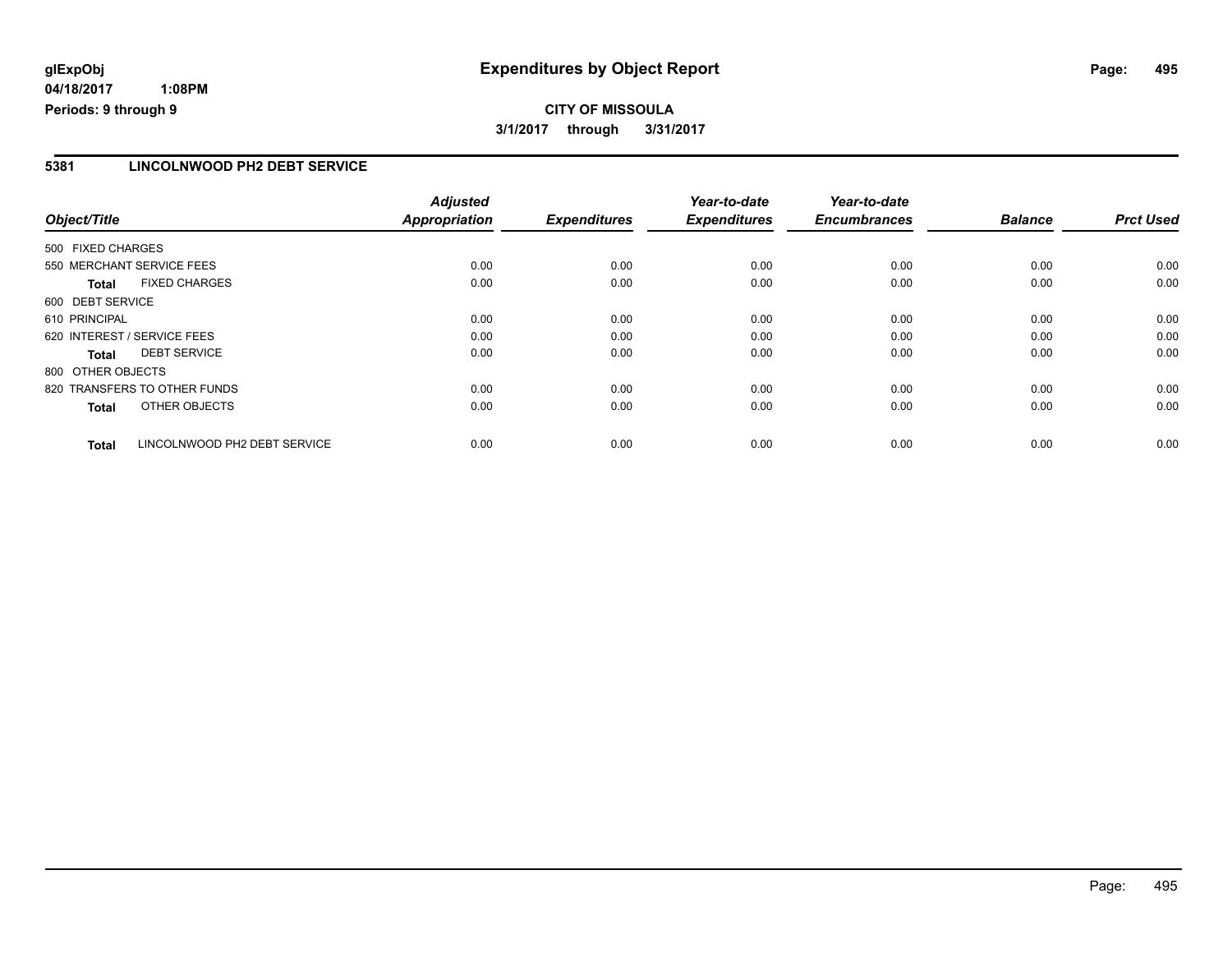# **5382 LINCOLNWOOD PH2 RESERVE FUND**

|                                      | <b>Adjusted</b> |                     | Year-to-date        | Year-to-date        |                |                  |
|--------------------------------------|-----------------|---------------------|---------------------|---------------------|----------------|------------------|
| Object/Title                         | Appropriation   | <b>Expenditures</b> | <b>Expenditures</b> | <b>Encumbrances</b> | <b>Balance</b> | <b>Prct Used</b> |
| 500 FIXED CHARGES                    |                 |                     |                     |                     |                |                  |
| 550 MERCHANT SERVICE FEES            | 0.00            | 0.00                | 0.00                | 0.00                | 0.00           | 0.00             |
| <b>FIXED CHARGES</b><br><b>Total</b> | 0.00            | 0.00                | 0.00                | 0.00                | 0.00           | 0.00             |
| 600 DEBT SERVICE                     |                 |                     |                     |                     |                |                  |
| 610 PRINCIPAL                        | 0.00            | 0.00                | 0.00                | 0.00                | 0.00           | 0.00             |
| 620 INTEREST / SERVICE FEES          | 0.00            | 0.00                | 0.00                | 0.00                | 0.00           | 0.00             |
| <b>DEBT SERVICE</b><br><b>Total</b>  | 0.00            | 0.00                | 0.00                | 0.00                | 0.00           | 0.00             |
| 800 OTHER OBJECTS                    |                 |                     |                     |                     |                |                  |
| 820 TRANSFERS TO OTHER FUNDS         | 0.00            | 0.00                | 0.00                | 0.00                | 0.00           | 0.00             |
| OTHER OBJECTS<br><b>Total</b>        | 0.00            | 0.00                | 0.00                | 0.00                | 0.00           | 0.00             |
|                                      |                 |                     |                     |                     |                |                  |
| <b>WASTEWATER</b><br><b>Total</b>    | 0.00            | 0.00                | 0.00                | 0.00                | 0.00           | 0.00             |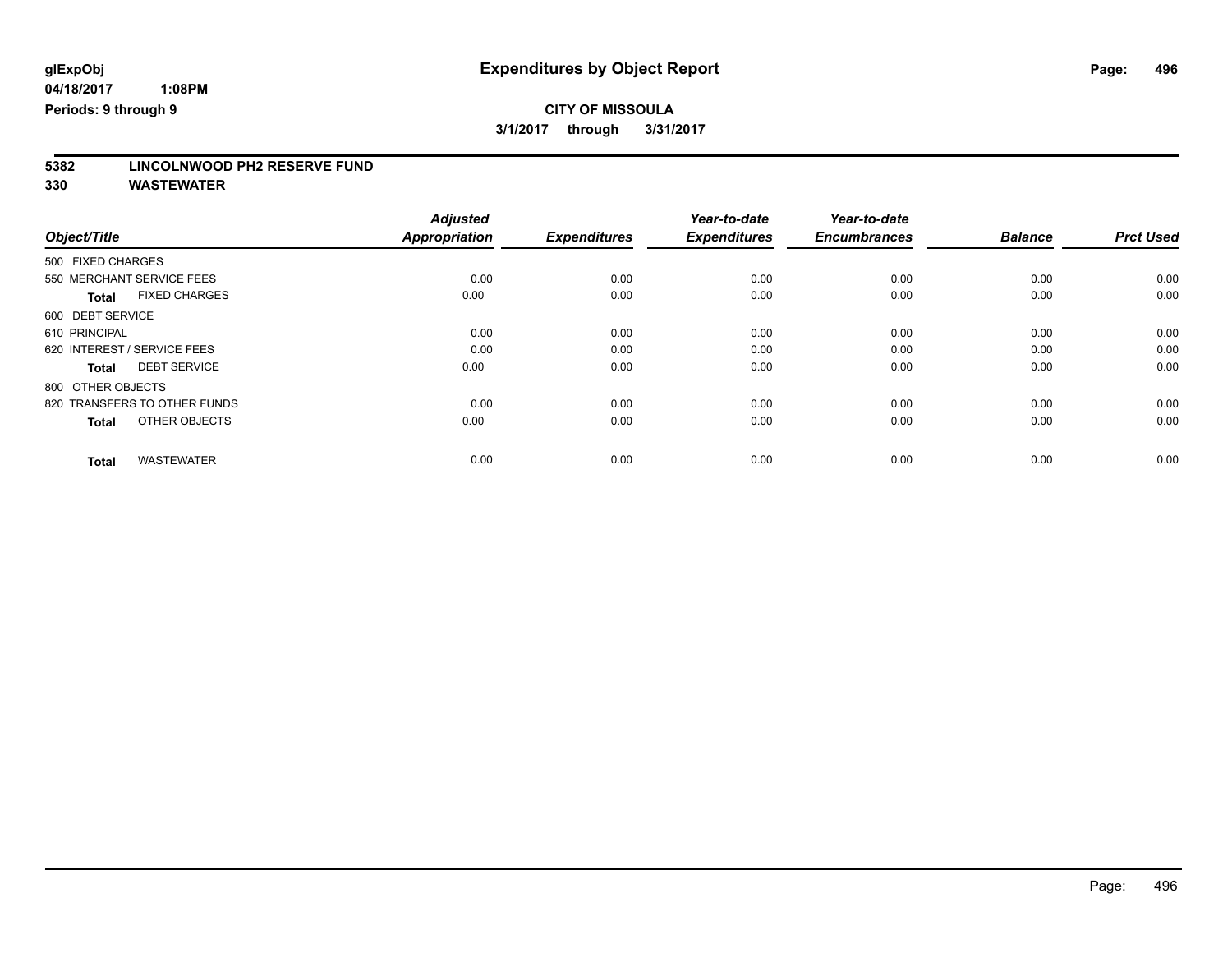# **glExpObj Expenditures by Object Report Page: 497**

**04/18/2017 1:08PM Periods: 9 through 9**

#### **5382 LINCOLNWOOD PH2 RESERVE FUND**

| Object/Title                |                              | <b>Adjusted</b><br>Appropriation | <b>Expenditures</b> | Year-to-date<br><b>Expenditures</b> | Year-to-date<br><b>Encumbrances</b> | <b>Balance</b> | <b>Prct Used</b> |
|-----------------------------|------------------------------|----------------------------------|---------------------|-------------------------------------|-------------------------------------|----------------|------------------|
| 500 FIXED CHARGES           |                              |                                  |                     |                                     |                                     |                |                  |
| 550 MERCHANT SERVICE FEES   |                              | 0.00                             | 0.00                | 0.00                                | 0.00                                | 0.00           | 0.00             |
| <b>Total</b>                | <b>FIXED CHARGES</b>         | 0.00                             | 0.00                | 0.00                                | 0.00                                | 0.00           | 0.00             |
| 600 DEBT SERVICE            |                              |                                  |                     |                                     |                                     |                |                  |
| 610 PRINCIPAL               |                              | 0.00                             | 0.00                | 0.00                                | 0.00                                | 0.00           | 0.00             |
| 620 INTEREST / SERVICE FEES |                              | 0.00                             | 0.00                | 0.00                                | 0.00                                | 0.00           | 0.00             |
| <b>Total</b>                | <b>DEBT SERVICE</b>          | 0.00                             | 0.00                | 0.00                                | 0.00                                | 0.00           | 0.00             |
| 800 OTHER OBJECTS           |                              |                                  |                     |                                     |                                     |                |                  |
|                             | 820 TRANSFERS TO OTHER FUNDS | 0.00                             | 0.00                | 0.00                                | 0.00                                | 0.00           | 0.00             |
| <b>Total</b>                | OTHER OBJECTS                | 0.00                             | 0.00                | 0.00                                | 0.00                                | 0.00           | 0.00             |
| <b>Total</b>                | LINCOLNWOOD PH2 RESERVE FUND | 0.00                             | 0.00                | 0.00                                | 0.00                                | 0.00           | 0.00             |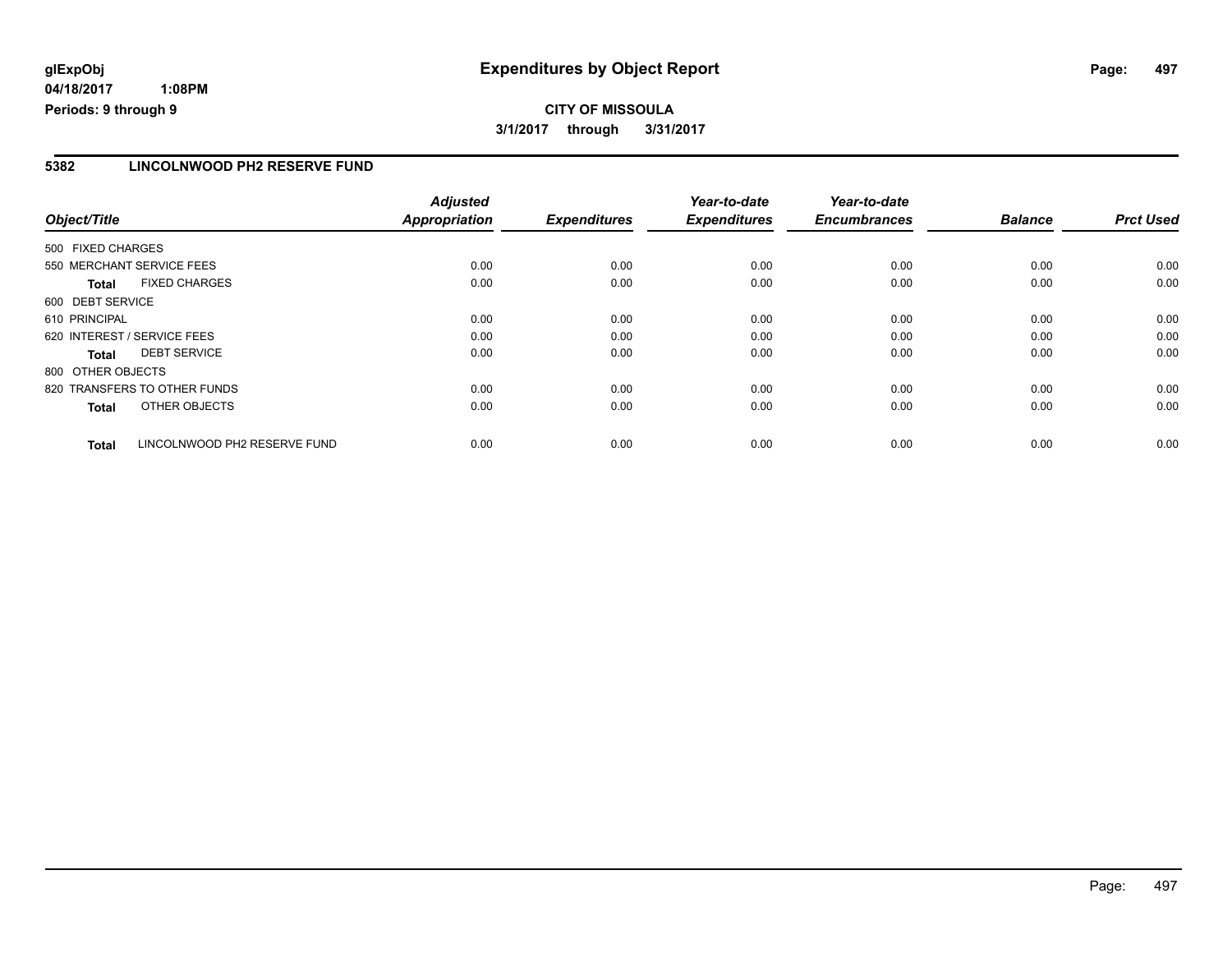# **5383 FY09 RATTLESNAKE SEWER DEBT SVS**

**550 SID 544 PROJECT**

|                                      | <b>Adjusted</b>      |                     | Year-to-date | Year-to-date        |                |                  |
|--------------------------------------|----------------------|---------------------|--------------|---------------------|----------------|------------------|
| Object/Title                         | <b>Appropriation</b> | <b>Expenditures</b> | Expenditures | <b>Encumbrances</b> | <b>Balance</b> | <b>Prct Used</b> |
| 500 FIXED CHARGES                    |                      |                     |              |                     |                |                  |
| 550 MERCHANT SERVICE FEES            | 0.00                 | 0.00                | 0.00         | 0.00                | 0.00           | 0.00             |
| <b>FIXED CHARGES</b><br><b>Total</b> | 0.00                 | 0.00                | 0.00         | 0.00                | 0.00           | 0.00             |
| 600 DEBT SERVICE                     |                      |                     |              |                     |                |                  |
| 610 PRINCIPAL                        | 20,000.00            | 0.00                | 10,000.00    | 0.00                | 10,000.00      | 50.00            |
| 620 INTEREST / SERVICE FEES          | 10.350.00            | 0.00                | 5,250.00     | 0.00                | 5,100.00       | 50.72            |
| <b>DEBT SERVICE</b><br><b>Total</b>  | 30.350.00            | 0.00                | 15,250.00    | 0.00                | 15,100.00      | 50.25            |
| SID 544 PROJECT<br>Total             | 30.350.00            | 0.00                | 15.250.00    | 0.00                | 15.100.00      | 50.25            |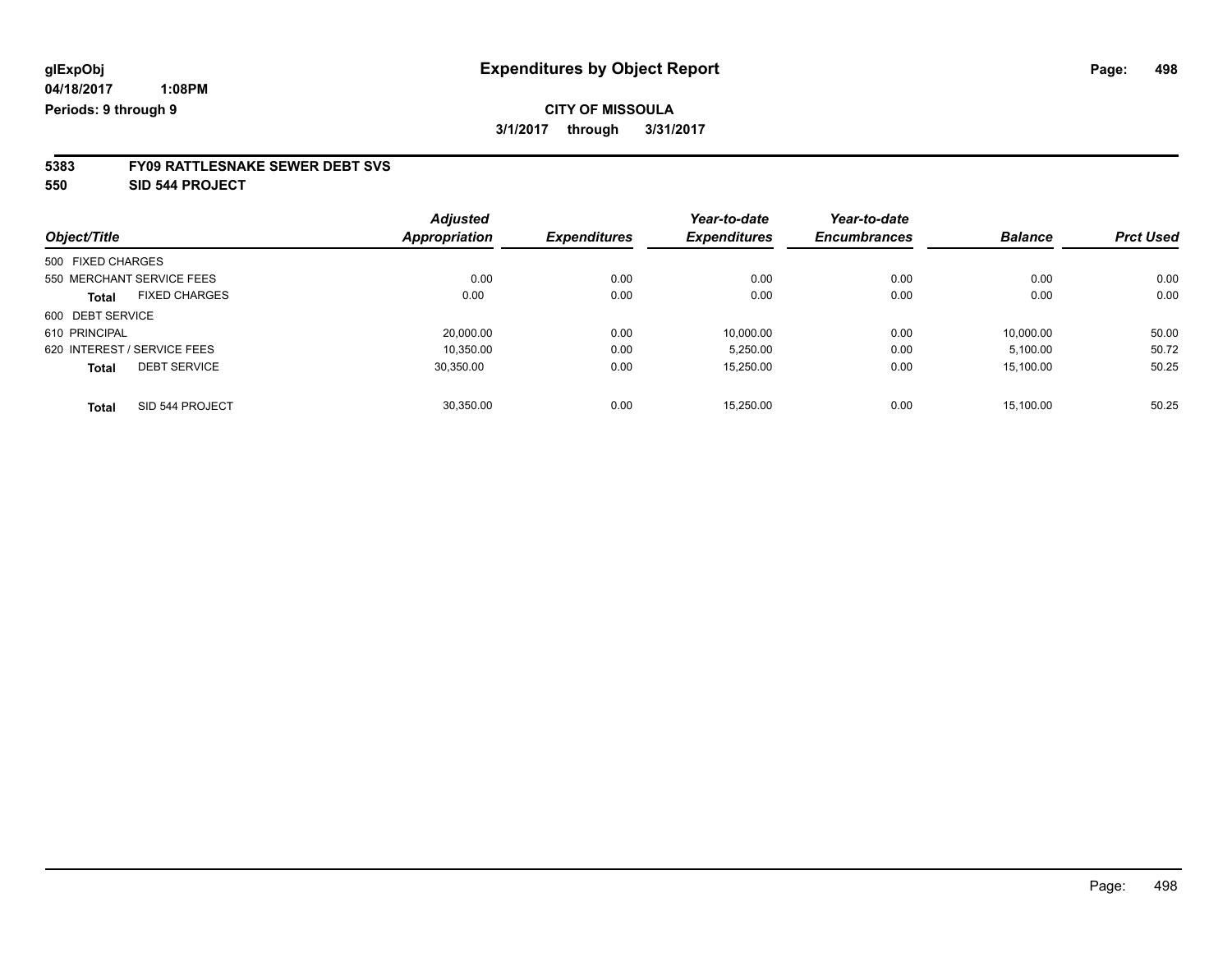### **5383 FY09 RATTLESNAKE SEWER DEBT SVS**

| Object/Title                                    | <b>Adjusted</b><br><b>Appropriation</b> | <b>Expenditures</b> | Year-to-date<br><b>Expenditures</b> | Year-to-date<br><b>Encumbrances</b> | <b>Balance</b> | <b>Prct Used</b> |
|-------------------------------------------------|-----------------------------------------|---------------------|-------------------------------------|-------------------------------------|----------------|------------------|
| 500 FIXED CHARGES                               |                                         |                     |                                     |                                     |                |                  |
| 550 MERCHANT SERVICE FEES                       | 0.00                                    | 0.00                | 0.00                                | 0.00                                | 0.00           | 0.00             |
| <b>FIXED CHARGES</b><br><b>Total</b>            | 0.00                                    | 0.00                | 0.00                                | 0.00                                | 0.00           | 0.00             |
| 600 DEBT SERVICE                                |                                         |                     |                                     |                                     |                |                  |
| 610 PRINCIPAL                                   | 20.000.00                               | 0.00                | 10.000.00                           | 0.00                                | 10.000.00      | 50.00            |
| 620 INTEREST / SERVICE FEES                     | 10,350.00                               | 0.00                | 5.250.00                            | 0.00                                | 5.100.00       | 50.72            |
| <b>DEBT SERVICE</b><br><b>Total</b>             | 30.350.00                               | 0.00                | 15,250.00                           | 0.00                                | 15.100.00      | 50.25            |
| FY09 RATTLESNAKE SEWER DEBT SVS<br><b>Total</b> | 30.350.00                               | 0.00                | 15.250.00                           | 0.00                                | 15.100.00      | 50.25            |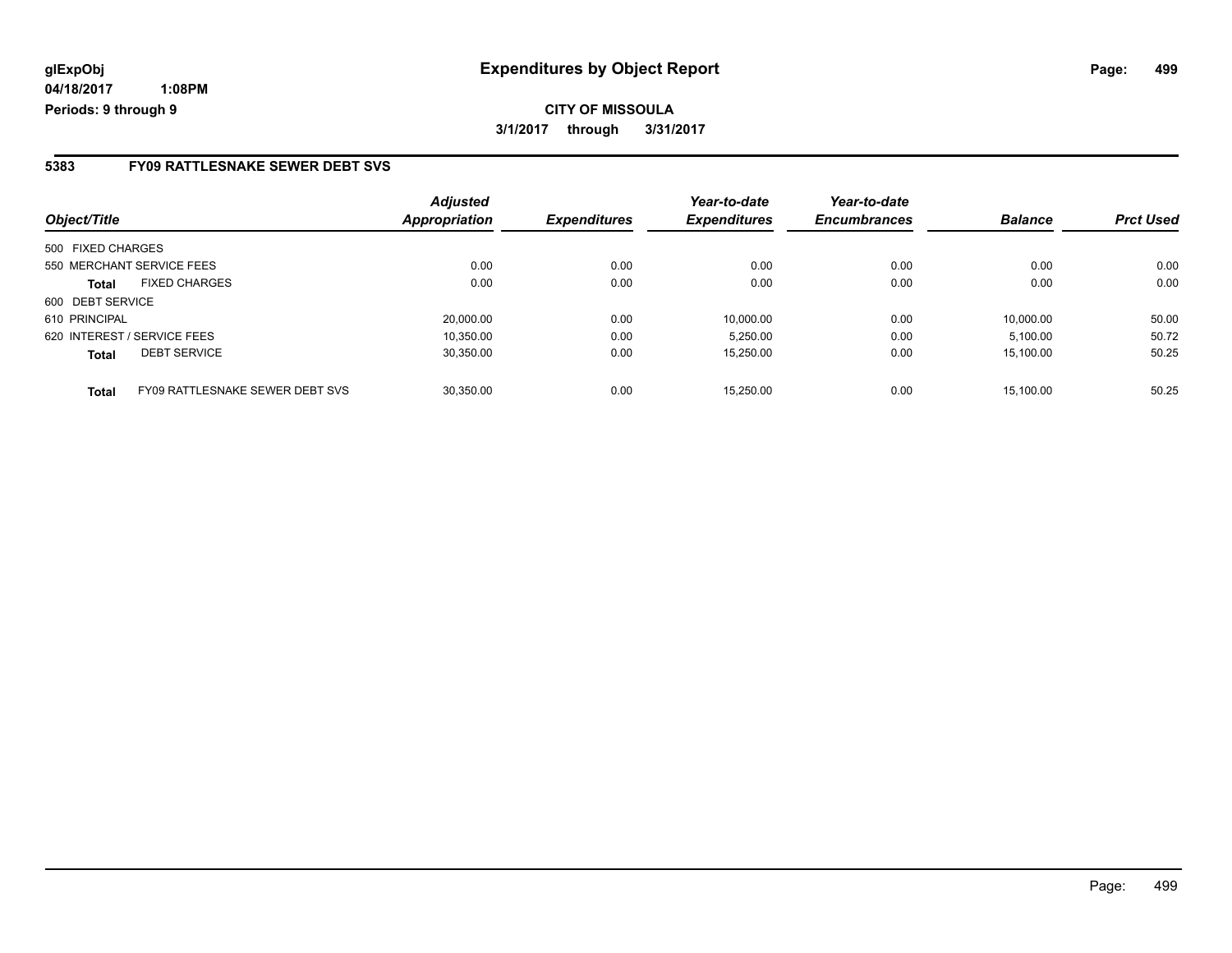**5384 09 LOLO BOND RESERVE**

| Object/Title                         | <b>Adjusted</b><br><b>Appropriation</b> | <b>Expenditures</b> | Year-to-date<br><b>Expenditures</b> | Year-to-date<br><b>Encumbrances</b> | <b>Balance</b> | <b>Prct Used</b> |
|--------------------------------------|-----------------------------------------|---------------------|-------------------------------------|-------------------------------------|----------------|------------------|
| 500 FIXED CHARGES                    |                                         |                     |                                     |                                     |                |                  |
| 550 MERCHANT SERVICE FEES            | 0.00                                    | 0.00                | 0.00                                | 0.00                                | 0.00           | 0.00             |
| <b>FIXED CHARGES</b><br><b>Total</b> | 0.00                                    | 0.00                | 0.00                                | 0.00                                | 0.00           | 0.00             |
| 800 OTHER OBJECTS                    |                                         |                     |                                     |                                     |                |                  |
| 820 TRANSFERS TO OTHER FUNDS         | 0.00                                    | 0.00                | 0.00                                | 0.00                                | 0.00           | 0.00             |
| OTHER OBJECTS<br><b>Total</b>        | 0.00                                    | 0.00                | 0.00                                | 0.00                                | 0.00           | 0.00             |
| <b>WASTEWATER</b><br>Total           | 0.00                                    | 0.00                | 0.00                                | 0.00                                | 0.00           | 0.00             |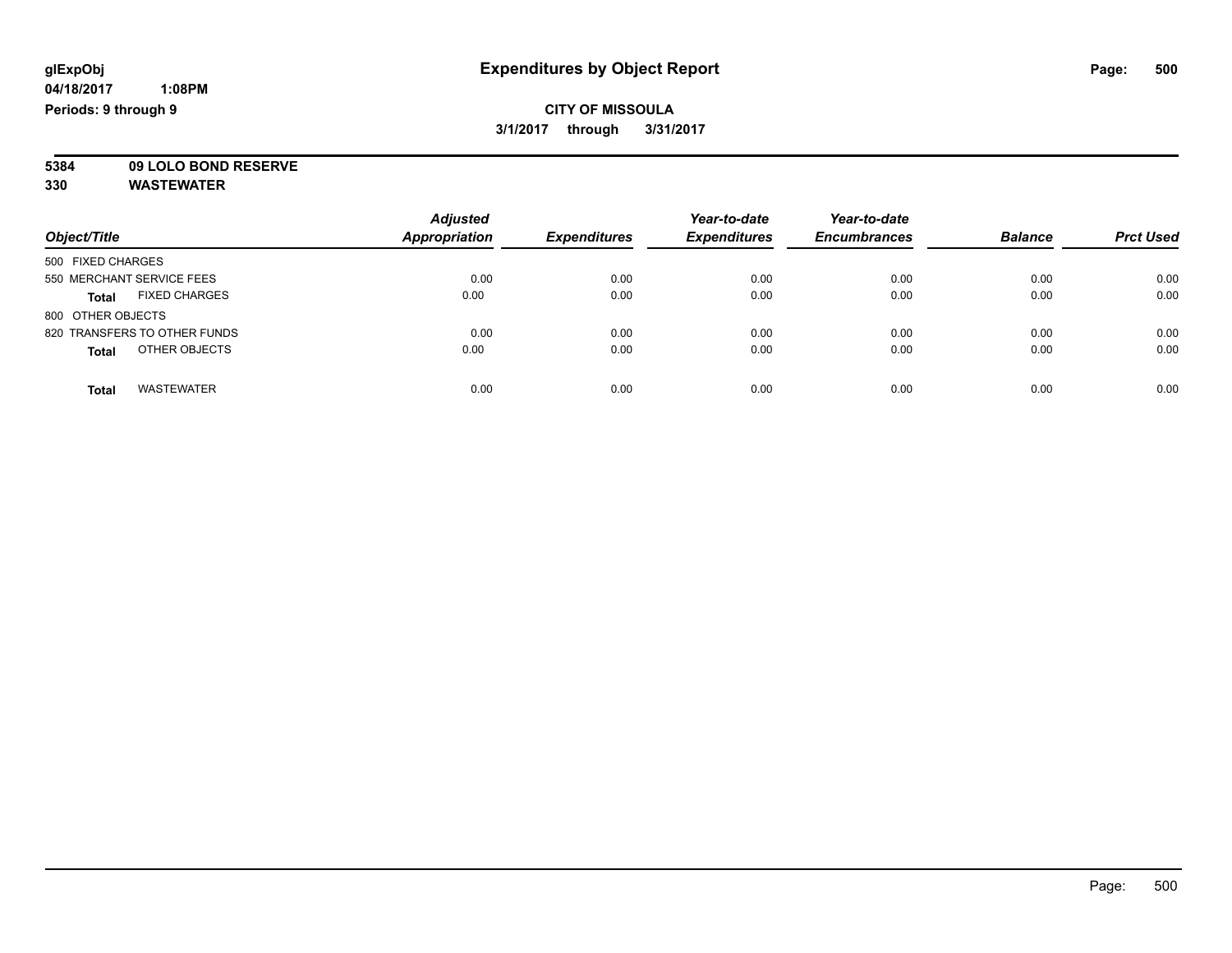**CITY OF MISSOULA 3/1/2017 through 3/31/2017**

#### **5384 09 LOLO BOND RESERVE**

| Object/Title                         | <b>Adjusted</b><br><b>Appropriation</b> | <b>Expenditures</b> | Year-to-date<br><b>Expenditures</b> | Year-to-date<br><b>Encumbrances</b> | <b>Balance</b> | <b>Prct Used</b> |
|--------------------------------------|-----------------------------------------|---------------------|-------------------------------------|-------------------------------------|----------------|------------------|
| 500 FIXED CHARGES                    |                                         |                     |                                     |                                     |                |                  |
| 550 MERCHANT SERVICE FEES            | 0.00                                    | 0.00                | 0.00                                | 0.00                                | 0.00           | 0.00             |
| <b>FIXED CHARGES</b><br><b>Total</b> | 0.00                                    | 0.00                | 0.00                                | 0.00                                | 0.00           | 0.00             |
| 800 OTHER OBJECTS                    |                                         |                     |                                     |                                     |                |                  |
| 820 TRANSFERS TO OTHER FUNDS         | 0.00                                    | 0.00                | 0.00                                | 0.00                                | 0.00           | 0.00             |
| OTHER OBJECTS<br><b>Total</b>        | 0.00                                    | 0.00                | 0.00                                | 0.00                                | 0.00           | 0.00             |
| 09 LOLO BOND RESERVE<br><b>Total</b> | 0.00                                    | 0.00                | 0.00                                | 0.00                                | 0.00           | 0.00             |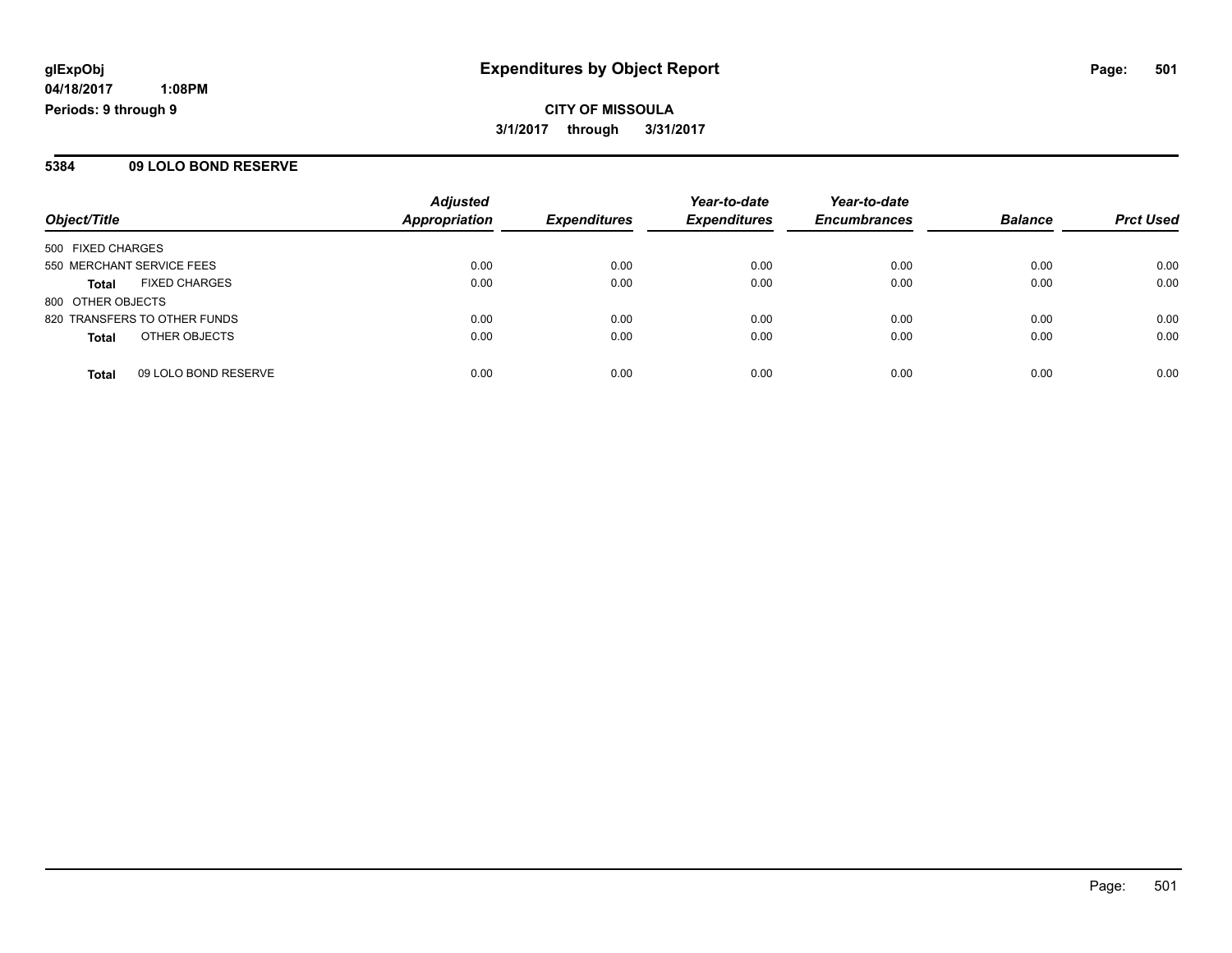**CITY OF MISSOULA 3/1/2017 through 3/31/2017**

# **5385 HEADWORKS 2010 BOND RESERVE**

| Object/Title                  | <b>Adjusted</b><br>Appropriation | <b>Expenditures</b> | Year-to-date<br><b>Expenditures</b> | Year-to-date<br><b>Encumbrances</b> | <b>Balance</b> | <b>Prct Used</b> |
|-------------------------------|----------------------------------|---------------------|-------------------------------------|-------------------------------------|----------------|------------------|
| 800 OTHER OBJECTS             |                                  |                     |                                     |                                     |                |                  |
| 820 TRANSFERS TO OTHER FUNDS  | 0.00                             | 0.00                | 0.00                                | 0.00                                | 0.00           | 0.00             |
| OTHER OBJECTS<br><b>Total</b> | 0.00                             | 0.00                | 0.00                                | 0.00                                | 0.00           | 0.00             |
| <b>WASTEWATER</b><br>Total    | 0.00                             | 0.00                | 0.00                                | 0.00                                | 0.00           | 0.00             |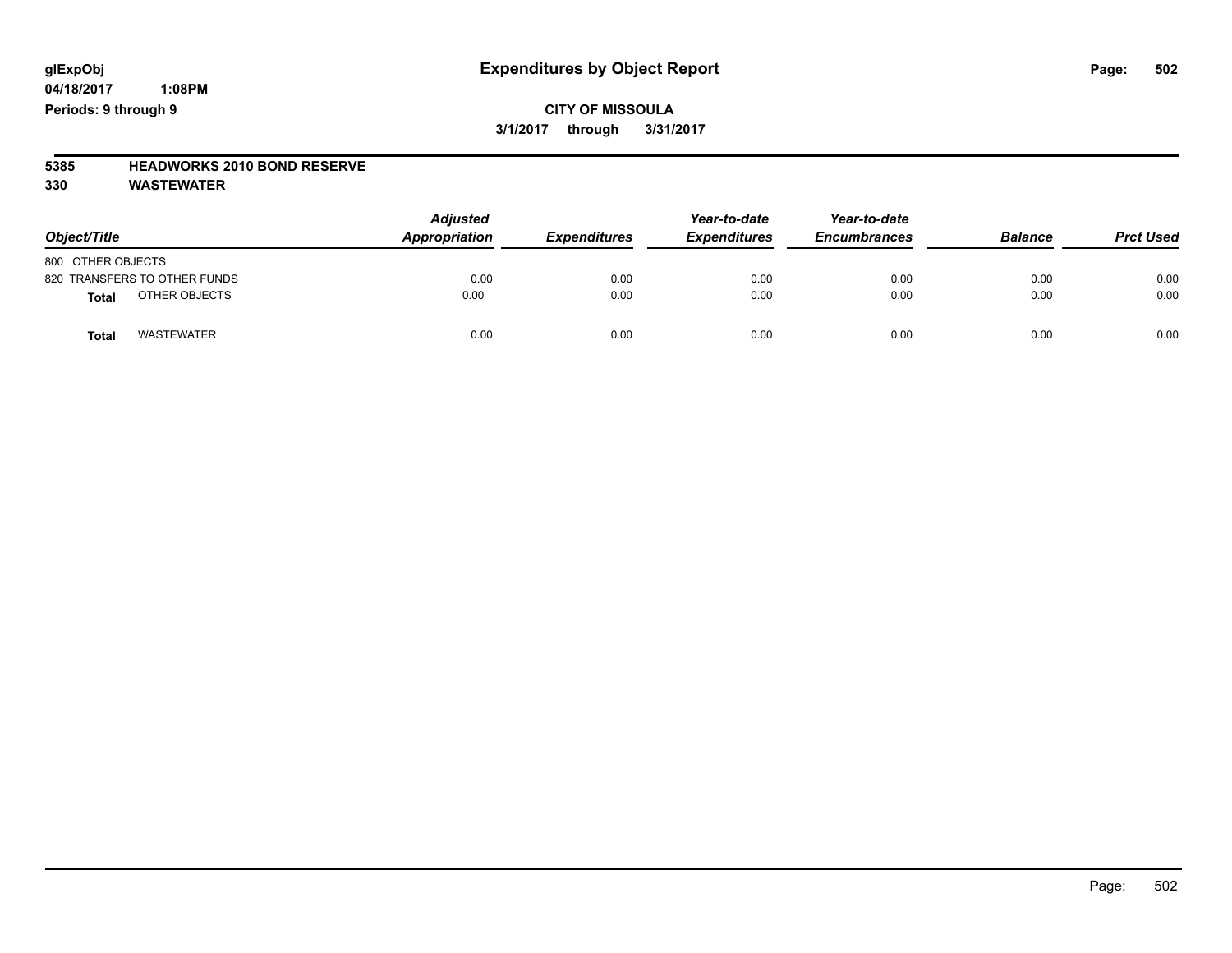# **glExpObj Expenditures by Object Report Page: 503**

**04/18/2017 1:08PM Periods: 9 through 9**

**5385 HEADWORKS 2010 BOND RESERVE**

| Object/Title                                       | <b>Adjusted</b><br>Appropriation | <b>Expenditures</b> | Year-to-date<br><b>Expenditures</b> | Year-to-date<br><b>Encumbrances</b> | <b>Balance</b> | <b>Prct Used</b> |
|----------------------------------------------------|----------------------------------|---------------------|-------------------------------------|-------------------------------------|----------------|------------------|
| 800 OTHER OBJECTS                                  |                                  |                     |                                     |                                     |                |                  |
| 820 TRANSFERS TO OTHER FUNDS                       | 0.00                             | 0.00                | 0.00                                | 0.00                                | 0.00           | 0.00             |
| OTHER OBJECTS<br>Total                             | 0.00                             | 0.00                | 0.00                                | 0.00                                | 0.00           | 0.00             |
| <b>HEADWORKS 2010 BOND RESERVE</b><br><b>Total</b> | 0.00                             | 0.00                | 0.00                                | 0.00                                | 0.00           | 0.00             |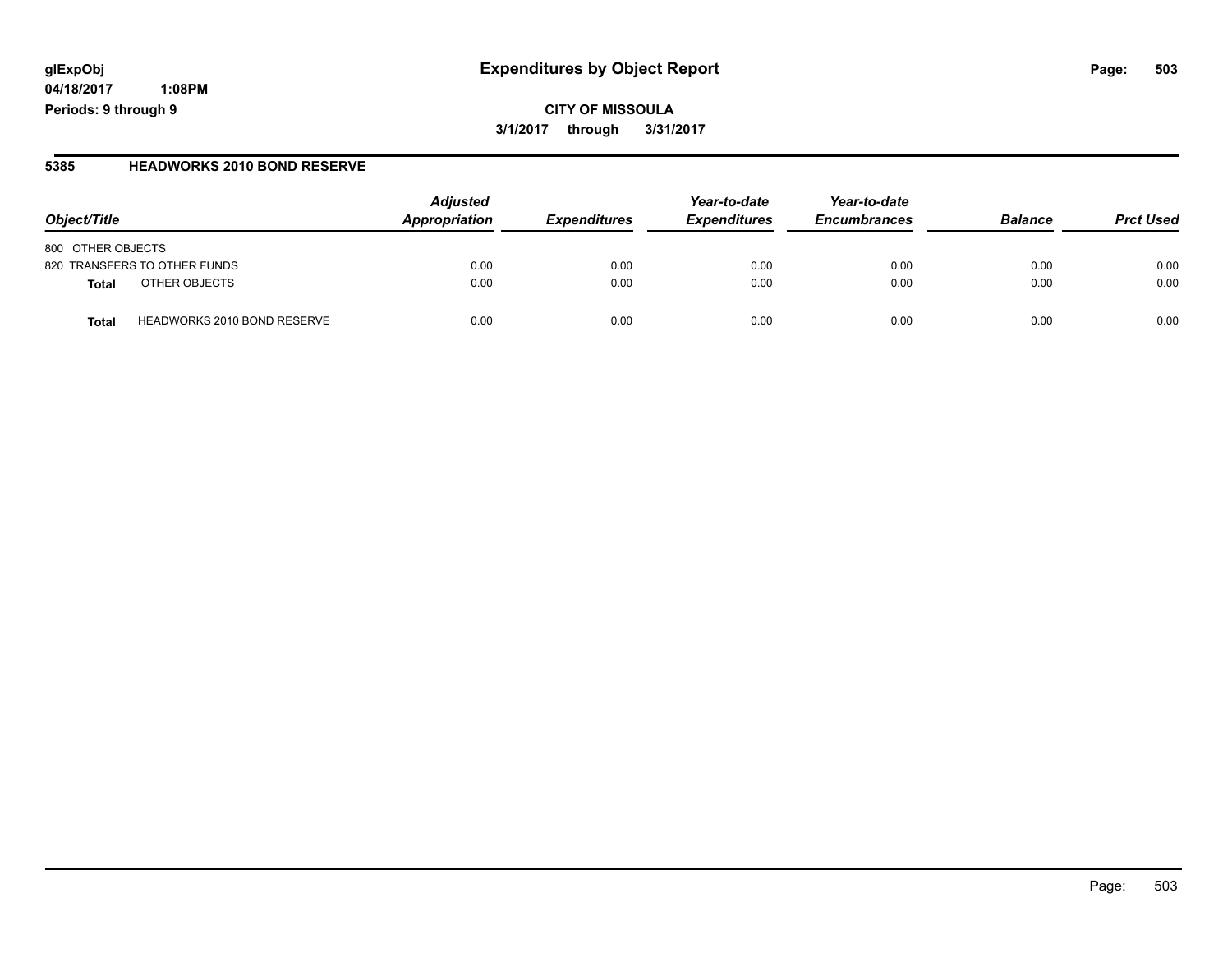# **5386 FY10 HEADWORKS DEBT SERVICE**

|                                      |                      | <b>Adjusted</b>     | Year-to-date        | Year-to-date        |                |                  |
|--------------------------------------|----------------------|---------------------|---------------------|---------------------|----------------|------------------|
| Object/Title                         | <b>Appropriation</b> | <b>Expenditures</b> | <b>Expenditures</b> | <b>Encumbrances</b> | <b>Balance</b> | <b>Prct Used</b> |
| 500 FIXED CHARGES                    |                      |                     |                     |                     |                |                  |
| 550 MERCHANT SERVICE FEES            |                      | 0.00<br>0.00        | 700.00              | 0.00                | $-700.00$      | 0.00             |
| <b>FIXED CHARGES</b><br><b>Total</b> |                      | 0.00<br>0.00        | 700.00              | 0.00                | $-700.00$      | 0.00             |
| 600 DEBT SERVICE                     |                      |                     |                     |                     |                |                  |
| 610 PRINCIPAL                        |                      | 0.00<br>140.000.00  | 0.00                | 0.00                | 140.000.00     | 0.00             |
| 620 INTEREST / SERVICE FEES          |                      | 0.00<br>558,099.00  | 279.049.64          | 0.00                | 279.049.36     | 50.00            |
| <b>DEBT SERVICE</b><br><b>Total</b>  |                      | 698.099.00<br>0.00  | 279.049.64          | 0.00                | 419.049.36     | 39.97            |
| <b>WASTEWATER</b><br><b>Total</b>    |                      | 0.00<br>698,099.00  | 279.749.64          | 0.00                | 418.349.36     | 40.07            |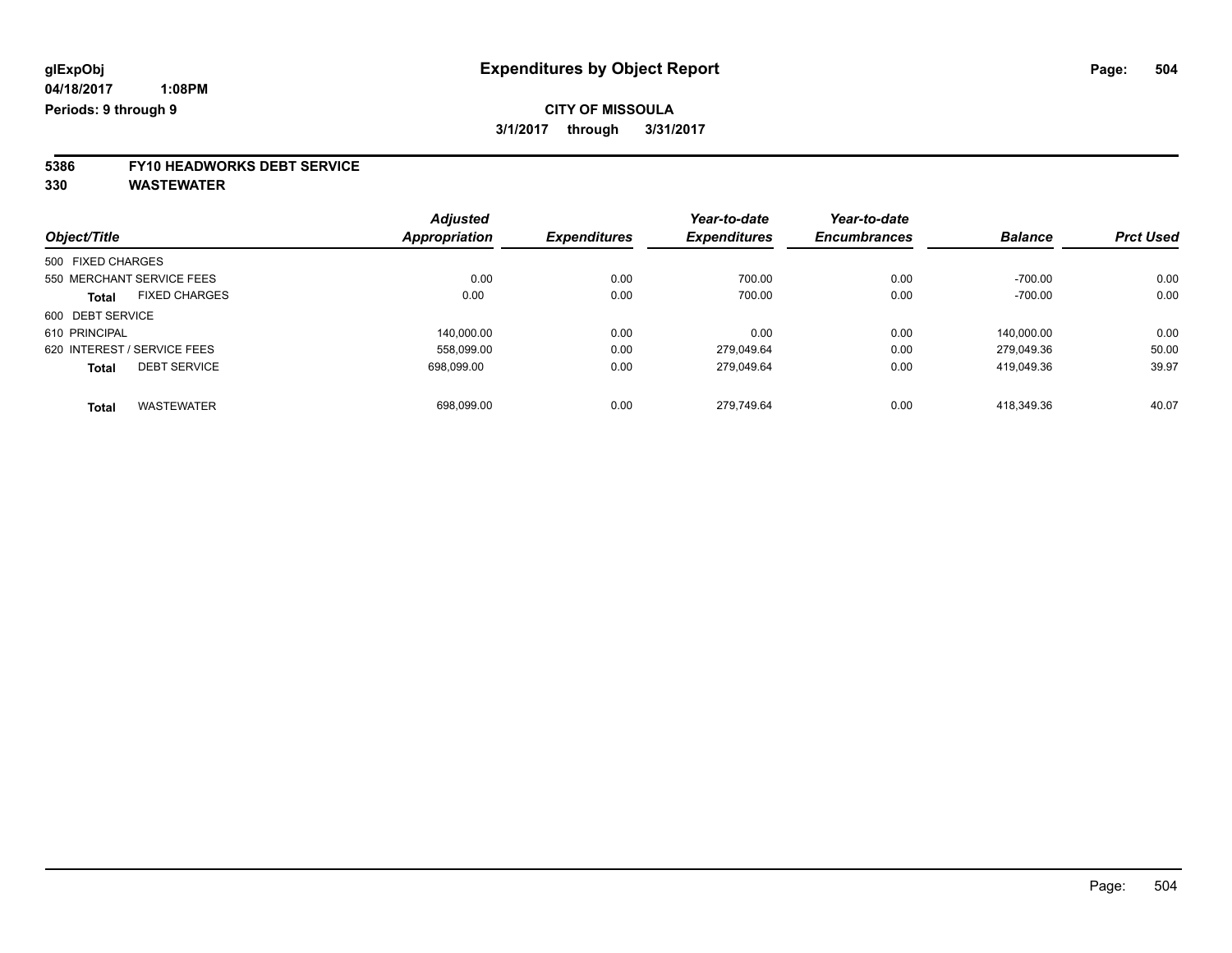### **5386 FY10 HEADWORKS DEBT SERVICE**

| Object/Title                                | <b>Adjusted</b><br>Appropriation | <b>Expenditures</b> | Year-to-date<br><b>Expenditures</b> | Year-to-date<br><b>Encumbrances</b> | <b>Balance</b> | <b>Prct Used</b> |
|---------------------------------------------|----------------------------------|---------------------|-------------------------------------|-------------------------------------|----------------|------------------|
| 500 FIXED CHARGES                           |                                  |                     |                                     |                                     |                |                  |
| 550 MERCHANT SERVICE FEES                   | 0.00                             | 0.00                | 700.00                              | 0.00                                | $-700.00$      | 0.00             |
| <b>FIXED CHARGES</b><br><b>Total</b>        | 0.00                             | 0.00                | 700.00                              | 0.00                                | $-700.00$      | 0.00             |
| 600 DEBT SERVICE                            |                                  |                     |                                     |                                     |                |                  |
| 610 PRINCIPAL                               | 140.000.00                       | 0.00                | 0.00                                | 0.00                                | 140,000.00     | 0.00             |
| 620 INTEREST / SERVICE FEES                 | 558.099.00                       | 0.00                | 279.049.64                          | 0.00                                | 279.049.36     | 50.00            |
| <b>DEBT SERVICE</b><br><b>Total</b>         | 698.099.00                       | 0.00                | 279.049.64                          | 0.00                                | 419.049.36     | 39.97            |
| FY10 HEADWORKS DEBT SERVICE<br><b>Total</b> | 698.099.00                       | 0.00                | 279.749.64                          | 0.00                                | 418.349.36     | 40.07            |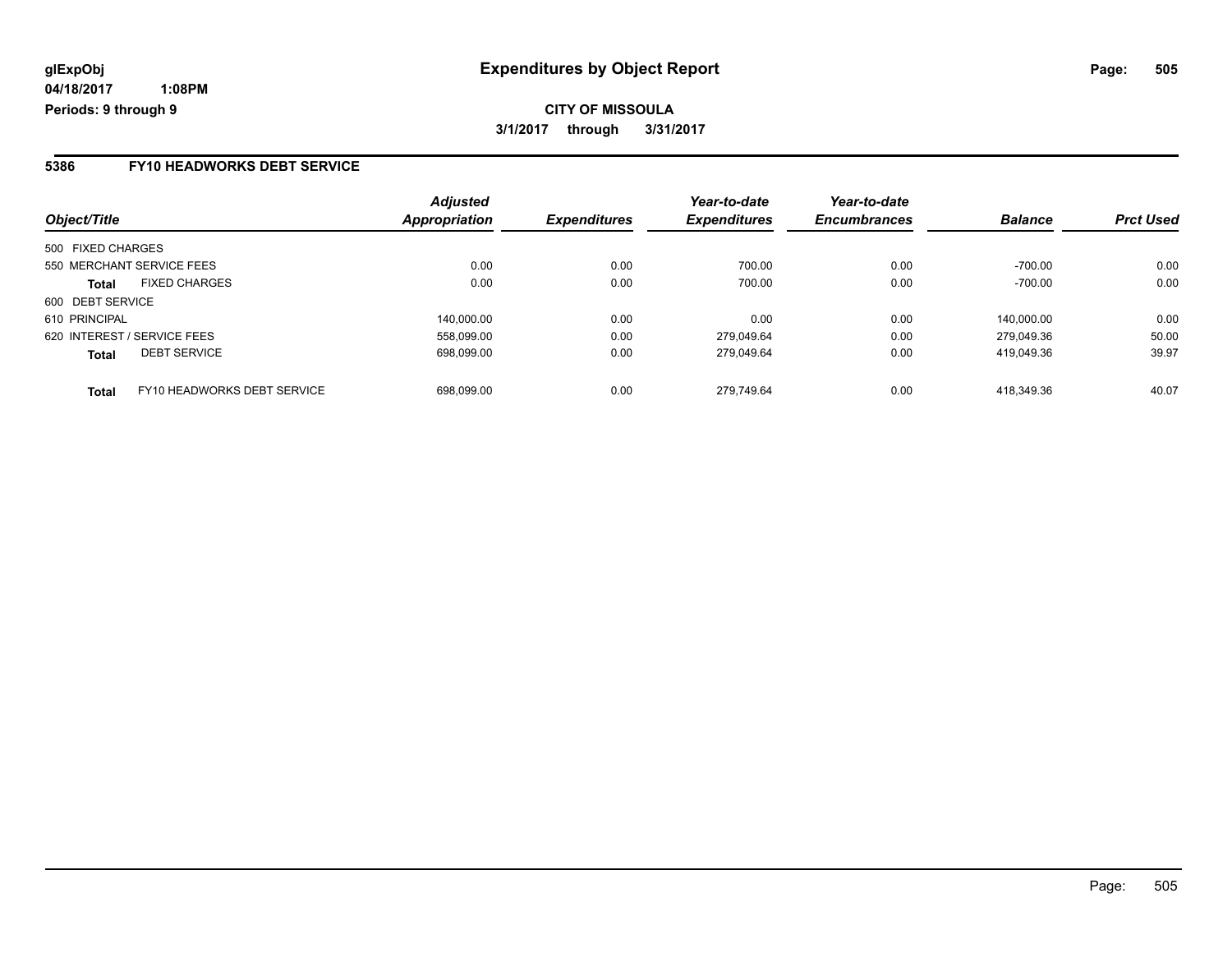# **5387 FY11 SEWER \$1.29M BOND DEBT SERVICE**

**330 WASTEWATER**

|                                      | <b>Adjusted</b>      |                     | Year-to-date        | Year-to-date        |                |                  |
|--------------------------------------|----------------------|---------------------|---------------------|---------------------|----------------|------------------|
| Object/Title                         | <b>Appropriation</b> | <b>Expenditures</b> | <b>Expenditures</b> | <b>Encumbrances</b> | <b>Balance</b> | <b>Prct Used</b> |
| 500 FIXED CHARGES                    |                      |                     |                     |                     |                |                  |
| 550 MERCHANT SERVICE FEES            | 0.00                 | 0.00                | 0.00                | 0.00                | 0.00           | 0.00             |
| <b>FIXED CHARGES</b><br><b>Total</b> | 0.00                 | 0.00                | 0.00                | 0.00                | 0.00           | 0.00             |
| 600 DEBT SERVICE                     |                      |                     |                     |                     |                |                  |
| 610 PRINCIPAL                        | 45.000.00            | 0.00                | 0.00                | 0.00                | 45.000.00      | 0.00             |
| 620 INTEREST / SERVICE FEES          | 55,380.00            | 0.00                | 27,690.00           | 0.00                | 27.690.00      | 50.00            |
| <b>DEBT SERVICE</b><br><b>Total</b>  | 100.380.00           | 0.00                | 27.690.00           | 0.00                | 72.690.00      | 27.59            |
| <b>WASTEWATER</b><br>Total           | 100,380.00           | 0.00                | 27.690.00           | 0.00                | 72.690.00      | 27.59            |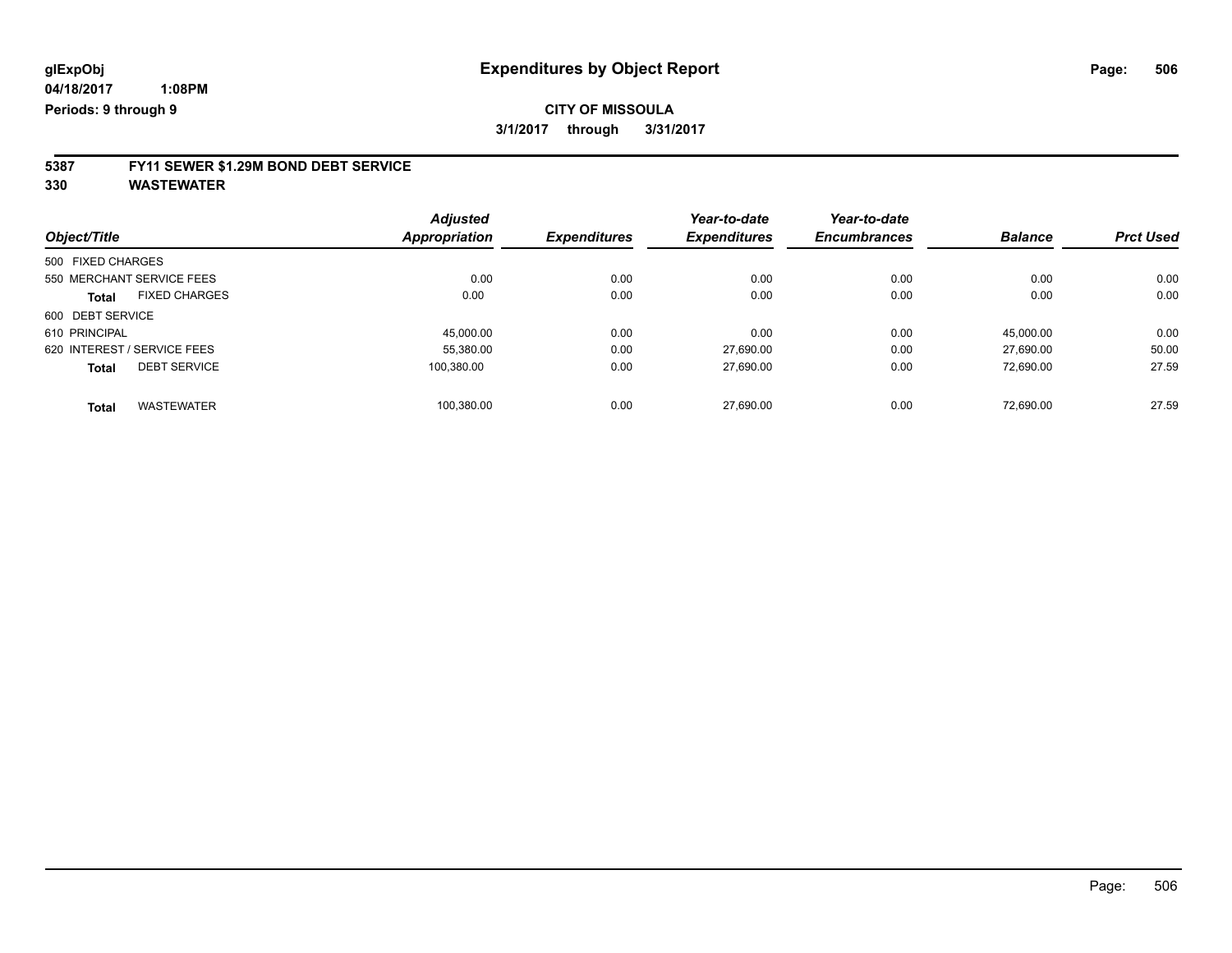**CITY OF MISSOULA 3/1/2017 through 3/31/2017**

### **5387 FY11 SEWER \$1.29M BOND DEBT SERVICE**

| Object/Title      |                                     | <b>Adjusted</b><br><b>Appropriation</b> | <b>Expenditures</b> | Year-to-date<br><b>Expenditures</b> | Year-to-date<br><b>Encumbrances</b> | <b>Balance</b> | <b>Prct Used</b> |
|-------------------|-------------------------------------|-----------------------------------------|---------------------|-------------------------------------|-------------------------------------|----------------|------------------|
| 500 FIXED CHARGES |                                     |                                         |                     |                                     |                                     |                |                  |
|                   | 550 MERCHANT SERVICE FEES           | 0.00                                    | 0.00                | 0.00                                | 0.00                                | 0.00           | 0.00             |
| <b>Total</b>      | <b>FIXED CHARGES</b>                | 0.00                                    | 0.00                | 0.00                                | 0.00                                | 0.00           | 0.00             |
| 600 DEBT SERVICE  |                                     |                                         |                     |                                     |                                     |                |                  |
| 610 PRINCIPAL     |                                     | 45.000.00                               | 0.00                | 0.00                                | 0.00                                | 45.000.00      | 0.00             |
|                   | 620 INTEREST / SERVICE FEES         | 55.380.00                               | 0.00                | 27.690.00                           | 0.00                                | 27.690.00      | 50.00            |
| <b>Total</b>      | <b>DEBT SERVICE</b>                 | 100,380.00                              | 0.00                | 27,690.00                           | 0.00                                | 72.690.00      | 27.59            |
| <b>Total</b>      | FY11 SEWER \$1.29M BOND DEBT SERVIC | 100.380.00                              | 0.00                | 27.690.00                           | 0.00                                | 72.690.00      | 27.59            |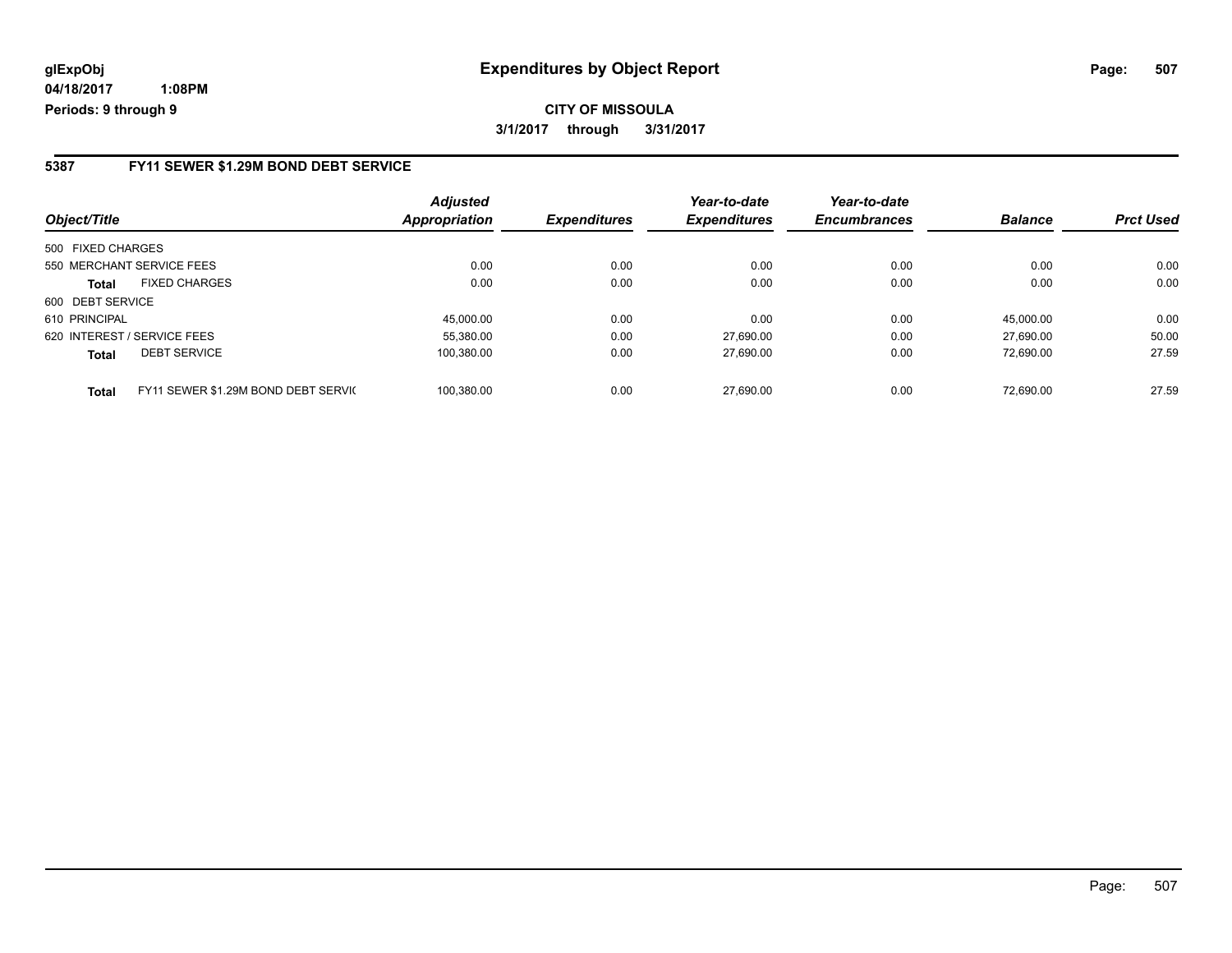# **5388 FY11 \$1.29M SEWER BOND RESERVE**

**330 WASTEWATER**

| Object/Title                         | <b>Adjusted</b><br><b>Appropriation</b> | <b>Expenditures</b> | Year-to-date<br><b>Expenditures</b> | Year-to-date<br><b>Encumbrances</b> | <b>Balance</b> | <b>Prct Used</b> |
|--------------------------------------|-----------------------------------------|---------------------|-------------------------------------|-------------------------------------|----------------|------------------|
| 500 FIXED CHARGES                    |                                         |                     |                                     |                                     |                |                  |
| 550 MERCHANT SERVICE FEES            | 0.00                                    | 0.00                | 0.00                                | 0.00                                | 0.00           | 0.00             |
| <b>FIXED CHARGES</b><br><b>Total</b> | 0.00                                    | 0.00                | 0.00                                | 0.00                                | 0.00           | 0.00             |
| 800 OTHER OBJECTS                    |                                         |                     |                                     |                                     |                |                  |
| 820 TRANSFERS TO OTHER FUNDS         | 0.00                                    | 0.00                | 0.00                                | 0.00                                | 0.00           | 0.00             |
| OTHER OBJECTS<br><b>Total</b>        | 0.00                                    | 0.00                | 0.00                                | 0.00                                | 0.00           | 0.00             |
| <b>WASTEWATER</b><br><b>Total</b>    | 0.00                                    | 0.00                | 0.00                                | 0.00                                | 0.00           | 0.00             |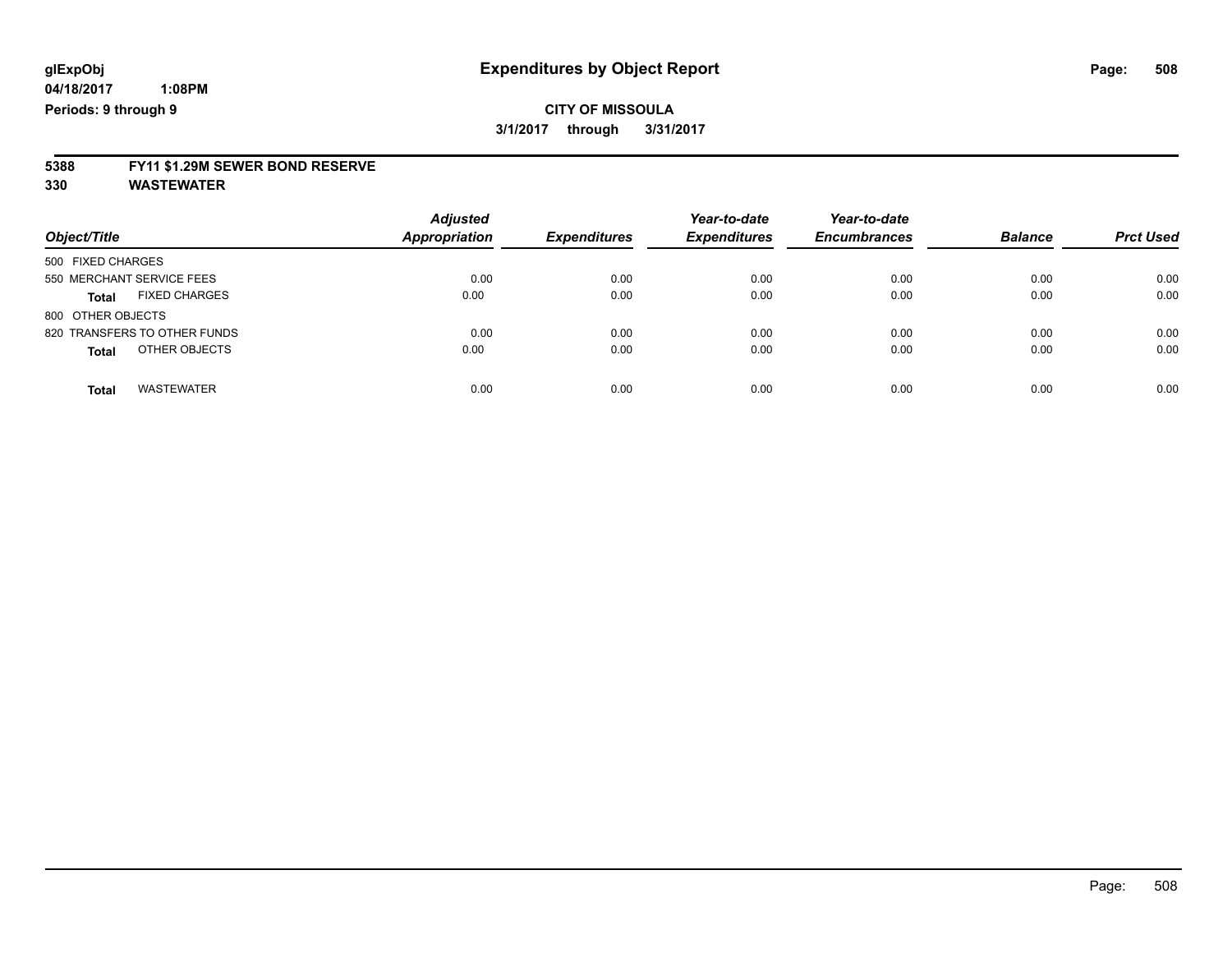# **glExpObj Expenditures by Object Report Page: 509**

**04/18/2017 1:08PM Periods: 9 through 9**

#### **5388 FY11 \$1.29M SEWER BOND RESERVE**

| Object/Title              |                                 | <b>Adjusted</b><br>Appropriation | <b>Expenditures</b> | Year-to-date<br><b>Expenditures</b> | Year-to-date<br><b>Encumbrances</b> | <b>Balance</b> | <b>Prct Used</b> |
|---------------------------|---------------------------------|----------------------------------|---------------------|-------------------------------------|-------------------------------------|----------------|------------------|
| 500 FIXED CHARGES         |                                 |                                  |                     |                                     |                                     |                |                  |
| 550 MERCHANT SERVICE FEES |                                 | 0.00                             | 0.00                | 0.00                                | 0.00                                | 0.00           | 0.00             |
| <b>Total</b>              | <b>FIXED CHARGES</b>            | 0.00                             | 0.00                | 0.00                                | 0.00                                | 0.00           | 0.00             |
| 800 OTHER OBJECTS         |                                 |                                  |                     |                                     |                                     |                |                  |
|                           | 820 TRANSFERS TO OTHER FUNDS    | 0.00                             | 0.00                | 0.00                                | 0.00                                | 0.00           | 0.00             |
| <b>Total</b>              | OTHER OBJECTS                   | 0.00                             | 0.00                | 0.00                                | 0.00                                | 0.00           | 0.00             |
| <b>Total</b>              | FY11 \$1.29M SEWER BOND RESERVE | 0.00                             | 0.00                | 0.00                                | 0.00                                | 0.00           | 0.00             |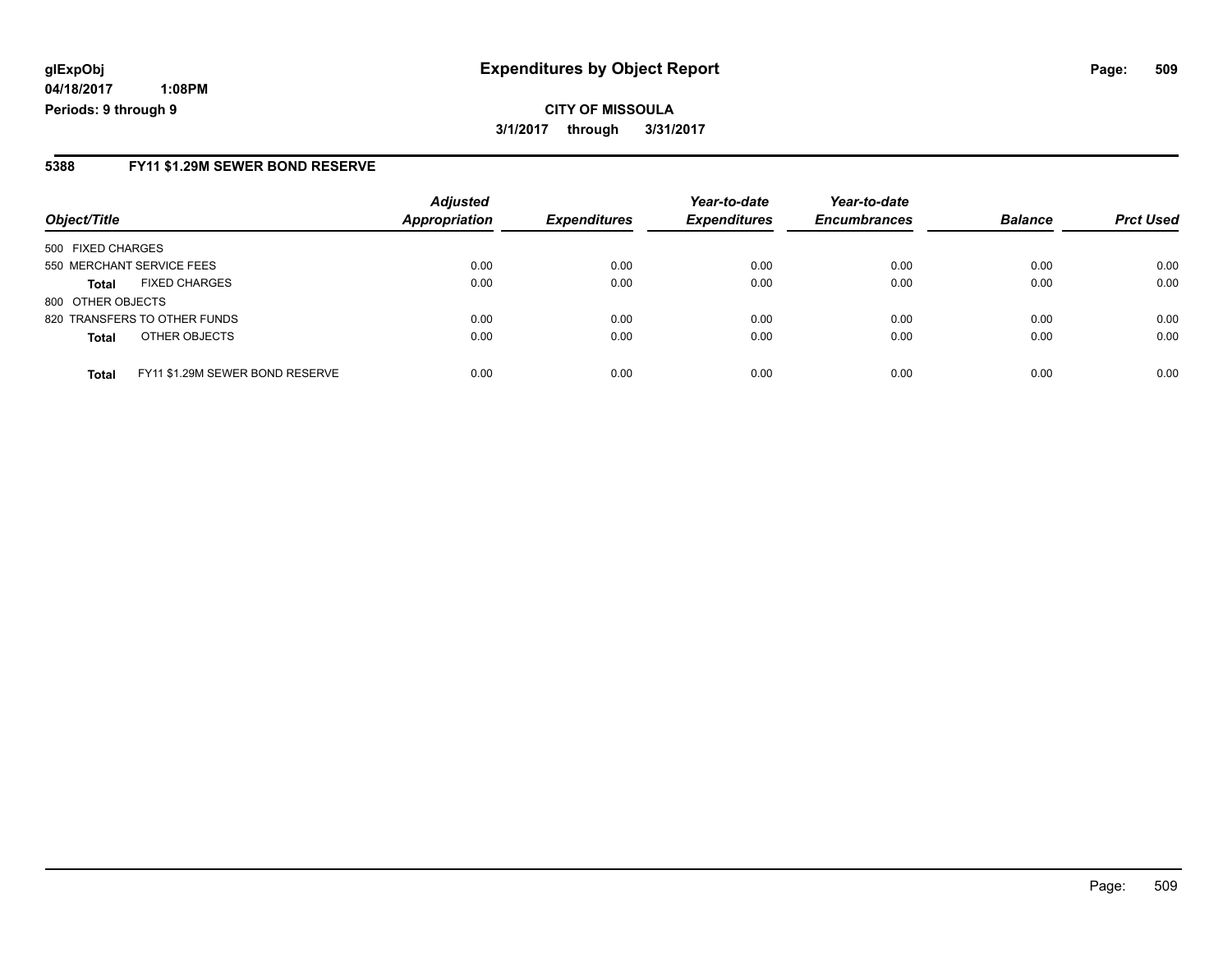# **5389 FY15 SEWER REVENUE BOND DEBT SERVICE**

**330 WASTEWATER**

|                                      | <b>Adjusted</b>      |                     | Year-to-date        | Year-to-date        |                |                  |
|--------------------------------------|----------------------|---------------------|---------------------|---------------------|----------------|------------------|
| Object/Title                         | <b>Appropriation</b> | <b>Expenditures</b> | <b>Expenditures</b> | <b>Encumbrances</b> | <b>Balance</b> | <b>Prct Used</b> |
| 500 FIXED CHARGES                    |                      |                     |                     |                     |                |                  |
| 550 MERCHANT SERVICE FEES            | 0.00                 | 0.00                | 0.00                | 0.00                | 0.00           | 0.00             |
| <b>FIXED CHARGES</b><br><b>Total</b> | 0.00                 | 0.00                | 0.00                | 0.00                | 0.00           | 0.00             |
| 600 DEBT SERVICE                     |                      |                     |                     |                     |                |                  |
| 610 PRINCIPAL                        | 39,000.00            | 0.00                | 19,000.00           | 0.00                | 20,000.00      | 48.72            |
| 620 INTEREST / SERVICE FEES          | 23,063.00            | 0.00                | 5.975.03            | 0.00                | 17.087.97      | 25.91            |
| <b>DEBT SERVICE</b><br><b>Total</b>  | 62.063.00            | 0.00                | 24.975.03           | 0.00                | 37.087.97      | 40.24            |
| <b>WASTEWATER</b><br><b>Total</b>    | 62,063.00            | 0.00                | 24.975.03           | 0.00                | 37.087.97      | 40.24            |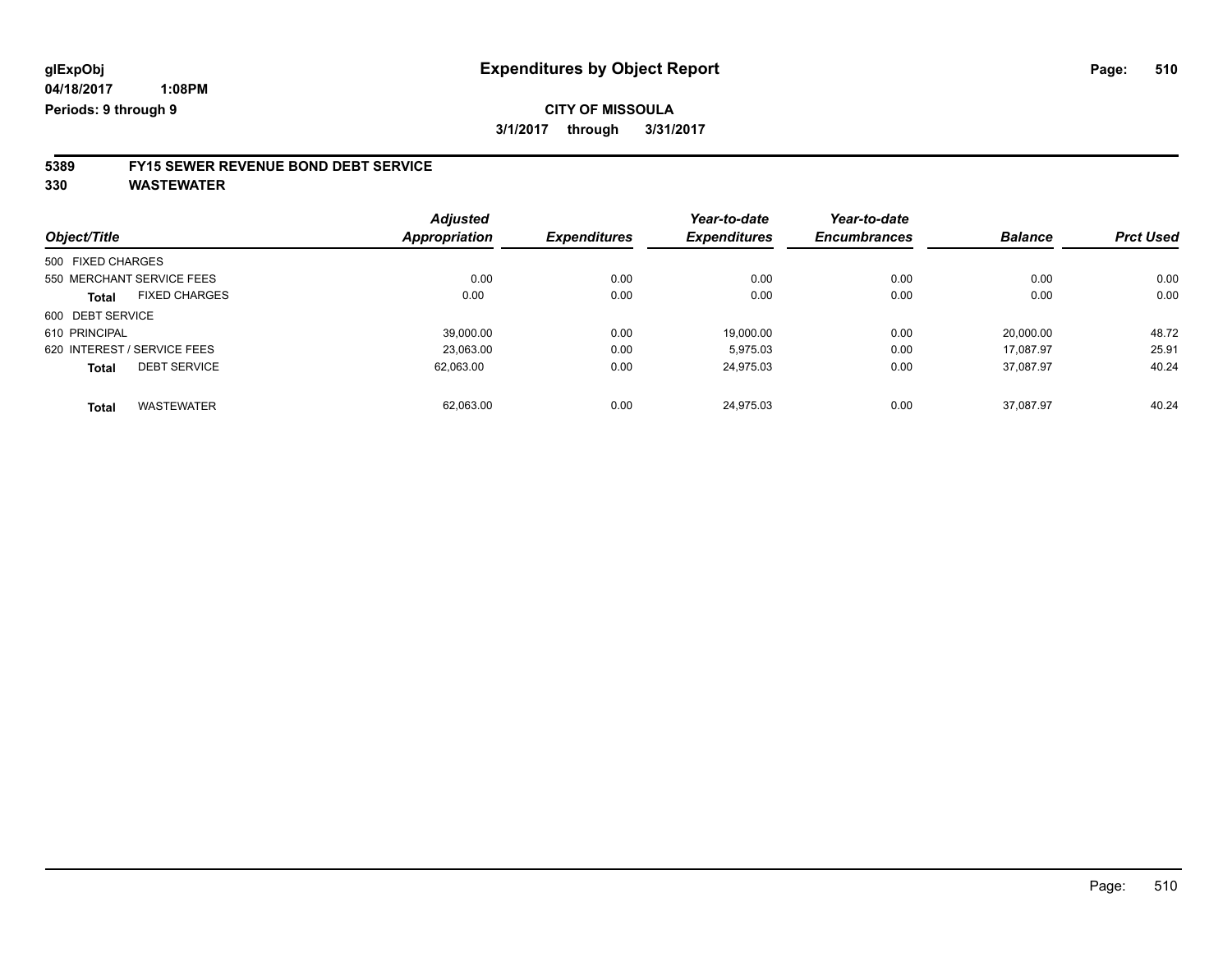# **glExpObj Expenditures by Object Report Page: 511**

**04/18/2017 1:08PM Periods: 9 through 9**

#### **5389 FY15 SEWER REVENUE BOND DEBT SERVICE**

| Object/Title                |                                  | <b>Adjusted</b><br><b>Appropriation</b> | <b>Expenditures</b> | Year-to-date<br><b>Expenditures</b> | Year-to-date<br><b>Encumbrances</b> | <b>Balance</b> | <b>Prct Used</b> |
|-----------------------------|----------------------------------|-----------------------------------------|---------------------|-------------------------------------|-------------------------------------|----------------|------------------|
| 500 FIXED CHARGES           |                                  |                                         |                     |                                     |                                     |                |                  |
| 550 MERCHANT SERVICE FEES   |                                  | 0.00                                    | 0.00                | 0.00                                | 0.00                                | 0.00           | 0.00             |
| <b>Total</b>                | <b>FIXED CHARGES</b>             | 0.00                                    | 0.00                | 0.00                                | 0.00                                | 0.00           | 0.00             |
| 600 DEBT SERVICE            |                                  |                                         |                     |                                     |                                     |                |                  |
| 610 PRINCIPAL               |                                  | 39.000.00                               | 0.00                | 19.000.00                           | 0.00                                | 20.000.00      | 48.72            |
| 620 INTEREST / SERVICE FEES |                                  | 23.063.00                               | 0.00                | 5.975.03                            | 0.00                                | 17.087.97      | 25.91            |
| <b>Total</b>                | <b>DEBT SERVICE</b>              | 62,063.00                               | 0.00                | 24,975.03                           | 0.00                                | 37.087.97      | 40.24            |
| <b>Total</b>                | FY15 SEWER REVENUE BOND DEBT SEF | 62.063.00                               | 0.00                | 24.975.03                           | 0.00                                | 37.087.97      | 40.24            |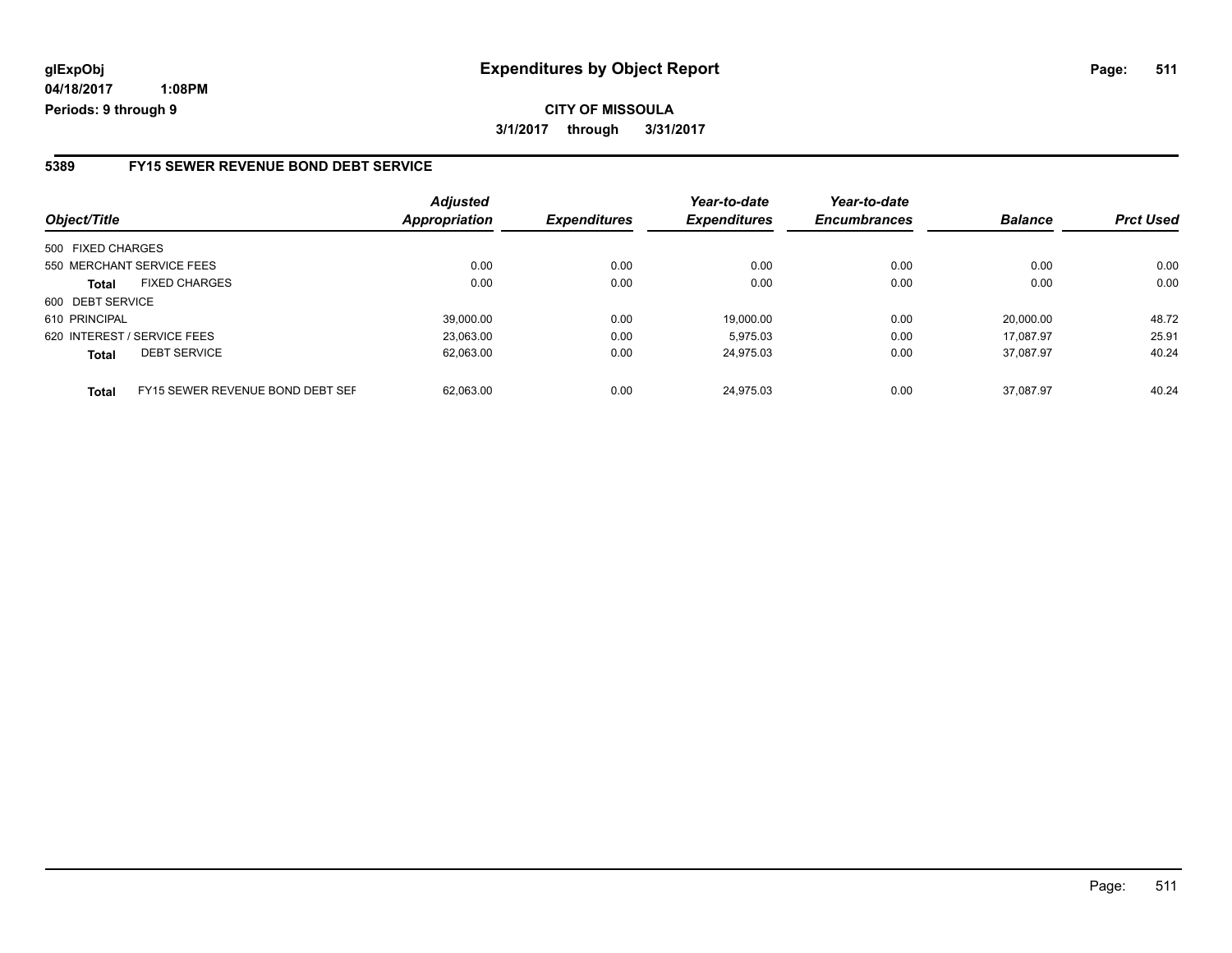# **5390 FY15 SEWER BOND DEBT RESERVE**

**330 WASTEWATER**

| Object/Title                         | <b>Adjusted</b><br><b>Appropriation</b> | <b>Expenditures</b> | Year-to-date<br><b>Expenditures</b> | Year-to-date<br><b>Encumbrances</b> | <b>Balance</b> | <b>Prct Used</b> |
|--------------------------------------|-----------------------------------------|---------------------|-------------------------------------|-------------------------------------|----------------|------------------|
| 500 FIXED CHARGES                    |                                         |                     |                                     |                                     |                |                  |
| 550 MERCHANT SERVICE FEES            | 0.00                                    | 0.00                | 0.00                                | 0.00                                | 0.00           | 0.00             |
| <b>FIXED CHARGES</b><br><b>Total</b> | 0.00                                    | 0.00                | 0.00                                | 0.00                                | 0.00           | 0.00             |
| 800 OTHER OBJECTS                    |                                         |                     |                                     |                                     |                |                  |
| 820 TRANSFERS TO OTHER FUNDS         | 0.00                                    | 0.00                | 0.00                                | 0.00                                | 0.00           | 0.00             |
| OTHER OBJECTS<br><b>Total</b>        | 0.00                                    | 0.00                | 0.00                                | 0.00                                | 0.00           | 0.00             |
|                                      |                                         |                     |                                     |                                     |                |                  |
| <b>WASTEWATER</b><br>Total           | 0.00                                    | 0.00                | 0.00                                | 0.00                                | 0.00           | 0.00             |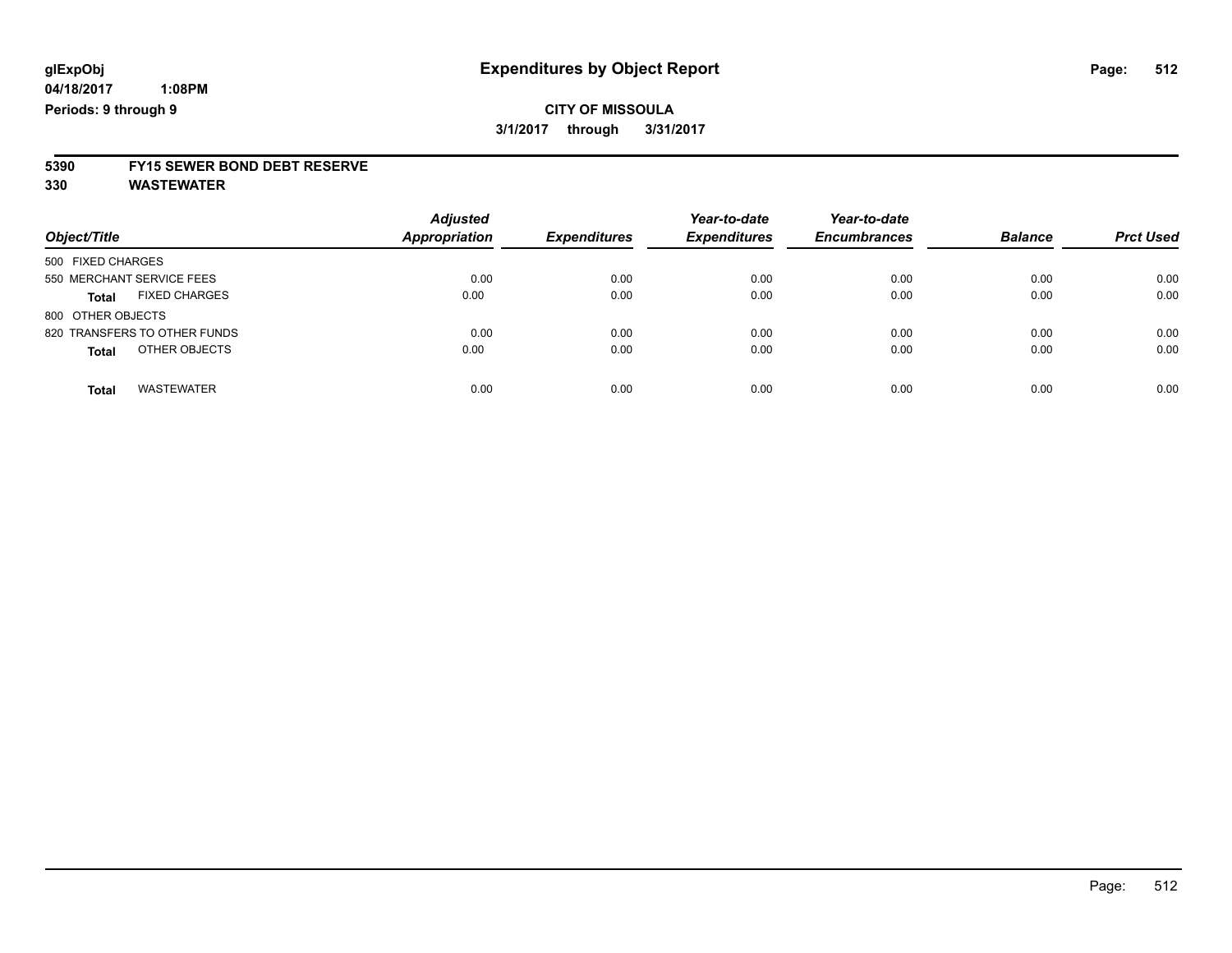# **glExpObj Expenditures by Object Report Page: 513**

**04/18/2017 1:08PM Periods: 9 through 9**

### **5390 FY15 SEWER BOND DEBT RESERVE**

| Object/Title                                 | <b>Adjusted</b><br><b>Appropriation</b> | <b>Expenditures</b> | Year-to-date<br><b>Expenditures</b> | Year-to-date<br><b>Encumbrances</b> | <b>Balance</b> | <b>Prct Used</b> |
|----------------------------------------------|-----------------------------------------|---------------------|-------------------------------------|-------------------------------------|----------------|------------------|
| 500 FIXED CHARGES                            |                                         |                     |                                     |                                     |                |                  |
| 550 MERCHANT SERVICE FEES                    | 0.00                                    | 0.00                | 0.00                                | 0.00                                | 0.00           | 0.00             |
| <b>FIXED CHARGES</b><br><b>Total</b>         | 0.00                                    | 0.00                | 0.00                                | 0.00                                | 0.00           | 0.00             |
| 800 OTHER OBJECTS                            |                                         |                     |                                     |                                     |                |                  |
| 820 TRANSFERS TO OTHER FUNDS                 | 0.00                                    | 0.00                | 0.00                                | 0.00                                | 0.00           | 0.00             |
| OTHER OBJECTS<br><b>Total</b>                | 0.00                                    | 0.00                | 0.00                                | 0.00                                | 0.00           | 0.00             |
| FY15 SEWER BOND DEBT RESERVE<br><b>Total</b> | 0.00                                    | 0.00                | 0.00                                | 0.00                                | 0.00           | 0.00             |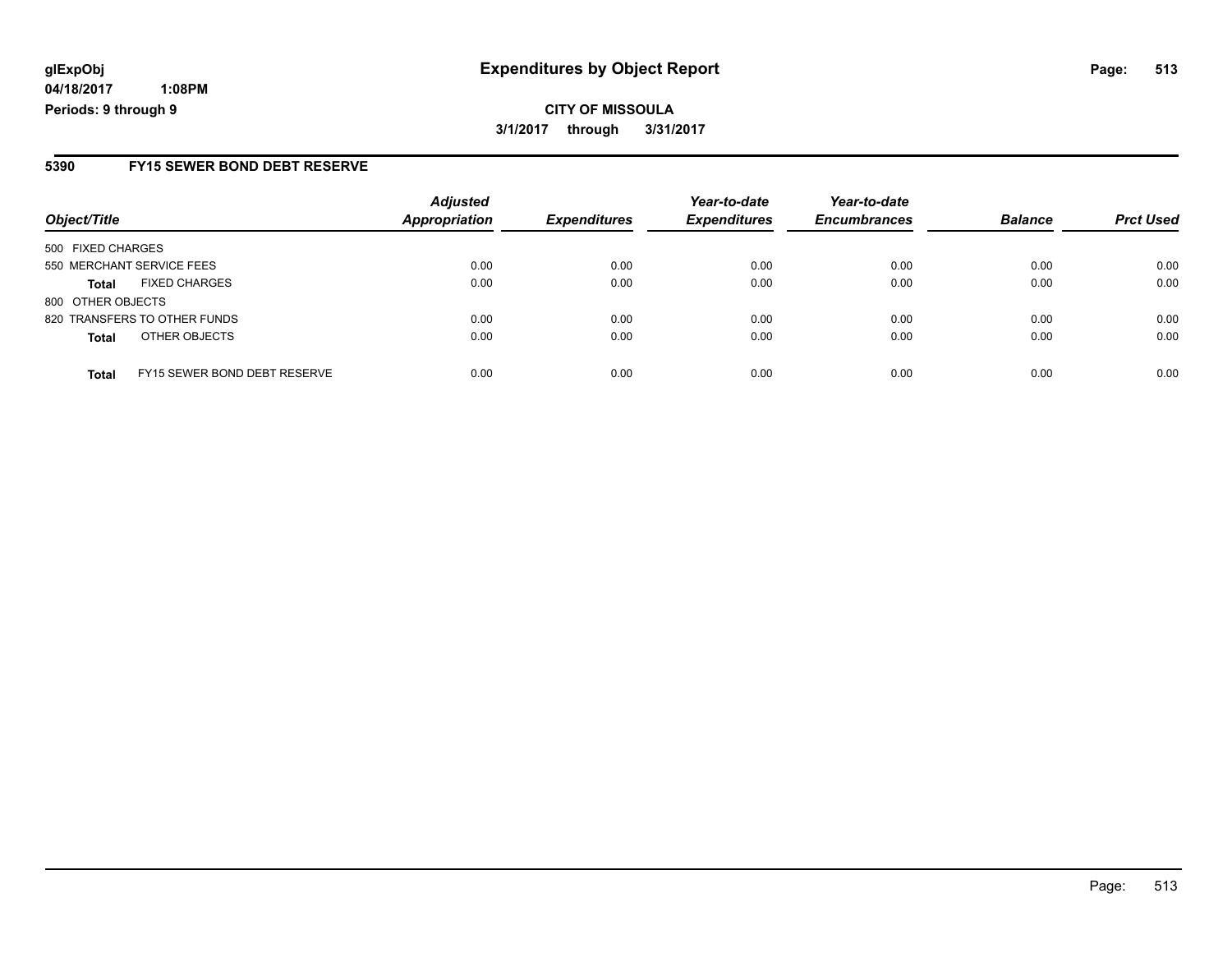**5450 STORMWATER UTILITIY 334 STORM WATER**

|                                     | <b>Adjusted</b>      |                     | Year-to-date        | Year-to-date        |                |                  |
|-------------------------------------|----------------------|---------------------|---------------------|---------------------|----------------|------------------|
| Object/Title                        | <b>Appropriation</b> | <b>Expenditures</b> | <b>Expenditures</b> | <b>Encumbrances</b> | <b>Balance</b> | <b>Prct Used</b> |
| 100 PERSONAL SERVICES               |                      |                     |                     |                     |                |                  |
| 110 SALARIES AND WAGES              | 107,612.00           | 7,103.30            | 31,816.19           | 0.00                | 75,795.81      | 29.57            |
| 130 OTHER                           | 2,206.00             | 0.00                | 0.00                | 0.00                | 2,206.00       | 0.00             |
| <b>140 EMPLOYER CONTRIBUTIONS</b>   | 26.904.00            | 2,775.21            | 10.077.78           | 0.00                | 16,826.22      | 37.46            |
| 141 STATE RETIREMENT CONTRIBUTIONS  | 0.00                 | 0.00                | 17.46               | 0.00                | $-17.46$       | 0.00             |
| <b>150 STATE RETIREMENT</b>         | 68.00                | 0.00                | 0.00                | 0.00                | 68.00          | 0.00             |
| PERSONAL SERVICES<br><b>Total</b>   | 136,790.00           | 9,878.51            | 41,911.43           | 0.00                | 94,878.57      | 30.64            |
| 200 SUPPLIES                        |                      |                     |                     |                     |                |                  |
| 210 OFFICE SUPPLIES                 | 12,071.00            | 0.00                | 3,324.29            | 0.00                | 8,746.71       | 27.54            |
| 231 GASOLINE                        | 3,600.00             | 0.00                | 0.00                | 0.00                | 3,600.00       | 0.00             |
| <b>SUPPLIES</b><br>Total            | 15,671.00            | 0.00                | 3,324.29            | 0.00                | 12,346.71      | 21.21            |
| 300 PURCHASED SERVICES              |                      |                     |                     |                     |                |                  |
| 310 COMMUNICATIONS                  | 0.00                 | 82.50               | 626.50              | 0.00                | $-626.50$      | 0.00             |
| 320 PRINTING & DUPLICATING          | 0.00                 | 3,751.79            | 3,751.79            | 0.00                | $-3,751.79$    | 0.00             |
| 330 PUBLICITY, SUBSCRIPTIONS & DUES | 0.00                 | 0.00                | 19,291.21           | 0.00                | $-19,291.21$   | 0.00             |
| 344 TELEPHONE SERVICE               | 1,710.00             | 65.29               | 734.42              | 0.00                | 975.58         | 42.95            |
| 350 PROFESSIONAL SERVICES           | 0.00                 | 0.00                | 0.00                | 0.00                | 0.00           | 0.00             |
| 370 TRAVEL                          | 2,700.00             | 0.00                | 685.19              | 0.00                | 2,014.81       | 25.38            |
| 380 TRAINING                        | 15,180.00            | 0.00                | 250.00              | 0.00                | 14,930.00      | 1.65             |
| PURCHASED SERVICES<br><b>Total</b>  | 19,590.00            | 3,899.58            | 25,339.11           | 0.00                | $-5,749.11$    | 129.35           |
| 500 FIXED CHARGES                   |                      |                     |                     |                     |                |                  |
| 500 FIXED CHARGES                   | 0.00                 | 0.00                | 13,190.00           | 0.00                | $-13,190.00$   | 0.00             |
| <b>FIXED CHARGES</b><br>Total       | 0.00                 | 0.00                | 13,190.00           | 0.00                | $-13,190.00$   | 0.00             |
| 600 DEBT SERVICE                    |                      |                     |                     |                     |                |                  |
| 620 INTEREST / SERVICE FEES         | 51,569.00            | 0.00                | 0.00                | 0.00                | 51,569.00      | 0.00             |
| <b>DEBT SERVICE</b><br><b>Total</b> | 51,569.00            | 0.00                | 0.00                | 0.00                | 51,569.00      | 0.00             |
| 800 OTHER OBJECTS                   |                      |                     |                     |                     |                |                  |
| 820 TRANSFERS TO OTHER FUNDS        | 26,380.00            | 0.00                | 0.00                | 0.00                | 26,380.00      | 0.00             |
| OTHER OBJECTS<br><b>Total</b>       | 26,380.00            | 0.00                | 0.00                | 0.00                | 26,380.00      | 0.00             |
| 900 CAPITAL OUTLAY                  |                      |                     |                     |                     |                |                  |
| 940 MACHINERY & EQUIPMENT           | 35,000.00            | 0.00                | 0.00                | 0.00                | 35,000.00      | 0.00             |
| CAPITAL OUTLAY<br><b>Total</b>      | 35,000.00            | 0.00                | 0.00                | 0.00                | 35,000.00      | 0.00             |
|                                     |                      |                     |                     |                     |                |                  |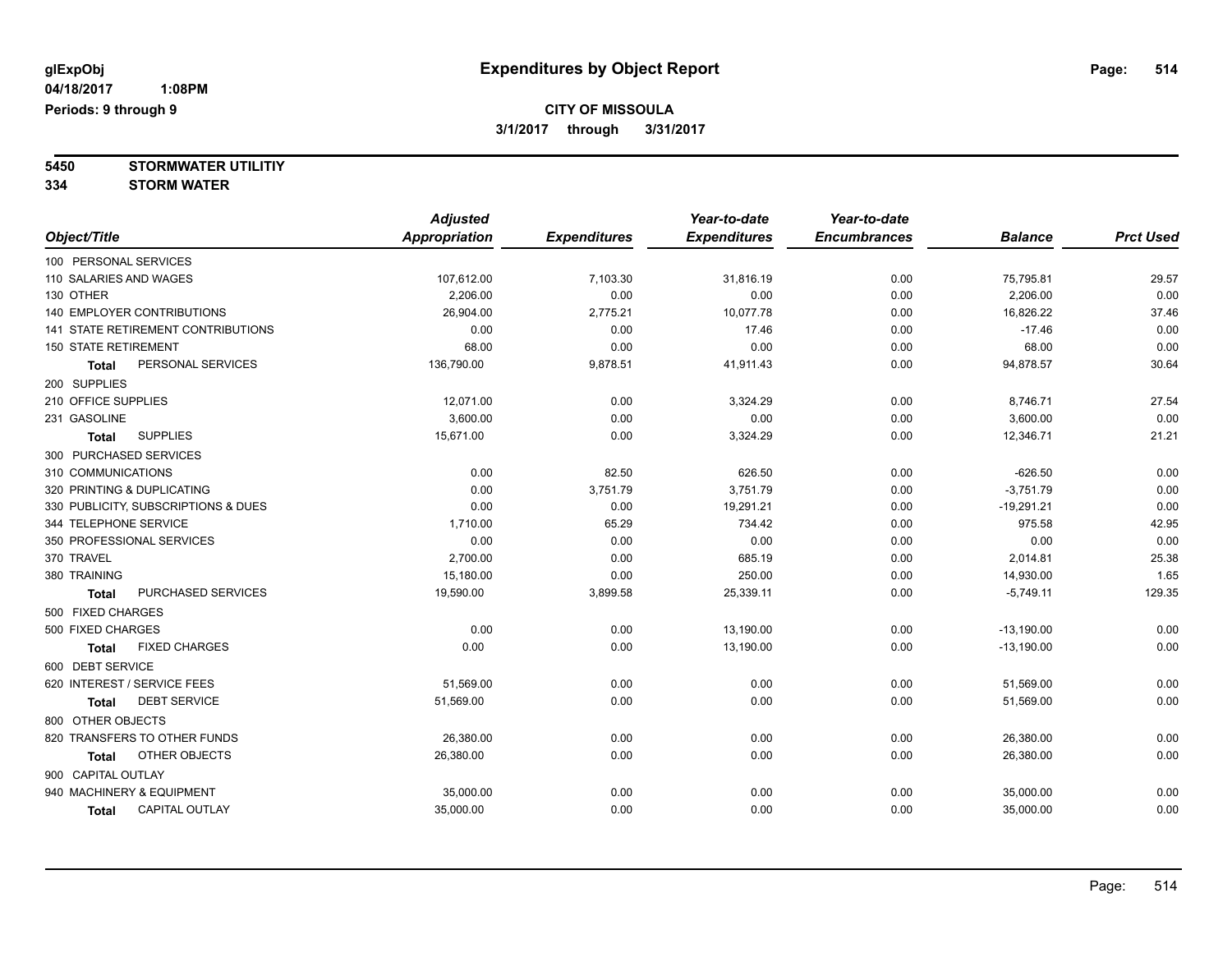| glExpObj<br>04/18/2017 |       | 1:08PM                                           |            | <b>Expenditures by Object Report</b>            |           |      |            |  | 515   |
|------------------------|-------|--------------------------------------------------|------------|-------------------------------------------------|-----------|------|------------|--|-------|
|                        |       | Periods: 9 through 9                             | 3/1/2017   | <b>CITY OF MISSOULA</b><br>3/31/2017<br>throuah |           |      |            |  |       |
| 5450                   | Total | <b>STORMWATER UTILITIY</b><br><b>STORM WATER</b> | 285,000.00 | 13.778.09                                       | 83.764.83 | 0.00 | 201.235.17 |  | 29.39 |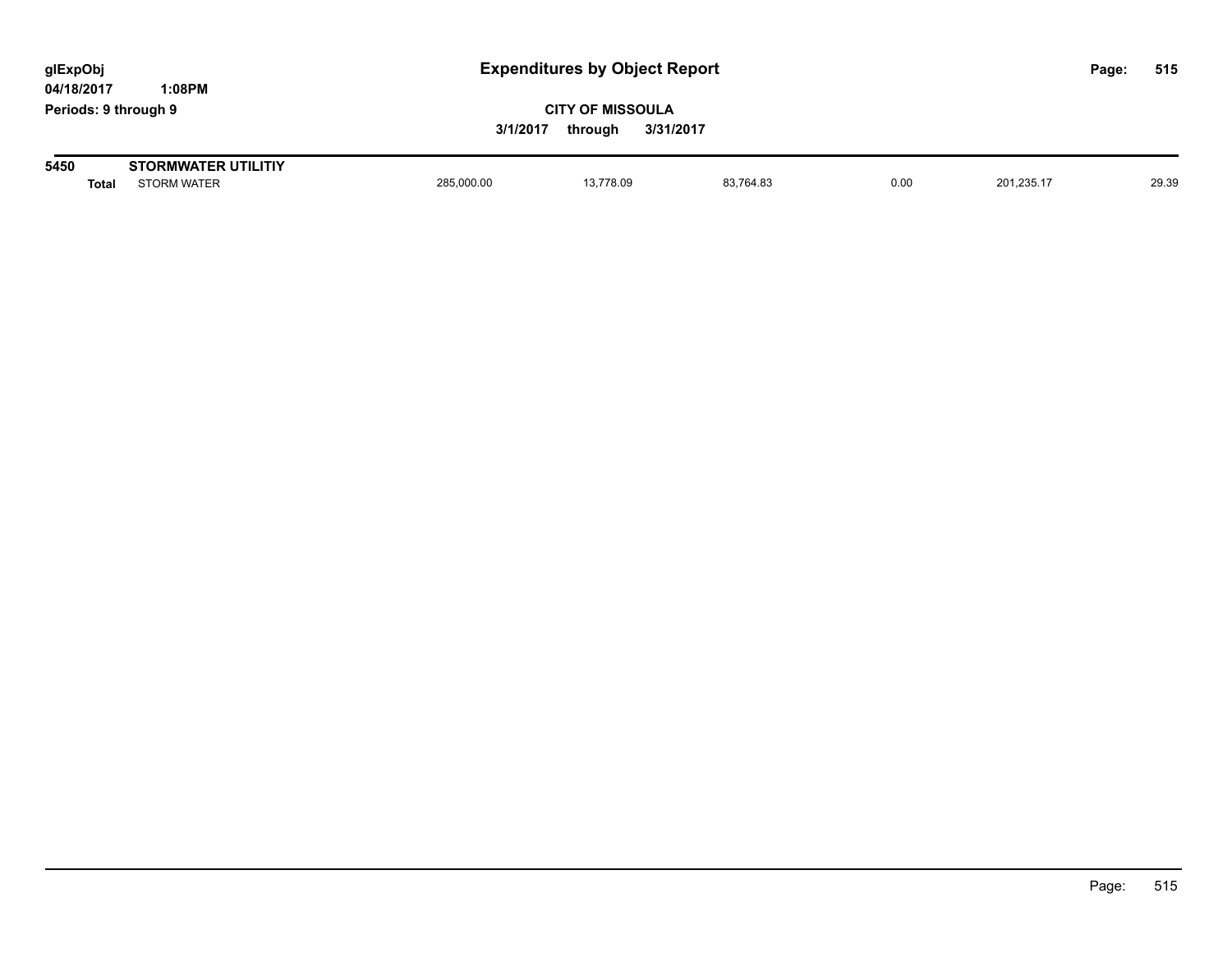#### **5450 STORMWATER UTILITIY**

|                                     |                                    | <b>Adjusted</b> |                     | Year-to-date        | Year-to-date        |                |                  |
|-------------------------------------|------------------------------------|-----------------|---------------------|---------------------|---------------------|----------------|------------------|
| Object/Title                        |                                    | Appropriation   | <b>Expenditures</b> | <b>Expenditures</b> | <b>Encumbrances</b> | <b>Balance</b> | <b>Prct Used</b> |
| 100 PERSONAL SERVICES               |                                    |                 |                     |                     |                     |                |                  |
| 110 SALARIES AND WAGES              |                                    | 107,612.00      | 7,103.30            | 31,816.19           | 0.00                | 75,795.81      | 29.57            |
| 130 OTHER                           |                                    | 2,206.00        | 0.00                | 0.00                | 0.00                | 2,206.00       | 0.00             |
|                                     | 140 EMPLOYER CONTRIBUTIONS         | 26,904.00       | 2,775.21            | 10,077.78           | 0.00                | 16,826.22      | 37.46            |
|                                     | 141 STATE RETIREMENT CONTRIBUTIONS | 0.00            | 0.00                | 17.46               | 0.00                | $-17.46$       | 0.00             |
| <b>150 STATE RETIREMENT</b>         |                                    | 68.00           | 0.00                | 0.00                | 0.00                | 68.00          | 0.00             |
| Total                               | PERSONAL SERVICES                  | 136,790.00      | 9,878.51            | 41,911.43           | 0.00                | 94,878.57      | 30.64            |
| 200 SUPPLIES                        |                                    |                 |                     |                     |                     |                |                  |
| 210 OFFICE SUPPLIES                 |                                    | 12,071.00       | 0.00                | 3,324.29            | 0.00                | 8,746.71       | 27.54            |
| 231 GASOLINE                        |                                    | 3,600.00        | 0.00                | 0.00                | 0.00                | 3,600.00       | 0.00             |
| <b>Total</b>                        | <b>SUPPLIES</b>                    | 15,671.00       | 0.00                | 3,324.29            | 0.00                | 12,346.71      | 21.21            |
| 300 PURCHASED SERVICES              |                                    |                 |                     |                     |                     |                |                  |
| 310 COMMUNICATIONS                  |                                    | 0.00            | 82.50               | 626.50              | 0.00                | $-626.50$      | 0.00             |
|                                     | 320 PRINTING & DUPLICATING         | 0.00            | 3,751.79            | 3,751.79            | 0.00                | $-3,751.79$    | 0.00             |
| 330 PUBLICITY, SUBSCRIPTIONS & DUES |                                    | 0.00            | 0.00                | 19,291.21           | 0.00                | $-19,291.21$   | 0.00             |
| 344 TELEPHONE SERVICE               |                                    | 1,710.00        | 65.29               | 734.42              | 0.00                | 975.58         | 42.95            |
|                                     | 350 PROFESSIONAL SERVICES          | 0.00            | 0.00                | 0.00                | 0.00                | 0.00           | 0.00             |
| 370 TRAVEL                          |                                    | 2,700.00        | 0.00                | 685.19              | 0.00                | 2,014.81       | 25.38            |
| 380 TRAINING                        |                                    | 15,180.00       | 0.00                | 250.00              | 0.00                | 14,930.00      | 1.65             |
| Total                               | PURCHASED SERVICES                 | 19,590.00       | 3,899.58            | 25,339.11           | 0.00                | $-5,749.11$    | 129.35           |
| 500 FIXED CHARGES                   |                                    |                 |                     |                     |                     |                |                  |
| 500 FIXED CHARGES                   |                                    | 0.00            | 0.00                | 13,190.00           | 0.00                | $-13,190.00$   | 0.00             |
| <b>Total</b>                        | <b>FIXED CHARGES</b>               | 0.00            | 0.00                | 13,190.00           | 0.00                | $-13,190.00$   | 0.00             |
| 600 DEBT SERVICE                    |                                    |                 |                     |                     |                     |                |                  |
|                                     | 620 INTEREST / SERVICE FEES        | 51,569.00       | 0.00                | 0.00                | 0.00                | 51,569.00      | 0.00             |
| <b>Total</b>                        | <b>DEBT SERVICE</b>                | 51,569.00       | 0.00                | 0.00                | 0.00                | 51,569.00      | 0.00             |
| 800 OTHER OBJECTS                   |                                    |                 |                     |                     |                     |                |                  |
|                                     | 820 TRANSFERS TO OTHER FUNDS       | 26,380.00       | 0.00                | 0.00                | 0.00                | 26,380.00      | 0.00             |
| Total                               | OTHER OBJECTS                      | 26,380.00       | 0.00                | 0.00                | 0.00                | 26,380.00      | 0.00             |
| 900 CAPITAL OUTLAY                  |                                    |                 |                     |                     |                     |                |                  |
|                                     | 940 MACHINERY & EQUIPMENT          | 35,000.00       | 0.00                | 0.00                | 0.00                | 35,000.00      | 0.00             |
| <b>Total</b>                        | CAPITAL OUTLAY                     | 35,000.00       | 0.00                | 0.00                | 0.00                | 35,000.00      | 0.00             |
| <b>Total</b>                        | STORMWATER UTILITIY                | 285,000.00      | 13,778.09           | 83,764.83           | 0.00                | 201,235.17     | 29.39            |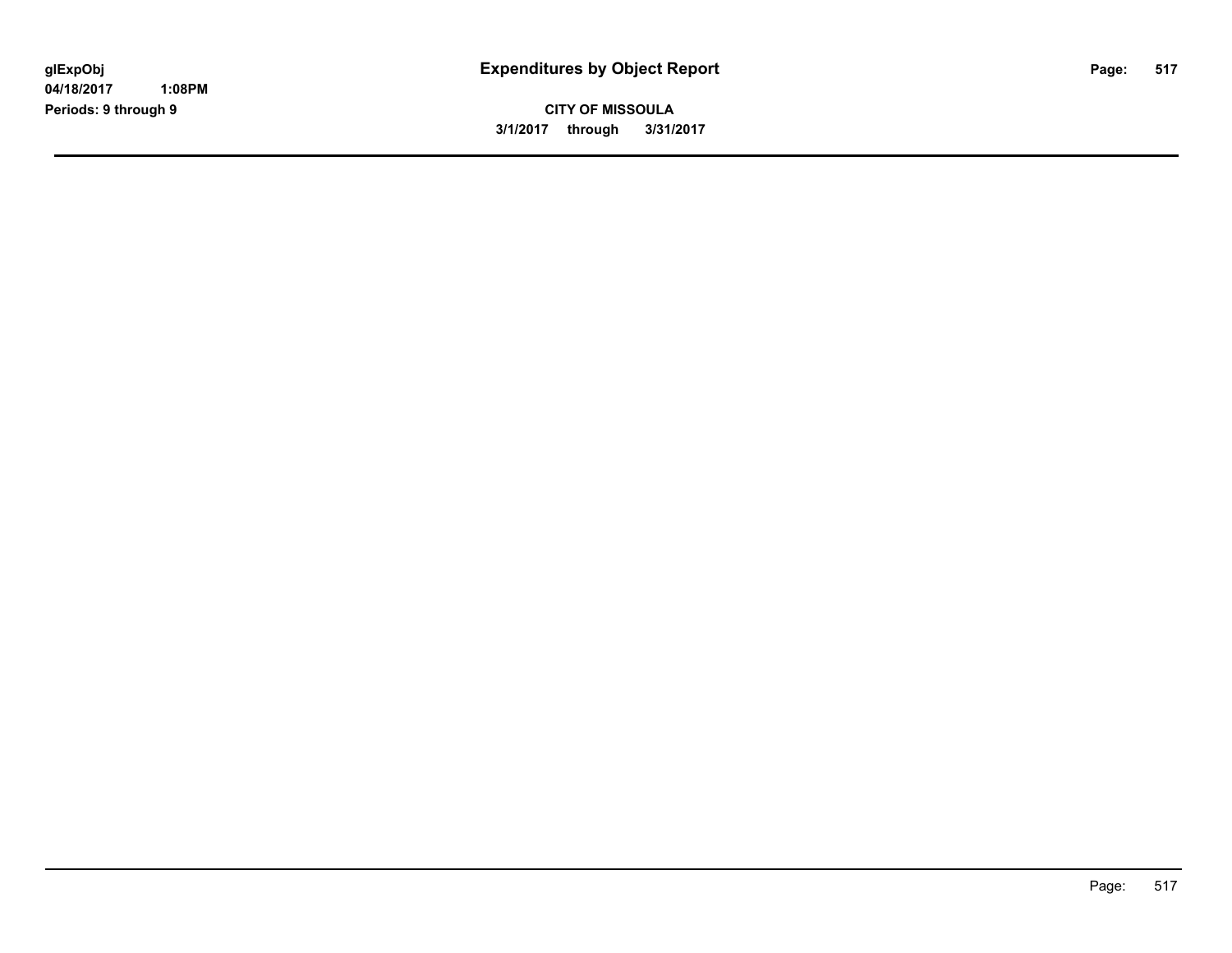**5711 AQUATICS 370 PARKS & RECREATION**

|                                       | <b>Adjusted</b>      |                     | Year-to-date        | Year-to-date        |                |                  |
|---------------------------------------|----------------------|---------------------|---------------------|---------------------|----------------|------------------|
| Object/Title                          | <b>Appropriation</b> | <b>Expenditures</b> | <b>Expenditures</b> | <b>Encumbrances</b> | <b>Balance</b> | <b>Prct Used</b> |
| 100 PERSONAL SERVICES                 |                      |                     |                     |                     |                |                  |
| 110 SALARIES AND WAGES                | 546,287.00           | 36,193.17           | 419,066.80          | 0.00                | 127,220.20     | 76.71            |
| 115 SALARIES/HEALTH INSURANCE BENEFIT | 0.00                 | 0.00                | 0.00                | 0.00                | 0.00           | 0.00             |
| 120 OVERTIME/TERMINATION              | 1,000.00             | 0.00                | 264.57              | 0.00                | 735.43         | 26.46            |
| 135 OPEB EXPENSE                      | 0.00                 | 0.00                | 0.00                | 0.00                | 0.00           | 0.00             |
| <b>140 EMPLOYER CONTRIBUTIONS</b>     | 133,741.00           | 9,889.87            | 104,645.39          | 0.00                | 29,095.61      | 78.24            |
| 141 STATE RETIREMENT CONTRIBUTIONS    | 0.00                 | 0.00                | 303.40              | 0.00                | $-303.40$      | 0.00             |
| 145 OPEB CONTRIBUTION                 | 0.00                 | 0.00                | 0.00                | 0.00                | 0.00           | 0.00             |
| <b>150 STATE RETIREMENT</b>           | 185.00               | 0.00                | 0.00                | 0.00                | 185.00         | 0.00             |
| 190 PENSION EXPENSE                   | 0.00                 | 0.00                | 0.00                | 0.00                | 0.00           | 0.00             |
| PERSONAL SERVICES<br><b>Total</b>     | 681,213.00           | 46,083.04           | 524,280.16          | 0.00                | 156,932.84     | 76.96            |
| 200 SUPPLIES                          |                      |                     |                     |                     |                |                  |
| 210 OFFICE SUPPLIES                   | 2,000.00             | 0.00                | 306.57              | 0.00                | 1,693.43       | 15.33            |
| 220 OPERATING SUPPLIES                | 23,000.00            | 554.73              | 4,032.15            | 0.00                | 18,967.85      | 17.53            |
| 230 REPAIR/MAINTENANCE                | 67,500.00            | 2,471.83            | 47,985.42           | 0.00                | 19,514.58      | 71.09            |
| 231 GASOLINE                          | 0.00                 | 0.00                | 0.00                | 0.00                | 0.00           | 0.00             |
| 240 OTHER SUPPLIES                    | 121,000.00           | 1,292.33            | 55,310.15           | 0.00                | 65,689.85      | 45.71            |
| 250 SUPPLIES FOR RESALE               | 0.00                 | 0.00                | 0.00                | 0.00                | 0.00           | 0.00             |
| <b>SUPPLIES</b><br>Total              | 213,500.00           | 4,318.89            | 107,634.29          | 0.00                | 105,865.71     | 50.41            |
| 300 PURCHASED SERVICES                |                      |                     |                     |                     |                |                  |
| 310 COMMUNICATIONS                    | 500.00               | 0.00                | 0.00                | 0.00                | 500.00         | 0.00             |
| 320 PRINTING & DUPLICATING            | 10,500.00            | 0.00                | 452.00              | 0.00                | 10,048.00      | 4.30             |
| 330 PUBLICITY, SUBSCRIPTIONS & DUES   | 17,200.00            | 771.61              | 6,302.26            | 0.00                | 10,897.74      | 36.64            |
| 340 SEWER                             | 13,095.00            | 0.00                | 12,086.19           | 0.00                | 1,008.81       | 92.30            |
| 341 ELECTRICITY & NATURAL GAS         | 185,000.00           | 1,157.60            | 95,532.06           | 0.00                | 89,467.94      | 51.64            |
| 343 WATER CHARGES                     | 19,644.00            | 685.15              | 11,643.87           | 0.00                | 8,000.13       | 59.27            |
| 344 TELEPHONE SERVICE                 | 8,160.00             | 992.16              | 6,026.65            | 0.00                | 2,133.35       | 73.86            |
| 345 GARBAGE                           | 4,031.00             | 195.20              | 2,551.02            | 0.00                | 1,479.98       | 63.29            |
| 350 PROFESSIONAL SERVICES             | 32,776.00            | 418.72              | 18,910.72           | 0.00                | 13,865.28      | 57.70            |
| 360 REPAIR & MAINTENANCE              | 10,500.00            | 3,654.29            | 16,661.42           | 0.00                | $-6,161.42$    | 158.68           |
| 370 TRAVEL                            | 2,000.00             | 0.00                | 0.00                | 0.00                | 2,000.00       | 0.00             |
| 380 TRAINING                          | 5,000.00             | 198.00              | 995.00              | 0.00                | 4,005.00       | 19.90            |
| 390 OTHER PURCHASED SERVICES          | 14,300.00            | 1,250.00            | 1,197.10            | 0.00                | 13,102.90      | 8.37             |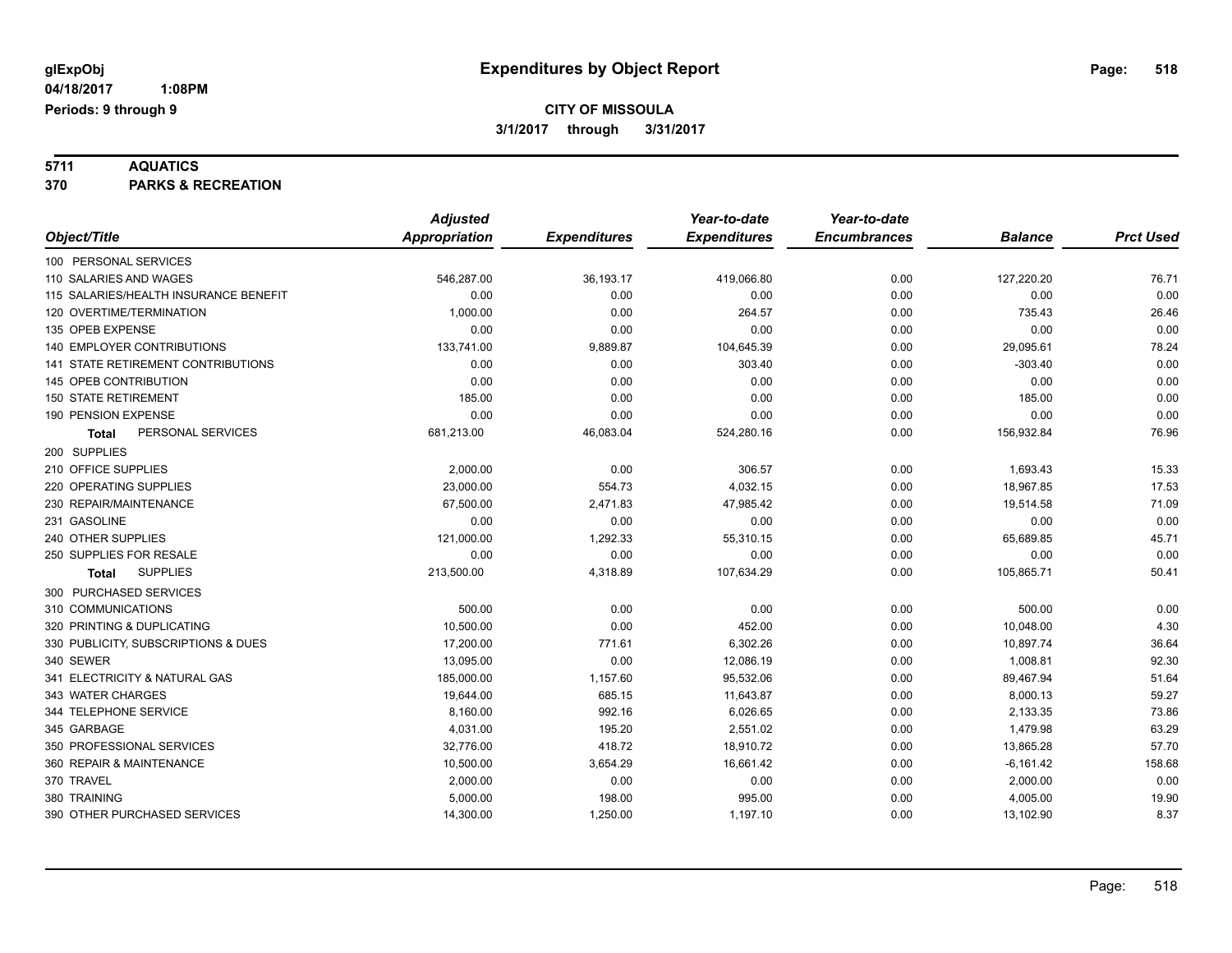**5711 AQUATICS 370 PARKS & RECREATION**

|                    |                              | <b>Adjusted</b>      |                     | Year-to-date        | Year-to-date        |                |                  |
|--------------------|------------------------------|----------------------|---------------------|---------------------|---------------------|----------------|------------------|
| Object/Title       |                              | <b>Appropriation</b> | <b>Expenditures</b> | <b>Expenditures</b> | <b>Encumbrances</b> | <b>Balance</b> | <b>Prct Used</b> |
| <b>Total</b>       | PURCHASED SERVICES           | 322,706.00           | 9,322.73            | 172,358.29          | 0.00                | 150,347.71     | 53.41            |
| 500 FIXED CHARGES  |                              |                      |                     |                     |                     |                |                  |
| 500 FIXED CHARGES  |                              | 0.00                 | 0.00                | 2,324.00            | 0.00                | $-2,324.00$    | 0.00             |
|                    | 550 MERCHANT SERVICE FEES    | 12,000.00            | 0.00                | 0.00                | 0.00                | 12,000.00      | 0.00             |
| <b>Total</b>       | <b>FIXED CHARGES</b>         | 12,000.00            | 0.00                | 2,324.00            | 0.00                | 9,676.00       | 19.37            |
| 600 DEBT SERVICE   |                              |                      |                     |                     |                     |                |                  |
| 610 PRINCIPAL      |                              | 0.00                 | 0.00                | 0.00                | 0.00                | 0.00           | 0.00             |
| <b>Total</b>       | <b>DEBT SERVICE</b>          | 0.00                 | 0.00                | 0.00                | 0.00                | 0.00           | 0.00             |
| 800 OTHER OBJECTS  |                              |                      |                     |                     |                     |                |                  |
|                    | 820 TRANSFERS TO OTHER FUNDS | 0.00                 | 0.00                | 0.00                | 0.00                | 0.00           | 0.00             |
| <b>Total</b>       | OTHER OBJECTS                | 0.00                 | 0.00                | 0.00                | 0.00                | 0.00           | 0.00             |
| 900 CAPITAL OUTLAY |                              |                      |                     |                     |                     |                |                  |
| 920 BUILDINGS      |                              | 35,000.00            | 0.00                | 0.00                | 0.00                | 35,000.00      | 0.00             |
| 930 IMPROVEMENTS   |                              | 0.00                 | 0.00                | 0.00                | 0.00                | 0.00           | 0.00             |
|                    | 940 MACHINERY & EQUIPMENT    | 0.00                 | 0.00                | 0.00                | 0.00                | 0.00           | 0.00             |
| <b>Total</b>       | CAPITAL OUTLAY               | 35,000.00            | 0.00                | 0.00                | 0.00                | 35,000.00      | 0.00             |
| <b>Total</b>       | PARKS & RECREATION           | 1,264,419.00         | 59,724.66           | 806,596.74          | 0.00                | 457,822.26     | 63.79            |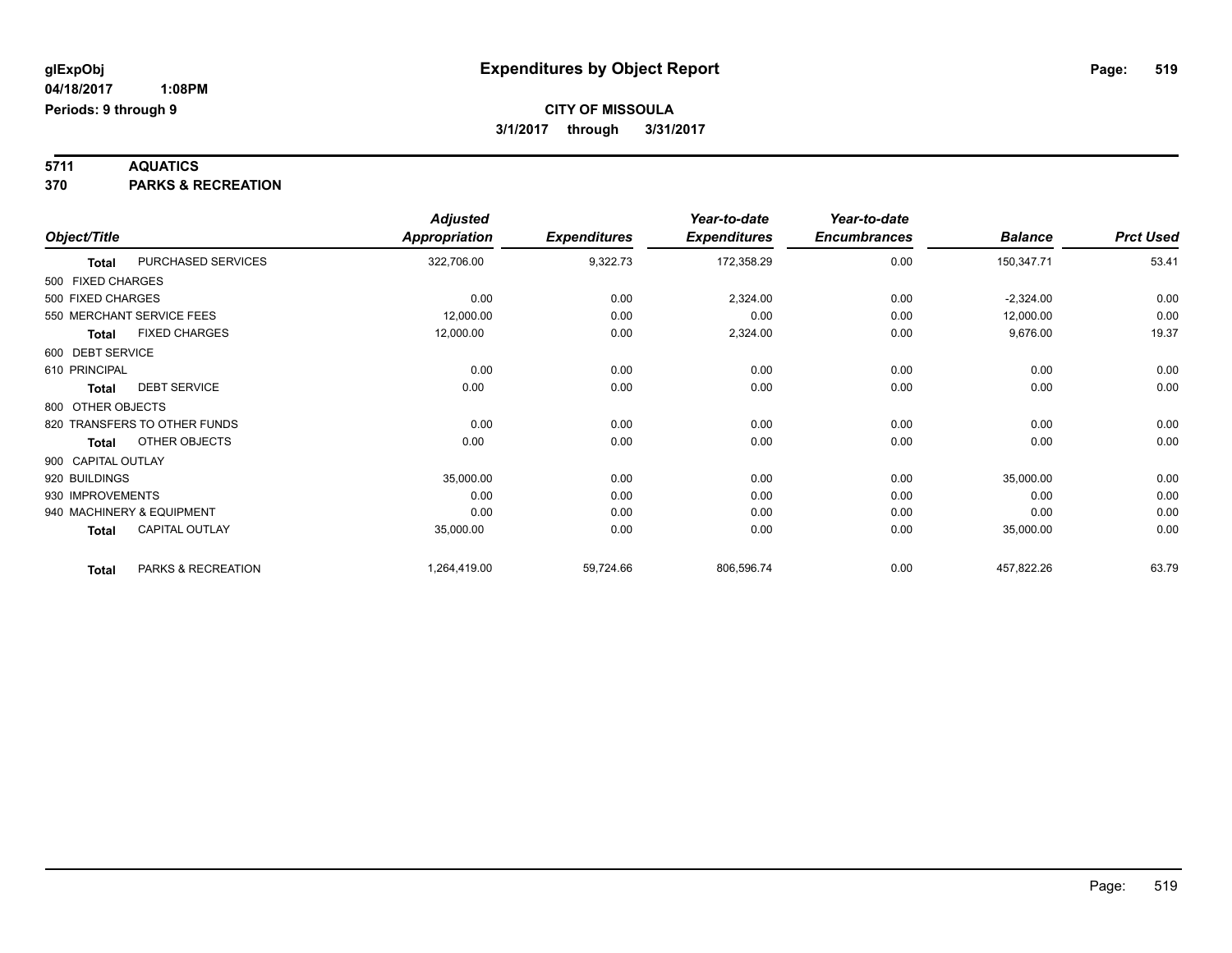# **5711 AQUATICS**

**390 NON-DEPARTMENTAL**

| Object/Title                          | <b>Adjusted</b><br><b>Appropriation</b> | <b>Expenditures</b> | Year-to-date<br><b>Expenditures</b> | Year-to-date<br><b>Encumbrances</b> | <b>Balance</b> | <b>Prct Used</b> |
|---------------------------------------|-----------------------------------------|---------------------|-------------------------------------|-------------------------------------|----------------|------------------|
|                                       |                                         |                     |                                     |                                     |                |                  |
| 800 OTHER OBJECTS                     |                                         |                     |                                     |                                     |                |                  |
| 830 DEPRECIATION                      | 0.00                                    | 0.00                | 0.00                                | 0.00                                | 0.00           | 0.00             |
| OTHER OBJECTS<br><b>Total</b>         | 0.00                                    | 0.00                | 0.00                                | 0.00                                | 0.00           | 0.00             |
| 900 CAPITAL OUTLAY                    |                                         |                     |                                     |                                     |                |                  |
| 900 CAPITAL OUTLAY                    | 0.00                                    | 0.00                | 0.00                                | 0.00                                | 0.00           | 0.00             |
| <b>CAPITAL OUTLAY</b><br><b>Total</b> | 0.00                                    | 0.00                | 0.00                                | 0.00                                | 0.00           | 0.00             |
| NON-DEPARTMENTAL<br>Total             | 0.00                                    | 0.00                | 0.00                                | 0.00                                | 0.00           | 0.00             |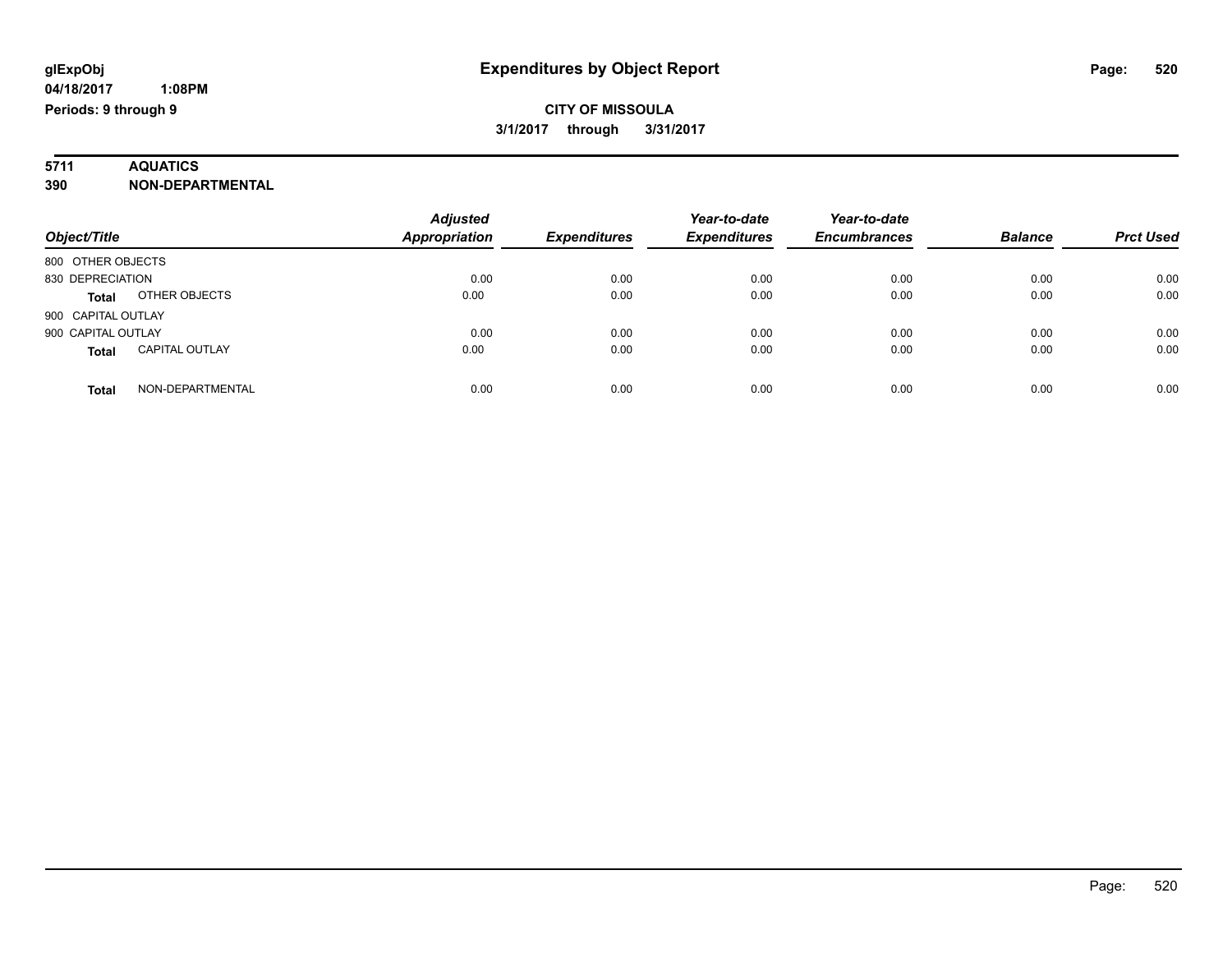**Periods: 9 through 9**

 **1:08PM**

**CITY OF MISSOULA 3/1/2017 through 3/31/2017**

**5711 AQUATICS**

|                                           | <b>Adjusted</b>      |                     | Year-to-date        | Year-to-date        |                |                  |
|-------------------------------------------|----------------------|---------------------|---------------------|---------------------|----------------|------------------|
| Object/Title                              | <b>Appropriation</b> | <b>Expenditures</b> | <b>Expenditures</b> | <b>Encumbrances</b> | <b>Balance</b> | <b>Prct Used</b> |
| 100 PERSONAL SERVICES                     |                      |                     |                     |                     |                |                  |
| 110 SALARIES AND WAGES                    | 546,287.00           | 36,193.17           | 419,066.80          | 0.00                | 127,220.20     | 76.71            |
| 115 SALARIES/HEALTH INSURANCE BENEFIT     | 0.00                 | 0.00                | 0.00                | 0.00                | 0.00           | 0.00             |
| 120 OVERTIME/TERMINATION                  | 1,000.00             | 0.00                | 264.57              | 0.00                | 735.43         | 26.46            |
| 135 OPEB EXPENSE                          | 0.00                 | 0.00                | 0.00                | 0.00                | 0.00           | 0.00             |
| <b>140 EMPLOYER CONTRIBUTIONS</b>         | 133,741.00           | 9,889.87            | 104,645.39          | 0.00                | 29,095.61      | 78.24            |
| <b>141 STATE RETIREMENT CONTRIBUTIONS</b> | 0.00                 | 0.00                | 303.40              | 0.00                | $-303.40$      | 0.00             |
| 145 OPEB CONTRIBUTION                     | 0.00                 | 0.00                | 0.00                | 0.00                | 0.00           | 0.00             |
| <b>150 STATE RETIREMENT</b>               | 185.00               | 0.00                | 0.00                | 0.00                | 185.00         | 0.00             |
| 190 PENSION EXPENSE                       | 0.00                 | 0.00                | 0.00                | 0.00                | 0.00           | 0.00             |
| PERSONAL SERVICES<br>Total                | 681,213.00           | 46,083.04           | 524,280.16          | 0.00                | 156,932.84     | 76.96            |
| 200 SUPPLIES                              |                      |                     |                     |                     |                |                  |
| 210 OFFICE SUPPLIES                       | 2,000.00             | 0.00                | 306.57              | 0.00                | 1,693.43       | 15.33            |
| 220 OPERATING SUPPLIES                    | 23,000.00            | 554.73              | 4,032.15            | 0.00                | 18,967.85      | 17.53            |
| 230 REPAIR/MAINTENANCE                    | 67,500.00            | 2,471.83            | 47,985.42           | 0.00                | 19,514.58      | 71.09            |
| 231 GASOLINE                              | 0.00                 | 0.00                | 0.00                | 0.00                | 0.00           | 0.00             |
| 240 OTHER SUPPLIES                        | 121,000.00           | 1,292.33            | 55,310.15           | 0.00                | 65,689.85      | 45.71            |
| 250 SUPPLIES FOR RESALE                   | 0.00                 | 0.00                | 0.00                | 0.00                | 0.00           | 0.00             |
| <b>SUPPLIES</b><br><b>Total</b>           | 213,500.00           | 4,318.89            | 107,634.29          | 0.00                | 105,865.71     | 50.41            |
| 300 PURCHASED SERVICES                    |                      |                     |                     |                     |                |                  |
| 310 COMMUNICATIONS                        | 500.00               | 0.00                | 0.00                | 0.00                | 500.00         | 0.00             |
| 320 PRINTING & DUPLICATING                | 10,500.00            | 0.00                | 452.00              | 0.00                | 10,048.00      | 4.30             |
| 330 PUBLICITY, SUBSCRIPTIONS & DUES       | 17,200.00            | 771.61              | 6,302.26            | 0.00                | 10,897.74      | 36.64            |
| 340 SEWER                                 | 13,095.00            | 0.00                | 12,086.19           | 0.00                | 1,008.81       | 92.30            |
| 341 ELECTRICITY & NATURAL GAS             | 185,000.00           | 1,157.60            | 95,532.06           | 0.00                | 89,467.94      | 51.64            |
| 343 WATER CHARGES                         | 19,644.00            | 685.15              | 11,643.87           | 0.00                | 8,000.13       | 59.27            |
| 344 TELEPHONE SERVICE                     | 8,160.00             | 992.16              | 6,026.65            | 0.00                | 2,133.35       | 73.86            |
| 345 GARBAGE                               | 4,031.00             | 195.20              | 2,551.02            | 0.00                | 1,479.98       | 63.29            |
| 350 PROFESSIONAL SERVICES                 | 32,776.00            | 418.72              | 18,910.72           | 0.00                | 13,865.28      | 57.70            |
| 360 REPAIR & MAINTENANCE                  | 10,500.00            | 3,654.29            | 16,661.42           | 0.00                | $-6,161.42$    | 158.68           |
| 370 TRAVEL                                | 2,000.00             | 0.00                | 0.00                | 0.00                | 2,000.00       | 0.00             |
| 380 TRAINING                              | 5,000.00             | 198.00              | 995.00              | 0.00                | 4,005.00       | 19.90            |
| 390 OTHER PURCHASED SERVICES              | 14,300.00            | 1,250.00            | 1,197.10            | 0.00                | 13,102.90      | 8.37             |
| PURCHASED SERVICES<br>Total               | 322,706.00           | 9,322.73            | 172,358.29          | 0.00                | 150,347.71     | 53.41            |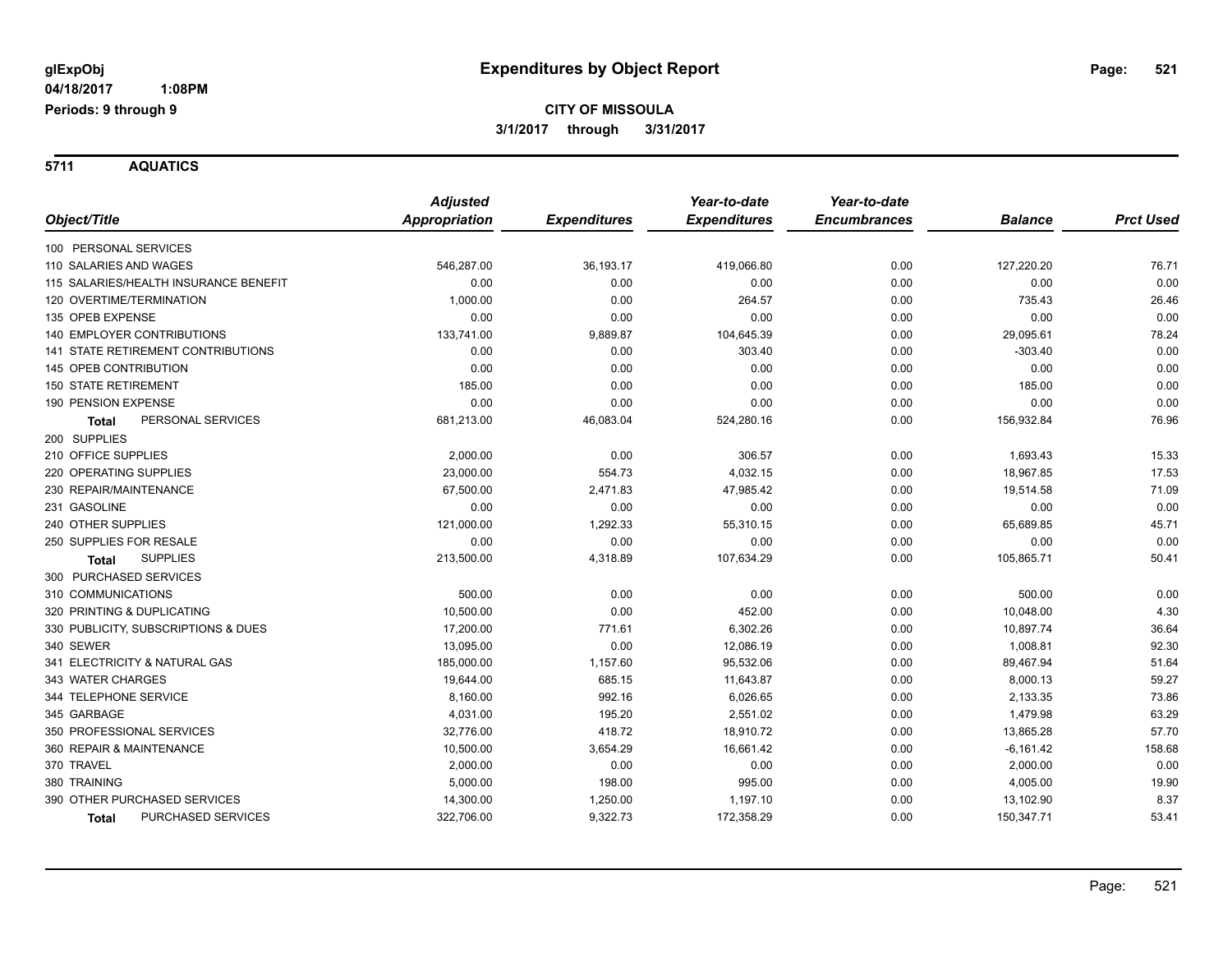**Periods: 9 through 9**

 **1:08PM**

**CITY OF MISSOULA 3/1/2017 through 3/31/2017**

**5711 AQUATICS**

|                    |                              | <b>Adjusted</b>      |                     | Year-to-date        | Year-to-date        |                |                  |
|--------------------|------------------------------|----------------------|---------------------|---------------------|---------------------|----------------|------------------|
| Object/Title       |                              | <b>Appropriation</b> | <b>Expenditures</b> | <b>Expenditures</b> | <b>Encumbrances</b> | <b>Balance</b> | <b>Prct Used</b> |
| 500 FIXED CHARGES  |                              |                      |                     |                     |                     |                |                  |
| 500 FIXED CHARGES  |                              | 0.00                 | 0.00                | 2,324.00            | 0.00                | $-2,324.00$    | 0.00             |
|                    | 550 MERCHANT SERVICE FEES    | 12,000.00            | 0.00                | 0.00                | 0.00                | 12,000.00      | 0.00             |
| <b>Total</b>       | <b>FIXED CHARGES</b>         | 12,000.00            | 0.00                | 2,324.00            | 0.00                | 9,676.00       | 19.37            |
| 600 DEBT SERVICE   |                              |                      |                     |                     |                     |                |                  |
| 610 PRINCIPAL      |                              | 0.00                 | 0.00                | 0.00                | 0.00                | 0.00           | 0.00             |
| <b>Total</b>       | <b>DEBT SERVICE</b>          | 0.00                 | 0.00                | 0.00                | 0.00                | 0.00           | 0.00             |
| 800 OTHER OBJECTS  |                              |                      |                     |                     |                     |                |                  |
|                    | 820 TRANSFERS TO OTHER FUNDS | 0.00                 | 0.00                | 0.00                | 0.00                | 0.00           | 0.00             |
| 830 DEPRECIATION   |                              | 0.00                 | 0.00                | 0.00                | 0.00                | 0.00           | 0.00             |
| Total              | OTHER OBJECTS                | 0.00                 | 0.00                | 0.00                | 0.00                | 0.00           | 0.00             |
| 900 CAPITAL OUTLAY |                              |                      |                     |                     |                     |                |                  |
| 900 CAPITAL OUTLAY |                              | 0.00                 | 0.00                | 0.00                | 0.00                | 0.00           | 0.00             |
| 920 BUILDINGS      |                              | 35,000.00            | 0.00                | 0.00                | 0.00                | 35,000.00      | 0.00             |
| 930 IMPROVEMENTS   |                              | 0.00                 | 0.00                | 0.00                | 0.00                | 0.00           | 0.00             |
|                    | 940 MACHINERY & EQUIPMENT    | 0.00                 | 0.00                | 0.00                | 0.00                | 0.00           | 0.00             |
| Total              | <b>CAPITAL OUTLAY</b>        | 35,000.00            | 0.00                | 0.00                | 0.00                | 35,000.00      | 0.00             |
| Total              | <b>AQUATICS</b>              | 1,264,419.00         | 59,724.66           | 806,596.74          | 0.00                | 457,822.26     | 63.79            |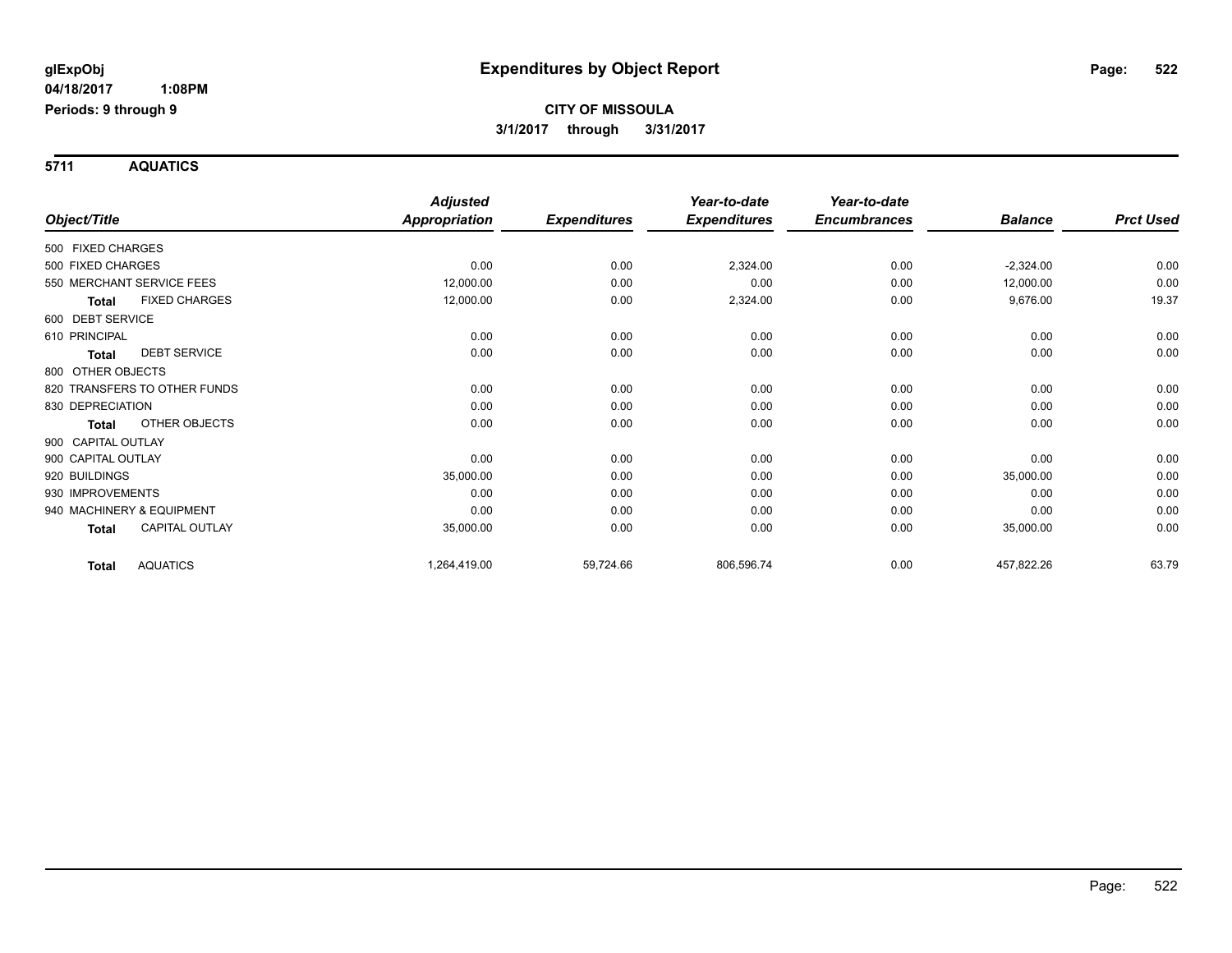**6050 EMPLOYEE BENEFIT PLAN FUND**<br>390 NON-DEPARTMENTAL

**390 NON-DEPARTMENTAL**

|                      |                                      | <b>Adjusted</b>      |                     | Year-to-date        | Year-to-date        |                |                  |
|----------------------|--------------------------------------|----------------------|---------------------|---------------------|---------------------|----------------|------------------|
| Object/Title         |                                      | <b>Appropriation</b> | <b>Expenditures</b> | <b>Expenditures</b> | <b>Encumbrances</b> | <b>Balance</b> | <b>Prct Used</b> |
|                      | 300 PURCHASED SERVICES               |                      |                     |                     |                     |                |                  |
|                      | 350 PROFESSIONAL SERVICES            | 50,325.00            | 0.00                | 14,719.73           | 0.00                | 35,605.27      | 29.25            |
| 351 INSURANCE CLAIMS |                                      | 5,520,000.00         | 322,936.46          | 3,869,514.37        | 0.00                | 1,650,485.63   | 70.10            |
| 352 HEALTH PROGRAMS  |                                      | 78,532.00            | 11,802.78           | 37,309.69           | 0.00                | 41,222.31      | 47.51            |
|                      | 353 ADMINISTRATION EXPENDITURES      | 715,223.00           | 58,326.25           | 580,239.62          | 0.00                | 134,983.38     | 81.13            |
|                      | 354 TRANSITIONAL REINSURANCE PROGRAM | 76,704.00            | 0.00                | 42,162.00           | 0.00                | 34,542.00      | 54.97            |
| <b>Total</b>         | PURCHASED SERVICES                   | 6,440,784.00         | 393,065.49          | 4,543,945.41        | 0.00                | 1,896,838.59   | 70.55            |
| 500 FIXED CHARGES    |                                      |                      |                     |                     |                     |                |                  |
|                      | 550 MERCHANT SERVICE FEES            | 0.00                 | 0.00                | 0.00                | 0.00                | 0.00           | 0.00             |
| <b>Total</b>         | <b>FIXED CHARGES</b>                 | 0.00                 | 0.00                | 0.00                | 0.00                | 0.00           | 0.00             |
|                      | 700 GRANTS & CONTRIBUTIONS           |                      |                     |                     |                     |                |                  |
|                      | 700 GRANTS & CONTRIBUTIONS           | 0.00                 | 0.00                | 0.00                | 0.00                | 0.00           | 0.00             |
| <b>Total</b>         | <b>GRANTS &amp; CONTRIBUTIONS</b>    | 0.00                 | 0.00                | 0.00                | 0.00                | 0.00           | 0.00             |
| 800 OTHER OBJECTS    |                                      |                      |                     |                     |                     |                |                  |
|                      | 820 TRANSFERS TO OTHER FUNDS         | 0.00                 | 0.00                | 0.00                | 0.00                | 0.00           | 0.00             |
| <b>Total</b>         | OTHER OBJECTS                        | 0.00                 | 0.00                | 0.00                | 0.00                | 0.00           | 0.00             |
| <b>Total</b>         | NON-DEPARTMENTAL                     | 6,440,784.00         | 393,065.49          | 4,543,945.41        | 0.00                | 1,896,838.59   | 70.55            |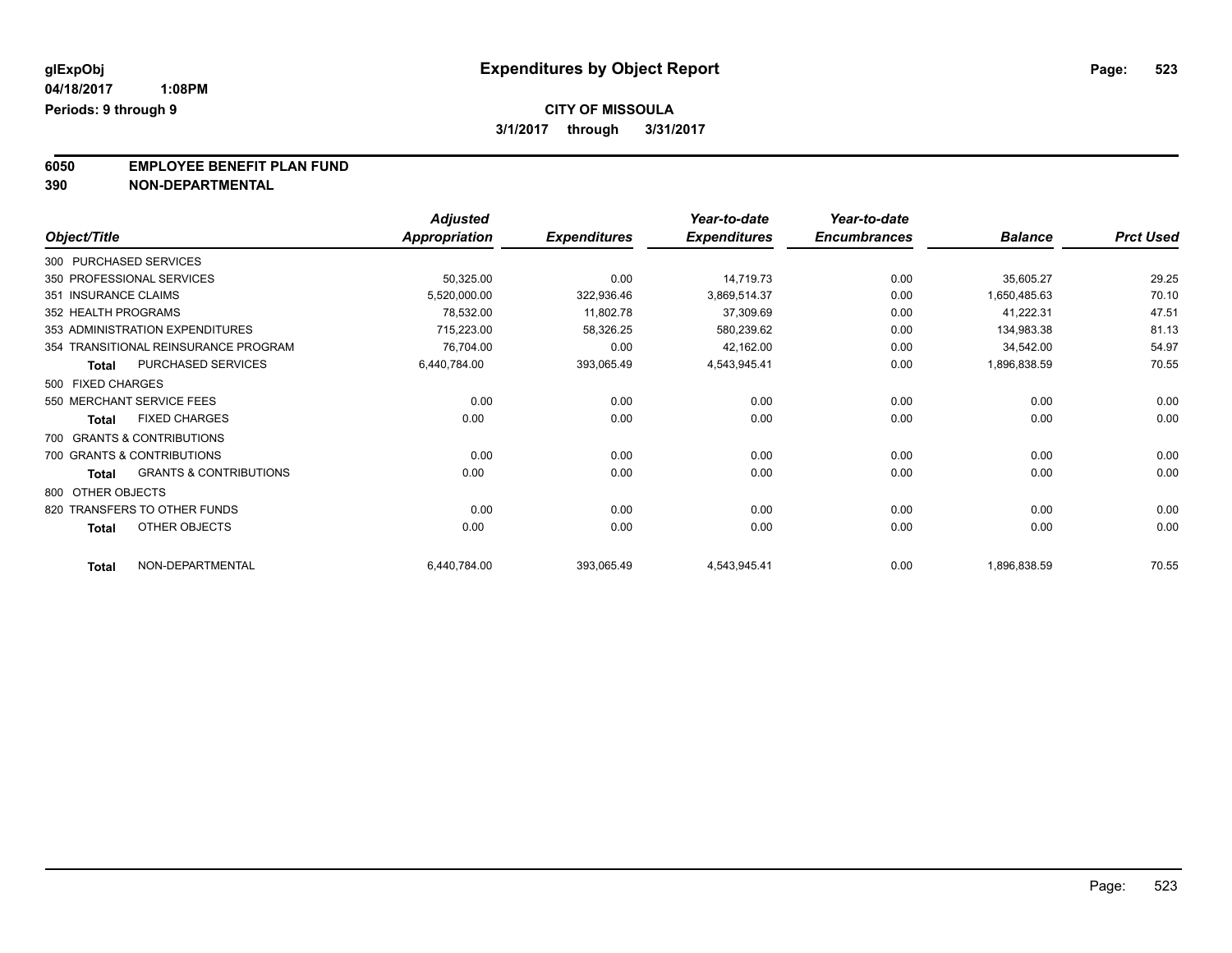# **CITY OF MISSOULA 3/1/2017 through 3/31/2017**

### **6050 EMPLOYEE BENEFIT PLAN FUND**

|                      |                                      | <b>Adjusted</b>      |                     | Year-to-date        | Year-to-date        |                |                  |
|----------------------|--------------------------------------|----------------------|---------------------|---------------------|---------------------|----------------|------------------|
| Object/Title         |                                      | <b>Appropriation</b> | <b>Expenditures</b> | <b>Expenditures</b> | <b>Encumbrances</b> | <b>Balance</b> | <b>Prct Used</b> |
|                      | 300 PURCHASED SERVICES               |                      |                     |                     |                     |                |                  |
|                      | 350 PROFESSIONAL SERVICES            | 50,325.00            | 0.00                | 14,719.73           | 0.00                | 35,605.27      | 29.25            |
| 351 INSURANCE CLAIMS |                                      | 5,520,000.00         | 322,936.46          | 3,869,514.37        | 0.00                | 1,650,485.63   | 70.10            |
| 352 HEALTH PROGRAMS  |                                      | 78,532.00            | 11,802.78           | 37,309.69           | 0.00                | 41,222.31      | 47.51            |
|                      | 353 ADMINISTRATION EXPENDITURES      | 715,223.00           | 58,326.25           | 580,239.62          | 0.00                | 134,983.38     | 81.13            |
|                      | 354 TRANSITIONAL REINSURANCE PROGRAM | 76,704.00            | 0.00                | 42,162.00           | 0.00                | 34,542.00      | 54.97            |
| <b>Total</b>         | PURCHASED SERVICES                   | 6,440,784.00         | 393,065.49          | 4,543,945.41        | 0.00                | 1,896,838.59   | 70.55            |
| 500 FIXED CHARGES    |                                      |                      |                     |                     |                     |                |                  |
|                      | 550 MERCHANT SERVICE FEES            | 0.00                 | 0.00                | 0.00                | 0.00                | 0.00           | 0.00             |
| <b>Total</b>         | <b>FIXED CHARGES</b>                 | 0.00                 | 0.00                | 0.00                | 0.00                | 0.00           | 0.00             |
|                      | 700 GRANTS & CONTRIBUTIONS           |                      |                     |                     |                     |                |                  |
|                      | 700 GRANTS & CONTRIBUTIONS           | 0.00                 | 0.00                | 0.00                | 0.00                | 0.00           | 0.00             |
| Total                | <b>GRANTS &amp; CONTRIBUTIONS</b>    | 0.00                 | 0.00                | 0.00                | 0.00                | 0.00           | 0.00             |
| 800 OTHER OBJECTS    |                                      |                      |                     |                     |                     |                |                  |
|                      | 820 TRANSFERS TO OTHER FUNDS         | 0.00                 | 0.00                | 0.00                | 0.00                | 0.00           | 0.00             |
| <b>Total</b>         | OTHER OBJECTS                        | 0.00                 | 0.00                | 0.00                | 0.00                | 0.00           | 0.00             |
| <b>Total</b>         | EMPLOYEE BENEFIT PLAN FUND           | 6,440,784.00         | 393,065.49          | 4,543,945.41        | 0.00                | 1,896,838.59   | 70.55            |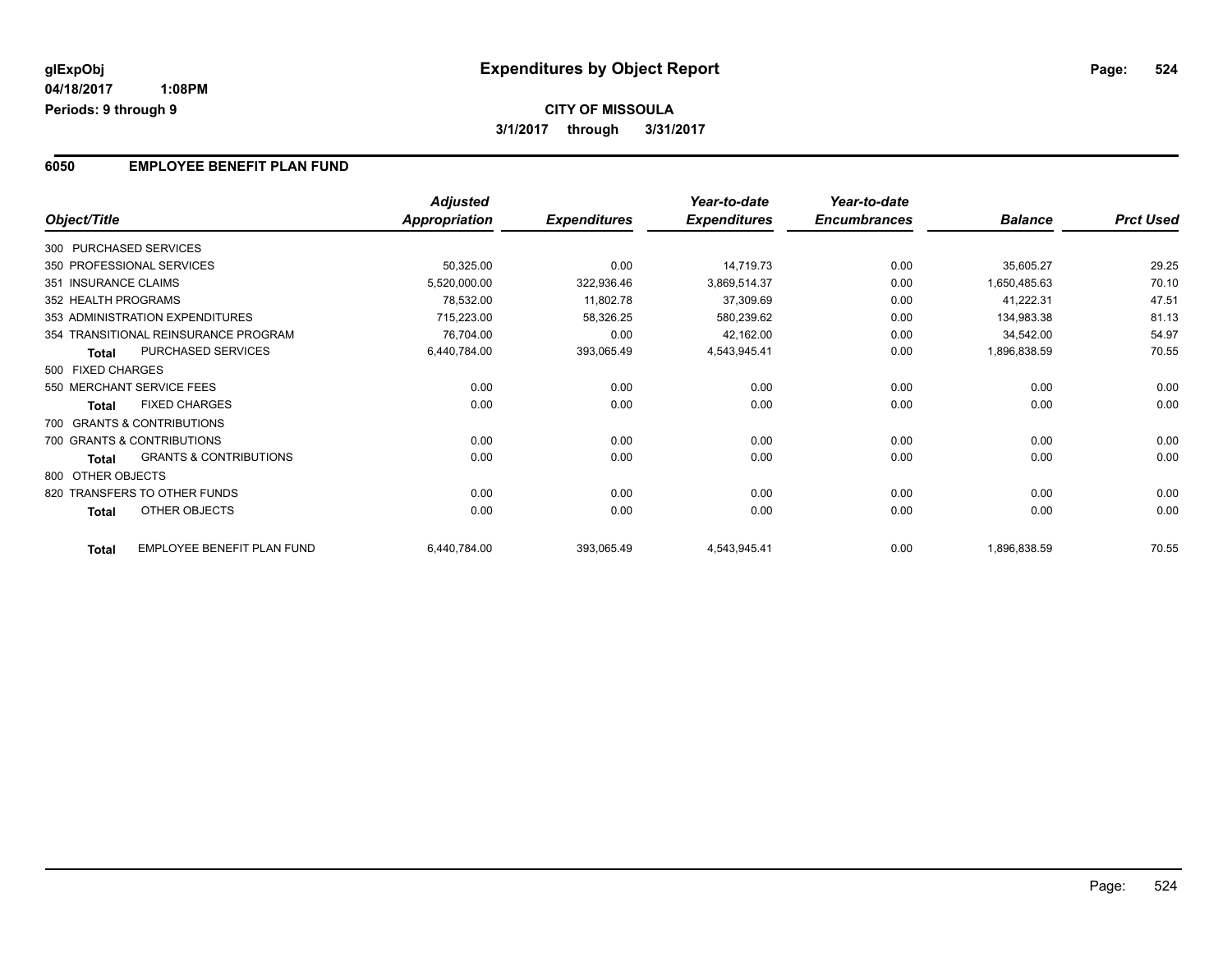**7370 PARKING COMMISSION FUND**

**395 PARKING COMMISSION**

|                                           | <b>Adjusted</b>      |                     | Year-to-date        | Year-to-date        |                |                  |
|-------------------------------------------|----------------------|---------------------|---------------------|---------------------|----------------|------------------|
| Object/Title                              | <b>Appropriation</b> | <b>Expenditures</b> | <b>Expenditures</b> | <b>Encumbrances</b> | <b>Balance</b> | <b>Prct Used</b> |
| 100 PERSONAL SERVICES                     |                      |                     |                     |                     |                |                  |
| 110 SALARIES AND WAGES                    | 455,965.00           | 36,554.38           | 322,816.09          | 0.00                | 133,148.91     | 70.80            |
| 115 SALARIES/HEALTH INSURANCE BENEFIT     | 0.00                 | 0.00                | 0.00                | 0.00                | 0.00           | 0.00             |
| 120 OVERTIME/TERMINATION                  | 7,234.00             | 15.79               | 300.36              | 0.00                | 6,933.64       | 4.15             |
| 130 OTHER                                 | 0.00                 | 0.00                | 0.00                | 0.00                | 0.00           | 0.00             |
| 135 OPEB EXPENSE                          | 0.00                 | 0.00                | 0.00                | 0.00                | 0.00           | 0.00             |
| <b>140 EMPLOYER CONTRIBUTIONS</b>         | 202,678.00           | 16,881.44           | 154,059.69          | 0.00                | 48,618.31      | 76.01            |
| <b>141 STATE RETIREMENT CONTRIBUTIONS</b> | 0.00                 | 0.00                | 215.37              | 0.00                | $-215.37$      | 0.00             |
| 145 OPEB CONTRIBUTION                     | 0.00                 | 0.00                | 0.00                | 0.00                | 0.00           | 0.00             |
| PERSONAL SERVICES<br><b>Total</b>         | 665,877.00           | 53,451.61           | 477,391.51          | 0.00                | 188,485.49     | 71.69            |
| 200 SUPPLIES                              |                      |                     |                     |                     |                |                  |
| 210 OFFICE SUPPLIES                       | 5,700.00             | 549.94              | 5,952.27            | 0.00                | $-252.27$      | 104.43           |
| 220 OPERATING SUPPLIES                    | 14,700.00            | 184.83              | 5,526.36            | 0.00                | 9,173.64       | 37.59            |
| 230 REPAIR/MAINTENANCE                    | 18,000.00            | 194.28              | 5,319.27            | 0.00                | 12,680.73      | 29.55            |
| 231 GASOLINE                              | 7,200.00             | 705.09              | 3,917.66            | 0.00                | 3,282.34       | 54.41            |
| 240 OTHER SUPPLIES                        | 0.00                 | 0.00                | 210.81              | 0.00                | $-210.81$      | 0.00             |
| <b>SUPPLIES</b><br><b>Total</b>           | 45,600.00            | 1,634.14            | 20,926.37           | 0.00                | 24,673.63      | 45.89            |
| 300 PURCHASED SERVICES                    |                      |                     |                     |                     |                |                  |
| 310 COMMUNICATIONS                        | 17,338.00            | 230.94              | 8,952.05            | 0.00                | 8,385.95       | 51.63            |
| 320 PRINTING & DUPLICATING                | 10,000.00            | 70.46               | 7,593.18            | 0.00                | 2,406.82       | 75.93            |
| 330 PUBLICITY, SUBSCRIPTIONS & DUES       | 5,000.00             | 0.00                | 560.00              | 0.00                | 4,440.00       | 11.20            |
| 340 SEWER                                 | 141.00               | 0.00                | 157.34              | 0.00                | $-16.34$       | 111.59           |
| 341 ELECTRICITY & NATURAL GAS             | 37,898.00            | 4,852.54            | 28,361.92           | 0.00                | 9,536.08       | 74.84            |
| 343 WATER CHARGES                         | 4,000.00             | 345.38              | 3,763.95            | 0.00                | 236.05         | 94.10            |
| 344 TELEPHONE SERVICE                     | 6,300.00             | 530.08              | 4,159.83            | 0.00                | 2,140.17       | 66.03            |
| 345 GARBAGE                               | 3,744.00             | 444.79              | 3,871.36            | 0.00                | $-127.36$      | 103.40           |
| 350 PROFESSIONAL SERVICES                 | 61,250.00            | 17,456.50           | 123,316.35          | 0.00                | $-62,066.35$   | 201.33           |
| 360 REPAIR & MAINTENANCE                  | 64,800.00            | 453.15              | 44,891.16           | 0.00                | 19,908.84      | 69.28            |
| 370 TRAVEL                                | 6,000.00             | 0.00                | 2,906.93            | 0.00                | 3,093.07       | 48.45            |
| 380 TRAINING                              | 3,500.00             | $-624.00$           | 2,057.00            | 0.00                | 1,443.00       | 58.77            |
| 390 OTHER PURCHASED SERVICES              | 198,357.00           | 1,489.61            | 114,801.44          | 0.00                | 83,555.56      | 57.88            |
| PURCHASED SERVICES<br>Total               | 418,328.00           | 25,249.45           | 345,392.51          | 0.00                | 72,935.49      | 82.56            |
|                                           |                      |                     |                     |                     |                |                  |

400 BUILDING MATERIALS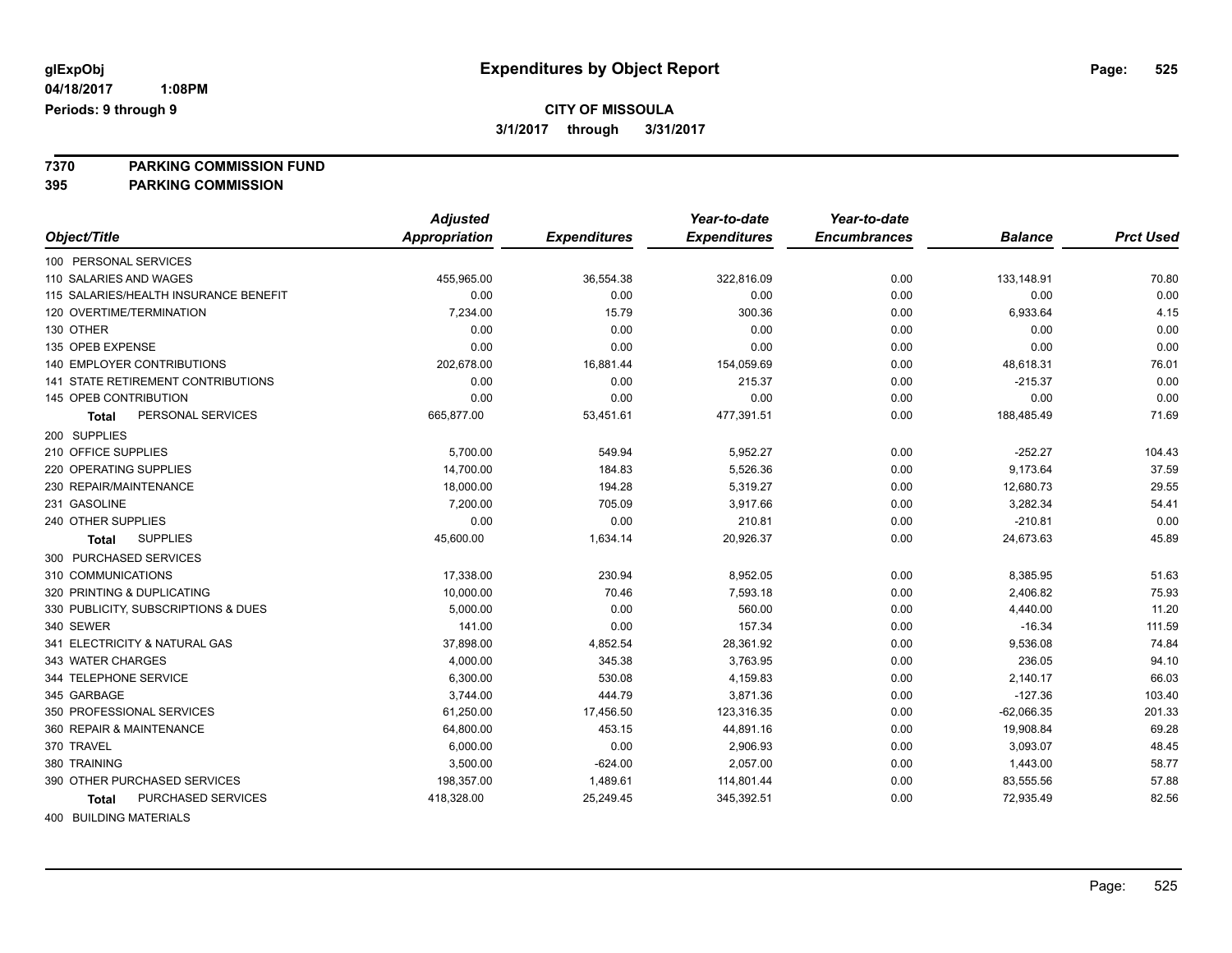**7370 PARKING COMMISSION FUND**

**395 PARKING COMMISSION**

|                               |                                   | <b>Adjusted</b> |                     | Year-to-date        | Year-to-date        |                |                  |
|-------------------------------|-----------------------------------|-----------------|---------------------|---------------------|---------------------|----------------|------------------|
| Object/Title                  |                                   | Appropriation   | <b>Expenditures</b> | <b>Expenditures</b> | <b>Encumbrances</b> | <b>Balance</b> | <b>Prct Used</b> |
| <b>400 BUILDING MATERIALS</b> |                                   | 0.00            | 0.00                | 0.00                | 0.00                | 0.00           | 0.00             |
| <b>Total</b>                  | <b>BUILDING MATERIALS</b>         | 0.00            | 0.00                | 0.00                | 0.00                | 0.00           | 0.00             |
| 500 FIXED CHARGES             |                                   |                 |                     |                     |                     |                |                  |
| 500 FIXED CHARGES             |                                   | 168,621.00      | 0.00                | 23,582.15           | 0.00                | 145,038.85     | 13.99            |
| 510 *** Title Not Found ***   |                                   | 0.00            | 0.00                | 11,428.20           | 0.00                | $-11,428.20$   | 0.00             |
| 550 MERCHANT SERVICE FEES     |                                   | 21,500.00       | 0.00                | 0.00                | 0.00                | 21,500.00      | 0.00             |
| Total                         | <b>FIXED CHARGES</b>              | 190,121.00      | 0.00                | 35,010.35           | 0.00                | 155,110.65     | 18.41            |
| 600 DEBT SERVICE              |                                   |                 |                     |                     |                     |                |                  |
| 610 PRINCIPAL                 |                                   | 181,400.00      | 0.00                | 181,400.00          | 0.00                | 0.00           | 100.00           |
| 620 INTEREST / SERVICE FEES   |                                   | 29.583.00       | 0.00                | 29,583.01           | 0.00                | $-0.01$        | 100.00           |
| Total                         | <b>DEBT SERVICE</b>               | 210,983.00      | 0.00                | 210,983.01          | 0.00                | $-0.01$        | 100.00           |
| 700 GRANTS & CONTRIBUTIONS    |                                   |                 |                     |                     |                     |                |                  |
| 700 GRANTS & CONTRIBUTIONS    |                                   | 74,000.00       | 2,500.00            | 108.778.75          | 0.00                | $-34.778.75$   | 147.00           |
| Total                         | <b>GRANTS &amp; CONTRIBUTIONS</b> | 74,000.00       | 2,500.00            | 108,778.75          | 0.00                | $-34,778.75$   | 147.00           |
| 800 OTHER OBJECTS             |                                   |                 |                     |                     |                     |                |                  |
| 820 TRANSFERS TO OTHER FUNDS  |                                   | 309.510.00      | 25,798.75           | 233,518.75          | 0.00                | 75.991.25      | 75.45            |
| 845 CONTINGENCY               |                                   | 48,965.00       | 0.00                | 0.00                | 0.00                | 48,965.00      | 0.00             |
| <b>Total</b>                  | <b>OTHER OBJECTS</b>              | 358,475.00      | 25,798.75           | 233,518.75          | 0.00                | 124,956.25     | 65.14            |
| 900 CAPITAL OUTLAY            |                                   |                 |                     |                     |                     |                |                  |
| 920 BUILDINGS                 |                                   | 0.00            | 0.00                | 0.00                | 0.00                | 0.00           | 0.00             |
| 930 IMPROVEMENTS              |                                   | 0.00            | 0.00                | 0.00                | 0.00                | 0.00           | 0.00             |
| 940 MACHINERY & EQUIPMENT     |                                   | 0.00            | 0.00                | 89,214.69           | 0.00                | $-89,214.69$   | 0.00             |
| <b>Total</b>                  | <b>CAPITAL OUTLAY</b>             | 0.00            | 0.00                | 89,214.69           | 0.00                | $-89,214.69$   | 0.00             |
| <b>Total</b>                  | PARKING COMMISSION                | 1,963,384.00    | 108,633.95          | 1,521,215.94        | 0.00                | 442,168.06     | 77.48            |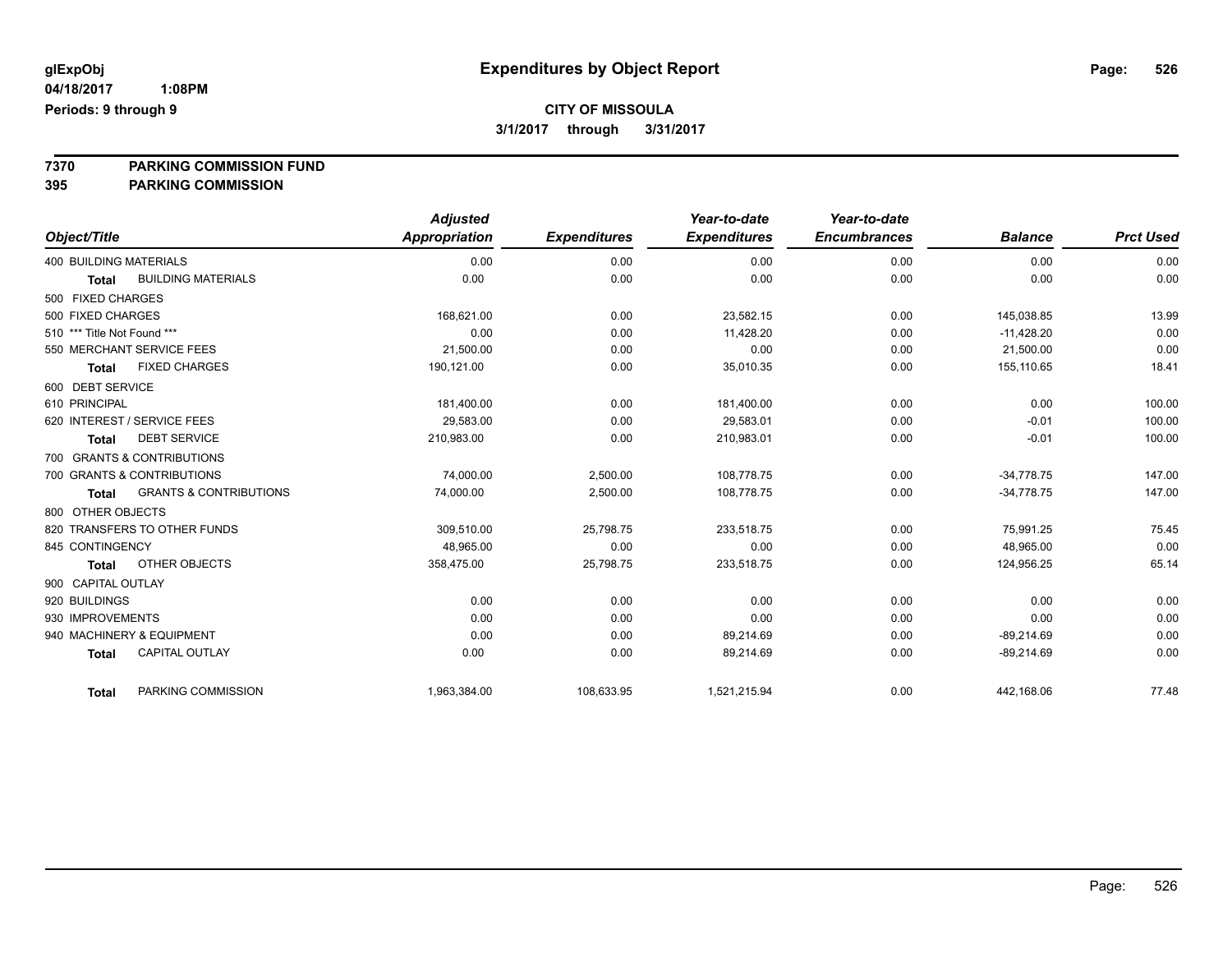# **7370 PARKING COMMISSION FUND**

**900 DEPRECIATION**

| Object/Title                          | <b>Adjusted</b><br><b>Appropriation</b> | <b>Expenditures</b> | Year-to-date<br><b>Expenditures</b> | Year-to-date<br><b>Encumbrances</b> | <b>Balance</b> | <b>Prct Used</b> |
|---------------------------------------|-----------------------------------------|---------------------|-------------------------------------|-------------------------------------|----------------|------------------|
| 800 OTHER OBJECTS                     |                                         |                     |                                     |                                     |                |                  |
| 830 DEPRECIATION                      | 0.00                                    | 0.00                | 0.00                                | 0.00                                | 0.00           | 0.00             |
| OTHER OBJECTS<br><b>Total</b>         | 0.00                                    | 0.00                | 0.00                                | 0.00                                | 0.00           | 0.00             |
| 900 CAPITAL OUTLAY                    |                                         |                     |                                     |                                     |                |                  |
| 940 MACHINERY & EQUIPMENT             | 0.00                                    | 0.00                | 0.00                                | 0.00                                | 0.00           | 0.00             |
| <b>CAPITAL OUTLAY</b><br><b>Total</b> | 0.00                                    | 0.00                | 0.00                                | 0.00                                | 0.00           | 0.00             |
| <b>DEPRECIATION</b><br>Total          | 0.00                                    | 0.00                | 0.00                                | 0.00                                | 0.00           | 0.00             |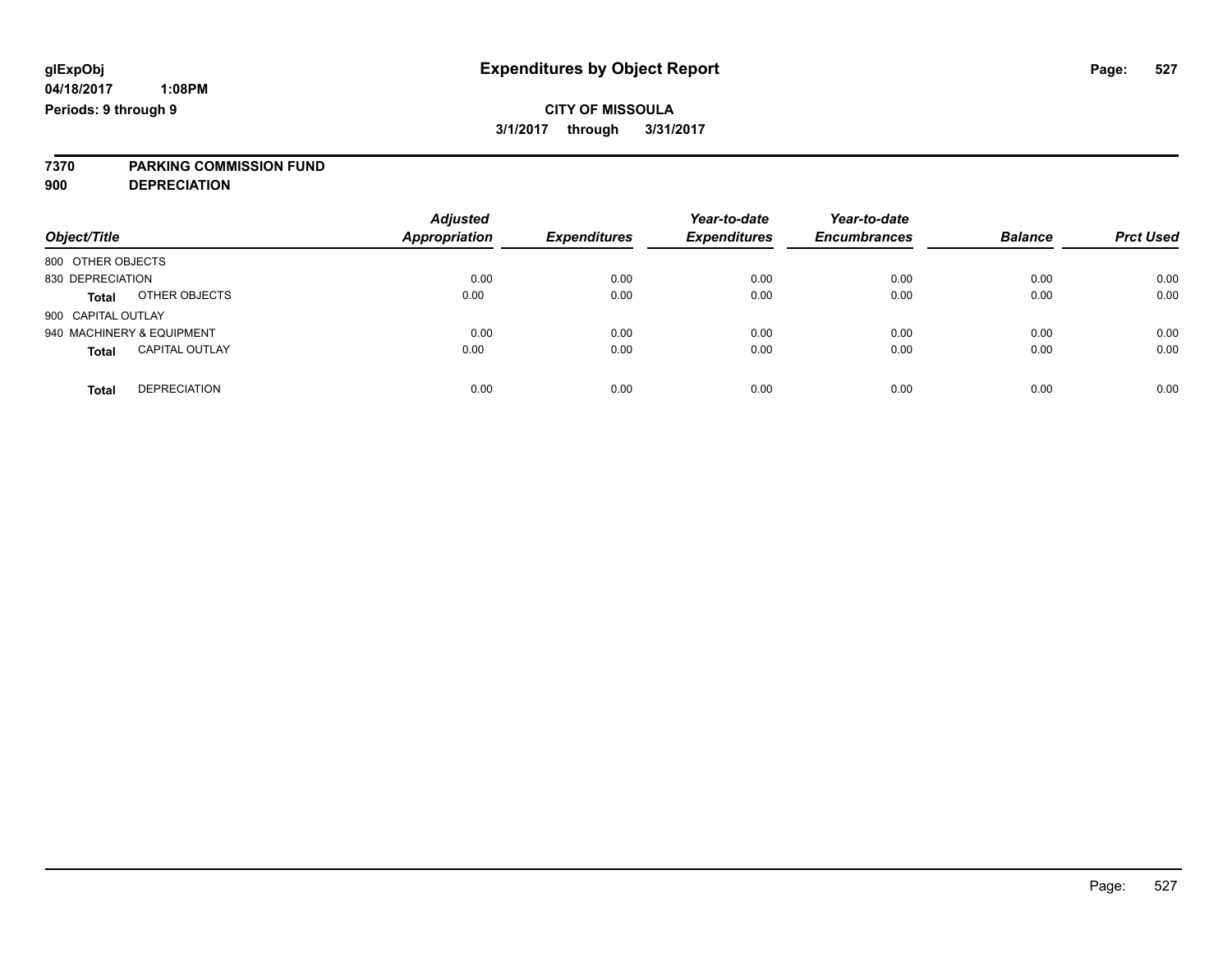# **CITY OF MISSOULA 3/1/2017 through 3/31/2017**

### **7370 PARKING COMMISSION FUND**

|                                           | <b>Adjusted</b>      |                     | Year-to-date        | Year-to-date        |                |                  |
|-------------------------------------------|----------------------|---------------------|---------------------|---------------------|----------------|------------------|
| Object/Title                              | <b>Appropriation</b> | <b>Expenditures</b> | <b>Expenditures</b> | <b>Encumbrances</b> | <b>Balance</b> | <b>Prct Used</b> |
| 100 PERSONAL SERVICES                     |                      |                     |                     |                     |                |                  |
| 110 SALARIES AND WAGES                    | 455,965.00           | 36,554.38           | 322,816.09          | 0.00                | 133,148.91     | 70.80            |
| 115 SALARIES/HEALTH INSURANCE BENEFIT     | 0.00                 | 0.00                | 0.00                | 0.00                | 0.00           | 0.00             |
| 120 OVERTIME/TERMINATION                  | 7,234.00             | 15.79               | 300.36              | 0.00                | 6,933.64       | 4.15             |
| 130 OTHER                                 | 0.00                 | 0.00                | 0.00                | 0.00                | 0.00           | 0.00             |
| 135 OPEB EXPENSE                          | 0.00                 | 0.00                | 0.00                | 0.00                | 0.00           | 0.00             |
| <b>140 EMPLOYER CONTRIBUTIONS</b>         | 202,678.00           | 16,881.44           | 154,059.69          | 0.00                | 48,618.31      | 76.01            |
| <b>141 STATE RETIREMENT CONTRIBUTIONS</b> | 0.00                 | 0.00                | 215.37              | 0.00                | $-215.37$      | 0.00             |
| 145 OPEB CONTRIBUTION                     | 0.00                 | 0.00                | 0.00                | 0.00                | 0.00           | 0.00             |
| PERSONAL SERVICES<br><b>Total</b>         | 665,877.00           | 53,451.61           | 477,391.51          | 0.00                | 188,485.49     | 71.69            |
| 200 SUPPLIES                              |                      |                     |                     |                     |                |                  |
| 210 OFFICE SUPPLIES                       | 5,700.00             | 549.94              | 5,952.27            | 0.00                | $-252.27$      | 104.43           |
| 220 OPERATING SUPPLIES                    | 14,700.00            | 184.83              | 5,526.36            | 0.00                | 9,173.64       | 37.59            |
| 230 REPAIR/MAINTENANCE                    | 18,000.00            | 194.28              | 5,319.27            | 0.00                | 12,680.73      | 29.55            |
| 231 GASOLINE                              | 7,200.00             | 705.09              | 3,917.66            | 0.00                | 3,282.34       | 54.41            |
| 240 OTHER SUPPLIES                        | 0.00                 | 0.00                | 210.81              | 0.00                | $-210.81$      | 0.00             |
| <b>SUPPLIES</b><br><b>Total</b>           | 45,600.00            | 1,634.14            | 20,926.37           | 0.00                | 24,673.63      | 45.89            |
| 300 PURCHASED SERVICES                    |                      |                     |                     |                     |                |                  |
| 310 COMMUNICATIONS                        | 17,338.00            | 230.94              | 8,952.05            | 0.00                | 8,385.95       | 51.63            |
| 320 PRINTING & DUPLICATING                | 10,000.00            | 70.46               | 7,593.18            | 0.00                | 2,406.82       | 75.93            |
| 330 PUBLICITY, SUBSCRIPTIONS & DUES       | 5,000.00             | 0.00                | 560.00              | 0.00                | 4,440.00       | 11.20            |
| 340 SEWER                                 | 141.00               | 0.00                | 157.34              | 0.00                | $-16.34$       | 111.59           |
| 341 ELECTRICITY & NATURAL GAS             | 37,898.00            | 4,852.54            | 28,361.92           | 0.00                | 9,536.08       | 74.84            |
| 343 WATER CHARGES                         | 4,000.00             | 345.38              | 3,763.95            | 0.00                | 236.05         | 94.10            |
| 344 TELEPHONE SERVICE                     | 6,300.00             | 530.08              | 4,159.83            | 0.00                | 2,140.17       | 66.03            |
| 345 GARBAGE                               | 3,744.00             | 444.79              | 3,871.36            | 0.00                | $-127.36$      | 103.40           |
| 350 PROFESSIONAL SERVICES                 | 61,250.00            | 17,456.50           | 123,316.35          | 0.00                | $-62,066.35$   | 201.33           |
| 360 REPAIR & MAINTENANCE                  | 64,800.00            | 453.15              | 44,891.16           | 0.00                | 19,908.84      | 69.28            |
| 370 TRAVEL                                | 6,000.00             | 0.00                | 2,906.93            | 0.00                | 3,093.07       | 48.45            |
| 380 TRAINING                              | 3,500.00             | $-624.00$           | 2,057.00            | 0.00                | 1,443.00       | 58.77            |
| 390 OTHER PURCHASED SERVICES              | 198,357.00           | 1,489.61            | 114,801.44          | 0.00                | 83,555.56      | 57.88            |
| PURCHASED SERVICES<br><b>Total</b>        | 418,328.00           | 25,249.45           | 345,392.51          | 0.00                | 72,935.49      | 82.56            |
| 400 BUILDING MATERIALS                    |                      |                     |                     |                     |                |                  |
| <b>400 BUILDING MATERIALS</b>             | 0.00                 | 0.00                | 0.00                | 0.00                | 0.00           | 0.00             |
|                                           |                      |                     |                     |                     |                |                  |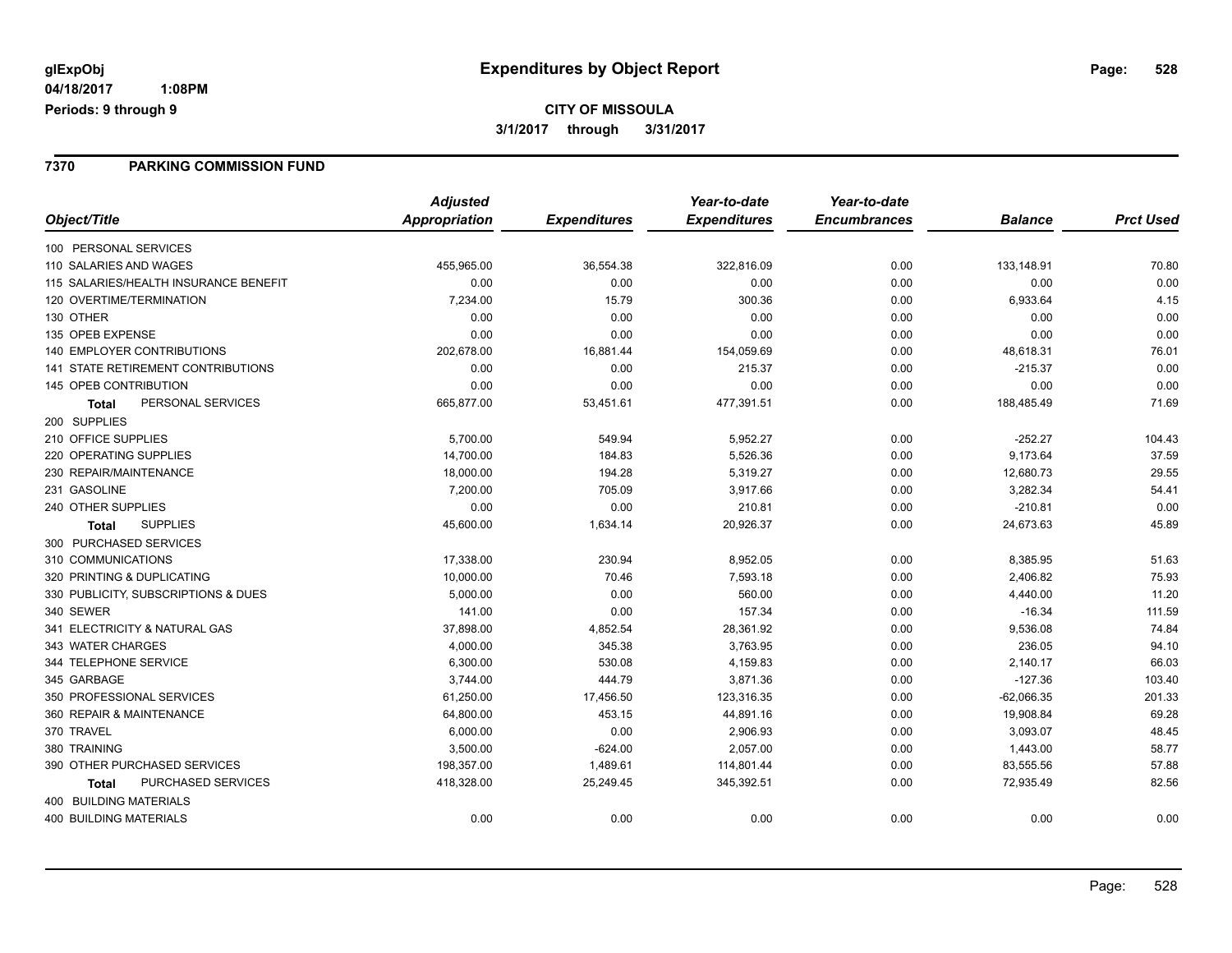# **CITY OF MISSOULA 3/1/2017 through 3/31/2017**

### **7370 PARKING COMMISSION FUND**

|                                                   | <b>Adjusted</b>      |                     | Year-to-date        | Year-to-date        |                |                  |
|---------------------------------------------------|----------------------|---------------------|---------------------|---------------------|----------------|------------------|
| Object/Title                                      | <b>Appropriation</b> | <b>Expenditures</b> | <b>Expenditures</b> | <b>Encumbrances</b> | <b>Balance</b> | <b>Prct Used</b> |
| <b>BUILDING MATERIALS</b><br><b>Total</b>         | 0.00                 | 0.00                | 0.00                | 0.00                | 0.00           | 0.00             |
| 500 FIXED CHARGES                                 |                      |                     |                     |                     |                |                  |
| 500 FIXED CHARGES                                 | 168,621.00           | 0.00                | 23,582.15           | 0.00                | 145,038.85     | 13.99            |
| 510 *** Title Not Found ***                       | 0.00                 | 0.00                | 11.428.20           | 0.00                | $-11,428.20$   | 0.00             |
| 550 MERCHANT SERVICE FEES                         | 21,500.00            | 0.00                | 0.00                | 0.00                | 21,500.00      | 0.00             |
| <b>FIXED CHARGES</b><br><b>Total</b>              | 190,121.00           | 0.00                | 35,010.35           | 0.00                | 155,110.65     | 18.41            |
| 600 DEBT SERVICE                                  |                      |                     |                     |                     |                |                  |
| 610 PRINCIPAL                                     | 181,400.00           | 0.00                | 181,400.00          | 0.00                | 0.00           | 100.00           |
| 620 INTEREST / SERVICE FEES                       | 29,583.00            | 0.00                | 29,583.01           | 0.00                | $-0.01$        | 100.00           |
| <b>DEBT SERVICE</b><br><b>Total</b>               | 210,983.00           | 0.00                | 210,983.01          | 0.00                | $-0.01$        | 100.00           |
| 700 GRANTS & CONTRIBUTIONS                        |                      |                     |                     |                     |                |                  |
| 700 GRANTS & CONTRIBUTIONS                        | 74,000.00            | 2,500.00            | 108,778.75          | 0.00                | $-34,778.75$   | 147.00           |
| <b>GRANTS &amp; CONTRIBUTIONS</b><br><b>Total</b> | 74,000.00            | 2,500.00            | 108,778.75          | 0.00                | $-34,778.75$   | 147.00           |
| 800 OTHER OBJECTS                                 |                      |                     |                     |                     |                |                  |
| 820 TRANSFERS TO OTHER FUNDS                      | 309,510.00           | 25,798.75           | 233,518.75          | 0.00                | 75,991.25      | 75.45            |
| 830 DEPRECIATION                                  | 0.00                 | 0.00                | 0.00                | 0.00                | 0.00           | 0.00             |
| 845 CONTINGENCY                                   | 48,965.00            | 0.00                | 0.00                | 0.00                | 48,965.00      | 0.00             |
| OTHER OBJECTS<br><b>Total</b>                     | 358,475.00           | 25,798.75           | 233,518.75          | 0.00                | 124,956.25     | 65.14            |
| 900 CAPITAL OUTLAY                                |                      |                     |                     |                     |                |                  |
| 920 BUILDINGS                                     | 0.00                 | 0.00                | 0.00                | 0.00                | 0.00           | 0.00             |
| 930 IMPROVEMENTS                                  | 0.00                 | 0.00                | 0.00                | 0.00                | 0.00           | 0.00             |
| 940 MACHINERY & EQUIPMENT                         | 0.00                 | 0.00                | 89,214.69           | 0.00                | $-89,214.69$   | 0.00             |
| <b>CAPITAL OUTLAY</b><br><b>Total</b>             | 0.00                 | 0.00                | 89,214.69           | 0.00                | $-89,214.69$   | 0.00             |
| PARKING COMMISSION FUND<br><b>Total</b>           | 1,963,384.00         | 108,633.95          | 1,521,215.94        | 0.00                | 442,168.06     | 77.48            |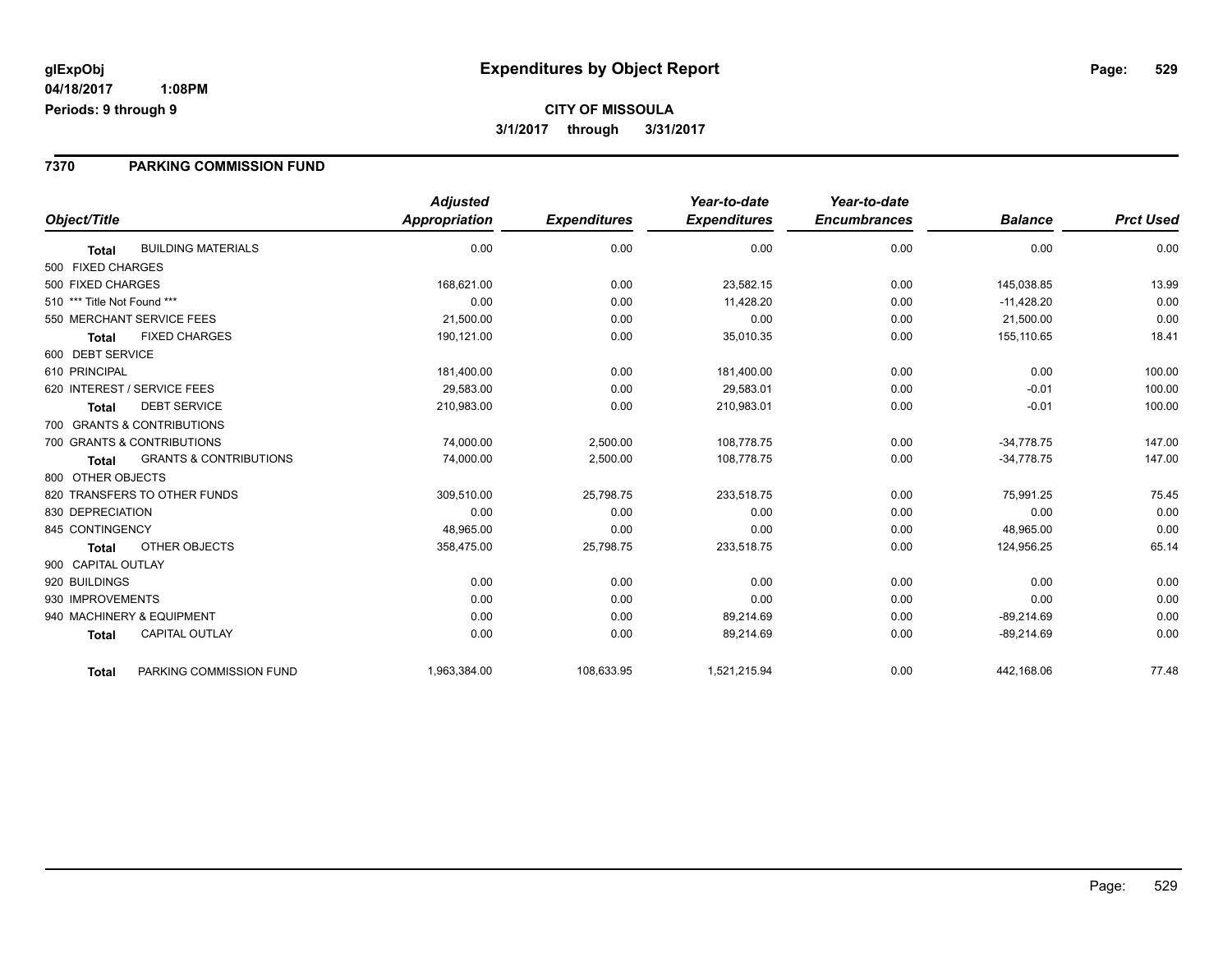**7371 FRONT STREET PARKING BONDS**

**395 PARKING COMMISSION**

|                              |                      | <b>Adjusted</b> |                     | Year-to-date        | Year-to-date        |                |                  |
|------------------------------|----------------------|-----------------|---------------------|---------------------|---------------------|----------------|------------------|
| Object/Title                 |                      | Appropriation   | <b>Expenditures</b> | <b>Expenditures</b> | <b>Encumbrances</b> | <b>Balance</b> | <b>Prct Used</b> |
| 500 FIXED CHARGES            |                      |                 |                     |                     |                     |                |                  |
| 550 MERCHANT SERVICE FEES    |                      | 0.00            | 0.00                | 0.00                | 0.00                | 0.00           | 0.00             |
| <b>Total</b>                 | <b>FIXED CHARGES</b> | 0.00            | 0.00                | 0.00                | 0.00                | 0.00           | 0.00             |
| 600 DEBT SERVICE             |                      |                 |                     |                     |                     |                |                  |
| 620 INTEREST / SERVICE FEES  |                      | 266.220.00      | 130.487.51          | 265.850.02          | 0.00                | 369.98         | 99.86            |
| <b>Total</b>                 | <b>DEBT SERVICE</b>  | 266.220.00      | 130.487.51          | 265,850.02          | 0.00                | 369.98         | 99.86            |
| 800 OTHER OBJECTS            |                      |                 |                     |                     |                     |                |                  |
| 820 TRANSFERS TO OTHER FUNDS |                      | 0.00            | 0.00                | 0.00                | 0.00                | 0.00           | 0.00             |
| <b>Total</b>                 | OTHER OBJECTS        | 0.00            | 0.00                | 0.00                | 0.00                | 0.00           | 0.00             |
| <b>Total</b>                 | PARKING COMMISSION   | 266.220.00      | 130.487.51          | 265.850.02          | 0.00                | 369.98         | 99.86            |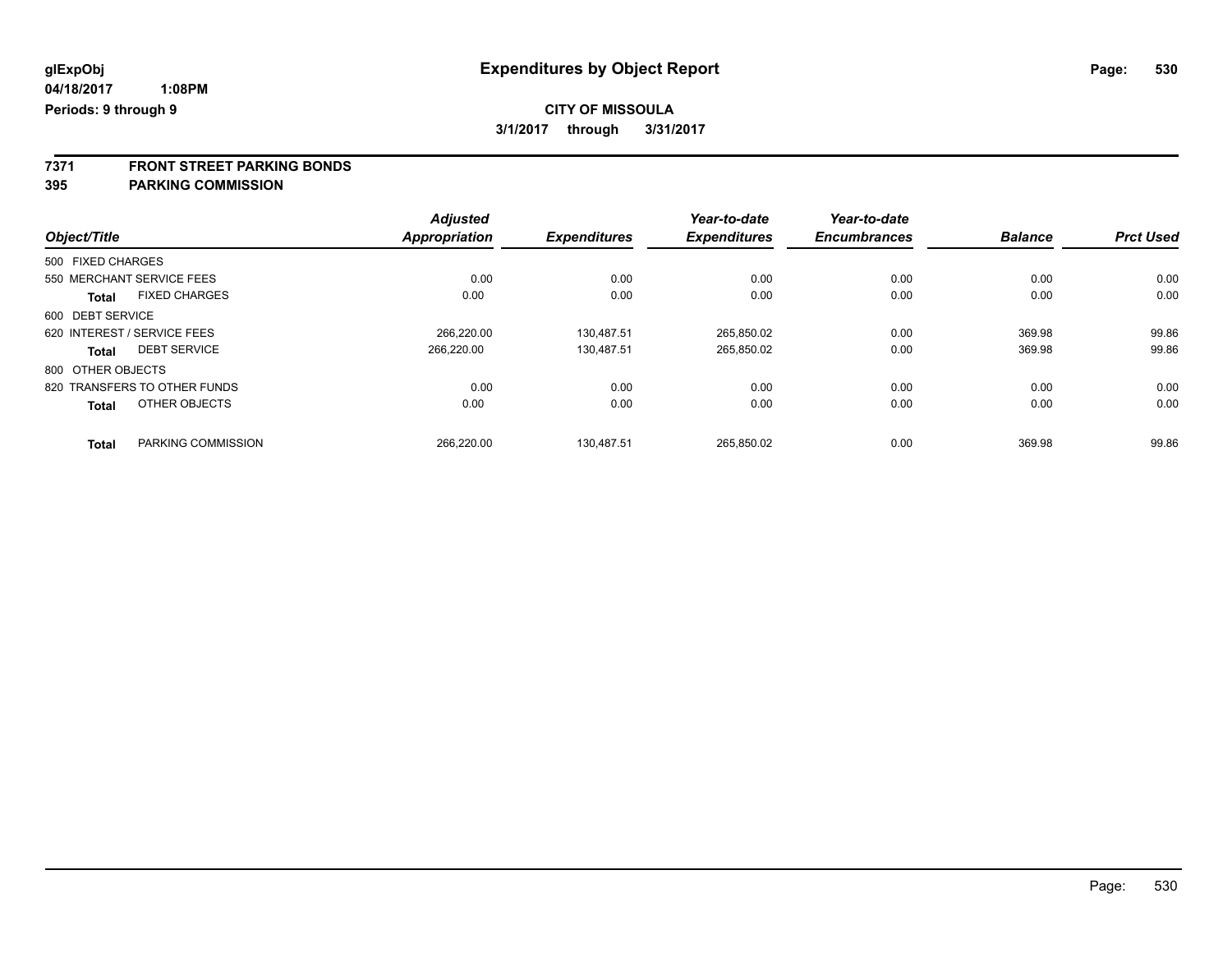### **7371 FRONT STREET PARKING BONDS**

|                   |                                   | <b>Adjusted</b>      |                     | Year-to-date        | Year-to-date        |                |                  |
|-------------------|-----------------------------------|----------------------|---------------------|---------------------|---------------------|----------------|------------------|
| Object/Title      |                                   | <b>Appropriation</b> | <b>Expenditures</b> | <b>Expenditures</b> | <b>Encumbrances</b> | <b>Balance</b> | <b>Prct Used</b> |
| 500 FIXED CHARGES |                                   |                      |                     |                     |                     |                |                  |
|                   | 550 MERCHANT SERVICE FEES         | 0.00                 | 0.00                | 0.00                | 0.00                | 0.00           | 0.00             |
| Total             | <b>FIXED CHARGES</b>              | 0.00                 | 0.00                | 0.00                | 0.00                | 0.00           | 0.00             |
| 600 DEBT SERVICE  |                                   |                      |                     |                     |                     |                |                  |
|                   | 620 INTEREST / SERVICE FEES       | 266.220.00           | 130.487.51          | 265,850.02          | 0.00                | 369.98         | 99.86            |
| Total             | <b>DEBT SERVICE</b>               | 266.220.00           | 130.487.51          | 265,850.02          | 0.00                | 369.98         | 99.86            |
| 800 OTHER OBJECTS |                                   |                      |                     |                     |                     |                |                  |
|                   | 820 TRANSFERS TO OTHER FUNDS      | 0.00                 | 0.00                | 0.00                | 0.00                | 0.00           | 0.00             |
| <b>Total</b>      | OTHER OBJECTS                     | 0.00                 | 0.00                | 0.00                | 0.00                | 0.00           | 0.00             |
| <b>Total</b>      | <b>FRONT STREET PARKING BONDS</b> | 266.220.00           | 130.487.51          | 265.850.02          | 0.00                | 369.98         | 99.86            |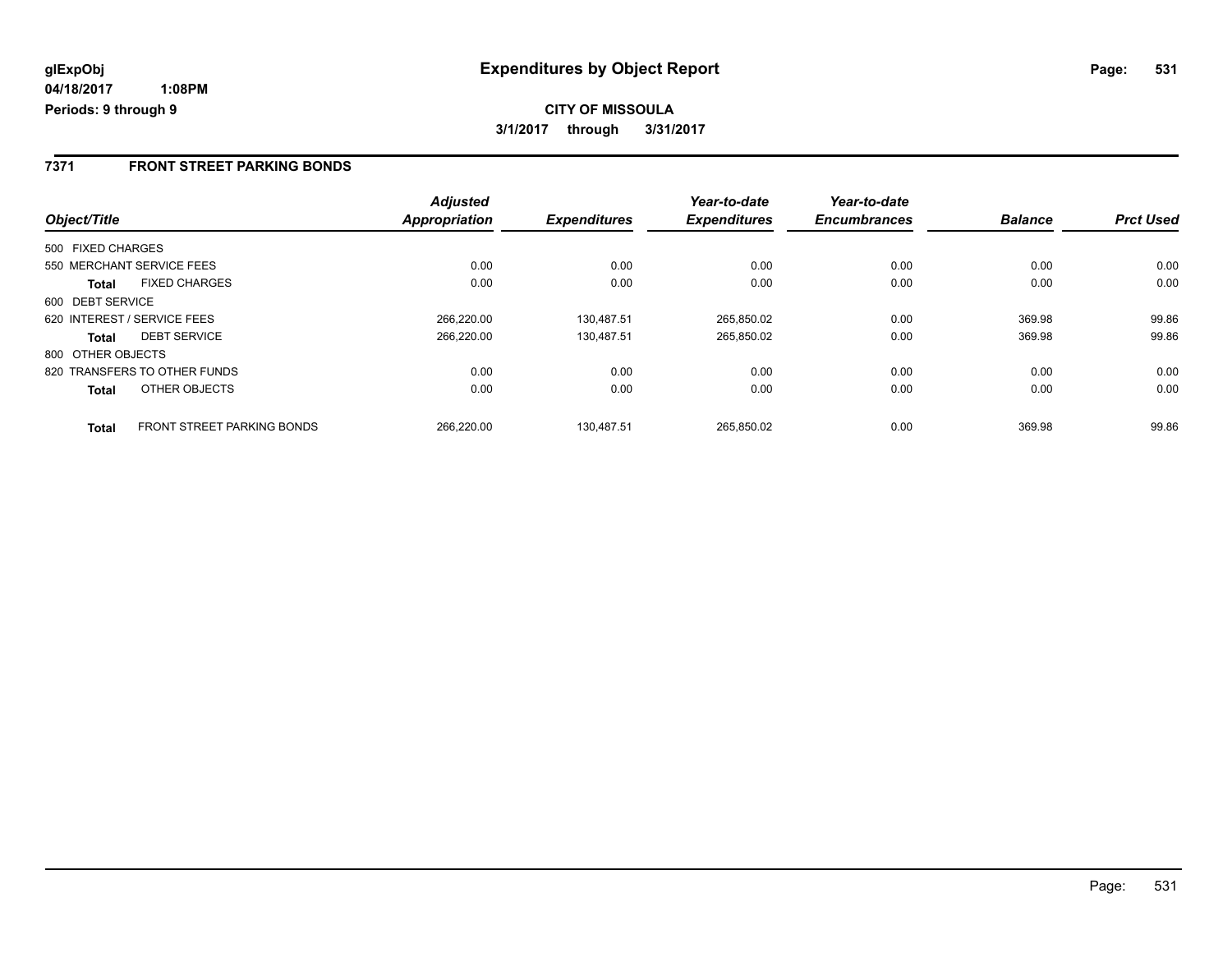**3/1/2017 through 3/31/2017**

# **7372 SINKING FUND/FRONT ST PARKING BONDS**

**395 PARKING COMMISSION**

|                                      | <b>Adjusted</b> |                     | Year-to-date        | Year-to-date        |                |                  |
|--------------------------------------|-----------------|---------------------|---------------------|---------------------|----------------|------------------|
| Object/Title                         | Appropriation   | <b>Expenditures</b> | <b>Expenditures</b> | <b>Encumbrances</b> | <b>Balance</b> | <b>Prct Used</b> |
| 500 FIXED CHARGES                    |                 |                     |                     |                     |                |                  |
| 550 MERCHANT SERVICE FEES            | 0.00            | 0.00                | 0.00                | 0.00                | 0.00           | 0.00             |
| <b>FIXED CHARGES</b><br><b>Total</b> | 0.00            | 0.00                | 0.00                | 0.00                | 0.00           | 0.00             |
| 600 DEBT SERVICE                     |                 |                     |                     |                     |                |                  |
| 610 PRINCIPAL                        | 250,000.00      | 0.00                | 250,000.00          | 0.00                | 0.00           | 100.00           |
| 620 INTEREST / SERVICE FEES          | 0.00            | 0.00                | 0.00                | 0.00                | 0.00           | 0.00             |
| <b>DEBT SERVICE</b><br><b>Total</b>  | 250,000.00      | 0.00                | 250,000.00          | 0.00                | 0.00           | 100.00           |
| 800 OTHER OBJECTS                    |                 |                     |                     |                     |                |                  |
| 820 TRANSFERS TO OTHER FUNDS         | 0.00            | 0.00                | 0.00                | 0.00                | 0.00           | 0.00             |
| OTHER OBJECTS<br><b>Total</b>        | 0.00            | 0.00                | 0.00                | 0.00                | 0.00           | 0.00             |
| PARKING COMMISSION<br><b>Total</b>   | 250,000.00      | 0.00                | 250,000.00          | 0.00                | 0.00           | 100.00           |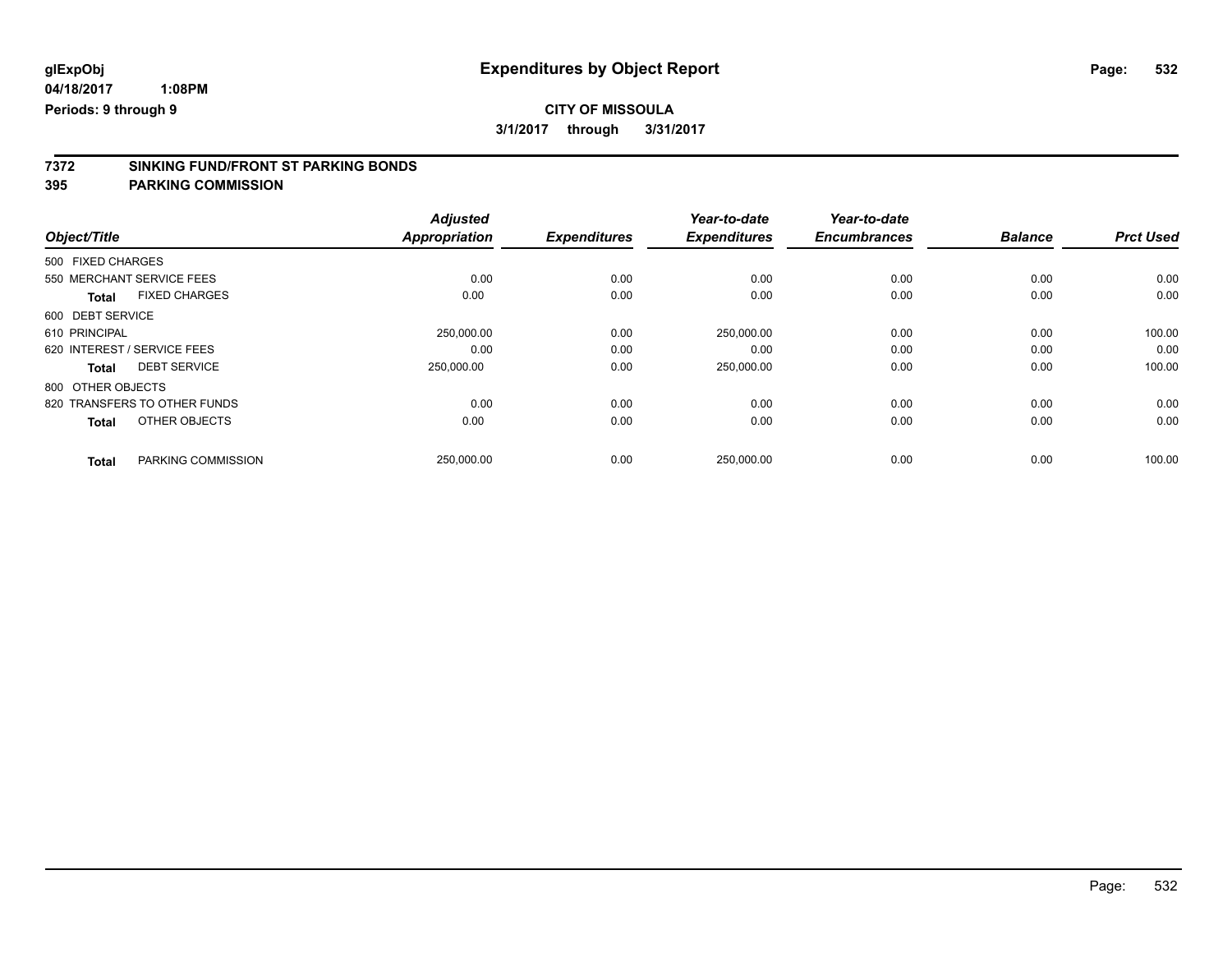### **7372 SINKING FUND/FRONT ST PARKING BONDS**

| Object/Title      |                                   | <b>Adjusted</b><br>Appropriation | <b>Expenditures</b> | Year-to-date<br><b>Expenditures</b> | Year-to-date<br><b>Encumbrances</b> | <b>Balance</b> | <b>Prct Used</b> |
|-------------------|-----------------------------------|----------------------------------|---------------------|-------------------------------------|-------------------------------------|----------------|------------------|
|                   |                                   |                                  |                     |                                     |                                     |                |                  |
| 500 FIXED CHARGES |                                   |                                  |                     |                                     |                                     |                |                  |
|                   | 550 MERCHANT SERVICE FEES         | 0.00                             | 0.00                | 0.00                                | 0.00                                | 0.00           | 0.00             |
| <b>Total</b>      | <b>FIXED CHARGES</b>              | 0.00                             | 0.00                | 0.00                                | 0.00                                | 0.00           | 0.00             |
| 600 DEBT SERVICE  |                                   |                                  |                     |                                     |                                     |                |                  |
| 610 PRINCIPAL     |                                   | 250,000.00                       | 0.00                | 250,000.00                          | 0.00                                | 0.00           | 100.00           |
|                   | 620 INTEREST / SERVICE FEES       | 0.00                             | 0.00                | 0.00                                | 0.00                                | 0.00           | 0.00             |
| <b>Total</b>      | <b>DEBT SERVICE</b>               | 250,000.00                       | 0.00                | 250,000.00                          | 0.00                                | 0.00           | 100.00           |
| 800 OTHER OBJECTS |                                   |                                  |                     |                                     |                                     |                |                  |
|                   | 820 TRANSFERS TO OTHER FUNDS      | 0.00                             | 0.00                | 0.00                                | 0.00                                | 0.00           | 0.00             |
| <b>Total</b>      | OTHER OBJECTS                     | 0.00                             | 0.00                | 0.00                                | 0.00                                | 0.00           | 0.00             |
| <b>Total</b>      | SINKING FUND/FRONT ST PARKING BON | 250,000.00                       | 0.00                | 250.000.00                          | 0.00                                | 0.00           | 100.00           |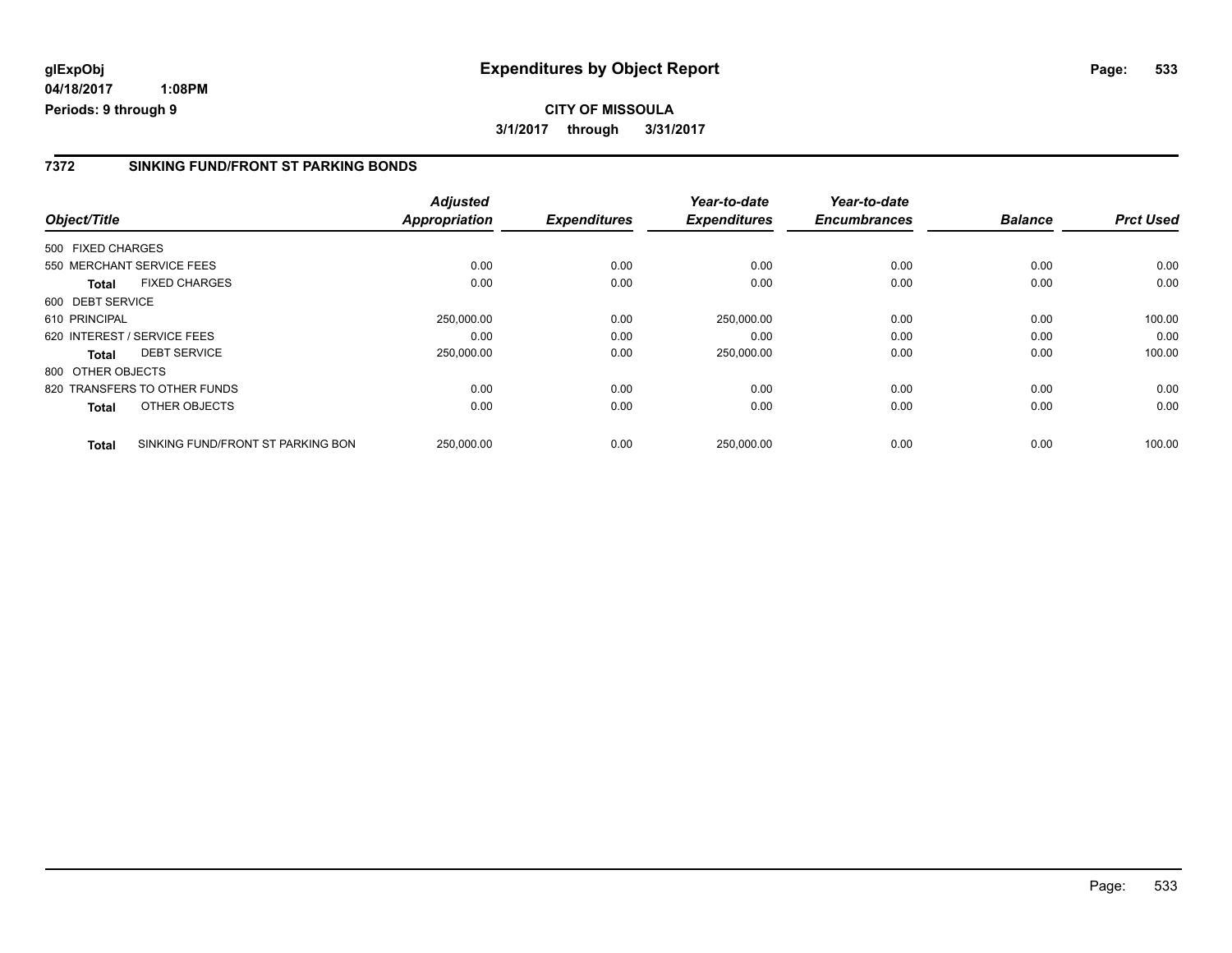# **CITY OF MISSOULA**

**3/1/2017 through 3/31/2017**

# **7373 MPC SERIES 2010B CONSTRUCTION**

**395 PARKING COMMISSION**

|                        |                              | <b>Adjusted</b>      |                     | Year-to-date        | Year-to-date        |                |                  |
|------------------------|------------------------------|----------------------|---------------------|---------------------|---------------------|----------------|------------------|
| Object/Title           |                              | <b>Appropriation</b> | <b>Expenditures</b> | <b>Expenditures</b> | <b>Encumbrances</b> | <b>Balance</b> | <b>Prct Used</b> |
| 300 PURCHASED SERVICES |                              |                      |                     |                     |                     |                |                  |
|                        | 350 PROFESSIONAL SERVICES    | 0.00                 | 0.00                | 0.00                | 0.00                | 0.00           | 0.00             |
|                        | 390 OTHER PURCHASED SERVICES | 0.00                 | 0.00                | 0.00                | 0.00                | 0.00           | 0.00             |
| <b>Total</b>           | PURCHASED SERVICES           | 0.00                 | 0.00                | 0.00                | 0.00                | 0.00           | 0.00             |
| 500 FIXED CHARGES      |                              |                      |                     |                     |                     |                |                  |
|                        | 550 MERCHANT SERVICE FEES    | 0.00                 | 0.00                | 0.00                | 0.00                | 0.00           | 0.00             |
| <b>Total</b>           | <b>FIXED CHARGES</b>         | 0.00                 | 0.00                | 0.00                | 0.00                | 0.00           | 0.00             |
| 600 DEBT SERVICE       |                              |                      |                     |                     |                     |                |                  |
| 600 DEBT SERVICE       |                              | 0.00                 | 0.00                | 0.00                | 0.00                | 0.00           | 0.00             |
| 610 PRINCIPAL          |                              | 0.00                 | 0.00                | 0.00                | 0.00                | 0.00           | 0.00             |
|                        | 620 INTEREST / SERVICE FEES  | 0.00                 | 0.00                | 0.00                | 0.00                | 0.00           | 0.00             |
| <b>Total</b>           | <b>DEBT SERVICE</b>          | 0.00                 | 0.00                | 0.00                | 0.00                | 0.00           | 0.00             |
| 800 OTHER OBJECTS      |                              |                      |                     |                     |                     |                |                  |
|                        | 820 TRANSFERS TO OTHER FUNDS | 0.00                 | 0.00                | 0.00                | 0.00                | 0.00           | 0.00             |
| <b>Total</b>           | OTHER OBJECTS                | 0.00                 | 0.00                | 0.00                | 0.00                | 0.00           | 0.00             |
| 900 CAPITAL OUTLAY     |                              |                      |                     |                     |                     |                |                  |
| 900 CAPITAL OUTLAY     |                              | 0.00                 | 0.00                | 0.00                | 0.00                | 0.00           | 0.00             |
| 920 BUILDINGS          |                              | 0.00                 | 0.00                | 0.00                | 0.00                | 0.00           | 0.00             |
| 930 IMPROVEMENTS       |                              | 0.00                 | 0.00                | 0.00                | 0.00                | 0.00           | 0.00             |
| <b>Total</b>           | CAPITAL OUTLAY               | 0.00                 | 0.00                | 0.00                | 0.00                | 0.00           | 0.00             |
| <b>Total</b>           | PARKING COMMISSION           | 0.00                 | 0.00                | 0.00                | 0.00                | 0.00           | 0.00             |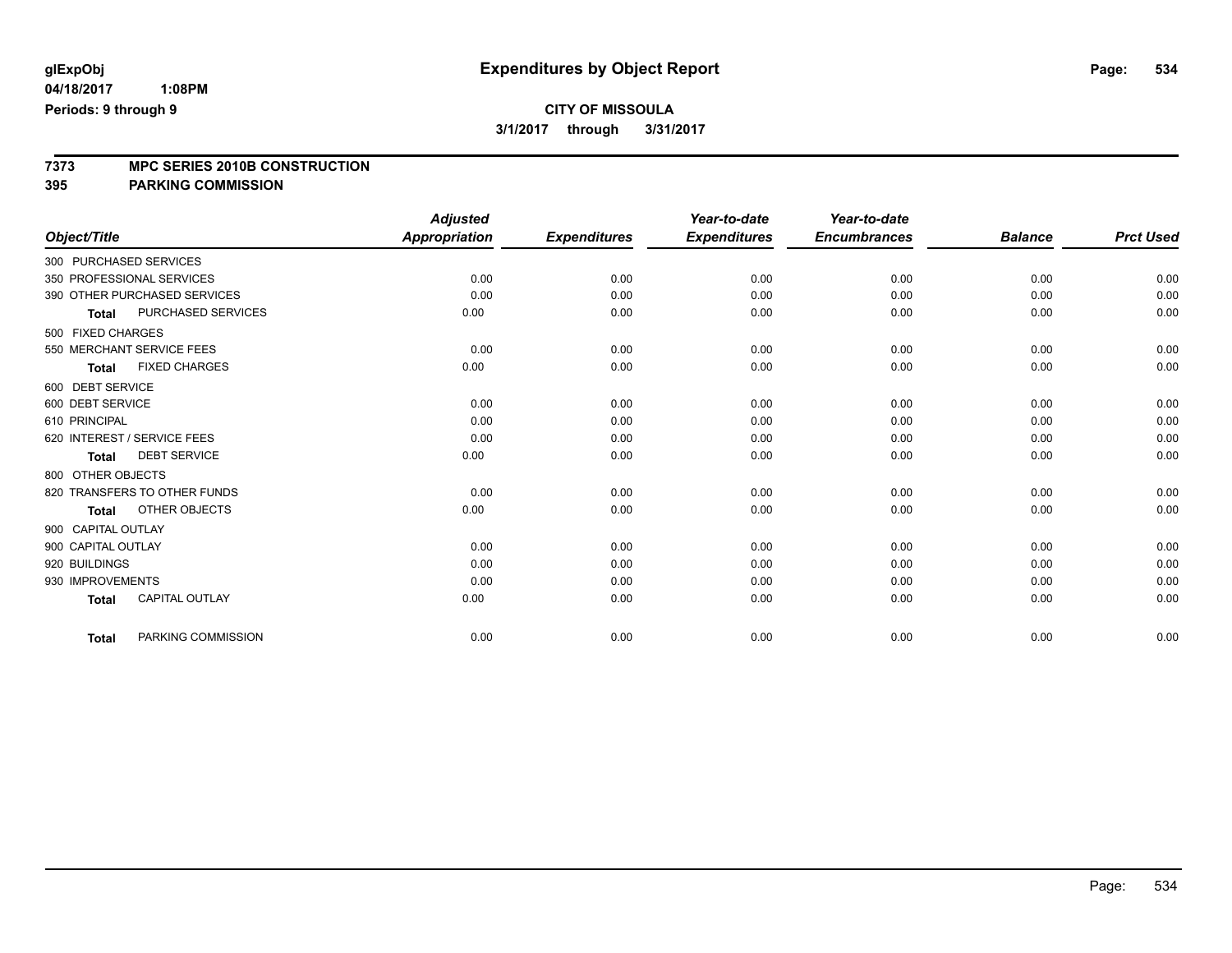# **7373 MPC SERIES 2010B CONSTRUCTION**

**900 DEPRECIATION**

| Object/Title                         | <b>Adjusted</b><br><b>Appropriation</b> | <b>Expenditures</b> | Year-to-date<br><b>Expenditures</b> | Year-to-date<br><b>Encumbrances</b> | <b>Balance</b> | <b>Prct Used</b> |
|--------------------------------------|-----------------------------------------|---------------------|-------------------------------------|-------------------------------------|----------------|------------------|
| 500 FIXED CHARGES                    |                                         |                     |                                     |                                     |                |                  |
| 550 MERCHANT SERVICE FEES            | 0.00                                    | 0.00                | 0.00                                | 0.00                                | 0.00           | 0.00             |
| <b>FIXED CHARGES</b><br><b>Total</b> | 0.00                                    | 0.00                | 0.00                                | 0.00                                | 0.00           | 0.00             |
| 800 OTHER OBJECTS                    |                                         |                     |                                     |                                     |                |                  |
| 830 DEPRECIATION                     | 0.00                                    | 0.00                | 0.00                                | 0.00                                | 0.00           | 0.00             |
| OTHER OBJECTS<br><b>Total</b>        | 0.00                                    | 0.00                | 0.00                                | 0.00                                | 0.00           | 0.00             |
| <b>DEPRECIATION</b><br><b>Total</b>  | 0.00                                    | 0.00                | 0.00                                | 0.00                                | 0.00           | 0.00             |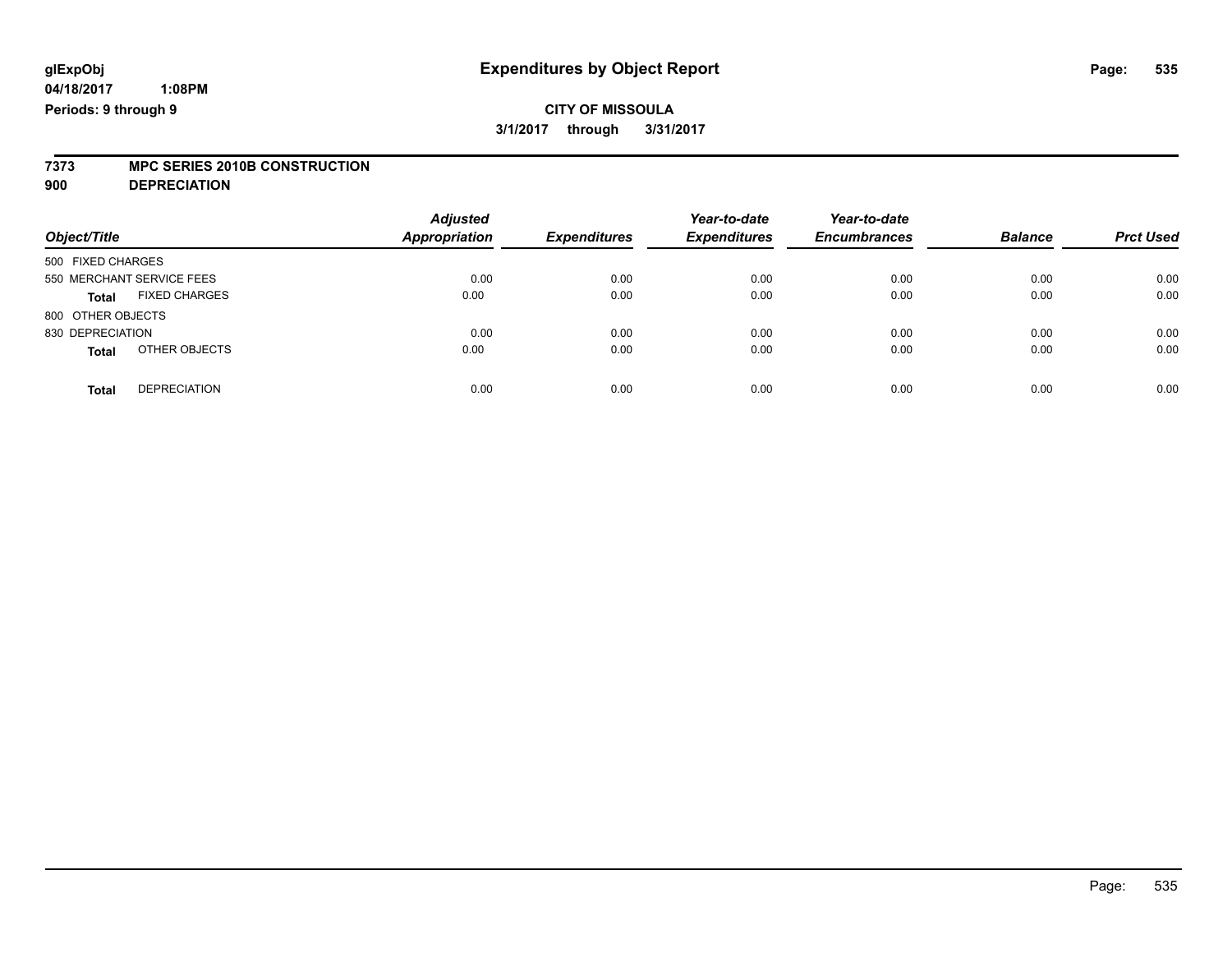# **CITY OF MISSOULA 3/1/2017 through 3/31/2017**

### **7373 MPC SERIES 2010B CONSTRUCTION**

| Object/Title                                  | <b>Adjusted</b><br><b>Appropriation</b> | <b>Expenditures</b> | Year-to-date<br><b>Expenditures</b> | Year-to-date<br><b>Encumbrances</b> | <b>Balance</b> | <b>Prct Used</b> |
|-----------------------------------------------|-----------------------------------------|---------------------|-------------------------------------|-------------------------------------|----------------|------------------|
|                                               |                                         |                     |                                     |                                     |                |                  |
| 300 PURCHASED SERVICES                        |                                         |                     |                                     |                                     |                |                  |
| 350 PROFESSIONAL SERVICES                     | 0.00                                    | 0.00                | 0.00                                | 0.00                                | 0.00           | 0.00             |
| 390 OTHER PURCHASED SERVICES                  | 0.00                                    | 0.00                | 0.00                                | 0.00                                | 0.00           | 0.00             |
| <b>PURCHASED SERVICES</b><br><b>Total</b>     | 0.00                                    | 0.00                | 0.00                                | 0.00                                | 0.00           | 0.00             |
| 500 FIXED CHARGES                             |                                         |                     |                                     |                                     |                |                  |
| 550 MERCHANT SERVICE FEES                     | 0.00                                    | 0.00                | 0.00                                | 0.00                                | 0.00           | 0.00             |
| <b>FIXED CHARGES</b><br><b>Total</b>          | 0.00                                    | 0.00                | 0.00                                | 0.00                                | 0.00           | 0.00             |
| 600 DEBT SERVICE                              |                                         |                     |                                     |                                     |                |                  |
| 600 DEBT SERVICE                              | 0.00                                    | 0.00                | 0.00                                | 0.00                                | 0.00           | 0.00             |
| 610 PRINCIPAL                                 | 0.00                                    | 0.00                | 0.00                                | 0.00                                | 0.00           | 0.00             |
| 620 INTEREST / SERVICE FEES                   | 0.00                                    | 0.00                | 0.00                                | 0.00                                | 0.00           | 0.00             |
| <b>DEBT SERVICE</b><br><b>Total</b>           | 0.00                                    | 0.00                | 0.00                                | 0.00                                | 0.00           | 0.00             |
| 800 OTHER OBJECTS                             |                                         |                     |                                     |                                     |                |                  |
| 820 TRANSFERS TO OTHER FUNDS                  | 0.00                                    | 0.00                | 0.00                                | 0.00                                | 0.00           | 0.00             |
| 830 DEPRECIATION                              | 0.00                                    | 0.00                | 0.00                                | 0.00                                | 0.00           | 0.00             |
| OTHER OBJECTS<br><b>Total</b>                 | 0.00                                    | 0.00                | 0.00                                | 0.00                                | 0.00           | 0.00             |
| 900 CAPITAL OUTLAY                            |                                         |                     |                                     |                                     |                |                  |
| 900 CAPITAL OUTLAY                            | 0.00                                    | 0.00                | 0.00                                | 0.00                                | 0.00           | 0.00             |
| 920 BUILDINGS                                 | 0.00                                    | 0.00                | 0.00                                | 0.00                                | 0.00           | 0.00             |
| 930 IMPROVEMENTS                              | 0.00                                    | 0.00                | 0.00                                | 0.00                                | 0.00           | 0.00             |
| CAPITAL OUTLAY<br><b>Total</b>                | 0.00                                    | 0.00                | 0.00                                | 0.00                                | 0.00           | 0.00             |
|                                               |                                         |                     |                                     |                                     |                |                  |
| MPC SERIES 2010B CONSTRUCTION<br><b>Total</b> | 0.00                                    | 0.00                | 0.00                                | 0.00                                | 0.00           | 0.00             |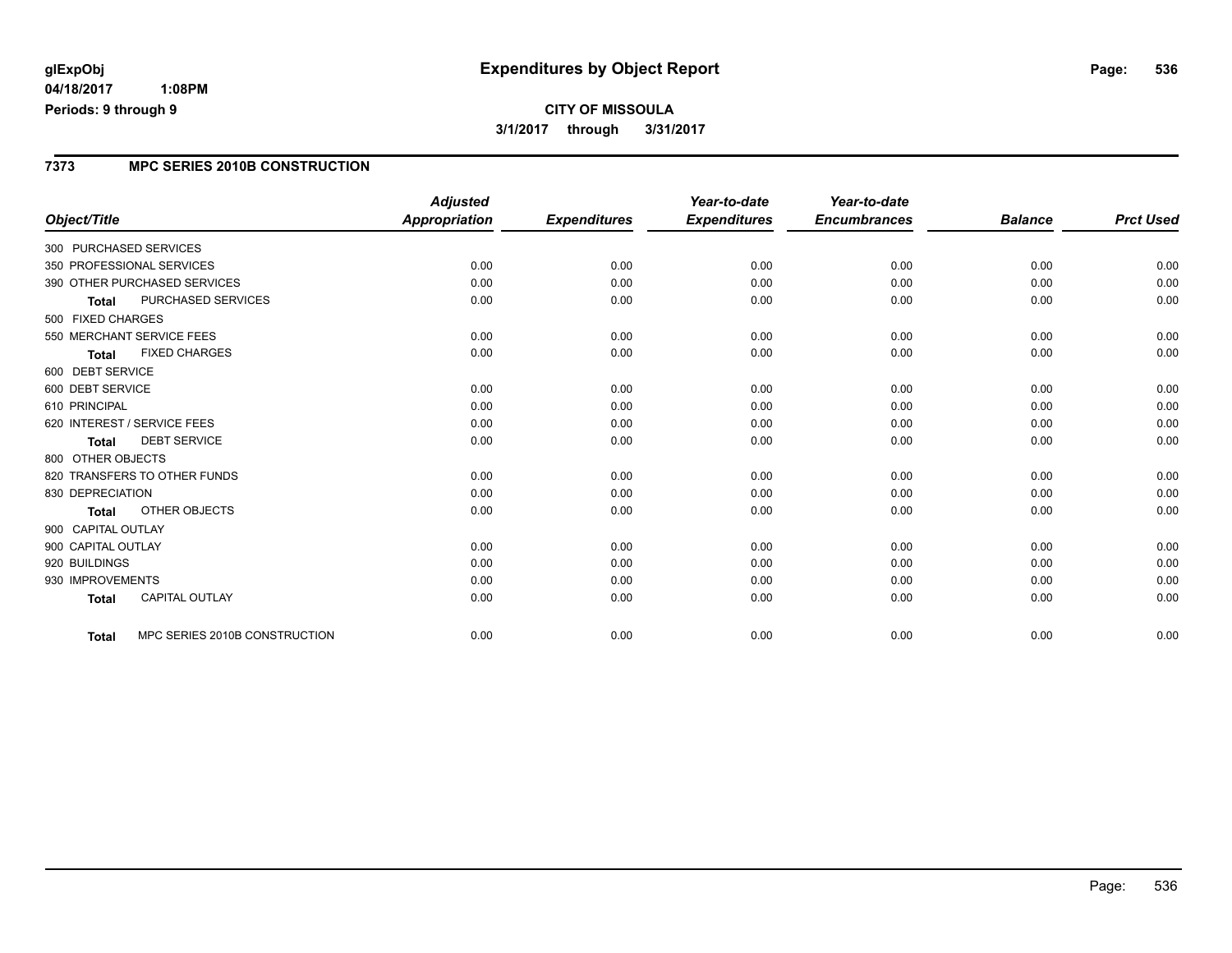### **CITY OF MISSOULA 3/1/2017 through 3/31/2017**

# **7374 RESERVE FUND-PARKING BONDS**

### **395 PARKING COMMISSION**

| Object/Title                          | <b>Adjusted</b><br>Appropriation | <b>Expenditures</b> | Year-to-date<br><b>Expenditures</b> | Year-to-date<br><b>Encumbrances</b> | <b>Balance</b> | <b>Prct Used</b> |
|---------------------------------------|----------------------------------|---------------------|-------------------------------------|-------------------------------------|----------------|------------------|
|                                       |                                  |                     |                                     |                                     |                |                  |
| 500 FIXED CHARGES                     |                                  |                     |                                     |                                     |                |                  |
| 550 MERCHANT SERVICE FEES             | 0.00                             | 0.00                | 0.00                                | 0.00                                | 0.00           | 0.00             |
| <b>FIXED CHARGES</b><br><b>Total</b>  | 0.00                             | 0.00                | 0.00                                | 0.00                                | 0.00           | 0.00             |
| 900 CAPITAL OUTLAY                    |                                  |                     |                                     |                                     |                |                  |
| 920 BUILDINGS                         | 0.00                             | 0.00                | 0.00                                | 0.00                                | 0.00           | 0.00             |
| 930 IMPROVEMENTS                      | 0.00                             | 0.00                | 0.00                                | 0.00                                | 0.00           | 0.00             |
| <b>CAPITAL OUTLAY</b><br><b>Total</b> | 0.00                             | 0.00                | 0.00                                | 0.00                                | 0.00           | 0.00             |
| PARKING COMMISSION<br><b>Total</b>    | 0.00                             | 0.00                | 0.00                                | 0.00                                | 0.00           | 0.00             |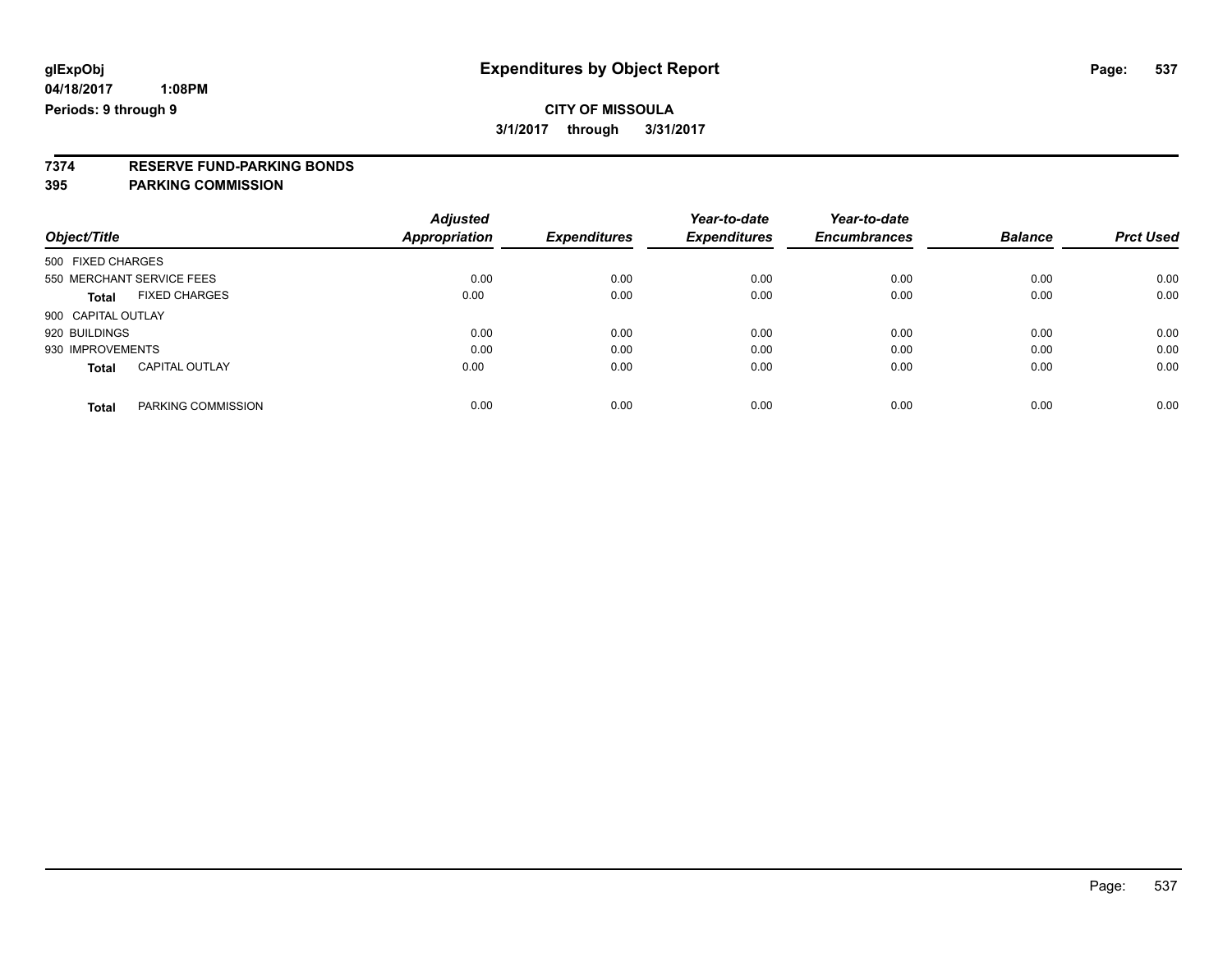# **glExpObj Expenditures by Object Report Page: 538**

**04/18/2017 1:08PM Periods: 9 through 9**

#### **7374 RESERVE FUND-PARKING BONDS**

| Object/Title                                      | <b>Adjusted</b><br><b>Appropriation</b> | <b>Expenditures</b> | Year-to-date<br><b>Expenditures</b> | Year-to-date<br><b>Encumbrances</b> | <b>Balance</b> | <b>Prct Used</b> |
|---------------------------------------------------|-----------------------------------------|---------------------|-------------------------------------|-------------------------------------|----------------|------------------|
| 500 FIXED CHARGES                                 |                                         |                     |                                     |                                     |                |                  |
| 550 MERCHANT SERVICE FEES                         | 0.00                                    | 0.00                | 0.00                                | 0.00                                | 0.00           | 0.00             |
| <b>FIXED CHARGES</b><br><b>Total</b>              | 0.00                                    | 0.00                | 0.00                                | 0.00                                | 0.00           | 0.00             |
| 900 CAPITAL OUTLAY                                |                                         |                     |                                     |                                     |                |                  |
| 920 BUILDINGS                                     | 0.00                                    | 0.00                | 0.00                                | 0.00                                | 0.00           | 0.00             |
| 930 IMPROVEMENTS                                  | 0.00                                    | 0.00                | 0.00                                | 0.00                                | 0.00           | 0.00             |
| <b>CAPITAL OUTLAY</b><br><b>Total</b>             | 0.00                                    | 0.00                | 0.00                                | 0.00                                | 0.00           | 0.00             |
| <b>RESERVE FUND-PARKING BONDS</b><br><b>Total</b> | 0.00                                    | 0.00                | 0.00                                | 0.00                                | 0.00           | 0.00             |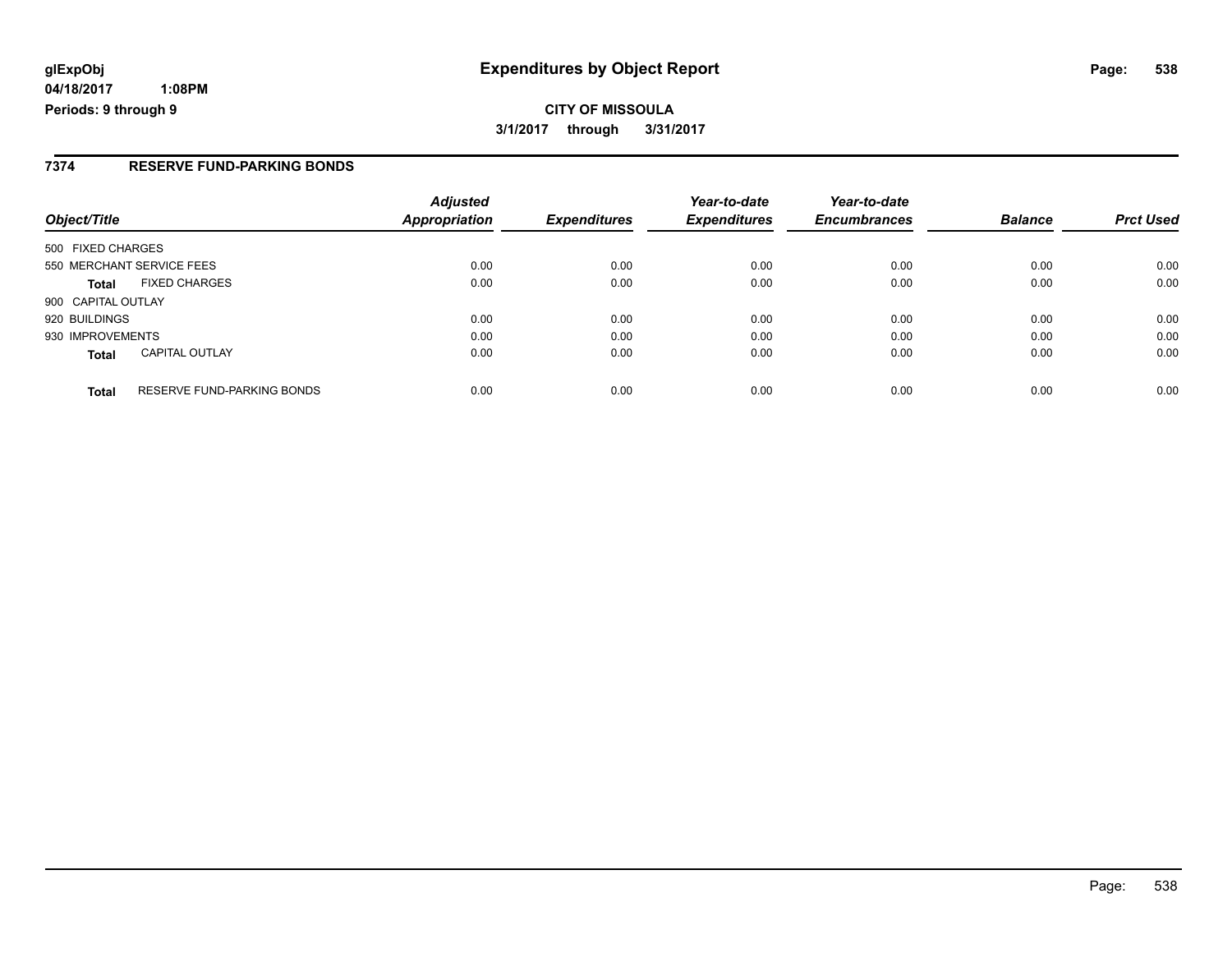# **CITY OF MISSOULA**

**3/1/2017 through 3/31/2017**

# **7375 PLEDGED TAX INCREMENT-2010B BOND**

**395 PARKING COMMISSION**

|                           |                              | <b>Adjusted</b>      |                     | Year-to-date        | Year-to-date        |                |                  |
|---------------------------|------------------------------|----------------------|---------------------|---------------------|---------------------|----------------|------------------|
| Object/Title              |                              | <b>Appropriation</b> | <b>Expenditures</b> | <b>Expenditures</b> | <b>Encumbrances</b> | <b>Balance</b> | <b>Prct Used</b> |
| 300 PURCHASED SERVICES    |                              |                      |                     |                     |                     |                |                  |
|                           | 390 OTHER PURCHASED SERVICES | 1,950.00             | 0.00                | 0.00                | 0.00                | 1,950.00       | 0.00             |
| <b>Total</b>              | PURCHASED SERVICES           | 1.950.00             | 0.00                | 0.00                | 0.00                | 1,950.00       | 0.00             |
| 500 FIXED CHARGES         |                              |                      |                     |                     |                     |                |                  |
| 550 MERCHANT SERVICE FEES |                              | 0.00                 | 0.00                | 0.00                | 0.00                | 0.00           | 0.00             |
| <b>Total</b>              | <b>FIXED CHARGES</b>         | 0.00                 | 0.00                | 0.00                | 0.00                | 0.00           | 0.00             |
| 800 OTHER OBJECTS         |                              |                      |                     |                     |                     |                |                  |
|                           | 820 TRANSFERS TO OTHER FUNDS | 264.901.00           | 0.00                | 0.00                | 0.00                | 264.901.00     | 0.00             |
| <b>Total</b>              | OTHER OBJECTS                | 264.901.00           | 0.00                | 0.00                | 0.00                | 264,901.00     | 0.00             |
| <b>Total</b>              | PARKING COMMISSION           | 266.851.00           | 0.00                | 0.00                | 0.00                | 266.851.00     | 0.00             |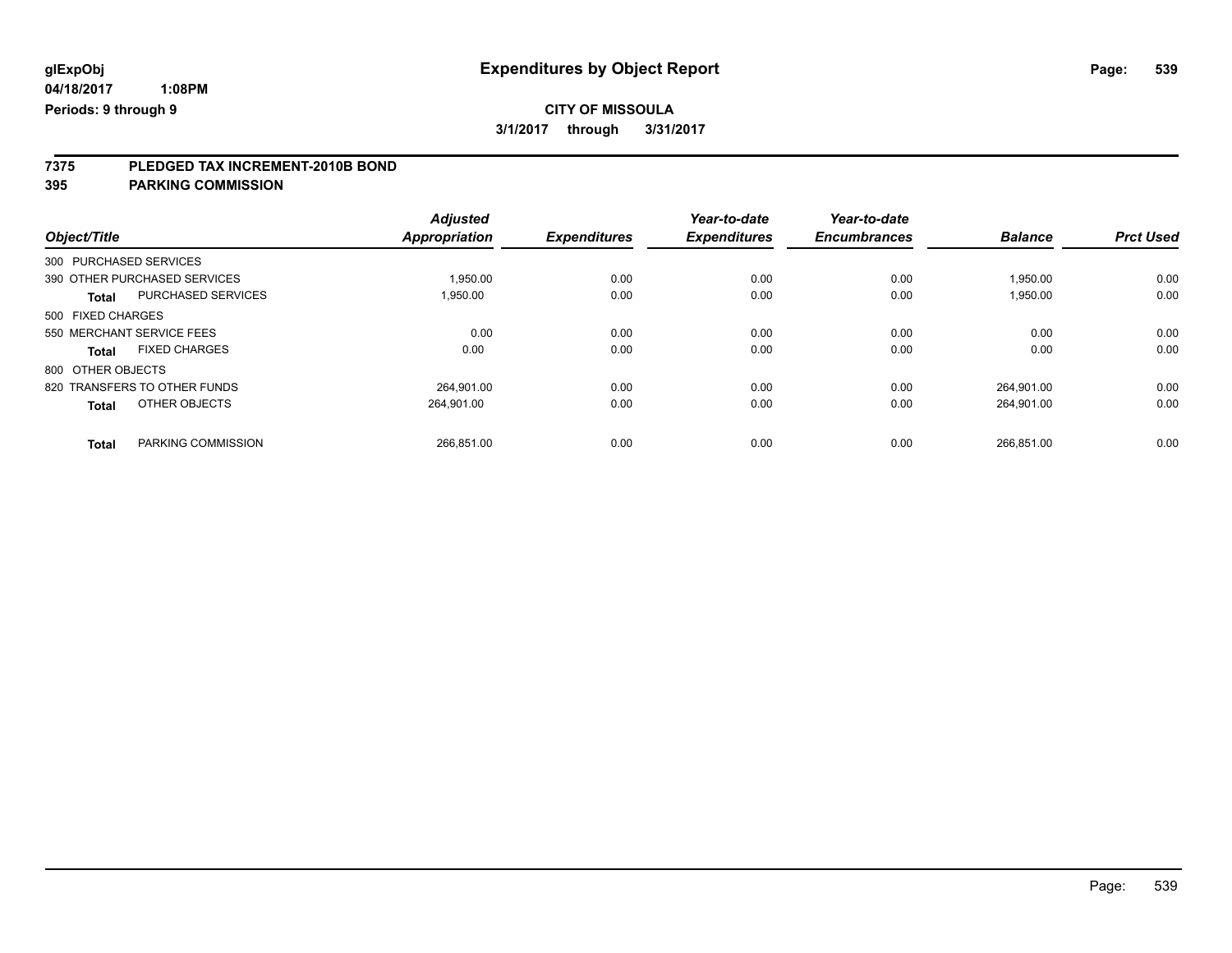### **7375 PLEDGED TAX INCREMENT-2010B BOND**

| Object/Title      |                                  | <b>Adjusted</b><br>Appropriation | <b>Expenditures</b> | Year-to-date<br><b>Expenditures</b> | Year-to-date<br><b>Encumbrances</b> | <b>Balance</b> | <b>Prct Used</b> |
|-------------------|----------------------------------|----------------------------------|---------------------|-------------------------------------|-------------------------------------|----------------|------------------|
|                   | 300 PURCHASED SERVICES           |                                  |                     |                                     |                                     |                |                  |
|                   | 390 OTHER PURCHASED SERVICES     | 1.950.00                         | 0.00                | 0.00                                | 0.00                                | 1.950.00       | 0.00             |
| <b>Total</b>      | <b>PURCHASED SERVICES</b>        | 1,950.00                         | 0.00                | 0.00                                | 0.00                                | 1,950.00       | 0.00             |
| 500 FIXED CHARGES |                                  |                                  |                     |                                     |                                     |                |                  |
|                   | 550 MERCHANT SERVICE FEES        | 0.00                             | 0.00                | 0.00                                | 0.00                                | 0.00           | 0.00             |
| <b>Total</b>      | <b>FIXED CHARGES</b>             | 0.00                             | 0.00                | 0.00                                | 0.00                                | 0.00           | 0.00             |
| 800 OTHER OBJECTS |                                  |                                  |                     |                                     |                                     |                |                  |
|                   | 820 TRANSFERS TO OTHER FUNDS     | 264.901.00                       | 0.00                | 0.00                                | 0.00                                | 264.901.00     | 0.00             |
| <b>Total</b>      | OTHER OBJECTS                    | 264.901.00                       | 0.00                | 0.00                                | 0.00                                | 264.901.00     | 0.00             |
| <b>Total</b>      | PLEDGED TAX INCREMENT-2010B BOND | 266.851.00                       | 0.00                | 0.00                                | 0.00                                | 266.851.00     | 0.00             |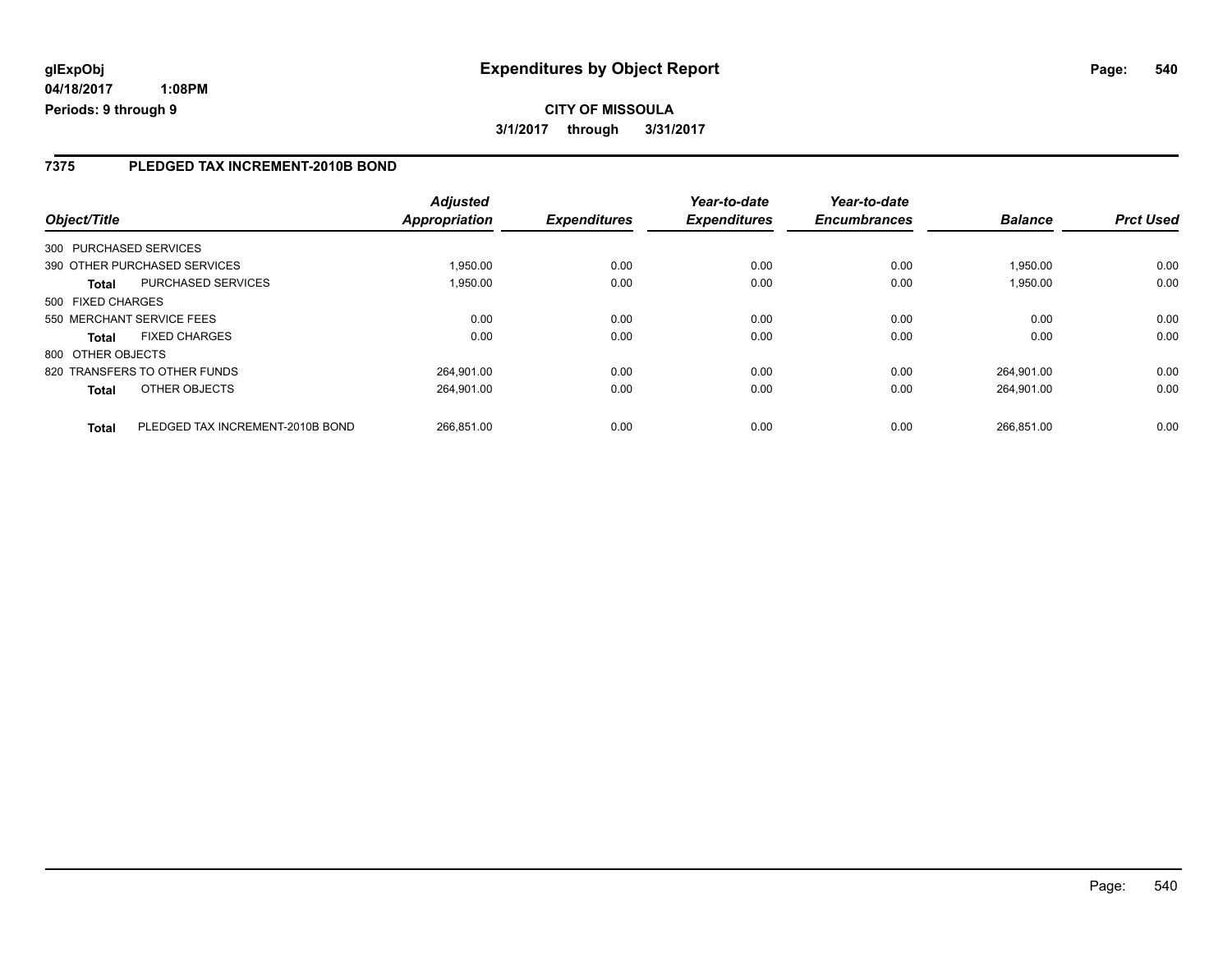**7376 MPC 2010A BONDS DEBT INTEREST**

**395 PARKING COMMISSION**

|                                      | <b>Adjusted</b><br><b>Appropriation</b> | <b>Expenditures</b> | Year-to-date<br><b>Expenditures</b> | Year-to-date<br><b>Encumbrances</b> | <b>Balance</b> | <b>Prct Used</b> |
|--------------------------------------|-----------------------------------------|---------------------|-------------------------------------|-------------------------------------|----------------|------------------|
| Object/Title                         |                                         |                     |                                     |                                     |                |                  |
| 500 FIXED CHARGES                    |                                         |                     |                                     |                                     |                |                  |
| 550 MERCHANT SERVICE FEES            | 0.00                                    | 0.00                | 0.00                                | 0.00                                | 0.00           | 0.00             |
| <b>FIXED CHARGES</b><br><b>Total</b> | 0.00                                    | 0.00                | 0.00                                | 0.00                                | 0.00           | 0.00             |
| 600 DEBT SERVICE                     |                                         |                     |                                     |                                     |                |                  |
| 620 INTEREST / SERVICE FEES          | 0.00                                    | 0.00                | 0.00                                | 0.00                                | 0.00           | 0.00             |
| <b>DEBT SERVICE</b><br>Total         | 0.00                                    | 0.00                | 0.00                                | 0.00                                | 0.00           | 0.00             |
| 800 OTHER OBJECTS                    |                                         |                     |                                     |                                     |                |                  |
| 820 TRANSFERS TO OTHER FUNDS         | 0.00                                    | 0.00                | 0.00                                | 0.00                                | 0.00           | 0.00             |
| OTHER OBJECTS<br><b>Total</b>        | 0.00                                    | 0.00                | 0.00                                | 0.00                                | 0.00           | 0.00             |
| PARKING COMMISSION<br><b>Total</b>   | 0.00                                    | 0.00                | 0.00                                | 0.00                                | 0.00           | 0.00             |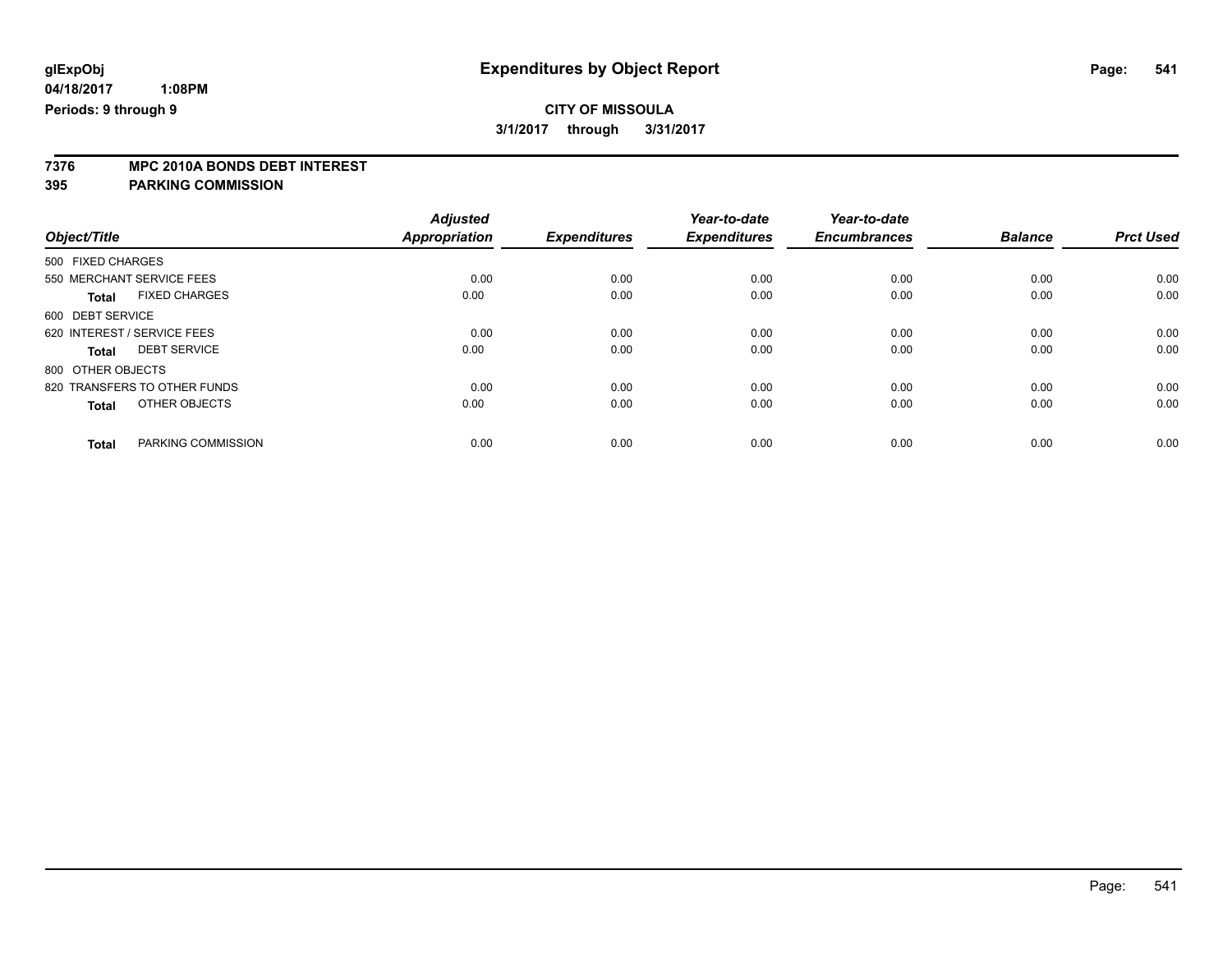## **CITY OF MISSOULA 3/1/2017 through 3/31/2017**

#### **7376 MPC 2010A BONDS DEBT INTEREST**

| Object/Title      |                               | <b>Adjusted</b><br><b>Appropriation</b> | <b>Expenditures</b> | Year-to-date<br><b>Expenditures</b> | Year-to-date<br><b>Encumbrances</b> | <b>Balance</b> | <b>Prct Used</b> |
|-------------------|-------------------------------|-----------------------------------------|---------------------|-------------------------------------|-------------------------------------|----------------|------------------|
| 500 FIXED CHARGES |                               |                                         |                     |                                     |                                     |                |                  |
|                   | 550 MERCHANT SERVICE FEES     | 0.00                                    | 0.00                | 0.00                                | 0.00                                | 0.00           | 0.00             |
| Total             | <b>FIXED CHARGES</b>          | 0.00                                    | 0.00                | 0.00                                | 0.00                                | 0.00           | 0.00             |
| 600 DEBT SERVICE  |                               |                                         |                     |                                     |                                     |                |                  |
|                   | 620 INTEREST / SERVICE FEES   | 0.00                                    | 0.00                | 0.00                                | 0.00                                | 0.00           | 0.00             |
| <b>Total</b>      | <b>DEBT SERVICE</b>           | 0.00                                    | 0.00                | 0.00                                | 0.00                                | 0.00           | 0.00             |
| 800 OTHER OBJECTS |                               |                                         |                     |                                     |                                     |                |                  |
|                   | 820 TRANSFERS TO OTHER FUNDS  | 0.00                                    | 0.00                | 0.00                                | 0.00                                | 0.00           | 0.00             |
| <b>Total</b>      | OTHER OBJECTS                 | 0.00                                    | 0.00                | 0.00                                | 0.00                                | 0.00           | 0.00             |
| <b>Total</b>      | MPC 2010A BONDS DEBT INTEREST | 0.00                                    | 0.00                | 0.00                                | 0.00                                | 0.00           | 0.00             |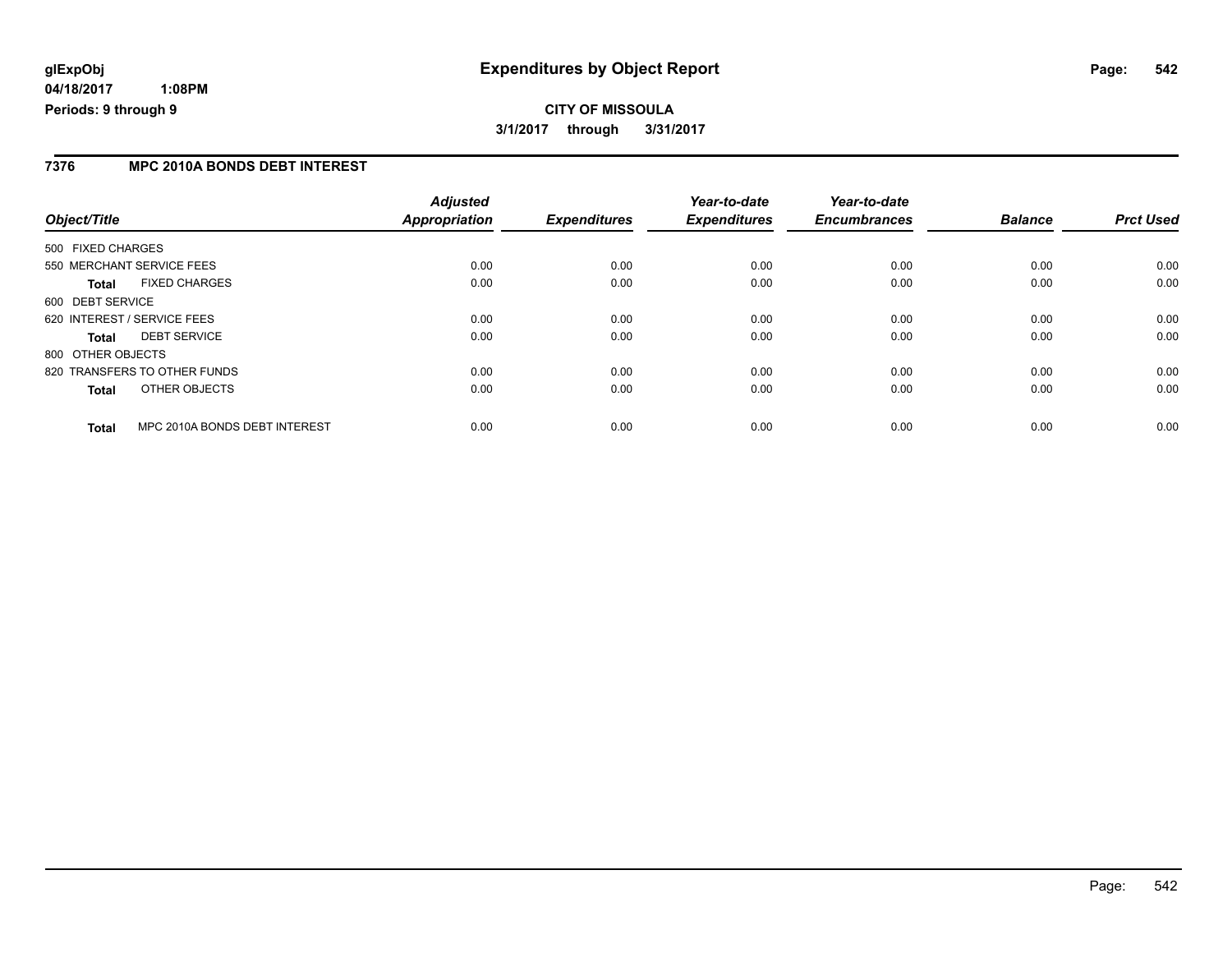### **CITY OF MISSOULA 3/1/2017 through 3/31/2017**

**7377 MPC 2010A BONDS SINKING FUND**

**395 PARKING COMMISSION**

| Object/Title      |                              | <b>Adjusted</b><br><b>Appropriation</b> | <b>Expenditures</b> | Year-to-date<br><b>Expenditures</b> | Year-to-date<br><b>Encumbrances</b> | <b>Balance</b> | <b>Prct Used</b> |
|-------------------|------------------------------|-----------------------------------------|---------------------|-------------------------------------|-------------------------------------|----------------|------------------|
|                   |                              |                                         |                     |                                     |                                     |                |                  |
| 500 FIXED CHARGES |                              |                                         |                     |                                     |                                     |                |                  |
|                   | 550 MERCHANT SERVICE FEES    | 0.00                                    | 0.00                | 0.00                                | 0.00                                | 0.00           | 0.00             |
| <b>Total</b>      | <b>FIXED CHARGES</b>         | 0.00                                    | 0.00                | 0.00                                | 0.00                                | 0.00           | 0.00             |
| 600 DEBT SERVICE  |                              |                                         |                     |                                     |                                     |                |                  |
| 610 PRINCIPAL     |                              | 0.00                                    | 0.00                | 0.00                                | 0.00                                | 0.00           | 0.00             |
|                   | 620 INTEREST / SERVICE FEES  | 0.00                                    | 0.00                | 0.00                                | 0.00                                | 0.00           | 0.00             |
| <b>Total</b>      | <b>DEBT SERVICE</b>          | 0.00                                    | 0.00                | 0.00                                | 0.00                                | 0.00           | 0.00             |
| 800 OTHER OBJECTS |                              |                                         |                     |                                     |                                     |                |                  |
|                   | 820 TRANSFERS TO OTHER FUNDS | 0.00                                    | 0.00                | 0.00                                | 0.00                                | 0.00           | 0.00             |
| <b>Total</b>      | OTHER OBJECTS                | 0.00                                    | 0.00                | 0.00                                | 0.00                                | 0.00           | 0.00             |
| <b>Total</b>      | PARKING COMMISSION           | 0.00                                    | 0.00                | 0.00                                | 0.00                                | 0.00           | 0.00             |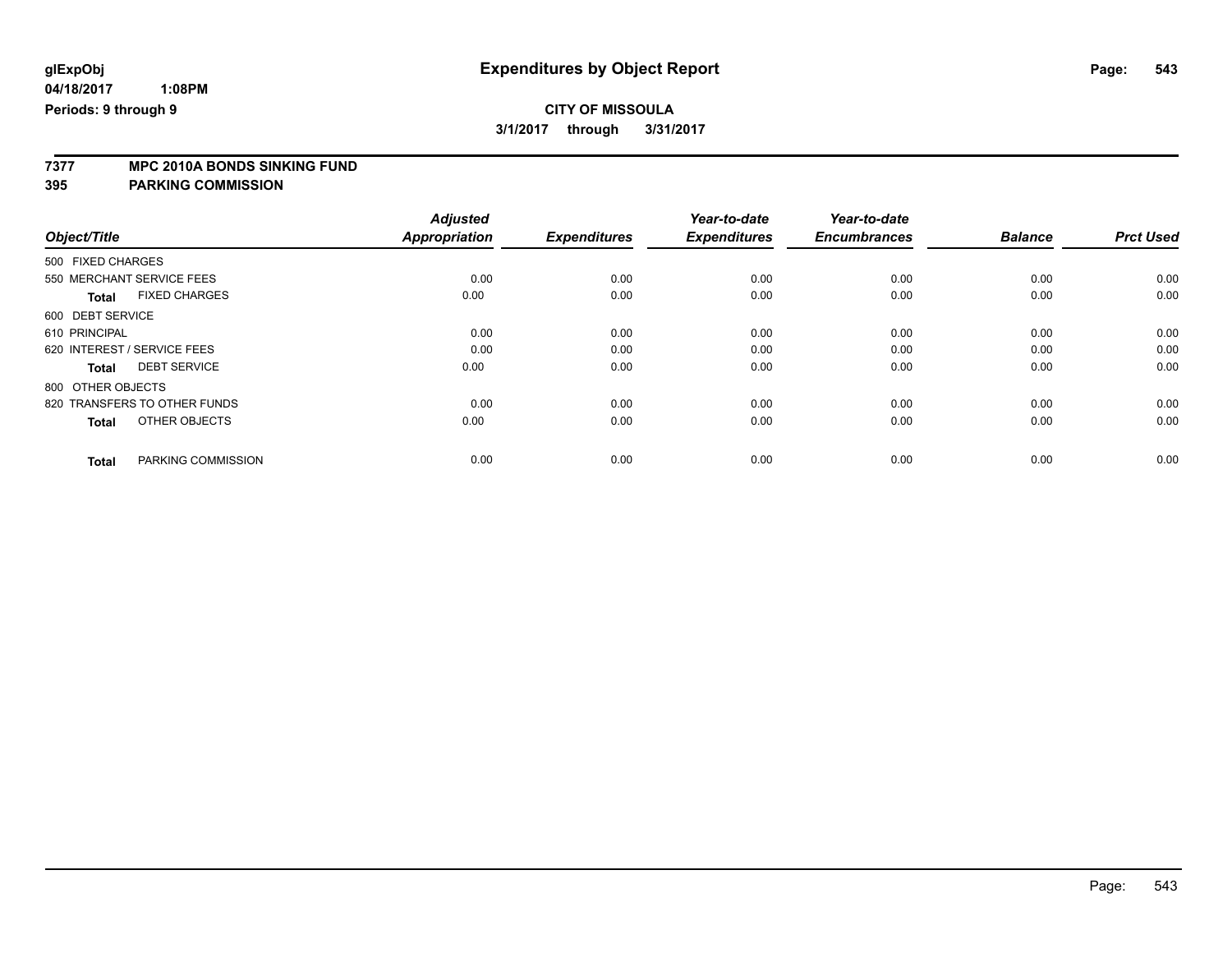## **glExpObj Expenditures by Object Report Page: 544**

**04/18/2017 1:08PM Periods: 9 through 9**

#### **7377 MPC 2010A BONDS SINKING FUND**

| Object/Title                                 | <b>Adjusted</b><br>Appropriation | <b>Expenditures</b> | Year-to-date<br><b>Expenditures</b> | Year-to-date<br><b>Encumbrances</b> | <b>Balance</b> | <b>Prct Used</b> |
|----------------------------------------------|----------------------------------|---------------------|-------------------------------------|-------------------------------------|----------------|------------------|
| 500 FIXED CHARGES                            |                                  |                     |                                     |                                     |                |                  |
|                                              |                                  |                     |                                     |                                     |                |                  |
| 550 MERCHANT SERVICE FEES                    | 0.00                             | 0.00                | 0.00                                | 0.00                                | 0.00           | 0.00             |
| <b>FIXED CHARGES</b><br><b>Total</b>         | 0.00                             | 0.00                | 0.00                                | 0.00                                | 0.00           | 0.00             |
| 600 DEBT SERVICE                             |                                  |                     |                                     |                                     |                |                  |
| 610 PRINCIPAL                                | 0.00                             | 0.00                | 0.00                                | 0.00                                | 0.00           | 0.00             |
| 620 INTEREST / SERVICE FEES                  | 0.00                             | 0.00                | 0.00                                | 0.00                                | 0.00           | 0.00             |
| <b>DEBT SERVICE</b><br><b>Total</b>          | 0.00                             | 0.00                | 0.00                                | 0.00                                | 0.00           | 0.00             |
| 800 OTHER OBJECTS                            |                                  |                     |                                     |                                     |                |                  |
| 820 TRANSFERS TO OTHER FUNDS                 | 0.00                             | 0.00                | 0.00                                | 0.00                                | 0.00           | 0.00             |
| OTHER OBJECTS<br><b>Total</b>                | 0.00                             | 0.00                | 0.00                                | 0.00                                | 0.00           | 0.00             |
| MPC 2010A BONDS SINKING FUND<br><b>Total</b> | 0.00                             | 0.00                | 0.00                                | 0.00                                | 0.00           | 0.00             |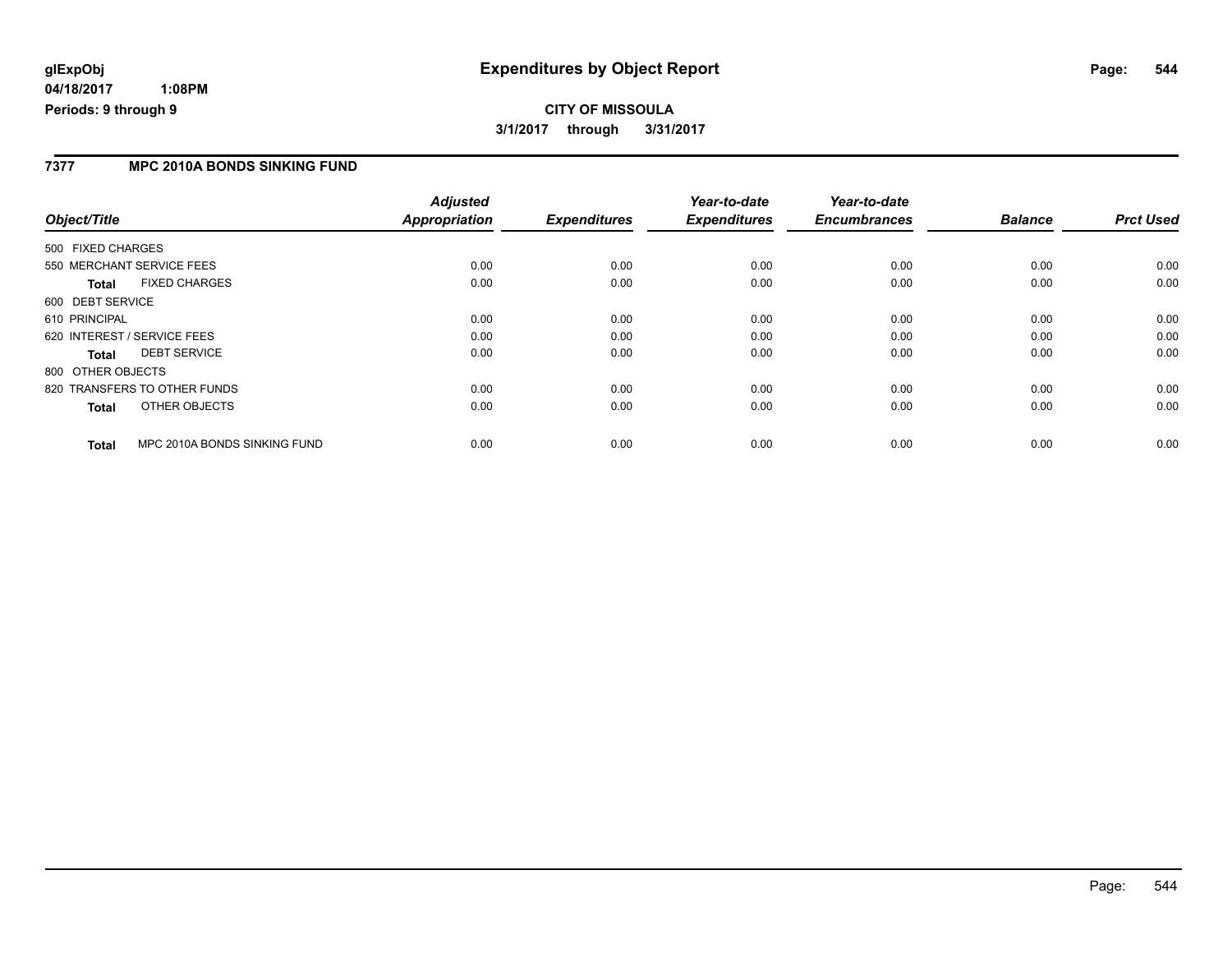**7378 MPC 2010A BOND RESERVE 395 PARKING COMMISSION**

*Object/Title Adjusted Appropriation Expenditures Year-to-date Expenditures Year-to-date Encumbrances Balance Prct Used* 500 FIXED CHARGES 550 MERCHANT SERVICE FEES 0.00 0.00 0.00 0.00 0.00 0.00 **Total** FIXED CHARGES 0.00 0.00 0.00 0.00 0.00 0.00 800 OTHER OBJECTS 820 TRANSFERS TO OTHER FUNDS 0.00 0.00 0.00 0.00 0.00 0.00 **Total** OTHER OBJECTS 0.00 0.00 0.00 0.00 0.00 0.00 900 CAPITAL OUTLAY 930 IMPROVEMENTS 0.00 0.00 0.00 0.00 0.00 0.00 **Total** CAPITAL OUTLAY 0.00 0.00 0.00 0.00 0.00 0.00 **Total** PARKING COMMISSION 0.00 0.00 0.00 0.00 0.00 0.00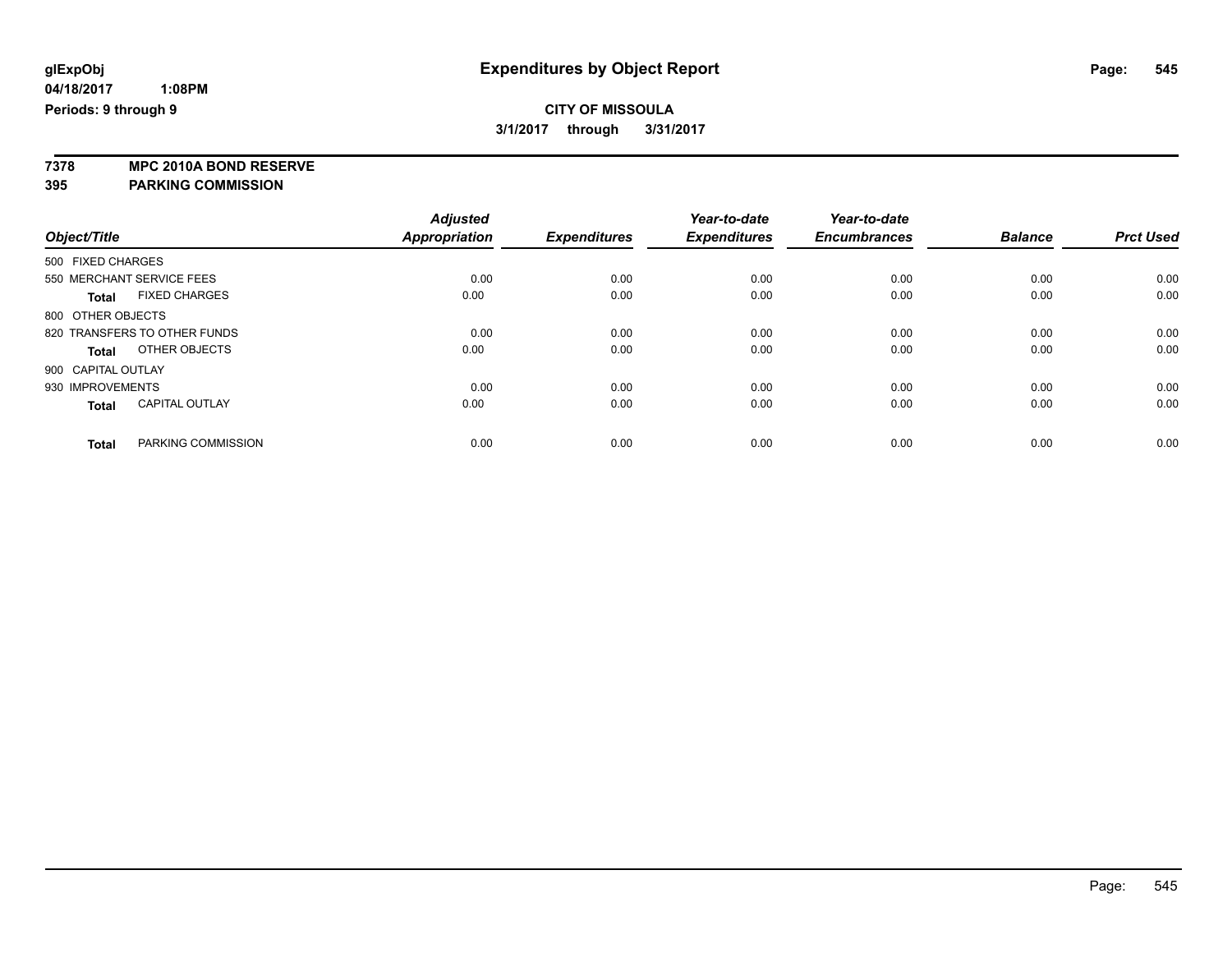## **CITY OF MISSOULA 3/1/2017 through 3/31/2017**

#### **7378 MPC 2010A BOND RESERVE**

| Object/Title                           | <b>Adjusted</b><br>Appropriation | <b>Expenditures</b> | Year-to-date<br><b>Expenditures</b> | Year-to-date<br><b>Encumbrances</b> | <b>Balance</b> | <b>Prct Used</b> |
|----------------------------------------|----------------------------------|---------------------|-------------------------------------|-------------------------------------|----------------|------------------|
|                                        |                                  |                     |                                     |                                     |                |                  |
| 500 FIXED CHARGES                      |                                  |                     |                                     |                                     |                |                  |
| 550 MERCHANT SERVICE FEES              | 0.00                             | 0.00                | 0.00                                | 0.00                                | 0.00           | 0.00             |
| <b>FIXED CHARGES</b><br><b>Total</b>   | 0.00                             | 0.00                | 0.00                                | 0.00                                | 0.00           | 0.00             |
| 800 OTHER OBJECTS                      |                                  |                     |                                     |                                     |                |                  |
| 820 TRANSFERS TO OTHER FUNDS           | 0.00                             | 0.00                | 0.00                                | 0.00                                | 0.00           | 0.00             |
| OTHER OBJECTS<br><b>Total</b>          | 0.00                             | 0.00                | 0.00                                | 0.00                                | 0.00           | 0.00             |
| 900 CAPITAL OUTLAY                     |                                  |                     |                                     |                                     |                |                  |
| 930 IMPROVEMENTS                       | 0.00                             | 0.00                | 0.00                                | 0.00                                | 0.00           | 0.00             |
| <b>CAPITAL OUTLAY</b><br><b>Total</b>  | 0.00                             | 0.00                | 0.00                                | 0.00                                | 0.00           | 0.00             |
| MPC 2010A BOND RESERVE<br><b>Total</b> | 0.00                             | 0.00                | 0.00                                | 0.00                                | 0.00           | 0.00             |

Page: 546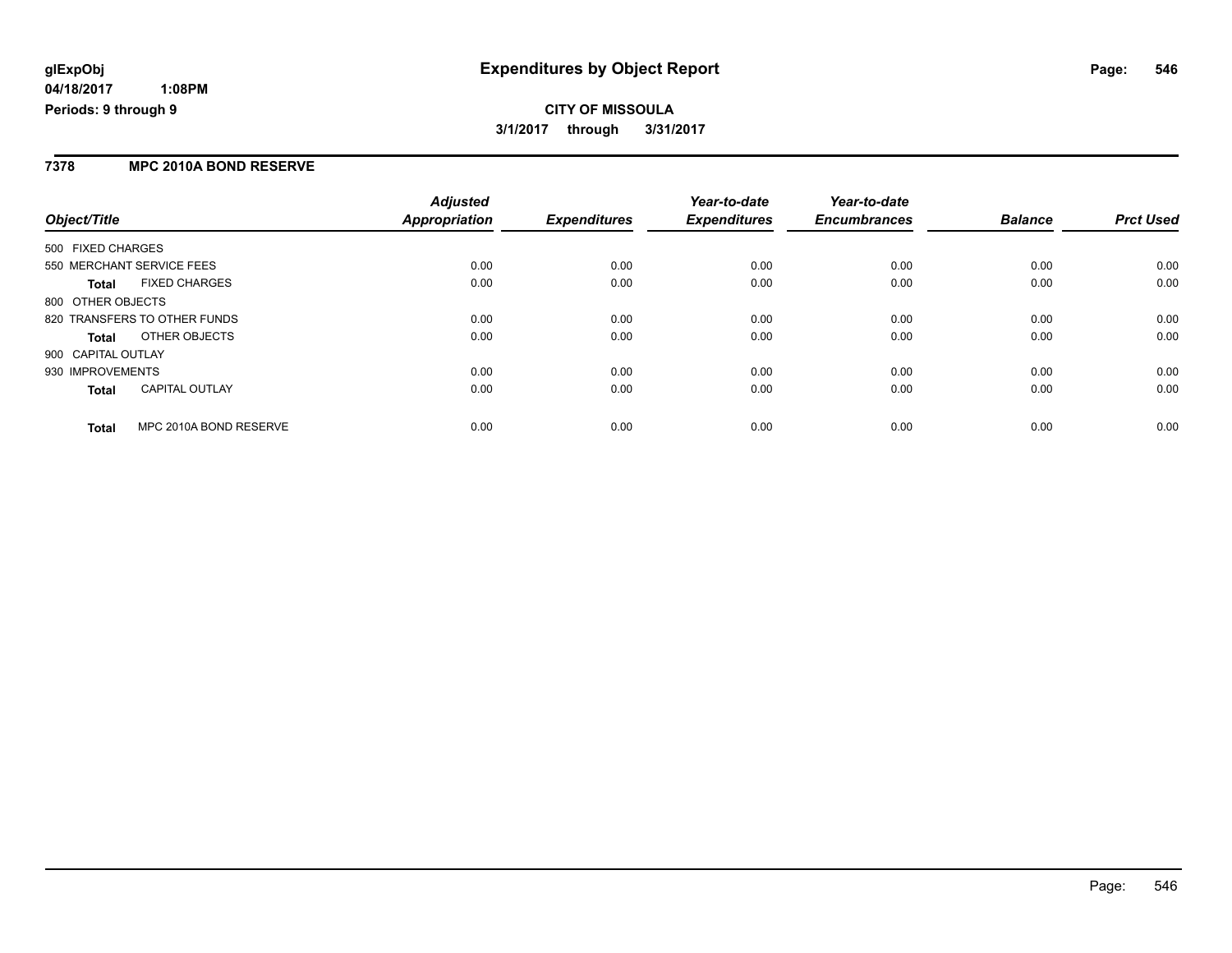## **CITY OF MISSOULA**

**3/1/2017 through 3/31/2017**

# **7380 BUSINESS IMPROVEMENT DISTRICT**

#### **375 BUSINESS IMPROVEMENT DISTRICT**

| Object/Title           |                                      | <b>Adjusted</b>      | <b>Expenditures</b> | Year-to-date<br><b>Expenditures</b> | Year-to-date        | <b>Balance</b> | <b>Prct Used</b> |
|------------------------|--------------------------------------|----------------------|---------------------|-------------------------------------|---------------------|----------------|------------------|
|                        |                                      | <b>Appropriation</b> |                     |                                     | <b>Encumbrances</b> |                |                  |
| 300 PURCHASED SERVICES |                                      |                      |                     |                                     |                     |                |                  |
| 345 GARBAGE            |                                      | 5,000.00             | 0.00                | 0.00                                | 0.00                | 5,000.00       | 0.00             |
|                        | 350 PROFESSIONAL SERVICES            | 426,315.00           | 0.00                | 260,000.00                          | 0.00                | 166.315.00     | 60.99            |
| Total                  | <b>PURCHASED SERVICES</b>            | 431.315.00           | 0.00                | 260,000.00                          | 0.00                | 171.315.00     | 60.28            |
| 500 FIXED CHARGES      |                                      |                      |                     |                                     |                     |                |                  |
|                        | 550 MERCHANT SERVICE FEES            | 0.00                 | 0.00                | 0.00                                | 0.00                | 0.00           | 0.00             |
| <b>Total</b>           | <b>FIXED CHARGES</b>                 | 0.00                 | 0.00                | 0.00                                | 0.00                | 0.00           | 0.00             |
| 800 OTHER OBJECTS      |                                      |                      |                     |                                     |                     |                |                  |
| 845 CONTINGENCY        |                                      | 0.00                 | 0.00                | 0.00                                | 0.00                | 0.00           | 0.00             |
| <b>Total</b>           | OTHER OBJECTS                        | 0.00                 | 0.00                | 0.00                                | 0.00                | 0.00           | 0.00             |
| <b>Total</b>           | <b>BUSINESS IMPROVEMENT DISTRICT</b> | 431,315.00           | 0.00                | 260,000.00                          | 0.00                | 171.315.00     | 60.28            |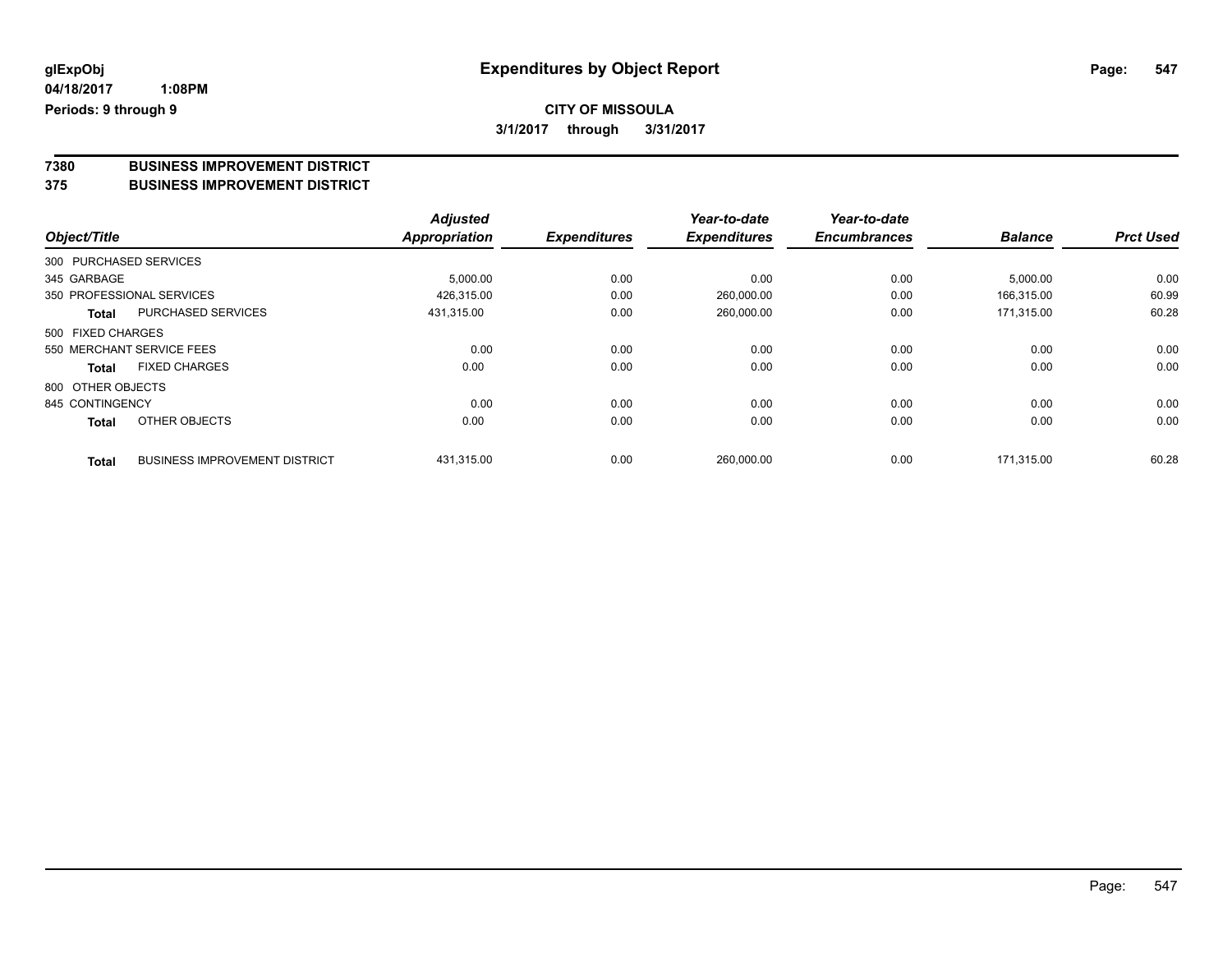#### **7380 BUSINESS IMPROVEMENT DISTRICT**

| Object/Title      |                                      | <b>Adjusted</b> | <b>Expenditures</b> | Year-to-date<br><b>Expenditures</b> | Year-to-date<br><b>Encumbrances</b> | <b>Balance</b> | <b>Prct Used</b> |
|-------------------|--------------------------------------|-----------------|---------------------|-------------------------------------|-------------------------------------|----------------|------------------|
|                   |                                      | Appropriation   |                     |                                     |                                     |                |                  |
|                   | 300 PURCHASED SERVICES               |                 |                     |                                     |                                     |                |                  |
| 345 GARBAGE       |                                      | 5,000.00        | 0.00                | 0.00                                | 0.00                                | 5,000.00       | 0.00             |
|                   | 350 PROFESSIONAL SERVICES            | 426,315.00      | 0.00                | 260,000.00                          | 0.00                                | 166,315.00     | 60.99            |
| <b>Total</b>      | PURCHASED SERVICES                   | 431,315.00      | 0.00                | 260,000.00                          | 0.00                                | 171.315.00     | 60.28            |
| 500 FIXED CHARGES |                                      |                 |                     |                                     |                                     |                |                  |
|                   | 550 MERCHANT SERVICE FEES            | 0.00            | 0.00                | 0.00                                | 0.00                                | 0.00           | 0.00             |
| Total             | <b>FIXED CHARGES</b>                 | 0.00            | 0.00                | 0.00                                | 0.00                                | 0.00           | 0.00             |
| 800 OTHER OBJECTS |                                      |                 |                     |                                     |                                     |                |                  |
| 845 CONTINGENCY   |                                      | 0.00            | 0.00                | 0.00                                | 0.00                                | 0.00           | 0.00             |
| <b>Total</b>      | OTHER OBJECTS                        | 0.00            | 0.00                | 0.00                                | 0.00                                | 0.00           | 0.00             |
| <b>Total</b>      | <b>BUSINESS IMPROVEMENT DISTRICT</b> | 431,315.00      | 0.00                | 260,000.00                          | 0.00                                | 171.315.00     | 60.28            |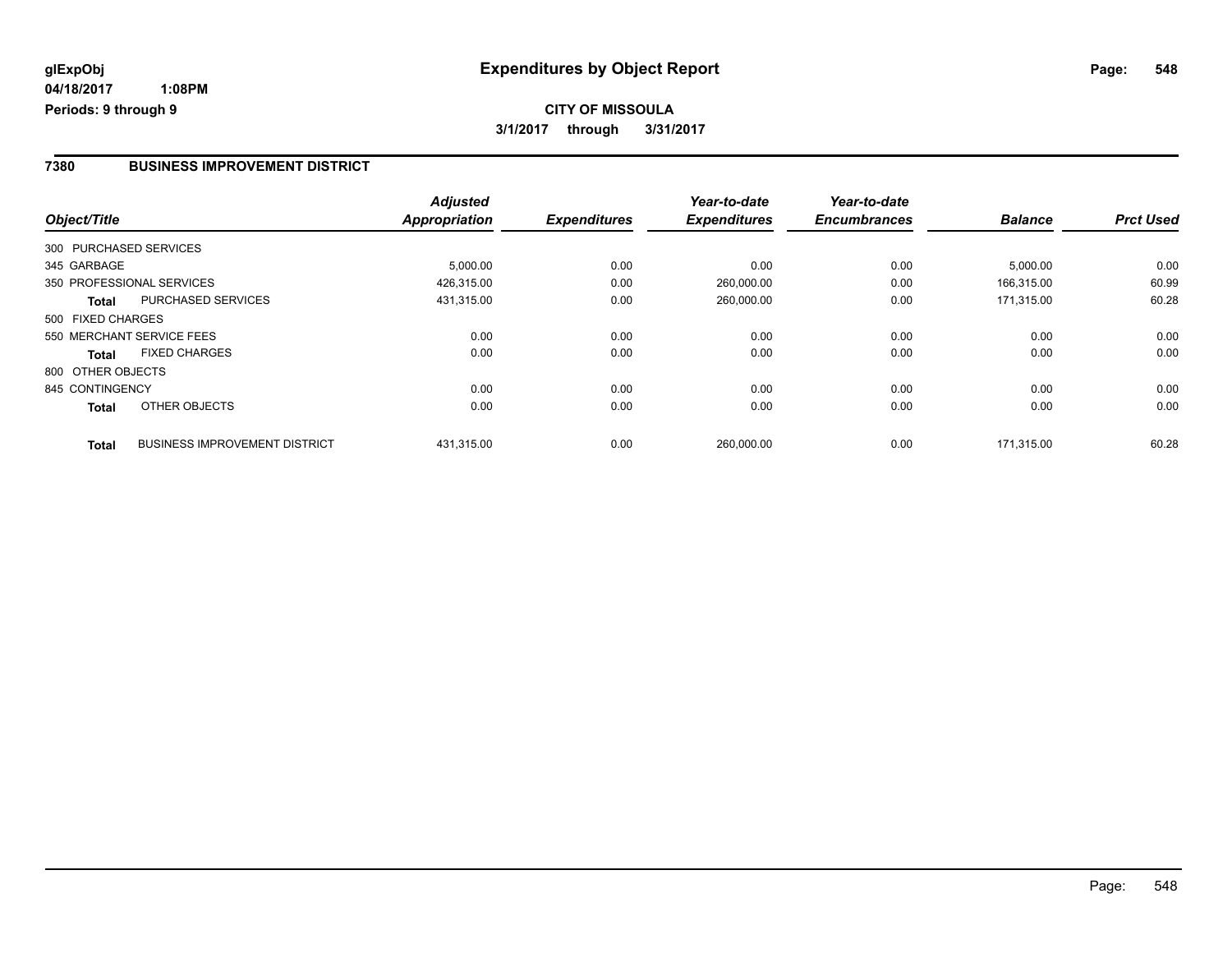### **CITY OF MISSOULA 3/1/2017 through 3/31/2017**

## **7381 TOURISM BUSINESS IMPROVEMENT DISTRICT**

#### **375 BUSINESS IMPROVEMENT DISTRICT**

| Object/Title                                         | <b>Adjusted</b><br>Appropriation | <b>Expenditures</b> | Year-to-date<br><b>Expenditures</b> | Year-to-date<br><b>Encumbrances</b> | <b>Balance</b> | <b>Prct Used</b> |
|------------------------------------------------------|----------------------------------|---------------------|-------------------------------------|-------------------------------------|----------------|------------------|
| 300 PURCHASED SERVICES                               |                                  |                     |                                     |                                     |                |                  |
| 390 OTHER PURCHASED SERVICES                         | 296.713.00                       | 0.00                | 0.00                                | 0.00                                | 296.713.00     | 0.00             |
| PURCHASED SERVICES<br>Total                          | 296.713.00                       | 0.00                | 0.00                                | 0.00                                | 296.713.00     | 0.00             |
| 500 FIXED CHARGES                                    |                                  |                     |                                     |                                     |                |                  |
| 550 MERCHANT SERVICE FEES                            | 0.00                             | 0.00                | 0.00                                | 0.00                                | 0.00           | 0.00             |
| <b>FIXED CHARGES</b><br><b>Total</b>                 | 0.00                             | 0.00                | 0.00                                | 0.00                                | 0.00           | 0.00             |
| <b>BUSINESS IMPROVEMENT DISTRICT</b><br><b>Total</b> | 296.713.00                       | 0.00                | 0.00                                | 0.00                                | 296.713.00     | 0.00             |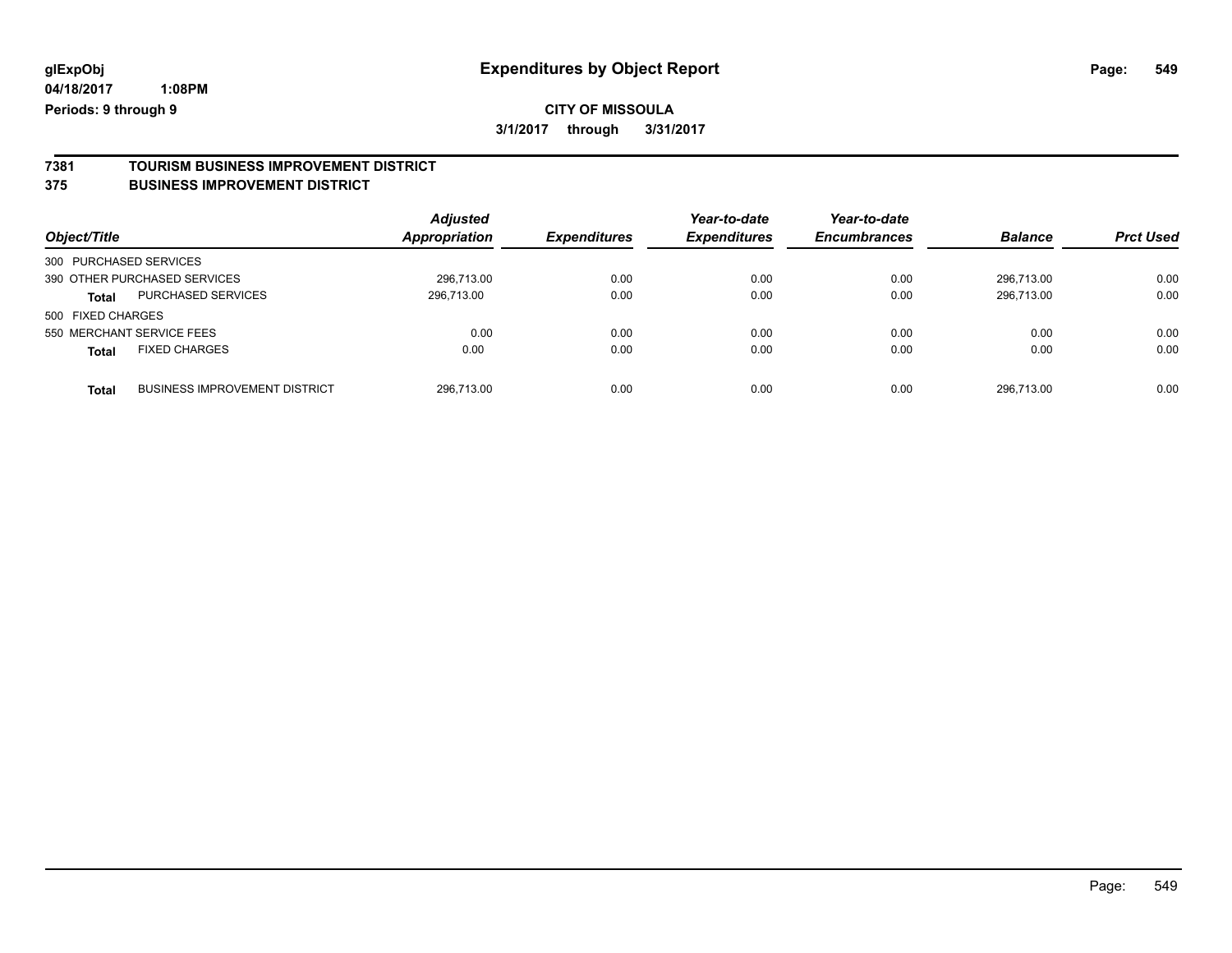#### **7381 TOURISM BUSINESS IMPROVEMENT DISTRICT**

| Object/Title           |                                  | <b>Adjusted</b><br><b>Appropriation</b> | <b>Expenditures</b> | Year-to-date<br><b>Expenditures</b> | Year-to-date<br><b>Encumbrances</b> | <b>Balance</b> | <b>Prct Used</b> |
|------------------------|----------------------------------|-----------------------------------------|---------------------|-------------------------------------|-------------------------------------|----------------|------------------|
| 300 PURCHASED SERVICES |                                  |                                         |                     |                                     |                                     |                |                  |
|                        | 390 OTHER PURCHASED SERVICES     | 296,713.00                              | 0.00                | 0.00                                | 0.00                                | 296.713.00     | 0.00             |
| <b>Total</b>           | <b>PURCHASED SERVICES</b>        | 296,713.00                              | 0.00                | 0.00                                | 0.00                                | 296.713.00     | 0.00             |
| 500 FIXED CHARGES      |                                  |                                         |                     |                                     |                                     |                |                  |
|                        | 550 MERCHANT SERVICE FEES        | 0.00                                    | 0.00                | 0.00                                | 0.00                                | 0.00           | 0.00             |
| <b>Total</b>           | <b>FIXED CHARGES</b>             | 0.00                                    | 0.00                | 0.00                                | 0.00                                | 0.00           | 0.00             |
| Total                  | TOURISM BUSINESS IMPROVEMENT DIS | 296,713.00                              | 0.00                | 0.00                                | 0.00                                | 296.713.00     | 0.00             |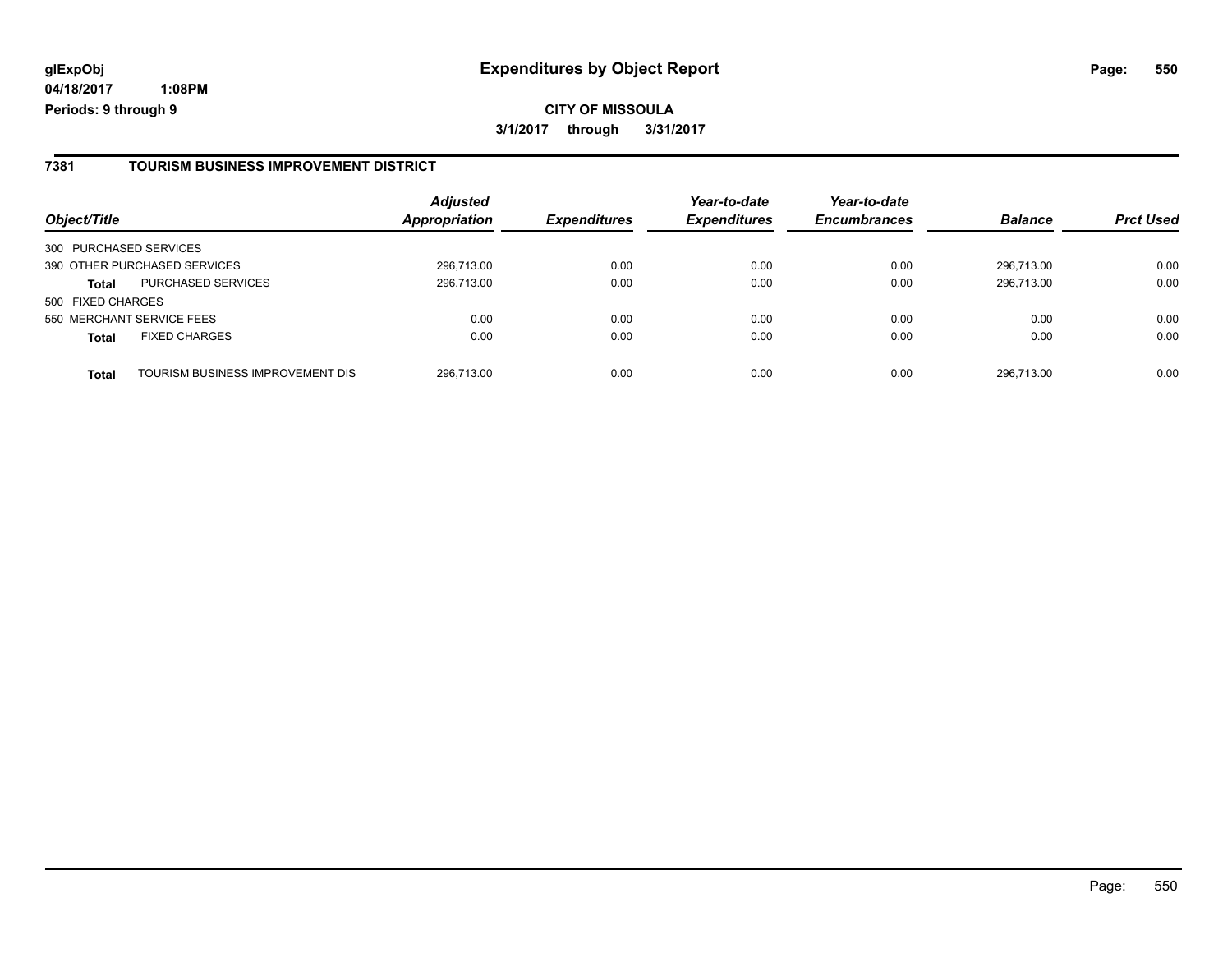**CITY OF MISSOULA 3/1/2017 through 3/31/2017**

# **7382 5.75M TIF RESERVE**

**390 NON-DEPARTMENTAL**

| Object/Title                     | <b>Adjusted</b><br>Appropriation | <b>Expenditures</b> | Year-to-date<br><b>Expenditures</b> | Year-to-date<br><b>Encumbrances</b> | <b>Balance</b> | <b>Prct Used</b> |
|----------------------------------|----------------------------------|---------------------|-------------------------------------|-------------------------------------|----------------|------------------|
| 800 OTHER OBJECTS                |                                  |                     |                                     |                                     |                |                  |
|                                  |                                  |                     |                                     |                                     |                |                  |
| 820 TRANSFERS TO OTHER FUNDS     | 0.00                             | 0.00                | 0.00                                | 0.00                                | 0.00           | 0.00             |
| OTHER OBJECTS<br><b>Total</b>    | 0.00                             | 0.00                | 0.00                                | 0.00                                | 0.00           | 0.00             |
| NON-DEPARTMENTAL<br><b>Total</b> | 0.00                             | 0.00                | 0.00                                | 0.00                                | 0.00           | 0.00             |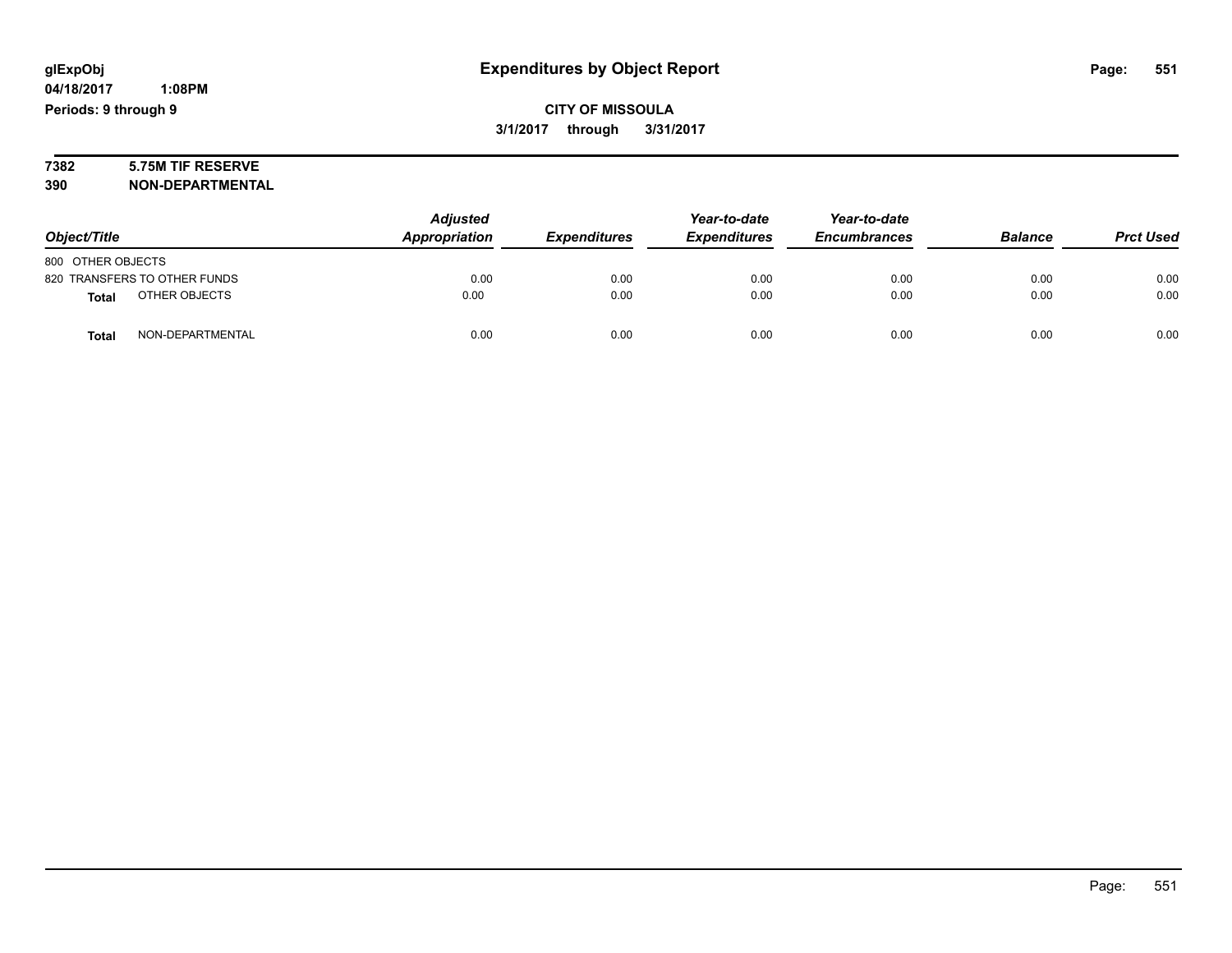**CITY OF MISSOULA 3/1/2017 through 3/31/2017**

**7382 5.75M TIF RESERVE**

| Object/Title                      | <b>Adjusted</b><br><b>Appropriation</b> | <b>Expenditures</b> | Year-to-date<br><b>Expenditures</b> | Year-to-date<br><b>Encumbrances</b> | <b>Balance</b> | <b>Prct Used</b> |
|-----------------------------------|-----------------------------------------|---------------------|-------------------------------------|-------------------------------------|----------------|------------------|
| 800 OTHER OBJECTS                 |                                         |                     |                                     |                                     |                |                  |
| 820 TRANSFERS TO OTHER FUNDS      | 0.00                                    | 0.00                | 0.00                                | 0.00                                | 0.00           | 0.00             |
| OTHER OBJECTS<br><b>Total</b>     | 0.00                                    | 0.00                | 0.00                                | 0.00                                | 0.00           | 0.00             |
| 5.75M TIF RESERVE<br><b>Total</b> | 0.00                                    | 0.00                | 0.00                                | 0.00                                | 0.00           | 0.00             |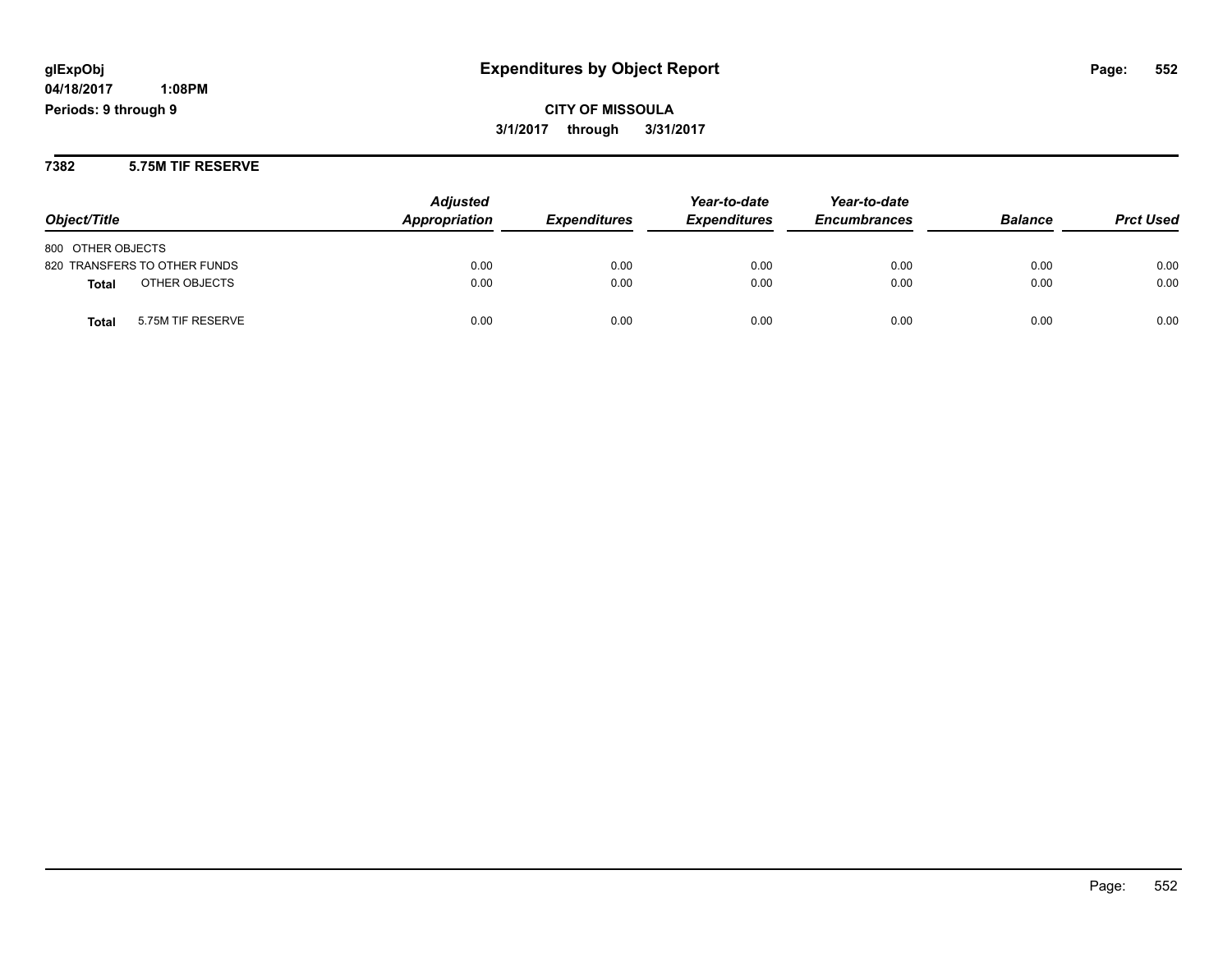**7383 RIVERFRONT TRIANGLE URD**

**385 MRA**

|                                                   | <b>Adjusted</b> |                     | Year-to-date        | Year-to-date        |                |                  |
|---------------------------------------------------|-----------------|---------------------|---------------------|---------------------|----------------|------------------|
| Object/Title                                      | Appropriation   | <b>Expenditures</b> | <b>Expenditures</b> | <b>Encumbrances</b> | <b>Balance</b> | <b>Prct Used</b> |
| 300 PURCHASED SERVICES                            |                 |                     |                     |                     |                |                  |
| 350 PROFESSIONAL SERVICES                         | 0.00            | 0.00                | 0.00                | 0.00                | 0.00           | 0.00             |
| <b>PURCHASED SERVICES</b><br><b>Total</b>         | 0.00            | 0.00                | 0.00                | 0.00                | 0.00           | 0.00             |
| 500 FIXED CHARGES                                 |                 |                     |                     |                     |                |                  |
| 550 MERCHANT SERVICE FEES                         | 0.00            | 0.00                | 0.00                | 0.00                | 0.00           | 0.00             |
| <b>FIXED CHARGES</b><br><b>Total</b>              | 0.00            | 0.00                | 0.00                | 0.00                | 0.00           | 0.00             |
| 700 GRANTS & CONTRIBUTIONS                        |                 |                     |                     |                     |                |                  |
| 700 GRANTS & CONTRIBUTIONS                        | 0.00            | 0.00                | 0.00                | 0.00                | 0.00           | 0.00             |
| <b>GRANTS &amp; CONTRIBUTIONS</b><br><b>Total</b> | 0.00            | 0.00                | 0.00                | 0.00                | 0.00           | 0.00             |
| 800 OTHER OBJECTS                                 |                 |                     |                     |                     |                |                  |
| 820 TRANSFERS TO OTHER FUNDS                      | 0.00            | 0.00                | 0.00                | 0.00                | 0.00           | 0.00             |
| 845 CONTINGENCY                                   | 36,962.00       | 0.00                | 0.00                | 0.00                | 36,962.00      | 0.00             |
| OTHER OBJECTS<br><b>Total</b>                     | 36,962.00       | 0.00                | 0.00                | 0.00                | 36,962.00      | 0.00             |
| <b>MRA</b><br><b>Total</b>                        | 36,962.00       | 0.00                | 0.00                | 0.00                | 36,962.00      | 0.00             |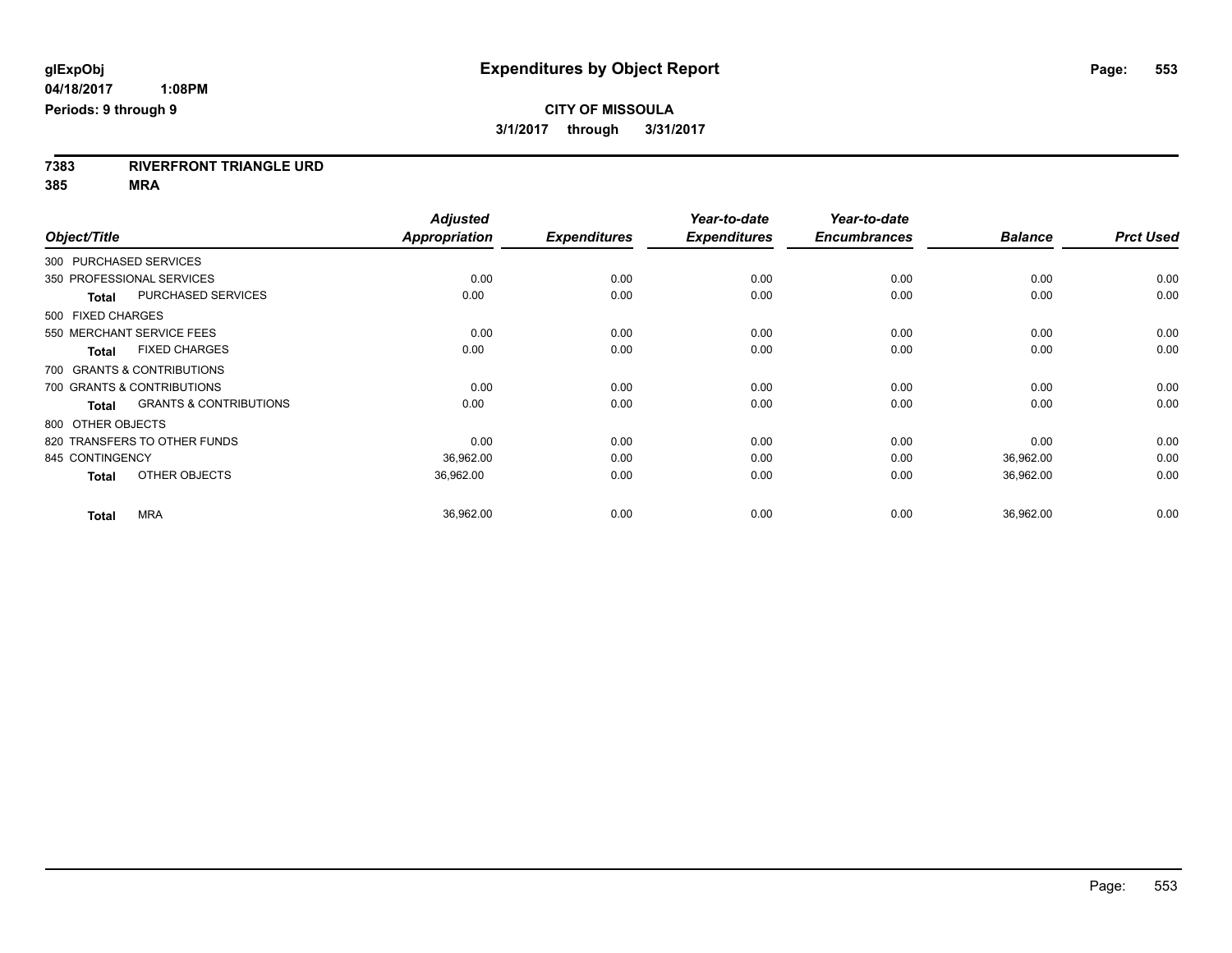## **CITY OF MISSOULA 3/1/2017 through 3/31/2017**

#### **7383 RIVERFRONT TRIANGLE URD**

| Object/Title                                      | <b>Adjusted</b><br>Appropriation | <b>Expenditures</b> | Year-to-date<br><b>Expenditures</b> | Year-to-date<br><b>Encumbrances</b> | <b>Balance</b> | <b>Prct Used</b> |
|---------------------------------------------------|----------------------------------|---------------------|-------------------------------------|-------------------------------------|----------------|------------------|
| 300 PURCHASED SERVICES                            |                                  |                     |                                     |                                     |                |                  |
| 350 PROFESSIONAL SERVICES                         | 0.00                             | 0.00                | 0.00                                | 0.00                                | 0.00           | 0.00             |
| <b>PURCHASED SERVICES</b><br>Total                | 0.00                             | 0.00                | 0.00                                | 0.00                                | 0.00           | 0.00             |
| 500 FIXED CHARGES                                 |                                  |                     |                                     |                                     |                |                  |
| 550 MERCHANT SERVICE FEES                         | 0.00                             | 0.00                | 0.00                                | 0.00                                | 0.00           | 0.00             |
| <b>FIXED CHARGES</b><br><b>Total</b>              | 0.00                             | 0.00                | 0.00                                | 0.00                                | 0.00           | 0.00             |
| 700 GRANTS & CONTRIBUTIONS                        |                                  |                     |                                     |                                     |                |                  |
| 700 GRANTS & CONTRIBUTIONS                        | 0.00                             | 0.00                | 0.00                                | 0.00                                | 0.00           | 0.00             |
| <b>GRANTS &amp; CONTRIBUTIONS</b><br><b>Total</b> | 0.00                             | 0.00                | 0.00                                | 0.00                                | 0.00           | 0.00             |
| 800 OTHER OBJECTS                                 |                                  |                     |                                     |                                     |                |                  |
| 820 TRANSFERS TO OTHER FUNDS                      | 0.00                             | 0.00                | 0.00                                | 0.00                                | 0.00           | 0.00             |
| 845 CONTINGENCY                                   | 36,962.00                        | 0.00                | 0.00                                | 0.00                                | 36,962.00      | 0.00             |
| OTHER OBJECTS<br>Total                            | 36,962.00                        | 0.00                | 0.00                                | 0.00                                | 36,962.00      | 0.00             |
|                                                   |                                  |                     |                                     |                                     |                |                  |
| RIVERFRONT TRIANGLE URD<br><b>Total</b>           | 36,962.00                        | 0.00                | 0.00                                | 0.00                                | 36,962.00      | 0.00             |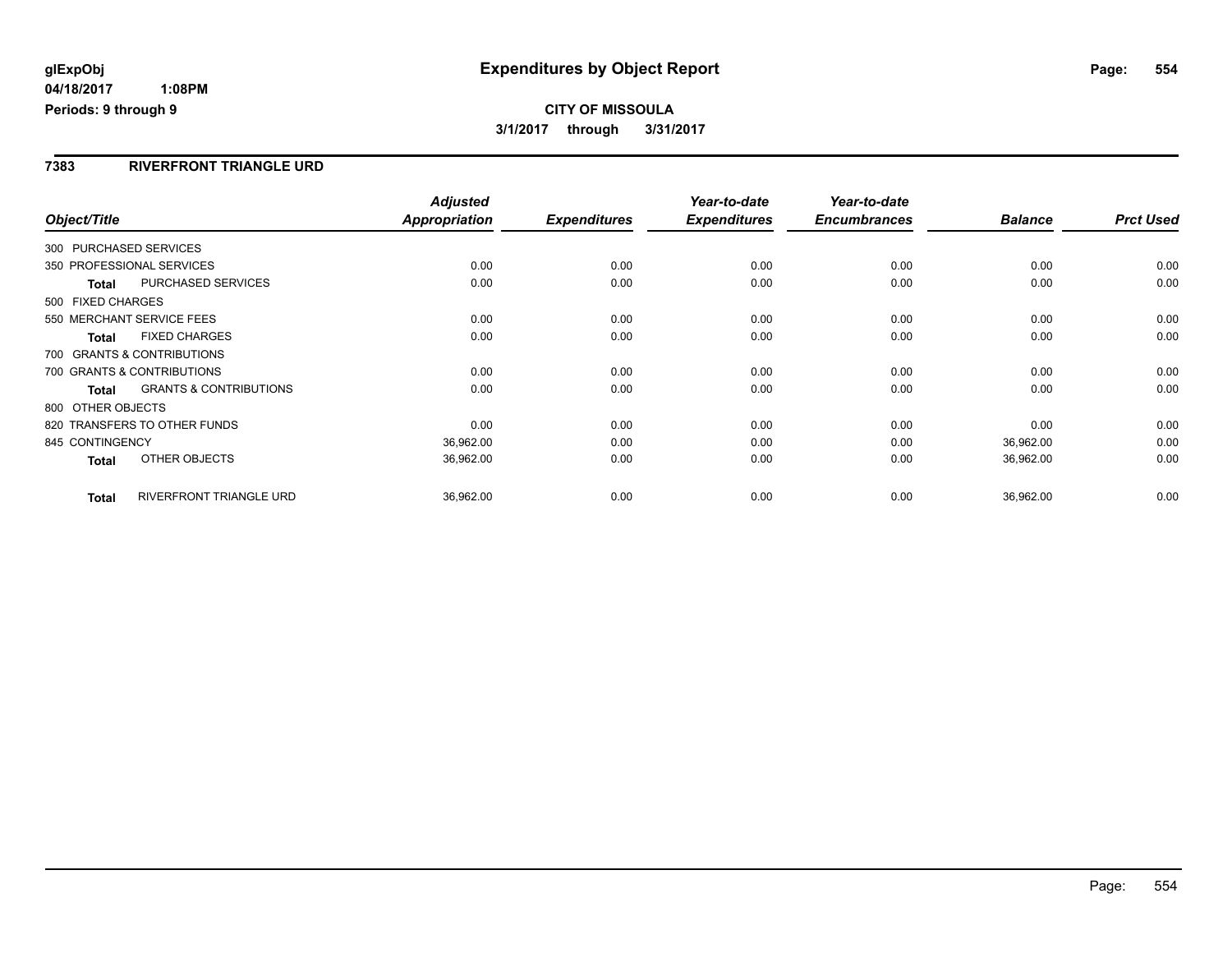# **7384 NRSS DEBT SERVICE CLEARING**

**385 MRA**

| Object/Title                 | <b>Adjusted</b><br>Appropriation | <b>Expenditures</b> | Year-to-date<br><b>Expenditures</b> | Year-to-date<br><b>Encumbrances</b> | <b>Balance</b> | <b>Prct Used</b> |
|------------------------------|----------------------------------|---------------------|-------------------------------------|-------------------------------------|----------------|------------------|
| 800 OTHER OBJECTS            |                                  |                     |                                     |                                     |                |                  |
| 820 TRANSFERS TO OTHER FUNDS | 59.452.00                        | 0.00                | $-6.429.03$                         | 0.00                                | 65.881.03      | $-10.81$         |
| OTHER OBJECTS<br>Total       | 59.452.00                        | 0.00                | $-6,429.03$                         | 0.00                                | 65,881.03      | $-10.81$         |
| <b>MRA</b><br>Total          | 59,452.00                        | 0.00                | $-6,429.03$                         | 0.00                                | 65,881.03      | $-10.81$         |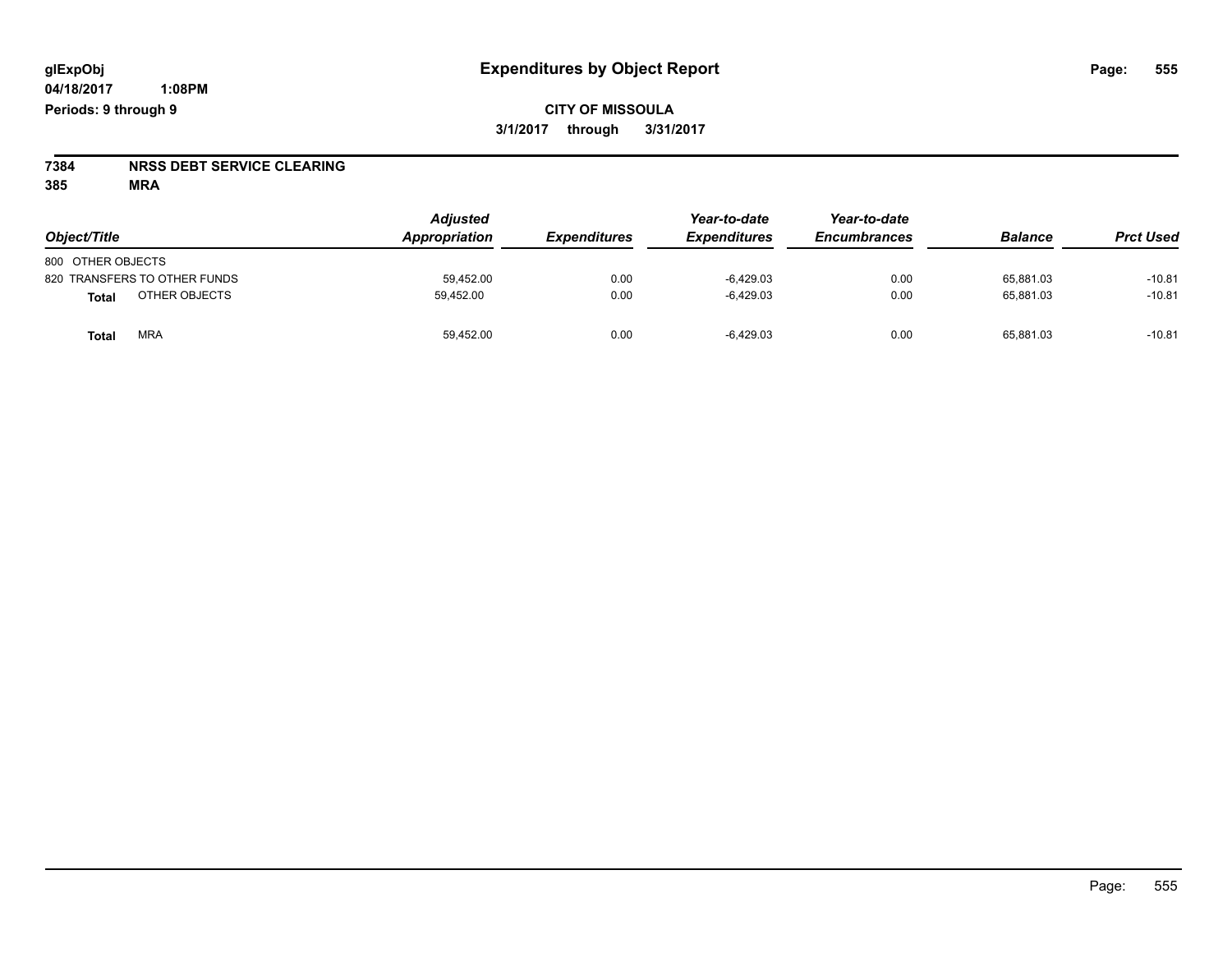**CITY OF MISSOULA 3/1/2017 through 3/31/2017**

#### **7384 NRSS DEBT SERVICE CLEARING**

| Object/Title                               | <b>Adjusted</b><br>Appropriation | <i><b>Expenditures</b></i> | Year-to-date<br><b>Expenditures</b> | Year-to-date<br><b>Encumbrances</b> | <b>Balance</b> | <b>Prct Used</b> |
|--------------------------------------------|----------------------------------|----------------------------|-------------------------------------|-------------------------------------|----------------|------------------|
| 800 OTHER OBJECTS                          |                                  |                            |                                     |                                     |                |                  |
| 820 TRANSFERS TO OTHER FUNDS               | 59.452.00                        | 0.00                       | $-6.429.03$                         | 0.00                                | 65.881.03      | $-10.81$         |
| OTHER OBJECTS<br>Total                     | 59,452.00                        | 0.00                       | -6.429.03                           | 0.00                                | 65.881.03      | $-10.81$         |
| NRSS DEBT SERVICE CLEARING<br><b>Total</b> | 59.452.00                        | 0.00                       | $-6.429.03$                         | 0.00                                | 65.881.03      | $-10.81$         |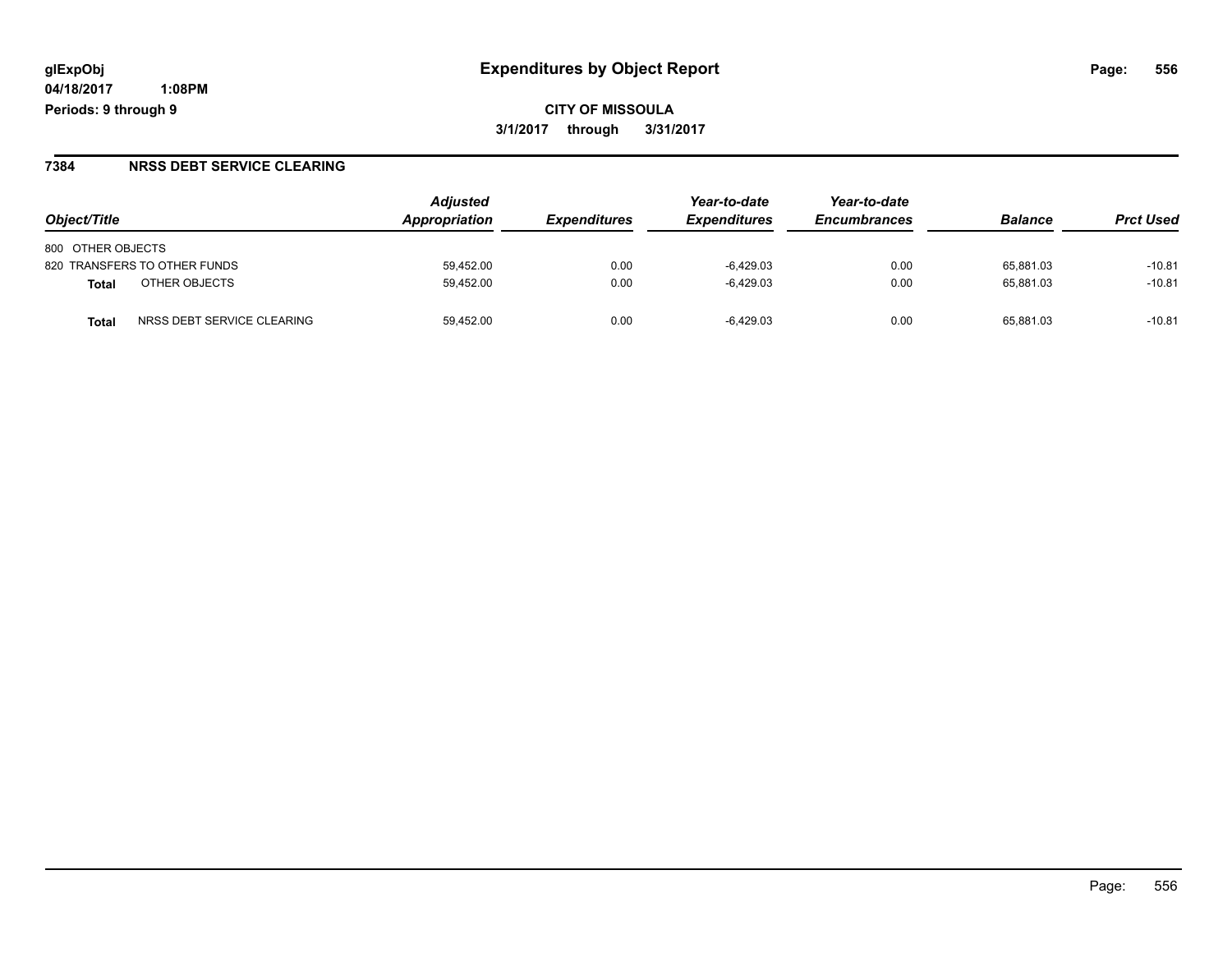**7385 FRONT STREET URD 385 MRA**

|                    |                                   | <b>Adjusted</b>      |                     | Year-to-date        | Year-to-date        |                |                  |
|--------------------|-----------------------------------|----------------------|---------------------|---------------------|---------------------|----------------|------------------|
| Object/Title       |                                   | <b>Appropriation</b> | <b>Expenditures</b> | <b>Expenditures</b> | <b>Encumbrances</b> | <b>Balance</b> | <b>Prct Used</b> |
|                    | 300 PURCHASED SERVICES            |                      |                     |                     |                     |                |                  |
|                    | 350 PROFESSIONAL SERVICES         | 0.00                 | 8,319.30            | 45,601.55           | 0.00                | $-45,601.55$   | 0.00             |
| <b>Total</b>       | PURCHASED SERVICES                | 0.00                 | 8,319.30            | 45,601.55           | 0.00                | $-45,601.55$   | 0.00             |
| 500 FIXED CHARGES  |                                   |                      |                     |                     |                     |                |                  |
|                    | 550 MERCHANT SERVICE FEES         | 0.00                 | 0.00                | 0.00                | 0.00                | 0.00           | 0.00             |
| <b>Total</b>       | <b>FIXED CHARGES</b>              | 0.00                 | 0.00                | 0.00                | 0.00                | 0.00           | 0.00             |
|                    | 700 GRANTS & CONTRIBUTIONS        |                      |                     |                     |                     |                |                  |
|                    | 700 GRANTS & CONTRIBUTIONS        | 35,000.00            | 0.00                | 44,525.00           | 0.00                | $-9,525.00$    | 127.21           |
| <b>Total</b>       | <b>GRANTS &amp; CONTRIBUTIONS</b> | 35,000.00            | 0.00                | 44,525.00           | 0.00                | $-9,525.00$    | 127.21           |
| 800 OTHER OBJECTS  |                                   |                      |                     |                     |                     |                |                  |
| 845 CONTINGENCY    |                                   | 569,034.00           | 0.00                | 0.00                | 0.00                | 569,034.00     | 0.00             |
| Total              | OTHER OBJECTS                     | 569,034.00           | 0.00                | 0.00                | 0.00                | 569,034.00     | 0.00             |
| 900 CAPITAL OUTLAY |                                   |                      |                     |                     |                     |                |                  |
| 930 IMPROVEMENTS   |                                   | 25,000.00            | 0.00                | 0.00                | 0.00                | 25,000.00      | 0.00             |
| <b>Total</b>       | <b>CAPITAL OUTLAY</b>             | 25,000.00            | 0.00                | 0.00                | 0.00                | 25,000.00      | 0.00             |
| <b>Total</b>       | <b>MRA</b>                        | 629,034.00           | 8,319.30            | 90,126.55           | 0.00                | 538,907.45     | 14.33            |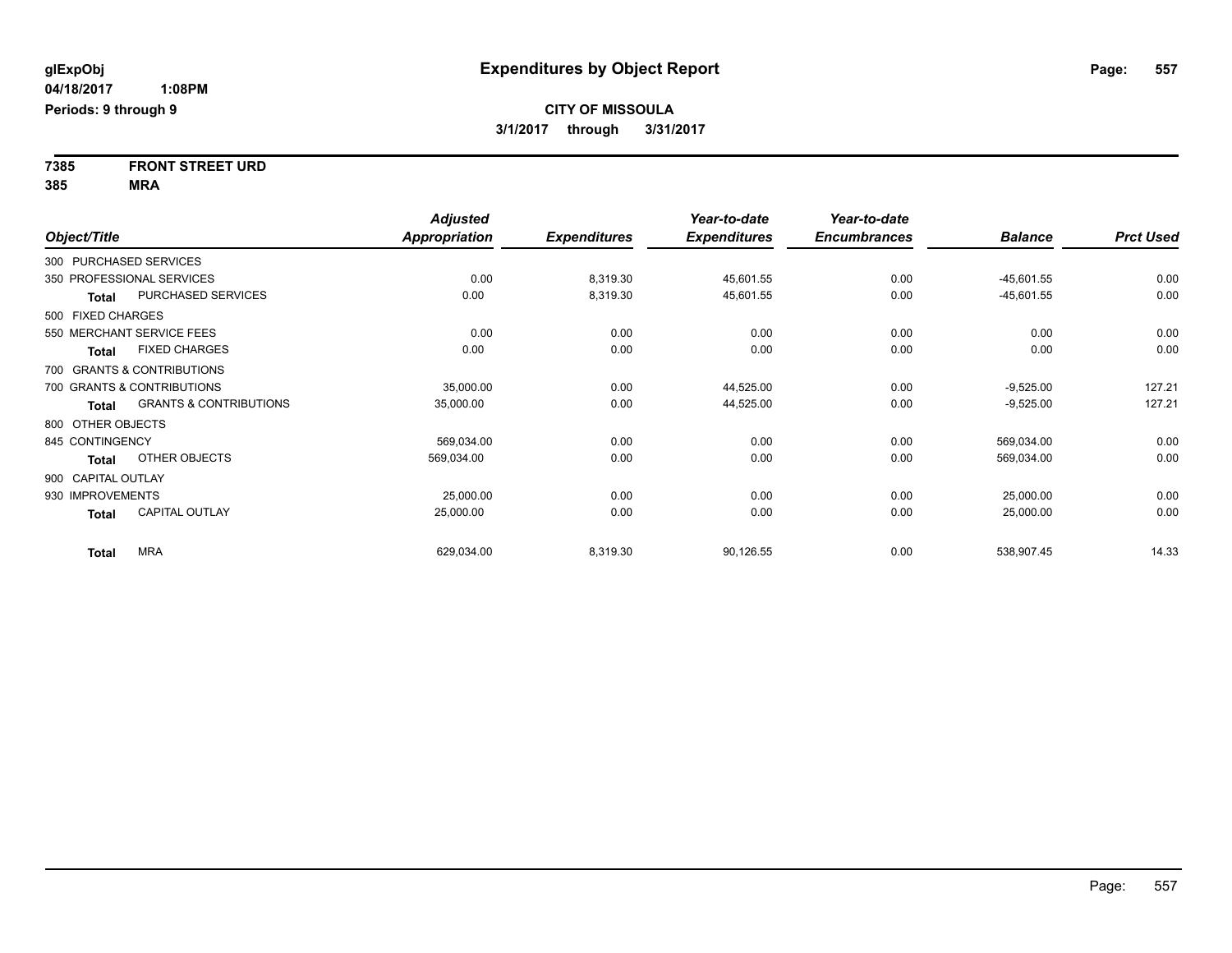#### **7385 FRONT STREET URD**

|                    |                                   | <b>Adjusted</b> |                     | Year-to-date        | Year-to-date        |                |                  |
|--------------------|-----------------------------------|-----------------|---------------------|---------------------|---------------------|----------------|------------------|
| Object/Title       |                                   | Appropriation   | <b>Expenditures</b> | <b>Expenditures</b> | <b>Encumbrances</b> | <b>Balance</b> | <b>Prct Used</b> |
|                    | 300 PURCHASED SERVICES            |                 |                     |                     |                     |                |                  |
|                    | 350 PROFESSIONAL SERVICES         | 0.00            | 8,319.30            | 45,601.55           | 0.00                | $-45,601.55$   | 0.00             |
| Total              | <b>PURCHASED SERVICES</b>         | 0.00            | 8,319.30            | 45,601.55           | 0.00                | $-45,601.55$   | 0.00             |
| 500 FIXED CHARGES  |                                   |                 |                     |                     |                     |                |                  |
|                    | 550 MERCHANT SERVICE FEES         | 0.00            | 0.00                | 0.00                | 0.00                | 0.00           | 0.00             |
| <b>Total</b>       | <b>FIXED CHARGES</b>              | 0.00            | 0.00                | 0.00                | 0.00                | 0.00           | 0.00             |
|                    | 700 GRANTS & CONTRIBUTIONS        |                 |                     |                     |                     |                |                  |
|                    | 700 GRANTS & CONTRIBUTIONS        | 35,000.00       | 0.00                | 44,525.00           | 0.00                | $-9,525.00$    | 127.21           |
| Total              | <b>GRANTS &amp; CONTRIBUTIONS</b> | 35,000.00       | 0.00                | 44,525.00           | 0.00                | $-9,525.00$    | 127.21           |
| 800 OTHER OBJECTS  |                                   |                 |                     |                     |                     |                |                  |
| 845 CONTINGENCY    |                                   | 569,034.00      | 0.00                | 0.00                | 0.00                | 569,034.00     | 0.00             |
| <b>Total</b>       | OTHER OBJECTS                     | 569,034.00      | 0.00                | 0.00                | 0.00                | 569,034.00     | 0.00             |
| 900 CAPITAL OUTLAY |                                   |                 |                     |                     |                     |                |                  |
| 930 IMPROVEMENTS   |                                   | 25,000.00       | 0.00                | 0.00                | 0.00                | 25,000.00      | 0.00             |
| Total              | CAPITAL OUTLAY                    | 25,000.00       | 0.00                | 0.00                | 0.00                | 25,000.00      | 0.00             |
| <b>Total</b>       | <b>FRONT STREET URD</b>           | 629,034.00      | 8,319.30            | 90,126.55           | 0.00                | 538,907.45     | 14.33            |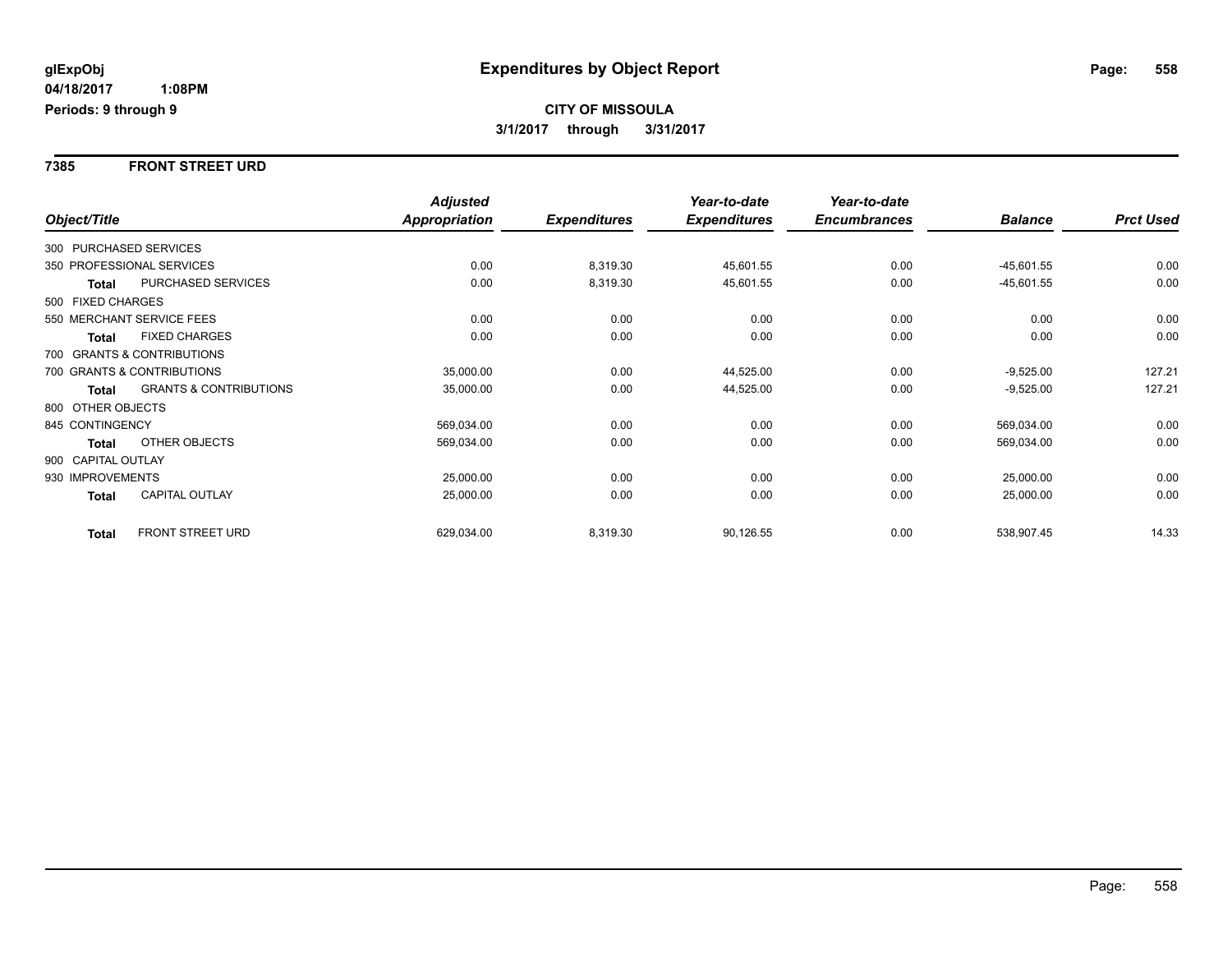### **CITY OF MISSOULA 3/1/2017 through 3/31/2017**

# **7386 DEBT SERVICE-SAFEWAY/ST PAT 1.5M**

**385 MRA**

| Object/Title       |                           | <b>Adjusted</b><br><b>Appropriation</b> | <b>Expenditures</b> | Year-to-date<br><b>Expenditures</b> | Year-to-date<br><b>Encumbrances</b> | <b>Balance</b> | <b>Prct Used</b> |
|--------------------|---------------------------|-----------------------------------------|---------------------|-------------------------------------|-------------------------------------|----------------|------------------|
| 500 FIXED CHARGES  |                           |                                         |                     |                                     |                                     |                |                  |
|                    | 550 MERCHANT SERVICE FEES | 0.00                                    | 0.00                | 0.00                                | 0.00                                | 0.00           | 0.00             |
| <b>Total</b>       | <b>FIXED CHARGES</b>      | 0.00                                    | 0.00                | 0.00                                | 0.00                                | 0.00           | 0.00             |
| 900 CAPITAL OUTLAY |                           |                                         |                     |                                     |                                     |                |                  |
| 930 IMPROVEMENTS   |                           | 0.00                                    | 0.00                | 0.00                                | 0.00                                | 0.00           | 0.00             |
| <b>Total</b>       | <b>CAPITAL OUTLAY</b>     | 0.00                                    | 0.00                | 0.00                                | 0.00                                | 0.00           | 0.00             |
| <b>Total</b>       | <b>MRA</b>                | 0.00                                    | 0.00                | 0.00                                | 0.00                                | 0.00           | 0.00             |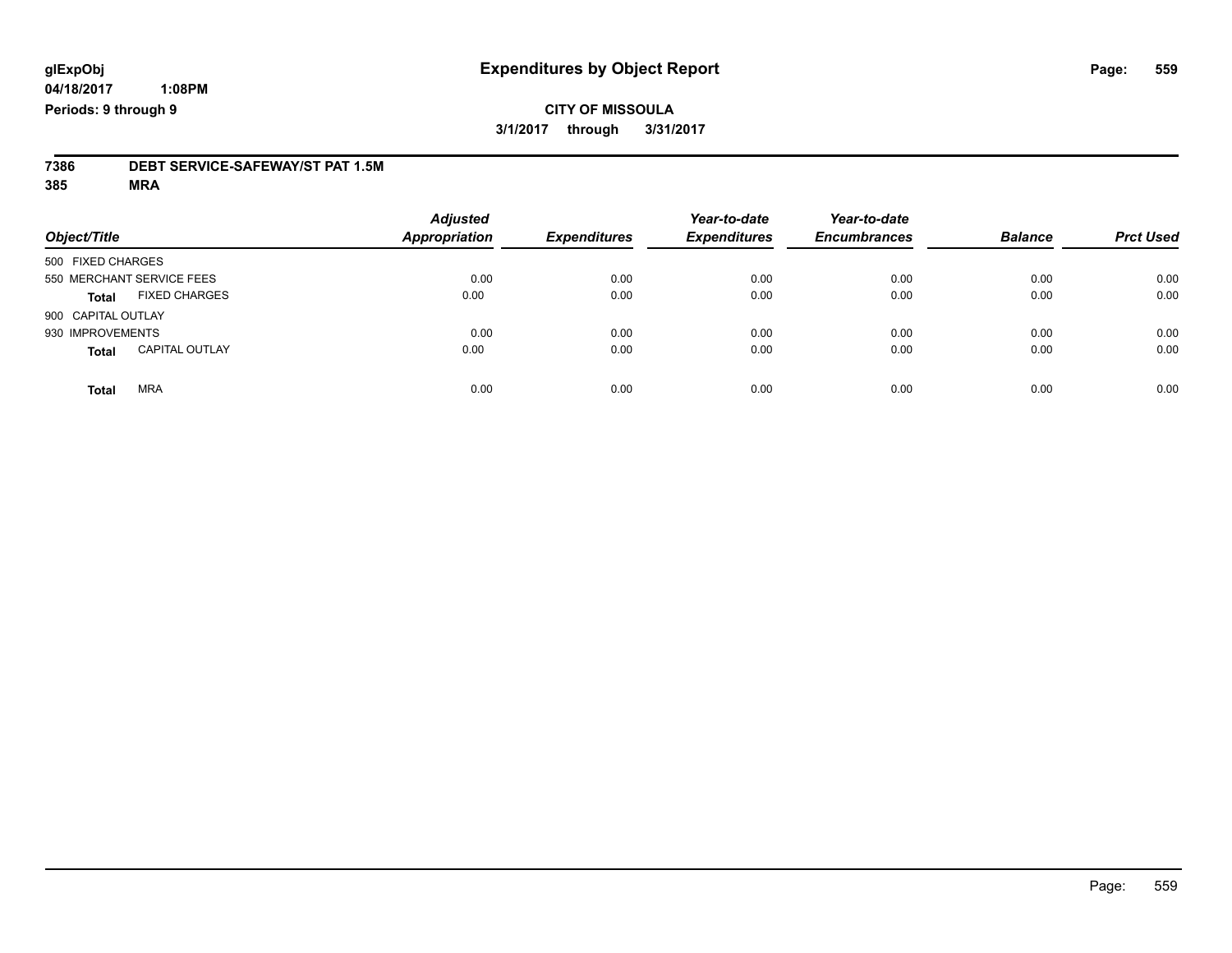## **7386 DEBT SERVICE-SAFEWAY/ST PAT 1.5M**

**390 NON-DEPARTMENTAL**

|                                     | <b>Adjusted</b>      |                     | Year-to-date        | Year-to-date        |                |                  |
|-------------------------------------|----------------------|---------------------|---------------------|---------------------|----------------|------------------|
| Object/Title                        | <b>Appropriation</b> | <b>Expenditures</b> | <b>Expenditures</b> | <b>Encumbrances</b> | <b>Balance</b> | <b>Prct Used</b> |
| 500 FIXED CHARGES                   |                      |                     |                     |                     |                |                  |
| 550 MERCHANT SERVICE FEES           | 0.00                 | 0.00                | 0.00                | 0.00                | 0.00           | 0.00             |
| <b>FIXED CHARGES</b><br>Total       | 0.00                 | 0.00                | 0.00                | 0.00                | 0.00           | 0.00             |
| 600 DEBT SERVICE                    |                      |                     |                     |                     |                |                  |
| 610 PRINCIPAL                       | 38,539.00            | 0.00                | 32.759.25           | 0.00                | 5,779.75       | 85.00            |
| 620 INTEREST / SERVICE FEES         | 88.473.00            | 0.00                | 88.298.75           | 0.00                | 174.25         | 99.80            |
| <b>DEBT SERVICE</b><br><b>Total</b> | 127.012.00           | 0.00                | 121.058.00          | 0.00                | 5,954.00       | 95.31            |
| NON-DEPARTMENTAL<br><b>Total</b>    | 127.012.00           | 0.00                | 121.058.00          | 0.00                | 5,954.00       | 95.31            |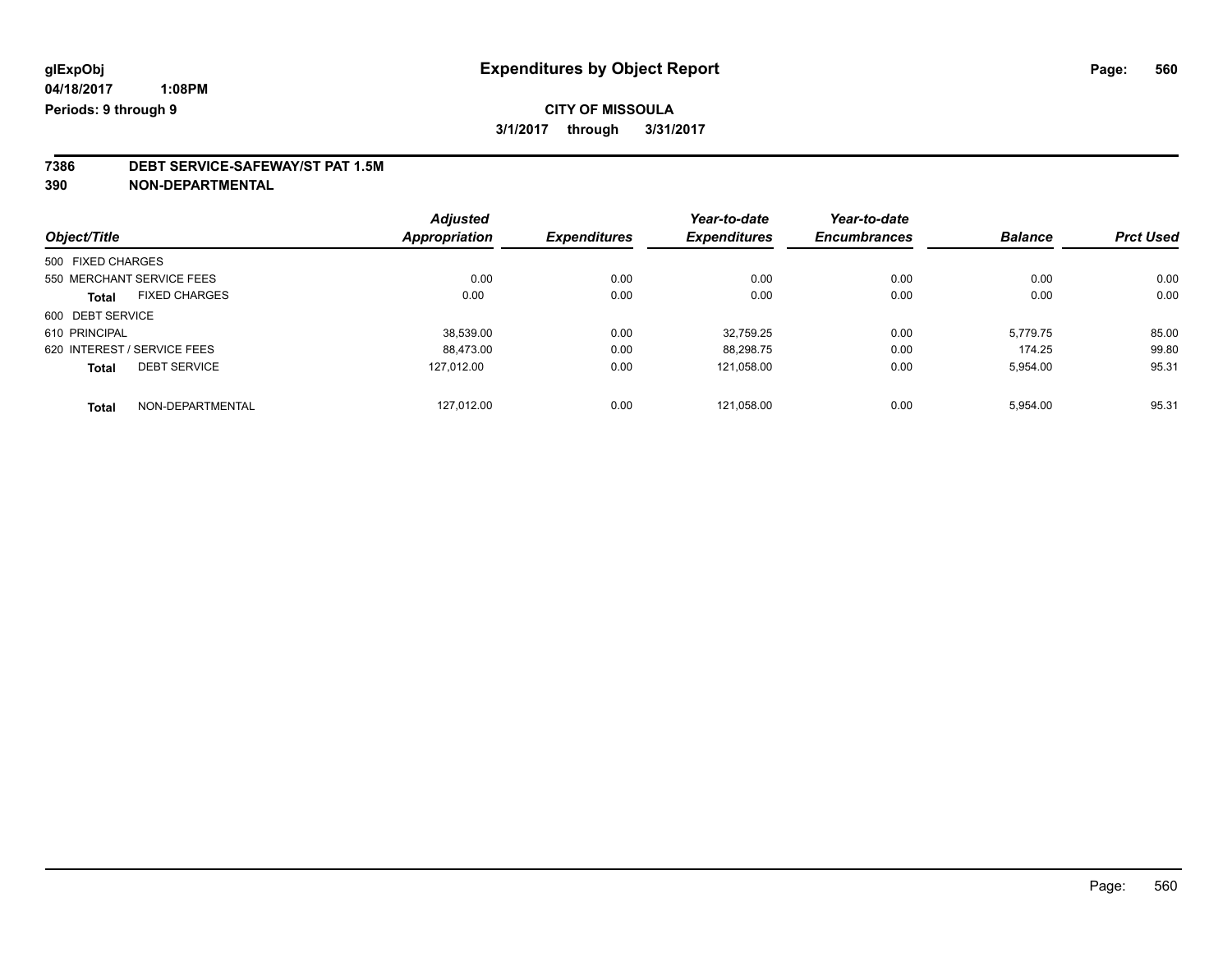## **CITY OF MISSOULA 3/1/2017 through 3/31/2017**

#### **7386 DEBT SERVICE-SAFEWAY/ST PAT 1.5M**

| Object/Title                                     | <b>Adjusted</b><br><b>Appropriation</b> | <b>Expenditures</b> | Year-to-date<br><b>Expenditures</b> | Year-to-date<br><b>Encumbrances</b> | <b>Balance</b> | <b>Prct Used</b> |
|--------------------------------------------------|-----------------------------------------|---------------------|-------------------------------------|-------------------------------------|----------------|------------------|
| 500 FIXED CHARGES                                |                                         |                     |                                     |                                     |                |                  |
| 550 MERCHANT SERVICE FEES                        | 0.00                                    | 0.00                | 0.00                                | 0.00                                | 0.00           | 0.00             |
| <b>FIXED CHARGES</b><br><b>Total</b>             | 0.00                                    | 0.00                | 0.00                                | 0.00                                | 0.00           | 0.00             |
| 600 DEBT SERVICE                                 |                                         |                     |                                     |                                     |                |                  |
| 610 PRINCIPAL                                    | 38,539.00                               | 0.00                | 32,759.25                           | 0.00                                | 5.779.75       | 85.00            |
| 620 INTEREST / SERVICE FEES                      | 88.473.00                               | 0.00                | 88,298.75                           | 0.00                                | 174.25         | 99.80            |
| <b>DEBT SERVICE</b><br>Total                     | 127,012.00                              | 0.00                | 121,058.00                          | 0.00                                | 5,954.00       | 95.31            |
| 900 CAPITAL OUTLAY                               |                                         |                     |                                     |                                     |                |                  |
| 930 IMPROVEMENTS                                 | 0.00                                    | 0.00                | 0.00                                | 0.00                                | 0.00           | 0.00             |
| <b>CAPITAL OUTLAY</b><br>Total                   | 0.00                                    | 0.00                | 0.00                                | 0.00                                | 0.00           | 0.00             |
| DEBT SERVICE-SAFEWAY/ST PAT 1.5M<br><b>Total</b> | 127.012.00                              | 0.00                | 121.058.00                          | 0.00                                | 5,954.00       | 95.31            |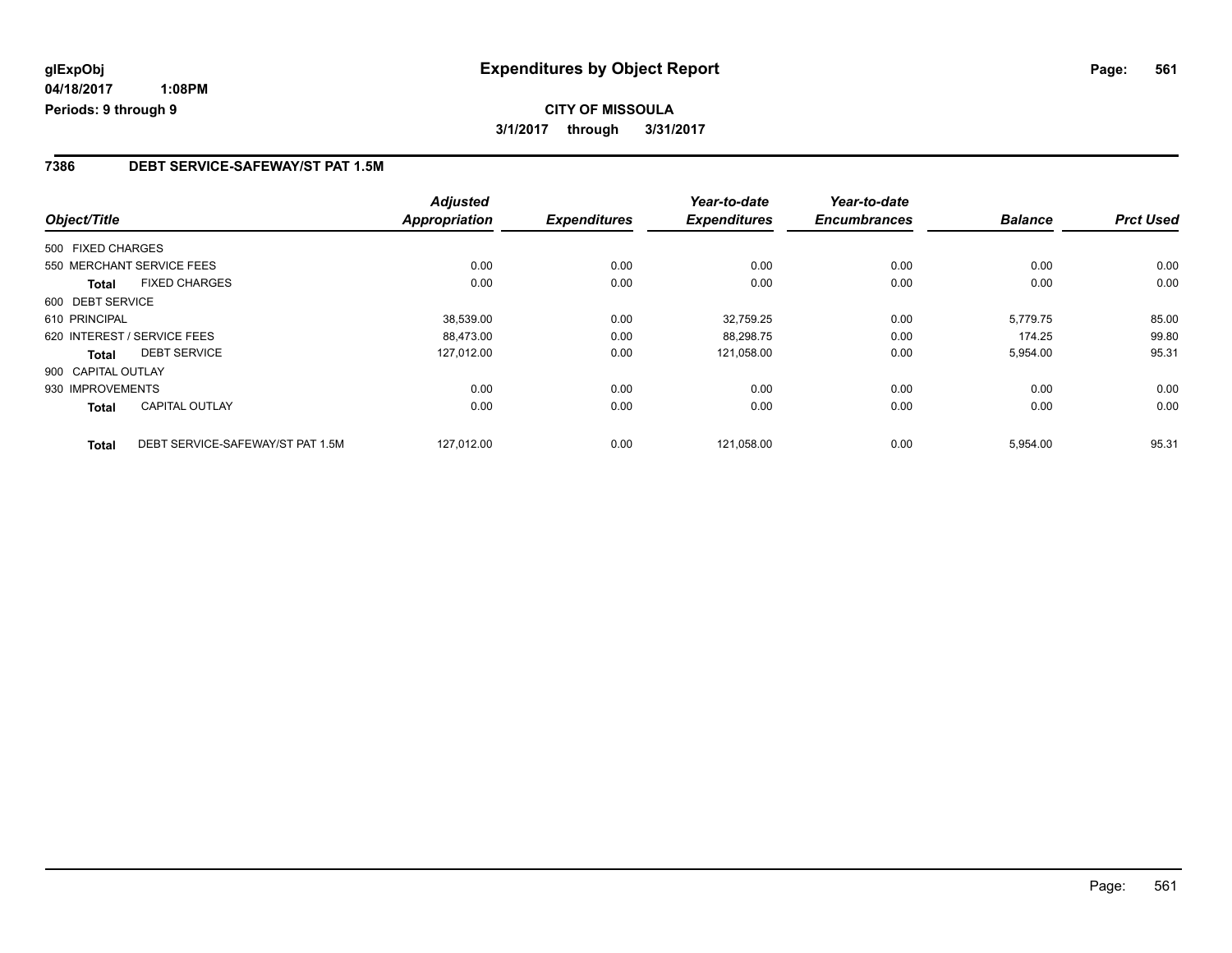## **7387 DEBT SERVICE-BROWNFIELD RLF 1.125M**

**390 NON-DEPARTMENTAL**

|                                      | <b>Adjusted</b> |                     | Year-to-date<br><b>Expenditures</b> | Year-to-date        | <b>Balance</b> |                  |
|--------------------------------------|-----------------|---------------------|-------------------------------------|---------------------|----------------|------------------|
| Object/Title                         | Appropriation   | <b>Expenditures</b> |                                     | <b>Encumbrances</b> |                | <b>Prct Used</b> |
| 500 FIXED CHARGES                    |                 |                     |                                     |                     |                |                  |
| 550 MERCHANT SERVICE FEES            | 0.00            | 0.00                | 0.00                                | 0.00                | 0.00           | 0.00             |
| <b>FIXED CHARGES</b><br><b>Total</b> | 0.00            | 0.00                | 0.00                                | 0.00                | 0.00           | 0.00             |
| 600 DEBT SERVICE                     |                 |                     |                                     |                     |                |                  |
| 610 PRINCIPAL                        | 29,830.00       | 0.00                | 0.00                                | 0.00                | 29.830.00      | 0.00             |
| 620 INTEREST / SERVICE FEES          | 24.886.00       | 0.00                | 12.265.54                           | 0.00                | 12.620.46      | 49.29            |
| <b>DEBT SERVICE</b><br><b>Total</b>  | 54.716.00       | 0.00                | 12.265.54                           | 0.00                | 42,450.46      | 22.42            |
| NON-DEPARTMENTAL<br><b>Total</b>     | 54.716.00       | 0.00                | 12.265.54                           | 0.00                | 42.450.46      | 22.42            |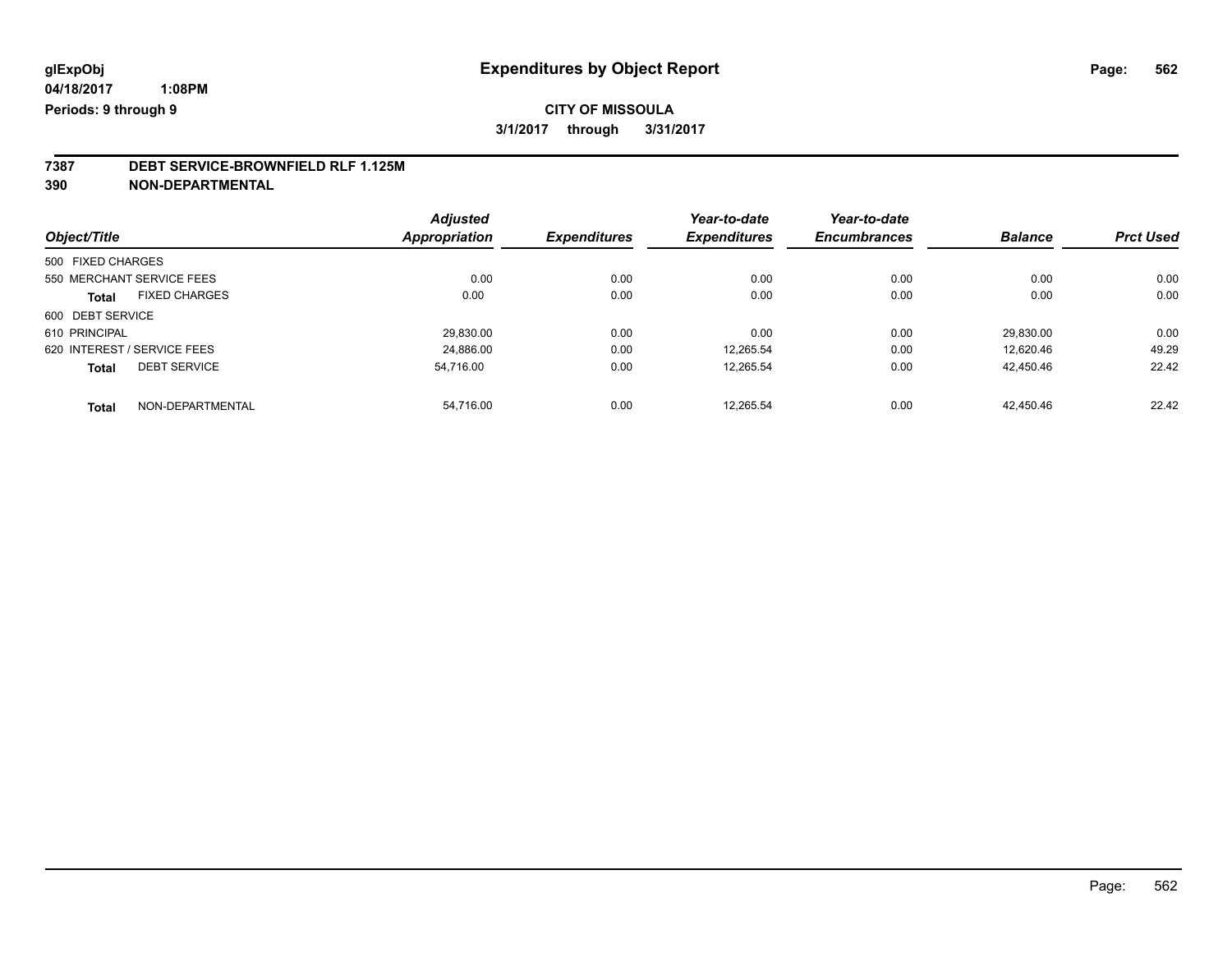## **glExpObj Expenditures by Object Report Page: 563**

**04/18/2017 1:08PM Periods: 9 through 9**

#### **7387 DEBT SERVICE-BROWNFIELD RLF 1.125M**

| Object/Title                                       | <b>Adjusted</b><br><b>Appropriation</b> | <b>Expenditures</b> | Year-to-date<br><b>Expenditures</b> | Year-to-date<br><b>Encumbrances</b> | <b>Balance</b> | <b>Prct Used</b> |
|----------------------------------------------------|-----------------------------------------|---------------------|-------------------------------------|-------------------------------------|----------------|------------------|
| 500 FIXED CHARGES                                  |                                         |                     |                                     |                                     |                |                  |
| 550 MERCHANT SERVICE FEES                          | 0.00                                    | 0.00                | 0.00                                | 0.00                                | 0.00           | 0.00             |
| <b>FIXED CHARGES</b><br><b>Total</b>               | 0.00                                    | 0.00                | 0.00                                | 0.00                                | 0.00           | 0.00             |
| 600 DEBT SERVICE                                   |                                         |                     |                                     |                                     |                |                  |
| 610 PRINCIPAL                                      | 29.830.00                               | 0.00                | 0.00                                | 0.00                                | 29.830.00      | 0.00             |
| 620 INTEREST / SERVICE FEES                        | 24,886.00                               | 0.00                | 12.265.54                           | 0.00                                | 12.620.46      | 49.29            |
| <b>DEBT SERVICE</b><br><b>Total</b>                | 54,716.00                               | 0.00                | 12.265.54                           | 0.00                                | 42.450.46      | 22.42            |
| DEBT SERVICE-BROWNFIELD RLF 1.125M<br><b>Total</b> | 54.716.00                               | 0.00                | 12.265.54                           | 0.00                                | 42.450.46      | 22.42            |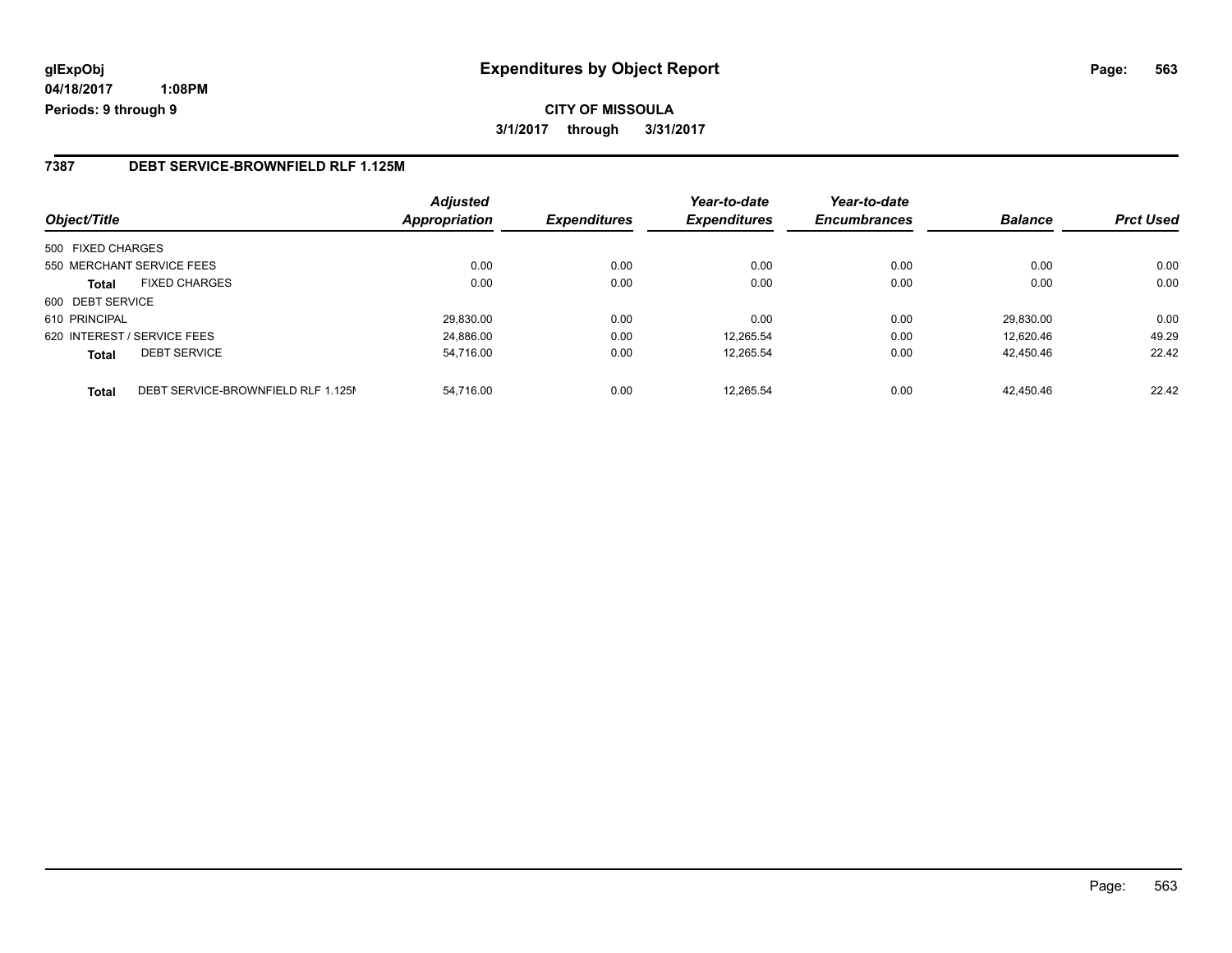# **7388 RESERVE-3.6m TIF**

**390 NON-DEPARTMENTAL**

|                                      | <b>Adjusted</b>      |                     | Year-to-date        | Year-to-date        |                |                  |
|--------------------------------------|----------------------|---------------------|---------------------|---------------------|----------------|------------------|
| Object/Title                         | <b>Appropriation</b> | <b>Expenditures</b> | <b>Expenditures</b> | <b>Encumbrances</b> | <b>Balance</b> | <b>Prct Used</b> |
| 500 FIXED CHARGES                    |                      |                     |                     |                     |                |                  |
| 550 MERCHANT SERVICE FEES            | 0.00                 | 0.00                | 0.00                | 0.00                | 0.00           | 0.00             |
| <b>FIXED CHARGES</b><br><b>Total</b> | 0.00                 | 0.00                | 0.00                | 0.00                | 0.00           | 0.00             |
| 800 OTHER OBJECTS                    |                      |                     |                     |                     |                |                  |
| 820 TRANSFERS TO OTHER FUNDS         | 0.00                 | 0.00                | 0.00                | 0.00                | 0.00           | 0.00             |
| OTHER OBJECTS<br><b>Total</b>        | 0.00                 | 0.00                | 0.00                | 0.00                | 0.00           | 0.00             |
| NON-DEPARTMENTAL<br>Total            | 0.00                 | 0.00                | 0.00                | 0.00                | 0.00           | 0.00             |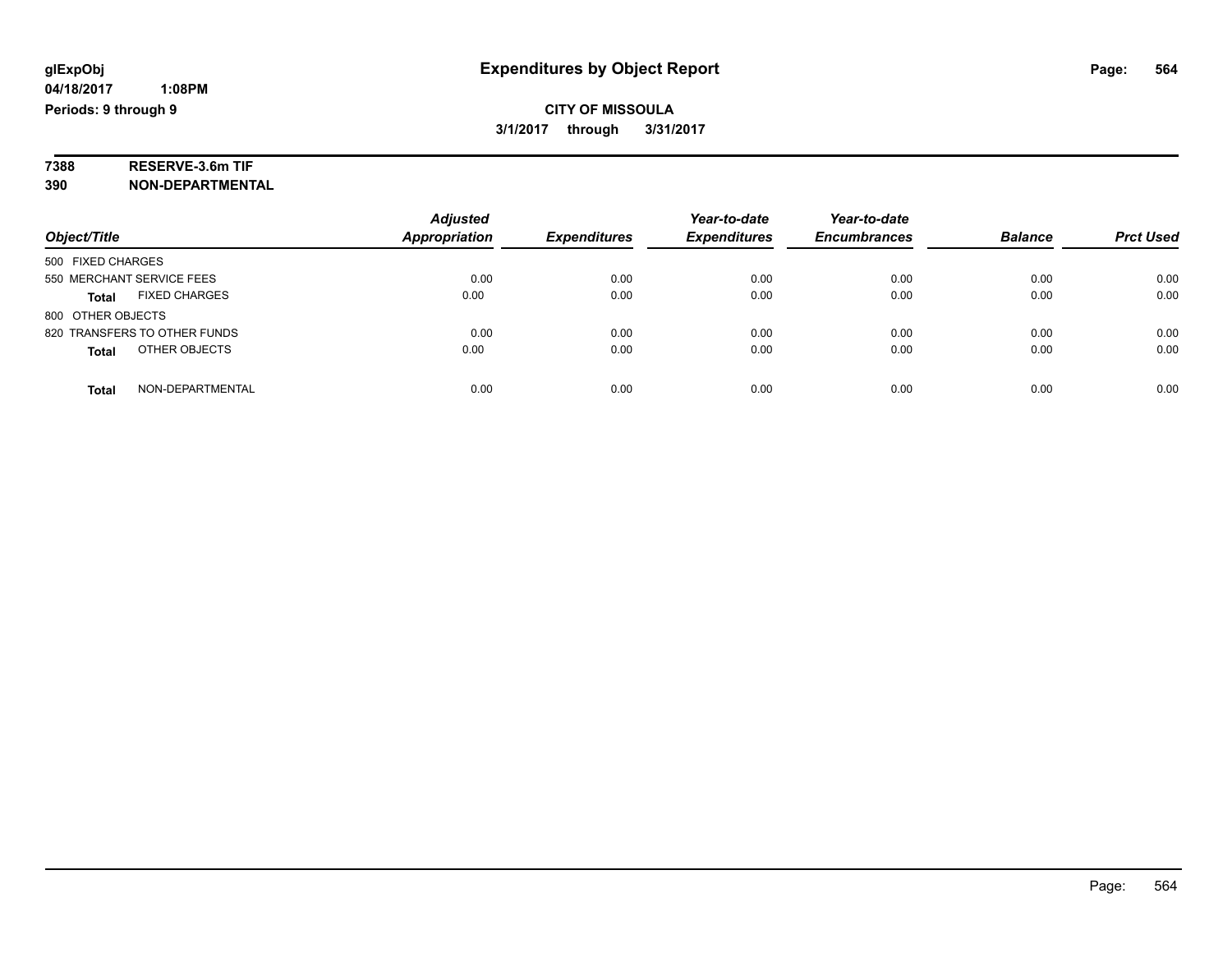#### **04/18/2017 1:08PM**

**Periods: 9 through 9**

## **CITY OF MISSOULA 3/1/2017 through 3/31/2017**

**7388 RESERVE-3.6m TIF**

| Object/Title                         | <b>Adjusted</b><br><b>Appropriation</b> | <b>Expenditures</b> | Year-to-date<br><b>Expenditures</b> | Year-to-date<br><b>Encumbrances</b> | <b>Balance</b> | <b>Prct Used</b> |
|--------------------------------------|-----------------------------------------|---------------------|-------------------------------------|-------------------------------------|----------------|------------------|
| 500 FIXED CHARGES                    |                                         |                     |                                     |                                     |                |                  |
| 550 MERCHANT SERVICE FEES            | 0.00                                    | 0.00                | 0.00                                | 0.00                                | 0.00           | 0.00             |
| <b>FIXED CHARGES</b><br><b>Total</b> | 0.00                                    | 0.00                | 0.00                                | 0.00                                | 0.00           | 0.00             |
| 800 OTHER OBJECTS                    |                                         |                     |                                     |                                     |                |                  |
| 820 TRANSFERS TO OTHER FUNDS         | 0.00                                    | 0.00                | 0.00                                | 0.00                                | 0.00           | 0.00             |
| OTHER OBJECTS<br><b>Total</b>        | 0.00                                    | 0.00                | 0.00                                | 0.00                                | 0.00           | 0.00             |
| RESERVE-3.6m TIF<br>Total            | 0.00                                    | 0.00                | 0.00                                | 0.00                                | 0.00           | 0.00             |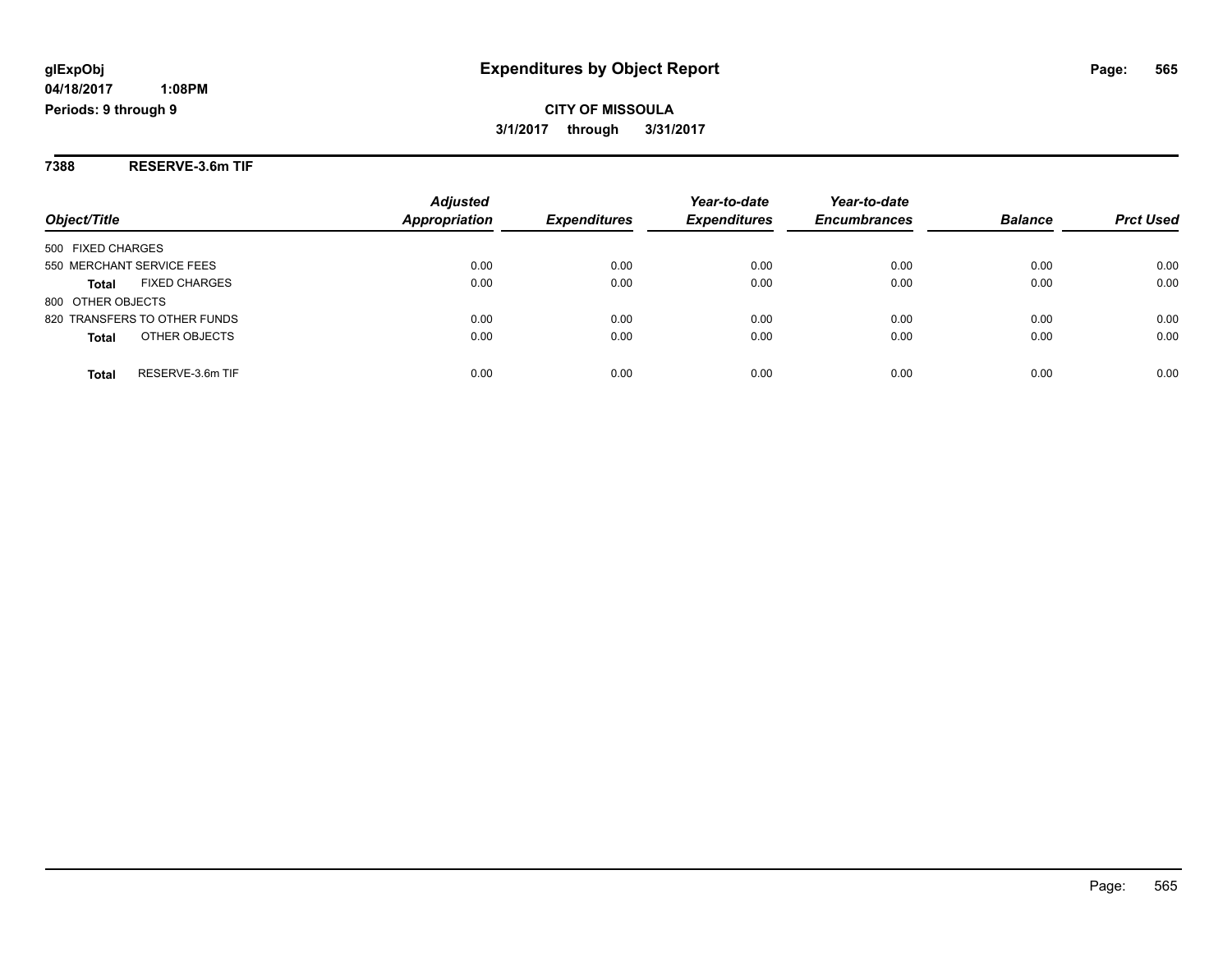**7389 DEBT SERVICE - 3.6M/5.75M**

**385 MRA**

|                                                   | <b>Adjusted</b>      |                     | Year-to-date        | Year-to-date        |                |                  |
|---------------------------------------------------|----------------------|---------------------|---------------------|---------------------|----------------|------------------|
| Object/Title                                      | <b>Appropriation</b> | <b>Expenditures</b> | <b>Expenditures</b> | <b>Encumbrances</b> | <b>Balance</b> | <b>Prct Used</b> |
| 500 FIXED CHARGES                                 |                      |                     |                     |                     |                |                  |
| 550 MERCHANT SERVICE FEES                         | 0.00                 | 0.00                | 0.00                | 0.00                | 0.00           | 0.00             |
| <b>FIXED CHARGES</b><br><b>Total</b>              | 0.00                 | 0.00                | 0.00                | 0.00                | 0.00           | 0.00             |
| 600 DEBT SERVICE                                  |                      |                     |                     |                     |                |                  |
| 610 PRINCIPAL                                     | 0.00                 | 0.00                | 0.00                | 0.00                | 0.00           | 0.00             |
| 620 INTEREST / SERVICE FEES                       | 0.00                 | 0.00                | 0.00                | 0.00                | 0.00           | 0.00             |
| <b>DEBT SERVICE</b><br><b>Total</b>               | 0.00                 | 0.00                | 0.00                | 0.00                | 0.00           | 0.00             |
| 700 GRANTS & CONTRIBUTIONS                        |                      |                     |                     |                     |                |                  |
| 700 GRANTS & CONTRIBUTIONS                        | 0.00                 | 0.00                | 0.00                | 0.00                | 0.00           | 0.00             |
| <b>GRANTS &amp; CONTRIBUTIONS</b><br><b>Total</b> | 0.00                 | 0.00                | 0.00                | 0.00                | 0.00           | 0.00             |
| <b>MRA</b><br><b>Total</b>                        | 0.00                 | 0.00                | 0.00                | 0.00                | 0.00           | 0.00             |
|                                                   |                      |                     |                     |                     |                |                  |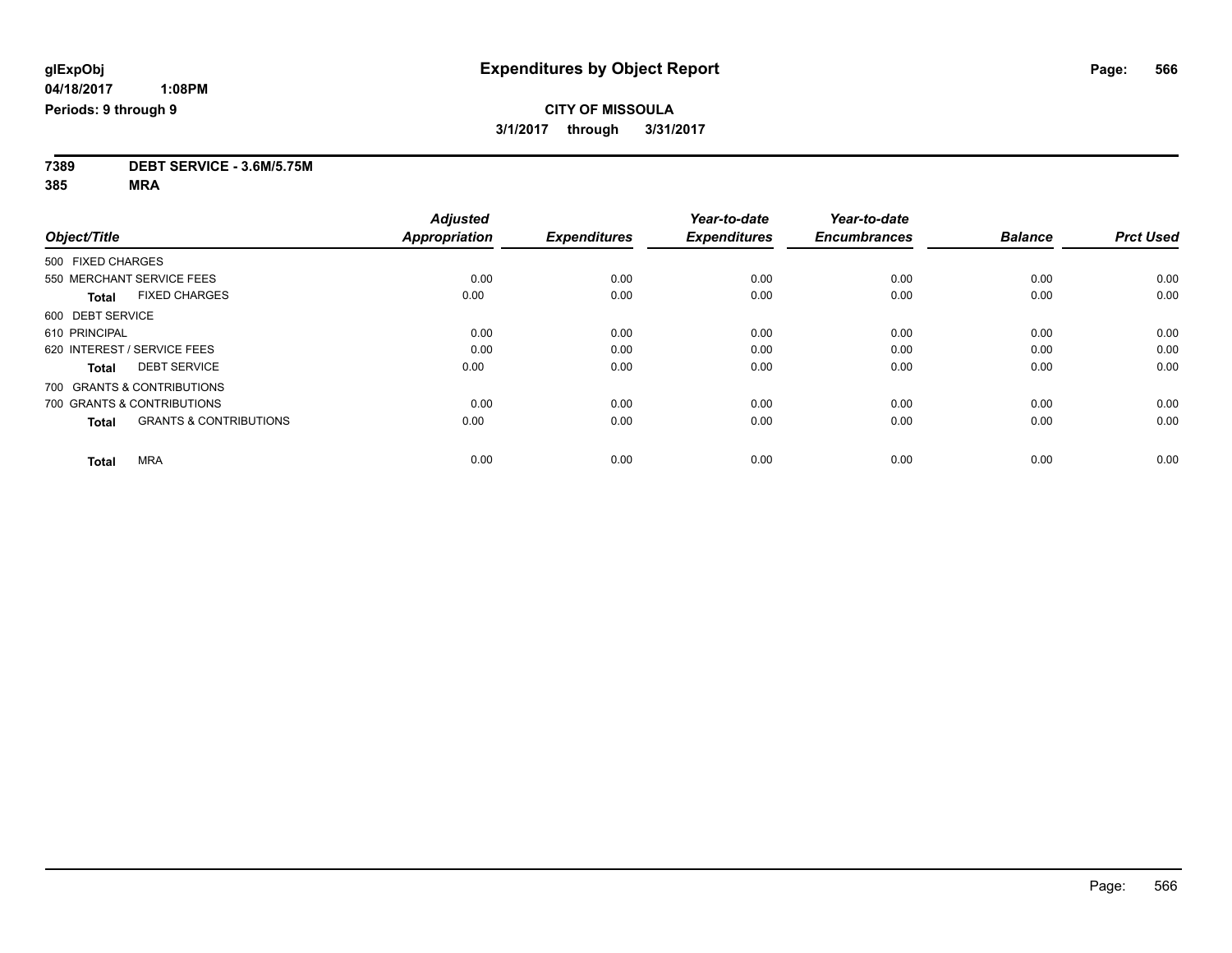**7389 DEBT SERVICE - 3.6M/5.75M**

**390 NON-DEPARTMENTAL**

|                                      |  | <b>Adjusted</b>      |                     | Year-to-date        | Year-to-date        |                |                  |
|--------------------------------------|--|----------------------|---------------------|---------------------|---------------------|----------------|------------------|
| Object/Title                         |  | <b>Appropriation</b> | <b>Expenditures</b> | <b>Expenditures</b> | <b>Encumbrances</b> | <b>Balance</b> | <b>Prct Used</b> |
| 500 FIXED CHARGES                    |  |                      |                     |                     |                     |                |                  |
| 550 MERCHANT SERVICE FEES            |  | 0.00                 | 0.00                | 0.00                | 0.00                | 0.00           | 0.00             |
| <b>FIXED CHARGES</b><br><b>Total</b> |  | 0.00                 | 0.00                | 0.00                | 0.00                | 0.00           | 0.00             |
| 600 DEBT SERVICE                     |  |                      |                     |                     |                     |                |                  |
| 610 PRINCIPAL                        |  | 393,000.00           | 0.00                | 133.000.00          | 0.00                | 260.000.00     | 33.84            |
| 620 INTEREST / SERVICE FEES          |  | 283.312.00           | 0.00                | 145.503.25          | 0.00                | 137.808.75     | 51.36            |
| <b>DEBT SERVICE</b><br><b>Total</b>  |  | 676.312.00           | 0.00                | 278,503.25          | 0.00                | 397.808.75     | 41.18            |
| NON-DEPARTMENTAL<br><b>Total</b>     |  | 676.312.00           | 0.00                | 278.503.25          | 0.00                | 397.808.75     | 41.18            |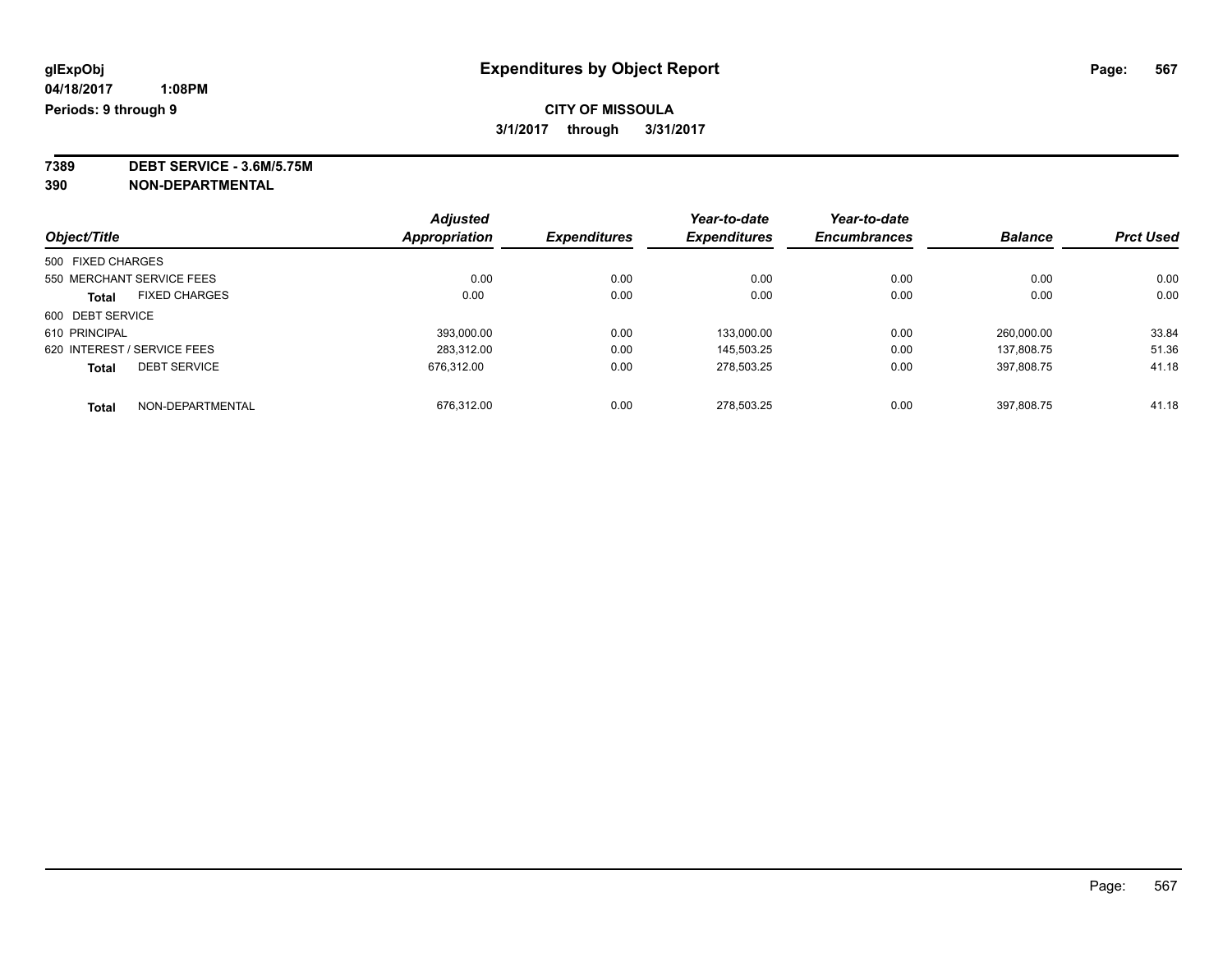## **CITY OF MISSOULA 3/1/2017 through 3/31/2017**

#### **7389 DEBT SERVICE - 3.6M/5.75M**

|                                            | <b>Adjusted</b>      |                     | Year-to-date        | Year-to-date        |                |                  |
|--------------------------------------------|----------------------|---------------------|---------------------|---------------------|----------------|------------------|
| Object/Title                               | <b>Appropriation</b> | <b>Expenditures</b> | <b>Expenditures</b> | <b>Encumbrances</b> | <b>Balance</b> | <b>Prct Used</b> |
| 500 FIXED CHARGES                          |                      |                     |                     |                     |                |                  |
| 550 MERCHANT SERVICE FEES                  | 0.00                 | 0.00                | 0.00                | 0.00                | 0.00           | 0.00             |
| <b>FIXED CHARGES</b><br><b>Total</b>       | 0.00                 | 0.00                | 0.00                | 0.00                | 0.00           | 0.00             |
| 600 DEBT SERVICE                           |                      |                     |                     |                     |                |                  |
| 610 PRINCIPAL                              | 393,000.00           | 0.00                | 133,000.00          | 0.00                | 260.000.00     | 33.84            |
| 620 INTEREST / SERVICE FEES                | 283,312.00           | 0.00                | 145,503.25          | 0.00                | 137,808.75     | 51.36            |
| <b>DEBT SERVICE</b><br>Total               | 676,312.00           | 0.00                | 278,503.25          | 0.00                | 397.808.75     | 41.18            |
| 700 GRANTS & CONTRIBUTIONS                 |                      |                     |                     |                     |                |                  |
| 700 GRANTS & CONTRIBUTIONS                 | 0.00                 | 0.00                | 0.00                | 0.00                | 0.00           | 0.00             |
| <b>GRANTS &amp; CONTRIBUTIONS</b><br>Total | 0.00                 | 0.00                | 0.00                | 0.00                | 0.00           | 0.00             |
| DEBT SERVICE - 3.6M/5.75M<br><b>Total</b>  | 676,312.00           | 0.00                | 278.503.25          | 0.00                | 397.808.75     | 41.18            |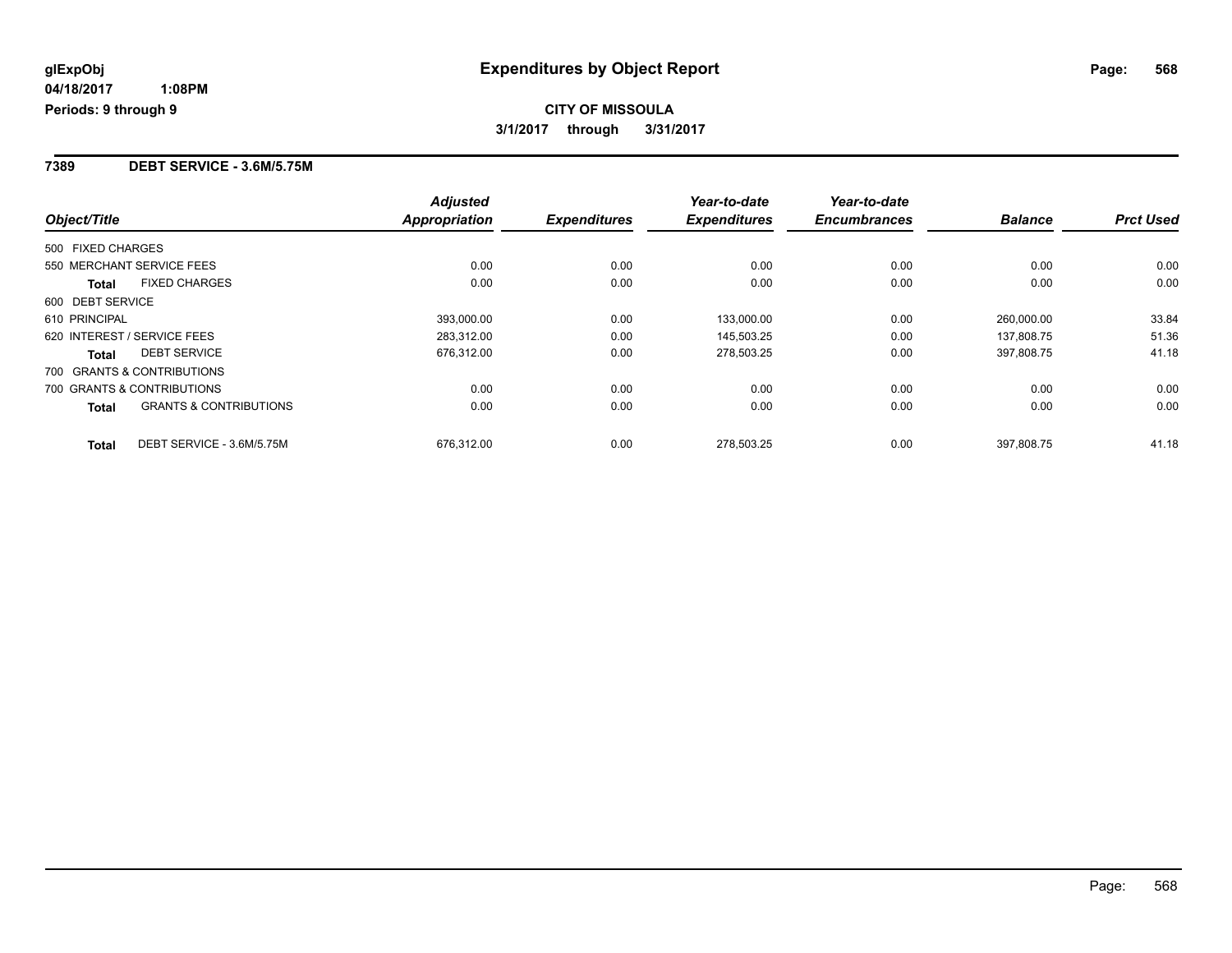## **CITY OF MISSOULA 3/1/2017 through 3/31/2017**

**7390 URDII CLEARING - 3.6M TIF**

**385 MRA**

| Object/Title                         | <b>Adjusted</b><br><b>Appropriation</b> | <b>Expenditures</b> | Year-to-date<br><b>Expenditures</b> | Year-to-date<br><b>Encumbrances</b> | <b>Balance</b> | <b>Prct Used</b> |
|--------------------------------------|-----------------------------------------|---------------------|-------------------------------------|-------------------------------------|----------------|------------------|
| 500 FIXED CHARGES                    |                                         |                     |                                     |                                     |                |                  |
| 550 MERCHANT SERVICE FEES            | 0.00                                    | 0.00                | 0.00                                | 0.00                                | 0.00           | 0.00             |
| <b>FIXED CHARGES</b><br><b>Total</b> | 0.00                                    | 0.00                | 0.00                                | 0.00                                | 0.00           | 0.00             |
| 800 OTHER OBJECTS                    |                                         |                     |                                     |                                     |                |                  |
| 820 TRANSFERS TO OTHER FUNDS         | 0.00                                    | 0.00                | $-126.825.85$                       | 0.00                                | 126.825.85     | 0.00             |
| OTHER OBJECTS<br><b>Total</b>        | 0.00                                    | 0.00                | $-126,825.85$                       | 0.00                                | 126,825.85     | 0.00             |
| <b>MRA</b><br>Total                  | 0.00                                    | 0.00                | $-126.825.85$                       | 0.00                                | 126.825.85     | 0.00             |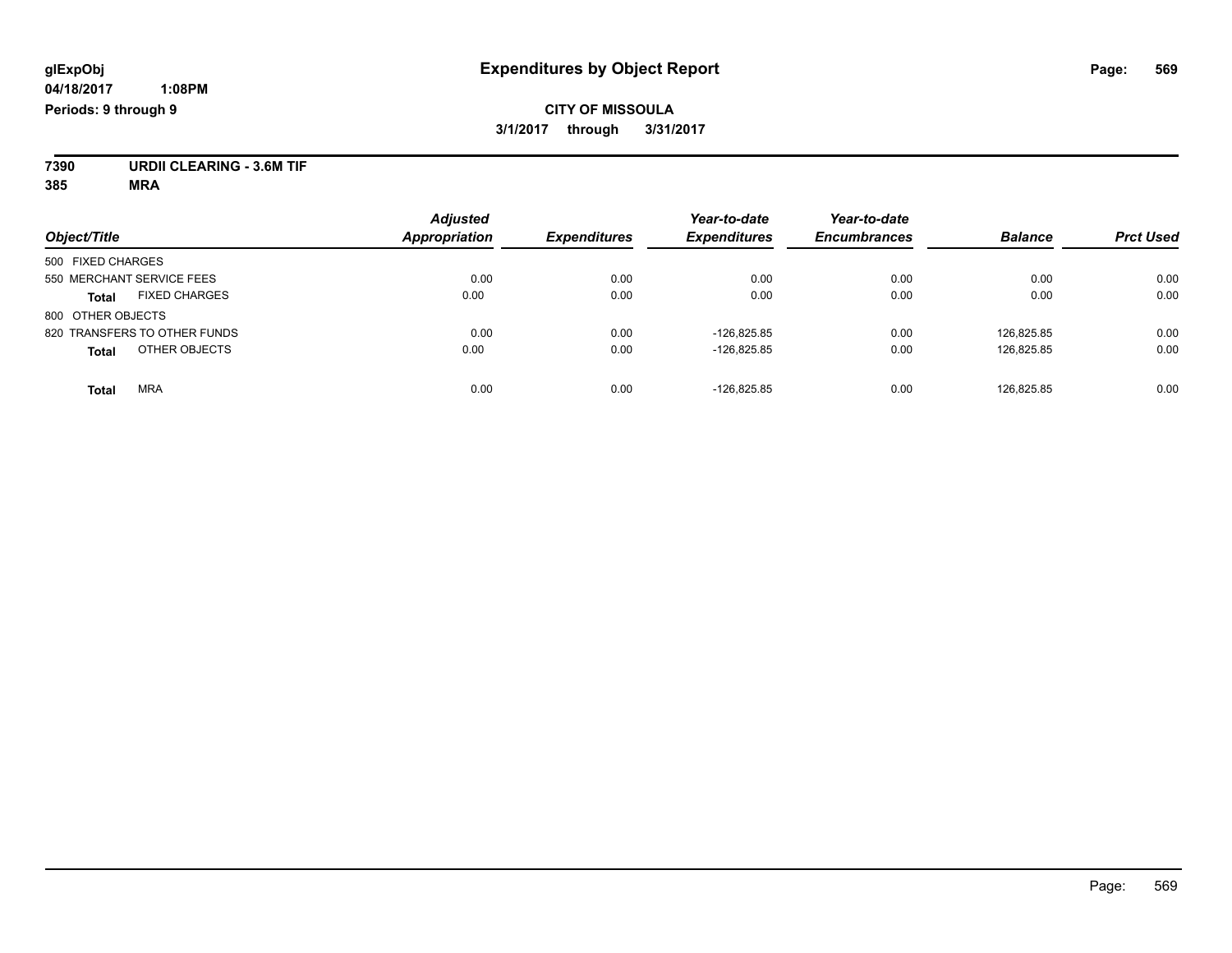**7390 URDII CLEARING - 3.6M TIF 390 NON-DEPARTMENTAL**

| Object/Title                         | <b>Adjusted</b><br><b>Appropriation</b> | <b>Expenditures</b> | Year-to-date<br><b>Expenditures</b> | Year-to-date<br><b>Encumbrances</b> | <b>Balance</b> | <b>Prct Used</b> |
|--------------------------------------|-----------------------------------------|---------------------|-------------------------------------|-------------------------------------|----------------|------------------|
|                                      |                                         |                     |                                     |                                     |                |                  |
| 500 FIXED CHARGES                    |                                         |                     |                                     |                                     |                |                  |
| 550 MERCHANT SERVICE FEES            | 0.00                                    | 0.00                | 0.00                                | 0.00                                | 0.00           | 0.00             |
| <b>FIXED CHARGES</b><br><b>Total</b> | 0.00                                    | 0.00                | 0.00                                | 0.00                                | 0.00           | 0.00             |
| 800 OTHER OBJECTS                    |                                         |                     |                                     |                                     |                |                  |
| 820 TRANSFERS TO OTHER FUNDS         | 2,125,154.00                            | 0.00                | 1.251.772.75                        | 0.00                                | 873.381.25     | 58.90            |
| OTHER OBJECTS<br><b>Total</b>        | 2,125,154.00                            | 0.00                | 1.251.772.75                        | 0.00                                | 873.381.25     | 58.90            |
| NON-DEPARTMENTAL<br><b>Total</b>     | 2,125,154.00                            | 0.00                | 1.251.772.75                        | 0.00                                | 873.381.25     | 58.90            |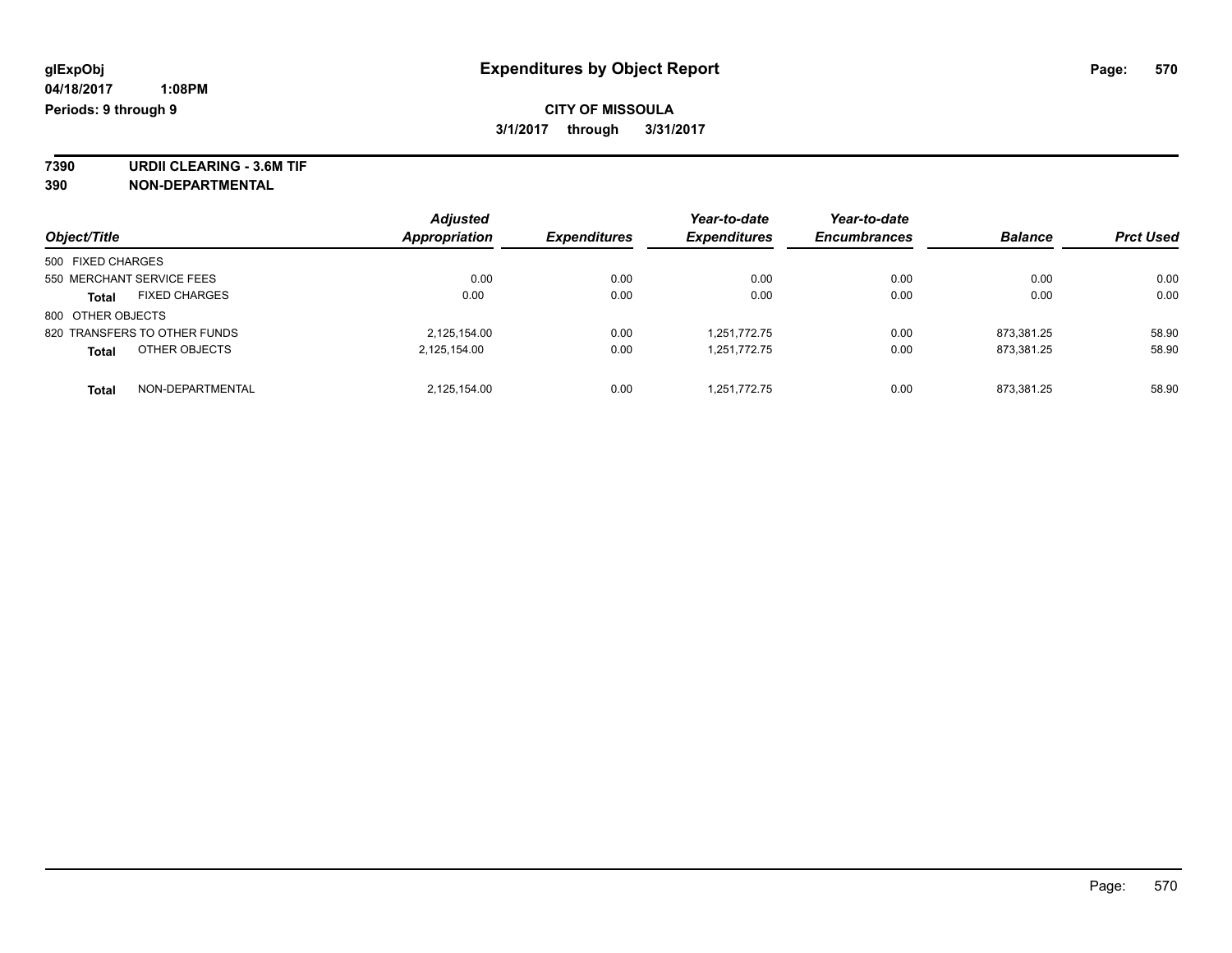**CITY OF MISSOULA 3/1/2017 through 3/31/2017**

**7390 URDII CLEARING - 3.6M TIF**

| Object/Title                 |                           | <b>Adjusted</b><br>Appropriation | <b>Expenditures</b> | Year-to-date<br><b>Expenditures</b> | Year-to-date<br><b>Encumbrances</b> | <b>Balance</b> | <b>Prct Used</b> |
|------------------------------|---------------------------|----------------------------------|---------------------|-------------------------------------|-------------------------------------|----------------|------------------|
| 500 FIXED CHARGES            |                           |                                  |                     |                                     |                                     |                |                  |
| 550 MERCHANT SERVICE FEES    |                           | 0.00                             | 0.00                | 0.00                                | 0.00                                | 0.00           | 0.00             |
| <b>Total</b>                 | <b>FIXED CHARGES</b>      | 0.00                             | 0.00                | 0.00                                | 0.00                                | 0.00           | 0.00             |
| 800 OTHER OBJECTS            |                           |                                  |                     |                                     |                                     |                |                  |
| 820 TRANSFERS TO OTHER FUNDS |                           | 2,125,154.00                     | 0.00                | 1.124.946.90                        | 0.00                                | 1.000.207.10   | 52.93            |
| <b>Total</b>                 | OTHER OBJECTS             | 2,125,154.00                     | 0.00                | 1,124,946.90                        | 0.00                                | 1,000,207.10   | 52.93            |
| <b>Total</b>                 | URDII CLEARING - 3.6M TIF | 2.125.154.00                     | 0.00                | 1.124.946.90                        | 0.00                                | 1.000.207.10   | 52.93            |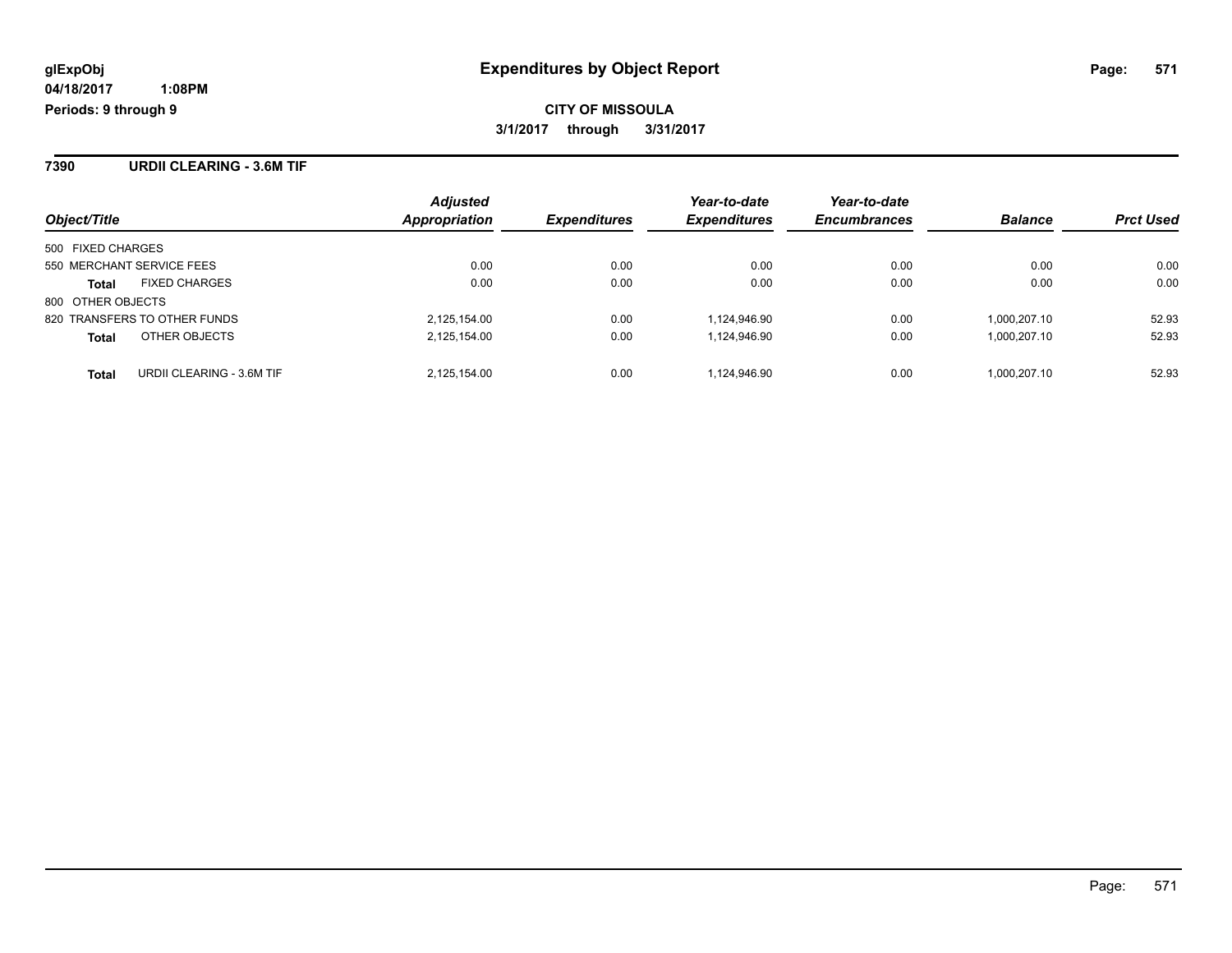## **04/18/2017**

 **1:08PM Periods: 9 through 9**

## **CITY OF MISSOULA 3/1/2017 through 3/31/2017**

**7391 MRA - URD I FUND 385 MRA**

| Object/Title      |                           | <b>Adjusted</b><br>Appropriation | <b>Expenditures</b> | Year-to-date<br><b>Expenditures</b> | Year-to-date<br><b>Encumbrances</b> | <b>Balance</b> | <b>Prct Used</b> |
|-------------------|---------------------------|----------------------------------|---------------------|-------------------------------------|-------------------------------------|----------------|------------------|
| 500 FIXED CHARGES |                           |                                  |                     |                                     |                                     |                |                  |
|                   | 550 MERCHANT SERVICE FEES | 0.00                             | 0.00                | 0.00                                | 0.00                                | 0.00           | 0.00             |
| <b>Total</b>      | <b>FIXED CHARGES</b>      | 0.00                             | 0.00                | 0.00                                | 0.00                                | 0.00           | 0.00             |
| <b>Total</b>      | <b>MRA</b>                | 0.00                             | 0.00                | 0.00                                | 0.00                                | 0.00           | 0.00             |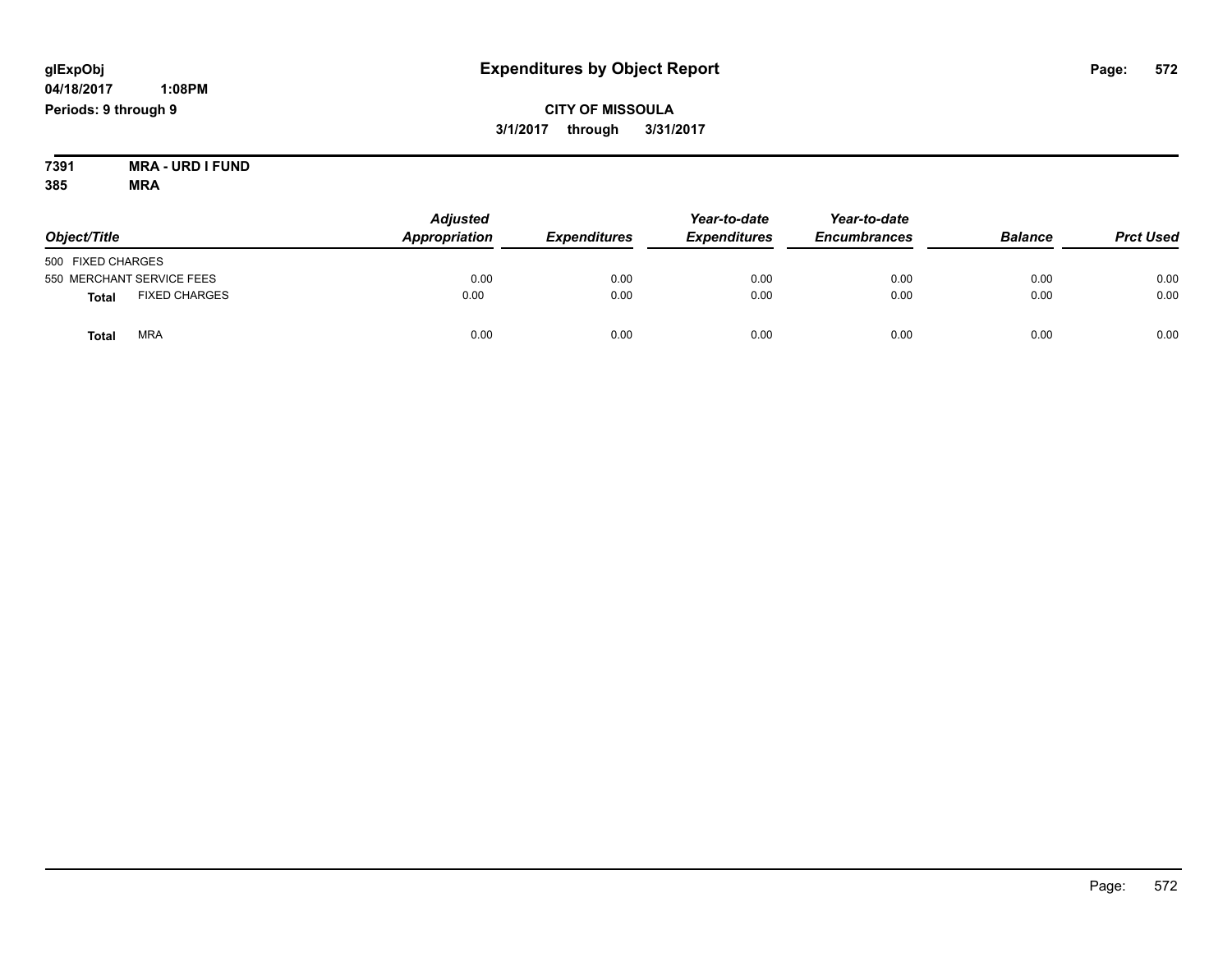**7391 MRA - URD I FUND 900 DEPRECIATION**

*Object/Title Adjusted Appropriation Expenditures Year-to-date Expenditures Year-to-date Encumbrances Balance Prct Used* 500 FIXED CHARGES 550 MERCHANT SERVICE FEES 0.00 0.00 0.00 0.00 0.00 0.00 **Total** FIXED CHARGES 0.00 0.00 0.00 0.00 0.00 0.00 **Total** DEPRECIATION 0.00 0.00 0.00 0.00 0.00 0.00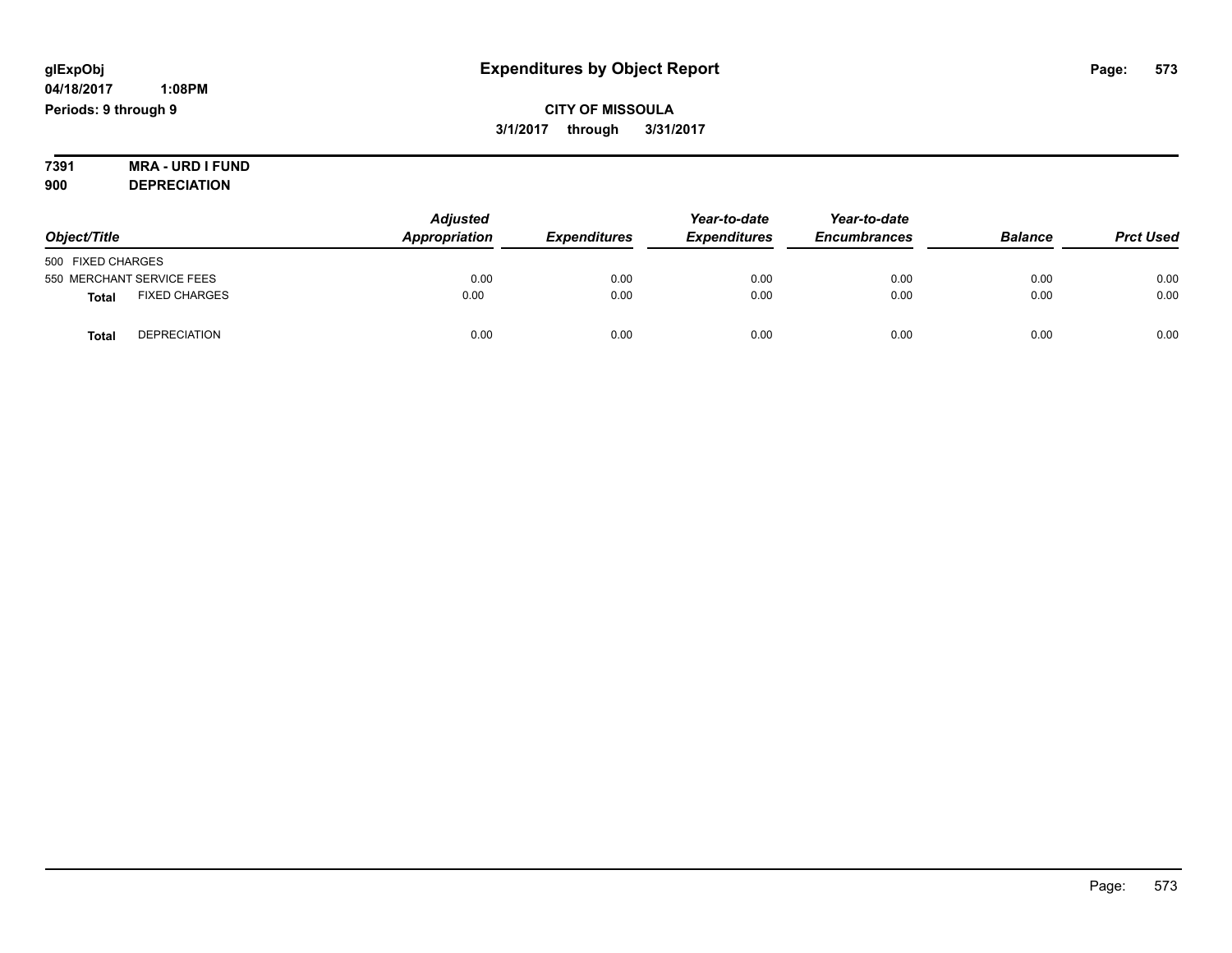## **glExpObj Expenditures by Object Report Page: 574**

**04/18/2017 1:08PM Periods: 9 through 9**

**CITY OF MISSOULA 3/1/2017 through 3/31/2017**

**7391 MRA - URD I FUND**

|                                      | <b>Adjusted</b> |                            | Year-to-date        | Year-to-date        |                |                  |
|--------------------------------------|-----------------|----------------------------|---------------------|---------------------|----------------|------------------|
| Object/Title                         | Appropriation   | <i><b>Expenditures</b></i> | <b>Expenditures</b> | <b>Encumbrances</b> | <b>Balance</b> | <b>Prct Used</b> |
| 500 FIXED CHARGES                    |                 |                            |                     |                     |                |                  |
| 550 MERCHANT SERVICE FEES            | 0.00            | 0.00                       | 0.00                | 0.00                | 0.00           | 0.00             |
| <b>FIXED CHARGES</b><br><b>Total</b> | 0.00            | 0.00                       | 0.00                | 0.00                | 0.00           | 0.00             |
| MRA - URD I FUND<br><b>Total</b>     | 0.00            | 0.00                       | 0.00                | 0.00                | 0.00           | 0.00             |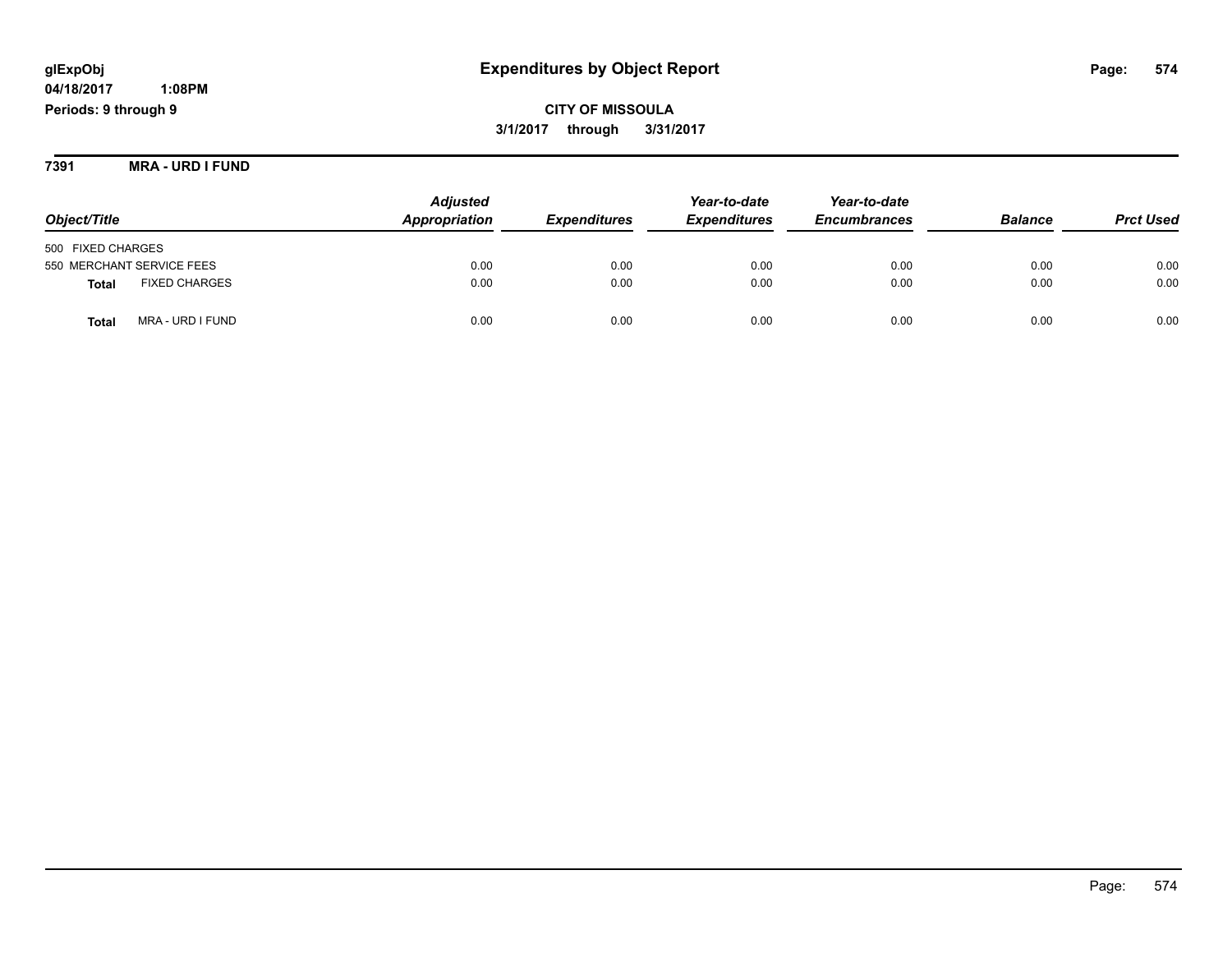**7392 MRA - URD II FUND 385 MRA**

| Object/Title           |                                   | <b>Adjusted</b><br><b>Appropriation</b> | <b>Expenditures</b> | Year-to-date<br><b>Expenditures</b> | Year-to-date<br><b>Encumbrances</b> | <b>Balance</b> | <b>Prct Used</b> |
|------------------------|-----------------------------------|-----------------------------------------|---------------------|-------------------------------------|-------------------------------------|----------------|------------------|
| 300 PURCHASED SERVICES |                                   |                                         |                     |                                     |                                     |                |                  |
|                        |                                   |                                         |                     |                                     |                                     |                |                  |
| 344 TELEPHONE SERVICE  |                                   | 0.00                                    | 0.00                | 0.00                                | 0.00                                | 0.00           | 0.00             |
|                        | 350 PROFESSIONAL SERVICES         | 32,551.00                               | 0.00                | 0.00                                | 0.00                                | 32,551.00      | 0.00             |
| <b>Total</b>           | PURCHASED SERVICES                | 32,551.00                               | 0.00                | 0.00                                | 0.00                                | 32,551.00      | 0.00             |
| 500 FIXED CHARGES      |                                   |                                         |                     |                                     |                                     |                |                  |
|                        | 550 MERCHANT SERVICE FEES         | 0.00                                    | 0.00                | 0.00                                | 0.00                                | 0.00           | 0.00             |
| <b>Total</b>           | <b>FIXED CHARGES</b>              | 0.00                                    | 0.00                | 0.00                                | 0.00                                | 0.00           | 0.00             |
|                        | 700 GRANTS & CONTRIBUTIONS        |                                         |                     |                                     |                                     |                |                  |
|                        | 700 GRANTS & CONTRIBUTIONS        | 582,715.00                              | 0.00                | 188,705.00                          | 0.00                                | 394,010.00     | 32.38            |
| Total                  | <b>GRANTS &amp; CONTRIBUTIONS</b> | 582,715.00                              | 0.00                | 188,705.00                          | 0.00                                | 394,010.00     | 32.38            |
| 800 OTHER OBJECTS      |                                   |                                         |                     |                                     |                                     |                |                  |
|                        | 820 TRANSFERS TO OTHER FUNDS      | 250,000.00                              | 0.00                | 0.00                                | 0.00                                | 250,000.00     | 0.00             |
| 845 CONTINGENCY        |                                   | 1,486,500.00                            | 0.00                | 0.00                                | 0.00                                | 1,486,500.00   | 0.00             |
| <b>Total</b>           | OTHER OBJECTS                     | 1,736,500.00                            | 0.00                | 0.00                                | 0.00                                | 1,736,500.00   | 0.00             |
| 900 CAPITAL OUTLAY     |                                   |                                         |                     |                                     |                                     |                |                  |
| 910 LAND               |                                   | 0.00                                    | 0.00                | 0.00                                | 0.00                                | 0.00           | 0.00             |
| 920 BUILDINGS          |                                   | 0.00                                    | 0.00                | 0.00                                | 0.00                                | 0.00           | 0.00             |
| 930 IMPROVEMENTS       |                                   | 110,000.00                              | 0.00                | 9,981.25                            | 0.00                                | 100.018.75     | 9.07             |
| <b>Total</b>           | <b>CAPITAL OUTLAY</b>             | 110,000.00                              | 0.00                | 9,981.25                            | 0.00                                | 100.018.75     | 9.07             |
| <b>Total</b>           | <b>MRA</b>                        | 2,461,766.00                            | 0.00                | 198.686.25                          | 0.00                                | 2,263,079.75   | 8.07             |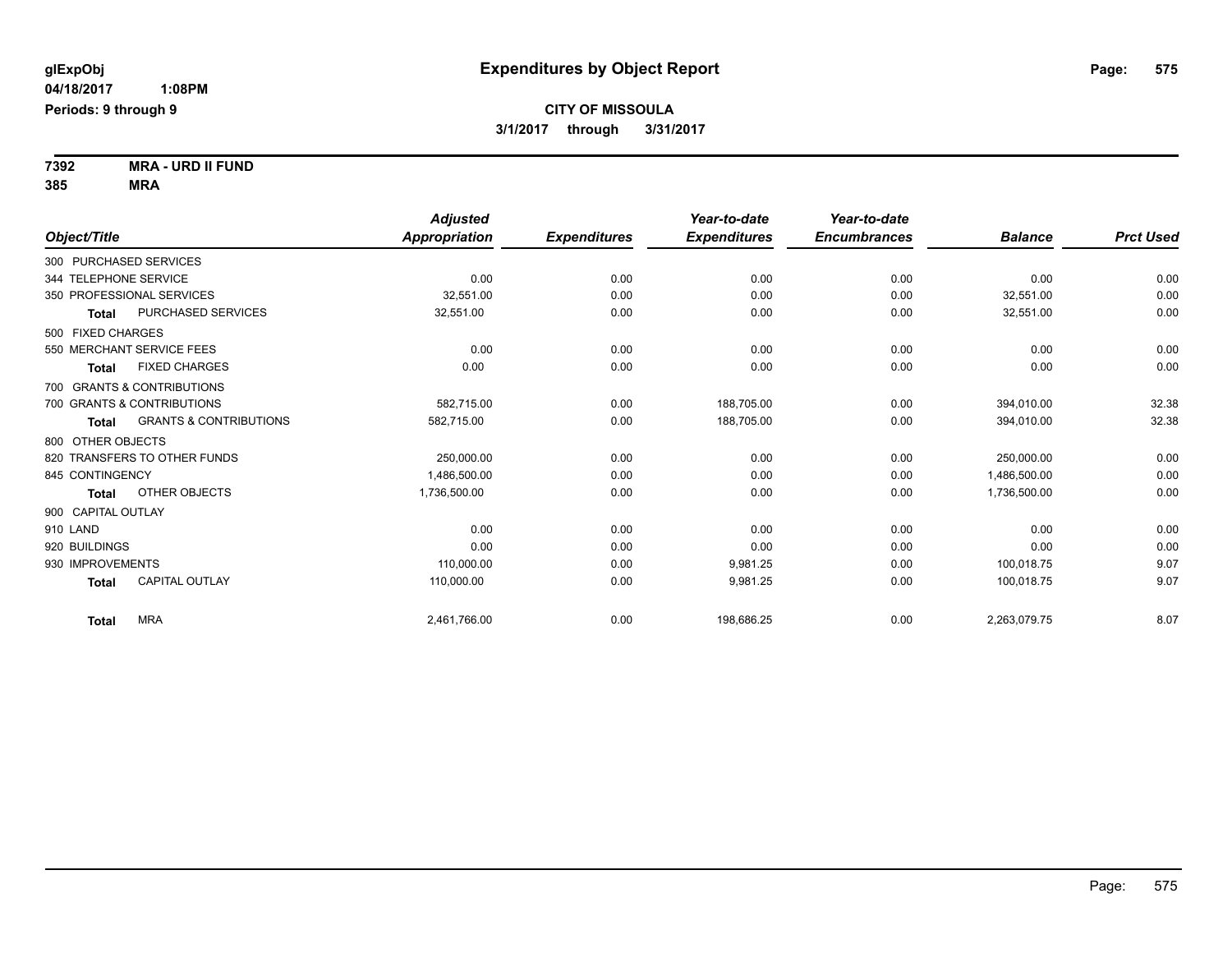**7392 MRA - URD II FUND**

|                                            | <b>Adjusted</b> |                     | Year-to-date        | Year-to-date        |                |                  |
|--------------------------------------------|-----------------|---------------------|---------------------|---------------------|----------------|------------------|
| Object/Title                               | Appropriation   | <b>Expenditures</b> | <b>Expenditures</b> | <b>Encumbrances</b> | <b>Balance</b> | <b>Prct Used</b> |
| 300 PURCHASED SERVICES                     |                 |                     |                     |                     |                |                  |
| 344 TELEPHONE SERVICE                      | 0.00            | 0.00                | 0.00                | 0.00                | 0.00           | 0.00             |
| 350 PROFESSIONAL SERVICES                  | 32,551.00       | 0.00                | 0.00                | 0.00                | 32,551.00      | 0.00             |
| PURCHASED SERVICES<br><b>Total</b>         | 32,551.00       | 0.00                | 0.00                | 0.00                | 32,551.00      | 0.00             |
| 500 FIXED CHARGES                          |                 |                     |                     |                     |                |                  |
| 550 MERCHANT SERVICE FEES                  | 0.00            | 0.00                | 0.00                | 0.00                | 0.00           | 0.00             |
| <b>FIXED CHARGES</b><br><b>Total</b>       | 0.00            | 0.00                | 0.00                | 0.00                | 0.00           | 0.00             |
| 700 GRANTS & CONTRIBUTIONS                 |                 |                     |                     |                     |                |                  |
| 700 GRANTS & CONTRIBUTIONS                 | 582,715.00      | 0.00                | 188,705.00          | 0.00                | 394,010.00     | 32.38            |
| <b>GRANTS &amp; CONTRIBUTIONS</b><br>Total | 582,715.00      | 0.00                | 188,705.00          | 0.00                | 394,010.00     | 32.38            |
| 800 OTHER OBJECTS                          |                 |                     |                     |                     |                |                  |
| 820 TRANSFERS TO OTHER FUNDS               | 250,000.00      | 0.00                | 0.00                | 0.00                | 250.000.00     | 0.00             |
| 845 CONTINGENCY                            | 1,486,500.00    | 0.00                | 0.00                | 0.00                | 1,486,500.00   | 0.00             |
| OTHER OBJECTS<br><b>Total</b>              | 1,736,500.00    | 0.00                | 0.00                | 0.00                | 1,736,500.00   | 0.00             |
| 900 CAPITAL OUTLAY                         |                 |                     |                     |                     |                |                  |
| 910 LAND                                   | 0.00            | 0.00                | 0.00                | 0.00                | 0.00           | 0.00             |
| 920 BUILDINGS                              | 0.00            | 0.00                | 0.00                | 0.00                | 0.00           | 0.00             |
| 930 IMPROVEMENTS                           | 110,000.00      | 0.00                | 9,981.25            | 0.00                | 100,018.75     | 9.07             |
| CAPITAL OUTLAY<br><b>Total</b>             | 110,000.00      | 0.00                | 9,981.25            | 0.00                | 100,018.75     | 9.07             |
| MRA - URD II FUND<br><b>Total</b>          | 2,461,766.00    | 0.00                | 198,686.25          | 0.00                | 2,263,079.75   | 8.07             |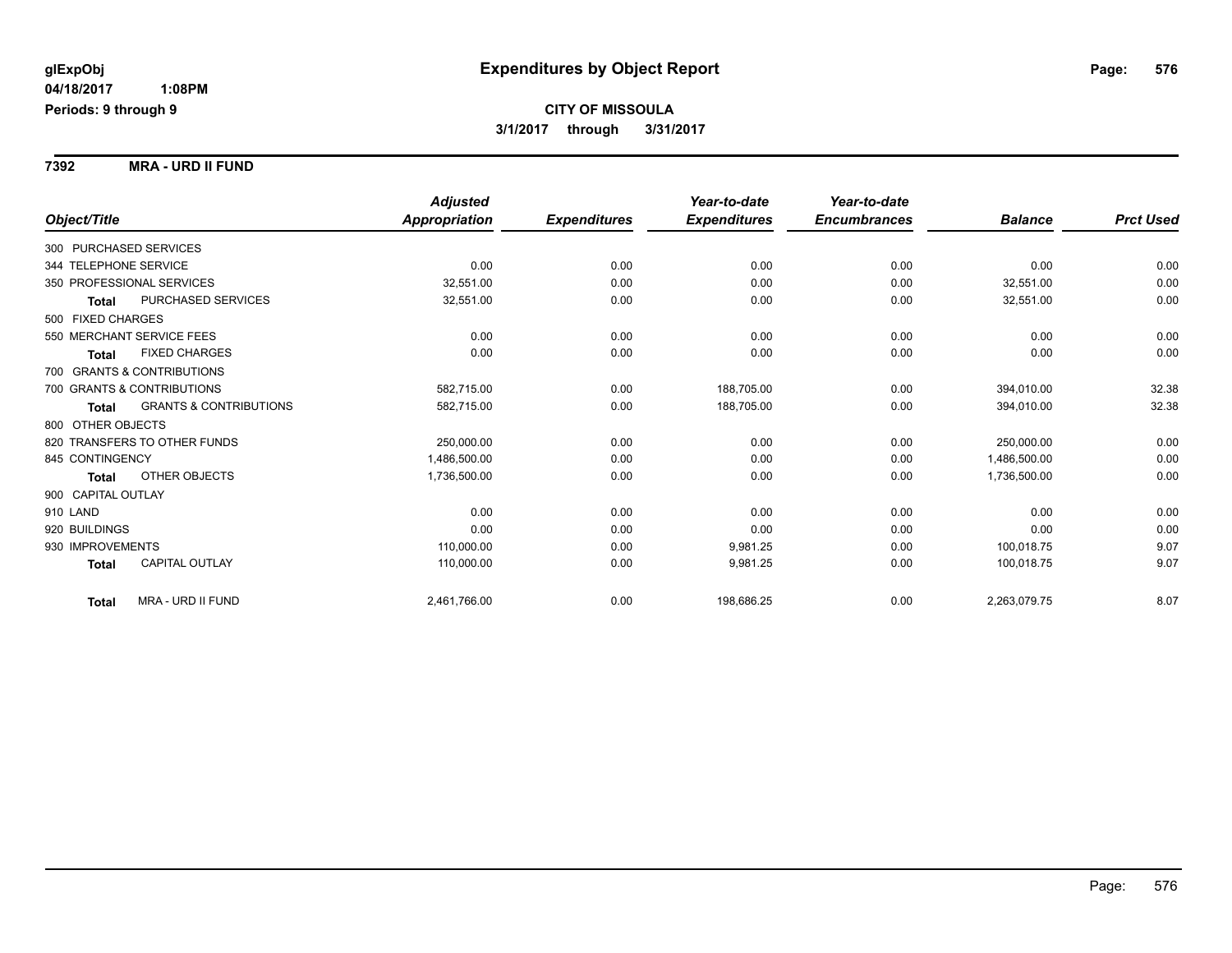**7393 MRA - URD III FUND 385 MRA**

|                                                   | <b>Adjusted</b>      |                     | Year-to-date        | Year-to-date        |                |                  |
|---------------------------------------------------|----------------------|---------------------|---------------------|---------------------|----------------|------------------|
| Object/Title                                      | <b>Appropriation</b> | <b>Expenditures</b> | <b>Expenditures</b> | <b>Encumbrances</b> | <b>Balance</b> | <b>Prct Used</b> |
| 100 PERSONAL SERVICES                             |                      |                     |                     |                     |                |                  |
| 110 SALARIES AND WAGES                            | 405,647.00           | 32,022.17           | 297,719.20          | 0.00                | 107,927.80     | 73.39            |
| 115 SALARIES/HEALTH INSURANCE BENEFIT             | 0.00                 | 0.00                | 0.00                | 0.00                | 0.00           | 0.00             |
| 120 OVERTIME/TERMINATION                          | 5,000.00             | 0.00                | 0.00                | 0.00                | 5,000.00       | 0.00             |
| <b>140 EMPLOYER CONTRIBUTIONS</b>                 | 129,626.00           | 10,370.08           | 97,606.51           | 0.00                | 32,019.49      | 75.30            |
| 141 STATE RETIREMENT CONTRIBUTIONS                | 0.00                 | 0.00                | 201.22              | 0.00                | $-201.22$      | 0.00             |
| 190 PENSION EXPENSE                               | 0.00                 | 0.00                | 0.00                | 0.00                | 0.00           | 0.00             |
| PERSONAL SERVICES<br><b>Total</b>                 | 540,273.00           | 42,392.25           | 395,526.93          | 0.00                | 144,746.07     | 73.21            |
| 200 SUPPLIES                                      |                      |                     |                     |                     |                |                  |
| 210 OFFICE SUPPLIES                               | 4,000.00             | 71.48               | 2,016.40            | 0.00                | 1,983.60       | 50.41            |
| 220 OPERATING SUPPLIES                            | 500.00               | 0.00                | 0.00                | 0.00                | 500.00         | 0.00             |
| 230 REPAIR/MAINTENANCE                            | 828.00               | 0.00                | 0.00                | 0.00                | 828.00         | 0.00             |
| 231 GASOLINE                                      | 400.00               | 36.75               | 123.40              | 0.00                | 276.60         | 30.85            |
| 240 OTHER SUPPLIES                                | 3,398.00             | 0.00                | 0.00                | 0.00                | 3,398.00       | 0.00             |
| <b>SUPPLIES</b><br><b>Total</b>                   | 9,126.00             | 108.23              | 2,139.80            | 0.00                | 6,986.20       | 23.45            |
| 300 PURCHASED SERVICES                            |                      |                     |                     |                     |                |                  |
| 310 COMMUNICATIONS                                | 800.00               | 9.56                | 90.50               | 0.00                | 709.50         | 11.31            |
| 320 PRINTING & DUPLICATING                        | 3,000.00             | 0.00                | 1,123.35            | 0.00                | 1,876.65       | 37.45            |
| 330 PUBLICITY, SUBSCRIPTIONS & DUES               | 3,000.00             | 1,031.00            | 4,640.78            | 0.00                | $-1,640.78$    | 154.69           |
| 344 TELEPHONE SERVICE                             | 1,300.00             | 14.41               | 93.94               | 0.00                | 1,206.06       | 7.23             |
| 345 GARBAGE                                       | 565.00               | 0.00                | 0.00                | 0.00                | 565.00         | 0.00             |
| 350 PROFESSIONAL SERVICES                         | 931,188.00           | 123,319.25          | 571,187.30          | 0.00                | 360,000.70     | 61.34            |
| 360 REPAIR & MAINTENANCE                          | 6,990.00             | 337.14              | 2,697.12            | 0.00                | 4,292.88       | 38.59            |
| 370 TRAVEL                                        | 3,500.00             | 491.60              | 1,104.46            | 0.00                | 2,395.54       | 31.56            |
| 380 TRAINING                                      | 4,500.00             | 0.00                | 85.00               | 0.00                | 4,415.00       | 1.89             |
| 390 OTHER PURCHASED SERVICES                      | 500.00               | 0.00                | 0.00                | 0.00                | 500.00         | 0.00             |
| PURCHASED SERVICES<br><b>Total</b>                | 955,343.00           | 125,202.96          | 581,022.45          | 0.00                | 374,320.55     | 60.82            |
| 500 FIXED CHARGES                                 |                      |                     |                     |                     |                |                  |
| 550 MERCHANT SERVICE FEES                         | 0.00                 | 0.00                | 0.00                | 0.00                | 0.00           | 0.00             |
| <b>FIXED CHARGES</b><br><b>Total</b>              | 0.00                 | 0.00                | 0.00                | 0.00                | 0.00           | 0.00             |
| 700 GRANTS & CONTRIBUTIONS                        |                      |                     |                     |                     |                |                  |
| 700 GRANTS & CONTRIBUTIONS                        | 7,944,937.00         | 0.00                | 2,273,833.00        | 0.00                | 5,671,104.00   | 28.62            |
| <b>GRANTS &amp; CONTRIBUTIONS</b><br><b>Total</b> | 7,944,937.00         | 0.00                | 2,273,833.00        | 0.00                | 5,671,104.00   | 28.62            |
|                                                   |                      |                     |                     |                     |                |                  |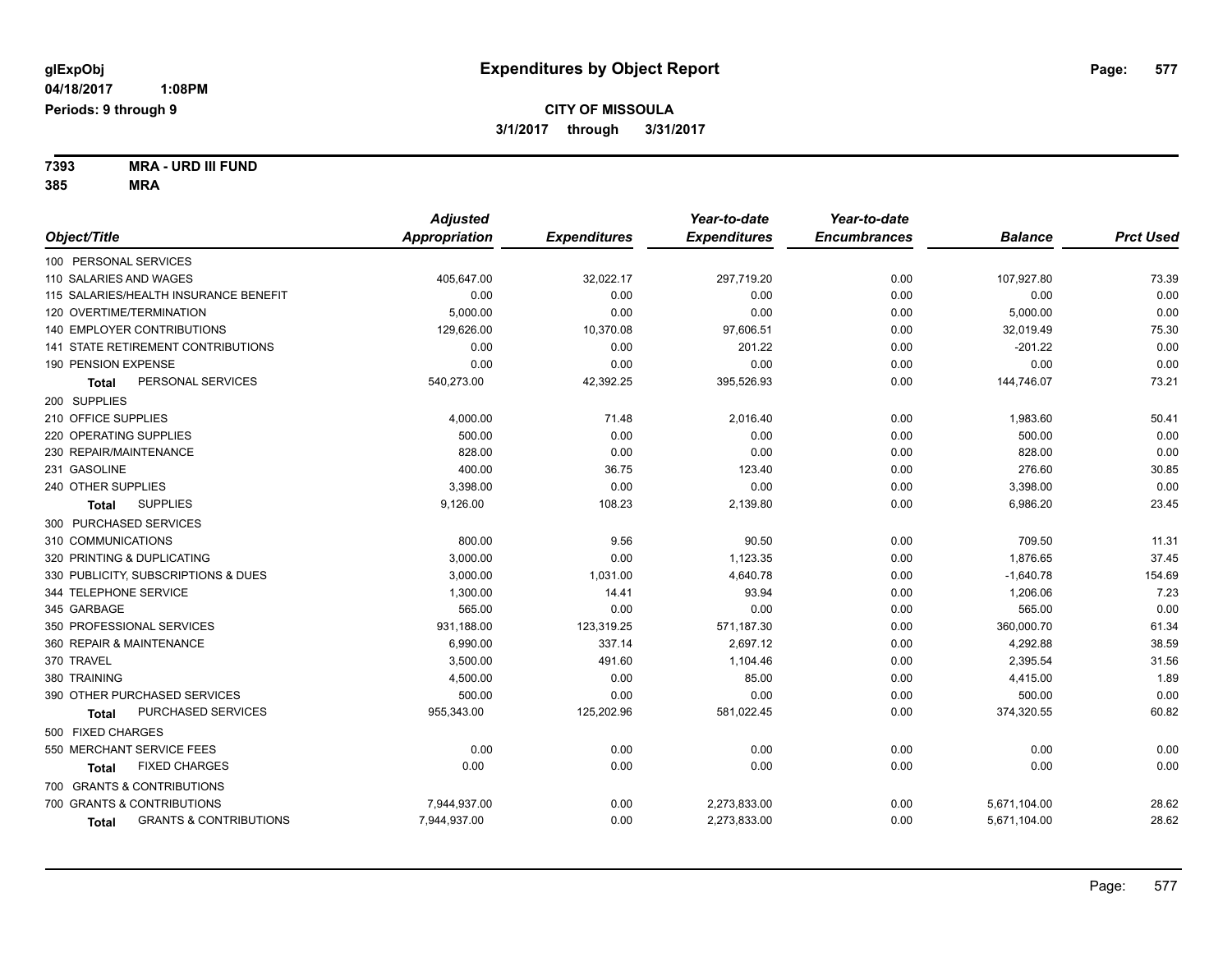**7393 MRA - URD III FUND 385 MRA**

|                                | <b>Adjusted</b>      |                     | Year-to-date        | Year-to-date        |                |                  |
|--------------------------------|----------------------|---------------------|---------------------|---------------------|----------------|------------------|
| Object/Title                   | <b>Appropriation</b> | <b>Expenditures</b> | <b>Expenditures</b> | <b>Encumbrances</b> | <b>Balance</b> | <b>Prct Used</b> |
| 800 OTHER OBJECTS              |                      |                     |                     |                     |                |                  |
| 820 TRANSFERS TO OTHER FUNDS   | 0.00                 | 0.00                | 0.00                | 0.00                | 0.00           | 0.00             |
| 845 CONTINGENCY                | 1.067.682.00         | 0.00                | 0.00                | 0.00                | 1.067.682.00   | 0.00             |
| OTHER OBJECTS<br>Total         | 1.067.682.00         | 0.00                | 0.00                | 0.00                | 1,067,682.00   | 0.00             |
| 900 CAPITAL OUTLAY             |                      |                     |                     |                     |                |                  |
| 910 LAND                       | 0.00                 | 0.00                | 200.000.00          | 0.00                | $-200.000.00$  | 0.00             |
| 930 IMPROVEMENTS               | 5.268.094.00         | 0.00                | 2.433.385.04        | 0.00                | 2,834,708.96   | 46.19            |
| 940 MACHINERY & EQUIPMENT      | 5,000.00             | 0.00                | 0.00                | 0.00                | 5,000.00       | 0.00             |
| <b>CAPITAL OUTLAY</b><br>Total | 5.273.094.00         | 0.00                | 2,633,385.04        | 0.00                | 2,639,708.96   | 49.94            |
| <b>MRA</b><br>Total            | 15.790.455.00        | 167.703.44          | 5,885,907.22        | 0.00                | 9.904.547.78   | 37.28            |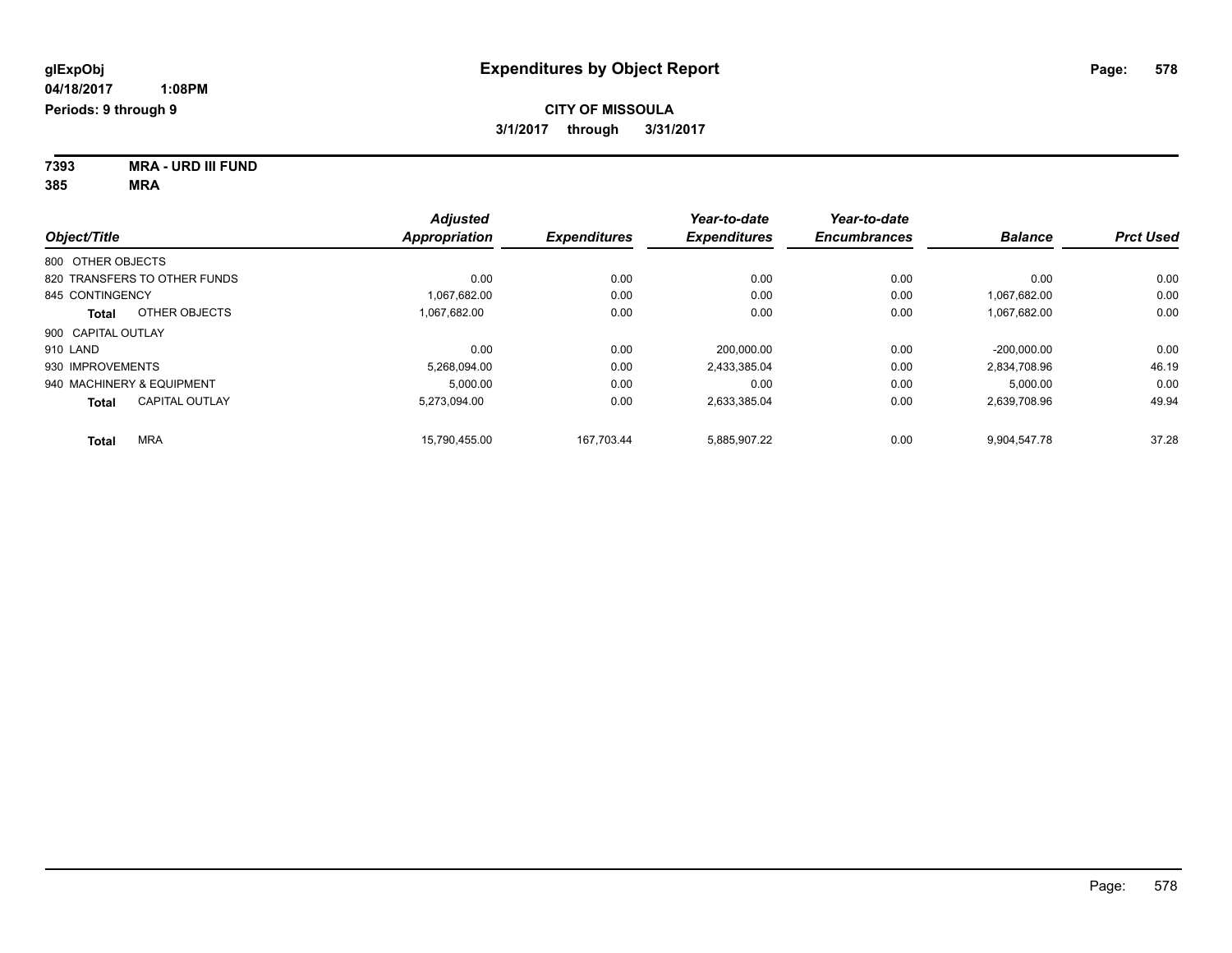#### **7393 MRA - URD III FUND 900 DEPRECIATION**

| Object/Title                         | <b>Adjusted</b><br><b>Appropriation</b> | <b>Expenditures</b> | Year-to-date<br><b>Expenditures</b> | Year-to-date<br><b>Encumbrances</b> | <b>Balance</b> | <b>Prct Used</b> |
|--------------------------------------|-----------------------------------------|---------------------|-------------------------------------|-------------------------------------|----------------|------------------|
| 500 FIXED CHARGES                    |                                         |                     |                                     |                                     |                |                  |
| 550 MERCHANT SERVICE FEES            | 0.00                                    | 0.00                | 0.00                                | 0.00                                | 0.00           | 0.00             |
| <b>FIXED CHARGES</b><br><b>Total</b> | 0.00                                    | 0.00                | 0.00                                | 0.00                                | 0.00           | 0.00             |
| 800 OTHER OBJECTS                    |                                         |                     |                                     |                                     |                |                  |
| 830 DEPRECIATION                     | 0.00                                    | 0.00                | 0.00                                | 0.00                                | 0.00           | 0.00             |
| OTHER OBJECTS<br><b>Total</b>        | 0.00                                    | 0.00                | 0.00                                | 0.00                                | 0.00           | 0.00             |
| <b>DEPRECIATION</b><br><b>Total</b>  | 0.00                                    | 0.00                | 0.00                                | 0.00                                | 0.00           | 0.00             |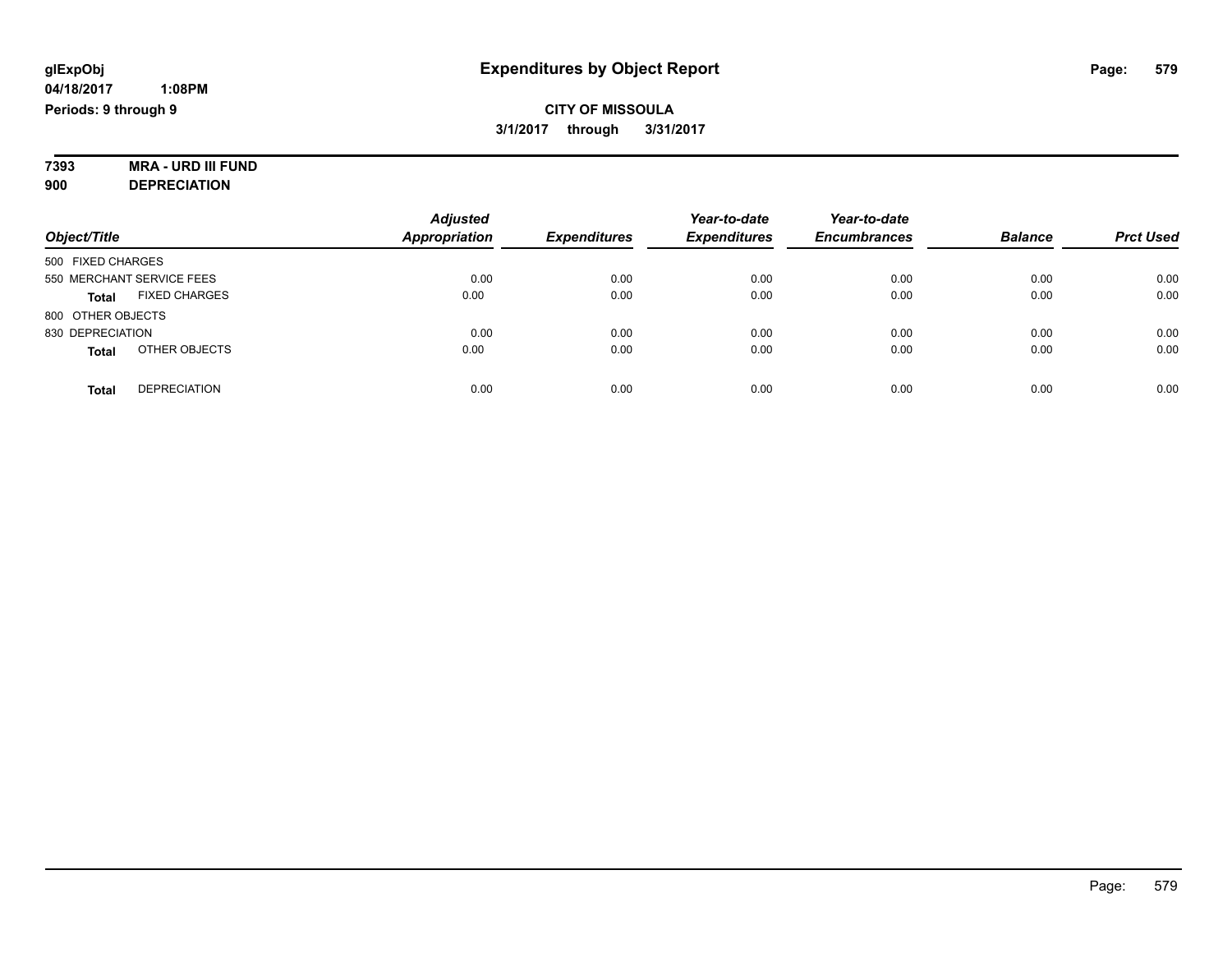**7393 MRA - URD III FUND**

| Object/Title<br>Appropriation<br><b>Expenditures</b><br><b>Expenditures</b><br><b>Encumbrances</b><br><b>Balance</b><br>100 PERSONAL SERVICES<br>110 SALARIES AND WAGES<br>405,647.00<br>32,022.17<br>297,719.20<br>0.00<br>107,927.80<br>115 SALARIES/HEALTH INSURANCE BENEFIT<br>0.00<br>0.00<br>0.00<br>0.00<br>0.00<br>120 OVERTIME/TERMINATION<br>5,000.00<br>0.00<br>5,000.00<br>0.00<br>0.00<br><b>140 EMPLOYER CONTRIBUTIONS</b><br>10,370.08<br>129,626.00<br>97,606.51<br>0.00<br>32,019.49<br><b>141 STATE RETIREMENT CONTRIBUTIONS</b><br>0.00<br>0.00<br>201.22<br>0.00<br>$-201.22$<br>190 PENSION EXPENSE<br>0.00<br>0.00<br>0.00<br>0.00<br>0.00 |                  | Year-to-date | Year-to-date | <b>Adjusted</b> |  |
|------------------------------------------------------------------------------------------------------------------------------------------------------------------------------------------------------------------------------------------------------------------------------------------------------------------------------------------------------------------------------------------------------------------------------------------------------------------------------------------------------------------------------------------------------------------------------------------------------------------------------------------------------------------|------------------|--------------|--------------|-----------------|--|
|                                                                                                                                                                                                                                                                                                                                                                                                                                                                                                                                                                                                                                                                  | <b>Prct Used</b> |              |              |                 |  |
|                                                                                                                                                                                                                                                                                                                                                                                                                                                                                                                                                                                                                                                                  |                  |              |              |                 |  |
|                                                                                                                                                                                                                                                                                                                                                                                                                                                                                                                                                                                                                                                                  | 73.39            |              |              |                 |  |
|                                                                                                                                                                                                                                                                                                                                                                                                                                                                                                                                                                                                                                                                  | 0.00             |              |              |                 |  |
|                                                                                                                                                                                                                                                                                                                                                                                                                                                                                                                                                                                                                                                                  | 0.00             |              |              |                 |  |
|                                                                                                                                                                                                                                                                                                                                                                                                                                                                                                                                                                                                                                                                  | 75.30            |              |              |                 |  |
|                                                                                                                                                                                                                                                                                                                                                                                                                                                                                                                                                                                                                                                                  | 0.00             |              |              |                 |  |
|                                                                                                                                                                                                                                                                                                                                                                                                                                                                                                                                                                                                                                                                  | 0.00             |              |              |                 |  |
| PERSONAL SERVICES<br>540,273.00<br>42,392.25<br>395,526.93<br>0.00<br>144,746.07<br><b>Total</b>                                                                                                                                                                                                                                                                                                                                                                                                                                                                                                                                                                 | 73.21            |              |              |                 |  |
| 200 SUPPLIES                                                                                                                                                                                                                                                                                                                                                                                                                                                                                                                                                                                                                                                     |                  |              |              |                 |  |
| 210 OFFICE SUPPLIES<br>4,000.00<br>71.48<br>0.00<br>2,016.40<br>1,983.60                                                                                                                                                                                                                                                                                                                                                                                                                                                                                                                                                                                         | 50.41            |              |              |                 |  |
| 500.00<br>220 OPERATING SUPPLIES<br>0.00<br>0.00<br>0.00<br>500.00                                                                                                                                                                                                                                                                                                                                                                                                                                                                                                                                                                                               | 0.00             |              |              |                 |  |
| 828.00<br>230 REPAIR/MAINTENANCE<br>0.00<br>0.00<br>0.00<br>828.00                                                                                                                                                                                                                                                                                                                                                                                                                                                                                                                                                                                               | 0.00             |              |              |                 |  |
| 400.00<br>231 GASOLINE<br>36.75<br>276.60<br>123.40<br>0.00                                                                                                                                                                                                                                                                                                                                                                                                                                                                                                                                                                                                      | 30.85            |              |              |                 |  |
| 240 OTHER SUPPLIES<br>3,398.00<br>0.00<br>0.00<br>0.00<br>3,398.00                                                                                                                                                                                                                                                                                                                                                                                                                                                                                                                                                                                               | 0.00             |              |              |                 |  |
| <b>SUPPLIES</b><br>9,126.00<br>108.23<br>0.00<br>6,986.20<br>2,139.80<br><b>Total</b>                                                                                                                                                                                                                                                                                                                                                                                                                                                                                                                                                                            | 23.45            |              |              |                 |  |
| 300 PURCHASED SERVICES                                                                                                                                                                                                                                                                                                                                                                                                                                                                                                                                                                                                                                           |                  |              |              |                 |  |
| 310 COMMUNICATIONS<br>800.00<br>9.56<br>90.50<br>0.00<br>709.50                                                                                                                                                                                                                                                                                                                                                                                                                                                                                                                                                                                                  | 11.31            |              |              |                 |  |
| 320 PRINTING & DUPLICATING<br>3,000.00<br>0.00<br>1,123.35<br>0.00<br>1,876.65                                                                                                                                                                                                                                                                                                                                                                                                                                                                                                                                                                                   | 37.45            |              |              |                 |  |
| 330 PUBLICITY, SUBSCRIPTIONS & DUES<br>3,000.00<br>1,031.00<br>4,640.78<br>0.00<br>$-1,640.78$                                                                                                                                                                                                                                                                                                                                                                                                                                                                                                                                                                   | 154.69           |              |              |                 |  |
| 344 TELEPHONE SERVICE<br>1,300.00<br>14.41<br>93.94<br>0.00<br>1,206.06                                                                                                                                                                                                                                                                                                                                                                                                                                                                                                                                                                                          | 7.23             |              |              |                 |  |
| 565.00<br>0.00<br>345 GARBAGE<br>0.00<br>0.00<br>565.00                                                                                                                                                                                                                                                                                                                                                                                                                                                                                                                                                                                                          | 0.00             |              |              |                 |  |
| 350 PROFESSIONAL SERVICES<br>931,188.00<br>123,319.25<br>571,187.30<br>0.00<br>360,000.70                                                                                                                                                                                                                                                                                                                                                                                                                                                                                                                                                                        | 61.34            |              |              |                 |  |
| 337.14<br>360 REPAIR & MAINTENANCE<br>6,990.00<br>2,697.12<br>0.00<br>4,292.88                                                                                                                                                                                                                                                                                                                                                                                                                                                                                                                                                                                   | 38.59            |              |              |                 |  |
| 370 TRAVEL<br>3,500.00<br>491.60<br>1,104.46<br>0.00<br>2,395.54                                                                                                                                                                                                                                                                                                                                                                                                                                                                                                                                                                                                 | 31.56            |              |              |                 |  |
| 4,500.00<br>0.00<br>380 TRAINING<br>85.00<br>0.00<br>4,415.00                                                                                                                                                                                                                                                                                                                                                                                                                                                                                                                                                                                                    | 1.89             |              |              |                 |  |
| 500.00<br>390 OTHER PURCHASED SERVICES<br>0.00<br>0.00<br>500.00<br>0.00                                                                                                                                                                                                                                                                                                                                                                                                                                                                                                                                                                                         | 0.00             |              |              |                 |  |
| PURCHASED SERVICES<br>955,343.00<br>374,320.55<br>125,202.96<br>581,022.45<br>0.00<br>Total                                                                                                                                                                                                                                                                                                                                                                                                                                                                                                                                                                      | 60.82            |              |              |                 |  |
| 500 FIXED CHARGES                                                                                                                                                                                                                                                                                                                                                                                                                                                                                                                                                                                                                                                |                  |              |              |                 |  |
| 550 MERCHANT SERVICE FEES<br>0.00<br>0.00<br>0.00<br>0.00<br>0.00                                                                                                                                                                                                                                                                                                                                                                                                                                                                                                                                                                                                | 0.00             |              |              |                 |  |
| <b>FIXED CHARGES</b><br>0.00<br>0.00<br>0.00<br>0.00<br>0.00<br><b>Total</b>                                                                                                                                                                                                                                                                                                                                                                                                                                                                                                                                                                                     | 0.00             |              |              |                 |  |
| 700 GRANTS & CONTRIBUTIONS                                                                                                                                                                                                                                                                                                                                                                                                                                                                                                                                                                                                                                       |                  |              |              |                 |  |
| 700 GRANTS & CONTRIBUTIONS<br>7,944,937.00<br>0.00<br>2,273,833.00<br>0.00<br>5,671,104.00                                                                                                                                                                                                                                                                                                                                                                                                                                                                                                                                                                       | 28.62            |              |              |                 |  |
| <b>GRANTS &amp; CONTRIBUTIONS</b><br>7,944,937.00<br>0.00<br>2,273,833.00<br>0.00<br>5,671,104.00<br>Total                                                                                                                                                                                                                                                                                                                                                                                                                                                                                                                                                       | 28.62            |              |              |                 |  |
| 800 OTHER OBJECTS                                                                                                                                                                                                                                                                                                                                                                                                                                                                                                                                                                                                                                                |                  |              |              |                 |  |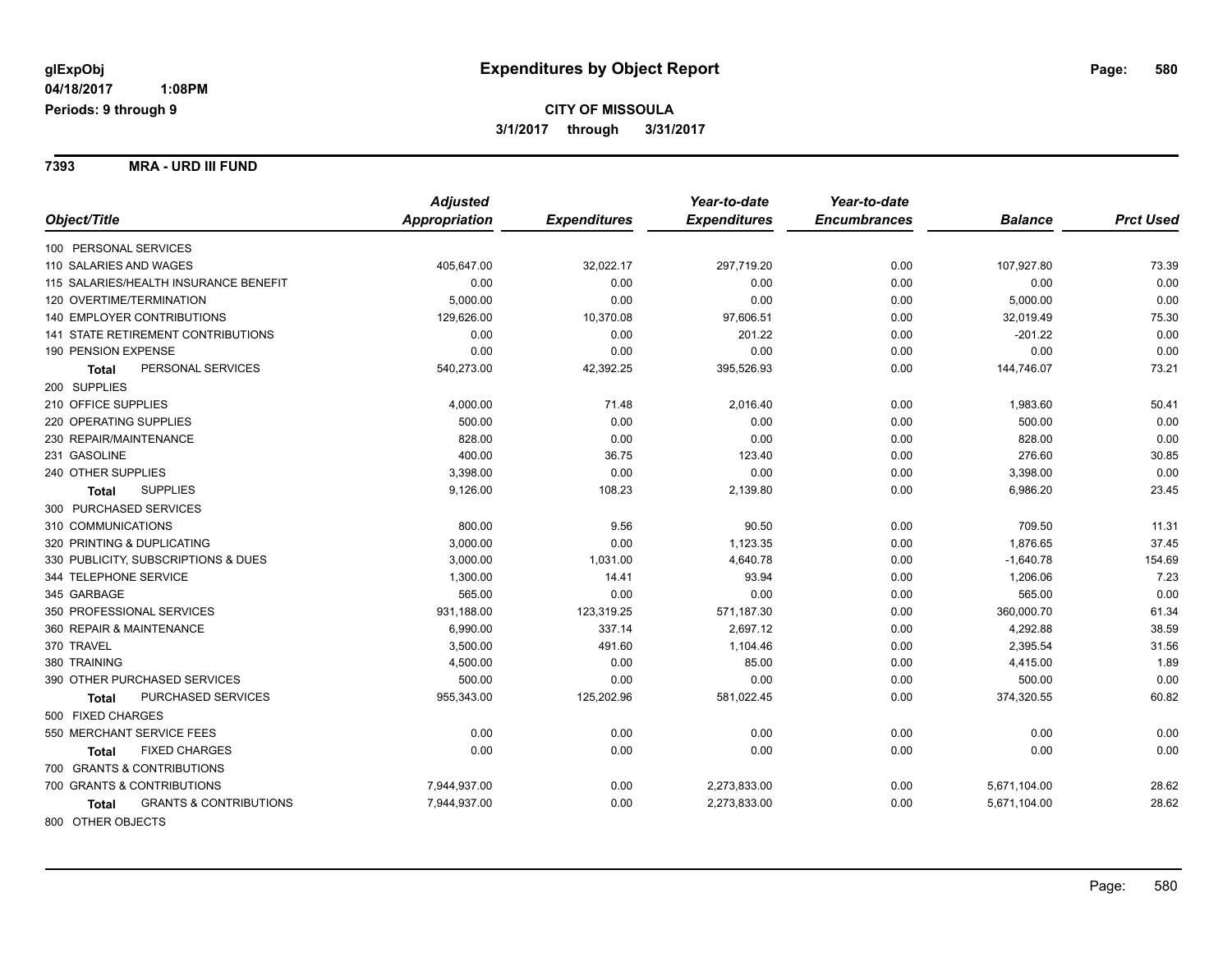#### **7393 MRA - URD III FUND**

| Object/Title                          | <b>Adjusted</b><br>Appropriation | <b>Expenditures</b> | Year-to-date<br><b>Expenditures</b> | Year-to-date<br><b>Encumbrances</b> | <b>Balance</b> | <b>Prct Used</b> |
|---------------------------------------|----------------------------------|---------------------|-------------------------------------|-------------------------------------|----------------|------------------|
| 820 TRANSFERS TO OTHER FUNDS          | 0.00                             | 0.00                | 0.00                                | 0.00                                | 0.00           | 0.00             |
| 830 DEPRECIATION                      | 0.00                             | 0.00                | 0.00                                | 0.00                                | 0.00           | 0.00             |
| 845 CONTINGENCY                       | 1,067,682.00                     | 0.00                | 0.00                                | 0.00                                | 1,067,682.00   | 0.00             |
| OTHER OBJECTS<br>Total                | 1,067,682.00                     | 0.00                | 0.00                                | 0.00                                | 1,067,682.00   | 0.00             |
| 900 CAPITAL OUTLAY                    |                                  |                     |                                     |                                     |                |                  |
| 910 LAND                              | 0.00                             | 0.00                | 200.000.00                          | 0.00                                | $-200.000.00$  | 0.00             |
| 930 IMPROVEMENTS                      | 5,268,094.00                     | 0.00                | 2,433,385.04                        | 0.00                                | 2,834,708.96   | 46.19            |
| 940 MACHINERY & EQUIPMENT             | 5.000.00                         | 0.00                | 0.00                                | 0.00                                | 5.000.00       | 0.00             |
| <b>CAPITAL OUTLAY</b><br><b>Total</b> | 5,273,094.00                     | 0.00                | 2,633,385.04                        | 0.00                                | 2,639,708.96   | 49.94            |
| MRA - URD III FUND<br><b>Total</b>    | 15.790.455.00                    | 167.703.44          | 5,885,907.22                        | 0.00                                | 9,904,547.78   | 37.28            |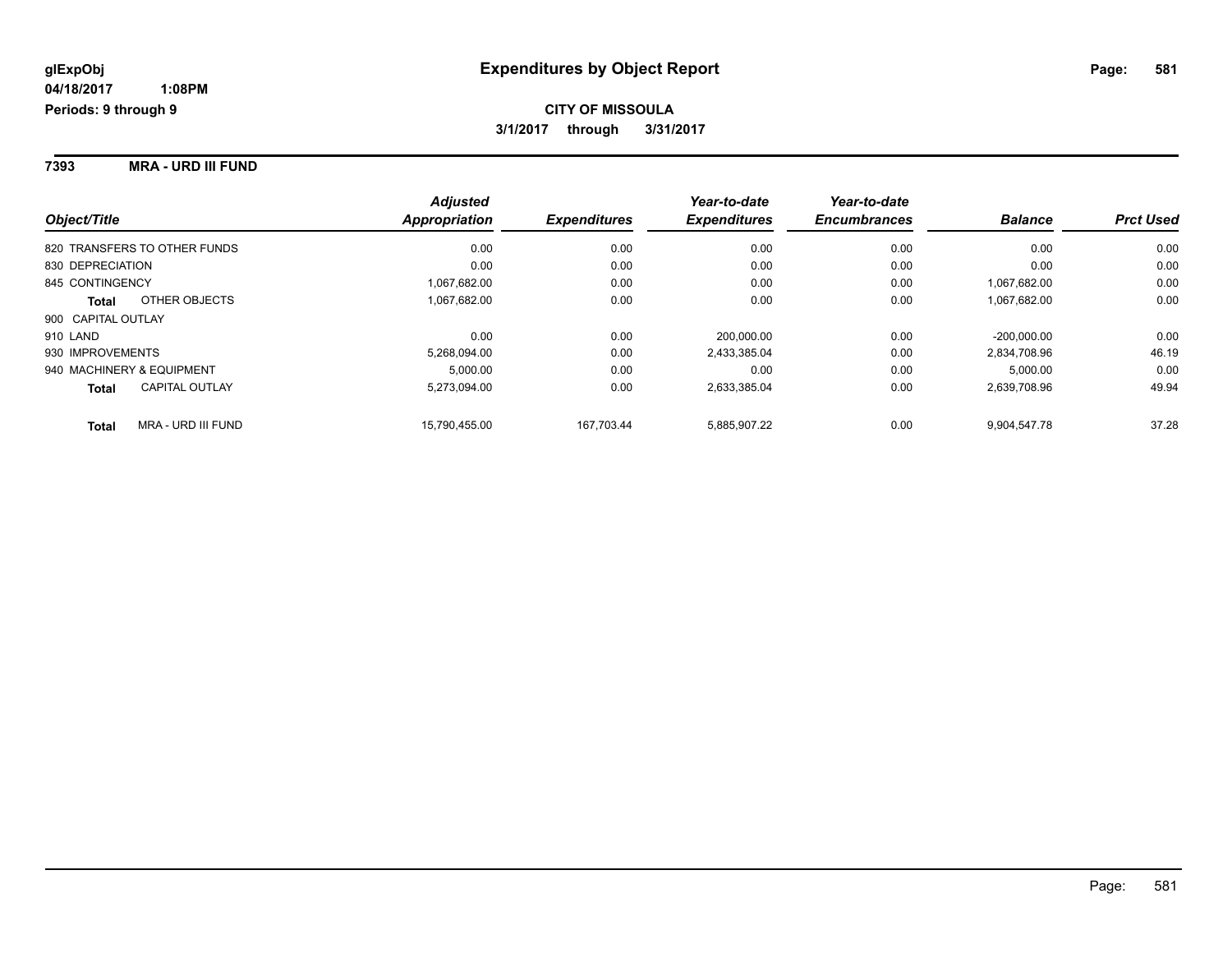# **7394 MRA URD III TI DEBT CLEARING FUND**

**385 MRA**

| Object/Title                  | <b>Adjusted</b><br>Appropriation | <b>Expenditures</b> | Year-to-date<br><b>Expenditures</b> | Year-to-date<br><b>Encumbrances</b> | <b>Balance</b> | <b>Prct Used</b> |
|-------------------------------|----------------------------------|---------------------|-------------------------------------|-------------------------------------|----------------|------------------|
|                               |                                  |                     |                                     |                                     |                |                  |
| 800 OTHER OBJECTS             |                                  |                     |                                     |                                     |                |                  |
| 820 TRANSFERS TO OTHER FUNDS  | ,744,938.00                      | 0.00                | $-69,888.07$                        | 0.00                                | 1.814.826.07   | $-4.01$          |
| OTHER OBJECTS<br><b>Total</b> | 1,744,938.00                     | 0.00                | $-69,888.07$                        | 0.00                                | 1,814,826.07   | $-4.01$          |
| <b>MRA</b><br><b>Total</b>    | ,744,938.00                      | 0.00                | $-69,888.07$                        | 0.00                                | 1,814,826.07   | $-4.01$          |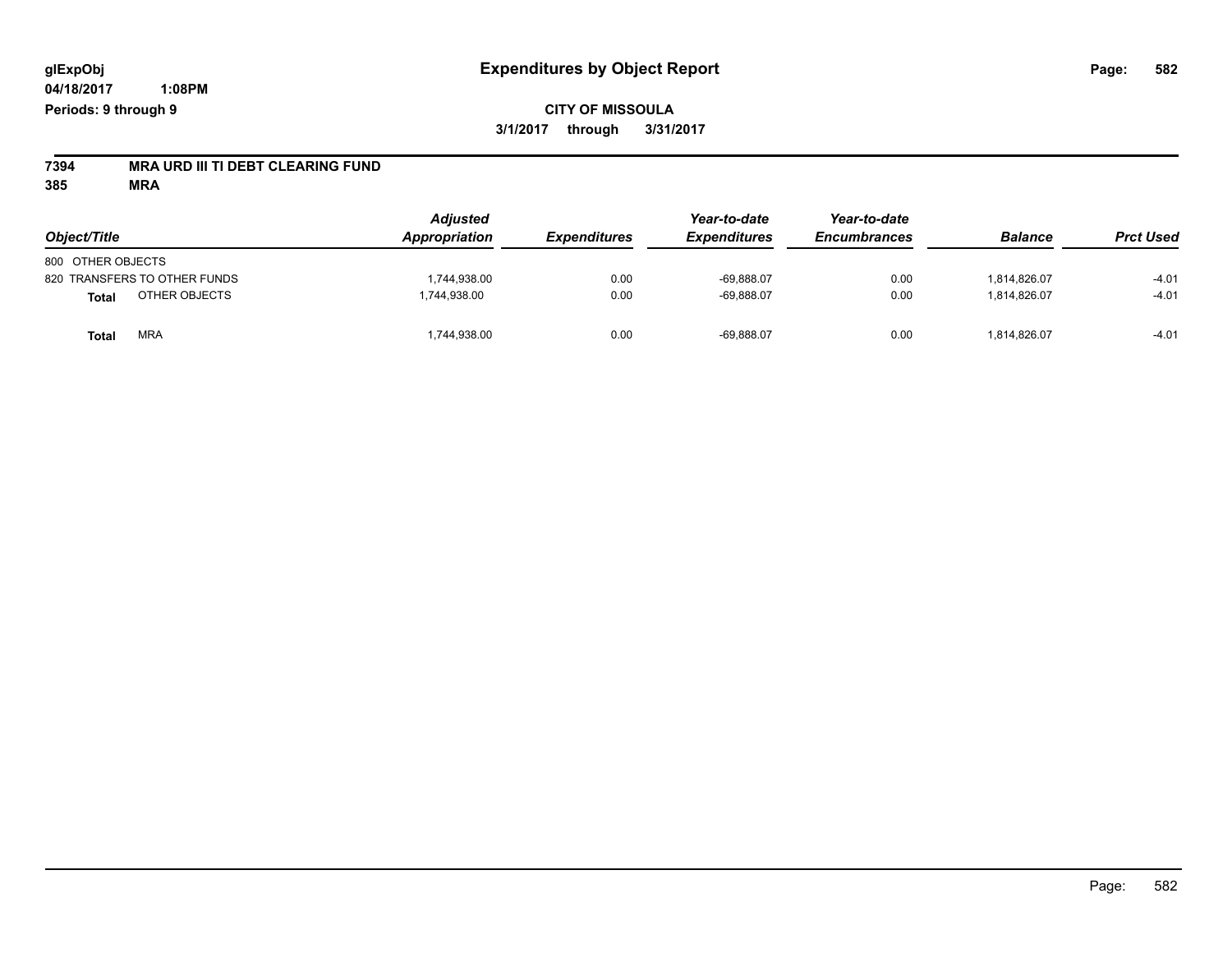# **glExpObj Expenditures by Object Report Page: 583**

**04/18/2017 1:08PM Periods: 9 through 9**

**CITY OF MISSOULA 3/1/2017 through 3/31/2017**

#### **7394 MRA URD III TI DEBT CLEARING FUND**

| Object/Title                               | <b>Adjusted</b><br>Appropriation | <b>Expenditures</b> | Year-to-date<br><i><b>Expenditures</b></i> | Year-to-date<br><b>Encumbrances</b> | <b>Balance</b> | <b>Prct Used</b> |
|--------------------------------------------|----------------------------------|---------------------|--------------------------------------------|-------------------------------------|----------------|------------------|
| 800 OTHER OBJECTS                          |                                  |                     |                                            |                                     |                |                  |
| 820 TRANSFERS TO OTHER FUNDS               | ,744,938.00                      | 0.00                | $-69.888.07$                               | 0.00                                | 1.814.826.07   | $-4.01$          |
| OTHER OBJECTS<br><b>Total</b>              | .744.938.00                      | 0.00                | $-69.888.07$                               | 0.00                                | 1.814.826.07   | $-4.01$          |
| MRA URD III TI DEBT CLEARING FUND<br>Total | ,744,938.00                      | 0.00                | $-69.888.07$                               | 0.00                                | 1.814.826.07   | $-4.01$          |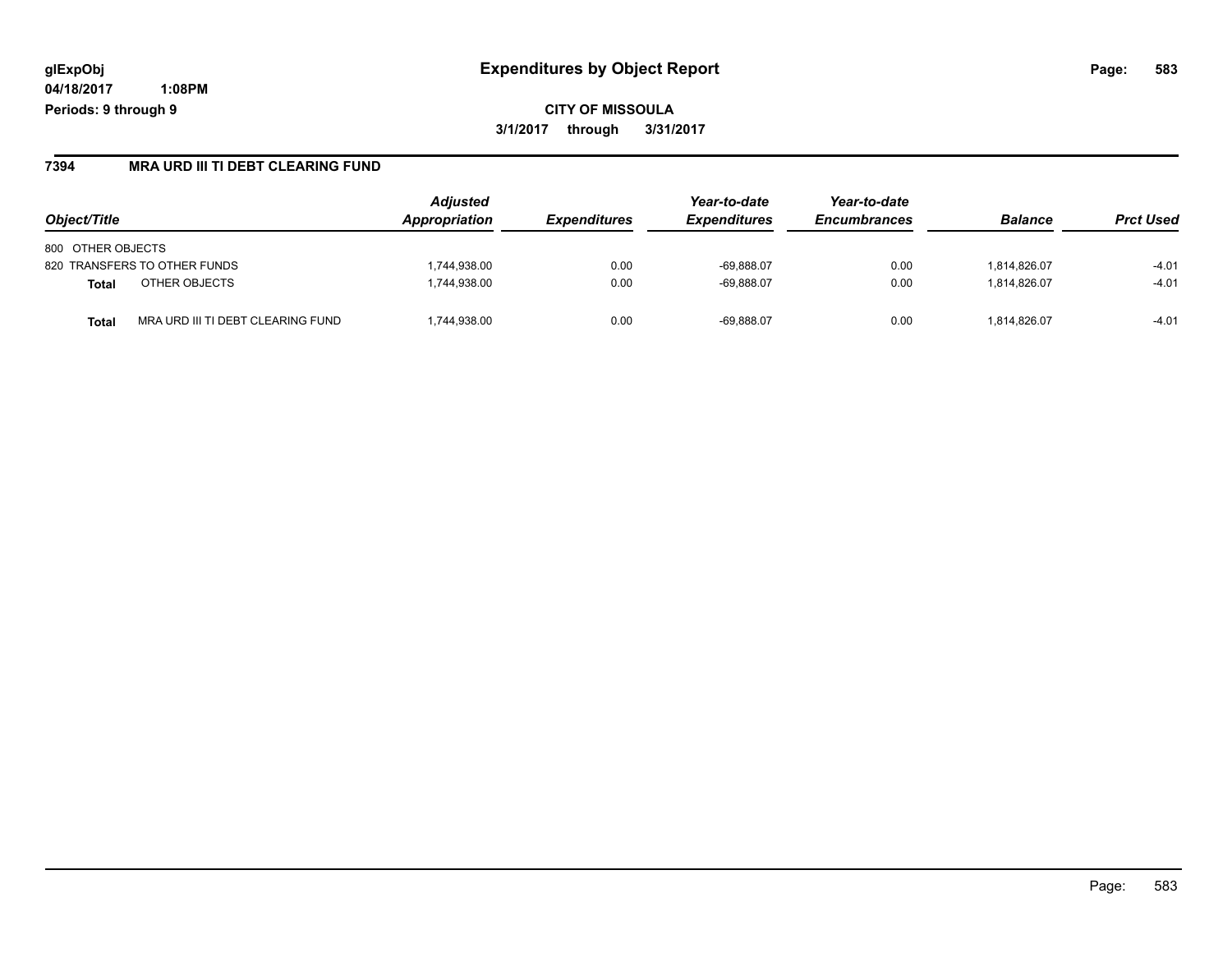#### **CITY OF MISSOULA 3/1/2017 through 3/31/2017**

# **7395 MRA TAX INCREMENT DEBT SERVICE**

**385 MRA**

| Object/Title                        | <b>Adjusted</b><br>Appropriation | <b>Expenditures</b> | Year-to-date<br><b>Expenditures</b> | Year-to-date<br><b>Encumbrances</b> | <b>Balance</b> | <b>Prct Used</b> |
|-------------------------------------|----------------------------------|---------------------|-------------------------------------|-------------------------------------|----------------|------------------|
| 600 DEBT SERVICE                    |                                  |                     |                                     |                                     |                |                  |
| 610 PRINCIPAL                       | 125,000.00                       | 0.00                | 0.00                                | 0.00                                | 125.000.00     | 0.00             |
| 620 INTEREST / SERVICE FEES         | 218,200.00                       | 0.00                | 109,800.00                          | 0.00                                | 108.400.00     | 50.32            |
| <b>DEBT SERVICE</b><br><b>Total</b> | 343,200.00                       | 0.00                | 109.800.00                          | 0.00                                | 233.400.00     | 31.99            |
| <b>MRA</b><br><b>Total</b>          | 343,200.00                       | 0.00                | 109,800.00                          | 0.00                                | 233,400.00     | 31.99            |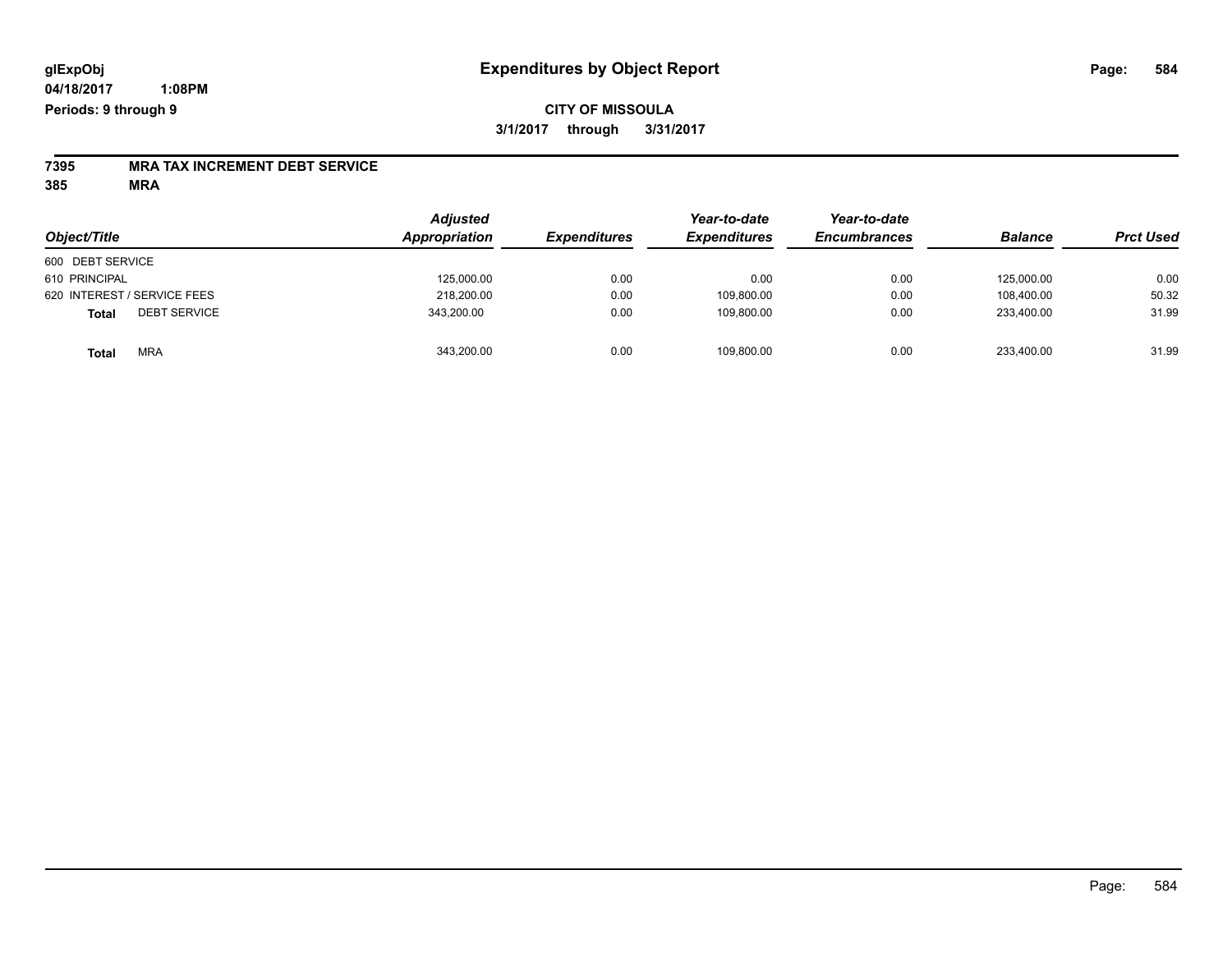# **glExpObj Expenditures by Object Report Page: 585**

**04/18/2017 1:08PM Periods: 9 through 9**

#### **7395 MRA TAX INCREMENT DEBT SERVICE**

| Object/Title                                   | <b>Adjusted</b><br>Appropriation | <i><b>Expenditures</b></i> | Year-to-date<br><b>Expenditures</b> | Year-to-date<br><b>Encumbrances</b> | <b>Balance</b> | <b>Prct Used</b> |
|------------------------------------------------|----------------------------------|----------------------------|-------------------------------------|-------------------------------------|----------------|------------------|
| 600 DEBT SERVICE                               |                                  |                            |                                     |                                     |                |                  |
| 610 PRINCIPAL                                  | 125,000.00                       | 0.00                       | 0.00                                | 0.00                                | 125.000.00     | 0.00             |
| 620 INTEREST / SERVICE FEES                    | 218,200.00                       | 0.00                       | 109.800.00                          | 0.00                                | 108.400.00     | 50.32            |
| <b>DEBT SERVICE</b><br><b>Total</b>            | 343,200.00                       | 0.00                       | 109,800.00                          | 0.00                                | 233.400.00     | 31.99            |
| MRA TAX INCREMENT DEBT SERVICE<br><b>Total</b> | 343.200.00                       | 0.00                       | 109.800.00                          | 0.00                                | 233.400.00     | 31.99            |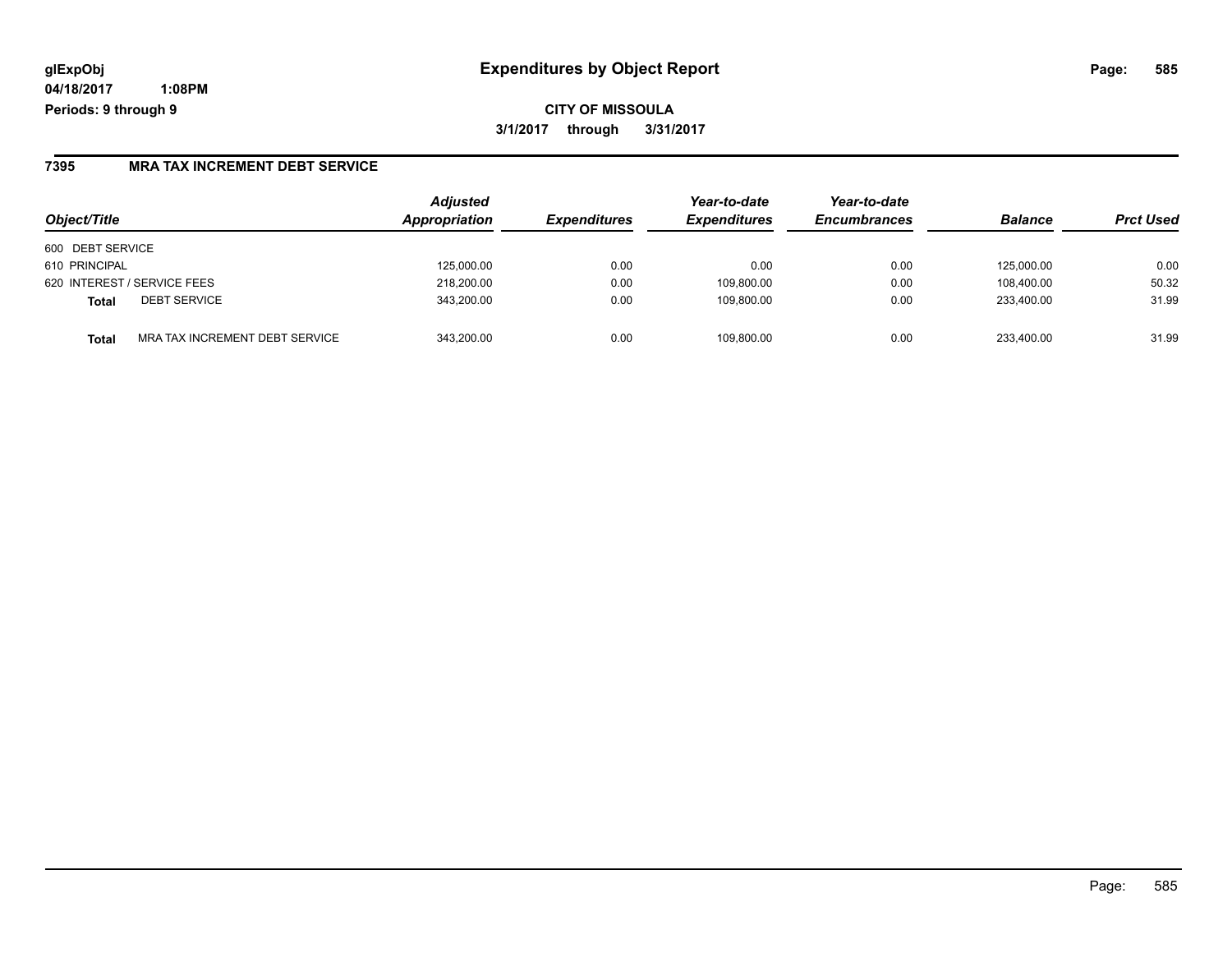# **7396 NRSS DEBT SERVICE SINKING FUND**

**385 MRA**

|                                     | <b>Adjusted</b>      |                     | Year-to-date        | Year-to-date        |                |                  |
|-------------------------------------|----------------------|---------------------|---------------------|---------------------|----------------|------------------|
| Object/Title                        | <b>Appropriation</b> | <b>Expenditures</b> | <b>Expenditures</b> | <b>Encumbrances</b> | <b>Balance</b> | <b>Prct Used</b> |
| 600 DEBT SERVICE                    |                      |                     |                     |                     |                |                  |
| 620 INTEREST / SERVICE FEES         | 31,690.00            | 0.00                | 10,626.86           | 0.00                | 21,063.14      | 33.53            |
| <b>DEBT SERVICE</b><br><b>Total</b> | 31,690.00            | 0.00                | 10.626.86           | 0.00                | 21.063.14      | 33.53            |
| 800 OTHER OBJECTS                   |                      |                     |                     |                     |                |                  |
| 820 TRANSFERS TO OTHER FUNDS        | 0.00                 | 0.00                | 0.00                | 0.00                | 0.00           | 0.00             |
| OTHER OBJECTS<br><b>Total</b>       | 0.00                 | 0.00                | 0.00                | 0.00                | 0.00           | 0.00             |
| <b>MRA</b><br><b>Total</b>          | 31,690.00            | 0.00                | 10.626.86           | 0.00                | 21,063.14      | 33.53            |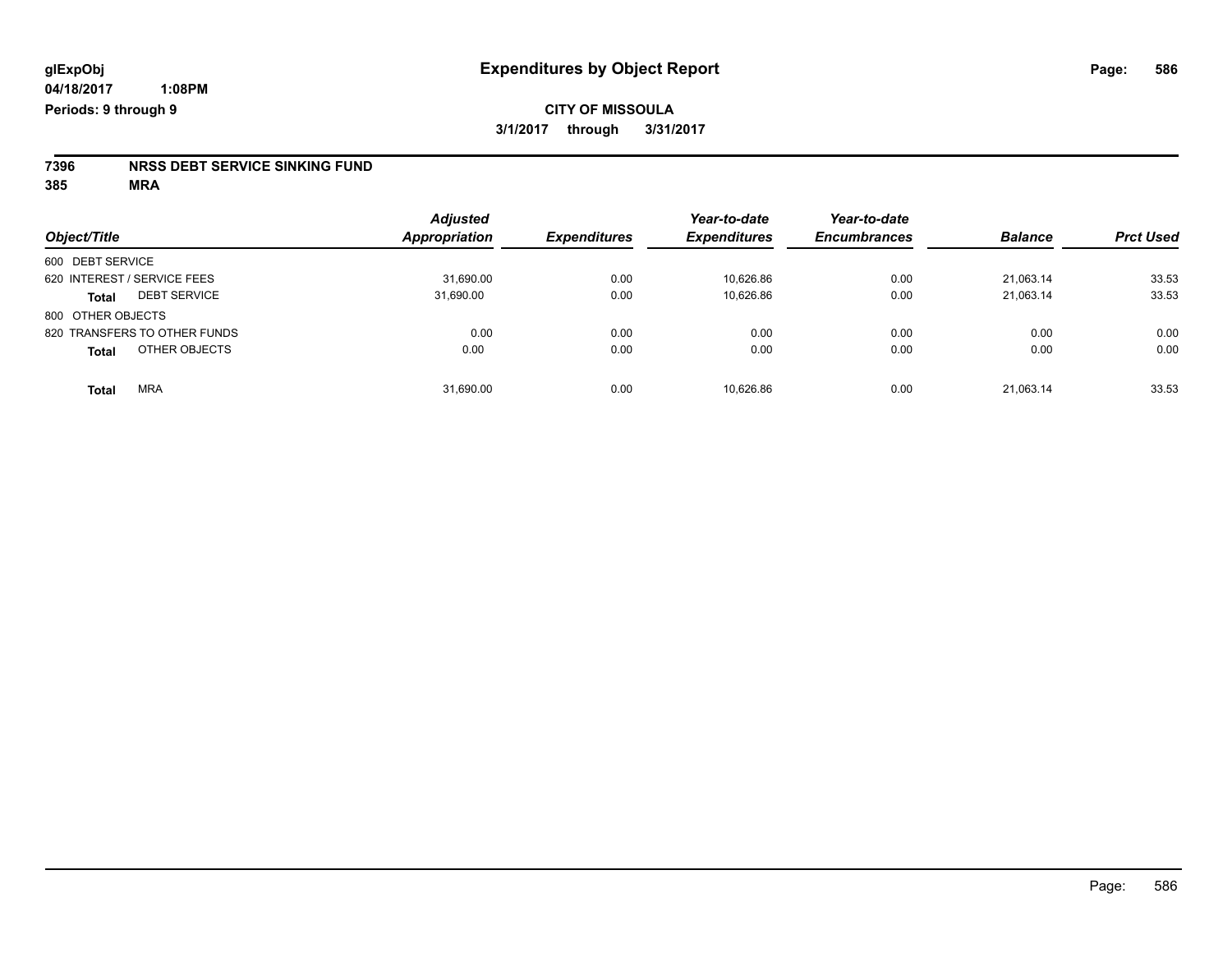### **CITY OF MISSOULA 3/1/2017 through 3/31/2017**

# **7396 NRSS DEBT SERVICE SINKING FUND**

**390 NON-DEPARTMENTAL**

| Object/Title     |                     | <b>Adjusted</b><br>Appropriation | <b>Expenditures</b> | Year-to-date<br><b>Expenditures</b> | Year-to-date<br><b>Encumbrances</b> | <b>Balance</b> | <b>Prct Used</b> |
|------------------|---------------------|----------------------------------|---------------------|-------------------------------------|-------------------------------------|----------------|------------------|
| 600 DEBT SERVICE |                     |                                  |                     |                                     |                                     |                |                  |
| 610 PRINCIPAL    |                     | 0.00                             | 0.00                | 0.00                                | 0.00                                | 0.00           | 0.00             |
| <b>Total</b>     | <b>DEBT SERVICE</b> | 0.00                             | 0.00                | 0.00                                | 0.00                                | 0.00           | 0.00             |
| Total            | NON-DEPARTMENTAL    | 0.00                             | 0.00                | 0.00                                | 0.00                                | 0.00           | 0.00             |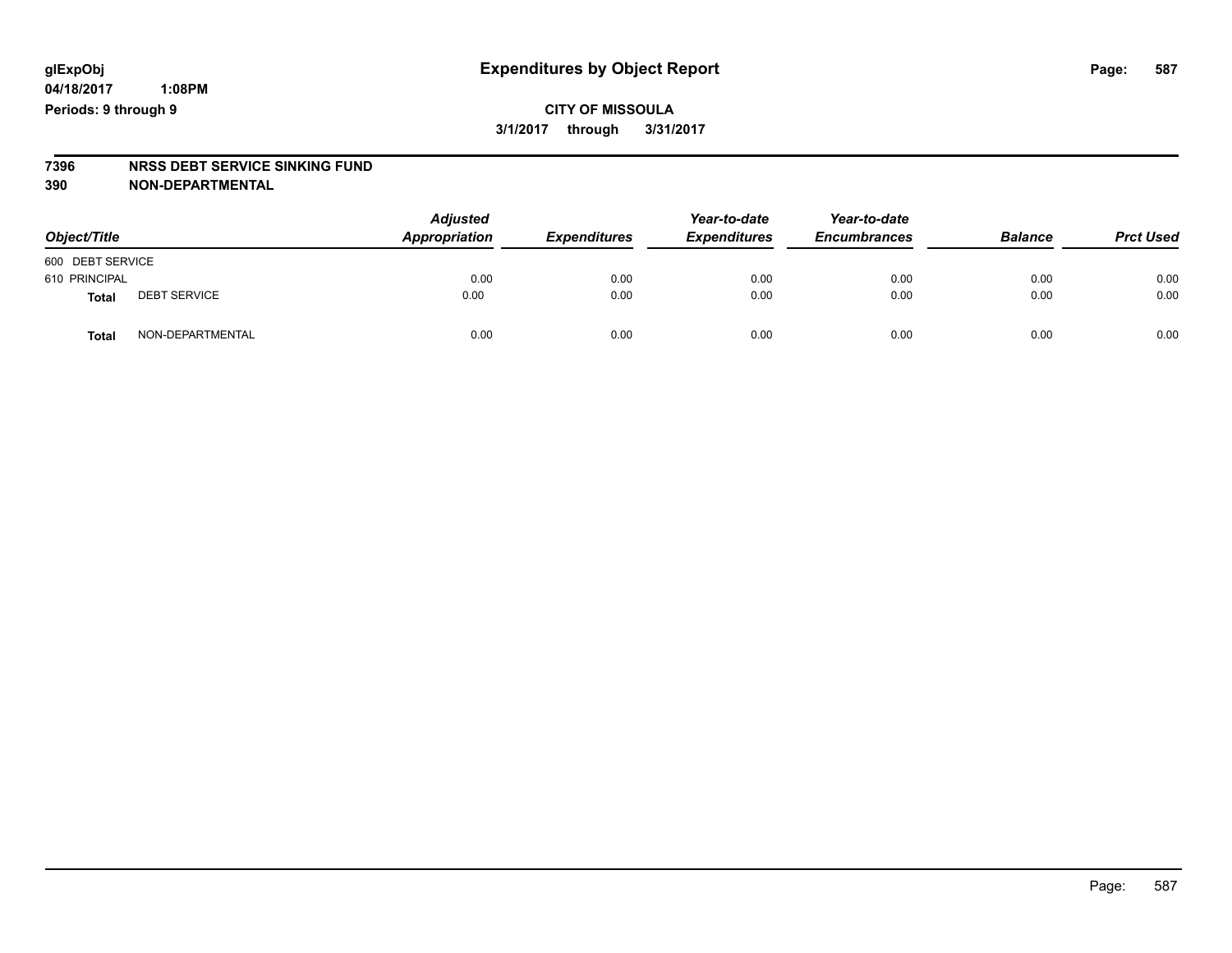**CITY OF MISSOULA 3/1/2017 through 3/31/2017**

#### **7396 NRSS DEBT SERVICE SINKING FUND**

| Object/Title                                   | <b>Adjusted</b><br>Appropriation | <b>Expenditures</b> | Year-to-date<br><b>Expenditures</b> | Year-to-date<br><b>Encumbrances</b> | <b>Balance</b> | <b>Prct Used</b> |
|------------------------------------------------|----------------------------------|---------------------|-------------------------------------|-------------------------------------|----------------|------------------|
| 600 DEBT SERVICE                               |                                  |                     |                                     |                                     |                |                  |
| 610 PRINCIPAL                                  | 0.00                             | 0.00                | 0.00                                | 0.00                                | 0.00           | 0.00             |
| 620 INTEREST / SERVICE FEES                    | 31,690.00                        | 0.00                | 10,626.86                           | 0.00                                | 21.063.14      | 33.53            |
| <b>DEBT SERVICE</b><br><b>Total</b>            | 31,690.00                        | 0.00                | 10.626.86                           | 0.00                                | 21.063.14      | 33.53            |
| 800 OTHER OBJECTS                              |                                  |                     |                                     |                                     |                |                  |
| 820 TRANSFERS TO OTHER FUNDS                   | 0.00                             | 0.00                | 0.00                                | 0.00                                | 0.00           | 0.00             |
| OTHER OBJECTS<br><b>Total</b>                  | 0.00                             | 0.00                | 0.00                                | 0.00                                | 0.00           | 0.00             |
| NRSS DEBT SERVICE SINKING FUND<br><b>Total</b> | 31.690.00                        | 0.00                | 10.626.86                           | 0.00                                | 21.063.14      | 33.53            |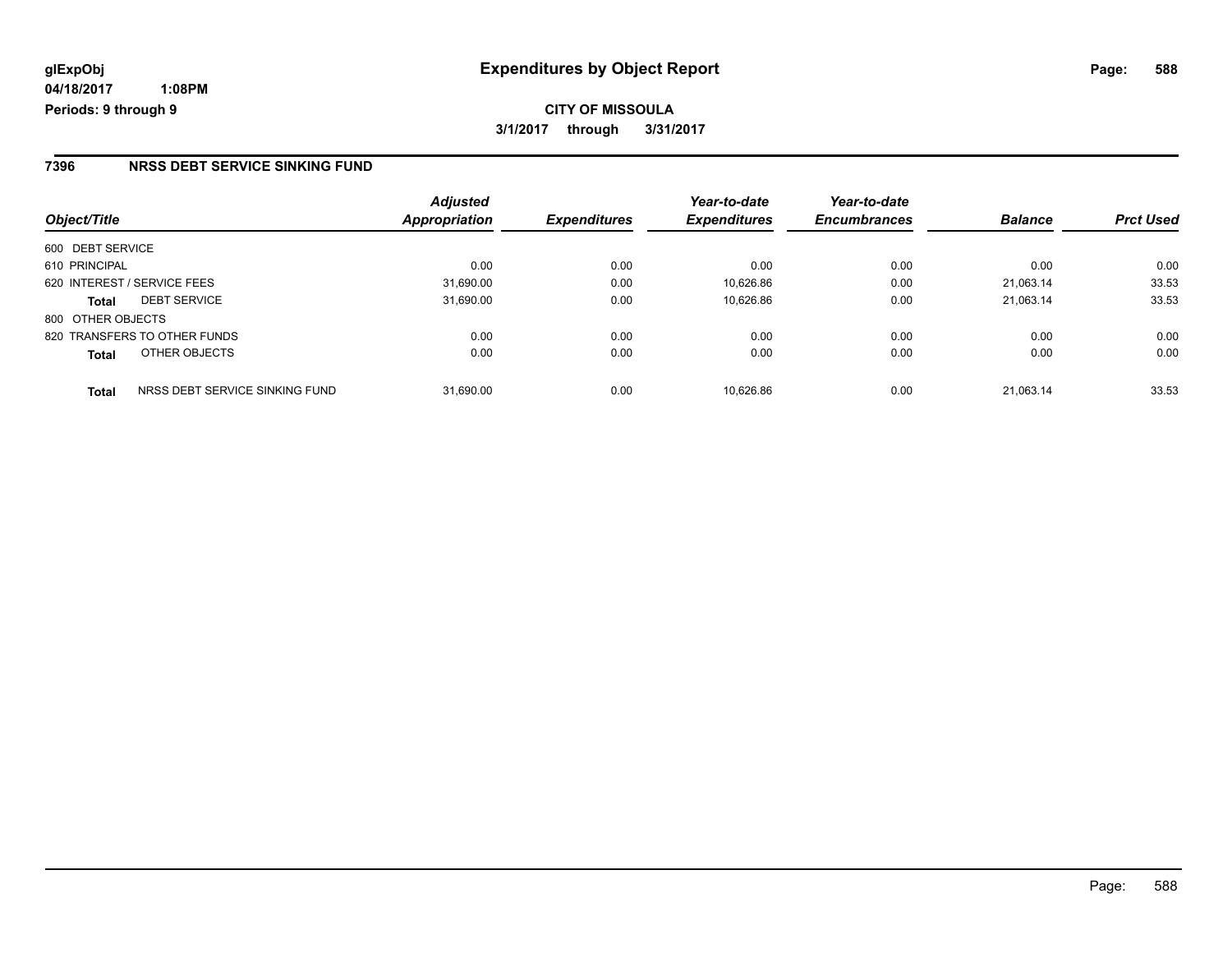#### **7397 NORTH RESERVE/SCOTT ST URD 385 MRA**

|                                                   | <b>Adjusted</b>      |                     | Year-to-date        | Year-to-date        |                |                  |
|---------------------------------------------------|----------------------|---------------------|---------------------|---------------------|----------------|------------------|
| Object/Title                                      | <b>Appropriation</b> | <b>Expenditures</b> | <b>Expenditures</b> | <b>Encumbrances</b> | <b>Balance</b> | <b>Prct Used</b> |
| 100 PERSONAL SERVICES                             |                      |                     |                     |                     |                |                  |
| 110 SALARIES AND WAGES                            | 0.00                 | 0.00                | 0.00                | 0.00                | 0.00           | 0.00             |
| 120 OVERTIME/TERMINATION                          | 0.00                 | 0.00                | 0.00                | 0.00                | 0.00           | 0.00             |
| 140 EMPLOYER CONTRIBUTIONS                        | 0.00                 | 0.00                | 0.00                | 0.00                | 0.00           | 0.00             |
| PERSONAL SERVICES<br>Total                        | 0.00                 | 0.00                | 0.00                | 0.00                | 0.00           | 0.00             |
| 200 SUPPLIES                                      |                      |                     |                     |                     |                |                  |
| 210 OFFICE SUPPLIES                               | 0.00                 | 0.00                | 0.00                | 0.00                | 0.00           | 0.00             |
| 220 OPERATING SUPPLIES                            | 0.00                 | 0.00                | 0.00                | 0.00                | 0.00           | 0.00             |
| 230 REPAIR/MAINTENANCE                            | 0.00                 | 0.00                | 0.00                | 0.00                | 0.00           | 0.00             |
| 231 GASOLINE                                      | 0.00                 | 0.00                | 0.00                | 0.00                | 0.00           | 0.00             |
| 240 OTHER SUPPLIES                                | 0.00                 | 0.00                | 0.00                | 0.00                | 0.00           | 0.00             |
| <b>SUPPLIES</b><br>Total                          | 0.00                 | 0.00                | 0.00                | 0.00                | 0.00           | 0.00             |
| 300 PURCHASED SERVICES                            |                      |                     |                     |                     |                |                  |
| 310 COMMUNICATIONS                                | 0.00                 | 0.00                | 0.00                | 0.00                | 0.00           | 0.00             |
| 320 PRINTING & DUPLICATING                        | 0.00                 | 0.00                | 0.00                | 0.00                | 0.00           | 0.00             |
| 330 PUBLICITY, SUBSCRIPTIONS & DUES               | 0.00                 | 0.00                | 0.00                | 0.00                | 0.00           | 0.00             |
| 344 TELEPHONE SERVICE                             | 0.00                 | 0.00                | 0.00                | 0.00                | 0.00           | 0.00             |
| 345 GARBAGE                                       | 0.00                 | 0.00                | 0.00                | 0.00                | 0.00           | 0.00             |
| 350 PROFESSIONAL SERVICES                         | 7,550.00             | 0.00                | 1,343.15            | 0.00                | 6,206.85       | 17.79            |
| 360 REPAIR & MAINTENANCE                          | 0.00                 | 0.00                | 0.00                | 0.00                | 0.00           | 0.00             |
| PURCHASED SERVICES<br><b>Total</b>                | 7,550.00             | 0.00                | 1,343.15            | 0.00                | 6,206.85       | 17.79            |
| 500 FIXED CHARGES                                 |                      |                     |                     |                     |                |                  |
| 550 MERCHANT SERVICE FEES                         | 0.00                 | 0.00                | 0.00                | 0.00                | 0.00           | 0.00             |
| <b>FIXED CHARGES</b><br>Total                     | 0.00                 | 0.00                | 0.00                | 0.00                | 0.00           | 0.00             |
| 700 GRANTS & CONTRIBUTIONS                        |                      |                     |                     |                     |                |                  |
| 700 GRANTS & CONTRIBUTIONS                        | 0.00                 | 0.00                | 315,000.00          | 0.00                | $-315,000.00$  | 0.00             |
| <b>GRANTS &amp; CONTRIBUTIONS</b><br><b>Total</b> | 0.00                 | 0.00                | 315,000.00          | 0.00                | $-315,000.00$  | 0.00             |
| 800 OTHER OBJECTS                                 |                      |                     |                     |                     |                |                  |
| 820 TRANSFERS TO OTHER FUNDS                      | 0.00                 | 0.00                | 0.00                | 0.00                | 0.00           | 0.00             |
| 845 CONTINGENCY                                   | 20,212.00            | 0.00                | 0.00                | 0.00                | 20,212.00      | 0.00             |
| OTHER OBJECTS<br><b>Total</b>                     | 20,212.00            | 0.00                | 0.00                | 0.00                | 20,212.00      | 0.00             |
| <b>MRA</b><br><b>Total</b>                        | 27,762.00            | 0.00                | 316,343.15          | 0.00                | $-288,581.15$  | 1,139.48         |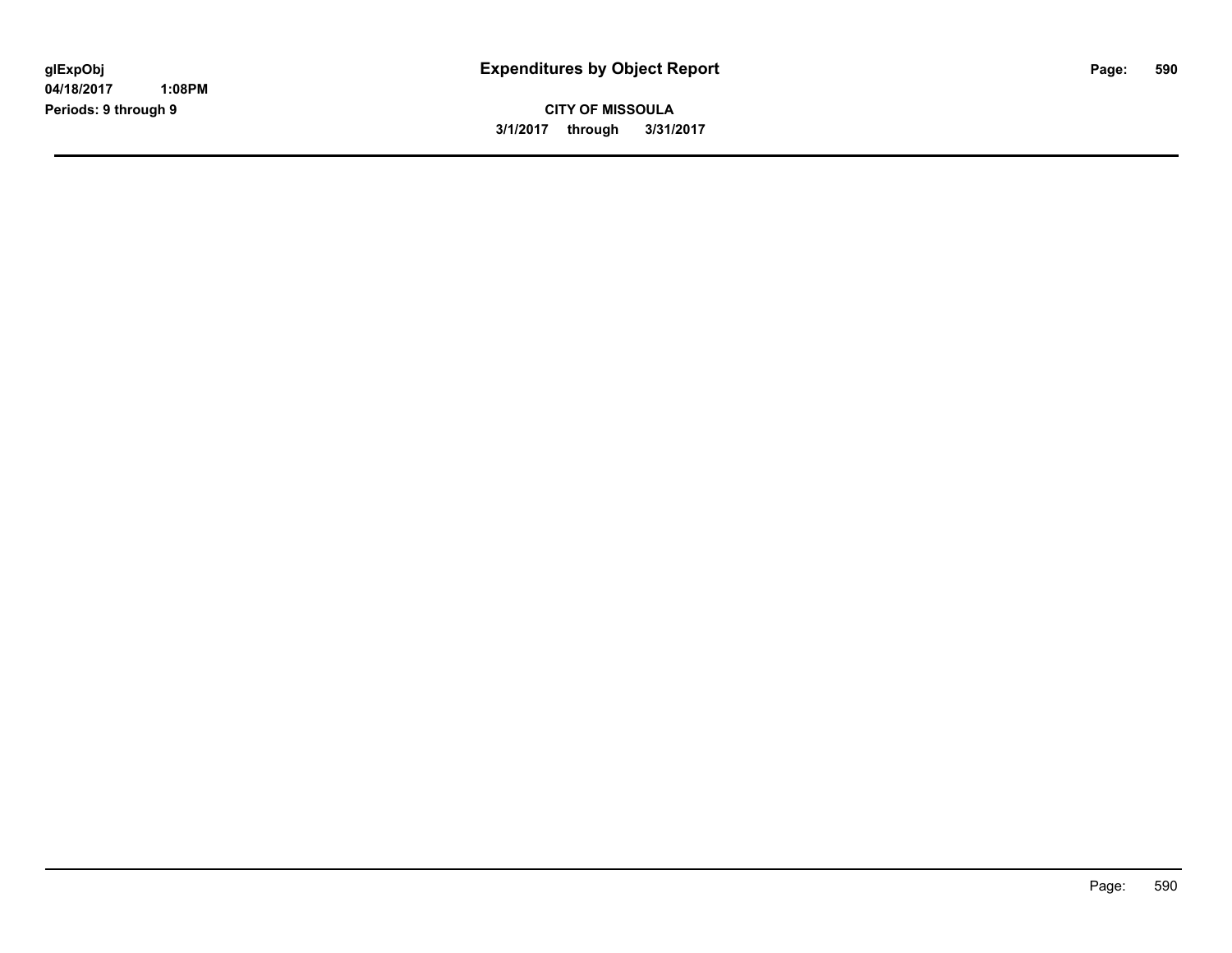## **CITY OF MISSOULA 3/1/2017 through 3/31/2017**

#### **7397 NORTH RESERVE/SCOTT ST URD**

|                                     |                                   | <b>Adjusted</b>      |                     | Year-to-date        | Year-to-date        |                |                  |
|-------------------------------------|-----------------------------------|----------------------|---------------------|---------------------|---------------------|----------------|------------------|
| Object/Title                        |                                   | <b>Appropriation</b> | <b>Expenditures</b> | <b>Expenditures</b> | <b>Encumbrances</b> | <b>Balance</b> | <b>Prct Used</b> |
| 100 PERSONAL SERVICES               |                                   |                      |                     |                     |                     |                |                  |
| 110 SALARIES AND WAGES              |                                   | 0.00                 | 0.00                | 0.00                | 0.00                | 0.00           | 0.00             |
| 120 OVERTIME/TERMINATION            |                                   | 0.00                 | 0.00                | 0.00                | 0.00                | 0.00           | 0.00             |
| 140 EMPLOYER CONTRIBUTIONS          |                                   | 0.00                 | 0.00                | 0.00                | 0.00                | 0.00           | 0.00             |
| <b>Total</b>                        | PERSONAL SERVICES                 | 0.00                 | 0.00                | 0.00                | 0.00                | 0.00           | 0.00             |
| 200 SUPPLIES                        |                                   |                      |                     |                     |                     |                |                  |
| 210 OFFICE SUPPLIES                 |                                   | 0.00                 | 0.00                | 0.00                | 0.00                | 0.00           | 0.00             |
| 220 OPERATING SUPPLIES              |                                   | 0.00                 | 0.00                | 0.00                | 0.00                | 0.00           | 0.00             |
| 230 REPAIR/MAINTENANCE              |                                   | 0.00                 | 0.00                | 0.00                | 0.00                | 0.00           | 0.00             |
| 231 GASOLINE                        |                                   | 0.00                 | 0.00                | 0.00                | 0.00                | 0.00           | 0.00             |
| 240 OTHER SUPPLIES                  |                                   | 0.00                 | 0.00                | 0.00                | 0.00                | 0.00           | 0.00             |
| <b>SUPPLIES</b><br><b>Total</b>     |                                   | 0.00                 | 0.00                | 0.00                | 0.00                | 0.00           | 0.00             |
| 300 PURCHASED SERVICES              |                                   |                      |                     |                     |                     |                |                  |
| 310 COMMUNICATIONS                  |                                   | 0.00                 | 0.00                | 0.00                | 0.00                | 0.00           | 0.00             |
| 320 PRINTING & DUPLICATING          |                                   | 0.00                 | 0.00                | 0.00                | 0.00                | 0.00           | 0.00             |
| 330 PUBLICITY, SUBSCRIPTIONS & DUES |                                   | 0.00                 | 0.00                | 0.00                | 0.00                | 0.00           | 0.00             |
| 344 TELEPHONE SERVICE               |                                   | 0.00                 | 0.00                | 0.00                | 0.00                | 0.00           | 0.00             |
| 345 GARBAGE                         |                                   | 0.00                 | 0.00                | 0.00                | 0.00                | 0.00           | 0.00             |
| 350 PROFESSIONAL SERVICES           |                                   | 7,550.00             | 0.00                | 1,343.15            | 0.00                | 6,206.85       | 17.79            |
| 360 REPAIR & MAINTENANCE            |                                   | 0.00                 | 0.00                | 0.00                | 0.00                | 0.00           | 0.00             |
| Total                               | PURCHASED SERVICES                | 7,550.00             | 0.00                | 1,343.15            | 0.00                | 6,206.85       | 17.79            |
| 500 FIXED CHARGES                   |                                   |                      |                     |                     |                     |                |                  |
| 550 MERCHANT SERVICE FEES           |                                   | 0.00                 | 0.00                | 0.00                | 0.00                | 0.00           | 0.00             |
| <b>Total</b>                        | <b>FIXED CHARGES</b>              | 0.00                 | 0.00                | 0.00                | 0.00                | 0.00           | 0.00             |
| 700 GRANTS & CONTRIBUTIONS          |                                   |                      |                     |                     |                     |                |                  |
| 700 GRANTS & CONTRIBUTIONS          |                                   | 0.00                 | 0.00                | 315,000.00          | 0.00                | $-315,000.00$  | 0.00             |
| Total                               | <b>GRANTS &amp; CONTRIBUTIONS</b> | 0.00                 | 0.00                | 315,000.00          | 0.00                | $-315,000.00$  | 0.00             |
| 800 OTHER OBJECTS                   |                                   |                      |                     |                     |                     |                |                  |
| 820 TRANSFERS TO OTHER FUNDS        |                                   | 0.00                 | 0.00                | 0.00                | 0.00                | 0.00           | 0.00             |
| 845 CONTINGENCY                     |                                   | 20,212.00            | 0.00                | 0.00                | 0.00                | 20,212.00      | 0.00             |
| <b>Total</b>                        | OTHER OBJECTS                     | 20,212.00            | 0.00                | 0.00                | 0.00                | 20,212.00      | 0.00             |
| <b>Total</b>                        | NORTH RESERVE/SCOTT ST URD        | 27,762.00            | 0.00                | 316,343.15          | 0.00                | $-288,581.15$  | 1,139.48         |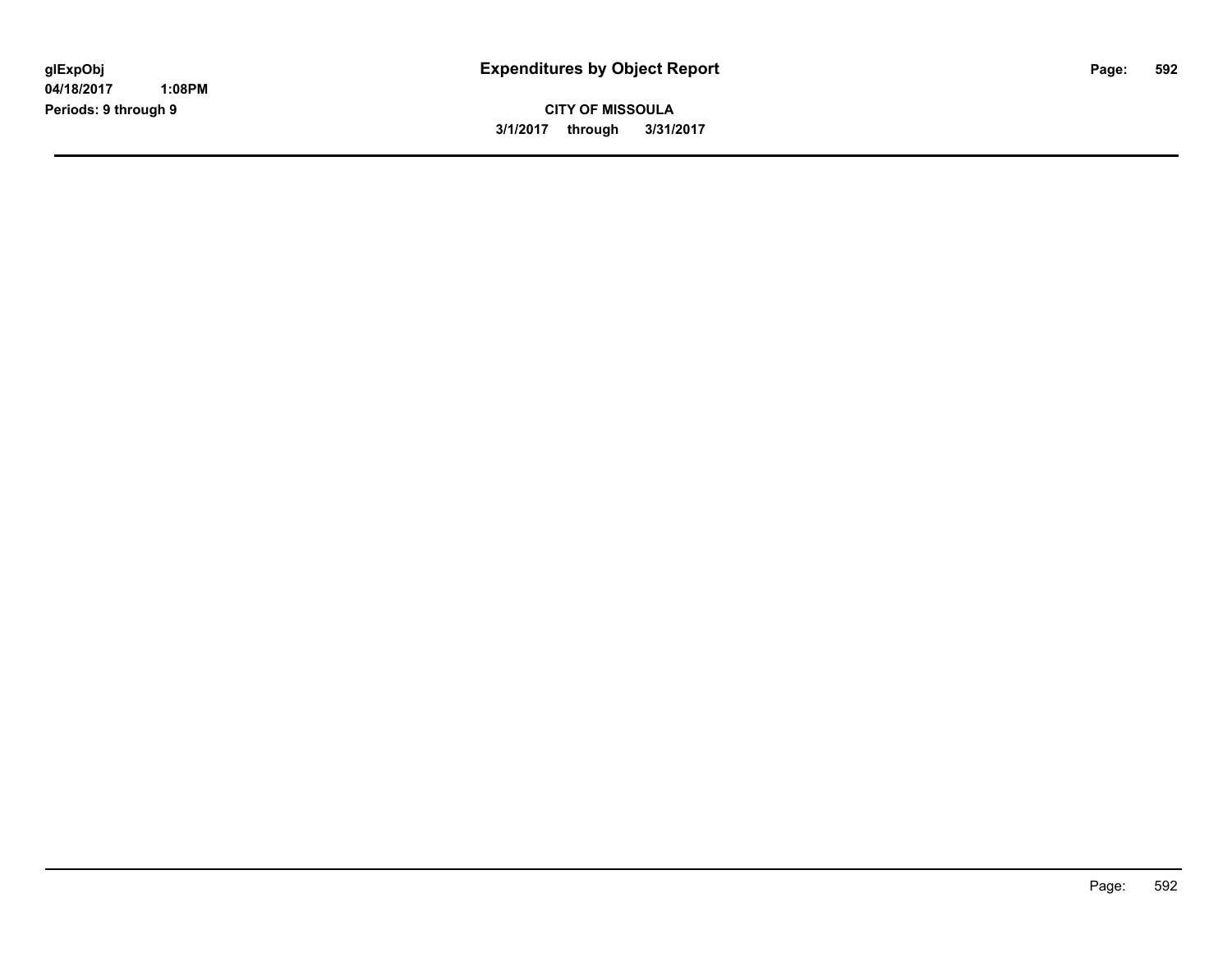**7398 HELLGATE URD 385 MRA**

| Object/Title              |                                   | <b>Adjusted</b><br>Appropriation | <b>Expenditures</b> | Year-to-date<br><b>Expenditures</b> | Year-to-date<br><b>Encumbrances</b> | <b>Balance</b> | <b>Prct Used</b> |
|---------------------------|-----------------------------------|----------------------------------|---------------------|-------------------------------------|-------------------------------------|----------------|------------------|
| 300 PURCHASED SERVICES    |                                   |                                  |                     |                                     |                                     |                |                  |
| 350 PROFESSIONAL SERVICES |                                   | 0.00                             | 0.00                | 0.00                                | 0.00                                | 0.00           | 0.00             |
| <b>Total</b>              | PURCHASED SERVICES                | 0.00                             | 0.00                | 0.00                                | 0.00                                | 0.00           | 0.00             |
|                           | 700 GRANTS & CONTRIBUTIONS        |                                  |                     |                                     |                                     |                |                  |
|                           | 700 GRANTS & CONTRIBUTIONS        | 0.00                             | 0.00                | 0.00                                | 0.00                                | 0.00           | 0.00             |
| <b>Total</b>              | <b>GRANTS &amp; CONTRIBUTIONS</b> | 0.00                             | 0.00                | 0.00                                | 0.00                                | 0.00           | 0.00             |
| 800 OTHER OBJECTS         |                                   |                                  |                     |                                     |                                     |                |                  |
| 845 CONTINGENCY           |                                   | 0.00                             | 0.00                | 0.00                                | 0.00                                | 0.00           | 0.00             |
| <b>Total</b>              | OTHER OBJECTS                     | 0.00                             | 0.00                | 0.00                                | 0.00                                | 0.00           | 0.00             |
| 900 CAPITAL OUTLAY        |                                   |                                  |                     |                                     |                                     |                |                  |
| 920 BUILDINGS             |                                   | 0.00                             | 0.00                | 0.00                                | 0.00                                | 0.00           | 0.00             |
| 930 IMPROVEMENTS          |                                   | 0.00                             | 0.00                | 0.00                                | 0.00                                | 0.00           | 0.00             |
| <b>Total</b>              | <b>CAPITAL OUTLAY</b>             | 0.00                             | 0.00                | 0.00                                | 0.00                                | 0.00           | 0.00             |
| <b>Total</b>              | <b>MRA</b>                        | 0.00                             | 0.00                | 0.00                                | 0.00                                | 0.00           | 0.00             |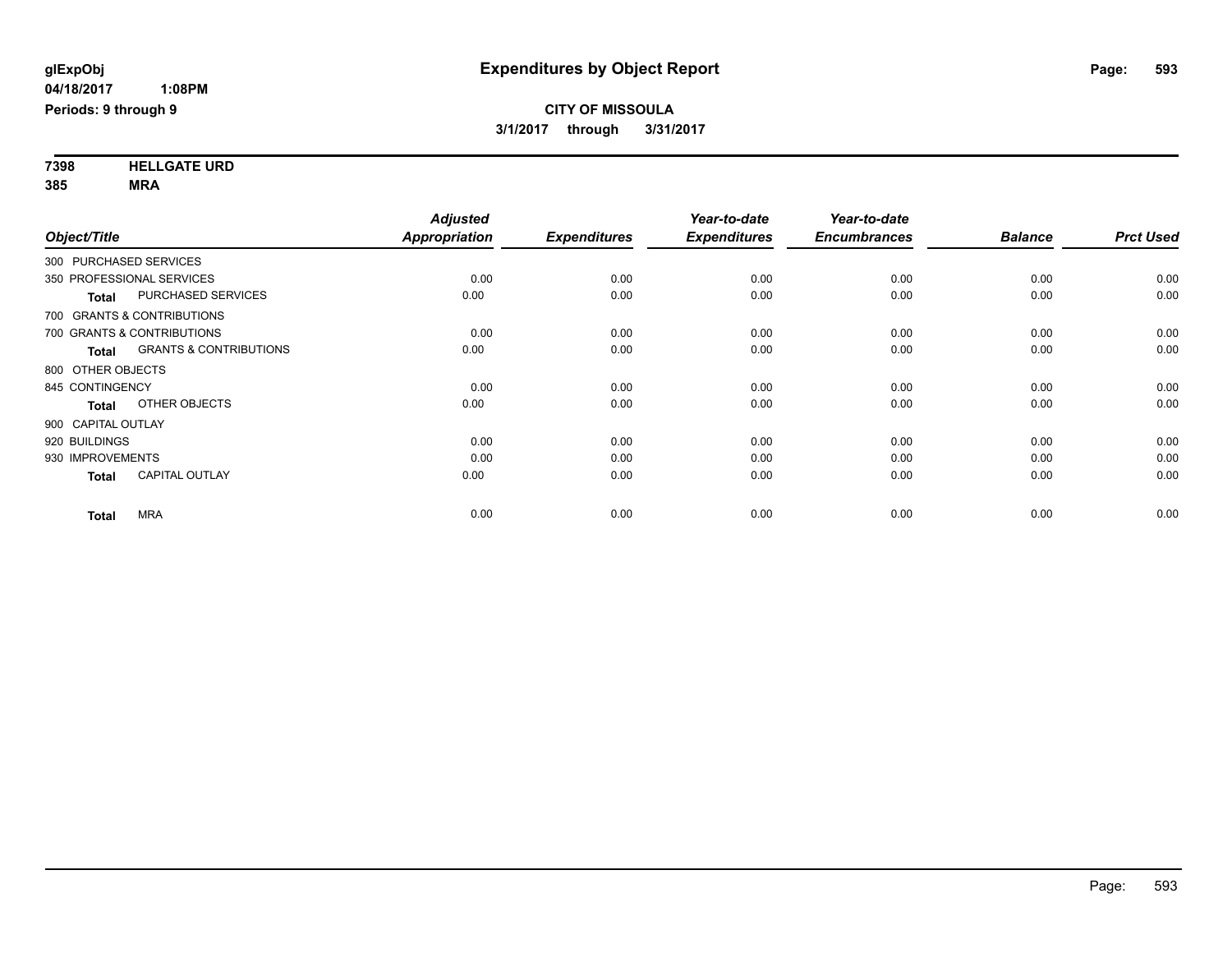#### **7398 HELLGATE URD**

| Object/Title           |                                   | <b>Adjusted</b><br>Appropriation | <b>Expenditures</b> | Year-to-date<br><b>Expenditures</b> | Year-to-date<br><b>Encumbrances</b> | <b>Balance</b> | <b>Prct Used</b> |
|------------------------|-----------------------------------|----------------------------------|---------------------|-------------------------------------|-------------------------------------|----------------|------------------|
| 300 PURCHASED SERVICES |                                   |                                  |                     |                                     |                                     |                |                  |
|                        |                                   |                                  |                     |                                     |                                     |                |                  |
|                        | 350 PROFESSIONAL SERVICES         | 0.00                             | 0.00                | 0.00                                | 0.00                                | 0.00           | 0.00             |
| Total                  | <b>PURCHASED SERVICES</b>         | 0.00                             | 0.00                | 0.00                                | 0.00                                | 0.00           | 0.00             |
|                        | 700 GRANTS & CONTRIBUTIONS        |                                  |                     |                                     |                                     |                |                  |
|                        | 700 GRANTS & CONTRIBUTIONS        | 0.00                             | 0.00                | 0.00                                | 0.00                                | 0.00           | 0.00             |
| <b>Total</b>           | <b>GRANTS &amp; CONTRIBUTIONS</b> | 0.00                             | 0.00                | 0.00                                | 0.00                                | 0.00           | 0.00             |
| 800 OTHER OBJECTS      |                                   |                                  |                     |                                     |                                     |                |                  |
| 845 CONTINGENCY        |                                   | 0.00                             | 0.00                | 0.00                                | 0.00                                | 0.00           | 0.00             |
| <b>Total</b>           | OTHER OBJECTS                     | 0.00                             | 0.00                | 0.00                                | 0.00                                | 0.00           | 0.00             |
| 900 CAPITAL OUTLAY     |                                   |                                  |                     |                                     |                                     |                |                  |
| 920 BUILDINGS          |                                   | 0.00                             | 0.00                | 0.00                                | 0.00                                | 0.00           | 0.00             |
| 930 IMPROVEMENTS       |                                   | 0.00                             | 0.00                | 0.00                                | 0.00                                | 0.00           | 0.00             |
| <b>Total</b>           | <b>CAPITAL OUTLAY</b>             | 0.00                             | 0.00                | 0.00                                | 0.00                                | 0.00           | 0.00             |
| <b>Total</b>           | <b>HELLGATE URD</b>               | 0.00                             | 0.00                | 0.00                                | 0.00                                | 0.00           | 0.00             |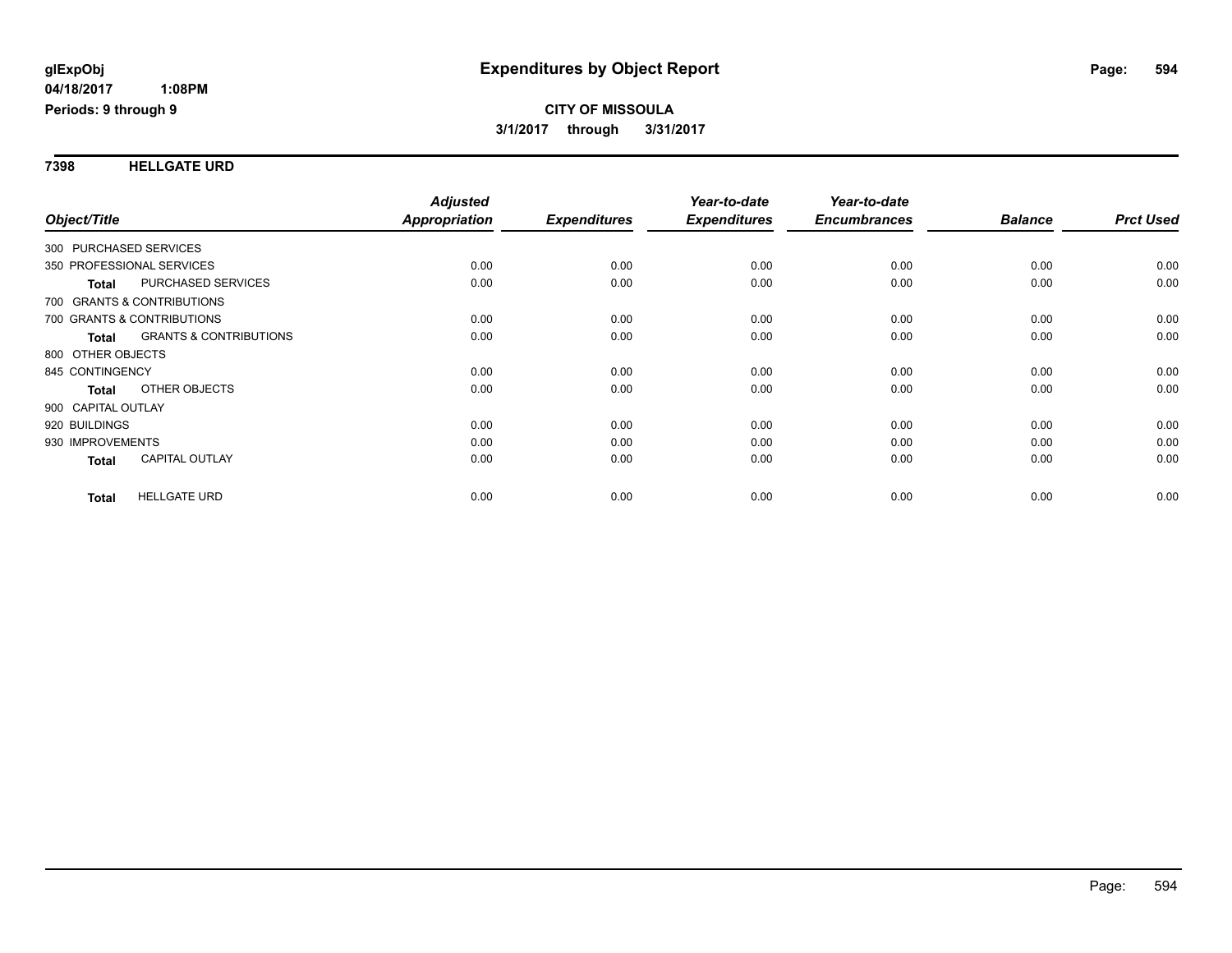#### **CITY OF MISSOULA 3/1/2017 through 3/31/2017**

# **7399 INTERMOUNTAIN BOND DEBT SERVICE**

**385 MRA**

|                                      |                      | <b>Adjusted</b>     |      | Year-to-date        | Year-to-date        |                |                  |
|--------------------------------------|----------------------|---------------------|------|---------------------|---------------------|----------------|------------------|
| Object/Title                         | <b>Appropriation</b> | <b>Expenditures</b> |      | <b>Expenditures</b> | <b>Encumbrances</b> | <b>Balance</b> | <b>Prct Used</b> |
| 500 FIXED CHARGES                    |                      |                     |      |                     |                     |                |                  |
| 550 MERCHANT SERVICE FEES            |                      | 0.00                | 0.00 | 0.00                | 0.00                | 0.00           | 0.00             |
| <b>FIXED CHARGES</b><br><b>Total</b> |                      | 0.00                | 0.00 | 0.00                | 0.00                | 0.00           | 0.00             |
| 600 DEBT SERVICE                     |                      |                     |      |                     |                     |                |                  |
| 610 PRINCIPAL                        |                      | 78,500.00           | 0.00 | 38,500.00           | 0.00                | 40,000.00      | 49.04            |
| 620 INTEREST / SERVICE FEES          |                      | 67.437.00           | 0.00 | 34.727.50           | 0.00                | 32.709.50      | 51.50            |
| <b>DEBT SERVICE</b><br><b>Total</b>  |                      | 145.937.00          | 0.00 | 73.227.50           | 0.00                | 72.709.50      | 50.18            |
| <b>MRA</b><br><b>Total</b>           |                      | 145.937.00          | 0.00 | 73.227.50           | 0.00                | 72.709.50      | 50.18            |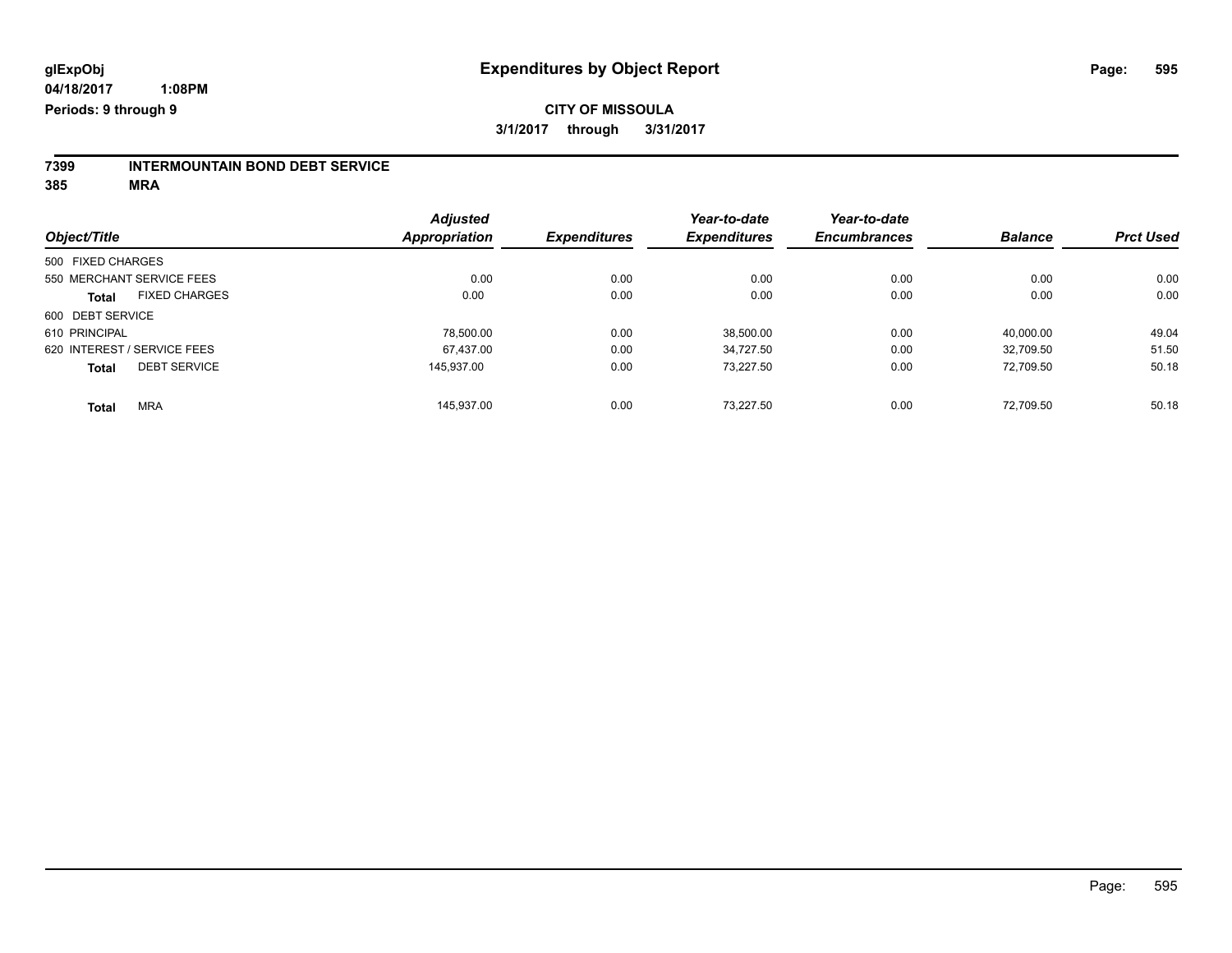#### **CITY OF MISSOULA 3/1/2017 through 3/31/2017**

# **7399 INTERMOUNTAIN BOND DEBT SERVICE**

#### **390 NON-DEPARTMENTAL**

| Object/Title                 | <b>Adjusted</b><br>Appropriation | <b>Expenditures</b> | Year-to-date<br><b>Expenditures</b> | Year-to-date<br><b>Encumbrances</b> | <b>Balance</b> | <b>Prct Used</b> |
|------------------------------|----------------------------------|---------------------|-------------------------------------|-------------------------------------|----------------|------------------|
| 800 OTHER OBJECTS            |                                  |                     |                                     |                                     |                |                  |
| 820 TRANSFERS TO OTHER FUNDS | 0.00                             | 0.00                | 0.00                                | 0.00                                | 0.00           | 0.00             |
| OTHER OBJECTS<br>Total       | 0.00                             | 0.00                | 0.00                                | 0.00                                | 0.00           | 0.00             |
| NON-DEPARTMENTAL<br>Tota     | 0.00                             | 0.00                | 0.00                                | 0.00                                | 0.00           | 0.00             |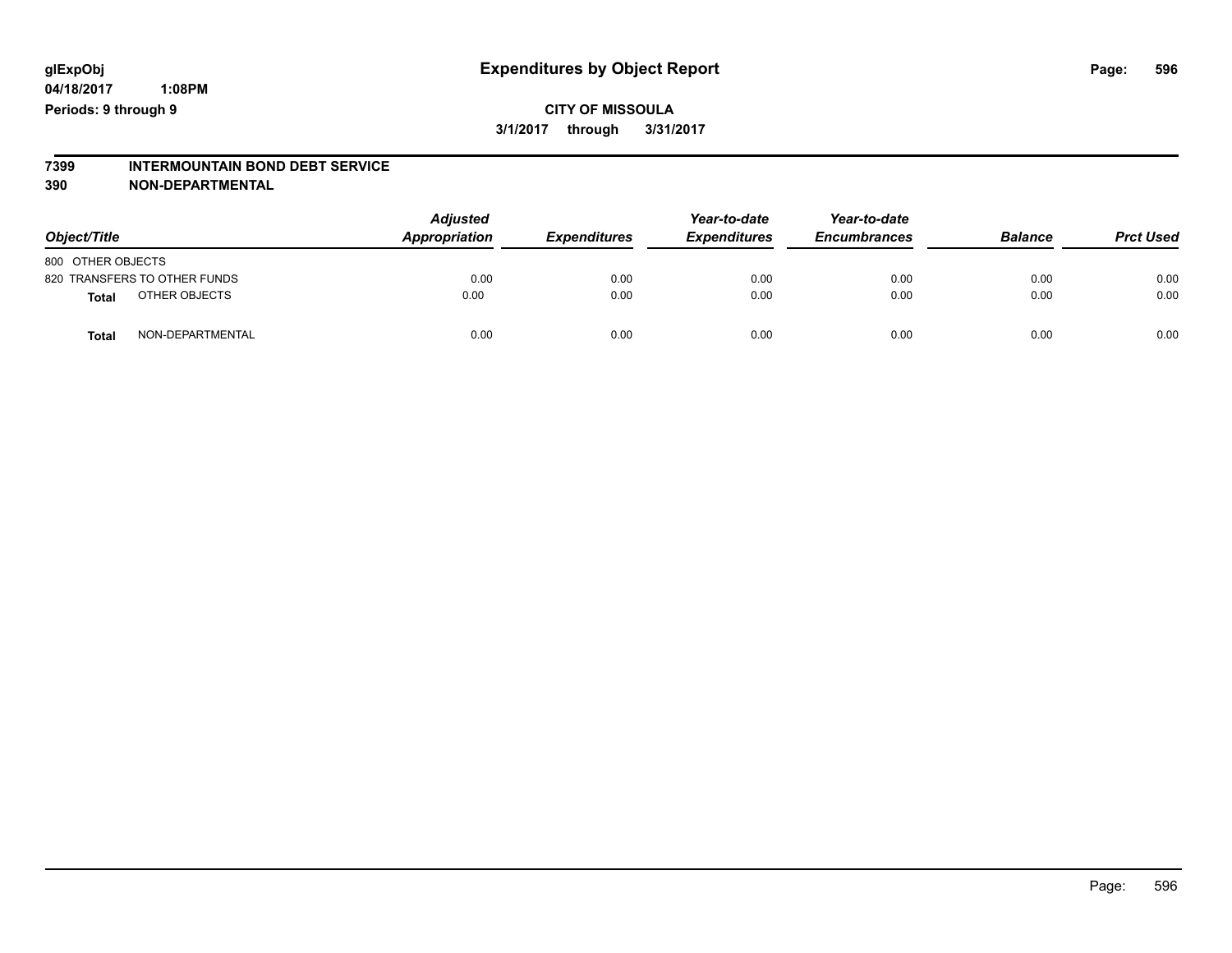## **CITY OF MISSOULA 3/1/2017 through 3/31/2017**

#### **7399 INTERMOUNTAIN BOND DEBT SERVICE**

| Object/Title      |                                 | <b>Adjusted</b><br><b>Appropriation</b> | <b>Expenditures</b> | Year-to-date<br><b>Expenditures</b> | Year-to-date<br><b>Encumbrances</b> | <b>Balance</b> | <b>Prct Used</b> |
|-------------------|---------------------------------|-----------------------------------------|---------------------|-------------------------------------|-------------------------------------|----------------|------------------|
| 500 FIXED CHARGES |                                 |                                         |                     |                                     |                                     |                |                  |
|                   |                                 |                                         |                     |                                     |                                     |                |                  |
|                   | 550 MERCHANT SERVICE FEES       | 0.00                                    | 0.00                | 0.00                                | 0.00                                | 0.00           | 0.00             |
| <b>Total</b>      | <b>FIXED CHARGES</b>            | 0.00                                    | 0.00                | 0.00                                | 0.00                                | 0.00           | 0.00             |
| 600 DEBT SERVICE  |                                 |                                         |                     |                                     |                                     |                |                  |
| 610 PRINCIPAL     |                                 | 78,500.00                               | 0.00                | 38,500.00                           | 0.00                                | 40,000.00      | 49.04            |
|                   | 620 INTEREST / SERVICE FEES     | 67.437.00                               | 0.00                | 34.727.50                           | 0.00                                | 32.709.50      | 51.50            |
| <b>Total</b>      | <b>DEBT SERVICE</b>             | 145,937.00                              | 0.00                | 73,227.50                           | 0.00                                | 72.709.50      | 50.18            |
| 800 OTHER OBJECTS |                                 |                                         |                     |                                     |                                     |                |                  |
|                   | 820 TRANSFERS TO OTHER FUNDS    | 0.00                                    | 0.00                | 0.00                                | 0.00                                | 0.00           | 0.00             |
| <b>Total</b>      | OTHER OBJECTS                   | 0.00                                    | 0.00                | 0.00                                | 0.00                                | 0.00           | 0.00             |
| <b>Total</b>      | INTERMOUNTAIN BOND DEBT SERVICE | 145,937.00                              | 0.00                | 73.227.50                           | 0.00                                | 72.709.50      | 50.18            |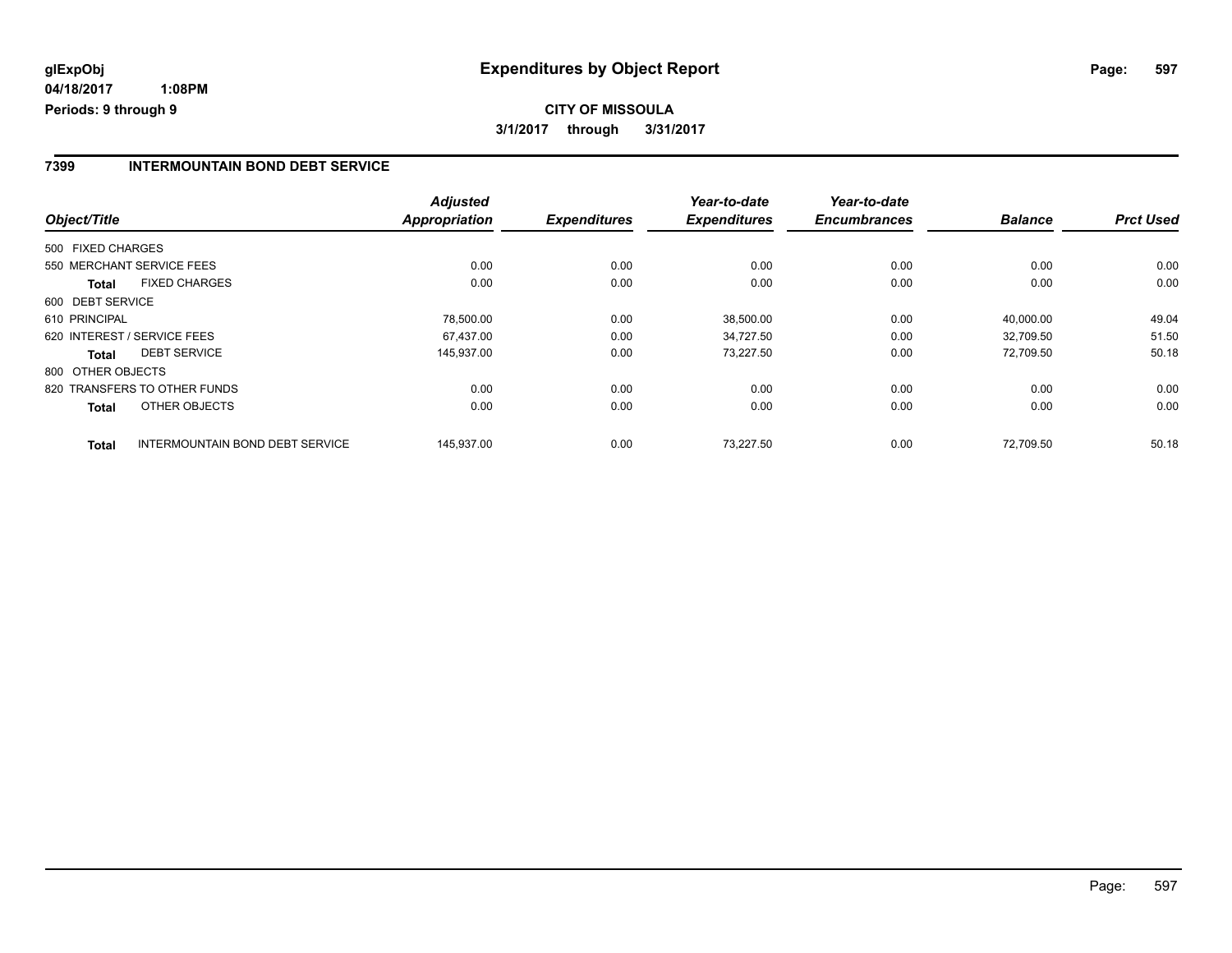**7400 FRONT ST BOND CLEARING**

**385 MRA**

|                              |                                   | <b>Adjusted</b> |                     | Year-to-date        | Year-to-date        |                |                  |
|------------------------------|-----------------------------------|-----------------|---------------------|---------------------|---------------------|----------------|------------------|
| Object/Title                 |                                   | Appropriation   | <b>Expenditures</b> | <b>Expenditures</b> | <b>Encumbrances</b> | <b>Balance</b> | <b>Prct Used</b> |
| 500 FIXED CHARGES            |                                   |                 |                     |                     |                     |                |                  |
| 550 MERCHANT SERVICE FEES    |                                   | 0.00            | 0.00                | 0.00                | 0.00                | 0.00           | 0.00             |
| <b>Total</b>                 | <b>FIXED CHARGES</b>              | 0.00            | 0.00                | 0.00                | 0.00                | 0.00           | 0.00             |
| 700 GRANTS & CONTRIBUTIONS   |                                   |                 |                     |                     |                     |                |                  |
| 700 GRANTS & CONTRIBUTIONS   |                                   | 0.00            | 0.00                | 0.00                | 0.00                | 0.00           | 0.00             |
| <b>Total</b>                 | <b>GRANTS &amp; CONTRIBUTIONS</b> | 0.00            | 0.00                | 0.00                | 0.00                | 0.00           | 0.00             |
| 800 OTHER OBJECTS            |                                   |                 |                     |                     |                     |                |                  |
| 820 TRANSFERS TO OTHER FUNDS |                                   | 616.443.00      | 0.00                | 243.680.74          | 0.00                | 372.762.26     | 39.53            |
| <b>Total</b>                 | OTHER OBJECTS                     | 616,443.00      | 0.00                | 243,680.74          | 0.00                | 372,762.26     | 39.53            |
| <b>MRA</b><br><b>Total</b>   |                                   | 616.443.00      | 0.00                | 243.680.74          | 0.00                | 372.762.26     | 39.53            |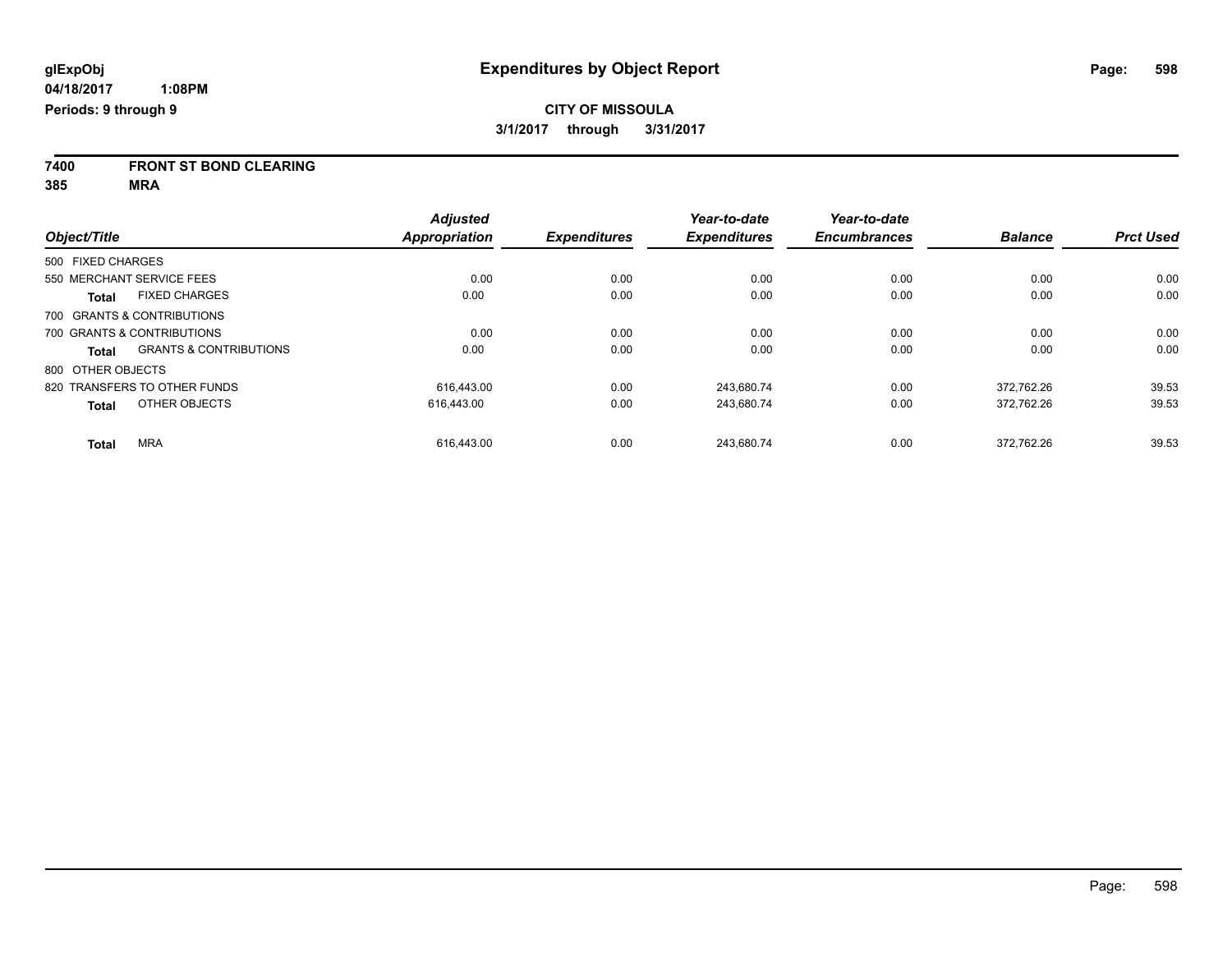## **CITY OF MISSOULA 3/1/2017 through 3/31/2017**

#### **7400 FRONT ST BOND CLEARING**

| Object/Title                                      | <b>Adjusted</b><br>Appropriation | <b>Expenditures</b> | Year-to-date<br><b>Expenditures</b> | Year-to-date<br><b>Encumbrances</b> | <b>Balance</b> | <b>Prct Used</b> |
|---------------------------------------------------|----------------------------------|---------------------|-------------------------------------|-------------------------------------|----------------|------------------|
| 500 FIXED CHARGES                                 |                                  |                     |                                     |                                     |                |                  |
| 550 MERCHANT SERVICE FEES                         | 0.00                             | 0.00                | 0.00                                | 0.00                                | 0.00           | 0.00             |
| <b>FIXED CHARGES</b><br><b>Total</b>              | 0.00                             | 0.00                | 0.00                                | 0.00                                | 0.00           | 0.00             |
| 700 GRANTS & CONTRIBUTIONS                        |                                  |                     |                                     |                                     |                |                  |
| 700 GRANTS & CONTRIBUTIONS                        | 0.00                             | 0.00                | 0.00                                | 0.00                                | 0.00           | 0.00             |
| <b>GRANTS &amp; CONTRIBUTIONS</b><br><b>Total</b> | 0.00                             | 0.00                | 0.00                                | 0.00                                | 0.00           | 0.00             |
| 800 OTHER OBJECTS                                 |                                  |                     |                                     |                                     |                |                  |
| 820 TRANSFERS TO OTHER FUNDS                      | 616.443.00                       | 0.00                | 243.680.74                          | 0.00                                | 372.762.26     | 39.53            |
| OTHER OBJECTS<br><b>Total</b>                     | 616.443.00                       | 0.00                | 243.680.74                          | 0.00                                | 372.762.26     | 39.53            |
| <b>FRONT ST BOND CLEARING</b><br><b>Total</b>     | 616.443.00                       | 0.00                | 243.680.74                          | 0.00                                | 372.762.26     | 39.53            |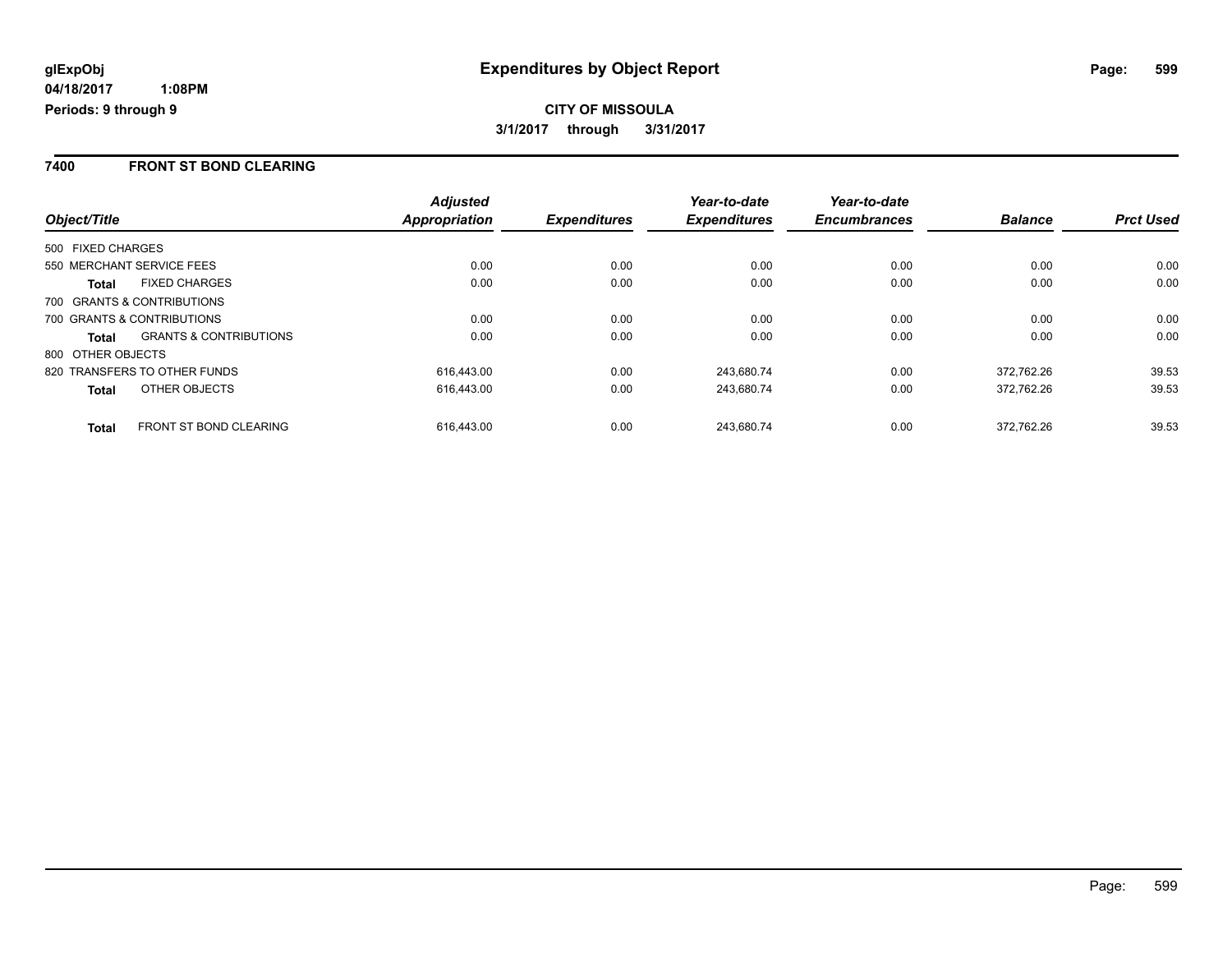**7401 FRONT ST PARKING STRUCTURE**

**385 MRA**

|                   |                              | <b>Adjusted</b>      |                     | Year-to-date        | Year-to-date        |                |                  |
|-------------------|------------------------------|----------------------|---------------------|---------------------|---------------------|----------------|------------------|
| Object/Title      |                              | <b>Appropriation</b> | <b>Expenditures</b> | <b>Expenditures</b> | <b>Encumbrances</b> | <b>Balance</b> | <b>Prct Used</b> |
|                   | 300 PURCHASED SERVICES       |                      |                     |                     |                     |                |                  |
|                   | 390 OTHER PURCHASED SERVICES | 0.00                 | 0.00                | 0.00                | 0.00                | 0.00           | 0.00             |
| <b>Total</b>      | PURCHASED SERVICES           | 0.00                 | 0.00                | 0.00                | 0.00                | 0.00           | 0.00             |
| 500 FIXED CHARGES |                              |                      |                     |                     |                     |                |                  |
|                   | 550 MERCHANT SERVICE FEES    | 0.00                 | 0.00                | 0.00                | 0.00                | 0.00           | 0.00             |
| <b>Total</b>      | <b>FIXED CHARGES</b>         | 0.00                 | 0.00                | 0.00                | 0.00                | 0.00           | 0.00             |
| 600 DEBT SERVICE  |                              |                      |                     |                     |                     |                |                  |
| 610 PRINCIPAL     |                              | 74,000.00            | 0.00                | 100,000.00          | 0.00                | $-26,000.00$   | 135.14           |
|                   | 620 INTEREST / SERVICE FEES  | 132,340.00           | 0.00                | 54,145.00           | 0.00                | 78,195.00      | 40.91            |
| <b>Total</b>      | <b>DEBT SERVICE</b>          | 206,340.00           | 0.00                | 154,145.00          | 0.00                | 52,195.00      | 74.70            |
| 800 OTHER OBJECTS |                              |                      |                     |                     |                     |                |                  |
|                   | 820 TRANSFERS TO OTHER FUNDS | 0.00                 | 0.00                | 0.00                | 0.00                | 0.00           | 0.00             |
| <b>Total</b>      | OTHER OBJECTS                | 0.00                 | 0.00                | 0.00                | 0.00                | 0.00           | 0.00             |
| <b>Total</b>      | <b>MRA</b>                   | 206,340.00           | 0.00                | 154,145.00          | 0.00                | 52,195.00      | 74.70            |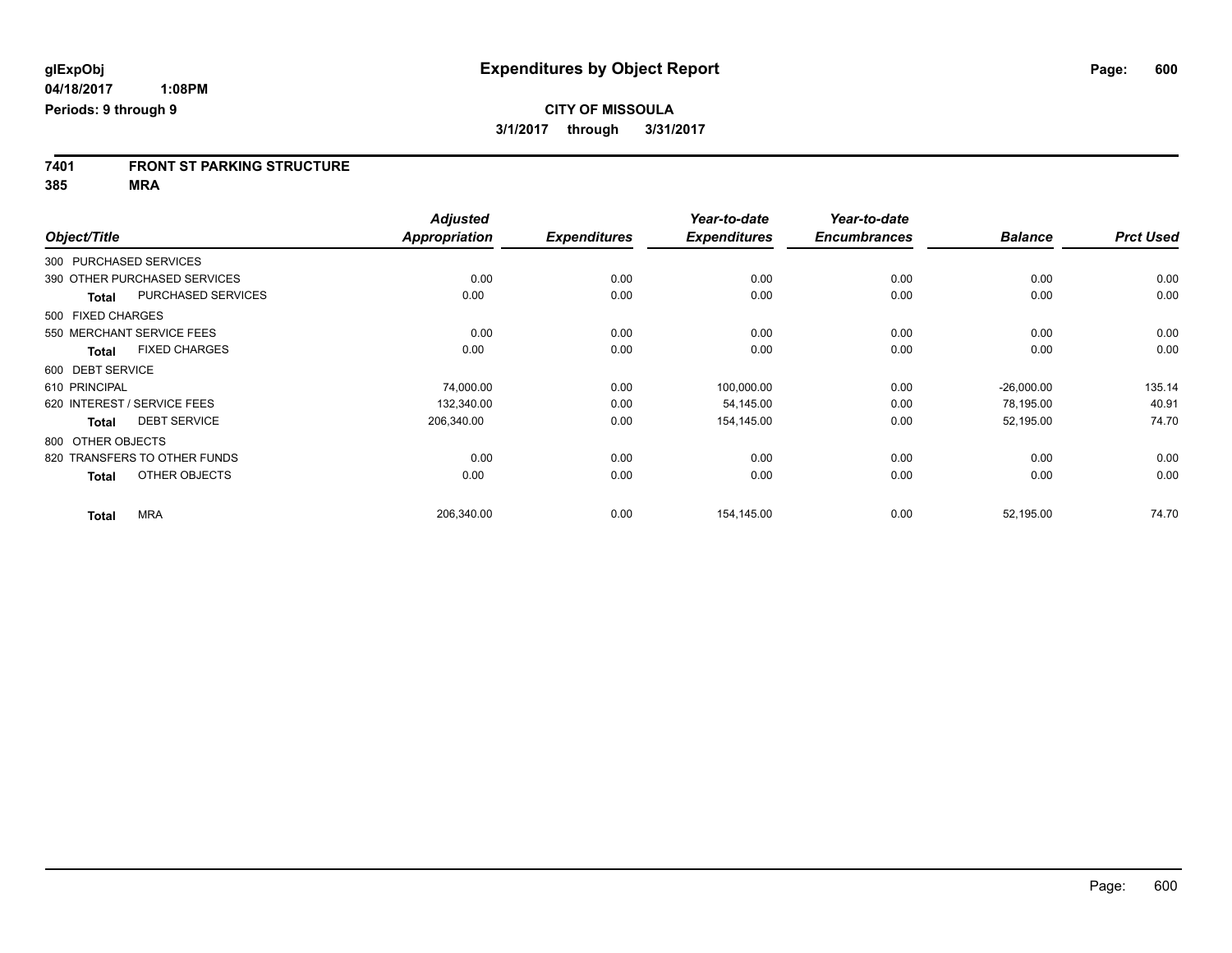## **CITY OF MISSOULA 3/1/2017 through 3/31/2017**

#### **7401 FRONT ST PARKING STRUCTURE**

|                        |                                   | <b>Adjusted</b>      |                     | Year-to-date        | Year-to-date        |                |                  |
|------------------------|-----------------------------------|----------------------|---------------------|---------------------|---------------------|----------------|------------------|
| Object/Title           |                                   | <b>Appropriation</b> | <b>Expenditures</b> | <b>Expenditures</b> | <b>Encumbrances</b> | <b>Balance</b> | <b>Prct Used</b> |
| 300 PURCHASED SERVICES |                                   |                      |                     |                     |                     |                |                  |
|                        | 390 OTHER PURCHASED SERVICES      | 0.00                 | 0.00                | 0.00                | 0.00                | 0.00           | 0.00             |
| <b>Total</b>           | <b>PURCHASED SERVICES</b>         | 0.00                 | 0.00                | 0.00                | 0.00                | 0.00           | 0.00             |
| 500 FIXED CHARGES      |                                   |                      |                     |                     |                     |                |                  |
|                        | 550 MERCHANT SERVICE FEES         | 0.00                 | 0.00                | 0.00                | 0.00                | 0.00           | 0.00             |
| Total                  | <b>FIXED CHARGES</b>              | 0.00                 | 0.00                | 0.00                | 0.00                | 0.00           | 0.00             |
| 600 DEBT SERVICE       |                                   |                      |                     |                     |                     |                |                  |
| 610 PRINCIPAL          |                                   | 74,000.00            | 0.00                | 100,000.00          | 0.00                | $-26,000.00$   | 135.14           |
|                        | 620 INTEREST / SERVICE FEES       | 132,340.00           | 0.00                | 54,145.00           | 0.00                | 78,195.00      | 40.91            |
| <b>Total</b>           | <b>DEBT SERVICE</b>               | 206,340.00           | 0.00                | 154,145.00          | 0.00                | 52,195.00      | 74.70            |
| 800 OTHER OBJECTS      |                                   |                      |                     |                     |                     |                |                  |
|                        | 820 TRANSFERS TO OTHER FUNDS      | 0.00                 | 0.00                | 0.00                | 0.00                | 0.00           | 0.00             |
| <b>Total</b>           | OTHER OBJECTS                     | 0.00                 | 0.00                | 0.00                | 0.00                | 0.00           | 0.00             |
| <b>Total</b>           | <b>FRONT ST PARKING STRUCTURE</b> | 206,340.00           | 0.00                | 154,145.00          | 0.00                | 52,195.00      | 74.70            |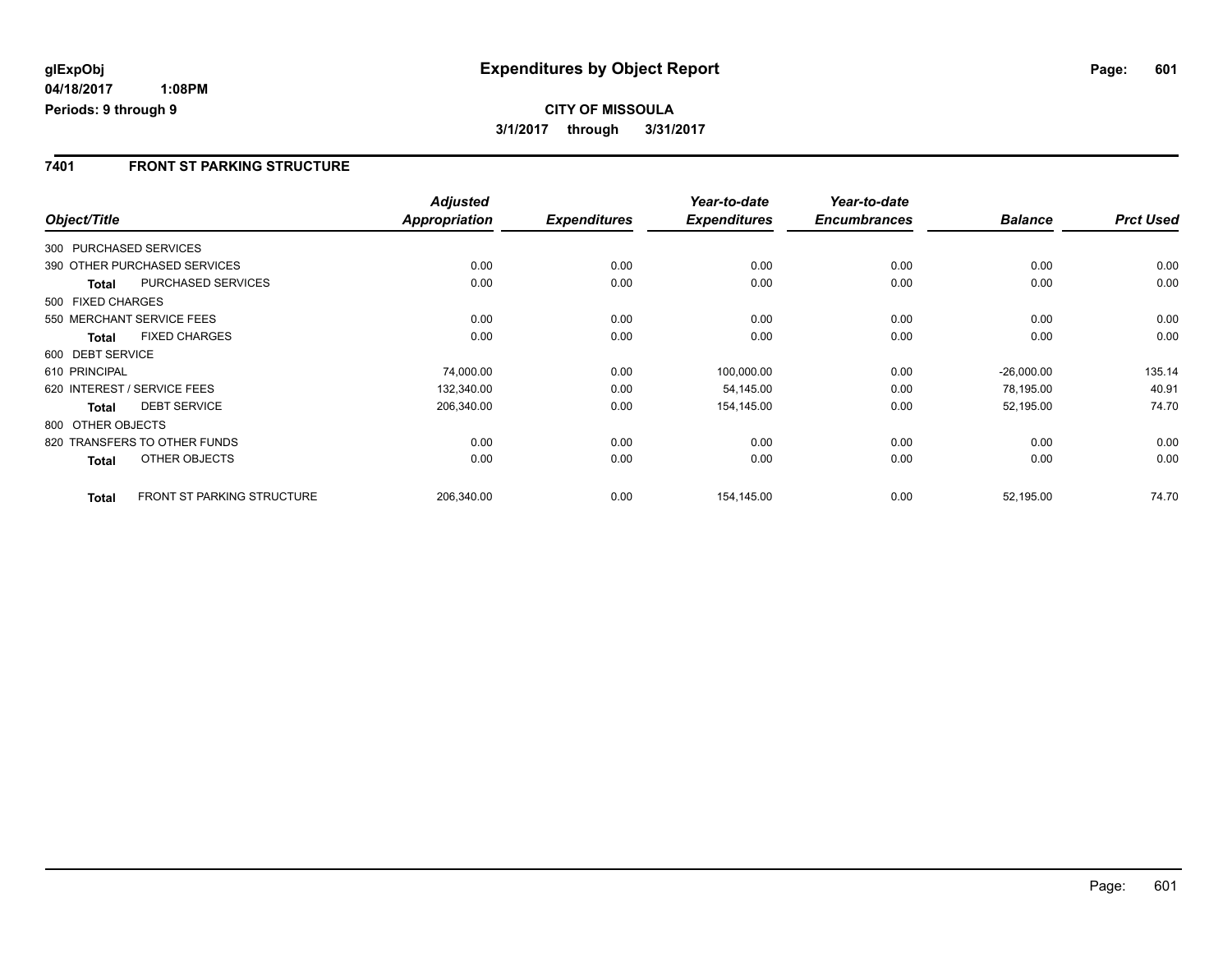# **7402 FRONT ST SUBORDINATE LIEN NOTE**

**385 MRA**

|                   |                                   | <b>Adjusted</b>      |                     | Year-to-date        | Year-to-date        |                |                  |
|-------------------|-----------------------------------|----------------------|---------------------|---------------------|---------------------|----------------|------------------|
| Object/Title      |                                   | <b>Appropriation</b> | <b>Expenditures</b> | <b>Expenditures</b> | <b>Encumbrances</b> | <b>Balance</b> | <b>Prct Used</b> |
| 500 FIXED CHARGES |                                   |                      |                     |                     |                     |                |                  |
|                   | 550 MERCHANT SERVICE FEES         | 0.00                 | 0.00                | 0.00                | 0.00                | 0.00           | 0.00             |
| <b>Total</b>      | <b>FIXED CHARGES</b>              | 0.00                 | 0.00                | 0.00                | 0.00                | 0.00           | 0.00             |
| 600 DEBT SERVICE  |                                   |                      |                     |                     |                     |                |                  |
| 610 PRINCIPAL     |                                   | 34,930.00            | 0.00                | 37,217.80           | 0.00                | $-2,287.80$    | 106.55           |
|                   | 620 INTEREST / SERVICE FEES       | 96,231.00            | 0.00                | 48,780.68           | 0.00                | 47,450.32      | 50.69            |
| <b>Total</b>      | <b>DEBT SERVICE</b>               | 131,161.00           | 0.00                | 85,998.48           | 0.00                | 45,162.52      | 65.57            |
|                   | 700 GRANTS & CONTRIBUTIONS        |                      |                     |                     |                     |                |                  |
|                   | 700 GRANTS & CONTRIBUTIONS        | 0.00                 | 0.00                | 0.00                | 0.00                | 0.00           | 0.00             |
| <b>Total</b>      | <b>GRANTS &amp; CONTRIBUTIONS</b> | 0.00                 | 0.00                | 0.00                | 0.00                | 0.00           | 0.00             |
| 800 OTHER OBJECTS |                                   |                      |                     |                     |                     |                |                  |
|                   | 820 TRANSFERS TO OTHER FUNDS      | 0.00                 | 0.00                | 0.00                | 0.00                | 0.00           | 0.00             |
| <b>Total</b>      | OTHER OBJECTS                     | 0.00                 | 0.00                | 0.00                | 0.00                | 0.00           | 0.00             |
| <b>Total</b>      | <b>MRA</b>                        | 131,161.00           | 0.00                | 85,998.48           | 0.00                | 45,162.52      | 65.57            |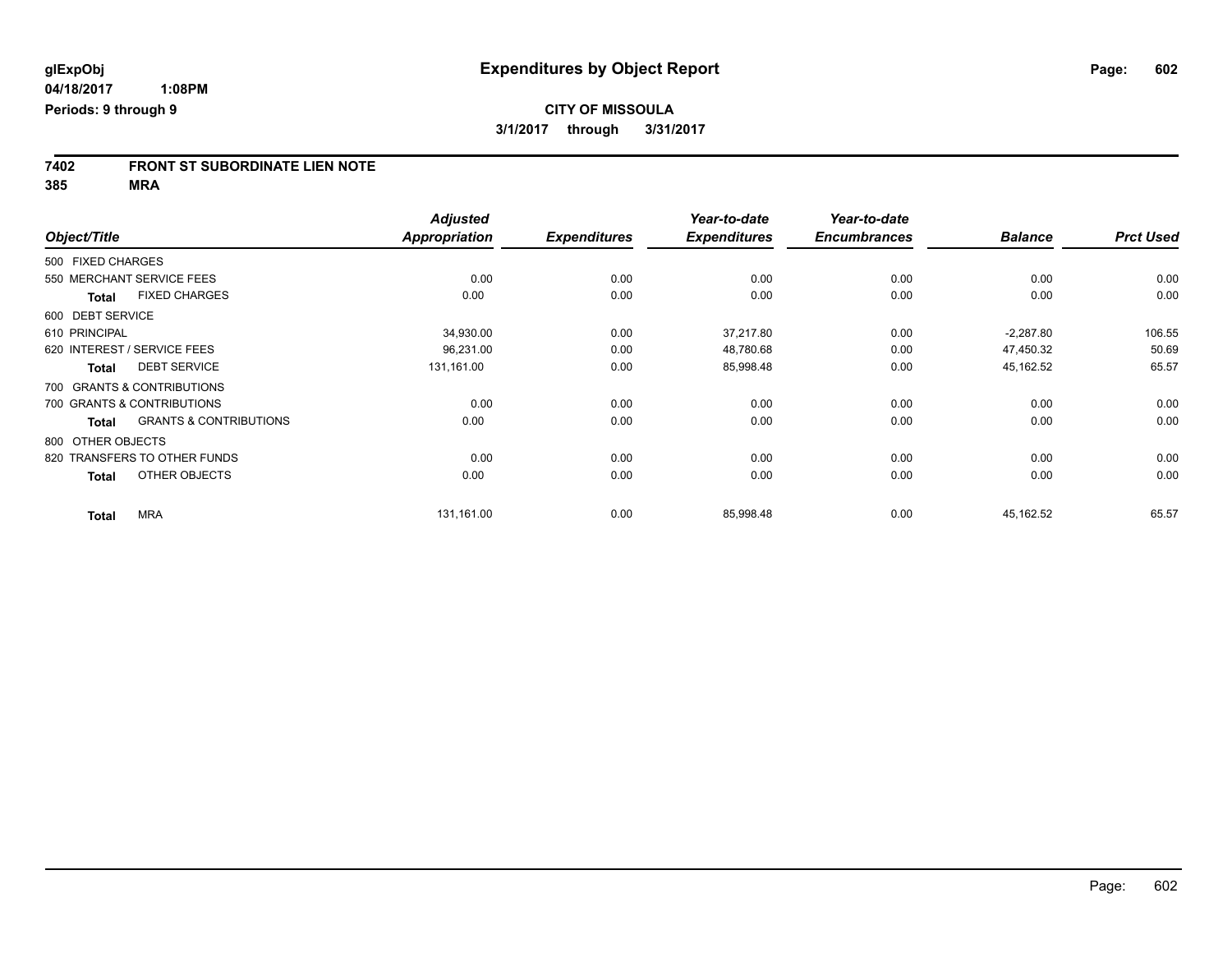## **CITY OF MISSOULA 3/1/2017 through 3/31/2017**

#### **7402 FRONT ST SUBORDINATE LIEN NOTE**

|                   |                                       | <b>Adjusted</b> |                     | Year-to-date        | Year-to-date        |                |                  |
|-------------------|---------------------------------------|-----------------|---------------------|---------------------|---------------------|----------------|------------------|
| Object/Title      |                                       | Appropriation   | <b>Expenditures</b> | <b>Expenditures</b> | <b>Encumbrances</b> | <b>Balance</b> | <b>Prct Used</b> |
| 500 FIXED CHARGES |                                       |                 |                     |                     |                     |                |                  |
|                   | 550 MERCHANT SERVICE FEES             | 0.00            | 0.00                | 0.00                | 0.00                | 0.00           | 0.00             |
| <b>Total</b>      | <b>FIXED CHARGES</b>                  | 0.00            | 0.00                | 0.00                | 0.00                | 0.00           | 0.00             |
| 600 DEBT SERVICE  |                                       |                 |                     |                     |                     |                |                  |
| 610 PRINCIPAL     |                                       | 34,930.00       | 0.00                | 37,217.80           | 0.00                | $-2.287.80$    | 106.55           |
|                   | 620 INTEREST / SERVICE FEES           | 96,231.00       | 0.00                | 48,780.68           | 0.00                | 47,450.32      | 50.69            |
| <b>Total</b>      | <b>DEBT SERVICE</b>                   | 131,161.00      | 0.00                | 85,998.48           | 0.00                | 45,162.52      | 65.57            |
|                   | 700 GRANTS & CONTRIBUTIONS            |                 |                     |                     |                     |                |                  |
|                   | 700 GRANTS & CONTRIBUTIONS            | 0.00            | 0.00                | 0.00                | 0.00                | 0.00           | 0.00             |
| <b>Total</b>      | <b>GRANTS &amp; CONTRIBUTIONS</b>     | 0.00            | 0.00                | 0.00                | 0.00                | 0.00           | 0.00             |
| 800 OTHER OBJECTS |                                       |                 |                     |                     |                     |                |                  |
|                   | 820 TRANSFERS TO OTHER FUNDS          | 0.00            | 0.00                | 0.00                | 0.00                | 0.00           | 0.00             |
| <b>Total</b>      | OTHER OBJECTS                         | 0.00            | 0.00                | 0.00                | 0.00                | 0.00           | 0.00             |
| <b>Total</b>      | <b>FRONT ST SUBORDINATE LIEN NOTE</b> | 131,161.00      | 0.00                | 85,998.48           | 0.00                | 45,162.52      | 65.57            |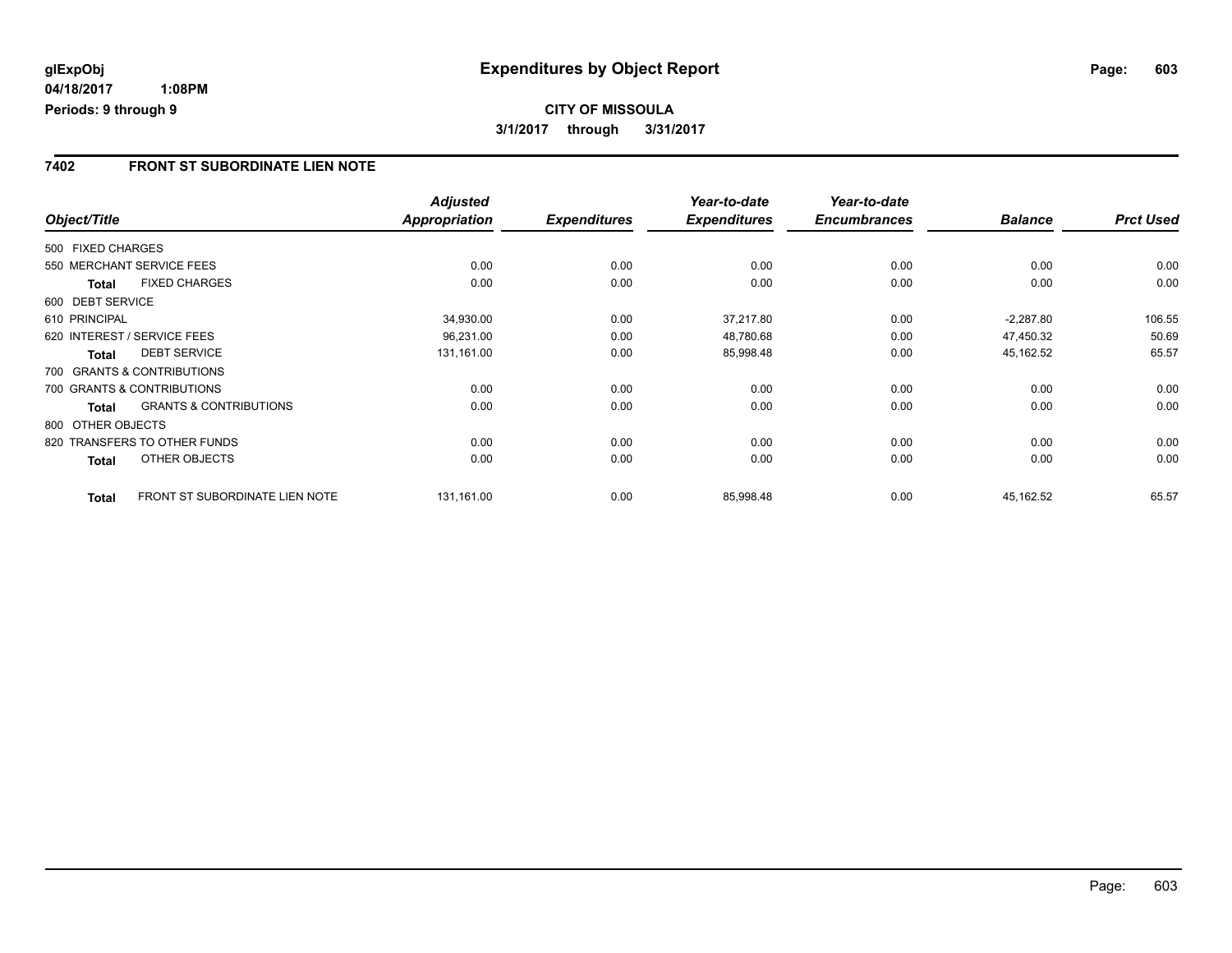# **glExpObj Expenditures by Object Report Page: 604**

**04/18/2017 1:08PM Periods: 9 through 9**

# **7447 COURT COLLECTED PARKING FINES**

**230 MUNICIPAL COURT**

|                                        | <b>Adjusted</b> |                     | Year-to-date        | Year-to-date        |                |                  |
|----------------------------------------|-----------------|---------------------|---------------------|---------------------|----------------|------------------|
| Object/Title                           | Appropriation   | <b>Expenditures</b> | <b>Expenditures</b> | <b>Encumbrances</b> | <b>Balance</b> | <b>Prct Used</b> |
| 500 FIXED CHARGES                      |                 |                     |                     |                     |                |                  |
| 500 FIXED CHARGES                      | 0.00            | 0.00                | 0.00                | 0.00                | 0.00           | 0.00             |
| 550 MERCHANT SERVICE FEES              | 0.00            | 0.00                | 0.00                | 0.00                | 0.00           | 0.00             |
| <b>FIXED CHARGES</b><br><b>Total</b>   | 0.00            | 0.00                | 0.00                | 0.00                | 0.00           | 0.00             |
| <b>MUNICIPAL COURT</b><br><b>Total</b> | 0.00            | 0.00                | 0.00                | 0.00                | 0.00           | 0.00             |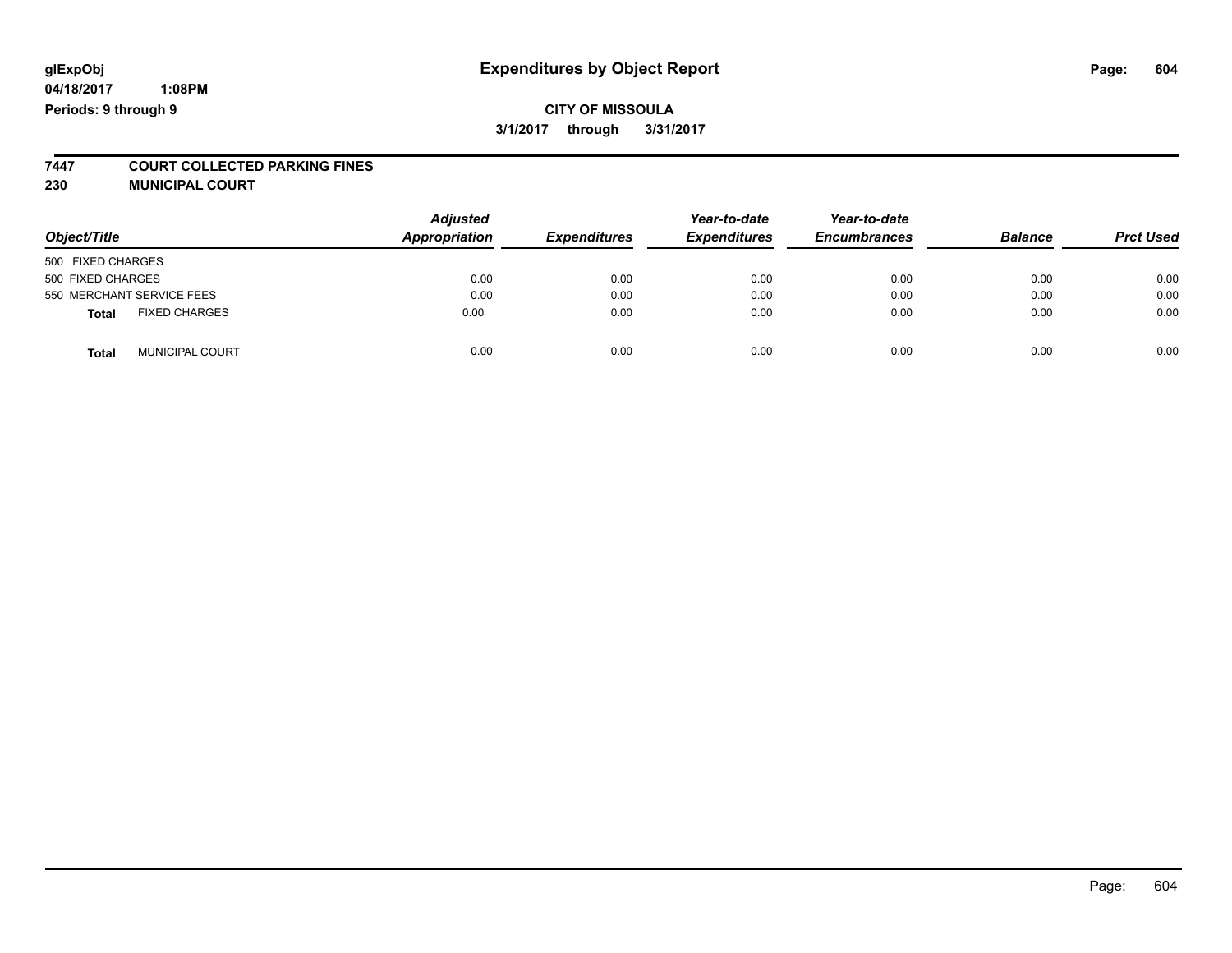# **glExpObj Expenditures by Object Report Page: 605**

**04/18/2017 1:08PM Periods: 9 through 9**

#### **7447 COURT COLLECTED PARKING FINES**

| Object/Title                                         | <b>Adjusted</b><br>Appropriation | <b>Expenditures</b> | Year-to-date<br><b>Expenditures</b> | Year-to-date<br><b>Encumbrances</b> | <b>Balance</b> | <b>Prct Used</b> |
|------------------------------------------------------|----------------------------------|---------------------|-------------------------------------|-------------------------------------|----------------|------------------|
| 500 FIXED CHARGES                                    |                                  |                     |                                     |                                     |                |                  |
| 500 FIXED CHARGES                                    | 0.00                             | 0.00                | 0.00                                | 0.00                                | 0.00           | 0.00             |
| 550 MERCHANT SERVICE FEES                            | 0.00                             | 0.00                | 0.00                                | 0.00                                | 0.00           | 0.00             |
| <b>FIXED CHARGES</b><br>Total                        | 0.00                             | 0.00                | 0.00                                | 0.00                                | 0.00           | 0.00             |
| <b>COURT COLLECTED PARKING FINES</b><br><b>Total</b> | 0.00                             | 0.00                | 0.00                                | 0.00                                | 0.00           | 0.00             |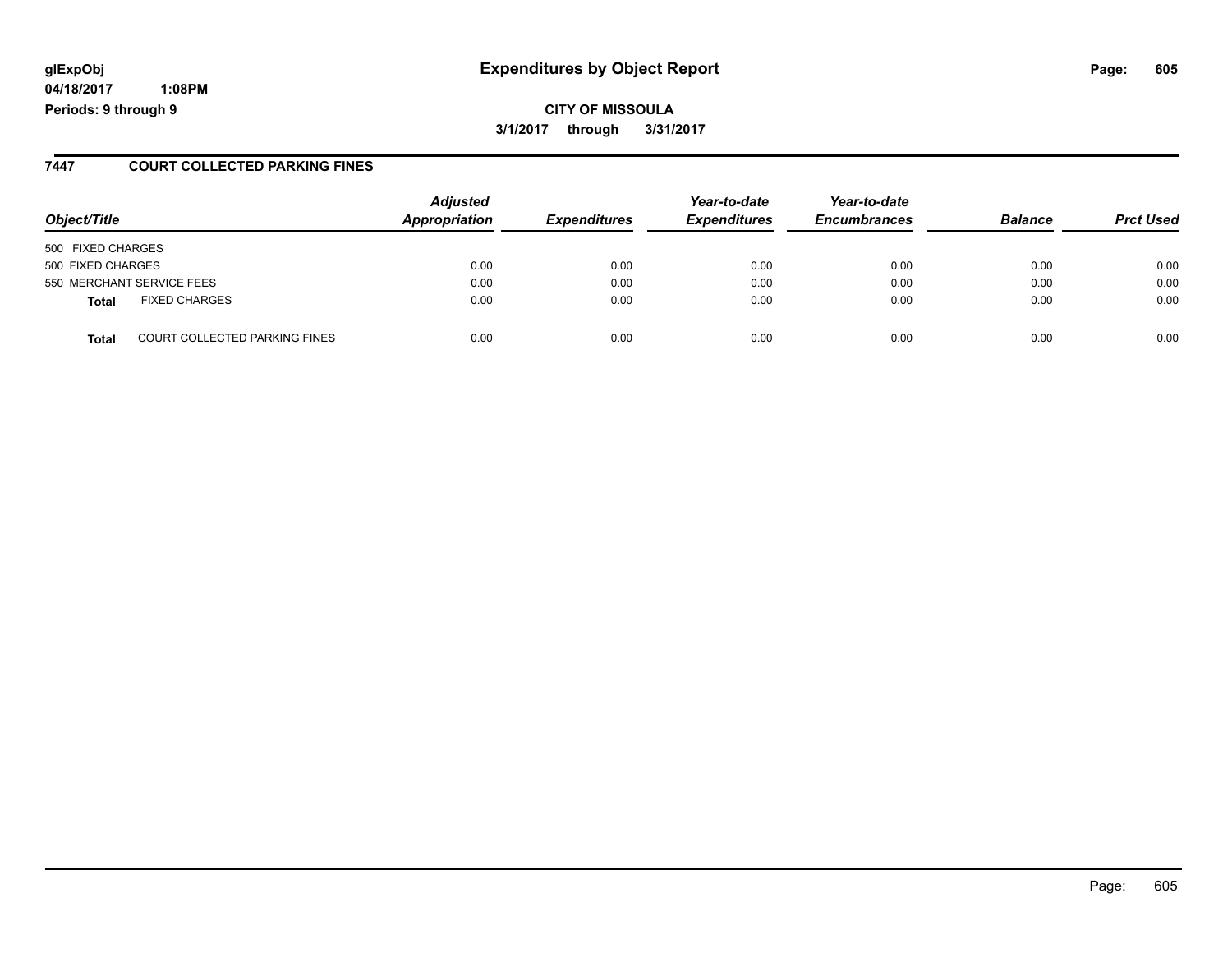**7458 COURT SURCHARGE**

**230 MUNICIPAL COURT**

|                                        | <b>Adjusted</b> |                     | Year-to-date        | Year-to-date        |                |                  |
|----------------------------------------|-----------------|---------------------|---------------------|---------------------|----------------|------------------|
| Object/Title                           | Appropriation   | <b>Expenditures</b> | <b>Expenditures</b> | <b>Encumbrances</b> | <b>Balance</b> | <b>Prct Used</b> |
| 500 FIXED CHARGES                      |                 |                     |                     |                     |                |                  |
| 500 FIXED CHARGES                      | 0.00            | 0.00                | 0.00                | 0.00                | 0.00           | 0.00             |
| 550 MERCHANT SERVICE FEES              | 0.00            | 0.00                | 0.00                | 0.00                | 0.00           | 0.00             |
| <b>FIXED CHARGES</b><br><b>Total</b>   | 0.00            | 0.00                | 0.00                | 0.00                | 0.00           | 0.00             |
| <b>MUNICIPAL COURT</b><br><b>Total</b> | 0.00            | 0.00                | 0.00                | 0.00                | 0.00           | 0.00             |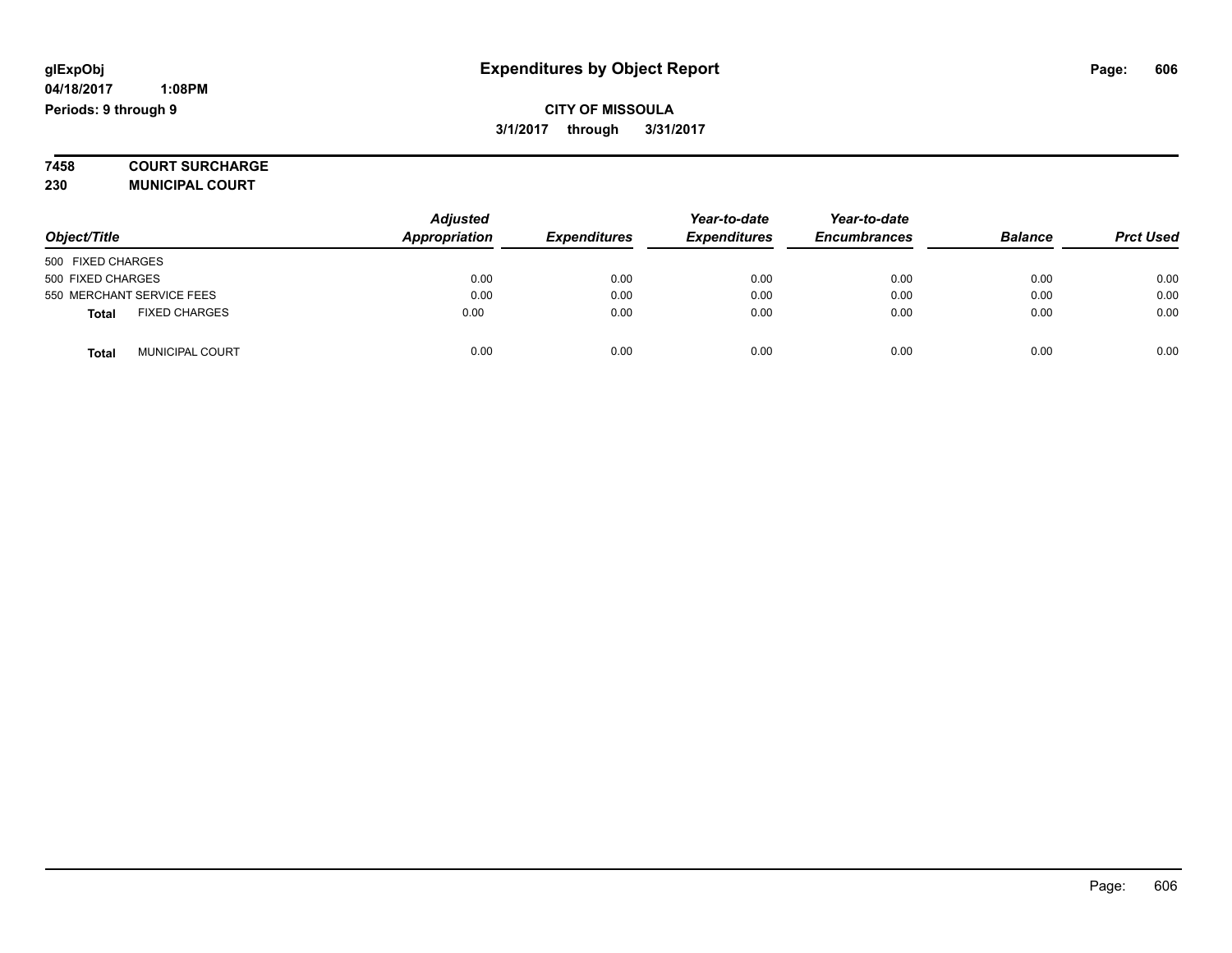**7458 COURT SURCHARGE**

| Object/Title                           | <b>Adjusted</b><br><b>Appropriation</b> | <b>Expenditures</b> | Year-to-date<br><b>Expenditures</b> | Year-to-date<br><b>Encumbrances</b> | <b>Balance</b> | <b>Prct Used</b> |
|----------------------------------------|-----------------------------------------|---------------------|-------------------------------------|-------------------------------------|----------------|------------------|
| 500 FIXED CHARGES                      |                                         |                     |                                     |                                     |                |                  |
| 500 FIXED CHARGES                      | 0.00                                    | 0.00                | 0.00                                | 0.00                                | 0.00           | 0.00             |
| 550 MERCHANT SERVICE FEES              | 0.00                                    | 0.00                | 0.00                                | 0.00                                | 0.00           | 0.00             |
| <b>FIXED CHARGES</b><br><b>Total</b>   | 0.00                                    | 0.00                | 0.00                                | 0.00                                | 0.00           | 0.00             |
| <b>COURT SURCHARGE</b><br><b>Total</b> | 0.00                                    | 0.00                | 0.00                                | 0.00                                | 0.00           | 0.00             |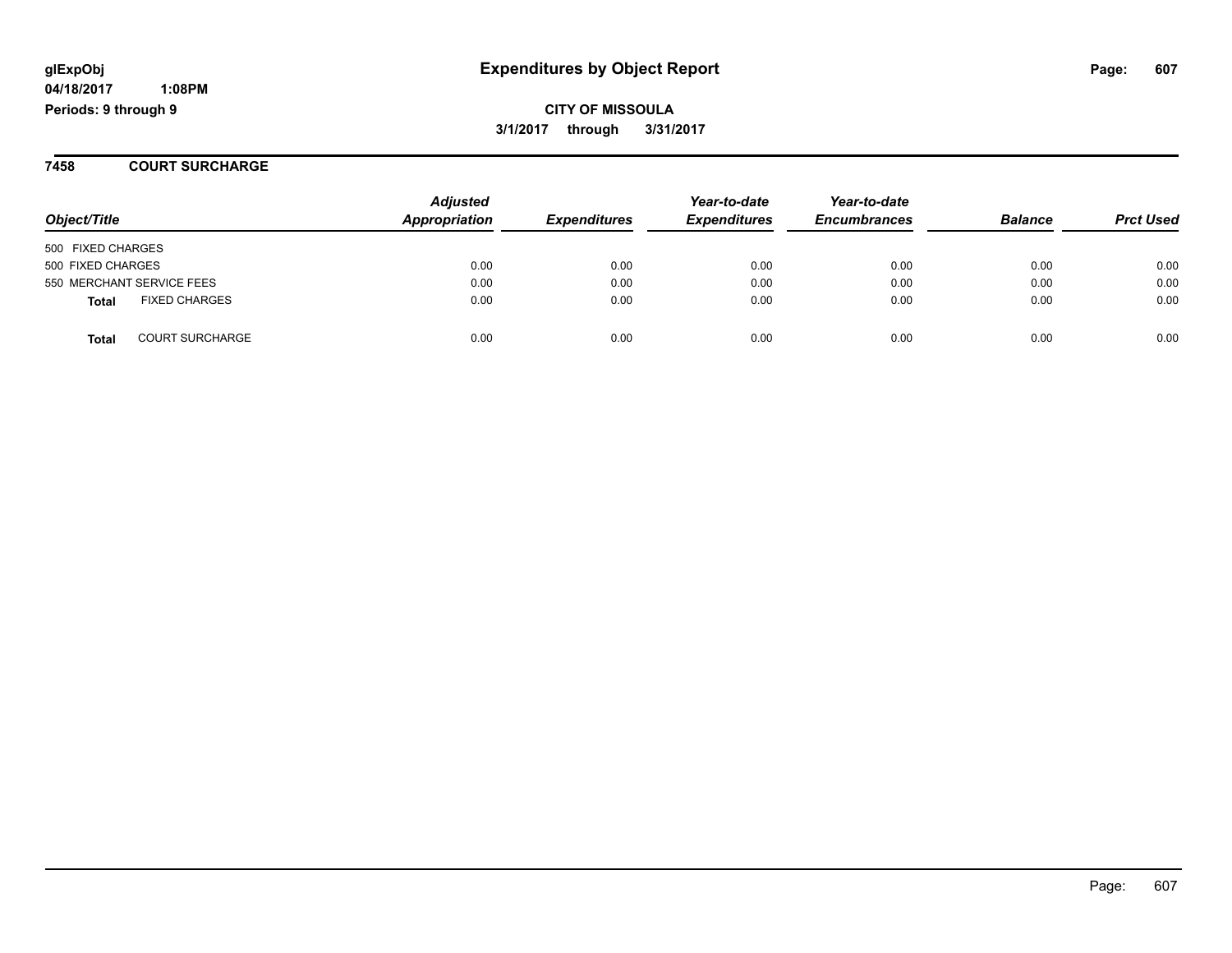**7469 PUBLIC DEFENDER FEES 230 MUNICIPAL COURT**

| Object/Title                   | <b>Adjusted</b><br><b>Appropriation</b> | <b>Expenditures</b> | Year-to-date<br><b>Expenditures</b> | Year-to-date<br><b>Encumbrances</b> | <b>Balance</b> | <b>Prct Used</b> |
|--------------------------------|-----------------------------------------|---------------------|-------------------------------------|-------------------------------------|----------------|------------------|
| 500 FIXED CHARGES              |                                         |                     |                                     |                                     |                |                  |
| 500 FIXED CHARGES              | 0.00                                    | 0.00                | 0.00                                | 0.00                                | 0.00           | 0.00             |
| 550 MERCHANT SERVICE FEES      | 0.00                                    | 0.00                | 0.00                                | 0.00                                | 0.00           | 0.00             |
| <b>FIXED CHARGES</b><br>Total  | 0.00                                    | 0.00                | 0.00                                | 0.00                                | 0.00           | 0.00             |
| <b>MUNICIPAL COURT</b><br>Tota | 0.00                                    | 0.00                | 0.00                                | 0.00                                | 0.00           | 0.00             |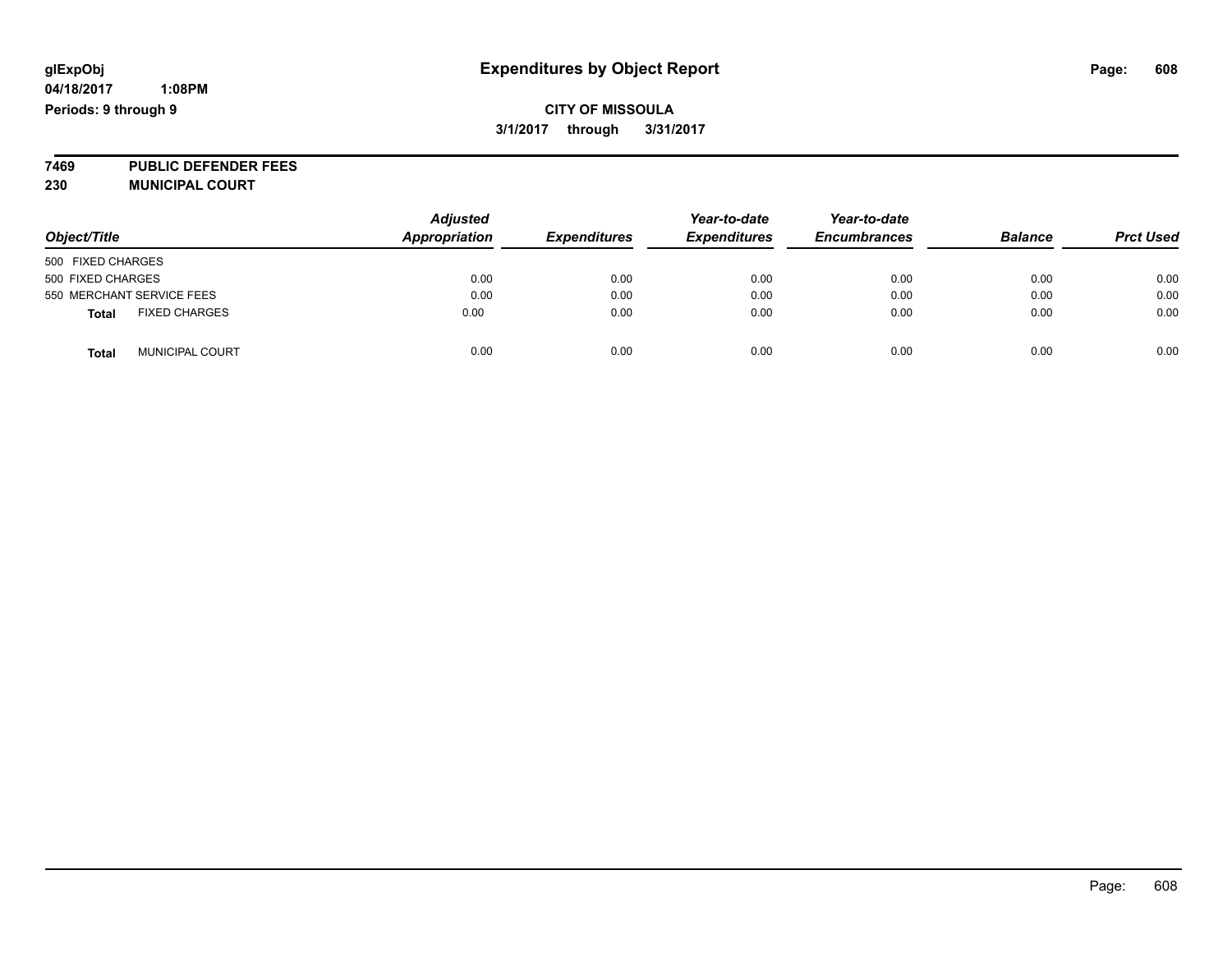# **glExpObj Expenditures by Object Report Page: 609**

**04/18/2017 1:08PM Periods: 9 through 9**

**3/1/2017 through 3/31/2017**

#### **7469 PUBLIC DEFENDER FEES**

| Object/Title                         | <b>Adjusted</b><br>Appropriation | <b>Expenditures</b> | Year-to-date<br><b>Expenditures</b> | Year-to-date<br><b>Encumbrances</b> | <b>Balance</b> | <b>Prct Used</b> |
|--------------------------------------|----------------------------------|---------------------|-------------------------------------|-------------------------------------|----------------|------------------|
| 500 FIXED CHARGES                    |                                  |                     |                                     |                                     |                |                  |
| 500 FIXED CHARGES                    | 0.00                             | 0.00                | 0.00                                | 0.00                                | 0.00           | 0.00             |
| 550 MERCHANT SERVICE FEES            | 0.00                             | 0.00                | 0.00                                | 0.00                                | 0.00           | 0.00             |
| <b>FIXED CHARGES</b><br><b>Total</b> | 0.00                             | 0.00                | 0.00                                | 0.00                                | 0.00           | 0.00             |
| PUBLIC DEFENDER FEES<br><b>Total</b> | 0.00                             | 0.00                | 0.00                                | 0.00                                | 0.00           | 0.00             |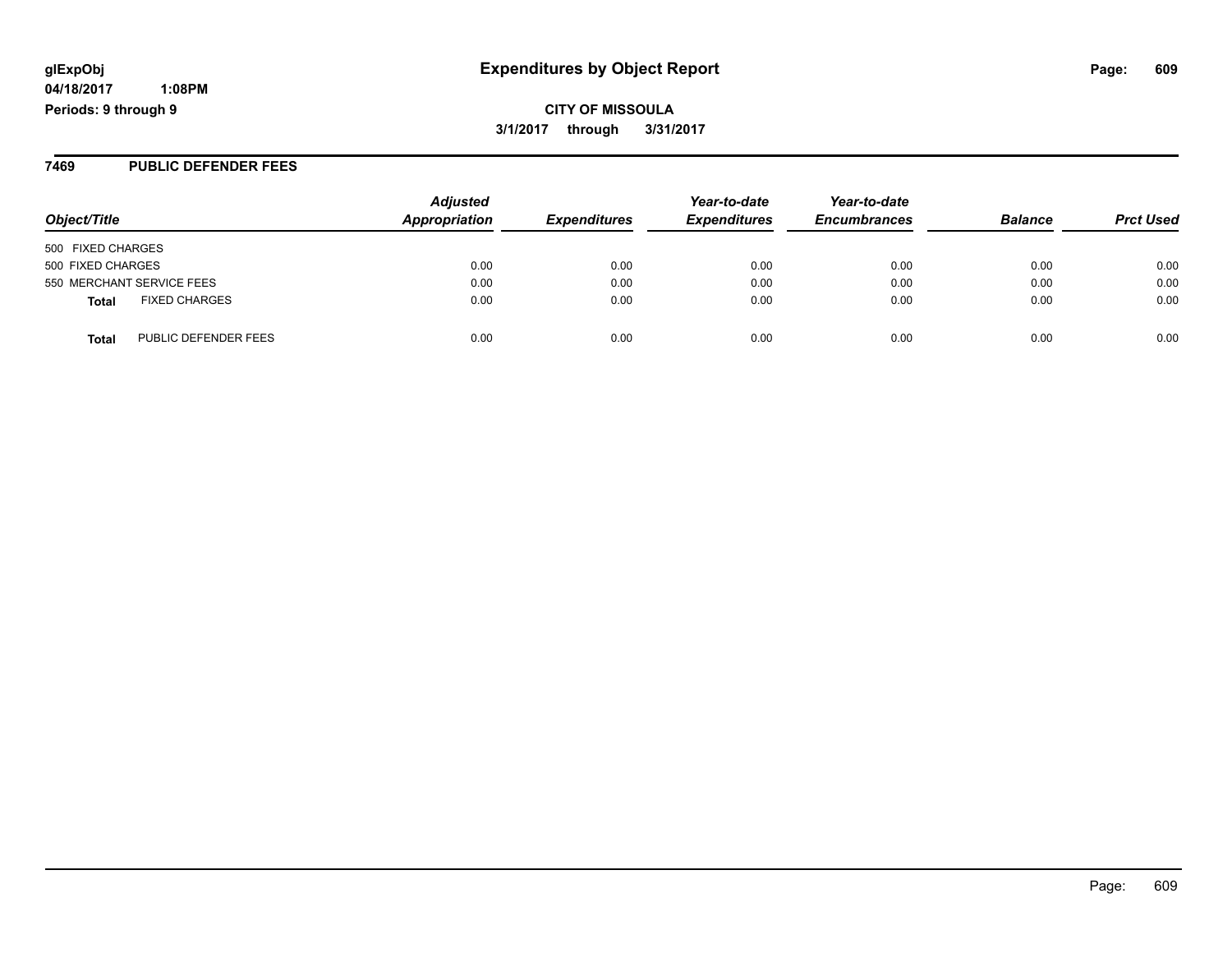# **7903 COUNTY CLEARING**

**390 NON-DEPARTMENTAL**

|                                      | <b>Adjusted</b>      |                     | Year-to-date        | Year-to-date        |                |                  |
|--------------------------------------|----------------------|---------------------|---------------------|---------------------|----------------|------------------|
| Object/Title                         | <b>Appropriation</b> | <b>Expenditures</b> | <b>Expenditures</b> | <b>Encumbrances</b> | <b>Balance</b> | <b>Prct Used</b> |
| 500 FIXED CHARGES                    |                      |                     |                     |                     |                |                  |
| 550 MERCHANT SERVICE FEES            | 0.00                 | 0.00                | 0.00                | 0.00                | 0.00           | 0.00             |
| <b>FIXED CHARGES</b><br><b>Total</b> | 0.00                 | 0.00                | 0.00                | 0.00                | 0.00           | 0.00             |
| 800 OTHER OBJECTS                    |                      |                     |                     |                     |                |                  |
| 845 CONTINGENCY                      | 0.00                 | 0.00                | 4.861.53            | 0.00                | $-4,861.53$    | 0.00             |
| OTHER OBJECTS<br><b>Total</b>        | 0.00                 | 0.00                | 4.861.53            | 0.00                | $-4,861.53$    | 0.00             |
| NON-DEPARTMENTAL<br><b>Total</b>     | 0.00                 | 0.00                | 4.861.53            | 0.00                | $-4,861.53$    | 0.00             |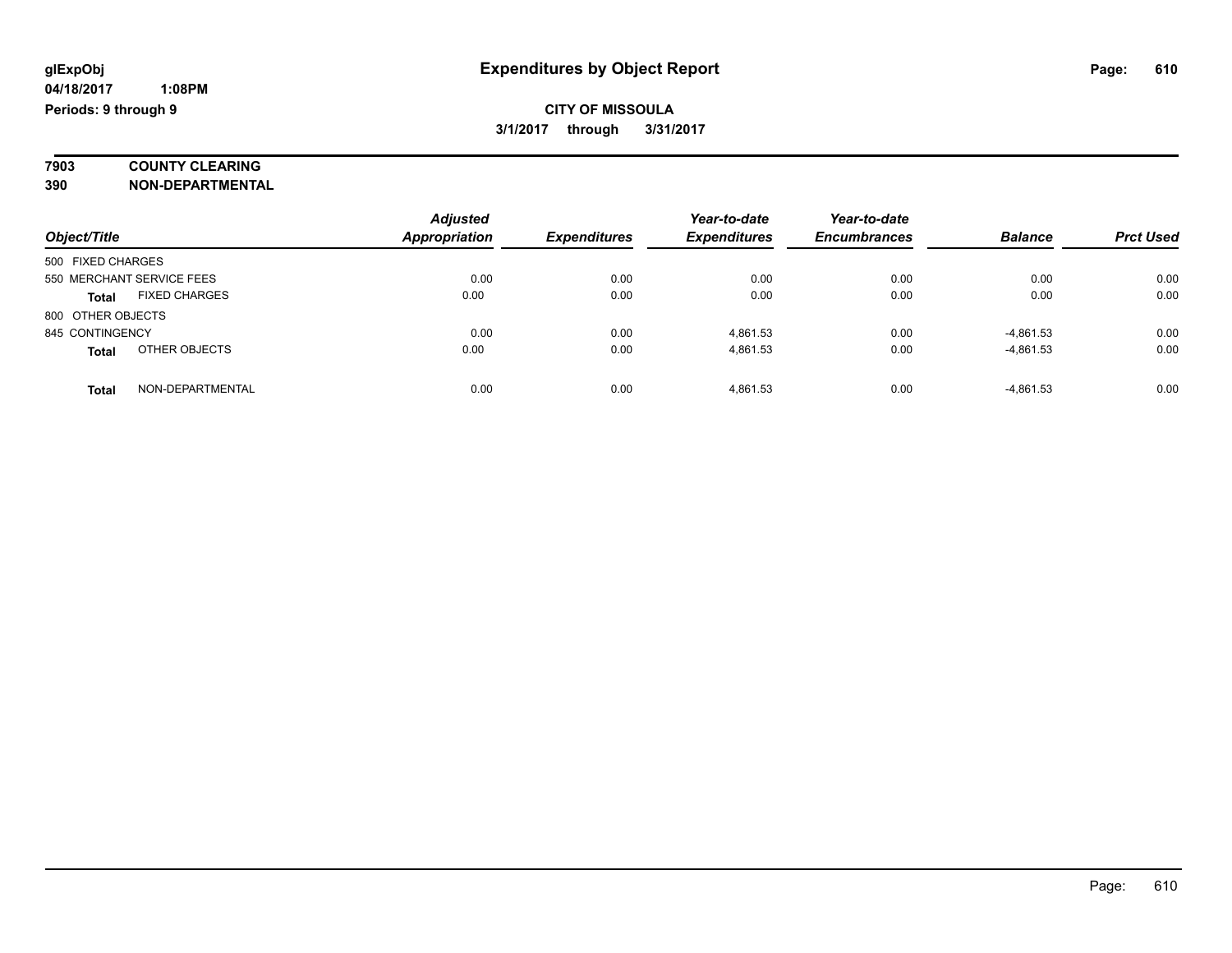**7903 COUNTY CLEARING**

| Object/Title      |                           | <b>Adjusted</b><br><b>Appropriation</b> | <b>Expenditures</b> | Year-to-date<br><b>Expenditures</b> | Year-to-date<br><b>Encumbrances</b> | <b>Balance</b> | <b>Prct Used</b> |
|-------------------|---------------------------|-----------------------------------------|---------------------|-------------------------------------|-------------------------------------|----------------|------------------|
| 500 FIXED CHARGES |                           |                                         |                     |                                     |                                     |                |                  |
|                   | 550 MERCHANT SERVICE FEES | 0.00                                    | 0.00                | 0.00                                | 0.00                                | 0.00           | 0.00             |
| <b>Total</b>      | <b>FIXED CHARGES</b>      | 0.00                                    | 0.00                | 0.00                                | 0.00                                | 0.00           | 0.00             |
| 800 OTHER OBJECTS |                           |                                         |                     |                                     |                                     |                |                  |
| 845 CONTINGENCY   |                           | 0.00                                    | 0.00                | 4.861.53                            | 0.00                                | $-4,861.53$    | 0.00             |
| <b>Total</b>      | OTHER OBJECTS             | 0.00                                    | 0.00                | 4.861.53                            | 0.00                                | $-4,861.53$    | 0.00             |
| Total             | <b>COUNTY CLEARING</b>    | 0.00                                    | 0.00                | 4,861.53                            | 0.00                                | $-4,861.53$    | 0.00             |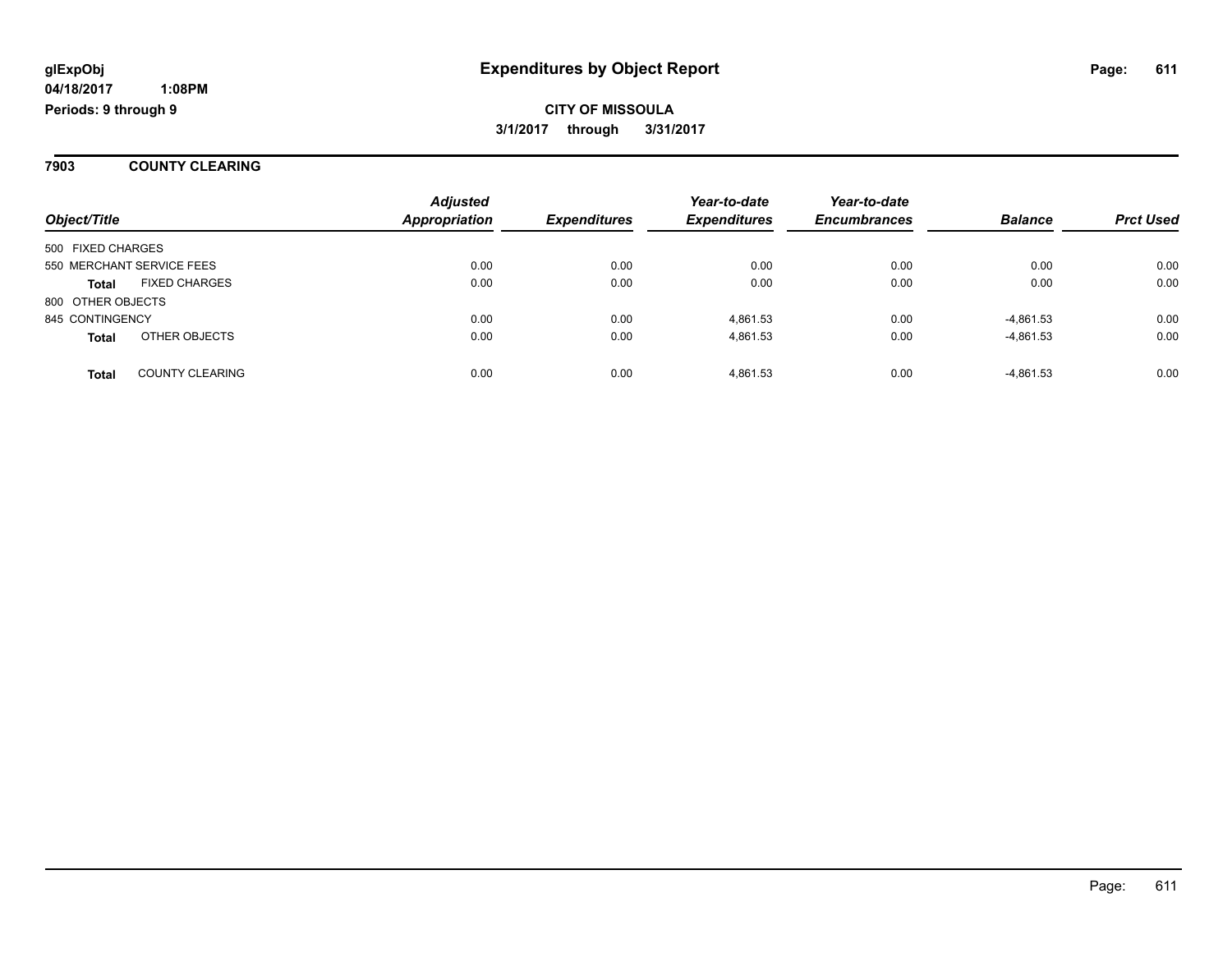# **7904 SEWER REBATE**

**280 PUBLIC WORKS OPERATIONS**

|                                         | <b>Adjusted</b> |                     | Year-to-date        | Year-to-date        |                |                  |
|-----------------------------------------|-----------------|---------------------|---------------------|---------------------|----------------|------------------|
| Object/Title                            | Appropriation   | <b>Expenditures</b> | <b>Expenditures</b> | <b>Encumbrances</b> | <b>Balance</b> | <b>Prct Used</b> |
| 500 FIXED CHARGES                       |                 |                     |                     |                     |                |                  |
| 500 FIXED CHARGES                       | 0.00            | 0.00                | 9,870.60            | 0.00                | $-9,870.60$    | 0.00             |
| 550 MERCHANT SERVICE FEES               | 0.00            | 0.00                | 0.00                | 0.00                | 0.00           | 0.00             |
| <b>FIXED CHARGES</b><br><b>Total</b>    | 0.00            | 0.00                | 9,870.60            | 0.00                | $-9,870.60$    | 0.00             |
| 800 OTHER OBJECTS                       |                 |                     |                     |                     |                |                  |
| 820 TRANSFERS TO OTHER FUNDS            | 0.00            | 0.00                | 0.00                | 0.00                | 0.00           | 0.00             |
| OTHER OBJECTS<br><b>Total</b>           | 0.00            | 0.00                | 0.00                | 0.00                | 0.00           | 0.00             |
| PUBLIC WORKS OPERATIONS<br><b>Total</b> | 0.00            | 0.00                | 9,870.60            | 0.00                | $-9.870.60$    | 0.00             |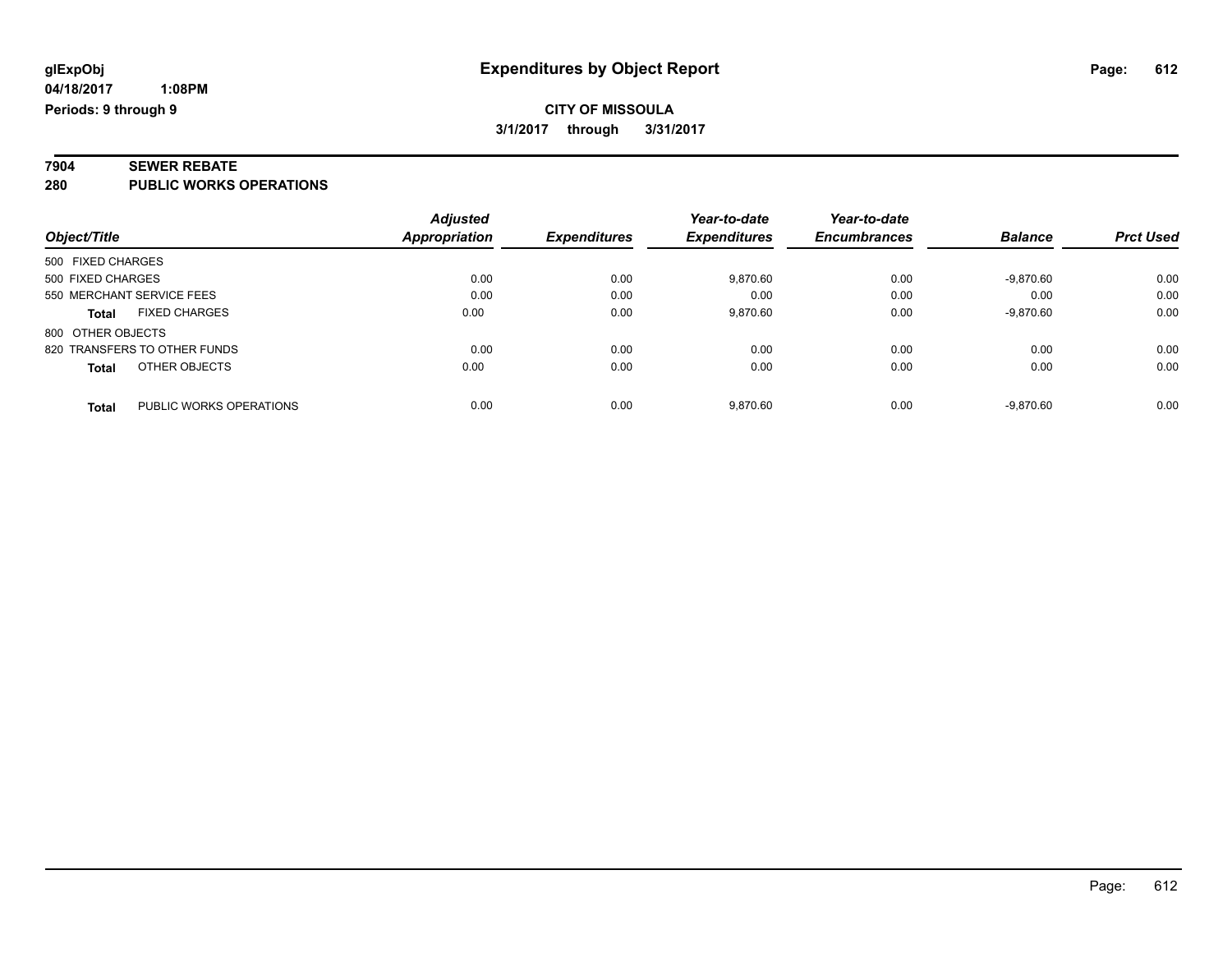**7904 SEWER REBATE**

| Object/Title                         | <b>Adjusted</b><br>Appropriation | <b>Expenditures</b> | Year-to-date<br><b>Expenditures</b> | Year-to-date<br><b>Encumbrances</b> | <b>Balance</b> | <b>Prct Used</b> |
|--------------------------------------|----------------------------------|---------------------|-------------------------------------|-------------------------------------|----------------|------------------|
| 500 FIXED CHARGES                    |                                  |                     |                                     |                                     |                |                  |
|                                      |                                  |                     |                                     |                                     |                |                  |
| 500 FIXED CHARGES                    | 0.00                             | 0.00                | 9.870.60                            | 0.00                                | $-9,870.60$    | 0.00             |
| 550 MERCHANT SERVICE FEES            | 0.00                             | 0.00                | 0.00                                | 0.00                                | 0.00           | 0.00             |
| <b>FIXED CHARGES</b><br><b>Total</b> | 0.00                             | 0.00                | 9.870.60                            | 0.00                                | $-9,870.60$    | 0.00             |
| 800 OTHER OBJECTS                    |                                  |                     |                                     |                                     |                |                  |
| 820 TRANSFERS TO OTHER FUNDS         | 0.00                             | 0.00                | 0.00                                | 0.00                                | 0.00           | 0.00             |
| OTHER OBJECTS<br><b>Total</b>        | 0.00                             | 0.00                | 0.00                                | 0.00                                | 0.00           | 0.00             |
| <b>SEWER REBATE</b><br><b>Total</b>  | 0.00                             | 0.00                | 9.870.60                            | 0.00                                | $-9.870.60$    | 0.00             |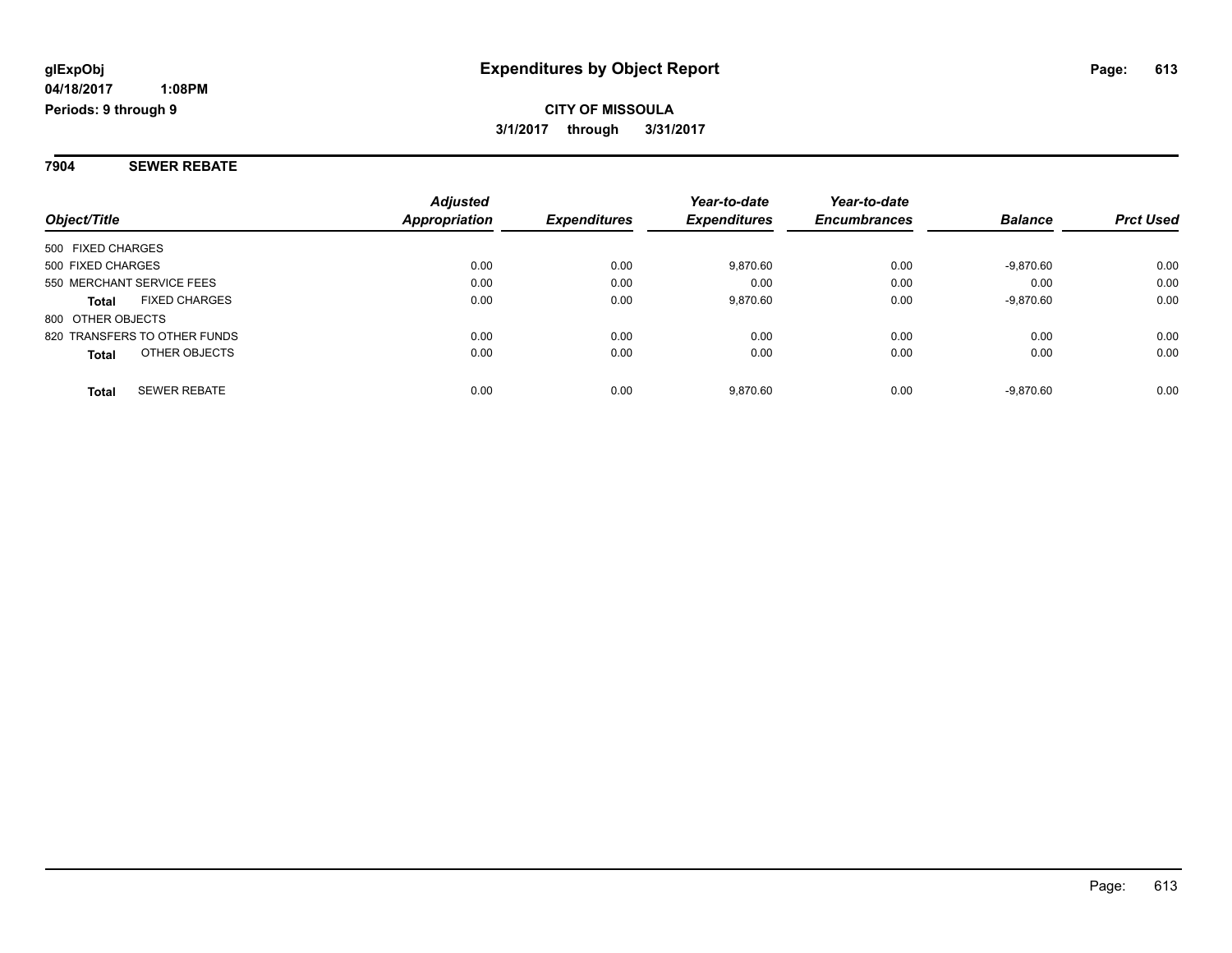### **CITY OF MISSOULA 3/1/2017 through 3/31/2017**

# **7905 WYE SEWER RSID 8489**

**280 PUBLIC WORKS OPERATIONS**

| Object/Title                            | <b>Adjusted</b><br>Appropriation | <b>Expenditures</b> | Year-to-date<br><b>Expenditures</b> | Year-to-date<br><b>Encumbrances</b> | <b>Balance</b> | <b>Prct Used</b> |
|-----------------------------------------|----------------------------------|---------------------|-------------------------------------|-------------------------------------|----------------|------------------|
|                                         |                                  |                     |                                     |                                     |                |                  |
| 500 FIXED CHARGES                       |                                  |                     |                                     |                                     |                |                  |
| 500 FIXED CHARGES                       | 0.00                             | 0.00                | 0.00                                | 0.00                                | 0.00           | 0.00             |
| 550 MERCHANT SERVICE FEES               | 0.00                             | 0.00                | 0.00                                | 0.00                                | 0.00           | 0.00             |
| <b>FIXED CHARGES</b><br><b>Total</b>    | 0.00                             | 0.00                | 0.00                                | 0.00                                | 0.00           | 0.00             |
| PUBLIC WORKS OPERATIONS<br><b>Total</b> | 0.00                             | 0.00                | 0.00                                | 0.00                                | 0.00           | 0.00             |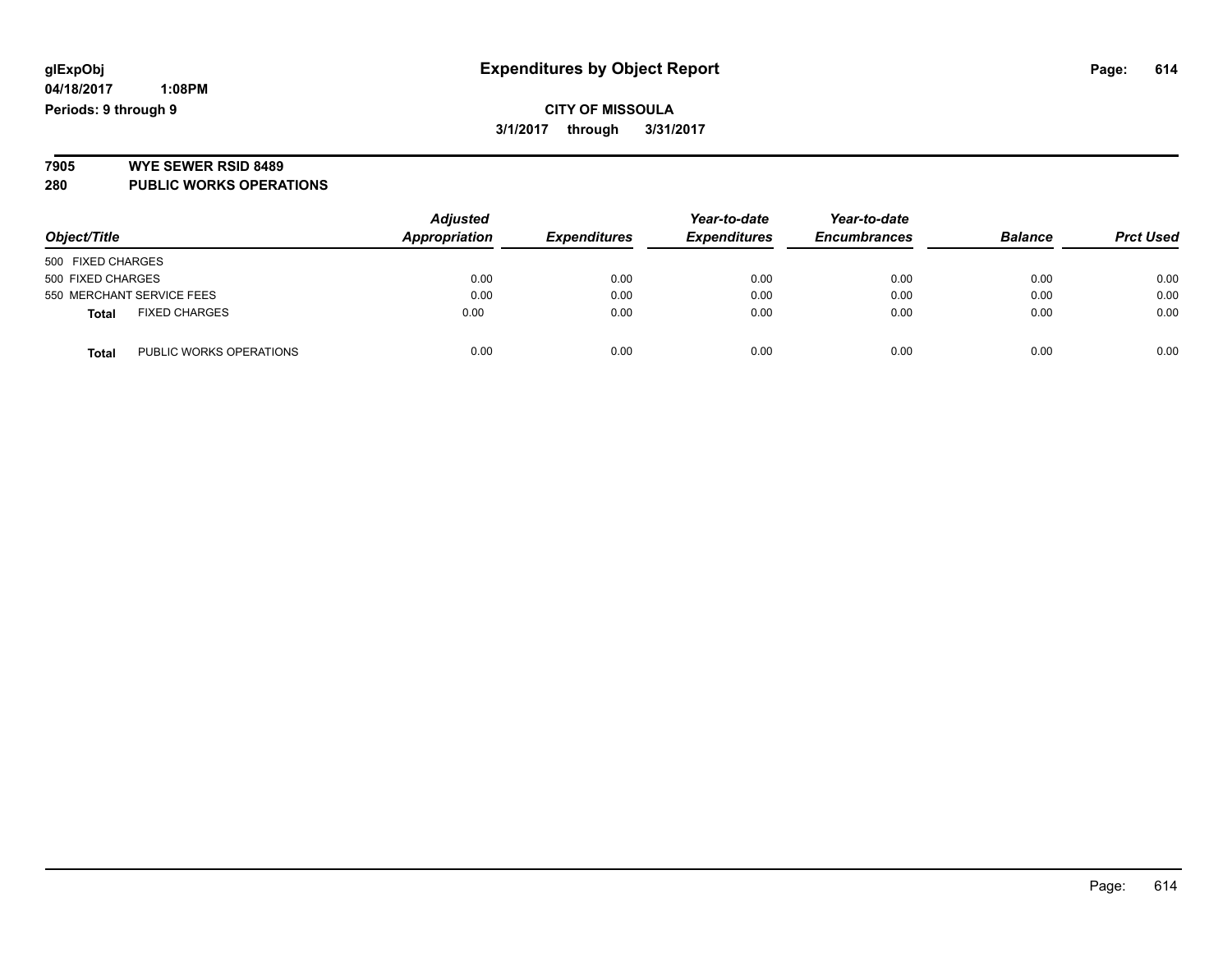**CITY OF MISSOULA 3/1/2017 through 3/31/2017**

**7905 WYE SEWER RSID 8489**

| Object/Title                         | <b>Adjusted</b><br>Appropriation | <b>Expenditures</b> | Year-to-date<br><b>Expenditures</b> | Year-to-date<br><b>Encumbrances</b> | <b>Balance</b> | <b>Prct Used</b> |
|--------------------------------------|----------------------------------|---------------------|-------------------------------------|-------------------------------------|----------------|------------------|
| 500 FIXED CHARGES                    |                                  |                     |                                     |                                     |                |                  |
| 500 FIXED CHARGES                    | 0.00                             | 0.00                | 0.00                                | 0.00                                | 0.00           | 0.00             |
| 550 MERCHANT SERVICE FEES            | 0.00                             | 0.00                | 0.00                                | 0.00                                | 0.00           | 0.00             |
| <b>FIXED CHARGES</b><br><b>Total</b> | 0.00                             | 0.00                | 0.00                                | 0.00                                | 0.00           | 0.00             |
| WYE SEWER RSID 8489<br><b>Total</b>  | 0.00                             | 0.00                | 0.00                                | 0.00                                | 0.00           | 0.00             |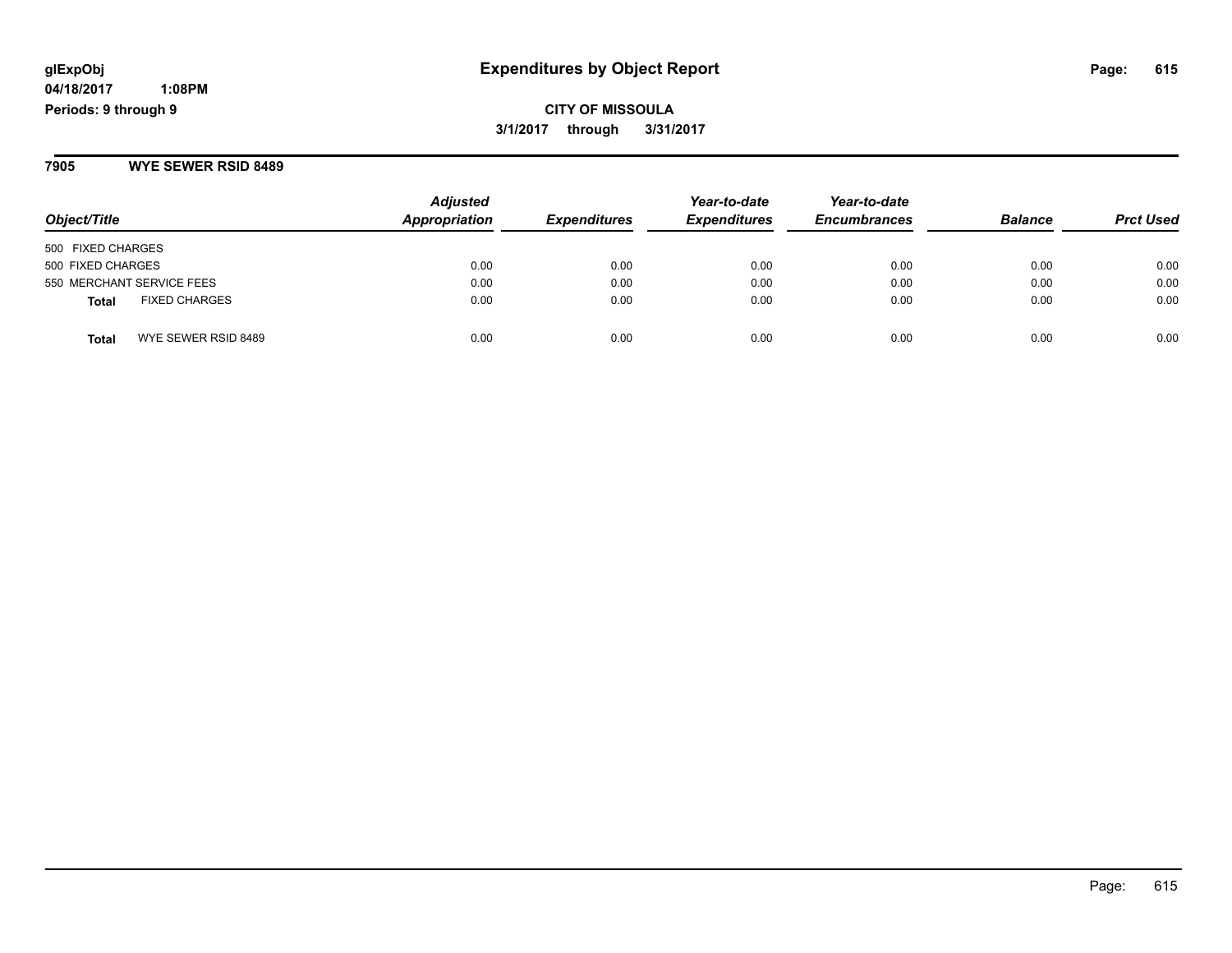**3/1/2017 through 3/31/2017**

# **7911 RESIDENTIAL INSPECTION FUND**

**310 BUILDING INSPECTION**

|                                            | <b>Adjusted</b>      |                     | Year-to-date        | Year-to-date        | <b>Balance</b> |                  |
|--------------------------------------------|----------------------|---------------------|---------------------|---------------------|----------------|------------------|
| Object/Title                               | <b>Appropriation</b> | <b>Expenditures</b> | <b>Expenditures</b> | <b>Encumbrances</b> |                | <b>Prct Used</b> |
| 200 SUPPLIES                               |                      |                     |                     |                     |                |                  |
| 220 OPERATING SUPPLIES                     | 0.00                 | 0.00                | 0.00                | 0.00                | 0.00           | 0.00             |
| 240 OTHER SUPPLIES                         | 0.00                 | 0.00                | 0.00                | 0.00                | 0.00           | 0.00             |
| <b>SUPPLIES</b><br>Total                   | 0.00                 | 0.00                | 0.00                | 0.00                | 0.00           | 0.00             |
| 300 PURCHASED SERVICES                     |                      |                     |                     |                     |                |                  |
| 310 COMMUNICATIONS                         | 0.00                 | 0.00                | 0.00                | 0.00                | 0.00           | 0.00             |
| 320 PRINTING & DUPLICATING                 | 0.00                 | 0.00                | 0.00                | 0.00                | 0.00           | 0.00             |
| 330 PUBLICITY, SUBSCRIPTIONS & DUES        | 0.00                 | 0.00                | 0.00                | 0.00                | 0.00           | 0.00             |
| <b>PURCHASED SERVICES</b><br><b>Total</b>  | 0.00                 | 0.00                | 0.00                | 0.00                | 0.00           | 0.00             |
| 500 FIXED CHARGES                          |                      |                     |                     |                     |                |                  |
| 550 MERCHANT SERVICE FEES                  | 0.00                 | 0.00                | 0.00                | 0.00                | 0.00           | 0.00             |
| <b>FIXED CHARGES</b><br><b>Total</b>       | 0.00                 | 0.00                | 0.00                | 0.00                | 0.00           | 0.00             |
| <b>BUILDING INSPECTION</b><br><b>Total</b> | 0.00                 | 0.00                | 0.00                | 0.00                | 0.00           | 0.00             |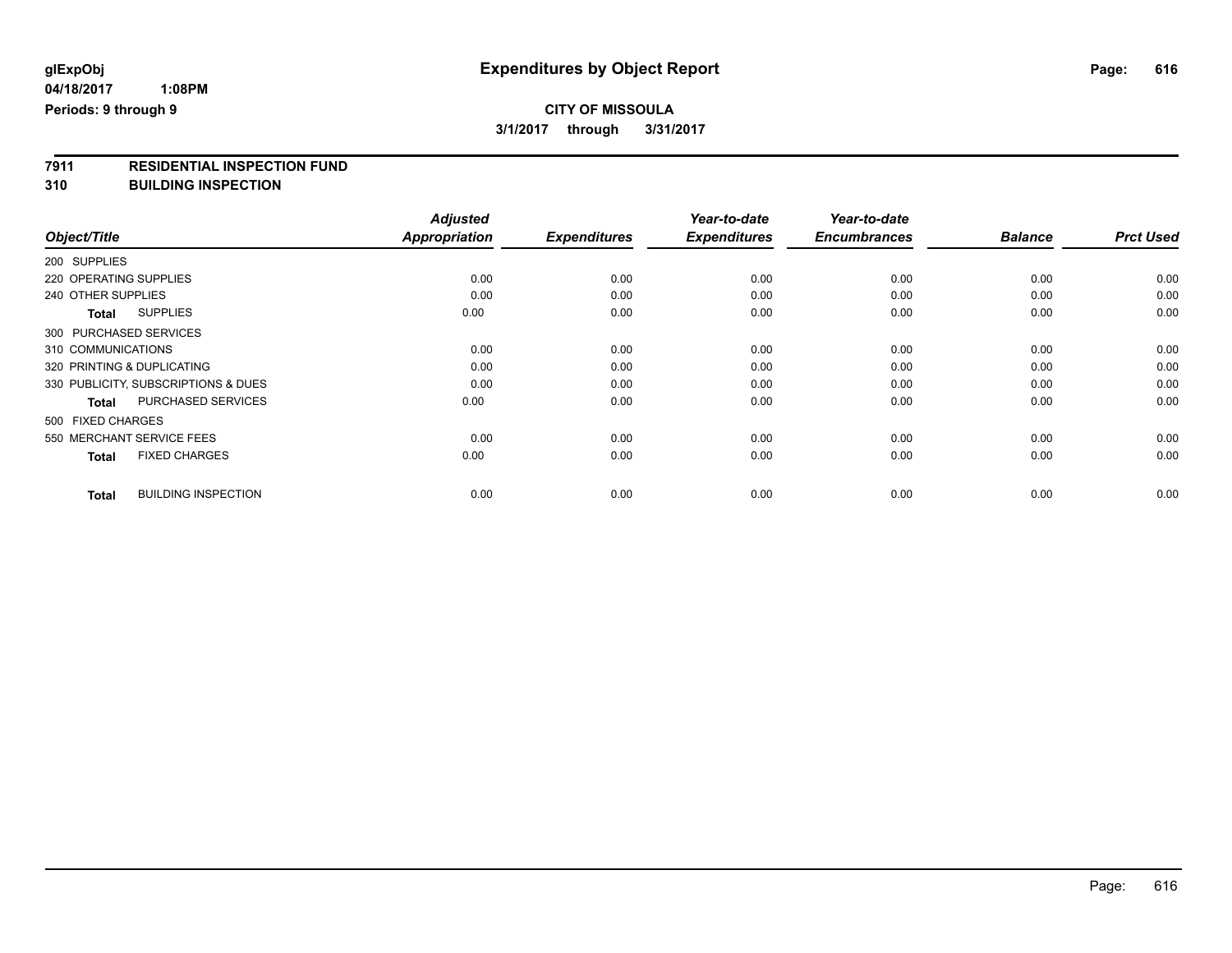## **glExpObj Expenditures by Object Report Page: 617**

**04/18/2017 1:08PM Periods: 9 through 9**

## **CITY OF MISSOULA 3/1/2017 through 3/31/2017**

#### **7911 RESIDENTIAL INSPECTION FUND**

| Object/Title                                       | <b>Adjusted</b><br><b>Appropriation</b> | <b>Expenditures</b> | Year-to-date<br><b>Expenditures</b> | Year-to-date<br><b>Encumbrances</b> | <b>Balance</b> | <b>Prct Used</b> |
|----------------------------------------------------|-----------------------------------------|---------------------|-------------------------------------|-------------------------------------|----------------|------------------|
| 200 SUPPLIES                                       |                                         |                     |                                     |                                     |                |                  |
| 220 OPERATING SUPPLIES                             | 0.00                                    | 0.00                | 0.00                                | 0.00                                | 0.00           | 0.00             |
| 240 OTHER SUPPLIES                                 | 0.00                                    | 0.00                | 0.00                                | 0.00                                | 0.00           | 0.00             |
| <b>SUPPLIES</b><br>Total                           | 0.00                                    | 0.00                | 0.00                                | 0.00                                | 0.00           | 0.00             |
| 300 PURCHASED SERVICES                             |                                         |                     |                                     |                                     |                |                  |
| 310 COMMUNICATIONS                                 | 0.00                                    | 0.00                | 0.00                                | 0.00                                | 0.00           | 0.00             |
| 320 PRINTING & DUPLICATING                         | 0.00                                    | 0.00                | 0.00                                | 0.00                                | 0.00           | 0.00             |
| 330 PUBLICITY, SUBSCRIPTIONS & DUES                | 0.00                                    | 0.00                | 0.00                                | 0.00                                | 0.00           | 0.00             |
| PURCHASED SERVICES<br><b>Total</b>                 | 0.00                                    | 0.00                | 0.00                                | 0.00                                | 0.00           | 0.00             |
| 500 FIXED CHARGES                                  |                                         |                     |                                     |                                     |                |                  |
| 550 MERCHANT SERVICE FEES                          | 0.00                                    | 0.00                | 0.00                                | 0.00                                | 0.00           | 0.00             |
| <b>FIXED CHARGES</b><br><b>Total</b>               | 0.00                                    | 0.00                | 0.00                                | 0.00                                | 0.00           | 0.00             |
| <b>RESIDENTIAL INSPECTION FUND</b><br><b>Total</b> | 0.00                                    | 0.00                | 0.00                                | 0.00                                | 0.00           | 0.00             |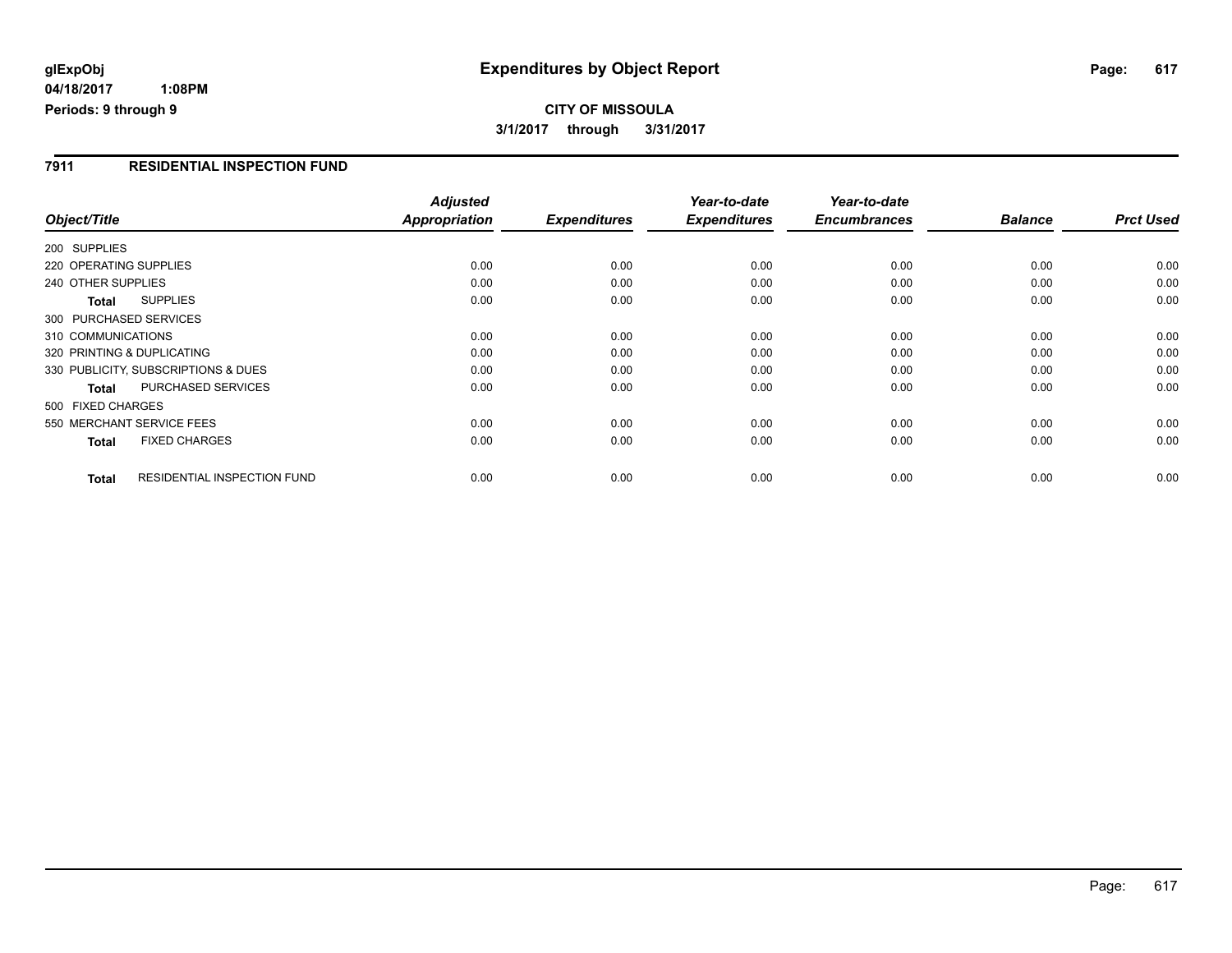# **9000 GENERAL FIXED ASSETS ACCOUNT GROUP**

**900 DEPRECIATION**

| Object/Title                          | <b>Adjusted</b><br><b>Appropriation</b> | <b>Expenditures</b> | Year-to-date<br><b>Expenditures</b> | Year-to-date<br><b>Encumbrances</b> | <b>Balance</b> | <b>Prct Used</b> |
|---------------------------------------|-----------------------------------------|---------------------|-------------------------------------|-------------------------------------|----------------|------------------|
| 800 OTHER OBJECTS                     |                                         |                     |                                     |                                     |                |                  |
| 830 DEPRECIATION                      | 0.00                                    | 0.00                | 0.00                                | 0.00                                | 0.00           | 0.00             |
| OTHER OBJECTS<br>Total                | 0.00                                    | 0.00                | 0.00                                | 0.00                                | 0.00           | 0.00             |
| 900 CAPITAL OUTLAY                    |                                         |                     |                                     |                                     |                |                  |
| 900 CAPITAL OUTLAY                    | 0.00                                    | 0.00                | 0.00                                | 0.00                                | 0.00           | 0.00             |
| <b>CAPITAL OUTLAY</b><br><b>Total</b> | 0.00                                    | 0.00                | 0.00                                | 0.00                                | 0.00           | 0.00             |
| <b>DEPRECIATION</b><br><b>Total</b>   | 0.00                                    | 0.00                | 0.00                                | 0.00                                | 0.00           | 0.00             |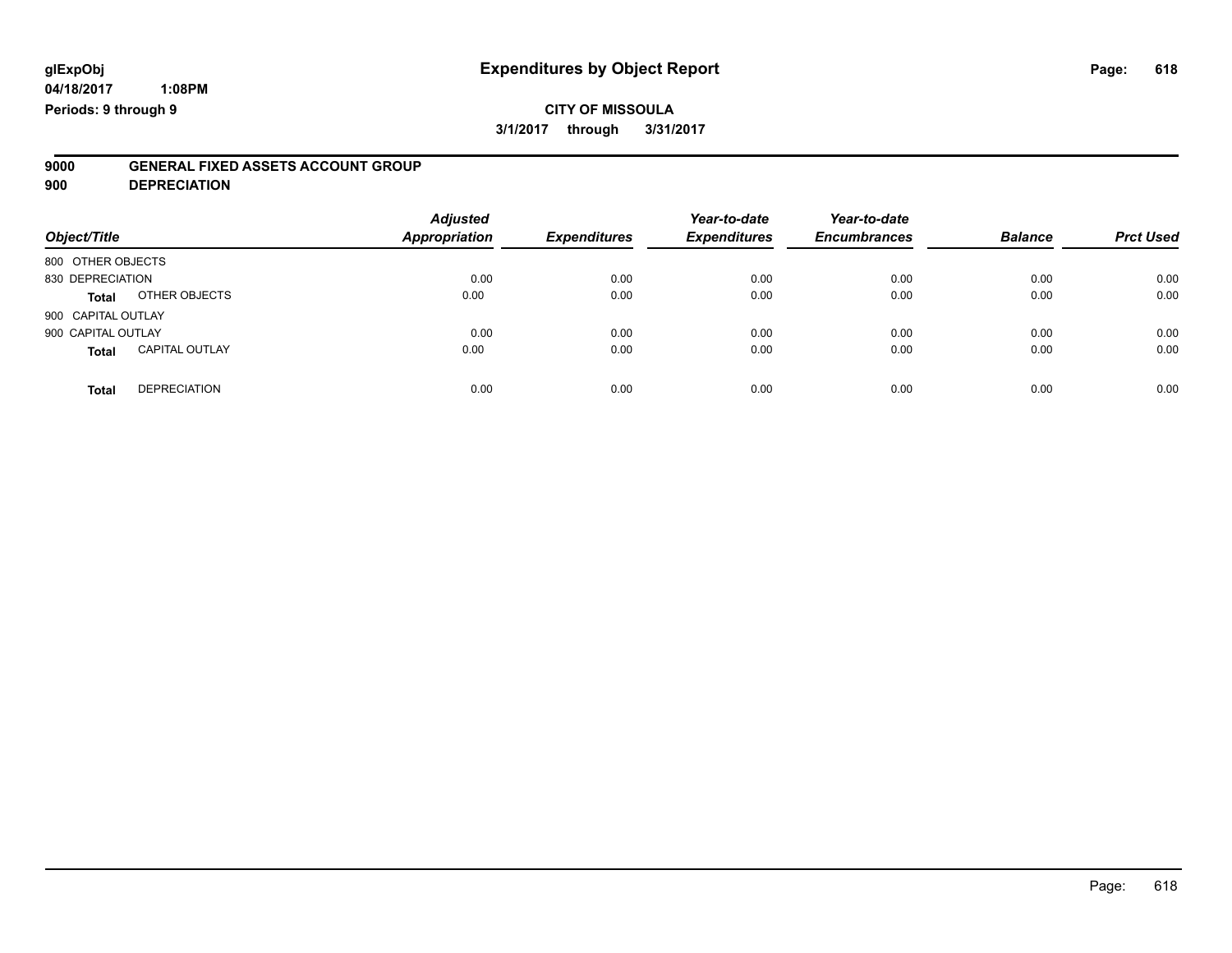## **glExpObj Expenditures by Object Report Page: 619**

**04/18/2017 1:08PM Periods: 9 through 9**

#### **9000 GENERAL FIXED ASSETS ACCOUNT GROUP**

| Object/Title       |                                         | <b>Adjusted</b><br><b>Appropriation</b> | <b>Expenditures</b> | Year-to-date<br><b>Expenditures</b> | Year-to-date<br><b>Encumbrances</b> | <b>Balance</b> | <b>Prct Used</b> |
|--------------------|-----------------------------------------|-----------------------------------------|---------------------|-------------------------------------|-------------------------------------|----------------|------------------|
| 800 OTHER OBJECTS  |                                         |                                         |                     |                                     |                                     |                |                  |
| 830 DEPRECIATION   |                                         | 0.00                                    | 0.00                | 0.00                                | 0.00                                | 0.00           | 0.00             |
| <b>Total</b>       | OTHER OBJECTS                           | 0.00                                    | 0.00                | 0.00                                | 0.00                                | 0.00           | 0.00             |
| 900 CAPITAL OUTLAY |                                         |                                         |                     |                                     |                                     |                |                  |
| 900 CAPITAL OUTLAY |                                         | 0.00                                    | 0.00                | 0.00                                | 0.00                                | 0.00           | 0.00             |
| <b>Total</b>       | <b>CAPITAL OUTLAY</b>                   | 0.00                                    | 0.00                | 0.00                                | 0.00                                | 0.00           | 0.00             |
| <b>Total</b>       | <b>GENERAL FIXED ASSETS ACCOUNT GRC</b> | 0.00                                    | 0.00                | 0.00                                | 0.00                                | 0.00           | 0.00             |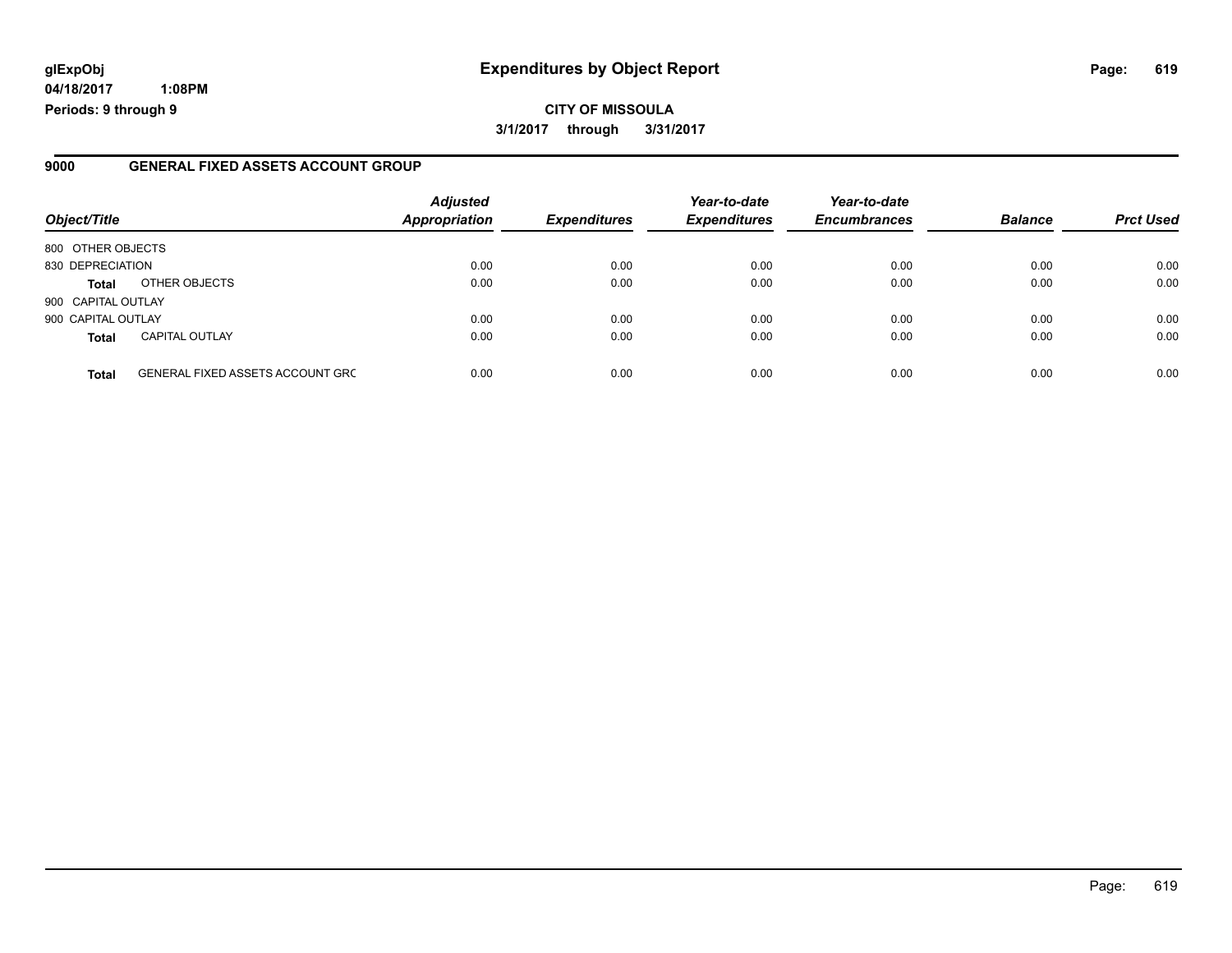#### *Grand Totals*

|                                           | <b>Adjusted</b> |                     | Year-to-date        | Year-to-date        |                |                  |
|-------------------------------------------|-----------------|---------------------|---------------------|---------------------|----------------|------------------|
| Object/Title                              | Appropriation   | <b>Expenditures</b> | <b>Expenditures</b> | <b>Encumbrances</b> | <b>Balance</b> | <b>Prct Uset</b> |
| 100 PERSONAL SERVICES                     |                 |                     |                     |                     |                |                  |
| 110 SALARIES AND WAGES                    | 31,436,473.00   | 2,336,942.67        | 21,653,961.01       | 0.00                | 9,782,511.99   | 68.8             |
| 115 SALARIES/HEALTH INSURANCE BENEFIT     | 775,431.00      | 134,082.00          | 1,134,853.20        | 0.00                | $-359,422.20$  | 146.3            |
| 120 OVERTIME/TERMINATION                  | 1,331,803.00    | 62,589.10           | 991,121.47          | 0.00                | 340,681.53     | 74.4             |
| 121 OUTSIDE HIRE OVERTIME                 | 75,000.00       | 3,090.90            | 75,628.96           | 0.00                | $-628.96$      | 100.8            |
| 122 COURT & CELL PHONE OT                 | 23,342.00       | 3,073.68            | 25,443.51           | 0.00                | $-2,101.51$    | 109.0            |
| 123 CELL PHONE OVERTIME                   | 60,690.00       | 1,288.37            | 8,839.83            | 0.00                | 51,850.17      | 14.5             |
| 130 OTHER                                 | 278,460.00      | 577.50              | 131,179.49          | 0.00                | 147,280.51     | 47.1             |
| 133 EDUCATION COMPENSATION                | 0.00            | 1,400.00            | 12,747.00           | 0.00                | $-12,747.00$   | 0.0              |
| 135 OPEB EXPENSE                          | 0.00            | 0.00                | 0.00                | 0.00                | 0.00           | 0.0              |
| <b>140 EMPLOYER CONTRIBUTIONS</b>         | 13,468,255.00   | 771,187.32          | 7,247,249.66        | 0.00                | 6,221,005.34   | 53.8             |
| <b>141 STATE RETIREMENT CONTRIBUTIONS</b> | 2,440,086.00    | 0.00                | 2,932,520.92        | 0.00                | -492,434.92    | 120.1            |
| 145 OPEB CONTRIBUTION                     | 175.00          | 0.00                | 0.00                | 0.00                | 175.00         | 0.0              |
| <b>150 STATE RETIREMENT</b>               | 253.00          | 0.00                | 0.00                | 0.00                | 253.00         | 0.0              |
| 190 PENSION EXPENSE                       | 635.00          | 0.00                | 0.00                | 0.00                | 635.00         | 0.0              |
| PERSONAL SERVICES<br><b>Total</b>         | 49,890,603.00   | 3,314,231.54        | 34,213,545.05       | 0.00                | 15,677,057.95  | 68.5             |
| 200 SUPPLIES                              |                 |                     |                     |                     |                |                  |
| 210 OFFICE SUPPLIES                       | 423,271.00      | 6,266.72            | 88,141.02           | 0.00                | 335,129.98     | 20.8             |
| 220 OPERATING SUPPLIES                    | 1,414,622.00    | 198,643.66          | 1,180,448.58        | 0.00                | 234,173.42     | 83.4             |
| 230 REPAIR/MAINTENANCE                    | 945,282.00      | 55,742.09           | 569,514.54          | 0.00                | 375,767.46     | 60.2             |
| 231 GASOLINE                              | 676,142.00      | 45,186.07           | 333,998.52          | 0.00                | 342,143.48     | 49.4             |
| 240 OTHER SUPPLIES                        | 251,426.00      | 12,568.44           | 99,686.20           | 0.00                | 151,739.80     | 39.6             |
| 250 SUPPLIES FOR RESALE                   | 500.00          | 0.00                | 0.00                | 0.00                | 500.00         | 0.0              |
| <b>SUPPLIES</b><br><b>Total</b>           | 3,711,243.00    | 318,406.98          | 2,271,788.86        | 0.00                | 1,439,454.14   | 61.2             |
| 300 PURCHASED SERVICES                    |                 |                     |                     |                     |                |                  |
| 310 COMMUNICATIONS                        | 150,304.00      | 7,980.32            | 111,447.57          | 0.00                | 38,856.43      | 74.1             |
| 320 PRINTING & DUPLICATING                | 116,616.00      | 5,937.79            | 39,279.28           | 0.00                | 77,336.72      | 33.6             |
| 330 PUBLICITY, SUBSCRIPTIONS & DUES       | 187,534.00      | 16,540.60           | 186,541.18          | 0.00                | 992.82         | 99.4             |
| 340 SEWER                                 | 20,176.00       | 0.00                | 17,087.26           | 0.00                | 3,088.74       | 84.6             |
| 341 ELECTRICITY & NATURAL GAS             | 1,770,979.00    | 99,915.59           | 1,141,571.27        | 0.00                | 629,407.73     | 64.4             |
|                                           |                 |                     |                     |                     |                |                  |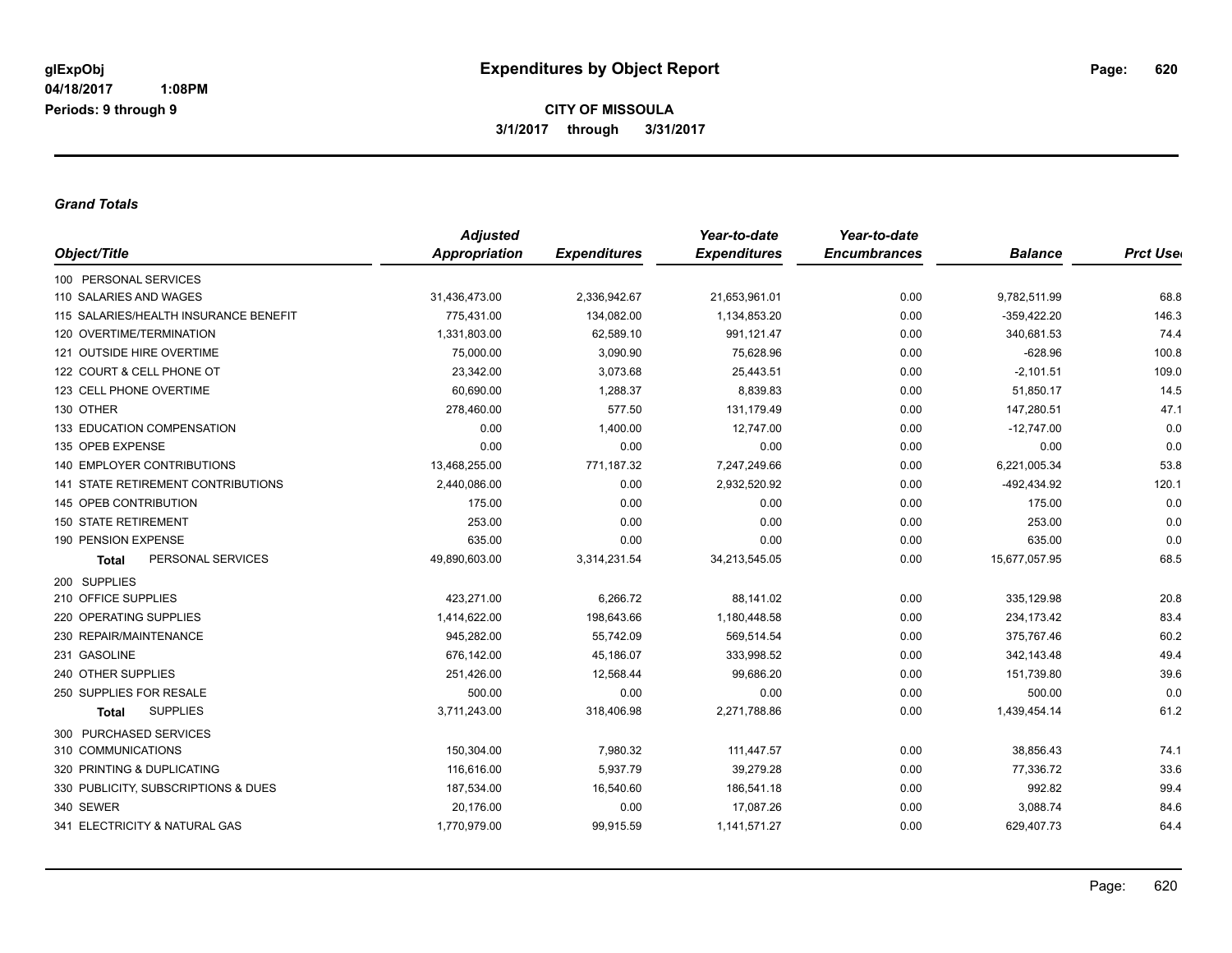*Grand Totals [Continued]*

|                                           | <b>Adjusted</b>      |                     | Year-to-date        | Year-to-date        |                |                  |
|-------------------------------------------|----------------------|---------------------|---------------------|---------------------|----------------|------------------|
| Object/Title                              | <b>Appropriation</b> | <b>Expenditures</b> | <b>Expenditures</b> | <b>Encumbrances</b> | <b>Balance</b> | <b>Prct User</b> |
| 342 STORM WATER                           | 22,023.00            | 0.00                | 0.00                | 0.00                | 22,023.00      | 0.0              |
| 343 WATER CHARGES                         | 227,842.00           | 2,741.08            | 178,645.72          | 0.00                | 49,196.28      | 78.4             |
| 344 TELEPHONE SERVICE                     | 320,368.00           | 29,285.83           | 220,575.34          | 0.00                | 99,792.66      | 68.8             |
| 345 GARBAGE                               | 119,269.00           | 6,658.99            | 73,054.06           | 0.00                | 46,214.94      | 61.2             |
| 350 PROFESSIONAL SERVICES                 | 3,979,547.00         | 242,901.88          | 2,741,077.03        | 0.00                | 1,238,469.97   | 68.8             |
| 351 INSURANCE CLAIMS                      | 5,520,000.00         | 322,936.46          | 3,869,514.37        | 0.00                | 1,650,485.63   | 70.1             |
| 352 HEALTH PROGRAMS                       | 78,532.00            | 11,802.78           | 37,309.69           | 0.00                | 41,222.31      | 47.5             |
| 353 ADMINISTRATION EXPENDITURES           | 715,223.00           | 58,326.25           | 580,239.62          | 0.00                | 134,983.38     | 81.1             |
| 354 TRANSITIONAL REINSURANCE PROGRAM      | 76,704.00            | 0.00                | 42,162.00           | 0.00                | 34,542.00      | 54.9             |
| 360 REPAIR & MAINTENANCE                  | 2,057,895.00         | 82,579.05           | 1,342,201.79        | 0.00                | 715,693.21     | 65.2             |
| 370 TRAVEL                                | 198,891.00           | 12,022.35           | 75,161.46           | 0.00                | 123,729.54     | 37.7             |
| 380 TRAINING                              | 203.456.00           | 18.063.90           | 90.728.14           | 0.00                | 112.727.86     | 44.5             |
| 390 OTHER PURCHASED SERVICES              | 1,506,196.00         | 35,046.34           | 450,018.01          | 0.00                | 1,056,177.99   | 29.8             |
| 392 DONATIONS AND SALES                   | 0.00                 | 0.00                | 1,749.48            | 0.00                | $-1,749.48$    | 0.0              |
| <b>PURCHASED SERVICES</b><br>Total        | 17,271,555.00        | 952,739.21          | 11,198,363.27       | 0.00                | 6,073,191.73   | 64.8             |
| 400 BUILDING MATERIALS                    |                      |                     |                     |                     |                |                  |
| 400 BUILDING MATERIALS                    | 337,464.00           | 2,598.75            | 272,836.60          | 0.00                | 64,627.40      | 80.8             |
| <b>BUILDING MATERIALS</b><br><b>Total</b> | 337,464.00           | 2,598.75            | 272,836.60          | 0.00                | 64,627.40      | 80.8             |
| 500 FIXED CHARGES                         |                      |                     |                     |                     |                |                  |
| 500 FIXED CHARGES                         | 3,560,330.00         | 36,788.66           | 1,665,101.97        | 0.00                | 1,895,228.03   | 46.7             |
| 510 *** Title Not Found ***               | 0.00                 | 0.00                | 11,428.20           | 0.00                | $-11,428.20$   | 0.0              |
| 530 EQUIPMENT RENTAL                      | 500.00               | 87.50               | 396.00              | 0.00                | 104.00         | 79.2             |
| 550 MERCHANT SERVICE FEES                 | 82,700.00            | 0.00                | 700.00              | 0.00                | 82,000.00      | 0.8              |
| <b>FIXED CHARGES</b><br><b>Total</b>      | 3,643,530.00         | 36,876.16           | 1,677,626.17        | 0.00                | 1,965,903.83   | 46.0             |
| 600 DEBT SERVICE                          |                      |                     |                     |                     |                |                  |
| 600 DEBT SERVICE                          | 0.00                 | 0.00                | 0.00                | 0.00                | 0.00           | 0.0              |
| 610 PRINCIPAL                             | 8,671,948.00         | 0.00                | 3,095,603.54        | 0.00                | 5,576,344.46   | 35.7             |
| 615 JUDGMENT LEVY DEBT PAYMENT            | 0.00                 | 0.00                | 0.00                | 0.00                | 0.00           | 0.0              |
| 620 INTEREST / SERVICE FEES               | 3,228,942.61         | 134,220.57          | 1,767,290.76        | 0.00                | 1,461,651.85   | 54.7             |
| <b>DEBT SERVICE</b><br>Total              | 11,900,890.61        | 134,220.57          | 4,862,894.30        | 0.00                | 7,037,996.31   | 40.8             |
| 700 GRANTS & CONTRIBUTIONS                |                      |                     |                     |                     |                |                  |